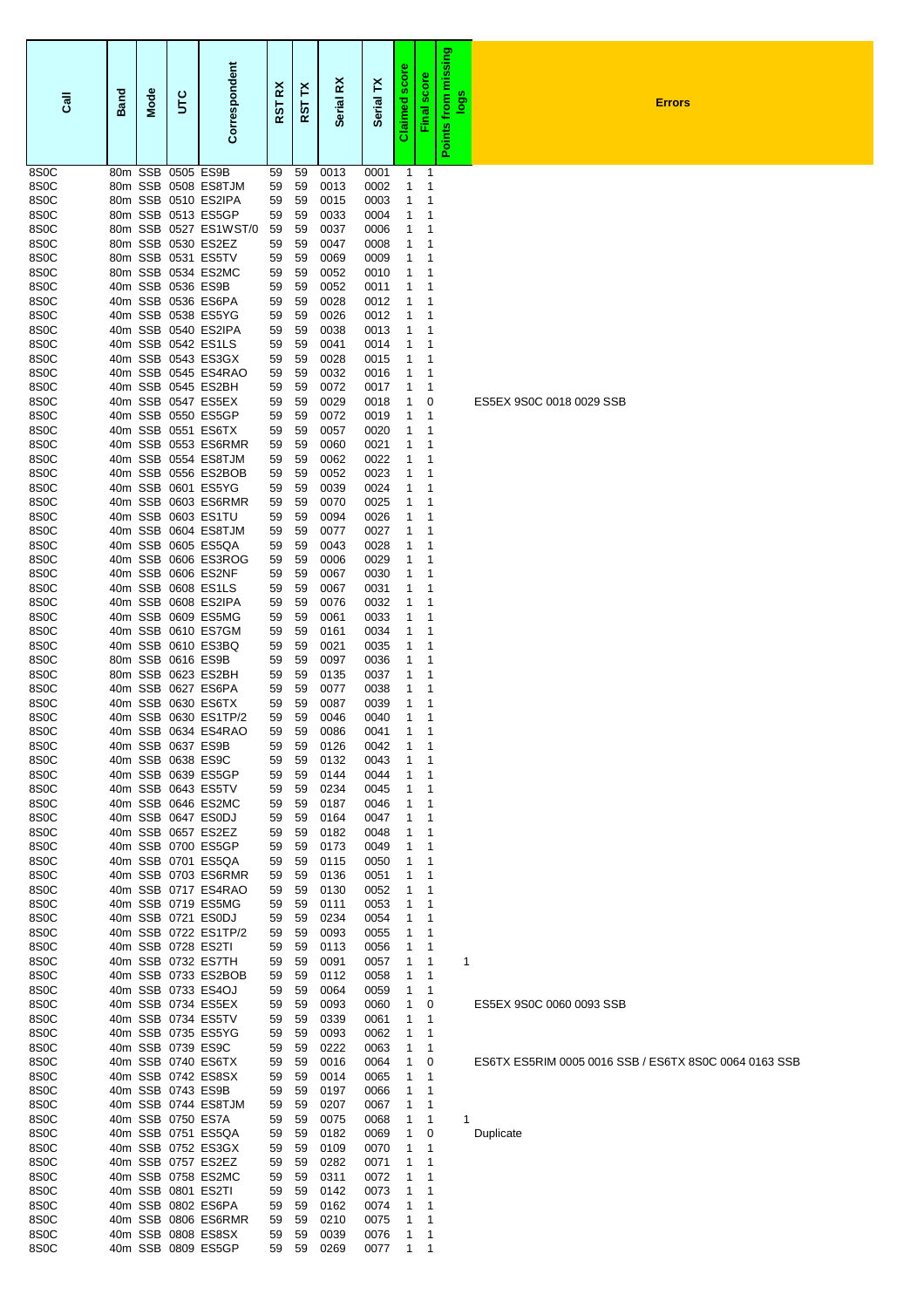| 8S <sub>0</sub> C |        |  | 40m SSB 0810 ES1LS   | 59 | 59 | 0210         | 0078 | 1                       | 0              | ES1LS 9S0C 0078 0210 SSB                              |
|-------------------|--------|--|----------------------|----|----|--------------|------|-------------------------|----------------|-------------------------------------------------------|
| 8S <sub>0</sub> C |        |  | 40m SSB 0811 ES2IPA  | 59 | 59 | 0165         | 0079 | 1                       | 0              | ES2IPA 8S0C 0070 0165 SSB                             |
| 8S <sub>0</sub> C |        |  | 40m SSB 0811 ES8TJM  | 59 | 59 | 0241         | 0080 | 1                       | 1              |                                                       |
| 8S <sub>0</sub> C |        |  | 40m SSB 0813 ES1LS   | 59 | 59 | 0214         | 0081 | 1                       | 1              |                                                       |
| 8S <sub>0</sub> C |        |  | 40m SSB 0813 ES5RIM  | 59 | 59 | 0101         | 0082 | 1                       | 1              |                                                       |
| 8S <sub>0</sub> C |        |  | 40m SSB 0814 ES7GM   | 59 | 59 | 0437         | 0083 | 1                       | 1              |                                                       |
| 8S <sub>0</sub> C |        |  | 40m SSB 0814 ES2DW   | 59 | 59 | 0123         | 0084 | 1                       | 0              | ES2DW 9S0C 0084 0123 SSB                              |
|                   |        |  |                      |    |    |              |      |                         |                |                                                       |
| 8S <sub>0</sub> C |        |  | 40m SSB 0816 ES3GX   | 59 | 59 | 0126         | 0085 | 1                       | 1              |                                                       |
| 8S <sub>0</sub> C |        |  | 80m SSB 0820 ES2EZ   | 59 | 59 | 0313         | 0086 | 1                       | 1              |                                                       |
| 8S <sub>0</sub> C |        |  | 80m SSB 0822 ES0DJ   | 59 | 59 | 0317         | 0087 | 1                       | 1              |                                                       |
| 8S <sub>0</sub> C |        |  | 80m SSB 0831 ES2MC   | 59 | 59 | 0366         | 0088 | 1                       | 1              |                                                       |
| 8S <sub>0</sub> C |        |  | 40m SSB 0833 ES2BH   | 59 | 59 | 0348         | 0089 | 1                       | 1              |                                                       |
| 8S <sub>0</sub> C |        |  | 40m SSB 0835 ES9B    | 59 | 59 | 0255         | 0090 | 1                       | 1              |                                                       |
| 8S <sub>0</sub> C |        |  | 40m SSB 0837 ES9C    | 59 | 59 | 0299         | 0091 | 1                       | 1              |                                                       |
| 8S <sub>0</sub> C |        |  | 40m SSB 0840 ES1TP/2 | 59 | 59 | 0169         | 0092 | 1                       | 1              |                                                       |
| 8S <sub>0</sub> C |        |  | 40m SSB 0841 ES5YG   | 59 | 59 | 0136         | 0093 | 1                       | 1              |                                                       |
| 8S <sub>0</sub> C |        |  | 40m SSB 0842 ES5QA   | 59 | 59 | 0244         | 0094 | 1                       | 1              |                                                       |
| 8S <sub>0</sub> C |        |  | 40m SSB 0843 ES4RAO  | 59 | 59 | 0214         | 0095 | 1                       | 1              |                                                       |
| 8S <sub>0</sub> C |        |  | 40m SSB 0844 ES4OJ   | 59 | 59 | 0111         | 0096 | 1                       | 0              | ES4OJ 8C0C 0096 0111 SSB                              |
|                   |        |  |                      |    |    |              |      |                         |                |                                                       |
| 8S <sub>0</sub> C |        |  | 40m SSB 0845 ES8AY   | 59 | 59 | 0078         | 0097 | 1                       | 1              |                                                       |
| 8S <sub>0</sub> C |        |  | 40m SSB 0847 ES0DJ   | 59 | 59 | 0360         | 0098 | 1                       | 1              |                                                       |
| 8S <sub>0</sub> C |        |  | 40m SSB 0848 ES2EZ   | 59 | 59 | 0363         | 0099 | 1                       | 1              |                                                       |
| 8S <sub>0</sub> C |        |  | 40m SSB 0850 ES5TV   | 59 | 59 | 0490         | 0100 | 1                       | 1              |                                                       |
| 8S <sub>0</sub> C |        |  | 40m SSB 0851 ES2MC   | 59 | 59 | 0412         | 0101 | 1                       | 1              |                                                       |
| 8S <sub>0</sub> C |        |  | 40m SSB 0852 ES1TU   | 59 | 59 | 0332         | 0101 | 1                       | 1              |                                                       |
| 8S <sub>0</sub> C |        |  | 40m SSB 0856 ES2NF   | 59 | 59 | 0202         | 0102 | 1                       | 1              |                                                       |
| 9A2AJ             | 80m CW |  | 0503 ES7GM           |    |    | 599 599 0012 | 0001 | 2                       | 2              |                                                       |
| 9A2AJ             | 80m CW |  | 0504 ES2MC           |    |    | 599 599 0013 | 0002 | 2                       | 2              |                                                       |
| 9A2AJ             | 80m CW |  | 0506 ES5TV           |    |    | 599 599 0022 | 0003 | 2                       | 2              |                                                       |
|                   | 80m CW |  |                      |    |    |              |      |                         | 2              |                                                       |
| 9A2AJ             |        |  | 0515 ES6CO           |    |    | 599 599 0020 | 0004 | 2                       |                |                                                       |
| 9A2AJ             | 80m CW |  | 0521 ES9C            |    |    | 599 599 0033 | 0005 | 2                       | 2              |                                                       |
| 9A2AJ             | 40m CW |  | 0528 ES4RD           |    |    | 599 599 0049 | 0006 | 2                       | $\overline{2}$ |                                                       |
| 9A2AJ             | 40m CW |  | 0534 ES5EP           |    |    | 599 599 0045 | 0007 | 2                       | 2              |                                                       |
| 9A2AJ             | 40m CW |  | 0536 ES9A            |    |    | 599 599 0020 | 0008 | 2                       | 2              |                                                       |
| 9A2AJ             | 40m CW |  | 0538 ES1CN           |    |    | 599 599 0042 | 0009 | 2                       | 2              |                                                       |
| 9A2AJ             | 40m CW |  | 0539 ES6CO           |    |    | 599 599 0046 | 0010 | 2                       | 2              |                                                       |
| 9A2AJ             | 40m CW |  | 0543 ES8DH           |    |    | 599 599 0056 | 0011 | 2                       | 0              | ES8DH ES1TU 0078 0056 CW / ES8DH 9A2AJ 0011 0046 CW   |
| 9A2AJ             | 40m CW |  | 0544 ES5TV           |    |    | 599 599 0095 | 0012 | 2                       | $\overline{c}$ |                                                       |
| 9A2AJ             | 40m CW |  | 0547 ES4RX           |    |    | 599 599 0074 | 0013 | 2                       | 0              | ES4RX 9A2AJ 0012 0074 CW                              |
| 9A2AJ             | 40m CW |  | 0548 ES1WST/0        |    |    | 599 599 0073 | 0014 | 2                       | 2              |                                                       |
|                   |        |  |                      |    |    |              |      |                         | 2              |                                                       |
| 9A2AJ             | 40m CW |  | 0549 ES2NF           |    |    | 599 599 0046 | 0015 | 2                       |                |                                                       |
| 9A2AJ             | 40m CW |  | 0550 ES5DB           |    |    | 599 599 0043 | 0016 | 2                       | 2              |                                                       |
| 9A2AJ             | 40m CW |  | 0553 ES7GM           |    |    | 599 599 0123 | 0017 | 2                       | 2              |                                                       |
| 9A2AJ             | 40m CW |  | 0554 ES0DJ           |    |    | 599 599 0081 | 0018 | $\overline{\mathbf{c}}$ | 2              |                                                       |
| 9A2AJ             | 40m CW |  | 0558 ES3BM           |    |    | 599 599 0050 | 0019 | 2                       | $\overline{c}$ |                                                       |
| 9A2AJ             | 40m CW |  | 0601 ES9C            |    |    | 599 599 0089 | 0020 | 2                       | 2              |                                                       |
| 9A2AJ             | 40m CW |  | 0602 ES2JL           |    |    | 599 599 0041 | 0021 | 2                       | 2              |                                                       |
| 9A2AJ             | 40m CW |  | 0605 ES7MA           |    |    | 599 599 0068 | 0022 | 2                       | 2              |                                                       |
| 9A2AJ             |        |  | 40m CW 0605 ES2DW    |    |    | 599 599 0034 | 0023 | 2                       | 2              |                                                       |
| 9A2AJ             | 40m CW |  | 0607 ES1AO           |    |    | 599 599 0028 | 0024 | 2                       | $\overline{2}$ |                                                       |
| 9A2AJ             | 40m CW |  | 0609 ES2MC           |    |    | 599 599 0132 | 0025 | 2                       | 2              |                                                       |
| 9A2AJ             | 40m CW |  | 0619 ES1TU           |    |    | 599 599 0118 | 0026 | 2                       | 2              |                                                       |
| 9A2AJ             | 40m CW |  | 0621 ES4OJ           |    |    | 599 599 0017 |      | 2                       | 2              |                                                       |
|                   |        |  |                      |    |    |              | 0027 |                         |                |                                                       |
| 9A2AJ             | 40m CW |  | 0623 ES1OX           |    |    | 599 599 0112 | 0028 | 2                       | 2              |                                                       |
| 9A2AJ             | 40m CW |  | 0625 ES6DO           |    |    | 599 599 0053 | 0029 | 2                       | 2              |                                                       |
| 9A2AJ             | 40m CW |  | 0634 ES2BH           |    |    | 599 599 0161 | 0030 | 2                       | $\overline{c}$ |                                                       |
| 9A2AJ             | 40m CW |  | 0635 ES2EZ           |    |    | 599 599 0144 | 0031 | 2                       | 2              |                                                       |
| 9A2AJ             | 40m CW |  | 0644 ES3CC           |    |    | 599 599 0108 | 0032 | 2                       | $\overline{c}$ |                                                       |
| 9A2AJ             | 40m CW |  | 0723 ES5QA           |    |    | 599 599 0146 | 0033 | 2                       | 2              |                                                       |
| 9A2AJ             | 40m CW |  | 0753 ES3RY           |    |    | 599 599 0066 | 0034 | 2                       | $\overline{c}$ |                                                       |
| 9A2AJ             | 40m CW |  | 0845 ES2TI           |    |    | 599 599 0189 | 0035 | 2                       | 2              |                                                       |
| 9A5Y              | 80m CW |  | 0500 ES7GM           |    |    | 599 599 0001 | 0001 | 2                       | $\overline{c}$ |                                                       |
| 9A5Y              | 80m CW |  | 0502 ES0DJ           |    |    | 599 599 0007 | 0002 | 2                       | 0              | ES0DJ 9A5Y 0015 0007 CW                               |
|                   |        |  |                      |    |    |              |      |                         |                |                                                       |
| 9A5Y              | 80m CW |  | 0504 ES2MC           |    |    | 599 599 0012 | 0003 | 2                       | 2              |                                                       |
| 9A5Y              | 80m CW |  | 0505 ES5TV           |    |    | 599 599 0015 | 0004 | 2                       | 2              |                                                       |
| 9A5Y              | 80m CW |  | 0508 ES5EP           |    |    | 599 599 0012 | 0005 | 2                       | 2              |                                                       |
| 9A5Y              | 80m CW |  | 0511 ES9C            |    |    | 599 599 0020 | 0006 | 2                       | $\overline{c}$ |                                                       |
| 9A5Y              | 80m CW |  | 0516 ES4RX           |    |    | 599 599 0029 | 0007 | 2                       | 2              |                                                       |
| 9A5Y              | 80m CW |  | 0517 ES6CO           |    |    | 599 599 0024 | 0008 | 2                       | 2              |                                                       |
| 9A5Y              | 80m CW |  | 0518 ES2BH           |    |    | 599 599 0031 | 0009 | 2                       | 2              |                                                       |
| 9A5Y              | 80m CW |  | 0518 ES1OX           |    |    | 599 599 0027 | 0010 | 2                       | 2              |                                                       |
| 9A5Y              | 80m CW |  | 0519 ES1WST/0        |    |    | 599 599 0031 | 0011 | 2                       | 0              | ES1WST/0 9A5Y 0012 0031 CW                            |
| 9A5Y              | 80m CW |  | 0523 ES3BM           |    |    | 599 599 0020 | 0012 | 2                       | 0              | ES3BM ES2NF 0019 0020 CW / ES1WST/0 9A5Y 0012 0031 CW |
| 9A5Y              | 40m CW |  | 0527 ES4RX           |    |    | 599 599 0040 | 0013 | 2                       | 0              | ES4RX 9A5Y 0012 0040 CW                               |
| 9A5Y              | 40m CW |  | 0527 ES4RD           |    |    | 599 599 0046 |      | 2                       | 2              |                                                       |
|                   |        |  |                      |    |    |              | 0014 |                         |                |                                                       |
| 9A5Y              | 40m CW |  | 0537 ES1CN           |    |    | 599 599 0040 | 0015 | 2                       | 2              |                                                       |
| 9A5Y              | 40m CW |  | 0538 ES6CO           |    |    | 599 599 0044 | 0016 | 2                       | 2              |                                                       |
| 9A5Y              | 40m CW |  | 0539 ES1WST/0        |    |    | 599 599 0057 | 0017 | 2                       | 2              |                                                       |
| 9A5Y              | 40m CW |  | 0539 ES8DH           |    |    | 599 599 0039 | 0018 | 2                       | 2              |                                                       |
| 9A5Y              | 40m CW |  | 0540 ES9A            |    |    | 599 599 0025 | 0019 | 2                       | 2              |                                                       |
| 9A5Y              | 40m CW |  | 0541 ES7GM           |    |    | 599 599 0097 | 0020 | 2                       | 2              |                                                       |
| 9A5Y              | 40m CW |  | 0542 ES3CC           |    |    | 599 599 0033 | 0021 | 2                       | $\overline{c}$ |                                                       |
| 9A5Y              | 40m CW |  | 0542 ES5TV           |    |    | 599 599 0088 | 0022 | 2                       | 2              |                                                       |
| 9A5Y              | 40m CW |  | 0544 ES1OX           |    |    | 599 599 0059 | 0023 | 2                       | $\overline{c}$ |                                                       |
| 9A5Y              | 40m CW |  | 0544 ES2EZ           |    |    | 599 599 0057 | 0024 | 2                       | 2              |                                                       |
|                   |        |  |                      |    |    |              |      |                         |                |                                                       |

ES1LS 9S0C 0078 0210 SSB ES2IPA 8S0C 0070 0165 SSB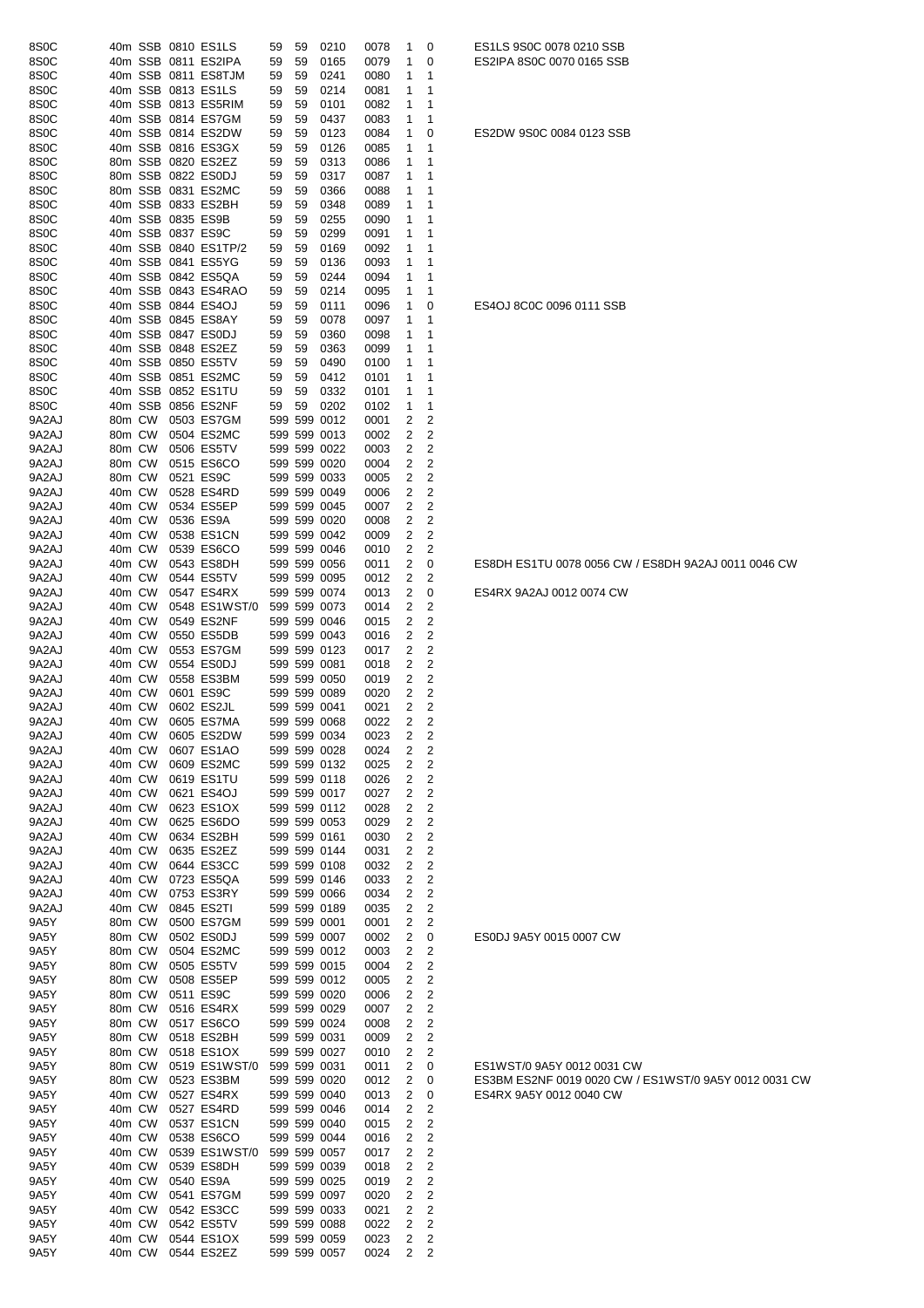| 9A5Y           | 40m CW           |  | 0545 ES7MA                  |  | 599 599 0041                 | 0025         | 2                       | 0                       |
|----------------|------------------|--|-----------------------------|--|------------------------------|--------------|-------------------------|-------------------------|
| 9A5Y           | 40m CW           |  | 0545 ES1TU                  |  | 599 599 0057                 | 0026         | 2                       | 2                       |
| 9A5Y           | 40m CW           |  | 0546 ES2MC                  |  | 599 599 0074                 | 0027         | 2                       | $\overline{2}$          |
| 9A5Y           | 40m CW           |  | 0546 ES2BH                  |  | 599 599 0073                 | 0028         | 2                       | $\overline{c}$          |
| 9A5Y           | 40m CW           |  | 0547 ES5DB                  |  | 599 599 0036                 | 0029         | 2                       | $\overline{c}$          |
| 9A5Y           | 40m CW           |  | 0547 ES0DJ                  |  | 599 599 0061                 | 0030         | 2                       | $\mathbf 2$             |
| 9A5Y           | 40m CW           |  | 0548 ES2NF                  |  | 599 599 0045                 | 0031         | 2                       | $\overline{c}$          |
| 9A5Y           | 40m CW           |  | 0550 ES2DW                  |  | 599 599 0015                 | 0032         | 2                       | $\overline{c}$          |
| 9A5Y           | 40m CW           |  | 0551 ES1OX                  |  | 599 599 0044                 | 0033         | 2                       | 0                       |
| 9A5Y           | 40m CW           |  | 0551 ES9C                   |  | 599 599 0065                 | 0034         | 2                       | 2                       |
| 9A5Y           | 40m CW           |  | 0553 ES3BM                  |  | 599 599 0019                 | 0035         | 2                       | 0                       |
| 9A5Y           | 40m CW           |  | 0556 ES5EP                  |  | 599 599 0077                 | 0036         | 2                       | 2                       |
| 9A5Y           | 40m CW           |  | 0600 ES4RD                  |  | 599 599 0088                 | 0037         | 2                       | 2                       |
| 9A5Y           | 40m CW           |  | 0601 ES4RX                  |  | 599 599 0092                 | 0038         | 2                       | 2                       |
| 9A5Y           | 40m CW           |  | 0601 ES7GM                  |  | 599 599 0138                 | 0039         | 2                       | 2                       |
| 9A5Y           | 40m CW           |  | 0602 ES9C                   |  | 599 599 0090                 | 0040         | 2                       | $\overline{2}$          |
| 9A5Y           | 40m CW           |  | 0603 ES2MC                  |  | 599 599 0115                 | 0041         | 2                       | $\overline{c}$          |
| 9A5Y           | 40m CW           |  | 0603 ES0DJ                  |  | 599 599 0093                 | 0042         | 2                       | $\overline{c}$          |
| 9A5Y           | 40m CW           |  | 0604 ES7MA                  |  | 599 599 0066                 | 0043         | 2                       | 2                       |
| 9A5Y           | 40m CW           |  | 0604 ES2DW                  |  | 599 599 0031                 | 0044         | 2                       | 2                       |
| 9A5Y           | 40m CW           |  | 0605 ES5TV                  |  | 599 599 0149                 | 0045         | 2                       | $\overline{c}$          |
| 9A5Y           | 80m CW           |  | 0608 ES2BH                  |  | 599 599 0106                 | 0046         | 2                       | 2                       |
| 9A5Y           | 80m CW           |  | 0611 ES3BM                  |  | 599 599 0062                 | 0047         | 2                       | 0                       |
| 9A5Y           | 80m CW           |  | 0611 ES6CO                  |  | 599 599 0082                 | 0048         | 2                       | $\overline{c}$          |
| 9A5Y           | 80m CW           |  | 0613 ES5EP                  |  | 599 599 0103                 | 0049         | 2                       | 2                       |
| 9A5Y           | 80m CW           |  | 0614 ES1WST/0               |  | 599 599 0103                 | 0050         | 2                       | 2                       |
| 9A5Y           | 80m CW           |  | 0615 ES9C                   |  | 599 599 0101                 | 0051         | 2                       | 0                       |
| 9A5Y           | 40m CW           |  | 0618 ES1TU                  |  | 599 599 0116                 | 0052         | 2                       | 2                       |
| 9A5Y           | 80m CW           |  | 0621 ES2EZ                  |  | 599 599 0121                 | 0053         | 2                       | $\overline{c}$          |
| 9A5Y           | 80m CW           |  | 0622 ES7GM                  |  | 599 599 0194                 | 0054         | $\overline{\mathbf{c}}$ | $\overline{c}$          |
| 9A5Y           | 80m CW           |  | 0622 ES5TV                  |  | 599 599 0186                 | 0055         | 2                       | $\overline{c}$          |
| 9A5Y           | 40m CW           |  | 0624 ES1OX                  |  | 599 599 0115                 | 0056         | 2                       | $\mathbf 2$             |
| 9A5Y           | 40m CW           |  | 0626 ES4OJ                  |  | 599 599 0023                 | 0057         | 2                       | $\overline{\mathbf{c}}$ |
| 9A5Y           | 40m CW           |  | 0627 ES6DO                  |  | 599 599 0057                 | 0058         | $\overline{\mathbf{c}}$ | $\overline{c}$          |
| 9A5Y           | 40m CW           |  | 0628 ES1CN                  |  | 599 599 0101                 | 0059         | 2                       | $\overline{c}$          |
| 9A5Y           | 80m CW           |  | 0631 ES3CC                  |  | 599 599 0090                 | 0060         | 2                       | $\overline{c}$          |
| 9A5Y           | 40m CW           |  | 0636 ES2EZ                  |  | 599 599 0145                 | 0061         | 2                       | $\overline{c}$          |
| 9A5Y           | 40m CW           |  | 0637 ES2BH                  |  | 599 599 0167                 | 0062         | 2                       | $\overline{2}$          |
| 9A5Y           | 40m CW           |  | 0638 ES3BM                  |  | 599 599 0091                 | 0063         | 2                       | 2                       |
| 9A5Y           | 40m CW           |  | 0642 ES1WST/0               |  | 599 599 0124                 | 0064         | 2                       | 2                       |
| 9A5Y           | 40m CW           |  | 0642 ES5EP                  |  | 599 599 0133                 | 0065         | $\overline{2}$          | $\overline{c}$          |
| 9A5Y           | 40m CW           |  | 0644 ES5DB                  |  | 599 599 0094                 | 0066         | 2                       | $\overline{c}$          |
| 9A5Y           | 40m CW           |  | 0645 ES3CC                  |  | 599 599 0109                 | 0067         | $\overline{\mathbf{c}}$ | $\overline{c}$          |
| 9A5Y           | 40m CW           |  | 0646 ES9A                   |  | 599 599 0081                 | 0068         | 2                       | $\overline{c}$          |
| 9A5Y           | 40m CW           |  | 0658 ES2JL                  |  | 599 599 0074                 | 0069         | 2                       | 0                       |
| 9A5Y           | 40m CW           |  | 0700 ES4RD                  |  | 599 599 0162                 | 0070         | 2                       | 2                       |
| 9A5Y           | 40m CW           |  | 0701 ES2JL                  |  | 599 599 0076                 | 0071         | 2                       | 0                       |
| 9A5Y           | 40m CW           |  | 0702 ES1CN                  |  | 599 599 0136                 | 0072         | $\overline{2}$          | 0                       |
| 9A5Y           | 40m CW           |  | 0702 ES5TV                  |  | 599 599 0266                 | 0073         | 2                       | 2                       |
| 9A5Y           | 40m CW           |  | 0703 ES2MC                  |  | 599 599 0222                 | 0074         | 2                       | 2                       |
| 9A5Y           | 40m CW           |  | 0703 ES7GM                  |  | 599 599 0281                 | 0075         | 2                       | 2                       |
| 9A5Y           | 40m CW           |  | 0705 ES0DJ                  |  | 599 599 0207                 | 0076         | 2                       | $\overline{c}$          |
| 9A5Y           | 40m CW           |  | 0705 ES5DB                  |  | 599 599 0113                 | 0077         | 2                       | $\overline{c}$          |
| 9A5Y           | 40m CW           |  | 0706 ES9C                   |  | 599 599 0178                 | 0078         | 2                       | 2                       |
| 9A5Y           | 40m CW           |  | 0707 ES5EP                  |  | 599 599 0170                 | 0079         | 2                       | 2                       |
| 9A5Y           | 40m CW           |  | 0708 ES8DH                  |  | 599 599 0115                 | 0080         | 2                       | $\overline{c}$          |
| 9A5Y           | 80m CW           |  | 0709 ES2BH                  |  | 599 599 0219                 | 0081         | 2                       | 2                       |
| 9A5Y           | 80m CW           |  | 0712 ES2TI                  |  | 599 599 0096                 | 0082         | 2                       | 0                       |
| 9A5Y           | 80m CW           |  | 0713 ES3CC                  |  | 599 599 0150                 | 0083         | 2                       | 2                       |
| 9A5Y           | 80m CW           |  | 0716 ES7GM                  |  | 599 599 0314                 | 0084         | 2                       | $\overline{c}$          |
| 9A5Y           | 40m CW           |  | 0719 ES4OJ                  |  | 599 599 0052                 | 0085         | 2                       | 2                       |
| 9A5Y           | 40m CW           |  | 0720 ES3BM                  |  | 599 599 0127                 | 0086         | 2                       | 0                       |
| 9A5Y           | 40m CW           |  | 0721 ES1OX                  |  | 599 599 0180                 | 0087         | 2                       | 2                       |
| 9A5Y           | 40m CW           |  | 0723 ES1WST/0               |  | 599 599 0167                 | 0088         | 2                       | 2                       |
| 9A5Y           | 40m CW           |  | 0723 ES3CC                  |  | 599 599 0154                 | 0089         | 2                       | $\overline{c}$          |
| 9A5Y           | 80m CW           |  | 0724 ES5TV                  |  | 599 599 0313                 | 0090         | 2                       | $\overline{c}$          |
| 9A5Y           | 40m CW           |  | 0726 ES6DO                  |  | 599 599 0115                 | 0091         | $\overline{\mathbf{c}}$ | $\overline{c}$          |
| 9A5Y           | 40m CW           |  | 0729 ES5QA                  |  | 599 599 0155                 | 0092         | 2                       | 2                       |
| 9A5Y           | 40m CW           |  | 0732 ES2EZ                  |  | 599 599 0237                 | 0093         | 2                       | $\overline{c}$          |
| 9A5Y           | 40m CW           |  | 0732 ES4RX                  |  | 599 599 0198                 | 0094         | 2                       | 2                       |
| 9A5Y           | 40m CW           |  | 0733 ES2BH                  |  | 599 599 0255                 | 0095         | $\overline{c}$          | 2                       |
| 9A5Y           | 40m CW           |  | 0735 ES9A                   |  | 599 599 0112                 | 0096         | 2                       | $\overline{c}$          |
| 9A5Y           | 40m CW           |  | 0744 ES4RN                  |  | 599 599 0213                 | 0097         | 2                       | 0                       |
| 9A5Y           | 40m CW           |  | 0745 ES2DW                  |  | 599 599 0099                 | 0098         | 2                       | 2                       |
| 9A5Y           | 40m CW           |  | 0745 ES7MA                  |  | 599 599 0177                 | 0099         | 2                       | 2                       |
| 9A5Y           | 40m CW           |  | 0747 ES1TU                  |  | 599 599 0236                 | 0100         | 2                       | $\overline{c}$          |
| 9A5Y           | 40m CW<br>40m CW |  | 0749 ES3RY                  |  | 599 599 0057<br>599 599 0091 | 0101         | 2<br>2                  | 2                       |
| DJ6TK<br>DJ6TK | 40m CW           |  | 0743 ES1WSM/0<br>0749 ES4RD |  | 599 599 0220                 | 0001         | 2                       | 0<br>2                  |
| DJ6TK          | 40m CW           |  | 0753 ES5EP                  |  | 599 599 0227                 | 0002<br>0003 | 2                       | $\overline{c}$          |
| DJ6TK          | 40m CW           |  | 0754 ES2MC                  |  | 599 599 0307                 | 0004         | 2                       | $\overline{c}$          |
| DJ6TK          | 40m CW           |  | 0758 ES3CC                  |  | 599 599 0198                 | 0005         | 2                       | $\overline{c}$          |
| DJ6TK          | 40m CW           |  | 0759 ES7GM                  |  | 599 599 0397                 | 0006         | 2                       | 2                       |
| DJ6TK          | 40m CW           |  | 0803 ES1TU                  |  | 599 599 0261                 | 0007         | 2                       | $\overline{c}$          |
| DJ6TK          | 40m CW           |  | 0806 ES5TV                  |  | 599 599 0399                 | 0008         | 2                       | 2                       |
|                |                  |  |                             |  |                              |              |                         |                         |

ES1OX ES2BH 0051 0044 CW / ES3BM 9A5Y 0033 0044 CW

ES3BM SE4E 0012 0019 CW / ES1AO 9A5Y 0035 0019 CW

ES3BM 9A5Y 0037 0062 CW

ES9C 9A5Y 0061 0101 CW

# ES2JL SE4E 0075 0074 CW

ES2JL ES0DJ 0200 0076 CW / ES2JL 9A5Y 0071 0075 CW ES1CN 9A5Y 0073 0136 CW

ES2TI 9A5Y 0081 0096 CW

### ES3BM LY5R 0103 0127 CW

/ ES4RX 9A5Y 0097 0213 CW

/ ES1WST/0 DJ6TK 0001 0191 CW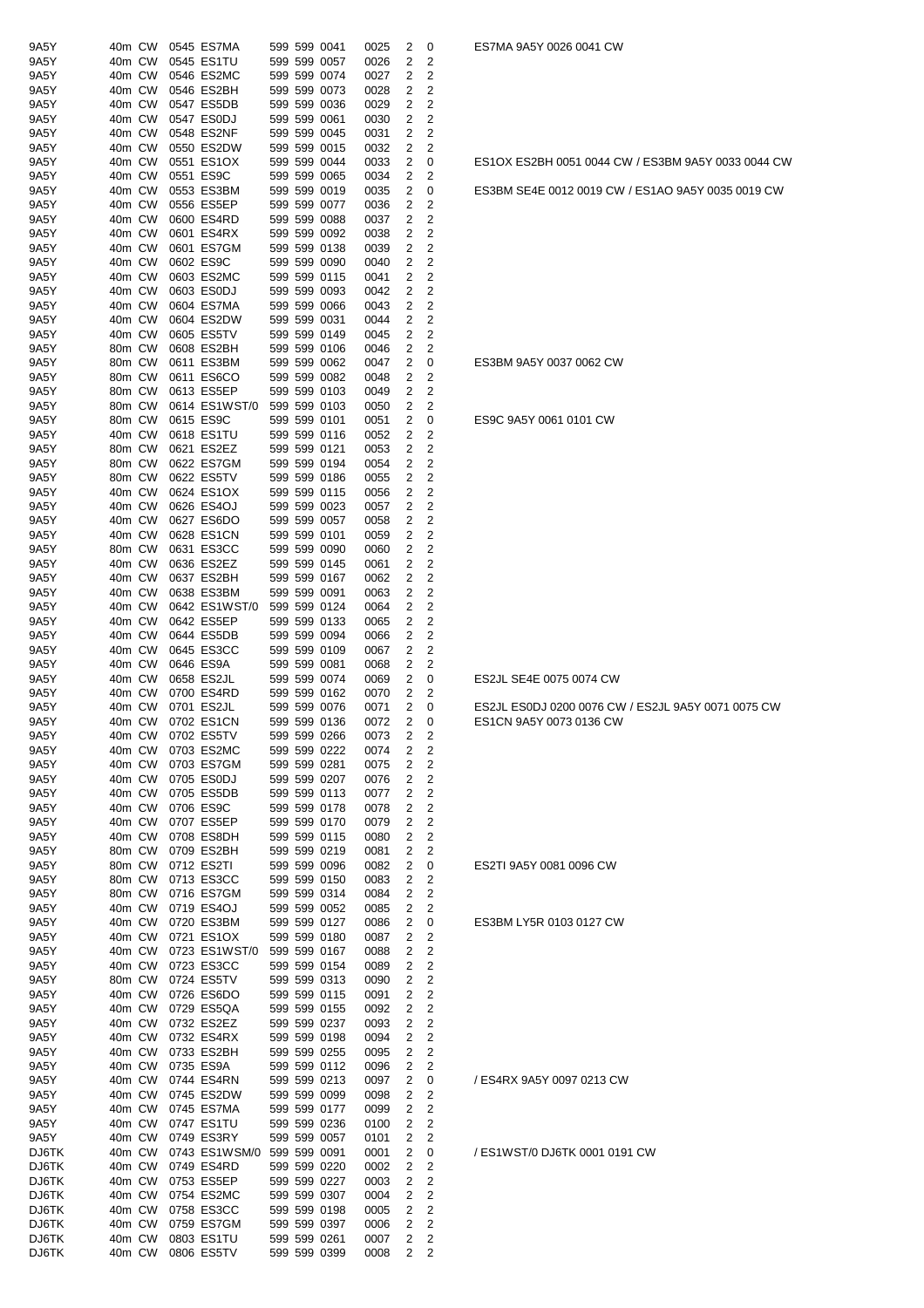| DJ6TK        | 40m CW |           | 0811 ES4RD        |  | 599 599 0245 | 0009 | 2            | 2              |                         |
|--------------|--------|-----------|-------------------|--|--------------|------|--------------|----------------|-------------------------|
|              |        |           |                   |  |              |      |              |                |                         |
| DJ6TK        | 40m CW |           | 0813 ES8DH        |  | 599 599 0182 | 0010 | 2            | 2              |                         |
| DJ6TK        | 40m CW |           | 0832 ES6CO        |  | 599 599 0209 | 0011 | 2            | 2              |                         |
| DJ6TK        | 40m CW |           | 0846 ES2MC        |  | 599 599 0408 | 0012 | 2            | 2              |                         |
| DL3DRN       | 40m CW |           | 0556 ES2BH        |  | 599 599 0088 | 0001 | 2            | 2              |                         |
| DL3DRN       | 40m CW |           | 0558 ES9C         |  | 599 599 0083 | 0002 | 2            | 0              |                         |
| DL3DRN       | 40m CW |           | 0559 ES4RX        |  | 599 599 0089 | 0003 | 2            | 2              |                         |
| DL3DRN       | 40m CW |           | 0607 ES7MA        |  | 599 599 0074 |      | 2            | 2              |                         |
|              |        |           |                   |  |              | 0004 |              |                |                         |
| DL3DRN       | 40m CW |           | 0609 ES7GM        |  | 599 599 0160 | 0005 | 2            | 2              |                         |
| DL3DRN       | 40m CW |           | 0613 ES2DW        |  | 599 599 0043 | 0006 | 2            | 2              |                         |
| DL3DRN       | 40m CW |           | 0615 ES1CN        |  | 599 599 0087 | 0007 | 2            | 2              |                         |
| DL3DRN       | 40m CW |           | 0618 ES5TV        |  | 599 599 0180 | 0008 | 2            | 0              |                         |
| DL3DRN       | 40m CW |           | 0625 ES1TU        |  | 599 599 0131 |      | 2            |                |                         |
|              |        |           |                   |  |              | 0009 |              | 0              |                         |
| DL3DRN       | 40m CW |           | 0633 ES4OJ        |  | 599 599 0029 | 0010 | 2            | 2              |                         |
| DL3DRN       | 40m CW |           | 0634 ES2MC        |  | 599 599 0175 | 0011 | 2            | 2              |                         |
| DL3DRN       | 40m CW |           | 0635 ES4RD        |  | 599 599 0140 | 0012 | 2            | 2              |                         |
| DL3DRN       | 40m CW |           | 0639 ES3BM        |  | 599 599 0094 | 0013 | 2            | 2              |                         |
|              | 40m CW |           | 0649 ES3CC        |  | 599 599 0117 |      | 2            | 2              |                         |
| DL3DRN       |        |           |                   |  |              | 0014 |              |                |                         |
| DL3DRN       | 40m CW |           | 0650 ES5EP        |  | 599 599 0147 | 0015 | 2            | 2              |                         |
| DL3DRN       | 40m CW |           | 0710 ES0DJ        |  | 599 599 0223 | 0016 | 2            | 2              |                         |
| DL5AXX       | 80m CW |           | 0711 ES2BH        |  | 599 599 0223 | 0001 | 2            | 2              |                         |
| DL5AXX       | 40m CW |           | 0715 ES5TV        |  | 599 599 0295 | 0002 | 2            | 2              |                         |
|              |        |           |                   |  |              |      |              |                |                         |
| DL5AXX       | 40m CW |           | 0716 ES3BM        |  | 599 599 0124 | 0003 | 2            | 2              |                         |
| DL5AXX       | 40m CW |           | 0718 ES6DO        |  | 599 599 0104 | 0004 | 2            | 2              |                         |
| DL5AXX       | 40m CW |           | 0720 ES4RD        |  | 599 599 0195 | 0005 | 2            | 2              |                         |
| DL5AXX       | 40m CW |           | 0720 ES1OX        |  | 599 599 0179 | 0006 | 2            | 2              |                         |
| DL5AXX       | 40m CW |           | 0721 ES4OJ        |  | 599 599 0056 | 0007 | 2            | 2              |                         |
|              |        |           |                   |  |              |      |              |                |                         |
| DL5AXX       | 40m CW |           | 0722 ES1WST/0     |  | 599 599 0165 | 0008 | 2            | 2              |                         |
| DL5AXX       | 80m CW |           | 0723 ES5TV        |  | 599 599 0310 | 0009 | 2            | 2              |                         |
| DL5AXX       | 80m CW |           | 0725 ES1TU        |  | 599 599 0201 | 0010 | 2            | 2              |                         |
| DL5AXX       | 40m CW |           | 0730 ES5QA        |  | 599 599 0157 | 0011 | 2            | 2              |                         |
| DL5AXX       | 40m CW |           | 0731 ES3CC        |  | 599 599 0171 | 0012 | 2            | 2              |                         |
|              |        |           |                   |  |              |      |              |                |                         |
| DL5AXX       | 40m CW |           | 0732 ES2EZ        |  | 599 599 0239 | 0013 | 2            | 2              |                         |
| DL5AXX       | 40m CW |           | 0826 ES1WST/0     |  | 599 599 0236 | 0014 | 2            | 2              |                         |
| DL5AXX       | 40m CW |           | 0827 ES3BM        |  | 599 599 0182 | 0015 | 2            | 2              |                         |
| DL5AXX       | 40m CW |           | 0828 ES4RX        |  | 599 599 0255 | 0016 | 2            | 2              |                         |
| DL5AXX       | 40m CW |           | 0829 ES3CC        |  | 599 599 0226 | 0017 | 2            | 2              |                         |
|              |        |           |                   |  |              |      |              |                |                         |
| DL5AXX       | 40m CW |           | 0830 ES0DJ        |  | 599 599 0329 | 0018 | 2            | 2              |                         |
| DL5AXX       | 40m CW |           | 0832 ES3RY        |  | 599 599 0095 | 0019 | 2            | 2              |                         |
| DL5AXX       | 40m CW |           | 0833 ES9A         |  | 599 599 0162 | 0020 | 2            | 2              |                         |
| DL5AXX       | 40m CW |           | 0835 ES7MA        |  | 599 599 0225 | 0021 | 2            | 2              |                         |
| DL5AXX       | 40m CW |           | 0835 ES1TU        |  | 599 599 0309 | 0022 | 2            | 2              |                         |
|              |        |           |                   |  |              |      |              |                |                         |
| DL5AXX       | 40m CW |           | 0837 ES2DW        |  | 599 599 0134 | 0023 | 2            | 0              |                         |
| DL5AXX       | 40m CW |           | 0838 ES5EP        |  | 599 599 0275 | 0024 | 2            | 2              |                         |
| DL5AXX       | 40m CW |           | 0839 ES2TI        |  | 599 599 0181 | 0025 | 2            | 2              |                         |
| DL5AXX       | 40m CW |           | 0840 ES7GM        |  | 599 599 0490 | 0026 | 2            | 2              |                         |
| DL5AXX       | 40m CW |           | 0841 ES2MC        |  | 599 599 0392 | 0027 | 2            | 2              |                         |
|              |        |           |                   |  |              |      |              |                |                         |
| DL5AXX       | 40m CW |           | 0843 ES5DB        |  | 599 599 0181 | 0028 | 2            | 2              |                         |
| DL5AXX       |        |           | 40m CW 0848 ES2BH |  | 599 599 0376 | 0029 | $\mathbf{2}$ | 0              |                         |
| DL5AXX       | 40m CW |           | 0850 ES1CN        |  | 599 599 0236 | 0030 | 2            | 2              |                         |
| DL5AXX       | 40m CW |           | 0851 ES9C         |  | 599 599 0319 | 0031 | 2            | 2              |                         |
| DL5AXX       | 40m CW |           | 0853 ES6CO        |  | 599 599 0232 | 0032 | 2            | 2              |                         |
|              |        |           |                   |  |              |      |              |                |                         |
| DL5AXX       | 40m CW |           | 0858 ES8DH        |  | 599 599 0219 | 0033 | 2            | 2              |                         |
| <b>ESODJ</b> | 80m CW |           | 0501 ES5EP        |  | 599 599 0001 | 0001 | 2            | $\overline{c}$ |                         |
| <b>ESODJ</b> | 80m CW |           | 0501 LY9A         |  | 599 599 0004 | 0002 | 2            | 2              |                         |
| <b>ESODJ</b> | 80m CW |           | 0501 SE4E         |  | 599 599 0003 | 0003 | 2            | 2              |                         |
| <b>ESODJ</b> | 80m CW |           | 0502 SM6BSK       |  | 599 599 0001 | 0004 | 2            | 0              |                         |
|              |        |           |                   |  |              |      |              |                |                         |
| <b>ESODJ</b> | 80m CW |           | 0502 SE5E         |  | 599 599 0002 | 0005 | 2            | $\overline{c}$ |                         |
| <b>ESODJ</b> | 80m CW |           | 0502 ES3HZ        |  | 599 599 0001 | 0006 | 2            | 2              |                         |
| <b>ESODJ</b> | 80m CW |           | 0502 9A5Y         |  | 599 599 0015 | 0007 | 2            | 0              |                         |
| <b>ESODJ</b> | 80m CW |           | 0503 OH2PM        |  | 599 599 0004 | 0008 | 2            | 2              |                         |
| <b>ESODJ</b> | 80m CW |           | 0503 ES1TU        |  | 599 599 0006 | 0009 | 2            | 2              |                         |
| <b>ESODJ</b> | 80m CW |           | 0504 DL1NKS       |  | 599 599 0001 |      | 2            | 2              |                         |
|              |        |           |                   |  |              | 0010 |              |                | $\overline{\mathbf{c}}$ |
| <b>ESODJ</b> | 80m CW |           | 0504 LY6A         |  | 599 599 0008 | 0011 | 2            | 2              |                         |
| <b>ESODJ</b> | 80m CW |           | 0505 LY2SA        |  | 599 599 0005 | 0012 | 2            | 2              |                         |
| <b>ESODJ</b> | 80m CW |           | 0505 YL7A         |  | 599 599 0005 | 0013 | 2            | 2              |                         |
| <b>ESODJ</b> | 80m CW |           | 0505 YL2HB        |  | 599 599 0003 | 0014 | 2            | 2              |                         |
|              |        | 0506 LY4L |                   |  |              |      |              | 2              |                         |
| <b>ESODJ</b> | 80m CW |           |                   |  | 599 599 0006 | 0015 | 2            |                |                         |
| <b>ESODJ</b> | 80m CW |           | 0506 LY2BKT       |  | 599 599 0008 | 0016 | 2            | 2              |                         |
| <b>ESODJ</b> | 80m CW |           | 0507 DL1YEN       |  | 599 599 0001 | 0017 | 2            | 0              | 0                       |
| <b>ESODJ</b> | 80m CW |           | 0508 ES2EZ        |  | 599 599 0019 | 0018 | 2            | 2              |                         |
| <b>ESODJ</b> | 80m CW |           | 0509 ES4RD        |  | 599 599 0018 | 0019 | 2            | 2              |                         |
|              |        |           |                   |  |              |      |              |                |                         |
| <b>ESODJ</b> | 80m CW |           | 0510 LY3NX        |  | 599 599 0006 | 0020 | 2            | 2              |                         |
| <b>ESODJ</b> | 80m CW |           | 0510 YL2PA        |  | 599 599 0009 | 0021 | 2            | 2              |                         |
| <b>ESODJ</b> | 80m CW |           | 0510 SP1AEN       |  | 599 599 0004 | 0022 | 2            | 2              |                         |
| <b>ESODJ</b> | 80m CW |           | 0510 LY3B         |  | 599 599 0016 | 0023 | 2            | 2              |                         |
| <b>ESODJ</b> | 80m CW |           | 0511 ES7GM        |  | 599 599 0030 | 0024 | 2            | 2              |                         |
|              |        |           |                   |  |              |      |              |                |                         |
| <b>ESODJ</b> | 80m CW |           | 0511 ES8DH        |  | 599 599 0008 | 0025 | 2            | 2              |                         |
| <b>ESODJ</b> | 80m CW |           | 0512 LY5R         |  | 599 599 0016 | 0026 | 2            | 2              |                         |
| <b>ESODJ</b> | 80m CW |           | 0513 ES5DB        |  | 599 599 0011 | 0027 | 2            | 2              |                         |
| <b>ESODJ</b> | 80m CW |           | 0513 ES2JL        |  | 599 599 0007 | 0028 | 2            | 2              |                         |
| <b>ESODJ</b> | 80m CW |           | 0514 LY1EE        |  | 599 599 0007 |      | 2            | $\overline{c}$ |                         |
|              |        |           |                   |  |              | 0029 |              |                |                         |
| <b>ESODJ</b> | 80m CW |           | 0515 UA2FL        |  | 599 599 0010 | 0030 | 2            | 2              |                         |
| <b>ESODJ</b> | 80m CW |           | 0515 ES6CO        |  | 599 599 0021 | 0031 | 2            | 2              |                         |
| <b>ESODJ</b> | 80m CW |           | 0516 ES5TV        |  | 599 599 0043 | 0032 | 2            | 2              |                         |

ES2DW UA2FL 0086 0134 CW

ES2BH LY5AXX 0029 0376 CW

RX: 599 / In the other station's log: 539

9A5Y ES1CN 0040 0015 CW / 9A5Y ES0DJ 0007 0002 CW

0 Station represented in too few logs (1)

ES5TV DL3DRN 0001 0180 CW ES1TU ES1CN 0100 0131 CW / ES1TU DL3DRN 0009 0130 CW

ES9C DL3BRN 0002 0083 CW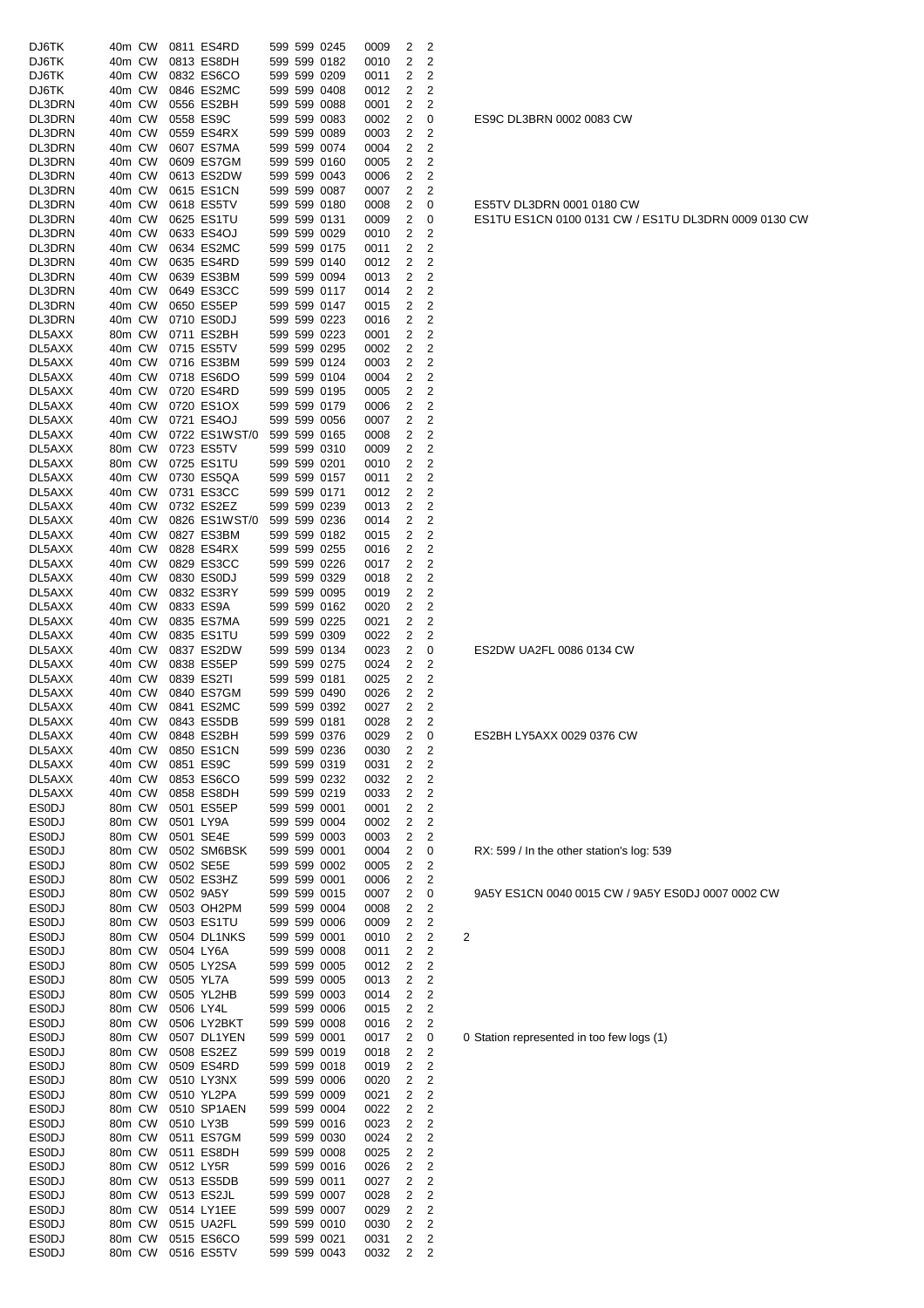| <b>ESODJ</b> | 80m CW |           | 0516 ES9C           |    |         | 599 599 0025 | 0033 | 2 | 2                       |     |
|--------------|--------|-----------|---------------------|----|---------|--------------|------|---|-------------------------|-----|
| <b>ESODJ</b> | 80m CW |           | 0517 ES5QA          |    |         | 599 599 0019 | 0034 | 2 | 0                       | Е   |
| <b>ESODJ</b> | 80m CW |           | 0517 ES2MC          |    |         | 599 599 0032 | 0035 | 2 | 2                       |     |
| <b>ESODJ</b> | 80m CW |           | 0519 ES3BM          |    | 599 599 | 0022         | 0036 | 2 | 2                       |     |
|              |        |           |                     |    |         |              |      |   |                         |     |
| <b>ESODJ</b> |        |           | 80m SSB 0523 ES6RMR | 59 | 59      | 0030         | 0037 | 1 | 1                       |     |
| <b>ESODJ</b> |        |           | 80m SSB 0524 ES5GP  | 59 | 59      | 0038         | 0038 | 1 | 1                       |     |
| ESODJ        |        |           | 80m SSB 0525 ES8TJM | 59 | 59      | 0032         | 0039 | 1 | 1                       |     |
| <b>ESODJ</b> |        |           | 80m SSB 0526 ES9B   | 59 | 59      | 0040         | 0040 | 1 | 1                       |     |
| ESODJ        |        |           | 80m SSB 0526 ES2BOB | 59 | 59      | 0020         | 0041 | 1 | 0                       | Е   |
| <b>ESODJ</b> |        |           | 80m SSB 0529 ES6TX  | 59 | 59      |              | 0042 | 1 | 1                       |     |
|              |        |           |                     |    |         | 0036         |      |   |                         |     |
| <b>ESODJ</b> |        |           | 80m SSB 0530 ES6PA  | 59 | 59      | 0025         | 0043 | 1 | 1                       |     |
| ESODJ        |        |           | 80m SSB 0531 ES3RFL | 59 | 59      | 0015         | 0044 | 1 | 1                       |     |
| <b>ESODJ</b> |        |           | 80m SSB 0532 RA2FDX | 59 | 59      | 0012         | 0045 | 1 | 1                       | 1   |
| ESODJ        |        |           | 80m SSB 0533 ES4RAO | 59 | 59      | 0021         | 0046 | 1 | 1                       |     |
| <b>ESODJ</b> |        |           | 80m SSB 0535 ES2IPA | 59 | 59      |              | 0047 | 1 | 1                       |     |
|              |        |           |                     |    |         | 0033         |      |   |                         |     |
| <b>ESODJ</b> |        |           | 80m SSB 0537 ES1LS  | 59 | 59      | 0036         | 0048 | 1 | 1                       |     |
| <b>ESODJ</b> |        |           | 80m SSB 0539 ES0CD  | 59 | 59      | 0003         | 0049 | 1 | 1                       | 1   |
| ESODJ        |        |           | 80m SSB 0540 ES5MG  | 59 | 59      | 0032         | 0050 | 1 | 1                       |     |
| <b>ESODJ</b> | 40m CW |           | 0543 G3MPB          |    |         | 599 599 0003 | 0051 | 2 | 2                       | 2   |
| ESODJ        | 40m CW |           | 0543 LY9A           |    |         | 599 599 0051 | 0052 | 2 | 2                       |     |
|              |        |           |                     |    |         |              |      |   |                         |     |
| ESODJ        | 40m CW |           | 0544 ES5EP          |    |         | 599 599 0063 | 0053 | 2 | 2                       |     |
| <b>ESODJ</b> | 40m CW |           | 0544 LY3B           |    |         | 599 599 0040 | 0054 | 2 | 2                       |     |
| ESODJ        | 40m CW |           | 0545 YL2QN          |    |         | 599 599 0028 | 0055 | 2 | 2                       |     |
| <b>ESODJ</b> | 40m CW |           | 0545 LY6A           |    |         | 599 599 0051 | 0056 | 2 | 2                       |     |
| <b>ESODJ</b> | 40m CW |           | 0546 LY3NX          |    |         | 599 599 0029 | 0057 | 2 | $\overline{\mathbf{c}}$ |     |
|              |        |           |                     |    |         |              |      |   |                         |     |
| ESODJ        | 40m CW |           | 0546 US4IRT         |    |         | 599 599 0005 | 0058 | 2 | 2                       |     |
| <b>ESODJ</b> | 40m CW |           | 0546 LY2SA          |    |         | 599 599 0032 | 0059 | 2 | 2                       |     |
| <b>ESODJ</b> | 40m CW |           | 0547 ES8DH          |    |         | 599 599 0050 | 0060 | 2 | 2                       |     |
| <b>ESODJ</b> | 40m CW |           | 0547 9A5Y           |    |         | 599 599 0030 | 0061 | 2 | 2                       |     |
| <b>ESODJ</b> | 40m CW |           | 0547 LY2RJ          |    |         | 599 599 0003 | 0062 | 2 | 2                       |     |
|              |        |           |                     |    |         |              |      |   |                         |     |
| ESODJ        | 40m CW |           | 0548 ES9C           |    |         | 599 599 0060 | 0063 | 2 | 2                       |     |
| <b>ESODJ</b> | 40m CW |           | 0548 DL1NKS         |    |         | 599 599 0008 | 0064 | 2 | 2                       | 2   |
| <b>ESODJ</b> | 40m CW |           | 0548 RA1AL          |    |         | 599 599 0021 | 0065 | 2 | 2                       |     |
| ESODJ        | 40m CW |           | 0549 ES2BH          |    |         | 599 599 0076 | 0066 | 2 | 2                       |     |
| <b>ESODJ</b> | 40m CW |           | 0549 SE5E           |    |         | 599 599 0038 | 0067 | 2 | 2                       |     |
|              |        |           |                     |    |         |              |      |   |                         |     |
| ESODJ        | 40m CW |           | 0549 RA3NC          |    |         | 599 599 0012 | 0068 | 2 | 2                       |     |
| ESODJ        | 40m CW |           | 0550 YL7A           |    |         | 599 599 0041 | 0069 | 2 | 2                       |     |
| ESODJ        | 40m CW |           | 0550 RW3AI          |    |         | 599 599 0014 | 0070 | 2 | 2                       |     |
| ES0DJ        | 40m CW |           | 0550 ES1OX          |    |         | 599 599 0072 | 0071 | 2 | 2                       |     |
| <b>ESODJ</b> | 40m CW |           | 0551 LY5R           |    |         | 599 599 0034 | 0072 | 2 | 2                       |     |
|              |        |           |                     |    |         |              |      |   |                         |     |
| <b>ESODJ</b> | 40m CW |           | 0551 ES2RL          |    |         | 599 599 0019 | 0073 | 2 | 2                       |     |
| <b>ESODJ</b> | 40m CW |           | 0552 ES4RX          |    |         | 599 599 0079 | 0074 | 2 | 2                       |     |
| <b>ESODJ</b> | 40m CW |           | 0552 SM2BJT         |    |         | 599 599 0006 | 0075 | 2 | 0                       | ľ   |
| <b>ESODJ</b> | 40m CW |           | 0552 OH1B           |    |         | 599 599 0035 | 0076 | 2 | 2                       |     |
|              | 40m CW |           | 0553 EW8OF          |    |         | 599 599 0016 | 0077 |   | 2                       |     |
| ESODJ        |        |           |                     |    |         |              |      | 2 |                         |     |
| ESODJ        | 40m CW |           | 0553 LY2BKT         |    |         | 599 599 0043 | 0078 | 2 | 2                       |     |
| <b>ESODJ</b> | 40m CW |           | 0553 EA3GBR         |    |         | 599 599 0073 | 0079 | 2 | 0                       | 0 S |
| <b>ESODJ</b> | 40m CW |           | 0554 LZ3FM          |    |         | 599 599 0010 | 0080 | 2 | 2                       |     |
| <b>ES0DJ</b> | 40m CW |           | 0554 9A2AJ          |    |         | 599 599 0018 | 0081 | 2 | $\overline{c}$          |     |
| <b>ESODJ</b> |        |           | 0555 UA2FL          |    |         | 599 599 0032 |      |   |                         |     |
|              | 40m CW |           |                     |    |         |              | 0082 | 2 | 2                       |     |
| <b>ESODJ</b> | 40m CW |           | 0556 SE4E           |    |         | 599 599 0038 | 0083 | 2 | 2                       |     |
| <b>ESODJ</b> | 40m CW |           | 0557 LY4L           |    |         | 599 599 0042 | 0084 | 2 | 2                       |     |
| <b>ESODJ</b> | 40m CW |           | 0558 YO4AAC         |    |         | 599 599 0002 | 0085 | 2 | 2                       |     |
| <b>ESODJ</b> | 40m CW |           | 0558 S50XX          |    |         | 599 599 0012 | 0086 | 2 | 2                       |     |
|              |        |           |                     |    |         | 599 599 0031 |      |   |                         |     |
| ESODJ        | 40m CW |           | 0559 LY5G           |    |         |              | 0087 | 2 | 2                       |     |
| <b>ESODJ</b> | 40m CW |           | 0600 LZ2CWW         |    |         | 599 599 0010 | 0088 | 2 | 2                       |     |
| ESODJ        | 40m CW |           | 0600 DM5MM          |    |         | 599 599 0001 | 0089 | 2 | 2                       | 2   |
| <b>ESODJ</b> | 40m CW |           | 0601 RW3AI          |    |         | 599 599 0020 | 0090 | 2 | 0                       | F   |
| <b>ESODJ</b> | 40m CW |           | 0601 SP1AEN         |    |         | 599 599 0033 | 0091 | 2 | 2                       |     |
| <b>ESODJ</b> | 40m CW |           | 0602 EU6AA          |    |         | 599 599 0005 | 0092 | 2 | 2                       |     |
|              |        |           |                     |    |         |              |      |   |                         |     |
| <b>ESODJ</b> | 40m CW |           | 0603 9A5Y           |    |         | 599 599 0042 | 0093 | 2 | 2                       |     |
| <b>ESODJ</b> | 40m CW |           | 0603 SM2BJT         |    |         | 599 599 0010 | 0094 | 2 | 0                       | ξ   |
| ESODJ        | 40m CW |           | 0604 ES5TV          |    |         | 599 599 0144 | 0095 | 2 | 0                       | ľ   |
| <b>ESODJ</b> | 40m CW | 0604 LY4L |                     |    |         | 599 599 0048 | 0096 | 2 | 2                       |     |
| <b>ESODJ</b> | 40m CW |           | 0604 LZ3FM          |    |         | 599 599 0017 | 0097 | 2 | 0                       | L   |
|              |        |           |                     |    |         |              |      |   |                         |     |
| <b>ESODJ</b> | 40m CW |           | 0605 ES2RL          |    |         | 599 599 0024 | 0098 | 2 | 2                       |     |
| <b>ESODJ</b> | 40m CW |           | 0607 YO4AAC         |    |         | 599 599 0004 | 0099 | 2 | $\overline{c}$          |     |
| ESODJ        | 40m CW |           | 0608 YL2QN          |    |         | 599 599 0046 | 0100 | 2 | 2                       |     |
| <b>ESODJ</b> | 40m CW |           | 0608 YL7A           |    |         | 599 599 0062 | 0101 | 2 | 2                       |     |
| <b>ESODJ</b> | 40m CW |           | 0608 DL2DCX         |    |         | 599 599 0001 |      | 2 | 2                       |     |
|              |        |           |                     |    |         |              | 0102 |   |                         | 2   |
| ESODJ        | 40m CW | 0609 M5Z  |                     |    |         | 599 599 0001 | 0103 | 2 | 2                       | 2   |
| <b>ESODJ</b> | 40m CW |           | 0609 S50XX          |    |         | 599 599 0019 | 0104 | 2 | 2                       |     |
| <b>ESODJ</b> | 40m CW |           | 0609 EW8OF          |    |         | 599 599 0021 | 0105 | 2 | 2                       |     |
| <b>ESODJ</b> | 40m CW |           | 0610 OM3TBG         |    |         | 599 599 0003 | 0106 | 2 | 2                       | 2   |
|              |        |           |                     |    |         |              |      |   |                         | 2   |
| ESODJ        | 40m CW |           | 0610 HB9ALO         |    |         | 599 599 0005 | 0107 | 2 | 2                       |     |
| ES0DJ        | 40m CW |           | 0611 US4IRT         |    |         | 599 599 0010 | 0108 | 2 | 2                       |     |
| <b>ESODJ</b> | 40m CW |           | 0612 DL9NO          |    |         | 599 599 0001 | 0109 | 2 | 0                       | 0 S |
| <b>ESODJ</b> | 40m CW |           | 0612 OH1B           |    |         | 599 599 0046 | 0110 | 2 | 2                       |     |
| <b>ESODJ</b> | 40m CW |           | 0612 SM6BSK         |    |         | 599 599 0032 | 0111 | 2 | 2                       |     |
|              |        |           |                     |    |         |              |      |   |                         |     |
| <b>ESODJ</b> | 80m CW |           | 0614 SE5E           |    |         | 599 599 0060 | 0112 | 2 | 2                       |     |
| ESODJ        | 80m CW |           | 0614 LY6A           |    |         | 599 599 0084 | 0113 | 2 | 2                       |     |
| ESODJ        | 80m CW |           | 0615 ES8DH          |    |         | 599 599 0071 | 0114 | 2 | $\overline{c}$          |     |
| <b>ESODJ</b> | 80m CW |           | 0616 RA1AL          |    |         | 599 599 0044 | 0115 | 2 | 2                       |     |
| <b>ESODJ</b> | 80m CW |           | 0616 LY9A           |    |         | 599 599 0099 | 0116 | 2 | 2                       |     |
|              |        |           |                     |    |         |              |      |   |                         |     |
| <b>ESODJ</b> | 80m CW |           | 0616 LY3B           |    |         | 599 599 0077 | 0117 | 2 | 2                       |     |

ES5QA ES9DJ 0034 0019 CW

# ES2BOB ES0TJ 0041 0020 SSB

No such serial number in that mode

Station represented in too few logs (1)

RW3AI ES1TU 0083 0020 CW / RW3AI ES0DJ 0090 0022 CW

SM 2BJT ES0DJ 0093 0010 CW No such serial number in that mode

LZ3FM ES7MA 0082 0017 CW / LZ3FM ES0DJ 0097 0016 CW

Station represented in too few logs (1)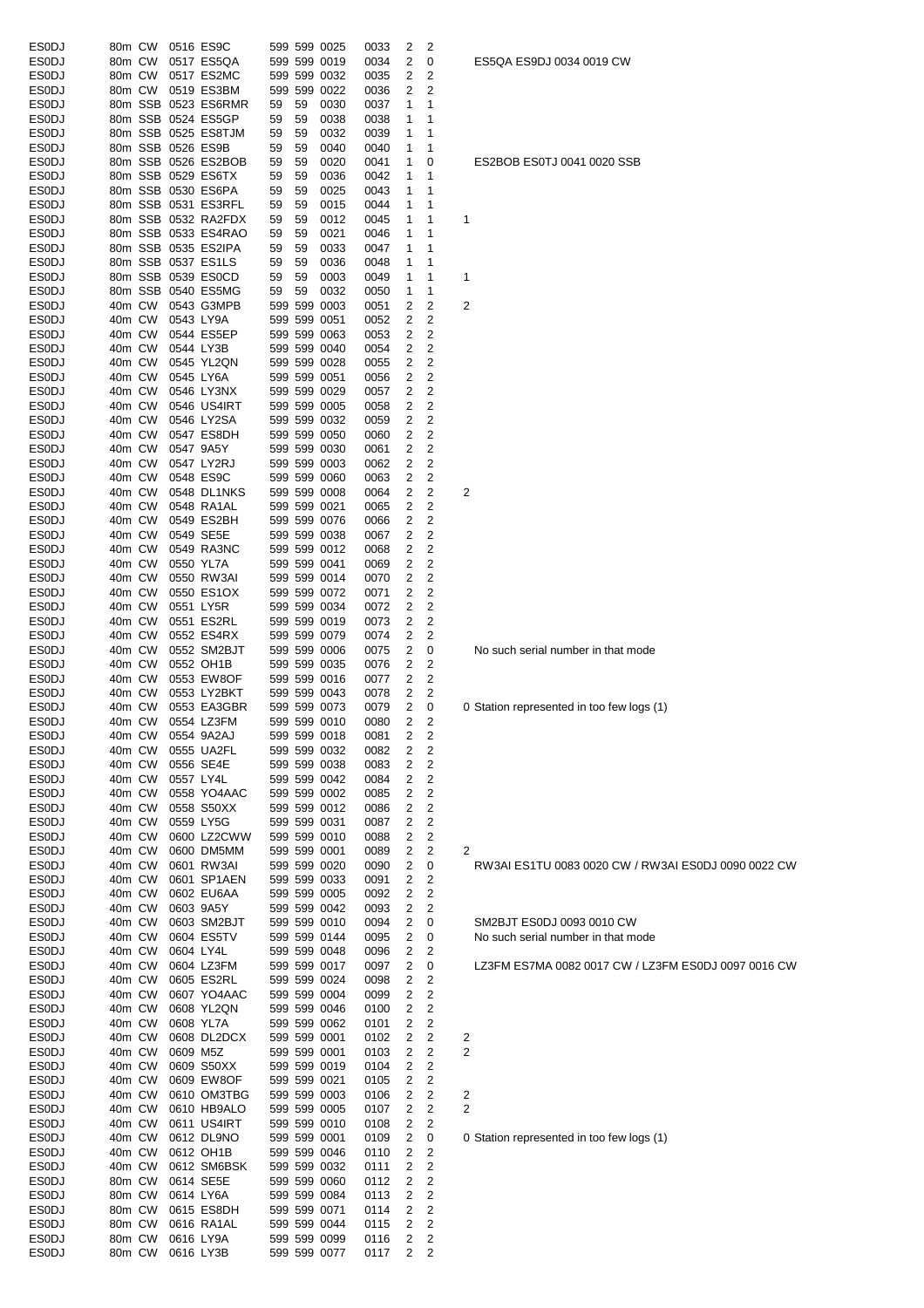| ESODJ          | 80m CW |                   | 0617 LY2BKT                             |    |    | 599 599 0064 | 0118 | 2 | 2      |                            |
|----------------|--------|-------------------|-----------------------------------------|----|----|--------------|------|---|--------|----------------------------|
| <b>ESODJ</b>   | 80m CW |                   | 0617 LY5R                               |    |    | 599 599 0062 | 0119 | 2 | 2      |                            |
| ESODJ          | 80m CW |                   | 0618 ES2JL                              |    |    | 599 599 0046 | 0120 | 2 | 2      |                            |
| ESODJ          | 80m CW |                   | 0618 YL2QN                              |    |    | 599 599 0055 | 0121 | 2 | 2      |                            |
| ESODJ          | 80m CW |                   | 0618 YL7A                               |    |    | 599 599 0073 | 0122 | 2 | 2      |                            |
| ESODJ          | 80m CW |                   | 0619 YL2CV                              |    |    | 599 599 0033 | 0123 | 2 | 2      |                            |
| ESODJ          | 80m CW |                   | 0619 ES7MA                              |    |    | 599 599 0090 | 0124 | 2 | 2      |                            |
| ESODJ          | 80m CW |                   | 0620 ES3CC                              |    |    | 599 599 0083 | 0125 | 2 | 0      | ES3CC ES0DL 0125 0083 CW   |
|                |        |                   |                                         |    |    |              |      |   |        |                            |
| ESODJ          | 80m CW |                   | 0621 ES6CO                              |    |    | 599 599 0092 | 0126 | 2 | 2      |                            |
| ESODJ          | 80m CW |                   | 0621 ES6DO                              |    |    | 599 599 0047 | 0127 | 2 | 2      |                            |
| ESODJ          | 80m CW |                   | 0621 ES9A                               |    |    | 599 599 0058 | 0128 | 2 | 2      |                            |
| ESODJ          | 80m CW |                   | 0623 ES3BM                              |    |    | 599 599 0076 | 0129 | 2 | 2      |                            |
| <b>ESODJ</b>   |        |                   | 80m SSB 0625 ES2BH                      | 59 | 59 | 0137         | 0130 | 1 | 1      |                            |
| ESODJ          |        |                   | 80m SSB 0626 ES9C                       | 59 | 59 | 0113         | 0131 | 1 | 1      |                            |
| ES0DJ          |        |                   | 80m SSB 0626 ES5GI                      | 59 | 59 | 0020         | 0132 | 1 | 1      | 1                          |
| ESODJ          |        |                   | 80m SSB 0627 ES2EZ                      | 59 | 59 | 0130         | 0133 | 1 | 1      |                            |
| ESODJ          |        |                   | 80m SSB 0627 ES8TJM                     | 59 | 59 | 0121         | 0134 | 1 | 1      |                            |
| ESODJ          |        |                   | 80m SSB 0627 ES2NF                      | 59 | 59 | 0084         | 0135 | 1 | 1      |                            |
| ESODJ          |        |                   | 80m SSB 0628 ES2ADF                     | 59 | 59 | 0044         | 0136 | 1 | 1      |                            |
| ESODJ          |        |                   | 80m SSB 0628 OH1B                       | 59 | 59 | 0060         | 0137 | 1 | 1      |                            |
| ESODJ          |        |                   | 80m SSB 0628 ES3GX                      | 59 | 59 | 0062         | 0138 | 1 | 1      |                            |
| ESODJ          |        |                   | 80m SSB 0629 ES8EF                      | 59 | 59 | 0033         | 0139 | 1 | 1      |                            |
| ESODJ          |        |                   | 80m SSB 0629 ES5QA                      | 59 | 59 | 0078         | 0140 | 1 | 1      |                            |
| <b>ESODJ</b>   |        |                   | 80m SSB 0629 ES2PKW                     | 59 | 59 | 0013         | 0141 | 1 | 1      |                            |
| ES0DJ          |        | 80m SSB 0630 LY5G |                                         | 59 | 59 | 0048         | 0142 | 1 | 1      |                            |
|                |        |                   | 80m SSB 0630 ES5EX                      | 59 | 59 |              |      | 1 |        |                            |
| ESODJ          |        |                   |                                         |    |    | 0060         | 0143 |   | 1      |                            |
| ES0DJ          |        |                   | 80m SSB 0630 ES6RMR                     | 59 | 59 | 0103         | 0144 | 1 | 1      |                            |
| ESODJ          |        |                   | 80m SSB 0631 ES1WST/0                   | 59 | 59 | 0112         | 0145 | 1 | 1      |                            |
| ESODJ          |        |                   | 80m SSB 0632 ES1OV/3                    | 59 | 59 | 0058         | 0146 | 1 | 1      |                            |
| ESODJ          |        |                   | 80m SSB 0632 ES3RFL                     | 59 | 59 | 0046         | 0147 | 1 | 0      | ES3RFL ES7GM 0236 0046 SSB |
| ESODJ          |        |                   | 80m SSB 0632 ES5MG                      | 59 | 59 | 0079         | 0148 | 1 | 1      |                            |
| ESODJ          |        |                   | 80m SSB 0633 ES5RIM                     | 59 | 59 | 0054         | 0149 | 1 | 1      |                            |
| ESODJ          |        |                   | 80m SSB 0635 ES8BJP                     | 59 | 59 | 0070         | 0150 | 1 | 1      |                            |
| ESODJ          |        | 80m SSB 0636 LY4L |                                         | 59 | 59 | 0074         | 0151 | 1 | 1      |                            |
| ESODJ          |        |                   | 80m SSB 0638 ES5TV                      | 59 | 59 | 0221         | 0152 | 1 | 1      |                            |
| ES0DJ          |        |                   | 40m SSB 0640 ES5TV                      | 59 | 59 | 0224         | 0153 | 1 | 1      |                            |
| ESODJ          |        |                   | 40m SSB 0641 ES6TX                      | 59 | 59 | 0100         | 0154 | 1 | 1      |                            |
| ESODJ          |        |                   | 40m SSB 0641 ES1LS                      | 59 | 59 | 0119         | 0155 | 1 | 1      |                            |
| ESODJ          |        |                   | 40m SSB 0642 ES1TU                      | 59 | 59 | 0155         | 0156 | 1 | 1      |                            |
| ESODJ          |        |                   | 40m SSB 0643 ES2IPA                     | 59 | 59 | 0103         | 0157 | 1 | 1      |                            |
| ESODJ          |        |                   | 40m SSB 0644 ES9B                       | 59 | 59 | 0135         | 0158 | 1 | 1      |                            |
|                |        |                   |                                         |    |    |              |      | 1 | 1      |                            |
| ESODJ          |        |                   | 40m SSB 0644 ES6RMR                     | 59 | 59 | 0117         | 0159 |   |        |                            |
| ESODJ          |        |                   | 40m SSB 0645 RA2FDX                     | 59 | 59 | 0042         | 0160 | 1 | 1      | 1                          |
| ESODJ          |        |                   | 40m SSB 0645 ES2MC                      | 59 | 59 | 0184         | 0161 | 1 | 1      |                            |
| <b>ESODJ</b>   |        |                   | 40m SSB 0646 ES7GM                      | 59 | 59 | 0239         | 0162 | 1 | 1      |                            |
| ESODJ          |        |                   | 40m SSB 0646 LY1SR                      | 59 | 59 | 0053         | 0163 | 1 | 1      |                            |
| ESODJ          |        | 40m SSB 0647 8S0C |                                         | 59 | 59 | 0047         | 0164 | 1 | 1      |                            |
| ESODJ          |        | 40m SSB 0647 LY6A |                                         | 59 | 59 | 0124         | 0165 | 1 | 1      |                            |
| ESODJ          |        |                   | 40m SSB 0648 ES3GX                      | 59 | 59 | 0073         | 0166 | 1 |        |                            |
| ESODJ          |        |                   | 40m SSB 0648 YL3AJA                     | 59 | 59 | 0062         | 0167 | 1 | 1      |                            |
| <b>ESODJ</b>   |        |                   | 40m SSB 0648 ES5RIM                     | 59 | 59 | 0062         | 0168 | 1 | 1      |                            |
| ES0DJ          |        |                   | 40m SSB 0649 UA1AQA                     | 59 | 59 | 0037         | 0169 | 1 | 1      |                            |
| ESODJ          |        |                   | 40m SSB 0649 ES8TJM                     | 59 | 59 | 0140         | 0170 | 1 | 1      |                            |
| ESODJ          |        |                   | 40m SSB 0649 ES2TI                      | 59 | 59 | 0081         | 0171 | 1 | 1      |                            |
| ESODJ          |        |                   | 40m SSB 0650 OK1VHV                     | 59 | 59 | 0005         | 0172 | 1 | 0      | OK1VHV ES0DJ 0174 0005 SSB |
| ES0DJ          |        |                   | 40m SSB 0650 SP5XSD                     | 59 | 59 | 0017         | 0173 | 1 | 1      |                            |
| ESODJ          |        |                   | 40m SSB 0650 ES1TP/2                    | 59 | 59 | 0066         | 0174 | 1 | 1      |                            |
| ES0DJ          |        |                   | 40m SSB 0651 ES5MG                      | 59 | 59 | 0090         | 0175 | 1 | 1      |                            |
|                |        |                   |                                         |    |    |              |      |   |        |                            |
| ESODJ<br>ES0DJ |        |                   | 40m SSB 0651 ES7TH<br>40m SSB 0651 R3LC | 59 | 59 | 0066         | 0176 | 1 | 1<br>1 | 1                          |
|                |        |                   |                                         | 59 | 59 | 0037         | 0177 | 1 |        |                            |
| ES0DJ          | 40m CW |                   | 0653 ES4RD                              |    |    | 599 599 0156 | 0178 | 2 | 2      |                            |
| ES0DJ          | 40m CW |                   | 0653 ES6CO                              |    |    | 599 599 0119 | 0179 | 2 | 2      |                            |
| ES0DJ          | 40m CW |                   | 0654 LY9A                               |    |    | 599 599 0138 | 0180 | 2 | 2      |                            |
| ES0DJ          | 40m CW |                   | 0654 LY3B                               |    |    | 599 599 0101 | 0181 | 2 | 2      |                            |
| ES0DJ          | 40m CW |                   | 0654 LY2BKT                             |    |    | 599 599 0097 | 0182 | 2 | 2      |                            |
| ESODJ          | 40m CW |                   | 0654 LY2NK                              |    |    | 599 599 0076 | 0183 | 2 | 2      |                            |
| ESODJ          | 40m CW |                   | 0655 LY5R                               |    |    | 599 599 0085 | 0184 | 2 | 2      |                            |
| ESODJ          | 40m CW |                   | 0655 ES8DH                              |    |    | 599 599 0101 | 0185 | 2 | 2      |                            |
| ES0DJ          | 40m CW |                   | 0655 LY5T                               |    |    | 599 599 0026 | 0186 | 2 | 2      |                            |
| ESODJ          | 40m CW |                   | 0656 ES3BM                              |    |    | 599 599 0109 | 0187 | 2 | 2      |                            |
| ES0DJ          | 40m CW |                   | 0656 UX7UN                              |    |    | 599 599 0005 | 0188 | 2 | 2      |                            |
| ESODJ          | 40m CW |                   | 0656 SP1AEN                             |    |    | 599 599 0054 | 0189 | 2 | 0      | Duplicate                  |
| ES0DJ          | 40m CW |                   | 0657 YL2CV                              |    |    | 599 599 0048 | 0190 | 2 | 2      |                            |
| ES0DJ          | 40m CW |                   | 0657 YL2HB                              |    |    | 599 599 0032 | 0191 | 2 | 2      |                            |
| ES0DJ          | 40m CW |                   | 0658 ES2LR                              |    |    | 599 599 0031 | 0192 | 2 | 2      |                            |
| ESODJ          | 40m CW |                   | 0659 SM5CSS                             |    |    | 599 599 0011 | 0193 | 2 | 2      |                            |
| ES0DJ          | 40m CW |                   | 0659 ES9C                               |    |    | 599 599 0166 | 0194 | 2 | 2      |                            |
| ES0DJ          | 40m CW |                   | 0659 YO3GNF                             |    |    | 599 599 0005 | 0195 | 2 | 2      |                            |
|                |        |                   |                                         |    |    |              |      |   |        |                            |
| ESODJ          | 40m CW |                   | 0700 YU7KW                              |    |    | 599 599 0010 | 0196 | 2 | 2      |                            |
| ESODJ          | 40m CW |                   | 0700 ES5DB                              |    |    | 599 599 0108 | 0197 | 2 | 2      |                            |
| ESODJ          | 40m CW |                   | 0700 ES3HZ                              |    |    | 599 599 0018 | 0198 | 2 | 2      |                            |
| ESODJ          | 40m CW |                   | 0701 LY3NX                              |    |    | 599 599 0085 | 0199 | 2 | 0      | LY3NX ES2DJ 0109 0085 CW   |
| ESODJ          | 40m CW |                   | 0702 ES2JL                              |    |    | 599 599 0076 | 0200 | 2 | 2      |                            |
| ESODJ          | 40m CW |                   | 0702 YL7A                               |    |    | 599 599 0107 | 0201 | 2 | 2      |                            |
| ESODJ          | 40m CW |                   | 0703 LY6A                               |    |    | 599 599 0135 | 0202 | 2 | 2      |                            |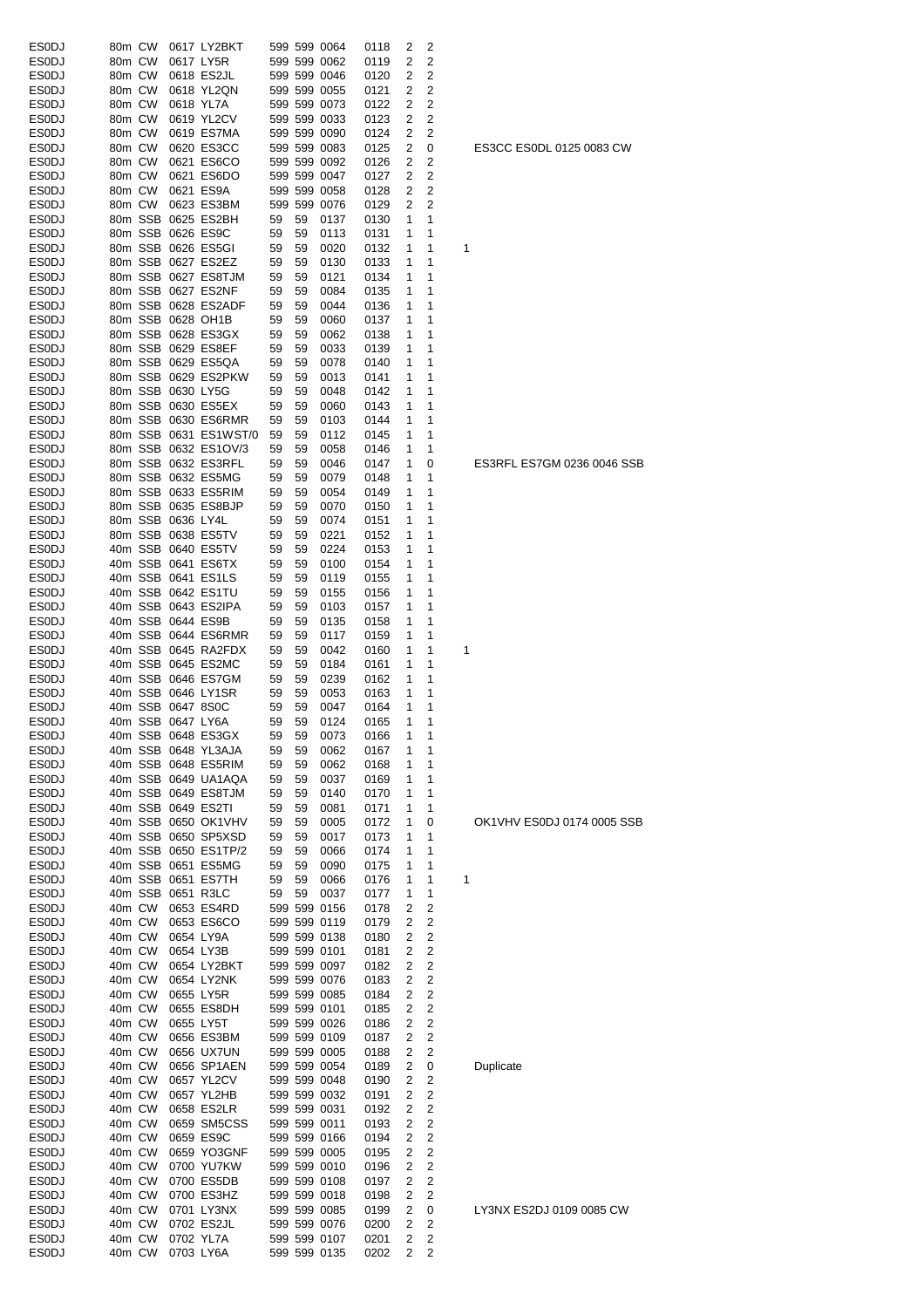| <b>ESODJ</b> | 40m CW |        |                   | 0703 YL2QN           |    |    | 599 599 0085 | 0203 | 2              | 2              |   |
|--------------|--------|--------|-------------------|----------------------|----|----|--------------|------|----------------|----------------|---|
| <b>ESODJ</b> | 40m CW |        |                   | 0704 RA3NC           |    |    | 599 599 0025 | 0204 | 2              | 2              |   |
| ESODJ        | 40m CW |        |                   | 0704 RW1CM           |    |    | 599 599 0018 | 0205 | 2              | 0              |   |
| ESODJ        | 40m CW |        |                   | 0704 LY9A            |    |    | 599 599 0149 | 0206 | 2              | 2              |   |
| <b>ESODJ</b> | 40m CW |        |                   | 0705 9A5Y            |    |    | 599 599 0076 | 0207 | 2              | 2              |   |
| <b>ES0DJ</b> | 40m CW |        |                   | 0705 SM6CUK          |    |    | 599 599 0002 | 0208 | 2              | 0              | 0 |
| <b>ESODJ</b> | 40m CW |        |                   | 0705 LY5R            |    |    | 599 599 0087 | 0209 | 2              | 2              |   |
| <b>ESODJ</b> | 40m CW |        |                   | 0706 YL2HB           |    |    | 599 599 0035 | 0210 | 2              | 2              |   |
| <b>ESODJ</b> | 40m CW |        | 0706 LY4L         |                      |    |    | 599 599 0091 | 0211 | 2              | 2              |   |
| <b>ESODJ</b> | 40m CW |        |                   | 0706 EW8OF           |    |    | 599 599 0042 | 0212 | 2              | 2              |   |
| ESODJ        | 40m CW |        |                   | 0707 SM6BSK          |    |    | 599 599 0052 | 0213 | 2              | 2              |   |
| ES0DJ        | 40m CW |        |                   | 0707 YO3GNF          |    |    | 599 599 0007 |      | 2              | 2              |   |
|              |        |        |                   |                      |    |    |              | 0214 |                |                |   |
| <b>ESODJ</b> | 40m CW |        |                   | 0707 YL2CV           |    |    | 599 599 0053 | 0215 | 2              | 2              |   |
| <b>ESODJ</b> | 40m CW |        |                   | 0708 LY3B            |    |    | 599 599 0116 | 0216 | 2              | 2              |   |
| <b>ESODJ</b> | 40m CW |        |                   | 0709 YO4AAC          |    |    | 599 599 0011 | 0217 | 2              | 2              |   |
| <b>ESODJ</b> | 40m CW |        |                   | 0710 ES2MC           |    |    | 599 599 0236 | 0218 | 2              | 2              |   |
| <b>ESODJ</b> | 40m CW |        |                   | 0710 ES2EZ           |    |    | 599 599 0196 | 0219 | 2              | 2              |   |
| <b>ESODJ</b> | 40m CW |        |                   | 0710 S50XX           |    |    | 599 599 0040 | 0220 | 2              | 2              |   |
| <b>ESODJ</b> | 40m CW |        |                   | 0710 LY2DX           |    |    | 599 599 0001 | 0221 | 2              | 2              |   |
| <b>ESODJ</b> | 40m CW |        |                   | 0711 ES5TV           |    |    | 599 599 0287 | 0222 | 2              | 2              |   |
| <b>ESODJ</b> | 40m CW |        |                   | 0711 DL3DRN          |    |    | 599 599 0016 | 0223 | 2              | 2              |   |
| <b>ESODJ</b> | 40m CW |        | 0713 LY5T         |                      |    |    | 599 599 0030 | 0224 | 2              | 2              |   |
| ES0DJ        |        |        |                   | 40m SSB 0714 RA2FDX  | 59 | 59 | 0059         | 0225 | 1              | 1              | 1 |
| <b>ESODJ</b> |        |        |                   | 40m SSB 0715 LY1SR   | 59 | 59 | 0071         | 0226 | 1              | 1              |   |
|              |        |        |                   | 40m SSB 0715 ES1LS   |    |    |              |      | 1              | 1              |   |
| ES0DJ        |        |        |                   |                      | 59 | 59 | 0142         | 0227 |                |                |   |
| <b>ESODJ</b> |        |        |                   | 40m SSB 0716 ES8TJM  | 59 | 59 | 0165         | 0228 | 1              | 1              |   |
| <b>ESODJ</b> |        |        |                   | 40m SSB 0717 YL3AD   | 59 | 59 | 0034         | 0229 | 1              | 1              | 1 |
| <b>ESODJ</b> |        |        | 40m SSB 0717 SE4E |                      | 59 | 59 | 0089         | 0230 | 1              | 1              |   |
| ESODJ        |        |        |                   | 40m SSB 0717 ES2DW   | 59 | 59 | 0085         | 0231 | 1              | 1              |   |
| <b>ESODJ</b> |        |        |                   | 40m SSB 0718 ES5MG   | 59 | 59 | 0110         | 0232 | 1              | 1              |   |
| <b>ESODJ</b> |        |        |                   | 40m SSB 0718 ES5GI   | 59 | 59 | 0023         | 0233 | 1              | 1              | 1 |
| <b>ESODJ</b> |        |        | 40m SSB 0721 8S0C |                      | 59 | 59 | 0054         | 0234 | 1              | 1              |   |
| <b>ESODJ</b> |        |        |                   | 80m SSB 0722 ES5GP   | 59 | 59 | 0207         | 0235 | 1              | 1              |   |
| <b>ESODJ</b> |        |        |                   | 80m SSB 0723 ES2ADF  | 59 | 59 | 0072         | 0236 | 1              | 1              |   |
| <b>ESODJ</b> |        |        |                   | 80m SSB 0723 ES8TJM  | 59 | 59 | 0178         | 0237 | 1              | 1              |   |
|              |        |        |                   |                      |    |    |              |      | 1              |                |   |
| ES0DJ        |        |        |                   | 80m SSB 0724 ES8BJP  | 59 | 59 | 0095         | 0238 |                | 1              |   |
| <b>ESODJ</b> |        |        |                   | 80m SSB 0724 ES9B    | 59 | 59 | 0177         | 0239 | 1              | 0              |   |
| <b>ESODJ</b> | 80m CW |        |                   | 0726 LY2NK           |    |    | 599 599 0096 | 0240 | 2              | 2              |   |
| <b>ESODJ</b> | 80m CW |        |                   | 0726 ES1TU           |    |    | 599 599 0202 | 0241 | 2              | 2              |   |
| ESODJ        | 80m CW |        |                   | 0727 LY9A            |    |    | 599 599 0175 | 0242 | 2              | 2              |   |
| <b>ESODJ</b> | 80m CW |        |                   | 0727 ES2MC           |    |    | 599 599 0265 | 0243 | 2              | 2              |   |
| <b>ESODJ</b> | 80m CW |        |                   | 0727 ES6CO           |    |    | 599 599 0148 | 0244 | 2              | 0              |   |
| <b>ESODJ</b> | 80m CW |        |                   | 0728 LY2BKT          |    |    | 599 599 0128 | 0245 | 2              | 2              |   |
| <b>ESODJ</b> | 80m CW |        |                   | 0728 LY5R            |    |    | 599 599 0111 | 0246 | 2              | 2              |   |
| <b>ESODJ</b> | 80m CW |        |                   | 0728 RA1AL           |    |    | 599 599 0089 | 0247 | 2              | 2              |   |
| <b>ESODJ</b> | 80m CW |        |                   | 0729 ES7GM           |    |    | 599 599 0341 | 0248 | 2              | 2              |   |
|              |        |        |                   |                      |    |    |              |      |                |                |   |
| <b>ESODJ</b> | 80m CW |        |                   | 0733 ES1CN           |    |    | 599 599 0169 | 0249 | 2              | 2              |   |
| <b>ESODJ</b> | 80m CW |        |                   | 0733 LY3B            |    |    | 599 599 0141 | 0250 | 2              | 2              |   |
| <b>ESODJ</b> |        |        |                   | 80m CW 0733 LY6A     |    |    | 599 599 0168 | 0251 | $\overline{2}$ | 2              |   |
| <b>ESODJ</b> | 80m CW |        |                   | 0734 ES7MA           |    |    | 599 599 0160 | 0252 | 2              | 2              |   |
| <b>ESODJ</b> | 80m CW |        |                   | 0734 ES4RD           |    |    | 599 599 0207 | 0253 | 2              | 2              |   |
| <b>ESODJ</b> |        | 80m CW | 0735 LY4L         |                      |    |    | 599 599 0113 | 0254 | 2              | 2              |   |
| <b>ESODJ</b> |        |        | 80m SSB 0737 YL7A |                      | 59 | 59 | 0140         | 0255 | 1              | $\mathbf{1}$   |   |
| <b>ESODJ</b> |        |        |                   | 80m SSB 0739 ES5MG   | 59 | 59 | 0132         | 0256 | 1              | 1              |   |
| <b>ESODJ</b> |        |        |                   | 80m SSB 0739 ES8AY   | 59 | 59 | 0031         | 0257 | 1              | 1              |   |
| <b>ESODJ</b> |        |        |                   | 80m SSB 0740 ES1LS   | 59 | 59 | 0162         | 0258 | 1              | 1              |   |
| <b>ESODJ</b> |        |        |                   | 80m SSB 0740 ES1OV/3 | 59 | 59 | 0083         | 0259 | 1              | 1              |   |
|              |        |        |                   | 80m SSB 0742 ES0CD   |    |    |              |      |                | 1              |   |
| <b>ESODJ</b> |        |        |                   |                      | 59 | 59 | 0048         | 0260 | 1              |                | 1 |
| <b>ESODJ</b> |        |        |                   | 80m SSB 0742 ES2NF   | 59 | 59 | 0146         | 0261 | 1              | 0              |   |
| ESODJ        |        |        |                   | 80m SSB 0742 ES5RIM  | 59 | 59 | 0083         | 0262 | 1              | 1              |   |
| <b>ESODJ</b> |        |        |                   | 40m SSB 0749 ES9B    | 59 | 59 | 0210         | 0263 | 1              | 1              |   |
| ES0DJ        |        |        |                   | 40m SSB 0750 ES5QA   | 59 | 59 | 0180         | 0264 | 1              | 1              |   |
| <b>ESODJ</b> |        |        |                   | 40m SSB 0750 ES2EZ   | 59 | 59 | 0271         | 0265 | 1              | 0              |   |
| <b>ESODJ</b> |        |        |                   | 40m SSB 0750 ES6TX   | 59 | 59 | 0170         | 0266 | 1              | 1              |   |
| <b>ESODJ</b> |        |        |                   | 40m SSB 0750 ES3GX   | 59 | 59 | 0108         | 0267 | 1              | 1              |   |
| <b>ESODJ</b> |        |        |                   | 40m SSB 0751 ES5YG   | 59 | 59 | 0109         | 0268 | 1              | 1              |   |
| <b>ESODJ</b> |        |        |                   | 40m SSB 0751 ES8AY   | 59 | 59 | 0042         | 0269 | 1              | 1              |   |
| <b>ESODJ</b> |        |        |                   | 40m SSB 0752 ES7A    | 59 | 59 | 0077         | 0270 | 1              | 1              | 1 |
| <b>ESODJ</b> |        |        |                   | 40m SSB 0752 ES5RIM  | 59 | 59 | 0086         | 0271 | 1              | 1              |   |
|              |        |        |                   |                      |    |    |              |      |                |                |   |
| <b>ESODJ</b> |        |        |                   | 40m SSB 0753 ES6RMR  | 59 | 59 | 0192         | 0272 | 1              | 1              |   |
| <b>ESODJ</b> |        |        |                   | 40m SSB 0754 ES2TI   | 59 | 59 | 0133         | 0273 | 1              | 1              |   |
| <b>ESODJ</b> |        |        |                   | 40m SSB 0754 ES5GP   | 59 | 59 | 0244         | 0274 | 1              | 1              |   |
| <b>ESODJ</b> |        |        |                   | 40m SSB 0756 ES1TP/2 | 59 | 59 | 0125         | 0275 | 1              | 1              |   |
| <b>ESODJ</b> |        |        |                   | 40m SSB 0756 ES2IPA  | 59 | 59 | 0146         | 0276 | 1              | 1              |   |
| <b>ESODJ</b> | 40m CW |        |                   | 0758 ES1WST/0        |    |    | 599 599 0202 | 0277 | 2              | 2              |   |
| <b>ESODJ</b> | 40m CW |        |                   | 0758 LY2BKT          |    |    | 599 599 0154 | 0278 | 2              | 2              |   |
| <b>ESODJ</b> | 40m CW |        |                   | 0759 ES2DW           |    |    | 599 599 0108 | 0279 | 2              | 0              |   |
| <b>ESODJ</b> | 40m CW |        |                   | 0759 ES9C            |    |    | 599 599 0245 | 0280 | 2              | 2              |   |
| ES0DJ        | 40m CW |        |                   | 0800 ES1TU           |    |    | 599 599 0257 | 0281 | 2              | 2              |   |
|              |        |        |                   |                      |    |    |              |      |                |                |   |
| <b>ESODJ</b> | 40m CW |        |                   | 0800 ES4OJ           |    |    | 599 599 0081 | 0282 | 2              | 2              |   |
| <b>ESODJ</b> | 40m CW |        |                   | 0800 LY2NK           |    |    | 599 599 0120 | 0283 | 2              | $\overline{c}$ |   |
| <b>ESODJ</b> | 40m CW |        |                   | 0801 ES2JL           |    |    | 599 599 0112 | 0284 | 2              | $\overline{c}$ |   |
| <b>ESODJ</b> | 40m CW |        |                   | 0801 YL2HB           |    |    | 599 599 0052 | 0285 | 2              | $\overline{c}$ |   |
| <b>ESODJ</b> |        | 40m CW |                   | 0802 LY6A            |    |    | 599 599 0190 | 0286 | 2              | 2              |   |
| <b>ESODJ</b> | 40m CW |        |                   | 0802 LY5R            |    |    | 599 599 0133 | 0287 | 2              | 2              |   |

In Log: 40m; In the other station's log: 80m

0 Station represented in too few logs (2)

ES9B ES0DJ 0238 0177 SSB

ES6CO ES0DJ 0245 0148 CW

ES2NF ES2DJ/0 0261 0146 SSB

**Duplicate** 

**Duplicate**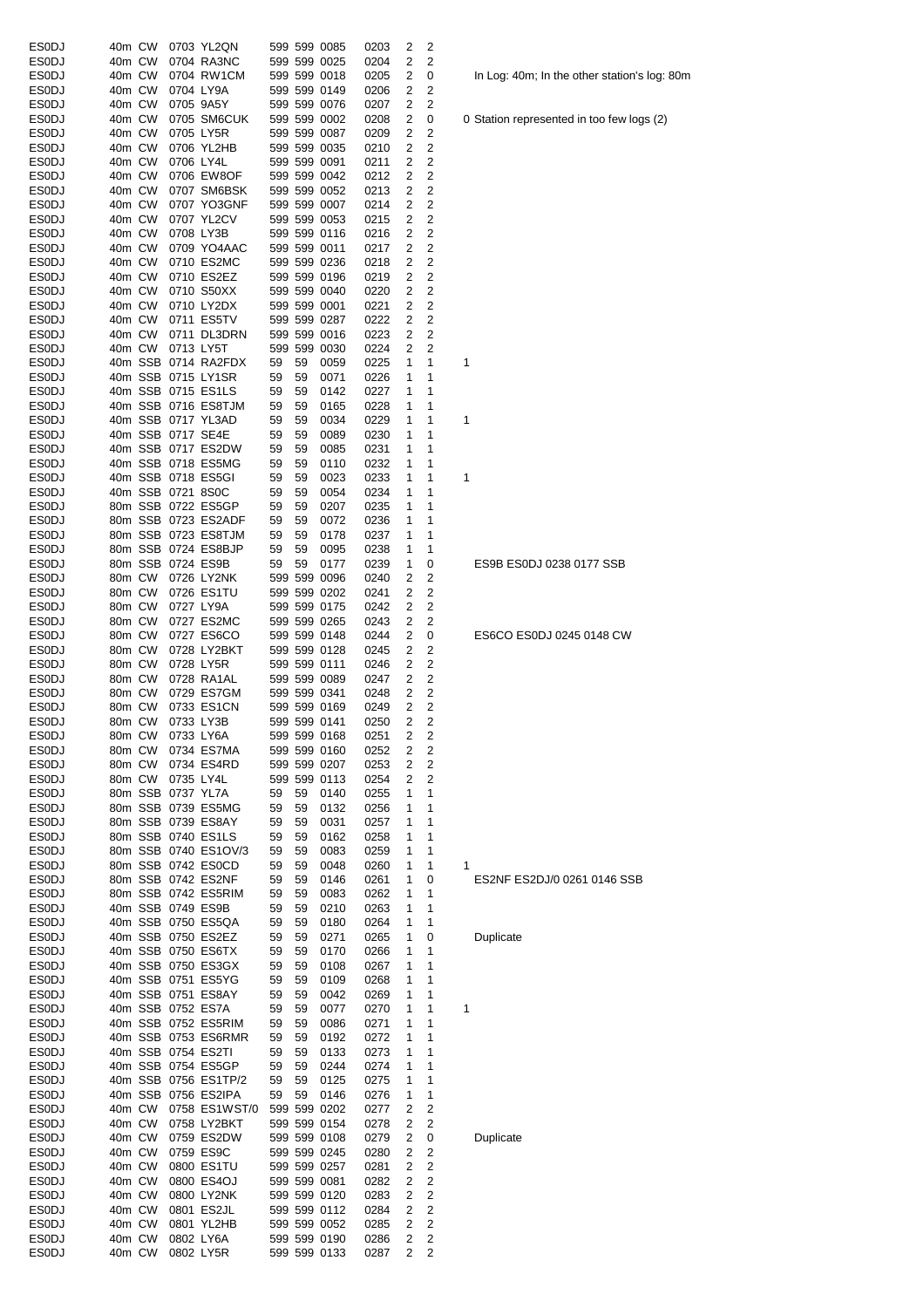| <b>ESODJ</b> | 40m CW |         |                   | 0802 ES5TV           |    |    | 599 599 0392 | 0288 | 2 | 2              |   |           |
|--------------|--------|---------|-------------------|----------------------|----|----|--------------|------|---|----------------|---|-----------|
| <b>ESODJ</b> | 40m CW |         |                   | 0802 RA1AL           |    |    | 599 599 0114 | 0289 | 2 | 2              |   |           |
| <b>ESODJ</b> | 40m CW |         |                   | 0803 LY9A            |    |    | 599 599 0216 | 0290 | 2 | 2              |   |           |
| <b>ESODJ</b> | 40m CW |         |                   | 0803 LY3NX           |    |    | 599 599 0127 | 0291 | 2 | 0              |   | No such : |
| <b>ES0DJ</b> | 40m CW |         |                   | 0803 RW3AI           |    |    | 599 599 0058 | 0292 | 2 | 2              |   |           |
| <b>ESODJ</b> | 40m CW |         |                   | 0804 ES5EP           |    |    | 599 599 0236 | 0293 | 2 | 2              |   |           |
| <b>ESODJ</b> |        | 40m SSB | 0805 LY4L         |                      | 59 | 59 | 0133         | 0294 | 1 | 1              |   |           |
| <b>ESODJ</b> | 40m CW |         |                   | 0805 ES5DB           |    |    | 599 599 0161 | 0295 | 2 | 2              |   |           |
| <b>ESODJ</b> | 40m CW |         |                   | 0806 SP1AEN          |    |    | 599 599 0079 | 0296 | 2 | 2              |   |           |
| <b>ESODJ</b> | 40m CW |         |                   | 0808 ES9C            |    |    | 599 599 0262 | 0297 | 2 | 2              |   |           |
| <b>ESODJ</b> | 80m CW |         |                   | 0810 ES2RL           |    |    | 599 599 0055 | 0298 | 2 | 2              |   |           |
| <b>ESODJ</b> | 80m CW |         |                   | 0810 ES1TU           |    |    | 599 599 0273 | 0299 | 2 | 2              |   |           |
| <b>ESODJ</b> | 80m CW |         |                   | 0810 ES2JL           |    |    | 599 599 0118 | 0300 | 2 | 2              |   |           |
| <b>ESODJ</b> | 80m CW |         |                   | 0811 YL2PA           |    |    | 599 599 0120 | 0301 | 2 | 2              |   |           |
| <b>ESODJ</b> | 80m CW |         |                   | 0811 YL2QN           |    |    | 599 599 0138 | 0302 | 2 | 2              |   |           |
| <b>ESODJ</b> | 80m CW |         |                   | 0811 LY6A            |    |    | 599 599 0203 | 0303 | 2 | $\overline{c}$ |   |           |
| <b>ESODJ</b> | 80m CW |         |                   | 0812 YL2CV           |    |    | 599 599 0074 | 0304 | 2 | 2              |   |           |
| <b>ESODJ</b> | 80m CW |         |                   | 0813 LY9A            |    |    | 599 599 0230 | 0305 | 2 | 2              |   |           |
| <b>ES0DJ</b> | 80m CW |         |                   | 0813 OH5NE           |    |    | 599 599 0048 | 0306 | 2 | 2              |   |           |
| <b>ESODJ</b> | 80m CW |         |                   | 0814 ES1CN           |    |    | 599 599 0200 | 0307 | 2 | 2              |   |           |
| <b>ESODJ</b> | 80m CW |         |                   | 0815 ES2BH           |    |    | 599 599 0318 | 0308 | 2 | $\overline{c}$ |   |           |
| <b>ESODJ</b> | 80m CW |         |                   | 0815 ES6DO           |    |    | 599 599 0148 | 0309 | 2 | 2              |   |           |
| <b>ESODJ</b> | 80m CW |         |                   | 0816 ES7GM           |    |    | 599 599 0443 | 0310 | 2 | 2              |   |           |
| <b>ESODJ</b> | 80m CW |         |                   | 0818 ES2EZ           |    |    | 599 599 0309 | 0311 | 2 | 2              |   |           |
| <b>ESODJ</b> | 80m CW |         |                   | 0819 ES1WST/1        |    |    | 599 599 0225 | 0312 | 2 | 0              |   | /ES1WS    |
| <b>ESODJ</b> |        |         |                   | 80m SSB 0820 ES6PA   | 59 | 59 | 0182         | 0313 | 1 | 1              |   |           |
| <b>ESODJ</b> |        |         |                   | 80m SSB 0820 ES5GP   | 59 | 59 | 0287         | 0314 | 1 | 1              |   |           |
| <b>ESODJ</b> |        |         |                   | 80m SSB 0820 ES2ADF  | 59 | 59 | 0108         | 0315 | 1 | 1              |   |           |
| <b>ESODJ</b> |        |         |                   | 80m SSB 0821 ES1LS   | 59 | 59 | 0223         | 0316 | 1 | 1              |   |           |
| <b>ESODJ</b> |        |         | 80m SSB 0822 8S0C |                      | 59 | 59 |              |      | 1 | 1              |   |           |
| <b>ESODJ</b> |        |         |                   |                      |    |    | 0087         | 0317 |   |                |   |           |
|              |        |         |                   | 80m SSB 0823 YL3AD   | 59 | 59 | 0068         | 0318 | 1 | 1              | 1 |           |
| <b>ESODJ</b> |        |         |                   | 80m SSB 0823 ES3GX   | 59 | 59 | 0134         | 0319 | 1 | 1              |   |           |
| <b>ESODJ</b> |        |         |                   | 80m SSB 0824 ES8TJM  | 59 | 59 | 0258         | 0320 | 1 | 1              |   |           |
| <b>ESODJ</b> |        |         |                   | 80m SSB 0824 ES7A    | 59 | 59 | 0094         | 0321 | 1 | 1              | 1 |           |
| <b>ESODJ</b> |        |         |                   | 80m SSB 0824 ES6RMR  | 59 | 59 | 0231         | 0322 | 1 | 1              |   |           |
| <b>ESODJ</b> |        |         |                   | 80m SSB 0825 YL3AJA  | 59 | 59 | 0112         | 0323 | 1 | 1              |   |           |
| <b>ESODJ</b> |        |         |                   | 80m SSB 0826 ES2TI   | 59 | 59 | 0168         | 0324 | 1 | 1              |   |           |
| <b>ESODJ</b> |        |         |                   | 80m SSB 0826 ES5MG   | 59 | 59 | 0155         | 0325 | 1 | 1              |   |           |
| <b>ESODJ</b> |        |         | 80m SSB 0826 LY6A |                      | 59 | 59 | 0221         | 0326 | 1 | 0              |   | Duplicate |
| <b>ESODJ</b> |        |         |                   | 80m SSB 0827 ES1OV/3 | 59 | 59 | 0103         | 0327 | 1 | 1              |   |           |
| <b>ESODJ</b> | 40m CW |         |                   | 0830 ES7MA           |    |    | 599 599 0218 | 0328 | 2 | 2              |   |           |
| <b>ES0DJ</b> | 40m CW |         |                   | 0831 DL5AXX          |    |    | 599 599 0018 | 0329 | 2 | 2              |   |           |
| <b>ESODJ</b> | 40m CW |         |                   | 0831 YL2QN           |    |    | 599 599 0156 | 0330 | 2 | 2              |   |           |
| <b>ESODJ</b> | 40m CW |         |                   | 0831 YL2CV           |    |    | 599 599 0082 | 0331 | 2 | 2              |   |           |
| <b>ESODJ</b> | 40m CW |         |                   | 0832 OH1B            |    |    | 599 599 0124 | 0332 | 2 | $\overline{c}$ |   |           |
| <b>ESODJ</b> | 40m CW |         |                   | 0832 YO3GNF          |    |    | 599 599 0008 | 0333 | 2 | 2              |   |           |
| <b>ESODJ</b> | 40m CW |         |                   | 0833 LY3B            |    |    | 599 599 0190 | 0334 | 2 | 2              |   |           |
| <b>ESODJ</b> | 40m CW |         |                   | 0833 LY2NK           |    |    | 599 599 0139 | 0335 | 2 | 0              |   | Duplicate |
| ESODJ        |        | 40m CW  |                   | 0833 LY2BKT          |    |    | 599 599 0179 | 0336 | 2 | 2              |   |           |
| <b>ESODJ</b> | 40m CW |         |                   | 0834 S50XX           |    |    | 599 599 0061 | 0337 | 2 | 2              |   |           |
| <b>ESODJ</b> | 40m CW |         |                   | 0834 LY2F            |    |    | 599 599 0004 | 0338 | 2 | 2              |   |           |
| <b>ESODJ</b> | 40m CW |         |                   | 0834 EW8OF           |    |    | 599 599 0072 | 0339 | 2 | 2              |   |           |
| <b>ESODJ</b> | 40m CW |         |                   | 0836 ES3CC           |    |    | 599 599 0236 | 0340 | 2 | $\overline{c}$ |   |           |
| <b>ESODJ</b> | 40m CW |         |                   | 0836 UA2FL           |    |    | 599 599 0083 | 0341 | 2 | 2              |   |           |
| <b>ESODJ</b> | 40m CW |         |                   | 0837 ES7GM           |    |    | 599 599 0484 | 0342 | 2 | 2              |   |           |
| <b>ESODJ</b> | 40m CW |         |                   | 0839 ES2MC           |    |    | 599 599 0383 | 0343 | 2 | 2              |   |           |
| <b>ESODJ</b> |        |         |                   | 40m SSB 0840 ES8TJM  | 59 | 59 | 0278         | 0344 | 1 | 1              |   |           |
| <b>ESODJ</b> |        |         |                   | 40m SSB 0840 LY2CO   | 59 | 59 | 0015         | 0345 | 1 | 1              |   |           |
| <b>ESODJ</b> |        |         |                   | 40m SSB 0840 ES5QA   | 59 | 59 | 0241         | 0346 | 1 | 1              |   |           |
| <b>ESODJ</b> |        |         |                   | 40m SSB 0841 ES6RMR  | 59 | 59 | 0245         | 0347 | 1 | 1              |   |           |
| <b>ESODJ</b> |        |         | 40m SSB 0841 YL7A |                      | 59 | 59 | 0198         | 0348 | 1 | 1              |   |           |
| <b>ESODJ</b> |        |         |                   | 40m SSB 0841 ES8AY   | 59 | 59 | 0075         | 0349 | 1 | 1              |   |           |
| <b>ESODJ</b> |        |         |                   | 40m SSB 0841 ES1LS   | 59 | 59 | 0241         | 0350 | 1 | 1              |   |           |
|              |        |         |                   |                      |    |    |              |      |   |                |   |           |
| <b>ESODJ</b> |        |         |                   | 40m SSB 0842 ES4RAO  | 59 | 59 | 0212         | 0351 | 1 | 1              |   |           |
| <b>ESODJ</b> |        |         |                   | 40m SSB 0842 LY5G    | 59 | 59 | 0105         | 0352 | 1 | 1              |   |           |
| <b>ESODJ</b> |        |         |                   | 40m SSB 0843 RA2FDX  | 59 | 59 | 0095         | 0353 | 1 | 1              | 1 |           |
| <b>ESODJ</b> |        |         |                   | 40m SSB 0843 YL3AJA  | 59 | 59 | 0118         | 0354 | 1 | 1              |   |           |
| <b>ESODJ</b> |        |         |                   | 40m SSB 0844 ES6PA   | 59 | 59 | 0200         | 0355 | 1 | 1              |   |           |
| <b>ESODJ</b> |        |         |                   | 40m SSB 0844 ES1TP/2 | 59 | 59 | 0173         | 0356 | 1 | 1              |   |           |
| <b>ESODJ</b> |        |         |                   | 40m SSB 0845 SE5E    | 59 | 59 | 0158         | 0357 | 1 | 1              |   |           |
| <b>ESODJ</b> |        |         |                   | 40m SSB 0845 LY3NX   | 59 | 59 | 0153         | 0358 | 1 | 1              |   |           |
| <b>ESODJ</b> |        |         |                   | 40m SSB 0846 LY1SR   | 59 | 59 | 0107         | 0359 | 1 | 1              |   |           |
| <b>ESODJ</b> |        |         | 40m SSB 0847 8S0C |                      | 59 | 59 | 0098         | 0360 | 1 | 1              |   |           |
| <b>ESODJ</b> |        |         |                   | 40m SSB 0848 ES2IPA  | 59 | 59 | 0205         | 0361 | 1 | 1              |   |           |
| <b>ESODJ</b> | 40m CW |         |                   | 0851 ES6CO           |    |    | 599 599 0230 | 0362 | 2 | 2              |   |           |
| <b>ESODJ</b> | 40m CW |         |                   | 0851 YL2PA           |    |    | 599 599 0152 | 0363 | 2 | 2              |   |           |
| <b>ESODJ</b> | 40m CW |         |                   | 0852 LY2CO           |    |    | 599 599 0021 | 0364 | 2 | 0              |   | Duplicate |
| <b>ESODJ</b> | 40m CW |         |                   | 0852 RA1AL           |    |    | 599 599 0148 | 0365 | 2 | 0              |   | Duplicate |
| <b>ESODJ</b> | 40m CW |         |                   | 0853 ES2RL           |    |    | 599 599 0062 | 0366 | 2 | 2              |   |           |
| <b>ESODJ</b> | 40m CW |         |                   | 0854 ES1CN           |    |    | 599 599 0240 | 0367 | 2 | 2              |   |           |
| <b>ESODJ</b> | 40m CW |         |                   | 0855 ES4RD           |    |    | 599 599 0290 | 0368 | 2 | 2              |   |           |
| <b>ESODJ</b> | 40m CW |         |                   | 0855 ES8DH           |    |    | 599 599 0217 | 0369 | 2 | 2              |   |           |
| <b>ESODJ</b> | 40m CW |         |                   | 0857 ES1OX           |    |    | 599 599 0268 | 0370 | 2 | 2              |   |           |
| <b>ESODJ</b> | 40m CW |         |                   | 0858 ES2BH           |    |    | 599 599 0390 | 0371 | 2 | 2              |   |           |
| <b>ESODJ</b> | 40m CW |         |                   | 0859 SM6BSK          |    |    | 599 599 0087 | 0372 | 2 | 2              |   |           |

No such serial number in that mode / LY3NX ES0DJ 0291 0127 SSB

/ ES1WST/0 ES0DJ 0312 0225 CW

**Duplicate**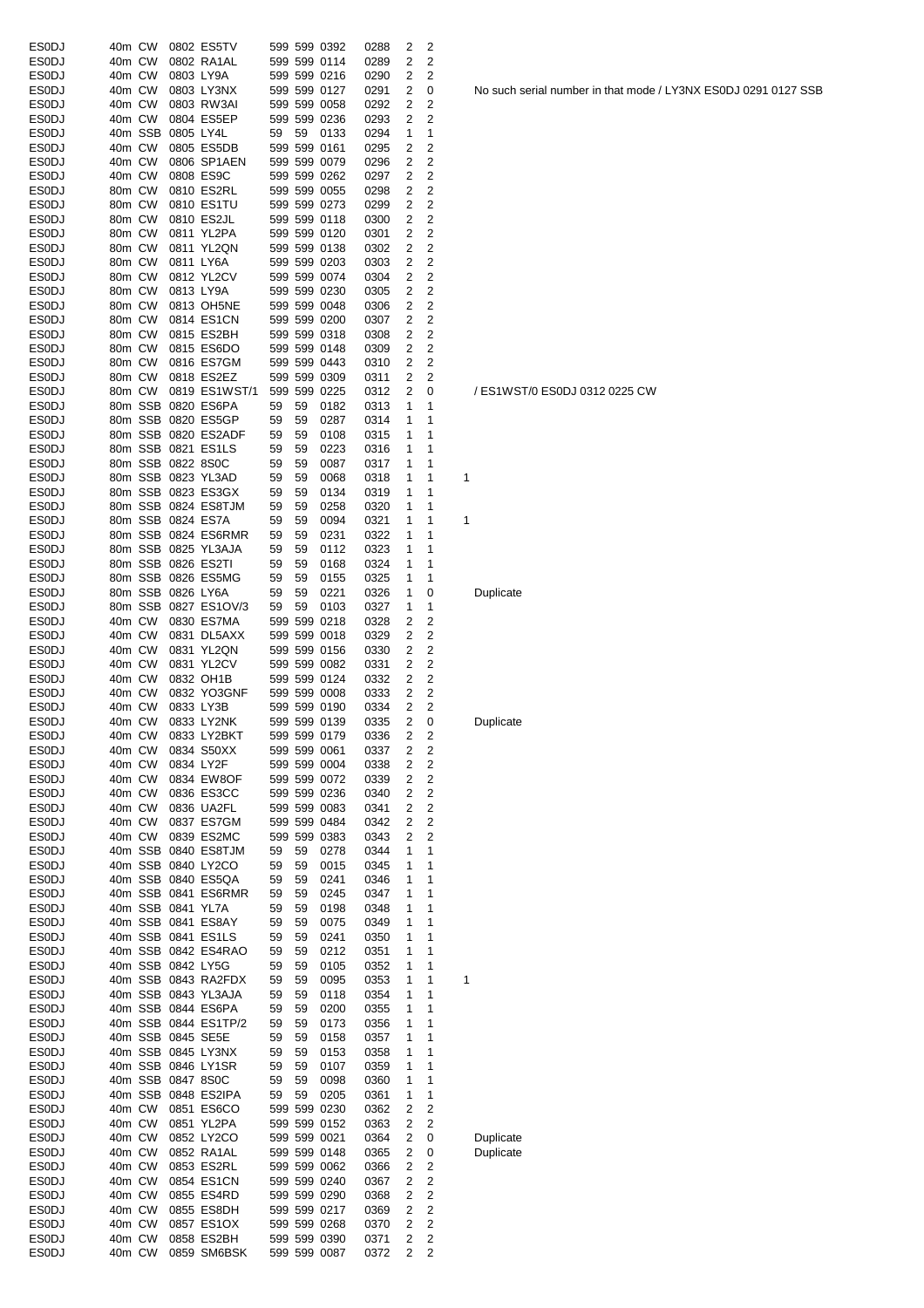| ESODJ              | 40m CW |           | 0900 LY1EE    |  | 599 599 0033        | 0373 | 2 | 0                       |   |
|--------------------|--------|-----------|---------------|--|---------------------|------|---|-------------------------|---|
| ES1AO              | 80m CW |           | 0525 LY2NK    |  | 599 599 0019        | 0001 | 2 | 2                       |   |
| ES1AO              | 80m CW |           | 0529 RA2FL    |  | 599 599 0017        | 0002 | 2 | 0                       |   |
|                    |        |           |               |  |                     |      |   |                         |   |
| ES1AO              | 80m CW |           | 0530 ES1OX    |  | 599 599 0038        | 0003 | 2 | 2                       |   |
| ES1AO              | 80m CW |           | 0531 ES6DO    |  | 599 599 500018 0004 |      | 2 | 0                       |   |
| ES1AO              | 80m CW |           | 0531 ES5DB    |  | 599 599 0031        | 0005 | 2 | 2                       |   |
| ES1AO              | 80m CW |           | 0532 OH1B     |  | 599 599 0021        | 0006 | 2 | 2                       |   |
|                    |        |           |               |  |                     |      |   |                         |   |
| ES <sub>1</sub> AO | 80m CW |           | 0534 LY9A     |  | 599 599 0043        | 0007 | 2 | 2                       |   |
| ES1AO              | 80m CW |           | 0545 SE5E     |  | 599 599 0029        | 0008 | 2 | 0                       |   |
| ES1AO              | 80m CW |           | 0536 LY2SA    |  | 599 599 0026        | 0009 | 2 | 2                       |   |
| ES1AO              | 80m CW |           |               |  | 599 599 0011        |      | 2 | 2                       |   |
|                    |        |           | 0537 RA1AL    |  |                     | 0010 |   |                         |   |
| ES1AO              | 80m CW |           | 0538 ES3CC    |  | 599 599 533031      | 0011 | 2 | 0                       |   |
| ES1AO              | 80m CW |           | 0539 ES5JR    |  | 599 599 0010        | 0012 | 2 | 2                       |   |
| ES1AO              | 80m CW |           | 0542 OH2PM    |  | 599 599 0027        | 0013 | 2 | 2                       |   |
|                    |        |           |               |  |                     |      |   |                         |   |
| ES1AO              | 40m CW |           | 0543 RA2FL    |  | 599 599 0025        | 0014 | 2 | 0                       |   |
| ES1AO              | 40m CW |           | 0548 ES1OX    |  | 599 599 0070        | 0016 | 2 | 2                       |   |
| ES1AO              | 40m CW |           | 0550 ES2EZ    |  | 599 599 0071        | 0016 | 2 | 2                       |   |
| ES1AO              | 40m CW |           | 0552 YL2QN    |  | 599 599 0033        | 0017 | 2 | 2                       |   |
|                    |        |           |               |  |                     |      |   |                         |   |
| ES1AO              | 40m CW | 0553 LY3B |               |  | 599 599 0050        | 0018 | 2 | 2                       |   |
| ES1AO              | 40m CW |           | 0554 9A5Y     |  | 599 599 0035        | 0019 | 2 | 0                       |   |
| ES1AO              | 40m CW |           | 0558 ES5EP    |  | 599 599 0078        | 0020 | 2 | 2                       |   |
|                    |        |           |               |  |                     |      |   |                         |   |
| ES1AO              | 40m CW |           | 0559 ES2NF    |  | 599 599 0059        | 0021 | 2 | 2                       |   |
| ES1AO              | 40m CW |           | 0600 ES5TV    |  | 599 599 0135        | 0022 | 2 | 2                       |   |
| ES1AO              | 40m CW |           | 0601 ES3BM    |  | 599 599 0035        | 0023 | 2 | 0                       |   |
| ES1AO              | 40m CW |           | 0602 ES4RX    |  | 599 599 0095        | 0024 | 2 | 2                       |   |
|                    |        |           |               |  |                     |      |   |                         |   |
| ES1AO              | 40m CW |           | 0605 SM6BSK   |  | 599 599 0026        | 0025 | 2 | 2                       |   |
| ES1AO              | 40m CW |           | 0607 SP1AEN   |  | 599 599 0035        | 0026 | 2 | 2                       |   |
| ES1AO              | 40m CW |           | 0608 LY5G     |  | 599 599 0038        | 0027 | 2 | 2                       |   |
|                    |        |           |               |  |                     |      |   |                         |   |
| ES1AO              | 40m CW |           | 0608 9A2AJ    |  | 599 599 0024        | 0028 | 2 | 2                       |   |
| ES <sub>1</sub> AO | 80m CW |           | 0609 ES2EZ    |  | 599 599 0103        | 0029 | 2 | 2                       |   |
| ES1AO              | 80m CW |           | 0612 ES1WST/0 |  | 599 599 0098        | 0030 | 2 | 2                       |   |
|                    |        |           |               |  |                     |      |   |                         |   |
| ES1AO              | 80m CW |           | 0614 ES2BH    |  | 599 599 0115        | 0031 | 2 | 2                       |   |
| ES1AO              | 80m CW |           | 0615 ES6DO    |  | 599 599 0041        | 0032 | 2 | 2                       |   |
| ES1AO              | 80m CW |           | 0616 ES9C     |  | 599 599 0104        | 0033 | 2 | 2                       |   |
| ES1AO              | 80m CW | 0621 LY4L |               |  | 599 599 0063        | 0035 | 2 | 2                       |   |
|                    |        |           |               |  |                     |      |   |                         |   |
| ES1AO              | 80m CW |           | 0619 YL7A     |  | 599 599 0074        | 0036 | 2 | 2                       |   |
| ES1AO              | 80m CW |           | 0622 ES8DH    |  | 599 599 0077        | 0036 | 2 | 2                       |   |
| ES1AO              | 80m CW |           | 0623 YL2PA    |  | 599 599 0050        | 0037 | 2 | 2                       |   |
|                    |        |           |               |  |                     |      |   |                         |   |
| ES1AO              | 80m CW |           | 0624 YL2QN    |  | 599 599 0061        | 0038 | 2 | 2                       |   |
| ES1AO              | 80m CW |           | 0625 ES7GM    |  | 599 599 0205        | 0039 | 2 | 2                       |   |
| ES1AO              | 80m CW |           | 0627 ES5EP    |  | 599 599 0113        | 0040 | 2 | 2                       |   |
| ES1AO              | 80m CW |           | 0628 ES9A     |  | 599 599 0065        | 0041 | 2 | 2                       |   |
|                    |        |           |               |  |                     |      |   |                         |   |
| ES1AO              | 80m CW |           | 0629 RA2FL    |  | 599 599 0041        | 0042 | 2 | 0                       |   |
| ES1AO              | 80m CW |           | 0631 ES5TV    |  | 599 599 0212        | 0043 | 2 | 2                       |   |
| ES1AO              | 80m CW |           | 0632 ES5QA    |  | 599 599 0080        | 0044 | 2 | 2                       |   |
|                    |        |           | 0635 ES7MA    |  | 599 599 0108        |      | 2 | 2                       |   |
| ES1AO              | 80m CW |           |               |  |                     | 0045 |   |                         |   |
| ES1AO              | 80m CW |           | 0636 ES5DB    |  | 599 599 0089        | 0046 | 2 | 0                       |   |
| ES1AO              | 80m CW |           | 0637 SE5E     |  | 599 599 0073        | 0047 | 2 | 2                       |   |
| ES1AO              | 80m CW |           | 0637 ES1CN    |  | 599 599 0114        | 0048 | 2 | 2                       |   |
|                    |        |           |               |  |                     |      |   |                         |   |
| ES1AO              | 80m CW |           | 0638 ES3RY    |  | 599 599 0027        | 0049 | 2 | $\overline{\mathbf{c}}$ |   |
| ES1AO              | 80m CW |           | 0642 ES2NF    |  | 599 599 0096        | 0050 | 2 | $\overline{c}$          |   |
| ES1CN              | 80m CW |           | 0505 ES7MA    |  | 599 599 0007        | 0001 | 2 | 2                       |   |
| ES1CN              | 80m CW |           | 0505 ES3BM    |  | 599 599 0006        | 0002 | 2 | $\overline{\mathbf{c}}$ |   |
|                    |        |           |               |  |                     |      |   |                         |   |
| ES1CN              | 80m CW |           | 0506 ES2MC    |  | 599 599 0015        | 0003 | 2 | 2                       |   |
| ES1CN              | 80m CW |           | 0507 ES2BH    |  | 599 599 0013        | 0004 | 2 | 2                       |   |
| ES1CN              | 80m CW |           | 0507 YL7A     |  | 599 599 0023        | 0005 | 2 | 0                       |   |
|                    |        |           |               |  |                     |      |   |                         |   |
| ES1CN              | 80m CW |           | 0508 UA2FL    |  | 599 599 0004        | 0006 | 2 | 2                       |   |
| ES1CN              | 80m CW |           | 0509 ES4RX    |  | 599 599 0021        | 0007 | 2 | 2                       |   |
| ES1CN              | 80m CW |           | 0511 ES1WST/0 |  | 599 599 0022        | 0008 | 2 | $\overline{c}$          |   |
| ES1CN              | 80m CW |           | 0511 ES5EP    |  | 599 599 0020        | 0009 | 2 | $\overline{c}$          |   |
|                    |        |           |               |  |                     |      |   |                         |   |
| ES1CN              | 80m CW |           | 0512 LY2NK    |  | 599 599 0013        | 0010 | 2 | $\overline{c}$          |   |
| ES1CN              | 80m CW |           | 0513 ES7A     |  | 599 599 0004        | 0011 | 2 | 2                       | 2 |
| ES1CN              | 80m CW |           | 0513 LY1EE    |  | 599 599 0006        | 0012 | 2 | 2                       |   |
| ES1CN              | 80m CW |           | 0513 ES2TI    |  | 599 599 0006        | 0013 | 2 | 2                       |   |
|                    |        |           |               |  |                     |      |   |                         |   |
| ES1CN              | 80m CW |           | 0514 ES5DB    |  | 599 599 0012        | 0014 | 2 | 2                       |   |
| ES1CN              | 80m CW |           | 0514 LY3B     |  | 599 599 0019        | 0015 | 2 | 2                       |   |
| ES1CN              | 80m CW |           | 0516 YL2PA    |  | 599 599 0013        | 0016 | 2 | 0                       |   |
| ES1CN              | 80m CW |           | 0516 LY5R     |  | 599 599 0017        | 0017 | 2 | 2                       |   |
|                    |        |           |               |  |                     |      |   |                         |   |
| ES1CN              | 80m CW |           | 0516 ES1TU    |  | 599 599 0026        | 0018 | 2 | 2                       |   |
| ES1CN              | 80m CW |           | 0517 LY2BKT   |  | 599 599 0018        | 0019 | 2 | 2                       |   |
| ES1CN              | 80m CW |           | 0517 YL7A     |  | 599 599 0014        | 0020 | 2 | 2                       |   |
|                    |        |           |               |  |                     |      |   | $\overline{c}$          |   |
| ES1CN              | 80m CW |           | 0518 OH2PM    |  | 599 599 0017        | 0021 | 2 |                         |   |
| ES1CN              | 80m CW |           | 0518 ES2EZ    |  | 599 599 0035        | 0022 | 2 | 2                       |   |
| ES1CN              | 80m CW |           | 0519 SE4E     |  | 599 599 0014        | 0023 | 2 | 2                       |   |
| ES1CN              | 80m CW |           | 0519 LY6A     |  | 599 599 0037        | 0024 | 2 | 0                       |   |
|                    |        |           |               |  |                     |      |   |                         |   |
| ES1CN              | 80m CW |           | 0520 ES2LR    |  | 599 599 0006        | 0025 | 2 | 2                       |   |
| ES1CN              | 80m CW |           | 0521 LY9A     |  | 599 599 0031        | 0026 | 2 | 0                       |   |
| ES1CN              | 80m CW |           | 0523 ES2RL    |  | 599 599 0011        | 0027 | 2 | 2                       |   |
|                    |        |           |               |  |                     |      |   |                         |   |
| ES1CN              | 80m CW |           | 0523 SE5E     |  | 599 599 0023        | 0028 | 2 | 2                       |   |
| ES1CN              | 80m CW |           | 0524 LY2SA    |  | 599 599 0019        | 0029 | 2 | 2                       |   |
| ES1CN              | 80m CW |           | 0525 ED6DO    |  | 599 599 0009        | 0030 | 2 | 0                       |   |
| ES1CN              | 80m CW |           | 0526 ES5TV    |  | 599 599 0063        | 0031 | 2 | 2                       |   |
|                    |        |           |               |  |                     |      |   |                         |   |
| ES1CN              | 80m CW |           | 0528 ES3CC    |  | 599 599 0019        | 0032 | 2 | 2                       |   |
| ES1CN              | 80m CW | 0531 LY4L |               |  | 599 599 0026        | 0033 | 2 | 2                       |   |
| ES1CN              | 80m CW |           | 0531 ES1OX    |  | 599 599 0041        | 0034 | 2 | 2                       |   |

QSO outside of contest time

/ UA2FL ES1AO 0002 0017 CW

No such serial number in that mode / ES6DO ES1AO 0004 0018 CW

10 minutes

No such serial number in that mode / ES3CC ES1AO 0011 0031 CW

/ UA2FL ES1AO 0014 0025 CW

9A5Y ES3BM 0019 0035 CW

ES3BM ES8DH 0047 0035 CW / ES3BM ES1AO 0023 0055 CW

/ UA2FL ES1AO 0042 0041 CW

ES5DB ES1AQ 0046 0089 CW

No such serial number in that mode / ES7GM ES1CN 0005 0023 CW

YL2PA ES1CN 0015 0013 CW

LY6A ES6DO 0023 0037 CW / LY6A ES1CN 0024 0027 CW LY9A ES1TU 0032 0031 CW / LY9A ES1CN 0026 0032 CW

/ ES6DO ES1CN 0030 0009 CW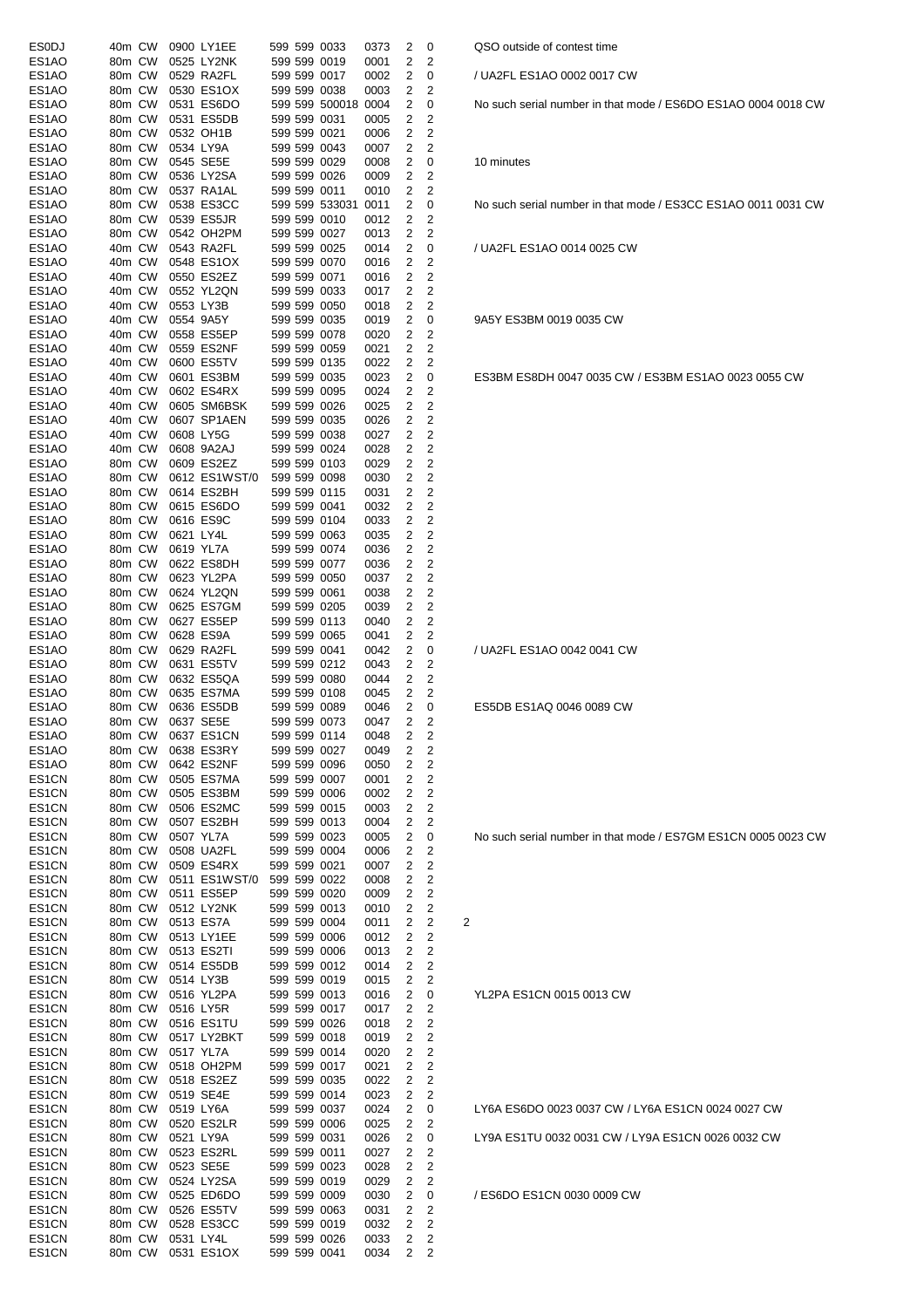| ES1CN          | 40m CW           |  | 0534 UA2FL                             |  | 599 599 0020                 | 0035         | 2                 | 2                   |                                     |
|----------------|------------------|--|----------------------------------------|--|------------------------------|--------------|-------------------|---------------------|-------------------------------------|
| ES1CN          | 40m CW           |  | 0535 ES2BH                             |  | 599 599 0052                 | 0036         | 2                 | 2                   |                                     |
| ES1CN          | 40m CW           |  | 0536 LY3B                              |  | 599 599 0031                 | 0037         | 2                 | 2                   |                                     |
| ES1CN          | 40m CW           |  | 0536 LY5R                              |  | 599 599 0025                 | 0038         | 2                 | 2                   |                                     |
| ES1CN          | 40m CW           |  | 0537 LY2NK                             |  | 599 599 0025                 | 0039         | 2                 | 2                   |                                     |
| ES1CN          | 40m CW           |  | 0537 9A5Y                              |  | 599 599 0015                 | 0040         | 2                 | 2                   |                                     |
| ES1CN          | 40m CW           |  | 0538 ES8DH                             |  | 599 599 0038                 | 0041         | 2                 | 2                   |                                     |
| ES1CN          | 40m CW<br>40m CW |  | 0538 9A2AJ<br>0539 IV3ZXQ              |  | 599 599 0009<br>599 599 0001 | 0042         | 2<br>2            | 2<br>2              | 2                                   |
| ES1CN<br>ES1CN | 40m CW           |  | 0539 EW8OF                             |  | 599 599 0012                 | 0043<br>0044 | 2                 | $\overline{2}$      |                                     |
| ES1CN          | 40m CW           |  | 0540 LY6A                              |  | 599 599 0045                 | 0045         | 2                 | 2                   |                                     |
| ES1CN          | 40m CW           |  | 0541 HA3OU                             |  | 599 599 0008                 | 0046         | 2                 | 2                   |                                     |
| ES1CN          | 40m CW           |  | 0542 YL2QN                             |  | 599 599 0026                 | 0047         | 2                 | 2                   |                                     |
| ES1CN          | 40m CW           |  | 0543 LZ3FD                             |  | 599 599 0007                 | 0048         | 2                 | 0                   | / LZ3FM ES1CN 0048 0007 CW          |
| ES1CN          | 40m CW           |  | 0543 LY9A                              |  | 599 599 0052                 | 0049         | 2                 | 2                   |                                     |
| ES1CN          | 40m CW           |  | 0544 LY3NX                             |  | 599 599 0050                 | 0050         | 2                 | 2                   |                                     |
| ES1CN          | 40m CW           |  | 0544 SP1AEN                            |  | 599 599 0024                 | 0051         | 2                 | 2                   |                                     |
| ES1CN          | 40m CW           |  | 0545 SM5ALJ                            |  | 599 599 0003                 | 0052         | 2                 | 0                   | SM5ALJ ES1CN 0053 0003 CW           |
| ES1CN          | 40m CW           |  | 0545 YL7A                              |  | 599 599 0037                 | 0053         | 2                 | 2                   |                                     |
| ES1CN          | 40m CW           |  | 0546 ES2DW                             |  | 599 599 0010                 | 0054         | 2                 | 2                   |                                     |
| ES1CN          | 40m CW           |  | 0546 ES6CO                             |  | 599 599 0051                 | 0055         | 2                 | 2                   |                                     |
| ES1CN          | 40m CW           |  | 0548 ES5TV                             |  | 599 599 0106                 | 0056         | 2                 | 2                   |                                     |
| ES1CN          | 40m CW           |  | 0550 ES4RX                             |  | 599 599 0078                 | 0057         | 2                 | 2                   |                                     |
| ES1CN          | 40m CW           |  | 0550 ES9C                              |  | 599 599 0064                 | 0058         | 2                 | 2                   |                                     |
| ES1CN          | 40m CW           |  | 0552 DL1NKS                            |  | 599 599 0008                 | 0060         | 2                 | 2                   | 2                                   |
| ES1CN          | 40m CW           |  | 0552 LY4L                              |  | 599 599 0038                 | 0061         | 2                 | 2                   |                                     |
| ES1CN          | 40m CW           |  | 0553 ES1TU                             |  | 599 599 0071                 | 0062         | 2                 | 2                   |                                     |
| ES1CN          | 40m CW           |  | 0554 ES2RL                             |  | 599 599 0020<br>599 599 0036 | 0063         | 2                 | 2<br>2              |                                     |
| ES1CN<br>ES1CN | 40m CW<br>40m CW |  | 0554 OH1B<br>0556 DL4OCE               |  | 599 599 0001                 | 0064<br>0065 | 2<br>2            | 0                   | 0 Station represented in too few lo |
| ES1CN          | 40m CW           |  | 0557 LY2BKT                            |  | 599 599 0046                 | 0066         | 2                 | 2                   |                                     |
| ES1CN          | 40m CW           |  | 0558 LY2SA                             |  | 599 599 0047                 | 0067         | 2                 | 2                   |                                     |
| ES1CN          | 40m CW           |  | 0558 SE4E                              |  | 599 599 0040                 | 0068         | 2                 | 2                   |                                     |
| ES1CN          | 40m CW           |  | 0559 ES3CC                             |  | 599 599 0058                 | 0069         | 2                 | 2                   |                                     |
| ES1CN          | 40m CW           |  | 0600 ES5DB                             |  | 599 599 0057                 | 0070         | 2                 | $\mathbf 2$         |                                     |
| ES1CN          | 40m CW           |  | 0603 ES5TV                             |  | 599 599 0142                 | 0071         | 2                 | 2                   |                                     |
| ES1CN          | 40m CW           |  | 0604 ES2MC                             |  | 599 599 0120                 | 0072         | 2                 | 2                   |                                     |
| ES1CN          | 40m CW           |  | 0606 ES7GM                             |  | 599 599 0149                 | 0073         | 2                 | 2                   |                                     |
| ES1CN          | 40m CW           |  | 0607 ES4RD                             |  | 599 599 0101                 | 0074         | 2                 | 2                   |                                     |
| ES1CN          | 40m CW           |  | 0608 ES4RX                             |  | 599 599 0105                 | 0075         | 2                 | 2                   |                                     |
| ES1CN          | 40m CW           |  | 0610 LY5G                              |  | 599 599 0040                 | 0076         | 2                 | 2                   |                                     |
| ES1CN          | 40m CW           |  | 0611 YL2HB                             |  | 599 599 0022                 | 0077         | 2                 | 2                   |                                     |
| ES1CN          | 40m CW           |  | 0611 EW8OF                             |  | 599 599 0023                 | 0078         | 2                 | 2                   |                                     |
| ES1CN          | 40m CW           |  | 0612 ES2RL                             |  | 599 599 0027                 | 0079         | 2                 | 2                   |                                     |
| ES1CN          | 40m CW           |  | 0612 LY5R                              |  | 599 599 0058                 | 0080         | 2                 | 2                   |                                     |
| ES1CN          | 40m CW           |  | 0612 YL7A                              |  | 599 599 0066                 | 0081         | 2                 | 2                   |                                     |
| ES1CN          | 40m CW           |  | 0613 LY2RJ                             |  | 599 599 0025                 | 0082         | 2                 | 2<br>2              |                                     |
| ES1CN<br>ES1CN |                  |  | 40m CW 0613 OM3TBG<br>40m CW 0614 LY3B |  | 599 599 0006<br>599 599 0083 | 0083<br>0084 | 2<br>$2 \quad 0$  |                     | 2<br>LY3B ES6DO 0051 0083 CW / L    |
| ES1CN          | 40m CW           |  | 0614 OH1B                              |  | 599 599 0048                 | 0085         | 2                 | 2                   |                                     |
| ES1CN          | 40m CW           |  | 0615 SM2BJT                            |  | 599 599 0012                 | 0086         | 2                 | 2                   |                                     |
| ES1CN          | 40m CW           |  | 0616 DL3DRN                            |  | 599 599 0007                 | 0087         | 2                 | 2                   |                                     |
| ES1CN          | 40m CW           |  | 0617 EU6AA                             |  | 599 599 0012                 | 0088         | 2                 | 2                   |                                     |
| ES1CN          | 40m CW           |  | 0617 SM6BSK                            |  | 599 599 0035                 | 0089         | 2                 | 2                   |                                     |
| ES1CN          | 40m CW           |  | 0618 YU1EA                             |  | 599 599 0002                 | 0090         | 2                 | 2                   |                                     |
| ES1CN          | 40m CW           |  | 0618 YL2PA                             |  | 599 599 0046                 | 0091         | 2                 | 2                   |                                     |
| ES1CN          | 40m CW           |  | 0618 RW3AI                             |  | 599 599 0031                 | 0092         | 2                 | 2                   |                                     |
| ES1CN          | 40m CW           |  | 0619 LY6A                              |  | 599 599 0091                 | 0093         | 2                 | 0                   | LY6A ES1CN 0092 0091 CW             |
| ES1CN          | 40m CW           |  | 0619 RW1CM                             |  | 599 599 0002                 | 0094         | 2                 | 2                   |                                     |
| ES1CN          | 40m CW           |  | 0621 SE4E                              |  | 599 599 0062                 | 0095         | 2                 | 2                   |                                     |
| ES1CN          | 40m CW           |  | 0622 LY4L                              |  | 599 599 0066                 | 0096         | 2                 | 2                   |                                     |
| ES1CN          | 40m CW           |  | 0622 SP1AEN                            |  | 599 599 0042                 | 0097         | 2                 | 2                   |                                     |
| ES1CN          | 40m CW           |  | 0623 RA1AL                             |  | 599 599 0049                 | 0098         | 2                 | 2                   |                                     |
| ES1CN          | 40m CW           |  | 0624 LY2BKT                            |  | 599 599 0071                 | 0099         | 2                 | 2                   |                                     |
| ES1CN          | 40m CW           |  | 0626 ES2TU                             |  | 599 599 0131                 | 0100         | 2                 | 0                   | / ES1TU ES1CN 0100 0131 CW          |
| ES1CN<br>ES1CN | 40m CW<br>80m CW |  | 0627 9A5Y<br>0630 LY3NX                |  | 599 599 0059<br>599 599 0064 | 0101         | 2<br>2            | 2<br>2              |                                     |
| ES1CN          | 80m CW           |  | 0631 RA1AL                             |  | 599 599 0055                 | 0102<br>0103 | 2                 | 2                   |                                     |
| ES1CN          | 80m CW           |  | 0631 LY3B                              |  | 599 599 0087                 | 0104         | 2                 | 2                   |                                     |
| ES1CN          | 80m CW           |  | 0631 LY5R                              |  | 599 599 0071                 | 0105         | 2                 | 2                   |                                     |
| ES1CN          | 80m CW           |  | 0632 LY9A                              |  | 599 599 0117                 | 0106         | 2                 | 2                   |                                     |
| ES1CN          | 80m CW           |  | 0632 ES5TV                             |  | 599 599 0214                 | 0107         | 2                 | 2                   |                                     |
| ES1CN          | 80m CW           |  | 0633 LY2BKT                            |  | 599 599 0077                 | 0108         | 2                 | $\mathbf 2$         |                                     |
| ES1CN          | 80m CW           |  | 0633 ES2NF                             |  | 599 599 0089                 | 0109         | 2                 | 2                   |                                     |
| ES1CN          | 80m CW           |  | 0634 ES3RY                             |  | 599 599 0024                 | 0110         | 2                 | 2                   |                                     |
| ES1CN          | 80m CW           |  | 0635 ES2JL                             |  | 599 599 0060                 | 0111         | 2                 | 2                   |                                     |
| ES1CN          | 80m CW           |  | 0636 ES7MA                             |  | 599 599 0109                 | 0112         | 2                 | 2                   |                                     |
| ES1CN          | 80m CW           |  | 0636 LY5G                              |  | 599 599 0052                 | 0113         | 2                 | 2                   |                                     |
| ES1CN          | 80m CW           |  | 0637 ES1AO                             |  | 599 599 0048                 | 0114         | 2                 | 2                   |                                     |
| ES1CN          | 80m CW           |  | 0639 ES7GM                             |  | 599 599 0230                 | 0115         | 2                 | 2                   |                                     |
| ES1CN          | 40m CW           |  | 0641 YL2QN                             |  | 599 599 0075                 | 0116         | 2                 | 2                   |                                     |
| ES1CN          | 40m CW           |  | 0641 LY9A                              |  | 599 599 0128                 | 0117         | 2                 | 2                   |                                     |
| ES1CN<br>ES1CN | 40m CW<br>40m CW |  | 0643 ES2LR<br>0643 LY5T                |  | 599 599 0027                 | 0118         | 2                 | 2                   |                                     |
| ES1CN          |                  |  | 40m CW 0644 LY2NK                      |  | 599 599 0019<br>599 599 0070 | 0119<br>0120 | 2<br>$\mathbf{2}$ | 2<br>$\overline{2}$ |                                     |
|                |                  |  |                                        |  |                              |              |                   |                     |                                     |

|--|

# SM5ALJ ES1CN 0053 0003 CW

0 Station represented in too few logs (1)

LY3B ES6DO 0051 0083 CW / LY3B ES1CN 0084 0074 CW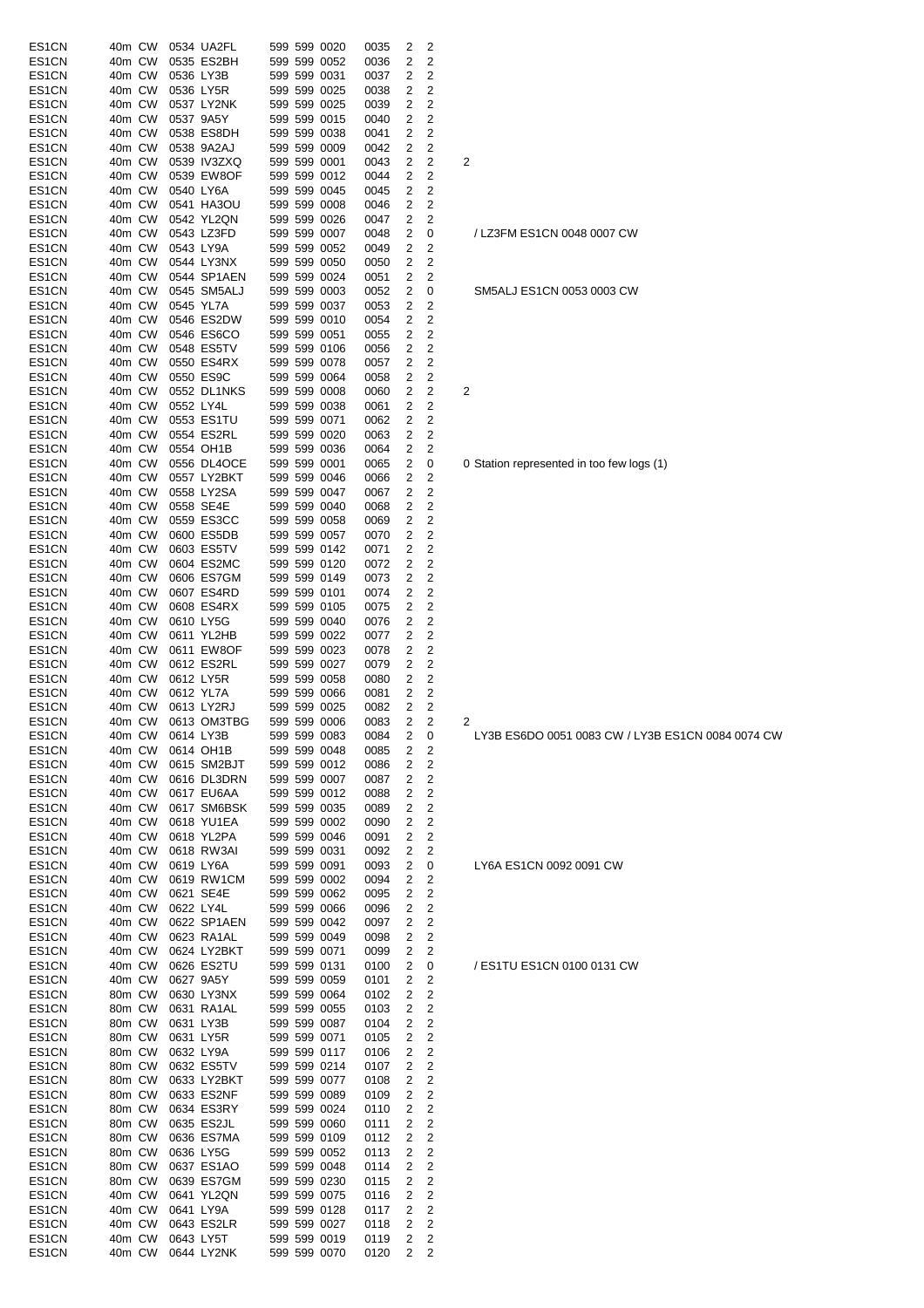| ES1CN              | 40m CW           | 0645 SM5ALJ              |  | 599 599 0014                 | 0121         | 2      | 2              |
|--------------------|------------------|--------------------------|--|------------------------------|--------------|--------|----------------|
| ES1CN              | 40m CW           | 0645 ES8DH               |  | 599 599 0095                 | 0122         | 2      | 2              |
|                    |                  |                          |  |                              |              |        |                |
| ES1CN              | 40m CW           | 0646 ES6CO               |  | 599 599 0113                 | 0123         | 2      | 2              |
| ES <sub>1</sub> CN | 40m CW           | 0648 S50XX               |  | 599 599 0034                 | 0124         | 2      | 2              |
| ES1CN              | 40m CW           | 0648 LY3NX               |  | 599 599 0076                 | 0125         | 2      | 2              |
|                    | 40m CW           | 0651 SM5CSS              |  | 599 599 0008                 |              | 2      | 2              |
| ES1CN              |                  |                          |  |                              | 0126         |        |                |
| ES1CN              | 40m CW           | 0651 ES2NF               |  | 599 599 0105                 | 0127         | 2      | 2              |
| ES <sub>1</sub> CN | 40m CW           | 0653 OH5NE               |  | 599 599 0028                 | 0128         | 2      | 2              |
| ES1CN              | 40m CW           | 0654 RA3NC               |  | 599 599 0017                 | 0129         | 2      | 0              |
| ES1CN              | 40m CW           | 0655 YU7KW               |  | 599 599 0009                 | 0130         | 2      | $\overline{2}$ |
|                    |                  |                          |  |                              |              |        |                |
| ES1CN              | 40m CW           | 0656 SE5E                |  | 599 599 0092                 | 0131         | 2      | 2              |
| ES1CN              | 40m CW           | 0659 YL2CV               |  | 599 599 0049                 | 0132         | 2      | $\overline{2}$ |
| ES <sub>1</sub> CN | 40m CW           | 0700 UX7UN               |  | 599 599 0006                 | 0133         | 2      | $\overline{c}$ |
| ES1CN              | 40m CW           | 0701 LY5G                |  | 599 599 0062                 | 0134         | 2      | 2              |
| ES <sub>1</sub> CN | 40m CW           |                          |  |                              |              |        |                |
|                    |                  | 0701 LY6A                |  | 599 599 0134                 | 0135         | 2      | 2              |
| ES1CN              | 40m CW           | 0701 9A5Y                |  | 599 599 0073                 | 0136         | 2      | 0              |
| ES1CN              | 40m CW           | 0702 YL2HB               |  | 599 599 0034                 | 0137         | 2      | 2              |
| ES1CN              | 40m CW           | 0704 SP1AEN              |  | 599 599 0059                 | 0138         | 2      | 2              |
| ES1CN              | 40m CW           | 0704 YL7A                |  | 599 599 0109                 | 0139         | 2      | $\overline{c}$ |
|                    |                  |                          |  |                              |              |        |                |
| ES1CN              | 40m CW           | 0705 YL2CV               |  | 599 599 0051                 | 0140         | 2      | 2              |
| ES1CN              | 40m CW           | 0705 YL2QN               |  | 599 599 0087                 | 0141         | 2      | 2              |
| ES <sub>1</sub> CN | 40m CW           | 0706 RA3NC               |  | 599 599 0027                 | 0142         | 2      | 2              |
| ES1CN              | 40m CW           | 0707 LY3B                |  | 599 599 0113                 | 0143         | 2      | 2              |
| ES1CN              | 40m CW           | 0707 LY9A                |  | 599 599 0155                 | 0144         | 2      | $\overline{c}$ |
|                    |                  |                          |  |                              |              |        |                |
| ES1CN              | 40m CW           | 0708 EW8OF               |  | 599 599 0044                 | 0145         | 2      | $\overline{c}$ |
| ES1CN              | 40m CW           | 0708 ES5TV               |  | 599 599 0279                 | 0146         | 2      | 2              |
| ES <sub>1</sub> CN | 40m CW           | 0709 SM6BSK              |  | 599 599 0054                 | 0147         | 2      | 2              |
| ES1CN              | 40m CW           | 0709 ES3RY               |  | 599 599 0039                 | 0148         | 2      | $\overline{2}$ |
| ES <sub>1</sub> CN | 40m CW           | 0710 YL2PA               |  | 599 599 0080                 | 0149         | 2      | 2              |
|                    |                  |                          |  |                              |              |        |                |
| ES1CN              | 40m CW           | 0711 ES4OJ               |  | 599 599 0044                 | 0150         | 2      | $\overline{2}$ |
| ES1CN              | 40m CW           | 0712 ES5DB               |  | 599 599 0119                 | 0151         | 2      | 2              |
| ES1CN              | 40m CW           | 0713 LY2DX               |  | 599 599 0003                 | 0152         | 2      | $\overline{c}$ |
| ES1CN              | 40m CW           | 0713 ES2DW               |  | 599 599 0082                 | 0153         | 2      | 2              |
|                    | 40m CW           | 0714 SE4E                |  | 599 599 0088                 |              | 2      |                |
| ES1CN              |                  |                          |  |                              | 0154         |        | 2              |
| ES1CN              | 40m CW           | 0715 SE5E                |  | 599 599 0101                 | 0155         | 2      | 2              |
| ES1CN              | 40m CW           | 0716 RW3AI               |  | 599 599 0043                 | 0156         | 2      | $\overline{2}$ |
| ES1CN              | 40m CW           | 0717 S50XX               |  | 599 599 0042                 | 0157         | 2      | $\overline{2}$ |
| ES1CN              | 40m CW           | 0718 ES4RX               |  | 599 599 0180                 | 0158         | 2      | 2              |
|                    |                  |                          |  |                              |              |        |                |
| ES1CN              | 40m CW           | 0721 ES3BM               |  | 599 599 0129                 | 0160         | 2      | 2              |
| ES1CN              | 40m CW           | 0722 LY4L                |  | 599 599 0103                 | 0161         | 2      | 2              |
| ES1CN              | 40m CW           | 0724 LY5R                |  | 599 599 0108                 | 0162         | 2      | 2              |
| ES1CN              | 40m CW           | 0724 LY2BKT              |  | 599 599 0124                 | 0163         | 2      | 2              |
| ES1CN              | 40m CW           | 0725 ES4RD               |  | 599 599 0200                 | 0164         | 2      | 2              |
|                    |                  |                          |  |                              |              |        |                |
| ES1CN              | 40m CW           | 0726 ES1OX               |  | 599 599 0189                 | 0165         | 2      | 2              |
| ES1CN              | 40m CW           | 0728 ES1WST/0            |  | 599 599 0181                 | 0166         | 2      | 2              |
| ES1CN              | 80m CW           | 0730 RA1AL               |  | 599 599 0090                 | 0167         | 2      | 2              |
| ES1CN              | 80m CW           | 0732 ES1TU               |  | 599 599 0332                 | 0168         | 2      | 0              |
| ES1CN              | 80m CW           | 0733 ES0DJ               |  | 599 599 0249                 | 0169         | 2      | 2              |
|                    | 80m CW           |                          |  |                              |              |        |                |
| ES1CN              |                  | 0735 ES2NF               |  | 599 599 0137                 | 0170         | 2      | 2              |
| ES1CN              | 80m CW           | 0736 ES5TV               |  | 599 599 0341                 | 0171         | 2      | 2              |
| ES1CN              | 80m CW           | 0737 ES7GM               |  | 599 599 0350                 | 0172         | 2      | 2              |
| ES1CN              | 40m CW           | 0738 UA2FL               |  | 599 599 0065                 | 0173         | 2      | 2              |
| ES1CN              | 40m CW           | 0739 ES7MA               |  | 599 599 0165                 | 0174         | 2      | 0              |
|                    |                  | 0743 ES5QA               |  |                              |              |        | 2              |
| ES1CN              | 40m CW           |                          |  |                              |              |        |                |
| ES1CN              | 40m CW           |                          |  | 599 599 0175                 | 0175         | 2      |                |
| ES1CN              |                  | 0744 ES7GM               |  | 599 599 0365                 | 0176         | 2      | 2              |
|                    | 40m CW           | 0746 LY2NK               |  | 599 599 0114                 | 0177         | 2      | $\overline{c}$ |
| ES1CN              | 40m CW           | 0746 LY5T                |  | 599 599 0054                 | 0178         | 2      | 2              |
|                    |                  |                          |  |                              |              |        |                |
| ES1CN              | 40m CW           | 0747 RA1AL               |  | 599 599 0103                 | 0179         | 2      | 2              |
| ES1CN              | 40m CW           | 0748 ES5EP               |  | 599 599 0224                 | 0180         | 2      | 2              |
| ES1CN              | 40m CW           | 0748 ES2BH               |  | 599 599 0287                 | 0181         | 2      | 0              |
| ES1CN              | 40m CW           | 0749 ES6CO               |  | 599 599 0169                 | 0182         | 2      | $\overline{c}$ |
| ES1CN              | 40m CW           | 0750 ES1TU               |  | 599 599 0243                 | 0183         | 2      | 2              |
|                    |                  |                          |  |                              |              |        |                |
| ES1CN              | 40m CW           | 0751 LY3NX               |  | 599 599 0118                 | 0184         | 2      | 2              |
| ES1CN              | 40m CW           | 0752 ES2MC               |  | 599 599 0303                 | 0185         | 2      | 2              |
| ES1CN              | 40m CW           | 0754 ES3CC               |  | 599 599 0193                 | 0186         | 2      | 2              |
| ES1CN              | 40m CW           | 0756 ES9A                |  | 599 599 0132                 | 0187         | 2      | 2              |
| ES1CN              | 40m CW           | 0800 ES2LR               |  | 599 599 0050                 | 0188         | 2      | $\overline{c}$ |
|                    |                  |                          |  |                              |              |        |                |
| ES1CN              | 40m CW           | 0800 YL2QN               |  | 599 599 0126                 | 0189         | 2      | 2              |
| ES1CN              | 40m CW           | 0801 LY6A                |  | 599 599 0179                 | 0190         | 2      | 0              |
| ES1CN              | 40m CW           | 0803 ES5TV               |  | 599 599 0395                 | 0191         | 2      | 2              |
| ES1CN              | 40m CW           | 0803 ES3BM               |  | 599 599 0156                 | 0192         | 2      | 2              |
| ES1CN              | 40m CW           | 0805 ES1TU               |  | 599 599 0266                 | 0193         | 2      | 2              |
|                    |                  |                          |  |                              |              |        |                |
| ES1CN              | 40m CW           | 0806 ES4OJ               |  | 599 599 0086                 | 0194         | 2      | $\overline{2}$ |
| ES1CN              | 40m CW           | 0807 ES9C                |  | 599 599 0359                 | 0195         | 2      | 0              |
| ES1CN              | 40m CW           | 0807 ES7GM               |  | 599 599 0419                 | 0196         | 2      | 2              |
| ES1CN              | 40m CW           | 0808 ES8BH               |  | 599 599 0172                 | 0197         | 2      | 0              |
| ES1CN              | 40m CW           |                          |  | 599 599 0239                 | 0198         | 2      | 2              |
|                    |                  | 0808 ES4RD               |  |                              |              |        |                |
| ES1CN              | 40m CW           | 0810 LY4L                |  | 599 599 0138                 | 0199         | 2      | 2              |
| ES1CN              | 80m CW           | 0814 ES0DJ               |  | 599 599 0307                 | 0200         | 2      | 2              |
| ES1CN              | 80m CW           | 0814 ES6CO               |  | 599 599 0193                 | 0201         | 2      | 2              |
| ES1CN              | 80m CW           | 0815 ES6DO               |  | 599 599 0147                 | 0202         | 2      | 2              |
| ES1CN              | 80m CW           | 0816 ES9A                |  | 599 599 0146                 | 0203         | 2      | 2              |
|                    |                  |                          |  |                              |              |        |                |
| ES1CN              | 80m CW           | 0816 ES9C                |  | 599 599 0276                 | 0204         | 2      | 2              |
| ES1CN<br>ES1CN     | 80m CW<br>80m CW | 0818 ES1TU<br>0819 ES8DH |  | 599 599 0286<br>599 599 0188 | 0205<br>0206 | 2<br>2 | 2<br>2         |

RA3NC ES1CN 0139 0017 CW

9A5Y ES5TV 0266 0073 CW / 9A5Y ES1CN 0136 0072 CW

No such serial number in that mode / ES5TV ES1CN 0168 0332 CW

ES7MA LY2NK 0107 0165 CW / ES7MA ES1CN 0174 0164 CW

ES2BH ES1CN 0191 0287 CW

No such serial number in that mode / LY6A ES1CN 0190 0189 CW

No such serial number in that mode / ES9C ES1CN 0195 0259 CW

/ ES8DH ES1CN 0197 0172 CW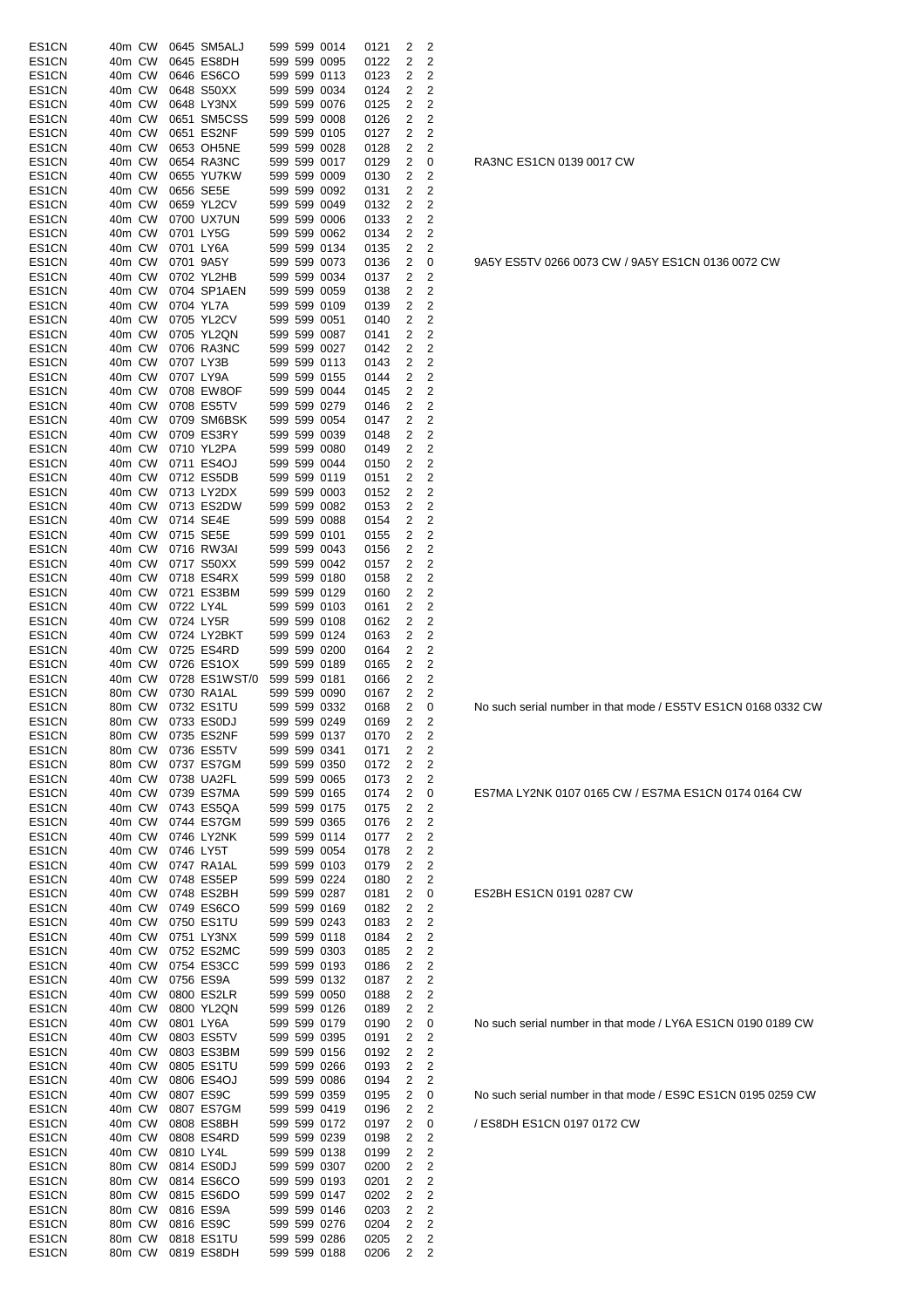| ES1CN                       | 80m CW |                    | 0822 ES1WST/0                            |       |    | 599 599 0229                 | 0207 | 2            | 2 |                            |
|-----------------------------|--------|--------------------|------------------------------------------|-------|----|------------------------------|------|--------------|---|----------------------------|
| ES <sub>1</sub> CN          | 80m CW |                    | 0823 ES2MC                               |       |    | 599 599 0351                 | 0208 | 2            | 2 |                            |
| ES <sub>1</sub> CN          | 80m CW |                    | 0824 ES2JL                               |       |    | 599 599 0128                 | 0209 | 2            | 0 | ES2JL ES5DB 0135 0128 CW   |
|                             |        |                    |                                          |       |    | 599 599 0226                 |      |              |   |                            |
| ES <sub>1</sub> CN          | 80m CW |                    | 0826 ES1OX                               |       |    |                              | 0210 | 2            | 2 |                            |
| ES <sub>1</sub> CN          | 80m CW |                    | 0827 ES2NF                               |       |    | 599 599 0175                 | 0211 | 2            | 2 |                            |
| ES <sub>1</sub> CN          | 80m CW |                    | 0828 LY3B                                |       |    | 599 599 0182                 | 0212 | 2            | 2 |                            |
| ES <sub>1</sub> CN          | 80m CW |                    | 0829 LY5R                                |       |    | 599 599 0156                 | 0213 | 2            | 2 |                            |
| ES <sub>1</sub> CN          | 80m CW |                    | 0829 ES5TV                               |       |    | 599 599 0454                 | 0214 | 2            | 2 |                            |
| ES <sub>1</sub> CN          | 80m CW |                    | 0831 RA1AL                               |       |    | 599 599 0135                 | 0215 | 2            | 2 |                            |
| ES <sub>1</sub> CN          | 80m CW |                    | 0831 ES5RD                               |       |    | 599 599 0267                 | 0216 | 2            | 0 | / ES4RD ES1CN 0216 0268 CV |
| ES <sub>1</sub> CN          | 80m CW |                    | 0832 LY1CM                               |       |    | 599 599 0007                 | 0217 | 2            | 2 | 2                          |
| ES <sub>1</sub> CN          | 80m CW |                    | 0832 SE5E                                |       |    | 599 599 0148                 | 0218 | 2            | 2 |                            |
| ES <sub>1</sub> CN          | 80m CW |                    | 0834 ES7GM                               |       |    | 599 599 0482                 | 0219 | 2            | 2 |                            |
| ES <sub>1</sub> CN          | 80m CW |                    | 0835 OH1B                                |       |    | 599 599 0127                 | 0220 | 2            | 2 |                            |
| ES <sub>1</sub> CN          | 80m CW |                    | 0836 ES2RL                               |       |    | 599 599 0058                 | 0221 | 2            | 2 |                            |
| ES <sub>1</sub> CN          | 80m CW |                    | 0837 ES7A                                |       |    | 599 599 0103                 | 0222 | 2            | 2 | 2                          |
| ES <sub>1</sub> CN          | 40m CW |                    | 0839 ES1WST/0                            |       |    | 599 599 0254                 | 0223 | 2            | 2 |                            |
| ES <sub>1</sub> CN          | 40m CW |                    | 0840 ES4RD                               |       |    | 599 599 0277                 | 0224 | 2            | 0 | Duplicate                  |
| ES <sub>1</sub> CN          | 40m CW |                    | 0843 UA2FL                               |       |    | 599 599 0089                 | 0225 | 2            | 2 |                            |
| ES <sub>1</sub> CN          | 40m CW |                    | 0844 ES3CC                               |       |    | 599 599 0247                 | 0226 | 2            | 2 |                            |
| ES <sub>1</sub> CN          | 40m CW |                    | 0846 LY2BKT                              |       |    | 599 599 0193                 | 0227 | 2            | 2 |                            |
|                             |        |                    |                                          |       |    |                              |      |              |   |                            |
| ES <sub>1</sub> CN          | 40m CW |                    | 0846 LY3B                                |       |    | 599 599 0195<br>599 599 0168 | 0228 | 2            | 2 |                            |
| ES <sub>1</sub> CN          | 40m CW |                    | 0846 LY5R                                |       |    |                              | 0229 | 2            | 2 |                            |
| ES <sub>1</sub> CN          | 40m CW |                    | 0847 LY2F                                |       |    | 599 599 0019                 | 0230 | 2            | 2 |                            |
| ES <sub>1</sub> CN          | 40m CW |                    | 0847 YL7A                                |       |    | 599 599 0204                 | 0231 | 2            | 2 |                            |
| ES <sub>1</sub> CN          | 40m CW |                    | 0848 LY2NK                               |       |    | 599 599 0152                 | 0232 | 2            | 2 |                            |
| ES <sub>1</sub> CN          | 40m CW |                    | 0848 LY9A                                |       |    | 599 599 0268                 | 0233 | 2            | 2 |                            |
| ES <sub>1</sub> CN          | 40m CW |                    | 0849 SE5E                                |       |    | 599 599 0160                 | 0234 | 2            | 2 |                            |
| ES <sub>1</sub> CN          | 40m CW |                    | 0849 YL2PA                               |       |    | 599 599 0151                 | 0235 | 2            | 2 |                            |
| ES <sub>1</sub> CN          | 40m CW |                    | 0850 DL5AXX                              |       |    | 599 599 0030                 | 0236 | 2            | 2 |                            |
| ES1CN                       | 40m CW |                    | 0851 RW3AI                               |       |    | 599 599 0080                 | 0237 | 2            | 2 |                            |
| ES <sub>1</sub> CN          | 40m CW |                    | 0852 YL2CV                               |       |    | 599 599 0094                 | 0238 | 2            | 2 |                            |
| ES <sub>1</sub> CN          | 40m CW |                    | 0853 SP1AEN                              |       |    | 599 599 0094                 | 0239 | 2            | 2 |                            |
| ES <sub>1</sub> CN          | 40m CW |                    | 0854 ES0DJ                               |       |    | 599 599 0367                 | 0240 | 2            | 2 |                            |
| ES <sub>1</sub> CN          | 40m CW |                    | 0855 ES5EP                               |       |    | 599 599 0287                 | 0241 | 2            | 2 |                            |
| ES <sub>1</sub> CN          | 40m CW |                    | 0857 ES9A                                |       |    | 599 599 0181                 | 0242 | 2            | 2 |                            |
| ES <sub>1</sub> CN          | 40m CW |                    | 0859 RA1AL                               |       |    | 599 599 0152                 | 0243 | 2            | 2 |                            |
| ES <sub>1</sub> CN          | 40m CW |                    | 0551 SE5E                                |       |    | 599 599 0040                 | 0599 | 2            | 0 | SE5E ES1CN 0059 0040 CW    |
|                             |        | 40m CW             | 0719 HA3OU                               |       |    |                              |      |              |   | HA3OU ES1CN 0159 0015 CW   |
| ES <sub>1</sub> CN          |        |                    |                                          |       |    | 599 599 0015                 | 1599 | 2            | 0 |                            |
| ES <sub>1</sub> LS          |        |                    | 80m SSB 0500 ES6RMR                      | 59    | 59 | 0001                         | 0001 | 1            | 1 |                            |
| ES <sub>1</sub> LS          |        |                    | 80m SSB 0501 ES9B                        | 59    | 59 | 0003                         | 0002 | 1            | 1 |                            |
| ES <sub>1</sub> LS          |        |                    | 80m SSB 0501 ES5GP                       | 59    | 59 | 0003                         | 0003 | 1            | 1 |                            |
| ES <sub>1</sub> LS          |        |                    | 80m SSB 0502 ES5YG                       | 59    | 59 | 0006                         | 0004 | 1            | 1 |                            |
| ES <sub>1</sub> LS          |        |                    | 80m SSB 0502 ES1TP/2                     | 59    | 59 | 0002                         | 0005 | 1            | 1 |                            |
| ES <sub>1</sub> LS          |        |                    | 80m SSB 0503 ES5EX                       | 59    | 59 | 0002                         | 0006 | 1            | 0 | ES5EX ES1LS 0003 0002 SSB  |
| ES <sub>1</sub> LS          |        |                    | 80m SSB 0503 ES3RFL                      | 59    | 59 | 0002                         | 0007 | 1            | 1 |                            |
| ES <sub>1</sub> LS          |        |                    | 80m SSB 0504 ES8TJM                      | 59    | 59 | 0006                         | 0008 | 1            | 1 |                            |
| ES <sub>1</sub> LS          |        |                    | 80m SSB 0506 ES5QA                       | 59    | 59 | 0010                         | 0009 | 1            | 1 |                            |
| ES1LS                       |        |                    | 80m SSB 0507 ES5MG                       | 59 59 |    | 0006                         | 0010 | $\mathbf{1}$ | 1 |                            |
| ES <sub>1</sub> LS          |        |                    | 80m SSB 0507 ES4RAO                      | 59    | 59 | 0008                         | 0011 | 1            | 1 |                            |
| ES1LS                       |        |                    | 80m SSB 0507 ES2NF                       | 59    | 59 | 0013                         | 0012 | 1            | 1 |                            |
| ES <sub>1</sub> LS          |        |                    | 80m SSB 0508 ES3GX                       | 59    | 59 | 0006                         | 0013 | 1            | 1 |                            |
| ES <sub>1</sub> LS          |        |                    | 80m SSB 0508 ES8EF                       | 59    | 59 | 0004                         | 0014 | 1            | 1 |                            |
| ES <sub>1</sub> LS          |        |                    | 80m SSB 0508 ES7TH                       | 59    | 59 | 0007                         | 0015 | 1            | 1 | 1                          |
| ES <sub>1</sub> LS          |        |                    | 80m SSB 0509 ES2BOB                      | 59    | 59 | 0005                         | 0016 | 1            | 1 |                            |
| ES1LS                       |        |                    | 80m SSB 0509 ES2ADF                      | 59    | 59 | 0004                         | 0017 | 1            | 1 |                            |
| ES1LS                       |        |                    |                                          |       |    |                              |      |              |   |                            |
|                             |        |                    | 80m SSB 0512 LY9A                        | 59    | 59 | 0024                         | 0018 | 1            | 1 |                            |
| ES <sub>1</sub> LS          |        |                    | 80m SSB 0513 ES2IPA                      | 59    | 59 | 0022                         | 0019 | 1            | 1 |                            |
| ES <sub>1</sub> LS          |        |                    | 80m SSB 0514 YL3AJA                      | 59    | 59 | 0005                         | 0020 | 1            | 1 |                            |
| ES <sub>1</sub> LS          |        |                    | 80m SSB 0514 LY6A                        | 59    | 59 | 0020                         | 0021 | 1            | 1 |                            |
| ES <sub>1</sub> LS          |        |                    | 80m SSB 0518 ES6TX                       | 59    | 59 | 0027                         | 0022 | 1            | 1 |                            |
| ES1LS                       |        |                    | 80m SSB 0521 RA2FDX                      | 59    | 59 | 0007                         | 0023 | 1            | 1 | 1                          |
| ES1LS                       |        |                    | 80m SSB 0521 SE5E                        | 59    | 59 | 0021                         | 0024 | 1            | 1 |                            |
| ES1LS                       |        |                    | 80m SSB 0522 YL1ZT                       | 59    | 59 | 0001                         | 0025 | 1            | 1 |                            |
| ES1LS                       |        |                    | 80m SSB 0524 LY5G                        | 59    | 59 | 0015                         | 0026 | 1            | 1 |                            |
| ES1LS                       |        |                    | 80m SSB 0524 ES6PA                       | 59    | 59 | 0021                         | 0027 | 1            | 1 |                            |
| ES <sub>1</sub> LS          |        |                    | 80m SSB 0525 ES7GM                       | 59    | 59 | 0056                         | 0028 | 1            | 1 |                            |
| ES1LS                       |        |                    | 80m SSB 0525 LY3NX                       | 59    | 59 | 0017                         | 0029 | 1            | 1 |                            |
| ES1LS                       |        |                    | 80m SSB 0525 ES1TU                       | 59    | 59 | 0036                         | 0030 | 1            | 1 |                            |
| ES <sub>1</sub> LS          |        |                    | 80m SSB 0525 ES5RIM                      | 59    | 59 | 0015                         | 0031 | 1            | 1 |                            |
| ES1LS                       |        |                    | 80m SSB 0527 ES8BJP                      | 59    | 59 | 0021                         | 0032 | 1            | 1 |                            |
| ES <sub>1</sub> LS          |        |                    | 80m SSB 0528 ES2EZ                       | 59    | 59 | 0043                         | 0033 | 1            | 1 |                            |
| ES1LS                       |        |                    | 80m SSB 0534 ES5TV                       | 59    | 59 | 0076                         | 0034 | 1            | 1 |                            |
| ES <sub>1</sub> LS          |        |                    | 80m SSB 0536 ES2MC                       | 59    | 59 | 0055                         | 0035 | 1            | 1 |                            |
|                             |        |                    |                                          | 59    | 59 | 0048                         | 0036 | 1            | 1 |                            |
|                             |        |                    |                                          |       |    |                              |      |              |   |                            |
| ES1LS                       |        | 80m SSB 0536 ES0DJ |                                          |       |    |                              |      |              |   |                            |
| ES <sub>1</sub> LS          |        |                    | 80m SSB 0537 OH1B                        | 59    | 59 | 0024                         | 0037 | 1            | 1 |                            |
| ES1LS                       |        |                    | 80m SSB 0538 ES1OV/3                     | 59    | 59 | 0022                         | 0038 | 1            | 1 |                            |
| ES <sub>1</sub> LS          |        |                    | 80m SSB 0538 YL7A                        | 59    | 59 | 0028                         | 0039 | 1            | 1 |                            |
| ES1LS                       |        |                    | 40m SSB 0541 R3LC                        | 59    | 59 | 0013                         | 0040 | 1            | 1 |                            |
| ES <sub>1</sub> LS          |        |                    | 40m SSB 0542 8S0C                        | 59    | 59 | 0014                         | 0041 | 1            | 1 |                            |
| ES1LS                       |        |                    | 40m SSB 0543 YL3AJA                      | 59    | 59 | 0026                         | 0042 | 1            | 1 |                            |
| ES <sub>1</sub> LS          |        |                    | 40m SSB 0543 UA1AQA                      | 59    | 59 | 0003                         | 0043 | 1            | 1 |                            |
| ES <sub>1</sub> LS          |        |                    | 40m SSB 0543 ES3GX                       | 59    | 59 | 0029                         | 0044 | 1            | 1 |                            |
| ES <sub>1</sub> LS<br>ES1LS |        |                    | 40m SSB 0544 ES5TV<br>40m SSB 0544 LY1SR | 59    | 59 | 0094                         | 0045 | 1            | 1 |                            |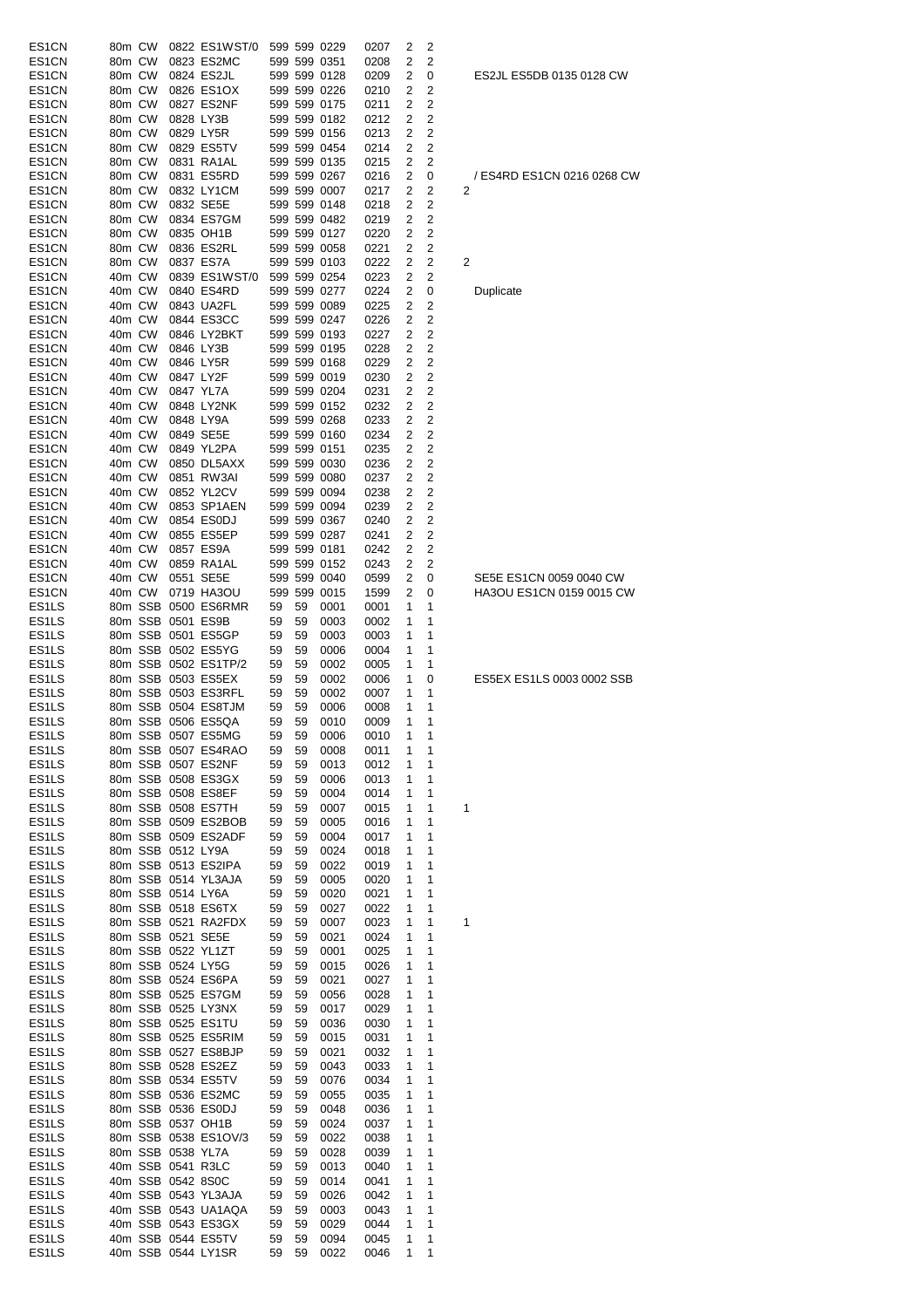| ES <sub>1</sub> LS |  |                   | 40m SSB 0545 ES8TJM      | 59 | 59 | 0050 | 0047 | 1 | 1 |                              |
|--------------------|--|-------------------|--------------------------|----|----|------|------|---|---|------------------------------|
| ES <sub>1</sub> LS |  |                   | 40m SSB 0545 ES4RAO      | 59 | 59 | 0033 | 0048 | 1 | 1 |                              |
| ES <sub>1</sub> LS |  |                   | 40m SSB 0546 LY5G        | 59 | 59 | 0022 | 0049 | 1 | 1 |                              |
| ES <sub>1</sub> LS |  |                   | 40m SSB 0546 ES5YG       | 59 | 59 | 0034 | 0050 | 1 | 1 |                              |
| ES <sub>1</sub> LS |  |                   | 40m SSB 0549 ES2IPA      | 59 | 59 | 0049 | 0051 | 1 | 1 |                              |
| ES <sub>1</sub> LS |  |                   | 40m SSB 0549 ES7GM       | 59 | 59 | 0115 | 0052 | 1 | 1 |                              |
| ES <sub>1</sub> LS |  |                   | 40m SSB 0550 ES3RFL      | 59 | 59 | 0027 | 0053 | 1 | 1 |                              |
| ES <sub>1</sub> LS |  |                   | 40m SSB 0551 ES6PA       | 59 | 59 | 0039 | 0054 | 1 | 1 |                              |
| ES <sub>1</sub> LS |  |                   | 40m SSB 0552 ES9B        | 59 | 59 | 0072 | 0055 | 1 | 1 |                              |
| ES <sub>1</sub> LS |  |                   | 40m SSB 0552 ES2BH       | 59 | 59 | 0084 | 0056 | 1 | 1 |                              |
| ES <sub>1</sub> LS |  |                   | 40m SSB 0554 ES4ROA      | 59 | 59 | 0044 | 0057 | 1 | 0 | / ES4RAO ES1LS 0057 0044 SSB |
| ES <sub>1</sub> LS |  |                   | 40m SSB 0555 ES5RIM      | 59 | 59 | 0033 | 0058 | 1 | 1 |                              |
| ES1LS              |  |                   | 40m SSB 0556 ES6RMR      | 59 | 59 | 0063 | 0059 | 1 | 1 |                              |
| ES <sub>1</sub> LS |  | 40m SSB 0556 LY4Z |                          | 59 | 59 |      |      | 1 | 1 |                              |
|                    |  |                   |                          |    |    | 0021 | 0060 |   |   |                              |
| ES <sub>1</sub> LS |  |                   | 40m SSB 0557 ES5EX       | 59 | 59 | 0037 | 0061 | 1 | 1 |                              |
| ES <sub>1</sub> LS |  | 40m SSB 0558 LY9A |                          | 59 | 59 | 0072 | 0062 | 1 | 1 |                              |
| ES <sub>1</sub> LS |  |                   | 40m SSB 0600 SE5E        | 59 | 59 | 0045 | 0063 | 1 | 1 |                              |
| ES <sub>1</sub> LS |  |                   | 40m SSB 0600 SP5XSD      | 59 | 59 | 0009 | 0064 | 1 | 1 |                              |
| ES <sub>1</sub> LS |  |                   | 40m SSB 0607 ES8TJM      | 59 | 59 | 0084 | 0065 | 1 | 1 |                              |
| ES <sub>1</sub> LS |  |                   | 40m SSB 0608 YL3AJA      | 59 | 59 | 0041 | 0066 | 1 | 1 |                              |
| ES <sub>1</sub> LS |  | 40m SSB 0608 8S0C |                          | 59 | 59 | 0031 | 0067 | 1 | 1 |                              |
| ES <sub>1</sub> LS |  |                   | 40m SSB 0609 LY1SR       | 59 | 59 | 0038 | 0068 | 1 | 1 |                              |
| ES <sub>1</sub> LS |  |                   | 40m SSB 0610 ES1IPA      | 59 | 59 | 0078 | 0069 | 1 | 0 | / ES2IPA ES1LS 0069 0078 SSB |
| ES <sub>1</sub> LS |  |                   | 40m SSB 0610 UA1AQA      | 59 | 59 | 0017 | 0070 | 1 | 1 |                              |
| ES <sub>1</sub> LS |  |                   | 80m SSB 0611 ES2ADF      | 59 | 59 | 0032 | 0071 | 1 | 1 |                              |
| ES1LS              |  |                   | 80m SSB 0611 ES5GP       | 59 | 59 | 0111 | 0072 | 1 | 1 |                              |
| ES <sub>1</sub> LS |  |                   | 80m SSB 0611 ES9B        | 59 | 59 | 0091 | 0073 | 1 | 1 |                              |
| ES <sub>1</sub> LS |  |                   | 80m SSB 0612 ES8BJP      | 59 | 59 | 0051 | 0074 | 1 | 1 |                              |
|                    |  |                   | 80m SSB 0613 ES8TJM      |    |    |      |      |   |   |                              |
| ES <sub>1</sub> LS |  |                   |                          | 59 | 59 | 0097 | 0075 | 1 | 1 |                              |
| ES <sub>1</sub> LS |  |                   | 80m SSB 0614 ES6RMR      | 59 | 59 | 0087 | 0076 | 1 | 1 |                              |
| ES <sub>1</sub> LS |  |                   | 80m SSB 0615 ES2EZ       | 59 | 59 | 0113 | 0077 | 1 | 1 |                              |
| ES <sub>1</sub> LS |  |                   | 80m SSB 0615 UA1AQA      | 59 | 59 | 0021 | 0078 | 1 | 1 |                              |
| ES <sub>1</sub> LS |  |                   | 80m SSB 0616 ES1OV/3     | 59 | 59 | 0040 | 0079 | 1 | 1 |                              |
| ES <sub>1</sub> LS |  |                   | 80m SSB 0616 ES2NF       | 59 | 59 | 0078 | 0080 | 1 | 1 |                              |
| ES <sub>1</sub> LS |  |                   | 80m SSB 0617 ES5MG       | 59 | 59 | 0067 | 0081 | 1 | 1 |                              |
| ES <sub>1</sub> LS |  |                   | 80m SSB 0617 LY3NX       | 59 | 59 | 0054 | 0082 | 1 | 1 |                              |
| ES <sub>1</sub> LS |  |                   | 80m SSB 0618 ES2IPA      | 59 | 59 | 0089 | 0083 | 1 | 1 |                              |
| ES <sub>1</sub> LS |  |                   | 80m SSB 0618 YL3AD       | 59 | 59 | 0023 | 0084 | 1 | 1 | 1                            |
| ES1LS              |  |                   | 80m SSB 0619 ES6TX       | 59 | 59 | 0082 | 0085 | 1 | 1 |                              |
| ES <sub>1</sub> LS |  |                   | 80m SSB 0619 YL3AJA      | 59 | 59 | 0046 | 0086 | 1 | 1 |                              |
| ES <sub>1</sub> LS |  |                   | 80m SSB 0619 ES3GX       | 59 | 59 | 0054 | 0087 | 1 | 1 |                              |
|                    |  |                   |                          |    |    |      |      |   |   |                              |
| ES <sub>1</sub> LS |  |                   | 80m SSB 0620 ES1TP/2     | 59 | 59 | 0040 | 0088 | 1 | 1 |                              |
| ES <sub>1</sub> LS |  |                   | 80m SSB 0620 ES7TH       | 59 | 59 | 0056 | 0089 | 1 | 1 | 1                            |
| ES <sub>1</sub> LS |  |                   | 80m SSB 0620 ES2ADZ      | 59 | 59 | 0008 | 0090 | 1 | 1 | 1                            |
| ES <sub>1</sub> LS |  |                   | 80m SSB 0620 ES3ACV      | 59 | 59 | 0021 | 0091 | 1 | 0 | ES3ACV ES1LC 0091 0021 SSB   |
| ES <sub>1</sub> LS |  |                   | 80m SSB 0621 ES5QA       | 59 | 59 | 0067 | 0092 | 1 | 1 |                              |
| ES <sub>1</sub> LS |  |                   | 80m SSB 0621 ES2PKW      | 59 | 59 | 0010 | 0093 | 1 | 1 |                              |
| ES <sub>1</sub> LS |  |                   | 80m SSB 0622 ES0CD       | 59 | 59 | 0020 | 0094 | 1 | 1 | 1                            |
| ES <sub>1</sub> LS |  |                   | 80m SSB 0622 ES5EX       | 59 | 59 | 0054 | 0095 | 1 | 1 |                              |
| ES <sub>1</sub> LS |  |                   | 80m SSB 0623 OH1B        | 59 | 59 | 0056 | 0096 | 1 | 1 |                              |
| ES <sub>1</sub> LS |  |                   | 80m SSB 0624 ES5YG       | 59 | 59 | 0048 | 0097 | 1 | 1 |                              |
| ES1LS              |  |                   | 80m SSB 0626 ES3RFL      | 59 | 59 | 0042 | 0098 | 1 | 1 |                              |
| ES <sub>1</sub> LS |  |                   | 80m SSB 0629 ES5RIM      | 59 | 59 | 0053 | 0099 | 1 | 0 | ES5RIM ES1LS 0059 0053 SSB   |
| ES <sub>1</sub> LS |  |                   | 80m SSB 0629 ES2TI       | 59 | 59 | 0060 | 0100 | 1 | 1 |                              |
|                    |  |                   |                          |    |    |      |      |   |   |                              |
| ES1LS              |  |                   | 80m SSB 0630 ES4RAO      | 59 | 59 | 0082 | 0101 | 1 | 1 |                              |
| ES <sub>1</sub> LS |  |                   | 40m SSB 0632 SE5E        | 59 | 59 | 0071 | 0102 | 1 | 0 | Duplicate                    |
| ES <sub>1</sub> LS |  |                   | 40m SSB 0632 ES1TP/2     | 59 | 59 | 0048 | 0103 | 1 | 1 |                              |
| ES <sub>1</sub> LS |  |                   | 40m SSB 0633 RA2FDX      | 59 | 59 | 0036 | 0104 | 1 | 1 | 1                            |
| ES1LS              |  |                   | 40m SSB 0633 ES6PA       | 59 | 59 | 0081 | 0105 | 1 | 1 |                              |
| ES <sub>1</sub> LS |  |                   | 40m SSB 0633 ES4RAO      | 59 | 59 | 0085 | 0106 | 1 | 1 |                              |
| ES1LS              |  | 40m SSB 0634 LY6A |                          | 59 | 59 | 0108 | 0107 | 1 | 1 |                              |
| ES <sub>1</sub> LS |  |                   | 40m SSB 0634 S50XX       | 59 | 59 | 0028 | 0108 | 1 | 1 |                              |
| ES1LS              |  |                   | 40m SSB 0635 OK1VHV      | 59 | 59 | 0001 | 0109 | 1 | 1 |                              |
| ES <sub>1</sub> LS |  |                   | 40m SSB 0635 ES6RMR      | 59 | 59 | 0107 | 0110 | 1 | 1 |                              |
| ES <sub>1</sub> LS |  |                   | 40m SSB 0635 ES5EX       | 59 | 59 | 0063 | 0111 | 1 | 1 |                              |
| ES <sub>1</sub> LS |  |                   | 40m SSB 0636 ES3GX       | 59 | 59 | 0068 | 0112 | 1 | 1 |                              |
| ES1LS              |  |                   | 40m SSB 0637 OH5NE       | 59 | 59 | 0018 | 0113 | 1 | 1 |                              |
| ES1LS              |  |                   | 40m SSB 0638 ES1WST/0    | 59 | 59 | 0118 | 0114 | 1 | 1 |                              |
|                    |  |                   |                          |    |    |      |      |   |   |                              |
| ES <sub>1</sub> LS |  |                   | 40m SSB 0638 ES5YG       | 59 | 59 | 0058 | 0115 | 1 | 1 |                              |
| ES <sub>1</sub> LS |  |                   | 40m SSB 0638 YL1ZT       | 59 | 59 | 0020 | 0116 | 1 | 1 |                              |
| ES <sub>1</sub> LS |  |                   | 40m SSB 0640 ES1TU       | 59 | 59 | 0152 | 0117 | 1 | 1 |                              |
| ES <sub>1</sub> LS |  |                   | 40m SSB 0641 LY2BKT      | 59 | 59 | 0084 | 0118 | 1 | 1 |                              |
| ES <sub>1</sub> LS |  |                   | 40m SSB 0641 ES0DJ       | 59 | 59 | 0155 | 0119 | 1 | 1 |                              |
| ES1LS              |  |                   | 40m SSB 0642 LY3NX       | 59 | 59 | 0072 | 0120 | 1 | 1 |                              |
| ES <sub>1</sub> LS |  |                   | 40m SSB 0643 ES5MG       | 59 | 59 | 0084 | 0121 | 1 | 1 |                              |
| ES1LS              |  |                   | 40m SSB 0646 ES2IPA      | 59 | 59 | 0109 | 0122 | 1 | 1 |                              |
| ES <sub>1</sub> LS |  |                   | 40m SSB 0647 ES2BH       | 59 | 59 | 0186 | 0123 | 1 | 1 |                              |
| ES1LS              |  |                   | 40m SSB 0648 ES2MC       | 59 | 59 | 0195 | 0124 | 1 | 1 |                              |
| ES1LS              |  |                   | 40m SSB 0650 ES2DW       | 59 | 59 | 0073 | 0125 | 1 | 1 |                              |
| ES <sub>1</sub> LS |  |                   | 40m SSB 0651 YL2PA       | 59 | 59 | 0069 | 0126 | 1 | 1 |                              |
| ES <sub>1</sub> LS |  |                   | 40m SSB 0652 ES7GM       | 59 | 59 | 0254 | 0127 | 1 | 1 |                              |
| ES <sub>1</sub> LS |  |                   | 40m SSB 0653 YL1ZT       | 59 | 59 | 0021 | 0128 | 1 | 0 | YL1ZT ES1NS 0128 0021 SSB    |
| ES <sub>1</sub> LS |  |                   | 40m SSB 0653 ES5TV       | 59 | 59 | 0246 |      | 1 | 1 |                              |
|                    |  |                   |                          |    |    |      | 0129 |   |   |                              |
| ES1LS              |  |                   | 80m SSB 0655 ES6PA       | 59 | 59 | 0102 | 0130 | 1 | 1 |                              |
| ES1LS              |  |                   | 80m SSB 0658 ES1WST/0 59 |    | 59 | 0142 | 0131 | 1 | 1 |                              |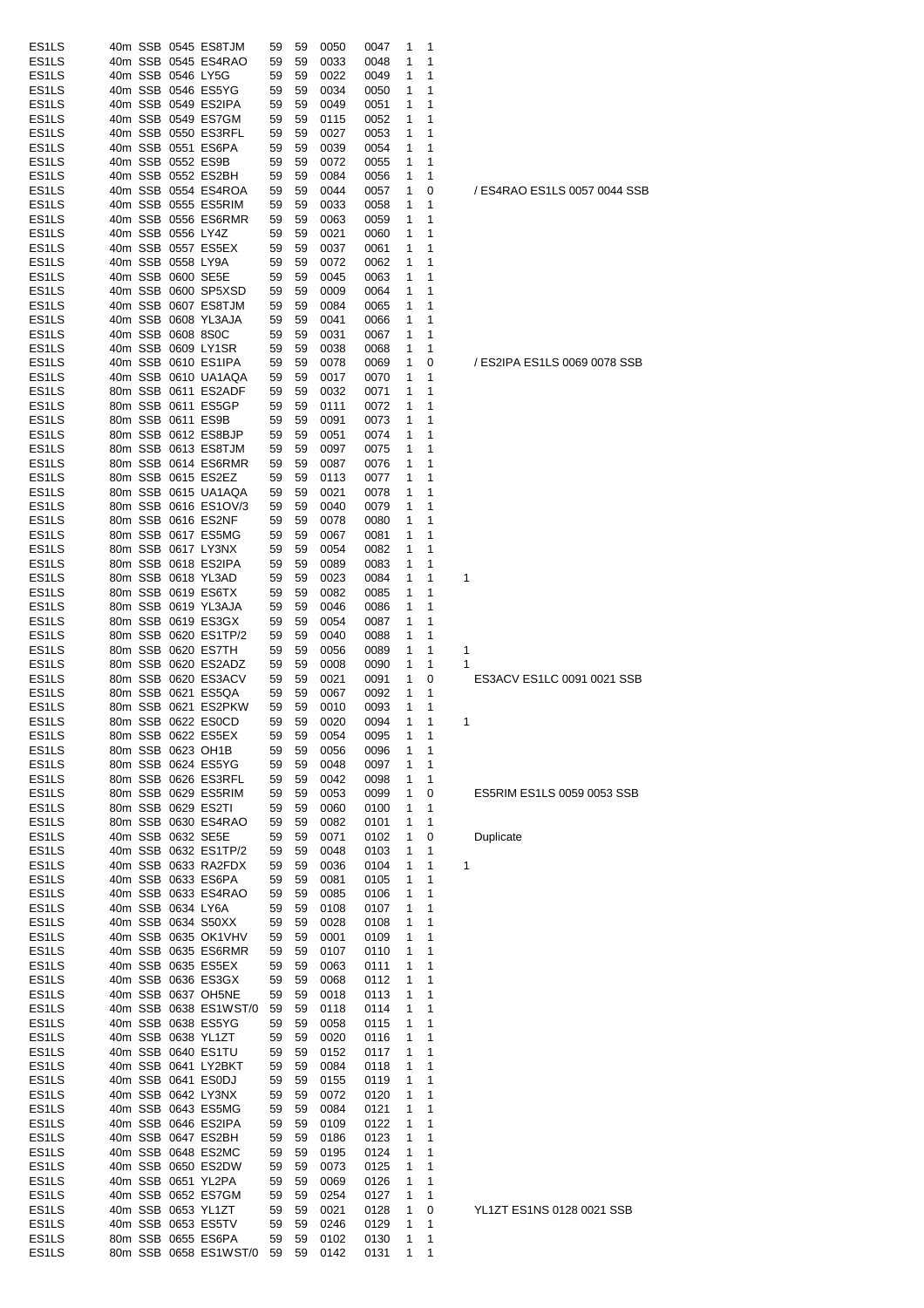| ES <sub>1</sub> LS<br>ES <sub>1</sub> LS |                      |           |              |                  |                                                       |
|------------------------------------------|----------------------|-----------|--------------|------------------|-------------------------------------------------------|
|                                          | 80m SSB 0701 ES0CD   | 59<br>59  | 0029<br>0132 | 1<br>1           | 1                                                     |
|                                          | 80m SSB 0701 ES1TU   | 59<br>59  | 0177<br>0133 | 1<br>1           |                                                       |
| ES1LS                                    | 80m SSB 0702 ES7TH   | 59<br>59  | 0073<br>0134 | 1<br>1           | 1                                                     |
| ES <sub>1</sub> LS                       | 80m SSB 0703 ES9B    | 59<br>59  | 0161<br>0135 | 1<br>1           |                                                       |
| ES <sub>1</sub> LS                       | 80m SSB 0704 ES8BJP  | 59<br>59  | 0080<br>0136 | 1<br>1           |                                                       |
| ES <sub>1</sub> LS                       | 80m SSB 0705 ES1TP/2 | 59<br>59  | 0079<br>0137 | 1<br>1           |                                                       |
| ES1LS                                    | 80m SSB 0706 ES2ADF  | 59<br>59  | 0056<br>0138 | 1<br>1           |                                                       |
| ES1LS                                    | 80m SSB 0706 ES6TX   | 59<br>59  | 0139<br>0117 | 1<br>1           |                                                       |
| ES1LS                                    | 80m SSB 0707 ES6PA   | 59<br>59  | 0108<br>0140 | 1<br>1           |                                                       |
| ES <sub>1</sub> LS                       | 40m SSB 0715 RA2FDX  | 59<br>59  | 0060<br>0141 | 1<br>1           | 1                                                     |
| ES <sub>1</sub> LS                       | 40m SSB 0715 ES0DJ   | 59<br>59  | 0227<br>0142 | 1<br>1           |                                                       |
| ES <sub>1</sub> LS                       | 80m SSB 0717 ES6RMR  | 59<br>59  | 0158<br>0143 | 1<br>1           |                                                       |
| ES <sub>1</sub> LS                       | 80m SSB 0717 ES2EZ   | 59<br>59  | 0213<br>0144 | 1<br>1           |                                                       |
| ES <sub>1</sub> LS                       | 80m SSB 0718 YL7A    | 59<br>59  | 0126<br>0145 | 1<br>1           |                                                       |
| ES1LS                                    | 80m SSB 0719 ES5GP   | 59<br>59  | 0201<br>0146 | 1<br>1           |                                                       |
| ES1LS                                    | 40m SSB 0721 YL3AD   | 59<br>59  | 0035<br>0147 | 1<br>1           | 1                                                     |
| ES1LS                                    | 40m SSB 0721 ES5MG   | 59<br>59  | 0113<br>0148 | 1<br>1           |                                                       |
| ES1LS                                    | 40m SSB 0722 LY1SR   | 59<br>59  | 0072<br>0149 | 1<br>1           |                                                       |
| ES <sub>1</sub> LS                       | 80m SSB 0726 ES2BH   | 59<br>59  | 0247<br>0150 | 1<br>1           |                                                       |
| ES <sub>1</sub> LS                       | 80m SSB 0728 ES9C    | 59<br>59  | 0205<br>0151 | 1<br>1           |                                                       |
| ES1LS                                    | 80m SSB 0729 ES8EF   | 59<br>59  | 0042<br>0152 | 1<br>1           |                                                       |
| ES <sub>1</sub> LS                       | 80m SSB 0730 ES8TJM  |           |              |                  |                                                       |
|                                          | 80m SSB 0732 UA1AQA  | 59<br>59  | 0187<br>0153 | 1<br>1           |                                                       |
| ES <sub>1</sub> LS                       |                      | 59<br>59  | 0049<br>0154 | 1<br>1           |                                                       |
| ES <sub>1</sub> LS                       | 80m SSB 0734 ES1OV/3 | 59<br>59  | 0079<br>0155 | 1<br>1           |                                                       |
| ES <sub>1</sub> LS                       | 80m SSB 0735 ES0CD   | 59<br>59  | 0044<br>0156 | 1<br>0           | 0 Duplicate                                           |
| ES <sub>1</sub> LS                       | 80m SSB 0736 ES2BOB  | 59<br>59  | 0115<br>0157 | 1<br>1           |                                                       |
| ES1LS                                    | 80m SSB 0736 YL3AD   | 59<br>59  | 0045<br>0158 | 1<br>1           | 1                                                     |
| ES1LS                                    | 80m SSB 0737 ES3GX   | 59<br>59  | 0105<br>0159 | 1<br>1           |                                                       |
| ES1LS                                    | 80m SSB 0738 ES4RAO  | 59<br>59  | 0146<br>0160 | 1<br>1           |                                                       |
| ES <sub>1</sub> LS                       | 80m SSB 0738 ES2NF   | 59<br>59  | 0141<br>0161 | 1<br>1           |                                                       |
| ES1LS                                    | 80m SSB 0740 ES0DJ   | 59<br>59  | 0258<br>0162 | 1<br>1           |                                                       |
| ES1LS                                    | 40m SSB 0741 ES8TJM  | 59<br>59  | 0202<br>0163 | 1<br>1           |                                                       |
| ES1LS                                    | 40m SSB 0741 ES5YG   | 59<br>59  | 0101<br>0164 | 1<br>1           |                                                       |
| ES <sub>1</sub> LS                       | 40m SSB 0744 ES9B    | 59<br>59  | 0200<br>0165 | 1<br>1           |                                                       |
| ES <sub>1</sub> LS                       | 40m SSB 0745 LY9A    | 59<br>59  | 0199<br>0166 | 1<br>1           |                                                       |
| ES <sub>1</sub> LS                       | 40m SSB 0745 ES5GP   | 59<br>59  | 0231<br>0167 | 1<br>1           |                                                       |
| ES <sub>1</sub> LS                       | 40m SSB 0746 LY6A    | 59<br>59  | 0181<br>0168 | 1<br>1           |                                                       |
| ES <sub>1</sub> LS                       | 40m SSB 0746 ES9C    | 59<br>59  | 0229<br>0169 | 1<br>1           |                                                       |
| ES1LS                                    | 40m SSB 0747 SE4E    | 59<br>59  | 0109<br>0170 | 1<br>1           |                                                       |
| ES1LS                                    | 40m SSB 0747 ES1IPA  | 59<br>59  | 0138<br>0171 | 1<br>0           | / ES2IPA ES1LS 0171 0138 SSB                          |
| ES1LS                                    | 40m SSB 0747 ES6PA   | 59<br>59  | 0172<br>0144 | 1<br>1           |                                                       |
| ES <sub>1</sub> LS                       | 40m SSB 0748 ES8AY   | 59<br>59  | 0039<br>0173 | 1<br>0           | ES8AY ES1LC 0173 0039 SSB                             |
| ES <sub>1</sub> LS                       | 40m SSB 0748 ES7A    | 59<br>59  | 0072<br>0174 | 1<br>1           | 1                                                     |
| ES <sub>1</sub> LS                       | 40m SSB 0748 YL7A    | 59<br>59  | 0152<br>0175 | 1<br>1           |                                                       |
| ES1LS                                    | 40m SSB 0748 ES2EZ   | 59<br>59  | 0270<br>0176 | 1<br>1           |                                                       |
|                                          |                      |           | 0104<br>0177 | 1<br>1           |                                                       |
|                                          |                      |           |              |                  |                                                       |
| ES <sub>1</sub> LS                       | 40m SSB 0749 OH1B    | 59<br>59  |              |                  |                                                       |
| ES <sub>1</sub> LS                       | 40m SSB 0750 ES4RAO  | 59<br>59  | 0154<br>0178 | 1<br>1           |                                                       |
| ES <sub>1</sub> LS                       | 40m SSB 0751 LY2BKT  | 59<br>59  | 0150<br>0179 | 1<br>1<br>1      |                                                       |
| ES <sub>1</sub> LS                       | 40m SSB 0752 R3LC    | 59<br>59  | 0060<br>0180 | $\mathbf{1}$     |                                                       |
| ES <sub>1</sub> LS                       | 40m SSB 0752 ES8SX   | 59<br>59  | 0020<br>0181 | 1<br>1           |                                                       |
| ES <sub>1</sub> LS                       | 40m SSB 0753 ES1TP/2 | 59 59     | 0121<br>0182 | 1<br>1           |                                                       |
| ES1LS                                    | 40m SSB 0753 YL3AJA  | 59<br>-59 | 0092<br>0183 | 1<br>1           |                                                       |
| ES1LS                                    | 40m SSB 0754 LY4L    | 59<br>59  | 0129<br>0184 | 1<br>1           |                                                       |
| ES1LS                                    | 80m SSB 0755 LY4L    | 59<br>-59 | 0130<br>0185 | 1<br>1           |                                                       |
| ES1LS                                    | 80m SSB 0755 OH1B    | 59<br>59  | 0107<br>0186 | 1<br>1           |                                                       |
| ES1LS                                    | 80m SSB 0756 ES5TV   | 59<br>-59 | 0381<br>0187 | 1<br>1           |                                                       |
| ES1LS                                    | 80m SSB 0756 LY6A    | 59<br>59  | 0186<br>0188 | 1<br>1           |                                                       |
| ES1LS                                    | 40m SSB 0757 ES7GM   | 59<br>59  | 0393<br>0189 | 1<br>1           |                                                       |
| ES1LS                                    | 40m SSB 0759 ES2IPA  | 59<br>59  | 0153<br>0190 | 1<br>0           | ES2IPA ES2BOB 0127 0153 SSB                           |
| ES1LS                                    | 40m SSB 0759 ES5QA   | 59<br>-59 | 0190<br>0191 | 1<br>1           |                                                       |
| ES <sub>1</sub> LS                       | 40m SSB 0800 ES6TX   | 59<br>-59 | 0192<br>0179 | 1<br>1           |                                                       |
| ES1LS                                    | 40m SSB 0801 LY1SR   | 59<br>59  | 0088<br>0193 | 1<br>1           |                                                       |
| ES <sub>1</sub> LS                       | 40m SSB 0802 YL7A    | -59<br>59 | 0194<br>0163 | 1<br>1           |                                                       |
| ES1LS                                    | 40m SSB 0803 R3LC    | 59<br>59  | 0068<br>0195 | 1<br>1           |                                                       |
| ES1LS                                    | 40m SSB 0804 ES8SX   | 59<br>59  | 0031<br>0196 | 1<br>1           |                                                       |
| ES1LS                                    | 40m SSB 0804 YL3AJA  | 59<br>59  | 0100<br>0197 | 1<br>1           |                                                       |
| ES1LS                                    | 40m SSB 0804 ES5QA   | 59<br>-59 | 0194<br>0198 | 1<br>1           |                                                       |
| ES1LS                                    | 40m SSB 0805 ES2DW   | 59<br>59  | 0110<br>0199 | 1<br>1           |                                                       |
| ES1LS                                    | 40m SSB 0805 ES1TP/2 | 59<br>59  | 0137<br>0200 | 1<br>1           |                                                       |
| ES1LS                                    | 40m SSB 0805 YL1ZT   | 59<br>59  | 0035<br>0201 | 1<br>0           | YL1ZT ES6PA 0159 0035 SSB / YL1ZT ES1LS 0201 0036 SSB |
| ES1LS                                    | 40m SSB 0806 ES7GM   | 59<br>59  | 0417<br>0202 | 1<br>1           |                                                       |
| ES1LS                                    | 40m SSB 0807 ES3ACV  | 59<br>-59 | 0203<br>0046 | 1<br>1           |                                                       |
| ES1LS                                    | 40m SSB 0808 ES5MG   | 59<br>59  | 0145<br>0204 | 1<br>1           |                                                       |
| ES <sub>1</sub> LS                       | 40m SSB 0808 SE4E    | 59<br>59  | 0127<br>0205 | 1<br>1           |                                                       |
| ES1LS                                    | 40m SSB 0808 ES6PA   | 59<br>59  | 0171<br>0206 | 1<br>1           |                                                       |
| ES1LS                                    | 40m SSB 0809 ES4RAO  | 59<br>-59 | 0207<br>0175 | 1<br>1           |                                                       |
| ES1LS                                    | 40m SSB 0809 YL3AD   | 59<br>59  | 0059<br>0208 | 1<br>$\mathbf 1$ | 1                                                     |
| ES1LS                                    | 40m SSB 0810 ES5RIM  | 59<br>59  | 0098<br>0209 | 1<br>1           |                                                       |
| ES1LS                                    | 40m SSB 0810 9S0C    | 59<br>59  | 0078<br>0210 | 1<br>0           | / 8S0C ES1LS 0210 0078 SSB                            |
| ES <sub>1</sub> LS                       | 40m SSB 0810 ES8AY   | 59<br>59  | 0211<br>0052 | 1<br>0           | ES8AY ES1LC 0211 0052 SSB                             |
| ES1LS                                    | 40m SSB 0811 ES5YG   | 59<br>59  | 0120<br>0212 | 1<br>1           |                                                       |
| ES1LS                                    | 40m SSB 0812 UA1AQA  | 59<br>59  | 0073<br>0213 | 1<br>1           |                                                       |
| ES1LS                                    | 40m SSB 0813 8S0C    | 59<br>59  | 0081<br>0214 | 1<br>1           |                                                       |
| ES1LS                                    | 40m SSB 0814 RA2FDX  | 59 59     | 0215<br>0087 | 1<br>1           | 1                                                     |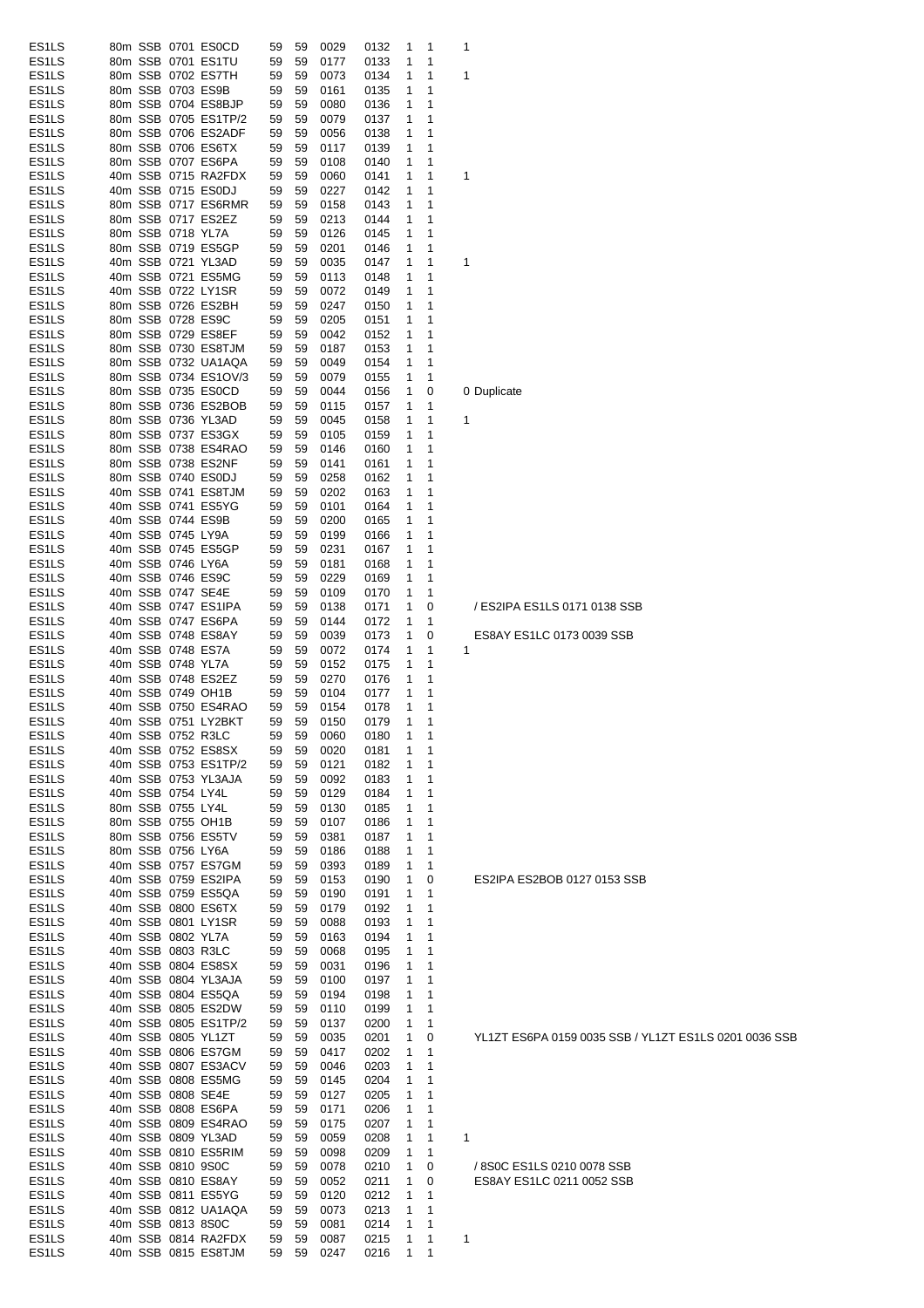| ES <sub>1</sub> LS |  |                   | 80m SSB 0818 ES8AY    | 59 | 59 | 0061 | 0217 | 1            | 0              | ES8AY ES1LC 0217 0061 SSB     |
|--------------------|--|-------------------|-----------------------|----|----|------|------|--------------|----------------|-------------------------------|
| ES <sub>1</sub> LS |  |                   | 80m SSB 0818 ES3GX    | 59 | 59 | 0128 | 0218 | 1            | 1              |                               |
| ES <sub>1</sub> LS |  |                   | 80m SSB 0818 ES5GP    | 59 | 59 | 0282 | 0219 | 1            | 1              |                               |
| ES <sub>1</sub> LS |  |                   | 80m SSB 0819 ES2ADF   | 59 | 59 | 0105 | 0220 | 1            | 1              |                               |
| ES <sub>1</sub> LS |  |                   | 80m SSB 0820 ES2IPA   | 59 | 59 | 0175 | 0221 | 1            | 1              |                               |
| ES <sub>1</sub> LS |  |                   | 80m SSB 0820 YL3AD    | 59 | 59 | 0066 | 0222 | 1            | 1              | 1                             |
| ES <sub>1</sub> LS |  |                   | 80m SSB 0821 ES0DJ    | 59 | 59 | 0316 | 0223 | 1            | 1              |                               |
| ES <sub>1</sub> LS |  |                   | 80m SSB 0822 ES8TJM   | 59 | 59 | 0257 | 0224 | 1            | 1              |                               |
| ES <sub>1</sub> LS |  |                   | 80m SSB 0823 ES1TP/2  | 59 | 59 | 0153 | 0225 | 1            | 1              |                               |
| ES <sub>1</sub> LS |  |                   | 80m SSB 0824 ES6RMR   | 59 | 59 | 0230 | 0226 | 1            | 1              |                               |
| ES <sub>1</sub> LS |  |                   | 80m SSB 0825 ES7A     | 59 | 59 | 0096 | 0227 | 1            | 1              | 1                             |
| ES <sub>1</sub> LS |  |                   | 80m SSB 0826 ES5RIM   | 59 | 59 | 0108 | 0228 | 1            | 1              |                               |
| ES <sub>1</sub> LS |  |                   | 80m SSB 0828 ES4RAO   | 59 | 59 | 0199 | 0229 | 1            | 1              |                               |
| ES <sub>1</sub> LS |  |                   | 80m SSB 0829 ES2BOB   | 59 | 59 | 0151 | 0230 | 1            | 1              |                               |
| ES <sub>1</sub> LS |  |                   | 80m SSB 0830 ES6TX    | 59 | 59 | 0206 | 0231 | 1            | 1              |                               |
| ES <sub>1</sub> LS |  |                   | 40m SSB 0831 ES5GP    | 59 | 59 | 0304 | 0232 | 1            | 1              |                               |
| ES <sub>1</sub> LS |  |                   | 40m SSB 0832 ES2BH    | 59 | 59 | 0342 | 0233 | 1            | 1              |                               |
| ES <sub>1</sub> LS |  |                   | 40m SSB 0833 ES9B     | 59 | 59 | 0250 | 0234 | 1            | 1              |                               |
| ES <sub>1</sub> LS |  |                   | 40m SSB 0834 ES9C     | 59 | 59 | 0289 | 0235 | 1            | 1              |                               |
| ES <sub>1</sub> LS |  | 40m SSB 0836 LY6A |                       | 59 | 59 | 0232 | 0236 | 1            | 1              |                               |
| ES <sub>1</sub> LS |  |                   | 40m SSB 0837 SE4E     | 59 | 59 | 0148 | 0237 | 1            | 0              | SE4E ES1LC 0237 0148 SSB      |
| ES <sub>1</sub> LS |  |                   | 40m SSB 0839 SP5XSD   | 59 | 59 | 0028 | 0238 | 1            | 1              |                               |
| ES <sub>1</sub> LS |  |                   | 40m SSB 0839 LY2BKT   | 59 | 59 | 0187 | 0239 | 1            | 1              |                               |
| ES <sub>1</sub> LS |  |                   | 40m SSB 0840 ES6RMR   | 59 | 59 | 0244 | 0240 | 1            | 1              |                               |
| ES <sub>1</sub> LS |  |                   | 40m SSB 0841 ES0DJ    | 59 | 59 | 0350 | 0241 | 1            | 1              |                               |
| ES <sub>1</sub> LS |  |                   | 80m SSB 0845 ES5TV    | 59 | 59 | 0481 | 0242 | 1            | 1              |                               |
| ES <sub>1</sub> LS |  | 40m SSB 0846 LY4L |                       | 59 | 59 | 0167 | 0243 | 1            | 1              |                               |
| ES <sub>1</sub> LS |  |                   | 40m SSB 0848 ES2IPA   | 59 | 59 | 0206 | 0244 | 1            | 1              |                               |
| ES <sub>1</sub> LS |  |                   | 40m SSB 0849 ES2EZ    | 59 | 59 | 0364 | 0245 | 1            | 1              |                               |
| ES <sub>1</sub> LS |  |                   | 40m SSB 0852 ES7A     | 59 | 59 | 0114 | 0246 | 1            | 1              | 1                             |
| ES <sub>1</sub> LS |  |                   | 40m SSB 0853 SE5E     | 59 | 59 | 0163 | 0247 | 1            | 1              |                               |
| ES <sub>1</sub> LS |  |                   | 40m SSB 0854 OH1B     | 59 | 59 | 0133 | 0248 | 1            | 1              |                               |
| ES <sub>1</sub> LS |  |                   | 40m SSB 0854 ES3GX    | 59 | 59 | 0145 | 0249 | 1            | 1              |                               |
| ES <sub>1</sub> LS |  |                   | 40m SSB 0857 ES1TU    | 59 | 59 | 0353 | 0250 | 1            | 1              |                               |
| ES <sub>1</sub> LS |  |                   | 40m SSB 0858 ES2MC    | 59 | 59 | 0424 | 0251 | 1            | 1              |                               |
| ES1OV/3            |  |                   | 80m SSB 0502 ES5YG    | 59 | 59 | 0005 | 0001 | 1            | 1              |                               |
| ES1OV/3            |  |                   | 80m SSB 0505 ES9B     | 59 | 59 | 0014 | 0002 | 1            | 1              |                               |
| ES1OV/3            |  |                   | 80m SSB 0506 ES6RMR   | 59 | 59 | 0016 | 0003 | 1            | 1              |                               |
| ES1OV/3            |  |                   | 80m SSB 0508 ES5GP    | 59 | 59 | 0026 | 0004 | 1            | 1              |                               |
| ES1OV/3            |  |                   | 80m SSB 0511 ES2IPA   | 59 | 59 | 0017 | 0005 | 1            | 1              |                               |
| ES1OV/3            |  |                   | 80m SSB 0512 ES1TP/2  | 59 | 59 | 0012 | 0006 | 1            | 1              |                               |
| ES1OV/3            |  |                   | 80m SSB 0513 ES6TX    | 59 | 59 | 0019 | 0007 | 1            | 1              |                               |
| ES1OV/3            |  |                   | 80m SSB 0516 ES8BJP   | 59 | 59 | 0005 | 0008 | 1            | 1              |                               |
| ES1OV/3            |  | 80m SSB 0517 LY6A |                       | 59 | 59 | 0025 | 0009 | 1            | 1              |                               |
| ES1OV/3            |  |                   | 80m SSB 0518 YL3AJA   | 59 | 59 | 0009 | 0010 | 1            | 1              |                               |
| ES1OV/3            |  |                   | 80m SSB 0518 ES8TJM   | 59 | 59 | 0028 | 0011 | 1            | 1              |                               |
| ES1OV/3            |  |                   | 80m SSB 0520 ES7TH    | 59 | 59 | 0020 | 0012 | 1            | 1              | 1                             |
| ES1OV/3            |  |                   | 80m SSB 0522 ES2BOB   | 59 | 59 | 0016 | 0013 | 1            | 1              |                               |
| ES1OV/3            |  |                   | 80m SSB 0523 ES5TV    | 59 | 59 | 0060 | 0014 | $\mathbf{1}$ | $\overline{ }$ |                               |
| ES1OV/3            |  |                   | 80m SSB 0525 ES1WST/0 | 59 | 59 | 0035 | 0015 | 1            | 1              |                               |
| ES1OV/3            |  |                   | 80m SSB 0527 LY1SR    | 59 | 59 | 0013 | 0016 | 1            | 1              |                               |
| ES1OV/3            |  |                   | 80m SSB 0528 ES2EZ    | 59 | 59 | 0044 | 0017 | 1            | 1              |                               |
| ES1OV/3            |  |                   | 80m SSB 0532 ES9C     | 59 | 59 | 0044 | 0018 | 1            | 1              |                               |
| ES1OV/3            |  |                   | 80m SSB 0535 ES1TU    | 59 | 59 | 0048 | 0019 | 1            | 1              |                               |
| ES1OV/3            |  |                   | 80m SSB 0535 ES4RAO   | 59 | 59 | 0023 | 0020 | 1            | 1              |                               |
| ES1OV/3            |  |                   | 80m SSB 0537 ES2MC    | 59 | 59 | 0059 | 0021 | 1            | 1              |                               |
| ES1OV/3            |  |                   | 80m SSB 0538 ES1LS    | 59 | 59 | 0038 | 0022 | 1            | 1              |                               |
| ES1OV/3            |  |                   | 80m SSB 0540 ES5EX    | 59 | 59 | 0021 | 0023 | 1            | 1              |                               |
| ES1OV/3            |  | 80m SSB 0541 YL7A |                       | 59 | 59 | 0031 | 0024 | 1            | 1              |                               |
| ES1OV/3            |  |                   | 80m SSB 0542 ES5MG    | 59 | 59 | 0036 | 0025 | 1            | 1              |                               |
| ES1OV/3            |  |                   | 80m SSB 0546 ES0CD    | 59 | 59 | 0006 | 0026 | 1            | 1              | 1                             |
| ES1OV/3            |  |                   | 80m SSB 0549 ES2TI    | 59 | 59 | 0026 | 0027 | 1            | 1              |                               |
| ES1OV/3            |  |                   | 80m SSB 0553 ES2ADF   | 59 | 59 | 0022 | 0028 | 1            | 1              |                               |
| ES1OV/3            |  |                   | 80m SSB 0555 ES5QA    | 59 | 59 | 0031 | 0029 | 1            | 0              | ES5QA ES10V/3 0029 0031 SSB   |
| ES1OV/3            |  |                   | 80m SSB 0557 ES3BQ    | 59 | 59 | 0015 | 0030 | 1            | 1              |                               |
| ES1OV/3            |  |                   | 80m SSB 0605 ES8BJP   | 59 | 59 | 0045 | 0031 | 1            | 1              |                               |
| ES1OV/3            |  |                   | 80m SSB 0606 ES4RAO   | 59 | 59 | 0062 | 0032 | 1            | 1              |                               |
| ES1OV/3            |  |                   | 80m SSB 0607 ES5GP    | 59 | 59 | 0100 | 0033 | 1            | 1              |                               |
| ES1OV/3            |  |                   | 80m SSB 0607 ES9B     | 59 | 59 | 0084 | 0034 | 1            | 1              |                               |
| ES1OV/3            |  |                   | 80m SSB 0608 ES2BOB   | 59 | 59 | 0062 | 0035 | 1            | 1              |                               |
| ES1OV/3            |  |                   | 80m SSB 0609 ES2ADF   | 59 | 59 | 0029 | 0036 | 1            | 1              |                               |
| ES1OV/3            |  |                   | 80m SSB 0611 ES6RMR   | 59 | 59 | 0084 | 0037 | 1            | 1              |                               |
| ES1OV/3            |  |                   | 80m SSB 0612 ES8TJM   | 59 | 59 | 0095 | 0038 | 1            | 1              |                               |
| ES1OV/3            |  |                   | 80m SSB 0613 ES2EZ    | 59 | 59 | 0110 | 0039 | 1            | 1              |                               |
| ES1OV/3            |  |                   | 80m SSB 0615 ES1LS    | 59 | 59 | 0079 | 0040 | 1            | 1              |                               |
| ES1OV/3            |  |                   | 80m SSB 0616 ES5MG    | 59 | 59 | 0068 | 0041 | 1            | 1              |                               |
| ES1OV/3            |  |                   | 80m SSB 0617 ES3RFL   | 59 | 59 | 0037 | 0042 | 1            | 1              |                               |
| ES1OV/3            |  |                   | 80m SSB 0618 ES6PA    | 59 | 59 | 0072 | 0043 | 1            | 1              |                               |
| ES1OV/3            |  |                   | 80m SSB 0619 ES1TP/2  | 59 | 59 | 0039 | 0044 | 1            | 1              |                               |
| ES1OV/3            |  |                   | 80m SSB 0620 LY5G     | 59 | 59 | 0045 | 0045 | 1            | 1              |                               |
| ES1OV/3            |  |                   | 80m SSB 0620 ES7TH    | 59 | 59 | 0057 | 0046 | 1            | 1              | 1                             |
| ES1OV/3            |  |                   | 80m SSB 0621 ES2GX    | 59 | 59 | 0056 | 0047 | 1            | 0              | / ES3GX ES1OV/3 0047 0056 SSI |
| ES1OV/3            |  |                   | 80m SSB 0622 ES5RIM   | 59 | 59 | 0049 | 0048 | 1            | 1              |                               |
| ES1OV/3            |  |                   | 80m SSB 0623 ES6TX    | 59 | 59 | 0085 | 0049 | 1            | 1              |                               |
| ES1OV/3            |  |                   | 80m SSB 0624 ES5QA    | 59 | 59 | 0074 | 0050 | 1            | 1              |                               |

# es<br>0237 0148 SSB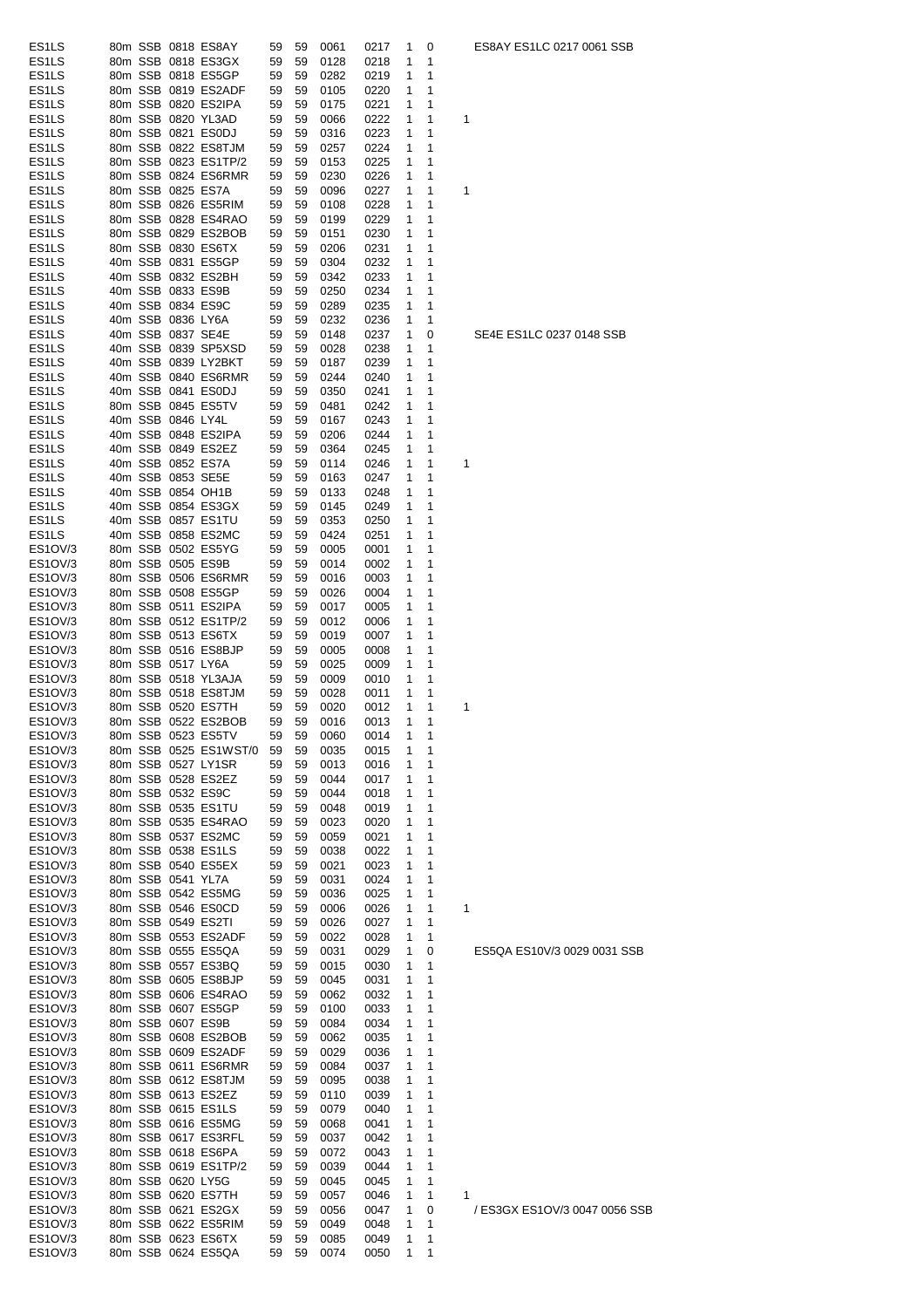| ES1OV/3                                  |                   |           | 80m SSB 0624 ES8EF       | 59 | 59 | 0031                         | 0051         | 1      | 1                       |                               |
|------------------------------------------|-------------------|-----------|--------------------------|----|----|------------------------------|--------------|--------|-------------------------|-------------------------------|
| ES1OV/3                                  |                   |           | 80m SSB 0624 ES5GI       | 59 | 59 | 0019                         | 0052         | 1      | 1                       | 1                             |
| ES1OV/3                                  |                   |           | 80m SSB 0625 ES3ACV      | 59 | 59 | 0023                         | 0053         | 1      | 1                       |                               |
| ES1OV/3                                  |                   |           | 80m SSB 0625 ES5YG       | 59 | 59 | 0049                         | 0054         | 1      | 1                       |                               |
| ES1OV/3                                  |                   |           | 80m SSB 0628 YL1ZT       | 59 | 59 | 0019                         | 0055         | 1      | 0                       | YL1ZT ES1OV/1 0055 0019 SSB   |
| ES1OV/3                                  |                   |           | 80m SSB 0629 ES2BH       | 59 | 59 | 0151                         | 0056         | 1      | 1                       |                               |
|                                          |                   |           |                          |    |    |                              |              |        |                         |                               |
| ES1OV/3                                  | 80m SSB 0630 ES9C |           |                          | 59 | 59 | 0119                         | 0057         | 1      | 1                       |                               |
| ES1OV/3                                  |                   |           | 80m SSB 0632 ES0DJ       | 59 | 59 | 0146                         | 0058         | 1      | 1                       |                               |
| ES1OV/3                                  |                   |           | 80m SSB 0633 ES2TI       | 59 | 59 | 0066                         | 0059         | 1      | 1                       |                               |
| ES1OV/3                                  |                   |           | 80m SSB 0636 UA1AQA      | 59 | 59 | 0034                         | 0060         | 1      | 1                       |                               |
| ES1OV/3                                  |                   |           | 80m SSB 0657 ES1TU       | 59 | 59 | 0171                         | 0061         | 1      | 1                       |                               |
| ES1OV/3                                  |                   |           | 80m SSB 0713 ES7GM       | 59 | 59 | 0305                         | 0062         | 1      | 1                       |                               |
| ES1OV/3                                  |                   |           | 80m SSB 0714 ES1EZ       | 59 | 59 | 0200                         | 0063         | 1      | 0                       | / ES2EZ ES1OV/3 0063 0200 SSB |
| ES1OV/3                                  |                   |           | 80m SSB 0715 ES2ADF      | 59 | 59 | 0066                         | 0064         | 1      | 1                       |                               |
|                                          |                   |           |                          |    |    |                              |              |        |                         |                               |
| ES1OV/3                                  |                   |           | 80m SSB 0716 ES6TX       | 59 | 59 | 0127                         | 0065         | 1      | 1                       |                               |
| ES1OV/3                                  |                   |           | 80m SSB 0716 ES5QA       | 59 | 59 | 0140                         | 0066         | 1      | 1                       |                               |
| ES1OV/3                                  |                   |           | 80m SSB 0717 ES2BH       | 59 | 59 | 0232                         | 0067         | 1      | 1                       |                               |
| ES1OV/3                                  |                   |           | 80m SSB 0718 ES1TP/2     | 59 | 59 | 0092                         | 0068         | 1      | 1                       |                               |
| ES1OV/3                                  |                   |           | 80m SSB 0718 ES5EX       | 59 | 59 | 0086                         | 0069         | 1      | 1                       |                               |
| ES1OV/3                                  | 80m SSB 0719 YL7A |           |                          | 59 | 59 | 0128                         | 0070         | 1      | 1                       |                               |
| ES1OV/3                                  |                   |           | 80m SSB 0720 ES3GX       | 59 | 59 | 0094                         | 0071         | 1      | 1                       |                               |
| ES1OV/3                                  | 80m SSB 0723 ES9C |           |                          | 59 | 59 | 0200                         | 0072         | 1      | 1                       |                               |
|                                          |                   |           |                          |    |    |                              |              |        |                         |                               |
| ES1OV/3                                  |                   |           | 80m SSB 0724 ES8TJM      | 59 | 59 | 0180                         | 0073         | 1      | 1                       |                               |
| ES1OV/3                                  |                   |           | 80m SSB 0726 ES8BJP      | 59 | 59 | 0097                         | 0074         | 1      | 1                       |                               |
| ES1OV/3                                  |                   |           | 80m SSB 0727 ES6RMR      | 59 | 59 | 0162                         | 0075         | 1      | 1                       |                               |
| ES1OV/3                                  |                   |           | 80m SSB 0728 ES5YG       | 59 | 59 | 0092                         | 0076         | 1      | 1                       |                               |
| ES1OV/3                                  |                   |           | 80m SSB 0732 ES4RAO      | 59 | 59 | 0141                         | 0077         | 1      | 1                       |                               |
| ES1OV/3                                  |                   |           | 80m SSB 0733 ES5MG       | 59 | 59 | 0126                         | 0078         | 1      | 1                       |                               |
| ES1OV/3                                  |                   |           | 80m SSB 0734 ES1LS       | 59 | 59 | 0155                         | 0079         | 1      | 1                       |                               |
| ES1OV/3                                  | 80m SSB 0737 ES9B |           |                          | 59 | 59 | 0189                         | 0080         | 1      | 1                       |                               |
|                                          |                   |           |                          |    |    |                              |              |        |                         |                               |
| ES1OV/3                                  |                   |           | 80m SSB 0740 ES0CD       | 59 | 59 | 0047                         | 0081         | 1      | 1                       | 1                             |
| ES1OV/3                                  |                   |           | 80m SSB 0741 ES2BOB      | 59 | 59 | 0118                         | 0082         | 1      | 1                       |                               |
| ES1OV/3                                  |                   |           | 80m SSB 0742 ES0DJ       | 59 | 59 | 0259                         | 0083         | 1      | 1                       |                               |
| ES1OV/3                                  |                   |           | 80m SSB 0742 ES2NF       | 59 | 59 | 0145                         | 0084         | 1      | 1                       |                               |
| ES1OV/3                                  | 80m SSB 0743 ES7A |           |                          | 59 | 59 | 0067                         | 0085         | 1      | 1                       | 1                             |
| ES1OV/3                                  |                   |           | 80m SSB 0744 ES5RIM      | 59 | 59 | 0081                         | 0086         | 1      | 1                       |                               |
| ES1OV/3                                  |                   |           | 80m SSB 0745 ES1WST/0    | 59 | 59 | 0197                         | 0087         | 1      | 1                       |                               |
|                                          |                   |           |                          |    |    |                              |              |        |                         |                               |
| ES1OV/3                                  |                   |           | 80m SSB 0745 YL2PA       | 59 | 59 | 0106                         | 0088         | 1      | 1                       |                               |
| ES1OV/3                                  |                   |           | 80m SSB 0746 YL3AJA      | 59 | 59 | 0087                         | 0089         | 1      | 1                       |                               |
| ES1OV/3                                  |                   |           | 80m SSB 0749 ES5TV       | 59 | 59 | 0363                         | 0090         | 1      | 1                       |                               |
| ES1OV/3                                  |                   |           | 80m SSB 0752 OH1B        | 59 | 59 | 0105                         | 0091         | 1      | 1                       |                               |
| ES1OV/3                                  |                   |           | 80m SSB 0813 ES6TX       | 59 | 59 | 0191                         | 0092         | 1      | 1                       |                               |
| ES1OV/3                                  |                   |           | 80m SSB 0815 ES1TP/2     | 59 | 59 | 0148                         | 0093         | 1      | 1                       |                               |
| ES1OV/3                                  |                   |           | 80m SSB 0816 ES8AY       | 59 | 59 | 0058                         | 0094         | 1      | 1                       |                               |
|                                          |                   |           |                          |    |    |                              |              |        |                         |                               |
| ES1OV/3                                  |                   |           | 80m SSB 0817 ES5GP       | 59 | 59 | 0280                         | 0095         | 1      | 1                       |                               |
| ES1OV/3                                  |                   |           | 80m SSB 0817 ES2ADF      | 59 | 59 | 0102                         | 0096         | 1      | 1                       |                               |
| ES1OV/3                                  |                   |           | 80m SSB 0818 ES2BH       | 59 | 59 | 0331                         | 0097         | 1      | 1                       |                               |
| ES1OV/3                                  |                   |           | 80m SSB 0820 ES2EZ       | 59 | 59 | 0312                         | 0098         | 1      | 1                       |                               |
| ES1OV/3                                  |                   |           | 80m SSB 0821 ES7TH       | 59 | 59 | 0119                         | 0099         | 1      | 1                       | 1                             |
| ES1OV/3                                  | 80m SSB 0823 ES9B |           |                          | 59 | 59 | 0240                         | 0100         | 1      | 0                       | ES9B ES2TI 0165 0240 SSB      |
| ES1OV/3                                  |                   |           | 80m SSB 0824 ES2BOB      | 59 | 59 | 0147                         | 0101         | 1      | 1                       |                               |
| ES1OV/3                                  |                   |           | 80m SSB 0825 ES8TJM      | 59 | 59 | 0262                         | 0102         | 1      | 1                       |                               |
|                                          |                   |           | 80m SSB 0826 ES0DJ       |    |    | 0327                         |              |        |                         |                               |
| ES1OV/3                                  |                   |           |                          | 59 | 59 |                              | 0103         | 1      | 1                       |                               |
| ES1OV/3                                  |                   |           | 80m SSB 0827 ES2MC       | 59 | 59 | 0359                         | 0104         | 1      | 1                       |                               |
| ES1OV/3                                  |                   |           | 80m SSB 0832 ES6RMR      | 59 | 59 | 0238                         | 0105         | 1      | 1                       |                               |
| ES1OV/3                                  | 80m SSB 0833 LY9A |           |                          | 59 | 59 | 0251                         | 0106         | 1      | 1                       |                               |
| ES1OV/3                                  |                   |           | 80m SSB 0835 YL3AD       | 59 | 59 | 0077                         | 0107         | 1      | 1                       | 1                             |
| ES1OV/3                                  |                   |           | 80m SSB 0838 ES8BJP      | 59 | 59 | 0124                         | 0108         | 1      | 1                       |                               |
| ES1OV/3                                  |                   |           | 80m SSB 0839 ES5RIM      | 59 | 59 | 0112                         | 0109         | 1      | 1                       |                               |
| ES1OV/3                                  |                   |           | 80m SSB 0842 ES5TV       | 59 | 59 | 0471                         | 0110         | 1      | 1                       |                               |
|                                          |                   |           | 80m SSB 0844 ES7GM       |    |    |                              |              |        |                         |                               |
| ES1OV/3                                  |                   |           |                          | 59 | 59 | 0500                         | 0111         | 1      | 1                       |                               |
| ES1OV/3                                  | 80m SSB 0847 ES7A |           |                          | 59 | 59 | 0112                         | 0112         | 1      | 1                       | 1                             |
| ES1OV/3                                  |                   |           | 80m SSB 0849 ES5QA       | 59 | 59 | 0257                         | 0113         | 1      | 1                       |                               |
| ES1OV/3                                  |                   |           | 80m SSB 0850 ES5MG       | 59 | 59 | 0176                         | 0114         | 1      | 1                       |                               |
| ES1OV/3                                  | 80m SSB 0854 YL7A |           |                          | 59 | 59 | 0208                         | 0115         | 1      | 1                       |                               |
| ES1OV/3                                  |                   |           | 80m SSB 0857 ES4RAO      | 59 | 59 | 0226                         | 0116         | 1      | 1                       |                               |
| ES <sub>1</sub> OX                       | 80m CW            |           | 0502 LY2NK               |    |    | 599 599 0004                 | 0001         | 2      | 2                       |                               |
| ES <sub>1</sub> OX                       | 80m CW            |           | 0503 LY5G                |    |    | 599 599 0001                 | 0002         | 2      | 2                       |                               |
| ES <sub>1</sub> OX                       | 80m CW            |           | 0504 SM6BSK              |    |    | 599 599 0002                 | 0003         | 2      | 2                       |                               |
|                                          |                   |           |                          |    |    |                              |              |        |                         |                               |
| ES1OX                                    | 80m CW            |           | 0504 ES3RF               |    |    | 599 599 0003                 | 0004         | 2      | 2                       |                               |
| ES <sub>1</sub> OX                       | 80m CW            |           | 0505 YL2PA               |    |    | 599 599 0004                 | 0005         | 2      | 2                       |                               |
| ES <sub>1</sub> OX                       | 80m CW            |           | 0505 ES3HZ               |    |    | 599 599 0002                 | 0006         | 2      | 2                       |                               |
| ES <sub>1</sub> OX                       | 80m CW            |           | 0506 LY6A                |    |    | 599 599 0011                 | 0007         | 2      | 2                       |                               |
| ES <sub>1</sub> OX                       | 80m CW            |           | 0506 LY5R                |    |    | 599 599 0008                 | 0008         | 2      | 2                       |                               |
| ES <sub>1</sub> OX                       | 80m CW            |           | 0506 LY9A                |    |    | 599 599 0014                 | 0009         | 2      | $\overline{\mathbf{c}}$ |                               |
| ES <sub>1</sub> OX                       | 80m CW            |           | 0507 SE5E                |    |    | 599 599 0009                 | 0010         | 2      | 0                       | SE5E ES1WST/0 0019 0009 CW /  |
|                                          |                   |           |                          |    |    |                              |              |        |                         |                               |
| ES <sub>1</sub> OX                       | 80m CW            |           | 0507 SP1AEN              |    |    | 599 599 0003                 | 0011         | 2      | $\overline{\mathbf{c}}$ |                               |
|                                          |                   |           | 0507 LY3B                |    |    | 599 599 0011                 | 0012         | 2      | 2                       |                               |
| ES <sub>1</sub> OX                       | 80m CW            |           |                          |    |    | 599 599 0008                 | 0013         | 2      | 0                       | SE4E ES1WST/0 0014 0008 CW /  |
| ES <sub>1</sub> OX                       | 80m CW            | 0507 SE4E |                          |    |    |                              |              |        |                         |                               |
| ES <sub>1</sub> OX                       | 80m CW            |           | 0509 ES2JL               |    |    | 599 599 0003                 | 0014         | 2      | 2                       |                               |
| ES <sub>1</sub> OX                       | 80m CW            |           | 0509 OH2PM               |    |    | 599 599 0011                 | 0015         | 2      | $\overline{c}$          |                               |
|                                          |                   |           |                          |    |    |                              |              |        |                         |                               |
| ES <sub>1</sub> OX                       | 80m CW            |           | 0509 ES2TI               |    |    | 599 599 0003                 | 0016         | 2      | 2                       |                               |
| ES <sub>1</sub> OX                       | 80m CW            |           | 0510 LY2BKT              |    |    | 599 599 0012                 | 0017         | 2      | 2                       |                               |
| ES <sub>1</sub> OX<br>ES <sub>1</sub> OX | 80m CW<br>80m CW  |           | 0511 YL2CV<br>0511 ES1TU |    |    | 599 599 0006<br>599 599 0017 | 0018<br>0019 | 2<br>2 | 2<br>2                  |                               |

V / SE4E ES1OX 0010 0009 CW

V / SE5E ES1OX 0013 0008 CW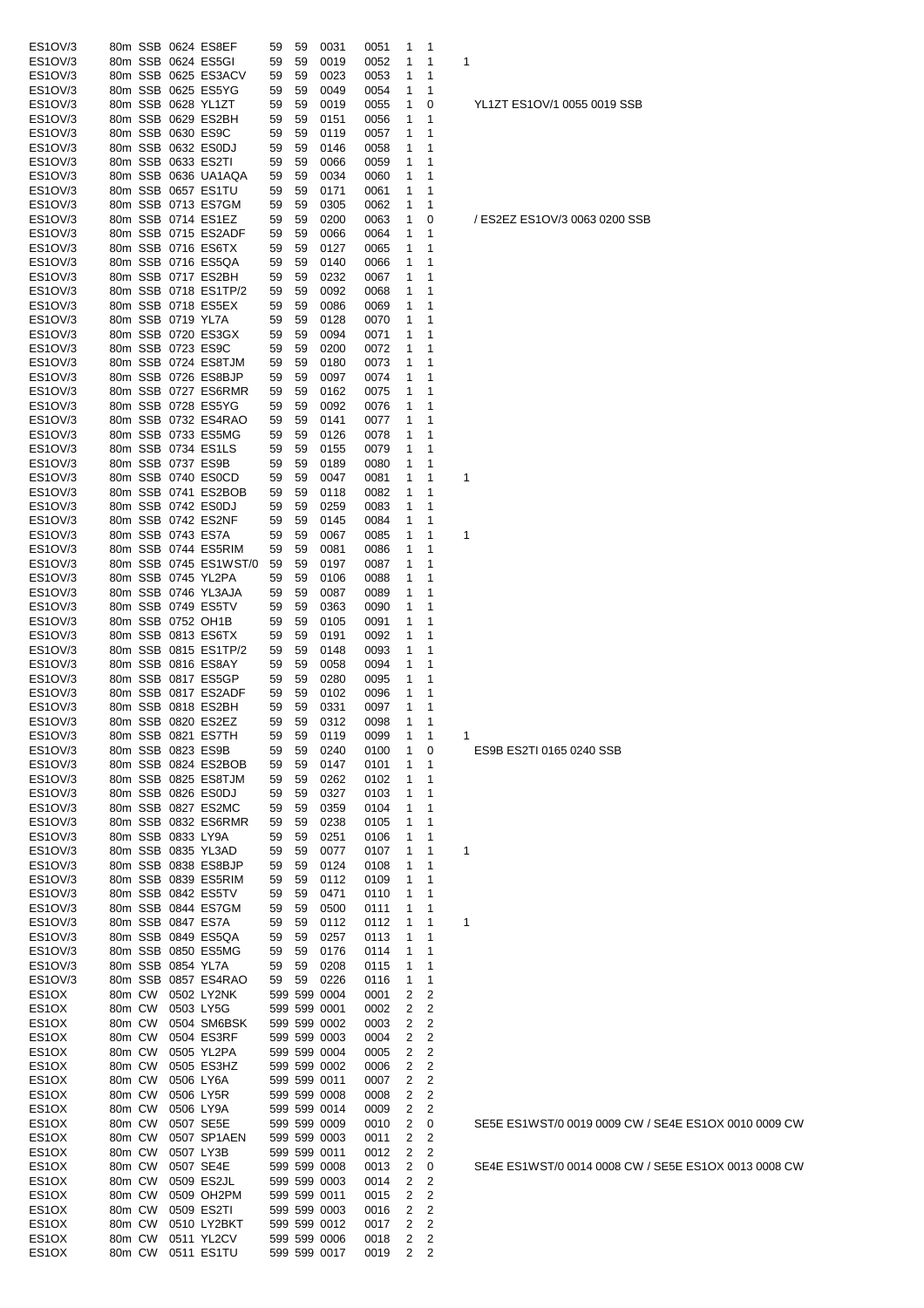| ES1OX              | 80m CW |           | 0511 LY3NX        |  | 599 599 0008 | 0020 | 2              | 2                       |                         |
|--------------------|--------|-----------|-------------------|--|--------------|------|----------------|-------------------------|-------------------------|
|                    |        |           |                   |  |              |      |                |                         |                         |
| ES1OX              | 80m CW |           | 0513 OH1B         |  | 599 599 0010 | 0021 | 2              | 2                       |                         |
| ES1OX              | 80m CW |           | 0514 RA1AL        |  | 599 599 0001 | 0022 | 2              | $\overline{\mathbf{c}}$ |                         |
| ES1OX              | 80m CW |           | 0515 ES1WST/0     |  | 599 599 0027 | 0023 | 2              | 2                       |                         |
| ES1OX              | 80m CW |           | 0516 LY2SA        |  | 599 599 0017 | 0024 | 2              | 2                       |                         |
| ES1OX              | 80m CW |           | 0516 YL2QN        |  | 599 599 0001 | 0025 | 2              | $\overline{c}$          |                         |
|                    |        |           |                   |  |              |      |                |                         |                         |
| ES1OX              | 80m CW |           | 0517 ES2EZ        |  | 599 599 0034 | 0026 | 2              | 2                       |                         |
| ES1OX              | 80m CW | 0517 9A5Y |                   |  | 599 599 0010 | 0027 | 2              | $\overline{\mathbf{c}}$ |                         |
| ES1OX              | 80m CW |           | 0518 ES4RX        |  | 599 599 0033 | 0028 | 2              | 2                       |                         |
| ES1OX              | 80m CW | 0519 YL7A |                   |  | 599 599 0015 | 0029 | 2              | 2                       |                         |
| ES1OX              | 80m CW |           | 0519 ES6DO        |  | 599 599 0002 | 0030 | 2              | 2                       |                         |
|                    |        |           |                   |  |              |      |                |                         |                         |
| ES1OX              | 80m CW |           | 0520 ES5EP        |  | 599 599 0036 | 0031 | 2              | 2                       |                         |
| ES1OX              | 80m CW |           | 0522 ES5DB        |  | 599 599 0020 | 0032 | 2              | 2                       |                         |
| ES1OX              | 80m CW | 0524 LY4L |                   |  | 599 599 0020 | 0033 | 2              | 2                       |                         |
| ES1OX              | 80m CW |           | 0525 ES7GM        |  | 599 599 0058 | 0034 | 2              | 2                       |                         |
| ES1OX              | 80m CW |           | 0526 ES5TV        |  | 599 599 0064 | 0035 | 2              | 2                       |                         |
|                    |        |           |                   |  |              |      |                |                         |                         |
| ES1OX              | 80m CW |           | 0528 ES2RL        |  | 599 599 0013 | 0036 | 2              | 2                       |                         |
| ES1OX              | 80m CW |           | 0529 ES8DH        |  | 599 599 0028 | 0037 | 2              | 2                       |                         |
| ES1OX              | 80m CW |           | 0529 ES1AO        |  | 599 599 0003 | 0038 | 2              | 2                       |                         |
| ES1OX              | 80m CW |           | 0530 ES3RY        |  | 599 599 0004 | 0039 | 2              | 2                       |                         |
| ES1OX              | 80m CW |           | 0531 ES6CO        |  | 599 599 0035 | 0040 | 2              | 2                       |                         |
| ES1OX              | 80m CW |           | 0531 ES1CN        |  | 599 599 0034 | 0041 | 2              | 2                       |                         |
|                    |        |           |                   |  |              |      |                |                         |                         |
| ES1OX              | 80m CW |           | 0532 ES7MA        |  | 599 599 0029 | 0042 | 2              | 2                       |                         |
| ES1OX              | 40m CW |           | 0534 ES6CO        |  | 599 599 0037 | 0043 | 2              | 2                       |                         |
| ES1OX              | 40m CW |           | 0535 ES2BH        |  | 599 599 0051 | 0044 | 2              | 2                       |                         |
| ES1OX              | 40m CW | 0535 LY5T |                   |  | 599 599 0002 | 0045 | 2              | 2                       |                         |
| ES1OX              | 40m CW |           | 0536 UA2FL        |  | 599 599 0022 | 0046 | 2              | 2                       |                         |
|                    |        |           |                   |  |              |      |                |                         |                         |
| ES1OX              | 40m CW |           | 0537 ES9A         |  | 599 599 0022 | 0047 | 2              | 2                       |                         |
| ES1OX              | 40m CW |           | 0538 ES4RD        |  | 599 599 0063 | 0048 | 2              | 2                       |                         |
| ES1OX              | 40m CW |           | 0538 YL2CV        |  | 599 599 0016 | 0049 | 2              | 2                       |                         |
| ES1OX              | 40m CW |           | 0539 SP1AEN       |  | 599 599 0021 | 0050 | 2              | 2                       |                         |
| ES1OX              | 40m CW | 0539 LY3B |                   |  | 599 599 0037 |      | 2              | $\overline{\mathbf{c}}$ |                         |
|                    |        |           |                   |  |              | 0051 |                |                         |                         |
| ES1OX              | 40m CW |           | 0540 LY2BKT       |  | 599 599 0031 | 0052 | 2              | 2                       |                         |
| ES1OX              | 40m CW | 0540 LY5R |                   |  | 599 599 0028 | 0053 | 2              | $\overline{\mathbf{c}}$ |                         |
| ES1OX              | 40m CW |           | 0541 SM5ALJ       |  | 599 599 0010 | 0054 | 2              | 0                       |                         |
| ES1OX              | 40m CW |           | 0541 LZ2CWW       |  | 599 599 0006 | 0055 | 2              | 2                       |                         |
| ES1OX              | 40m CW |           | 0542 ES2NF        |  | 599 599 0041 |      | 2              | 2                       |                         |
|                    |        |           |                   |  |              | 0056 |                |                         |                         |
| ES1OX              | 40m CW |           | 0542 LY6A         |  | 599 599 0049 | 0057 | 2              | 2                       |                         |
| ES1OX              | 40m CW |           | 0543 SM6BSK       |  | 599 599 0017 | 0058 | 2              | 2                       |                         |
| ES1OX              | 40m CW | 0543 9A5Y |                   |  | 599 599 0023 | 0059 | 2              | $\overline{\mathbf{c}}$ |                         |
| ES1OX              | 40m CW |           | 0544 YL2QN        |  | 599 599 0027 | 0060 | 2              | 2                       |                         |
|                    | 40m CW | 0544 LY4L |                   |  | 599 599 0031 |      | 2              | $\overline{2}$          |                         |
| ES1OX              |        |           |                   |  |              | 0061 |                |                         |                         |
| ES1OX              | 40m CW | 0544 YL7A |                   |  | 599 599 0035 | 0062 | 2              | $\overline{\mathbf{c}}$ |                         |
| ES1OX              | 40m CW |           | 0545 LY2NK        |  | 599 599 0031 | 0063 | 2              | 2                       |                         |
| ES1OX              | 40m CW |           | 0545 OH1B         |  | 599 599 0029 | 0064 | 2              | $\overline{\mathbf{c}}$ |                         |
| ES1OX              | 40m CW | 0545 LY9A |                   |  | 599 599 0055 | 0065 | 2              | 2                       |                         |
| ES1OX              | 40m CW |           | 0546 ES8DH        |  | 599 599 0049 | 0066 | 2              | 2                       |                         |
|                    |        |           |                   |  |              |      |                |                         |                         |
| ES1OX              | 40m CW |           | 0546 RW3AI        |  | 599 599 0011 | 0067 | 2              | 2                       |                         |
| ES1OX              |        |           | 40m CW 0546 RA1AL |  | 599 599 0019 | 0068 | $\overline{a}$ | 2                       |                         |
| ES1OX              | 40m CW |           | 0547 S50XX        |  | 599 599 0008 | 0069 | 2              | 2                       |                         |
| ES1OX              | 40m CW |           | 0547 ES1AO        |  | 599 599 0016 | 0070 | 2              | 2                       |                         |
| ES1OX              | 40m CW |           | 0550 ES7MA        |  | 599 599 0051 | 0071 | 2              | $\overline{\mathbf{c}}$ |                         |
|                    |        |           |                   |  |              |      |                |                         |                         |
| ES1OX              | 40m CW |           | 0550 ES0DJ        |  | 599 599 0071 | 0072 | 2              | 2                       |                         |
| ES1OX              | 40m CW |           | 0552 ES3HZ        |  | 599 599 0012 | 0073 | 2              | 2                       |                         |
| ES1OX              | 40m CW |           | 0554 DL1NKS       |  | 599 599 0011 | 0074 | 2              | 2                       | $\overline{\mathbf{c}}$ |
| ES <sub>1</sub> OX | 40m CW |           | 0554 ES1TU        |  | 599 599 0073 | 0075 | 2              | $\overline{\mathbf{c}}$ |                         |
| ES1OX              | 40m CW |           | 0555 ES5EP        |  | 599 599 0075 | 0076 | 2              | 2                       |                         |
|                    |        |           |                   |  |              |      |                |                         |                         |
| ES1OX              | 40m CW |           | 0556 LY2SA        |  | 599 599 0045 | 0077 | 2              | $\overline{c}$          |                         |
| ES1OX              | 40m CW |           | 0557 LZ3FM        |  | 599 599 0012 | 0078 | 2              | 2                       |                         |
| ES1OX              | 40m CW |           | 0557 SE4E         |  | 599 599 0039 | 0079 | 2              | 2                       |                         |
| ES1OX              | 40m CW |           | 0558 IV3ZXQ       |  | 599 599 0009 | 0080 | 2              | 2                       | $\overline{\mathbf{c}}$ |
| ES1OX              | 40m CW |           | 0559 SM2BJT       |  | 599 599 0008 | 0081 | 2              | 0                       |                         |
|                    |        |           |                   |  |              |      |                |                         |                         |
| ES1OX              | 40m CW |           | 0600 RW3AI        |  | 599 599 0021 | 0082 | 2              | 2                       |                         |
| ES1OX              | 80m CW |           | 0601 ES5EP        |  | 599 599 0082 | 0083 | 2              | 2                       |                         |
| ES1OX              | 80m CW |           | 0601 LY2BKT       |  | 599 599 0049 | 0084 | 2              | $\overline{c}$          |                         |
| ES1OX              | 80m CW | 0602 LY3B |                   |  | 599 599 0055 | 0085 | 2              | $\overline{c}$          |                         |
| ES1OX              | 80m CW |           | 0602 RA1AL        |  | 599 599 0033 | 0086 | 2              | $\overline{c}$          |                         |
|                    |        |           |                   |  |              |      |                | $\mathbf 2$             |                         |
| ES1OX              | 80m CW |           | 0603 YL2PA        |  | 599 599 0031 | 0087 | 2              |                         |                         |
| ES1OX              | 80m CW |           | 0603 LY6A         |  | 599 599 0069 | 0088 | 2              | $\overline{c}$          |                         |
| ES1OX              | 80m CW |           | 0604 ES3RY        |  | 599 599 0012 | 0089 | 2              | $\overline{c}$          |                         |
| ES1OX              | 80m CW |           | 0604 LY5R         |  | 599 599 0048 | 0090 | 2              | $\overline{c}$          |                         |
| ES1OX              | 80m CW |           | 0605 OH3GZ        |  | 599 599 0001 | 0091 | 2              | 2                       |                         |
|                    |        |           |                   |  |              |      |                |                         |                         |
| ES1OX              | 80m CW |           | 0605 SE5E         |  | 599 599 0051 | 0092 | 2              | $\overline{c}$          |                         |
| ES1OX              | 80m CW |           | 0605 LY2NK        |  | 599 599 0044 | 0093 | 2              | 2                       |                         |
| ES1OX              | 80m CW |           | 0606 LY4L         |  | 599 599 0050 | 0094 | 2              | $\overline{c}$          |                         |
| ES1OX              | 80m CW |           | 0608 ES3CC        |  | 599 599 0066 | 0095 | 2              | 2                       |                         |
| ES1OX              | 80m CW |           | 0609 OH1B         |  | 599 599 0043 | 0096 | 2              | $\overline{c}$          |                         |
|                    |        |           |                   |  |              |      |                |                         |                         |
| ES1OX              | 80m CW |           | 0609 LY9A         |  | 599 599 0090 | 0097 | 2              | 2                       |                         |
| ES1OX              | 80m CW |           | 0610 ES8EF        |  | 599 599 0027 | 0098 | 2              | $\overline{c}$          |                         |
| ES1OX              | 80m CW |           | 0610 ES8DH        |  | 599 599 0066 | 0099 | 2              | $\overline{c}$          |                         |
| ES1OX              | 80m CW |           | 0610 LY1EE        |  | 599 599 0011 | 0100 | 2              | 2                       |                         |
| ES1OX              | 80m CW |           | 0611 YL2CV        |  | 599 599 0029 | 0101 | 2              | $\overline{c}$          |                         |
|                    |        |           |                   |  |              |      |                |                         |                         |
| ES1OX              | 80m CW |           | 0612 YL2QN        |  | 599 599 0051 | 0102 | 2              | 2                       |                         |
| ES1OX              | 80m CW |           | 0613 ES2MC        |  | 599 599 0136 | 0103 | 2              | 2                       |                         |
| ES1OX              | 80m CW |           | 0615 ES9C         |  | 599 599 0102 | 0104 | 2              | 2                       |                         |

 $\overline{\phantom{a}}$  SM2BJT ES1OX 0080 0008 CW

SM5ALJ ES4RX 0143 0010 CW / SM5ALJ ES1OX 0054 0001 CW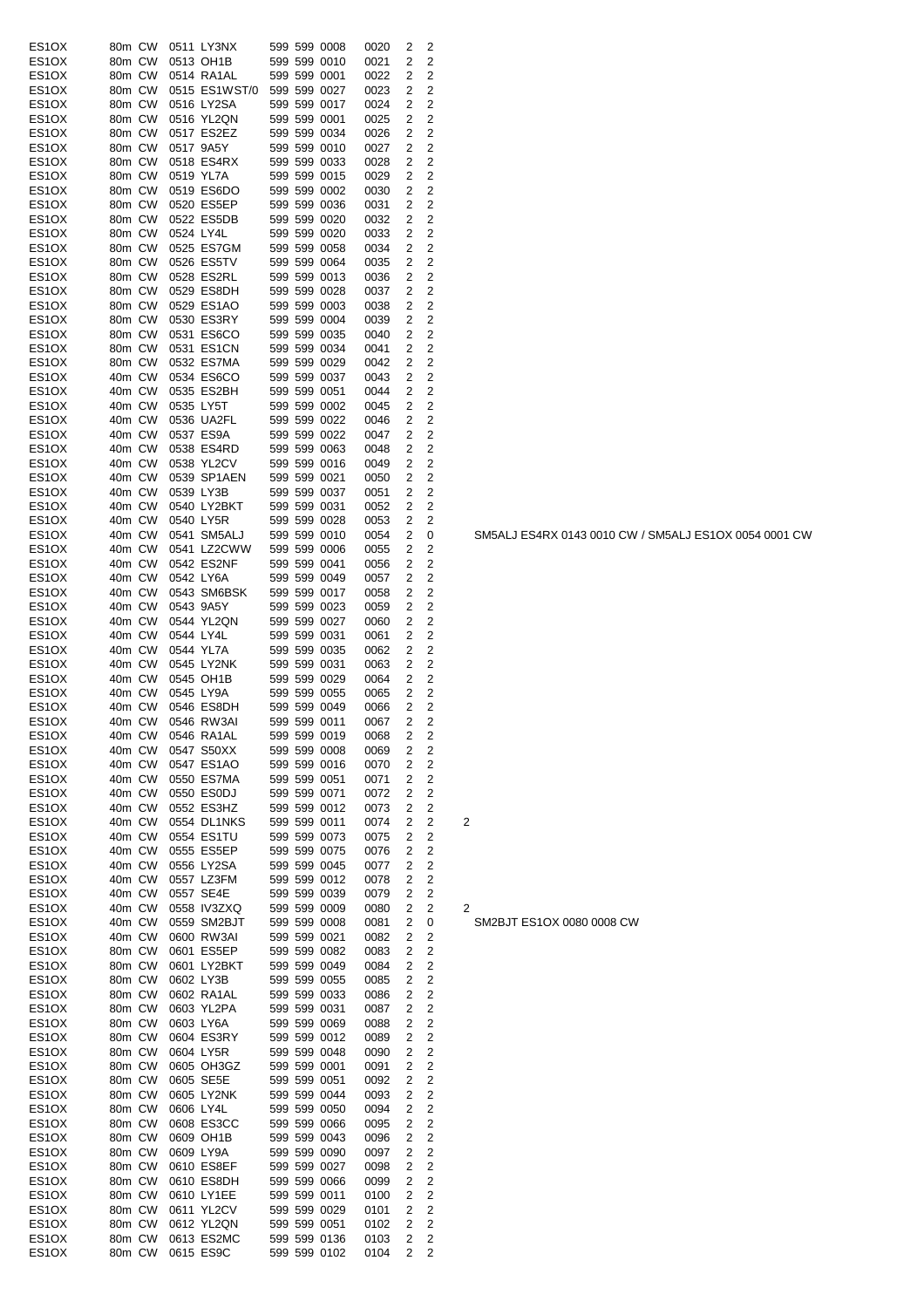| ES1OX                          | 80m CW |           | 0619 UA2FL  |  | 599 599 0037 | 0105 | 2              | 2              |
|--------------------------------|--------|-----------|-------------|--|--------------|------|----------------|----------------|
| ES1OX                          | 40m CW |           | 0620 YL2HB  |  | 599 599 0027 | 0106 | 2              | 2              |
| ES1OX                          | 40m CW |           | 0620 LY6A   |  | 599 599 0093 | 0107 | 2              | 2              |
|                                | 40m CW |           | 0620 LY3B   |  | 599 599 0079 | 0108 | 2              | 2              |
| ES1OX                          |        |           |             |  |              |      |                |                |
| ES <sub>1</sub> OX             | 40m CW |           | 0621 SP1AEN |  | 599 599 0041 | 0109 | 2              | 2              |
| ES1OX                          | 40m CW |           | 0621 YU1EA  |  | 599 599 0004 | 0110 | 2              | 2              |
| ES <sub>1</sub> OX             | 40m CW |           | 0622 SE4E   |  | 599 599 0063 | 0111 | 2              | 2              |
|                                |        |           |             |  |              |      |                |                |
| ES <sub>1</sub> OX             | 40m CW |           | 0623 9A2AJ  |  | 599 599 0028 | 0112 | 2              | 2              |
| ES1OX                          | 40m CW |           | 0623 LY5R   |  | 599 599 0065 | 0113 | 2              | 2              |
| ES <sub>1</sub> OX             | 40m CW |           | 0624 LY2BKT |  | 599 599 0070 | 0114 | 2              | 2              |
| ES1OX                          | 40m CW |           | 0624 9A5Y   |  | 599 599 0056 | 0115 | 2              | 2              |
|                                |        |           |             |  |              |      |                |                |
| ES <sub>1</sub> OX             | 40m CW |           | 0624 LY2NK  |  | 599 599 0056 | 0116 | 2              | 2              |
| ES <sub>1</sub> OX             | 40m CW |           | 0625 RW1CM  |  | 599 599 0004 | 0117 | 2              | 2              |
| ES1OX                          | 40m CW |           | 0625 ES2LR  |  | 599 599 0022 | 0118 | 2              | 2              |
| ES <sub>1</sub> OX             | 40m CW |           | 0627 S50XX  |  | 599 599 0023 | 0119 | 2              | 0              |
|                                |        |           |             |  |              |      |                |                |
| ES <sub>1</sub> OX             | 40m CW |           | 0629 YL2PA  |  | 599 599 0056 | 0120 | 2              | 2              |
| ES1OX                          | 40m CW |           | 0629 YL2QN  |  | 599 599 0067 | 0121 | 2              | 2              |
| ES1OX                          | 40m CW |           | 0629 EW8OF  |  | 599 599 0030 | 0122 | 2              | 2              |
|                                |        |           |             |  |              |      |                | $\overline{2}$ |
| ES <sub>1</sub> OX             | 80m CW |           | 0630 ES5DB  |  | 599 599 0087 | 0123 | 2              |                |
| ES1OX                          | 80m CW |           | 0631 ES5TV  |  | 599 599 0213 | 0124 | 2              | 2              |
| ES1OX                          | 80m CW |           | 0632 LY3NX  |  | 599 599 0067 | 0125 | 2              | 2              |
| ES <sub>1</sub> OX             | 80m CW |           | 0633 LY5G   |  | 599 599 0051 | 0126 | 2              | 2              |
|                                |        |           |             |  |              |      |                |                |
| ES <sub>1</sub> OX             | 80m CW |           | 0635 ES2JL  |  | 599 599 0059 | 0127 | 2              | 2              |
| ES <sub>1</sub> OX             | 40m CW |           | 0636 ES1TU  |  | 599 599 0149 | 0128 | 2              | 2              |
| ES <sub>1</sub> OX             | 40m CW |           | 0637 LY5T   |  | 599 599 0013 | 0129 | 2              | 2              |
| ES1OX                          | 40m CW |           | 0638 YL2CV  |  | 599 599 0041 |      | 2              | 2              |
|                                |        |           |             |  |              | 0130 |                |                |
| ES1OX                          | 40m CW |           | 0639 LY9A   |  | 599 599 0124 | 0131 | 2              | 2              |
| ES <sub>1</sub> OX             | 40m CW |           | 0640 SE5E   |  | 599 599 0076 | 0132 | 2              | 2              |
| ES1OX                          | 40m CW |           | 0641 SM5ALJ |  | 599 599 0012 | 0133 | 2              | 2              |
|                                |        |           |             |  |              |      |                |                |
| ES <sub>1</sub> OX             | 40m CW |           | 0642 RA1AL  |  | 599 599 0060 | 0134 | 2              | $\overline{2}$ |
| ES1OX                          | 40m CW |           | 0642 LY5G   |  | 599 599 0055 | 0135 | 2              | 2              |
| ES <sub>1</sub> OX             | 40m CW |           | 0643 ES4RD  |  | 599 599 0147 | 0136 | 2              | 2              |
|                                |        |           |             |  |              |      |                |                |
| ES1OX                          | 40m CW |           | 0643 ES2JL  |  | 599 599 0064 | 0137 | 2              | 2              |
| ES1OX                          | 40m CW |           | 0644 YL7A   |  | 599 599 0095 | 0138 | 2              | 2              |
| ES1OX                          | 40m CW |           | 0645 ES2NF  |  | 599 599 0099 | 0139 | 2              | 2              |
| ES <sub>1</sub> OX             | 40m CW |           | 0646 SM6BSK |  | 599 599 0044 | 0140 | 2              | 2              |
|                                |        |           |             |  |              |      |                |                |
| ES <sub>1</sub> OX             | 40m CW |           | 0647 SM5CSS |  | 599 599 0004 | 0141 | 2              | 2              |
| ES1OX                          | 40m CW |           | 0647 OH5NE  |  | 599 599 0025 | 0142 | 2              | 2              |
| ES <sub>1</sub> OX             | 40m CW |           | 0649 RA3NC  |  | 599 599 0014 | 0143 | 2              | 2              |
|                                |        |           |             |  |              |      | 2              |                |
| ES1OX                          | 40m CW |           | 0651 ES6CO  |  | 599 599 0117 | 0144 |                | 2              |
| ES <sub>1</sub> OX             | 40m CW |           | 0651 ES2RL  |  | 599 599 0039 | 0145 | 2              | 2              |
| ES <sub>1</sub> OX             | 40m CW |           | 0652 RW1CM  |  | 599 599 0014 | 0146 | 2              | 0              |
| ES1OX                          | 40m CW |           | 0653 ES8DH  |  | 599 599 0100 | 0147 | 2              | 2              |
|                                |        |           |             |  |              |      |                |                |
| ES1OX                          | 40m CW |           | 0654 UX7UN  |  | 599 599 0004 | 0148 | 2              | 2              |
| ES1OX                          | 40m CW | 0655 LY4L |             |  | 599 599 0086 | 0149 | 2              | 2              |
| ES1OX                          | 40m CW |           | 0655 ES5DB  |  | 599 599 0103 | 0150 | 2              | 2              |
|                                |        |           |             |  |              |      |                |                |
| ES <sub>1</sub> OX             | 40m CW |           | 0656 OH1B   |  | 599 599 0074 | 0151 | 2              | 2              |
| ES <sub>1</sub> OX             | 40m CW |           | 0657 ES2DW  |  | 599 599 0079 | 0152 | 2              | 2              |
| ES1OX                          | 40m CW |           | 0657 ES211  |  | 599 599 0087 | 0153 | $\overline{z}$ | $\overline{z}$ |
| ES1OX                          | 40m CW |           | 0700 SP1AEN |  | 599 599 0056 | 0154 | 2              | 2              |
|                                |        |           |             |  |              |      |                |                |
| ES1OX                          | 80m CW |           | 0701 SE5E   |  | 599 599 0094 | 0155 | 2              | 2              |
| ES1OX                          | 80m CW |           | 0702 LY3B   |  | 599 599 0104 | 0156 | 2              | 2              |
| ES <sub>1</sub> OX             | 80m CW |           | 0702 LY2NK  |  | 599 599 0080 | 0157 | 2              | 0              |
|                                | 80m CW |           |             |  | 599 599 0070 |      | 2              | 2              |
| ES1OX                          |        |           | 0703 RA1AL  |  |              | 0158 |                |                |
| ES1OX                          | 80m CW |           | 0704 UA2FL  |  | 599 599 0054 | 0159 | 2              | 2              |
| ES <sub>1</sub> OX             | 80m CW |           | 0705 ES3CC  |  | 599 599 0137 | 0160 | 2              | 2              |
| ES1OX                          | 80m CW |           | 0705 ES6CO  |  | 599 599 0129 | 0161 | 2              | 0              |
|                                |        |           |             |  |              |      |                |                |
| ES1OX                          | 80m CW |           | 0706 ES6DO  |  | 599 599 0087 | 0162 | 2              | 2              |
| ES <sub>1</sub> O <sub>X</sub> | 80m CW |           | 0706 ES4RX  |  | 599 599 0164 | 0163 | 2              | 2              |
| ES1OX                          | 80m CW |           | 0707 LY2BKT |  | 599 599 0109 | 0164 | 2              | 2              |
| ES1OX                          | 80m CW |           | 0707 LY5R   |  | 599 599 0091 | 0165 | 2              | 2              |
|                                |        |           |             |  |              |      |                |                |
| ES <sub>1</sub> O <sub>X</sub> | 80m CW |           | 0708 YL2PA  |  | 599 599 0078 | 0166 | 2              | 2              |
| ES1OX                          | 80m CW |           | 0709 ES7MA  |  | 599 599 0139 | 0167 | 2              | 2              |
| ES1OX                          | 80m CW |           | 0710 OH5NE  |  | 599 599 0033 | 0168 | 2              | 2              |
| ES1OX                          | 80m CW |           | 0710 YL2QN  |  | 599 599 0092 | 0169 | 2              | 2              |
|                                |        |           |             |  |              |      |                |                |
| ES1OX                          | 80m CW |           | 0711 LY4L   |  | 599 599 0096 | 0170 | 2              | 2              |
| ES <sub>1</sub> OX             | 80m CW |           | 0711 LY6A   |  | 599 599 0150 | 0171 | 2              | 2              |
| ES1OX                          | 80m CW |           | 0714 ES2BH  |  | 599 599 0227 | 0172 | 2              | 2              |
|                                |        |           |             |  |              |      |                | $\overline{c}$ |
| ES1OX                          | 80m CW |           | 0715 ES7GM  |  | 599 599 0311 | 0173 | 2              |                |
| ES1OX                          | 80m CW |           | 0715 ES2MC  |  | 599 599 0244 | 0174 | 2              | 2              |
| ES1OX                          | 80m CW |           | 0716 ES9A   |  | 599 599 0103 | 0175 | 2              | 2              |
| ES1OX                          | 80m CW |           | 0717 ES2JL  |  | 599 599 0085 | 0176 | 2              | 2              |
|                                |        |           |             |  |              |      |                |                |
| ES <sub>1</sub> OX             | 40m CW |           | 0720 LY2BKT |  | 599 599 0119 | 0177 | 2              | 2              |
| ES1OX                          | 40m CW |           | 0720 LY3B   |  | 599 599 0131 | 0178 | 2              | 2              |
| ES1OX                          | 40m CW |           | 0720 DL5AXX |  | 599 599 0006 | 0179 | 2              | 2              |
|                                |        |           |             |  |              |      |                |                |
| ES <sub>1</sub> OX             | 40m CW |           | 0721 9A5Y   |  | 599 599 0087 | 0180 | 2              | 2              |
| ES1OX                          | 40m CW |           | 0721 SM6BSK |  | 599 599 0057 | 0181 | 2              | 2              |
| ES1OX                          | 40m CW |           | 0721 LY5R   |  | 599 599 0105 | 0182 | 2              | 2              |
| ES1OX                          | 40m CW |           | 0722 SE5E   |  | 599 599 0107 | 0183 | 2              | 2              |
|                                |        |           |             |  |              |      |                |                |
| ES1OX                          | 40m CW |           | 0722 LY6A   |  | 599 599 0159 | 0184 | 2              | 2              |
| ES1OX                          | 40m CW |           | 0724 ES2NF  |  | 599 599 0130 | 0185 | 2              | 2              |
| ES1OX                          | 40m CW |           | 0725 RA3NC  |  | 599 599 0033 | 0186 | 2              | 2              |
|                                |        |           | 0725 YL2PA  |  |              |      |                |                |
| ES1OX                          | 40m CW |           |             |  | 599 599 0092 | 0187 | 2              | 2              |
| ES <sub>1</sub> O <sub>X</sub> | 40m CW |           | 0726 SP1AEN |  | 599 599 0063 | 0188 | 2              | 0              |
| ES1OX                          | 40m CW |           | 0726 ES1CN  |  | 599 599 0165 | 0189 | 2              | 2              |

S50XX ES1OX 0116 0023 CW

RW1CM ES1OJ 0146 0014 CW

LY2NK ES1OX 0057 0080 CW

ES6CO ES7MA 0161 0129 CW

**Duplicate**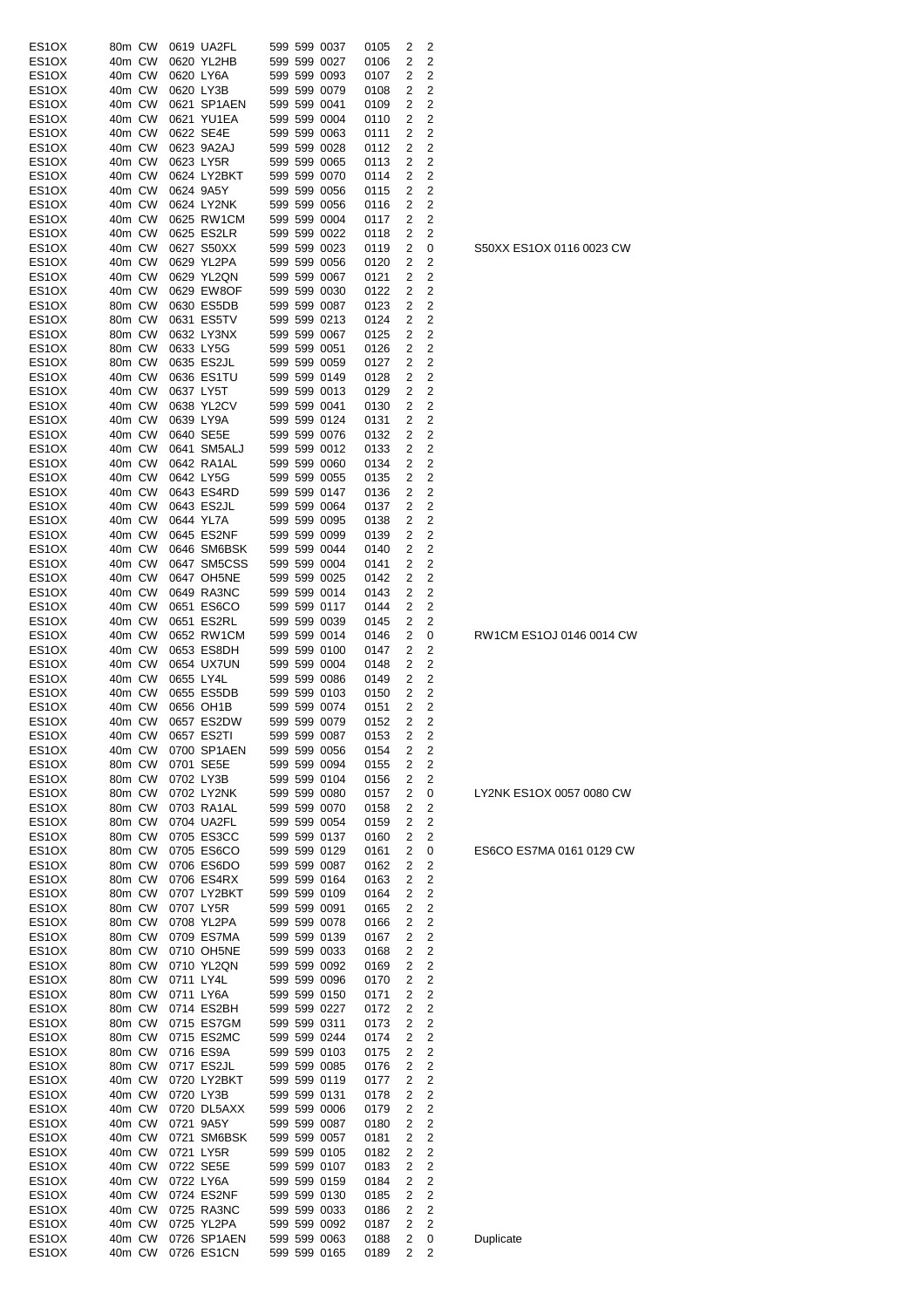| ES1OX   | 40m CW |        |           | 0727 LY2DX            |    |    | 599 599 0010 | 0190 | 2              | 2              |                         |
|---------|--------|--------|-----------|-----------------------|----|----|--------------|------|----------------|----------------|-------------------------|
| ES1OX   | 40m CW |        |           | 0727 ES5TV            |    |    | 599 599 0320 | 0191 | 2              | 2              |                         |
| ES1OX   | 40m CW |        | 0728 LY5T |                       |    |    | 599 599 0041 | 0192 | 2              | 2              |                         |
| ES1OX   | 40m CW |        |           | 0728 ES5EP            |    |    | 599 599 0201 | 0193 | 2              | 2              |                         |
| ES1OX   | 40m CW |        |           | 0730 YL2QN            |    |    | 599 599 0112 | 0194 | 2              | 2              |                         |
| ES1OX   | 40m CW |        |           | 0731 SM5ALJ           |    |    | 599 599 0017 | 0195 | 2              | 2              |                         |
| ES1OX   | 40m CW |        |           | 0731 SE4E             |    |    | 599 599 0099 | 0196 | 2              | 2              |                         |
| ES1OX   | 40m CW |        |           | 0732 YL2HB            |    |    | 599 599 0041 | 0197 | 2              | 2              |                         |
| ES1OX   | 40m CW |        |           | 0733 ES4RX            |    |    | 599 599 0202 | 0198 | 2              | 2              |                         |
| ES1OX   | 40m CW |        |           | 0734 ES5QA            |    |    | 599 599 0162 | 0199 | 2              | 2              |                         |
|         |        |        |           |                       |    |    |              |      | 2              |                |                         |
| ES1OX   | 40m CW |        |           | 0735 ES3CC            |    |    | 599 599 0174 | 0200 |                | 2              |                         |
| ES1OX   | 40m CW |        |           | 0737 RA1AL            |    |    | 599 599 0095 | 0201 | 2              | 2              |                         |
| ES1OX   | 40m CW |        |           | 0739 LY2NK            |    |    | 599 599 0106 | 0202 | 2              | 2              |                         |
| ES1OX   | 40m CW |        |           | 0739 ES8DH            |    |    | 599 599 0145 | 0203 | 2              | 2              |                         |
| ES1OX   | 40m CW |        |           | 0739 LY9A             |    |    | 599 599 0193 | 0204 | 2              | $\overline{c}$ |                         |
| ES1OX   | 40m CW |        |           | 0740 EW8OF            |    |    | 599 599 0055 | 0205 | 2              | 2              |                         |
| ES1OX   | 40m CW |        |           | 0741 OH1B             |    |    | 599 599 0099 | 0206 | 2              | 2              |                         |
| ES1OX   | 40m CW |        |           | 0743 YL7A             |    |    | 599 599 0147 | 0207 | 2              | 2              |                         |
| ES1OX   | 40m CW |        |           | 0744 SE4E             |    |    | 599 599 0107 | 0208 | 2              | 0              |                         |
| ES1OX   | 40m CW |        |           | 0744 LY3NX            |    |    | 599 599 0113 | 0209 | 2              | 2              |                         |
| ES1OX   | 80m CW |        |           | 0813 ES2EZ            |    |    | 599 599 0304 | 0210 | 2              | 2              |                         |
| ES1OX   | 80m CW |        |           | 0813 LY6A             |    |    | 599 599 0208 | 0211 | 2              | 2              |                         |
| ES1OX   | 80m CW |        |           | 0814 ES9A             |    |    | 599 599 0145 | 0212 | 2              | 2              |                         |
|         |        |        |           |                       |    |    |              |      | 2              |                |                         |
| ES1OX   | 80m CW |        |           | 0815 ES9C             |    |    | 599 599 0274 | 0213 |                | 2              |                         |
| ES1OX   | 80m CW |        |           | 0817 ES7GM            |    |    | 599 599 0442 | 0214 | 2              | 2              |                         |
| ES1OX   | 80m CW |        |           | 0817 ES3BM            |    |    | 599 599 0168 | 0215 | 2              | 2              |                         |
| ES1OX   | 80m CW |        |           | 0818 ES5EP            |    |    | 599 599 0250 | 0216 | 2              | 2              |                         |
| ES1OX   | 80m CW |        |           | 0818 SE5E             |    |    | 599 599 0139 | 0217 | 2              | 2              |                         |
| ES1OX   | 80m CW |        |           | 0822 ES6DO            |    |    | 599 599 0154 | 0218 | 2              | 2              |                         |
| ES1OX   | 80m CW |        |           | 0822 YL2QN            |    |    | 599 599 0148 | 0219 | 2              | $\overline{c}$ |                         |
| ES1OX   | 80m CW |        |           | 0823 LY3B             |    |    | 599 599 0178 | 0220 | 2              | 2              |                         |
| ES1OX   | 80m CW |        |           | 0824 YL2PA            |    |    | 599 599 0130 | 0221 | 2              | 2              |                         |
| ES1OX   | 80m CW |        |           | 0824 LY9A             |    |    | 599 599 0239 | 0222 | 2              | 2              |                         |
| ES1OX   | 80m CW |        |           | 0825 ES8DH            |    |    | 599 599 0195 | 0223 | 2              | 2              |                         |
|         |        |        |           |                       |    |    |              |      |                | $\overline{c}$ |                         |
| ES1OX   | 80m CW |        |           | 0826 YL7A             |    |    | 599 599 0182 | 0224 | 2              |                |                         |
| ES1OX   | 80m CW |        |           | 0827 ES5TV            |    |    | 599 599 0446 | 0225 | 2              | $\overline{c}$ |                         |
| ES1OX   | 80m CW |        |           | 0827 ES1CN            |    |    | 599 599 0210 | 0226 | 2              | $\overline{c}$ |                         |
| ES1OX   | 80m CW |        |           | 0828 LY3NX            |    |    | 599 599 0144 | 0227 | 2              | $\overline{2}$ |                         |
| ES1OX   | 80m CW |        |           | 0828 LY5G             |    |    | 599 599 0098 | 0228 | 2              | $\overline{c}$ |                         |
| ES1OX   | 80m CW |        |           | 0828 LY2DX            |    |    | 599 599 0039 | 0229 | 2              | 2              |                         |
| ES1OX   | 80m CW |        |           | 0829 ES7A             |    |    | 599 599 0100 | 0230 | 2              | 2              | $\overline{\mathbf{c}}$ |
| ES1OX   | 80m CW |        |           | 0830 LY5R             |    |    | 599 599 0157 | 0231 | 2              | 2              |                         |
| ES1OX   | 40m CW |        |           | 0830 ES2EZ            |    |    | 599 599 0330 | 0232 | 2              | 2              |                         |
| ES1OX   | 40m CW |        |           | 0831 UA2FL            |    |    | 599 599 0081 | 0233 | 2              | 2              |                         |
|         | 40m CW |        |           |                       |    |    | 599 599 0188 |      | 2              | $\overline{c}$ |                         |
| ES1OX   |        |        |           | 0833 ES3BM            |    |    |              | 0234 |                |                |                         |
| ES1OX   | 40m CW |        |           | 0833 ES3RY            |    |    | 599 599 0097 | 0235 | 2              | 2              |                         |
| ES1OX   | 40m CW |        |           | 0834 ES1WST/0         |    |    | 599 599 0245 | 0236 | 2              | 2              |                         |
| ES1OX   | 40m CW |        |           | 0835 LY2NK            |    |    | 599 599 0140 | 0237 | 2              | 2              |                         |
| ES1OX   |        | 40m CW |           | 0837 ES6DO            |    |    | 599 599 0175 | 0238 | $\overline{2}$ | 2              |                         |
| ES1OX   | 40m CW |        |           | 0838 ES3CC            |    |    | 599 599 0240 | 0239 | 2              | 2              |                         |
| ES1OX   |        | 40m CW |           | 0839 ES4RD            |    |    | 599 599 0275 | 0240 | 2              | 2              |                         |
| ES1OX   | 40m CW |        |           | 0840 LY9A             |    |    | 599 599 0259 | 0241 | 2              | $\overline{c}$ |                         |
| ES1OX   | 40m CW |        |           | 0840 LY6A             |    |    | 599 599 0238 | 0242 | 2              | $\overline{c}$ |                         |
| ES1OX   | 40m CW |        |           | 0841 LY3B             |    |    | 599 599 0193 | 0243 | 2              | $\overline{c}$ |                         |
| ES1OX   | 40m CW |        |           | 0841 LY5R             |    |    | 599 599 0165 | 0244 | 2              | 2              |                         |
| ES1OX   | 40m CW |        |           | 0842 YL2PA            |    |    | 599 599 0146 | 0245 | 2              | $\overline{c}$ |                         |
| ES1OX   | 40m CW |        |           | 0842 SE4E             |    |    | 599 599 0151 | 0246 | 2              | 2              |                         |
|         |        |        |           | 0843 YL7A             |    |    |              |      | 2              | $\overline{c}$ |                         |
| ES1OX   | 40m CW |        |           |                       |    |    | 599 599 0199 | 0247 |                |                |                         |
| ES1OX   | 40m CW |        |           | 0843 RW3AI            |    |    | 599 599 0077 | 0248 | 2              | $\overline{c}$ |                         |
| ES1OX   | 40m CW |        |           | 0844 LY2BKT           |    |    | 599 599 0190 | 0249 | 2              | $\overline{c}$ |                         |
| ES1OX   | 40m CW |        |           | 0844 ES5TV            |    |    | 599 599 0478 | 0250 | 2              | $\overline{c}$ |                         |
| ES1OX   | 40m CW |        |           | 0845 ES1TU            |    |    | 599 599 0322 | 0251 | 2              | 2              |                         |
| ES1OX   | 40m CW |        |           | 0845 ES8DH            |    |    | 599 599 0210 | 0252 | 2              | 2              |                         |
| ES1OX   | 40m CW |        |           | 0846 LY2F             |    |    | 599 599 0018 | 0253 | 2              | $\overline{c}$ |                         |
| ES1OX   | 40m CW |        |           | 0846 ES7MA            |    |    | 599 599 0240 | 0254 | 2              | $\overline{c}$ |                         |
| ES1OX   | 40m CW |        |           | 0846 RA1AL            |    |    | 599 599 0144 | 0255 | 2              | $\overline{c}$ |                         |
| ES1OX   | 40m CW |        |           | 0847 YL2HB            |    |    | 599 599 0068 | 0256 | 2              | $\overline{c}$ |                         |
| ES1OX   | 40m CW |        |           | 0848 YL2QN            |    |    | 599 599 0166 | 0257 | 2              | 2              |                         |
| ES1OX   | 40m CW |        |           | 0848 EW8OF            |    |    | 599 599 0077 |      | 2              | $\overline{c}$ |                         |
|         |        |        |           |                       |    |    |              | 0258 |                |                |                         |
| ES1OX   | 40m CW |        |           | 0849 ES6CO            |    |    | 599 599 0229 | 0259 | 2              | 2              |                         |
| ES1OX   | 40m CW |        |           | 0850 LY4L             |    |    | 599 599 0169 | 0260 | 2              | $\overline{c}$ |                         |
| ES1OX   | 40m CW |        |           | 0851 LY2CO            |    |    | 599 599 0020 | 0261 | 2              | $\overline{c}$ |                         |
| ES1OX   | 40m CW |        |           | 0852 ES2LR            |    |    | 599 599 0066 | 0262 | 2              | $\overline{c}$ |                         |
| ES1OX   | 40m CW |        |           | 0853 LY1EE            |    |    | 599 599 0025 | 0263 | 2              | $\overline{c}$ |                         |
| ES1OX   |        | 40m CW |           | 0854 YL2CV            |    |    | 599 599 0095 | 0264 | 2              | $\overline{2}$ |                         |
| ES1OX   | 40m CW |        |           | 0854 LY5G             |    |    | 599 599 0110 | 0265 | 2              | $\overline{c}$ |                         |
| ES1OX   |        | 40m CW |           | 0855 SP1AEN           |    |    | 599 599 0096 | 0266 | 2              | $\overline{c}$ |                         |
| ES1OX   |        | 40m CW |           | 0856 SM6BSK           |    |    | 599 599 0086 | 0267 | 2              | $\overline{c}$ |                         |
| ES1OX   |        |        |           |                       |    |    |              |      |                |                |                         |
|         |        | 40m CW |           | 0857 ES0DJ            |    |    | 599 599 0370 | 0268 | 2              | 2              |                         |
| ES1OX   | 40m CW |        |           | 0858 ES2JL            |    |    | 599 599 0143 | 0269 | 2              | $\overline{c}$ |                         |
| ES1OX   | 40m CW |        |           | 0859 SE5E             |    |    | 599 599 0168 | 0270 | 2              | 2              |                         |
| ES1TP/2 |        |        |           | 80m SSB 0501 ES5YG    | 59 | 59 | 0003         | 0001 | 1              | 1              |                         |
| ES1TP/2 |        |        |           | 80m SSB 0502 ES1LS    | 59 | 59 | 0005         | 0002 | 1              | 1              |                         |
| ES1TP/2 |        |        |           | 80m SSB 0503 ES8TJM   | 59 | 59 | 0004         | 0003 | 1              | 1              |                         |
| ES1TP/2 |        |        |           | 80m SSB 0503 ES5QA 59 |    | 59 | 0007         | 0004 | 1              | 1              |                         |

**Duplicate**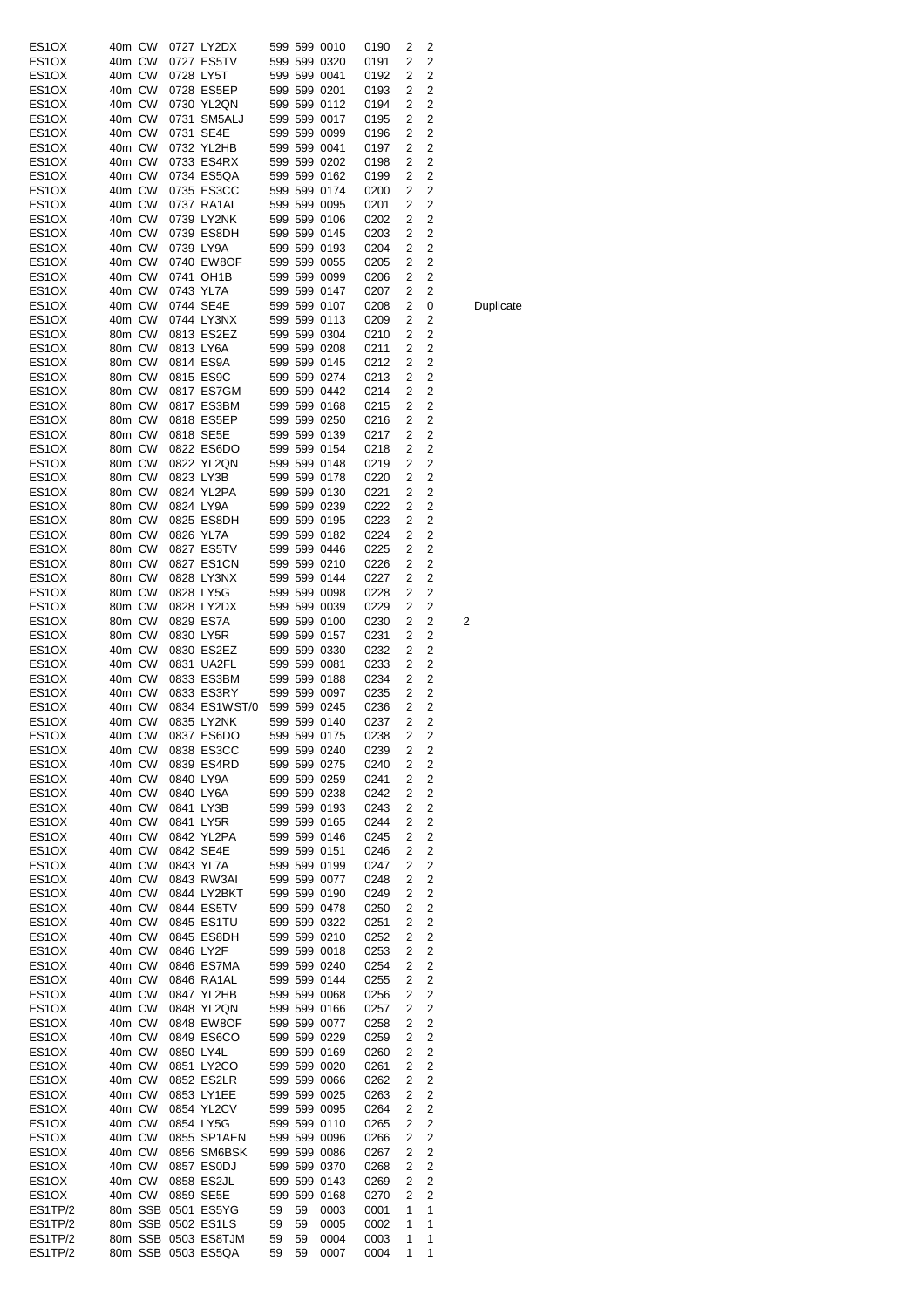| ES1TP/2 |  |                   | 80m SSB 0503 ES5EX    | 59 | 59 | 0003 | 0005 | 1 | 1 |                                              |
|---------|--|-------------------|-----------------------|----|----|------|------|---|---|----------------------------------------------|
| ES1TP/2 |  |                   | 80m SSB 0503 ES2NF    | 59 | 59 | 0010 | 0006 | 1 | 1 |                                              |
| ES1TP/2 |  |                   | 80m SSB 0504 ES6PA    | 59 | 59 | 0005 | 0007 | 1 | 1 |                                              |
| ES1TP/2 |  |                   | 80m SSB 0504 ES3GX    | 59 | 59 | 0003 | 0008 | 1 | 1 |                                              |
| ES1TP/2 |  |                   | 80m SSB 0506 ES4RAO   | 59 | 59 | 0007 | 0009 | 1 | 1 |                                              |
| ES1TP/2 |  |                   | 80m SSB 0507 ES5GP    | 59 | 59 | 0023 | 0010 | 1 | 1 |                                              |
| ES1TP/2 |  |                   | 80m SSB 0511 ES7TH    | 59 | 59 | 0012 | 0011 | 1 | 1 | 1                                            |
| ES1TP/2 |  |                   |                       |    |    |      |      |   | 1 |                                              |
|         |  |                   | 80m SSB 0512 ES1OV/3  | 59 | 59 | 0006 | 0012 | 1 |   |                                              |
| ES1TP/2 |  |                   | 80m SSB 0512 ES5TV    | 59 | 59 | 0035 | 0013 | 1 | 1 |                                              |
| ES1TP/2 |  |                   | 80m SSB 0513 ES2ADF   | 59 | 59 | 0005 | 0014 | 1 | 1 |                                              |
| ES1TP/2 |  |                   | 40m SSB 0516 R3LC     | 59 | 59 | 0002 | 0015 | 1 | 1 |                                              |
| ES1TP/2 |  |                   | 40m SSB 0519 ES3RD    | 59 | 59 | 0003 | 0016 | 1 | 1 | 1                                            |
| ES1TP/2 |  |                   | 40m SSB 0524 LY2BIS   | 59 | 59 | 0002 | 0017 | 1 | 1 | 1                                            |
| ES1TP/2 |  |                   | 40m SSB 0533 YL3AJA   | 59 | 59 | 0021 | 0018 | 1 | 1 |                                              |
| ES1TP/2 |  | 40m SSB 0535 LY4Z |                       | 59 | 59 | 0016 | 0019 | 1 | 1 |                                              |
| ES1TP/2 |  |                   | 40m SSB 0541 ES9B     | 59 | 59 | 0056 | 0020 | 1 | 1 |                                              |
| ES1TP/2 |  |                   | 40m SSB 0544 ES6PA    | 59 | 59 | 0034 | 0021 | 1 | 1 |                                              |
| ES1TP/2 |  |                   | 40m SSB 0545 ES6RMR   | 59 | 59 | 0050 | 0022 | 1 | 1 |                                              |
| ES1TP/2 |  |                   | 40m SSB 0547 ES5GP    | 59 | 59 | 0066 | 0023 | 1 | 1 |                                              |
| ES1TP/2 |  |                   | 40m SSB 0549 ES7GM    | 59 | 59 | 0116 | 0024 | 1 | 1 |                                              |
|         |  |                   |                       |    |    |      |      |   |   |                                              |
| ES1TP/2 |  |                   | 40m SSB 0551 ES3RFL   | 59 | 59 | 0028 | 0025 | 1 | 1 |                                              |
| ES1TP/2 |  | 40m SSB 0554 YL7A |                       | 59 | 59 | 0048 | 0026 | 1 | 1 |                                              |
| ES1TP/2 |  |                   | 80m SSB 0610 ES2IPA   | 59 | 59 | 0080 | 0027 | 1 | 0 | In Log: 80m; In the other station's log: 40m |
| ES1TP/2 |  |                   | 40m SSB 0610 LY1SR    | 59 | 59 | 0040 | 0028 | 1 | 1 |                                              |
| ES1TP/2 |  |                   | 40m SSB 0611 YL3AJA   | 59 | 59 | 0044 | 0029 | 1 | 1 |                                              |
| ES1TP/2 |  |                   | 40m SSB 0611 ES5QA    | 59 | 59 | 0052 | 0030 | 1 | 1 |                                              |
| ES1TP/2 |  |                   | 40m SSB 0612 RA2DX    | 59 | 59 | 0034 | 0031 | 1 | 0 | 0 Station represented in too few logs (1)    |
| ES1TP/2 |  |                   | 80m SSB 0613 ES9B     | 59 | 59 | 0095 | 0032 | 1 | 1 |                                              |
| ES1TP/2 |  |                   | 80m SSB 0614 ES8BJP   | 59 | 59 | 0053 | 0033 | 1 | 1 |                                              |
| ES1TP/2 |  |                   | 80m SSB 0615 ES7TH    | 59 | 59 | 0053 | 0034 | 1 | 1 | 1                                            |
| ES1TP/2 |  |                   | 80m SSB 0616 ES3GX    |    |    |      |      |   |   |                                              |
|         |  |                   |                       | 59 | 59 | 0049 | 0035 | 1 | 0 | ES3GX ES7TA/2 0035 0049 SSB                  |
| ES1TP/2 |  |                   | 80m SSB 0617 LY5G     | 59 | 59 | 0043 | 0036 | 1 | 1 |                                              |
| ES1TP/2 |  |                   | 80m SSB 0617 ES2BH    | 59 | 59 | 0122 | 0037 | 1 | 1 |                                              |
| ES1TP/2 |  |                   | 80m SSB 0618 ES8TJM   | 59 | 59 | 0108 | 0038 | 1 | 1 |                                              |
| ES1TP/2 |  |                   | 80m SSB 0618 ES1OV/3  | 59 | 59 | 0044 | 0039 | 1 | 1 |                                              |
| ES1TP/2 |  |                   | 80m SSB 0619 ES1LS    | 59 | 59 | 0088 | 0040 | 1 | 1 |                                              |
| ES1TP/2 |  |                   | 80m SSB 0620 UA1AQA   | 59 | 59 | 0029 | 0041 | 1 | 1 |                                              |
| ES1TP/2 |  |                   | 80m SSB 0623 ES6RMR   | 59 | 59 | 0098 | 0042 | 1 | 1 |                                              |
| ES1TP/2 |  |                   | 80m SSB 0623 ES5GP    | 59 | 59 | 0127 | 0043 | 1 | 1 |                                              |
| ES1TP/2 |  |                   | 80m SSB 0624 ES2BOB   | 59 | 59 | 0072 | 0044 | 1 | 1 |                                              |
| ES1TP/2 |  | 80m SSB 0629 YL7A |                       | 59 | 59 | 0086 | 0045 | 1 | 1 |                                              |
|         |  |                   |                       |    |    |      |      |   |   |                                              |
| ES1TP/2 |  | 40m SSB 0630 8S0C |                       | 59 | 59 | 0040 | 0046 | 1 | 1 |                                              |
| ES1TP/2 |  |                   | 40m SSB 0631 ES5YG    | 59 | 59 | 0054 | 0047 | 1 | 1 |                                              |
| ES1TP/2 |  |                   | 40m SSB 0632 ES1LS    | 59 | 59 | 0103 | 0048 | 1 | 1 |                                              |
| ES1TP/2 |  |                   | 40m SSB 0633 ES6PA    | 59 | 59 | 0082 | 0049 | 1 | 1 |                                              |
| ES1TP/2 |  | 40m SSB 0634 LY6A |                       | 59 | 59 | 0109 | 0050 | 1 | 1 |                                              |
| ES1TP/2 |  |                   | 40m SSB 0634 ES5EX    | 59 | 59 | 0062 | 0051 | 1 | 1 |                                              |
| ES1TP/2 |  |                   | 40m SSB 0635 ES8TJM   | 59 | 59 | 0128 | 0052 | 1 | 1 |                                              |
| ES1TP/2 |  |                   | 40m SSB 0636 ES9B     | 59 | 59 | 0125 | 0053 | 1 | 1 |                                              |
| ES1TP/2 |  |                   | 40m SSB 0639 ES9C     | 59 | 59 | 0136 | 0054 | 1 | 1 |                                              |
| ES1TP/2 |  |                   | 40m SSB 0640 ES1TU    | 59 | 59 | 0153 | 0055 | 1 | 1 |                                              |
| ES1TP/2 |  |                   | 40m SSB 0642 LY2BKT   | 59 | 59 | 0085 | 0056 | 1 | 0 | LY2BKT ES1TP/2 0096 0085 SSB                 |
|         |  |                   | 40m SSB 0642 ES5RIM   |    |    |      |      |   |   |                                              |
| ES1TP/2 |  |                   |                       | 59 | 59 | 0058 | 0057 | 1 | 1 |                                              |
| ES1TP/2 |  |                   | 40m SSB 0643 ES6RMR   | 59 | 59 | 0116 | 0058 | 1 | 1 |                                              |
| ES1TP/2 |  |                   | 40m SSB 0643 ES2BOB   | 59 | 59 | 0086 | 0059 | 1 | 1 |                                              |
| ES1TP/2 |  |                   | 40m SSB 0644 ES5MG    | 59 | 59 | 0085 | 0060 | 1 | 1 |                                              |
| ES1TP/2 |  |                   | 40m SSB 0644 LY3NX    | 59 | 59 | 0074 | 0061 | 1 | 0 | LY3NX ES1TP/2 0001 0074 SSB                  |
| ES1TP/2 |  |                   | 40m SSB 0645 SP5XSD   | 59 | 59 | 0016 | 0062 | 1 | 1 |                                              |
| ES1TP/2 |  | 40m SSB 0646 LY9A |                       | 59 | 59 | 0134 | 0063 | 1 | 1 |                                              |
| ES1TP/2 |  |                   | 40m SSB 0646 ES5TV    | 59 | 59 | 0237 | 0064 | 1 | 1 |                                              |
| ES1TP/2 |  |                   | 40m SSB 0647 ES5GP    | 59 | 59 | 0157 | 0065 | 1 | 1 |                                              |
| ES1TP/2 |  |                   | 40m SSB 0650 ES0DJ    | 59 | 59 | 0174 | 0066 | 1 | 1 |                                              |
| ES1TP/2 |  |                   | 40m SSB 0651 ES4RAO   | 59 | 59 | 0103 | 0067 | 1 | 1 |                                              |
| ES1TP/2 |  |                   | 40m SSB 0653 ES2MC    | 59 | 59 | 0207 | 0068 | 1 | 1 |                                              |
|         |  |                   |                       |    |    |      |      |   |   |                                              |
| ES1TP/2 |  |                   | 80m SSB 0657 ES6PA    | 59 | 59 | 0103 | 0069 | 1 | 1 |                                              |
| ES1TP/2 |  |                   | 80m SSB 0659 ES1WST/0 | 59 | 59 | 0144 | 0070 | 1 | 1 |                                              |
| ES1TP/2 |  |                   | 80m SSB 0659 ES0CD    | 59 | 59 | 0028 | 0071 | 1 | 1 | 1                                            |
| ES1TP/2 |  |                   | 80m SSB 0701 ES2ADF   | 59 | 59 | 0052 | 0072 | 1 | 1 |                                              |
| ES1TP/2 |  |                   | 80m SSB 0701 ES0CD    | 59 | 59 | 0030 | 0073 | 1 | 1 | 1                                            |
| ES1TP/2 |  |                   | 80m SSB 0701 ES1TU    | 59 | 59 | 0179 | 0074 | 1 | 1 |                                              |
| ES1TP/2 |  |                   | 80m SSB 0702 ES2IPA   | 59 | 59 | 0120 | 0075 | 1 | 1 |                                              |
| ES1TP/2 |  |                   | 80m SSB 0703 ES6PA    | 59 | 59 | 0106 | 0076 | 1 | 1 |                                              |
| ES1TP/2 |  |                   | 80m SSB 0704 ES2BH    | 59 | 59 | 0210 | 0077 | 1 | 1 |                                              |
| ES1TP/2 |  |                   | 80m SSB 0704 ES7TH    | 59 | 59 | 0075 | 0078 | 1 | 1 | 1                                            |
|         |  |                   |                       |    |    |      |      |   |   |                                              |
| ES1TP/2 |  |                   | 80m SSB 0705 ES1LS    | 59 | 59 | 0137 | 0079 | 1 | 1 |                                              |
| ES1TP/2 |  |                   | 80m SSB 0708 ES8TJM   | 59 | 59 | 0157 | 0080 | 1 | 1 |                                              |
| ES1TP/2 |  |                   | 80m SSB 0709 ES6RMR   | 59 | 59 | 0147 | 0081 | 1 | 1 |                                              |
| ES1TP/2 |  |                   | 80m SSB 0710 ES6TX    | 59 | 59 | 0122 | 0082 | 1 | 1 |                                              |
| ES1TP/2 |  | 80m SSB 0711 LY9A |                       | 59 | 59 | 0161 | 0083 | 1 | 1 |                                              |
| ES1TP/2 |  |                   | 80m SSB 0711 ES5YG    | 59 | 59 | 0079 | 0084 | 1 | 1 |                                              |
| ES1TP/2 |  |                   | 80m SSB 0712 ES9B     | 59 | 59 | 0169 | 0085 | 1 | 1 |                                              |
| ES1TP/2 |  |                   | 80m SSB 0713 ES5QA    | 59 | 59 | 0136 | 0086 | 1 | 1 |                                              |
| ES1TP/2 |  |                   | 80m SSB 0714 ES8BJP   | 59 | 59 | 0087 | 0087 | 1 | 1 |                                              |
| ES1TP/2 |  |                   | 80m SSB 0715 ES2EZ    | 59 | 59 | 0210 | 0088 | 1 | 1 |                                              |
|         |  |                   |                       |    |    |      |      | 1 |   |                                              |
| ES1TP/2 |  | 80m SSB 0716 YL7A |                       | 59 | 59 | 0122 | 0089 |   | 1 |                                              |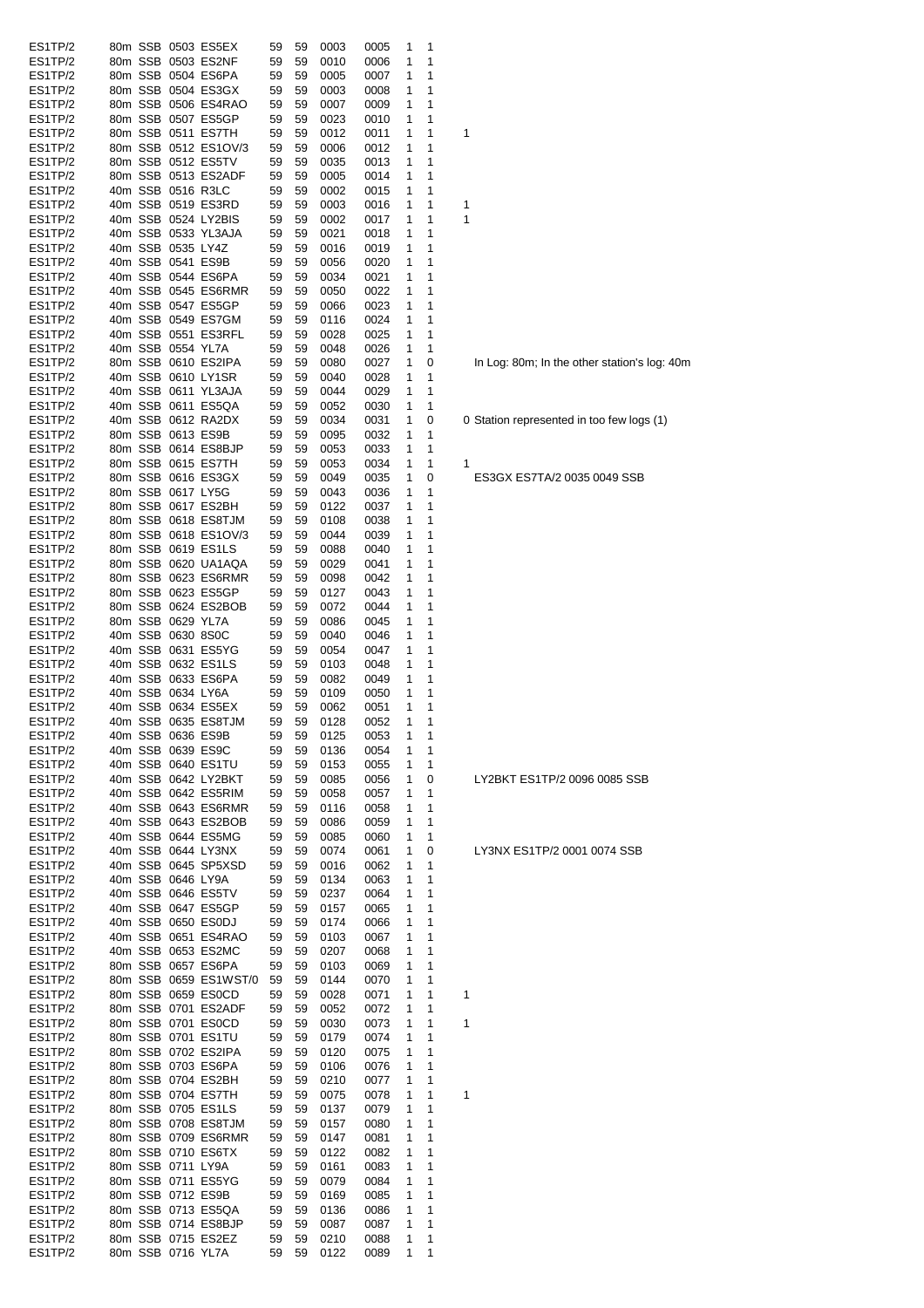| ES1TP/2 | 80m SSB 0717 ES2BOB                       | 59 | 59       | 0104 | 0090 | 1 | 1 |                                       |
|---------|-------------------------------------------|----|----------|------|------|---|---|---------------------------------------|
| ES1TP/2 | 80m SSB 0717 ES8AY                        | 59 | 59       | 0012 | 0091 | 1 | 1 |                                       |
| ES1TP/2 | 80m SSB 0718 ES1OV/3                      | 59 | 59       | 0068 | 0092 | 1 | 1 |                                       |
| ES1TP/2 | 40m SSB 0721 8S0C                         | 59 | 59       | 0055 | 0093 | 1 | 1 |                                       |
| ES1TP/2 | 40m SSB 0723 LY1SR                        | 59 | 59       | 0073 | 0094 | 1 | 1 |                                       |
| ES1TP/2 | 40m SSB 0724 RA2FD                        | 59 | 59       | 0062 | 0095 | 1 | 0 | 0 Station represented in too few logs |
| ES1TP/2 | 40m SSB 0725 LY5G                         | 59 | 59       | 0075 | 0096 | 1 | 1 |                                       |
| ES1TP/2 | 40m SSB 0726 LY4L                         | 59 | 59       | 0107 | 0097 | 1 | 1 |                                       |
| ES1TP/2 | 40m SSB 0727 ES2DW                        | 59 | 59       | 0087 | 0098 | 1 | 1 |                                       |
| ES1TP/2 | 40m SSB 0728 ES6TX                        | 59 | 59       | 0144 | 0099 | 1 | 1 |                                       |
| ES1TP/2 | 40m SSB 0728 ES2BOB                       | 59 | 59       | 0109 | 0100 | 1 | 1 |                                       |
| ES1TP/2 | 40m SSB 0729 SE5E                         | 59 | 59       | 0112 | 0101 | 1 | 1 |                                       |
| ES1TP/2 | 40m SSB 0730 YL1ZT                        |    | 59       |      |      |   | 1 |                                       |
|         |                                           | 59 |          | 0028 | 0102 | 1 | 1 |                                       |
| ES1TP/2 | 40m SSB 0730 ES5TV                        | 59 | 59       | 0327 | 0103 | 1 |   |                                       |
| ES1TP/2 | 40m SSB 0730 ES7TH                        | 59 | 59       | 0090 | 0104 | 1 | 1 | 1                                     |
| ES1TP/2 | 40m SSB 0731 LY2BKT                       | 59 | 59       | 0130 | 0105 | 1 | 1 |                                       |
| ES1TP/2 | 40m SSB 0732 OH5NE                        | 59 | 59       | 0041 | 0106 | 1 | 1 |                                       |
| ES1TP/2 | 40m SSB 0733 R3LC                         | 59 | 59       | 0052 | 0107 | 1 | 1 |                                       |
| ES1TP/2 | 40m SSB 0737 ES8SX                        | 59 | 59       | 0009 | 0108 | 1 | 1 |                                       |
| ES1TP/2 | 40m SSB 0738 ES9C                         | 59 | 59       | 0221 | 0109 | 1 | 1 |                                       |
| ES1TP/2 | 40m SSB 0738 ES6PA                        | 59 | 59       | 0135 | 0110 | 1 | 1 |                                       |
| ES1TP/2 | 40m SSB 0740 ES9B                         | 59 | 59       | 0194 | 0111 | 1 | 1 |                                       |
| ES1TP/2 | 40m SSB 0741 ES8TJM                       | 59 | 59       | 0203 | 0112 | 1 | 1 |                                       |
| ES1TP/2 | 40m SSB 0742 LY6A                         | 59 | 59       | 0176 | 0113 | 1 | 1 |                                       |
| ES1TP/2 | 40m SSB 0744 YL3AD                        | 59 | 59       | 0050 | 0114 | 1 | 1 | 1                                     |
| ES1TP/2 | 40m SSB 0746 YL7A                         | 59 | 59       | 0150 | 0115 | 1 | 1 |                                       |
| ES1TP/2 | 40m SSB 0746 SE4E                         | 59 | 59       | 0110 | 0116 | 1 | 1 |                                       |
| ES1TP/2 | 40m SSB 0747 ES2EZ                        | 59 | 59       | 0269 | 0117 | 1 | 1 |                                       |
| ES1TP/2 | 40m SSB 0748 ES2TI                        | 59 | 59       | 0131 | 0118 | 1 | 1 |                                       |
| ES1TP/2 | 40m SSB 0748 ES8AY                        | 59 | 59       | 0040 | 0119 | 1 | 1 |                                       |
| ES1TP/2 | 40m SSB 0748 ES7A                         | 59 | 59       | 0074 | 0120 | 1 | 1 | 1                                     |
| ES1TP/2 | 40m SSB 0753 ES1LS                        | 59 | 59       | 0182 | 0121 | 1 | 1 |                                       |
| ES1TP/2 | 40m SSB 0753 ES7GM                        | 59 | 59       | 0382 | 0122 | 1 | 1 |                                       |
| ES1TP/2 | 40m SSB 0754 YL3AJA                       | 59 | 59       | 0094 | 0123 | 1 | 1 |                                       |
| ES1TP/2 | 40m SSB 0755 ES4RAO                       | 59 | 59       | 0160 | 0124 | 1 | 1 |                                       |
| ES1TP/2 | 40m SSB 0755 ES0DJ                        | 59 | 59       | 0275 | 0125 | 1 | 1 |                                       |
| ES1TP/2 | 40m SSB 0756 ES5QA                        | 59 | 59       | 0187 | 0126 | 1 | 1 |                                       |
| ES1TP/2 | 40m SSB 0757 LY3NX                        | 59 | 59       | 0125 | 0127 | 1 | 0 | LY3NX ES1T/P/2 0127 0125 SSB          |
| ES1TP/2 | 40m SSB 0757 ES5MG                        | 59 | 59       | 0141 | 0128 | 1 | 1 |                                       |
| ES1TP/2 | 40m SSB 0757 ES5RIM                       | 59 | 59       | 0090 | 0129 | 1 | 1 |                                       |
| ES1TP/2 | 40m SSB 0758 YL3PA                        | 59 | 59       | 0113 | 0130 | 1 | 0 | / YL2PA ES1TP/2 0130 0113 SSB         |
| ES1TP/2 | 40m SSB 0800 LY9A                         | 59 | 59       | 0213 | 0131 | 1 | 1 |                                       |
| ES1TP/2 | 40m SSB 0802 ES6RMR                       | 59 | 59       | 0202 | 0132 | 1 | 1 |                                       |
| ES1TP/2 | 40m SSB 0802 ES2MC                        | 59 | 59       | 0322 | 0133 | 1 | 1 |                                       |
| ES1TP/2 |                                           |    |          |      |      |   | 1 |                                       |
| ES1TP/2 | 40m SSB 0803 UA1AQA<br>40m SSB 0803 LY1SR | 59 | 59<br>59 | 0064 | 0134 | 1 | 1 |                                       |
|         |                                           | 59 |          | 0092 | 0135 | 1 |   |                                       |
| ES1TP/2 | 40m SSB 0804 ES5GP                        | 59 | 59       | 0254 | 0136 | 1 | 1 |                                       |
| ES1TP/2 | 40m SSB 0804 ES1LS                        | 59 | 59       | 0200 | 0137 | 1 | 1 |                                       |
| ES1TP/2 | 40m SSB 0805 ES8SX                        | 59 | 59       | 0034 | 0138 | 1 | 1 |                                       |
| ES1TP/2 | 40m SSB 0807 RA2FDX                       | 59 | 59       | 0080 | 0139 | 1 | 1 | 1                                     |
| ES1TP/2 | 40m SSB 0808 YL3AJA                       | 59 | 59       | 0103 | 0140 | 1 | 1 |                                       |
| ES1TP/2 | 80m SSB 0808 ES7TH                        | 59 | 59       | 0112 | 0141 | 1 | 1 | 1                                     |
| ES1TP/2 | 80m SSB 0809 ES8TJM                       | 59 | 59       | 0237 | 0142 | 1 | 1 |                                       |
| ES1TP/2 | 80m SSB 0809 ES6TX                        | 59 | 59       | 0186 | 0143 | 1 | 1 |                                       |
| ES1TP/2 | 80m SSB 0810 ES8BJP                       | 59 | 59       | 0116 | 0144 | 1 | 1 |                                       |
| ES1TP/2 | 80m SSB 0810 ES5QA                        | 59 | 59       | 0204 | 0145 | 1 | 1 |                                       |
| ES1TP/2 | 80m SSB 0812 ES9B                         | 59 | 59       | 0233 | 0146 | 1 | 1 |                                       |
| ES1TP/2 | 80m SSB 0813 ES8AY                        | 59 | 59       | 0056 | 0147 | 1 | 1 |                                       |
| ES1TP/2 | 80m SSB 0815 ES1OV/3                      | 59 | 59       | 0093 | 0148 | 1 | 1 |                                       |
| ES1TP/2 | 80m SSB 0816 ES2ADF                       | 59 | 59       | 0101 | 0149 | 1 | 1 |                                       |
| ES1TP/2 | 80m SSB 0816 ES2BH                        | 59 | 59       | 0322 | 0150 | 1 | 1 |                                       |
| ES1TP/2 | 80m SSB 0817 ES6RMR                       | 59 | 59       | 0223 | 0151 | 1 | 1 |                                       |
| ES1TP/2 | 80m SSB 0820 ES2EZ                        | 59 | 59       | 0314 | 0152 | 1 | 1 |                                       |
| ES1TP/2 | 80m SSB 0822 ES1LS                        | 59 | 59       | 0225 | 0153 | 1 | 1 |                                       |
| ES1TP/2 | 80m SSB 0823 ES5GP                        | 59 | 59       | 0290 | 0154 | 1 | 0 | ES5GP UA1AQA 0076 0290 SSB /          |
| ES1TP/2 | 80m SSB 0824 ES9C                         | 59 | 59       | 0283 | 0155 | 1 | 1 |                                       |
| ES1TP/2 | 80m SSB 0826 ES2TI                        | 59 | 59       | 0169 | 0156 | 1 | 1 |                                       |
| ES1TP/2 | 80m SSB 0827 LY9A                         | 59 | 59       | 0244 | 0157 | 1 | 1 |                                       |
| ES1TP/2 | 80m SSB 0829 ES2MC                        | 59 | 59       | 0362 | 0158 | 1 | 1 |                                       |
| ES1TP/2 | 80m SSB 0832 ES7GM                        | 59 | 59       | 0478 | 0159 | 1 | 1 |                                       |
| ES1TP/2 | 80m SSB 0832 ES4RAO                       | 59 | 59       | 0206 | 0160 | 1 | 1 |                                       |
| ES1TP/2 | 80m SSB 0834 ES5TV                        | 59 | 59       | 0460 | 0161 | 1 | 1 |                                       |
| ES1TP/2 | 40m SSB 0835 ES2IPA                       | 59 | 59       | 0192 | 0162 | 1 | 1 |                                       |
| ES1TP/2 | 40m SSB 0835 ES9C                         | 59 | 59       | 0295 | 0163 | 1 | 1 |                                       |
| ES1TP/2 | 40m SSB 0836 ES5QA                        | 59 | 59       | 0236 | 0164 | 1 | 1 |                                       |
| ES1TP/2 | 40m SSB 0837 ES2BH                        | 59 | 59       | 0358 | 0165 | 1 | 1 |                                       |
| ES1TP/2 | 40m SSB 0837 YL7A                         | 59 | 59       | 0195 | 0166 | 1 | 1 |                                       |
| ES1TP/2 | 40m SSB 0838 ES4RAO                       | 59 | 59       | 0211 | 0167 | 1 | 1 |                                       |
| ES1TP/2 | 40m SSB 0839 ES8AY                        | 59 | 59       | 0074 | 0168 | 1 | 1 |                                       |
| ES1TP/2 | 40m SSB 0840 8S0C                         | 59 | 59       | 0092 | 0169 | 1 | 1 |                                       |
| ES1TP/2 | 40m SSB 0840 YL3AD                        | 59 | 59       | 0081 | 0170 | 1 | 1 | 1                                     |
| ES1TP/2 | 40m SSB 0840 ES8TJM                       | 59 | 59       | 0279 | 0171 | 1 | 1 |                                       |
| ES1TP/2 | 40m SSB 0841 ES5MG                        | 59 | 59       | 0168 | 0172 | 1 | 1 |                                       |
| ES1TP/2 | 40m SSB 0843 ES0DJ                        | 59 | 59       | 0356 | 0173 | 1 | 1 |                                       |
| ES1TP/2 | 40m SSB 0846 LY4L                         | 59 | 59       | 0168 | 0174 | 1 | 1 |                                       |

Station represented in too few logs (2)

ES5GP UA1AQA 0076 0290 SSB / ES5GP ES1TP/2 0154 0294 SSB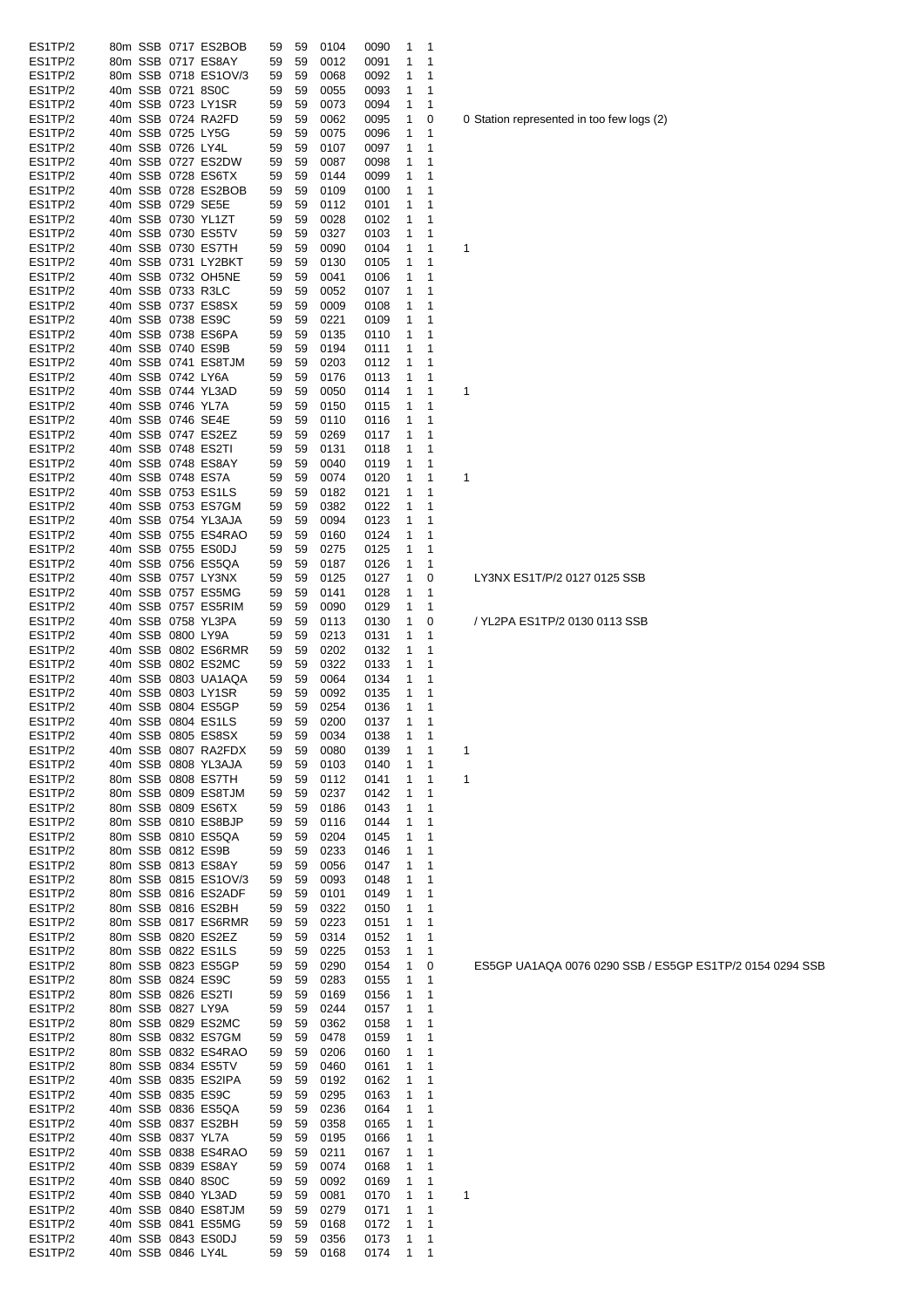| ES1TP/2 |        |         |                   | 40m SSB 0849 ES5YG   | 59 | 59 | 0114         | 0175 | 1 | 0                       |   |
|---------|--------|---------|-------------------|----------------------|----|----|--------------|------|---|-------------------------|---|
| ES1TP/2 |        |         |                   | 40m SSB 0849 ES2EZ   | 59 | 59 | 0367         | 0176 | 1 | 1                       |   |
| ES1TP/2 |        |         |                   | 40m SSB 0850 ES6TX   | 59 | 59 | 0227         | 0177 | 1 | 1                       |   |
| ES1TP/2 |        |         |                   | 40m SSB 0850 ES2NF   | 59 | 59 | 0194         | 0178 | 1 | 1                       |   |
| ES1TP/2 |        |         |                   | 40m SSB 0853 ES1TU   | 59 | 59 | 0339         | 0179 | 1 | 1                       |   |
| ES1TP/2 |        |         |                   | 40m SSB 0854 ES5TV   | 59 | 59 | 0503         | 0180 | 1 | 1                       |   |
| ES1TP/2 |        |         | 40m SSB 0856 SE5E |                      | 59 | 59 | 0165         | 0181 | 1 | 1                       |   |
| ES1TP/2 |        |         |                   | 40m SSB 0856 LY2BKT  | 59 | 59 | 0202         | 0182 | 1 | 0                       |   |
| ES1TP/2 |        |         |                   | 40m SSB 0857 ES2DW   | 59 | 59 | 0149         | 0183 | 1 | 1                       |   |
| ES1TP/2 |        |         |                   | 40m SSB 0857 LY2CO   | 59 | 59 | 0026         | 0184 | 1 | 1                       |   |
| ES1TP/2 |        |         |                   | 40m SSB 0857 ES3GX   | 59 | 59 | 0148         | 0185 | 1 | 1                       |   |
| ES1TP/2 |        |         |                   | 40m SSB 0858 YL1ZT   | 59 | 59 | 0045         | 0186 | 1 | 1                       |   |
| ES1TP/2 |        | 40m SSB |                   | 0858 ES9B            | 59 | 59 | 0286         | 0187 | 1 | 1                       |   |
| ES1TU   | 80m CW |         |                   | 0501 ES2MC           |    |    | 599 599 0004 | 0001 | 2 | 2                       |   |
| ES1TU   | 80m CW |         |                   | 0501 ES2BH           |    |    | 599 599 0001 | 0002 | 2 | 2                       |   |
| ES1TU   | 80m CW |         |                   | 0502 ES2EZ           |    |    | 599 599 0004 | 0003 | 2 | 2                       |   |
| ES1TU   | 80m CW |         |                   | 0502 ES5TV           |    |    | 599 599 0009 | 0004 | 2 | 2                       |   |
|         | 80m CW |         |                   | 0503 ES7MA           |    |    | 599 599 0003 |      |   | 2                       |   |
| ES1TU   |        |         |                   |                      |    |    |              | 0005 | 2 | 2                       |   |
| ES1TU   | 80m CW |         |                   | 0504 ES0DJ           |    |    | 599 599 0009 | 0006 | 2 |                         |   |
| ES1TU   | 80m CW |         |                   | 0504 ES4RX           |    |    | 599 599 0011 | 0007 | 2 | 2                       |   |
| ES1TU   | 80m CW |         |                   | 0505 ES9A            |    |    | 599 599 0002 | 0008 | 2 | 2                       |   |
| ES1TU   | 80m CW |         |                   | 0506 ES7GM           |    |    | 599 599 0018 | 0009 | 2 | 2                       |   |
| ES1TU   | 80m CW |         |                   | 0507 ES6CO           |    |    | 599 599 0004 | 0010 | 2 | 2                       |   |
| ES1TU   | 80m CW |         |                   | 0507 ES5EP           |    |    | 599 599 0009 | 0011 | 2 | $\overline{c}$          |   |
| ES1TU   | 80m CW |         |                   | 0508 ES1WST/0        |    |    | 599 599 0018 | 0012 | 2 | 2                       |   |
| ES1TU   | 80m CW |         |                   | 0509 ES3BM           |    |    | 599 599 0011 | 0013 | 2 | 2                       |   |
| ES1TU   | 80m CW |         |                   | 0510 ES9C            |    |    | 599 599 0018 | 0014 | 2 | 2                       |   |
| ES1TU   | 80m CW |         |                   | 0510 ES4RD           |    |    | 599 599 0022 | 0015 | 2 | 2                       |   |
| ES1TU   | 80m CW |         |                   | 0511 UA2FL           |    |    | 599 599 0006 | 0016 | 2 | 2                       |   |
| ES1TU   | 80m CW |         |                   | 0511 ES1OX           |    |    | 599 599 0019 | 0017 | 2 | 2                       |   |
| ES1TU   | 80m CW |         |                   | 0512 LY3B            |    |    | 599 599 0018 | 0018 | 2 | 2                       |   |
| ES1TU   | 80m CW |         |                   | 0513 YL2PA           |    |    | 599 599 0011 | 0019 | 2 | 2                       |   |
| ES1TU   | 80m CW |         |                   | 0513 YL7A            |    |    | 599 599 0011 | 0020 | 2 | 2                       |   |
| ES1TU   | 80m CW |         |                   | 0513 OH2PM           |    |    | 599 599 0014 | 0021 | 2 | 2                       |   |
| ES1TU   | 80m CW |         |                   | 0514 LY2BKT          |    |    | 599 599 0016 | 0022 | 2 | 2                       |   |
| ES1TU   | 80m CW |         |                   | 0514 ES8DH           |    |    | 599 599 0010 | 0023 | 2 | $\overline{c}$          |   |
|         |        |         |                   | 0515 SP1AEN          |    |    | 599 599 0008 |      | 2 | $\overline{c}$          |   |
| ES1TU   | 80m CW |         |                   |                      |    |    |              | 0024 |   |                         |   |
| ES1TU   | 80m CW |         |                   | 0516 ES5DB           |    |    | 599 599 0014 | 0025 | 2 | 2                       |   |
| ES1TU   | 80m CW |         |                   | 0517 ES1CN           |    |    | 599 599 0018 | 0026 | 2 | 2                       |   |
| ES1TU   | 80m CW |         |                   | 0517 RA1AL           |    |    | 599 599 0002 | 0027 | 2 | 2                       |   |
| ES1TU   | 80m CW |         |                   | 0518 SE4E            |    |    | 599 599 0013 | 0028 | 2 | 2                       |   |
| ES1TU   | 80m CW |         |                   | 0519 ES3CC           |    |    | 599 599 0008 | 0029 | 2 | 2                       |   |
| ES1TU   | 80m CW |         |                   | 0520 ES3RF           |    |    | 599 599 0015 | 0030 | 2 | 2                       |   |
| ES1TU   | 80m CW |         |                   | 0520 LY6A            |    |    | 599 599 0028 | 0031 | 2 | 2                       |   |
| ES1TU   | 80m CW |         |                   | 0520 LY9A            |    |    | 599 599 0031 | 0032 | 2 | 2                       |   |
| ES1TU   | 80m CW |         |                   | 0521 LY5R            |    |    | 599 599 0019 | 0033 | 2 | 2                       |   |
| ES1TU   | 80m CW |         |                   | 0521 ES2TI           |    |    | 599 599 0010 | 0034 | 2 | 2                       |   |
| ES1TU   | 80m CW |         |                   | 0523 LY4L            |    |    | 599 599 0019 | 0035 | 2 | $\overline{2}$          |   |
| ES1TU   |        |         |                   | 80m SSB 0525 ES1LS   | 59 | 59 | 0030         | 0036 | 1 | 1                       |   |
| ES1TU   |        |         |                   | 80m SSB 0527 ES2BOB  | 59 | 59 | 0021         | 0037 | 1 | 0                       |   |
| ES1TU   |        |         |                   | 80m SSB 0527 ES9B    | 59 | 59 | 0042         | 0038 | 1 | 1                       |   |
| ES1TU   |        |         |                   | 80m SSB 0528 ES6RMR  | 59 | 59 | 0034         | 0039 | 1 | 1                       |   |
| ES1TU   |        |         |                   | 80m SSB 0530 ES7TH   | 59 | 59 | 0026         | 0040 | 1 | 1                       | 1 |
| ES1TU   |        |         |                   | 80m SSB 0530 ES8TJM  | 59 | 59 | 0036         | 0041 | 1 | 1                       |   |
| ES1TU   |        |         |                   | 80m SSB 0530 ES4RAO  | 59 | 59 | 0018         | 0042 | 1 | 1                       |   |
| ES1TU   |        |         |                   | 80m SSB 0532 ES2ADF  | 59 | 59 | 0010         | 0043 | 1 | 1                       |   |
| ES1TU   |        |         |                   | 80m SSB 0532 ES5MG   | 59 | 59 | 0023         | 0044 | 1 | 1                       |   |
| ES1TU   |        |         |                   | 80m SSB 0533 YL3AD   | 59 | 59 | 0011         | 0045 | 1 | 1                       | 1 |
| ES1TU   |        |         |                   | 80m SSB 0533 ES5QA   | 59 | 59 | 0026         | 0046 | 1 | 1                       |   |
| ES1TU   |        |         |                   | 80m SSB 0533 ES8EF   | 59 | 59 | 0015         | 0047 | 1 | 1                       |   |
| ES1TU   |        |         |                   | 80m SSB 0534 ES1OV/3 | 59 | 59 | 0019         | 0048 | 1 | 1                       |   |
| ES1TU   |        |         |                   | 80m SSB 0535 LY3NX   | 59 | 59 | 0026         | 0049 | 1 | 0                       |   |
|         |        |         |                   |                      | 59 |    |              |      |   | 1                       |   |
| ES1TU   |        |         |                   | 80m SSB 0536 ES5EX   |    | 59 | 0018         | 0050 | 1 |                         |   |
| ES1TU   |        |         |                   | 80m SSB 0540 ES6TX   | 59 | 59 | 0039         | 0051 | 1 | 1                       |   |
| ES1TU   |        | 40m CW  |                   | 0542 ES1WST/0        |    |    | 599 599 0064 | 0052 | 2 | 2                       |   |
| ES1TU   |        | 40m CW  |                   | 0542 ES4RD           |    |    | 599 599 0068 | 0053 | 2 | $\overline{c}$          |   |
| ES1TU   | 40m CW |         |                   | 0543 ES2JL           |    |    | 599 599 0027 | 0054 | 2 | $\overline{c}$          |   |
| ES1TU   | 40m CW |         |                   | 0544 ES4RX           |    |    | 599 599 0069 | 0055 | 2 | 2                       |   |
| ES1TU   | 40m CW |         |                   | 0544 ES5TV           |    |    | 599 599 0093 | 0056 | 2 | 2                       |   |
| ES1TU   | 40m CW |         |                   | 0545 9A5Y            |    |    | 599 599 0026 | 0057 | 2 | $\overline{\mathbf{c}}$ |   |
| ES1TU   | 40m CW |         |                   | 0545 LY2BKT          |    |    | 599 599 0035 | 0058 | 2 | 2                       |   |
| ES1TU   | 40m CW |         |                   | 0546 LY3B            |    |    | 599 599 0043 | 0059 | 2 | $\overline{c}$          |   |
| ES1TU   | 40m CW |         |                   | 0546 RA1AL           |    |    | 599 599 0018 | 0060 | 2 | $\overline{c}$          |   |
| ES1TU   | 40m CW |         |                   | 0547 LY6A            |    |    | 599 599 0052 | 0061 | 2 | $\overline{c}$          |   |
| ES1TU   | 40m CW |         |                   | 0547 ES5EP           |    |    | 599 599 0066 | 0062 | 2 | $\overline{2}$          |   |
| ES1TU   | 40m CW |         |                   | 0547 SE5E            |    |    | 599 599 0036 | 0063 | 2 | $\overline{c}$          |   |
| ES1TU   | 40m CW |         |                   | 0548 ES5DB           |    |    | 599 599 0039 | 0064 | 2 | $\overline{c}$          |   |
| ES1TU   | 40m CW |         |                   | 0549 ES6CO           |    |    | 599 599 0053 | 0065 | 2 | $\overline{c}$          |   |
| ES1TU   | 40m CW |         |                   | 0550 ES9A            |    |    | 599 599 0035 | 0066 | 2 | $\overline{c}$          |   |
| ES1TU   | 40m CW |         |                   | 0551 ES2EZ           |    |    | 599 599 0072 | 0067 | 2 | $\overline{c}$          |   |
| ES1TU   | 40m CW |         |                   | 0552 ES7MA           |    |    | 599 599 0054 | 0068 | 2 | 2                       |   |
| ES1TU   | 40m CW |         |                   | 0552 ES3CC           |    |    | 599 599 0049 | 0069 | 2 | 2                       |   |
| ES1TU   | 40m CW |         |                   | 0553 ES2MC           |    |    | 599 599 0093 | 0070 | 2 | 2                       |   |
| ES1TU   | 40m CW |         |                   | 0554 ES1CN           |    |    | 599 599 0062 | 0071 | 2 | $\overline{c}$          |   |
| ES1TU   | 40m CW |         |                   | 0554 UA2FL           |    |    | 599 599 0031 | 0072 | 2 | 2                       |   |
|         |        |         |                   |                      |    |    |              |      |   |                         |   |

RX: 59 / In the other station's log: 599

# ES2BOB ES1TY 0037 0021 SSB

LY3NX ES9B 0060 0026 SSB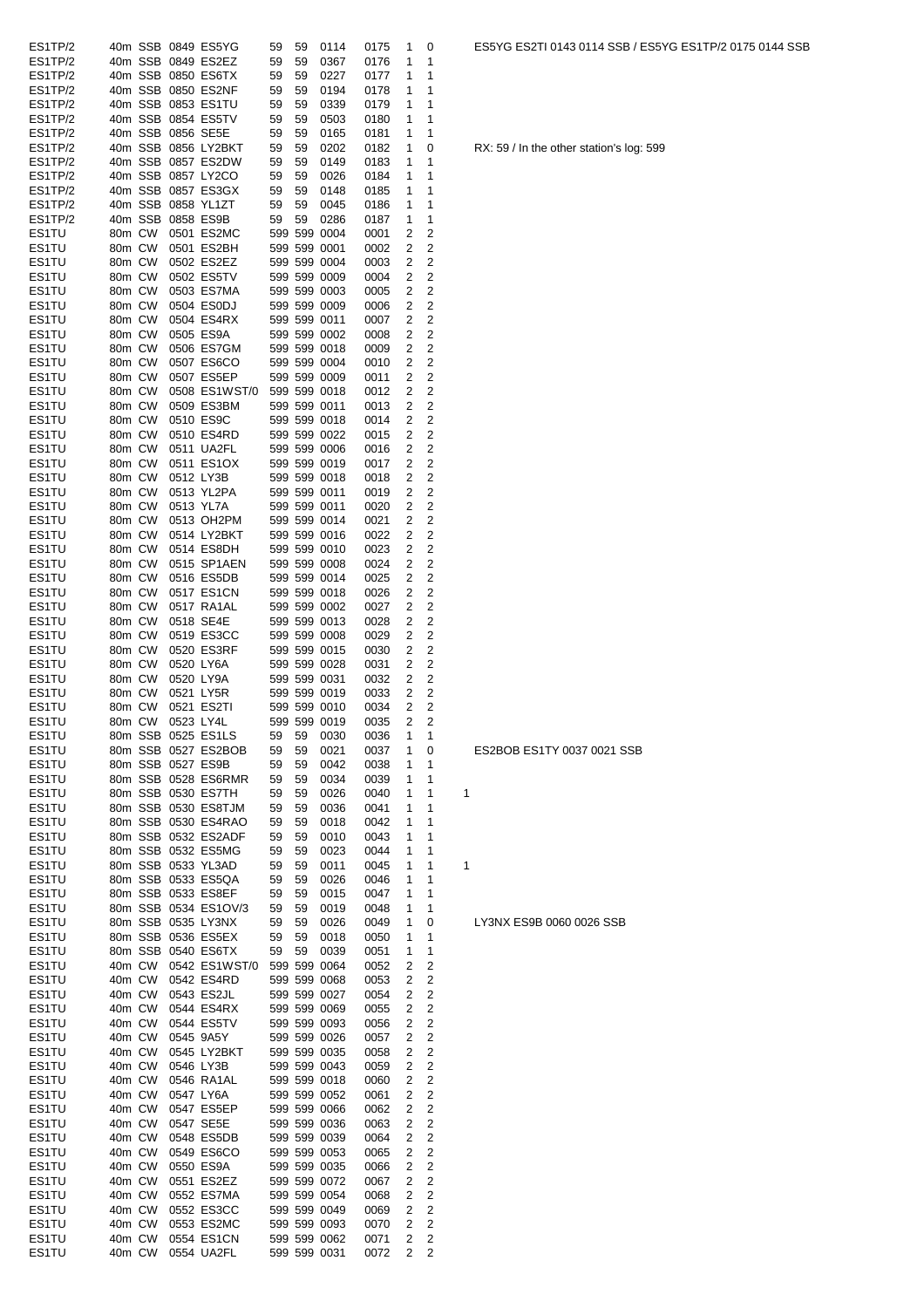| ES1TU | 40m CW |         |                   | 0554 ES1OX           |    |    | 599 599 0075                 | 0073 | 2              | 2                       |                         |
|-------|--------|---------|-------------------|----------------------|----|----|------------------------------|------|----------------|-------------------------|-------------------------|
| ES1TU | 40m CW |         |                   | 0555 YL2QN           |    |    | 599 599 0037                 | 0074 | 2              | 2                       |                         |
| ES1TU | 40m CW |         |                   | 0555 LY9A            |    |    | 599 599 0068                 | 0075 | 2              | 2                       |                         |
| ES1TU | 40m CW |         |                   | 0556 YL2HB           |    |    | 599 599 0016                 | 0076 | 2              | 2                       |                         |
| ES1TU | 40m CW |         |                   | 0556 SM5ALJ          |    |    | 599 599 0008                 | 0077 | 2              | 2                       |                         |
| ES1TU | 40m CW |         |                   | 0557 ES8DH           |    |    | 599 599 0056                 | 0078 | 2              | 2                       |                         |
| ES1TU | 40m CW |         |                   | 0557 LY5R            |    |    | 599 599 0041                 | 0079 | 2              | 2                       |                         |
| ES1TU | 40m CW |         |                   | 0557 LY2SA           |    |    | 599 599 0046                 | 0080 | 2              | 2                       |                         |
| ES1TU | 40m CW |         |                   | 0558 LY2NK           |    |    | 599 599 0039                 | 0081 | 2              | 2                       |                         |
| ES1TU | 40m CW |         |                   | 0558 SP1AEN          |    |    | 599 599 0031                 | 0082 | 2              | 2                       |                         |
| ES1TU | 40m CW |         |                   | 0558 RW3AI           |    |    | 599 599 0020                 | 0083 | 2              | 2                       |                         |
| ES1TU | 40m CW |         |                   | 0559 YL2CV           |    |    | 599 599 0024                 |      | 2              | 2                       |                         |
|       |        |         |                   |                      |    |    |                              | 0084 |                |                         |                         |
| ES1TU | 40m CW |         |                   | 0559 PA0FAW          |    |    | 599 599 0006                 | 0085 | 2              | 2                       | $\overline{\mathbf{c}}$ |
| ES1TU | 40m CW |         | 0601 YL7A         |                      |    |    | 599 599 0053                 | 0086 | 2              | 0                       |                         |
| ES1TU |        | 40m SSB |                   | 0601 ES5GP           | 59 | 59 | 0087                         | 0087 | 1              | 1                       |                         |
| ES1TU |        | 40m SSB |                   | 0602 ES7TH           | 59 | 59 | 0043                         | 0088 | 1              | 1                       | 1                       |
| ES1TU |        |         |                   | 40m SSB 0602 LY1SR   | 59 | 59 | 0033                         | 0089 | 1              | 1                       |                         |
| ES1TU |        |         |                   | 40m SSB 0603 ES5RIM  | 59 | 59 | 0038                         | 0090 | 1              | 1                       |                         |
| ES1TU |        |         |                   | 40m SSB 0603 YL3AJA  | 59 | 59 | 0036                         | 0091 | 1              | 1                       |                         |
| ES1TU |        |         | 40m SSB 0603 SE4E |                      | 59 | 59 | 0045                         | 0092 | 1              | 1                       |                         |
| ES1TU |        |         |                   | 40m SSB 0603 ES5GI   | 59 | 59 | 0012                         | 0093 | 1              | 1                       | 1                       |
| ES1TU |        |         | 40m SSB 0603 8S0C |                      | 59 | 59 | 0026                         | 0094 | 1              | 1                       |                         |
| ES1TU |        |         |                   | 40m SSB 0604 GI4AAM  | 59 | 59 | 0002                         | 0095 | 1              | 1                       | 1                       |
| ES1TU |        |         |                   | 40m SSB 0605 LY2RJ   | 59 | 59 | 0021                         | 0096 | 1              | 1                       |                         |
| ES1TU |        |         |                   | 40m SSB 0605 SP5XSD  | 59 | 59 | 0010                         | 0097 | 1              | 1                       |                         |
| ES1TU |        |         |                   | 40m SSB 0605 ES2NF   | 59 | 59 | 0065                         | 0098 | 1              | 1                       |                         |
| ES1TU |        |         | 40m SSB 0606 LY4Q |                      | 59 | 59 | 0002                         | 0099 | 1              | 1                       |                         |
| ES1TU |        |         |                   | 40m SSB 0606 LY3NX   | 59 | 59 | 0044                         | 0100 | 1              | 1                       |                         |
| ES1TU |        |         |                   | 40m SSB 0607 ES8TJM  | 59 | 59 | 0082                         | 0101 | 1              | 1                       |                         |
| ES1TU |        |         |                   | 40m SSB 0608 ES2IPA  | 59 | 59 | 0075                         | 0102 | 1              | 1                       |                         |
| ES1TU |        |         |                   | 40m SSB 0608 ES5MG   | 59 | 59 | 0060                         | 0103 | 1              | 1                       |                         |
| ES1TU |        |         |                   | 40m SSB 0609 ES5QA   | 59 | 59 | 0059                         | 0104 | 1              | 0                       |                         |
| ES1TU |        |         |                   | 40m SSB 0609 RA2FDX  | 59 | 59 | 0029                         | 0105 | 1              | 1                       | 1                       |
|       |        |         | 40m SSB 0610 LY4Z |                      | 59 |    | 0023                         |      | 1              | 1                       |                         |
| ES1TU |        |         |                   |                      |    | 59 |                              | 0106 |                |                         |                         |
| ES1TU |        |         |                   | 40m SSB 0611 ES3ACV  | 59 | 59 | 0019                         | 0107 | 1              | 1                       |                         |
| ES1TU |        |         |                   | 40m SSB 0611 OH5NE   | 59 | 59 | 0007                         | 0108 | 1              | 1                       |                         |
| ES1TU |        |         |                   | 40m SSB 0611 ES3ROG  | 59 | 59 | 0007                         | 0109 | 1              | 1                       |                         |
| ES1TU |        |         |                   | 40m SSB 0612 ES3BQ   | 59 | 59 | 0022                         | 0110 | 1              | 1                       |                         |
| ES1TU |        |         |                   | 40m SSB 0612 ES5EX   | 59 | 59 | 0046                         | 0111 | 1              | 1                       |                         |
| ES1TU |        |         | 40m SSB 0613 LY5G |                      | 59 | 59 | 0042                         | 0112 | 1              | 1                       |                         |
| ES1TU | 40m CW |         |                   | 0616 ES7GM           |    |    | 599 599 0177                 | 0113 | 2              | 2                       |                         |
| ES1TU | 40m CW |         |                   | 0616 ES2DW           |    |    | 599 599 0047                 | 0114 | 2              | 2                       |                         |
| ES1TU | 40m CW |         |                   | 0617 ES4RX           |    |    | 599 599 0120                 | 0115 | 2              | 2                       |                         |
| ES1TU | 40m CW |         |                   | 0618 9A5Y            |    |    | 599 599 0052                 | 0116 | 2              | 2                       |                         |
| ES1TU | 40m CW |         |                   | 0619 LY2BKT          |    |    | 599 599 0065                 | 0117 | $\overline{2}$ | 2                       |                         |
| ES1TU | 40m CW |         |                   | 0619 9A2AJ           |    |    | 599 599 0026                 | 0118 | 2              | 2                       |                         |
| ES1TU | 40m CW |         |                   | 0620 SM2BJT          |    |    | 599 599 0014                 | 0119 | 2              | 2                       |                         |
| ES1TU | 40m CW |         |                   | 0620 LY3B            |    |    | 599 599 0078                 | 0120 | 2              | 2                       |                         |
| ES1TU |        | 40m CW  |                   | 0620 LY6A            |    |    | 599 599 0092                 | 0121 | z              | 2                       |                         |
| ES1TU | 40m CW |         |                   | 0621 LY5R            |    |    | 599 599 0063                 | 0122 | 2              | $\overline{\mathbf{c}}$ |                         |
| ES1TU | 40m CW |         |                   | 0621 ES5DB           |    |    | 599 599 0076                 | 0123 | 2              | $\overline{\mathbf{c}}$ |                         |
| ES1TU | 40m CW |         |                   | 0622 SM6BSK          |    |    | 599 599 0036                 | 0124 | 2              | $\overline{c}$          |                         |
| ES1TU | 40m CW |         |                   | 0623 LZ3FM           |    |    | 599 599 0019                 | 0125 | 2              | 2                       |                         |
| ES1TU | 40m CW |         |                   | 0623 YL2CV           |    |    | 599 599 0035                 | 0126 | 2              | $\overline{c}$          |                         |
| ES1TU | 40m CW |         |                   | 0623 YL2HB           |    |    | 599 599 0028                 | 0127 | 2              | 2                       |                         |
|       |        |         |                   |                      |    |    |                              |      |                | $\overline{c}$          |                         |
| ES1TU | 40m CW |         |                   | 0624 ES5TV           |    |    | 599 599 0193<br>599 599 0050 | 0128 | 2              | 2                       |                         |
| ES1TU | 40m CW |         |                   | 0624 RA1AL           |    |    |                              | 0129 | 2              |                         |                         |
| ES1TU | 40m CW |         |                   | 0625 DL3DRN          |    |    | 599 599 0009                 | 0130 | 2              | 0                       |                         |
| ES1TU | 40m CW |         |                   | 0626 ES1CN           |    |    | 599 599 0100                 | 0131 | 2              | 0                       |                         |
| ES1TU | 40m CW |         | 0627 LY4L         |                      |    |    | 599 599 0070                 | 0132 | 2              | 2                       |                         |
| ES1TU | 40m CW |         |                   | 0627 LY5T            |    |    | 599 599 0004                 | 0133 | 2              | 2                       |                         |
| ES1TU | 40m CW |         |                   | 0628 ES6DO           |    |    | 599 599 0058                 | 0134 | 2              | $\overline{2}$          |                         |
| ES1TU | 40m CW |         |                   | 0629 YL2QN           |    |    | 599 599 0066                 | 0135 | 2              | $\overline{c}$          |                         |
| ES1TU | 40m CW |         |                   | 0629 ES4RD           |    |    | 599 599 0131                 | 0136 | 2              | 2                       |                         |
| ES1TU | 40m CW |         |                   | 0629 OH3GZ           |    |    | 599 599 0004                 | 0137 | 2              | 0                       |                         |
| ES1TU | 40m CW |         |                   | 0630 SE5E            |    |    | 599 599 0070                 | 0138 | 2              | 2                       |                         |
| ES1TU | 40m CW |         |                   | 0631 S50XX           |    |    | 599 599 0026                 | 0139 | 2              | 2                       |                         |
| ES1TU | 40m CW |         |                   | 0631 ES5EP           |    |    | 599 599 0116                 | 0140 | 2              | 2                       |                         |
| ES1TU | 40m CW |         |                   | 0632 RW3AI           |    |    | 599 599 0034                 | 0141 | 2              | $\overline{c}$          |                         |
| ES1TU | 40m CW |         |                   | 0633 HB9ALO          |    |    | 599 599 0007                 | 0142 | 2              | $\overline{c}$          | 2                       |
| ES1TU | 40m CW |         |                   | 0634 YU7KW           |    |    | 599 599 0001                 | 0143 | 2              | 2                       |                         |
| ES1TU | 40m CW |         |                   | 0634 RW1CM           |    |    | 599 599 0007                 | 0144 | 2              | 2                       |                         |
| ES1TU | 40m CW |         |                   | 0635 ES2MC           |    |    | 599 599 0174                 | 0145 | 2              | 2                       |                         |
| ES1TU | 40m CW |         |                   | 0636 UA2FL           |    |    | 599 599 0044                 | 0146 | 2              | 2                       |                         |
| ES1TU | 40m CW |         |                   | 0636 ES4OJ           |    |    | 599 599 0030                 | 0147 | 2              | $\overline{2}$          |                         |
| ES1TU | 40m CW |         |                   | 0637 ES2BH           |    |    | 599 599 0166                 | 0148 | 2              | $\overline{c}$          |                         |
| ES1TU | 40m CW |         |                   | 0637 ES1OX           |    |    | 599 599 0128                 | 0149 | 2              | 2                       |                         |
| ES1TU | 40m CW |         |                   | 0638 ES3CC           |    |    | 599 599 0095                 | 0150 | 2              | 2                       |                         |
| ES1TU | 40m CW |         |                   | 0638 ES2EZ           |    |    | 599 599 0150                 | 0151 | 2              | 2                       |                         |
| ES1TU |        |         |                   | 40m SSB 0640 ES1LS   | 59 | 59 | 0117                         | 0152 | 1              | 1                       |                         |
| ES1TU |        |         |                   | 40m SSB 0641 ES1TP/2 | 59 | 59 | 0055                         | 0153 | 1              | 1                       |                         |
| ES1TU |        |         |                   | 40m SSB 0642 ES6TX   |    |    |                              |      | 1              | 1                       |                         |
|       |        |         |                   |                      | 59 | 59 | 0101                         | 0154 |                |                         |                         |
| ES1TU |        |         |                   | 40m SSB 0642 ES0DJ   | 59 | 59 | 0156                         | 0155 | 1              | 1                       |                         |
| ES1TU |        |         |                   | 40m SSB 0642 ES6PA   | 59 | 59 | 0095                         | 0156 | 1              | 1                       |                         |
| ES1TU |        |         |                   | 40m SSB 0644 ES2PKW  | 59 | 59 | 0017                         | 0157 | 1              | 0                       |                         |

.<br>No such serial number in that mode / YL7A ES1TU 0086 0053 SSB

ES5QA S50XX 0022 0059 SSB / ES5QA ES1TU 0104 0047 SSB 1

DL3DRN ES1TU 0131 0009 CW ESSIN LEST O 0131 0100 CW / DL3DRN ES1TU 0131 0009 CW

OH3GZ ES1TU 0136 0004 CW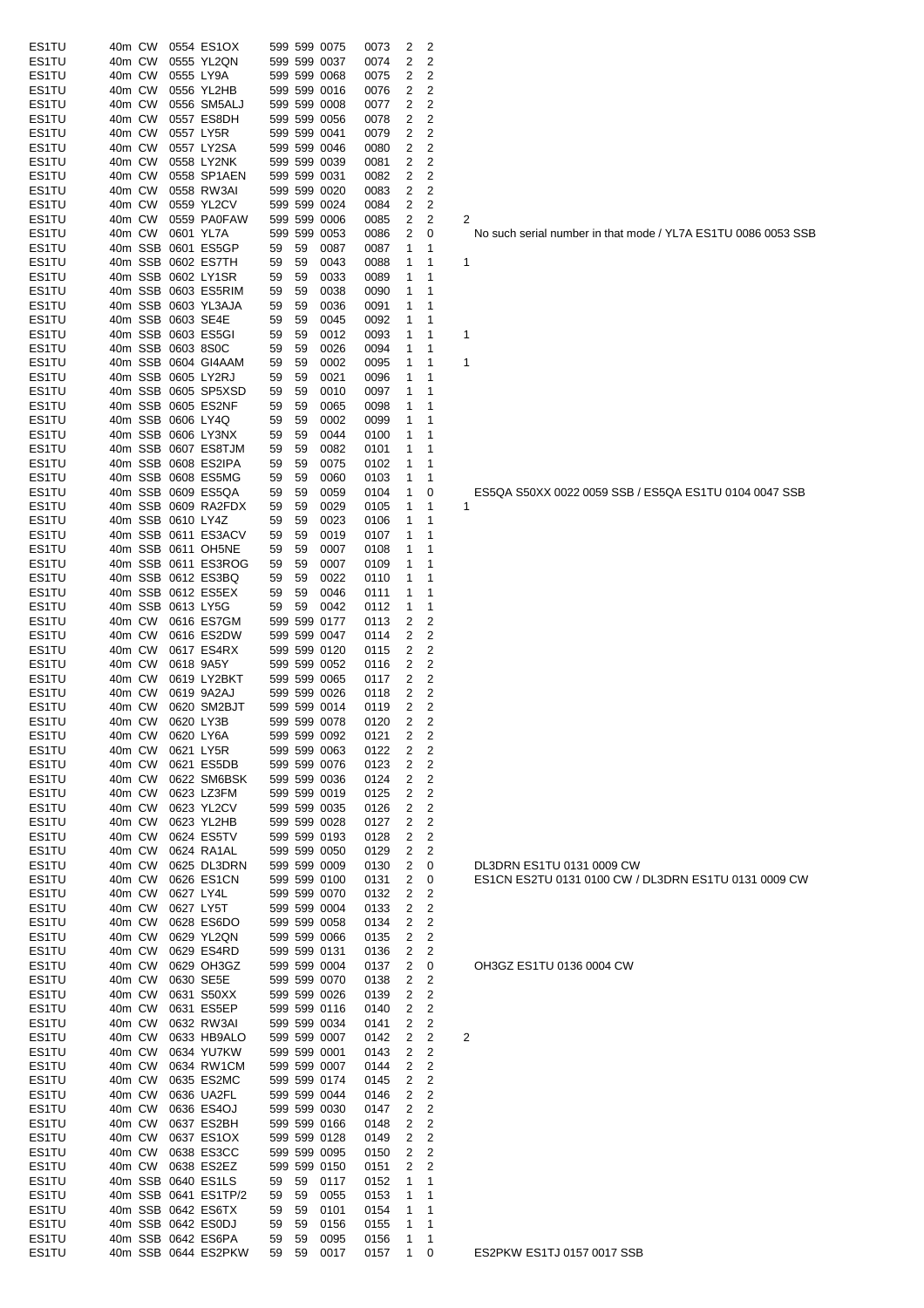| ES1TU |        |         |                   | 40m SSB 0644 ES2TI   | 59 | 59 | 0076                         | 0158 | 1              | 1                       |   |
|-------|--------|---------|-------------------|----------------------|----|----|------------------------------|------|----------------|-------------------------|---|
|       |        |         |                   |                      |    |    |                              |      |                |                         |   |
| ES1TU |        | 40m SSB |                   | 0645 ES2BOB          | 59 | 59 | 0087                         | 0159 | 1              | 1                       |   |
| ES1TU | 40m CW |         |                   | 0646 ES1WST/0        |    |    | 599 599 0133                 | 0160 | 2              | 2                       |   |
| ES1TU | 40m CW |         |                   | 0647 ES3BM           |    |    | 599 599 0101                 | 0161 | 2              | 2                       |   |
| ES1TU | 80m CW |         |                   | 0649 ES4RX           |    |    | 599 599 0151                 | 0162 | 2              | 2                       |   |
| ES1TU | 80m CW |         | 0650 LY3B         |                      |    |    | 599 599 0099                 | 0163 | 2              | $\overline{c}$          |   |
| ES1TU | 80m CW |         | 0650 LY6A         |                      |    |    | 599 599 0125                 | 0164 | 2              | $\overline{c}$          |   |
|       |        |         |                   |                      |    |    | 599 599 0094                 |      |                |                         |   |
| ES1TU | 80m CW |         |                   | 0651 LY2BKT          |    |    |                              | 0165 | 2              | 2                       |   |
| ES1TU | 80m CW |         |                   | 0651 YL2QN           |    |    | 599 599 0079                 | 0166 | 2              | 2                       |   |
| ES1TU | 80m CW |         |                   | 0651 LY5R            |    |    | 599 599 0083                 | 0167 | 2              | 2                       |   |
| ES1TU | 80m CW |         |                   | 0652 ES1WST/0        |    |    | 599 599 0140                 | 0168 | 2              | 2                       |   |
| ES1TU | 80m CW |         |                   | 0653 ES3RY           |    |    | 599 599 0033                 | 0169 | 2              | 2                       |   |
| ES1TU |        | 80m SSB |                   | 0657 ES2IPA          | 59 | 59 | 0117                         | 0170 | 1              | 1                       |   |
|       |        |         |                   |                      |    |    |                              |      |                |                         |   |
| ES1TU |        |         |                   | 80m SSB 0657 ES1OV/3 | 59 | 59 | 0061                         | 0171 | 1              | 1                       |   |
| ES1TU |        |         | 80m SSB 0658 ES9B |                      | 59 | 59 | 0155                         | 0172 | 1              | 1                       |   |
| ES1TU |        |         |                   | 80m SSB 0658 ES2ADF  | 59 | 59 | 0051                         | 0173 | 1              | 1                       |   |
| ES1TU |        |         |                   | 80m SSB 0659 ES2BOB  | 59 | 59 | 0094                         | 0174 | 1              | 1                       |   |
| ES1TU |        |         |                   | 80m SSB 0700 ES5EX   | 59 | 59 | 0076                         | 0175 | 1              | 1                       |   |
|       |        |         | 80m SSB 0701 ES9B |                      |    |    |                              |      |                | 1                       |   |
| ES1TU |        |         |                   |                      | 59 | 59 | 0157                         | 0176 | 1              |                         |   |
| ES1TU |        |         |                   | 80m SSB 0701 ES1LS   | 59 | 59 | 0133                         | 0177 | 1              | 1                       |   |
| ES1TU |        |         |                   | 80m SSB 0702 ES8BJP  | 59 | 59 | 0076                         | 0178 | 1              | 1                       |   |
| ES1TU |        |         |                   | 80m SSB 0703 ES1TP/2 | 59 | 59 | 0074                         | 0179 | 1              | 1                       |   |
| ES1TU |        |         |                   | 80m SSB 0703 ES2ADF  | 59 | 59 | 0054                         | 0180 | 1              | 1                       |   |
| ES1TU |        |         |                   | 80m SSB 0705 ES5RIM  | 59 | 59 | 0072                         | 0181 | 1              | 1                       |   |
|       |        |         |                   |                      |    |    |                              |      |                |                         |   |
| ES1TU |        |         |                   | 80m SSB 0706 ES2TI   | 59 | 59 | 0093                         | 0182 | 1              | 1                       |   |
| ES1TU |        |         |                   | 80m SSB 0706 ES5QA   | 59 | 59 | 0123                         | 0183 | 1              | 1                       |   |
| ES1TU |        |         |                   | 80m SSB 0707 ES3RFL  | 59 | 59 | 0051                         | 0184 | 1              | 1                       |   |
| ES1TU |        |         |                   | 80m SSB 0707 ES0CD   | 59 | 59 | 0034                         | 0185 | 1              | 1                       | 1 |
| ES1TU | 80m CW |         |                   | 0709 ES9A            |    |    | 599 599 0097                 | 0186 | 2              | 2                       |   |
|       |        |         |                   |                      |    |    |                              |      |                |                         |   |
| ES1TU | 80m CW |         |                   | 0710 ES4RD           |    |    | 599 599 0181                 | 0187 | 2              | 2                       |   |
| ES1TU | 80m CW |         |                   | 0710 ES3CC           |    |    | 599 599 0144                 | 0188 | 2              | 2                       |   |
| ES1TU | 80m CW |         |                   | 0711 ES2BH           |    |    | 599 599 0221                 | 0189 | 2              | $\overline{c}$          |   |
| ES1TU | 80m CW |         |                   | 0711 ES3BM           |    |    | 599 599 0121                 | 0190 | 2              | 2                       |   |
| ES1TU | 80m CW |         |                   | 0713 ES9C            |    |    | 599 599 0187                 | 0191 | 2              | 2                       |   |
|       |        |         |                   |                      |    |    |                              |      |                |                         |   |
| ES1TU | 80m CW |         |                   | 0713 ES2JL           |    |    | 599 599 0083                 | 0192 | 2              | 2                       |   |
| ES1TU | 80m CW |         |                   | 0714 ES1WST/0        |    |    | 599 599 0161                 | 0193 | 2              | 2                       |   |
| ES1TU | 80m CW |         |                   | 0714 ES6DO           |    |    | 599 599 0098                 | 0194 | 2              | 2                       |   |
| ES1TU | 80m CW |         |                   | 0715 ES2MC           |    |    | 599 599 0242                 | 0195 | 2              | 2                       |   |
| ES1TU | 80m CW |         |                   | 0715 ES5EP           |    |    | 599 599 0179                 | 0196 | 2              | $\overline{c}$          |   |
|       |        |         |                   |                      |    |    |                              |      |                |                         |   |
| ES1TU | 80m CW |         |                   | 0723 SE4E            |    |    | 599 599 0095                 | 0197 | 2              | $\overline{c}$          |   |
| ES1TU | 80m CW |         |                   | 0724 YL2QN           |    |    | 599 599 0106                 | 0198 | 2              | 2                       |   |
| ES1TU | 80m CW |         |                   | 0724 ES8DH           |    |    | 599 599 0135                 | 0199 | 2              | 2                       |   |
| ES1TU | 80m CW |         |                   | 0724 RA1AL           |    |    | 599 599 0086                 | 0200 | 2              | $\overline{c}$          |   |
| ES1TU | 80m CW |         |                   | 0725 DL5AXX          |    |    | 599 599 0010                 | 0201 | 2              | 2                       |   |
|       |        |         |                   |                      |    |    |                              |      |                |                         |   |
| ES1TU | 80m CW |         |                   | 0726 ES0DJ           |    |    | 599 599 0241                 | 0202 | 2              | $\overline{c}$          |   |
| ES1TU | 80m CW |         |                   | 0726 ES7GM           |    |    | 599 599 0337                 | 0203 | 2              | 2                       |   |
| ES1TU | 80m CW |         |                   | 0727 ES2EZ           |    |    | 599 599 0231                 | 0204 | 2              | 2                       |   |
| ES1TU | 80m CW |         |                   | 0727 LY2BKT          |    |    | 599 599 0127                 | 0205 | 2              | 2                       |   |
| ES1TU |        |         |                   | 80m CW 0728 LY9A     |    |    | 599 599 0177                 | 0206 | $\overline{2}$ | $\overline{\mathbf{c}}$ |   |
|       |        |         |                   |                      |    |    |                              |      |                |                         |   |
| ES1TU |        | 80m CW  |                   | 0728 LY2NK           |    |    | 599 599 0097                 | 0207 | 2              | 2                       |   |
| ES1TU |        | 80m CW  |                   | 0729 YL7A            |    |    | 599 599 0137                 | 0208 | 2              | 2                       |   |
| ES1TU |        | 80m CW  |                   | 0730 ES4RX           |    |    | 599 599 0197                 | 0209 | 2              | 2                       |   |
| ES1TU |        | 80m CW  |                   | 0730 LY5R            |    |    | 599 599 0115                 | 0210 | 2              | 2                       |   |
| ES1TU |        | 80m CW  |                   | 0731 ES5TV           |    |    | 599 599 0329                 | 0211 | 2              | 2                       |   |
| ES1TU |        | 80m CW  |                   | 0732 LY6A            |    |    | 599 599 0167                 |      | 2              | 2                       |   |
|       |        |         |                   |                      |    |    |                              | 0212 |                |                         |   |
| ES1TU | 80m CW |         |                   | 0733 ES7MA           |    |    | 599 599 0159                 | 0213 | 2              | $\overline{c}$          |   |
| ES1TU |        | 80m CW  |                   | 0734 LY3B            |    |    | 599 599 0142                 | 0214 | 2              | 2                       |   |
| ES1TU |        | 80m CW  |                   | 0735 ES2NF           |    |    | 599 599 0138                 | 0215 | 2              | $\overline{c}$          |   |
| ES1TU |        | 40m CW  |                   | 0737 ES3CC           |    |    | 599 599 0175                 | 0216 | 2              | 2                       |   |
| ES1TU | 40m CW |         |                   | 0738 ES5EP           |    |    | 599 599 0217                 | 0217 | 2              | 2                       |   |
|       |        | 40m CW  |                   |                      |    |    |                              |      |                |                         |   |
| ES1TU |        |         |                   | 0739 ES2MC           |    |    | 599 599 0285                 | 0218 | 2              | 2                       |   |
| ES1TU |        | 40m CW  |                   | 0740 ES7MA           |    |    | 599 599 0166                 | 0219 | 2              | $\overline{c}$          |   |
| ES1TU |        | 40m CW  |                   | 0740 ES2EZ           |    |    | 599 599 0258                 | 0220 | 2              | 2                       |   |
| ES1TU |        | 40m CW  |                   | 0740 ES4RD           |    |    | 599 599 0213                 | 0221 | 2              | 2                       |   |
| ES1TU |        | 40m CW  |                   | 0740 ES2BH           |    |    | 599 599 0272                 | 0222 | 2              | 2                       |   |
| ES1TU |        | 40m CW  |                   | 0741 ES7GM           |    |    | 599 599 0356                 | 0223 | 2              | 2                       |   |
|       |        |         |                   |                      |    |    |                              |      |                |                         |   |
| ES1TU |        | 40m CW  |                   | 0742 LY3B            |    |    | 599 599 0148                 | 0224 | 2              | $\overline{c}$          |   |
| ES1TU |        | 40m CW  |                   | 0742 LY6A            |    |    | 599 599 0175                 | 0225 | 2              | $\mathbf 2$             |   |
| ES1TU | 40m CW |         |                   | 0742 LY9A            |    |    | 599 599 0196                 | 0226 | 2              | $\overline{c}$          |   |
| ES1TU |        | 40m CW  |                   | 0743 LY2BKT          |    |    | 599 599 0140                 | 0227 | 2              | 2                       |   |
| ES1TU |        | 40m CW  |                   | 0743 LY5R            |    |    | 599 599 0125                 | 0228 | 2              | $\overline{c}$          |   |
|       |        |         |                   |                      |    |    |                              |      |                |                         |   |
| ES1TU |        | 40m CW  |                   | 0744 ES6CO           |    |    | 599 599 0163                 | 0229 | 2              | 2                       |   |
| ES1TU |        | 40m CW  | 0744 LY4L         |                      |    |    | 599 599 0121                 | 0230 | 2              | $\overline{c}$          |   |
| ES1TU |        | 40m CW  |                   | 0744 ES5TV           |    |    | 599 599 0352                 | 0231 | 2              | $\overline{\mathbf{c}}$ |   |
| ES1TU |        | 40m CW  |                   | 0745 YL2QN           |    |    | 599 599 0122                 | 0232 | 2              | $\overline{c}$          |   |
| ES1TU |        | 40m CW  |                   | 0745 LY3NX           |    |    | 599 599 0114                 | 0233 | 2              | 2                       |   |
| ES1TU |        | 40m CW  |                   | 0746 LY5T            |    |    | 599 599 0053                 | 0234 | 2              | 2                       |   |
|       |        |         |                   |                      |    |    |                              |      |                |                         |   |
| ES1TU | 40m CW |         |                   | 0746 LY2DX           |    |    | 599 599 0020                 | 0235 | 2              | 2                       |   |
| ES1TU | 40m CW |         |                   | 0746 9A5Y            |    |    | 599 599 0100                 | 0236 | 2              | $\mathbf 2$             |   |
| ES1TU | 40m CW |         |                   | 0747 RW3AI           |    |    | 599 599 0056                 | 0237 | 2              | $\overline{c}$          |   |
| ES1TU | 40m CW |         |                   | 0747 ES5DB           |    |    | 599 599 0150                 | 0238 | 2              | 2                       |   |
| ES1TU | 40m CW |         |                   | 0747 LY2NK           |    |    | 599 599 0115                 | 0239 | 2              | 2                       |   |
|       |        |         |                   |                      |    |    |                              |      |                |                         |   |
| ES1TU |        | 40m CW  |                   | 0748 S50XX           |    |    | 599 599 0050<br>599 599 0058 | 0240 | 2              | 2                       |   |
| ES1TU |        | 40m CW  |                   | 0749 EW8OF           |    |    |                              | 0241 | 2              | 2                       |   |
| ES1TU |        | 40m CW  |                   | 0749 LY5G            |    |    | 599 599 0087                 | 0242 | 2              | 0                       |   |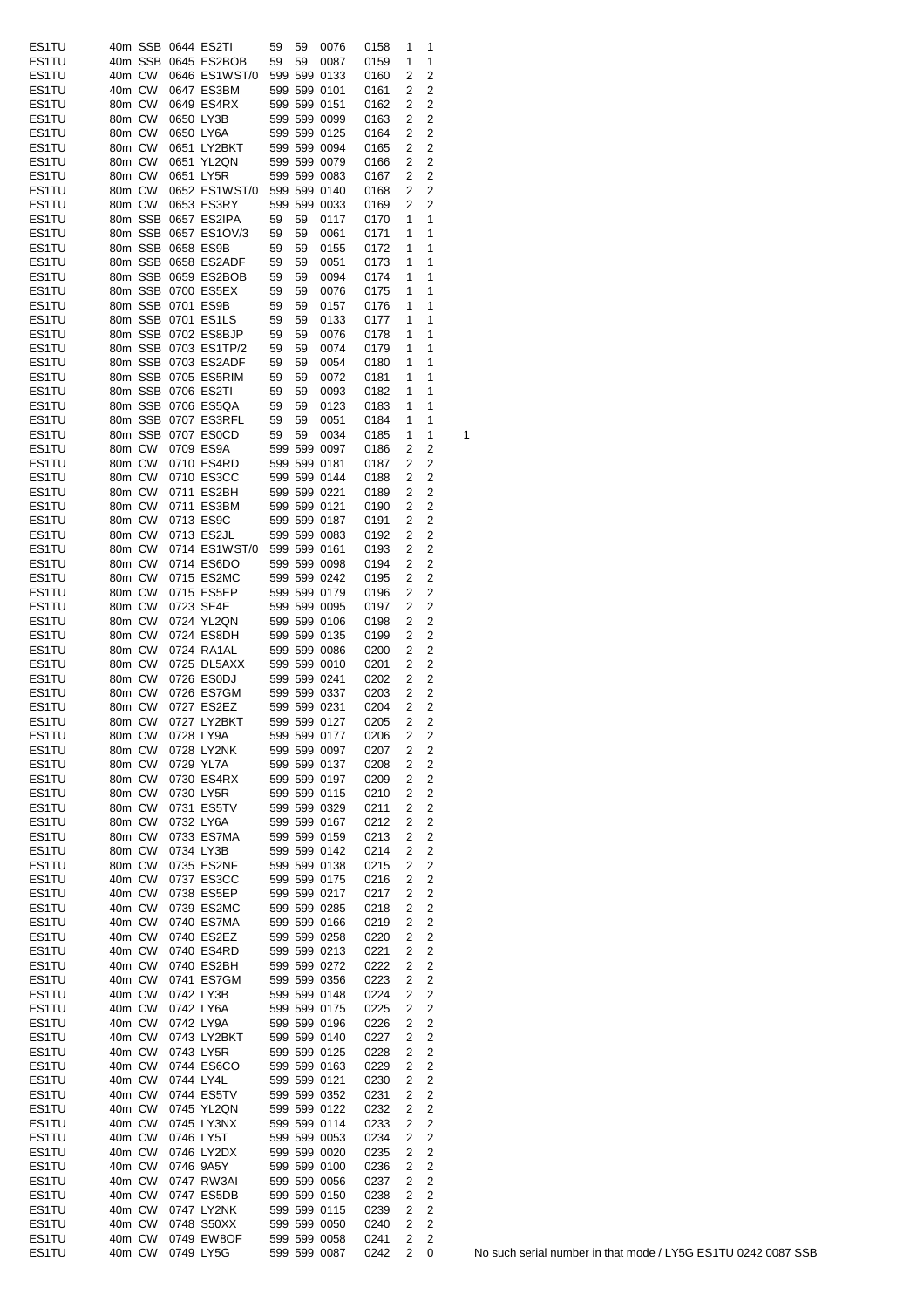| ES1TU          |                  | 40m CW           | 0750 ES1CN               |  | 599 599 0183                 | 0243         | 2              | 2                       |                                                     |
|----------------|------------------|------------------|--------------------------|--|------------------------------|--------------|----------------|-------------------------|-----------------------------------------------------|
| ES1TU          | 40m CW           |                  | 0751 ES1WST/0            |  | 599 599 0200                 | 0244         | 2              | 0                       | ES1WST/0 ES3CC 0191 0200 CW / ES1WST/0 ES1TU 0244   |
| ES1TU<br>ES1TU | 40m CW           | 40m CW           | 0751 ES9A<br>0752 ES4OJ  |  | 599 599 0126<br>599 599 0078 | 0245<br>0246 | 2<br>2         | 2<br>2                  |                                                     |
| ES1TU          | 40m CW           |                  | 0753 ES4RX               |  | 599 599 0222                 | 0247         | 2              | 2                       |                                                     |
| ES1TU          | 40m CW           |                  | 0754 ES3RY               |  | 599 599 0068                 | 0248         | 2              | 2                       |                                                     |
| ES1TU          | 40m CW           |                  | 0754 UA2FL               |  | 599 599 0076                 | 0249         | 2              | 2                       |                                                     |
| ES1TU          | 40m CW           |                  | 0755 ES3BM               |  | 599 599 0146                 | 0250         | 2              | 2                       |                                                     |
| ES1TU          | 40m CW           |                  | 0756 YL7A                |  | 599 599 0156                 | 0251         | 2              | 2                       |                                                     |
| ES1TU          | 40m CW           |                  | 0757 YL2HB               |  | 599 599 0059                 | 0252         | 2              | 0                       | YL2HB ES7GM 0438 0059 CW / YL2HB ES1TU 0252 0050 C  |
| ES1TU          |                  | 40m CW           | 0757 SM6BSK              |  | 599 599 0068                 | 0253         | 2              | 2                       |                                                     |
| ES1TU          |                  | 40m CW           | 0758 ES8DH               |  | 599 599 0157                 | 0254         | 2              | 2                       |                                                     |
| ES1TU          | 40m CW           |                  | 0759 SP1AEN              |  | 599 599 0075                 | 0255         | 2              | 2                       |                                                     |
| ES1TU          | 40m CW           |                  | 0759 RA1AL<br>0800 ES0DJ |  | 599 599 0110                 | 0256         | 2<br>2         | 2<br>$\overline{2}$     |                                                     |
| ES1TU<br>ES1TU | 40m CW<br>40m CW |                  | 0801 RA3NC               |  | 599 599 0281<br>599 599 0035 | 0257<br>0258 | 2              | 2                       |                                                     |
| ES1TU          | 40m CW           |                  | 0801 YL2QN               |  | 599 599 0127                 | 0259         | 2              | 2                       |                                                     |
| ES1TU          | 40m CW           |                  | 0802 SE4E                |  | 599 599 0120                 | 0260         | 2              | 2                       |                                                     |
| ES1TU          | 40m CW           |                  | 0803 DJ6TK               |  | 599 599 0007                 | 0261         | 2              | 2                       |                                                     |
| ES1TU          | 40m CW           |                  | 0803 LY5R                |  | 599 599 0135                 | 0262         | 2              | 2                       |                                                     |
| ES1TU          | 40m CW           |                  | 0804 ES5DB               |  | 599 599 0160                 | 0263         | 2              | 2                       |                                                     |
| ES1TU          | 40m CW           |                  | 0804 LY6A                |  | 599 599 0194                 | 0264         | 2              | 2                       |                                                     |
| ES1TU          | 40m CW           |                  | 0805 YL2HB               |  | 599 599 0054                 | 0265         | 2              | 2                       |                                                     |
| ES1TU          |                  | 40m CW           | 0805 ES1CN               |  | 599 599 0193                 | 0266         | 2              | 2                       |                                                     |
| ES1TU          | 80m CW           |                  | 0807 ES2EZ               |  | 599 599 0295                 | 0267         | 2              | 2                       |                                                     |
| ES1TU<br>ES1TU | 80m CW           |                  | 0807 ES2TI               |  | 599 599 0149                 | 0268         | 2              | 2                       |                                                     |
| ES1TU          | 80m CW<br>80m CW |                  | 0808 ES4RX<br>0808 ES2MC |  | 599 599 0231<br>599 599 0329 | 0269<br>0270 | 2<br>2         | 2<br>2                  |                                                     |
| ES1TU          | 80m CW           |                  | 0809 ES6DO               |  | 599 599 0139                 | 0271         | 2              | 2                       |                                                     |
| ES1TU          | 80m CW           |                  | 0809 ES2BH               |  | 599 599 0311                 | 0272         | 2              | 2                       |                                                     |
| ES1TU          | 80m CW           |                  | 0810 ES0DJ               |  | 599 599 0299                 | 0273         | 2              | 2                       |                                                     |
| ES1TU          | 80m CW           |                  | 0810 ES1WST/0            |  | 599 599 0213                 | 0274         | 2              | 2                       |                                                     |
| ES1TU          | 80m CW           |                  | 0812 ES7MA               |  | 599 599 0205                 | 0275         | 2              | 2                       |                                                     |
| ES1TU          | 80m CW           |                  | 0812 LY6A                |  | 599 599 0205                 | 0276         | 2              | 0                       | LY6A ES1TU 0277 0205 CW                             |
| ES1TU          | 80m CW           |                  | 0813 ES3CC               |  | 599 599 0206                 | 0277         | 2              | 0                       | ES3CC ES1TV 0277 0206 CW / LY6A ES1TU 0277 0205 CW  |
| ES1TU          | 80m CW           |                  | 0813 RA1AL               |  | 599 599 0121                 | 0278         | 2              | 2                       |                                                     |
| ES1TU          | 80m CW           |                  | 0813 ES5TV               |  | 599 599 0419                 | 0279         | 2              | 2                       |                                                     |
| ES1TU          | 80m CW           |                  | 0814 LY3B                |  | 599 599 0170                 | 0280         | 2              | 2                       |                                                     |
| ES1TU<br>ES1TU | 80m CW<br>80m CW |                  | 0815 LY2BKT<br>0816 LY9A |  | 599 599 0165<br>599 599 0234 | 0281         | 2              | 2                       |                                                     |
| ES1TU          | 80m CW           |                  | 0816 OH1B                |  | 599 599 0117                 | 0282<br>0283 | 2<br>2         | 2<br>2                  |                                                     |
| ES1TU          | 80m CW           |                  | 0817 ES2NF               |  | 599 599 0166                 | 0284         | 2              | 2                       |                                                     |
| ES1TU          | 80m CW           |                  | 0817 SE4E                |  | 599 599 0133                 | 0285         | 2              | 2                       |                                                     |
| ES1TU          | 80m CW           |                  | 0818 ES1CN               |  | 599 599 0205                 | 0286         | 2              | 2                       |                                                     |
| ES1TU          | 80m CW           |                  | 0818 LY5R                |  | 599 599 0148                 | 0287         | 2              | 2                       |                                                     |
| ES1TU          | 80m CW           |                  | 0819 ES9C                |  | 599 599 0279                 | 0288         | 2              | 2                       |                                                     |
| ES1TU          |                  | 80m CW           | 0821 ES2JL               |  | 599 599 0125                 | 0289         | 2              | 0                       | ES2JL YL2PA 0127 0125 CW / ES2JL ES1TU 0289 0126 CW |
| ES1TU          |                  |                  | 80m CW 0822 ES7GM        |  | 599 599 0455                 | 0290         | 2              | 2                       |                                                     |
| ES1TU          |                  |                  | 80m CW 0822 ES8DH        |  | 599 599 0192                 | 0291         | $\overline{2}$ | 0                       | ES8DH ES1TU 0201 0192 CW                            |
| ES1TU          |                  | 80m CW           | 0823 ES5EP               |  | 599 599 0259                 | 0292         | 2              | 2                       |                                                     |
| ES1TU          | 80m CW           |                  | 0824 ES2RL               |  | 599 599 0056                 | 0293         | 2              | 0                       | ES2RL ES2TU 0293 0056 CW                            |
| ES1TU<br>ES1TU |                  | 80m CW<br>80m CW | 0824 YL2PA<br>0825 LY2NK |  | 599 599 0131<br>599 599 0134 | 0294<br>0295 | 2<br>2         | 2<br>2                  |                                                     |
| ES1TU          |                  | 80m CW           | 0826 YL7A                |  | 599 599 0183                 | 0296         | 2              | 2                       |                                                     |
| ES1TU          |                  | 80m CW           | 0826 LY3NX               |  | 599 599 0143                 | 0297         | 2              | 2                       |                                                     |
| ES1TU          |                  | 40m CW           | 0829 ES1WST/0            |  | 599 599 0240                 | 0298         | 2              | 2                       |                                                     |
| ES1TU          |                  | 40m CW           | 0829 ES2DW               |  | 599 599 0128                 | 0299         | 2              | 2                       |                                                     |
| ES1TU          |                  | 40m CW           | 0830 LY3B                |  | 599 599 0185                 | 0300         | 2              | 2                       |                                                     |
| ES1TU          |                  | 40m CW           | 0831 ES4OJ               |  | 599 599 0103                 | 0301         | 2              | 2                       |                                                     |
| ES1TU          |                  | 40m CW           | 0832 ES7MA               |  | 599 599 0220                 | 0302         | 2              | 2                       |                                                     |
| ES1TU          |                  | 40m CW           | 0832 LY2F                |  | 599 599 0001                 | 0303         | 2              | 2                       |                                                     |
| ES1TU          |                  | 40m CW           | 0832 LY2BKT              |  | 599 599 0178                 | 0304         | 2              | $\overline{\mathbf{c}}$ |                                                     |
| ES1TU          |                  | 40m CW           | 0833 LY4L                |  | 599 599 0154                 | 0305         | 2              | $\overline{\mathbf{c}}$ |                                                     |
| ES1TU          |                  | 40m CW           | 0833 OH1B                |  | 599 599 0125                 | 0306         | 2              | 2                       |                                                     |
| ES1TU<br>ES1TU |                  | 40m CW<br>40m CW | 0834 RW3AI<br>0835 S50XX |  | 599 599 0072<br>599 599 0063 | 0307<br>0308 | 2<br>2         | 2<br>2                  |                                                     |
| ES1TU          | 40m CW           |                  | 0835 DL5AXX              |  | 599 599 0022                 | 0309         | 2              | 2                       |                                                     |
| ES1TU          | 40m CW           |                  | 0837 ES6CO               |  | 599 599 0218                 | 0310         | 2              | 2                       |                                                     |
| ES1TU          |                  | 40m CW           | 0837 ES2TI               |  | 599 599 0178                 | 0311         | 2              | $\overline{\mathbf{c}}$ |                                                     |
| ES1TU          |                  | 40m CW           | 0838 ES3BM               |  | 599 599 0193                 | 0312         | 2              | 2                       |                                                     |
| ES1TU          | 40m CW           |                  | 0839 ES4RD               |  | 599 599 0276                 | 0313         | 2              | 2                       |                                                     |
| ES1TU          |                  | 40m CW           | 0839 ES7GM               |  | 599 599 0489                 | 0314         | 2              | 2                       |                                                     |
| ES1TU          |                  | 40m CW           | 0840 ES5EP               |  | 599 599 0278                 | 0315         | 2              | 2                       |                                                     |
| ES1TU          |                  | 40m CW           | 0841 ES2MC               |  | 599 599 0390                 | 0316         | 2              | 2                       |                                                     |
| ES1TU          |                  | 40m CW           | 0841 ES3CC               |  | 599 599 0244                 | 0317         | 2              | 2                       |                                                     |
| ES1TU          | 40m CW           |                  | 0842 ES2EZ               |  | 599 599 0353                 | 0318         | 2              | $\overline{2}$          |                                                     |
| ES1TU          | 40m CW           |                  | 0843 UA2FL               |  | 599 599 0088                 | 0319         | 2              | 2                       |                                                     |
| ES1TU          |                  | 40m CW           | 0843 LY9A                |  | 599 599 0263<br>599 599 0270 | 0320         | 2              | 2<br>2                  |                                                     |
| ES1TU<br>ES1TU |                  | 40m CW<br>40m CW | 0843 ES4RX<br>0844 ES1OX |  | 599 599 0251                 | 0321<br>0322 | 2<br>2         | 2                       |                                                     |
| ES1TU          |                  | 40m CW           | 0844 ES2BH               |  | 599 599 0368                 | 0323         | 2              | 2                       |                                                     |
| ES1TU          |                  | 40m CW           | 0845 LY2NK               |  | 599 599 0151                 | 0324         | 2              | 2                       |                                                     |
| ES1TU          |                  | 40m CW           | 0847 ES9C                |  | 599 599 0314                 | 0325         | 2              | 2                       |                                                     |
| ES1TU          |                  | 40m CW           | 0847 RA1AL               |  | 599 599 0145                 | 0326         | 2              | 2                       |                                                     |
| ES1TU          |                  |                  | 40m CW 0848 ES2LR        |  | 599 599 0065                 | 0327         | $\overline{2}$ | $\overline{2}$          |                                                     |

ES1WST/0 ES3CC 0191 0200 CW / ES1WST/0 ES1TU 0244 0199 CW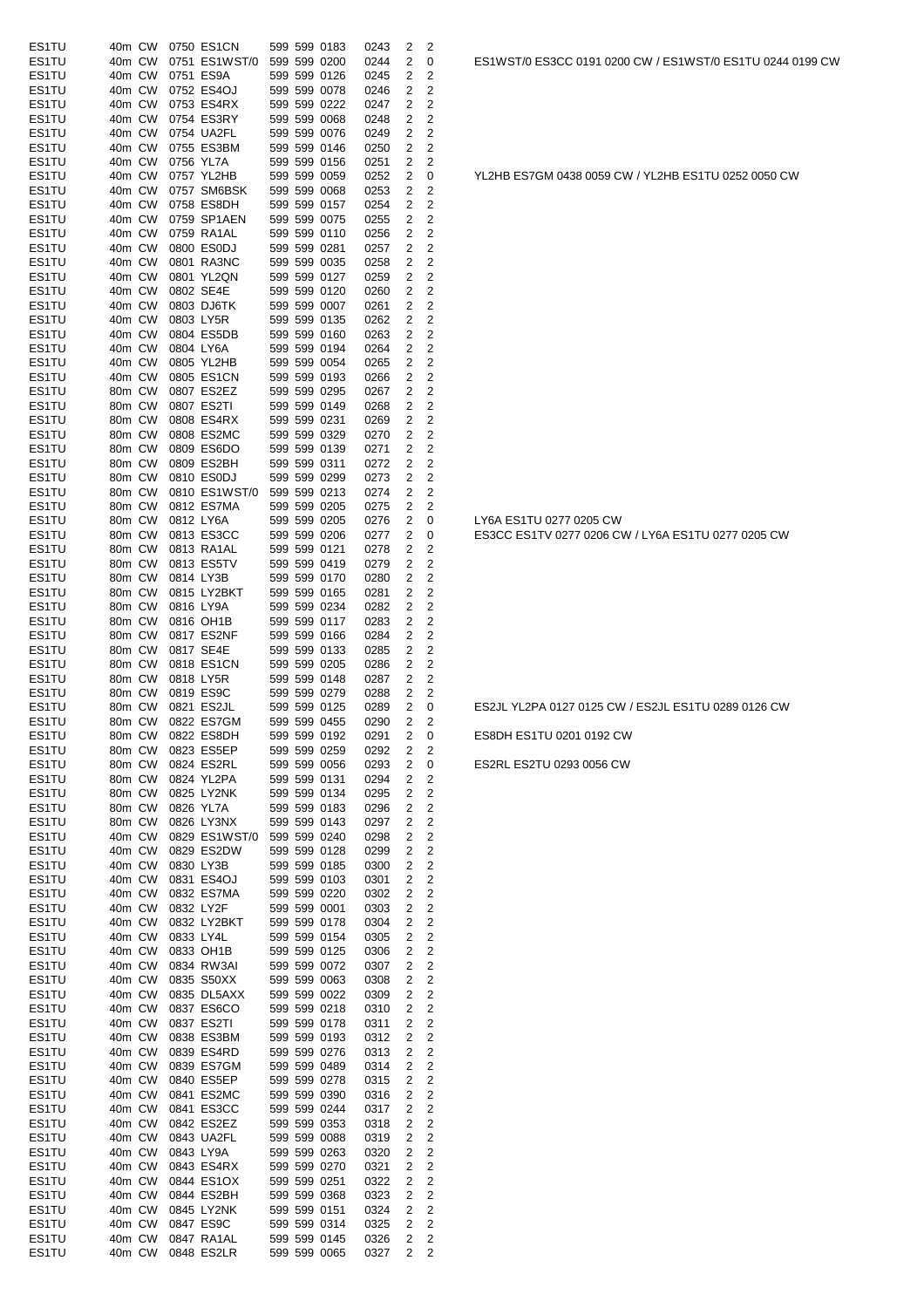| ES1TU    | 40m CW |         |                   | 0848 EW8OF           |    |    | 599 599 0076                 | 0328 | 2              | 2              |                         |
|----------|--------|---------|-------------------|----------------------|----|----|------------------------------|------|----------------|----------------|-------------------------|
| ES1TU    |        | 40m SSB |                   | 0850 ES5TV           | 59 | 59 | 0489                         | 0329 | 1              | 1              |                         |
| ES1TU    |        | 40m SSB |                   | 0851 ES6RMR          | 59 | 59 | 0260                         | 0330 | 1              | 1              |                         |
| ES1TU    |        |         |                   | 40m SSB 0851 YL1ZT   | 59 | 59 | 0044                         | 0331 | 1              | 0              |                         |
| ES1TU    |        |         | 40m SSB 0852 8S0C |                      | 59 | 59 | 0101                         | 0332 | 1              | 1              |                         |
| ES1TU    |        | 40m SSB |                   | 0852 ES7A            | 59 | 59 | 0115                         | 0333 | 1              | 1              | 1                       |
| ES1TU    |        |         | 40m SSB 0852 R3LC |                      | 59 | 59 | 0080                         | 0334 | 1              | 1              |                         |
| ES1TU    |        |         |                   | 40m SSB 0853 UA1AQA  | 59 | 59 | 0088                         | 0335 | 1              | 1              |                         |
| ES1TU    |        |         |                   | 40m SSB 0853 ES2IPA  | 59 | 59 | 0209                         | 0336 | 1              | 1              |                         |
| ES1TU    |        |         |                   | 40m SSB 0853 ES2NF   | 59 | 59 | 0198                         | 0337 | 1              | 1              |                         |
| ES1TU    |        |         |                   | 40m SSB 0853 LY1SR   | 59 | 59 | 0110                         | 0338 | 1              | 1              |                         |
| ES1TU    |        |         |                   | 40m SSB 0853 ES1TP/2 | 59 | 59 | 0179                         | 0339 | 1              | 1              |                         |
| ES1TU    |        |         |                   | 40m SSB 0854 ES5QA   | 59 | 59 | 0259                         | 0340 | 1              | 1              |                         |
| ES1TU    |        |         |                   | 40m SSB 0854 ES8AY   | 59 | 59 | 0083                         | 0341 | 1              | 1              |                         |
| ES1TU    |        |         |                   | 40m SSB 0854 ES4RAO  | 59 | 59 | 0223                         | 0342 | 1              | 1              |                         |
| ES1TU    |        |         |                   | 40m SSB 0854 ES8TJM  | 59 | 59 | 0296                         | 0343 | 1              | 1              |                         |
| ES1TU    |        |         |                   | 40m SSB 0854 ES6PA   | 59 | 59 | 0207                         | 0344 | 1              | 1              |                         |
| ES1TU    |        |         |                   | 40m SSB 0855 YL3AD   | 59 | 59 | 0089                         | 0345 | 1              | 1              | 1                       |
| ES1TU    |        |         |                   | 40m SSB 0855 YL3AJA  | 59 | 59 | 0123                         | 0346 | 1              | 1              |                         |
| ES1TU    |        |         |                   | 40m SSB 0855 LY2CO   | 59 | 59 | 0024                         | 0347 | 1              | 1              |                         |
|          |        |         |                   | 40m SSB 0855 RA2FDX  |    |    |                              |      | 1              | 1              |                         |
| ES1TU    |        |         |                   |                      | 59 | 59 | 0100                         | 0348 |                |                | 1                       |
| ES1TU    |        |         |                   | 40m SSB 0856 ES5GP   | 59 | 59 | 0320                         | 0349 | 1              | 1              |                         |
| ES1TU    |        | 40m SSB |                   | 0856 SE5E            | 59 | 59 | 0166                         | 0350 | 1              | 1              |                         |
| ES1TU    |        | 40m SSB |                   | 0857 YL7A            | 59 | 59 | 0209                         | 0351 | 1              | 1              |                         |
| ES1TU    |        | 40m SSB |                   | 0857 ES5YG           | 59 | 59 | 0148                         | 0352 | 1              | 1              |                         |
| ES1TU    |        | 40m SSB |                   | 0857 ES1LS           | 59 | 59 | 0250                         | 0353 | 1              | 1              |                         |
| ES1TU    |        | 40m SSB |                   | 0858 LY3NX           | 59 | 59 | 0161                         | 0354 | 1              | 1              |                         |
| ES1TU    | 40m CW |         |                   | 0859 ES8DH           |    |    | 599 599 0220                 | 0355 | 2              | 2              |                         |
| ES1TU    | 40m CW |         |                   | 0859 ES9A            |    |    | 599 599 0184                 | 0356 | 2              | 2              |                         |
| ES1WST/0 | 80m CW |         |                   | 0500 OH2PM           |    |    | 599 599 0001                 | 0001 | 2              | 2              |                         |
| ES1WST/0 | 80m CW |         |                   | 0501 LY2SA           |    |    | 599 599 0002                 | 0002 | 2              | 2              |                         |
| ES1WST/0 | 80m CW |         |                   | 0501 YL7A            |    |    | 599 599 0002                 | 0003 | 2              | 2              |                         |
| ES1WST/0 | 80m CW |         |                   | 0502 LY5R            |    |    | 599 599 0004                 | 0004 | 2              | 2              |                         |
| ES1WST/0 | 80m CW |         | 0502 LY4L         |                      |    |    | 599 599 0002                 | 0005 | 2              | 2              |                         |
| ES1WST/0 | 80m CW |         |                   | 0503 YL2PA           |    |    | 599 599 0002                 | 0006 | 2              | 2              |                         |
| ES1WST/0 | 80m CW |         |                   | 0503 LY3B            |    |    | 599 599 0005                 | 0007 | 2              | 2              |                         |
| ES1WST/0 | 80m CW |         |                   | 0503 LY2NK           |    |    | 599 599 0005                 | 0008 | 2              | 2              |                         |
| ES1WST/0 | 80m CW |         |                   | 0504 ES3RF           |    |    | 599 599 0002                 | 0009 | 2              | 2              |                         |
| ES1WST/0 | 80m CW |         |                   | 0504 SP1AEN          |    |    | 599 599 0001                 | 0010 | 2              | 2              |                         |
| ES1WST/0 | 80m CW |         |                   | 0505 ES5EP           |    |    | 599 599 0006                 | 0011 | 2              | $\overline{c}$ |                         |
| ES1WST/0 | 80m CW |         |                   | 0505 LY1EE           |    |    | 599 599 0002                 | 0012 | 2              | 2              |                         |
| ES1WST/0 | 80m CW |         |                   | 0505 LY9A            |    |    | 599 599 0012                 | 0013 | 2              | 2              |                         |
| ES1WST/0 | 80m CW |         |                   | 0506 SE4E            |    |    | 599 599 0008                 | 0014 | 2              | 2              |                         |
| ES1WST/0 | 80m CW |         |                   | 0506 ES5DB           |    |    | 599 599 0008                 | 0015 | 2              | 2              |                         |
| ES1WST/0 | 80m CW |         | 0507 LY6A         |                      |    |    | 599 599 0012                 | 0016 | 2              | 2              |                         |
| ES1WST/0 | 80m CW |         |                   | 0507 ES8DH           |    |    | 599 599 0005                 | 0017 | 2              | 2              |                         |
| ES1WST/0 | 80m CW |         |                   | 0507 ES1TU           |    |    | 599 599 0012                 | 0018 | 2              | 2              |                         |
| ES1WST/0 | 80m CW |         |                   | 0508 SE5E            |    |    | 599 599 0009                 | 0019 | 2              | 2              |                         |
| ES1WST/0 |        |         |                   | 80m CW 0509 ES2TI    |    |    | 599 599 0002                 | 0020 | $\overline{2}$ | $\overline{c}$ |                         |
| ES1WST/0 | 80m CW |         |                   | 0510 YL2CV           |    |    | 599 599 0005                 | 0021 | 2              | 2              |                         |
| ES1WST/0 | 80m CW |         |                   | 0511 ES1CN           |    |    | 599 599 0008                 | 0022 | 2              | 2              |                         |
| ES1WST/0 |        |         |                   | 0511 ES3CC           |    |    |                              |      | 2              | 2              |                         |
|          | 80m CW |         |                   |                      |    |    | 599 599 0003<br>599 599 0008 | 0023 |                | 2              |                         |
| ES1WST/0 | 80m CW |         |                   | 0511 OH1B            |    |    |                              | 0024 | 2              |                |                         |
| ES1WST/0 | 80m CW |         |                   | 0512 LY3NX           |    |    | 599 599 0009                 | 0025 | 2              | 2              |                         |
| ES1WST/0 | 80m CW |         |                   | 0513 LY2BKT          |    |    | 599 599 0015                 | 0026 | 2              | 2              |                         |
| ES1WST/0 | 80m CW |         |                   | 0515 ES1OX           |    |    | 599 599 0023                 | 0027 | 2              | 2              |                         |
| ES1WST/0 | 80m CW |         |                   | 0516 UA2FL           |    |    | 599 599 0011                 | 0028 | 2              | 2              |                         |
| ES1WST/0 | 80m CW |         |                   | 0518 ES4RX           |    |    | 599 599 0032                 | 0029 | 2              | 2              |                         |
| ES1WST/0 | 80m CW |         |                   | 0518 ES6DO           |    |    | 599 599 0001                 | 0030 | 2              | 2              |                         |
| ES1WST/0 | 80m CW |         |                   | 0519 9A5Y            |    |    | 599 599 0012                 | 0031 | 2              | 0              |                         |
| ES1WST/0 | 80m CW |         |                   | 0521 RA1AL           |    |    | 599 599 0006                 | 0032 | 2              | 2              |                         |
| ES1WST/0 |        | 80m SSB |                   | 0523 RA2FDX          | 59 | 59 | 0008                         | 0033 | 1              | 1              | 1                       |
| ES1WST/0 |        | 80m SSB |                   | 0524 ES7TH           | 59 | 59 | 0023                         | 0034 | 1              | 1              | 1                       |
| ES1WST/0 |        | 80m SSB |                   | 0525 ES1OV/3         | 59 | 59 | 0015                         | 0035 | 1              | 1              |                         |
| ES1WST/0 |        | 80m SSB |                   | 0525 YL3AD           | 59 | 59 | 0008                         | 0036 | 1              | 1              | 1                       |
| ES1WST/0 |        |         | 80m SSB 0527 8S0C |                      | 59 | 59 | 0006                         | 0037 | 1              | 1              |                         |
| ES1WST/0 |        | 80m SSB |                   | 0528 YL3AJA          | 59 | 59 | 0017                         | 0038 | 1              | 1              |                         |
| ES1WST/0 |        | 80m SSB |                   | 0528 ES3GX           | 59 | 59 | 0020                         | 0039 | 1              | 1              |                         |
| ES1WST/0 | 40m CW |         |                   | 0531 SE5E            |    |    | 599 599 0028                 | 0040 | 2              | 2              |                         |
| ES1WST/0 | 40m CW |         |                   | 0531 EW8OF           |    |    | 599 599 0009                 | 0041 | 2              | 2              |                         |
| ES1WST/0 | 40m CW |         |                   | 0532 SP1AEN          |    |    | 599 599 0017                 | 0042 | 2              | 2              |                         |
| ES1WST/0 | 40m CW |         |                   | 0532 LY6A            |    |    | 599 599 0036                 | 0043 | 2              | 2              |                         |
| ES1WST/0 | 40m CW |         |                   | 0532 LY5R            |    |    | 599 599 0022                 | 0044 | 2              | 2              |                         |
| ES1WST/0 | 40m CW |         |                   | 0533 ES8DH           |    |    | 599 599 0031                 | 0045 | 2              | 2              |                         |
| ES1WST/0 | 40m CW |         |                   | 0533 LY4L            |    |    | 599 599 0028                 | 0046 | 2              | 2              |                         |
| ES1WST/0 | 40m CW |         |                   | 0533 LY2NK           |    |    | 599 599 0022                 | 0047 | 2              | $\overline{2}$ |                         |
| ES1WST/0 | 40m CW |         |                   | 0534 YL2HB           |    |    | 599 599 0009                 | 0048 | 2              | $\overline{2}$ |                         |
| ES1WST/0 | 40m CW |         |                   | 0534 HA3OU           |    |    | 599 599 0004                 | 0049 | 2              | 2              |                         |
| ES1WST/0 | 40m CW |         |                   | 0534 PA0FAW          |    |    | 599 599 0001                 | 0050 | 2              | 2              | $\overline{\mathbf{c}}$ |
| ES1WST/0 | 40m CW |         |                   | 0535 SM6BSK          |    |    | 599 599 0013                 | 0051 | 2              | $\overline{2}$ |                         |
| ES1WST/0 | 40m CW |         |                   | 0536 LY3B            |    |    | 599 599 0030                 | 0052 | 2              | 2              |                         |
| ES1WST/0 | 40m CW |         |                   | 0537 YL2QN           |    |    | 599 599 0022                 | 0053 | 2              | 2              |                         |
| ES1WST/0 | 40m CW |         |                   | 0537 LY2BKT          |    |    | 599 599 0027                 | 0054 | 2              | 2              |                         |
| ES1WST/0 | 40m CW |         |                   | 0537 ES2TI           |    |    | 599 599 0016                 | 0055 | 2              | 2              |                         |
| ES1WST/0 | 40m CW |         |                   | 0538 YL2CV           |    |    | 599 599 0015                 | 0056 | 2              | 2              |                         |
|          |        |         |                   |                      |    |    |                              |      |                |                |                         |

YL1ZT ES2TI 0201 0044 SSB / YL1ZT ES1TU 0331 0043 SSB

9A5Y ES3BM 0020 0012 CW / 9A5Y ES1WST/0 0031 0011 CW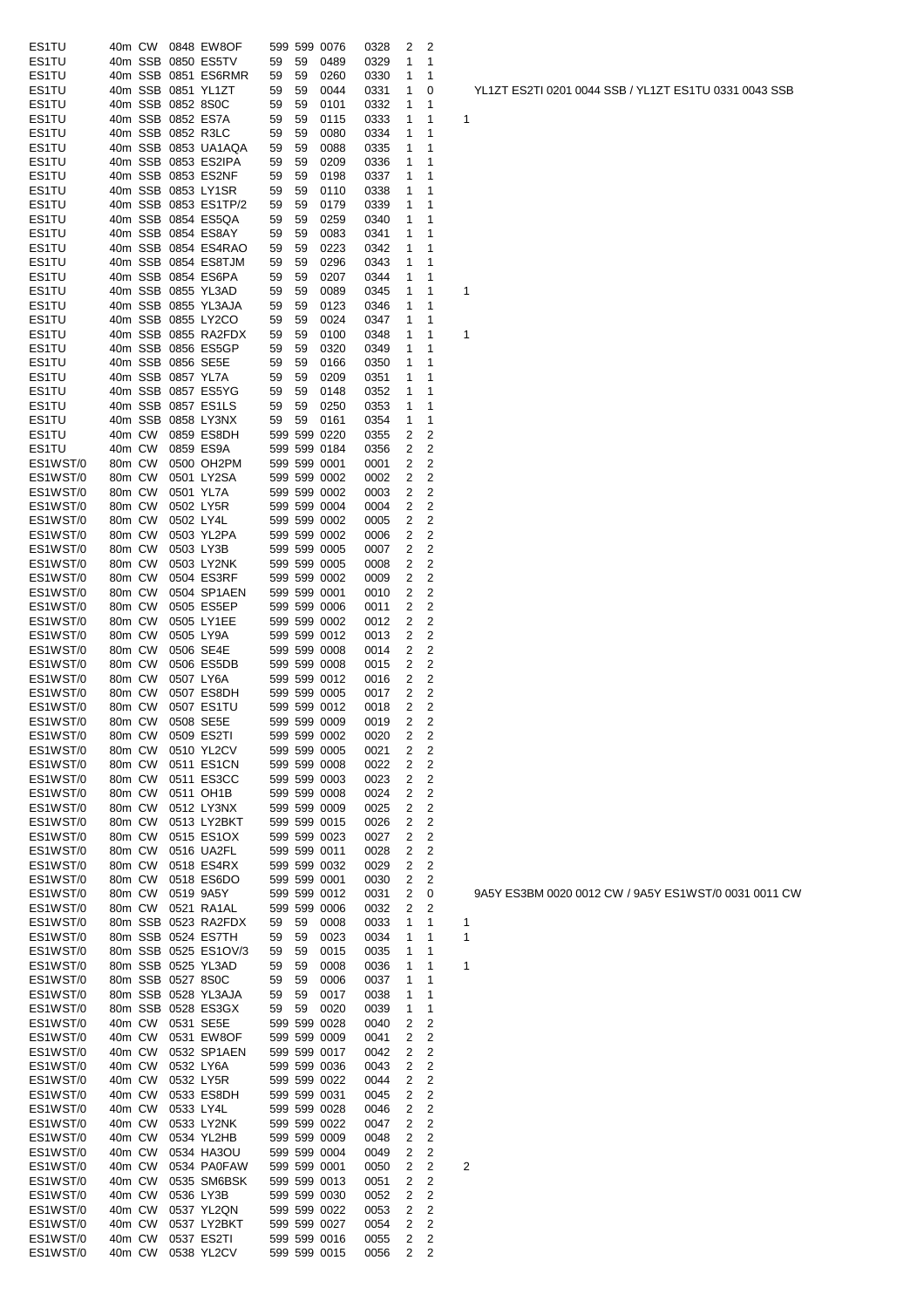| ES1WST/0 | 40m CW |        |           | 0539 9A5Y           |    |    | 599 599 0017 | 0057 | 2 | 2 |                                    |
|----------|--------|--------|-----------|---------------------|----|----|--------------|------|---|---|------------------------------------|
| ES1WST/0 | 40m CW |        |           | 0539 S50XX          |    |    | 599 599 0003 | 0058 | 2 | 2 |                                    |
| ES1WST/0 | 40m CW |        |           | 0539 ES4RD          |    |    | 599 599 0065 | 0059 | 2 | 2 |                                    |
| ES1WST/0 | 40m CW |        |           | 0540 ES2JL          |    |    | 599 599 0025 | 0060 | 2 | 2 |                                    |
| ES1WST/0 | 40m CW |        |           | 0540 LZ3FM          |    |    | 599 599 0006 | 0061 | 2 | 2 |                                    |
| ES1WST/0 | 40m CW |        |           | 0541 RA1AL          |    |    | 599 599 0014 | 0062 | 2 | 2 |                                    |
|          |        |        |           |                     |    |    |              |      |   |   |                                    |
| ES1WST/0 | 40m CW |        |           | 0541 ES3BM          |    |    | 599 599 0033 | 0063 | 2 | 2 |                                    |
| ES1WST/0 | 40m CW |        |           | 0541 ES1TU          |    |    | 599 599 0052 | 0064 | 2 | 2 |                                    |
| ES1WST/0 | 40m CW |        |           | 0542 LY9A           |    |    | 599 599 0050 | 0065 | 2 | 2 |                                    |
| ES1WST/0 | 40m CW |        |           | 0543 YL7A           |    |    | 599 599 0033 | 0066 | 2 | 2 |                                    |
| ES1WST/0 | 40m CW |        |           | 0543 LY2SA          |    |    | 599 599 0029 | 0067 | 2 | 2 |                                    |
| ES1WST/0 | 40m CW |        |           | 0544 DL1NKS         |    |    | 599 599 0005 | 0068 | 2 | 2 | 2                                  |
| ES1WST/0 | 40m CW |        |           | 0544 ES9C           |    |    | 599 599 0056 |      |   | 2 |                                    |
|          |        |        |           |                     |    |    |              | 0069 | 2 |   |                                    |
| ES1WST/0 | 40m CW |        |           | 0545 ES2NF          |    |    | 599 599 0043 | 0070 | 2 | 2 |                                    |
| ES1WST/0 | 40m CW |        |           | 0545 ES5DB          |    |    | 599 599 0034 | 0071 | 2 | 2 |                                    |
| ES1WST/0 | 40m CW |        |           | 0546 ES7A           |    |    | 599 599 0024 | 0072 | 2 | 2 | 2                                  |
| ES1WST/0 | 40m CW |        |           | 0548 9A2AJ          |    |    | 599 599 0014 | 0073 | 2 | 2 |                                    |
| ES1WST/0 |        |        |           | 40m SSB 0549 ES5GP  | 59 | 59 | 0069         | 0074 | 1 | 1 |                                    |
| ES1WST/0 |        |        |           | 40m SSB 0551 ES6RMR | 59 | 59 | 0056         | 0075 | 1 | 1 |                                    |
|          |        |        |           |                     |    | 59 |              |      |   | 1 |                                    |
| ES1WST/0 |        |        |           | 40m SSB 0552 ES4RAO | 59 |    | 0040         | 0076 | 1 |   |                                    |
| ES1WST/0 |        |        |           | 40m SSB 0553 ES2BH  | 59 | 59 | 0086         | 0077 | 1 | 1 |                                    |
| ES1WST/0 |        |        |           | 40m SSB 0554 ES8TJM | 59 | 59 | 0061         | 0078 | 1 | 1 |                                    |
| ES1WST/0 |        |        |           | 40m SSB 0556 RA2FDX | 59 | 59 | 0024         | 0079 | 1 | 1 | 1                                  |
| ES1WST/0 |        |        |           | 40m SSB 0557 ES2IPA | 59 | 59 | 0064         | 0080 | 1 | 1 |                                    |
| ES1WST/0 | 80m CW |        |           | 0558 ES3RY          |    |    | 599 599 0009 | 0081 | 2 | 2 |                                    |
| ES1WST/0 | 80m CW |        |           | 0600 LY6A           |    |    | 599 599 0066 | 0082 | 2 | 2 |                                    |
|          |        |        |           |                     |    |    |              |      |   |   |                                    |
| ES1WST/0 | 80m CW |        |           | 0600 ES5EP          |    |    | 599 599 0081 | 0083 | 2 | 2 |                                    |
| ES1WST/0 | 80m CW |        |           | 0601 LY2BKT         |    |    | 599 599 0048 | 0084 | 2 | 2 |                                    |
| ES1WST/0 | 80m CW |        |           | 0601 LY3B           |    |    | 599 599 0054 | 0085 | 2 | 2 |                                    |
| ES1WST/0 | 80m CW |        |           | 0602 ES3RY          |    |    | 599 599 0010 | 0086 | 2 | 2 |                                    |
| ES1WST/0 | 80m CW |        |           | 0603 ES5DB          |    |    | 599 599 0059 | 0087 | 2 | 2 |                                    |
| ES1WST/0 | 80m CW |        |           | 0604 LY4L           |    |    | 599 599 0047 | 0088 | 2 | 2 |                                    |
|          |        |        |           |                     |    |    |              |      |   |   |                                    |
| ES1WST/0 | 80m CW |        |           | 0604 SE4E           |    |    | 599 599 0048 | 0089 | 2 | 2 |                                    |
| ES1WST/0 | 80m CW |        |           | 0606 ES3CC          |    |    | 599 599 0064 | 0090 | 2 | 2 |                                    |
| ES1WST/0 | 80m CW |        |           | 0607 OH3GZ          |    |    | 599 599 0002 | 0091 | 2 | 2 |                                    |
| ES1WST/0 | 80m CW |        |           | 0607 YL2CV          |    |    | 599 599 0027 | 0092 | 2 | 2 |                                    |
| ES1WST/0 | 80m CW |        |           | 0608 ES7A           |    |    | 599 599 0030 | 0093 | 2 | 2 | 2                                  |
| ES1WST/0 | 80m CW |        |           | 0609 LY1EE          |    |    | 599 599 0009 | 0094 | 2 | 2 |                                    |
| ES1WST/0 | 80m CW |        |           | 0609 ES8DH          |    |    | 599 599 0064 |      | 2 | 2 |                                    |
|          |        |        |           |                     |    |    |              | 0095 |   |   |                                    |
| ES1WST/0 | 80m CW |        |           | 0610 LY5R           |    |    | 599 599 0055 | 0096 | 2 | 2 |                                    |
| ES1WST/0 | 80m CW |        |           | 0610 LY9A           |    |    | 599 599 0091 | 0097 | 2 | 2 |                                    |
| ES1WST/0 | 80m CW |        |           | 0612 ES1AO          |    |    | 599 599 0030 | 0098 | 2 | 2 |                                    |
| ES1WST/0 | 80m CW |        |           | 0612 ES2MC          |    |    | 599 599 0135 | 0099 | 2 | 2 |                                    |
| ES1WST/0 | 80m CW |        |           | 0612 YL2QN          |    |    | 599 599 0052 | 0100 | 2 | 2 |                                    |
| ES1WST/0 | 80m CW |        |           | 0613 LY2NK          |    |    | 599 599 0050 | 0101 | 2 | 2 |                                    |
| ES1WST/0 | 80m CW |        |           | 0613 SE5E           |    |    | 599 599 0059 | 0102 | 2 | 2 |                                    |
|          |        |        |           |                     |    |    |              |      |   |   |                                    |
| ES1WST/0 | 80m CW |        |           | 0614 9A5Y           |    |    | 599 599 0050 | 0103 | 2 | 2 |                                    |
| ES1WST/0 | 80m CW |        |           | 0616 ES2JL          |    |    | 599 599 0045 | 0104 | 2 | 0 | No such serial number in that mode |
| ES1WST/0 |        |        |           | 80m CW 0616 OH1B    |    |    | 599 599 0050 | 0105 | 2 | 2 |                                    |
| ES1WST/0 |        |        |           | 80m SSB 0620 ES2BOB | 59 | 59 | 0069         | 0106 | 1 | 1 |                                    |
| ES1WST/0 |        |        |           | 80m SSB 0621 ES9B   | 59 | 59 | 0101         | 0107 | 1 | 1 |                                    |
| ES1WST/0 |        |        |           | 80m SSB 0622 ES5GP  | 59 | 59 | 0123         | 0108 | 1 | 1 |                                    |
|          |        |        |           | 80m SSB 0623 ES6RMR |    |    |              |      |   |   |                                    |
| ES1WST/0 |        |        |           |                     | 59 | 59 | 0097         | 0109 | 1 | 1 |                                    |
| ES1WST/0 |        |        |           | 80m SSB 0629 ES2BH  | 59 | 59 | 0149         | 0110 | 1 | 1 |                                    |
| ES1WST/0 |        |        |           | 80m SSB 0630 ES9C   | 59 | 59 | 0118         | 0111 | 1 | 1 |                                    |
| ES1WST/0 |        |        |           | 80m SSB 0631 ES0DJ  | 59 | 59 | 0145         | 0112 | 1 | 1 |                                    |
| ES1WST/0 |        |        |           | 80m SSB 0632 ES8BJP | 59 | 59 | 0067         | 0113 | 1 | 1 |                                    |
| ES1WST/0 |        |        |           | 80m SSB 0634 ES2TI  | 59 | 59 | 0068         | 0114 | 1 | 1 |                                    |
| ES1WST/0 |        |        |           | 40m SSB 0635 ES9B   | 59 | 59 | 0120         | 0115 | 1 | 1 |                                    |
| ES1WST/0 |        |        |           | 40m SSB 0635 ES9C   |    | 59 | 0127         | 0116 | 1 | 1 |                                    |
|          |        |        |           |                     | 59 |    |              |      |   |   |                                    |
| ES1WST/0 |        |        |           | 40m SSB 0636 ES6PA  | 59 | 59 | 0086         | 0117 | 1 | 1 |                                    |
| ES1WST/0 |        |        |           | 40m SSB 0638 ES1LS  | 59 | 59 | 0114         | 0118 | 1 | 1 |                                    |
| ES1WST/0 | 40m CW |        |           | 0639 ES4RD          |    |    | 599 599 0143 | 0119 | 2 | 2 |                                    |
| ES1WST/0 | 40m CW |        |           | 0641 YL2QN          |    |    | 599 599 0074 | 0120 | 2 | 2 |                                    |
| ES1WST/0 | 40m CW |        |           | 0641 LY5T           |    |    | 599 599 0017 | 0121 | 2 | 2 |                                    |
| ES1WST/0 | 40m CW |        |           | 0641 LY6A           |    |    | 599 599 0119 | 0122 | 2 | 2 |                                    |
|          | 40m CW |        |           | 0642 LY3B           |    |    | 599 599 0097 |      |   | 2 |                                    |
| ES1WST/0 |        |        |           |                     |    |    |              | 0123 | 2 |   |                                    |
| ES1WST/0 | 40m CW |        |           | 0642 9A5Y           |    |    | 599 599 0064 | 0124 | 2 | 2 |                                    |
| ES1WST/0 | 40m CW |        |           | 0642 OH1B           |    |    | 599 599 0068 | 0125 | 2 | 2 |                                    |
| ES1WST/0 | 40m CW |        |           | 0643 YL2CV          |    |    | 599 599 0043 | 0126 | 2 | 2 |                                    |
| ES1WST/0 | 40m CW |        |           | 0643 ES7MA          |    |    | 599 599 0114 | 0127 | 2 | 2 |                                    |
| ES1WST/0 | 40m CW |        |           | 0644 SP1AEN         |    |    | 599 599 0049 | 0128 | 2 | 2 |                                    |
| ES1WST/0 | 40m CW |        |           | 0644 ES8DH          |    |    | 599 599 0094 | 0129 | 2 | 2 |                                    |
| ES1WST/0 | 40m CW |        |           | 0644 YL2PA          |    |    | 599 599 0065 | 0130 | 2 | 2 |                                    |
|          |        |        |           |                     |    |    |              |      |   |   |                                    |
| ES1WST/0 | 40m CW |        |           | 0645 LY2BKT         |    |    | 599 599 0088 | 0131 | 2 | 2 |                                    |
| ES1WST/0 | 40m CW |        |           | 0645 LY5G           |    |    | 599 599 0057 | 0132 | 2 | 2 |                                    |
| ES1WST/0 | 40m CW |        |           | 0646 ES1TU          |    |    | 599 599 0160 | 0133 | 2 | 2 |                                    |
| ES1WST/0 | 40m CW |        |           | 0646 RW3AI          |    |    | 599 599 0038 | 0134 | 2 | 0 | RW3AI ES1WST/0 0034 0038 CW        |
| ES1WST/0 | 40m CW |        |           | 0647 DL3DRN         |    |    | 599 599 0014 | 0135 | 2 | 0 | DL3DRN ES3CC 0117 0014 CW          |
| ES1WST/0 | 40m CW |        |           | 0647 LY5R           |    |    | 599 599 0081 | 0136 | 2 | 2 |                                    |
|          |        |        |           |                     |    |    |              |      |   |   |                                    |
| ES1WST/0 | 40m CW |        |           | 0649 ES7A           |    |    | 599 599 0043 | 0137 | 2 | 2 | 2                                  |
| ES1WST/0 | 40m CW |        |           | 0650 ES7GM          |    |    | 599 599 0249 | 0138 | 2 | 2 |                                    |
| ES1WST/0 |        |        |           | 40m SSB 0651 LY9A   | 59 |    | 59 0136      | 0139 | 1 | 1 |                                    |
| ES1WST/0 | 80m CW |        |           | 0652 ES1TU          |    |    | 599 599 0168 | 0140 | 2 | 2 |                                    |
| ES1WST/0 |        | 80m CW | 0653 LY5T |                     |    |    | 599 599 0025 | 0141 | 2 | 2 |                                    |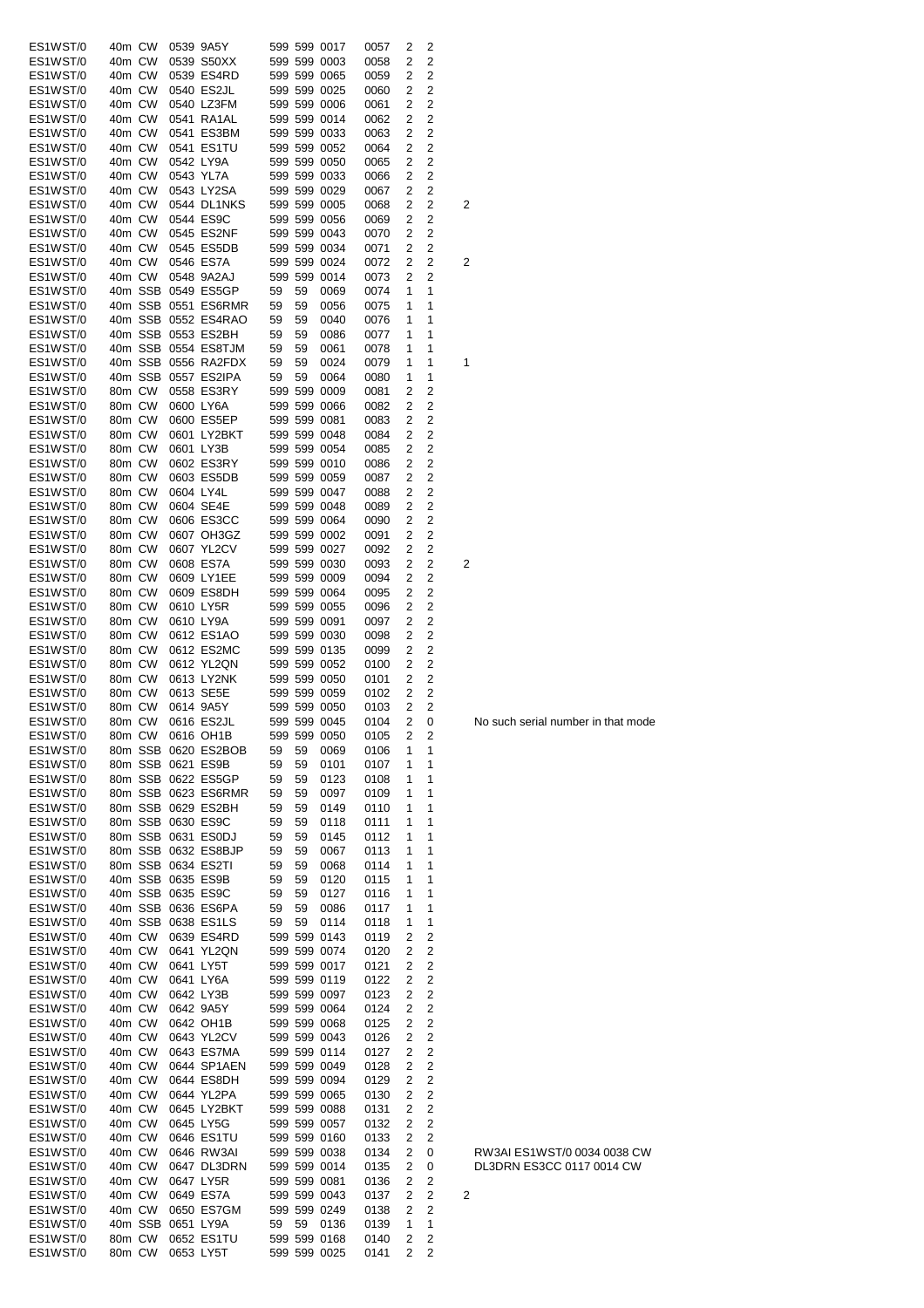| ES1WST/0 | 80m SSB 0658 ES1LS   |             | 59 | 59 | 0131         | 0142 | 1 | 1              |                                          |
|----------|----------------------|-------------|----|----|--------------|------|---|----------------|------------------------------------------|
| ES1WST/0 | 80m SSB 0659 ES6PA   |             | 59 | 59 | 0104         | 0143 | 1 | 1              |                                          |
| ES1WST/0 | 80m SSB 0659 ES1TP/2 |             | 59 | 59 | 0070         | 0144 | 1 | 1              |                                          |
| ES1WST/0 | 80m CW               | 0702 LY3B   |    |    | 599 599 0106 | 0145 | 2 | 2              |                                          |
| ES1WST/0 | 80m CW               | 0703 LY2BKT |    |    | 599 599 0102 | 0146 | 2 | 2              |                                          |
| ES1WST/0 | 80m CW               | 0703 ES7MA  |    |    | 599 599 0134 | 0147 | 2 | 2              |                                          |
| ES1WST/0 | 80m CW               | 0704 SM6CUK |    |    | 599 599 0001 | 0148 | 2 | 0              | 0 Station represented in too few logs (2 |
| ES1WST/0 | 80m CW               | 0705 OH5NE  |    |    | 599 599 0030 | 0149 | 2 | 2              |                                          |
| ES1WST/0 | 80m CW               | 0707 LY2NK  |    |    | 599 599 0084 | 0150 | 2 | 2              |                                          |
| ES1WST/0 | 80m CW               | 0707 YL2PA  |    |    | 599 599 0077 | 0151 | 2 | 2              |                                          |
| ES1WST/0 | 80m CW               | 0708 LY5G   |    |    | 599 599 0068 | 0152 | 2 | 2              |                                          |
| ES1WST/0 | 80m CW               | 0708 LY4L   |    |    | 599 599 0093 | 0153 | 2 | 2              |                                          |
| ES1WST/0 | 80m CW               | 0708 LY6A   |    |    | 599 599 0147 | 0154 | 2 | 2              |                                          |
| ES1WST/0 | 80m CW               | 0709 ES5EP  |    |    | 599 599 0172 | 0155 | 2 | 2              |                                          |
| ES1WST/0 | 80m CW               | 0709 SE5E   |    |    | 599 599 0099 | 0156 | 2 | 2              |                                          |
| ES1WST/0 | 80m CW               | 0710 SE4E   |    |    | 599 599 0085 | 0157 | 2 | 2              |                                          |
| ES1WST/0 | 80m CW               | 0712 ES2MC  |    |    | 599 599 0238 | 0158 | 2 | 2              |                                          |
| ES1WST/0 | 80m CW               | 0712 LY3NX  |    |    | 599 599 0092 | 0159 | 2 | 2              |                                          |
| ES1WST/0 | 80m CW               | 0713 LY5R   |    |    | 599 599 0097 | 0160 | 2 | 2              |                                          |
| ES1WST/0 | 80m CW               | 0714 ES1TU  |    |    | 599 599 0193 | 0161 | 2 | 2              |                                          |
| ES1WST/0 | 80m SSB 0715 LY9A    |             | 59 | 59 | 0163         | 0162 | 1 | 1              |                                          |
| ES1WST/0 | 80m SSB 0717 ES7GM   |             | 59 | 59 | 0319         | 0163 | 1 | 1              |                                          |
| ES1WST/0 | 40m SSB 0718 ES7GM   |             | 59 | 59 | 0323         | 0164 | 1 | 1              |                                          |
| ES1WST/0 | 40m CW               | 0722 DL5AXX |    |    | 599 599 0008 | 0165 | 2 | 2              |                                          |
| ES1WST/0 | 40m CW               | 0722 SE5E   |    |    | 599 599 0106 | 0166 | 2 | 2              |                                          |
| ES1WST/0 | 40m CW               | 0722 9A5Y   |    |    | 599 599 0088 | 0167 | 2 | 2              |                                          |
| ES1WST/0 | 40m CW               | 0723 LY3B   |    |    | 599 599 0133 | 0168 | 2 | 2              |                                          |
| ES1WST/0 | 40m CW               | 0723 LY6A   |    |    | 599 599 0158 | 0169 | 2 | 2              |                                          |
| ES1WST/0 | 40m CW               | 0724 UX7UN  |    |    | 599 599 0012 | 0170 | 2 | 0              | UX7UN ES1WS/0 0070 0012 CW               |
| ES1WST/0 | 40m CW               | 0724 SP1AEN |    |    | 599 599 0062 | 0171 | 2 | 2              |                                          |
| ES1WST/0 | 40m CW               | 0724 SM5CSS |    |    | 599 599 0012 | 0172 | 2 | 2              |                                          |
| ES1WST/0 | 40m CW               | 0725 ES2NF  |    |    | 599 599 0131 | 0173 | 2 | 2              |                                          |
| ES1WST/0 | 40m CW               | 0725 LY2BKT |    |    | 599 599 0125 | 0174 | 2 | 2              |                                          |
| ES1WST/0 | 40m CW               | 0726 ES5TV  |    |    | 599 599 0316 | 0175 | 2 | 2              |                                          |
| ES1WST/0 | 40m CW               | 0726 SM6BSK |    |    | 599 599 0059 | 0176 | 2 | 2              |                                          |
| ES1WST/0 | 40m CW               | 0726 ES3RY  |    |    | 599 599 0048 | 0177 | 2 | 2              |                                          |
| ES1WST/0 | 40m CW               | 0727 RW1CM  |    |    | 599 599 0024 | 0178 | 2 | 0              | RW1CM ES1WS/0 0178 0024 CW               |
| ES1WST/0 | 40m CW               | 0727 ES5EP  |    |    | 599 599 0199 | 0179 | 2 | 2              |                                          |
| ES1WST/0 | 40m CW               | 0728 LY2DX  |    |    | 599 599 0011 | 0180 | 2 | 0              | LY2DX ES1WST/0 0080 0011 CW              |
| ES1WST/0 | 40m CW               | 0728 ES1CN  |    |    | 599 599 0166 | 0181 | 2 | 2              |                                          |
| ES1WST/0 | 40m CW               | 0728 ES5DB  |    |    | 599 599 0133 | 0182 | 2 | 2              |                                          |
| ES1WST/0 | 40m CW               | 0729 LY5T   |    |    | 599 599 0042 | 0183 | 2 | 2              |                                          |
| ES1WST/0 | 40m CW               | 0729 YL2QN  |    |    | 599 599 0111 | 0184 | 2 | 2              |                                          |
| ES1WST/0 | 40m CW               | 0729 RW3AI  |    |    | 599 599 0050 | 0185 | 2 | 0              | RW3AI ES1WST/0 0085 0050 CW              |
| ES1WST/0 | 40m CW               | 0730 ES6DO  |    |    | 599 599 0118 | 0186 | 2 | 2              |                                          |
| ES1WST/0 | 40m CW               | 0732 YL2CV  |    |    | 599 599 0063 | 0187 | 2 | 2              |                                          |
| ES1WST/0 | 40m CW               | 0732 SE4E   |    |    | 599 599 0100 | 0188 | 2 | 2              |                                          |
| ES1WST/0 | 40m CW               | 0733 EW8OF  |    |    | 599 599 0051 | 0189 | 2 | 2              |                                          |
| ES1WST/0 | 40m CW               | 0734 RA1AL  |    |    | 599 599 0092 | 0190 | 2 | 2              |                                          |
| ES1WST/0 | 40m CW               | 0735 DJ6TK  |    |    | 599 599 0001 | 0191 | 2 | 0              | DJ6TK ES1WSM/0 0091 0001 CW              |
| ES1WST/0 | 40m CW               | 0736 LY5R   |    |    | 599 599 0120 | 0192 | 2 | 2              |                                          |
| ES1WST/0 | 40m CW               | 0736 ES4RD  |    |    | 599 599 0208 | 0193 | 2 | 2              |                                          |
| ES1WST/0 | 40m SSB 0740 ES9C    |             | 59 | 59 | 0223         | 0194 | 1 | 1              |                                          |
| ES1WST/0 | 40m SSB 0742 ES6TX   |             | 59 | 59 | 0166         | 0195 | 1 | 1              |                                          |
| ES1WST/0 | 40m SSB 0744 ES8TJM  |             | 59 | 59 | 0206         | 0196 | 1 | 1              |                                          |
| ES1WST/0 | 80m SSB 0745 ES1OV/3 |             | 59 | 59 | 0087         | 0197 | 1 | 1              |                                          |
| ES1WST/0 | 40m CW               | 0750 SM2BJT |    |    | 599 599 0018 | 0198 | 2 | 0              | SM2BJT ES1WST/0 0098 0018 CW             |
| ES1WST/0 | 40m CW               | 0751 ES1TU  |    |    | 599 599 0244 | 0199 | 2 | 0              | ES1TU ES1WST/0 0200 0244 CW              |
| ES1WST/0 | 40m CW               | 0752 ES3CC  |    |    | 599 599 0191 | 0200 | 2 | 2              |                                          |
| ES1WST/0 | 80m CW               | 0753 ES8DH  |    |    | 599 599 0155 | 0201 | 2 | 2              |                                          |
| ES1WST/0 | 40m CW               | 0757 ES0DJ  |    |    | 599 599 0277 | 0202 | 2 | 2              |                                          |
| ES1WST/0 | 80m CW               | 0802 LY2BKT |    |    | 599 599 0155 | 0203 | 2 | 2              |                                          |
| ES1WST/0 | 80m CW               | 0802 SE5E   |    |    | 599 599 0125 | 0204 | 2 | 2              |                                          |
| ES1WST/0 | 80m CW               | 0802 LY2NK  |    |    | 599 599 0121 | 0205 | 2 | 2              |                                          |
| ES1WST/0 | 80m CW               | 0803 LY2DX  |    |    | 599 599 0030 | 0206 | 2 | 2              |                                          |
| ES1WST/0 | 80m CW               | 0803 LY3B   |    |    | 599 599 0156 | 0207 | 2 | 2              |                                          |
| ES1WST/0 | 80m CW               | 0803 ES6CO  |    |    | 599 599 0177 | 0208 | 2 | 2              |                                          |
| ES1WST/0 | 80m CW               | 0807 ES2TI  |    |    | 599 599 0148 | 0209 | 2 | 2              |                                          |
| ES1WST/0 | 80m CW               | 0809 ES2JL  |    |    | 599 599 0117 | 0210 | 2 | 2              |                                          |
| ES1WST/0 | 80m CW               | 0809 YL2QN  |    |    | 599 599 0136 | 0211 | 2 | 2              |                                          |
| ES1WST/0 | 80m CW               | 0810 YL2PA  |    |    | 599 599 0119 | 0212 | 2 | 2              |                                          |
| ES1WST/0 | 80m CW               | 0811 ES1TU  |    |    | 599 599 0274 | 0213 | 2 | 2              |                                          |
| ES1WST/0 | 80m CW               | 0811 YL2CV  |    |    | 599 599 0073 | 0214 | 2 | 2              |                                          |
| ES1WST/0 | 80m CW               | 0812 LY6A   |    |    | 599 599 0204 | 0215 | 2 | 2              |                                          |
| ES1WST/0 | 80m CW               | 0813 ES5TV  |    |    | 599 599 0418 | 0216 | 2 | 2              |                                          |
| ES1WST/0 | 80m CW               | 0813 SE4E   |    |    | 599 599 0130 | 0217 | 2 | 2              |                                          |
| ES1WST/0 | 80m CW               | 0814 ES3CC  |    |    | 599 599 0207 | 0218 | 2 | 0              | ES3CC ES1WST 0218 0207 CW                |
| ES1WST/0 | 80m CW               | 0814 LY9A   |    |    | 599 599 0231 | 0219 | 2 | 2              |                                          |
| ES1WST/0 | 80m CW               | 0814 ES2NF  |    |    | 599 599 0164 | 0220 | 2 | $\overline{2}$ |                                          |
| ES1WST/0 | 80m CW               | 0815 LY4L   |    |    | 599 599 0143 | 0221 | 2 | 2              |                                          |
| ES1WST/0 | 80m CW               | 0816 ES2EZ  |    |    | 599 599 0307 | 0222 | 2 | 2              |                                          |
| ES1WST/0 | 80m CW               | 0817 ES5EP  |    |    | 599 599 0249 | 0223 | 2 | 2              |                                          |
| ES1WST/0 | 80m CW               | 0818 ES9A   |    |    | 599 599 0147 | 0224 | 2 | 2              |                                          |
| ES1WST/0 | 80m CW               | 0819 ES0DJ  |    |    | 599 599 0312 | 0225 | 2 | 0              | ES0DJ ES1WST/1 0225 0312 CW              |
| ES1WST/0 | 80m CW               | 0820 LY5R   |    |    | 599 599 0150 | 0226 | 2 | 2              |                                          |
|          |                      |             |    |    |              |      |   |                |                                          |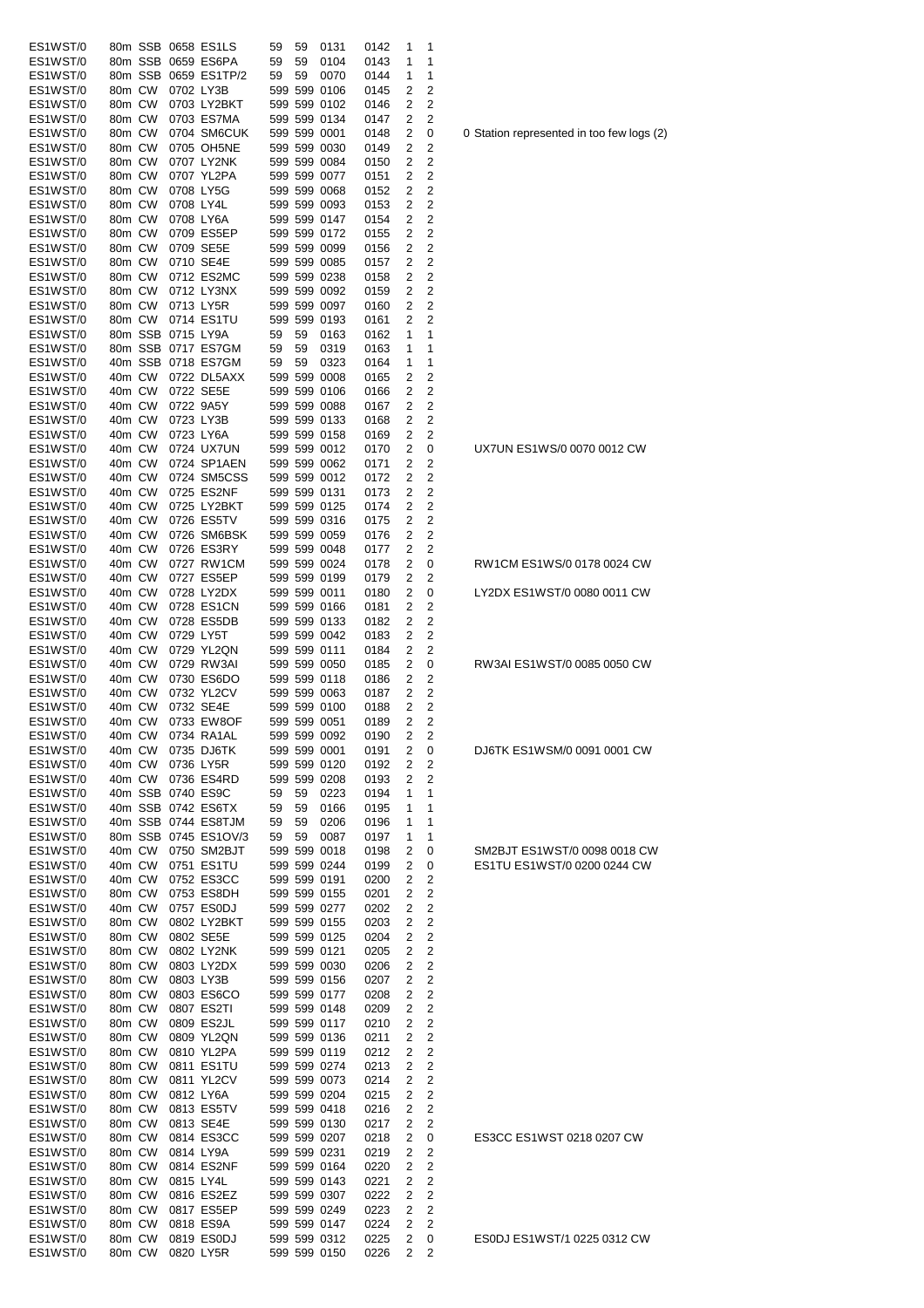| ES1WST/0         | 80m CW |                    | 0821 LY3NX           |          |          | 599 599 0138 | 0227         | 2      | 0              | LY3NX ES1WST/O 0227 0138 CW           |
|------------------|--------|--------------------|----------------------|----------|----------|--------------|--------------|--------|----------------|---------------------------------------|
|                  |        |                    | 0822 LY1CM           |          |          |              |              |        |                |                                       |
| ES1WST/0         | 80m CW |                    |                      |          |          | 599 599 0005 | 0228         | 2      | 2              | 2                                     |
| ES1WST/0         | 80m CW |                    | 0822 ES1CN           |          |          | 599 599 0207 | 0229         | 2      | 2              |                                       |
| ES1WST/0         | 80m CW |                    | 0823 LY5G            |          |          | 599 599 0096 | 0230         | 2      | 2              |                                       |
| ES1WST/0         | 40m CW |                    | 0824 YL2QN           |          |          | 599 599 0149 | 0231         | 2      | 2              |                                       |
| ES1WST/0         | 40m CW |                    | 0824 LY5R            |          |          | 599 599 0154 | 0232         | 2      | 2              |                                       |
| ES1WST/0         | 40m CW |                    | 0825 LY3B            |          |          | 599 599 0180 | 0233         | 2      | 2              |                                       |
| ES1WST/0         | 40m CW |                    | 0825 SP1AEN          |          |          | 599 599 0084 | 0234         | 2      | $\overline{2}$ |                                       |
|                  |        |                    |                      |          |          |              |              |        |                |                                       |
| ES1WST/0         | 40m CW |                    | 0826 SM6BSK          |          |          | 599 599 0081 | 0235         | 2      | 2              |                                       |
| ES1WST/0         | 40m CW |                    | 0826 DL5AXX          |          |          | 599 599 0014 | 0236         | 2      | $\overline{2}$ |                                       |
| ES1WST/0         | 40m CW |                    | 0827 OH1B            |          |          | 599 599 0121 | 0237         | 2      | 2              |                                       |
| ES1WST/0         | 40m CW |                    | 0828 DLOMFS          |          |          | 599 599 0001 | 0238         | 2      | 0              | 0 Station represented in too few logs |
| ES1WST/0         | 40m CW | 0829 LY4L          |                      |          |          | 599 599 0152 | 0239         | 2      | 2              |                                       |
| ES1WST/0         | 40m CW |                    | 0829 ES1TU           |          |          | 599 599 0298 | 0240         | 2      | 2              |                                       |
|                  |        |                    | 0830 LY2BKT          |          |          |              |              |        | $\overline{2}$ |                                       |
| ES1WST/0         | 40m CW |                    |                      |          |          | 599 599 0175 | 0241         | 2      |                |                                       |
| ES1WST/0         | 40m CW |                    | 0831 LY2CO           |          |          | 599 599 0006 | 0242         | 2      | $\overline{2}$ |                                       |
| ES1WST/0         | 40m CW |                    | 0832 ES5EP           |          |          | 599 599 0270 | 0243         | 2      | 2              |                                       |
| ES1WST/0         | 40m CW |                    | 0833 RW3AI           |          |          | 599 599 0071 | 0244         | 2      | 0              | RW3AI ES1WST/0 0144 0071 CW           |
| ES1WST/0         | 40m CW |                    | 0834 ES1OX           |          |          | 599 599 0236 | 0245         | 2      | 2              |                                       |
| ES1WST/0         | 40m CW |                    | 0834 LY6A            |          |          | 599 599 0229 | 0246         | 2      | 2              |                                       |
| ES1WST/0         | 40m CW |                    | 0835 ES4RD           |          |          | 599 599 0271 | 0247         | 2      | $\overline{2}$ |                                       |
|                  |        |                    |                      |          |          |              |              |        |                |                                       |
| ES1WST/0         | 40m CW |                    | 0835 LY9A            |          |          | 599 599 0252 | 0248         | 2      | 2              |                                       |
| ES1WST/0         | 40m CW |                    | 0835 RA1AL           |          |          | 599 599 0136 | 0249         | 2      | 2              |                                       |
| ES1WST/0         | 40m CW |                    | 0836 SE5E            |          |          | 599 599 0152 | 0250         | 2      | 2              |                                       |
| ES1WST/0         | 40m CW |                    | 0837 LY2NK           |          |          | 599 599 0141 | 0251         | 2      | 2              |                                       |
| ES1WST/0         | 40m CW |                    | 0838 EW8OF           |          |          | 599 599 0073 | 0252         | 2      | 2              |                                       |
| ES1WST/0         | 40m CW | 0838 LY2F          |                      |          |          | 599 599 0009 | 0253         | 2      | $\overline{2}$ |                                       |
| ES1WST/0         | 40m CW |                    | 0839 ES1CN           |          |          | 599 599 0223 | 0254         | 2      | $\overline{2}$ |                                       |
|                  |        |                    |                      |          |          |              |              |        |                |                                       |
| ES1WST/0         | 80m CW |                    | 0842 ES3BM           |          |          | 599 599 0196 | 0255         | 2      | 2              |                                       |
| ES1WST/0         | 40m CW |                    | 0846 ES5TV           |          |          | 599 599 0483 | 0256         | 2      | 2              |                                       |
| ES1WST/0         | 40m CW |                    | 0847 ES2JL           |          |          | 599 599 0134 | 0257         | 2      | 0              | ES2JL ESWST/0 0257 0134 CW            |
| ES1WST/0         | 40m CW |                    | 0847 ES8DH           |          |          | 599 599 0211 | 0258         | 2      | 2              |                                       |
| ES1WST/0         | 40m CW |                    | 0848 YL2CV           |          |          | 599 599 0092 | 0259         | 2      | 2              |                                       |
| ES1WST/0         | 40m CW |                    | 0848 ES9C            |          |          | 599 599 0316 | 0260         | 2      | 2              |                                       |
|                  |        |                    |                      |          |          |              |              |        |                |                                       |
| ES1WST/0         | 40m CW |                    | 0848 YL2HB           |          |          | 599 599 0069 | 0261         | 2      | 2              |                                       |
| ES1WST/0         | 40m CW |                    | 0849 LY1EE           |          |          | 599 599 0021 | 0262         | 2      | 2              |                                       |
| ES1WST/0         | 40m CW |                    | 0850 YL7A            |          |          | 599 599 0206 | 0263         | 2      | 2              |                                       |
| ES1WST/0         | 40m CW |                    | 0850 ES7GM           |          |          | 599 599 0510 | 0264         | 2      | 2              |                                       |
| ES1WST/0         | 40m CW |                    | 0852 ES4RX           |          |          | 599 599 0279 | 0265         | 2      | 0              | ES4RX ES1WST/0 0165 0279 CW           |
| ES1WST/0         | 40m CW |                    | 0852 YL2PA           |          |          | 599 599 0153 | 0266         | 2      | 2              |                                       |
| ES1WST/0         | 40m CW |                    | 0855 LY3NX           |          |          | 599 599 0159 | 0267         | 2      | 0              | LY3NX ES1WST/O 0267 0159 CW           |
| ES1WST/0         | 40m CW |                    | 0856 ES2LR           |          |          | 599 599 0068 | 0268         | 2      | 0              | ES2LR ES1WST/0 0168 0068 CW           |
|                  |        |                    |                      |          |          |              |              |        |                |                                       |
| ES1WST/0         | 40m CW |                    | 0859 ES2EZ           |          |          | 599 599 0382 | 0269         | 2      | 2              |                                       |
| ES2ADF           |        | 80m SSB 0501 ES9B  |                      | 59       | 59       | 0006         | 0001         | 1      | 1              |                                       |
| ES2ADF           |        |                    | 80m SSB 0504 ES6RMR  | 59       | 59       | 0013         | 0002         | 1      | 1              |                                       |
| ES2ADF           |        |                    | 80m SSB 0507 ES5GP   | 59       | 59       | 0021         | 0003         | 1      | 1              |                                       |
| ES2ADF           |        |                    | 80m SSB 0509 ES1LS   | 59       | 59       | 0017         | 0004         | 1      | 1              |                                       |
| ES2ADF           |        |                    | 80m SSB 0513 ES1TP/2 | 59       | 59       | 0014         | 0005         | 1      | 1              |                                       |
| ES2ADF           |        |                    |                      |          | 59       | 0023         |              | 1      | 1              |                                       |
|                  |        |                    |                      |          |          |              |              |        |                |                                       |
|                  |        | 80m SSB 0516 ES6TX |                      | 59       |          |              | 0006         |        |                |                                       |
| ES2ADF           |        |                    | 80m SSB 0523 ES8BJP  | 59       | 59       | 0014         | 0007         | 1      | 1              |                                       |
| ES2ADF           |        | 80m SSB 0524 LY4Z  |                      | 59       | 59       | 0008         | 0008         | 1      | 1              |                                       |
| ES2ADF           |        |                    | 80m SSB 0528 ES2BOB  | 59       | 59       | 0025         | 0009         | 1      | 1              |                                       |
| ES2ADF           |        |                    | 80m SSB 0531 ES1TU   | 59       | 59       | 0043         | 0010         | 1      | 1              |                                       |
|                  |        |                    |                      |          |          |              |              |        |                |                                       |
| ES2ADF           |        |                    | 80m SSB 0534 ES4RAO  | 59       | 59       | 0022         | 0011         | 1      | 1              |                                       |
| ES2ADF           |        |                    | 80m SSB 0535 ES2MC   | 59       | 59       | 0054         | 0012         | 1      | 1              |                                       |
| ES2ADF           |        |                    | 40m SSB 0537 ES9B    | 59       | 59       | 0053         | 0013         | 1      | 1              |                                       |
| ES2ADF           |        |                    | 80m SSB 0540 ES5MG   | 59       | 59       | 0035         | 0014         | 1      | 1              |                                       |
| ES2ADF           |        |                    | 80m SSB 0542 ES5EX   | 59       | 59       | 0026         | 0015         | 1      | 1              |                                       |
| ES2ADF           |        |                    | 80m SSB 0545 ES7TH   | 59       | 59       | 0035         | 0016         | 1      | 1              | 1                                     |
| ES2ADF           |        |                    | 80m SSB 0546 YL2PA   | 59       | 59       | 0027         | 0017         | 1      | 1              |                                       |
|                  |        |                    |                      |          |          |              |              |        |                |                                       |
| ES2ADF           |        |                    | 80m SSB 0548 YL1ZT   | 59       | 59       | 0010         | 0018         | 1      | 1              |                                       |
| ES2ADF           |        |                    | 80m SSB 0549 YL3AD   | 59       | 59       | 0017         | 0019         | 1      | 1              | 1                                     |
| ES2ADF           |        |                    | 80m SSB 0549 ES3RD   | 59       | 59       | 0012         | 0020         | 1      | 1              | 1                                     |
| ES2ADF           |        |                    | 80m SSB 0553 ES2TI   | 59       | 59       | 0032         | 0021         | 1      | 1              |                                       |
| ES2ADF           |        |                    | 80m SSB 0554 ES1OV/3 | 59       | 59       | 0028         | 0022         | 1      | 1              |                                       |
| ES2ADF           |        |                    | 80m SSB 0555 ES0CD   | 59       | 59       | 0011         | 0023         | 1      | 1              | 1                                     |
| ES2ADF           |        |                    | 80m SSB 0555 ES3ACV  | 59       | 59       | 0017         | 0024         | 1      | 0              | ES3ACV ES2ADF 0027 0017 SSB           |
|                  |        |                    |                      | 59       | 59       | 0078         | 0025         | 1      | 1              |                                       |
| ES2ADF           |        |                    | 80m SSB 0602 ES9B    |          |          |              |              |        |                |                                       |
| ES2ADF           |        |                    | 80m SSB 0603 ES6PA   | 59       | 59       | 0054         | 0026         | 1      | 1              |                                       |
| ES2ADF           |        |                    | 80m SSB 0604 ES8BJP  | 59       | 59       | 0043         | 0027         | 1      | 1              |                                       |
| ES2ADF           |        |                    | 80m SSB 0607 ES5GP   | 59       | 59       | 0103         | 0028         | 1      | 1              |                                       |
| ES2ADF           |        |                    | 80m SSB 0609 ES1OV/3 | 59       | 59       | 0036         | 0029         | 1      | 1              |                                       |
| ES2ADF           |        |                    | 80m SSB 0609 ES2ADZ  | 59       | 59       | 0005         | 0030         | 1      | 1              | 1                                     |
| ES2ADF           |        |                    | 80m SSB 0610 ES2PKW  | 59       | 59       | 0007         | 0031         | 1      | 1              |                                       |
| ES2ADF           |        |                    |                      | 59       | 59       | 0071         | 0032         | 1      | 1              |                                       |
|                  |        |                    | 80m SSB 0611 ES1LS   |          |          |              |              |        |                |                                       |
| ES2ADF           |        |                    | 80m SSB 0611 ES3RFL  | 59       | 59       | 0035         | 0033         | 1      | 1              |                                       |
| ES2ADF           |        |                    | 80m SSB 0612 ES4RAO  | 59       | 59       | 0066         | 0034         | 1      | 1              |                                       |
| ES2ADF           |        |                    | 80m SSB 0612 ES2NF   | 59       | 59       | 0074         | 0035         | 1      | 1              |                                       |
| ES2ADF           |        |                    | 80m SSB 0613 ES7TH   | 59       | 59       | 0052         | 0036         | 1      | 1              | 1                                     |
| ES2ADF           |        |                    | 80m SSB 0614 ES0CD   | 59       | 59       | 0016         | 0037         | 1      | 1              | 1                                     |
| ES2ADF           |        |                    | 80m SSB 0618 ES2BOB  | 59       | 59       | 0067         | 0038         | 1      | 1              |                                       |
| ES2ADF           |        |                    | 80m SSB 0619 ES2BH   | 59       | 59       | 0126         | 0039         | 1      | 1              |                                       |
|                  |        |                    |                      |          |          |              |              |        |                |                                       |
| ES2ADF           |        |                    | 80m SSB 0619 ES8TJM  | 59       | 59       | 0111         | 0040         | 1      | 1              |                                       |
| ES2ADF<br>ES2ADF |        | 80m SSB 0621 LY9A  | 80m SSB 0623 ES5QA   | 59<br>59 | 59<br>59 | 0103<br>0073 | 0041<br>0042 | 1<br>1 | 1<br>1         |                                       |

S1WST/O 0227 0138 CW

presented in too few logs (2)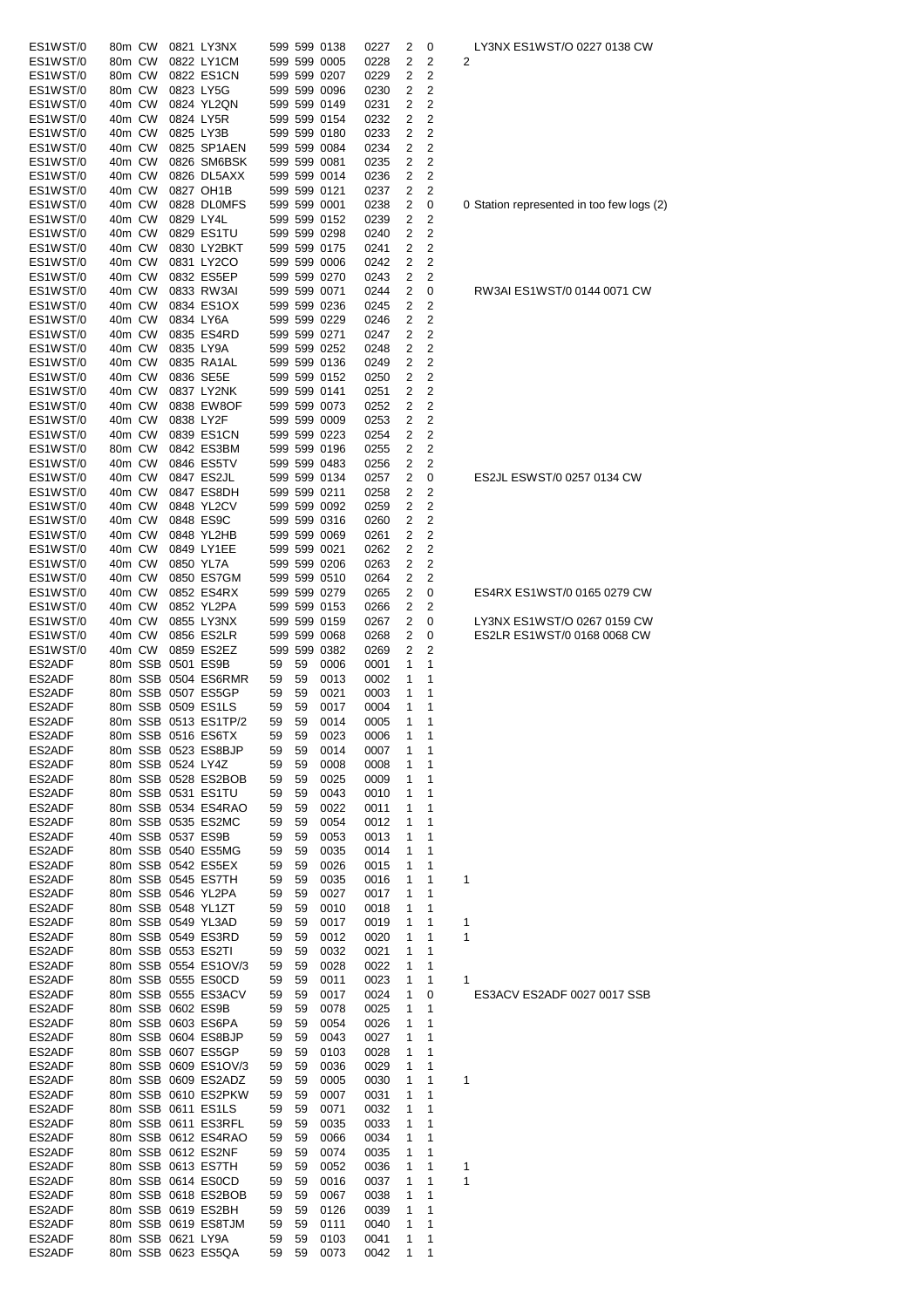| ES2ADF           |        |         |                   | 80m SSB 0624 ES3GX                        | 59       | 59       | 0060         | 0043         | 1      | 1              |   |
|------------------|--------|---------|-------------------|-------------------------------------------|----------|----------|--------------|--------------|--------|----------------|---|
| ES2ADF           |        |         |                   | 80m SSB 0628 ES0DJ                        | 59       | 59       | 0136         | 0044         | 1      | 1              |   |
| ES2ADF           |        |         |                   | 80m SSB 0629 ES2EZ                        | 59       | 59       | 0133         | 0045         | 1      | 1              |   |
| ES2ADF           |        |         | 80m SSB 0633 YL7A |                                           | 59       | 59       | 0089         | 0046         | 1      | 1              |   |
| ES2ADF           |        |         |                   | 80m SSB 0636 ES7GM                        | 59       | 59       | 0227         | 0047         | 1      | 1              |   |
| ES2ADF           |        |         |                   | 80m SSB 0641 ES5TV                        | 59       | 59       | 0230         | 0048         | 1      | 1              |   |
| ES2ADF           |        |         |                   | 80m SSB 0648 ES6TX                        | 59       | 59       | 0107         | 0049         | 1      | 1              |   |
| ES2ADF           |        |         |                   | 40m SSB 0653 ES9B                         | 59       | 59       | 0150         | 0050         | 1      | 1              |   |
| ES2ADF           |        |         |                   | 80m SSB 0658 ES1TU                        | 59       | 59       | 0173         | 0051         | 1      | 1              |   |
| ES2ADF           |        |         |                   | 80m SSB 0701 ES1TP/2                      | 59       | 59       | 0072         | 0052         | 1      | 1              |   |
| ES2ADF           |        |         |                   | 80m SSB 0702 ES6TX                        | 59       | 59       | 0114         | 0053         | 1      | 1              |   |
| ES2ADF           |        |         |                   | 80m SSB 0703 ES1TU                        | 59       | 59       | 0180         | 0054         | 1      | 1              |   |
| ES2ADF           |        |         |                   | 80m SSB 0704 ES6PA                        | 59       | 59       | 0107         | 0055         | 1      | 1              |   |
| ES2ADF           |        |         |                   | 80m SSB 0705 ES1LS                        | 59       | 59       | 0138         | 0056         | 1      | 1              |   |
| ES2ADF           |        |         |                   | 80m SSB 0706 ES5RIM                       | 59       | 59       | 0073         | 0057         | 1      | 1              |   |
| ES2ADF           |        |         |                   | 80m SSB 0708 ES2BH                        | 59       | 59       | 0218         | 0058         | 1      | 1              |   |
| ES2ADF           |        |         |                   | 80m SSB 0708 ES5GP                        | 59       | 59       | 0190         | 0059         | 1      | 1              |   |
| ES2ADF           |        |         |                   | 80m SSB 0709 ES0CD                        | 59       | 59       | 0036         | 0060         | 1      | 1              | 1 |
| ES2ADF           |        |         |                   | 80m SSB 0710 ES2ADZ                       | 59       | 59       | 0011         | 0061         | 1      | 1              | 1 |
| ES2ADF           |        |         |                   | 80m SSB 0710 ES5QA                        | 59       | 59       | 0130         | 0062         | 1      | 1              |   |
| ES2ADF           |        |         |                   | 80m SSB 0711 ES2PKW                       | 59       | 59       | 0023         | 0063         | 1      | 1              |   |
| ES2ADF           |        |         |                   | 80m SSB 0712 OH1B                         | 59       | 59       | 0084         | 0064         | 1      | 1              |   |
| ES2ADF           |        |         |                   | 80m SSB 0713 ES6RMR                       | 59       | 59       | 0153         | 0065         | 1      | 1              |   |
| ES2ADF           |        |         |                   | 80m SSB 0715 ES1OV/3                      | 59       | 59       | 0064         | 0066         | 1      | 1              |   |
| ES2ADF           |        |         |                   | 80m SSB 0717 ES5EX                        | 59       | 59       | 0084         | 0067         | 1      | 1              |   |
| ES2ADF           |        |         |                   | 80m SSB 0719 ES8TJM                       | 59       | 59       | 0171         | 0068         | 1      | 1              |   |
| ES2ADF           |        |         |                   | 80m SSB 0721 ES5YG                        | 59       | 59       | 0085         | 0069         | 1      | 1              |   |
| ES2ADF           |        |         |                   | 80m SSB 0721 ES9B                         | 59       | 59       | 0176         | 0070         | 1      | 1              |   |
| ES2ADF           |        |         |                   | 80m SSB 0722 ES8BJP                       | 59       | 59       | 0094         | 0071         | 1      | 1              |   |
| ES2ADF           |        |         |                   | 80m SSB 0723 ES0DJ                        | 59       | 59       | 0236         | 0072         | 1      | 1<br>1         |   |
| ES2ADF           |        |         | 80m SSB 0724 YL7A |                                           | 59       | 59       | 0132         | 0073         | 1      |                |   |
| ES2ADF           |        |         |                   | 80m SSB 0725 ES3GX                        | 59       | 59       | 0099         | 0074         | 1      | 1              |   |
| ES2ADF           |        |         |                   | 80m SSB 0726 ES8AY                        | 59       | 59       | 0019         | 0075         | 1      | 1              |   |
| ES2ADF           |        |         |                   | 80m SSB 0726 ES5MG                        | 59       | 59       | 0118         | 0076         | 1      | 1              |   |
| ES2ADF           |        |         |                   | 80m SSB 0727 ES8EF                        | 59       | 59       | 0037         | 0077         | 1      | 1              |   |
| ES2ADF           |        |         |                   | 80m SSB 0730 ES9C                         | 59       | 59       | 0210         | 0078         | 1      | 1              |   |
| ES2ADF           |        |         |                   | 80m SSB 0731 ES7GM                        | 59       | 59       | 0345         | 0079         | 1      | 1              |   |
| ES2ADF           |        |         |                   | 80m SSB 0734 YL3AD                        | 59       | 59       | 0043         | 0080         | 1      | 1              | 1 |
| ES2ADF           |        |         |                   | 80m SSB 0735 ES7A                         | 59       | 59       | 0066         | 0081         | 1      | 1              | 1 |
| ES2ADF           |        |         |                   | 80m SSB 0739 ES2NF                        | 59       | 59       | 0143         | 0082         | 1      | 1<br>1         |   |
| ES2ADF           |        |         |                   | 80m SSB 0740 YL2PA                        | 59       | 59       | 0102         | 0083         | 1      |                |   |
| ES2ADF           |        |         |                   | 80m SSB 0740 ES4RAO<br>80m SSB 0741 ES5GI | 59       | 59       | 0149         | 0084         | 1<br>1 | 1<br>1         | 1 |
| ES2ADF           |        |         |                   | 80m SSB 0747 ES5TV                        | 59       | 59       | 0025         | 0085         |        | 1              |   |
| ES2ADF           |        |         |                   | 80m SSB 0749 ES2IPA                       | 59       | 59       | 0361<br>0141 | 0086         | 1      | 1              |   |
| ES2ADF<br>ES2ADF |        |         |                   | 80m SSB 0801 ES2ADZ                       | 59<br>59 | 59<br>59 | 0014         | 0087<br>0088 | 1<br>1 | 1              | 1 |
| ES2ADF           |        |         |                   | 80m SSB 0802 ES8TJM                       | 59       | 59       | 0227         | 0089         | 1      | 1              |   |
| ES2ADF           |        |         |                   | 80m SSB 0802 ES2NF                        | 59       | 59       | 0155         | 0090         | 1      | 1              |   |
|                  |        |         |                   |                                           |          |          |              |              |        |                |   |
| ES2ADF<br>ES2ADF |        |         |                   | 80m SSB 0802 OH1B<br>80m SSB 0803 ES2PKW  | 59<br>59 | 59<br>59 | 0108<br>0030 | 0091<br>0092 | 1<br>1 | 1<br>1         |   |
| ES2ADF           |        |         |                   | 80m SSB 0804 YL3AD                        | 59       | 59       | 0056         | 0093         | 1      | 1              | 1 |
| ES2ADF           |        |         |                   | 80m SSB 0805 ES7TH                        | 59       | 59       | 0108         | 0094         | 1      | 1              | 1 |
| ES2ADF           |        |         |                   | 80m SSB 0805 ES2BH                        | 59       | 59       | 0304         | 0095         | 1      | 1              |   |
| ES2ADF           |        |         |                   | 80m SSB 0811 ES8BJP                       | 59       | 59       | 0118         | 0096         | 1      | 1              |   |
| ES2ADF           |        |         |                   | 80m SSB 0812 ES5QA                        | 59       | 59       | 0209         | 0097         | 1      | 1              |   |
| ES2ADF           |        |         |                   | 80m SSB 0813 ES6TX                        | 59       | 59       | 0190         | 0098         | 1      | 1              |   |
| ES2ADF           |        |         |                   | 80m SSB 0814 ES8AY                        | 59       | 59       | 0057         | 0099         | 1      | 1              |   |
| ES2ADF           |        |         |                   | 80m SSB 0816 ES6PA                        | 59       | 59       | 0177         | 0100         | 1      | 1              |   |
| ES2ADF           |        |         |                   | 80m SSB 0816 ES1TP/2                      | 59       | 59       | 0149         | 0101         | 1      | 1              |   |
| ES2ADF           |        |         |                   | 80m SSB 0818 ES1OV/3                      | 59       | 59       | 0096         | 0102         | 1      | 1              |   |
| ES2ADF           |        |         |                   | 80m SSB 0819 ES2EZ                        | 59       | 59       | 0310         | 0103         | 1      | 1              |   |
| ES2ADF           |        |         |                   | 80m SSB 0819 ES2IPA                       | 59       | 59       | 0174         | 0104         | 1      | 1              |   |
| ES2ADF           |        |         |                   | 80m SSB 0819 ES1LS                        | 59       | 59       | 0220         | 0105         | 1      | 1              |   |
| ES2ADF           |        |         |                   | 80m SSB 0820 ES2BOB                       | 59       | 59       | 0143         | 0106         | 1      | 1              |   |
| ES2ADF           |        |         |                   | 80m SSB 0820 ES5YG                        | 59       | 59       | 0125         | 0107         | 1      | 0              |   |
| ES2ADF           |        |         |                   | 80m SSB 0820 ES0DJ                        | 59       | 59       | 0315         | 0108         | 1      | 1              |   |
| ES2ADF           |        |         |                   | 80m SSB 0821 ES5MG                        | 59       | 59       | 0153         | 0109         | 1      | 1              |   |
| ES2ADF           |        |         |                   | 80m SSB 0822 ES3GX                        | 59       | 59       | 0132         | 0110         | 1      | 1              |   |
| ES2ADF           |        |         |                   | 80m SSB 0822 ES4RAO                       | 59       | 59       | 0193         | 0111         | 1      | 1              |   |
| ES2ADF           |        |         |                   | 80m SSB 0823 ES6RMR                       | 59       | 59       | 0229         | 0112         | 1      | 1              |   |
| ES2ADF           |        |         |                   | 80m SSB 0824 ES7GM                        | 59       | 59       | 0460         | 0113         | 1      | 1              |   |
| ES2ADF           |        |         |                   | 80m SSB 0826 ES2TI                        | 59       | 59       | 0170         | 0114         | 1      | 1              |   |
| ES2ADF           |        |         |                   | 80m SSB 0827 YL2PA                        | 59       | 59       | 0134         | 0115         | 1      | 1              |   |
| ES2ADF           |        |         |                   | 80m SSB 0831 ES2MC                        | 59       | 59       | 0367         | 0116         | 1      | 1              |   |
| ES2ADF           |        |         |                   | 80m SSB 0834 ES5TV                        | 59       | 59       | 0461         | 0117         | 1      | 1              |   |
| ES2ADF           |        |         |                   | 80m SSB 0837 ES3ACV                       | 59       | 59       | 0055         | 0118         | 1      | 1              |   |
| ES2ADF           |        |         |                   | 80m SSB 0840 ES7A                         | 59       | 59       | 0106         | 0119         | 1      | 1              | 1 |
| ES2ADF           |        |         |                   | 80m SSB 0841 ES5RIM                       | 59       | 59       | 0114         | 0120         | 1      | 1              |   |
| ES2BH            | 80m CW |         |                   | 0501 ES1TU                                |          |          | 599 599 0002 | 0001         | 2      | 2              |   |
| ES2BH            | 80m CW |         |                   | 0501 ES6CO                                |          |          | 599 599 0002 | 0002         | 2      | 2              |   |
| ES2BH            |        | 80m SSB |                   | 0502 ES5YG                                | 59       | 59       | 0007         | 0003         | 1      | 1              |   |
| ES2BH            | 80m CW |         |                   | 0502 OH1B                                 |          |          | 599 599 0003 | 0004         | 2      | 2              |   |
| ES2BH            | 80m CW |         |                   | 0502 LY9A                                 |          |          | 599 599 0008 | 0005         | 2      | 2              |   |
| ES2BH            | 80m CW |         |                   | 0503 SE5E                                 |          |          | 599 599 0006 | 0006         | 2      | 0              |   |
| ES2BH            | 80m CW |         |                   | 0503 LY2BKT                               |          |          | 599 599 0004 | 0007         | 2      | $\overline{c}$ |   |

ES5YG ES2ABF 0107 0125 SSB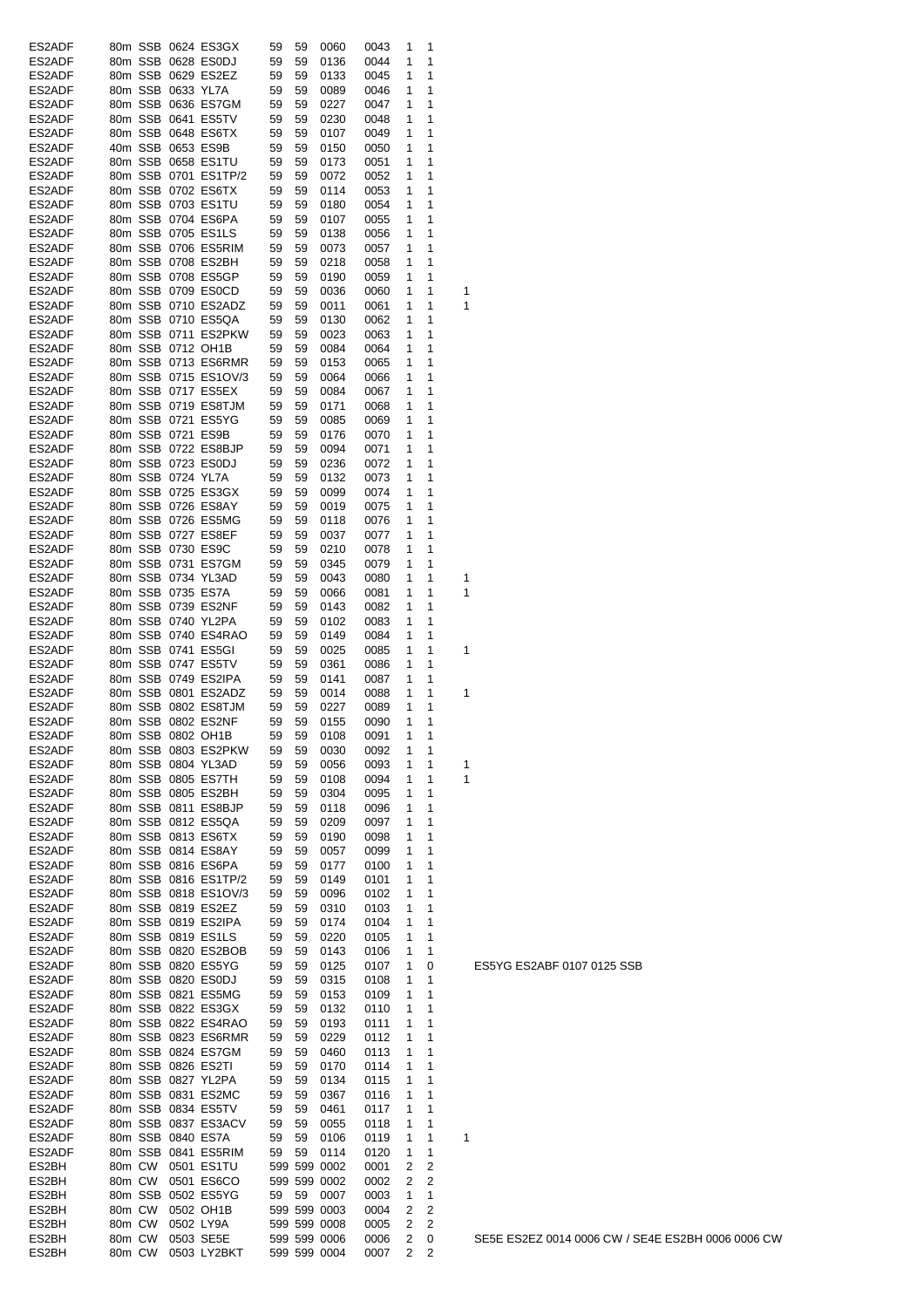| ES2BH          | 80m CW           |        |                   | 0503 LY5R                                |          |          | 599 599 0006                 | 0008         | 2              | 2                       |                                                     |
|----------------|------------------|--------|-------------------|------------------------------------------|----------|----------|------------------------------|--------------|----------------|-------------------------|-----------------------------------------------------|
| ES2BH          | 80m CW           |        |                   | 0504 ES5EP                               |          |          | 599 599 0005                 | 0009         | 2              | 2                       |                                                     |
| ES2BH          |                  |        |                   | 80m SSB 0504 ES5GP                       | 59       | 59       | 0017                         | 0010         | 1              | 1                       |                                                     |
| ES2BH          | 80m CW           |        |                   | 0506 OH2PM                               |          |          | 599 599 0007                 | 0011         | 2              | 2                       |                                                     |
| ES2BH          | 80m CW           |        |                   | 0506 LY5G                                |          |          | 599 599 0004                 | 0012         | 2              | 2                       |                                                     |
| ES2BH          | 80m CW           |        |                   | 0507 ES1CN                               |          |          | 599 599 0004                 | 0013         | 2              | 2                       |                                                     |
| ES2BH          | 80m CW           |        |                   | 80m SSB 0507 ES6RMR<br>0508 ES3RF        | 59       | 59       | 0017<br>599 599 0008         | 0014         | 1              | 1                       |                                                     |
| ES2BH<br>ES2BH | 80m CW           |        |                   |                                          |          |          |                              | 0015<br>0016 | 2<br>2         | 0<br>2                  | ES3RF ES5MA 0016 0008 CW / ES3RF ES2BH 0015 0007 CV |
| ES2BH          | 80m CW           |        |                   | 0509 LY6A<br>0509 LY3B                   |          |          | 599 599 0016<br>599 599 0014 | 0017         | 2              | 2                       |                                                     |
| ES2BH          | 80m CW           |        |                   | 0510 LY2SA                               |          |          | 599 599 0011                 | 0018         | 2              | 2                       |                                                     |
| ES2BH          | 80m CW           |        |                   | 0510 ES7A                                |          |          | 599 599 0003                 | 0019         | 2              | 2                       | 2                                                   |
| ES2BH          | 80m CW           |        |                   | 0510 ES8DH                               |          |          | 599 599 0007                 | 0020         | 2              | $\overline{\mathbf{c}}$ |                                                     |
| ES2BH          | 80m CW           |        |                   | 0511 LY2NK                               |          |          | 599 599 0012                 | 0021         | 2              | 2                       |                                                     |
| ES2BH          | 80m CW           |        |                   | 0511 SE5E                                |          |          | 599 599 0014                 | 0022         | 2              | 2                       |                                                     |
| ES2BH          | 80m CW           |        |                   | 0512 SM6DHK                              |          |          | 599 599 0005                 | 0023         | 2              | 0                       | / SM6BSK ES2BH 0023 0005 CW                         |
| ES2BH          |                  |        |                   | 80m SSB 0512 ES5QA                       | 59       | 59       | 0018                         | 0024         | 1              | 1                       |                                                     |
| ES2BH          |                  | 80m CW |                   | 0513 ES2RL                               |          |          | 599 599 0006                 | 0025         | 2              | 2                       |                                                     |
| ES2BH          |                  |        |                   | 80m SSB 0514 ES9B                        | 59       | 59       | 0027                         | 0026         | 1              | 1                       |                                                     |
| ES2BH          | 80m CW           |        |                   | 0515 ES2DW                               |          |          | 599 599 0002                 | 0027         | 2              | 2                       |                                                     |
| ES2BH          | 80m CW           |        |                   | 0516 YL2CV                               |          |          | 599 599 0008                 | 0028         | 2              | 2                       |                                                     |
| ES2BH          | 80m CW           |        |                   | 0516 ES2EZ                               |          |          | 599 599 0032                 | 0029         | 2              | 2                       |                                                     |
| ES2BH          | 80m CW           |        |                   | 0517 YL2QN                               |          |          | 599 599 0003                 | 0030         | 2              | 2                       |                                                     |
| ES2BH          | 80m CW           |        |                   | 0517 9A5Y                                |          |          | 599 599 0009                 | 0031         | 2              | 2                       |                                                     |
| ES2BH          | 80m CW           |        |                   | 0518 SP1AEN                              |          |          | 599 599 0012                 | 0032         | 2              | 2                       |                                                     |
| ES2BH          |                  |        |                   | 80m SSB 0519 ES3GX                       | 59       | 59       | 0014                         | 0033         | 1              | 1                       |                                                     |
| ES2BH          |                  |        |                   | 80m SSB 0519 ES7TH                       | 59       | 59       | 0018                         | 0034         | 1              | 1                       | $\mathbf 1$                                         |
| ES2BH          |                  |        |                   | 80m CW 0520 LY3NX                        |          |          | 599 599 0016                 | 0035         | 2              | 2                       |                                                     |
| ES2BH          |                  |        |                   | 80m SSB 0522 ES8TJM                      | 59       | 59       | 0030                         | 0036         | 1              | 1                       |                                                     |
| ES2BH          |                  |        |                   | 80m SSB 0522 ES2IPA                      | 59       | 59       | 0025                         | 0037         | 1              | 1                       |                                                     |
| ES2BH          |                  |        |                   | 80m SSB 0522 ES7GM                       | 59       | 59       | 0051                         | 0038         | 1              | 1                       |                                                     |
| ES2BH          |                  |        |                   | 80m SSB 0522 ES5RIM                      | 59       | 59       | 0012                         | 0039         | 1              | 1                       |                                                     |
| ES2BH          |                  |        |                   | 80m SSB 0523 YL3AD                       | 59       | 59       | 0007                         | 0040         | 1              | 1                       | $\mathbf 1$                                         |
| ES2BH          |                  |        |                   | 80m SSB 0523 ES6TX                       | 59       | 59       | 0030                         | 0041         | 1              | 1                       |                                                     |
| ES2BH          |                  |        |                   | 80m SSB 0523 ES3ACV                      | 59       | 59       | 0008                         | 0042         | 1              | 1                       |                                                     |
| ES2BH          |                  |        |                   | 80m SSB 0523 ES8EF                       | 59       | 59       | 0010                         | 0043         | 1              | 1                       |                                                     |
| ES2BH          |                  |        |                   | 80m SSB 0524 ES3W                        | 59       | 59       | 0001                         | 0044         | 1              | 1                       | 1                                                   |
| ES2BH          |                  |        |                   | 80m SSB 0525 YL1ZT                       | 59       | 59       | 0002                         | 0045         | 1              | 0                       | YL1ZT ES2BH 0054 0002 SSB                           |
| ES2BH          |                  | 80m CW |                   | 0525 ES5TV                               |          |          | 599 599 0062                 | 0046         | 2              | 2                       |                                                     |
| ES2BH<br>ES2BH | 40m CW<br>40m CW |        | 0533 LY3B         | 0534 ES8DH                               |          |          | 599 599 0027<br>599 599 0033 | 0047<br>0048 | 2<br>2         | 2<br>2                  |                                                     |
| ES2BH          | 40m CW           |        |                   | 0534 LY2NK                               |          |          | 599 599 0023                 | 0049         | 2              | 2                       |                                                     |
| ES2BH          | 40m CW           |        |                   | 0534 SE4E                                |          |          | 599 599 0023                 | 0050         | 2              | 2                       |                                                     |
| ES2BH          | 40m CW           |        |                   | 0535 ES1OX                               |          |          | 599 599 0044                 | 0051         | 2              | 2                       |                                                     |
| ES2BH          | 40m CW           |        |                   | 0535 ES1CN                               |          |          | 599 599 0036                 | 0052         | 2              | 2                       |                                                     |
| ES2BH          | 40m CW           |        |                   | 0536 ES2LR                               |          |          | 599 599 0008                 | 0053         | 2              | 2                       |                                                     |
| ES2BH          | 40m CW           |        |                   | 0536 LY5R                                |          |          | 599 599 0024                 | 0054         | $\overline{2}$ | 2                       |                                                     |
| ES2BH          |                  | 40m CW |                   | 0537 ES4RD                               |          |          | 599 599 0062                 | 0055         | 2              | 2                       |                                                     |
| ES2BH          |                  |        |                   | 40m CW 0537 S50XX                        |          |          | 599 599 0002                 | 0056         | $\overline{2}$ | 2                       |                                                     |
| ES2BH          |                  |        |                   | 40m SSB 0538 ES5YG                       | 59       |          | 59 0027                      | 0057         | 1              | 1                       |                                                     |
| ES2BH          | 40m CW           |        |                   | 0538 ES3HZ                               |          |          | 599 599 0011                 | 0058         | 2              | 2                       |                                                     |
| ES2BH          | 40m CW           |        |                   | 0539 YL2YN                               |          |          | 599 599 0024                 | 0059         | 2              | 0                       | / YL2QN ES2BH 0059 0024 CW                          |
| ES2BH          | 40m CW           |        |                   | 0539 HA3OU                               |          |          | 599 599 0007                 | 0060         | 2              | 2                       |                                                     |
| ES2BH          | 40m CW           |        |                   | 0539 LY6A                                |          |          | 599 599 0044                 | 0061         | 2              | 2                       |                                                     |
| ES2BH          | 40m CW           |        |                   | 0540 RA3NC                               |          |          | 599 599 0006                 | 0062         | 2              | 2                       |                                                     |
| ES2BH          | 40m CW           |        |                   | 0541 ES3CC                               |          |          | 599 599 0032                 | 0063         | 2              | 2                       |                                                     |
| ES2BH          |                  | 40m CW |                   | 0541 IV3ZXQ                              |          |          | 599 599 0002                 | 0064         | 2              | 2                       | 2                                                   |
| ES2BH          | 40m CW           |        |                   | 0542 SP1AEN                              |          |          | 599 599 0022                 | 0065         | 2              | 2                       |                                                     |
| ES2BH          |                  | 40m CW |                   | 0542 PA0FAW                              |          |          | 599 599 0004                 | 0066         | 2              | 2                       | 2                                                   |
| ES2BH          |                  | 40m CW |                   | 0543 LY2BKT                              |          |          | 599 599 0033                 | 0067         | 2              | 2                       |                                                     |
| ES2BH          |                  |        |                   | 40m SSB 0544 ES6RMR                      | 59       |          | 59 0046                      | 0068         | 1              | 1                       |                                                     |
| ES2BH          |                  | 40m CW |                   | 0544 RW3AI                               |          |          | 599 599 0010                 | 0069         | 2              | 2                       |                                                     |
| ES2BH          |                  | 40m CW | 0544 LY4L         |                                          |          |          | 599 599 0032                 | 0070         | 2              | 2                       |                                                     |
| ES2BH          |                  | 40m CW | 0545 YL7A         |                                          |          |          | 599 599 0036                 | 0071         | 2              | 2                       |                                                     |
| ES2BH          |                  |        |                   | 40m SSB 0545 8S0C                        | 59       | 59       | 0017                         | 0072         | 1              | 1                       |                                                     |
| ES2BH          |                  |        | 40m CW 0546 9A5Y  |                                          |          |          | 599 599 0028                 | 0073         | 2              | 2                       |                                                     |
| ES2BH<br>ES2BH |                  |        |                   | 40m SSB 0547 ES2TI<br>40m SSB 0547 ES5GI | 59<br>59 | 59<br>59 | 0023<br>0011                 | 0074<br>0075 | 1<br>1         | 1<br>1                  | 1                                                   |
| ES2BH          |                  |        |                   | 40m CW 0548 ES0DJ                        |          |          | 599 599 0066                 | 0076         | 2              | 2                       |                                                     |
| ES2BH          |                  |        |                   | 40m CW 0549 ES4RX                        |          |          | 599 599 0088                 | 0077         | 2              | 0                       | ES4RX SE4E 0041 0088 CW / ES4RX ES2BH 0077 0077 CW  |
| ES2BH          |                  |        |                   | 40m SSB 0550 LY1SR                       | 59       | 59       | 0029                         | 0078         | 1              | 1                       |                                                     |
| ES2BH          |                  |        |                   | 40m SSB 0550 ES3GX                       | 59       | 59       | 0035                         | 0079         | 1              | 1                       |                                                     |
| ES2BH          |                  |        |                   | 40m SSB 0550 ES4RAO                      | 59       | 59       | 0038                         | 0080         | 1              | 1                       |                                                     |
| ES2BH          |                  |        |                   | 40m SSB 0551 RA2FDX                      | 59       | 59       | 0018                         | 0081         | 1              | 1                       | 1                                                   |
| ES2BH          |                  |        |                   | 40m SSB 0551 YL3AJA                      | 59       | 59       | 0031                         | 0082         | 1              | 1                       |                                                     |
| ES2BH          |                  |        | 40m SSB 0551 LY4Z |                                          | 59       | 59       | 0020                         | 0083         | 1              | 1                       |                                                     |
| ES2BH          |                  |        |                   | 40m SSB 0552 ES1LS                       | 59       | 59       | 0056                         | 0084         | 1              | 1                       |                                                     |
| ES2BH          |                  |        |                   | 40m SSB 0553 ES5TV                       | 59       | 59       | 0120                         | 0085         | 1              | 1                       |                                                     |
| ES2BH          |                  |        |                   | 40m SSB 0553 ES1WST/0                    | 59       | 59       | 0077                         | 0086         | 1              | 1                       |                                                     |
| ES2BH          |                  |        |                   | 40m SSB 0553 ES8EF                       | 59       | 59       | 0022                         | 0087         | 1              | 1                       |                                                     |
| ES2BH          |                  |        |                   | 40m CW 0556 DL3DRN                       |          |          | 599 599 0001                 | 0088         | 2              | 2                       |                                                     |
| ES2BH          |                  | 40m CW |                   | 0556 RA1AL                               |          |          | 599 599 0027                 | 0089         | 2              | 2                       |                                                     |
| ES2BH          | 40m CW           |        |                   | 0557 SM6BSK                              |          |          | 599 599 0022                 | 0090         | 2              | 2                       |                                                     |
| ES2BH          | 40m CW           |        |                   | 0558 LY5G                                |          |          | 599 599 0030                 | 0091         | 2              | 2                       |                                                     |
| ES2BH          |                  | 40m CW |                   | 0558 US4IRT                              |          |          | 599 599 0008                 | 0092         | 2              | 2                       |                                                     |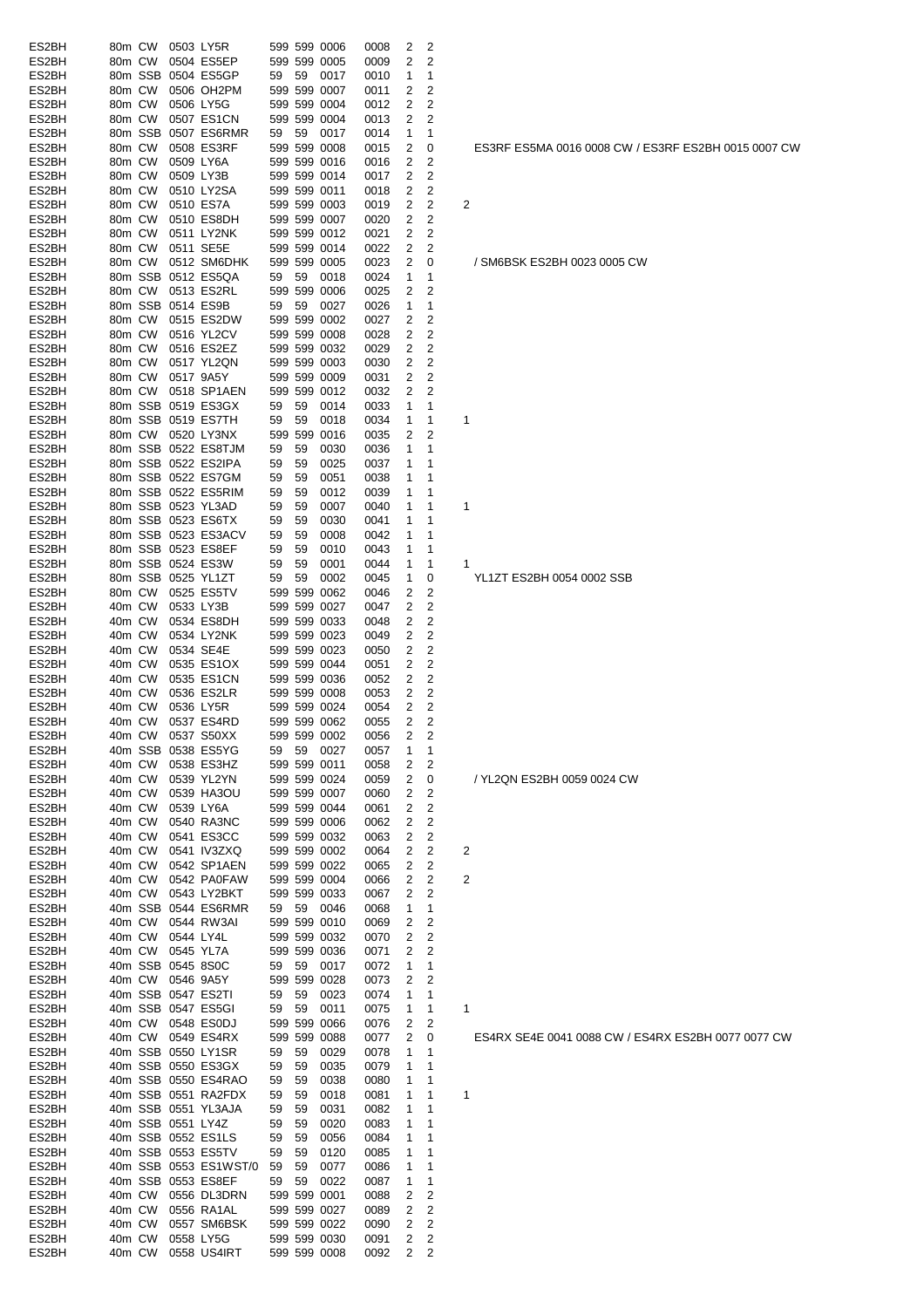| ES2BH | 40m CW |         |                   | 0559 LY2SA            |    |    | 599 599 0049 | 0093 | 2 | 2              |   |
|-------|--------|---------|-------------------|-----------------------|----|----|--------------|------|---|----------------|---|
|       |        |         |                   |                       |    |    |              |      |   |                |   |
| ES2BH | 80m CW |         |                   | 0601 RA1AL            |    |    | 599 599 0032 | 0094 | 2 | 2              |   |
| ES2BH | 80m CW |         |                   | 0602 ES5EP            |    |    | 599 599 0083 | 0095 | 2 | 2              |   |
| ES2BH | 80m CW |         |                   | 0602 LY2BKT           |    |    | 599 599 0050 | 0096 | 2 | 2              |   |
| ES2BH | 80m CW |         |                   | 0603 YL2CV            |    |    | 599 599 0025 | 0097 | 2 | 2              |   |
| ES2BH | 80m CW |         |                   | 0603 LY3B             |    |    | 599 599 0057 | 0098 | 2 | 2              |   |
| ES2BH | 80m CW |         |                   | 0604 YL2PA            |    |    | 599 599 0033 | 0099 | 2 | 2              |   |
|       |        |         |                   |                       |    |    |              |      |   |                |   |
| ES2BH |        | 80m SSB |                   | 0604 ES8BJP           | 59 | 59 | 0044         | 0100 | 1 | 1              |   |
| ES2BH | 80m CW |         |                   | 0605 SE5E             |    |    | 599 599 0050 | 0101 | 2 | 2              |   |
| ES2BH | 80m CW |         |                   | 0605 LY2NK            |    |    | 599 599 0043 | 0102 | 2 | 2              |   |
| ES2BH | 80m CW |         |                   | 0606 SE4E             |    |    | 599 599 0049 | 0103 | 2 | 2              |   |
| ES2BH | 80m CW |         |                   | 0606 ES5DB            |    |    | 599 599 0061 | 0104 | 2 | 2              |   |
| ES2BH |        |         |                   |                       |    |    |              |      |   |                |   |
|       | 80m CW |         |                   | 0606 ES3RY            |    |    | 599 599 0013 | 0105 | 2 | 2              |   |
| ES2BH | 80m CW |         |                   | 0608 9A5Y             |    |    | 599 599 0046 | 0106 | 2 | 2              |   |
| ES2BH | 80m CW |         |                   | 0608 OH1B             |    |    | 599 599 0042 | 0107 | 2 | $\overline{c}$ |   |
| ES2BH | 80m CW |         |                   | 0608 ES3CC            |    |    | 599 599 0067 | 0108 | 2 | 2              |   |
| ES2BH | 80m CW |         |                   | 0609 LY4R             |    |    | 599 599 0054 | 0109 | 2 | 0              |   |
|       |        |         |                   |                       |    |    |              |      |   |                |   |
| ES2BH | 80m CW |         |                   | 0610 LY5R             |    |    | 599 599 0056 | 0110 | 2 | 2              |   |
| ES2BH |        | 80m SSB |                   | 0611 ES6RMR           | 59 | 59 | 0083         | 0111 | 1 | 1              |   |
| ES2BH |        | 80m SSB |                   | 0612 ES6PA            | 59 | 59 | 0065         | 0112 | 1 | 1              |   |
| ES2BH | 80m CW |         |                   | 0613 LY9A             |    |    | 599 599 0094 | 0113 | 2 | 2              |   |
| ES2BH | 80m CW |         |                   | 0613 ES8DH            |    |    | 599 599 0070 | 0114 | 2 | 2              |   |
|       |        |         |                   |                       |    |    |              |      |   |                |   |
| ES2BH | 80m CW |         |                   | 0614 ES1AO            |    |    | 599 599 0031 | 0115 | 2 | 2              |   |
| ES2BH | 80m CW |         |                   | 0614 YL2QN            |    |    | 599 599 0053 | 0116 | 2 | 2              |   |
| ES2BH | 80m CW |         |                   | 0615 LY6A             |    |    | 599 599 0085 | 0117 | 2 | $\overline{2}$ |   |
| ES2BH |        |         |                   | 80m SSB 0615 ES0CD    | 59 | 59 | 0018         | 0118 | 1 | 1              | 1 |
| ES2BH | 80m CW |         |                   | 0616 ES4RD            |    |    | 599 599 0118 | 0119 | 2 | 2              |   |
|       |        |         |                   |                       |    |    |              |      |   |                |   |
| ES2BH | 80m CW |         |                   | 0617 YL7A             |    |    | 599 599 0071 | 0120 | 2 | 2              |   |
| ES2BH |        |         |                   | 80m SSB 0618 LY3NX    | 59 | 59 | 0055         | 0121 | 1 | 1              |   |
| ES2BH |        |         |                   | 80m SSB 0618 ES1TP/2  | 59 | 59 | 0037         | 0122 | 1 | 1              |   |
| ES2BH |        |         |                   | 80m SSB 0618 ES3GX    | 59 | 59 | 0053         | 0123 | 1 | 1              |   |
|       |        |         |                   |                       |    |    |              |      |   |                |   |
| ES2BH |        |         |                   | 80m SSB 0618 ES5GI    | 59 | 59 | 0017         | 0124 | 1 | 1              | 1 |
| ES2BH |        |         |                   | 80m SSB 0618 ES2IPA   | 59 | 59 | 0091         | 0125 | 1 | 1              |   |
| ES2BH |        |         |                   | 80m SSB 0619 ES2ADF   | 59 | 59 | 0039         | 0126 | 1 | 1              |   |
| ES2BH |        |         |                   | 80m SSB 0619 ES5QA    | 59 | 59 | 0065         | 0127 | 1 | 1              |   |
|       |        |         |                   |                       |    |    |              |      |   |                |   |
| ES2BH |        |         |                   | 80m SSB 0620 ES5MG    | 59 | 59 | 0070         | 0128 | 1 | 1              |   |
| ES2BH |        |         |                   | 80m SSB 0620 YL3AD    | 59 | 59 | 0024         | 0129 | 1 | 1              | 1 |
| ES2BH |        |         |                   | 80m SSB 0620 ES2NF    | 59 | 59 | 0080         | 0130 | 1 | 1              |   |
| ES2BH |        |         |                   | 80m SSB 0620 YL3AJA   | 59 | 59 | 0048         | 0131 | 1 | 1              |   |
|       |        |         |                   |                       |    |    |              |      |   | 1              |   |
| ES2BH |        |         |                   | 80m SSB 0621 ES5RIM   | 59 | 59 | 0048         | 0132 | 1 |                |   |
| ES2BH |        |         |                   | 80m SSB 0621 ES5EX    | 59 | 59 | 0053         | 0133 | 1 | 1              |   |
| ES2BH |        |         |                   | 80m SSB 0621 ES8TJM   | 59 | 59 | 0114         | 0134 | 1 | 1              |   |
| ES2BH |        |         | 80m SSB 0622 8S0C |                       | 59 | 59 | 0037         | 0135 | 1 | 1              |   |
| ES2BH |        |         | 80m SSB 0624 LY5G |                       | 59 | 59 | 0046         | 0136 | 1 | 1              |   |
|       |        |         |                   |                       |    |    |              |      |   |                |   |
| ES2BH |        |         |                   | 80m SSB 0625 ES0DJ    | 59 | 59 | 0130         | 0137 | 1 | 1              |   |
| ES2BH |        |         |                   | 80m SSB 0625 ES3BQ    | 59 | 59 | 0028         | 0138 | 1 | 1              |   |
| ES2BH |        |         |                   | 80m SSB 0626 ES8EF    | 59 | 59 | 0032         | 0139 | 1 | 1              |   |
| ES2BH |        |         |                   | 80m SSB 0626 ES2EZ    | 59 | 59 | 0129         | 0140 | 1 | 1              |   |
|       |        |         |                   |                       |    |    |              |      |   |                |   |
| ES2BH |        |         |                   | 80m SSB 0626 ES2PKW   | 59 | 59 | 0012         | 0141 | 1 | 1              |   |
| ES2BH |        |         |                   | 80m SSB 0627 ES3ACV   | 59 | 59 | 0024         | 0142 | 1 | 1              |   |
| ES2BH |        |         |                   | 80m SSB 0627 UA1AQA   | 59 | 59 | 0032         | 0143 | 1 | 1              |   |
| ES2BH |        |         |                   | 80m SSB 0627 ES5YG    | 59 | 59 | 0050         | 0144 | 1 | 1              |   |
| ES2BH |        |         |                   | 80m SSB 0627 ES2ADZ   | 59 | 59 | 0010         | 0145 | 1 | 1              | 1 |
|       |        |         |                   |                       |    |    |              |      |   |                |   |
| ES2BH |        |         |                   | 80m SSB 0627 ES2MC    | 59 | 59 | 0162         | 0146 | 1 | 1              |   |
| ES2BH |        |         |                   | 80m SSB 0628 ES2DW    | 59 | 59 | 0055         | 0147 | 1 | 1              |   |
| ES2BH |        |         |                   | 80m SSB 0628 RA2FDX   | 59 | 59 | 0085         | 0148 | 1 | 1              | 1 |
| ES2BH |        |         |                   | 80m SSB 0628 ES1WST/0 | 59 | 59 | 0110         | 0149 | 1 | 1              |   |
|       |        |         |                   | 80m SSB 0629 ES3RFL   |    |    |              |      | 1 | 1              |   |
| ES2BH |        |         |                   |                       | 59 | 59 | 0044         | 0150 |   |                |   |
| ES2BH |        |         |                   | 80m SSB 0629 ES1OV/3  | 59 | 59 | 0056         | 0151 | 1 | 1              |   |
| ES2BH |        |         |                   | 80m SSB 0629 ES7GM    | 59 | 59 | 0217         | 0152 | 1 | 1              |   |
| ES2BH |        | 40m CW  |                   | 0631 ES4RD            |    |    | 599 599 0132 | 0153 | 2 | 2              |   |
| ES2BH | 40m CW |         |                   | 0631 LY5T             |    |    | 599 599 0006 | 0154 | 2 | 2              |   |
| ES2BH |        |         |                   | 0632 LY3B             |    |    |              |      |   |                |   |
|       | 40m CW |         |                   |                       |    |    | 599 599 0088 | 0155 | 2 | 2              |   |
| ES2BH | 40m CW |         |                   | 0632 LY6A             |    |    | 599 599 0106 | 0156 | 2 | 2              |   |
| ES2BH | 40m CW |         |                   | 0632 LY2NK            |    |    | 599 599 0061 | 0157 | 2 | $\overline{c}$ |   |
| ES2BH | 40m CW |         |                   | 0633 EW8OF            |    |    | 599 599 0031 | 0158 | 2 | 2              |   |
| ES2BH | 40m CW |         |                   | 0633 SM6BSK           |    |    | 599 599 0040 | 0159 | 2 | $\overline{c}$ |   |
|       |        |         |                   |                       |    |    |              |      |   |                |   |
| ES2BH | 40m CW |         |                   | 0633 LY5R             |    |    | 599 599 0072 | 0160 | 2 | $\overline{c}$ |   |
| ES2BH | 40m CW |         |                   | 0634 9A2AJ            |    |    | 599 599 0030 | 0161 | 2 | $\overline{c}$ |   |
| ES2BH | 40m CW |         |                   | 0634 LY2BKT           |    |    | 599 599 0079 | 0162 | 2 | 2              |   |
| ES2BH | 40m CW |         |                   | 0635 YL2PA            |    |    | 599 599 0060 | 0163 | 2 | $\overline{c}$ |   |
| ES2BH | 40m CW |         |                   | 0635 YL2QN            |    |    | 599 599 0071 | 0164 | 2 | 2              |   |
|       |        |         |                   |                       |    |    |              |      |   |                |   |
| ES2BH | 40m CW |         |                   | 0635 RW3AI            |    |    | 599 599 0035 | 0165 | 2 | $\overline{c}$ |   |
| ES2BH | 40m CW |         |                   | 0636 ES1TU            |    |    | 599 599 0148 | 0166 | 2 | 2              |   |
| ES2BH | 40m CW |         |                   | 0637 9A5Y             |    |    | 599 599 0062 | 0167 | 2 | $\overline{c}$ |   |
| ES2BH | 40m CW |         |                   | 0637 SE4E             |    |    | 599 599 0072 | 0168 | 2 | 2              |   |
|       |        |         |                   |                       |    |    |              |      |   |                |   |
| ES2BH | 40m CW |         |                   | 0637 S50XX            |    |    | 599 599 0030 | 0169 | 2 | 2              |   |
| ES2BH | 40m CW |         |                   | 0638 SP1AEN           |    |    | 599 599 0046 | 0170 | 2 | 2              |   |
| ES2BH | 40m CW |         |                   | 0638 SE5E             |    |    | 599 599 0075 | 0171 | 2 | $\overline{2}$ |   |
| ES2BH | 40m CW |         |                   | 0638 ES6CO            |    |    | 599 599 0105 | 0172 | 2 | $\overline{c}$ |   |
|       |        |         |                   |                       |    |    |              |      |   |                |   |
| ES2BH | 40m CW |         |                   | 0639 YL2CV            |    |    | 599 599 0042 | 0173 | 2 | 2              |   |
| ES2BH | 40m CW |         |                   | 0639 RW1CM            |    |    | 599 599 0009 | 0174 | 2 | 2              |   |
| ES2BH | 40m CW |         |                   | 0640 ES2JL            |    |    | 599 599 0062 | 0175 | 2 | 2              |   |
| ES2BH | 40m CW |         |                   | 0640 LY9A             |    |    | 599 599 0126 | 0176 | 2 | 2              |   |
| ES2BH | 40m CW |         |                   | 0641 ES2LR            |    |    | 599 599 0026 |      |   | 2              |   |
|       |        |         |                   |                       |    |    |              | 0177 | 2 |                |   |

/ LY4L ES2BH 0109 0054 CW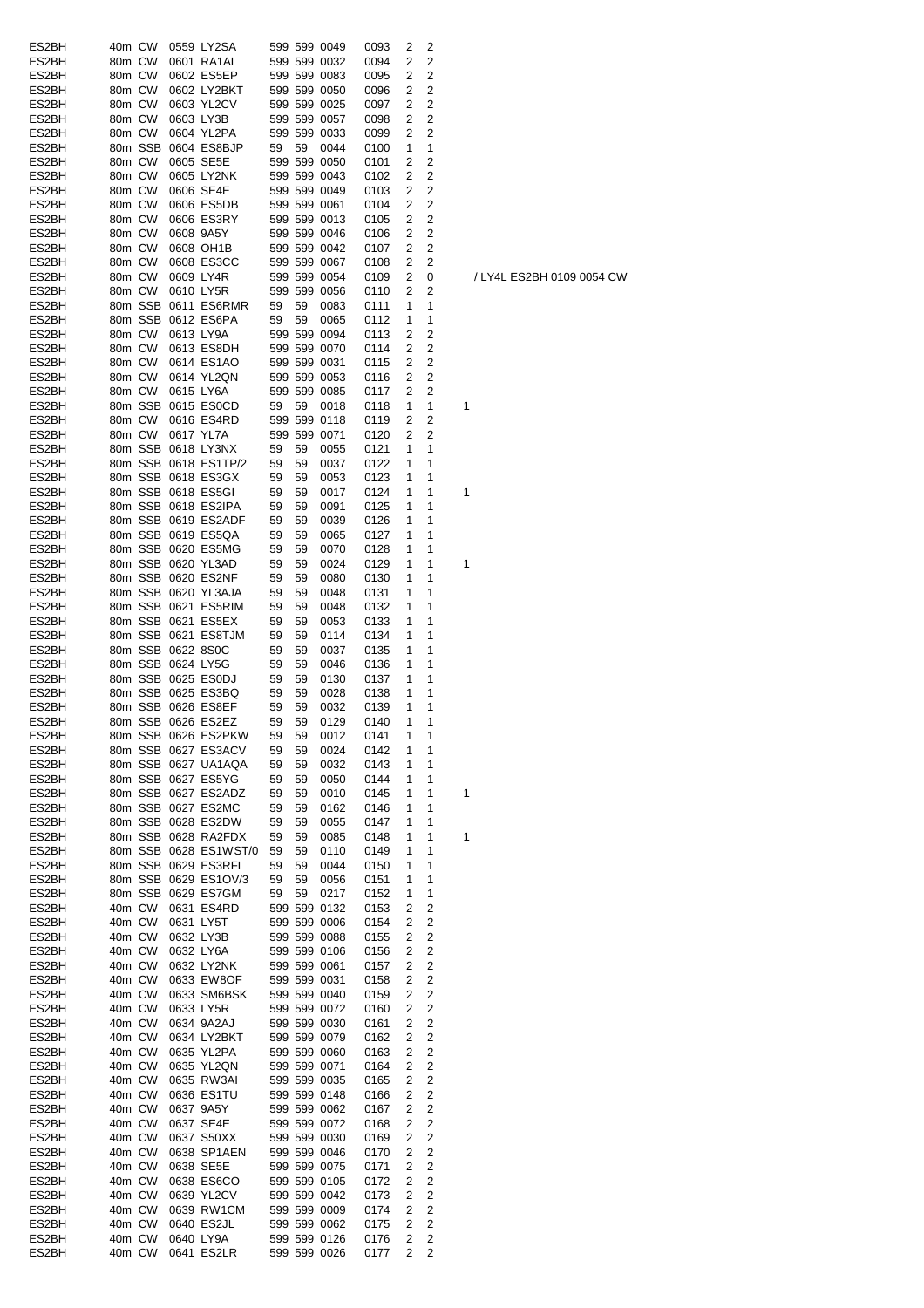| ES2BH          |                  |        |                   | 40m SSB 0642 ES5TV        | 59 | 59 | 0233                         | 0178         | 1                   | 1                   |   |
|----------------|------------------|--------|-------------------|---------------------------|----|----|------------------------------|--------------|---------------------|---------------------|---|
|                |                  |        |                   |                           |    |    |                              |              |                     |                     |   |
| ES2BH          | 40m CW           |        |                   | 0642 YL7A                 |    |    | 599 599 0093                 | 0179         | 2                   | 2                   |   |
| ES2BH          | 40m CW           |        | 0642 LY4L         |                           |    |    | 599 599 0078                 | 0180         | 2                   | 2                   |   |
| ES2BH          |                  |        |                   | 40m SSB 0644 ES2IPA       | 59 | 59 | 0106                         | 0181         | 1                   | 1                   |   |
| ES2BH          |                  |        | 40m SSB 0644 ES9B |                           | 59 | 59 | 0138                         | 0182         | 1                   | 1                   |   |
|                |                  |        |                   |                           |    |    |                              |              |                     |                     |   |
| ES2BH          |                  |        |                   | 40m SSB 0645 ES6RMR       | 59 | 59 | 0118                         | 0183         | 1                   | 1                   |   |
| ES2BH          |                  |        |                   | 40m SSB 0647 RA2FDX       | 59 | 59 | 0044                         | 0184         | 1                   | 1                   | 1 |
| ES2BH          |                  |        |                   | 40m SSB 0647 ES7GM        | 59 | 59 | 0243                         | 0185         | 1                   | 1                   |   |
| ES2BH          |                  |        |                   | 40m SSB 0647 ES1LS        | 59 | 59 | 0123                         | 0186         | 1                   | 1                   |   |
|                |                  |        |                   |                           |    |    |                              |              |                     |                     |   |
| ES2BH          |                  |        |                   | 40m SSB 0647 ES6PA        | 59 | 59 | 0099                         | 0187         | 1                   | 1                   |   |
| ES2BH          |                  |        |                   | 40m SSB 0647 ES7TH        | 59 | 59 | 0064                         | 0188         | 1                   | 1                   | 1 |
| ES2BH          |                  |        |                   | 40m SSB 0648 ES8TJM       | 59 | 59 | 0139                         | 0189         | 1                   | 1                   |   |
|                |                  |        |                   |                           |    |    |                              |              |                     |                     |   |
| ES2BH          |                  |        |                   | 40m SSB 0648 ES5MG        | 59 | 59 | 0088                         | 0190         | 1                   | 1                   |   |
| ES2BH          |                  |        |                   | 40m SSB 0649 ES3ROG       | 59 | 59 | 0010                         | 0191         | 1                   | 1                   |   |
| ES2BH          |                  |        |                   | 40m SSB 0649 YL3AJA       | 59 | 59 | 0063                         | 0192         | 1                   | 1                   |   |
| ES2BH          |                  |        | 40m SSB 0650 R3LC |                           | 59 | 59 | 0035                         | 0193         | 1                   | 1                   |   |
|                |                  |        |                   |                           |    |    |                              |              |                     |                     |   |
| ES2BH          |                  |        |                   | 40m SSB 0650 ES6TX        | 59 | 59 | 0109                         | 0194         | 1                   | 1                   |   |
| ES2BH          |                  |        |                   | 40m SSB 0651 ES5EX        | 59 | 59 | 0071                         | 0195         | 1                   | 1                   |   |
| ES2BH          |                  |        |                   | 40m SSB 0652 SP5XSD       | 59 | 59 | 0019                         | 0196         | 1                   | 1                   |   |
|                |                  |        |                   |                           |    |    |                              |              |                     |                     |   |
| ES2BH          |                  |        |                   | 40m SSB 0652 ES2DW        | 59 | 59 | 0076                         | 0197         | 1                   | 1                   |   |
| ES2BH          |                  |        |                   | 40m SSB 0654 ES5GP        | 59 | 59 | 0168                         | 0198         | 1                   | 1                   |   |
| ES2BH          |                  |        |                   | 40m SSB 0654 UA1AQA       | 59 | 59 | 0040                         | 0199         | 1                   | 1                   |   |
| ES2BH          |                  |        |                   | 40m SSB 0655 ES5RIM       | 59 | 59 |                              |              | 1                   | 1                   |   |
|                |                  |        |                   |                           |    |    | 0066                         | 0200         |                     |                     |   |
| ES2BH          |                  |        |                   | 40m SSB 0655 ES2EZ        | 59 | 59 | 0178                         | 0201         | 1                   | 1                   |   |
| ES2BH          |                  |        |                   | 40m SSB 0655 ES3RFL       | 59 | 59 | 0048                         | 0202         | 1                   | 1                   |   |
| ES2BH          |                  |        |                   | 40m SSB 0655 LY3NX        | 59 | 59 | 0079                         | 0203         | 1                   | 1                   |   |
|                |                  |        |                   |                           |    |    |                              |              |                     |                     |   |
| ES2BH          |                  |        |                   | 40m SSB 0656 ES5QA        | 59 | 59 | 0105                         | 0204         | 1                   | 1                   |   |
| ES2BH          |                  |        |                   | 40m SSB 0657 ES4RAO       | 59 | 59 | 0107                         | 0205         | 1                   | 1                   |   |
| ES2BH          |                  |        |                   | 40m SSB 0658 ES2PKW       | 59 | 59 | 0021                         | 0206         | 1                   | 0                   |   |
|                |                  |        |                   |                           |    |    |                              |              |                     |                     |   |
| ES2BH          |                  |        |                   | 40m SSB 0658 ES8AY        | 59 | 59 | 0007                         | 0207         | 1                   | 1                   |   |
| ES2BH          |                  |        |                   | 40m SSB 0659 LY1SR        | 59 | 59 | 0060                         | 0208         | 1                   | 1                   |   |
| ES2BH          | 80m CW           |        |                   | 0704 YL2PA                |    |    | 599 599 0073                 | 0209         | 2                   | 2                   |   |
|                |                  |        |                   |                           |    |    |                              |              |                     |                     |   |
| ES2BH          |                  |        |                   | 80m SSB 0704 ES1TP/2      | 59 | 59 | 0077                         | 0210         | 1                   | 1                   |   |
| ES2BH          | 80m CW           |        |                   | 0705 LY2NK                |    |    | 599 599 0082                 | 0211         | 2                   | 2                   |   |
| ES2BH          | 80m CW           |        |                   | 0705 LY3B                 |    |    | 599 599 0111                 | 0212         | 2                   | 2                   |   |
|                | 80m CW           |        |                   | 0705 RA1AL                |    |    | 599 599 0073                 |              | 2                   | 2                   |   |
| ES2BH          |                  |        |                   |                           |    |    |                              | 0213         |                     |                     |   |
| ES2BH          | 80m CW           |        | 0706 LY6A         |                           |    |    | 599 599 0143                 | 0214         | 2                   | 2                   |   |
| ES2BH          | 80m CW           |        |                   | 0706 LY2BKT               |    |    | 599 599 0107                 | 0215         | 2                   | 2                   |   |
| ES2BH          |                  |        |                   | 80m SSB 0707 ES6PA        | 59 | 59 | 0109                         | 0216         | 1                   | 1                   |   |
|                |                  |        |                   |                           |    |    |                              |              |                     |                     |   |
| ES2BH          | 80m CW           |        |                   | 0707 SE5E                 |    |    | 599 599 0098                 | 0217         | 2                   | 2                   |   |
| ES2BH          |                  |        |                   | 80m SSB 0708 ES2ADF       | 59 | 59 | 0058                         | 0218         | 1                   | 1                   |   |
| ES2BH          | 80m CW           |        |                   | 0709 9A5Y                 |    |    | 599 599 0081                 | 0219         | 2                   | $\overline{2}$      |   |
|                |                  |        |                   |                           |    |    | 0120                         | 0220         |                     | 1                   |   |
| ES2BH          |                  |        |                   | 80m SSB 0710 ES6TX        | 59 | 59 |                              |              | 1                   |                     |   |
| ES2BH          | 80m CW           |        |                   | 0710 ES1TU                |    |    | 599 599 0189                 | 0221         | 2                   | 2                   |   |
| ES2BH          | 80m CW           |        |                   | 0711 LY5R                 |    |    | 599 599 0094                 | 0222         | 2                   | 2                   |   |
| ES2BH          | 80m CW           |        |                   | 0711 DL5AXX               |    |    | 599 599 0001                 | 0223         | 2                   | 2                   |   |
|                |                  |        |                   |                           |    |    |                              |              |                     |                     |   |
| ES2BH          |                  |        |                   | 80m SSB 0712 ES6RMR       | 59 | 59 | 0152                         | 0224         | 1                   | 1                   |   |
| ES2BH          | 80m CW           |        |                   | 0713 ES2MC                |    |    | 599 599 0240                 | 0225         | 2                   | 2                   |   |
| ES2BH          |                  |        |                   | 80m CW 0713 ES5EP         |    |    | 599 599 0177                 | 0226         | $\overline{2}$      | 2                   |   |
|                |                  |        |                   |                           |    |    |                              |              |                     |                     |   |
| ES2BH          |                  |        |                   | 80m CW 0714 ES1OX         |    |    | 599 599 0172                 | 0227         | 2                   | 2                   |   |
| ES2BH          |                  | 80m CW |                   | 0714 LY4L                 |    |    | 599 599 0099                 | 0228         | 2                   | 2                   |   |
| ES2BH          |                  |        |                   | 80m CW 0715 YL2QN         |    |    | 599 599 0096                 | 0229         | 2                   | 2                   |   |
|                |                  | 80m CW |                   | 0715 LY3NX                |    |    |                              |              | 2                   | $\overline{c}$      |   |
| ES2BH          |                  |        |                   |                           |    |    | 599 599 0095                 | 0230         |                     |                     |   |
| ES2BH          |                  | 80m CW |                   | 0716 ES5DB                |    |    | 599 599 0123                 | 0231         | 2                   | 2                   |   |
| ES2BH          |                  |        |                   | 80m SSB 0717 ES1OV/3      | 59 | 59 | 0067                         | 0232         | 1                   | 1                   |   |
| ES2BH          |                  |        |                   | 80m SSB 0717 ES8TJM       | 59 | 59 | 0167                         | 0233         | 1                   | 1                   |   |
|                |                  |        |                   |                           |    |    |                              |              |                     |                     |   |
| ES2BH          |                  | 80m CW |                   | 0718 ES7GM                |    |    | 599 599 0325                 | 0234         | 2                   | 2                   |   |
| ES2BH          |                  |        |                   | 80m SSB 0719 ES8AY        | 59 | 59 | 0014                         | 0235         | 1                   | 0                   |   |
| ES2BH          |                  |        |                   | 80m SSB 0720 ES3GX        | 59 | 59 | 0092                         | 0236         | 1                   | 1                   |   |
| ES2BH          |                  |        |                   | 80m SSB 0721 YL1ZT        | 59 | 59 | 0027                         | 0237         | 1                   | 0                   |   |
|                |                  |        |                   |                           |    |    |                              |              |                     |                     |   |
| ES2BH          |                  |        |                   | 80m CW 0721 ES4RX         |    |    | 599 599 0185                 | 0238         | 2                   | 2                   |   |
| ES2BH          |                  |        |                   | 80m SSB 0722 LY5G         | 59 | 59 | 0074                         | 0239         | 1                   | 1                   |   |
| ES2BH          |                  |        |                   | 80m SSB 0723 LY3NX        | 59 | 59 | 0102                         | 0240         | 1                   | 0                   |   |
|                |                  |        |                   | 80m SSB 0723 ES5RIM       | 59 |    |                              |              | 1                   | 1                   |   |
| ES2BH          |                  |        |                   |                           |    | 59 | 0078                         | 0241         |                     |                     |   |
| ES2BH          |                  |        |                   | 80m SSB 0724 ES4RAO       | 59 | 59 | 0135                         | 0242         | 1                   | 1                   |   |
| ES2BH          |                  |        |                   | 80m SSB 0724 ES5GP        | 59 | 59 | 0208                         | 0243         | 1                   | 1                   |   |
| ES2BH          |                  |        |                   | 80m SSB 0724 ES5EX        | 59 | 59 | 0089                         | 0244         | 1                   | 1                   |   |
|                |                  |        |                   |                           |    |    |                              |              |                     |                     |   |
| ES2BH          |                  |        |                   | 80m CW 0725 ES2EZ         |    |    | 599 599 0227                 | 0245         | 2                   | $\overline{c}$      |   |
| ES2BH          |                  | 80m CW |                   | 0726 ES7MA                |    |    | 599 599 0154                 | 0246         | 2                   | 2                   |   |
| ES2BH          |                  |        |                   | 80m SSB 0726 ES1LS        | 59 | 59 | 0150                         | 0247         | 1                   | 1                   |   |
|                |                  |        |                   |                           |    |    |                              |              |                     |                     |   |
| ES2BH          |                  |        |                   | 80m CW 0727 UA2FL         |    |    | 599 599 0060                 | 0248         | 2                   | 2                   |   |
| ES2BH          |                  |        |                   | 80m SSB 0728 UA1AQA       | 59 | 59 | 0045                         | 0249         | 1                   | 1                   |   |
| ES2BH          |                  |        |                   | 80m SSB 0728 ES5YG        | 59 | 59 | 0091                         | 0250         | 1                   | 1                   |   |
| ES2BH          |                  |        |                   | 80m CW 0729 ES2JL         |    |    | 599 599 0094                 | 0251         | 2                   | 2                   |   |
|                |                  |        |                   |                           |    |    |                              |              |                     |                     |   |
| ES2BH          |                  |        |                   | 80m SSB 0730 ES0CD        | 59 | 59 | 0042                         | 0252         | 1                   | 1                   | 1 |
| ES2BH          |                  | 40m CW |                   | 0732 LY3B                 |    |    | 599 599 0140                 | 0253         | 2                   | 2                   |   |
| ES2BH          | 40m CW           |        |                   | 0732 LY5R                 |    |    | 599 599 0116                 | 0254         | 2                   | 2                   |   |
|                |                  |        |                   |                           |    |    |                              |              |                     |                     |   |
| ES2BH          | 40m CW           |        |                   | 0733 9A5Y                 |    |    | 599 599 0095                 | 0255         | 2                   | 2                   |   |
| ES2BH          | 40m CW           |        |                   | 0733 LY5G                 |    |    | 599 599 0078                 | 0256         | 2                   | 0                   |   |
| ES2BH          |                  | 40m CW |                   | 0734 SE5E                 |    |    | 599 599 0115                 | 0257         | 2                   | 2                   |   |
| ES2BH          | 40m CW           |        |                   |                           |    |    |                              |              |                     | $\overline{c}$      |   |
|                |                  |        |                   | 0734 SM5ALJ               |    |    | 599 599 0019                 | 0258         | 2                   |                     |   |
|                |                  |        |                   |                           |    |    |                              |              | 2                   |                     |   |
| ES2BH          | 40m CW           |        | 0735 SE4E         |                           |    |    | 599 599 0101                 | 0259         |                     | $\overline{c}$      |   |
|                |                  |        |                   |                           |    |    | 599 599 0014                 |              | 2                   | $\overline{2}$      |   |
| ES2BH          | 40m CW           |        |                   | 0735 LY2DX                |    |    |                              | 0260         |                     |                     |   |
| ES2BH<br>ES2BH | 40m CW<br>40m CW |        |                   | 0736 LY2BKT<br>0736 YL2HB |    |    | 599 599 0135<br>599 599 0042 | 0261<br>0262 | 2<br>$\overline{2}$ | 2<br>$\overline{2}$ |   |

No such serial number in that mode / LY5G ES2BH 0256 0078 SSB

**Duplicate** 

YL1ZT ES2BM 0037 0027 SSB

ES8AY ES2BH 0238 0014 SSB

ES2PKW ES2BH 0201 0021 SSB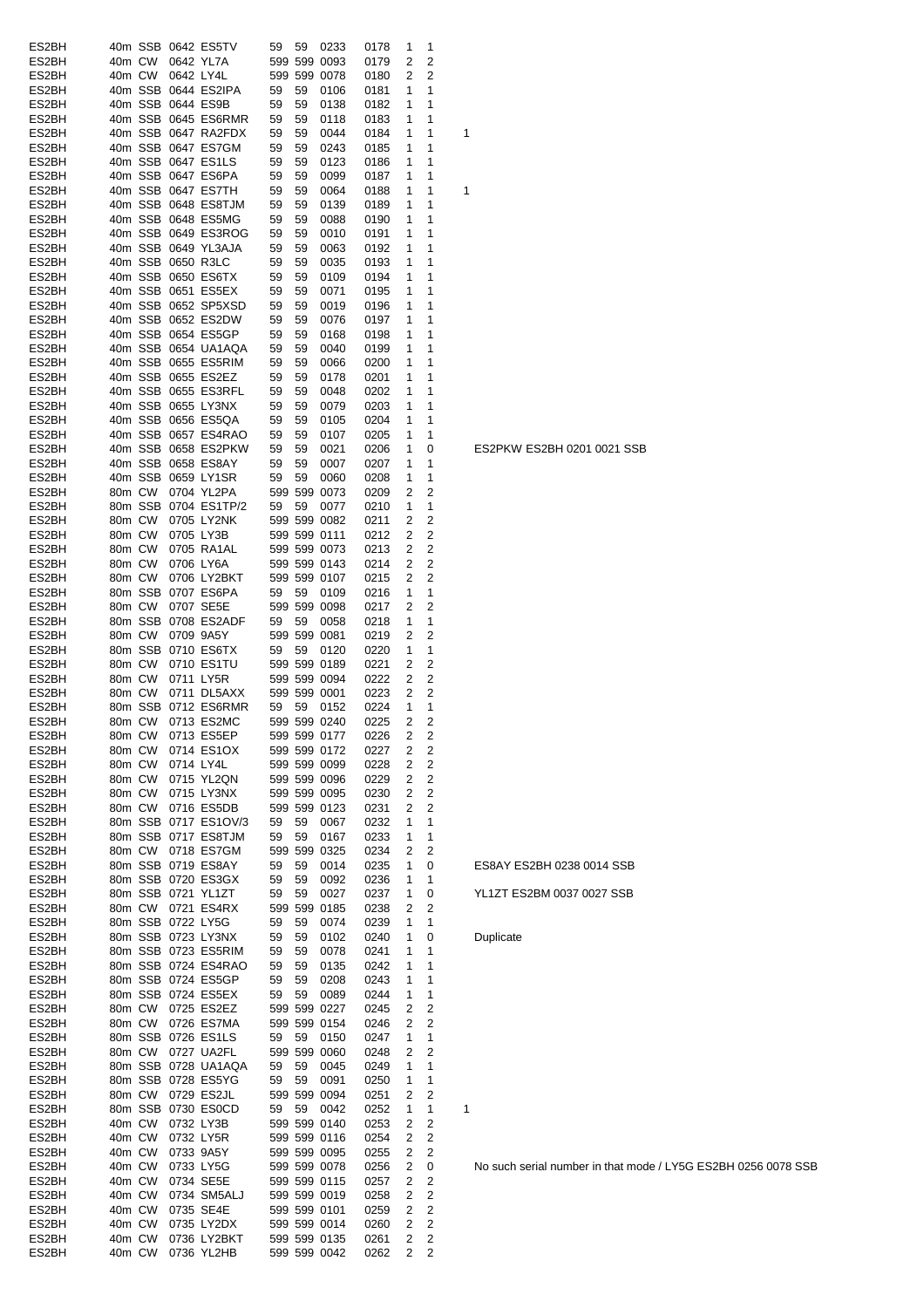| ES2BH          | 40m CW                                   |           |             |                        |      |              |                         |                          |                                                               |
|----------------|------------------------------------------|-----------|-------------|------------------------|------|--------------|-------------------------|--------------------------|---------------------------------------------------------------|
|                |                                          |           | 0737 YL2QN  | 599 599 0117           |      | 0263         | 2                       | 2                        |                                                               |
| ES2BH          | 40m CW                                   | 0737 LY9A |             | 599 599 0187           |      | 0264         | $\overline{\mathbf{c}}$ | $\overline{2}$           |                                                               |
| ES2BH          | 40m CW                                   | 0737 LY5T |             | 599 599 0046           |      | 0265         | 2                       | 2                        |                                                               |
| ES2BH          | 40m CW                                   |           | 0738 OH5NE  | 599 599 0043           |      | 0266         | 2                       | 2                        |                                                               |
| ES2BH          | 40m CW                                   | 0738 LY6A |             | 599 599 0171           |      | 0267         | 2                       | 2                        |                                                               |
| ES2BH          | 40m CW                                   |           |             |                        |      |              |                         |                          |                                                               |
|                |                                          |           | 0738 EW8OF  | 599 599 0054           |      | 0268         | 2                       | 2                        |                                                               |
| ES2BH          | 40m CW                                   |           | 0739 SP1AEN | 599 599 0067           |      | 0269         | 2                       | 2                        |                                                               |
| ES2BH          | 40m CW                                   |           | 0739 YL2CV  | 599 599 0054           |      | 0270         | 2                       | 0                        | YL2CV ES5TV 0283 0054 CW / YL2CV ES2BH 0270 0064 CW           |
| ES2BH          | 40m CW                                   |           | 0740 OH1B   | 599 599 0098           |      | 0271         | 2                       | 2                        |                                                               |
| ES2BH          | 40m CW 0740 ES1TU                        |           |             | 599 599 0222           |      | 0272         | 2                       | 2                        |                                                               |
|                |                                          |           |             |                        |      |              |                         |                          |                                                               |
| ES2BH          | 40m SSB 0742 ES5EX                       |           |             | 59<br>59               | 0098 | 0273         | 1                       | 1                        |                                                               |
| ES2BH          | 40m CW                                   | 0742 LY4L |             | 599 599 0120           |      | 0274         | 2                       | 2                        |                                                               |
| ES2BH          | 40m CW                                   |           | 0743 LY2NK  | 599 599 0112           |      | 0275         | 2                       | 2                        |                                                               |
| ES2BH          | 40m CW                                   |           | 0743 ES5TV  | 599 599 0350           |      | 0276         | 2                       | 2                        |                                                               |
| ES2BH          | 40m SSB 0745 ES6PA                       |           |             | 59<br>59               | 0141 | 0277         | 1                       | 1                        |                                                               |
|                |                                          |           |             |                        |      |              |                         |                          |                                                               |
| ES2BH          | 40m SSB 0745 ES7GM                       |           |             | 59<br>59               | 0367 | 0278         | 1                       | -1                       |                                                               |
| ES2BH          | 40m SSB 0745 ES2IPA                      |           |             | 59<br>59               | 0135 | 0279         | 1                       | -1                       |                                                               |
| ES2BH          | 40m SSB 0746 ES8CX                       |           |             | 59<br>59               | 0071 | 0280         | 1                       | 0                        | / ES8SX ES2BH 0280 0017 SSB                                   |
| ES2BH          | 40m SSB 0746 ES3GX                       |           |             | 59<br>59               | 0107 | 0281         | 1                       | 1                        |                                                               |
| ES2BH          | 40m SSB 0746 YL3AD                       |           |             | 59<br>59               | 0051 | 0282         | 1                       | $\mathbf{1}$             | 1                                                             |
|                |                                          |           |             |                        |      |              |                         |                          |                                                               |
| ES2BH          | 40m SSB 0746 R3LC                        |           |             | 59<br>59               | 0058 | 0283         | 1                       | 1                        |                                                               |
| ES2BH          | 40m SSB 0747 YL7A                        |           |             | 59<br>59               | 0149 | 0284         | 1                       | 1                        |                                                               |
| ES2BH          | 40m SSB 0747 ES9B                        |           |             | 59<br>59               | 0206 | 0285         | 1                       | 1                        |                                                               |
| ES2BH          | 40m SSB 0748 YL1ZT                       |           |             | 59<br>59               | 0032 | 0286         | 1                       | 0                        | YL1ZT ES2BH 0283 0032 SSB                                     |
|                |                                          |           |             |                        |      |              |                         |                          |                                                               |
| ES2BH          | 40m CW 0748 ES1CN                        |           |             | 599 599 0191           |      | 0287         | 2                       | 0                        | ES1CN ES5TV 0395 0191 CW / ES1CN ES2BH 0287 0181 CW           |
| ES2BH          | 40m SSB 0749 ES7TH                       |           |             | 59<br>59               | 0099 | 0288         | 1                       | $\mathbf{1}$             | 1                                                             |
| ES2BH          | 40m SSB 0750 ES5QA                       |           |             | 59<br>59               | 0181 | 0289         | 1                       | 1                        |                                                               |
| ES2BH          | 40m CW 0750 ES9A                         |           |             | 599 599 0125           |      | 0290         | 2                       | 2                        |                                                               |
| ES2BH          | 40m SSB 0751 LY1SR                       |           |             | 59                     |      |              |                         |                          |                                                               |
|                |                                          |           |             | 59                     | 0084 | 0291         | 1                       | 1                        |                                                               |
| ES2BH          | 40m SSB 0751 RA2FDX                      |           |             | 59<br>59               | 0071 | 0292         | 1                       | $\mathbf{1}$             | 1                                                             |
| ES2BH          | 40m SSB 0752 YL3AJA                      |           |             | 59<br>59               | 0091 | 0293         | 1                       | -1                       |                                                               |
| ES2BH          | 40m SSB 0753 ES6TX                       |           |             | 59<br>59               | 0174 | 0294         | 1                       | 1                        |                                                               |
| ES2BH          | 40m SSB 0754 ES2BOB                      |           |             | 59<br>59               | 0122 | 0295         | 1                       | 0                        | ES2BOB ES2B 0295 0122 SSB                                     |
|                |                                          |           |             |                        |      |              |                         |                          |                                                               |
| ES2BH          | 40m SSB 0754 ES5MG                       |           |             | 59<br>59               | 0139 | 0296         | 1                       | 1                        |                                                               |
| ES2BH          | 40m CW 0755 RA1AL                        |           |             | 599 599 0108           |      | 0297         | 2                       | 2                        |                                                               |
| ES2BH          | 40m CW 0757 ES3BM                        |           |             | 599 599 0148           |      | 0298         | 2                       | 2                        |                                                               |
| ES2BH          | 40m SSB 0758 ES2TI                       |           |             | 59<br>59               | 0138 | 0299         | 1                       | 1                        |                                                               |
| ES2BH          | 40m SSB 0759 LY3NX                       |           |             |                        |      |              |                         |                          |                                                               |
|                |                                          |           |             | 59<br>59               | 0126 | 0300         | 1                       | 1                        |                                                               |
| ES2BH          | 40m SSB 0800 ES4RAO                      |           |             | 59<br>59               | 0163 | 0301         | 1                       | 1                        |                                                               |
| ES2BH          | 40m SSB 0800 YL7A                        |           |             | 59<br>59               | 0161 | 0302         | 1                       | 1                        |                                                               |
| ES2BH          | 80m CW 0805 LY3B                         |           |             | 599 599 0159           |      | 0303         | 2                       | 2                        |                                                               |
| ES2BH          | 80m SSB 0805 ES2ADF                      |           |             | 59<br>59               | 0095 | 0304         | 1                       | 1                        |                                                               |
|                |                                          |           |             |                        |      |              |                         |                          |                                                               |
| ES2BH          | 80m CW                                   | 0806 SE5E |             | 599 599 0128           |      | 0305         | 2                       | 2                        |                                                               |
| ES2BH          | 80m SSB 0806 ES7TH                       |           |             | 59<br>59               | 0110 | 0306         | 1                       | 1                        | 1                                                             |
| ES2BH          | 80m SSB 0807 ES8BJP                      |           |             | 59<br>59               | 0114 | 0307         | 1                       | 1                        |                                                               |
| ES2BH          | 80m SSB 0808 ES9B                        |           |             | 59<br>59               | 0228 | 0308         | 1                       | 1                        |                                                               |
|                | 80m CW 0808 ES2JL                        |           |             | 599 599 0226           |      |              |                         |                          | No such serial number in that mode / ES2JL ES2BH 0309 0116 CW |
| ES2BH          |                                          |           |             |                        |      | 0309         | 2                       | 0                        |                                                               |
| ES2BH          | 80m CW 0809 OH5NE                        |           |             | 599 599 0047           |      | 0310         | 2                       | 2                        |                                                               |
|                |                                          |           |             | 599 599 0272           |      | 0311         | 2 <sub>2</sub>          |                          |                                                               |
| ES2BH          | 80m CW 0809 ES1TU                        |           |             |                        |      |              |                         |                          |                                                               |
|                |                                          |           |             |                        |      |              |                         |                          |                                                               |
| ES2BH          | 80m CW 0811 RA1AL                        |           |             | 599 599 0120           |      | 0312         | 2 <sub>2</sub>          |                          |                                                               |
| ES2BH          | 80m CW                                   |           | 0811 ES3CC  | 599 599 0205           |      | 0313         | 2                       | $\overline{2}$           |                                                               |
| ES2BH          | 80m CW 0812 YL2QN                        |           |             | 599 599 0139           |      | 0314         | $\overline{2}$          | $\overline{\mathbf{0}}$  | YL2QN ES1TU 0314 0139 CW                                      |
| ES2BH          | 80m CW                                   | 0812 LY6A |             | 599 599 0206           |      | 0315         | 2                       | 2                        |                                                               |
| ES2BH          | 80m CW                                   |           | 0814 LY2BKT | 599 599 0164           |      | 0316         | 2                       | $\overline{2}$           |                                                               |
|                | 80m CW                                   |           |             |                        |      |              |                         |                          |                                                               |
| ES2BH          |                                          |           | 0814 ES5TV  | 599 599 0420           |      | 0317         | 2                       | 2                        |                                                               |
| ES2BH          | 80m CW                                   |           | 0814 ES0DJ  | 599 599 0308           |      | 0318         | $\overline{c}$          | $\overline{2}$           |                                                               |
| ES2BH          | 80m CW                                   |           | 0815 YL2QN  | 599 599 0142           |      | 0319         | 2                       | 2                        |                                                               |
| ES2BH          | 80m CW 0815 LY9A                         |           |             | 599 599 0233           |      | 0320         | 2                       | $\overline{2}$           |                                                               |
| ES2BH          | 80m SSB 0816 ES6PA                       |           |             | 59 59                  | 0178 | 0321         | 1                       | $\mathbf 1$              |                                                               |
|                |                                          |           |             |                        |      |              |                         |                          |                                                               |
| ES2BH          | 80m SSB 0817 ES1TP/2                     |           |             | 59<br>59               | 0150 | 0322         | 1                       | $\mathbf{1}$             |                                                               |
| ES2BH          | 80m SSB 0817 LY3AJA                      |           |             | 59<br>59               | 0108 | 0323         | 1                       | 0                        | / YL3AJA ES2BH 0323 0108 SSB                                  |
| ES2BH          | 80m SSB 0817 ES8TJM                      |           |             | 59<br>59               | 0251 | 0324         | $\mathbf{1}$            | $\overline{1}$           |                                                               |
| ES2BH          | 80m SSB 0818 ES2IPA                      |           |             | 59<br>59               | 0173 | 0325         | 1                       | $\overline{1}$           |                                                               |
|                |                                          |           |             | 59                     |      |              |                         | $\mathbf{1}$             | 1                                                             |
| ES2BH          | 80m SSB 0818 ES2ADZ                      |           |             | 59                     | 0018 | 0326         | 1                       |                          |                                                               |
| ES2BH          | 80m SSB 0818 ES8AY                       |           |             | 59<br>59               | 0062 | 0327         | 1                       | $\mathbf{1}$             |                                                               |
| ES2BH          | 80m SSB 0818 ES2BOB                      |           |             | 59<br>59               | 0142 | 0328         | 1                       | $\overline{1}$           |                                                               |
| ES2BH          | 80m SSB 0819 ES2PKW                      |           |             | 59<br>59               | 0033 | 0329         | 1                       | $\mathbf{1}$             |                                                               |
| ES2BH          | 80m SSB 0819 ES7GM                       |           |             | 59<br>59               | 0449 | 0330         | 1                       | $\mathbf{1}$             |                                                               |
|                |                                          |           |             |                        |      |              |                         |                          |                                                               |
| ES2BH          | 80m SSB 0819 ES1OV/3                     |           |             | 59<br>59               | 0097 | 0331         | 1                       | $\overline{1}$           |                                                               |
| ES2BH          | 80m CW 0821 ES2MC                        |           |             | 599 599 0348           |      | 0332         | 2                       | 0                        | ES2MC ES6DO 0153 0348 CW / ES2MC ES2BH 0332 0347 CW           |
| ES2BH          | 80m CW 0827 YL7A                         |           |             | 599 599 0184           |      | 0333         | $\overline{2}$          | $\overline{\phantom{a}}$ |                                                               |
| ES2BH          | 80m CW 0827 LY4L                         |           |             | 599 599 0150           |      | 0334         | 2                       | $\overline{2}$           |                                                               |
| ES2BH          | 80m CW 0827 ES7MA                        |           |             | 599 599 0217           |      | 0335         |                         | $\overline{2}$           |                                                               |
|                |                                          |           |             |                        |      |              | 2                       |                          |                                                               |
| ES2BH          | 80m CW 0828 LY2NK                        |           |             | 599 599 0135           |      | 0336         | 2                       | 2                        |                                                               |
| ES2BH          | 80m CW                                   |           | 0828 ES4RD  | 599 599 0265           |      | 0337         | 2                       | $\overline{2}$           |                                                               |
| ES2BH          | 80m CW 0829 ES8DH                        |           |             | 599 599 0198           |      | 0338         | 2                       | $\overline{2}$           |                                                               |
| ES2BH          | 80m CW 0829 ES7A                         |           |             | 599 599 0101           |      | 0339         | 2                       | $\overline{2}$           | 2                                                             |
|                |                                          |           |             |                        |      |              |                         |                          |                                                               |
| ES2BH          | 80m CW 0830 LY5R                         |           |             | 599 599 0158           |      | 0340         | 2                       | $\overline{2}$           |                                                               |
| ES2BH          | 40m SSB 0831 ES2IPA                      |           |             | 59<br>59               | 0189 | 0341         | 1                       | 1                        |                                                               |
| ES2BH          | 40m SSB 0832 ES1LS                       |           |             | 59<br>59               | 0233 | 0342         | 1                       | $\mathbf{1}$             |                                                               |
| ES2BH          | 40m SSB 0832 UA1AQA                      |           |             | 59<br>59               | 0079 | 0343         | 1                       | 1                        |                                                               |
| ES2BH          | 40m SSB 0832 YL3AJA                      |           |             | 59<br>59               | 0114 | 0344         | 1                       | 1                        |                                                               |
|                |                                          |           |             |                        |      |              |                         |                          |                                                               |
| ES2BH<br>ES2BH | 40m SSB 0832 ES5YG<br>40m SSB 0833 YL1ZT |           |             | 59<br>59<br>59 59 0038 | 0128 | 0345<br>0346 | 1<br>1                  | 1<br>$\mathbf{1}$        |                                                               |

ES2BH 40m SSB 0833 ES5GP 59 59 0305 0347 1 1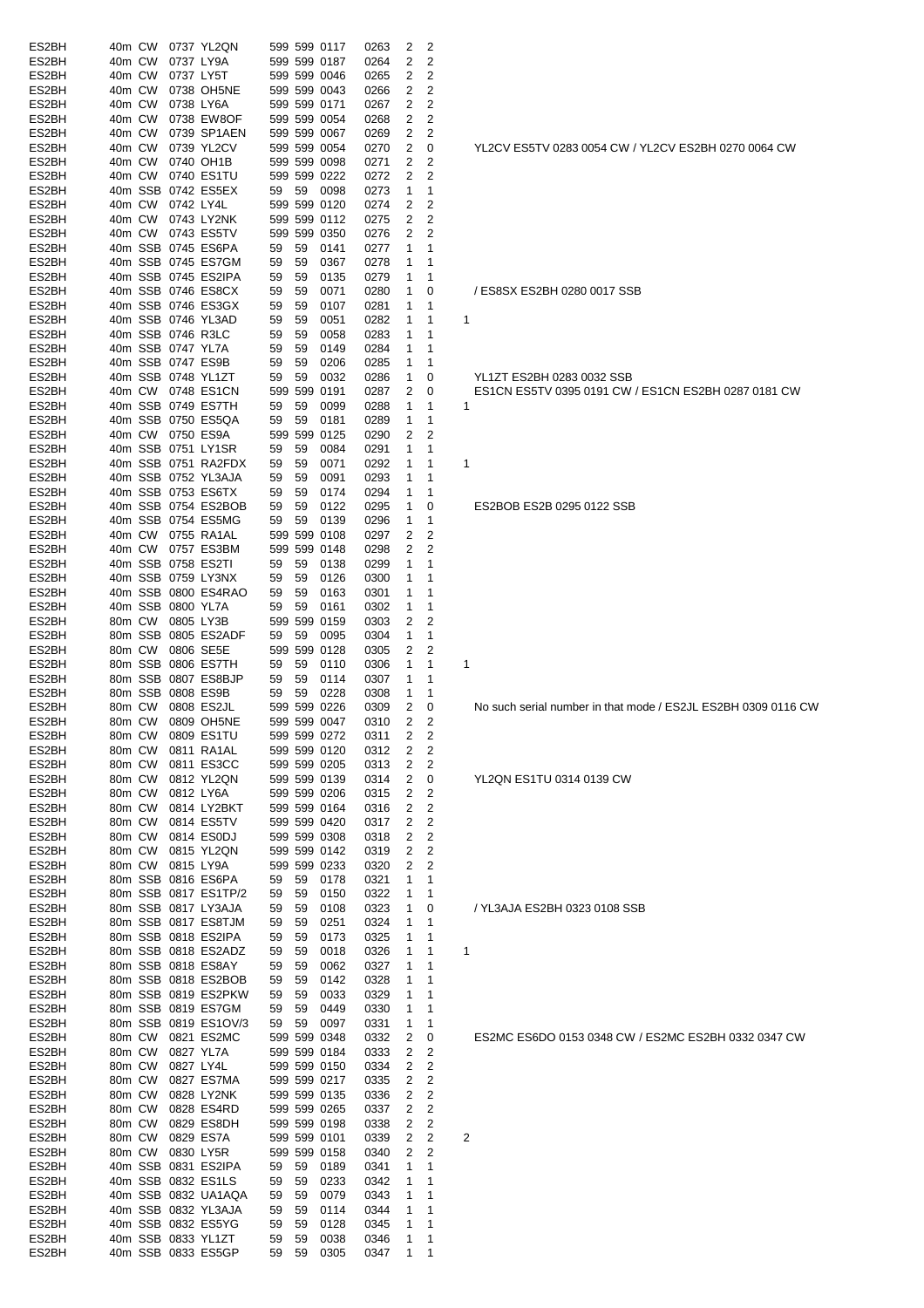| ES2BH            |        | 40m SSB 0833 8S0C |                                           | 59       | 59       | 0089         | 0348         | 1      | $\mathbf 1$    |                                                                |
|------------------|--------|-------------------|-------------------------------------------|----------|----------|--------------|--------------|--------|----------------|----------------------------------------------------------------|
| ES2BH            |        |                   | 40m SSB 0833 ES8TJM                       | 59       | 59       | 0273         | 0349         | 1      | 1              |                                                                |
| ES2BH            |        |                   | 40m SSB 0833 ES3GX                        | 59       | 59       | 0141         | 0350         | 1      | 1              |                                                                |
| ES2BH            |        |                   | 40m SSB 0834 ES6TX                        | 59       | 59       | 0210         | 0351         | 1      | $\mathbf 1$    |                                                                |
| ES2BH            |        |                   | 40m SSB 0834 LY2CO                        | 59       | 59       | 0009         | 0352         | 1      | $\mathbf 1$    |                                                                |
| ES2BH            |        |                   | 40m SSB 0834 ES5QA                        | 59       | 59       | 0233         | 0353         | 1      | $\mathbf 1$    |                                                                |
| ES2BH            |        |                   | 40m SSB 0835 ES8SX                        | 59       | 59       | 0056         | 0354         | 1      | 1              |                                                                |
| ES2BH            |        | 40m SSB 0835 SE4E |                                           | 59       | 59       | 0146         | 0355         | 1      | 1              |                                                                |
| ES2BH            |        |                   | 40m SSB 0835 ES2BOB                       | 59       | 59       | 0157         | 0356         | 1      | 1              |                                                                |
| ES2BH            |        |                   | 40m SSB 0836 ES5MG                        | 59       | 59       | 0165         | 0357         | 1      | 1              |                                                                |
| ES2BH            |        |                   | 40m SSB 0837 ES1TP/2                      | 59       | 59       | 0165         | 0358         | 1      | 1              |                                                                |
| ES2BH            |        | 40m SSB 0837 LY6A |                                           | 59       | 59       | 0234         | 0359         | 1      | 1              |                                                                |
| ES2BH            |        |                   | 40m SSB 0838 RA2FDX                       | 59       | 59       | 0096         | 0360         | 1      | $\mathbf 1$    | 1                                                              |
| ES2BH            |        |                   | 40m SSB 0839 ES8AY                        | 59       | 59       | 0073         | 0361         | 1      | 1              |                                                                |
| ES2BH            |        | 40m SSB 0839 ES9B |                                           | 59       | 59       | 0266         | 0362         | 1      | 1              |                                                                |
| ES2BH            |        |                   | 40m SSB 0840 ES9C                         | 59       | 59       | 0304         | 0363         | 1      | 1              |                                                                |
| ES2BH            |        |                   | 40m SSB 0841 YL3AD                        | 59       | 59       | 0082         | 0364         | 1      | $\mathbf 1$    | 1                                                              |
| ES2BH            |        |                   | 40m SSB 0841 ES6PA                        | 59       | 59       | 0199         | 0365         | 1      | $\mathbf 1$    |                                                                |
| ES2BH            | 40m CW | 0844 LY2F         |                                           |          |          | 599 599 0016 | 0366         | 2      | 2              |                                                                |
| ES2BH            | 40m CW |                   | 0844 LY2NK                                |          |          | 599 599 0149 | 0367         | 2      | 2              |                                                                |
| ES2BH            | 40m CW |                   | 0844 ES1TU                                |          |          | 599 599 0323 | 0368         | 2      | $\overline{2}$ |                                                                |
| ES2BH            | 40m CW |                   | 0845 LY2BKT                               |          |          | 599 599 0192 | 0369         | 2      | $\overline{2}$ |                                                                |
| ES2BH            | 40m CW |                   | 0845 RA1AL                                |          |          | 599 599 0143 | 0370         | 2      | 2              |                                                                |
| ES2BH            | 40m CW |                   | 0846 ES5TV                                |          |          | 599 599 0482 | 0371         | 2      | $\overline{2}$ |                                                                |
| ES2BH            | 40m CW |                   | 0846 LY2CO                                |          |          | 599 599 0018 | 0372         | 2      | 0              | Duplicate                                                      |
| ES2BH            | 40m CW |                   | 0847 YL2PA                                |          |          | 599 599 0149 | 0373         | 2      | 2              |                                                                |
| ES2BH            | 40m CW |                   | 0847 OH1B                                 |          |          | 599 599 0129 | 0374         | 2      | 2              |                                                                |
| ES2BH            | 40m CW |                   | 0848 ES6CO                                |          |          | 599 599 0227 | 0375         | 2      | 2              |                                                                |
| ES2BH            | 40m CW |                   | 0848 LY5AXX                               |          |          | 599 599 0029 | 0376         | 2      | 0              | 0 Station represented in too few logs (1)                      |
| ES2BH            | 40m CW | 0848 LY3B         |                                           |          |          | 599 599 0285 | 0377         | 2      | 0              | No such serial number in that mode / ES4RD ES2BH 0377 0285 CW  |
| ES2BH            | 40m CW |                   | 0849 LY2QN                                |          |          | 599 599 0167 | 0378         | 2      | 0              | Error in the callsign                                          |
| ES2BH            | 40m CW | 0850 LY9A         |                                           |          |          | 599 599 0270 | 0379         | 2      | 2              |                                                                |
| ES2BH            | 40m CW |                   | 0850 SE5E                                 |          |          | 599 599 0161 | 0380         | 2      | $\overline{2}$ |                                                                |
| ES2BH            | 40m CW |                   | 0852 LY5R                                 |          |          | 599 599 0169 | 0381         | 2      | 2              |                                                                |
| ES2BH            | 40m CW |                   | 0852 LY3B                                 |          |          | 599 599 0197 | 0382         | 2      | $\overline{2}$ |                                                                |
| ES2BH            | 40m CW |                   | 0852 RW3AI                                |          |          | 599 599 0081 | 0383         | 2      | $\overline{2}$ |                                                                |
| ES2BH            | 40m CW |                   | 0853 YL2QN                                |          |          | 599 599 0167 | 0384         | 2      | $\overline{2}$ |                                                                |
| ES2BH            | 40m CW |                   | 0854 SP1AEN                               |          |          | 599 599 0095 | 0385         | 2      | 2              |                                                                |
| ES2BH            | 40m CW |                   | 0854 LY1EE                                |          |          | 599 599 0027 | 0386         | 2      | 2              |                                                                |
| ES2BH            | 40m CW |                   | 0855 LY5G                                 |          |          | 599 599 0111 | 0387         | 2      | $\overline{2}$ |                                                                |
| ES2BH            | 40m CW |                   | 0856 ES7GM                                |          |          | 599 599 0514 | 0388         | 2      | $\overline{2}$ |                                                                |
| ES2BH            | 40m CW |                   | 0857 ES5DB                                |          |          | 599 599 0194 | 0389         | 2      | 2              |                                                                |
| ES2BH            | 40m CW |                   | 0858 ES0DJ                                |          |          | 599 599 0371 | 0390         | 2      | 2              |                                                                |
| ES2BH            | 40m CW |                   | 0858 ES5EP                                |          |          | 599 599 0288 | 0391         | 2      | 2              |                                                                |
| ES2BH            | 40m CW |                   | 0859 EW8OF                                |          |          | 599 599 0081 | 0392         | 2      | 2              |                                                                |
| ES2BH            | 40m CW |                   | 0859 YL2CV                                |          |          | 599 599 0098 | 0393         | 2      | $\overline{2}$ |                                                                |
| ES2BOB           |        |                   | 80m SSB 0503 ES5GP                        | 59       | 59       | 0014         | 0001         | 1      | $\mathbf{1}$   |                                                                |
| ES2BOB<br>ES2BOB |        | 80m SSB 0505 ES9B | 80m SSB 0504 ES6RMR                       | 59       | 59       | 0012         | 0002<br>0003 | 1<br>1 | 1              |                                                                |
|                  |        |                   |                                           | 59       | 59       | 0015         |              |        |                |                                                                |
| ES2BOB<br>ES2BOB |        |                   | 80m SSB 0507 ES2IPA<br>80m SSB 0509 ES1LS | 59       | 59       | 0009<br>0016 | 0004<br>0005 | 1      | 1<br>1         |                                                                |
| ES2BOB           |        |                   | 80m SSB 0510 ES3RFL                       | 59<br>59 | 59<br>59 | 0008         | 0006         | 1      | $\mathbf 1$    |                                                                |
| ES2BOB           |        |                   | 80m SSB 0511 ES6TX                        | 59       | 59       | 0017         | 0007         | 1      | $\mathbf 1$    |                                                                |
| ES2BOB           |        |                   | 80m SSB 0512 ES8TJM                       | 59       | 59       | 0018         | 0008         | 1      | $\mathbf 1$    |                                                                |
| ES2BOB           |        | 80m SSB 0517 LY9A |                                           | 59       | 59       | 0030         | 0009         | 1      | $\mathbf 1$    |                                                                |
| ES2BOB           |        |                   | 80m SSB 0519 OH1B                         | 59       | 59       | 0014         |              | 1      | 1              |                                                                |
| ES2BOB           |        |                   | 80m SSB 0520 SE5E                         | 59       | 59       | 0000         | 0010<br>0011 | 1      | 0              | No such serial number in that mode / SE5E ES2BOB 0011 0019 SSE |
| ES2BOB           |        |                   | 80m SSB 0521 ES5MG                        | 59       | 59       | 0016         | 0012         | 1      | $\mathbf 1$    |                                                                |
| ES2BOB           |        |                   | 80m SSB 0521 ES5TV                        | 59       | 59       | 0059         | 0013         | 1      | 0              | No such serial number in that mode / ES5TV ES2BOB 0013 0055 SS |
| ES2BOB           |        |                   | 80m SSB 0522 ES5YG                        | 59       | 59       | 0015         | 0014         | 1      | 0              | ES5YG ES2BOB 0015 0015 SSB                                     |
| ES2BOB           |        |                   | 80m SSB 0523 ES1OV/3                      | 59       | 59       | 0013         | 0016         | 1      | 1              |                                                                |
| ES2BOB           |        |                   | 80m SSB 0523 ES4RAO                       | 59       | 59       | 0013         | 0017         | 1      | 1              |                                                                |
| ES2BOB           |        |                   | 80m SSB 0524 ES5QA                        | 59       | 59       | 0023         | 0018         | 1      | $\mathbf 1$    |                                                                |
| ES2BOB           |        |                   | 80m SSB 0526 ES7A                         | 59       | 59       | 0010         | 0019         | 1      | 1              | 1                                                              |
| ES2BOB           |        |                   | 80m SSB 0526 ES0TJ                        | 59       | 59       | 0041         | 0020         | 1      | 0              | / ES0DJ ES2BOB 0020 0041 SSB                                   |
| ES2BOB           |        |                   | 80m SSB 0527 ES1TY                        | 59       | 59       | 0037         | 0021         | 1      | 0              | / ES1TU ES2BOB 0021 0037 SSB                                   |
| ES2BOB           |        |                   | 80m SSB 0527 YL3AT                        | 59       | 59       | 0009         | 0022         | 1      | 0              | 0 Station represented in too few logs (1)                      |
| ES2BOB           |        |                   | 80m SSB 0528 ES6PA                        | 59       | 59       | 0022         | 0023         | 1      | 1              |                                                                |
| ES2BOB           |        |                   | 80m SSB 0528 LY3NX                        | 59       | 59       | 0020         | 0024         | 1      | $\mathbf{1}$   |                                                                |
| ES2BOB           |        |                   | 80m SSB 0528 ES2ADF                       | 59       | 59       | 0009         | 0025         | 1      | $\mathbf 1$    |                                                                |
| ES2BOB           |        |                   | 80m SSB 0529 YL3AJA                       | 59       | 59       | 0018         | 0026         | 1      | $\mathbf 1$    |                                                                |
| ES2BOB           |        |                   | 80m SSB 0530 ES5EX                        | 59       | 59       | 0014         | 0027         | 1      | 1              |                                                                |
| ES2BOB           |        |                   | 80m SSB 0530 YL1ZT                        | 59       | 59       | 0004         | 0028         | 1      | 0              | YL1ZT ES2BOB 0029 0004 SSB                                     |
| ES2BOB           |        |                   | 80m SSB 0531 ES3ACV                       | 59       | 59       | 0010         | 0029         | 1      | 1              |                                                                |
| ES2BOB           |        |                   | 80m SSB 0531 ES3BQ                        | 59       | 59       | 0001         | 0030         | 1      | 1              |                                                                |
| ES2BOB           |        |                   | 80m SSB 0532 ES7TH                        | 59       | 59       | 0027         | 0031         | 1      | 1              | 1                                                              |
| ES2BOB           |        |                   | 80m SSB 0532 ES5RIM                       | 59       | 59       | 0018         | 0032         | 1      | -1             |                                                                |
| ES2BOB           |        |                   | 80m SSB 0533 ES3W                         | 59       | 59       | 0007         | 0033         | 1      | 1              | 1                                                              |
| ES2BOB           |        | 80m SSB 0533 LY6A |                                           | 59       | 59       | 0038         | 0034         | 1      | 1              |                                                                |
| ES2BOB           |        |                   | 40m SSB 0541 RU3C                         | 59       | 59       | 0012         | 0035         | 1      | 0              | / R3LC ES2BOB 0035 0012 SSB                                    |
| ES2BOB           |        |                   | 40m SSB 0543 ES5GI                        | 59       | 59       | 0007         | 0036         | 1      | 1              | 1                                                              |
| ES2BOB           |        |                   | 40m SSB 0543 LY1SR                        | 59       | 59       | 0020         | 0037         | 1      | 1              |                                                                |
| ES2BOB           |        | 40m SSB 0544 LY5G |                                           | 59       | 59       | 0021         | 0038         | 1      | $\mathbf 1$    |                                                                |
| ES2BOB           |        |                   | 40m SSB 0545 ES5RIM                       | 59       | 59       | 0024         | 0039         | 1      | 1              |                                                                |
| ES2BOB           |        |                   | 40m SSB 0546 ES8TJM                       | 59       | 59       | 0051         | 0040         | 1      | $\mathbf{1}$   |                                                                |

# **Duplicate**

- 
-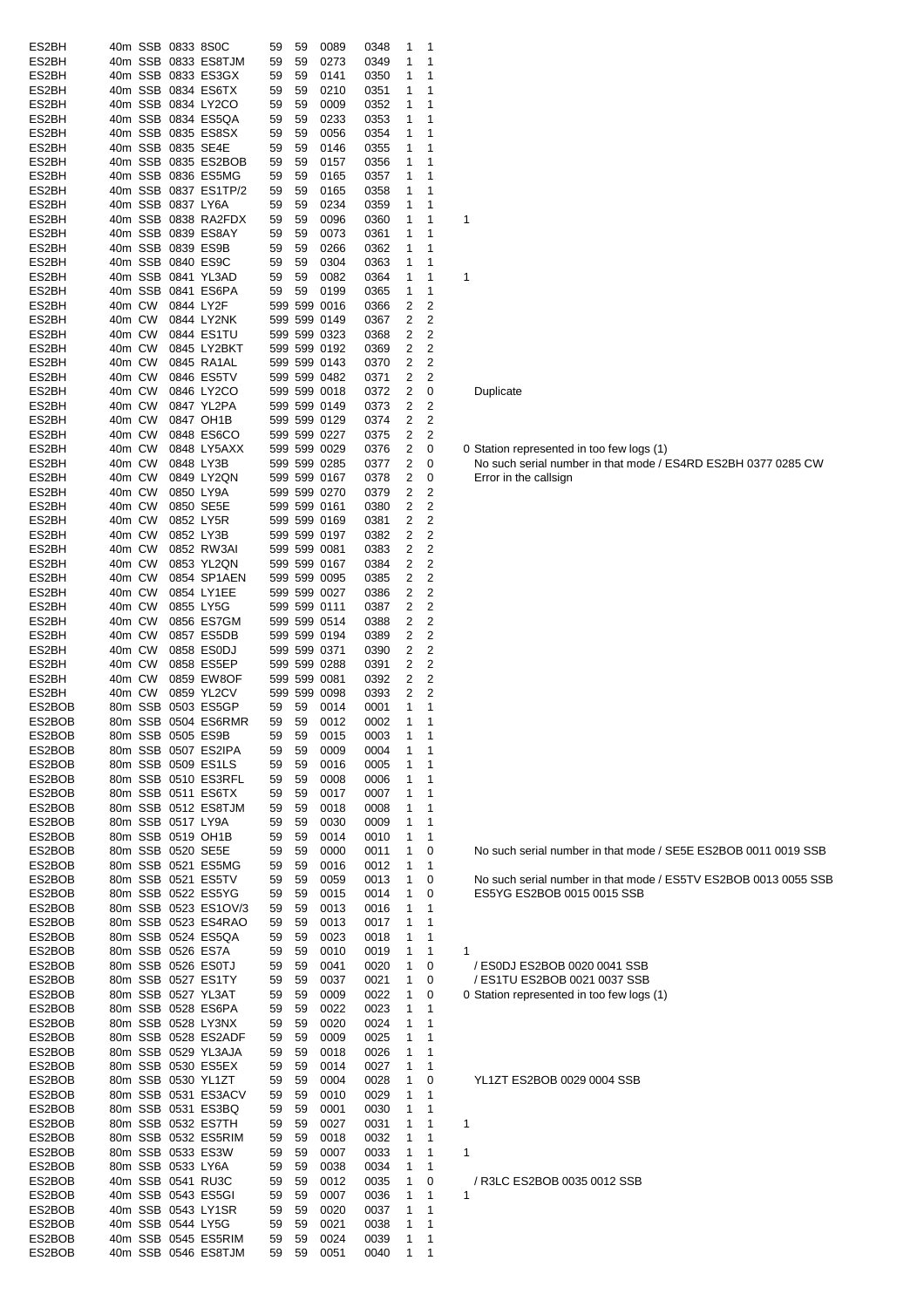| ES2BOB           |  |                   | 40m SSB 0547 SE4E                         | 59       | 59       | 0028         | 0041         | 1      | 1      |                                      |
|------------------|--|-------------------|-------------------------------------------|----------|----------|--------------|--------------|--------|--------|--------------------------------------|
| ES2BOB           |  |                   | 40m SSB 0547 ES5MG                        | 59       | 59       | 0039         | 0042         | 1      | 1      |                                      |
| ES2BOB           |  |                   | 40m SSB 0548 ES7GM                        | 59       | 59       | 0112         | 0043         | 1      | 1      |                                      |
| ES2BOB           |  |                   | 40m SSB 0548 ES4RAO                       | 59       | 59       | 0035         | 0044         | 1      | 1      |                                      |
| ES2BOB           |  |                   | 40m SSB 0549 YL3AJA                       | 59       | 59       | 0030         | 0045         | 1      | 1      |                                      |
| ES2BOB           |  |                   | 40m SSB 0550 ES5TV                        | 59       | 59       | 0114         | 0046         | 1      | 1      |                                      |
| ES2BOB           |  |                   | 40m SSB 0551 ES5EX                        | 59       | 59       | 0033         | 0047         | 1      | 1      |                                      |
|                  |  |                   |                                           |          |          |              |              |        |        |                                      |
| ES2BOB           |  |                   | 40m SSB 0552 ES3GX                        | 59       | 59       | 0036         | 0048         | 1      | 1      |                                      |
| ES2BOB           |  | 40m SSB 0553 LY6A |                                           | 59       | 59       | 0060         | 0049         | 1      | 1      |                                      |
| ES2BOB           |  | 40m SSB 0554 YL7A |                                           | 59       | 59       | 0049         | 0050         | 1      | 0      | YL7A ES7A 0026 0049 SSB / YL7        |
| ES2BOB           |  |                   | 40m SSB 0555 UA1AQA                       | 59       | 59       | 0007         | 0051         | 1      | 1      |                                      |
| ES2BOB           |  | 40m SSB 0556 8S0C |                                           | 59       | 59       | 0023         | 0052         | 1      | 1      |                                      |
| ES2BOB           |  |                   | 40m SSB 0556 ES6PA                        | 59       | 59       | 0046         | 0053         | 1      | 1      |                                      |
| ES2BOB           |  | 40m SSB 0557 LY9A |                                           | 59       | 59       | 0071         | 0054         | 1      | 1      |                                      |
| ES2BOB           |  |                   | 40m SSB 0558 SP5XSD                       | 59       | 59       | 0008         | 0055         | 1      | 1      |                                      |
| ES2BOB           |  |                   | 40m SSB 0559 SE5E                         | 59       | 59       |              |              | 1      | 1      |                                      |
|                  |  |                   |                                           |          |          | 0044         | 0056         |        |        |                                      |
| ES2BOB           |  |                   | 40m SSB 0600 LY2RJ                        | 59       | 59       | 0016         | 0057         | 1      | 1      |                                      |
| ES2BOB           |  |                   | 40m SSB 0602 GI2AAM                       | 59       | 59       | 0001         | 0058         | 1      | 0      | 0 Station represented in too few log |
| ES2BOB           |  |                   | 80m SSB 0606 ES7TH                        | 59       | 59       | 0045         | 0059         | 1      | 1      | 1                                    |
| ES2BOB           |  |                   | 80m SSB 0607 ES2ADZ                       | 59       | 59       | 0004         | 0060         | 1      | 1      | 1                                    |
| ES2BOB           |  |                   | 80m SSB 0607 ES2PKW                       | 59       | 59       | 0006         | 0061         | 1      | 1      |                                      |
| ES2BOB           |  |                   | 80m SSB 0608 ES1OV/3                      | 59       | 59       | 0035         | 0062         | 1      | 1      |                                      |
| ES2BOB           |  |                   | 80m SSB 0609 ES4RAO                       | 59       | 59       | 0063         | 0063         | 1      | 1      |                                      |
| ES2BOB           |  |                   | 80m SSB 0611 ES2NF                        | 59       | 59       | 0072         | 0064         | 1      | 1      |                                      |
|                  |  |                   | 80m SSB 0615 ES5RIM                       | 59       |          | 0045         |              | 1      | 1      |                                      |
| ES2BOB           |  |                   |                                           |          | 59       |              | 0065         |        |        |                                      |
| ES2BOB           |  |                   | 80m SSB 0617 ES5QA                        | 59       | 59       | 0061         | 0066         | 1      | 1      |                                      |
| ES2BOB           |  |                   | 80m SSB 0618 ES2ADF                       | 59       | 59       | 0038         | 0067         | 1      | 1      |                                      |
| ES2BOB           |  |                   | 80m SSB 0618 ES5EX                        | 59       | 59       | 0051         | 0068         | 1      | 1      |                                      |
| ES2BOB           |  |                   | 80m SSB 0620 ES1WST/0                     | 59       | 59       | 0106         | 0069         | 1      | 1      |                                      |
| ES2BOB           |  |                   | 80m SSB 0621 ES6PA                        | 59       | 59       | 0074         | 0070         | 1      | 1      |                                      |
| ES2BOB           |  |                   | 80m SSB 0624 OH1B                         | 59       | 59       | 0057         | 0071         | 1      | 1      |                                      |
| ES2BOB           |  |                   | 80m SSB 0625 ES1TP/2                      | 59       | 59       | 0044         | 0072         | 1      | 1      |                                      |
| ES2BOB           |  |                   | 80m SSB 0625 ES8TJM                       | 59       | 59       | 0119         | 0073         | 1      | 1      |                                      |
|                  |  |                   |                                           |          |          |              |              |        |        |                                      |
| ES2BOB           |  |                   | 80m SSB 0626 LY6A                         | 59       | 59       | 0099         | 0074         | 1      | 1      |                                      |
| ES2BOB           |  | 80m SSB 0627 LY9A |                                           | 59       | 59       | 0110         | 0075         | 1      | 1      |                                      |
| ES2BOB           |  |                   | 80m SSB 0627 ES5MG                        | 59       | 59       | 0075         | 0076         | 1      | 1      |                                      |
| ES2BOB           |  |                   | 80m SSB 0628 ES2TI                        | 59       | 59       | 0058         | 0077         | 1      | 1      |                                      |
| ES2BOB           |  |                   | 80m SSB 0628 YL7A                         | 59       | 59       | 0085         | 0078         | 1      | 1      |                                      |
| ES2BOB           |  |                   | 80m SSB 0630 ES4B                         | 59       | 59       | 0115         | 0079         | 1      | 0      | / ES9B ES2BOB 0079 0115 SSB          |
| ES2BOB           |  |                   | 80m SSB 0631 ES5GP                        | 59       | 59       | 0138         | 0080         | 1      | 1      |                                      |
| ES2BOB           |  |                   | 80m SSB 0633 ES8BJP                       | 59       | 59       | 0068         | 0081         | 1      | 1      |                                      |
| ES2BOB           |  |                   | 40m SSB 0639 LY1SR                        | 59       | 59       | 0049         | 0082         | 1      | 1      |                                      |
|                  |  |                   |                                           |          |          |              |              |        |        |                                      |
| ES2BOB           |  |                   | 40m SSB 0640 ES9C                         | 59       | 59       | 0137         | 0083         | 1      | 1      |                                      |
| ES2BOB           |  |                   | 40m SSB 0641 ES9B                         | 59       | 59       | 0132         | 0084         | 1      | 0      | ES9B ES2BOB 0089 0132 SSB            |
| ES2BOB           |  |                   | 40m SSB 0642 ES2IPA                       | 59       | 59       | 0102         | 0085         | 1      | 1      |                                      |
| ES2BOB           |  |                   | 40m SSB 0643 ES1TP/2                      | 59       | -59      | 0059         | 0086         | 1      | 1      |                                      |
| ES2BOB           |  |                   | 40m SSB 0644 ES1TU                        | 59       | 59       | 0159         | 0087         | 1      | 1      |                                      |
| ES2BOB           |  |                   | 40m SSB 0645 ES5GP                        | 59       | 59       | 0153         | 0088         | 1      | 1      |                                      |
|                  |  |                   | 80m SSB 0649 ES6TX                        |          | 59 59    | 0108         | 0089         | 1      | 1      |                                      |
|                  |  |                   | 40m SSB 0652 ES8TJM                       | 59       | 59       | 0142         | 0090         | 1      | 1      |                                      |
| ES2BOB           |  |                   |                                           |          | 59       |              |              |        | 1      |                                      |
| ES2BOB           |  |                   |                                           |          |          |              |              |        |        |                                      |
| ES2BOB           |  |                   | 40m SSB 0653 ES2MC                        | 59       |          | 0205         | 0091         | 1      |        |                                      |
| ES2BOB           |  |                   | 40m SSB 0653 SE5E                         | 59       | 59       | 0091         | 0092         | 1      | 1      |                                      |
| ES2BOB           |  |                   | 40m SSB 0655 LY6A                         | 59       | 59       | 0129         | 0093         | 1      | 1      |                                      |
| ES2BOB           |  |                   | 80m SSB 0658 ES1TU                        | 59       | 59       | 0174         | 0094         | 1      | 1      |                                      |
| ES2BOB           |  |                   | 40m SSB 0703 ES6RMR                       | 59       | 59       | 0137         | 0095         | 1      | 1      |                                      |
| ES2BOB           |  |                   | 40m SSB 0704 ES5GP                        | 59       | 59       | 0184         | 0096         | 1      | 1      |                                      |
| ES2BOB           |  |                   | 80m SSB 0708 ES5QA                        | 59       | 59       | 0000         | 0097         | 1      | 0      | No such serial number in that mo     |
| ES2BOB           |  |                   | 40m SSB 0710 LY1SR                        | 59       | 59       | 0069         | 0098         | 1      | 1      |                                      |
|                  |  |                   |                                           |          |          |              |              |        |        |                                      |
| ES2BOB           |  |                   | 40m SSB 0711 ES5MG                        | 59       | 59       | 0106         | 0099         | 1      | 1      |                                      |
| ES2BOB           |  |                   | 80m SSB 0713 ES9B                         | 59       | 59       | 0170         | 0100         | 1      | 1      |                                      |
| ES2BOB           |  |                   | 80m SSB 0714 ES7GM                        | 59       | 59       | 0308         | 0101         | 1      | 1      |                                      |
| ES2BOB           |  |                   | 80m SSB 0716 ES2EZ                        | 59       | 59       | 0209         | 0102         | 1      | 1      |                                      |
| ES2BOB           |  |                   | 80m SSB 0717 YL7A                         | 59       | 59       | 0123         | 0103         | 1      | 1      |                                      |
| ES2BOB           |  |                   | 80m SSB 0718 ES1TP/2                      | 59       | 59       | 0090         | 0104         | 1      | 1      |                                      |
| ES2BOB           |  |                   | 80m SSB 0719 ES6TX                        | 59       | 59       | 0131         | 0105         | 1      | 1      |                                      |
| ES2BOB           |  |                   | 80m SSB 0720 ES8TJM                       | 59       | 59       | 0172         | 0106         | 1      | 1      |                                      |
| ES2BOB           |  |                   | 80m SSB 0722 ES5EX                        | 59       | 59       | 0088         | 0107         | 1      | 1      |                                      |
|                  |  |                   |                                           | 59       | 59       | 0114         |              | 1      | 1      |                                      |
| ES2BOB           |  |                   | 80m SSB 0723 ES5MG                        |          |          |              | 0108         |        |        |                                      |
| ES2BOB           |  |                   | 40m SSB 0729 ES1TP/2                      | 59       | 59       | 0100         | 0109         | 1      | 1      |                                      |
| ES2BOB           |  | 40m SSB 0730 LY4L |                                           | 59       | 59       | 0110         | 0110         | 1      | 1      |                                      |
| ES2BOB           |  |                   | 40m SSB 0731 ES2TI                        | 59       | 59       | 0117         | 0111         | 1      | 1      |                                      |
| ES2BOB           |  |                   | 40m SSB 0733 8S0C                         | 59       | 59       | 0058         | 0112         | 1      | 1      |                                      |
| ES2BOB           |  |                   | 40m SSB 0734 ES6TX                        | 59       | 59       | 0154         | 0113         | 1      | 1      |                                      |
| ES2BOB           |  |                   | 40m SSB 0735 ES9C                         | 59       | 59       | 0213         | 0114         | 1      | 1      |                                      |
| ES2BOB           |  |                   | 80m SSB 0736 ES1LS                        | 59       | 59       | 0157         | 0115         | 1      | 1      |                                      |
| ES2BOB           |  |                   | 80m SSB 0736 ES5GP                        | 59       | 59       | 0221         | 0116         | 1      | 1      |                                      |
| ES2BOB           |  |                   | 80m SSB 0739 UA1AQA                       | 59       | 59       | 0053         | 0117         | 1      | 1      |                                      |
| ES2BOB           |  |                   | 80m SSB 0740 ES1OV/3                      | 59       | 59       | 0082         | 0118         | 1      | 1      |                                      |
|                  |  |                   |                                           |          |          |              |              |        |        |                                      |
| ES2BOB           |  |                   | 80m SSB 0743 ES8BJP                       | 59       | 59       | 0102         | 0119         | 1      | 1      |                                      |
| ES2BOB           |  |                   | 40m SSB 0752 ES8TJM                       | 59       | 59       | 0219         | 0120         | 1      | 1      |                                      |
| ES2BOB           |  |                   | 40m SSB 0753 ES2EZ                        | 59       | 59       | 0278         | 0121         | 1      | 0      | ES2EZ ES2IPA 0144 0278 SSB           |
| ES2BOB           |  |                   | 40m SSB 0754 ES2B                         | 59       | 59       | 0295         | 0122         | 1      | 0      | / ES2BH ES2BOB 0122 0295 SSI         |
| ES2BOB           |  |                   | 40m SSB 0756 ES9B                         | 59       | 59       | 0217         | 0123         | 1      | 1      |                                      |
| ES2BOB<br>ES2BOB |  |                   | 40m SSB 0757 ES7GM<br>40m SSB 0758 ES2IPA | 59<br>59 | 59<br>59 | 0392<br>0150 | 0124<br>0125 | 1<br>1 | 1<br>1 |                                      |

YL7A ES7A 0026 0049 SSB / YL7A ES2BOB 0050 0046 SSB

Station represented in too few logs (1)

No such serial number in that mode / ES5QA ES2BOB 0097 0125 SSB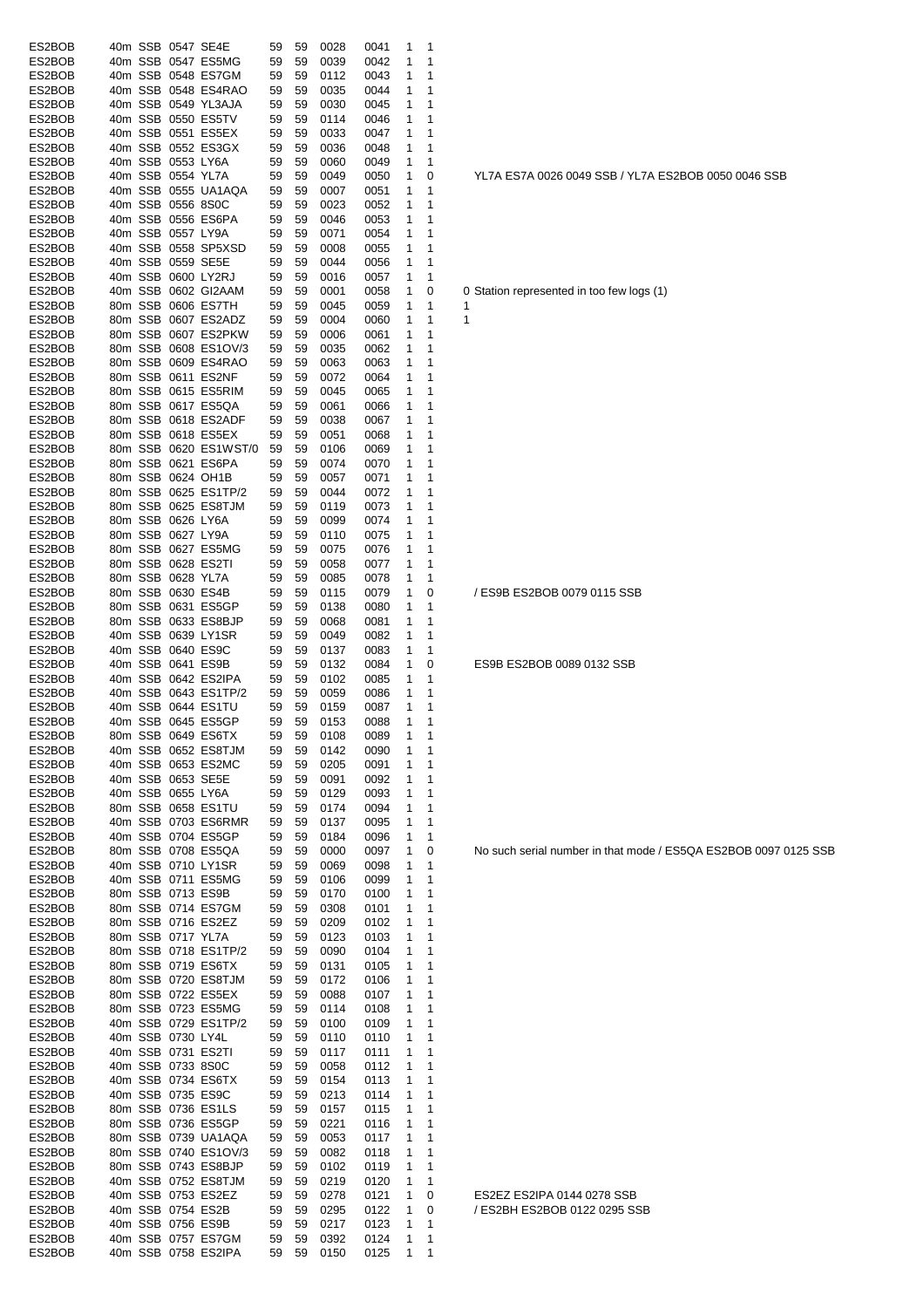| ES2BOB |        |         |                   | 80m SSB 0800 YL3AJA  | 59 | 59 | 0097         | 0126 | 1              | 1              |                         |
|--------|--------|---------|-------------------|----------------------|----|----|--------------|------|----------------|----------------|-------------------------|
| ES2BOB |        |         |                   | 40m SSB 0800 ES2IPA  | 59 | 59 | 0153         | 0127 | 1              | 1              |                         |
| ES2BOB |        |         |                   | 40m SSB 0801 ES7GM   | 59 | 59 | 0401         | 0128 | 1              | 1              |                         |
| ES2BOB |        |         |                   | 40m SSB 0802 ES6PA   | 59 | 59 | 0161         | 0129 | 1              | 1              |                         |
| ES2BOB |        |         |                   | 40m SSB 0804 ES6RMR  | 59 | 59 | 0205         | 0130 | 1              | 1              |                         |
| ES2BOB |        |         |                   | 40m SSB 0805 ES5GP   | 59 | 59 | 0259         | 0131 | 1              | 1              |                         |
| ES2BOB |        |         |                   | 80m SSB 0806 ES6TX   | 59 | 59 | 0185         | 0132 | 1              | 1              |                         |
| ES2BOB |        |         |                   | 80m SSB 0807 ES7TH   | 59 | 59 | 0111         | 0133 | 1              | 1              | 1                       |
| ES2BOB |        |         |                   | 80m SSB 0808 ES8BJP  | 59 | 59 | 0115         | 0134 | 1              | 1              |                         |
| ES2BOB |        |         | 80m SSB 0808 ES9B |                      | 59 | 59 | 0229         | 0135 | 1              | 1              |                         |
| ES2BOB |        |         |                   | 40m SSB 0810 LY1SR   | 59 | 59 | 0100         | 0136 | 1              | 1              |                         |
| ES2BOB |        |         |                   | 40m SSB 0811 ES8SX   | 59 | 59 | 0042         | 0137 | 1              | 1              |                         |
| ES2BOB |        |         |                   | 40m SSB 0811 UA1AQA  | 59 | 59 | 0072         | 0138 | 1              | 1              |                         |
|        |        |         |                   | 40m SSB 0814 RA2FDX  | 59 | 59 |              |      | 1              | 1              | 1                       |
| ES2BOB |        |         |                   |                      |    |    | 0086         | 0139 |                |                |                         |
| ES2BOB |        |         |                   | 40m SSB 0815 ES8TJM  | 59 | 59 | 0248         | 0140 | 1              | 1              |                         |
| ES2BOB |        |         |                   | 80m SSB 0817 ES6RMR  | 59 | 59 | 0222         | 0141 | 1              | 1              |                         |
| ES2BOB |        |         |                   | 80m SSB 0818 ES2BH   | 59 | 59 | 0328         | 0142 | 1              | 1              |                         |
| ES2BOB |        |         |                   | 80m SSB 0820 ES2ADF  | 59 | 59 | 0106         | 0143 | 1              | 1              |                         |
| ES2BOB |        |         |                   | 80m SSB 0820 ES5GP   | 59 | 59 | 0288         | 0144 | 1              | 1              |                         |
| ES2BOB |        |         |                   | 80m SSB 0824 ES5RIM  | 59 | 59 | 0107         | 0145 | 1              | 1              |                         |
| ES2BOB |        |         |                   | 80m SSB 0824 ES8TJM  | 59 | 59 | 0259         | 0146 | 1              | 1              |                         |
| ES2BOB |        |         |                   | 80m SSB 0824 ES1OV/3 | 59 | 59 | 0101         | 0147 | 1              | 1              |                         |
| ES2BOB |        |         |                   | 80m SSB 0825 YL3AD   | 59 | 59 | 0069         | 0148 | 1              | 1              | 1                       |
| ES2BOB |        |         |                   | 80m SSB 0826 ES2EZ   | 59 | 59 | 0327         | 0149 | 1              | 1              |                         |
| ES2BOB |        |         |                   | 80m SSB 0827 ES7GM   | 59 | 59 | 0468         | 0150 | 1              | 1              |                         |
| ES2BOB |        |         |                   | 80m SSB 0828 ES1LS   | 59 | 59 | 0230         | 0151 | 1              | 1              |                         |
| ES2BOB |        |         |                   | 80m SSB 0830 ES5MG   | 59 | 59 | 0160         | 0152 | 1              | 1              |                         |
| ES2BOB |        |         |                   | 80m SSB 0832 ES2TI   | 59 | 59 | 0176         | 0153 | 1              | 1              |                         |
| ES2BOB |        |         | 80m SSB 0832 LY9A |                      | 59 | 59 | 0250         | 0154 | 1              | 1              |                         |
|        |        |         |                   |                      |    |    |              |      |                |                |                         |
| ES2BOB |        |         |                   | 80m SSB 0833 ES2MC   | 59 | 59 | 0372         | 0155 | 1              | 1              |                         |
| ES2BOB |        |         |                   | 80m SSB 0834 ES4RAO  | 59 | 59 | 0208         | 0156 | 1              | 1              |                         |
| ES2BOB |        |         |                   | 40m SSB 0835 ES2BH   | 59 | 59 | 0356         | 0157 | 1              | 1              |                         |
| ES2BOB |        |         | 40m SSB 0837 ES9B |                      | 59 | 59 | 0262         | 0158 | 1              | 1              |                         |
| ES2BOB |        |         |                   | 40m SSB 0838 ES5QA   | 59 | 59 | 0238         | 0159 | 1              | 1              |                         |
| ES2BOB |        | 40m SSB |                   | 0838 ES9C            | 59 | 59 | 0301         | 0160 | 1              | 1              |                         |
| ES2BOB |        | 80m SSB |                   | 0840 ES5TV           | 59 | 59 | 0468         | 0161 | 1              | 1              |                         |
| ES2DW  |        | 80m SSB |                   | 0510 ES9B            | 59 | 59 | 0018         | 0001 | 1              | 1              |                         |
| ES2DW  | 80m CW |         |                   | 0515 ES2BH           |    |    | 599 599 0027 | 0002 | 2              | 2              |                         |
| ES2DW  | 80m CW |         |                   | 0518 ES2MC           |    |    | 599 599 0031 | 0003 | 2              | 2              |                         |
| ES2DW  | 80m CW |         |                   | 0523 ES7GM           |    |    | 599 599 0051 | 0004 | 2              | 0              |                         |
| ES2DW  | 80m CW |         |                   | 0536 ES3CC           |    |    | 599 599 0030 | 0005 | 2              | 2              |                         |
| ES2DW  | 80m CW |         |                   | 0538 ES5TV           |    |    | 599 599 0081 | 0006 | 2              | 2              |                         |
| ES2DW  | 80m CW |         | 0538 LY3B         |                      |    |    | 599 599 0034 | 0007 | 2              | 2              |                         |
| ES2DW  | 80m CW |         |                   | 0539 OH2PM           |    |    | 599 599 0016 | 0008 | 2              | 0              |                         |
| ES2DW  | 80m CW |         |                   | 0541 ES3RF           |    |    | 599 599 0026 | 0009 | 2              | 2              |                         |
|        | 40m CW |         |                   | 0546 ES1CN           |    |    |              |      | 2              |                |                         |
| ES2DW  |        |         |                   |                      |    |    | 599 599 0054 | 0010 |                | 2              |                         |
| ES2DW  | 40m CW |         |                   | 0548 YL2CV           |    |    | 599 599 0019 | 0011 | 2              | 2              |                         |
| ES2DW  | 40m CW |         |                   | 0548 LY3B            |    |    | 599 599 0048 | 0012 | 2              | 2              |                         |
| ES2DW  |        | 40m CW  |                   | 0549 RA1AL           |    |    | 599 599 0022 | 0013 | $\overline{2}$ | 2              |                         |
| ES2DW  | 40m CW |         |                   | 0550 LY9A            |    |    | 599 599 0061 | 0014 | 2              | 2              |                         |
| ES2DW  | 40m CW |         |                   | 0550 9A5Y            |    |    | 599 599 0032 | 0015 | 2              | 2              |                         |
| ES2DW  | 40m CW |         |                   | 0551 RW3AI           |    |    | 599 599 0016 | 0016 | 2              | $\overline{c}$ |                         |
| ES2DW  | 40m CW |         |                   | 0551 LY5R            |    |    | 599 599 0035 | 0017 | 2              | $\overline{2}$ |                         |
| ES2DW  | 40m CW |         |                   | 0552 LY2BKT          |    |    | 599 599 0042 | 0018 | 2              | $\overline{c}$ |                         |
| ES2DW  | 40m CW |         |                   | 0553 LY2NK           |    |    | 599 599 0036 | 0019 | 2              | 2              |                         |
| ES2DW  | 40m CW |         |                   | 0555 LY6A            |    |    | 599 599 0062 | 0020 | 2              | $\overline{c}$ |                         |
| ES2DW  | 40m CW |         |                   | 0556 IV3ZXQ          |    |    | 599 599 0006 | 0021 | 2              | 2              | 2                       |
| ES2DW  | 40m CW |         |                   | 0558 ES8DH           |    |    | 599 599 0057 | 0022 | 2              | $\overline{c}$ |                         |
| ES2DW  | 40m CW |         |                   | 0558 OH1B            |    |    | 599 599 0038 | 0023 | 2              | 2              |                         |
| ES2DW  | 40m CW |         |                   | 0559 LY2SA           |    |    | 599 599 0048 | 0024 | 2              | $\overline{c}$ |                         |
| ES2DW  | 40m CW |         |                   | 0559 SP1AEN          |    |    | 599 599 0032 | 0025 | 2              | $\overline{c}$ |                         |
| ES2DW  | 40m CW |         |                   | 0600 YL2QN           |    |    | 599 599 0039 | 0026 | 2              | $\overline{c}$ |                         |
| ES2DW  | 40m CW |         |                   | 0601 SM6BSK          |    |    | 599 599 0024 | 0027 | 2              | 2              |                         |
| ES2DW  | 40m CW |         |                   | 0602 RW3DW           |    |    | 599 599 0002 | 0028 | 2              | 0              | 0                       |
| ES2DW  | 40m CW |         |                   | 0603 ES2RL           |    |    | 599 599 0023 | 0029 | 2              | 2              |                         |
| ES2DW  | 40m CW |         |                   | 0603 LY5G            |    |    | 599 599 0037 | 0030 | 2              | 2              |                         |
|        | 40m CW |         |                   |                      |    |    |              |      |                | 2              |                         |
| ES2DW  |        |         |                   | 0604 9A5Y            |    |    | 599 599 0044 | 0031 | 2              |                |                         |
| ES2DW  | 40m CW |         |                   | 0604 EU6AA           |    |    | 599 599 0006 | 0032 | 2              | 0              |                         |
| ES2DW  | 40m CW |         |                   | 0605 RW3AI           |    |    | 599 599 0026 | 0033 | 2              | 2              |                         |
| ES2DW  | 40m CW |         |                   | 0606 9A2AJ           |    |    | 599 599 0023 | 0034 | 2              | 2              |                         |
| ES2DW  | 40m CW |         |                   | 0606 DL1NKS          |    |    | 599 599 0014 | 0035 | 2              | 2              | $\overline{\mathbf{c}}$ |
| ES2DW  | 40m CW |         |                   | 0608 LY3NX           |    |    | 599 599 0046 | 0036 | 2              | 2              |                         |
| ES2DW  | 40m CW |         |                   | 0609 LY3B            |    |    | 599 599 0067 | 0037 | 2              | 2              |                         |
| ES2DW  | 40m CW |         |                   | 0609 YL2HB           |    |    | 599 599 0021 | 0038 | 2              | 0              |                         |
| ES2DW  | 40m CW |         |                   | 0609 LY6A            |    |    | 599 599 0078 | 0039 | 2              | 2              |                         |
| ES2DW  | 40m CW |         |                   | 0610 S50XX           |    |    | 599 599 0020 | 0040 | 2              | 2              |                         |
| ES2DW  | 40m CW |         |                   | 0611 LY4L            |    |    | 599 599 0056 | 0041 | 2              | 2              |                         |
| ES2DW  | 40m CW |         |                   | 0612 SM2BJT          |    |    | 599 599 0011 | 0042 | 2              | 0              |                         |
| ES2DW  | 40m CW |         |                   | 0613 DL3DRN          |    |    | 599 599 0006 | 0043 | 2              | 2              |                         |
| ES2DW  | 40m CW |         |                   | 0614 LY5R            |    |    | 599 599 0060 | 0044 | 2              | 2              |                         |
| ES2DW  | 40m CW |         |                   | 0615 OM3TBG          |    |    | 599 599 0007 | 0045 | 2              | 2              | $\overline{\mathbf{c}}$ |
| ES2DW  | 40m CW |         |                   | 0615 ES4RX           |    |    | 599 599 0118 | 0046 | 2              | 2              |                         |
| ES2DW  | 40m CW |         |                   | 0616 ES1TU           |    |    | 599 599 0114 | 0047 | 2              | 2              |                         |
| ES2DW  | 40m CW |         |                   | 0616 ES5TV           |    |    | 599 599 0175 | 0048 | 2              | $\overline{c}$ |                         |
| ES2DW  | 40m CW |         |                   | 0617 YL2PA           |    |    | 599 599 0045 | 0049 | 2              | $\overline{c}$ |                         |
|        |        |         |                   |                      |    |    |              |      |                |                |                         |

No such serial number in that mode / ES7GM ES2DW 0004 0050 CW

OH2PM ES9A 0012 0016 CW / OH2PM ES2DW 0008 0026 CW

0 Station represented in too few logs (1)

EU6AA ES2MW 0032 0006 CW

YL2HB ES0DJ 0038 0021 CW

# 8 minutes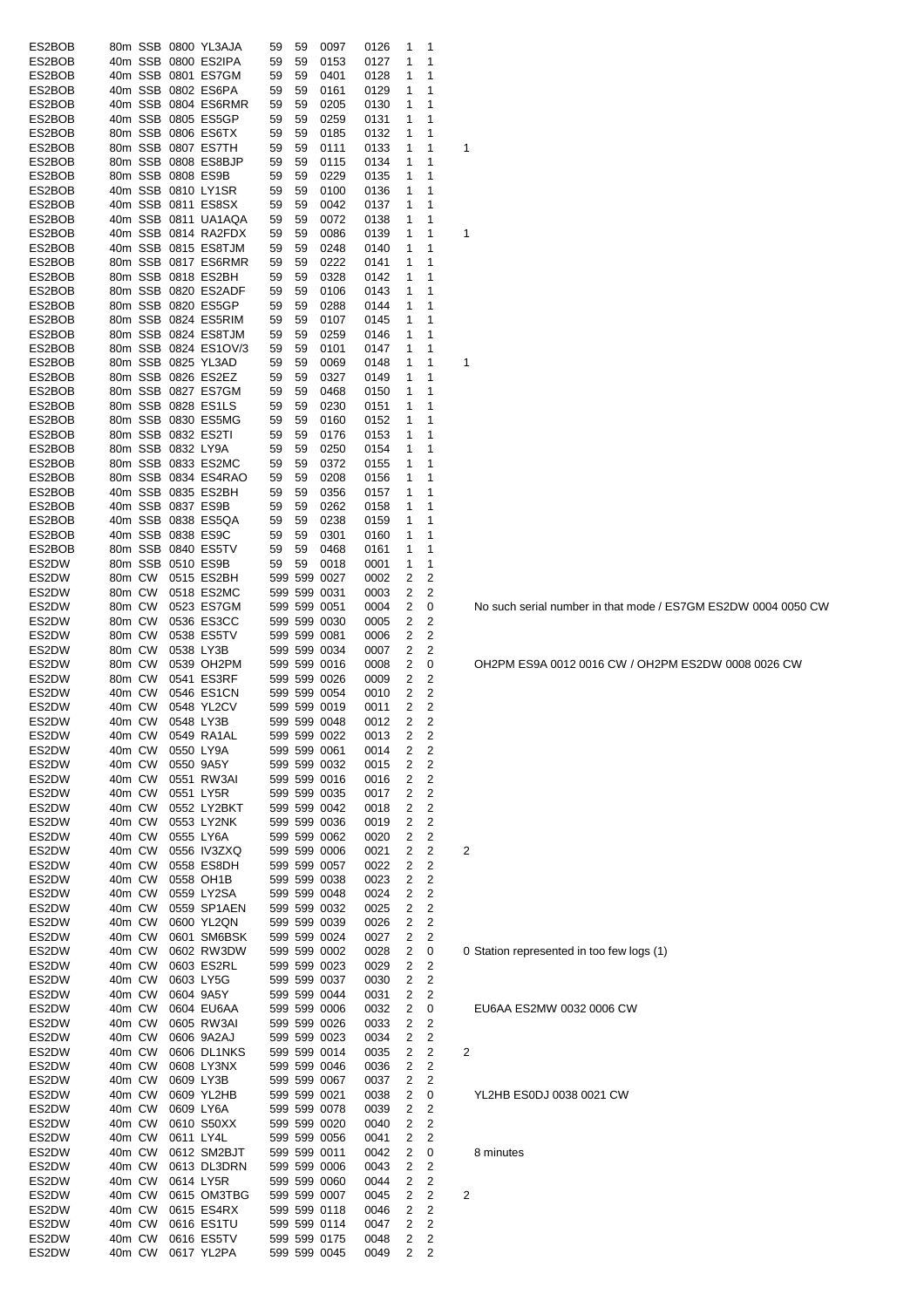| ES2DW | 40m CW |        |                   | 0618 YL2HB           |    |    | 599 599 0025 | 0050 | 2              | 2                       |                                           |
|-------|--------|--------|-------------------|----------------------|----|----|--------------|------|----------------|-------------------------|-------------------------------------------|
|       |        |        |                   |                      |    |    |              |      |                |                         |                                           |
| ES2DW | 40m CW |        |                   | 0619 ES2LR           |    |    | 599 599 0020 | 0051 | 2              | 2                       |                                           |
| ES2DW | 40m CW |        |                   | 0621 YU1EA           |    |    | 599 599 0003 | 0052 | 2              | 2                       |                                           |
| ES2DW | 40m CW |        |                   | 0623 ES5DB           |    |    | 599 599 0078 | 0053 | 2              | $\mathbf 2$             |                                           |
| ES2DW | 40m CW |        |                   | 0624 ES4OJ           |    |    | 599 599 0021 | 0054 | 2              | $\overline{2}$          |                                           |
| ES2DW |        |        |                   | 80m SSB 0628 ES2BH   | 59 | 59 | 0147         | 0055 | 1              | 1                       |                                           |
| ES2DW | 40m CW |        |                   | 0630 LY2NK           |    |    | 599 599 0059 |      | 2              | 2                       |                                           |
|       |        |        |                   |                      |    |    |              | 0056 |                |                         |                                           |
| ES2DW | 40m CW |        |                   | 0632 ES4RD           |    |    | 599 599 0133 | 0057 | 2              | 2                       |                                           |
| ES2DW | 40m CW |        |                   | 0633 YL2CV           |    |    | 599 599 0039 | 0058 | 2              | 2                       |                                           |
| ES2DW | 40m CW |        |                   | 0634 SE4E            |    |    | 599 599 0069 | 0059 | 2              | 2                       |                                           |
| ES2DW | 40m CW |        |                   | 0635 LY2BKT          |    |    | 599 599 0080 | 0060 | 2              | 2                       |                                           |
|       | 40m CW |        |                   | 0636 LY5T            |    |    | 599 599 0012 |      | 2              | 2                       |                                           |
| ES2DW |        |        |                   |                      |    |    |              | 0061 |                |                         |                                           |
| ES2DW | 40m CW |        |                   | 0637 ES8DH           |    |    | 599 599 0090 | 0062 | 2              | 2                       |                                           |
| ES2DW | 40m CW |        |                   | 0638 LY9A            |    |    | 599 599 0121 | 0063 | 2              | 2                       |                                           |
| ES2DW | 40m CW |        |                   | 0638 OH3GZ           |    |    | 599 599 0008 | 0064 | 2              | 2                       |                                           |
| ES2DW | 40m CW |        |                   | 0639 SP1AEN          |    |    | 599 599 0047 | 0065 | 2              | $\mathbf 2$             |                                           |
| ES2DW | 40m CW |        |                   | 0640 RW1CM           |    |    | 599 599 0010 | 0066 | 2              | 2                       |                                           |
|       |        |        |                   |                      |    |    |              |      |                |                         |                                           |
| ES2DW | 40m CW |        |                   | 0641 ES2JL           |    |    | 599 599 0063 | 0067 | 2              | $\mathbf 2$             |                                           |
| ES2DW | 40m CW |        |                   | 0642 SE5E            |    |    | 599 599 0077 | 0068 | 2              | 2                       |                                           |
| ES2DW | 40m CW |        |                   | 0643 RA1AL           |    |    | 599 599 0061 | 0069 | 2              | 2                       |                                           |
| ES2DW | 40m CW |        |                   | 0644 SM5ALJ          |    |    | 599 599 0013 | 0070 | 2              | 2                       |                                           |
| ES2DW | 40m CW |        |                   | 0644 OH5NE           |    |    | 599 599 0023 | 0071 | 2              | 2                       |                                           |
|       |        |        |                   |                      |    |    |              |      |                |                         |                                           |
| ES2DW |        |        |                   | 40m SSB 0649 ES5GP   | 59 | 59 | 0160         | 0072 | 1              | 1                       |                                           |
| ES2DW |        |        |                   | 40m SSB 0650 ES1LS   | 59 | 59 | 0125         | 0073 | 1              | 1                       |                                           |
| ES2DW |        |        |                   | 40m SSB 0651 LY1SR   | 59 | 59 | 0055         | 0074 | 1              | 1                       |                                           |
| ES2DW |        |        |                   | 40m SSB 0651 ES9B    | 59 | 59 | 0149         | 0075 | 1              | 1                       |                                           |
| ES2DW |        |        |                   | 40m SSB 0652 ES2BH   | 59 | 59 | 0197         | 0076 | 1              | 1                       |                                           |
|       |        |        |                   |                      |    |    |              |      |                |                         |                                           |
| ES2DW |        |        |                   | 40m SSB 0653 ES2MC   | 59 | 59 | 0208         | 0077 | 1              | 1                       |                                           |
| ES2DW |        |        | 40m SSB 0655 YL7A |                      | 59 | 59 | 0102         | 0078 | 1              | 1                       |                                           |
| ES2DW | 40m CW |        |                   | 0657 ES1OX           |    |    | 599 599 0152 | 0079 | 2              | 2                       |                                           |
| ES2DW | 40m CW |        |                   | 0658 ES7GM           |    |    | 599 599 0269 | 0080 | 2              | 2                       |                                           |
| ES2DW | 40m CW |        |                   | 0706 LY9A            |    |    | 599 599 0153 | 0081 | 2              | 2                       |                                           |
|       |        |        |                   |                      |    |    |              |      |                |                         |                                           |
| ES2DW | 40m CW |        |                   | 0713 ES1CN           |    |    | 599 599 0153 | 0082 | 2              | 2                       |                                           |
| ES2DW |        |        |                   | 40m SSB 0715 ES4RAO  | 59 | 59 | 0128         | 0083 | 1              | 1                       |                                           |
| ES2DW |        |        |                   | 40m SSB 0715 ES5GI   | 59 | 59 | 0023         | 0084 | 1              | 1                       | 1                                         |
| ES2DW |        |        |                   | 40m SSB 0717 ES0DJ   | 59 | 59 | 0231         | 0085 | 1              | 1                       |                                           |
| ES2DW |        | 40m CW |                   | 0719 ES6DO           |    |    | 599 599 0105 | 0086 | 2              | 2                       |                                           |
|       |        |        |                   |                      |    |    |              |      |                |                         |                                           |
| ES2DW |        |        |                   | 40m SSB 0728 ES1TP/2 | 59 | 59 | 0098         | 0087 | 1              | 1                       |                                           |
| ES2DW |        |        |                   | 40m SSB 0729 ES2TI   | 59 | 59 | 0116         | 0088 | 1              | 1                       |                                           |
| ES2DW |        |        | 40m SSB 0730 LY4L |                      | 59 | 59 | 0111         | 0089 | 1              | 1                       |                                           |
| ES2DW | 40m CW |        |                   | 0731 ES3BM           |    |    | 599 599 0135 | 0090 | 2              | 2                       |                                           |
| ES2DW | 40m CW |        |                   | 0733 UA2FL           |    |    | 599 599 0062 | 0091 | 2              | $\mathbf 2$             |                                           |
|       |        |        |                   |                      |    |    |              |      |                |                         |                                           |
| ES2DW | 40m CW |        |                   | 0737 LY2NK           |    |    | 599 599 0104 | 0092 | 2              | 2                       |                                           |
| ES2DW | 40m CW |        |                   | 0737 YL2PA           |    |    | 599 599 0101 | 0093 | 2              | 2                       |                                           |
| ES2DW | 40m CW |        |                   | 0738 ES2LR           |    |    | 599 599 0042 | 0094 | 2              | 2                       |                                           |
| ES2DW | 40m CW |        |                   | 0739 LY5G            |    |    | 599 599 0061 | 0095 | 2              | 0                       | LY5G ES2MC 0215 0061 CW / LY5G            |
| ES2DW | 40m CW |        |                   | 0742 LY3NX           |    |    | 599 599 0112 | 0096 | 2              | 2                       |                                           |
| ES2DW |        | 40m CW |                   | 0743 YL2QN           |    |    | 599 599 0120 |      | 2              | 2                       |                                           |
|       |        |        |                   |                      |    |    |              | 0097 |                |                         |                                           |
| ES2DW |        |        |                   | 40m CW 0744 LY5T     |    |    | 599 599 0052 | 0098 | $\overline{2}$ | 2                       |                                           |
| ES2DW |        | 40m CW |                   | 0744 9A5Y            |    |    | 599 599 0098 | 0099 | 2              | 2                       |                                           |
| ES2DW |        | 40m CW |                   | 0745 LY2BKT          |    |    | 599 599 0142 | 0100 | 2              | 2                       |                                           |
| ES2DW |        | 40m CW |                   | 0745 LY5R            |    |    | 599 599 0127 | 0101 | 2              | $\overline{\mathbf{c}}$ |                                           |
|       |        |        |                   |                      |    |    |              |      |                | $\mathbf 2$             |                                           |
| ES2DW | 40m CW |        |                   | 0746 LY3B            |    |    | 599 599 0150 | 0102 | 2              |                         |                                           |
| ES2DW |        | 40m CW |                   | 0746 RA1AL           |    |    | 599 599 0102 | 0103 | 2              | $\overline{\mathbf{c}}$ |                                           |
| ES2DW | 40m CW |        |                   | 0747 LY2DX           |    |    | 599 599 0021 | 0104 | 2              | 2                       |                                           |
| ES2DW | 40m CW |        |                   | 0747 ES5TV           |    |    | 599 599 0360 | 0105 | 2              | 2                       |                                           |
| ES2DW | 40m CW |        |                   | 0754 YL7A            |    |    | 599 599 0155 | 0106 | 2              | 2                       |                                           |
|       |        |        |                   |                      |    |    |              |      |                |                         |                                           |
| ES2DW |        | 40m CW |                   | 0756 ES3CC           |    |    | 599 599 0196 | 0107 | 2              | 2                       |                                           |
| ES2DW |        | 40m CW |                   | 0759 ES0DJ           |    |    | 599 599 0279 | 0108 | 2              | 0                       | Duplicate                                 |
| ES2DW |        |        |                   | 40m SSB 0804 RA2FD   | 59 | 59 | 0076         | 0109 | 1              | 0                       | 0 Station represented in too few logs (2) |
| ES2DW |        |        |                   | 40m SSB 0805 ES1LS   | 59 | 59 | 0199         | 0110 | 1              | 1                       |                                           |
| ES2DW |        |        |                   | 40m SSB 0805 ES2IPA  | 59 | 59 | 0160         | 0111 | 1              | 1                       |                                           |
| ES2DW |        |        |                   | 40m SSB 0805 ES5MG   | 59 | 59 | 0143         | 0112 | 1              | 1                       |                                           |
|       |        |        |                   |                      |    |    |              |      |                |                         |                                           |
| ES2DW |        |        |                   | 40m SSB 0806 ES2MC   | 59 | 59 | 0325         | 0113 | 1              | 1                       |                                           |
| ES2DW |        |        |                   | 40m SSB 0807 ES6PA   | 59 | 6  | 0170         | 0114 | 1              | 1                       |                                           |
| ES2DW |        |        |                   | 40m SSB 0808 YL3AD   | 59 | 59 | 0058         | 0115 | 1              | 1                       | 1                                         |
| ES2DW |        |        |                   | 40m SSB 0809 ES3ACV  | 59 | 59 | 0047         | 0116 | 1              | 1                       |                                           |
| ES2DW |        |        |                   | 40m SSB 0809 ES8AY   |    | 59 |              |      |                | 1                       |                                           |
|       |        |        |                   |                      | 59 |    | 0051         | 0117 | 1              |                         |                                           |
| ES2DW |        |        |                   | 40m SSB 0810 ES6RMR  | 59 | 59 | 0215         | 0118 | 1              | 1                       |                                           |
| ES2DW |        |        |                   | 40m SSB 0810 ES4RAO  | 59 | 59 | 0176         | 0119 | 1              | 1                       |                                           |
| ES2DW |        |        |                   | 40m SSB 0811 ES5RIM  | 59 | 59 | 0099         | 0120 | 1              | 0                       | ES5RIM ESS2DW 0120 0099 SSB               |
| ES2DW |        |        |                   | 40m SSB 0811 ES7GM   | 59 | 59 | 0430         | 0121 | 1              | 1                       |                                           |
|       |        |        |                   |                      |    |    |              |      |                |                         |                                           |
| ES2DW |        |        |                   | 40m SSB 0813 UA1AQA  | 59 | 59 | 0074         | 0122 | 1              | 1                       |                                           |
| ES2DW |        |        |                   | 40m SSB 0814 9S0C    | 59 | 59 | 0084         | 0123 | 1              | 0                       | / 8S0C ES2DW 0123 0084 SSB                |
| ES2DW |        | 80m CW |                   | 0818 ES2TI           |    |    | 599 599 0162 | 0124 | 2              | 2                       |                                           |
| ES2DW | 80m CW |        |                   | 0822 ES5TV           |    |    | 599 599 0439 | 0125 | 2              | 2                       |                                           |
| ES2DW | 80m CW |        |                   | 0824 ES7GN           |    |    | 599 599 0462 | 0126 | 2              | 0                       | / ES7GM ES2DW 0126 0462 CW                |
|       |        |        |                   |                      |    |    |              |      |                |                         |                                           |
| ES2DW | 40m CW |        |                   | 0826 ES5QA           |    |    | 599 599 0222 | 0127 | 2              | 2                       |                                           |
| ES2DW | 40m CW |        |                   | 0829 ES1TU           |    |    | 599 599 0299 | 0128 | 2              | 2                       |                                           |
| ES2DW | 40m CW |        |                   | 0832 LY3B            |    |    | 599 599 0189 | 0129 | 2              | $\overline{\mathbf{c}}$ |                                           |
| ES2DW | 40m CW |        |                   | 0833 LY6A            |    |    | 599 599 0226 | 0130 | 2              | 2                       |                                           |
| ES2DW | 40m CW |        |                   | 0834 LY5R            |    |    | 599 599 0160 | 0131 | 2              | 2                       |                                           |
| ES2DW | 40m CW |        |                   | 0836 SP1AEN          |    |    | 599 599 0089 | 0132 | 2              | 2                       |                                           |
|       |        |        |                   |                      |    |    |              |      |                |                         |                                           |
| ES2DW | 40m CW |        |                   | 0836 YL2QN           |    |    | 599 599 0161 | 0133 | 2              | 2                       |                                           |
| ES2DW |        | 40m CW |                   | 0839 UA2FL           |    |    | 599 599 0086 | 0134 | 2              | 2                       |                                           |

| ES5RIM ESS2DW 0120 0099 SSB |
|-----------------------------|
| 8S0C ES2DW 0123 0084 SSB    |
|                             |

LY5G ES2MC 0215 0061 CW / LY5G ES2DW 0095 0081 SSB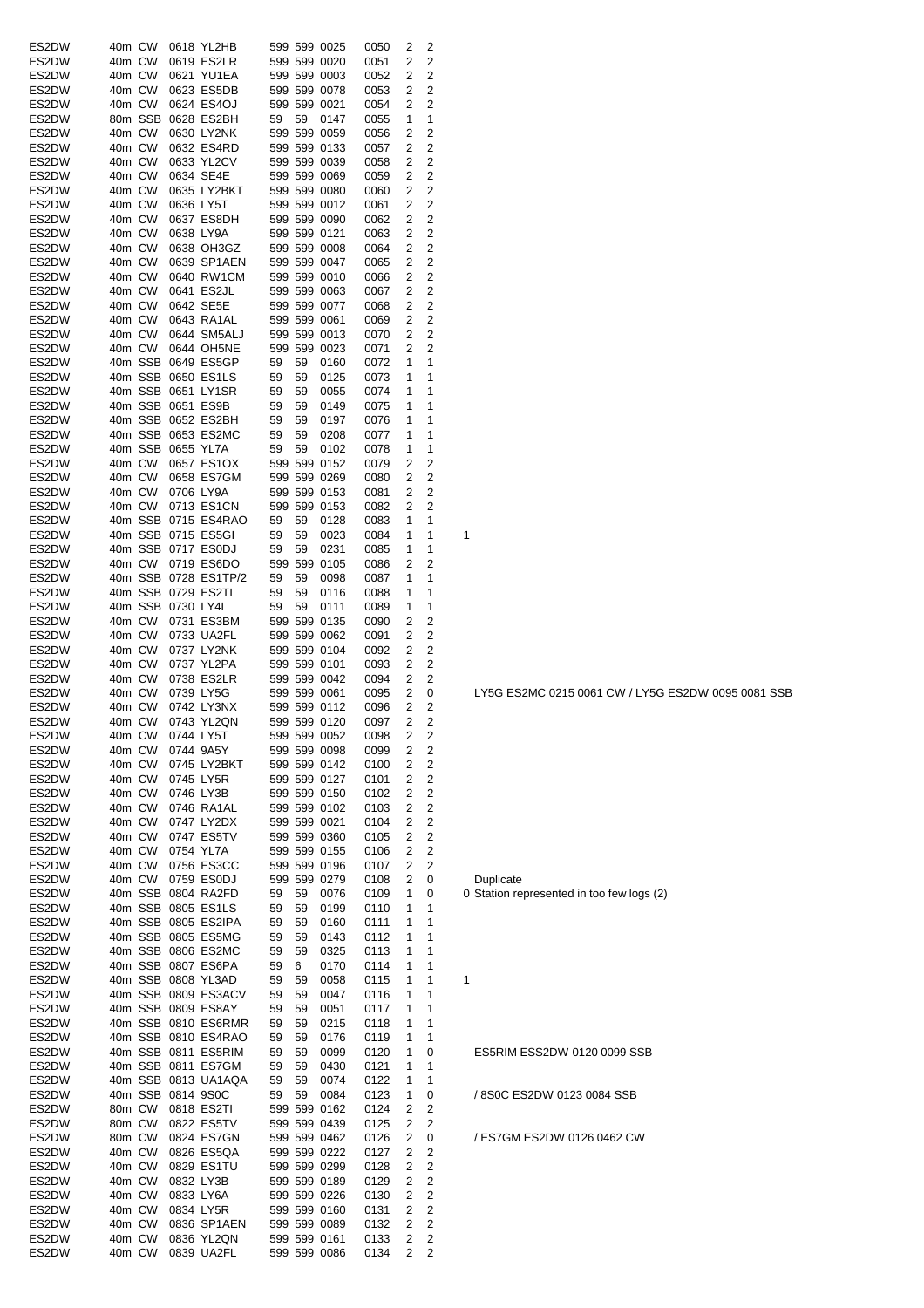| ES2DW | 40m CW |         |                   | 0840 ES6DO               |    |    | 599 599 0180      | 0135 | 2              | 2                       |                         |
|-------|--------|---------|-------------------|--------------------------|----|----|-------------------|------|----------------|-------------------------|-------------------------|
| ES2DW | 40m CW |         |                   | 0845 ES3CC               |    |    | 599 599 0248      | 0136 | 2              | 2                       |                         |
| ES2DW | 40m CW |         |                   | 0848 ES8DH               |    |    | 599 599 0212      | 0137 | 2              | 2                       |                         |
| ES2DW | 40m CW |         |                   | 0849 LY2NK               |    |    | 599 599 0153      | 0138 | 2              | 2                       |                         |
| ES2DW | 40m CW |         |                   | 0849 LY9A                |    |    | 599 599 0269      | 0139 | 2              | 2                       |                         |
| ES2DW | 40m CW |         |                   | 0850 ES4RD               |    |    | 599 599 0286      | 0140 | 2              | $\overline{c}$          |                         |
| ES2DW | 40m CW |         |                   | 0850 YL2HB               |    |    | 599 599 0070      | 0141 | 2              | 2                       |                         |
| ES2DW | 40m CW |         |                   | 0851 LY1EE               |    |    | 599 599 0022      | 0142 | 2              | 2                       |                         |
|       |        |         |                   |                          |    |    |                   |      |                |                         |                         |
| ES2DW | 40m CW |         |                   | 0851 LY2BKT              |    |    | 599 599 0199      | 0143 | 2              | 2                       |                         |
| ES2DW | 40m CW |         |                   | 0852 ES5TV               |    |    | 599 599 0495      | 0144 | 2              | 2                       |                         |
| ES2DW | 40m CW |         | 0852 LY4L         |                          |    |    | 599 599 0170      | 0145 | 2              | 2                       |                         |
| ES2DW | 40m CW |         |                   | 0853 LY5G                |    |    | 599 599 0108      | 0146 | 2              | 2                       |                         |
| ES2DW | 40m CW |         |                   | 0854 YL2PA               |    |    | 599 599 0154      | 0147 | 2              | 2                       |                         |
| ES2DW | 40m CW |         |                   | 0854 SM6BSK              |    |    | 599 599 0085      | 0148 | 2              | 2                       |                         |
| ES2DW |        | 40m SSB |                   | 0857 ES1TP/2             | 59 | 59 | 0183              | 0149 | 1              | 1                       |                         |
| ES2DW |        | 40m SSB |                   | 0857 ES5GP               | 59 | 59 | 0322              | 0150 | 1              | 1                       |                         |
| ES2EZ | 80m CW |         |                   | 0501 SE4E                |    |    | 599 599 0001      | 0001 | 2              | 0                       |                         |
| ES2EZ | 80m CW |         |                   | 0501 LY9A                |    |    | 599 599 0005      | 0002 | 2              | 2                       |                         |
| ES2EZ | 80m CW |         |                   | 0501 LY2NK               |    |    | 599 599 0003      | 0003 | 2              | 2                       |                         |
| ES2EZ | 80m CW |         |                   | 0502 ES1TU               |    |    | 599 599 0003      | 0004 | 2              | 2                       |                         |
| ES2EZ | 80m CW |         |                   | 0502 YT4A                |    |    | 599 599 0003      | 0005 | 2              | 2                       | 2                       |
| ES2EZ | 80m CW |         |                   | 0502 ES3RF               |    |    | 599 599 0001      | 0006 | 2              | 2                       |                         |
| ES2EZ | 80m CW |         |                   | 0503 EW8OF               |    |    | 599 599 0003      | 0007 | 2              | 2                       |                         |
| ES2EZ | 80m CW |         |                   | 0504 YL2HB               |    |    | 599 599 0002      | 0008 | 2              | 0                       |                         |
| ES2EZ | 80m CW |         |                   | 0504 YL7A                |    |    | 599 599 0004      | 0009 | 2              | 2                       |                         |
| ES2EZ | 80m CW |         |                   | 0504 LY4L                |    |    | 599 599 0004      | 0010 | 2              | 2                       |                         |
| ES2EZ | 80m CW |         |                   | 0504 LY6A                |    |    | 599 599 0009      | 0011 | 2              | 2                       |                         |
| ES2EZ | 80m CW |         |                   | 0505 LY2SA               |    |    | 599 599 0006      | 0012 | 2              | 2                       |                         |
|       |        |         |                   |                          |    |    |                   |      |                |                         |                         |
| ES2EZ | 80m CW |         |                   | 0505 LY5G                |    |    | 599 599 0003      | 0013 | 2              | 2                       |                         |
| ES2EZ | 80m CW |         |                   | 0506 SE5E                |    |    | 599 599 0006      | 0014 | 2              | 2                       |                         |
| ES2EZ | 80m CW |         |                   | 0506 YL2PA               |    |    | 599 599 0007      | 0015 | 2              | 2                       |                         |
| ES2EZ | 80m CW |         |                   | 0507 LY5R                |    |    | 599 599 0010      | 0016 | 2              | 2                       |                         |
| ES2EZ | 80m CW |         |                   | 0507 LY2BKT              |    |    | 599 599 0009      | 0017 | 2              | 2                       |                         |
| ES2EZ | 80m CW |         |                   | 0508 LY3B                |    |    | 599 599 0012      | 0018 | 2              | 2                       |                         |
| ES2EZ | 80m CW |         |                   | 0508 ES0DJ               |    |    | 599 599 0018      | 0019 | 2              | 2                       |                         |
| ES2EZ | 80m CW |         |                   | 0508 LY3NX               |    |    | 599 599 0004      | 0020 | 2              | 2                       |                         |
| ES2EZ | 80m CW |         |                   | 0509 ES3CC               |    |    | 599 599 0001      | 0021 | 2              | 2                       |                         |
| ES2EZ | 80m CW |         |                   | 0510 LY1EE               |    |    | 599 599 0005      | 0022 | 2              | 0                       |                         |
| ES2EZ | 80m CW |         |                   | 0511 ES2JL               |    |    | 599 599 0005      | 0023 | 2              | 2                       |                         |
| ES2EZ | 80m CW |         |                   | 0511 ES3HZ               |    |    | 599 599 0005      | 0024 | 2              | 2                       |                         |
| ES2EZ | 80m CW |         |                   | 0511 ES5DB               |    |    | 599 599 0010      | 0025 | 2              | 2                       |                         |
| ES2EZ | 80m CW |         |                   | 0512 LY5G                |    |    | 599 599 0008      | 0026 | 2              | 0                       |                         |
| ES2EZ | 80m CW |         |                   | 0512 OH2PM               |    |    | 599 599 0013      | 0027 | 2              | 2                       |                         |
| ES2EZ | 80m CW |         |                   | 0512 SP1AEN              |    |    | 599 599 0006      | 0028 | 2              | 2                       |                         |
| ES2EZ | 80m CW |         |                   | 0513 ES2LR               |    |    | 599 599 0004      | 0029 | 2              | 2                       |                         |
| ES2EZ | 80m CW |         |                   | 0515 ES7MA               |    |    | 599 599 0019      | 0030 | 2              | 2                       |                         |
| ES2EZ | 80m CW |         |                   | 0516 ES4RX               |    |    | 599 599 0030      | 0031 | 2              | 2                       |                         |
| ES2EZ | 80m CW |         |                   | 0516 ES2BH               |    |    | 599 599 0029      | 0032 | 2              | 2                       |                         |
|       |        |         |                   |                          |    |    |                   |      |                |                         |                         |
| ES2EZ |        |         |                   | 80m CW 0517 ES4RD        |    |    | 599 599 0030 0033 |      | $\overline{2}$ | 2                       |                         |
| ES2EZ | 80m CW |         |                   | 0517 ES1OX               |    |    | 599 599 0026      | 0034 | 2              | 2                       |                         |
| ES2EZ | 80m CW |         |                   | 0518 ES1CN               |    |    | 599 599 0022      | 0035 | 2              | 2                       |                         |
| ES2EZ | 80m CW |         |                   | 0519 ES7GM               |    |    | 599 599 0045      | 0036 | 2              | $\overline{c}$          |                         |
| ES2EZ | 80m CW |         |                   | 0520 ES2MC               |    |    | 599 599 0038      | 0037 | 2              | 2                       |                         |
| ES2EZ | 80m CW |         |                   | 0522 ES9C                |    |    | 599 599 0034      | 0038 | 2              | 2                       |                         |
| ES2EZ |        | 80m CW  |                   | 0522 ES5TV               |    |    | 599 599 0059      | 0039 | 2              | 2                       |                         |
| ES2EZ |        | 80m CW  |                   | 0524 ES3BM               |    |    | 599 599 0029      | 0040 | 2              | 2                       |                         |
| ES2EZ |        | 80m CW  |                   | 0525 ES8DH               |    |    | 599 599 0022      | 0041 | 2              | 2                       |                         |
| ES2EZ |        |         |                   | 80m SSB 0527 ES8TJM      | 59 | 59 | 0033              | 0042 | 1              | 1                       |                         |
| ES2EZ |        |         |                   | 80m SSB 0528 ES1LS       | 59 | 59 | 0033              | 0043 | 1              | 1                       |                         |
| ES2EZ |        |         |                   | 80m SSB 0529 ES1OV/3     | 59 | 59 | 0017              | 0044 | 1              | 1                       |                         |
| ES2EZ |        |         |                   | 80m SSB 0529 ES2IPA      | 59 | 59 | 0026              | 0045 | 1              | 1                       |                         |
| ES2EZ |        |         |                   | 80m SSB 0530 ES8EF       | 59 | 59 | 0013              | 0046 | 1              | 1                       |                         |
| ES2EZ |        |         | 80m SSB 0530 8S0C |                          | 59 | 59 | 0008              | 0047 | 1              | 1                       |                         |
| ES2EZ |        |         |                   | 80m SSB 0530 ES6RMR      | 59 | 59 | 0035              | 0048 | 1              | 1                       |                         |
| ES2EZ |        |         |                   | 80m SSB 0531 LY1SR       | 59 | 59 | 0015              | 0049 | 1              | 1                       |                         |
| ES2EZ |        |         |                   | 80m SSB 0531 ES5GP       | 59 | 59 | 0042              | 0050 | 1              | 1                       |                         |
| ES2EZ |        |         |                   | 80m SSB 0537 ES6TX       | 59 | 59 | 0038              | 0051 | 1              | 1                       |                         |
| ES2EZ |        |         |                   | 80m SSB 0537 RA2FDX      | 59 | 59 | 0015              | 0052 | 1              | 1                       | 1                       |
| ES2EZ |        |         |                   | 80m SSB 0538 ES4RAO      | 59 | 59 | 0028              | 0053 | 1              | 1                       |                         |
| ES2EZ |        |         |                   | 80m SSB 0539 ES5MG       | 59 | 59 | 0031              | 0054 | 1              | 1                       |                         |
| ES2EZ |        |         |                   | 80m SSB 0540 ES7TH       | 59 | 59 | 0030              | 0055 | 1              | 1                       | 1                       |
|       |        |         |                   | 80m SSB 0540 ES5EX       |    |    |                   |      |                |                         |                         |
| ES2EZ |        |         |                   |                          | 59 | 59 | 0024              | 0056 | 1              | 1                       |                         |
| ES2EZ |        | 40m CW  |                   | 0544 9A5Y                |    |    | 599 599 0024      | 0057 | 2              | 2                       |                         |
| ES2EZ |        | 40m CW  |                   | 0544 LY2NK               |    |    | 599 599 0030      | 0058 | 2              | 2                       |                         |
| ES2EZ |        | 40m CW  |                   | 0545 DL1NKS              |    |    | 599 599 0006      | 0059 | 2              | $\overline{\mathbf{c}}$ | $\overline{\mathbf{c}}$ |
| ES2EZ | 40m CW |         |                   | 0545 G3MPB               |    |    | 599 599 0004      | 0060 | 2              | 2                       | $\overline{\mathbf{c}}$ |
| ES2EZ | 40m CW |         |                   | 0546 SP1AEN              |    |    | 599 599 0025      | 0061 | 2              | $\overline{\mathbf{c}}$ |                         |
| ES2EZ | 40m CW |         |                   | 0546 YL7A                |    |    | 599 599 0038      | 0062 | 2              | $\overline{c}$          |                         |
| ES2EZ | 40m CW |         |                   | 0547 LY2BKT              |    |    | 599 599 0036      | 0063 | 2              | $\overline{\mathbf{c}}$ |                         |
| ES2EZ | 40m CW |         |                   | 0547 RA3NC               |    |    | 599 599 0010      | 0064 | 2              | 2                       |                         |
| ES2EZ | 40m CW |         |                   | 0547 LY6A                |    |    | 599 599 0054      | 0065 | 2              | 2                       |                         |
| ES2EZ | 40m CW |         |                   | 0548 ES6CO               |    |    | 599 599 0052      | 0066 | 2              | 2                       |                         |
| ES2EZ | 40m CW |         |                   | 0548 LY3B                |    |    | 599 599 0047      | 0067 | 2              | $\overline{2}$          |                         |
| ES2EZ | 40m CW |         |                   | 0548 LY9A                |    |    | 599 599 0059      | 0068 | 2              | $\overline{c}$          |                         |
| ES2EZ | 40m CW |         |                   | 0549 LZ2CWW 599 599 0007 |    |    |                   | 0069 | 2              | 2                       |                         |

SE4E ES4RD 0001 0001 CW / SE4E ES2EZ 0001 0002 CW

YL2HB ES2RZ 0008 0002 CW

# LY1EE ES2E 0022 0005 CW

**Duplicate**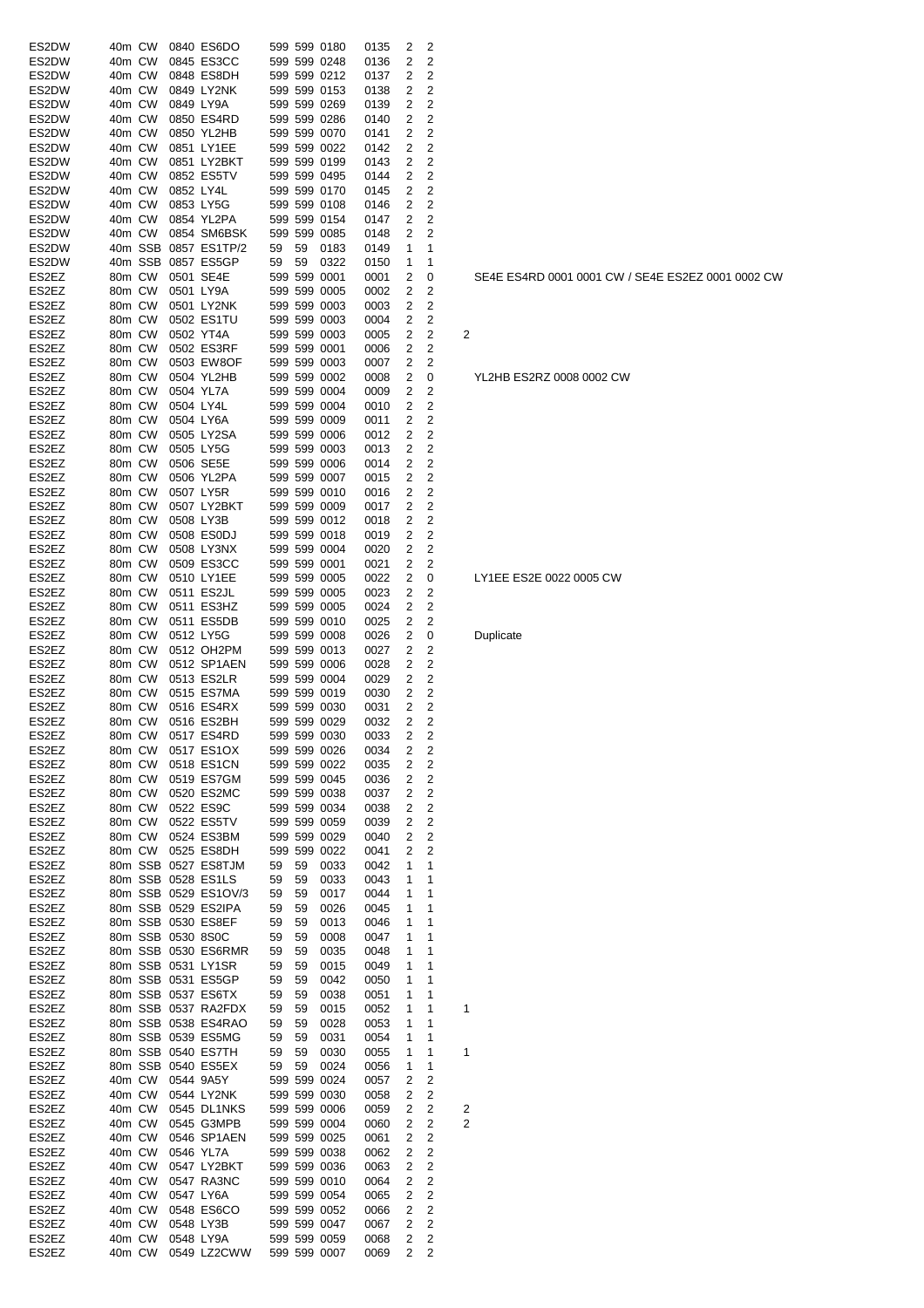| ES2EZ          | 40m CW           |        |                   | 0549 LY5R              |    |    | 599 599 0033                 | 0070         | 2            | 2                                |   |
|----------------|------------------|--------|-------------------|------------------------|----|----|------------------------------|--------------|--------------|----------------------------------|---|
| ES2EZ          | 40m CW           |        |                   | 0550 ES1AO             |    |    | 599 599 0016                 | 0071         | 2            | 2                                |   |
| ES2EZ          | 40m CW           |        |                   | 0550 ES1TU             |    |    | 599 599 0067                 | 0072         | 2            | 2                                |   |
| ES2EZ          | 40m CW           |        |                   | 0551 RA1AL             |    |    | 599 599 0023                 | 0073         | 2            | 2                                |   |
| ES2EZ          | 40m CW           |        |                   | 0551 EW8OF             |    |    | 599 599 0015                 | 0074         | 2            | 2                                |   |
| ES2EZ          | 40m CW           |        |                   | 0552 LZ3FM             |    |    | 599 599 0009                 | 0075         | 2            | $\overline{c}$                   |   |
| ES2EZ          | 40m CW           |        |                   | 0552 LY2RJ             |    |    | 599 599 0008                 | 0076         | 2            | 2                                |   |
| ES2EZ          | 40m CW           |        |                   | 0553 SE5E              |    |    | 599 599 0041                 | 0077         | 2            | 2                                |   |
| ES2EZ          | 40m CW           |        |                   | 0553 SM6BSK            |    |    | 599 599 0020                 | 0078         | 2            | 2                                |   |
| ES2EZ          | 40m CW           |        |                   | 0553 HA3OU             |    |    | 599 599 0011                 | 0079         | 2            | 2                                |   |
| ES2EZ          | 40m CW           |        |                   | 0554 S50XX             |    |    | 599 599 0011                 | 0080         | 2            | 2                                |   |
| ES2EZ          | 40m CW           |        |                   | 0554 YL2QN             |    |    | 599 599 0036                 | 0081         | 2            | 2                                |   |
| ES2EZ          | 40m CW           |        |                   | 0555 LY2SA             |    |    | 599 599 0042                 | 0082         | 2            | 2                                |   |
| ES2EZ          | 40m CW           |        |                   | 0555 EU6AA             |    |    | 599 599 0003                 | 0083         | 2            | 2                                |   |
| ES2EZ          | 40m CW           |        |                   | 0555 SE4E              |    |    | 599 599 0037                 | 0084         | 2            | 2                                |   |
| ES2EZ          | 40m CW           |        |                   | 0556 ES2RL             |    |    | 599 599 0021                 | 0085         | 2            | 2                                |   |
| ES2EZ          | 40m CW           |        |                   | 0558 LY4L              |    |    | 599 599 0043                 | 0086         | 2            | 2                                |   |
| ES2EZ          | 40m CW           |        |                   | 0558 ES5EP             |    |    | 599 599 0080                 | 0087         | 2            | 2                                |   |
| ES2EZ          | 40m CW           |        |                   | 0559 HB9ALO            |    |    | 599 599 0003                 | 0088         | 2            | 2                                | 2 |
| ES2EZ          | 80m CW           |        |                   | 0601 LY6A              |    |    | 599 599 0068                 | 0089         | 2            | 2                                |   |
| ES2EZ          | 80m CW           |        |                   | 0602 LY3B              |    |    | 599 599 0056                 | 0090         | 2            | 2                                |   |
| ES2EZ          | 80m CW           |        |                   | 0603 LY2NK             |    |    | 599 599 0041                 | 0091         | 2            | 2                                |   |
| ES2EZ          | 80m CW           |        |                   | 0603 ES5EP             |    |    | 599 599 0085                 | 0092         | 2            | 2                                |   |
| ES2EZ          | 80m CW           |        |                   | 0603 SE5E              |    |    | 599 599 0048                 | 0093         | 2            | 2                                |   |
| ES2EZ          | 80m CW           |        |                   | 0603 YL2CV             |    |    | 599 599 0026                 | 0094         | 2            | 2                                |   |
| ES2EZ          | 80m CW           |        |                   | 0604 LY2BKT            |    |    | 599 599 0052                 | 0095         | 2            | 2                                |   |
| ES2EZ          | 80m CW           |        |                   | 0605 ES6CO             |    |    | 599 599 0077                 | 0096         | 2            | 2                                |   |
| ES2EZ          | 80m CW           |        |                   | 0606 OH1B              |    |    | 599 599 0040                 | 0097         | 2            | 2                                |   |
| ES2EZ          | 80m CW           |        |                   | 0606 RA1AL             |    |    | 599 599 0037                 | 0098         | 2            | 2                                |   |
| ES2EZ<br>ES2EZ | 80m CW           |        |                   | 0607 SE4E              |    |    | 599 599 0050<br>599 599 0038 | 0099         | 2            | $\overline{c}$<br>$\overline{c}$ |   |
| ES2EZ          | 80m CW           |        |                   | 0607 YL2PA             |    |    |                              | 0100         | 2<br>2       | 2                                |   |
| ES2EZ          | 80m CW<br>80m CW |        |                   | 0608 LY5R<br>0608 LY9A |    |    | 599 599 0053<br>599 599 0088 | 0101         | 2            | 2                                |   |
| ES2EZ          | 80m CW           |        |                   | 0609 ES1AO             |    |    | 599 599 0029                 | 0102<br>0103 | 2            | 2                                |   |
| ES2EZ          |                  |        | 80m SSB 0610 LY4L |                        | 59 | 59 | 0055                         | 0104         | 1            | 1                                |   |
| ES2EZ          |                  |        |                   | 80m SSB 0611 ES7TH     | 59 | 59 | 0050                         | 0105         | 1            | 1                                | 1 |
| ES2EZ          |                  |        |                   | 80m SSB 0612 ES5RIM    | 59 | 59 | 0044                         | 0106         | 1            | 1                                |   |
| ES2EZ          |                  |        |                   | 80m SSB 0612 ES3GX     | 59 | 59 | 0046                         | 0107         | 1            | 1                                |   |
| ES2EZ          |                  |        |                   | 80m SSB 0612 UA1AQA    | 59 | 59 | 0019                         | 0108         | 1            | 1                                |   |
| ES2EZ          |                  |        |                   | 80m SSB 0613 ES6RMR    | 59 | 59 | 0085                         | 0109         | 1            | 1                                |   |
| ES2EZ          |                  |        |                   | 80m SSB 0613 ES1OV/3   | 59 | 59 | 0039                         | 0110         | 1            | 1                                |   |
| ES2EZ          |                  |        |                   | 80m SSB 0614 YL3AD     | 59 | 59 | 0022                         | 0111         | 1            | 1                                | 1 |
| ES2EZ          |                  |        |                   | 80m SSB 0614 ES5YG     | 59 | 59 | 0047                         | 0112         | 1            | 1                                |   |
| ES2EZ          |                  |        |                   | 80m SSB 0614 ES1LS     | 59 | 59 | 0077                         | 0113         | 1            | 1                                |   |
| ES2EZ          |                  |        |                   | 80m SSB 0615 ES4RAO    | 59 | 59 | 0069                         | 0114         | 1            | 1                                |   |
| ES2EZ          |                  |        |                   | 80m SSB 0615 ES3RFL    | 59 | 59 | 0036                         | 0115         | 1            | 1                                |   |
| ES2EZ          |                  |        |                   | 80m SSB 0617 ES9B      | 59 | 59 | 0098                         | 0116         | 1            | 1                                |   |
| ES2EZ          |                  | 80m CW |                   | 0617 ES4RD             |    |    | 599 599 0056                 | 0117         | 2            | 0                                |   |
| ES2EZ          |                  |        |                   | 80m CW 0619 YL2QN      |    |    | 599 599 0057 0118            |              | $\mathbf{2}$ | 2                                |   |
| ES2EZ          | 80m CW           |        |                   | 0619 OH5NE             |    |    | 599 599 0009                 | 0119         | 2            | 2                                |   |
| ES2EZ          | 80m CW           |        |                   | 0620 LY3NX             |    |    | 599 599 0058                 | 0120         | 2            | 2                                |   |
| ES2EZ          | 80m CW           |        |                   | 0621 9A5Y              |    |    | 599 599 0053                 | 0121         | 2            | $\overline{c}$                   |   |
| ES2EZ          | 80m CW           |        |                   | 0621 EW8OF             |    |    | 599 599 0026                 | 0122         | 2            | 2                                |   |
| ES2EZ          | 80m CW           |        |                   | 0622 YL7A              |    |    | 599 599 0077                 | 0123         | 2            | 2                                |   |
| ES2EZ          |                  | 80m CW |                   | 0622 ES8DH             |    |    | 599 599 0079                 | 0124         | 2            | 2                                |   |
| ES2EZ          | 80m CW           |        |                   | 0622 ES2MC             |    |    | 599 599 0155                 | 0125         | 2            | 2                                |   |
| ES2EZ          |                  | 80m CW |                   | 0623 ES7MA             |    |    | 599 599 0094                 | 0126         | 2            | 2                                |   |
| ES2EZ          |                  | 80m CW |                   | 0624 ES3RY             |    |    | 599 599 0021                 | 0127         | 2            | $\overline{c}$                   |   |
| ES2EZ          |                  | 80m CW |                   | 0624 ES3CC             |    |    | 599 599 0086                 | 0128         | 2            | 2                                |   |
| ES2EZ          |                  |        |                   | 80m SSB 0626 ES2BH     | 59 | 59 | 0140                         | 0129         | 1            | 1                                |   |
| ES2EZ          |                  |        |                   | 80m SSB 0626 ES0DJ     | 59 | 59 | 0133                         | 0130         | 1            | 1                                |   |
| ES2EZ          |                  |        |                   | 80m SSB 0627 ES5EX     | 59 | 59 | 0058                         | 0131         | 1            | 1                                |   |
| ES2EZ          |                  |        |                   | 80m SSB 0628 ES2NF     | 59 | 59 | 0085                         | 0132         | 1            | 1                                |   |
| ES2EZ          |                  |        |                   | 80m SSB 0629 ES2ADF    | 59 | 59 | 0045                         | 0133         | 1            | 1                                |   |
| ES2EZ          |                  |        |                   | 80m SSB 0629 ES0CD     | 59 | 59 | 0022                         | 0134         | 1            | 1                                | 1 |
| ES2EZ          |                  |        |                   | 80m SSB 0630 ES5MG     | 59 | 59 | 0077                         | 0135         | 1            | $\mathbf{1}$                     |   |
| ES2EZ          |                  |        |                   | 80m SSB 0630 ES5QA     | 59 | 59 | 0079                         | 0136         | 1            | 1                                |   |
| ES2EZ          |                  |        |                   | 80m SSB 0630 ES7GM     | 59 | 59 | 0219                         | 0137         | 1            | 1                                |   |
| ES2EZ          |                  |        |                   | 80m SSB 0631 ES8TJM    | 59 | 59 | 0124                         | 0138         | 1            | 1                                |   |
| ES2EZ          |                  |        |                   | 80m SSB 0631 ES3BQ     | 59 | 59 | 0031                         | 0139         | 1            | 1                                |   |
| ES2EZ          |                  | 40m CW |                   | 0634 EW8OF             |    |    | 599 599 0032                 | 0140         | 2            | 2                                |   |
| ES2EZ          |                  | 40m CW |                   | 0634 LY2BKT            |    |    | 599 599 0078                 | 0141         | 2            | 2                                |   |
| ES2EZ          | 40m CW           |        |                   | 0634 LY3B              |    |    | 599 599 0091                 | 0142         | 2            | $\overline{c}$                   |   |
| ES2EZ          | 40m CW           |        |                   | 0635 YL2QN             |    |    | 599 599 0070                 | 0143         | 2            | $\overline{c}$                   |   |
| ES2EZ          | 40m CW           |        |                   | 0635 9A2AJ             |    |    | 599 599 0031                 | 0144         | 2            | $\overline{c}$                   |   |
| ES2EZ          | 40m CW           |        |                   | 0636 9A5Y              |    |    | 599 599 0061                 | 0145         | 2            | $\overline{\mathbf{c}}$          |   |
| ES2EZ          | 40m CW           |        |                   | 0636 SP1AEN            |    |    | 599 599 0045                 | 0146         | 2            | $\overline{c}$                   |   |
| ES2EZ          | 40m CW           |        |                   | 0637 ES5TV             |    |    | 599 599 0220                 | 0147         | 2            | $\overline{c}$                   |   |
| ES2EZ          | 40m CW           |        |                   | 0637 RW1CM             |    |    | 599 599 0008                 | 0148         | 2            | $\overline{c}$                   |   |
| ES2EZ          | 40m CW           |        |                   | 0638 LY6A              |    |    | 599 599 0115                 | 0149         | 2            | $\overline{c}$                   |   |
| ES2EZ          | 40m CW           |        |                   | 0638 ES1TU             |    |    | 599 599 0151                 | 0150         | 2            | 2                                |   |
| ES2EZ          | 40m CW           |        |                   | 0638 LY5T              |    |    | 599 599 0014                 | 0151         | 2            | 2                                |   |
| ES2EZ          | 40m CW           |        |                   | 0639 YL2PA             |    |    | 599 599 0062<br>599 599 0031 | 0152         | 2            | $\overline{2}$                   |   |
| ES2EZ          | 40m CW           |        |                   | 0639 S50XX             |    |    |                              | 0153         | 2            | 2                                |   |
| ES2EZ          | 40m CW           |        |                   | 0639 LY4L              |    |    | 599 599 0076                 | 0154         | 2            | 2                                |   |

ES4RD HA3OU 0002 0056 CW / ES9A ES2EZ 0117 0056 CW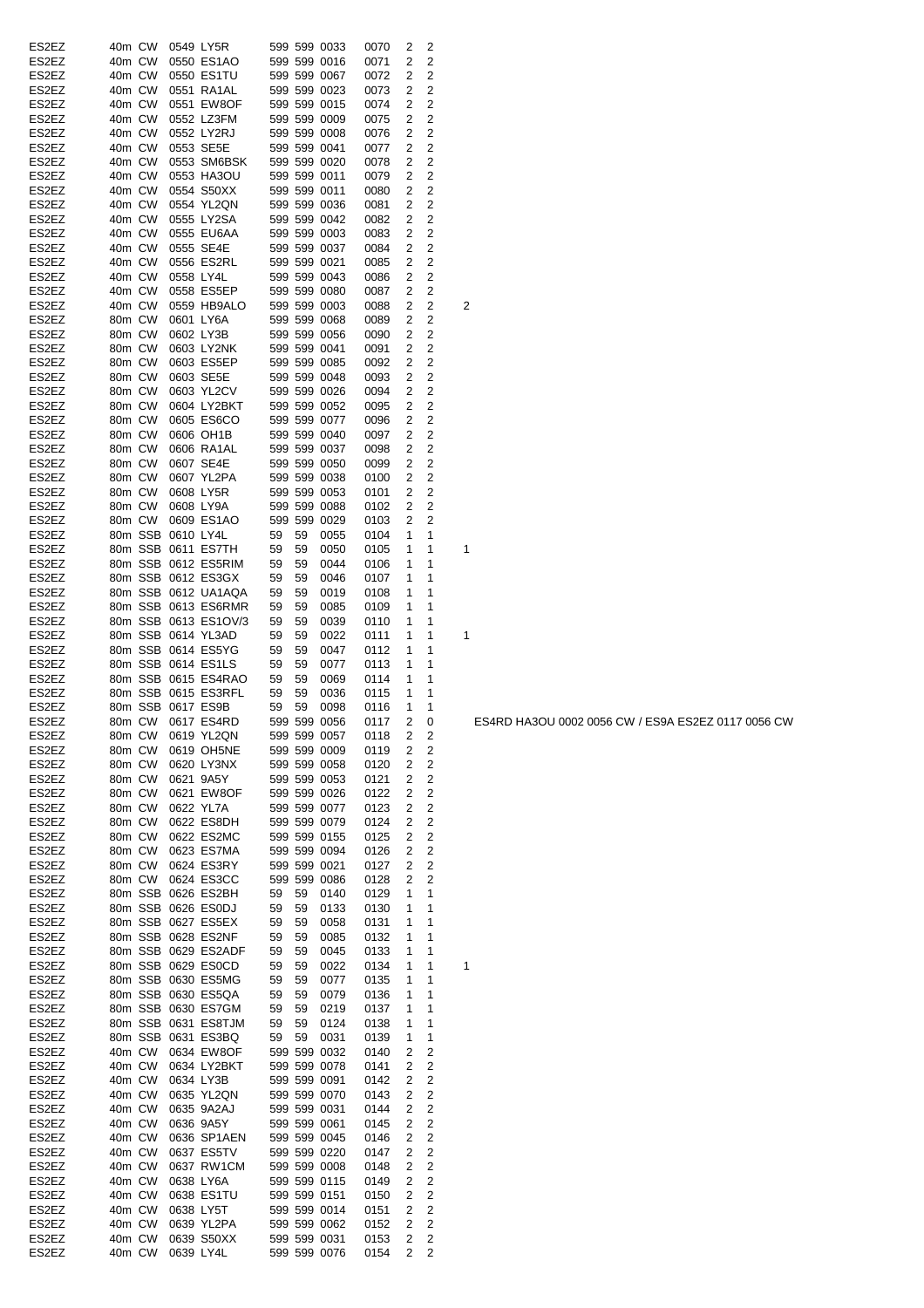| ES2EZ | 40m CW           |        |                   | 0639 YU7KW               |       |    | 599 599 0003 | 0155   | 2 | 2                       |   |
|-------|------------------|--------|-------------------|--------------------------|-------|----|--------------|--------|---|-------------------------|---|
| ES2EZ | 40m CW           |        |                   | 0640 RW3AI               |       |    | 599 599 0037 | 0156   | 2 | 2                       |   |
|       |                  |        |                   |                          |       |    |              |        |   |                         |   |
| ES2EZ | 40m CW           |        |                   | 0642 ES4RD               |       |    | 599 599 0146 | 0157   | 2 | 2                       |   |
| ES2EZ | 40m CW           |        |                   | 0642 LY9A                |       |    | 599 599 0130 | 0158   | 2 | 2                       |   |
| ES2EZ | 40m CW           |        |                   | 0642 SE4E                |       |    | 599 599 0074 | 0159   | 2 | 2                       |   |
| ES2EZ | 40m CW           |        |                   | 0643 SE5E                |       |    | 599 599 0079 | 0160   | 2 | 2                       |   |
| ES2EZ | 40m CW           |        |                   | 0644 SM6BSK 599 599 0043 |       |    |              | 0161   | 2 | 2                       |   |
| ES2EZ | 40m CW           |        |                   | 0644 YL7A                |       |    | 599 599 0094 | 0162   | 2 | 2                       |   |
| ES2EZ | 40m CW           |        |                   | 0644 LY5R                |       |    | 599 599 0078 | 0163   | 2 | 2                       |   |
| ES2EZ | 40m CW           |        |                   | 0645 RA1AL               |       |    | 599 599 0062 | 0164   | 2 | 2                       |   |
| ES2EZ | 40m CW           |        |                   | 0646 LY2NK               |       |    | 599 599 0071 |        | 2 | 2                       |   |
|       |                  |        |                   |                          |       |    |              | 0165   |   |                         |   |
| ES2EZ | 40m CW           |        |                   | 0646 OH5NE               |       |    | 599 599 0024 | 0166   | 2 | 2                       |   |
| ES2EZ | 40m CW           |        |                   | 0646 OH3GZ               |       |    | 599 599 0010 | 0167   | 2 | 2                       |   |
| ES2EZ | 40m CW           |        |                   | 0648 YO3GNF              |       |    | 599 599 0003 | 0168   | 2 | 2                       |   |
| ES2EZ | 40m CW           |        |                   | 0648 ES8DH               |       |    | 599 599 0097 | 0169   | 2 | 2                       |   |
| ES2EZ | 40m CW           |        |                   | 0649 ES9A                |       |    | 599 599 0086 | 0170   | 2 | 2                       |   |
| ES2EZ | 40m CW           |        |                   | 0651 ES3CC               |       |    | 599 599 0119 | 0171   | 2 | 0                       |   |
| ES2EZ | 40m CW           |        |                   | 0652 ES7GM               |       |    | 599 599 0255 | 0172   | 2 | 2                       |   |
| ES2EZ |                  |        |                   | 40m SSB 0653 ES5QA       | 59    | 59 | 0097         | 0173   | 1 | 1                       |   |
| ES2EZ |                  |        |                   | 40m SSB 0654 ES5EX       |       | 59 |              |        | 1 | 1                       |   |
|       |                  |        |                   |                          | 59    |    | 0073         | 0174   |   |                         |   |
| ES2EZ |                  |        |                   | 40m SSB 0654 R3LC        | 59    | 59 | 0039         | 0175   | 1 | 1                       |   |
| ES2EZ |                  |        |                   | 40m SSB 0654 SP5XSD      | - 59  | 59 | 0020         | 0176   | 1 | 1                       |   |
| ES2EZ |                  |        |                   | 40m SSB 0655 ES2TI       | 59    | 59 | 0085         | 0177   | 1 | 1                       |   |
| ES2EZ |                  |        |                   | 40m SSB 0655 ES2BH       | 59    | 59 | 0201         | 0178   | 1 | 1                       |   |
| ES2EZ |                  |        |                   | 40m SSB 0656 ES3ACV      | 59    | 59 | 0032         | 0179   | 1 | 1                       |   |
| ES2EZ |                  |        |                   | 40m SSB 0656 ES7TH       | 59    | 59 | 0069         | 0180   | 1 | 1                       | 1 |
| ES2EZ |                  |        |                   | 40m SSB 0656 LY1SR       | 59    | 59 | 0059         | 0181   | 1 | 1                       |   |
| ES2EZ |                  |        | 40m SSB 0657 8S0C |                          | 59    | 59 | 0048         |        | 1 | 1                       |   |
|       |                  |        |                   | 40m SSB 0658 YL3AD       |       |    |              | 0182   |   | 1                       |   |
| ES2EZ |                  |        |                   |                          | 59    | 59 | 0067         | 0183   | 1 |                         | 1 |
| ES2EZ |                  |        |                   | 40m SSB 0658 ES2IPA      | 59    | 59 | 0118         | 0184   | 1 | 1                       |   |
| ES2EZ |                  |        |                   | 40m SSB 0700 ES6RMR      | - 59  | 59 | 0131         | 0185   | 1 | 1                       |   |
| ES2EZ |                  | 80m CW |                   | 0704 LY5G                |       |    | 599 599 0065 | 0186   | 2 | 2                       |   |
| ES2EZ | 80m CW           |        |                   | 0704 YL2PA               |       |    | 599 599 0074 | 0187   | 2 | 2                       |   |
| ES2EZ | 80m CW           |        |                   | 0705 RA1AL               |       |    | 599 599 0072 | 0188   | 2 | 2                       |   |
| ES2EZ | 80m CW           |        |                   | 0705 LY3B                |       |    | 599 599 0112 | 0189   | 2 | 2                       |   |
| ES2EZ | 80m CW           |        |                   | 0706 LY2BKT              |       |    | 599 599 0106 | 0190   | 2 | 2                       |   |
|       |                  |        |                   | 0706 SE5E                |       |    | 599 599 0097 |        | 2 | $\overline{c}$          |   |
| ES2EZ | 80m CW           |        |                   |                          |       |    |              | 0191   |   |                         |   |
| ES2EZ | 80m CW           |        |                   | 0706 LY6A                |       |    | 599 599 0144 | 0192   | 2 | 2                       |   |
| ES2EZ | 80m CW           |        |                   | 0707 LY2NK               |       |    | 599 599 0085 | 0193   | 2 | 2                       |   |
| ES2EZ | 80m CW           |        |                   | 0708 LY1EE               |       |    | 599 599 0020 | 0194   | 2 | 2                       |   |
| ES2EZ | 80m CW           |        |                   | 0708 LY5R                |       |    | 599 599 0092 | 0195   | 2 | 2                       |   |
| ES2EZ | 40m CW           |        |                   | 0710 ES0DJ               |       |    | 599 599 0219 | 0196   | 2 | 2                       |   |
| ES2EZ | 40m CW           |        |                   | 0710 LY5T                |       |    | 599 599 0028 | 0197   | 2 | 2                       |   |
| ES2EZ |                  |        |                   | 80m SSB 0712 ES6PA       | 59    | 59 | 0117         | 0198   | 1 | 1                       |   |
| ES2EZ |                  |        |                   | 80m SSB 0713 ES2PKW      | 59    | 59 | 0024         | 0199   | 1 | 1                       |   |
| ES2EZ |                  |        |                   | 80m SSB 0714 ES1OV/3     | 59    | 59 | 0063         | 0200   | 1 | 0                       |   |
| ES2EZ |                  |        | 80m SSB 0714 YL7A |                          | 59    | 59 | 0118         | 0201   | 1 | 1                       |   |
|       |                  |        |                   |                          |       |    |              |        | 1 |                         |   |
| ES2EZ |                  |        |                   | 80m SSB 0714 YL3AJA      | 59    | 59 | 0076         | 0202   |   | 1                       |   |
| ES2EZ |                  |        |                   | 80m SSB 0714 ES5RIM      | 59 59 |    | 0075         | 0203 1 |   | 1                       |   |
| ES2EZ |                  |        |                   | 80m SSB 0714 ES3GX       | 59    | 59 | 0086         | 0204   | 1 | 1                       |   |
| ES2EZ |                  |        |                   | 80m SSB 0715 ES5QA       | 59    | 59 | 0138         | 0205   | 1 | 1                       |   |
| ES2EZ |                  |        |                   | 80m SSB 0715 ES8AY       | 59    | 59 | 0010         | 0206   | 1 | 1                       |   |
| ES2EZ |                  |        |                   | 80m SSB 0715 ES5EX       | 59    | 59 | 0083         | 0207   | 1 | 1                       |   |
| ES2EZ |                  |        |                   | 80m SSB 0715 OH1B        | 59    | 59 | 0085         | 0208   | 1 | 1                       |   |
| ES2EZ |                  |        |                   | 80m SSB 0716 ES2BOB      | 59    | 59 | 0102         | 0209   | 1 | 1                       |   |
| ES2EZ |                  |        |                   | 80m SSB 0716 ES1TP/2     | 59    | 59 | 0088         | 0210   | 1 | 1                       |   |
| ES2EZ |                  |        |                   | 80m SSB 0716 ES5GP       | 59    | 59 | 0195         | 0211   | 1 | 1                       |   |
| ES2EZ |                  |        |                   | 80m SSB 0716 ES7TH       | 59    | 59 |              |        | 1 | 1                       | 1 |
|       |                  |        |                   |                          |       |    | 0083         | 0212   |   | 1                       |   |
| ES2EZ |                  |        |                   | 80m SSB 0717 ES1LS       | 59    | 59 | 0144         | 0213   | 1 |                         |   |
| ES2EZ |                  |        |                   | 80m SSB 0718 RA2FDX      | 59    | 59 | 0061         | 0214   | 1 | 1                       | 1 |
| ES2EZ |                  |        |                   | 80m SSB 0718 ES8TJM      | 59    | 59 | 0169         | 0215   | 1 | 1                       |   |
| ES2EZ |                  |        |                   | 80m SSB 0719 ES0CD       | 59    | 59 | 0039         | 0216   | 1 | 1                       | 1 |
| ES2EZ |                  |        |                   | 80m SSB 0720 YL1ZT       | 59    | 59 | 0026         | 0217   | 1 | 0                       |   |
| ES2EZ | 80m CW           |        |                   | 0721 ES2JL               |       |    | 599 599 0088 | 0218   | 2 | $\overline{c}$          |   |
| ES2EZ |                  | 80m CW |                   | 0722 SE4E                |       |    | 599 599 0092 | 0219   | 2 | $\overline{c}$          |   |
| ES2EZ |                  | 80m CW |                   | 0722 OH1B                |       |    | 599 599 0091 | 0220   | 2 | 0                       |   |
| ES2EZ | 80m CW           |        |                   | 0722 ES5DB               |       |    | 599 599 0129 | 0221   | 2 | $\overline{c}$          |   |
| ES2EZ | 80m CW           |        |                   | 0723 YL2QN               |       |    | 599 599 0104 | 0222   | 2 | 2                       |   |
| ES2EZ | 80m CW           |        |                   | 0723 ES8DH               |       |    | 599 599 0134 | 0223   | 2 | $\overline{c}$          |   |
|       |                  |        |                   |                          |       |    |              |        |   |                         |   |
| ES2EZ | 80m CW           |        |                   | 0723 LY4L                |       |    | 599 599 0104 | 0224   | 2 | $\overline{\mathbf{c}}$ |   |
| ES2EZ | 80m CW           |        |                   | 0724 ES2MC               |       |    | 599 599 0261 | 0225   | 2 | $\overline{c}$          |   |
| ES2EZ | 80m CW           |        |                   | 0724 ES5EP               |       |    | 599 599 0196 | 0226   | 2 | $\overline{c}$          |   |
| ES2EZ | 80m CW           |        |                   | 0725 ES2BH               |       |    | 599 599 0245 | 0227   | 2 | $\overline{c}$          |   |
| ES2EZ | 80m CW           |        |                   | 0725 LY3NX               |       |    | 599 599 0103 | 0228   | 2 | $\overline{c}$          |   |
| ES2EZ | 80m CW           |        |                   | 0726 YL2CV               |       |    | 599 599 0060 | 0229   | 2 | $\overline{2}$          |   |
| ES2EZ | 80m CW           |        |                   | 0726 ES2LR               |       |    | 599 599 0039 | 0230   | 2 | $\overline{c}$          |   |
| ES2EZ | 80m CW           |        |                   | 0727 ES1TU               |       |    | 599 599 0204 | 0231   | 2 | $\overline{c}$          |   |
| ES2EZ | 80m CW           |        |                   | 0727 LY9A                |       |    | 599 599 0176 | 0232   | 2 | $\overline{c}$          |   |
| ES2EZ | 80m CW           |        |                   | 0728 ES7A                |       |    | 599 599 0064 | 0233   | 2 | 2                       | 2 |
|       |                  |        |                   |                          |       |    |              |        |   | $\overline{c}$          |   |
| ES2EZ | 80m CW           |        |                   | 0729 ES7GM               |       |    | 599 599 0342 | 0234   | 2 |                         |   |
| ES2EZ | 40m CW           |        |                   | 0731 LY6A                |       |    | 599 599 0165 | 0235   | 2 | 2                       |   |
| ES2EZ | 40m CW           |        |                   | 0731 SE5E                |       |    | 599 599 0113 | 0236   | 2 | 2                       |   |
| ES2EZ | 40m CW           |        |                   | 0731 9A5Y                |       |    | 599 599 0093 | 0237   | 2 | 2                       |   |
| ES2EZ |                  |        |                   | 0732 LY5G                |       |    | 599 599 0077 | 0238   | 2 | 0                       |   |
| ES2EZ | 40m CW<br>40m CW |        |                   | 0732 DL5AXX 599 599 0013 |       |    |              | 0239   | 2 | 2                       |   |

In Log: 40m; In the other station's log: 80m

ES1OV/3 ES1EZ 0200 0063 SSB

1<br>YL1ZT ES2EZ 0017 0026 SSB

**Duplicate**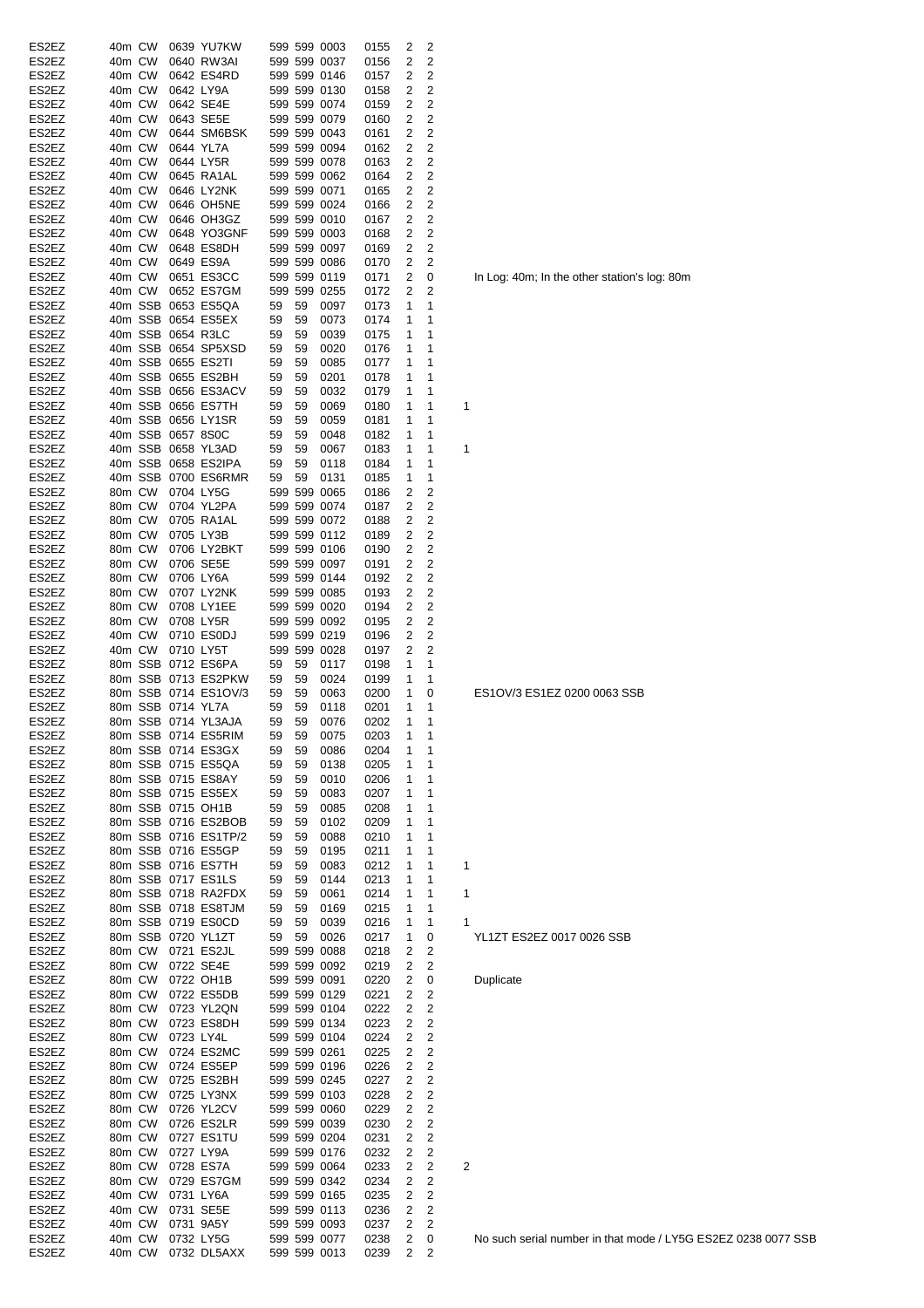| ES2EZ | 40m CW |        |                   | 0733 ES6CO           |    |    | 599 599 0150      | 0240 | 2              | 2              |   |
|-------|--------|--------|-------------------|----------------------|----|----|-------------------|------|----------------|----------------|---|
| ES2EZ | 40m CW |        |                   | 0733 LY5R            |    |    | 599 599 0117      | 0241 | 2              | 2              |   |
| ES2EZ | 40m CW |        |                   | 0733 RW3AI           |    |    | 599 599 0051      | 0242 | 2              | 2              |   |
| ES2EZ | 40m CW |        |                   | 0734 HA3OU           |    |    | 599 599 0016      | 0243 | 2              | 0              |   |
| ES2EZ | 40m CW |        |                   | 0734 S50XX           |    |    | 599 599 0045      | 0244 | 2              | 2              |   |
| ES2EZ | 40m CW |        |                   | 0735 UX7UN           |    |    | 599 599 0014      | 0245 | 2              | 2              |   |
| ES2EZ | 40m CW |        |                   | 0735 LY3B            |    |    | 599 599 0143      | 0246 | 2              | 2              |   |
|       | 40m CW |        |                   |                      |    |    | 599 599 0052      | 0247 |                | 2              |   |
| ES2EZ |        |        |                   | 0735 EW8OF           |    |    |                   |      | 2              |                |   |
| ES2EZ | 40m CW |        |                   | 0736 YL2QN           |    |    | 599 599 0116      | 0248 | 2              | 2              |   |
| ES2EZ | 40m CW |        |                   | 0736 LY2NK           |    |    | 599 599 0103      | 0249 | 2              | 2              |   |
| ES2EZ | 40m CW |        |                   | 0736 LY2BKT          |    |    | 599 599 0136      | 0250 | 2              | 2              |   |
| ES2EZ | 40m CW |        |                   | 0737 LY2DX           |    |    | 599 599 0016      | 0251 | 2              | 2              |   |
| ES2EZ | 40m CW |        |                   | 0737 YL2HB           |    |    | 599 599 0043      | 0252 | 2              | 2              |   |
| ES2EZ | 40m CW |        |                   | 0737 LY9A            |    |    | 599 599 0189      | 0253 | 2              | 2              |   |
| ES2EZ | 40m CW |        |                   | 0738 ES4RD           |    |    | 599 599 0210      | 0254 | 2              | 2              |   |
| ES2EZ | 40m CW |        |                   | 0738 ES5DB           |    |    | 599 599 0144      | 0255 | 2              | 2              |   |
| ES2EZ |        | 40m CW |                   | 0739 RA1AL           |    |    | 599 599 0096      | 0256 | 2              | 2              |   |
| ES2EZ |        | 40m CW |                   | 0739 SP1AEN          |    |    | 599 599 0068      | 0257 | 2              | 2              |   |
| ES2EZ |        | 40m CW |                   | 0740 ES1TU           |    |    | 599 599 0220      | 0258 | 2              | 2              |   |
| ES2EZ |        | 40m CW |                   | 0741 ES8DH           |    |    | 599 599 0147      |      | 2              | 2              |   |
|       |        |        |                   |                      |    |    |                   | 0259 |                |                |   |
| ES2EZ |        | 40m CW |                   | 0741 SM6BSK          |    |    | 599 599 0064      | 0260 | 2              | 2              |   |
| ES2EZ |        | 40m CW |                   | 0742 ES2JL           |    |    | 599 599 0098      | 0261 | 2              | $\overline{2}$ |   |
| ES2EZ |        |        |                   | 40m SSB 0743 ES9B    | 59 | 59 | 0198              | 0262 | 1              | 1              |   |
| ES2EZ |        |        |                   | 40m SSB 0744 ES5GP   | 59 | 59 | 0228              | 0263 | 1              | 1              |   |
| ES2EZ |        |        |                   | 40m SSB 0744 ES9C    | 59 | 59 | 0227              | 0264 | 1              | 1              |   |
| ES2EZ |        |        |                   | 40m SSB 0745 ES2TI   | 59 | 59 | 0128              | 0265 | 1              | 1              |   |
| ES2EZ |        |        |                   | 40m SSB 0745 RA2FDX  | 59 | 59 | 0068              | 0266 | 1              | 1              | 1 |
| ES2EZ |        |        |                   | 40m SSB 0746 ES5YG   | 59 | 59 | 0105              | 0267 | 1              | 1              |   |
| ES2EZ |        |        |                   | 40m SSB 0746 ES8TJM  | 59 | 59 | 0210              | 0268 | 1              | 1              |   |
| ES2EZ |        |        |                   | 40m SSB 0748 ES1TP/2 |    |    | 0117              |      | 1              | 1              |   |
|       |        |        |                   |                      | 59 | 59 |                   | 0269 |                | 1              |   |
| ES2EZ |        |        |                   | 40m SSB 0748 ES1LS   | 59 | 59 | 0176              | 0270 | 1              |                |   |
| ES2EZ |        |        |                   | 40m SSB 0750 ES0DJ   | 59 | 59 | 0265              | 0271 | 1              | 0              |   |
| ES2EZ |        |        |                   | 40m SSB 0750 ES6TX   | 59 | 59 | 0171              | 0272 | 1              | 1              |   |
| ES2EZ |        |        |                   | 40m SSB 0751 ES5MG   | 59 | 59 | 0138              | 0273 | 1              | 1              |   |
| ES2EZ |        |        | 40m SSB 0752 LY4L |                      | 59 | 59 | 0126              | 0274 | 1              | 1              |   |
| ES2EZ |        |        |                   | 40m SSB 0752 LY3NX   | 59 | 59 | 0119              | 0275 | 1              | 0              |   |
| ES2EZ |        |        |                   | 40m SSB 0752 ES8AY   | 59 | 59 | 0043              | 0276 | 1              | 1              |   |
| ES2EZ |        |        |                   | 40m SSB 0752 ES7A    | 59 | 59 | 0078              | 0277 | 1              | 1              | 1 |
| ES2EZ |        |        |                   | 40m SSB 0753 ES2IPA  | 59 | 59 | 0144              | 0278 | 1              | 1              |   |
| ES2EZ |        |        |                   | 40m SSB 0754 R3LC    | 59 | 59 | 0061              | 0279 | 1              | 1              |   |
|       |        |        |                   |                      |    |    |                   |      |                |                |   |
| ES2EZ |        |        |                   | 40m SSB 0756 ES3GX   | 59 | 59 | 0111              | 0280 | 1              | 1              |   |
| ES2EZ |        |        |                   | 40m SSB 0756 SE4E    | 59 | 59 | 0115              | 0281 | 1              | 1              |   |
| ES2EZ |        |        | 40m SSB 0757 8S0C |                      | 59 | 59 | 0071              | 0282 | 1              | 1              |   |
| ES2EZ |        |        |                   | 40m SSB 0758 OK1VHV  | 59 | 59 | 0006              | 0283 | 1              | 0              |   |
| ES2EZ |        |        |                   | 40m SSB 0759 ES4RAO  | 59 | 59 | 0162              | 0284 | 1              | 1              |   |
| ES2EZ |        | 80m CW |                   | 0801 ES9A            |    |    | 599 599 0137      | 0285 | 2              | 2              |   |
| ES2EZ | 80m CW |        |                   | 0802 ES7MA           |    |    | 599 599 0194      | 0286 | 2              | 2              |   |
| ES2EZ | 80m CW |        |                   | 0802 ES4RD           |    |    | 599 599 0229      | 0287 | $\overline{2}$ | 2              |   |
| ES2EZ |        |        |                   | 80m CW 0802 LY2BKT   |    |    | 599 599 0156 0288 |      | $\overline{2}$ | 2              |   |
| ES2EZ | 80m CW |        |                   | 0803 ES3CC           |    |    | 599 599 0199      | 0289 | 2              | 2              |   |
| ES2EZ | 80m CW |        |                   | 0803 LY3B            |    |    | 599 599 0157      | 0290 | 2              | 2              |   |
| ES2EZ | 80m CW |        |                   | 0804 ES6CO           |    |    | 599 599 0178      | 0291 | 2              | 2              |   |
|       | 80m CW |        |                   |                      |    |    |                   |      |                | $\overline{c}$ |   |
| ES2EZ |        |        |                   | 0804 LY2NK           |    |    | 599 599 0123      | 0292 | 2              |                |   |
| ES2EZ | 80m CW |        |                   | 0805 SE5E            |    |    | 599 599 0127      | 0293 | 2              | 2              |   |
| ES2EZ | 80m CW |        |                   | 0805 RA1AL           |    |    | 599 599 0117      | 0294 | 2              | 2              |   |
| ES2EZ | 80m CW |        |                   | 0807 ES1TU           |    |    | 599 599 0267      | 0295 | 2              | 2              |   |
| ES2EZ | 80m CW |        | 0808 LY4L         |                      |    |    | 599 599 0136      | 0296 | 2              | 2              |   |
| ES2EZ | 80m CW |        |                   | 0809 LY2DX           |    |    | 599 599 0033      | 0297 | 2              | 2              |   |
| ES2EZ | 80m CW |        |                   | 0809 ES2NF           |    |    | 599 599 0160      | 0298 | 2              | 2              |   |
| ES2EZ | 80m CW |        |                   | 0809 OH1B            |    |    | 599 599 0113      | 0299 | 2              | 2              |   |
| ES2EZ | 80m CW |        |                   | 0810 LY6A            |    |    | 599 599 0201      | 0300 | 2              | 2              |   |
| ES2EZ | 80m CW |        |                   | 0811 LY5R            |    |    | 599 599 0143      | 0301 | 2              | 2              |   |
| ES2EZ | 80m CW |        |                   | 0811 LY9A            |    |    | 599 599 0227      | 0302 | 2              | 2              |   |
| ES2EZ | 80m CW |        |                   | 0812 ES2JL           |    |    | 599 599 0120      | 0303 | 2              | $\overline{c}$ |   |
| ES2EZ | 80m CW |        |                   | 0813 ES1OX           |    |    | 599 599 0210      | 0304 | 2              | $\overline{c}$ |   |
|       |        |        |                   |                      |    |    |                   |      |                |                |   |
| ES2EZ | 80m CW |        |                   | 0814 ES9C            |    |    | 599 599 0271      | 0305 | 2              | $\overline{c}$ |   |
| ES2EZ |        | 80m CW |                   | 0814 ES2MC           |    |    | 599 599 0338      | 0306 | 2              | 2              |   |
| ES2EZ |        | 80m CW |                   | 0815 ES1WST/0        |    |    | 599 599 0222      | 0307 | 2              | 2              |   |
| ES2EZ |        | 80m CW |                   | 0817 ES7GM           |    |    | 599 599 0446      | 0309 | 2              | 0              |   |
| ES2EZ |        | 80m CW |                   | 0818 ES0DJ           |    |    | 599 599 0311      | 0309 | 2              | 2              |   |
| ES2EZ |        |        |                   | 80m SSB 0819 ES2ADF  | 59 | 59 | 0103              | 0310 | 1              | 1              |   |
| ES2EZ |        |        |                   | 80m SSB 0820 YL3AJA  | 59 | 59 | 0110              | 0311 | 1              | 1              |   |
| ES2EZ |        |        |                   | 80m SSB 0820 ES1OV/3 | 59 | 59 | 0098              | 0312 | 1              | 1              |   |
| ES2EZ |        |        | 80m SSB 0820 8S0C |                      | 59 | 59 | 0086              | 0313 | 1              | 1              |   |
| ES2EZ |        |        |                   | 80m SSB 0821 ES1TP/2 | 59 | 59 | 0152              | 0314 | 1              | 1              |   |
|       |        |        |                   | 80m SSB 0821 ES2IPA  |    |    |                   |      |                |                |   |
| ES2EZ |        |        |                   |                      | 59 | 59 | 0176              | 0315 | 1              | 1              |   |
| ES2EZ |        |        |                   | 80m SSB 0821 ES6RMR  | 59 | 59 | 0226              | 0316 | 1              | 1              |   |
| ES2EZ |        |        |                   | 40m SSB 0847 ES5GP   | 59 | 59 | 0317              | 0316 | 1              | 1              |   |
| ES2EZ |        |        |                   | 80m SSB 0821 ES6PA   | 59 | 59 | 0183              | 0317 | 1              | 1              |   |
| ES2EZ |        |        |                   | 80m SSB 0821 ES5MG   | 59 | 59 | 0154              | 0318 | 1              | 1              |   |
| ES2EZ |        |        |                   | 80m SSB 0821 ES8AY   | 59 | 59 | 0064              | 0319 | 1              | 1              |   |
| ES2EZ |        |        |                   | 80m SSB 0822 ES4RAO  | 59 | 59 | 0192              | 0320 | 1              | 1              |   |
| ES2EZ |        |        |                   | 80m SSB 0822 YL3AD   | 59 | 59 | 0067              | 0321 | 1              | 1              | 1 |
| ES2EZ |        |        |                   | 80m SSB 0822 ES3GX   | 59 | 59 | 0133              | 0322 | 1              | 1              |   |
| ES2EZ |        |        |                   | 80m SSB 0823 ES5YG   | 59 | 59 | 0126              | 0323 | 1              | $\mathbf{1}$   |   |
|       |        |        |                   |                      |    |    |                   |      |                |                |   |

HA3OU ES2EZ 0003 0016 CW

ES7GM ES2EZ 0308 0446 CW

OK1VHV ES2EZ 0083 0006 SSB

LY3NX ES2EZ 0075 0119 SSB

**Duplicate**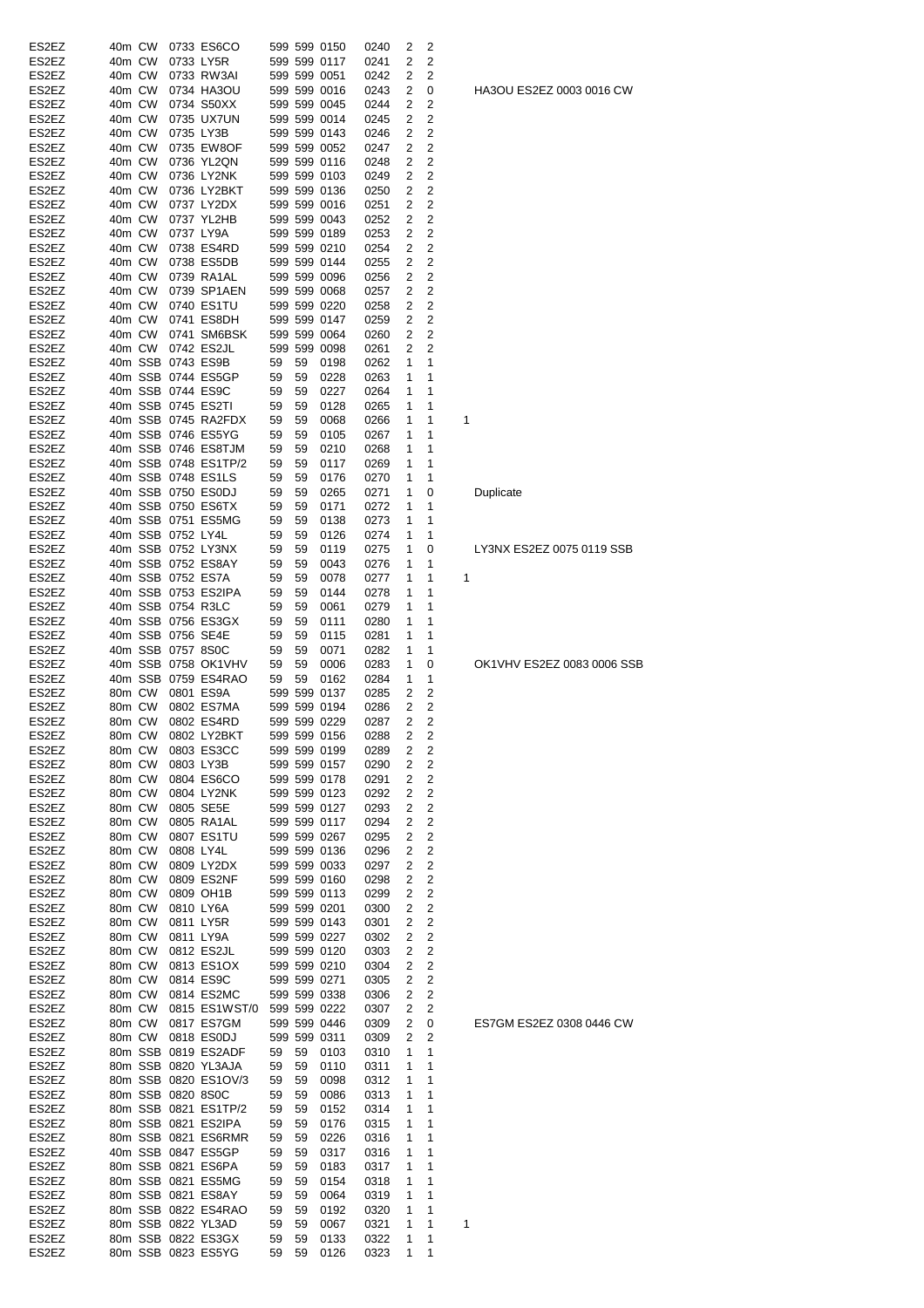| ES2EZ            |        |                   |                   | 80m SSB 0824 SE4E                        | 59       | 59       | 0136         | 0324         | 1 | 1      |   |
|------------------|--------|-------------------|-------------------|------------------------------------------|----------|----------|--------------|--------------|---|--------|---|
|                  |        |                   |                   |                                          |          |          |              |              |   |        |   |
| ES2EZ            |        |                   |                   | 80m SSB 0824 ES7A                        | 59       | 59       | 0095         | 0325         | 1 | 1      | 1 |
| ES2EZ            |        |                   |                   | 80m SSB 0826 ES8TJM                      | 59       | 59       | 0263         | 0326         | 1 | 1      |   |
| ES2EZ            |        |                   |                   | 80m SSB 0826 ES2BOB                      | 59       | 59       | 0149         | 0327         | 1 | 1      |   |
| ES2EZ            |        |                   |                   | 80m SSB 0827 ES5GP                       | 59       | 59       | 0301         | 0328         | 1 | 1      |   |
| ES2EZ            |        |                   |                   | 80m SSB 0829 ES6TX                       | 59       | 59       | 0205         | 0329         | 1 | 1      |   |
| ES2EZ            |        | 40m CW            |                   | 0831 ES1OX                               |          |          | 599 599 0232 | 0330         | 2 | 2      |   |
| ES2EZ            | 40m CW |                   |                   | 0831 SM6BSK                              |          |          | 599 599 0082 | 0331         | 2 | 2      |   |
|                  |        |                   |                   |                                          |          |          |              |              |   |        |   |
| ES2EZ            | 40m CW |                   |                   | 0832 LY3B                                |          |          | 599 599 0188 | 0332         | 2 | 2      |   |
| ES2EZ            | 40m CW |                   |                   | 0832 LY5R                                |          |          | 599 599 0159 | 0333         | 2 | 2      |   |
| ES2EZ            | 40m CW |                   |                   | 0832 EW8OF                               |          |          | 599 599 0070 | 0334         | 2 | 2      |   |
| ES2EZ            | 40m CW |                   |                   | 0833 LY5G                                |          |          | 599 599 0100 | 0335         | 2 | 2      |   |
| ES2EZ            | 40m CW |                   |                   | 0833 LY6A                                |          |          | 599 599 0227 | 0336         | 2 | 2      |   |
| ES2EZ            | 40m CW |                   |                   | 0834 S50XX                               |          |          | 599 599 0062 | 0337         | 2 | 2      |   |
|                  |        |                   |                   |                                          |          |          |              |              |   |        |   |
| ES2EZ            | 40m CW |                   |                   | 0834 YL2HB                               |          |          | 599 599 0064 | 0338         | 2 | 2      |   |
| ES2EZ            | 40m CW |                   |                   | 0835 YL2QN                               |          |          | 599 599 0159 | 0339         | 2 | 2      |   |
| ES2EZ            | 40m CW |                   |                   | 0835 SE5E                                |          |          | 599 599 0151 | 0340         | 2 | 2      |   |
| ES2EZ            | 40m CW |                   |                   | 0835 LY2F                                |          |          | 599 599 0007 | 0341         | 2 | 2      |   |
| ES2EZ            | 40m CW |                   |                   | 0836 LY2BKT                              |          |          | 599 599 0183 | 0342         | 2 | 2      |   |
| ES2EZ            | 40m CW |                   |                   | 0836 SP1AEN                              |          |          | 599 599 0090 | 0343         | 2 | 2      |   |
| ES2EZ            | 40m CW |                   |                   | 0838 LY4L                                |          |          | 599 599 0159 | 0344         | 2 | 2      |   |
|                  |        |                   |                   |                                          |          |          |              |              |   |        |   |
| ES2EZ            | 40m CW |                   |                   | 0838 LY9A                                |          |          | 599 599 0257 | 0345         | 2 | 2      |   |
| ES2EZ            | 40m CW |                   |                   | 0839 LY2NK                               |          |          | 599 599 0145 | 0346         | 2 | 2      |   |
| ES2EZ            | 40m CW |                   |                   | 0839 ES6CO                               |          |          | 599 599 0221 | 0347         | 2 | 2      |   |
| ES2EZ            | 40m CW |                   |                   | 0840 RW3AI                               |          |          | 599 599 0075 | 0348         | 2 | 2      |   |
| ES2EZ            | 40m CW |                   |                   | 0840 RA1AL                               |          |          | 599 599 0140 | 0349         | 2 | 2      |   |
| ES2EZ            | 40m CW |                   |                   | 0841 YL2CV                               |          |          | 599 599 0088 | 0350         | 2 | 2      |   |
|                  |        |                   |                   |                                          |          |          |              |              |   |        |   |
| ES2EZ            | 40m CW |                   |                   | 0841 YL2PA                               |          |          | 599 599 0145 | 0351         | 2 | 2      |   |
| ES2EZ            | 40m CW |                   |                   | 0841 ES4RD                               |          |          | 599 599 0279 | 0352         | 2 | 2      |   |
| ES2EZ            | 40m CW |                   |                   | 0842 ES1TU                               |          |          | 599 599 0318 | 0353         | 2 | 2      |   |
| ES2EZ            | 40m CW |                   |                   | 0842 ES5TV                               |          |          | 599 599 0476 | 0354         | 2 | 2      |   |
| ES2EZ            | 40m CW |                   |                   | 0843 YL7A                                |          |          | 599 599 0200 | 0355         | 2 | 2      |   |
| ES2EZ            |        | 40m CW            |                   | 0843 ES8DH                               |          |          | 599 599 0208 | 0356         | 2 | 2      |   |
|                  |        |                   |                   | 40m SSB 0845 ES6RMR                      |          | 59       |              |              | 1 | 1      |   |
| ES2EZ            |        |                   |                   |                                          | 59       |          | 0251         | 0357         |   |        |   |
| ES2EZ            |        |                   |                   | 40m SSB 0846 ES8SX                       | 59       | 59       | 0060         | 0358         | 1 | 1      |   |
| ES2EZ            |        |                   |                   | 40m SSB 0846 ES5QA                       | 59       | 59       | 0252         | 0359         | 1 | 1      |   |
| ES2EZ            |        |                   |                   | 40m SSB 0847 ES9B                        | 59       | 59       | 0275         | 0360         | 1 | 1      |   |
| ES2EZ            |        |                   |                   | 40m SSB 0848 LY1SR                       | 59       | 59       | 0108         | 0362         | 1 | 1      |   |
| ES2EZ            |        |                   | 40m SSB 0848 8S0C |                                          | 59       | 59       | 0099         | 0363         | 1 | 1      |   |
| ES2EZ            |        |                   |                   | 40m SSB 0849 ES1LS                       | 59       | 59       | 0245         | 0364         | 1 | 1      |   |
|                  |        |                   |                   |                                          |          |          |              |              |   |        |   |
| ES2EZ            |        |                   |                   | 40m SSB 0849 RA2FDX                      | 59       | 59       | 0097         | 0365         | 1 | 1      | 1 |
| ES2EZ            |        |                   |                   | 40m SSB 0849 ES2NF                       | 59       | 59       | 0192         | 0366         | 1 | 1      |   |
| ES2EZ            |        |                   |                   | 40m SSB 0850 ES1TP/2                     | 59       | 59       | 0176         | 0367         | 1 | 1      |   |
| ES2EZ            |        |                   |                   | 40m SSB 0850 ES6TX                       | 59       | 59       | 0226         | 0368         | 1 | 1      |   |
| ES2EZ            |        |                   |                   | 40m SSB 0850 ES7A                        | 59       | 59       | 0113         | 0369         | 1 | 1      | 1 |
| ES2EZ            |        |                   |                   | 40m SSB 0850 YL3AJA                      | 59       | 59       | 0121         | 0370         | 1 | 1      |   |
| ES2EZ            |        |                   | 40m SSB 0851 R3LC |                                          | 59       | 59       |              |              | 1 | 1      |   |
|                  |        |                   |                   |                                          |          |          | 0079         | 0371         |   |        |   |
| ES2EZ            |        |                   |                   | 40m SSB 0851 UA1AQA                      | 59       | 59       | 0087         | 0372         | 1 | 1      |   |
| ES2EZ            |        |                   |                   | 40m SSB 0852 ES4RAO                      | 59       | 59       | 0221         | 0373         | 1 | 1      |   |
| ES2EZ            |        |                   |                   | 40m SSB 0852 ES3GX                       | 59       | 59       | 0144         | 0374         | 1 | 1      |   |
| ES2EZ            |        |                   |                   | 40m SSB 0853 ES8TJM                      | 59       | 59       | 0294         | 0375         | 1 | 1      |   |
| ES2EZ            |        |                   |                   | 40m SSB 0853 ES6PA                       | 59       | 59       | 0205         | 0376         | 1 | 1      |   |
| ES2EZ            |        |                   |                   | 40m SSB 0853 OH1B                        | 59       | 59       | 0132         | 0377         | 1 | 1      |   |
|                  |        |                   |                   |                                          |          |          |              |              |   |        |   |
| ES2EZ            |        |                   |                   | 40m SSB 0854 ES7GM                       | 59       | 59       | 0512         | 0378         | 1 | 1      |   |
| ES2EZ            |        | 40m CW            |                   | 0856 LY5G                                |          |          | 599 599 0112 | 0379         | 2 | 0      |   |
| ES2EZ            |        | 40m CW            |                   | 0857 LY1EE                               |          |          | 599 599 0030 | 0380         | 2 | 0      |   |
| ES2EZ            |        | 40m CW            |                   | 0859 UA2FL                               |          |          | 599 599 0094 | 0381         | 2 | 2      |   |
| ES2EZ            |        | 40m CW            |                   | 0859 ES1WST/0                            |          |          | 599 599 0269 | 0382         | 2 | 2      |   |
| ES2IPA           |        |                   |                   | 80m SSB 0502 ES9B                        | 59       | 59       | 0009         | 0001         | 1 | 1      |   |
| ES2IPA           |        |                   |                   | 80m SSB 0503 ES5GP                       | 59       | 59       | 0010         | 0002         | 1 | 1      |   |
| ES2IPA           |        |                   |                   | 80m SSB 0504 ES8TJM                      | 59       | 59       | 0005         | 0003         | 1 | 1      |   |
|                  |        |                   |                   |                                          |          |          |              |              |   |        |   |
| ES2IPA           |        |                   |                   | 80m SSB 0505 ES5QA                       | 59       | 59       | 0009         | 0004         | 1 | 1      |   |
| ES2IPA           |        |                   |                   | 80m SSB 0506 ES5YG                       | 59       | 59       | 0010         | 0005         | 1 | 1      |   |
| ES2IPA           |        |                   |                   | 80m SSB 0506 ES5MG                       | 59       | 59       | 0005         | 0006         | 1 | 1      |   |
| ES2IPA           |        |                   |                   | 80m SSB 0506 ES8EF                       | 59       | 59       | 0003         | 0007         | 1 | 1      |   |
| ES2IPA           |        |                   |                   | 80m SSB 0507 ES7TH                       | 59       | 59       | 0006         | 0008         | 1 | 1      | 1 |
| ES2IPA           |        |                   |                   | 80m SSB 0507 ES2BOB                      | 59       | 59       | 0004         | 0009         | 1 | 1      |   |
| ES2IPA           |        |                   |                   | 80m SSB 0507 ES4RAO                      | 59       | 59       | 0009         | 0010         | 1 | 1      |   |
|                  |        |                   |                   |                                          |          |          |              |              |   |        |   |
| ES2IPA           |        |                   |                   | 80m SSB 0508 ES8BJP                      | 59       | 59       | 0002         | 0011         | 1 | 1      |   |
| ES2IPA           |        |                   |                   | 80m SSB 0508 ES3GX                       | 59       | 59       | 0007         | 0012         | 1 | 1      |   |
| ES2IPA           |        |                   |                   | 80m SSB 0509 YL3AD                       | 59       | 59       | 0001         | 0013         | 1 | 1      | 1 |
| ES2IPA           |        |                   |                   | 80m SSB 0510 ES2NF                       | 59       | 59       | 0014         | 0014         | 1 | 1      |   |
| ES2IPA           |        |                   | 80m SSB 0510 8S0C |                                          | 59       | 59       | 0003         | 0015         | 1 | 1      |   |
| ES2IPA           |        |                   |                   | 80m SSB 0511 ES5EX                       | 59       | 59       | 0007         | 0016         | 1 | 1      |   |
|                  |        |                   |                   |                                          |          |          |              |              |   |        |   |
| ES2IPA           |        |                   |                   | 80m SSB 0511 ES1OV/3                     | 59       | 59       | 0005         | 0017         | 1 | 1      |   |
| ES2IPA           |        |                   |                   | 80m SSB 0511 ES5TV                       | 59       | 59       | 0033         | 0018         | 1 | 1      |   |
| ES2IPA           |        |                   |                   | 80m SSB 0512 ES6PA                       | 59       | 59       | 0014         | 0019         | 1 | 1      |   |
| ES2IPA           |        |                   |                   | 80m SSB 0512 ES5RIM                      | 59       | 59       | 0006         | 0020         | 1 | 1      |   |
| ES2IPA           |        |                   |                   |                                          | 59       | 59       | 0012         | 0021         | 1 | 1      |   |
|                  |        | 80m SSB 0513 LY4L |                   |                                          |          |          |              |              |   |        |   |
|                  |        |                   |                   |                                          |          |          |              |              |   |        |   |
| ES2IPA           |        |                   |                   | 80m SSB 0513 ES1LS                       | 59       | 59       | 0019         | 0022         | 1 | 1      |   |
| ES2IPA           |        |                   | 80m SSB 0516 LY1S |                                          | 59       | 59       | 0005         | 0023         | 1 | 0      |   |
| ES2IPA           |        |                   | 80m SSB 0518 LY6A |                                          | 59       | 59       | 0026         | 0024         | 1 | 0      |   |
| ES2IPA           |        |                   |                   | 80m SSB 0522 ES2BH                       | 59       | 59       | 0037         | 0025         | 1 | 1      |   |
| ES2IPA<br>ES2IPA |        |                   |                   | 80m SSB 0529 ES2EZ<br>80m SSB 0530 ES7GM | 59<br>59 | 59<br>59 | 0045<br>0071 | 0026<br>0027 | 1 | 1<br>1 |   |

/ LY1SR ES2IPA 0023 0005 SSB ES2IPA 80m SSB 0518 LY6A 59 59 0026 0024 1 0 LY6A ES2IPA 0016 0026 SSB

Duplicate LY1EE ES2E 0380 0030 CW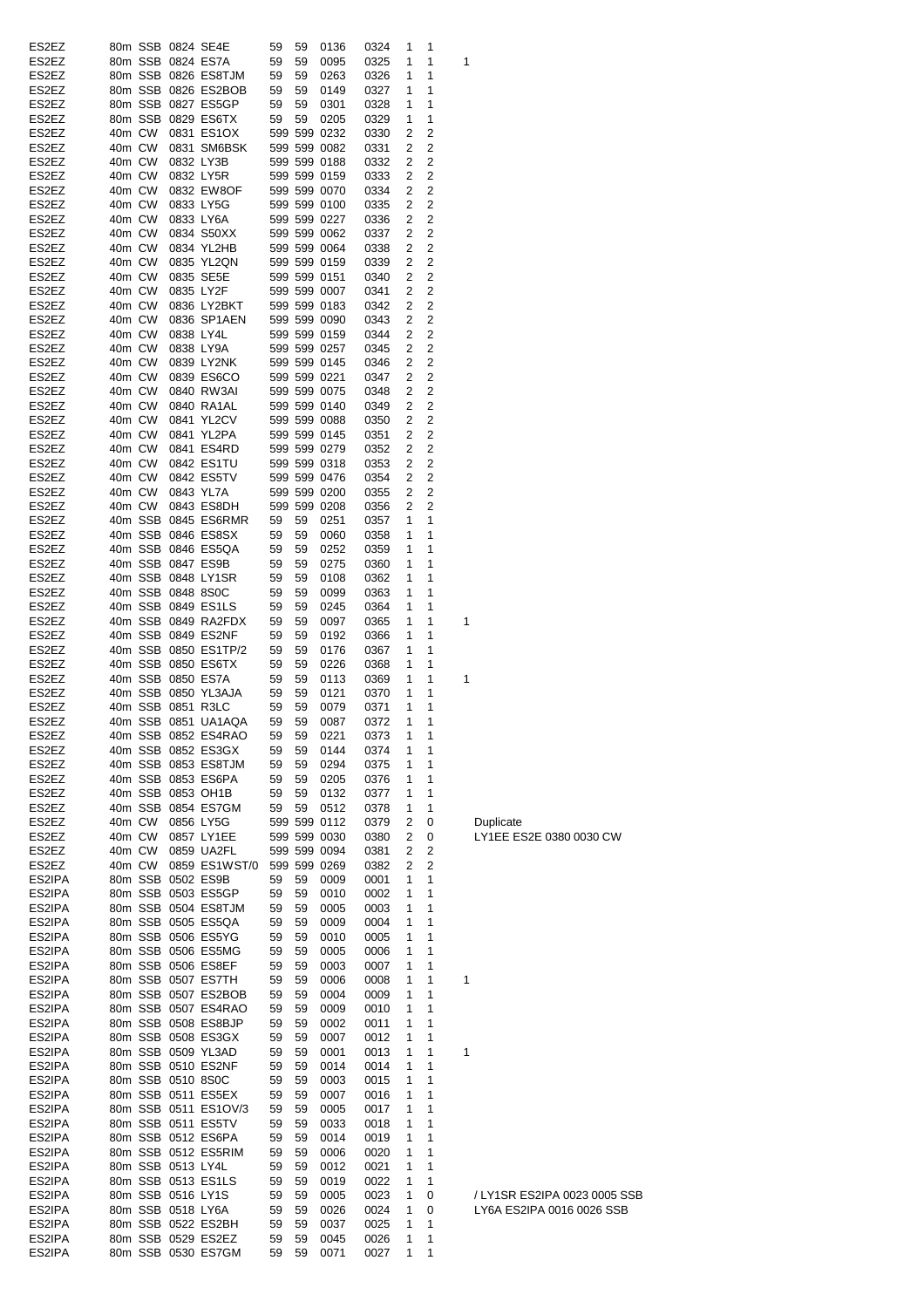| ES2IPA |  | 80m SSB 0532 LY9A |                       | 59 | 59 | 0040 | 0028 | 1 | 1            |   |              |
|--------|--|-------------------|-----------------------|----|----|------|------|---|--------------|---|--------------|
| ES2IPA |  | 80m SSB 0533 YL7A |                       | 59 | 59 | 0023 | 0029 | 1 | 1            |   |              |
| ES2IPA |  |                   | 80m SSB 0533 ES3BQ    | 59 | 59 | 0002 | 0030 | 1 | 1            |   |              |
| ES2IPA |  |                   | 80m SSB 0534 ES3ACV   | 59 | 59 | 0011 | 0031 | 1 | 1            |   |              |
| ES2IPA |  |                   | 80m SSB 0534 LY3NX    | 59 | 59 | 0025 | 0032 | 1 | 0            |   | LY3NX E      |
| ES2IPA |  |                   | 80m SSB 0535 ES0DJ    | 59 | 59 | 0047 | 0033 | 1 | 1            |   |              |
| ES2IPA |  |                   | 80m SSB 0535 ES7A     | 59 | 59 | 0018 | 0034 | 1 | 1            | 1 |              |
| ES2IPA |  |                   | 80m SSB 0536 OH1B     | 59 | 59 | 0023 | 0035 | 1 | 1            |   |              |
| ES2IPA |  |                   | 80m SSB 0537 YL2PA    | 59 | 59 | 0024 | 0036 | 1 | 1            |   |              |
| ES2IPA |  |                   | 40m SSB 0539 R3LC     | 59 | 59 | 0011 | 0037 | 1 | 1            |   |              |
| ES2IPA |  | 40m SSB 0540 8S0C |                       | 59 | 59 | 0013 | 0038 | 1 | 1            |   |              |
| ES2IPA |  |                   | 40m SSB 0541 UA1AQA   | 59 | 59 | 0001 | 0039 | 1 | 1            |   |              |
| ES2IPA |  |                   | 40m SSB 0541 ES9B     | 59 | 59 | 0059 | 0040 | 1 | 1            |   |              |
| ES2IPA |  |                   | 40m SSB 0544 ES5GI    | 59 | 59 | 0008 | 0041 | 1 | 1            | 1 |              |
| ES2IPA |  |                   | 40m SSB 0545 ES3GX    | 59 | 59 | 0031 | 0042 | 1 | 1            |   |              |
| ES2IPA |  |                   | 40m SSB 0545 ES5TV    | 59 | 59 | 0098 | 0043 | 1 | 1            |   |              |
| ES2IPA |  |                   | 40m SSB 0546 DF6QE    | 59 | 59 | 0001 | 0044 | 1 | 0            |   | 0 Station re |
|        |  |                   |                       |    |    |      |      |   |              |   |              |
| ES2IPA |  |                   | 40m SSB 0546 ES5RIM   | 59 | 59 | 0025 | 0045 | 1 | 1            |   |              |
| ES2IPA |  | 40m SSB 0546 LY4Z |                       | 59 | 59 | 0019 | 0046 | 1 | $\mathbf{1}$ |   |              |
| ES2IPA |  |                   | 40m SSB 0547 ES6PA    | 59 | 59 | 0037 | 0047 | 1 | 1            |   |              |
| ES2IPA |  |                   | 40m SSB 0548 SE4E     | 59 | 59 | 0029 | 0048 | 1 | 1            |   |              |
| ES2IPA |  |                   | 40m SSB 0548 ES1LS    | 59 | 59 | 0051 | 0049 | 1 | 1            |   |              |
| ES2IPA |  |                   | 40m SSB 0549 ES4RAO   | 59 | 59 | 0036 | 0050 | 1 | 1            |   |              |
| ES2IPA |  |                   | 40m SSB 0549 ES5MG    | 59 | 59 | 0042 | 0051 | 1 | 1            |   |              |
| ES2IPA |  |                   | 40m SSB 0551 DL1EST   | 59 | 59 | 0001 | 0052 | 1 | 0            |   | 0 Station re |
| ES2IPA |  |                   | 40m SSB 0552 LY1SR    | 59 | 59 | 0030 | 0053 | 1 | 1            |   |              |
| ES2IPA |  | 40m SSB 0552 LY6A |                       | 59 | 59 | 0059 | 0054 | 1 | 1            |   |              |
| ES2IPA |  | 40m SSB 0553 LY5G |                       | 59 | 59 | 0008 | 0055 | 1 | 0            |   | No such s    |
| ES2IPA |  |                   | 40m SSB 0553 ES7GM    | 59 | 59 | 0124 | 0056 | 1 | 1            |   |              |
| ES2IPA |  | 40m SSB 0553 YL7A |                       | 59 | 59 | 0045 | 0057 | 1 | $\mathbf{1}$ |   |              |
|        |  |                   |                       |    |    |      |      |   |              |   |              |
| ES2IPA |  |                   | 40m SSB 0554 ES3RFL   | 59 | 59 | 0031 | 0058 | 1 | 1            |   |              |
| ES2IPA |  |                   | 40m SSB 0555 RA2FDX   | 59 | 59 | 0022 | 0059 | 1 | 1            | 1 |              |
| ES2IPA |  |                   | 40m SSB 0555 YL3AJA   | 59 | 59 | 0033 | 0060 | 1 | 1            |   |              |
| ES2IPA |  |                   | 40m SSB 0556 ES3ROG   | 59 | 59 | 0005 | 0061 | 1 | 1            |   |              |
| ES2IPA |  |                   | 40m SSB 0556 SP5XSD   | 59 | 59 | 0007 | 0062 | 1 | 1            |   |              |
| ES2IPA |  | 40m SSB 0556 LY9A |                       | 59 | 59 | 0070 | 0063 | 1 | 1            |   |              |
| ES2IPA |  |                   | 40m SSB 0557 ES1WST/0 | 59 | 59 | 0080 | 0064 | 1 | 1            |   |              |
| ES2IPA |  |                   | 40m SSB 0557 YL1ZT    | 59 | 59 | 0013 | 0065 | 1 | 0            |   | YL1ZT ES     |
| ES2IPA |  |                   | 40m SSB 0558 SE5E     | 59 | 59 | 0043 | 0066 | 1 | 1            |   |              |
| ES2IPA |  |                   | 40m SSB 0558 LY2RJ    | 59 | 59 | 0051 | 0067 | 1 | 0            |   | No such s    |
| ES2IPA |  |                   | 80m SSB 0601 ES2TI    | 59 | 59 | 0036 | 0068 | 1 | 1            |   |              |
| ES2IPA |  |                   | 80m SSB 0602 ES8BJP   | 59 | 59 | 0040 | 0069 | 1 | 1            |   |              |
| ES2IPA |  |                   | 80m SSB 0603 ES9B     | 59 | 59 | 0080 | 0070 | 1 | 1            |   |              |
|        |  |                   | 40m SSB 0605 ES3BQ    |    |    | 0019 |      | 1 | 1            |   |              |
| ES2IPA |  |                   |                       | 59 | 59 |      | 0071 |   |              |   |              |
| ES2IPA |  |                   | 40m SSB 0606 LY2RJ    | 59 | 59 | 0023 | 0072 | 1 | 1            |   |              |
| ES2IPA |  |                   | 40m SSB 0606 YL3AJA   | 59 | 59 | 0040 | 0073 | 1 | 1            |   |              |
| ES2IPA |  |                   | 40m SSB 0606 ES5QA    | 59 | 59 | 0045 | 0074 | 1 | 1            |   |              |
| ES2IPA |  |                   | 40m SSB 0608 ES1TU    | 59 | 59 | 0102 | 0075 | 1 | 1            |   |              |
| ES2IPA |  | 40m SSB 0608 8S0C |                       | 59 | 59 | 0032 | 0076 | 1 | 1            |   |              |
| ES2IPA |  |                   | 40m SSB 0609 ES6TX    | 59 | 59 | 0077 | 0077 | 1 | 1            |   |              |
| ES2IPA |  |                   | 40m SSB 0609 ES1LS    | 59 | 59 | 0069 | 0078 | 1 | 0            |   | ES1LS E      |
| ES2IPA |  |                   | 40m SSB 0610 ES5EX    | 59 | 59 | 0045 | 0079 | 1 | 1            |   |              |
| ES2IPA |  |                   | 40m SSB 0610 ES1TP/2  | 59 | 59 | 0027 | 0080 | 1 | 0            |   | In Log: 40   |
| ES2IPA |  |                   | 40m SSB 0610 ES5MG    | 59 | 59 | 0063 | 0081 | 1 | 1            |   |              |
| ES2IPA |  |                   | 40m SSB 0611 GI4AAM   | 59 | 59 | 0004 | 0082 | 1 | 1            | 1 |              |
| ES2IPA |  |                   | 40m SSB 0612 ES7GM    | 59 | 59 | 0167 | 0083 | 1 | 1            |   |              |
| ES2IPA |  |                   | 40m SSB 0612 SE4E     | 59 | 59 | 0054 | 0084 | 1 | 1            |   |              |
|        |  |                   |                       |    |    |      |      |   |              |   |              |
| ES2IPA |  |                   | 40m SSB 0613 OH5NE    | 59 | 59 | 0008 | 0085 | 1 | 1            |   |              |
| ES2IPA |  |                   | 40m SSB 0614 ES3W     | 59 | 59 | 0021 | 0086 | 1 | 1            | 1 |              |
| ES2IPA |  |                   | 80m SSB 0615 ES5GP    | 59 | 59 | 0116 | 0087 | 1 | 1            |   |              |
| ES2IPA |  |                   | 80m SSB 0617 UA1AQA   | 59 | 59 | 0024 | 0088 | 1 | 1            |   |              |
| ES2IPA |  |                   | 80m SSB 0617 ES1LS    | 59 | 59 | 0083 | 0089 | 1 | 1            |   |              |
| ES2IPA |  |                   | 80m SSB 0618 ES8TJM   | 59 | 59 | 0107 | 0090 | 1 | 1            |   |              |
| ES2IPA |  |                   | 80m SSB 0619 ES2BH    | 59 | 59 | 0125 | 0091 | 1 | 1            |   |              |
| ES2IPA |  |                   | 80m SSB 0624 ES9C     | 59 | 59 | 0110 | 0092 | 1 | 1            |   |              |
| ES2IPA |  |                   | 80m SSB 0626 ES6RMR   | 59 | 59 | 0101 | 0093 | 1 | 1            |   |              |
| ES2IPA |  |                   | 40m SSB 0628 LY4Q     | 59 | 59 | 0004 | 0094 | 1 | 1            |   |              |
| ES2IPA |  |                   | 40m SSB 0628 SE5E     | 59 | 59 | 0069 | 0095 | 1 | 0            |   | SE5E ES      |
| ES2IPA |  |                   | 40m SSB 0629 LY1SR    | 59 | 59 | 0043 | 0096 | 1 | 1            |   |              |
| ES2IPA |  | 80m SSB 0632 YL7A |                       | 59 | 59 | 0088 | 0097 | 1 | 1            |   |              |
| ES2IPA |  | 80m SSB 0634 LY9A |                       | 59 | 59 | 0119 | 0098 | 1 | 1            |   |              |
| ES2IPA |  |                   | 40m SSB 0638 ES6PA    | 59 | 59 | 0091 | 0099 | 1 | 1            |   |              |
| ES2IPA |  |                   | 40m SSB 0640 ES9B     | 59 | 59 | 0129 | 0100 | 1 | 1            |   |              |
|        |  |                   | 40m SSB 0641 ES6RMR   |    |    |      |      |   |              |   |              |
| ES2IPA |  |                   |                       | 59 | 59 | 0115 | 0101 | 1 | 1            |   |              |
| ES2IPA |  |                   | 40m SSB 0642 ES2BOB   | 59 | 59 | 0085 | 0102 | 1 | 1            |   |              |
| ES2IPA |  |                   | 40m SSB 0643 ES0DJ    | 59 | 59 | 0157 | 0103 | 1 | 1            |   |              |
| ES2IPA |  |                   | 40m SSB 0643 RA2FDX   | 59 | 59 | 0041 | 0104 | 1 | 1            | 1 |              |
| ES2IPA |  |                   | 40m SSB 0644 ES5RIM   | 59 | 59 | 0059 | 0105 | 1 | 1            |   |              |
| ES2IPA |  |                   | 40m SSB 0644 ES2BH    | 59 | 59 | 0181 | 0106 | 1 | 1            |   |              |
| ES2IPA |  |                   | 40m SSB 0645 ES2TI    | 59 | 59 | 0077 | 0107 | 1 | 1            |   |              |
| ES2IPA |  |                   | 40m SSB 0645 ES5MG    | 59 | 59 | 0086 | 0108 | 1 | 0            |   | Duplicate    |
| ES2IPA |  |                   | 40m SSB 0646 ES1LS    | 59 | 59 | 0122 | 0109 | 1 | 1            |   |              |
| ES2IPA |  | 40m SSB 0646 LY6A |                       | 59 | 59 | 0123 | 0110 | 1 | 1            |   |              |
| ES2IPA |  |                   | 40m SSB 0646 ES2PKW   | 59 | 59 | 0018 | 0111 | 1 | 1            |   |              |
| ES2IPA |  |                   | 40m SSB 0647 ES5TV    | 59 | 59 | 0238 | 0112 | 1 | 1            |   |              |
|        |  |                   |                       |    |    |      |      |   |              |   |              |

ES5YG 0032 0025 SSB

epresented in too few logs (1)

epresented in too few logs (1)

serial number in that mode / LY5G ES2IPA 0055 0028 SSB

# ES3IPA 0065 0013 SSB

serial number in that mode / LY2RJ ES2IPA 0067 0015 SSB

### ES1IPA 0078 0069 SSB

10m; In the other station's log: 80m

### S2IPA 0098 0069 SSB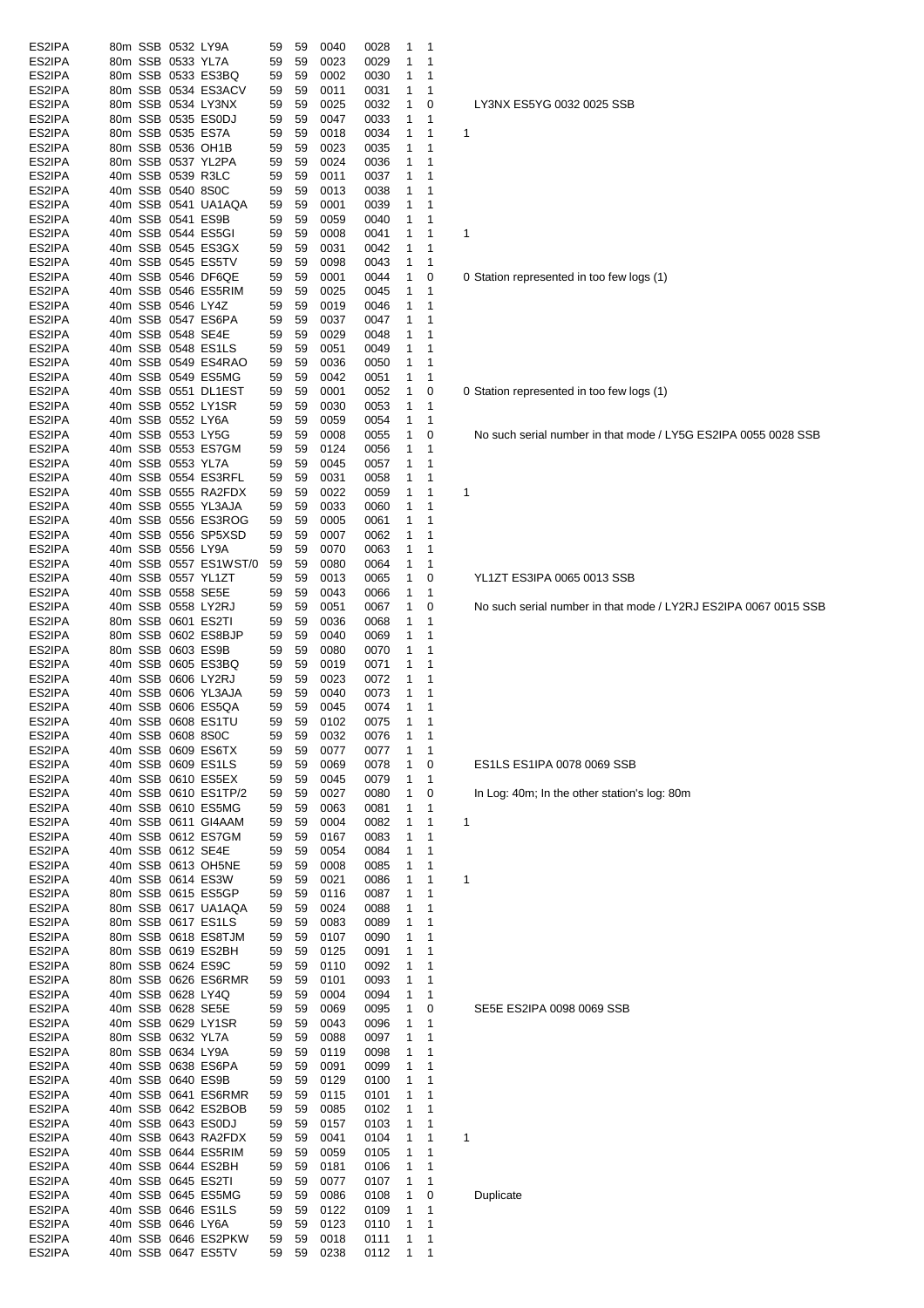| ES2IPA           | 40m SSB 0647 LY3NX                          | 0075<br>59<br>59<br>0113<br>-1                                                       | - 1                                                         |
|------------------|---------------------------------------------|--------------------------------------------------------------------------------------|-------------------------------------------------------------|
| ES2IPA           | 40m SSB 0649 ES5GP                          | 59<br>59<br>0161<br>0114<br>1                                                        | 1                                                           |
| ES2IPA           | 40m SSB 0653 ES2MC                          | 0206<br>59<br>59<br>0115<br>$\mathbf{1}$                                             | $\mathbf 1$                                                 |
| ES2IPA           | 40m SSB 0655 YL7A                           | 59<br>0101<br>59<br>0116<br>1                                                        | 1                                                           |
| ES2IPA<br>ES2IPA | 80m SSB 0656 ES1TU<br>40m SSB 0658 ES2EZ    | 59<br>0170<br>0117<br>59<br>$\mathbf{1}$<br>59<br>0184<br>59<br>0118<br>1            | 1<br>1                                                      |
| ES2IPA           | 40m SSB 0659 LY9A                           | 59<br>0142<br>0119<br>$\mathbf{1}$<br>59                                             | 1                                                           |
| ES2IPA           | 80m SSB 0703 ES1TP/2                        | 59<br>59<br>0075<br>0120<br>1                                                        | 1                                                           |
| ES2IPA           | 80m SSB 0704 ES9B                           | 59<br>59<br>0162<br>0121<br>1                                                        | 1                                                           |
| ES2IPA           | 80m SSB 0707 ES6TX                          | 59<br>0119<br>0122<br>1<br>59                                                        | $\mathbf 1$                                                 |
| ES2IPA           | 80m SSB 0709 ES8BJP                         | 0084<br>59<br>0123<br>$\mathbf{1}$<br>59                                             | 1                                                           |
| ES2IPA           | 40m SSB 0710 ES4RAO                         | 59<br>0126<br>0124<br>59<br>1                                                        | $\overline{1}$                                              |
| ES2IPA           | 40m SSB 0711 YL7A                           | 59<br>59<br>0116<br>0125<br>$\mathbf{1}$                                             | 1                                                           |
| ES2IPA           | 40m SSB 0711 LY1SR                          | 59<br>0070<br>0126<br>59<br>$\mathbf{1}$                                             | -1                                                          |
| ES2IPA           | 40m SSB 0712 ES5MG                          | 59<br>59<br>0107<br>0127<br>1                                                        | -1                                                          |
| ES2IPA           | 40m SSB 0712 RA2FDX                         | 59<br>0058<br>0128<br>1<br>59                                                        | $\mathbf 1$<br>1                                            |
| ES2IPA<br>ES2IPA | 40m SSB 0713 ES8TJM<br>40m SSB 0715 R3LC    | 59<br>59<br>0164<br>0129<br>1<br>59<br>0050<br>0130<br>$\mathbf{1}$                  | 1<br>$\mathbf 1$                                            |
| ES2IPA           | 40m SSB 0743 UA1AQA                         | 59<br>59<br>0057<br>0131<br>1<br>59                                                  | $\mathbf 1$                                                 |
| ES2IPA           | 40m SSB 0743 ES9C                           | 59<br>0226<br>0132<br>1<br>59                                                        | 1                                                           |
| ES2IPA           | 40m SSB 0744 ES6TX                          | 59<br>0167<br>0133<br>1<br>59                                                        | $\mathbf 1$                                                 |
| ES2IPA           | 40m SSB 0744 LY9A                           | 1<br>59<br>0198<br>0134<br>59                                                        | 0<br>LY9A ES2IPA 0034 0198 SSB                              |
| ES2IPA           | 40m SSB 0746 ES2BH                          | 0279<br>59<br>0135<br>1<br>59                                                        | $\mathbf 1$                                                 |
| ES2IPA           | 40m SSB 0746 ES6RMR                         | 59<br>0177<br>0136<br>$\mathbf{1}$<br>59                                             | $\mathbf{1}$                                                |
| ES2IPA           | 40m SSB 0747 ES5GP                          | 0233<br>59<br>59<br>0137<br>1                                                        | $\mathbf 1$                                                 |
| ES2IPA           | 40m SSB 0747 ES1LS                          | 59<br>59<br>0171<br>0138<br>-1                                                       | 0<br>ES1LS ES1IPA 0138 0171 SSB                             |
| ES2IPA           | 40m SSB 0748 ES7GM                          | 0372<br>59<br>59<br>0139<br>$\mathbf{1}$                                             | $\mathbf 1$                                                 |
| ES2IPA           | 80m SSB 0748 ES5TV                          | 0362<br>59<br>59<br>0140<br>1                                                        | 1                                                           |
| ES2IPA<br>ES2IPA | 80m SSB 0749 ES2ADF<br>40m SSB 0751 ES6PA   | 59<br>0087<br>0141<br>$\mathbf{1}$<br>59                                             | 1<br>1                                                      |
| ES2IPA           | 40m SSB 0752 ES5TV                          | 59<br>0146<br>59<br>0142<br>1<br>59<br>0368<br>0143<br>1<br>59                       | 1                                                           |
| ES2IPA           | 40m SSB 0753 ES2EZ                          | 59<br>0278<br>0144<br>1<br>59                                                        | 1                                                           |
| ES2IPA           | 40m SSB 0755 YL3AJA                         | 59<br>59<br>0095<br>0145<br>$\mathbf{1}$                                             | 1                                                           |
| ES2IPA           | 40m SSB 0756 ES0DJ                          | 59<br>0276<br>59<br>0146<br>1                                                        | 1                                                           |
| ES2IPA           | 40m SSB 0756 ES8AY                          | 59<br>0047<br>0147<br>1<br>59                                                        | 1                                                           |
| ES2IPA           | 40m SSB 0757 LY4L                           | 59<br>0131<br>0148<br>59<br>1                                                        | $\mathbf 1$                                                 |
| ES2IPA           | 40m SSB 0757 ES5QA                          | 59<br>0188<br>59<br>0149<br>$\mathbf{1}$                                             | 1                                                           |
| ES2IPA           | 40m SSB 0758 ES2BOB                         | 59<br>59<br>0125<br>0150<br>$\mathbf{1}$                                             | -1                                                          |
| ES2IPA           | 40m SSB 0758 YL3AD                          | 59<br>59<br>0053<br>0151<br>1                                                        | $\mathbf{1}$<br>1                                           |
| ES2IPA           | 40m SSB 0759 SE4E                           | 59<br>0117<br>0152<br>59<br>$\mathbf{1}$                                             | $\mathbf 1$                                                 |
| ES2IPA           | 40m SSB 0800 ES2BOB                         | 59<br>0127<br>0153<br>59<br>1                                                        | 1                                                           |
| ES2IPA<br>ES2IPA | 40m SSB 0801 ES5QA<br>40m SSB 0801 YL7A     | 59<br>0192<br>0154<br>1<br>59<br>59<br>0162                                          | 1<br>1                                                      |
| ES2IPA           | 40m SSB 0802 ES8AY                          | 59<br>0155<br>$\mathbf{1}$<br>59<br>0050<br>0156<br>1<br>59                          | $\mathbf 1$                                                 |
| ES2IPA           | 40m SSB 0802 R3LC                           | 59<br>0006<br>0157<br>1<br>59                                                        | 0<br>R3LC ES3GX 0022 0006 SSB / R3LC ES2IPA 0157 0066 SSB   |
| ES2IPA           | 40m SSB 0803 YL3AJA                         | 59<br>0098<br>0158<br>1<br>59                                                        | 1                                                           |
| ES2IPA           | 40m SSB 0804 ES5MG                          | 59<br>59<br>0142<br>0159<br>1                                                        | $\mathbf 1$                                                 |
| ES2IPA           | 40m SSB 0805 ES2DW                          | 59<br>59<br>0111<br>0160<br>$\mathbf{1}$                                             | 1                                                           |
| ES2IPA           | 40m SSB 0806 ES2MC                          | 0326<br>0161<br>$\mathbf{1}$<br>59<br>59                                             | $\overline{1}$                                              |
| ES2IPA           | 40m SSB 0806 ES8TJM                         | 59<br>59<br>0235<br>0162<br>1                                                        | -1                                                          |
| ES2IPA           | 40m SSB 0807 YL3AD                          | 0057<br>59<br>0163<br>59<br>1                                                        | $\mathbf{1}$<br>1                                           |
| ES2IPA           | 40m SSB 0809 LY1SR                          | 0099<br>59<br>59<br>0164<br>1                                                        | $\mathbf{1}$                                                |
| ES2IPA           | 40m SSB 0811 8S0C                           | 59<br>0070<br>0165<br>$\mathbf{1}$<br>59                                             | 8S0C ES3GX 0109 0070 SSB / 8S0C ES2IPA 0165 0079 SSB<br>0   |
| ES2IPA<br>ES2IPA | 40m SSB 0812 ES5RIM<br>40m SSB 0812 LY3NX   | 59<br>0100<br>0166<br>59<br>1<br>59<br>0134<br>0167<br>59<br>1                       | $\mathbf 1$<br>$\mathbf{1}$                                 |
| ES2IPA           | 40m SSB 0813 ES3GX                          | 59<br>0125<br>0168<br>59<br>1                                                        | $\mathbf{1}$                                                |
| ES2IPA           | 40m SSB 0814 ES3ACV                         | 59<br>0048<br>0169<br>59<br>1                                                        | $\mathbf{1}$                                                |
| ES2IPA           | 40m SSB 0814 LY1CM                          | 59<br>0003<br>0170<br>59<br>1                                                        | $\mathbf{1}$<br>1                                           |
| ES2IPA           | 80m SSB 0816 ES5GP                          | 59<br>0277<br>0171<br>59<br>$\mathbf{1}$                                             | $\mathbf 1$                                                 |
| ES2IPA           | 80m SSB 0817 ES9B                           | 0234<br>59<br>0172<br>59<br>$\mathbf{1}$                                             | $\mathbf 1$                                                 |
| ES2IPA           | 80m SSB 0818 ES2BH                          | 0325<br>59<br>0173<br>59<br>$\mathbf{1}$                                             | $\mathbf 1$                                                 |
| ES2IPA           | 80m SSB 0819 ES2ADF                         | 0104<br>0174<br>59<br>59<br>$\mathbf{1}$                                             | $\mathbf 1$                                                 |
| ES2IPA           | 80m SSB 0820 ES1LS                          | 0221<br>59<br>59<br>0175<br>$\mathbf{1}$                                             | -1                                                          |
| ES2IPA           | 80m SSB 0821 ES2EZ                          | 0315<br>59<br>0176<br>59<br>$\mathbf{1}$                                             | $\mathbf{1}$                                                |
| ES2IPA           | 80m SSB 0822 ES8TJM                         | 0256<br>59<br>59<br>0177<br>$\mathbf{1}$                                             | -1                                                          |
| ES2IPA           | 80m SSB 0822 ES6RMR                         | 0228<br>59<br>0178<br>59<br>1                                                        | $\mathbf{1}$                                                |
| ES2IPA<br>ES2IPA | 80m SSB 0823 ES7GM<br>80m SSB 0824 ES4RAO   | 59<br>0458<br>0179<br>59<br>1<br>59<br>0195<br>0180<br>59<br>1                       | $\mathbf 1$<br>$\mathbf{1}$                                 |
| ES2IPA           | 80m SSB 0825 ES8AY                          | 59<br>0066<br>0181<br>59<br>1                                                        | 0<br>ES8AY ES2MC 0357 0066 SSB / ES8AY ES2IPA 0181 0065 SSB |
| ES2IPA           | 80m SSB 0826 ES3GX                          | 59<br>0135<br>0182<br>1<br>59                                                        | 1                                                           |
| ES2IPA           | 80m SSB 0826 LY9A                           | 59<br>0242<br>0183<br>59<br>1                                                        | $\mathbf{1}$                                                |
| ES2IPA           | 80m SSB 0827 ES7A                           | 59<br>0098<br>0184<br>$\mathbf{1}$<br>59                                             | $\overline{1}$<br>1                                         |
| ES2IPA           | 80m SSB 0827 ES8BJP                         | 59<br>0121<br>0185<br>59<br>$\mathbf{1}$                                             | $\mathbf 1$                                                 |
| ES2IPA           | 80m SSB 0828 ES3ACV                         | 0052<br>59<br>0186<br>59<br>$\mathbf{1}$                                             | -1                                                          |
| ES2IPA           | 80m SSB 0828 ES2TI                          | 0172<br>59<br>0187<br>59<br>$\mathbf{1}$                                             | $\mathbf 1$                                                 |
| ES2IPA           | 40m SSB 0830 ES5GP                          | 0303<br>59<br>59<br>0188<br>1                                                        | 1                                                           |
| ES2IPA           | 40m SSB 0831 ES2BH                          | 0341<br>59<br>0189<br>59<br>$\mathbf{1}$                                             | $\mathbf{1}$                                                |
| ES2IPA           | 40m SSB 0832 ES6PA                          | 59<br>0190<br>0190<br>59<br>$\mathbf{1}$                                             | 1                                                           |
| ES2IPA           | 80m SSB 0834 ES2MC                          | 0374<br>59<br>0191<br>59<br>$\mathbf{1}$                                             | 1                                                           |
| ES2IPA<br>ES2IPA | 40m SSB 0835 ES1TP/2<br>40m SSB 0835 UA1AQA | 59<br>0162<br>0192<br>59<br>$\mathbf{1}$<br>59<br>0081<br>0193<br>$\mathbf{1}$<br>59 | $\mathbf 1$<br>$\mathbf{1}$                                 |
| ES2IPA           | 40m SSB 0836 LY2CO                          | 59<br>0011<br>0194<br>59<br>1                                                        | $\mathbf{1}$                                                |
| ES2IPA           | 40m SSB 0837 LY6A                           | 59<br>59<br>0233<br>0195<br>$\mathbf{1}$                                             | $\mathbf{1}$                                                |
| ES2IPA           | 40m SSB 0837 ES6TX                          | 0214<br>59<br>0196<br>59<br>$\mathbf{1}$                                             | $\mathbf{1}$                                                |
| ES2IPA           | 40m SSB 0838 LY5G                           | 59 59 0103<br>0197<br>$\mathbf{1}$                                                   | $\mathbf{1}$                                                |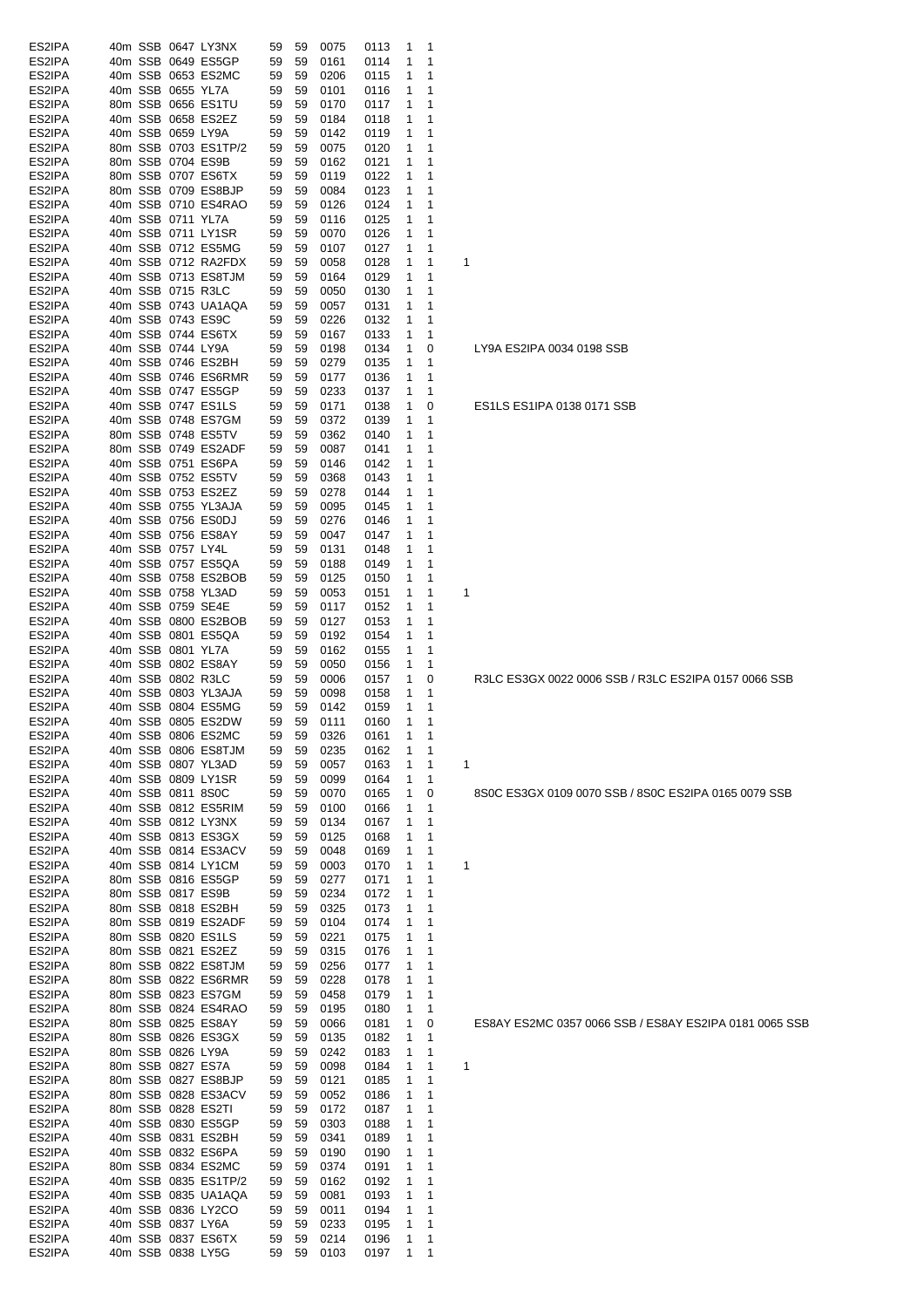| ES2IPA             |                  |                  |                   | 40m SSB 0838 SE4E                        | 59       | 59       | 0150                         | 0198         | $\mathbf{1}$                     | -1                |                                                               |
|--------------------|------------------|------------------|-------------------|------------------------------------------|----------|----------|------------------------------|--------------|----------------------------------|-------------------|---------------------------------------------------------------|
| ES2IPA<br>ES2IPA   |                  |                  |                   | 40m SSB 0839 SE5E<br>40m SSB 0840 DB2BJT | 59<br>59 | 59<br>59 | 0155<br>0020                 | 0199<br>0200 | 1<br>1                           | 1<br>0            | 0 Station represented in too few logs (1)                     |
| ES2IPA             |                  |                  |                   | 40m SSB 0840 ES7GM                       | 59       | 59       | 0491                         | 0201         | 1                                | 1                 |                                                               |
| ES2IPA             |                  |                  |                   | 40m SSB 0843 ES4RAO                      | 59       | 59       | 0215                         | 0202         | 1                                | 1                 |                                                               |
| ES2IPA<br>ES2IPA   |                  |                  |                   | 80m SSB 0845 ES6TX<br>80m SSB 0846 ES5TV | 59<br>59 | 59<br>59 | 0222<br>0484                 | 0203<br>0204 | 1<br>1                           | 1<br>1            |                                                               |
| ES2IPA             |                  |                  |                   | 40m SSB 0847 ES0DJ                       | 59       | 59       | 0361                         | 0205         | 1                                | 1                 |                                                               |
| ES2IPA             |                  |                  |                   | 40m SSB 0848 ES1LS                       | 59       | 59       | 0244                         | 0206         | 1                                | 1                 |                                                               |
| ES2IPA             |                  |                  |                   | 40m SSB 0850 RA2FDX                      | 59       | 59       | 0098                         | 0207         | 1                                | 1                 | 1                                                             |
| ES2IPA<br>ES2IPA   |                  |                  |                   | 40m SSB 0850 ES2NX<br>40m SSB 0853 ES1TU | 59<br>59 | 59<br>59 | 0193<br>0336                 | 0208<br>0209 | 1<br>1                           | 0<br>-1           | / ES2NF ES2IPA 0208 0193 SSB                                  |
| ES2IPA             |                  |                  |                   | 40m SSB 0854 ES8SX                       | 59       | 59       | 0064                         | 0210         | $\mathbf{1}$                     | -1                |                                                               |
| ES2IPA             |                  |                  |                   | 40m SSB 0854 ES5TV                       | 59       | 59       | 0501                         | 0211         | 1                                | 1                 |                                                               |
| ES2IPA<br>ES2IPA   |                  |                  |                   | 40m SSB 0856 ES9B<br>40m SSB 0857 ES6RMR | 59<br>59 | 59<br>59 | 0283<br>0265                 | 0212<br>0213 | $\mathbf{1}$<br>1                | $\mathbf{1}$<br>1 |                                                               |
| ES2IPA             |                  |                  | 40m SSB 0859 LY4L |                                          | 59       | 59       | 0179                         | 0214         | 1                                | 1                 |                                                               |
| ES2JL              |                  |                  |                   | 80m SSB 0505 ES4RD                       |          |          | 599 599 0012                 | 0001         | 1                                | 0                 | No such serial number in that mode / ES4RD ES2JL 0001 0012 CW |
| ES2JL<br>ES2JL     |                  |                  |                   | 80m CW 0508 ES5TV<br>80m CW 0509 ES1OX   |          |          | 599 599 0026<br>599 599 0014 | 0002<br>0003 | $\overline{c}$<br>2              | 2<br>2            |                                                               |
| ES2JL              |                  |                  |                   | 80m CW 0510 UA2FL                        |          |          | 599 599 0005                 | 0004         | 2                                | 2                 |                                                               |
| ES2JL              |                  |                  |                   | 80m CW 0511 ES2EZ                        |          |          | 599 599 0023                 | 0005         | 2                                | 2                 |                                                               |
| ES2JL              | 80m CW           |                  |                   | 0512 ES9C                                |          |          | 599 599 0023                 | 0006         | 2                                | 2                 |                                                               |
| ES2JL<br>ES2JL     |                  | 80m CW           |                   | 80m CW 0513 ES0DJ<br>0515 ES2RL          |          |          | 599 599 0028<br>599 599 0007 | 0007<br>0008 | $\overline{c}$<br>2              | 2<br>2            |                                                               |
| ES2JL              |                  |                  |                   | 80m CW 0517 ES5EP                        |          |          | 599 599 0031                 | 0009         | $\overline{c}$                   | 2                 |                                                               |
| ES2JL              | 80m CW           |                  |                   | 0518 LY2SA                               |          |          | 599 599 0028                 | 0010         | 2                                | 0                 | LY2SA ES3RY 0008 0028 CW / LY2SA ES2JL 0010 0018 CW           |
| ES2JL              | 80m CW           |                  |                   | 0519 ES7GM                               |          |          | 599 599 0042                 | 0011         | 2<br>2                           | 2<br>2            |                                                               |
| ES2JL<br>ES2JL     | 80m CW           | 80m CW           | 0520 LY3B         | 0521 YL2QN                               |          |          | 599 599 0020<br>599 599 0020 | 0012<br>0013 | $\overline{c}$                   | 0                 | YL2QN ES4RD 0059 0020 CW / YL2QN ES2JL 0013 0007 CW           |
| ES2JL              |                  | 80m CW           |                   | 0522 ES3BM                               |          |          | 599 599 0025                 | 0014         | 2                                | 2                 |                                                               |
| ES2JL              |                  | 80m CW           |                   | 0523 ES4RX                               |          |          | 599 599 0038                 | 0015         | $\overline{c}$                   | 2                 |                                                               |
| ES2JL<br>ES2JL     |                  | 80m CW<br>80m CW |                   | 0524 LY6A<br>0525 ES2NF                  |          |          | 599 599 0030<br>599 599 0027 | 0016<br>0017 | 2<br>2                           | 2<br>2            |                                                               |
| ES2JL              |                  | 80m CW           |                   | 0527 YL2PA                               |          |          | 599 599 0019                 | 0018         | 2                                | 2                 |                                                               |
| ES2JL              |                  | 80m CW           |                   | 0527 ES2TI                               |          |          | 599 599 0012                 | 0019         | $\overline{2}$                   | 2                 |                                                               |
| ES2JL              |                  |                  |                   | 80m CW 0529 SE5E                         |          |          | 599 599 0027                 | 0020         | $\overline{c}$<br>$\overline{2}$ | 2                 |                                                               |
| ES2JL<br>ES2JL     | 80m CW           | 80m CW           |                   | 0532 LY3NX<br>0534 ES3RF                 |          |          | 599 599 0023<br>599 599 0023 | 0021<br>0022 | 2                                | 2<br>2            |                                                               |
| ES2JL              | 80m CW           |                  | 0535 E            |                                          |          |          | 599 599 0026                 | 0023         | 2                                | 0                 | / LY2BKT ES2JL 0023 0026 CW                                   |
| ES2JL              | 40m CW           |                  |                   | 0539 ES4RX                               |          |          | 599 599 0062                 | 0024         | 2                                | 2                 |                                                               |
| ES2JL<br>ES2JL     |                  | 40m CW<br>40m CW | 0542 LY9A         | 0540 ES1WST/0                            |          |          | 599 599 0060<br>599 599 0049 | 0025<br>0026 | 2<br>$\overline{c}$              | 2<br>2            |                                                               |
| ES2JL              |                  | 40m CW           |                   | 0543 ES1TU                               |          |          | 599 599 0054                 | 0027         | 2                                | 2                 |                                                               |
| ES2JL              |                  | 40m CW           |                   | 0543 LY2SA                               |          |          | 599 599 0040                 | 0028         | 2                                | 0                 | LY2SA ES9C 0070 0040 CW / LY2SA ES2JL 0028 0030 CW            |
| ES2JL<br>ES2JL     |                  |                  | 40m CW 0545 LY3B  | 40m CW 0544 ES2NF                        |          |          | 599 599 0042<br>599 599 0041 | 0029<br>0030 | 2<br>2                           | 2<br>2            |                                                               |
| ES2JL              |                  |                  |                   | 40m CW 0546 YL2SB                        |          |          | 599 599 0012                 | 0031         | 2                                | 0                 | / YL2HB ES2JL 0031 0012 CW                                    |
| ES2JL              |                  |                  |                   | 40m CW 0547 LY2RJ                        |          |          | 599 599 0002                 | 0032         | $2^{\circ}$                      |                   |                                                               |
| ES2JL              | 40m CW<br>40m CW |                  |                   | 0548 YL2CV                               |          |          | 599 599 0018                 | 0033         | $\overline{c}$                   | 2                 |                                                               |
| ES2JL<br>ES2JL     | 40m CW           |                  |                   | 0552 ES7GM<br>0553 UA2FL                 |          |          | 599 599 0121<br>599 599 0030 | 0034<br>0035 | 2<br>$\overline{c}$              | 2<br>2            |                                                               |
| ES2JL              | 40m CW           |                  |                   | 0554 ES7MA                               |          |          | 599 599 0058                 | 0036         | 2                                | 2                 |                                                               |
| ES2JL              | 40m CW           |                  |                   | 0556 ES6CO                               |          |          | 599 599 0067                 | 0037         | $\overline{c}$                   | 2                 |                                                               |
| ES2JL<br>ES2JL     | 40m CW<br>40m CW |                  |                   | 0558 ES5TV<br>0559 ES3CC                 |          |          | 599 599 0132<br>599 599 0057 | 0038<br>0039 | 2<br>2                           | 2<br>2            |                                                               |
| ES2JL              | 40m CW           |                  |                   | 0601 LY5G                                |          |          | 599 599 0034                 | 0040         | 2                                | 2                 |                                                               |
| ES2JL              | 40m CW           |                  |                   | 0602 9A2AJ                               |          |          | 599 599 0021                 | 0041         | 2                                | 2                 |                                                               |
| ES2JL<br>ES2JL     | 40m CW<br>40m CW |                  |                   | 0604 SM6BSK<br>0605 DL1NKS               |          |          | 599 599 0025<br>599 599 0024 | 0042<br>0043 | 2<br>$\overline{c}$              | 2<br>2            | 2                                                             |
| ES2JL              | 40m CW           |                  |                   | 0607 ES2MC                               |          |          | 599 599 0125                 | 0044         | 2                                | 2                 |                                                               |
| ES2JL              | 80m CW           |                  |                   | 0618 ES0DJ                               |          |          | 599 599 0120                 | 0046         | 2                                | 2                 |                                                               |
| ES2JL              | 80m CW           |                  |                   | 0620 ES3CC                               |          |          | 599 599 0082                 | 0047         | 2                                | 2                 |                                                               |
| ES2JL<br>ES2JL     | 80m CW<br>80m CW |                  |                   | 0621 ES6CO<br>0623 ES3BM                 |          |          | 599 599 0093<br>599 599 0073 | 0048<br>0049 | 2<br>$\overline{c}$              | 2<br>0            | ES3BM OH1B 0055 0073 CW / ES3BM ES2JL 0049 0074 CW            |
| ES2JL              | 80m CW           |                  |                   | 0624 ES7GM                               |          |          | 599 599 0201                 | 0050         | 2                                | 2                 |                                                               |
| ES2JL              | 80m CW           |                  |                   | 0625 ES2RL                               |          |          | 599 599 0031                 | 0051         | 2                                | 2                 |                                                               |
| ES2JL<br>ES2JL     | 80m CW<br>80m CW |                  |                   | 0626 RA1AL<br>0627 YL2PA                 |          |          | 599 599 0031<br>599 599 0054 | 0052<br>0053 | 2<br>2                           | 0<br>2            | RA1AL ES5TV 0136 0031 CW / RA1AL ES2JL 0052 0051 CW           |
| ES2JL              | 80m CW           |                  |                   | 0628 OH5NE                               |          |          | 599 599 0013                 | 0054         | 2                                | 2                 |                                                               |
| ES2JL              | 80m CW           |                  |                   | 0628 ES8DH                               |          |          | 599 599 0084                 | 0055         | $\overline{c}$                   | 2                 |                                                               |
| ES2JL<br>ES2JL     | 80m CW           |                  |                   | 0630 ES4RX                               |          |          | 599 599 0139                 | 0056         | $\overline{c}$                   | 2                 |                                                               |
| ES2JL              | 80m CW<br>80m CW |                  |                   | 0631 ES5DB<br>0633 ES1TV                 |          |          | 599 599 0086<br>599 599 0215 | 0057<br>0058 | 2<br>$\overline{c}$              | 2<br>0            | / ES5TV ES2JL 0058 0215 CW                                    |
| ES2JL              | 80m CW           |                  |                   | 0635 ES1OX                               |          |          | 599 599 0127                 | 0059         | 2                                | 2                 |                                                               |
| ES2JL              | 80m CW           |                  |                   | 0635 ES1CN                               |          |          | 599 599 0111                 | 0060         | $\overline{c}$                   | 2                 |                                                               |
| ES2JL<br>ES2JL     | 40m CW<br>40m CW |                  |                   | 0639 ES4RX<br>0640 ES2BH                 |          |          | 599 599 0142<br>599 599 0175 | 0061<br>0062 | 2<br>2                           | 2<br>2            |                                                               |
| ES2JL              | 40m CW           |                  |                   | 0641 ES2DW                               |          |          | 599 599 0067                 | 0063         | 2                                | 2                 |                                                               |
| ES2JL              | 40m CW           |                  |                   | 0643 ES1OX                               |          |          | 599 599 0137                 | 0064         | $\overline{c}$                   | 2                 |                                                               |
| ES2JL<br>ES2JL     | 40m CW<br>40m CW |                  |                   | 0647 ES4RD<br>0648 ES3BM                 |          |          | 599 599 0130<br>599 599 0103 | 0065<br>0066 | 2<br>2                           | 0<br>2            | ES4RD RW1CM 0005 0130 CW / ES4RD ES2JL 0065 0150 CW           |
| ES2JL              | 40m CW           |                  |                   | 0650 ES1TV                               |          |          | 599 599 0240                 | 0067         | 2                                | 0                 | / ES5TV ES2JL 0067 0240 CW                                    |
| ES2JL              | 40m CW           |                  |                   | 0652 LY2NK                               |          |          | 599 599 0073                 | 0068         | 2                                | 2                 |                                                               |
| ES <sub>2</sub> JL |                  | 40m CW           | 0652 LY3B         |                                          |          |          | 599 599 0100                 | 0069         | $\overline{c}$                   | 2                 |                                                               |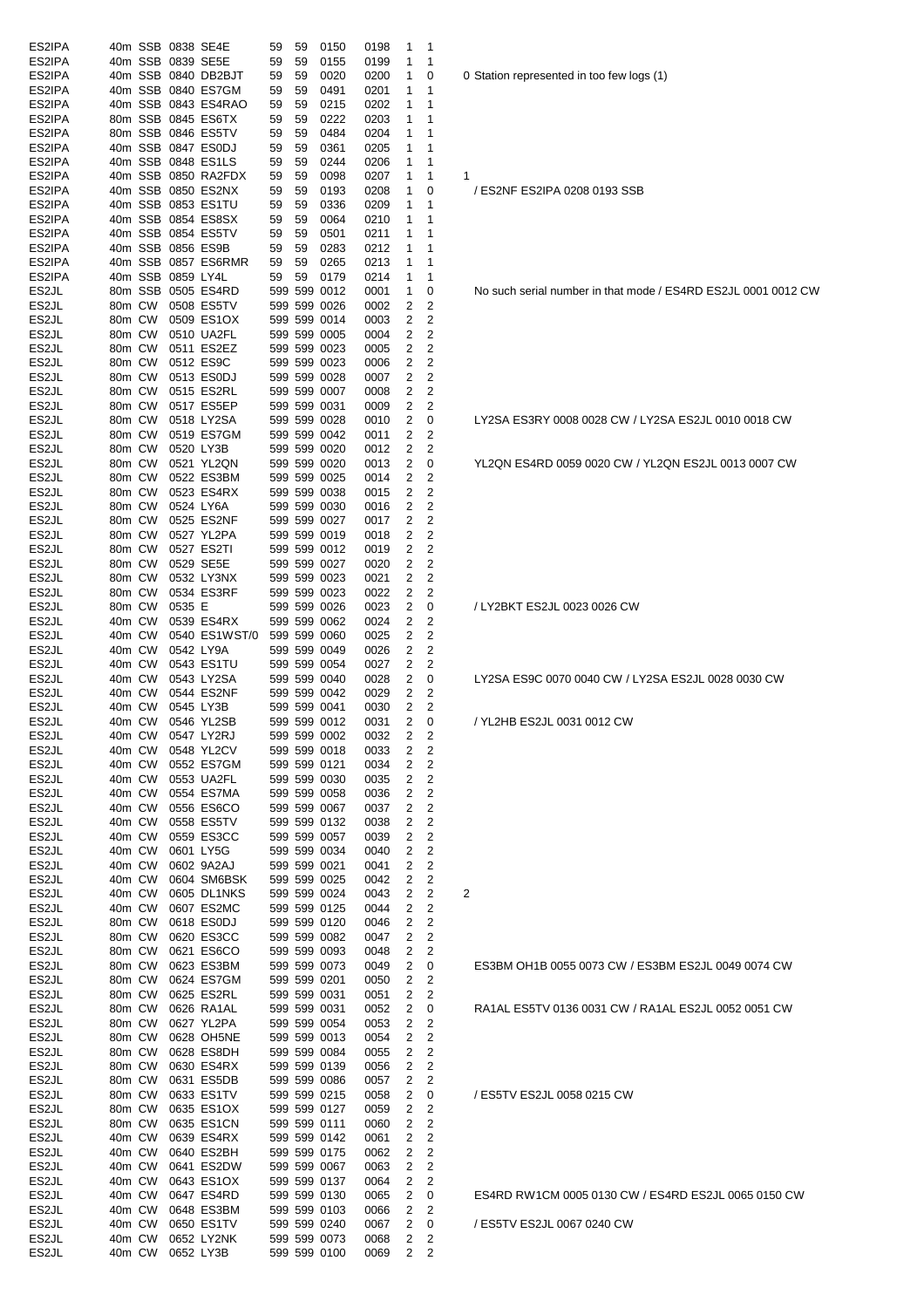| ES2JL              | 40m CW           |                  | 0654 LY5R                                                        |              | 599 599 0084                 | 0070         | 2              | 2                       |   |
|--------------------|------------------|------------------|------------------------------------------------------------------|--------------|------------------------------|--------------|----------------|-------------------------|---|
| ES2JL              | 40m CW           |                  | 0655 ES3CC                                                       |              | 599 599 0126                 | 0071         | 2              | 2                       |   |
| ES2JL              | 40m CW           |                  | 0657 LY3NX                                                       |              | 599 599 0080                 | 0072         | 2              | 2                       |   |
| ES2JL              | 40m CW           |                  | 0659 LY6A                                                        |              | 599 599 0143                 | 0073         | 2              | 0                       |   |
|                    |                  |                  |                                                                  |              |                              |              |                |                         |   |
| ES2JL              | 40m CW<br>40m CW |                  | 0701 SE4E<br>0701 9A5Y                                           |              | 599 599 0075                 | 0074         | 2              | 0                       |   |
| ES2JL              |                  |                  |                                                                  |              | 599 599 0071                 | 0075         | 2              | 0                       |   |
| ES2JL              | 40m CW           |                  | 0702 ES0DJ                                                       |              | 599 599 0200                 | 0076         | 2              | 2                       |   |
| ES2JL              | 40m CW           |                  | 0703 ES0C                                                        |              | 599 599 0162                 | 0077         | 2              | 0                       |   |
| ES2JL              | 80m CW           |                  | 0707 ES6DO                                                       |              | 599 599 0088                 | 0078         | 2              | 2                       |   |
| ES2JL              | 80m CW           |                  | 0708 ES4RD                                                       |              | 599 599 0178                 | 0079         | 2              | 2                       |   |
| ES2JL              | 80m CW           |                  | 0710 RA1AL                                                       |              | 599 599 0076                 | 0080         | 2              | 2                       |   |
| ES2JL              | 80m CW           |                  | 0710 ES5EP                                                       |              | 599 599 0173                 | 0081         | 2              | 2                       |   |
| ES <sub>2</sub> JL | 80m CW           |                  | 0712 UA2FL                                                       |              | 599 599 0055                 | 0082         | 2              | 2                       |   |
| ES2JL              | 80m CW           |                  | 0713 ES1TU                                                       |              | 599 599 0192                 | 0083         | 2              | 2                       |   |
| ES2JL              | 80m CW           |                  | 0716 ES7A                                                        |              | 599 599 0069                 | 0084         | 2              | 2                       | 2 |
| ES2JL              | 80m CW           |                  | 0717 ES1OX                                                       |              | 599 599 0176                 | 0085         | 2              | 2                       |   |
| ES2JL              | 80m CW           |                  | 0720 ES2TI                                                       |              | 599 599 0105                 | 0086         | 2              | 2                       |   |
| ES2JL              | 80m CW           |                  | 0721 ES2MC                                                       |              | 599 599 0258                 | 0087         | 2              | 2                       |   |
| ES2JL              | 80m CW           |                  | 0722 ES2EZ                                                       |              | 599 599 0218                 |              | 2              | 2                       |   |
|                    |                  |                  |                                                                  |              |                              | 0088         |                |                         |   |
| ES2JL              | 80m CW           |                  | 0723 ES6CO                                                       |              | 599 599 0173                 | 0089         | 2              | 0                       |   |
| ES2JL              | 80m CW           |                  | 0724 ES4RX                                                       |              | 599 599 0189                 | 0090         | 2              | 2                       |   |
| ES2JL              | 80m CW           |                  | 0726 LY9A                                                        |              | 599 599 0174                 | 0091         | 2              | 2                       |   |
| ES2JL              | 80m CW           |                  | 0727 LY5R                                                        |              | 599 599 0110                 | 0092         | 2              | 2                       |   |
| ES2JL              | 80m CW           |                  | 0728 YL9A                                                        |              | 599 599 0136                 | 0093         | 2              | 0                       | 0 |
| ES <sub>2</sub> JL | 80m CW           |                  | 0729 ES2BH                                                       |              | 599 599 0251                 | 0094         | 2              | 2                       |   |
| ES2JL              | 40m CW           |                  | 0740 ES5QA                                                       |              | 599 599 0168                 | 0096         | 2              | 2                       |   |
| ES2JL              | 40m CW           |                  | 0741 ES5TV                                                       |              | 599 599 0346                 | 0097         | 2              | 2                       |   |
| ES2JL              | 40m CW           |                  | 0742 ES2EZ                                                       |              | 599 599 0261                 | 0098         | 2              | 2                       |   |
| ES2JL              | 40m CW           |                  | 0744 YL2QN                                                       |              | 599 599 0121                 | 0099         | 2              | 2                       |   |
| ES2JL              | 40m CW           |                  | 0745 LY3B                                                        |              | 599 599 0149                 | 0100         | 2              | 2                       |   |
| ES2JL              | 40m CW           |                  | 0747 ES8DH                                                       |              | 599 599 0152                 | 0101         | 2              | 2                       |   |
|                    |                  |                  |                                                                  |              |                              |              |                |                         |   |
| ES2JL              | 40m CW           |                  | 0748 ES9A                                                        |              | 599 599 0122                 | 0102         | 2              | 2                       |   |
| ES2JL              | 40m CW           |                  | 0749 ES7MA                                                       |              | 599 599 0182                 | 0103         | 2              | 2                       |   |
| ES2JL              | 40m CW           |                  | 0750 UA2FL                                                       |              | 599 599 0072                 | 0104         | 2              | 2                       |   |
| ES2JL              | 40m CW           |                  | 0752 ES7GM                                                       |              | 599 599 0378                 | 0105         | 2              | 2                       |   |
| ES2JL              | 40m CW           |                  | 0753 LY5T                                                        |              | 599 599 0057                 | 0106         | 2              | 2                       |   |
| ES2JL              | 40m CW           |                  | 0754 ES3CC                                                       |              | 599 599 0192                 | 0107         | 2              | 2                       |   |
| ES2JL              | 40m CW           |                  | 0755 ES9C                                                        |              | 599 599 0242                 | 0108         | 2              | 0                       |   |
| ES2JL              | 40m CW           |                  | 0756 ES4RD                                                       |              | 599 599 0225                 | 0109         | 2              | 2                       |   |
| ES2JL              | 40m CW           |                  | 0757 ES3RY                                                       |              | 599 599 0073                 | 0110         | 2              | 2                       |   |
| ES2JL              | 40m CW           |                  | 0800 ES5DB                                                       |              | 599 599 0157                 | 0111         | 2              | 2                       |   |
| ES2JL              | 40m CW           |                  | 0801 ES0DJ                                                       |              | 599 599 0284                 | 0112         | 2              | 2                       |   |
| ES2JL              | 80m CW           |                  | 0806 ES4RX                                                       |              | 599 599 0229                 | 0113         | 2              | 2                       |   |
| ES2JL              | 80m CW           |                  | 0807 ES6DO                                                       |              | 599 599 0135                 | 0114         | 2              | 2                       |   |
| ES2JL              | 80m CW           |                  | 0808 ES7MA                                                       |              | 599 599 0202                 | 0115         | 2              | 2                       |   |
| ES2JL              | 80m CW           |                  | 0808 ES2BH                                                       |              | 599 599 0309                 | 0116         | 2              | 0                       |   |
| ES <sub>2</sub> JL |                  |                  |                                                                  |              |                              |              |                | 2                       |   |
| ES <sub>2JL</sub>  | 80m CW<br>80m CW |                  | 0809 ES1WST/0                                                    |              | 599 599 0210<br>599 599 0300 | 0117         | 2              |                         |   |
|                    |                  |                  | 0810 ES0DJ                                                       |              |                              | 0118         | 2              | 2                       |   |
| ES2JL              |                  |                  | 80m CW 0812 SE5E                                                 |              | 599 599 0134 0119            |              | $\overline{2}$ | 2                       |   |
| ES2JL              | 80m CW           |                  | 0812 ES2EZ                                                       |              | 599 599 0303                 | 0120         | 2              | 2                       |   |
| ES2JL              |                  | 80m CW           | 0815 LY3B                                                        |              | 599 599 0171                 | 0121         | $\overline{2}$ | 2                       |   |
| ES2JL              |                  | 80m CW           | 0816 ES5EP                                                       |              | 599 599 0246                 | 0122         | 2              | $\overline{\mathbf{c}}$ |   |
| ES2JL              |                  | 80m CW           | 0817 ES2TI                                                       |              | 599 599 0160                 | 0123         | $\overline{2}$ | 2                       |   |
| ES2JL              |                  | 80m CW           | 0818 ES3BM                                                       | 599 599 0170 |                              |              |                | 2                       |   |
| ES2JL              | 80m CW           |                  |                                                                  |              |                              | 0124         | 2              |                         |   |
| ES2JL              |                  |                  | 0822 YL2PA                                                       |              | 599 599 0127                 | 0125         | 2              | 2                       |   |
| ES2JL              |                  | 80m CW           | 0822 ES1TU                                                       |              | 599 599 0289                 | 0126         | 2              | 0                       |   |
|                    |                  | 80m CW           | 0823 ES8DH                                                       |              | 599 599 0191                 | 0127         | 2              | 0                       |   |
|                    |                  |                  |                                                                  |              |                              |              | 2              |                         |   |
| ES2JL              |                  | 80m CW           | 0828 ES5DB                                                       |              | 599 599 0135                 | 0128         |                | 0                       |   |
| ES2JL              |                  | 80m CW<br>80m CW | 0830 ES7GM                                                       |              |                              | 0129         | 2<br>2         | 2                       |   |
| ES2JL              |                  |                  | 0831 ES1TV                                                       |              | 599 599 0473<br>599 599 0455 | 0130         |                | 0                       |   |
| ES2JL              |                  | 80m CW           | 0832 ES4RD                                                       |              |                              | 0131         | 2              | 2                       |   |
| ES2JL              |                  | 40m CW           | 0844 ES4RX                                                       |              | 599 599 0269<br>599 599 0271 | 0132         | 2              | 2                       |   |
| ES2JL              |                  | 40m CW           | 0845 ES3BM 599 599 0197                                          |              |                              | 0133         | 2              | 2                       |   |
| ES2JL              |                  | 40m CW           | 0847 ESWST/0 599 599 0257                                        |              |                              | 0134         | $\overline{2}$ | 0                       |   |
| ES2JL              |                  | 40m CW           | 0848 ES2MC                                                       |              | 599 599 0409                 | 0135         | 2              | 2                       |   |
| ES2JL              |                  | 40m CW           | 0849 ES9A                                                        |              | 599 599 0175                 | 0136         | $\overline{c}$ | $\overline{\mathbf{c}}$ |   |
| ES2JL              | 40m CW           |                  | 0850 ES7GM                                                       |              | 599 599 0508                 | 0137         | 2              | $\overline{\mathbf{c}}$ |   |
| ES2JL              |                  | 40m CW           | 0851 UA2FL                                                       |              | 599 599 0093                 | 0138         | 2              | $\overline{\mathbf{c}}$ |   |
| ES2JL              |                  | 40m CW           | 0853 LY2F                                                        |              | 599 599 0023                 | 0139         | 2              | 2                       |   |
| ES2JL              |                  | 40m CW           | 0854 RA1AL                                                       |              | 599 599 0149                 | 0140         | 2              | $\mathbf 2$             |   |
| ES2JL              |                  | 40m CW           | 0856 ES3CC                                                       |              |                              | 0141         | 2              | $\overline{c}$          |   |
| ES2JL              |                  | 40m CW           | 0858 YL2GN                                                       |              | 599 599 0253<br>599 599 0168 | 0142         | 2              | 0                       |   |
| ES2JL              | 40m CW           |                  | 0859 ES1OX                                                       |              | 599 599 0269                 | 0143         | 2              | $\overline{c}$          |   |
| ES2JL              | 40m CW           |                  | 0900 RW3AI                                                       |              |                              | 0144         | 2              | 0                       |   |
|                    |                  |                  |                                                                  |              |                              |              |                |                         |   |
| ES2LR              |                  | 80m CW           | 0502 ES2MC                                                       |              | 599 599 0082<br>599 599 0006 | 0001         | 2              | $\overline{\mathbf{c}}$ |   |
| ES2LR              | 80m CW           |                  | 0503 ES5TV                                                       |              |                              | 0002         | 2              | $\overline{\mathbf{c}}$ |   |
| ES2LR              |                  | 80m CW           | 0507 ES7GM                                                       |              | 599 599 0011<br>599 599 0021 | 0003         | 2              | $\overline{\mathbf{c}}$ |   |
| ES2LR              | 80m CW           |                  | 0514 ES2EZ                                                       |              | 599 599 0029                 | 0004         | 2              | $\overline{c}$          |   |
| ES2LR              |                  | 80m CW           | 0516 ES5EP                                                       |              | 599 599 0028                 | 0005         | 2              | $\overline{\mathbf{c}}$ |   |
| ES2LR              | 80m CW           |                  | 0521 ES1CN                                                       |              | 599 599 0025                 | 0006         | 2              | $\overline{\mathbf{c}}$ |   |
| ES2LR              |                  | 40m CW           | 0531 ES4RX                                                       |              | 599 599 0049                 | 0007         | 2              | 2                       |   |
| ES2LR              |                  | 40m CW           | 0536 ES2BH                                                       |              | 599 599 0053                 | 0008         | 2              | 2                       |   |
| ES2LR              |                  | 40m CW           |                                                                  |              |                              | 0009         | 2              | $\overline{2}$          |   |
| ES2LR<br>ES2LR     |                  | 40m CW<br>40m CW | 0541 ES5TV 599 599 0083<br>0554 ES4RD 599 599 0082<br>0556 ES6CO |              | 599 599 0065                 | 0010<br>0011 | 2<br>2         | 2<br>2                  |   |

ES9C LY5R 0130 0242 CW / ES9C ES2JL 0108 0241 CW ES2BH ES2JL 0226 0309 CW

ES1TU ES2JL 0125 0289 CW ES8DH ES2JL 0128 0191 CW ES5DB ES5QA 0159 0135 CW / ES5DB ES2JL 0128 0167 CW

/ ES5TV ES2JL 0130 0455 CW

/ ES1WST/0 ES2JL 0134 0257 CW

/ YL2QN ES2JL 0142 0168 CW

QSO outside of contest time

0 Station represented in too few logs (1)

/ ES9C ES2JL 0077 0172 CW

LY6A ES2BH 0214 0143 CW / LY6A ES2JL 0073 0133 CW SE4E ES2JL 0075 0075 CW / 9A5Y ES2JL 0074 0069 CW 9A5Y ES2JL 0076 0071 CW / SE4E ES2JL 0075 0075 CW

ES6CO ES5EP 0230 0173 CW / ES6CO ES2JL 0089 0143 CW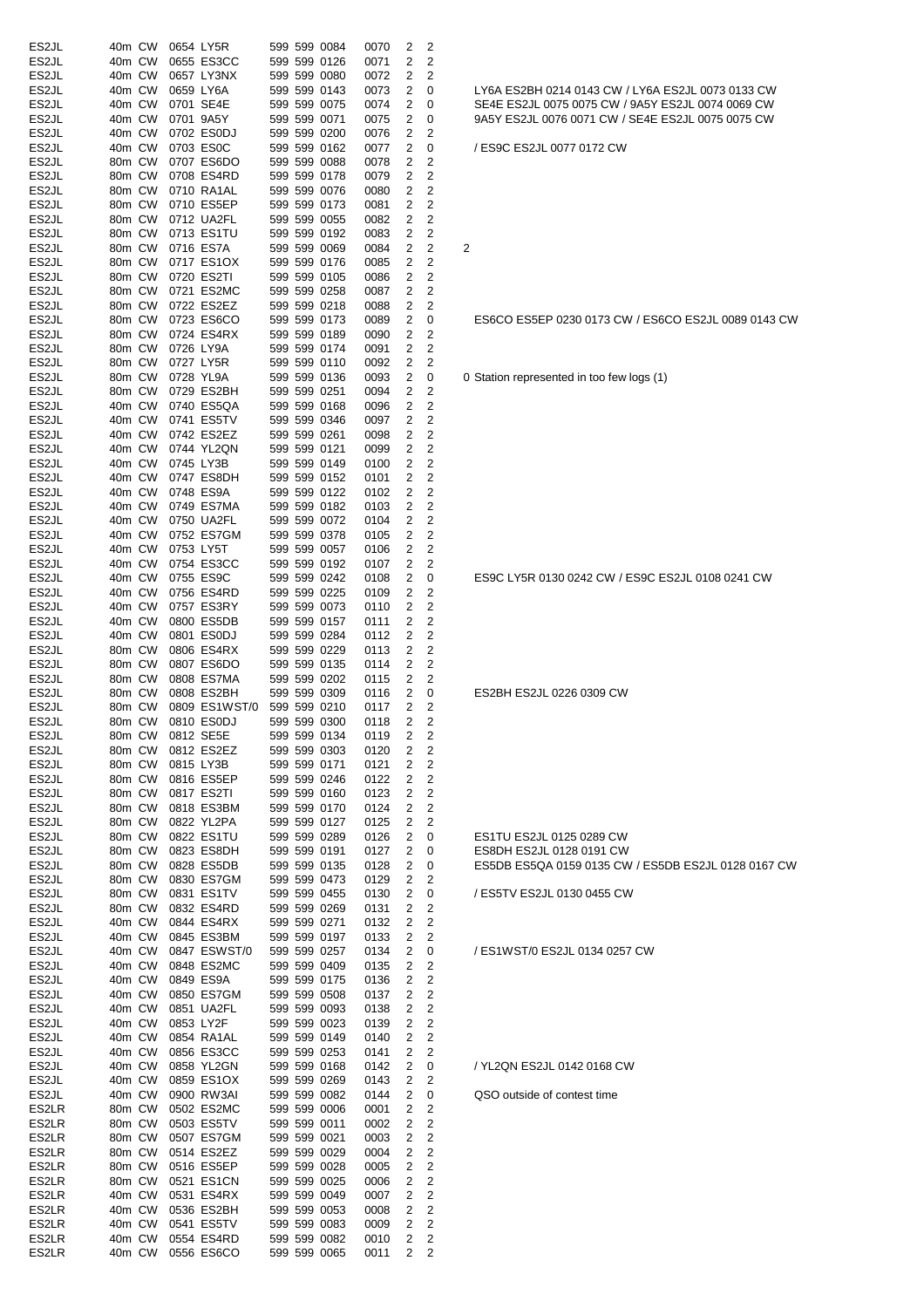| ES2LR | 40m CW |        |           | 0558 LY3NX                 |  | 599 599 0036                 | 0012 | 2              | 2              |                |
|-------|--------|--------|-----------|----------------------------|--|------------------------------|------|----------------|----------------|----------------|
| ES2LR | 40m CW |        |           | 0559 ES2MC                 |  | 599 599 0110                 | 0013 | 2              | 2              |                |
| ES2LR | 40m CW |        |           | 0605 ES4RD                 |  | 599 599 0097                 | 0014 | 2              | 2              |                |
| ES2LR | 40m CW |        |           | 0608 ES2MC                 |  | 599 599 0130                 | 0015 | 2              | 2              |                |
| ES2LR | 40m CW |        |           | 0610 ES7GM                 |  | 599 599 0162                 | 0016 | 2              | 2              |                |
| ES2LR | 40m CW |        |           | 0613 ES4RX                 |  | 599 599 0115                 | 0017 | 2              | 2              |                |
|       |        |        |           |                            |  |                              |      |                |                |                |
| ES2LR | 40m CW |        |           | 0615 ES5DB                 |  | 599 599 0070                 | 0018 | 2              | $\overline{2}$ |                |
| ES2LR | 40m CW |        |           | 0617 ES5TV                 |  | 599 599 0176                 | 0019 | 2              | 2              |                |
| ES2LR | 40m CW |        |           | 0619 ES2DW                 |  | 599 599 0051                 | 0020 | 2              | 2              |                |
| ES2LR | 40m CW |        |           | 0624 ES4OJ                 |  | 599 599 0020                 | 0021 | 2              | 2              |                |
| ES2LR | 40m CW |        |           | 0625 ES1OX                 |  | 599 599 0118                 | 0022 | 2              | 2              |                |
|       |        |        |           |                            |  |                              |      |                |                |                |
| ES2LR | 40m CW |        | 0629 LY5T |                            |  | 599 599 0005                 | 0023 | 2              | 2              |                |
| ES2LR | 80m CW |        |           | 0635 ES3CC                 |  | 599 599 0094                 | 0024 | 2              | 2              |                |
| ES2LR | 80m CW |        |           | 0638 ES2NF                 |  | 599 599 0092                 | 0025 | 2              | 2              |                |
| ES2LR | 40m CW |        |           | 0641 ES2BH                 |  | 599 599 0177                 | 0026 | 2              | $\overline{c}$ |                |
| ES2LR | 40m CW |        |           | 0643 ES1CN                 |  | 599 599 0118                 | 0027 | 2              | 2              |                |
|       |        |        |           |                            |  |                              |      |                |                |                |
| ES2LR | 40m CW |        |           | 0646 ES3BM                 |  | 599 599 0100                 | 0028 | 2              | 2              |                |
| ES2LR | 40m CW |        |           | 0649 RW1CM                 |  | 599 599 0013                 | 0029 | 2              | 2              |                |
| ES2LR | 40m CW |        |           | 0653 UA2FL                 |  | 599 599 0050                 | 0030 | 2              | 2              |                |
| ES2LR | 40m CW |        |           | 0658 ES0DJ                 |  | 599 599 0192                 | 0031 | 2              | $\overline{2}$ |                |
| ES2LR | 40m CW |        | 0659 LY4L |                            |  | 599 599 0088                 | 0032 | 2              | $\overline{c}$ |                |
| ES2LR | 40m CW |        |           | 0702 ES5EP                 |  | 599 599 0160                 | 0033 | 2              | 2              |                |
|       |        |        |           |                            |  |                              |      |                |                |                |
| ES2LR | 40m CW |        |           | 0703 ES2MC                 |  | 599 599 0224                 | 0034 | 2              | 2              |                |
| ES2LR | 40m CW |        |           | 0716 ES8DH                 |  | 599 599 0126                 | 0035 | 2              | 2              |                |
| ES2LR | 40m CW |        |           | 0719 ES3BM                 |  | 599 599 0126                 | 0036 | 2              | 2              |                |
| ES2LR | 80m CW |        |           | 0723 ES7GM                 |  | 599 599 0329                 | 0037 | 2              | 2              |                |
|       | 80m CW |        |           | 0724 ES5TV                 |  | 599 599 0312                 |      | 2              | 2              |                |
| ES2LR |        |        |           |                            |  |                              | 0038 |                |                |                |
| ES2LR | 80m CW |        |           | 0727 ES2EZ                 |  | 599 599 0230                 | 0039 | 2              | $\overline{c}$ |                |
| ES2LR | 40m CW |        |           | 0735 UA2FL                 |  | 599 599 0063                 | 0040 | 2              | 2              |                |
| ES2LR | 40m CW |        |           | 0737 ES5DB                 |  | 599 599 0142                 | 0041 | 2              | 2              |                |
| ES2LR | 40m CW |        |           | 0739 ES2DW                 |  | 599 599 0094                 | 0042 | 2              | 2              |                |
| ES2LR | 40m CW |        |           | 0741 ES5QA                 |  | 599 599 0171                 |      | 2              | 2              |                |
|       |        |        |           |                            |  |                              | 0043 |                |                |                |
| ES2LR | 40m CW |        |           | 0743 ES3CC                 |  | 599 599 0180                 | 0044 | 2              | 0              |                |
| ES2LR | 40m CW |        |           | 0746 ES4RX                 |  | 599 599 0216                 | 0045 | 2              | 2              |                |
| ES2LR | 40m CW |        |           | 0748 ES4RD                 |  | 599 599 0219                 | 0046 | 2              | 2              |                |
| ES2LR | 40m CW |        |           | 0750 ES7GM                 |  | 599 599 0375                 | 0047 | 2              | 2              |                |
|       |        |        |           |                            |  | 599 599 0071                 |      | 2              | 2              |                |
| ES2LR | 40m CW |        |           | 0756 ES3RY                 |  |                              | 0048 |                |                |                |
| ES2LR | 40m CW |        |           | 0759 YL2QN                 |  | 599 599 0125                 | 0049 | 2              | 2              |                |
| ES2LR | 40m CW |        |           | 0759 ES1CN                 |  | 599 599 0188                 | 0050 | 2              | 2              |                |
| ES2LR | 40m CW |        |           | 0807 ES7GM                 |  | 599 599 0418                 | 0051 | 2              | 2              |                |
| ES2LR | 40m CW |        |           | 0808 ES5TV                 |  | 599 599 0408                 | 0052 | 2              | 2              |                |
|       |        |        |           |                            |  |                              |      |                |                |                |
| ES2LR | 40m CW |        |           | 0810 ES9C                  |  | 599 599 0265                 | 0053 | 2              | 2              |                |
| ES2LR | 40m CW |        |           | 0812 ES8DH                 |  | 599 599 0178                 | 0054 | 2              | 2              |                |
| ES2LR | 40m CW |        | 0814 LY4L |                            |  | 599 599 0141                 | 0055 | 2              | 2              |                |
| ES2LR | 40m CW |        |           | 0815 ES4RD                 |  | 599 599 0251                 | 0056 | 2              | 2              |                |
| ES2LR | 40m CW |        |           | 0817 ES4RX                 |  | 599 599 0241                 | 0057 | 2              | 2              |                |
| ES2LR | 80m CW |        |           | 0821 ES7GM                 |  | 599 599 0452                 |      | 2              | 2              |                |
|       |        |        |           |                            |  |                              | 0058 |                |                |                |
| ES2LR | 40m CW |        |           | 0825 ES3CC                 |  | 599 599 0219                 | 0059 | 2              | 0              |                |
| ES2LR |        |        |           | 40m CW 0830 YL2QN          |  | 599 599 0155 0060            |      | $\mathbf{2}$   | 2              |                |
| ES2LR | 40m CW |        |           | 0830 LY3B                  |  | 599 599 0184                 | 0061 | 2              | 2              |                |
| ES2LR | 40m CW |        |           | 0833 UA2FL                 |  | 599 599 0082                 | 0062 | 2              | $\overline{c}$ |                |
| ES2LR | 40m CW |        |           | 0840 ES5EP                 |  | 599 599 0277                 | 0063 | 2              | $\overline{c}$ |                |
|       |        |        |           |                            |  |                              |      |                |                |                |
| ES2LR | 40m CW |        |           | 0845 ES2MC                 |  | 599 599 0402                 | 0064 | 2              | 2              |                |
| ES2LR | 40m CW |        |           | 0848 ES1TU                 |  | 599 599 0327                 | 0065 | 2              | $\overline{c}$ |                |
| ES2LR | 40m CW |        |           | 0852 ES1OX                 |  | 599 599 0262                 | 0066 | 2              | 2              |                |
| ES2LR | 40m CW |        |           | 0854 ES9A                  |  | 599 599 0179                 | 0067 | 2              | $\overline{c}$ |                |
|       |        |        |           |                            |  |                              |      |                |                |                |
| ES2LR | 40m CW |        |           | 0856 ES1WST/0 599 599 0168 |  |                              | 0068 | 2              | 0              |                |
| ES2LR | 40m CW |        |           | 0858 RA1AL                 |  | 599 599 0151                 | 0069 | 2              | $\overline{c}$ |                |
| ES2MC | 80m CW |        |           | 0500 LY9A                  |  | 599 599 0001                 | 0001 | 2              | 2              |                |
| ES2MC | 80m CW |        |           | 0500 LY2BKT                |  | 599 599 0001                 | 0002 | 2              | $\overline{c}$ |                |
| ES2MC | 80m CW |        |           | 0500 OH1B                  |  | 599 599 0001                 | 0003 | 2              | $\overline{c}$ |                |
|       | 80m CW |        |           | 0501 ES1TU                 |  | 599 599 0001                 |      | $\overline{2}$ | $\overline{c}$ |                |
| ES2MC |        |        |           |                            |  |                              | 0004 |                |                |                |
| ES2MC | 80m CW |        |           | 0501 ES8DH                 |  | 599 599 0003                 | 0005 | 2              | $\overline{c}$ |                |
| ES2MC | 80m CW |        |           | 0501 ES2LR                 |  | 599 599 0001                 | 0006 | 2              | $\overline{c}$ |                |
| ES2MC | 80m CW |        |           | 0502 LY6A                  |  | 599 599 0004                 | 0007 | 2              | 2              |                |
| ES2MC | 80m CW |        |           | 0502 EW8OF                 |  | 599 599 0001                 | 0008 | 2              | $\overline{2}$ |                |
| ES2MC | 80m CW |        |           | 0502 SE5E                  |  | 599 599 0003                 | 0009 | 2              | 2              |                |
|       |        |        |           |                            |  |                              |      |                |                |                |
| ES2MC | 80m CW |        |           | 0503 RA3NC                 |  | 599 599 0001                 | 0010 | 2              | 2              |                |
| ES2MC | 80m CW |        |           | 0503 SE4E                  |  | 599 599 0007                 | 0011 | 2              | $\overline{c}$ |                |
| ES2MC | 80m CW |        |           | 0504 9A5Y                  |  | 599 599 0003                 | 0012 | 2              | $\overline{c}$ |                |
| ES2MC | 80m CW |        |           | 0504 9A2AJ                 |  | 599 599 0002                 | 0013 | 2              | $\overline{c}$ |                |
| ES2MC | 80m CW |        |           | 0505 LY3B                  |  | 599 599 0008                 | 0014 | 2              | 2              |                |
|       |        |        |           |                            |  |                              |      |                |                |                |
| ES2MC | 80m CW |        |           | 0506 ES1CN                 |  | 599 599 0003                 | 0015 | 2              | 2              |                |
| ES2MC | 80m CW |        |           | 0506 OH2PM                 |  | 599 599 0008                 | 0016 | 2              | 2              |                |
| ES2MC | 80m CW |        |           | 0507 LY1EE                 |  | 599 599 0004                 | 0017 | 2              | $\overline{c}$ |                |
| ES2MC | 80m CW |        |           | 0507 YL2CV                 |  | 599 599 0003                 | 0018 | 2              | $\overline{c}$ |                |
| ES2MC | 80m CW |        |           | 0508 YL7A                  |  | 599 599 0008                 | 0019 | 2              | $\overline{c}$ |                |
|       |        |        |           |                            |  |                              |      |                |                |                |
| ES2MC | 80m CW |        |           | 0508 LY4L                  |  | 599 599 0009                 | 0020 | 2              | 2              |                |
| ES2MC | 80m CW |        |           | 0508 LY5G                  |  | 599 599 0006                 | 0021 | 2              | 2              |                |
| ES2MC | 80m CW |        |           | 0509 HA1RJ                 |  | 599 599 0003                 | 0022 | 2              | 2              | $\overline{2}$ |
| ES2MC | 80m CW |        |           | 0510 ES2RL                 |  | 599 599 0004                 | 0023 | 2              | 2              |                |
| ES2MC | 80m CW |        |           | 0511 LY2SA                 |  | 599 599 0012                 | 0024 | 2              | $\overline{c}$ |                |
|       |        |        |           |                            |  |                              |      |                |                |                |
| ES2MC | 80m CW |        |           | 0511 LY5R                  |  | 599 599 0014<br>599 599 0006 | 0025 | 2              | $\overline{2}$ |                |
| ES2MC | 80m CW |        |           | 0512 RW3AI                 |  |                              | 0026 | $\overline{2}$ | 2              |                |
| ES2MC |        | 80m CW |           | 0513 ES3RF 599 599 0009    |  |                              | 0027 | 2              | 2              |                |

ES3CC YL7A 0145 0180 CW / ES3CC ES2LR 0044 0181 CW

In Log: 40m; In the other station's log: 80m

ES1WST/0 LY3B 0133 0168 CW / ES1WST/0 ES2LR 0068 0268 CW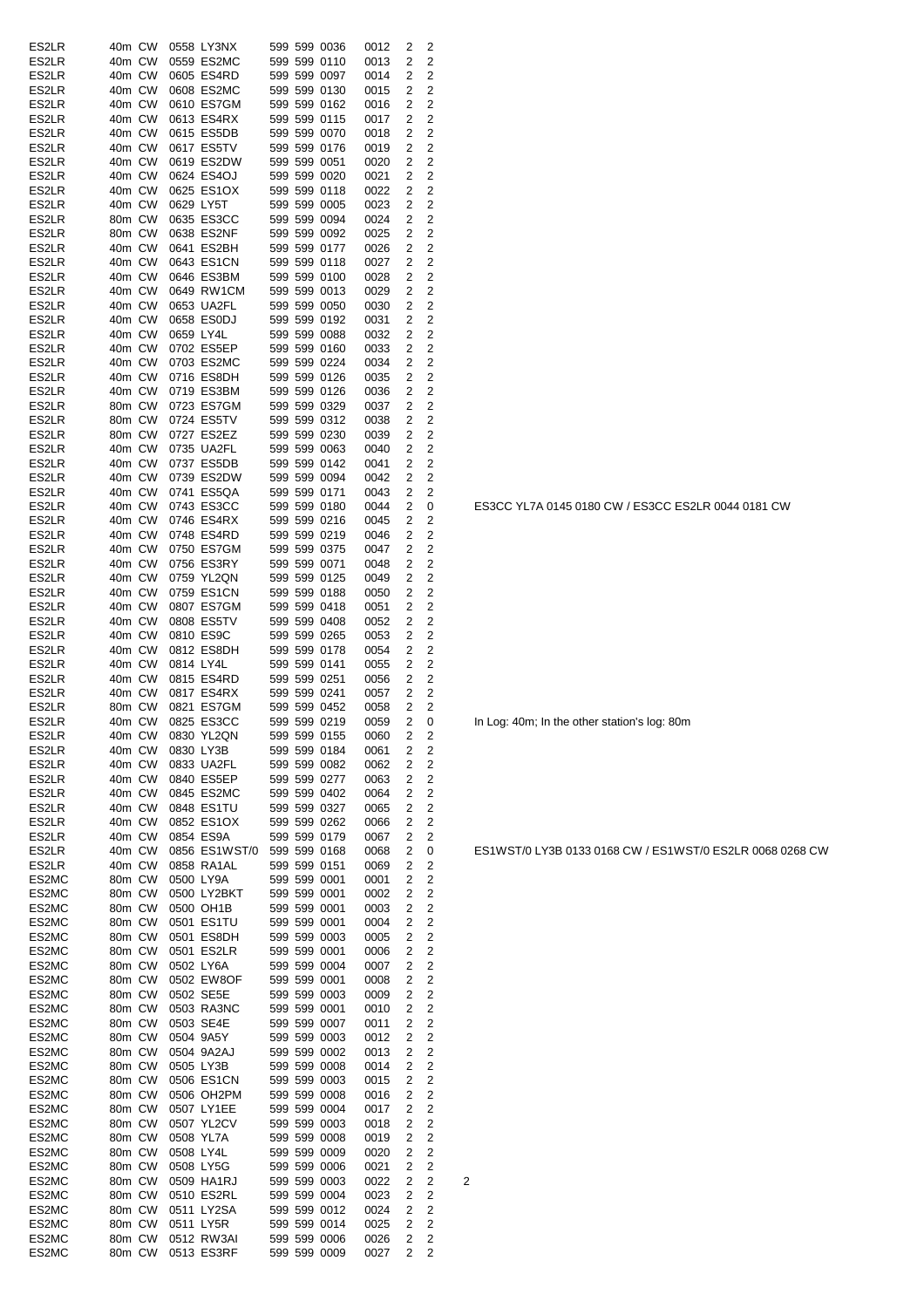| ES2MC | 80m CW |                   | 0513 LY2NK           |    |    | 599 599 0014                 | 0028         | 2      | 2                       |                |
|-------|--------|-------------------|----------------------|----|----|------------------------------|--------------|--------|-------------------------|----------------|
| ES2MC | 80m CW |                   | 0514 ES4RD           |    |    | 599 599 0026                 | 0029         | 2      | 2                       |                |
| ES2MC | 80m CW |                   | 0515 OK2BND          |    |    | 599 599 0001                 | 0030         | 2      | 2                       | $\overline{c}$ |
| ES2MC | 80m CW |                   | 0517 ES2DW           |    |    | 599 599 0003                 | 0031         | 2      | 2                       |                |
| ES2MC | 80m CW |                   | 0517 ES0DJ           |    |    | 599 599 0035                 | 0032         | 2      | 2                       |                |
| ES2MC | 80m CW |                   | 0518 ES5EP           |    |    | 599 599 0032                 | 0033         | 2      | 2                       |                |
|       |        |                   |                      |    |    |                              |              |        |                         |                |
| ES2MC | 80m CW |                   | 0518 ES2NF           |    |    | 599 599 0021                 | 0034         | 2      | 2                       |                |
| ES2MC | 80m CW |                   | 0519 SP1AEN          |    |    | 599 599 0013                 | 0035         | 2      | 2                       |                |
| ES2MC | 80m CW |                   | 0519 YL2PA           |    |    | 599 599 0016                 | 0036         | 2      | 2                       |                |
| ES2MC | 80m CW |                   | 0520 SM6BSK          |    |    | 599 599 0007                 | 0037         | 2      | 2                       |                |
| ES2MC | 80m CW |                   | 0520 ES2EZ           |    |    | 599 599 0037                 | 0038         | 2      | 2                       |                |
| ES2MC | 80m CW |                   | 0520 ES7MA           |    |    | 599 599 0023                 |              | 2      | 2                       |                |
|       |        |                   |                      |    |    |                              | 0039         |        |                         |                |
| ES2MC | 80m CW |                   | 0521 ES3CC           |    |    | 599 599 0010                 | 0040         | 2      | 2                       |                |
| ES2MC | 80m CW |                   | 0522 ES3HZ           |    |    | 599 599 0008                 | 0041         | 2      | 0                       |                |
| ES2MC | 80m CW |                   | 0523 ES6DO           |    |    | 599 599 0008                 | 0042         | 2      | 2                       |                |
| ES2MC | 80m CW |                   | 0525 YL2QN           |    |    | 599 599 0012                 | 0043         | 2      | 2                       |                |
| ES2MC | 80m CW |                   | 0525 SM2BJT          |    |    | 599 599 0002                 | 0044         | 2      | 2                       |                |
| ES2MC |        |                   |                      |    |    |                              |              | 2      |                         |                |
|       | 80m CW |                   | 0526 ES6CO           |    |    | 599 599 0032                 | 0045         |        | 2                       |                |
| ES2MC | 80m CW |                   | 0528 ES5DB           |    |    | 599 599 0025                 | 0046         | 2      | 2                       |                |
| ES2MC | 80m CW |                   | 0528 ES5TV           |    |    | 599 599 0067                 | 0047         | 2      | 2                       |                |
| ES2MC | 80m CW |                   | 0530 UA2FL           |    |    | 599 599 0018                 | 0048         | 2      | 2                       |                |
| ES2MC |        |                   | 80m SSB 0533 ES5GP   | 59 | 59 | 0044                         | 0049         | 1      | 1                       |                |
| ES2MC |        |                   | 80m SSB 0533 YL1ZT   | 59 | 59 | 0006                         | 0050         | 1      | 1                       |                |
|       |        |                   |                      |    |    |                              |              |        | 1                       |                |
| ES2MC |        |                   | 80m SSB 0534 ES3W    | 59 | 59 | 0008                         | 0051         | 1      |                         | 1              |
| ES2MC |        | 80m SSB 0534 8S0C |                      | 59 | 59 | 0010                         | 0052         | 1      | 1                       |                |
| ES2MC |        |                   | 80m SSB 0534 ES5RIM  | 59 | 59 | 0020                         | 0053         | 1      | 1                       |                |
| ES2MC |        |                   | 80m SSB 0535 ES2ADF  | 59 | 59 | 0012                         | 0054         | 1      | 1                       |                |
| ES2MC |        |                   | 80m SSB 0535 ES1LS   | 59 | 59 | 0035                         | 0055         | 1      | 1                       |                |
| ES2MC |        |                   | 80m SSB 0536 ES7GM   | 59 | 59 | 0083                         | 0056         | 1      | 1                       |                |
|       |        |                   |                      |    |    |                              |              |        |                         |                |
| ES2MC |        |                   | 80m SSB 0536 ES3ACV  | 59 | 59 | 0012                         | 0057         | 1      | 1                       |                |
| ES2MC |        |                   | 80m SSB 0537 ES3BQ   | 59 | 59 | 0004                         | 0058         | 1      | 1                       |                |
| ES2MC |        |                   | 80m SSB 0537 ES1OV/3 | 59 | 59 | 0021                         | 0059         | 1      | 1                       |                |
| ES2MC |        |                   | 80m SSB 0538 ES5EX   | 59 | 59 | 0020                         | 0060         | 1      | 1                       |                |
| ES2MC |        | 80m SSB 0538 ES7A |                      | 59 | 59 | 0020                         | 0061         | 1      | 1                       | 1              |
| ES2MC |        |                   | 80m SSB 0539 ES8TJM  | 59 | 59 | 0045                         |              | 1      | 1                       |                |
|       |        |                   |                      |    |    |                              | 0062         |        |                         |                |
| ES2MC |        |                   | 80m SSB 0539 ES5GI   | 59 | 59 | 0005                         | 0063         | 1      | 1                       | 1              |
| ES2MC |        |                   | 80m SSB 0539 YL3AD   | 59 | 59 | 0015                         | 0064         | 1      | 1                       | 1              |
| ES2MC |        |                   | 80m SSB 0540 ES6TX   | 59 | 59 | 0040                         | 0065         | 1      | 1                       |                |
| ES2MC |        |                   | 80m SSB 0540 LY1SR   | 59 | 59 | 0018                         | 0066         | 1      | 1                       |                |
| ES2MC |        |                   | 80m SSB 0540 ES8BJP  | 59 | 59 | 0032                         | 0067         | 1      | 1                       |                |
|       |        |                   |                      |    |    |                              |              |        |                         |                |
| ES2MC |        |                   | 80m SSB 0541 ES6RMR  | 59 | 59 | 0042                         | 0068         | 1      | 1                       |                |
| ES2MC |        |                   | 80m SSB 0541 ES0CD   | 59 | 59 | 0004                         | 0069         | 1      | 1                       | 1              |
| ES2MC |        |                   | 80m SSB 0541 ES4RAO  | 59 | 59 | 0030                         | 0070         | 1      | 1                       |                |
| ES2MC |        |                   | 80m SSB 0542 ES3ROG  | 59 | 59 | 0002                         | 0071         | 1      | 1                       |                |
| ES2MC | 40m CW |                   | 0545 LY3B            |    |    | 599 599 0042                 | 0072         | 2      | 2                       |                |
| ES2MC | 40m CW |                   | 0545 LY2NK           |    |    | 599 599 0032                 | 0073         | 2      | 2                       |                |
| ES2MC | 40m CW |                   | 0545 9A5Y            |    |    | 599 599 0027                 |              | 2      | 2                       |                |
|       |        |                   |                      |    |    |                              | 0074         |        |                         |                |
| ES2MC | 40m CW |                   | 0546 YL2QN           |    |    | 599 599 0029                 | 0075         | 2      | $\overline{2}$          |                |
| ES2MC |        |                   | 40m CW 0546 YU0A     |    |    | 599 599 0001                 | 0076         | 2      | 2                       |                |
| ES2MC | 40m CW |                   | 0546 LY2SA           |    |    | 599 599 0033                 | 0077         | 2      | 2                       |                |
| ES2MC | 40m CW |                   | 0547 ES9C            |    |    | 599 599 0059                 | 0078         | 2      | 2                       |                |
| ES2MC | 40m CW |                   | 0547 LY6A            |    |    | 599 599 0053                 | 0079         | 2      | $\overline{c}$          |                |
| ES2MC | 40m CW |                   | 0547 US4IRT          |    |    | 599 599 0006                 |              | 2      | 2                       |                |
|       |        |                   |                      |    |    |                              | 0080         |        |                         |                |
| ES2MC | 40m CW |                   | 0547 LY9A            |    |    | 599 599 0058                 | 0081         | 2      | $\overline{c}$          |                |
| ES2MC | 40m CW |                   | 0548 YL2HB           |    |    | 599 599 0013                 | 0082         | 2      | 2                       |                |
| ES2MC | 40m CW |                   | 0548 RA3NC           |    |    | 599 599 0011                 | 0083         | 2      | 2                       |                |
| ES2MC | 40m CW |                   | 0548 LY2RJ           |    |    | 599 599 0004                 | 0084         | 2      | 2                       |                |
| ES2MC | 40m CW |                   | 0549 S50XX           |    |    | 599 599 0009                 | 0085         | 2      | 2                       |                |
| ES2MC | 40m CW |                   | 0549 RW3AI           |    |    | 599 599 0013                 |              | 2      | 2                       |                |
|       |        |                   |                      |    |    |                              | 0086         |        |                         |                |
| ES2MC | 40m CW |                   | 0549 ES5JR           |    |    | 599 599 0013                 | 0087         | 2      | $\overline{c}$          |                |
| ES2MC | 40m CW |                   | 0550 SE5E            |    |    | 599 599 0039                 | 0088         | 2      | $\overline{c}$          |                |
| ES2MC | 40m CW |                   | 0550 ES8DH           |    |    | 599 599 0052                 | 0089         | 2      | 2                       |                |
| ES2MC | 40m CW |                   | 0550 YL2CV           |    |    | 599 599 0020                 | 0090         | 2      | 2                       |                |
| ES2MC | 40m CW |                   | 0551 LY2BKT          |    |    | 599 599 0041                 | 0091         | 2      | 2                       |                |
| ES2MC | 40m CW |                   | 0552 LY5R            |    |    | 599 599 0036                 | 0092         | 2      | $\overline{c}$          |                |
| ES2MC | 40m CW |                   | 0552 ES1TU           |    |    | 599 599 0070                 |              | 2      | $\overline{c}$          |                |
|       |        |                   |                      |    |    |                              | 0093         |        |                         |                |
| ES2MC | 40m CW |                   | 0553 ES4RX           |    |    | 599 599 0081                 | 0094         | 2      | 2                       |                |
| ES2MC | 40m CW |                   | 0553 ES5DB           |    |    | 599 599 0045                 | 0095         | 2      | 2                       |                |
| ES2MC | 40m CW |                   | 0554 SM5ALJ          |    |    | 599 599 0006                 | 0096         | 2      | 2                       |                |
| ES2MC | 40m CW |                   | 0554 SE4E            |    |    | 599 599 0035                 | 0097         | 2      | 2                       |                |
| ES2MC | 40m CW |                   | 0554 EU6AA           |    |    | 599 599 0001                 | 0098         | 2      | 2                       |                |
| ES2MC | 40m CW |                   | 0554 SM2BJT          |    |    | 599 599 0007                 |              | 2      | $\overline{c}$          |                |
|       |        |                   |                      |    |    |                              | 0099         |        |                         |                |
| ES2MC | 40m CW |                   | 0555 PA0FAW          |    |    | 599 599 0005                 | 0100         | 2      | $\overline{\mathbf{c}}$ | $\overline{c}$ |
| ES2MC | 40m CW |                   | 0555 LY4L            |    |    | 599 599 0039                 | 0101         | 2      | 2                       |                |
| ES2MC | 40m CW |                   | 0555 HB9ALO          |    |    | 599 599 0001                 | 0102         | 2      | 2                       | $\overline{2}$ |
| ES2MC | 40m CW |                   | 0556 ES7MA           |    |    | 599 599 0061                 | 0103         | 2      | $\overline{c}$          |                |
| ES2MC | 40m CW |                   | 0556 LY5G            |    |    | 599 599 0029                 | 0104         | 2      | 2                       |                |
|       |        |                   |                      |    |    |                              |              |        |                         |                |
| ES2MC | 40m CW |                   | 0557 RA1AL           |    |    | 599 599 0028                 | 0105         | 2      | $\overline{\mathbf{c}}$ |                |
| ES2MC | 40m CW |                   | 0557 IV3ZXQ          |    |    | 599 599 0007                 | 0106         | 2      | 2                       | 2              |
| ES2MC | 40m CW |                   | 0557 G3MPB           |    |    | 599 599 0007                 | 0107         | 2      | 2                       | 2              |
| ES2MC | 40m CW |                   | 0558 DL1NKS          |    |    | 599 599 0012                 | 0108         | 2      | 2                       | 2              |
| ES2MC | 40m CW |                   | 0558 SM6BSK          |    |    | 599 599 0023                 | 0109         | 2      | 2                       |                |
| ES2MC | 40m CW |                   | 0559 ES2LR           |    |    | 599 599 0013                 | 0110         | 2      | 2                       |                |
|       |        |                   |                      |    |    |                              |              |        |                         |                |
| ES2MC | 40m CW |                   | 0601 LZ1FJ           |    |    | 599 599 0001<br>599 599 0046 | 0111<br>0112 | 2<br>2 | 2<br>2                  |                |
| ES2MC | 40m CW | 0601 LY4L         |                      |    |    |                              |              |        |                         |                |

ES3HZ ES2MC 0042 0008 CW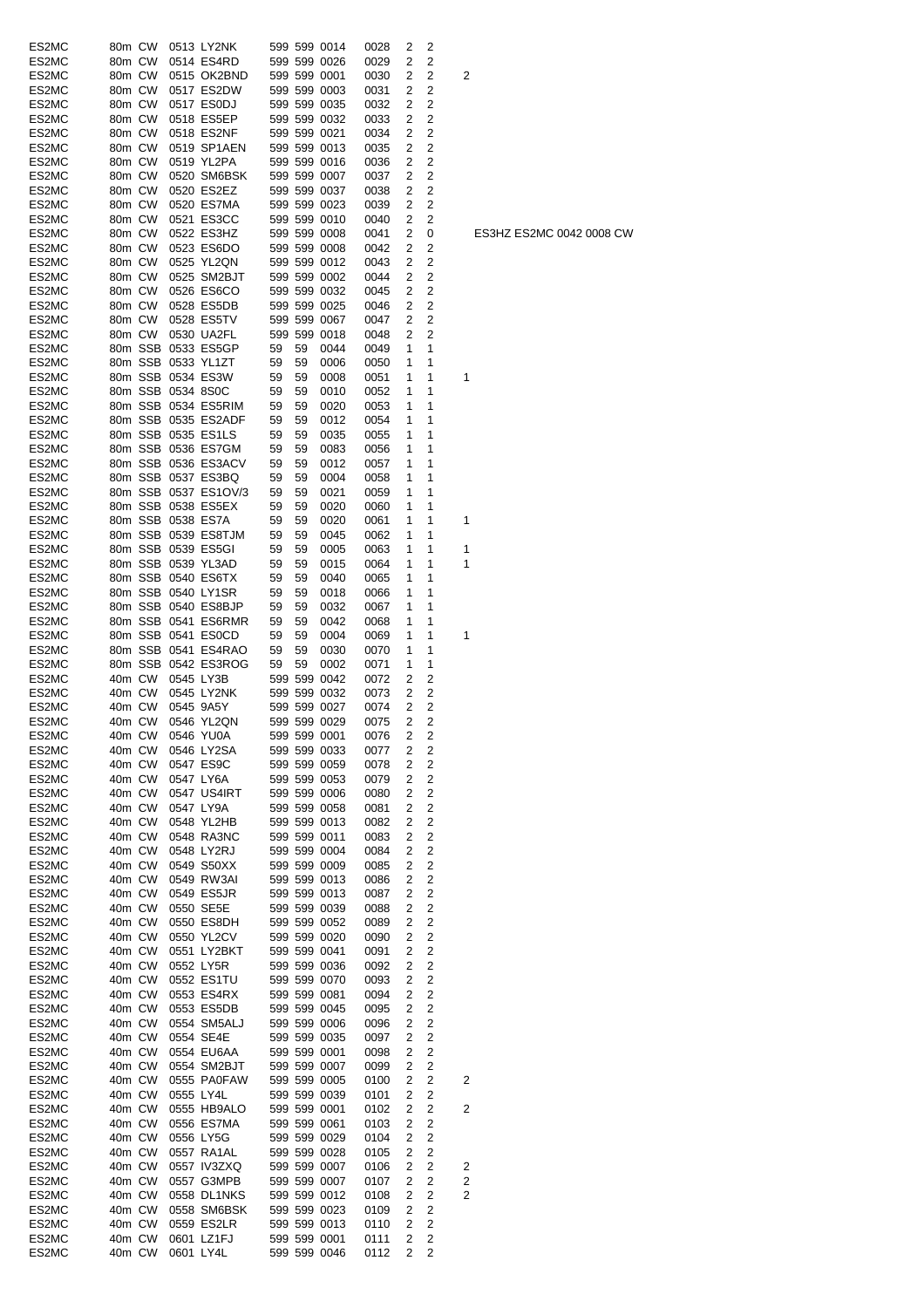| ES2MC | 40m CW |        | 0602 S50XX             |    |    | 599 599 0015 | 0113   | 2 | 2              |   |
|-------|--------|--------|------------------------|----|----|--------------|--------|---|----------------|---|
| ES2MC | 40m CW |        | 0602 LY5R              |    |    | 599 599 0045 | 0114   | 2 | 2              |   |
| ES2MC | 40m CW |        | 0602 9A5Y              |    |    | 599 599 0041 | 0115   | 2 | 2              |   |
| ES2MC | 40m CW |        | 0602 LY3NX             |    |    | 599 599 0041 | 0116   | 2 | 2              |   |
| ES2MC | 40m CW |        | 0603 RW3AI             |    |    | 599 599 0025 | 0117   | 2 | 2              |   |
| ES2MC | 40m CW |        | 0604 ES8DH             |    |    | 599 599 0059 | 0118   | 2 | 2              |   |
| ES2MC | 40m CW |        | 0604 LY9A              |    |    | 599 599 0082 | 0119   | 2 | 2              |   |
| ES2MC | 40m CW |        | 0604 ES1CN             |    |    | 599 599 0072 | 0120   | 2 | 2              |   |
| ES2MC | 40m CW |        | 0605 DL4DQA            |    |    | 599 599 0010 | 0121   | 2 | 2              | 2 |
| ES2MC | 40m CW |        | 0605 OH5NE             |    |    | 599 599 0004 | 0122   | 2 | 2              |   |
| ES2MC | 40m CW |        | 0606 YL2QN             |    |    | 599 599 0044 | 0123   | 2 | 2              |   |
| ES2MC | 40m CW |        | 0606 EW8OF             |    |    | 599 599 0019 | 0124   | 2 | 2              |   |
| ES2MC | 40m CW |        | 0606 ES2JL             |    |    | 599 599 0044 | 0125   | 2 | 2              |   |
| ES2MC | 40m CW |        | 0607 SM6BSK            |    |    | 599 599 0028 | 0126   | 2 | 2              |   |
| ES2MC | 40m CW |        | 0607 LY6A              |    |    | 599 599 0075 | 0127   | 2 | 2              |   |
| ES2MC | 40m CW |        | 0607 LY3B              |    |    | 599 599 0065 | 0128   | 2 | 2              |   |
| ES2MC | 40m CW |        | 0608 YL2HB             |    |    | 599 599 0020 | 0129   | 2 | 2              |   |
| ES2MC | 40m CW |        | 0608 ES2LR             |    |    | 599 599 0015 | 0130   | 2 | 2              |   |
|       |        |        |                        |    |    |              |        |   |                |   |
| ES2MC | 40m CW |        | 0609 LZ2CWW            |    |    | 599 599 0012 | 0131   | 2 | 2              |   |
| ES2MC | 40m CW |        | 0609 9A2AJ             |    |    | 599 599 0025 | 0132   | 2 | 2              |   |
| ES2MC | 40m CW |        | 0610 YO4AAC            |    |    | 599 599 0005 | 0133   | 2 | 2              |   |
| ES2MC | 40m CW |        | 0610 SP1AEN            |    |    | 599 599 0037 | 0134   | 2 | 2              |   |
| ES2MC | 80m CW |        | 0612 ES1WST/0          |    |    | 599 599 0099 | 0135   | 2 | 2              |   |
| ES2MC | 80m CW |        | 0613 ES1OX             |    |    | 599 599 0103 | 0136   | 2 | 2              |   |
| ES2MC | 80m CW |        | 0613 ES6DO             |    |    | 599 599 0040 | 0137   | 2 | 2              |   |
| ES2MC | 80m CW |        | 0614 YL7A              |    |    | 599 599 0067 | 0138   | 2 | 2              |   |
| ES2MC | 80m CW |        | 0614 LY1EE             |    |    | 599 599 0013 | 0139   | 2 | 2              |   |
| ES2MC | 80m CW |        | 0615 LY9A              |    |    | 599 599 0097 | 0140   | 2 | 2              |   |
| ES2MC | 80m CW |        | 0615 LY3B              |    |    | 599 599 0075 | 0141   | 2 | 2              |   |
| ES2MC | 80m CW |        | 0615 YL2CV             |    |    | 599 599 0031 | 0142   | 2 | 2              |   |
| ES2MC | 80m CW |        | 0616 ES8DH             |    |    | 599 599 0072 | 0143   | 2 | 2              |   |
| ES2MC | 80m CW |        | 0616 LY2BKT            |    |    | 599 599 0063 | 0144   | 2 | 2              |   |
| ES2MC | 80m CW |        | 0616 LY5R              |    |    | 599 599 0061 | 0145   | 2 | 2              |   |
|       |        |        | 0616 LY4L              |    |    |              |        |   | 2              |   |
| ES2MC | 80m CW |        |                        |    |    | 599 599 0060 | 0146   | 2 |                |   |
| ES2MC | 80m CW |        | 0616 SE5E              |    |    | 599 599 0062 | 0147   | 2 | 2              |   |
| ES2MC | 80m CW |        | 0617 LY6A              |    |    | 599 599 0090 | 0148   | 2 | 2              |   |
| ES2MC | 80m CW |        | 0618 LY2NK             |    |    | 599 599 0053 | 0149   | 2 | 2              |   |
| ES2MC | 80m CW |        | 0618 ES5EP             |    |    | 599 599 0107 | 0150   | 2 | 2              |   |
| ES2MC | 80m CW |        | 0619 ES2RL             |    |    | 599 599 0029 | 0151   | 2 | 2              |   |
| ES2MC | 80m CW |        | 0619 EW8OF             |    |    | 599 599 0025 | 0152   | 2 | 2              |   |
| ES2MC | 80m CW |        | 0620 YL2PA             |    |    | 599 599 0049 | 0153   | 2 | 2              |   |
| ES2MC | 80m CW |        | 0622 ES5TV             |    |    | 599 599 0187 | 0154   | 2 | 2              |   |
| ES2MC | 80m CW |        | 0622 ES2EZ             |    |    | 599 599 0125 | 0155   | 2 | 2              |   |
| ES2MC | 80m CW |        | 0623 UA2FL             |    |    | 599 599 0039 | 0156   | 2 | 2              |   |
| ES2MC | 80m CW |        | 0624 ES7GM             |    |    | 599 599 0203 | 0157   | 2 | 2              |   |
| ES2MC | 80m CW |        | 0625 ES3BM             |    |    | 599 599 0078 | 0158   | 2 | 0              |   |
| ES2MC |        |        | 80m SSB 0626 ES5GP     | 59 | 59 | 0130         | 0159   | 1 | 1              |   |
| ES2MC |        |        | 80m SSB 0626 ES9B      | 59 | 59 | 0109         | 0160   | 1 | 1              |   |
| ES2MC |        |        | 80m SSB 0627 ES8BJP    |    |    | 59 59 0063   | 0161 1 |   | 1              |   |
| ES2MC |        |        | 80m SSB 0627 ES2BH     | 59 | 59 | 0146         | 0162   | 1 | 1              |   |
| ES2MC |        |        | 80m SSB 0628 ES6RMR    | 59 | 59 | 0102         | 0163   | 1 | 1              |   |
|       | 40m CW |        | 0630 YO3GNF            |    |    | 599 599 0002 |        |   |                |   |
| ES2MC |        |        |                        |    |    |              | 0164   | 2 | 2              |   |
| ES2MC | 40m CW |        | 0631 YL2PA             |    |    | 599 599 0058 | 0165   | 2 | 2              |   |
| ES2MC | 40m CW |        | 0631 LY2NK             |    |    | 599 599 0060 | 0166   | 2 | $\overline{c}$ |   |
| ES2MC | 40m CW |        | 0631 ES6CO             |    |    | 599 599 0099 | 0167   | 2 | 2              |   |
| ES2MC | 40m CW |        | 0632 LY5T              |    |    | 599 599 0007 | 0168   | 2 | $\overline{c}$ |   |
| ES2MC | 40m CW |        | 0632 ES4RD             |    |    | 599 599 0134 | 0169   | 2 | $\overline{2}$ |   |
| ES2MC | 40m CW |        | 0633 OH3GZ             |    |    | 599 599 0005 | 0170   | 2 | $\overline{c}$ |   |
| ES2MC | 40m CW |        | 0633 ES5EP             |    |    | 599 599 0119 | 0171   | 2 | 2              |   |
| ES2MC | 40m CW |        | 0634 SE4E              |    |    | 599 599 0070 | 0172   | 2 | 2              |   |
| ES2MC | 40m CW |        | 0634 YL2CV             |    |    | 599 599 0040 | 0173   | 2 | 2              |   |
| ES2MC | 40m CW |        | 0634 ES1TU             |    |    | 599 599 0145 | 0174   | 2 | 2              |   |
| ES2MC | 40m CW |        | 0635 DL3DRN            |    |    | 599 599 0011 | 0175   | 2 | $\overline{c}$ |   |
| ES2MC | 40m CW |        | 0635 LY2BKT            |    |    | 599 599 0081 | 0176   | 2 | 2              |   |
| ES2MC | 40m CW |        | 0636 F6GCI             |    |    | 599 599 0010 | 0177   | 2 | 0              | 0 |
| ES2MC |        | 40m CW | 0638 ES3CC             |    |    | 599 599 0096 | 0178   | 2 | 2              |   |
| ES2MC |        | 40m CW | 0639 ES3BM             |    |    | 599 599 0093 | 0179   | 2 | 2              |   |
| ES2MC |        | 40m CW | 0641 UA2FL             |    |    | 599 599 0047 | 0180   | 2 | 2              |   |
| ES2MC |        |        | 40m SSB 0642 ES8TJM    | 59 | 59 | 0135         | 0181   | 1 | 1              |   |
| ES2MC |        |        | 40m SSB 0643 ES5GP     | 59 | 59 | 0149         | 0182   | 1 | 1              |   |
|       |        |        |                        |    |    |              |        |   | 1              |   |
| ES2MC |        |        | 40m SSB 0644 ES9B      | 59 | 59 | 0136         | 0183   | 1 |                |   |
| ES2MC |        |        | 40m SSB 0645 ES0DJ     | 59 | 59 | 0161         | 0184   | 1 | 1              |   |
| ES2MC |        |        | 40m SSB 0645 ES7GM     | 59 | 59 | 0240         | 0185   | 1 | 1              |   |
| ES2MC |        |        | 40m SSB 0646 LY1SR     | 59 | 59 | 0052         | 0186   | 1 | 1              |   |
| ES2MC |        |        | 40m SSB 0646 8S0C      | 59 | 59 | 0046         | 0187   | 1 | 1              |   |
| ES2MC |        |        | 40m SSB 0646 YL3AJA    | 59 | 59 | 0061         | 0188   | 1 | 1              |   |
| ES2MC |        |        | 40m SSB 0646 ES3GX     | 59 | 59 | 0072         | 0189   | 1 | 1              |   |
| ES2MC |        |        | 40m SSB 0647 ES5EX     | 59 | 59 | 0070         | 0190   | 1 | 1              |   |
| ES2MC |        |        | 40m SSB 0647 ES5RIM    | 59 | 59 | 0061         | 0191   | 1 | 1              |   |
| ES2MC |        |        | 40m SSB 0648 OK1VHV    | 59 | 59 | 0004         | 0192   | 1 | 1              |   |
| ES2MC |        |        | 40m SSB 0648 ES2TI     | 59 | 59 | 0080         | 0193   | 1 | 1              |   |
| ES2MC |        |        | 40m SSB 0648 ES6PA     | 59 | 59 | 0100         | 0194   | 1 | 1              |   |
| ES2MC |        |        | 40m SSB 0648 ES1LS     | 59 | 59 | 0124         | 0195   | 1 | 1              |   |
| ES2MC |        |        | 40m SSB 0649 ES5TV     | 59 | 59 | 0241         | 0196   | 1 | 1              |   |
| ES2MC |        |        | 40m SSB 0649 ES2PKW 59 |    | 59 | 0020         | 0197   | 1 | 1              |   |
|       |        |        |                        |    |    |              |        |   |                |   |

ES3BM ES2MC 0157 0078 CW

0 Station represented in too few logs (1)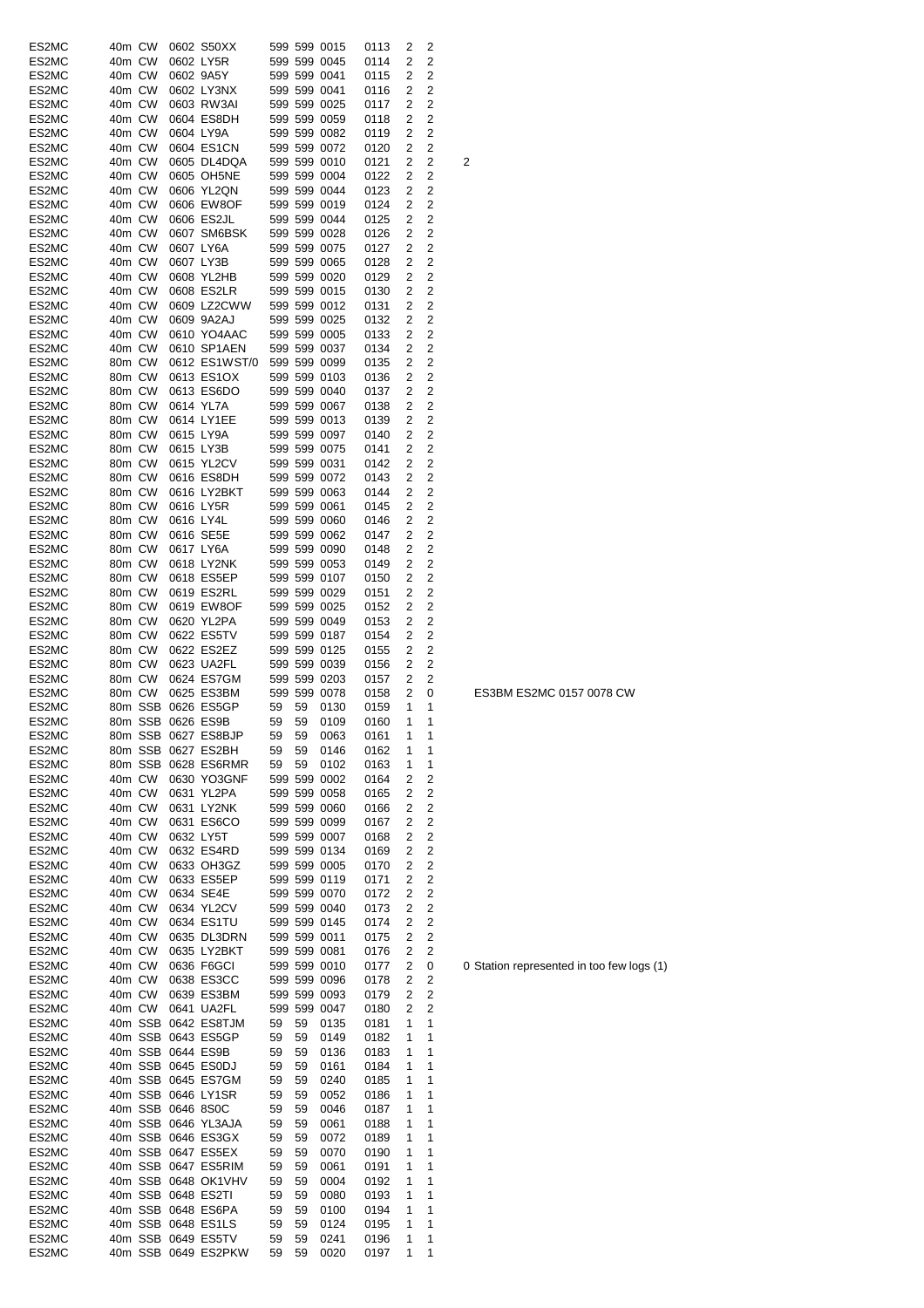| ES2MC |        |         |                   | 40m SSB 0650 ES5MG   | 59 | 59 | 0089         | 0198 | 1              | 1 |   |
|-------|--------|---------|-------------------|----------------------|----|----|--------------|------|----------------|---|---|
|       |        |         |                   | 40m SSB 0650 ES7TH   |    |    |              |      |                |   |   |
| ES2MC |        |         |                   |                      | 59 | 59 | 0065         | 0199 | 1              | 1 | 1 |
| ES2MC |        |         | 40m SSB 0650 R3LC |                      | 59 | 59 | 0036         | 0200 | 1              | 1 |   |
| ES2MC |        |         |                   | 40m SSB 0650 OH1B    | 59 | 59 | 0071         | 0201 | 1              | 1 |   |
| ES2MC |        |         |                   | 40m SSB 0651 PA3DBS  | 59 | 59 | 0001         | 0202 | 1              | 0 | 0 |
| ES2MC |        |         |                   | 40m SSB 0651 SP5XSD  | 59 | 59 | 0018         | 0203 | 1              | 1 |   |
| ES2MC |        |         | 40m SSB 0652 SE5E |                      | 59 | 59 | 0090         | 0204 | 1              | 1 |   |
| ES2MC |        |         |                   | 40m SSB 0652 ES2BOB  | 59 | 59 | 0091         | 0205 | 1              | 1 |   |
|       |        |         |                   |                      |    |    |              |      |                |   |   |
| ES2MC |        |         |                   | 40m SSB 0653 ES2IPA  | 59 | 59 | 0115         | 0206 | 1              | 1 |   |
| ES2MC |        |         |                   | 40m SSB 0653 ES1TP/2 | 59 | 59 | 0068         | 0207 | 1              | 1 |   |
| ES2MC |        |         |                   | 40m SSB 0653 ES2DW   | 59 | 59 | 0077         | 0208 | 1              | 1 |   |
| ES2MC |        |         |                   | 40m SSB 0654 ES8AY   | 59 | 59 | 0005         | 0209 | 1              | 1 |   |
| ES2MC |        |         |                   | 40m SSB 0655 ES6TX   | 59 | 59 | 0113         | 0210 | 1              | 1 |   |
| ES2MC |        | 40m SSB |                   | 0657 ES5QA           | 59 | 59 | 0106         | 0211 | 1              | 1 |   |
|       |        |         |                   |                      |    |    |              |      |                |   |   |
| ES2MC |        |         |                   | 40m SSB 0658 ES6RMR  | 59 | 59 | 0128         | 0212 | 1              | 1 |   |
| ES2MC | 40m CW |         |                   | 0659 ES9A            |    |    | 599 599 0093 | 0213 | 2              | 2 |   |
| ES2MC | 40m CW |         |                   | 0700 ES9C            |    |    | 599 599 0168 | 0214 | 2              | 2 |   |
| ES2MC | 40m CW |         |                   | 0700 LY5G            |    |    | 599 599 0061 | 0215 | 2              | 2 |   |
| ES2MC | 40m CW |         |                   | 0700 OK2BND          |    |    | 599 599 0004 | 0216 | 2              | 2 | 2 |
| ES2MC | 40m CW |         |                   | 0701 OH1B            |    |    | 599 599 0076 | 0217 | 2              | 2 |   |
| ES2MC | 40m CW |         |                   | 0701 RA3NC           |    |    | 599 599 0023 |      |                | 2 |   |
|       |        |         |                   |                      |    |    |              | 0218 | 2              |   |   |
| ES2MC | 40m CW |         |                   | 0701 SM6BSK          |    |    | 599 599 0049 | 0219 | 2              | 2 |   |
| ES2MC | 40m CW |         |                   | 0702 YL2QN           |    |    | 599 599 0082 | 0220 | 2              | 2 |   |
| ES2MC | 40m CW |         |                   | 0702 SP1AEN          |    |    | 599 599 0057 | 0221 | 2              | 2 |   |
| ES2MC | 40m CW |         |                   | 0702 9A5Y            |    |    | 599 599 0074 | 0222 | 2              | 2 |   |
| ES2MC | 40m CW |         |                   | 0703 YU7KW           |    |    | 599 599 0012 | 0223 | 2              | 2 |   |
| ES2MC | 40m CW |         |                   | 0703 ES2LR           |    |    | 599 599 0034 | 0224 | 2              | 2 |   |
|       |        |         |                   |                      |    |    |              |      |                |   |   |
| ES2MC | 40m CW |         |                   | 0703 LZ2CWW          |    |    | 599 599 0015 | 0225 | 2              | 2 |   |
| ES2MC | 40m CW |         |                   | 0704 EW8OF           |    |    | 599 599 0038 | 0226 | 2              | 2 |   |
| ES2MC | 40m CW |         |                   | 0704 LY6A            |    |    | 599 599 0139 | 0227 | 2              | 2 |   |
| ES2MC | 40m CW |         |                   | 0704 SE4E            |    |    | 599 599 0079 | 0228 | 2              | 2 |   |
| ES2MC | 40m CW |         |                   | 0704 ES3RY           |    |    | 599 599 0036 | 0229 | 2              | 2 |   |
| ES2MC | 40m CW |         |                   | 0705 YO4AAC          |    |    | 599 599 0010 | 0230 | 2              | 2 |   |
|       |        |         |                   |                      |    |    |              |      |                |   |   |
| ES2MC | 40m CW |         |                   | 0705 LY9A            |    |    | 599 599 0152 | 0231 | 2              | 2 |   |
| ES2MC | 40m CW |         |                   | 0707 LY3NX           |    |    | 599 599 0089 | 0232 | 2              | 2 |   |
| ES2MC | 40m CW |         |                   | 0707 YL7A            |    |    | 599 599 0113 | 0233 | 2              | 2 |   |
| ES2MC | 40m CW |         |                   | 0707 YL2HB           |    |    | 599 599 0036 | 0234 | 2              | 2 |   |
| ES2MC | 40m CW |         |                   | 0708 ES7A            |    |    | 599 599 0050 | 0235 | 2              | 2 | 2 |
| ES2MC | 40m CW |         |                   | 0709 ES0DJ           |    |    | 599 599 0218 | 0236 | 2              | 2 |   |
|       |        |         |                   |                      |    |    |              |      |                |   |   |
| ES2MC | 80m CW |         |                   | 0710 ES6DO           |    |    | 599 599 0095 | 0237 | 2              | 2 |   |
| ES2MC | 80m CW |         |                   | 0712 ES1WST/0        |    |    | 599 599 0158 | 0238 | 2              | 2 |   |
| ES2MC | 80m CW |         |                   | 0712 ES4RD           |    |    | 599 599 0186 | 0239 | 2              | 2 |   |
| ES2MC | 80m CW |         |                   | 0713 ES2BH           |    |    | 599 599 0225 | 0240 | 2              | 2 |   |
| ES2MC | 80m CW |         |                   | 0714 ES2TI           |    |    | 599 599 0098 | 0241 | 2              | 2 |   |
| ES2MC | 80m CW |         |                   | 0715 ES1TU           |    |    | 599 599 0195 | 0242 | 2              | 2 |   |
| ES2MC | 80m CW |         |                   | 0715 LY3B            |    |    | 599 599 0124 |      |                | 2 |   |
|       |        |         |                   |                      |    |    |              | 0243 | 2              |   |   |
| ES2MC | 80m CW |         |                   | 0715 ES1OX           |    |    | 599 599 0174 | 0244 | 2              | 2 |   |
| ES2MC | 80m CW |         |                   | 0716 LY2NK           |    |    | 599 599 0089 | 0245 | 2              | 2 |   |
| ES2MC |        | 80m CW  |                   | 0716 OH5NE           |    |    | 599 599 0035 | 0246 | $\overline{2}$ | 2 |   |
| ES2MC | 80m CW |         |                   | 0716 LY5R            |    |    | 599 599 0100 | 0247 | 2              | 2 |   |
| ES2MC | 80m CW |         |                   | 0716 LY9A            |    |    | 599 599 0165 | 0248 | 2              | 2 |   |
| ES2MC | 80m CW |         |                   | 0717 ES9C            |    |    | 599 599 0195 | 0249 | 2              | 2 |   |
|       |        |         |                   |                      |    |    |              |      |                |   |   |
| ES2MC | 80m CW |         |                   | 0717 LY2BKT          |    |    | 599 599 0117 | 0250 | 2              | 2 |   |
| ES2MC | 80m CW |         |                   | 0718 YL2QN           |    |    | 599 599 0099 | 0251 | 2              | 2 |   |
| ES2MC | 80m CW |         |                   | 0718 ES8DH           |    |    | 599 599 0130 | 0252 | 2              | 2 |   |
| ES2MC | 80m CW |         |                   | 0718 ES6CO           |    |    | 599 599 0138 | 0253 | 2              | 2 |   |
| ES2MC | 80m CW |         |                   | 0719 RA1AL           |    |    | 599 599 0083 | 0254 | 2              | 2 |   |
| ES2MC | 80m CW |         |                   | 0719 YL2PA           |    |    | 599 599 0086 | 0255 | 2              | 2 |   |
|       |        |         |                   |                      |    |    |              |      |                |   |   |
| ES2MC | 80m CW |         |                   | 0719 OH1B            |    |    | 599 599 0088 | 0256 | 2              | 2 |   |
| ES2MC | 80m CW |         |                   | 0720 YL2CV           |    |    | 599 599 0058 | 0257 | 2              | 2 |   |
| ES2MC | 80m CW |         |                   | 0720 ES2JL           |    |    | 599 599 0087 | 0258 | 2              | 2 |   |
| ES2MC | 80m CW |         |                   | 0722 SE4E            |    |    | 599 599 0093 | 0259 | 2              | 2 |   |
| ES2MC | 80m CW |         |                   | 0723 ES5EP           |    |    | 599 599 0193 | 0260 | 2              | 2 |   |
| ES2MC | 80m CW |         |                   | 0724 ES2EZ           |    |    | 599 599 0225 | 0261 | 2              | 2 |   |
| ES2MC | 80m CW |         |                   | 0724 UA2FL           |    |    | 599 599 0058 | 0262 | 2              | 2 |   |
|       |        |         |                   |                      |    |    |              |      |                |   |   |
| ES2MC | 80m CW |         |                   | 0725 ES4RX           |    |    | 599 599 0190 | 0263 | 2              | 2 |   |
| ES2MC | 80m CW |         |                   | 0726 ES7GM           |    |    | 599 599 0336 | 0264 | 2              | 2 |   |
| ES2MC | 80m CW |         |                   | 0727 ES0DJ           |    |    | 599 599 0243 | 0265 | 2              | 2 |   |
| ES2MC | 80m CW |         |                   | 0727 ES9A            |    |    | 599 599 0109 | 0266 | 2              | 2 |   |
| ES2MC |        |         |                   | 80m SSB 0728 UA1AQA  | 59 | 59 | 0046         | 0267 | 1              | 1 |   |
| ES2MC |        |         |                   | 80m SSB 0729 ES6RMR  | 59 | 59 | 0164         | 0268 | 1              | 1 |   |
| ES2MC |        |         |                   | 80m SSB 0729 ES3GX   | 59 | 59 | 0102         | 0269 | 1              | 1 |   |
|       |        |         |                   |                      |    |    |              |      |                | 1 |   |
| ES2MC |        |         |                   | 80m SSB 0729 LY1SR   | 59 | 59 | 0074         | 0270 | 1              |   |   |
| ES2MC |        |         |                   | 80m SSB 0729 ES4RAO  | 59 | 59 | 0138         | 0271 | 1              | 1 |   |
| ES2MC |        |         |                   | 40m SSB 0730 ES4RAO  | 59 | 59 | 0139         | 0272 | 1              | 1 |   |
| ES2MC |        |         |                   | 80m SSB 0731 ES5MG   | 59 | 59 | 0123         | 0273 | 1              | 1 |   |
| ES2MC |        |         |                   | 80m SSB 0732 YL3AD   | 59 | 59 | 0041         | 0274 | 1              | 1 | 1 |
| ES2MC |        |         |                   | 80m SSB 0732 ES8AY   | 59 | 59 | 0026         | 0275 | 1              | 1 |   |
| ES2MC |        |         |                   | 80m SSB 0733 YL3AJA  | 59 | 59 | 0081         |      | 1              | 1 |   |
|       |        |         |                   |                      |    |    |              | 0276 |                |   |   |
| ES2MC |        |         |                   | 80m SSB 0733 ES5RIM  | 59 | 59 | 0082         | 0277 | 1              | 1 |   |
| ES2MC |        |         |                   | 80m SSB 0733 ES7A    | 59 | 59 | 0065         | 0278 | 1              | 1 | 1 |
| ES2MC |        |         |                   | 80m SSB 0734 RA2FDX  | 59 | 59 | 0064         | 0279 | 1              | 1 | 1 |
| ES2MC |        |         |                   | 80m SSB 0735 SM5RX   | 59 | 59 | 0001         | 0280 | 1              | 0 | 0 |
| ES2MC |        |         |                   | 80m SSB 0736 ES8BJP  | 59 | 59 | 0101         | 0281 | 1              | 1 |   |
| ES2MC |        |         |                   | 80m SSB 0736 ES0CD   | 59 | 59 | 0045         | 0282 | 1              | 1 | 1 |
|       |        |         |                   |                      |    |    |              |      |                |   |   |

Station represented in too few logs (1)

Station represented in too few logs (1)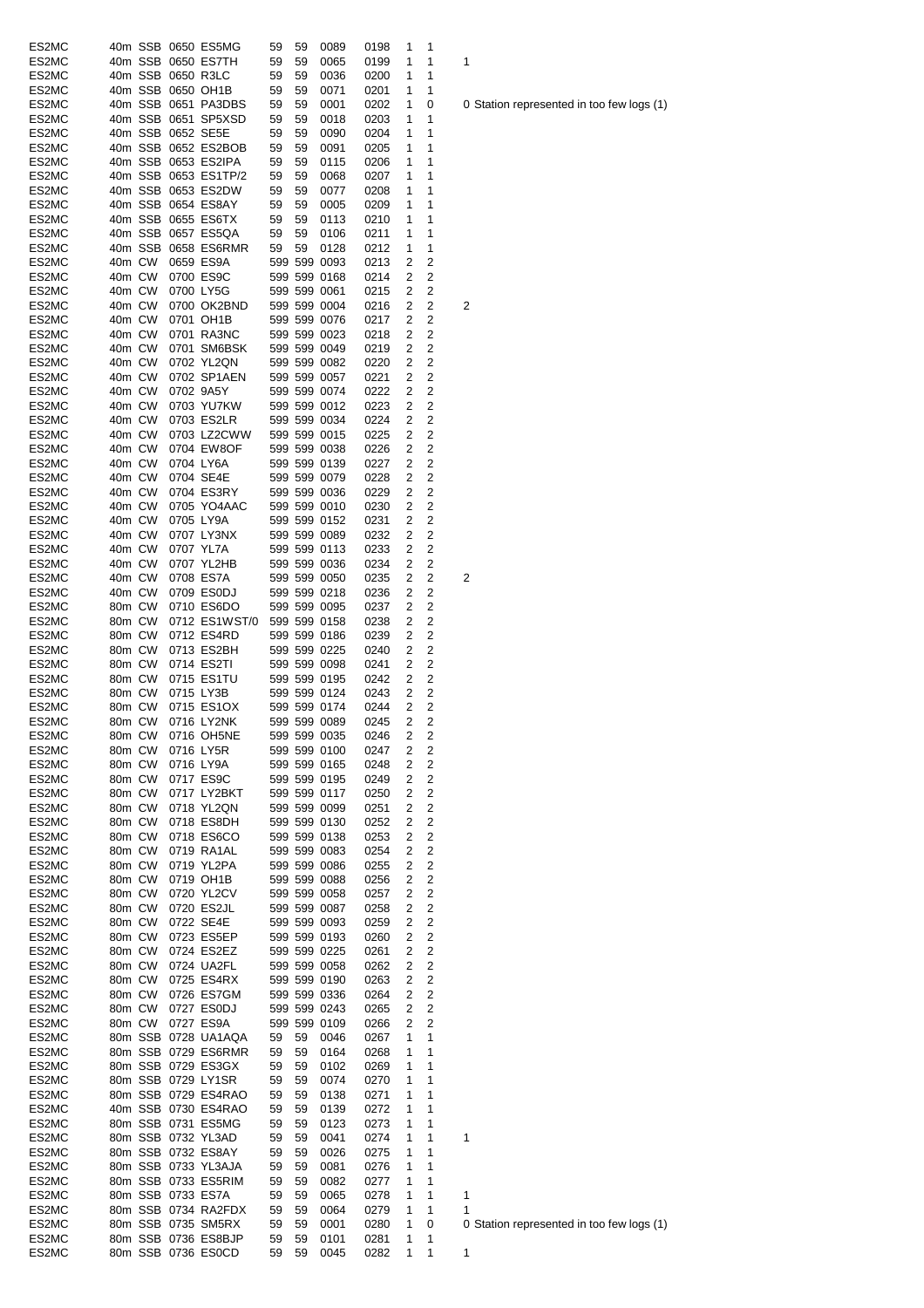| ES2MC |        | 80m SSB 0737 YL7A |                      | 59 | 59 | 0139         | 0283 | 1 | 1              |   |
|-------|--------|-------------------|----------------------|----|----|--------------|------|---|----------------|---|
| ES2MC | 40m CW |                   | 0738 ES6DO           |    |    | 599 599 0128 | 0284 | 2 | 2              |   |
| ES2MC | 40m CW |                   | 0739 ES1TU           |    |    | 599 599 0218 | 0285 | 2 | 2              |   |
| ES2MC | 40m CW |                   | 0739 LY5R            |    |    | 599 599 0122 | 0286 | 2 | 2              |   |
| ES2MC | 40m CW |                   | 0739 LY3B            |    |    | 599 599 0146 | 0287 | 2 | $\overline{2}$ |   |
| ES2MC | 40m CW |                   | 0740 LY5T            |    |    | 599 599 0048 | 0288 | 2 | 2              |   |
| ES2MC | 40m CW |                   | 0740 RA1AL           |    |    | 599 599 0098 | 0289 | 2 | 2              |   |
| ES2MC | 40m CW |                   | 0740 S50XX           |    |    | 599 599 0048 |      | 2 | 2              |   |
|       |        |                   |                      |    |    |              | 0290 |   |                |   |
| ES2MC | 40m CW |                   | 0741 RW3AI           |    |    | 599 599 0055 | 0291 | 2 | 2              |   |
| ES2MC | 40m CW |                   | 0741 ES8DH           |    |    | 599 599 0148 | 0292 | 2 | 2              |   |
| ES2MC | 40m CW |                   | 0742 LY2NK           |    |    | 599 599 0111 | 0293 | 2 | 2              |   |
| ES2MC | 40m CW |                   | 0743 LY2BKT          |    |    | 599 599 0141 | 0294 | 2 | 2              |   |
| ES2MC | 40m CW |                   | 0744 RW1CM           |    |    | 599 599 0029 | 0295 | 2 | 2              |   |
| ES2MC | 40m CW |                   | 0744 LY4L            |    |    | 599 599 0122 | 0296 | 2 | 2              |   |
| ES2MC | 40m CW |                   | 0745 ES5TV           |    |    | 599 599 0353 | 0297 | 2 | 2              |   |
| ES2MC | 40m CW |                   | 0748 ES4OJ           |    |    | 599 599 0073 | 0298 | 2 | 2              |   |
| ES2MC | 40m CW |                   | 0748 ES4RX           |    |    | 599 599 0219 | 0299 | 2 | 2              |   |
| ES2MC | 40m CW |                   | 0749 ES4RD           |    |    | 599 599 0221 | 0300 | 2 | 2              |   |
|       | 40m CW |                   | 0751 ES7GM           |    |    | 599 599 0376 |      |   | 2              |   |
| ES2MC |        |                   |                      |    |    |              | 0301 | 2 |                |   |
| ES2MC | 40m CW |                   | 0751 UA2FL           |    |    | 599 599 0073 | 0302 | 2 | 2              |   |
| ES2MC | 40m CW |                   | 0752 ES1CN           |    |    | 599 599 0185 | 0303 | 2 | 2              |   |
| ES2MC | 40m CW |                   | 0752 ES5EP           |    |    | 599 599 0226 | 0304 | 2 | 2              |   |
| ES2MC | 40m CW |                   | 0754 ES2NF           |    |    | 599 599 0150 | 0305 | 2 | 2              |   |
| ES2MC | 40m CW |                   | 0754 YL2PA           |    |    | 599 599 0112 | 0306 | 2 | 2              |   |
| ES2MC | 40m CW |                   | 0754 DJ6TK           |    |    | 599 599 0004 | 0307 | 2 | 2              |   |
| ES2MC | 40m CW |                   | 0755 YL2CV           |    |    | 599 599 0071 | 0308 | 2 | 2              |   |
| ES2MC | 40m CW |                   | 0755 YU1FG           |    |    | 599 599 0002 | 0309 | 2 | 2              |   |
|       |        |                   |                      |    |    |              |      |   |                |   |
| ES2MC | 40m CW |                   | 0756 ES6CO           |    |    | 599 599 0174 | 0310 | 2 | 2              |   |
| ES2MC |        | 40m SSB 0758 8S0C |                      | 59 | 59 | 0072         | 0311 | 1 | 1              |   |
| ES2MC |        |                   | 40m SSB 0758 ES8TJM  | 59 | 59 | 0224         | 0312 | 1 | 1              |   |
| ES2MC |        |                   | 40m SSB 0759 SE5E    | 59 | 59 | 0124         | 0313 | 1 | 1              |   |
| ES2MC |        |                   | 40m SSB 0759 R3LC    | 59 | 59 | 0062         | 0314 | 1 | 1              |   |
| ES2MC |        |                   | 40m SSB 0800 UA1AQA  | 59 | 59 | 0060         | 0315 | 1 | 1              |   |
| ES2MC |        |                   | 40m SSB 0800 ES6RMR  | 59 | 59 | 0199         | 0316 | 1 | 1              |   |
| ES2MC |        |                   | 40m SSB 0800 ES3GX   | 59 | 59 | 0114         | 0317 | 1 | 1              |   |
| ES2MC |        |                   | 40m SSB 0800 RA2FDX  | 59 | 59 | 0073         | 0318 | 1 | 1              | 1 |
| ES2MC |        |                   | 40m SSB 0801 YL2PA   | 59 | 59 | 0115         | 0319 | 1 | 1              |   |
|       |        |                   |                      |    |    |              |      |   |                |   |
| ES2MC |        |                   | 40m SSB 0801 R3LC    | 59 | 59 | 0064         | 0320 | 1 | 1              |   |
| ES2MC |        |                   | 40m SSB 0802 LY1SR   | 59 | 59 | 0090         | 0321 | 1 | 1              |   |
| ES2MC |        |                   | 40m SSB 0802 ES1TP/2 | 59 | 59 | 0133         | 0322 | 1 | 1              |   |
| ES2MC |        | 40m SSB 0804 YL7A |                      | 59 | 59 | 0165         | 0323 | 1 | 1              |   |
| ES2MC |        |                   | 40m SSB 0805 ES5GP   | 59 | 59 | 0257         | 0324 | 1 | 1              |   |
| ES2MC |        |                   | 40m SSB 0806 ES2DW   | 59 | 59 | 0113         | 0325 | 1 | 1              |   |
| ES2MC |        |                   | 40m SSB 0806 ES2IPA  | 59 | 59 | 0161         | 0326 | 1 | 1              |   |
| ES2MC | 80m CW |                   | 0807 LY2NK           |    |    | 599 599 0125 | 0327 | 2 | 2              |   |
| ES2MC | 80m CW |                   | 0808 RA1AL           |    |    | 599 599 0119 | 0328 | 2 | 2              |   |
| ES2MC | 80m CW |                   | 0808 ES1TU           |    |    | 599 599 0270 | 0329 | 2 | 2              |   |
|       |        |                   |                      |    |    |              |      |   |                |   |
| ES2MC | 80m CW |                   | 0809 LY6A            |    |    | 599 599 0200 | 0330 | 2 | 2              |   |
| ES2MC | 80m CW |                   | 0809 LY3B            |    |    | 599 599 0165 | 0331 | 2 | 2              |   |
| ES2MC | 80m CW |                   | 0809 LY2BKT          |    |    | 599 599 0161 | 0332 | 2 | $\overline{c}$ |   |
| ES2MC | 80m CW |                   | 0810 YL2QN           |    |    | 599 599 0137 | 0333 | 2 | $\overline{c}$ |   |
| ES2MC | 80m CW |                   | 0811 LY9A            |    |    | 599 599 0226 | 0334 | 2 | 2              |   |
| ES2MC | 80m CW |                   | 0811 LY5R            |    |    | 599 599 0144 | 0335 | 2 | 2              |   |
| ES2MC | 80m CW |                   | 0813 ES9C            |    |    | 599 599 0269 | 0336 | 2 | $\overline{c}$ |   |
| ES2MC | 80m CW |                   | 0813 ES5EP           |    |    | 599 599 0244 | 0337 | 2 | 2              |   |
| ES2MC | 80m CW |                   | 0814 ES2EZ           |    |    | 599 599 0306 | 0338 | 2 | $\overline{c}$ |   |
| ES2MC | 80m CW |                   | 0815 YL2CV           |    |    | 599 599 0075 | 0339 | 2 | $\overline{c}$ |   |
|       |        |                   | 0815 SE4E            |    |    |              |      |   |                |   |
| ES2MC | 80m CW |                   |                      |    |    | 599 599 0131 | 0340 | 2 | 2              |   |
| ES2MC | 80m CW |                   | 0816 YL2PA           |    |    | 599 599 0123 | 0341 | 2 | 2              |   |
| ES2MC | 80m CW |                   | 0817 UA2FL           |    |    | 599 599 0080 | 0342 | 2 | 2              |   |
| ES2MC | 80m CW |                   | 0818 ES9A            |    |    | 599 599 0148 | 0343 | 2 | 2              |   |
| ES2MC | 80m CW |                   | 0819 ES5TV           |    |    | 599 599 0427 | 0344 | 2 | $\overline{c}$ |   |
| ES2MC | 80m CW |                   | 0820 ES7GM           |    |    | 599 599 0451 | 0345 | 2 | $\overline{c}$ |   |
| ES2MC | 80m CW |                   | 0820 ES3BM           |    |    | 599 599 0174 | 0346 | 2 | 2              |   |
| ES2MC | 80m CW |                   | 0821 ES2BH           |    |    | 599 599 0332 | 0347 | 2 | 0              |   |
| ES2MC | 80m CW |                   | 0821 ES6DO           |    |    | 599 599 0153 | 0348 | 2 | 2              |   |
| ES2MC | 80m CW |                   | 0822 LY1CM           |    |    | 599 599 0006 | 0349 | 2 | 2              | 2 |
| ES2MC | 80m CW |                   | 0823 LY4L            |    |    | 599 599 0148 | 0350 | 2 | 2              |   |
|       |        |                   |                      |    |    |              |      |   | 2              |   |
| ES2MC | 80m CW |                   | 0823 ES1CN           |    |    | 599 599 0208 | 0351 | 2 |                |   |
| ES2MC | 80m CW |                   | 0823 ES8DH           |    |    | 599 599 0193 | 0352 | 2 | 2              |   |
| ES2MC | 80m CW |                   | 0823 LY5G            |    |    | 599 599 0097 | 0353 | 2 | 2              |   |
| ES2MC | 80m CW |                   | 0824 LY2DX           |    |    | 599 599 0038 | 0354 | 2 | 2              |   |
| ES2MC | 80m CW |                   | 0825 ES2NF           |    |    | 599 599 0173 | 0355 | 2 | $\overline{2}$ |   |
| ES2MC |        |                   | 80m SSB 0827 ES7A    | 59 | 59 | 0099         | 0356 | 1 | 1              | 1 |
| ES2MC |        |                   | 80m SSB 0827 ES8AY   | 59 | 59 | 0066         | 0357 | 1 | 1              |   |
| ES2MC |        |                   | 80m SSB 0828 ES6PA   | 59 | 59 | 0187         | 0358 | 1 | 1              |   |
| ES2MC |        |                   | 80m SSB 0828 ES1OV/3 | 59 | 59 | 0104         | 0359 | 1 | 1              |   |
|       |        |                   |                      |    | 59 |              |      | 1 | 1              |   |
| ES2MC |        |                   | 80m SSB 0828 ES3GX   | 59 |    | 0137         | 0360 |   |                |   |
| ES2MC |        |                   | 80m SSB 0829 YL3AD   | 59 | 59 | 0073         | 0361 | 1 | 1              | 1 |
| ES2MC |        |                   | 80m SSB 0829 ES1TP/2 | 59 | 59 | 0158         | 0362 | 1 | 1              |   |
| ES2MC |        |                   | 80m SSB 0829 ES8BJP  | 59 | 59 | 0122         | 0363 | 1 | 1              |   |
| ES2MC |        |                   | 80m SSB 0829 UA1AQA  | 59 | 59 | 0078         | 0364 | 1 | 1              |   |
| ES2MC |        | 80m SSB 0830 YL7A |                      | 59 | 59 | 0188         | 0365 | 1 | 1              |   |
| ES2MC |        | 80m SSB 0831 8S0C |                      | 59 | 59 | 0088         | 0366 | 1 | 1              |   |
| ES2MC |        |                   | 80m SSB 0831 ES2ADF  | 59 | 59 | 0116         | 0367 | 1 | 1              |   |
|       |        |                   |                      |    |    |              |      |   |                |   |

ES2BH ES2MC 0348 0332 CW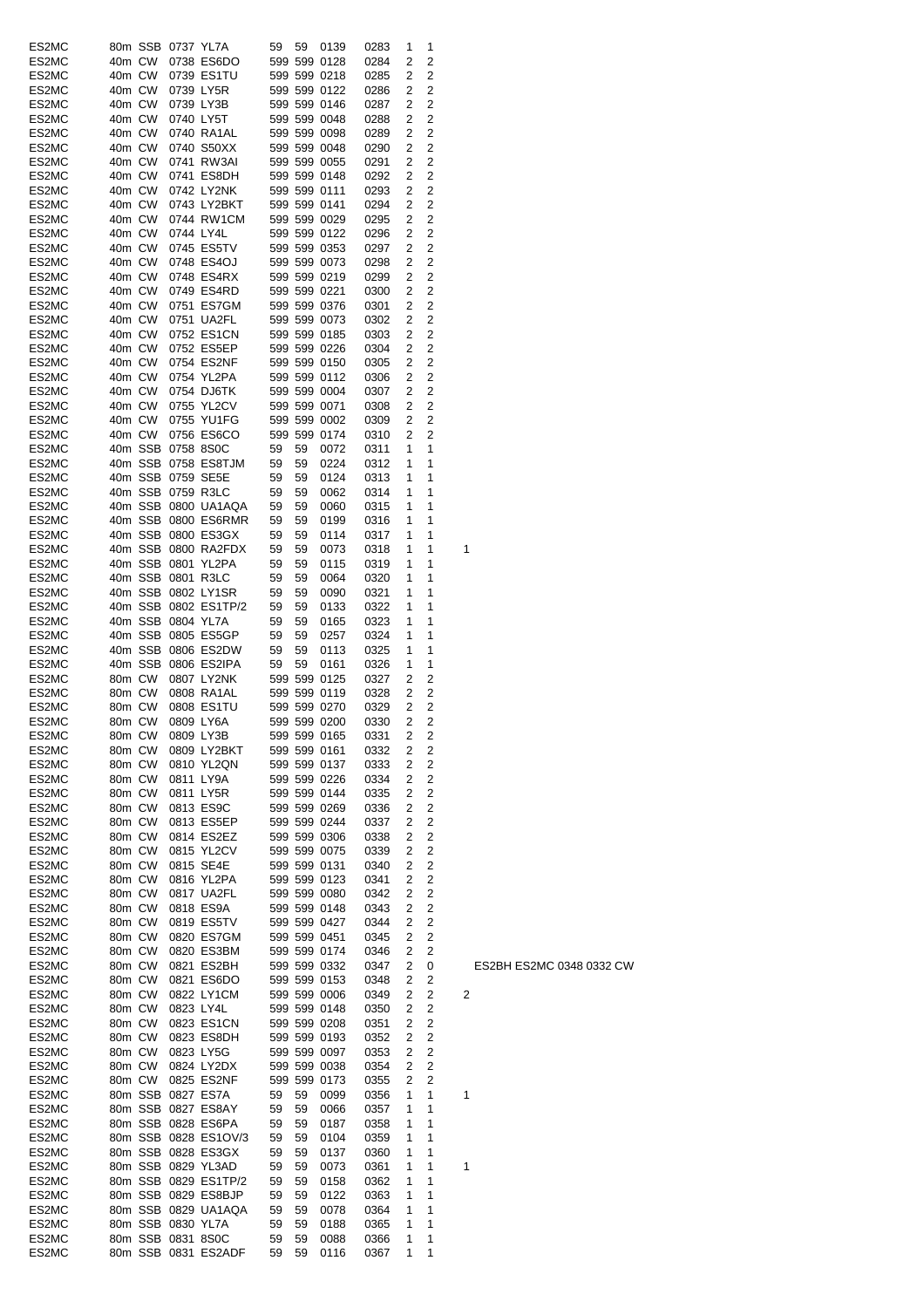| ES2MC          |                  |         |                   | 80m SSB 0831 ES4RAO                     | 59       | 59       | 0203                         | 0368         | 1      | 1              |   |
|----------------|------------------|---------|-------------------|-----------------------------------------|----------|----------|------------------------------|--------------|--------|----------------|---|
| ES2MC          |                  |         |                   | 80m SSB 0831 ES3ACV                     | 59       | 59       | 0053                         | 0369         | 1      | 1              |   |
| ES2MC          |                  |         |                   | 80m SSB 0832 ES8TJM                     | 59       | 59       | 0272                         | 0370         | 1      | 1              |   |
| ES2MC          |                  |         |                   | 80m SSB 0833 LY3NX                      | 59       | 59       | 0149                         | 0371         | 1      | 1              |   |
| ES2MC          |                  |         |                   | 80m SSB 0833 ES2BOB                     | 59       | 59       | 0155                         | 0372         | 1      | 1              |   |
| ES2MC          |                  |         |                   | 80m SSB 0833 ES6RMR                     | 59       | 59       | 0241                         | 0373         | 1      | 1              |   |
| ES2MC          |                  |         |                   | 80m SSB 0834 ES2IPA                     | 59       | 59       | 0191                         | 0374         | 1      | 1              |   |
| ES2MC          |                  |         |                   | 80m SSB 0834 ES5RIM                     | 59       | 59       | 0110                         | 0375         | 1      | 1              |   |
| ES2MC          |                  | 80m SSB |                   | 0835 YL3AJA                             | 59       | 59       | 0116                         | 0376         | 1      | 1              |   |
| ES2MC          | 40m CW           |         |                   | 0837 YL2HB                              |          |          | 599 599 0066                 | 0377         | 2      | 2              |   |
| ES2MC          | 40m CW           |         |                   | 0837 S50XX                              |          |          | 599 599 0064                 | 0378         | 2      | 2              |   |
| ES2MC          | 40m CW           |         |                   | 0837 LY2NK                              |          |          | 599 599 0142                 | 0379         | 2      | 2              |   |
| ES2MC          | 40m CW           |         | 0838 LY2F         |                                         |          |          | 599 599 0008                 | 0380         | 2      | 2              |   |
| ES2MC          | 40m CW           |         |                   | 0838 ES4RD                              |          |          | 599 599 0274                 | 0381         | 2      | 2              |   |
| ES2MC          | 40m CW           |         |                   | 0838 YL2QN                              |          |          | 599 599 0163                 | 0382         | 2      | 2              |   |
| ES2MC          | 40m CW           |         |                   | 0839 ES0DJ                              |          |          | 599 599 0343                 | 0383         | 2      | 2              |   |
| ES2MC          | 40m CW           |         |                   | 0839 RA1AL                              |          |          | 599 599 0139                 | 0384         | 2      | 2              |   |
| ES2MC          | 40m CW           |         |                   | 0839 LY5R                               |          |          | 599 599 0164                 | 0385         | 2      | 2              |   |
| ES2MC          | 40m CW           |         |                   | 0840 LY9A                               |          |          | 599 599 0258                 | 0386         | 2      | $\overline{2}$ |   |
| ES2MC          | 40m CW           |         |                   | 0840 LY4L                               |          |          | 599 599 0161                 | 0387         | 2      | 2              |   |
| ES2MC          | 40m CW           |         |                   | 0840 LY6A                               |          |          | 599 599 0237                 | 0388         | 2      | 2              |   |
| ES2MC          | 40m CW           |         |                   | 0840 LY3B                               |          |          | 599 599 0192                 | 0389         | 2      | 2              |   |
| ES2MC          | 40m CW           |         |                   | 0841 ES1TU                              |          |          | 599 599 0316                 | 0390         | 2      | 2              |   |
| ES2MC          | 40m CW           |         |                   | 0841 SE5E                               |          |          | 599 599 0156                 | 0391         | 2      | 2              |   |
| ES2MC          | 40m CW           |         |                   | 0841 DL5AXX                             |          |          | 599 599 0027                 | 0392         | 2      | 2              |   |
| ES2MC          | 40m CW           |         |                   | 0842 ES8DH                              |          |          | 599 599 0205                 | 0393         | 2      | 2              |   |
| ES2MC          | 40m CW           |         |                   | 0842 SP1AEN                             |          |          | 599 599 0093                 | 0394         | 2      | 2              |   |
| ES2MC          | 40m CW           |         |                   | 0842 SP5DZE                             |          |          | 599 599 0008                 | 0395         | 2      | 2              | 2 |
| ES2MC          | 40m CW<br>40m CW |         |                   | 0842 EW8OF                              |          |          | 599 599 0074                 | 0396         | 2      | 2              |   |
| ES2MC          |                  |         |                   | 0843 ES6CO                              |          |          | 599 599 0223                 | 0397         | 2      | 2              |   |
| ES2MC<br>ES2MC | 40m CW           |         |                   | 0843 ES3RY                              |          |          | 599 599 0100                 | 0398         | 2<br>2 | 2<br>2         |   |
|                | 40m CW           |         |                   | 0843 LY2BKT                             |          |          | 599 599 0191                 | 0399         |        |                |   |
| ES2MC          | 40m CW           |         |                   | 0843 SE4E<br>0844 SM6BSK                |          |          | 599 599 0152<br>599 599 0084 | 0400         | 2<br>2 | 2<br>2         |   |
| ES2MC          | 40m CW           |         |                   |                                         |          |          |                              | 0401         |        |                |   |
| ES2MC          | 40m CW           |         |                   | 0844 ES2LR                              |          |          | 599 599 0064                 | 0402         | 2      | 2              |   |
| ES2MC          | 40m CW           |         |                   | 0844 ES5TV                              |          |          | 599 599 0480                 | 0403         | 2<br>2 | 2<br>2         |   |
| ES2MC          | 40m CW           |         |                   | 0845 YL2CV                              |          |          | 599 599 0090                 | 0404         |        |                |   |
| ES2MC          | 40m CW           |         |                   | 0845 RW3AI                              |          |          | 599 599 0078                 | 0405         | 2      | 2              |   |
| ES2MC          | 40m CW           |         |                   | 0845 UX7UN                              |          |          | 599 599 0018                 | 0406         | 2      | 2              |   |
| ES2MC          | 40m CW           |         |                   | 0846 ES9C                               |          |          | 599 599 0313                 | 0407         | 2      | 2              |   |
| ES2MC          | 40m CW           |         |                   | 0846 DJ6TK                              |          |          | 599 599 0012                 | 0408         | 2      | 2              |   |
| ES2MC          | 40m CW           |         |                   | 0847 ES2JL                              |          |          | 599 599 0135<br>0219         | 0409         | 2<br>1 | 2<br>1         |   |
| ES2MC          |                  |         |                   | 40m SSB 0849 ES4RAO                     | 59       | 59       |                              | 0410         | 1      | 1              |   |
| ES2MC          |                  |         |                   | 40m SSB 0850 LY3NX                      | 59       | 59       | 0156                         | 0411         |        | 1              |   |
| ES2MC<br>ES2MC |                  | 40m SSB | 40m SSB 0851 8S0C | 0851 ES4OJ                              | 59<br>59 | 59<br>59 | 0101<br>0116                 | 0412<br>0413 | 1<br>1 | 1              |   |
| ES2MC          |                  |         |                   | 40m SSB 0853 ES2NF                      | 59       | 59       | 0197                         | 0414         | 1      | 1              |   |
| ES2MC          |                  |         |                   | 40m SSB 0853 ES5QA                      | 59       | 59       | 0258                         | 0415         | 1      | 1              |   |
|                |                  |         |                   |                                         |          |          |                              |              |        |                |   |
| ES2MC<br>ES2MC |                  |         |                   | 40m SSB 0853 ES/A<br>40m SSB 0853 YL3AD | 59<br>59 | 59<br>59 | 0116<br>0088                 | 0416<br>0417 | 1<br>1 | 1<br>1         | 1 |
| ES2MC          |                  |         |                   | 40m SSB 0854 ES8TJM                     | 59       | 59       | 0295                         | 0418         | 1      | 1              |   |
| ES2MC          |                  |         |                   | 40m SSB 0854 ES7GM                      | 59       | 59       | 0513                         | 0419         | 1      | 1              |   |
| ES2MC          |                  |         |                   | 40m SSB 0855 ES8AY                      | 59       | 59       | 0084                         | 0420         | 1      | 1              |   |
| ES2MC          |                  |         |                   | 40m SSB 0855 ES6PA                      | 59       | 59       | 0208                         | 0421         | 1      | 1              |   |
| ES2MC          |                  |         |                   | 40m SSB 0855 YL3AJA                     | 59       | 59       | 0124                         | 0422         | 1      | 1              |   |
| ES2MC          |                  |         |                   | 40m SSB 0856 ES5YG                      | 59       | 59       | 0147                         | 0423         | 1      | 1              |   |
| ES2MC          |                  |         |                   | 40m SSB 0858 ES1LS                      | 59       | 59       | 0251                         | 0424         | 1      | 1              |   |
| ES2MC          |                  |         |                   | 40m SSB 0858 OH7FXK                     | 59       | 59       | 0001                         | 0425         | 1      | 0              | 0 |
| ES2NF          |                  |         |                   | 80m SSB 0500 ES9B                       | 59       | 59       | 0001                         | 0001         | 1      | 1              |   |
| ES2NF          |                  |         |                   | 80m SSB 0500 ES6RMR                     | 59       | 0        | 0002                         | 0002         | 1      | 1              |   |
| ES2NF          |                  |         |                   | 80m SSB 0501 ES8TJM                     | 59       | 59       | 0002                         | 0003         | 1      | 1              |   |
| ES2NF          |                  |         |                   | 80m SSB 0501 ES5QA                      | 59       | 59       | 0004                         | 0004         | 1      | 1              |   |
| ES2NF          |                  |         |                   | 80m SSB 0502 ES7TH                      | 59       | 59       | 0002                         | 0005         | 1      | 1              | 1 |
| ES2NF          |                  |         |                   | 80m SSB 0502 ES6TX                      | 59       | 59       | 0003                         | 0006         | 1      | 1              |   |
| ES2NF          |                  |         |                   | 80m SSB 0502 ES5GP                      | 59       | 59       | 0009                         | 0007         | 1      | 1              |   |
| ES2NF          |                  |         |                   | 80m SSB 0503 ES4RAO                     | 59       | 59       | 0003                         | 0008         | 1      | 1              |   |
| ES2NF          |                  |         |                   | 80m SSB 0503 ES5YG                      | 59       | 59       | 0008                         | 0009         | 1      | 1              |   |
| ES2NF          |                  |         |                   | 80m SSB 0504 ES1TP/2                    | 59       | 59       | 0006                         | 0010         | 1      | 1              |   |
| ES2NF          |                  |         |                   | 80m SSB 0504 ES3RFL                     | 59       | 59       | 0003                         | 0011         | 1      | 1              |   |
| ES2NF          |                  |         |                   | 80m SSB 0506 ES6PA                      | 59       | 59       | 0008                         | 0012         | 1      | 1              |   |
| ES2NF          |                  |         |                   | 80m SSB 0507 ES1LS                      | 59       | 59       | 0012                         | 0013         | 1      | 1              |   |
| ES2NF          |                  |         |                   | 80m SSB 0509 ES2IPA                     | 59       | 59       | 0014                         | 0014         | 1      | 1              |   |
| ES2NF          |                  |         | 80m SSB 0510 LY9A |                                         | 59       | 59       | 0020                         | 0015         | 1      | 1              |   |
| ES2NF          |                  |         |                   | 80m SSB 0510 ES5TV                      | 59       | 59       | 0031                         | 0016         | 1      | 1              |   |
| ES2NF          |                  |         | 80m SSB 0513 LY4Z |                                         | 59       | 59       | 0005                         | 0017         | 1      | 0              |   |
| ES2NF          |                  |         |                   | 80m SSB 0514 YL3AJA                     | 59       | 59       | 0004                         | 0018         | 1      | 1              |   |
| ES2NF          | 80m CW           |         |                   | 0517 ES3BM                              |          |          | 599 599 0020                 | 0019         | 2      | 2              |   |
| ES2NF          | 80m CW           |         |                   | 0518 ES7MA                              |          |          | 599 599 0020                 | 0020         | 2      | 2              |   |
| ES2NF          | 80m CW           |         |                   | 0518 ES2MC                              |          |          | 599 599 0034                 | 0021         | 2      | 2              |   |
| ES2NF          | 80m CW           |         |                   | 0520 ES7GM                              |          |          | 599 599 0046                 | 0022         | 2      | 2              |   |
| ES2NF          | 80m CW           |         |                   | 0521 ES9C                               |          |          | 599 599 0032                 | 0023         | 2      | 2              |   |
| ES2NF          | 80m CW           |         |                   | 0522 ES5TV                              |          |          | 599 599 0058                 | 0024         | 2      | 0              |   |
| ES2NF          | 80m CW           |         |                   | 0523 ES6CO                              |          |          | 599 599 0030                 | 0025         | 2      | 2              |   |
| ES2NF          | 80m CW           |         |                   | 0524 ES8DH                              |          |          | 599 599 0021                 | 0026         | 2      | 2              |   |
| ES2NF          | 80m CW           |         |                   | 0525 ES2JL                              |          |          | 599 599 0017                 | 0027         | 2      | 2              |   |

0 Station represented in too few logs (2)

# LY4Z ES3NF 0017 0005 SSB

**Duplicate**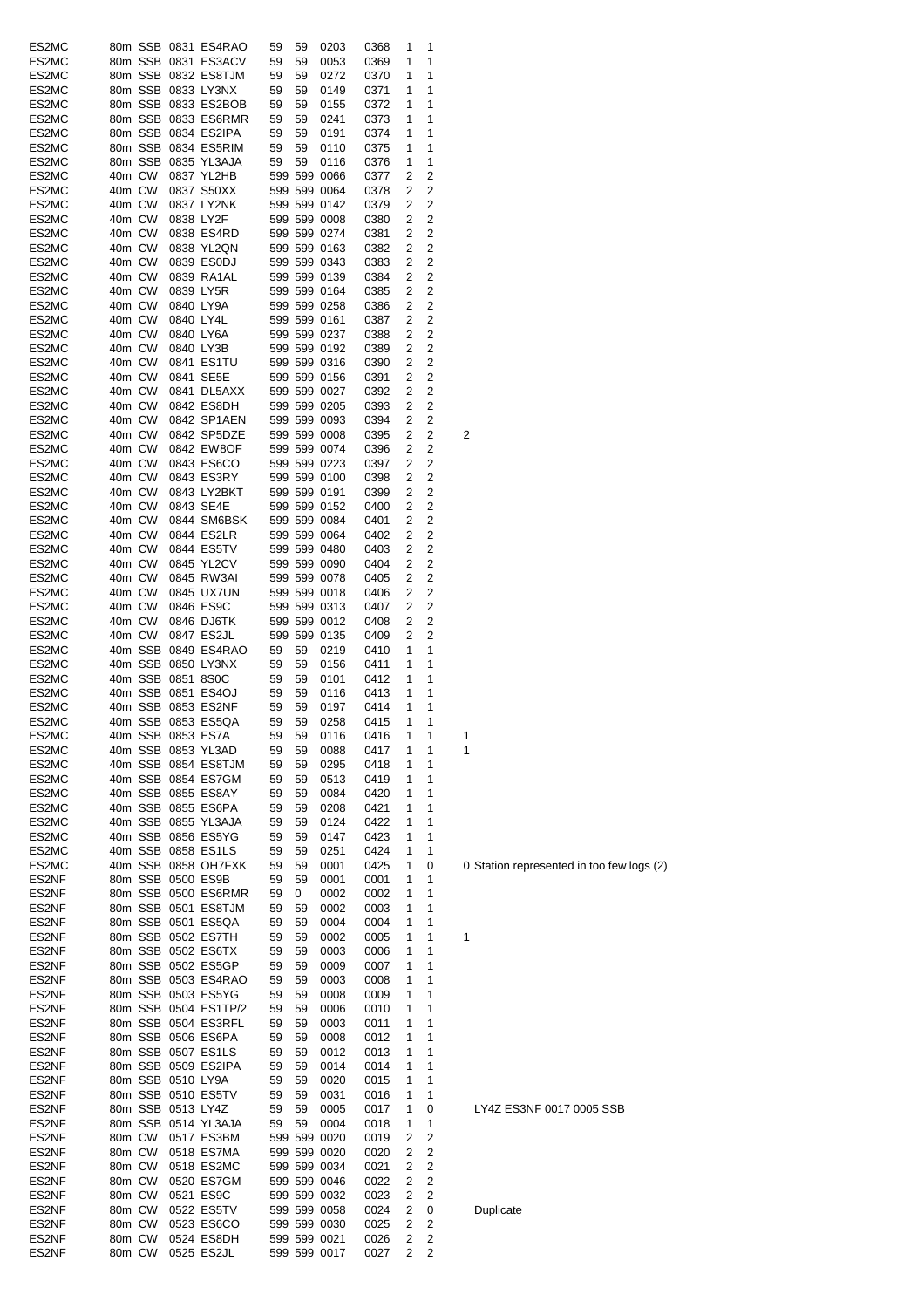| ES2NF | 80m CW |         |                   | 0526 UA2FL                |    |    | 599 599 0016 | 0028 | 2 | 2              |
|-------|--------|---------|-------------------|---------------------------|----|----|--------------|------|---|----------------|
|       | 80m CW |         |                   |                           |    |    |              |      |   |                |
| ES2NF |        |         |                   | 0528 ES3CC                |    |    | 599 599 0018 | 0029 | 2 | 2              |
| ES2NF | 80m CW |         |                   | 0529 ES2TI                |    |    | 599 599 0013 | 0030 | 2 | 2              |
| ES2NF | 80m CW |         |                   | 0530 OH2PM                |    |    | 599 599 0022 | 0031 | 2 | $\overline{2}$ |
| ES2NF | 80m CW |         |                   | 0531 ES3RF                |    |    | 599 599 0022 | 0032 | 2 | 0              |
|       |        |         |                   |                           |    |    |              |      |   |                |
| ES2NF | 80m CW |         |                   | 0532 LY2SA                |    |    | 599 599 0023 | 0033 | 2 | 2              |
| ES2NF | 80m CW |         |                   | 0533 YL2QN                |    |    | 599 599 0019 | 0034 | 2 | 2              |
| ES2NF | 80m CW |         |                   | 0534 LY2BKT               |    |    | 599 599 0025 | 0035 | 2 | 2              |
| ES2NF | 80m CW |         |                   | 0536 SE5E                 |    |    | 599 599 0030 | 0036 | 2 | 2              |
| ES2NF | 80m CW |         |                   | 0537 LA1AL                |    |    | 599 599 0012 | 0037 | 2 | 0              |
|       |        |         |                   |                           |    |    |              |      |   |                |
| ES2NF | 40m CW |         |                   | 0540 ES8DH                |    |    | 599 599 0041 | 0038 | 2 | 2              |
| ES2NF | 40m CW |         |                   | 0541 SE5E                 |    |    | 599 599 0034 | 0039 | 2 | 2              |
| ES2NF | 40m CW |         |                   | 0542 ES4RD                |    |    | 599 599 0066 | 0040 | 2 | 2              |
| ES2NF | 40m CW |         |                   | 0542 ES1OX                |    |    | 599 599 0056 | 0041 | 2 | 2              |
| ES2NF | 40m CW |         |                   | 0544 ES2JL                |    |    | 599 599 0029 | 0042 | 2 | 2              |
|       |        |         |                   |                           |    |    |              |      |   |                |
| ES2NF | 40m CW |         |                   | 0545 ES1WST/0             |    |    | 599 599 0070 | 0043 | 2 | 2              |
| ES2NF | 40m CW |         |                   | 0546 ES4RX                |    |    | 599 599 0072 | 0044 | 2 | 2              |
| ES2NF | 40m CW |         | 0548 9A5Y         |                           |    |    | 599 599 0031 | 0045 | 2 | 2              |
| ES2NF | 40m CW |         |                   | 0549 9A2AJ                |    |    | 599 599 0015 | 0046 | 2 | 2              |
| ES2NF | 40m CW |         | 0550 LY3B         |                           |    |    | 599 599 0049 |      |   |                |
|       |        |         |                   |                           |    |    |              | 0047 | 2 | 2              |
| ES2NF | 40m CW |         |                   | 0551 YL2QN                |    |    | 599 599 0032 | 0048 | 2 | 2              |
| ES2NF | 40m CW |         | 0551 LY4L         |                           |    |    | 599 599 0036 | 0049 | 2 | $\overline{2}$ |
| ES2NF | 40m CW |         | 0551 LY9A         |                           |    |    | 599 599 0063 | 0050 | 2 | 2              |
| ES2NF | 40m CW |         |                   | 0552 LY2SA                |    |    | 599 599 0039 | 0051 | 2 | $\overline{2}$ |
|       |        |         |                   |                           |    |    |              |      |   |                |
| ES2NF | 40m CW |         |                   | 0553 SE4E                 |    |    | 599 599 0034 | 0052 | 2 | 2              |
| ES2NF | 40m CW |         |                   | 0553 SP1AEN               |    |    | 599 599 0028 | 0053 | 2 | 2              |
| ES2NF | 40m CW |         |                   | 0554 RW3AI                |    |    | 599 599 0018 | 0054 | 2 | 2              |
| ES2NF | 40m CW |         |                   | 0555 LY2BKT               |    |    | 599 599 0044 | 0055 | 2 | $\overline{2}$ |
| ES2NF | 40m CW |         | 0555 LY5R         |                           |    |    | 599 599 0040 | 0056 | 2 | 2              |
|       |        |         |                   |                           |    |    |              |      |   |                |
| ES2NF | 40m CW |         | 0556 LY6A         |                           |    |    | 599 599 0063 | 0057 | 2 | $\overline{c}$ |
| ES2NF | 40m CW |         |                   | 0557 ES7GM                |    |    | 599 599 0131 | 0058 | 2 | 2              |
| ES2NF | 40m CW |         |                   | 0559 ES1AO                |    |    | 599 599 0021 | 0059 | 2 | 2              |
| ES2NF | 40m CW |         |                   | 0600 ES3BM                |    |    | 599 599 0054 | 0060 | 2 | 2              |
| ES2NF |        |         |                   |                           | 59 | 59 |              |      | 1 | 1              |
|       |        | 40m SSB |                   | 0602 ES6RMR               |    |    | 0068         | 0061 |   |                |
| ES2NF |        | 40m SSB |                   | 0602 ES6TX                | 59 | 59 | 0068         | 0062 | 1 | 1              |
| ES2NF |        | 40m SSB |                   | 0603 ES5GP                | 59 | 59 | 0094         | 0063 | 1 | 1              |
| ES2NF |        | 40m SSB |                   | 0603 ES5MG                | 59 | 59 | 0054         | 0064 | 1 | 1              |
| ES2NF |        | 40m SSB |                   | 0605 ES1TU                | 59 | 59 | 0098         | 0065 | 1 | 1              |
|       |        | 40m SSB |                   |                           |    |    |              |      |   |                |
| ES2NF |        |         |                   | 0605 ES8TJM               | 59 | 59 | 0080         | 0066 | 1 | 1              |
| ES2NF |        |         | 40m SSB 0606 8S0C |                           | 59 | 59 | 0030         | 0067 | 1 | 1              |
| ES2NF |        | 40m SSB |                   | 0607 UA1AQA               | 59 | 59 | 0015         | 0068 | 1 | 1              |
| ES2NF |        |         |                   | 40m SSB 0609 LY1SR        | 59 | 59 | 0037         | 0069 | 1 | 1              |
| ES2NF |        |         | 40m SSB 0610 R3LC |                           | 59 | 59 | 0024         | 0070 | 1 | 1              |
|       |        |         | 80m SSB 0611 ES9B |                           |    |    |              |      |   |                |
| ES2NF |        |         |                   |                           | 59 | 59 | 0089         | 0071 | 1 | 1              |
| ES2NF |        |         |                   | 80m SSB 0611 ES2BOB       | 59 | 59 | 0064         | 0072 | 1 | 1              |
| ES2NF |        | 80m SSB |                   | 0612 ES5GP                | 59 | 59 | 0113         | 0073 | 1 | 1              |
| ES2NF |        | 80m SSB |                   | 0612 ES2ADF               | 59 | 59 | 0035         | 0074 | 1 | 1              |
| ES2NF |        |         |                   | 80m SSB 0613 ES8BJP       | 59 | 59 | 0052         | 0075 | 1 | 1              |
| ES2NF |        |         |                   | 80m SSB 0615 ES6PA        |    |    |              |      |   |                |
|       |        |         |                   |                           | 59 | 59 | 0068         | 0076 | 1 | 1              |
| ES2NF |        |         |                   | 80m SSB 0615 ES8TJM       | 59 | 59 | 0103         | 0077 | 1 | 1              |
| ES2NF |        |         |                   | 80m SSB 0616 ES1LS        | 59 | 59 | 0080         | 0078 | 1 | 1              |
| ES2NF |        |         |                   | 80m SSB 0618 UA1AQA       | 59 | 59 | 0026         | 0079 | 1 | 1              |
| ES2NF |        |         |                   | 80m SSB 0620 ES2BH        | 59 | 59 | 0130         | 0080 | 1 | 1              |
|       |        |         |                   |                           |    |    |              |      |   |                |
| ES2NF |        |         |                   | 80m SSB 0622 ES6RMR       | 59 | 59 | 0096         | 0081 | 1 | 1              |
| ES2NF |        |         |                   | 80m SSB 0623 ES4RAO       | 59 | 59 | 0071         | 0082 | 1 | 0              |
| ES2NF |        |         |                   | 80m SSB 0626 ES5EX        | 59 | 59 | 0056         | 0083 | 1 | 1              |
| ES2NF |        |         |                   | 80m SSB 0627 ES0DJ        | 59 | 59 | 0135         | 0084 | 1 | 1              |
| ES2NF |        |         |                   | 80m SSB 0628 ES2EZ        | 59 | 59 | 0132         | 0085 | 1 | 1              |
|       |        |         |                   |                           |    |    |              |      |   |                |
| ES2NF | 80m CW |         |                   | 0630 ES7GM                |    |    | 599 599 0218 | 0086 | 2 | 2              |
| ES2NF | 80m CW |         |                   | 0631 ES5TV                |    |    | 599 599 0211 | 0087 | 2 | $\overline{c}$ |
| ES2NF | 80m CW |         |                   | 0633 ES3CC                |    |    | 599 599 0091 | 0088 | 2 | $\overline{c}$ |
| ES2NF | 80m CW |         |                   | 0634 ES1CN                |    |    | 599 599 0109 | 0089 | 2 | 2              |
| ES2NF | 80m CW |         |                   | 0636 ES2RL                |    |    | 599 599 0030 | 0090 | 2 | 0              |
|       |        |         |                   |                           |    |    |              |      |   |                |
| ES2NF | 80m CW |         |                   | 0637 RA1AL                |    |    | 599 599 0058 | 0091 | 2 | 2              |
| ES2NF | 80m CW |         |                   | 0638 ES2LR                |    |    | 599 599 0025 | 0092 | 2 | 2              |
| ES2NF | 80m CW |         |                   | 0638 LY5G                 |    |    | 599 599 0053 | 0093 | 2 | 2              |
| ES2NF | 80m CW |         |                   | 0639 ES5DB                |    |    | 599 599 0090 | 0094 | 2 | $\overline{c}$ |
| ES2NF | 80m CW |         |                   | 0640 ES3RY                |    |    | 599 599 0030 | 0095 | 2 | 2              |
|       |        |         |                   |                           |    |    |              |      |   |                |
| ES2NF | 80m CW |         |                   | 0642 ES1AO                |    |    | 599 599 0050 | 0096 | 2 | 2              |
| ES2NF | 80m CW |         |                   | 0643 LY2NK                |    |    | 599 599 0069 | 0097 | 2 | 2              |
| ES2NF | 40m CW |         |                   | 0644 UA2FL                |    |    | 599 599 0049 | 0098 | 2 | 2              |
| ES2NF | 40m CW |         |                   | 0645 ES1OX                |    |    | 599 599 0139 | 0099 | 2 | $\overline{c}$ |
| ES2NF | 40m CW |         |                   | 0646 ES5EP                |    |    | 599 599 0139 | 0100 | 2 | $\overline{c}$ |
| ES2NF | 40m CW |         |                   | 0647 ES4RD                |    |    | 599 599 0153 | 0101 | 2 | 2              |
|       |        |         |                   |                           |    |    |              |      |   |                |
| ES2NF | 40m CW |         |                   | 0648 ES3CC                |    |    | 599 599 0116 | 0102 | 2 | 2              |
| ES2NF | 40m CW |         |                   | 0650 ES9C                 |    |    | 599 599 0156 | 0103 | 2 | 2              |
| ES2NF | 40m CW |         |                   | 0651 ES4RX                |    |    | 599 599 0153 | 0104 | 2 | 2              |
| ES2NF | 40m CW |         |                   | 0653 ES1CN                |    |    | 599 599 0127 | 0105 | 2 | $\overline{c}$ |
|       |        |         |                   |                           |    |    |              |      |   |                |
| ES2NF | 40m CW |         |                   | 0654 ES9A                 |    |    | 599 599 0089 | 0106 | 2 | 2              |
| ES2NF | 40m CW |         |                   | 0655 ES6DO                |    |    | 599 599 0072 | 0107 | 2 | 2              |
| ES2NF | 40m CW |         |                   | 0657 ES8DH                |    |    | 599 599 0103 | 0108 | 2 | 2              |
| ES2NF | 40m CW |         |                   | 0659 ES5TV                |    |    | 599 599 0259 | 0109 | 2 | 2              |
| ES2NF |        |         |                   | 40m SSB 0700 ES5GP        | 59 | 59 | 0172         | 0110 | 1 | 1              |
|       |        |         |                   |                           |    |    |              |      | 1 | 1              |
| ES2NF |        |         |                   | 40m SSB 0701 YL3AJA       | 59 | 59 | 0067         | 0111 |   |                |
| ES2NF |        |         |                   | 40m SSB 0702 SP5XSD 59 59 |    |    | 0026         | 0112 | 1 | $\Omega$       |

ES3RF LY3NX 0024 0022 CW

/ RA1AL ES2NF 0037 0012 CW

ES4RAO ES3GX 0051 0071 SSB / ES4RAO ES2NF 0082 0079 SSB

ES2RL ES2TI 0054 0030 CW / ES2RL ES2NF 0090 0036 CW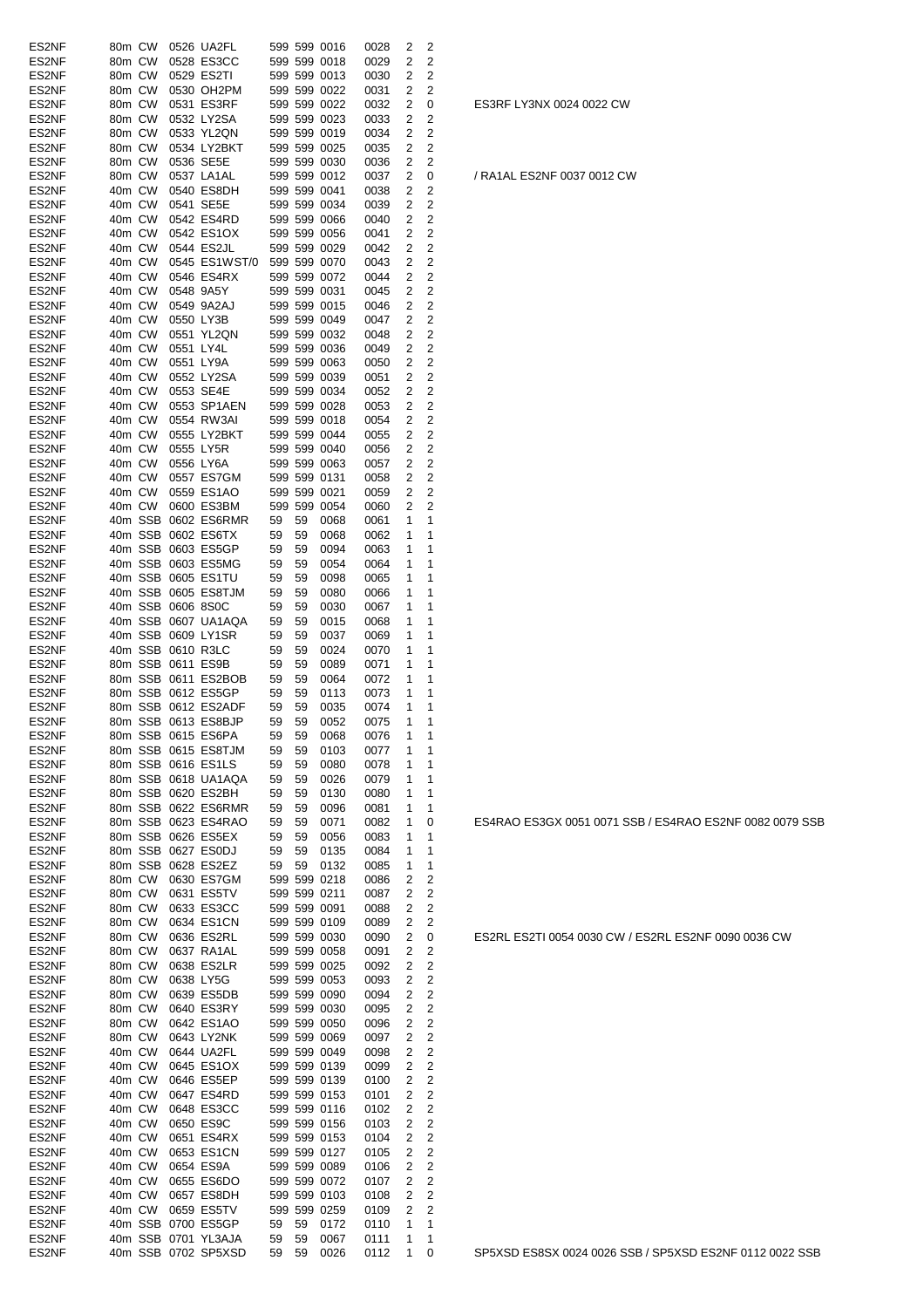| ES2NF          |        |         |                   | 40m SSB 0702 ES8TJM  | 59           | 59       | 0150         | 0113         | 1              | 1              |   |
|----------------|--------|---------|-------------------|----------------------|--------------|----------|--------------|--------------|----------------|----------------|---|
| ES2NF          |        |         |                   | 40m SSB 0703 ES5QA   | 59           | 59       | 0119         | 0114         | 1              | 1              |   |
|                |        |         |                   |                      |              |          |              |              |                |                |   |
| ES2NF          |        |         |                   | 40m SSB 0704 ES5MG   | 59           | 59       | 0092         | 0115         | 1              | 1              |   |
| ES2NF          |        |         |                   | 40m SSB 0704 ES6RMR  | 59           | 59       | 0139         | 0116         | 1              | 1              |   |
| ES2NF          |        |         |                   | 40m SSB 0705 ES4RAO  | 59           | 59       | 0115         | 0117         | 1              | 1              |   |
| ES2NF          |        |         |                   | 40m SSB 0708 R3LC    | 59           | 59       | 0047         | 0118         | 1              | 1              |   |
| ES2NF          |        |         |                   | 40m SSB 0709 RA2FDX  | 59           | 59       | 0054         | 0119         | 1              | 1              | 1 |
| ES2NF          | 40m CW |         |                   | 0712 ES8DH           |              |          | 599 599 0122 | 0120         | 2              | 2              |   |
|                | 40m CW |         |                   | 0715 YL2PA           |              |          | 599 599 0083 |              | 2              | 2              |   |
| ES2NF          |        |         |                   |                      |              |          |              | 0121         |                |                |   |
| ES2NF          | 40m CW |         |                   | 0716 EW8OF           |              |          | 599 599 0046 | 0122         | 2              | 2              |   |
| ES2NF          | 40m CW |         |                   | 0716 ES3RY           |              |          | 599 599 0044 | 0123         | 2              | 2              |   |
| ES2NF          | 40m CW |         |                   | 0717 UX7UN           |              |          | 599 599 0010 | 0124         | 2              | 2              |   |
| ES2NF          | 40m CW |         |                   | 0718 LY3B            |              |          | 599 599 0128 | 0125         | 2              | 2              |   |
| ES2NF          | 40m CW |         |                   | 0719 RY2BX           |              |          | 599 599 0006 | 0126         | 2              | 0              |   |
|                | 40m CW |         |                   |                      |              |          | 599 599 0023 |              |                |                |   |
| ES2NF          |        |         |                   | 0720 RW1CM           |              |          |              | 0127         | 2              | 2              |   |
| ES2NF          | 40m CW |         |                   | 0721 RW3AI           |              |          | 599 599 0045 | 0128         | 2              | 2              |   |
| ES2NF          | 40m CW |         |                   | 0722 ES4RD           |              |          | 599 599 0199 | 0129         | 2              | 2              |   |
| ES2NF          | 40m CW |         |                   | 0723 ES1OX           |              |          | 599 599 0185 | 0130         | 2              | 2              |   |
| ES2NF          | 40m CW |         |                   | 0725 ES1WST/0        |              |          | 599 599 0173 | 0131         | 2              | 2              |   |
| ES2NF          | 80m CW |         |                   | 0727 ES8DH           |              |          | 599 599 0157 | 0132         | 2              | 0              |   |
| ES2NF          | 80m CW |         |                   | 0728 SE5E            |              |          | 599 599 0110 |              |                | 2              |   |
|                |        |         |                   |                      |              |          |              | 0133         | 2              |                |   |
| ES2NF          | 80m CW |         |                   | 0730 ES2JL           |              |          | 599 599 0095 | 0134         | 2              | 0              |   |
| ES2NF          | 80m CW |         |                   | 0732 ES5TV           |              |          | 599 599 0235 | 0135         | 2              | 0              |   |
| ES2NF          | 80m CW |         |                   | 0734 ES7GM           |              |          | 599 599 0239 | 0136         | 2              | 0              |   |
| ES2NF          | 80m CW |         |                   | 0735 ES1CN           |              |          | 599 599 0170 | 0137         | 2              | 2              |   |
| ES2NF          | 80m CW |         |                   | 0735 ES1TU           |              |          | 599 599 0215 | 0138         | 2              | 2              |   |
|                |        |         |                   |                      |              |          |              |              |                |                |   |
| ES2NF          |        |         |                   | 80m SSB 0737 UA1AQA  | 59           | 59       | 0052         | 0139         | 1              | 1              |   |
| ES2NF          |        |         |                   | 80m SSB 0738 ES4RAO  | 59           | 59       | 0145         | 0140         | 1              | 1              |   |
| ES2NF          |        |         |                   | 80m SSB 0738 ES1LS   | 59           | 59       | 0161         | 0141         | 1              | 1              |   |
| ES2NF          |        |         |                   | 80m SSB 0739 ES5MG   | 59           | 59       | 0133         | 0142         | 1              | 0              |   |
| ES2NF          |        |         |                   | 80m SSB 0739 ES2ADF  | 59           | 59       | 0082         | 0143         | 1              | 1              |   |
| ES2NF          |        |         |                   | 80m SSB 0740 ES6RMR  | 59           | 59       | 0172         | 0144         | 1              | 1              |   |
|                |        |         |                   |                      |              |          |              |              |                |                |   |
| ES2NF          |        |         |                   | 80m SSB 0741 ES1OV/3 | 59           | 59       | 0084         | 0145         | 1              | 1              |   |
| ES2NF          |        |         |                   | 80m SSB 0742 ES2DJ/0 | 59           | 59       | 0261         | 0146         | 1              | 0              |   |
| ES2NF          |        |         |                   | 80m SSB 0743 ES8BJP  | 59           | 59       | 0103         | 0147         | 1              | 1              |   |
| ES2NF          |        |         |                   | 80m SSB 0745 ES7A    | 59           | 59       | 0070         | 0148         | 1              | 1              | 1 |
| ES2NF          |        |         |                   | 80m SSB 0746 ES5TV   | 59           | 59       | 0357         | 0149         | 1              | 1              |   |
| ES2NF          | 40m CW |         |                   | 0754 ES2MC           |              |          | 599 599 0305 | 0150         | 2              | 2              |   |
|                |        |         |                   |                      |              |          |              |              |                |                |   |
| ES2NF          | 40m CW |         |                   | 0754 ES5EP           |              |          | 599 599 0228 | 0151         | 2              | 2              |   |
| ES2NF          | 40m CW |         |                   | 0755 ES7GM           |              |          | 599 599 0385 | 0152         | 2              | 0              |   |
| ES2NF          |        | 80m SSB |                   | 0800 ES9B            | 59           | 59       | 0222         | 0153         | 1              | 1              |   |
| ES2NF          |        | 80m SSB |                   | 0801 ES8BJP          | 59           | 59       | 0109         | 0154         | 1              | 1              |   |
| ES2NF          |        |         |                   | 80m SSB 0802 ES2ADF  | 59           | 59       | 0090         | 0155         | 1              | 1              |   |
| ES2NF          |        |         |                   | 80m SSB 0803 YL3AD   | 59           | 59       | 0055         | 0156         | 1              | 1              | 1 |
|                |        |         |                   |                      |              |          |              |              |                |                |   |
| ES2NF          |        |         |                   | 80m SSB 0803 OH1B    | 59           | 59       | 0109         | 0157         | 1              | 1              |   |
| ES2NF          | 80m CW |         |                   | 0808 ES9A            |              |          | 599 599 0141 | 0158         | 2              | 2              |   |
| ES2NF          | 80m CW |         |                   | 0809 ES4RX           |              |          | 599 599 0232 | 0159         | 2              | 2              |   |
| ES2NF          | 80m CW |         |                   | 0809 ES2EZ           |              |          | 599 599 0298 | 0160         | 2              | 2              |   |
| ES2NF          |        | 80m CW  |                   | 0810 SE5E            |              |          | 599 599 0133 | 0161         | $\overline{c}$ | 2              |   |
| ES2NF          | 80m CW |         |                   | 0810 ES6DO           |              |          | 599 599 0140 | 0162         | 2              | 2              |   |
|                |        |         |                   |                      |              |          |              |              |                |                |   |
| ES2NF          | 80m CW |         |                   | 0811 ES6CO           |              |          | 599 599 0186 | 0163         | 2              | 2              |   |
| ES2NF          | 80m CW |         |                   | 0814 ES1WST/0        |              |          | 599 599 0220 | 0164         | 2              | 2              |   |
| ES2NF          | 80m CW |         |                   | 0815 ES2TI           |              |          | 599 599 0158 | 0165         | 2              | 2              |   |
| ES2NF          | 80m CW |         |                   | 0816 ES1TU           |              |          | 599 599 0284 | 0166         | 2              | 2              |   |
| ES2NF          | 80m CW |         |                   | 0817 ES8DH           |              |          | 599 599 0186 | 0167         | 2              | 2              |   |
| ES2NF          | 80m CW |         |                   | 0819 ES5EP           |              |          | 599 599 0254 | 0168         | 2              | 2              |   |
|                |        |         |                   |                      |              |          |              | 0169         |                | 2              |   |
| ES2NF          | 80m CW |         |                   | 0820 ES7MA           |              |          | 599 599 0211 |              | 2              |                |   |
| ES2NF          | 80m CW |         |                   | 0821 ES3BM           |              |          | 599 599 0175 | 0170         | 2              | 2              |   |
| ES2NF          | 80m CW |         |                   | 0822 LY3B            |              |          | 599 599 0177 | 0171         | 2              | 2              |   |
| ES2NF          | 80m CW |         |                   | 0823 ES5TV           |              |          | 599 599 0442 | 0172         | 2              | 0              |   |
| ES2NF          | 80m CW |         |                   | 0824 ES2MC           |              |          | 599 599 0355 | 0173         | 2              | 2              |   |
| ES2NF          | 80m CW |         |                   | 0824 ES7GM           |              |          | 599 599 0461 | 0174         | 2              | 2              |   |
| ES2NF          | 80m CW |         |                   | 0827 ES1CN           |              |          | 599 599 0211 | 0175         | 2              | 2              |   |
| ES2NF          | 40m CW |         |                   | 0828 ES5EP           |              |          | 599 599 0264 |              | 2              | 2              |   |
|                |        |         |                   |                      |              |          |              | 0176         |                |                |   |
| ES2NF          | 40m CW |         |                   | 0830 ES3CC           |              |          | 599 599 0228 | 0177         | 2              | 2              |   |
| ES2NF          | 40m CW |         |                   | 0831 ES4RX           |              |          | 599 599 0259 | 0178         | 2              | $\overline{c}$ |   |
| ES2NF          | 40m CW |         |                   | 0835 ES6CO           |              |          | 599 599 0213 | 0179         | 2              | 2              |   |
| ES2NF          | 40m CW |         |                   | 0837 ES6DO           |              |          | 599 599 0173 | 0180         | 2              | 2              |   |
| ES2NF          |        |         |                   |                      | 599 599 0486 |          |              | 0181         | 2              | 2              |   |
| ES2NF          |        |         |                   |                      |              |          |              |              |                |                |   |
|                |        | 40m CW  |                   | 0838 ES7GM           |              |          |              |              |                |                |   |
| ES2NF          | 40m CW |         |                   | 0843 ES7MA           |              |          | 599 599 0235 | 0182         | 2              | 2              |   |
|                |        |         |                   | 80m SSB 0844 ES5MG   | 59           | 59       | 0171         | 0183         | 1              | 1              |   |
| ES2NF          |        |         | 40m SSB 0845 LY4L |                      | 59           | 59       | 0166         | 0184         | 1              | 1              |   |
| ES2NF          |        |         |                   | 40m SSB 0846 ES5QA   | 59           | 59       | 0251         | 0185         | 1              | 1              |   |
| ES2NF          |        |         |                   | 40m SSB 0846 ES8SX   | 59           | 59       | 0061         | 0186         | 1              | 1              |   |
|                |        |         |                   |                      |              |          |              |              |                |                |   |
| ES2NF          |        |         |                   | 40m SSB 0847 ES6RMR  | 59           | 59       | 0254         | 0187         | 1              | 1              |   |
| ES2NF          |        |         |                   | 40m SSB 0848 ES8TJM  | 59           | 59       | 0291         | 0188         | 1              | 1              |   |
| ES2NF          |        |         |                   | 40m SSB 0848 UA1AQA  | 59           | 59       | 0086         | 0189         | 1              | 1              |   |
| ES2NF          |        |         |                   | 40m SSB 0849 ES5GP   | 59           | 59       | 0318         | 0190         | 1              | 1              |   |
| ES2NF          |        |         |                   | 40m SSB 0849 LY1SR   | 59           | 59       | 0109         | 0191         | 1              | 1              |   |
| ES2NF          |        |         |                   | 40m SSB 0849 ES2EZ   | 59           | 59       | 0366         | 0192         | 1              | 1              |   |
|                |        |         |                   |                      |              |          |              |              |                |                |   |
| ES2NF          |        |         |                   | 40m SSB 0850 ES2IPA  | 59           | 59       | 0208         | 0193         | 1              | 0              |   |
| ES2NF          |        |         |                   | 40m SSB 0851 ES1TP/2 | 59           | 59       | 0178         | 0194         | 1              | 1              |   |
| ES2NF          |        |         |                   | 40m SSB 0851 ES5TV   | 59           | 59       | 0494         | 0195         | 1              | 1              |   |
| ES2NF<br>ES2NF |        |         | 40m SSB 0852 LY6A | 40m SSB 0853 ES2MC   | 59<br>59     | 59<br>59 | 0245<br>0414 | 0196<br>0197 | 1<br>1         | 1<br>1         |   |

ES2IPA ES2NX 0193 0208 SSB

# ES5TV ES2RL 0172 0442 CW

No such serial number in that mode / ES7GM ES2NF 0152 0386 CW

/ ES0DJ ES2NF 0146 0261 SSB

ES5MG ES2NJ 0142 0133 SSB

No such serial number in that mode No such serial number in that mode / ES5TV ES2NF 0135 0335 CW ES2NF 80m CW 0734 ES7GM 599 599 0239 0136 2 0 No such serial number in that mode / ES7GM ES2NF 0136 0349 CW

ES8DH ES1TU 0254 0157 CW / ES7MA ES2NF 0132 0157 CW

/ LY2DX ES2NF 0126 0006 CW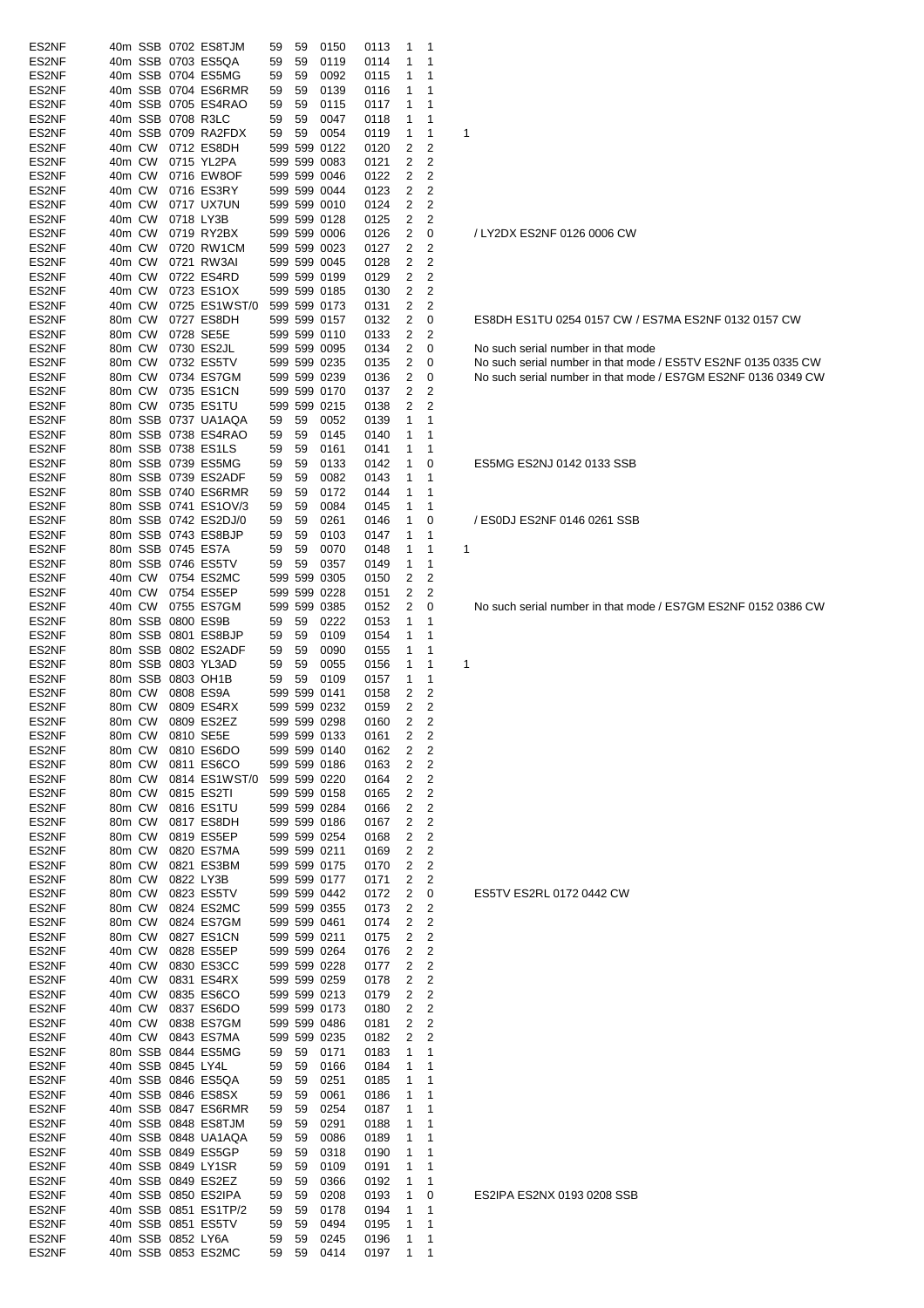| ES2NF  |        |        |                   | 40m SSB 0853 ES1TU  | 59 |          | 0337                         | 0198         | 1              | $\mathbf 1$             |                                                              |
|--------|--------|--------|-------------------|---------------------|----|----------|------------------------------|--------------|----------------|-------------------------|--------------------------------------------------------------|
| ES2NF  |        |        | 40m SSB 0854 LY9A |                     | 59 | 59<br>59 | 0274                         | 0199         |                | 1                       |                                                              |
| ES2NF  |        |        |                   | 40m SSB 0855 RA2FDX | 59 | 59       | 0099                         | 0200         | 1<br>1         | 1                       | 1                                                            |
| ES2NF  |        |        |                   | 40m SSB 0856 ES9B   | 59 | 59       | 0282                         | 0201         | 1              | 1                       |                                                              |
| ES2NF  |        |        |                   | 40m SSB 0856 8S0C   | 59 | 59       | 0102                         | 0202         | 1              | 1                       |                                                              |
| ES2PKW |        |        |                   | 80m SSB 0500 ES3P   | 59 | 59       | 0022                         | 0001         | 1              | 0                       | / ES5GP ES2PKW 0001 0022 SSB                                 |
| ES2PKW |        |        |                   | 80m SSB 0523 ES9B   | 59 | 59       | 0037                         | 0002         | 1              | 1                       |                                                              |
| ES2PKW |        |        |                   | 80m SSB 0533 ES4RAO | 59 | 59       | 0020                         | 0003         | 1              | 1                       |                                                              |
| ES2PKW |        |        |                   | 80m SSB 0543 ES7TH  | 59 | 59       | 0034                         | 0004         | 1              | 1                       | 1                                                            |
| ES2PKW |        |        |                   | 80m SSB 0559 ES8BJP | 59 | 59       | 0037                         | 0005         | 1              | 1                       |                                                              |
| ES2PKW |        |        |                   | 80m SSB 0607 ES2BOB | 59 | 59       | 0061                         | 0006         | 1              | 1                       |                                                              |
| ES2PKW |        |        |                   | 80m SSB 0610 ES2ADF | 59 | 59       | 0031                         | 0007         | 1              | 1                       |                                                              |
| ES2PKW |        |        |                   | 80m SSB 0614 ES8TJM | 59 | 59       | 0101                         | 0008         | 1              | 1                       |                                                              |
| ES2PKW |        |        |                   | 80m SSB 0616 ES6RMR | 59 | 59       | 0090                         | 0009         | 1              | 1                       |                                                              |
| ES2PKW |        |        |                   | 80m SSB 0621 ES1LS  | 59 | 59       | 0093                         | 0010         | 1              | 1                       |                                                              |
| ES2PKW |        |        |                   | 80m SSB 0623 ES5GP  | 59 | 59       | 0125                         | 0011         | 1              | 1                       |                                                              |
| ES2PKW |        |        |                   | 80m SSB 0626 ES2BH  | 59 | 59       | 0141                         | 0012         | 1              | 1                       |                                                              |
|        |        |        |                   |                     |    |          |                              |              |                |                         |                                                              |
| ES2PKW |        |        |                   | 80m SSB 0629 ES0DJ  | 59 | 59       | 0141                         | 0013         | 1              | 1                       |                                                              |
| ES2PKW |        |        |                   | 80m SSB 0630 ES2TI  | 59 | 59       | 0062                         | 0014         | 1              | $\mathbf{1}$            |                                                              |
| ES2PKW |        |        |                   | 80m SSB 0634 ES8BJB | 59 | 59       | 0069                         | 0015         | 1              | 0                       | / ES8BJP ES2PKW 0015 0069 SSB                                |
| ES2PKW |        |        |                   | 40m SSB 0641 ES9C   | 59 | 59       | 0138                         | 0016         | 1              | 1                       |                                                              |
| ES2PKW |        |        |                   | 40m SSB 0643 ES1TJ  | 59 | 59       | 0157                         | 0017         | $\mathbf{1}$   | 0                       | / ES1TU ES2PKW 0017 0157 SSB                                 |
| ES2PKW |        |        |                   | 40m SSB 0642 ES2IPA | 59 | 59       | 0111                         | 0018         | 1              | $\mathbf 1$             |                                                              |
| ES2PKW |        |        |                   | 40m SSB 0647 ES9B   | 59 | 59       | 0142                         | 0019         | 1              | 1                       |                                                              |
| ES2PKW |        |        |                   | 40m SSB 0649 ES2MC  | 59 | 59       | 0197                         | 0020         | 1              | $\mathbf 1$             |                                                              |
| ES2PKW |        |        |                   | 40m SSB 0658 ES2BH  | 59 | 59       | 0201                         | 0021         | 1              | 0                       | ES2BH ES2EZ 0178 0201 SSB / ES2BH ES2PKW 0021 0206 SSB       |
| ES2PKW |        |        |                   | 40m SSB 0701 ES5GP  | 59 | 59       | 0174                         | 0022         | 1              | 1                       |                                                              |
| ES2PKW |        |        |                   | 80m SSB 0711 ES2ADF | 59 | 59       | 0063                         | 0023         | 1              | 1                       |                                                              |
| ES2PKW |        |        |                   | 80m SSB 0712 ES2EZ  | 59 | 59       | 0199                         | 0024         | 1              | 1                       |                                                              |
| ES2PKW |        |        |                   | 80m SSB 0714 ES7TH  | 59 | 59       | 0082                         | 0025         | 1              | $\mathbf{1}$            | 1                                                            |
| ES2PKW |        |        |                   | 80m SSB 0716 ES5QA  | 59 | 59       | 0139                         | 0026         | 1              | 1                       |                                                              |
| ES2PKW |        |        |                   | 80m SSB 0722 ES6TE  | 59 | 59       | 0138                         | 0027         | 1              | 0                       | / ES6TX ES2PKW 0027 0138 SSB                                 |
| ES2PKW |        |        |                   | 80m SSB 0731 ES5MG  | 59 | 59       | 0122                         | 0028         | 1              | 1                       |                                                              |
| ES2PKW |        |        |                   | 80m SSB 0801 ES0CD  | 59 | 59       | 0050                         | 0029         | 1              | 1                       | 1                                                            |
| ES2PKW |        |        |                   | 80m SSB 0803 ES2ADF | 59 | 59       | 0092                         | 0030         | $\mathbf{1}$   | 1                       |                                                              |
| ES2PKW |        |        |                   | 80m SSB 0805 ES8BJB | 59 | 59       | 0112                         | 0031         | 1              | 0                       | / ES8BJP ES2PKW 0031 0112 SSB                                |
| ES2PKW |        |        |                   | 80m SSB 0806 ES9B   | 59 | 59       | 0227                         | 0032         | 1              | -1                      |                                                              |
| ES2PKW |        |        |                   | 80m SSB 0819 ES2BH  | 59 | 59       | 0329                         | 0033         | 1              | $\mathbf{1}$            |                                                              |
| ES2RL  |        | 40m CW |                   | 0500 ES2FL          |    |          | 599 599 0001                 | 0001         | 2              | 0                       | / UA2FL ES2RL 0001 0001 CW                                   |
| ES2RL  |        | 40m CW |                   | 0505 RW3AI          |    |          | 599 599 0003                 | 0002         | 2              | $\overline{2}$          |                                                              |
| ES2RL  |        | 80m CW |                   | 0510 ES7MA          |    |          | 599 599 0013                 | 0003         | 2              | 2                       |                                                              |
| ES2RL  |        | 80m CW |                   | 0510 ES2MC          |    |          | 599 599 0023                 | 0004         | 2              | 2                       |                                                              |
| ES2RL  |        | 80m CW |                   | 0512 ES2BM          |    |          | 599 599 0014                 | 0005         | 2              | 0                       | / ES3BM ES2RL 0005 0014 CW                                   |
| ES2RL  |        | 80m CW |                   | 0514 ES2BH          |    |          | 599 599 0025                 | 0006         | $\overline{2}$ | 2                       |                                                              |
| ES2RL  |        | 80m CW |                   | 0515 ES2JL          |    |          | 599 599 0008                 | 0007         | 2              | $\overline{2}$          |                                                              |
| ES2RL  |        | 80m CW |                   | 0516 ES2EP          |    |          | 599 599 0030                 | 0008         |                | $2 \quad 0$             | / ES5EP ES2RL 0008 0030 CW                                   |
| ES2RL  |        | 80m CW |                   | 0518 ES2RD          |    |          | 599 599 0031                 | 0009         | $\overline{2}$ | $\overline{\mathbf{0}}$ | / ES4RD ES2RL 0009 0031 CW                                   |
| ES2RL  |        | 80m CW |                   | 0520 LY7MA          |    |          | 599 599 0017                 | 0010         | $\overline{2}$ | $\overline{\mathbf{0}}$ | / LY2NK ES2RL 0010 0017 CW                                   |
| ES2RL  |        |        |                   | 80m CW 0523 ES1CN   |    |          | 599 599 0027                 | 0011         | $\overline{2}$ | 2                       |                                                              |
| ES2RL  |        | 80m CW |                   | 0524 ES7GN          |    |          | 599 599 0047                 | 0012         | 2              | $\overline{\mathbf{0}}$ | / ES7GM ES2RL 0012 0055 CW                                   |
| ES2RL  |        | 80m CW |                   | 0528 ES1OX          |    |          | 599 599 0036                 | 0013         | 2              | $\overline{\mathbf{2}}$ |                                                              |
| ES2RL  |        | 80m CW |                   | 0529 LY4L           |    |          | 599 599 0014                 | 0014         | 2              | $\mathbf 0$             | No such serial number in that mode / LY4L ES2RL 0014 0024 CW |
| ES2RL  |        | 80m CW |                   | 0532 ES3CC          |    |          | 599 599 0024                 | 0015         | 2              | 0                       | ES3CC ES2LR 0015 0024 CW                                     |
| ES2RL  |        | 80m CW |                   | 0534 LY9A           |    |          | 599 599 0042                 | 0016         | 2              | 2                       |                                                              |
| ES2RL  |        | 40m CW |                   | 0541 ES7GN          |    |          | 599 599 0097                 | 0017         | $\overline{2}$ | 0                       | / ES7GM ES2RL 0017 0096 CW                                   |
| ES2RL  |        | 40m CW |                   | 0543 ES9A           |    |          | 599 599 0029                 | 0018         | $\overline{2}$ | 0                       | ES9A LY9A 0053 0029 CW / ES9A ES2RL 0018 0028 CW             |
| ES2RL  |        | 40m CW |                   | 0551 ES0DJ          |    |          | 599 599 0073                 | 0019         | $\overline{2}$ | 2                       |                                                              |
| ES2RL  |        | 40m CW |                   | 0554 ES1CN          |    |          | 599 599 0063                 | 0020         | 2              | $\overline{c}$          |                                                              |
| ES2RL  |        | 40m CW |                   | 0556 ES2EZ          |    |          | 599 599 0085                 | 0021         | 2              | 2                       |                                                              |
| ES2RL  |        | 40m CW |                   | 0559 LY3NX          |    |          | 599 599 0037                 | 0022         | 2              | 2                       |                                                              |
| ES2RL  |        | 40m CW |                   | 0603 ES2DW          |    |          | 599 599 0029                 | 0023         | 2              | 2                       |                                                              |
| ES2RL  |        | 40m CW |                   | 0605 ES0DJ          |    |          | 599 599 0098                 | 0024         | $\overline{2}$ | 2                       |                                                              |
| ES2RL  |        | 40m CW |                   | 0608 ES4RD          |    |          | 599 599 0105                 | 0025         | 2              | 2                       |                                                              |
| ES2RL  |        | 40m CW |                   | 0610 YL7A           |    |          | 599 599 0064                 | 0026         | 2              | 2                       |                                                              |
| ES2RL  |        | 40m CW |                   | 0612 ES1CN          |    |          | 599 599 0079                 | 0027         | 2              | 2                       |                                                              |
| ES2RL  |        | 40m CW |                   | 0614 ES7TV          |    |          | 599 599 0171                 | 0028         | $\overline{2}$ | 0                       | / ES5TV ES2RL 0028 0171 CW                                   |
| ES2RL  |        | 80m CW |                   | 0619 ES2MC          |    |          |                              | 0029         | 2              | 2                       |                                                              |
| ES2RL  |        | 80m CW |                   | 0622 ES2TI          |    |          | 599 599 0151<br>599 599 0054 | 0030         |                | $2 \quad 0$             | ES2TI OH5NE 0011 0054 CW / ES2TI ES2RL 0030 0053 CW          |
| ES2RL  |        | 80m CW |                   | 0625 ES2JL          |    |          |                              | 0031         | 2              | 2                       |                                                              |
| ES2RL  |        | 80m CW |                   | 0627 LY3B           |    |          | 599 599 0051<br>599 599 0085 |              | 2              | 2                       |                                                              |
| ES2RL  |        | 80m CW |                   | 0629 ES7GM          |    |          | 599 599 0215                 | 0032<br>0033 | 2              | $\overline{c}$          |                                                              |
| ES2RL  | 80m CW |        |                   |                     |    |          |                              |              | 2              |                         |                                                              |
|        |        |        |                   | 0630 ES9A           |    |          | 599 599 0067                 | 0034         |                | 2                       |                                                              |
| ES2RL  |        | 80m CW |                   | 0634 RA1AL          |    |          | 599 599 0057                 | 0035         | 2              | $\overline{c}$          |                                                              |
| ES2RL  | 80m CW |        |                   | 0636 ES2NF          |    |          | 599 599 0090                 | 0036         | 2              | 0                       | ES2NF ES2RL 0030 0090 CW                                     |
| ES2RL  |        | 40m CW |                   | 0645 LY4L           |    |          | 599 599 0079                 | 0037         |                | 2 2                     |                                                              |
| ES2RL  |        | 40m CW |                   | 0650 ES3BM          |    |          | 599 599 0106                 | 0038         | 2              | $\overline{2}$          |                                                              |
| ES2RL  |        | 40m CW |                   | 0651 ES1OX          |    |          | 599 599 0145                 | 0039         |                | $2 \quad 2$             |                                                              |
| ES2RL  |        | 40m CW |                   | 0655 ES6DO          |    |          | 599 599 0077                 | 0040         | 2              | 0                       | ES6DO ES9C 0167 0077 CW / ES6DO ES2RL 0040 0070 CW           |
| ES2RL  |        | 40m CW |                   | 0656 ES5EP          |    |          | 599 599 0154                 | 0041         | 2              | 2                       |                                                              |
| ES2RL  |        | 40m CW |                   | 0709 ES8DH          |    |          | 599 599 0116                 | 0042         | 2              | 2                       |                                                              |
| ES2RL  |        | 40m CW |                   | 0712 LY5T           |    |          | 599 599 0029                 | 0043         | 2              | 2                       |                                                              |
| ES2RL  |        | 40m CW |                   | 0716 RW1CM          |    |          | 599 599 0022                 | 0044         | 2              | 2                       |                                                              |
| ES2RL  |        | 40m CW |                   | 0721 ES6DO          |    |          | 599 599 0108                 | 0045         | 2              | 2                       |                                                              |
| ES2RL  |        |        |                   | 40m CW 0727 ES5QA   |    |          | 599 599 0152                 | 0046         | $\overline{2}$ | $\overline{\mathbf{c}}$ |                                                              |
| ES2RL  |        |        |                   | 40m CW 0729 LY3B    |    |          | 599 599 0147                 | 0047         |                | $2 \quad 0$             | LY3B ES7MA 0167 0147 CW / LY3B ES2RL 0047 0137 CW            |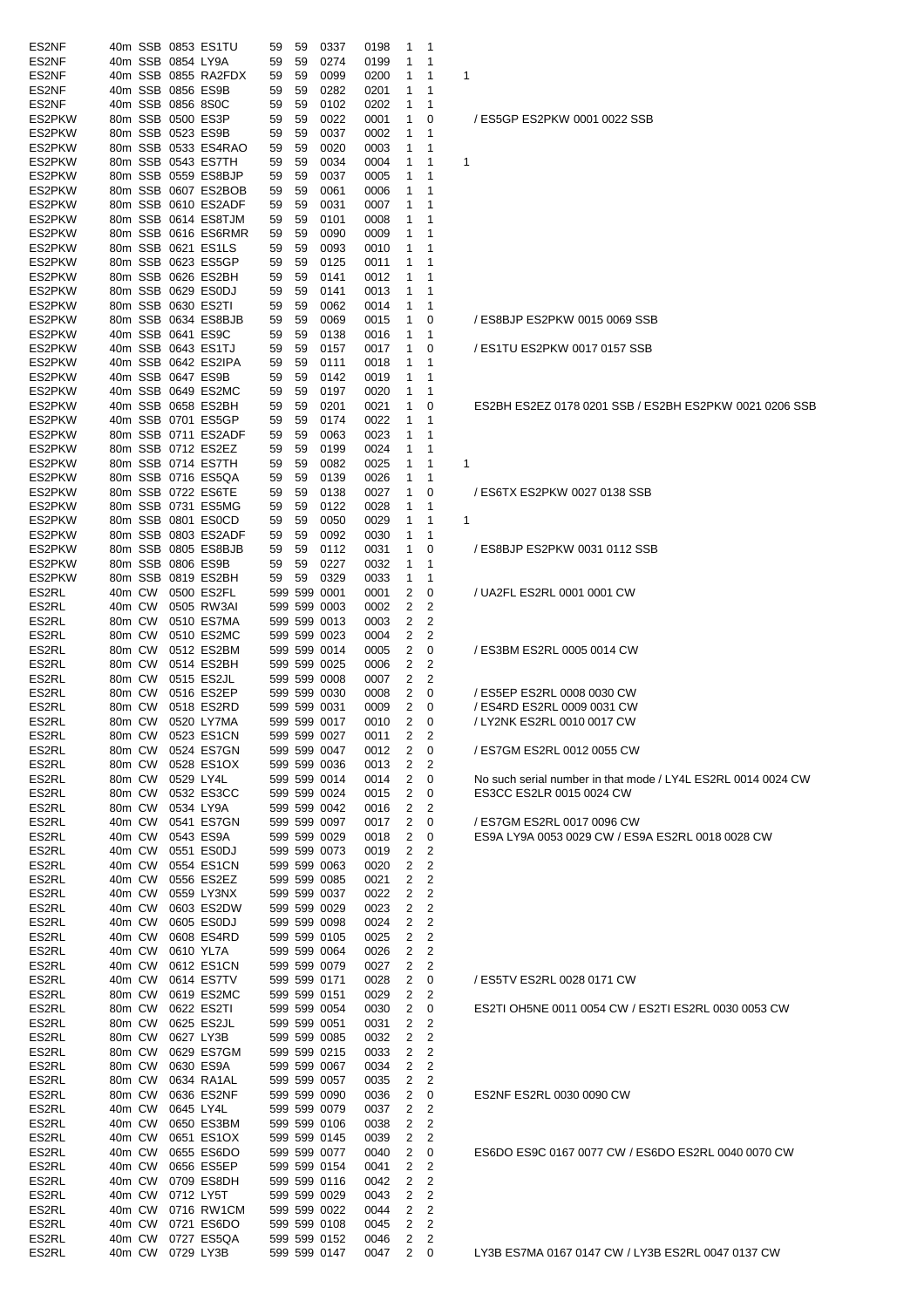| ES2RL              | 40m CW           |         |                   | 0739 ES3CC            |    |    | 599 599 0177 | 0048 | 2            | 2                       |   |
|--------------------|------------------|---------|-------------------|-----------------------|----|----|--------------|------|--------------|-------------------------|---|
| ES2RL              | 40m CW           |         |                   | 0742 ES7GM            |    |    | 599 599 0357 | 0049 | 2            | 0                       |   |
| ES2RL              | 40m CW           |         |                   | 0748 ES2FL            |    |    | 599 599 0071 | 0050 | 2            | 0                       |   |
| ES2RL              | 40m CW           |         |                   | 0755 ES5EP            |    |    | 599 599 0229 | 0051 | 2            | 2                       |   |
| ES2RL              | 40m CW           |         | 0758 YL7A         |                       |    |    | 599 599 0158 | 0052 | 2            | 2                       |   |
| ES2RL              | 80m CW           |         |                   | 0801 ES7RD            |    |    | 599 599 0228 | 0053 | 2            | 0                       |   |
| ES2RL              | 80m CW           |         |                   | 0804 ES6DO            |    |    | 599 599 0131 | 0054 | 2            | 2                       |   |
| ES2RL              | 80m CW           |         |                   |                       |    |    | 599 599 0298 |      | 2            | 2                       |   |
|                    |                  |         |                   | 0809 ES0DJ            |    |    |              | 0055 |              |                         |   |
| ES2RL              | 80m CW           |         |                   | 0824 ES2TU            |    |    | 599 599 0293 | 0056 | 2            | 0                       |   |
| ES2RL              | 80m CW           |         |                   | 0829 ES7GM            |    |    | 599 599 0371 | 0057 | 2            | 0                       |   |
| ES2RL              | 80m CW           |         |                   | 0836 ES1CN            |    |    | 599 599 0221 | 0058 | 2            | 2                       |   |
| ES2RL              | 80m CW           |         |                   | 0839 ES4RX            |    |    | 599 599 0267 | 0059 | 2            | 2                       |   |
| ES2RL              | 80m CW           |         |                   | 0841 ES3BM            |    |    | 599 599 0195 | 0060 | 2            | 2                       |   |
| ES2RL              | 40m CW           |         |                   | 0846 ES7GM            |    |    | 599 599 0403 | 0061 | 2            | 0                       |   |
| ES2RL              | 40m CW           |         |                   | 0853 ES0DJ            |    |    | 599 599 0366 | 0062 | 2            | 2                       |   |
| ES2TI              | 80m CW           |         |                   | 0508 ES4RX            |    |    | 599 599 0018 | 0001 | 2            | 2                       |   |
| ES2TI              | 80m CW           |         |                   | 0509 ES1WST/0         |    |    | 599 599 0020 | 0002 | 2            | 2                       |   |
| ES2TI              | 80m CW           |         |                   | 0510 ES1OX            |    |    | 599 599 0016 | 0003 | 2            | 2                       |   |
| ES <sub>2</sub> TI | 80m CW           |         |                   | 0511 UA2FL            |    |    | 599 599 0006 | 0004 | 2            | 0                       |   |
|                    |                  |         |                   |                       |    |    |              |      |              | 2                       |   |
| ES2TI              | 80m CW           |         |                   | 0512 ES5EP            |    |    | 599 599 0021 | 0005 | 2            |                         |   |
| ES <sub>2</sub> TI | 80m CW           |         |                   | 0513 ES1CN            |    |    | 599 599 0013 | 0006 | 2            | 2                       |   |
| ES <sub>2</sub> TI | 80m CW           |         |                   | 0516 ES4RD            |    |    | 599 599 0029 | 0007 | 2            | 2                       |   |
| ES2TI              | 80m CW           |         |                   | 0518 ES6CO            |    |    | 599 599 0026 | 0008 | 2            | 2                       |   |
| ES <sub>2</sub> TI | 80m CW           |         |                   | 0518 ES7GM            |    |    | 599 599 0041 | 0009 | 2            | 2                       |   |
| ES2TI              | 80m CW           |         |                   | 0521 ES1TU            |    |    | 599 599 0034 | 0010 | 2            | 2                       |   |
| ES <sub>2</sub> TI | 80m CW           |         |                   | 0522 ES3BM            |    |    | 599 599 0026 | 0011 | 2            | 2                       |   |
| ES2TI              | 80m CW           |         |                   | 0526 ES2JL            |    |    | 599 599 0019 | 0012 | 2            | 2                       |   |
| ES2TI              | 80m CW           |         |                   | 0529 ES2NF            |    |    | 599 599 0030 | 0013 | 2            | 2                       |   |
| ES2TI              | 40m CW           |         |                   | 0530 ES4RD            |    |    | 599 599 0054 | 0014 | 2            | 2                       |   |
| ES2TI              | 40m CW           |         |                   | 0535 ES6CO            |    |    | 599 599 0038 |      | 2            | 2                       |   |
|                    |                  |         |                   |                       |    |    |              | 0015 |              |                         |   |
| ES2TI              | 40m CW           |         |                   | 0537 ES1WST/0         |    |    | 599 599 0055 | 0016 | 2            | 2                       |   |
| ES <sub>2</sub> TI | 40m CW           |         |                   | 0539 ES9A             |    |    | 599 599 0023 | 0017 | 2            | 2                       |   |
| ES2TI              | 40m CW           |         |                   | 0541 ES8DH            |    |    | 599 599 0042 | 0018 | 2            | 2                       |   |
| ES <sub>2</sub> TI | 40m CW           |         |                   | 0544 ES3BM            |    |    | 599 599 0036 | 0019 | 2            | 2                       |   |
| ES2TI              |                  | 40m SSB |                   | 0545 ES5GP            | 59 | 59 | 0062         | 0020 | 1            | 1                       |   |
| ES2TI              |                  |         |                   | 40m SSB 0546 ES6TX    | 59 | 59 | 0046         | 0021 | 1            | 1                       |   |
| ES2TI              |                  |         | 40m SSB 0547 R3LC |                       | 59 | 59 | 0015         | 0022 | 1            | 1                       |   |
| ES2TI              |                  |         |                   | 40m SSB 0548 ES2BH    | 59 | 59 | 0074         | 0023 | 1            | 1                       |   |
| ES2TI              |                  |         |                   | 80m SSB 0549 ES3BQ    | 59 | 59 | 0009         | 0024 | 1            | 1                       |   |
|                    |                  |         |                   |                       |    |    |              |      |              |                         |   |
| ES2TI              |                  |         |                   | 80m SSB 0549 YL1ZT    | 59 | 59 | 0011         | 0025 | 1            | 1                       |   |
| ES2TI              |                  |         |                   | 80m SSB 0549 ES1OV/3  | 59 | 59 | 0027         | 0026 | 1            | 1                       |   |
| ES2TI              |                  |         | 80m SSB 0550 LY4L |                       | 59 | 59 | 0035         | 0027 | 1            | 1                       |   |
| ES2TI              |                  |         |                   | 80m SSB 0550 ES7TH    | 59 | 59 | 0037         | 0028 | 1            | 1                       | 1 |
| ES2TI              |                  |         |                   | 80m SSB 0551 YL3AD    | 59 | 59 | 0018         | 0029 | 1            | 1                       | 1 |
| ES2TI              |                  |         |                   | 80m SSB 0551 ES0CD    | 59 | 59 | 0009         | 0030 | 1            | 1                       | 1 |
| ES2TI              |                  |         |                   | 80m SSB 0551 ES3ACV   | 59 | 59 | 0015         | 0031 | 1            | 1                       |   |
| ES2TI              |                  |         |                   | 80m SSB 0552 ES2ADF   | 59 | 59 | 0021         | 0032 | 1            | 1                       |   |
| ES <sub>2</sub> TI |                  |         |                   | 80m SSB 0556 ES5QA    | 59 | 59 | 0032         | 0033 | 1            | 1                       |   |
| ES <sub>2</sub> TI |                  |         |                   | 80m SSB 0600 ES8BJP   | 59 | 59 | 0039         | 0034 | $\mathbf{1}$ | 1                       |   |
|                    |                  |         |                   | 80m SSB 0600 ES6PA    |    |    |              |      |              |                         |   |
| ES2TI              |                  |         |                   |                       | 59 | 59 | 0049         | 0035 | 1            | 1                       |   |
| ES2TI              |                  |         |                   | 80m SSB 0600 ES2IPA   | 59 | 59 | 0068         | 0036 | 1            | 1                       |   |
| ES2TI              |                  |         |                   | 80m SSB 0604 ES5EX    | 59 | 59 | 0042         | 0037 | 1            | 1                       |   |
| ES2TI              | 80m CW           |         |                   | 0604 ES9A             |    |    | 599 599 0044 | 0038 | 2            | 2                       |   |
| ES <sub>2</sub> TI | 80m CW           |         |                   | 0606 LY5R             |    |    | 599 599 0052 | 0039 | 2            | 2                       |   |
| ES2TI              | 80m CW           |         |                   | 0608 LY2BKT           |    |    | 599 599 0056 | 0040 | 2            | 2                       |   |
| ES2TI              | 80m CW           |         |                   | 0609 RA1AL            |    |    | 599 599 0039 | 0041 | 2            | 2                       |   |
| ES <sub>2</sub> TI | 80m CW           |         |                   | 0610 LY3B             |    |    | 599 599 0068 | 0042 | 2            | 2                       |   |
| ES2TI              | 80m CW           |         |                   | 0611 YL2PA            |    |    | 599 599 0040 | 0043 | 2            | $\overline{c}$          |   |
| ES2TI              | 80m CW           |         |                   | 0612 ES3CC            |    |    | 599 599 0071 | 0044 | 2            | $\overline{\mathbf{c}}$ |   |
| ES <sub>2</sub> TI | 80m CW           |         |                   | 0613 ES7A             |    |    | 599 599 0033 | 0045 | 2            | $\overline{\mathbf{c}}$ | 2 |
|                    |                  |         |                   |                       |    |    | 599 599 0095 |      |              |                         |   |
| ES <sub>2</sub> TI | 80m CW<br>80m CW |         |                   | 0614 LY9A             |    |    |              | 0046 | 2            | 2                       |   |
| ES2TI              |                  |         |                   | 0616 ES6CO            |    |    | 599 599 0084 | 0047 | 2            | 2                       |   |
| ES2TI              | 80m CW           |         |                   | 0617 ES5YG            |    |    | 599 599 0088 | 0048 | 2            | 0                       |   |
| ES2TI              | 80m CW           |         |                   | 0617 LY2NK            |    |    | 599 599 0052 | 0049 | 2            | $\overline{c}$          |   |
| ES <sub>2</sub> TI | 80m CW           |         |                   | 0618 ES5EP            |    |    | 599 599 0106 | 0050 | 2            | $\overline{c}$          |   |
| ES <sub>2</sub> TI | 80m CW           |         |                   | 0620 ES8DH            |    |    | 599 599 0074 | 0051 | 2            | $\overline{c}$          |   |
| ES <sub>2</sub> TI | 80m CW           |         |                   | 0622 YL2QN            |    |    | 599 599 0059 | 0052 | 2            | 2                       |   |
| ES <sub>2</sub> TI |                  |         |                   |                       |    |    |              |      |              |                         |   |
|                    |                  |         |                   |                       |    |    |              |      |              |                         |   |
|                    | 80m CW           |         |                   | 0623 ES2RL            |    |    | 599 599 0030 | 0053 | 2            | 0                       |   |
| ES2TI              |                  | 80m CW  |                   | 0624 OH5NE            |    |    | 599 599 0011 | 0054 | 2            | 2                       |   |
| ES2TI              |                  | 80m CW  |                   | 0625 YL7A             |    |    | 599 599 0080 | 0055 | 2            | 2                       |   |
| ES <sub>2</sub> TI |                  | 80m CW  |                   | 0626 LY3NX            |    |    | 599 599 0061 | 0056 | 2            | 2                       |   |
| ES2TI              |                  |         |                   | 80m SSB 0628 ES9B     | 59 | 59 | 0110         | 0057 | 1            | 1                       |   |
| ES2TI              |                  |         |                   | 80m SSB 0628 ES2BOB   | 59 | 59 | 0077         | 0058 | 1            | 1                       |   |
| ES <sub>2</sub> TI |                  |         |                   | 80m SSB 0628 ES5GP    | 59 | 59 | 0135         | 0059 | 1            | 1                       |   |
| ES2TI              |                  |         |                   | 80m SSB 0629 ES1LS    | 59 | 59 | 0100         | 0060 | 1            | 1                       |   |
|                    |                  |         |                   |                       |    |    |              |      |              |                         |   |
| ES2TI              |                  |         |                   | 80m SSB 0630 ES4RAO   | 59 | 59 | 0083         | 0061 | 1            | 1                       |   |
| ES2TI              |                  |         |                   | 80m SSB 0631 ES2PKW   | 59 | 59 | 0014         | 0062 | 1            | 1                       |   |
| ES <sub>2</sub> TI |                  |         |                   | 80m SSB 0632 LY5G     | 59 | 59 | 0049         | 0063 | 1            | 1                       |   |
| ES2TI              |                  |         |                   | 80m SSB 0632 ES8EF    | 59 | 59 | 0034         | 0064 | 1            | 1                       |   |
| ES <sub>2</sub> TI |                  |         |                   | 80m SSB 0633 ES3GX    | 59 | 59 | 0065         | 0065 | 1            | 1                       |   |
| ES <sub>2</sub> TI |                  |         |                   | 80m SSB 0633 ES1OV/3  | 59 | 59 | 0059         | 0066 | 1            | 1                       |   |
| ES <sub>2</sub> TI |                  |         |                   | 80m SSB 0634 ES5MG    | 59 | 59 | 0080         | 0067 | 1            | 1                       |   |
| ES <sub>2</sub> TI |                  |         |                   | 80m SSB 0634 ES1WST/0 | 59 | 59 | 0114         | 0068 | 1            | 1                       |   |
| ES2TI              |                  |         |                   | 80m SSB 0634 YL3AJA   | 59 | 59 | 0056         | 0069 | 1            | 1                       |   |

ES7GM ES5EP 0219 0357 CW / ES7GM ES2RL 0049 0358 CW / UA2FL ES2RL 0050 0071 CW

/ ES4RD ES2RL 0053 0228 CW

/ ES1TU ES2RL 0056 0293 CW ES7GM RW3AI 0057 0371 CW / ES7GM ES2RL 0057 0471 CW

ES7GM ES8DH 0160 0403 CW / ES7GM ES2RL 0061 0503 CW

UA2FL ES1TU 0016 0006 CW / UA2FL ES2TI 0004 0007 CW

No such serial number in that mode / LY6A ES2TI 0048 0088 CW

ES2RL ES2TI 0054 0030 CW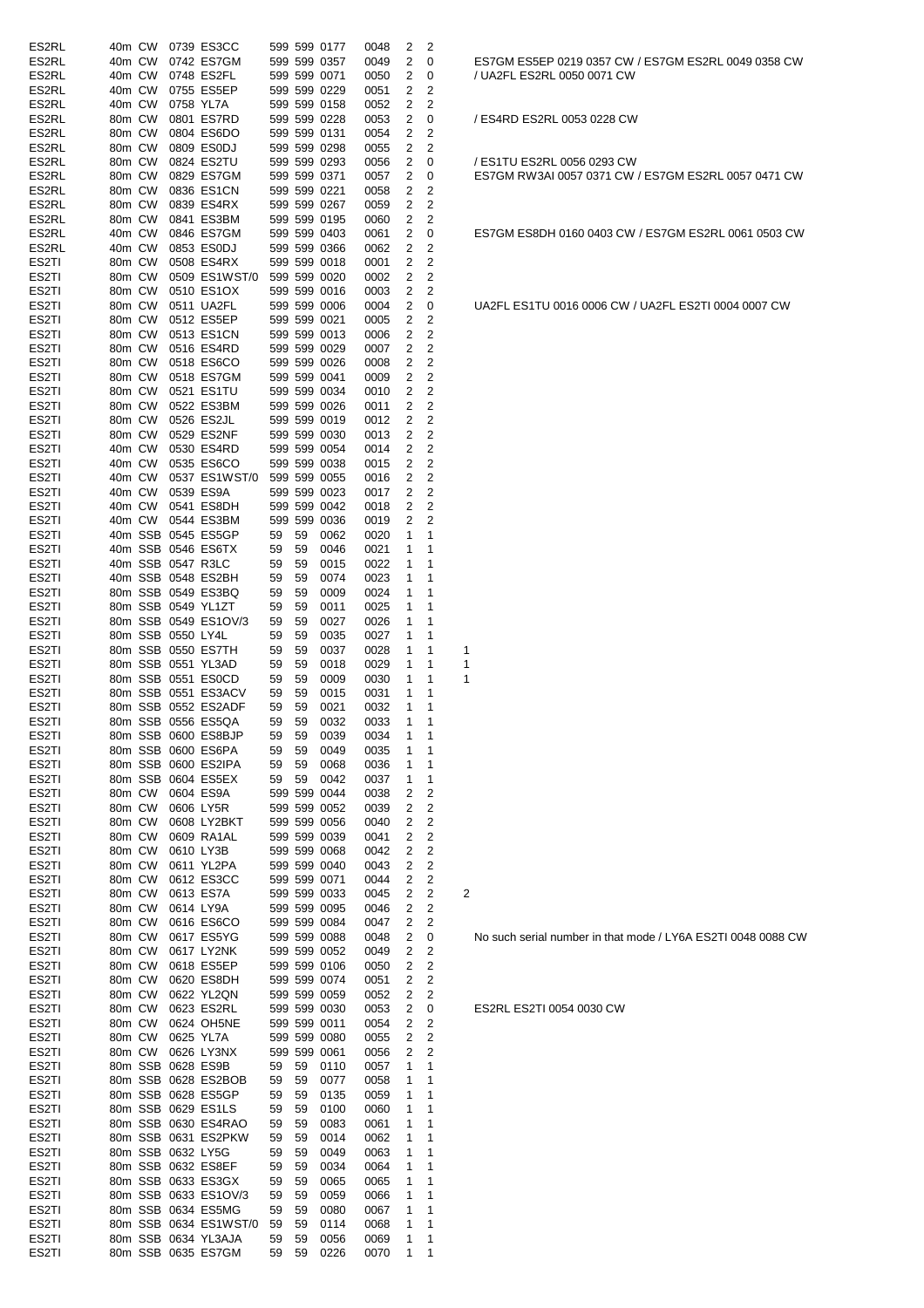| ES2TI |        |        |                   |                                         |              |    |              |              |             |                |                                                           |
|-------|--------|--------|-------------------|-----------------------------------------|--------------|----|--------------|--------------|-------------|----------------|-----------------------------------------------------------|
|       |        |        |                   | 80m SSB 0636 ES3ACV                     | 59           | 59 | 0026         | 0071         | 1           | 1              |                                                           |
| ES2TI |        |        |                   | 80m SSB 0636 ES0CD                      | 59           | 59 | 0024         | 0072         | 1           | 1              | 1                                                         |
| ES2TI |        |        |                   | 40m SSB 0637 ES3RFL                     | 59           | 59 | 0045         | 0073         | 1           | 0              | In Log: 40m; In the other station's log: 80m              |
| ES2TI |        |        |                   | 40m SSB 0638 R3LC                       | 59           | 59 | 0031         | 0074         | 1           | 1              |                                                           |
| ES2TI |        |        |                   | 40m SSB 0644 ES5GP                      | 59           | 59 | 0151         | 0075         | 1           | 1              |                                                           |
| ES2TI |        |        |                   | 40m SSB 0644 ES1TU                      | 59           | 59 | 0158         | 0076         | 1           | 1              |                                                           |
| ES2TI |        |        |                   | 40m SSB 0646 ES2IPA                     | 59           | 59 | 0107         | 0077         | 1           | 1              |                                                           |
| ES2TI |        |        |                   | 40m SSB 0647 ES9B                       | 59           | 59 | 0140         | 0078         | 1           | 1              |                                                           |
| ES2TI |        |        |                   | 40m SSB 0648 RA2FDX                     | 59           | 59 | 0045         | 0079         | 1           | 1              | $\mathbf 1$                                               |
| ES2TI |        |        |                   | 40m SSB 0649 ES2MC                      | 59           | 59 | 0193         | 0080         | 1           | 1              |                                                           |
| ES2TI |        |        |                   | 40m SSB 0649 ES0DJ                      | 59           | 59 | 0171         | 0081         | 1           | 1              |                                                           |
| ES2TI |        |        |                   | 40m SSB 0652 LY1SR                      | 59           | 59 | 0054         | 0082         | 1           | 1              |                                                           |
| ES2TI |        |        |                   | 40m SSB 0653 ES4RAO                     | 59           | 59 | 0104         | 0083         | 1           | 1              |                                                           |
| ES2TI |        |        |                   | 40m SSB 0655 ES7GM                      | 59           | 59 | 0260         | 0084         | 1           | 1              |                                                           |
| ES2TI |        |        |                   | 40m SSB 0656 ES2EZ                      | 59           | 59 | 0177         | 0085         | 1           | 1              |                                                           |
| ES2TI |        |        |                   | 40m SSB 0656 YL3AJA                     | 59           | 59 | 0065         | 0086         | 1           | 1              |                                                           |
| ES2TI | 40m CW |        |                   | 0657 ES1OX                              |              |    | 599 599 0153 | 0087         | 2           | 2              |                                                           |
| ES2TI | 40m CW |        |                   | 0659 ES3CC                              |              |    | 599 599 0130 | 0088         | 2           | $\overline{2}$ |                                                           |
| ES2TI | 40m CW |        |                   | 0701 ES5EP                              |              |    | 599 599 0158 | 0089         | 2           | 2              |                                                           |
| ES2TI | 40m CW |        |                   | 0701 ES7GM                              |              |    | 599 599 0275 | 0090         | 2           | 2              |                                                           |
|       | 40m CW |        |                   | 0703 ES8DH                              |              |    | 599 599 0110 | 0091         | 2           | 2              |                                                           |
| ES2TI |        |        |                   |                                         |              |    |              |              |             |                |                                                           |
| ES2TI |        |        |                   | 80m SSB 0704 ES9B<br>80m SSB 0705 ES1TU | 59           | 59 | 0163         | 0092         | 1           | 1              |                                                           |
| ES2TI |        |        |                   |                                         | 59           | 59 | 0182         | 0093         | 1           | 1              |                                                           |
| ES2TI |        |        |                   | 80m SSB 0706 ES8BJP                     | 59           | 59 | 0081         | 0094         | 1           | 1              |                                                           |
| ES2TI |        |        |                   | 80m SSB 0711 ES6TX                      | 59           | 59 | 0118         | 0095         | 1           | 1              |                                                           |
| ES2TI |        |        | 80m CW 0711 9A5Y  |                                         |              |    | 599 599 0081 | 0096         | 2           | 0              | 9A5Y ES2BH 0219 0081 CW / 9A5Y ES2TI 0096 0082 CW         |
| ES2TI | 80m CW |        | 0712 LY3B         |                                         |              |    | 599 599 0121 | 0096         | 2           | 0              | LY3B ES2TI 0097 0121 CW / 9A5Y ES2TI 0096 0082 CW         |
| ES2TI | 80m CW |        | 0713 LY6A         |                                         |              |    | 599 599 0151 | 0097         | 2           | 2              |                                                           |
| ES2TI | 80m CW |        |                   | 0714 ES2MC                              |              |    | 599 599 0241 | 0098         | 2           | 2              |                                                           |
| ES2TI | 80m CW |        |                   | 0715 LY5R                               |              |    | 599 599 0098 | 0099         | 2           | 2              |                                                           |
| ES2TI | 80m CW |        |                   | 0716 LY3BKT                             |              |    | 599 599 0115 | 0100         | 2           | 0              | 0 Station represented in too few logs (2)                 |
| ES2TI | 80m CW |        |                   | 0716 YL2QN                              |              |    | 599 599 0098 | 0101         | 2           | 2              |                                                           |
| ES2TI | 80m CW |        |                   | 0717 OH1B                               |              |    | 599 599 0476 | 0102         | 2           | 0              | No such serial number in that mode / OH1B ES2TI 0102 0086 |
| ES2TI | 80m CW |        | 0717 LY9A         |                                         |              |    | 599 599 0167 | 0103         | 2           | 2              |                                                           |
| ES2TI | 80m CW |        |                   | 0719 ES5QA                              |              |    | 599 599 0143 | 0104         | 2           | 2              |                                                           |
| ES2TI | 80m CW |        |                   | 0719 ES2JL                              |              |    | 599 599 0086 | 0105         | 2           | 2              |                                                           |
| ES2TI | 80m CW |        |                   | 0720 LY2NK                              |              |    | 599 599 0094 | 0106         | 2           | 2              |                                                           |
| ES2TI | 80m CW |        |                   | 0720 YL2PA                              |              |    | 599 599 0089 | 0107         | 2           | $\overline{2}$ |                                                           |
| ES2TI |        |        |                   | 80m CW 0722 ES8DH                       |              |    | 599 599 0132 | 0108         | 2           | 2              |                                                           |
| ES2TI |        |        |                   | 40m SSB 0725 LY5G                       | 59           | 59 | 0076         | 0109         | 1           | 1              |                                                           |
| ES2TI |        |        | 40m SSB 0726 LY4L |                                         | 59           | 59 | 0106         | 0110         | 1           | 1              |                                                           |
| ES2TI |        |        |                   | 40m SSB 0727 ES6TX                      |              | 59 |              |              |             | 1              |                                                           |
|       |        |        |                   | 40m SSB 0727 RA2FDX                     | 59           |    | 0143<br>0063 | 0111<br>0112 | 1           | 1              | $\mathbf 1$                                               |
| ES2TI |        |        |                   | 40m SSB 0727 8S0C                       | 59           | 59 |              |              | 1<br>1      | 1              |                                                           |
| ES2TI |        |        |                   |                                         | 59           | 59 | 0056         | 0113         |             |                |                                                           |
| ES2TI |        |        |                   | 40m SSB 0728 SE5E                       | 59           | 59 | 0111         | 0114         | 1           | 1              |                                                           |
| ES2TI |        |        | 40m SSB 0728 LY6A |                                         | 59           | 59 | 0164         | 0115         | 1           | 1              |                                                           |
| ES2TI |        |        |                   | 40m SSB 0729 ES2DW                      | 59           | 59 | 0088         | 0116         | 1           | 1              |                                                           |
| ES2TI |        |        |                   | 40m SSB 0730 ES2BOB                     | 59           | 59 | 0111         | 0117         | 1           | 1              |                                                           |
| ES2TI |        |        |                   | 40m SSB 0731 LY2BKT                     | 59           |    | 59 0131      | 0118         | $1 \quad 1$ |                |                                                           |
| ES2TI |        |        |                   | 40m SSB 0732 LY1SR                      | 59           | 59 | 0076         | 0119         | 1           | 1              |                                                           |
| ES2TI |        |        |                   | 40m SSB 0733 ES5TV                      | 59           | 59 | 0334         | 0120         | 1           | 1              |                                                           |
| ES2TI |        |        |                   | 80m CW 0734 ES5TV                       |              |    | 599 599 0338 | 0121         | 2           | 2              |                                                           |
| ES2TI |        |        |                   | 40m SSB 0737 ES9C                       | 59           | 59 | 0214         | 0122         | 1           | 1              |                                                           |
| ES2TI |        |        |                   | 40m SSB 0737 ES8SX                      | 59           | 59 | 0008         | 0123         | 1           | 1              |                                                           |
| ES2TI |        |        |                   | 40m SSB 0739 ES5YG                      | 59           | 59 | 0097         | 0124         | 1           | 1              |                                                           |
| ES2TI |        |        |                   | 80m SSB 0740 ES5YG                      | 59           | 59 | 0098         | 0125         | 1           | 1              |                                                           |
| ES2TI |        |        |                   | 40m SSB 0742 ES8TJM                     | 59           | 59 | 0199         | 0126         | 1           | 1              |                                                           |
| ES2TI |        |        |                   | 40m SSB 0744 YL3AJA                     | 59           | 59 | 0084         | 0127         | 1           | 1              |                                                           |
| ES2TI |        |        |                   | 40m SSB 0746 ES2EZ                      | 59           | 59 | 0265         | 0128         | 1           | 1              |                                                           |
| ES2TI |        |        |                   | 40m SSB 0748 ES6RMR                     | 59           | 59 | 0178         | 0129         | 1           | 1              |                                                           |
| ES2TI |        |        | 40m SSB 0750 LY9A |                                         | 59           | 59 | 0204         | 0130         | 1           | 1              |                                                           |
| ES2TI |        |        |                   | 40m SSB 0752 ES1TP/2                    | 59           | 59 | 0118         | 0131         | 1           | 1              |                                                           |
| ES2TI |        |        |                   | 40m SSB 0753 ES5GP                      | 59           | 59 | 0238         | 0132         | 1           | 1              |                                                           |
| ES2TI |        |        |                   | 40m SSB 0754 ES0DJ                      | 59           | 59 | 0273         | 0133         | 1           | 1              |                                                           |
| ES2TI |        |        |                   | 40m SSB 0756 LY3NX                      | 59           | 59 | 0123         | 0134         | 1           | 1              |                                                           |
| ES2TI |        |        |                   | 40m SSB 0756 ES6PA                      | 59           | 59 | 0151         | 0135         | 1           | 1              |                                                           |
| ES2TI |        |        |                   | 40m SSB 0756 ES7A                       | 59           | 59 | 0081         | 0136         | 1           | 1              | 1                                                         |
| ES2TI |        |        |                   | 40m SSB 0757 ES3GX                      | 59           | 59 | 0112         | 0137         | 1           | 1              |                                                           |
| ES2TI |        |        |                   | 40m SSB 0758 ES2BH                      | 59           | 59 | 0299         | 0138         | 1           | 1              |                                                           |
|       |        |        |                   |                                         |              |    |              |              |             |                |                                                           |
| ES2TI |        |        | 40m SSB 0759 YL7A |                                         | 59           | 59 | 0160         | 0139         | 1           | 1              |                                                           |
| ES2TI |        |        |                   | 40m SSB 0759 SE4E                       | 59           | 59 | 0118         | 0140         | 1           | 1              |                                                           |
| ES2TI |        |        |                   | 40m SSB 0800 SP5XSD                     | 59           | 59 | 0027         | 0141         | 1           | 1              |                                                           |
| ES2TI |        |        |                   | 40m SSB 0801 8S0C                       | 59           | 59 | 0073         | 0142         | 1           | 1              |                                                           |
| ES2TI |        |        |                   | 40m SSB 0801 ES5YG                      | 59           | 59 | 0114         | 0143         | 1           | 1              |                                                           |
| ES2TI |        |        |                   | 40m SSB 0801 ES5RIM                     | 59           | 59 | 0092         | 0144         | 1           | 1              |                                                           |
| ES2TI |        |        |                   | 40m SSB 0802 ES8TJM                     | 59           | 59 | 0228         | 0145         | 1           | 1              |                                                           |
| ES2TI |        |        |                   | 40m SSB 0803 ES4RAO                     | 59           | 59 | 0167         | 0146         | 1           | 0              | ES4RAO ES2TI 0046 0167 SSB                                |
| ES2TI |        |        |                   | 40m SSB 0803 SE4E                       | 59           | 59 | 0123         | 0147         | 1           | 1              |                                                           |
| ES2TI | 80m CW |        |                   | 0807 ES1WST/0                           |              |    | 599 599 0209 | 0148         | 2           | 2              |                                                           |
| ES2TI | 80m CW |        |                   | 0808 ES1TU                              |              |    | 599 599 0268 | 0149         | 2           | 2              |                                                           |
|       |        | 80m CW |                   | 0808 LY6A                               |              |    | 599 599 0199 | 0150         | 2           | 2              |                                                           |
| ES2TI |        |        |                   |                                         |              |    |              |              | 2           | 2              |                                                           |
| ES2TI | 80m CW |        |                   | 0809 LY3B                               | 599 599 0164 |    |              | 0151         |             |                |                                                           |
| ES2TI | 80m CW |        |                   | 0809 YL2PA                              |              |    | 599 599 0118 | 0152         | 2           | 2              |                                                           |
| ES2TI | 80m CW |        |                   | 0811 LY2BKT                             |              |    | 599 599 0162 | 0153         | 2           | 2              |                                                           |

No such serial number in that mode / OH1B ES2TI 0102 0086 CW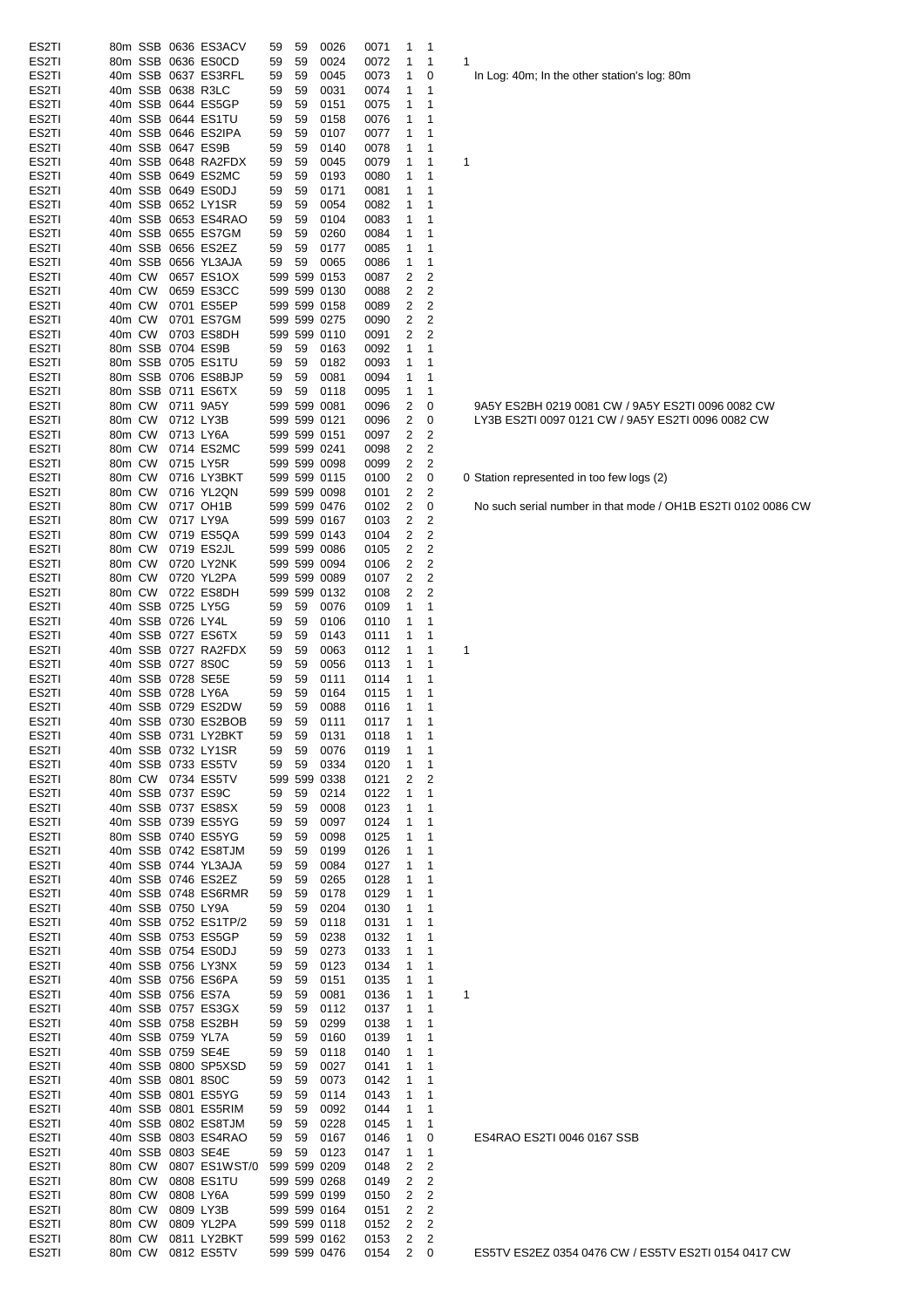| ES <sub>2</sub> TI | 80 <sub>m</sub> CW<br>0813 ES7MA | $\overline{2}$<br>599 599 0206<br>0155<br>2                             |                                                           |
|--------------------|----------------------------------|-------------------------------------------------------------------------|-----------------------------------------------------------|
| ES2TI              | 80m CW<br>0814 OH1B              | 2<br>2<br>599 599 0115<br>0156                                          |                                                           |
| ES <sub>2</sub> TI | 80m CW<br>0815 LY9A              | 599 599 0232<br>2<br>2<br>0157                                          |                                                           |
| ES <sub>2</sub> TI | 80m CW<br>0816 ES2NF             | 599 599 0165<br>2<br>2<br>0158                                          |                                                           |
| ES <sub>2</sub> TI | 80m CW<br>0816 LY5R              | 599 599 0147<br>2<br>2<br>0159                                          |                                                           |
| ES <sub>2</sub> TI | 80m CW<br>0817 ES2JL             | 599 599 0123<br>2<br>2<br>0160                                          |                                                           |
| ES <sub>2</sub> TI | 80m CW<br>0817 YL7A              | 599 599 0178<br>2<br>2<br>0161                                          |                                                           |
| ES2TI              | 80m CW<br>0818 ES2DW             | $\overline{\mathbf{c}}$<br>$\overline{2}$<br>599 599 0124<br>0162       |                                                           |
| ES2TI              | 80m CW<br>0821 YL2QN             | $\overline{2}$<br>599 599 0147<br>0163<br>2                             |                                                           |
| ES2TI              | 80m CW<br>0822 ES5EP             | 599 599 0258<br>0164<br>2<br>$\overline{2}$                             |                                                           |
| ES2TI              | 80m SSB 0824 ES9B                | 0240<br>59<br>59<br>0165<br>1<br>-1                                     |                                                           |
| ES2TI              | 80m SSB 0824 ES7TH               | 59<br>0122<br>0166<br>59<br>$\mathbf 1$<br>1                            | 1                                                         |
| ES2TI              | 80m SSB 0825 ES8TJM              | 59<br>0260<br>0167<br>59<br>1<br>1                                      |                                                           |
| ES <sub>2</sub> TI | 80m SSB 0826 ES0DJ               | 0324<br>0168<br>59<br>59<br>-1<br>1                                     |                                                           |
| ES2TI              | 80m SSB 0826 ES1TP/2             | 59<br>59<br>0156<br>0169<br>1<br>-1                                     |                                                           |
| ES <sub>2</sub> TI | 80m SSB 0827 ES2ADF              | 59<br>0114<br>0170<br>$\overline{1}$                                    |                                                           |
| ES <sub>2</sub> TI | 80m SSB 0828 ES5GP               | 59<br>1<br>59<br>0300<br>1                                              |                                                           |
|                    |                                  | 59<br>0171<br>-1<br>1                                                   |                                                           |
| ES <sub>2</sub> TI | 80m SSB 0829 ES2IPA              | 0172<br>59<br>59<br>0187<br>1                                           |                                                           |
| ES2TI              | 80m SSB 0831 ES6RMR              | 0235<br>0173<br>59<br>59<br>1<br>-1                                     |                                                           |
| ES <sub>2</sub> TI | 80m SSB 0831 ES5MG               | 0174<br>59<br>59<br>0161<br>1<br>1                                      |                                                           |
| ES2TI              | 80m SSB 0831 ES8AY               | 0069<br>0175<br>59<br>59<br>1<br>0                                      | ES8AY ES2TI 0075 0069 SSB                                 |
| ES2TI              | 80m SSB 0832 ES2BOB              | 0153<br>0176<br>59<br>59<br>1<br>-1                                     |                                                           |
| ES2TI              | 40m CW<br>0835 ES3BM             | 599 599 0191<br>0177<br>2<br>0                                          | ES3BM ES2TI 0178 0191 CW                                  |
| ES <sub>2</sub> TI | 40m CW<br>0837 ES1TU             | 599 599 0311<br>0178<br>2<br>2                                          |                                                           |
| ES <sub>2</sub> TI | 40m CW<br>0838 ES8DH             | 599 599 0204<br>0179<br>2<br>2                                          |                                                           |
| ES2TI              | 40m CW<br>0839 YL2QN             | 599 599 0164<br>0180<br>2<br>2                                          |                                                           |
| ES2TI              | 40m CW<br>0839 DL5AXX            | 599 599 0025<br>0181<br>2<br>2                                          |                                                           |
| ES2TI              | 40m CW<br>0840 LY9A              | 599 599 0260<br>2<br>2<br>0182                                          |                                                           |
| ES <sub>2</sub> TI | 40m CW<br>0841 LY2NK             | 599 599 0147<br>2<br>0183<br>2                                          |                                                           |
| ES <sub>2</sub> TI | 40m CW<br>0842 SE5E              | 599 599 0015<br>2<br>0184<br>0                                          | SE5E ES7MA 0017 0015 CW / LY2F ES2TI 0184 0015 CW         |
| ES <sub>2</sub> TI | 40m CW<br>0843 LY6A              | 599 599 0240<br>2<br>0185<br>2                                          |                                                           |
| ES2TI              | 40m CW<br>0844 LY5R              | 599 599 0166<br>2<br>$\overline{2}$<br>0186                             |                                                           |
| ES2TI              | 40m CW<br>0844 LY3B              | $\overline{2}$<br>599 599 0194<br>0187<br>2                             |                                                           |
| ES2TI              | 40m CW<br>0845 YL2PA             | 599 599 0148<br>0188<br>2<br>$\overline{2}$                             |                                                           |
| ES2TI              | 40m CW<br>0845 9A2AJ             | 599 599 0035<br>2<br>2<br>0189                                          |                                                           |
| ES2TI              | 40m CW<br>0846 YL2CV             | 599 599 0091<br>0190<br>2<br>$\overline{2}$                             |                                                           |
| ES <sub>2</sub> TI | 40m CW<br>0847 LY2BKT            | 599 599 0194<br>2<br>2<br>0191                                          |                                                           |
| ES <sub>2</sub> TI | 40m CW<br>0847 ES9C              | 599 599 0315<br>0192<br>2<br>2                                          |                                                           |
| ES2TI              | 40m CW<br>0847 LY2CO             | 599 599 0019<br>2<br>2<br>0193                                          |                                                           |
| ES2TI              | 40m CW<br>0848 ES7MA             | 599 599 0242<br>2<br>2<br>0194                                          |                                                           |
| ES2TI              | 40m CW<br>0849 ES5TV             | 2<br>2<br>599 599 0488<br>0195                                          |                                                           |
| ES2TI              | 40m CW<br>0850 SE5E              | 599 599 0162<br>0196<br>2<br>2                                          |                                                           |
| ES <sub>2</sub> TI | 40m CW<br>0851 LY1E              | 599 599 0024<br>2<br>0197<br>0                                          | / LY1EE ES2TI 0197 0024 CW                                |
| ES2TI              | 40m CW<br>0851 ES4RD             | 599 599 0288<br>0198<br>2<br>2                                          |                                                           |
| ES2TI              | 40m CW<br>0851 LY4L              | $\overline{2}$<br>599 599 0171<br>0199<br>$\overline{2}$                |                                                           |
| ES2TI              | 40m CW<br>0853 LY3NX             | 599 599 0158<br>0200<br>2<br>2                                          |                                                           |
| ES2TI              | 40m SSB 0854 YL1ZT               | 0044<br>0201<br>59<br>59<br>1<br>-1                                     |                                                           |
| ES <sub>2</sub> TI | 40m SSB 0856 ES7GM               | 0516<br>0202<br>59<br>59<br>1<br>-1                                     |                                                           |
| ES <sub>2</sub> TI | 40m SSB 0859 UA1AQA              | 59<br>59<br>0091<br>0203<br>$\mathbf{1}$<br>$\overline{1}$              |                                                           |
| ES3ACV             | 80m SSB 0505 ES8TJM              | 59<br>0008<br>0001<br>59<br>$\mathbf{1}$<br>$\overline{1}$              |                                                           |
| ES3ACV             | 80m SSB 0506 ES3RFL              | 0002<br>$\mathbf{1}$<br>59<br>59<br>0006<br>0                           | ES3RFL ES5QA 0011 0006 SSB / ES3RFL ES3ACV 0002 0005 SSB  |
| ES3ACV             | 80m SSB 0510 ES5QP               | $\mathbf{1}$<br>59<br>59<br>0028<br>0003<br>0                           | / ES5GP ES3ACV 0003 0028 SSB                              |
| ES3ACV             | 80m SSB 0512 ES5QA               | 59<br>-59<br>0016<br>0004<br>$\overline{1}$<br>$\overline{1}$           |                                                           |
| ES3ACV             | 80m SSB 0516 ES6MRM              | 59<br>-59<br>0025<br>0005<br>$\mathbf{1}$<br>0                          | / ES6RMR ES3ACV 0005 0025 SSB                             |
| ES3ACV             | 80m SSB 0518 ES7DH               | 59<br>59<br>0016<br>0006<br>$\mathbf{1}$<br>0                           | Error in the callsign                                     |
| ES3ACV             | 80m SSB 0521 ES8BJP              | 0007<br>59<br>-59<br>0012<br>1<br>$\overline{1}$                        |                                                           |
| ES3ACV             | 80m SSB 0523 ES2BH               | 0042<br>0008<br>59<br>59<br>$\overline{1}$<br>$\overline{1}$            |                                                           |
| ES3ACV             | 80m SSB 0527 ES9B                | 0009<br>59<br>-59<br>0041<br>$\overline{1}$<br>$\overline{1}$           |                                                           |
| ES3ACV             | 80m SSB 0531 ES2BOB              | 0029<br>59<br>59<br>0010<br>$\overline{1}$<br>$\mathbf 1$               |                                                           |
| ES3ACV             | 80m SSB 0534 ES2IPA              | 59<br>-59<br>0031<br>0011<br>$\overline{1}$<br>$\overline{\phantom{1}}$ |                                                           |
| ES3ACV             | 80m SSB 0537 ES2MC               | 0057<br>0012<br>59<br>59<br>$\overline{1}$<br>$\overline{1}$            |                                                           |
| ES3ACV             | 80m SSB 0539 ES9C                | 0013<br>59<br>59<br>0053<br>$\mathbf{1}$<br>$\overline{1}$              |                                                           |
| ES3ACV             | 80m SSB 0548 ES0CD               | 59<br>59<br>0008<br>0014<br>$\mathbf{1}$<br>$\overline{1}$              | 1                                                         |
| ES3ACV             | 80m SSB 0552 ES2TI               | 0015<br>59<br>59<br>0031<br>$\overline{1}$<br>$\overline{1}$            |                                                           |
| ES3ACV             | 80m SSB 0553 ES3BQ               | 59<br>59<br>0011<br>0016<br>$\mathbf{1}$<br>$\overline{1}$              |                                                           |
| ES3ACV             | 80m SSB 0556 ES2ADF              | 59<br>-59<br>0027<br>0017<br>$\mathbf{1}$<br>0                          | ES2ADF ES8BJP 0043 0027 SSB / ES2ADF ES3ACV 0017 0024 SSB |
| ES3ACV             | 40m SSB 0608 ES8TJM              | 0088<br>0018<br>-59<br>1<br>$\overline{1}$                              |                                                           |
|                    | 40m SSB 0611 ES1TU               | 59<br>59<br>$\overline{1}$<br>$\mathbf{1}$                              |                                                           |
| ES3ACV<br>ES3ACV   | 40m SSB 0614 ES6QA               | 59<br>0107<br>0019<br>0020<br>$\mathbf{1}$<br>59<br>0                   | / ES5QA ES3ACV 0020 0058 SSB                              |
|                    |                                  | 0059<br>59                                                              |                                                           |
| ES3ACV             | 80m SSB 0620 ES1LC               | 0091<br>0021<br>$\mathbf{1}$<br>59<br>59<br>0                           | / ES1LS ES3ACV 0021 0091 SSB                              |
| ES3ACV             | 80m SSB 0622 ES3RFL              | 0022<br>-59<br>0038<br>$\overline{1}$<br>59<br>$\overline{1}$           |                                                           |
| ES3ACV             | 80m SSB 0625 ES1OV/3             | 0023<br>$\overline{1}$<br>59<br>59<br>0053<br>$\overline{1}$            |                                                           |
| ES3ACV             | 80m SSB 0627 ES2BH               | 0024<br>59<br>59<br>0142<br>$\mathbf{1}$<br>$\overline{1}$              |                                                           |
| ES3ACV             | 80m SSB 0630 ES9B                | 0025<br>59<br>59<br>0116<br>$\overline{1}$<br>$\overline{1}$            |                                                           |
| ES3ACV             | 80m SSB 0636 ES2TI               | 0071<br>0026<br>59<br>59<br>$\overline{1}$<br>$\overline{1}$            |                                                           |
| ES3ACV             | 80m SSB 0638 ES8BJP              | 0071<br>0027<br>$\mathbf{1}$<br>59<br>59<br>0                           | ES8BJP LY3NX 0069 0071 SSB / ES8BJP ES3ACV 0027 0072 SSB  |
| ES3ACV             | 80m SSB 0641 ES5TV               | 0028<br>59<br>59<br>0227<br>$\mathbf{1}$<br>$\overline{1}$              |                                                           |
| ES3ACV             | 80m SSB 0644 ES4RAO              | 59<br>-59<br>0094<br>0029<br>$\mathbf{1}$<br>$\overline{1}$             |                                                           |
| ES3ACV             | 80m SSB 0647 ES6DX               | 0030<br>59<br>59<br>0106<br>$\mathbf{1}$<br>0                           | / ES6TX ES3ACV 0030 0106 SSB                              |
| ES3ACV             | 40m SSB 0653 ES5GP               | 59<br>-59<br>0165<br>0031<br>1<br>0                                     | ES5GP ES3ATV 0031 0165 SSB                                |
| ES3ACV             | 40m SSB 0656 ES2EZ               | 59<br>0032<br>$\overline{1}$<br>59<br>0179<br>$\overline{1}$            |                                                           |
| ES3ACV             | 40m SSB 0701 ES6RMR              | 0033<br>-59<br>0132<br>$\overline{1}$<br>$\overline{1}$<br>59           |                                                           |
| ES3ACV             | 40m SSB 0708 ES4RAO              | 0034<br>$\overline{1}$<br>59<br>59<br>0122<br>$\overline{1}$            |                                                           |
| ES3ACV             | 80m SSB 0714 ES9B                | 59<br>-59<br>0171<br>0035<br>$\overline{1}$<br>$\overline{1}$           |                                                           |
| ES3ACV             | 80m SSB 0716 ES5YG               | 59<br>59<br>0082<br>0036<br>$\overline{1}$<br>$\overline{\phantom{1}}$  |                                                           |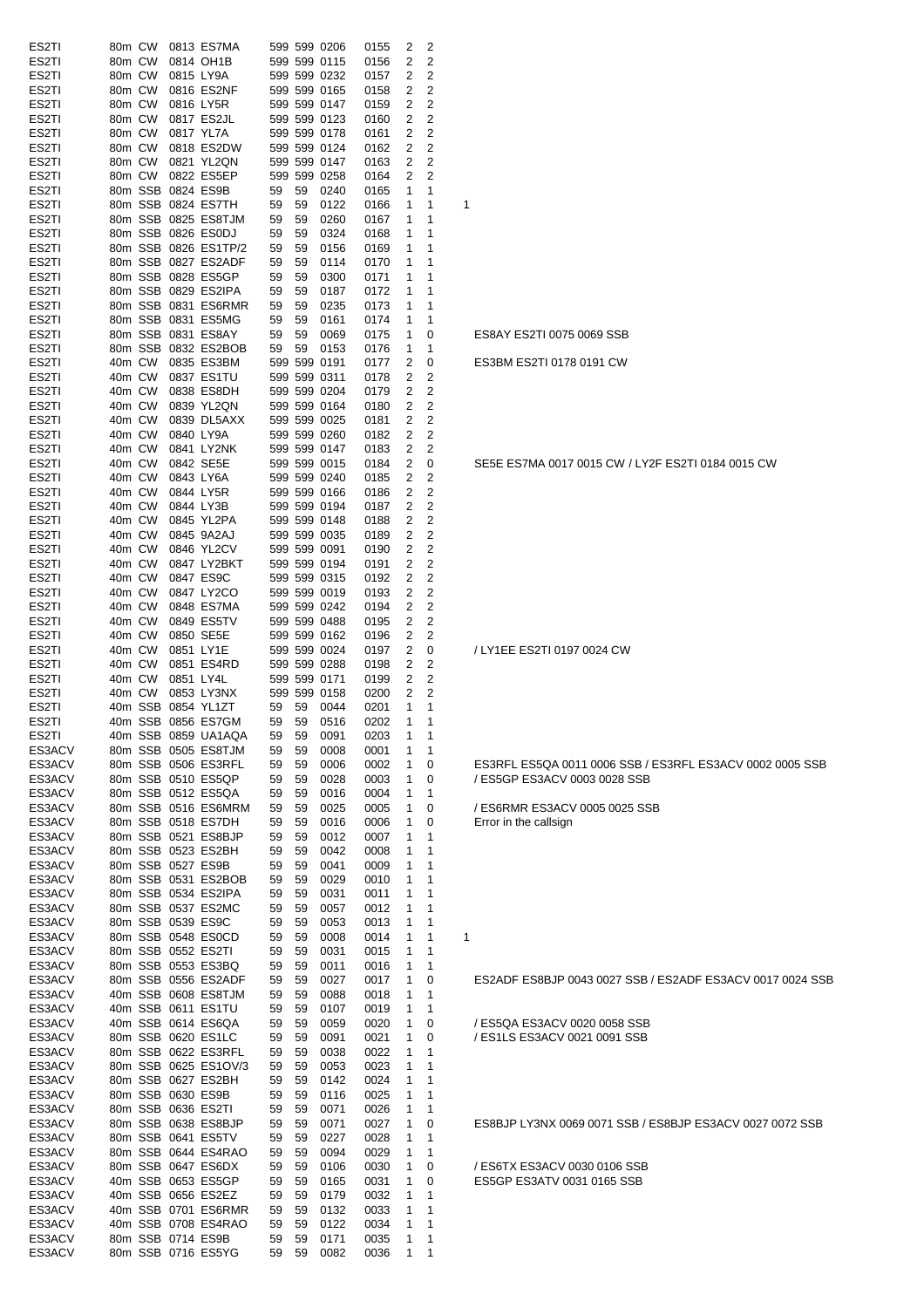| ES3ACV           |                    |        |                   | 80m SSB 0724 ES7A                        | 59       | 59       | 0061                         | 0037         | 1                            | -1                           | 1                                                       |
|------------------|--------------------|--------|-------------------|------------------------------------------|----------|----------|------------------------------|--------------|------------------------------|------------------------------|---------------------------------------------------------|
| ES3ACV           |                    |        |                   | 40m SSB 0740 ES8TJM                      | 59       | 59       | 0200                         | 0038         | 1                            | 1                            |                                                         |
| ES3ACV           |                    |        |                   | 40m SSB 0741 ES5YG<br>40m SSB 0745 ES9B  | 59       | 59       | 0100                         | 0039         | 1                            | 1                            |                                                         |
| ES3ACV<br>ES3ACV |                    |        | 40m SSB 0747 LY9A |                                          | 59<br>59 | 59<br>59 | 0203<br>0202                 | 0040<br>0041 | 1<br>1                       | 1<br>1                       |                                                         |
| ES3ACV           |                    |        |                   | 40m SSB 0752 ES5GP                       | 59       | 59       | 0242                         | 0042         | 1                            | 1                            |                                                         |
| ES3ACV           |                    |        |                   | 40m SSB 0754 ES7QM                       | 59       | 59       | 0383                         | 0043         | 1                            | 0                            | / ES7GM ES3ACV 0043 0383 SSB                            |
| ES3ACV           |                    |        |                   | 40m SSB 0801 ES6PA                       | 59       | 59       | 0158                         | 0044         | 1                            | -1                           |                                                         |
| ES3ACV           |                    |        |                   | 40m SSB 0803 ES6RMR                      | 59       | 59       | 0204                         | 0045         | 1                            | 1                            |                                                         |
| ES3ACV<br>ES3ACV |                    |        |                   | 40m SSB 0807 ES1LS<br>40m SSB 0809 ES2DW | 59<br>59 | 59<br>59 | 0203<br>0116                 | 0046<br>0047 | 1<br>1                       | 1<br>1                       |                                                         |
| ES3ACV           |                    |        |                   | 40m SSB 0814 ES2IPA                      | 59       | 59       | 0169                         | 0048         | 1                            | 1                            |                                                         |
| ES3ACV           |                    |        |                   | 40m SSB 0817 ES4RAO                      | 59       | 59       | 0189                         | 0049         | 1                            | 0                            | ES4RAO LY6A 0214 0189 SSB / ES4RAO ES3ACV 0049 0186 SSB |
| ES3ACV           |                    |        |                   | 40m SSB 0820 ES8SE                       | 59       | 59       | 0053                         | 0050         | 1                            | 0                            | / ES8SX ES3ACV 0050 0053 SSB                            |
| ES3ACV           |                    |        |                   | 80m SSB 0825 ES6DX                       | 59       | 59       | 0200                         | 0051         | 1                            | 0                            | / ES6TX ES3ACV 0051 0200 SSB                            |
| ES3ACV           |                    |        |                   | 80m SSB 0828 ES2IPA                      | 59       | 59       | 0186                         | 0052         | 1                            | 1                            |                                                         |
| ES3ACV<br>ES3ACV |                    |        |                   | 80m SSB 0832 ES2MC<br>80m SSB 0833 ES7GM | 59<br>59 | 59<br>59 | 0369<br>0479                 | 0053<br>0054 | 1<br>1                       | 1<br>1                       |                                                         |
| ES3ACV           |                    |        |                   | 80m SSB 0837 ES2ADF                      | 59       | 59       | 0118                         | 0055         | 1                            | 1                            |                                                         |
| ES3BM            | 80m CW             |        |                   | 0501 LY6A                                |          |          | 599 599 0003                 | 0001         | 2                            | 2                            |                                                         |
| ES3BM            | 80m CW             |        |                   | 0502 OH1B                                |          |          | 599 599 0002                 | 0002         | $\overline{2}$               | $\overline{2}$               |                                                         |
| ES3BM            | 80m CW             |        |                   | 0502 LY3NX                               |          |          | 599 599 0001                 | 0003         | $\overline{2}$               | 2                            |                                                         |
| ES3BM            | 80m CW             |        |                   | 0503 LY2BKT                              |          |          | 599 599 0003                 | 0004         | 2                            | 2                            |                                                         |
| ES3BM            | 80m CW             |        |                   | 0505 YL2CV                               |          |          | 599 599 0001                 | 0005         | 2                            | 2                            |                                                         |
| ES3BM<br>ES3BM   | 80m CW<br>80m CW   |        |                   | 0505 ES1CN<br>0506 LY2NK                 |          |          | 599 599 0002<br>599 599 0007 | 0006<br>0007 | 2<br>2                       | $\overline{2}$<br>2          |                                                         |
| ES3BM            | 80m CW             |        |                   | 0506 LY3B                                |          |          | 599 599 0010                 | 0008         | $\overline{\mathbf{c}}$      | $\overline{\mathbf{c}}$      |                                                         |
| ES3BM            | 80m CW             |        |                   | 0507 LY9A                                |          |          | 599 599 0016                 | 0009         | 2                            | 2                            |                                                         |
| ES3BM            | 80 <sub>m</sub> CW |        |                   | 0508 YL2HB                               |          |          | 599 599 0005                 | 0010         | 2                            | 2                            |                                                         |
| ES3BM            | 80m CW             |        |                   | 0509 ES1TU                               |          |          | 599 599 0013                 | 0011         | 2                            | 2                            |                                                         |
| ES3BM            | 80m CW             |        |                   | 0510 OH2PM                               |          |          | 599 599 0012                 | 0012         | 2                            | 2                            |                                                         |
| ES3BM            | 80m CW             |        |                   | 0511 YL7A                                |          |          | 599 599 0010                 | 0013         | $\overline{2}$               | 2                            |                                                         |
| ES3BM<br>ES3BM   | 80m CW<br>80m CW   |        |                   | 0512 ES2RL<br>0513 ES8DH                 |          |          | 599 599 0005<br>599 599 0009 | 0014<br>0015 | 2<br>2                       | 0<br>2                       | ES2RL ES2BM 0014 0005 CW                                |
| ES3BM            | 80m CW             |        |                   | 0513 LY2SA                               |          |          | 599 599 0015                 | 0016         | $\overline{2}$               | 2                            |                                                         |
| ES3BM            | 80m CW             |        |                   | 0515 ES7GM                               |          |          | 599 599 0034                 | 0017         | 2                            | 2                            |                                                         |
| ES3BM            | 80m CW             |        | 0515 LY4L         |                                          |          |          | 599 599 0015                 | 0018         | 2                            | 2                            |                                                         |
| ES3BM            | 80m CW             |        |                   | 0516 SE4E                                |          |          | 599 599 0012                 | 0019         | 2                            | $\overline{2}$               |                                                         |
| ES3BM            | 80m CW             |        |                   | 0517 ES2NF                               |          |          | 599 599 0019                 | 0020         | 2                            | 2                            |                                                         |
| ES3BM<br>ES3BM   | 80m CW<br>80m CW   |        |                   | 0517 LY5R<br>0519 ES0DJ                  |          |          | 599 599 0017<br>599 599 0036 | 0021<br>0022 | 2<br>2                       | 0<br>2                       | LY5R ES1CN 0017 0017 CW / LY5R ES3BM 0021 0018 CW       |
| ES3BM            | 80m CW             |        |                   | 0519 ES5EP                               |          |          | 599 599 0034                 | 0023         | 2                            | 2                            |                                                         |
| ES3BM            | 80m CW             |        |                   | 0520 YL2PA                               |          |          | 599 599 0017                 | 0024         | 2                            | 2                            |                                                         |
| ES3BM            | 80m CW             |        |                   | 0522 ES2JL                               |          |          | 599 599 0014                 | 0025         | $\overline{2}$               | 2                            |                                                         |
| ES3BM            | 80m CW             |        |                   | 0522 ES2TI                               |          |          | 599 599 0011                 | 0026         | $\overline{2}$               | $\overline{2}$               |                                                         |
| ES3BM            | 80m CW             |        |                   | 0522 ES3RF                               |          |          | 599 599 0018                 | 0027         | $\overline{2}$               | 2                            |                                                         |
| ES3BM            | 80m CW             |        | 0523 9A5Y         |                                          |          |          | 599 599 0012                 | 0028         | $\overline{2}$               | 0                            | 9A5Y ES3BM 0020 0012 CW                                 |
| ES3BM<br>ES3BM   | 80m CW             | 80m CW |                   | 0524 ES2EZ<br>0524 ES7A                  |          |          | 599 599 0040<br>599 599 0009 | 0029<br>0030 | 2<br>2                       | 2<br>2                       | 2                                                       |
| ES3BM            | 80m CW             |        |                   | 0529 ES6DO                               |          |          | 599 599 0016                 | 0031         | 2                            | 2                            |                                                         |
| ES3BM            | 40m CW             |        |                   | 0539 ES9A                                |          |          | 599 599 0024                 | 0032         | 2                            | 2                            |                                                         |
| ES3BM            | 40m CW             |        |                   | 0541 ES1WST/0                            |          |          | 599 599 0063                 | 0033         | 2                            | 2                            |                                                         |
| ES3BM            | 40m CW             |        |                   | 0544 LY2NK                               |          |          | 599 599 0029                 | 0034         | 2                            | $\overline{\mathbf{c}}$      |                                                         |
| ES3BM            | 40m CW             |        |                   | 0544 ES8DH                               |          |          | 599 599 0047                 | 0035         | 2                            | $\overline{\mathbf{c}}$      |                                                         |
| ES3BM<br>ES3BM   | 40m CW<br>40m CW   |        |                   | 0544 ES2TI<br>0546 LY3B                  |          |          | 599 599 0019<br>599 599 0044 | 0036<br>0037 | 2<br>2                       | 2<br>$\overline{\mathbf{c}}$ |                                                         |
| ES3BM            | 40m CW             |        |                   | 0547 YL7A                                |          |          | 599 599 0040                 | 0038         | $\overline{\mathbf{c}}$      | $\overline{\mathbf{c}}$      |                                                         |
| ES3BM            | 40m CW             |        |                   | 0548 LY5R                                |          |          | 599 599 0031                 | 0039         | 2                            | $\overline{\mathbf{c}}$      |                                                         |
| ES3BM            | 40m CW             |        |                   | 0549 LY2BKT                              |          |          | 599 599 0037                 | 0040         | 2                            | $\overline{\mathbf{c}}$      |                                                         |
| ES3BM            | 40m CW             |        |                   | 0549 LY9A                                |          |          | 599 599 0060                 | 0041         | 2                            | 2                            |                                                         |
| ES3BM            | 40m CW             |        |                   | 0550 SM5ALJ                              |          |          | 599 599 0005                 | 0042         | 2                            | 2                            |                                                         |
| ES3BM<br>ES3BM   | 40m CW<br>40m CW   |        |                   | 0551 SP1AEN<br>0551 9A5Y                 |          |          | 599 599 0027<br>599 599 0033 | 0043<br>0044 | 2<br>2                       | 2<br>0                       | 9A5Y ES1OX 0044 0033 CW                                 |
| ES3BM            | 40m CW             |        |                   | 0553 ES5EP                               |          |          | 599 599 0071                 | 0045         | 2                            | 2                            |                                                         |
| ES3BM            | 40m CW             |        |                   | 0554 LY6A                                |          |          | 599 599 0061                 | 0046         | 2                            | 2                            |                                                         |
| ES3BM            | 40m CW             |        |                   | 0555 ES4RX                               |          |          | 599 599 0085                 | 0047         | 2                            | 2                            |                                                         |
| ES3BM            | 40m CW             |        |                   | 0555 LY2RJ                               |          |          | 599 599 0010                 | 0048         | 2                            | 2                            |                                                         |
| ES3BM            | 40m CW             |        |                   | 0556 LY2SA                               |          |          | 599 599 0044                 | 0049         | 2                            | 2                            |                                                         |
| ES3BM<br>ES3BM   | 40m CW<br>40m CW   |        |                   | 0559 9A2AJ<br>0559 ES5TV                 |          |          | 599 599 0019<br>599 599 0134 | 0050<br>0051 | 2<br>$\overline{2}$          | 2<br>2                       |                                                         |
| ES3BM            | 40m CW             |        |                   | 0559 LZ3FM                               |          |          | 599 599 0013                 | 0052         | 2                            | 2                            |                                                         |
| ES3BM            | 40m CW             |        |                   | 0600 LY5G                                |          |          | 599 599 0032                 | 0053         | $\overline{2}$               | 2                            |                                                         |
| ES3BM            | 40m CW             |        |                   | 0600 ES2NF                               |          |          | 599 599 0060                 | 0054         | 2                            | 2                            |                                                         |
| ES3BM            | 40m CW             |        |                   | 0601 ES1AO                               |          |          | 599 599 0023                 | 0055         | 2                            | 0                            | ES1AO ES3BM 0035 0023 CW                                |
| ES3BM            | 40m CW             |        |                   | 0601 LY3NX                               |          |          | 599 599 0039                 | 0056         | 2                            | 2                            |                                                         |
| ES3BM<br>ES3BM   | 80m CW<br>80m CW   |        |                   | 0602 LY2NK<br>0604 LY3B                  |          |          | 599 599 0040<br>599 599 0059 | 0057<br>0058 | 2<br>2                       | 2<br>2                       |                                                         |
| ES3BM            | 80m CW             |        |                   | 0604 LY2BKT                              |          |          | 599 599 0053                 | 0059         | 2                            | 2                            |                                                         |
| ES3BM            | 80m CW             |        |                   | 0606 ES9C                                |          |          | 599 599 0095                 | 0060         | 2                            | 2                            |                                                         |
| ES3BM            | 80m CW             |        |                   | 0610 YL2PA                               |          |          | 599 599 0039                 | 0061         | 2                            | 2                            |                                                         |
| ES3BM            | 80m CW             |        |                   | 0611 9A5Y                                |          |          | 599 599 0037                 | 0062         | $\overline{\mathbf{c}}$      | 0                            | 9A5Y ES4RD 0088 0037 CW / 9A5Y ES3BM 0062 0047 CW       |
| ES3BM            | 80m CW             |        |                   | 0612 RA1AL                               |          |          | 599 599 0041                 | 0063         | 2                            | 2                            |                                                         |
| ES3BM<br>ES3BM   | 80m CW<br>80m CW   |        |                   | 0613 ES6CO<br>0613 ES3CC                 |          |          | 599 599 0083<br>599 599 0072 | 0064         | $\overline{\mathbf{c}}$      | 2                            |                                                         |
| ES3BM            | 80m CW             |        |                   | 0613 ES3RY                               |          |          | 599 599 0017                 | 0065<br>0066 | 2<br>$\overline{\mathbf{c}}$ | 2<br>2                       |                                                         |
|                  |                    |        |                   |                                          |          |          |                              |              |                              |                              |                                                         |

| 34RAO LY6A 0214 0189 SSB / ES4RAO ES3ACV 0049 0186<br>S8SX ES3ACV 0050 0053 SSB<br>S6TX ES3ACV 0051 0200 SSB |
|--------------------------------------------------------------------------------------------------------------|
|                                                                                                              |
|                                                                                                              |
| 32RL ES2BM 0014 0005 CW                                                                                      |
|                                                                                                              |
| 5R ES1CN 0017 0017 CW / LY5R ES3BM 0021 0018 CW                                                              |
|                                                                                                              |
| 5Y ES3BM 0020 0012 CW                                                                                        |
|                                                                                                              |
|                                                                                                              |
|                                                                                                              |
|                                                                                                              |
|                                                                                                              |
|                                                                                                              |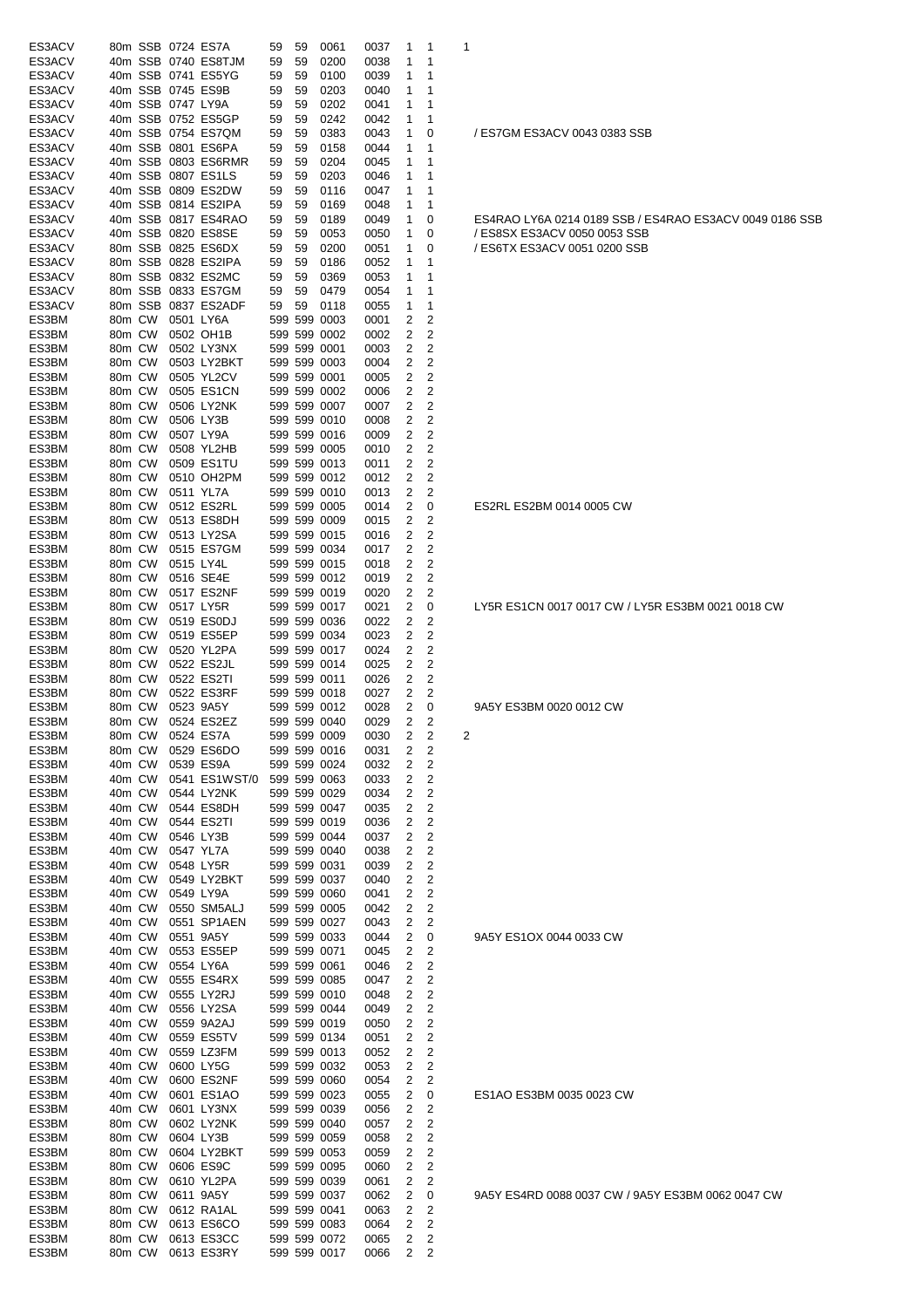| ES3BM          | 80m CW           |           | 0615 YL2CV                |  | 599 599 0030                 | 0067         | 2      | 2                   |
|----------------|------------------|-----------|---------------------------|--|------------------------------|--------------|--------|---------------------|
| ES3BM          | 80m CW           |           | 0615 YL7A                 |  | 599 599 0068                 | 0068         | 2      | 2                   |
| ES3BM          | 80m CW           |           | 0616 ES3ROG               |  | 599 599 0009                 | 0069         | 2      | 2                   |
| ES3BM          | 80m CW           |           | 0617 LY9A                 |  | 599 599 0100                 | 0070         | 2      | 2                   |
| ES3BM<br>ES3BM | 80m CW<br>80m CW |           | 0617 LY6A<br>0620 ES8DH   |  | 599 599 0089<br>599 599 0075 | 0071<br>0072 | 2<br>2 | 2<br>2              |
| ES3BM          | 80m CW           |           | 0622 OH1B                 |  | 599 599 0055                 | 0073         | 2      | 2                   |
| ES3BM          | 80m CW           |           | 0622 ES2JL                |  | 599 599 0049                 | 0074         | 2      | 0                   |
| ES3BM          | 80m CW           | 0623 LY4L |                           |  | 599 599 0067                 | 0075         | 2      | 2                   |
| ES3BM          | 80m CW           |           | 0623 ES0DJ                |  | 599 599 0129                 | 0076         | 2      | 2                   |
| ES3BM          | 80m CW           |           | 0624 OH5GE                |  | 599 599 0102                 | 0077         | 2      | 0                   |
| ES3BM          | 80m CW           |           | 0625 ES2MC                |  | 599 599 0157                 | 0078         | 2      | 0                   |
| ES3BM          | 80m CW           |           | 0626 SE4E                 |  | 599 599 0066                 | 0079         | 2      | 2                   |
| ES3BM          | 80m CW           |           | 0627 YL2QN                |  | 599 599 0065                 | 0080         | 2      | 2                   |
| ES3BM<br>ES3BM | 40m CW<br>40m CW |           | 0631 LY6A<br>0632 S50XX   |  | 599 599 0104<br>599 599 0027 | 0081<br>0082 | 2<br>2 | 2<br>2              |
| ES3BM          | 40m CW           |           | 0633 LY3B                 |  | 599 599 0079                 | 0083         | 2      | 0                   |
| ES3BM          | 40m CW           |           | 0634 LY2NK                |  | 599 599 0062                 | 0084         | 2      | 0                   |
| ES3BM          | 40m CW           |           | 0634 ES6CO                |  | 599 599 0101                 | 0085         | 2      | 2                   |
| ES3BM          | 40m CW           |           | 0635 LY5R                 |  | 599 599 0073                 | 0086         | 2      | 2                   |
| ES3BM          | 40m CW           |           | 0635 LY5T                 |  | 599 599 0010                 | 0087         | 2      | 2                   |
| ES3BM          | 40m CW           |           | 0637 ES5EP                |  | 599 599 0122                 | 0088         | 2      | 2                   |
| ES3BM          | 40m CW           |           | 0637 YL2QN                |  | 599 599 0073                 | 0089         | 2      | 2                   |
| ES3BM          | 40m CW           |           | 0638 OH1B                 |  | 599 599 0066                 | 0090         | 2      | 2                   |
| ES3BM<br>ES3BM | 40m CW<br>40m CW |           | 0638 9A5Y<br>0639 RW3AI   |  | 599 599 0063<br>599 599 0036 | 0091<br>0092 | 2<br>2 | 2<br>2              |
| ES3BM          | 40m CW           |           | 0640 ES2MC                |  | 599 599 0179                 | 0093         | 2      | 2                   |
| ES3BM          | 40m CW           |           | 0640 DL3DRN               |  | 599 599 0013                 | 0094         | 2      | 2                   |
| ES3BM          | 40m CW           |           | 0641 SM6BSK               |  | 599 599 0042                 | 0095         | 2      | 2                   |
| ES3BM          | 40m CW           |           | 0641 LY9A                 |  | 599 599 0127                 | 0096         | 2      | 2                   |
| ES3BM          | 40m CW           |           | 0642 OH5NE                |  | 599 599 0021                 | 0097         | 2      | 2                   |
| ES3BM          | 40m CW           |           | 0642 ES8DH                |  | 599 599 0092                 | 0098         | 2      | 2                   |
| ES3BM          | 40m CW           |           | 0645 RW1CM                |  | 599 599 0012                 | 0099         | 2      | 2                   |
| ES3BM          | 40m CW           |           | 0646 ES2LR                |  | 599 599 0028                 | 0100         | 2      | 2                   |
| ES3BM          | 40m CW           |           | 0647 ES1TU                |  | 599 599 0161                 | 0101         | 2      | 2                   |
| ES3BM<br>ES3BM | 40m CW<br>40m CW |           | 0648 YL2CV<br>0648 ES2JL  |  | 599 599 0044<br>599 599 0066 | 0102<br>0103 | 2<br>2 | 2<br>2              |
| ES3BM          | 40m CW           |           | 0648 LY2BKT               |  | 599 599 0092                 | 0104         | 2      | 2                   |
| ES3BM          | 40m CW           |           | 0649 YL2PA                |  | 599 599 0067                 | 0105         | 2      | 2                   |
| ES3BM          | 40m CW           |           | 0650 ES2RL                |  | 599 599 0038                 | 0106         | 2      | 2                   |
| ES3BM          | 40m CW           | 0651 LY4L |                           |  | 599 599 0083                 | 0107         | 2      | 2                   |
| ES3BM          | 40m CW           |           | 0654 ES7MA                |  | 599 599 0126                 | 0108         | 2      | 2                   |
| ES3BM          | 40m CW           |           | 0656 ES0DJ                |  | 599 599 0187                 | 0109         | 2      | 2                   |
| ES3BM          | 80m CW           |           | 0657 ES4RX                |  | 599 599 0158                 | 0110         | 2      | 2                   |
| ES3BM          | 40m CW           |           | 0700 RA1AL                |  | 599 599 0068                 | 0111         | 2      | $\overline{c}$      |
| ES3BM<br>ES3BM | 80m CW<br>80m CW |           | 0703 LY3B<br>0703 YL2PA   |  | 599 599 0107<br>599 599 0072 | 0112<br>0113 | 2<br>2 | 2<br>$\overline{c}$ |
| ES3BM          | 80m CW           |           | 0704 LY2NK                |  | 599 599 0081                 | 0114         | 2      | 2                   |
| ES3BM          | 80m CW           |           | 0704 LY5G                 |  | 599 599 0066                 | 0115         | 2      | 2                   |
| ES3BM          | 80m CW           |           | 0706 LY6A                 |  | 599 599 0142                 | 0116         | 2      | 2                   |
| ES3BM          | 80m CW           |           | 0706 RA1AL                |  | 599 599 0074                 | 0117         | 2      | 2                   |
| ES3BM          | 80m CW           |           | 0707 LY2BKT               |  | 599 599 0108                 | 0118         | 2      | 2                   |
| ES3BM          | 80m CW           |           | 0708 ES7MA                |  | 599 599 0137                 | 0119         | 2      | 2                   |
| ES3BM          | 80m CW           |           | 0710 ES9A                 |  | 599 599 0099                 | 0120         | 2      | 2                   |
| ES3BM          | 80m CW           |           | 0711 ES1TU<br>0714 ES5TV  |  | 599 599 0190                 | 0121         | 2      | 2                   |
| ES3BM<br>ES3BM | 40m CW<br>40m CW |           | 0715 LY5T                 |  | 599 599 0294<br>599 599 0033 | 0122<br>0123 | 2<br>2 | $\overline{2}$<br>2 |
| ES3BM          | 40m CW           |           | 0716 DL5AXX               |  | 599 599 0003                 | 0124         | 2      | 2                   |
| ES3BM          | 40m CW           |           | 0716 LY3B                 |  | 599 599 0126                 | 0125         | 2      | 2                   |
| ES3BM          | 40m CW           |           | 0718 ES2LR                |  | 599 599 0036                 | 0126         | 2      | 2                   |
| ES3BM          | 40m CW           |           | 0720 LY5R                 |  | 599 599 0103                 | 0127         | 2      | 2                   |
| ES3BM          | 40m CW           |           | 0721 LY6A                 |  | 599 599 0157                 | 0128         | 2      | $\overline{c}$      |
| ES3BM          | 40m CW           |           | 0721 ES1CN                |  | 599 599 0160                 | 0129         | 2      | 2                   |
| ES3BM          | 40m CW           |           | 0723 RW3AI                |  | 599 599 0047                 | 0130         | 2      | 2                   |
| ES3BM<br>ES3BM | 40m CW<br>40m CW |           | 0723 LY2BKT<br>0725 LY2DX |  | 599 599 0123<br>599 599 0009 | 0131<br>0132 | 2<br>2 | 2<br>2              |
| ES3BM          | 40m CW           |           | 0730 YL2PA                |  | 599 599 0086                 | 0133         | 2      | 0                   |
| ES3BM          | 40m CW           |           | 0731 ES6CO                |  | 599 599 0149                 | 0134         | 2      | 2                   |
| ES3BM          | 40m CW           |           | 0731 ES2DW                |  | 599 599 0090                 | 0135         | 2      | $\overline{2}$      |
| ES3BM          | 40m CW           |           | 0733 YL2QN                |  | 599 599 0114                 | 0136         | 2      | 2                   |
| ES3BM          | 40m CW           |           | 0735 LY2NK                |  | 599 599 0102                 | 0137         | 2      | 2                   |
| ES3BM          | 40m CW           |           | 0736 ES8DH                |  | 599 599 0143                 | 0138         | 2      | 2                   |
| ES3BM          | 40m CW           |           | 0736 SM2BJT               |  | 599 599 0016                 | 0139         | 2      | 2                   |
| ES3BM          | 40m CW           |           | 0737 SM6BSK               |  | 599 599 0063                 | 0140         | 2      | 2                   |
| ES3BM<br>ES3BM | 40m CW<br>40m CW |           | 0738 UX7UN<br>0739 LY3NX  |  | 599 599 0015<br>599 599 0109 | 0141<br>0142 | 2<br>2 | $\overline{c}$<br>2 |
| ES3BM          | 40m CW           |           | 0739 LY9A                 |  | 599 599 0192                 | 0143         | 2      | 2                   |
| ES3BM          | 40m CW           |           | 0745 YL7A                 |  | 599 599 0148                 | 0144         | 2      | 2                   |
| ES3BM          | 40m CW           | 0745 LY4L |                           |  | 599 599 0123                 | 0145         | 2      | 2                   |
| ES3BM          | 40m CW           |           | 0755 ES1TU                |  | 599 599 0250                 | 0146         | 2      | 2                   |
| ES3BM          | 40m CW           |           | 0757 ES9C                 |  | 599 599 0244                 | 0147         | 2      | 2                   |
| ES3BM          | 40m CW           |           | 0757 ES2BH                |  | 599 599 0298                 | 0148         | 2      | $\overline{2}$      |
| ES3BM          | 40m CW           |           | 0758 YL2CV                |  | 599 599 0072                 | 0149         | 2      | 2                   |
| ES3BM          | 40m CW           |           | 0758 ES7MA                |  | 599 599 0192                 | 0150         | 2      | 2                   |
| ES3BM          | 40m CW           |           | 0759 YL2HB                |  | 599 599 0051                 | 0151         | 2      | 2                   |

ES2JL ES3BM 0073 0049 CW

/ OH5NE ES3BM 0077 0012 CW ES2MC ES7GM 0203 0157 CW / ES2MC ES3BM 0078 0158 CW

LY3B ES1OX 0108 0079 CW / LY3B ES3BM 0083 0089 CW LY2NK ES6CO 0084 0062 CW

YL2PA ES2MC 0255 0086 CW / YL2PA ES3BM 0133 0096 CW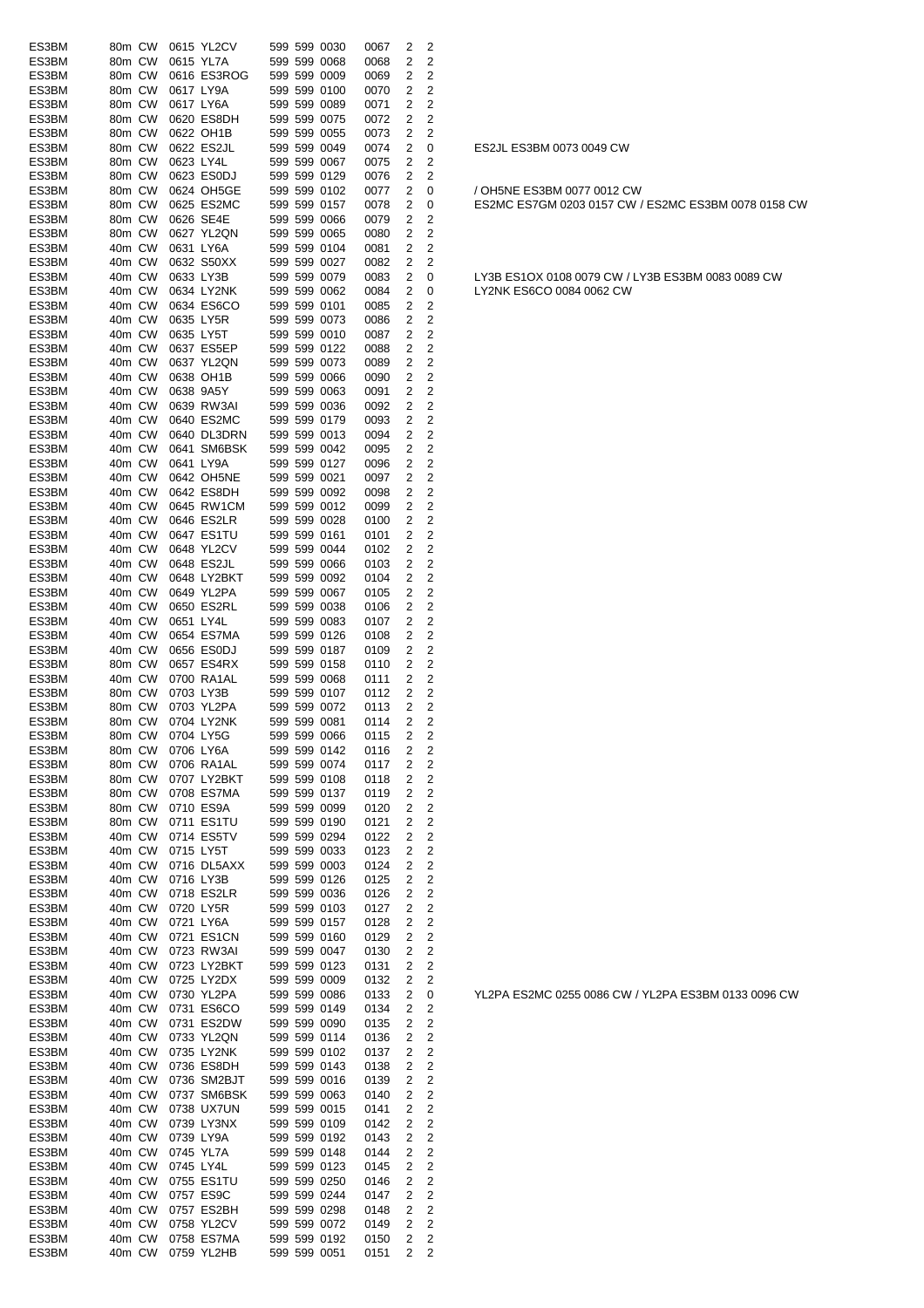| ES3BM | 40m CW |                   | 0801 LY5R            |    |    | 599 599 0132 | 0152 | 2 | 2              |   |
|-------|--------|-------------------|----------------------|----|----|--------------|------|---|----------------|---|
| ES3BM | 40m CW |                   | 0801 ES5DB           |    |    | 599 599 0159 | 0153 | 2 | 0              |   |
| ES3BM | 40m CW |                   | 0802 RA1AL           |    |    | 599 599 0113 | 0154 | 2 | 2              |   |
| ES3BM | 40m CW |                   | 0803 SP1AEN          |    |    | 599 599 0078 | 0155 | 2 | 2              |   |
| ES3BM | 40m CW |                   | 0803 ES1CN           |    |    | 599 599 0192 | 0156 | 2 | 2              |   |
| ES3BM | 40m CW |                   | 0804 YL2QN           |    |    | 599 599 0130 | 0157 | 2 | 2              |   |
| ES3BM | 40m CW |                   | 0805 LY6A            |    |    | 599 599 0196 | 0158 | 2 | 2              |   |
| ES3BM | 40m CW |                   | 0807 LY9A            |    |    | 599 599 0219 | 0159 | 2 | 2              |   |
| ES3BM | 40m CW |                   | 0807 LY3NX           |    |    | 599 599 0130 | 0160 | 2 | 0              |   |
| ES3BM | 40m CW |                   | 0808 RW3AI           |    |    | 599 599 0062 | 0161 | 2 | 2              |   |
| ES3BM | 40m CW |                   | 0808 LY5G            |    |    | 599 599 0092 | 0162 | 2 | 2              |   |
| ES3BM | 40m CW |                   | 0809 ES7A            |    |    | 599 599 0086 | 0163 | 2 | 2              | 2 |
| ES3BM | 40m CW |                   | 0809 SM6BSK          |    |    | 599 599 0073 | 0164 | 2 | 2              |   |
| ES3BM | 40m CW |                   | 0810 LY3B            |    |    | 599 599 0167 | 0165 | 2 | 2              |   |
| ES3BM | 40m CW |                   | 0813 LY2NK           |    |    | 599 599 0127 | 0166 | 2 | 2              |   |
| ES3BM | 40m CW |                   | 0814 LY5T            |    |    | 599 599 0061 | 0167 | 2 | 2              |   |
| ES3BM | 80m CW |                   | 0817 ES1OX           |    |    | 599 599 0215 | 0168 | 2 | 2              |   |
| ES3BM | 80m CW |                   | 0818 YL2QN           |    |    | 599 599 0144 | 0169 | 2 | 2              |   |
| ES3BM | 80m CW |                   | 0818 ES2JL           |    |    | 599 599 0124 | 0170 | 2 | 2              |   |
| ES3BM | 80m CW |                   | 0819 RA1AL           |    |    | 599 599 0125 | 0171 | 2 | 2              |   |
| ES3BM | 80m CW |                   | 0820 SE4E            |    |    | 599 599 0134 | 0172 | 2 | 2              |   |
| ES3BM | 80m CW |                   | 0820 ES8DH           |    |    | 599 599 0190 | 0173 | 2 | 2              |   |
| ES3BM | 80m CW |                   | 0820 ES2MC           |    |    | 599 599 0346 | 0174 | 2 | 2              |   |
| ES3BM | 80m CW |                   | 0821 ES2NF           |    |    | 599 599 0170 | 0175 | 2 | 2              |   |
| ES3BM | 80m CW |                   | 0821 YL7A            |    |    | 599 599 0180 | 0176 | 2 | 2              |   |
| ES3BM | 80m CW |                   | 0822 ES9C            |    |    | 599 599 0282 | 0177 | 2 | 2              |   |
| ES3BM | 80m CW |                   | 0823 YL2PA           |    |    | 599 599 0129 | 0178 | 2 | 2              |   |
| ES3BM | 80m CW |                   | 0823 LY3NX           |    |    | 599 599 0141 | 0179 | 2 | 2              |   |
| ES3BM | 80m CW |                   | 0824 LY6A            |    |    | 599 599 0217 | 0180 | 2 | 2              |   |
| ES3BM | 80m CW |                   | 0824 ES5TV           |    |    | 599 599 0344 | 0181 | 2 | 0              |   |
| ES3BM | 40m CW |                   | 0827 DL5AXX          |    |    | 599 599 0015 | 0182 | 2 | 2              |   |
| ES3BM | 40m CW |                   | 0828 OH1B            |    |    | 599 599 0122 | 0183 | 2 | 2              |   |
| ES3BM | 40m CW |                   | 0829 SP5DZE          |    |    | 599 599 0007 | 0184 | 2 | 2              | 2 |
| ES3BM | 40m CW |                   | 0830 LY4L            |    |    | 599 599 0153 | 0185 | 2 | 2              |   |
| ES3BM | 40m CW |                   | 0831 LY2BKT          |    |    | 599 599 0177 | 0186 | 2 | 2              |   |
| ES3BM | 40m CW |                   | 0832 LY2CO           |    |    | 599 599 0008 | 0187 | 2 | 2              |   |
| ES3BM | 40m CW |                   | 0833 ES1OX           |    |    | 599 599 0234 | 0188 | 2 | 2              |   |
| ES3BM | 40m CW |                   | 0834 ES8DH           |    |    | 599 599 0202 | 0189 | 2 | 2              |   |
| ES3BM | 40m CW |                   | 0836 ES4RD           |    |    | 599 599 0272 | 0190 | 2 | 2              |   |
| ES3BM | 40m CW |                   | 0836 ES2TI           |    |    | 599 599 0178 | 0191 | 2 | 0              |   |
| ES3BM | 40m CW |                   | 0837 ES3RY           |    |    | 599 599 0099 | 0192 | 2 | 2              |   |
| ES3BM | 40m CW |                   | 0838 ES1TU           |    |    | 599 599 0312 | 0193 | 2 | 2              |   |
| ES3BM | 40m CW |                   | 0839 LY2F            |    |    | 599 599 0010 | 0194 | 2 | 2              |   |
| ES3BM | 80m CW |                   | 0841 ES2RL           |    |    | 599 599 0060 | 0195 | 2 | 2              |   |
| ES3BM | 80m CW |                   | 0842 ES1WST/0        |    |    | 599 599 0255 | 0196 | 2 | 2              |   |
| ES3BM | 40m CW |                   | 0845 ES2JL           |    |    | 599 599 0133 | 0197 | 2 | 2              |   |
| ES3BM | 40m CW |                   | 0847 ES5TV           |    |    | 599 599 0386 | 0198 | 2 | 0              |   |
| ES3BM | 40m CW |                   | 0849 SE4E            |    |    | 599 599 0154 | 0199 | 2 | 2              |   |
| ES3BM | 40m CW |                   | 0851 LY1EE           |    |    | 599 599 0023 | 0200 | 2 | 2              |   |
| ES3BM | 40m CW |                   | 0852 ES5EP           |    |    | 599 599 0285 | 0201 | 2 | 2              |   |
| ES3BM | 40m CW |                   | 0852 ES4RX           |    |    | 599 599 0280 | 0202 | 2 | 2              |   |
| ES3BM | 80m CW |                   | 0854 LY3B            |    |    | 599 599 0198 | 0203 | 2 | 2              |   |
| ES3BM | 80m CW |                   | 0854 ES5DB           |    |    | 599 599 0193 | 0204 | 2 | $\overline{c}$ |   |
| ES3BM | 80m CW |                   | 0855 ES4RX           |    |    | 599 599 0281 | 0205 | 2 | 2              |   |
| ES3BM | 80m CW |                   | 0855 LY5R            |    |    | 599 599 0170 | 0206 | 2 | 2              |   |
| ES3BM | 80m CW |                   | 0856 LY2BKT          |    |    | 599 599 0201 | 0207 | 2 | 2              |   |
| ES3BQ |        |                   | 80m SSB 0531 ES2BOB  | 59 | 59 | 0030         | 0001 | 1 | 1              |   |
| ES3BQ |        |                   | 80m SSB 0533 ES2IPA  | 59 | 59 | 0030         | 0002 | 1 | 1              |   |
| ES3BQ |        |                   | 80m SSB 0533 ES5GP   | 59 | 59 | 0045         | 0003 | 1 | 1              |   |
| ES3BQ |        |                   | 80m SSB 0537 ES2MC   | 59 | 59 | 0058         | 0004 | 1 | 1              |   |
| ES3BQ |        |                   | 80m SSB 0538 ES9C    | 59 | 59 | 0052         | 0005 | 1 | 1              |   |
| ES3BQ |        |                   | 80m SSB 0540 ES5MG   | 59 | 59 | 0033         | 0006 | 1 | 1              |   |
| ES3BQ |        |                   | 80m SSB 0541 ES7TH   | 59 | 59 | 0031         | 0007 | 1 | 1              | 1 |
| ES3BQ |        |                   | 80m SSB 0541 ES8TJM  | 59 | 59 | 0047         | 0008 | 1 | 1              |   |
| ES3BQ |        |                   | 80m SSB 0548 ES2TI   | 59 | 59 | 0024         | 0009 | 1 | 1              |   |
| ES3BQ |        |                   | 80m SSB 0552 YL3AD   | 59 | 59 | 0019         | 0010 | 1 | 1              | 1 |
| ES3BQ |        |                   | 80m SSB 0553 ES3ACV  | 59 | 59 | 0016         | 0011 | 1 | 1              |   |
| ES3BQ |        |                   | 80m SSB 0554 ES0CD   | 59 | 59 | 0010         | 0012 | 1 | 1              | 1 |
| ES3BQ |        |                   | 80m SSB 0555 ES8BJP  | 59 | 59 | 0035         | 0013 | 1 | 1              |   |
| ES3BQ |        |                   | 80m SSB 0555 ES5QA   | 59 | 59 | 0029         | 0014 | 1 | 1              |   |
| ES3BQ |        |                   | 80m SSB 0556 ES1OV/3 | 59 | 59 | 0030         | 0015 | 1 | 1              |   |
| ES3BQ |        |                   | 40m SSB 0559 ES5GP   | 59 | 59 | 0082         | 0016 | 1 | 1              |   |
| ES3BQ |        |                   | 40m SSB 0600 ES6TX   | 59 | 59 | 0065         | 0017 | 1 | 1              |   |
| ES3BQ |        |                   | 40m SSB 0604 UA1AQA  | 59 | 59 | 0010         | 0018 | 1 | 1              |   |
| ES3BQ |        |                   | 40m SSB 0605 ES2IPA  | 59 | 59 | 0071         | 0019 | 1 | 1              |   |
| ES3BQ |        |                   | 40m SSB 0607 LY1SR   | 59 | 59 | 0036         | 0020 | 1 | 1              |   |
| ES3BQ |        | 40m SSB 0610 8S0C |                      | 59 | 59 | 0035         | 0021 | 1 | 1              |   |
| ES3BQ |        |                   | 40m SSB 0611 ES1TU   | 59 | 59 | 0110         | 0022 | 1 | 1              |   |
| ES3BQ |        |                   | 40m SSB 0612 ES5QA   | 59 | 59 | 0053         | 0023 | 1 | 1              |   |
| ES3BQ |        |                   | 40m SSB 0613 R3LC    | 59 | 59 | 0025         | 0024 | 1 | 1              |   |
| ES3BQ |        |                   | 40m SSB 0615 ES5EX   | 59 | 59 | 0049         | 0025 | 1 | 1              |   |
| ES3BQ |        |                   | 80m SSB 0622 ES9B    | 59 | 59 | 0102         | 0026 | 1 | 1              |   |
| ES3BQ |        |                   | 80m SSB 0623 ES6RMR  | 59 | 59 | 0099         | 0027 | 1 | 1              |   |
| ES3BQ |        |                   | 80m SSB 0626 ES2BH   | 59 | 59 | 0138         | 0028 | 1 | 1              |   |
| ES3BQ |        |                   | 80m SSB 0627 ES3RFL  | 59 | 59 | 0043         | 0029 | 1 | 1              |   |

No such serial number in that mode / LY3NX ES3BM 0160 0130 SSB

ES5TV UA2FL 0067 0344 CW / ES5TV ES3BM 0181 0444 CW

ES2TI ES1TU 0311 0178 CW / ES2TI ES3BM 0191 0177 CW

ES5TV RA1AL 0111 0386 CW / ES5TV ES3BM 0198 0486 CW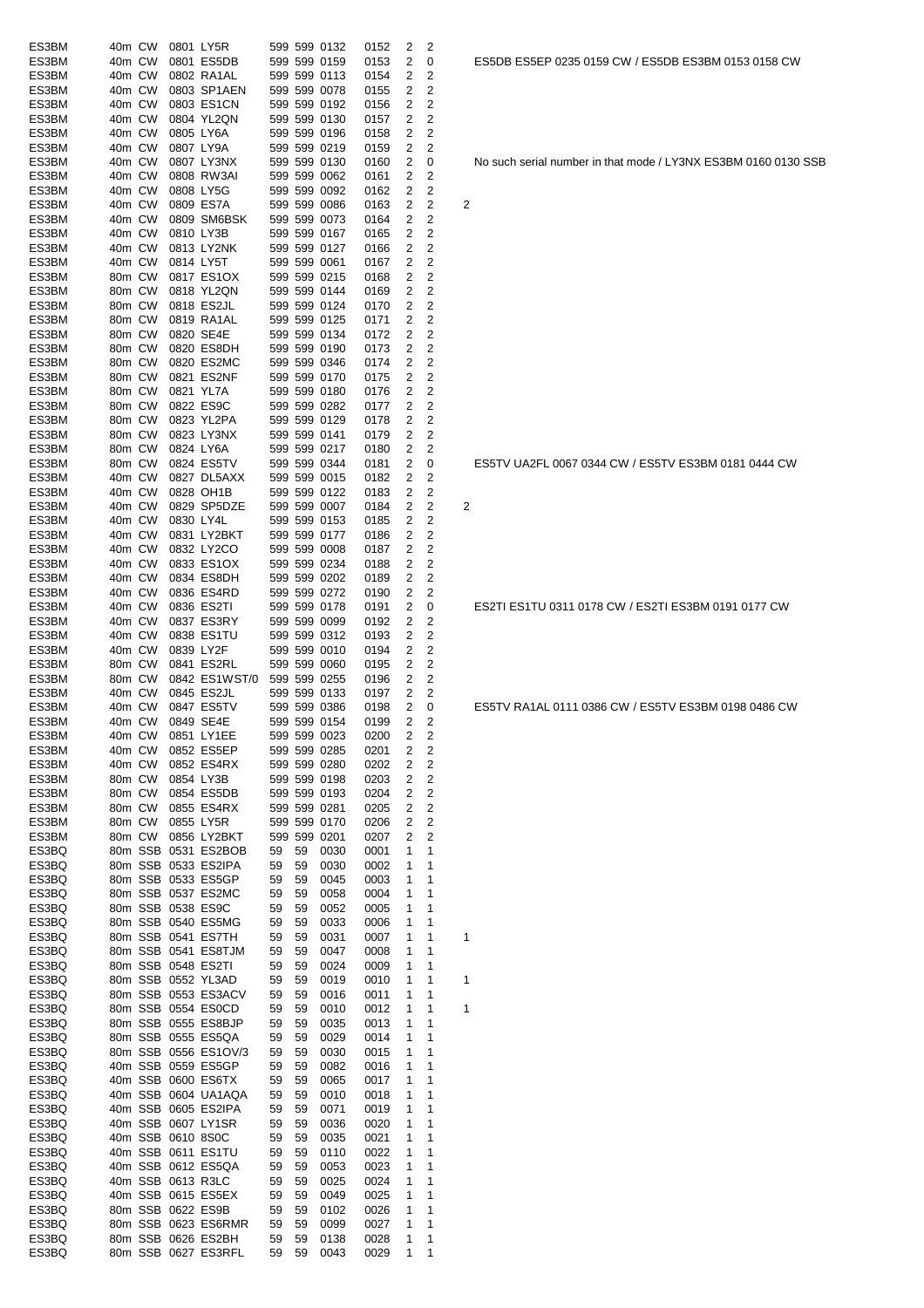| ES3BQ |        |        | 80m SSB 0629 YL3AJA | 59 | 59 | 0053         | 0030 | 1              | 1              |                                           |
|-------|--------|--------|---------------------|----|----|--------------|------|----------------|----------------|-------------------------------------------|
| ES3BQ |        |        | 80m SSB 0632 ES2EZ  | 59 | 59 | 0139         | 0031 | 1              | 1              |                                           |
| ES3CC | 80m CW |        | 0509 ES2EZ          |    |    | 599 599 0021 | 0001 | 2              | 2              |                                           |
| ES3CC | 80m CW |        | 0510 ES4RD          |    |    | 599 599 0020 | 0002 | 2              | 2              |                                           |
| ES3CC | 80m CW |        | 0512 ES1WST/0       |    |    | 599 599 0023 | 0003 | 2              | 2              |                                           |
| ES3CC | 80m CW |        | 0512 ES4RX          |    |    | 599 599 0023 | 0004 | 2              | 2              |                                           |
| ES3CC | 80m CW |        | 0512 UA2FL          |    |    | 599 599 0008 | 0005 | 2              | 2              |                                           |
| ES3CC | 80m CW |        | 0513 ES5EP          |    |    | 599 599 0024 | 0006 | 2              | 2              |                                           |
| ES3CC |        | 80m CW | 0516 ES6CO          |    |    | 599 599 0025 | 0007 | 2              | 0              | ES6CO ES3CC 0008 0025 CW                  |
|       | 80m CW |        |                     |    |    |              |      | 2              |                |                                           |
| ES3CC |        |        | 0518 ES1TU          |    |    | 599 599 0029 | 0008 |                | 2              |                                           |
| ES3CC | 80m CW |        | 0519 ES7GM          |    |    | 599 599 0044 | 0009 | 2              | 2              |                                           |
| ES3CC | 80m CW |        | 0521 ES2MC          |    |    | 599 599 0040 | 0010 | 2              | $\mathbf 2$    |                                           |
| ES3CC | 80m CW |        | 0521 YL7A           |    |    | 599 599 0017 | 0011 | 2              | $\mathbf 2$    |                                           |
| ES3CC | 80m CW |        | 0522 LY9A           |    |    | 599 599 0033 | 0012 | 2              | 2              |                                           |
| ES3CC | 80m CW |        | 0522 LY3B           |    |    | 599 599 0022 | 0013 | 2              | 2              |                                           |
| ES3CC | 80m CW |        | 0523 YL2PA          |    |    | 599 599 0008 | 0014 | 2              | 0              | YL2PA ES5EP 0010 0008 CW / SP1A           |
| ES3CC | 80m CW |        | 0524 SP1AEN         |    |    | 599 599 0014 | 0015 | 2              | 0              | No such serial number in that mode        |
| ES3CC | 80m CW |        | 0524 LY6A           |    |    | 599 599 0034 | 0016 | 2              | 2              |                                           |
| ES3CC | 80m CW |        | 0525 LY5R           |    |    | 599 599 0021 | 0017 | 2              | 2              |                                           |
| ES3CC | 80m CW |        | 0525 ES2NF          |    |    | 599 599 0029 | 0018 | 2              | 2              |                                           |
| ES3CC | 80m CW |        | 0526 ES1CN          |    |    | 599 599 0032 | 0019 | 2              | 2              |                                           |
|       |        |        |                     |    |    |              |      |                |                |                                           |
| ES3CC | 80m CW |        | 0527 LY2BKT         |    |    | 599 599 0023 | 0020 | 2              | 2              |                                           |
| ES3CC | 80m CW |        | 0528 YL2CV          |    |    | 599 599 0013 | 0021 | 2              | 2              |                                           |
| ES3CC | 80m CW |        | 0529 SM6BSK         |    |    | 599 599 0010 | 0022 | 2              | $\mathbf 2$    |                                           |
| ES3CC | 80m CW |        | 0530 YL2QN          |    |    | 599 599 0016 | 0023 | 2              | $\overline{2}$ |                                           |
| ES3CC | 80m CW |        | 0530 OH2PM          |    |    | 599 599 0023 | 0023 | 2              | 2              |                                           |
| ES3CC | 80m CW |        | 0531 ES2LR          |    |    | 599 599 0015 | 0024 | 2              | 0              | ES2LR ES2MC 0130 0015 CW / ES2F           |
| ES3CC | 80m CW |        | 0531 YL2QN          |    |    | 599 599 0019 | 0025 | 2              | 0              | YL2QN ES2NF 0034 0019 CW                  |
| ES3CC | 80m CW |        | 0532 LY2SA          |    |    | 599 599 0025 | 0026 | 2              | 2              |                                           |
| ES3CC | 80m CW |        | 0532 ES5TV          |    |    | 599 599 0078 | 0027 | 2              | 2              |                                           |
| ES3CC |        |        |                     |    |    |              |      | 2              | 2              |                                           |
|       | 80m CW |        | 0533 LY5G           |    |    | 599 599 0019 | 0028 |                |                |                                           |
| ES3CC | 80m CW |        | 0534 RA1AL          |    |    | 599 599 0010 | 0029 | 2              | 2              |                                           |
| ES3CC | 80m CW |        | 0535 ES2DW          |    |    | 599 599 0005 | 0030 | 2              | 2              |                                           |
| ES3CC | 80m CW |        | 0538 ES1AO          |    |    | 599 599 0011 | 0031 | 2              | 0              | ES1AO ES3CC 533031 0011 CW                |
| ES3CC | 40m CW |        | 0539 ES2BH          |    |    | 599 599 0063 | 0032 | 2              | 2              |                                           |
| ES3CC | 40m CW |        | 0542 9A5Y           |    |    | 599 599 0021 | 0033 | 2              | $\overline{2}$ |                                           |
| ES3CC | 40m CW |        | 0542 LY6A           |    |    | 599 599 0048 | 0034 | 2              | 2              |                                           |
| ES3CC | 40m CW |        | 0543 SP1AEN         |    |    | 599 599 0023 | 0035 | 2              | $\overline{2}$ |                                           |
| ES3CC | 40m CW |        | 0543 LY3B           |    |    | 599 599 0039 | 0036 | 2              | 2              |                                           |
|       |        |        |                     |    |    |              |      |                |                |                                           |
| ES3CC | 40m CW |        | 0544 LY2BKT         |    |    | 599 599 0034 | 0037 | 2              | 2              |                                           |
| ES3CC | 40m CW |        | 0545 ES8DH          |    |    | 599 599 0048 | 0038 | 2              | 2              |                                           |
| ES3CC | 40m CW |        | 0546 ES6DO          |    |    | 599 599 0050 | 0039 | 2              | 0              | ES6DO LY2NK 0055 0050 CW / ES60           |
| ES3CC | 40m CW |        | 0547 ES4RD          |    |    | 599 599 0071 | 0040 | 2              | 2              |                                           |
| ES3CC | 40m CW |        | 0547 LY4L           |    |    | 599 599 0033 | 0041 | 2              | 2              |                                           |
| ES3CC | 40m CW |        | 0548 LY5R           |    |    | 599 599 0030 | 0042 | 2              | 2              |                                           |
| ES3CC | 40m CW |        | 0548 ES5EP          |    |    | 599 599 0067 | 0043 | 2              | 2              |                                           |
| ES3CC | 40m CW |        | 0549 SE5E           |    |    | 599 599 0037 | 0044 | 2              | 2              |                                           |
| ES3CC |        | 40m CW | 0549 IS3ZXQ         |    |    | 599 599 0004 | 0045 | 2              | 0              |                                           |
|       |        |        |                     |    |    |              |      |                |                | 0 Station represented in too few logs (1) |
| ES3CC |        |        | 40m CW 0550 SM6BK   |    |    | 599 599 0018 | 0046 | $\overline{2}$ | 0              | / SM6BSK ES3CC 0046 0018 CW               |
| ES3CC | 40m CW |        | 0550 LY2SA          |    |    | 599 599 0037 | 0047 | 2              | 2              |                                           |
| ES3CC | 40m CW |        | 0551 LZ3FM          |    |    | 599 599 0008 | 0048 | 2              | 2              |                                           |
| ES3CC | 40m CW |        | 0552 ES1TU          |    |    | 599 599 0069 | 0049 | 2              | 2              |                                           |
| ES3CC | 40m CW |        | 0551 LZ2CWW         |    |    | 599 599 0008 | 0050 | 2              | 2              |                                           |
| ES3CC | 40m CW |        | 0553 RA1AL          |    |    | 599 599 0025 | 0051 | 2              | 2              |                                           |
| ES3CC |        | 40m CW | 0554 LY9A           |    |    | 599 599 0066 | 0052 | 2              | 2              |                                           |
| ES3CC | 40m CW |        | 0555 ES7GM          |    |    | 599 599 0129 | 0053 | 2              | 2              |                                           |
| ES3CC | 40m CW |        | 0557 ES5DB          |    |    | 599 599 0050 | 0054 | 2              | 2              |                                           |
|       |        |        |                     |    |    |              |      |                |                |                                           |
| ES3CC | 40m CW |        | 0557 YL2QN          |    |    | 599 599 0038 | 0055 | 2              | 2              |                                           |
| ES3CC |        | 40m CW | 0558 YL2HB          |    |    | 599 599 0017 | 0056 | 2              | 2              |                                           |
| ES3CC | 40m CW |        | 0558 ES2JL          |    |    | 599 599 0039 | 0057 | 2              | 2              |                                           |
| ES3CC | 40m CW |        | 0559 ES1CN          |    |    | 599 599 0069 | 0058 | 2              | 2              |                                           |
| ES3CC | 40m CW |        | 0559 PA0FAW         |    |    | 599 599 0040 | 0059 | 2              | 2              | 2                                         |
| ES3CC | 80m CW |        | 0602 ES5DB          |    |    | 599 599 0058 | 0060 | 2              | 2              |                                           |
| ES3CC | 80m CW |        | 0602 YL2PA          |    |    | 599 599 0032 | 0061 | 2              | 2              |                                           |
| ES3CC | 80m CW |        | 0603 LY6A           |    |    | 599 599 0070 | 0062 | 2              | 2              |                                           |
| ES3CC | 80m CW |        | 0605 LY5R           |    |    | 599 599 0049 | 0063 | 2              | 2              |                                           |
| ES3CC |        |        |                     |    |    |              |      |                |                |                                           |
|       | 80m CW |        | 0606 ES1WST/0       |    |    | 599 599 0090 | 0064 | 2              | 2              |                                           |
| ES3CC | 80m CW |        | 0607 UA2FL          |    |    | 599 599 0035 | 0065 | 2              | 2              |                                           |
| ES3CC | 80m CW |        | 0607 ES1OX          |    |    | 599 599 0095 | 0066 | 2              | 2              |                                           |
| ES3CC | 80m CW |        | 0608 ES2BH          |    |    | 599 599 0108 | 0067 | 2              | 2              |                                           |
| ES3CC | 80m CW |        | 0609 ES6DO          |    |    | 599 599 0036 | 0068 | 2              | 2              |                                           |
| ES3CC | 80m CW |        | 0610 ES5EP          |    |    | 599 599 0097 | 0069 | 2              | 2              |                                           |
| ES3CC | 80m CW |        | 0611 ES9C           |    |    | 599 599 0099 | 0070 | 2              | 2              |                                           |
| ES3CC | 80m CW |        | 0612 ES2TI          |    |    | 599 599 0044 | 0071 | 2              | 2              |                                           |
| ES3CC | 80m CW |        | 0613 ES3BM          |    |    | 599 599 0065 | 0072 | 2              | 2              |                                           |
|       |        |        |                     |    |    |              |      |                |                |                                           |
| ES3CC | 80m CW |        | 0613 LY2NK          |    |    | 599 599 0051 | 0073 | 2              | 2              |                                           |
| ES3CC | 80m CW |        | 0613 LY2BKT         |    |    | 599 599 0061 | 0074 | 2              | 2              |                                           |
| ES3CC | 80m CW |        | 0614 LY2A           |    |    | 599 599 0098 | 0075 | 2              | 0              | / LY9A ES3CC 0075 0098 CW                 |
| ES3CC | 80m CW |        | 0614 LY3B           |    |    | 599 599 0076 | 0076 | 2              | 2              |                                           |
| ES3CC | 80m CW |        | 0615 ES8DH          |    |    | 599 599 0073 | 0077 | 2              | 2              |                                           |
| ES3CC | 80m CW |        | 0616 LY2QN          |    |    | 599 599 0054 | 0078 | 2              | 0              | / YL2QN ES3CC 0078 0054 CW                |
| ES3CC | 80m CW |        | 0617 YL7A           |    |    | 599 599 0072 | 0079 | 2              | 2              |                                           |
| ES3CC |        | 80m CW | 0617 OH1B           |    |    | 599 599 0051 | 0080 | 2              | 2              |                                           |
|       |        |        |                     |    |    |              |      |                |                |                                           |
| ES3CC | 80m CW |        | 0618 LY4L           |    |    | 599 599 0062 | 0081 | 2              | 2              |                                           |
| ES3CC |        | 80m CW | 0619 ES2JL          |    |    | 599 599 0047 | 0082 | 2              | 2              |                                           |

YL2PA ES5EP 0010 0008 CW / SP1AEN ES3CC 0014 0015 CW No such serial number in that mode

ES2LR ES2MC 0130 0015 CW / ES2RL ES3CC 0024 0015 CW ES3CC 80m CW 0531 YL2QN 599 599 0019 0025 2 0 YL2QN ES2NF 0034 0019 CW

ES6DO LY2NK 0055 0050 CW / ES6CO ES3CC 0039 0050 CW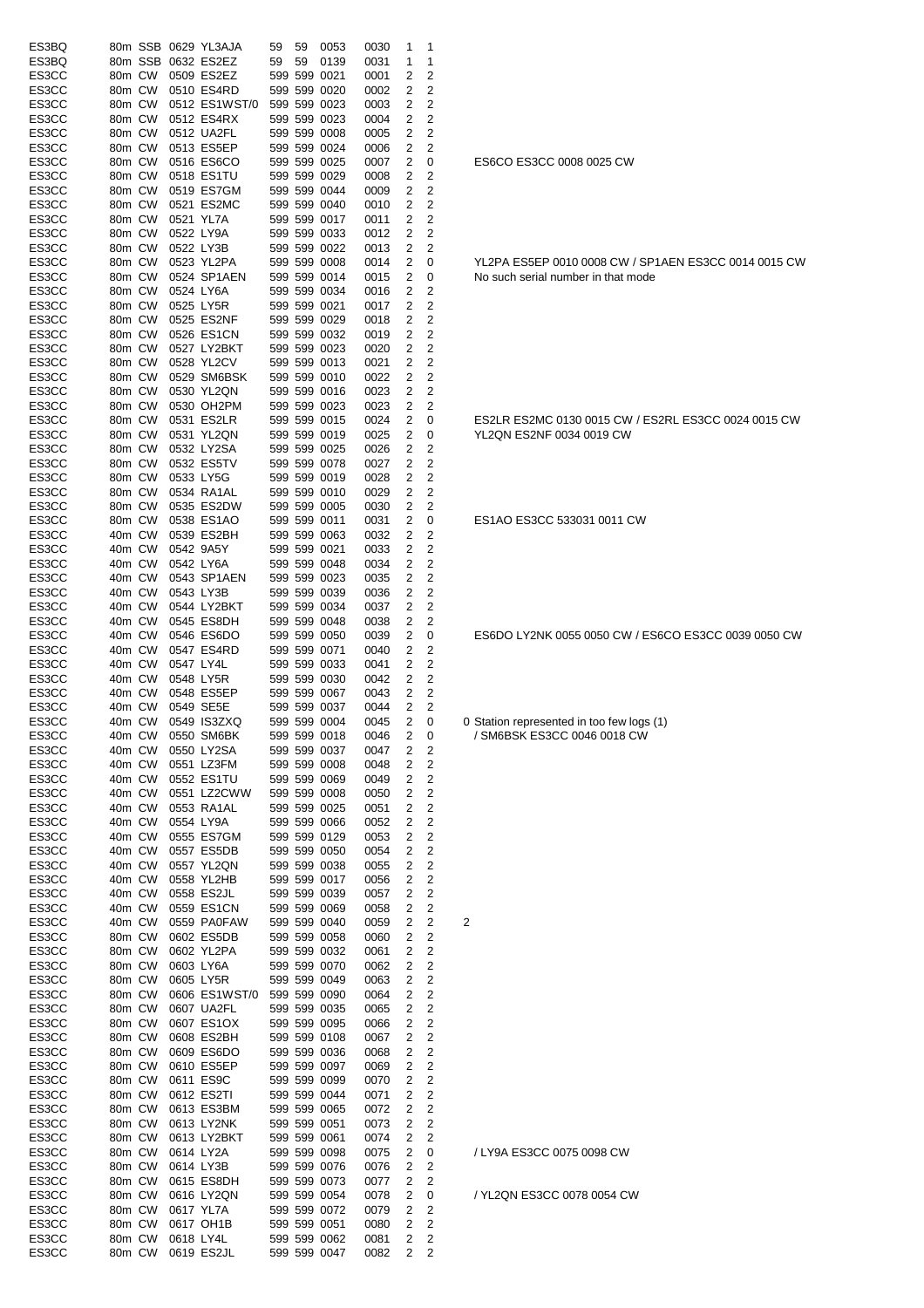| ES3CC | 80m CW |           | 0620 ES0DL  |  | 599 599 0125                 | 0083 | 2                       | 0                       |
|-------|--------|-----------|-------------|--|------------------------------|------|-------------------------|-------------------------|
| ES3CC | 80m CW |           | 0620 SE5E   |  | 599 599 0064                 | 0084 | 2                       | 2                       |
| ES3CC | 80m CW |           | 0621 ES3RY  |  | 599 599 0020                 | 0085 | 2                       | 2                       |
| ES3CC | 80m CW |           | 0624 ES2EZ  |  | 599 599 0128                 | 0086 | 2                       | 2                       |
| ES3CC | 80m CW |           | 0626 ES7GM  |  | 599 599 0210                 | 0087 | $\overline{2}$          | 2                       |
| ES3CC | 80m CW |           | 0627 ES9A   |  | 599 599 0064                 | 0088 | 2                       | 2                       |
| ES3CC | 80m CW |           | 0630 ES4RX  |  | 599 599 0138                 | 0089 | 2                       | 2                       |
| ES3CC | 80m CW | 0631 9A5Y |             |  | 599 599 0060                 | 0090 | 2                       | 2                       |
| ES3CC | 80m CW |           | 0632 ES2NF  |  | 599 599 0088                 | 0091 | 2                       | 2                       |
| ES3CC |        |           |             |  | 599 599 0068                 |      | 2                       | 2                       |
|       | 80m CW |           | 0633 LY3NX  |  |                              | 0092 |                         |                         |
| ES3CC | 80m CW |           | 0634 ES5TV  |  | 599 599 0216                 | 0093 | 2                       | 2                       |
| ES3CC | 80m CW |           | 0635 ES2LR  |  | 599 599 0024                 | 0094 | 2                       | 2                       |
| ES3CC | 40m CW |           | 0637 ES1TU  |  | 599 599 0150                 | 0095 | 2                       | $\overline{\mathbf{c}}$ |
| ES3CC | 40m CW |           | 0637 ES2MC  |  | 599 599 0178                 | 0096 | 2                       | $\overline{2}$          |
| ES3CC | 40m CW | 0638 LY3B |             |  | 599 599 0093                 | 0097 | 2                       | 0                       |
| ES3CC | 40m CW | 0638 LY6A |             |  | 599 599 0116                 | 0098 | 2                       | 2                       |
| ES3CC | 40m CW | 0639 LY5T |             |  | 599 599 0015                 | 0099 | 2                       | 2                       |
| ES3CC | 40m CW |           | 0640 SM5ALJ |  | 599 599 0011                 | 0100 | 2                       | $\overline{2}$          |
| ES3CC | 40m CW |           | 0641 OH3GZ  |  | 599 599 0009                 | 0101 | 2                       | $\overline{\mathbf{c}}$ |
| ES3CC | 40m CW | 0641 LY4L |             |  | 599 599 0077                 | 0102 | 2                       | 2                       |
| ES3CC | 40m CW |           | 0642 SE4E   |  | 599 599 0073                 | 0103 | 2                       | 2                       |
| ES3CC | 40m CW |           | 0642 YL2QN  |  | 599 599 0076                 | 0104 | 2                       | 2                       |
| ES3CC | 40m CW |           | 0643 YL2PA  |  | 599 599 0064                 | 0105 | 2                       | 2                       |
| ES3CC | 40m CW |           | 0643 SM5CSS |  | 599 599 0002                 | 0106 | 2                       | 2                       |
| ES3CC | 40m CW |           | 0644 LY9A   |  | 599 599 0132                 | 0107 | $\overline{\mathbf{c}}$ | $\overline{\mathbf{c}}$ |
| ES3CC | 40m CW |           | 0645 9A2AJ  |  | 599 599 0032                 | 0108 | 2                       | $\overline{\mathbf{c}}$ |
| ES3CC | 40m CW |           | 0645 9A5Y   |  | 599 599 0067                 | 0109 | 2                       | $\overline{2}$          |
| ES3CC | 40m CW |           | 0645 YL7A   |  | 599 599 0096                 | 0110 | 2                       | 2                       |
| ES3CC | 40m CW |           | 0645 YL5R   |  | 599 599 0079                 | 0111 | 2                       | 0                       |
| ES3CC | 40m CW |           | 0645 LY2BKT |  | 599 599 0089                 | 0112 | $\overline{2}$          | 2                       |
| ES3CC | 40m CW |           | 0645 SP1AEN |  | 599 599 0051                 | 0113 | 2                       | 2                       |
| ES3CC | 40m CW |           | 0646 ES7MA  |  | 599 599 0117                 | 0114 | 2                       | 2                       |
| ES3CC | 40m CW |           | 0646 SM6BSK |  | 599 599 0045                 | 0115 | 2                       | 2                       |
| ES3CC | 40m CW |           | 0646 ES2NF  |  | 599 599 0102                 | 0116 | 2                       | 2                       |
| ES3CC | 40m CW |           | 0647 DL3DRN |  | 599 599 0014                 | 0117 | 2                       | 2                       |
| ES3CC | 40m CW |           | 0648 EW8OF  |  | 599 599 0035                 | 0118 | $\overline{2}$          | 2                       |
| ES3CC | 80m CW |           | 0649 ES2EZ  |  | 599 599 0171                 | 0119 | 2                       | 0                       |
| ES3CC | 40m CW |           | 0649 OH5NE  |  | 599 599 0027                 | 0120 | 2                       | 2                       |
| ES3CC | 40m CW |           | 0650 YL1HB  |  | 599 599 0031                 | 0121 | 2                       | 0                       |
| ES3CC | 40m CW |           | 0652 ES8DH  |  | 599 599 0099                 | 0122 | 2                       | 2                       |
| ES3CC | 40m CW |           | 0653 YU7KW  |  | 599 599 0007                 | 0123 | 2                       | 2                       |
| ES3CC | 40m CW |           | 0654 OH1B   |  | 599 599 0072                 | 0124 | 2                       | 2                       |
| ES3CC | 40m CW |           | 0655 LY5G   |  | 599 599 0059                 | 0125 | 2                       | 2                       |
|       |        |           |             |  | 599 599 0071                 |      |                         | 2                       |
| ES3CC | 40m CW |           | 0656 ES2JL  |  |                              | 0126 | 2                       |                         |
| ES3CC | 40m CW |           | 0656 ES6CO  |  | 599 599 0122<br>599 599 0093 | 0127 | 2                       | 2                       |
| ES3CC | 40m CW |           | 0657 SE5E   |  |                              | 0128 | 2                       | $\overline{2}$          |
| ES3CC | 40m CW |           | 0658 RW1CM  |  | 599 599 0016                 | 0129 | 2                       | 2                       |
| ES3CC | 40m CW |           | 0658 ES2TI  |  | 599 599 0088                 | 0130 | 2                       | 2                       |
| ES3CC | 40m CW |           | 0659 SM2BJT |  | 599 599 0015 0131            |      | $\overline{2}$          | $\overline{2}$          |
| ES3CC | 80m CW |           | 0702 LY3B   |  | 599 599 0105                 | 0132 | 2                       | 2                       |
| ES3CC | 80m CW |           | 0702 LY5G   |  | 599 599 0063                 | 0133 | 2                       | $\overline{\mathbf{c}}$ |
| ES3CC | 80m CW |           | 0703 ES6CO  |  | 599 599 0126                 | 0134 | 2                       | $\overline{\mathbf{c}}$ |
| ES3CC | 80m CW |           | 0704 LY2BKT |  | 599 599 0103                 | 0135 | 2                       | 2                       |
| ES3CC | 80m CW |           | 0705 ES7MA  |  | 599 599 0135                 | 0136 | 2                       | 2                       |
| ES3CC | 80m CW |           | 0705 ES1OX  |  | 599 599 0160                 | 0137 | 2                       | $\overline{\mathbf{c}}$ |
| ES3CC | 80m CW |           | 0706 SE5E   |  | 599 599 0096                 | 0138 | 2                       | $\overline{\mathbf{c}}$ |
| ES3CC | 80m CW |           | 0707 ES4RX  |  | 599 599 0163                 | 0139 | 2                       | $\overline{\mathbf{c}}$ |
| ES3CC | 80m CW |           | 0707 YL2PA  |  | 599 599 0076                 | 0140 | 2                       | 2                       |
| ES3CC | 80m CW |           | 0707 OH5NE  |  | 599 599 0031                 | 0141 | 2                       | $\overline{2}$          |
| ES3CC | 80m CW | 0708 LY4L |             |  | 599 599 0094                 | 0142 | 2                       | $\overline{\mathbf{c}}$ |
| ES3CC | 80m CW | 0709 LY5R |             |  | 599 599 0093                 | 0143 | 2                       | $\overline{\mathbf{c}}$ |
| ES3CC | 80m CW |           | 0709 ES1TU  |  | 599 599 0188                 | 0144 | 2                       | $\overline{\mathbf{c}}$ |
| ES3CC | 80m CW | 0710 LY6A |             |  | 599 599 0148                 | 0145 | 2                       | $\overline{\mathbf{c}}$ |
| ES3CC | 80m CW |           | 0710 RA1AL  |  | 599 599 0077                 | 0146 | 2                       | 2                       |
| ES3CC | 80m CW |           | 0711 ES5EP  |  | 599 599 0174                 | 0147 | 2                       | 2                       |
| ES3CC | 80m CW |           | 0712 LY3NX  |  | 599 599 0091                 | 0148 | 2                       | $\overline{\mathbf{c}}$ |
| ES3CC | 80m CW |           | 0712 YL2QN  |  | 599 599 0094                 | 0149 | 2                       | $\overline{\mathbf{c}}$ |
| ES3CC | 80m CW |           | 0713 9A5Y   |  | 599 599 0083                 | 0150 | 2                       | $\overline{\mathbf{c}}$ |
| ES3CC | 80m CW |           | 0715 YL2CV  |  | 599 599 0056                 | 0151 | 2                       | $\overline{\mathbf{c}}$ |
| ES3CC | 80m CW |           | 0717 LY9A   |  | 599 599 0189                 | 0152 | 2                       | 0                       |
| ES3CC | 80m CW |           | 0718 ES5DB  |  | 599 599 0127                 | 0153 | 2                       | 2                       |
| ES3CC | 80m CW |           | 0720 LY2NK  |  | 599 599 0093                 | 0154 | 2                       | $\mathbf 2$             |
| ES3CC | 40m CW |           | 0722 9A5Y   |  | 599 599 0089                 | 0154 | 2                       | $\overline{\mathbf{c}}$ |
| ES3CC | 40m CW |           | 0722 LY5R   |  | 599 599 0107                 | 0155 | 2                       | $\overline{\mathbf{c}}$ |
| ES3CC | 40m CW |           | 0723 LY2DX  |  | 599 599 0008                 | 0156 | 2                       | $\overline{\mathbf{c}}$ |
| ES3CC | 40m CW | 0723 LY6A |             |  | 599 599 0160                 | 0157 | 2                       | 2                       |
| ES3CC | 40m CW | 0724 LY3B |             |  | 599 599 0135                 | 0158 | 2                       | 2                       |
| ES3CC | 40m CW |           | 0724 YL2QN  |  | 599 599 0107                 | 0159 | 2                       | $\overline{\mathbf{c}}$ |
| ES3CC | 40m CW |           | 0725 RW3AI  |  | 599 599 0049                 | 0160 | 2                       | 2                       |
| ES3CC | 40m CW |           | 0726 RA3NC  |  | 599 599 0034                 | 0161 | 2                       | $\overline{\mathbf{c}}$ |
| ES3CC | 40m CW |           | 0726 LY2BKT |  | 599 599 0126                 | 0162 | 2                       | $\overline{\mathbf{c}}$ |
| ES3CC | 40m CW |           | 0727 YL2PA  |  | 599 599 0094                 | 0163 | 2                       | $\overline{\mathbf{c}}$ |
| ES3CC | 40m CW |           | 0727 SM6BSK |  | 599 599 0060                 | 0164 | 2                       | $\overline{2}$          |
| ES3CC | 40m CW |           | 0728 SP1AEN |  | 599 599 0064                 | 0165 | $\overline{2}$          | $\overline{2}$          |
| ES3CC | 40m CW |           | 0728 ES4RD  |  | 599 599 0204                 | 0166 | 2                       | 2                       |
|       |        |           |             |  |                              |      |                         |                         |

/ ES0DJ ES3CC 0083 0125 CW

LY3B ES3CC 0096 0093 CW

/ LY5R ES3CC 0111 0079 CW

In Log: 80m; In the other station's log: 40m

/ YL2HB ES3CC 0121 0031 CW

LY9A ES2EZ 0253 0189 CW / LY9A ES3CC 0152 0169 CW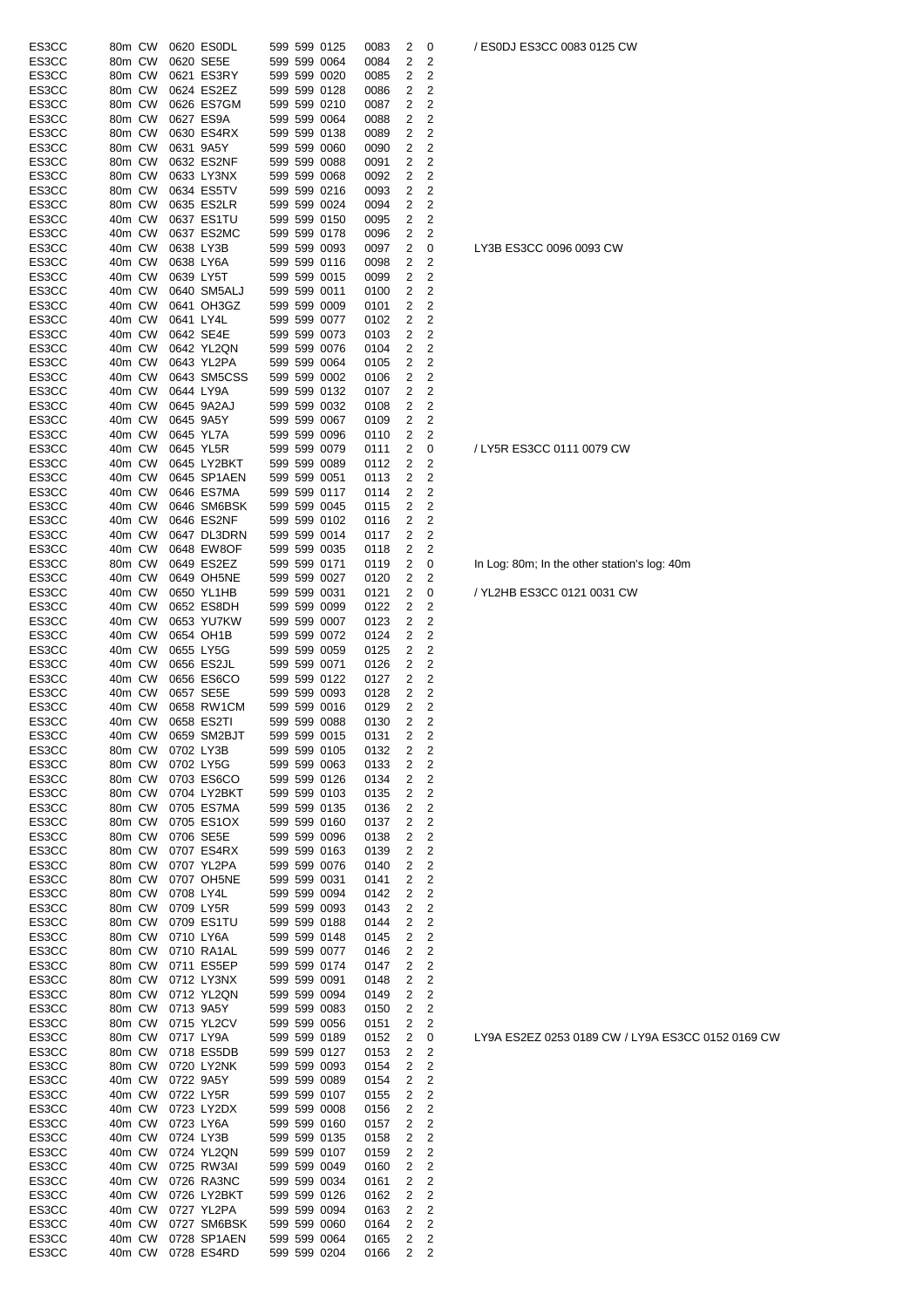| ES3CC          | 40m CW           |        |           | 0728 ES5EP                |  | 599 599 0202                 | 0167         | 2                            | 2                            |                                                                           |
|----------------|------------------|--------|-----------|---------------------------|--|------------------------------|--------------|------------------------------|------------------------------|---------------------------------------------------------------------------|
| ES3CC          | 40m CW           |        | 0728 LY5T |                           |  | 599 599 0043                 | 0168         | 2                            | 2                            |                                                                           |
| ES3CC<br>ES3CC | 40m CW           |        |           | 0729 ES5DB<br>0729 S50XX  |  | 599 599 0134                 | 0169         | 2                            | 2                            |                                                                           |
| ES3CC          | 40m CW<br>40m CW |        |           | 0730 DL5AXX               |  | 599 599 0044<br>599 599 0012 | 0170<br>0171 | 2<br>2                       | 2<br>2                       |                                                                           |
| ES3CC          | 40m CW           |        |           | 0732 EW8OF                |  | 599 599 0050                 | 0172         | 2                            | 2                            |                                                                           |
| ES3CC          | 80m CW           |        |           | 0735 YU0A                 |  | 599 599 0599                 | 0173         | 2                            | 0                            | No such serial number in that mode / YU0A ES3CC 0173 001                  |
| ES3CC          | 40m CW           |        |           | 0735 ES1OX                |  | 599 599 0200                 | 0174         | $\overline{2}$               | 2                            |                                                                           |
| ES3CC          | 40m CW           |        |           | 0738 ES1TU                |  | 599 599 0216                 | 0175         | 2                            | 2                            |                                                                           |
| ES3CC          | 40m CW           |        |           | 0739 SM5ALJ               |  | 599 599 0021                 | 0176         | $\overline{2}$               | 2                            |                                                                           |
| ES3CC          | 40m CW           |        |           | 0739 ES2RL                |  | 599 599 0048                 | 0177         | 2                            | $\overline{2}$               |                                                                           |
| ES3CC          | 40m CW           |        | 0740 LY4L |                           |  | 599 599 0118                 | 0178         | $\overline{c}$               | 2                            |                                                                           |
| ES3CC          | 40m CW<br>40m CW |        |           | 0741 LY2NK                |  | 599 599 0109                 | 0179         | 2                            | 2                            |                                                                           |
| ES3CC<br>ES3CC | 40m CW           |        |           | 0741 YL7A<br>0742 ES2LR   |  | 599 599 0145<br>599 599 0044 | 0180<br>0181 | 2<br>2                       | 2<br>0                       | ES2LR ES3CC 0180 0044 CW                                                  |
| ES3CC          | 40m CW           |        |           | 0743 YL2CV                |  | 599 599 0066                 | 0182         | 2                            | 2                            |                                                                           |
| ES3CC          | 40m CW           |        |           | 0744 SE4E                 |  | 599 599 0108                 | 0183         | 2                            | 2                            |                                                                           |
| ES3CC          | 40m CW           |        |           | 0745 OH1B                 |  | 599 599 0101                 | 0184         | 2                            | 2                            |                                                                           |
| ES3CC          | 40m CW           |        |           | 0746 ES6CO                |  | 599 599 0166                 | 0185         | 2                            | 2                            |                                                                           |
| ES3CC          | 40m CW           |        |           | 0746 LY3NX                |  | 599 599 0116                 | 0186         | 2                            | 2                            |                                                                           |
| ES3CC          | 40m CW           |        |           | 0747 RA1AL                |  | 599 599 0104                 | 0187         | 2                            | 2                            |                                                                           |
| ES3CC          | 40m CW<br>40m CW |        |           | 0748 SP1AEN               |  | 599 599 0072                 | 0188         | 2                            | 0                            | Duplicate                                                                 |
| ES3CC<br>ES3CC | 40m CW           |        | 0749 LY9A | 0751 YL2HB                |  | 599 599 0206<br>599 599 0048 | 0189<br>0190 | 2<br>2                       | 2<br>$\overline{2}$          |                                                                           |
| ES3CC          | 40m CW           |        |           | 0752 ES1WST/0             |  | 599 599 0200                 | 0191         | 2                            | 2                            |                                                                           |
| ES3CC          | 40m CW           |        |           | 0754 ES2JL                |  | 599 599 0107                 | 0192         | 2                            | 2                            |                                                                           |
| ES3CC          | 40m CW           |        |           | 0755 ES1CN                |  | 599 599 0186                 | 0193         | 2                            | 2                            |                                                                           |
| ES3CC          | 40m CW           |        |           | 0756 ES7MA                |  | 599 599 0190                 | 0194         | 2                            | 2                            |                                                                           |
| ES3CC          | 40m CW           |        |           | 0756 ES9C                 |  | 599 599 0243                 | 0195         | 2                            | 2                            |                                                                           |
| ES3CC          | 40m CW           |        |           | 0757 ES2DW                |  | 599 599 0107                 | 0196         | 2                            | 2                            |                                                                           |
| ES3CC          | 40m CW           |        |           | 0757 SE5E                 |  | 599 599 0123                 | 0197         | 2                            | 2                            |                                                                           |
| ES3CC          | 40m CW           |        |           | 0759 DJ6TK                |  | 599 599 0005                 | 0198         | 2                            | 2                            |                                                                           |
| ES3CC<br>ES3CC | 80m CW<br>80m CW |        |           | 0802 ES2EZ<br>0802 ES4RX  |  | 599 599 0289<br>599 599 0227 | 0199<br>0200 | 2<br>2                       | 2<br>2                       |                                                                           |
| ES3CC          | 80m CW           |        |           | 0805 ES6DO                |  | 599 599 0180                 | 0201         | 2                            | 0                            | ES6DO ES2DW 0135 0180 CW / ES6CO ES3CC 0201 0180                          |
| ES3CC          | 80m CW           |        |           | 0806 LY3B                 |  | 599 599 0161                 | 0202         | $\overline{c}$               | 2                            |                                                                           |
| ES3CC          | 80m CW           |        |           | 0810 LY1CM                |  | 599 599 0002                 | 0203         | 2                            | 2                            | 2                                                                         |
| ES3CC          | 80m CW           |        |           | 0812 ES7MA                |  | 599 599 0204                 | 0204         | 2                            | 2                            |                                                                           |
| ES3CC          | 80m CW           |        |           | 0812 ES2BH                |  | 599 599 0313                 | 0205         | 2                            | 2                            |                                                                           |
| ES3CC          | 80m CW           |        |           | 0813 ES1TV                |  | 599 599 0277                 | 0206         | 2                            | 0                            | / ES1TU ES3CC 0206 0277 CW                                                |
| ES3CC          | 80m CW           |        |           | 0814 ES1WST               |  | 599 599 0218                 | 0207         | 2                            | 0                            | / ES1WST/0 ES3CC 0207 0218 CW                                             |
| ES3CC          | 80m CW<br>80m CW |        |           | 0815 0H1B<br>0816 ES5TV   |  | 599 599 0116                 | 0208         | 2                            | 0<br>2                       | / OH1B ES3CC 0208 0116 CW                                                 |
| ES3CC<br>ES3CC | 80m CW           |        |           | 0817 LY9A                 |  | 599 599 0424<br>599 599 0235 | 0209<br>0210 | 2<br>2                       | 2                            |                                                                           |
| ES3CC          | 80m CW           |        |           | 0818 LY5G                 |  | 599 599 0095                 | 0211         | $\overline{2}$               | 2                            |                                                                           |
| ES3CC          | 80m CW           |        |           | 0818 YL2PA                |  | 599 599 0126                 | 0212         | 2                            | 2                            |                                                                           |
| ES3CC          | 80m CW           |        |           | 0819 SM6BSK               |  | 599 599 0079                 | 0213         | $\overline{c}$               | 0                            | In Log: 80m; In the other station's log: 40m                              |
| ES3CC          |                  | 80m CW |           | 0820 YL5R                 |  | 599 599 0151                 | 0214         | 2                            | 0                            | / LY5R ES3CC 0214 0151 CW                                                 |
| ES3CC          | 80m CW           |        | 0821 SE5E |                           |  | 599 599 0142                 | 0215         | $\overline{\mathbf{c}}$      | 0                            | In Log: 80m; In the other station's log: 40m                              |
| ES3CC          | 80m CW           |        |           | 0822 OH1B                 |  | 599 599 0128                 | 0216         | $\overline{\mathbf{c}}$      | 0                            | OH1B ES5TV 0464 0128 CW / OH1B ES3CC 0216 0120 CW                         |
| ES3CC          | 80m CW           |        |           | 0823 ES6CO                |  | 599 599 0201                 | 0217         | 2                            | 0                            | In Log: 80m; In the other station's log: 40m<br>/ LY3B ES3CC 0218 0179 CW |
| ES3CC<br>ES3CC | 80m CW<br>80m CW |        |           | 0824 LY9B<br>0825 ES2LR   |  | 599 599 0179<br>599 599 0059 | 0218<br>0219 | 2<br>2                       | 0<br>0                       | In Log: 80m; In the other station's log: 40m                              |
| ES3CC          | 80m CW           |        |           | 0825 RA1AL                |  | 599 599 0131                 | 0220         | 2                            | 0                            | In Log: 80m; In the other station's log: 40m                              |
| ES3CC          | 80m CW           |        |           | 0826 YL2QN                |  | 599 599 0150                 | 0221         | 2                            | 0                            | In Log: 80m; In the other station's log: 40m                              |
| ES3CC          | 80m CW           |        |           | 0826 UX7UN                |  | 599 599 0017                 | 0222         | $\overline{\mathbf{c}}$      | 0                            | In Log: 80m; In the other station's log: 40m                              |
| ES3CC          | 40m CW           |        |           | 0827 RW3AI                |  | 599 599 0067                 | 0223         | 2                            | 2                            |                                                                           |
| ES3CC          | 40m CW           |        |           | 0827 SE4E                 |  | 599 599 0140                 | 0224         | $\overline{\mathbf{c}}$      | 2                            |                                                                           |
| ES3CC          | 40m CW           |        |           | 0828 S50XX                |  | 599 599 0060                 | 0225         | $\overline{\mathbf{c}}$      | $\overline{\mathbf{c}}$      |                                                                           |
| ES3CC          | 40m CW           |        |           | 0828 DL5AXX               |  | 599 599 0017                 | 0226         | 2                            | 2                            |                                                                           |
| ES3CC<br>ES3CC | 40m CW<br>40m CW |        |           | 0829 SP1AEN<br>0830 ES2NF |  | 599 599 0086<br>599 599 0177 | 0227<br>0228 | $\overline{\mathbf{c}}$<br>2 | $\overline{\mathbf{c}}$<br>2 |                                                                           |
| ES3CC          | 40m CW           |        |           | 0830 YL2HB                |  | 599 599 0062                 | 0229         | $\overline{\mathbf{c}}$      | 2                            |                                                                           |
| ES3CC          | 40m CW           |        | 0831 LY6A |                           |  | 599 599 0224                 | 0230         | 2                            | 2                            |                                                                           |
| ES3CC          | 40m CW           |        |           | 0832 YL2CV                |  | 599 599 0083                 | 0231         | 2                            | 2                            |                                                                           |
| ES3CC          | 40m CW           |        | 0832 LY2F |                           |  | 599 599 0003                 | 0232         | 2                            | $\overline{\mathbf{c}}$      |                                                                           |
| ES3CC          | 40m CW           |        |           | 0833 EW8OF                |  | 599 599 0071                 | 0233         | $\overline{\mathbf{c}}$      | 2                            |                                                                           |
| ES3CC          | 40m CW           |        |           | 0834 LY2BKT               |  | 599 599 0180                 | 0234         | 2                            | 2                            |                                                                           |
| ES3CC          | 40m CW           |        | 0835 LY4L |                           |  | 599 599 0157                 | 0235         | $\overline{\mathbf{c}}$      | 2                            |                                                                           |
| ES3CC<br>ES3CC | 40m CW<br>40m CW |        |           | 0835 ES0DJ<br>0836 YL2PA  |  | 599 599 0340<br>599 599 0141 | 0236<br>0237 | 2<br>2                       | $\overline{\mathbf{c}}$<br>2 |                                                                           |
| ES3CC          | 40m CW           |        |           | 0837 LY9A                 |  | 599 599 0255                 | 0238         | $\overline{\mathbf{c}}$      | $\overline{c}$               |                                                                           |
| ES3CC          | 40m CW           |        |           | 0838 ES1OX                |  | 599 599 0239                 | 0240         | $\overline{\mathbf{c}}$      | $\overline{\mathbf{c}}$      |                                                                           |
| ES3CC          | 40m CW           |        |           | 0839 ES5TV                |  | 599 599 0466                 | 0241         | 2                            | $\overline{\mathbf{c}}$      |                                                                           |
| ES3CC          | 40m CW           |        |           | 0840 ES5DB                |  | 599 599 0176                 | 0242         | 2                            | 2                            |                                                                           |
| ES3CC          | 40m CW           |        |           | 0841 LY2NK                |  | 599 599 0146                 | 0243         | 2                            | 2                            |                                                                           |
| ES3CC          | 40m CW           |        |           | 0842 ES1TU                |  | 599 599 0317                 | 0244         | 2                            | 2                            |                                                                           |
| ES3CC          | 40m CW           |        |           | 0843 ES8DH                |  | 599 599 0207                 | 0245         | $\overline{2}$               | $\overline{2}$               |                                                                           |
| ES3CC<br>ES3CC | 40m CW<br>40m CW |        |           | 0843 YL7A<br>0844 ES1CN   |  | 599 599 0201<br>599 599 0226 | 0246<br>0247 | 2<br>2                       | 2<br>2                       |                                                                           |
| ES3CC          | 40m CW           |        |           | 0845 ES2DW                |  | 599 599 0136                 | 0248         | 2                            | 2                            |                                                                           |
| ES3CC          | 40m CW           |        |           | 0851 ES4RX                |  | 599 599 0277                 | 0249         | 2                            | 2                            |                                                                           |
| ES3CC          | 40m CW           |        |           | 0852 ES7MA                |  | 599 599 0245                 | 0250         | 2                            | $\overline{\mathbf{c}}$      |                                                                           |
| ES3CC          | 40m CW           |        |           | 0854 ES4RD                |  | 599 599 0289                 | 0251         | $\overline{\mathbf{c}}$      | $\overline{c}$               |                                                                           |
| ES3CC          |                  |        |           | 40m CW 0855 LY1EE         |  | 599 599 0026                 | 0252         | 2                            | $\overline{c}$               |                                                                           |

No such serial number in that mode / YU0A ES3CC 0173 0010 CW

ES6DO ES2DW 0135 0180 CW / ES6CO ES3CC 0201 0180 CW

| In Log: 80m; In the other station's log: 40m      |
|---------------------------------------------------|
| / LY5R ES3CC 0214 0151 CW                         |
| In Log: 80m; In the other station's log: 40m      |
| OH1B ES5TV 0464 0128 CW / OH1B ES3CC 0216 0120 CV |
| In Log: 80m; In the other station's log: 40m      |
| / LY3B ES3CC 0218 0179 CW                         |
| In Log: 80m; In the other station's log: 40m      |
| In Log: 80m; In the other station's log: 40m      |
| In Log: 80m; In the other station's log: 40m      |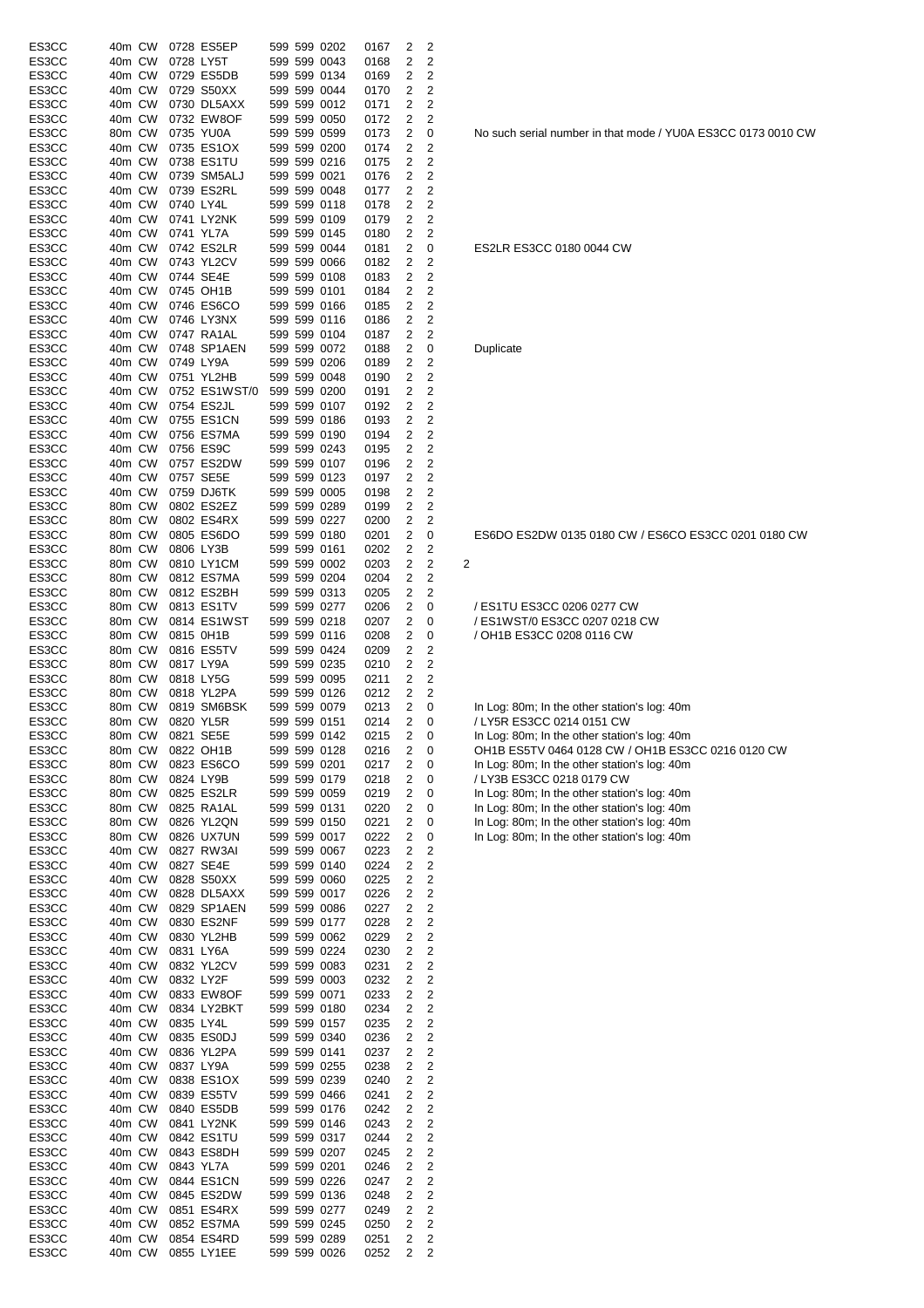| ES3CC          |        | 40m CW |                   | 0856 ES2JL                                |          |          | 599 599 0141 | 0253         | 2              | 2      |   |
|----------------|--------|--------|-------------------|-------------------------------------------|----------|----------|--------------|--------------|----------------|--------|---|
| ES3CC          | 40m CW |        |                   | 0858 ES5EP                                |          |          | 599 599 0289 | 0254         | $\overline{2}$ | 2      |   |
| ES3GX          |        |        |                   | 80m SSB 0501 ES9B                         | 59       | 59       | 0007         | 0001         | 1              | 1      |   |
| ES3GX          |        |        |                   | 80m SSB 0503 ES5GP                        | 59       | 59       | 0011         | 0002         | 1              | 1      |   |
| ES3GX          |        |        |                   | 80m SSB 0504 ES1TP/2                      | 59       | 59       | 0008         | 0003         | 1              | 1      |   |
| ES3GX          |        |        |                   | 80m SSB 0505 ES8TJM                       | 59       | 59       | 0009         | 0004         | 1              | 1      |   |
| ES3GX          |        |        |                   | 80m SSB 0506 ES6PA                        | 59       | 59       | 0007         | 0005         | 1              | 1      |   |
| ES3GX          |        |        |                   | 80m SSB 0507 ES1LS                        | 59       | 59       | 0013         | 0006         | 1              | 1      |   |
| ES3GX          |        |        |                   | 80m SSB 0508 ES2IPA                       | 59       | 59       | 0012         | 0007         | 1              | 1      |   |
| ES3GX          |        |        |                   | 80m SSB 0512 ES5QA<br>80m SSB 0514 ES6TX  | 59<br>59 | 59       | 0017         | 0008         | 1<br>1         | 1<br>1 |   |
| ES3GX<br>ES3GX |        |        |                   | 80m SSB 0514 ES5TV                        | 59       | 59<br>59 | 0020<br>0041 | 0009<br>0010 | 1              | 1      |   |
| ES3GX          |        |        | 80m SSB 0516 LY9A |                                           | 59       | 59       | 0029         | 0011         | 1              | 1      |   |
| ES3GX          |        |        |                   | 80m SSB 0517 LY1SR                        | 59       | 59       | 0007         | 0012         | 1              | 1      |   |
| ES3GX          |        |        |                   | 80m SSB 0518 ES7TH                        | 59       | 59       | 0017         | 0013         | 1              | 1      | 1 |
| ES3GX          |        |        |                   | 80m SSB 0519 ES2BH                        | 59       | 59       | 0033         | 0014         | 1              | 1      |   |
| ES3GX          |        |        |                   | 80m SSB 0521 YL3AJA                       | 59       | 59       | 0012         | 0015         | 1              | 1      |   |
| ES3GX          |        |        | 80m SSB 0521 LY4Z |                                           | 59       | 59       | 0006         | 0016         | 1              | 1      |   |
| ES3GX          |        |        |                   | 80m SSB 0523 ES3RFL                       | 59       | 59       | 0010         | 0017         | 1              | 1      |   |
| ES3GX          |        |        |                   | 80m SSB 0524 ES8BJP                       | 59       | 59       | 0017         | 0018         | 1              | 1      |   |
| ES3GX          |        |        |                   | 80m SSB 0525 ES4RAO                       | 59       | 59       | 0014         | 0019         | 1              | 1      |   |
| ES3GX          |        |        |                   | 80m SSB 0528 ES1WST/0                     | 59       | 59       | 0039         | 0020         | 1              | 1      |   |
| ES3GX          |        |        |                   | 80m SSB 0529 ES7GM                        | 59       | 59       | 0069         | 0021         | 1              | 1      |   |
| ES3GX          |        |        | 40m SSB 0530 R3LC |                                           | 59       | 59       | 0006         | 0022         | 1              | 1      |   |
| ES3GX          |        |        |                   | 40m SSB 0536 ES5YG                        | 59       | 59       | 0024         | 0023         | 1              | 1      |   |
| ES3GX          |        |        |                   | 40m SSB 0536 ES3RD                        | 59       | 59       | 0009         | 0024         | 1              | 1      | 1 |
| ES3GX          |        |        |                   | 40m SSB 0538 ES3RFL                       | 59       | 59       | 0019         | 0025         | 1              | 1      |   |
| ES3GX          |        |        |                   | 40m SSB 0541 LY2BIS                       | 59       | 59       | 0006         | 0026         | 1              | 1      | 1 |
| ES3GX          |        |        |                   | 40m SSB 0542 ES5GP                        | 59       | 59       | 0056         | 0027         | 1              | 1      |   |
| ES3GX          |        |        | 40m SSB 0543 8S0C |                                           | 59       | 59       | 0015         | 0028         | 1              | 1      |   |
| ES3GX          |        |        |                   | 40m SSB 0543 ES1LS                        | 59       | 59       | 0044         | 0029         | 1              | 1      |   |
| ES3GX          |        |        | 40m SSB 0544 ES9B |                                           | 59       | 59       | 0064         | 0030         | 1              | 1      |   |
| ES3GX          |        |        |                   | 40m SSB 0545 ES2IPA                       | 59       | 59       | 0042         | 0031         | 1              | 1      |   |
| ES3GX          |        |        |                   | 40m SSB 0545 ES5TV                        | 59       | 59       | 0099         | 0032         | 1              | 1      |   |
| ES3GX          |        |        |                   | 40m SSB 0548 LY1SR                        | 59       | 59       | 0028         | 0033         | 1              | 1      |   |
| ES3GX<br>ES3GX |        |        |                   | 40m SSB 0549 ES8TJM<br>40m SSB 0550 ES2BH | 59       | 59<br>59 | 0054         | 0034         | 1<br>1         | 1<br>1 |   |
| ES3GX          |        |        |                   | 40m SSB 0552 ES2BOB                       | 59<br>59 | 59       | 0079<br>0048 | 0035<br>0036 | 1              | 1      |   |
| ES3GX          |        |        |                   | 40m SSB 0553 ES7GM                        | 59       | 59       | 0125         | 0037         | 1              | 1      |   |
| ES3GX          |        |        |                   | 40m SSB 0555 ES4RAO                       | 59       | 59       | 0049         | 0038         | 1              | 1      |   |
| ES3GX          |        |        |                   | 40m SSB 0556 ES6TX                        | 59       | 59       | 0060         | 0039         | 1              | 1      |   |
| ES3GX          |        |        |                   | 40m SSB 0559 YL3AJA                       | 59       | 59       | 0034         | 0040         | 1              | 1      |   |
| ES3GX          |        |        |                   | 40m SSB 0601 RA2FDX                       | 59       | 59       | 0026         | 0041         | 1              | 1      | 1 |
| ES3GX          |        |        |                   | 40m SSB 0603 ES6RMR                       | 59       | 59       | 0073         | 0042         | 1              | 1      |   |
| ES3GX          |        |        |                   | 40m SSB 0604 ES5MG                        | 59       | 59       | 0056         | 0043         | 1              | 1      |   |
| ES3GX          |        |        |                   | 40m SSB 0606 UA1AQA                       | 59       | 59       | 0013         | 0044         | 1              | 1      |   |
| ES3GX          |        |        |                   | 80m SSB 0610 ES6RMR                       | 59       | 59       | 0081         | 0045         | 1              | 1      |   |
| ES3GX          |        |        |                   | 80m SSB 0612 ES2EZ                        | 59       | 59       | 0107         | 0046         | 1              | 1      |   |
| ES3GX          |        |        |                   | 80m SSB 0613 ES6PA                        | 59       |          | 59 0066      | 0047         | $\overline{1}$ | 1      |   |
| ES3GX          |        |        |                   | 80m SSB 0614 ES8TJM                       | 59       | 59       | 0100         | 0048         | 1              | 1      |   |
| ES3GX          |        |        |                   | 80m SSB 0616 ES7TA/2                      | 59       | 59       | 0035         | 0049         | 1              | 0      |   |
| ES3GX          |        |        |                   | 80m SSB 0616 ES8BJP                       | 59       | 59       | 0055         | 0050         | 1              | 1      |   |
| ES3GX          |        |        |                   | 80m SSB 0617 ES4RAO                       | 59       | 59       | 0071         | 0051         | 1              | 1      |   |
| ES3GX          |        |        |                   | 80m SSB 0617 ES7GM                        | 59       | 59       | 0183         | 0052         | 1              | 1      |   |
| ES3GX          |        |        |                   | 80m SSB 0618 ES2BH                        | 59       | 59       | 0123         | 0053         | 1              | 1      |   |
| ES3GX          |        |        |                   | 80m SSB 0619 ES1LS<br>80m SSB 0620 UA1AQA | 59       | 59<br>59 | 0087         | 0054         | 1<br>1         | 1<br>1 |   |
| ES3GX<br>ES3GX |        |        |                   | 80m SSB 0621 ES1OV/3                      | 59<br>59 | 59       | 0028<br>0047 | 0055<br>0056 | 1              | 0      |   |
| ES3GX          |        |        |                   | 80m SSB 0623 ES5QA                        | 59       | 59       | 0071         | 0057         | 1              | 1      |   |
| ES3GX          |        |        |                   | 80m SSB 0624 ES5EX                        | 59       | 59       | 0055         | 0058         | 1              | 1      |   |
| ES3GX          |        |        |                   | 80m SSB 0624 ES3RFL                       | 59       | 59       | 0040         | 0059         | 1              | 1      |   |
| ES3GX          |        |        |                   | 80m SSB 0624 ES2ADF                       | 59       | 59       | 0043         | 0060         | 1              | 1      |   |
| ES3GX          |        |        |                   | 80m SSB 0626 ES9C                         | 59       | 59       | 0114         | 0061         | 1              | 1      |   |
| ES3GX          |        |        |                   | 80m SSB 0628 ES0DJ                        | 59       | 59       | 0138         | 0062         | 1              | 1      |   |
| ES3GX          |        |        |                   | 80m SSB 0630 ES5GP                        | 59       | 59       | 0136         | 0063         | 1              | 1      |   |
| ES3GX          |        |        |                   | 80m SSB 0631 ES9B                         | 59       | 59       | 0117         | 0064         | 1              | 1      |   |
| ES3GX          |        |        |                   | 80m SSB 0632 ES2TI                        | 59       | 59       | 0065         | 0065         | 1              | 1      |   |
| ES3GX          |        |        | 80m SSB 0633 LY9A |                                           | 59       | 59       | 0118         | 0066         | 1              | 1      |   |
| ES3GX          |        |        | 80m SSB 0634 YL7A |                                           | 59       | 59       | 0090         | 0067         | 1              | 1      |   |
| ES3GX          |        |        |                   | 40m SSB 0636 ES1LS                        | 59       | 59       | 0112         | 0068         | 1              | 1      |   |
| ES3GX          |        |        |                   | 40m SSB 0637 ES9B                         | 59       | 59       | 0127         | 0069         | 1              | 1      |   |
| ES3GX          |        |        |                   | 40m SSB 0638 ES9C                         | 59       | 59       | 0133         | 0070         | 1              | 1      |   |
| ES3GX          |        |        |                   | 40m SSB 0642 LY1SR                        | 59       | 59       | 0051         | 0071         | 1              | 1      |   |
| ES3GX          |        |        |                   | 40m SSB 0646 ES2MC                        | 59       | 59       | 0189         | 0072         | 1              | 1      |   |
| ES3GX          |        |        |                   | 40m SSB 0647 ES0DJ                        | 59       | 59       | 0166         | 0073         | 1              | 1      |   |
| ES3GX          |        |        |                   | 80m SSB 0651 ES0CD                        | 59       | 59       | 0027         | 0074         | 1<br>1         | 1<br>1 | 1 |
| ES3GX<br>ES3GX |        |        | 40m SSB 0701 LY9A | 40m SSB 0700 ES8TJM                       | 59<br>59 | 59<br>59 | 0147<br>0144 | 0075<br>0076 | 1              | 1      |   |
| ES3GX          |        |        |                   | 40m SSB 0702 ES5QA                        | 59       | 59       | 0116         | 0077         | 1              | 1      |   |
| ES3GX          |        |        |                   | 40m SSB 0702 ES5GP                        | 59       | 59       | 0178         | 0078         | 1              | 1      |   |
| ES3GX          |        |        |                   | 40m SSB 0704 ES5MG                        | 59       | 59       | 0093         | 0079         | 1              | 1      |   |
| ES3GX          |        |        |                   | 40m SSB 0705 ES6RMR                       | 59       | 59       | 0140         | 0080         | 1              | 1      |   |
| ES3GX          |        |        |                   | 40m SSB 0706 ES4RAO                       | 59       | 59       | 0116         | 0081         | 1              | 1      |   |
| ES3GX          |        |        |                   | 40m SSB 0707 ES5YG                        | 59       | 59       | 0076         | 0082         | 1              | 1      |   |
| ES3GX          |        |        |                   | 40m SSB 0708 LY1SR                        | 59       | 59       | 0067         | 0083         | 1              | 1      |   |

/ ES1TP/2 ES3GX 0049 0035 SSB

ES1OV/3 ES2GX 0056 0047 SSB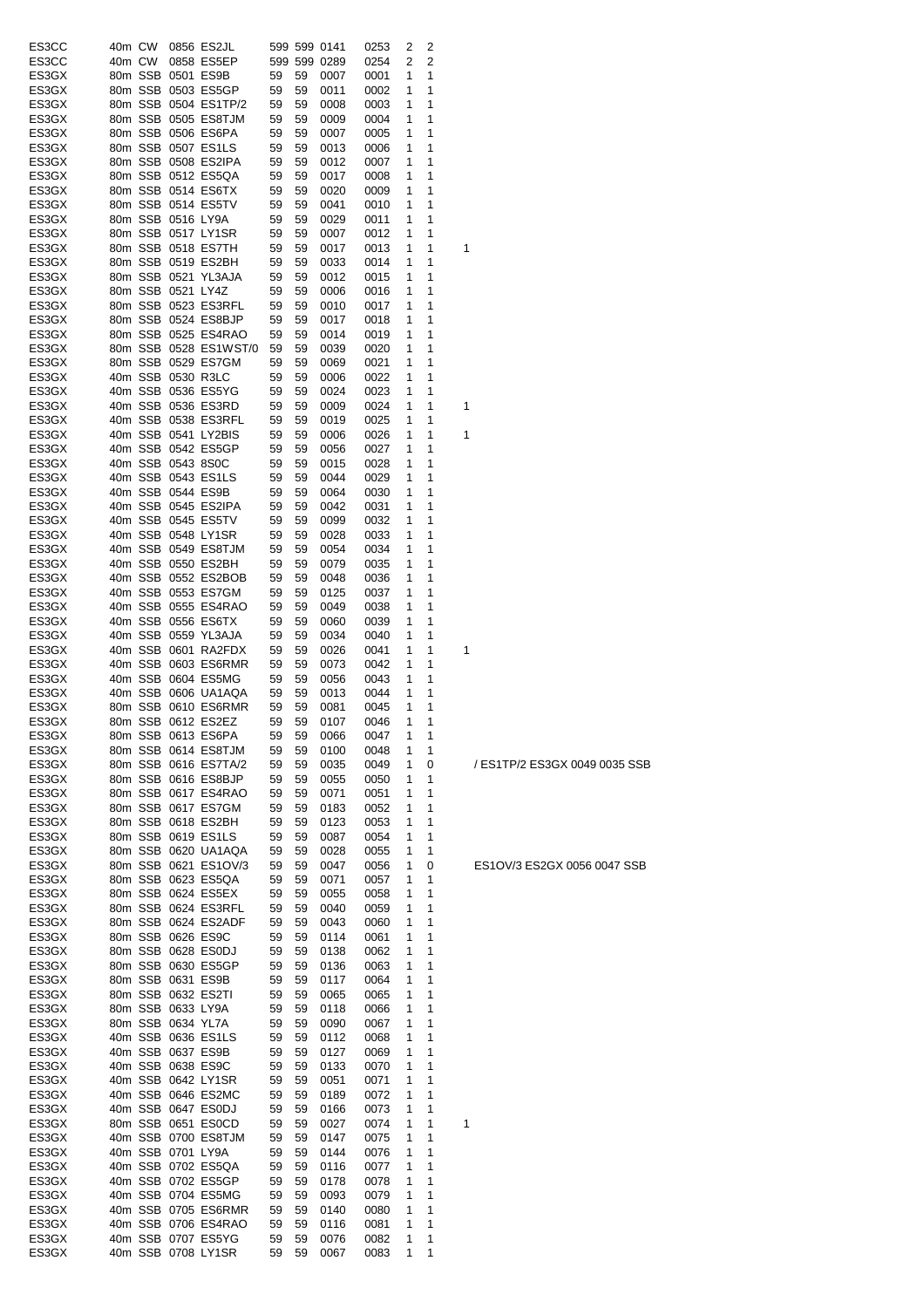| ES3GX          |        |                   | 40m SSB 0709 RA2FDX                       | 59       | 59       | 0055         | 0084         | 1      | 1                       | 1 |
|----------------|--------|-------------------|-------------------------------------------|----------|----------|--------------|--------------|--------|-------------------------|---|
| ES3GX          |        | 40m SSB 0711 YL7A |                                           | 59       | 59       | 0117         | 0085         | 1      | 1                       |   |
| ES3GX          |        |                   | 80m SSB 0714 ES2EZ                        | 59       | 59       | 0204         | 0086         | 1      | 1                       |   |
| ES3GX          |        |                   | 80m SSB 0715 ES8BJP                       | 59       | 59       | 0088         | 0087         | 1      | 1                       |   |
| ES3GX          |        |                   | 80m SSB 0716 ES6RMR                       | 59       | 59       | 0157         | 0088         | 1      | 1                       |   |
| ES3GX          |        | 80m SSB 0717 YL7A |                                           | 59       | 59       | 0124         | 0089         | 1      | 1                       |   |
| ES3GX          |        |                   | 80m SSB 0718 ES6TX                        | 59       | 59       | 0130         | 0090         | 1      | 1                       |   |
| ES3GX          |        |                   | 80m SSB 0719 ES6PA                        | 59       | 59       | 0120         | 0091         | 1      | 1                       |   |
| ES3GX          |        |                   | 80m SSB 0720 ES2BH                        | 59       | 59       | 0236         | 0092         | 1      | 1                       |   |
| ES3GX          |        |                   | 80m SSB 0720 ES5GP                        | 59       | 59       | 0204         | 0093         | 1      | 1                       |   |
| ES3GX          |        |                   | 80m SSB 0721 ES1OV/3                      | 59       | 59       | 0071         | 0094         | 1      | 1                       |   |
| ES3GX          |        |                   | 80m SSB 0721 ES7TH                        | 59       | 59       | 0086         | 0095         | 1      | 1                       | 1 |
| ES3GX          |        |                   | 80m SSB 0722 ES8AY                        | 59       | 59       | 0016         | 0096         | 1      | 1                       |   |
| ES3GX          |        |                   | 80m SSB 0723 ES8TJM                       | 59       | 59       | 0176         | 0097         | 1      | 1                       |   |
| ES3GX          |        |                   | 80m SSB 0724 ES5YG                        | 59       | 59       | 0086         | 0098         | 1      | 1                       |   |
| ES3GX          |        |                   | 80m SSB 0725 ES2ADF                       | 59       | 59       | 0074         | 0099         | 1      | 1                       |   |
| ES3GX          |        |                   | 80m SSB 0726 ES4RAO                       | 59       | 59       | 0136         | 0100         | 1      | 1                       |   |
| ES3GX          |        |                   | 80m SSB 0726 ES9C                         | 59       | 59       | 0201         | 0101         | 1      | 1                       |   |
| ES3GX          |        |                   | 80m SSB 0729 ES2MC                        | 59       | 59       | 0269         | 0102         | 1      | 1                       |   |
| ES3GX          |        |                   | 80m SSB 0732 ES5MG                        | 59       | 59       | 0124         | 0103         | 1      | 1                       |   |
| ES3GX          |        |                   | 80m SSB 0734 ES9B                         | 59       | 59       | 0185         | 0104         | 1      | 1                       |   |
| ES3GX          |        |                   | 80m SSB 0736 ES1LS                        | 59       | 59       | 0159         | 0105         | 1      | 1                       |   |
| ES3GX          |        |                   | 40m SSB 0744 ES9B                         | 59       | 59       | 0202         | 0106         | 1      | 1                       |   |
| ES3GX          |        |                   | 40m SSB 0746 ES2BH                        | 59       | 59       | 0281         | 0107         | 1      | 1                       |   |
| ES3GX          |        |                   | 40m SSB 0750 ES0DJ                        | 59       | 59       | 0267         | 0108         | 1      | 1                       |   |
| ES3GX          |        | 40m SSB 0752 8S0C |                                           | 59       | 59       | 0070         | 0109         | 1      | 1                       |   |
| ES3GX          |        |                   | 40m SSB 0754 ES5TV                        | 59       | 59       | 0375         | 0110         | 1      | 1                       |   |
| ES3GX          |        |                   | 40m SSB 0756 ES2EZ                        | 59       | 59       | 0280         | 0111         | 1      | 1                       |   |
| ES3GX          |        |                   | 40m SSB 0757 ES2TI                        | 59       | 59       | 0137         | 0112         | 1      | 1                       |   |
| ES3GX          |        |                   | 40m SSB 0759 ES6PA                        | 59       | 59       | 0154         | 0113         | 1      | 1                       |   |
| ES3GX          |        |                   | 40m SSB 0800 ES2MC                        | 59       | 59       | 0317         | 0114         | 1      | 1                       |   |
| ES3GX          |        |                   | 40m SSB 0802 ES8SX                        | 59       | 59       | 0030         | 0115         | 1      | 1                       |   |
| ES3GX          |        |                   | 40m SSB 0803 UA1AQA                       | 59       | 59       | 0063         | 0116         | 1      | 1                       |   |
| ES3GX          |        |                   | 40m SSB 0804 ES6RMR                       | 59       | 59       | 0206         | 0117         | 1      | 1                       |   |
| ES3GX          |        |                   | 40m SSB 0805 RA2FDX                       | 59       | 59       | 0078         | 0118         | 1      | 1                       | 1 |
| ES3GX          |        | 40m SSB 0806 YL7A |                                           | 59       | 59       | 0169         | 0119         | 1      | 1                       |   |
| ES3GX          |        |                   | 40m SSB 0808 ES5GP                        | 59       | 59       | 0264         | 0120         | 1      | 1                       |   |
| ES3GX          |        |                   | 40m SSB 0808 LY1SR                        | 59       | 59       | 0096         | 0121         | 1      | 1                       |   |
| ES3GX          |        |                   | 40m SSB 0810 ES7GM                        | 59       | 59       | 0428         | 0122         | 1      | 1                       |   |
| ES3GX          |        |                   | 40m SSB 0811 ES8TJM                       | 59       | 59       | 0240         | 0123         | 1      | 1                       |   |
| ES3GX          |        |                   | 40m SSB 0813 ES4RAO                       | 59       | 59       | 0180         | 0124         | 1      | 1                       |   |
| ES3GX          |        |                   | 40m SSB 0813 ES2IPA                       | 59       | 59       | 0168         | 0125         | 1      | 1                       |   |
| ES3GX          |        | 40m SSB 0816 8S0C |                                           | 59       | 59       | 0085         | 0126         | 1      | 1                       |   |
| ES3GX          |        |                   | 80m SSB 0817 ES8AY                        | 59       | 59       | 0060         | 0127         | 1      | 1                       |   |
| ES3GX          |        |                   | 80m SSB 0818 ES1LS                        | 59       | 59       | 0218         | 0128         | 1      | 1                       |   |
| ES3GX          |        |                   | 80m SSB 0818 ES7GM                        | 59       | 59       | 0281         | 0129         | 1      | 0                       |   |
| ES3GX          |        |                   | 80m SSB 0819 ES6PA                        | 59       | 59       | 0181         | 0130         | 1<br>1 | 1<br>1                  |   |
| ES3GX          |        |                   | 80m SSB 0821 ES6TX                        | 59       | 59       | 0195         | 0131         |        |                         |   |
| ES3GX          |        |                   | 80m SSB 0822 ES2ADF<br>80m SSB 0822 ES2EZ | 59       | 59       | 0110         | 0132         | 1      | 1                       |   |
| ES3GX<br>ES3GX |        |                   | 80m SSB 0823 ES0DJ                        | 59<br>59 | 59<br>59 | 0322<br>0319 | 0133<br>0134 | 1<br>1 | 1<br>1                  |   |
| ES3GX          |        |                   | 80m SSB 0826 ES2IPA                       | 59       | 59       | 0182         | 0135         | 1      | 1                       |   |
| ES3GX          |        |                   | 80m SSB 0827 ES4RAO                       | 59       | 59       | 0198         | 0136         | 1      | 1                       |   |
| ES3GX          |        |                   | 80m SSB 0828 ES2MC                        | 59       | 59       | 0360         | 0137         | 1      | 1                       |   |
| ES3GX          |        |                   | 80m SSB 0829 ES8TJM                       | 59       | 59       | 0269         | 0138         | 1      | 1                       |   |
| ES3GX          |        |                   | 80m SSB 0830 ES7TH                        | 59       | 59       | 0127         | 0139         | 1      | 1                       | 1 |
| ES3GX          |        |                   | 80m SSB 0831 ES9B                         | 59       | 59       | 0247         | 0140         | 1      | 1                       |   |
| ES3GX          |        |                   | 40m SSB 0833 ES2BH                        | 59       | 59       | 0350         | 0141         | 1      | 1                       |   |
| ES3GX          |        |                   | 40m SSB 0851 ES5YG                        | 59       | 59       | 0145         | 0142         | 1      | 1                       |   |
| ES3GX          |        |                   | 40m SSB 0851 ES8AY                        | 59       | 59       | 0081         | 0143         | 1      | 1                       |   |
| ES3GX          |        |                   | 40m SSB 0852 ES2EZ                        | 59       | 59       | 0374         | 0144         | 1      | 1                       |   |
| ES3GX          |        |                   | 40m SSB 0854 ES1LS                        | 59       | 59       | 0249         | 0145         | 1      | 1                       |   |
| ES3GX          |        |                   | 40m SSB 0855 ES9B                         | 59       | 59       | 0280         | 0146         | 1      | 1                       |   |
| ES3GX          |        |                   | 40m SSB 0856 R3LC                         | 59       | 59       | 0081         | 0147         | 1      | 1                       |   |
| ES3GX          |        |                   | 40m SSB 0858 ES1TP/2                      | 59       | 59       | 0185         | 0148         | 1      | 1                       |   |
| ES3GX          |        | 80m SSB 0858 LY9A |                                           | 59       | 59       | 0278         | 0149         | 1      | 0                       |   |
| ES3HZ          | 80m CW |                   | 0502 ES0DJ                                |          |          | 599 599 0006 | 0001         | 2      | 2                       |   |
| ES3HZ          | 80m CW |                   | 0505 ES1OX                                |          |          | 599 599 0006 | 0002         | 2      | $\overline{c}$          |   |
| ES3HZ          | 80m CW |                   | 0508 ES5EP                                |          |          | 599 599 0013 | 0003         | 2      | 2                       |   |
| ES3HZ          | 80m CW |                   | 0510 ES4RD                                |          |          | 599 599 0023 | 0004         | 2      | 2                       |   |
| ES3HZ          | 80m CW |                   | 0511 ES2EZ                                |          |          | 599 599 0024 | 0005         | 2      | 2                       |   |
| ES3HZ          | 80m CW |                   | 0512 ES5TV                                |          |          | 599 599 0033 | 0006         | 2      | 0                       |   |
| ES3HZ          | 80m CW |                   | 0520 ES7GM                                |          |          | 599 599 0047 | 0007         | 2      | 2                       |   |
| ES3HZ          | 80m CW |                   | 0522 ES2MC                                |          |          | 599 599 0042 | 0008         | 2      | 0                       |   |
| ES3HZ          | 80m CW |                   | 0526 ES8DH                                |          |          | 599 599 0025 | 0009         | 2      | $\overline{c}$          |   |
| ES3HZ          | 80m CW |                   | 0531 ES6DO                                |          |          | 599 599 0020 | 0010         | 2      | 2                       |   |
| ES3HZ          | 40m CW |                   | 0538 ES2BH                                |          |          | 599 599 0058 | 0011         | 2      | 2                       |   |
| ES3HZ          | 40m CW |                   | 0552 ES1OX                                |          |          | 599 599 0073 | 0012         | 2      | 2                       |   |
| ES3HZ          | 40m CW |                   | 0555 ES4RD                                |          |          | 599 599 0084 | 0013         | 2      | $\overline{c}$          |   |
| ES3HZ          | 40m CW |                   | 0559 ES7GM                                |          |          | 599 599 0134 | 0014         | 2      | $\overline{c}$          |   |
| ES3HZ          | 80m CW |                   | 0616 ES9C                                 |          |          | 599 599 0105 | 0015         | 2      | $\overline{c}$          |   |
| ES3HZ          | 40m CW |                   | 0626 ES6DO                                |          |          | 599 599 0056 | 0016         | 2      | 2                       |   |
| ES3HZ          | 40m CW |                   | 0641 ES5EP                                |          |          | 599 599 0132 | 0017         | 2      | 2                       |   |
| ES3HZ          | 40m CW |                   | 0700 ES0DJ                                |          |          | 599 599 0198 | 0018         | 2      | $\overline{\mathbf{c}}$ |   |
| ES3HZ          | 40m CW |                   | 0708 ES9C                                 |          |          | 599 599 0184 | 0019         | 2      | 2                       |   |

No such serial number in that mode / ES5GP ES3GX 0129 0281 SSB

In Log: 80m; In the other station's log: 40m

No such serial number in that mode / ES5TV ES3HZ 0006 0034 CW

ES2MC ES6DO 0008 0042 CW / ES2MC ES3HZ 0008 0041 CW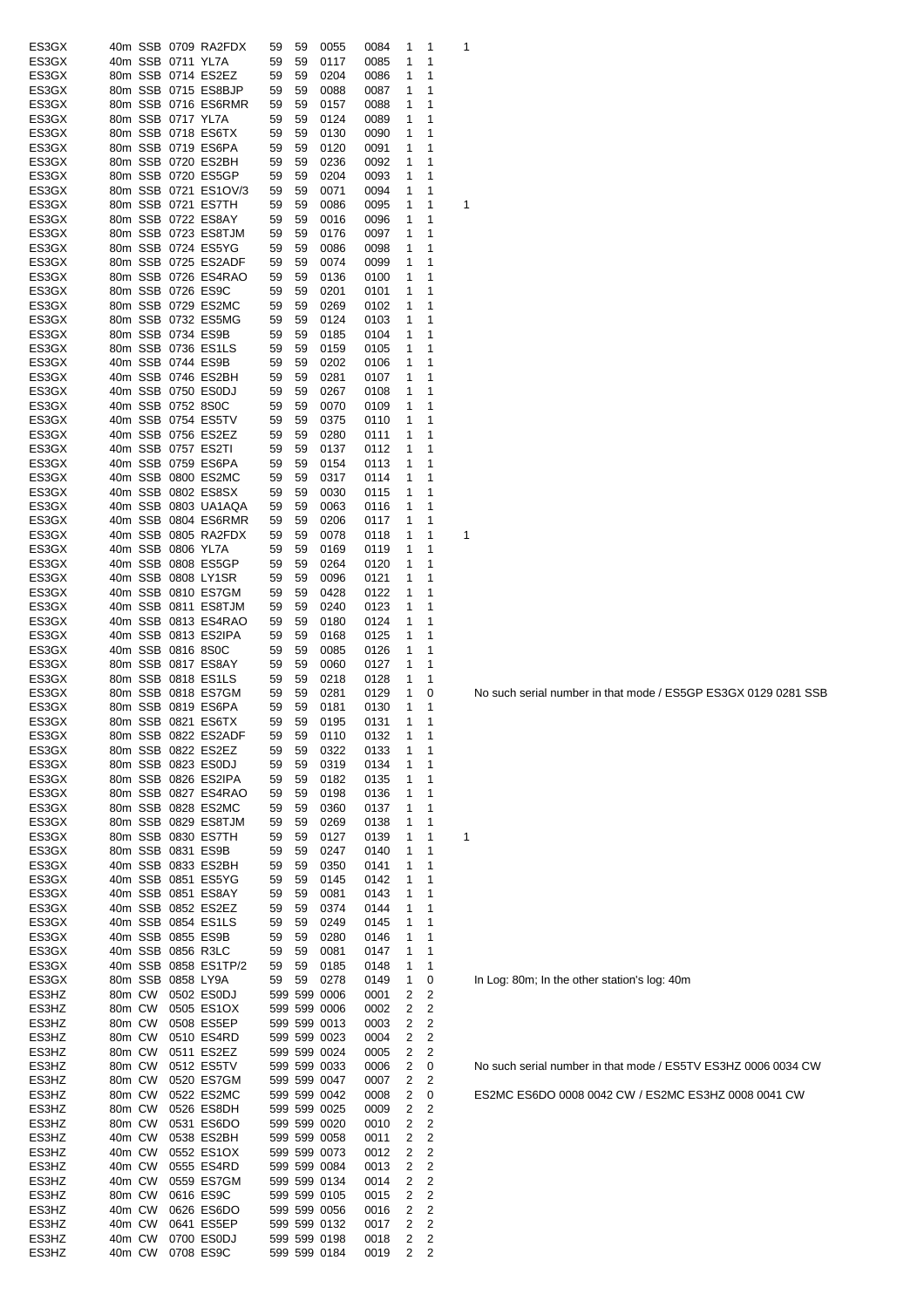|        |        |  |                       |       |    | 599 599 0124 |      |              |                         |                                              |
|--------|--------|--|-----------------------|-------|----|--------------|------|--------------|-------------------------|----------------------------------------------|
| ES3HZ  | 40m CW |  | 0715 ES8DH            |       |    |              | 0020 | 2            | 2                       |                                              |
| ES3RF  | 80m CW |  | 0502 ES2EZ            |       |    | 599 599 0006 | 0001 | 2            | 2                       |                                              |
| ES3RF  | 80m CW |  | 0504 ES1WST/0         |       |    | 599 599 0009 | 0002 | 2            | 2                       |                                              |
| ES3RF  | 80m CW |  | 0504 ES1OX            |       |    | 599 599 0004 | 0003 | 2            | 2                       |                                              |
| ES3RF  | 80m CW |  | 0505 UA2FL            |       |    | 599 599 0002 | 0004 | 2            | $\overline{2}$          |                                              |
| ES3RF  | 80m CW |  | 0506 ES4RD            |       |    | 599 599 0013 | 0005 | 2            | 2                       |                                              |
| ES3RF  | 80m CW |  | 0508 ES7GM            |       |    | 599 599 0025 | 0006 | 2            | 2                       |                                              |
| ES3RF  | 80m CW |  | 0508 ES2BH            |       |    | 599 599 0015 | 0007 | 2            | 0                       | ES2BH ES3RF 0008 0015 CW                     |
| ES3RF  | 80m CW |  | 0512 ES5MA            |       |    | 599 599 0016 | 0008 | 2            | 0                       | / ES7MA ES3RF 0008 0016 CW                   |
| ES3RF  | 80m CW |  | 0513 ES2MC            |       |    | 599 599 0027 | 0009 | 2            | 2                       |                                              |
| ES3RF  | 80m CW |  | 0514 ES4RX            |       |    | 599 599 0026 | 0010 | 2            | 2                       |                                              |
| ES3RF  | 80m CW |  | 0515 ES5EP            |       |    | 599 599 0029 | 0011 | 2            | $\overline{\mathbf{c}}$ |                                              |
| ES3RF  | 80m CW |  | 0516 ES5DB            |       |    | 599 599 0016 | 0012 | 2            | 2                       |                                              |
| ES3RF  | 80m CW |  | 0518 ES9A             |       |    | 599 599 0015 | 0013 | 2            | 2                       |                                              |
|        |        |  |                       |       |    |              |      |              |                         |                                              |
| ES3RF  | 80m CW |  | 0519 ES1TU            |       |    | 599 599 0030 | 0015 | 2            | 2                       |                                              |
| ES3RF  | 80m CW |  | 0520 ES9C             |       |    | 599 599 0030 | 0016 | 2            | 2                       |                                              |
| ES3RF  | 80m CW |  | 0522 YL2QN            |       |    | 599 599 0009 | 0017 | 2            | 2                       |                                              |
| ES3RF  | 80m CW |  | 0523 ES3BM            |       |    | 599 599 0027 | 0018 | 2            | $\overline{2}$          |                                              |
| ES3RF  | 80m CW |  | 0524 LY6A             |       |    | 599 599 0032 | 0019 | 2            | $\overline{2}$          |                                              |
| ES3RF  | 80m CW |  | 0526 SE5E             |       |    | 599 599 0025 | 0020 | 2            | 2                       |                                              |
| ES3RF  | 80m CW |  | 0529 LY3B             |       |    | 599 599 0026 | 0021 | 2            | 2                       |                                              |
| ES3RF  | 80m CW |  | 0533 LY3NX            |       |    | 599 599 0024 | 0022 | 2            | 2                       |                                              |
| ES3RF  | 80m CW |  | 0534 ES2JL            |       |    | 599 599 0022 | 0023 | 2            | 2                       |                                              |
| ES3RF  | 80m CW |  | 0535 LY9A             |       |    | 599 599 0045 | 0024 | 2            | 2                       |                                              |
| ES3RF  | 80m CW |  | 0537 LY2SA            |       |    | 599 599 0027 | 0025 | 2            | $\overline{2}$          |                                              |
| ES3RF  | 80m CW |  | 0541 ES2DW            |       |    | 599 599 0009 | 0026 | 2            | 2                       |                                              |
| ES3RF  | 80m CW |  | 0542 OH2PM            |       |    | 599 599 0028 | 0027 | 2            | 2                       |                                              |
|        |        |  |                       |       |    |              |      |              |                         |                                              |
| ES3RFL |        |  | 80m SSB 0503 ES5EX    | 59    | 59 | 0001         | 0001 | 1            | 1                       |                                              |
| ES3RFL |        |  | 80m SSB 0504 ES1LS    | 59    | 59 | 0007         | 0002 | 1            | 1                       |                                              |
| ES3RFL |        |  | 80m SSB 0505 ES2NF    | 59    | 59 | 0011         | 0003 | 1            | 1                       |                                              |
| ES3RFL |        |  | 80m SSB 0505 ES4RAO   | 59    | 59 | 0005         | 0004 | 1            | 1                       |                                              |
| ES3RFL |        |  | 80m SSB 0506 ES3ACV   | 59    | 59 | 0002         | 0005 | 1            | 0                       | ES3ACV ES3RFL 0006 0002 SSB                  |
| ES3RFL |        |  | 80m SSB 0507 ES5QA    | 59    | 59 | 0011         | 0006 | 1            | 1                       |                                              |
| ES3RFL |        |  | 80m SSB 0507 ES6TX    | 59    | 59 | 0009         | 0007 | 1            | 1                       |                                              |
| ES3RFL |        |  | 80m SSB 0510 ES2BOB   | 59    | 59 | 0006         | 0008 | 1            | 1                       |                                              |
| ES3RFL |        |  | 80m SSB 0511 ES7TH    | 59    | 59 | 0011         | 0009 | 1            | 1                       | 1                                            |
| ES3RFL |        |  | 80m SSB 0524 ES3GX    | 59    | 59 | 0017         | 0010 | 1            | 1                       |                                              |
| ES3RFL |        |  | 80m SSB 0525 ES5RIM   | 59    | 59 | 0014         | 0011 | 1            | 1                       |                                              |
| ES3RFL |        |  | 80m SSB 0525 ES8EF    | 59    | 59 | 0011         | 0012 | 1            | 1                       |                                              |
|        |        |  |                       |       |    |              |      |              |                         |                                              |
| ES3RFL |        |  | 80m SSB 0526 ES7GM    | 59    | 59 | 0059         | 0013 | 1            | 1                       |                                              |
| ES3RFL |        |  | 80m SSB 0528 ES8TJM   | 59    | 59 | 0034         | 0014 | 1            | 1                       |                                              |
| ES3RFL |        |  | 80m SSB 0532 ES0DJ    | 59    | 59 | 0044         | 0015 | 1            | 1                       |                                              |
| ES3RFL |        |  | 40m SSB 0536 ES5YG    | 59    | 59 | 0023         | 0016 | 1            | 1                       |                                              |
| ES3RFL |        |  | 40m SSB 0536 ES3RD    | 59    | 59 | 0008         | 0017 | 1            | 1                       | 1                                            |
| ES3RFL |        |  | 40m SSB 0538 ES8EF    | 59    | 59 | 0017         | 0018 | 1            | 1                       |                                              |
| ES3RFL |        |  | 40m SSB 0538 ES3GX    | 59    | 59 | 0025         | 0019 | 1            | 1                       |                                              |
| ES3RFL |        |  | 40m SSB 0539 ES6PA    | 59    | 59 | 0030         | 0020 | 1            | 1                       |                                              |
| ES3RFL |        |  | 40m SSB 0540 ES5GP    | 59    | 59 | 0050         | 0021 | 1            | 1                       |                                              |
| ES3RFL |        |  | 40m SSB 0544 ES9B     | 59    | 59 | 0061         | 0022 | $\mathbf{1}$ | 1                       |                                              |
| ES3RFL |        |  | 40m SSB 0546 ES7GM    | 59    | 59 | 0109         | 0023 | 1            | 1                       |                                              |
| ES3RFL |        |  | 40m SSB 0547 ES8TJM   | 59    | 59 | 0052         | 0024 | 1            | 1                       |                                              |
|        |        |  |                       |       |    |              |      |              |                         |                                              |
| ES3RFL |        |  | 40m SSB 0549 ES5MG    | 59    | 59 | 0040         | 0025 | 1            | 1                       |                                              |
| ES3RFL |        |  | 40m SSB 0550 ES5TY    | 59    | 59 | 0112         | 0026 | 1            | 0                       | / ES5TV ES3RFL 0026 0112 SSB                 |
| ES3RFL |        |  | 40m SSB 0551 ES1LS    | 59    | 59 | 0053         | 0027 | 1            | 1                       |                                              |
| ES3RFL |        |  | 40m SSB 0552 ES1TP/2  | 59    | 59 | 0025         | 0028 | 1            | 1                       |                                              |
| ES3RFL |        |  | 40m SSB 0552 ES5EX    | 59    | 59 | 0034         | 0029 | 1            | 1                       |                                              |
| ES3RFL |        |  | 40m SSB 0553 ES3ROG   | 59    | 59 | 0004         | 0030 | 1            | 1                       |                                              |
| ES3RFL |        |  | 40m SSB 0555 ES2IPA   | 59    | 59 | 0058         | 0031 | 1            | 1                       |                                              |
| ES3RFL |        |  | 40m SSB 0557 ES4RAO51 | 59    | 59 | 0051         | 0032 | 1            | 0                       | / ES4RAO ES3RFL 0032 0051 SSB                |
| ES3RFL |        |  | 80m SSB 0600 ES8BJP   | 59    | 59 | 0038         | 0033 | 1            | 1                       |                                              |
| ES3RFL |        |  | 80m SSB 0608 ES9B     | 59    | 59 | 0086         | 0034 | 1            | 1                       |                                              |
| ES3RFL |        |  | 80m SSB 0612 ES2ADF   | 59    | 59 | 0033         | 0035 | 1            | 1                       |                                              |
| ES3RFL |        |  | 80m SSB 0616 ES2EZ    | 59    | 59 | 0115         | 0036 | 1            | 1                       |                                              |
| ES3RFL |        |  | 80m SSB 0619 ES1OV/3  | 59    | 59 | 0042         | 0037 | 1            | 1                       |                                              |
| ES3RFL |        |  | 80m SSB 0622 ES3ACV   | 59    | 59 | 0022         |      |              | 1                       |                                              |
|        |        |  |                       |       |    |              | 0038 | 1            |                         |                                              |
| ES3RFL |        |  | 80m SSB 0623 ES5QA    | 59    | 59 | 0070         | 0039 | 1            | 1                       |                                              |
| ES3RFL |        |  | 80m SSB 0625 ES3GX    | 59    | 59 | 0059         | 0040 | 1            | 1                       |                                              |
| ES3RFL |        |  | 80m SSB 0626 ES0CD    | 59    | 59 | 0021         | 0041 | 1            | 1                       | 1                                            |
| ES3RFL |        |  | 80m SSB 0626 ES1LS    | 59    | 59 | 0098         | 0042 | 1            | 1                       |                                              |
| ES3RFL |        |  | 80m SSB 0627 ES3BQ    | 59    | 59 | 0029         | 0043 | 1            | 1                       |                                              |
| ES3RFL |        |  | 80m SSB 0629 ES2BH    | 59    | 59 | 0150         | 0044 | 1            | 1                       |                                              |
| ES3RFL |        |  | 80m SSB 0637 ES2TI    | 59    | 59 | 0073         | 0045 | 1            | 0                       | In Log: 80m; In the other station's log: 40m |
| ES3RFL |        |  | 80m SSB 0643 ES7GM    | 59    | 59 | 0236         | 0046 | 1            | 1                       |                                              |
| ES3RFL |        |  | 40m SSB 0655 ES5QA    | 59    | 59 | 0100         | 0047 | 1            | 1                       |                                              |
| ES3RFL |        |  | 40m SSB 0656 ES2BH    | 59    | 59 | 0202         | 0048 | 1            | 1                       |                                              |
| ES3RFL |        |  | 40m SSB 0657 ES5YG    | 59    | 59 | 0069         | 0049 | 1            | 1                       |                                              |
|        |        |  |                       |       |    |              |      |              |                         |                                              |
| ES3RFL |        |  | 80m SSB 0702 ES9B     | 59    | 59 | 0158         | 0050 | 1            | 1                       |                                              |
| ES3RFL |        |  | 80m SSB 0707 ES1TU    | 59    | 59 | 0184         | 0051 | 1            | 1                       |                                              |
| ES3RFL |        |  | 80m SSB 0708 ES8BJP   | 59    | 59 | 0082         | 0052 | 1            | 1                       |                                              |
| ES3RFL |        |  | 80m SSB 0710 LY9A     | 59    | 59 | 0157         | 0053 | 1            | 0                       | LY9A ES8TJM 0156 0157 SSB / LY9A ES3         |
| ES3ROG |        |  | 80m CW 0538 LY9A      |       |    | 599 599 0047 | 0001 | 2            | 2                       |                                              |
| ES3ROG |        |  | 80m SSB 0542 ES2MC    | 59 59 |    | 0071         | 0002 | 1            | 1                       |                                              |
| ES3ROG |        |  | 80m CW 0544 OH2PM     |       |    | 599 599 0029 | 0003 | 2            | 2                       |                                              |
| ES3ROG |        |  | 40m SSB 0552 ES3RFL   | 59    | 59 | 0030         | 0004 | 1            | 1                       |                                              |
| ES3ROG |        |  | 40m SSB 0556 ES2IPA   | 59    | 59 | 0061         | 0005 | 1            | 1                       |                                              |
|        |        |  |                       |       |    |              |      |              |                         |                                              |

0156 0157 SSB / LY9A ES3RFL 0053 0158 SSB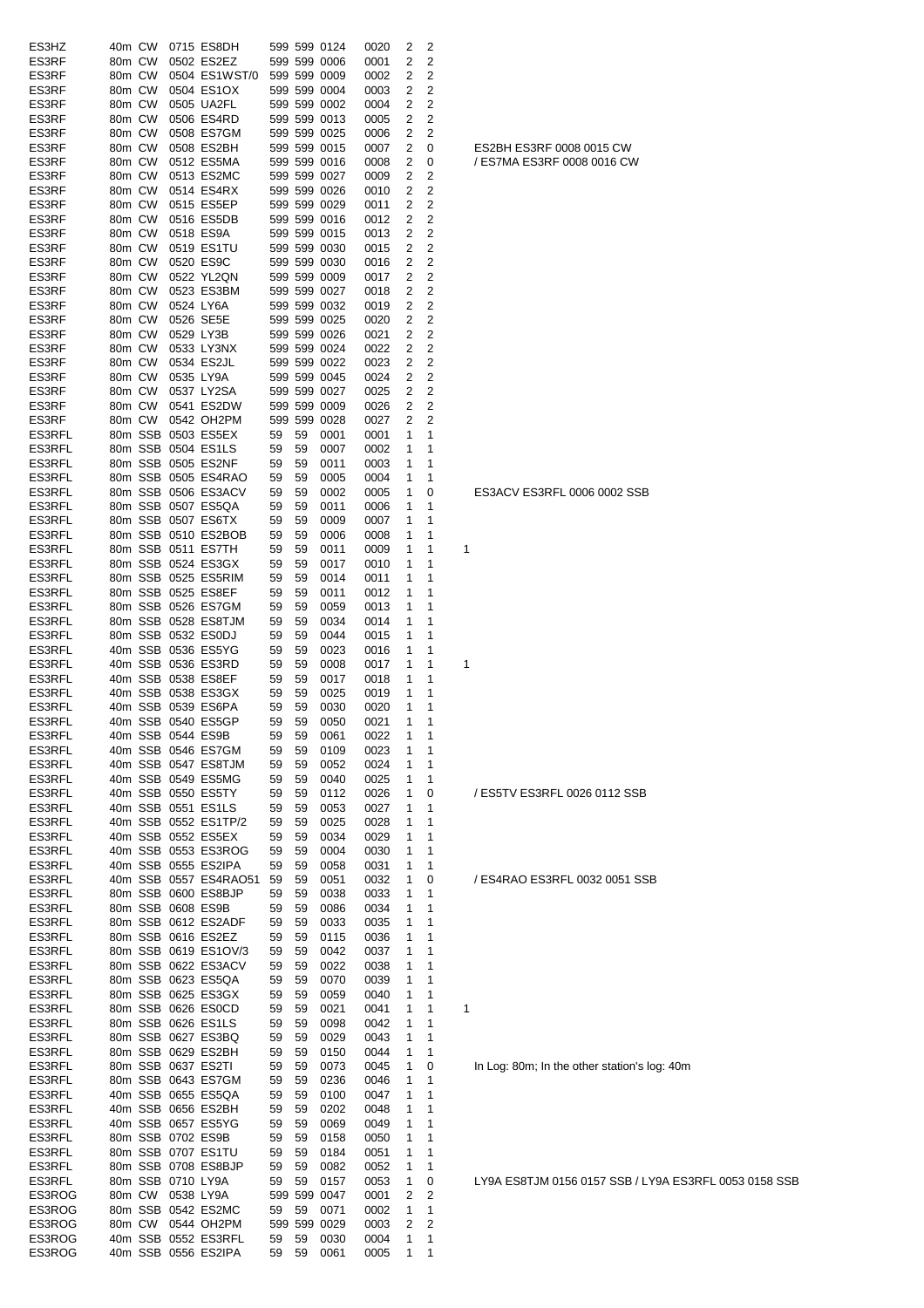| ES3ROG |        |         | 40m SSB 0606 8S0C |                            | 59 | 59 | 0029                         | 0006 | 1              | 1              |   |
|--------|--------|---------|-------------------|----------------------------|----|----|------------------------------|------|----------------|----------------|---|
| ES3ROG |        | 40m SSB |                   | 0611 ES1TU                 | 59 | 59 | 0109                         | 0007 | 1              | 1              |   |
| ES3ROG |        | 40m SSB |                   | 0613 ES5QA                 | 59 | 59 | 0055                         | 0008 | 1              | 1              |   |
| ES3ROG | 80m CW |         |                   | 0616 ES3BM                 |    |    | 599 599 0069                 | 0009 | 2              | 2              |   |
| ES3ROG |        | 40m SSB |                   | 0649 ES2BH                 | 59 | 59 | 0191                         | 0010 | 1              | 1              |   |
| ES3RY  | 80m CW |         |                   | 0523 UA2FL                 |    |    | 599 599 0015                 | 0001 | 2              | 2              |   |
| ES3RY  | 80m CW |         |                   | 0524 LY6A                  |    |    | 599 599 0031                 | 0002 | 2              | 2              |   |
| ES3RY  | 80m CW |         | 0528 LY4L         |                            |    |    | 599 599 0023                 | 0003 | 2              | 2              |   |
| ES3RY  | 80m CW |         |                   | 0530 ES1OX                 |    |    | 599 599 0039                 | 0004 | 2              | 2              |   |
| ES3RY  | 80m CW |         |                   | 0534 LY9A                  |    |    | 599 599 0044                 | 0005 | 2              | 2              |   |
| ES3RY  | 80m CW |         |                   | 0536 SE5E                  |    |    | 599 599 0031                 | 0006 | 2              | 2              |   |
| ES3RY  | 80m CW |         |                   | 0537 OH2PM                 |    |    | 599 599 0025                 | 0007 | 2              | 2              |   |
| ES3RY  | 80m CW |         |                   | 0538 LY2SA                 |    |    | 599 599 0028                 | 0008 | 2              | 2              |   |
| ES3RY  | 80m CW |         |                   | 0558 ES1WST/0 599 599 0081 |    |    |                              | 0009 | 2              | 2              |   |
| ES3RY  | 80m CW |         |                   | 0602 ES1WST/0              |    |    | 599 599 0086                 | 0010 | 2              | 2              |   |
| ES3RY  | 80m CW |         |                   | 0603 UA2FL                 |    |    | 599 599 0033                 | 0011 | 2              | 2              |   |
| ES3RY  | 80m CW |         |                   | 0604 ES1OX                 |    |    | 599 599 0089                 | 0012 | 2              | 2              |   |
| ES3RY  | 80m CW |         |                   | 0606 ES2BH                 |    |    | 599 599 0105                 | 0013 | 2              | 2              |   |
| ES3RY  | 80m CW |         |                   | 0608 ES6DO                 |    |    | 599 599 0033                 | 0014 | 2              | 2              |   |
| ES3RY  | 80m CW |         |                   | 0609 ES9A                  |    |    | 599 599 0047                 | 0015 | 2              | 2              |   |
| ES3RY  | 80m CW |         |                   | 0611 ES5EP                 |    |    | 599 599 0101                 | 0016 | 2              | 2              |   |
| ES3RY  | 80m CW |         |                   | 0613 ES3BM                 |    |    | 599 599 0066                 | 0017 | 2              | 2              |   |
| ES3RY  | 80m CW |         |                   | 0617 ES9C                  |    |    | 599 599 0106                 | 0018 | 2              | 2              |   |
| ES3RY  | 80m CW |         |                   | 0618 LY9A                  |    |    | 599 599 0102                 | 0019 | 2              | 2              |   |
| ES3RY  | 80m CW |         |                   | 0621 ES3CC                 |    |    | 599 599 0085                 | 0020 | 2              | 2              |   |
| ES3RY  | 80m CW |         |                   | 0624 ES2EZ                 |    |    | 599 599 0127                 | 0021 | 2              | 2              |   |
| ES3RY  | 80m CW |         |                   | 0626 ES7GM                 |    |    | 599 599 0207                 | 0022 | 2              | 2              |   |
| ES3RY  | 80m CW |         |                   | 0633 RA1AL                 |    |    | 599 599 0056                 | 0023 | 2              | 2              |   |
| ES3RY  | 80m CW |         |                   | 0634 ES1CN                 |    |    | 599 599 0110                 | 0024 | 2              | 2              |   |
| ES3RY  | 80m CW |         |                   | 0635 ES5TV                 |    |    | 599 599 0219                 | 0025 | 2              | 2              |   |
| ES3RY  | 80m CW |         |                   | 0638 ES7MA                 |    |    | 599 599 0111                 | 0026 | 2              | 2              |   |
| ES3RY  | 80m CW |         |                   | 0639 ES1AO                 |    |    | 599 599 0049                 | 0027 | 2              | 2              |   |
| ES3RY  | 80m CW |         |                   | 0640 ES7A                  |    |    | 599 599 0037                 | 0028 | 2              | 2              | 2 |
| ES3RY  | 80m CW |         |                   | 0640 LY3B                  |    |    | 599 599 0095                 | 0029 | 2              | 2              |   |
| ES3RY  | 80m CW |         |                   | 0641 ES2NF                 |    |    | 599 599 0095                 | 0030 | 2              | 2              |   |
| ES3RY  | 80m CW |         |                   | 0641 LY6A                  |    |    | 599 599 0120                 | 0031 | 2              | 2              |   |
| ES3RY  | 80m CW |         |                   | 0643 ES5QA                 |    |    | 599 599 0091                 | 0032 | 2              | 2              |   |
| ES3RY  | 80m CW |         |                   | 0653 ES1TU                 |    |    | 599 599 0169                 |      | 2              | 2              |   |
| ES3RY  | 40m CW |         |                   | 0701 ES6DO                 |    |    | 599 599 0080                 | 0033 | 2              | 2              |   |
|        |        |         |                   |                            |    |    |                              | 0034 | 2              | 2              |   |
| ES3RY  | 40m CW |         |                   | 0703 ES5TV                 |    |    | 599 599 0271                 | 0035 |                |                |   |
| ES3RY  | 40m CW |         |                   | 0704 ES2MC                 |    |    | 599 599 0229                 | 0036 | 2              | 2              |   |
| ES3RY  | 40m CW |         |                   | 0706 ES5EP                 |    |    | 599 599 0169                 | 0037 | 2              | 2              |   |
| ES3RY  | 40m CW |         |                   | 0707 ES7GM                 |    |    | 599 599 0292                 | 0038 | 2              | 2              |   |
| ES3RY  | 40m CW |         |                   | 0709 ES1CN                 |    |    | 599 599 0148                 | 0039 | 2              | 2              |   |
| ES3RY  | 40m CW |         |                   | 0710 ES4RX                 |    |    | 599 599 0166                 | 0040 | 2              | 2              |   |
| ES3RY  | 40m CW |         |                   | 0712 HA3OU                 |    |    | 599 599 0014                 | 0041 | 2              | 2              |   |
| ES3RY  | 40m CW |         |                   | 0714 RW1CM                 |    |    | 599 599 0021                 | 0042 | 2              | 2              |   |
| ES3RY  | 40m CW |         |                   | 0715 LY5T                  |    |    | 599 599 0032                 | 0043 | 2              | 2              |   |
| ES3RY  |        |         |                   | 40m CW 0717 ES2NF          |    |    | 599 599 0123                 | 0044 | $\overline{2}$ | 2              |   |
| ES3RY  | 40m CW |         |                   | 0718 LY4L                  |    |    | 599 599 0101                 | 0045 | 2              | 2              |   |
| ES3RY  | 80m CW |         |                   | 0722 ES4RX                 |    |    | 599 599 0186                 | 0046 | 2              | $\overline{c}$ |   |
| ES3RY  | 80m CW |         |                   | 0723 LY9A                  |    |    | 599 599 0173                 | 0047 | 2              | $\overline{c}$ |   |
| ES3RY  | 40m CW |         |                   | 0726 ES1WST/0 599 599 0177 |    |    |                              | 0048 | 2              | 2              |   |
| ES3RY  | 40m CW |         |                   | 0730 SP1AEN                |    |    | 599 599 0065                 | 0049 | 2              | $\overline{c}$ |   |
| ES3RY  | 40m CW |         |                   | 0732 LY3B                  |    |    | 599 599 0139                 | 0050 | 2              | 2              |   |
| ES3RY  | 40m CW |         |                   | 0740 RW3AI                 |    |    | 599 599 0054                 | 0051 | 2              | $\overline{c}$ |   |
| ES3RY  | 40m CW |         |                   | 0741 ES9A                  |    |    | 599 599 0120                 | 0052 | 2              | $\overline{2}$ |   |
| ES3RY  | 40m CW |         |                   | 0743 UA2FL                 |    |    | 599 599 0070                 | 0053 | 2              | $\overline{c}$ |   |
| ES3RY  | 40m CW |         |                   | 0746 ES4OJ                 |    |    | 599 599 0071                 | 0054 | 2              | 2              |   |
| ES3RY  | 40m CW |         |                   | 0747 YL2HB                 |    |    | 599 599 0047                 | 0055 | 2              | 2              |   |
| ES3RY  | 40m CW |         |                   | 0748 LY5R                  |    |    | 599 599 0128                 | 0056 | 2              | 2              |   |
| ES3RY  | 40m CW |         |                   | 0749 9A5Y                  |    |    | 599 599 0101                 | 0057 | 2              | $\overline{c}$ |   |
| ES3RY  | 40m CW |         |                   | 0749 LY6A                  |    |    | 599 599 0183                 | 0058 | 2              | 2              |   |
| ES3RY  | 40m CW |         |                   | 0750 YL2QN                 |    |    | 599 599 0123                 | 0059 | 2              | 2              |   |
| ES3RY  | 40m CW |         |                   | 0750 LY9A                  |    |    | 599 599 0207                 | 0060 | 2              | 2              |   |
| ES3RY  |        | 40m CW  |                   | 0750 YL2PA                 |    |    | 599 599 0108                 | 0061 | 2              | 2              |   |
| ES3RY  | 40m CW |         |                   | 0751 LY2DX                 |    |    | 599 599 0022                 | 0062 | 2              | 2              |   |
| ES3RY  | 40m CW |         |                   | 0751 RA1AL                 |    |    | 599 599 0106                 | 0063 | 2              | 2              |   |
| ES3RY  | 40m CW |         |                   | 0752 SM6BSK                |    |    | 599 599 0067                 | 0064 | 2              | $\overline{c}$ |   |
| ES3RY  | 40m CW |         |                   | 0752 LY2BKT                |    |    | 599 599 0152                 | 0065 | 2              | 2              |   |
| ES3RY  | 40m CW |         |                   | 0753 9A2AJ                 |    |    | 599 599 0034                 | 0066 | 2              | 2              |   |
| ES3RY  | 40m CW |         |                   | 0753 ES4RD                 |    |    | 599 599 0224                 | 0067 | 2              | 2              |   |
| ES3RY  | 40m CW |         |                   | 0753 ES1TU                 |    |    | 599 599 0248                 | 0068 | 2              | 2              |   |
| ES3RY  | 40m CW |         |                   | 0754 EW8OF                 |    |    | 599 599 0060                 | 0069 | 2              | 2              |   |
| ES3RY  | 40m CW |         |                   | 0755 SE4E                  |    |    | 599 599 0114                 | 0070 | 2              | $\overline{c}$ |   |
| ES3RY  | 40m CW |         |                   | 0756 ES2LR                 |    |    | 599 599 0048                 | 0071 | 2              | $\overline{c}$ |   |
| ES3RY  | 40m CW |         |                   | 0756 ES7MA                 |    |    | 599 599 0191                 | 0072 | 2              | $\overline{c}$ |   |
| ES3RY  | 40m CW |         |                   | 0757 ES2JL                 |    |    | 599 599 0110                 | 0073 | 2              | 2              |   |
| ES3RY  | 40m CW |         |                   | 0800 LY3B                  |    |    | 599 599 0152                 | 0074 | 2              | 2              |   |
| ES3RY  | 40m CW |         |                   | 0805 ES8DH                 |    |    | 599 599 0164                 | 0075 | 2              | 2              |   |
| ES3RY  | 40m CW |         |                   | 0807 YL2QN                 |    |    | 599 599 0134                 | 0076 | 2              | 2              |   |
| ES3RY  | 40m CW |         |                   | 0808 LY3NX                 |    |    | 599 599 0131                 | 0077 | 2              | 0              |   |
| ES3RY  | 40m CW |         |                   | 0808 LY9A                  |    |    | 599 599 0222<br>599 599 0409 | 0078 | 2              | 2              |   |
| ES3RY  | 40m CW |         |                   | 0809 ES5TV                 |    |    |                              | 0079 | 2              | 2              |   |
| ES3RY  |        | 40m CW  |                   | 0809 LY5R                  |    |    | 599 599 0142                 | 0080 | 2              | 2              |   |

No such serial number in that mode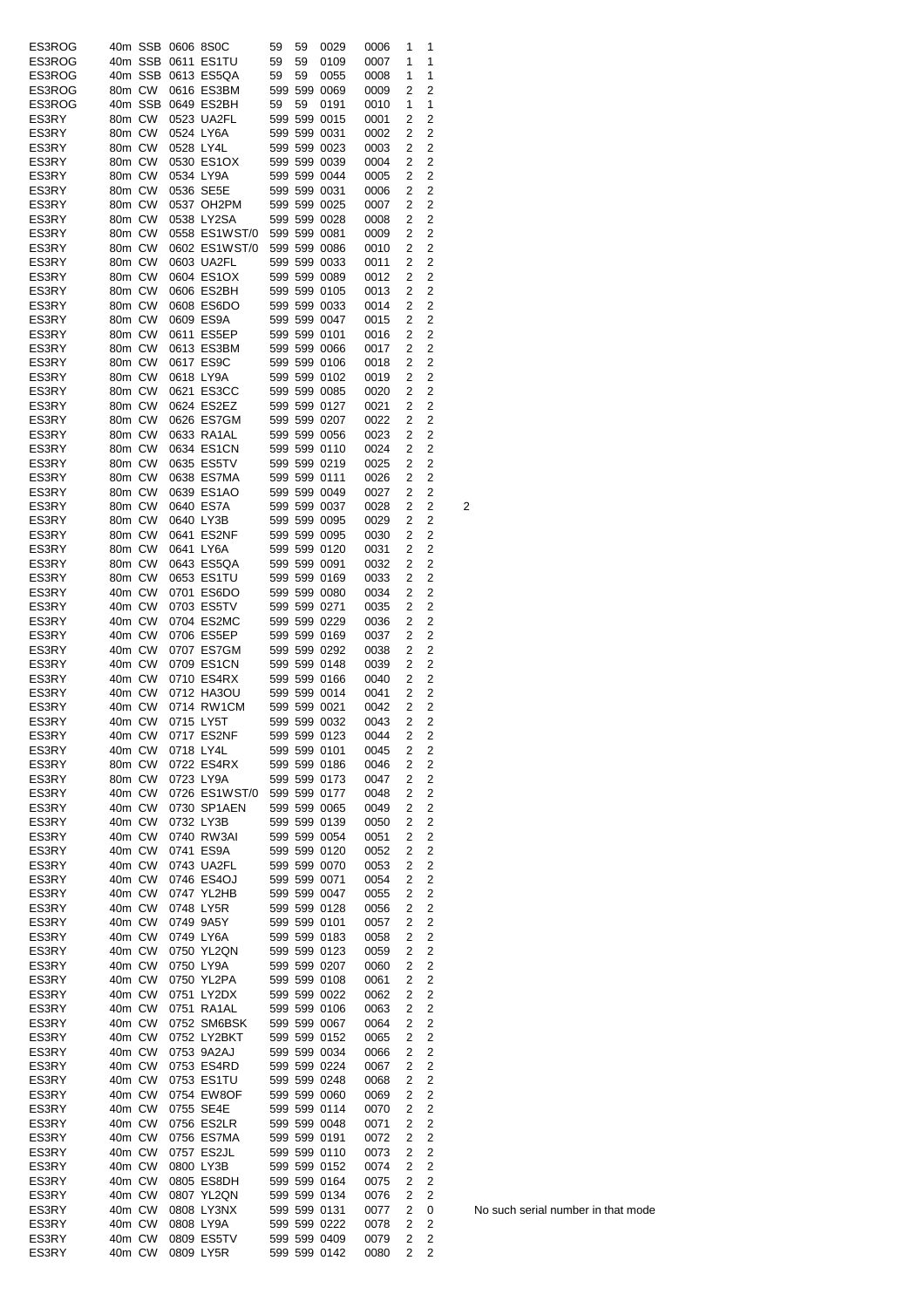| ES3RY              | 40m CW           |  | 0810 RW3AI                 |       |              | 599 599 0063                 | 0081         | 2      | 2                       |                                                   |
|--------------------|------------------|--|----------------------------|-------|--------------|------------------------------|--------------|--------|-------------------------|---------------------------------------------------|
| ES3RY              | 40m CW           |  | 0810 YL2HB                 |       |              | 599 599 0056                 | 0082         | 2      | $\overline{\mathbf{c}}$ |                                                   |
| ES3RY              | 40m CW           |  | 0812 SP1AEN                |       | 599 599 0081 |                              | 0083         | 2      | 2                       |                                                   |
| ES3RY<br>ES3RY     | 40m CW<br>40m CW |  | 0812 SM6BSK<br>0813 LY5G   |       | 599 599 0094 | 599 599 0074                 | 0084         | 2<br>2 | $\overline{\mathbf{c}}$ |                                                   |
| ES3RY              | 40m CW           |  | 0814 RA3NC                 |       |              | 599 599 0039                 | 0085<br>0086 | 2      | 2<br>2                  |                                                   |
| ES3RY              | 40m CW           |  | 0814 LY5T                  |       |              | 599 599 0062                 | 0087         | 2      | 2                       |                                                   |
| ES3RY              | 40m CW           |  | 0815 S50XX                 |       |              | 599 599 0058                 | 0088         | 2      | $\overline{\mathbf{c}}$ |                                                   |
| ES3RY              | 40m CW           |  | 0816 LY2NK                 |       | 599 599 0129 |                              | 0089         | 2      | $\overline{\mathbf{c}}$ |                                                   |
| ES3RY              | 40m CW           |  | 0816 LY6A                  |       | 599 599 0211 |                              | 0090         | 2      | 2                       |                                                   |
| ES3RY              | 40m CW           |  | 0817 EW8OF                 |       |              | 599 599 0068                 | 0091         | 2      | 2                       |                                                   |
| ES3RY              | 40m CW           |  | 0827 SE5E                  |       |              | 599 599 0146                 | 0092         | 2      | 2                       |                                                   |
| ES3RY              | 40m CW           |  | 0831 LY2BKT                |       |              | 599 599 0176                 | 0093         | 2      | $\overline{\mathbf{c}}$ |                                                   |
| ES3RY              | 40m CW           |  | 0831 LY2CO                 |       | 599 599 0007 |                              | 0094         | 2      | 2                       |                                                   |
| ES3RY              | 40m CW           |  | 0832 DL5AXX                |       |              | 599 599 0019                 | 0095         | 2      | $\overline{\mathbf{c}}$ |                                                   |
| ES3RY              | 40m CW           |  | 0832 ES5EP                 |       | 599 599 0271 |                              | 0096         | 2      | $\overline{\mathbf{c}}$ |                                                   |
| ES3RY              | 40m CW           |  | 0834 ES1OX                 |       |              | 599 599 0235                 | 0097         | 2      | $\overline{\mathbf{c}}$ |                                                   |
| ES3RY              | 40m CW           |  | 0835 LY2F                  |       |              | 599 599 0006                 | 0098         | 2      | 2                       |                                                   |
| ES3RY              | 40m CW           |  | 0837 ES3BM                 |       |              | 599 599 0192                 | 0099         | 2      | 2                       |                                                   |
| ES3RY              | 40m CW           |  | 0843 ES2MC                 |       |              | 599 599 0398                 | 0100         | 2      | 2                       |                                                   |
| ES4OJ              | 40m CW           |  | 0556 LY3D                  |       |              | 599 599 0052                 | 0001         | 2      | 0                       | / LY3B ES4OJ 0001 0052 CW                         |
| ES4OJ              | 40m CW           |  | 0601 DL1NKS                |       |              | 599 599 0013                 | 0002         | 2      | 2                       | 2                                                 |
| ES4OJ              | 40m CW           |  | 0601 LY5G                  |       |              | 599 599 0036                 | 0003         | 2      | 2                       |                                                   |
| ES <sub>4</sub> OJ | 40m CW           |  | 0604 SP1AEN                |       |              | 599 599 0034                 | 0004         | 2      | 2                       |                                                   |
| ES4OJ              | 40m CW           |  | 0605 LY6A                  |       | 599 599 0071 |                              | 0005         | 2      | 2                       |                                                   |
| ES4OJ              | 40m CW           |  | 0606 ES8DM                 |       |              | 599 599 0060                 | 0006         | 2      | 0                       | / ES8DH ES4OJ 0006 0060 CW                        |
| ES4OJ              | 40m CW           |  | 0607 LY9A                  |       |              | 599 599 0089                 | 0007         | 2      | 0                       | LY9A ES6DO 0035 0089 CW / LY9A ES4OJ 0007 0084 CW |
| ES4OJ              | 40m CW           |  | 0608 YL2QN                 |       |              | 599 599 0045                 | 0008         | 2      | 2                       |                                                   |
| ES4OJ              | 40m CW           |  | 0608 ES5TV                 |       | 599 599 0157 |                              | 0009         | 2      | $\overline{2}$          |                                                   |
| ES4OJ<br>ES4OJ     | 40m CW<br>40m CW |  | 0609 LY3B<br>0610 RW3AI    |       | 599 599 0028 | 599 599 0066                 | 0010<br>0011 | 2<br>2 | 2<br>2                  |                                                   |
| ES4OJ              | 40m CW           |  | 0611 OH1B                  |       |              | 599 599 0044                 | 0012         | 2      | 2                       |                                                   |
| ES4OJ              | 40m CW           |  | 0614 ES3ZXQ                |       |              | 599 599 0015                 | 0013         | 2      | 0                       | Error in the callsign                             |
| ES4OJ              | 40m CW           |  | 0616 RV3ZN                 |       |              | 599 599 0002                 | 0014         | 2      | 2                       | 2                                                 |
| ES4OJ              | 40m CW           |  | 0618 SE4E                  |       |              | 599 599 0060                 | 0015         | 2      | 2                       |                                                   |
| ES4OJ              | 40m CW           |  | 0619 RA1AL                 |       |              | 599 599 0046                 | 0016         | 2      | 2                       |                                                   |
| ES <sub>4</sub> OJ | 40m CW           |  | 0622 9A2AJ                 |       | 599 599 0027 |                              | 0017         | 2      | 2                       |                                                   |
| ES4OJ              | 40m CW           |  | 0623 LY2BKT                |       | 599 599 0067 |                              | 0018         | 2      | 2                       |                                                   |
| ES4OJ              | 40m CW           |  | 0623 LY5R                  |       |              | 599 599 0064                 | 0019         | 2      | $\overline{\mathbf{c}}$ |                                                   |
| ES4OJ              | 40m CW           |  | 0624 ES2LR                 |       | 599 599 0021 |                              | 0020         | 2      | 2                       |                                                   |
| ES4OJ              | 40m CW           |  | 0625 ES2DW                 |       |              | 599 599 0054                 | 0021         | 2      | $\overline{\mathbf{c}}$ |                                                   |
| ES4OJ              | 40m CW           |  | 0626 LY2NK                 |       | 599 599 0057 |                              | 0022         | 2      | 2                       |                                                   |
| ES4OJ              | 40m CW           |  | 0627 9A5Y                  |       | 599 599 0057 |                              | 0023         | 2      | 2                       |                                                   |
| ES4OJ              | 40m CW           |  | 0628 RW1CM                 |       | 599 599 0006 |                              | 0024         | 2      | 2                       |                                                   |
| ES4OJ              | 40m CW           |  | 0629 S50XX                 |       |              | 599 599 0024                 | 0025         | 2      | $\overline{\mathbf{c}}$ |                                                   |
| ES4OJ              | 40m CW           |  | 0630 YL2HB                 |       |              | 599 599 0029                 | 0026         | 2      | 2                       |                                                   |
| ES4OJ              | 40m CW           |  | 0631 YL2PA                 |       | 599 599 0057 |                              | 0027         | 2      | 2                       |                                                   |
| ES4OJ              | 40m CW           |  | 0632 SM6BSK                |       |              | 599 599 0039                 | 0028         | 2      | 2                       |                                                   |
| ES4OJ              |                  |  | 40m CW 0634 DL3DRN         |       |              | 599 599 0010                 | 0029         | 2      | 2                       |                                                   |
| ES4OJ              | 40m CW           |  | 0637 ES1TU                 |       | 599 599 0147 |                              | 0030         | 2      | 2                       |                                                   |
| ES4OJ              | 40m CW           |  | 0638 ES6CO                 |       |              | 599 599 0103                 | 0031         | 2      | 2                       |                                                   |
| ES4OJ              | 40m CW           |  | 0641 ES4RD                 |       |              | 599 599 0145                 | 0032         | 2      | 2                       |                                                   |
| ES4OJ<br>ES4OJ     | 40m CW<br>40m CW |  | 0644 UA2FL<br>0646 ES5EP   |       |              | 599 599 0048<br>599 599 0138 | 0033<br>0034 | 2<br>2 | 2<br>2                  |                                                   |
| ES4OJ              | 40m CW           |  | 0648 ES9C                  |       | 599 599 0151 |                              | 0035         | 2      | 2                       |                                                   |
| ES4OJ              | 40m CW           |  | 0650 LY5T                  |       |              | 599 599 0024                 | 0036         | 2      | $\overline{\mathbf{c}}$ |                                                   |
| ES4OJ              |                  |  | 40m SSB 0652 ES5GP         | 59    | 59           | 0162                         | 0037         | 1      | 1                       |                                                   |
| ES4OJ              |                  |  | 40m SSB 0653 ES6TX         | 59    | 59           | 0111                         | 0038         | 1      | 1                       |                                                   |
| ES4OJ              |                  |  | 40m SSB 0654 ES7GM         | 59    | 59           | 0257                         | 0039         | 1      | 1                       |                                                   |
| ES4OJ              |                  |  | 40m SSB 0656 ES5GA         | 59    | 59           | 0102                         | 0040         | 1      | 0                       | Error in the callsign                             |
| ES4OJ              |                  |  | 40m SSB 0657 UA1AQA        | 59    | 59           | 0042                         | 0041         | 1      | 1                       |                                                   |
| ES4OJ              |                  |  | 40m SSB 0659 ES6RMR        | 59    | 59           | 0129                         | 0042         | 1      | 1                       |                                                   |
| ES4OJ              |                  |  | 40m SSB 0700 ES6RMR        | 59    | 59           | 0130                         | 0043         | 1      | 1                       |                                                   |
| ES4OJ              | 40m CW           |  | 0713 ES1CN                 |       |              | 599 599 0150                 | 0044         | 2      | 2                       |                                                   |
| ES4OJ              | 40m CW           |  | 0714 YL2PA                 |       |              | 599 599 0082                 | 0045         | 2      | 2                       |                                                   |
| ES4OJ              | 40m CW           |  | 0714 SE4E                  |       |              | 599 599 0087                 | 0046         | 2      | 2                       |                                                   |
| ES4OJ              | 40m CW           |  | 0715 RW3AI                 |       |              | 599 599 0042                 | 0047         | 2      | 2                       |                                                   |
| ES4OJ              | 40m CW           |  | 0716 LY2DX                 |       |              | 599 599 0004                 | 0048         | 2      | 2                       |                                                   |
| ES4OJ              | 40m CW           |  | 0716 LY6A                  |       |              | 599 599 0153                 | 0049         | 2      | $\overline{\mathbf{c}}$ |                                                   |
| ES4OJ              | 40m CW           |  | 0717 ES5TV                 |       | 599 599 0297 |                              | 0050         | 2      | 2                       |                                                   |
| ES4OJ              | 40m CW           |  | 0719 EW8OF                 |       |              | 599 599 0048                 | 0051         | 2      | 0                       | EW8OF ES6DO 0106 0048 CW / EW8OF ES4OJ 0051 004   |
| ES4OJ              | 40m CW           |  | 0719 9A5Y                  |       |              | 599 599 0085                 | 0052         | 2      | 2                       |                                                   |
| ES4OJ              | 40m CW           |  | 0720 LY2BKT                |       |              | 599 599 0118                 | 0053         | 2      | 2                       |                                                   |
| ES4OJ              | 40m CW           |  | 0720 LY3B                  |       |              | 599 599 0130                 | 0054         | 2      | 2                       |                                                   |
| ES4OJ              | 40m CW           |  | 0721 RA3NC                 |       | 599 599 0031 |                              | 0055         | 2      | 2                       |                                                   |
| ES4OJ              | 40m CW           |  | 0722 DL5AXX                |       |              | 599 599 0007                 | 0056         | 2      | $\overline{\mathbf{c}}$ |                                                   |
| ES4OJ              | 40m CW           |  | 0723 LY5R                  |       |              | 599 599 0106                 | 0057         | 2      | 2                       |                                                   |
| ES4OJ<br>ES4OJ     | 40m CW<br>40m CW |  | 0724 SM6BSK<br>0726 SM5CSS |       |              | 599 599 0058<br>599 599 0013 | 0058<br>0059 | 2<br>2 | 2<br>2                  |                                                   |
| ES4OJ              | 40m CW           |  | 0727 RA1AL                 |       | 599 599 0087 |                              | 0060         | 2      | 2                       |                                                   |
| ES4OJ              | 40m CW           |  | 0728 ES5EP                 |       |              | 599 599 0200                 | 0061         | 2      | 2                       |                                                   |
| ES4OJ              | 40m CW           |  | 0729 YL2QN                 |       | 599 599 0110 |                              | 0062         | 2      | 2                       |                                                   |
| ES4OJ              | 40m CW           |  | 0730 SM5ALJ                |       |              | 599 599 0016                 | 0063         | 2      | 2                       |                                                   |
| ES4OJ              |                  |  | 40m SSB 0734 8S0C          | 59    | 59           | 0059                         | 0064         | 1      | 1                       |                                                   |
| ES4OJ              |                  |  | 40m SSB 0737 LY1SR         | 59 59 |              | 0079                         | 0065         | 1      | 1                       |                                                   |

EW8OF ES6DO 0106 0048 CW / EW8OF ES4OJ 0051 0047 CW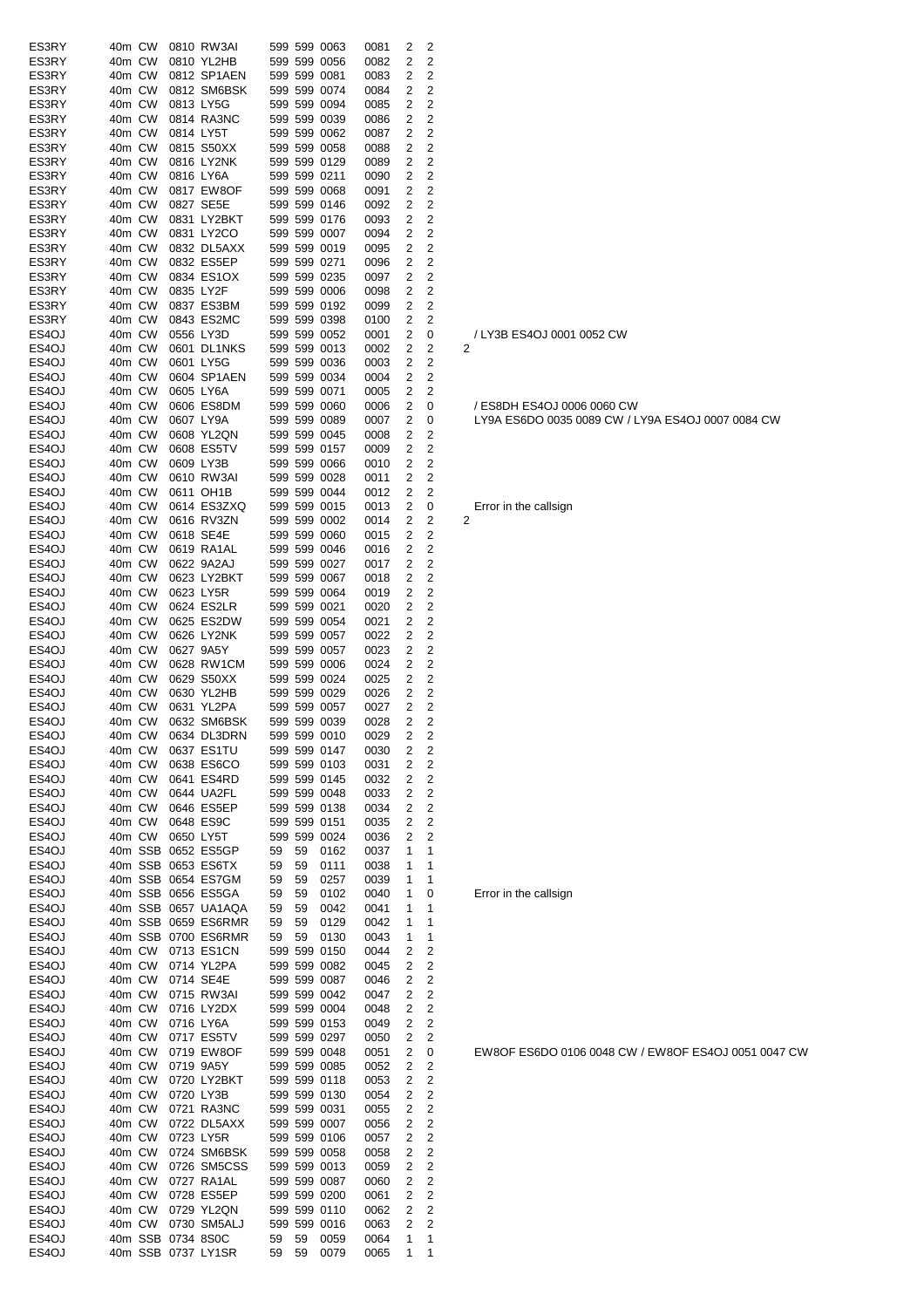| ES4OJ            |                  |                   | 40m SSB 0739 ES6TX                        | 59       | 59       | 0161                         | 0066         | 1                       | $\mathbf 1$         |   |                                                                                                    |
|------------------|------------------|-------------------|-------------------------------------------|----------|----------|------------------------------|--------------|-------------------------|---------------------|---|----------------------------------------------------------------------------------------------------|
| ES4OJ            |                  |                   | 40m SSB 0740 ES7TH                        | 59       | 59       | 0095                         | 0067         | 1                       | 1                   | 1 |                                                                                                    |
| ES4OJ<br>ES4OJ   |                  |                   | 40m SSB 0742 ES9C<br>80m SSB 0743 ES9C    | 59<br>59 | 59<br>59 | 0224<br>0225                 | 0068<br>0069 | 1<br>1                  | 1<br>1              |   |                                                                                                    |
| ES4OJ            | 40m CW           |                   | 0745 LY5G                                 |          |          | 599 599 0083                 | 0070         | 2                       | 0                   |   | No such serial number in that mode / LY5G ES4OJ 0070 0083 S                                        |
| ES4OJ            | 40m CW           |                   | 0746 ES3RY                                |          |          | 599 599 0054                 | 0071         | 2                       | 2                   |   |                                                                                                    |
| ES4OJ            | 40m CW           |                   | 0747 YL2HB                                |          |          | 599 599 0046                 | 0072         | 2                       | 2                   |   |                                                                                                    |
| ES4OJ<br>ES4OJ   | 40m CW<br>40m CW |                   | 0747 ES2MC<br>0748 LY5T                   |          |          | 599 599 0298<br>599 599 0053 | 0073<br>0074 | 2<br>2                  | 2<br>0              |   | LY5T ES1TU 0234 0053 CW / LY5T ES4OJ 0074 0055 CW                                                  |
| ES4OJ            | 40m CW           |                   | 0749 LY9A                                 |          |          | 599 599 0205                 | 0075         | 2                       | 2                   |   |                                                                                                    |
| ES4OJ            | 40m CW           |                   | 0750 YL2CV                                |          |          | 599 599 0068                 | 0076         | 2                       | 2                   |   |                                                                                                    |
| ES4OJ            | 40m CW<br>40m CW |                   | 0752 LY2NK                                |          |          | 599 599 0118                 | 0077         | 2                       | 2                   |   |                                                                                                    |
| ES4OJ<br>ES4OJ   | 40m CW           |                   | 0752 ES1TU<br>0755 S50XX                  |          |          | 599 599 0246<br>599 599 0052 | 0078<br>0079 | 2<br>2                  | 2<br>2              |   |                                                                                                    |
| ES4OJ            | 40m CW           |                   | 0758 YL2QN                                |          |          | 599 599 0124                 | 0080         | $\overline{2}$          | 0                   |   | Duplicate                                                                                          |
| ES4OJ            | 40m CW           |                   | 0800 ES0DJ                                |          |          | 599 599 0282                 | 0081         | 2                       | 2                   |   |                                                                                                    |
| ES4OJ            | 40m CW           |                   | 0802 ES7GM                                |          |          | 599 599 0302                 | 0082         | 2                       | 0                   |   | No such serial number in that mode / ES7GM ES4OJ 0082 0402                                         |
| ES4OJ<br>ES4OJ   | 40m CW<br>40m CW |                   | 0802 LY6A<br>0804 LY5R                    |          |          | 599 599 0193<br>599 599 0136 | 0083<br>0084 | 2<br>2                  | 2<br>2              |   |                                                                                                    |
| ES4OJ            | 40m CW           |                   | 0806 SM6BSK                               |          |          | 599 599 0070                 | 0085         | 2                       | 2                   |   |                                                                                                    |
| ES4OJ            | 40m CW           |                   | 0807 ES1CN                                |          |          | 599 599 0194                 | 0086         | 2                       | 2                   |   |                                                                                                    |
| ES4OJ            | 40m CW           |                   | 0809 LY9A                                 |          |          | 599 599 0224                 | 0087         | 2                       | 0                   |   | LY9A ES4RX 0233 0224 CW / LY9A ES4OJ 0087 0221 CW                                                  |
| ES4OJ<br>ES4OJ   | 40m CW<br>40m CW |                   | 0812 ES5TV<br>0814 ES8DH                  |          |          | 599 599 0412<br>599 599 0181 | 0088<br>0089 | 2<br>2                  | 2<br>2              |   |                                                                                                    |
| ES4OJ            | 40m CW           |                   | 0815 LY4L                                 |          |          | 599 599 0142                 | 0090         | 2                       | 2                   |   |                                                                                                    |
| ES4OJ            | 40m CW           |                   | 0816 ES4RD                                |          |          | 599 599 0252                 | 0091         | 2                       | 2                   |   |                                                                                                    |
| ES4OJ            | 40m CW           |                   | 0818 ES4RX                                |          |          | 599 599 0242                 | 0092         | 2                       | 2                   |   |                                                                                                    |
| ES4OJ            | 40m CW           |                   | 0821 SP1AEN                               |          |          | 599 599 0083                 | 0093         | $\overline{\mathbf{c}}$ | 2                   |   |                                                                                                    |
| ES4OJ<br>ES4OJ   | 40m CW<br>40m CW |                   | 0821 LY3B<br>0822 OH5NE                   |          |          | 599 599 0175<br>599 599 0050 | 0094<br>0095 | 2<br>2                  | $\overline{2}$<br>2 |   |                                                                                                    |
| ES4OJ            | 40m CW           |                   | 0823 YL2CV                                |          |          | 599 599 0079                 | 0096         | 2                       | 2                   |   |                                                                                                    |
| ES4OJ            | 40m CW           |                   | 0824 RA1AL                                |          |          | 599 599 0128                 | 0097         | 2                       | 2                   |   |                                                                                                    |
| ES4OJ            | 40m CW           |                   | 0825 LY2BKT                               |          |          | 599 599 0169                 | 0098         | 2                       | 2                   |   |                                                                                                    |
| ES4OJ            | 40m CW           |                   | 0826 LY2CO                                |          |          | 599 599 0003                 | 0099         | 2                       | 2                   |   |                                                                                                    |
| ES4OJ<br>ES4OJ   | 40m CW<br>40m CW |                   | 0827 SM2BJT<br>0828 YL2HB                 |          |          | 599 599 0019<br>599 599 0061 | 0100<br>0101 | 2<br>2                  | 2<br>2              |   |                                                                                                    |
| ES4OJ            | 40m CW           |                   | 0830 SE4E                                 |          |          | 599 599 0142                 | 0102         | 2                       | 2                   |   |                                                                                                    |
| ES4OJ            | 40m CW           |                   | 0832 ES1TU                                |          |          | 599 599 0301                 | 0103         | 2                       | 2                   |   |                                                                                                    |
| ES4OJ            | 40m CW           |                   | 0835 SE5E                                 |          |          | 599 599 0150                 | 0104         | 2                       | 2                   |   |                                                                                                    |
| ES4OJ<br>ES4OJ   | 40m CW<br>40m CW |                   | 0836 YL2PA<br>0838 YL2QN                  |          |          | 599 599 0140<br>599 599 0162 | 0105<br>0106 | 2<br>2                  | 2<br>$\overline{2}$ |   |                                                                                                    |
| ES4OJ            | 40m CW           |                   | 0838 RW3AI                                |          |          | 599 599 0073                 | 0107         | 2                       | 2                   |   |                                                                                                    |
| ES4OJ            |                  |                   | 40m SSB 0840 ES5GP                        | 59       | 59       | 0312                         | 0108         | 1                       | 1                   |   |                                                                                                    |
| ES4OJ            |                  |                   | 40m SSB 0842 ES9B                         | 59       | 59       | 0269                         | 0109         | 1                       | 1                   |   |                                                                                                    |
| ES4OJ            |                  |                   | 40m SSB 0844 ES9C<br>40m SSB 0845 8C0C    | 59       | 59       | 0311<br>0096                 | 0110         | 1<br>1                  | 1                   |   |                                                                                                    |
| ES4OJ<br>ES4OJ   |                  |                   | 40m SSB 0846 LY1SR                        | 59<br>59 | 59<br>59 | 0103                         | 0111<br>0112 | 1                       | 0<br>0              |   | 0 Station represented in too few logs (1)<br>LY1SR ES6PA 0191 0103 SSB / LY1SR ES4OJ 0112 0106 SSB |
| ES4OJ            |                  |                   | 40m SSB 0848 ES8TJM                       | 59       | 59       | 0290                         | 0113         | 1                       | 1                   |   |                                                                                                    |
| ES4OJ            |                  |                   | 40m SSB 0850 ES6RMR                       | 59       | 59       | 0258                         | 0114         | 1                       | 1                   |   |                                                                                                    |
| ES4OJ            |                  |                   | 40m SSB 0851 ES8SX                        | 59       | 59       | 0062                         | 0115         | 1                       | 1                   |   |                                                                                                    |
| ES4OJ<br>ES4OJ   |                  |                   | 40m SSB 0852 ES2MC<br>40m SSB 0853 ES5TV  | 59<br>59 | 59<br>59 | 0413<br>0498                 | 0116<br>0117 | 1<br>1                  | 1<br>0              |   | Duplicate                                                                                          |
| ES4OJ            |                  | 40m SSB 0857 LY4L |                                           | 59       | 59       | 0177                         | 0118         | 1                       | 0                   |   | Duplicate                                                                                          |
| ES4OJ            |                  |                   | 40m SSB 0858 ES5QA                        | 59       | 59       | 0261                         | 0119         | 1                       | 1                   |   |                                                                                                    |
| ES4RAO           |                  |                   | 80m SSB 0501 ES6RMR                       | 59       | 59       | 0003                         | 0001         | 1                       | 1                   |   |                                                                                                    |
| ES4RAO<br>ES4RAO |                  |                   | 80m SSB 0502 ES5GP<br>80m SSB 0503 ES2NF  | 59       | 59       | 0008                         | 0002         | 1                       | 1                   |   |                                                                                                    |
| ES4RAO           |                  |                   | 80m SSB 0504 ES8TJM                       | 59<br>59 | 59<br>59 | 0008<br>0007                 | 0003<br>0004 | 1<br>1                  | 1<br>1              |   |                                                                                                    |
| ES4RAO           |                  |                   | 80m SSB 0505 ES3RFL                       | 59       | 59       | 0004                         | 0005         | 1                       | 1                   |   |                                                                                                    |
| ES4RAO           |                  |                   | 80m SSB 0506 ES6PA                        | 59       | 59       | 0006                         | 0006         | 1                       | 1                   |   |                                                                                                    |
| ES4RAO           |                  |                   | 80m SSB 0506 ES1TP/2                      | 59       | 59       | 0009                         | 0007         | 1                       | 1                   |   |                                                                                                    |
| ES4RAO<br>ES4RAO |                  |                   | 80m SSB 0507 ES1LS<br>80m SSB 0508 ES2IPA | 59<br>59 | 59<br>59 | 0011<br>0010                 | 0008<br>0009 | 1<br>1                  | 1<br>1              |   |                                                                                                    |
| ES4RAO           |                  | 80m SSB 0516 LY9A |                                           | 59       | 59       | 0028                         | 0010         | 1                       | 1                   |   |                                                                                                    |
| ES4RAO           |                  |                   | 80m SSB 0516 ES9B                         | 59       | 59       | 0030                         | 0011         | 1                       | 1                   |   |                                                                                                    |
| ES4RAO           |                  |                   | 80m SSB 0522 ES5TV                        | 59       | 59       | 0057                         | 0012         | 1                       | 1                   |   |                                                                                                    |
| ES4RAO<br>ES4RAO |                  |                   | 80m SSB 0523 ES2BOB<br>80m SSB 0526 ES3GX | 59<br>59 | 59<br>59 | 0017<br>0019                 | 0013<br>0014 | 1<br>1                  | 1<br>1              |   |                                                                                                    |
| ES4RAO           |                  |                   | 80m SSB 0527 ES7TH                        | 59       | 59       | 0024                         | 0015         | 1                       | 1                   | 1 |                                                                                                    |
| ES4RAO           |                  |                   | 80m SSB 0528 ES8BJP                       | 59       | 59       | 0022                         | 0016         | 1                       | 1                   |   |                                                                                                    |
| ES4RAO           |                  |                   | 80m SSB 0528 ES6TX                        | 59       | 59       | 0034                         | 0017         | 1                       | 1                   |   |                                                                                                    |
| ES4RAO           |                  |                   | 80m SSB 0530 ES1TU                        | 59       | 59       | 0042                         | 0018         | 1                       | 1                   |   |                                                                                                    |
| ES4RAO<br>ES4RAO |                  |                   | 80m SSB 0531 ES5MG<br>80m SSB 0533 ES2PKW | 59<br>59 | 59<br>59 | 0022<br>0003                 | 0019<br>0020 | 1<br>1                  | 1<br>1              |   |                                                                                                    |
| ES4RAO           |                  |                   | 80m SSB 0533 ES0DJ                        | 59       | 59       | 0046                         | 0021         | 1                       | 1                   |   |                                                                                                    |
| ES4RAO           |                  |                   | 80m SSB 0534 ES2ADF                       | 59       | 59       | 0011                         | 0022         | 1                       | 1                   |   |                                                                                                    |
| ES4RAO           |                  |                   | 80m SSB 0535 ES1OV/3                      | 59       | 59       | 0020                         | 0023         | 1                       | $\mathbf 1$         |   |                                                                                                    |
| ES4RAO           |                  | 80m SSB 0536 YL7A |                                           | 59       | 59       | 0026                         | 0024         | 1                       | 1                   |   |                                                                                                    |
| ES4RAO<br>ES4RAO |                  |                   | 80m SSB 0536 ES5RIM<br>80m SSB 0537 ES7A  | 59<br>59 | 59<br>59 | 0021<br>0019                 | 0025<br>0026 | 1<br>1                  | $\mathbf 1$<br>1    | 1 |                                                                                                    |
| ES4RAO           |                  |                   | 80m SSB 0538 YL2PA                        | 59       | 59       | 0025                         | 0027         | 1                       | $\mathbf{1}$        |   |                                                                                                    |
| ES4RAO           |                  |                   | 80m SSB 0538 ES2EZ                        | 59       | 59       | 0053                         | 0028         | 1                       | 1                   |   |                                                                                                    |
| ES4RAO           |                  |                   | 80m SSB 0540 ES5EX                        | 59       | 59       | 0023                         | 0029         | 1                       | 1                   |   |                                                                                                    |
| ES4RAO<br>ES4RAO |                  |                   | 80m SSB 0542 ES2MC<br>40m SSB 0543 ES5GP  | 59<br>59 | 59<br>59 | 0070<br>0060                 | 0030<br>0031 | 1<br>$\mathbf{1}$       | 1<br>1              |   |                                                                                                    |
|                  |                  |                   |                                           |          |          |                              |              |                         |                     |   |                                                                                                    |

No such serial number in that mode / ES7GM ES4OJ 0082 0402 CW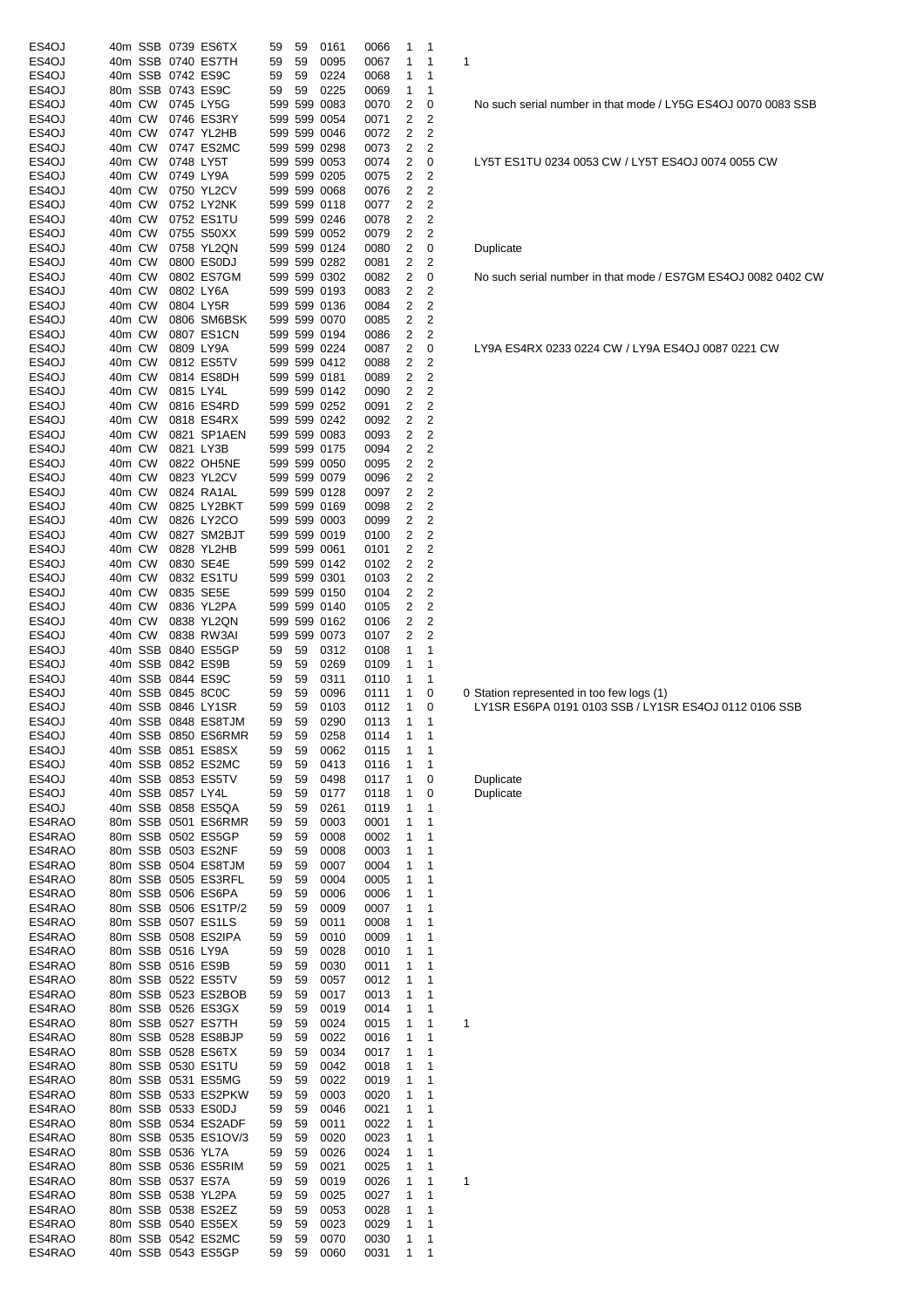| ES4RAO           | 40m SSB 0545 8S0C                        |                       | 59          | 59 | 0016         | 0032         | $\mathbf{1}$                | - 1                        |   |                                                       |
|------------------|------------------------------------------|-----------------------|-------------|----|--------------|--------------|-----------------------------|----------------------------|---|-------------------------------------------------------|
| ES4RAO           | 40m SSB 0545 ES1LS                       |                       | 59          | 59 | 0048         | 0033         | 1                           | 1                          |   |                                                       |
| ES4RAO           | 40m SSB 0546 UA1AQA                      |                       | 59          | 59 | 0005         | 0034         | 1                           | 1                          |   |                                                       |
| ES4RAO           | 40m SSB 0548 ES2BOB                      |                       | 59          | 59 | 0044         | 0035         | 1                           | 1                          |   |                                                       |
| ES4RAO           | 40m SSB 0549 ES2IPA                      |                       | 59          | 59 | 0050         | 0036         | 1                           | 1                          |   |                                                       |
| ES4RAO           | 40m SSB 0550 ES8TJM                      |                       | 59          | 59 | 0056         | 0037         | 1                           | 1                          |   |                                                       |
| ES4RAO           | 40m SSB 0550 ES2BH                       |                       | 59          | 59 | 0080         | 0038         | 1                           | 1                          |   |                                                       |
|                  |                                          |                       |             |    |              |              |                             |                            |   |                                                       |
| ES4RAO           | 40m SSB 0551 RA2FDX                      |                       | 59          | 59 | 0019         | 0039         | 1                           | 1                          | 1 |                                                       |
| ES4RAO           |                                          | 40m SSB 0552 ES1WST/0 | 59          | 59 | 0076         | 0040         | 1                           | 1                          |   |                                                       |
| ES4RAO           | 40m SSB 0553 YL3AJA                      |                       | 59          | 59 | 0032         | 0041         | 1                           | 1                          |   |                                                       |
| ES4RAO           | 40m SSB 0553 ES5MG                       |                       | 59          | 59 | 0046         | 0042         | $\mathbf{1}$                | 0                          |   | ES5MG ES4RA 0042 0046 SSB                             |
| ES4RAO           | 40m SSB 0553 ES5TV                       |                       | 59          | 59 | 0122         | 0043         | 1                           | $\mathbf 1$                |   |                                                       |
| ES4RAO           | 40m SSB 0554 ES1LS                       |                       | 59          | 59 | 0057         | 0044         | 1                           | 0                          |   | ES1LS ES4ROA 0044 0057 SSB                            |
| ES4RAO           | 40m SSB 0554 ES6PA                       |                       | 59          | 59 | 0044         | 0045         | 1                           | $\mathbf 1$                |   |                                                       |
| ES4RAO           | 40m SSB 0554 LY3NX                       |                       | 59          | 59 | 0035         | 0046         | 1                           | 1                          |   |                                                       |
| ES4RAO           | 40m SSB 0555 ES5RIM                      |                       | 59          | 59 | 0032         | 0047         | 1                           | 1                          |   |                                                       |
| ES4RAO           | 40m SSB 0555 SP5XSD                      |                       | 59          | 59 | 0006         | 0048         | 1                           | 1                          |   |                                                       |
| ES4RAO           | 40m SSB 0556 ES3GX                       |                       | 59          | 59 | 0038         | 0049         | 1                           | 1                          |   |                                                       |
| ES4RAO           | 40m SSB 0556 ES8EF                       |                       | 59          | 59 | 0024         | 0050         | 1                           | 1                          |   |                                                       |
| ES4RAO           | 40m SSB 0557 ES3RFL                      |                       | 59          | 59 | 0032         | 0051         | 1                           | 0                          |   | ES3RFL ES4RAO51 0051 0032 SSB                         |
| ES4RAO           |                                          | 40m SSB 0557 ES6RMR   | 59          | 59 | 0064         | 0052         | 1                           | 1                          |   |                                                       |
| ES4RAO           | 40m SSB 0557 ES7GM                       |                       | 59          | 59 | 0132         | 0053         | 1                           | 1                          |   |                                                       |
| ES4RAO           | 80m SSB 0558 ES7GM                       |                       | 59          | 59 | 0133         | 0054         | 1                           | 1                          |   |                                                       |
| ES4RAO           | 40m SSB 0559 ES5EX                       |                       | 59          | 59 | 0038         | 0055         | 1                           | 1                          |   |                                                       |
| ES4RAO           | 40m SSB 0559 LY9A                        |                       | 59          | 59 | 0075         | 0056         | 1                           | $\mathbf 1$                |   |                                                       |
|                  |                                          |                       |             | 59 | 0021         |              |                             |                            |   |                                                       |
| ES4RAO           | 40m SSB 0600 R3LC                        |                       | 59          |    |              | 0057         | 1                           | 1                          |   |                                                       |
| ES4RAO           | 40m SSB 0601 YL7A                        |                       | 59          | 59 | 0055         | 0058         | 1                           | 1                          |   |                                                       |
| ES4RAO           | 40m SSB 0602 ES5GP                       |                       | 59          | 59 | 0089         | 0059         | 1                           | 1                          |   |                                                       |
| ES4RAO           | 40m SSB 0604 SE4E                        |                       | 59          | 59 | 0047         | 0060         | 1                           | 1                          |   |                                                       |
| ES4RAO           | 40m SSB 0604 ES3W                        |                       | 59          | 59 | 0018         | 0061         | 1                           | 1                          | 1 |                                                       |
| ES4RAO           |                                          | 80m SSB 0606 ES1OV/3  | 59          | 59 | 0032         | 0062         | 1                           | 1                          |   |                                                       |
| ES4RAO           | 80m SSB 0609 ES2BOB                      |                       | 59          | 59 | 0063         | 0063         | 1                           | 1                          |   |                                                       |
| ES4RAO           | 80m SSB 0610 ES9B                        |                       | 59          | 59 | 0088         | 0064         | 1                           | 1                          |   |                                                       |
| ES4RAO           | 80m SSB 0611 ES5GP                       |                       | 59          | 59 | 0110         | 0065         | 1                           | 1                          |   |                                                       |
| ES4RAO           | 80m SSB 0612 ES2ADF                      |                       | 59          | 59 | 0034         | 0066         | 1                           | 1                          |   |                                                       |
| ES4RAO           | 80m SSB 0613 ES8TJM                      |                       | 59          | 59 | 0098         | 0067         | 1                           | 1                          |   |                                                       |
| ES4RAO           |                                          | 80m SSB 0614 ES6RMR   | 59          | 59 | 0088         | 0068         | 1                           | 1                          |   |                                                       |
| ES4RAO           | 80m SSB 0615 ES2EZ                       |                       | 59          | 59 | 0114         | 0069         | 1                           | $\mathbf 1$                |   |                                                       |
| ES4RAO           | 80m SSB 0616 UA1AQA                      |                       | 59          | 59 | 0022         | 0070         | 1                           | 1                          |   |                                                       |
| ES4RAO           | 80m SSB 0617 ES3GX                       |                       | 59          | 59 | 0051         | 0071         | 1                           | 1                          |   |                                                       |
| ES4RAO           | 80m SSB 0618 ES5QA                       |                       | 59          | 59 | 0063         | 0072         | 1                           | 1                          |   |                                                       |
|                  |                                          |                       |             |    |              |              |                             |                            |   |                                                       |
| ES4RAO           | 80m SSB 0619 ES0CD<br>80m SSB 0620 ES6PA |                       | 59          | 59 | 0019         | 0073         | 1                           | 1                          | 1 |                                                       |
| ES4RAO           |                                          |                       | 59          | 59 | 0073         | 0074         | 1                           | 1                          |   |                                                       |
| ES4RAO           | 80m SSB 0621 SE5E                        |                       | 59          | 59 | 0065         | 0075         | 1                           | 1                          |   |                                                       |
| ES4RAO           | 80m SSB 0622 YL3AD                       |                       | 59          | 59 | 0025         | 0076         | 1                           | 1                          | 1 |                                                       |
| ES4RAO           | 80m SSB 0622 YL3AJA                      |                       | 59          | 59 | 0049         | 0077         | 1                           | 1                          |   |                                                       |
| ES4RAO           | 80m SSB 0623 ES7TH                       |                       | 59          | 59 | 0058         | 0078         | 1                           | $\mathbf 1$                | 1 |                                                       |
| ES4RAO           | 80m SSB 0623 ES2NF                       |                       | 59          | 59 | 0082         | 0079         | $\mathbf{1}$                | 0                          |   | ES2NF ES4RAO 0071 0082 SSB                            |
| ES4RAO           | 80m SSB 0623 ES5MG                       |                       | 59          | 59 | 0072         | 0080         | $\mathbf{1}$                | $\overline{1}$             |   |                                                       |
| ES4RAO           | 80m SSB 0629 ES8BJP                      |                       | 59          | 59 | 0065         | 0081         | 1                           | $\overline{\phantom{0}}$ 1 |   |                                                       |
| ES4RAO           | 80m SSB 0630 ES1LS                       |                       | 59          | 59 | 0101         | 0082         | 1                           | $\mathbf{1}$               |   |                                                       |
| ES4RAO           | 80m SSB 0630 ES2TI                       |                       | 59          | 59 | 0061         | 0083         | 1                           | 1                          |   |                                                       |
| ES4RAO           | 40m SSB 0633 ES6TX                       |                       | 59          | 59 | 0090         | 0084         | 1                           | 1                          |   |                                                       |
| ES4RAO           | 40m SSB 0633 ES1LS                       |                       | 59          | 59 | 0106         | 0085         | 1                           | 1                          |   |                                                       |
| ES4RAO           | 40m SSB 0634 8S0C                        |                       | 59          | 59 | 0041         | 0086         | 1                           | 1                          |   |                                                       |
| ES4RAO           | 40m SSB 0636 ES9B                        |                       | 59          | 59 | 0123         | 0087         | 1                           | 1                          |   |                                                       |
| ES4RAO           | 40m SSB 0636 ES9C                        |                       | 59          | 59 | 0129         | 0088         | 1                           | 1                          |   |                                                       |
| ES4RAO           | 40m SSB 0637 LY1SR                       |                       | 59          | 59 | 0047         | 0089         | 1                           | 1                          |   |                                                       |
| ES4RAO           | 40m SSB 0638 ES6PA                       |                       | 59          | 59 | 0090         | 0090         | 1                           | 1                          |   |                                                       |
| ES4RAO           | 40m SSB 0640 ES5YG                       |                       | 59          | 59 | 0060         | 0091         | 1                           | $\mathbf{1}$               |   |                                                       |
| ES4RAO           | 80m SSB 0641 ES5YG                       |                       | 59          | 59 | 0051         | 0092         | $\mathbf{1}$                | 0                          |   | ES5YG ES9C 0116 0051 SSB / ES5YG ES4RAO 0092 0061 SSB |
| ES4RAO           | 80m SSB 0642 ES7GM                       |                       |             |    |              |              |                             |                            |   |                                                       |
|                  |                                          |                       | 59          | 59 | 0235         | 0093         | $\mathbf{1}$                | $\overline{1}$             |   |                                                       |
| ES4RAO           | 80m SSB 0644 ES3ACV                      |                       | 59          | 59 | 0029         | 0094         | 1                           | $\overline{1}$             |   |                                                       |
| ES4RAO           | 80m SSB 0644 ES7A                        |                       | 59          | 59 | 0041         | 0095         | 1                           | $\mathbf{1}$               | 1 |                                                       |
| ES4RAO           | 80m SSB 0645 ES6TX                       |                       | 59          | 59 | 0104         | 0096         | 1                           | 1                          |   |                                                       |
| ES4RAO           |                                          | 40m SSB 0648 ES6RMR   | 59          | 59 | 0121         | 0097         | 1                           | 1                          |   |                                                       |
| ES4RAO           | 40m SSB 0649 ES8AY                       |                       | 59          | 59 | 0002         | 0098         | 1                           | 1                          |   |                                                       |
| ES4RAO           | 40m SSB 0650 UA1AQA                      |                       | 59          | 59 | 0038         | 0099         | 1                           | 1                          |   |                                                       |
| ES4RAO           | 40m SSB 0651 SE5E                        |                       | 59          | 59 | 0086         | 0100         | 1                           | 1                          |   |                                                       |
| ES4RAO           | 40m SSB 0651 ES5RIM                      |                       | 59          | 59 | 0063         | 0101         | 1                           | 1                          |   |                                                       |
| ES4RAO           | 40m SSB 0652 LY6A                        |                       | 59          | 59 | 0126         | 0102         | 1                           | 1                          |   |                                                       |
| ES4RAO           | 40m SSB 0652 ES1TP/2                     |                       | 59          | 59 | 0067         | 0103         | $\mathbf{1}$                | 1                          |   |                                                       |
| ES4RAO           | 40m SSB 0652 ES2TI                       |                       | 59          | 59 | 0083         | 0104         | 1                           | $\mathbf{1}$               |   |                                                       |
| ES4RAO           | 40m SSB 0653 ES7GM                       |                       | 59          | 59 | 0259         | 0105         | $\mathbf{1}$                | $\mathbf 1$                |   |                                                       |
| ES4RAO           | 40m SSB 0656 ES8TJM                      |                       | 59          | 59 | 0145         | 0106         | $\mathbf{1}$                | $\overline{1}$             |   |                                                       |
| ES4RAO           | 40m SSB 0657 ES2BH                       |                       | 59          | 59 | 0205         | 0107         | $\mathbf{1}$                | $\mathbf 1$                |   |                                                       |
| ES4RAO           | 40m SSB 0659 ES5TV                       |                       | 59          | 59 | 0260         | 0108         | 1                           | 1                          |   |                                                       |
| ES4RAO           | 40m SSB 0659 LY9A                        |                       | 59          | 59 | 0143         | 0109         | 1                           | 1                          |   |                                                       |
| ES4RAO           | 40m SSB 0700 ES5QA                       |                       | 59          | 59 | 0111         | 0110         | 1                           | 1                          |   |                                                       |
| ES4RAO           | 40m SSB 0702 ES5GP                       |                       |             |    |              |              |                             |                            |   |                                                       |
|                  |                                          |                       | 59          | 59 | 0176         | 0111         | 1                           | 1                          |   |                                                       |
| ES4RAO           | 40m SSB 0704 ES5YG                       |                       | 59          | 59 | 0074         | 0112         | 1                           | 1                          |   |                                                       |
| ES4RAO           |                                          |                       |             | 59 | 0046         | 0113         | 1                           | $\mathbf{1}$               |   |                                                       |
|                  | 40m SSB 0704 R3LC                        |                       | 59          |    |              |              |                             |                            |   |                                                       |
| ES4RAO           | 40m SSB 0705 RA2FDX                      |                       | 59          | 59 | 0053         | 0114         | $\mathbf{1}$                | $\mathbf{1}$               | 1 |                                                       |
| ES4RAO<br>ES4RAO | 40m SSB 0706 ES2NF<br>40m SSB 0706 ES3GX |                       | 59<br>59 59 | 59 | 0117<br>0081 | 0115<br>0116 | $\mathbf{1}$<br>$1 \quad 1$ | $\overline{\phantom{0}}$ 1 |   |                                                       |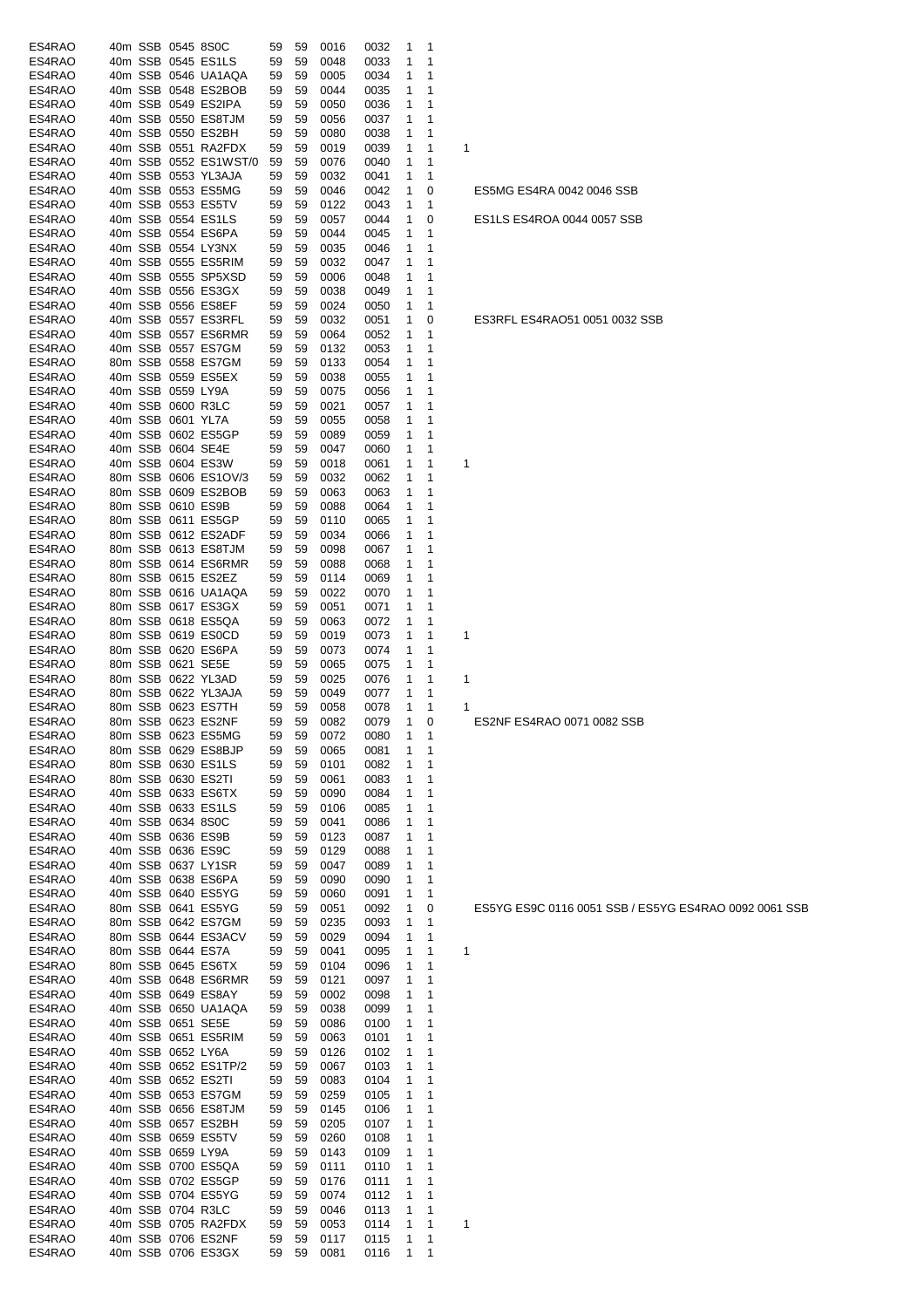| ES4RAO |  |                   | 40m SSB 0706 LY1SR   | 59 | 59 | 0066 | 0117 | 1 | 1 |   |                                   |
|--------|--|-------------------|----------------------|----|----|------|------|---|---|---|-----------------------------------|
| ES4RAO |  |                   | 40m SSB 0707 YL1ZT   | 59 | 59 | 0024 | 0118 | 1 | 1 |   |                                   |
| ES4RAO |  |                   | 40m SSB 0707 SE4E    | 59 | 59 | 0084 | 0119 | 1 | 1 |   |                                   |
|        |  |                   |                      |    |    |      |      |   |   |   |                                   |
| ES4RAO |  |                   | 40m SSB 0708 YL3AD   | 59 | 59 | 0031 | 0120 | 1 | 1 | 1 |                                   |
| ES4RAO |  |                   | 40m SSB 0708 YL3AJA  | 59 | 59 | 0072 | 0121 | 1 | 1 |   |                                   |
| ES4RAO |  |                   | 40m SSB 0708 ES3ACV  | 59 | 59 | 0034 | 0122 | 1 | 1 |   |                                   |
| ES4RAO |  |                   | 40m SSB 0709 ES5EX   | 59 | 59 | 0081 | 0123 | 1 | 1 |   |                                   |
| ES4RAO |  |                   | 40m SSB 0709 ES7GM   | 59 | 59 | 0297 | 0124 | 1 | 1 |   |                                   |
|        |  | 40m SSB 0710 YL7A |                      |    |    |      |      | 1 |   |   |                                   |
| ES4RAO |  |                   |                      | 59 | 59 | 0115 | 0125 |   | 1 |   |                                   |
| ES4RAO |  |                   | 40m SSB 0710 ES2IPA  | 59 | 59 | 0124 | 0126 | 1 | 1 |   |                                   |
| ES4RAO |  |                   | 40m SSB 0713 ES5MG   | 59 | 59 | 0108 | 0127 | 1 | 1 |   |                                   |
| ES4RAO |  |                   | 40m SSB 0715 ES2DW   | 59 | 59 | 0083 | 0128 | 1 | 1 |   |                                   |
| ES4RAO |  |                   | 40m SSB 0715 ES5GI   | 59 | 59 | 0022 | 0129 | 1 | 1 | 1 |                                   |
|        |  |                   |                      |    |    |      |      | 1 | 1 |   |                                   |
| ES4RAO |  |                   | 40m SSB 0717 8S0C    | 59 | 59 | 0052 | 0130 |   |   |   |                                   |
| ES4RAO |  |                   | 80m SSB 0719 ES9B    | 59 | 59 | 0174 | 0131 | 1 | 1 |   |                                   |
| ES4RAO |  |                   | 80m SSB 0719 ES8BJP  | 59 | 59 | 0090 | 0132 | 1 | 1 |   |                                   |
| ES4RAO |  |                   | 80m SSB 0721 ES8TJM  | 59 | 59 | 0174 | 0133 | 1 | 1 |   |                                   |
| ES4RAO |  |                   | 80m SSB 0723 ES6TX   | 59 | 59 | 0140 | 0134 | 1 | 1 |   |                                   |
| ES4RAO |  |                   | 80m SSB 0724 ES2BH   | 59 | 59 | 0242 | 0135 | 1 | 1 |   |                                   |
|        |  |                   |                      |    |    |      |      |   |   |   |                                   |
| ES4RAO |  |                   | 80m SSB 0726 ES3GX   | 59 | 59 | 0100 | 0136 | 1 | 1 |   |                                   |
| ES4RAO |  |                   | 80m SSB 0729 ES5GP   | 59 | 59 | 0214 | 0137 | 1 | 1 |   |                                   |
| ES4RAO |  |                   | 80m SSB 0730 ES2MC   | 59 | 59 | 0271 | 0138 | 1 | 1 |   |                                   |
| ES4RAO |  |                   | 40m SSB 0731 ES2MC   | 59 | 59 | 0272 | 0139 | 1 | 1 |   |                                   |
| ES4RAO |  |                   | 80m SSB 0731 ES6RMR  | 59 | 59 | 0166 | 0140 | 1 | 1 |   |                                   |
|        |  |                   |                      |    |    |      |      |   |   |   |                                   |
| ES4RAO |  |                   | 80m SSB 0732 ES1OV/3 | 59 | 59 | 0077 | 0141 | 1 | 1 |   |                                   |
| ES4RAO |  | 80m SSB 0733 LY9A |                      | 59 | 59 | 0183 | 0142 | 1 | 1 |   |                                   |
| ES4RAO |  |                   | 80m SSB 0736 UA1AQA  | 59 | 59 | 0051 | 0143 | 1 | 1 |   |                                   |
| ES4RAO |  |                   | 80m SSB 0737 YL3AD   | 59 | 59 | 0046 | 0144 | 1 | 1 | 1 |                                   |
| ES4RAO |  |                   | 80m SSB 0738 ES2NF   | 59 | 59 | 0140 | 0145 | 1 | 1 |   |                                   |
|        |  |                   |                      |    |    |      |      |   |   |   |                                   |
| ES4RAO |  |                   | 80m SSB 0738 ES1LS   | 59 | 59 | 0160 | 0146 | 1 | 1 |   |                                   |
| ES4RAO |  |                   | 80m SSB 0739 ES8AY   | 59 | 59 | 0030 | 0147 | 1 | 1 |   |                                   |
| ES4RAO |  |                   | 80m SSB 0740 ES5MG   | 59 | 59 | 0134 | 0148 | 1 | 1 |   |                                   |
| ES4RAO |  |                   | 80m SSB 0741 ES2ADF  | 59 | 59 | 0084 | 0149 | 1 | 1 |   |                                   |
| ES4RAO |  |                   | 80m SSB 0742 YL2PA   | 59 | 59 | 0104 | 0150 | 1 | 1 |   |                                   |
|        |  |                   |                      |    |    |      |      |   |   |   |                                   |
| ES4RAO |  |                   | 40m SSB 0746 ES8TJM  | 59 | 59 | 0211 | 0151 | 1 | 1 |   |                                   |
| ES4RAO |  |                   | 40m SSB 0748 ES9B    | 59 | 59 | 0207 | 0152 | 1 | 1 |   |                                   |
| ES4RAO |  |                   | 40m SSB 0749 ES6RMR  | 59 | 59 | 0182 | 0153 | 1 | 1 |   |                                   |
| ES4RAO |  |                   | 40m SSB 0750 ES1LS   | 59 | 59 | 0178 | 0154 | 1 | 1 |   |                                   |
| ES4RAO |  | 40m SSB 0752 LY6A |                      | 59 | 59 | 0185 | 0155 | 1 | 1 |   |                                   |
|        |  |                   |                      |    |    |      |      |   |   |   |                                   |
| ES4RAO |  |                   | 40m SSB 0752 ES6TX   | 59 | 59 | 0173 | 0156 | 1 | 1 |   |                                   |
| ES4RAO |  |                   | 40m SSB 0753 ES8AY   | 59 | 59 | 0044 | 0157 | 1 | 1 |   |                                   |
| ES4RAO |  |                   | 40m SSB 0754 ES7TH   | 59 | 59 | 0103 | 0158 | 1 | 1 | 1 |                                   |
| ES4RAO |  |                   | 40m SSB 0754 ES7A    | 59 | 59 | 0079 | 0159 | 1 | 1 | 1 |                                   |
| ES4RAO |  |                   | 40m SSB 0755 ES1TP/2 | 59 | 59 | 0124 | 0160 | 1 | 1 |   |                                   |
| ES4RAO |  |                   | 40m SSB 0758 ES8SX   | 59 | 59 | 0025 | 0161 | 1 | 1 |   |                                   |
|        |  |                   |                      |    |    |      |      |   |   |   |                                   |
| ES4RAO |  |                   | 40m SSB 0759 ES2EZ   | 59 | 59 | 0284 | 0162 | 1 | 1 |   |                                   |
| ES4RAO |  |                   | 40m SSB 0800 ES2BH   | 59 | 59 | 0301 | 0163 | 1 | 1 |   |                                   |
| ES4RAO |  |                   | 40m SSB 0800 ES6PA   | 59 | 59 | 0157 | 0164 | 1 | 1 |   |                                   |
| ES4RAO |  | 40m SSB 0801 LY4L |                      | 59 | 59 | 0132 | 0165 | 1 | 1 |   |                                   |
| ES4RAO |  | 80m SSB 0802 LY4L |                      | 59 | 59 | 0166 | 0166 | 1 | 0 |   | LY4L ES2NF 0184 0166 SSB          |
| ES4RAO |  |                   | 40m SSB 0803 ES2TI   | 59 | 59 | 0046 | 0167 | 1 | 0 |   | No such serial number in that mod |
|        |  | 40m SSB 0804 YL7A |                      |    |    |      |      |   |   |   |                                   |
| ES4RAO |  |                   |                      | 59 | 59 | 0164 | 0168 | 1 | 1 |   |                                   |
| ES4RAO |  |                   | 40m SSB 0805 RA2FDX  | 59 | 59 | 0077 | 0169 | 1 | 1 | 1 |                                   |
| ES4RAO |  |                   | 40m SSB 0805 ES6RMR  | 59 | 59 | 0208 | 0170 | 1 | 1 |   |                                   |
| ES4RAO |  |                   | 40m SSB 0806 UA1AQA  | 59 | 59 | 0066 | 0171 | 1 | 0 |   | UA1AQA ES4RAO 0101 0066 SSI       |
| ES4RAO |  |                   | 40m SSB 0807 ES8SX   | 59 | 59 | 0036 | 0172 | 1 | 1 |   |                                   |
|        |  |                   |                      |    |    |      |      |   |   |   |                                   |
| ES4RAO |  |                   | 40m SSB 0808 LY1SR   | 59 | 59 | 0095 | 0173 | 1 | 1 |   |                                   |
| ES4RAO |  |                   | 40m SSB 0808 ES5GP   | 59 | 59 | 0266 | 0174 | 1 | 1 |   |                                   |
| ES4RAO |  |                   | 40m SSB 0809 ES1LS   | 59 | 59 | 0207 | 0175 | 1 | 1 |   |                                   |
| ES4RAO |  |                   | 40m SSB 0810 ES2DW   | 59 | 59 | 0119 | 0176 | 1 | 1 |   |                                   |
| ES4RAO |  |                   | 40m SSB 0812 ES5YG   | 59 | 59 | 0121 | 0177 | 1 | 0 |   | ES5YG ES4RAO 0175 0121 SSB        |
| ES4RAO |  |                   | 40m SSB 0812 ES7GM   |    |    |      |      | 1 |   |   |                                   |
|        |  |                   |                      | 59 | 59 | 0433 | 0178 |   | 1 |   |                                   |
| ES4RAO |  |                   | 40m SSB 0813 YL3AJA  | 59 | 59 | 0105 | 0179 | 1 | 1 |   |                                   |
| ES4RAO |  |                   | 40m SSB 0813 ES3GX   | 59 | 59 | 0124 | 0180 | 1 | 1 |   |                                   |
| ES4RAO |  |                   | 40m SSB 0813 LY3NX   | 59 | 59 | 0135 | 0181 | 1 | 1 |   |                                   |
| ES4RAO |  |                   | 40m SSB 0814 SE5E    | 59 | 59 | 0135 | 0182 | 1 | 1 |   |                                   |
| ES4RAO |  |                   | 40m SSB 0815 ES5RIM  | 59 | 59 | 0102 | 0183 | 1 | 1 |   |                                   |
|        |  |                   |                      |    |    |      |      |   |   |   |                                   |
| ES4RAO |  |                   | 40m SSB 0816 ES5MG   | 59 | 59 | 0151 | 0184 | 1 | 1 |   |                                   |
| ES4RAO |  |                   | 40m SSB 0816 YL3AD   | 59 | 59 | 0063 | 0185 | 1 | 1 | 1 |                                   |
| ES4RAO |  |                   | 40m SSB 0817 ES3ACV  | 59 | 59 | 0049 | 0186 | 1 | 0 |   | ES3ACV ES4RAO 0189 0049 SSI       |
| ES4RAO |  |                   | 40m SSB 0818 OH1B    | 59 | 59 | 0118 | 0187 | 1 | 0 |   | OH1B ES1RAO 0187 0118 SSB         |
| ES4RAO |  |                   | 40m SSB 0818 YL1ZT   | 59 | 59 | 0037 | 0188 | 1 | 0 |   | YL1ZT ES4REO 0188 0037 SSB        |
|        |  | 40m SSB 0819 LY6A |                      |    |    |      |      | 1 |   |   |                                   |
| ES4RAO |  |                   |                      | 59 | 59 | 0214 | 0189 |   | 1 |   |                                   |
| ES4RAO |  |                   | 40m SSB 0820 ES7A    | 59 | 59 | 0090 | 0190 | 1 | 1 | 1 |                                   |
| ES4RAO |  |                   | 80m SSB 0821 ES9B    | 59 | 59 | 0238 | 0191 | 1 | 1 |   |                                   |
| ES4RAO |  |                   | 80m SSB 0822 ES2EZ   | 59 | 59 | 0320 | 0192 | 1 | 1 |   |                                   |
| ES4RAO |  |                   | 80m SSB 0823 ES2ADF  | 59 | 59 | 0111 | 0193 | 1 | 1 |   |                                   |
| ES4RAO |  |                   | 80m SSB 0823 ES5GP   | 59 | 59 | 0292 | 0194 | 1 | 1 |   |                                   |
|        |  |                   |                      |    |    |      |      |   |   |   |                                   |
| ES4RAO |  |                   | 80m SSB 0824 ES2IPA  | 59 | 59 | 0180 | 0195 | 1 | 1 |   |                                   |
| ES4RAO |  |                   | 80m SSB 0825 ES9C    | 59 | 59 | 0284 | 0196 | 1 | 1 |   |                                   |
| ES4RAO |  |                   | 80m SSB 0826 ES6TX   | 59 | 59 | 0203 | 0197 | 1 | 1 |   |                                   |
| ES4RAO |  |                   | 80m SSB 0827 ES3GX   | 59 | 59 | 0136 | 0198 | 1 | 1 |   |                                   |
| ES4RAO |  |                   | 80m SSB 0828 ES1LS   | 59 | 59 | 0229 | 0199 | 1 | 1 |   |                                   |
|        |  |                   | 80m SSB 0829 ES6RMR  |    |    |      |      | 1 | 1 |   |                                   |
| ES4RAO |  |                   |                      | 59 | 59 | 0234 | 0200 |   |   |   |                                   |
| ES4RAO |  | 80m SSB 0829 LY9A |                      | 59 | 59 | 0237 | 0201 | 1 | 0 |   | No such serial number in that mod |

S2NF 0184 0166 SSB ESARAO 1777 FRANCESES<br>I Serial number in that mode / ES2TI ES4RAO 0167 0146 SSB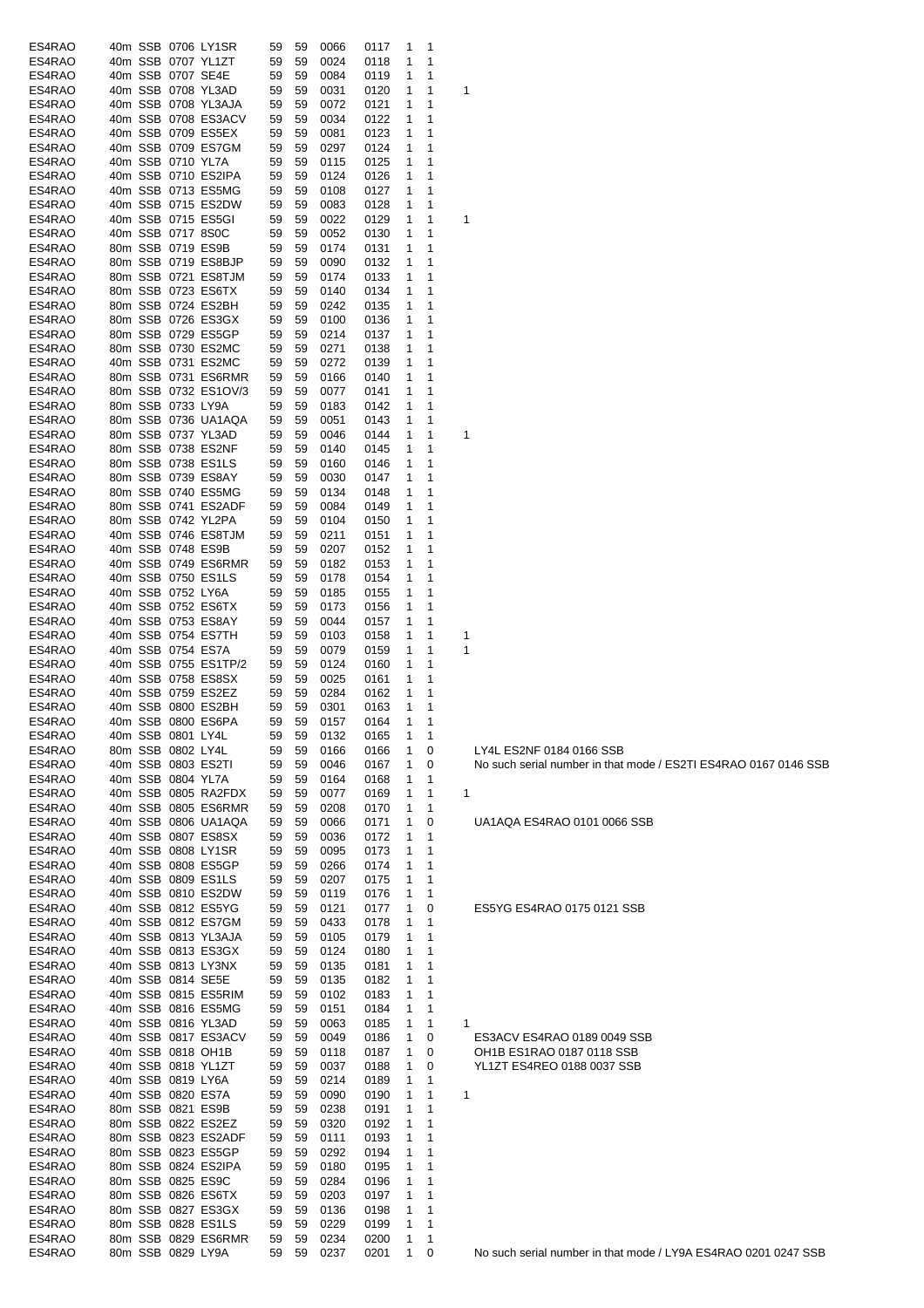| ES4RAO         |        |         |                   | 80m SSB 0830 ES8TJM  | 59 | 59 | 0271         | 0202 | 1              | 1                       |                |
|----------------|--------|---------|-------------------|----------------------|----|----|--------------|------|----------------|-------------------------|----------------|
| ES4RAO         |        |         |                   | 80m SSB 0831 ES2MC   | 59 | 59 | 0368         | 0203 | 1              | 1                       |                |
| ES4RAO         |        |         |                   | 80m SSB 0833 LY3NX   | 59 | 59 | 0148         | 0204 | 1              | 1                       |                |
| ES4RAO         |        |         | 80m SSB 0833 YL7A |                      | 59 | 59 | 0191         | 0205 | 1              | 1                       |                |
| ES4RAO         |        |         |                   | 80m SSB 0833 ES1TP/2 | 59 | 59 | 0160         | 0206 | 1              | 1                       |                |
| ES4RAO         |        |         |                   | 80m SSB 0834 ES5TV   | 59 | 59 | 0459         | 0207 | 1              | 1                       |                |
|                |        |         |                   | 80m SSB 0834 ES2BOB  |    |    |              |      |                |                         |                |
| ES4RAO         |        |         |                   |                      | 59 | 59 | 0156         | 0208 | 1              | 1                       |                |
| ES4RAO         |        |         |                   | 80m SSB 0836 ES7TH   | 59 | 59 | 0130         | 0209 | 1              | 1                       | 1              |
| ES4RAO         |        |         |                   | 80m SSB 0836 ES7GM   | 59 | 59 | 0483         | 0210 | 1              | 1                       |                |
| ES4RAO         |        |         |                   | 40m SSB 0839 ES1TP/2 | 59 | 59 | 0167         | 0211 | 1              | 1                       |                |
| ES4RAO         |        |         |                   | 40m SSB 0842 ES0DJ   | 59 | 59 | 0351         | 0212 | 1              | 1                       |                |
| ES4RAO         |        |         |                   | 40m SSB 0842 ES9C    | 59 | 59 | 0307         | 0213 | 1              | 1                       |                |
|                |        |         |                   |                      |    |    |              |      |                |                         |                |
| ES4RAO         |        |         | 40m SSB 0843 8S0C |                      | 59 | 59 | 0095         | 0214 | 1              | 1                       |                |
| ES4RAO         |        |         |                   | 40m SSB 0844 ES2IPA  | 59 | 59 | 0202         | 0215 | 1              | 1                       |                |
| ES4RAO         |        |         |                   | 40m SSB 0845 ES5QA   | 59 | 59 | 0249         | 0216 | 1              | 1                       |                |
| ES4RAO         |        |         |                   | 40m SSB 0846 ES8TJM  | 59 | 59 | 0287         | 0217 | 1              | 1                       |                |
| ES4RAO         |        |         | 40m SSB 0848 R3LC |                      | 59 | 59 | 0077         | 0218 | 1              | 1                       |                |
| ES4RAO         |        |         |                   | 40m SSB 0849 ES2MC   | 59 | 59 | 0410         | 0219 | 1              | 1                       |                |
| ES4RAO         |        |         | 40m SSB 0851 ES9B |                      |    |    |              |      | 1              | 1                       |                |
|                |        |         |                   |                      | 59 | 59 | 0277         | 0220 |                |                         |                |
| ES4RAO         |        |         |                   | 40m SSB 0852 ES2EZ   | 59 | 59 | 0373         | 0221 | 1              | 1                       |                |
| ES4RAO         |        |         | 40m SSB 0854 LY9A |                      | 59 | 59 | 0273         | 0222 | 1              | 1                       |                |
| ES4RAO         |        |         |                   | 40m SSB 0854 ES1TU   | 59 | 59 | 0342         | 0223 | 1              | 1                       |                |
| ES4RAO         |        |         |                   | 40m SSB 0855 ES5TV   | 59 | 59 | 0505         | 0224 | 1              | 1                       |                |
| ES4RAO         |        | 80m SSB |                   | 0857 ES8BJP          | 59 | 59 | 0130         | 0225 | 1              | 1                       |                |
| ES4RAO         |        | 80m SSB |                   | 0857 ES1OV/3         | 59 | 59 | 0116         | 0226 | 1              | 1                       |                |
|                |        |         |                   |                      |    |    |              |      |                |                         |                |
| ES4RD          | 80m CW |         |                   | 0500 SE4E            |    |    | 599 599 0001 | 0001 | 2              | 2                       |                |
| ES4RD          | 80m CW |         |                   | 0500 LY2NK           |    |    | 599 599 0001 | 0002 | 2              | 2                       |                |
| ES4RD          | 80m CW |         |                   | 0500 LY6A            |    |    | 599 599 0001 | 0003 | 2              | 2                       |                |
| ES4RD          | 80m CW |         |                   | 0502 LY3B            |    |    | 599 599 0002 | 0004 | 2              | 2                       |                |
| ES4RD          | 80m CW |         |                   | 0502 YL2HB           |    |    | 599 599 0001 | 0005 | 2              | 2                       |                |
| ES4RD          |        |         |                   | 0502 LY2SA           |    |    | 599 599 0003 |      | 2              | 2                       |                |
|                | 80m CW |         |                   |                      |    |    |              | 0006 |                |                         |                |
| ES4RD          | 80m CW |         |                   | 0502 OH2PM           |    |    | 599 599 0003 | 0007 | 2              | 2                       |                |
| ES4RD          | 80m CW |         |                   | 0503 YL7A            |    |    | 599 599 0003 | 0008 | 2              | 2                       |                |
| ES4RD          | 80m CW |         | 0503 LY4L         |                      |    |    | 599 599 0003 | 0009 | 2              | 2                       |                |
| ES4RD          | 80m CW |         |                   | 0504 LY9A            |    |    | 599 599 0010 | 0010 | 2              | 2                       |                |
| ES4RD          | 80m CW |         |                   | 0504 LY5G            |    |    | 599 599 0002 | 0011 | 2              | 2                       |                |
| ES4RD          | 80m CW |         |                   |                      |    |    | 599 599 0001 |      | 2              |                         |                |
|                |        |         |                   | 0505 ES2JL           |    |    |              | 0012 |                | 0                       |                |
| ES4RD          | 80m CW |         |                   | 0506 ES3RF           |    |    | 599 599 0005 | 0013 | 2              | 2                       |                |
| ES4RD          | 80m CW |         |                   | 0506 YL2PA           |    |    | 599 599 0006 | 0014 | 2              | 2                       |                |
| ES4RD          | 80m CW |         |                   | 0506 LY5R            |    |    | 599 599 0009 | 0015 | 2              | 2                       |                |
| ES4RD          | 80m CW |         |                   | 0506 SE5E            |    |    | 599 599 0007 | 0016 | 2              | 2                       |                |
| ES4RD          | 80m CW |         |                   | 0507 LY2BKT          |    |    | 599 599 0010 | 0017 | 2              | 2                       |                |
| ES4RD          | 80m CW |         |                   | 0509 ES0DJ           |    |    | 599 599 0019 |      | 2              | 2                       |                |
|                |        |         |                   |                      |    |    |              | 0018 |                |                         |                |
| ES4RD          | 80m CW |         |                   | 0509 LY3NX           |    |    | 599 599 0005 | 0019 | 2              | 2                       |                |
| ES4RD          | 80m CW |         |                   | 0509 ES3CC           |    |    | 599 599 0002 | 0020 | 2              | 2                       |                |
| ES4RD          | 80m CW |         |                   | 0510 ES7GM           |    |    | 599 599 0028 | 0021 | 2              | 2                       |                |
| ES4RD          | 80m CW |         |                   | 0510 ES1TU           |    |    | 599 599 0015 | 0022 | 2              | 2                       |                |
| ES4RD          | 80m CW |         |                   | 0510 ES3HZ           |    |    | 599 599 0004 | 0023 | 2              | 2                       |                |
| ES4RD          |        |         |                   | 80m CW 0512 SP1AEN   |    |    | 599 599 0005 | 0024 | $\overline{2}$ | $\overline{c}$          |                |
|                |        |         |                   |                      |    |    |              |      |                |                         |                |
| ES4RD          | 80m CW |         |                   | 0513 ES9C            |    |    | 599 599 0024 | 0025 | 2              | 2                       |                |
| ES4RD          | 80m CW |         |                   | 0514 ES2MC           |    |    | 599 599 0029 | 0026 | 2              | 2                       |                |
| ES4RD          | 80m CW |         |                   | 0515 OH1B            |    |    | 599 599 0012 | 0027 | 2              | $\overline{c}$          |                |
| ES4RD          | 80m CW |         |                   | 0515 ES8DH           |    |    | 599 599 0011 | 0028 | 2              | 2                       |                |
| ES4RD          | 80m CW |         |                   | 0516 ES2TI           |    |    | 599 599 0007 | 0029 | 2              | 2                       |                |
| ES4RD          | 80m CW |         |                   | 0517 ES2EZ           |    |    | 599 599 0033 | 0030 | 2              | 2                       |                |
|                |        |         |                   |                      |    |    |              |      |                |                         |                |
| ES4RD          | 80m CW |         |                   | 0518 ES2RL           |    |    | 599 599 0009 | 0031 | 2              | 0                       |                |
| ES4RD          | 80m CW |         |                   | 0518 RA1AL           |    |    | 599 599 0003 | 0032 | 2              | 2                       |                |
| ES4RD          | 80m CW |         |                   | 0519 ES5DB           |    |    | 599 599 0018 | 0033 | 2              | $\overline{2}$          |                |
| ES4RD          | 80m CW |         |                   | 0520 ES6DO           |    |    | 599 599 0004 | 0034 | 2              | 2                       |                |
| ES4RD          | 80m CW |         |                   | 0521 ES4RX           |    |    | 599 599 0035 | 0035 | 2              | 2                       |                |
| ES4RD          | 80m CW |         |                   | 0522 ES5EP           |    |    | 599 599 0038 | 0036 | 2              | 2                       |                |
| ES4RD          | 40m CW |         |                   |                      |    |    | 599 599 0001 | 0037 | 2              | 2                       |                |
|                |        |         |                   | 0524 G3MPB           |    |    |              |      |                |                         | $\overline{c}$ |
| ES4RD          | 40m CW |         |                   | 0525 SE5E            |    |    | 599 599 0024 | 0038 | 2              | 2                       |                |
| ES4RD          | 40m CW |         |                   | 0525 RW3AI           |    |    | 599 599 0008 | 0039 | 2              | 2                       |                |
| ES4RD          | 40m CW |         |                   | 0525 LY6A            |    |    | 599 599 0033 | 0040 | 2              | 2                       |                |
| ES4RD          | 40m CW |         |                   | 0525 LY4L            |    |    | 599 599 0021 | 0041 | 2              | $\overline{2}$          |                |
| ES4RD          | 40m CW |         |                   | 0526 LY5R            |    |    | 599 599 0020 | 0042 | 2              | $\overline{2}$          |                |
| ES4RD          | 40m CW |         |                   | 0526 LY2SA           |    |    | 599 599 0020 | 0043 | 2              | $\overline{2}$          |                |
|                |        |         |                   |                      |    |    |              |      |                |                         |                |
| ES4RD          | 40m CW |         |                   | 0526 YL2HB           |    |    | 599 599 0007 | 0044 | 2              | $\overline{2}$          |                |
| ES4RD          | 40m CW |         |                   | 0527 LY3B            |    |    | 599 599 0025 | 0045 | 2              | $\overline{2}$          |                |
| ES4RD          | 40m CW |         |                   | 0527 9A5Y            |    |    | 599 599 0014 | 0046 | 2              | $\overline{2}$          |                |
| ES4RD          | 40m CW |         |                   | 0527 EW8OF           |    |    | 599 599 0007 | 0047 | 2              | 2                       |                |
| ES4RD          | 40m CW |         |                   | 0528 US4IRT          |    |    | 599 599 0001 | 0048 | 2              | $\overline{c}$          |                |
| ES4RD          | 40m CW |         |                   | 0528 9A2AJ           |    |    | 599 599 0006 | 0049 | 2              | $\overline{\mathbf{c}}$ |                |
|                |        |         |                   |                      |    |    |              |      |                | $\overline{c}$          |                |
| ES4RD          | 40m CW |         |                   | 0530 ES8DH           |    |    | 599 599 0029 | 0050 | 2              |                         |                |
| ES4RD          | 40m CW |         |                   | 0530 LZ2CWW          |    |    | 599 599 0003 | 0051 | 2              | 2                       |                |
| ES4RD          | 40m CW |         |                   | 0531 SP1AEN          |    |    | 599 599 0016 | 0052 | 2              | $\overline{c}$          |                |
| ES4RD          | 40m CW |         |                   | 0531 LY2NK           |    |    | 599 599 0021 | 0053 | 2              | 2                       |                |
| ES4RD          | 40m CW |         |                   | 0531 ES2TI           |    |    | 599 599 0014 | 0054 | 2              | $\overline{2}$          |                |
| ES4RD          | 40m CW |         |                   | 0532 YL2CV           |    |    | 599 599 0014 | 0055 | 2              | $\overline{c}$          |                |
|                | 40m CW |         |                   | 0532 HA3OU           |    |    | 599 599 0002 | 0056 | 2              | 2                       |                |
|                |        |         |                   |                      |    |    |              |      |                |                         |                |
| ES4RD          |        |         |                   |                      |    |    |              |      |                |                         |                |
| ES4RD          | 40m CW |         |                   | 0532 LZ3FM           |    |    | 599 599 0003 | 0057 | 2              | 0                       |                |
| ES4RD          | 40m CW |         |                   | 0533 SM6BSK          |    |    | 599 599 0011 | 0058 | 2              | 2                       |                |
| ES4RD<br>ES4RD | 40m CW |         |                   | 0535 YL2QN           |    |    | 599 599 0020 | 0059 | 2              | 2                       |                |

No such serial number in that mode / ES2JL ES4RD 0012 0001 SSB

ES2RL ES2RD 0031 0009 CW

LZ3FM ES4RD 0047 0003 CW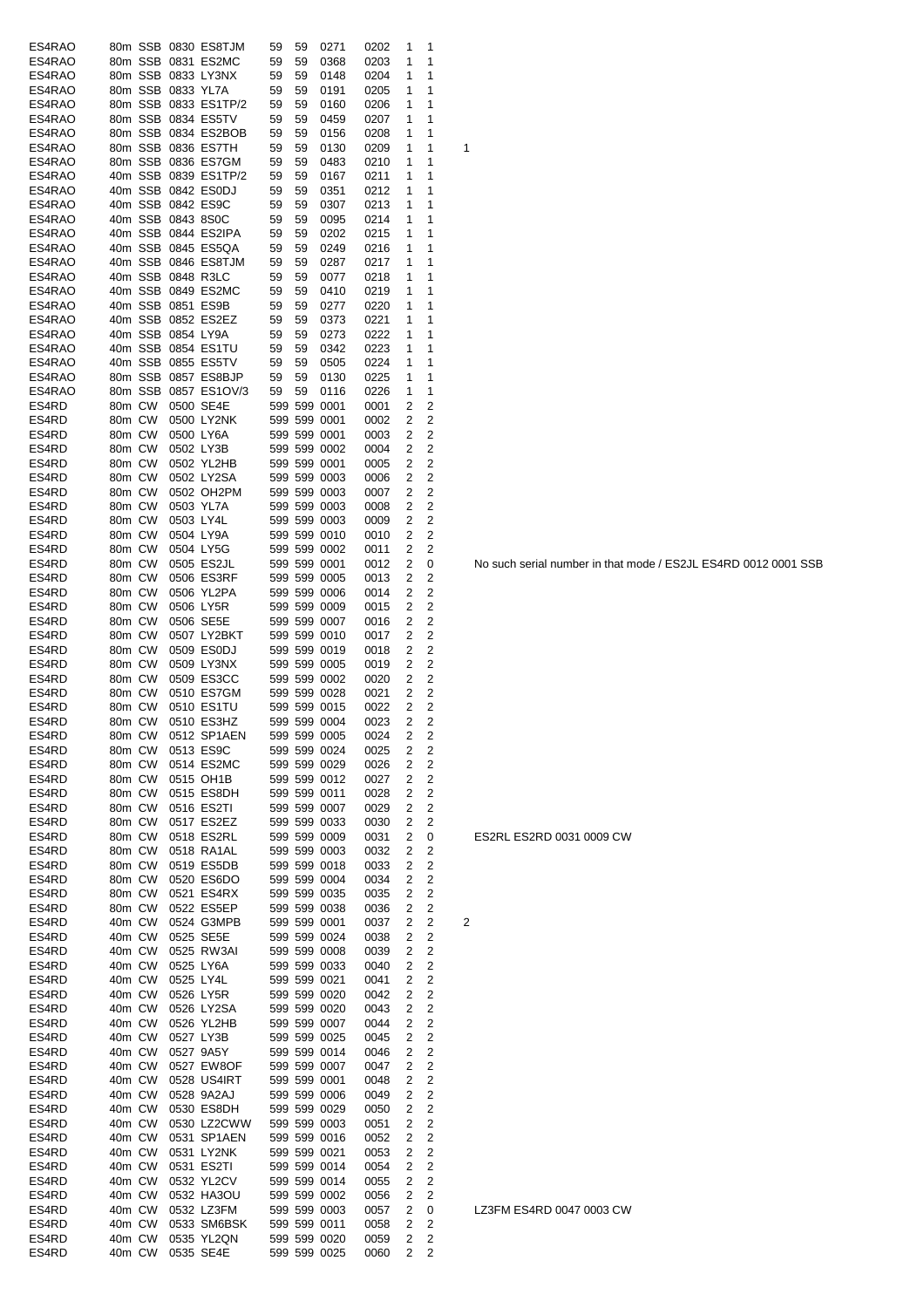| ES4RD          | 40m CW           |        |           | 0536 ES7GM                 |  | 599 599 0084                 | 0061 | 2              | 2                   |   |
|----------------|------------------|--------|-----------|----------------------------|--|------------------------------|------|----------------|---------------------|---|
| ES4RD          | 40m CW           |        |           | 0537 ES2BH                 |  | 599 599 0055                 | 0062 | 2              | 2                   |   |
| ES4RD          | 40m CW           |        |           | 0538 ES1OX                 |  | 599 599 0048                 | 0063 | 2              | 2                   |   |
| ES4RD          | 40m CW           |        |           | 0538 ES6DO                 |  | 599 599 0045                 | 0064 | 2              | 0                   |   |
| ES4RD          | 40m CW           |        |           | 0539 ES1WST/0              |  | 599 599 0059                 | 0065 | 2              | 2                   |   |
| ES4RD          | 40m CW           |        |           | 0542 ES2NF                 |  | 599 599 0040                 | 0066 | 2              | 2                   |   |
| ES4RD          | 40m CW           |        |           | 0542 RA3NC                 |  | 599 599 0008                 | 0067 | 2              | 2                   |   |
| ES4RD          | 40m CW           |        |           | 0542 ES1TU                 |  | 599 599 0053                 | 0068 | 2              | 2                   |   |
| ES4RD          | 40m CW           |        |           | 0544 SM5ALJ                |  | 599 599 0002                 | 0069 | 2              | 2                   |   |
| ES4RD          | 40m CW           |        |           | 0545 ES9A                  |  | 599 599 0031                 | 0070 | 2              | 2                   |   |
| ES4RD          | 40m CW           |        |           | 0546 ES3CC                 |  | 599 599 0040                 | 0071 | 2              | 2                   |   |
| ES4RD          | 40m CW           |        |           | 0546 ES5TV                 |  | 599 599 0103                 | 0072 | 2              | 2                   |   |
| ES4RD          | 40m CW           |        |           | 0547 RA1AL                 |  | 599 599 0020                 | 0073 | 2              | 2                   |   |
| ES4RD          | 40m CW           |        |           | 0548 ES9C                  |  | 599 599 0061                 | 0074 | 2              | 2                   |   |
| ES4RD          | 40m CW           |        |           | 0548 ES5EP                 |  | 599 599 0068                 | 0075 | 2              | 2                   |   |
| ES4RD          | 40m CW           |        |           | 0549 S50XX                 |  | 599 599 0010                 | 0076 | 2              | 2                   |   |
| ES4RD          | 40m CW           |        |           | 0550 LY2RJ                 |  | 599 599 0006                 | 0077 | 2              | 2                   |   |
| ES4RD          | 40m CW           |        |           | 0550 DL1NKS                |  | 599 599 0008                 | 0078 | 2              | 2                   | 2 |
| ES4RD          | 40m CW           |        |           | 0551 LY2BKT                |  | 599 599 0040                 | 0079 | 2              | 2                   |   |
| ES4RD          | 40m CW           |        |           | 0551 OH1B                  |  | 599 599 0034                 | 0080 | 2              | 2                   |   |
| ES4RD          | 40m CW           |        | 0552 LY9A |                            |  | 599 599 0065                 | 0081 | 2              | 2                   |   |
| ES4RD          | 40m CW           |        |           | 0553 ES2LR                 |  | 599 599 0010                 | 0082 | 2              | 2                   |   |
| ES4RD          | 40m CW           |        |           | 0555 EU6AA                 |  | 599 599 0002                 | 0083 | 2              | 2                   |   |
| ES4RD          | 40m CW           |        |           | 0556 ES3HZ                 |  | 599 599 0013                 | 0084 | 2              | 2                   |   |
| ES4RD          | 40m CW           |        |           | 0556 YU0A                  |  | 599 599 0005                 | 0085 | 2              | 2                   |   |
| ES4RD          | 40m CW           |        |           | 0557 YO4AAC                |  | 599 599 0001                 | 0086 | 2              | 2                   |   |
| ES4RD          | 40m CW           |        |           | 0559 IV3ZXQ                |  | 599 599 0009                 | 0087 | 2              | 2                   | 2 |
| ES4RD          | 40m CW           |        |           | 0600 9A5Y                  |  | 599 599 0037                 | 0088 | 2              | 2                   |   |
| ES4RD          | 40m CW           |        |           | 0600 SM2BJT                |  | 599 599 0008                 | 0089 | 2              | 0                   |   |
| ES4RD          | 40m CW           |        |           | 0601 LY5R                  |  | 599 599 0044                 | 0090 | 2              | 2                   |   |
| ES4RD          | 40m CW           |        |           | 0602 HB9ALO                |  | 599 599 0004                 | 0091 | 2              | 2                   | 2 |
| ES4RD          | 40m CW           |        |           | 0602 YL2QN                 |  | 599 599 0040                 | 0092 | 2              | 2                   |   |
| ES4RD          | 40m CW           |        |           | 0603 RW3AI                 |  | 599 599 0024                 | 0093 | 2              | 2                   |   |
| ES4RD          | 40m CW           |        |           | 0603 S50XX                 |  | 599 599 0017                 | 0094 | 2              | 2                   |   |
| ES4RD          | 40m CW           |        |           | 0604 LZ3FM                 |  | 599 599 0015                 | 0095 | 2              | 2                   |   |
| ES4RD          | 40m CW           |        |           | 0604 OM3TBG                |  | 599 599 0001                 | 0096 | 2              | 2                   | 2 |
| ES4RD          | 40m CW           |        |           | 0605 ES2LR                 |  | 599 599 0014                 | 0097 | 2              | 2                   |   |
| ES4RD          | 40m CW           |        |           | 0605 EW8OF                 |  | 599 599 0018                 | 0098 | 2              | 2                   |   |
| ES4RD          | 40m CW           |        |           | 0606 OH5NE                 |  | 599 599 0005                 | 0099 | 2              | 2                   |   |
| ES4RD          | 40m CW           |        | 0606 YL7A |                            |  | 599 599 0061                 | 0100 | 2              | 2                   |   |
| ES4RD          | 40m CW           |        |           | 0607 ES1CN                 |  | 599 599 0074                 | 0101 | 2              | 2                   |   |
| ES4RD          | 40m CW           |        | 0607 LY3B |                            |  | 599 599 0064                 |      | 2              | 2                   |   |
| ES4RD          | 40m CW           |        |           | 0607 ES8DH                 |  | 599 599 0063                 | 0102 | 2              | 2                   |   |
| ES4RD          | 40m CW           |        |           | 0608 SM6BSK                |  | 599 599 0029                 | 0103 | 2              | 2                   |   |
|                |                  |        |           |                            |  | 599 599 0025                 | 0104 |                |                     |   |
| ES4RD<br>ES4RD | 40m CW           |        | 0609 LY6A | 0608 ES2RL                 |  | 599 599 0077                 | 0105 | 2              | 2                   |   |
|                | 40m CW           |        |           |                            |  |                              | 0106 | 2              | 2                   |   |
| ES4RD          | 40m CW           |        | 0609 LY5G |                            |  | 599 599 0039                 | 0107 | 2              | 2                   |   |
| ES4RD          | 40m CW           | 80m CW |           | 0610 DM5MM                 |  | 599 599 0003<br>599 599 0070 | 0108 | 2              | 2                   | 2 |
| ES4RD          | 80m CW           |        |           | 0611 LY3B                  |  |                              | 0109 | $\overline{2}$ | 2                   |   |
| ES4RD          |                  |        |           | 0611 YL2QN                 |  | 599 599 0050<br>599 599 0069 | 0110 | 2              | 2<br>$\overline{c}$ |   |
| ES4RD          | 80m CW           |        |           | 0612 ES8DH                 |  |                              | 0111 | 2              |                     |   |
| ES4RD          | 80m CW<br>80m CW |        |           | 0613 RA1AL                 |  | 599 599 0042                 | 0112 | 2              | $\overline{c}$      |   |
| ES4RD          |                  |        |           | 0614 LY6A                  |  | 599 599 0083<br>599 599 0105 | 0113 | 2              | 2<br>$\overline{c}$ |   |
| ES4RD          | 80m CW           |        |           | 0614 ES5EP                 |  |                              | 0114 | 2              |                     |   |
| ES4RD          | 80m CW           |        |           | 0615 LY9A                  |  | 599 599 0096                 | 0115 | 2              | 2                   |   |
| ES4RD<br>ES4RD | 80m CW           |        |           | 0615 SE5E                  |  | 599 599 0061                 | 0116 | 2              | $\overline{c}$      |   |
|                | 80m CW           |        |           | 0615 LY2BKT                |  | 599 599 0062                 | 0117 | 2              | $\overline{2}$      |   |
| ES4RD          | 80m CW           |        |           | 0616 ES2BH                 |  | 599 599 0119                 | 0118 | 2              | $\overline{c}$      |   |
| ES4RD          | 80m CW           |        |           | 0617 ES9A                  |  | 599 599 0055                 | 0119 | 2              | 2<br>$\overline{c}$ |   |
| ES4RD<br>ES4RD | 40m CW<br>40m CW |        |           | 0619 RA1AL<br>0620 YL2HB   |  | 599 599 0047<br>599 599 0026 | 0120 | 2<br>2         | 2                   |   |
|                |                  |        |           |                            |  |                              | 0121 |                |                     |   |
| ES4RD          | 40m CW<br>40m CW |        |           | 0620 LY1EE                 |  | 599 599 0018                 | 0122 | 2              | $\overline{c}$      |   |
| ES4RD<br>ES4RD |                  |        |           | 0620 SP1AEN<br>0621 YL2CV  |  | 599 599 0040                 | 0123 | 2<br>2         | 2<br>2              |   |
|                | 40m CW           |        |           |                            |  | 599 599 0034                 | 0124 |                |                     |   |
| ES4RD          | 40m CW           |        |           | 0622 SE4E<br>0623 LY2BKT   |  | 599 599 0064                 | 0125 | 2              | 2                   |   |
| ES4RD          | 40m CW           |        |           |                            |  | 599 599 0069                 | 0126 | 2              | 2                   |   |
| ES4RD          | 40m CW           |        |           | 0624 YO3GNF                |  | 599 599 0001                 | 0127 | 2              | 2                   |   |
| ES4RD          | 40m CW           |        |           | 0624 US4IRT                |  | 599 599 0012                 | 0128 | 2              | 2                   |   |
| ES4RD          | 40m CW           |        |           | 0625 YO4AAC                |  | 599 599 0007                 | 0129 | 2              | $\overline{c}$      |   |
| ES4RD          | 40m CW           |        |           | 0625 RW1CM                 |  | 599 599 0005                 | 0130 | 2              | 2                   |   |
| ES4RD          | 40m CW           |        |           | 0629 ES1TU                 |  | 599 599 0136                 | 0131 | 2              | 2                   |   |
| ES4RD          | 40m CW           |        |           | 0631 ES2BH                 |  | 599 599 0153                 | 0132 | 2              | 2                   |   |
| ES4RD          | 40m CW           |        |           | 0632 ES2DW                 |  | 599 599 0057                 | 0133 | 2              | 2                   |   |
| ES4RD          | 40m CW           |        |           | 0632 ES2MC                 |  | 599 599 0169                 | 0134 | 2              | 2                   |   |
| ES4RD          | 40m CW           |        |           | 0634 OH3GZ                 |  | 599 599 0006                 | 0135 | 2              | 0                   |   |
| ES4RD          | 40m CW           |        |           | 0634 LY2NK                 |  | 599 599 0063                 | 0136 | 2              | 2                   |   |
| ES4RD          | 40m CW           |        |           | 0635 ES6CO                 |  | 599 599 0102                 | 0137 | 2              | $\overline{c}$      |   |
| ES4RD          | 40m CW           |        |           | 0635 YL2PA                 |  | 599 599 0061                 | 0138 | 2              | 2                   |   |
| ES4RD          | 40m CW           |        |           | 0636 LY5T                  |  | 599 599 0011                 | 0139 | 2              | 2                   |   |
| ES4RD          | 40m CW           |        |           | 0636 DL3DRN                |  | 599 599 0012                 | 0140 | 2              | 2                   |   |
| ES4RD          | 40m CW           |        |           | 0636 YU7KW                 |  | 599 599 0002                 | 0141 | 2              | 2                   |   |
| ES4RD          | 40m CW           |        |           | 0638 LY9A                  |  | 599 599 0122                 | 0142 | 2              | $\overline{c}$      |   |
| ES4RD          | 40m CW           |        |           | 0639 ES1WST/0 599 599 0119 |  |                              | 0143 | 2              | 2                   |   |
| ES4RD          | 40m CW           |        |           | 0639 OH1B                  |  | 599 599 0067                 | 0144 | 2              | 0                   |   |
| ES4RD          | 40m CW           |        |           | 0640 ES4OJ                 |  | 599 599 0032                 | 0145 | 2              | 2                   |   |

ES6DO ES7MA 0091 0045 CW / ES6CO ES4RD 0064 0045 CW

OH3GZ ES4RD 0125 0006 CW

SM2BJT ES1OX 0080 0008 CW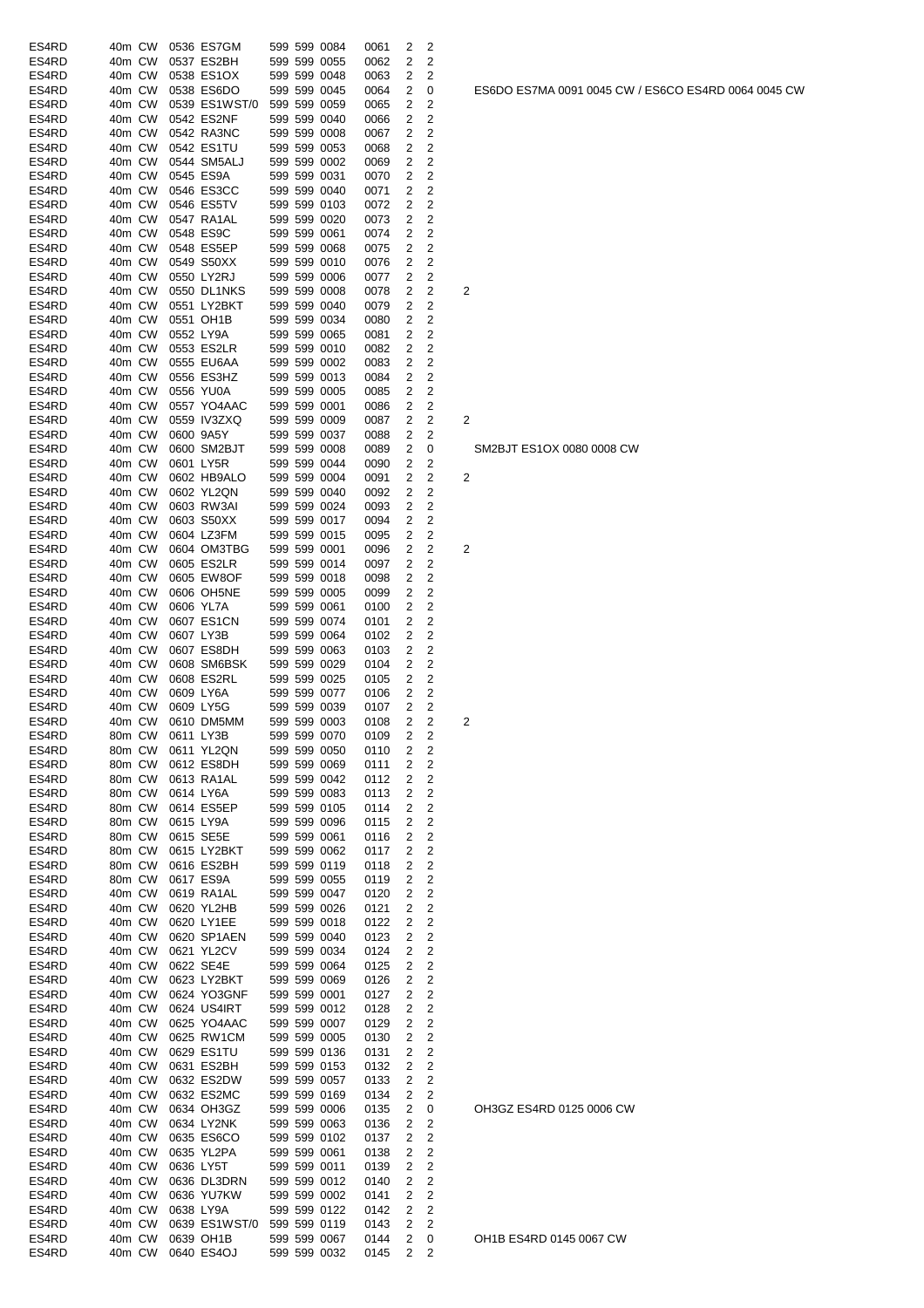| ES4RD | 40m CW |           | 0642 ES2EZ       |  | 599 599 0157 | 0146 | 2              | 2              |   |
|-------|--------|-----------|------------------|--|--------------|------|----------------|----------------|---|
| ES4RD | 40m CW |           | 0642 ES1OX       |  | 599 599 0136 | 0147 | 2              | 2              |   |
| ES4RD | 40m CW |           | 0643 ES5EP       |  | 599 599 0134 | 0148 | 2              | 2              |   |
| ES4RD | 40m CW |           | 0644 ES9C        |  | 599 599 0141 | 0149 | 2              | 2              |   |
| ES4RD | 40m CW |           | 0646 ES2JL       |  | 599 599 0065 | 0150 | 2              | 0              |   |
| ES4RD | 40m CW |           | 0646 DL4DQA      |  | 599 599 0011 |      | 2              | 2              |   |
|       |        |           |                  |  |              | 0151 |                |                | 2 |
| ES4RD | 40m CW |           | 0647 SE5E        |  | 599 599 0081 | 0152 | 2              | 2              |   |
| ES4RD | 40m CW |           | 0647 ES2NF       |  | 599 599 0101 | 0153 | 2              | 2              |   |
| ES4RD | 40m CW |           | 0648 SM5CSS      |  | 599 599 0005 | 0154 | 2              | 2              |   |
| ES4RD | 40m CW |           | 0648 ES7MA       |  | 599 599 0118 | 0155 | 2              | 2              |   |
| ES4RD | 40m CW |           | 0652 ES0DJ       |  | 599 599 0178 | 0156 | 2              | 2              |   |
|       |        |           |                  |  |              |      |                |                |   |
| ES4RD | 40m CW | 0653 LY4L |                  |  | 599 599 0085 | 0157 | 2              | 2              |   |
| ES4RD | 40m CW |           | 0655 LZ2CWW      |  | 599 599 0014 | 0158 | 2              | 2              |   |
| ES4RD | 40m CW |           | 0656 RA3NC       |  | 599 599 0018 | 0159 | 2              | 2              |   |
| ES4RD | 40m CW |           | 0658 OK2BND      |  | 599 599 0002 | 0160 | 2              | 2              | 2 |
| ES4RD | 40m CW |           | 0658 HA3OU       |  | 599 599 0012 | 0161 | 2              | 2              |   |
|       |        |           |                  |  |              |      |                |                |   |
| ES4RD | 40m CW |           | 0700 9A5Y        |  | 599 599 0070 | 0162 | 2              | 2              |   |
| ES4RD | 40m CW |           | 0700 SM6BSK      |  | 599 599 0048 | 0163 | 2              | 2              |   |
| ES4RD | 40m CW |           | 0700 YL2QN       |  | 599 599 0080 | 0164 | 2              | 2              |   |
| ES4RD | 40m CW |           | 0701 ES9C        |  | 599 599 0169 | 0165 | 2              | 2              |   |
| ES4RD | 40m CW |           | 0701 SE4E        |  | 599 599 0076 | 0166 | 2              | 2              |   |
|       |        |           |                  |  |              |      |                |                |   |
| ES4RD | 40m CW | 0702 LY4L |                  |  | 599 599 0089 | 0167 | 2              | 2              |   |
| ES4RD | 40m CW |           | 0702 RA3NC       |  | 599 599 0024 | 0168 | 2              | 2              |   |
| ES4RD | 40m CW |           | 0703 UX7UN       |  | 599 599 0008 | 0169 | 2              | 2              |   |
| ES4RD | 40m CW |           | 0703 LY6A        |  | 599 599 0136 | 0170 | $\overline{2}$ | 2              |   |
| ES4RD | 40m CW |           | 0704 ES7A        |  | 599 599 0047 | 0171 | 2              | 2              | 2 |
|       |        |           |                  |  |              |      |                |                |   |
| ES4RD | 40m CW |           | 0704 OH1B        |  | 599 599 0079 | 0172 | 2              | 2              |   |
| ES4RD | 40m CW |           | 0704 LY9A        |  | 599 599 0150 | 0173 | 2              | 2              |   |
| ES4RD | 40m CW |           | 0705 YL7A        |  | 599 599 0110 | 0174 | 2              | 2              |   |
| ES4RD | 40m CW |           | 0705 EW8OF       |  | 599 599 0041 | 0175 | 2              | 2              |   |
| ES4RD | 40m CW |           | 0706 IN3FHE      |  | 599 599 0003 | 0176 | 2              | 2              | 2 |
|       |        |           |                  |  |              |      |                |                |   |
| ES4RD | 40m CW |           | 0707 LY5R        |  | 599 599 0089 | 0177 | 2              | 2              |   |
| ES4RD | 80m CW |           | 0708 ES2JL       |  | 599 599 0079 | 0178 | 2              | 2              |   |
| ES4RD | 80m CW |           | 0708 ES7MA       |  | 599 599 0138 | 0179 | 2              | 2              |   |
| ES4RD | 80m CW |           | 0709 YL2PA       |  | 599 599 0079 | 0180 | 2              | 2              |   |
| ES4RD | 80m CW |           | 0709 ES1TU       |  | 599 599 0187 | 0181 | 2              | 2              |   |
|       |        |           |                  |  |              |      |                |                |   |
| ES4RD | 80m CW |           | 0710 YL2QN       |  | 599 599 0091 | 0182 | 2              | 2              |   |
| ES4RD | 80m CW |           | 0710 ES6CO       |  | 599 599 0135 | 0183 | 2              | 2              |   |
| ES4RD | 80m CW |           | 0711 OH5NE       |  | 599 599 0034 | 0184 | 2              | 2              |   |
| ES4RD | 80m CW |           | 0712 ES5EP       |  | 599 599 0176 | 0185 | 2              | 2              |   |
| ES4RD | 80m CW |           | 0712 ES2MC       |  | 599 599 0239 | 0186 | 2              | 2              |   |
|       |        |           |                  |  |              |      |                |                |   |
| ES4RD | 40m CW |           | 0716 LY2DX       |  | 599 599 0005 | 0187 | 2              | 2              |   |
| ES4RD | 40m CW | 0716 LY5T |                  |  | 599 599 0035 | 0188 | 2              | 2              |   |
| ES4RD | 40m CW |           | 0717 RW3AI       |  | 599 599 0044 | 0189 | 2              | 2              |   |
| ES4RD | 40m CW |           | 0717 ES5TV       |  | 599 599 0299 | 0190 | 2              | 2              |   |
| ES4RD | 40m CW |           | 0718 SM5ALJ      |  | 599 599 0015 | 0191 | 2              | 2              |   |
|       |        |           |                  |  |              |      |                |                |   |
| ES4RD | 40m CW |           | 0719 YL2HB       |  | 599 599 0040 | 0192 | 2              | 2              |   |
| ES4RD | 40m CW |           | 0719 LY3B        |  | 599 599 0129 | 0193 | 2              | 2              |   |
| ES4RD |        |           | 40m CW 0719 SE5E |  | 599 599 0104 | 0194 | $\overline{2}$ | $\overline{c}$ |   |
| ES4RD | 40m CW |           | 0720 DL5AXX      |  | 599 599 0005 | 0195 | 2              | 2              |   |
| ES4RD | 40m CW |           | 0720 SP1AEN      |  | 599 599 0060 | 0196 | 2              | 2              |   |
|       |        |           |                  |  |              |      |                |                |   |
| ES4RD | 40m CW |           | 0720 LY2BKT      |  | 599 599 0120 | 0197 | 2              | $\overline{c}$ |   |
| ES4RD | 40m CW |           | 0721 S50XX       |  | 599 599 0043 | 0198 | 2              | 2              |   |
| ES4RD | 40m CW |           | 0722 ES2NF       |  | 599 599 0129 | 0199 | 2              | 2              |   |
| ES4RD | 40m CW |           | 0725 ES1CN       |  | 599 599 0164 | 0200 | 2              | 2              |   |
| ES4RD | 40m CW |           | 0726 ES5DB       |  | 599 599 0132 | 0201 | 2              | $\overline{c}$ |   |
|       |        |           |                  |  |              |      |                |                |   |
| ES4RD | 40m CW |           | 0726 YL2PA       |  | 599 599 0093 | 0202 | 2              | 2              |   |
| ES4RD | 40m CW |           | 0727 RA1AL       |  | 599 599 0088 | 0203 | 2              | $\overline{c}$ |   |
| ES4RD | 40m CW |           | 0728 ES3CC       |  | 599 599 0166 | 0204 | 2              | 2              |   |
| ES4RD | 40m CW |           | 0732 ES6DO       |  | 599 599 0120 | 0205 | 2              | 2              |   |
| ES4RD | 80m CW |           | 0733 ES7GM       |  | 599 599 0348 | 0206 | 2              | 2              |   |
|       |        |           |                  |  |              |      |                |                |   |
| ES4RD | 80m CW |           | 0734 ES0DJ       |  | 599 599 0253 | 0207 | 2              | 2              |   |
| ES4RD | 40m CW |           | 0736 ES1WST/0    |  | 599 599 0193 | 0208 | 2              | 2              |   |
| ES4RD | 40m CW |           | 0737 ES5EP       |  | 599 599 0216 | 0209 | 2              | 2              |   |
| ES4RD | 40m CW |           | 0738 ES2EZ       |  | 599 599 0254 | 0210 | 2              | 2              |   |
| ES4RD | 40m CW |           | 0739 UA2FL       |  | 599 599 0066 | 0211 | 2              | 2              |   |
|       |        |           |                  |  |              |      |                | $\overline{c}$ |   |
| ES4RD | 40m CW |           | 0739 ES5QA       |  | 599 599 0169 | 0212 | 2              |                |   |
| ES4RD | 40m CW |           | 0740 ES1TU       |  | 599 599 0221 | 0213 | 2              | 2              |   |
| ES4RD | 40m CW |           | 0741 LY2NK       |  | 599 599 0110 | 0214 | 2              | $\overline{c}$ |   |
| ES4RD | 40m CW |           | 0741 YL2CV       |  | 599 599 0065 | 0215 | 2              | 2              |   |
| ES4RD | 40m CW |           | 0744 ES4RX       |  | 599 599 0214 | 0216 | 2              | 2              |   |
|       |        |           |                  |  |              |      |                |                |   |
| ES4RD | 40m CW |           | 0746 ES6CO       |  | 599 599 0165 | 0217 | 2              | 2              |   |
| ES4RD | 40m CW |           | 0747 LY3NX       |  | 599 599 0115 | 0218 | 2              | 2              |   |
| ES4RD | 40m CW |           | 0747 ES2LR       |  | 599 599 0046 | 0219 | 2              | 2              |   |
| ES4RD | 40m CW |           | 0749 DJ6TK       |  | 599 599 0002 | 0220 | 2              | $\overline{c}$ |   |
| ES4RD | 40m CW |           | 0749 ES2MC       |  | 599 599 0300 |      | 2              | 2              |   |
|       |        |           |                  |  |              | 0221 |                |                |   |
| ES4RD | 40m CW |           | 0751 ES7MA       |  | 599 599 0185 | 0222 | 2              | 2              |   |
| ES4RD | 40m CW |           | 0752 ES9A        |  | 599 599 0127 | 0223 | 2              | 2              |   |
| ES4RD | 40m CW |           | 0753 ES3RY       |  | 599 599 0067 | 0224 | 2              | $\overline{2}$ |   |
| ES4RD | 40m CW |           | 0756 ES2JL       |  | 599 599 0109 | 0225 | 2              | $\overline{c}$ |   |
|       | 80m CW |           |                  |  |              |      |                |                |   |
| ES4RD |        |           | 0758 RA1AL       |  | 599 599 0109 | 0226 | 2              | 2              |   |
|       |        |           |                  |  |              |      |                |                |   |
| ES4RD | 80m CW |           | 0758 ES4RX       |  | 599 599 0223 | 0227 | 2              | 2              |   |
| ES4RD | 80m CW |           | 0801 ES2RL       |  | 599 599 0053 | 0228 | 2              | 0              |   |
| ES4RD | 80m CW |           | 0802 ES2EZ       |  | 599 599 0287 | 0229 | 2              | 2              |   |

ES2JL ES4RD 0130 0065 CW 2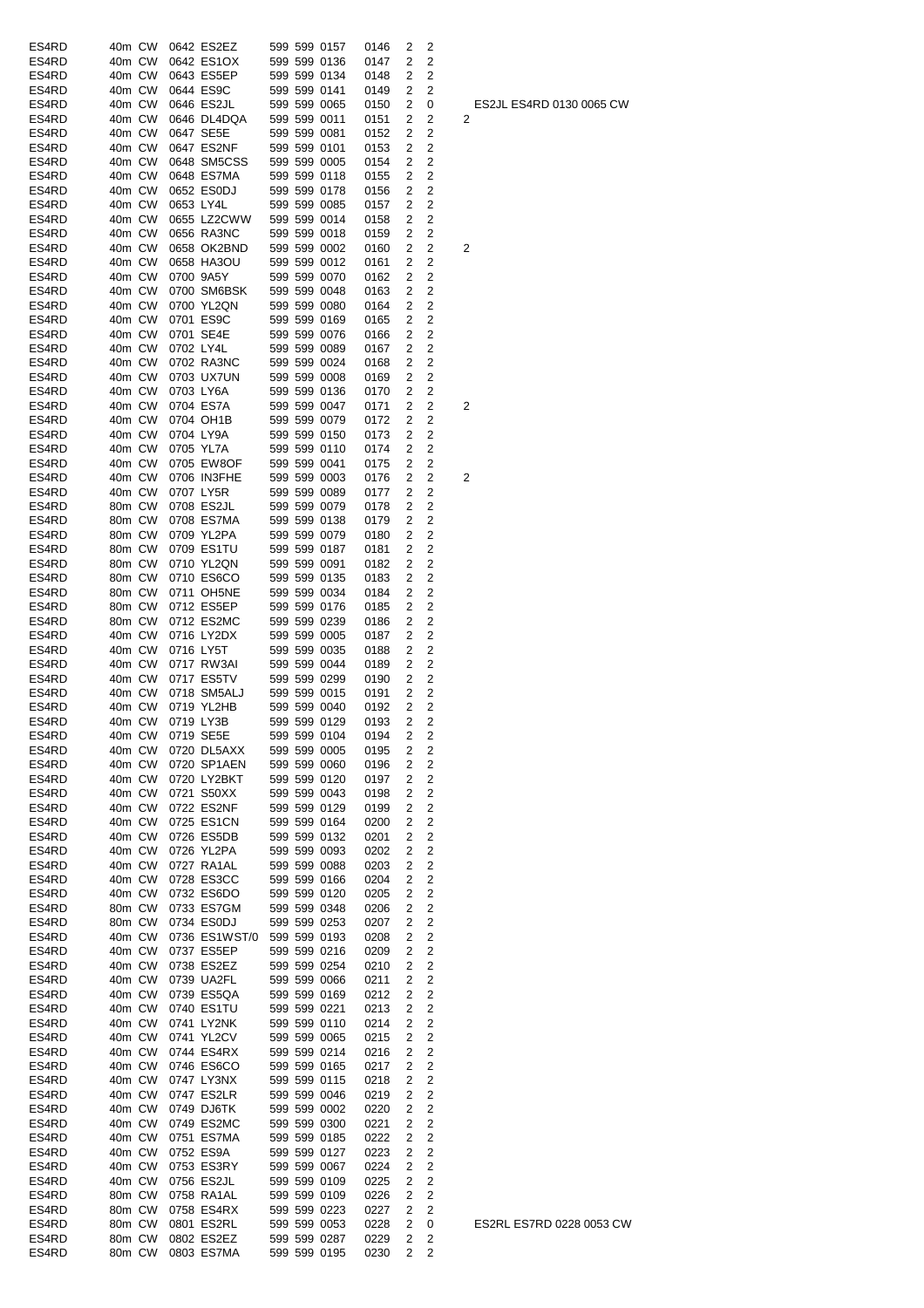| ES4RD          | 80m CW           |        | 0804 RA1AL              |  | 599 599 0115                 | 0231         | 2      | 2      |                            |
|----------------|------------------|--------|-------------------------|--|------------------------------|--------------|--------|--------|----------------------------|
| ES4RD          | 40m CW           |        | 0806 ES5TV              |  | 599 599 0404                 | 0232         | 2      | 2      |                            |
| ES4RD          | 40m CW           |        | 0807 LY6A               |  | 599 599 0198                 | 0233         | 2      | 2      |                            |
| ES4RD          | 40m CW           |        | 0807 LY3B               |  | 599 599 0163                 | 0234         | 2      | 2      |                            |
| ES4RD          | 40m CW           |        | 0807 S50XX              |  | 599 599 0057                 | 0235         | 2      | 2      |                            |
| ES4RD          | 40m CW           |        | 0808 SE5E               |  | 599 599 0129                 | 0236         | 2      | 2      |                            |
| ES4RD          | 40m CW           |        | 0808 ES5DB              |  | 599 599 0163                 | 0237         | 2      | 2      |                            |
| ES4RD          | 40m CW           |        | 0808 YL2QN              |  | 599 599 0135                 | 0238         | 2      | 2      |                            |
| ES4RD          | 40m CW           |        | 0808 ES1CN              |  | 599 599 0198                 | 0239         | 2      | 2      |                            |
| ES4RD          | 40m CW           |        | 0809 LY5R               |  | 599 599 0141                 | 0240         | 2      | 2      |                            |
| ES4RD          | 40m CW           |        | 0809 LY9A               |  | 599 599 0223                 | 0241         | 2      | 2      |                            |
| ES4RD          | 40m CW           |        | 0809 LY5G               |  | 599 599 0093                 | 0242         | 2      | 2      |                            |
| ES4RD          | 40m CW<br>40m CW |        | 0810 SE4E<br>0810 ES5EP |  | 599 599 0128                 | 0243<br>0244 | 2<br>2 | 2<br>2 |                            |
| ES4RD<br>ES4RD | 40m CW           |        | 0811 DJ6TK              |  | 599 599 0241<br>599 599 0009 | 0245         | 2      | 2      |                            |
| ES4RD          | 40m CW           |        | 0811 RW3AI              |  | 599 599 0065                 | 0246         | 2      | 2      |                            |
| ES4RD          | 40m CW           |        | 0812 YL2HB              |  | 599 599 0058                 | 0247         | 2      | 2      |                            |
| ES4RD          | 40m CW           |        | 0813 EW8OF              |  | 599 599 0066                 | 0248         | 2      | 2      |                            |
| ES4RD          | 40m CW           |        | 0814 YL7A               |  | 599 599 0176                 | 0249         | 2      | 2      |                            |
| ES4RD          | 40m CW           |        | 0814 SP1AEN             |  | 599 599 0082                 | 0250         | 2      | 2      |                            |
| ES4RD          | 40m CW           |        | 0814 ES2LR              |  | 599 599 0056                 | 0251         | 2      | 2      |                            |
| ES4RD          | 40m CW           |        | 0815 ES4OJ              |  | 599 599 0091                 | 0252         | 2      | 2      |                            |
| ES4RD          | 40m CW           |        | 0815 ES5QA              |  | 599 599 0211                 | 0253         | 2      | 2      |                            |
| ES4RD          | 40m CW           |        | 0816 LY5T               |  | 599 599 0064                 | 0254         | 2      | 2      |                            |
| ES4RD          | 40m CW           |        | 0816 SM6BSK             |  | 599 599 0076                 | 0255         | 2      | 2      |                            |
| ES4RD          | 40m CW           |        | 0817 LY2NK              |  | 599 599 0130                 | 0256         | 2      | 2      |                            |
| ES4RD          | 40m CW           |        | 0817 LY3NX              |  | 599 599 0137                 | 0257         | 2      | 2      |                            |
| ES4RD          | 40m CW           |        | 0818 YL2CV              |  | 599 599 0076                 | 0258         | 2      | 2      |                            |
| ES4RD          | 40m CW           |        | 0824 RA1AL              |  | 599 599 0130                 | 0259         | 2      | 2      |                            |
| ES4RD          | 40m CW           |        | 0824 SP5DZE             |  | 599 599 0007                 | 0260         | 2      | 2      | 2                          |
| ES4RD          | 40m CW           |        | 0825 YU7KW              |  | 599 599 0014                 | 0261         | 2      | 2      |                            |
| ES4RD          | 40m CW           |        | 0825 LY2BKT             |  | 599 599 0171                 | 0262         | 2      | 2      |                            |
| ES4RD          | 40m CW           |        | 0826 LY2CO              |  | 599 599 0004                 | 0263         | 2      | 2      |                            |
| ES4RD          | 80m CW           |        | 0827 ES5TV              |  | 599 599 0451                 | 0264         | 2      | 2      |                            |
| ES4RD          | 80m CW           |        | 0828 ES2BH              |  | 599 599 0337                 | 0265         | 2      | 2      |                            |
| ES4RD          | 80m CW           |        | 0829 ES7GM              |  | 599 599 0472                 | 0266         | 2      | 2      |                            |
| ES4RD          | 80m CW           |        | 0830 ES5DH              |  | 599 599 0173                 | 0267         | 2      | 0      | / ES5DB ES4RD 0267 0173 CW |
| ES4RD          | 80m CW           |        | 0831 ES1CN              |  | 599 599 0216                 | 0268         | 2      | 0      | ES1CN ES5RD 0267 0216 CW   |
| ES4RD          | 80m CW           |        | 0832 ES2JL              |  | 599 599 0131                 | 0269         | 2      | 2      |                            |
| ES4RD          | 40m CW           |        | 0834 LY4L               |  | 599 599 0156                 | 0270         | 2      | 2      |                            |
| ES4RD          | 40m CW           |        | 0834 ES1WST/0           |  | 599 599 0247                 | 0271         | 2      | 2      |                            |
| ES4RD<br>ES4RD | 40m CW<br>40m CW |        | 0836 ES3BM<br>0837 ES9A |  | 599 599 0190<br>599 599 0167 | 0272<br>0273 | 2<br>2 | 2<br>2 |                            |
| ES4RD          | 40m CW           |        | 0838 ES2MC              |  | 599 599 0381                 | 0274         | 2      | 2      |                            |
| ES4RD          | 40m CW           |        | 0839 ES1OX              |  | 599 599 0240                 | 0275         | 2      | 2      |                            |
| ES4RD          | 40m CW           |        | 0839 ES1TU              |  | 599 599 0313                 | 0276         | 2      | 2      |                            |
| ES4RD          | 40m CW           |        | 0840 ES1CN              |  | 599 599 0224                 | 0277         | 2      | 0      | Duplicate                  |
| ES4RD          | 40m CW           |        | 0840 LY2F               |  | 599 599 0013                 | 0278         | 2      | 2      |                            |
| ES4RD          | 40m CW           |        | 0841 ES2EZ              |  | 599 599 0352                 | 0279         | 2      | 2      |                            |
| ES4RD          |                  | 40m CW | 0842 ES7GM              |  | 599 599 0495                 | 0280         | 2      | 2      |                            |
| ES4RD          |                  | 40m CW | 0842 ES7MA              |  | 599 599 0238                 | 0281         | 2      | 2      |                            |
| ES4RD          |                  | 40m CW | 0844 ES8DH              |  | 599 599 0209                 | 0282         | 2      | 2      |                            |
| ES4RD          | 40m CW           |        | 0845 ES4RX              |  | 599 599 0274                 | 0283         | 2      | 2      |                            |
| ES4RD          | 40m CW           |        | 0848 UA2FL              |  | 599 599 0091                 | 0284         | 2      | 2      |                            |
| ES4RD          |                  | 40m CW | 0848 ES2BH              |  | 599 599 0377                 | 0285         | 2      | 0      | ES2BH LY3B 0285 0377 CW    |
| ES4RD          | 40m CW           |        | 0850 ES2DW              |  | 599 599 0140                 | 0286         | 2      | 2      |                            |
| ES4RD          | 40m CW           |        | 0851 ES9C               |  | 599 599 0321                 | 0287         | 2      | 2      |                            |
| ES4RD          | 40m CW           |        | 0853 ES2TI              |  | 599 599 0198                 | 0288         | 2      | 2      |                            |
| ES4RD          | 40m CW           |        | 0854 ES3CC              |  | 599 599 0251                 | 0289         | 2      | 2      |                            |
| ES4RD          | 40m CW           |        | 0854 ES0DJ              |  | 599 599 0368                 | 0290         | 2      | 2      |                            |
| ES4RD          | 40m CW           |        | 0856 LY1EE              |  | 599 599 0029                 | 0291         | 2      | 2      |                            |
| ES4RD          | 40m CW           |        | 0857 ES6CO              |  | 599 599 0234                 | 0292         | 2      | 2      |                            |
| ES4RX          | 80m CW           |        | 0500 YL7A               |  | 599 599 0001                 | 0001         | 2      | 2      |                            |
| ES4RX          | 80m CW           |        | 0500 LY2SA              |  | 599 599 0001                 | 0002         | 2      | 2      |                            |
| ES4RX          | 80m CW           |        | 0501 LY5R               |  | 599 599 0002                 | 0003         | 2      | 2      |                            |
| ES4RX<br>ES4RX | 80m CW           | 80m CW | 0501 LY4L<br>0501 OH2PM |  | 599 599 0001<br>599 599 0002 | 0004<br>0005 | 2<br>2 | 2<br>2 |                            |
| ES4RX          |                  | 80m CW | 0501 YL2PA              |  | 599 599 0001                 | 0006         | 2      | 2      |                            |
| ES4RX          | 80m CW           |        | 0502 LY9A               |  | 599 599 0006                 | 0007         | 2      | 2      |                            |
| ES4RX          | 80m CW           |        | 0502 ES8DH              |  | 599 599 0004                 | 0008         | 2      | 2      |                            |
| ES4RX          | 80m CW           |        | 0503 LY3B               |  | 599 599 0004                 | 0009         | 2      | 2      |                            |
| ES4RX          | 80m CW           |        | 0503 LY1EE              |  | 599 599 0001                 | 0010         | 2      | 2      |                            |
| ES4RX          | 80m CW           |        | 0504 ES1TU              |  | 599 599 0007                 | 0011         | 2      | 2      |                            |
| ES4RX          | 80m CW           |        | 0505 EW8OF              |  | 599 599 0004                 | 0012         | 2      | 2      |                            |
| ES4RX          | 80m CW           |        | 0505 LY2NK              |  | 599 599 0006                 | 0013         | 2      | 2      |                            |
| ES4RX          | 80m CW           |        | 0505 ES5DB              |  | 599 599 0007                 | 0014         | 2      | 2      |                            |
| ES4RX          | 80m CW           |        | 0506 SP1AEN             |  | 599 599 0002                 | 0015         | 2      | 2      |                            |
| ES4RX          | 80m CW           |        | 0506 SM6BSK             |  | 599 599 0003                 | 0016         | 2      | 2      |                            |
| ES4RX          |                  | 80m CW | 0507 LY6A               |  | 599 599 0013                 | 0017         | 2      | 2      |                            |
| ES4RX          |                  | 80m CW | 0508 ES2TI              |  | 599 599 0001                 | 0018         | 2      | 2      |                            |
| ES4RX          | 80m CW           |        | 0509 YL2CV              |  | 599 599 0004                 | 0019         | 2      | 2      |                            |
| ES4RX          | 80m CW           |        | 0509 SE5E               |  | 599 599 0010                 | 0020         | 2      | 2      |                            |
| ES4RX          | 80m CW           |        | 0510 ES1CN              |  | 599 599 0007                 | 0021         | 2      | 2      |                            |
| ES4RX          | 80m CW           |        | 0510 OH1B               |  | 599 599 0007                 | 0022         | 2      | 2      |                            |
| ES4RX          | 80m CW           |        | 0512 ES3CC              |  | 599 599 0004                 | 0023         | 2      | 2      |                            |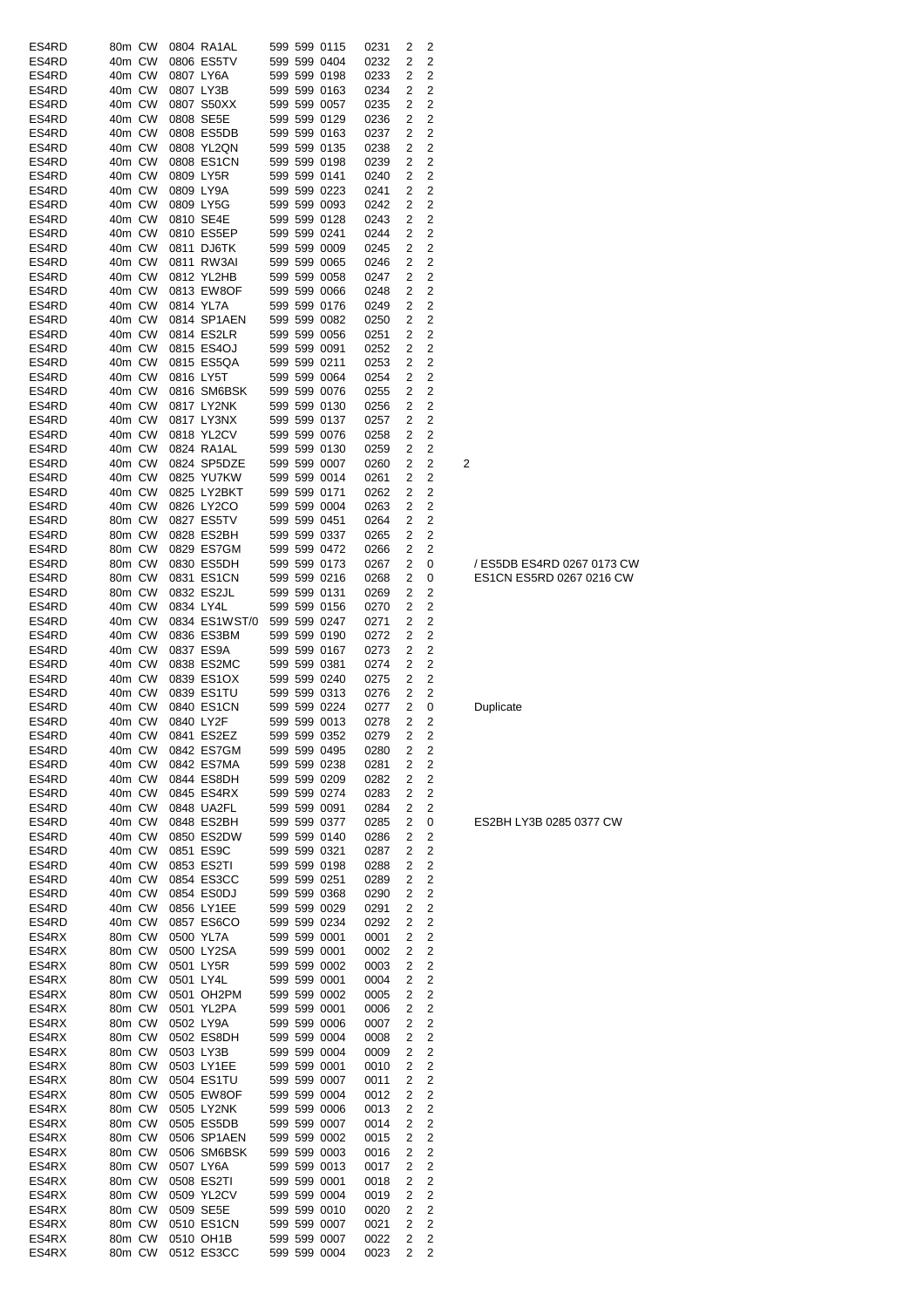| ES4RX          | 80m CW           |        | 0512 LY2BKT               |              | 599 599 0014                 | 0024         | 2                       | 2              |                         |
|----------------|------------------|--------|---------------------------|--------------|------------------------------|--------------|-------------------------|----------------|-------------------------|
| ES4RX          | 80m CW           |        | 0513 LY3NX                |              | 599 599 0010                 | 0025         | 2                       | 2              |                         |
| ES4RX          | 80m CW           |        | 0514 ES3RF                |              | 599 599 0010                 | 0026         | 2                       | 2              |                         |
| ES4RX          | 80m CW           |        | 0515 RW3AI                |              | 599 599 0007                 | 0027         | 2                       | 2              |                         |
| ES4RX          | 80m CW           |        | 0515 LY5G                 |              | 599 599 0011                 | 0028         | 2                       | 2              |                         |
| ES4RX          | 80m CW           |        | 0515 9A5Y                 |              | 599 599 0007                 | 0029         | 2                       | 2              |                         |
| ES4RX          | 80m CW           |        | 0516 ES2EZ                |              | 599 599 0031                 | 0030         | 2                       | 2              |                         |
| ES4RX          | 80m CW           |        | 0516 YL2QN                |              | 599 599 0002                 | 0031         | 2                       | 2              |                         |
| ES4RX          | 80m CW           |        | 0518 ES1WST/0             |              | 599 599 0029                 | 0032         | 2                       | 2              |                         |
| ES4RX          | 80m CW           |        | 0519 ES1OX                |              | 599 599 0028                 | 0033         | 2                       | 2              |                         |
| ES4RX          | 80m CW           |        | 0519 UA2FL                |              | 599 599 0012                 | 0034         | 2                       | 2              |                         |
| ES4RX          | 80m CW           |        | 0521 ES4RD                |              | 599 599 0035                 | 0035         | 2                       | 2              |                         |
| ES4RX          | 80m CW           |        | 0522 SE4E                 |              | 599 599 0015                 | 0036         | 2                       | 2              |                         |
| ES4RX          | 80m CW           |        | 0522 RA1AL                |              | 599 599 0007                 | 0037         | 2                       | 2              |                         |
| ES4RX          | 80m CW           |        | 0523 ES2JL                |              | 599 599 0015                 | 0038         | 2                       | 2              |                         |
| ES4RX          | 40m CW           |        |                           |              | 599 599 0024                 |              | 2                       | 2              |                         |
|                |                  |        | 0526 LY3B                 |              |                              | 0039         |                         |                |                         |
| ES4RX          | 40m CW           |        | 0527 9A5Y                 |              | 599 599 0012                 | 0040         | 2                       | 0              |                         |
| ES4RX          | 40m CW           |        | 0527 RW3AI                |              | 599 599 0009                 | 0041         | 2                       | 2              |                         |
| ES4RX          | 40m CW           |        | 0528 SE5E                 |              | 599 599 0026                 | 0042         | 2                       | 2              |                         |
| ES4RX          | 40m CW           |        | 0528 LY2SA                |              | 599 599 0021                 | 0043         | 2                       | 2              |                         |
| ES4RX          | 40m CW           |        | 0529 EW8OF                |              | 599 599 0008                 | 0044         | 2                       | 2              |                         |
| ES4RX          | 40m CW           |        | 0529 LY6A                 |              | 599 599 0035                 | 0045         | 2                       | 2              |                         |
| ES4RX          | 40m CW           |        | 0529 YL2HB                |              | 599 599 0008                 | 0046         | 2                       | 2              |                         |
| ES4RX          | 40m CW           |        | 0530 LY4L                 |              | 599 599 0025                 | 0047         | 2                       | 2              |                         |
| ES4RX          | 40m CW           |        | 0530 LY2NK                |              | 599 599 0020                 | 0048         | 2                       | 2              |                         |
| ES4RX          | 40m CW           |        | 0531 ES2LR                |              | 599 599 0007                 | 0049         | 2                       | 2              |                         |
| ES4RX          | 40m CW           |        | 0532 ES8DH                |              | 599 599 0030                 | 0050         | 2                       | 2              |                         |
| ES4RX          | 40m CW           |        | 0532 LZ3FM                |              | 599 599 0002                 | 0051         | 2                       | 2              |                         |
| ES4RX          | 40m CW           |        | 0532 SP1AEN               |              | 599 599 0018                 | 0052         | 2                       | 2              |                         |
| ES4RX          | 40m CW           |        | 0533 LZ2CWW               |              | 599 599 0004                 | 0053         | 2                       | 2              |                         |
| ES4RX          | 40m CW           |        | 0533 SM2BJT               |              | 599 599 0003                 | 0054         | 2                       | 0              |                         |
| ES4RX          | 40m CW           |        | 0534 US4IRT               |              | 599 599 0002                 | 0055         | 2                       | 2              |                         |
| ES4RX          | 40m CW           |        | 0535 HA3OU                |              | 599 599 0005                 | 0056         | 2                       | 2              |                         |
| ES4RX          |                  |        |                           |              | 599 599 0014                 |              | 2                       | 2              |                         |
|                | 40m CW           |        | 0536 SM6BSK               |              |                              | 0057         |                         |                |                         |
| ES4RX          | 40m CW           |        | 0537 RA3WVG               |              | 599 599 0001                 | 0058         | 2                       | 2              |                         |
| ES4RX          | 40m CW           |        | 0537 YL2QN                |              | 599 599 0023                 | 0059         | 2                       | 2              |                         |
| ES4RX          | 40m CW           |        | 0538 LY2BKT               |              | 599 599 0028                 | 0060         | 2                       | 2              |                         |
| ES4RX          | 40m CW           |        | 0538 LY5R                 |              | 599 599 0027                 | 0061         | 2                       | 2              |                         |
| ES4RX          | 40m CW           |        | 0539 ES2JL                |              | 599 599 0024                 | 0062         | 2                       | 2              |                         |
| ES4RX          | 40m CW           |        | 0539 DL1NKS               |              | 599 599 0003                 | 0063         | 2                       | 2              | 2                       |
| ES4RX          | 40m CW           |        | 0540 RA1AL                |              | 599 599 0013                 | 0064         | 2                       | 2              |                         |
| ES4RX          | 40m CW           |        | 0540 OH1B                 |              | 599 599 0015                 | 0065         | 2                       | 0              |                         |
| ES4RX          | 40m CW           |        | 0541 G3MPB                |              | 599 599 0002                 | 0066         | 2                       | 2              | 2                       |
| ES4RX          | 40m CW           |        | 0542 YL7A                 |              | 599 599 0032                 | 0067         | 2                       | 2              |                         |
| ES4RX          | 40m CW           |        | 0543 S50XX                |              | 599 599 0005                 | 0068         | 2                       | 2              |                         |
| ES4RX          | 40m CW           |        | 0543 ES1TU                |              | 599 599 0055                 | 0069         | 2                       | 2              |                         |
| ES4RX          | 40m CW           |        | 0545 YL2CV                |              | 599 599 0017                 | 0070         | 2                       | 2              |                         |
| ES4RX          | 40m CW           |        | 0546 LY2RJ                |              | 599 599 0001                 | 0071         | 2                       | 2              |                         |
| ES4RX          |                  | 40m CW | 0546 ES2NF                |              | 599 599 0044                 | 0072         | $\overline{\mathbf{c}}$ | 2              |                         |
| ES4RX          | 40m CW           |        | 0547 LY9A                 |              | 599 599 0057                 | 0073         | 2                       | 2              |                         |
| ES4RX          | 40m CW           |        | 0547 9A2AJ                |              | 599 599 0012                 | 0074         | 2                       | 0              |                         |
| ES4RX          | 40m CW           |        | 0548 YU0A                 |              | 599 599 0012                 | 0075         | 2                       | 0              |                         |
| ES4RX          | 40m CW           |        | 0549 LY3NX                |              | 599 599 0032                 | 0076         | 2                       | 2              |                         |
| ES4RX          | 40m CW           |        | 0549 ES2BH                |              | 599 599 0077                 | 0077         | 2                       | 0              |                         |
| ES4RX          |                  |        |                           |              |                              |              | 2                       |                |                         |
|                | 40m CW           |        | 0550 ES1CN                |              | 599 599 0057                 | 0078         |                         | 2              |                         |
| ES4RX          | 40m CW           |        | 0552 ES0DJ                |              | 599 599 0074                 | 0079         | 2                       | 2              |                         |
| ES4RX          | 40m CW           |        | 0552 UA2FL                |              | 599 599 0029                 | 0080         | 2                       | 2              |                         |
| ES4RX          | 40m CW           |        | 0553 ES2MC                |              | 599 599 0094                 | 0081         | 2                       | 2              |                         |
| ES4RX          | 40m CW           |        | 0553 ES7MA                |              | 599 599 0057                 | 0082         | 2                       | 2              |                         |
| ES4RX          | 40m CW           |        | 0554 ES5EP                |              | 599 599 0072                 | 0083         | 2                       | 2              |                         |
| ES4RX          | 40m CW           |        | 0554 ES5TV                |              | 599 599 0124                 | 0084         | 2                       | $\overline{c}$ |                         |
| ES4RX          | 40m CW           |        | 0555 ES3BM                |              | 599 599 0047                 | 0085         | 2                       | 2              |                         |
| ES4RX          | 40m CW           |        | 0556 ES9C                 |              | 599 599 0079                 | 0086         | 2                       | $\overline{c}$ |                         |
| ES4RX          | 40m CW           |        | 0557 ES5DB                |              | 599 599 0051                 | 0087         | 2                       | 2              |                         |
| ES4RX          | 40m CW           |        | 0559 SE4E                 |              | 599 599 0041                 | 0088         | 2                       | 2              |                         |
| ES4RX          | 40m CW           |        | 0559 DL3DRN               |              | 599 599 0003                 | 0089         | 2                       | 2              |                         |
| ES4RX          | 40m CW           |        | 0600 DL1NKS               |              | 599 599 0013                 | 0090         | 2                       | $\overline{c}$ | 2                       |
| ES4RX          | 40m CW           |        | 0600 LY5R                 |              | 599 599 0043                 | 0091         | 2                       | 2              |                         |
| ES4RX          | 40m CW           |        | 0601 9A5Y                 |              | 599 599 0038                 | 0092         | 2                       | 2              |                         |
| ES4RX          | 40m CW           |        | 0601 OH5NE                |              | 599 599 0002                 | 0093         | 2                       | 2              |                         |
| ES4RX          | 40m CW           |        | 0602 LY5G                 |              | 599 599 0035                 | 0094         | 2                       | 2              |                         |
| ES4RX          | 40m CW           |        | 0602 ES1AO                |              | 599 599 0024                 | 0095         | 2                       | 2              |                         |
| ES4RX          | 40m CW           |        | 0604 PA0FAW               |              | 599 599 0009                 | 0096         | 2                       | 2              | 2                       |
| ES4RX          | 40m CW           |        | 0604 LY3NX                |              | 599 599 0043                 | 0097         | 2                       | 2              |                         |
| ES4RX          | 40m CW           |        | 0605 LY6A                 |              | 599 599 0072                 | 0098         | 2                       | 2              |                         |
| ES4RX          | 40m CW           |        | 0605 YL2QN                |              | 599 599 0043                 | 0099         | 2                       | 2              |                         |
| ES4RX          | 40m CW           |        | 0606 LY9A                 |              | 599 599 0083                 | 0100         | 2                       | 2              |                         |
| ES4RX          | 40m CW           |        | 0606 EU6AA                |              | 599 599 0007                 | 0101         | 2                       | $\overline{c}$ |                         |
| ES4RX          | 40m CW           |        | 0606 RW3AI                |              | 599 599 0027                 |              | 2                       | 2              |                         |
| ES4RX          | 40m CW           |        | 0607 LY4L                 |              | 599 599 0051                 | 0102         | 2                       | 2              |                         |
|                |                  |        |                           |              |                              | 0103         |                         |                |                         |
| ES4RX          | 40m CW           |        | 0607 RV3ZN                |              | 599 599 0001                 | 0104         | 2                       | 2              | 2                       |
| ES4RX          |                  |        |                           |              |                              |              |                         |                |                         |
|                | 40m CW           |        | 0608 ES1CN                | 599 599 0075 |                              | 0105         | 2                       | 2              |                         |
| ES4RX          | 40m CW           |        | 0608 YL7A                 |              | 599 599 0063                 | 0106         | 2                       | 2              |                         |
| ES4RX<br>ES4RX | 40m CW<br>40m CW |        | 0609 ES5TV<br>0609 IV3ZXQ |              | 599 599 0161<br>599 599 0014 | 0107<br>0108 | 2<br>2                  | 2<br>2         | $\overline{\mathbf{c}}$ |

# 9A5Y ES3BM 0020 0012 CW / 9A5Y ES4RX 0040 0013 CW

# 7 minutes

No such serial number in that mode / OH1B ES4RX 0065 0025 CW 2

9A2AJ ES5TV 0095 0012 CW / 9A2AJ ES4RX 0074 0013 CW No such serial number in that mode

ES2BH ES4RX 0088 0077 CW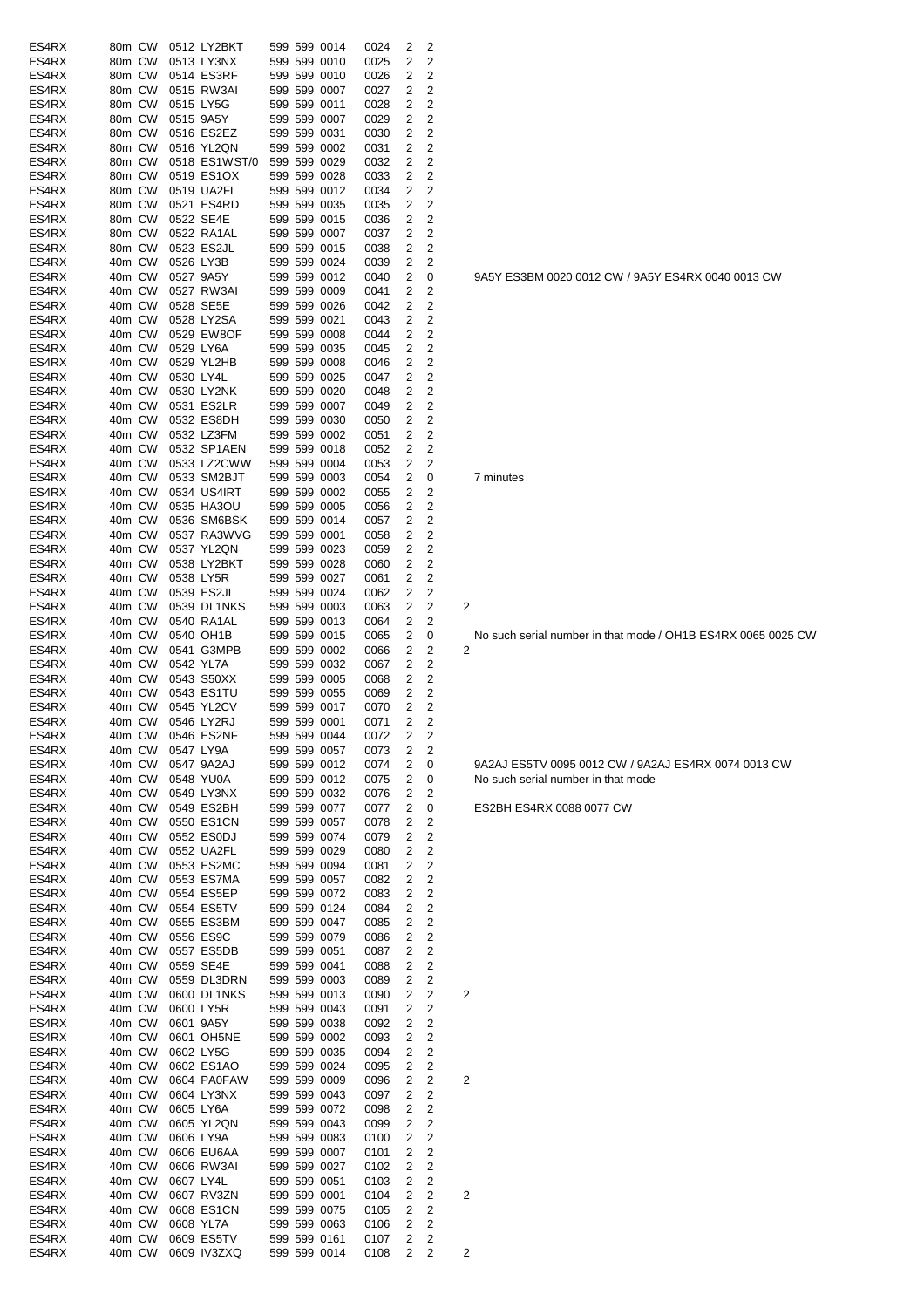| ES4RX          | 40m CW           |  | 0610 EW8OF               |  | 599 599 0022                 | 0109         | 2      | 2                   |                         |
|----------------|------------------|--|--------------------------|--|------------------------------|--------------|--------|---------------------|-------------------------|
| ES4RX          | 40m CW           |  | 0611 OM3TBG              |  | 599 599 0004                 | 0110         | 2      | $\overline{2}$      | 2                       |
| ES4RX          | 40m CW           |  | 0611 OH1B                |  | 599 599 0045                 | 0111         | 2      | 2                   |                         |
| ES4RX<br>ES4RX | 40m CW<br>40m CW |  | 0612 S50XX<br>0612 YL2PA |  | 599 599 0021<br>599 599 0041 | 0112         | 2<br>2 | 2<br>2              |                         |
| ES4RX          | 40m CW           |  | 0612 LY3B                |  | 599 599 0171                 | 0113<br>0114 | 2      | 0                   |                         |
| ES4RX          | 40m CW           |  | 0613 ES2LR               |  | 599 599 0017                 | 0115         | 2      | 2                   |                         |
| ES4RX          | 40m CW           |  | 0613 SM6BSK              |  | 599 599 0033                 | 0116         | 2      | $\overline{2}$      |                         |
| ES4RX          | 40m CW           |  | 0615 ES7GM               |  | 599 599 0174                 | 0117         | 2      | 2                   |                         |
| ES4RX          | 40m CW           |  | 0616 ES2DW               |  | 599 599 0046                 | 0118         | 2      | 2                   |                         |
| ES4RX          | 40m CW           |  | 0617 ES5DB               |  | 599 599 0073                 | 0119         | 2      | 2                   |                         |
| ES4RX          | 40m CW           |  | 0617 ES1TU               |  | 599 599 0115                 | 0120         | 2      | 2                   |                         |
| ES4RX          | 40m CW           |  | 0617 SP1AEN              |  | 599 599 0039                 | 0121         | 2      | 2                   |                         |
| ES4RX          | 40m CW           |  | 0619 LY1EE               |  | 599 599 0016                 | 0122         | 2      | 2                   |                         |
| ES4RX          | 40m CW           |  | 0619 LZ3FM               |  | 599 599 0018                 | 0123         | 2      | $\overline{2}$      |                         |
| ES4RX          | 40m CW           |  | 0620 SE4E                |  | 599 599 0061                 | 0124         | 2      | 2                   |                         |
| ES4RX          | 40m CW           |  | 0620 LY2BKT              |  | 599 599 0066                 | 0125         | 2      | 2                   |                         |
| ES4RX          | 40m CW           |  | 0621 RA1AL               |  | 599 599 0048                 | 0126         | 2      | 2                   |                         |
| ES4RX          | 80m CW           |  | 0623 LY6A                |  | 599 599 0095                 | 0127         | 2<br>2 | 2<br>$\overline{2}$ |                         |
| ES4RX<br>ES4RX | 80m CW<br>80m CW |  | 0623 LY3B                |  | 599 599 0082<br>599 599 0107 | 0128         | 2      |                     |                         |
| ES4RX          | 80m CW           |  | 0623 LY9A<br>0623 YL2PA  |  | 599 599 0051                 | 0129<br>0130 | 2      | 0<br>2              |                         |
| ES4RX          | 80m CW           |  | 0624 YL2QN               |  | 599 599 0062                 | 0131         | 2      | 2                   |                         |
| ES4RX          | 80m CW           |  | 0625 LY5R                |  | 599 599 0067                 | 0132         | 2      | 2                   |                         |
| ES4RX          | 80m CW           |  | 0626 LY2BKT              |  | 599 599 0073                 | 0133         | 2      | 2                   |                         |
| ES4RX          | 80m CW           |  | 0627 ES5TV               |  | 599 599 0203                 | 0134         | 2      | 2                   |                         |
| ES4RX          | 80m CW           |  | 0628 ES5EP               |  | 599 599 0114                 | 0135         | 2      | 2                   |                         |
| ES4RX          | 80m CW           |  | 0628 RA1AL               |  | 599 599 0053                 | 0136         | 2      | 2                   |                         |
| ES4RX          | 80m CW           |  | 0629 ES5DB               |  | 599 599 0082                 | 0137         | 2      | 2                   |                         |
| ES4RX          | 80m CW           |  | 0629 ES3CC               |  | 599 599 0089                 | 0138         | 2      | 2                   |                         |
| ES4RX          | 80m CW           |  | 0630 ES2JL               |  | 599 599 0056                 | 0139         | 2      | 2                   |                         |
| ES4RX          | 80m CW           |  | 0631 LY3NX               |  | 599 599 0066                 | 0140         | 2      | 2                   |                         |
| ES4RX          | 40m CW           |  | 0637 DL4DQA              |  | 599 599 0012                 | 0141         | 2      | $\overline{2}$      | 2                       |
| ES4RX          | 40m CW           |  | 0638 ES2JL               |  | 599 599 0061                 | 0142         | 2      | 2                   |                         |
| ES4RX          | 40m CW           |  | 0639 SM5ALJ              |  | 599 599 0010                 | 0143         | 2      | 2                   |                         |
| ES4RX          | 40m CW           |  | 0640 YU0A                |  | 599 599 0018                 | 0144         | 2      | 0                   |                         |
| ES4RX<br>ES4RX | 40m CW<br>40m CW |  | 0640 LY5T<br>0641 YU7KW  |  | 599 599 0016<br>599 599 0004 | 0145<br>0146 | 2<br>2 | 2<br>2              |                         |
| ES4RX          | 40m CW           |  | 0643 LY5G                |  | 599 599 0056                 | 0147         | 2      | 0                   |                         |
| ES4RX          | 40m CW           |  | 0644 ES7MA               |  | 599 599 0115                 | 0148         | 2      | 2                   |                         |
| ES4RX          | 80m CW           |  | 0645 ES7MA               |  | 599 599 0116                 | 0149         | 2      | 2                   |                         |
| ES4RX          | 80m CW           |  | 0645 SE5E                |  | 599 599 0080                 | 0150         | 2      | 0                   |                         |
| ES4RX          | 80m CW           |  | 0648 ES1TU               |  | 599 599 0162                 | 0151         | 2      | 2                   |                         |
| ES4RX          | 40m CW           |  | 0650 SM5CSS              |  | 599 599 0007                 | 0152         | 2      | 2                   |                         |
| ES4RX          | 40m CW           |  | 0651 ES2NF               |  | 599 599 0104                 | 0153         | 2      | 2                   |                         |
| ES4RX          | 40m CW           |  | 0651 RA3NC               |  | 599 599 0016                 | 0154         | 2      | 2                   |                         |
| ES4RX          | 40m CW           |  | 0653 LY2NK               |  | 599 599 0075                 | 0155         | 2      | 2                   |                         |
| ES4RX          | 40m CW           |  | 0654 ES6CO               |  | 599 599 0120                 | 0156         | 2      | 2                   |                         |
| ES4RX          | 80m CW           |  | 0655 ES6CO               |  | 599 599 0121                 | 0157         | 2      | 2                   |                         |
| ES4RX          | 80m CW           |  | 0657 ES3BM<br>0700 LY3B  |  | 599 599 0110                 | 0158         | 2      | 2<br>2              |                         |
| ES4RX<br>ES4RX | 80m CW<br>80m CW |  | 0701 ES7MA               |  | 599 599 0103<br>599 599 0132 | 0159<br>0160 | 2<br>2 | 2                   |                         |
| ES4RX          | 80m CW           |  | 0702 LY2BKT              |  | 599 599 0101                 | 0161         | 2      | $\overline{c}$      |                         |
| ES4RX          | 80m CW           |  | 0703 OH5NE               |  | 599 599 0029                 | 0162         | 2      | 2                   |                         |
| ES4RX          | 80m CW           |  | 0706 ES3CC               |  | 599 599 0139                 | 0163         | 2      | 2                   |                         |
| ES4RX          | 80m CW           |  | 0708 ES1OX               |  | 599 599 0163                 | 0164         | 2      | 2                   |                         |
| ES4RX          | 80m CW           |  | 0709 ES9A                |  | 599 599 0009                 | 0165         | 2      | 0                   |                         |
| ES4RX          | 40m CW           |  | 0711 ES3RY               |  | 599 599 0040                 | 0166         | 2      | 2                   |                         |
| ES4RX          | 40m CW           |  | 0711 YL2CV               |  | 599 599 0055                 | 0167         | 2      | 2                   |                         |
| ES4RX          | 40m CW           |  | 0711 ES5TV               |  | 599 599 0288                 | 0168         | 2      | 2                   |                         |
| ES4RX          | 40m CW           |  | 0711 YL2PA               |  | 599 599 0081                 | 0169         | 2      | 2                   |                         |
| ES4RX          | 40m CW           |  | 0712 EW8OF               |  | 599 599 0045                 | 0170         | 2      | 2                   |                         |
| ES4RX          | 40m CW           |  | 0712 LY2DX               |  | 599 599 0002                 | 0171         | 2      | 2                   |                         |
| ES4RX          | 40m CW           |  | 0713 ES5DB               |  | 599 599 0120                 | 0172         | 2      | 2<br>2              |                         |
| ES4RX<br>ES4RX | 40m CW<br>40m CW |  | 0713 SE4E<br>0713 UX7UN  |  | 599 599 0086<br>599 599 0009 | 0173         | 2<br>2 | 2                   |                         |
| ES4RX          | 40m CW           |  | 0714 RW3AI               |  | 599 599 0041                 | 0174<br>0175 | 2      | 2                   |                         |
| ES4RX          | 40m CW           |  | 0715 YL2HB               |  | 599 599 0039                 | 0176         | 2      | 2                   |                         |
| ES4RX          | 40m CW           |  | 0716 LY3B                |  | 599 599 0125                 | 0177         | 2      | 2                   |                         |
| ES4RX          | 40m CW           |  | 0716 LY6A                |  | 599 599 0154                 | 0178         | 2      | 2                   |                         |
| ES4RX          | 40m CW           |  | 0717 LY5T                |  | 599 599 0036                 | 0179         | 2      | 2                   |                         |
| ES4RX          | 40m CW           |  | 0718 ES1CN               |  | 599 599 0158                 | 0180         | 2      | 2                   |                         |
| ES4RX          | 80m CW           |  | 0720 RA1AL               |  | 599 599 0084                 | 0181         | 2      | 2                   |                         |
| ES4RX          | 80m CW           |  | 0720 YL2QN               |  | 599 599 0101                 | 0182         | 2      | 2                   |                         |
| ES4RX          | 80m CW           |  | 0721 OH1B                |  | 599 599 0089                 | 0183         | 2      | 2                   |                         |
| ES4RX          | 80m CW           |  | 0721 LY9A                |  | 599 599 0171                 | 0184         | 2      | 2                   |                         |
| ES4RX          | 80m CW           |  | 0722 ES2BH               |  | 599 599 0238                 | 0185         | 2      | 2                   |                         |
| ES4RX          | 80m CW           |  | 0722 ES3RY               |  | 599 599 0046                 | 0186         | 2      | 2                   |                         |
| ES4RX          | 80m CW           |  | 0723 ES5DB               |  | 599 599 0130                 | 0187         | 2      | 2                   |                         |
| ES4RX<br>ES4RX | 80m CW<br>80m CW |  | 0724 ES5EP<br>0724 ES2JL |  | 599 599 0194<br>599 599 0090 | 0188<br>0189 | 2<br>2 | 2<br>2              |                         |
| ES4RX          | 80m CW           |  | 0725 ES2MC               |  | 599 599 0263                 | 0190         | 2      | 2                   |                         |
| ES4RX          | 80m CW           |  | 0726 ES8DH               |  | 599 599 0136                 | 0191         | 2      | 2                   |                         |
| ES4RX          | 80m CW           |  | 0726 YL7A                |  | 599 599 0134                 | 0192         | 2      | 2                   |                         |
| ES4RX          | 80m CW           |  | 0727 ES7A                |  | 599 599 0063                 | 0193         | 2      | 2                   | $\overline{\mathbf{c}}$ |

### LY3B ES2JL 0121 0171 CW / LY3B ES4RX 0114 0071 CW

# LY9A ES4RX 0120 0107 CW

No such serial number in that mode / YU0A ES4RX 0144 0009 CW

**Duplicate** 

SE5E ES4RX 0149 0080 CW

ES9A LY5G 0009 0009 CW / ES9A ES4RX 0165 0098 CW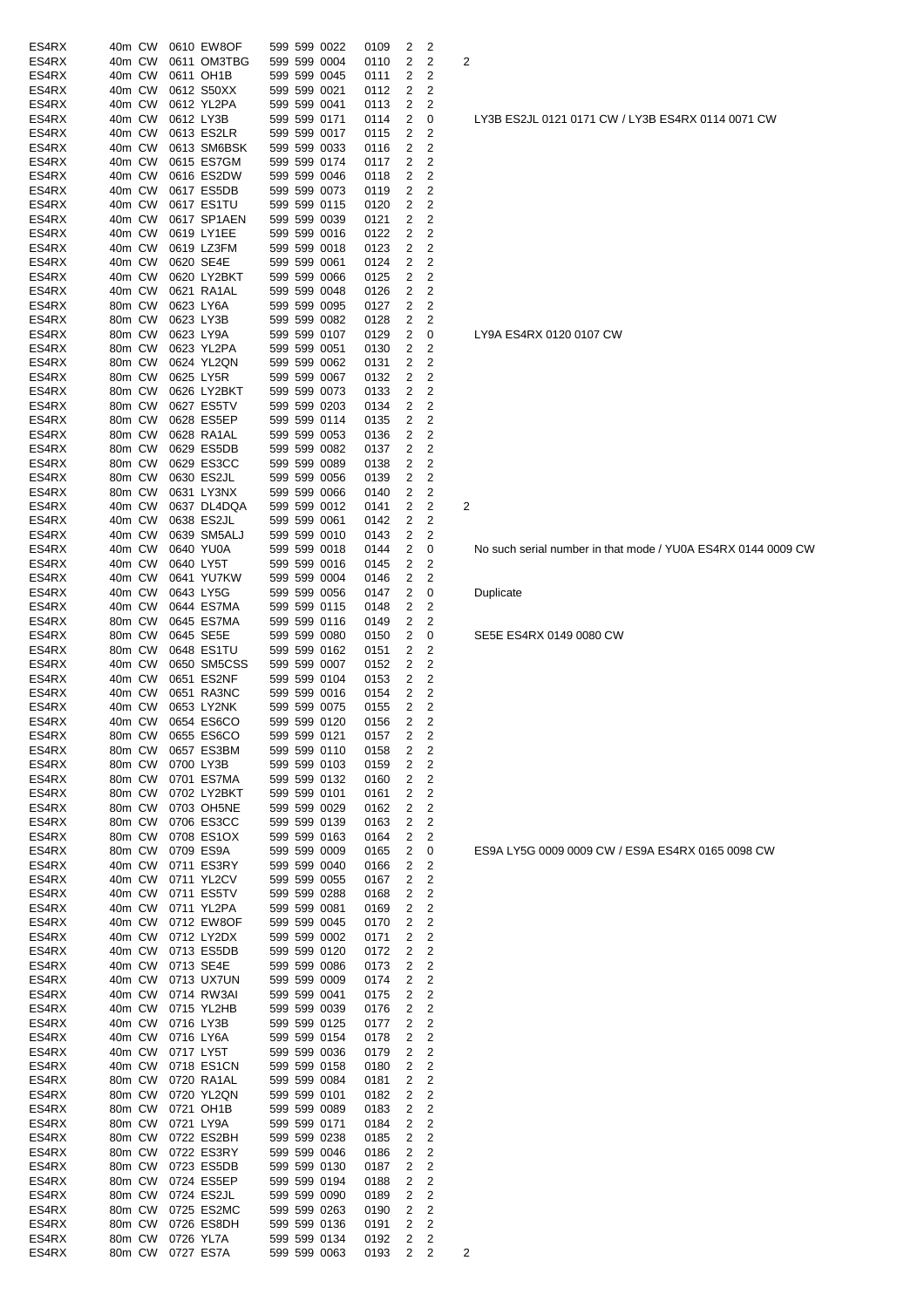| ES4RX | 80m CW |        | 0729 LY5R |                   |  | 599 599 0112 | 0194 | 2                       | 2                       |                                                               |
|-------|--------|--------|-----------|-------------------|--|--------------|------|-------------------------|-------------------------|---------------------------------------------------------------|
| ES4RX | 80m CW |        |           | 0729 LY2NK        |  | 599 599 0098 | 0195 | 2                       | 2                       |                                                               |
| ES4RX | 80m CW |        |           | 0730 LY3NX        |  | 599 599 0106 | 0196 | 2                       | 2                       |                                                               |
| ES4RX | 80m CW |        |           | 0730 ES1TU        |  | 599 599 0209 | 0197 | 2                       | 2                       |                                                               |
| ES4RX | 40m CW |        | 0732 9A5Y |                   |  | 599 599 0094 | 0198 | 2                       | 2                       |                                                               |
| ES4RX | 40m CW |        |           | 0732 SE5E         |  | 599 599 0114 | 0199 | 2                       | 2                       |                                                               |
| ES4RX | 40m CW |        |           | 0733 YL2QN        |  | 599 599 0113 | 0200 | 2                       | 2                       |                                                               |
| ES4RX | 40m CW |        |           | 0733 RA1AL        |  | 599 599 0091 | 0201 | 2                       | $\overline{2}$          |                                                               |
| ES4RX | 40m CW |        |           | 0734 ES1OX        |  | 599 599 0198 | 0202 | 2                       | 2                       |                                                               |
| ES4RX | 40m CW |        |           | 0734 LY2BKT       |  | 599 599 0133 | 0203 | 2                       | 2                       |                                                               |
| ES4RX | 40m CW |        | 0735 LY5R |                   |  | 599 599 0119 | 0204 | 2                       | 2                       |                                                               |
| ES4RX | 40m CW |        |           | 0736 S50XX        |  | 599 599 0046 | 0205 | $\overline{2}$          | $\overline{2}$          |                                                               |
| ES4RX | 40m CW |        | 0736 LY9A |                   |  | 599 599 0185 | 0206 | 2                       | $\overline{2}$          |                                                               |
| ES4RX | 40m CW |        |           | 0737 ES7MA        |  | 599 599 0162 | 0207 | $\overline{\mathbf{c}}$ | 2                       |                                                               |
| ES4RX | 40m CW |        |           | 0738 LY2NK        |  |              |      | 2                       | $\overline{\mathbf{c}}$ |                                                               |
|       |        |        |           |                   |  | 599 599 0105 | 0208 |                         |                         |                                                               |
| ES4RX | 40m CW |        |           | 0740 RW1CM        |  | 599 599 0027 | 0209 | 2                       | 2                       |                                                               |
| ES4RX | 40m CW |        | 0740 LY4L |                   |  | 599 599 0119 | 0210 | 2                       | 2                       |                                                               |
| ES4RX | 40m CW |        | 0741 YL7A |                   |  | 599 599 0144 | 0211 | 2                       | 2                       |                                                               |
| ES4RX | 40m CW |        |           | 0742 LY5G         |  | 599 599 0082 | 0212 | 2                       | 0                       | No such serial number in that mode / LY5G ES4RX 0212 0082 SSB |
| ES4RX | 40m CW |        | 0743 9A5Y |                   |  | 599 599 0097 | 0213 | 2                       | 0                       | 9A5Y ES4RN 0213 0097 CW                                       |
| ES4RX | 40m CW |        |           | 0744 ES4RD        |  | 599 599 0216 | 0214 | 2                       | 2                       |                                                               |
| ES4RX | 40m CW |        |           | 0745 ES6CO        |  | 599 599 0164 | 0215 | 2                       | 2                       |                                                               |
| ES4RX | 40m CW |        |           | 0746 ES2LR        |  | 599 599 0045 | 0216 | 2                       | 2                       |                                                               |
| ES4RX | 40m CW |        |           | 0746 OH1B         |  | 599 599 0102 | 0217 | 2                       | 2                       |                                                               |
| ES4RX | 40m CW |        |           | 0747 SM6BSK       |  | 599 599 0066 | 0218 | 2                       | $\overline{2}$          |                                                               |
| ES4RX | 40m CW |        |           | 0748 ES2MC        |  | 599 599 0299 | 0219 | 2                       | $\overline{2}$          |                                                               |
| ES4RX | 40m CW |        |           | 0751 ES5EP        |  | 599 599 0225 | 0220 | $\overline{2}$          | 2                       |                                                               |
| ES4RX | 40m CW |        |           | 0752 SP1AEN       |  | 599 599 0074 | 0221 | 2                       | 2                       |                                                               |
| ES4RX | 40m CW |        |           | 0753 ES1TU        |  | 599 599 0247 | 0222 | 2                       | 2                       |                                                               |
| ES4RX | 80m CW |        |           | 0759 ES4RD        |  | 599 599 0227 | 0223 | 2                       | 2                       |                                                               |
| ES4RX | 80m CW |        |           | 0801 ES7MA        |  | 599 599 0193 | 0224 | 2                       | 2                       |                                                               |
|       |        |        |           |                   |  |              |      |                         |                         |                                                               |
| ES4RX | 80m CW |        | 0802 LY3B |                   |  | 599 599 0154 | 0225 | $\overline{\mathbf{c}}$ | $\overline{2}$          |                                                               |
| ES4RX | 80m CW |        |           | 0803 LY2BKT       |  | 599 599 0157 | 0226 | 2                       | 2                       |                                                               |
| ES4RX | 80m CW |        |           | 0804 ES3CC        |  | 599 599 0200 | 0227 | 2                       | 2                       |                                                               |
| ES4RX | 80m CW |        |           | 0805 ES6CO        |  | 599 599 0179 | 0228 | 2                       | 2                       |                                                               |
| ES4RX | 80m CW |        |           | 0806 ES2JL        |  | 599 599 0113 | 0229 | $\overline{\mathbf{c}}$ | 2                       |                                                               |
| ES4RX | 80m CW |        |           | 0806 RA1AL        |  | 599 599 0118 | 0230 | 2                       | 2                       |                                                               |
| ES4RX | 80m CW |        |           | 0808 ES1TU        |  | 599 599 0269 | 0231 | 2                       | 2                       |                                                               |
| ES4RX | 80m CW |        |           | 0809 ES2NF        |  | 599 599 0159 | 0232 | 2                       | 2                       |                                                               |
| ES4RX | 40m CW |        |           | 0811 LY3NX        |  | 599 599 0133 | 0233 | $\overline{2}$          | 0                       | No such serial number in that mode / LY3NX ES4RX 0233 0133 SS |
| ES4RX | 40m CW |        | 0811 LY5T |                   |  | 599 599 0058 | 0234 | 2                       | 2                       |                                                               |
| ES4RX | 40m CW |        |           | 0812 RW3AI        |  | 599 599 0066 | 0235 | 2                       | 2                       |                                                               |
| ES4RX | 40m CW |        | 0813 LY3B |                   |  | 599 599 0169 | 0236 | 2                       | 2                       |                                                               |
| ES4RX | 40m CW |        | 0813 YL7A |                   |  | 599 599 0175 | 0237 | 2                       | 2                       |                                                               |
| ES4RX | 40m CW |        |           | 0814 EW8OF        |  | 599 599 0067 | 0238 | 2                       | 2                       |                                                               |
| ES4RX | 40m CW |        |           | 0815 ES7A         |  | 599 599 0088 | 0239 | 2                       | 2                       | 2                                                             |
| ES4RX | 40m CW |        | 0815 LY6A |                   |  | 599 599 0210 | 0240 | 2                       | 2                       |                                                               |
| ES4RX |        | 40m CW |           | 0816 ES2LR        |  | 599 599 0057 | 0241 | 2                       | 2                       |                                                               |
|       |        |        |           |                   |  |              | 0242 |                         |                         |                                                               |
| ES4RX |        |        |           | 40m CW 0817 ES4OJ |  | 599 599 0092 |      | $\overline{2}$          | 2                       |                                                               |
| ES4RX | 40m CW |        |           | 0817 YL2HB        |  | 599 599 0060 | 0243 | 2                       | 2                       |                                                               |
| ES4RX | 40m CW |        |           | 0818 LY2NK        |  | 599 599 0131 | 0244 | 2                       | 2                       |                                                               |
| ES4RX | 40m CW |        |           | 0819 SM6BSK       |  | 599 599 0078 | 0245 | 2                       | 2                       |                                                               |
| ES4RX | 40m CW |        |           | 0821 YL2CV        |  | 599 599 0078 | 0246 | 2                       | 0                       | YL2CV ES3RX 0246 0078 CW                                      |
| ES4RX | 40m CW |        |           | 0821 LY2CO        |  | 599 599 0002 | 0247 | 2                       | 2                       |                                                               |
| ES4RX | 40m CW |        |           | 0822 OH1B         |  | 599 599 0119 | 0248 | 2                       | 2                       |                                                               |
| ES4RX | 40m CW |        |           | 0823 LY5R         |  | 599 599 0152 | 0249 | 2                       | 2                       |                                                               |
| ES4RX | 40m CW |        |           | 0824 RA1AL        |  | 599 599 0129 | 0250 | 2                       | 2                       |                                                               |
| ES4RX | 40m CW |        |           | 0825 LY2BKT       |  | 599 599 0170 | 0251 | 2                       | 2                       |                                                               |
| ES4RX | 40m CW |        |           | 0827 YL2QN        |  | 599 599 0151 | 0252 | 2                       | 2                       |                                                               |
| ES4RX | 40m CW |        |           | 0827 SP1AEN       |  | 599 599 0085 | 0253 | 2                       | 2                       |                                                               |
| ES4RX |        | 40m CW |           | 0828 S50XX        |  | 599 599 0065 | 0254 | 2                       | 0                       | No such serial number in that mode / S50XX ES4RX 0254 0059 CW |
| ES4RX | 40m CW |        |           | 0828 DL5AXX       |  | 599 599 0016 | 0255 | 2                       | 2                       |                                                               |
| ES4RX | 40m CW |        |           | 0829 SE4E         |  | 599 599 0141 | 0256 | 2                       | 2                       |                                                               |
| ES4RX | 40m CW |        |           | 0829 YL2CV        |  | 599 599 0081 | 0257 | 2                       | 2                       |                                                               |
| ES4RX | 40m CW |        |           | 0831 ES7MA        |  | 599 599 0219 | 0258 | 2                       | $\overline{\mathbf{c}}$ |                                                               |
| ES4RX | 40m CW |        |           | 0831 ES2NF        |  | 599 599 0178 | 0259 | 2                       | $\overline{\mathbf{c}}$ |                                                               |
| ES4RX | 40m CW |        |           | 0832 ES8DH        |  | 599 599 0199 | 0260 | 2                       | 2                       |                                                               |
|       |        |        |           |                   |  |              |      |                         |                         |                                                               |
| ES4RX | 40m CW |        | 0833 LY2F |                   |  | 599 599 0002 | 0261 | 2                       | 2                       |                                                               |
| ES4RX | 40m CW |        | 0833 LY4L |                   |  | 599 599 0155 | 0262 | 2                       | 2                       |                                                               |
| ES4RX | 40m CW |        |           | 0834 SE5E         |  | 599 599 0149 | 0263 | 2                       | 2                       |                                                               |
| ES4RX | 40m CW |        |           | 0835 YL2PA        |  | 599 599 0139 | 0264 | 2                       | 2                       |                                                               |
| ES4RX | 80m CW |        |           | 0838 ES5TV        |  | 599 599 0465 | 0265 | 2                       | 2                       |                                                               |
| ES4RX | 80m CW |        |           | 0839 ES7A         |  | 599 599 0104 | 0266 | $\overline{\mathbf{c}}$ | 2                       | 2                                                             |
| ES4RX | 80m CW |        |           | 0840 ES2RL        |  | 599 599 0059 | 0267 | 2                       | 2                       |                                                               |
| ES4RX | 40m CW |        |           | 0842 ES5TV        |  | 599 599 0474 | 0268 | $\overline{\mathbf{c}}$ | 2                       |                                                               |
| ES4RX | 40m CW |        | 0842 LY9A |                   |  | 599 599 0262 | 0269 | 2                       | $\overline{\mathbf{c}}$ |                                                               |
| ES4RX | 40m CW |        |           | 0844 ES1TU        |  | 599 599 0321 | 0270 | 2                       | 2                       |                                                               |
| ES4RX | 40m CW |        |           | 0844 ES2JL        |  | 599 599 0132 | 0271 | 2                       | 2                       |                                                               |
| ES4RX | 40m CW |        |           | 0844 ES6CO        |  | 599 599 0224 | 0272 | 2                       | 2                       |                                                               |
| ES4RX | 40m CW |        |           | 0845 ES5EP        |  | 599 599 0283 | 0273 | 2                       | 2                       |                                                               |
| ES4RX | 40m CW |        |           | 0845 ES4RD        |  | 599 599 0283 | 0274 | 2                       | 2                       |                                                               |
| ES4RX | 40m CW |        | 0849 LY2F |                   |  | 599 599 0020 | 0275 | 2                       | 0                       | Duplicate                                                     |
| ES4RX | 40m CW |        |           | 0850 ES7GM        |  | 599 599 0509 | 0276 | 2                       | 2                       |                                                               |
| ES4RX | 40m CW |        |           | 0850 ES3CC        |  | 599 599 0249 | 0277 | 2                       | 2                       |                                                               |
| ES4RX |        | 40m CW |           | 0851 ES9A         |  | 599 599 0177 | 0278 | 2                       | $\overline{2}$          |                                                               |
|       |        |        |           |                   |  |              |      |                         |                         |                                                               |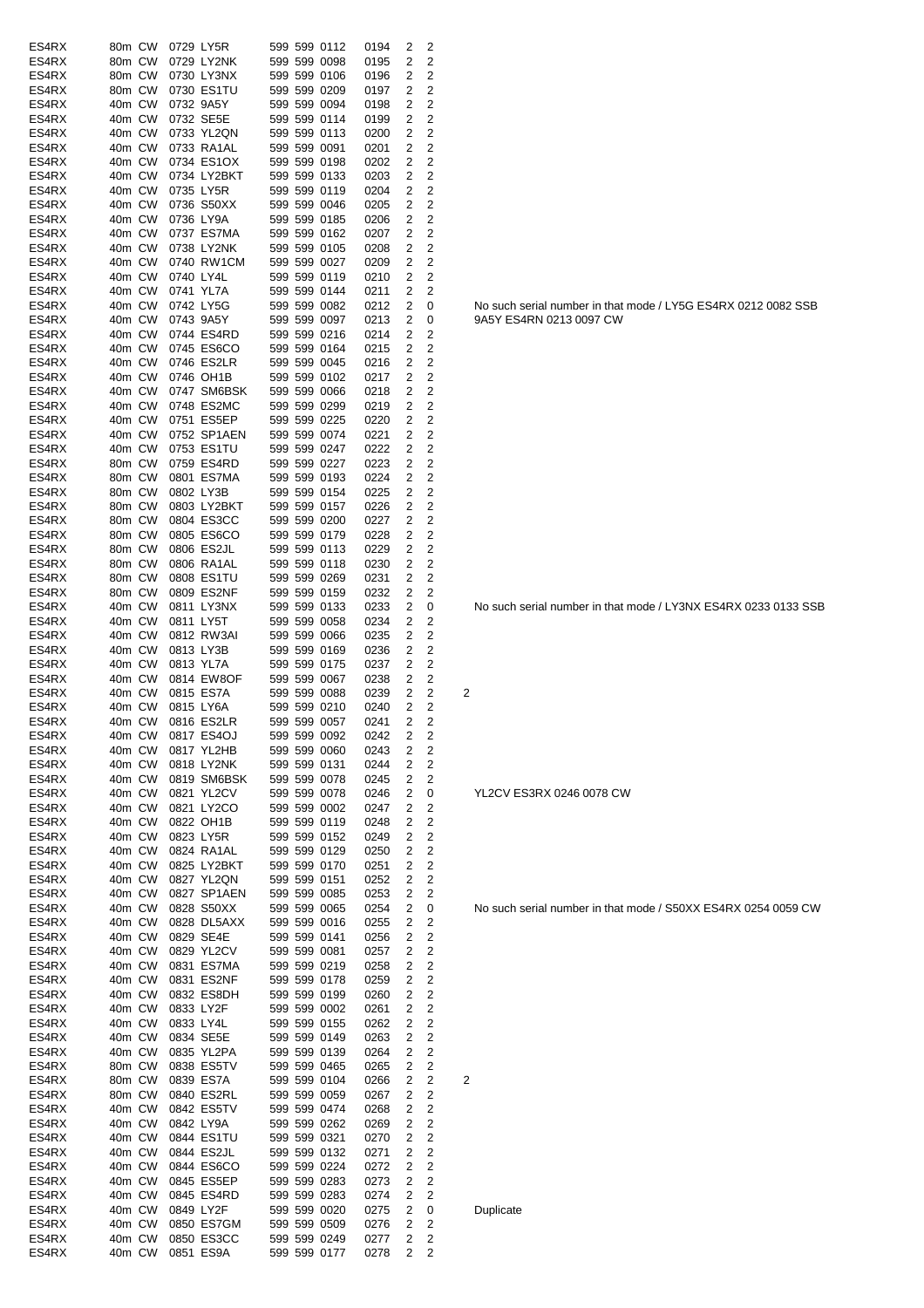| ES4RX | 40m CW |           | 0852 ES1WST/0              |  | 599 599 0165 | 0279 | 2              | 0              |                         |
|-------|--------|-----------|----------------------------|--|--------------|------|----------------|----------------|-------------------------|
| ES4RX | 40m CW |           | 0852 ES3BM                 |  | 599 599 0202 | 0280 | 2              | 2              |                         |
| ES4RX | 80m CW |           | 0855 ES3BM                 |  | 599 599 0205 | 0281 | 2              | 2              |                         |
| ES4RX | 80m CW |           | 0855 LY3B                  |  | 599 599 0199 | 0282 | 2              | 0              |                         |
| ES4RX | 80m CW |           | 0857 ES9C                  |  | 599 599 0325 | 0283 | 2              | 2              |                         |
| ES4RX | 80m CW |           | 0859 YL2QN                 |  | 599 599 0169 | 0284 | 2              | 2              |                         |
| ES4RX | 80m CW |           | 0859 LY5R                  |  | 599 599 0172 | 0285 | 2              | 2              |                         |
| ES5DB | 80m CW |           | 0500 LY2NK                 |  | 599 599 0002 | 0001 | 2              | 2              |                         |
| ES5DB | 80m CW |           | 0501 RW3AI                 |  | 599 599 0002 | 0002 | 2              | 2              |                         |
| ES5DB | 80m CW |           | 0502 LY3B                  |  | 599 599 0003 | 0003 | 2              | 2              |                         |
|       |        |           |                            |  |              |      |                |                |                         |
| ES5DB | 80m CW |           | 0502 LY5R                  |  | 599 599 0005 | 0004 | 2              | 2              |                         |
| ES5DB | 80m CW |           | 0503 LY2SA                 |  | 599 599 0004 | 0005 | 2              | 2              |                         |
| ES5DB | 80m CW |           | 0504 YL2PA                 |  | 599 599 0003 | 0006 | 2              | 2              |                         |
| ES5DB | 80m CW |           | 0505 ES4RX                 |  | 599 599 0014 | 0007 | 2              | 2              |                         |
| ES5DB | 80m CW |           | 0506 ES1WST/0              |  | 599 599 0015 | 0008 | 2              | 2              |                         |
| ES5DB | 80m CW |           | 0511 ES9C                  |  | 599 599 0021 | 0009 | 2              | 2              |                         |
| ES5DB | 80m CW |           | 0511 ES2EZ                 |  | 599 599 0025 | 0010 | 2              | $\overline{c}$ |                         |
| ES5DB | 80m CW |           | 0513 ES0DJ                 |  | 599 599 0027 | 0011 | 2              | 2              |                         |
| ES5DB | 80m CW |           | 0514 ES1CN                 |  | 599 599 0014 | 0012 | 2              | 2              |                         |
| ES5DB | 80m CW |           | 0515 ES7A                  |  | 599 599 0006 | 0013 | 2              | 2              | 2                       |
|       |        |           |                            |  |              |      |                |                |                         |
| ES5DB | 80m CW |           | 0515 ES1TU                 |  | 599 599 0025 | 0014 | 2              | 2              |                         |
| ES5DB | 80m CW |           | 0516 LY2BKT                |  | 599 599 0017 | 0015 | 2              | 2              |                         |
| ES5DB | 80m CW |           | 0516 ES3RF                 |  | 599 599 0012 | 0016 | 2              | 2              |                         |
| ES5DB | 80m CW |           | 0517 LY1EE                 |  | 599 599 0008 | 0017 | 2              | 0              |                         |
| ES5DB | 80m CW |           | 0519 ES4RD                 |  | 599 599 0033 | 0018 | 2              | 2              |                         |
| ES5DB | 80m CW |           | 0520 ES7GM                 |  | 599 599 0048 | 0019 | 2              | 2              |                         |
| ES5DB | 80m CW |           | 0522 ES1OX                 |  | 599 599 0032 | 0020 | 2              | 2              |                         |
|       |        |           |                            |  |              |      |                | $\overline{c}$ |                         |
| ES5DB | 80m CW |           | 0525 ES8DH                 |  | 599 599 0023 | 0021 | 2              |                |                         |
| ES5DB | 80m CW |           | 0527 YL2QN                 |  | 599 599 0015 | 0022 | 2              | 2              |                         |
| ES5DB | 80m CW |           | 0527 ES5TV                 |  | 599 599 0066 | 0023 | 2              | 2              |                         |
| ES5DB | 80m CW |           | 0528 ES5EP                 |  | 599 599 0042 | 0024 | 2              | 2              |                         |
| ES5DB | 80m CW |           | 0528 ES2MC                 |  | 599 599 0046 | 0025 | 2              | 2              |                         |
| ES5DB | 80m CW |           | 0528 OH2PM                 |  | 599 599 0021 | 0026 | 2              | 2              |                         |
| ES5DB | 80m CW |           | 0529 LY3NX                 |  | 599 599 0021 | 0027 | 2              | 2              |                         |
| ES5DB | 80m CW |           | 0529 ES6CO                 |  | 599 599 0034 | 0028 | 2              | 2              |                         |
|       |        |           |                            |  |              |      |                |                |                         |
| ES5DB | 80m CW |           | 0530 OH1B                  |  | 599 599 0020 | 0029 | 2              | 2              |                         |
| ES5DB | 80m CW |           | 0530 SE4E                  |  | 599 599 0020 | 0030 | 2              | 2              |                         |
| ES5DB | 80m CW |           | 0531 ES1AO                 |  | 599 599 0005 | 0031 | 2              | 2              |                         |
| ES5DB | 80m CW |           | 0532 LY5G                  |  | 599 599 0018 | 0032 | 2              | 2              |                         |
| ES5DB | 80m CW | 0532 LY4L |                            |  | 599 599 0027 | 0033 | 2              | 2              |                         |
| ES5DB | 40m CW |           | 0545 ES1WST/0              |  | 599 599 0071 | 0034 | 2              | 2              |                         |
| ES5DB | 40m CW |           | 0546 LY2NK                 |  | 599 599 0033 | 0035 | 2              | 2              |                         |
| ES5DB | 40m CW |           | 0546 9A5Y                  |  | 599 599 0029 | 0036 | 2              | 2              |                         |
|       |        |           |                            |  |              |      |                |                |                         |
| ES5DB | 40m CW |           | 0547 LY3B                  |  | 599 599 0045 | 0037 | 2              | 2              |                         |
| ES5DB | 40m CW |           | 0547 LY2SA                 |  | 599 599 0034 | 0038 | 2              | 2              |                         |
| ES5DB | 40m CW |           | 0548 ES1TU                 |  | 599 599 0064 | 0039 | 2              | 2              |                         |
| ES5DB | 40m CW | 0549 LY4L |                            |  | 599 599 0034 | 0040 | 2              | 2              |                         |
| ES5DB | 40m CW |           | 0549 LY3NX                 |  | 599 599 0033 | 0041 | 2              | 2              |                         |
| ES5DB |        |           | 40m CW 0549 YL2QN          |  | 599 599 0031 | 0042 | $\overline{2}$ | 2              |                         |
| ES5DB | 40m CW |           | 0550 9A2AJ                 |  | 599 599 0016 | 0043 | 2              | 2              |                         |
| ES5DB | 40m CW |           | 0552 UA2FL                 |  | 599 599 0028 | 0044 | 2              | $\overline{c}$ |                         |
|       |        |           |                            |  |              |      |                |                |                         |
| ES5DB | 40m CW |           | 0553 ES2MC                 |  | 599 599 0095 | 0045 | 2              | 2              |                         |
| ES5DB | 40m CW |           | 0554 ES7GM                 |  | 599 599 0126 | 0046 | 2              | 2              |                         |
| ES5DB | 40m CW |           | 0555 LY9A                  |  | 599 599 0069 | 0047 | 2              | $\overline{c}$ |                         |
| ES5DB | 40m CW |           | 0556 RW3AI                 |  | 599 599 0019 | 0048 | 2              | 2              |                         |
| ES5DB | 40m CW |           | 0556 SP1AEN                |  | 599 599 0030 | 0049 | 2              | $\overline{c}$ |                         |
| ES5DB | 40m CW |           | 0557 ES3CC                 |  | 599 599 0054 | 0050 | 2              | $\overline{2}$ |                         |
| ES5DB | 40m CW |           | 0557 ES4RX                 |  | 599 599 0087 | 0051 | 2              | 2              |                         |
| ES5DB | 40m CW |           | 0558 LY6A                  |  | 599 599 0054 | 0052 | 2              | 0              |                         |
| ES5DB | 40m CW |           | 0558 RA1AL                 |  | 599 599 0030 | 0053 | 2              | 2              |                         |
|       | 40m CW |           | 0559 LY5R                  |  | 599 599 0042 |      |                |                |                         |
| ES5DB |        |           |                            |  |              | 0054 | 2              | 2              |                         |
| ES5DB | 40m CW |           | 0559 LY2BKT                |  | 599 599 0047 | 0055 | 2              | 2              |                         |
| ES5DB | 40m CW |           | 0559 ES7MA                 |  | 599 599 0062 | 0056 | 2              | 2              |                         |
| ES5DB | 40m CW |           | 0600 ES1CN                 |  | 599 599 0070 | 0057 | 2              | 2              |                         |
| ES5DB | 80m CW |           | 0602 ES3CC                 |  | 599 599 0060 | 0058 | 2              | 2              |                         |
| ES5DB | 80m CW |           | 0604 ES1WST/0 599 599 0087 |  |              | 0059 | 2              | 2              |                         |
| ES5DB | 80m CW |           | 0605 ES6DO                 |  | 599 599 0027 | 0060 | 2              | 2              |                         |
| ES5DB | 80m CW |           | 0606 ES2BH                 |  | 599 599 0104 | 0061 | 2              | 2              |                         |
| ES5DB | 80m CW |           | 0607 LY2NK                 |  | 599 599 0045 | 0062 | 2              | $\overline{c}$ |                         |
|       |        |           |                            |  |              |      |                |                |                         |
| ES5DB | 80m CW |           | 0608 ES5EP                 |  | 599 599 0094 | 0063 | 2              | 2              |                         |
| ES5DB | 80m CW |           | 0609 ES9C                  |  | 599 599 0097 | 0064 | 2              | 2              |                         |
| ES5DB | 40m CW |           | 0613 LY3B                  |  | 599 599 0072 | 0065 | 2              | 2              |                         |
| ES5DB | 40m CW |           | 0613 YL2PA                 |  | 599 599 0042 | 0066 | 2              | 2              |                         |
| ES5DB | 40m CW |           | 0613 SM6BSK                |  | 599 599 0034 | 0067 | 2              | 2              |                         |
| ES5DB | 40m CW |           | 0614 RA1AL                 |  | 599 599 0043 | 0068 | 2              | 2              |                         |
| ES5DB | 40m CW |           | 0614 YL2HB                 |  | 599 599 0024 | 0069 | 2              | 2              |                         |
| ES5DB | 40m CW |           | 0615 ES2LR                 |  | 599 599 0018 | 0070 | 2              | $\overline{c}$ |                         |
|       |        |           |                            |  |              |      |                |                |                         |
| ES5DB | 40m CW |           | 0615 SE4E                  |  | 599 599 0057 | 0071 | 2              | 2              |                         |
| ES5DB | 40m CW |           | 0615 EU6AA                 |  | 599 599 0011 | 0072 | 2              | 2              |                         |
| ES5DB | 40m CW |           | 0616 ES4RX                 |  | 599 599 0119 | 0073 | 2              | 2              |                         |
| ES5DB | 40m CW |           | 0617 RV3ZN                 |  | 599 599 0003 | 0074 | 2              | 2              | $\overline{\mathbf{c}}$ |
| ES5DB | 40m CW |           | 0619 LY1EE                 |  | 599 599 0017 | 0075 | 2              | $\overline{c}$ |                         |
| ES5DB | 40m CW |           | 0621 ES1TU                 |  | 599 599 0123 | 0076 | 2              | 2              |                         |
| ES5DB | 40m CW |           | 0622 LY2BKT                |  | 599 599 0068 | 0077 | 2              | 2              |                         |
| ES5DB | 40m CW |           | 0623 ES2DW 599 599 0053    |  |              | 0078 | 2              | 2              |                         |

# **Duplicate**

LY1EE ES5TV 0039 0008 CW / LY1EE ES5DB 0017 0009 CW

LY6A ES2EZ 0065 0054 CW / LY6A ES5DB 0052 0064 CW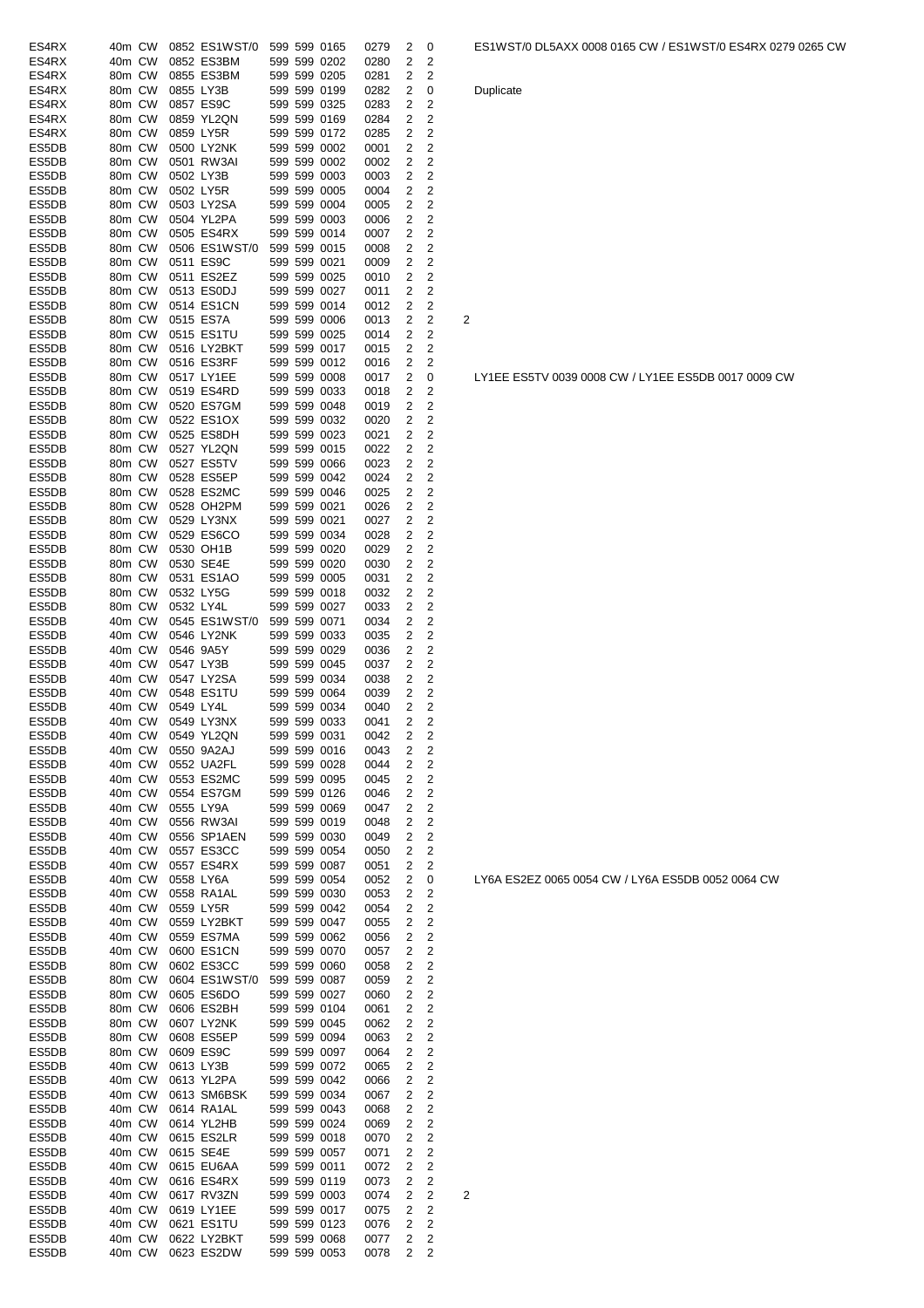| ES5DB          | 40m CW           |  | 0624 RW3AI               |  | 599 599 0032                 | 0079         | 2              | 2      |                                                                                              |
|----------------|------------------|--|--------------------------|--|------------------------------|--------------|----------------|--------|----------------------------------------------------------------------------------------------|
| ES5DB          | 40m CW           |  | 0625 LY4L                |  | 599 599 0069                 | 0080         | 2              | 2      |                                                                                              |
| ES5DB          | 40m CW           |  | 0627 LY2NK               |  | 599 599 0058                 | 0081         | 2              | 2      |                                                                                              |
| ES5DB<br>ES5DB | 80m CW<br>80m CW |  | 0628 ES4RX<br>0629 RA1AL |  | 599 599 0137                 | 0082         | 2              | 2      |                                                                                              |
| ES5DB          | 80m CW           |  | 0629 LY6A                |  | 599 599 0064<br>599 599 0103 | 0083<br>0084 | 2<br>2         | 0<br>2 | RA1AL ES9A 0082 0064 CW / RA1AL ES5                                                          |
| ES5DB          | 80m CW           |  | 0630 LY3NX               |  | 599 599 0065                 | 0085         | 2              | 2      |                                                                                              |
| ES5DB          | 80m CW           |  | 0631 ES2JL               |  | 599 599 0057                 | 0086         | 2              | 2      |                                                                                              |
| ES5DB          | 80m CW           |  | 0632 ES1OX               |  | 599 599 0123                 | 0087         | 2              | 2      |                                                                                              |
| ES5DB          | 80m CW           |  | 0633 ES7GM               |  | 599 599 0222                 | 0088         | 2              | 2      |                                                                                              |
| ES5DB          | 80m CW           |  | 0635 ES1AQ               |  | 599 599 0046                 | 0089         | 2              | 0      | / ES1AO ES5DB 0089 0046 CW                                                                   |
| ES5DB          | 80m CW           |  | 0639 ES2NF               |  | 599 599 0094                 | 0090         | 2              | 2      |                                                                                              |
| ES5DB          | 40m CW           |  | 0643 SE5E                |  | 599 599 0078                 | 0091         | 2              | 2      |                                                                                              |
| ES5DB<br>ES5DB | 40m CW<br>40m CW |  | 0643 LY9A<br>0644 LY5R   |  | 599 599 0131<br>599 599 0077 | 0092<br>0093 | 2<br>2         | 2<br>2 |                                                                                              |
| ES5DB          | 40m CW           |  | 0644 9A5Y                |  | 599 599 0066                 | 0094         | 2              | 2      |                                                                                              |
| ES5DB          | 40m CW           |  | 0644 LY6A                |  | 599 599 0121                 | 0095         | 2              | 2      |                                                                                              |
| ES5DB          | 40m CW           |  | 0645 LY5T                |  | 599 599 0020                 | 0096         | 2              | 2      |                                                                                              |
| ES5DB          | 40m CW           |  | 0646 YL2QN               |  | 599 599 0078                 | 0097         | 2              | 2      |                                                                                              |
| ES5DB          | 40m CW           |  | 0647 ES8DH               |  | 599 599 0096                 | 0098         | 2              | 2      |                                                                                              |
| ES5DB          | 40m CW           |  | 0648 EW8OF               |  | 599 599 0033                 | 0099         | 2              | 2      |                                                                                              |
| ES5DB          | 40m CW           |  | 0650 SP1AEN              |  | 599 599 0053                 | 0100         | 2              | 2      |                                                                                              |
| ES5DB<br>ES5DB | 40m CW<br>40m CW |  | 0650 YL7A<br>0651 ES6CO  |  | 599 599 0099<br>599 599 0118 | 0101<br>0102 | 2<br>2         | 2<br>2 |                                                                                              |
| ES5DB          | 40m CW           |  | 0655 ES1OX               |  | 599 599 0150                 | 0103         | 2              | 2      |                                                                                              |
| ES5DB          | 40m CW           |  | 0656 ES5EP               |  | 599 599 0153                 | 0104         | 2              | 2      |                                                                                              |
| ES5DB          | 40m CW           |  | 0657 ES5TV               |  | 599 599 0256                 | 0105         | 2              | 2      |                                                                                              |
| ES5DB          | 40m CW           |  | 0658 ES9A                |  | 599 599 0091                 | 0106         | 2              | 2      |                                                                                              |
| ES5DB          | 40m CW           |  | 0658 UA2FL               |  | 599 599 0052                 | 0107         | 2              | 2      |                                                                                              |
| ES5DB          | 40m CW           |  | 0700 ES0DJ               |  | 599 599 0197                 | 0108         | 2              | 2      |                                                                                              |
| ES5DB          | 40m CW           |  | 0701 UX7UN               |  | 599 599 0007                 | 0109         | 2              | 2      |                                                                                              |
| ES5DB          | 40m CW           |  | 0702 RW1CM               |  | 599 599 0017                 | 0110         | 2              | 2      |                                                                                              |
| ES5DB          | 40m CW           |  | 0702 LY3NX               |  | 599 599 0086                 | 0111         | 2              | 2      |                                                                                              |
| ES5DB<br>ES5DB | 40m CW<br>40m CW |  | 0704 LY2CV<br>0705 9A5Y  |  | 599 599 0050<br>599 599 0077 | 0112<br>0113 | 2<br>2         | 0<br>2 | / YL2CV ES5DB 0112 0050 CW                                                                   |
| ES5DB          | 40m CW           |  | 0706 YL2QN               |  | 599 599 0088                 | 0114         | 2              | 2      |                                                                                              |
| ES5DB          | 40m CW           |  | 0706 LY5R                |  | 599 599 0088                 | 0115         | 2              | 2      |                                                                                              |
| ES5DB          | 40m CW           |  | 0706 LY9A                |  | 599 599 0154                 | 0116         | 2              | 2      |                                                                                              |
| ES5DB          | 40m CW           |  | 0707 RA3NC               |  | 599 599 0028                 | 0117         | 2              | 2      |                                                                                              |
| ES5DB          | 40m CW           |  | 0708 LY3B                |  | 599 599 0115                 | 0118         | 2              | 2      |                                                                                              |
| ES5DB          | 40m CW           |  | 0712 ES1CN               |  | 599 599 0151                 | 0119         | 2              | 2      |                                                                                              |
| ES5DB          | 40m CW           |  | 0712 ES4RX               |  | 599 599 0172                 | 0120         | 2              | 2      |                                                                                              |
| ES5DB          | 40m CW           |  | 0713 ES5TV               |  | 599 599 0292                 | 0121         | 2              | 2      |                                                                                              |
| ES5DB<br>ES5DB | 80m CW<br>80m CW |  | 0715 ES9C<br>0716 ES2BH  |  | 599 599 0194<br>599 599 0231 | 0122<br>0123 | 2<br>2         | 2<br>2 |                                                                                              |
| ES5DB          | 80m CW           |  | 0716 RA1AL               |  | 599 599 0081                 | 0124         | 2              | 2      |                                                                                              |
| ES5DB          | 80m CW           |  | 0718 ES7MA               |  | 599 599 0149                 | 0125         | 2              | 2      |                                                                                              |
| ES5DB          |                  |  | 80m CW 0718 SE5E         |  | 599 599 0103                 | 0126         | 2              | 2      |                                                                                              |
| ES5DB          |                  |  | 80m CW 0719 ES3CC        |  | 599 599 0153                 | 0127         | $\overline{c}$ | 2      |                                                                                              |
| ES5DB          | 80m CW           |  | 0720 ES6CO               |  | 599 599 0139                 | 0128         | 2              | 2      |                                                                                              |
| ES5DB          | 80m CW           |  | 0722 ES2EZ               |  | 599 599 0221                 | 0129         | 2              | 2      |                                                                                              |
| ES5DB          | 80m CW           |  | 0723 ES4RX               |  | 599 599 0187                 | 0130         | 2              | 2      |                                                                                              |
| ES5DB<br>ES5DB | 80m CW<br>40m CW |  | 0724 ES5TV<br>0726 ES4RD |  | 599 599 0314<br>599 599 0201 | 0131<br>0132 | 2<br>2         | 2<br>2 |                                                                                              |
| ES5DB          | 40m CW           |  | 0728 ES1WST/0            |  | 599 599 0182                 | 0133         | 2              | 2      |                                                                                              |
| ES5DB          | 40m CW           |  | 0730 ES3CC               |  | 599 599 0169                 | 0134         | 2              | 2      |                                                                                              |
| ES5DB          | 40m CW           |  | 0731 ES5QA               |  | 599 599 0159                 | 0135         | 2              | 2      |                                                                                              |
| ES5DB          | 40m CW           |  | 0732 SM5ALJ              |  | 599 599 0018                 | 0136         | 2              | 2      |                                                                                              |
| ES5DB          | 40m CW           |  | 0733 LY2DX               |  | 599 599 0013                 | 0137         | 2              | 2      |                                                                                              |
| ES5DB          | 40m CW           |  | 0734 LY2NK               |  | 599 599 0101                 | 0138         | 2              | 2      |                                                                                              |
| ES5DB          | 40m CW           |  | 0734 LY5G                |  | 599 599 0079                 | 0139         | 2              | 0      | No such serial number in that mode / LY50                                                    |
| ES5DB          | 40m CW           |  | 0735 LY2BKT              |  | 599 599 0134                 | 0140         | 2              | 2      |                                                                                              |
| ES5DB<br>ES5DB | 40m CW<br>40m CW |  | 0735 ES8DH<br>0736 ES2LR |  | 599 599 0142<br>599 599 0041 | 0141<br>0142 | 2<br>2         | 2<br>2 |                                                                                              |
| ES5DB          | 40m CW           |  | 0737 YL2PA               |  | 599 599 0100                 | 0143         | 2              | 2      |                                                                                              |
| ES5DB          | 40m CW           |  | 0738 ES2EZ               |  | 599 599 0255                 | 0144         | 2              | 2      |                                                                                              |
| ES5DB          | 40m CW           |  | 0740 UA2FL               |  | 599 599 0068                 | 0145         | 2              | 2      |                                                                                              |
| ES5DB          | 40m CW           |  | 0741 ES7GM               |  | 599 599 0355                 | 0146         | 2              | 2      |                                                                                              |
| ES5DB          | 40m CW           |  | 0743 LY5T                |  | 599 599 0051                 | 0147         | 2              | 2      |                                                                                              |
| ES5DB          | 40m CW           |  | 0743 ES5EP               |  | 599 599 0221                 | 0148         | 2              | 2      |                                                                                              |
| ES5DB          | 40m CW           |  | 0744 EW8OF               |  | 599 599 0057                 | 0149         | 2              | 2      |                                                                                              |
| ES5DB          | 40m CW           |  | 0747 ES1TU               |  | 599 599 0238                 | 0150         | 2              | 2      |                                                                                              |
| ES5DB<br>ES5DB | 40m CW<br>40m CW |  | 0750 LY3B<br>0752 LY5R   |  | 599 599 0151<br>599 599 0129 | 0151<br>0152 | 2<br>2         | 0<br>0 | In Log: 40m; In the other station's log: 80m<br>In Log: 40m; In the other station's log: 80m |
| ES5DB          | 40m CW           |  | 0752 ES8DH               |  | 599 599 0154                 | 0153         | 2              | 0      | In Log: 40m; In the other station's log: 80m                                                 |
| ES5DB          | 40m CW           |  | 0754 ES9A                |  | 599 599 0130                 | 0154         | 2              | 2      |                                                                                              |
| ES5DB          | 40m CW           |  | 0756 YL7A                |  | 599 599 0157                 | 0155         | 2              | 2      |                                                                                              |
| ES5DB          | 40m CW           |  | 0758 LY6A                |  | 599 599 0188                 | 0156         | 2              | 2      |                                                                                              |
| ES5DB          | 40m CW           |  | 0759 ES2JL               |  | 599 599 0111                 | 0157         | 2              | 2      |                                                                                              |
| ES5DB          | 40m CW           |  | 0801 ES3BM               |  | 599 599 0153                 | 0158         | 2              | 0      | ES3BM ES5DB 0159 0153 CW                                                                     |
| ES5DB          | 40m CW           |  | 0802 ES5EP               |  | 599 599 0235                 | 0159         | 2              | 2      |                                                                                              |
| ES5DB          | 40m CW           |  | 0803 ES1TU               |  | 599 599 0263                 | 0160         | 2              | 2      |                                                                                              |
| ES5DB<br>ES5DB | 40m CW<br>40m CW |  | 0805 ES0DJ<br>0806 LY3B  |  | 599 599 0295<br>599 599 0162 | 0161<br>0162 | 2<br>2         | 2<br>2 |                                                                                              |
| ES5DB          | 40m CW           |  | 0808 ES4RD               |  | 599 599 0237                 | 0163         | 2              | 2      |                                                                                              |
|                |                  |  |                          |  |                              |              |                |        |                                                                                              |

RA1AL ES9A 0082 0064 CW / RA1AL ES5DB 0083 0054 CW

No such serial number in that mode / LY5G ES5DB 0139 0079 SSB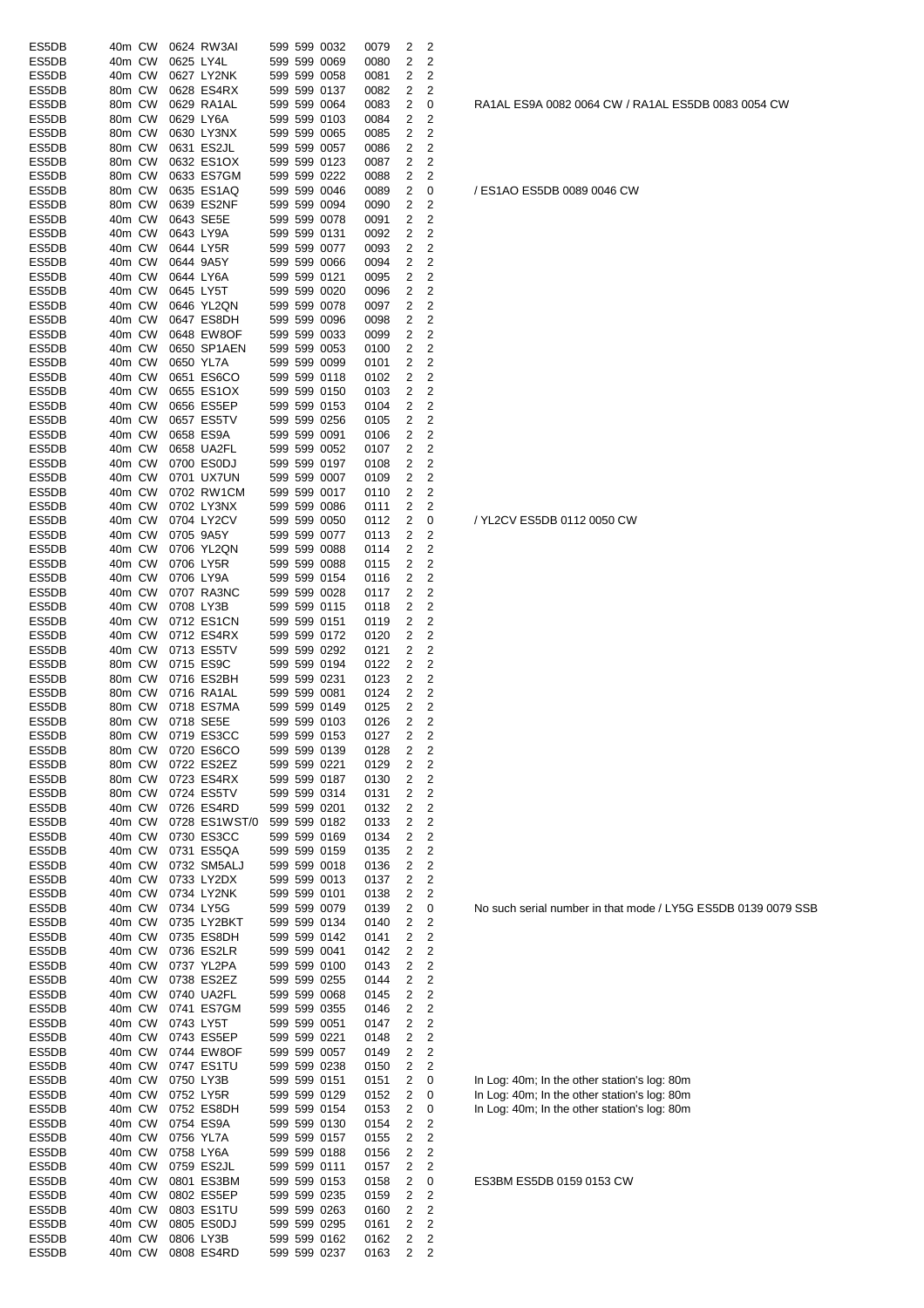| ES5DB          | 40m CW |        |           | 0809 ES7GM                           |  | 599 599 0424                 | 0164         | 2              | 2                       |                |
|----------------|--------|--------|-----------|--------------------------------------|--|------------------------------|--------------|----------------|-------------------------|----------------|
| ES5DB          | 40m CW |        |           | 0810 ES9C                            |  | 599 599 0266                 | 0165         | 2              | 2                       |                |
| ES5DB          | 80m CW |        |           | 0826 ES6DO                           |  | 599 599 0160                 | 0166         | 2              | 2                       |                |
| ES5DB          | 80m CW |        |           | 0827 ES2JL                           |  | 599 599 0128                 | 0167         | 2              | 0                       |                |
| ES5DB          | 80m CW |        |           | 0828 ES8DH                           |  | 599 599 0197                 | 0168         | 2              | 2                       |                |
| ES5DB          | 80m CW |        |           | 0828 RA1AL                           |  | 599 599 0133                 | 0169         | 2              | 2                       |                |
| ES5DB          | 80m CW |        |           | 0828 ES5TV                           |  | 599 599 0453                 | 0170         | 2              | 2                       |                |
| ES5DB          | 80m CW |        |           | 0829 LY2NK                           |  | 599 599 0136                 | 0171         | 2              | 2                       |                |
| ES5DB          | 80m CW |        |           | 0830 LY3NX                           |  | 599 599 0145                 | 0172         | 2              | 2                       |                |
| ES5DB          | 80m CW |        |           | 0830 ES4RD                           |  | 599 599 0267                 | 0173         | 2              | 0                       |                |
| ES5DB          | 80m CW |        |           | 0835 OH1B                            |  | 599 599 0126                 | 0174         | 2              | 2                       |                |
| ES5DB          | 40m CW |        |           | 0837 UA2FL                           |  | 599 599 0084                 | 0175         | 2              | 2                       |                |
| ES5DB          | 40m CW |        |           | 0840 ES3CC                           |  | 599 599 0242                 | 0176         | 2              | 2                       |                |
| ES5DB          | 40m CW |        |           | 0841 ES5TV                           |  | 599 599 0470                 | 0177         | 2              | 2                       |                |
| ES5DB          | 40m CW |        |           | 0841 LY2BKT                          |  | 599 599 0189                 | 0178         | 2              | 2                       |                |
| ES5DB          | 40m CW |        |           | 0842 LY9A                            |  | 599 599 0261                 | 0179         | 2              | 2                       |                |
| ES5DB          | 40m CW |        |           | 0842 RA1AL                           |  | 599 599 0142                 | 0180         | 2              | $\overline{c}$          |                |
| ES5DB          | 40m CW |        |           | 0843 DL5AXX                          |  | 599 599 0028                 | 0181         | 2              | 2                       |                |
| ES5DB          | 40m CW |        |           | 0844 LY2F                            |  | 599 599 0017                 | 0182         | 2              | 2                       |                |
|                |        |        |           |                                      |  |                              |              |                |                         |                |
| ES5DB          | 40m CW |        |           | 0844 YL7A                            |  | 599 599 0202                 | 0183         | 2              | 2                       |                |
| ES5DB          | 40m CW |        |           | 0845 LY2NK                           |  | 599 599 0150                 | 0184         | 2              | 2                       |                |
| ES5DB          | 40m CW |        |           | 0845 LY5R                            |  | 599 599 0167                 | 0185         | 2              | 2                       |                |
| ES5DB          | 40m CW |        |           | 0845 ES6CO                           |  | 599 599 0225                 | 0186         | 2              | 2                       |                |
| ES5DB          | 40m CW |        |           | 0846 YL2QN                           |  | 599 599 0165                 | 0187         | 2              | 2                       |                |
| ES5DB          | 40m CW |        |           | 0846 EW8OF                           |  | 599 599 0075                 | 0188         | 2              | 2                       |                |
| ES5DB          | 40m CW |        |           | 0847 RW3AI                           |  | 599 599 0071                 | 0189         | 2              | 0                       |                |
| ES5DB          | 40m CW |        |           | 0848 YL2PA                           |  | 599 599 0150                 | 0190         | 2              | 2                       |                |
| ES5DB          | 40m CW |        |           | 0849 ES7MA                           |  | 599 599 0243                 | 0191         | 2              | 2                       |                |
| ES5DB          | 40m CW |        |           | 0850 LY6A                            |  | 599 599 0244                 | 0192         | 2              | $\overline{2}$          |                |
| ES5DB          | 80m CW |        |           | 0854 ES3BM                           |  | 599 599 0204                 | 0193         | 2              | 2                       |                |
| ES5DB          | 40m CW |        |           | 0858 ES2BH                           |  | 599 599 0389                 | 0194         | 2              | 2                       |                |
| ES5EP          | 80m CW |        |           | 0500 ES0DJ                           |  | 599 599 0001                 | 0001         | 2              | 2                       |                |
| ES5EP          | 80m CW |        |           | 0502 ES5TV                           |  | 599 599 0008                 | 0002         | 2              | 2                       |                |
| ES5EP          | 80m CW |        |           | 0503 ES9C                            |  | 599 599 0006                 | 0003         | 2              | 2                       |                |
| ES5EP          | 80m CW |        |           | 0503 ES7GM                           |  | 599 599 0013                 | 0004         | 2              | 2                       |                |
| ES5EP          | 80m CW |        |           | 0504 ES2BH                           |  | 599 599 0009                 | 0005         | 2              | 2                       |                |
| ES5EP          | 80m CW |        |           | 0504 ES1WST/0                        |  | 599 599 0011                 | 0006         | 2              | 2                       |                |
| ES5EP          | 80m CW |        |           | 0506 UA2FL                           |  | 599 599 0003                 | 0007         | 2              | 2                       |                |
| ES5EP          | 80m CW |        |           | 0507 LY9A                            |  | 599 599 0015                 | 0008         | 2              | 2                       |                |
| ES5EP          | 80m CW |        |           | 0507 ES1TU                           |  | 599 599 0011                 | 0009         | 2              | 2                       |                |
| ES5EP          | 80m CW |        |           | 0507 YL2PA                           |  | 599 599 0008                 | 0010         | 2              | 2                       |                |
| ES5EP          | 80m CW |        |           | 0508 LY6A                            |  | 599 599 0014                 |              | 2              | 2                       |                |
|                |        |        |           |                                      |  |                              | 0011         |                |                         |                |
| ES5EP          | 80m CW |        |           | 0508 9A5Y                            |  | 599 599 0005                 | 0012         | 2              | 2                       |                |
| ES5EP          | 80m CW |        |           | 0508 ES3HZ                           |  | 599 599 0003                 | 0013         | 2              | 2                       |                |
| ES5EP          | 80m CW |        |           | 0509 OH2PM                           |  | 599 599 0010                 | 0014         | 2              | 2                       |                |
| ES5EP          | 80m CW |        |           | 0509 LY2BKT                          |  | 599 599 0011                 | 0015         | 2              | 2                       |                |
| ES5EP          | 80m CW |        |           | 0509 LY5R                            |  | 599 599 0012                 | 0016         | 2              | 2                       |                |
| ES5EP          | 80m CW |        | 0510 LY4L |                                      |  | 599 599 0011                 | 0017         | 2              | 2                       |                |
| ES5EP          |        |        |           | 80m CW 0510 LY3B                     |  | 599 599 0015                 | 0018         | $\overline{2}$ | 2                       |                |
| ES5EP          |        | 80m CW |           | 0510 LY3NX                           |  | 599 599 0007                 | 0019         | 2              | 2                       |                |
| ES5EP          |        | 80m CW |           | 0511 ES1CN                           |  | 599 599 0009                 | 0020         | 2              | 2                       |                |
| ES5EP          | 80m CW |        |           | 0512 ES2TI                           |  | 599 599 0005                 | 0021         | 2              | 2                       |                |
| ES5EP          | 80m CW |        |           | 0512 LY2SA                           |  | 599 599 0014                 | 0022         | 2              | $\overline{c}$          |                |
| ES5EP          | 80m CW |        |           | 0513 YL2CV                           |  | 599 599 0007                 | 0023         | 2              | $\overline{c}$          |                |
| ES5EP          | 80m CW |        |           | 0513 ES3CC                           |  | 599 599 0006                 | 0024         | 2              | 2                       |                |
| ES5EP          | 80m CW |        |           | 0514 LY5G                            |  | 599 599 0010                 | 0025         | 2              | $\overline{c}$          |                |
| ES5EP          | 80m CW |        |           | 0514 OH1B                            |  | 599 599 0011                 | 0026         | 2              | 2                       |                |
| ES5EP          | 80m CW |        |           | 0514 LY2NK                           |  | 599 599 0015                 | 0027         | 2              | $\overline{c}$          |                |
| ES5EP          | 80m CW |        |           | 0515 ES2LR                           |  | 599 599 0005                 | 0028         | 2              | $\overline{\mathbf{c}}$ |                |
| ES5EP          | 80m CW |        |           | 0515 ES3RF                           |  | 599 599 0011                 | 0029         | 2              | $\overline{c}$          |                |
| ES5EP          | 80m CW |        |           | 0516 ES2RL                           |  | 599 599 0008                 | 0030         | 2              | 0                       |                |
| ES5EP          |        | 80m CW |           | 0517 ES2JL                           |  | 599 599 0009                 | 0031         | 2              | $\overline{c}$          |                |
| ES5EP          |        | 80m CW |           | 0518 ES2MC                           |  | 599 599 0033                 | 0032         | 2              | 2                       |                |
| ES5EP          | 80m CW |        |           | 0519 ES7MA                           |  | 599 599 0022                 | 0033         | 2              | 2                       |                |
| ES5EP          |        | 80m CW |           | 0519 ES3BM                           |  | 599 599 0023                 | 0034         | 2              | 2                       |                |
| ES5EP          | 80m CW |        |           | 0520 YL7A                            |  | 599 599 0016                 | 0035         | 2              | 2                       |                |
| ES5EP          | 80m CW |        |           | 0520 ES1OX                           |  | 599 599 0031                 | 0036         | 2              | $\overline{c}$          |                |
| ES5EP          | 80m CW |        |           | 0521 ES7A                            |  | 599 599 0007                 | 0037         | 2              | 2                       | $\overline{c}$ |
| ES5EP          | 80m CW |        |           | 0522 ES4RD                           |  | 599 599 0036                 | 0038         | 2              | 2                       |                |
| ES5EP          | 80m CW |        |           | 0522 ES6CO                           |  | 599 599 0028                 | 0039         | 2              | 2                       |                |
| ES5EP          |        | 80m CW |           | 0525 YL2QN                           |  | 599 599 0013                 | 0040         | 2              | 2                       |                |
| ES5EP          | 80m CW |        |           | 0526 SM6BSK                          |  | 599 599 0009                 |              | 2              | 2                       |                |
|                |        |        |           | 0528 ES5DB                           |  | 599 599 0024                 | 0041         |                | $\overline{c}$          |                |
| ES5EP          | 80m CW |        |           |                                      |  |                              | 0042         | 2              |                         |                |
| ES5EP          | 40m CW |        |           | 0533 HA3OU                           |  | 599 599 0003                 | 0043         | 2              | 2                       |                |
| ES5EP          | 40m CW |        |           | 0533 EW8OF                           |  | 599 599 0010                 | 0044         | 2              | 2                       |                |
| ES5EP          | 40m CW |        |           | 0534 9A2AJ                           |  | 599 599 0007                 | 0045         | 2              | 2                       |                |
| ES5EP          |        |        |           | 0534 SM6BSK                          |  | 599 599 0012                 | 0046         | 2              | 2                       |                |
|                | 40m CW |        |           |                                      |  |                              |              |                |                         |                |
| ES5EP          | 40m CW |        |           | 0535 LY4L                            |  | 599 599 0020                 | 0047         | 2              | 0                       |                |
| ES5EP          | 40m CW |        |           | 0535 LY5R                            |  | 599 599 0023                 | 0048         | 2              | 2                       |                |
| ES5EP          | 40m CW |        |           | 0535 LZ3FM                           |  | 599 599 0004                 | 0049         | 2              | 2                       |                |
| ES5EP          | 40m CW |        |           | 0536 YL2HB                           |  | 599 599 0010                 | 0050         | 2              | 2                       |                |
| ES5EP          | 40m CW |        |           | 0537 SP1AEN                          |  | 599 599 0019                 | 0051         | 2              | $\overline{c}$          |                |
| ES5EP          | 40m CW |        |           | 0537 LY3B                            |  |                              | 0052         | 2              | 2                       |                |
| ES5EP<br>ES5EP | 40m CW | 40m CW |           | 0537 LY4L<br>0538 RA3NC 599 599 0005 |  | 599 599 0033<br>599 599 0029 | 0053<br>0054 | 2<br>2         | $\overline{c}$<br>2     |                |

# LY4L ES1OX 0033 0020 CW

### ES2RL ES2EP 0030 0008 CW

RW3AI ES1WST/0 0144 0071 CW / RW3AI ES5DB 0189 0079 CW

ES4RD ES5DH 0173 0267 CW

ES2JL ES5DB 0135 0128 CW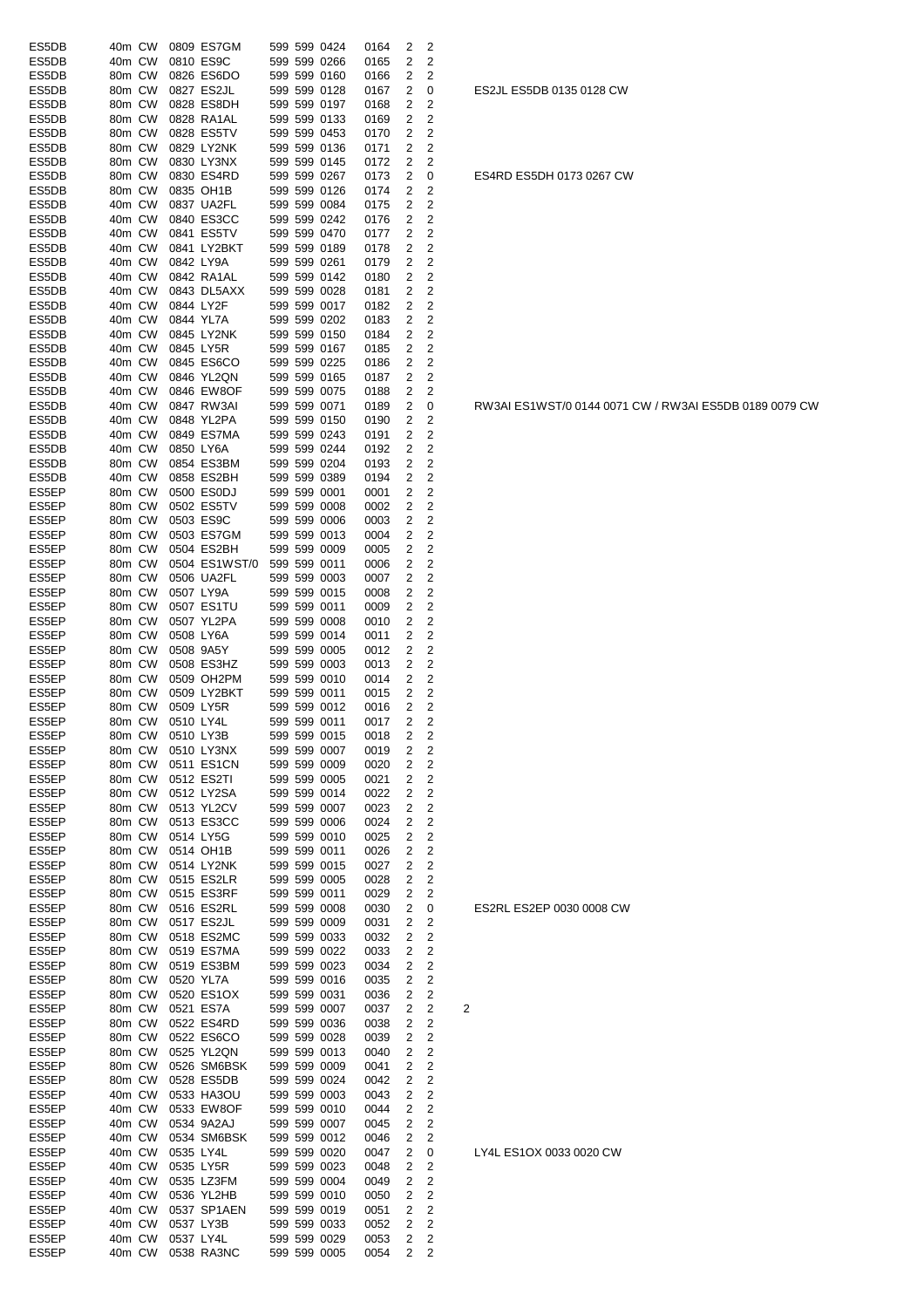| ES5EP | 40m CW |  | 0538 LY6A     |  | 599 599 0042 | 0055 | 2 | 2              |   |
|-------|--------|--|---------------|--|--------------|------|---|----------------|---|
| ES5EP | 40m CW |  | 0539 LY2BKT   |  | 599 599 0029 | 0056 | 2 | 2              |   |
|       |        |  |               |  |              |      |   |                |   |
| ES5EP | 40m CW |  | 0539 PA0FAW   |  | 599 599 0002 | 0057 | 2 | 2              | 2 |
| ES5EP | 40m CW |  | 0540 SM2BJT   |  | 599 599 0004 | 0058 | 2 | 0              |   |
| ES5EP | 40m CW |  | 0540 US4IRT   |  | 599 599 0003 | 0059 | 2 | 2              |   |
| ES5EP | 40m CW |  | 0541 LY2NK    |  | 599 599 0026 | 0060 | 2 | 2              |   |
| ES5EP | 40m CW |  | 0541 OH1B     |  | 599 599 0026 | 0061 | 2 | 2              |   |
|       |        |  |               |  |              |      |   |                |   |
| ES5EP | 40m CW |  | 0541 RA1AL    |  | 599 599 0015 | 0062 | 2 | 2              |   |
| ES5EP | 40m CW |  | 0544 ES0DJ    |  | 599 599 0053 | 0063 | 2 | 2              |   |
| ES5EP | 40m CW |  | 0544 UA2FL    |  | 599 599 0026 | 0064 | 2 | 2              |   |
| ES5EP | 40m CW |  | 0546 ES7MA    |  | 599 599 0043 | 0065 | 2 | 2              |   |
| ES5EP | 40m CW |  | 0547 ES1TU    |  | 599 599 0062 | 0066 | 2 | 2              |   |
|       |        |  |               |  |              |      |   |                |   |
| ES5EP | 40m CW |  | 0548 ES3CC    |  | 599 599 0043 | 0067 | 2 | 2              |   |
| ES5EP | 40m CW |  | 0548 ES4RD    |  | 599 599 0075 | 0068 | 2 | 2              |   |
| ES5EP | 40m CW |  | 0551 ES9A     |  | 599 599 0036 | 0069 | 2 | 2              |   |
| ES5EP | 40m CW |  | 0551 ES5TV    |  | 599 599 0116 | 0070 | 2 | 2              |   |
| ES5EP | 40m CW |  | 0553 ES3BM    |  | 599 599 0045 | 0071 | 2 | 2              |   |
|       |        |  |               |  |              |      |   |                |   |
| ES5EP | 40m CW |  | 0553 ES4RX    |  | 599 599 0083 | 0072 | 2 | 2              |   |
| ES5EP | 40m CW |  | 0554 LY9A     |  | 599 599 0067 | 0073 | 2 | 2              |   |
| ES5EP | 40m CW |  | 0554 LY2SA    |  | 599 599 0041 | 0074 | 2 | 2              |   |
| ES5EP | 40m CW |  | 0555 ES1OX    |  | 599 599 0076 | 0075 | 2 | 2              |   |
| ES5EP | 40m CW |  | 0556 ES8DH    |  | 599 599 0055 | 0076 | 2 | 2              |   |
|       |        |  |               |  |              |      |   |                |   |
| ES5EP | 40m CW |  | 0556 9A5Y     |  | 599 599 0036 | 0077 | 2 | 2              |   |
| ES5EP | 40m CW |  | 0557 ES1AO    |  | 599 599 0020 | 0078 | 2 | 2              |   |
| ES5EP | 40m CW |  | 0558 ES6CO    |  | 599 599 0070 | 0079 | 2 | 2              |   |
| ES5EP | 40m CW |  | 0558 ES2EZ    |  | 599 599 0087 | 0080 | 2 | 2              |   |
|       |        |  |               |  |              |      |   |                |   |
| ES5EP | 80m CW |  | 0600 ES1WST/0 |  | 599 599 0083 | 0081 | 2 | 2              |   |
| ES5EP | 80m CW |  | 0601 ES1OX    |  | 599 599 0083 | 0082 | 2 | 2              |   |
| ES5EP | 80m CW |  | 0602 ES2BH    |  | 599 599 0095 | 0083 | 2 | 2              |   |
| ES5EP | 80m CW |  | 0602 ES6CO    |  | 599 599 0073 | 0084 | 2 | 2              |   |
| ES5EP | 80m CW |  | 0603 ES2EZ    |  | 599 599 0092 | 0085 | 2 | 2              |   |
|       |        |  |               |  |              |      |   |                |   |
| ES5EP | 80m CW |  | 0604 UA2FL    |  | 599 599 0034 | 0086 | 2 | 2              |   |
| ES5EP | 80m CW |  | 0606 RA1AL    |  | 599 599 0036 | 0087 | 2 | 2              |   |
| ES5EP | 80m CW |  | 0606 SE5E     |  | 599 599 0053 | 0088 | 2 | 2              |   |
| ES5EP | 80m CW |  | 0607 YL2PA    |  | 599 599 0037 | 0089 | 2 | 2              |   |
|       |        |  |               |  |              |      |   |                |   |
| ES5EP | 80m CW |  | 0607 LY2BKT   |  | 599 599 0055 | 0090 | 2 | 2              |   |
| ES5EP | 80m CW |  | 0607 OH1B     |  | 599 599 0041 | 0091 | 2 | 2              |   |
| ES5EP | 80m CW |  | 0608 LY9A     |  | 599 599 0087 | 0092 | 2 | 2              |   |
| ES5EP | 80m CW |  | 0608 LY2NK    |  | 599 599 0046 | 0093 | 2 | 2              |   |
| ES5EP |        |  | 0609 ES5DB    |  | 599 599 0063 |      |   | 2              |   |
|       | 80m CW |  |               |  |              | 0094 | 2 |                |   |
| ES5EP | 80m CW |  | 0609 ES7A     |  | 599 599 0031 | 0095 | 2 | 2              | 2 |
| ES5EP | 80m CW |  | 0609 OH3GZ    |  | 599 599 0003 | 0096 | 2 | 2              |   |
| ES5EP | 80m CW |  | 0610 ES3CC    |  | 599 599 0069 | 0097 | 2 | 2              |   |
|       |        |  |               |  |              |      |   |                |   |
| ES5EP | 80m CW |  | 0610 YL2QN    |  | 599 599 0048 | 0098 | 2 | 0              |   |
| ES5EP | 80m CW |  | 0610 LY3B     |  | 599 599 0069 | 0099 | 2 | 2              |   |
| ES5EP | 80m CW |  | 0611 LY5R     |  | 599 599 0057 | 0100 | 2 | 2              |   |
| ES5EP | 80m CW |  | 0611 ES3RY    |  | 599 599 0016 | 0101 | 2 | 2              |   |
| ES5EP | 80m CW |  | 0611 LY1EE    |  | 599 599 0012 | 0102 | 2 | 2              |   |
|       |        |  |               |  |              |      |   |                |   |
| ES5EP | 80m CW |  | 0612 9A5Y     |  | 599 599 0049 | 0103 | 2 | 2              |   |
| ES5EP | 80m CW |  | 0613 ES9A     |  | 599 599 0051 | 0104 | 2 | 2              |   |
| ES5EP | 80m CW |  | 0614 ES4RD    |  | 599 599 0114 | 0105 | 2 | 2              |   |
| ES5EP | 80m CW |  | 0617 ES2TI    |  | 599 599 0050 | 0106 | 2 | 2              |   |
| ES5EP | 80m CW |  | 0618 ES2MC    |  | 599 599 0150 |      | 2 | $\overline{c}$ |   |
|       |        |  |               |  |              | 0107 |   |                |   |
| ES5EP | 80m CW |  | 0619 ES7GM    |  | 599 599 0186 | 0108 | 2 | 2              |   |
| ES5EP | 80m CW |  | 0622 LY6A     |  | 599 599 0094 | 0109 | 2 | 2              |   |
| ES5EP | 80m CW |  | 0624 YL2QN    |  | 599 599 0063 | 0110 | 2 | 2              |   |
| ES5EP | 80m CW |  | 0625 YL7A     |  | 599 599 0081 | 0111 | 2 | 2              |   |
|       |        |  | 0625 ES8DH    |  | 599 599 0082 |      |   |                |   |
| ES5EP | 80m CW |  |               |  |              | 0112 | 2 | 2              |   |
| ES5EP | 80m CW |  | 0627 ES1AO    |  | 599 599 0040 | 0113 | 2 | 2              |   |
| ES5EP | 80m CW |  | 0628 ES4RX    |  | 599 599 0135 | 0114 | 2 | 2              |   |
| ES5EP | 80m CW |  | 0629 ES5TV    |  | 599 599 0207 | 0115 | 2 | 2              |   |
| ES5EP | 40m CW |  | 0630 ES1TU    |  | 599 599 0140 | 0116 | 2 | 2              |   |
|       |        |  | 0632 YL2QN    |  | 599 599 0069 |      |   | 2              |   |
| ES5EP | 40m CW |  |               |  |              | 0117 | 2 |                |   |
| ES5EP | 40m CW |  | 0632 UA2FL    |  | 599 599 0043 | 0118 | 2 | 2              |   |
| ES5EP | 40m CW |  | 0634 ES2MC    |  | 599 599 0171 | 0119 | 2 | 2              |   |
| ES5EP | 40m CW |  | 0635 ES9A     |  | 599 599 0072 | 0120 | 2 | $\overline{c}$ |   |
| ES5EP | 40m CW |  | 0636 ES6DO    |  | 599 599 0069 | 0121 | 2 | 2              |   |
|       |        |  |               |  |              |      |   |                |   |
| ES5EP | 40m CW |  | 0637 ES3BM    |  | 599 599 0088 | 0122 | 2 | 2              |   |
| ES5EP | 40m CW |  | 0637 SE5E     |  | 599 599 0074 | 0123 | 2 | 2              |   |
| ES5EP | 40m CW |  | 0639 YL7A     |  | 599 599 0091 | 0124 | 2 | 2              |   |
| ES5EP | 40m CW |  | 0639 LY3B     |  | 599 599 0094 | 0125 | 2 | 2              |   |
| ES5EP | 40m CW |  | 0639 LY6A     |  | 599 599 0117 | 0126 | 2 | 2              |   |
|       |        |  |               |  |              |      |   |                |   |
| ES5EP | 40m CW |  | 0640 LY9A     |  | 599 599 0125 | 0127 | 2 | 2              |   |
| ES5EP | 40m CW |  | 0640 YL2PA    |  | 599 599 0063 | 0128 | 2 | 2              |   |
| ES5EP | 40m CW |  | 0640 LY5R     |  | 599 599 0075 | 0129 | 2 | 2              |   |
| ES5EP | 40m CW |  | 0641 RA1AL    |  | 599 599 0059 | 0130 | 2 | 2              |   |
|       |        |  |               |  |              |      |   |                |   |
| ES5EP | 40m CW |  | 0641 LY5T     |  | 599 599 0018 | 0131 | 2 | 2              |   |
| ES5EP | 40m CW |  | 0641 ES3HZ    |  | 599 599 0017 | 0132 | 2 | 2              |   |
| ES5EP | 40m CW |  | 0642 9A5Y     |  | 599 599 0065 | 0133 | 2 | 2              |   |
| ES5EP | 40m CW |  | 0643 ES4RD    |  | 599 599 0148 | 0134 | 2 | 2              |   |
|       | 40m CW |  | 0644 YU7KW    |  |              |      |   | 2              |   |
| ES5EP |        |  |               |  | 599 599 0005 | 0135 | 2 |                |   |
| ES5EP | 40m CW |  | 0644 SM5CSS   |  | 599 599 0003 | 0136 | 2 | 2              |   |
| ES5EP | 40m CW |  | 0645 S50XX    |  | 599 599 0033 | 0137 | 2 | 2              |   |
| ES5EP | 40m CW |  | 0646 ES4OJ    |  | 599 599 0034 | 0138 | 2 | 2              |   |
| ES5EP | 40m CW |  | 0646 ES2NF    |  | 599 599 0100 | 0139 | 2 | 2              |   |
|       |        |  |               |  |              |      |   |                |   |

2<br>SM2BJT ES5EP 0062 0004 CW

YL2QN ES9A 0048 0048 CW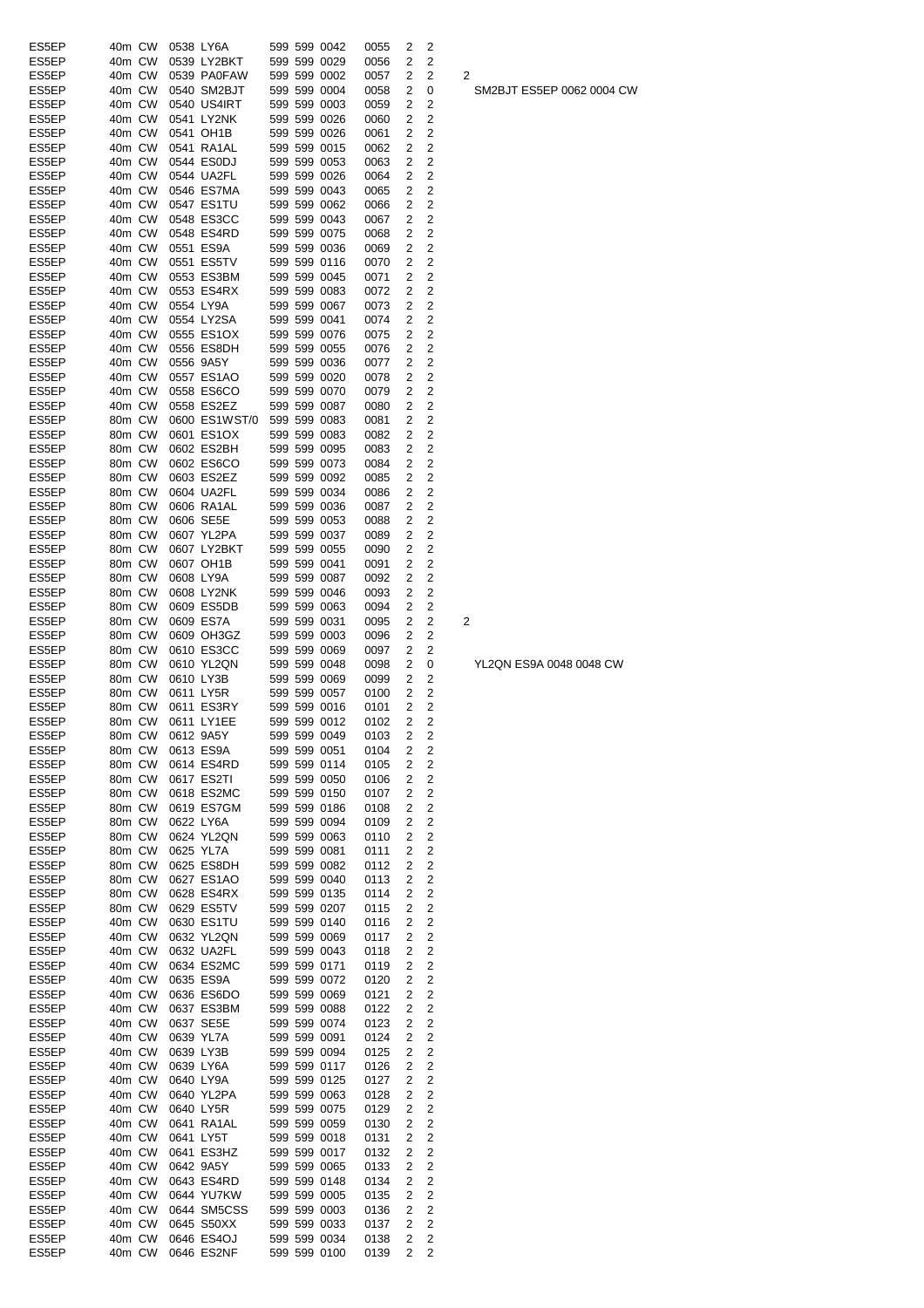| ES5EP          | 40m CW           | 0647 LY2BKT                |  | 599 599 0090                 | 0140         | 2              | 2                                |
|----------------|------------------|----------------------------|--|------------------------------|--------------|----------------|----------------------------------|
| ES5EP          | 40m CW           | 0648 OH5NE                 |  | 599 599 0026                 | 0141         | 2              | $\overline{c}$                   |
| ES5EP          | 40m CW           | 0648 YL2HB                 |  | 599 599 0030                 | 0142         | 2              | 2                                |
| ES5EP          | 40m CW           | 0649 SP1AEN                |  | 599 599 0052                 | 0143         | 2              | $\overline{c}$                   |
| ES5EP          | 40m CW           | 0649 EW8OF                 |  | 599 599 0034                 | 0144         | 2              | $\overline{c}$<br>$\overline{c}$ |
| ES5EP<br>ES5EP | 40m CW<br>40m CW | 0650 UX7UN<br>0650 RA3NC   |  | 599 599 0001<br>599 599 0015 | 0145<br>0146 | 2<br>2         | $\overline{2}$                   |
| ES5EP          | 40m CW           | 0651 DL3DRN                |  | 599 599 0015                 | 0147         | 2              | 2                                |
| ES5EP          | 40m CW           | 0652 SM6BSK                |  | 599 599 0047                 | 0148         | 2              | 2                                |
| ES5EP          | 40m CW           | 0653 ES7GM                 |  | 599 599 0258                 | 0149         | 2              | 2                                |
| ES5EP          | 40m CW           | 0654 ES5TV                 |  | 599 599 0249                 | 0150         | 2              | $\overline{2}$                   |
| ES5EP          | 40m CW           | 0655 LY4L                  |  | 599 599 0087                 | 0151         | 2              | $\overline{c}$                   |
| ES5EP          | 40m CW           | 0655 LY2NK                 |  | 599 599 0077                 | 0152         | 2              | 2                                |
| ES5EP          | 40m CW           | 0656 ES5DB                 |  | 599 599 0104                 | 0153         | 2              | 2                                |
| ES5EP          | 40m CW           | 0656 ES2RL                 |  | 599 599 0041                 | 0154         | 2              | 2                                |
| ES5EP          | 40m CW           | 0658 ES6CO                 |  | 599 599 0124                 | 0155         | $\overline{2}$ | 2                                |
| ES5EP          | 40m CW           | 0700 LY3NX                 |  | 599 599 0083                 | 0156         | 2              | $\overline{c}$                   |
| ES5EP          | 40m CW           | 0700 YL2HB                 |  | 599 599 0033                 | 0157         | 2              | 2                                |
| ES5EP          | 40m CW           | 0701 ES2TI                 |  | 599 599 0089                 | 0158         | 2              | $\overline{2}$                   |
| ES5EP          | 40m CW           | 0701 YL7A                  |  | 599 599 0105                 | 0159         | 2              | 2                                |
| ES5EP<br>ES5EP | 40m CW<br>40m CW | 0702 ES2LR                 |  | 599 599 0033<br>599 599 0083 | 0160         | 2              | 2<br>$\overline{2}$              |
| ES5EP          | 40m CW           | 0702 YL2QN<br>0703 OH1B    |  | 599 599 0077                 | 0161<br>0162 | 2<br>2         | 2                                |
| ES5EP          | 40m CW           | 0703 SE4E                  |  | 599 599 0078                 | 0163         | 2              | $\overline{c}$                   |
| ES5EP          | 40m CW           | 0704 LY6A                  |  | 599 599 0138                 | 0164         | 2              | 2                                |
| ES5EP          | 40m CW           | 0704 EW8OF                 |  | 599 599 0039                 | 0165         | 2              | 2                                |
| ES5EP          | 40m CW           | 0705 LY9A                  |  | 599 599 0151                 | 0166         | 2              | 2                                |
| ES5EP          | 40m CW           | 0706 RW1CM                 |  | 599 599 0019                 | 0167         | 2              | 2                                |
| ES5EP          | 40m CW           | 0706 S50XX                 |  | 599 599 0038                 | 0168         | 2              | $\overline{c}$                   |
| ES5EP          | 40m CW           | 0706 ES3RY                 |  | 599 599 0037                 | 0169         | 2              | $\overline{c}$                   |
| ES5EP          | 40m CW           | 0707 9A5Y                  |  | 599 599 0079                 | 0170         | 2              | $\overline{c}$                   |
| ES5EP          | 80m CW           | 0708 RA1AL                 |  | 599 599 0075                 | 0171         | 2              | 2                                |
| ES5EP          | 80m CW           | 0709 ES1WST/0              |  | 599 599 0155                 | 0172         | 2              | 2                                |
| ES5EP          | 80m CW           | 0710 ES2JL                 |  | 599 599 0081                 | 0173         | 2              | 2                                |
| ES5EP          | 80m CW           | 0711 ES3CC                 |  | 599 599 0147                 | 0174         | 2              | $\overline{2}$                   |
| ES5EP          | 80m CW           | 0711 ES6DO                 |  | 599 599 0096                 | 0175         | 2              | $\overline{\mathbf{c}}$          |
| ES5EP          | 80m CW           | 0712 ES4RD                 |  | 599 599 0185                 | 0176         | 2              | $\overline{c}$<br>$\overline{2}$ |
| ES5EP<br>ES5EP | 80m CW<br>80m CW | 0713 ES2BH<br>0715 LY3B    |  | 599 599 0226<br>599 599 0123 | 0177<br>0178 | 2<br>2         | $\overline{c}$                   |
| ES5EP          | 80m CW           | 0715 ES1TU                 |  | 599 599 0196                 | 0179         | 2              | $\overline{c}$                   |
| ES5EP          | 80m CW           | 0715 YL2QN                 |  | 599 599 0097                 | 0180         | 2              | $\overline{c}$                   |
| ES5EP          | 80m CW           | 0716 LY2BKT                |  | 599 599 0116                 | 0181         | 2              | $\overline{c}$                   |
| ES5EP          | 80m CW           | 0716 LY2NK                 |  | 599 599 0090                 | 0182         | 2              | $\overline{c}$                   |
| ES5EP          | 80m CW           | 0717 LY9A                  |  | 599 599 0166                 | 0183         | 2              | $\overline{2}$                   |
| ES5EP          | 80m CW           | 0717 OH5NE                 |  | 599 599 0036                 | 0184         | 2              | 2                                |
| ES5EP          | 80m CW           | 0718 ES5QA                 |  | 599 599 0142                 | 0185         | 2              | $\overline{2}$                   |
| ES5EP          | 80m CW           | 0718 LY5R                  |  | 599 599 0102                 | 0186         | 2              | 2                                |
| ES5EP          | 80m CW           | 0718 OH1B                  |  | 599 599 0087                 | 0187         | 2              | 2                                |
| ES5EP          | 80m CW 0719 SE4E |                            |  | 599 599 0091                 | 0188         | $\mathbf{2}$   | 2                                |
| ES5EP          | 80m CW           | 0720 ES8DH                 |  | 599 599 0131                 | 0189         | 2              | 2                                |
| ES5EP          | 80m CW           | 0720 YL2PA                 |  | 599 599 0088                 | 0190         | 2              | 2                                |
| ES5EP<br>ES5EP | 80m CW<br>80m CW | 0721 ES7GM<br>0722 ES5TV   |  | 599 599 0328<br>599 599 0308 | 0191<br>0192 | 2<br>2         | 2<br>$\overline{c}$              |
| ES5EP          | 80m CW           | 0723 ES2MC                 |  | 599 599 0260                 | 0193         | 2              | $\overline{c}$                   |
| ES5EP          | 80m CW           | 0723 ES4RX                 |  | 599 599 0188                 | 0194         | 2              | $\overline{c}$                   |
| ES5EP          | 80m CW           | 0724 ES9A                  |  | 599 599 0108                 | 0195         | 2              | $\overline{2}$                   |
| ES5EP          | 80m CW           | 0724 ES2EZ                 |  | 599 599 0226                 | 0196         | 2              | 2                                |
| ES5EP          | 80m CW           | 0725 SE5E                  |  | 599 599 0108                 | 0197         | 2              | $\overline{c}$                   |
| ES5EP          | 80m CW           | 0726 UA2FL                 |  | 599 599 0059                 | 0198         | 2              | $\overline{c}$                   |
| ES5EP          | 40m CW           | 0727 ES1WST/0 599 599 0179 |  |                              | 0199         | 2              | $\overline{c}$                   |
| ES5EP          | 40m CW           | 0728 ES4OJ                 |  | 599 599 0061                 | 0200         | 2              | $\overline{c}$                   |
| ES5EP          | 40m CW           | 0728 ES1OX                 |  | 599 599 0193                 | 0201         | 2              | $\overline{c}$                   |
| ES5EP          | 40m CW           | 0729 ES3CC                 |  | 599 599 0167                 | 0202         | 2              | 2                                |
| ES5EP          | 40m CW           | 0729 ES5QA                 |  | 599 599 0156                 | 0203         | 2              | $\overline{2}$<br>$\overline{2}$ |
| ES5EP<br>ES5EP | 40m CW<br>40m CW | 0730 LY3B<br>0731 ES6DO    |  | 599 599 0138<br>599 599 0119 | 0204         | 2<br>2         | $\overline{c}$                   |
| ES5EP          | 40m CW           | 0733 LY2NK                 |  | 599 599 0099                 | 0205<br>0206 | 2              | $\overline{c}$                   |
| ES5EP          | 40m CW           | 0733 LY5T                  |  | 599 599 0044                 | 0207         | 2              | $\overline{c}$                   |
| ES5EP          | 40m CW           | 0733 LY5R                  |  | 599 599 0118                 | 0208         | 2              | $\overline{2}$                   |
| ES5EP          | 40m CW           | 0734 ES8DH                 |  | 599 599 0141                 | 0209         | 2              | $\overline{2}$                   |
| ES5EP          | 40m CW           | 0734 SM6BSK                |  | 599 599 0062                 | 0210         | 2              | $\overline{c}$                   |
| ES5EP          | 40m CW           | 0735 SE5E                  |  | 599 599 0117                 | 0211         | 2              | $\overline{c}$                   |
| ES5EP          | 40m CW           | 0735 RA1AL                 |  | 599 599 0093                 | 0212         | 2              | $\overline{\mathbf{c}}$          |
| ES5EP          | 40m CW           | 0736 RW3AI                 |  | 599 599 0053                 | 0213         | 2              | $\overline{c}$                   |
| ES5EP          | 40m CW           | 0736 YL2PA                 |  | 599 599 0099                 | 0214         | 2              | $\overline{2}$                   |
| ES5EP          | 40m CW           | 0737 LY2BKT                |  | 599 599 0137                 | 0215         | 2              | $\overline{c}$                   |
| ES5EP          | 40m CW           | 0737 ES4RD                 |  | 599 599 0209                 | 0216         | 2              | $\overline{2}$                   |
| ES5EP          | 40m CW           | 0738 ES1TU                 |  | 599 599 0217                 | 0217         | 2              | $\overline{c}$                   |
| ES5EP          | 40m CW           | 0739 LY2DX                 |  | 599 599 0017                 | 0218         | 2              | $\overline{c}$                   |
| ES5EP          | 40m CW           | 0741 ES7GM                 |  | 599 599 0357                 | 0219         | 2              | $\overline{c}$                   |
| ES5EP<br>ES5EP | 40m CW<br>40m CW | 0742 UA2FL<br>0743 ES5DB   |  | 599 599 0069<br>599 599 0148 | 0220<br>0221 | 2<br>2         | $\overline{2}$<br>2              |
| ES5EP          | 40m CW           | 0746 ES5TV                 |  | 599 599 0355                 | 0222         | 2              | $\overline{2}$                   |
| ES5EP          | 40m CW           | 0747 LY5G                  |  | 599 599 0085                 | 0223         | 2              | 0                                |
| ES5EP          | 40m CW           | 0748 ES1CN                 |  | 599 599 0180                 | 0224         | 2              | 2                                |
|                |                  |                            |  |                              |              |                |                                  |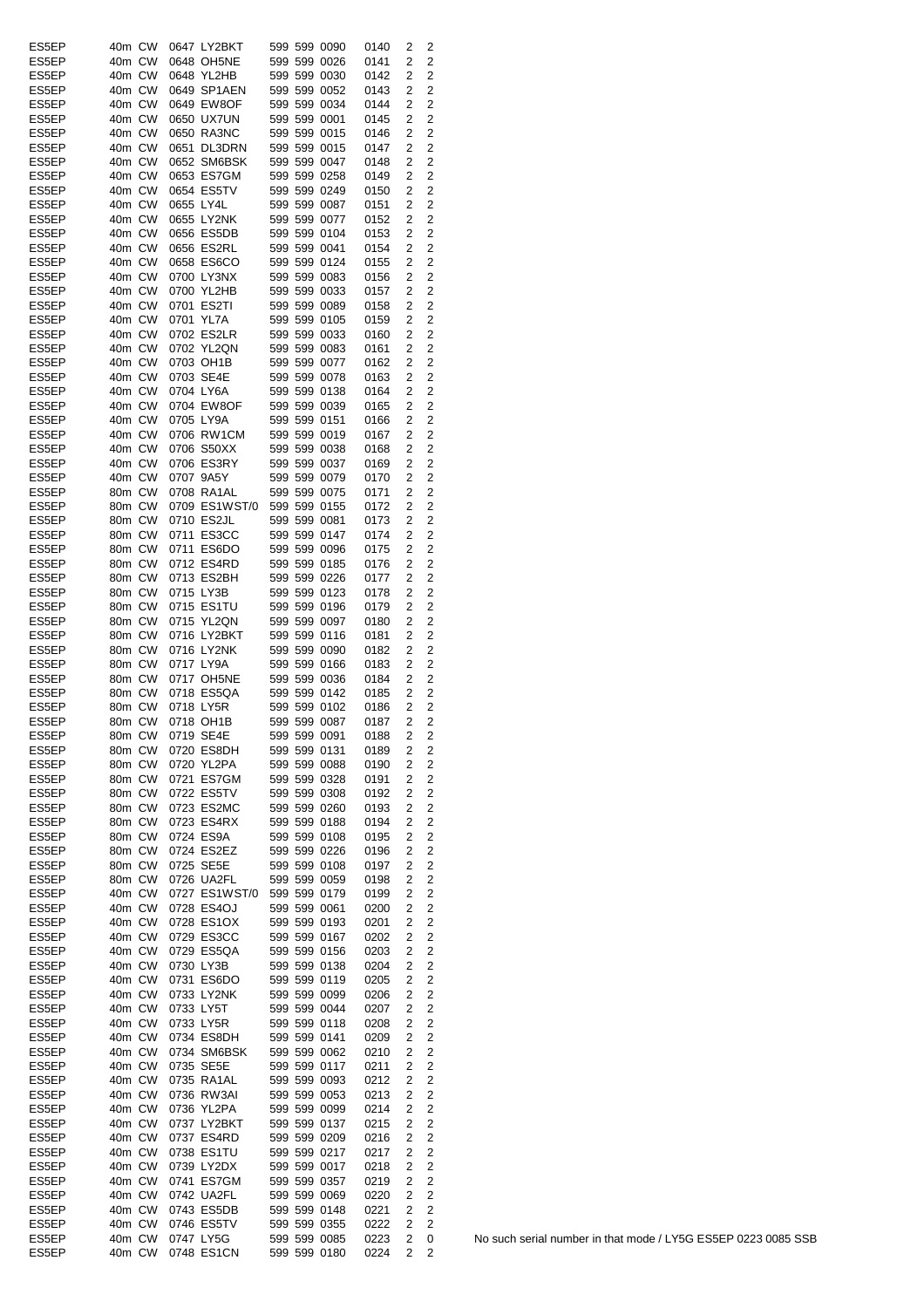| ES5EP | 40m CW |                   | 0751 ES4RX                 |    |    | 599 599 0220      | 0225 | 2              | 2              |   |
|-------|--------|-------------------|----------------------------|----|----|-------------------|------|----------------|----------------|---|
|       |        |                   |                            |    |    |                   |      |                |                |   |
| ES5EP | 40m CW |                   | 0752 ES2MC                 |    |    | 599 599 0304      | 0226 | 2              | 2              |   |
| ES5EP | 40m CW |                   | 0753 DJ6TK                 |    |    | 599 599 0003      | 0227 | 2              | 2              |   |
| ES5EP | 40m CW |                   | 0754 ES2NF                 |    |    | 599 599 0151      | 0228 | 2              | 2              |   |
| ES5EP | 40m CW |                   | 0755 ES2RL                 |    |    | 599 599 0051      | 0229 | 2              | 2              |   |
| ES5EP | 40m CW |                   | 0756 ES6CO                 |    |    | 599 599 0173      | 0230 | 2              | 2              |   |
| ES5EP | 40m CW |                   | 0800 ES9C                  |    |    | 599 599 0246      | 0231 | 2              | 2              |   |
|       |        |                   |                            |    |    | 599 599 0131      |      |                | 2              |   |
| ES5EP | 40m CW |                   | 0800 LY5R                  |    |    |                   | 0232 | 2              |                |   |
| ES5EP | 40m CW |                   | 0800 SP1AEN                |    |    | 599 599 0077      | 0233 | 2              | 2              |   |
| ES5EP | 40m CW |                   | 0801 RA1AL                 |    |    | 599 599 0112      | 0234 | 2              | 2              |   |
| ES5EP | 40m CW |                   | 0802 ES5DB                 |    |    | 599 599 0159      | 0235 | 2              | 2              |   |
| ES5EP | 40m CW |                   | 0803 ES0DJ                 |    |    | 599 599 0293      | 0236 | 2              | 2              |   |
| ES5EP | 40m CW |                   | 0804 ES8DH                 |    |    | 599 599 0163      | 0237 | 2              | 0              |   |
|       |        |                   |                            |    |    |                   |      |                |                |   |
| ES5EP | 40m CW |                   | 0805 ES7GM                 |    |    | 599 599 0414      | 0238 | 2              | 2              |   |
| ES5EP | 40m CW |                   | 0807 LY9A                  |    |    | 599 599 0220      | 0239 | 2              | 2              |   |
| ES5EP | 40m CW |                   | 0808 SM6BSK                |    |    | 599 599 0072      | 0240 | 2              | 2              |   |
| ES5EP | 40m CW |                   | 0810 ES4RD                 |    |    | 599 599 0244      | 0241 | 2              | 2              |   |
| ES5EP | 40m CW | 0811 LY4L         |                            |    |    | 599 599 0140      | 0242 | 2              | 2              |   |
| ES5EP | 40m CW |                   | 0812 ES5TV                 |    |    | 599 599 0415      | 0243 | 2              | 2              |   |
|       |        |                   |                            |    |    |                   |      |                |                |   |
| ES5EP | 80m CW |                   | 0813 ES2MC                 |    |    | 599 599 0337      | 0244 | 2              | 2              |   |
| ES5EP | 80m CW |                   | 0814 ES9C                  |    |    | 599 599 0270      | 0245 | 2              | 2              |   |
| ES5EP | 80m CW |                   | 0815 ES2JL                 |    |    | 599 599 0122      | 0246 | 2              | 2              |   |
| ES5EP | 80m CW |                   | 0816 RA1AL                 |    |    | 599 599 0124      | 0247 | 2              | 2              |   |
| ES5EP | 80m CW |                   | 0816 LY2DX                 |    |    | 599 599 0035      | 0248 | 2              | 2              |   |
|       |        |                   |                            |    |    |                   |      |                |                |   |
| ES5EP | 80m CW |                   | 0817 ES1WST/0 599 599 0223 |    |    |                   | 0249 | 2              | 2              |   |
| ES5EP | 80m CW |                   | 0817 ES1OX                 |    |    | 599 599 0216      | 0250 | 2              | 2              |   |
| ES5EP | 80m CW |                   | 0818 LY3B                  |    |    | 599 599 0174      | 0251 | 2              | 2              |   |
| ES5EP | 80m CW |                   | 0818 YL2PA                 |    |    | 599 599 0125      | 0252 | 2              | 2              |   |
| ES5EP | 80m CW |                   | 0818 LY4L                  |    |    | 599 599 0145      | 0253 | 2              | 2              |   |
|       |        |                   |                            |    |    |                   |      |                |                |   |
| ES5EP | 80m CW |                   | 0819 ES2NF                 |    |    | 599 599 0168      | 0254 | 2              | 2              |   |
| ES5EP | 80m CW |                   | 0819 YL7A                  |    |    | 599 599 0179      | 0255 | 2              | 2              |   |
| ES5EP | 80m CW |                   | 0820 LY9A                  |    |    | 599 599 0238      | 0256 | 2              | 2              |   |
| ES5EP | 80m CW |                   | 0821 ES6CO                 |    |    | 599 599 0200      | 0257 | 2              | 2              |   |
| ES5EP | 80m CW |                   | 0822 ES2TI                 |    |    | 599 599 0164      | 0258 | 2              | 2              |   |
|       |        |                   |                            |    |    |                   |      |                |                |   |
| ES5EP | 80m CW |                   | 0823 ES1TU                 |    |    | 599 599 0292      | 0259 | 2              | 2              |   |
| ES5EP | 80m CW |                   | 0825 ES6DO                 |    |    | 599 599 0159      | 0260 | 2              | 2              |   |
| ES5EP | 80m CW |                   | 0826 ES5TV                 |    |    | 599 599 0447      | 0261 | 2              | 2              |   |
| ES5EP | 40m CW |                   | 0827 SE4E                  |    |    | 599 599 0139      | 0262 | 2              | 2              |   |
| ES5EP | 40m CW |                   | 0827 YL2QN                 |    |    | 599 599 0152      | 0263 | 2              | 2              |   |
| ES5EP | 40m CW |                   | 0828 ES2NF                 |    |    | 599 599 0176      | 0264 | 2              | 2              |   |
|       |        |                   |                            |    |    |                   |      |                |                |   |
| ES5EP | 40m CW |                   | 0828 LY3B                  |    |    | 599 599 0183      | 0265 | 2              | 2              |   |
| ES5EP | 40m CW |                   | 0829 LY2BKT                |    |    | 599 599 0173      | 0266 | 2              | 2              |   |
| ES5EP | 40m CW |                   | 0829 ES6CO                 |    |    | 599 599 0206      | 0267 | 2              | 2              |   |
| ES5EP | 40m CW |                   | 0829 RW3AI                 |    |    | 599 599 0068      | 0268 | 2              | 2              |   |
| ES5EP | 40m CW |                   | 0831 ES5QA                 |    |    | 599 599 0230      | 0269 | 2              | 2              |   |
|       |        |                   |                            |    |    |                   |      |                |                |   |
| ES5EP | 40m CW |                   | 0832 ES1WST/0 599 599 0243 |    |    |                   | 0270 | 2              | 2              |   |
| ES5EP | 40m CW |                   | 0832 ES3RY                 |    |    | 599 599 0096      | 0271 | 2              | 2              |   |
| ES5EP | 40m CW |                   | 0834 ES9A                  |    |    | 599 599 0163      | 0272 | 2              | 2              |   |
| ES5EP |        |                   | 40m CW 0834 ES7MA          |    |    | 599 599 0224 0273 |      | $\overline{2}$ | $\overline{c}$ |   |
| ES5EP | 40m CW |                   | 0836 ES6DO                 |    |    | 599 599 0171      | 0274 | 2              | 2              |   |
|       |        |                   | 0838 DL5AXX                |    |    | 599 599 0024      | 0275 | 2              |                |   |
| ES5EP | 40m CW |                   |                            |    |    |                   |      |                | 2              |   |
| ES5EP | 40m CW |                   | 0839 LY2NK                 |    |    | 599 599 0144      | 0276 | 2              | 2              |   |
| ES5EP | 40m CW |                   | 0839 ES2LR                 |    |    | 599 599 0063      | 0277 | 2              | 2              |   |
| ES5EP | 40m CW |                   | 0840 ES1TU                 |    |    | 599 599 0315      | 0278 | 2              | 2              |   |
| ES5EP | 40m CW |                   | 0840 YL2PA                 |    |    | 599 599 0144      | 0279 | 2              | 2              |   |
|       |        |                   |                            |    |    |                   |      |                |                |   |
| ES5EP | 40m CW |                   | 0841 LY2F                  |    |    | 599 599 0014      | 0280 | 2              | 2              |   |
| ES5EP | 40m CW |                   | 0841 LY6A                  |    |    | 599 599 0239      | 0281 | 2              | 2              |   |
| ES5EP | 40m CW |                   | 0841 YL2HB                 |    |    | 599 599 0067      | 0282 | 2              | 2              |   |
| ES5EP | 40m CW |                   | 0845 ES4RX                 |    |    | 599 599 0273      | 0283 | 2              | 2              |   |
| ES5EP | 40m CW |                   | 0849 UA2FL                 |    |    | 599 599 0092      | 0284 | 2              | 2              |   |
| ES5EP | 40m CW |                   | 0852 ES3BM                 |    |    | 599 599 0201      | 0285 | 2              | 2              |   |
|       |        |                   |                            |    |    | 599 599 0216      |      |                | 2              |   |
| ES5EP | 40m CW |                   | 0854 ES8DH                 |    |    |                   | 0286 | 2              |                |   |
| ES5EP | 40m CW |                   | 0855 ES1CN                 |    |    | 599 599 0241      | 0287 | 2              | 2              |   |
| ES5EP | 40m CW |                   | 0858 ES2BH                 |    |    | 599 599 0391      | 0288 | 2              | 2              |   |
| ES5EP | 40m CW |                   | 0858 ES3CC                 |    |    | 599 599 0254      | 0289 | 2              | $\overline{2}$ |   |
| ES5EX |        |                   | 80m SSB 0503 ES3RFL        | 59 | 59 | 0001              | 0001 | 1              | 1              |   |
| ES5EX |        |                   | 80m SSB 0503 ES1LS         | 59 | 59 | 0003              | 0002 | 1              | 0              |   |
|       |        |                   |                            |    |    |                   |      |                |                |   |
| ES5EX |        |                   | 80m SSB 0503 ES1TP/2       | 59 | 59 | 0005              | 0003 | 1              | 1              |   |
| ES5EX |        |                   | 80m SSB 0504 ES5GP         | 59 | 59 | 0016              | 0004 | 1              | 1              |   |
| ES5EX |        |                   | 80m SSB 0507 ES6TX         | 59 | 59 | 0010              | 0005 | 1              | 1              |   |
| ES5EX |        |                   | 80m SSB 0508 ES5RIM        | 59 | 59 | 0004              | 0006 | 1              | 1              |   |
| ES5EX |        |                   | 80m SSB 0511 ES2IPA        | 59 | 59 | 0016              | 0007 | 1              | 1              |   |
| ES5EX |        | 80m SSB 0514 LY9A |                            | 59 | 59 | 0027              | 0008 | 1              | 1              |   |
|       |        |                   |                            |    |    |                   |      |                |                |   |
| ES5EX |        |                   | 80m SSB 0518 ES8TJM        | 59 | 59 | 0026              | 0009 | 1              | 1              |   |
| ES5EX |        |                   | 80m SSB 0520 LY1SR         | 59 | 59 | 0010              | 0010 | 1              | 1              |   |
| ES5EX |        |                   | 80m SSB 0520 ES7TH         | 59 | 59 | 0021              | 0011 | 1              | 1              | 1 |
| ES5EX |        | 80m SSB 0522 LY4Z |                            | 59 | 59 | 0007              | 0012 | 1              | 0              |   |
| ES5EX |        |                   | 80m SSB 0524 ES9B          | 59 | 59 | 0038              | 0013 | 1              | 1              |   |
|       |        |                   | 80m SSB 0530 ES2BOB        |    |    |                   |      |                |                |   |
| ES5EX |        |                   |                            | 59 | 59 | 0027              | 0014 | 1              | 1              |   |
| ES5EX |        |                   | 80m SSB 0530 ES7GM         | 59 | 59 | 0073              | 0015 | 1              | 1              |   |
| ES5EX |        |                   | 80m SSB 0532 ES5TV         | 59 | 59 | 0073              | 0016 | 1              | 1              |   |
| ES5EX |        |                   | 80m SSB 0533 ES8BCP        | 59 | 59 | 0028              | 0017 | 1              | 0              |   |
| ES5EX |        |                   | 80m SSB 0536 ES1TU         | 59 | 59 | 0050              | 0018 | 1              | 1              |   |
| ES5EX |        |                   | 80m SSB 0537 ES6RMR        | 59 | 59 | 0040              | 0019 | 1              | 1              |   |
|       |        |                   | 80m SSB 0538 ES2MC         | 59 | 59 | 0060              | 0020 | 1              | 1              |   |
| ES5EX |        |                   |                            |    |    |                   |      |                |                |   |

ES8DH LY9A 0218 0163 CW

ES1LS ES5GP 0003 0003 SSB / ES1LS ES5EX 0002 0006 SSB

LY4Z ES5EX 0016 0007 SSB

/ ES8BJP ES5EX 0017 0028 SSB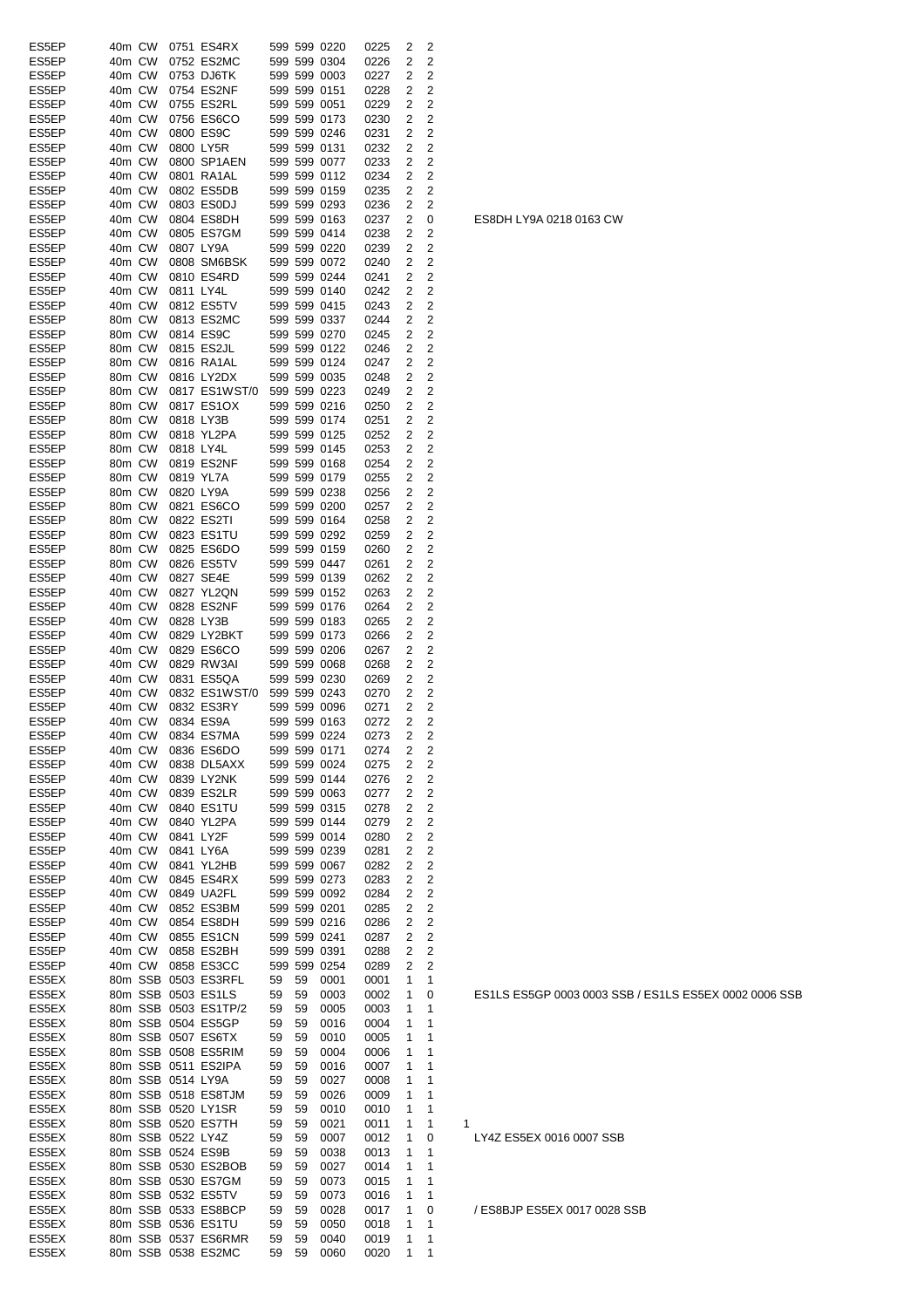| ES5EX          |  | 80m SSB 0540 ES1OV/3                      | 59       | 59       | 0023         | 0021         | 1              | 1            |                                                                 |
|----------------|--|-------------------------------------------|----------|----------|--------------|--------------|----------------|--------------|-----------------------------------------------------------------|
| ES5EX          |  | 80m SSB 0539 ES5GI                        | 59       | 59       | 0006         | 0022         | 1              | 1            | 1                                                               |
| ES5EX          |  | 80m SSB 0540 ES4RAO                       | 59       | 59       | 0029         | 0023         | 1              | 1            |                                                                 |
| ES5EX          |  | 80m SSB 0540 ES2EZ                        | 59       | 59       | 0056         | 0024         | 1              | 1            |                                                                 |
| ES5EX          |  | 80m SSB 0541 YL3AD                        | 59       | 59       | 0016         | 0025         | 1              | 1            | 1                                                               |
| ES5EX          |  | 80m SSB 0542 ES2ADF                       | 59       | 59       | 0015         | 0026         | 1              | 1            |                                                                 |
| ES5EX          |  | 80m SSB 0542 ES0CD                        | 59       | 59       | 0005         | 0027         | 1              | 1            | 1                                                               |
| ES5EX<br>ES5EX |  | 40m SSB 0545 ES9C<br>40m SSB 0547 9S0C    | 59<br>59 | 59<br>59 | 0065<br>0018 | 0028<br>0029 | 1<br>1         | 0<br>0       | No such serial number in that mod<br>/ 8S0C ES5EX 0029 0018 SSB |
| ES5EX          |  | 40m SSB 0547 ES6RMR                       | 59       | 59       | 0052         | 0030         | 1              | 1            |                                                                 |
| ES5EX          |  | 40m SSB 0548 ES6TX                        | 59       | 59       | 0050         | 0031         | 1              | 1            |                                                                 |
| ES5EX          |  | 40m SSB 0549 ES5GP                        | 59       | 59       | 0068         | 0032         | 1              | 1            |                                                                 |
| ES5EX          |  | 40m SSB 0551 ES2BOB                       | 59       | 59       | 0047         | 0033         | 1              | 1            |                                                                 |
| ES5EX          |  | 40m SSB 0552 ES3RFL                       | 59       | 59       | 0029         | 0034         | 1              | 1            |                                                                 |
| ES5EX          |  | 40m SSB 0552 ES6PA                        | 59       | 59       | 0043         | 0035         | 1              | 1            |                                                                 |
| ES5EX          |  | 40m SSB 0554 YL7A                         | 59       | 59       | 0047         | 0036         | 1              | 1            |                                                                 |
| ES5EX          |  | 40m SSB 0557 ES1LS                        | 59       | 59       | 0061         | 0037         | 1              | 1            |                                                                 |
| ES5EX          |  | 40m SSB 0559 ES4RAO                       | 59       | 59       | 0055         | 0038         | 1              | 1            |                                                                 |
| ES5EX          |  | 40m SSB 0600 LY9A                         | 59       | 59       | 0076         | 0039         | 1              | 1            |                                                                 |
| ES5EX          |  | 80m SSB 0602 ES6PA                        | 59       | 59       | 0052         | 0040         | 1              | 1            |                                                                 |
| ES5EX          |  | 80m SSB 0602 ES8BCP                       | 59       | 59       | 0041         | 0041         | 1              | 0            | / ES8BJP ES5EX 0041 0041 SSB                                    |
| ES5EX          |  | 80m SSB 0604 ES2TI                        | 59       | 59       | 0037         | 0042         | 1              | 1            |                                                                 |
| ES5EX          |  | 80m SSB 0605 ES9B                         | 59       | 59       | 0081         | 0043         | 1              | 1            |                                                                 |
| ES5EX          |  | 80m SSB 0607 ES5GP                        | 59       | 59       | 0101         | 0044         | 1              | 1            |                                                                 |
| ES5EX          |  | 40m SSB 0610 ES2IPA                       | 59       | 59       | 0079         | 0045         | 1              | 1            |                                                                 |
| ES5EX          |  | 40m SSB 0612 ES1TU                        | 59       | 59       | 0111         | 0046         | 1              | 1            |                                                                 |
| ES5EX          |  | 40m SSB 0612 ES5QA                        | 59       | 59       | 0054         | 0047         | 1              | 1            |                                                                 |
| ES5EX          |  | 40m SSB 0615 SE4EF                        | 59       | 59       | 0056         | 0048         | 1              | 0            | / SE4E ES5EX 0048 0056 SSB                                      |
| ES5EX          |  | 40m SSB 0615 ES3BQ                        | 59       | 59       | 0025         | 0049         | 1              | $\mathbf{1}$ |                                                                 |
| ES5EX          |  | 40m SSB 0616 YL3ACA                       | 59       | 59       | 0048         | 0050         | 1              | 0            | / YL3AJA ES5EX 0050 0045 SSB                                    |
| ES5EX          |  | 80m SSB 0618 ES2BOB                       | 59       | 59       | 0068         | 0051         | 1              | 1            |                                                                 |
| ES5EX          |  | 80m SSB 0620 ES5RIM                       | 59       | 59       | 0047         | 0052         | 1              | 1            |                                                                 |
| ES5EX          |  | 80m SSB 0621 ES2BH                        | 59       | 59       | 0133         | 0053         | 1              | 1            |                                                                 |
| ES5EX          |  | 80m SSB 0622 ES1LS                        | 59       | 59       | 0095         | 0054         | 1              | 1            |                                                                 |
| ES5EX          |  | 80m SSB 0624 ES3GX                        | 59       | 59       | 0058         | 0055         | 1              | 1<br>1       |                                                                 |
| ES5EX<br>ES5EX |  | 80m SSB 0626 ES2NF<br>80m SSB 0626 ES5QA  | 59<br>59 | 59<br>59 | 0083<br>0076 | 0056<br>0057 | 1<br>1         | 1            |                                                                 |
| ES5EX          |  | 80m SSB 0627 ES2EZ                        | 59       | 59       | 0131         | 0058         | 1              | 1            |                                                                 |
| ES5EX          |  | 80m SSB 0628 LY9B                         | 59       | 59       | 0112         | 0059         | 1              | 0            | / LY9A ES5EX 0059 0112 SSB                                      |
| ES5EX          |  | 80m SSB 0630 ES0DJ                        | 59       | 59       | 0143         | 0060         | 1              | 1            |                                                                 |
| ES5EX          |  | 40m SSB 0633 ES9B                         | 59       | 59       | 0118         | 0061         | 1              | 1            |                                                                 |
| ES5EX          |  | 40m SSB 0634 ES1TP/2                      | 59       | 59       | 0051         | 0062         | 1              | 1            |                                                                 |
| ES5EX          |  | 40m SSB 0635 ES1LS                        | 59       | 59       | 0111         | 0063         | 1              | 1            |                                                                 |
| ES5EX          |  | 40m SSB 0636 ES6RMR                       | 59       | 59       | 0109         | 0064         | 1              | 1            |                                                                 |
| ES5EX          |  | 40m SSB 0636 ES6TX                        | 59       | 59       | 0095         | 0065         | 1              | 1            |                                                                 |
| ES5EX          |  | 40m SSB 0637 ES5GP                        | 59       | 59       | 0139         | 0066         | 1              | 1            |                                                                 |
| ES5EX          |  | 40m SSB 0640 ES6PA                        | 59       | 59       | 0093         | 0067         | 1              | 1            |                                                                 |
| ES5EX          |  | 40m SSB 0640 ES8TJM                       | 59       | 59       | 0133         | 0068         | 1              | 1            |                                                                 |
| ES5EX          |  | 40m SSB 0642 ES9C                         |          |          | 59 59 0140   | 0069         | $\overline{1}$ | $\mathbf{1}$ |                                                                 |
| ES5EX          |  | 40m SSB 0647 ES2MC                        | 59       | 59       | 0190         | 0070         | 1              | 1            |                                                                 |
| ES5EX          |  | 40m SSB 0651 ES2BH                        | 59       | 59       | 0195         | 0071         | 1              | 1            |                                                                 |
| ES5EX          |  | 40m SSB 0652 LY1SR                        | 59       | 59       | 0056         | 0072         | 1              | 1            |                                                                 |
| ES5EX          |  | 40m SSB 0654 ES2EZ                        | 59       | 59       | 0174         | 0073         | 1              | 1            |                                                                 |
| ES5EX          |  | 40m SSB 0655 LY6A                         | 59       | 59       | 0131         | 0074         | 1              | 1            |                                                                 |
| ES5EX          |  | 40m SSB 0657 ES5TV                        | 59       | 59       | 0255         | 0075         | 1              | 1            |                                                                 |
| ES5EX          |  | 80m SSB 0659 ES1TU                        | 59       | 59       | 0175         | 0076         | 1              | 1            |                                                                 |
| ES5EX          |  | 80m SSB 0701 ES7TH                        | 59       | 59       | 0072         | 0077         | 1              | 1            | 1                                                               |
| ES5EX          |  | 80m SSB 0702 ES9B                         | 59       | 59       | 0159         | 0078         | 1              | 1            |                                                                 |
| ES5EX          |  | 80m SSB 0704 ES5RIM                       | 59       | 59       | 0071         | 0079         | 1              | 1            | / ES5MG ES5EX 0080 0100 SSB                                     |
| ES5EX<br>ES5EX |  | 40m SSB 0706 ES5MC<br>40m SSB 0709 ES4RAO | 59       | 59       | 0100         | 0080         | 1<br>1         | 0<br>1       |                                                                 |
| ES5EX          |  | 80m SSB 0713 ES7GM                        | 59<br>59 | 59<br>59 | 0123<br>0306 | 0081<br>0082 | 1              | 1            |                                                                 |
| ES5EX          |  | 80m SSB 0715 ES2EZ                        | 59       | 59       | 0207         | 0083         | 1              | 1            |                                                                 |
| ES5EX          |  | 80m SSB 0717 ES2ADF                       | 59       | 59       | 0067         | 0084         | 1              | 1            |                                                                 |
| ES5EX          |  | 80m SSB 0718 ES5GP                        | 59       | 59       | 0199         | 0085         | 1              | 1            |                                                                 |
| ES5EX          |  | 80m SSB 0718 ES1OV/3                      | 59       | 59       | 0069         | 0086         | 1              | 1            |                                                                 |
| ES5EX          |  | 80m SSB 0720 ES8BCP                       | 59       | 59       | 0091         | 0087         | 1              | 0            | / ES8BJP ES5EX 0087 0091 SSB                                    |
| ES5EX          |  | 80m SSB 0722 ES2BOB                       | 59       | 59       | 0107         | 0088         | 1              | 1            |                                                                 |
| ES5EX          |  | 80m SSB 0724 ES2BH                        | 59       | 59       | 0244         | 0089         | 1              | 1            |                                                                 |
| ES5EX          |  | 80m SSB 0725 ES8TJM                       | 59       | 59       | 0184         | 0090         | 1              | 1            |                                                                 |
| ES5EX          |  | 80m SSB 0728 ES8EF                        | 59       | 59       | 0040         | 0091         | 1              | 1            |                                                                 |
| ES5EX          |  | 40m SSB 0731 ES6TX                        | 59       | 59       | 0147         | 0092         | 1              | 1            |                                                                 |
| ES5EX          |  | 40m SSB 0734 9S0C                         | 59       | 59       | 0060         | 0093         | 1              | 0            | / 8S0C ES5EX 0093 0060 SSB                                      |
| ES5EX          |  | 40m SSB 0736 ES9C                         | 59       | 59       | 0216         | 0094         | 1              | 1            |                                                                 |
| ES5EX          |  | 40m SSB 0738 ES5TV                        | 59       | 59       | 0342         | 0095         | 1              | 1            |                                                                 |
| ES5EX          |  | 40m SSB 0739 ES8TJM                       | 59       | 59       | 0197         | 0096         | 1              | 1            |                                                                 |
| ES5EX          |  | 40m SSB 0740 ES9B                         | 59       | 59       | 0192         | 0097         | 1              | 1            |                                                                 |
| ES5EX          |  | 40m SSB 0742 ES2BH                        | 59       | 59       | 0273         | 0098         | 1              | 1            |                                                                 |
| ES5EX          |  | 40m SSB 0743 ES5GP                        | 59       | 59       | 0226         | 0099         | 1              | 1            |                                                                 |
| ES5EX          |  | 40m SSB 0747 ES5YG                        | 59       | 59       | 0107         | 0100         | 1              | 1            |                                                                 |
| ES5GP          |  | 80m SSB 0500 ES9B                         | 59       | 59       | 0002         | 0001         | 1              | 1            |                                                                 |
| ES5GP          |  | 80m SSB 0501 ES5QA                        | 59       | 59       | 0003         | 0002         | 1              | 1            |                                                                 |
| ES5GP          |  | 80m SSB 0501 ES1LS                        | 59       | 59       | 0003         | 0003         | 1              | 1            |                                                                 |
| ES5GP          |  | 80m SSB 0501 ES6TX                        | 59       | 59       | 0002         | 0004         | 1<br>1         | 1            |                                                                 |
| ES5GP          |  | 80m SSB 0501 ES8TJM                       | 59       | 59       | 0003         | 0005         |                | 1            |                                                                 |

such serial number in that mode / ES9B ES5EX 0028 0065 SSB FOC ES5EX 0029 0018 SSB

### E4E ES5EX 0048 0056 SSB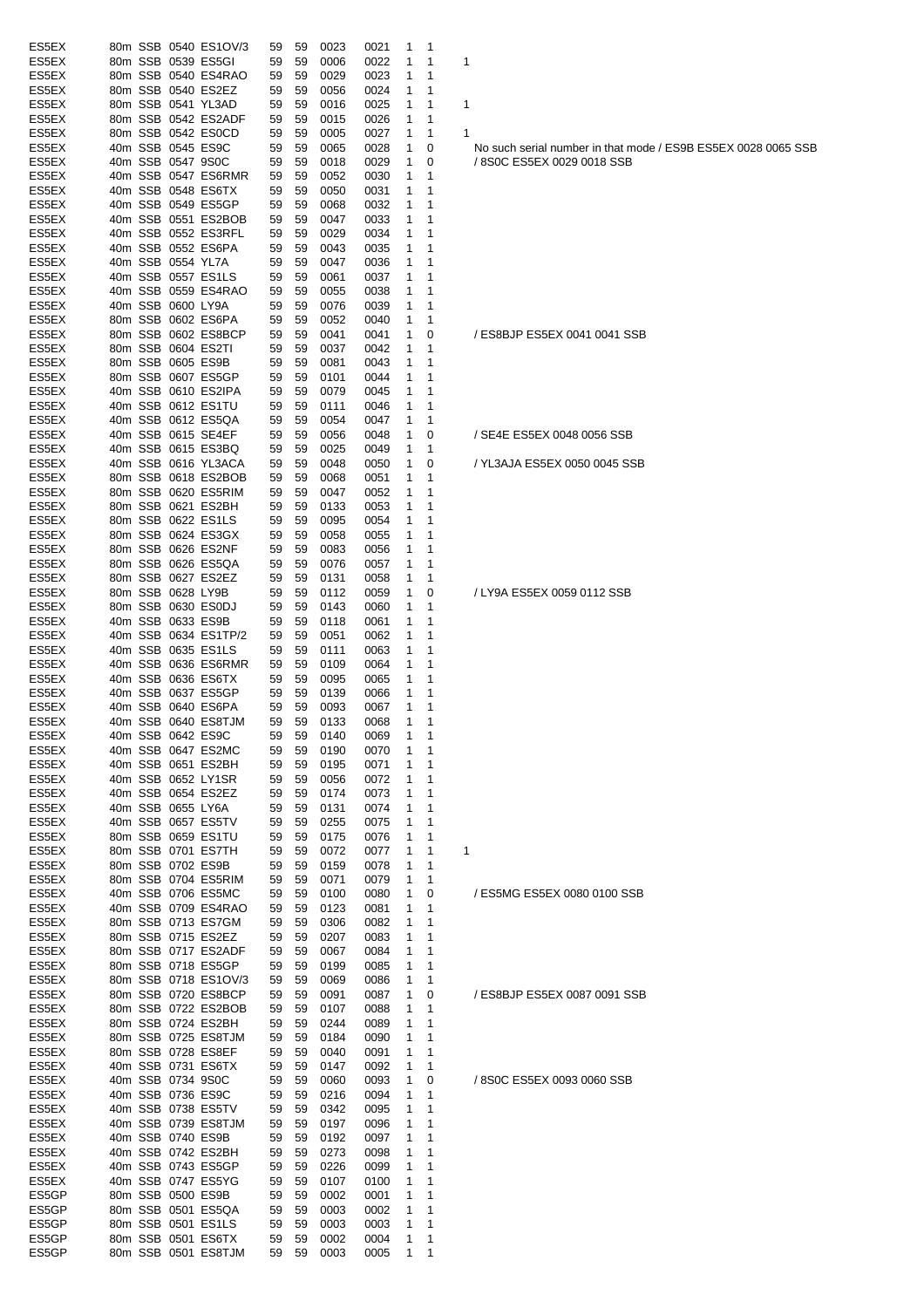| ES5GP |  |                   | 80m SSB 0502 ES7GM    | 59 | 59 | 0007 | 0006 | 1 | 1 |     |
|-------|--|-------------------|-----------------------|----|----|------|------|---|---|-----|
| ES5GP |  |                   | 80m SSB 0502 ES5MG    | 59 | 59 | 0002 | 0007 | 1 | 1 |     |
| ES5GP |  |                   | 80m SSB 0502 ES4RAO   | 59 | 59 | 0002 | 0008 | 1 | 1 |     |
| ES5GP |  |                   | 80m SSB 0502 ES2NF    | 59 | 59 | 0007 | 0009 | 1 | 1 |     |
| ES5GP |  |                   | 80m SSB 0502 ES2IPA   | 59 | 59 | 0002 | 0010 | 1 | 1 |     |
| ES5GP |  |                   | 80m SSB 0503 ES3GX    | 59 | 59 | 0002 | 0011 | 1 | 1 |     |
|       |  |                   |                       |    |    |      |      |   |   |     |
| ES5GP |  |                   | 80m SSB 0503 ES6PA    | 59 | 59 | 0003 | 0012 | 1 | 1 |     |
| ES5GP |  |                   | 80m SSB 0503 ES5RIM   | 59 | 59 | 0002 | 0013 | 1 | 1 |     |
| ES5GP |  |                   | 80m SSB 0503 ES2BOB   | 59 | 59 | 0001 | 0014 | 1 | 1 |     |
| ES5GP |  |                   | 80m SSB 0503 ES8EF    | 59 | 59 | 0001 | 0015 | 1 | 1 |     |
| ES5GP |  |                   | 80m SSB 0504 ES5EX    | 59 | 59 | 0004 | 0016 | 1 | 1 |     |
|       |  |                   | 80m SSB 0504 ES2BH    |    |    |      |      |   | 1 |     |
| ES5GP |  |                   |                       | 59 | 59 | 0010 | 0017 | 1 |   |     |
| ES5GP |  |                   | 80m SSB 0505 ES7TH    | 59 | 59 | 0005 | 0018 | 1 | 1 | 1   |
| ES5GP |  |                   | 80m SSB 0506 ES5YG    | 59 | 59 | 0011 | 0019 | 1 | 1 |     |
| ES5GP |  | 80m SSB 0506 LY4Z |                       | 59 | 59 | 0002 | 0020 | 1 | 1 |     |
| ES5GP |  |                   | 80m SSB 0507 ES2ADF   | 59 | 59 | 0003 | 0021 | 1 | 1 |     |
| ES5GP |  |                   | 80m SSB 0507 ES2PKW   | 59 | 59 | 0001 | 0022 | 1 | 0 | ES: |
|       |  |                   |                       |    |    |      |      |   |   |     |
| ES5GP |  |                   | 80m SSB 0507 ES1TP/2  | 59 | 59 | 0010 | 0023 | 1 | 1 |     |
| ES5GP |  |                   | 80m SSB 0508 LY9A     | 59 | 59 | 0017 | 0024 | 1 | 1 |     |
| ES5GP |  |                   | 80m SSB 0508 YL3AJA   | 59 | 59 | 0002 | 0025 | 1 | 1 |     |
| ES5GP |  |                   | 80m SSB 0508 ES1OV/3  | 59 | 59 | 0004 | 0026 | 1 | 1 |     |
| ES5GP |  |                   | 80m SSB 0509 ES6RMR   | 59 | 59 | 0018 | 0027 | 1 | 1 |     |
| ES5GP |  |                   | 80m SSB 0510 ES3ACV   | 59 | 59 |      |      | 1 | 0 |     |
|       |  |                   |                       |    |    | 0003 | 0028 |   |   | ES: |
| ES5GP |  |                   | 80m SSB 0510 LY1SR    | 59 | 59 | 0002 | 0029 | 1 | 1 |     |
| ES5GP |  |                   | 80m SSB 0511 ES5TV    | 59 | 59 | 0032 | 0030 | 1 | 1 |     |
| ES5GP |  |                   | 80m SSB 0511 RA2FDX   | 59 | 59 | 0004 | 0031 | 1 | 1 | 1   |
| ES5GP |  |                   | 80m SSB 0512 YL3AD    | 59 | 59 | 0003 | 0032 | 1 | 1 | 1   |
|       |  |                   |                       |    |    |      |      |   |   |     |
| ES5GP |  |                   | 80m SSB 0513 8S0C     | 59 | 59 | 0004 | 0033 | 1 | 1 |     |
| ES5GP |  |                   | 80m SSB 0513 LY3NX    | 59 | 59 | 0011 | 0034 | 1 | 0 | LY3 |
| ES5GP |  |                   | 80m SSB 0516 SE5E     | 59 | 59 | 0016 | 0035 | 1 | 1 |     |
| ES5GP |  |                   | 80m SSB 0520 OH1B     | 59 | 59 | 0016 | 0036 | 1 | 1 |     |
| ES5GP |  |                   | 80m SSB 0521 LY2BKT   | 59 | 59 | 0020 | 0037 | 1 | 1 |     |
|       |  |                   |                       |    |    |      |      |   |   |     |
| ES5GP |  |                   | 80m SSB 0524 ES0DJ    | 59 | 59 | 0038 | 0038 | 1 | 1 |     |
| ES5GP |  |                   | 80m SSB 0525 SE4E     | 59 | 59 | 0017 | 0039 | 1 | 1 |     |
| ES5GP |  |                   | 80m SSB 0526 LY5G     | 59 | 59 | 0017 | 0040 | 1 | 1 |     |
| ES5GP |  |                   | 80m SSB 0528 ES7A     | 59 | 59 | 0014 | 0041 | 1 | 1 | 1   |
| ES5GP |  |                   | 80m SSB 0531 ES2EZ    | 59 | 59 | 0050 | 0042 | 1 | 1 |     |
|       |  |                   |                       |    |    |      |      |   |   |     |
| ES5GP |  |                   | 80m SSB 0532 ES9C     | 59 | 59 | 0045 | 0043 | 1 | 1 |     |
| ES5GP |  |                   | 80m SSB 0533 ES2MC    | 59 | 59 | 0049 | 0044 | 1 | 1 |     |
| ES5GP |  |                   | 80m SSB 0533 ES3BQ    | 59 | 59 | 0003 | 0045 | 1 | 1 |     |
| ES5GP |  | 80m SSB 0535 YL7A |                       | 59 | 59 | 0002 | 0046 | 1 | 0 | No  |
| ES5GP |  |                   | 80m SSB 0535 YL2PA    | 59 | 59 | 0023 | 0047 | 1 | 1 |     |
|       |  |                   | 40m SSB 0538 ES9B     |    |    |      |      |   |   |     |
| ES5GP |  |                   |                       | 59 | 59 | 0054 | 0048 | 1 | 1 |     |
| ES5GP |  |                   | 40m SSB 0538 R3LC     | 59 | 59 | 0010 | 0049 | 1 | 1 |     |
| ES5GP |  |                   | 40m SSB 0539 ES3RFL   | 59 | 59 | 0021 | 0050 | 1 | 1 |     |
| ES5GP |  |                   | 40m SSB 0539 ES5YG    | 59 | 59 | 0031 | 0051 | 1 | 1 |     |
| ES5GP |  |                   | 40m SSB 0540 LY2BIS   | 59 | 59 | 0005 | 0052 | 1 | 1 | 1   |
| ES5GP |  | 40m SSB 0541 LY4Z |                       | 59 | 59 |      | 0053 | 1 | 1 |     |
|       |  |                   |                       |    |    | 0017 |      |   |   |     |
| ES5GP |  |                   | 40m SSB 0541 ES8EF    | 59 | 59 | 0019 | 0054 | 1 | 1 |     |
| ES5GP |  |                   | 40m SSB 0541 ES7A     | 59 | 59 | 0023 | 0055 | 1 | 1 | 1   |
| ES5GP |  |                   | 40m SSB 0542 ES3GX    | 59 | 59 | 0027 | 0056 | 1 | 1 |     |
| ES5GP |  |                   | 40m SSB 0542 LY3NX    | 59 | 59 | 0027 | 0057 | 1 | 0 | LY3 |
|       |  |                   |                       |    |    |      |      |   |   |     |
| ES5GP |  |                   | 40m SSB 0542 ES6TX    | 59 | 59 | 0041 | 0058 | 1 | 1 |     |
| ES5GP |  |                   | 40m SSB 0543 ES8TJM   | 59 | 59 | 0048 | 0059 | 1 | 1 |     |
| ES5GP |  |                   | 40m SSB 0543 ES4RAO   | 59 | 59 | 0031 | 0060 | 1 | 1 |     |
| ES5GP |  |                   | 40m SSB 0544 YL3AJA   | 59 | 59 | 0028 | 0061 | 1 | 1 |     |
| ES5GP |  |                   | 40m SSB 0545 ES2TI    | 59 | 59 | 0020 | 0062 | 1 | 1 |     |
| ES5GP |  |                   | 40m SSB 0546 LY1SR    | 59 | 59 | 0025 | 0063 | 1 | 1 |     |
|       |  |                   | 40m SSB 0547 LY5G     |    |    |      |      |   |   |     |
| ES5GP |  |                   |                       | 59 | 59 | 0024 | 0064 | 1 | 1 |     |
| ES5GP |  |                   | 40m SSB 0547 SP5XSD   | 59 | 59 | 0001 | 0065 | 1 | 1 |     |
| ES5GP |  |                   | 40m SSB 0547 ES1TP/2  | 59 | 59 | 0023 | 0066 | 1 | 1 |     |
| ES5GP |  |                   | 40m SSB 0547 OH1B     | 59 | 59 | 0032 | 0067 | 1 | 1 |     |
| ES5GP |  |                   | 40m SSB 0549 ES5EX    | 59 | 59 | 0032 | 0068 | 1 | 1 |     |
| ES5GP |  |                   | 40m SSB 0549 ES1WST/0 | 59 | 59 | 0074 | 0069 | 1 | 1 |     |
|       |  |                   |                       |    |    |      |      |   |   |     |
| ES5GP |  |                   | 40m SSB 0549 ES5RIM   | 59 | 59 | 0028 | 0070 | 1 | 1 |     |
| ES5GP |  |                   | 40m SSB 0550 LY6A     | 59 | 59 | 0056 | 0071 | 1 | 1 |     |
| ES5GP |  |                   | 40m SSB 0550 8S0C     | 59 | 59 | 0019 | 0072 | 1 | 1 |     |
| ES5GP |  |                   | 40m SSB 0550 SE4E     | 59 | 59 | 0033 | 0073 | 1 | 1 |     |
| ES5GP |  |                   | 40m SSB 0553 ES3W     | 59 | 59 | 0011 | 0074 | 1 | 1 | 1   |
|       |  |                   |                       |    |    |      |      |   |   |     |
| ES5GP |  |                   | 40m SSB 0554 ES6RMR   | 59 | 59 | 0062 | 0075 | 1 | 1 |     |
| ES5GP |  |                   | 40m SSB 0554 ES6PA    | 59 | 59 | 0045 | 0076 | 1 | 1 |     |
| ES5GP |  |                   | 40m SSB 0555 ES5MG    | 59 | 59 | 0049 | 0077 | 1 | 1 |     |
| ES5GP |  |                   | 40m SSB 0555 ES5TV    | 59 | 59 | 0128 | 0078 | 1 | 1 |     |
| ES5GP |  |                   | 40m SSB 0556 LY2RJ    | 59 | 59 | 0011 | 0079 | 1 | 1 |     |
|       |  |                   |                       |    |    |      |      | 1 | 1 |     |
| ES5GP |  |                   | 40m SSB 0558 ES7TH    | 59 | 59 | 0040 | 0080 |   |   | 1   |
| ES5GP |  | 40m SSB 0559 YL7A |                       | 59 | 59 | 0051 | 0081 | 1 | 1 |     |
| ES5GP |  |                   | 40m SSB 0559 ES3BQ    | 59 | 59 | 0016 | 0082 | 1 | 1 |     |
| ES5GP |  |                   | 40m SSB 0559 ES7GM    | 59 | 59 | 0136 | 0083 | 1 | 1 |     |
| ES5GP |  |                   | 40m SSB 0600 LY1SR    | 59 | 59 | 0032 | 0084 | 1 | 1 |     |
|       |  |                   |                       |    |    |      |      |   |   |     |
| ES5GP |  |                   | 40m SSB 0600 SE4E     | 59 | 59 | 0046 | 0085 | 1 | 0 | SE  |
| ES5GP |  |                   | 40m SSB 0600 SE4E     | 59 | 59 | 0042 | 0086 | 1 | 1 |     |
| ES5GP |  |                   | 40m SSB 0601 ES1TU    | 59 | 59 | 0087 | 0087 | 1 | 1 |     |
| ES5GP |  |                   | 40m SSB 0601 LY2RJ    | 59 | 59 | 0017 | 0088 | 1 | 1 |     |
| ES5GP |  |                   | 40m SSB 0601 ES4RAO   | 59 | 59 | 0059 | 0089 | 1 | 1 |     |
| ES5GP |  |                   | 40m SSB 0602 ES7GM    | 59 | 59 | 0140 | 0090 | 1 | 1 |     |
|       |  |                   |                       |    |    |      |      |   |   |     |

```
2PKW ES3P 0022 0001 SSB
```
3ACV ES5QP 0028 0003 SSB

3NX ES5JP 0034 0011 SSB

such serial number in that mode / YL7A ES5GP 0046 0025 SSB

3NX ES4GP 0057 0027 SSB

E4E ES8TJM 0074 0046 SSB / SE5E ES5GP 0085 0046 SSB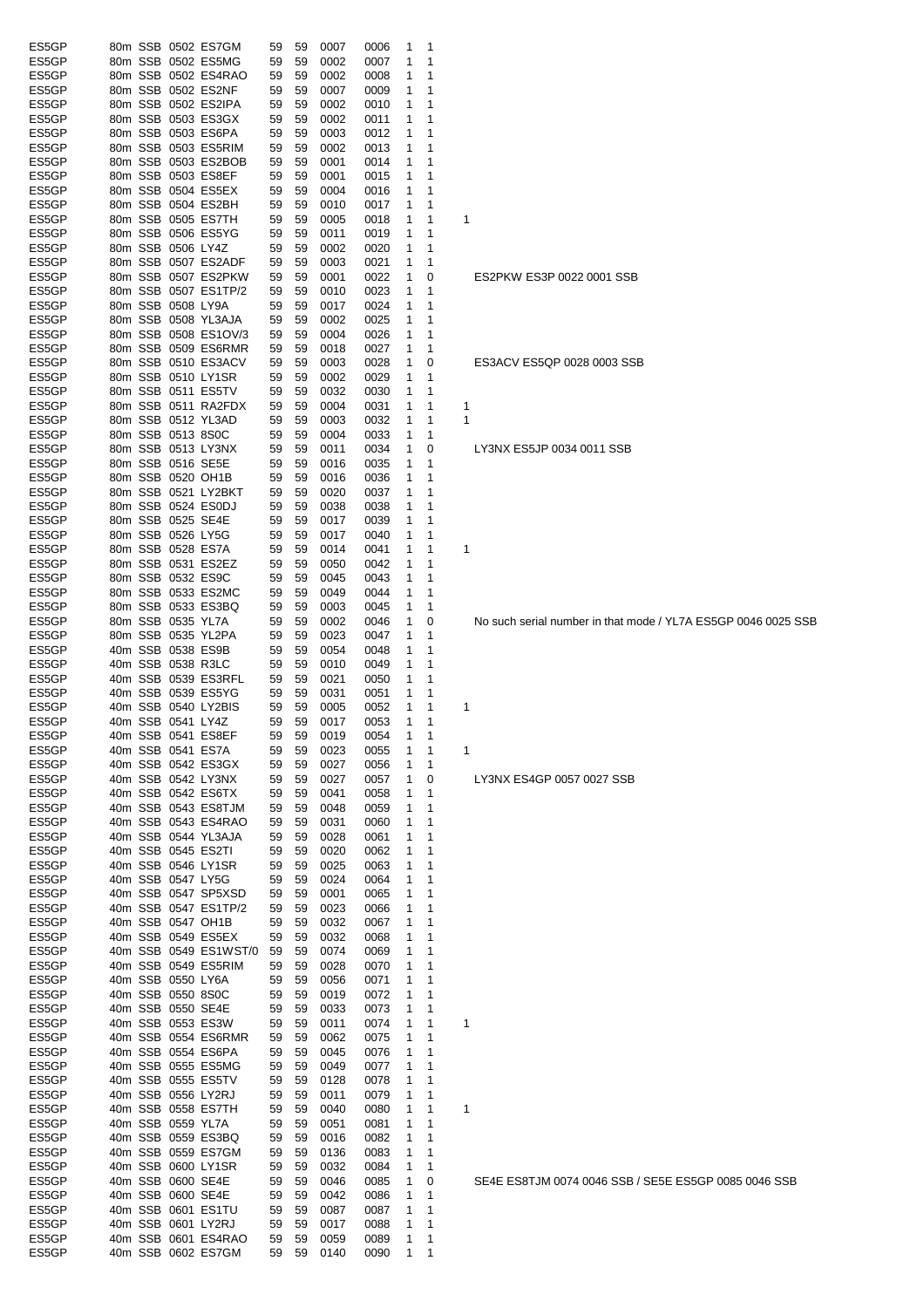| ES5GP          |  |                   | 40m SSB 0602 ES5MG                        |          | 59       |              |              | 1      | -1               |                                                         |
|----------------|--|-------------------|-------------------------------------------|----------|----------|--------------|--------------|--------|------------------|---------------------------------------------------------|
|                |  |                   |                                           | 59       |          | 0052         | 0091         |        | 1                |                                                         |
| ES5GP          |  | 40m SSB 0602 YL7A |                                           | 59       | 59       | 0056         | 0092         | 1      |                  |                                                         |
| ES5GP          |  |                   | 40m SSB 0602 ES5QA                        | 59       | 59       | 0039         | 0093         | 1      | 1                |                                                         |
| ES5GP          |  |                   | 40m SSB 0603 ES2NF                        | 59       | 59       | 0063         | 0094         | 1      | 1                |                                                         |
| ES5GP          |  |                   | 40m SSB 0603 ES5YG                        | 59       | 59       | 0043         | 0095         | 1      | 1                |                                                         |
| ES5GP          |  |                   | 80m SSB 0605 ES5GI                        | 59       | 59       | 0014         | 0096         | 1      | 1                | 1                                                       |
| ES5GP          |  |                   | 80m SSB 0605 ES6PA                        | 59       | 59       | 0055         | 0097         | 1      | 1                |                                                         |
| ES5GP          |  |                   | 80m SSB 0606 YL1ZT                        | 59       | 59       | 0016         | 0098         | 1      | 0                | YL1ZT ES5CP 0033 0016 SSB                               |
| ES5GP          |  |                   | 80m SSB 0606 RA2FDX                       | 59       | 59       | 0028         | 0099         | 1      | 1                | 1                                                       |
| ES5GP          |  |                   | 80m SSB 0606 ES1OV/3                      | 59       | 59       | 0033         | 0100         | 1      | 1                |                                                         |
| ES5GP          |  |                   | 80m SSB 0607 ES5EX                        | 59       | 59       | 0044         | 0101         | 1      | 1                |                                                         |
| ES5GP          |  |                   | 80m SSB 0607 ES6RMR                       | 59       | 59       | 0077         | 0102         | 1      | 1                |                                                         |
| ES5GP          |  |                   | 80m SSB 0607 ES2ADF                       | 59       | 59       | 0028         | 0103         | 1      | 1                |                                                         |
| ES5GP          |  |                   | 80m SSB 0607 ES7TH                        | 59       | 59       | 0048         | 0104         | 1      | 1                | 1                                                       |
| ES5GP          |  |                   | 80m SSB 0608 YL1ZT                        | 59       | 59       | 0016         | 0105         | 1      | 0                | YL1ZT ES5CP 0033 0016 SSB / YL1ZT ES5GP 0105 0017 SSB   |
| ES5GP          |  |                   | 80m SSB 0608 ES5YG                        | 59       | 59       | 0046         | 0106         | 1      | 1                |                                                         |
| ES5GP          |  |                   | 80m SSB 0609 ES5RIM                       | 59       | 59       | 0040         | 0107         | 1      | 1                |                                                         |
| ES5GP          |  |                   | 80m SSB 0610 LY2BKT                       | 59       | 59       | 0057         | 0108         | 1      | 1                |                                                         |
| ES5GP          |  | 80m SSB 0610 LY6A |                                           | 59       | 59       | 0079         | 0109         | 1      | 1                |                                                         |
| ES5GP          |  |                   | 80m SSB 0610 ES4RAO                       | 59       | 59       | 0065         | 0110         | 1      | 1                |                                                         |
| ES5GP          |  |                   | 80m SSB 0611 ES1LS                        | 59       | 59       | 0072         | 0111         | 1      | 1                |                                                         |
| ES5GP          |  |                   | 80m SSB 0612 SE5E                         | 59       | 59       | 0057         | 0112         | 1      | 1                |                                                         |
| ES5GP          |  |                   | 80m SSB 0612 ES2NF                        | 59       | 59       | 0073         | 0113         | 1      | 1                |                                                         |
| ES5GP          |  | 80m SSB 0615 LY4L |                                           | 59       | 59       | 0059         | 0114         | 1      | 1                |                                                         |
| ES5GP          |  |                   | 80m SSB 0615 LY3NX                        | 59       | 59       | 0051         | 0115         | 1      | 0                | LY3NX ES5JP 0115 0051 SSB                               |
| ES5GP          |  |                   | 80m SSB 0615 ES2IPA                       | 59       | 59       | 0087         | 0116         | 1      | 1                |                                                         |
|                |  |                   |                                           |          |          |              |              |        | 1                |                                                         |
| ES5GP          |  |                   | 80m SSB 0616 ES6TX<br>80m SSB 0618 ES5QA  | 59       | 59       | 0080         | 0117         | 1      |                  |                                                         |
| ES5GP          |  |                   |                                           | 59       | 59       | 0062         | 0118         | 1      | 1                |                                                         |
| ES5GP          |  |                   | 80m SSB 0618 ES9B                         | 59       | 59       | 0100         | 0119         | 1      | 1                |                                                         |
| ES5GP          |  |                   | 80m SSB 0619 LY3NX                        | 59       | 59       | 0057         | 0120         | 1      | 1                |                                                         |
| ES5GP          |  |                   | 80m SSB 0620 ES8EF                        | 59       | 59       | 0029         | 0121         | 1      | 1                |                                                         |
| ES5GP          |  |                   | 80m SSB 0621 ES7GM                        | 59       | 59       | 0193         | 0122         | 1      | 1                |                                                         |
| ES5GP          |  |                   | 80m SSB 0622 ES1WST/0                     | 59       | 59       | 0108         | 0123         | 1      | 1                |                                                         |
| ES5GP          |  |                   | 80m SSB 0623 YL3AJA                       | 59       | 59       | 0050         | 0124         | 1      | 1                |                                                         |
| ES5GP          |  |                   | 80m SSB 0623 ES2PKW                       | 59       | 59       | 0011         | 0125         | 1      | 1                |                                                         |
| ES5GP          |  |                   | 80m SSB 0623 ES2ADZ                       | 59       | 59       | 0009         | 0126         | 1      | 1                | 1                                                       |
| ES5GP          |  |                   | 80m SSB 0624 ES1TP/2                      | 59       | 59       | 0043         | 0127         | 1      | 1                |                                                         |
| ES5GP          |  |                   | 80m SSB 0624 ES5MG                        | 59       | 59       | 0073         | 0128         | 1      | 1                |                                                         |
| ES5GP          |  |                   | 80m SSB 0624 ES8TJM                       | 59       | 59       | 0118         | 0129         | 1      | 1                |                                                         |
| ES5GP          |  |                   | 80m SSB 0626 ES2MC                        | 59       | 59       | 0159         | 0130         | 1      | 1                |                                                         |
| ES5GP          |  | 80m SSB 0626 LY9A |                                           | 59       | 59       | 0109         | 0131         | 1      | 1                |                                                         |
| ES5GP          |  |                   | 80m SSB 0626 OH1B                         | 59       | 59       | 0059         | 0132         | 1      | 1                |                                                         |
| ES5GP          |  | 80m SSB 0626 YL7A |                                           | 59       | 59       | 0083         | 0133         | 1      | 1                |                                                         |
| ES5GP          |  |                   | 80m SSB 0628 UA1AQA                       | 59       | 59       | 0003         | 0134         | 1      | 0                | UA1AQA ES1LS 0043 0003 SSB / LY2BKT ES5GP 0134 0113 SSB |
| ES5GP          |  |                   | 80m SSB 0628 ES2TI                        | 59       | 59       | 0059         | 0135         | 1      | 1                |                                                         |
| ES5GP          |  |                   | 80m SSB 0630 ES3GX                        | 59       | 59       | 0063         | 0136         | 1      | 1                |                                                         |
| ES5GP          |  |                   | 80m SSB 0631 ES0CD                        | 59       | 59       | 0023         | 0137         | 1      | 1                | 1                                                       |
| ES5GP          |  |                   | 80m SSB 0631 ES2BOB                       | 59       | 59       | 0080         | 0138         | 1      | 1                |                                                         |
| ES5GP          |  |                   | 40m SSB 0637 ES5EX                        | 59       | 59       | 0066         | 0139         | 1      | 1                |                                                         |
| ES5GP          |  |                   | 40m SSB 0638 ES5RIM                       | 59       | 59       | 0055         | 0140         | 1      | 1                |                                                         |
| ES5GP          |  |                   | 40m SSB 0639 ES8TJM                       | 59       | 59       | 0132         | 0141         | 1      | 1                |                                                         |
| ES5GP          |  |                   | 40m SSB 0639 YL3AJA                       | 59       | 59       | 0058         | 0142         | 1      | 1                |                                                         |
| ES5GP          |  |                   | 40m SSB 0639 LY2BKT                       | 59       | 59       | 0082         | 0143         | 1      | 1                |                                                         |
| ES5GP          |  | 40m SSB 0639 8S0C |                                           | 59       | 59       | 0044         |              | 1      | 1                |                                                         |
|                |  |                   |                                           |          |          |              | 0144         |        |                  |                                                         |
| ES5GP          |  |                   | 40m SSB 0640 OH5NE                        | 59       | 59       | 0020         | 0145         | 1      | 1                |                                                         |
| ES5GP          |  |                   | 40m SSB 0641 LY3NX                        | 59       | 59       | 0071         | 0146         | 1      | 1                |                                                         |
| ES5GP          |  |                   | 40m SSB 0642 RA2FDX                       | 59       | 59       | 0040         | 0147         | 1      | 1                | 1                                                       |
| ES5GP          |  |                   | 40m SSB 0642 ES7TH                        | 59       | 59       | 0062         | 0148         | 1      | 1                | 1                                                       |
| ES5GP          |  |                   | 40m SSB 0643 ES2MC                        | 59       | 59       | 0182         | 0149         | 1      | 1                |                                                         |
| ES5GP          |  |                   | 40m SSB 0643 ES6PA                        | 59       | 59       | 0096         | 0150         | 1      | 1                |                                                         |
| ES5GP          |  |                   | 40m SSB 0643 ES2TI                        | 59       | 59       | 0075         | 0151         | 1      | 1                |                                                         |
| ES5GP          |  |                   | 40m SSB 0645 ES5TV                        | 59       | 59       | 0235         | 0152         | 1      | 1                |                                                         |
| ES5GP          |  |                   | 40m SSB 0645 ES2BOB                       | 59       | 59       | 0088         | 0153         | 1      | 1                |                                                         |
| ES5GP          |  | 40m SSB 0645 LY6A |                                           | 59       | 59       | 0122         | 0154         | 1      | 1                |                                                         |
| ES5GP          |  | 40m SSB 0646 LY9A |                                           | 59       | 59       | 0135         | 0155         | 1      | 1                |                                                         |
| ES5GP          |  |                   | 40m SSB 0647 ES8AY                        | 59       | 59       | 0001         | 0156         | 1      | 1                |                                                         |
| ES5GP          |  |                   | 40m SSB 0647 ES1TP/2                      | 59       | 59       | 0065         | 0157         | 1      | 1                |                                                         |
| ES5GP          |  |                   | 40m SSB 0648 SE5E                         | 59       | 59       | 0083         | 0158         | 1      | 1                |                                                         |
| ES5GP          |  |                   | 40m SSB 0649 OH1B                         | 59       | 59       | 0070         | 0159         | 1      | 1                |                                                         |
| ES5GP          |  |                   | 40m SSB 0649 ES2DW                        | 59       | 59       | 0072         | 0160         | 1      | 1                |                                                         |
| ES5GP          |  |                   | 40m SSB 0649 ES2IPA                       | 59       | 59       | 0114         | 0161         | 1      | 1                |                                                         |
| ES5GP          |  |                   | 40m SSB 0651 ES4OJ                        | 59       | 59       | 0037         | 0162         | 1      | 1                |                                                         |
| ES5GP          |  |                   | 40m SSB 0651 S50XX                        | 59       | 59       | 0035         | 0163         | 1      | 1                |                                                         |
| ES5GP          |  |                   | 40m SSB 0652 YL2PA                        | 59       | 59       | 0070         | 0164         | 1      | 1                |                                                         |
| ES5GP          |  |                   | 40m SSB 0653 ES3ATV                       | 59       | 59       | 0031         | 0165         | 1      | 0                | / ES3ACV ES5GP 0165 0031 SSB                            |
| ES5GP          |  |                   | 40m SSB 0653 UA1AQA                       | 59       | 59       | 0039         | 0166         | 1      | 1                |                                                         |
| ES5GP          |  |                   | 40m SSB 0653 ES6TX                        | 59       | 59       | 0112         | 0167         | 1      | 1                |                                                         |
| ES5GP          |  |                   | 40m SSB 0654 ES2BH                        | 59       | 59       | 0198         | 0168         | 1      | 1                |                                                         |
| ES5GP          |  |                   | 40m SSB 0655 R3LC                         | 59       | 59       | 0040         | 0169         | 1      | 1                |                                                         |
| ES5GP          |  |                   | 40m SSB 0656 ES6RMR                       | 59       | 59       | 0127         | 0170         | 1      | 1                |                                                         |
| ES5GP          |  |                   | 40m SSB 0659 YL3AD                        | 59       | 59       | 0028         | 0171         | 1      | 1                | 1                                                       |
| ES5GP          |  |                   | 40m SSB 0700 ES2NF                        | 59       | 59       | 0110         | 0172         | 1      | 1                |                                                         |
| ES5GP          |  | 40m SSB 0700 8S0C |                                           | 59       | 59       | 0049         | 0173         | 1      | 1                |                                                         |
|                |  |                   |                                           |          |          |              |              |        |                  |                                                         |
|                |  |                   |                                           |          |          |              |              |        |                  |                                                         |
| ES5GP<br>ES5GP |  |                   | 40m SSB 0701 ES2PKW<br>40m SSB 0701 ES5YG | 59<br>59 | 59<br>59 | 0022<br>0073 | 0174<br>0175 | 1<br>1 | 1<br>$\mathbf 1$ |                                                         |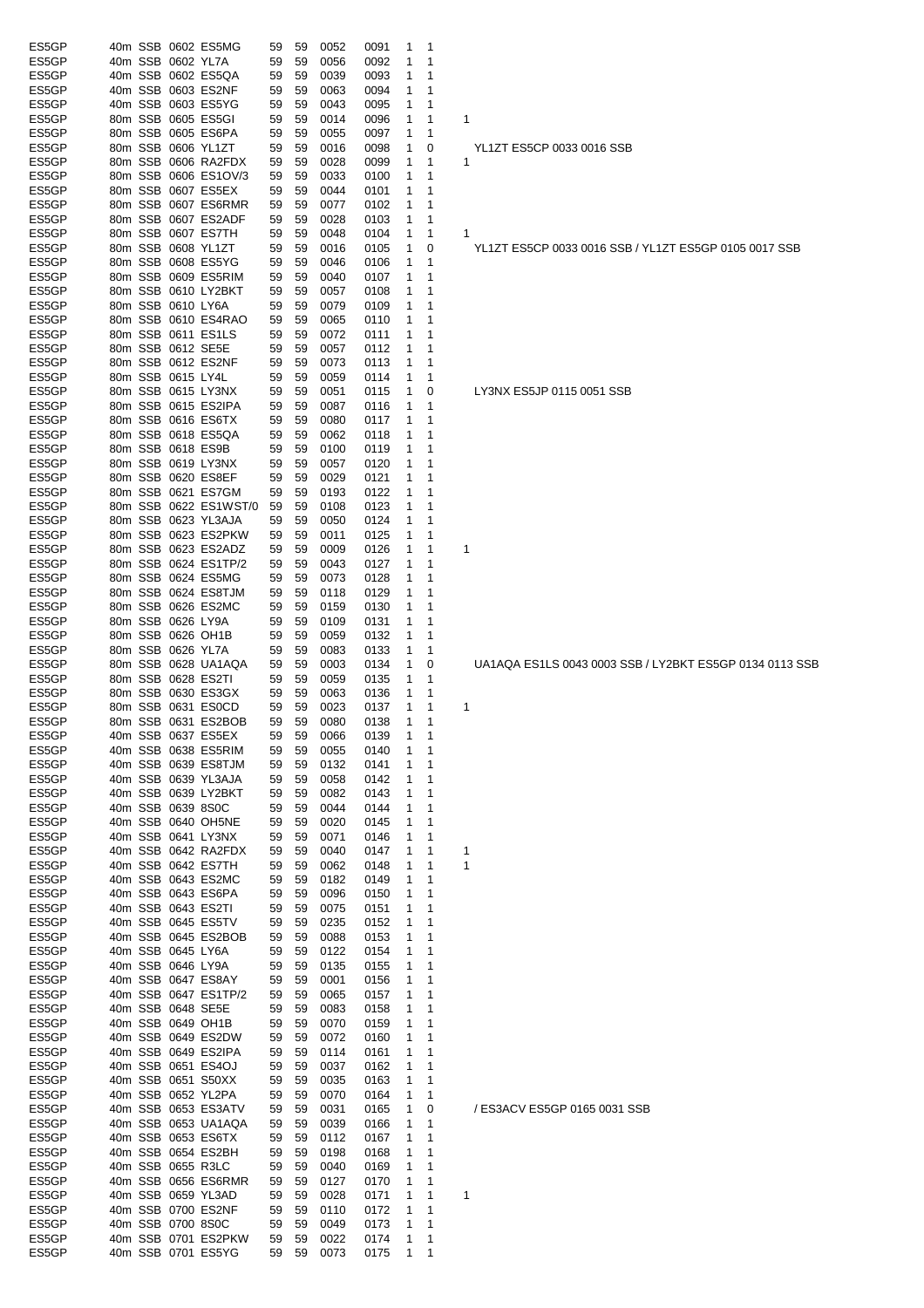| ES5GP          | 40m SSB 0702 ES4RAO                      |                   | 59       | 59       | 0111         | 0176         | 1            | 1                 |                                                               |
|----------------|------------------------------------------|-------------------|----------|----------|--------------|--------------|--------------|-------------------|---------------------------------------------------------------|
| ES5GP          | 40m SSB 0702 S50XX                       |                   | 59       | 59       | 0037         | 0177         | 1            | 1                 |                                                               |
| ES5GP          | 40m SSB 0702 ES3GX                       |                   | 59       | 59       | 0078         | 0178         | 1            | 1                 |                                                               |
| ES5GP          | 40m SSB 0703 R3LC                        |                   | 59       | 59       | 0044         | 0179         | 1            | 1                 |                                                               |
| ES5GP          | 40m SSB 0703 RA2FLX                      |                   | 59       | 59       | 0051         | 0180         | 1            | 0                 | 0 Station represented in too few logs (1)                     |
| ES5GP          | 40m SSB 0703 LY1SR                       |                   | 59       | 59       | 0063         | 0181         | 1            | 1                 |                                                               |
| ES5GP          | 40m SSB 0704 ES8TJM                      |                   | 59       | 59       | 0152         | 0182         | 1            | 1                 |                                                               |
| ES5GP          | 40m SSB 0704 YL3AJA                      |                   | 59       | 59       | 0068         | 0183         | 1            | 1                 |                                                               |
| ES5GP          | 40m SSB 0704 ES2BOB                      |                   | 59       | 59       | 0096         | 0184         | 1            | 1                 |                                                               |
| ES5GP          | 40m SSB 0705 ES7GM                       |                   | 59       | 59       | 0288         | 0185         | 1            | 1                 |                                                               |
| ES5GP          | 40m SSB 0705 SE4E                        |                   | 59       | 59       | 0081         | 0186         | 1            | 1                 |                                                               |
| ES5GP          | 40m SSB 0706 DF5DY                       |                   | 59       | 59       | 0001         | 0187         | 1            | 0                 | 0 Station represented in too few logs (1)                     |
| ES5GP          | 80m SSB 0707 ES7TH                       |                   | 59       | 59       | 0004         | 0188         | 1            | 1                 | 1                                                             |
| ES5GP          | 80m SSB 0708 ES5QA                       |                   | 59       | 59       | 0126         | 0189         | 1            | 1                 |                                                               |
| ES5GP          | 80m SSB 0708 ES2ADF                      |                   |          |          |              |              |              | 1                 |                                                               |
|                |                                          |                   | 59       | 59       | 0059         | 0190         | 1            |                   |                                                               |
| ES5GP          | 80m SSB 0709 ES6PA                       |                   | 59       | 59       | 0112         | 0191         | 1            | 1                 |                                                               |
| ES5GP          | 80m SSB 0709 ES8TJM                      |                   | 59       | 59       | 0160         | 0192         | 1            | 1                 |                                                               |
| ES5GP          | 80m SSB 0709 ES6RMR                      |                   | 59       | 59       | 0148         | 0193         | 1            | 1                 |                                                               |
| ES5GP          | 80m SSB 0712 LY2BKT                      |                   | 59       | 59       | 0113         | 0194         | 1            | 0                 | LY2BKT ES5GP 0134 0113 SSB                                    |
| ES5GP          | 80m SSB 0716 ES2EZ                       |                   | 59       | 59       | 0211         | 0195         | 1            | 1                 |                                                               |
| ES5GP          | 80m SSB 0716 ES7GM                       |                   | 59       | 59       | 0317         | 0196         | 1            | 1                 |                                                               |
| ES5GP          | 80m SSB 0717 ES5YG                       |                   | 59       | 59       | 0083         | 0197         | 1            | 1                 |                                                               |
| ES5GP          | 80m SSB 0717 YL7A                        |                   | 59       | 59       | 0125         | 0198         | 1            | 1                 |                                                               |
| ES5GP          | 80m SSB 0718 ES5EX                       |                   | 59       | 59       | 0085         | 0199         | 1            | 1                 |                                                               |
| ES5GP          | 80m SSB 0718 ES8AY                       |                   | 59       | 59       | 0013         | 0200         | 1            | 1                 |                                                               |
| ES5GP          | 80m SSB 0719 ES1LS                       |                   | 59       | 59       | 0146         | 0201         | 1            | 1                 |                                                               |
| ES5GP          | 80m SSB 0720 LY3NX                       |                   |          | 59       | 0098         | 0202         | 1            | 1                 |                                                               |
|                |                                          |                   | 59       |          |              |              |              |                   |                                                               |
| ES5GP          | 80m SSB 0720 ES7A                        |                   | 59       | 59       | 0058         | 0203         | 1            | 1                 | 1                                                             |
| ES5GP          | 80m SSB 0720 ES3GX                       |                   | 59       | 59       | 0093         | 0204         | 1            | 1                 |                                                               |
| ES5GP          | 80m SSB 0721 LY5G                        |                   | 59       | 59       | 0072         | 0205         | 1            | 1                 |                                                               |
| ES5GP          | 80m SSB 0722 OH5NE                       |                   | 59       | 59       | 0039         | 0206         | 1            | 1                 |                                                               |
| ES5GP          | 80m SSB 0722 ES0DJ                       |                   | 59       | 59       | 0235         | 0207         | 1            | 1                 |                                                               |
| ES5GP          | 80m SSB 0724 ES2BH                       |                   | 59       | 59       | 0243         | 0208         | 1            | 1                 |                                                               |
| ES5GP          | 80m SSB 0725 ES6TX                       |                   | 59       | 59       | 0142         | 0209         | 1            | 1                 |                                                               |
| ES5GP          | 80m SSB 0726 ES8BJP                      |                   | 59       | 59       | 0098         | 0210         | 1            | 1                 |                                                               |
| ES5GP          | 80m SSB 0726 ES9B                        |                   | 59       | 59       | 0179         | 0211         | 1            | 1                 |                                                               |
| ES5GP          | 80m SSB 0727 LY6A                        |                   | 59       | 59       | 0162         | 0212         | 1            | 1                 |                                                               |
| ES5GP          | 80m SSB 0727 UA1AQA                      |                   | 59       | 59       | 0044         | 0213         | 1            | 1                 |                                                               |
|                |                                          |                   |          |          |              |              |              |                   |                                                               |
| ES5GP          | 80m SSB 0728 ES4RAO                      |                   | 59       | 59       | 0137         | 0214         | 1            | 1                 |                                                               |
| ES5GP          | 80m SSB 0729 ES5RIM                      |                   | 59       | 59       | 0081         | 0215         | 1            | 1                 |                                                               |
| ES5GP          | 80m SSB 0729 YL3AD                       |                   | 59       | 59       | 0038         | 0216         | 1            | 1                 | 1                                                             |
| ES5GP          | 80m SSB 0730 ES8EF                       |                   | 59       | 59       | 0043         | 0217         | 1            | 1                 |                                                               |
| ES5GP          | 80m SSB 0731 LY9A                        |                   | 59       | 59       | 0180         | 0218         | 1            | 1                 |                                                               |
| ES5GP          | 80m SSB 0731 OH1B                        |                   | 59       | 59       | 0093         | 0219         | 1            | 1                 |                                                               |
| ES5GP          | 80m SSB 0734 ES5MG                       |                   | 59       | 59       | 0128         | 0220         | 1            | 1                 |                                                               |
| ES5GP          | 80m SSB 0736 ES2BOB                      |                   | 59       | 59       | 0116         | 0221         | 1            | 1                 |                                                               |
| ES5GP          | 40m SSB 0737 LY4L                        |                   | 59       | 59       | 0116         | 0222         | 1            | 1                 |                                                               |
| ES5GP          | 80m SSB 0738 YL2L                        |                   | 59       | 59       | 0117         | 0223         | 1            | 0                 | / LY4L ES5GP 0223 0117 SSB                                    |
| ES5GP          | 40m SSB 0741 UA1AQA                      |                   | 59       | 59       | 0055         | 0224         | $\mathbf{1}$ | 1                 |                                                               |
| ES5GP          | 40m SSB 0742 ES6PA                       |                   | 59       | 59       | 0138         | 0225         | 1            | 1                 |                                                               |
| ES5GP          | 40m SSB 0743 ES5EX                       |                   | 59       | 59       | 0099         | 0226         | 1            | 1                 |                                                               |
|                |                                          |                   |          |          |              |              |              |                   |                                                               |
| ES5GP          | 40m SSB 0743 LY9A                        |                   | 59       | 59       | 0197         | 0227         | 1            | 1                 |                                                               |
| ES5GP          | 40m SSB 0744 ES2EZ                       |                   | 59       | 59       | 0263         | 0228         | 1            | 1                 |                                                               |
| ES5GP          | 40m SSB 0745 YL1ZT                       |                   | 59       | 59       | 0031         | 0229         | 1            | 1                 |                                                               |
| ES5GP          | 40m SSB 0745 LY6A                        |                   | 59       | 59       | 0190         | 0230         | 1            | 0                 | No such serial number in that mode / LY6A ES5GP 0230 0180 SSB |
| ES5GP          | 40m SSB 0745 ES1LS                       |                   | 59       | 59       | 0167         | 0231         | 1            | 1                 |                                                               |
| ES5GP          | 40m SSB 0745 ES8AY                       |                   | 59       | 59       | 0037         | 0232         | 1            | 1                 |                                                               |
| ES5GP          | 40m SSB 0747 ES2IPA                      |                   | 59       | 59       | 0137         | 0233         | 1            | 1                 |                                                               |
| ES5GP          | 40m SSB 0747 ES5MG                       |                   | 59       | 59       | 0137         | 0234         | 1            | 1                 |                                                               |
| ES5GP          | 40m SSB 0747 YL7A                        |                   | 59       | 59       | 0151         | 0235         | 1            | 1                 |                                                               |
| ES5GP          | 40m SSB 0748 OH1B                        |                   |          | 59       | 0103         | 0236         | 1            | 1                 |                                                               |
| ES5GP          |                                          |                   |          |          |              |              |              |                   |                                                               |
|                |                                          |                   | 59       |          |              |              |              |                   |                                                               |
|                |                                          | 40m SSB 0748 ES7A | 59       | 59       | 0073         | 0237         | 1            | 1                 | 1                                                             |
| ES5GP          | 40m SSB 0749 ES2TI                       |                   | 59       | 59       | 0132         | 0238         | 1            | 1                 |                                                               |
| ES5GP          | 40m SSB 0750 LY2BKT                      |                   | 59       | 59       | 0149         | 0239         | 1            | 1                 |                                                               |
| ES5GP          | 40m SSB 0751 ES9B                        |                   | 59       | 59       | 0211         | 0240         | 1            | 1                 |                                                               |
| ES5GP          | 40m SSB 0751 ES7TH                       |                   | 59       | 59       | 0101         | 0241         | 1            | 1                 | 1                                                             |
| ES5GP          | 40m SSB 0752 ES3ACV                      |                   | 59       | 59       | 0042         | 0242         | 1            | 1                 |                                                               |
| ES5GP          | 40m SSB 0753 LY3NX                       |                   | 59       | 59       | 0122         | 0243         | 1            | 1                 |                                                               |
| ES5GP          | 40m SSB 0754 ES0DJ                       |                   | 59       | 59       | 0274         | 0244         | 1            | 1                 |                                                               |
| ES5GP          | 40m SSB 0755 ES5RIM                      |                   | 59       | 59       | 0088         | 0245         | 1            | 1                 |                                                               |
| ES5GP          |                                          |                   | 59       | 59       | 0186         | 0246         | 1            | 1                 |                                                               |
|                | 40m SSB 0756 ES5QA                       |                   |          |          |              |              |              | 1                 |                                                               |
| ES5GP          | 80m SSB 0757 YL3AJA                      |                   | 59       | 59       | 0096         | 0247         | 1            |                   |                                                               |
| ES5GP          | 40m SSB 0757 LY2DX                       |                   | 59       | 59       | 0028         | 0248         | 1            | 1                 |                                                               |
| ES5GP          | 40m SSB 0758 ES6TX                       |                   | 59       | 59       | 0177         | 0249         | 1            | 1                 |                                                               |
| ES5GP          | 40m SSB 0758 ES6RMR                      |                   | 59       | 59       | 0198         | 0250         | 1            | 1                 |                                                               |
| ES5GP          | 40m SSB 0759 YL2PA                       |                   | 59       | 59       | 0114         | 0251         | 1            | 1                 |                                                               |
| ES5GP          | 40m SSB 0800 LY1SR                       |                   | 59       | 59       | 0086         | 0252         | 1            | 1                 |                                                               |
| ES5GP          | 40m SSB 0804 R3LC                        |                   | 59       | 59       | 0069         | 0253         | 1            | 1                 |                                                               |
| ES5GP          | 40m SSB 0804 ES1TP/2                     |                   | 59       | 59       | 0136         | 0254         | 1            | $\mathbf 1$       |                                                               |
| ES5GP          | 40m SSB 0804 ES8SX                       |                   | 59       | 59       | 0032         | 0255         | 1            | $\mathbf 1$       |                                                               |
| ES5GP          | 40m SSB 0805 YL3AJA                      |                   | 59       | 59       | 0101         | 0256         | 1            | 1                 |                                                               |
| ES5GP          | 40m SSB 0805 ES2MC                       |                   | 59       | 59       | 0324         | 0257         | 1            | 1                 |                                                               |
|                |                                          |                   |          |          |              |              |              |                   |                                                               |
| ES5GP          | 40m SSB 0805 ES5QA                       |                   | 59       | 59       | 0195         | 0258         | 1            | 1                 |                                                               |
| ES5GP<br>ES5GP | 40m SSB 0805 ES2BOB<br>40m SSB 0806 ES7A |                   | 59<br>59 | 59<br>59 | 0131<br>0084 | 0259<br>0260 | 1<br>1       | 1<br>$\mathbf{1}$ | 1                                                             |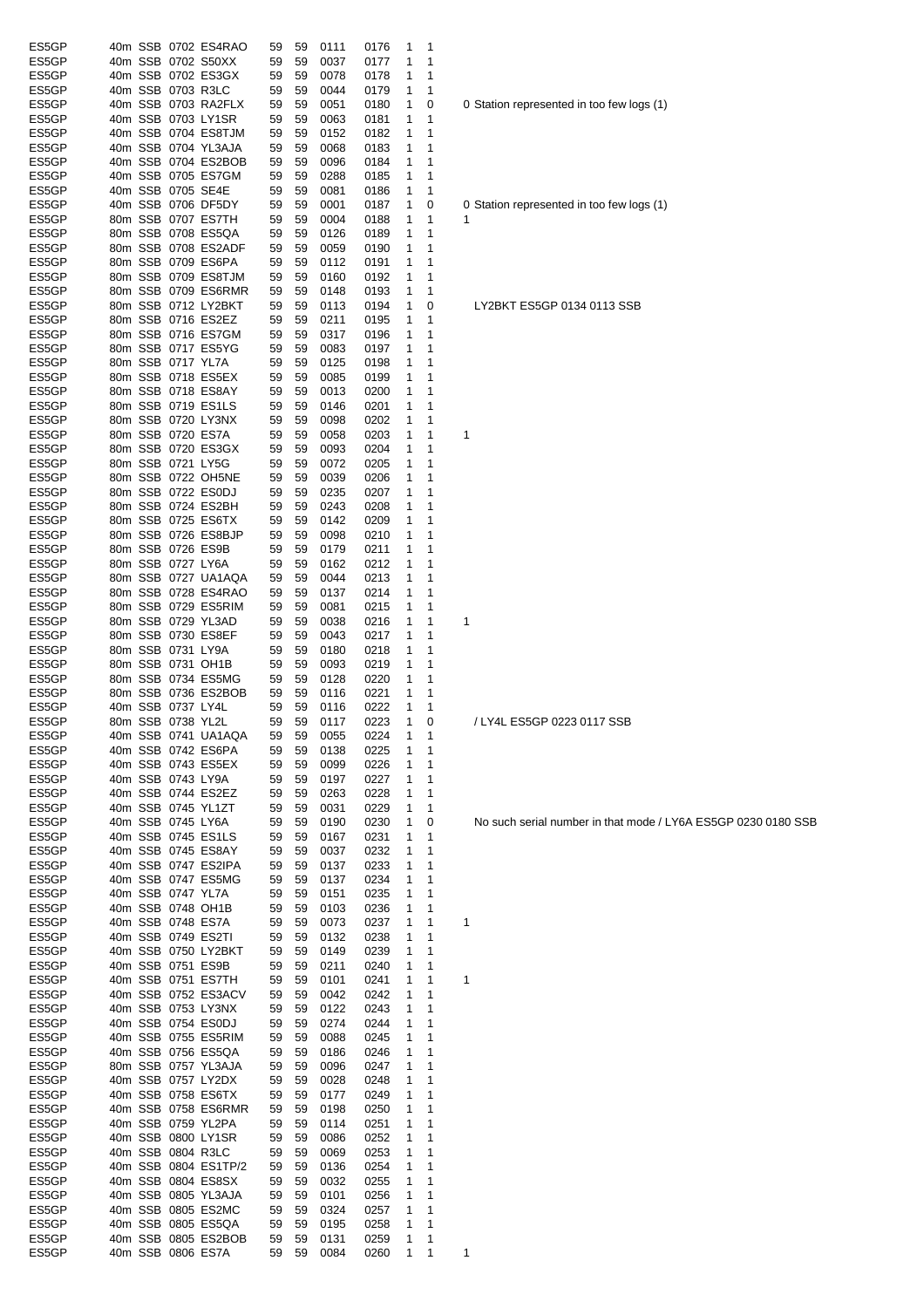| ES5GP          | 40m SSB 0806 ES8TJM                       |             | 0234<br>59<br>59                     | 0261<br>1<br>1                       |                                                                       |
|----------------|-------------------------------------------|-------------|--------------------------------------|--------------------------------------|-----------------------------------------------------------------------|
| ES5GP          | 40m SSB 0807 ES6PA                        |             | 59<br>0169<br>59                     | 0262<br>1<br>1                       |                                                                       |
| ES5GP          | 40m SSB 0807 ES7GM                        |             | 0420<br>59<br>59                     | 1<br>0263<br>1                       |                                                                       |
| ES5GP          | 40m SSB 0808 ES3GX                        |             | 0120<br>59<br>59                     | 0264<br>1<br>1                       |                                                                       |
| ES5GP          | 40m SSB 0808 SE4E                         |             | 0126<br>59<br>59                     | 0265<br>1<br>1                       |                                                                       |
| ES5GP<br>ES5GP | 40m SSB 0808 ES4RAO                       |             | 59<br>59<br>0174                     | 0266<br>1<br>1                       |                                                                       |
| ES5GP          | 40m SSB 0808 ES5MG                        |             | 59<br>0146<br>59                     | 0267<br>1<br>1                       |                                                                       |
| ES5GP          | 40m SSB 0809 ES6RMR<br>40m SSB 0809 8S0C  |             | 0214<br>59<br>59<br>59<br>0077<br>59 | 0268<br>1<br>1<br>0269<br>1<br>1     |                                                                       |
| ES5GP          | 40m SSB 0810 YL3AD                        |             | 59<br>0060<br>59                     | 0270<br>1<br>1                       | 1                                                                     |
| ES5GP          | 40m SSB 0810 ES5YG                        |             | 59<br>0119<br>59                     | 0271<br>1<br>1                       |                                                                       |
| ES5GP          | 40m SSB 0812 RA2FDX                       |             | 59<br>0085<br>59                     | 0272<br>1<br>1                       | 1                                                                     |
| ES5GP          | 80m SSB 0814 ES6TX                        |             | 59<br>0192<br>59                     | 1<br>0273<br>1                       |                                                                       |
| ES5GP          | 80m SSB 0814 ES6RMR                       |             | 0218<br>59<br>59                     | 1<br>0274<br>1                       |                                                                       |
| ES5GP          | 80m SSB 0815 ES8BJP                       |             | 59<br>0119<br>59                     | 0275<br>1<br>1                       |                                                                       |
| ES5GP          | 80m SSB 0815 ES5YG                        |             | 0123<br>59<br>59                     | 0276<br>1<br>1                       |                                                                       |
| ES5GP          | 80m SSB 0816 ES2IPA                       |             | 59<br>59<br>0171                     | 0277<br>1<br>1                       |                                                                       |
| ES5GP          | 80m SSB 0817 ES6PA                        |             | 0179<br>59<br>59                     | 0278<br>1<br>1                       |                                                                       |
| ES5GP          | 80m SSB 0817 ES8TJM                       |             | 59<br>0250<br>59                     | 0279<br>1<br>1                       |                                                                       |
| ES5GP          | 80m SSB 0817 ES1OV/3                      |             | 59<br>0095<br>59                     | 0280<br>1<br>1                       |                                                                       |
| ES5GP          | 80m SSB 0818 ES3GX                        |             | 59<br>59<br>0129                     | 0281<br>1<br>0                       | ES3GX ES7GM 0281 0129 SSB                                             |
| ES5GP          | 80m SSB 0818 ES1LS                        |             | 59<br>0219<br>59                     | 0282<br>1<br>1                       |                                                                       |
| ES5GP          | 80m SSB 0819 YL3AJA                       |             | 59<br>0109<br>59                     | 0283<br>1<br>1                       |                                                                       |
| ES5GP          | 80m SSB 0819 ES5MG                        |             | 0152<br>59<br>59                     | 0284<br>1<br>1                       |                                                                       |
| ES5GP          | 80m SSB 0819 ES7TH                        |             | 0118<br>59<br>59                     | 0285<br>1<br>1                       |                                                                       |
| ES5GP          | 80m SSB 0819 YL3AD                        |             | 0065<br>59<br>59                     | 1<br>0286<br>1                       | 1                                                                     |
| ES5GP          | 80m SSB 0820 ES0DJ                        |             | 0314<br>59<br>59                     | 0287<br>1<br>1                       |                                                                       |
| ES5GP          | 80m SSB 0820 ES2BOB                       |             | 59<br>59<br>0144                     | 0288<br>1<br>1                       |                                                                       |
| ES5GP          | 80m SSB 0820 ES8AY                        |             | 59<br>59<br>0063                     | 0289<br>1<br>1                       |                                                                       |
| ES5GP          | 80m SSB 0821 UA1AQA                       |             | 0076<br>59<br>59                     | 0290<br>1<br>1                       |                                                                       |
| ES5GP          | 80m SSB 0821 ES5RIM                       |             | 0106<br>59<br>59                     | 0291<br>1<br>1                       |                                                                       |
| ES5GP          | 80m SSB 0823 ES4RAO                       |             | 59<br>0194<br>59                     | 0292<br>1<br>1                       |                                                                       |
| ES5GP          | 80m SSB 0823 ES7GM                        |             | 0459<br>59<br>59                     | 0293<br>1<br>1                       |                                                                       |
| ES5GP          | 80m SSB 0824 ES1TP/2                      |             | 59<br>0154<br>59                     | 0294<br>1<br>0                       | ES1TP/2 ES5GP 0290 0154 SSB                                           |
| ES5GP          | 80m SSB 0825 RA2FDX                       |             | 59<br>59<br>0090                     | 0295<br>1<br>$\mathbf{1}$            | 1                                                                     |
| ES5GP<br>ES5GP | 80m SSB 0825 ES7A<br>80m SSB 0826 LY6A    |             | 0097<br>59<br>59<br>0220<br>59<br>59 | 0296<br>1<br>1<br>0297<br>1<br>1     | 1                                                                     |
| ES5GP          | 80m SSB 0826 LY9A                         |             | 0243<br>59<br>59                     | 0298<br>1<br>1                       |                                                                       |
| ES5GP          | 80m SSB 0827 YL2PA                        |             | 0133<br>59<br>59                     | 1<br>0299<br>1                       |                                                                       |
| ES5GP          | 80m SSB 0827 ES2TI                        |             | 0171<br>59<br>59                     | 0300<br>1<br>$\mathbf 1$             |                                                                       |
| ES5GP          | 80m SSB 0827 ES2EZ                        |             | 0328<br>59<br>59                     | 0301<br>1<br>1                       |                                                                       |
| ES5GP          | 40m SSB 0830 LY6A                         |             | 0223<br>59<br>59                     | 0302<br>1<br>1                       |                                                                       |
| ES5GP          | 40m SSB 0830 ES2IPA                       |             | 59<br>59<br>0188                     | 0303<br>1<br>1                       |                                                                       |
| ES5GP          | 40m SSB 0831 ES1LS                        |             | 59<br>0232<br>59                     | 0304<br>1<br>1                       |                                                                       |
| ES5GP          | 40m SSB 0833 ES2BH                        |             | 0347<br>59<br>59                     | 0305<br>1<br>1                       |                                                                       |
| ES5GP          | 40m SSB 0834 ES9B                         |             | 0252<br>59<br>59                     | 0306<br>1<br>1                       |                                                                       |
| ES5GP          | 40m SSB 0835 ES9C                         |             | 0292<br>59<br>59                     | 0307<br>1<br>1                       |                                                                       |
| ES5GP          | 40m SSB 0837 SE5E                         |             | 59<br>59<br>0053                     | 0308<br>1<br>0                       | No such serial number in that mode / SE5E ES5GP 0308 0153 SSB         |
| ES5GP          | 40m SSB 0837 ES8AY                        |             | 59<br>59<br>0071                     | 0309<br>1                            |                                                                       |
| ES5GP          | 40m SSB 0838 LY2BKT                       |             | 59<br>0185<br>59                     | 1<br>0310<br>1                       |                                                                       |
| ES5GP          | 40m SSB 0838 YL1ZT                        |             | 0040<br>59<br>59                     | 0311<br>1<br>1                       |                                                                       |
| ES5GP          | 40m SSB 0839 ES4OJ                        |             | 59<br>0108<br>59                     | 0312<br>1<br>1                       |                                                                       |
| ES5GP          | 40m SSB 0839 LY2CO                        |             | 59<br>0014<br>59                     | 0313<br>1<br>1                       |                                                                       |
| ES5GP          | 40m SSB 0839 YL7A                         |             | 0197<br>59<br>59                     | 0314<br>1<br>1                       |                                                                       |
| ES5GP          | 40m SSB 0840 ES6TX                        |             | 59<br>0217<br>59                     | 0315<br>1<br>1                       |                                                                       |
| ES5GP          | 40m SSB 0840 UA1AQA                       |             | 59<br>0084<br>59                     | 0316<br>1<br>1                       |                                                                       |
| ES5GP          | 40m SSB 0847 ES2EZ                        |             | 59<br>0316<br>59                     | 0317<br>1<br>1                       |                                                                       |
| ES5GP          | 40m SSB 0848 ES2NF                        |             | 59<br>59<br>0190                     | 0318<br>1<br>1                       |                                                                       |
| ES5GP          | 40m SSB 0853 LY9A                         |             | 59<br>0272<br>59                     | 0319<br>1<br>1                       |                                                                       |
| ES5GP<br>ES5GP | 40m SSB 0856 ES1TU<br>40m SSB 0856 LY4L   |             | 59<br>0349<br>59<br>59<br>0175<br>59 | 0320<br>1<br>1<br>0321<br>1<br>1     |                                                                       |
| ES5GP          |                                           |             |                                      |                                      |                                                                       |
| ES5GP          | 40m SSB 0857 ES2DW<br>40m SSB 0859 OH7FXK |             | 0150<br>59<br>59<br>59<br>0002<br>59 | 0322<br>1<br>1<br>0323<br>1<br>0     | 0 Station represented in too few logs (2)                             |
| ES5GP          | 40m SSB 0859 LY3NX                        |             | 59<br>0163<br>59                     | 0324<br>1<br>$\mathbf{1}$            |                                                                       |
| ES5GP          | 40m SSB 0900 RA2FNX                       |             | 59<br>0101<br>59                     | 0325<br>1<br>0                       | 0 Station represented in too few logs (1) QSO outside of contest time |
| ES5JR          | 80m CW                                    | 0527 YL2PA  | 599 599 0021                         | $\overline{\mathbf{c}}$<br>0001<br>2 |                                                                       |
| ES5JR          | 80m CW                                    | 0527 LY2BKT | 599 599 0022                         | 2<br>$\overline{2}$<br>0002          |                                                                       |
| ES5JR          | 80m CW                                    | 0530 LY3NX  | 599 599 0022                         | 2<br>$\overline{\mathbf{c}}$<br>0003 |                                                                       |
| ES5JR          | 80m CW                                    | 0531 YL2QN  | 599 599 0017                         | 0004<br>2<br>2                       |                                                                       |
| ES5JR          | 80m CW                                    | 0532 ES5TV  | 599 599 0074                         | 2<br>$\overline{\mathbf{c}}$<br>0005 |                                                                       |
| ES5JR          | 80m CW                                    | 0533 OH2PM  | 599 599 0024                         | 2<br>$\overline{2}$<br>0006          |                                                                       |
| ES5JR          | 80m CW                                    | 0533 LY2SA  | 599 599 0024                         | 2<br>2<br>0007                       |                                                                       |
| ES5JR          | 80m CW                                    | 0537 LY9A   | 599 599 0046                         | $\overline{\mathbf{c}}$<br>2<br>0008 |                                                                       |
| ES5JR          | 80m CW                                    | 0539 LY3B   | 599 599 0035                         | 2<br>2<br>0009                       |                                                                       |
| ES5JR          | 80m CW                                    | 0539 ES1AO  | 599 599 0012                         | $\overline{\mathbf{c}}$<br>2<br>0010 |                                                                       |
| ES5JR          | 80m CW                                    | 0540 ES5QA  | 599 599 0028                         | 2<br>$\overline{c}$<br>0011          |                                                                       |
| ES5JR          | 40m CW                                    | 0549 UA2FL  | 599 599 0027                         | 2<br>$\overline{\mathbf{c}}$<br>0012 |                                                                       |
| ES5JR          | 40m CW                                    | 0549 ES2MC  | 599 599 0087                         | 2<br>$\overline{2}$<br>0013          |                                                                       |
| ES5JR          | 40m CW                                    | 0550 ES7GM  | 599 599 0118                         | $\overline{\mathbf{c}}$<br>0014<br>2 |                                                                       |
| ES5JR          | 40m CW                                    | 0551 YL7A   | 599 599 0042                         | 2<br>2<br>0015                       |                                                                       |
| ES5JR          | 40m CW                                    | 0559 LY3B   | 599 599 0053                         | 2<br>$\overline{\mathbf{c}}$<br>0016 |                                                                       |
| ES5MG          | 80m SSB 0501 ES5YG                        |             | 59<br>0004<br>59                     | 0001<br>1<br>1                       |                                                                       |
| ES5MG          | 80m SSB 0501 ES5GP                        |             | 59<br>0007<br>59                     | 0002<br>1<br>1                       |                                                                       |
| ES5MG          | 80m SSB 0503 ES9B                         |             | 59<br>59<br>0011                     | 0003<br>1<br>0                       | ES9B ES7GM 0003 0011 SSB                                              |
| ES5MG          | 80m SSB 0504 ES6RMR                       |             | 59<br>59<br>0011                     | 1<br>0004<br>1                       |                                                                       |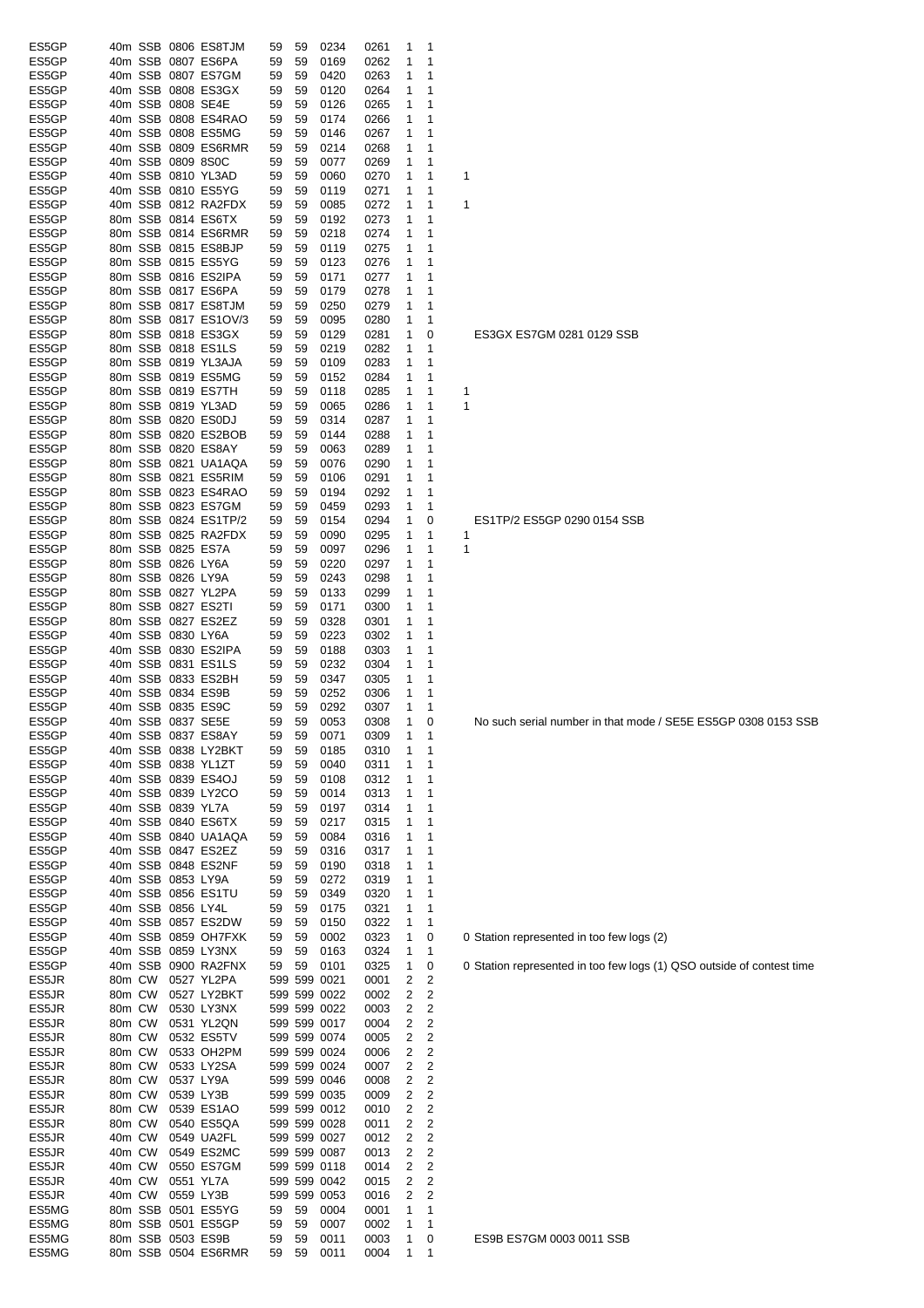| ES5MG          |  |                   | 80m SSB 0505 ES2IPA                         | 59 | 59 | 0006 | 0005 | 1            | 1      |                                     |
|----------------|--|-------------------|---------------------------------------------|----|----|------|------|--------------|--------|-------------------------------------|
| ES5MG          |  |                   | 80m SSB 0506 ES1LS                          | 59 | 59 | 0010 | 0006 | 1            | 1      |                                     |
| ES5MG          |  |                   | 80m SSB 0507 ES6PA                          | 59 | 59 | 0011 | 0007 | 1            | 1      |                                     |
| ES5MG          |  |                   | 80m SSB 0508 ES6TX                          | 59 | 59 | 0011 | 0008 | 1            | 1      |                                     |
| ES5MG          |  |                   | 80m SSB 0508 ES8TJM                         | 59 | 59 | 0014 | 0009 | 1            | 1      |                                     |
| ES5MG          |  |                   | 80m SSB 0511 ES3RFL                         | 59 | 59 | 0010 | 0010 | 1            | 0      | ES3RFL ES3GX 0017 0010 SSE          |
| ES5MG          |  | 80m SSB 0515 LY6A |                                             | 59 | 59 | 0022 | 0011 | 1            | 1      |                                     |
| ES5MG          |  |                   | 80m SSB 0516 YL3AJA                         | 59 | 59 | 0007 | 0012 | 1            | 1      |                                     |
| ES5MG          |  |                   | 80m SSB 0517 ES7TH                          | 59 | 59 | 0015 | 0013 | 1            | 1      | 1                                   |
| ES5MG          |  |                   | 80m SSB 0518 LY1SR                          | 59 | 59 | 0008 | 0014 | 1            | 1      |                                     |
| ES5MG          |  | 80m SSB 0519 LY4L |                                             | 59 | 59 | 0018 | 0015 | 1            | 1      |                                     |
| ES5MG          |  |                   | 80m SSB 0520 ES2BOB                         | 59 | 59 | 0012 | 0016 | 1            | 1      |                                     |
| ES5MG          |  |                   | 80m SSB 0521 ES5TV                          | 59 | 59 | 0056 | 0017 | 1            | 1      |                                     |
| ES5MG          |  |                   | 80m SSB 0523 ES8BJP                         | 59 | 59 | 0015 | 0018 | 1            | 1      |                                     |
| ES5MG          |  | 80m SSB 0524 LY4Z |                                             | 59 | 59 | 0009 | 0019 | 1            | 1      |                                     |
| ES5MG          |  | 80m SSB 0526 LY9A |                                             | 59 | 59 | 0036 | 0020 | 1            | 1      |                                     |
| ES5MG          |  |                   | 80m SSB 0527 ES7GM                          | 59 | 59 | 0062 | 0021 | 1            | 1      |                                     |
| ES5MG          |  |                   | 80m SSB 0531 ES4RAO                         | 59 | 59 | 0019 | 0022 | 1            | 1      |                                     |
| ES5MG          |  |                   | 80m SSB 0531 ES1TU                          | 59 | 59 | 0044 | 0023 | 1            | 1      |                                     |
| ES5MG          |  |                   | 80m SSB 0533 RA2FDX                         | 59 | 59 | 0013 | 0024 | 1            | 1      | 1                                   |
|                |  |                   |                                             |    |    |      |      |              |        |                                     |
| ES5MG          |  |                   | 80m SSB 0534 ES9C                           | 59 | 59 | 0048 | 0025 | 1            | 1      |                                     |
| ES5MG          |  |                   | 80m SSB 0536 YL3AD                          | 59 | 59 | 0014 | 0026 | 1            | 1      | 1                                   |
| ES5MG          |  | 80m SSB 0536 YL7A |                                             | 59 | 59 | 0027 | 0027 | 1            | 1      |                                     |
| ES5MG          |  |                   | 80m SSB 0537 ES5GI                          | 59 | 59 | 0003 | 0028 | 1            | 1      | 1                                   |
| ES5MG          |  |                   | 80m SSB 0538 LY5G                           | 59 | 59 | 0020 | 0029 | 1            | 1      |                                     |
| ES5MG          |  |                   | 80m SSB 0538 ES0CD                          | 59 | 59 | 0002 | 0030 | 1            | 1      | 1                                   |
| ES5MG          |  |                   | 80m SSB 0539 ES2EZ                          | 59 | 59 | 0054 | 0031 | 1            | 1      |                                     |
| ES5MG          |  |                   | 80m SSB 0539 ES0DJ                          | 59 | 59 | 0050 | 0032 | 1            | 1      |                                     |
| ES5MG          |  |                   | 80m SSB 0539 ES3BQ                          | 59 | 59 | 0006 | 0033 | 1            | 1      |                                     |
| ES5MG          |  |                   | 80m SSB 0540 YL2PA                          | 59 | 59 | 0026 | 0034 | 1            | 1      |                                     |
| ES5MG          |  |                   | 80m SSB 0540 ES2ADF                         | 59 | 59 | 0014 | 0035 | 1            | 1      |                                     |
| ES5MG          |  |                   | 80m SSB 0541 ES1OV/3                        | 59 | 59 | 0025 | 0036 | 1            | 1      |                                     |
| ES5MG          |  |                   | 80m SSB 0542 YL1ZT                          | 59 | 59 | 0009 | 0037 | 1            | 1      |                                     |
| ES5MG          |  |                   | 40m SSB 0545 ES6PA                          | 59 | 59 | 0036 | 0038 | 1            | 1      |                                     |
| ES5MG          |  |                   | 40m SSB 0547 ES2BOB                         | 59 | 59 | 0042 | 0039 | 1            | 1      |                                     |
| ES5MG          |  |                   | 40m SSB 0548 ES3RFL                         | 59 | 59 | 0025 | 0040 | 1            | 1      |                                     |
| ES5MG          |  |                   | 40m SSB 0548 ES7GM                          | 59 | 59 | 0114 | 0041 | 1            | 1      |                                     |
| ES5MG          |  |                   | 40m SSB 0549 ES2IPA                         | 59 | 59 | 0051 | 0042 | 1            | 1      |                                     |
| ES5MG          |  |                   | 40m SSB 0550 ES1B                           | 59 | 59 | 0071 | 0043 | 1            | 0      | / ES9B ES5MG 0043 0071 SSB          |
| ES5MG          |  |                   | 40m SSB 0551 ES8TJM                         | 59 | 59 | 0057 | 0044 | 1            | 1      |                                     |
| ES5MG          |  |                   | 40m SSB 0553 ES4RA                          | 59 | 59 |      |      |              |        | / ES4RAO ES5MG 0046 0042 S          |
|                |  |                   |                                             |    |    | 0042 | 0046 | 1            | 0      |                                     |
| ES5MG          |  |                   | 40m SSB 0553 R3LC                           | 59 | 59 | 0017 | 0047 | 1            | 1      |                                     |
| ES5MG          |  |                   | 40m SSB 0554 ES5YG                          | 59 | 59 | 0038 | 0048 | 1            | 1      |                                     |
| ES5MG          |  |                   | 40m SSB 0555 ES5GP                          | 59 | 59 | 0077 | 0049 | 1            | 1      |                                     |
| ES5MG          |  |                   | 40m SSB 0555 ES6TX                          | 59 | 59 | 0059 | 0050 | 1            | 1      |                                     |
| ES5MG          |  |                   | 40m SSB 0601 ES6TX                          | 59 | 59 | 0067 | 0051 | 1            | 1      |                                     |
| ES5MG          |  |                   | 40m SSB 0602 ES5GP                          | 59 | 59 | 0091 | 0052 | 1            | 1      |                                     |
| ES5MG          |  |                   | 40m SSB 0602 ES5QA                          | 59 | 59 | 0040 | 0053 | 1            | 1      |                                     |
| ES5MG          |  |                   | 40m SSB 0603 ES2NF                          | 59 | 59 | 0064 | 0054 | $\mathbf{1}$ | 1      |                                     |
| ES5MG          |  |                   | 40m SSB 0603 YL3AJA                         | 59 | 59 | 0038 | 0055 | 1            | 1      |                                     |
| ES5MG          |  |                   | 40m SSB 0604 ES3GX                          | 59 | 59 | 0043 | 0056 | 1            | 1      |                                     |
| ES5MG          |  |                   | 40m SSB 0604 ES7GM                          | 59 | 59 | 0147 | 0057 | 1            | 1      |                                     |
| ES5MG          |  |                   | 40m SSB 0605 OZ2J                           | 59 | 59 | 0011 | 0058 | 1            | 0      | 0 Station represented in too few lo |
| ES5MG          |  |                   | 40m SSB 0607 ES8TJM                         | 59 | 59 | 0085 | 0059 | 1            | 1      |                                     |
| ES5MG          |  |                   | 40m SSB 0608 ES1TU                          | 59 | 59 | 0103 | 0060 | 1            | 1      |                                     |
| ES5MG          |  |                   | 40m SSB 0609 8S0C                           | 59 | 59 | 0033 | 0061 | 1            | 1      |                                     |
| ES5MG          |  |                   | 40m SSB 0609 LY1SR                          | 59 | 59 | 0039 | 0062 | 1            | 1      |                                     |
| ES5MG          |  |                   | 40m SSB 0610 ES2IPA                         | 59 | 59 | 0081 | 0063 | 1            | 1      |                                     |
| ES5MG          |  |                   | 40m SSB 0611 RA2FDX                         | 59 | 59 | 0033 | 0064 | 1            | 1      | 1                                   |
| ES5MG          |  |                   | 40m SSB 0613 R3LC                           | 59 | 59 | 0026 | 0065 | 1            | 1      |                                     |
| ES5MG          |  |                   | 80m SSB 0616 UA1AQA                         | 59 | 59 | 0023 | 0066 | 1            | 1      |                                     |
| ES5MG          |  |                   | 80m SSB 0617 ES1LS                          | 59 | 59 | 0081 | 0067 | 1            | 1      |                                     |
|                |  |                   |                                             |    |    |      |      |              |        |                                     |
| ES5MG<br>ES5MG |  |                   | 80m SSB 0618 ES1OV/3<br>80m SSB 0619 ES8TJM | 59 | 59 | 0041 | 0068 | 1            | 1<br>1 |                                     |
|                |  |                   |                                             | 59 | 59 | 0110 | 0069 | 1            |        |                                     |
| ES5MG          |  |                   | 80m SSB 0619 ES2BH                          | 59 | 59 | 0128 | 0070 | 1            | 1      |                                     |
| ES5MG          |  |                   | 80m SSB 0620 ES6RMR                         | 59 | 59 | 0093 | 0071 | 1            | 1      |                                     |
| ES5MG          |  |                   | 80m SSB 0623 ES4RAO                         | 59 | 59 | 0080 | 0072 | 1            | 1      |                                     |
| ES5MG          |  |                   | 80m SSB 0624 ES5GP                          | 59 | 59 | 0128 | 0073 | 1            | 1      |                                     |
| ES5MG          |  |                   | 80m SSB 0625 ES9B                           | 59 | 59 | 0107 | 0074 | 1            | 1      |                                     |
| ES5MG          |  |                   | 80m SSB 0627 ES2BOB                         | 59 | 59 | 0076 | 0075 | 1            | 1      |                                     |
| ES5MG          |  |                   | 80m SSB 0628 LY6A                           | 59 | 59 | 0102 | 0076 | 1            | 1      |                                     |
| ES5MG          |  |                   | 80m SSB 0630 ES2EZ                          | 59 | 59 | 0135 | 0077 | 1            | 1      |                                     |
| ES5MG          |  |                   | 80m SSB 0631 LY9A                           | 59 | 59 | 0116 | 0078 | 1            | 1      |                                     |
| ES5MG          |  |                   | 80m SSB 0632 ES0DJ                          | 59 | 59 | 0148 | 0079 | 1            | 1      |                                     |
| ES5MG          |  |                   | 80m SSB 0633 ES2TI                          | 59 | 59 | 0067 | 0080 | 1            | 1      |                                     |
| ES5MG          |  |                   | 80m SSB 0638 ES8BJP                         | 59 | 59 | 0073 | 0081 | 1            | 1      |                                     |
| ES5MG          |  |                   | 80m SSB 0639 ES5TV                          | 59 | 59 | 0222 | 0082 | 1            | 1      |                                     |
| ES5MG          |  |                   | 40m SSB 0640 ES5TV                          | 59 | 59 | 0232 | 0083 | 1            | 1      |                                     |
| ES5MG          |  |                   | 40m SSB 0642 ES1LS                          | 59 | 59 | 0121 | 0084 | 1            | 1      |                                     |
| ES5MG          |  |                   | 40m SSB 0644 ES1TP/2                        | 59 | 59 | 0060 | 0085 | 1            | 1      |                                     |
| ES5MG          |  |                   | 40m SSB 0645 ES2IPA                         | 59 | 59 | 0108 | 0086 | 1            | 0      | Duplicate                           |
| ES5MG          |  |                   | 40m SSB 0647 ES9B                           | 59 | 59 | 0141 | 0087 | 1            | 1      |                                     |
| ES5MG          |  |                   | 40m SSB 0648 ES2BH                          | 59 | 59 | 0190 | 0088 | 1            | 1      |                                     |
| ES5MG          |  |                   | 40m SSB 0649 ES2MC                          | 59 | 59 | 0198 | 0089 | 1            | 1      |                                     |
| ES5MG          |  |                   | 40m SSB 0650 ES0DJ                          | 59 | 59 | 0175 | 0090 | 1            | 1      |                                     |
|                |  |                   |                                             |    |    |      |      |              |        |                                     |

ES4RAO ES5MG 0046 0042 SSB

ation represented in too few logs (1)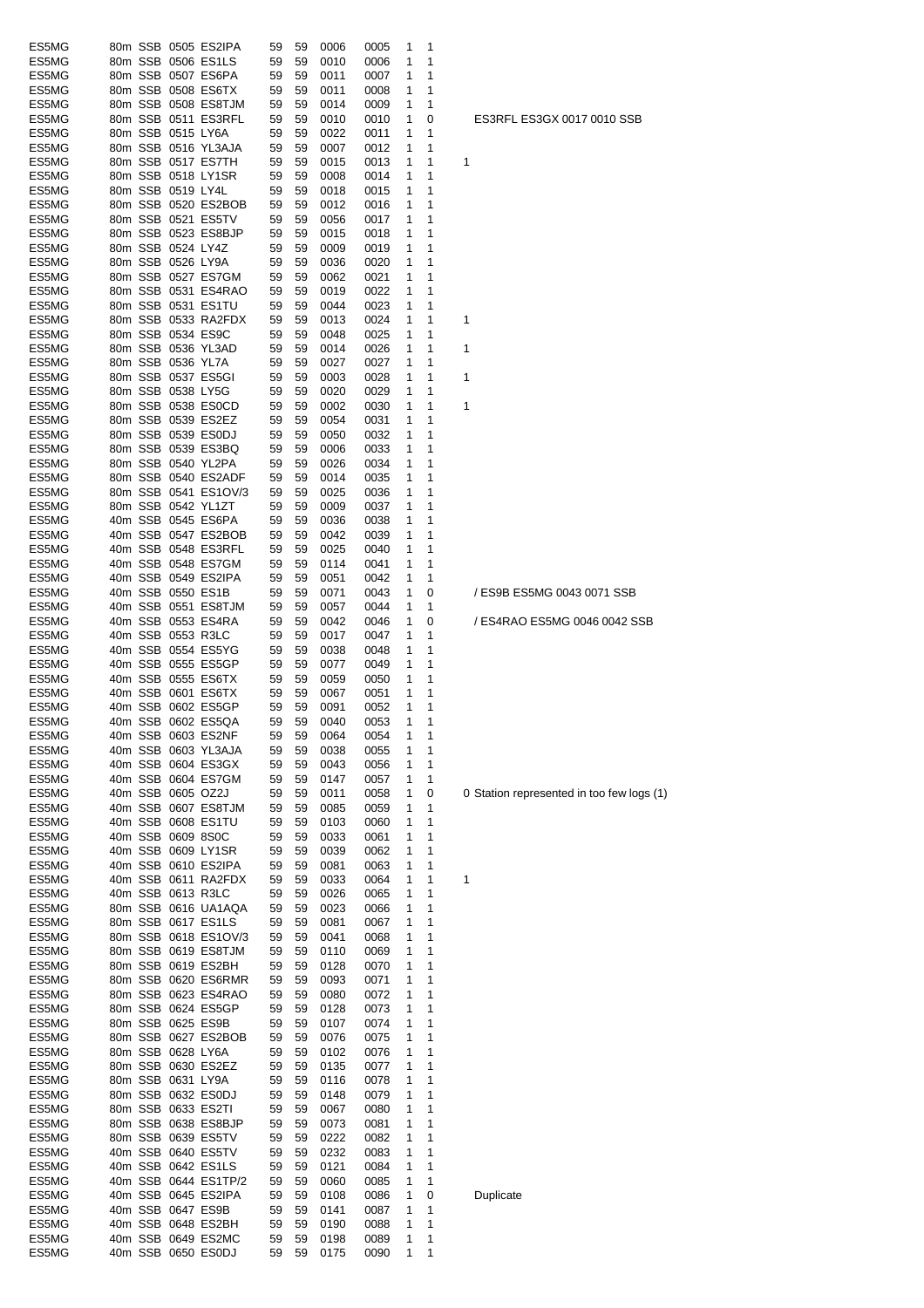| ES5MG          |  | 40m SSB 0702 R3LC |                      | 59 | 59 | 0045         | 0091   | 1 | 1 |                 |
|----------------|--|-------------------|----------------------|----|----|--------------|--------|---|---|-----------------|
| ES5MG          |  |                   | 40m SSB 0703 ES2NF   | 59 | 59 | 0115         | 0092   | 1 | 1 |                 |
| ES5MG          |  |                   | 40m SSB 0703 ES3GX   | 59 | 59 | 0079         | 0093   | 1 | 1 |                 |
| ES5MG          |  |                   | 40m SSB 0704 LY1SR   | 59 | 59 | 0064         | 0094   | 1 | 1 |                 |
| ES5MG          |  |                   | 40m SSB 0704 YL3AJA  | 59 | 59 | 0070         | 0095   | 1 | 1 |                 |
| ES5MG          |  |                   | 40m SSB 0705 ES8TJM  | 59 | 59 | 0154         | 0096   | 1 | 1 |                 |
| ES5MG          |  | 40m SSB 0705 SE4E |                      | 59 | 59 | 0082         | 0097   | 1 | 1 |                 |
| ES5MG          |  |                   | 40m SSB 0705 SP5XSD  | 59 | 59 | 0024         | 0098   | 1 | 1 |                 |
| ES5MG          |  |                   | 40m SSB 0706 ES7GM   | 59 | 59 | 0291         | 0099   | 1 | 1 |                 |
| ES5MG          |  |                   | 40m SSB 0706 ES5EX   | 59 | 59 | 0080         | 0100   | 1 | 0 | ES <sub>5</sub> |
| ES5MG          |  |                   | 40m SSB 0707 ES6RMR  | 59 | 59 | 0145         | 0101   | 1 | 1 |                 |
| ES5MG          |  |                   | 40m SSB 0708 OH1B    | 59 | 59 | 0081         | 0102   | 1 | 1 |                 |
| ES5MG          |  | 40m SSB 0708 YL7A |                      | 59 | 59 | 0114         | 0103   | 1 | 1 |                 |
| ES5MG          |  |                   | 40m SSB 0709 LY3NX   | 59 | 59 | 0090         | 0104   | 1 | 0 | LY3             |
| ES5MG          |  |                   | 40m SSB 0709 YL3AD   | 59 | 59 | 0032         | 0105   | 1 | 1 | 1               |
| ES5MG          |  |                   | 40m SSB 0710 ES2BOB  | 59 | 59 | 0099         | 0106   | 1 | 1 |                 |
| ES5MG          |  |                   | 40m SSB 0711 ES2IPA  | 59 | 59 | 0127         | 0107   | 1 | 1 |                 |
| ES5MG          |  |                   | 40m SSB 0713 ES4RAO  | 59 | 59 | 0127         | 0108   | 1 | 1 |                 |
| ES5MG          |  |                   | 40m SSB 0714 ES5GI   | 59 | 59 | 0021         | 0109   | 1 | 1 | 1               |
|                |  |                   | 40m SSB 0717 ES0DJ   | 59 | 59 |              |        | 1 | 1 |                 |
| ES5MG          |  |                   |                      |    |    | 0232         | 0110   |   |   |                 |
| ES5MG          |  | 40m SSB 0718 8S0C |                      | 59 | 59 | 0053         | 0111   | 1 | 1 |                 |
| ES5MG          |  | 40m SSB 0719 LY6A |                      | 59 | 59 | 0156         | 0112   | 1 | 0 | LY6.            |
| ES5MG          |  |                   | 40m SSB 0721 ES1LS   | 59 | 59 | 0148         | 0113   | 1 | 1 |                 |
| ES5MG          |  |                   | 80m SSB 0723 ES2BOB  | 59 | 59 | 0108         | 0114   | 1 | 1 |                 |
| ES5MG          |  |                   | 80m SSB 0724 ES5YG   | 59 | 59 | 0087         | 0115   | 1 | 1 |                 |
| ES5MG          |  |                   | 80m SSB 0724 ES8BJP  | 59 | 59 | 0096         | 0116   | 1 | 1 |                 |
| ES5MG          |  |                   | 80m SSB 0725 ES8TJM  | 59 | 59 | 0183         | 0117   | 1 | 1 |                 |
| ES5MG          |  |                   | 80m SSB 0726 ES2ADF  | 59 | 59 | 0076         | 0118   | 1 | 1 |                 |
| ES5MG          |  | 80m SSB 0728 ES9C |                      | 59 | 59 | 0206         | 0119   | 1 | 1 |                 |
| ES5MG          |  |                   | 80m SSB 0728 ES8AY   | 59 | 59 | 0022         | 0120   | 1 | 1 |                 |
| ES5MG          |  |                   | 80m SSB 0730 YL3AJA  | 59 | 59 | 0079         | 0121   | 1 | 1 |                 |
| ES5MG          |  |                   | 80m SSB 0731 ES2PKW  | 59 | 59 | 0028         | 0122   | 1 | 1 |                 |
| ES5MG          |  |                   | 80m SSB 0731 ES2MC   | 59 | 59 | 0273         | 0123   | 1 | 1 |                 |
| ES5MG          |  |                   | 80m SSB 0732 ES3GX   | 59 | 59 | 0103         | 0124   | 1 | 1 |                 |
| ES5MG          |  |                   | 80m SSB 0732 ES7GM   | 59 | 59 | 0347         | 0125   | 1 | 1 |                 |
| ES5MG          |  |                   | 80m SSB 0733 ES1OV/3 | 59 | 59 | 0078         | 0126   | 1 | 1 |                 |
| ES5MG          |  |                   | 80m SSB 0733 OH1B    | 59 | 59 | 0094         | 0127   | 1 | 1 |                 |
| ES5MG          |  |                   | 80m SSB 0734 ES5GP   | 59 | 59 | 0220         | 0128   | 1 | 1 |                 |
| ES5MG          |  |                   | 80m SSB 0735 YL3AD   | 59 | 59 | 0044         | 0129   | 1 | 1 | 1               |
| ES5MG          |  | 80m SSB 0735 LY6A |                      | 59 | 59 | 0169         | 0130   | 1 | 1 |                 |
| ES5MG          |  |                   | 80m SSB 0736 ES6RMR  | 59 | 59 | 0169         | 0131   | 1 | 1 |                 |
| ES5MG          |  |                   | 80m SSB 0738 ES0DJ   | 59 | 59 | 0256         | 0132   | 1 | 1 |                 |
| ES5MG          |  |                   | 80m SSB 0738 ES2NJ   | 59 | 59 | 0142         | 0133   | 1 | 0 | /ES             |
| ES5MG          |  |                   | 80m SSB 0739 ES4RAO  | 59 | 59 | 0148         | 0134   | 1 | 1 |                 |
| ES5MG          |  |                   | 80m SSB 0743 ES5TV   | 59 | 59 |              | 0135   | 1 | 1 |                 |
|                |  |                   |                      |    |    | 0351         |        |   | 1 |                 |
| ES5MG          |  | 80m SSB 0745 ES7A | 40m SSB 0747 ES5GP   | 59 | 59 | 0071         | 0136   | 1 |   | 1               |
| ES5MG<br>ES5MG |  |                   |                      | 59 | 59 | 0234         | 0137   | 1 | 1 |                 |
|                |  |                   | 40m SSB 0750 ES2EZ   | 59 | 59 | 0273         | 0138   | 1 | 1 |                 |
| ES5MG          |  |                   | 40m SSB 0754 ES2BH   | 59 |    | 59 0296      | 0139 1 |   | 1 |                 |
| ES5MG          |  | 40m SSB 0755 ES9B |                      | 59 | 59 | 0215         | 0140   | 1 | 1 |                 |
| ES5MG          |  |                   | 40m SSB 0757 ES1TP/2 | 59 | 59 | 0128         | 0141   | 1 | 1 |                 |
| ES5MG          |  |                   | 40m SSB 0804 ES2IPA  | 59 | 59 | 0159         | 0142   | 1 | 1 |                 |
| ES5MG          |  |                   | 40m SSB 0805 ES2DW   | 59 | 59 | 0112         | 0143   | 1 | 1 |                 |
| ES5MG          |  |                   | 40m SSB 0807 ES8TJM  | 59 | 59 | 0236         | 0144   | 1 | 1 |                 |
| ES5MG          |  |                   | 40m SSB 0808 ES1LS   | 59 | 59 | 0204         | 0145   | 1 | 1 |                 |
| ES5MG          |  |                   | 40m SSB 0808 ES5GP   | 59 | 59 | 0267         | 0146   | 1 | 1 |                 |
| ES5MG          |  |                   | 40m SSB 0809 LY1SR   | 59 | 59 | 0098         | 0147   | 1 | 1 |                 |
| ES5MG          |  |                   | 40m SSB 0809 ES8SX   | 59 | 59 | 0041         | 0148   | 1 | 1 |                 |
| ES5MG          |  |                   | 40m SSB 0810 UA1AQA  | 59 | 59 | 0071         | 0149   | 1 | 1 |                 |
| ES5MG          |  |                   | 40m SSB 0811 RA2FDX  | 59 | 59 | 0084         | 0150   | 1 | 1 | 1               |
| ES5MG          |  |                   | 40m SSB 0815 ES4RAO  | 59 | 59 | 0184         | 0151   | 1 | 1 |                 |
| ES5MG          |  |                   | 80m SSB 0819 ES5GP   | 59 | 59 | 0284         | 0152   | 1 | 1 |                 |
| ES5MG          |  |                   | 80m SSB 0820 ES2ADF  | 59 | 59 | 0109         | 0153   | 1 | 1 |                 |
| ES5MG          |  |                   | 80m SSB 0821 ES2EZ   | 59 | 59 | 0318         | 0154   | 1 | 1 |                 |
| ES5MG          |  |                   | 80m SSB 0825 ES0DJ   | 59 | 59 | 0325         | 0155   | 1 | 1 |                 |
| ES5MG          |  |                   | 80m SSB 0826 ES8TJM  | 59 | 59 | 0265         | 0156   | 1 | 1 |                 |
| ES5MG          |  |                   | 80m SSB 0827 ES7TH   | 59 | 59 | 0125         | 0157   | 1 | 1 | 1               |
| ES5MG          |  | 80m SSB 0828 LY6A |                      | 59 | 59 | 0222         | 0158   | 1 | 1 |                 |
| ES5MG          |  | 80m SSB 0829 LY9A |                      | 59 | 59 | 0246         | 0159   | 1 | 1 |                 |
| ES5MG          |  |                   | 80m SSB 0829 ES2BOB  | 59 | 59 | 0152         | 0160   | 1 | 1 |                 |
| ES5MG          |  |                   | 80m SSB 0830 ES2TI   | 59 | 59 | 0174         | 0161   | 1 | 1 |                 |
| ES5MG          |  |                   | 40m SSB 0831 ES6PA   | 59 | 59 | 0189         | 0162   | 1 | 1 |                 |
| ES5MG          |  |                   | 40m SSB 0831 ES9C    | 59 | 59 | 0288         | 0162   | 1 | 1 |                 |
| ES5MG          |  |                   | 40m SSB 0832 ES9B    | 59 | 59 | 0249         | 0163   | 1 | 1 |                 |
| ES5MG          |  | 40m SSB 0833 R3LC |                      | 59 | 59 | 0074         | 0164   | 1 | 1 |                 |
| ES5MG          |  |                   | 40m SSB 0835 ES2BH   | 59 | 59 | 0357         | 0165   | 1 | 1 |                 |
| ES5MG          |  | 40m SSB 0836 YL7A |                      | 59 | 59 | 0193         | 0166   | 1 | 1 |                 |
| ES5MG          |  |                   | 40m SSB 0839 ES5YG   | 59 | 59 | 0134         | 0167   | 1 | 1 |                 |
| ES5MG          |  |                   | 40m SSB 0841 ES1TP/2 | 59 | 59 | 0172         | 0168   | 1 | 1 |                 |
| ES5MG          |  | 40m SSB 0842 LY4L |                      | 59 | 59 | 0164         | 0169   | 1 | 1 |                 |
| ES5MG          |  | 80m SSB 0843 LY4L |                      | 59 | 59 |              | 0170   | 1 | 1 |                 |
| ES5MG          |  |                   | 80m SSB 0844 ES2NF   | 59 | 59 | 0165<br>0183 | 0171   | 1 | 1 |                 |
|                |  |                   |                      |    |    |              |        |   |   |                 |
| ES5MG          |  |                   | 80m SSB 0845 ES9B    | 59 | 59 | 0273         | 0172   | 1 | 1 |                 |
| ES5MG          |  |                   | 80m SSB 0846 ES7A    | 59 | 59 | 0110         | 0172   | 1 | 1 | 1               |
| ES5MG          |  |                   | 80m SSB 0847 ES8BJP  | 59 | 59 | 0129         | 0173   | 1 | 1 |                 |

5EX ES5MC 0100 0080 SSB

NX ES5MJ 0104 0090 SSB

64 ES5MG 0122 0156 SSB

S2NF ES5MG 0133 0142 SSB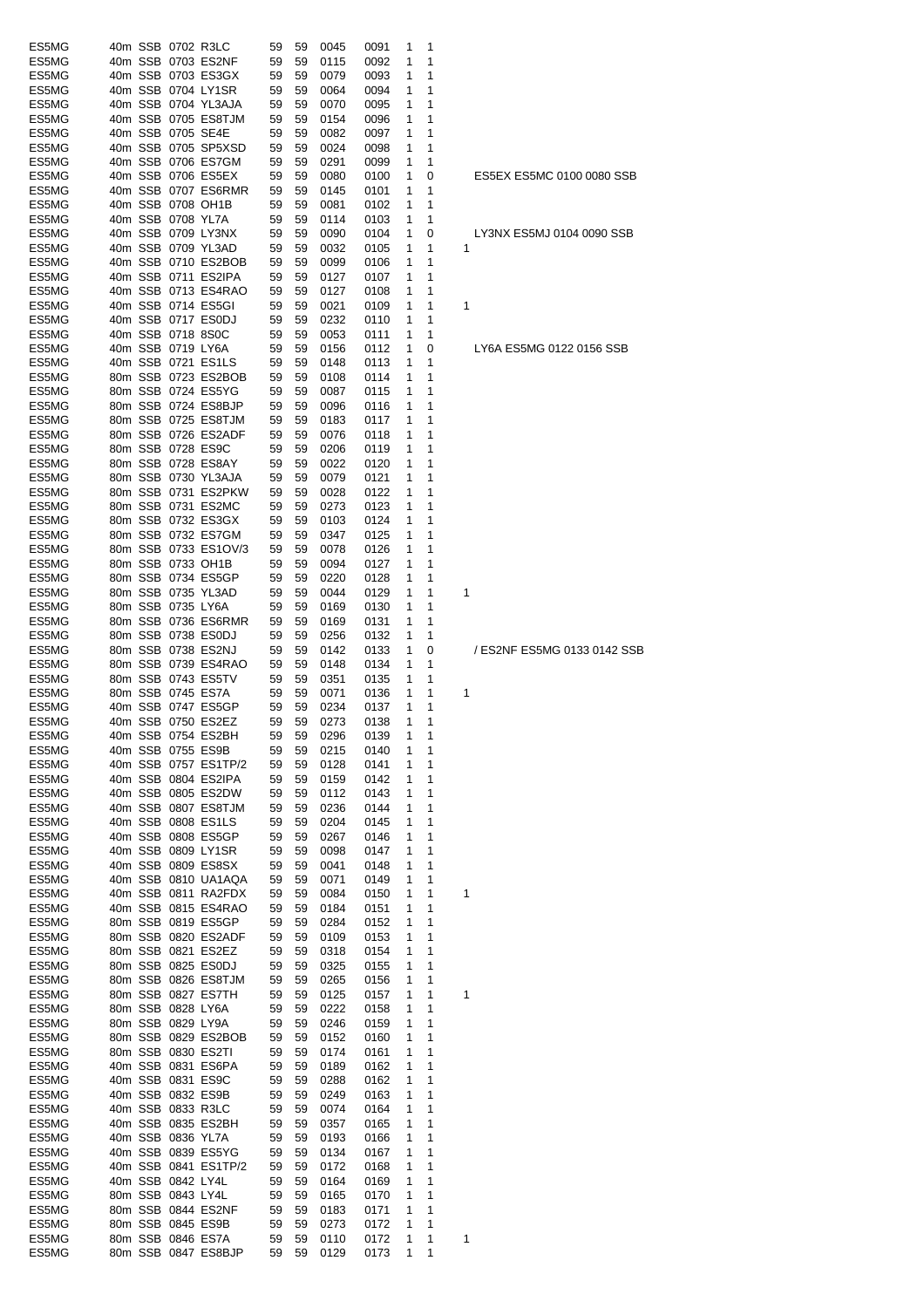| ES5MG |        |                   | 80m SSB 0848 ES5QA   | 59 | 59 | 0254         | 0174 | 1 | 1 |                                    |
|-------|--------|-------------------|----------------------|----|----|--------------|------|---|---|------------------------------------|
| ES5MG |        |                   | 80m SSB 0849 YL3AD   | 59 | 59 | 0086         | 0175 | 1 | 1 | 1                                  |
|       |        |                   |                      |    |    |              |      |   |   |                                    |
| ES5MG |        |                   | 80m SSB 0850 ES1OV/3 | 59 | 59 | 0114         | 0176 | 1 | 1 |                                    |
| ES5MG |        |                   | 80m SSB 0850 ES6PA   | 59 | 59 | 0204         | 0177 | 1 | 1 |                                    |
| ES5MG |        |                   | 80m SSB 0851 ES6TX   | 59 | 59 | 0228         | 0178 | 1 | 1 |                                    |
| ES5MG |        |                   | 80m SSB 0851 ES5RIM  | 59 | 59 | 0118         | 0179 | 1 | 1 |                                    |
| ES5MG |        |                   | 80m SSB 0852 YL3AJA  | 59 | 59 | 0122         | 0180 | 1 | 1 |                                    |
| ES5QA |        |                   | 80m SSB 0500 ES5YG   | 59 | 59 | 0001         | 0001 | 1 | 1 |                                    |
| ES5QA |        |                   | 80m SSB 0500 ES7TH   | 59 | 59 | 0001         | 0002 | 1 | 1 | 1                                  |
|       |        |                   |                      |    |    |              |      |   |   |                                    |
| ES5QA |        |                   | 80m SSB 0501 ES5GP   | 59 | 59 | 0002         | 0003 | 1 | 1 |                                    |
| ES5QA |        |                   | 80m SSB 0501 ES2NF   | 59 | 59 | 0004         | 0004 | 1 | 1 |                                    |
| ES5QA |        | 80m SSB 0502 ES9B |                      | 59 | 59 | 0008         | 0005 | 1 | 1 |                                    |
| ES5QA |        |                   | 80m SSB 0502 ES6RMR  | 59 | 59 | 0006         | 0006 | 1 | 1 |                                    |
| ES5QA |        |                   | 80m SSB 0503 ES1TP/2 | 59 | 59 | 0004         | 0007 | 1 | 1 |                                    |
| ES5QA |        |                   | 80m SSB 0505 RA2FDX  |    |    | 0002         |      |   | 1 |                                    |
|       |        |                   |                      | 59 | 59 |              | 0008 | 1 |   | 1                                  |
| ES5QA |        |                   | 80m SSB 0505 ES2IPA  | 59 | 59 | 0004         | 0009 | 1 | 1 |                                    |
| ES5QA |        |                   | 80m SSB 0505 ES1LS   | 59 | 59 | 0009         | 0010 | 1 | 1 |                                    |
| ES5QA |        |                   | 80m SSB 0506 ES3RFL  | 59 | 59 | 0006         | 0011 | 1 | 1 |                                    |
| ES5QA |        |                   | 80m SSB 0506 ES6TX   | 59 | 59 | 0008         | 0012 | 1 | 1 |                                    |
| ES5QA |        |                   | 80m SSB 0507 ES8TJM  | 59 | 59 | 0012         | 0013 | 1 | 1 |                                    |
| ES5QA |        |                   | 80m SSB 0507 ES6PA   | 59 | 59 | 0010         | 0014 | 1 | 1 |                                    |
|       |        |                   |                      |    |    |              |      |   |   |                                    |
| ES5QA |        | 80m SSB 0511 LY9A |                      | 59 | 59 | 0022         | 0015 | 1 | 1 |                                    |
| ES5QA |        |                   | 80m SSB 0512 ES3ACV  | 59 | 59 | 0004         | 0016 | 1 | 1 |                                    |
| ES5QA |        |                   | 80m SSB 0512 ES3GX   | 59 | 59 | 0008         | 0017 | 1 | 1 |                                    |
| ES5QA |        |                   | 80m SSB 0512 ES2BH   | 59 | 59 | 0024         | 0018 | 1 | 1 |                                    |
| ES5QA | 80m CW |                   | 0517 ES9DJ           |    |    | 599 599 0034 | 0019 | 2 | 0 | / ES0DJ ES5QA 0019 0034 CW         |
| ES5QA | 80m CW |                   | 0520 ES8DH           |    |    | 599 599 0015 | 0020 | 2 | 2 |                                    |
|       |        |                   |                      |    |    |              |      |   |   |                                    |
| ES5QA | 80m CW |                   | 0521 OH2PM           |    |    | 599 599 0018 | 0021 | 2 | 2 |                                    |
| ES5QA | 80m CW |                   | 0523 ES2MC           |    |    | 599 599 0000 | 0022 | 2 | 0 | No such serial number in that mode |
| ES5QA |        |                   | 80m SSB 0524 ES2BOB  | 59 | 59 | 0018         | 0023 | 1 | 1 |                                    |
| ES5QA |        |                   | 80m SSB 0527 ES5RIM  | 59 | 59 | 0016         | 0024 | 1 | 1 |                                    |
| ES5QA |        | 40m SSB 0529 R3LC |                      | 59 | 59 | 0005         | 0025 | 1 | 1 |                                    |
| ES5QA |        |                   | 80m SSB 0533 ES1TU   | 59 | 59 | 0046         | 0026 | 1 | 1 |                                    |
|       |        |                   |                      |    |    |              |      |   |   |                                    |
| ES5QA |        |                   | 80m SSB 0534 ES8BJP  | 59 | 59 | 0029         | 0027 | 1 | 1 |                                    |
| ES5QA | 80m CW |                   | 0541 ES5JR           |    |    | 599 599 0011 | 0028 | 2 | 2 |                                    |
| ES5QA |        |                   | 80m SSB 0555 ES3BQ   | 59 | 59 | 0014         | 0029 | 1 | 1 |                                    |
| ES5QA |        |                   | 80m SSB 0555 ES3RD   | 59 | 59 | 0014         | 0030 | 1 | 1 | 1                                  |
| ES5QA |        |                   | 80m SSB 0555 ES10V/3 | 59 | 59 | 0029         | 0031 | 1 | 0 | / ES1OV/3 ES5QA 0031 0029 SSB      |
| ES5QA |        |                   | 80m SSB 0555 ES2TI   | 59 | 59 | 0033         | 0032 | 1 | 1 |                                    |
| ES5QA |        |                   | 80m SSB 0556 ES0CD   | 59 | 59 | 0012         | 0033 | 1 | 1 | 1                                  |
|       |        |                   |                      |    |    |              |      |   |   |                                    |
| ES5QA |        |                   | 80m SSB 0557 YL2PA   | 59 | 59 | 0029         | 0034 | 1 | 1 |                                    |
| ES5QA |        |                   | 40m SSB 0600 YL3AJA  | 59 | 59 | 0035         | 0035 | 1 | 1 |                                    |
| ES5QA |        |                   | 40m SSB 0600 ES6RMR  | 59 | 59 | 0067         | 0036 | 1 | 1 |                                    |
| ES5QA |        | 40m SSB 0601 LY9A |                      | 59 | 59 | 0077         | 0037 | 1 | 1 |                                    |
| ES5QA |        |                   | 40m SSB 0602 ES5YG   | 59 | 59 | 0042         | 0038 | 1 | 1 |                                    |
| ES5QA |        |                   | 40m SSB 0602 ES5GP   | 59 | 59 | 0093         | 0039 | 1 | 1 |                                    |
|       |        |                   |                      |    |    |              |      |   |   |                                    |
| ES5QA |        |                   | 40m SSB 0603 ES5MG   | 59 | 59 | 0053         | 0040 | 1 | 1 |                                    |
| ES5QA |        |                   | 40m SSB 0603 ES6TX   | 59 | 59 | 0071         | 0041 | 1 | 1 |                                    |
| ES5QA |        |                   | 40m SSB 0605 ES8TJM  | 59 | 59 | 0079         | 0042 | 1 | 1 |                                    |
| ES5QA |        | 40m SSB 0605 8S0C |                      | 59 | 59 | 0028         | 0043 | 1 | 1 |                                    |
| ES5QA |        |                   | 40m SSB 0606 LY1SR   | 59 | 59 | 0035         | 0044 | 1 | 1 |                                    |
| ES5QA |        |                   | 40m SSB 0606 ES2IPA  | 59 | 59 | 0074         | 0045 | 1 | 1 |                                    |
| ES5QA |        |                   | 40m SSB 0607 UA1AQA  | 59 | 59 | 0014         | 0046 | 1 | 1 |                                    |
|       |        |                   |                      |    |    |              |      |   |   |                                    |
| ES5QA |        |                   | 40m SSB 0609 ES1TU   | 59 | 59 | 0104         | 0047 | 1 | 0 | ES1TU ES5QA 0059 0104 SSB          |
| ES5QA |        |                   | 40m SSB 0609 R3LC    | 59 | 59 | 0023         | 0048 | 1 | 1 |                                    |
| ES5QA |        |                   | 40m SSB 0610 LY3NX   | 59 | 59 | 0048         | 0049 | 1 | 1 |                                    |
| ES5QA |        | 40m SSB 0611 LY5G |                      | 59 | 59 | 0041         | 0050 | 1 | 1 |                                    |
| ES5QA |        |                   | 40m SSB 0611 SP5XSD  | 59 | 59 | 0011         | 0051 | 1 | 1 |                                    |
| ES5QA |        |                   | 40m SSB 0612 ES1TP/2 | 59 | 59 | 0030         | 0052 | 1 | 1 |                                    |
|       |        |                   | 40m SSB 0612 ES3BQ   |    |    |              |      |   |   |                                    |
| ES5QA |        |                   |                      | 59 | 59 | 0023         | 0053 | 1 | 1 |                                    |
| ES5QA |        |                   | 40m SSB 0612 ES5EX   | 59 | 59 | 0047         | 0054 | 1 | 1 |                                    |
| ES5QA |        |                   | 40m SSB 0613 ES3ROG  | 59 | 59 | 0008         | 0055 | 1 | 1 |                                    |
| ES5QA |        |                   | 40m SSB 0613 GI4AAM  | 59 | 59 | 0005         | 0056 | 1 | 1 | 1                                  |
| ES5QA |        | 40m SSB 0613 SE4E |                      | 59 | 59 | 0055         | 0057 | 1 | 1 |                                    |
| ES5QA |        |                   | 40m SSB 0614 ES3ACV  | 59 | 59 | 0020         | 0058 | 1 | 0 | ES3ACV ES6QA 0059 0020 SSB         |
| ES5QA |        |                   | 40m SSB 0615 S50XX   | 59 | 59 | 0022         | 0059 | 1 | 1 |                                    |
|       |        |                   |                      |    |    |              |      |   |   |                                    |
| ES5QA |        |                   | 80m SSB 0617 ES9B    | 59 | 59 | 0099         | 0060 | 1 | 1 |                                    |
| ES5QA |        |                   | 80m SSB 0617 ES2BOB  | 59 | 59 | 0066         | 0061 | 1 | 1 |                                    |
| ES5QA |        |                   | 80m SSB 0618 ES5GP   | 59 | 59 | 0118         | 0062 | 1 | 1 |                                    |
| ES5QA |        |                   | 80m SSB 0618 ES4RAO  | 59 | 59 | 0072         | 0063 | 1 | 1 |                                    |
| ES5QA |        |                   | 80m SSB 0619 ES8BJP  | 59 | 59 | 0058         | 0064 | 1 | 1 |                                    |
| ES5QA |        |                   | 80m SSB 0619 ES2BH   | 59 | 59 | 0127         | 0065 | 1 | 1 |                                    |
|       |        |                   |                      |    |    |              |      |   |   |                                    |
| ES5QA |        |                   | 80m SSB 0620 ES8TJM  | 59 | 59 | 0113         | 0066 | 1 | 1 |                                    |
| ES5QA |        |                   | 80m SSB 0620 ES1LS   | 59 | 59 | 0092         | 0067 | 1 | 1 |                                    |
| ES5QA |        | 80m SSB 0621 LY9A |                      | 59 | 59 | 0104         | 0068 | 1 | 1 |                                    |
| ES5QA |        |                   | 80m SSB 0622 UA1AQA  | 59 | 59 | 0030         | 0069 | 1 | 1 |                                    |
| ES5QA |        |                   | 80m SSB 0622 ES3RFL  | 59 | 59 | 0039         | 0070 | 1 | 1 |                                    |
| ES5QA |        |                   | 80m SSB 0623 ES3GX   | 59 | 59 | 0057         | 0071 | 1 | 1 |                                    |
|       |        |                   |                      |    |    |              |      |   |   |                                    |
| ES5QA |        |                   | 80m SSB 0623 ES8EF   | 59 | 59 | 0030         | 0072 | 1 | 1 |                                    |
| ES5QA |        |                   | 80m SSB 0623 ES2ADF  | 59 | 59 | 0042         | 0073 | 1 | 1 |                                    |
| ES5QA |        |                   | 80m SSB 0624 ES1OV/3 | 59 | 59 | 0050         | 0074 | 1 | 1 |                                    |
| ES5QA |        |                   | 80m SSB 0624 ES9C    | 59 | 59 | 0111         | 0075 | 1 | 1 |                                    |
| ES5QA |        |                   | 80m SSB 0626 ES5EX   | 59 | 59 | 0057         | 0076 | 1 | 1 |                                    |
| ES5QA |        |                   | 80m SSB 0628 ES5RIM  | 59 | 59 | 0052         | 0077 | 1 | 0 | ES5RIM ES7QA 0077 0052 SSB         |
| ES5QA |        |                   | 80m SSB 0629 ES0DJ   | 59 | 59 | 0140         | 0078 | 1 | 1 |                                    |
|       |        |                   |                      |    |    |              |      |   |   |                                    |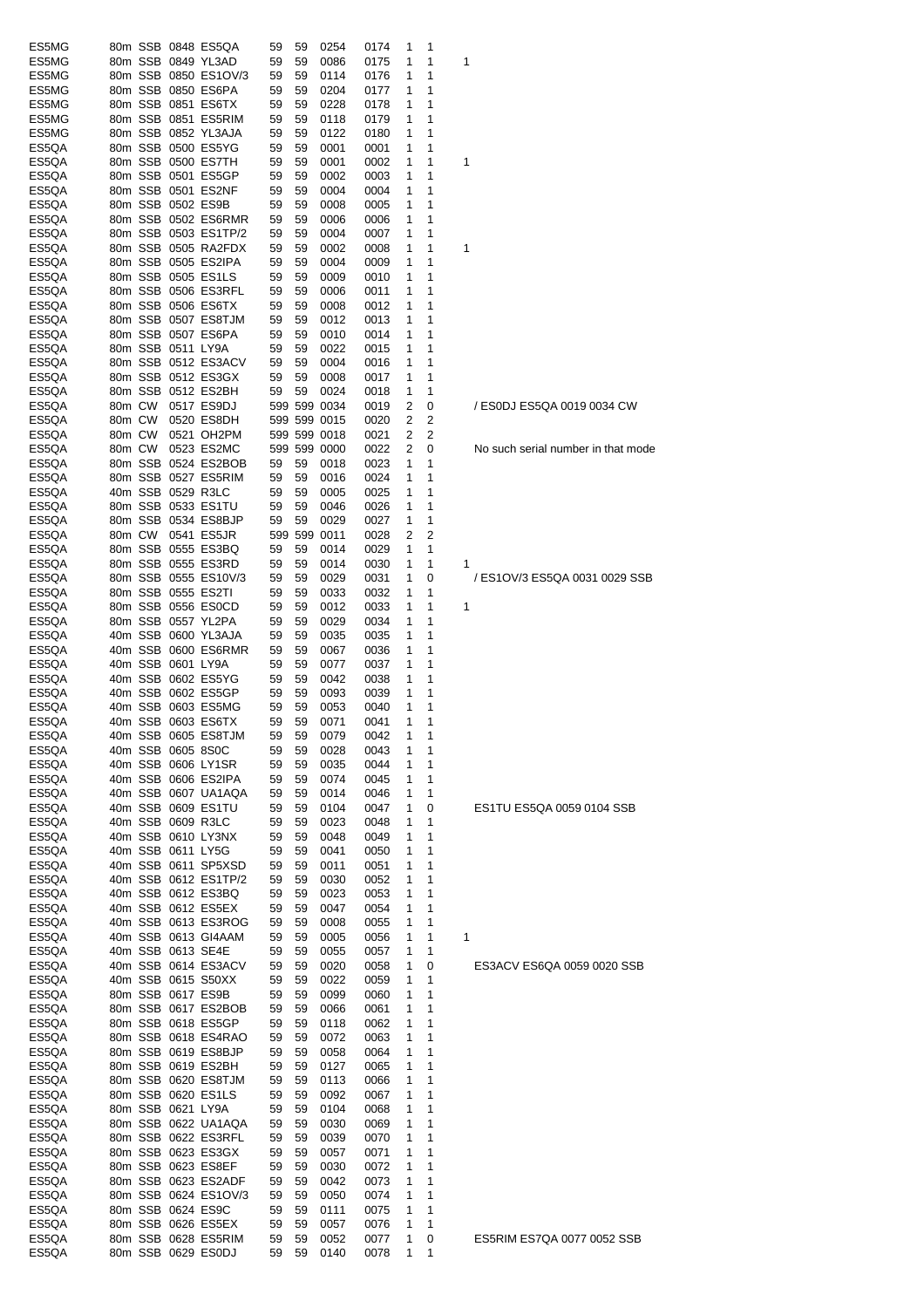| ES5QA          |                  |        |                        | 80m SSB 0630 ES2EZ                          | 59       | 59       | 0136                         | 0079         | 1                            | 1           |                                                     |  |
|----------------|------------------|--------|------------------------|---------------------------------------------|----------|----------|------------------------------|--------------|------------------------------|-------------|-----------------------------------------------------|--|
| ES5QA          | 80m CW           |        |                        | 0633 ES1AO                                  |          |          | 599 599 0044                 | 0080         | 2                            | 2           |                                                     |  |
| ES5QA          | 80m CW           |        |                        | 0634 ES5TV                                  |          |          | 599 599 0214                 | 0081         | 2                            | 0           | ES5TV ES1CN 0107 0214 CW / ES5TV ES5QA 0081 0218 CW |  |
| ES5QA<br>ES5QA | 80m CW<br>80m CW |        | 0635 LY9A<br>0635 LY3B |                                             |          |          | 599 599 0120<br>599 599 0092 | 0082<br>0083 | $\overline{\mathbf{c}}$<br>2 | 0<br>2      | Duplicate                                           |  |
| ES5QA          | 80m CW           |        |                        | 0637 ES7MA                                  |          |          | 599 599 0110                 | 0084         | 2                            | 2           |                                                     |  |
| ES5QA          | 80m CW           |        |                        | 0638 ES7A                                   |          |          | 599 599 0036                 | 0085         | 2                            | 2           | 2                                                   |  |
| ES5QA          | 80m CW           |        |                        | 0638 LY2NK                                  |          |          | 599 599 0065                 | 0086         | 2                            | 2           |                                                     |  |
| ES5QA          | 80m CW           |        |                        | 0638 LY5R                                   |          |          | 599 599 0074                 | 0087         | 2                            | 2           |                                                     |  |
| ES5QA          | 80m CW           |        | 0639 LY4L              |                                             |          |          | 599 599 0075                 | 0088         | 2                            | 2           |                                                     |  |
| ES5QA          | 80m CW           |        |                        | 0639 LY5G                                   |          |          | 599 599 0054                 | 0089         | 2                            | 2           |                                                     |  |
| ES5QA          | 80m CW           |        | 0640 LY6A              |                                             |          |          | 599 599 0118                 | 0090         | 2                            | 2           |                                                     |  |
| ES5QA          | 80m CW           |        |                        | 0644 ES3RY                                  |          |          | 599 599 0032                 | 0091         | 2                            | 2           |                                                     |  |
| ES5QA<br>ES5QA |                  |        |                        | 40m SSB 0648 OH1B<br>40m SSB 0649 SE5E      | 59<br>59 | 59<br>59 | 0069<br>0084                 | 0092<br>0093 | 1<br>1                       | 1<br>1      |                                                     |  |
| ES5QA          |                  |        |                        | 40m SSB 0650 ES6PA                          | 59       | 59       | 0101                         | 0094         | 1                            | 1           |                                                     |  |
| ES5QA          |                  |        | 40m SSB 0652 LY6A      |                                             | 59       | 59       | 0127                         | 0095         | 1                            | 1           |                                                     |  |
| ES5QA          |                  |        |                        | 40m SSB 0652 RA2FDX                         | 59       | 59       | 0046                         | 0096         | 1                            | 1           | 1                                                   |  |
| ES5QA          |                  |        |                        | 40m SSB 0653 ES2EZ                          | 59       | 59       | 0173                         | 0097         | 1                            | 1           |                                                     |  |
| ES5QA          |                  |        |                        | 40m SSB 0653 ES5TV                          | 59       | 59       | 0248                         | 0098         | 1                            | 1           |                                                     |  |
| ES5QA          |                  |        |                        | 40m SSB 0654 ES7TH                          | 59       | 59       | 0068                         | 0099         | 1                            | 1           | 1                                                   |  |
| ES5QA          |                  |        |                        | 40m SSB 0654 ES3RFL                         | 59       | 59       | 0047                         | 0100         | 1                            | 1           |                                                     |  |
| ES5QA          |                  |        | 40m SSB 0654 YL7A      |                                             | 59       | 59       | 0100                         | 0101         | 1                            | 1           |                                                     |  |
| ES5QA          |                  |        |                        | 40m SSB 0655 ES4OJ40                        | 59       | 59       | 0040                         | 0102         | 1                            | 0           | Error in the callsign                               |  |
| ES5QA          |                  |        |                        | 40m SSB 0656 LY2BKT<br>40m SSB 0656 ES1TP/2 | 59       | 59<br>59 | 0098<br>0069                 | 0103<br>0104 | 1<br>1                       | 1<br>0      | ES1TP/2 ES6PA 0103 0069 SSB                         |  |
| ES5QA<br>ES5QA |                  |        |                        | 40m SSB 0656 ES2BH                          | 59<br>59 | 59       | 0204                         | 0105         | 1                            | 1           |                                                     |  |
| ES5QA          |                  |        |                        | 40m SSB 0657 ES2MC                          | 59       | 59       | 0211                         | 0106         | 1                            | 1           |                                                     |  |
| ES5QA          |                  |        |                        | 40m SSB 0657 ES8AY                          | 59       | 59       | 0006                         | 0107         | 1                            | 1           |                                                     |  |
| ES5QA          |                  |        |                        | 40m SSB 0657 YL3AD                          | 59       | 59       | 0026                         | 0108         | 1                            | 1           | 1                                                   |  |
| ES5QA          |                  |        |                        | 40m SSB 0659 ES7GM                          | 59       | 59       | 0270                         | 0109         | 1                            | 1           |                                                     |  |
| ES5QA          |                  |        |                        | 40m SSB 0659 ES5RIM                         | 59       | 59       | 0069                         | 0110         | 1                            | 1           |                                                     |  |
| ES5QA          |                  |        |                        | 40m SSB 0700 ES4RAO                         | 59       | 59       | 0110                         | 0111         | 1                            | 1           |                                                     |  |
| ES5QA          |                  |        |                        | 40m SSB 0700 ES7GM                          | 59       | 59       | 0274                         | 0112         | 1                            | 1           |                                                     |  |
| ES5QA          |                  |        |                        | 40m SSB 0701 R3LC                           | 59       | 59       | 0042                         | 0113         | 1                            | 1           |                                                     |  |
| ES5QA          |                  |        |                        | 40m SSB 0701 ES5YG                          | 59       | 59       | 0072                         | 0114         | 1                            | 1           |                                                     |  |
| ES5QA          |                  |        |                        | 40m SSB 0701 8S0C<br>40m SSB 0702 ES3GX     | 59       | 59<br>59 | 0050<br>0077                 | 0115<br>0116 | 1                            | 1           |                                                     |  |
| ES5QA<br>ES5QA |                  |        |                        | 40m SSB 0702 RA2FDX                         | 59<br>59 | 59       | 0050                         | 0117         | 1<br>1                       | 1<br>1      | 1                                                   |  |
| ES5QA          |                  |        |                        | 40m SSB 0702 LY1SR                          | 59       | 59       | 0062                         | 0118         | 1                            | 1           |                                                     |  |
| ES5QA          |                  |        |                        | 40m SSB 0703 ES2NF                          | 59       | 59       | 0114                         | 0119         | 1                            | 1           |                                                     |  |
| ES5QA          |                  |        |                        | 40m SSB 0704 YL1ZT                          | 59       | 59       | 0023                         | 0120         | 1                            | 1           |                                                     |  |
| ES5QA          |                  |        |                        | 40m SSB 0704 ES8TJM                         | 59       | 59       | 0153                         | 0121         | 1                            | 1           |                                                     |  |
| ES5QA          |                  |        |                        | 40m SSB 0704 YL3AJA                         | 59       | 59       | 0069                         | 0122         | 1                            | 1           |                                                     |  |
| ES5QA          |                  |        |                        | 80m SSB 0705 ES1TU                          | 59       | 59       | 0183                         | 0123         | 1                            | 1           |                                                     |  |
| ES5QA          |                  |        |                        | 80m SSB 0706 ES9B                           | 59       | 59       | 0165                         | 0124         | 1                            | 1           |                                                     |  |
| ES5QA          |                  |        |                        | 80m SSB 0707 ES2BOB<br>80m SSB 0708 ES5GP   | 59       | 59       | 0097                         | 0125         | 1                            | 0           | ES2BOB ES5QA 0000 0097 SSB                          |  |
| ES5QA          |                  |        |                        |                                             | 59       | 59<br>59 | 0189<br>0083                 | 0126         | 1<br>1                       | 1<br>-1     |                                                     |  |
| ES5QA<br>ES5QA |                  |        |                        | 80m SSB 0708 ES8BJP<br>80m SSB 0709 ES8TJM  | 59<br>59 | 59       | 0159                         | 0127<br>0128 | 1                            | 1           |                                                     |  |
| ES5QA          |                  |        |                        | 80m SSB 0709 ES6PA                          | 59       | 59       | 0113                         | 0129         | 1                            | 1           |                                                     |  |
| ES5QA          |                  |        |                        | 80m SSB 0710 ES2ADF                         | 59       | 59       | 0062                         | 0130         | 1                            | 1           |                                                     |  |
| ES5QA          |                  |        |                        | 80m SSB 0710 ES2ADZ                         | 59       | 59       | 0012                         | 0131         | 1                            | 1           | 1                                                   |  |
| ES5QA          |                  |        |                        | 80m SSB 0711 ES0CD                          | 59       | 59       | 0037                         | 0132         | 1                            | 1           | 1                                                   |  |
| ES5QA          |                  |        |                        | 80m SSB 0711 ES6RMR                         | 59       | 59       | 0150                         | 0133         | 1                            | 1           |                                                     |  |
| ES5QA          |                  |        | 80m SSB 0712 LY9A      |                                             | 59       | 59       | 0162                         | 0134         | 1                            | 1           |                                                     |  |
| ES5QA          |                  |        |                        | 80m SSB 0713 ES7GM                          | 59       | 59       | 0304                         | 0135         | 1                            | $\mathbf 1$ |                                                     |  |
| ES5QA          |                  |        |                        | 80m SSB 0714 ES1TP/2                        | 59       | 59       | 0086                         | 0136         | 1                            | 1           |                                                     |  |
| ES5QA<br>ES5QA |                  |        |                        | 80m SSB 0714 ES5YG<br>80m SSB 0715 ES2EZ    | 59<br>59 | 59<br>59 | 0080<br>0205                 | 0137<br>0138 | 1<br>1                       | 1<br>1      |                                                     |  |
| ES5QA          |                  |        |                        | 80m SSB 0715 ES2PKW                         | 59       | 59       | 0026                         | 0139         | 1                            | 1           |                                                     |  |
| ES5QA          |                  |        |                        | 80m SSB 0716 ES1OV/3                        | 59       | 59       | 0066                         | 0140         | 1                            | 1           |                                                     |  |
| ES5QA          |                  |        |                        | 80m SSB 0716 ES6TX                          | 59       | 59       | 0128                         | 0141         | 1                            | 1           |                                                     |  |
| ES5QA          |                  |        |                        | 80m CW 0718 ES5EP                           |          |          | 599 599 0185                 | 0142         | 2                            | 2           |                                                     |  |
| ES5QA          |                  |        |                        | 80m CW 0719 ES2TI                           |          |          | 599 599 0104                 | 0143         | 2                            | 2           |                                                     |  |
| ES5QA          |                  |        |                        | 40m CW 0721 LY5R                            |          |          | 599 599 0104                 | 0144         | 2                            | 2           |                                                     |  |
| ES5QA          |                  | 40m CW |                        | 0721 LY2BKT                                 |          |          | 599 599 0121                 | 0145         | $\overline{\mathbf{c}}$      | 2           |                                                     |  |
| ES5QA          |                  | 40m CW |                        | 0723 9A2AJ                                  |          |          | 599 599 0033                 | 0146         | 2                            | 2           |                                                     |  |
| ES5QA          | 40m CW           |        |                        | 0723 RA3NC                                  |          |          | 599 599 0032                 | 0147         | 2                            | 2           |                                                     |  |
| ES5QA<br>ES5QA | 40m CW           | 40m CW |                        | 0724 RW3AI<br>0724 LY6A                     |          |          | 599 599 0048<br>599 599 0161 | 0148<br>0149 | 2<br>2                       | 2<br>2      |                                                     |  |
| ES5QA          | 40m CW           |        |                        | 0725 ES5TV                                  |          |          | 599 599 0315                 | 0150         | 2                            | 2           |                                                     |  |
| ES5QA          | 40m CW           |        |                        | 0726 LY3B                                   |          |          | 599 599 0136                 | 0151         | 2                            | 2           |                                                     |  |
| ES5QA          | 40m CW           |        |                        | 0727 ES2RL                                  |          |          | 599 599 0046                 | 0152         | 2                            | 2           |                                                     |  |
| ES5QA          | 40m CW           |        |                        | 0728 YL2QN                                  |          |          | 599 599 0109                 | 0153         | 2                            | 2           |                                                     |  |
| ES5QA          | 40m CW           |        |                        | 0728 YL2PA                                  |          |          | 599 599 0095                 | 0154         | 2                            | 2           |                                                     |  |
| ES5QA          |                  | 40m CW |                        | 0728 9A5Y                                   |          |          | 599 599 0092                 | 0155         | 2                            | 2           |                                                     |  |
| ES5QA          | 40m CW           |        |                        | 0729 ES5EP                                  |          |          | 599 599 0203                 | 0156         | 2                            | 2           |                                                     |  |
| ES5QA          |                  | 40m CW |                        | 0730 DL5AXX                                 |          |          | 599 599 0011                 | 0157         | 2                            | 2           |                                                     |  |
| ES5QA          |                  | 40m CW |                        | 0730 RW1CM                                  |          |          | 599 599 0025                 | 0158         | 2                            | 2           |                                                     |  |
| ES5QA<br>ES5QA | 40m CW<br>40m CW |        |                        | 0731 ES5DB<br>0732 LY2DX                    |          |          | 599 599 0135<br>599 599 0012 | 0159<br>0160 | 2<br>2                       | 2<br>2      |                                                     |  |
| ES5QA          | 40m CW           |        |                        | 0732 UX7UN                                  |          |          | 599 599 0013                 | 0161         | 2                            | 2           |                                                     |  |
| ES5QA          | 40m CW           |        |                        | 0734 ES1OX                                  |          |          | 599 599 0199                 | 0162         | 2                            | 2           |                                                     |  |
| ES5QA          | 40m CW           |        | 0736 LY5T              |                                             |          |          | 599 599 0045                 | 0163         | 2                            | 2           |                                                     |  |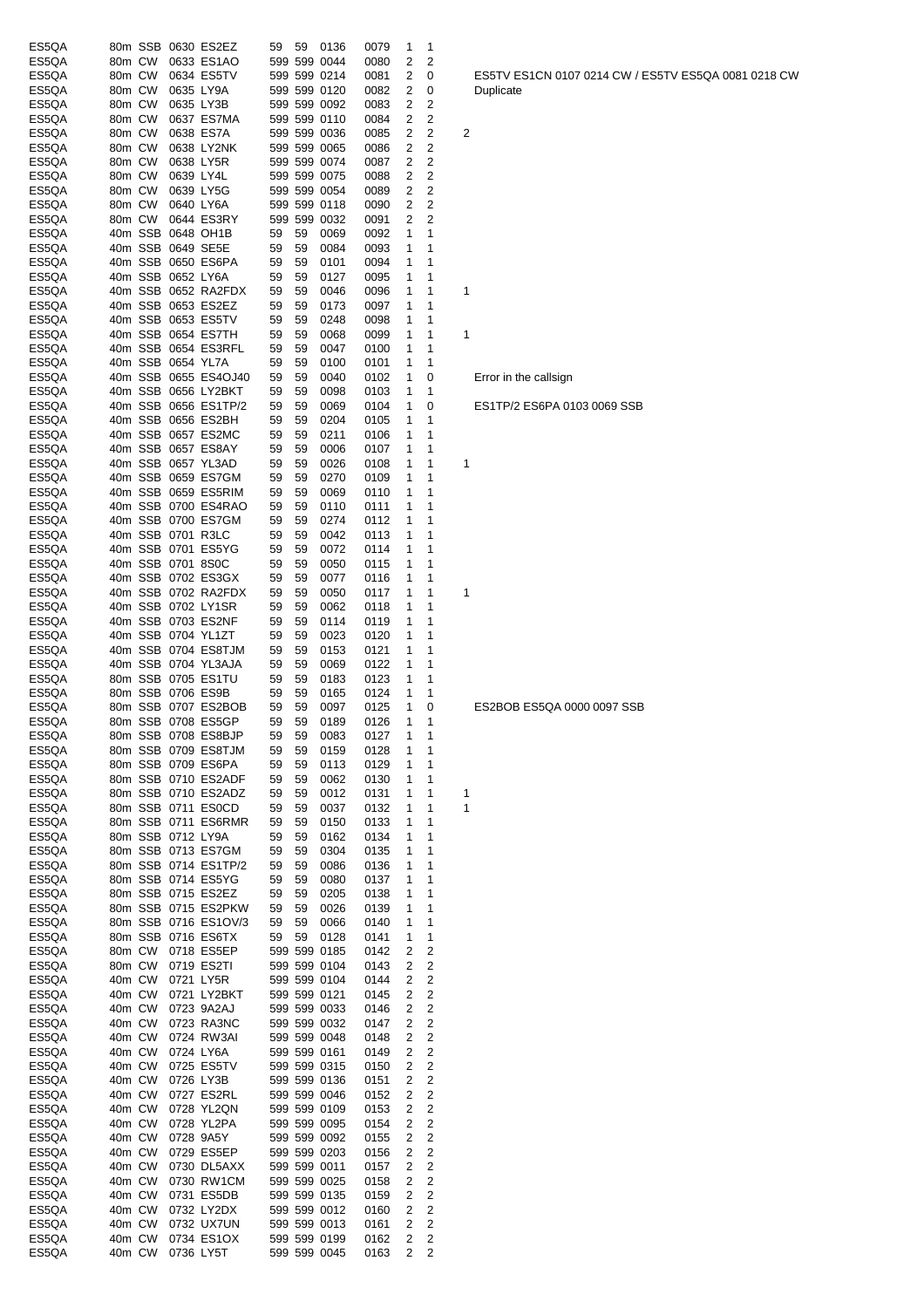| ES5QA | 40m CW |                   | 0736 LY5G            |    |    | 599 599 0080 | 0164 | 2 | 0                       | No such : |
|-------|--------|-------------------|----------------------|----|----|--------------|------|---|-------------------------|-----------|
| ES5QA | 40m CW |                   | 0737 LY9A            |    |    | 599 599 0186 | 0165 | 2 | 2                       |           |
| ES5QA | 40m CW |                   | 0737 ES8DH           |    |    | 599 599 0144 | 0166 | 2 | 2                       |           |
| ES5QA | 40m CW |                   | 0737 ES7MA           |    |    | 599 599 0163 | 0167 | 2 | 2                       |           |
| ES5QA | 40m CW |                   | 0738 ES2JL           |    |    | 599 599 0096 | 0168 | 2 | $\overline{2}$          |           |
| ES5QA | 40m CW |                   | 0739 ES4RD           |    |    | 599 599 0212 | 0169 | 2 | 2                       |           |
| ES5QA | 40m CW |                   | 0740 OH5NE           |    |    | 599 599 0044 | 0170 | 2 | 2                       |           |
| ES5QA | 40m CW |                   | 0741 ES2LR           |    |    | 599 599 0043 | 0171 | 2 | 2                       |           |
| ES5QA | 40m CW |                   | 0741 YL2HB           |    |    | 599 599 0044 | 0172 | 2 | 2                       |           |
| ES5QA | 40m CW |                   | 0742 YL7A            |    |    | 599 599 0146 | 0173 | 2 | $\overline{2}$          |           |
| ES5QA | 40m CW |                   | 0743 EW8OF           |    |    | 599 599 0056 | 0174 | 2 | $\overline{2}$          |           |
| ES5QA | 40m CW |                   | 0743 ES1CN           |    |    | 599 599 0175 | 0175 | 2 | 2                       |           |
| ES5QA | 40m CW |                   | 0744 OH1B            |    |    | 599 599 0100 | 0176 | 2 | 2                       |           |
| ES5QA | 40m CW |                   | 0744 RA1AL           |    |    | 599 599 0101 | 0177 | 2 | 2                       |           |
| ES5QA | 40m CW |                   | 0745 LY2NK           |    |    | 599 599 0113 | 0178 | 2 | 2                       |           |
| ES5QA | 40m CW |                   | 0746 YL2CV           |    |    | 599 599 0067 | 0179 | 2 | $\overline{2}$          |           |
| ES5QA |        |                   | 40m SSB 0749 ES0DJ   | 59 | 59 | 0264         | 0180 | 1 | 1                       |           |
| ES5QA |        |                   | 40m SSB 0750 ES2BH   | 59 | 59 | 0289         | 0181 | 1 | 1                       |           |
| ES5QA |        | 40m SSB 0751 8S0C |                      | 59 | 59 | 0069         | 0182 | 1 | 0                       | Duplicate |
| ES5QA |        |                   | 40m SSB 0752 ES6RMR  | 59 | 59 | 0188         | 0183 | 1 | 1                       |           |
| ES5QA |        |                   | 40m SSB 0753 ES5TV   | 59 | 59 | 0372         | 0184 | 1 | 0                       | Duplicate |
| ES5QA |        | 40m SSB 0754 LY9A |                      | 59 | 59 | 0208         | 0185 | 1 | 0                       | Duplicate |
| ES5QA |        |                   | 40m SSB 0756 ES5GP   | 59 | 59 | 0246         | 0186 | 1 | 1                       |           |
| ES5QA |        |                   | 40m SSB 0756 ES1TP/2 | 59 | 59 | 0126         | 0187 | 1 | 1                       |           |
| ES5QA |        |                   | 40m SSB 0757 ES2IPA  | 59 | 59 | 0149         | 0188 | 1 | 1                       |           |
| ES5QA |        |                   | 40m SSB 0757 ES8AY   | 59 | 59 | 0048         | 0189 | 1 | 1                       |           |
| ES5QA |        |                   | 40m SSB 0759 ES1LS   | 59 | 59 | 0191         | 0190 | 1 | 1                       |           |
| ES5QA |        |                   |                      |    |    |              |      |   | 1                       |           |
|       |        |                   | 40m SSB 0800 ES5RIM  | 59 | 59 | 0091         | 0191 | 1 |                         |           |
| ES5QA |        |                   | 40m SSB 0801 ES2IPA  | 59 | 59 | 0154         | 0192 | 1 | 1                       |           |
| ES5QA |        |                   | 40m SSB 0802 R3LC    | 59 | 59 | 0065         | 0193 | 1 | 1                       |           |
| ES5QA |        |                   | 40m SSB 0804 ES1LS   | 59 | 59 | 0198         | 0194 | 1 | 1                       |           |
| ES5QA |        |                   | 40m SSB 0805 ES5GP   | 59 | 59 | 0258         | 0195 | 1 | 1                       |           |
| ES5QA |        |                   | 40m SSB 0806 LY1SR   | 59 | 59 | 0094         | 0196 | 1 | 1                       |           |
| ES5QA |        |                   | 40m SSB 0806 ES8SX   | 59 | 59 | 0035         | 0197 | 1 | 1                       |           |
| ES5QA |        |                   | 40m SSB 0807 UA1AQA  | 59 | 59 | 0069         | 0198 | 1 | 1                       |           |
| ES5QA |        |                   | 40m SSB 0807 ES6RMR  | 59 | 59 | 0213         | 0199 | 1 | 1                       |           |
| ES5QA |        |                   | 40m SSB 0808 RA2FDX  | 59 | 59 | 0081         | 0200 | 1 | 1                       | 1         |
| ES5QA |        |                   | 80m SSB 0809 RA2FDX  | 59 | 59 | 0082         | 0201 | 1 | 1                       | 1         |
| ES5QA |        |                   | 80m SSB 0809 ES8TJM  | 59 | 59 | 0239         | 0202 | 1 | 1                       |           |
| ES5QA |        |                   | 80m SSB 0810 ES7TH   | 59 | 59 | 0114         | 0203 | 1 | 1                       | 1         |
| ES5QA |        |                   | 80m SSB 0810 ES1TP/2 | 59 | 59 | 0145         | 0204 | 1 | 1                       |           |
| ES5QA |        |                   | 80m SSB 0810 ES8BJP  | 59 | 59 | 0117         | 0205 | 1 | 1                       |           |
| ES5QA |        |                   | 80m SSB 0811 ES9B    | 59 | 59 | 0231         | 0206 | 1 | 1                       |           |
| ES5QA |        |                   | 80m SSB 0812 ES6PA   | 59 | 59 | 0174         | 0207 | 1 | 1                       |           |
| ES5QA |        |                   | 80m SSB 0812 ES8AY   | 59 | 59 | 0055         | 0208 | 1 | 1                       |           |
| ES5QA |        |                   | 80m SSB 0812 ES2ADF  | 59 | 59 | 0097         | 0209 | 1 | 1                       |           |
| ES5QA |        |                   | 80m SSB 0813 ES6TX   | 59 | 59 | 0189         | 0210 | 1 | 1                       |           |
| ES5QA | 40m CW |                   | 0815 ES4RD           |    |    | 599 599 0253 | 0211 | 2 | 2                       |           |
| ES5QA |        | 40m CW 0816 LY3B  |                      |    |    | 599 599 0173 | 0212 | 2 | 2                       |           |
| ES5QA | 40m CW |                   | 0816 LY6A            |    |    | 599 599 0212 | 0213 | 2 | 2                       |           |
| ES5QA | 40m CW |                   | 0817 SM6BSK          |    |    | 599 599 0077 | 0214 | 2 | 2                       |           |
| ES5QA | 40m CW |                   | 0819 EW8OF           |    |    | 599 599 0069 | 0215 | 2 | 2                       |           |
| ES5QA | 40m CW |                   | 0819 YL2CV           |    |    | 599 599 0077 | 0216 | 2 | $\overline{\mathbf{c}}$ |           |
| ES5QA | 40m CW |                   | 0820 SE5E            |    |    | 599 599 0141 | 0217 | 2 | 2                       |           |
| ES5QA | 40m CW |                   | 0821 LY2CO           |    |    | 599 599 0001 | 0218 | 2 | 2                       |           |
| ES5QA | 40m CW |                   | 0822 ES9A            |    |    | 599 599 0149 | 0219 | 2 | 2                       |           |
| ES5QA | 40m CW |                   | 0825 LY5R            |    |    | 599 599 0155 | 0220 | 2 | 2                       |           |
| ES5QA | 40m CW |                   | 0826 SE4E            |    |    | 599 599 0138 | 0221 | 2 | 2                       |           |
| ES5QA | 40m CW |                   | 0826 ES2DW           |    |    | 599 599 0127 | 0222 | 2 | $\overline{\mathbf{c}}$ |           |
| ES5QA | 40m CW |                   | 0828 ES6CO           |    |    | 599 599 0205 | 0223 | 2 | 2                       |           |
| ES5QA | 40m CW |                   | 0828 LY4L            |    |    | 599 599 0151 | 0224 | 2 | 2                       |           |
| ES5QA | 40m CW |                   | 0828 YL2QN           |    |    | 599 599 0154 | 0225 | 2 | 2                       |           |
| ES5QA | 40m CW |                   | 0829 RA1AL           |    |    | 599 599 0134 | 0226 | 2 | 2                       |           |
| ES5QA | 40m CW |                   | 0830 LY2BKT          |    |    | 599 599 0174 | 0227 | 2 | 2                       |           |
| ES5QA | 40m CW |                   | 0830 OH1B            |    |    | 599 599 0123 | 0228 | 2 | 2                       |           |
| ES5QA | 40m CW |                   | 0831 LY2NK           |    |    | 599 599 0137 | 0229 | 2 | $\overline{\mathbf{c}}$ |           |
| ES5QA | 40m CW |                   | 0831 ES5EP           |    |    | 599 599 0269 | 0230 | 2 | 2                       |           |
| ES5QA | 40m CW |                   | 0832 RW3AI           |    |    | 599 599 0070 | 0231 | 2 | $\overline{\mathbf{c}}$ |           |
| ES5QA | 40m CW |                   | 0833 ES8DH           |    |    | 599 599 0200 | 0232 | 2 | 2                       |           |
| ES5QA |        |                   | 40m SSB 0834 ES2BH   | 59 | 59 | 0353         | 0233 | 1 | 1                       |           |
| ES5QA |        |                   | 40m SSB 0835 ES8TJM  | 59 | 59 | 0275         | 0234 | 1 | 1                       |           |
| ES5QA |        |                   | 40m SSB 0835 ES9B    | 59 | 59 | 0259         | 0235 | 1 | 1                       |           |
| ES5QA |        |                   | 40m SSB 0836 ES1TP/2 | 59 | 59 | 0164         | 0236 | 1 | 1                       |           |
| ES5QA |        |                   | 40m SSB 0837 YL3AD   | 59 | 59 | 0079         | 0237 | 1 | 1                       | 1         |
| ES5QA |        |                   | 40m SSB 0837 ES2BOB  | 59 | 59 | 0159         | 0238 | 1 | 1                       |           |
| ES5QA |        |                   | 40m SSB 0838 ES6TX   | 59 | 59 | 0215         | 0239 | 1 | 1                       |           |
| ES5QA |        |                   | 40m SSB 0838 LY2CO   | 59 | 59 | 0013         | 0240 | 1 | 0                       | Duplicate |
| ES5QA |        |                   | 40m SSB 0840 ES0DJ   | 59 | 59 | 0346         | 0241 | 1 | 1                       |           |
| ES5QA |        |                   | 40m SSB 0841 ES9C    | 59 | 59 | 0306         | 0242 | 1 | 1                       |           |
| ES5QA |        |                   | 40m SSB 0842 ES5YG   | 59 | 59 | 0138         | 0243 | 1 | 1                       |           |
| ES5QA |        | 40m SSB 0842 8S0C |                      | 59 | 59 | 0094         | 0244 | 1 | 1                       |           |
| ES5QA |        |                   | 40m SSB 0844 LY3NX   | 59 | 59 | 0151         | 0245 | 1 | 1                       |           |
| ES5QA |        |                   | 40m SSB 0844 YL3AJA  | 59 | 59 | 0119         | 0246 | 1 | 1                       |           |
| ES5QA |        |                   | 40m SSB 0844 ES6PA   | 59 | 59 | 0301         | 0247 | 1 | 0                       | No such s |
| ES5QA |        |                   | 40m SSB 0845 LY5G    | 59 | 59 | 0107         | 0248 | 1 | 1                       |           |
|       |        |                   |                      |    |    |              |      |   |                         |           |

# **Duplicate**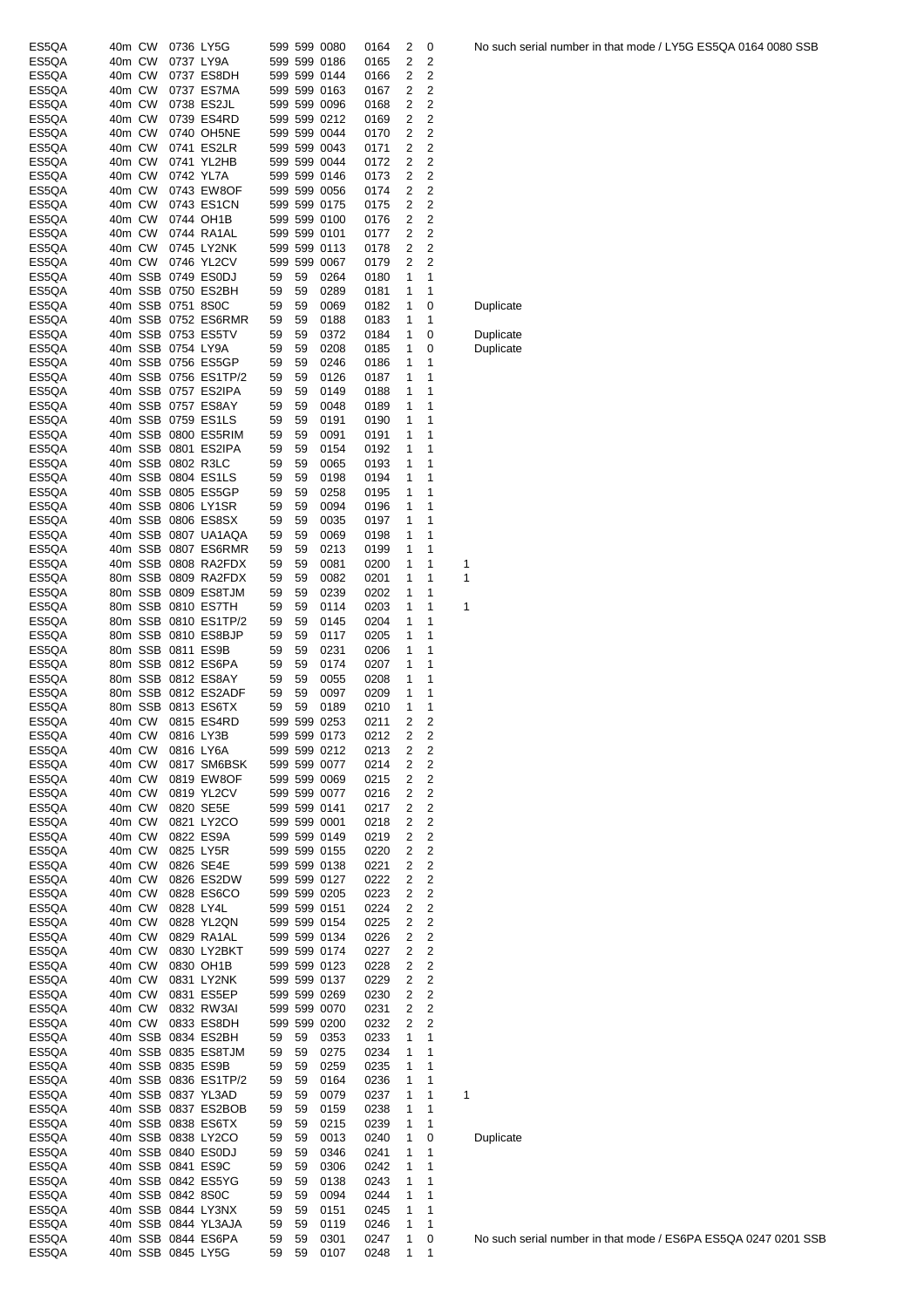| ES5QA            |  |                   | 40m SSB 0845 ES4RAO                       | 59       | 59       | 0216         | 0249         | 1              | 1      |                                                                                         |
|------------------|--|-------------------|-------------------------------------------|----------|----------|--------------|--------------|----------------|--------|-----------------------------------------------------------------------------------------|
| ES5QA<br>ES5QA   |  | 40m SSB 0846 LY9A | 40m SSB 0846 ES2NF                        | 59       | 59<br>59 | 0267<br>0185 | 0250<br>0251 | 1<br>1         | 1<br>1 |                                                                                         |
| ES5QA            |  |                   | 40m SSB 0846 ES2EZ                        | 59<br>59 | 59       | 0359         | 0252         | 1              | 1      |                                                                                         |
| ES5QA            |  |                   | 80m SSB 0847 YL3AJA                       | 59       | 59       | 0120         | 0253         | 1              |        |                                                                                         |
| ES5QA            |  |                   | 80m SSB 0848 ES5MG                        | 59       | 59       | 0174         | 0254         | 1              | 1      |                                                                                         |
| ES5QA            |  |                   | 80m SSB 0848 ES5RIM                       | 59       | 59       | 0117         | 0255         | 1              | 1      |                                                                                         |
| ES5QA            |  |                   | 80m SSB 0849 YL3AD                        | 59       | 59       | 0085         | 0256         | 1              | 1      | 1                                                                                       |
| ES5QA            |  |                   | 80m SSB 0849 ES1OV/3                      | 59       | 59       | 0113         | 0257         | 1              | 1      |                                                                                         |
| ES5QA            |  |                   | 40m SSB 0853 ES2MC                        | 59       | 59       | 0415         | 0258         | 1              | 1      |                                                                                         |
| ES5QA            |  |                   | 40m SSB 0854 ES1TU                        | 59       | 59       | 0340         | 0259         | 1              | 1      |                                                                                         |
| ES5QA            |  |                   | 40m SSB 0857 ES7GM                        | 59       | 59       | 0515         | 0260         | 1              | 1      |                                                                                         |
| ES5QA<br>ES5QA   |  | 40m SSB 0858 LY4L | 40m SSB 0858 ES4OJ                        | 59<br>59 | 59<br>59 | 0119<br>0178 | 0261<br>0262 | 1<br>1         | 1<br>0 | Duplicate                                                                               |
| ES5QA            |  |                   | 40m SSB 0859 ES8AY                        | 59       | 59       | 0088         | 0263         | 1              | 1      |                                                                                         |
| ES5QA            |  |                   | 40m SSB 0900 ES5TV                        | 59       | 59       | 0515         | 0264         | 1              | 0      | QSO outside of contest time                                                             |
| ES5RIM           |  |                   | 80m SSB 0501 ES6RMR                       | 59       | 59       | 0006         | 0001         | 1              | 0      | ES6RMR ES5QA 0006 0006 SSB / ES6RMR ES5RIM 0001 0004 S                                  |
| ES5RIM           |  |                   | 80m SSB 0503 ES5GP                        | 59       | 59       | 0013         | 0002         | 1              | 1      |                                                                                         |
| ES5RIM           |  |                   | 80m SSB 0505 ES8TJM                       | 59       | 59       | 0010         | 0003         | 1              | 1      |                                                                                         |
| ES5RIM           |  |                   | 80m SSB 0508 ES5EX                        | 59       | 59       | 0006         | 0004         | 1              | 1      |                                                                                         |
| ES5RIM           |  |                   | 80m SSB 0510 ES6TX                        | 59       | 59       | 0016         | 0005         | 1              | 1      |                                                                                         |
| ES5RIM           |  |                   | 80m SSB 0512 ES2IPA                       | 59       | 59       | 0020         | 0006         | 1              | 1      |                                                                                         |
| ES5RIM           |  | 80m SSB 0513 LY9A |                                           | 59       | 59<br>59 | 0025         | 0007         | 1<br>1         | 1<br>1 |                                                                                         |
| ES5RIM<br>ES5RIM |  | 80m SSB 0516 LY6A | 80m SSB 0514 ES9B                         | 59<br>59 | 59       | 0028<br>0024 | 0008<br>0009 | 1              | 1      |                                                                                         |
| ES5RIM           |  |                   | 80m SSB 0517 ES8BJP                       | 59       | 59       | 0009         | 0010         | 1              | 1      |                                                                                         |
| ES5RIM           |  |                   | 80m SSB 0519 ES8EF                        | 59       | 59       | 0008         | 0011         | 1              | 0      | ES8EF ES5RIM 0008 0008 SSB                                                              |
| ES5RIM           |  |                   | 80m SSB 0522 ES2BH                        | 59       | 59       | 0039         | 0012         | 1              | 1      |                                                                                         |
| ES5RIM           |  |                   | 80m SSB 0523 YL3AJA                       | 59       | 59       | 0015         | 0013         | 1              | 1      |                                                                                         |
| ES5RIM           |  |                   | 80m SSB 0524 ES3RFL                       | 59       | 59       | 0011         | 0014         | 1              | 1      |                                                                                         |
| ES5RIM           |  |                   | 80m SSB 0525 ES1LS                        | 59       | 59       | 0031         | 0015         | 1              | 1      |                                                                                         |
| ES5RIM           |  |                   | 80m SSB 0527 ES5QA                        | 59       | 59       | 0024         | 0016         | 1              | 1      |                                                                                         |
| ES5RIM           |  | 80m SSB 0528 YL7A |                                           | 59       | 59       | 0019         | 0017         | 1              | 1      |                                                                                         |
| ES5RIM           |  |                   | 80m SSB 0532 ES2BOB                       | 59       | 59       | 0032         | 0018         | 1              | 1      |                                                                                         |
| ES5RIM<br>ES5RIM |  |                   | 80m SSB 0533 ES7GP<br>80m SSB 0534 ES2MC  | 59<br>59 | 59<br>59 | 0077<br>0053 | 0019<br>0020 | 1<br>1         | 0<br>1 | / ES7GM ES5RIM 0019 0077 SSB                                                            |
| ES5RIM           |  |                   | 80m SSB 0536 ES4RAO                       | 59       | 59       | 0025         | 0021         | 1              | 1      |                                                                                         |
| ES5RIM           |  |                   | 80m SSB 0538 ES5TV                        | 59       | 59       | 0082         | 0022         | 1              | 1      |                                                                                         |
| ES5RIM           |  |                   | 40m SSB 0543 ES6PA                        | 59       | 59       | 0033         | 0023         | 1              | 1      |                                                                                         |
| ES5RIM           |  |                   | 40m SSB 0545 ES2BOB                       | 59       | 59       | 0039         | 0024         | 1              | 1      |                                                                                         |
| ES5RIM           |  |                   | 40m SSB 0546 ES2IPA                       | 59       | 59       | 0045         | 0025         | 1              | 1      |                                                                                         |
| ES5RIM           |  |                   | 40m SSB 0547 ES9B                         | 59       | 59       | 0067         | 0026         | 1              | 1      |                                                                                         |
| ES5RIM           |  |                   | 40m SSB 0548 LY1SR                        | 59       | 59       | 0027         | 0027         | 1              | 1      |                                                                                         |
| ES5RIM           |  |                   | 40m SSB 0549 ES5GP                        | 59       | 59       | 0070         | 0028         | 1              | 1      |                                                                                         |
| ES5RIM           |  |                   | 40m SSB 0550 ES6TX                        | 59       | 59       | 0055         | 0029         | 1              | 1      |                                                                                         |
| ES5RIM<br>ES5RIM |  |                   | 40m SSB 0551 ES6RMR<br>40m SSB 0552 R3LC  | 59<br>59 | 59<br>59 | 0058<br>0016 | 0030<br>0031 | 1<br>1         | 1<br>1 |                                                                                         |
| ES5RIM           |  |                   | 40m SSB 0554 ES4RAO                       | 59       | 59       | 0047         | 0032         | 1              | 1      |                                                                                         |
| ES5RIM           |  |                   | 40m SSB 0555 ES1LS                        | 59       | 59       | 0058         | 0033         | $\overline{1}$ | -1     |                                                                                         |
| ES5RIM           |  |                   | 40m SSB 0556 ES8TJM                       | 59       | 59       | 0066         | 0034         | 1              | 1      |                                                                                         |
| ES5RIM           |  |                   | 40m SSB 0557 RA2FDX                       | 59       | 59       | 0025         | 0035         | 1              | 1      | 1                                                                                       |
| ES5RIM           |  | 40m SSB 0559 YL7A |                                           | 59       | 59       | 0052         | 0036         | 1              | 1      |                                                                                         |
| ES5RIM           |  | 40m SSB 0601 LY9A |                                           | 59       | 59       | 0079         | 0037         | 1              | 1      |                                                                                         |
| ES5RIM           |  |                   | 40m SSB 0602 ES1TU                        | 59       | 59       | 0090         | 0038         | 1              | 1      |                                                                                         |
| ES5RIM           |  |                   | 40m SSB 0604 UA1AQA                       | 59       | 59       | 0011         | 0039         | 1              | 1      |                                                                                         |
| ES5RIM           |  |                   | 80m SSB 0609 ES5GP                        | 59       | 59       | 0107         | 0040         | 1              | 1      |                                                                                         |
| ES5RIM<br>ES5RIM |  |                   | 80m SSB 0610 ES6RMR<br>80m SSB 0610 ES6PA | 59       | 59       | 0080<br>0060 | 0041<br>0042 | 1<br>1         | 1<br>1 |                                                                                         |
| ES5RIM           |  |                   | 80m SSB 0611 ES8TJM                       | 59<br>59 | 59<br>59 | 0092         | 0043         | 1              | 1      |                                                                                         |
| ES5RIM           |  |                   | 80m SSB 0612 ES2EZ                        | 59       | 59       | 0106         | 0044         | 1              | 1      |                                                                                         |
| ES5RIM           |  |                   | 80m SSB 0615 ES2BOB                       | 59       | 59       | 0065         | 0045         | 1              | 1      |                                                                                         |
| ES5RIM           |  |                   | 80m SSB 0620 ES8BJP                       | 59       | 59       | 0059         | 0046         | 1              | 1      |                                                                                         |
| ES5RIM           |  |                   | 80m SSB 0620 ES5EX                        | 59       | 59       | 0052         | 0047         | 1              | 1      |                                                                                         |
| ES5RIM           |  |                   | 80m SSB 0621 ES2BH                        | 59       | 59       | 0132         | 0048         | 1              | 1      |                                                                                         |
| ES5RIM           |  |                   | 80m SSB 0622 ES1OV/3                      | 59       | 59       | 0048         | 0049         | 1              | 1      |                                                                                         |
| ES5RIM           |  |                   | 80m SSB 0623 UA1AQA                       | 59       | 59       | 0031         | 0050         | 1              | 1      |                                                                                         |
| ES5RIM<br>ES5RIM |  |                   | 80m SSB 0627 ES9B<br>80m SSB 0627 ES7QA   | 59       | 59       | 0111         | 0051         | 1              | 1      |                                                                                         |
| ES5RIM           |  |                   | 80m SSB 0639 ES1LS                        | 59<br>59 | 59<br>59 | 0077<br>0059 | 0052<br>0053 | 1<br>1         | 0<br>0 | / ES5QA ES5RIM 0052 0077 SSB<br>ES1LS ES6RMR 0063 0059 SSB / ES1LS ES5RIM 0053 0099 SSB |
| ES5RIM           |  |                   | 80m SSB 0632 ES0DJ                        | 59       | 59       | 0149         | 0054         | 1              | 1      |                                                                                         |
| ES5RIM           |  |                   | 40m SSB 0638 ES5GP                        | 59       | 59       | 0140         | 0055         | 1              | 1      |                                                                                         |
| ES5RIM           |  |                   | 40m SSB 0639 ES6TX                        | 59       | 59       | 0098         | 0056         | 1              | 1      |                                                                                         |
| ES5RIM           |  |                   | 40m SSB 0640 R3LC                         | 59       | 59       | 0032         | 0057         | 1              | 1      |                                                                                         |
| ES5RIM           |  |                   | 40m SSB 0642 ES1TP/2                      | 59       | 59       | 0057         | 0058         | 1              | 1      |                                                                                         |
| ES5RIM           |  |                   | 40m SSB 0644 ES2IPA                       | 59       | 59       | 0105         | 0059         | 1              | 1      |                                                                                         |
| ES5RIM           |  |                   | 40m SSB 0646 RA2FDX                       | 59       | 59       | 0043         | 0060         | 1              | 1      | 1                                                                                       |
| ES5RIM           |  |                   | 40m SSB 0647 ES2MC                        | 59       | 59       | 0191         | 0061         | 1              | 1      |                                                                                         |
| ES5RIM           |  |                   | 40m SSB 0648 ES0DJ                        | 59       | 59       | 0168         | 0062         | 1              | 1      |                                                                                         |
| ES5RIM<br>ES5RIM |  |                   | 40m SSB 0651 ES4RAO<br>40m SSB 0653 LY1SR | 59<br>59 | 59<br>59 | 0101<br>0058 | 0063<br>0064 | 1<br>1         | 1<br>1 |                                                                                         |
| ES5RIM           |  |                   | 40m SSB 0654 ES9B                         | 59       | 59       | 0151         | 0065         | 1              | 1      |                                                                                         |
| ES5RIM           |  |                   | 40m SSB 0654 ES2BH                        | 59       | 59       | 0200         | 0066         | 1              | 1      |                                                                                         |
| ES5RIM           |  |                   | 40m SSB 0656 ES9YG                        | 59       | 59       | 0067         | 0067         | 1              | 0      | / ES5YG ES5RIM 0067 0067 SSB                                                            |
| ES5RIM           |  |                   | 40m SSB 0658 YL3AJA                       | 59       | 59       | 0066         | 0068         | 1              | 1      |                                                                                         |
| ES5RIM           |  |                   | 40m SSB 0659 ES5QA                        | 59       | 59       | 0110         | 0069         | 1              | 1      |                                                                                         |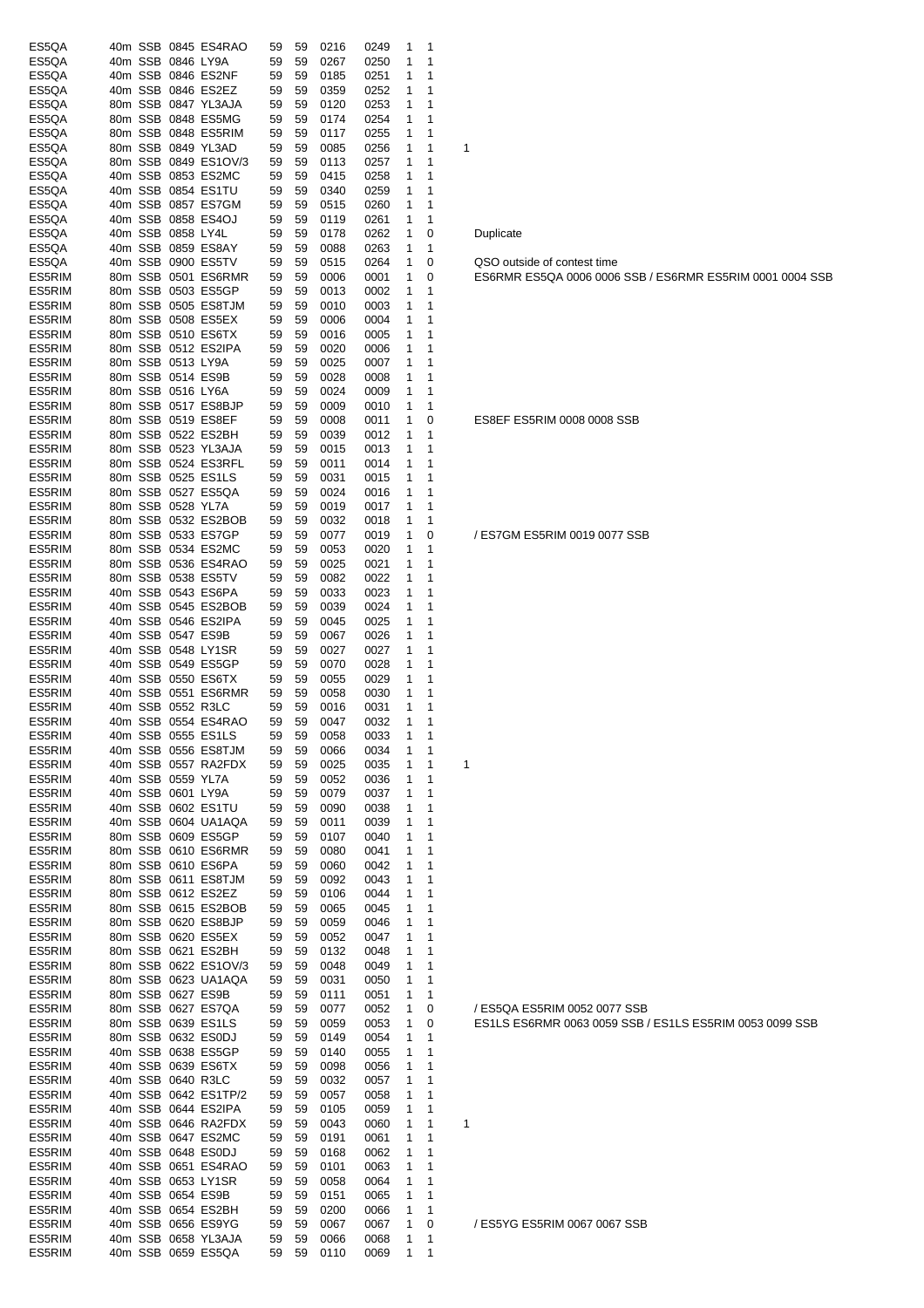| ES5RIM           |                  |         |                   | 80m SSB 0703 ES6TX                         | 59       | 59       | 0115                         | 0070         | 1      | 1              |   |
|------------------|------------------|---------|-------------------|--------------------------------------------|----------|----------|------------------------------|--------------|--------|----------------|---|
| ES5RIM           |                  |         |                   | 80m SSB 0704 ES5EX                         | 59       | 59       | 0079                         | 0071         | 1      | 1              |   |
| ES5RIM           |                  |         |                   | 80m SSB 0704 ES1TU                         | 59       | 59       | 0181                         | 0072         | 1      | 1              |   |
| ES5RIM           |                  |         |                   | 80m SSB 0706 ES2ADF                        | 59       | 59       | 0057                         | 0073         | 1      | 1              |   |
| ES5RIM           |                  |         |                   | 80m SSB 0709 ES9B                          | 59       | 59       | 0166                         | 0074         | 1      | 1              |   |
| ES5RIM           |                  |         |                   | 80m SSB 0714 ES2EZ                         | 59       | 59       | 0203                         | 0075         | 1      | 1              |   |
| ES5RIM           |                  |         |                   | 80m SSB 0715 ES8BJP                        | 59       | 59       | 0089                         | 0076         | 1      | 1              |   |
| ES5RIM           |                  |         |                   | 80m SSB 0716 ES7GM                         | 59       | 59       | 0318                         | 0077         | 1      | 1              |   |
| ES5RIM           |                  |         |                   | 80m SSB 0723 ES2BH                         | 59       | 59       | 0241                         | 0078         | 1      | 1              |   |
| ES5RIM           |                  |         |                   | 80m SSB 0724 ES8TJM                        | 59       | 59       | 0182<br>0202                 | 0079         | 1      | 1              |   |
| ES5RIM<br>ES5RIM |                  |         |                   | 80m SSB 0727 ES9C                          | 59       | 59       |                              | 0080         | 1<br>1 | 1<br>1         |   |
| ES5RIM           |                  |         |                   | 80m SSB 0728 ES5GP<br>80m SSB 0743 ES1OV/3 | 59       | 59       | 0215                         | 0081         | 1      | 1              |   |
| ES5RIM           |                  |         |                   | 80m SSB 0733 ES2MC                         | 59<br>59 | 59<br>59 | 0086<br>0277                 | 0081<br>0082 | 1      | 1              |   |
| ES5RIM           |                  |         |                   | 80m SSB 0745 ES5TV                         | 59       | 59       | 0354                         | 0082         | 1      | 1              |   |
| ES5RIM           |                  |         |                   | 80m SSB 0742 ES0DJ                         | 59       | 59       | 0262                         | 0083         | 1      | 1              |   |
| ES5RIM           |                  |         |                   | 40m SSB 0749 ES8TJM                        | 59       | 59       | 0216                         | 0083         | 1      | 1              |   |
| ES5RIM           |                  |         |                   | 40m SSB 0750 RA2FDX                        | 59       | 59       | 0070                         | 0084         | 1      | 1              | 1 |
| ES5RIM           |                  |         |                   | 40m SSB 0751 ES5TV                         | 59       | 59       | 0364                         | 0085         | 1      | 1              |   |
| ES5RIM           |                  |         |                   | 40m SSB 0752 ES0DJ                         | 59       | 59       | 0271                         | 0086         | 1      | 1              |   |
| ES5RIM           |                  |         |                   | 40m SSB 0754 ES6RMR                        | 59       | 59       | 0193                         | 0087         | 1      | 1              |   |
| ES5RIM           |                  |         |                   | 40m SSB 0755 ES5GP                         | 59       | 59       | 0245                         | 0088         | 1      | 1              |   |
| ES5RIM           |                  |         |                   | 40m SSB 0756 ES7GM                         | 59       | 59       | 0391                         | 0089         | 1      | 1              |   |
| ES5RIM           |                  |         |                   | 40m SSB 0756 ES1TP/2                       | 59       | 59       | 0129                         | 0090         | 1      | 1              |   |
| ES5RIM           |                  |         |                   | 40m SSB 0800 ES5QA                         | 59       | 59       | 0191                         | 0091         | 1      | 1              |   |
| ES5RIM           |                  |         |                   | 40m SSB 0802 ES2TI                         | 59       | 59       | 0144                         | 0092         | 1      | 1              |   |
| ES5RIM           |                  |         |                   | 40m SSB 0803 ES6PA                         | 59       | 59       | 0164                         | 0093         | 1      | 1              |   |
| ES5RIM           |                  |         | 40m SSB 0804 YL7A |                                            | 59       | 59       | 0167                         | 0094         | 1      | 1              |   |
| ES5RIM           |                  |         |                   | 40m SSB 0806 UA1AQA                        | 59       | 59       | 0068                         | 0095         | 1      | 1              |   |
| ES5RIM           |                  |         |                   | 40m SSB 0808 ES8SX                         | 59       | 59       | 0038                         | 0096         | 1      | 1              |   |
| ES5RIM           |                  |         |                   | 40m SSB 0808 LY1SR                         | 59       | 59       | 0097                         | 0097         | 1      | 1              |   |
| ES5RIM           |                  |         |                   | 40m SSB 0809 ES1LS                         | 59       | 59       | 0209                         | 0098         | 1      | 1              |   |
| ES5RIM           |                  |         |                   | 40m SSB 0811 ESS2DW                        | 59       | 59       | 0120                         | 0099         | 1      | 0              |   |
| ES5RIM           |                  |         |                   | 40m SSB 0811 ES2IPA                        | 59       | 59       | 0166                         | 0100         | 1      | 1              |   |
| ES5RIM           |                  |         | 40m SSB 0813 8S0C |                                            | 59       | 59       | 0082                         | 0101         | 1      | 1              |   |
| ES5RIM           |                  |         |                   | 40m SSB 0815 ES4RAO                        | 59       | 59       | 0183                         | 0102         | 1      | 1              |   |
| ES5RIM           |                  |         | 80m SSB 0818 ES9B |                                            | 59       | 59       | 0236                         | 0103         | 1      | 1              |   |
| ES5RIM           |                  |         |                   | 80m SSB 0819 ES8TJM                        | 59       | 59       | 0253                         | 0104         | 1      | 1              |   |
| ES5RIM<br>ES5RIM |                  |         |                   | 80m SSB 0820 ES6TX<br>80m SSB 0821 ES5GP   | 59<br>59 | 59       | 0194                         | 0105         | 1<br>1 | 1<br>1         |   |
| ES5RIM           |                  |         |                   | 80m SSB 0823 ES2BOB                        | 59       | 59<br>59 | 0291<br>0145                 | 0106<br>0107 | 1      | 1              |   |
| ES5RIM           |                  |         |                   | 80m SSB 0825 ES1LS                         | 59       | 59       | 0228                         | 0108         | 1      | 1              |   |
| ES5RIM           |                  |         |                   | 80m SSB 0832 ES7GM                         | 59       | 59       | 0477                         | 0109         | 1      | 1              |   |
| ES5RIM           |                  |         |                   | 80m SSB 0834 ES2MC                         | 59       | 59       | 0375                         | 0110         | 1      | 1              |   |
| ES5RIM           |                  | 80m SSB |                   | 0836 ES6RMR                                | 59       | 59       | 0243                         | 0111         | 1      | 1              |   |
| ES5RIM           |                  | 80m SSB |                   | 0838 ES1OV/3                               | 59       | 59       | 0109                         | 0112         | 1      | 1              |   |
| ES5RIM           |                  |         |                   | 80m SSB 0840 ES8BJP                        | 59       | 59       | 0126                         | 0113         | 1      | 1              |   |
| ES5RIM           |                  |         |                   | 80m SSB 0841 ES2ADF                        | 59       | 59       | 0120                         | 0114         | 1      | 1              |   |
| ES5RIM           |                  |         |                   | 80m SSB 0842 ES51V                         | 59       | 59       | 04/5                         | 0115         | 1      | 1              |   |
| ES5RIM           |                  |         |                   | 80m SSB 0843 ES7A                          | 59       | 59       | 0108                         | 0116         | 1      | 1              | 1 |
| ES5RIM           |                  |         |                   | 80m SSB 0848 ES5QA                         | 59       | 59       | 0255                         | 0117         | 1      | 1              |   |
| ES5RIM           |                  |         |                   | 80m SSB 0852 ES5MG                         | 59       | 59       | 0179                         | 0118         | 1      | 1              |   |
| ES5RIM           |                  | 80m SSB |                   | 0852 ES7TH                                 | 59       | 59       | 0132                         | 0119         | 1      | 1              | 1 |
| ES5TV            | 80m CW           |         |                   | 0500 ES8DH                                 |          |          | 599 599 0001                 | 0001         | 2      | 2              |   |
| ES5TV            | 80m CW           |         |                   | 0500 RW3AI                                 |          |          | 599 599 0001                 | 0002         | 2      | 2              |   |
| ES5TV            | 80m CW           |         |                   | 0500 ES6CO                                 |          |          | 599 599 0001                 | 0003         | 2      | 2              |   |
| ES5TV            | 80m CW           |         |                   | 0500 LY9A                                  |          |          | 599 599 0003                 | 0004         | 2      | 2              |   |
| ES5TV            | 80m CW           |         |                   | 0501 LZ3FM                                 |          |          | 599 599 0001                 | 0005         | 2      | $\overline{2}$ |   |
| ES5TV            | 80m CW           |         |                   | 0501 LY5R                                  |          |          | 599 599 0003                 | 0006         | 2      | 2              |   |
| ES5TV            | 80m CW           |         |                   | 0501 HA3OU                                 |          |          | 599 599 0001                 | 0007         | 2      | 2              |   |
| ES5TV            | 80m CW<br>80m CW |         |                   | 0502 ES5EP<br>0502 ES1TU                   |          |          | 599 599 0002                 | 0008         | 2      | $\overline{2}$ |   |
| ES5TV<br>ES5TV   | 80m CW           |         |                   | 0502 YT4A                                  |          |          | 599 599 0004<br>599 599 0004 | 0009<br>0010 | 2<br>2 | 2<br>2         | 2 |
| ES5TV            | 80m CW           |         |                   | 0503 ES2LR                                 |          |          | 599 599 0002                 | 0011         | 2      | 2              |   |
| ES5TV            | 80m CW           |         |                   | 0503 LZ2CWW                                |          |          | 599 599 0001                 | 0012         | 2      | 2              |   |
| ES5TV            | 80m CW           |         |                   | 0503 LY6A                                  |          |          | 599 599 0007                 | 0013         | 2      | 2              |   |
| ES5TV            | 80m CW           |         |                   | 0504 RA3NC                                 |          |          | 599 599 0003                 | 0014         | 2      | 2              |   |
| ES5TV            | 80m CW           |         |                   | 0504 9A5Y                                  |          |          | 599 599 0004                 | 0015         | 2      | 2              |   |
| ES5TV            | 80m CW           |         |                   | 0505 LY3B                                  |          |          | 599 599 0007                 | 0016         | 2      | 2              |   |
| ES5TV            | 80m CW           |         |                   | 0505 LY4L                                  |          |          | 599 599 0005                 | 0017         | 2      | $\overline{2}$ |   |
| ES5TV            | 80m CW           |         |                   | 0505 LY2BKT                                |          |          | 599 599 0007                 | 0018         | 2      | $\overline{2}$ |   |
| ES5TV            | 80m CW           |         |                   | 0505 HA1RJ                                 |          |          | 599 599 0001                 | 0019         | 2      | 2              | 2 |
| ES5TV            | 80m CW           |         |                   | 0505 SE5E                                  |          |          | 599 599 0005                 | 0020         | 2      | 2              |   |
| ES5TV            | 80m CW           |         |                   | 0506 YL7A                                  |          |          | 599 599 0006                 | 0021         | 2      | $\overline{2}$ |   |
| ES5TV            | 80m CW           |         |                   | 0506 9A2AJ                                 |          |          | 599 599 0003                 | 0022         | 2      | $\overline{2}$ |   |
| ES5TV            | 80m CW           |         |                   | 0506 OH1B                                  |          |          | 599 599 0006                 | 0023         | 2      | 2              |   |
| ES5TV            | 80m CW           |         |                   | 0507 YL2HB                                 |          |          | 599 599 0004                 | 0024         | 2      | 2              |   |
| ES5TV            | 80m CW           |         |                   | 0507 EW8OF                                 |          |          | 599 599 0006                 | 0025         | 2      | 2              |   |
| ES5TV            | 80m CW           |         |                   | 0507 ES2JL                                 |          |          | 599 599 0002                 | 0026         | 2      | 2              |   |
| ES5TV            | 80m CW           |         |                   | 0507 LY2SA                                 |          |          | 599 599 0008                 | 0027         | 2      | 2              |   |
| ES5TV            | 80m CW           |         |                   | 0507 SE4E                                  |          |          | 599 599 0010                 | 0028         | 2      | 2              |   |
| ES5TV            | 80m CW           |         |                   | 0508 LY2NK                                 |          |          | 599 599 0010                 | 0029         | 2      | 2              |   |
| ES5TV            |                  | 80m SSB |                   | 0510 ES9B                                  | 59       | 59       | 0017                         | 0030         | 1      | 1              |   |
| ES5TV<br>ES5TV   |                  |         |                   | 80m SSB 0510 ES2NF<br>80m SSB 0511 ES5GP   | 59<br>59 | 59<br>59 | 0016<br>0030                 | 0031<br>0032 | 1<br>1 | 1<br>1         |   |
|                  |                  |         |                   |                                            |          |          |                              |              |        |                |   |

/ ES2DW ES5RIM 0099 0120 SSB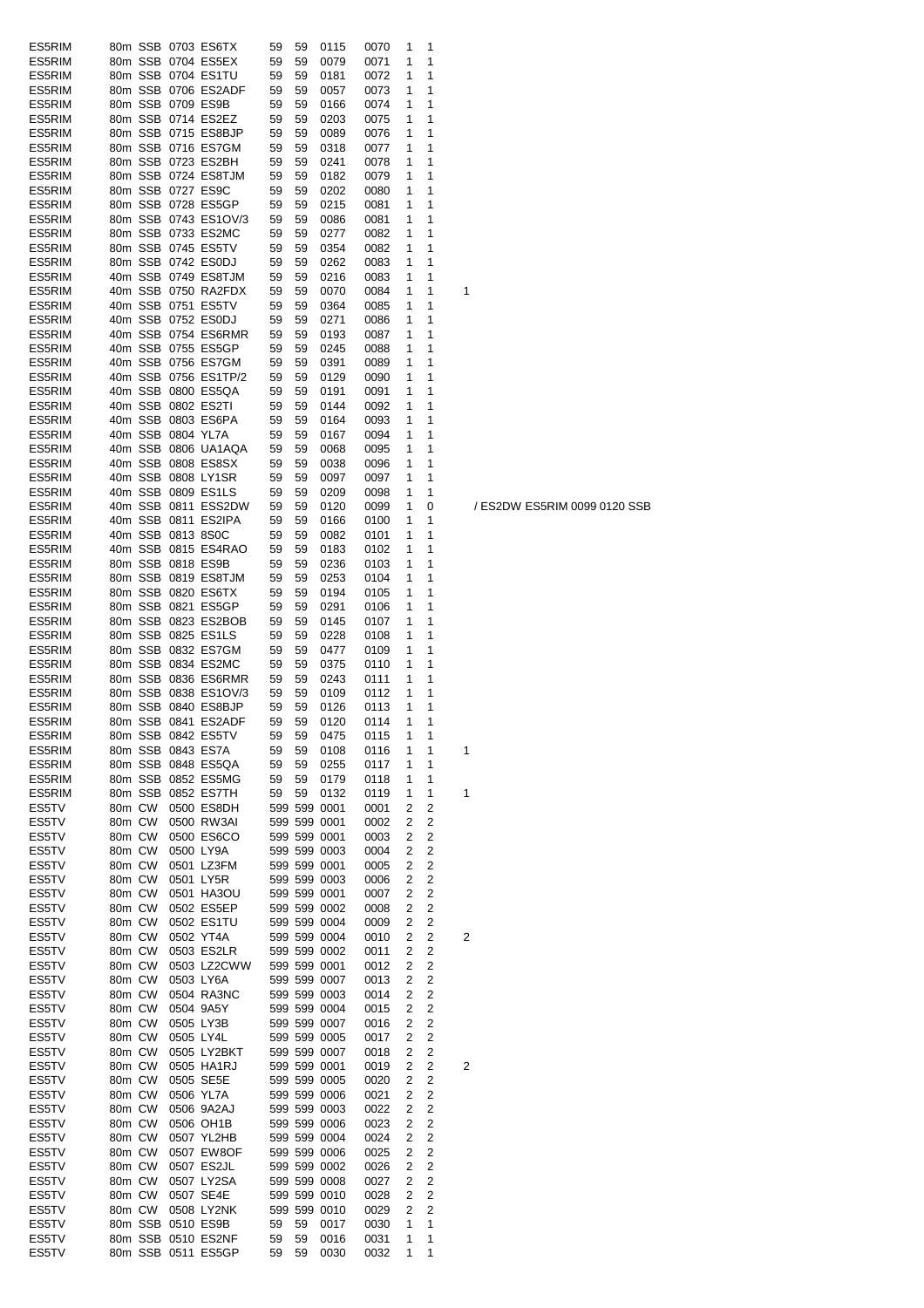| ES5TV |        |         | 80m SSB 0511 ES2IPA | 59 | 59      | 0018         | 0033 | 1 | 1                       |                         |
|-------|--------|---------|---------------------|----|---------|--------------|------|---|-------------------------|-------------------------|
| ES5TV | 80m CW |         | 0512 ES3HZ          |    | 599 599 | 0006         | 0034 | 2 | 0                       |                         |
| ES5TV |        | 80m SSB | 0513 ES1TP/2        | 59 | 59      | 0013         | 0035 | 1 | 1                       |                         |
| ES5TV | 80m CW |         | 0513 YL2PA          |    |         | 599 599 0012 | 0036 | 2 | 2                       |                         |
| ES5TV | 80m CW |         | 0513 SM6BSK         |    |         | 599 599 0006 | 0037 | 2 | 0                       |                         |
| ES5TV |        | 80m SSB | 0513 ES5YG          | 59 | 59      | 0012         | 0038 | 1 | 1                       |                         |
| ES5TV | 80m CW |         | 0514 LY1EE          |    |         | 599 599 0008 | 0039 | 2 | 2                       |                         |
| ES5TV |        | 80m SSB | 0514 ES6TX          | 59 | 59      | 0021         | 0040 | 1 | 1                       |                         |
| ES5TV |        | 80m SSB | 0514 ES3GX          | 59 | 59      | 0010         | 0041 | 1 | 1                       |                         |
| ES5TV | 80m CW |         | 0515 SP1AEN         |    |         |              |      |   | 2                       |                         |
|       |        |         |                     |    |         | 599 599 0009 | 0042 | 2 |                         |                         |
| ES5TV | 80m CW |         | 0515 ES0DJ          |    |         | 599 599 0032 | 0043 | 2 | 2                       |                         |
| ES5TV |        | 80m SSB | 0516 ES8BJP         | 59 | 59      | 0006         | 0044 | 1 | 1                       |                         |
| ES5TV | 80m CW |         | 0517 LY3NX          |    |         | 599 599 0014 | 0045 | 2 | $\overline{c}$          |                         |
| ES5TV |        | 80m SSB | 0518 YL3AJA         | 59 | 59      | 0008         | 0046 | 1 | 1                       |                         |
| ES5TV | 80m CW |         | 0518 YL2QN          |    |         | 599 599 0005 | 0047 | 2 | 2                       |                         |
| ES5TV | 80m CW |         | 0518 LY5G           |    |         | 599 599 0014 | 0048 | 2 | 2                       |                         |
| ES5TV |        | 80m SSB | 0519 ES8TJM         | 59 | 59      | 0027         | 0049 | 1 | 1                       |                         |
| ES5TV | 80m CW |         | 0519 RA1AL          |    |         | 599 599 0004 | 0050 | 2 | 2                       |                         |
| ES5TV |        | 80m SSB | 0519 ES7TH          | 59 | 59      | 0019         | 0051 | 1 | 1                       | 1                       |
| ES5TV |        | 80m SSB | 0520 LY1SR          | 59 | 59      | 0011         | 0052 | 1 | 1                       |                         |
| ES5TV | 80m CW |         | 0521 ES6DO          |    |         | 599 599 0005 | 0053 | 2 | 2                       |                         |
| ES5TV | 80m CW |         | 0521 SM2BJT         |    |         | 599 599 0001 | 0054 | 2 | 0                       |                         |
| ES5TV |        | 80m SSB | 0521 ES2BOB         | 59 | 59      | 0013         | 0055 | 1 | 0                       |                         |
|       |        |         |                     |    |         |              |      |   |                         |                         |
| ES5TV |        | 80m SSB | 0521 ES5MG          | 59 | 59      | 0017         | 0056 | 1 | 1                       |                         |
| ES5TV |        | 80m SSB | 0522 ES4RAO         | 59 | 59      | 0012         | 0057 | 1 | 1                       |                         |
| ES5TV | 80m CW |         | 0522 ES2NF          |    |         | 599 599 0024 | 0058 | 2 | 0                       |                         |
| ES5TV | 80m CW |         | 0522 ES2EZ          |    |         | 599 599 0039 | 0059 | 2 | 2                       |                         |
| ES5TV |        | 80m SSB | 0523 ES1OV/3        | 59 | 59      | 0014         | 0060 | 1 | 1                       |                         |
| ES5TV | 80m CW |         | 0524 ES7MA          |    |         | 599 599 0025 | 0061 | 2 | 2                       |                         |
| ES5TV | 80m CW |         | 0525 ES2BH          |    |         | 599 599 0046 | 0062 | 2 | 2                       |                         |
| ES5TV | 80m CW |         | 0526 ES1CN          |    |         | 599 599 0031 | 0063 | 2 | 2                       |                         |
| ES5TV | 80m CW |         | 0526 ES1OX          |    |         | 599 599 0035 | 0064 | 2 | 2                       |                         |
| ES5TV | 80m CW |         | 0527 YL2CV          |    |         | 599 599 0011 | 0065 | 2 | 2                       |                         |
| ES5TV | 80m CW |         | 0527 ES5DB          |    |         | 599 599 0023 | 0066 | 2 | 2                       |                         |
|       |        |         |                     |    |         |              |      |   | 2                       |                         |
| ES5TV | 80m CW |         | 0528 ES2MC          |    |         | 599 599 0047 | 0067 | 2 |                         |                         |
| ES5TV |        | 80m SSB | 0530 ES8EF          | 59 | 59      | 0014         | 0068 | 1 | 1                       |                         |
| ES5TV |        | 80m SSB | 0531 8S0C           | 59 | 59      | 0009         | 0069 | 1 | 1                       |                         |
| ES5TV |        | 80m SSB | 0531 ES6RMR         | 59 | 59      | 0036         | 0070 | 1 | 1                       |                         |
| ES5TV |        | 80m SSB | 0531 ES7A           | 59 | 59      | 0016         | 0071 | 1 | 1                       | 1                       |
| ES5TV | 80m CW |         | 0531 UA2FL          |    |         | 599 599 0019 | 0072 | 2 | 2                       |                         |
| ES5TV |        | 80m SSB | 0532 ES5EX          | 59 | 59      | 0016         | 0073 | 1 | 1                       |                         |
| ES5TV | 80m CW |         | 0532 ES5JR          |    |         | 599 599 0005 | 0074 | 2 | 2                       |                         |
| ES5TV |        | 80m SSB | 0534 ES0CD          | 59 | 59      | 0001         | 0075 | 1 | 1                       | 1                       |
| ES5TV |        | 80m SSB | 0534 ES1LS          | 59 | 59      | 0034         | 0076 | 1 | 1                       |                         |
| ES5TV |        | 80m SSB | 0534 ES5GI          | 59 | 59      | 0001         | 0077 | 1 | 1                       | 1                       |
| ES5TV | 80m CW |         | 0535 ES3CC          |    |         | 599 599 0027 | 0078 | 2 | 2                       |                         |
| ES5TV |        | 80m SSB | 0535 YL3AD          | 59 | 59      | 0013         | 0079 | 1 | 1                       | 1                       |
| ES5TV |        |         | 80m SSB 0536 ES3W   | 59 | 59      | 0009         | 0080 | 1 | 1                       | 1                       |
|       |        |         |                     |    |         |              |      |   |                         |                         |
| ES5TV |        |         | 80m CW 0538 ES2DW   |    |         | 599 599 0006 | 0081 | 2 | 2                       |                         |
| ES5TV |        |         | 80m SSB 0538 ES5RIM | 59 | 59      | 0022         | 0082 | 1 | 1                       |                         |
| ES5TV | 40m CW |         | 0540 ES2LR          |    |         | 599 599 0009 | 0083 | 2 | $\overline{\mathbf{c}}$ |                         |
| ES5TV | 40m CW |         | 0540 LY6A           |    |         | 599 599 0046 | 0084 | 2 | $\overline{2}$          |                         |
| ES5TV | 40m CW |         | 0541 YL2QN          |    |         | 599 599 0025 | 0085 | 2 | 2                       |                         |
| ES5TV | 40m CW |         | 0541 DL1NKS         |    |         | 599 599 0004 | 0086 | 2 | $\overline{c}$          | $\overline{\mathbf{c}}$ |
| ES5TV | 40m CW |         | 0541 LY3B           |    |         | 599 599 0038 | 0087 | 2 | 2                       |                         |
| ES5TV | 40m CW |         | 0542 9A5Y           |    |         | 599 599 0022 | 0088 | 2 | $\overline{c}$          |                         |
| ES5TV | 40m CW |         | 0542 LY2NK          |    |         | 599 599 0028 | 0089 | 2 | 2                       |                         |
| ES5TV |        | 40m CW  | 0542 HA3OU          |    |         | 599 599 0009 | 0090 | 2 | 2                       |                         |
| ES5TV | 40m CW |         | 0543 LY3NX          |    |         | 599 599 0028 | 0091 | 2 | 0                       |                         |
| ES5TV |        | 40m CW  | 0543 RA3NC          |    |         | 599 599 0009 | 0092 | 2 | 2                       |                         |
| ES5TV | 40m CW |         | 0544 ES1TU          |    |         | 599 599 0056 | 0093 | 2 | 2                       |                         |
| ES5TV |        |         | 40m SSB 0544 ES1LS  | 59 | 59      | 0045         | 0094 | 1 | 1                       |                         |
|       |        |         |                     |    |         |              |      | 2 | $\overline{c}$          |                         |
| ES5TV | 40m CW |         | 0544 9A2AJ          |    |         | 599 599 0012 | 0095 |   |                         |                         |
| ES5TV | 40m CW |         | 0544 LY9A           |    |         | 599 599 0054 | 0096 | 2 | 2                       |                         |
| ES5TV | 40m CW |         | 0545 S50XX          |    |         | 599 599 0006 | 0097 | 2 | 2                       |                         |
| ES5TV |        | 40m SSB | 0545 ES2IPA         | 59 | 59      | 0043         | 0098 | 1 | 1                       |                         |
| ES5TV |        |         | 40m SSB 0545 ES3GX  | 59 | 59      | 0032         | 0099 | 1 | 1                       |                         |
| ES5TV | 40m CW |         | 0545 SE5E           |    |         | 599 599 0035 | 0100 | 2 | 2                       |                         |
| ES5TV | 40m CW |         | 0546 LY3NX          |    |         | 599 599 0030 | 0101 | 2 | 2                       |                         |
| ES5TV | 40m CW |         | 0546 SP1AEN         |    |         | 599 599 0026 | 0102 | 2 | $\overline{c}$          |                         |
| ES5TV |        | 40m CW  | 0546 ES4RD          |    |         | 599 599 0072 | 0103 | 2 | $\overline{c}$          |                         |
| ES5TV | 40m CW |         | 0547 YL7A           |    |         | 599 599 0039 | 0104 | 2 | 2                       |                         |
| ES5TV | 40m CW |         | 0547 G3MPB          |    |         | 599 599 0005 | 0105 | 2 | 2                       | $\overline{c}$          |
| ES5TV | 40m CW |         | 0547 ES1CN          |    |         | 599 599 0056 | 0106 | 2 | 2                       |                         |
| ES5TV | 40m CW |         | 0548 SM5ALJ         |    |         | 599 599 0004 | 0107 | 2 | 0                       |                         |
| ES5TV | 40m CW |         | 0548 LY5R           |    |         | 599 599 0032 | 0108 | 2 | $\overline{c}$          |                         |
|       |        |         |                     |    |         |              |      |   |                         |                         |
| ES5TV | 40m CW |         | 0549 ES9C           |    |         | 599 599 0062 | 0109 | 2 | 2                       |                         |
| ES5TV | 40m CW |         | 0549 LY2BKT         |    |         | 599 599 0038 | 0110 | 2 | 2                       |                         |
| ES5TV | 40m CW |         | 0549 EW8OF          |    |         | 599 599 0014 | 0111 | 2 | 2                       |                         |
| ES5TV |        | 40m SSB | 0549 ES3RFL         | 59 | 59      | 0026         | 0112 | 1 | 0                       |                         |
| ES5TV | 40m CW |         | 0550 US4IRT         |    |         | 599 599 0007 | 0113 | 2 | 2                       |                         |
| ES5TV |        | 40m SSB | 0550 ES2BOB         | 59 | 59      | 0046         | 0114 | 1 | 1                       |                         |
| ES5TV | 40m CW |         | 0550 ES8DH          |    |         | 599 599 0053 | 0115 | 2 | $\overline{c}$          |                         |
| ES5TV |        | 40m CW  | 0551 ES5EP          |    |         | 599 599 0070 | 0116 | 2 | 2                       |                         |
| ES5TV |        | 40m CW  | 0552 RA1AL          |    |         | 599 599 0023 | 0117 | 2 | 0                       |                         |

ES3HZ ES5TV 0033 0006 CW

SM6BSK ES5TV 0036 0006 CW

SM2BJT ES5TV 0036 0001 CW ES2BOB ES5TV 0059 0013 SSB

LY3NX ES5TC 0091 0028 CW

SM5ALJ ES5TU 0107 0004 CW

ES3RFL ES5TY 0112 0026 SSB

**Duplicate** 

RA1AL ES2EZ 0073 0023 CW / RA1AL ES5TV 0117 0024 CW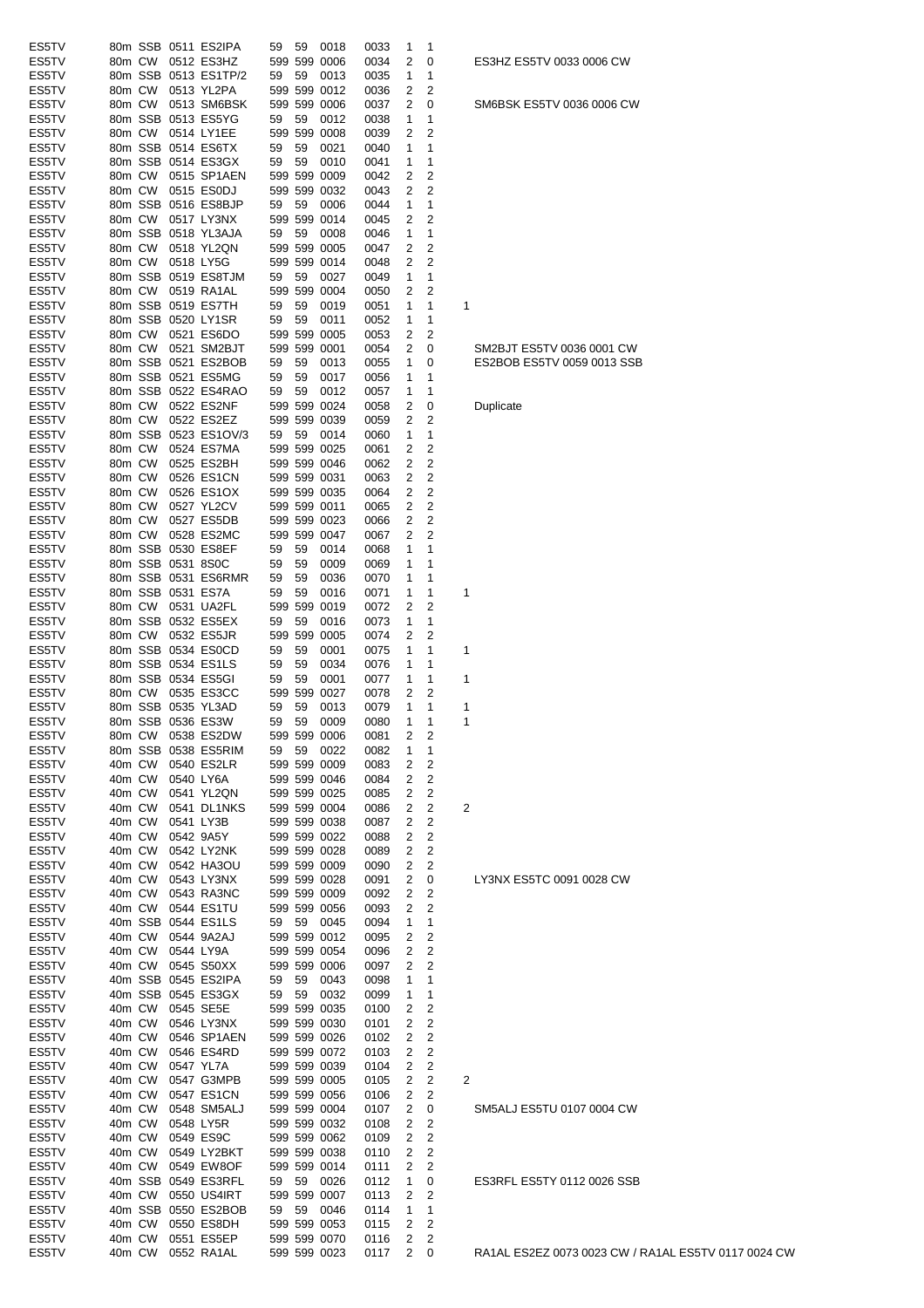| ES5TV          |                  |        | 40m SSB 0552 ES9B                 | 59 | 59 | 0073                         | 0118         | 1      | 1                   |   |                                  |
|----------------|------------------|--------|-----------------------------------|----|----|------------------------------|--------------|--------|---------------------|---|----------------------------------|
| ES5TV          |                  |        | 40m SSB 0552 ES8TJM               | 59 | 59 | 0058                         | 0119         | 1      | 1                   |   |                                  |
| ES5TV          |                  |        | 40m SSB 0552 ES2BH                | 59 | 59 | 0085                         | 0120         | 1      | 1                   |   |                                  |
| ES5TV<br>ES5TV | 40m CW           |        | 0553 LY2RJ<br>40m SSB 0553 ES4RAO | 59 | 59 | 599 599 0009<br>0043         | 0121<br>0122 | 2<br>1 | 2<br>1              |   |                                  |
| ES5TV          | 40m CW           |        | 0554 LZ2CWW                       |    |    | 599 599 0009                 | 0123         | 2      | 2                   |   |                                  |
| ES5TV          | 40m CW           |        | 0554 ES4RX                        |    |    | 599 599 0084                 | 0124         | 2      | 2                   |   |                                  |
| ES5TV          |                  | 40m CW | 0554 SM6BSK                       |    |    | 599 599 0021                 | 0125         | 2      | 2                   |   |                                  |
| ES5TV          |                  |        | 40m SSB 0555 R3LC                 | 59 | 59 | 0019                         | 0126         | 1      | 1                   |   |                                  |
| ES5TV          |                  | 40m CW | 0555 LY2SA<br>40m SSB 0555 ES5GP  |    |    | 599 599 0043                 | 0127         | 2      | 2                   |   |                                  |
| ES5TV<br>ES5TV |                  | 40m CW | 0556 WF4W                         | 59 | 59 | 0078<br>599 599 0005         | 0128<br>0129 | 1<br>2 | 1<br>2              |   |                                  |
| ES5TV          | 40m CW           |        | 0556 LY4L                         |    |    | 599 599 0040                 | 0130         | 2      | 2                   |   |                                  |
| ES5TV          | 40m CW           |        | 0557 ES6CO                        |    |    | 599 599 0069                 | 0131         | 2      | 2                   |   |                                  |
| ES5TV          | 40m CW           |        | 0557 ES2JL                        |    |    | 599 599 0038                 | 0132         | 2      | 2                   |   |                                  |
| ES5TV          | 40m CW           |        | 0558 HB9ALO                       |    |    | 599 599 0002                 | 0133         | 2      | 2                   | 2 |                                  |
| ES5TV          | 40m CW           |        | 0559 ES3BM                        |    |    | 599 599 0051                 | 0134         | 2      | 2                   |   |                                  |
| ES5TV<br>ES5TV | 40m CW<br>40m CW |        | 0559 ES1AO<br>0600 RA1AL          |    |    | 599 599 0022<br>599 599 0031 | 0135<br>0136 | 2<br>2 | 2<br>2              |   |                                  |
| ES5TV          | 40m CW           |        | 0601 G3ESY                        |    |    | 599 599 0001                 | 0137         | 2      | 0                   |   | 0 Station represented in too few |
| ES5TV          | 40m CW           |        | 0601 DM5MM                        |    |    | 599 599 0002                 | 0138         | 2      | 2                   | 2 |                                  |
| ES5TV          | 40m CW           |        | 0601 LY3NX                        |    |    | 599 599 0040                 | 0139         | 2      | 2                   |   |                                  |
| ES5TV          | 40m CW           |        | 0602 IV3ZXQ                       |    |    | 599 599 0011                 | 0140         | 2      | 2                   | 2 |                                  |
| ES5TV          | 40m CW           |        | 0602 RW3AI                        |    |    | 599 599 0023                 | 0141         | 2      | 2                   |   |                                  |
| ES5TV          | 40m CW           |        | 0603 ES1CN                        |    |    | 599 599 0071                 | 0142         | 2      | 2                   |   |                                  |
| ES5TV<br>ES5TV | 40m CW<br>40m CW |        | 0603 DK5LP<br>0604 LY9A           |    |    | 599 599 0001<br>599 599 0081 | 0143<br>0145 | 2<br>2 | 0<br>2              |   | 0 Station represented in too few |
| ES5TV          | 40m CW           |        | 0604 LY5R                         |    |    | 599 599 0047                 | 0146         | 2      | $\overline{c}$      |   |                                  |
| ES5TV          | 40m CW           |        | 0604 YL7A                         |    |    | 599 599 0060                 | 0147         | 2      | 2                   |   |                                  |
| ES5TV          | 40m CW           |        | 0605 EW8OF                        |    |    | 599 599 0017                 | 0148         | 2      | 2                   |   |                                  |
| ES5TV          | 40m CW           |        | 0605 9A5Y                         |    |    | 599 599 0045                 | 0149         | 2      | 2                   |   |                                  |
| ES5TV          | 40m CW           |        | 0605 LY4L                         |    |    | 599 599 0049                 | 0150         | 2      | 2                   |   |                                  |
| ES5TV          | 40m CW           |        | 0606 LZ1FJ                        |    |    | 599 599 0002                 | 0151         | 2      | 2                   |   |                                  |
| ES5TV<br>ES5TV | 40m CW<br>40m CW |        | 0606 ES8DH<br>0606 S50XX          |    |    | 599 599 0061<br>599 599 0018 | 0152<br>0153 | 2<br>2 | 2<br>2              |   |                                  |
| ES5TV          | 40m CW           |        | 0606 LY3B                         |    |    | 599 599 0063                 | 0154         | 2      | 2                   |   |                                  |
| ES5TV          | 40m CW           |        | 0607 ES7MA                        |    |    | 599 599 0072                 | 0155         | 2      | 2                   |   |                                  |
| ES5TV          | 40m CW           |        | 0607 OH5NE                        |    |    | 599 599 0006                 | 0156         | 2      | 2                   |   |                                  |
| ES5TV          | 40m CW           |        | 0608 ES4OJ                        |    |    | 599 599 0009                 | 0157         | 2      | 2                   |   |                                  |
| ES5TV          | 40m CW           |        | 0608 LY6A                         |    |    | 599 599 0076                 | 0158         | 2      | 2                   |   |                                  |
| ES5TV          | 40m CW           |        | 0608 YL2QN                        |    |    | 599 599 0047                 | 0159         | 2      | 2                   |   |                                  |
| ES5TV<br>ES5TV | 40m CW<br>40m CW |        | 0608 SM6BSK<br>0609 ES4RX         |    |    | 599 599 0030<br>599 599 0107 | 0160<br>0161 | 2<br>2 | 2<br>2              |   |                                  |
| ES5TV          | 40m CW           |        | 0610 YU0A                         |    |    | 599 599 0006                 | 0162         | 2      | 2                   |   |                                  |
| ES5TV          | 40m CW           |        | 0611 LZ2CWW                       |    |    | 599 599 0013                 | 0163         | 2      | 2                   |   |                                  |
| ES5TV          | 40m CW           |        | 0611 OM3TBG                       |    |    | 599 599 0005                 | 0164         | 2      | 2                   | 2 |                                  |
| ES5TV          | 40m CW           |        | 0612 DL2DCX                       |    |    | 599 599 0003                 | 0165         | 2      | 2                   | 2 |                                  |
| ES5TV          | 40m CW           |        | 0612 LY2RJ                        |    |    | 599 599 0024                 | 0166         | 2      | 2                   |   |                                  |
| ES5TV<br>ES5TV | 40m CW<br>40m CW |        | 0612 YO4AAC<br>0613 ES7GM         |    |    | 599 599 0006<br>599 599 0170 | 0167<br>0168 | 2<br>2 | 2<br>2              |   |                                  |
| ES5TV          | 40m CW           |        | 0613 EU6AA                        |    |    | 599 599 0010                 | 0169         | 2      | 2                   |   |                                  |
| ES5TV          | 40m CW           |        | 0614 SP1AEN                       |    |    | 599 599 0038                 | 0170         | 2      | 2                   |   |                                  |
| ES5TV          | 40m CW           |        | 0614 ES2RL                        |    |    | 599 599 0028                 | 0171         | 2      | 0                   |   | ES2RL ES7TV 0171 0028 CW         |
| ES5TV          | 40m CW           |        | 0615 OH1B                         |    |    | 599 599 0049                 | 0172         | 2      | 2                   |   |                                  |
| ES5TV          | 40m CW           |        | 0615 DL4DQA                       |    |    | 599 599 0010                 | 0173         | 2      | 2                   | 2 |                                  |
| ES5TV<br>ES5TV | 40m CW<br>40m CW |        | 0616 US4IRT<br>0616 ES2DW         |    |    | 599 599 0011<br>599 599 0048 | 0174<br>0175 | 2<br>2 | 2<br>2              |   |                                  |
| ES5TV          | 40m CW           |        | 0617 ES2LR                        |    |    | 599 599 0019                 | 0176         | 2      | 2                   |   |                                  |
| ES5TV          | 40m CW           |        | 0617 RW1CM                        |    |    | 599 599 0001                 | 0177         | 2      | 2                   |   |                                  |
| ES5TV          | 40m CW           |        | 0617 SM2BJT                       |    |    | 599 599 0013                 | 0178         | 2      | 0                   |   | SM2BJT ES5TV 0078 0013 CV        |
| ES5TV          | 40m CW           |        | 0618 LY1EE                        |    |    | 599 599 0015                 | 0179         | 2      | 2                   |   |                                  |
| ES5TV          | 40m CW           |        | 0619 DL3DRN                       |    |    | 599 599 0001                 | 0180         | 2      | 0                   |   | DL3DRN ES2BH 0088 0001 C         |
| ES5TV<br>ES5TV | 40m CW<br>80m CW |        | 0619 YL2PA<br>0621 LY2NK          |    |    | 599 599 0047<br>599 599 0054 | 0181<br>0182 | 2<br>2 | 2<br>$\overline{c}$ |   |                                  |
| ES5TV          | 80m CW           |        | 0621 LY4L                         |    |    | 599 599 0064                 | 0183         | 2      | 2                   |   |                                  |
| ES5TV          | 80m CW           |        | 0621 YL2QN                        |    |    | 599 599 0060                 | 0184         | 2      | $\overline{c}$      |   |                                  |
| ES5TV          | 80m CW           |        | 0621 LY9A                         |    |    | 599 599 0105                 | 0185         | 2      | 2                   |   |                                  |
| ES5TV          | 80m CW           |        | 0622 9A5Y                         |    |    | 599 599 0055                 | 0186         | 2      | 2                   |   |                                  |
| ES5TV          | 80m CW           |        | 0622 ES2MC                        |    |    | 599 599 0154                 | 0187         | 2      | 2                   |   |                                  |
| ES5TV          | 80m CW<br>80m CW |        | 0622 LY3B<br>0622 YL7A            |    |    | 599 599 0081<br>599 599 0078 | 0188<br>0189 | 2<br>2 | $\overline{c}$<br>2 |   |                                  |
| ES5TV<br>ES5TV | 80m CW           |        | 0623 LY6A                         |    |    | 599 599 0096                 | 0190         | 2      | 2                   |   |                                  |
| ES5TV          | 80m CW           |        | 0623 SM6BSK                       |    |    | 599 599 0037                 | 0191         | 2      | 2                   |   |                                  |
| ES5TV          | 80m CW           |        | 0623 LY3NX                        |    |    | 599 599 0060                 | 0192         | 2      | 2                   |   |                                  |
| ES5TV          | 40m CW           |        | 0623 ES1TU                        |    |    | 599 599 0128                 | 0193         | 2      | 2                   |   |                                  |
| ES5TV          | 80m CW           |        | 0624 ES8DH                        |    |    | 599 599 0081                 | 0193         | 2      | $\overline{c}$      |   |                                  |
| ES5TV<br>ES5TV | 80m CW<br>80m CW |        | 0624 YL2PA<br>0624 SP1AEN         |    |    | 599 599 0052<br>599 599 0043 | 0195<br>0196 | 2<br>2 | 2<br>2              |   |                                  |
| ES5TV          | 80m CW           |        | 0625 SE4E                         |    |    | 599 599 0065                 | 0197         | 2      | 2                   |   |                                  |
| ES5TV          | 80m CW           |        | 0625 SE5E                         |    |    | 599 599 0067                 | 0198         | 2      | 2                   |   |                                  |
| ES5TV          | 80m CW           |        | 0625 EW8OF                        |    |    | 599 599 0028                 | 0199         | 2      | 2                   |   |                                  |
| ES5TV          | 80m CW           |        | 0626 LY5R                         |    |    | 599 599 0068                 | 0200         | 2      | 2                   |   |                                  |
| ES5TV          | 80m CW           |        | 0626 ES9A                         |    |    | 599 599 0063                 | 0201         | 2      | $\overline{c}$      |   |                                  |
| ES5TV<br>ES5TV | 80m CW           | 80m CW | 0626 RA1AL<br>0627 ES4RX          |    |    | 599 599 0052<br>599 599 0134 | 0202<br>0203 | 2<br>2 | 2<br>2              |   |                                  |
|                |                  |        |                                   |    |    |                              |              |        |                     |   |                                  |

| ES2RL ES7TV 0171 0028 CW  |
|---------------------------|
|                           |
| SM2BJT ES5TV 0078 0013 CW |

DL3DRN ES2BH 0088 0001 CW / DL3DRN ES5TV 0180 0008 CW

0 Station represented in too few logs (1)<br>2

0 Station represented in too few logs (1)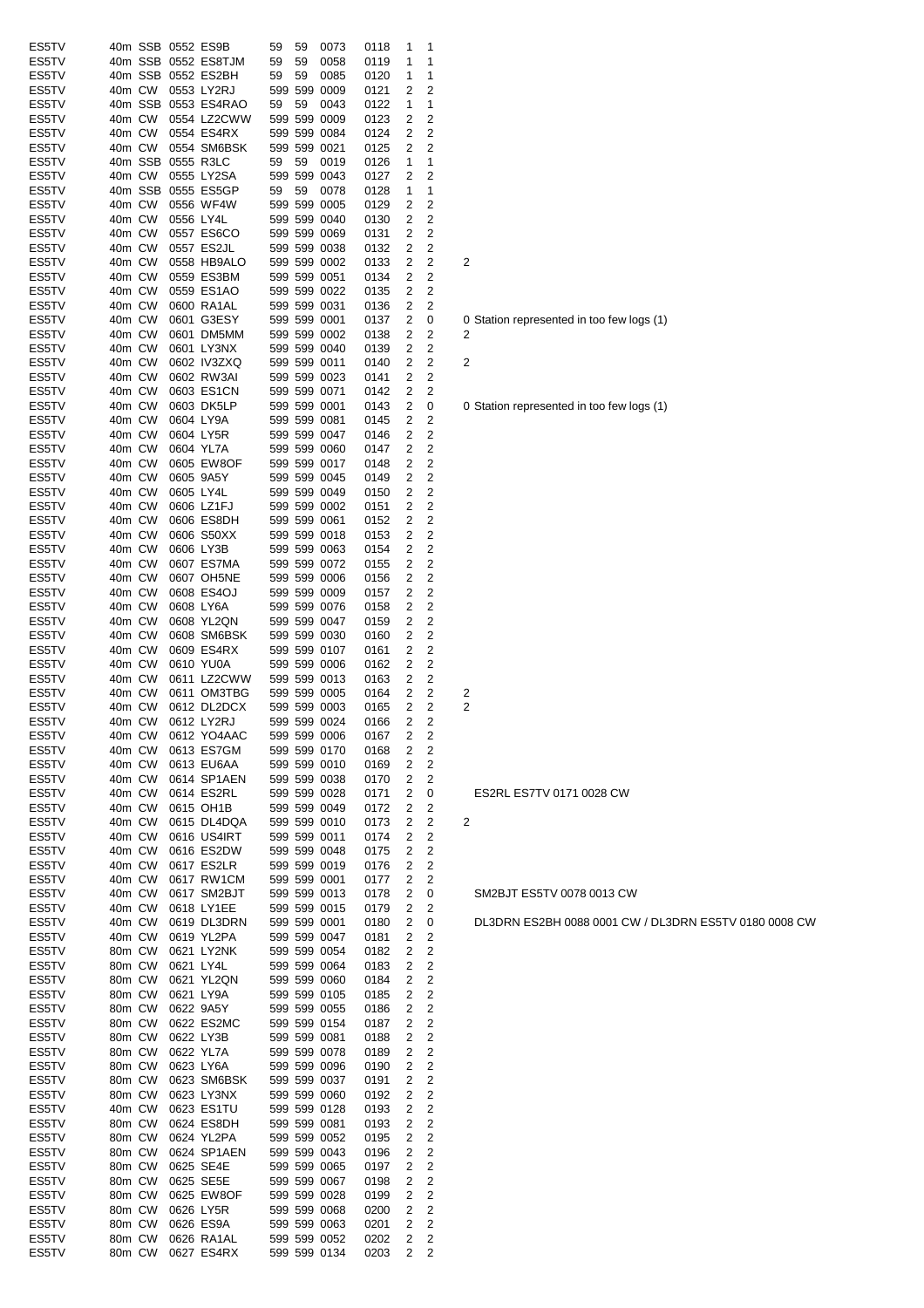| ES5TV | 80m CW |         |                   | 0627 LY2BKT          |    |    | 599 599 0074 | 0204 | 2 | 2                       |                         |
|-------|--------|---------|-------------------|----------------------|----|----|--------------|------|---|-------------------------|-------------------------|
| ES5TV | 80m CW |         |                   | 0628 YL2CV           |    |    | 599 599 0037 | 0205 | 2 | 2                       |                         |
| ES5TV | 80m CW |         |                   | 0628 UA2FL           |    |    | 599 599 0040 | 0206 | 2 | 2                       |                         |
| ES5TV | 80m CW |         |                   | 0629 ES5EP           |    |    | 599 599 0115 | 0207 | 2 | 2                       |                         |
| ES5TV | 80m CW |         |                   | 0629 YU0A            |    |    | 599 599 0008 | 0208 | 2 | 2                       |                         |
| ES5TV | 80m CW |         |                   | 0630 ES7MA           |    |    | 599 599 0105 | 0209 | 2 | 2                       |                         |
| ES5TV | 80m CW |         |                   | 0630 OH1B            |    |    | 599 599 0061 | 0210 | 2 | 2                       |                         |
| ES5TV | 80m CW |         |                   | 0631 ES2NF           |    |    | 599 599 0087 | 0211 | 2 | 2                       |                         |
| ES5TV | 80m CW |         |                   | 0631 ES1AO           |    |    | 599 599 0043 | 0212 | 2 | 2                       |                         |
| ES5TV | 80m CW |         |                   | 0632 ES1OX           |    |    | 599 599 0124 | 0213 | 2 | 2                       |                         |
| ES5TV | 80m CW |         |                   | 0632 ES1CN           |    |    | 599 599 0107 | 0214 | 2 | 2                       |                         |
| ES5TV | 80m CW |         |                   | 0633 ES2JL           |    |    | 599 599 0058 | 0215 | 2 | 0                       |                         |
|       |        |         |                   | 0633 ES3CC           |    |    | 599 599 0093 |      |   |                         |                         |
| ES5TV | 80m CW |         |                   |                      |    |    |              | 0216 | 2 | 2                       |                         |
| ES5TV | 80m CW |         |                   | 0634 ES7GM           |    |    | 599 599 0225 | 0217 | 2 | 2                       |                         |
| ES5TV | 80m CW |         |                   | 0634 ES5QA           |    |    | 599 599 0081 | 0218 | 2 | 0                       |                         |
| ES5TV | 80m CW |         |                   | 0635 ES3RY           |    |    | 599 599 0025 | 0219 | 2 | 2                       |                         |
| ES5TV | 40m CW |         |                   | 0636 ES2EZ           |    |    | 599 599 0147 | 0220 | 2 | 2                       |                         |
| ES5TV |        | 80m SSB |                   | 0638 ES0DJ           | 59 | 59 | 0152         | 0221 | 1 | 1                       |                         |
| ES5TV |        |         |                   | 80m SSB 0639 ES5MG   | 59 | 59 | 0082         | 0222 | 1 | 1                       |                         |
| ES5TV |        |         |                   | 80m SSB 0639 LY3NX   | 59 | 59 | 0070         | 0223 | 1 | 0                       |                         |
| ES5TV |        |         |                   | 40m SSB 0639 ES0DJ   | 59 | 59 | 0153         | 0224 | 1 | 1                       |                         |
| ES5TV |        |         |                   | 40m SSB 0639 YL3AJA  | 59 | 59 | 0059         | 0225 | 1 | 1                       |                         |
| ES5TV |        |         |                   | 40m SSB 0640 SP5XSD  | 59 | 59 | 0014         | 0226 | 1 | 1                       |                         |
| ES5TV |        |         |                   | 80m SSB 0640 ES3ACV  | 59 | 59 | 0028         | 0227 | 1 | 1                       |                         |
| ES5TV |        |         |                   | 80m SSB 0641 ES0CD   | 59 | 59 | 0025         | 0228 | 1 | 1                       | 1                       |
| ES5TV |        |         |                   | 40m SSB 0641 RA2FDX  | 59 | 59 | 0039         | 0229 | 1 | 1                       | 1                       |
| ES5TV |        |         |                   | 80m SSB 0641 ES2ADF  | 59 | 59 | 0048         | 0230 | 1 | 1                       |                         |
| ES5TV |        |         |                   |                      |    |    |              |      |   |                         |                         |
|       |        |         |                   | 80m SSB 0641 ES7TH   | 59 | 59 | 0061         | 0231 | 1 | 1                       | 1                       |
| ES5TV |        |         |                   | 40m SSB 0641 ES5MG   | 59 | 59 | 0083         | 0232 | 1 | 1                       |                         |
| ES5TV |        |         |                   | 40m SSB 0642 ES2BH   | 59 | 59 | 0178         | 0233 | 1 | 1                       |                         |
| ES5TV |        |         | 40m SSB 0643 8S0C |                      | 59 | 59 | 0045         | 0234 | 1 | 1                       |                         |
| ES5TV |        |         |                   | 40m SSB 0645 ES5GP   | 59 | 59 | 0152         | 0235 | 1 | 1                       |                         |
| ES5TV | 40m CW |         | 0645 LY5T         |                      |    |    | 599 599 0021 | 0236 | 2 | 2                       |                         |
| ES5TV |        |         |                   | 40m SSB 0646 ES1TP/2 | 59 | 59 | 0064         | 0237 | 1 | 1                       |                         |
| ES5TV |        | 40m SSB |                   | 0647 ES2IPA          | 59 | 59 | 0112         | 0238 | 1 | 1                       |                         |
| ES5TV |        |         | 40m SSB 0648 ES9B |                      | 59 | 59 | 0143         | 0239 | 1 | 1                       |                         |
| ES5TV | 40m CW |         |                   | 0649 ES2JL           |    |    | 599 599 0067 | 0240 | 2 | 0                       |                         |
| ES5TV |        | 40m SSB |                   | 0649 ES2MC           | 59 | 59 | 0196         | 0241 | 1 | 1                       |                         |
| ES5TV | 40m CW |         |                   | 0650 YL2CV           |    |    | 599 599 0045 | 0242 | 2 | 2                       |                         |
|       |        |         |                   |                      |    |    |              |      |   |                         |                         |
| ES5TV | 40m CW |         |                   | 0650 ON4DN           |    |    | 599 599 0015 | 0243 | 2 | 0                       | 0                       |
| ES5TV | 40m CW |         |                   | 0652 ES9A            |    |    | 599 599 0088 | 0244 | 2 | 2                       |                         |
| ES5TV |        | 40m SSB |                   | 0652 LY1SR           | 59 | 59 | 0057         | 0245 | 1 | 1                       |                         |
| ES5TV |        | 40m SSB |                   | 0653 ES1LS           | 59 | 59 | 0129         | 0246 | 1 | 1                       |                         |
| ES5TV | 40m CW |         |                   | 0653 LY2BKT          |    |    | 599 599 0096 | 0247 | 2 | 2                       |                         |
| ES5TV |        | 40m SSB |                   | 0653 ES5QA           | 59 | 59 | 0098         | 0248 | 1 | 1                       |                         |
| ES5TV | 40m CW |         |                   | 0654 ES5EP           |    |    | 599 599 0150 | 0249 | 2 | 2                       |                         |
| ES5TV |        |         |                   | 40m SSB 0655 ES5YG   | 59 | 59 | 0066         | 0250 | 1 | 1                       |                         |
| ES5TV |        |         | 40m SSB 0655 R3LC |                      | 59 | 59 | 0041         | 0251 | 1 | 1                       |                         |
| ES5TV |        |         |                   | 40m CW 0656 LY2NK    |    |    | 599 599 0078 | 0252 | 2 | 2                       |                         |
| ES5TV | 40m CW |         |                   | 0656 ES9C            |    |    | 599 599 0164 | 0253 | 2 | 2                       |                         |
| ES5TV | 40m CW |         |                   | 0656 IN3FHE          |    |    | 599 599 0002 | 0254 | 2 | 2                       | 2                       |
| ES5TV |        |         |                   | 40m SSB 0657 ES5EX   | 59 | 59 | 0075         | 0255 | 1 | 1                       |                         |
| ES5TV | 40m CW |         |                   | 0657 ES5DB           |    |    | 599 599 0105 | 0256 | 2 | 2                       |                         |
| ES5TV |        | 40m SSB |                   | 0657 ES7TH           | 59 | 59 | 0070         | 0257 | 1 | 1                       | 1                       |
| ES5TV |        |         |                   | 40m SSB 0658 ES8EF   | 59 | 59 | 0036         | 0258 | 1 | 0                       |                         |
| ES5TV | 40m CW |         |                   | 0659 ES2NF           |    |    | 599 599 0109 |      | 2 | 2                       |                         |
|       |        |         |                   |                      |    |    |              | 0259 |   |                         |                         |
| ES5TV |        | 40m SSB |                   | 0659 ES4RAO          | 59 | 59 | 0108         | 0260 | 1 | 1                       |                         |
| ES5TV | 40m CW |         |                   | 0659 RA3NC           |    |    | 599 599 0021 | 0261 | 2 | 2                       |                         |
| ES5TV |        | 40m SSB |                   | 0700 RA2FDX          | 59 | 59 | 0049         | 0262 | 1 | 1                       | 1                       |
| ES5TV | 40m CW |         |                   | 0701 OK2BND          |    |    | 599 599 0005 | 0263 | 2 | 2                       | $\overline{c}$          |
| ES5TV | 40m CW |         |                   | 0701 YL2QN           |    |    | 599 599 0081 | 0264 | 2 | 2                       |                         |
| ES5TV | 40m CW |         |                   | 0701 ES9C            |    |    | 599 599 0170 | 0265 | 2 | 2                       |                         |
| ES5TV | 40m CW |         |                   | 0702 9A5Y            |    |    | 599 599 0073 | 0266 | 2 | 2                       |                         |
| ES5TV | 40m CW |         |                   | 0702 SM6BSK          |    |    | 599 599 0050 | 0267 | 2 | $\overline{c}$          |                         |
| ES5TV | 40m CW |         |                   | 0702 SP1AEN          |    |    | 599 599 0058 | 0268 | 2 | $\overline{c}$          |                         |
| ES5TV | 40m CW |         |                   | 0703 EW8OF           |    |    | 599 599 0037 | 0269 | 2 | $\overline{c}$          |                         |
| ES5TV | 40m CW |         |                   | 0703 LY9A            |    |    | 599 599 0146 | 0270 | 2 | $\overline{c}$          |                         |
| ES5TV | 40m CW |         |                   | 0703 ES3RY           |    |    | 599 599 0035 | 0271 | 2 | 2                       |                         |
| ES5TV | 40m CW |         |                   | 0703 YU7KW           |    |    | 599 599 0013 | 0272 | 2 | 2                       |                         |
| ES5TV | 40m CW |         |                   | 0704 YO4AAC          |    |    | 599 599 0009 | 0273 | 2 | $\overline{\mathbf{c}}$ |                         |
| ES5TV | 40m CW |         |                   | 0704 LY6A            |    |    | 599 599 0140 | 0274 | 2 | 2                       |                         |
| ES5TV | 40m CW |         |                   | 0704 SE4E            |    |    | 599 599 0080 | 0275 | 2 | $\overline{c}$          |                         |
| ES5TV | 40m CW |         |                   | 0706 LY3NX           |    |    | 599 599 0088 | 0276 | 2 | $\overline{c}$          |                         |
|       |        |         |                   |                      |    |    |              |      |   | $\overline{c}$          |                         |
| ES5TV | 40m CW |         |                   | 0706 YL7A            |    |    | 599 599 0111 | 0277 | 2 |                         |                         |
| ES5TV | 40m CW |         |                   | 0707 LZ1FJ           |    |    | 599 599 0003 | 0278 | 2 | $\overline{2}$          |                         |
| ES5TV | 40m CW |         |                   | 0708 ES1CN           |    |    | 599 599 0146 | 0279 | 2 | $\overline{c}$          |                         |
| ES5TV | 40m CW |         |                   | 0708 LY3B            |    |    | 599 599 0117 | 0280 | 2 | $\overline{c}$          |                         |
| ES5TV | 40m CW |         |                   | 0709 RA3NC           |    |    | 599 599 0030 | 0281 | 2 | $\overline{c}$          |                         |
| ES5TV | 40m CW |         |                   | 0709 YL2HB           |    |    | 599 599 0037 | 0282 | 2 | 2                       |                         |
| ES5TV | 40m CW |         |                   | 0709 YL2CV           |    |    | 599 599 0054 | 0283 | 2 | $\overline{c}$          |                         |
| ES5TV | 40m CW |         |                   | 0710 LZ2CWW          |    |    | 599 599 0016 | 0284 | 2 | 2                       |                         |
| ES5TV | 40m CW |         | 0710 LY4L         |                      |    |    | 599 599 0095 | 0285 | 2 | 2                       |                         |
| ES5TV | 40m CW |         |                   | 0710 ES7A            |    |    | 599 599 0051 | 0286 | 2 | 2                       | $\overline{\mathbf{c}}$ |
| ES5TV | 40m CW |         |                   | 0710 ES0DJ           |    |    | 599 599 0222 | 0287 | 2 | 2                       |                         |
| ES5TV | 40m CW |         |                   | 0711 ES4RX           |    |    | 599 599 0168 | 0288 | 2 | 2                       |                         |
|       |        |         |                   |                      |    |    |              |      |   |                         |                         |

### ES2JL ES1TV 0215 0058 CW

# ES5QA ES5TV 0214 0081 CW

# **Duplicate**

# ES2JL ES1TV 0240 0067 CW

# 0 Station represented in too few logs (1)

In Log: 40m; In the other station's log: 80m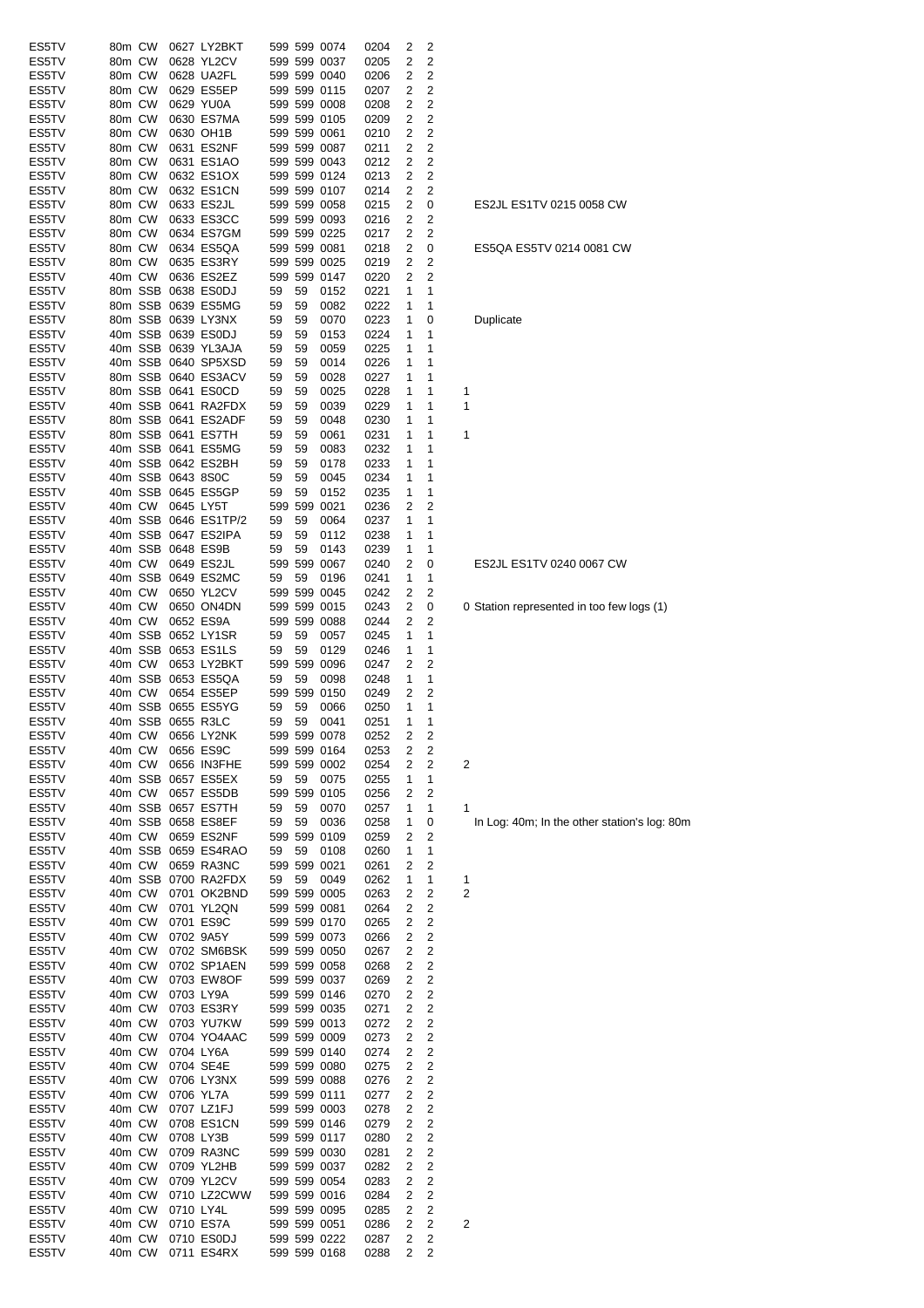| ES5TV | 40m CW |        |                   | 0711 RW3AI           |    |    | 599 599 0040 | 0289 | 2 | 2 |                                     |
|-------|--------|--------|-------------------|----------------------|----|----|--------------|------|---|---|-------------------------------------|
|       |        |        |                   |                      |    |    |              |      |   |   |                                     |
| ES5TV | 40m CW |        |                   | 0712 HA3OU           |    |    | 599 599 0013 | 0290 | 2 | 2 |                                     |
| ES5TV | 40m CW |        |                   | 0713 LY5T            |    |    | 599 599 0031 | 0291 | 2 | 2 |                                     |
| ES5TV | 40m CW |        |                   | 0714 ES5DB           |    |    | 599 599 0121 | 0292 | 2 | 2 |                                     |
| ES5TV | 40m CW |        |                   | 0714 ES8DH           |    |    | 599 599 0123 | 0293 | 2 | 2 |                                     |
| ES5TV | 40m CW |        |                   | 0714 ES3BM           |    |    | 599 599 0122 | 0294 | 2 | 2 |                                     |
| ES5TV | 40m CW |        |                   | 0715 DL5AXX          |    |    | 599 599 0002 | 0295 | 2 | 2 |                                     |
|       |        |        |                   |                      |    |    | 599 599 0084 |      |   |   |                                     |
| ES5TV | 40m CW |        |                   | 0716 YL2PA           |    |    |              | 0296 | 2 | 2 |                                     |
| ES5TV | 40m CW |        |                   | 0716 ES4OJ           |    |    | 599 599 0050 | 0297 | 2 | 2 |                                     |
| ES5TV | 40m CW |        |                   | 0716 SE5E            |    |    | 599 599 0102 | 0298 | 2 | 2 |                                     |
| ES5TV | 40m CW |        |                   | 0717 ES4RD           |    |    | 599 599 0190 | 0299 | 2 | 2 |                                     |
| ES5TV | 40m CW |        | 0718 M5Z          |                      |    |    | 599 599 0003 | 0300 | 2 | 2 | 2                                   |
| ES5TV | 40m CW |        |                   | 0719 YU1FG           |    |    | 599 599 0001 | 0301 | 2 | 2 |                                     |
|       | 80m CW |        |                   |                      |    |    |              |      |   |   |                                     |
| ES5TV |        |        |                   | 0721 RA1AL           |    |    | 599 599 0085 | 0302 | 2 | 2 |                                     |
| ES5TV | 80m CW |        |                   | 0721 LY3B            |    |    | 599 599 0132 | 0303 | 2 | 2 |                                     |
| ES5TV | 80m CW |        |                   | 0721 YL2QN           |    |    | 599 599 0102 | 0304 | 2 | 2 |                                     |
| ES5TV | 80m CW |        |                   | 0721 LY9A            |    |    | 599 599 0172 | 0305 | 2 | 2 |                                     |
| ES5TV | 80m CW |        |                   | 0722 YL2PA           |    |    | 599 599 0090 | 0306 | 2 | 2 |                                     |
| ES5TV | 80m CW |        |                   | 0722 LY2NK           |    |    | 599 599 0095 | 0307 | 2 | 2 |                                     |
|       |        |        |                   |                      |    |    |              |      |   |   |                                     |
| ES5TV | 80m CW |        |                   | 0722 ES5EP           |    |    | 599 599 0192 | 0308 | 2 | 2 |                                     |
| ES5TV | 80m CW |        |                   | 0723 ES8DH           |    |    | 599 599 0133 | 0309 | 2 | 2 |                                     |
| ES5TV | 80m CW |        |                   | 0723 DL5AXX          |    |    | 599 599 0009 | 0310 | 2 | 2 |                                     |
| ES5TV | 80m CW |        |                   | 0723 LY5T            |    |    | 599 599 0038 | 0311 | 2 | 2 |                                     |
| ES5TV | 80m CW |        |                   | 0724 ES2LR           |    |    | 599 599 0038 | 0312 | 2 | 2 |                                     |
| ES5TV | 80m CW |        |                   | 0724 9A5Y            |    |    | 599 599 0090 | 0313 | 2 | 2 |                                     |
| ES5TV | 80m CW |        |                   | 0724 ES5DB           |    |    | 599 599 0131 |      |   | 2 |                                     |
|       |        |        |                   |                      |    |    |              | 0314 | 2 |   |                                     |
| ES5TV | 40m CW |        |                   | 0725 ES5QA           |    |    | 599 599 0150 | 0315 | 2 | 2 |                                     |
| ES5TV | 40m CW |        |                   | 0725 ES1WST/0        |    |    | 599 599 0175 | 0316 | 2 | 2 |                                     |
| ES5TV | 80m CW |        |                   | 0726 LY4L            |    |    | 599 599 0105 | 0317 | 2 | 2 |                                     |
| ES5TV | 80m CW |        |                   | 0726 YL2CV           |    |    | 599 599 0061 | 0318 | 2 | 2 |                                     |
| ES5TV | 80m CW |        |                   | 0727 LY3NX           |    |    | 599 599 0104 |      |   | 2 |                                     |
|       |        |        |                   |                      |    |    |              | 0319 | 2 |   |                                     |
| ES5TV | 40m CW |        |                   | 0727 ES1OX           |    |    | 599 599 0191 | 0320 | 2 | 2 |                                     |
| ES5TV | 80m CW |        |                   | 0728 EW8OF           |    |    | 599 599 0049 | 0321 | 2 | 2 |                                     |
| ES5TV | 80m CW |        |                   | 0728 LY2BKT          |    |    | 599 599 0129 | 0322 | 2 | 2 |                                     |
| ES5TV | 40m CW |        |                   | 0728 ES3CC           |    |    | 599 599 0166 | 0323 | 2 | 0 | ES3CC ES4RD 0204 0166 CW            |
| ES5TV | 80m CW |        |                   | 0729 LY5R            |    |    | 599 599 0113 | 0324 | 2 | 2 |                                     |
|       |        |        |                   |                      |    |    |              |      |   |   |                                     |
| ES5TV | 40m CW |        |                   | 0729 ES6DO           |    |    | 599 599 0117 | 0325 | 2 | 2 |                                     |
| ES5TV | 80m CW |        |                   | 0729 ES7MA           |    |    | 599 599 0158 | 0326 | 2 | 2 |                                     |
| ES5TV |        |        |                   | 40m SSB 0730 ES1TP/2 | 59 | 59 | 0103         | 0327 | 1 | 1 |                                     |
| ES5TV | 80m CW |        |                   | 0731 YL7A            |    |    | 599 599 0138 | 0328 | 2 | 2 |                                     |
| ES5TV | 80m CW |        |                   | 0731 ES1TU           |    |    | 599 599 0211 | 0329 | 2 | 2 |                                     |
| ES5TV | 80m CW |        |                   | 0731 ES0DJ           |    |    | 599 599 0249 |      | 2 |   | ES0DJ ES1CN 0169 0249 CW            |
|       |        |        |                   |                      |    |    |              | 0330 |   | 0 |                                     |
| ES5TV | 80m CW |        |                   | 0731 LY6A            |    |    | 599 599 0166 | 0331 | 2 | 2 |                                     |
| ES5TV | 80m CW |        |                   | 0732 ES1CN           |    |    | 599 599 0168 | 0332 | 2 | 0 | ES1CN ES1TU 0332 0168 CW            |
| ES5TV | 80m CW |        |                   | 0732 SM6BSK          |    |    | 599 599 0061 | 0333 | 2 | 2 |                                     |
| ES5TV |        |        |                   | 40m SSB 0732 ES2TI   | 59 | 59 | 0120         | 0334 | 1 | 1 |                                     |
| ES5TV |        | 80m CW |                   | 0733 ES2NF           |    |    | 599 599 0135 | 0335 | 2 | 0 | ES2NF ES5TV 0235 0135 CW            |
| ES5TV |        |        |                   | 40m SSB 0733 LY1SR   | 59 | 59 | 0077         | 0336 | 1 | 1 |                                     |
|       |        |        |                   |                      |    |    |              |      |   |   |                                     |
| ES5TV |        |        |                   | 40m SSB 0733 ES8SX   | 59 |    | 59 0002      | 0337 | 1 | 1 |                                     |
| ES5TV |        |        |                   | 80m CW 0734 ES2TI    |    |    | 599 599 0121 | 0338 | 2 | 2 |                                     |
| ES5TV |        |        | 40m SSB 0734 8S0C |                      | 59 | 59 | 0061         | 0339 | 1 | 1 |                                     |
| ES5TV |        |        |                   | 40m SSB 0735 ES6TX   | 59 | 59 | 0156         | 0340 | 1 | 1 |                                     |
| ES5TV |        |        |                   | 80m CW 0736 ES1CN    |    |    | 599 599 0171 | 0341 | 2 | 2 |                                     |
|       |        |        |                   |                      |    |    |              |      |   |   |                                     |
| ES5TV |        |        |                   | 40m SSB 0738 ES5EX   | 59 | 59 | 0095         | 0342 | 1 | 1 |                                     |
| ES5TV |        |        |                   | 40m SSB 0738 ES8TJM  | 59 | 59 | 0194         | 0343 | 1 | 1 |                                     |
| ES5TV |        |        |                   | 40m CW 0739 UA2FL    |    |    | 599 599 0067 | 0344 | 2 | 2 |                                     |
| ES5TV |        | 40m CW |                   | 0740 LY2NK           |    |    | 599 599 0108 | 0345 | 2 | 2 |                                     |
| ES5TV |        | 40m CW |                   | 0740 ES2JL           |    |    | 599 599 0097 | 0346 | 2 | 2 |                                     |
|       |        |        |                   |                      |    |    |              |      |   |   |                                     |
| ES5TV |        | 40m CW |                   | 0740 LY2BKT          |    |    | 599 599 0139 | 0347 | 2 | 2 |                                     |
| ES5TV |        | 40m CW |                   | 0741 LY6A            |    |    | 599 599 0175 | 0348 | 2 | 0 | LY6A ES1TU 0225 0175 CW             |
| ES5TV |        | 40m CW |                   | 0742 ES7MA           |    |    | 599 599 0172 | 0349 | 2 | 2 |                                     |
| ES5TV |        | 40m CW |                   | 0743 ES2BH           |    |    | 599 599 0276 | 0350 | 2 | 2 |                                     |
| ES5TV |        |        |                   | 80m SSB 0744 ES5MG   | 59 | 59 | 0135         | 0351 | 1 | 1 |                                     |
| ES5TV |        | 40m CW |                   | 0744 ES1TU           |    |    | 599 599 0231 | 0352 | 2 | 2 |                                     |
| ES5TV |        | 40m CW |                   | 0745 ES2MC           |    |    | 599 599 0297 |      |   |   |                                     |
|       |        |        |                   |                      |    |    |              | 0353 | 2 | 2 |                                     |
| ES5TV |        |        |                   | 80m SSB 0745 ES5RIM  | 59 | 59 | 0082         | 0354 | 1 | 1 |                                     |
| ES5TV |        |        |                   | 40m CW 0746 ES5EP    |    |    | 599 599 0222 | 0355 | 2 | 2 |                                     |
| ES5TV |        |        |                   | 80m SSB 0746 ES0CD   | 59 | 59 | 0049         | 0356 | 1 | 1 | 1                                   |
| ES5TV |        |        |                   | 80m SSB 0746 ES2NF   | 59 | 59 | 0149         | 0357 | 1 | 1 |                                     |
| ES5TV |        |        |                   | 40m CW 0746 ES7GM    |    |    | 599 599 0368 | 0358 | 2 | 2 |                                     |
|       |        |        |                   | 80m SSB 0747 YL3AJA  |    |    |              |      |   |   |                                     |
| ES5TV |        |        |                   |                      | 59 | 59 | 0088         | 0359 | 1 | 1 |                                     |
| ES5TV |        |        |                   | 40m CW 0747 ES2DW    |    |    | 599 599 0105 | 0360 | 2 | 2 |                                     |
| ES5TV |        |        |                   | 80m SSB 0747 ES2ADF  | 59 | 59 | 0086         | 0361 | 1 | 1 |                                     |
| ES5TV |        |        |                   | 80m SSB 0749 ES2IPA  | 59 | 59 | 0140         | 0362 | 1 | 1 |                                     |
| ES5TV |        |        |                   | 80m SSB 0749 ES1OV/3 | 59 | 59 | 0090         | 0363 | 1 | 1 |                                     |
| ES5TV |        |        |                   | 40m SSB 0751 ES5RIM  |    |    |              |      | 1 | 1 |                                     |
|       |        |        |                   |                      | 59 | 59 | 0085         | 0364 |   |   |                                     |
| ES5TV |        |        |                   | 40m SSB 0751 R3LC    | 59 | 59 | 0059         | 0365 | 1 | 1 |                                     |
| ES5TV |        |        |                   | 40m SSB 0751 YL3AJA  | 59 | 59 | 0090         | 0366 | 1 | 1 |                                     |
| ES5TV |        |        |                   | 40m SSB 0752 YL1ZT   | 59 | 59 | 0033         | 0367 | 1 | 0 | YL1ZT ES5TV 0567 0033 SSB           |
| ES5TV |        |        |                   | 40m SSB 0752 ES2IPA  | 59 | 59 | 0143         | 0368 | 1 | 1 |                                     |
| ES5TV |        |        |                   | 40m SSB 0752 LY3NX   | 59 | 59 | 0120         | 0369 | 1 | 0 | LY3NX ES2TV 0369 0120 SSB           |
| ES5TV |        |        |                   | 80m SSB 0752 OH1B    |    |    |              |      |   |   |                                     |
|       |        |        |                   |                      | 59 | 59 | 0106         | 0370 | 1 | 1 |                                     |
| ES5TV |        |        |                   | 40m SSB 0753 DL1DG   | 59 | 59 | 0021         | 0371 | 1 | 0 | 0 Station represented in too few Io |
| ES5TV |        |        |                   | 40m SSB 0753 ES5QA   | 59 | 59 | 0184         | 0372 | 1 | 0 | Duplicate                           |
| ES5TV |        |        |                   | 40m SSB 0753 ES5YG   |    |    |              |      | 1 |   |                                     |

ation represented in too few logs (2)<br>*i*plicate

# 3NX ES2TV 0369 0120 SSB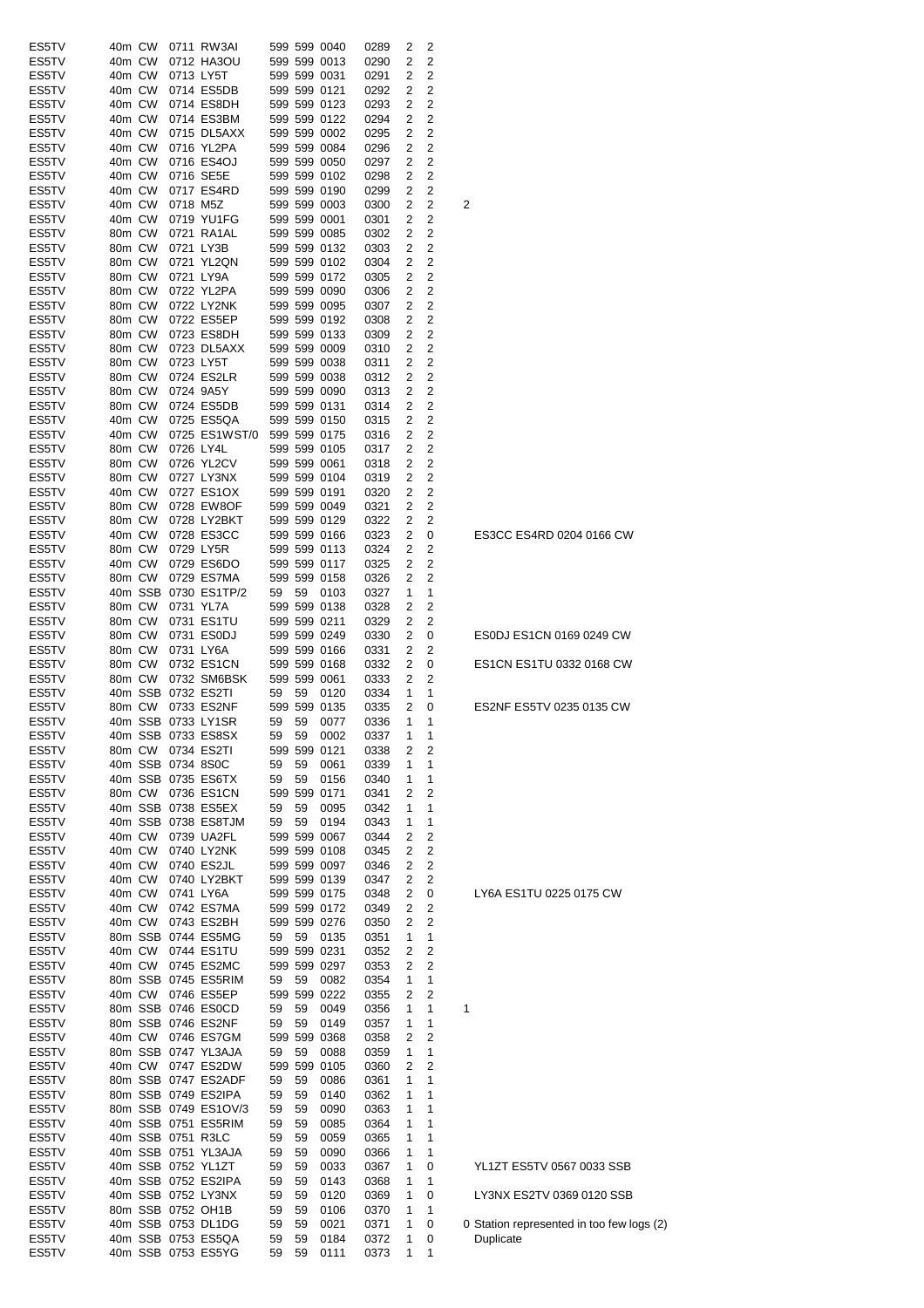| ES5TV |        |        | 40m SSB 0753 YL3AD  | 59   | 59    | 0052         | 0374 | 1              | 1              | 1                       |
|-------|--------|--------|---------------------|------|-------|--------------|------|----------------|----------------|-------------------------|
| ES5TV |        |        | 40m SSB 0754 ES3GX  | 59   | 59    | 0110         | 0375 | 1              | 1              |                         |
| ES5TV |        |        | 40m SSB 0754 ES8AY  | 59   | 59    | 0045         | 0376 | 1              | 1              |                         |
| ES5TV |        |        | 40m SSB 0754 YU0A   | 59   | 59    | 0012         | 0377 | 1              | 1              |                         |
| ES5TV |        |        | 40m SSB 0755 LY2DX  | 59   | 59    | 0024         | 0378 | 1              | 1              |                         |
| ES5TV |        |        | 40m SSB 0755 ES6PA  | 59   | 59    | 0150         | 0379 | 1              | 1              |                         |
| ES5TV |        |        | 40m SSB 0755 ES7TH  | 59   | 59    | 0104         | 0380 | 1              | 1              | 1                       |
| ES5TV |        |        | 80m SSB 0755 ES1LS  | 59   | 59    | 0187         | 0381 | 1              | 1              |                         |
| ES5TV | 40m CW |        | 0757 ES6CO          |      |       | 599 599 0175 | 0382 | 2              | 2              |                         |
| ES5TV | 40m CW |        | 0758 S50XX          |      |       | 599 599 0053 | 0383 | 2              | 2              |                         |
| ES5TV | 40m CW |        | 0759 ES9A           |      |       | 599 599 0135 | 0384 | 2              | 2              |                         |
|       | 40m CW |        | 0800 SP1AEN         |      |       | 599 599 0076 |      | 2              | 2              |                         |
| ES5TV |        |        |                     |      |       |              | 0385 |                |                |                         |
| ES5TV | 40m CW |        | 0800 RA1AL          |      |       | 599 599 0111 | 0386 | 2              | 2              |                         |
| ES5TV | 40m CW |        | 0800 LY5G           |      |       | 599 599 0089 | 0387 | 2              | 2              |                         |
| ES5TV | 40m CW |        | 0800 SE4E           |      |       | 599 599 0119 | 0388 | 2              | $\overline{c}$ |                         |
| ES5TV | 40m CW |        | 0801 ES6CO          |      |       | 599 599 0176 | 0389 | 2              | 2              |                         |
| ES5TV | 40m CW |        | 0801 LY3B           |      |       | 599 599 0153 | 0390 | 2              | $\overline{c}$ |                         |
| ES5TV | 40m CW |        | 0801 LY9A           |      |       | 599 599 0214 | 0391 | 2              | 2              |                         |
| ES5TV | 40m CW |        | 0802 ES0DJ          |      |       | 599 599 0288 | 0392 | 2              | 2              |                         |
| ES5TV | 40m CW |        | 0802 S50XX          |      |       | 599 599 0054 | 0393 | 2              | 2              |                         |
| ES5TV | 40m CW |        | 0803 LY5R           |      |       | 599 599 0134 | 0394 | 2              | 2              |                         |
| ES5TV | 40m CW |        | 0803 ES1CN          |      |       | 599 599 0191 | 0395 | 2              | 2              |                         |
| ES5TV | 40m CW |        | 0803 ES7GM          |      |       | 599 599 0408 | 0396 | 2              | 2              |                         |
| ES5TV | 40m CW |        | 0803 YL2QN          |      |       | 599 599 0129 | 0397 | 2              | $\overline{c}$ |                         |
| ES5TV | 40m CW |        | 0804 LY6A           |      |       | 599 599 0195 | 0398 | 2              | 2              |                         |
| ES5TV | 40m CW |        | 0805 DJ6TK          |      |       | 599 599 0008 | 0399 | 2              | 2              |                         |
| ES5TV | 40m CW |        | 0805 ES8DH          |      |       | 599 599 0165 | 0400 | 2              | 2              |                         |
|       |        |        |                     |      |       |              |      |                |                |                         |
| ES5TV | 40m CW |        | 0805 RW3AI          |      |       | 599 599 0061 | 0401 | 2              | 2              |                         |
| ES5TV | 40m CW |        | 0805 DL0MFS         |      |       | 599 599 0001 | 0402 | 2              | 0              | 0                       |
| ES5TV | 40m CW |        | 0806 EW8OF          |      |       | 599 599 0062 | 0403 | 2              | 2              |                         |
| ES5TV | 40m CW |        | 0806 ES4RD          |      |       | 599 599 0232 | 0404 | 2              | 2              |                         |
| ES5TV | 40m CW |        | 0806 LY3NX          |      |       | 599 599 0129 | 0404 | 2              | 0              |                         |
| ES5TV | 40m CW |        | 0806 SM6BSK         |      |       | 599 599 0071 | 0406 | 2              | 2              |                         |
| ES5TV | 40m CW |        | 0807 ES9C           |      |       | 599 599 0261 | 0407 | 2              | 2              |                         |
| ES5TV | 40m CW |        | 0808 ES2LR          |      |       | 599 599 0052 | 0408 | 2              | 2              |                         |
| ES5TV | 40m CW |        | 0809 ES3RY          |      |       | 599 599 0079 | 0409 | 2              | $\overline{c}$ |                         |
| ES5TV | 40m CW |        | 0809 SE5E           |      |       | 599 599 0132 | 0410 | 2              | $\overline{c}$ |                         |
| ES5TV | 40m CW |        | 0810 YL7A           |      |       | 599 599 0172 | 0411 | 2              | 2              |                         |
| ES5TV | 40m CW |        | 0811 ES4OJ          |      |       | 599 599 0088 | 0412 | 2              | $\overline{2}$ |                         |
| ES5TV | 40m CW |        | 0811 YL2HB          |      |       | 599 599 0057 | 0413 | 2              | 2              |                         |
| ES5TV | 40m CW |        | 0812 DL2SAX         |      |       | 599 599 0005 | 0414 | 2              | 0              | 0                       |
| ES5TV | 40m CW |        | 0812 ES5EP          |      |       | 599 599 0243 | 0415 | 2              | 2              |                         |
| ES5TV | 40m CW |        | 0812 LY5T           |      |       | 599 599 0060 | 0416 | 2              | 2              |                         |
| ES5TV | 80m CW |        | 0812 ES2TI          |      |       | 599 599 0154 | 0417 | 2              | 0              |                         |
| ES5TV | 80m CW |        | 0813 ES1WST/0       |      |       | 599 599 0216 | 0418 | 2              | 2              |                         |
| ES5TV | 80m CW |        | 0813 ES1TU          |      |       | 599 599 0279 |      | 2              | 2              |                         |
|       |        |        |                     |      |       |              | 0419 |                |                |                         |
| ES5TV | 80m CW |        | 0814 ES2BH          |      |       | 599 599 0317 | 0420 | 2              | 2              |                         |
| ES5TV | 40m CW |        | 0814 LY2NK          |      |       | 599 599 0128 | 0421 | 2              | 2              |                         |
| ES5TV |        | 80m CW | 0814 UA2FL          |      |       | 599 599 0079 | 0422 | $\overline{2}$ | 2              |                         |
| ES5TV | 80m CW |        | 0815 ES6CO          |      |       | 599 599 0196 | 0423 | 2              | 2              |                         |
| ES5TV | 80m CW |        | 0816 ES3CC          |      |       | 599 599 0209 | 0424 | 2              | 2              |                         |
| ES5TV | 40m CW |        | 0816 SP5DZE         |      |       | 599 599 0005 | 0425 | 2              | $\overline{2}$ | $\overline{\mathbf{c}}$ |
| ES5TV | 80m CW |        | 0818 ES9C           |      |       | 599 599 0278 | 0426 | 2              | 2              |                         |
| ES5TV | 80m CW |        | 0819 ES2MC          |      |       | 599 599 0344 | 0427 | 2              | 2              |                         |
| ES5TV | 80m CW |        | 0819 LY9A           |      |       | 599 599 0237 | 0428 | 2              | 2              |                         |
| ES5TV | 80m CW |        | 0819 LY5R           |      |       | 599 599 0149 | 0429 | 2              | 2              |                         |
| ES5TV | 80m CW |        | 0819 ES8DH          |      |       | 599 599 0189 | 0430 | 2              | 2              |                         |
| ES5TV | 80m CW |        | 0820 LY2BKT         |      |       | 599 599 0168 | 0431 | 2              | $\overline{2}$ |                         |
| ES5TV | 80m CW |        | 0820 YL2QN          |      |       | 599 599 0146 | 0432 | 2              | $\overline{2}$ |                         |
| ES5TV | 80m CW |        | 0820 LY6A           |      |       | 599 599 0215 | 0433 | 2              | $\overline{2}$ |                         |
| ES5TV | 80m CW |        | 0821 LY4L           |      |       | 599 599 0146 | 0434 | 2              | 2              |                         |
| ES5TV | 80m CW |        | 0821 LY3B           |      |       | 599 599 0176 | 0435 | 2              | 2              |                         |
| ES5TV | 80m CW |        | 0821 YL2PA          |      |       | 599 599 0128 | 0436 | 2              | 2              |                         |
| ES5TV | 80m CW |        | 0821 LY2DX          |      |       | 599 599 0037 | 0437 | 2              | $\overline{2}$ |                         |
| ES5TV | 80m CW |        | 0822 SE4E           |      |       | 599 599 0135 | 0438 | 2              | $\overline{2}$ |                         |
|       |        |        |                     |      |       |              |      | 2              | $\overline{2}$ |                         |
| ES5TV | 80m CW |        | 0822 ES2DW          |      |       | 599 599 0125 | 0439 |                |                |                         |
| ES5TV | 80m CW |        | 0822 LY3NX          |      |       | 599 599 0140 | 0440 | 2              | $\overline{2}$ |                         |
| ES5TV | 80m CW |        | 0823 LY2NK          |      |       | 599 599 0133 | 0441 | 2              | 2              |                         |
| ES5TV | 80m CW |        | 0823 ES2RL          |      |       | 599 599 0172 | 0442 | 2              | 0              |                         |
| ES5TV | 80m CW |        | 0823 ES7MA          |      |       | 599 599 0215 | 0443 | 2              | 2              |                         |
| ES5TV | 80m CW |        | 0824 ES3BM          |      |       | 599 599 0181 | 0444 | 2              | 0              |                         |
| ES5TV | 80m CW |        | 0824 ES6DO          |      |       | 599 599 0158 | 0445 | 2              | 2              |                         |
| ES5TV | 80m CW |        | 0825 ES1OX          |      |       | 599 599 0225 | 0446 | 2              | $\overline{2}$ |                         |
| ES5TV | 80m CW |        | 0826 ES5EP          |      |       | 599 599 0261 | 0447 | 2              | $\overline{2}$ |                         |
| ES5TV | 80m CW |        | 0826 RA1AL          |      |       | 599 599 0132 | 0448 | 2              | $\overline{2}$ |                         |
| ES5TV | 80m CW |        | 0827 SE5E           |      |       | 599 599 0145 | 0449 | 2              | $\overline{2}$ |                         |
| ES5TV | 80m CW |        | 0827 YL7A           |      |       | 599 599 0185 | 0450 | 2              | $\overline{2}$ |                         |
| ES5TV | 80m CW |        | 0827 ES4RD          |      |       | 599 599 0264 | 0451 | 2              | $\overline{2}$ |                         |
| ES5TV |        | 80m CW | 0828 ES7GM          |      |       | 599 599 0469 | 0452 | 2              | 2              |                         |
| ES5TV |        | 80m CW | 0828 ES5DB          |      |       | 599 599 0170 | 0453 | 2              | $\overline{2}$ |                         |
| ES5TV |        | 80m CW | 0829 ES1CN          |      |       | 599 599 0214 | 0454 | 2              | 2              |                         |
| ES5TV |        | 80m CW | 0831 ES2JL          |      |       | 599 599 0130 | 0455 | 2              | 0              |                         |
| ES5TV |        |        | 80m SSB 0831 ES9B   | 59   | 59    | 0246         | 0456 | 1              | 1              |                         |
| ES5TV |        |        | 80m SSB 0832 ES6RMR | - 59 | 59    | 0239         | 0457 | 1              | 1              |                         |
| ES5TV |        |        | 80m SSB 0832 ES7TH  |      | 59 59 | 0129         | 0458 | 1              | 1              | 1                       |
|       |        |        |                     |      |       |              |      |                |                |                         |

0 Station represented in too few logs (2)

No such serial number in that mode / LY3NX ES5TV 0404 0129 SSB

0 Station represented in too few logs (1)

ES2TI ES5TV 0476 0154 CW

No such serial number in that mode / ES2NF ES5TV 0442 0172 CW

ES3BM ES5TV 0344 0181 CW

ES2JL ES1TV 0455 0130 CW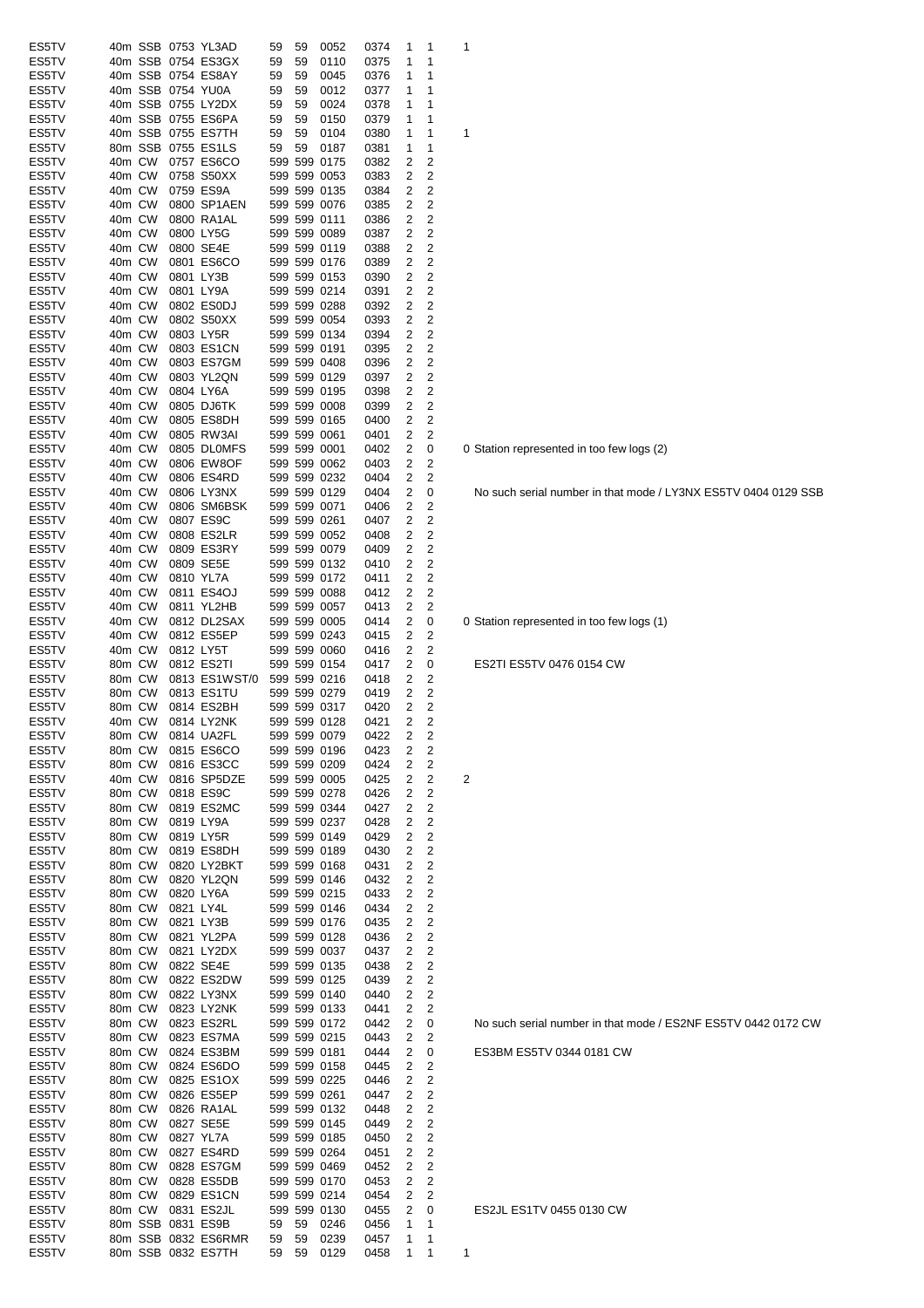| ES5TV          |        |        |                   | 80m SSB 0833 ES4RAO                       | 59 | 59 | 0207                 | 0459         | 1      | 1      |                                 |
|----------------|--------|--------|-------------------|-------------------------------------------|----|----|----------------------|--------------|--------|--------|---------------------------------|
| ES5TV          |        |        |                   | 80m SSB 0834 ES1TP/2                      | 59 | 59 | 0161                 | 0460         | 1      | 1      |                                 |
| ES5TV          |        |        |                   | 80m SSB 0834 ES2ADF                       | 59 | 59 | 0117                 | 0461         | 1      | 1      |                                 |
| ES5TV          |        |        |                   | 80m SSB 0835 YL3AD                        | 59 | 59 | 0078                 | 0462         | 1      | 1      | 1                               |
| ES5TV          | 80m CW |        |                   | 0836 YL2CV                                |    |    | 599 599 0086         | 0463         | 2      | 2      |                                 |
| ES5TV          | 80m CW |        |                   | 0837 OH1B                                 |    |    | 599 599 0120         | 0464         | 2      | 0      | OH <sub>1</sub> B <sub>ES</sub> |
| ES5TV          | 80m CW |        |                   | 0837 ES4RX                                |    |    | 599 599 0265         | 0465         | 2      | 2      |                                 |
| ES5TV          | 40m CW |        |                   | 0839 ES3CC                                |    |    | 599 599 0241         | 0466         | 2      | 2      |                                 |
| ES5TV          | 40m CW |        |                   | 0839 ES6DO                                |    |    | 599 599 0178         | 0467         | 2      | 2      |                                 |
| ES5TV          |        |        |                   | 80m SSB 0839 ES2BOB                       | 59 | 59 | 0161                 | 0468         | 1      | 1      |                                 |
| ES5TV          | 40m CW |        |                   | 0840 UA2FL                                |    |    | 599 599 0087         | 0469         | 2      | 2      |                                 |
| ES5TV          | 40m CW |        |                   | 0841 ES5DB                                |    |    | 599 599 0177         | 0470         | 2      | 2      |                                 |
| ES5TV          |        |        |                   | 80m SSB 0841 ES1OV/3                      | 59 | 59 | 0110                 | 0471         | 1      | 1      |                                 |
| ES5TV          |        |        |                   | 80m SSB 0841 ES6TX                        | 59 | 59 | 0218                 | 0472         | 1      | 1      |                                 |
| ES5TV          |        |        |                   | 80m SSB 0841 ES7A                         | 59 | 59 | 0107                 | 0473         | 1      | 1      | 1                               |
| ES5TV          | 40m CW |        |                   | 0842 ES4RX                                |    |    | 599 599 0268         | 0474         | 2      | 2      |                                 |
| ES5TV          |        |        |                   | 80m SSB 0842 ES5RIM                       | 59 | 59 | 0115                 | 0475         | 1      | 1      |                                 |
| ES5TV          | 40m CW |        |                   | 0842 ES2EZ                                |    |    | 599 599 0354         | 0476         | 2      | 2      |                                 |
| ES5TV          |        |        |                   | 80m SSB 0843 ES8TJM                       | 59 | 59 | 0282                 | 0477         | 1      | 1      |                                 |
| ES5TV          | 40m CW |        |                   | 0843 ES1OX                                |    |    | 599 599 0250         | 0478         | 2      | 2      |                                 |
| ES5TV          | 40m CW |        |                   | 0843 ES9A                                 |    |    | 599 599 0173         | 0479         | 2      | 2      |                                 |
| ES5TV          | 40m CW |        |                   | 0844 ES2MC                                |    |    | 599 599 0403         | 0480         | 2      | 2      |                                 |
| ES5TV          |        |        |                   | 80m SSB 0845 ES1LS                        | 59 | 59 | 0242                 | 0481         | 1      | 1      |                                 |
| ES5TV          | 40m CW |        |                   | 0846 ES2BH                                |    |    | 599 599 0371         | 0482         | 2      | 2      |                                 |
| ES5TV          | 40m CW |        |                   | 0846 ES1WST/0                             |    |    | 599 599 0256         | 0483         | 2      | 2      |                                 |
| ES5TV          |        |        |                   | 80m SSB 0846 ES2IPA                       | 59 | 59 | 0204                 | 0484         | 1      | 1      |                                 |
| ES5TV          |        |        |                   | 80m SSB 0846 ES6PA                        | 59 | 59 | 0202                 | 0485         | 1      | 1      |                                 |
| ES5TV          | 40m CW |        |                   | 0847 ES3BM                                |    |    | 599 599 0198         | 0486         | 2      | 0      | ES3BM E                         |
| ES5TV          |        |        |                   | 40m SSB 0850 R3LC                         | 59 | 59 | 0078                 | 0487         | 1      | 1      |                                 |
| ES5TV          | 40m CW |        |                   | 0850 ES2TI                                |    |    | 599 599 0195         | 0488         | 2      | 2      |                                 |
| ES5TV          |        |        |                   | 40m SSB 0850 ES1TU                        | 59 | 59 | 0329                 | 0489         | 1      | 1      |                                 |
| ES5TV          |        |        | 40m SSB 0850 8S0C |                                           | 59 | 59 | 0100                 | 0490         | 1      | 1      |                                 |
| ES5TV          |        |        |                   | 40m SSB 0850 LY3NX                        | 59 | 59 | 0157                 | 0491         | 1      | 1      |                                 |
| ES5TV          |        |        |                   | 40m SSB 0850 YL1ZT                        | 59 | 59 | 0042                 | 0492         | 1      | 0      | YL1ZT ES                        |
| ES5TV          |        |        |                   | 40m SSB 0851 OH1B                         | 59 | 59 | 0131                 | 0493         | 1      | 1      |                                 |
| ES5TV          |        |        |                   | 40m SSB 0851 ES2NF                        | 59 | 59 | 0195                 | 0494         | 1      | 1      |                                 |
| ES5TV          | 40m CW |        |                   | 0852 ES2DW                                |    |    | 599 599 0144         | 0495         | 2      | 2      |                                 |
| ES5TV          |        |        |                   | 40m SSB 0852 ES8SX                        | 59 | 59 | 0063                 | 0496         | 1      | 1      |                                 |
| ES5TV          |        |        |                   | 40m SSB 0852 LY2BKT                       | 59 | 59 | 0200                 | 0497         | 1      | 0      | LY2BKT I                        |
| ES5TV          |        |        |                   | 40m SSB 0853 ES4OJ                        | 59 | 59 | 0117                 | 0498         | 1      | 0      | Duplicate                       |
| ES5TV          | 40m CW |        |                   | 0853 ES7MA                                |    |    | 599 599 0246         | 0499         | 2      | 2      |                                 |
| ES5TV          |        |        |                   | 40m SSB 0854 LY1SR                        | 59 | 59 | 0111                 | 0500         | 1      | 1      |                                 |
| ES5TV          |        |        |                   | 40m SSB 0854 ES2IPA                       | 59 | 59 | 0211                 | 0501         | 1      | 1      |                                 |
| ES5TV          |        |        |                   | 40m SSB 0854 LY2CO                        | 59 | 59 | 0023                 | 0502         | 1      | 1      |                                 |
| ES5TV          |        |        |                   | 40m SSB 0854 ES1TP/2                      | 59 | 59 | 0180                 | 0503         | 1      | 1      |                                 |
| ES5TV          |        |        |                   | 40m SSB 0855 ES5YG<br>40m SSB 0855 ES4RAO | 59 | 59 | 0146                 | 0504         | 1      | 1      |                                 |
| ES5TV          |        |        |                   |                                           | 59 | 59 | 0224                 | 0505         | 1      | 1<br>1 |                                 |
| ES5TV          |        |        |                   | 40m SSB 0855 UA1AQA<br>40m SSB 0855 ES8AY | 59 | 59 | 0089                 | 0506         | 1<br>1 | 1      |                                 |
| ES5TV          |        |        |                   | 40m SSB 0856 ES6PA                        | 59 | 59 | 0085                 | 0507         |        |        |                                 |
| ES5TV<br>ES5TV | 40m CW |        |                   | 0857 SP1AEN                               | 59 | 59 | 0209<br>599 599 0097 | 0508<br>0509 | 1<br>2 | 1      | Duplicate                       |
| ES5TV          | 40m CW |        |                   | 0857 LY2F                                 |    |    | 599 599 0025         | 0510         | 2      | 0<br>2 |                                 |
| ES5TV          |        |        |                   | 40m SSB 0858 ES9B                         | 59 | 59 | 0285                 | 0511         | 1      | 1      |                                 |
| ES5TV          |        | 40m CW |                   | 0858 YL2CV                                |    |    | 599 599 0097         | 0512         | 2      | 2      |                                 |
| ES5TV          |        |        |                   | 40m SSB 0858 ES8TJM                       | 59 | 59 | 0300                 | 0513         | 1      | 1      |                                 |
| ES5TV          |        | 40m CW |                   | 0859 LY1EE                                |    |    | 599 599 0032         |              | 2      | 2      |                                 |
| ES5TV          |        |        |                   | 40m SSB 0859 ES5QA                        | 59 | 59 | 0264                 | 0514<br>0515 | 1      | 1      |                                 |
| ES5YG          |        |        |                   | 80m SSB 0500 ES5QA                        | 59 | 59 | 0001                 |              | 1      | 1      |                                 |
| ES5YG          |        |        |                   | 80m SSB 0500 ES6TX                        | 59 | 59 | 0001                 | 0001<br>0002 | 1      | 1      |                                 |
| ES5YG          |        |        |                   | 80m SSB 0501 ES1TP/2                      | 59 | 59 | 0001                 | 0003         | 1      | 1      |                                 |
| ES5YG          |        |        |                   | 80m SSB 0501 ES5MG                        | 59 | 59 | 0001                 | 0004         | 1      | 1      |                                 |
| ES5YG          |        |        |                   | 80m SSB 0501 ES1OV/3                      | 59 | 59 | 0001                 | 0005         | 1      | 1      |                                 |
| ES5YG          |        |        |                   | 80m SSB 0501 ES1LS                        | 59 | 59 | 0004                 | 0006         | 1      | 1      |                                 |
| ES5YG          |        |        |                   | 80m SSB 0502 ES2BH                        | 59 | 59 | 0003                 | 0007         | 1      | 1      |                                 |
| ES5YG          |        |        |                   | 80m SSB 0503 ES2NF                        | 59 | 59 | 0009                 | 0008         | 1      | 1      |                                 |
| ES5YG          |        |        |                   | 80m SSB 0503 ES6PA                        | 59 | 59 | 0004                 | 0009         | 1      | 1      |                                 |
| ES5YG          |        |        |                   | 80m SSB 0505 ES2IPA                       | 59 | 59 | 0005                 | 0010         | 1      | 1      |                                 |
| ES5YG          |        |        |                   | 80m SSB 0506 ES5GP                        | 59 | 59 | 0019                 | 0011         | 1      | 1      |                                 |
| ES5YG          |        |        |                   | 80m SSB 0513 ES5TV                        | 59 | 59 | 0038                 | 0012         | 1      | 1      |                                 |
| ES5YG          |        |        |                   | 80m SSB 0518 ES9B                         | 59 | 59 | 0032                 | 0013         | 1      | 1      |                                 |
| ES5YG          |        |        |                   | 80m SSB 0520 YL3AJA                       | 59 | 59 | 0011                 | 0014         | 1      | 1      |                                 |
| ES5YG          |        |        |                   | 80m SSB 0522 ES2BOB                       | 59 | 59 | 0015                 | 0015         | 1      | 0      | No such s                       |
| ES5YG          |        |        |                   | 40m SSB 0524 R3LC                         | 59 | 59 | 0004                 | 0016         | 1      | 1      |                                 |
| ES5YG          |        |        |                   | 80m SSB 0527 ES9C                         | 59 | 59 | 0039                 | 0017         | 1      | 1      |                                 |
| ES5YG          |        |        |                   | 80m SSB 0528 ES7GM                        | 59 | 59 | 0063                 | 0018         | 1      | 1      |                                 |
| ES5YG          |        |        | 80m SSB 0529 LY9A |                                           | 59 | 59 | 0038                 | 0019         | 1      | 1      |                                 |
| ES5YG          |        |        |                   | 40m SSB 0531 ES8TJM                       | 59 | 59 | 0038                 | 0020         | 1      | 1      |                                 |
| ES5YG          |        |        |                   | 80m SSB 0532 ES8TJM                       | 59 | 59 | 0039                 | 0021         | 1      | 1      |                                 |
| ES5YG          |        |        |                   | 40m SSB 0534 ES3RD                        | 59 | 59 | 0007                 | 0022         | 1      | 1      | 1                               |
| ES5YG          |        |        |                   | 40m SSB 0535 ES3RFL                       | 59 | 59 | 0016                 | 0023         | 1      | 1      |                                 |
| ES5YG          |        |        |                   | 40m SSB 0536 ES3GX                        | 59 | 59 | 0023                 | 0024         | 1      | 1      |                                 |
| ES5YG          |        |        |                   | 40m SSB 0537 SE4E                         | 59 | 59 | 0026                 | 0025         | 1      | 1      |                                 |
| ES5YG          |        |        | 40m SSB 0538 8S0C |                                           | 59 | 59 | 0012                 | 0026         | 1      | 1      |                                 |
| ES5YG          |        |        |                   | 40m SSB 0538 ES2BH                        | 59 | 59 | 0057                 | 0027         | 1      | 1      |                                 |
| ES5YG          |        |        |                   | 40m SSB 0538 YL3AJA                       | 59 | 59 | 0025                 | 0028         | 1      | 1      |                                 |
|                |        |        |                   |                                           |    |    |                      |              |        |        |                                 |

OH1B ES3CC 0216 0120 CW / OH1B ES5TV 0464 0128 CW

ES3BM ES5TV 0386 0198 CW

YL1ZT ES5TV 0482 0042 SSB

LY2BKT ES5TV 0487 0200 SSB<br>Duplicate

No such serial number in that mode / ES2BOB ES5YG 0015 0014 SSB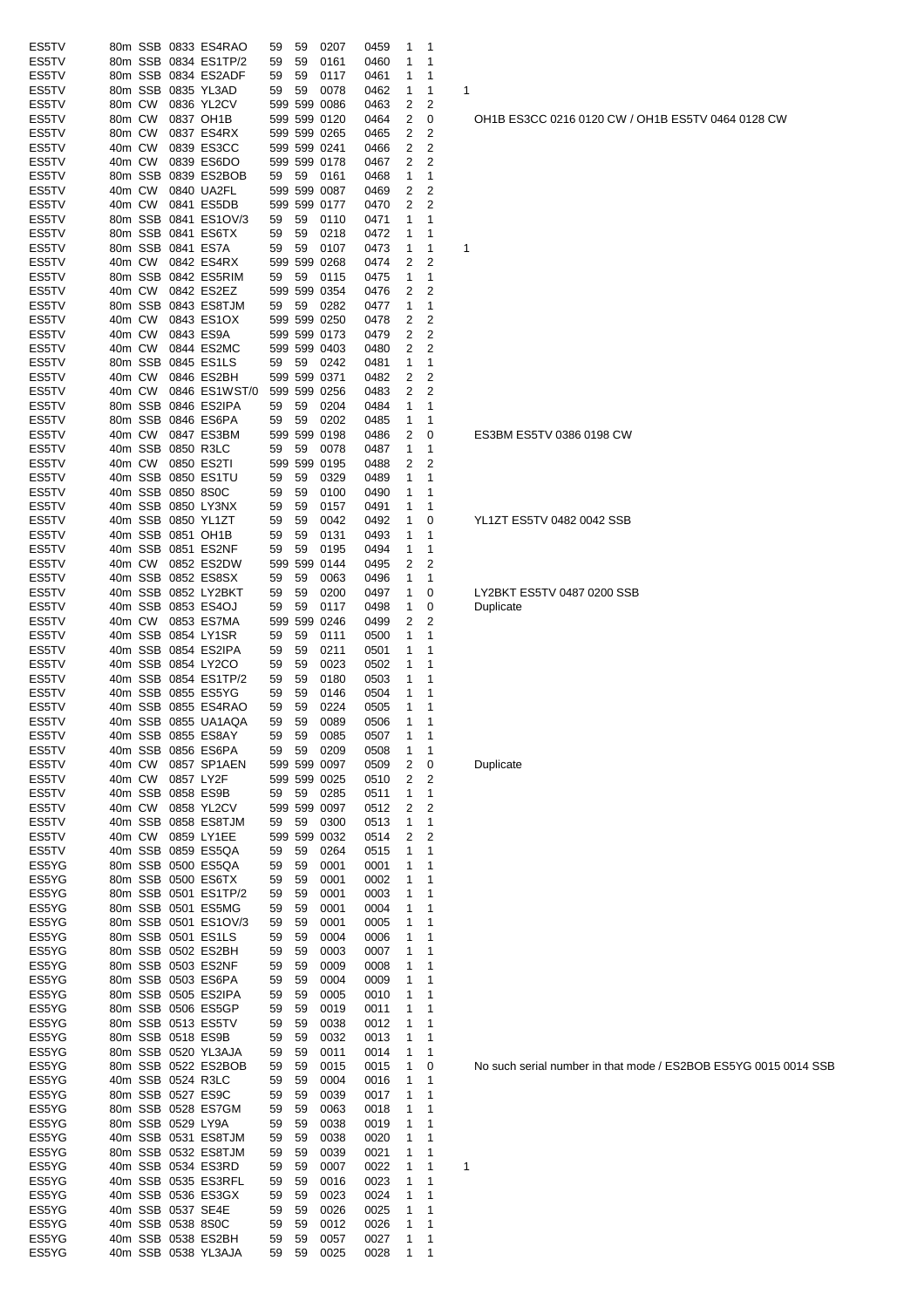| ES5YG          |  |                                        | 40m SSB 0538 LY2BIS                      | 59       | 59       | 0004                | 0029         | 1      | 1            | 1 |
|----------------|--|----------------------------------------|------------------------------------------|----------|----------|---------------------|--------------|--------|--------------|---|
| ES5YG          |  |                                        | 40m SSB 0539 ES8EF                       | 59       | 59       | 0018                | 0030         | 1      | 1            |   |
| ES5YG          |  |                                        | 40m SSB 0539 ES5GP                       | 59       | 59       | 0051                | 0031         | 1      | 1            |   |
| ES5YG          |  |                                        | 40m SSB 0539 LY3NX                       | 59       | 59       | 0025                | 0032         | 1      | 1            |   |
| ES5YG          |  |                                        | 40m SSB 0545 ES6RMR                      | 59       | 59       | 0049                | 0033         | 1      | 1            |   |
| ES5YG          |  |                                        | 40m SSB 0546 ES1LS                       | 59       | 59       | 0050                | 0034         | 1      | 1            |   |
| ES5YG          |  |                                        | 40m SSB 0546 LY1SR                       | 59       | 59       | 0026                | 0035         | 1      | 1            |   |
| ES5YG          |  | 40m SSB 0549 ES9B                      |                                          | 59       | 59       | 0069                | 0036         | 1      | 1            |   |
| ES5YG          |  |                                        | 40m SSB 0552 ES6TX                       | 59       | 59       | 0058                | 0037         | 1      | 1            |   |
| ES5YG<br>ES5YG |  |                                        | 40m SSB 0555 ES5MG                       | 59       | 59       | 0048                | 0038         | 1<br>1 | 1<br>1       |   |
| ES5YG          |  | 40m SSB 0601 8S0C<br>40m SSB 0601 SE4E |                                          | 59<br>59 | 59<br>59 | 0024<br>0043        | 0039<br>0040 | 1      | 1            |   |
| ES5YG          |  |                                        | 40m SSB 0602 LY2RJ                       | 59       | 59       | 0018                | 0041         | 1      | 1            |   |
| ES5YG          |  |                                        | 40m SSB 0602 ES5QA                       | 59       | 59       | 0038                | 0042         | 1      | 1            |   |
| ES5YG          |  |                                        | 40m SSB 0603 ES5GP                       | 59       | 59       | 0095                | 0043         | 1      | 1            |   |
| ES5YG          |  |                                        | 40m SSB 0604 ES6RMR                      | 59       | 59       | 0075                | 0044         | 1      | 1            |   |
| ES5YG          |  |                                        | 40m SSB 0605 UA1AQA                      | 59       | 59       | 0012                | 0045         | 1      | 1            |   |
| ES5YG          |  |                                        | 80m SSB 0608 ES5GP                       | 59       | 59       | 0106                | 0046         | 1      | 1            |   |
| ES5YG          |  |                                        | 80m SSB 0614 ES2EZ                       | 59       | 59       | 0112                | 0047         | 1      | 1            |   |
| ES5YG          |  |                                        | 80m SSB 0624 ES1LS                       | 59       | 59       | 0097                | 0048         | 1      | 1            |   |
| ES5YG          |  |                                        | 80m SSB 0625 ES1OV/3                     | 59       | 59       | 0054                | 0049         | 1      | 1            |   |
| ES5YG          |  |                                        | 80m SSB 0627 ES2BH                       | 59       | 59       | 0144                | 0050         | 1      | 1            |   |
| ES5YG          |  | 80m SSB 0628 ES9C                      |                                          | 59       | 59       | 0116                | 0051         | 1      | 1            |   |
| ES5YG          |  |                                        | 80m SSB 0629 ES8TJM                      | 59       | 59       | 0123                | 0052         | 1      | 1            |   |
| ES5YG          |  |                                        | 40m SSB 0631 ES6TX                       | 59       | 59       | 0089                | 0053         | 1      | 1            |   |
| ES5YG          |  |                                        | 40m SSB 0632 ES1TP/2                     | 59       | 59       | 0047                | 0054         | 1      | 1            |   |
| ES5YG          |  |                                        | 40m SSB 0632 ES6PA                       | 59       | 59       | 0080                | 0055         | 1      | 1            |   |
| ES5YG          |  |                                        | 40m SSB 0634 LY1SR                       | 59       | 59       | 0046                | 0056         | 1      | 1            |   |
| ES5YG          |  |                                        | 40m SSB 0634 ES8TJM                      | 59       | 59       | 0127                | 0057         | 1      | 1            |   |
| ES5YG          |  |                                        | 40m SSB 0638 ES1LS<br>40m SSB 0638 ES9C  | 59       | 59       | 0115                | 0058         | 1      | 1<br>1       |   |
| ES5YG<br>ES5YG |  |                                        | 40m SSB 0640 ES4RAO                      | 59<br>59 | 59<br>59 | 0134<br>0091        | 0059         | 1<br>1 | 1            |   |
| ES5YG          |  |                                        | 80m SSB 0640 ES4RAO                      | 59       | 59       | 0092                | 0060<br>0061 | 1      | 0            |   |
| ES5YG          |  |                                        | 40m SSB 0642 YL3AJA                      | 59       | 59       | 0060                | 0062         | 1      | 1            |   |
| ES5YG          |  | 40m SSB 0652 SE5E                      |                                          | 59       | 59       | 0089                | 0063         | 1      | 1            |   |
| ES5YG          |  | 40m SSB 0652 R3LC                      |                                          | 59       | 59       | 0038                | 0064         | 1      | 1            |   |
| ES5YG          |  | 40m SSB 0653 LY6A                      |                                          | 59       | 59       | 0128                | 0065         | 1      | 1            |   |
| ES5YG          |  |                                        | 40m SSB 0655 ES5TV                       | 59       | 59       | 0250                | 0066         | 1      | 1            |   |
| ES5YG          |  |                                        | 40m SSB 0656 ES5RIM                      | 59       | 59       | 0067                | 0067         | 1      | 0            |   |
| ES5YG          |  |                                        | 40m SSB 0656 ES7GM                       | 59       | 59       | 0265                | 0068         | 1      | 1            |   |
| ES5YG          |  |                                        | 40m SSB 0657 ES3RFL                      | 59       | 59       | 0049                | 0069         | 1      | 1            |   |
| ES5YG          |  |                                        | 40m SSB 0658 RA2FDX                      | 59       | 59       | 0048                | 0070         | 1      | 1            | 1 |
| ES5YG          |  |                                        | 40m SSB 0658 SP5XSD                      | 59       | 59       | 0021                | 0071         | 1      | 1            |   |
| ES5YG          |  |                                        | 40m SSB 0701 ES5QA                       | 59       | 59       | 0114                | 0072         | 1      | 1            |   |
| ES5YG          |  |                                        | 40m SSB 0701 ES5GP                       | 59       | 59       | 0175                | 0073         | 1      | 1            |   |
| ES5YG          |  |                                        | 40m SSB 0703 ES4RAO                      | 59       | 59       | 0112                | 0074         | 1      | 1            |   |
| ES5YG<br>ES5YG |  | 40m SSB 0706 SE4E                      | 40m SSB 0707 ES3GX                       | 59<br>59 | 59<br>59 | 0083                | 0075         | 1<br>1 | 1<br>1       |   |
| ES5YG          |  |                                        | 80m SSB 0710 LY9A                        | 59       | 59       | 0082<br>0159 0077 1 | 0076         |        | $\mathbf{1}$ |   |
| ES5YG          |  |                                        | 80m SSB 0711 ES9B                        | 59       | 59       | 0168                | 0078         | 1      | 1            |   |
| ES5YG          |  |                                        | 80m SSB 0712 ES1TP/2                     | 59       | 59       | 0084                | 0079         | 1      | 1            |   |
| ES5YG          |  |                                        | 80m SSB 0714 ES5QA                       | 59       | 59       | 0137                | 0080         | 1      | 1            |   |
| ES5YG          |  | 80m SSB 0714 YL7A                      |                                          | 59       | 59       | 0119                | 0081         | 1      | 1            |   |
| ES5YG          |  |                                        | 80m SSB 0716 ES3ACV                      | 59       | 59       | 0036                | 0082         | 1      | 1            |   |
| ES5YG          |  |                                        | 80m SSB 0717 ES5GP                       | 59       | 59       | 0197                | 0083         | 1      | 1            |   |
| ES5YG          |  |                                        | 80m SSB 0720 ES6RMR                      | 59       | 59       | 0160                | 0084         | 1      | 1            |   |
| ES5YG          |  |                                        | 80m SSB 0721 ES2ADF                      | 59       | 59       | 0069                | 0085         | 1      | 1            |   |
| ES5YG          |  |                                        | 80m SSB 0724 ES3GX                       | 59       | 59       | 0098                | 0086         | 1      | 1            |   |
| ES5YG          |  |                                        | 80m SSB 0724 ES5MG                       | 59       | 59       | 0115                | 0087         | 1      | 1            |   |
| ES5YG          |  |                                        | 80m SSB 0725 YL3AD                       | 59       | 59       | 0036                | 0088         | 1      | 1            | 1 |
| ES5YG          |  |                                        | 80m SSB 0727 ES8TJM                      | 59       | 59       | 0185                | 0089         | 1      | 1            |   |
| ES5YG          |  | 80m SSB 0728 ES9C                      |                                          | 59       | 59       | 0204                | 0090         | 1      | 1            |   |
| ES5YG          |  |                                        | 80m SSB 0728 ES2BH                       | 59       | 59       | 0250                | 0091         | 1      | 1            |   |
| ES5YG          |  |                                        | 80m SSB 0728 ES1OV/3                     | 59       | 59       | 0076                | 0092         | 1      | 1<br>1       |   |
| ES5YG<br>ES5YG |  | 40m SSB 0735 8S0C                      | 40m SSB 0736 ES6TX                       | 59<br>59 | 59<br>59 | 0062<br>0158        | 0093<br>0094 | 1<br>1 | 1            |   |
| ES5YG          |  |                                        | 40m SSB 0737 ES9C                        | 59       | 59       | 0219                | 0095         | 1      | 1            |   |
| ES5YG          |  | 40m SSB 0738 YL7A                      |                                          | 59       | 59       | 0141                | 0096         | 1      | 1            |   |
| ES5YG          |  |                                        | 40m SSB 0738 ES2TI                       | 59       | 59       | 0124                | 0097         | 1      | 1            |   |
| ES5YG          |  |                                        | 80m SSB 0739 ES2TI                       | 59       | 59       | 0125                | 0098         | 1      | 1            |   |
| ES5YG          |  |                                        | 40m SSB 0739 ES8TJM                      | 59       | 59       | 0196                | 0099         | 1      | 1            |   |
| ES5YG          |  |                                        | 40m SSB 0741 ES3ACV                      | 59       | 59       | 0039                | 0100         | 1      | 1            |   |
| ES5YG          |  |                                        | 40m SSB 0741 ES1LS                       | 59       | 59       | 0164                | 0101         | 1      | 1            |   |
| ES5YG          |  |                                        | 40m SSB 0742 R3LC                        | 59       | 59       | 0057                | 0102         | 1      | 1            |   |
| ES5YG          |  |                                        | 40m SSB 0742 YL3AJA                      | 59       | 59       | 0086                | 0103         | 1      | 1            |   |
| ES5YG          |  |                                        | 40m SSB 0744 LY1SR                       | 59       | 59       | 0081                | 0104         | 1      | 1            |   |
| ES5YG          |  |                                        | 40m SSB 0746 ES2EZ                       | 59       | 59       | 0267                | 0105         | 1      | 1            |   |
| ES5YG          |  | 40m SSB 0747 LY6A                      |                                          | 59       | 59       | 0182                | 0106         | 1      | 1            |   |
| ES5YG          |  |                                        | 40m SSB 0747 ES5EX                       | 59       | 59       | 0100                | 0107         | 1      | 1            |   |
| ES5YG          |  | 40m SSB 0749 LY4L                      |                                          | 59       | 59       | 0125                | 0108         | 1      | 1            |   |
| ES5YG<br>ES5YG |  |                                        | 40m SSB 0751 ES0DJ<br>40m SSB 0752 ES7GM | 59<br>59 | 59<br>59 | 0268<br>0379        | 0109<br>0110 | 1<br>1 | 1<br>1       |   |
| ES5YG          |  |                                        |                                          |          |          |                     |              |        |              |   |
|                |  |                                        |                                          |          |          |                     |              |        |              |   |
| ES5YG          |  | 40m SSB 0754 LY9A                      | 40m SSB 0753 ES5TV                       | 59<br>59 | 59<br>59 | 0373<br>0209        | 0111<br>0112 | 1<br>1 | 1<br>1       |   |

ES4RAO ES5YG 0051 0092 SSB

ES5RIM ES9YG 0067 0067 SSB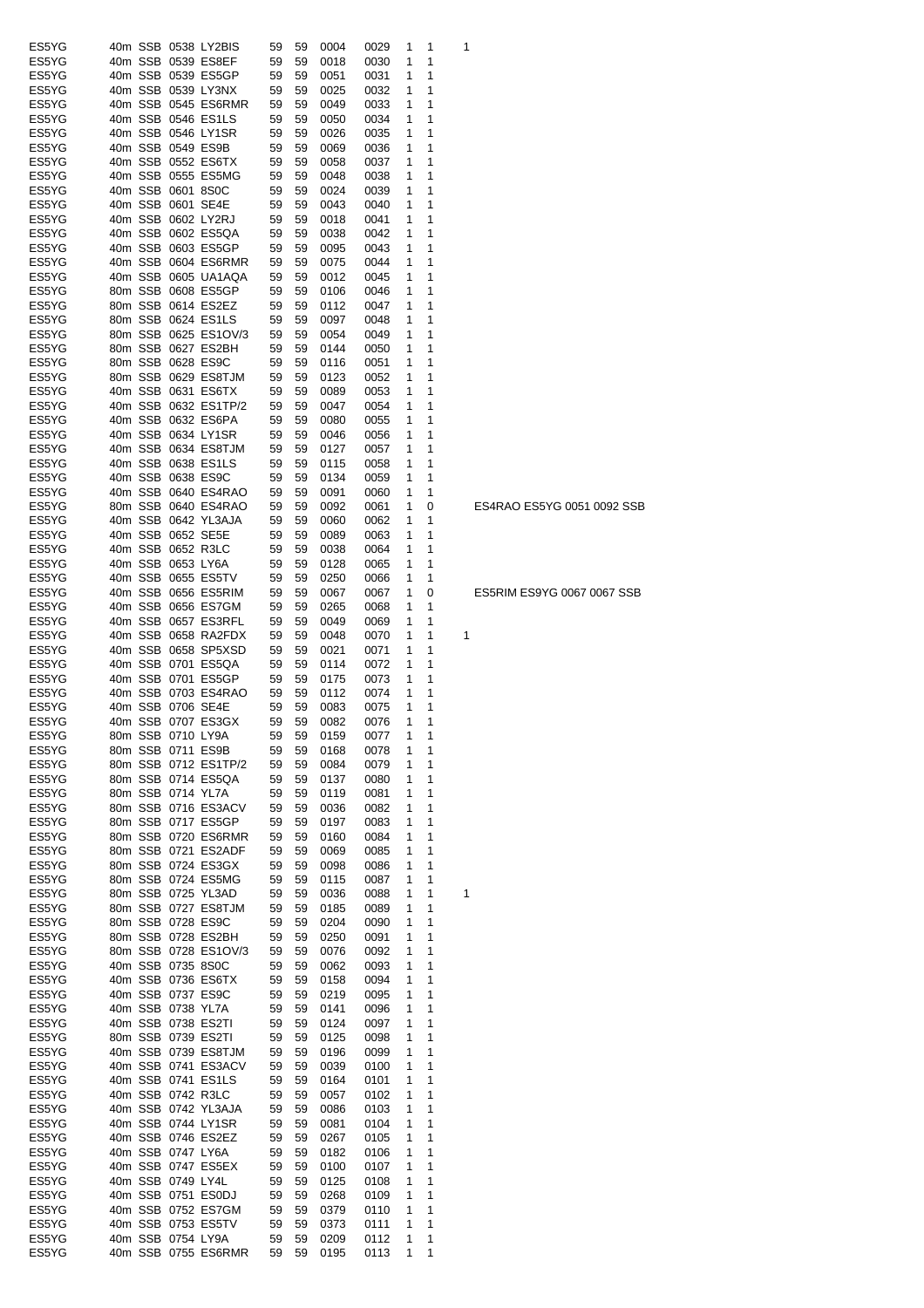| ES5YG          |        |         |                   | 40m SSB 0801 ES2TI   | 59 | 59 | 0143         | 0114 | 1              | 1              |   |
|----------------|--------|---------|-------------------|----------------------|----|----|--------------|------|----------------|----------------|---|
| ES5YG          |        |         |                   | 40m SSB 0804 ES6PA   | 59 | 59 | 0166         | 0115 | 1              | 1              |   |
| ES5YG          |        |         | 40m SSB 0805 YL7A |                      | 59 | 59 | 0168         | 0116 | 1              | 1              |   |
| ES5YG          |        |         |                   | 40m SSB 0806 RA2FDX  | 59 | 59 | 0079         | 0117 | 1              | 1              | 1 |
| ES5YG          |        |         |                   | 40m SSB 0809 ES8SX   | 59 | 59 | 0040         | 0118 | 1              | 1              |   |
| ES5YG          |        |         |                   | 40m SSB 0810 ES5GP   | 59 | 59 | 0271         | 0119 | 1              | 1              |   |
| ES5YG          |        |         |                   | 40m SSB 0811 ES1LS   | 59 | 59 | 0212         | 0120 | 1              | 1              |   |
|                |        |         |                   |                      |    |    |              |      |                |                |   |
| ES5YG          |        |         |                   | 40m SSB 0811 ES4RAO  | 59 | 59 | 0175         | 0121 | 1              | 0              |   |
| ES5YG          |        |         |                   | 80m SSB 0814 ES6RMR  | 59 | 59 | 0217         | 0122 | 1              | 1              |   |
| ES5YG          |        |         |                   | 80m SSB 0815 ES5GP   | 59 | 59 | 0276         | 0123 | 1              | 1              |   |
| ES5YG          |        |         |                   | 80m SSB 0817 ES7TH   | 59 | 59 | 0117         | 0124 | 1              | 1              | 1 |
| ES5YG          |        |         |                   | 80m SSB 0820 ES2ABF  | 59 | 59 | 0107         | 0125 | 1              | 0              |   |
| ES5YG          |        |         |                   | 80m SSB 0823 ES2EZ   | 59 | 59 | 0323         | 0126 | 1              | 1              |   |
|                |        |         |                   |                      |    |    |              |      |                |                |   |
| ES5YG          |        |         |                   | 40m SSB 0829 LY1SR   | 59 | 59 | 0102         | 0127 | 1              | 1              |   |
| ES5YG          |        |         |                   | 40m SSB 0832 ES2BH   | 59 | 59 | 0345         | 0128 | 1              | 1              |   |
| ES5YG          |        |         |                   | 40m SSB 0834 R3LC    | 59 | 59 | 0073         | 0129 | 1              | 1              |   |
| ES5YG          |        |         |                   | 40m SSB 0835 ES9C    | 59 | 59 | 0291         | 0130 | 1              | 1              |   |
| ES5YG          |        |         |                   | 40m SSB 0837 UA1AQA  | 59 | 59 | 0082         | 0131 | 1              | 1              |   |
| ES5YG          |        |         |                   | 40m SSB 0837 LY2CO   | 59 | 59 | 0012         | 0132 | 1              | 1              |   |
| ES5YG          |        |         | 40m SSB 0838 SE4E |                      | 59 | 59 | 0149         | 0133 | 1              | 1              |   |
|                |        |         |                   |                      |    |    |              |      |                |                |   |
| ES5YG          |        |         |                   | 40m SSB 0839 ES5MG   | 59 | 59 | 0167         | 0134 | 1              | 1              |   |
| ES5YG          |        |         | 40m SSB 0841 LY5G |                      | 59 | 59 | 0104         | 0135 | 1              | 1              |   |
| ES5YG          |        |         | 40m SSB 0841 8S0C |                      | 59 | 59 | 0093         | 0136 | 1              | 1              |   |
| ES5YG          |        |         |                   | 40m SSB 0841 ES7GM   | 59 | 59 | 0494         | 0137 | 1              | 1              |   |
| ES5YG          |        |         |                   | 40m SSB 0842 ES5QA   | 59 | 59 | 0243         | 0138 | 1              | 1              |   |
| ES5YG          |        |         |                   | 40m SSB 0843 ES8AY   | 59 | 59 | 0077         | 0139 | 1              | 1              |   |
| ES5YG          |        |         |                   | 40m SSB 0844 YL3AD   |    | 59 |              |      | 1              | 1              |   |
|                |        |         |                   |                      | 59 |    | 0084         | 0140 |                |                | 1 |
| ES5YG          |        |         | 40m SSB 0844 LY9A |                      | 59 | 59 | 0264         | 0141 | 1              | 1              |   |
| ES5YG          |        |         |                   | 40m SSB 0846 LY3NX   | 59 | 59 | 0154         | 0142 | 1              | 1              |   |
| ES5YG          |        |         | 40m SSB 0847 SE5E |                      | 59 | 59 | 0159         | 0143 | 1              | 1              |   |
| ES5YG          |        |         |                   | 40m SSB 0849 ES1TP/2 | 59 | 59 | 0175         | 0144 | 1              | 0              |   |
| ES5YG          |        |         |                   | 40m SSB 0851 ES3GX   | 59 | 59 | 0142         | 0145 | 1              | 1              |   |
| ES5YG          |        |         |                   |                      |    |    |              |      | 1              | 1              |   |
|                |        |         |                   | 40m SSB 0855 ES5TV   | 59 | 59 | 0504         | 0146 |                |                |   |
| ES5YG          |        |         |                   | 40m SSB 0856 ES2MC   | 59 | 59 | 0423         | 0147 | 1              | 1              |   |
| ES5YG          |        |         |                   | 40m SSB 0857 ES1TU   | 59 | 59 | 0352         | 0148 | 1              | 1              |   |
| ES5YG          |        |         |                   | 40m SSB 0858 ES6RMR  | 59 | 59 | 0266         | 0149 | 1              | 1              |   |
| ES5YG          |        | 40m SSB | 0900 LY4L         |                      | 59 | 59 | 0180         | 0150 | 1              | 0              |   |
| ES6CO          | 80m CW |         |                   | 0500 ES5TV           |    |    | 599 599 0003 | 0001 | 2              | 2              |   |
| ES6CO          | 80m CW |         |                   | 0501 ES2BH           |    |    | 599 599 0002 | 0002 | 2              | 2              |   |
|                |        |         |                   |                      |    |    |              |      |                |                |   |
| ES6CO          | 80m CW |         |                   | 0506 LY9A            |    |    | 599 599 0013 | 0003 | 2              | $\overline{c}$ |   |
| ES6CO          | 80m CW |         |                   | 0506 ES1TU           |    |    | 599 599 0010 | 0004 | 2              | 2              |   |
| ES6CO          | 80m CW |         |                   | 0507 LY2SA           |    |    | 599 599 0008 | 0005 | 2              | 0              |   |
| ES6CO          | 80m CW |         |                   | 0507 LY5R            |    |    | 599 599 0011 | 0006 | 2              | 2              |   |
| ES6CO          | 80m CW |         |                   | 0508 OH2PM           |    |    | 599 599 0009 | 0007 | 2              | $\overline{c}$ |   |
| ES6CO          | 80m CW |         |                   | 0508 LY6A            |    |    | 599 599 0015 | 0008 | 2              | 2              |   |
| ES6CO          | 80m CW |         |                   | 0508 LY2NK           |    |    | 599 599 0011 | 0009 | 2              | 2              |   |
|                |        |         |                   |                      |    |    |              |      |                |                |   |
| ES6CO          | 80m CW |         |                   | 0509 LY3B            |    |    | 599 599 0013 | 0010 | 2              | 2              |   |
| ES6CO          | 80m CW |         |                   | 0509 LY2PA           |    |    | 599 599 0009 | 0011 | 2              | 0              | 0 |
| ES6CO          |        |         |                   | 80m CW 0510 RW3AI    |    |    | 599 599 0004 | 0012 | $\overline{2}$ | 2              |   |
| ES6CO          | 80m CW |         |                   | 0510 SE5E            |    |    | 599 599 0012 | 0013 | 2              | 2              |   |
| ES6CO          | 80m CW |         |                   | 0511 YL2PA           |    |    | 599 599 0010 | 0014 | 2              | 2              |   |
| ES6CO          | 80m CW |         |                   | 0511 LY2BKT          |    |    | 599 599 0013 | 0015 | 2              | $\overline{c}$ |   |
|                |        |         |                   |                      |    |    |              | 0016 |                |                |   |
| ES6CO          | 80m CW |         |                   | 0512 ES7GM           |    |    | 599 599 0032 |      | 2              | 2              |   |
| ES6CO          | 80m CW |         |                   | 0512 OH1B            |    |    | 599 599 0009 | 0017 | 2              | 2              |   |
| ES6CO          | 80m CW |         |                   | 0513 SP1AEN          |    |    | 599 599 0007 | 0018 | 2              | 2              |   |
| ES6CO          | 80m CW |         |                   | 0513 YL7A            |    |    | 599 599 0012 | 0019 | 2              | $\overline{c}$ |   |
| ES6CO          | 80m CW |         |                   | 0515 9A2AJ           |    |    | 599 599 0004 | 0020 | 2              | 2              |   |
| ES6CO          | 80m CW |         |                   | 0515 ES0DJ           |    |    | 599 599 0031 | 0021 | 2              | $\overline{c}$ |   |
| ES6CO          | 80m CW |         |                   | 0516 LY5G            |    |    | 599 599 0012 | 0022 | 2              | 2              |   |
| ES6CO          |        |         |                   |                      |    |    | 599 599 0012 |      | 2              |                |   |
|                | 80m CW |         |                   | 0516 ES8DH           |    |    |              | 0023 |                | 2              |   |
| ES6CO          | 80m CW |         |                   | 0517 9A5Y            |    |    | 599 599 0008 | 0024 | 2              | 2              |   |
| ES6CO          | 80m CW |         |                   | 0517 ES3CC           |    |    | 599 599 0008 | 0025 | 2              | 0              |   |
| ES6CO          | 80m CW |         |                   | 0518 ES2TI           |    |    | 599 599 0008 | 0026 | 2              | 2              |   |
| ES6CO          | 80m CW |         |                   | 0519 LY2NX           |    |    | 599 599 0018 | 0027 | 2              | 0              |   |
| ES6CO          | 80m CW |         |                   | 0522 ES5EP           |    |    | 599 599 0039 | 0028 | 2              | 2              |   |
| ES6CO          | 80m CW |         |                   | 0522 YL2QN           |    |    | 599 599 0010 | 0029 | 2              | 2              |   |
|                |        |         |                   | 0523 ES2NF           |    |    | 599 599 0025 |      | 2              | $\overline{2}$ |   |
| ES6CO          | 80m CW |         |                   |                      |    |    |              | 0030 |                |                |   |
| ES6CO          | 80m CW |         |                   | 0524 SM6BSK          |    |    | 599 599 0008 | 0031 | 2              | $\overline{2}$ |   |
| ES6CO          |        |         |                   |                      |    |    |              |      | 2              | $\overline{2}$ |   |
| ES6CO          |        | 80m CW  |                   | 0526 ES2MC           |    |    | 599 599 0045 | 0032 |                |                |   |
| ES6CO          | 80m CW |         |                   | 0527 ES7MA           |    |    | 599 599 0027 | 0033 | 2              | 2              |   |
|                | 80m CW |         |                   | 0529 ES5DB           |    |    | 599 599 0028 | 0034 | 2              | $\overline{2}$ |   |
|                |        |         |                   |                      |    |    |              |      |                |                |   |
| ES6CO          | 80m CW |         |                   | 0531 ES1OX           |    |    | 599 599 0040 | 0035 | 2              | 2              |   |
| ES6CO          | 80m CW |         |                   | 0531 SE4E            |    |    | 599 599 0021 | 0036 | 2              | 2              |   |
| ES6CO          | 40m CW |         |                   | 0534 ES1OX           |    |    | 599 599 0043 | 0037 | 2              | 2              |   |
| ES6CO          | 40m CW |         |                   | 0535 ES2TI           |    |    | 599 599 0015 | 0038 | 2              | $\overline{2}$ |   |
|                | 40m CW |         |                   | 0535 LY3B            |    |    | 599 599 0029 | 0039 | 2              | 2              |   |
| ES6CO<br>ES6CO | 40m CW |         |                   | 0536 EW8OF           |    |    | 599 599 0011 | 0040 | 2              | 2              |   |
|                | 40m CW |         |                   | 0536 LY6A            |    |    | 599 599 0041 | 0041 | 2              | 2              |   |
|                |        |         |                   |                      |    |    |              |      |                |                |   |
| ES6CO          | 40m CW |         |                   | 0537 ES8DH           |    |    | 599 599 0037 | 0042 | 2              | $\overline{2}$ |   |
| ES6CO          | 40m CW |         |                   | 0537 LZ3FM           |    |    | 599 599 0005 | 0043 | 2              | $\overline{2}$ |   |
| ES6CO<br>ES6CO | 40m CW |         |                   | 0538 9A5Y            |    |    | 599 599 0016 | 0044 | 2              | 2              |   |
| ES6CO          | 40m CW |         |                   | 0538 ES4RD           |    |    | 599 599 0064 | 0045 | 2              | 0              |   |
| ES6CO          | 40m CW |         |                   | 0539 9A2AJ           |    |    | 599 599 0010 | 0046 | 2              | 2              |   |
| ES6CO          | 40m CW |         |                   | 0540 SE5E            |    |    | 599 599 0033 | 0047 | 2              | 2              |   |

ES1TP/2 ES5YG 0114 0175 SSB QSO outside of contest time LY2SA ES5TV 0027 0008 CW / LY2SA ES6CO 0005 0007 CW 0 Station represented in too few logs (1)

ES4RAO ES1LS 0207 0175 SSB / ES4RAO ES5YG 0121 0177 SSB

/ ES2ADF ES5YG 0125 0107 SSB

ES3CC ES1TU 0029 0008 CW / ES3CC ES6CO 0025 0007 CW

/ LY3NX ES6CO 0027 0015 CW

ES4RD ES6DO 0045 0064 CW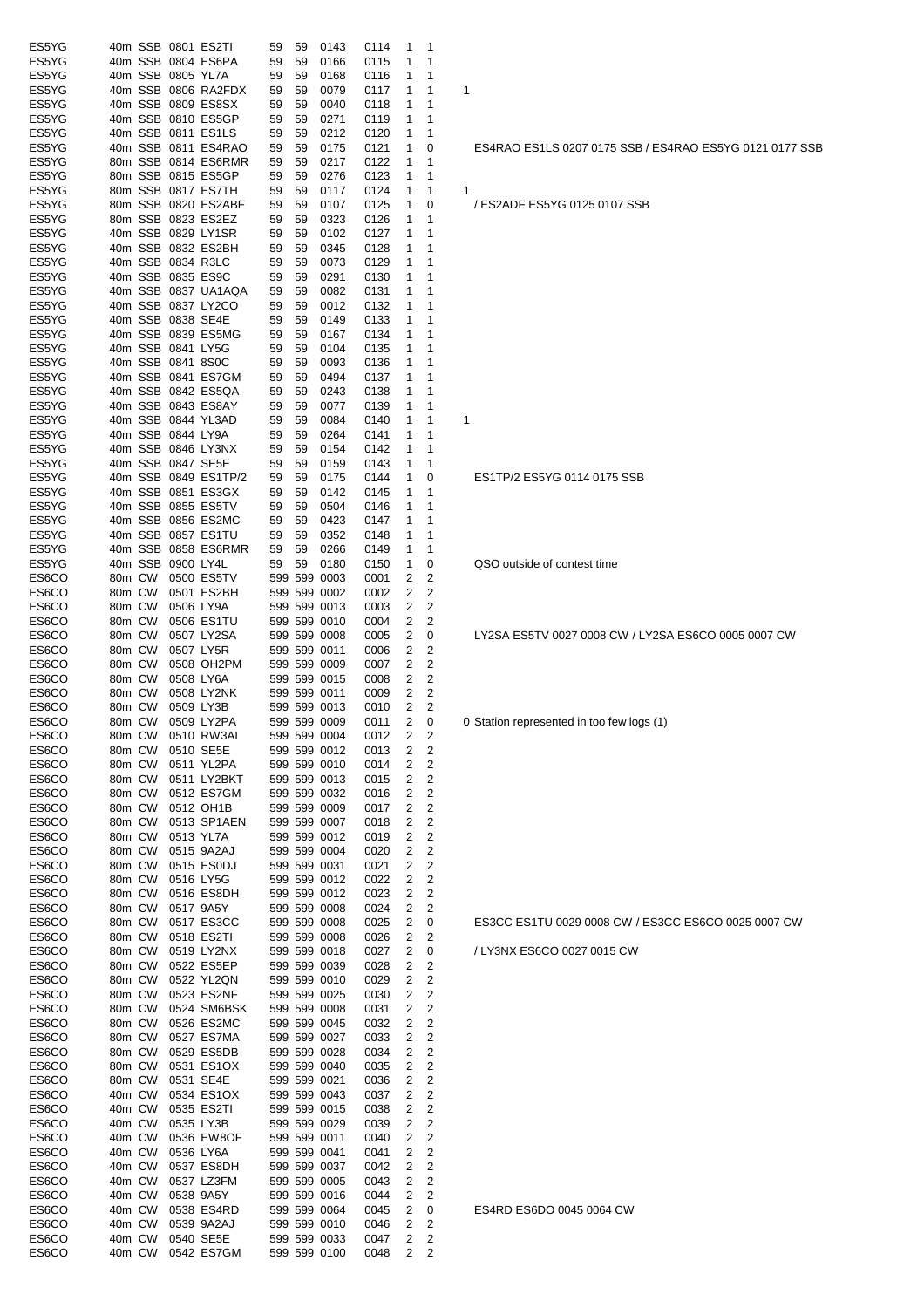| ES6CO          | 40m CW           |           | 0542 UA2FL                |  | 599 599 0024                 | 0049         | 2              | 2                       |
|----------------|------------------|-----------|---------------------------|--|------------------------------|--------------|----------------|-------------------------|
| ES6CO          | 40m CW           |           | 0545 ES3CC                |  | 599 599 0039                 | 0050         | 2              | 0                       |
| ES6CO          | 40m CW           |           | 0546 ES1CN                |  | 599 599 0055                 | 0051         | 2              | 2                       |
| ES6CO          | 40m CW           |           | 0548 ES2EZ                |  | 599 599 0066                 | 0052         | 2              | 2                       |
| ES6CO          | 40m CW           |           | 0549 ES1TU                |  | 599 599 0065                 | 0053         | 2              | 2                       |
| ES6CO          | 40m CW           |           | 0549 ES9C                 |  | 599 599 0063                 | 0054         | 2              | 2                       |
| ES6CO          | 40m CW           |           | 0550 OH1B                 |  | 599 599 0033                 | 0055         | 2              | 2                       |
| ES6CO          | 40m CW           |           | 0550 LY2BKT               |  | 599 599 0039                 | 0056         | 2              | 2                       |
| ES6CO          | 40m CW           | 0551 LY9A |                           |  | 599 599 0062                 | 0057         | 2              | 2                       |
| ES6CO          | 40m CW           |           | 0551 LY2SA                |  | 599 599 0038                 | 0058         | 2              | 2                       |
| ES6CO<br>ES6CO | 40m CW<br>40m CW |           | 0552 LY2RJ<br>0552 SM6BSK |  | 599 599 0008<br>599 599 0019 | 0059<br>0060 | 2<br>2         | 0<br>2                  |
| ES6CO          | 40m CW           |           | 0553 YL2HB                |  | 599 599 0015                 | 0061         | 2              | 2                       |
| ES6CO          | 40m CW           |           | 0553 YL2QN                |  | 599 599 0035                 | 0062         | 2              | 2                       |
| ES6CO          | 40m CW           | 0554 LY5R |                           |  | 599 599 0038                 | 0063         | 2              | 2                       |
| ES6CO          | 40m CW           |           | 0554 YL2CV                |  | 599 599 0021                 | 0064         | 2              | $\overline{2}$          |
| ES6CO          | 40m CW           |           | 0555 ES2LR                |  | 599 599 0011                 | 0065         | 2              | 2                       |
| ES6CO          | 40m CW           |           | 0555 LY2NK                |  | 599 599 0038                 | 0066         | 2              | 2                       |
| ES6CO          | 40m CW           |           | 0556 ES2JL                |  | 599 599 0037                 | 0067         | 2              | $\overline{c}$          |
| ES6CO          | 40m CW           | 0557 LY4L |                           |  | 599 599 0041                 | 0068         | 2              | $\overline{c}$          |
| ES6CO          | 40m CW           |           | 0557 ES5TV                |  | 599 599 0131                 | 0069         | 2              | 2                       |
| ES6CO          | 40m CW           |           | 0558 ES5EP                |  | 599 599 0079                 | 0070         | 2              | 2                       |
| ES6CO          | 80m CW           | 0601 LY6A |                           |  | 599 599 0067                 | 0071         | 2              | 2                       |
| ES6CO          | 80m CW           |           | 0602 YL2PA                |  | 599 599 0030                 | 0072         | 2              | 2                       |
| ES6CO          | 80m CW           |           | 0602 ES5EP                |  | 599 599 0084                 | 0073         | 2              | 2                       |
| ES6CO<br>ES6CO | 80m CW<br>80m CW | 0603 SE5E | 0603 LY2BKT               |  | 599 599 0057<br>599 599 0051 | 0074         | 2<br>2         | 0<br>2                  |
| ES6CO          | 80m CW           | 0603 LY3B |                           |  | 599 599 0058                 | 0075<br>0076 | 2              | 2                       |
| ES6CO          | 80m CW           |           | 0605 ES2EZ                |  | 599 599 0096                 | 0077         | 2              | 2                       |
| ES6CO          | 80m CW           |           | 0605 RA1AL                |  | 599 599 0035                 | 0078         | 2              | 2                       |
| ES6CO          | 80m CW           | 0606 LY5R |                           |  | 599 599 0050                 | 0079         | 2              | 2                       |
| ES6CO          | 80m CW           |           | 0607 ES9C                 |  | 599 599 0096                 | 0080         | 2              | 2                       |
| ES6CO          | 80m CW           |           | 0611 LY2NK                |  | 599 599 0048                 | 0081         | 2              | 2                       |
| ES6CO          | 80m CW           | 0611 9A5Y |                           |  | 599 599 0048                 | 0082         | 2              | 2                       |
| ES6CO          | 80m CW           |           | 0612 ES3BM                |  | 599 599 0064                 | 0083         | 2              | 2                       |
| ES6CO          | 80m CW           |           | 0614 ES2TI                |  | 599 599 0047                 | 0084         | $\overline{2}$ | 2                       |
| ES6CO          | 80m CW           |           | 0615 ES6DO                |  | 599 599 0043                 | 0085         | 2              | 2                       |
| ES6CO          | 80m CW           |           | 0617 YL2CV                |  | 599 599 0032                 | 0086         | 2              | 2                       |
| ES6CO          | 80m CW           | 0617 LY4L |                           |  | 599 599 0061                 | 0087         | 2              | 2                       |
| ES6CO<br>ES6CO | 80m CW<br>80m CW | 0617 LY9A | 0618 YL2QN                |  | 599 599 0101<br>599 599 0056 | 0088<br>0089 | 2<br>2         | 2<br>2                  |
| ES6CO          | 80m CW           |           | 0619 OH1B                 |  | 599 599 0052                 | 0090         | 2              | 2                       |
| ES6CO          | 80m CW           | 0620 YL7A |                           |  | 599 599 0075                 | 0091         | 2              | 2                       |
| ES6CO          | 80m CW           |           | 0620 ES0DJ                |  | 599 599 0126                 | 0092         | 2              | 2                       |
| ES6CO          | 80m CW           |           | 0621 ES2JL                |  | 599 599 0048                 | 0093         | 2              | 2                       |
| ES6CO          | 80m CW           |           | 0622 ES8DH                |  | 599 599 0078                 | 0094         | 2              | 2                       |
| ES6CO          | 80m CW           |           | 0623 ES9A                 |  | 599 599 0062                 | 0095         | 2              | 2                       |
| ES6CO          | 80m CW           |           | 0624 ES7MA                |  | 599 599 0095                 | 0096         | 2              | 2                       |
| ES6CO          | 80m CW           |           | 0625 ES7GM                |  | 599 599 0206                 | 0097         | $\overline{2}$ | $\overline{\mathbf{c}}$ |
| ES6CO          | 80m CW           |           | 0629 UA2FL                |  | 599 599 0042                 | 0098         | 2              | 2                       |
| ES6CO<br>ES6CO | 40m CW<br>40m CW |           | 0631 ES2MC<br>0632 ES6DO  |  | 599 599 0167<br>599 599 0066 | 0099         | 2<br>2         | 2<br>2                  |
| ES6CO          | 40m CW           |           | 0634 ES3BM                |  | 599 599 0085                 | 0100<br>0101 | 2              | $\overline{2}$          |
| ES6CO          | 40m CW           |           | 0635 ES4RD                |  | 599 599 0137                 | 0102         | 2              | $\overline{c}$          |
| ES6CO          | 40m CW           |           | 0637 ES4OJ                |  | 599 599 0031                 | 0103         | 2              | 2                       |
| ES6CO          | 40m CW           |           | 0637 UA2FL                |  | 599 599 0046                 | 0104         | 2              | $\overline{c}$          |
| ES6CO          | 40m CW           |           | 0638 ES2BH                |  | 599 599 0172                 | 0105         | 2              | 2                       |
| ES6CO          | 40m CW           |           | 0639 YL2CV                |  | 599 599 0043                 | 0106         | 2              | 0                       |
| ES6CO          | 40m CW           |           | 0641 SP2AEN               |  | 599 599 0048                 | 0107         | 2              | 0                       |
| ES6CO          | 40m CW           | 0641 LY3B |                           |  | 599 599 0096                 | 0108         | 2              | $\overline{2}$          |
| ES6CO          | 40m CW           | 0641 LY5R |                           |  | 599 599 0076                 | 0109         | 2              | $\overline{2}$          |
| ES6CO          | 40m CW           | 0642 LY9A |                           |  | 599 599 0129                 | 0110         | 2              | $\overline{2}$          |
| ES6CO          | 40m CW           |           | 0643 RW1CM                |  | 599 599 0011                 | 0111         | 2              | 2                       |
| ES6CO<br>ES6CO | 40m CW<br>40m CW |           | 0643 ES8DH<br>0646 ES1CN  |  | 599 599 0092<br>599 599 0123 | 0112<br>0113 | 2<br>2         | 0<br>2                  |
| ES6CO          | 40m CW           |           | 0647 ES9A                 |  | 599 599 0083                 | 0114         | 2              | $\overline{2}$          |
| ES6CO          | 40m CW           | 0648 LY4L |                           |  | 599 599 0081                 | 0115         | 2              | $\overline{2}$          |
| ES6CO          | 40m CW           | 0648 YL7A |                           |  | 599 599 0097                 | 0116         | 2              | 2                       |
| ES6CO          | 40m CW           |           | 0650 ES1OX                |  | 599 599 0144                 | 0117         | 2              | $\overline{2}$          |
| ES6CO          | 40m CW           |           | 0651 ES5DB                |  | 599 599 0102                 | 0118         | 2              | 2                       |
| ES6CO          | 40m CW           |           | 0653 ES0DJ                |  | 599 599 0179                 | 0119         | 2              | 2                       |
| ES6CO          | 40m CW           |           | 0654 ES4RX                |  | 599 599 0156                 | 0120         | 2              | 2                       |
| ES6CO<br>ES6CO | 80m CW<br>40m CW |           | 0655 ES4RX<br>0656 ES3CC  |  | 599 599 0157<br>599 599 0127 | 0121<br>0122 | 2<br>2         | 2<br>$\overline{2}$     |
| ES6CO          | 40m CW           |           | 0658 ES7GM                |  | 599 599 0267                 | 0123         | 2              | $\overline{2}$          |
| ES6CO          | 40m CW           |           | 0658 ES5EP                |  | 599 599 0155                 | 0124         | 2              | 2                       |
| ES6CO          | 80m CW           |           | 0701 ES9A                 |  | 599 599 0094                 | 0125         | 2              | 2                       |
| ES6CO          | 80m CW           |           | 0703 ES3CC                |  | 599 599 0134                 | 0126         | 2              | $\overline{2}$          |
| ES6CO          | 80m CW           |           | 0704 LY2BKT               |  | 599 599 0104                 | 0127         | $\overline{2}$ | 2                       |
| ES6CO          | 80m CW           | 0704 LY3B |                           |  | 599 599 0110                 | 0128         | 2              | 2                       |
| ES6CO          | 80m CW           |           | 0705 ES7MA                |  | 599 599 0161                 | 0129         | 2              | 0                       |
| ES6CO          | 80m CW           |           | 0706 LY2NK                |  | 599 599 0083                 | 0130         | 2              | 2                       |
| ES6CO          | 80m CW           |           | 0707 LY5G                 |  | 599 599 0067                 | 0131         | 2              | 2                       |
| ES6CO          | 80m CW           |           | 0707 LY1EE                |  | 599 599 0019                 | 0132         | 2              | $\overline{c}$          |
| ES6CO          | 80m CW           | 0708 LY6A |                           |  | 599 599 0146                 | 0133         | 2              | 2                       |

LY2RJ ES2EZ 0076 0008 CW

/ SP1AEN ES6CO 0107 0048 CW

YL2CV ES1WST/0 0126 0043 CW

ES8DH ES3BM 0098 0092 CW / ES8DH ES6CO 0112 0093 CW

No such serial number in that mode / SE5E ES6CO 0074 0047 CW

ES7MA UA2FL 0064 0161 CW / ES7MA ES6CO 0129 0136 CW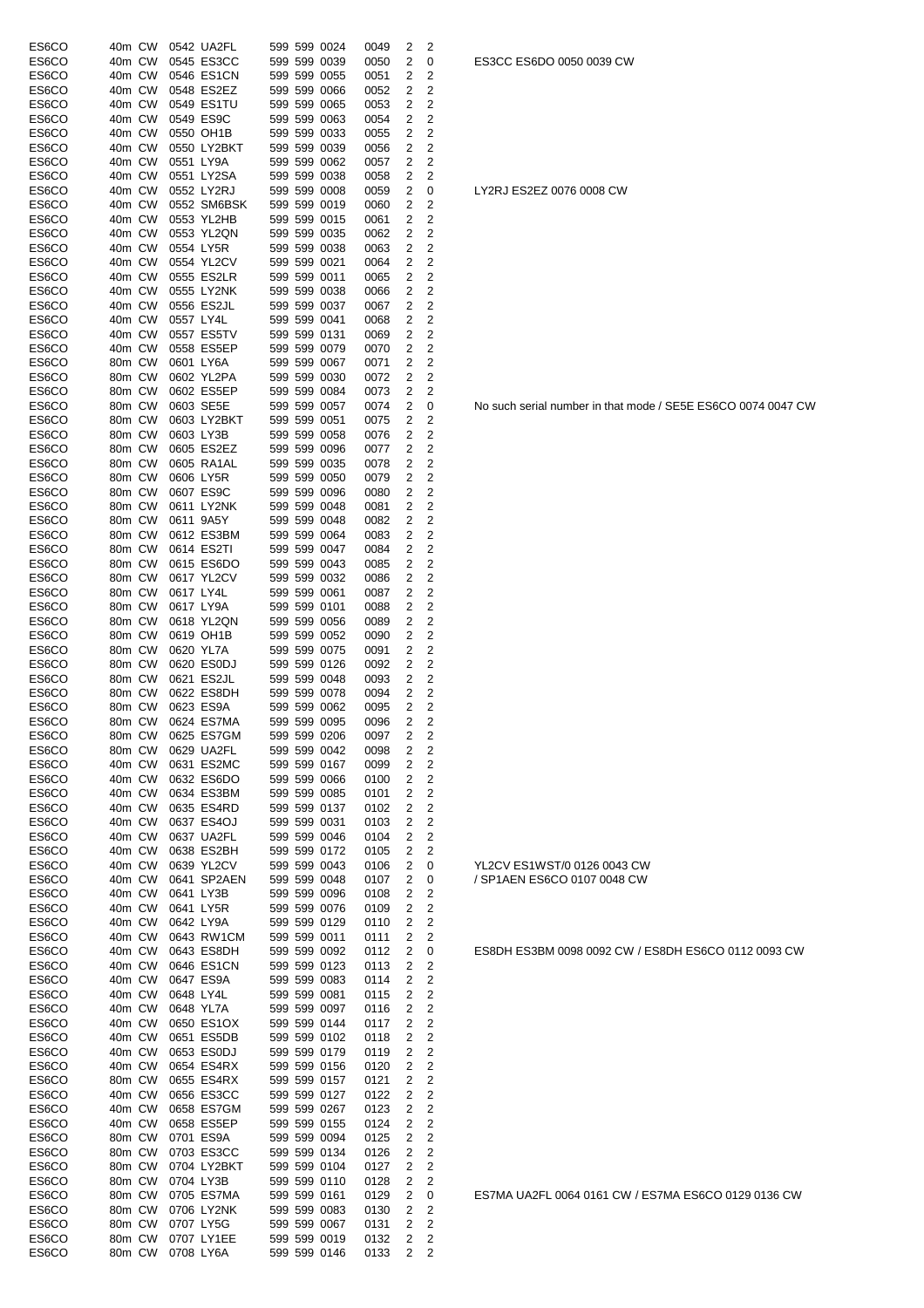| ES6CO | 80m CW |           | 0709 ES6DO    |              | 599 599 0092 | 0134 | 2              | 2                |
|-------|--------|-----------|---------------|--------------|--------------|------|----------------|------------------|
|       |        |           |               |              |              |      |                |                  |
| ES6CO | 80m CW |           | 0710 ES4RD    |              | 599 599 0183 | 0135 | 2              | 2                |
| ES6CO | 80m CW |           | 0714 UA2FL    |              | 599 599 0056 | 0136 | 2              | 2                |
| ES6CO | 80m CW |           | 0717 RA1AL    |              | 599 599 0082 | 0137 | 2              | 2                |
| ES6CO | 80m CW |           | 0718 ES2MC    |              | 599 599 0253 | 0138 | 2              | $\overline{c}$   |
| ES6CO | 80m CW |           | 0720 ES5DB    |              | 599 599 0128 | 0139 | 2              | 2                |
| ES6CO | 80m CW | 0721 LY9A |               |              | 599 599 0170 | 0140 | 2              | 2                |
| ES6CO | 80m CW | 0721 LY4L |               |              | 599 599 0101 | 0141 | 2              | 0                |
|       |        |           |               |              |              |      |                |                  |
| ES6CO | 80m CW |           | 0722 YL2QN    |              | 599 599 0103 | 0142 | 2              | 2                |
| ES6CO | 80m CW |           | 0723 ES2JL    |              | 599 599 0089 | 0143 | 2              | 0                |
| ES6CO | 80m CW |           | 0723 YL2CV    |              | 599 599 0059 | 0144 | 2              | 2                |
| ES6CO | 80m CW |           | 0724 YL2PA    |              | 599 599 0091 | 0145 | 2              | 2                |
| ES6CO | 80m CW | 0724 LY5T |               |              | 599 599 0039 | 0146 | 2              | 2                |
| ES6CO | 80m CW |           | 0725 SE4E     |              | 599 599 0096 | 0147 | 2              | 2                |
| ES6CO | 80m CW |           | 0727 ES0DJ    |              | 599 599 0245 | 0148 | 2              | 0                |
| ES6CO | 40m CW |           |               |              |              |      |                |                  |
|       |        |           | 0730 ES3BM    |              | 599 599 0134 | 0149 | 2              | 2                |
| ES6CO | 40m CW |           | 0732 ES2EZ    |              | 599 599 0240 | 0150 | 2              | 2                |
| ES6CO | 40m CW |           | 0736 LY2DX    |              | 599 599 0015 | 0151 | 2              | 2                |
| ES6CO | 40m CW |           | 0736 EW8OF    |              | 599 599 0053 | 0152 | 2              | 2                |
| ES6CO | 40m CW |           | 0737 SP1AEN   |              | 599 599 0066 | 0153 | 2              | 2                |
| ES6CO | 40m CW |           | 0737 OH1B     |              | 599 599 0097 | 0154 | 2              | 2                |
| ES6CO | 40m CW |           | 0738 YL2QN    |              | 599 599 0118 | 0155 | 2              | 2                |
| ES6CO | 40m CW |           | 0739 LY9A     |              | 599 599 0191 | 0156 | $\overline{2}$ | 2                |
|       |        |           |               |              |              |      |                |                  |
| ES6CO | 40m CW | 0739 LY3B |               |              | 599 599 0145 | 0157 | 2              | 2                |
| ES6CO | 40m CW | 0739 LY6A |               |              | 599 599 0172 | 0158 | 2              | 2                |
| ES6CO | 40m CW |           | 0740 LY5R     |              | 599 599 0123 | 0159 | 2              | 2                |
| ES6CO | 40m CW |           | 0740 ES8DH    |              | 599 599 0146 | 0160 | 2              | 2                |
| ES6CO | 40m CW |           | 0741 RA1AL    |              | 599 599 0099 | 0161 | 2              | 2                |
| ES6CO | 40m CW |           | 0741 LY3DX    |              | 599 599 0111 | 0162 | 2              | 0                |
| ES6CO | 40m CW |           | 0744 ES1TU    |              | 599 599 0229 | 0163 | 2              | 2                |
|       | 40m CW |           | 0745 ES4RX    |              |              |      | 2              | 2                |
| ES6CO |        |           |               |              | 599 599 0215 | 0164 |                |                  |
| ES6CO | 40m CW |           | 0746 ES4RD    |              | 599 599 0217 | 0165 | 2              | 2                |
| ES6CO | 40m CW |           | 0746 ES3CC    |              | 599 599 0185 | 0166 | 2              | 2                |
| ES6CO | 40m CW |           | 0747 ES7GM    |              | 599 599 0370 | 0167 | 2              | 2                |
| ES6CO | 40m CW |           | 0748 ES7MA    |              | 599 599 0181 | 0168 | 2              | 2                |
| ES6CO | 40m CW |           | 0749 ES1CN    |              | 599 599 0182 | 0169 | 2              | 2                |
| ES6CO | 40m CW |           | 0750 ES9A     |              | 599 599 0124 | 0170 | 2              | 2                |
|       |        |           |               |              |              |      |                | 2                |
| ES6CO | 40m CW |           | 0752 UA2FL    |              | 599 599 0074 | 0171 | 2              |                  |
| ES6CO | 40m CW |           | 0753 ES9C     |              | 599 599 0240 | 0172 | 2              | 2                |
| ES6CO | 40m CW |           | 0756 ES5EP    |              | 599 599 0230 | 0173 | 2              | 2                |
| ES6CO | 40m CW |           | 0756 ES2MC    |              | 599 599 0310 | 0174 | 2              | 2                |
| ES6CO | 40m CW |           | 0757 ES5TV    |              | 599 599 0382 | 0175 | 2              | $\overline{c}$   |
| ES6CO | 40m CW |           | 0801 ES5TV    |              | 599 599 0389 | 0176 | 2              | 2                |
| ES6CO | 80m CW |           | 0803 ES1WST/0 |              | 599 599 0208 | 0177 | 2              | 2                |
|       |        |           |               |              |              |      |                |                  |
| ES6CO | 80m CW |           | 0804 ES2EZ    |              | 599 599 0291 | 0178 | 2              | 2                |
| ES6CO | 80m CW |           | 0805 ES4RX    |              | 599 599 0228 | 0179 | 2              | 2                |
| ES6CO | 80m CW |           | 0805 ES3CC    |              | 599 599 0201 | 0180 | $\overline{2}$ | 0                |
| ES6CO | 80m CW |           | 0806 ES9A     |              | 599 599 0140 | 0181 | 2              | $\overline{2}$   |
| ES6CO | 80m CW |           | 0807 UA2FL    |              | 599 599 0078 | 0182 | 2              | $\boldsymbol{2}$ |
| ES6CO | 80m CW |           | 0808 ES7MA    |              | 599 599 0203 | 0183 | 2              | 2                |
| ES6CO | 80m CW |           | 0810 LY2NK    |              | 599 599 0126 | 0184 | 2              | 2                |
| ES6CO | 80m CW |           | 0810 LY6A     |              | 599 599 0202 | 0185 | 2              | 2                |
|       | 80m CW |           |               |              |              | 0186 |                |                  |
| ES6CO |        |           | 0811 ES2NF    |              | 599 599 0163 |      | 2              | 2                |
| ES6CO | 80m CW |           | 0812 LY2DX    |              | 599 599 0034 | 0187 | 2              | $\overline{c}$   |
| ES6CO | 80m CW |           | 0812 LY9A     |              | 599 599 0229 | 0188 | 2              | 2                |
| ES6CO | 80m CW |           | 0812 LY2BKT   |              | 599 599 0163 | 0189 | 2              | 2                |
| ES6CO | 80m CW |           | 0813 YL2PA    |              | 599 599 0121 | 0190 | 2              | 2                |
| ES6CO | 80m CW |           | 0813 LY5R     |              | 599 599 0146 | 0191 | 2              | 2                |
| ES6CO | 80m CW |           | 0814 RA1AL    |              | 599 599 0122 | 0192 | 2              | $\overline{c}$   |
| ES6CO | 80m CW |           | 0814 ES1CN    |              | 599 599 0201 | 0193 | 2              | $\overline{c}$   |
|       |        |           |               |              |              | 0194 | 2              | $\overline{c}$   |
| ES6CO | 80m CW |           | 0815 OH5NE    |              | 599 599 0049 |      |                |                  |
| ES6CO | 80m CW |           | 0815 LY3B     |              | 599 599 0172 | 0195 | 2              | 2                |
| ES6CO | 80m CW |           | 0816 ES5TV    |              | 599 599 0423 | 0196 | 2              | 2                |
| ES6CO | 80m CW |           | 0817 ES6DO    |              | 599 599 0151 | 0197 | 2              | 2                |
| ES6CO | 80m CW |           | 0818 ES8DH    |              | 599 599 0187 | 0198 | 2              | $\overline{c}$   |
| ES6CO | 80m CW |           | 0819 SE5E     |              | 599 599 0140 | 0199 | 2              | 2                |
| ES6CO | 80m CW |           | 0821 ES5EP    |              | 599 599 0257 | 0200 | 2              | $\overline{c}$   |
| ES6CO | 40m CW |           | 0824 ES3CC    |              | 599 599 0217 | 0201 | 2              | 0                |
| ES6CO | 40m CW |           | 0825 SE5E     |              | 599 599 0144 | 0202 | 2              | 2                |
| ES6CO | 40m CW | 0826 LY4L |               |              |              | 0203 |                | $\overline{c}$   |
|       |        |           |               |              | 599 599 0149 |      | 2              |                  |
| ES6CO | 40m CW |           | 0827 ES9A     |              | 599 599 0155 | 0204 | 2              | $\overline{c}$   |
| ES6CO | 40m CW |           | 0828 ES5QA    |              | 599 599 0223 | 0205 | 2              | $\overline{c}$   |
| ES6CO | 40m CW |           | 0829 ES5EP    |              | 599 599 0267 | 0206 | 2              | 2                |
| ES6CO | 40m CW |           | 0831 LY3B     |              | 599 599 0186 | 0207 | 2              | 2                |
| ES6CO | 40m CW |           | 0831 LY2QN    |              | 599 599 0157 | 0208 | 2              | 0                |
| ES6CO | 40m CW |           | 0832 DJ6TK    |              | 599 599 0011 | 0209 | 2              | 2                |
| ES6CO | 40m CW |           | 0832 SP1AEN   |              | 599 599 0087 | 0210 | 2              | 2                |
|       |        |           | 0833 YL2CV    |              |              |      | 2              | $\overline{c}$   |
| ES6CO | 40m CW |           |               |              | 599 599 0084 | 0211 |                |                  |
| ES6CO | 40m CW |           | 0834 SE4E     |              | 599 599 0144 | 0212 | 2              | 2                |
| ES6CO | 40m CW |           | 0834 ES2NF    |              | 599 599 0179 | 0213 | 2              | 2                |
| ES6CO |        |           |               |              |              |      |                | 2                |
|       | 40m CW |           | 0835 LY2BKT   | 599 599 0181 |              | 0214 | 2              |                  |
| ES6CO | 40m CW |           | 0835 LY5R     |              | 599 599 0162 | 0215 | 2              | 2                |
| ES6CO | 40m CW |           | 0835 LY5G     |              | 599 599 0102 | 0216 | 2              | $\overline{c}$   |
| ES6CO | 40m CW |           | 0836 LY6A     |              | 599 599 0231 | 0217 | $\overline{2}$ | $\overline{2}$   |

LY4L ES3RY 0045 0101 CW / LY4L ES6CO 0141 0102 CW

ES2JL ES6CO 0173 0089 CW

ES0DJ LY2BKT 0128 0245 CW / ES0DJ ES6CO 0148 0244 CW

/ LY3NX ES6CO 0162 0111 CW

ES3CC ES6DO 0180 0201 CW

In Log: 40m; In the other station's log: 80m

/ YL2QN ES6CO 0208 0157 CW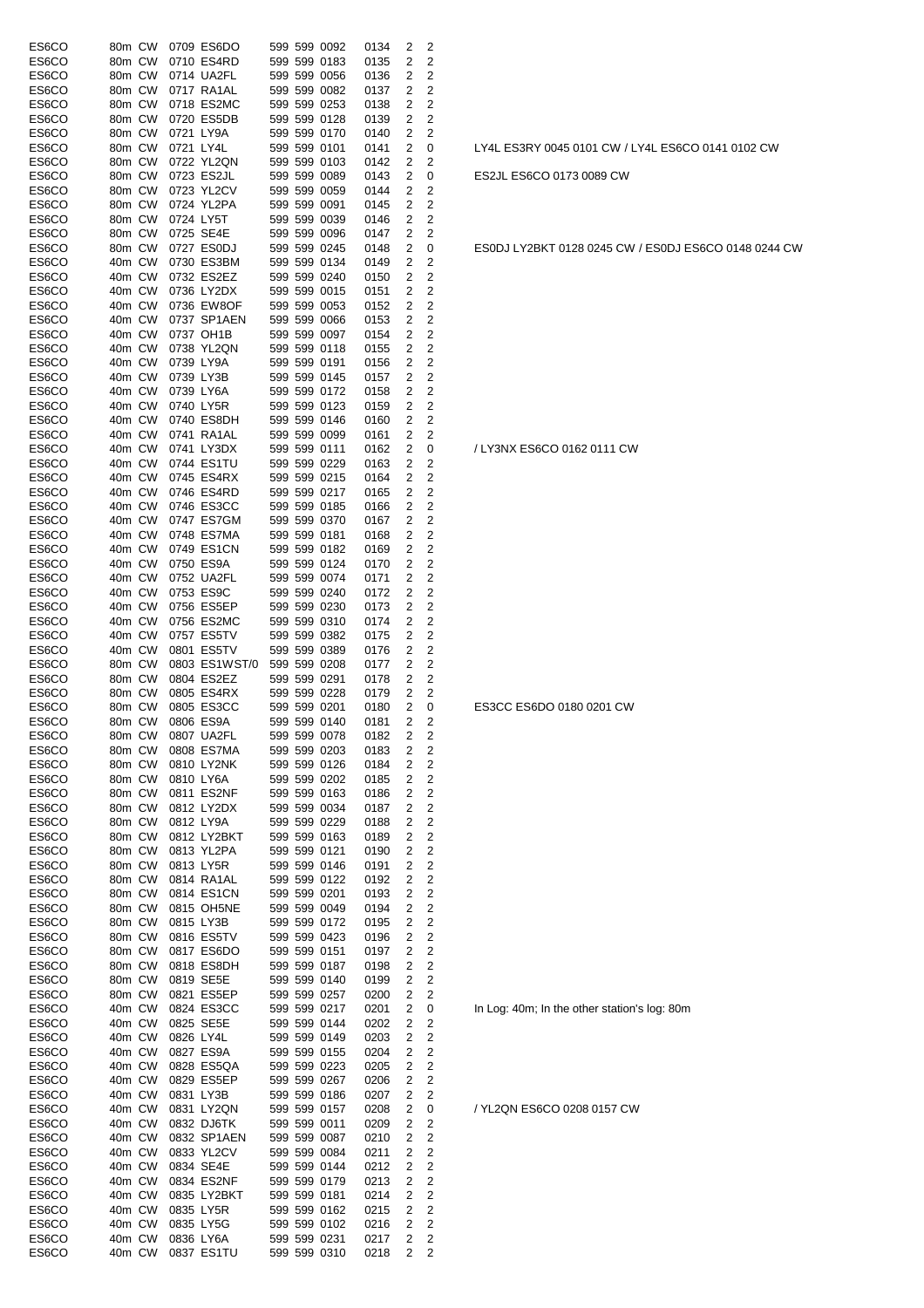| ES6CO          | 40m CW           |           | 0837 RA1AL                  |  | 599 599 0137                 | 0219         | 2              | 2                            |                |
|----------------|------------------|-----------|-----------------------------|--|------------------------------|--------------|----------------|------------------------------|----------------|
| ES6CO          | 40m CW           |           | 0839 UA2FL                  |  | 599 599 0085                 | 0220         | 2              | 2                            |                |
| ES6CO          | 40m CW           |           | 0839 ES2EZ                  |  | 599 599 0347                 | 0221         | 2              | 2                            |                |
| ES6CO          | 40m CW           |           | 0841 ES7MA                  |  | 599 599 0236                 | 0222         | 2              | 2                            |                |
| ES6CO          | 40m CW           |           | 0843 ES2MC<br>0844 ES4RX    |  | 599 599 0397<br>599 599 0272 | 0223         | 2              | 2<br>2                       |                |
| ES6CO<br>ES6CO | 40m CW<br>40m CW |           | 0845 ES5DB                  |  | 599 599 0186                 | 0224<br>0225 | 2<br>2         | 2                            |                |
| ES6CO          | 40m CW           | 0846 YL7A |                             |  | 599 599 0203                 | 0226         | 2              | 2                            |                |
| ES6CO          | 40m CW           |           | 0848 ES2BH                  |  | 599 599 0375                 | 0227         | 2              | 2                            |                |
| ES6CO          | 40m CW           |           | 0849 ES7GM                  |  | 599 599 0507                 | 0228         | 2              | 2                            |                |
| ES6CO          | 40m CW           |           | 0850 ES1OX                  |  | 599 599 0259                 | 0229         | 2              | 2                            |                |
| ES6CO          | 40m CW           |           | 0850 ES0DJ                  |  | 599 599 0362                 | 0230         | 2              | 2                            |                |
| ES6CO          | 40m CW           |           | 0853 EW8OF                  |  | 599 599 0088                 | 0231         | 2              | 0                            |                |
| ES6CO          | 40m CW           |           | 0853 DL5AXX                 |  | 599 599 0032                 | 0232         | 2              | 2                            |                |
| ES6CO          | 40m CW           | 0854 LY2F |                             |  | 599 599 0024                 | 0233         | 2              | 2                            |                |
| ES6CO          | 40m CW           |           | 0858 ES4RD                  |  | 599 599 0292                 | 0234         | 2              | 2                            |                |
| ES6DO          | 80m CW<br>80m CW |           | 0518 ES1WST/0<br>0519 ES1OX |  | 599 599 0030<br>599 599 0030 | 0001         | 2<br>2         | 2<br>2                       |                |
| ES6DO<br>ES6DO | 80m CW           |           | 0520 UA2FL                  |  | 599 599 0013                 | 0002<br>0003 | 2              | 2                            |                |
| ES6DO          | 80m CW           |           | 0520 ES4RD                  |  | 599 599 0034                 | 0004         | 2              | $\overline{2}$               |                |
| ES6DO          | 80m CW           |           | 0521 ES5TV                  |  | 599 599 0053                 | 0005         | 2              | 2                            |                |
| ES6DO          | 80m CW           |           | 0522 ES9C                   |  | 599 599 0035                 | 0006         | 2              | 2                            |                |
| ES6DO          | 80m CW           |           | 0522 ES7GM                  |  | 599 599 0052                 | 0007         | 2              | 2                            |                |
| ES6DO          | 80m CW           |           | 0523 ES2MC                  |  | 599 599 0042                 | 0008         | 2              | 2                            |                |
| ES6DO          | 80m CW           |           | 0525 ES1CN                  |  | 599 599 0030                 | 0009         | 2              | 0                            |                |
| ES6DO          | 80m CW           | 0526 LY3B |                             |  | 599 599 0023                 | 0010         | 2              | 2                            |                |
| ES6DO          | 80m CW           |           | 0526 LY2BKT                 |  | 599 599 0021                 | 0011         | 2              | 2                            |                |
| ES6DO          | 80m CW           |           | 0527 YL2PA                  |  | 599 599 0020                 | 0012         | 2              | $\overline{c}$               |                |
| ES6DO          | 80m CW           |           | 0527 OH2PM                  |  | 599 599 0020                 | 0013         | 2              | 2                            |                |
| ES6DO          | 80m CW           |           | 0528 YL2CV                  |  | 599 599 0012                 | 0014         | 2              | 2                            |                |
| ES6DO          | 80m CW           |           | 0529 ES8DH                  |  | 599 599 0027                 | 0015         | 2              | 2                            |                |
| ES6DO          | 80m CW           |           | 0529 ES3BM                  |  | 599 599 0031                 | 0016         | 2              | 2                            |                |
| ES6DO          | 80m CW           |           | 0529 ES7MA                  |  | 599 599 0028                 | 0017         | 2              | 2                            |                |
| ES6DO          | 80m CW           |           | 0530 ES1AO                  |  | 599 599 0004                 | 0018         | 2              | 0                            |                |
| ES6DO          | 80m CW           |           | 0531 LY2SA                  |  | 599 599 0022                 | 0019         | 2              | 2                            |                |
| ES6DO          | 80m CW           |           | 0531 ES3HZ                  |  | 599 599 0010                 | 0020         | 2              | 2                            |                |
| ES6DO          | 80m CW<br>80m CW |           | 0532 YL2QN<br>0532 LY9A     |  | 599 599 0018<br>599 599 0041 | 0021         | 2<br>2         | 2<br>2                       |                |
| ES6DO<br>ES6DO | 80m CW           |           | 0533 LY6A                   |  | 599 599 0037                 | 0022<br>0023 | 2              | 2                            |                |
| ES6DO          | 80m CW           |           | 0604 LY2NK                  |  | 599 599 0042                 | 0024         | 2              | 2                            |                |
| ES6DO          | 80m CW           |           | 0604 YL2PA                  |  | 599 599 0034                 | 0025         | 2              | 2                            |                |
| ES6DO          | 80m CW           | 0605 LY3B |                             |  | 599 599 0060                 | 0026         | 2              | 2                            |                |
| ES6DO          | 80m CW           |           | 0605 ES5DB                  |  | 599 599 0060                 | 0027         | 2              | 2                            |                |
| ES6DO          | 80m CW           |           | 0605 LY2BKT                 |  | 599 599 0054                 | 0028         | 2              | 2                            |                |
| ES6DO          | 80m CW           |           | 0606 SE5E                   |  | 599 599 0052                 | 0029         | 2              | 2                            |                |
| ES6DO          | 80m CW           | 0607 LY5R |                             |  | 599 599 0051                 | 0030         | 2              | 2                            |                |
| ES6DO          | 80m CW           |           | 0607 RA1AL                  |  | 599 599 0038                 | 0031         | 2              | 2                            |                |
| ES6DO          | 80m CW           |           | 0607 SE4E                   |  | 599 599 0051                 | 0032         | 2              | 2                            |                |
| ES6DO          |                  |           | 80m CW 0608 ES3RY           |  | 599 599 0014                 | 0033         | 2              | 2                            |                |
| ES6DO          | 80m CW           | 0608 LY4L |                             |  | 599 599 0052                 | 0034         | 2              | 2                            |                |
| ES6DO          | 80m CW           |           | 0609 LY9A                   |  | 599 599 0089                 | 0035         | 2              | $\overline{c}$               |                |
| ES6DO          | 80m CW           |           | 0609 ES3CC                  |  | 599 599 0068                 | 0036         | 2              | $\overline{c}$               |                |
| ES6DO          | 80m CW           |           | 0610 YL2CV                  |  | 599 599 0028                 | 0037         | 2              | $\overline{c}$               |                |
| ES6DO<br>ES6DO | 80m CW<br>80m CW |           | 0611 YL2QN<br>0611 ES7A     |  | 599 599 0049<br>599 599 0032 | 0038<br>0039 | 2<br>2         | $\overline{c}$<br>2          | $\overline{c}$ |
| ES6DO          | 80m CW           |           | 0613 ES2MC                  |  | 599 599 0137                 | 0040         | 2              | $\overline{c}$               |                |
| ES6DO          | 80m CW           |           | 0615 ES1AO                  |  | 599 599 0032                 | 0041         | 2              | $\mathbf 2$                  |                |
| ES6DO          | 80m CW           | 0615 LY6A |                             |  | 599 599 0086                 | 0042         | $\overline{2}$ | $\overline{\mathbf{c}}$      |                |
| ES6DO          | 80m CW           |           | 0615 ES6CO                  |  | 599 599 0085                 | 0043         | 2              | 2                            |                |
| ES6DO          | 80m CW           |           | 0616 ES8EF                  |  | 599 599 0028                 | 0044         | 2              | $\overline{\mathbf{c}}$      |                |
| ES6DO          | 80m CW           |           | 0620 ES7MA                  |  | 599 599 0091                 | 0045         | 2              | $\overline{\mathbf{c}}$      |                |
| ES6DO          | 80m CW           |           | 0620 YL7A                   |  | 599 599 0076                 | 0046         | 2              | $\overline{\mathbf{c}}$      |                |
| ES6DO          | 80m CW           |           | 0621 ES0DJ                  |  | 599 599 0127                 | 0047         | 2              | $\overline{\mathbf{c}}$      |                |
| ES6DO          | 40m CW           |           | 0623 RW1CM                  |  | 599 599 0003                 | 0048         | 2              | $\overline{\mathbf{c}}$      |                |
| ES6DO          | 40m CW           |           | 0623 LY4L                   |  | 599 599 0068                 | 0049         | 2              | $\overline{\mathbf{c}}$      |                |
| ES6DO          | 40m CW           |           | 0623 LY2NK                  |  | 599 599 0055                 | 0050         | 2              | $\overline{\mathbf{c}}$      |                |
| ES6DO          | 40m CW           |           | 0624 LY3B                   |  | 599 599 0083                 | 0051         | 2              | 2                            |                |
| ES6DO          | 40m CW           |           | 0624 LY5R                   |  | 599 599 0066                 | 0052         | 2              | 2                            |                |
| ES6DO          | 40m CW           |           | 0625 9A2AJ                  |  | 599 599 0029                 | 0053         | 2              | $\overline{\mathbf{c}}$      |                |
| ES6DO          | 40m CW           |           | 0625 LY2BKT                 |  | 599 599 0072                 | 0054         | 2              | $\mathbf 2$                  |                |
| ES6DO          | 40m CW           |           | 0625 YL2CV                  |  | 599 599 0036                 | 0055         | 2              | $\overline{\mathbf{c}}$      |                |
| ES6DO          | 40m CW           |           | 0626 ES3HZ                  |  | 599 599 0016                 | 0056         | 2              | 2<br>$\overline{\mathbf{c}}$ |                |
| ES6DO<br>ES6DO | 40m CW<br>40m CW |           | 0627 9A5Y<br>0627 ES1TU     |  | 599 599 0058<br>599 599 0134 | 0057<br>0058 | 2<br>2         | 2                            |                |
| ES6DO          | 40m CW           |           | 0628 YL2PA                  |  | 599 599 0055                 | 0059         | 2              | $\overline{\mathbf{c}}$      |                |
| ES6DO          | 40m CW           |           | 0628 EW8OF                  |  | 599 599 0029                 | 0060         | 2              | $\overline{\mathbf{c}}$      |                |
| ES6DO          | 40m CW           |           | 0629 G3MPB                  |  | 599 599 0008                 | 0061         | $\overline{c}$ | $\overline{\mathbf{c}}$      | $\overline{c}$ |
| ES6DO          | 40m CW           |           | 0629 S50XX                  |  | 599 599 0025                 | 0062         | 2              | 2                            |                |
| ES6DO          | 40m CW           |           | 0630 YL2QN                  |  | 599 599 0068                 | 0063         | 2              | 2                            |                |
| ES6DO          | 40m CW           |           | 0630 RW3AI                  |  | 599 599 0033                 | 0064         | 2              | 2                            |                |
| ES6DO          | 40m CW           |           | 0631 LY6A                   |  | 599 599 0105                 | 0065         | 2              | $\mathbf 2$                  |                |
| ES6DO          | 40m CW           |           | 0632 ES6CO                  |  | 599 599 0100                 | 0066         | 2              | $\overline{\mathbf{c}}$      |                |
| ES6DO          | 40m CW           |           | 0632 LY5T                   |  | 599 599 0008                 | 0067         | 2              | $\overline{2}$               |                |
| ES6DO          | 40m CW           |           | 0635 OH3GZ                  |  | 599 599 0007                 | 0068         | 2              | 0                            |                |
| ES6DO          | 40m CW           |           | 0636 ES5EP                  |  | 599 599 0121                 | 0069         | 2              | 2                            |                |

No such serial number in that mode / EW8OF ES6CO 0231 0078 CW

ES1CN ED6DO 0009 0030 CW

ES1AO ES6DO 500018 0004 CW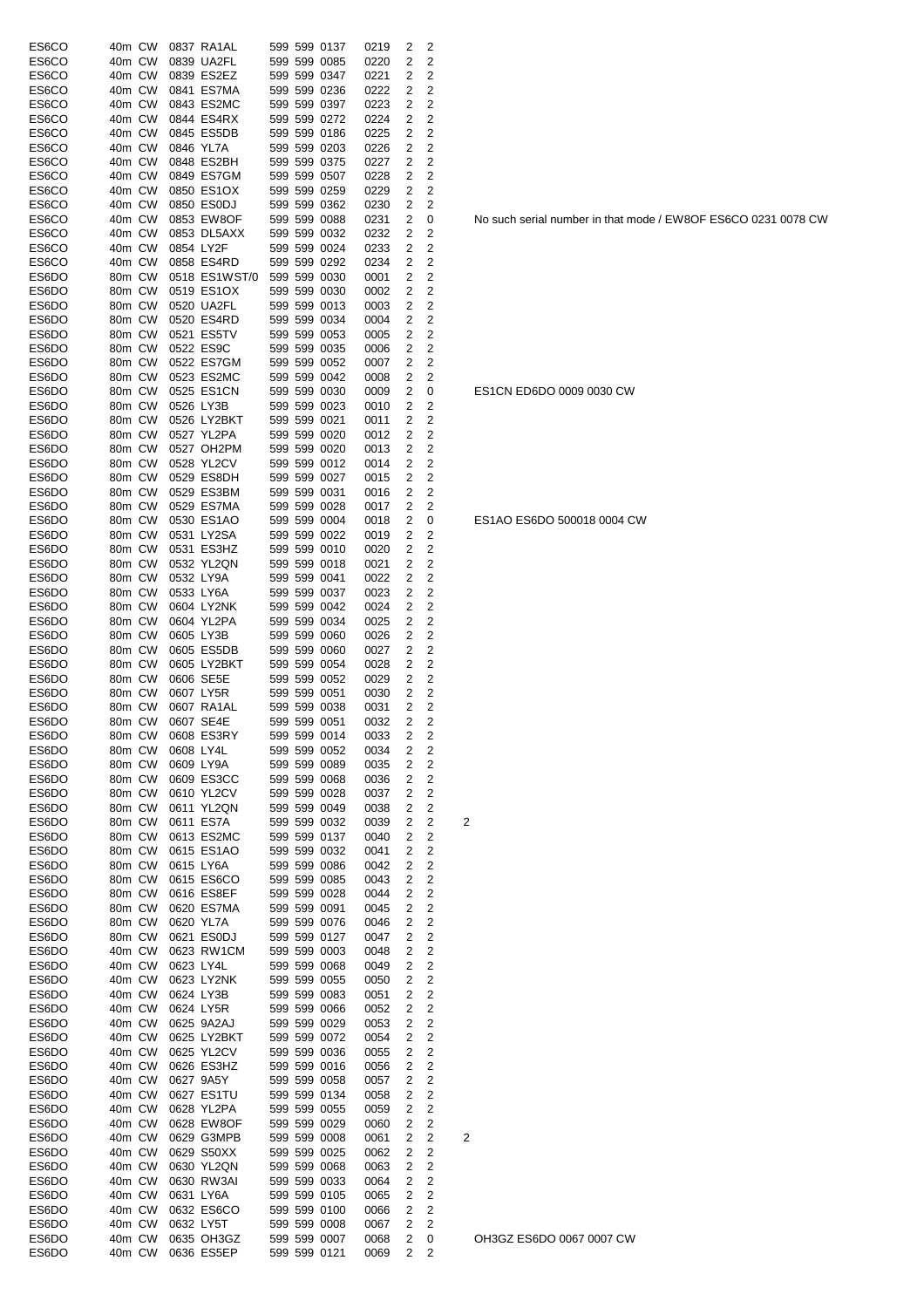| ES6DO | 40m CW |           | 0655 ES2RL    |  | 599 599 0040 | 0070 | 2              | 0                       |   |
|-------|--------|-----------|---------------|--|--------------|------|----------------|-------------------------|---|
| ES6DO | 40m CW |           | 0655 LY9A     |  | 599 599 0140 | 0071 | 2              | 2                       |   |
| ES6DO | 40m CW |           | 0656 ES2NF    |  | 599 599 0107 |      | 2              | 2                       |   |
|       |        |           |               |  |              | 0072 |                |                         |   |
| ES6DO | 40m CW |           | 0656 ES8DH    |  | 599 599 0102 | 0073 | 2              | 2                       |   |
| ES6DO | 40m CW |           | 0657 LY3NX    |  | 599 599 0081 | 0074 | 2              | 2                       |   |
| ES6DO | 40m CW |           | 0658 SE5E     |  | 599 599 0094 | 0075 | 2              | 2                       |   |
| ES6DO | 40m CW |           | 0658 RA1AL    |  | 599 599 0067 | 0076 | 2              | 2                       |   |
| ES6DO | 40m CW |           | 0659 ES9C     |  | 599 599 0167 | 0077 | 2              | 2                       |   |
|       | 40m CW |           |               |  | 599 599 0022 |      | 2              | 2                       |   |
| ES6DO |        |           | 0700 RA3NC    |  |              | 0078 |                |                         |   |
| ES6DO | 40m CW |           | 0700 YL7A     |  | 599 599 0104 | 0079 | 2              | 2                       |   |
| ES6DO | 40m CW |           | 0700 ES3RY    |  | 599 599 0034 | 0080 | 2              | 2                       |   |
| ES6DO | 80m CW |           | 0702 SE5E     |  | 599 599 0095 | 0081 | 2              | 2                       |   |
| ES6DO | 80m CW |           | 0703 LY5G     |  | 599 599 0064 | 0082 | 2              | 2                       |   |
| ES6DO | 80m CW |           | 0703 LY3B     |  | 599 599 0108 | 0083 | 2              | 2                       |   |
|       |        |           |               |  |              |      |                |                         |   |
| ES6DO | 80m CW |           | 0704 RA1AL    |  | 599 599 0071 | 0084 | 2              | 2                       |   |
| ES6DO | 80m CW |           | 0705 LY2BKT   |  | 599 599 0105 | 0085 | 2              | 2                       |   |
| ES6DO | 80m CW |           | 0705 YL2PA    |  | 599 599 0075 | 0086 | 2              | 2                       |   |
| ES6DO | 80m CW |           | 0706 ES1OX    |  | 599 599 0162 | 0087 | 2              | 2                       |   |
| ES6DO | 80m CW |           | 0707 ES2JL    |  | 599 599 0078 | 0088 | 2              | 2                       |   |
| ES6DO | 80m CW |           | 0707 LY6A     |  | 599 599 0145 | 0089 | 2              | 2                       |   |
|       |        |           |               |  |              |      |                |                         |   |
| ES6DO | 80m CW |           | 0708 YL2QN    |  | 599 599 0090 | 0090 | 2              | 2                       |   |
| ES6DO | 80m CW |           | 0708 OH5NE    |  | 599 599 0032 | 0091 | 2              | 2                       |   |
| ES6DO | 80m CW |           | 0709 ES6CO    |  | 599 599 0134 | 0092 | 2              | 2                       |   |
| ES6DO | 80m CW |           | 0709 ES7MA    |  | 599 599 0140 | 0093 | 2              | 2                       |   |
| ES6DO | 80m CW |           | 0710 LY2NK    |  | 599 599 0086 | 0094 | 2              | $\overline{2}$          |   |
|       | 80m CW |           | 0710 ES2MC    |  |              |      | 2              | $\overline{2}$          |   |
| ES6DO |        |           |               |  | 599 599 0237 | 0095 |                |                         |   |
| ES6DO | 80m CW |           | 0711 ES5EP    |  | 599 599 0175 | 0096 | 2              | 2                       |   |
| ES6DO | 80m CW |           | 0713 ES7A     |  | 599 599 0052 | 0097 | 2              | 2                       | 2 |
| ES6DO | 80m CW |           | 0714 ES1TU    |  | 599 599 0194 | 0098 | 2              | 2                       |   |
| ES6DO | 40m CW |           | 0717 SM6BSK   |  | 599 599 0056 | 0099 | 2              | 2                       |   |
| ES6DO | 40m CW |           | 0717 LY6A     |  | 599 599 0155 | 0100 | 2              | 2                       |   |
|       |        |           |               |  |              |      |                |                         |   |
| ES6DO | 40m CW |           | 0717 LY3B     |  | 599 599 0127 | 0101 | 2              | 2                       |   |
| ES6DO | 40m CW |           | 0717 YL2PA    |  | 599 599 0085 | 0102 | 2              | 2                       |   |
| ES6DO | 40m CW | 0718 LY5T |               |  | 599 599 0037 | 0103 | 2              | 2                       |   |
| ES6DO | 40m CW |           | 0718 DL5AXX   |  | 599 599 0004 | 0104 | 2              | 2                       |   |
| ES6DO | 40m CW |           | 0719 ES2DW    |  | 599 599 0086 | 0105 | 2              | 2                       |   |
|       |        |           |               |  |              |      |                |                         |   |
| ES6DO | 40m CW |           | 0719 EW8OF    |  | 599 599 0048 | 0106 | 2              | 2                       |   |
| ES6DO | 40m CW |           | 0720 UX7UN    |  | 599 599 0011 | 0107 | 2              | 2                       |   |
| ES6DO | 40m CW |           | 0721 ES2RL    |  | 599 599 0045 | 0108 | 2              | 2                       |   |
| ES6DO | 40m CW |           | 0721 SP1AEN   |  | 599 599 0061 | 0109 | 2              | 2                       |   |
| ES6DO | 40m CW |           | 0722 RW3AI    |  | 599 599 0046 | 0110 | 2              | 2                       |   |
|       | 40m CW |           | 0722 LY2BKT   |  | 599 599 0122 |      | 2              | 2                       |   |
| ES6DO |        |           |               |  |              | 0111 |                |                         |   |
| ES6DO | 40m CW |           | 0723 LY2DX    |  | 599 599 0007 | 0112 | 2              | 2                       |   |
| ES6DO | 40m CW |           | 0724 LY5R     |  | 599 599 0109 | 0113 | 2              | 2                       |   |
| ES6DO | 40m CW |           | 0726 YL2QN    |  | 599 599 0108 | 0114 | 2              | 2                       |   |
| ES6DO | 40m CW |           | 0726 9A5Y     |  | 599 599 0091 | 0115 | 2              | 2                       |   |
| ES6DO | 40m CW |           | 0727 SE4E     |  | 599 599 0097 | 0116 | 2              | 2                       |   |
|       | 40m CW |           |               |  | 599 599 0325 |      | $\overline{2}$ |                         |   |
| ES6DO |        |           | 0729 ES5TV    |  |              | 0117 |                | 2                       |   |
| ES6DO | 40m CW |           | 0730 ES1WST/0 |  | 599 599 0186 | 0118 | 2              | 2                       |   |
| ES6DO | 40m CW |           | 0731 ES5EP    |  | 599 599 0205 | 0119 | 2              | 2                       |   |
| ES6DO | 40m CW |           | 0732 ES4RD    |  | 599 599 0205 | 0120 | 2              | 2                       |   |
| ES6DO | 40m CW |           | 0733 LY2NK    |  | 599 599 0100 | 0121 | 2              | 2                       |   |
|       |        |           |               |  |              |      |                | 2                       |   |
| ES6DO | 40m CW |           | 0734 SE5E     |  | 599 599 0116 | 0122 | 2              |                         |   |
| ES6DO | 40m CW |           | 0735 OH5NE    |  | 599 599 0042 | 0123 | 2              | 2                       |   |
| ES6DO | 40m CW |           | 0735 SM5ALJ   |  | 599 599 0020 | 0124 | 2              | 2                       |   |
| ES6DO | 40m CW |           | 0736 S50XX    |  | 599 599 0047 | 0125 | 2              | 2                       |   |
| ES6DO | 40m CW |           | 0737 OH1B     |  | 599 599 0096 | 0126 | 2              | 2                       |   |
| ES6DO | 40m CW |           | 0737 LY9A     |  | 599 599 0188 | 0127 | 2              | 2                       |   |
|       |        |           |               |  |              |      |                |                         |   |
| ES6DO | 40m CW |           | 0738 ES2MC    |  | 599 599 0284 | 0128 | 2              | 2                       |   |
| ES6DO | 40m CW |           | 0739 RA1AL    |  | 599 599 0097 | 0129 | 2              | 2                       |   |
| ES6DO | 40m CW |           | 0740 LY3NX    |  | 599 599 0110 | 0130 | 2              | 2                       |   |
| ES6DO | 80m CW |           | 0804 ES2RL    |  | 599 599 0054 | 0131 | 2              | $\overline{2}$          |   |
| ES6DO | 80m CW |           | 0804 RA1AL    |  | 599 599 0116 | 0132 | 2              | $\overline{2}$          |   |
| ES6DO | 80m CW |           | 0805 LY2NK    |  | 599 599 0124 | 0133 | 2              | 2                       |   |
|       | 80m CW |           | 0805 LY3B     |  | 599 599 0160 |      | 2              | 2                       |   |
| ES6DO |        |           |               |  |              | 0134 |                |                         |   |
| ES6DO | 80m CW |           | 0807 ES2JL    |  | 599 599 0114 | 0135 | 2              | $\overline{2}$          |   |
| ES6DO | 80m CW |           | 0807 YL2PA    |  | 599 599 0117 | 0136 | 2              | 2                       |   |
| ES6DO | 80m CW |           | 0807 LY2BKT   |  | 599 599 0160 | 0137 | 2              | 2                       |   |
| ES6DO | 80m CW |           | 0808 LY2DX    |  | 599 599 0032 | 0138 | 2              | 2                       |   |
| ES6DO | 80m CW |           | 0809 ES1TU    |  | 599 599 0271 | 0139 | 2              | 2                       |   |
|       |        |           | 0810 ES2NF    |  |              |      |                |                         |   |
| ES6DO |        |           |               |  | 599 599 0162 | 0140 | 2              | 2                       |   |
| ES6DO | 80m CW |           |               |  |              |      |                |                         |   |
|       | 80m CW |           | 0811 OH1B     |  | 599 599 0114 | 0141 | 2              | 2                       |   |
| ES6DO | 80m CW |           | 0811 LY9A     |  | 599 599 0228 | 0142 | 2              | 2                       |   |
| ES6DO | 80m CW |           | 0812 LY5R     |  | 599 599 0145 | 0143 | 2              | 2                       |   |
|       |        |           |               |  |              |      |                |                         |   |
| ES6DO | 80m CW |           | 0813 SE4E     |  | 599 599 0129 | 0144 | 2              | 2                       |   |
| ES6DO | 80m CW |           | 0813 LY6A     |  | 599 599 0207 | 0145 | 2              | 2                       |   |
| ES6DO | 80m CW |           | 0814 YL2QN    |  | 599 599 0140 | 0146 | 2              | 2                       |   |
| ES6DO | 80m CW |           | 0815 ES1CN    |  | 599 599 0202 | 0147 | 2              | 2                       |   |
|       | 80m CW |           | 0815 ES0DJ    |  | 599 599 0309 |      | 2              |                         |   |
| ES6DO |        |           |               |  |              | 0148 |                | $\overline{2}$          |   |
| ES6DO | 80m CW |           | 0816 ES7MA    |  | 599 599 0207 | 0149 | 2              | 2                       |   |
| ES6DO | 80m CW | 0817 LY4L |               |  | 599 599 0144 | 0150 | 2              | 2                       |   |
| ES6DO | 80m CW |           | 0817 ES6CO    |  | 599 599 0197 | 0151 | 2              | 2                       |   |
| ES6DO | 80m CW |           | 0820 ES9C     |  | 599 599 0280 | 0152 | 2              | 2                       |   |
| ES6DO | 80m CW |           | 0821 ES2MC    |  | 599 599 0348 | 0153 | 2              | $\overline{\mathbf{c}}$ |   |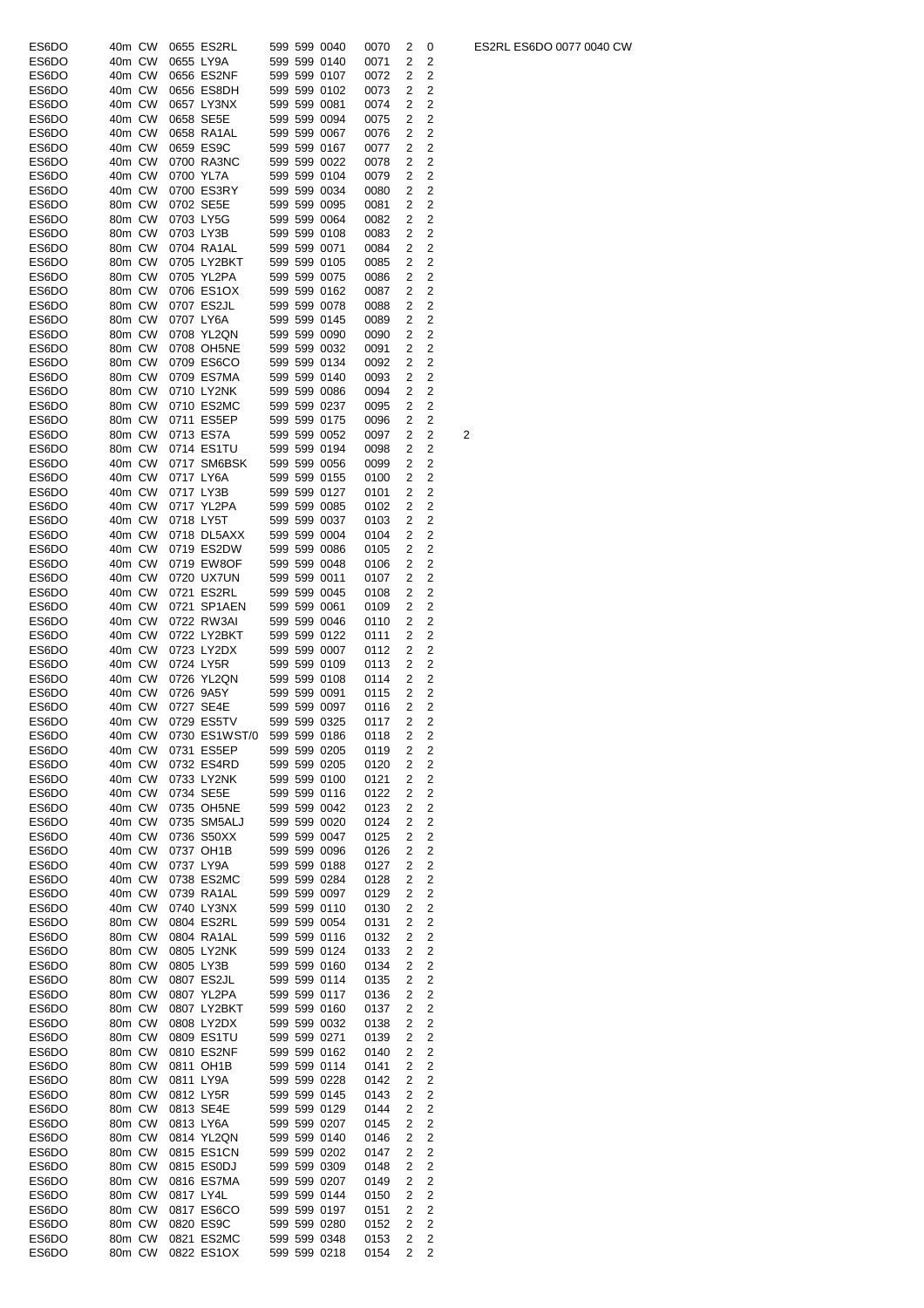| ES6DO | 80m CW |         |                   | 0823 SE5E            |    |    | 599 599 0143 | 0155 | 2            | 2           |   |
|-------|--------|---------|-------------------|----------------------|----|----|--------------|------|--------------|-------------|---|
| ES6DO | 80m CW |         |                   | 0824 ES8DH           |    |    | 599 599 0194 | 0156 | 2            | 2           |   |
| ES6DO | 80m CW |         |                   | 0824 LY3NX           |    |    | 599 599 0142 | 0157 | 2            | 0           |   |
| ES6DO | 80m CW |         |                   | 0824 ES5TV           |    |    | 599 599 0445 | 0158 | 2            | 2           |   |
| ES6DO | 80m CW |         |                   | 0825 ES5EP           |    |    | 599 599 0260 | 0159 | 2            | 2           |   |
| ES6DO | 80m CW |         |                   | 0826 ES5DB           |    |    | 599 599 0166 | 0160 | 2            | 2           |   |
| ES6DO | 40m CW |         |                   | 0831 LY3B            |    |    | 599 599 0187 | 0161 | 2            | 2           |   |
| ES6DO | 40m CW |         |                   | 0832 LY6A            |    |    | 599 599 0225 | 0162 | 2            | 2           |   |
| ES6DO | 40m CW |         |                   | 0832 YL2QN           |    |    | 599 599 0158 | 0163 | 2            | 2           |   |
| ES6DO | 40m CW |         |                   | 0832 YL2HB           |    |    | 599 599 0064 | 0164 | 2            | 0           |   |
| ES6DO | 40m CW |         |                   | 0833 SE4E            |    |    | 599 599 0143 | 0165 | 2            | 2           |   |
| ES6DO | 40m CW |         |                   | 0833 SP1AEN          |    |    | 599 599 0088 | 0166 | 2            | 2           |   |
| ES6DO | 40m CW |         |                   | 0834 YL2CV           |    |    | 599 599 0085 | 0167 | 2            | 2           |   |
| ES6DO | 40m CW |         |                   | 0835 LY5R            |    |    | 599 599 0161 | 0168 | 2            | 2           |   |
| ES6DO | 40m CW |         |                   | 0835 LY5G            |    |    | 599 599 0101 | 0169 | 2            | 2           |   |
| ES6DO | 40m CW |         |                   | 0835 LY2BKT          |    |    | 599 599 0182 | 0170 | 2            | 2           |   |
| ES6DO | 40m CW |         |                   | 0836 ES5EP           |    |    | 599 599 0274 | 0171 | 2            | 2           |   |
| ES6DO | 40m CW |         |                   | 0836 LY4L            |    |    | 599 599 0158 | 0172 | 2            | 2           |   |
| ES6DO | 40m CW |         |                   | 0836 ES2NF           |    |    | 599 599 0180 | 0173 | 2            | 2           |   |
| ES6DO | 40m CW |         |                   | 0837 YL2PA           |    |    | 599 599 0142 | 0174 | 2            | 2           |   |
| ES6DO | 40m CW |         |                   | 0837 ES1OX           |    |    | 599 599 0238 | 0175 | 2            | 2           |   |
| ES6DO | 40m CW |         |                   | 0838 LY9A            |    |    | 599 599 0256 | 0176 | 2            | 2           |   |
| ES6DO | 40m CW |         |                   | 0838 RW3AI           |    |    | 599 599 0074 | 0177 | 2            | 2           |   |
| ES6DO | 40m CW |         |                   | 0839 ES5TV           |    |    | 599 599 0467 | 0178 | 2            | 2           |   |
| ES6DO | 40m CW |         |                   | 0840 LY2F            |    |    | 599 599 0012 | 0179 | 2            | 2           |   |
| ES6DO | 40m CW |         |                   | 0840 ES2DW           |    |    | 599 599 0135 | 0180 | 2            | 2           |   |
| ES6PA |        |         |                   | 80m SSB 0501 ES9B    | 59 | 59 | 0005         | 0001 | 1            | 1           |   |
| ES6PA |        | 80m SSB |                   | 0502 ES6RMR          | 59 | 59 | 0005         | 0002 | 1            | 1           |   |
| ES6PA |        |         |                   | 80m SSB 0503 ES5GP   | 59 | 59 | 0012         | 0003 | 1            | 1           |   |
| ES6PA |        |         |                   | 80m SSB 0503 ES5YG   | 59 | 59 | 0009         | 0004 | 1            | 1           |   |
| ES6PA |        |         |                   | 80m SSB 0504 ES1TP/2 | 59 | 59 | 0007         | 0005 | 1            | 1           |   |
| ES6PA |        |         |                   | 80m SSB 0506 ES4RAO  | 59 | 59 | 0006         | 0006 | 1            | 1           |   |
| ES6PA |        |         |                   | 80m SSB 0506 ES3GX   | 59 | 59 | 0005         | 0007 | 1            | 1           |   |
| ES6PA |        |         |                   | 80m SSB 0506 ES2NF   | 59 | 59 | 0012         | 0008 | 1            | 1           |   |
| ES6PA |        |         |                   | 80m SSB 0507 RA2FDX  | 59 | 59 | 0003         | 0009 | 1            | 1           | 1 |
| ES6PA |        |         |                   | 80m SSB 0507 ES5QA   | 59 | 59 | 0014         | 0010 | 1            | 1           |   |
| ES6PA |        |         |                   | 80m SSB 0508 ES5MG   | 59 | 59 | 0007         | 0011 | 1            | 1           |   |
| ES6PA |        |         | 80m SSB 0508 LY4Z |                      | 59 | 59 | 0003         | 0012 | 1            | 1           |   |
| ES6PA |        |         |                   | 80m SSB 0509 ES7TH   | 59 | 59 | 0008         | 0013 | 1            | 1           | 1 |
| ES6PA |        |         |                   | 80m SSB 0512 ES2IPA  | 59 | 59 | 0019         | 0014 | 1            | 1           |   |
| ES6PA |        |         |                   | 80m SSB 0515 YL3AJA  | 59 | 59 | 0006         | 0015 | 1            | 1           |   |
| ES6PA |        |         | 80m SSB 0515 LY6A |                      | 59 | 59 | 0021         | 0016 | 1            | 1           |   |
| ES6PA |        |         |                   | 80m SSB 0516 ES6TX   | 59 | 59 | 0024         | 0017 | 1            | 1           |   |
| ES6PA |        |         |                   | 80m SSB 0517 ES8BJP  | 59 | 59 | 0008         | 0018 | 1            | 1           |   |
| ES6PA |        |         |                   | 80m SSB 0518 ES8TJM  | 59 | 59 | 0025         | 0019 | 1            | 1           |   |
| ES6PA |        |         |                   | 80m SSB 0519 LY1SR   | 59 | 59 | 0009         | 0020 | 1            | 1           |   |
| ES6PA |        |         |                   | 80m SSB 0524 ES1LS   | 59 | 59 | 0027         | 0021 | 1            | 1           |   |
| ES6PA |        |         |                   | 80m SSB 0528 ES2BOB  | 59 | 59 | 0023         | 0022 | 1            | 1           |   |
| ES6PA |        |         |                   | 80m SSB 0528 ES7GM   | 59 | 59 | 0065         | 0023 | $\mathbf{1}$ | $\mathbf 1$ |   |
| ES6PA |        |         | 80m SSB 0530 LY9A |                      | 59 | 59 | 0039         | 0024 | 1            | 1           |   |
| ES6PA |        |         |                   | 80m SSB 0530 ES0DJ   | 59 | 59 | 0043         | 0025 | 1            | 1           |   |
| ES6PA |        |         |                   | 40m SSB 0533 YL3AJA  | 59 | 59 | 0022         | 0026 | 1            | 1           |   |
| ES6PA |        |         |                   | 40m SSB 0535 ES8TJM  | 59 | 59 | 0043         | 0027 | 1            | 1           |   |
| ES6PA |        |         | 40m SSB 0536 8S0C |                      | 59 | 59 | 0012         | 0028 | 1            | 1           |   |
| ES6PA |        |         |                   | 40m SSB 0538 R3LC    | 59 | 59 | 0009         | 0029 | 1            | 1           |   |
| ES6PA |        |         |                   | 40m SSB 0539 ES3RFL  | 59 | 59 | 0020         | 0030 | 1            | 1           |   |
| ES6PA |        |         |                   | 40m SSB 0540 ES9B    | 59 | 59 | 0057         | 0031 | 1            | 1           |   |
| ES6PA |        |         |                   | 40m SSB 0542 LY1SR   | 59 | 59 | 0019         | 0032 | 1            | 1           |   |
| ES6PA |        |         |                   | 40m SSB 0544 ES5RIM  | 59 | 59 | 0023         | 0033 | 1            | 1           |   |
| ES6PA |        |         |                   | 40m SSB 0544 ES1TP/2 | 59 | 59 | 0021         | 0034 | 1            | 1           |   |
| ES6PA |        |         |                   | 40m SSB 0545 ES7GM   | 59 | 59 | 0108         | 0035 | 1            | 1           |   |
| ES6PA |        |         |                   | 40m SSB 0545 ES5MG   | 59 | 59 | 0038         | 0036 | 1            | 1           |   |
| ES6PA |        |         |                   | 40m SSB 0547 ES2IPA  | 59 | 59 | 0047         | 0037 | 1            | 1           |   |
| ES6PA |        |         |                   | 40m SSB 0548 ES6TX   | 59 | 59 | 0051         | 0038 | 1            | 1           |   |
| ES6PA |        |         |                   | 40m SSB 0551 ES1LS   | 59 | 59 | 0054         | 0039 | 1            | 1           |   |
| ES6PA |        |         |                   | 40m SSB 0551 LY5G    | 59 | 59 | 0027         | 0040 | 1            | 1           |   |
| ES6PA |        |         |                   | 40m SSB 0552 YL1ZT   | 59 | 59 | 0012         | 0042 | 1            | 1           |   |
| ES6PA |        |         |                   | 40m SSB 0552 ES5EX   | 59 | 59 | 0035         | 0043 | 1            | 1           |   |
| ES6PA |        |         |                   | 40m SSB 0554 ES4RAO  | 59 | 59 | 0045         | 0044 | 1            | 1           |   |
| ES6PA |        |         |                   | 40m SSB 0554 ES5GP   | 59 | 59 | 0076         | 0045 | 1            | 1           |   |
| ES6PA |        |         |                   | 40m SSB 0556 ES2BOB  | 59 | 59 | 0053         | 0046 | 1            | 1           |   |
| ES6PA |        |         |                   | 80m SSB 0559 YL3AD   | 59 | 59 | 0020         | 0047 | 1            | 1           | 1 |
| ES6PA |        |         | 80m SSB 0600 LY4L |                      | 59 | 59 | 0044         | 0048 | 1            | 1           |   |
| ES6PA |        |         |                   | 80m SSB 0600 ES2TI   | 59 | 59 | 0035         | 0049 | 1            | 1           |   |
| ES6PA |        |         | 80m SSB 0601 LY4L |                      | 59 | 59 | 0045         | 0050 | 1            | 0           |   |
| ES6PA |        |         |                   | 80m SSB 0601 ES8EF   | 59 | 59 | 0025         | 0051 | 1            | 1           |   |
| ES6PA |        |         |                   | 80m SSB 0602 ES5EX   | 59 | 59 | 0040         | 0052 | 1            | 1           |   |
| ES6PA |        |         |                   | 80m SSB 0602 RA2FDX  | 59 | 59 | 0027         | 0053 | 1            | 1           | 1 |
| ES6PA |        |         |                   | 80m SSB 0603 ES2ADF  | 59 | 59 | 0026         | 0054 | 1            | 1           |   |
| ES6PA |        |         |                   | 80m SSB 0605 ES5GP   | 59 | 59 | 0097         | 0055 | 1            | 1           |   |
| ES6PA |        |         |                   | 80m SSB 0606 ES9B    | 59 | 59 | 0082         | 0056 | 1            | 1           |   |
| ES6PA |        |         |                   | 80m SSB 0608 ES8BJP  | 59 | 59 | 0047         | 0057 | 1            | 1           |   |
| ES6PA |        |         |                   | 80m SSB 0608 ES6RMR  | 59 | 59 | 0079         | 0058 | 1            | 1           |   |
| ES6PA |        |         | 80m SSB 0610 SE5E |                      | 59 | 59 | 0055         | 0059 | 1            | 1           |   |
| ES6PA |        |         |                   | 80m SSB 0610 ES5RIM  | 59 | 59 | 0042         | 0060 | 1            | 1           |   |

LY3NX ES6DO 0156 0142 CW

YL2HB ES2EZ 0338 0064 CW / YL2HB ES6DO 0164 0063 CW

**Duplicate**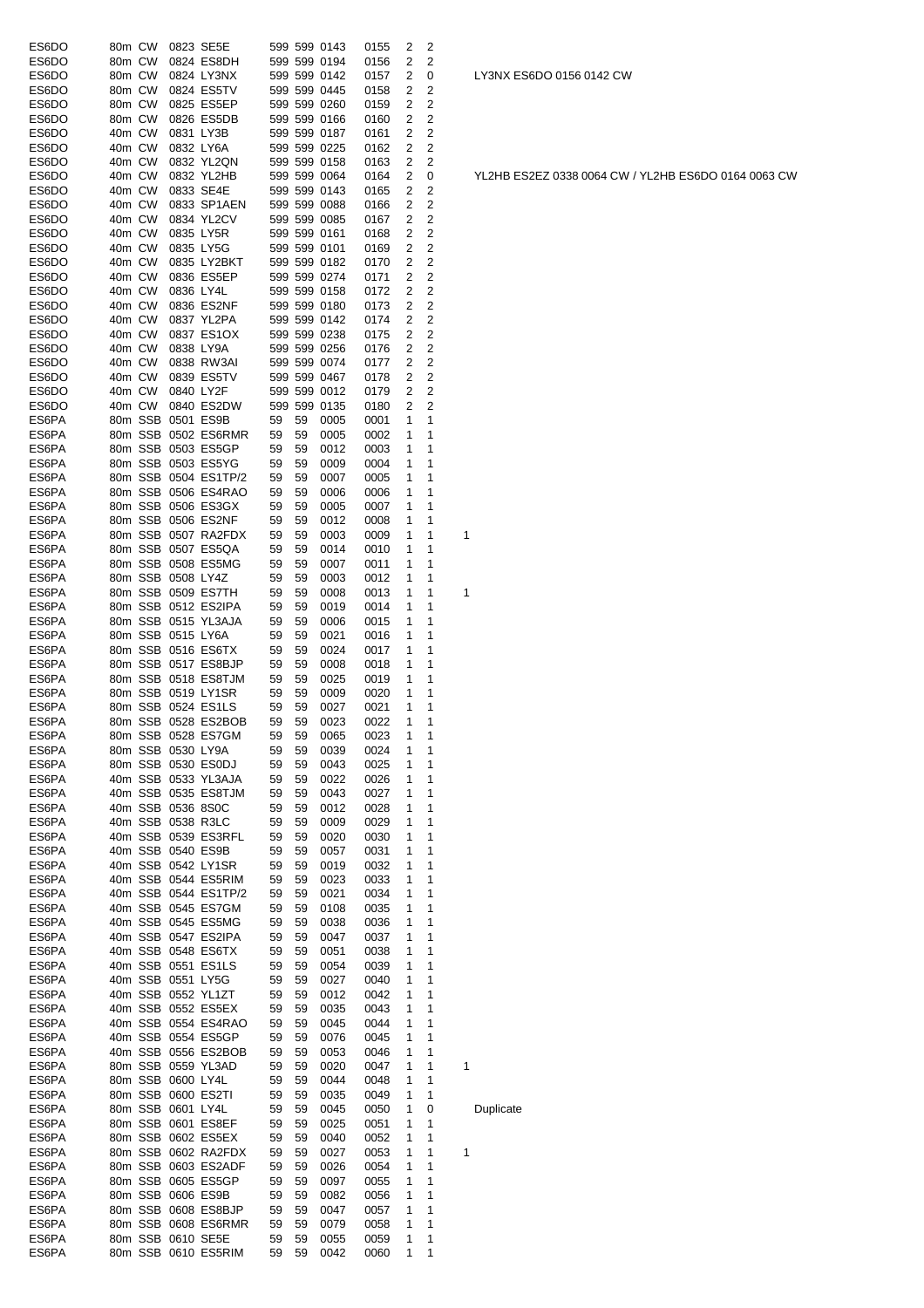| ES6PA          |  |                   | 80m SSB 0611 LY2BKT                     | 59       | 59       | 0058         | 0061         | 1      | 1      |   |
|----------------|--|-------------------|-----------------------------------------|----------|----------|--------------|--------------|--------|--------|---|
| ES6PA          |  | 80m SSB 0611 LY6A |                                         | 59       | 59       | 0081         | 0062         | 1      | 1      |   |
| ES6PA          |  |                   | 80m SSB 0612 ES7TH                      | 59       | 59       | 0051         | 0063         | 1      | 1      | 1 |
| ES6PA          |  |                   | 80m SSB 0612 ES5GI                      | 59       | 59       | 0015         | 0064         | 1      | 1      | 1 |
| ES6PA          |  |                   | 80m SSB 0612 ES2BH                      | 59       | 59       | 0112         | 0065         | 1      | 1      |   |
| ES6PA          |  |                   | 80m SSB 0614 ES3GX                      | 59       | 59       | 0047         | 0066         | 1      | 1      |   |
|                |  |                   |                                         |          |          |              |              |        |        |   |
| ES6PA          |  |                   | 80m SSB 0614 LY3NX                      | 59       | 59       | 0050         | 0067         | 1      | 1      |   |
| ES6PA          |  |                   | 80m SSB 0614 ES2NF                      | 59       | 59       | 0076         | 0068         | 1      | 1      |   |
| ES6PA          |  |                   | 80m SSB 0615 ES0CD                      | 59       | 59       | 0017         | 0069         | 1      | 1      | 1 |
| ES6PA          |  |                   | 80m SSB 0617 ES8TJM                     | 59       | 59       | 0106         | 0070         | 1      | 1      |   |
| ES6PA          |  |                   | 80m SSB 0618 UA1AQA                     | 59       | 59       | 0025         | 0071         | 1      | 1      |   |
| ES6PA          |  |                   | 80m SSB 0619 ES1OV/3                    | 59       | 59       | 0043         | 0072         | 1      | 1      |   |
| ES6PA          |  |                   | 80m SSB 0620 ES4RAO                     | 59       | 59       | 0074         | 0073         | 1      | 1      |   |
| ES6PA          |  |                   | 80m SSB 0621 ES2BOB                     | 59       | 59       | 0070         | 0074         | 1      | 1      |   |
| ES6PA          |  |                   | 40m SSB 0623 LY1SR                      | 59       | 59       | 0042         | 0075         | 1      | 1      |   |
| ES6PA          |  |                   | 40m SSB 0627 ES6TX                      | 59       | 59       | 0086         | 0076         | 1      | 1      |   |
| ES6PA          |  | 40m SSB 0627 8S0C |                                         | 59       | 59       | 0038         | 0077         | 1      | 1      |   |
| ES6PA          |  | 40m SSB 0628 LY4Q |                                         | 59       | 59       | 0005         | 0078         | 1      | 1      |   |
| ES6PA          |  | 40m SSB 0631 R3LC |                                         | 59       | 59       | 0029         | 0079         | 1      | 1      |   |
| ES6PA          |  |                   | 40m SSB 0632 ES5YG                      | 59       | 59       | 0055         | 0080         | 1      | 1      |   |
| ES6PA          |  |                   | 40m SSB 0633 ES1LS                      | 59       | 59       | 0105         | 0081         | 1      | 1      |   |
| ES6PA          |  |                   | 40m SSB 0633 ES1TP/2                    | 59       | 59       | 0049         | 0082         | 1      | 1      |   |
|                |  |                   |                                         |          |          |              |              |        |        |   |
| ES6PA          |  |                   | 40m SSB 0634 ES9C                       | 59       | 59       | 0123         | 0083         | 1      | 1      |   |
| ES6PA          |  | 40m SSB 0635 LY6A |                                         | 59       | 59       | 0112         | 0084         | 1      | 1      |   |
| ES6PA          |  |                   | 40m SSB 0635 OH1B                       | 59       | 59       | 0065         | 0085         | 1      | 1      |   |
| ES6PA          |  |                   | 40m SSB 0636 ES1WST/0                   | 59       | 59       | 0117         | 0086         | 1      | 1      |   |
| ES6PA          |  |                   | 40m SSB 0636 SP5XSD                     | 59       | 59       | 0012         | 0087         | 1      | 1      |   |
| ES6PA          |  |                   | 40m SSB 0637 ES8TJM                     | 59       | 59       | 0130         | 0088         | 1      | 1      |   |
| ES6PA          |  |                   | 40m SSB 0637 YL3AJA                     | 59       | 59       | 0057         | 0089         | 1      | 1      |   |
| ES6PA          |  |                   | 40m SSB 0638 ES4RAO                     | 59       | 59       | 0090         | 0090         | 1      | 1      |   |
| ES6PA          |  |                   | 40m SSB 0638 ES2IPA                     | 59       | 59       | 0099         | 0091         | 1      | 1      |   |
| ES6PA          |  |                   | 40m SSB 0638 ES6RMR                     | 59       | 59       | 0112         | 0092         | 1      | 1      |   |
| ES6PA          |  |                   | 40m SSB 0640 ES5EX                      | 59       | 59       | 0067         | 0093         | 1      | 1      |   |
| ES6PA          |  |                   | 40m SSB 0640 ES7GM                      | 59       | 59       | 0231         | 0094         | 1      | 1      |   |
| ES6PA          |  |                   | 40m SSB 0642 ES1TU                      | 59       | 59       | 0156         | 0095         | 1      | 1      |   |
| ES6PA          |  |                   | 40m SSB 0643 ES5GP                      | 59       | 59       | 0150         | 0096         | 1      | 1      |   |
| ES6PA          |  |                   | 40m SSB 0644 ES9B                       | 59       | 59       | 0137         | 0097         | 1      | 1      |   |
|                |  |                   | 40m SSB 0645 UA1AQA                     |          | 59       |              |              |        |        |   |
| ES6PA          |  |                   |                                         | 59       |          | 0036         | 0098         | 1      | 1      |   |
| ES6PA          |  |                   | 40m SSB 0647 ES2BH                      | 59       | 59       | 0187         | 0099         | 1      | 1      |   |
| ES6PA          |  |                   | 40m SSB 0648 ES2MC                      | 59       | 59       | 0194         | 0100         | 1      | 1      |   |
| ES6PA          |  |                   | 40m SSB 0650 ES5QA                      | 59       | 59       | 0094         | 0101         | 1      | 1      |   |
| ES6PA          |  |                   | 80m SSB 0655 ES1LS                      | 59       | 59       | 0130         | 0102         | 1      | 1      |   |
| ES6PA          |  |                   | 80m SSB 0658 ES1TP/2                    | 59       | 59       | 0069         | 0103         | 1      | 1      |   |
| ES6PA          |  |                   | 80m SSB 0658 ES1WST/0                   | 59       | 59       | 0143         | 0104         | 1      | 1      |   |
| ES6PA          |  |                   | 80m SSB 0702 ES8BJP                     | 59       | 59       | 0077         | 0105         | 1      | 1      |   |
| ES6PA          |  |                   | 80m SSB 0703 ES1TP/2                    | 59       | 59       | 0076         | 0106         | 1      | 1      |   |
| ES6PA          |  |                   | 80m SSB 0704 ES2ADF                     | 59       | 59       | 0055         | 0107         | 1      | 1      |   |
| ES6PA          |  |                   | 80m SSB 0707 ES1LS                      | 59       | 59       | 0140         | 0108         | 1      | 1      |   |
| ES6PA          |  |                   | 80m SSB 0707 ES2BH                      | 59       | 59       | 0216         | 0109         | 1      | 1      |   |
| ES6PA          |  | 80m SSB 0708 LY9A |                                         | 59       | 59       | 0156         | 0110         | 1      | 1      |   |
| ES6PA          |  |                   | 80m SSB 0708 ES0CD                      | 59       | 59       | 0035         | 0111         | 1      | 1      | 1 |
| ES6PA          |  |                   | 80m SSB 0709 ES5GP                      | 59       | 59       | 0191         | 0112         | 1      | 1      |   |
| ES6PA          |  |                   | 80m SSB 0709 ES5QA                      | 59       | 59       | 0129         | 0113         | 1      | 1      |   |
| ES6PA          |  |                   | 80m SSB 0709 YL3AJA                     | 59       | 59       | 0073         | 0114         | 1      | 1      |   |
| ES6PA          |  |                   | 80m SSB 0710 ES7TH                      | 59       | 59       | 0079         | 0115         | 1      | 1      | 1 |
| ES6PA          |  |                   | 80m SSB 0711 LY2BKT                     | 59       | 59       | 0111         | 0116         | 1      | 1      |   |
| ES6PA          |  |                   | 80m SSB 0712 ES2EZ                      | 59       | 59       |              |              | 1      | 1      |   |
|                |  |                   |                                         |          |          | 0198         | 0117         |        |        |   |
| ES6PA          |  |                   | 80m SSB 0716 ES6TX                      | 59       | 59       | 0126         | 0118         | 1      | 1      |   |
| ES6PA          |  |                   | 80m SSB 0717 ES7GM                      | 59       | 59       | 0321         | 0119         | 1      | 1      |   |
| ES6PA          |  |                   | 80m SSB 0719 ES3GX                      | 59       | 59       | 0091         | 0120         | 1      | 1      |   |
| ES6PA          |  |                   | 80m SSB 0719 LY3NX                      | 59       | 59       | 0097         | 0121         | 1      | 1      |   |
| ES6PA          |  | 80m SSB 0720 LY5G |                                         | 59       | 59       | 0071         | 0122         | 1      | 1      |   |
| ES6PA          |  | 80m SSB 0720 YL7A |                                         | 59       | 59       | 0129         | 0123         | 1      | 1      |   |
| ES6PA          |  |                   | 80m SSB 0721 OH5NE                      | 59       | 59       | 0038         | 0124         | 1      | 1      |   |
| ES6PA          |  |                   | 80m SSB 0723 ES8TJM                     | 59       | 59       | 0177         | 0125         | 1      | 1      |   |
| ES6PA          |  |                   | 80m SSB 0726 ES9B                       | 59       | 59       | 0178         | 0126         | 1      | 1      |   |
| ES6PA          |  |                   | 80m SSB 0728 ES9C                       | 59       | 59       | 0207         | 0127         | 1      | 1      |   |
| ES6PA          |  |                   | 80m SSB 0730 ES8AY                      | 59       | 59       | 0023         | 0128         | 1      | 1      |   |
| ES6PA          |  |                   | 80m SSB 0732 UA1AQA                     | 59       | 59       | 0048         | 0129         | 1      | 1      |   |
| ES6PA          |  |                   | 40m SSB 0733 ES6TX                      | 59       | 59       | 0153         | 0130         | 1      | 1      |   |
| ES6PA          |  |                   | 40m SSB 0734 ES8SX                      | 59       | 59       | 0004         | 0131         | 1      | 1      |   |
| ES6PA          |  | 40m SSB 0736 LY4L |                                         | 59       | 59       | 0114         | 0132         | 1      | 1      |   |
| ES6PA          |  |                   | 80m SSB 0736 LY4LL                      | 59       | 59       | 0115         | 0133         | 1      | 0      |   |
| ES6PA          |  |                   | 40m SSB 0737 LY1SR                      | 59       | 59       | 0080         | 0134         | 1      | 1      |   |
| ES6PA          |  |                   | 40m SSB 0739 ES1TP/2                    | 59       | 59       | 0110         | 0135         | 1      | 1      |   |
| ES6PA          |  |                   | 40m SSB 0740 R3LC                       | 59       |          |              |              | 1      | 1      |   |
|                |  |                   |                                         |          | 59       | 0055         | 0136         |        |        |   |
| ES6PA          |  |                   | 40m SSB 0742 UA1AQA                     | 59       | 59       | 0056         | 0137         | 1      | 1      |   |
| ES6PA          |  |                   | 40m SSB 0742 ES5GP                      | 59       | 59       | 0225         | 0138         | 1      | 1      |   |
| ES6PA          |  |                   | 40m SSB 0744 RA2FDX                     | 59       | 59       | 0067         | 0139         | 1      | 1      | 1 |
| ES6PA          |  |                   | 40m SSB 0745 ES8TJM                     | 59       | 59       | 0209         | 0140         | 1      | 1      |   |
| ES6PA          |  |                   | 40m SSB 0745 ES2BH                      | 59       | 59       | 0277         | 0141         | 1      | 1      |   |
| ES6PA          |  |                   | 40m SSB 0746 LY9A                       | 59       | 59       | 0201         | 0142         | 1      |        |   |
|                |  |                   |                                         |          |          |              |              |        | 1      |   |
| ES6PA          |  |                   | 40m SSB 0746 ES9C                       | 59       | 59       | 0230         | 0143         | 1      | 1      |   |
| ES6PA<br>ES6PA |  |                   | 40m SSB 0747 ES1LS<br>40m SSB 0748 ES9B | 59<br>59 | 59<br>59 | 0172<br>0208 | 0144<br>0145 | 1<br>1 | 1<br>1 |   |

/ LY4L ES6PA 0133 0115 SSB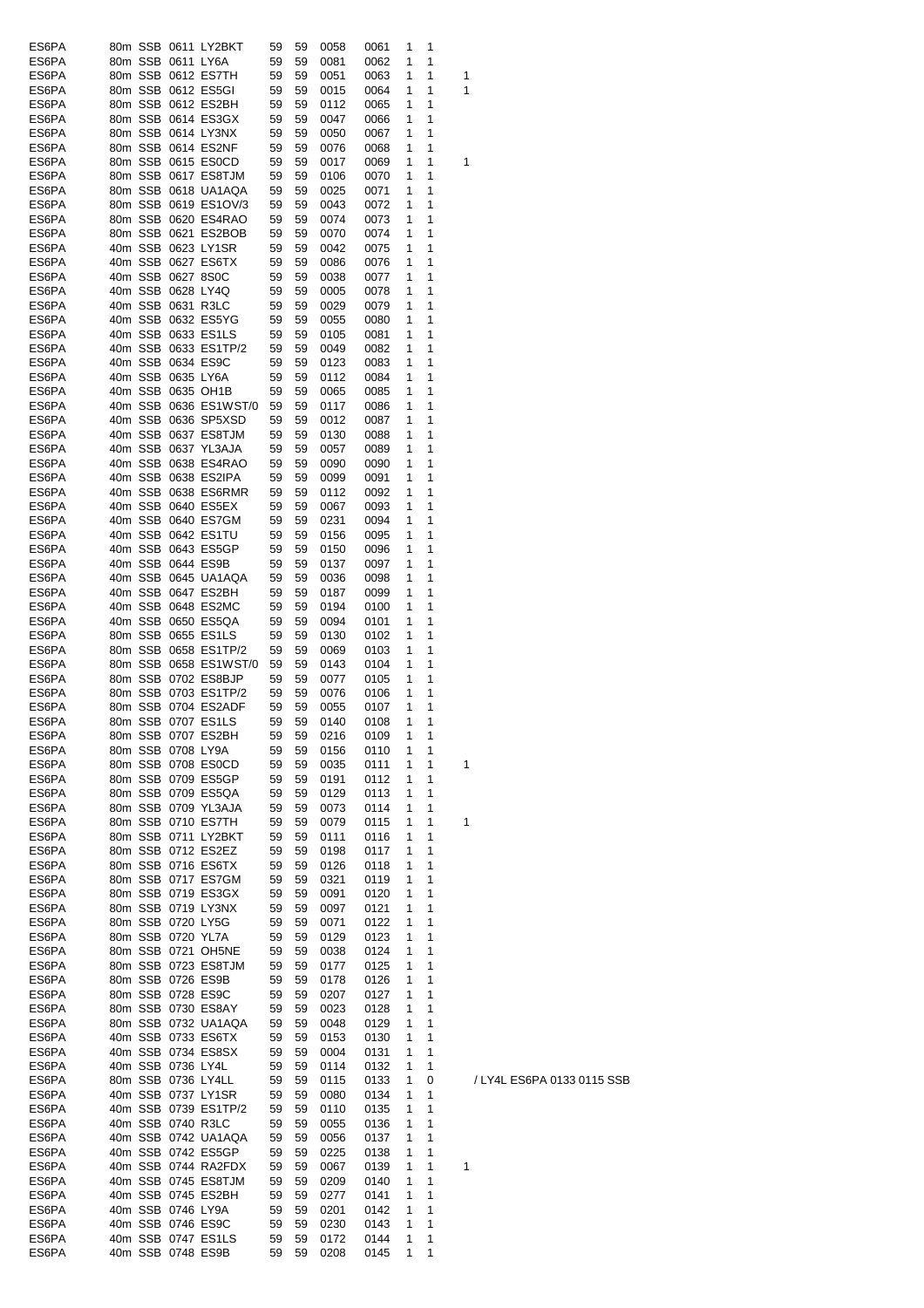| ES6PA  |  |                   | 40m SSB 0751 ES2IPA  | 59 | 59 | 0142    | 0146   | 1 | 1 |   |
|--------|--|-------------------|----------------------|----|----|---------|--------|---|---|---|
| ES6PA  |  |                   | 40m SSB 0751 LY2BKT  | 59 | 59 | 0151    | 0147   | 1 | 1 |   |
| ES6PA  |  |                   | 40m SSB 0752 ES7TH   | 59 | 59 | 0102    | 0148   | 1 | 1 | 1 |
| ES6PA  |  |                   | 40m SSB 0754 ES6RMR  | 59 | 59 | 0194    | 0149   | 1 | 1 |   |
| ES6PA  |  |                   | 40m SSB 0755 ES5TV   | 59 | 59 | 0379    | 0150   | 1 | 1 |   |
| ES6PA  |  |                   | 40m SSB 0756 ES2TI   | 59 | 59 | 0135    | 0151   | 1 | 1 |   |
| ES6PA  |  | 40m SSB 0758 LY6A |                      | 59 | 59 | 0187    |        | 1 | 1 |   |
|        |  |                   |                      |    |    |         | 0152   |   |   |   |
| ES6PA  |  |                   | 40m SSB 0758 YL1ZT   | 59 | 59 | 0034    | 0153   | 1 | 1 |   |
| ES6PA  |  |                   | 40m SSB 0759 ES3GX   | 59 | 59 | 0113    | 0154   | 1 | 1 |   |
| ES6PA  |  | 40m SSB 0759 YL7A |                      | 59 | 59 | 0159    | 0155   | 1 | 1 |   |
| ES6PA  |  |                   | 40m SSB 0759 ES8AY   | 59 | 59 | 0049    | 0156   | 1 | 1 |   |
| ES6PA  |  |                   | 40m SSB 0800 ES4RAO  | 59 | 59 | 0164    | 0157   | 1 | 1 |   |
| ES6PA  |  |                   | 40m SSB 0801 ES3ACV  | 59 | 59 | 0044    | 0158   | 1 | 1 |   |
| ES6PA  |  |                   | 40m SSB 0802 YL1ZT   | 59 | 59 | 0035    | 0159   | 1 | 1 |   |
|        |  |                   |                      |    |    |         |        |   |   |   |
| ES6PA  |  |                   | 40m SSB 0802 RA2FDX  | 59 | 59 | 0075    | 0160   | 1 | 1 | 1 |
| ES6PA  |  |                   | 40m SSB 0802 ES2BOB  | 59 | 59 | 0129    | 0161   | 1 | 1 |   |
| ES6PA  |  | 40m SSB 0803 8S0C |                      | 59 | 59 | 0074    | 0162   | 1 | 1 |   |
| ES6PA  |  |                   | 40m SSB 0803 ES6TX   | 59 | 59 | 0181    | 0163   | 1 | 1 |   |
| ES6PA  |  |                   | 40m SSB 0803 ES5RIM  | 59 | 59 | 0093    | 0164   | 1 | 1 |   |
| ES6PA  |  |                   | 40m SSB 0803 ES8TJM  | 59 | 59 | 0229    | 0165   | 1 | 1 |   |
| ES6PA  |  |                   | 40m SSB 0804 ES5YG   | 59 | 59 | 0115    | 0166   | 1 | 1 |   |
|        |  |                   |                      |    |    |         |        |   | 1 |   |
| ES6PA  |  |                   | 40m SSB 0805 ES6RMR  | 59 | 59 | 0209    | 0167   | 1 |   |   |
| ES6PA  |  |                   | 40m SSB 0806 UA1AQA  | 59 | 59 | 0067    | 0168   | 1 | 1 |   |
| ES6PA  |  |                   | 40m SSB 0807 ES5GP   | 59 | 59 | 0262    | 0169   | 1 | 1 |   |
| ES6PA  |  |                   | 40m SSB 0807 ES2DW   | 59 | 59 | 0114    | 0170   | 1 | 0 | R |
| ES6PA  |  |                   | 40m SSB 0808 ES1LS   | 59 | 59 | 0206    | 0171   | 1 | 1 |   |
| ES6PA  |  |                   | 40m SSB 0809 YL3AJA  | 59 | 59 | 0104    | 0172   | 1 | 1 |   |
| ES6PA  |  |                   | 80m SSB 0811 ES9B    | 59 | 59 | 0230    | 0173   | 1 | 1 |   |
| ES6PA  |  |                   | 80m SSB 0812 ES5QA   | 59 | 59 | 0207    | 0174   | 1 | 1 |   |
|        |  |                   |                      |    |    |         |        |   |   |   |
| ES6PA  |  |                   | 80m SSB 0812 ES6RMR  | 59 | 59 | 0216    | 0175   | 1 | 1 |   |
| ES6PA  |  |                   | 80m SSB 0814 ES6TX   | 59 | 59 | 0193    | 0176   | 1 | 1 |   |
| ES6PA  |  |                   | 80m SSB 0816 ES2ADF  | 59 | 59 | 0100    | 0177   | 1 | 1 |   |
| ES6PA  |  |                   | 80m SSB 0817 ES2BH   | 59 | 59 | 0321    | 0178   | 1 | 1 |   |
| ES6PA  |  |                   | 80m SSB 0817 ES5GP   | 59 | 59 | 0278    | 0179   | 1 | 1 |   |
| ES6PA  |  |                   | 80m SSB 0819 YL3AD   | 59 | 59 | 0064    | 0180   | 1 | 1 | 1 |
| ES6PA  |  |                   | 80m SSB 0819 ES3GX   | 59 | 59 |         |        | 1 | 1 |   |
|        |  |                   |                      |    |    | 0130    | 0181   |   |   |   |
| ES6PA  |  |                   | 80m SSB 0819 ES0DJ   | 59 | 59 | 0313    | 0182   | 1 | 1 |   |
| ES6PA  |  |                   | 80m SSB 0821 ES2EZ   | 59 | 59 | 0317    | 0183   | 1 | 1 |   |
| ES6PA  |  |                   | 80m SSB 0822 ES8BJP  | 59 | 59 | 0120    | 0184   | 1 | 1 |   |
| ES6PA  |  |                   | 80m SSB 0823 ES7TH   | 59 | 59 | 0121    | 0185   | 1 | 1 | 1 |
| ES6PA  |  |                   | 80m SSB 0826 ES8TJM  | 59 | 59 | 0264    | 0186   | 1 | 1 |   |
| ES6PA  |  |                   | 80m SSB 0828 ES2MC   | 59 | 59 | 0358    | 0187   | 1 | 1 |   |
| ES6PA  |  |                   | 40m SSB 0829 ES8SX   | 59 | 59 | 0054    | 0188   | 1 | 1 |   |
| ES6PA  |  |                   | 40m SSB 0831 ES5MG   | 59 | 59 | 0162    | 0189   | 1 | 1 |   |
|        |  |                   |                      |    |    |         |        |   |   |   |
| ES6PA  |  |                   | 40m SSB 0832 ES2IPA  | 59 | 59 | 0190    | 0190   | 1 | 1 |   |
| ES6PA  |  |                   | 40m SSB 0833 LY1SR   | 59 | 59 | 0103    | 0191   | 1 | 1 |   |
| ES6PA  |  |                   | 40m SSB 0835 ES9C    | 59 | 59 | 0293    | 0192   | 1 | 1 |   |
| ES6PA  |  |                   | 40m SSB 0836 ES9B    | 59 | 59 | 0260    | 0193   | 1 | 1 |   |
| ES6PA  |  | 40m SSB 0837 YL7A |                      | 59 |    | 59 0194 | 0194 1 |   | 1 |   |
| ES6PA  |  | 40m SSB 0839 LY6A |                      | 59 | 59 | 0236    | 0195   | 1 | 1 |   |
| ES6PA  |  |                   | 40m SSB 0839 R3LC    | 59 | 59 | 0076    | 0196   | 1 | 1 |   |
| ES6PA  |  |                   | 40m SSB 0840 LY2BKT  | 59 | 59 | 0188    | 0197   | 1 | 1 |   |
| ES6PA  |  |                   | 40m SSB 0840 ES7GM   | 59 | 59 | 0492    |        | 1 | 1 |   |
|        |  |                   |                      |    |    |         | 0198   |   |   |   |
| ES6PA  |  |                   | 40m SSB 0841 ES2BH   | 59 | 59 | 0365    | 0199   | 1 | 1 |   |
| ES6PA  |  |                   | 40m SSB 0843 ES0DJ   | 59 | 59 | 0355    | 0200   | 1 | 1 |   |
| ES6PA  |  |                   | 40m SSB 0845 ES5QA   | 59 | 59 | 0247    | 0201   | 1 | 0 | Ε |
| ES6PA  |  |                   | 80m SSB 0846 ES5TV   | 59 | 59 | 0485    | 0202   | 1 | 1 |   |
| ES6PA  |  |                   | 80m SSB 0847 ES7A    | 59 | 59 | 0111    | 0203   | 1 | 1 | 1 |
| ES6PA  |  |                   | 80m SSB 0851 ES5MG   | 59 | 59 | 0177    | 0204   | 1 | 1 |   |
| ES6PA  |  |                   | 40m SSB 0853 ES2EZ   | 59 | 59 | 0376    | 0205   | 1 | 1 |   |
| ES6PA  |  | 40m SSB 0854 LY9A |                      | 59 | 59 | 0275    | 0206   | 1 | 1 |   |
| ES6PA  |  |                   | 40m SSB 0854 ES1TU   | 59 | 59 | 0344    | 0207   | 1 | 1 |   |
|        |  |                   |                      |    |    |         |        |   |   |   |
| ES6PA  |  |                   | 40m SSB 0855 ES2MC   | 59 | 59 | 0421    | 0208   | 1 | 1 |   |
| ES6PA  |  |                   | 40m SSB 0856 ES5TV   | 59 | 59 | 0508    | 0209   | 1 | 1 |   |
| ES6PA  |  | 40m SSB 0857 LY4L |                      | 59 | 59 | 0176    | 0210   | 1 | 1 |   |
| ES6RMR |  |                   | 80m SSB 0500 ES1LS   | 59 | 59 | 0001    | 0001   | 1 | 1 |   |
| ES6RMR |  |                   | 80m SSB 0500 ES2NF   | 59 | 59 | 0002    | 0002   | 1 | 0 | R |
| ES6RMR |  |                   | 80m SSB 0501 ES4RAO  | 59 | 59 | 0001    | 0003   | 1 | 1 |   |
| ES6RMR |  |                   | 80m SSB 0501 ES5RIM  | 59 | 59 | 0001    | 0004   | 1 | 0 | Е |
| ES6RMR |  |                   | 80m SSB 0502 ES6PA   | 59 |    | 0002    |        | 1 | 1 |   |
|        |  |                   |                      |    | 59 |         | 0005   |   |   |   |
| ES6RMR |  |                   | 80m SSB 0502 ES5QA   | 59 | 59 | 0006    | 0006   | 1 | 1 |   |
| ES6RMR |  |                   | 80m SSB 0503 ES6TX   | 59 | 59 | 0004    | 0007   | 1 | 1 |   |
| ES6RMR |  | 80m SSB 0503 LY4Z |                      | 59 | 59 | 0001    | 0008   | 1 | 1 |   |
| ES6RMR |  |                   | 80m SSB 0503 LY1SR   | 59 | 59 | 0001    | 0009   | 1 | 1 |   |
| ES6RMR |  |                   | 80m SSB 0504 ES7TH   | 59 | 59 | 0004    | 0010   | 1 | 1 | 1 |
| ES6RMR |  |                   | 80m SSB 0504 ES5MG   | 59 | 59 | 0004    | 0011   | 1 | 1 |   |
| ES6RMR |  |                   | 80m SSB 0504 ES2BOB  | 59 | 59 | 0002    | 0012   | 1 | 1 |   |
| ES6RMR |  |                   | 80m SSB 0505 ES2ADF  | 59 | 59 | 0002    | 0013   | 1 | 1 |   |
|        |  |                   |                      |    |    |         |        |   |   |   |
| ES6RMR |  |                   | 80m SSB 0505 ES8EF   | 59 | 59 | 0002    | 0014   | 1 | 1 |   |
| ES6RMR |  |                   | 80m SSB 0505 ES8BJP  | 59 | 59 | 0001    | 0015   | 1 | 1 |   |
| ES6RMR |  |                   | 80m SSB 0506 ES1OV/3 | 59 | 59 | 0003    | 0016   | 1 | 1 |   |
| ES6RMR |  |                   | 80m SSB 0507 ES2BH   | 59 | 59 | 0014    | 0017   | 1 | 1 |   |
| ES6RMR |  |                   | 80m SSB 0509 ES5GP   | 59 | 59 | 0027    | 0018   | 1 | 1 |   |
| ES6RMR |  |                   | 80m SSB 0511 ES9B    | 59 | 59 | 0021    | 0019   | 1 | 1 |   |
| ES6RMR |  | 80m SSB 0511 LY9A |                      | 59 | 59 | 0023    | 0020   | 1 | 1 |   |

 $RX: 59$  / In the other station's log: 6

## ES5QA ES6PA 0301 0247 SSB

 $RX: 59$  / In the other station's log: 0

 $ES5R$ IM ES $6R$ MR 0006 0001 SSB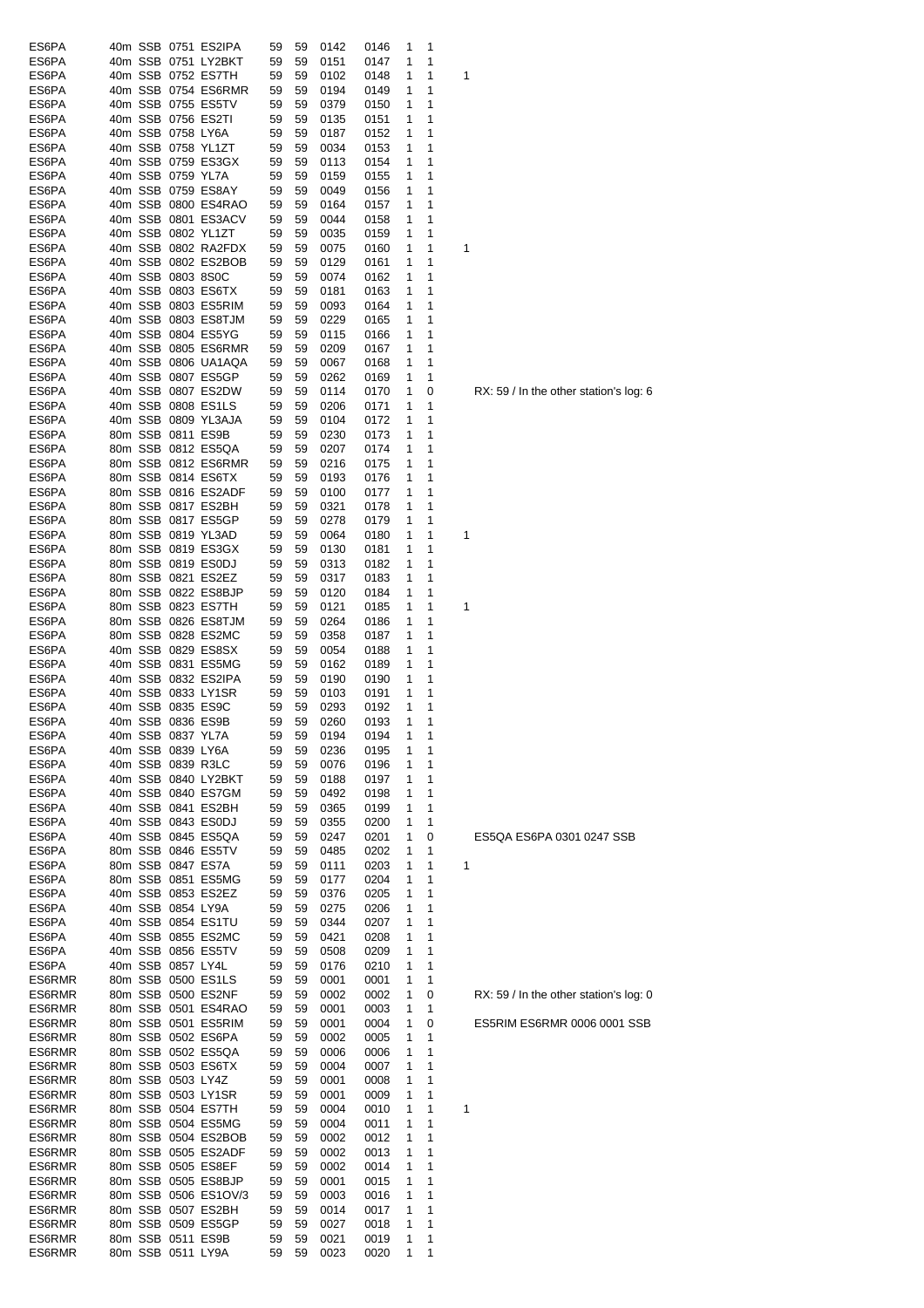| ES6RMR |         |                   | 80m SSB 0513 YL3AD    | 59 | 59 | 0004 | 0021 | 1            | 1 | 1 |
|--------|---------|-------------------|-----------------------|----|----|------|------|--------------|---|---|
| ES6RMR |         | 80m SSB 0513 LY6A |                       | 59 | 59 | 0019 | 0022 | 1            | 1 |   |
| ES6RMR |         | 80m SSB 0514 LY4L |                       | 59 | 59 | 0013 | 0023 | 1            | 1 |   |
| ES6RMR |         |                   | 80m SSB 0514 LY3NX    | 59 | 59 | 0013 | 0024 | 1            | 1 |   |
| ES6RMR |         |                   | 80m SSB 0516 ES3ACV   | 59 | 59 | 0005 | 0025 | 1            | 0 |   |
| ES6RMR |         | 80m SSB 0517 SE5E |                       | 59 | 59 | 0017 | 0026 | 1            | 1 |   |
| ES6RMR |         |                   | 80m SSB 0519 ES8TJM   | 59 | 59 | 0029 | 0027 | 1            | 1 |   |
| ES6RMR |         |                   | 80m SSB 0520 YL3AJA   | 59 | 59 | 0010 | 0028 | 1            | 1 |   |
| ES6RMR |         |                   | 80m SSB 0522 OH1B     | 59 | 59 | 0017 | 0029 | 1            | 1 |   |
| ES6RMR |         |                   | 80m SSB 0523 ES0DJ    | 59 | 59 | 0037 | 0030 | 1            | 1 |   |
| ES6RMR |         | 80m SSB 0524 SE4E |                       | 59 | 59 | 0016 | 0031 | 1            | 1 |   |
| ES6RMR |         |                   | 80m SSB 0525 RA2FDX   | 59 | 59 | 0009 | 0032 | 1            | 1 | 1 |
| ES6RMR |         | 80m SSB 0526 LY5G |                       | 59 | 59 | 0016 | 0033 | 1            | 1 |   |
| ES6RMR |         |                   | 80m SSB 0528 ES1TU    | 59 | 59 | 0039 | 0034 | 1            | 1 |   |
| ES6RMR |         |                   | 80m SSB 0530 ES2EZ    | 59 | 59 | 0048 | 0035 | 1            | 1 |   |
| ES6RMR |         |                   | 80m SSB 0531 ES5TV    | 59 | 59 | 0070 | 0036 | 1            | 1 |   |
| ES6RMR |         |                   | 80m SSB 0532 ES9C     | 59 | 59 | 0046 | 0037 | 1            | 1 |   |
| ES6RMR |         | 80m SSB 0533 YL7A |                       | 59 | 59 | 0024 | 0038 | 1            | 1 |   |
| ES6RMR |         |                   | 80m SSB 0536 YL1ZT    | 59 | 59 | 0008 | 0039 | 1            | 0 |   |
| ES6RMR |         |                   | 80m SSB 0537 ES5EX    | 59 | 59 | 0019 | 0040 | 1            | 1 |   |
| ES6RMR |         |                   | 80m SSB 0538 ES5GI    | 59 | 59 | 0004 | 0041 | 1            | 1 | 1 |
| ES6RMR |         |                   | 80m SSB 0541 ES2MC    | 59 | 59 | 0068 | 0042 | 1            | 1 |   |
| ES6RMR |         | 40m SSB 0543 R3LC |                       | 59 | 59 | 0014 | 0043 | 1            | 1 |   |
| ES6RMR |         |                   | 40m SSB 0543 YL3AJA   | 59 | 59 | 0027 | 0044 | 1            | 1 |   |
| ES6RMR |         |                   | 40m SSB 0543 ES6TX    | 59 | 59 | 0042 | 0045 | 1            | 1 |   |
| ES6RMR |         |                   | 40m SSB 0544 ES2BH    | 59 | 59 | 0068 | 0046 | 1            | 1 |   |
| ES6RMR |         |                   | 40m SSB 0544 ES8TJM   | 59 | 59 | 0049 | 0047 | 1            | 1 |   |
| ES6RMR |         |                   | 40m SSB 0545 LY1SR    | 59 | 59 | 0023 | 0048 | 1            | 1 |   |
| ES6RMR |         |                   | 40m SSB 0545 ES5YG    | 59 | 59 | 0033 | 0049 | 1            | 1 |   |
| ES6RMR |         |                   | 40m SSB 0546 ES1TP/2  | 59 | 59 | 0022 | 0050 | 1            | 1 |   |
| ES6RMR |         |                   | 40m SSB 0546 OH1B     | 59 | 59 | 0030 | 0051 | 1            | 1 |   |
| ES6RMR |         |                   | 40m SSB 0547 ES5EX    | 59 | 59 | 0030 | 0052 | 1            | 1 |   |
| ES6RMR |         |                   | 40m SSB 0548 ES8EF    | 59 | 59 | 0020 | 0053 | 1            | 1 |   |
| ES6RMR |         |                   | 40m SSB 0549 SP5XSD   | 59 | 59 | 0003 | 0054 | 1            | 1 |   |
| ES6RMR |         | 40m SSB 0549 SE4E |                       | 59 | 59 | 0031 | 0055 | 1            | 1 |   |
| ES6RMR |         |                   | 40m SSB 0551 ES1WST/0 | 59 | 59 | 0075 | 0056 | 1            | 1 |   |
| ES6RMR |         | 40m SSB 0551 LY6A |                       | 59 | 59 | 0058 | 0057 | 1            | 1 |   |
| ES6RMR |         |                   | 40m SSB 0552 ES5RIM   | 59 | 59 | 0030 | 0058 | 1            | 1 |   |
| ES6RMR |         |                   | 40m SSB 0552 RA2FDX   | 59 | 59 | 0020 | 0059 | 1            | 1 | 1 |
| ES6RMR |         | 40m SSB 0553 8S0C |                       | 59 | 59 | 0021 | 0060 | 1            | 1 |   |
| ES6RMR |         |                   | 40m SSB 0553 ES7A     | 59 | 59 | 0025 | 0061 | 1            | 1 | 1 |
| ES6RMR | 40m SSB |                   | 0554 ES5GP            | 59 | 59 | 0075 | 0062 | 1            | 1 |   |
| ES6RMR |         |                   | 40m SSB 0556 ES1LS    | 59 | 59 | 0059 | 0063 | 1            | 1 |   |
| ES6RMR |         |                   | 40m SSB 0557 ES4RAO   | 59 | 59 | 0052 | 0064 | 1            | 1 |   |
| ES6RMR |         | 40m SSB 0558 LY9A |                       | 59 | 59 | 0073 | 0065 | 1            | 1 |   |
| ES6RMR |         |                   | 40m SSB 0600 ES7TH    | 59 | 59 | 0041 | 0066 | 1            | 1 | 1 |
| ES6RMR |         |                   | 40m SSB 0600 ES5QA    | 59 | 59 | 0036 | 0067 | 1            | 1 |   |
| ES6RMR |         |                   | 40m SSB 0602 ES2NF    | 59 | 59 | 0061 | 0068 | 1            | 1 |   |
| ES6RMR |         |                   | 40m SSB 0602 SE4E     | 59 | 59 | 0044 | 0069 | $\mathbf{1}$ | 1 |   |
| ES6RMR |         | 40m SSB 0603 8S0C |                       | 59 | 59 | 0025 | 0070 | 1            | 1 |   |
| ES6RMR | 40m SSB |                   | 0603 YL7A             | 59 | 59 | 0058 | 0071 | 1            | 1 |   |
| ES6RMR |         |                   | 40m SSB 0603 YL3AJA   | 59 | 59 | 0037 | 0072 | 1            | 1 |   |
| ES6RMR | 40m SSB |                   | 0603 ES3GX            | 59 | 59 | 0042 | 0073 | 1            | 1 |   |
| ES6RMR | 40m SSB |                   | 0604 LY2RJ            | 59 | 59 | 0020 | 0074 | 1            | 1 |   |
| ES6RMR |         |                   | 40m SSB 0604 ES5YG    | 59 | 59 | 0044 | 0075 | 1            | 1 |   |
| ES6RMR |         |                   | 80m SSB 0606 ES7TH    | 59 | 59 | 0046 | 0076 | 1            | 1 | 1 |
| ES6RMR |         |                   | 80m SSB 0607 ES5GP    | 59 | 59 | 0102 | 0077 | 1            | 1 |   |
| ES6RMR |         | 80m SSB 0607 ES9B |                       | 59 | 59 | 0085 | 0078 | 1            | 1 |   |
| ES6RMR |         |                   | 80m SSB 0608 ES6PA    | 59 | 59 | 0058 | 0079 | 1            | 1 |   |
| ES6RMR |         |                   | 80m SSB 0610 ES5RIM   | 59 | 59 | 0041 | 0080 | 1            | 1 |   |
| ES6RMR |         |                   | 80m SSB 0610 ES3GX    | 59 | 59 | 0045 | 0081 | 1            | 1 |   |
| ES6RMR |         | 80m SSB 0611 LY6A |                       | 59 | 59 | 0080 | 0082 | 1            | 1 |   |
| ES6RMR |         |                   | 80m SSB 0611 ES2BH    | 59 | 59 | 0111 | 0083 | 1            | 1 |   |
| ES6RMR |         |                   | 80m SSB 0611 ES1OV/3  | 59 | 59 | 0037 | 0084 | 1            | 1 |   |
| ES6RMR |         |                   | 80m SSB 0613 ES2EZ    | 59 | 59 | 0109 | 0085 | 1            | 1 |   |
| ES6RMR |         |                   | 80m SSB 0614 LY3NX    | 59 | 59 | 0049 | 0086 | 1            | 1 |   |
| ES6RMR |         |                   | 80m SSB 0614 ES1LS    | 59 | 59 | 0076 | 0087 | 1            | 1 |   |
| ES6RMR |         |                   | 80m SSB 0614 ES4RAO   | 59 | 59 | 0068 | 0088 | 1            | 1 |   |
| ES6RMR |         |                   | 80m SSB 0616 ES2ADZ   | 59 | 59 | 0007 | 0089 | 1            | 1 | 1 |
| ES6RMR |         |                   | 80m SSB 0616 ES2PKW   | 59 | 59 | 0009 | 0090 | 1            | 1 |   |
| ES6RMR |         |                   | 80m SSB 0618 ES7GM    | 59 | 59 | 0184 | 0091 | 1            | 1 |   |
| ES6RMR |         |                   | 80m SSB 0618 ES8BJP   | 59 | 59 | 0057 | 0092 | 1            | 1 |   |
| ES6RMR |         |                   | 80m SSB 0621 ES5MG    | 59 | 59 | 0071 | 0093 | 1            | 1 |   |
| ES6RMR |         |                   | 80m SSB 0621 ES6TX    | 59 | 59 | 0083 | 0094 | 1            | 1 |   |
| ES6RMR |         | 80m SSB 0622 SE5E |                       | 59 | 59 | 0066 | 0095 | 1            | 1 |   |
| ES6RMR |         |                   | 80m SSB 0622 ES2NF    | 59 | 59 | 0081 | 0096 | 1            | 1 |   |
| ES6RMR |         |                   | 80m SSB 0623 ES1WST/0 | 59 | 59 | 0109 | 0097 | 1            | 1 |   |
| ES6RMR |         |                   | 80m SSB 0623 ES1TP/2  | 59 | 59 | 0042 | 0098 | 1            | 1 |   |
| ES6RMR |         |                   | 80m SSB 0623 ES3BQ    | 59 | 59 | 0027 | 0099 | 1            | 1 |   |
| ES6RMR |         |                   | 80m SSB 0624 ES8TJM   | 59 | 59 | 0117 | 0100 | 1            | 1 |   |
| ES6RMR |         |                   | 80m SSB 0626 ES2IPA   | 59 | 59 | 0093 | 0101 | 1            | 1 |   |
| ES6RMR |         |                   | 80m SSB 0628 ES2MC    | 59 | 59 | 0163 | 0102 | 1            | 1 |   |
| ES6RMR |         |                   | 80m SSB 0630 ES0DJ    | 59 | 59 | 0144 | 0103 | 1            | 1 |   |
| ES6RMR |         | 80m SSB 0630 LY9A |                       | 59 | 59 | 0114 | 0104 | 1            | 1 |   |
| ES6RMR |         |                   | 80m SSB 0631 YL3AJA   | 59 | 59 | 0055 | 0105 | 1            | 1 |   |

YL1ZT ES6RMR 0059 0008 SSB

ES3ACV ES6MRM 0025 0005 SSB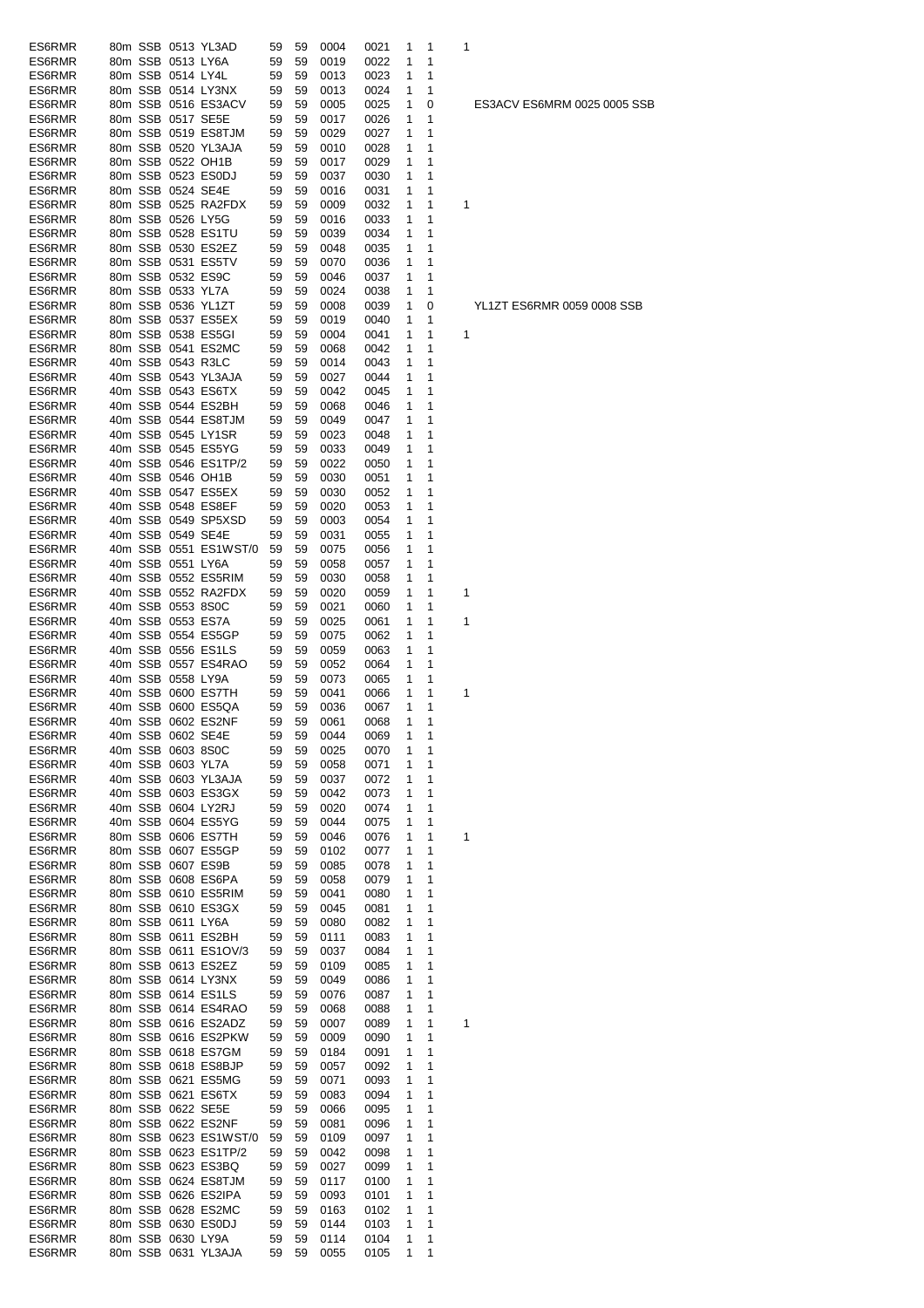| ES6RMR           |  | 80m SSB 0632 YL7A |                                          | 59       | 59       | 0087         | 0106   | 1 | 1 |   |
|------------------|--|-------------------|------------------------------------------|----------|----------|--------------|--------|---|---|---|
| ES6RMR           |  |                   | 40m SSB 0635 ES1LS                       | 59       | 59       | 0110         | 0107   | 1 | 1 |   |
| ES6RMR           |  | 40m SSB 0636 LY6A |                                          | 59       | 59       | 0113         | 0108   | 1 | 1 |   |
| ES6RMR           |  |                   | 40m SSB 0636 ES5EX                       | 59       | 59       | 0064         | 0109   | 1 | 1 |   |
|                  |  |                   | 40m SSB 0637 ES6TX                       | 59       | 59       | 0096         |        | 1 | 1 |   |
| ES6RMR           |  |                   |                                          |          |          | 0048         | 0110   |   | 1 |   |
| ES6RMR           |  |                   | 40m SSB 0638 LY1SR                       | 59       | 59       |              | 0111   | 1 |   |   |
| ES6RMR           |  |                   | 40m SSB 0638 ES6PA                       | 59       | 59       | 0092         | 0112   | 1 | 1 |   |
| ES6RMR           |  |                   | 40m SSB 0639 ES9C                        | 59       | 59       | 0135         | 0113   | 1 | 1 |   |
| ES6RMR           |  |                   | 40m SSB 0640 ES9B                        | 59       | 59       | 0130         | 0114   | 1 | 1 |   |
| ES6RMR           |  |                   | 40m SSB 0641 ES2IPA                      | 59       | 59       | 0101         | 0115   | 1 | 1 |   |
| ES6RMR           |  |                   | 40m SSB 0643 ES1TP/2                     | 59       | 59       | 0058         | 0116   | 1 | 1 |   |
| ES6RMR           |  |                   | 40m SSB 0644 ES0DJ                       | 59       | 59       | 0159         | 0117   | 1 | 1 |   |
| ES6RMR           |  |                   | 40m SSB 0645 ES2BH                       | 59       | 59       | 0183         | 0118   | 1 | 1 |   |
| ES6RMR           |  |                   | 40m SSB 0645 ES8TJM                      | 59       | 59       | 0138         | 0119   | 1 | 1 |   |
| ES6RMR           |  |                   | 40m SSB 0648 R3LC                        | 59       | 59       | 0033         | 0120   | 1 | 1 |   |
| ES6RMR           |  |                   | 40m SSB 0648 ES4RAO                      | 59       | 59       | 0097         | 0121   | 1 | 1 |   |
| ES6RMR           |  |                   | 40m SSB 0651 SE5E                        | 59       | 59       | 0087         | 0122   | 1 | 1 |   |
| ES6RMR           |  |                   | 40m SSB 0651 ES8AY                       | 59       | 59       | 0004         | 0123   | 1 | 1 |   |
| ES6RMR           |  |                   | 40m SSB 0653 LY3NX                       | 59       | 59       | 0078         | 0124   | 1 | 1 |   |
| ES6RMR           |  |                   | 40m SSB 0654 S50XX                       | 59       | 59       | 0036         | 0125   | 1 | 1 |   |
| ES6RMR           |  |                   | 40m SSB 0655 RA2FDX                      | 59       | 59       | 0047         | 0126   | 1 | 1 | 1 |
| ES6RMR           |  |                   | 40m SSB 0656 ES5GP                       | 59       | 59       | 0170         | 0127   | 1 | 1 |   |
| ES6RMR           |  |                   | 40m SSB 0658 ES2MC                       | 59       | 59       | 0212         | 0128   | 1 | 1 |   |
| ES6RMR           |  |                   | 40m SSB 0659 ES4OJ                       | 59       | 59       | 0042         | 0129   | 1 | 1 |   |
|                  |  |                   |                                          |          |          |              |        |   |   |   |
| ES6RMR           |  |                   | 40m SSB 0700 ES4OJ                       | 59       | 59       | 0043         | 0130   | 1 | 1 |   |
| ES6RMR           |  |                   | 40m SSB 0700 ES2EZ                       | 59       | 59       | 0185         | 0131   | 1 | 1 |   |
| ES6RMR           |  |                   | 40m SSB 0701 ES3ACV                      | 59       | 59       | 0033         | 0132   | 1 | 1 |   |
| ES6RMR           |  |                   | 40m SSB 0701 YL1ZT                       | 59       | 59       | 0022         | 0133   | 1 | 1 |   |
| ES6RMR           |  |                   | 40m SSB 0702 R3LC                        | 59       | 59       | 0043         | 0134   | 1 | 1 |   |
| ES6RMR           |  |                   | 40m SSB 0702 YL3AD                       | 59       | 59       | 0030         | 0135   | 1 | 1 | 1 |
| ES6RMR           |  | 40m SSB 0703 8S0C |                                          | 59       | 59       | 0051         | 0136   | 1 | 1 |   |
| ES6RMR           |  |                   | 40m SSB 0703 ES2BOB                      | 59       | 59       | 0095         | 0137   | 1 | 1 |   |
| ES6RMR           |  |                   | 40m SSB 0704 RA2FDX                      | 59       | 59       | 0052         | 0138   | 1 | 1 | 1 |
| ES6RMR           |  |                   | 40m SSB 0704 ES2NF                       | 59       | 59       | 0116         | 0139   | 1 | 1 |   |
| ES6RMR           |  |                   | 40m SSB 0705 ES3GX                       | 59       | 59       | 0080         | 0140   | 1 | 1 |   |
| ES6RMR           |  |                   | 40m SSB 0705 LY1SR                       | 59       | 59       | 0065         | 0141   | 1 | 1 |   |
| ES6RMR           |  |                   | 40m SSB 0706 YL3AJA                      | 59       | 59       | 0071         | 0142   | 1 | 1 |   |
| ES6RMR           |  |                   | 40m SSB 0706 ES8TJM                      | 59       | 59       | 0155         | 0143   | 1 | 1 |   |
| ES6RMR           |  |                   | 40m SSB 0707 OH1B                        | 59       | 59       | 0080         | 0144   | 1 | 1 |   |
|                  |  |                   |                                          |          |          |              |        |   |   |   |
| ES6RMR           |  |                   | 40m SSB 0707 ES5MG                       | 59       | 59       | 0101         | 0145   | 1 | 1 |   |
| ES6RMR           |  |                   | 40m SSB 0708 SP5XSD                      | 59       | 59       | 0025         | 0146   | 1 | 1 |   |
| ES6RMR           |  |                   | 80m SSB 0709 ES1TP/2                     | 59       | 59       | 0081         | 0147   | 1 | 1 |   |
| ES6RMR           |  |                   | 80m SSB 0710 ES5GP                       | 59       | 59       | 0193         | 0148   | 1 | 1 |   |
| ES6RMR           |  |                   | 80m SSB 0710 YL3AJA                      | 59       | 59       | 0074         | 0149   | 1 | 1 |   |
| ES6RMR           |  |                   | 80m SSB 0711 ES5QA                       | 59       | 59       | 0133         | 0150   | 1 | 1 |   |
| ES6RMR           |  |                   | 80m SSB 0712 ES7TH                       | 59       | 59       | 0081         | 0151   | 1 | 1 | 1 |
| ES6RMR           |  |                   | 80m SSB 0712 ES2BH                       | 59       | 59       | 0224         | 0152   | 1 | 1 |   |
| ES6RMR           |  |                   | 80m SSB 0713 ES2ADF                      | 59       | 59       | 0065         | 0153   | 1 | 1 |   |
| ES6RMR           |  |                   | 80m SSB 0715 ES8BJP                      | 59       | 59       | 0086         | 0154 1 |   | 1 |   |
| ES6RMR           |  | 80m SSB 0715 YL7A |                                          | 59       | 59       | 0121         | 0155   | 1 | 1 |   |
| ES6RMR           |  |                   | 80m SSB 0716 ES0CD                       | 59       | 59       | 0038         | 0156   | 1 | 1 | 1 |
| ES6RMR           |  |                   | 80m SSB 0716 ES3GX                       | 59       | 59       | 0088         | 0157   | 1 | 1 |   |
| ES6RMR           |  |                   | 80m SSB 0717 ES1LS                       | 59       | 59       | 0143         | 0158   | 1 | 1 |   |
| ES6RMR           |  |                   | 80m SSB 0719 ES9B                        | 59       | 59       | 0175         | 0159   | 1 | 1 |   |
| ES6RMR           |  |                   | 80m SSB 0720 ES5YG                       | 59       | 59       | 0084         | 0160   | 1 | 1 |   |
| ES6RMR           |  |                   | 80m SSB 0724 ES6TX                       | 59       | 59       | 0141         | 0161   | 1 | 1 |   |
| ES6RMR           |  |                   | 80m SSB 0727 ES1OV/3                     | 59       | 59       | 0075         | 0162   | 1 | 1 |   |
| ES6RMR           |  |                   | 80m SSB 0728 ES8EF                       | 59       | 59       | 0039         | 0163   | 1 | 1 |   |
|                  |  |                   |                                          |          |          |              | 0164   | 1 | 1 |   |
| ES6RMR<br>ES6RMR |  |                   | 80m SSB 0729 ES2MC<br>80m SSB 0730 ES7GM | 59<br>59 | 59<br>59 | 0268<br>0344 | 0165   | 1 | 1 |   |
|                  |  |                   |                                          |          |          |              |        |   | 1 |   |
| ES6RMR           |  |                   | 80m SSB 0731 ES4RAO                      | 59       | 59       | 0140         | 0166   | 1 |   |   |
| ES6RMR           |  | 80m SSB 0733 LY9A |                                          | 59       | 59       | 0184         | 0167   | 1 | 1 |   |
| ES6RMR           |  |                   | 80m SSB 0733 YL3AD                       | 59       | 59       | 0042         | 0168   | 1 | 1 | 1 |
| ES6RMR           |  |                   | 80m SSB 0737 ES5MG                       | 59       | 59       | 0131         | 0169   | 1 | 1 |   |
| ES6RMR           |  |                   | 80m SSB 0737 ES8TJM                      | 59       | 59       | 0193         | 0170   | 1 | 1 |   |
| ES6RMR           |  |                   | 80m SSB 0738 ES8AY                       | 59       | 59       | 0029         | 0171   | 1 | 1 |   |
| ES6RMR           |  |                   | 80m SSB 0740 ES2NF                       | 59       | 59       | 0144         | 0172   | 1 | 1 |   |
| ES6RMR           |  |                   | 80m SSB 0741 YL2PA                       | 59       | 59       | 0103         | 0173   | 1 | 1 |   |
| ES6RMR           |  |                   | 40m SSB 0743 ES9B                        | 59       | 59       | 0199         | 0174   | 1 | 1 |   |
| ES6RMR           |  |                   | 40m SSB 0744 ES7GM                       | 59       | 59       | 0364         | 0175   | 1 | 1 |   |
| ES6RMR           |  | 40m SSB 0744 LY6A |                                          | 59       | 59       | 0179         | 0176   | 1 | 1 |   |
| ES6RMR           |  |                   | 40m SSB 0746 ES2IPA                      | 59       | 59       | 0136         | 0177   | 1 | 1 |   |
| ES6RMR           |  |                   | 40m SSB 0747 ES2TI                       | 59       | 59       | 0129         | 0178   | 1 | 1 |   |
| ES6RMR           |  |                   | 40m SSB 0748 ES8SX                       | 59       | 59       | 0018         | 0179   | 1 | 1 |   |
| ES6RMR           |  |                   | 40m SSB 0748 ES6TX                       | 59       | 59       | 0169         | 0180   | 1 | 1 |   |
| ES6RMR           |  |                   | 40m SSB 0748 SE4E                        | 59       | 59       | 0111         | 0181   | 1 | 1 |   |
| ES6RMR           |  |                   | 40m SSB 0749 ES4RAO                      | 59       | 59       | 0153         | 0182   | 1 | 1 |   |
|                  |  | 40m SSB 0749 YL7A |                                          |          |          |              |        |   | 1 |   |
| ES6RMR           |  |                   |                                          | 59       | 59       | 0153         | 0183   | 1 |   |   |
| ES6RMR           |  |                   | 40m SSB 0750 LY2BKT                      | 59       | 59       | 0148         | 0184   | 1 | 1 |   |
| ES6RMR           |  |                   | 40m SSB 0750 ES8AY                       | 59       | 59       | 0041         | 0185   | 1 | 1 |   |
| ES6RMR           |  |                   | 40m SSB 0750 ES7TH                       | 59       | 59       | 0100         | 0186   | 1 | 1 | 1 |
| ES6RMR           |  |                   | 40m SSB 0750 ES7A                        | 59       | 59       | 0076         | 0187   | 1 | 1 | 1 |
| ES6RMR           |  |                   | 40m SSB 0752 ES5QA                       | 59       | 59       | 0183         | 0188   | 1 | 1 |   |
| ES6RMR           |  |                   | 40m SSB 0752 OH5NH                       | 59       | 59       | 0046         | 0189   | 1 | 0 | Ε |
| ES6RMR           |  | 40m SSB 0753 LY4L |                                          | 59       | 59       | 0127         | 0190   | 1 | 1 |   |

Error in the callsign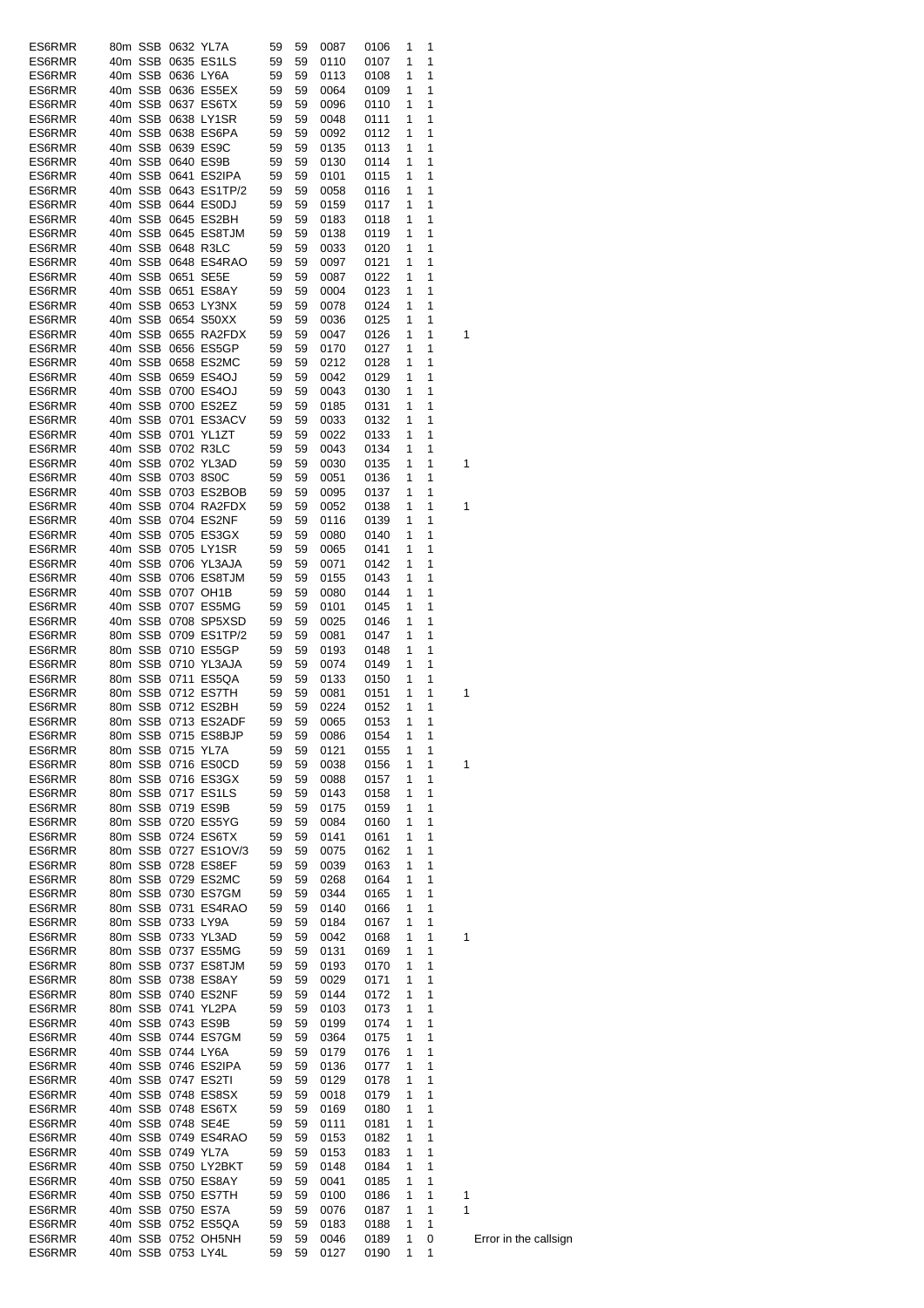| ES6RMR         |         |                   | 40m SSB 0753 LY3NX                        | 59       | 59       | 0121         | 0191         | 1      | 1      |   |
|----------------|---------|-------------------|-------------------------------------------|----------|----------|--------------|--------------|--------|--------|---|
| ES6RMR         |         |                   | 40m SSB 0753 ES0DJ                        | 59       | 59       | 0272         | 0192         | 1      | 1      |   |
| ES6RMR         | 40m SSB |                   | 0754 ES5RIM                               | 59       | 59       | 0087         | 0193         | 1      | 1      |   |
| ES6RMR         | 40m SSB |                   | 0754 ES6PA                                | 59       | 59       | 0149         | 0194         | 1      | 1      |   |
| ES6RMR         |         |                   | 40m SSB 0755 ES5YG                        | 59       | 59       | 0113         | 0195         | 1      | 1      |   |
| ES6RMR         |         |                   | 40m SSB 0755 LY2DX                        | 59       | 59       | 0025         | 0196         | 1      | 1      |   |
| ES6RMR         |         | 40m SSB 0757 LY9A |                                           |          | 59       | 0212         |              | 1      | 1      |   |
|                |         |                   |                                           | 59       |          |              | 0197         |        |        |   |
| ES6RMR         |         |                   | 40m SSB 0758 ES5GP                        | 59       | 59       | 0250         | 0198         | 1      | 1      |   |
| ES6RMR         |         |                   | 40m SSB 0800 ES2MC                        | 59       | 59       | 0316         | 0199         | 1      | 1      |   |
| ES6RMR         |         |                   | 40m SSB 0801 UA1AQA                       | 59       | 59       | 0061         | 0200         | 1      | 1      |   |
| ES6RMR         |         |                   | 40m SSB 0802 RA2FDX                       | 59       | 59       | 0074         | 0201         | 1      | 1      | 1 |
| ES6RMR         |         |                   | 40m SSB 0802 ES1TP/2                      | 59       | 59       | 0132         | 0202         | 1      | 1      |   |
| ES6RMR         |         |                   | 40m SSB 0802 LY1SR                        | 59       | 59       | 0091         | 0203         | 1      | 1      |   |
| ES6RMR         |         |                   | 40m SSB 0803 ES3ACV                       | 59       | 59       | 0045         | 0204         | 1      | 1      |   |
| ES6RMR         | 40m SSB |                   | 0804 ES2BOB                               | 59       | 59       | 0130         | 0205         | 1      | 1      |   |
| ES6RMR         |         |                   | 40m SSB 0804 ES3GX                        | 59       | 59       | 0117         | 0206         | 1      | 1      |   |
| ES6RMR         |         | 40m SSB 0805 R3LC |                                           | 59       | 59       | 0070         | 0207         | 1      | 1      |   |
| ES6RMR         |         |                   | 40m SSB 0805 ES4RAO                       | 59       | 59       | 0170         | 0208         | 1      | 1      |   |
| ES6RMR         | 40m SSB |                   | 0805 ES6PA                                | 59       | 59       | 0167         | 0209         | 1      | 1      |   |
| ES6RMR         |         | 40m SSB 0806 8S0C |                                           | 59       | 59       | 0075         | 0210         | 1      | 1      |   |
| ES6RMR         | 40m SSB |                   | 0806 YL3AJA                               | 59       | 59       | 0102         | 0211         | 1      | 1      |   |
| ES6RMR         |         | 40m SSB 0807 SE4E |                                           | 59       | 59       | 0124         | 0212         | 1      | 1      |   |
| ES6RMR         |         |                   |                                           |          |          |              |              |        |        |   |
|                | 40m SSB |                   | 0808 ES5QA                                | 59       | 59       | 0199         | 0213         | 1      | 1      |   |
| ES6RMR         |         |                   | 40m SSB 0809 ES5GP                        | 59       | 59       | 0268         | 0214         | 1      | 1      |   |
| ES6RMR         |         |                   | 40m SSB 0810 ES2DW                        | 59       | 59       | 0118         | 0215         | 1      | 1      |   |
| ES6RMR         |         |                   | 80m SSB 0812 ES6PA                        | 59       | 59       | 0175         | 0216         | 1      | 1      |   |
| ES6RMR         |         |                   | 80m SSB 0814 ES5YG                        | 59       | 59       | 0122         | 0217         | 1      | 1      |   |
| ES6RMR         | 80m SSB |                   | 0814 ES5GP                                | 59       | 59       | 0274         | 0218         | 1      | 1      |   |
| ES6RMR         |         | 80m SSB 0815 LY6A |                                           | 59       | 59       | 0209         | 0219         | 1      | 1      |   |
| ES6RMR         |         |                   | 80m SSB 0815 ES7TH                        | 59       | 59       | 0116         | 0220         | 1      | 1      | 1 |
| ES6RMR         |         |                   | 80m SSB 0816 YL3AJA                       | 59       | 59       | 0107         | 0221         | 1      | 1      |   |
| ES6RMR         |         |                   | 80m SSB 0817 ES2BOB                       | 59       | 59       | 0141         | 0222         | 1      | 1      |   |
| ES6RMR         |         |                   | 80m SSB 0817 ES1TP/2                      | 59       | 59       | 0151         | 0223         | 1      | 1      |   |
| ES6RMR         |         |                   | 80m SSB 0818 ES8TJM                       | 59       | 59       | 0252         | 0224         | 1      | 1      |   |
| ES6RMR         |         | 80m SSB 0820 ES9B |                                           | 59       | 59       | 0237         | 0225         | 1      | 1      |   |
| ES6RMR         |         |                   | 80m SSB 0821 ES2EZ                        | 59       | 59       | 0316         | 0226         | 1      | 1      |   |
| ES6RMR         |         |                   | 80m SSB 0822 ES6TX                        | 59       | 59       | 0197         | 0227         | 1      | 1      |   |
| ES6RMR         |         |                   | 80m SSB 0822 ES2IPA                       | 59       | 59       | 0178         | 0228         | 1      | 1      |   |
|                |         |                   |                                           |          |          |              |              | 1      | 1      |   |
| ES6RMR         | 80m SSB |                   | 0823 ES2ADF                               | 59       | 59       | 0112         | 0229         |        |        |   |
| ES6RMR         | 80m SSB |                   | 0823 ES1LS                                | 59       | 59       | 0226         | 0230         | 1      | 1      |   |
| ES6RMR         | 80m SSB |                   | 0824 ES0DJ                                | 59       | 59       | 0322         | 0231         | 1      | 1      |   |
| ES6RMR         | 80m SSB |                   | 0826 YL3AD                                | 59       | 59       | 0070         | 0232         | 1      | 1      | 1 |
| ES6RMR         | 80m SSB |                   | 0827 ES7GM                                | 59       | 59       | 0467         | 0233         | 1      | 1      |   |
| ES6RMR         |         |                   | 80m SSB 0829 ES4RAO                       | 59       | 59       | 0200         | 0234         | 1      | 1      |   |
| ES6RMR         | 80m SSB |                   | 0829 ES2TI                                | 59       | 59       | 0173         | 0235         | 1      | 1      |   |
| ES6RMR         | 80m SSB |                   | 0829 ES9C                                 | 59       | 59       | 0287         | 0236         | 1      | 1      |   |
| ES6RMR         |         | 80m SSB 0831 LY9A |                                           | 59       | 59       | 0249         | 0237         | 1      | 1      |   |
| ES6RMR         |         |                   | 80m SSB 0832 ES1OV/3                      | 59       | 59       | 0105         | 0238         | 1      | 1      |   |
|                |         |                   | 80m SSB 0832 ES5TV                        | 59       | 59       | 0457         | 0239         |        | 1      |   |
| ES6RMR         |         |                   |                                           |          |          |              |              | 1      |        |   |
| ES6RMR         |         |                   | 80m SSB 0833 YL2PA                        | 59       | 59       | 0138         | 0240         | 1      | 1      |   |
| ES6RMR         |         |                   | 80m SSB 0834 ES2MC                        | 59       | 59       | 0373         | 0241         | 1      | 1      |   |
|                |         |                   |                                           |          |          |              |              | 1      | 1      |   |
| ES6RMR         |         |                   | 80m SSB 0835 LY3NX                        | 59       | 59       | 0150         | 0242         |        |        |   |
| ES6RMR         |         |                   | 80m SSB 0836 ES5RIM                       | 59       | 59       | 0111         | 0243         | 1      | 1      |   |
| ES6RMR         |         |                   | 40m SSB 0839 ES1LS                        | 59       | 59       | 0240         | 0244         | 1      | 1      |   |
| ES6RMR         |         |                   | 40m SSB 0840 ES0DJ                        | 59       | 59       | 0347         | 0245         | 1      | 1      |   |
| ES6RMR         |         |                   | 40m SSB 0841 ES9B                         | 59       | 59       | 0268         | 0246         | 1      | 1      |   |
| ES6RMR         |         | 40m SSB 0843 SE5E |                                           | 59       | 59       | 0157         | 0247         | 1      | 1      |   |
| ES6RMR         |         |                   | 40m SSB 0843 ES7GM                        | 59       | 59       | 0498         | 0248         | 1      | 1      |   |
| ES6RMR         |         |                   | 40m SSB 0844 ES8TJM                       | 59       | 59       | 0283         | 0249         | 1      | 1      |   |
| ES6RMR         |         |                   | 40m SSB 0845 YL1ZT                        | 59       | 59       | 0044         | 0250         | 1      | 0      |   |
| ES6RMR         |         |                   | 40m SSB 0845 ES2EZ                        | 59       | 59       | 0357         | 0251         | 1      | 1      |   |
| ES6RMR         |         | 40m SSB 0845 LY9A |                                           | 59       | 59       | 0266         | 0252         | 1      | 1      |   |
| ES6RMR         |         | 40m SSB 0846 LY6A |                                           | 59       | 59       | 0242         | 0253         | 1      | 1      |   |
| ES6RMR         |         |                   | 40m SSB 0847 ES2NF                        | 59       | 59       | 0187         | 0254         | 1      | 1      |   |
| ES6RMR         |         |                   | 40m SSB 0847 ES8AY                        | 59       | 59       | 0080         | 0255         | 1      | 1      |   |
| ES6RMR         |         |                   | 40m SSB 0848 ES6TX                        | 59       | 59       | 0224         | 0256         | 1      | 1      |   |
| ES6RMR         |         |                   | 40m SSB 0849 LY2BKT                       | 59       | 59       | 0196         | 0257         | 1      | 1      |   |
| ES6RMR         |         |                   | 40m SSB 0849 ES4OJ                        | 59       | 59       | 0114         | 0258         | 1      | 1      |   |
| ES6RMR         |         |                   | 40m SSB 0849 LY3NX                        | 59       | 59       | 0155         | 0259         | 1      | 1      |   |
| ES6RMR         |         |                   | 40m SSB 0851 ES1TU                        | 59       | 59       | 0330         | 0260         | 1      | 1      |   |
| ES6RMR         |         | 40m SSB 0856 LY4L |                                           | 59       | 59       | 0174         | 0261         | 1      | 1      |   |
| ES6RMR         |         |                   | 40m SSB 0856 LY2CO                        | 59       | 59       | 0025         | 0262         | 1      | 1      |   |
| ES6RMR         |         |                   |                                           | 59       |          |              |              | 1      | 1      |   |
|                |         |                   | 40m SSB 0856 OH1B                         |          | 59       | 0135         | 0263         | 1      | 1      | 1 |
| ES6RMR         |         |                   | 40m SSB 0857 ES7A                         | 59       | 59       | 0119         | 0264         |        |        |   |
| ES6RMR         |         |                   | 40m SSB 0857 ES2IPA                       | 59       | 59       | 0213         | 0265         | 1      | 1      |   |
| ES6RMR         |         |                   | 40m SSB 0858 ES5YG                        | 59       | 59       | 0149         | 0266         | 1      | 1      |   |
| ES6TX          |         |                   | 80m SSB 0500 ES5YG                        | 59       | 59       | 0002         | 0001         | 1      | 1      |   |
| ES6TX          |         |                   | 80m SSB 0501 ES5GP                        | 59       | 59       | 0004         | 0002         | 1      | 1      |   |
| ES6TX          |         |                   | 80m SSB 0502 ES2NF                        | 59       | 59       | 0006         | 0003         | 1      | 1      |   |
| ES6TX          |         |                   | 80m SSB 0503 ES6RMR                       | 59       | 59       | 0007         | 0004         | 1      | 1      |   |
| ES6TX          |         | 80m SSB 0503 ES9B |                                           | 59       | 59       | 0012         | 0005         | 1      | 1      |   |
| ES6TX          |         |                   | 80m SSB 0504 RA2FDX                       | 59       | 59       | 0001         | 0006         | 1      | 1      | 1 |
| ES6TX          |         |                   | 80m SSB 0506 ES8TJM                       | 59       | 59       | 0011         | 0007         | 1      | 1      |   |
| ES6TX<br>ES6TX |         |                   | 80m SSB 0506 ES5QA<br>80m SSB 0507 ES3RFL | 59<br>59 | 59<br>59 | 0012<br>0007 | 0008<br>0009 | 1<br>1 | 1<br>1 |   |

YL1ZT ES2TI 0201 0044 SSB / YL1ZT ES6RMR 0250 0041 SSB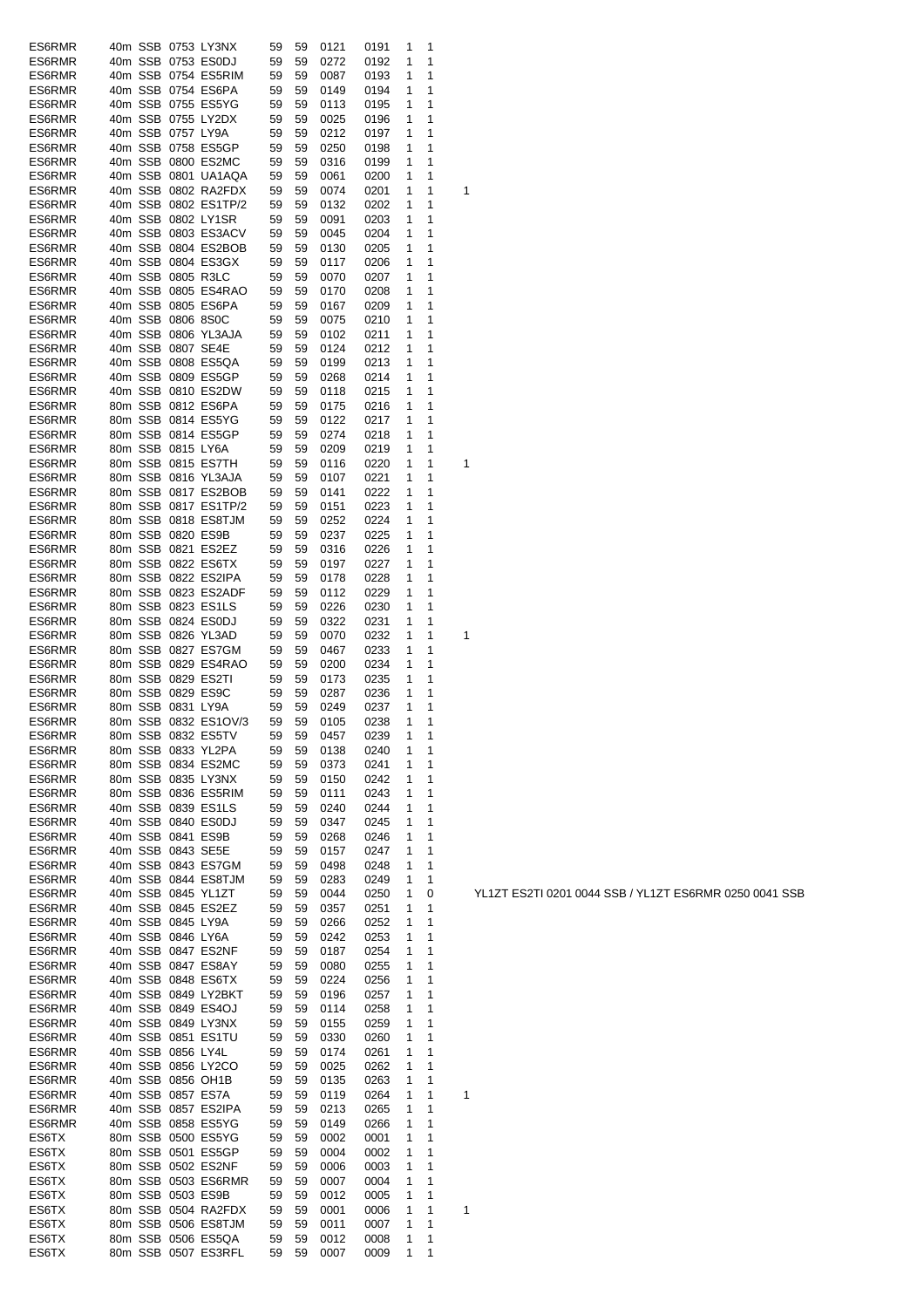| ES6TX |  |                   | 80m SSB 0507 ES5EX   | 59 | 59 | 0005 | 0010 | 1            | 1 |     |
|-------|--|-------------------|----------------------|----|----|------|------|--------------|---|-----|
| ES6TX |  |                   | 80m SSB 0508 ES5MG   | 59 | 59 | 0008 | 0011 | 1            | 1 |     |
| ES6TX |  |                   | 80m SSB 0509 ES8EF   | 59 | 59 | 0005 | 0012 | 1            | 1 |     |
| ES6TX |  | 80m SSB 0509 LY4Z |                      | 59 | 59 | 0004 | 0013 | 1            | 1 |     |
| ES6TX |  | 80m SSB 0509 LY9A |                      | 59 | 59 | 0019 | 0014 | 1            | 1 |     |
| ES6TX |  |                   | 80m SSB 0510 ES7TH   | 59 | 59 | 0010 | 0015 | 1            | 1 | 1   |
| ES6TX |  |                   | 80m SSB 0511 ES5RIM  | 59 | 59 | 0005 | 0016 | 1            | 1 |     |
| ES6TX |  |                   | 80m SSB 0511 ES2BOB  | 59 | 59 | 0007 | 0017 | 1            | 1 |     |
| ES6TX |  |                   | 80m SSB 0513 LY1SR   | 59 | 59 | 0004 | 0018 | 1            | 1 |     |
| ES6TX |  |                   | 80m SSB 0514 ES1OV/3 | 59 | 59 | 0007 | 0019 | 1            | 1 |     |
| ES6TX |  |                   | 80m SSB 0514 ES3GX   | 59 | 59 | 0009 | 0020 | 1            | 1 |     |
|       |  |                   | 80m SSB 0514 ES5TV   | 59 | 59 | 0040 |      | 1            | 1 |     |
| ES6TX |  |                   |                      |    |    |      | 0021 |              |   |     |
| ES6TX |  |                   | 80m SSB 0515 ES8BJP  | 59 | 59 | 0003 | 0022 | 1            | 1 |     |
| ES6TX |  |                   | 80m SSB 0516 ES2ADF  | 59 | 59 | 0006 | 0023 | 1            | 1 |     |
| ES6TX |  |                   | 80m SSB 0516 ES6PA   | 59 | 59 | 0017 | 0024 | 1            | 1 |     |
| ES6TX |  |                   | 80m SSB 0517 YL3AD   | 59 | 59 | 0005 | 0025 | 1            | 1 | 1   |
| ES6TX |  | 80m SSB 0517 LY4L |                      | 59 | 59 | 0016 | 0026 | 1            | 1 |     |
| ES6TX |  |                   | 80m SSB 0517 ES1LS   | 59 | 59 | 0022 | 0027 | 1            | 1 |     |
| ES6TX |  |                   | 40m SSB 0520 R3LC    | 59 | 59 | 0003 | 0028 | 1            | 1 |     |
| ES6TX |  |                   | 80m SSB 0522 YL3AJA  | 59 | 59 | 0013 | 0029 | 1            | 1 |     |
| ES6TX |  |                   | 80m SSB 0523 ES2BH   | 59 | 59 | 0041 | 0030 | 1            | 1 |     |
| ES6TX |  |                   | 80m SSB 0526 OH1B    | 59 | 59 | 0018 | 0031 | 1            | 1 |     |
| ES6TX |  |                   | 80m SSB 0527 ES3W    | 59 | 59 | 0004 | 0032 | 1            | 1 | 1   |
| ES6TX |  |                   | 80m SSB 0528 SE4E    | 59 | 59 | 0019 | 0033 | 1            | 1 |     |
| ES6TX |  |                   | 80m SSB 0528 ES4RAO  | 59 | 59 | 0017 | 0034 | 1            | 1 |     |
| ES6TX |  | 80m SSB 0529 YL7A |                      | 59 | 59 | 0020 | 0035 | 1            | 1 |     |
|       |  |                   |                      |    |    |      |      |              |   |     |
| ES6TX |  |                   | 80m SSB 0529 ES0DJ   | 59 | 59 | 0042 | 0036 | 1            | 1 |     |
| ES6TX |  | 80m SSB 0535 LY6A |                      | 59 | 59 | 0039 | 0037 | 1            | 1 |     |
| ES6TX |  |                   | 80m SSB 0537 ES2EZ   | 59 | 59 | 0051 | 0038 | 1            | 1 |     |
| ES6TX |  |                   | 80m SSB 0540 ES1TU   | 59 | 59 | 0051 | 0039 | 1            | 1 |     |
| ES6TX |  |                   | 80m SSB 0540 ES2MC   | 59 | 59 | 0065 | 0040 | 1            | 1 |     |
| ES6TX |  |                   | 40m SSB 0542 ES5GP   | 59 | 59 | 0058 | 0041 | 1            | 1 |     |
| ES6TX |  |                   | 40m SSB 0543 ES6RMR  | 59 | 59 | 0045 | 0042 | 1            | 1 |     |
| ES6TX |  |                   | 40m SSB 0544 YL3ACA  | 59 | 59 | 0029 | 0043 | 1            | 0 | / ' |
| ES6TX |  | 40m SSB 0545 LY4Z |                      | 59 | 59 | 0018 | 0044 | 1            | 1 |     |
| ES6TX |  |                   | 40m SSB 0545 LY1SR   | 59 | 59 | 0024 | 0045 | 1            | 1 |     |
| ES6TX |  |                   | 40m SSB 0545 ES2TI   | 59 | 59 | 0021 | 0046 | 1            | 1 |     |
| ES6TX |  |                   | 40m SSB 0546 LY5G    | 59 | 59 | 0023 | 0047 | 1            | 1 |     |
| ES6TX |  |                   | 40m SSB 0547 OH1B    | 59 | 59 | 0031 | 0048 | 1            | 1 |     |
| ES6TX |  |                   | 40m SSB 0548 SP5XSD  | 59 | 59 | 0002 | 0049 | 1            | 1 |     |
|       |  |                   |                      |    |    |      |      |              |   |     |
| ES6TX |  |                   | 40m SSB 0548 ES5EX   | 59 | 59 | 0031 | 0050 | 1            | 1 |     |
| ES6TX |  |                   | 40m SSB 0548 ES6PA   | 59 | 59 | 0038 | 0051 | 1            | 1 |     |
| ES6TX |  |                   | 40m SSB 0549 ES8EF   | 59 | 59 | 0021 | 0052 | 1            | 1 |     |
| ES6TX |  |                   | 40m SSB 0550 SE4E    | 59 | 59 | 0032 | 0053 | 1            | 1 |     |
| ES6TX |  | 40m SSB 0550 LY6A |                      | 59 | 59 | 0057 | 0054 | 1            | 1 |     |
| ES6TX |  |                   | 40m SSB 0551 ES5RIM  | 59 | 59 | 0029 | 0055 | 1            | 1 |     |
| ES6TX |  |                   | 40m SSB 0551 LY3NX   | 59 | 59 | 0034 | 0056 | 1            | 1 |     |
| ES6TX |  | 40m SSB 0551 8S0C |                      | 59 | 59 | 0020 | 0057 | 1            | 1 |     |
| ES6TX |  |                   | 40m SSB 0552 ES5YG   | 59 | 59 | 0037 | 0058 | $\mathbf{1}$ | 1 |     |
| ES6TX |  |                   | 40m SSB 0556 ES5MG   | 59 | 59 | 0050 | 0059 | 1            | 1 |     |
| ES6TX |  |                   | 40m SSB 0556 ES3GX   | 59 | 59 | 0039 | 0060 | 1            | 1 |     |
| ES6TX |  |                   | 40m SSB 0557 LY2RJ   | 59 | 59 | 0012 | 0061 | 1            | 1 |     |
| ES6TX |  |                   | 40m SSB 0558 ES7TH   | 59 | 59 | 0039 | 0062 | 1            | 1 | 1   |
| ES6TX |  | 40m SSB 0558 YL7A |                      | 59 | 59 | 0050 | 0063 | 1            | 1 |     |
| ES6TX |  |                   | 40m SSB 0559 ES7GM   | 59 | 59 | 0135 | 0064 | 1            | 1 |     |
|       |  |                   |                      |    |    |      |      | 1            | 1 |     |
| ES6TX |  |                   | 40m SSB 0600 ES3BQ   | 59 | 59 | 0017 | 0065 |              |   |     |
| ES6TX |  |                   | 40m SSB 0601 ES3W    | 59 | 59 | 0015 | 0066 | 1            | 1 | 1   |
| ES6TX |  |                   | 40m SSB 0601 ES5MG   | 59 | 59 | 0051 | 0067 | 1            | 1 |     |
| ES6TX |  |                   | 40m SSB 0602 ES2NF   | 59 | 59 | 0062 | 0068 | 1            | 1 |     |
| ES6TX |  | 40m SSB 0603 YL7A |                      | 59 | 59 | 0057 | 0069 | 1            | 1 |     |
| ES6TX |  |                   | 40m SSB 0603 LY2RJ   | 59 | 59 | 0019 | 0070 | 1            | 1 |     |
| ES6TX |  |                   | 40m SSB 0604 ES5QA   | 59 | 59 | 0041 | 0071 | 1            | 1 |     |
| ES6TX |  |                   | 40m SSB 0604 YL3AJA  | 59 | 59 | 0039 | 0072 | 1            | 1 |     |
| ES6TX |  |                   | 40m SSB 0605 ES7A    | 59 | 59 | 0029 | 0073 | 1            | 1 | 1   |
| ES6TX |  |                   | 40m SSB 0606 GI4AAM  | 59 | 59 | 0003 | 0074 | 1            | 1 | 1   |
| ES6TX |  |                   | 40m SSB 0606 LY4Q    | 59 | 59 | 0003 | 0075 | 1            | 1 |     |
| ES6TX |  |                   | 40m SSB 0608 ES8TJM  | 59 | 59 | 0086 | 0076 | 1            | 1 |     |
| ES6TX |  |                   | 40m SSB 0609 ES2IPA  | 59 | 59 | 0077 | 0077 | 1            | 1 |     |
| ES6TX |  |                   | 40m SSB 0610 UA1AQA  | 59 | 59 | 0016 | 0078 | 1            | 1 |     |
| ES6TX |  |                   | 80m SSB 0613 UA1AQA  | 59 | 59 | 0020 | 0079 | 1            | 1 |     |
| ES6TX |  |                   | 80m SSB 0616 ES5GP   | 59 | 59 | 0117 | 0080 | 1            | 1 |     |
| ES6TX |  |                   | 80m SSB 0617 ES8BJP  | 59 | 59 | 0056 | 0081 | 1            | 1 |     |
| ES6TX |  |                   | 80m SSB 0619 ES1LS   | 59 | 59 | 0085 | 0082 | 1            | 1 |     |
| ES6TX |  |                   | 80m SSB 0621 ES6RMR  | 59 | 59 | 0094 | 0083 | 1            | 1 |     |
|       |  |                   |                      |    |    |      |      | 1            | 1 |     |
| ES6TX |  |                   | 80m SSB 0622 ES9C    | 59 | 59 | 0108 | 0084 |              |   |     |
| ES6TX |  |                   | 80m SSB 0623 ES1OV/3 | 59 | 59 | 0049 | 0085 | 1            | 1 |     |
| ES6TX |  |                   | 40m SSB 0627 ES6PA   | 59 | 59 | 0076 | 0086 | 1            | 1 |     |
| ES6TX |  |                   | 40m SSB 0630 8S0C    | 59 | 59 | 0039 | 0087 | 1            | 1 |     |
| ES6TX |  |                   | 40m SSB 0630 R3LC    | 59 | 59 | 0028 | 0088 | 1            | 1 |     |
| ES6TX |  |                   | 40m SSB 0631 ES5YG   | 59 | 59 | 0053 | 0089 | 1            | 1 |     |
| ES6TX |  |                   | 40m SSB 0633 ES4RAO  | 59 | 59 | 0084 | 0090 | 1            | 1 |     |
| ES6TX |  | 40m SSB 0633 LY6A |                      | 59 | 59 | 0107 | 0091 | 1            | 1 |     |
| ES6TX |  |                   | 40m SSB 0633 LY1SR   | 59 | 59 | 0045 | 0092 | 1            | 1 |     |
| ES6TX |  |                   | 40m SSB 0633 RA2FDX  | 59 | 59 | 0037 | 0093 | 1            | 1 | 1   |
|       |  |                   | 40m SSB 0634 OH1B    | 59 | 59 | 0063 | 0094 | 1            | 1 |     |

YL3AJA ES6TX 0043 0029 SSB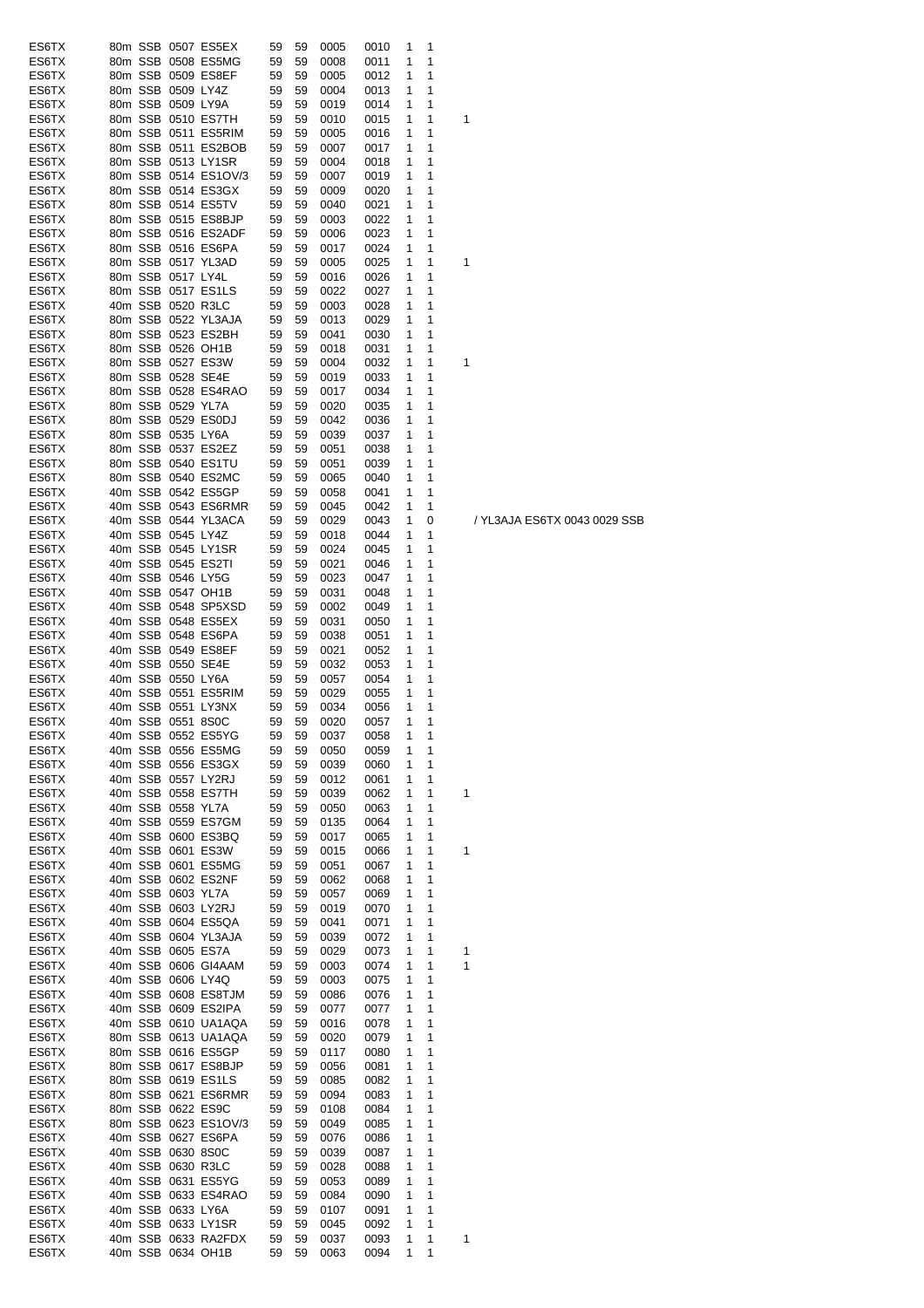| ES6TX          |  | 40m SSB 0636 ES5EX                      | 59       | 59       | 0065         | 0095         | 1      | 1      |                                          |
|----------------|--|-----------------------------------------|----------|----------|--------------|--------------|--------|--------|------------------------------------------|
| ES6TX          |  | 40m SSB 0637 ES6RMR                     | 59       | 59       | 0110         | 0096         | 1      | 1      |                                          |
| ES6TX          |  | 40m SSB 0638 OH5NE                      | 59       | 59       | 0019         | 0097         | 1      | 1      |                                          |
| ES6TX          |  | 40m SSB 0639 ES5RIM                     | 59       | 59       | 0056         | 0098         | 1      | 1      |                                          |
| ES6TX          |  | 40m SSB 0640 LY2BKT                     | 59       | 59       | 0083         | 0099         | 1      | 1      |                                          |
| ES6TX          |  | 40m SSB 0641 ES0DJ                      | 59       | 59       | 0154         | 0100         | 1      | 1      |                                          |
| ES6TX          |  | 40m SSB 0642 ES1TU                      | 59       | 59       | 0154         | 0101         | 1      | 1      |                                          |
| ES6TX          |  | 40m SSB 0642 ES9B                       | 59       | 59       | 0133         | 0102         | 1      | 1      |                                          |
| ES6TX          |  | 80m SSB 0644 ES7A                       | 59       | 59       | 0040         | 0103         | 1      | 1      | 1                                        |
| ES6TX          |  | 80m SSB 0645 ES4RAO                     | 59       | 59       | 0096         | 0104         | 1      | 1      |                                          |
| ES6TX          |  | 80m SSB 0647 ES0CD                      | 59       | 59       | 0026         | 0105         | 1      | 1      | 1                                        |
| ES6TX          |  | 80m SSB 0647 ES3ACV                     | 59       | 59       | 0030         | 0106         | 1      | 0      | ES3ACV ES6DX 0106 0030 SSB               |
| ES6TX          |  | 80m SSB 0648 ES2ADF                     | 59       | 59       | 0049         | 0107         | 1      | 1      |                                          |
| ES6TX          |  | 80m SSB 0649 ES2BOB                     | 59       | 59       | 0089         | 0108         | 1      | 1      |                                          |
| ES6TX          |  | 40m SSB 0650 ES2BH                      | 59       | 59       | 0194         | 0109         | 1      | 1      |                                          |
| ES6TX          |  |                                         |          |          |              |              |        | 1      |                                          |
|                |  | 40m SSB 0651 LY9A                       | 59       | 59       | 0137         | 0110         | 1      |        |                                          |
| ES6TX          |  | 40m SSB 0653 ES4OJ                      | 59       | 59       | 0038         | 0111         | 1      | 1      |                                          |
| ES6TX          |  | 40m SSB 0653 ES5GP                      | 59       | 59       | 0167         | 0112         | 1      | 1      |                                          |
| ES6TX          |  | 40m SSB 0655 ES2MC                      | 59       | 59       | 0210         | 0113         | 1      | 1      |                                          |
| ES6TX          |  | 80m SSB 0702 ES2ADF                     | 59       | 59       | 0053         | 0114         | 1      | 1      |                                          |
| ES6TX          |  | 80m SSB 0703 ES5RIM                     | 59       | 59       | 0070         | 0115         | 1      | 1      |                                          |
| ES6TX          |  | 80m SSB 0705 ES0CD                      | 59       | 59       | 0033         | 0116         | 1      | 1      | 1                                        |
| ES6TX          |  | 80m SSB 0706 ES1LS                      | 59       | 59       | 0139         | 0117         | 1      | 1      |                                          |
| ES6TX          |  | 80m SSB 0706 ES2TI                      | 59       | 59       | 0095         | 0118         | 1      | 1      |                                          |
| ES6TX          |  | 80m SSB 0707 ES2IPA                     | 59       | 59       | 0122         | 0119         | 1      | 1      |                                          |
| ES6TX          |  | 80m SSB 0710 ES2BH                      | 59       | 59       | 0220         | 0120         | 1      | 1      |                                          |
| ES6TX          |  | 80m SSB 0710 OH1B                       | 59       | 59       | 0083         | 0121         | 1      | 1      |                                          |
| ES6TX          |  | 80m SSB 0711 ES1TP/2                    | 59       | 59       | 0082         | 0122         | 1      | 1      |                                          |
| ES6TX          |  | 80m SSB 0711 ES7TH                      | 59       | 59       | 0080         | 0123         | 1      | 1      | 1                                        |
| ES6TX          |  | 80m SSB 0712 LY2BKT                     | 59       | 59       | 0112         | 0124         | 1      | 1      |                                          |
| ES6TX          |  | 80m SSB 0712 ES8AY                      | 59       | 59       | 0009         | 0125         | 1      | 1      |                                          |
|                |  |                                         |          |          |              |              |        |        |                                          |
| ES6TX          |  | 80m SSB 0716 ES6PA                      | 59       | 59       | 0118         | 0126         | 1      | 1      |                                          |
| ES6TX          |  | 80m SSB 0716 ES1OV/3                    | 59       | 59       | 0065         | 0127         | 1      | 1      |                                          |
| ES6TX          |  | 80m SSB 0716 ES5QA                      | 59       | 59       | 0141         | 0128         | 1      | 1      |                                          |
| ES6TX          |  | 80m SSB 0717 ES8TJM                     | 59       | 59       | 0166         | 0129         | 1      | 1      |                                          |
| ES6TX          |  | 80m SSB 0718 ES3GX                      | 59       | 59       | 0090         | 0130         | 1      | 1      |                                          |
| ES6TX          |  | 80m SSB 0718 ES2BOB                     | 59       | 59       | 0105         | 0131         | 1      | 1      |                                          |
| ES6TX          |  | 80m SSB 0719 LY5G                       | 59       | 59       | 0070         | 0132         | 1      | 0      | RX: 59 / In the other station's log: 599 |
| ES6TX          |  | 80m SSB 0720 OH5NE                      | 59       | 59       | 0037         | 0133         | 1      | 1      |                                          |
| ES6TX          |  | 80m SSB 0720 ES7GM                      | 59       | 59       | 0327         | 0134         | 1      | 1      |                                          |
| ES6TX          |  | 80m SSB 0721 YL7A                       | 59       | 59       | 0130         | 0135         | 1      | 1      |                                          |
| ES6TX          |  | 80m SSB 0721 YL3AJA                     | 59       | 59       | 0077         | 0136         | 1      | 1      |                                          |
| ES6TX          |  | 80m SSB 0721 ES7A                       | 59       | 59       | 0059         | 0137         | 1      | 1      | 1                                        |
| ES6TX          |  | 80m SSB 0722 ES2PKW                     | 59       | 59       | 0027         | 0138         | 1      | 0      | ES2PKW ES6TE 0138 0027 SSB               |
| ES6TX          |  | 80m SSB 0722 LY3NX                      | 59       | 59       | 0101         | 0139         | 1      | 1      |                                          |
| ES6TX          |  | 80m SSB 0723 ES4RAO                     | 59       | 59       | 0134         | 0140         | 1      | 1      |                                          |
| ES6TX          |  | 80m SSB 0724 ES6RMR                     | 59       | 59       |              |              | 1      | 1      |                                          |
|                |  |                                         |          |          | 0161         | 0141<br>0142 |        |        |                                          |
| ES6TX          |  | 80m SSB 0725 ES5GP                      | 59       | 59       | 0209         |              | 1      | 1      |                                          |
| ES6TX          |  | 40m SSB 0728 ES2TI                      | 59       | 59       | 0111         | 0143         | 1      | 1      |                                          |
| ES6TX          |  | 40m SSB 0728 ES1TP/2                    | 59       | 59       | 0099         | 0144         | 1      | 1      |                                          |
| ES6TX          |  | 40m SSB 0729 LY4L                       | 59       | 59       | 0108         | 0145         | 1      | 1      |                                          |
| ES6TX          |  | 40m SSB 0731 LY1SR                      | 59       | 59       | 0075         | 0146         | 1      | 1      |                                          |
| ES6TX          |  | 40m SSB 0731 ES5EX                      | 59       | 59       | 0092         | 0147         | 1      | 1      |                                          |
| ES6TX          |  | 40m SSB 0732 R3LC                       | 59       | 59       | 0051         | 0148         | 1      | 1      |                                          |
| ES6TX          |  | 40m SSB 0732 YL2PA                      | 59       | 59       | 0097         | 0149         | 1      | 1      |                                          |
| ES6TX          |  | 40m SSB 0732 ES8SX                      | 59       | 59       | 0001         | 0150         | 1      | 1      |                                          |
| ES6TX          |  | 40m SSB 0732 LY2BKT                     | 59       | 59       | 0132         | 0151         | 1      | 1      |                                          |
| ES6TX          |  | 40m SSB 0733 ES7TH                      | 59       | 59       | 0092         | 0152         | 1      | 1      | 1                                        |
| ES6TX          |  | 40m SSB 0733 ES6PA                      | 59       | 59       | 0130         | 0153         | 1      | 1      |                                          |
| ES6TX          |  | 40m SSB 0734 ES2BOB                     | 59       | 59       | 0113         | 0154         | 1      | 1      |                                          |
| ES6TX          |  | 40m SSB 0734 YL1ZT                      | 59       | 59       | 0029         | 0155         | 1      | 1      |                                          |
| ES6TX          |  | 40m SSB 0735 ES5TV                      | 59       | 59       | 0340         | 0156         | 1      | 1      |                                          |
| ES6TX          |  | 40m SSB 0735 YL3AJA                     | 59       | 59       | 0083         | 0157         | 1      | 1      |                                          |
|                |  |                                         |          |          |              |              |        |        |                                          |
| ES6TX<br>ES6TX |  | 40m SSB 0736 ES5YG<br>40m SSB 0738 SE5E | 59<br>59 | 59<br>59 | 0094<br>0119 | 0158<br>0159 | 1<br>1 | 1<br>1 |                                          |
|                |  |                                         |          |          |              |              |        |        |                                          |
| ES6TX          |  | 40m SSB 0738 SE4E                       | 59       | 59       | 0103         | 0160         | 1      | 1      |                                          |
| ES6TX          |  | 40m SSB 0738 ES4OJ                      | 59       | 59       | 0066         | 0161         | 1      | 1      |                                          |
| ES6TX          |  | 40m SSB 0740 RA2FDX                     | 59       | 59       | 0065         | 0162         | 1      | 1      | 1                                        |
| ES6TX          |  | 40m SSB 0740 8S0C                       | 59       | 59       | 0064         | 0163         | 1      | 0      | 8S0C ES6TX 0016 0064 SSB                 |
| ES6TX          |  | 40m SSB 0741 YL3AD                      | 59       | 59       | 0047         | 0164         | 1      | 1      | 1                                        |
| ES6TX          |  | 40m SSB 0741 ES8AY                      | 59       | 59       | 0032         | 0165         | 1      | 1      |                                          |
| ES6TX          |  | 40m SSB 0742 ES1WST/0                   | 59       | 59       | 0195         | 0166         | 1      | 1      |                                          |
| ES6TX          |  | 40m SSB 0744 ES2IPA                     | 59       | 59       | 0133         | 0167         | 1      | 1      |                                          |
| ES6TX          |  | 40m SSB 0747 LY9A                       | 59       | 59       | 0203         | 0168         | 1      | 1      |                                          |
| ES6TX          |  | 40m SSB 0748 ES6RMR                     | 59       | 59       | 0180         | 0169         | 1      | 1      |                                          |
| ES6TX          |  | 40m SSB 0750 ES0DJ                      | 59       | 59       | 0266         | 0170         | 1      | 1      |                                          |
| ES6TX          |  | 40m SSB 0750 ES2EZ                      | 59       | 59       | 0272         | 0171         | 1      | 1      |                                          |
| ES6TX          |  | 40m SSB 0751 ES8TJM                     | 59       | 59       | 0218         | 0172         | 1      | 1      |                                          |
| ES6TX          |  | 40m SSB 0752 ES4RAO                     | 59       | 59       | 0156         | 0173         | 1      | 1      |                                          |
| ES6TX          |  | 40m SSB 0753 ES2BH                      | 59       | 59       | 0294         | 0174         | 1      | 1      |                                          |
| ES6TX          |  | 40m SSB 0756 ES9B                       | 59       | 59       | 0216         | 0175         | 1      | 1      |                                          |
| ES6TX          |  | 40m SSB 0756 ES7GM                      | 59       | 59       | 0389         | 0176         | 1      | 1      |                                          |
|                |  |                                         |          |          |              |              |        |        |                                          |
| ES6TX          |  | 40m SSB 0758 ES5GP                      | 59       | 59       | 0249         | 0177         | 1      | 1      |                                          |
| ES6TX          |  | 40m SSB 0800 ES7GM                      | 59       | 59       | 0398         | 0178         | 1      | 1      |                                          |
| ES6TX          |  | 40m SSB 0800 ES1LS                      | 59       | 59       | 0192         | 0179         | 1      | 1      |                                          |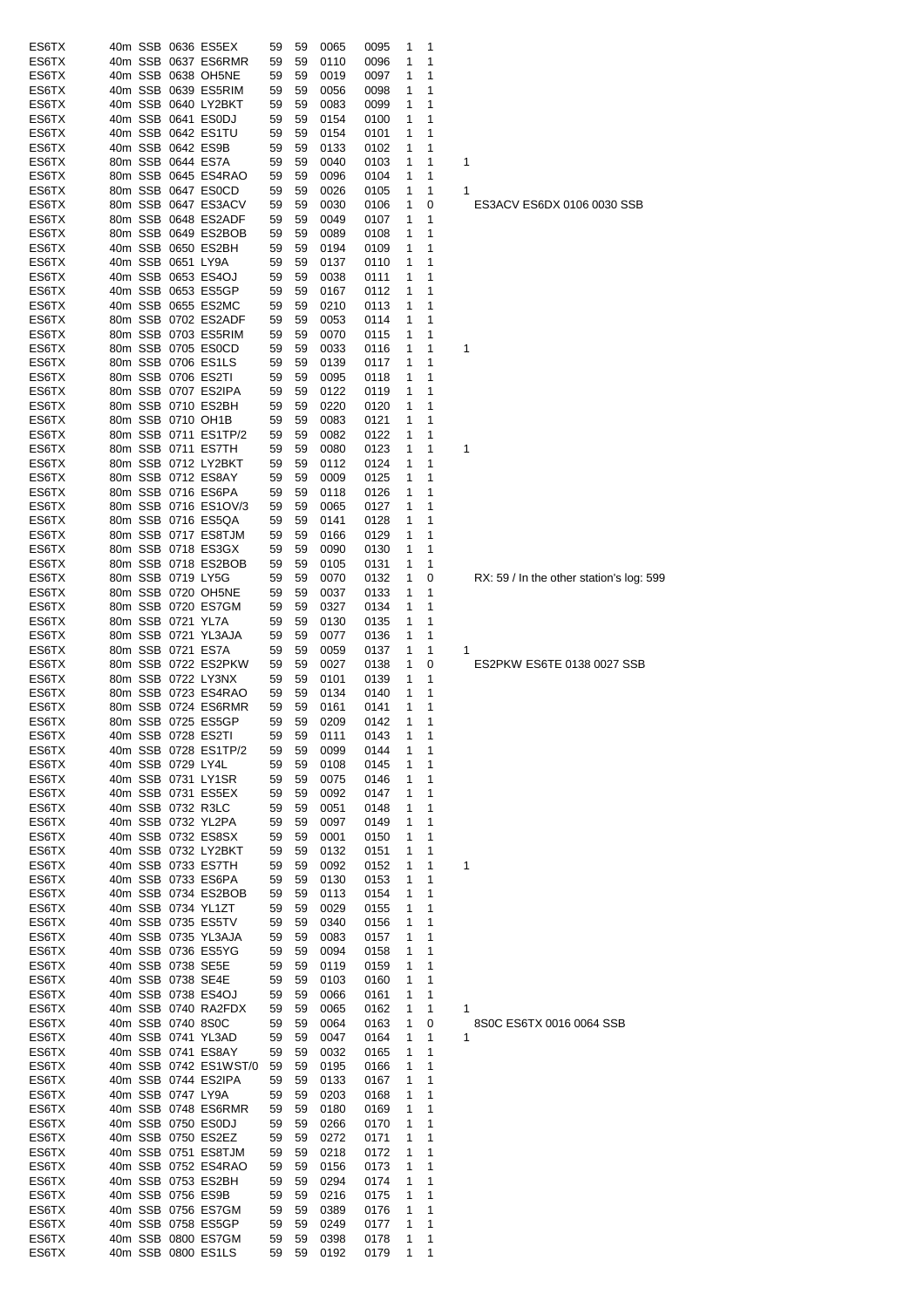|       |        |         |                   |                      |    |    |              |      | 1 |   |    |
|-------|--------|---------|-------------------|----------------------|----|----|--------------|------|---|---|----|
| ES6TX |        |         |                   | 40m SSB 0801 ES8SX   | 59 | 59 | 0028         | 0180 |   | 1 |    |
| ES6TX |        |         |                   | 40m SSB 0803 ES6PA   | 59 | 59 | 0163         | 0181 | 1 | 1 |    |
| ES6TX |        |         |                   | 80m SSB 0805 LY1CM   | 59 | 59 | 0001         | 0182 | 1 | 1 | 1  |
| ES6TX |        |         |                   | 80m SSB 0805 LY2BKT  | 59 | 59 | 0159         | 0183 | 1 | 1 |    |
| ES6TX |        |         |                   | 80m SSB 0806 ES7TH   | 59 | 59 | 0109         | 0184 | 1 | 1 | 1  |
| ES6TX |        |         |                   | 80m SSB 0806 ES2BOB  | 59 | 59 | 0132         | 0185 | 1 | 1 |    |
| ES6TX |        |         |                   | 80m SSB 0809 ES1TP/2 | 59 | 59 | 0143         | 0186 | 1 | 1 |    |
| ES6TX |        |         | 80m SSB 0811 LY4L |                      | 59 | 59 | 0139         | 0187 | 1 | 1 |    |
| ES6TX |        |         |                   | 80m SSB 0812 ES8AY   | 59 | 59 | 0054         | 0188 | 1 | 1 |    |
|       |        |         |                   |                      |    |    |              |      |   |   |    |
| ES6TX |        |         |                   | 80m SSB 0813 ES5QA   | 59 | 59 | 0210         | 0189 | 1 | 1 |    |
| ES6TX |        |         |                   | 80m SSB 0813 ES2ADF  | 59 | 59 | 0098         | 0190 | 1 | 1 |    |
| ES6TX |        |         |                   | 80m SSB 0814 ES1OV/3 | 59 | 59 | 0092         | 0191 | 1 | 1 |    |
| ES6TX |        |         |                   | 80m SSB 0814 ES5GP   | 59 | 59 | 0273         | 0192 | 1 | 1 |    |
| ES6TX |        |         |                   | 80m SSB 0814 ES6PA   | 59 | 59 | 0176         | 0193 | 1 | 1 |    |
| ES6TX |        |         |                   | 80m SSB 0821 ES5RIM  | 59 | 59 | 0105         | 0194 | 1 | 1 |    |
| ES6TX |        |         |                   | 80m SSB 0821 ES3GX   | 59 | 59 | 0131         | 0195 | 1 | 1 |    |
| ES6TX |        |         |                   | 80m SSB 0822 ES8TJM  | 59 | 59 | 0255         | 0196 | 1 | 1 |    |
|       |        |         |                   |                      |    |    |              |      |   |   |    |
| ES6TX |        |         |                   | 80m SSB 0822 ES6RMR  | 59 | 59 | 0227         | 0197 | 1 | 1 |    |
| ES6TX |        |         |                   | 80m SSB 0822 ES7GM   | 59 | 59 | 0457         | 0198 | 1 | 1 |    |
| ES6TX |        |         |                   | 80m SSB 0823 UA1AQA  | 59 | 59 | 0077         | 0199 | 1 | 1 |    |
| ES6TX |        |         |                   | 80m SSB 0825 ES3ACV  | 59 | 59 | 0051         | 0200 | 1 | 0 | E  |
| ES6TX |        |         | 80m SSB 0825 LY6A |                      | 59 | 59 | 0218         | 0201 | 1 | 1 |    |
| ES6TX |        |         | 80m SSB 0825 LY9A |                      | 59 | 59 | 0241         | 0202 | 1 | 1 |    |
| ES6TX |        |         |                   | 80m SSB 0825 ES4RAO  | 59 | 59 | 0197         | 0203 | 1 | 1 |    |
| ES6TX |        |         |                   | 80m SSB 0826 YL2PA   | 59 | 59 | 0132         | 0204 | 1 | 1 |    |
|       |        |         |                   |                      |    |    |              |      |   |   |    |
| ES6TX |        |         |                   | 80m SSB 0829 ES2EZ   | 59 | 59 | 0329         | 0205 | 1 | 1 |    |
| ES6TX |        |         |                   | 80m SSB 0830 ES1LS   | 59 | 59 | 0231         | 0206 | 1 | 1 |    |
| ES6TX |        |         | 80m SSB 0831 YL7A |                      | 59 | 59 | 0189         | 0207 | 1 | 1 |    |
| ES6TX |        |         |                   | 80m SSB 0831 LY3NX   | 59 | 59 | 0147         | 0208 | 1 | 1 |    |
| ES6TX |        |         |                   | 80m SSB 0832 YL3AD   | 59 | 59 | 0075         | 0209 | 1 | 1 | 1  |
| ES6TX |        |         |                   | 40m SSB 0834 ES2BH   | 59 | 59 | 0351         | 0210 | 1 | 1 |    |
| ES6TX |        |         |                   | 40m SSB 0834 RA2FDX  | 59 | 59 | 0091         | 0211 | 1 | 1 | 1  |
| ES6TX |        |         |                   | 40m SSB 0835 ES9B    | 59 | 59 | 0257         | 0212 | 1 | 1 |    |
|       |        |         |                   |                      |    |    |              |      |   |   |    |
| ES6TX |        |         |                   | 40m SSB 0836 ES9C    | 59 | 59 | 0296         | 0213 | 1 | 1 |    |
| ES6TX |        |         |                   | 40m SSB 0837 ES2IPA  | 59 | 59 | 0196         | 0214 | 1 | 1 |    |
| ES6TX |        |         |                   | 40m SSB 0838 ES5QA   | 59 | 59 | 0239         | 0215 | 1 | 1 |    |
| ES6TX |        |         |                   | 40m SSB 0839 LY1SR   | 59 | 59 | 0105         | 0216 | 1 | 1 |    |
| ES6TX |        |         |                   | 40m SSB 0840 ES5GP   | 59 | 59 | 0315         | 0217 | 1 | 1 |    |
| ES6TX |        |         |                   | 80m SSB 0841 ES5TV   | 59 | 59 | 0472         | 0218 | 1 | 1 |    |
| ES6TX |        |         |                   | 80m SSB 0842 ES8BJP  | 59 | 59 | 0127         | 0219 | 1 | 1 |    |
| ES6TX |        |         |                   | 80m SSB 0843 ES9B    | 59 | 59 | 0271         | 0220 | 1 | 1 |    |
|       |        |         |                   |                      |    |    |              |      |   |   |    |
| ES6TX |        |         |                   | 80m SSB 0844 ES7A    | 59 | 59 | 0109         | 0221 | 1 | 1 | 1  |
| ES6TX |        |         |                   | 80m SSB 0845 ES2IPA  | 59 | 59 | 0203         | 0222 | 1 | 1 |    |
| ES6TX |        |         | 40m SSB 0847 LY6A |                      | 59 | 59 | 0243         | 0223 | 1 | 1 |    |
| ES6TX |        |         |                   | 40m SSB 0848 ES6RMR  | 59 | 59 | 0256         | 0224 | 1 | 1 |    |
| ES6TX |        |         |                   | 40m SSB 0849 ES8TJM  | 59 | 59 | 0292         | 0225 | 1 | 1 |    |
| ES6TX |        |         |                   | 40m SSB 0850 ES2EZ   | 59 | 59 | 0368         | 0226 | 1 | 1 |    |
| ES6TX |        |         |                   | 40m SSB 0850 ES1TP/2 | 59 | 59 | 0177         | 0227 | 1 | 1 |    |
| ES6TX |        |         |                   | 80m SSB 0851 ES5MG   | 59 |    | 59 0178      | 0228 | 1 | 1 |    |
| ES7GM | 80m CW |         |                   | 0500 9A5Y            |    |    | 599 599 0001 | 0001 | 2 | 2 |    |
| ES7GM | 80m CW |         |                   |                      |    |    | 599 599 0001 |      | 2 | 2 |    |
|       |        |         |                   | 0500 LY5R            |    |    |              | 0002 |   |   |    |
| ES7GM | 80m CW |         |                   | 0500 LY9A            |    |    | 599 599 0002 | 0003 | 2 | 2 |    |
| ES7GM | 80m CW |         |                   | 0500 SE5E            |    |    | 599 599 0001 | 0004 | 2 | 2 |    |
| ES7GM | 80m CW |         |                   | 0500 ES8DH           |    |    | 599 599 0002 | 0005 | 2 | 2 |    |
| ES7GM | 80m CW |         |                   | 0501 YT4A            |    |    | 599 599 0002 | 0006 | 2 | 2 | 2  |
| ES7GM |        | 80m SSB |                   | 0501 ES5GP           | 59 | 59 | 0006         | 0007 | 1 | 1 |    |
| ES7GM | 80m CW |         |                   | 0502 LY6A            |    |    | 599 599 0005 | 0008 | 2 | 2 |    |
| ES7GM | 80m CW |         |                   | 0502 SE4E            |    |    | 599 599 0005 | 0009 | 2 | 2 |    |
| ES7GM | 80m CW |         |                   | 0502 EW8OF           |    |    | 599 599 0002 | 0010 | 2 | 2 |    |
| ES7GM | 80m CW |         |                   | 0502 OH1B            |    |    | 599 599 0004 | 0011 | 2 | 2 |    |
|       |        |         |                   |                      |    |    |              |      |   |   |    |
| ES7GM | 80m CW |         |                   | 0503 9A2AJ           |    |    | 599 599 0001 | 0012 | 2 | 2 |    |
| ES7GM | 80m CW |         |                   | 0503 ES5EP           |    |    | 599 599 0004 | 0013 | 2 | 2 |    |
| ES7GM | 80m CW |         |                   | 0503 RA3NC           |    |    | 599 599 0002 | 0014 | 2 | 2 |    |
| ES7GM | 80m CW |         |                   | 0504 LY2BKT          |    |    | 599 599 0005 | 0015 | 2 | 2 |    |
| ES7GM | 80m CW |         |                   | 0504 ES7A            |    |    | 599 599 0001 | 0016 | 2 | 2 | 2  |
| ES7GM | 80m CW |         |                   | 0504 OH2PM           |    |    | 599 599 0006 | 0017 | 2 | 2 |    |
| ES7GM | 80m CW |         |                   | 0505 ES1TU           |    |    | 599 599 0009 | 0018 | 2 | 2 |    |
| ES7GM | 80m CW |         |                   | 0506 LY3B            |    |    | 599 599 0009 | 0019 | 2 | 2 |    |
| ES7GM | 80m CW |         |                   | 0506 LY1EE           |    |    | 599 599 0003 | 0020 | 2 | 2 |    |
|       |        |         |                   |                      |    |    |              |      |   |   |    |
| ES7GM | 80m CW |         |                   | 0506 ES2LR           |    |    | 599 599 0003 | 0021 | 2 | 2 |    |
| ES7GM | 80m CW |         |                   | 0507 YL7A            |    |    | 599 599 0007 | 0022 | 2 | 2 |    |
| ES7GM | 80m CW |         |                   | 0507 ES1CN           |    |    | 599 599 0005 | 0023 | 2 | 0 | ES |
| ES7GM | 80m CW |         | 0507 LY4L         |                      |    |    | 599 599 0008 | 0024 | 2 | 2 |    |
| ES7GM | 80m CW |         |                   | 0507 ES3RF           |    |    | 599 599 0006 | 0025 | 2 | 2 |    |
| ES7GM | 80m CW |         |                   | 0508 HA1RJ           |    |    | 599 599 0002 | 0026 | 2 | 2 | 2  |
| ES7GM | 80m CW |         |                   | 0508 LY2SA           |    |    | 599 599 0010 | 0027 | 2 | 2 |    |
| ES7GM | 80m CW |         |                   | 0510 ES4RD           |    |    | 599 599 0021 | 0028 | 2 | 2 |    |
| ES7GM | 80m CW |         |                   | 0510 RW3AI           |    |    | 599 599 0005 | 0029 | 2 | 2 |    |
|       |        |         |                   |                      |    |    |              |      |   |   |    |
| ES7GM | 80m CW |         |                   | 0511 ES0DJ           |    |    | 599 599 0024 | 0030 | 2 | 2 |    |
| ES7GM | 80m CW |         |                   | 0511 SM6BSK          |    |    | 599 599 0004 | 0031 | 2 | 2 |    |
| ES7GM | 80m CW |         |                   | 0512 ES6CO           |    |    | 599 599 0016 | 0032 | 2 | 2 |    |
| ES7GM | 80m CW |         |                   | 0513 LZ2CWW          |    |    | 599 599 0002 | 0033 | 2 | 2 |    |
| ES7GM | 80m CW |         |                   | 0515 ES3BM           |    |    | 599 599 0017 | 0034 | 2 | 2 |    |
| ES7GM | 80m CW |         |                   | 0515 LY2NK           |    |    | 599 599 0016 | 0035 | 2 | 2 |    |
| ES7GM | 80m CW |         |                   | 0516 LY5G            |    |    | 599 599 0013 | 0036 | 2 | 2 |    |

ES3ACV ES6DX 0200 0051 SSB

ES1CN YL7A 0023 0005 CW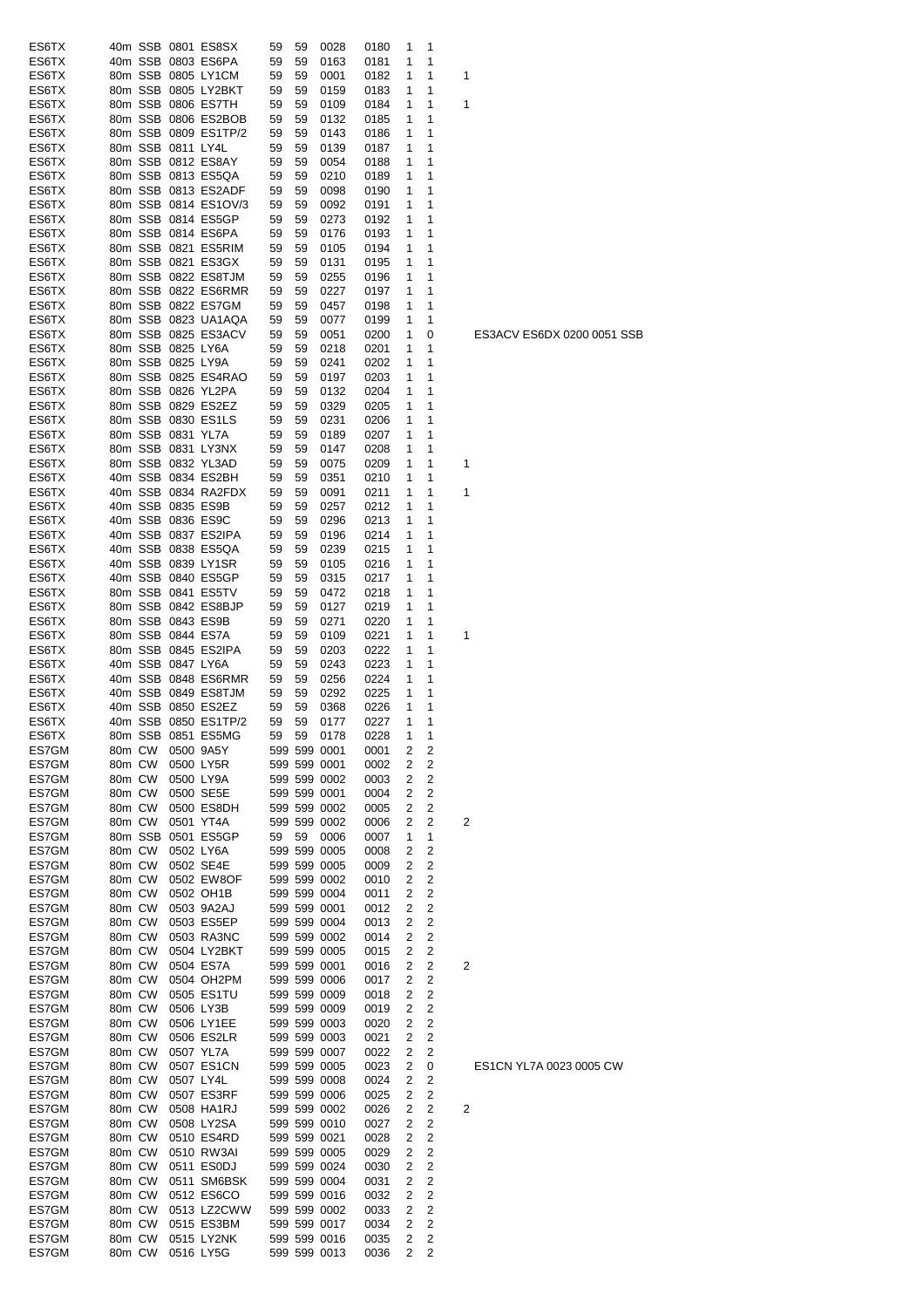| ES7GM | 80m CW |                   |                   | 0516 YL2CV                       |    |    | 599 599 0009                 | 0037 | 2                   | 2              |                            |
|-------|--------|-------------------|-------------------|----------------------------------|----|----|------------------------------|------|---------------------|----------------|----------------------------|
| ES7GM | 80m CW |                   |                   | 0517 ES9C                        |    |    | 599 599 0027                 | 0038 | 2                   | 2              |                            |
| ES7GM | 80m CW |                   |                   | 0517 SP1AEN                      |    |    | 599 599 0011                 | 0039 | 2                   | 2              |                            |
| ES7GM |        |                   |                   | 80m SSB 0517 ES9B                | 59 | 59 | 0031                         | 0040 | 1                   | 1              |                            |
| ES7GM | 80m CW |                   |                   | 0518 ES2TI                       |    |    | 599 599 0009                 | 0041 | 2                   | 2              |                            |
| ES7GM | 80m CW |                   |                   | 0518 ES2JL                       |    |    | 599 599 0011                 | 0042 | 2                   | 2              |                            |
| ES7GM | 80m CW |                   |                   | 0519 YL2PA                       |    |    | 599 599 0015                 | 0043 | 2                   | 2              |                            |
| ES7GM | 80m CW |                   |                   | 0519 ES3CC                       |    |    | 599 599 0009                 | 0044 | 2                   | 2              |                            |
| ES7GM | 80m CW |                   |                   | 0519 ES2EZ                       |    |    | 599 599 0036                 | 0045 | 2                   | 2              |                            |
| ES7GM | 80m CW |                   |                   | 0519 ES2NF                       |    |    | 599 599 0022                 | 0046 | 2                   | 2              |                            |
| ES7GM | 80m CW |                   |                   | 0520 ES3HZ                       |    |    | 599 599 0007                 | 0047 | 2                   | 2              |                            |
| ES7GM | 80m CW |                   |                   | 0520 ES5DB                       |    |    | 599 599 0019                 | 0048 | 2                   | 2              |                            |
| ES7GM |        |                   |                   | 80m SSB 0521 ES7TH               | 59 | 59 | 0022                         | 0049 | 1                   | 1              | 1                          |
| ES7GM |        | 80m CW            |                   | 0521 ES2DW                       |    |    | 599 599 0004                 | 0050 | 2                   | 0              | ES2DW ES7GM 0051 0004 CW   |
| ES7GM |        |                   |                   | 80m SSB 0522 ES2BH               | 59 | 59 | 0038                         | 0051 | 1                   | 1              |                            |
| ES7GM |        | 80m CW            |                   | 0522 ES6DO                       |    |    | 599 599 0007                 | 0052 | 2                   | 2              |                            |
| ES7GM |        |                   |                   | 80m SSB 0523 YL3AJA              | 59 | 59 | 0014                         | 0053 | 1                   | 1              |                            |
| ES7GM |        |                   |                   | 80m SSB 0523 ES8BJP              | 59 | 59 | 0016                         | 0054 | 1                   | 1              |                            |
| ES7GM |        |                   |                   | 80m CW 0524 ES2RL                |    |    | 599 599 0012                 | 0055 | 2                   | 0              | ES2RL ES7GN 0047 0012 CW   |
| ES7GM |        |                   |                   | 80m SSB 0524 ES1LS               | 59 | 59 | 0028                         | 0056 | 1                   | 1              |                            |
| ES7GM |        | 80m CW            |                   | 0525 RA1AL                       |    |    | 599 599 0009                 | 0057 | 2                   | 2              |                            |
| ES7GM | 80m CW |                   |                   | 0525 ES1OX                       |    |    | 599 599 0034                 | 0058 | 2                   | 2              |                            |
| ES7GM |        |                   |                   | 80m SSB 0525 ES3RFL              | 59 | 59 | 0013                         | 0059 | 1                   | 1              |                            |
| ES7GM |        |                   |                   | 80m SSB 0526 LY3NX               | 59 | 59 |                              | 0060 |                     | 1              |                            |
|       |        |                   |                   | 80m SSB 0527 ES8EF               |    |    | 0019                         |      | 1                   |                |                            |
| ES7GM |        |                   |                   |                                  | 59 | 59 | 0012                         | 0061 | 1                   | 1              |                            |
| ES7GM |        |                   |                   | 80m SSB 0527 ES5MG               | 59 | 59 | 0021                         | 0062 | 1                   | 1              |                            |
| ES7GM |        |                   |                   | 80m SSB 0528 ES5YG               | 59 | 59 | 0018                         | 0063 | 1                   | 1              |                            |
| ES7GM |        |                   | 80m SSB 0528 LY4Z |                                  | 59 | 59 | 0012                         | 0064 | 1                   | 1              |                            |
| ES7GM |        |                   |                   | 80m SSB 0528 ES6PA               | 59 | 59 | 0023                         | 0065 | 1                   | 1              |                            |
| ES7GM |        |                   |                   | 80m SSB 0529 YL3AD               | 59 | 59 | 0010                         | 0066 | 1                   | 1              | 1                          |
| ES7GM |        |                   |                   | 80m SSB 0529 RA2FDX              | 59 | 59 | 0011                         | 0067 | 1                   | 1              | 1                          |
| ES7GM |        |                   |                   | 80m SSB 0529 ES3W                | 59 | 59 | 0006                         | 0068 | 1                   | 1              | 1                          |
| ES7GM |        |                   |                   | 80m SSB 0529 ES3GX               | 59 | 59 | 0021                         | 0069 | 1                   | 1              |                            |
| ES7GM |        |                   |                   | 80m SSB 0530 LY1SR               | 59 | 59 | 0014                         | 0070 | 1                   | 1              |                            |
| ES7GM |        |                   |                   | 80m SSB 0530 ES2IPA              | 59 | 59 | 0027                         | 0071 | 1                   | 1              |                            |
| ES7GM |        |                   |                   | 80m SSB 0530 ES8TJM              | 59 | 59 | 0037                         | 0072 | 1                   | 1              |                            |
| ES7GM |        |                   |                   | 80m SSB 0530 ES5EX               | 59 | 59 | 0015                         | 0073 | 1                   | 1              |                            |
| ES7GM |        |                   |                   | 80m SSB 0532 YL1ZT               | 59 | 59 | 0005                         | 0074 | 1                   | 1              |                            |
| ES7GM |        |                   |                   | 40m SSB 0532 YL3AJA              | 59 | 59 | 0020                         | 0075 | 1                   | 1              |                            |
| ES7GM |        |                   |                   | 40m SSB 0533 ES9B                | 59 | 59 | 0047                         | 0076 | 1                   | 1              |                            |
| ES7GM |        |                   |                   | 80m SSB 0533 ES5RIM              | 59 | 59 | 0019                         | 0077 | 1                   | 0              | ES5RIM ES7GP 0077 0019 SSB |
| ES7GM | 40m CW |                   |                   | 0534 LY3B                        |    |    | 599 599 0028                 | 0078 | 2                   | 2              |                            |
| ES7GM | 40m CW |                   |                   | 0535 SE4E                        |    |    | 599 599 0024                 | 0079 | 2                   | 2              |                            |
| ES7GM | 40m CW |                   |                   | 0535 YL2QN                       |    |    | 599 599 0021                 | 0080 | 2                   | $\overline{2}$ |                            |
| ES7GM | 40m CW |                   |                   | 0535 ES8DH                       |    |    | 599 599 0036                 | 0081 | 2                   | 2              |                            |
| ES7GM | 40m CW |                   |                   | 0536 S50XX                       |    |    | 599 599 0001                 | 0082 | 2                   | 2              |                            |
| ES7GM |        |                   |                   | 80m SSB 0536 ES2MC               | 59 | 59 |                              |      |                     | 1              |                            |
|       |        |                   |                   |                                  |    |    | 0056                         | 0083 | 1                   | 2              |                            |
| ES7GM |        | 40m CW            |                   | 0536 ES4RD<br>40m CW 0536 LZ2CWW |    |    | 599 599 0061<br>599 599 0005 | 0084 | 2<br>$\overline{2}$ |                |                            |
| ES7GM |        |                   |                   |                                  |    |    |                              | 0085 |                     | 2              |                            |
| ES7GM | 40m CW |                   |                   | 0537 LY5R                        |    |    | 599 599 0026                 | 0086 | 2                   | 2              |                            |
| ES7GM | 40m CW |                   |                   | 0537 HA3OU                       |    |    | 599 599 0006                 | 0087 | 2                   | 2              |                            |
| ES7GM | 40m CW |                   |                   | 0538 SE5E                        |    |    | 599 599 0032                 | 0088 | 2                   | 2              |                            |
| ES7GM | 40m CW |                   |                   | 0538 SP1AEN                      |    |    | 599 599 0020                 | 0089 | 2                   | 2              |                            |
| ES7GM | 40m CW |                   |                   | 0538 LY4L                        |    |    | 599 599 0030                 | 0090 | 2                   | 2              |                            |
| ES7GM | 40m CW |                   |                   | 0539 LY6A                        |    |    | 599 599 0043                 | 0091 | 2                   | 2              |                            |
| ES7GM |        | 40m CW            |                   | 0539 ES7MA                       |    |    | 599 599 0033                 | 0092 | 2                   | 2              |                            |
| ES7GM | 40m CW |                   |                   | 0539 LY2BKT                      |    |    | 599 599 0030                 | 0093 | 2                   | 2              |                            |
| ES7GM |        | 40m CW            |                   | 0539 SM6BSK                      |    |    | 599 599 0015                 | 0094 | 2                   | 2              |                            |
| ES7GM | 40m CW |                   |                   | 0540 PA0FAW                      |    |    | 599 599 0003                 | 0095 | 2                   | 2              | 2                          |
| ES7GM |        | 40m CW            |                   | 0540 ES2RL                       |    |    | 599 599 0017                 | 0096 | 2                   | 0              | ES2RL ES7GN 0097 0017 CW   |
| ES7GM | 40m CW |                   |                   | 0541 9A5Y                        |    |    | 599 599 0020                 | 0097 | 2                   | 2              |                            |
| ES7GM | 40m CW |                   |                   | 0541 LY9A                        |    |    | 599 599 0048                 | 0098 | 2                   | 2              |                            |
| ES7GM | 40m CW |                   |                   | 0541 OH1B                        |    |    | 599 599 0027                 | 0099 | 2                   | 2              |                            |
| ES7GM | 40m CW |                   |                   | 0542 ES6CO                       |    |    | 599 599 0048                 | 0100 | 2                   | 2              |                            |
| ES7GM | 40m CW |                   |                   | 0542 RA1AL                       |    |    | 599 599 0016                 | 0101 | 2                   | 2              |                            |
| ES7GM | 40m CW |                   |                   | 0542 EW8OF                       |    |    | 599 599 0013                 | 0102 | 2                   | 2              |                            |
| ES7GM | 40m CW |                   |                   | 0543 YL2HB                       |    |    | 599 599 0011                 | 0103 | 2                   | 2              |                            |
| ES7GM | 40m CW |                   |                   | 0543 YL7A                        |    |    | 599 599 0034                 | 0104 | 2                   | 2              |                            |
| ES7GM |        | 40m CW            |                   | 0543 ES7A                        |    |    | 599 599 0024                 | 0105 | 2                   | 2              | 2                          |
| ES7GM |        | 40m CW            |                   | 0544 US4IRT                      |    |    | 599 599 0004                 | 0106 | 2                   | 2              |                            |
| ES7GM |        |                   |                   | 40m CW 0544 SM2BJT               |    |    | 599 599 0005                 | 0107 | 2                   | 0              | SM2BJT ES7GM 0075 0005 CW  |
| ES7GM |        |                   |                   | 40m SSB 0545 ES6PA               |    | 59 |                              |      |                     | 1              |                            |
|       |        |                   |                   |                                  | 59 |    | 0035                         | 0108 | 1                   |                |                            |
| ES7GM |        |                   |                   | 40m SSB 0546 ES3RFL              | 59 | 59 | 0023                         | 0109 | 1                   | 1              |                            |
| ES7GM |        |                   |                   | 40m CW 0546 ES9C                 |    |    | 599 599 0058                 | 0110 | 2                   | 2              |                            |
| ES7GM |        | 40m CW            |                   | 0547 LY2NK                       |    |    | 599 599 0034                 | 0111 | 2                   | 2              |                            |
| ES7GM |        |                   |                   | 40m SSB 0547 ES2BOB              | 59 | 59 | 0043                         | 0112 | 1                   | 1              |                            |
|       |        |                   |                   |                                  |    |    | 599 599 0035                 | 0113 | 2                   | 2              |                            |
| ES7GM |        | 40m CW 0548 LY2SA |                   |                                  |    |    |                              |      |                     |                |                            |
| ES7GM |        |                   |                   | 40m SSB 0548 ES5MG               | 59 | 59 | 0041                         | 0114 | 1                   | 1              |                            |
| ES7GM |        |                   |                   | 40m SSB 0549 ES1LS               | 59 | 59 | 0052                         | 0115 | 1                   | 1              |                            |
| ES7GM |        |                   |                   | 40m SSB 0549 ES1TP/2             | 59 | 59 | 0024                         | 0116 | 1                   | 1              |                            |
| ES7GM |        |                   |                   | 40m SSB 0549 LY5G                | 59 | 59 | 0026                         | 0117 | 1                   | 1              |                            |
| ES7GM |        |                   |                   | 40m CW 0550 ES5JR                |    |    | 599 599 0014                 | 0118 | 2                   | 2              |                            |
| ES7GM |        | 40m CW            |                   | 0550 RW3AI                       |    |    | 599 599 0015                 | 0119 | 2                   | 2              |                            |
| ES7GM |        | 40m CW            |                   | 0551 YU0A                        |    |    | 599 599 0003                 | 0120 | 2                   | 2              |                            |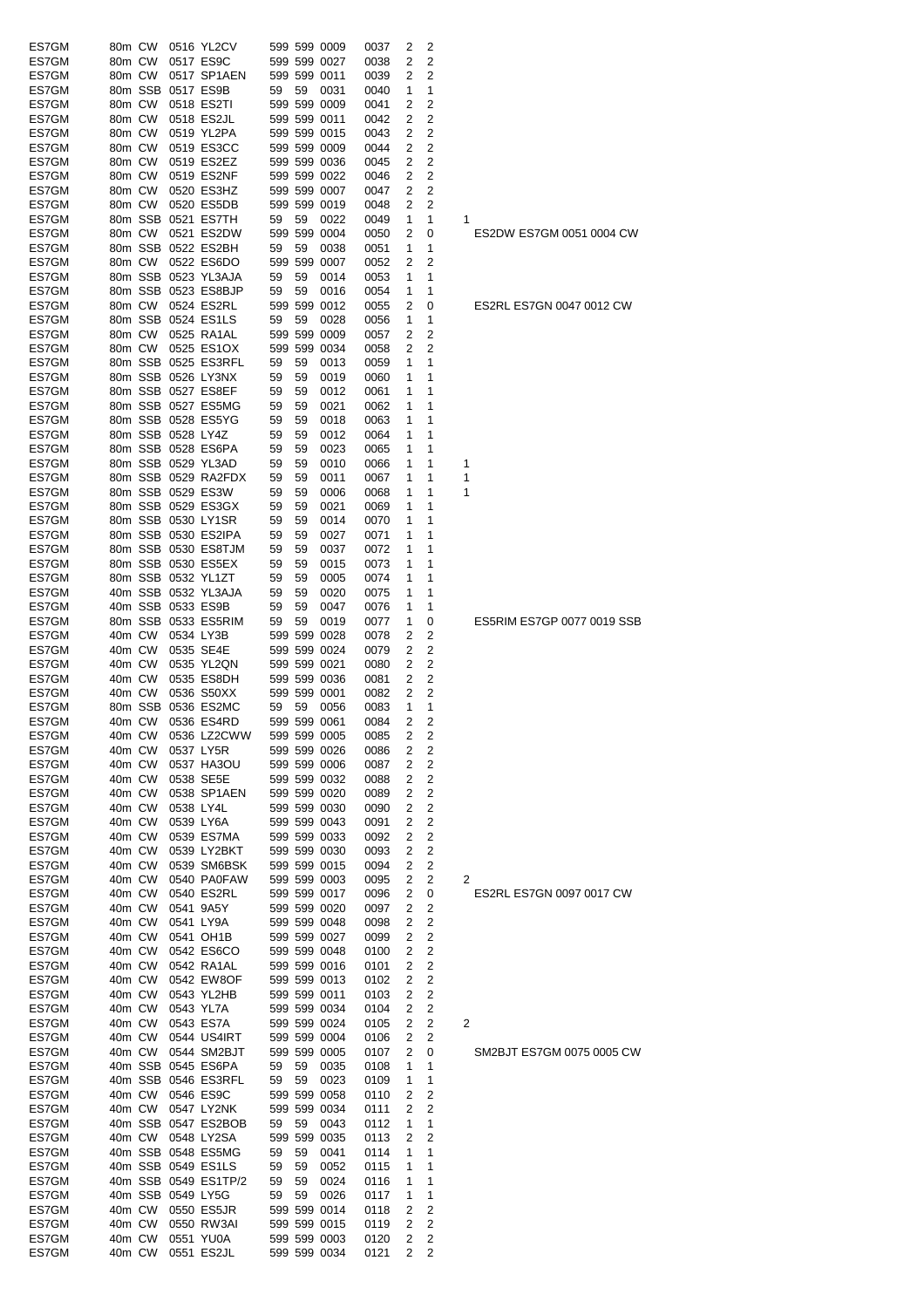| ES7GM          | 40m CW           |        |                   | 0552 WF4W                |    |    | 599 599 0004                 | 0122         | 2              | 0           |   | WF4W ES7GM 0022 0004 CW   |
|----------------|------------------|--------|-------------------|--------------------------|----|----|------------------------------|--------------|----------------|-------------|---|---------------------------|
| ES7GM          | 40m CW           |        |                   | 0553 9A2AJ               |    |    | 599 599 0017                 | 0123         | 2              | 2           |   |                           |
|                |                  |        |                   |                          |    |    |                              |              |                |             |   |                           |
| ES7GM          |                  |        |                   | 40m SSB 0553 ES2IPA      | 59 | 59 | 0056                         | 0124         | 1              | 1           |   |                           |
| ES7GM          |                  |        |                   | 40m SSB 0553 ES3GX       | 59 | 59 | 0037                         | 0125         | 1              | 1           |   |                           |
| ES7GM          |                  | 40m CW |                   | 0554 ES5DB               |    |    | 599 599 0046                 | 0126         | 2              | 2           |   |                           |
|                |                  |        |                   |                          |    |    |                              |              |                |             |   |                           |
| ES7GM          |                  |        |                   | 40m SSB 0554 ES8TJM      | 59 | 59 | 0064                         | 0127         | 1              | 1           |   |                           |
| ES7GM          | 40m CW           |        |                   | 0555 SM5ALJ              |    |    | 599 599 0007                 | 0128         | 2              | 2           |   |                           |
| ES7GM          | 40m CW           |        |                   | 0555 ES3CC               |    |    | 599 599 0053                 | 0129         | 2              | 2           |   |                           |
|                |                  |        |                   |                          |    |    |                              |              |                |             |   |                           |
| ES7GM          | 40m CW           |        |                   | 0556 G3MPB               |    |    | 599 599 0006                 | 0130         | 2              | 2           | 2 |                           |
| ES7GM          |                  | 40m CW |                   | 0557 ES2NF               |    |    | 599 599 0058                 | 0131         | 2              | 2           |   |                           |
| ES7GM          |                  |        |                   | 40m SSB 0557 ES4RAO      | 59 | 59 | 0053                         | 0132         | 1              | 1           |   |                           |
|                |                  |        |                   |                          |    |    |                              |              |                |             |   |                           |
| ES7GM          |                  |        |                   | 80m SSB 0557 ES4RAO      | 59 | 59 | 0054                         | 0133         | 1              | 1           |   |                           |
| ES7GM          | 40m CW           |        |                   | 0558 ES3HZ               |    |    | 599 599 0014                 | 0134         | 2              | 2           |   |                           |
| ES7GM          |                  |        |                   | 40m SSB 0559 ES6TX       | 59 | 59 | 0064                         | 0135         | 1              | 1           |   |                           |
|                |                  |        |                   |                          |    |    |                              |              |                |             |   |                           |
| ES7GM          |                  |        |                   | 40m SSB 0559 ES5GP       | 59 | 59 | 0083                         | 0136         | 1              | 1           |   |                           |
| ES7GM          | 40m CW           |        |                   | 0600 YO4AAC              |    |    | 599 599 0003                 | 0137         | 2              | 2           |   |                           |
| ES7GM          | 40m CW           |        | 0601 9A5Y         |                          |    |    | 599 599 0039                 | 0138         | 2              | 2           |   |                           |
|                |                  |        |                   |                          |    |    |                              |              |                |             |   |                           |
| ES7GM          | 40m CW           |        |                   | 0601 S50XX               |    |    | 599 599 0014                 | 0139         | 2              | 2           |   |                           |
| ES7GM          |                  |        |                   | 40m SSB 0601 ES5GP       | 59 | 59 | 0090                         | 0140         | 1              | 1           |   |                           |
| ES7GM          | 40m CW           |        |                   | 0602 US4IRT              |    |    | 599 599 0009                 | 0141         | 2              | 2           |   |                           |
|                | 40m CW           |        |                   |                          |    |    | 599 599 0010                 | 0142         | 2              | 2           | 2 |                           |
| ES7GM          |                  |        |                   | 0602 DL4DQA              |    |    |                              |              |                |             |   |                           |
| ES7GM          | 40m CW           |        |                   | 0603 YL2QN               |    |    | 599 599 0041                 | 0143         | 2              | 2           |   |                           |
| ES7GM          | 40m CW           |        |                   | 0603 LY3NX               |    |    | 599 599 0042                 | 0144         | 2              | 2           |   |                           |
|                | 40m CW           |        |                   |                          |    |    |                              |              |                |             |   |                           |
| ES7GM          |                  |        |                   | 0604 IV3ZXQ              |    |    | 599 599 0012                 | 0145         | 2              | 2           | 2 |                           |
| ES7GM          | 40m CW           |        |                   | 0604 OH5NE               |    |    | 599 599 0003                 | 0146         | 2              | 2           |   |                           |
| ES7GM          |                  |        |                   | 40m SSB 0605 ES5MG       | 59 | 59 | 0057                         | 0147         | 1              | 1           |   |                           |
|                |                  |        |                   |                          |    |    |                              |              |                |             |   |                           |
| ES7GM          | 40m CW           |        |                   | 0605 YL2HB               |    |    | 599 599 0019                 | 0148         | 2              | 2           |   |                           |
| ES7GM          | 40m CW           |        |                   | 0605 ES1CN               |    |    | 599 599 0073                 | 0149         | 2              | 2           |   |                           |
| ES7GM          | 40m CW           |        |                   | 0606 SM6BSK              |    |    | 599 599 0027                 | 0150         | 2              | 2           |   |                           |
|                |                  |        |                   |                          |    |    |                              |              |                |             |   |                           |
| ES7GM          | 40m CW           |        |                   | 0606 OM3TBG              |    |    | 599 599 0002                 | 0151         | 2              | 2           | 2 |                           |
| ES7GM          | 40m CW           |        |                   | 0606 LY9A                |    |    | 599 599 0085                 | 0152         | 2              | 2           |   |                           |
| ES7GM          | 40m CW           |        |                   | 0607 LY6A                |    |    | 599 599 0074                 | 0153         | 2              | 2           |   |                           |
|                |                  |        |                   |                          |    |    |                              |              |                |             |   |                           |
| ES7GM          | 40m CW           |        |                   | 0607 LZ2CWW              |    |    | 599 599 0011                 | 0154         | 2              | 2           |   |                           |
| ES7GM          | 40m CW           |        |                   | 0607 EU6AA               |    |    | 599 599 0008                 | 0155         | 2              | 2           |   |                           |
| ES7GM          |                  |        |                   | 40m SSB 0608 ES8TJM      | 59 | 59 | 0087                         | 0156         | 1              | 1           |   |                           |
|                |                  |        |                   |                          |    |    |                              |              |                |             |   |                           |
| ES7GM          |                  |        |                   | 40m SSB 0608 YL3AJA      | 59 | 59 | 0042                         | 0157         | 1              | 1           |   |                           |
| ES7GM          | 40m CW           |        | 0608 LY4L         |                          |    |    | 599 599 0053                 | 0158         | 2              | 2           |   |                           |
| ES7GM          | 40m CW           |        |                   | 0609 LY3NX               |    |    | 599 599 0047                 | 0159         | 2              | 0           |   | LY3NX ES7GM 0086 0047 CW  |
|                |                  |        |                   |                          |    |    |                              |              |                |             |   |                           |
| ES7GM          | 40m CW           |        |                   | 0609 DL3DRN              |    |    | 599 599 0005                 | 0160         | 2              | 2           |   |                           |
| ES7GM          |                  |        | 40m SSB 0609 8S0C |                          | 59 | 59 | 0034                         | 0161         | 1              | 1           |   |                           |
| ES7GM          | 40m CW           |        |                   | 0610 ES2LR               |    |    | 599 599 0016                 | 0162         | 2              | 2           |   |                           |
|                |                  |        |                   |                          |    |    |                              |              |                |             |   |                           |
| ES7GM          | 40m CW           |        |                   | 0610 DL2DCX              |    |    | 599 599 0002                 | 0163         | 2              | 2           | 2 |                           |
| ES7GM          | 40m CW           |        | 0611 M5Z          |                          |    |    | 599 599 0002                 | 0164         | 2              | 2           | 2 |                           |
| ES7GM          |                  |        |                   | 40m SSB 0611 LY1SR       | 59 | 59 | 0041                         | 0165         | 1              | 1           |   |                           |
|                |                  |        |                   |                          |    |    |                              |              |                |             |   |                           |
| ES7GM          |                  |        |                   | 40m SSB 0611 RA2FDX      | 59 | 59 | 0032                         | 0166         | 1              | 1           | 1 |                           |
| ES7GM          |                  |        |                   | 40m SSB 0612 ES2IPA      | 59 | 59 | 0083                         | 0167         | 1              | 1           |   |                           |
| ES7GM          | 40m CW           |        |                   | 0612 OH1B                |    |    | 599 599 0047                 | 0168         | 2              | 2           |   |                           |
|                |                  |        |                   |                          |    |    |                              |              |                |             |   |                           |
| ES7GM          |                  | 40m CW | 0612 LY5R         |                          |    |    | 599 599 0059                 | 0169         | 2              | 2           |   |                           |
| ES7GM          |                  |        |                   | 40m CW 0613 ES5TV        |    |    | 599 599 0168                 | 0170         | $\overline{2}$ | 2           |   |                           |
| ES7GM          | 40m CW           |        | 0613 LY3B         |                          |    |    | 599 599 0073                 | 0171         | 2              | 2           |   |                           |
|                |                  |        |                   |                          |    |    |                              |              |                |             |   |                           |
| ES7GM          | 40m CW           |        |                   | 0613 EW8OF               |    |    | 599 599 0024                 | 0172         | 2              | 2           |   |                           |
| ES7GM          | 40m CW           |        |                   | 0614 HB9ALO              |    |    | 599 599 0006                 | 0173         | 2              | 2           | 2 |                           |
| ES7GM          | 40m CW           |        |                   | 0614 ES4RX               |    |    | 599 599 0117                 | 0174         | 2              | 2           |   |                           |
|                |                  |        |                   |                          |    |    |                              |              |                |             |   |                           |
| ES7GM          | 40m CW           |        |                   | 0615 LY2RJ               |    |    | 599 599 0026                 | 0175         | 2              | 2           |   |                           |
| ES7GM          | 40m CW           |        |                   | 0615 RW3AI               |    |    | 599 599 0030                 | 0176         | 2              | 2           |   |                           |
|                |                  |        |                   |                          |    |    |                              |              |                |             |   |                           |
| ES7GM          | 40m CW           |        |                   | 0615 ES1TU               |    |    | 599 599 0113                 | 0177         | 2              | 2           |   |                           |
| ES7GM          | 40m CW           |        |                   | 0615 YL2PA               |    |    | 599 599 0044                 | 0178         | 2              | 2           |   |                           |
| ES7GM          | 40m CW           |        |                   | 0616 YU1EA               |    |    | 599 599 0001                 | 0179         | 2              | 2           |   |                           |
|                | 40m CW           |        |                   | 0616 SE4E                |    |    |                              |              | 2              |             |   | SE4E ES7GM 0170 0059 CW   |
| ES7GM          |                  |        |                   |                          |    |    | 599 599 0059                 | 0180         |                | 0           |   |                           |
| ES7GM          | 40m CW           |        |                   | 0616 LY1EE               |    |    | 599 599 0014                 | 0181         | 2              | 2           |   |                           |
| ES7GM          | 40m CW           |        |                   | 0617 DM5MM               |    |    | 599 599 0004                 | 0182         | 2              | 2           | 2 |                           |
| ES7GM          |                  |        |                   | 80m SSB 0617 ES3GX       | 59 | 59 | 0052                         | 0183         | 1              | 1           |   |                           |
|                |                  |        |                   |                          |    |    |                              |              |                |             |   |                           |
| ES7GM          |                  |        |                   | 80m SSB 0618 ES6RMR      | 59 | 59 | 0091                         |              | 1              | 1           |   |                           |
| ES7GM          |                  |        |                   |                          |    |    |                              | 0184         |                |             |   | LY3NX ES2BH 0121 0055 SSB |
| ES7GM          |                  |        |                   | 80m SSB 0618 LY3NX       | 59 | 59 | 0055                         | 0185         | 1              | 0           |   |                           |
|                |                  |        |                   |                          |    |    |                              |              |                |             |   |                           |
| ES7GM          | 80m CW           |        |                   | 0619 ES5EP               |    |    | 599 599 0108                 | 0186         | 2              | 2           |   |                           |
|                | 80m CW           |        |                   | 0619 YL2QN               |    |    | 599 599 0058                 | 0187         | 2              | $\mathbf 2$ |   |                           |
| ES7GM          | 80m CW           |        |                   | 0619 ES9C                |    |    | 599 599 0107                 | 0188         | 2              | 2           |   |                           |
|                |                  |        |                   |                          |    |    |                              |              |                |             |   |                           |
| ES7GM          | 80m CW           |        |                   | 0620 YL2PA               |    |    | 599 599 0048                 | 0189         | 2              | 2           |   |                           |
| ES7GM          | 80m CW           |        |                   | 0620 ES8DH               |    |    | 599 599 0076                 | 0190         | 2              | 2           |   |                           |
| ES7GM          | 80m CW           |        |                   | 0620 OH1B                |    |    | 599 599 0054                 | 0191         | 2              | 2           |   |                           |
|                |                  |        |                   |                          |    |    |                              |              |                |             |   |                           |
| ES7GM          | 80m CW           |        |                   | 0621 OH5NE               |    |    | 599 599 0010                 | 0192         | 2              | 2           |   |                           |
| ES7GM          |                  |        |                   | 80m SSB 0621 ES5GP       | 59 | 59 | 0122                         | 0193         | 1              | 1           |   |                           |
| ES7GM          | 80m CW           |        |                   | 0621 9A5Y                |    |    | 599 599 0054                 | 0194         | 2              | 2           |   |                           |
|                |                  |        |                   |                          |    |    |                              |              |                |             |   |                           |
| ES7GM          | 80m CW           |        | 0621 LY4L         |                          |    |    | 599 599 0065                 | 0195         | 2              | 2           |   |                           |
| ES7GM          | 80m CW           |        |                   | 0621 LY9A                |    |    | 599 599 0106                 | 0196         | 2              | 2           |   |                           |
| ES7GM          | 80m CW           |        |                   | 0622 LY3B                |    |    | 599 599 0080                 | 0197         | 2              | 2           |   |                           |
|                |                  |        |                   |                          |    |    |                              |              |                |             |   |                           |
| ES7GM          |                  |        | 80m SSB 0622 ES9B |                          | 59 | 59 | 0103                         | 0198         | 1              | 1           |   |                           |
| ES7GM          | 80m CW           |        |                   | 0623 YL7A                |    |    | 599 599 0079                 | 0199         | 2              | 2           |   |                           |
| ES7GM          | 80m CW           |        |                   | 0623 LY6A                |    |    | 599 599 0097                 | 0200         | 2              | $\mathbf 2$ |   |                           |
|                |                  |        |                   |                          |    |    |                              |              |                |             |   |                           |
| ES7GM          | 80m CW           |        |                   | 0623 ES2JL               |    |    | 599 599 0050                 | 0201         | 2              | 2           |   |                           |
| ES7GM          | 80m CW           |        |                   | 0624 EW8OF               |    |    | 599 599 0027                 | 0202         | 2              | 2           |   |                           |
| ES7GM          | 80m CW           |        |                   | 0624 ES2MC               |    |    | 599 599 0157                 | 0203         | 2              | 2           |   |                           |
|                |                  |        |                   |                          |    |    |                              |              |                |             |   |                           |
| ES7GM          | 80m CW           |        |                   | 0624 SM6BSK              |    |    | 599 599 0038                 | 0204         | 2              | 2           |   |                           |
| ES7GM<br>ES7GM | 80m CW<br>80m CW |        |                   | 0625 ES1AO<br>0625 ES6CO |    |    | 599 599 0039<br>599 599 0097 | 0205<br>0206 | 2<br>2         | 2<br>2      |   |                           |

WF4W ES7GM 0022 0004 CW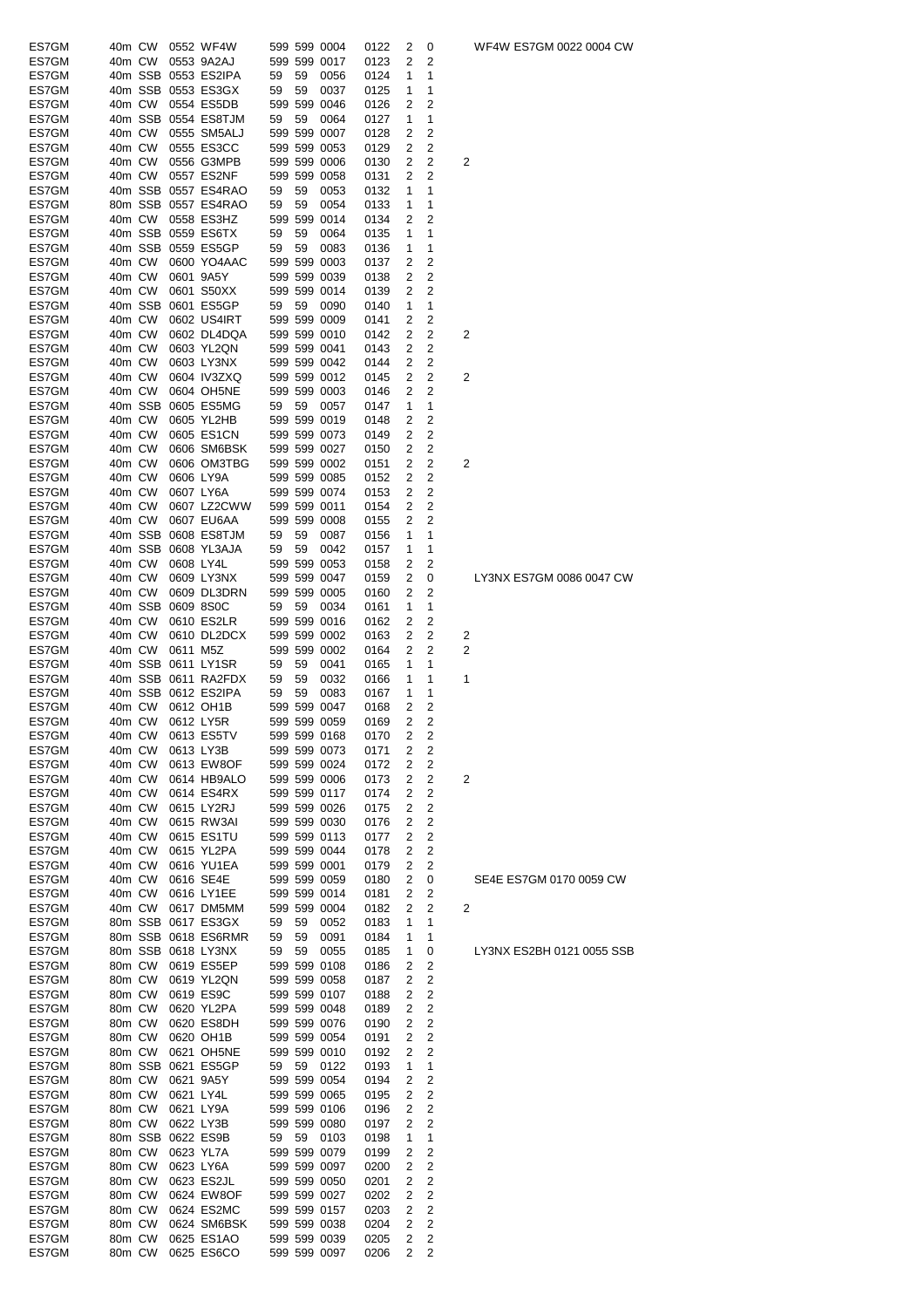| ES7GM          | 80m CW           |        | 0626 ES3RY                         |       |    | 599 599 0022                 | 0207         | 2      | 2      |                                           |
|----------------|------------------|--------|------------------------------------|-------|----|------------------------------|--------------|--------|--------|-------------------------------------------|
| ES7GM          | 80m CW           |        | 0626 SP1AEN                        |       |    | 599 599 0044                 | 0208         | 2      | 2      |                                           |
| ES7GM          | 80m CW           |        | 0626 LY3NX                         |       |    | 599 599 0062                 | 0209         | 2      | 2      |                                           |
| ES7GM          | 80m CW           |        | 0627 ES3CC                         |       |    | 599 599 0087                 | 0210         | 2      | 2      |                                           |
| ES7GM          | 80m CW           |        | 0627 SE5E                          |       |    | 599 599 0068                 | 0211         | 2      | 2      |                                           |
| ES7GM          | 80m CW           |        | 0627 LY5R                          |       |    | 599 599 0069                 | 0212         | 2      | 2      |                                           |
| ES7GM          | 80m CW           |        | 0627 SE4E                          |       |    | 599 599 0067                 | 0213         | 2      | 2      |                                           |
| ES7GM          |                  |        | 80m SSB 0628 ES8BJP                | 59    | 59 | 0064                         | 0214         | 1      | 1      |                                           |
| ES7GM          | 80m CW           |        | 0629 ES2RL                         |       |    | 599 599 0033                 | 0215         | 2      | 2      |                                           |
| ES7GM          | 80m CW           |        | 0629 YL2CV                         |       |    | 599 599 0038                 | 0216         | 2      | 2      |                                           |
| ES7GM          |                  |        | 80m SSB 0629 ES2BH                 | 59    | 59 | 0152                         | 0217         | 1      | 1      |                                           |
| ES7GM          |                  | 80m CW | 0630 ES2NF                         |       |    | 599 599 0086                 | 0218         | 2      | 2      |                                           |
| ES7GM          |                  |        | 80m SSB 0630 ES2EZ                 | 59    | 59 | 0137                         | 0219         | 1      | 1      |                                           |
| ES7GM          | 80m CW           |        | 80m SSB 0630 YL3AJA<br>0632 LY2BKT | 59    | 59 | 0054<br>599 599 0076         | 0220<br>0221 | 1<br>2 | 1<br>2 |                                           |
| ES7GM<br>ES7GM | 80m CW           |        | 0633 ES5DB                         |       |    | 599 599 0088                 | 0222         | 2      | 2      |                                           |
| ES7GM          | 80m CW           |        | 0633 LY5G                          |       |    | 599 599 0050                 | 0223         | 2      | 2      |                                           |
| ES7GM          | 80m CW           |        | 0633 ES7A                          |       |    | 599 599 0035                 | 0224         | 2      | 2      | 2                                         |
| ES7GM          | 80m CW           |        | 0634 ES5TV                         |       |    | 599 599 0217                 | 0225         | 2      | 2      |                                           |
| ES7GM          |                  |        | 80m SSB 0634 ES2TI                 | 59    | 59 | 0070                         | 0226         | 1      | 1      |                                           |
| ES7GM          |                  |        | 80m SSB 0636 ES2ADF                | 59    | 59 | 0047                         | 0227         | 1      | 1      |                                           |
| ES7GM          | 80m CW           |        | 0638 DH2FW                         |       |    | 599 599 0001                 | 0228         | 2      | 0      | 0 Station represented in too few logs (1) |
| ES7GM          | 80m CW           |        | 0638 LY2NK                         |       |    | 599 599 0066                 | 0229         | 2      | 2      |                                           |
| ES7GM          | 80m CW           |        | 0639 ES1CN                         |       |    | 599 599 0115                 | 0230         | 2      | 2      |                                           |
| ES7GM          |                  |        | 40m SSB 0640 ES6PA                 | 59    | 59 | 0094                         | 0231         | 1      | 1      |                                           |
| ES7GM          | 80m CW           |        | 0640 SM5CSS                        |       |    | 599 599 0001                 | 0232         | 2      | 0      | SM5CSS ES7GM 0231 0001 CW                 |
| ES7GM          |                  |        | 40m SSB 0640 ES9C                  | 59    | 59 | 0139                         | 0233         | 1      | 1      |                                           |
| ES7GM          |                  |        | 40m SSB 0641 SP5XSD                | 59    | 59 | 0015                         | 0234         | 1      | 1      |                                           |
| ES7GM          |                  |        | 80m SSB 0642 ES4RAO                | 59    | 59 | 0093                         | 0235         | 1      | 1      |                                           |
| ES7GM          |                  |        | 80m SSB 0642 ES3RFL                | 59    | 59 | 0046                         | 0236         | 1      | 1      |                                           |
| ES7GM          |                  |        | 40m SSB 0643 LY2BKT                | 59    | 59 | 0087                         | 0237         | 1      | 1      |                                           |
| ES7GM          |                  |        | 40m SSB 0643 LY3NX                 | 59    | 59 | 0073                         | 0238         | 1      | 0      | Duplicate                                 |
| ES7GM          |                  |        | 40m SSB 0645 ES0DJ                 | 59    | 59 | 0162                         | 0239         | 1      | 1      |                                           |
| ES7GM          |                  |        | 40m SSB 0645 ES2MC                 | 59    | 59 | 0185                         | 0240         | 1      | 1      |                                           |
| ES7GM          | 40m CW           |        | 0646 LY5T                          |       |    | 599 599 0022                 | 0241         | 2      | 2      |                                           |
| ES7GM          | 40m CW           |        | 0646 ES7A                          |       |    | 599 599 0042                 | 0242         | 2      | 2      | 2                                         |
| ES7GM          |                  |        | 40m SSB 0647 ES2BH                 | 59    | 59 | 0185                         | 0243         | 1      | 1      |                                           |
| ES7GM          | 40m CW           |        | 0647 SE5E                          |       |    | 599 599 0082                 | 0244         | 2      | 2      |                                           |
| ES7GM          | 40m CW           |        | 0648 LY2NK                         |       |    | 599 599 0072                 | 0245         | 2      | 2      |                                           |
| ES7GM          | 40m CW           |        | 0648 RA1AL                         |       |    | 599 599 0065                 | 0246         | 2      | 2      |                                           |
| ES7GM          | 40m CW           |        | 0648 YU7KW                         |       |    | 599 599 0006                 | 0247         | 2      | 2      |                                           |
| ES7GM          | 40m CW           |        | 0649 ES8DH                         |       |    | 599 599 0098                 | 0248         | 2      | 2      |                                           |
| ES7GM          | 40m CW           |        | 0649 ES1WST/0                      |       |    | 599 599 0138                 | 0249         | 2      | 2      |                                           |
| ES7GM          | 40m CW           |        | 0650 YL7A<br>0650 YO3GNF           |       |    | 599 599 0098<br>599 599 0004 | 0250         | 2<br>2 | 2<br>2 |                                           |
| ES7GM<br>ES7GM | 40m CW           |        | 40m SSB 0650 ES9B                  | 59    | 59 | 0147                         | 0251<br>0252 | 1      | 1      |                                           |
| ES7GM          | 40m CW           |        | 0651 YL2CV                         |       |    | 599 599 0046                 | 0253         | 2      | 2      |                                           |
| ES7GM          |                  |        | 40m SSB 0651 ES1LS                 | 59    | 59 | 0127                         | 0254         | 1      | 1      |                                           |
| ES7GM          | 40m CW           |        | 0652 ES2EZ                         |       |    | 599 599 0172                 | 0255         | 2      | 2      |                                           |
| ES7GM          |                  | 40m CW | 0652 UX7UN                         |       |    | 599 599 0003                 | 0256         | 2      | 2      |                                           |
| ES7GM          |                  |        | 40m SSB 0653 ES4OJ                 | 59    | 59 | 0039                         | 0257         | 1      | 1      |                                           |
| ES7GM          |                  | 40m CW | 0653 ES5EP                         |       |    | 599 599 0149                 | 0258         | 2      | 2      |                                           |
| ES7GM          |                  |        | 40m SSB 0653 ES4RAO                | 59    | 59 | 0105                         | 0259         | 1      | 1      |                                           |
| ES7GM          |                  |        | 40m SSB 0653 ES2TI                 | 59    | 59 | 0084                         | 0260         | 1      | 1      |                                           |
| ES7GM          |                  |        | 40m CW 0654 SM5CSS                 |       |    | 599 599 0010                 | 0261         | 2      | 2      |                                           |
| ES7GM          | 40m CW           |        | 0655 IN3FHE                        |       |    | 599 599 0001                 | 0262         | 2      | 2      | 2                                         |
| ES7GM          |                  | 40m CW | 0655 LY5G                          |       |    | 599 599 0060                 | 0263         | 2      | 0      | LY5G ES7GM 0265 0060 CW                   |
| ES7GM          |                  |        | 40m SSB 0656 UA1AQA                | 59    | 59 | 0041                         | 0264         | 1      | 1      |                                           |
| ES7GM          |                  |        | 40m SSB 0656 ES5YG                 | 59    | 59 | 0068                         | 0265         | 1      | 1      |                                           |
| ES7GM          |                  | 40m CW | 0656 ES9C                          |       |    | 599 599 0165                 | 0266         | 2      | 0      | Duplicate                                 |
| ES7GM          | 40m CW           |        | 0657 ES6CO                         |       |    | 599 599 0123                 | 0267         | 2      | 2      |                                           |
| ES7GM          | 40m CW           |        | 0658 RA3NC                         |       |    | 599 599 0020                 | 0268         | 2      | 2      |                                           |
| ES7GM          |                  | 40m CW | 0658 ES2DW                         |       |    | 599 599 0080                 | 0269         | 2      | 2      |                                           |
| ES7GM          |                  |        | 40m SSB 0658 ES5QA                 | 59 59 |    | 0109                         | 0270         | 1      | 1      |                                           |
| ES7GM          | 40m CW           |        | 0659 SP1AEN                        |       |    | 599 599 0055                 | 0271         | 2      | 2      |                                           |
| ES7GM          |                  | 40m CW | 0659 OK2BND                        |       |    | 599 599 0003                 | 0272         | 2      | 2      | 2                                         |
| ES7GM          |                  | 40m CW | 0700 YU7KW                         |       |    | 599 599 0011                 | 0273         | 2      | 2      |                                           |
| ES7GM          |                  |        | 40m SSB 0700 ES5QA                 | 59    | 59 | 0112                         | 0274         | 1      | 1      |                                           |
| ES7GM<br>ES7GM | 40m CW<br>40m CW |        | 0701 ES2TI<br>0701 YL7A            |       |    | 599 599 0090<br>599 599 0106 | 0275<br>0276 | 2<br>2 | 2<br>2 |                                           |
| ES7GM          | 40m CW           |        | 0702 ES9C                          |       |    | 599 599 0171                 | 0277         | 2      | 2      |                                           |
| ES7GM          | 40m CW           |        | 0702 LY9A                          |       |    | 599 599 0145                 | 0278         | 2      | 2      |                                           |
| ES7GM          | 40m CW           |        | 0702 SE4E                          |       |    | 599 599 0077                 | 0279         | 2      | 2      |                                           |
| ES7GM          | 40m CW           |        | 0702 YL2QN                         |       |    | 599 599 0084                 | 0280         | 2      | 2      |                                           |
| ES7GM          | 40m CW           |        | 0703 9A5Y                          |       |    | 599 599 0075                 | 0281         | 2      | 2      |                                           |
| ES7GM          | 40m CW           |        | 0703 YO4AAC                        |       |    | 599 599 0008                 | 0282         | 2      | 2      |                                           |
| ES7GM          | 40m CW           |        | 0703 LY6A                          |       |    | 599 599 0137                 | 0283         | 2      | 2      |                                           |
| ES7GM          | 40m CW           |        | 0703 OH1B                          |       |    | 599 599 0078                 | 0284         | 2      | 2      |                                           |
| ES7GM          | 40m CW           |        | 0704 YO3GNF                        |       |    | 599 599 0006                 | 0285         | 2      | 2      |                                           |
| ES7GM          | 40m CW           |        | 0704 LY3NX                         |       |    | 599 599 0087                 | 0286         | 2      | 2      |                                           |
| ES7GM          |                  | 40m CW | 0704 SM6BSK                        |       |    | 599 599 0051                 | 0287         | 2      | 2      |                                           |
| ES7GM          |                  |        | 40m SSB 0704 ES5GP                 | 59    | 59 | 0185                         | 0288         | 1      | 1      |                                           |
| ES7GM          |                  | 40m CW | 0705 EW8OF                         |       |    | 599 599 0040                 | 0289         | 2      | 2      |                                           |
| ES7GM          |                  | 40m CW | 0705 ES7A                          |       |    | 599 599 0049                 | 0290         | 2      | 2      | 2                                         |
| ES7GM          |                  |        | 40m SSB 0706 ES5MG                 | 59    | 59 | 0099                         | 0291         | 1      | 1      |                                           |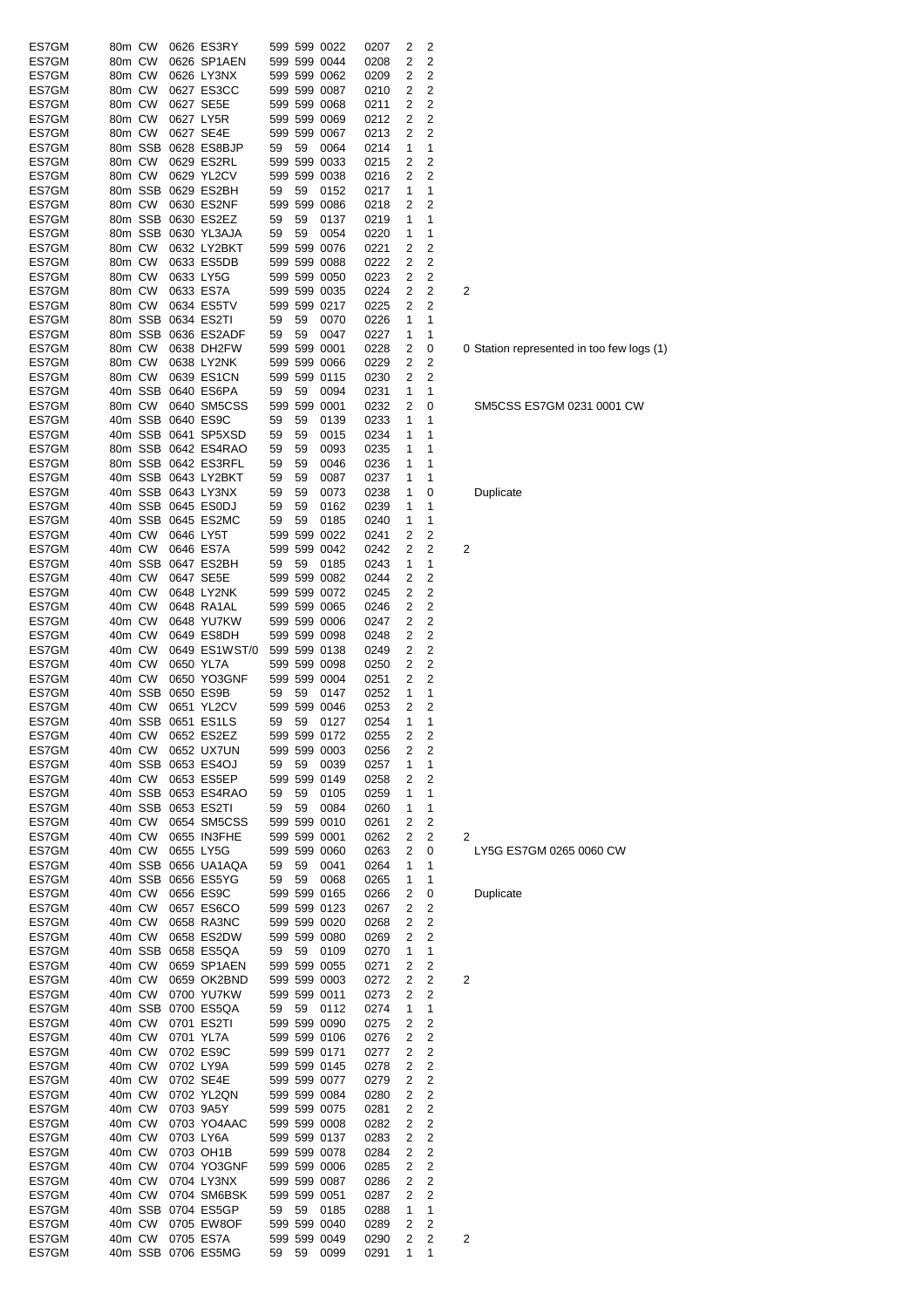| ES7GM          | 40m CW |         |                   | 0707 ES3RY                |    |    | 599 599 0038         | 0292 | 2 | 2              |   |
|----------------|--------|---------|-------------------|---------------------------|----|----|----------------------|------|---|----------------|---|
| ES7GM          | 40m CW |         |                   | 0707 LY5R                 |    |    | 599 599 0090         | 0293 | 2 | 2              |   |
| ES7GM          | 40m CW |         | 0707 LY4L         |                           |    |    | 599 599 0092         | 0294 | 2 | 2              |   |
| ES7GM          | 40m CW |         |                   | 0708 RA3NC                |    |    | 599 599 0029         | 0295 | 2 | $\overline{2}$ |   |
| ES7GM          | 40m CW |         | 0709 LY3B         |                           |    |    | 599 599 0118         | 0296 | 2 | $\overline{2}$ |   |
| ES7GM          |        | 40m SSB |                   | 0709 ES4RAO               | 59 | 59 | 0124                 | 0297 | 1 | 1              |   |
| ES7GM          |        | 40m SSB |                   | 0709 LY1SR                | 59 | 59 | 0068                 | 0298 | 1 | 1              |   |
| ES7GM          |        | 40m SSB |                   | 0710 R3LC                 | 59 | 59 | 0048                 | 0299 | 1 | 1              |   |
| ES7GM          |        |         |                   | 40m SSB 0710 RA2FDX       | 59 | 59 | 0056                 | 0300 | 1 | 1              | 1 |
| ES7GM          |        |         | 80m SSB 0711 LY9A |                           | 59 | 59 | 0160                 | 0301 | 1 | 1              |   |
| ES7GM          |        |         |                   | 80m SSB 0711 ES8BJP       | 59 | 59 | 0085                 | 0302 | 1 | 1              |   |
| ES7GM          |        |         |                   | 80m SSB 0712 YL1ZT        | 59 | 59 | 0025                 | 0303 | 1 | 0              |   |
| ES7GM          |        |         |                   | 80m SSB 0712 ES5QA        | 59 | 59 | 0135                 | 0304 | 1 | 1              |   |
| ES7GM          |        |         |                   | 80m SSB 0713 ES1OV/3      | 59 | 59 | 0062                 | 0305 | 1 | 1              |   |
| ES7GM          |        |         |                   | 80m SSB 0713 ES5EX        | 59 | 59 | 0082                 | 0306 | 1 | 1              |   |
| ES7GM          |        |         |                   | 80m SSB 0713 YL3AJA       | 59 | 59 | 0075                 | 0307 | 1 | 1              |   |
| ES7GM          |        | 80m SSB |                   | 0713 ES2BOB               | 59 | 59 | 0101                 | 0308 | 1 | 1              |   |
| ES7GM          |        | 80m SSB | 0714 LY6A         |                           | 59 | 59 | 0152                 | 0309 | 1 | 1              |   |
| ES7GM          |        | 40m SSB |                   | 0714 YL3AD                | 59 | 59 | 0033                 | 0310 | 1 | 1              | 1 |
| ES7GM          | 80m CW |         |                   | 0714 ES1OX                |    |    | 599 599 0173         | 0311 | 2 | 2              |   |
| ES7GM          | 80m CW |         |                   | 0715 RA1AL                |    |    | 599 599 0080         | 0312 | 2 | 2              |   |
| ES7GM          | 80m CW |         |                   | 0715 LY2NK                |    |    | 599 599 0088         | 0313 | 2 | 2              |   |
| ES7GM          | 80m CW |         | 0715 9A5Y         |                           |    |    | 599 599 0084         | 0314 | 2 | 2              |   |
| ES7GM          |        | 80m SSB |                   | 0716 ES8AY                | 59 | 59 | 0011                 | 0315 | 1 | 1              |   |
| ES7GM          |        | 80m SSB | 0716 LY4L         |                           | 59 | 59 | 0100                 | 0316 | 1 | 1              |   |
| ES7GM          |        | 80m SSB |                   | 0716 ES5GP                | 59 | 59 |                      | 0317 | 1 | 1              |   |
|                |        |         |                   |                           |    |    | 0196                 |      |   |                |   |
| ES7GM          |        |         |                   | 80m SSB 0716 ES5RIM       | 59 | 59 | 0077                 | 0318 | 1 | 1              |   |
| ES7GM          |        | 80m SSB |                   | 0717 ES1WST/0             | 59 | 59 | 0163                 | 0319 | 1 | 1              |   |
| ES7GM          |        | 80m SSB |                   | 0717 ES7TH                | 59 | 59 | 0084                 | 0320 | 1 | 1              | 1 |
| ES7GM          |        | 80m SSB |                   | 0717 ES6PA                | 59 | 59 | 0119                 | 0321 | 1 | 1              |   |
| ES7GM          | 80m CW |         |                   | 0718 SE4E                 |    |    | 599 599 0090         | 0322 | 2 | 2              |   |
| ES7GM          |        | 40m SSB |                   | 0718 ES1WST/0             | 59 | 59 | 0164                 | 0323 | 1 | 1              |   |
| ES7GM          | 80m CW |         |                   | 0718 ES9C                 |    |    | 599 599 0196         | 0324 | 2 | 2              |   |
| ES7GM          | 80m CW |         |                   | 0718 ES2BH                |    |    | 599 599 0234         | 0325 | 2 | 2              |   |
| ES7GM          | 80m CW |         |                   | 0720 YL2PA                |    |    | 599 599 0087         | 0326 | 2 | 2              |   |
| ES7GM          |        | 80m SSB |                   | 0720 ES6TX                | 59 | 59 | 0134                 | 0327 | 1 | 1              |   |
| ES7GM          | 80m CW |         |                   | 0721 ES5EP                |    |    | 599 599 0191         | 0328 | 2 | 2              |   |
| ES7GM          | 80m CW |         |                   | 0722 ES2LR                |    |    | 599 599 0037         | 0329 | 2 | 2              |   |
| ES7GM          | 80m CW |         |                   | 0723 YL2QN                |    |    | 599 599 0105         | 0330 | 2 | 2              |   |
| ES7GM          | 80m CW |         | 0723 LY3B         |                           |    |    | 599 599 0134         | 0331 | 2 | 2              |   |
| ES7GM          |        | 80m SSB |                   | 0724 ES8TJM               | 59 | 59 | 0181                 | 0332 | 1 | 1              |   |
| ES7GM          | 80m CW |         |                   | 0725 YL7A                 |    |    | 599 599 0133         | 0333 | 2 | $\overline{2}$ |   |
| ES7GM          | 80m CW |         |                   | 0725 ES7A                 |    |    | 599 599 0062         | 0334 | 2 | 2              | 2 |
| ES7GM          | 80m CW |         | 0725 LY5T         |                           |    |    | 599 599 0040         | 0335 | 2 | 2              |   |
| ES7GM          | 80m CW |         |                   | 0726 ES2MC                |    |    | 599 599 0264         | 0336 | 2 | 2              |   |
| ES7GM          | 80m CW |         |                   | 0726 ES1TU                |    |    | 599 599 0203         | 0337 | 2 | 2              |   |
| ES7GM          | 80m CW |         |                   | 0727 YL2CV                |    |    | 599 599 0062         | 0338 | 2 | 2              |   |
| ES7GM          | 80m CW |         |                   | 0728 LY3NX                |    |    | 599 599 0105         | 0339 | 2 | 2              |   |
| ES7GM          |        | 80m SSB |                   | 0728 ES9B                 | 59 | 59 | 0181                 | 0340 | 1 | 1              |   |
| ES7GM          | 80m CW |         |                   | 0729 ES0DJ                |    |    | 599 599 0248         | 0341 | 2 | 2              |   |
| ES7GM          | 80m CW |         |                   | 0729 ES2EZ                |    |    | 599 599 0234         | 0342 | 2 | 2              |   |
| ES7GM          | 80m CW |         |                   | 0730 LY5R                 |    |    | 599 599 0114         | 0343 | 2 | 2              |   |
| ES7GM          |        | 80m SSB |                   | 0730 ES6RMR               | 59 | 59 | 0165                 | 0344 | 1 | 1              |   |
| ES7GM          |        | 80m SSB |                   | 0731 ES2ADF               | 59 | 59 | 0079                 | 0345 | 1 | 1              |   |
| ES7GM          | 80m CW |         |                   | 0731 ES8DH                |    |    | 599 599 0140         | 0346 | 2 | 2              |   |
| ES7GM          |        | 80m SSB |                   | 0732 ES5MG                | 59 | 59 | 0125                 | 0347 | 1 | 1              |   |
| ES7GM          | 80m CW |         |                   | 0733 ES4RD                |    |    | 599 599 0206         | 0348 | 2 | 2              |   |
| ES7GM          | 80m CW |         |                   | 0733 ES2NF                |    |    | 599 599 0136         | 0349 | 2 | 0              |   |
| ES7GM          | 80m CW |         |                   | 0736 ES1CN                |    |    | 599 599 0172         | 0350 | 2 | 2              |   |
| ES7GM          | 80m CW |         |                   | 0738 LY2BKT               |    |    | 599 599 0138         | 0351 | 2 | 2              |   |
| ES7GM          |        | 40m SSB |                   | 0739 SE5E                 | 59 | 59 | 0120                 | 0352 | 1 | 1              |   |
| ES7GM          |        | 40m SSB |                   | 0739 ES8SX                | 59 | 59 | 0011                 | 0353 | 1 | 1              |   |
| ES7GM          |        | 40m SSB |                   | 0740 ES8EF                | 59 | 59 | 0045                 | 0354 | 1 | 0              |   |
| ES7GM          | 40m CW |         |                   | 0741 ES5DB                |    |    | 599 599 0146         | 0355 | 2 | 2              |   |
| ES7GM          | 40m CW |         |                   | 0741 ES1TU                |    |    | 599 599 0223         | 0356 | 2 | 2              |   |
| ES7GM          | 40m CW |         |                   | 0741 ES5EP                |    |    | 599 599 0219         | 0357 | 2 | 2              |   |
| ES7GM          | 40m CW |         |                   | 0741 ES2RL                |    |    | 599 599 0049         | 0358 | 2 | 0              |   |
| ES7GM          | 40m CW |         |                   | 0742 RW1CM                |    |    | 599 599 0028         | 0359 | 2 | 2              |   |
| ES7GM          | 40m CW |         |                   | 0742 LY2DX                |    |    | 599 599 0018         | 0360 | 2 | 2              |   |
| ES7GM          | 40m CW |         | 0743 LY5T         |                           |    |    | 599 599 0050         | 0361 | 2 | 2              |   |
| ES7GM          | 40m CW |         |                   | 0743 S50XX                |    |    | 599 599 0049         | 0362 | 2 | 2              |   |
|                | 40m CW |         |                   |                           |    |    | 599 599 0045         |      | 2 |                |   |
| ES7GM<br>ES7GM |        | 40m SSB |                   | 0743 YL2HB<br>0744 ES6RMR |    | 59 |                      | 0363 | 1 | 0<br>1         |   |
|                | 40m CW |         |                   | 0744 ES1CN                | 59 |    | 0175<br>599 599 0176 | 0364 | 2 | 2              |   |
| ES7GM          |        |         |                   |                           |    |    |                      | 0365 |   |                |   |
| ES7GM          |        | 40m SSB |                   | 0745 ES9B                 | 59 | 59 | 0204                 | 0366 | 1 | 1              |   |
| ES7GM          |        | 40m SSB |                   | 0745 ES2BH                | 59 | 59 | 0278                 | 0367 | 1 | 1              |   |
| ES7GM          | 40m CW |         |                   | 0746 ES5TV                |    |    | 599 599 0358         | 0368 | 2 | 2              |   |
| ES7GM          | 40m CW |         |                   | 0747 LY2BKT               |    |    | 599 599 0145         | 0369 | 2 | 2              |   |
| ES7GM          | 40m CW |         |                   | 0747 ES6CO                |    |    | 599 599 0167         | 0370 | 2 | 2              |   |
| ES7GM          | 40m CW |         |                   | 0748 RW3AI                |    |    | 599 599 0057         | 0371 | 2 | 2              |   |
| ES7GM          |        | 40m SSB |                   | 0748 ES2IPA               | 59 | 59 | 0139                 | 0372 | 1 | 1              |   |
| ES7GM          | 40m CW |         |                   | 0748 SP1AEN               |    |    | 599 599 0071         | 0373 | 2 | 2              |   |
| ES7GM          | 40m CW |         |                   | 0748 LY2NK                |    |    | 599 599 0116         | 0374 | 2 | 2              |   |
| ES7GM          | 40m CW |         |                   | 0749 ES2LR                |    |    | 599 599 0047         | 0375 | 2 | 2              |   |
| ES7GM          | 40m CW |         |                   | 0750 ES2MC                |    |    | 599 599 0301         | 0376 | 2 | 2              |   |

In Log: 80m; In the other station's log: 40m

# ES2NF ES7GM 0239 0136 CW

ES8EF ES7GM 0345 0045 SSB

ES2RL ES7GM 0357 0049 CW

YL2HB ES7GM 0362 0045 CW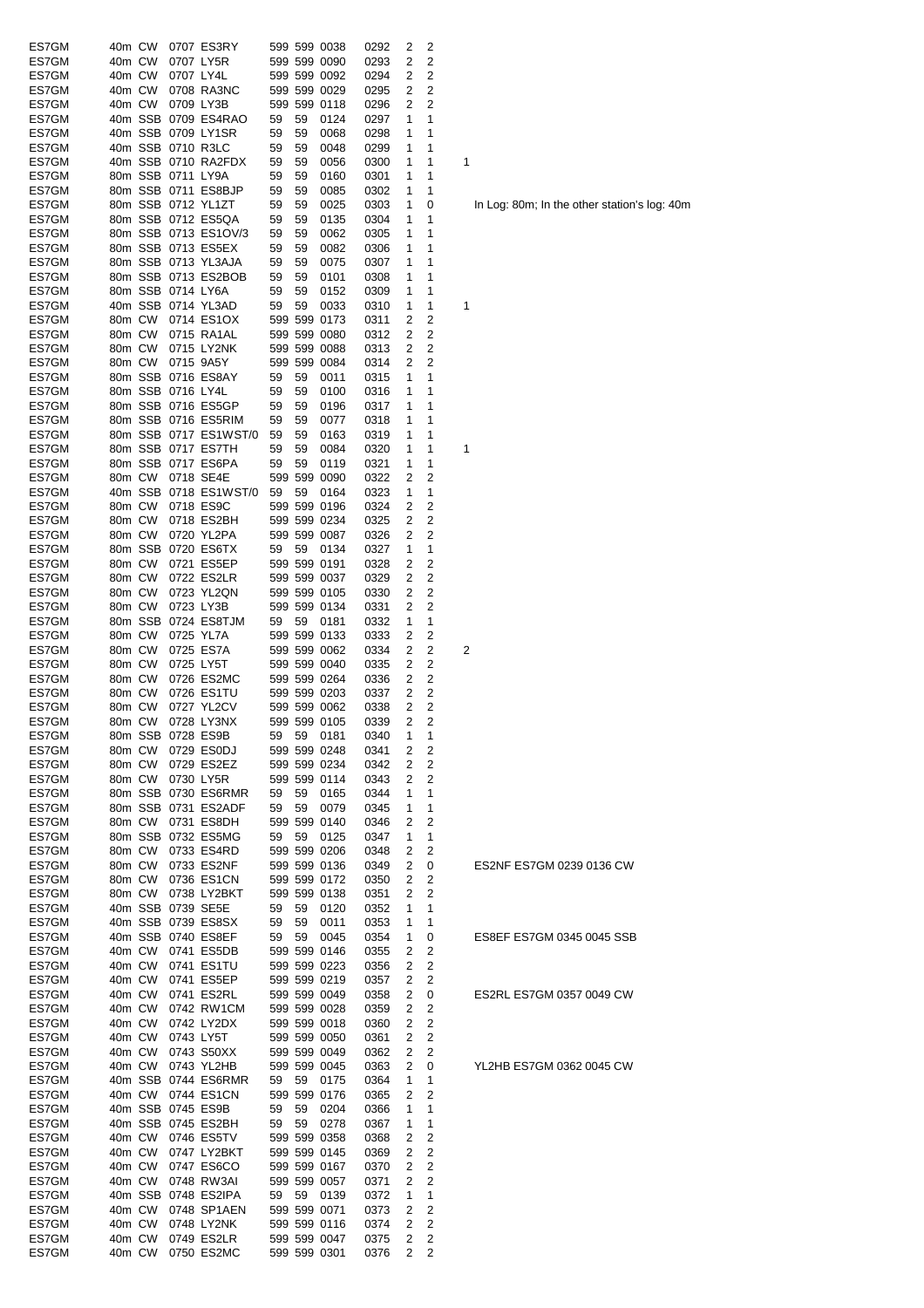| ES7GM | 40m CW            |           | 0751 YL2CV           |    |    | 599 599 0069 | 0377 | 2 | 2                       |                                           |
|-------|-------------------|-----------|----------------------|----|----|--------------|------|---|-------------------------|-------------------------------------------|
|       | 40m CW            |           |                      |    |    |              |      | 2 | 2                       |                                           |
| ES7GM |                   |           | 0751 ES2JL           |    |    | 599 599 0105 | 0378 |   |                         |                                           |
| ES7GM |                   |           | 40m SSB 0752 ES5YG   | 59 | 59 | 0110         | 0379 | 1 | 1                       |                                           |
| ES7GM | 40m CW            |           | 0752 YL2PA           |    |    | 599 599 0110 | 0380 | 2 | 2                       |                                           |
| ES7GM | 40m CW            |           | 0752 RA1AL           |    |    | 599 599 0107 | 0381 | 2 | 2                       |                                           |
| ES7GM |                   |           | 40m SSB 0753 ES1TP/2 | 59 | 59 | 0122         | 0382 | 1 | 1                       |                                           |
| ES7GM |                   |           | 40m SSB 0753 ES3ACV  | 59 | 59 | 0043         | 0383 | 1 | 0                       | ES3ACV ES7QM 0383 0043 SSB                |
| ES7GM |                   |           | 40m SSB 0754 YL3AJA  | 59 | 59 | 0093         | 0384 | 1 | 1                       |                                           |
|       |                   |           | 40m SSB 0755 DL1DG   |    | 59 |              |      |   | 0                       |                                           |
| ES7GM |                   |           |                      | 59 |    | 0022         | 0385 | 1 |                         | 0 Station represented in too few logs (2) |
| ES7GM |                   |           | 40m CW 0755 ES2NF    |    |    | 599 599 0152 | 0386 | 2 | 0                       | ES2NF ES7GM 0385 0152 CW                  |
| ES7GM |                   |           | 40m SSB 0755 ES8TJM  | 59 | 59 | 0222         | 0387 | 1 | 1                       |                                           |
| ES7GM |                   |           | 40m SSB 0755 ES8AY   | 59 | 59 | 0045         | 0388 | 1 | 0                       | ES8AY ES5TV 0376 0045 SSB / ES8/          |
| ES7GM |                   |           | 40m SSB 0756 ES6TX   | 59 | 59 | 0176         | 0389 | 1 | 1                       |                                           |
| ES7GM |                   |           | 40m SSB 0756 LY3NX   | 59 | 59 | 0124         | 0390 | 1 | 0                       | Duplicate                                 |
|       |                   |           | 40m SSB 0756 ES5RIM  |    |    |              |      |   |                         |                                           |
| ES7GM |                   |           |                      | 59 | 59 | 0089         | 0391 | 1 | 1                       |                                           |
| ES7GM |                   |           | 40m SSB 0757 ES2BOB  | 59 | 59 | 0124         | 0392 | 1 | 1                       |                                           |
| ES7GM |                   |           | 40m SSB 0757 ES1LS   | 59 | 59 | 0189         | 0393 | 1 | 1                       |                                           |
| ES7GM |                   |           | 40m SSB 0757 ES7TH   | 59 | 59 | 0106         | 0394 | 1 | 1                       | 1                                         |
| ES7GM |                   |           | 40m SSB 0758 UA1AQA  | 59 | 59 | 0058         | 0395 | 1 | 1                       |                                           |
| ES7GM |                   |           | 40m SSB 0758 LY2DX   | 59 | 59 | 0029         | 0396 | 1 | 0                       | Duplicate                                 |
| ES7GM | 40m CW            |           | 0759 DJ6TK           |    |    | 599 599 0006 | 0397 | 2 | 2                       |                                           |
|       |                   |           |                      |    |    |              |      |   |                         |                                           |
| ES7GM |                   |           | 40m SSB 0800 ES6TX   | 59 | 59 | 0178         | 0398 | 1 | 1                       |                                           |
| ES7GM |                   |           | 40m SSB 0800 LY1SR   | 59 | 59 | 0087         | 0399 | 1 | 1                       |                                           |
| ES7GM | 40m CW            |           | 0800 ES9C            |    |    | 599 599 0247 | 0400 | 2 | 2                       |                                           |
| ES7GM |                   |           | 40m SSB 0801 ES2BOB  | 59 | 59 | 0128         | 0401 | 1 | 1                       |                                           |
| ES7GM | 40m CW            |           | 0801 ES4OJ           |    |    | 599 599 0082 | 0402 | 2 | 0                       | ES4OJ ES7GM 0302 0082 CW                  |
| ES7GM | 40m CW            |           | 0801 ES8DH           |    |    | 599 599 0160 | 0403 | 2 | 2                       |                                           |
|       |                   |           |                      |    |    |              |      |   |                         |                                           |
| ES7GM | 40m CW            |           | 0802 LY6A            |    |    | 599 599 0191 | 0404 | 2 | 2                       |                                           |
| ES7GM | 40m CW            |           | 0802 LY9A            |    |    | 599 599 0215 | 0405 | 2 | 2                       |                                           |
| ES7GM | 40m CW            |           | 0802 SM6BSK          |    |    | 599 599 0069 | 0406 | 2 | 2                       |                                           |
| ES7GM | 40m SSB 0802 R3LC |           |                      | 59 | 59 | 0067         | 0407 | 1 | 1                       |                                           |
| ES7GM | 40m CW            |           | 0803 ES5TV           |    |    | 599 599 0396 | 0408 | 2 | 2                       |                                           |
| ES7GM |                   |           | 40m SSB 0803 YL3AJA  | 59 | 59 | 0099         | 0409 | 1 | 1                       |                                           |
| ES7GM | 40m CW            |           | 0803 SE4E            |    |    | 599 599 0122 | 0410 | 2 | 2                       |                                           |
|       |                   |           |                      |    |    |              |      |   |                         |                                           |
| ES7GM | 40m CW            |           | 0804 S50XX           |    |    | 599 599 0055 | 0411 | 2 | 2                       |                                           |
| ES7GM | 40m CW            |           | 0804 LY3NX           |    |    | 599 599 0128 | 0412 | 2 | 0                       | No such serial number in that mode / I    |
| ES7GM | 40m CW            |           | 0804 LY5R            |    |    | 599 599 0138 | 0413 | 2 | 2                       |                                           |
| ES7GM | 40m CW            |           | 0805 ES5EP           |    |    | 599 599 0238 | 0414 | 2 | $\overline{\mathbf{c}}$ |                                           |
| ES7GM | 40m CW            |           | 0805 LY5G            |    |    | 599 599 0090 | 0415 | 2 | 2                       |                                           |
| ES7GM | 40m CW            |           | 0805 YL2QN           |    |    | 599 599 0131 | 0416 | 2 | 2                       |                                           |
|       |                   |           | 40m SSB 0806 ES1LS   |    |    |              |      |   |                         |                                           |
| ES7GM |                   |           |                      | 59 | 59 | 0202         | 0417 | 1 | 1                       |                                           |
| ES7GM | 40m CW            |           | 0806 ES2LR           |    |    | 599 599 0051 | 0418 | 2 | 2                       |                                           |
| ES7GM | 40m CW            |           | 0807 ES1CN           |    |    | 599 599 0196 | 0419 | 2 | 2                       |                                           |
| ES7GM |                   |           | 40m SSB 0807 ES5GP   | 59 | 59 | 0263         | 0420 | 1 | 1                       |                                           |
| ES7GM | 40m CW            |           | 0808 YU1FG           |    |    | 599 599 0003 | 0421 | 2 | 2                       |                                           |
| ES7GM | 40m CW            | 0808 LY4L |                      |    |    | 599 599 0137 | 0422 | 2 | 2                       |                                           |
| ES7GM | 40m CW            |           | 0808 RA3NC           |    |    | 599 599 0037 | 0423 | 2 | 2                       |                                           |
|       |                   |           |                      |    |    |              |      |   | $\overline{2}$          |                                           |
| ES7GM | 40m CW            |           | 0809 ES5DB           |    |    | 599 599 0164 | 0424 | 2 |                         |                                           |
| ES7GM |                   |           | 40m SSB 0809 UA1AQA  | 59 | 59 | 0070         | 0425 | 1 | $\mathbf{1}$            |                                           |
| ES7GM | 40m CW            |           | 0809 LY3B            |    |    | 599 599 0166 | 0426 | 2 | 2                       |                                           |
| ES7GM |                   |           | 40m SSB 0810 RA2FDX  | 59 | 59 | 0083         | 0427 | 1 | 1                       | 1                                         |
| ES7GM |                   |           | 40m SSB 0810 ES3GX   | 59 | 59 | 0122         | 0428 | 1 | 1                       |                                           |
| ES7GM | 40m CW            |           | 0810 RW3AI           |    |    | 599 599 0064 | 0429 | 2 | 2                       |                                           |
| ES7GM |                   |           | 40m SSB 0811 ES2DW   | 59 | 59 | 0121         | 0430 | 1 | 1                       |                                           |
|       |                   |           |                      |    |    |              |      |   |                         |                                           |
| ES7GM | 40m CW            |           | 0811 YL7A            |    |    | 599 599 0173 | 0431 | 2 | 2                       |                                           |
| ES7GM | 40m CW            | 0811 LY5T |                      |    |    | 599 599 0059 | 0432 | 2 | 2                       |                                           |
| ES7GM |                   |           | 40m SSB 0812 ES4RAO  | 59 | 59 | 0178         | 0433 | 1 | 1                       |                                           |
| ES7GM | 40m CW            |           | 0812 EW8OF           |    |    | 599 599 0065 | 0434 | 2 | 2                       |                                           |
| ES7GM | 40m CW            |           | 0813 SP5DZE          |    |    | 599 599 0002 | 0435 | 2 | 2                       | 2                                         |
| ES7GM |                   |           | 40m SSB 0813 ES8SX   | 59 | 59 | 0045         | 0436 | 1 | 1                       |                                           |
| ES7GM | 40m SSB 0813 8S0C |           |                      |    | 59 |              |      |   | 1                       |                                           |
|       |                   |           |                      | 59 |    | 0083         | 0437 | 1 |                         |                                           |
| ES7GM |                   |           | 40m CW 0814 YL2HB    |    |    | 599 599 0059 | 0438 | 2 | 2                       |                                           |
| ES7GM |                   |           | 40m SSB 0814 ES8TJM  | 59 | 59 | 0245         | 0439 | 1 | 1                       |                                           |
| ES7GM | 40m SSB 0815 SE5E |           |                      | 59 | 59 | 0137         | 0440 | 1 | 1                       |                                           |
| ES7GM | 80m CW            |           | 0815 SE4E            |    |    | 599 599 0132 | 0441 | 2 | 2                       |                                           |
| ES7GM | 80m CW            |           | 0816 ES1OX           |    |    | 599 599 0214 | 0442 | 2 | 2                       |                                           |
| ES7GM | 80m CW            |           | 0816 ES0DJ           |    |    | 599 599 0310 | 0443 | 2 | 2                       |                                           |
| ES7GM | 80m CW            |           | 0816 YL2PA           |    |    | 599 599 0124 | 0444 | 2 | 2                       |                                           |
|       |                   |           |                      |    |    |              |      |   |                         |                                           |
| ES7GM | 80m CW            |           | 0816 YL2QN           |    |    | 599 599 0143 | 0445 | 2 | 2                       |                                           |
| ES7GM | 80m CW            |           | 0817 ES2EZ           |    |    | 599 599 0308 | 0446 | 2 | 0                       | No such serial number in that mode / I    |
| ES7GM | 80m CW            |           | 0818 ES9C            |    |    | 599 599 0277 | 0447 | 2 | 2                       |                                           |
| ES7GM | 80m CW            |           | 0818 LY2DX           |    |    | 599 599 0036 | 0448 | 2 | 2                       |                                           |
| ES7GM |                   |           | 80m SSB 0819 ES2BH   | 59 | 59 | 0330         | 0449 | 1 | 1                       |                                           |
| ES7GM | 80m CW            |           | 0819 RA1AL           |    |    | 599 599 0126 | 0450 | 2 | 2                       |                                           |
| ES7GM | 80m CW            |           | 0820 ES2MC           |    |    | 599 599 0345 |      | 2 | 2                       |                                           |
|       |                   |           |                      |    |    |              | 0451 |   |                         |                                           |
| ES7GM | 80m CW            |           | 0820 ES2LR           |    |    | 599 599 0058 | 0452 | 2 | 2                       |                                           |
| ES7GM | 80m CW            |           | 0821 LY2NK           |    |    | 599 599 0132 | 0453 | 2 | 2                       |                                           |
| ES7GM | 80m CW            | 0821 LY4L |                      |    |    | 599 599 0147 | 0454 | 2 | 2                       |                                           |
| ES7GM | 80m CW            |           | 0821 ES1TU           |    |    | 599 599 0290 | 0455 | 2 | 2                       |                                           |
| ES7GM | 80m CW            |           | 0822 LY3NX           |    |    | 599 599 0139 | 0456 | 2 | 2                       |                                           |
| ES7GM |                   |           | 80m SSB 0822 ES6TX   | 59 | 59 | 0198         | 0457 | 1 | 1                       |                                           |
|       |                   |           |                      |    |    |              |      |   |                         |                                           |
| ES7GM |                   |           | 80m SSB 0822 ES2IPA  | 59 | 59 | 0179         | 0458 | 1 | 1                       |                                           |
| ES7GM |                   |           | 80m SSB 0823 ES5GP   | 59 | 59 | 0293         | 0459 | 1 | 1                       |                                           |
| ES7GM |                   |           | 80m SSB 0823 ES2ADF  | 59 | 59 | 0113         | 0460 | 1 | 1                       |                                           |
| ES7GM | 80m CW            |           | 0824 ES2NF           |    |    | 599 599 0174 | 0461 | 2 | 2                       |                                           |

ES8AY ES5TV 0376 0045 SSB / ES8AY ES7GM 0388 0046 SSB

No such serial number in that mode / LY3NX ES7GM 0412 0128 SSB

No such serial number in that mode / ES2EZ ES7GM 0446 0309 CW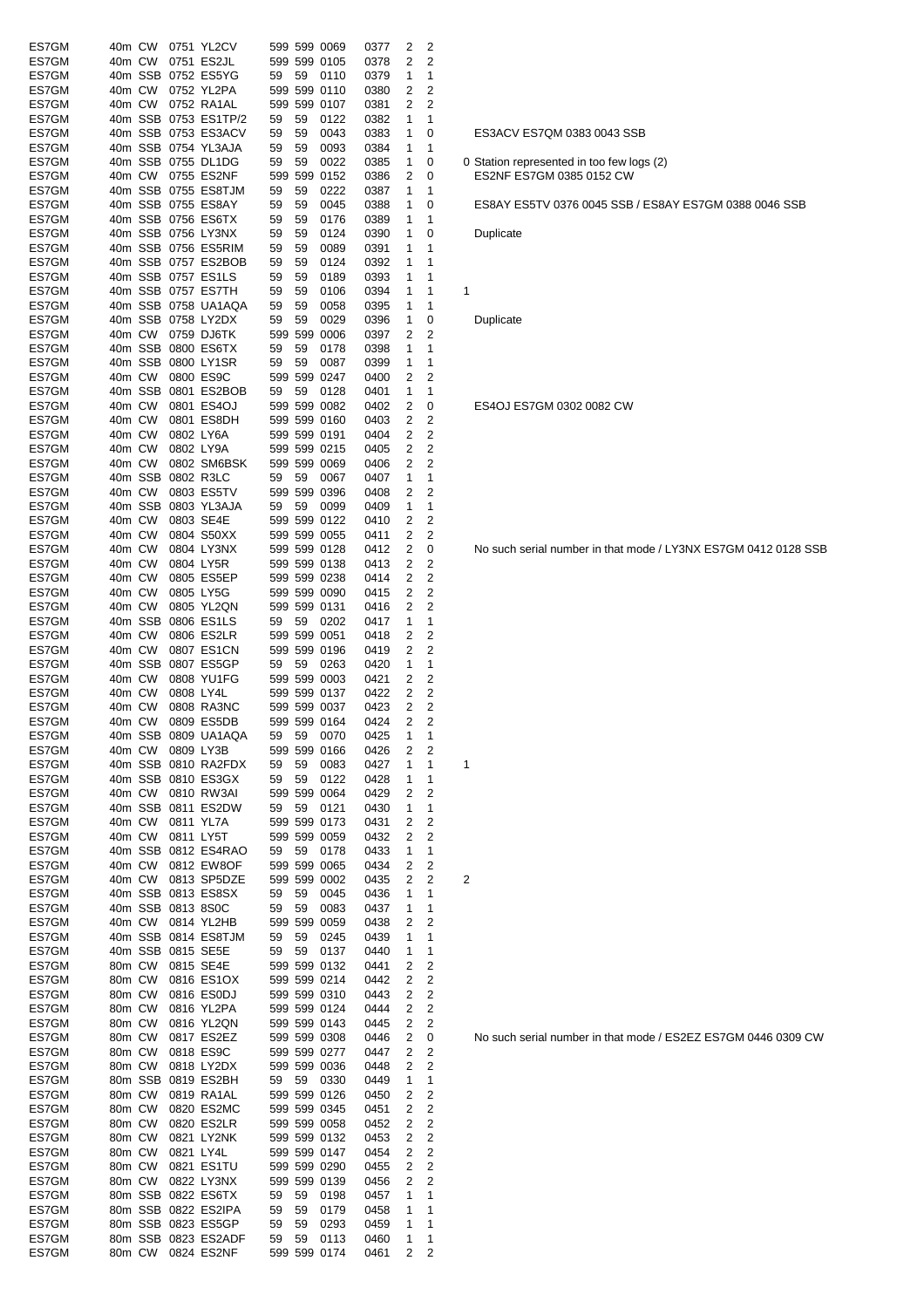| ES7GM          | 80m CW           |        |                   | 0824 ES2DW               |    |    | 599 599 0126                 | 0462         | 2      | 0              |   | ES2DW I   |
|----------------|------------------|--------|-------------------|--------------------------|----|----|------------------------------|--------------|--------|----------------|---|-----------|
| ES7GM          |                  |        |                   | 80m SSB 0825 ES8TJM      | 59 | 59 | 0261                         | 0463         | 1      | 1              |   |           |
| ES7GM          | 80m CW           |        |                   | 0825 ES8DH               |    |    | 599 599 0196                 | 0464         | 2      | 2              |   |           |
| ES7GM          |                  |        |                   | 80m SSB 0826 ES7TH       | 59 | 59 | 0123                         | 0465         | 1      | 1              | 1 |           |
| ES7GM          | 80m CW           |        |                   | 0826 YL2CV               |    |    | 599 599 0080                 |              | 2      | 2              |   |           |
| ES7GM          |                  |        |                   |                          |    |    |                              | 0466         |        |                |   |           |
|                |                  |        |                   | 80m SSB 0827 ES6RMR      | 59 | 59 | 0233                         | 0467         | 1      | 1              |   |           |
| ES7GM          |                  |        |                   | 80m SSB 0827 ES2BOB      | 59 | 59 | 0150                         | 0468         | 1      | 1              |   |           |
| ES7GM          | 80m CW           |        |                   | 0827 ES5TV               |    |    | 599 599 0452                 | 0469         | 2      | 2              |   |           |
| ES7GM          | 80m CW           |        | 0828 YL7A         |                          |    |    | 599 599 0186                 | 0470         | 2      | 2              |   |           |
| ES7GM          | 80m CW           |        |                   | 0828 ES2RL               |    |    | 599 599 0057                 | 0471         | 2      | 0              |   | ES2RL E   |
| ES7GM          | 80m CW           |        |                   | 0829 ES4RD               |    |    | 599 599 0266                 | 0472         | 2      | 2              |   |           |
| ES7GM          | 80m CW           |        |                   | 0829 ES2JL               |    |    | 599 599 0129                 | 0473         | 2      | 2              |   |           |
| ES7GM          | 80m CW           |        |                   | 0830 SE5E                |    |    | 599 599 0147                 | 0474         | 2      | 2              |   |           |
| ES7GM          | 80m CW           |        |                   | 0830 ES7A                |    |    | 599 599 0102                 | 0475         | 2      | 2              | 2 |           |
| ES7GM          |                  |        |                   | 80m SSB 0831 LY3NX       | 59 | 59 | 0146                         | 0476         | 1      | 0              |   | Duplicate |
| ES7GM          |                  |        |                   | 80m SSB 0832 ES5RIM      | 59 | 59 | 0109                         | 0477         | 1      | 1              |   |           |
| ES7GM          |                  |        |                   | 80m SSB 0832 ES1TP/2     | 59 | 59 | 0159                         | 0478         | 1      | 1              |   |           |
|                |                  |        |                   |                          |    |    |                              |              |        |                |   |           |
| ES7GM          |                  |        |                   | 80m SSB 0833 ES3ACV      | 59 | 59 | 0054                         | 0479         | 1      | 1              |   |           |
| ES7GM          |                  |        |                   | 80m SSB 0833 YL3AD       | 59 | 59 | 0076                         | 0480         | 1      | 1              | 1 |           |
| ES7GM          |                  |        |                   | 80m SSB 0833 YL3AJA      | 59 | 59 | 0115                         | 0481         | 1      | 1              |   |           |
| ES7GM          | 80m CW           |        |                   | 0834 ES1CN               |    |    | 599 599 0219                 | 0482         | 2      | 2              |   |           |
| ES7GM          |                  |        |                   | 80m SSB 0836 ES4RAO      | 59 | 59 | 0210                         | 0483         | 1      | 1              |   |           |
| ES7GM          | 40m CW           |        |                   | 0837 ES0DJ               |    |    | 599 599 0342                 | 0484         | 2      | 2              |   |           |
| ES7GM          | 40m CW           |        |                   | 0837 SP1AEN              |    |    | 599 599 0091                 | 0485         | 2      | 2              |   |           |
| ES7GM          | 40m CW           |        |                   | 0838 ES2NF               |    |    | 599 599 0181                 | 0486         | 2      | 2              |   |           |
| ES7GM          | 40m CW           |        |                   | 0839 YL2CV               |    |    | 599 599 0087                 | 0487         | 2      | 2              |   |           |
| ES7GM          | 40m CW           |        | 0839 LY2F         |                          |    |    | 599 599 0011                 | 0488         | 2      | 2              |   |           |
|                |                  |        |                   |                          |    |    |                              |              |        |                |   |           |
| ES7GM          | 40m CW           |        |                   | 0839 ES1TU               |    |    | 599 599 0314                 | 0489         | 2      | 2              |   |           |
| ES7GM          | 40m CW           |        |                   | 0840 DL5AXX              |    |    | 599 599 0026                 | 0490         | 2      | 2              |   |           |
| ES7GM          |                  |        |                   | 40m SSB 0840 ES2IPA      | 59 | 59 | 0201                         | 0491         | 1      | 1              |   |           |
| ES7GM          |                  |        |                   | 40m SSB 0840 ES6PA       | 59 | 59 | 0198                         | 0492         | 1      | 1              |   |           |
| ES7GM          | 40m CW           |        |                   | 0840 RA1AL               |    |    | 599 599 0141                 | 0493         | 2      | 2              |   |           |
| ES7GM          |                  |        |                   | 40m SSB 0841 ES5YG       | 59 | 59 | 0137                         | 0494         | 1      | 1              |   |           |
| ES7GM          | 40m CW           |        |                   | 0842 ES4RD               |    |    | 599 599 0280                 | 0495         | 2      | 2              |   |           |
| ES7GM          | 40m CW           |        |                   | 0842 LY2NK               |    |    | 599 599 0148                 | 0496         | 2      | 2              |   |           |
| ES7GM          | 40m CW           |        |                   | 0842 ES8DH               |    |    | 599 599 0206                 | 0497         | 2      | 0              |   | Duplicate |
| ES7GM          |                  |        |                   | 40m SSB 0843 ES6RMR      | 59 | 59 |                              | 0498         | 1      | 1              |   |           |
|                |                  |        |                   |                          |    |    | 0248                         |              | 1      |                |   |           |
| ES7GM          |                  |        |                   | 80m SSB 0844 ES8BJP      | 59 | 59 | 0128                         | 0499         |        | 1              |   |           |
| ES7GM          |                  |        |                   | 80m SSB 0844 ES1OV/3     | 59 | 59 | 0111                         | 0500         | 1      | 1              |   |           |
| ES7GM          | 40m CW           |        |                   | 0845 LY2CO               |    |    | 599 599 0017                 | 0501         | 2      | 2              |   |           |
| ES7GM          |                  |        | 80m SSB 0845 ES9B |                          | 59 | 59 | 0272                         | 0502         | 1      | 1              |   |           |
| ES7GM          | 40m CW           |        |                   | 0846 ES2RL               |    |    | 599 599 0061                 | 0503         | 2      | 0              |   | ES2RL E   |
| ES7GM          |                  |        | 40m SSB 0847 ES9B |                          | 59 | 59 | 0274                         | 0504         | 1      | 1              |   |           |
| ES7GM          | 40m CW           |        |                   | 0847 LY2BKT              |    |    | 599 599 0195                 | 0505         | 2      | 2              |   |           |
| ES7GM          | 40m CW           |        |                   | 0848 OH1B                |    |    | 599 599 0130                 | 0506         | 2      | 2              |   |           |
| ES7GM          | 40m CW           |        |                   | 0848 ES6CO               |    |    | 599 599 0228                 | 0507         | 2      | 2              |   |           |
| ES7GM          | 40m CW           |        |                   | 0849 ES2JL               |    |    | 599 599 0137                 | 0508         | 2      | 2              |   |           |
| ES7GM          |                  |        |                   | 0850 ES4RX               |    |    |                              |              | 2      | 2              |   |           |
|                | 40m CW           |        |                   |                          |    |    | 599 599 0276                 | 0509         |        |                |   |           |
| ES7GM          | 40m CW           |        |                   | 0850 ES1WST/0            |    |    | 599 599 0264                 | 0510         | 2      | 2              |   |           |
| ES7GM          |                  | 40m CW |                   | 0851 ES9A                |    |    | 599 599 0178                 | 0511         | 2      | 2              |   |           |
| ES7GM          |                  |        |                   | 40m SSB 0853 ES2EZ       | 59 | 59 | 0378                         | 0512         | 1      | 1              |   |           |
| ES7GM          |                  |        |                   | 40m SSB 0854 ES2MC       | 59 | 59 | 0419                         | 0513         | 1      | 1              |   |           |
| ES7GM          |                  | 40m CW |                   | 0856 ES2BH               |    |    | 599 599 0388                 | 0514         | 2      | 2              |   |           |
| ES7GM          |                  |        |                   | 40m SSB 0857 ES5QA       | 59 | 59 | 0260                         | 0515         | 1      | 1              |   |           |
| ES7GM          |                  |        |                   | 40m SSB 0857 ES2TI       | 59 | 59 | 0202                         | 0516         | 1      | 1              |   |           |
| ES7GM          |                  |        |                   | 40m SSB 0858 LY2CO       | 59 | 59 | 0028                         | 0517         | 1      | 0              |   | Duplicate |
| ES7GM          |                  |        |                   | 40m SSB 0859 LY3NX       | 59 | 59 | 0162                         | 0518         | 1      | 0              |   | LY3NX E   |
| ES7MA          | 80m CW           |        | 0501 LY6A         |                          |    |    | 599 599 0002                 | 0001         | 2      | 2              |   |           |
| ES7MA          | 80m CW           |        |                   | 0501 LY2BKT              |    |    | 599 599 0002                 |              |        | 2              |   |           |
|                |                  |        |                   |                          |    |    |                              | 0002         | 2      | $\overline{c}$ |   |           |
| ES7MA          | 80m CW           |        |                   | 0503 ES1TU               |    |    | 599 599 0005                 | 0003         | 2      |                |   |           |
| ES7MA          | 80m CW           |        |                   | 0503 LY9A                |    |    | 599 599 0009                 | 0004         | 2      | 2              |   |           |
| ES7MA          | 80m CW           |        |                   | 0504 LY3NX               |    |    | 599 599 0002                 | 0005         | 2      | $\overline{c}$ |   |           |
| ES7MA          | 80m CW           |        | 0504 LY3B         |                          |    |    | 599 599 0006                 | 0006         | 2      | 2              |   |           |
| ES7MA          | 80m CW           |        |                   | 0505 ES1CN               |    |    | 599 599 0001                 | 0007         | 2      | $\overline{c}$ |   |           |
| ES7MA          | 80m CW           |        |                   | 0506 ES7A                |    |    | 599 599 0002                 | 0008         | 2      | 2              | 2 |           |
| ES7MA          | 80m CW           |        |                   | 0506 LY2NK               |    |    | 599 599 0008                 | 0009         | 2      | 2              |   |           |
| ES7MA          | 80m CW           |        |                   | 0507 YL2CV               |    |    | 599 599 0002                 | 0010         | 2      | 2              |   |           |
| ES7MA          | 80m CW           |        |                   | 0507 LY5G                |    |    | 599 599 0005                 | 0011         | 2      | 2              |   |           |
| ES7MA          | 80m CW           |        |                   | 0508 YL7A                |    |    | 599 599 0009                 | 0012         | 2      | 2              |   |           |
| ES7MA          | 80m CW           |        |                   | 0509 ES2RL               |    |    | 599 599 0003                 | 0013         | 2      | 2              |   |           |
|                |                  |        |                   |                          |    |    |                              |              |        |                |   |           |
| ES7MA          | 80m CW           |        |                   | 0510 LY5R                |    |    | 599 599 0013                 | 0014         | 2      | 2              |   |           |
| ES7MA          | 80m CW           |        |                   | 0511 LY2SA               |    |    | 599 599 0013                 | 0015         | 2      | 2              |   |           |
| ES7MA          | 80m CW           |        |                   | 0512 ES3RF               |    |    | 599 599 0008                 | 0016         | 2      | 0              |   | ES3RF E   |
| ES7MA          | 80m CW           |        |                   | 0513 SE5E                |    |    | 599 599 0015                 | 0017         | 2      | 2              |   |           |
| ES7MA          | 80m CW           |        |                   | 0514 OH2PM               |    |    | 599 599 0015                 | 0018         | 2      | 2              |   |           |
| ES7MA          | 80m CW           |        |                   | 0515 ES2EZ               |    |    | 599 599 0030                 | 0019         | 2      | 2              |   |           |
| ES7MA          | 80m CW           |        |                   | 0518 ES2NF               |    |    | 599 599 0020                 | 0020         | 2      | $\overline{c}$ |   |           |
| ES7MA          | 80m CW           |        |                   | 0518 ES8DH               |    |    | 599 599 0014                 | 0021         | 2      | 2              |   |           |
| ES7MA          | 80m CW           |        |                   | 0519 ES5EP               |    |    | 599 599 0033                 | 0022         | 2      | 2              |   |           |
| ES7MA          | 80m CW           |        |                   | 0520 ES2MC               |    |    | 599 599 0039                 | 0023         | 2      | 2              |   |           |
|                |                  |        |                   |                          |    |    |                              |              |        |                |   |           |
| ES7MA          | 80m CW           |        |                   | 0521 YL2QN               |    |    | 599 599 0008                 | 0024         | 2      | 2              |   |           |
| ES7MA          | 80m CW           |        |                   | 0524 ES5TV               |    |    | 599 599 0061                 | 0025         | 2      | 2              |   |           |
| ES7MA          |                  | 80m CW |                   | 0524 RA1AL               |    |    | 599 599 0008                 | 0026         | 2      | 2              |   |           |
|                |                  |        |                   |                          |    |    |                              |              |        |                |   |           |
| ES7MA<br>ES7MA | 80m CW<br>80m CW |        |                   | 0527 ES6CO<br>0529 ES6DO |    |    | 599 599 0033<br>599 599 0017 | 0027<br>0028 | 2<br>2 | 2<br>2         |   |           |

#### 2DW ES7GN 0462 0126 CW

### ES7GM 0371 0057 CW

2RL ES7GM 0403 0061 CW

.<br>3NX ES7GM 0508 0162 SSB

.<br>33RF ES5MA 0016 0008 CW / RA1AL ES7MA 0016 0017 CW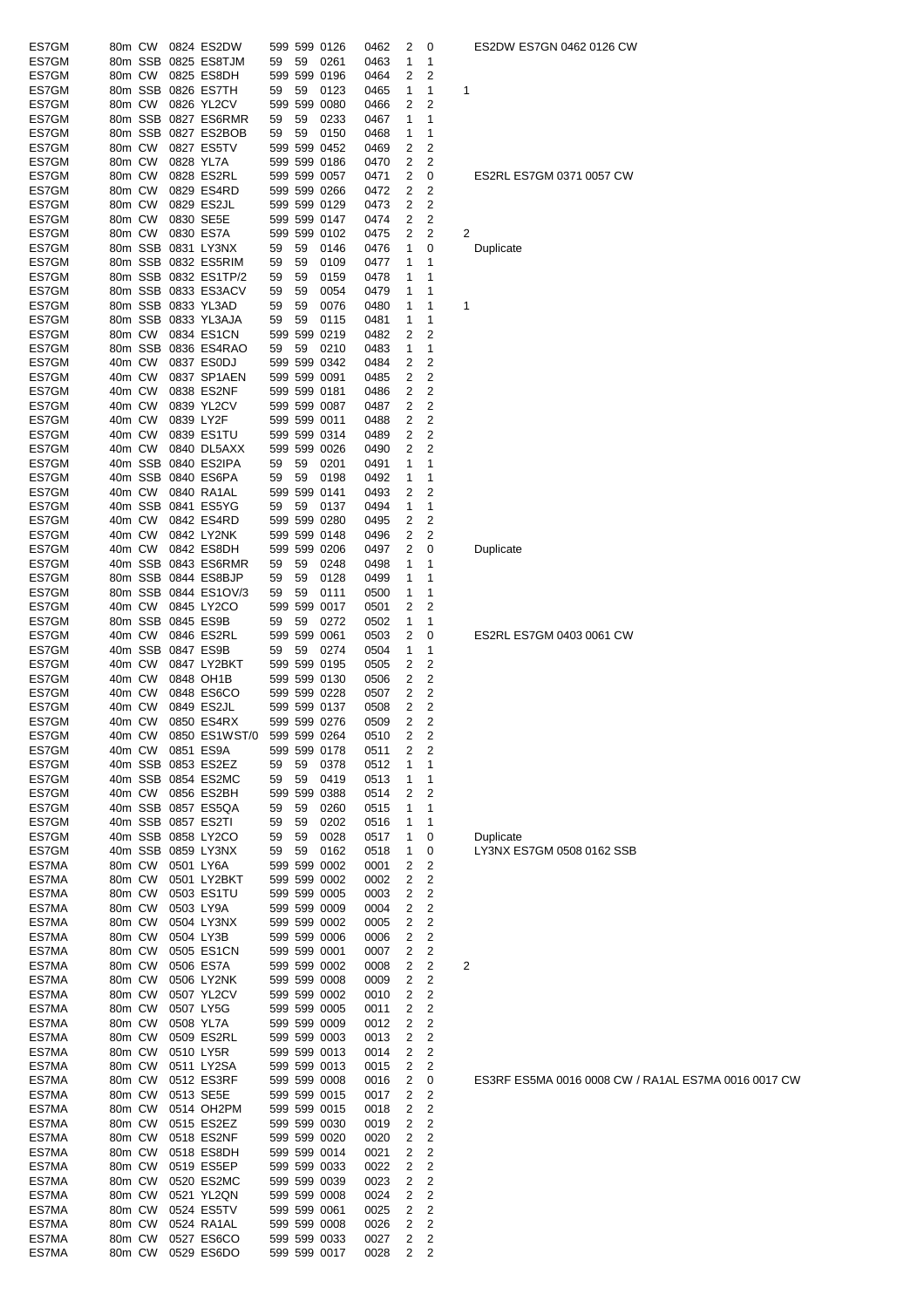| ES7MA          | 80m CW           |           | 0532 ES1OX                | 599 599 0042                 | 0029         | 2      | 2                            |                                                   |
|----------------|------------------|-----------|---------------------------|------------------------------|--------------|--------|------------------------------|---------------------------------------------------|
| ES7MA          | 80m CW           |           | 0533 OH1B                 | 599 599 0022                 | 0030         | 2      | 2                            |                                                   |
| ES7MA          | 40m CW           |           | 0536 LY5T                 | 599 599 0003                 | 0031         | 2      | 2                            |                                                   |
| ES7MA          | 40m CW           |           | 0537 UA2FL                | 599 599 0023                 | 0032         | 2      | $\overline{\mathbf{c}}$      |                                                   |
| ES7MA          | 40m CW           |           | 0539 ES7GM                | 599 599 0092                 | 0033         | 2      | $\overline{2}$               |                                                   |
| ES7MA          | 40m CW           |           | 0541 SM6BSK               | 599 599 0016                 | 0034         | 2      | 2                            |                                                   |
| ES7MA          | 40m CW           |           | 0541 RA3NC<br>0542 LY2BKT | 599 599 0007                 | 0035         | 2      | 2                            |                                                   |
| ES7MA<br>ES7MA | 40m CW<br>40m CW |           | 0543 LY5R                 | 599 599 0032<br>599 599 0029 | 0036<br>0037 | 2<br>2 | 2<br>2                       |                                                   |
| ES7MA          | 40m CW           |           | 0543 LY6A                 | 599 599 0050                 | 0038         | 2      | 2                            |                                                   |
| ES7MA          | 40m CW           |           | 0543 OH1B                 | 599 599 0028                 | 0039         | 2      | 2                            |                                                   |
| ES7MA          | 40m CW           |           | 0544 LY2SA                | 599 599 0031                 | 0040         | 2      | 2                            |                                                   |
| ES7MA          | 40m CW           |           | 0544 9A5Y                 | 599 599 0026                 | 0041         | 2      | 0                            | 9A5Y ES1TU 0057 0026 CW / 9A5Y ES7MA 0041 0025 CW |
| ES7MA          | 40m CW           |           | 0545 RA1AL                | 599 599 0017                 | 0042         | 2      | 0                            | RA1AL ES7MA 0016 0017 CW                          |
| ES7MA          | 40m CW           |           | 0545 ES5EP                | 599 599 0065                 | 0043         | 2      | 2                            |                                                   |
| ES7MA          | 40m CW           |           | 0546 LY9A                 | 599 599 0056                 | 0044         | 2      | $\overline{2}$               |                                                   |
| ES7MA          | 40m CW           |           | 0546 S50XX                | 599 599 0007                 | 0045         | 2      | $\overline{\mathbf{c}}$      |                                                   |
| ES7MA          | 40m CW           |           | 0547 LY3NX                | 599 599 0031                 | 0046         | 2      | $\overline{\mathbf{c}}$      |                                                   |
| ES7MA<br>ES7MA | 40m CW<br>40m CW |           | 0548 LY3B<br>0548 YL2QN   | 599 599 0046<br>599 599 0030 | 0047<br>0048 | 2<br>2 | 2<br>2                       |                                                   |
| ES7MA          | 40m CW           |           | 0549 RW3AI                | 599 599 0012                 | 0049         | 2      | 2                            |                                                   |
| ES7MA          | 40m CW           |           | 0549 LY2RJ                | 599 599 0005                 | 0050         | 2      | $\overline{\mathbf{c}}$      |                                                   |
| ES7MA          | 40m CW           |           | 0550 ES1OX                | 599 599 0071                 | 0051         | 2      | 2                            |                                                   |
| ES7MA          | 40m CW           |           | 0550 YL2HB                | 599 599 0014                 | 0052         | 2      | $\overline{\mathbf{c}}$      |                                                   |
| ES7MA          | 40m CW           |           | 0551 ES8DH                | 599 599 0054                 | 0053         | 2      | 2                            |                                                   |
| ES7MA          | 40m CW           |           | 0551 ES1TU                | 599 599 0068                 | 0054         | 2      | 2                            |                                                   |
| ES7MA          | 40m CW           |           | 0552 LY2NK                | 599 599 0035                 | 0055         | 2      | 2                            |                                                   |
| ES7MA          | 40m CW           |           | 0553 DL1NKS               | 599 599 0010                 | 0056         | 2      | $\overline{\mathbf{c}}$      | 2                                                 |
| ES7MA          | 40m CW           |           | 0553 ES4RX                | 599 599 0082                 | 0057         | 2      | $\overline{2}$               |                                                   |
| ES7MA          | 40m CW           |           | 0554 ES2JL                | 599 599 0036                 | 0058         | 2      | $\overline{2}$               |                                                   |
| ES7MA          | 40m CW           |           | 0554 SE4E                 | 599 599 0036                 | 0059         | 2      | 2                            |                                                   |
| ES7MA          | 40m CW           |           | 0555 LZ3FM                | 599 599 0011                 | 0060         | 2      | 0                            | LZ3FM ES7MA 0050 0011 CW                          |
| ES7MA          | 40m CW           |           | 0556 ES2MC                | 599 599 0103                 | 0061         | 2      | 2                            |                                                   |
| ES7MA          | 40m CW           |           | 0559 ES5DB                | 599 599 0056                 | 0062         | 2      | 2                            |                                                   |
| ES7MA          | 40m CW           |           | 0601 ES9C                 | 599 599 0088                 | 0063         | 2      | $\overline{\mathbf{c}}$      |                                                   |
| ES7MA<br>ES7MA | 40m CW<br>40m CW |           | 0603 S50XX<br>0603 LY5R   | 599 599 0016<br>599 599 0046 | 0064<br>0065 | 2<br>2 | 2<br>2                       |                                                   |
| ES7MA          | 40m CW           |           | 0603 9A5Y                 | 599 599 0043                 | 0066         | 2      | 2                            |                                                   |
| ES7MA          | 40m CW           |           | 0604 YL2QN                | 599 599 0042                 | 0067         | 2      | 2                            |                                                   |
| ES7MA          | 40m CW           |           | 0605 9A2AJ                | 599 599 0022                 | 0068         | 2      | 2                            |                                                   |
| ES7MA          | 40m CW           |           | 0605 IV3ZXQ               | 599 599 0013                 | 0069         | 2      | $\overline{\mathbf{c}}$      | 2                                                 |
| ES7MA          | 40m CW           |           | 0606 LY3B                 | 599 599 0062                 | 0070         | 2      | $\overline{\mathbf{c}}$      |                                                   |
| ES7MA          | 40m CW           |           | 0606 LY6A                 | 599 599 0073                 | 0071         | 2      | 2                            |                                                   |
| ES7MA          | 40m CW           |           | 0607 ES5TV                | 599 599 0155                 | 0072         | 2      | 2                            |                                                   |
| ES7MA          | 40m CW           |           | 0607 ES8DH                | 599 599 0062                 | 0073         | 2      | 2                            |                                                   |
| ES7MA          | 40m CW           |           | 0607 DL3DRN               | 599 599 0004                 | 0074         | 2      | 2                            |                                                   |
| ES7MA<br>ES7MA | 40m CW<br>40m CW |           | 0608 EW8OF<br>0609 SP1AEN | 599 599 0020<br>599 599 0036 | 0075<br>0076 | 2<br>2 | 2<br>2                       |                                                   |
| ES7MA          | 40m CW           |           | 0609 EU6AA                | 599 599 0009                 | 0077         | 2      | 2                            |                                                   |
| ES7MA          | 40m CW           |           | 0611 SM6BSK               | 599 599 0031                 | 0078         | 2      | 2                            |                                                   |
| ES7MA          | 40m CW           |           | 0611 YL7A                 | 599 599 0065                 | 0079         | 2      | 2                            |                                                   |
| ES7MA          | 40m CW           |           | 0612 YL2HB                | 599 599 0023                 | 0080         | 2      | 2                            |                                                   |
| ES7MA          | 40m CW           |           | 0613 RW3AI                | 599 599 0029                 | 0081         | 2      | 2                            |                                                   |
| ES7MA          | 40m CW           |           | 0613 LZ3FM                | 599 599 0017                 | 0082         | 2      | $\overline{\mathbf{c}}$      |                                                   |
| ES7MA          | 40m CW           | 0614 LY4L |                           | 599 599 0058                 | 0083         | 2      | 2                            |                                                   |
| ES7MA          | 40m CW           |           | 0614 YL2PA                | 599 599 0043                 | 0084         | 2      | 2                            |                                                   |
| ES7MA          | 40m CW           |           | 0615 YU0A                 | 579 599 0007                 | 0085         | 2      | 0                            | RX: 579 / In the other station's log: 599         |
| ES7MA          | 40m CW           |           | 0615 LY2RJ                | 599 599 0027                 | 0086         | 2      | 2                            |                                                   |
| ES7MA<br>ES7MA | 40m CW<br>40m CW |           | 0616 SE4E<br>0617 OM3TBG  | 599 599 0058<br>599 599 0008 | 0087<br>0088 | 2<br>2 | $\overline{\mathbf{c}}$<br>2 | 2                                                 |
| ES7MA          | 40m CW           |           | 0618 F6FTB                | 599 599 0001                 | 0089         | 2      | 0                            | 0 Station represented in too few logs (1)         |
| ES7MA          | 80m CW           |           | 0619 ES0DJ                | 599 599 0124                 | 0090         | 2      | 2                            |                                                   |
| ES7MA          | 80m CW           |           | 0620 ES6DO                | 599 599 0045                 | 0091         | 2      | 2                            |                                                   |
| ES7MA          | 80m CW           |           | 0621 UA2FL                | 599 599 0038                 | 0092         | 2      | 2                            |                                                   |
| ES7MA          | 80m CW           |           | 0622 ES9A                 | 599 599 0059                 | 0093         | 2      | 2                            |                                                   |
| ES7MA          | 80m CW           |           | 0623 ES2EZ                | 599 599 0126                 | 0094         | 2      | 2                            |                                                   |
| ES7MA          | 80m CW           |           | 0624 ES6CO                | 599 599 0096                 | 0095         | 2      | $\overline{\mathbf{c}}$      |                                                   |
| ES7MA          | 80m CW           |           | 0624 LY6A                 | 599 599 0098                 | 0096         | 2      | 2                            |                                                   |
| ES7MA          | 80m CW           |           | 0625 LY3B                 | 599 599 0084                 | 0097         | 2      | 2                            |                                                   |
| ES7MA          | 80m CW           |           | 0626 YL2PA                | 599 599 0053                 | 0098         | 2      | 2                            |                                                   |
| ES7MA          | 80m CW           |           | 0626 YL2QN                | 599 599 0064                 | 0099         | 2      | 2                            |                                                   |
| ES7MA          | 80m CW           |           | 0627 ES8DH                | 599 599 0083                 | 0100         | 2      | 2                            |                                                   |
| ES7MA<br>ES7MA | 80m CW<br>80m CW |           | 0628 LY9A<br>0628 LY5R    | 599 599 0111<br>599 599 0070 | 0101<br>0102 | 2<br>2 | 2<br>2                       |                                                   |
| ES7MA          | 80m CW           |           | 0628 LY2BKT               | 599 599 0075                 | 0103         | 2      | 2                            |                                                   |
| ES7MA          | 80m CW           |           | 0629 LY3NX                | 599 599 0063                 | 0104         | 2      | $\overline{\mathbf{c}}$      |                                                   |
| ES7MA          | 80m CW           |           | 0630 ES5TV                | 599 599 0209                 | 0105         | 2      | 2                            |                                                   |
| ES7MA          | 80m CW           |           | 0630 OH5NE                | 599 599 0015                 | 0106         | 2      | $\overline{\mathbf{c}}$      |                                                   |
| ES7MA          | 80m CW           |           | 0631 OH1B                 | 599 599 0062                 | 0107         | 2      | 2                            |                                                   |
| ES7MA          | 80m CW           |           | 0634 ES1AO                | 599 599 0045                 | 0108         | 2      | 2                            |                                                   |
| ES7MA          | 80m CW           |           | 0636 ES1CN                | 599 599 0112                 | 0109         | 2      | 2                            |                                                   |
| ES7MA          | 80m CW           |           | 0637 ES5QA                | 599 599 0084                 | 0110         | 2      | 2                            |                                                   |
| ES7MA          | 80m CW           |           | 0638 ES3RY                | 599 599 0026                 | 0111         | 2      | 2                            |                                                   |
| ES7MA          | 80m CW<br>80m CW |           | 0640 ES7A<br>0642 LY2NK   | 599 599 0038                 | 0112         | 2      | 2                            | 2                                                 |
| ES7MA          |                  |           |                           | 599 599 0068                 | 0113         | 2      | 2                            |                                                   |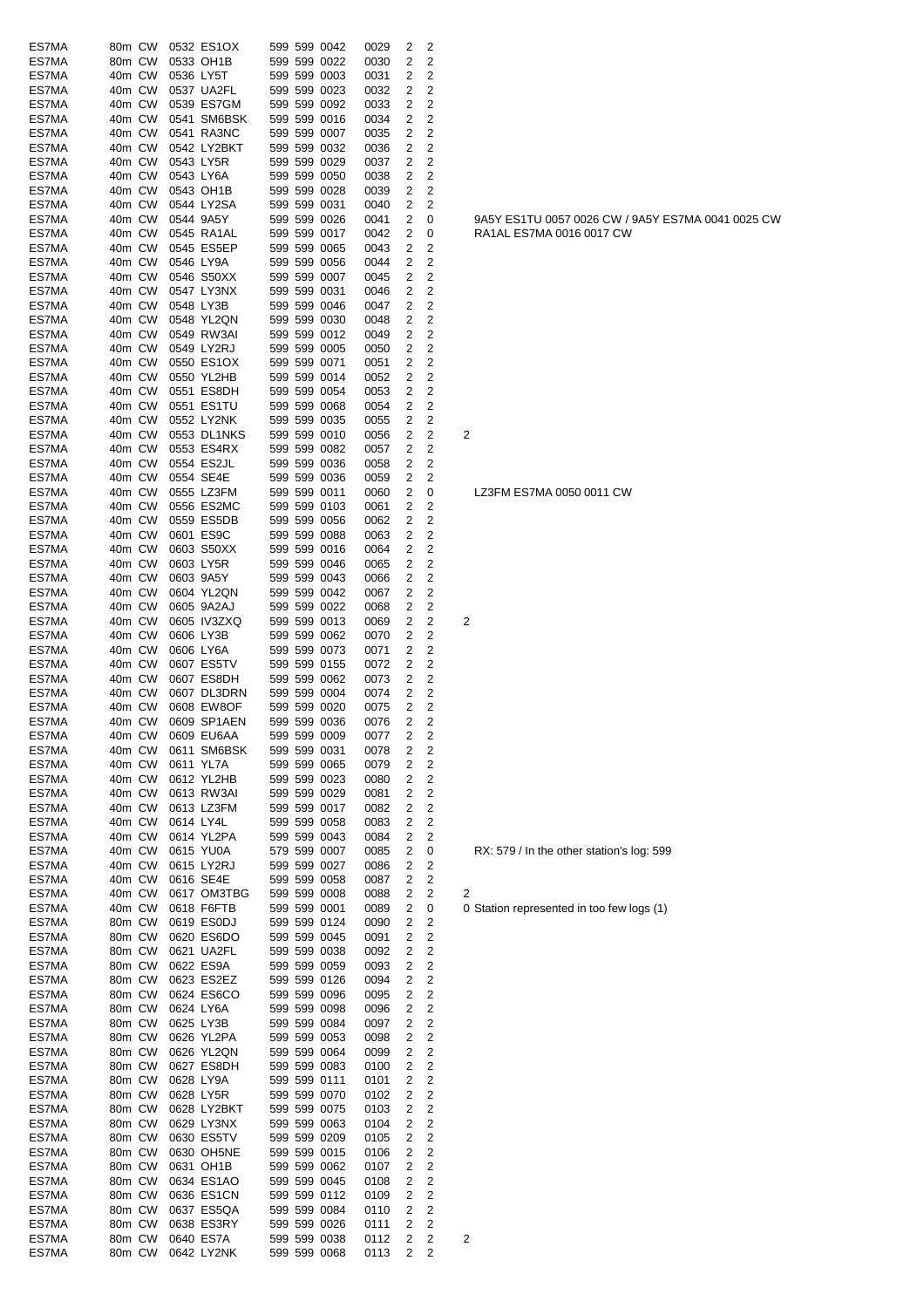| ES7MA | 40m CW |        |           | 0643 ES1WST/0 |  | 599 599 0127 | 0114 | 2            | 2                       |                |
|-------|--------|--------|-----------|---------------|--|--------------|------|--------------|-------------------------|----------------|
| ES7MA | 40m CW |        |           | 0644 ES4RX    |  | 599 599 0148 | 0115 | 2            | 2                       |                |
|       |        |        |           |               |  |              |      | 2            | 2                       |                |
| ES7MA | 80m CW |        |           | 0645 ES4RX    |  | 599 599 0149 | 0116 |              |                         |                |
| ES7MA | 40m CW |        |           | 0647 ES3CC    |  | 599 599 0114 | 0117 | 2            | 2                       |                |
| ES7MA | 40m CW |        |           | 0648 ES4RD    |  | 599 599 0155 | 0118 | 2            | 2                       |                |
| ES7MA | 40m CW |        |           | 0650 UX7UN    |  | 599 599 0002 | 0119 | 2            | 0                       |                |
| ES7MA | 40m CW |        |           | 0651 RA1AL    |  | 599 599 0066 | 0120 | 2            | 2                       |                |
| ES7MA | 40m CW |        |           | 0652 ES7A     |  | 599 599 0045 | 0121 | 2            | 2                       | $\overline{c}$ |
|       | 40m CW |        |           |               |  | 599 599 0077 |      | 2            |                         |                |
| ES7MA |        |        |           | 0652 LY4NX    |  |              | 0122 |              | 0                       |                |
| ES7MA | 40m CW |        |           | 0653 LY2BKT   |  | 599 599 0095 | 0123 | 2            | 2                       |                |
| ES7MA | 40m CW |        |           | 0653 SM5CSS   |  | 599 599 0009 | 0124 | 2            | 2                       |                |
| ES7MA | 40m CW |        | 0654 LY9A |               |  | 599 599 0139 | 0125 | 2            | 2                       |                |
| ES7MA | 40m CW |        |           | 0654 ES3BM    |  | 599 599 0108 | 0126 | 2            | 2                       |                |
| ES7MA | 40m CW |        |           | 0655 RW1CM    |  | 599 599 0015 |      | 2            | 2                       |                |
|       |        |        |           |               |  |              | 0127 |              |                         |                |
| ES7MA | 40m CW |        |           | 0655 OH1B     |  | 599 599 0073 | 0128 | 2            | 2                       |                |
| ES7MA | 40m CW |        |           | 0656 LY5T     |  | 599 599 0027 | 0129 | 2            | 2                       |                |
| ES7MA | 40m CW |        |           | 0657 RA3NC    |  | 599 599 0019 | 0130 | 2            | 2                       |                |
| ES7MA | 40m CW |        |           | 0659 UA2FL    |  | 599 599 0053 | 0131 | 2            | 2                       |                |
| ES7MA | 80m CW |        |           | 0701 ES4RX    |  | 599 599 0160 | 0132 | 2            | 2                       |                |
|       |        |        |           |               |  |              |      |              |                         |                |
| ES7MA | 80m CW |        |           | 0702 RA1AL    |  | 599 599 0069 | 0133 | 2            | 2                       |                |
| ES7MA | 80m CW |        |           | 0703 ES1WST/0 |  | 599 599 0147 | 0134 | 2            | 2                       |                |
| ES7MA | 80m CW |        |           | 0704 ES3CC    |  | 599 599 0136 | 0135 | 2            | 2                       |                |
| ES7MA | 80m CW |        |           | 0706 ES6CO    |  | 599 599 0129 | 0136 | 2            | 0                       |                |
| ES7MA | 80m CW |        |           | 0708 ES3BM    |  | 599 599 0119 | 0137 | 2            | 2                       |                |
|       |        |        |           |               |  |              |      |              |                         |                |
| ES7MA | 80m CW |        |           | 0708 ES4RD    |  | 599 599 0179 | 0138 | 2            | 2                       |                |
| ES7MA | 80m CW |        |           | 0709 ES1OX    |  | 599 599 0167 | 0139 | 2            | 2                       |                |
| ES7MA | 80m CW |        |           | 0709 ES6DO    |  | 599 599 0093 | 0140 | 2            | 2                       |                |
| ES7MA | 80m CW |        |           | 0711 YL2QN    |  | 599 599 0093 | 0141 | 2            | 2                       |                |
| ES7MA | 80m CW |        |           | 0711 LY3B     |  | 599 599 0120 | 0142 | 2            | 2                       |                |
|       |        |        |           |               |  |              |      |              |                         |                |
| ES7MA | 80m CW |        |           | 0712 LY5R     |  | 599 599 0096 | 0143 | 2            | 2                       |                |
| ES7MA | 80m CW |        |           | 0713 SE5E     |  | 599 599 0100 | 0144 | 2            | 2                       |                |
| ES7MA | 80m CW |        |           | 0713 LY2BKT   |  | 599 599 0114 | 0145 | 2            | 2                       |                |
| ES7MA | 80m CW |        |           | 0714 ES7A     |  | 599 599 0053 | 0146 | 2            | 2                       | $\overline{c}$ |
| ES7MA | 80m CW |        |           | 0716 LY9A     |  | 599 599 0164 | 0147 | 2            | 2                       |                |
|       |        |        |           |               |  |              |      |              |                         |                |
| ES7MA | 80m CW |        |           | 0717 LY3NX    |  | 599 599 0096 | 0148 | 2            | 2                       |                |
| ES7MA | 80m CW |        |           | 0718 ES5DB    |  | 599 599 0125 | 0149 | 2            | 2                       |                |
| ES7MA | 80m CW |        |           | 0718 LY2NK    |  | 599 599 0092 | 0150 | 2            | 2                       |                |
| ES7MA | 80m CW |        |           | 0721 ES9C     |  | 599 599 0198 | 0151 | 2            | 2                       |                |
| ES7MA | 80m CW |        |           | 0722 UA2FL    |  | 599 599 0057 | 0153 | 2            | 2                       |                |
|       |        |        |           |               |  |              |      |              |                         |                |
| ES7MA | 80m CW |        |           | 0726 ES2BH    |  | 599 599 0246 | 0154 | 2            | 2                       |                |
| ES7MA | 80m CW |        |           | 0727 YL7A     |  | 599 599 0135 | 0155 | 2            | 2                       |                |
| ES7MA | 80m CW |        |           | 0727 ES8DH    |  | 599 599 0137 | 0156 | 2            | 2                       |                |
| ES7MA | 80m CW |        |           | 0727 ES2NF    |  | 599 599 0132 | 0157 | 2            | 0                       |                |
| ES7MA | 80m CW |        |           | 0729 ES5TV    |  | 599 599 0326 | 0158 | 2            | 2                       |                |
|       |        |        |           |               |  |              |      |              |                         |                |
| ES7MA | 80m CW |        |           | 0733 ES1TU    |  | 599 599 0213 | 0159 | 2            | $\overline{c}$          |                |
| ES7MA | 80m CW |        |           | 0734 ES0DJ    |  | 599 599 0252 | 0160 | 2            | $\overline{c}$          |                |
| ES7MA | 40m CW |        |           | 0736 UA2FL    |  | 599 599 0064 | 0161 | 2            | 2                       |                |
| ES7MA | 40m CW |        |           | 0737 ES4RX    |  | 599 599 0207 | 0162 | 2            | 2                       |                |
| ES7MA |        | 40m CW |           | 0737 ES5QA    |  | 599 599 0167 |      | $\mathbf{2}$ | $\overline{2}$          |                |
|       |        |        |           |               |  |              | 0163 |              |                         |                |
| ES7MA | 40m CW |        |           | 0739 ES1CN    |  | 599 599 0174 | 0164 | 2            | 0                       |                |
| ES7MA | 40m CW |        |           | 0739 LY2NK    |  | 599 599 0107 | 0165 | 2            | 2                       |                |
| ES7MA | 40m CW |        |           | 0740 ES1TU    |  | 599 599 0219 | 0166 | 2            | 2                       |                |
| ES7MA | 40m CW |        |           | 0740 LY3B     |  | 599 599 0147 | 0167 | 2            | 2                       |                |
| ES7MA | 40m CW |        |           | 0740 LY5R     |  | 599 599 0124 | 0168 | 2            | 2                       |                |
|       |        |        |           |               |  |              |      |              |                         |                |
| ES7MA | 40m CW |        |           | 0741 LY6A     |  | 599 599 0174 | 0169 | 2            | 2                       |                |
| ES7MA | 40m CW |        |           | 0741 LY9A     |  | 599 599 0195 | 0170 | 2            | $\overline{c}$          |                |
| ES7MA | 40m CW |        |           | 0742 LY5T     |  | 599 599 0049 | 0171 | 2            | $\overline{c}$          |                |
| ES7MA | 40m CW |        |           | 0742 ES5TV    |  | 599 599 0349 | 0172 | 2            | 2                       |                |
| ES7MA | 40m CW |        |           | 0742 YL2QN    |  | 599 599 0119 | 0173 | 2            | 2                       |                |
|       |        |        |           |               |  |              |      |              |                         |                |
| ES7MA | 40m CW |        |           | 0743 RA1AL    |  | 599 599 0100 | 0174 | 2            | 2                       |                |
| ES7MA | 40m CW |        |           | 0743 SM6BSK   |  | 599 599 0065 | 0175 | 2            | $\overline{2}$          |                |
| ES7MA | 40m CW |        |           | 0744 LY2DX    |  | 599 599 0019 | 0176 | 2            | $\overline{c}$          |                |
| ES7MA | 40m CW |        |           | 0745 9A5Y     |  | 599 599 0099 | 0177 | 2            | 2                       |                |
| ES7MA | 40m CW |        |           | 0746 LY5G     |  | 599 599 0084 | 0178 | 2            | 0                       |                |
|       |        |        |           |               |  |              |      |              |                         |                |
| ES7MA | 40m CW |        |           | 0746 LY2BKT   |  | 599 599 0144 | 0179 | 2            | 2                       |                |
| ES7MA | 40m CW |        |           | 0747 SP1AEN   |  | 599 599 0070 | 0180 | 2            | $\overline{\mathbf{c}}$ |                |
| ES7MA | 40m CW |        |           | 0748 ES6CO    |  | 599 599 0168 | 0181 | 2            | 2                       |                |
| ES7MA | 40m CW |        |           | 0749 ES2JL    |  | 599 599 0103 | 0182 | 2            | $\overline{c}$          |                |
| ES7MA | 40m CW |        |           | 0750 EW8OF    |  | 599 599 0059 | 0183 | 2            | $\overline{c}$          |                |
|       |        |        |           |               |  |              |      |              |                         |                |
| ES7MA | 40m CW |        |           | 0750 LY3NX    |  | 599 599 0117 | 0184 | 2            | $\overline{\mathbf{c}}$ |                |
| ES7MA | 40m CW |        |           | 0751 ES4RD    |  | 599 599 0222 | 0185 | 2            | $\overline{c}$          |                |
| ES7MA | 40m CW |        |           | 0751 SE4E     |  | 599 599 0112 | 0186 | 2            | 2                       |                |
| ES7MA | 40m CW |        |           | 0752 YL2HB    |  | 599 599 0049 | 0187 | 2            | $\overline{c}$          |                |
| ES7MA | 40m CW |        |           | 0753 YL2PA    |  | 599 599 0111 | 0188 | 2            | $\overline{c}$          |                |
|       |        |        |           |               |  |              |      |              |                         |                |
| ES7MA | 40m CW |        |           | 0754 YL7A     |  | 599 599 0154 | 0189 | 2            | $\overline{c}$          |                |
| ES7MA | 40m CW |        |           | 0755 ES3CC    |  | 599 599 0194 | 0190 | 2            | 2                       |                |
| ES7MA | 40m CW |        |           | 0756 ES3RY    |  | 599 599 0072 | 0191 | 2            | $\overline{c}$          |                |
| ES7MA | 40m CW |        |           | 0758 ES3BM    |  | 599 599 0150 | 0192 | 2            | 2                       |                |
| ES7MA | 80m CW |        |           | 0801 ES4RX    |  | 599 599 0224 | 0193 | 2            | $\overline{\mathbf{c}}$ |                |
|       |        |        |           |               |  |              |      |              |                         |                |
| ES7MA | 80m CW |        |           | 0802 ES2EZ    |  | 599 599 0286 | 0194 | 2            | $\overline{c}$          |                |
| ES7MA | 80m CW |        |           | 0803 ES4RD    |  | 599 599 0230 | 0195 | 2            | 2                       |                |
| ES7MA | 80m CW |        |           | 0804 LY2NK    |  | 599 599 0122 | 0196 | 2            | 2                       |                |
| ES7MA | 80m CW |        |           | 0804 LY3B     |  | 599 599 0158 | 0197 | 2            | 2                       |                |
| ES7MA | 80m CW |        |           | 0805 LY2DX    |  | 599 599 0031 | 0198 | 2            | 2                       |                |
|       |        |        |           |               |  |              |      |              |                         |                |
| ES7MA | 80m CW |        |           | 0806 LY4L     |  | 599 599 0134 | 0199 | 2            | 2                       |                |

ES6CO ES7MA 0161 0129 CW

UX7UN ES7GA 0119 0002 CW

/ LY3NX ES7MA 0122 0077 CW

ES2NF ES8DH 0157 0132 CW

ES1CN ES7MA 0165 0174 CW

No such serial number in that mode / LY5G ES7MA 0178 0084 SSB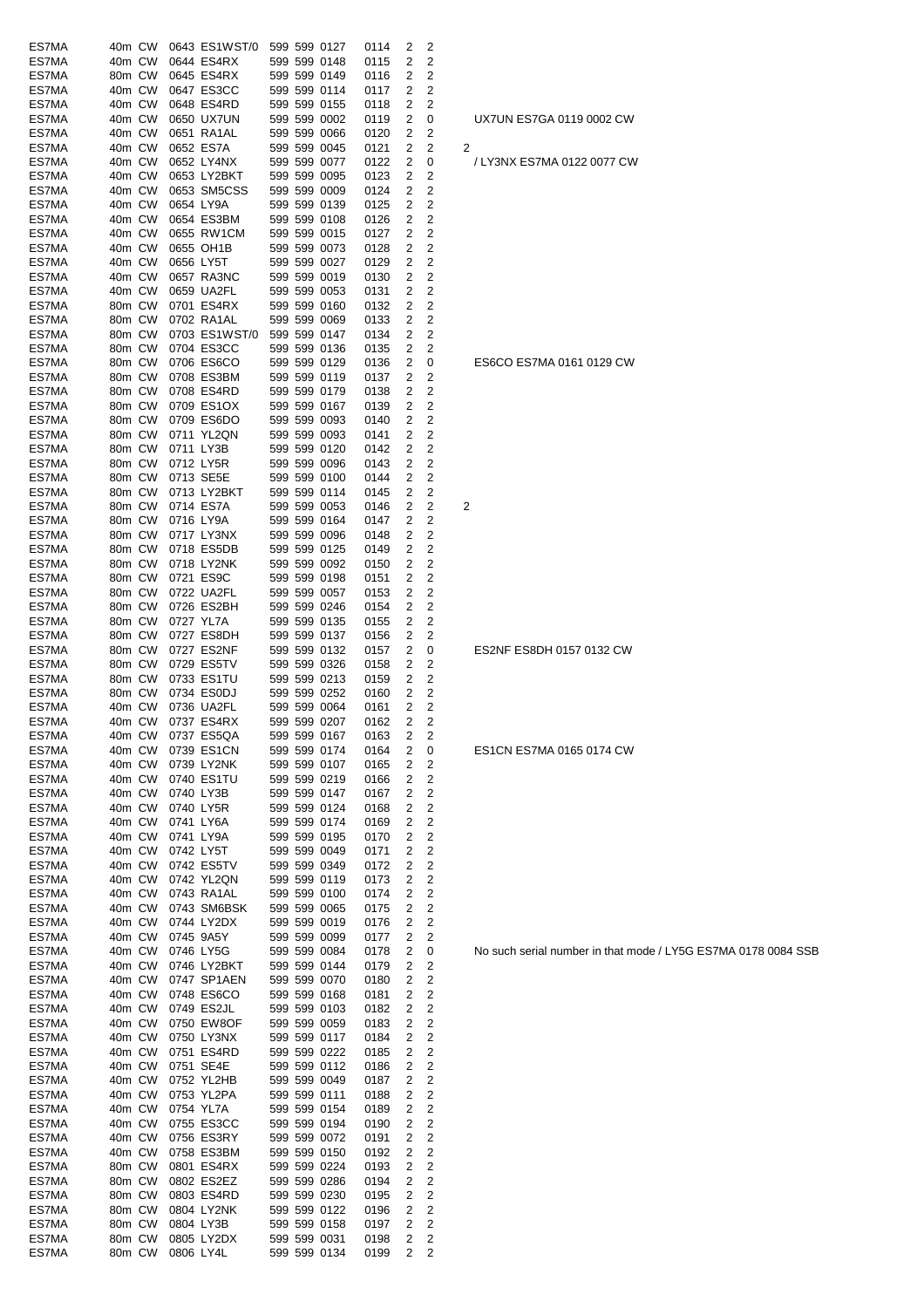| ES7MA          | 80m CW           |                   | 0806 YL2PA                                |          |          | 599 599 0116                 | 0200         | 2              | 2              |   |
|----------------|------------------|-------------------|-------------------------------------------|----------|----------|------------------------------|--------------|----------------|----------------|---|
| ES7MA          | 80m CW<br>80m CW |                   | 0807 LY5R<br>0808 ES2JL                   |          |          | 599 599 0139<br>599 599 0115 | 0201         | 2              | 2<br>2         |   |
| ES7MA<br>ES7MA | 80m CW           |                   | 0809 ES6CO                                |          |          | 599 599 0183                 | 0202<br>0203 | 2<br>2         | 2              |   |
| ES7MA          | 80m CW           |                   | 0811 ES3CC                                |          |          | 599 599 0204                 | 0204         | 2              | 2              |   |
| ES7MA          | 80m CW           |                   | 0812 ES1TU                                |          |          | 599 599 0275                 | 0205         | 2              | 2              |   |
| ES7MA          | 80m CW           |                   | 0813 ES2TI                                |          |          | 599 599 0155                 | 0206         | 2              | 2              |   |
| ES7MA<br>ES7MA | 80m CW<br>80m CW |                   | 0816 ES6DO<br>0818 YL2QN                  |          |          | 599 599 0149<br>599 599 0145 | 0207<br>0208 | 2<br>2         | 2<br>2         |   |
| ES7MA          | 80m CW           |                   | 0818 LY9A                                 |          |          | 599 599 0236                 | 0209         | 2              | 2              |   |
| ES7MA          | 80m CW           |                   | 0819 LY2BKT                               |          |          | 599 599 0167                 | 0210         | 2              | 2              |   |
| ES7MA          | 80m CW           |                   | 0820 ES2NF                                |          |          | 599 599 0169                 | 0211         | 2              | 2              |   |
| ES7MA          | 80m CW           |                   | 0821 ES9C<br>0821 RA1AL                   |          |          | 599 599 0281                 | 0212         | 2              | 2              |   |
| ES7MA<br>ES7MA | 80m CW<br>80m CW |                   | 0823 LY6A                                 |          |          | 599 599 0127<br>599 599 0216 | 0213<br>0214 | 2<br>2         | 2<br>2         |   |
| ES7MA          | 80m CW           |                   | 0823 ES5TV                                |          |          | 599 599 0443                 | 0215         | 2              | 2              |   |
| ES7MA          | 80m CW           |                   | 0824 YL7A                                 |          |          | 599 599 0181                 | 0216         | 2              | 2              |   |
| ES7MA          | 80m CW           |                   | 0828 ES2BH                                |          |          | 599 599 0335                 | 0217         | 2              | 2              |   |
| ES7MA<br>ES7MA | 40m CW<br>40m CW |                   | 0830 ES0DJ<br>0831 ES4RX                  |          |          | 599 599 0328<br>599 599 0258 | 0218<br>0219 | 2<br>2         | 2<br>2         |   |
| ES7MA          | 40m CW           |                   | 0831 ES1TU                                |          |          | 599 599 0302                 | 0220         | 2              | 2              |   |
| ES7MA          | 40m CW           |                   | 0833 LY3B                                 |          |          | 599 599 0191                 | 0221         | 2              | 2              |   |
| ES7MA          | 40m CW           |                   | 0833 ES8DH                                |          |          | 599 599 0201                 | 0222         | 2              | 2              |   |
| ES7MA<br>ES7MA | 40m CW<br>40m CW |                   | 0834 LY6A<br>0834 ES5EP                   |          |          | 599 599 0228<br>599 599 0273 | 0223<br>0224 | 2<br>2         | 2<br>2         |   |
| ES7MA          | 40m CW           |                   | 0835 DL5AXX                               |          |          | 599 599 0021                 | 0225         | 2              | 2              |   |
| ES7MA          | 40m CW           |                   | 0835 YL2QN                                |          |          | 599 599 0160                 | 0226         | 2              | 2              |   |
| ES7MA          | 40m CW           |                   | 0836 YL2HB                                |          |          | 599 599 0065                 | 0227         | 2              | 2              |   |
| ES7MA          | 40m CW           |                   | 0836 LY5R                                 |          |          | 599 599 0163                 | 0228         | 2              | 2              |   |
| ES7MA<br>ES7MA | 40m CW<br>40m CW |                   | 0836 LY2BKT<br>0837 LY9A                  |          |          | 599 599 0184<br>599 599 0254 | 0229<br>0230 | 2<br>2         | 2<br>2         |   |
| ES7MA          | 40m CW           |                   | 0838 LY2NK                                |          |          | 599 599 0143                 | 0231         | 2              | 2              |   |
| ES7MA          | 40m CW           |                   | 0839 YL2PA                                |          |          | 599 599 0143                 | 0232         | 2              | 2              |   |
| ES7MA          | 40m CW           |                   | 0839 SP1AEN                               |          |          | 599 599 0092                 | 0233         | 2              | 2              |   |
| ES7MA<br>ES7MA | 40m CW<br>40m CW |                   | 0840 SM6BSK<br>0840 ES2NF                 |          |          | 599 599 0083<br>599 599 0182 | 0234<br>0235 | 2<br>2         | 2<br>2         |   |
| ES7MA          | 40m CW           |                   | 0841 ES6CO                                |          |          | 599 599 0222                 | 0236         | 2              | 2              |   |
| ES7MA          | 40m CW           |                   | 0841 RW3AI                                |          |          | 599 599 0076                 | 0237         | 2              | 2              |   |
| ES7MA          | 40m CW           |                   | 0842 ES4RD                                |          |          | 599 599 0281                 | 0238         | 2              | 2              |   |
| ES7MA<br>ES7MA | 40m CW<br>40m CW |                   | 0845 ES9A<br>0845 ES1OX                   |          |          | 599 599 0174<br>599 599 0254 | 0239<br>0240 | 2<br>2         | 2<br>2         |   |
| ES7MA          | 40m CW           |                   | 0846 UA2FL                                |          |          | 599 599 0090                 | 0241         | 2              | 2              |   |
| ES7MA          | 40m CW           |                   | 0849 ES2TI                                |          |          | 599 599 0194                 | 0242         | 2              | 2              |   |
| ES7MA          | 40m CW           |                   | 0850 ES5DB                                |          |          | 599 599 0191                 | 0243         | 2              | 2              |   |
| ES7MA<br>ES7MA | 40m CW<br>40m CW |                   | 0850 LY2F<br>0852 ES3CC                   |          |          | 599 599 0021<br>599 599 0250 | 0244<br>0245 | 2<br>2         | 2<br>2         |   |
| ES7MA          | 40m CW           |                   | 0853 ES5TV                                |          |          | 599 599 0499                 | 0246         | 2              | 2              |   |
| ES7MA          | 40m CW           |                   | 0854 LY5G                                 |          |          | 599 599 0109                 | 0247         | 2              | 2              |   |
| ES7MA          |                  |                   | 40m CW 0855 RA1AL                         |          |          | 599 599 0150                 | 0248         | $\overline{2}$ | $\overline{c}$ |   |
| ES7MA<br>ES7MA | 40m CW<br>40m CW |                   | 0855 EW8OF<br>0856 LY1EE                  |          |          | 599 599 0079<br>599 599 0028 | 0249<br>0250 | 2<br>2         | 2<br>2         |   |
| ES7MA          | 40m CW           |                   | 0857 SE5E                                 |          |          | 599 599 0167                 | 0251         | 2              | 2              |   |
| ES8AY          |                  |                   | 40m SSB 0647 ES5GP                        | 59       | 59       | 0156                         | 0001         | 1              | 1              |   |
| ES8AY          |                  |                   | 40m SSB 0647 ES4RAO                       | 59       | 59       | 0098                         | 0002         | 1              | 1              |   |
| ES8AY<br>ES8AY |                  |                   | 40m SSB 0650 ES1LC<br>40m SSB 0651 ES6RMR | 59<br>59 | 59<br>59 | 0073<br>0123                 | 0003<br>0004 | 1<br>1         | 0<br>1         |   |
| ES8AY          |                  |                   | 40m SSB 0653 ES2MC                        | 59       | 59       | 0209                         | 0005         | 1              | 1              |   |
| ES8AY          |                  |                   | 40m SSB 0657 ES5QA                        | 59       | 59       | 0107                         | 0006         | 1              | 1              |   |
| ES8AY          |                  |                   | 40m SSB 0658 ES2BH                        | 59       | 59       | 0207                         | 0007         | 1              | 1              |   |
| ES8AY<br>ES8AY |                  |                   | 40m SSB 0659 ES9B<br>80m SSB 0712 ES6TX   | 59<br>59 | 59<br>59 | 0156<br>0125                 | 0008<br>0009 | 1<br>1         | 0<br>1         |   |
| ES8AY          |                  |                   | 80m SSB 0715 ES2EZ                        | 59       | 59       | 0206                         | 0010         | 1              | 1              |   |
| ES8AY          |                  |                   | 80m SSB 0715 ES7GM                        | 59       | 59       | 0315                         | 0011         | 1              | 1              |   |
| ES8AY          |                  |                   | 80m SSB 0717 ES1TP/2                      | 59       | 59       | 0091                         | 0012         | 1              | 1              |   |
| ES8AY<br>ES8AY |                  |                   | 80m SSB 0718 ES5GP<br>80m SSB 0719 ES2BH  | 59<br>59 | 59<br>59 | 0200<br>0238                 | 0013<br>0014 | 1<br>1         | 1<br>0         |   |
| ES8AY          |                  |                   | 80m SSB 0720 ES8BJP                       | 59       | 59       | 0092                         | 0015         | 1              | 1              |   |
| ES8AY          |                  |                   | 80m SSB 0721 ES3GX                        | 59       | 59       | 0096                         | 0016         | 1              | 1              |   |
| ES8AY          |                  |                   | 80m SSB 0722 ES7TH                        | 59       | 59       | 0087                         | 0017         | 1              | 1              | 1 |
| ES8AY<br>ES8AY |                  |                   | 80m SSB 0722 ES7A<br>80m SSB 0725 ES2ADF  | 59<br>59 | 59<br>59 | 0060<br>0075                 | 0018<br>0019 | 1<br>1         | 1<br>1         | 1 |
| ES8AY          |                  |                   | 80m SSB 0727 ES8TJM                       | 59       | 59       | 0186                         | 0020         | 1              | 1              |   |
| ES8AY          |                  |                   | 80m SSB 0727 ES8EF                        | 59       | 59       | 0038                         | 0021         | 1              | 1              |   |
| ES8AY          |                  |                   | 80m SSB 0728 ES5MG                        | 59       | 59       | 0120                         | 0022         | 1              | 1              |   |
| ES8AY<br>ES8AY |                  | 80m SSB 0730 LY9A | 80m SSB 0729 ES6PA                        | 59<br>59 | 59<br>59 | 0128<br>0175                 | 0023<br>0024 | 1<br>1         | 1<br>0         |   |
| ES8AY          |                  |                   | 80m SSB 0731 YL3AD                        | 59       | 59       | 0040                         | 0025         | 1              | 1              | 1 |
| ES8AY          |                  |                   | 80m SSB 0732 ES2MC                        | 59       | 59       | 0275                         | 0026         | 1              | 1              |   |
| ES8AY          |                  |                   | 80m SSB 0734 ES9B                         | 59       | 59       | 0187                         | 0027         | 1              | 1              |   |
| ES8AY<br>ES8AY |                  |                   | 80m SSB 0737 ES0CD<br>80m SSB 0737 ES6RMR | 59<br>59 | 59<br>59 | 0046<br>0171                 | 0028<br>0029 | 1<br>1         | 1<br>1         | 1 |
| ES8AY          |                  |                   | 80m SSB 0738 ES4RAO                       | 59       | 59       | 0147                         | 0030         | 1              | 1              |   |
| ES8AY          |                  |                   | 80m SSB 0739 ES0DJ                        | 59       | 59       | 0257                         | 0031         | 1              | 1              |   |
| ES8AY          |                  |                   | 40m SSB 0740 ES6TX                        | 59       | 59       | 0165                         | 0032         | 1              | 1              |   |
| ES8AY          |                  |                   | 40m SSB 0742 ES8SX                        | 59       | 59       | 0015                         | 0033         | 1              | 1              |   |

/ ES9B ES8AY 0003 0156 SSB

ES9B ES8AY 0003 0156 SSB

No such serial number in that mode / LY9A ES8AY 0024 0179 SSB<br>1

No such serial number in that mode / ES2BH ES8AY 0014 0235 SSB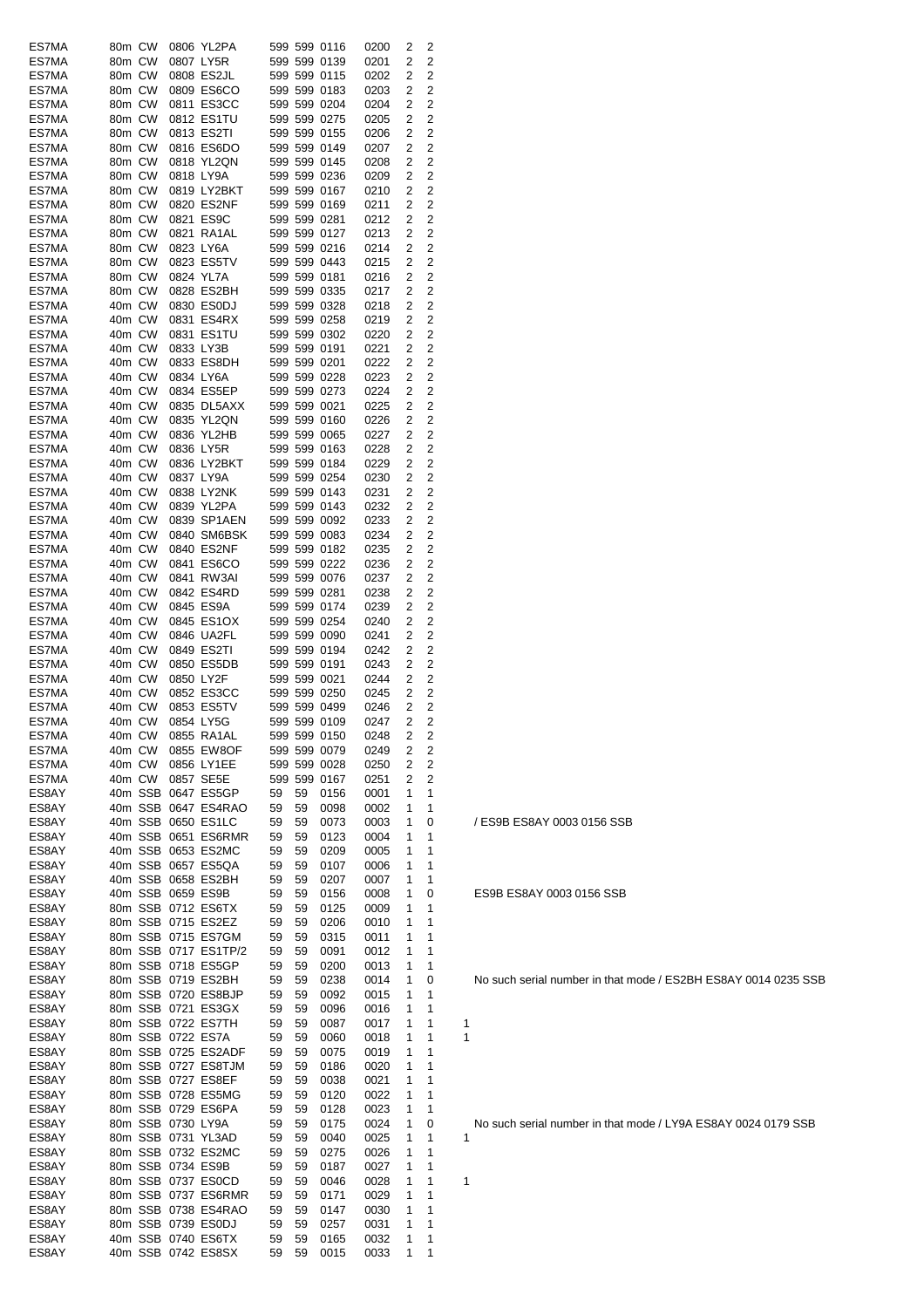| ES8AY  |  |                   | 40m SSB 0743 ES8EF   | 59 | 59 | 0047 | 0034 | -1             | $\mathbf 1$ |                                                       |
|--------|--|-------------------|----------------------|----|----|------|------|----------------|-------------|-------------------------------------------------------|
| ES8AY  |  |                   | 40m SSB 0743 ES8TJM  | 59 | 59 | 0208 | 0035 | 1              | 1           |                                                       |
| ES8AY  |  | 40m SSB 0744 LY9A |                      | 59 | 59 | 0200 | 0036 | 1              | 1           |                                                       |
| ES8AY  |  |                   | 40m SSB 0744 ES5GP   | 59 | 59 | 0232 | 0037 | 1              | 1           |                                                       |
| ES8AY  |  |                   | 40m SSB 0746 ES9C    | 59 | 59 | 0231 | 0038 | 1              | 1           |                                                       |
| ES8AY  |  |                   | 40m SSB 0747 ES1LC   | 59 | 59 | 0173 | 0039 | 1              | 0           | / ES1LS ES8AY 0039 0173 SSB                           |
| ES8AY  |  |                   | 40m SSB 0747 ES1TP/2 | 59 | 59 | 0119 | 0040 | 1              | 1           |                                                       |
| ES8AY  |  |                   | 40m SSB 0749 ES6RMR  | 59 | 59 | 0185 | 0041 | 1              | 1           |                                                       |
| ES8AY  |  |                   | 40m SSB 0751 ES0DJ   | 59 | 59 | 0269 | 0042 | 1              | 1           |                                                       |
|        |  |                   |                      |    |    |      |      |                |             |                                                       |
| ES8AY  |  |                   | 40m SSB 0752 ES2EZ   | 59 | 59 | 0276 | 0043 | 1              | 1           |                                                       |
| ES8AY  |  |                   | 40m SSB 0753 ES4RAO  | 59 | 59 | 0157 | 0044 | 1              | 1           |                                                       |
| ES8AY  |  |                   | 40m SSB 0754 ES5TV   | 59 | 59 | 0376 | 0045 | 1              | 1           |                                                       |
| ES8AY  |  |                   | 40m SSB 0755 ES7GM   | 59 | 59 | 0388 | 0046 | 1              | 0           | ES7GM ES8AY 0045 0388 SSB                             |
| ES8AY  |  |                   | 40m SSB 0756 ES2IPA  | 59 | 59 | 0147 | 0047 | 1              | 1           |                                                       |
| ES8AY  |  |                   | 40m SSB 0757 ES5QA   | 59 | 59 | 0189 | 0048 | 1              | 1           |                                                       |
| ES8AY  |  |                   | 40m SSB 0758 ES6PA   | 59 | 59 | 0156 | 0049 | 1              | 1           |                                                       |
| ES8AY  |  |                   | 40m SSB 0802 ES2IPA  | 59 | 59 | 0156 | 0050 | 1              | 1           |                                                       |
| ES8AY  |  |                   | 40m SSB 0809 ES2DW   | 59 | 59 | 0117 | 0051 | 1              | 1           |                                                       |
| ES8AY  |  |                   | 40m SSB 0810 ES1LC   | 59 | 59 | 0211 | 0052 | 1              | 0           | / ES1LS ES8AY 0052 0211 SSB                           |
| ES8AY  |  |                   | 40m SSB 0811 ES8SX   | 59 | 59 | 0044 | 0053 | 1              | 1           |                                                       |
| ES8AY  |  |                   | 80m SSB 0811 ES6TX   | 59 | 59 | 0188 | 0054 | 1              | 1           |                                                       |
|        |  |                   |                      |    |    |      |      |                |             |                                                       |
| ES8AY  |  |                   | 80m SSB 0812 ES5QA   | 59 | 59 | 0208 | 0055 | 1              | 1           |                                                       |
| ES8AY  |  |                   | 80m SSB 0813 ES1TP/2 | 59 | 59 | 0147 | 0056 | 1              | 1           |                                                       |
| ES8AY  |  |                   | 80m SSB 0813 ES2ADF  | 59 | 59 | 0099 | 0057 | 1              | 1           |                                                       |
| ES8AY  |  |                   | 80m SSB 0816 ES1OV/3 | 59 | 59 | 0094 | 0058 | 1              | $\mathbf 1$ |                                                       |
| ES8AY  |  |                   | 80m SSB 0817 ES8TJM  | 59 | 59 | 0249 | 0059 | 1              | 1           |                                                       |
| ES8AY  |  |                   | 80m SSB 0817 ES3GX   | 59 | 59 | 0127 | 0060 | 1              | 1           |                                                       |
| ES8AY  |  |                   | 80m SSB 0817 ES1LC   | 59 | 59 | 0217 | 0061 | 1              | 0           | / ES1LS ES8AY 0061 0217 SSB                           |
| ES8AY  |  |                   | 80m SSB 0818 ES2BH   | 59 | 59 | 0327 | 0062 | 1              | 1           |                                                       |
| ES8AY  |  |                   | 80m SSB 0820 ES5GP   | 59 | 59 | 0289 | 0063 | 1              | 1           |                                                       |
| ES8AY  |  |                   | 80m SSB 0821 ES2EZ   | 59 | 59 | 0319 | 0064 | 1              | 1           |                                                       |
| ES8AY  |  |                   | 80m SSB 0824 ES2IPA  |    |    | 0181 |      |                |             |                                                       |
|        |  |                   |                      | 59 | 59 |      | 0065 | 1              | 0           | ES2IPA ES8AY 0066 0181 SSB                            |
| ES8AY  |  |                   | 80m SSB 0828 ES2MC   | 59 | 59 | 0357 | 0066 | 1              | 1           |                                                       |
| ES8AY  |  |                   | 80m SSB 0829 ES7TH   | 59 | 59 | 0126 | 0067 | 1              | 1           | 1                                                     |
| ES8AY  |  | 80m SSB 0830 ES9B |                      | 59 | 59 | 0244 | 0068 | 1              | 1           |                                                       |
| ES8AY  |  |                   | 80m SSB 0832 ES2TI   | 59 | 59 | 0075 | 0069 | 1              | 0           | ES2TI ES5GP 0151 0075 SSB / ES2TI ES8AY 0069 0175 SSB |
| ES8AY  |  | 40m SSB 0835 ES9B |                      | 59 | 59 | 0261 | 0070 | 1              | -1          |                                                       |
| ES8AY  |  |                   | 40m SSB 0837 ES5GP   | 59 | 59 | 0309 | 0071 | 1              | 1           |                                                       |
| ES8AY  |  | 40m SSB 0838 LY7A |                      | 59 | 59 | 0196 | 0072 | 1              | 0           | / YL7A ES8AY 0072 0196 SSB                            |
| ES8AY  |  |                   | 40m SSB 0839 ES2BH   | 59 | 59 | 0361 | 0073 | 1              | 1           |                                                       |
| ES8AY  |  |                   | 40m SSB 0839 ES1TP/2 | 59 | 59 | 0168 | 0074 | 1              | 1           |                                                       |
| ES8AY  |  |                   | 40m SSB 0841 ES0DJ   | 59 | 59 | 0349 | 0075 | 1              | 1           |                                                       |
| ES8AY  |  |                   | 40m SSB 0842 ES9C    |    |    |      |      | 1              | 1           |                                                       |
|        |  |                   |                      | 59 | 59 | 0308 | 0076 |                |             |                                                       |
| ES8AY  |  |                   | 40m SSB 0843 ES5YG   | 59 | 59 | 0139 | 0077 | 1              | 1           |                                                       |
| ES8AY  |  | 40m SSB 0843 8S0C |                      | 59 | 59 | 0097 | 0078 | 1              | 1           |                                                       |
| ES8AY  |  |                   | 40m SSB 0846 ES8TJM  | 59 | 59 | 0288 | 0079 | 1              | 1           |                                                       |
| ES8AY  |  |                   | 40m SSB 0847 ES6RMR  | 59 | 59 | 0255 | 0080 | 1              | 1           |                                                       |
| ES8AY  |  |                   | 40m SSB 0850 ES3GX   | 59 | 59 | 0143 | 0081 | 1              | 1           |                                                       |
| ES8AY  |  | 40m SSB 0853 LY9A |                      | 59 | 59 | 0271 | 0082 | $\overline{1}$ | 1           |                                                       |
| ES8AY  |  |                   | 40m SSB 0854 ES1TU   | 59 | 59 | 0341 | 0083 | $\mathbf 1$    | $\mathbf 1$ |                                                       |
| ES8AY  |  |                   | 40m SSB 0855 ES2MC   | 59 | 59 | 0420 | 0084 | 1              | 1           |                                                       |
| ES8AY  |  |                   | 40m SSB 0855 ES5TV   | 59 | 59 | 0507 | 0085 | 1              | 1           |                                                       |
| ES8AY  |  | 40m SSB 0857 R3LC |                      | 59 | 59 | 0082 | 0086 | 1              | 1           |                                                       |
| ES8AY  |  |                   | 40m SSB 0858 UA1AQA  | 59 | 59 | 0090 | 0087 | 1              | 1           |                                                       |
|        |  |                   |                      |    |    |      |      |                |             |                                                       |
| ES8AY  |  |                   | 40m SSB 0859 ES5QA   | 59 | 59 | 0263 | 0088 | 1              | 1           |                                                       |
| ES8BJP |  |                   | 80m SSB 0505 ES6RMR  | 59 | 59 | 0015 | 0001 | 1              | 1           |                                                       |
| ES8BJP |  |                   | 80m SSB 0509 ES2IPA  | 59 | 59 | 0011 | 0002 | 1              | 1           |                                                       |
| ES8BJP |  |                   | 80m SSB 0515 ES6TX   | 59 | 59 | 0022 | 0003 | 1              | 1           |                                                       |
| ES8BJP |  |                   | 80m SSB 0515 ES8TJM  | 59 | 59 | 0020 | 0004 | 1              | 1           |                                                       |
| ES8BJP |  |                   | 80m SSB 0516 ES1OV/3 | 59 | 59 | 0008 | 0005 | 1              | 1           |                                                       |
| ES8BJP |  |                   | 80m SSB 0516 ES5TV   | 59 | 59 | 0044 | 0006 | 1              | 1           |                                                       |
| ES8BJP |  |                   | 80m SSB 0517 ES8EF   | 59 | 59 | 0007 | 0007 | 1              | 1           |                                                       |
| ES8BJP |  |                   | 80m SSB 0517 ES6PA   | 59 | 59 | 0018 | 0008 | 1              | 1           |                                                       |
| ES8BJP |  |                   | 80m SSB 0517 ES5RIM  | 59 | 59 | 0010 | 0009 | 1              | $\mathbf 1$ |                                                       |
| ES8BJP |  |                   | 80m SSB 0519 YL3AD   | 59 | 59 | 0006 | 0010 | 1              | 1           | 1                                                     |
| ES8BJP |  |                   | 80m SSB 0520 ES0DJ   | 59 | 59 | 0037 | 0011 | 1              | 0           | ES0DJ ES6RMR 0030 0037 SSB                            |
|        |  |                   |                      |    |    |      |      |                |             |                                                       |
| ES8BJP |  |                   | 80m SSB 0521 ES3ACV  | 59 | 59 | 0007 | 0012 | 1              | 1           |                                                       |
| ES8BJP |  | 80m SSB 0522 SE5E |                      | 59 | 59 | 0022 | 0013 | 1              | 1           |                                                       |
| ES8BJP |  |                   | 80m SSB 0523 ES2ADF  | 59 | 59 | 0007 | 0014 | 1              | 1           |                                                       |
| ES8BJP |  |                   | 80m SSB 0523 ES5MG   | 59 | 59 | 0018 | 0015 | 1              | 1           |                                                       |
| ES8BJP |  |                   | 80m SSB 0524 ES7GM   | 59 | 59 | 0054 | 0016 | 1              | 1           |                                                       |
| ES8BJP |  |                   | 80m SSB 0524 ES3GX   | 59 | 59 | 0018 | 0017 | 1              | 1           |                                                       |
| ES8BJP |  | 80m SSB 0526 LY9A |                      | 59 | 59 | 0035 | 0018 | 1              | 1           |                                                       |
| ES8BJP |  | 80m SSB 0526 SE4E |                      | 59 | 59 | 0018 | 0019 | 1              | 1           |                                                       |
| ES8BJP |  |                   | 80m SSB 0527 OH1B    | 59 | 59 | 0019 | 0020 | 1              | $\mathbf 1$ |                                                       |
| ES8BJP |  |                   | 80m SSB 0527 ES1LS   | 59 | 59 | 0032 | 0021 | 1              | 1           |                                                       |
|        |  |                   |                      |    |    |      |      |                |             |                                                       |
| ES8BJP |  |                   | 80m SSB 0527 ES4RAO  | 59 | 59 | 0016 | 0022 | 1              | $\mathbf 1$ |                                                       |
| ES8BJP |  |                   | 80m SSB 0528 ES3W    | 59 | 59 | 0005 | 0023 | 1              | 1           | 1                                                     |
| ES8BJP |  |                   | 80m SSB 0530 YL2PA   | 59 | 59 | 0022 | 0024 | 1              | 1           |                                                       |
| ES8BJP |  | 80m SSB 0531 YL7A |                      | 59 | 59 | 0021 | 0025 | 1              | 1           |                                                       |
| ES8BJP |  |                   | 80m SSB 0532 LY2BWT  | 59 | 59 | 0024 | 0026 | 1              | 0           | / LY2BKT ES8BJP 0026 0024 CW                          |
| ES8BJP |  | 80m SSB 0533 ES7A |                      | 59 | 59 | 0017 | 0027 | 1              | 1           | $\mathbf{1}$                                          |
| ES8BJP |  |                   | 80m SSB 0533 ES5EX   | 59 | 59 | 0017 | 0028 | 1              | 0           | ES5EX ES8BCP 0028 0017 SSB                            |
| ES8BJP |  |                   | 80m SSB 0534 ES5QA   | 59 | 59 | 0027 | 0029 | 1              | 1           |                                                       |
| ES8BJP |  | 80m SSB 0535 LY6A |                      | 59 | 59 | 0040 | 0030 | 1              | 1           |                                                       |
|        |  |                   |                      |    |    |      |      |                |             |                                                       |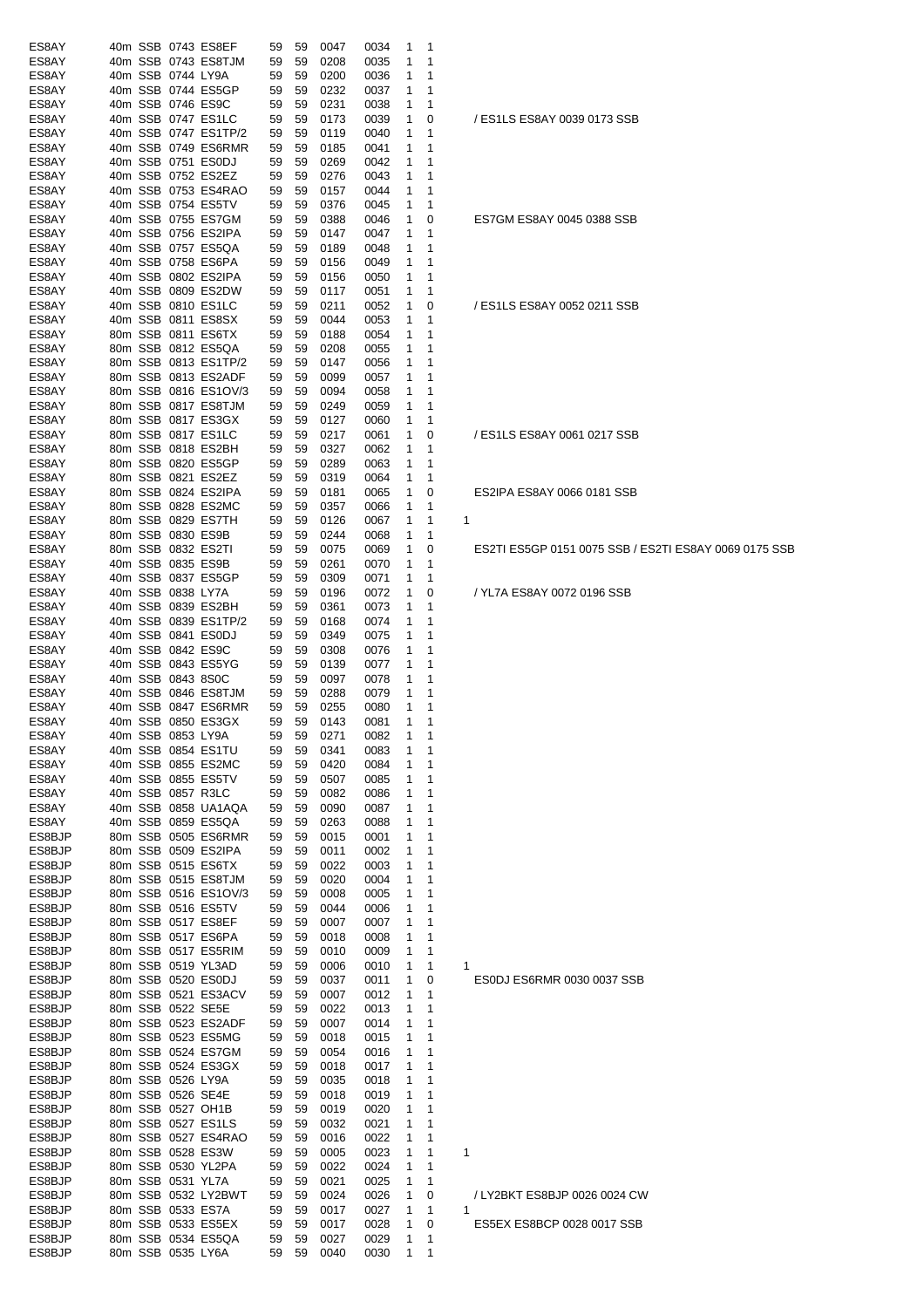| ES8BJP<br>80m SSB 0536 ES5GI<br>0002<br>0031<br>59<br>59<br>1<br>1<br>-1<br>ES8BJP<br>80m SSB 0540 ES2MC<br>59<br>0032<br>59<br>0067<br>1<br>1<br>ES8BJP<br>80m SSB 0542 ES7TH<br>0033<br>59<br>59<br>0033<br>1<br>1<br>1<br>ES8BJP<br>80m SSB 0548 ES0CD<br>59<br>59<br>0008<br>0034<br>1<br>1<br>1<br>ES8BJP<br>80m SSB 0554 ES3BQ<br>0035<br>59<br>59<br>0013<br>1<br>1<br>ES8BJP<br>80m SSB 0559 ES2ADZ<br>59<br>59<br>0003<br>0036<br>1<br>1<br>1<br>ES8BJP<br>80m SSB 0559 ES2PKW<br>0037<br>59<br>59<br>0005<br>1<br>1<br>ES8BJP<br>80m SSB 0559 ES3RFL<br>0038<br>1<br>59<br>59<br>0033<br>1<br>ES8BJP<br>80m SSB 0600 ES2TI<br>0039<br>59<br>59<br>0034<br>1<br>-1<br>80m SSB 0602 ES2IPA<br>ES8BJP<br>59<br>59<br>0069<br>0040<br>1<br>-1<br>ES8BJP<br>80m SSB 0602 ES5EX<br>59<br>59<br>0041<br>0041<br>1<br>0<br>ES5EX ES8BCP 0041 0041 SSB<br>ES8BJP<br>80m SSB 0603 ES8EF<br>0042<br>59<br>59<br>0026<br>1<br>1<br>80m SSB 0604 ES2ADF<br>ES8BJP<br>0027<br>0043<br>59<br>59<br>1<br>1<br>ES8BJP<br>80m SSB 0604 ES2BH<br>59<br>59<br>0100<br>0044<br>1<br>1<br>ES8BJP<br>80m SSB 0605 ES1OV/3<br>59<br>59<br>0031<br>0045<br>1<br>1<br>ES8BJP<br>80m SSB 0606 ES0CD<br>59<br>59<br>0014<br>0046<br>1<br>1<br>1<br>ES8BJP<br>80m SSB 0608 ES6PA<br>59<br>59<br>0057<br>0047<br>1<br>1<br>ES8BJP<br>80m SSB 0609 SE5E<br>59<br>59<br>0054<br>0048<br>1<br>1<br>80m SSB 0610 ES7TH<br>ES8BJP<br>0049<br>0049<br>59<br>59<br>1<br>1<br>1<br>ES8BJP<br>80m SSB 0611 SE4E<br>59<br>59<br>0053<br>0050<br>1<br>1<br>ES8BJP<br>80m SSB 0612 ES1LS<br>0074<br>0051<br>59<br>59<br>1<br>1<br>ES8BJP<br>80m SSB 0614 ES2NF<br>59<br>59<br>0075<br>0052<br>1<br>-1<br>80m SSB 0614 ES1TP/2<br>ES8BJP<br>0053<br>59<br>59<br>0033<br>1<br>-1<br>80m SSB 0615 YL1ZT<br>ES8BJP<br>0054<br>59<br>59<br>0018<br>1<br>1<br>80m SSB 0616 ES3GX<br>ES8BJP<br>59<br>0050<br>0055<br>59<br>1<br>1<br>80m SSB 0617 ES6TX<br>ES8BJP<br>0056<br>59<br>59<br>0081<br>1<br>1<br>ES8BJP<br>80m SSB 0618 ES6RMR<br>59<br>59<br>0092<br>0057<br>1<br>1<br>80m SSB 0619 ES5QA<br>ES8BJP<br>59<br>59<br>0064<br>0058<br>1<br>1<br>ES8BJP<br>80m SSB 0619 ES5RIM<br>59<br>59<br>0046<br>0059<br>1<br>1<br>ES8BJP<br>80m SSB 0623 ES8TJM<br>59<br>59<br>0116<br>0060<br>1<br>1<br>ES8BJP<br>80m SSB 0625 LY9A<br>59<br>59<br>0108<br>0061<br>1<br>1<br>80m SSB 0626 YL7A<br>ES8BJP<br>0062<br>59<br>59<br>0082<br>1<br>1<br>80m SSB 0627 ES2MC<br>ES8BJP<br>0063<br>59<br>59<br>0161<br>1<br>-1<br>ES8BJP<br>80m SSB 0628 ES7GM<br>0214<br>0064<br>59<br>59<br>1<br>1<br>ES8BJP<br>80m SSB 0628 ES4RAO<br>59<br>59<br>0081<br>0065<br>1<br>$\mathbf 1$<br>80m SSB 0630 SE4E<br>ES8BJP<br>59<br>59<br>0068<br>0066<br>1<br>0<br>Duplicate<br>ES8BJP<br>80m SSB 0632 ES1WST/0<br>59<br>59<br>0113<br>0067<br>1<br>1<br>80m SSB 0633 ES2BOB<br>ES8BJP<br>0081<br>0068<br>59<br>59<br>1<br>-1<br>ES8BJP<br>80m SSB 0634 ES2PKW<br>59<br>59<br>0015<br>0069<br>1<br>0<br>ES2PKW ES8BJB 0069 0015 SSB<br>ES8BJP<br>80m SSB 0635 ES0DJ<br>59<br>59<br>0150<br>0070<br>1<br>1<br>ES8BJP<br>80m SSB 0636 LY3NX<br>0071<br>59<br>59<br>0069<br>1<br>1<br>ES8BJP<br>80m SSB 0638 ES3ACV<br>0072<br>ES3ACV ES8BJP 0071 0027 SSB<br>59<br>59<br>0027<br>1<br>0<br>ES8BJP<br>80m SSB 0638 ES5MG<br>59<br>59<br>0081<br>0073<br>1<br>1<br>ES8BJP<br>80m SSB 0643 ES7A<br>0039<br>0074<br>59<br>59<br>1<br>$\mathbf 1$<br>ES8BJP<br>80m SSB 0657 OH1B<br>0075<br>1<br>59<br>59<br>0075<br>0<br>No such serial number in that mode<br>ES8BJP<br>80m SSB 0702 ES1TU<br>0076<br>59<br>59<br>0178<br>1<br>-1<br>80m SSB 0702 ES6PA<br>ES8BJP<br>0077<br>59<br>59<br>0105<br>1<br>1<br>80m SSB 0704 ES7TH<br>0074<br>0078<br>ES8BJP<br>59<br>59<br>1<br>-1<br>1<br>ES8BJP<br>80m SSB 0704 ES0CD<br>59<br>0032<br>0079<br>59<br>ES8BJP<br>80m SSB 0704 ES1LS<br>59<br>59<br>0136<br>0080<br>1<br>$\overline{1}$<br>80m SSB 0706 ES2TI<br>ES8BJP<br>0094<br>59<br>59<br>0081<br>1<br>1<br>ES8BJP<br>80m SSB 0707 ES3RFL<br>0082<br>59<br>59<br>0052<br>1<br>1<br>ES8BJP<br>80m SSB 0708 ES5QA<br>59<br>0127<br>0083<br>1<br>59<br>1<br>ES8BJP<br>80m SSB 0709 ES2IPA<br>59<br>59<br>0123<br>0084<br>1<br>1<br>ES8BJP<br>80m SSB 0712 ES7GM<br>59<br>0302<br>0085<br>59<br>1<br>1<br>80m SSB 0714 ES6RMR<br>ES8BJP<br>0154<br>0086<br>59<br>59<br>1<br>1<br>ES8BJP<br>80m SSB 0715 ES1TP/2<br>0087<br>0087<br>1<br>59<br>59<br>1<br>80m SSB 0715 ES3GX<br>ES8BJP<br>0088<br>59<br>59<br>0087<br>1<br>-1<br>ES8BJP<br>80m SSB 0716 ES5RIM<br>59<br>59<br>0076<br>0089<br>1<br>$\mathbf 1$<br>80m SSB 0719 ES4RAO<br>ES8BJP<br>59<br>59<br>0132<br>0090<br>1<br>1<br>ES8BJP<br>80m SSB 0720 ES5EX<br>59<br>59<br>0087<br>0091<br>1<br>0<br>ES5EX ES8BCP 0091 0087 SSB<br>80m SSB 0721 ES8AY<br>ES8BJP<br>0015<br>0092<br>59<br>59<br>1<br>-1<br>80m SSB 0722 LY3NX<br>ES8BJP<br>0093<br>No such serial number in that mode / LY3NX ES8BJP 0093 0100 SSB<br>59<br>59<br>0010<br>1<br>0<br>ES8BJP<br>80m SSB 0722 ES2ADF<br>0071<br>59<br>59<br>0094<br>1<br>-1<br>80m SSB 0724 ES0DJ<br>ES8BJP<br>59<br>59<br>0238<br>0095<br>1<br>1<br>ES8BJP<br>80m SSB 0724 ES5MG<br>59<br>59<br>0116<br>0096<br>1<br>1<br>ES8BJP<br>80m SSB 0726 ES1OV/3<br>59<br>59<br>0074<br>0097<br>1<br>1<br>ES8BJP<br>80m SSB 0726 ES5GP<br>59<br>59<br>0210<br>0098<br>1<br>1<br>80m SSB 0730 ES8TJM<br>ES8BJP<br>59<br>0188<br>0099<br>1<br>59<br>1<br>80m SSB 0732 LY9A<br>ES8BJP<br>59<br>59<br>0182<br>0100<br>1<br>-1<br>80m SSB 0736 ES2MC<br>ES8BJP<br>0281<br>59<br>59<br>0101<br>1<br>-1<br>ES8BJP<br>80m SSB 0743 ES2BOB<br>0102<br>59<br>0119<br>1<br>59<br>1<br>80m SSB 0744 ES2NF<br>ES8BJP<br>59<br>59<br>0147<br>0103<br>1<br>1<br>80m SSB 0744 ES7A<br>ES8BJP<br>59<br>59<br>0068<br>0104<br>1<br>1<br>1<br>80m SSB 0748 YL2PA<br>ES8BJP<br>59<br>59<br>0107<br>0105<br>1<br>1<br>ES8BJP<br>80m SSB 0749 YL3AJA<br>0106<br>59<br>59<br>0089<br>1<br>1<br>ES8BJP<br>80m SSB 0801 YL3AD<br>59<br>0054<br>0107<br>1<br>1<br>59<br>1<br>80m SSB 0801 ES8TJM<br>ES8BJP<br>59<br>59<br>0226<br>0108<br>1<br>1<br>ES8BJP<br>80m SSB 0801 ES2NF<br>59<br>59<br>0154<br>0109<br>1<br>1<br>ES8BJP<br>80m SSB 0804 ES7TH<br>59<br>59<br>0107<br>0110<br>1<br>1<br>1<br>ES8BJP<br>80m SSB 0804 ES2ADZ<br>0015<br>0111<br>1<br>1<br>59<br>59<br>$\overline{1}$<br>80m SSB 0805 ES2PKW<br>ES8BJP<br>0031<br>ES2PKW ES8BJB 0112 0031 SSB<br>59<br>0112<br>1<br>0<br>59<br>80m SSB 0807 OH1B<br>ES8BJP<br>0113<br>1<br>0111<br>59<br>59<br>$\overline{1}$<br>80m SSB 0807 ES2BH<br>ES8BJP<br>0307<br>59<br>59<br>0114<br>1<br>$\mathbf 1$<br>ES8BJP<br>80m SSB 0807 ES2BOB<br>0115<br>59<br>59<br>0134<br>1<br>$\mathbf{1}$ |  |  |  |  |  |  |  |
|----------------------------------------------------------------------------------------------------------------------------------------------------------------------------------------------------------------------------------------------------------------------------------------------------------------------------------------------------------------------------------------------------------------------------------------------------------------------------------------------------------------------------------------------------------------------------------------------------------------------------------------------------------------------------------------------------------------------------------------------------------------------------------------------------------------------------------------------------------------------------------------------------------------------------------------------------------------------------------------------------------------------------------------------------------------------------------------------------------------------------------------------------------------------------------------------------------------------------------------------------------------------------------------------------------------------------------------------------------------------------------------------------------------------------------------------------------------------------------------------------------------------------------------------------------------------------------------------------------------------------------------------------------------------------------------------------------------------------------------------------------------------------------------------------------------------------------------------------------------------------------------------------------------------------------------------------------------------------------------------------------------------------------------------------------------------------------------------------------------------------------------------------------------------------------------------------------------------------------------------------------------------------------------------------------------------------------------------------------------------------------------------------------------------------------------------------------------------------------------------------------------------------------------------------------------------------------------------------------------------------------------------------------------------------------------------------------------------------------------------------------------------------------------------------------------------------------------------------------------------------------------------------------------------------------------------------------------------------------------------------------------------------------------------------------------------------------------------------------------------------------------------------------------------------------------------------------------------------------------------------------------------------------------------------------------------------------------------------------------------------------------------------------------------------------------------------------------------------------------------------------------------------------------------------------------------------------------------------------------------------------------------------------------------------------------------------------------------------------------------------------------------------------------------------------------------------------------------------------------------------------------------------------------------------------------------------------------------------------------------------------------------------------------------------------------------------------------------------------------------------------------------------------------------------------------------------------------------------------------------------------------------------------------------------------------------------------------------------------------------------------------------------------------------------------------------------------------------------------------------------------------------------------------------------------------------------------------------------------------------------------------------------------------------------------------------------------------------------------------------------------------------------------------------------------------------------------------------------------------------------------------------------------------------------------------------------------------------------------------------------------------------------------------------------------------------------------------------------------------------------------------------------------------------------------------------------------------------------------------------------------------------------------------------------------------------------------------------------------------------------------------------------------------------------------------------------------------------------------------------------------------------------------------------------------------------------------------------------------------------------------------------------------------------------------------------------------------------------------------------------------------------------------------------------------------------------------------------------------------------------------------------------------------------------------------------------------------------------------------------------------------------------------------------------------------------------------------------------------------------------------------------------------------------------------------------------------------------------------------------------------------------------------------------------------------------------------------------------------------------------------------------------------------------------------------------------------------------------------------------------------------------------------------------------------------------------------------------------------------------------------------------------------|--|--|--|--|--|--|--|
|                                                                                                                                                                                                                                                                                                                                                                                                                                                                                                                                                                                                                                                                                                                                                                                                                                                                                                                                                                                                                                                                                                                                                                                                                                                                                                                                                                                                                                                                                                                                                                                                                                                                                                                                                                                                                                                                                                                                                                                                                                                                                                                                                                                                                                                                                                                                                                                                                                                                                                                                                                                                                                                                                                                                                                                                                                                                                                                                                                                                                                                                                                                                                                                                                                                                                                                                                                                                                                                                                                                                                                                                                                                                                                                                                                                                                                                                                                                                                                                                                                                                                                                                                                                                                                                                                                                                                                                                                                                                                                                                                                                                                                                                                                                                                                                                                                                                                                                                                                                                                                                                                                                                                                                                                                                                                                                                                                                                                                                                                                                                                                                                                                                                                                                                                                                                                                                                                                                                                                                                                                                                                                                                                                                                                                                                                                                                                                                                                                                                                                                                                                                                                                                          |  |  |  |  |  |  |  |
|                                                                                                                                                                                                                                                                                                                                                                                                                                                                                                                                                                                                                                                                                                                                                                                                                                                                                                                                                                                                                                                                                                                                                                                                                                                                                                                                                                                                                                                                                                                                                                                                                                                                                                                                                                                                                                                                                                                                                                                                                                                                                                                                                                                                                                                                                                                                                                                                                                                                                                                                                                                                                                                                                                                                                                                                                                                                                                                                                                                                                                                                                                                                                                                                                                                                                                                                                                                                                                                                                                                                                                                                                                                                                                                                                                                                                                                                                                                                                                                                                                                                                                                                                                                                                                                                                                                                                                                                                                                                                                                                                                                                                                                                                                                                                                                                                                                                                                                                                                                                                                                                                                                                                                                                                                                                                                                                                                                                                                                                                                                                                                                                                                                                                                                                                                                                                                                                                                                                                                                                                                                                                                                                                                                                                                                                                                                                                                                                                                                                                                                                                                                                                                                          |  |  |  |  |  |  |  |
|                                                                                                                                                                                                                                                                                                                                                                                                                                                                                                                                                                                                                                                                                                                                                                                                                                                                                                                                                                                                                                                                                                                                                                                                                                                                                                                                                                                                                                                                                                                                                                                                                                                                                                                                                                                                                                                                                                                                                                                                                                                                                                                                                                                                                                                                                                                                                                                                                                                                                                                                                                                                                                                                                                                                                                                                                                                                                                                                                                                                                                                                                                                                                                                                                                                                                                                                                                                                                                                                                                                                                                                                                                                                                                                                                                                                                                                                                                                                                                                                                                                                                                                                                                                                                                                                                                                                                                                                                                                                                                                                                                                                                                                                                                                                                                                                                                                                                                                                                                                                                                                                                                                                                                                                                                                                                                                                                                                                                                                                                                                                                                                                                                                                                                                                                                                                                                                                                                                                                                                                                                                                                                                                                                                                                                                                                                                                                                                                                                                                                                                                                                                                                                                          |  |  |  |  |  |  |  |
|                                                                                                                                                                                                                                                                                                                                                                                                                                                                                                                                                                                                                                                                                                                                                                                                                                                                                                                                                                                                                                                                                                                                                                                                                                                                                                                                                                                                                                                                                                                                                                                                                                                                                                                                                                                                                                                                                                                                                                                                                                                                                                                                                                                                                                                                                                                                                                                                                                                                                                                                                                                                                                                                                                                                                                                                                                                                                                                                                                                                                                                                                                                                                                                                                                                                                                                                                                                                                                                                                                                                                                                                                                                                                                                                                                                                                                                                                                                                                                                                                                                                                                                                                                                                                                                                                                                                                                                                                                                                                                                                                                                                                                                                                                                                                                                                                                                                                                                                                                                                                                                                                                                                                                                                                                                                                                                                                                                                                                                                                                                                                                                                                                                                                                                                                                                                                                                                                                                                                                                                                                                                                                                                                                                                                                                                                                                                                                                                                                                                                                                                                                                                                                                          |  |  |  |  |  |  |  |
|                                                                                                                                                                                                                                                                                                                                                                                                                                                                                                                                                                                                                                                                                                                                                                                                                                                                                                                                                                                                                                                                                                                                                                                                                                                                                                                                                                                                                                                                                                                                                                                                                                                                                                                                                                                                                                                                                                                                                                                                                                                                                                                                                                                                                                                                                                                                                                                                                                                                                                                                                                                                                                                                                                                                                                                                                                                                                                                                                                                                                                                                                                                                                                                                                                                                                                                                                                                                                                                                                                                                                                                                                                                                                                                                                                                                                                                                                                                                                                                                                                                                                                                                                                                                                                                                                                                                                                                                                                                                                                                                                                                                                                                                                                                                                                                                                                                                                                                                                                                                                                                                                                                                                                                                                                                                                                                                                                                                                                                                                                                                                                                                                                                                                                                                                                                                                                                                                                                                                                                                                                                                                                                                                                                                                                                                                                                                                                                                                                                                                                                                                                                                                                                          |  |  |  |  |  |  |  |
|                                                                                                                                                                                                                                                                                                                                                                                                                                                                                                                                                                                                                                                                                                                                                                                                                                                                                                                                                                                                                                                                                                                                                                                                                                                                                                                                                                                                                                                                                                                                                                                                                                                                                                                                                                                                                                                                                                                                                                                                                                                                                                                                                                                                                                                                                                                                                                                                                                                                                                                                                                                                                                                                                                                                                                                                                                                                                                                                                                                                                                                                                                                                                                                                                                                                                                                                                                                                                                                                                                                                                                                                                                                                                                                                                                                                                                                                                                                                                                                                                                                                                                                                                                                                                                                                                                                                                                                                                                                                                                                                                                                                                                                                                                                                                                                                                                                                                                                                                                                                                                                                                                                                                                                                                                                                                                                                                                                                                                                                                                                                                                                                                                                                                                                                                                                                                                                                                                                                                                                                                                                                                                                                                                                                                                                                                                                                                                                                                                                                                                                                                                                                                                                          |  |  |  |  |  |  |  |
|                                                                                                                                                                                                                                                                                                                                                                                                                                                                                                                                                                                                                                                                                                                                                                                                                                                                                                                                                                                                                                                                                                                                                                                                                                                                                                                                                                                                                                                                                                                                                                                                                                                                                                                                                                                                                                                                                                                                                                                                                                                                                                                                                                                                                                                                                                                                                                                                                                                                                                                                                                                                                                                                                                                                                                                                                                                                                                                                                                                                                                                                                                                                                                                                                                                                                                                                                                                                                                                                                                                                                                                                                                                                                                                                                                                                                                                                                                                                                                                                                                                                                                                                                                                                                                                                                                                                                                                                                                                                                                                                                                                                                                                                                                                                                                                                                                                                                                                                                                                                                                                                                                                                                                                                                                                                                                                                                                                                                                                                                                                                                                                                                                                                                                                                                                                                                                                                                                                                                                                                                                                                                                                                                                                                                                                                                                                                                                                                                                                                                                                                                                                                                                                          |  |  |  |  |  |  |  |
|                                                                                                                                                                                                                                                                                                                                                                                                                                                                                                                                                                                                                                                                                                                                                                                                                                                                                                                                                                                                                                                                                                                                                                                                                                                                                                                                                                                                                                                                                                                                                                                                                                                                                                                                                                                                                                                                                                                                                                                                                                                                                                                                                                                                                                                                                                                                                                                                                                                                                                                                                                                                                                                                                                                                                                                                                                                                                                                                                                                                                                                                                                                                                                                                                                                                                                                                                                                                                                                                                                                                                                                                                                                                                                                                                                                                                                                                                                                                                                                                                                                                                                                                                                                                                                                                                                                                                                                                                                                                                                                                                                                                                                                                                                                                                                                                                                                                                                                                                                                                                                                                                                                                                                                                                                                                                                                                                                                                                                                                                                                                                                                                                                                                                                                                                                                                                                                                                                                                                                                                                                                                                                                                                                                                                                                                                                                                                                                                                                                                                                                                                                                                                                                          |  |  |  |  |  |  |  |
|                                                                                                                                                                                                                                                                                                                                                                                                                                                                                                                                                                                                                                                                                                                                                                                                                                                                                                                                                                                                                                                                                                                                                                                                                                                                                                                                                                                                                                                                                                                                                                                                                                                                                                                                                                                                                                                                                                                                                                                                                                                                                                                                                                                                                                                                                                                                                                                                                                                                                                                                                                                                                                                                                                                                                                                                                                                                                                                                                                                                                                                                                                                                                                                                                                                                                                                                                                                                                                                                                                                                                                                                                                                                                                                                                                                                                                                                                                                                                                                                                                                                                                                                                                                                                                                                                                                                                                                                                                                                                                                                                                                                                                                                                                                                                                                                                                                                                                                                                                                                                                                                                                                                                                                                                                                                                                                                                                                                                                                                                                                                                                                                                                                                                                                                                                                                                                                                                                                                                                                                                                                                                                                                                                                                                                                                                                                                                                                                                                                                                                                                                                                                                                                          |  |  |  |  |  |  |  |
|                                                                                                                                                                                                                                                                                                                                                                                                                                                                                                                                                                                                                                                                                                                                                                                                                                                                                                                                                                                                                                                                                                                                                                                                                                                                                                                                                                                                                                                                                                                                                                                                                                                                                                                                                                                                                                                                                                                                                                                                                                                                                                                                                                                                                                                                                                                                                                                                                                                                                                                                                                                                                                                                                                                                                                                                                                                                                                                                                                                                                                                                                                                                                                                                                                                                                                                                                                                                                                                                                                                                                                                                                                                                                                                                                                                                                                                                                                                                                                                                                                                                                                                                                                                                                                                                                                                                                                                                                                                                                                                                                                                                                                                                                                                                                                                                                                                                                                                                                                                                                                                                                                                                                                                                                                                                                                                                                                                                                                                                                                                                                                                                                                                                                                                                                                                                                                                                                                                                                                                                                                                                                                                                                                                                                                                                                                                                                                                                                                                                                                                                                                                                                                                          |  |  |  |  |  |  |  |
|                                                                                                                                                                                                                                                                                                                                                                                                                                                                                                                                                                                                                                                                                                                                                                                                                                                                                                                                                                                                                                                                                                                                                                                                                                                                                                                                                                                                                                                                                                                                                                                                                                                                                                                                                                                                                                                                                                                                                                                                                                                                                                                                                                                                                                                                                                                                                                                                                                                                                                                                                                                                                                                                                                                                                                                                                                                                                                                                                                                                                                                                                                                                                                                                                                                                                                                                                                                                                                                                                                                                                                                                                                                                                                                                                                                                                                                                                                                                                                                                                                                                                                                                                                                                                                                                                                                                                                                                                                                                                                                                                                                                                                                                                                                                                                                                                                                                                                                                                                                                                                                                                                                                                                                                                                                                                                                                                                                                                                                                                                                                                                                                                                                                                                                                                                                                                                                                                                                                                                                                                                                                                                                                                                                                                                                                                                                                                                                                                                                                                                                                                                                                                                                          |  |  |  |  |  |  |  |
|                                                                                                                                                                                                                                                                                                                                                                                                                                                                                                                                                                                                                                                                                                                                                                                                                                                                                                                                                                                                                                                                                                                                                                                                                                                                                                                                                                                                                                                                                                                                                                                                                                                                                                                                                                                                                                                                                                                                                                                                                                                                                                                                                                                                                                                                                                                                                                                                                                                                                                                                                                                                                                                                                                                                                                                                                                                                                                                                                                                                                                                                                                                                                                                                                                                                                                                                                                                                                                                                                                                                                                                                                                                                                                                                                                                                                                                                                                                                                                                                                                                                                                                                                                                                                                                                                                                                                                                                                                                                                                                                                                                                                                                                                                                                                                                                                                                                                                                                                                                                                                                                                                                                                                                                                                                                                                                                                                                                                                                                                                                                                                                                                                                                                                                                                                                                                                                                                                                                                                                                                                                                                                                                                                                                                                                                                                                                                                                                                                                                                                                                                                                                                                                          |  |  |  |  |  |  |  |
|                                                                                                                                                                                                                                                                                                                                                                                                                                                                                                                                                                                                                                                                                                                                                                                                                                                                                                                                                                                                                                                                                                                                                                                                                                                                                                                                                                                                                                                                                                                                                                                                                                                                                                                                                                                                                                                                                                                                                                                                                                                                                                                                                                                                                                                                                                                                                                                                                                                                                                                                                                                                                                                                                                                                                                                                                                                                                                                                                                                                                                                                                                                                                                                                                                                                                                                                                                                                                                                                                                                                                                                                                                                                                                                                                                                                                                                                                                                                                                                                                                                                                                                                                                                                                                                                                                                                                                                                                                                                                                                                                                                                                                                                                                                                                                                                                                                                                                                                                                                                                                                                                                                                                                                                                                                                                                                                                                                                                                                                                                                                                                                                                                                                                                                                                                                                                                                                                                                                                                                                                                                                                                                                                                                                                                                                                                                                                                                                                                                                                                                                                                                                                                                          |  |  |  |  |  |  |  |
|                                                                                                                                                                                                                                                                                                                                                                                                                                                                                                                                                                                                                                                                                                                                                                                                                                                                                                                                                                                                                                                                                                                                                                                                                                                                                                                                                                                                                                                                                                                                                                                                                                                                                                                                                                                                                                                                                                                                                                                                                                                                                                                                                                                                                                                                                                                                                                                                                                                                                                                                                                                                                                                                                                                                                                                                                                                                                                                                                                                                                                                                                                                                                                                                                                                                                                                                                                                                                                                                                                                                                                                                                                                                                                                                                                                                                                                                                                                                                                                                                                                                                                                                                                                                                                                                                                                                                                                                                                                                                                                                                                                                                                                                                                                                                                                                                                                                                                                                                                                                                                                                                                                                                                                                                                                                                                                                                                                                                                                                                                                                                                                                                                                                                                                                                                                                                                                                                                                                                                                                                                                                                                                                                                                                                                                                                                                                                                                                                                                                                                                                                                                                                                                          |  |  |  |  |  |  |  |
|                                                                                                                                                                                                                                                                                                                                                                                                                                                                                                                                                                                                                                                                                                                                                                                                                                                                                                                                                                                                                                                                                                                                                                                                                                                                                                                                                                                                                                                                                                                                                                                                                                                                                                                                                                                                                                                                                                                                                                                                                                                                                                                                                                                                                                                                                                                                                                                                                                                                                                                                                                                                                                                                                                                                                                                                                                                                                                                                                                                                                                                                                                                                                                                                                                                                                                                                                                                                                                                                                                                                                                                                                                                                                                                                                                                                                                                                                                                                                                                                                                                                                                                                                                                                                                                                                                                                                                                                                                                                                                                                                                                                                                                                                                                                                                                                                                                                                                                                                                                                                                                                                                                                                                                                                                                                                                                                                                                                                                                                                                                                                                                                                                                                                                                                                                                                                                                                                                                                                                                                                                                                                                                                                                                                                                                                                                                                                                                                                                                                                                                                                                                                                                                          |  |  |  |  |  |  |  |
|                                                                                                                                                                                                                                                                                                                                                                                                                                                                                                                                                                                                                                                                                                                                                                                                                                                                                                                                                                                                                                                                                                                                                                                                                                                                                                                                                                                                                                                                                                                                                                                                                                                                                                                                                                                                                                                                                                                                                                                                                                                                                                                                                                                                                                                                                                                                                                                                                                                                                                                                                                                                                                                                                                                                                                                                                                                                                                                                                                                                                                                                                                                                                                                                                                                                                                                                                                                                                                                                                                                                                                                                                                                                                                                                                                                                                                                                                                                                                                                                                                                                                                                                                                                                                                                                                                                                                                                                                                                                                                                                                                                                                                                                                                                                                                                                                                                                                                                                                                                                                                                                                                                                                                                                                                                                                                                                                                                                                                                                                                                                                                                                                                                                                                                                                                                                                                                                                                                                                                                                                                                                                                                                                                                                                                                                                                                                                                                                                                                                                                                                                                                                                                                          |  |  |  |  |  |  |  |
|                                                                                                                                                                                                                                                                                                                                                                                                                                                                                                                                                                                                                                                                                                                                                                                                                                                                                                                                                                                                                                                                                                                                                                                                                                                                                                                                                                                                                                                                                                                                                                                                                                                                                                                                                                                                                                                                                                                                                                                                                                                                                                                                                                                                                                                                                                                                                                                                                                                                                                                                                                                                                                                                                                                                                                                                                                                                                                                                                                                                                                                                                                                                                                                                                                                                                                                                                                                                                                                                                                                                                                                                                                                                                                                                                                                                                                                                                                                                                                                                                                                                                                                                                                                                                                                                                                                                                                                                                                                                                                                                                                                                                                                                                                                                                                                                                                                                                                                                                                                                                                                                                                                                                                                                                                                                                                                                                                                                                                                                                                                                                                                                                                                                                                                                                                                                                                                                                                                                                                                                                                                                                                                                                                                                                                                                                                                                                                                                                                                                                                                                                                                                                                                          |  |  |  |  |  |  |  |
|                                                                                                                                                                                                                                                                                                                                                                                                                                                                                                                                                                                                                                                                                                                                                                                                                                                                                                                                                                                                                                                                                                                                                                                                                                                                                                                                                                                                                                                                                                                                                                                                                                                                                                                                                                                                                                                                                                                                                                                                                                                                                                                                                                                                                                                                                                                                                                                                                                                                                                                                                                                                                                                                                                                                                                                                                                                                                                                                                                                                                                                                                                                                                                                                                                                                                                                                                                                                                                                                                                                                                                                                                                                                                                                                                                                                                                                                                                                                                                                                                                                                                                                                                                                                                                                                                                                                                                                                                                                                                                                                                                                                                                                                                                                                                                                                                                                                                                                                                                                                                                                                                                                                                                                                                                                                                                                                                                                                                                                                                                                                                                                                                                                                                                                                                                                                                                                                                                                                                                                                                                                                                                                                                                                                                                                                                                                                                                                                                                                                                                                                                                                                                                                          |  |  |  |  |  |  |  |
|                                                                                                                                                                                                                                                                                                                                                                                                                                                                                                                                                                                                                                                                                                                                                                                                                                                                                                                                                                                                                                                                                                                                                                                                                                                                                                                                                                                                                                                                                                                                                                                                                                                                                                                                                                                                                                                                                                                                                                                                                                                                                                                                                                                                                                                                                                                                                                                                                                                                                                                                                                                                                                                                                                                                                                                                                                                                                                                                                                                                                                                                                                                                                                                                                                                                                                                                                                                                                                                                                                                                                                                                                                                                                                                                                                                                                                                                                                                                                                                                                                                                                                                                                                                                                                                                                                                                                                                                                                                                                                                                                                                                                                                                                                                                                                                                                                                                                                                                                                                                                                                                                                                                                                                                                                                                                                                                                                                                                                                                                                                                                                                                                                                                                                                                                                                                                                                                                                                                                                                                                                                                                                                                                                                                                                                                                                                                                                                                                                                                                                                                                                                                                                                          |  |  |  |  |  |  |  |
|                                                                                                                                                                                                                                                                                                                                                                                                                                                                                                                                                                                                                                                                                                                                                                                                                                                                                                                                                                                                                                                                                                                                                                                                                                                                                                                                                                                                                                                                                                                                                                                                                                                                                                                                                                                                                                                                                                                                                                                                                                                                                                                                                                                                                                                                                                                                                                                                                                                                                                                                                                                                                                                                                                                                                                                                                                                                                                                                                                                                                                                                                                                                                                                                                                                                                                                                                                                                                                                                                                                                                                                                                                                                                                                                                                                                                                                                                                                                                                                                                                                                                                                                                                                                                                                                                                                                                                                                                                                                                                                                                                                                                                                                                                                                                                                                                                                                                                                                                                                                                                                                                                                                                                                                                                                                                                                                                                                                                                                                                                                                                                                                                                                                                                                                                                                                                                                                                                                                                                                                                                                                                                                                                                                                                                                                                                                                                                                                                                                                                                                                                                                                                                                          |  |  |  |  |  |  |  |
|                                                                                                                                                                                                                                                                                                                                                                                                                                                                                                                                                                                                                                                                                                                                                                                                                                                                                                                                                                                                                                                                                                                                                                                                                                                                                                                                                                                                                                                                                                                                                                                                                                                                                                                                                                                                                                                                                                                                                                                                                                                                                                                                                                                                                                                                                                                                                                                                                                                                                                                                                                                                                                                                                                                                                                                                                                                                                                                                                                                                                                                                                                                                                                                                                                                                                                                                                                                                                                                                                                                                                                                                                                                                                                                                                                                                                                                                                                                                                                                                                                                                                                                                                                                                                                                                                                                                                                                                                                                                                                                                                                                                                                                                                                                                                                                                                                                                                                                                                                                                                                                                                                                                                                                                                                                                                                                                                                                                                                                                                                                                                                                                                                                                                                                                                                                                                                                                                                                                                                                                                                                                                                                                                                                                                                                                                                                                                                                                                                                                                                                                                                                                                                                          |  |  |  |  |  |  |  |
|                                                                                                                                                                                                                                                                                                                                                                                                                                                                                                                                                                                                                                                                                                                                                                                                                                                                                                                                                                                                                                                                                                                                                                                                                                                                                                                                                                                                                                                                                                                                                                                                                                                                                                                                                                                                                                                                                                                                                                                                                                                                                                                                                                                                                                                                                                                                                                                                                                                                                                                                                                                                                                                                                                                                                                                                                                                                                                                                                                                                                                                                                                                                                                                                                                                                                                                                                                                                                                                                                                                                                                                                                                                                                                                                                                                                                                                                                                                                                                                                                                                                                                                                                                                                                                                                                                                                                                                                                                                                                                                                                                                                                                                                                                                                                                                                                                                                                                                                                                                                                                                                                                                                                                                                                                                                                                                                                                                                                                                                                                                                                                                                                                                                                                                                                                                                                                                                                                                                                                                                                                                                                                                                                                                                                                                                                                                                                                                                                                                                                                                                                                                                                                                          |  |  |  |  |  |  |  |
|                                                                                                                                                                                                                                                                                                                                                                                                                                                                                                                                                                                                                                                                                                                                                                                                                                                                                                                                                                                                                                                                                                                                                                                                                                                                                                                                                                                                                                                                                                                                                                                                                                                                                                                                                                                                                                                                                                                                                                                                                                                                                                                                                                                                                                                                                                                                                                                                                                                                                                                                                                                                                                                                                                                                                                                                                                                                                                                                                                                                                                                                                                                                                                                                                                                                                                                                                                                                                                                                                                                                                                                                                                                                                                                                                                                                                                                                                                                                                                                                                                                                                                                                                                                                                                                                                                                                                                                                                                                                                                                                                                                                                                                                                                                                                                                                                                                                                                                                                                                                                                                                                                                                                                                                                                                                                                                                                                                                                                                                                                                                                                                                                                                                                                                                                                                                                                                                                                                                                                                                                                                                                                                                                                                                                                                                                                                                                                                                                                                                                                                                                                                                                                                          |  |  |  |  |  |  |  |
|                                                                                                                                                                                                                                                                                                                                                                                                                                                                                                                                                                                                                                                                                                                                                                                                                                                                                                                                                                                                                                                                                                                                                                                                                                                                                                                                                                                                                                                                                                                                                                                                                                                                                                                                                                                                                                                                                                                                                                                                                                                                                                                                                                                                                                                                                                                                                                                                                                                                                                                                                                                                                                                                                                                                                                                                                                                                                                                                                                                                                                                                                                                                                                                                                                                                                                                                                                                                                                                                                                                                                                                                                                                                                                                                                                                                                                                                                                                                                                                                                                                                                                                                                                                                                                                                                                                                                                                                                                                                                                                                                                                                                                                                                                                                                                                                                                                                                                                                                                                                                                                                                                                                                                                                                                                                                                                                                                                                                                                                                                                                                                                                                                                                                                                                                                                                                                                                                                                                                                                                                                                                                                                                                                                                                                                                                                                                                                                                                                                                                                                                                                                                                                                          |  |  |  |  |  |  |  |
|                                                                                                                                                                                                                                                                                                                                                                                                                                                                                                                                                                                                                                                                                                                                                                                                                                                                                                                                                                                                                                                                                                                                                                                                                                                                                                                                                                                                                                                                                                                                                                                                                                                                                                                                                                                                                                                                                                                                                                                                                                                                                                                                                                                                                                                                                                                                                                                                                                                                                                                                                                                                                                                                                                                                                                                                                                                                                                                                                                                                                                                                                                                                                                                                                                                                                                                                                                                                                                                                                                                                                                                                                                                                                                                                                                                                                                                                                                                                                                                                                                                                                                                                                                                                                                                                                                                                                                                                                                                                                                                                                                                                                                                                                                                                                                                                                                                                                                                                                                                                                                                                                                                                                                                                                                                                                                                                                                                                                                                                                                                                                                                                                                                                                                                                                                                                                                                                                                                                                                                                                                                                                                                                                                                                                                                                                                                                                                                                                                                                                                                                                                                                                                                          |  |  |  |  |  |  |  |
|                                                                                                                                                                                                                                                                                                                                                                                                                                                                                                                                                                                                                                                                                                                                                                                                                                                                                                                                                                                                                                                                                                                                                                                                                                                                                                                                                                                                                                                                                                                                                                                                                                                                                                                                                                                                                                                                                                                                                                                                                                                                                                                                                                                                                                                                                                                                                                                                                                                                                                                                                                                                                                                                                                                                                                                                                                                                                                                                                                                                                                                                                                                                                                                                                                                                                                                                                                                                                                                                                                                                                                                                                                                                                                                                                                                                                                                                                                                                                                                                                                                                                                                                                                                                                                                                                                                                                                                                                                                                                                                                                                                                                                                                                                                                                                                                                                                                                                                                                                                                                                                                                                                                                                                                                                                                                                                                                                                                                                                                                                                                                                                                                                                                                                                                                                                                                                                                                                                                                                                                                                                                                                                                                                                                                                                                                                                                                                                                                                                                                                                                                                                                                                                          |  |  |  |  |  |  |  |
|                                                                                                                                                                                                                                                                                                                                                                                                                                                                                                                                                                                                                                                                                                                                                                                                                                                                                                                                                                                                                                                                                                                                                                                                                                                                                                                                                                                                                                                                                                                                                                                                                                                                                                                                                                                                                                                                                                                                                                                                                                                                                                                                                                                                                                                                                                                                                                                                                                                                                                                                                                                                                                                                                                                                                                                                                                                                                                                                                                                                                                                                                                                                                                                                                                                                                                                                                                                                                                                                                                                                                                                                                                                                                                                                                                                                                                                                                                                                                                                                                                                                                                                                                                                                                                                                                                                                                                                                                                                                                                                                                                                                                                                                                                                                                                                                                                                                                                                                                                                                                                                                                                                                                                                                                                                                                                                                                                                                                                                                                                                                                                                                                                                                                                                                                                                                                                                                                                                                                                                                                                                                                                                                                                                                                                                                                                                                                                                                                                                                                                                                                                                                                                                          |  |  |  |  |  |  |  |
|                                                                                                                                                                                                                                                                                                                                                                                                                                                                                                                                                                                                                                                                                                                                                                                                                                                                                                                                                                                                                                                                                                                                                                                                                                                                                                                                                                                                                                                                                                                                                                                                                                                                                                                                                                                                                                                                                                                                                                                                                                                                                                                                                                                                                                                                                                                                                                                                                                                                                                                                                                                                                                                                                                                                                                                                                                                                                                                                                                                                                                                                                                                                                                                                                                                                                                                                                                                                                                                                                                                                                                                                                                                                                                                                                                                                                                                                                                                                                                                                                                                                                                                                                                                                                                                                                                                                                                                                                                                                                                                                                                                                                                                                                                                                                                                                                                                                                                                                                                                                                                                                                                                                                                                                                                                                                                                                                                                                                                                                                                                                                                                                                                                                                                                                                                                                                                                                                                                                                                                                                                                                                                                                                                                                                                                                                                                                                                                                                                                                                                                                                                                                                                                          |  |  |  |  |  |  |  |
|                                                                                                                                                                                                                                                                                                                                                                                                                                                                                                                                                                                                                                                                                                                                                                                                                                                                                                                                                                                                                                                                                                                                                                                                                                                                                                                                                                                                                                                                                                                                                                                                                                                                                                                                                                                                                                                                                                                                                                                                                                                                                                                                                                                                                                                                                                                                                                                                                                                                                                                                                                                                                                                                                                                                                                                                                                                                                                                                                                                                                                                                                                                                                                                                                                                                                                                                                                                                                                                                                                                                                                                                                                                                                                                                                                                                                                                                                                                                                                                                                                                                                                                                                                                                                                                                                                                                                                                                                                                                                                                                                                                                                                                                                                                                                                                                                                                                                                                                                                                                                                                                                                                                                                                                                                                                                                                                                                                                                                                                                                                                                                                                                                                                                                                                                                                                                                                                                                                                                                                                                                                                                                                                                                                                                                                                                                                                                                                                                                                                                                                                                                                                                                                          |  |  |  |  |  |  |  |
|                                                                                                                                                                                                                                                                                                                                                                                                                                                                                                                                                                                                                                                                                                                                                                                                                                                                                                                                                                                                                                                                                                                                                                                                                                                                                                                                                                                                                                                                                                                                                                                                                                                                                                                                                                                                                                                                                                                                                                                                                                                                                                                                                                                                                                                                                                                                                                                                                                                                                                                                                                                                                                                                                                                                                                                                                                                                                                                                                                                                                                                                                                                                                                                                                                                                                                                                                                                                                                                                                                                                                                                                                                                                                                                                                                                                                                                                                                                                                                                                                                                                                                                                                                                                                                                                                                                                                                                                                                                                                                                                                                                                                                                                                                                                                                                                                                                                                                                                                                                                                                                                                                                                                                                                                                                                                                                                                                                                                                                                                                                                                                                                                                                                                                                                                                                                                                                                                                                                                                                                                                                                                                                                                                                                                                                                                                                                                                                                                                                                                                                                                                                                                                                          |  |  |  |  |  |  |  |
|                                                                                                                                                                                                                                                                                                                                                                                                                                                                                                                                                                                                                                                                                                                                                                                                                                                                                                                                                                                                                                                                                                                                                                                                                                                                                                                                                                                                                                                                                                                                                                                                                                                                                                                                                                                                                                                                                                                                                                                                                                                                                                                                                                                                                                                                                                                                                                                                                                                                                                                                                                                                                                                                                                                                                                                                                                                                                                                                                                                                                                                                                                                                                                                                                                                                                                                                                                                                                                                                                                                                                                                                                                                                                                                                                                                                                                                                                                                                                                                                                                                                                                                                                                                                                                                                                                                                                                                                                                                                                                                                                                                                                                                                                                                                                                                                                                                                                                                                                                                                                                                                                                                                                                                                                                                                                                                                                                                                                                                                                                                                                                                                                                                                                                                                                                                                                                                                                                                                                                                                                                                                                                                                                                                                                                                                                                                                                                                                                                                                                                                                                                                                                                                          |  |  |  |  |  |  |  |
|                                                                                                                                                                                                                                                                                                                                                                                                                                                                                                                                                                                                                                                                                                                                                                                                                                                                                                                                                                                                                                                                                                                                                                                                                                                                                                                                                                                                                                                                                                                                                                                                                                                                                                                                                                                                                                                                                                                                                                                                                                                                                                                                                                                                                                                                                                                                                                                                                                                                                                                                                                                                                                                                                                                                                                                                                                                                                                                                                                                                                                                                                                                                                                                                                                                                                                                                                                                                                                                                                                                                                                                                                                                                                                                                                                                                                                                                                                                                                                                                                                                                                                                                                                                                                                                                                                                                                                                                                                                                                                                                                                                                                                                                                                                                                                                                                                                                                                                                                                                                                                                                                                                                                                                                                                                                                                                                                                                                                                                                                                                                                                                                                                                                                                                                                                                                                                                                                                                                                                                                                                                                                                                                                                                                                                                                                                                                                                                                                                                                                                                                                                                                                                                          |  |  |  |  |  |  |  |
|                                                                                                                                                                                                                                                                                                                                                                                                                                                                                                                                                                                                                                                                                                                                                                                                                                                                                                                                                                                                                                                                                                                                                                                                                                                                                                                                                                                                                                                                                                                                                                                                                                                                                                                                                                                                                                                                                                                                                                                                                                                                                                                                                                                                                                                                                                                                                                                                                                                                                                                                                                                                                                                                                                                                                                                                                                                                                                                                                                                                                                                                                                                                                                                                                                                                                                                                                                                                                                                                                                                                                                                                                                                                                                                                                                                                                                                                                                                                                                                                                                                                                                                                                                                                                                                                                                                                                                                                                                                                                                                                                                                                                                                                                                                                                                                                                                                                                                                                                                                                                                                                                                                                                                                                                                                                                                                                                                                                                                                                                                                                                                                                                                                                                                                                                                                                                                                                                                                                                                                                                                                                                                                                                                                                                                                                                                                                                                                                                                                                                                                                                                                                                                                          |  |  |  |  |  |  |  |
|                                                                                                                                                                                                                                                                                                                                                                                                                                                                                                                                                                                                                                                                                                                                                                                                                                                                                                                                                                                                                                                                                                                                                                                                                                                                                                                                                                                                                                                                                                                                                                                                                                                                                                                                                                                                                                                                                                                                                                                                                                                                                                                                                                                                                                                                                                                                                                                                                                                                                                                                                                                                                                                                                                                                                                                                                                                                                                                                                                                                                                                                                                                                                                                                                                                                                                                                                                                                                                                                                                                                                                                                                                                                                                                                                                                                                                                                                                                                                                                                                                                                                                                                                                                                                                                                                                                                                                                                                                                                                                                                                                                                                                                                                                                                                                                                                                                                                                                                                                                                                                                                                                                                                                                                                                                                                                                                                                                                                                                                                                                                                                                                                                                                                                                                                                                                                                                                                                                                                                                                                                                                                                                                                                                                                                                                                                                                                                                                                                                                                                                                                                                                                                                          |  |  |  |  |  |  |  |
|                                                                                                                                                                                                                                                                                                                                                                                                                                                                                                                                                                                                                                                                                                                                                                                                                                                                                                                                                                                                                                                                                                                                                                                                                                                                                                                                                                                                                                                                                                                                                                                                                                                                                                                                                                                                                                                                                                                                                                                                                                                                                                                                                                                                                                                                                                                                                                                                                                                                                                                                                                                                                                                                                                                                                                                                                                                                                                                                                                                                                                                                                                                                                                                                                                                                                                                                                                                                                                                                                                                                                                                                                                                                                                                                                                                                                                                                                                                                                                                                                                                                                                                                                                                                                                                                                                                                                                                                                                                                                                                                                                                                                                                                                                                                                                                                                                                                                                                                                                                                                                                                                                                                                                                                                                                                                                                                                                                                                                                                                                                                                                                                                                                                                                                                                                                                                                                                                                                                                                                                                                                                                                                                                                                                                                                                                                                                                                                                                                                                                                                                                                                                                                                          |  |  |  |  |  |  |  |
|                                                                                                                                                                                                                                                                                                                                                                                                                                                                                                                                                                                                                                                                                                                                                                                                                                                                                                                                                                                                                                                                                                                                                                                                                                                                                                                                                                                                                                                                                                                                                                                                                                                                                                                                                                                                                                                                                                                                                                                                                                                                                                                                                                                                                                                                                                                                                                                                                                                                                                                                                                                                                                                                                                                                                                                                                                                                                                                                                                                                                                                                                                                                                                                                                                                                                                                                                                                                                                                                                                                                                                                                                                                                                                                                                                                                                                                                                                                                                                                                                                                                                                                                                                                                                                                                                                                                                                                                                                                                                                                                                                                                                                                                                                                                                                                                                                                                                                                                                                                                                                                                                                                                                                                                                                                                                                                                                                                                                                                                                                                                                                                                                                                                                                                                                                                                                                                                                                                                                                                                                                                                                                                                                                                                                                                                                                                                                                                                                                                                                                                                                                                                                                                          |  |  |  |  |  |  |  |
|                                                                                                                                                                                                                                                                                                                                                                                                                                                                                                                                                                                                                                                                                                                                                                                                                                                                                                                                                                                                                                                                                                                                                                                                                                                                                                                                                                                                                                                                                                                                                                                                                                                                                                                                                                                                                                                                                                                                                                                                                                                                                                                                                                                                                                                                                                                                                                                                                                                                                                                                                                                                                                                                                                                                                                                                                                                                                                                                                                                                                                                                                                                                                                                                                                                                                                                                                                                                                                                                                                                                                                                                                                                                                                                                                                                                                                                                                                                                                                                                                                                                                                                                                                                                                                                                                                                                                                                                                                                                                                                                                                                                                                                                                                                                                                                                                                                                                                                                                                                                                                                                                                                                                                                                                                                                                                                                                                                                                                                                                                                                                                                                                                                                                                                                                                                                                                                                                                                                                                                                                                                                                                                                                                                                                                                                                                                                                                                                                                                                                                                                                                                                                                                          |  |  |  |  |  |  |  |
|                                                                                                                                                                                                                                                                                                                                                                                                                                                                                                                                                                                                                                                                                                                                                                                                                                                                                                                                                                                                                                                                                                                                                                                                                                                                                                                                                                                                                                                                                                                                                                                                                                                                                                                                                                                                                                                                                                                                                                                                                                                                                                                                                                                                                                                                                                                                                                                                                                                                                                                                                                                                                                                                                                                                                                                                                                                                                                                                                                                                                                                                                                                                                                                                                                                                                                                                                                                                                                                                                                                                                                                                                                                                                                                                                                                                                                                                                                                                                                                                                                                                                                                                                                                                                                                                                                                                                                                                                                                                                                                                                                                                                                                                                                                                                                                                                                                                                                                                                                                                                                                                                                                                                                                                                                                                                                                                                                                                                                                                                                                                                                                                                                                                                                                                                                                                                                                                                                                                                                                                                                                                                                                                                                                                                                                                                                                                                                                                                                                                                                                                                                                                                                                          |  |  |  |  |  |  |  |
|                                                                                                                                                                                                                                                                                                                                                                                                                                                                                                                                                                                                                                                                                                                                                                                                                                                                                                                                                                                                                                                                                                                                                                                                                                                                                                                                                                                                                                                                                                                                                                                                                                                                                                                                                                                                                                                                                                                                                                                                                                                                                                                                                                                                                                                                                                                                                                                                                                                                                                                                                                                                                                                                                                                                                                                                                                                                                                                                                                                                                                                                                                                                                                                                                                                                                                                                                                                                                                                                                                                                                                                                                                                                                                                                                                                                                                                                                                                                                                                                                                                                                                                                                                                                                                                                                                                                                                                                                                                                                                                                                                                                                                                                                                                                                                                                                                                                                                                                                                                                                                                                                                                                                                                                                                                                                                                                                                                                                                                                                                                                                                                                                                                                                                                                                                                                                                                                                                                                                                                                                                                                                                                                                                                                                                                                                                                                                                                                                                                                                                                                                                                                                                                          |  |  |  |  |  |  |  |
|                                                                                                                                                                                                                                                                                                                                                                                                                                                                                                                                                                                                                                                                                                                                                                                                                                                                                                                                                                                                                                                                                                                                                                                                                                                                                                                                                                                                                                                                                                                                                                                                                                                                                                                                                                                                                                                                                                                                                                                                                                                                                                                                                                                                                                                                                                                                                                                                                                                                                                                                                                                                                                                                                                                                                                                                                                                                                                                                                                                                                                                                                                                                                                                                                                                                                                                                                                                                                                                                                                                                                                                                                                                                                                                                                                                                                                                                                                                                                                                                                                                                                                                                                                                                                                                                                                                                                                                                                                                                                                                                                                                                                                                                                                                                                                                                                                                                                                                                                                                                                                                                                                                                                                                                                                                                                                                                                                                                                                                                                                                                                                                                                                                                                                                                                                                                                                                                                                                                                                                                                                                                                                                                                                                                                                                                                                                                                                                                                                                                                                                                                                                                                                                          |  |  |  |  |  |  |  |
|                                                                                                                                                                                                                                                                                                                                                                                                                                                                                                                                                                                                                                                                                                                                                                                                                                                                                                                                                                                                                                                                                                                                                                                                                                                                                                                                                                                                                                                                                                                                                                                                                                                                                                                                                                                                                                                                                                                                                                                                                                                                                                                                                                                                                                                                                                                                                                                                                                                                                                                                                                                                                                                                                                                                                                                                                                                                                                                                                                                                                                                                                                                                                                                                                                                                                                                                                                                                                                                                                                                                                                                                                                                                                                                                                                                                                                                                                                                                                                                                                                                                                                                                                                                                                                                                                                                                                                                                                                                                                                                                                                                                                                                                                                                                                                                                                                                                                                                                                                                                                                                                                                                                                                                                                                                                                                                                                                                                                                                                                                                                                                                                                                                                                                                                                                                                                                                                                                                                                                                                                                                                                                                                                                                                                                                                                                                                                                                                                                                                                                                                                                                                                                                          |  |  |  |  |  |  |  |
|                                                                                                                                                                                                                                                                                                                                                                                                                                                                                                                                                                                                                                                                                                                                                                                                                                                                                                                                                                                                                                                                                                                                                                                                                                                                                                                                                                                                                                                                                                                                                                                                                                                                                                                                                                                                                                                                                                                                                                                                                                                                                                                                                                                                                                                                                                                                                                                                                                                                                                                                                                                                                                                                                                                                                                                                                                                                                                                                                                                                                                                                                                                                                                                                                                                                                                                                                                                                                                                                                                                                                                                                                                                                                                                                                                                                                                                                                                                                                                                                                                                                                                                                                                                                                                                                                                                                                                                                                                                                                                                                                                                                                                                                                                                                                                                                                                                                                                                                                                                                                                                                                                                                                                                                                                                                                                                                                                                                                                                                                                                                                                                                                                                                                                                                                                                                                                                                                                                                                                                                                                                                                                                                                                                                                                                                                                                                                                                                                                                                                                                                                                                                                                                          |  |  |  |  |  |  |  |
|                                                                                                                                                                                                                                                                                                                                                                                                                                                                                                                                                                                                                                                                                                                                                                                                                                                                                                                                                                                                                                                                                                                                                                                                                                                                                                                                                                                                                                                                                                                                                                                                                                                                                                                                                                                                                                                                                                                                                                                                                                                                                                                                                                                                                                                                                                                                                                                                                                                                                                                                                                                                                                                                                                                                                                                                                                                                                                                                                                                                                                                                                                                                                                                                                                                                                                                                                                                                                                                                                                                                                                                                                                                                                                                                                                                                                                                                                                                                                                                                                                                                                                                                                                                                                                                                                                                                                                                                                                                                                                                                                                                                                                                                                                                                                                                                                                                                                                                                                                                                                                                                                                                                                                                                                                                                                                                                                                                                                                                                                                                                                                                                                                                                                                                                                                                                                                                                                                                                                                                                                                                                                                                                                                                                                                                                                                                                                                                                                                                                                                                                                                                                                                                          |  |  |  |  |  |  |  |
|                                                                                                                                                                                                                                                                                                                                                                                                                                                                                                                                                                                                                                                                                                                                                                                                                                                                                                                                                                                                                                                                                                                                                                                                                                                                                                                                                                                                                                                                                                                                                                                                                                                                                                                                                                                                                                                                                                                                                                                                                                                                                                                                                                                                                                                                                                                                                                                                                                                                                                                                                                                                                                                                                                                                                                                                                                                                                                                                                                                                                                                                                                                                                                                                                                                                                                                                                                                                                                                                                                                                                                                                                                                                                                                                                                                                                                                                                                                                                                                                                                                                                                                                                                                                                                                                                                                                                                                                                                                                                                                                                                                                                                                                                                                                                                                                                                                                                                                                                                                                                                                                                                                                                                                                                                                                                                                                                                                                                                                                                                                                                                                                                                                                                                                                                                                                                                                                                                                                                                                                                                                                                                                                                                                                                                                                                                                                                                                                                                                                                                                                                                                                                                                          |  |  |  |  |  |  |  |
|                                                                                                                                                                                                                                                                                                                                                                                                                                                                                                                                                                                                                                                                                                                                                                                                                                                                                                                                                                                                                                                                                                                                                                                                                                                                                                                                                                                                                                                                                                                                                                                                                                                                                                                                                                                                                                                                                                                                                                                                                                                                                                                                                                                                                                                                                                                                                                                                                                                                                                                                                                                                                                                                                                                                                                                                                                                                                                                                                                                                                                                                                                                                                                                                                                                                                                                                                                                                                                                                                                                                                                                                                                                                                                                                                                                                                                                                                                                                                                                                                                                                                                                                                                                                                                                                                                                                                                                                                                                                                                                                                                                                                                                                                                                                                                                                                                                                                                                                                                                                                                                                                                                                                                                                                                                                                                                                                                                                                                                                                                                                                                                                                                                                                                                                                                                                                                                                                                                                                                                                                                                                                                                                                                                                                                                                                                                                                                                                                                                                                                                                                                                                                                                          |  |  |  |  |  |  |  |
|                                                                                                                                                                                                                                                                                                                                                                                                                                                                                                                                                                                                                                                                                                                                                                                                                                                                                                                                                                                                                                                                                                                                                                                                                                                                                                                                                                                                                                                                                                                                                                                                                                                                                                                                                                                                                                                                                                                                                                                                                                                                                                                                                                                                                                                                                                                                                                                                                                                                                                                                                                                                                                                                                                                                                                                                                                                                                                                                                                                                                                                                                                                                                                                                                                                                                                                                                                                                                                                                                                                                                                                                                                                                                                                                                                                                                                                                                                                                                                                                                                                                                                                                                                                                                                                                                                                                                                                                                                                                                                                                                                                                                                                                                                                                                                                                                                                                                                                                                                                                                                                                                                                                                                                                                                                                                                                                                                                                                                                                                                                                                                                                                                                                                                                                                                                                                                                                                                                                                                                                                                                                                                                                                                                                                                                                                                                                                                                                                                                                                                                                                                                                                                                          |  |  |  |  |  |  |  |
|                                                                                                                                                                                                                                                                                                                                                                                                                                                                                                                                                                                                                                                                                                                                                                                                                                                                                                                                                                                                                                                                                                                                                                                                                                                                                                                                                                                                                                                                                                                                                                                                                                                                                                                                                                                                                                                                                                                                                                                                                                                                                                                                                                                                                                                                                                                                                                                                                                                                                                                                                                                                                                                                                                                                                                                                                                                                                                                                                                                                                                                                                                                                                                                                                                                                                                                                                                                                                                                                                                                                                                                                                                                                                                                                                                                                                                                                                                                                                                                                                                                                                                                                                                                                                                                                                                                                                                                                                                                                                                                                                                                                                                                                                                                                                                                                                                                                                                                                                                                                                                                                                                                                                                                                                                                                                                                                                                                                                                                                                                                                                                                                                                                                                                                                                                                                                                                                                                                                                                                                                                                                                                                                                                                                                                                                                                                                                                                                                                                                                                                                                                                                                                                          |  |  |  |  |  |  |  |
|                                                                                                                                                                                                                                                                                                                                                                                                                                                                                                                                                                                                                                                                                                                                                                                                                                                                                                                                                                                                                                                                                                                                                                                                                                                                                                                                                                                                                                                                                                                                                                                                                                                                                                                                                                                                                                                                                                                                                                                                                                                                                                                                                                                                                                                                                                                                                                                                                                                                                                                                                                                                                                                                                                                                                                                                                                                                                                                                                                                                                                                                                                                                                                                                                                                                                                                                                                                                                                                                                                                                                                                                                                                                                                                                                                                                                                                                                                                                                                                                                                                                                                                                                                                                                                                                                                                                                                                                                                                                                                                                                                                                                                                                                                                                                                                                                                                                                                                                                                                                                                                                                                                                                                                                                                                                                                                                                                                                                                                                                                                                                                                                                                                                                                                                                                                                                                                                                                                                                                                                                                                                                                                                                                                                                                                                                                                                                                                                                                                                                                                                                                                                                                                          |  |  |  |  |  |  |  |
|                                                                                                                                                                                                                                                                                                                                                                                                                                                                                                                                                                                                                                                                                                                                                                                                                                                                                                                                                                                                                                                                                                                                                                                                                                                                                                                                                                                                                                                                                                                                                                                                                                                                                                                                                                                                                                                                                                                                                                                                                                                                                                                                                                                                                                                                                                                                                                                                                                                                                                                                                                                                                                                                                                                                                                                                                                                                                                                                                                                                                                                                                                                                                                                                                                                                                                                                                                                                                                                                                                                                                                                                                                                                                                                                                                                                                                                                                                                                                                                                                                                                                                                                                                                                                                                                                                                                                                                                                                                                                                                                                                                                                                                                                                                                                                                                                                                                                                                                                                                                                                                                                                                                                                                                                                                                                                                                                                                                                                                                                                                                                                                                                                                                                                                                                                                                                                                                                                                                                                                                                                                                                                                                                                                                                                                                                                                                                                                                                                                                                                                                                                                                                                                          |  |  |  |  |  |  |  |
|                                                                                                                                                                                                                                                                                                                                                                                                                                                                                                                                                                                                                                                                                                                                                                                                                                                                                                                                                                                                                                                                                                                                                                                                                                                                                                                                                                                                                                                                                                                                                                                                                                                                                                                                                                                                                                                                                                                                                                                                                                                                                                                                                                                                                                                                                                                                                                                                                                                                                                                                                                                                                                                                                                                                                                                                                                                                                                                                                                                                                                                                                                                                                                                                                                                                                                                                                                                                                                                                                                                                                                                                                                                                                                                                                                                                                                                                                                                                                                                                                                                                                                                                                                                                                                                                                                                                                                                                                                                                                                                                                                                                                                                                                                                                                                                                                                                                                                                                                                                                                                                                                                                                                                                                                                                                                                                                                                                                                                                                                                                                                                                                                                                                                                                                                                                                                                                                                                                                                                                                                                                                                                                                                                                                                                                                                                                                                                                                                                                                                                                                                                                                                                                          |  |  |  |  |  |  |  |
|                                                                                                                                                                                                                                                                                                                                                                                                                                                                                                                                                                                                                                                                                                                                                                                                                                                                                                                                                                                                                                                                                                                                                                                                                                                                                                                                                                                                                                                                                                                                                                                                                                                                                                                                                                                                                                                                                                                                                                                                                                                                                                                                                                                                                                                                                                                                                                                                                                                                                                                                                                                                                                                                                                                                                                                                                                                                                                                                                                                                                                                                                                                                                                                                                                                                                                                                                                                                                                                                                                                                                                                                                                                                                                                                                                                                                                                                                                                                                                                                                                                                                                                                                                                                                                                                                                                                                                                                                                                                                                                                                                                                                                                                                                                                                                                                                                                                                                                                                                                                                                                                                                                                                                                                                                                                                                                                                                                                                                                                                                                                                                                                                                                                                                                                                                                                                                                                                                                                                                                                                                                                                                                                                                                                                                                                                                                                                                                                                                                                                                                                                                                                                                                          |  |  |  |  |  |  |  |
|                                                                                                                                                                                                                                                                                                                                                                                                                                                                                                                                                                                                                                                                                                                                                                                                                                                                                                                                                                                                                                                                                                                                                                                                                                                                                                                                                                                                                                                                                                                                                                                                                                                                                                                                                                                                                                                                                                                                                                                                                                                                                                                                                                                                                                                                                                                                                                                                                                                                                                                                                                                                                                                                                                                                                                                                                                                                                                                                                                                                                                                                                                                                                                                                                                                                                                                                                                                                                                                                                                                                                                                                                                                                                                                                                                                                                                                                                                                                                                                                                                                                                                                                                                                                                                                                                                                                                                                                                                                                                                                                                                                                                                                                                                                                                                                                                                                                                                                                                                                                                                                                                                                                                                                                                                                                                                                                                                                                                                                                                                                                                                                                                                                                                                                                                                                                                                                                                                                                                                                                                                                                                                                                                                                                                                                                                                                                                                                                                                                                                                                                                                                                                                                          |  |  |  |  |  |  |  |
|                                                                                                                                                                                                                                                                                                                                                                                                                                                                                                                                                                                                                                                                                                                                                                                                                                                                                                                                                                                                                                                                                                                                                                                                                                                                                                                                                                                                                                                                                                                                                                                                                                                                                                                                                                                                                                                                                                                                                                                                                                                                                                                                                                                                                                                                                                                                                                                                                                                                                                                                                                                                                                                                                                                                                                                                                                                                                                                                                                                                                                                                                                                                                                                                                                                                                                                                                                                                                                                                                                                                                                                                                                                                                                                                                                                                                                                                                                                                                                                                                                                                                                                                                                                                                                                                                                                                                                                                                                                                                                                                                                                                                                                                                                                                                                                                                                                                                                                                                                                                                                                                                                                                                                                                                                                                                                                                                                                                                                                                                                                                                                                                                                                                                                                                                                                                                                                                                                                                                                                                                                                                                                                                                                                                                                                                                                                                                                                                                                                                                                                                                                                                                                                          |  |  |  |  |  |  |  |
|                                                                                                                                                                                                                                                                                                                                                                                                                                                                                                                                                                                                                                                                                                                                                                                                                                                                                                                                                                                                                                                                                                                                                                                                                                                                                                                                                                                                                                                                                                                                                                                                                                                                                                                                                                                                                                                                                                                                                                                                                                                                                                                                                                                                                                                                                                                                                                                                                                                                                                                                                                                                                                                                                                                                                                                                                                                                                                                                                                                                                                                                                                                                                                                                                                                                                                                                                                                                                                                                                                                                                                                                                                                                                                                                                                                                                                                                                                                                                                                                                                                                                                                                                                                                                                                                                                                                                                                                                                                                                                                                                                                                                                                                                                                                                                                                                                                                                                                                                                                                                                                                                                                                                                                                                                                                                                                                                                                                                                                                                                                                                                                                                                                                                                                                                                                                                                                                                                                                                                                                                                                                                                                                                                                                                                                                                                                                                                                                                                                                                                                                                                                                                                                          |  |  |  |  |  |  |  |
|                                                                                                                                                                                                                                                                                                                                                                                                                                                                                                                                                                                                                                                                                                                                                                                                                                                                                                                                                                                                                                                                                                                                                                                                                                                                                                                                                                                                                                                                                                                                                                                                                                                                                                                                                                                                                                                                                                                                                                                                                                                                                                                                                                                                                                                                                                                                                                                                                                                                                                                                                                                                                                                                                                                                                                                                                                                                                                                                                                                                                                                                                                                                                                                                                                                                                                                                                                                                                                                                                                                                                                                                                                                                                                                                                                                                                                                                                                                                                                                                                                                                                                                                                                                                                                                                                                                                                                                                                                                                                                                                                                                                                                                                                                                                                                                                                                                                                                                                                                                                                                                                                                                                                                                                                                                                                                                                                                                                                                                                                                                                                                                                                                                                                                                                                                                                                                                                                                                                                                                                                                                                                                                                                                                                                                                                                                                                                                                                                                                                                                                                                                                                                                                          |  |  |  |  |  |  |  |
|                                                                                                                                                                                                                                                                                                                                                                                                                                                                                                                                                                                                                                                                                                                                                                                                                                                                                                                                                                                                                                                                                                                                                                                                                                                                                                                                                                                                                                                                                                                                                                                                                                                                                                                                                                                                                                                                                                                                                                                                                                                                                                                                                                                                                                                                                                                                                                                                                                                                                                                                                                                                                                                                                                                                                                                                                                                                                                                                                                                                                                                                                                                                                                                                                                                                                                                                                                                                                                                                                                                                                                                                                                                                                                                                                                                                                                                                                                                                                                                                                                                                                                                                                                                                                                                                                                                                                                                                                                                                                                                                                                                                                                                                                                                                                                                                                                                                                                                                                                                                                                                                                                                                                                                                                                                                                                                                                                                                                                                                                                                                                                                                                                                                                                                                                                                                                                                                                                                                                                                                                                                                                                                                                                                                                                                                                                                                                                                                                                                                                                                                                                                                                                                          |  |  |  |  |  |  |  |
|                                                                                                                                                                                                                                                                                                                                                                                                                                                                                                                                                                                                                                                                                                                                                                                                                                                                                                                                                                                                                                                                                                                                                                                                                                                                                                                                                                                                                                                                                                                                                                                                                                                                                                                                                                                                                                                                                                                                                                                                                                                                                                                                                                                                                                                                                                                                                                                                                                                                                                                                                                                                                                                                                                                                                                                                                                                                                                                                                                                                                                                                                                                                                                                                                                                                                                                                                                                                                                                                                                                                                                                                                                                                                                                                                                                                                                                                                                                                                                                                                                                                                                                                                                                                                                                                                                                                                                                                                                                                                                                                                                                                                                                                                                                                                                                                                                                                                                                                                                                                                                                                                                                                                                                                                                                                                                                                                                                                                                                                                                                                                                                                                                                                                                                                                                                                                                                                                                                                                                                                                                                                                                                                                                                                                                                                                                                                                                                                                                                                                                                                                                                                                                                          |  |  |  |  |  |  |  |
|                                                                                                                                                                                                                                                                                                                                                                                                                                                                                                                                                                                                                                                                                                                                                                                                                                                                                                                                                                                                                                                                                                                                                                                                                                                                                                                                                                                                                                                                                                                                                                                                                                                                                                                                                                                                                                                                                                                                                                                                                                                                                                                                                                                                                                                                                                                                                                                                                                                                                                                                                                                                                                                                                                                                                                                                                                                                                                                                                                                                                                                                                                                                                                                                                                                                                                                                                                                                                                                                                                                                                                                                                                                                                                                                                                                                                                                                                                                                                                                                                                                                                                                                                                                                                                                                                                                                                                                                                                                                                                                                                                                                                                                                                                                                                                                                                                                                                                                                                                                                                                                                                                                                                                                                                                                                                                                                                                                                                                                                                                                                                                                                                                                                                                                                                                                                                                                                                                                                                                                                                                                                                                                                                                                                                                                                                                                                                                                                                                                                                                                                                                                                                                                          |  |  |  |  |  |  |  |
|                                                                                                                                                                                                                                                                                                                                                                                                                                                                                                                                                                                                                                                                                                                                                                                                                                                                                                                                                                                                                                                                                                                                                                                                                                                                                                                                                                                                                                                                                                                                                                                                                                                                                                                                                                                                                                                                                                                                                                                                                                                                                                                                                                                                                                                                                                                                                                                                                                                                                                                                                                                                                                                                                                                                                                                                                                                                                                                                                                                                                                                                                                                                                                                                                                                                                                                                                                                                                                                                                                                                                                                                                                                                                                                                                                                                                                                                                                                                                                                                                                                                                                                                                                                                                                                                                                                                                                                                                                                                                                                                                                                                                                                                                                                                                                                                                                                                                                                                                                                                                                                                                                                                                                                                                                                                                                                                                                                                                                                                                                                                                                                                                                                                                                                                                                                                                                                                                                                                                                                                                                                                                                                                                                                                                                                                                                                                                                                                                                                                                                                                                                                                                                                          |  |  |  |  |  |  |  |
|                                                                                                                                                                                                                                                                                                                                                                                                                                                                                                                                                                                                                                                                                                                                                                                                                                                                                                                                                                                                                                                                                                                                                                                                                                                                                                                                                                                                                                                                                                                                                                                                                                                                                                                                                                                                                                                                                                                                                                                                                                                                                                                                                                                                                                                                                                                                                                                                                                                                                                                                                                                                                                                                                                                                                                                                                                                                                                                                                                                                                                                                                                                                                                                                                                                                                                                                                                                                                                                                                                                                                                                                                                                                                                                                                                                                                                                                                                                                                                                                                                                                                                                                                                                                                                                                                                                                                                                                                                                                                                                                                                                                                                                                                                                                                                                                                                                                                                                                                                                                                                                                                                                                                                                                                                                                                                                                                                                                                                                                                                                                                                                                                                                                                                                                                                                                                                                                                                                                                                                                                                                                                                                                                                                                                                                                                                                                                                                                                                                                                                                                                                                                                                                          |  |  |  |  |  |  |  |
|                                                                                                                                                                                                                                                                                                                                                                                                                                                                                                                                                                                                                                                                                                                                                                                                                                                                                                                                                                                                                                                                                                                                                                                                                                                                                                                                                                                                                                                                                                                                                                                                                                                                                                                                                                                                                                                                                                                                                                                                                                                                                                                                                                                                                                                                                                                                                                                                                                                                                                                                                                                                                                                                                                                                                                                                                                                                                                                                                                                                                                                                                                                                                                                                                                                                                                                                                                                                                                                                                                                                                                                                                                                                                                                                                                                                                                                                                                                                                                                                                                                                                                                                                                                                                                                                                                                                                                                                                                                                                                                                                                                                                                                                                                                                                                                                                                                                                                                                                                                                                                                                                                                                                                                                                                                                                                                                                                                                                                                                                                                                                                                                                                                                                                                                                                                                                                                                                                                                                                                                                                                                                                                                                                                                                                                                                                                                                                                                                                                                                                                                                                                                                                                          |  |  |  |  |  |  |  |
|                                                                                                                                                                                                                                                                                                                                                                                                                                                                                                                                                                                                                                                                                                                                                                                                                                                                                                                                                                                                                                                                                                                                                                                                                                                                                                                                                                                                                                                                                                                                                                                                                                                                                                                                                                                                                                                                                                                                                                                                                                                                                                                                                                                                                                                                                                                                                                                                                                                                                                                                                                                                                                                                                                                                                                                                                                                                                                                                                                                                                                                                                                                                                                                                                                                                                                                                                                                                                                                                                                                                                                                                                                                                                                                                                                                                                                                                                                                                                                                                                                                                                                                                                                                                                                                                                                                                                                                                                                                                                                                                                                                                                                                                                                                                                                                                                                                                                                                                                                                                                                                                                                                                                                                                                                                                                                                                                                                                                                                                                                                                                                                                                                                                                                                                                                                                                                                                                                                                                                                                                                                                                                                                                                                                                                                                                                                                                                                                                                                                                                                                                                                                                                                          |  |  |  |  |  |  |  |
|                                                                                                                                                                                                                                                                                                                                                                                                                                                                                                                                                                                                                                                                                                                                                                                                                                                                                                                                                                                                                                                                                                                                                                                                                                                                                                                                                                                                                                                                                                                                                                                                                                                                                                                                                                                                                                                                                                                                                                                                                                                                                                                                                                                                                                                                                                                                                                                                                                                                                                                                                                                                                                                                                                                                                                                                                                                                                                                                                                                                                                                                                                                                                                                                                                                                                                                                                                                                                                                                                                                                                                                                                                                                                                                                                                                                                                                                                                                                                                                                                                                                                                                                                                                                                                                                                                                                                                                                                                                                                                                                                                                                                                                                                                                                                                                                                                                                                                                                                                                                                                                                                                                                                                                                                                                                                                                                                                                                                                                                                                                                                                                                                                                                                                                                                                                                                                                                                                                                                                                                                                                                                                                                                                                                                                                                                                                                                                                                                                                                                                                                                                                                                                                          |  |  |  |  |  |  |  |
|                                                                                                                                                                                                                                                                                                                                                                                                                                                                                                                                                                                                                                                                                                                                                                                                                                                                                                                                                                                                                                                                                                                                                                                                                                                                                                                                                                                                                                                                                                                                                                                                                                                                                                                                                                                                                                                                                                                                                                                                                                                                                                                                                                                                                                                                                                                                                                                                                                                                                                                                                                                                                                                                                                                                                                                                                                                                                                                                                                                                                                                                                                                                                                                                                                                                                                                                                                                                                                                                                                                                                                                                                                                                                                                                                                                                                                                                                                                                                                                                                                                                                                                                                                                                                                                                                                                                                                                                                                                                                                                                                                                                                                                                                                                                                                                                                                                                                                                                                                                                                                                                                                                                                                                                                                                                                                                                                                                                                                                                                                                                                                                                                                                                                                                                                                                                                                                                                                                                                                                                                                                                                                                                                                                                                                                                                                                                                                                                                                                                                                                                                                                                                                                          |  |  |  |  |  |  |  |
|                                                                                                                                                                                                                                                                                                                                                                                                                                                                                                                                                                                                                                                                                                                                                                                                                                                                                                                                                                                                                                                                                                                                                                                                                                                                                                                                                                                                                                                                                                                                                                                                                                                                                                                                                                                                                                                                                                                                                                                                                                                                                                                                                                                                                                                                                                                                                                                                                                                                                                                                                                                                                                                                                                                                                                                                                                                                                                                                                                                                                                                                                                                                                                                                                                                                                                                                                                                                                                                                                                                                                                                                                                                                                                                                                                                                                                                                                                                                                                                                                                                                                                                                                                                                                                                                                                                                                                                                                                                                                                                                                                                                                                                                                                                                                                                                                                                                                                                                                                                                                                                                                                                                                                                                                                                                                                                                                                                                                                                                                                                                                                                                                                                                                                                                                                                                                                                                                                                                                                                                                                                                                                                                                                                                                                                                                                                                                                                                                                                                                                                                                                                                                                                          |  |  |  |  |  |  |  |
|                                                                                                                                                                                                                                                                                                                                                                                                                                                                                                                                                                                                                                                                                                                                                                                                                                                                                                                                                                                                                                                                                                                                                                                                                                                                                                                                                                                                                                                                                                                                                                                                                                                                                                                                                                                                                                                                                                                                                                                                                                                                                                                                                                                                                                                                                                                                                                                                                                                                                                                                                                                                                                                                                                                                                                                                                                                                                                                                                                                                                                                                                                                                                                                                                                                                                                                                                                                                                                                                                                                                                                                                                                                                                                                                                                                                                                                                                                                                                                                                                                                                                                                                                                                                                                                                                                                                                                                                                                                                                                                                                                                                                                                                                                                                                                                                                                                                                                                                                                                                                                                                                                                                                                                                                                                                                                                                                                                                                                                                                                                                                                                                                                                                                                                                                                                                                                                                                                                                                                                                                                                                                                                                                                                                                                                                                                                                                                                                                                                                                                                                                                                                                                                          |  |  |  |  |  |  |  |
|                                                                                                                                                                                                                                                                                                                                                                                                                                                                                                                                                                                                                                                                                                                                                                                                                                                                                                                                                                                                                                                                                                                                                                                                                                                                                                                                                                                                                                                                                                                                                                                                                                                                                                                                                                                                                                                                                                                                                                                                                                                                                                                                                                                                                                                                                                                                                                                                                                                                                                                                                                                                                                                                                                                                                                                                                                                                                                                                                                                                                                                                                                                                                                                                                                                                                                                                                                                                                                                                                                                                                                                                                                                                                                                                                                                                                                                                                                                                                                                                                                                                                                                                                                                                                                                                                                                                                                                                                                                                                                                                                                                                                                                                                                                                                                                                                                                                                                                                                                                                                                                                                                                                                                                                                                                                                                                                                                                                                                                                                                                                                                                                                                                                                                                                                                                                                                                                                                                                                                                                                                                                                                                                                                                                                                                                                                                                                                                                                                                                                                                                                                                                                                                          |  |  |  |  |  |  |  |
|                                                                                                                                                                                                                                                                                                                                                                                                                                                                                                                                                                                                                                                                                                                                                                                                                                                                                                                                                                                                                                                                                                                                                                                                                                                                                                                                                                                                                                                                                                                                                                                                                                                                                                                                                                                                                                                                                                                                                                                                                                                                                                                                                                                                                                                                                                                                                                                                                                                                                                                                                                                                                                                                                                                                                                                                                                                                                                                                                                                                                                                                                                                                                                                                                                                                                                                                                                                                                                                                                                                                                                                                                                                                                                                                                                                                                                                                                                                                                                                                                                                                                                                                                                                                                                                                                                                                                                                                                                                                                                                                                                                                                                                                                                                                                                                                                                                                                                                                                                                                                                                                                                                                                                                                                                                                                                                                                                                                                                                                                                                                                                                                                                                                                                                                                                                                                                                                                                                                                                                                                                                                                                                                                                                                                                                                                                                                                                                                                                                                                                                                                                                                                                                          |  |  |  |  |  |  |  |
|                                                                                                                                                                                                                                                                                                                                                                                                                                                                                                                                                                                                                                                                                                                                                                                                                                                                                                                                                                                                                                                                                                                                                                                                                                                                                                                                                                                                                                                                                                                                                                                                                                                                                                                                                                                                                                                                                                                                                                                                                                                                                                                                                                                                                                                                                                                                                                                                                                                                                                                                                                                                                                                                                                                                                                                                                                                                                                                                                                                                                                                                                                                                                                                                                                                                                                                                                                                                                                                                                                                                                                                                                                                                                                                                                                                                                                                                                                                                                                                                                                                                                                                                                                                                                                                                                                                                                                                                                                                                                                                                                                                                                                                                                                                                                                                                                                                                                                                                                                                                                                                                                                                                                                                                                                                                                                                                                                                                                                                                                                                                                                                                                                                                                                                                                                                                                                                                                                                                                                                                                                                                                                                                                                                                                                                                                                                                                                                                                                                                                                                                                                                                                                                          |  |  |  |  |  |  |  |
|                                                                                                                                                                                                                                                                                                                                                                                                                                                                                                                                                                                                                                                                                                                                                                                                                                                                                                                                                                                                                                                                                                                                                                                                                                                                                                                                                                                                                                                                                                                                                                                                                                                                                                                                                                                                                                                                                                                                                                                                                                                                                                                                                                                                                                                                                                                                                                                                                                                                                                                                                                                                                                                                                                                                                                                                                                                                                                                                                                                                                                                                                                                                                                                                                                                                                                                                                                                                                                                                                                                                                                                                                                                                                                                                                                                                                                                                                                                                                                                                                                                                                                                                                                                                                                                                                                                                                                                                                                                                                                                                                                                                                                                                                                                                                                                                                                                                                                                                                                                                                                                                                                                                                                                                                                                                                                                                                                                                                                                                                                                                                                                                                                                                                                                                                                                                                                                                                                                                                                                                                                                                                                                                                                                                                                                                                                                                                                                                                                                                                                                                                                                                                                                          |  |  |  |  |  |  |  |
|                                                                                                                                                                                                                                                                                                                                                                                                                                                                                                                                                                                                                                                                                                                                                                                                                                                                                                                                                                                                                                                                                                                                                                                                                                                                                                                                                                                                                                                                                                                                                                                                                                                                                                                                                                                                                                                                                                                                                                                                                                                                                                                                                                                                                                                                                                                                                                                                                                                                                                                                                                                                                                                                                                                                                                                                                                                                                                                                                                                                                                                                                                                                                                                                                                                                                                                                                                                                                                                                                                                                                                                                                                                                                                                                                                                                                                                                                                                                                                                                                                                                                                                                                                                                                                                                                                                                                                                                                                                                                                                                                                                                                                                                                                                                                                                                                                                                                                                                                                                                                                                                                                                                                                                                                                                                                                                                                                                                                                                                                                                                                                                                                                                                                                                                                                                                                                                                                                                                                                                                                                                                                                                                                                                                                                                                                                                                                                                                                                                                                                                                                                                                                                                          |  |  |  |  |  |  |  |
|                                                                                                                                                                                                                                                                                                                                                                                                                                                                                                                                                                                                                                                                                                                                                                                                                                                                                                                                                                                                                                                                                                                                                                                                                                                                                                                                                                                                                                                                                                                                                                                                                                                                                                                                                                                                                                                                                                                                                                                                                                                                                                                                                                                                                                                                                                                                                                                                                                                                                                                                                                                                                                                                                                                                                                                                                                                                                                                                                                                                                                                                                                                                                                                                                                                                                                                                                                                                                                                                                                                                                                                                                                                                                                                                                                                                                                                                                                                                                                                                                                                                                                                                                                                                                                                                                                                                                                                                                                                                                                                                                                                                                                                                                                                                                                                                                                                                                                                                                                                                                                                                                                                                                                                                                                                                                                                                                                                                                                                                                                                                                                                                                                                                                                                                                                                                                                                                                                                                                                                                                                                                                                                                                                                                                                                                                                                                                                                                                                                                                                                                                                                                                                                          |  |  |  |  |  |  |  |
|                                                                                                                                                                                                                                                                                                                                                                                                                                                                                                                                                                                                                                                                                                                                                                                                                                                                                                                                                                                                                                                                                                                                                                                                                                                                                                                                                                                                                                                                                                                                                                                                                                                                                                                                                                                                                                                                                                                                                                                                                                                                                                                                                                                                                                                                                                                                                                                                                                                                                                                                                                                                                                                                                                                                                                                                                                                                                                                                                                                                                                                                                                                                                                                                                                                                                                                                                                                                                                                                                                                                                                                                                                                                                                                                                                                                                                                                                                                                                                                                                                                                                                                                                                                                                                                                                                                                                                                                                                                                                                                                                                                                                                                                                                                                                                                                                                                                                                                                                                                                                                                                                                                                                                                                                                                                                                                                                                                                                                                                                                                                                                                                                                                                                                                                                                                                                                                                                                                                                                                                                                                                                                                                                                                                                                                                                                                                                                                                                                                                                                                                                                                                                                                          |  |  |  |  |  |  |  |
|                                                                                                                                                                                                                                                                                                                                                                                                                                                                                                                                                                                                                                                                                                                                                                                                                                                                                                                                                                                                                                                                                                                                                                                                                                                                                                                                                                                                                                                                                                                                                                                                                                                                                                                                                                                                                                                                                                                                                                                                                                                                                                                                                                                                                                                                                                                                                                                                                                                                                                                                                                                                                                                                                                                                                                                                                                                                                                                                                                                                                                                                                                                                                                                                                                                                                                                                                                                                                                                                                                                                                                                                                                                                                                                                                                                                                                                                                                                                                                                                                                                                                                                                                                                                                                                                                                                                                                                                                                                                                                                                                                                                                                                                                                                                                                                                                                                                                                                                                                                                                                                                                                                                                                                                                                                                                                                                                                                                                                                                                                                                                                                                                                                                                                                                                                                                                                                                                                                                                                                                                                                                                                                                                                                                                                                                                                                                                                                                                                                                                                                                                                                                                                                          |  |  |  |  |  |  |  |
|                                                                                                                                                                                                                                                                                                                                                                                                                                                                                                                                                                                                                                                                                                                                                                                                                                                                                                                                                                                                                                                                                                                                                                                                                                                                                                                                                                                                                                                                                                                                                                                                                                                                                                                                                                                                                                                                                                                                                                                                                                                                                                                                                                                                                                                                                                                                                                                                                                                                                                                                                                                                                                                                                                                                                                                                                                                                                                                                                                                                                                                                                                                                                                                                                                                                                                                                                                                                                                                                                                                                                                                                                                                                                                                                                                                                                                                                                                                                                                                                                                                                                                                                                                                                                                                                                                                                                                                                                                                                                                                                                                                                                                                                                                                                                                                                                                                                                                                                                                                                                                                                                                                                                                                                                                                                                                                                                                                                                                                                                                                                                                                                                                                                                                                                                                                                                                                                                                                                                                                                                                                                                                                                                                                                                                                                                                                                                                                                                                                                                                                                                                                                                                                          |  |  |  |  |  |  |  |
|                                                                                                                                                                                                                                                                                                                                                                                                                                                                                                                                                                                                                                                                                                                                                                                                                                                                                                                                                                                                                                                                                                                                                                                                                                                                                                                                                                                                                                                                                                                                                                                                                                                                                                                                                                                                                                                                                                                                                                                                                                                                                                                                                                                                                                                                                                                                                                                                                                                                                                                                                                                                                                                                                                                                                                                                                                                                                                                                                                                                                                                                                                                                                                                                                                                                                                                                                                                                                                                                                                                                                                                                                                                                                                                                                                                                                                                                                                                                                                                                                                                                                                                                                                                                                                                                                                                                                                                                                                                                                                                                                                                                                                                                                                                                                                                                                                                                                                                                                                                                                                                                                                                                                                                                                                                                                                                                                                                                                                                                                                                                                                                                                                                                                                                                                                                                                                                                                                                                                                                                                                                                                                                                                                                                                                                                                                                                                                                                                                                                                                                                                                                                                                                          |  |  |  |  |  |  |  |
|                                                                                                                                                                                                                                                                                                                                                                                                                                                                                                                                                                                                                                                                                                                                                                                                                                                                                                                                                                                                                                                                                                                                                                                                                                                                                                                                                                                                                                                                                                                                                                                                                                                                                                                                                                                                                                                                                                                                                                                                                                                                                                                                                                                                                                                                                                                                                                                                                                                                                                                                                                                                                                                                                                                                                                                                                                                                                                                                                                                                                                                                                                                                                                                                                                                                                                                                                                                                                                                                                                                                                                                                                                                                                                                                                                                                                                                                                                                                                                                                                                                                                                                                                                                                                                                                                                                                                                                                                                                                                                                                                                                                                                                                                                                                                                                                                                                                                                                                                                                                                                                                                                                                                                                                                                                                                                                                                                                                                                                                                                                                                                                                                                                                                                                                                                                                                                                                                                                                                                                                                                                                                                                                                                                                                                                                                                                                                                                                                                                                                                                                                                                                                                                          |  |  |  |  |  |  |  |
|                                                                                                                                                                                                                                                                                                                                                                                                                                                                                                                                                                                                                                                                                                                                                                                                                                                                                                                                                                                                                                                                                                                                                                                                                                                                                                                                                                                                                                                                                                                                                                                                                                                                                                                                                                                                                                                                                                                                                                                                                                                                                                                                                                                                                                                                                                                                                                                                                                                                                                                                                                                                                                                                                                                                                                                                                                                                                                                                                                                                                                                                                                                                                                                                                                                                                                                                                                                                                                                                                                                                                                                                                                                                                                                                                                                                                                                                                                                                                                                                                                                                                                                                                                                                                                                                                                                                                                                                                                                                                                                                                                                                                                                                                                                                                                                                                                                                                                                                                                                                                                                                                                                                                                                                                                                                                                                                                                                                                                                                                                                                                                                                                                                                                                                                                                                                                                                                                                                                                                                                                                                                                                                                                                                                                                                                                                                                                                                                                                                                                                                                                                                                                                                          |  |  |  |  |  |  |  |
|                                                                                                                                                                                                                                                                                                                                                                                                                                                                                                                                                                                                                                                                                                                                                                                                                                                                                                                                                                                                                                                                                                                                                                                                                                                                                                                                                                                                                                                                                                                                                                                                                                                                                                                                                                                                                                                                                                                                                                                                                                                                                                                                                                                                                                                                                                                                                                                                                                                                                                                                                                                                                                                                                                                                                                                                                                                                                                                                                                                                                                                                                                                                                                                                                                                                                                                                                                                                                                                                                                                                                                                                                                                                                                                                                                                                                                                                                                                                                                                                                                                                                                                                                                                                                                                                                                                                                                                                                                                                                                                                                                                                                                                                                                                                                                                                                                                                                                                                                                                                                                                                                                                                                                                                                                                                                                                                                                                                                                                                                                                                                                                                                                                                                                                                                                                                                                                                                                                                                                                                                                                                                                                                                                                                                                                                                                                                                                                                                                                                                                                                                                                                                                                          |  |  |  |  |  |  |  |
|                                                                                                                                                                                                                                                                                                                                                                                                                                                                                                                                                                                                                                                                                                                                                                                                                                                                                                                                                                                                                                                                                                                                                                                                                                                                                                                                                                                                                                                                                                                                                                                                                                                                                                                                                                                                                                                                                                                                                                                                                                                                                                                                                                                                                                                                                                                                                                                                                                                                                                                                                                                                                                                                                                                                                                                                                                                                                                                                                                                                                                                                                                                                                                                                                                                                                                                                                                                                                                                                                                                                                                                                                                                                                                                                                                                                                                                                                                                                                                                                                                                                                                                                                                                                                                                                                                                                                                                                                                                                                                                                                                                                                                                                                                                                                                                                                                                                                                                                                                                                                                                                                                                                                                                                                                                                                                                                                                                                                                                                                                                                                                                                                                                                                                                                                                                                                                                                                                                                                                                                                                                                                                                                                                                                                                                                                                                                                                                                                                                                                                                                                                                                                                                          |  |  |  |  |  |  |  |
|                                                                                                                                                                                                                                                                                                                                                                                                                                                                                                                                                                                                                                                                                                                                                                                                                                                                                                                                                                                                                                                                                                                                                                                                                                                                                                                                                                                                                                                                                                                                                                                                                                                                                                                                                                                                                                                                                                                                                                                                                                                                                                                                                                                                                                                                                                                                                                                                                                                                                                                                                                                                                                                                                                                                                                                                                                                                                                                                                                                                                                                                                                                                                                                                                                                                                                                                                                                                                                                                                                                                                                                                                                                                                                                                                                                                                                                                                                                                                                                                                                                                                                                                                                                                                                                                                                                                                                                                                                                                                                                                                                                                                                                                                                                                                                                                                                                                                                                                                                                                                                                                                                                                                                                                                                                                                                                                                                                                                                                                                                                                                                                                                                                                                                                                                                                                                                                                                                                                                                                                                                                                                                                                                                                                                                                                                                                                                                                                                                                                                                                                                                                                                                                          |  |  |  |  |  |  |  |
|                                                                                                                                                                                                                                                                                                                                                                                                                                                                                                                                                                                                                                                                                                                                                                                                                                                                                                                                                                                                                                                                                                                                                                                                                                                                                                                                                                                                                                                                                                                                                                                                                                                                                                                                                                                                                                                                                                                                                                                                                                                                                                                                                                                                                                                                                                                                                                                                                                                                                                                                                                                                                                                                                                                                                                                                                                                                                                                                                                                                                                                                                                                                                                                                                                                                                                                                                                                                                                                                                                                                                                                                                                                                                                                                                                                                                                                                                                                                                                                                                                                                                                                                                                                                                                                                                                                                                                                                                                                                                                                                                                                                                                                                                                                                                                                                                                                                                                                                                                                                                                                                                                                                                                                                                                                                                                                                                                                                                                                                                                                                                                                                                                                                                                                                                                                                                                                                                                                                                                                                                                                                                                                                                                                                                                                                                                                                                                                                                                                                                                                                                                                                                                                          |  |  |  |  |  |  |  |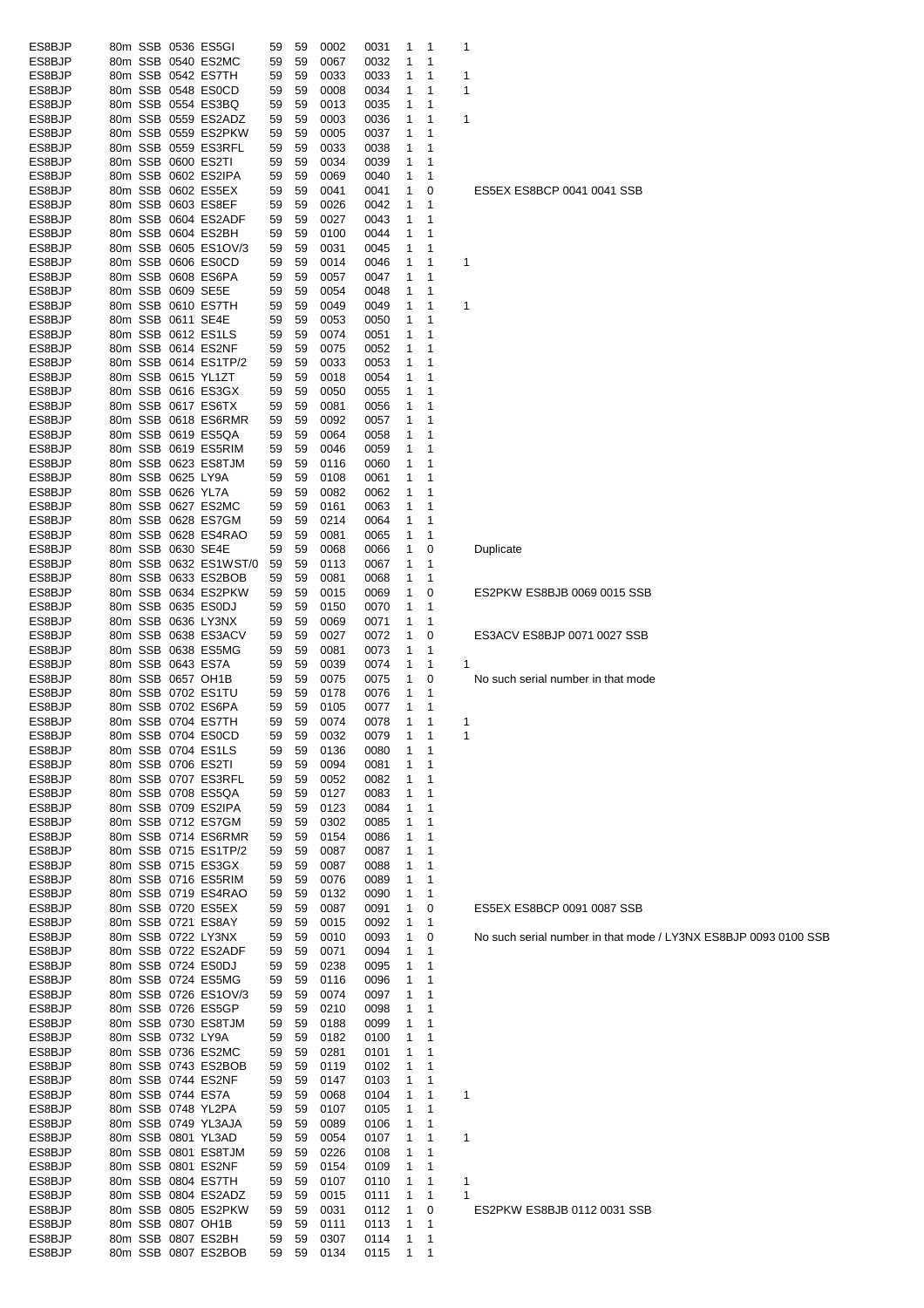| ES8BJP |        |         |                   | 80m SSB 0810 ES1TP/2       | 59 | 59 | 0144         | 0116 | 1 | 1              |   |
|--------|--------|---------|-------------------|----------------------------|----|----|--------------|------|---|----------------|---|
| ES8BJP |        |         |                   | 80m SSB 0811 ES5QA         | 59 | 59 | 0205         | 0117 | 1 | 1              |   |
| ES8BJP |        |         |                   | 80m SSB 0811 ES2ADF        | 59 | 59 | 0096         | 0118 | 1 | 1              |   |
| ES8BJP |        |         |                   | 80m SSB 0815 ES5GP         | 59 | 59 | 0275         | 0119 | 1 | 1              |   |
| ES8BJP |        |         |                   | 80m SSB 0822 ES6PA         | 59 | 59 | 0184         | 0120 | 1 | 1              |   |
| ES8BJP |        |         |                   | 80m SSB 0827 ES2IPA        | 59 | 59 | 0185         | 0121 | 1 | 1              |   |
| ES8BJP |        |         |                   | 80m SSB 0829 ES2MC         | 59 | 59 | 0363         | 0122 | 1 | 1              |   |
| ES8BJP |        |         | 80m SSB 0832 YL7A |                            | 59 | 59 | 0190         | 0123 | 1 | 1              |   |
| ES8BJP |        |         |                   | 80m SSB 0838 ES1OV/3       | 59 | 59 | 0108         | 0124 | 1 | 1              |   |
| ES8BJP |        |         |                   | 80m SSB 0840 ES7A          | 59 | 59 | 0105         | 0125 | 1 | 1              | 1 |
| ES8BJP |        |         |                   | 80m SSB 0840 ES5RIM        | 59 | 59 | 0113         | 0126 | 1 | 1              |   |
| ES8BJP |        |         |                   | 80m SSB 0842 ES6TX         | 59 | 59 | 0219         | 0127 | 1 | 1              |   |
| ES8BJP |        |         |                   | 80m SSB 0844 ES7GM         | 59 | 59 | 0499         | 0128 | 1 | 1              |   |
| ES8BJP |        | 80m SSB |                   | 0847 ES5MG                 | 59 | 59 | 0173         | 0129 | 1 | 1              |   |
| ES8BJP |        | 80m SSB |                   | 0856 ES4RAO                | 59 | 59 | 0225         | 0130 | 1 | 1              |   |
| ES8DH  | 80m CW |         |                   | 0500 ES5TV                 |    |    | 599 599 0001 | 0001 | 2 | 2              |   |
| ES8DH  | 80m CW |         |                   | 0500 ES7GM                 |    |    | 599 599 0005 | 0002 | 2 | 2              |   |
| ES8DH  | 80m CW |         |                   | 0501 ES2MC                 |    |    | 599 599 0005 | 0003 | 2 | 2              |   |
| ES8DH  | 80m CW |         |                   | 0502 ES4RX                 |    |    | 599 599 0008 | 0004 | 2 | 2              |   |
| ES8DH  | 80m CW |         |                   | 0507 ES1WST/0              |    |    | 599 599 0017 | 0005 | 2 | 2              |   |
| ES8DH  | 80m CW |         |                   | 0510 ES9C                  |    |    |              |      | 2 | 2              |   |
|        | 80m CW |         |                   | 0510 ES2BH                 |    |    | 599 599 0019 | 0006 |   |                |   |
| ES8DH  |        |         |                   |                            |    |    | 599 599 0020 | 0007 | 2 | 2              |   |
| ES8DH  | 80m CW |         |                   | 0511 ES0DJ                 |    |    | 599 599 0025 | 0008 | 2 | 2              |   |
| ES8DH  | 80m CW |         |                   | 0512 ES3BM                 |    |    | 599 599 0015 | 0009 | 2 | 2              |   |
| ES8DH  | 80m CW |         |                   | 0514 ES1TU                 |    |    | 599 599 0023 | 0010 | 2 | 2              |   |
| ES8DH  | 80m CW |         |                   | 0515 ES4RD                 |    |    | 599 599 0028 | 0011 | 2 | 2              |   |
| ES8DH  | 80m CW |         |                   | 0516 ES6CO                 |    |    | 599 599 0023 | 0012 | 2 | 2              |   |
| ES8DH  | 80m CW |         |                   | 0517 ES9A                  |    |    | 599 599 0014 | 0013 | 2 | 2              |   |
| ES8DH  | 80m CW |         |                   | 0518 ES7MA                 |    |    | 599 599 0021 | 0014 | 2 | 2              |   |
| ES8DH  | 80m CW |         |                   | 0520 ES5QA                 |    |    | 599 599 0020 | 0015 | 2 | 2              |   |
| ES8DH  | 80m CW |         |                   | 0521 UA2FL                 |    |    | 599 599 0014 | 0016 | 2 | 2              |   |
| ES8DH  | 80m CW |         |                   | 0522 LY3B                  |    |    | 599 599 0021 | 0017 | 2 | 2              |   |
| ES8DH  | 80m CW |         |                   | 0522 LY6A                  |    |    | 599 599 0029 | 0018 | 2 | 2              |   |
| ES8DH  | 80m CW |         |                   | 0523 LY9A                  |    |    | 599 599 0034 | 0019 | 2 | 2              |   |
| ES8DH  | 80m CW |         |                   | 0524 YL7A                  |    |    | 599 599 0018 | 0020 | 2 | 2              |   |
| ES8DH  | 80m CW |         |                   | 0524 ES2NF                 |    |    | 599 599 0026 | 0021 | 2 | 2              |   |
| ES8DH  | 80m CW |         |                   | 0525 ES2EZ                 |    |    | 599 599 0041 | 0022 | 2 | 2              |   |
| ES8DH  | 80m CW |         |                   | 0525 ES5DB                 |    |    | 599 599 0021 | 0023 | 2 | 2              |   |
| ES8DH  | 80m CW |         |                   | 0525 OH2PM                 |    |    | 599 599 0019 |      | 2 | 2              |   |
|        |        |         |                   |                            |    |    |              | 0024 |   | 2              |   |
| ES8DH  | 80m CW |         |                   | 0526 ES3HZ                 |    |    | 599 599 0009 | 0025 | 2 |                |   |
| ES8DH  | 80m CW |         |                   | 0526 YL2QN                 |    |    | 599 599 0014 | 0026 | 2 | 2              |   |
| ES8DH  | 80m CW |         |                   | 0528 ES6DO                 |    |    | 599 599 0015 | 0027 | 2 | 2              |   |
| ES8DH  | 80m CW |         |                   | 0529 ES1OX                 |    |    | 599 599 0037 | 0028 | 2 | 2              |   |
| ES8DH  | 40m CW |         |                   | 0530 ES4RD                 |    |    | 599 599 0050 | 0029 | 2 | 2              |   |
| ES8DH  | 40m CW |         |                   | 0531 ES4RX                 |    |    | 599 599 0050 | 0030 | 2 | 2              |   |
| ES8DH  | 40m CW |         |                   | 0532 ES1WST/0              |    |    | 599 599 0045 | 0031 | 2 | 2              |   |
| ES8DH  | 40m CW |         |                   | 0533 ES9A                  |    |    | 599 599 0018 | 0032 | 2 | 2              |   |
| ES8DH  | 40m CW |         |                   | 0534 ES2BH                 |    |    | 599 599 0048 | 0033 | 2 | 2              |   |
| ES8DH  |        | 40m CW  |                   | 0534 LY5T                  |    |    | 599 599 0001 | 0034 | 2 | 2              |   |
| ES8DH  | 40m CW |         |                   | 0535 UA2FL                 |    |    | 599 599 0021 | 0035 | 2 | 2              |   |
| ES8DH  | 40m CW |         |                   | 0535 ES7GM                 |    |    | 599 599 0081 | 0036 | 2 | 2              |   |
| ES8DH  | 40m CW |         |                   | 0537 ES6CO                 |    |    | 599 599 0042 | 0037 | 2 | 2              |   |
| ES8DH  | 40m CW |         |                   | 0537 ES1CN                 |    |    | 599 599 0041 | 0038 | 2 | 2              |   |
| ES8DH  | 40m CW |         |                   | 0539 9A5Y                  |    |    | 599 599 0018 | 0039 | 2 | $\overline{c}$ |   |
| ES8DH  | 40m CW |         |                   | 0539 LY3B                  |    |    | 599 599 0036 | 0040 | 2 | 2              |   |
| ES8DH  | 40m CW |         |                   | 0540 ES2NF                 |    |    | 599 599 0038 | 0041 | 2 | $\overline{c}$ |   |
| ES8DH  | 40m CW |         |                   | 0541 ES2TI                 |    |    | 599 599 0018 | 0042 | 2 | $\overline{2}$ |   |
| ES8DH  | 40m CW |         |                   | 0541 LY6A                  |    |    | 599 599 0047 | 0043 | 2 | $\overline{c}$ |   |
| ES8DH  | 40m CW |         |                   | 0542 LY2NK                 |    |    | 599 599 0027 | 0044 | 2 | 2              |   |
| ES8DH  | 40m CW |         |                   | 0543 ES9C                  |    |    | 599 599 0055 | 0045 | 2 | 2              |   |
| ES8DH  | 40m CW |         |                   | 0543 9A2AJ                 |    |    | 599 599 0011 | 0046 | 2 | 0              |   |
| ES8DH  | 40m CW |         |                   | 0544 ES3BM                 |    |    | 599 599 0035 | 0047 | 2 | 2              |   |
| ES8DH  | 40m CW |         |                   | 0545 ES3CC                 |    |    | 599 599 0038 | 0048 | 2 | 2              |   |
| ES8DH  | 40m CW |         |                   | 0546 ES1OX                 |    |    | 599 599 0066 | 0049 | 2 | 2              |   |
| ES8DH  | 40m CW |         |                   | 0546 ES0DJ                 |    |    | 599 599 0060 | 0050 | 2 | 2              |   |
|        |        |         |                   | 0548 ES5DB                 |    |    |              |      | 2 |                |   |
| ES8DH  | 40m CW |         |                   |                            |    |    | 599 599 0040 | 0051 |   | 0              |   |
| ES8DH  | 40m CW |         |                   | 0550 ES2MC                 |    |    | 599 599 0089 | 0052 | 2 | 2              |   |
| ES8DH  | 40m CW |         |                   | 0550 ES5TV                 |    |    | 599 599 0115 | 0053 | 2 | 2              |   |
| ES8DH  |        |         |                   |                            |    |    |              |      |   |                |   |
| ES8DH  |        | 40m CW  |                   | 0551 ES7MA                 |    |    | 599 599 0053 | 0054 | 2 | $\overline{c}$ |   |
|        | 40m CW |         |                   | 0556 ES5EP                 |    |    | 599 599 0076 | 0055 | 2 | 2              |   |
| ES8DH  | 40m CW |         |                   | 0556 ES1TU                 |    |    | 599 599 0078 | 0056 | 2 | 2              |   |
| ES8DH  | 40m CW |         |                   | 0557 ES2DW                 |    |    | 599 599 0022 | 0057 | 2 | 2              |   |
| ES8DH  | 40m CW |         |                   | 0600 LY5G                  |    |    | 599 599 0033 | 0058 | 2 | 2              |   |
| ES8DH  | 40m CW |         |                   | 0604 ES2MC                 |    |    | 599 599 0118 | 0059 | 2 | 2              |   |
| ES8DH  | 40m CW |         |                   | 0605 ES4OJ                 |    |    | 599 599 0006 | 0060 | 2 | 0              |   |
| ES8DH  | 40m CW |         |                   | 0606 ES5TV                 |    |    | 599 599 0152 | 0061 | 2 | 2              |   |
| ES8DH  | 40m CW |         |                   | 0607 ES7MA                 |    |    | 599 599 0073 | 0062 | 2 | 2              |   |
| ES8DH  | 40m CW |         |                   | 0607 ES4RD                 |    |    | 599 599 0103 | 0063 | 2 | 2              |   |
| ES8DH  | 80m CW |         |                   | 0609 ES1WST/0 599 599 0095 |    |    |              | 0064 | 2 | 2              |   |
| ES8DH  | 80m CW |         |                   | 0609 UA2FL                 |    |    | 599 599 0036 | 0065 | 2 | 2              |   |
| ES8DH  | 80m CW |         |                   | 0610 ES1OX                 |    |    | 599 599 0099 | 0066 | 2 | 2              |   |
| ES8DH  | 80m CW |         |                   | 0610 LY9A                  |    |    | 599 599 0092 | 0067 | 2 | $\overline{c}$ |   |
| ES8DH  | 40m CW |         |                   | 0612 LY9A                  |    |    | 599 599 0093 | 0068 | 2 | 2              |   |
| ES8DH  | 80m CW |         |                   | 0612 ES4RD                 |    |    | 599 599 0111 | 0069 | 2 | 2              |   |

ES5DB LY4L 0034 0040 CW

ES4OJ ES8DM 0060 0006 CW

9A2AJ ES8DH 0056 0011 CW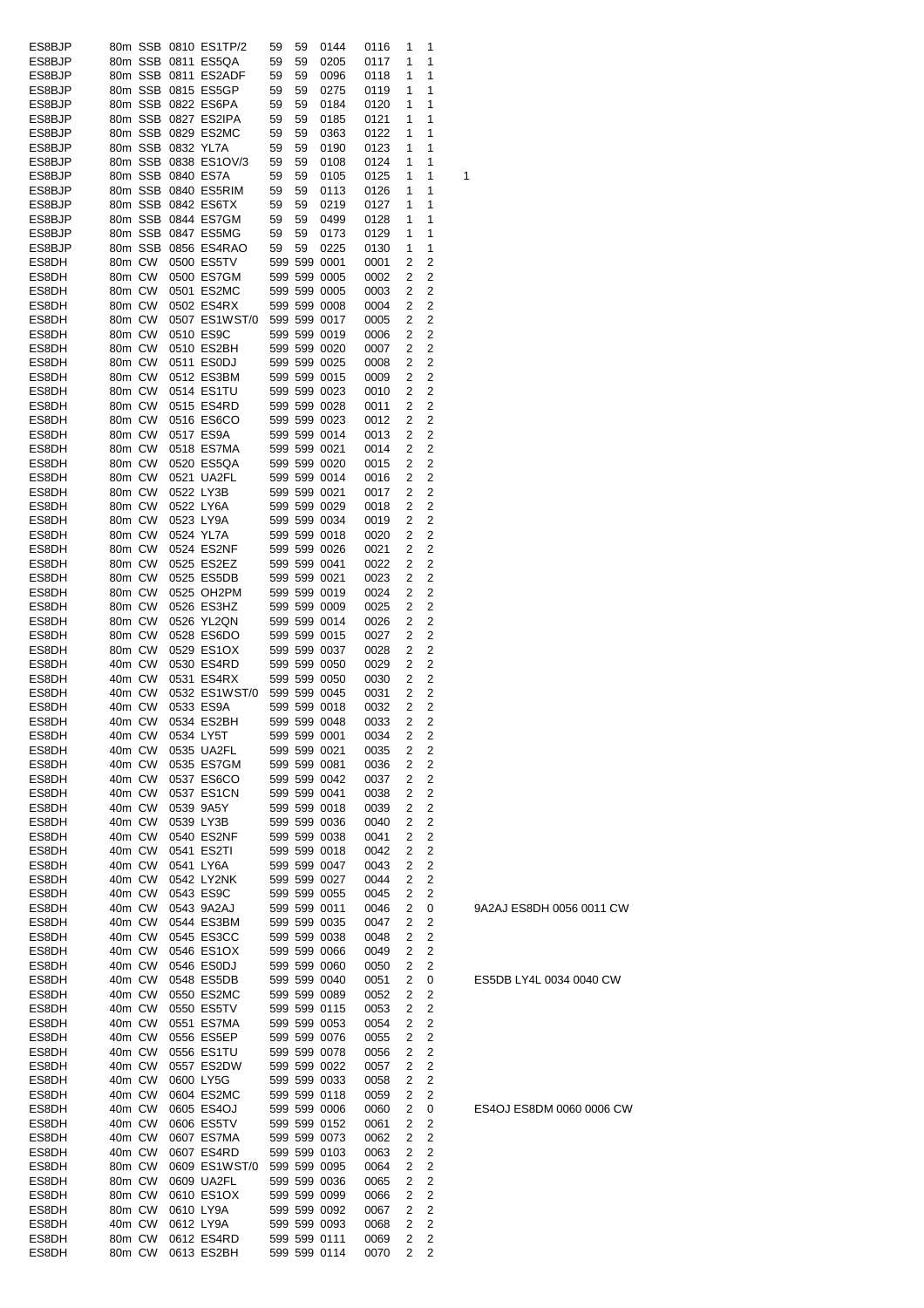| ES8DH | 80m CW |        |           | 0614 ES0DJ        |  | 599 599 0114 | 0071 | 2 | 2                       |                                    |
|-------|--------|--------|-----------|-------------------|--|--------------|------|---|-------------------------|------------------------------------|
| ES8DH | 80m CW |        |           | 0615 ES2MC        |  | 599 599 0143 | 0072 | 2 | 2                       |                                    |
| ES8DH | 80m CW |        |           | 0616 ES3CC        |  | 599 599 0077 | 0073 | 2 | 2                       |                                    |
| ES8DH | 80m CW |        |           | 0618 ES2TI        |  | 599 599 0051 | 0074 | 2 | $\mathbf 2$             |                                    |
| ES8DH | 80m CW |        |           | 0619 ES3BM        |  | 599 599 0072 | 0075 | 2 | 2                       |                                    |
| ES8DH | 80m CW |        |           | 0620 ES7GM        |  | 599 599 0190 | 0076 | 2 | 2                       |                                    |
| ES8DH | 80m CW |        |           | 0621 ES1AO        |  | 599 599 0036 | 0077 | 2 | 2                       |                                    |
|       |        |        |           |                   |  | 599 599 0094 |      | 2 | $\overline{c}$          |                                    |
| ES8DH | 80m CW |        |           | 0622 ES6CO        |  |              | 0078 |   |                         |                                    |
| ES8DH | 80m CW |        |           | 0622 ES2EZ        |  | 599 599 0124 | 0079 | 2 | 2                       |                                    |
| ES8DH | 80m CW |        |           | 0623 ES9A         |  | 599 599 0061 | 0080 | 2 | 2                       |                                    |
| ES8DH | 80m CW |        |           | 0623 ES5TV        |  | 599 599 0193 | 0081 | 2 | 2                       |                                    |
| ES8DH | 80m CW |        |           | 0625 ES5EP        |  | 599 599 0112 | 0082 | 2 | 2                       |                                    |
| ES8DH | 80m CW |        |           | 0627 ES7MA        |  | 599 599 0100 | 0083 | 2 | 2                       |                                    |
| ES8DH | 80m CW |        |           | 0628 ES2JL        |  | 599 599 0055 | 0084 | 2 | 2                       |                                    |
| ES8DH | 80m CW |        |           | 0629 LY3B         |  | 599 599 0086 | 0085 | 2 | $\overline{c}$          |                                    |
| ES8DH | 80m CW |        | 0630 LY4L |                   |  | 599 599 0072 | 0086 | 2 | $\overline{2}$          |                                    |
|       | 40m CW |        | 0631 LY4L |                   |  | 599 599 0073 |      |   | 2                       |                                    |
| ES8DH |        |        |           |                   |  |              | 0087 | 2 |                         |                                    |
| ES8DH | 40m CW |        |           | 0634 ES9C         |  | 599 599 0070 | 0088 | 2 | 0                       | ES9C LY2SA 0040 0070 CW / E        |
| ES8DH | 40m CW |        |           | 0636 UA2FL        |  | 599 599 0045 | 0089 | 2 | 2                       |                                    |
| ES8DH | 40m CW |        |           | 0637 ES2DW        |  | 599 599 0062 | 0090 | 2 | 2                       |                                    |
| ES8DH | 40m CW |        |           | 0640 ES9A         |  | 599 599 0088 | 0091 | 2 | 0                       | ES9A ES5TV 0244 0088 CW / E        |
| ES8DH | 40m CW |        |           | 0642 ES3BM        |  | 599 599 0098 | 0092 | 2 | 2                       |                                    |
| ES8DH | 40m CW |        |           | 0643 ES6CO        |  | 599 599 0112 | 0093 | 2 | 0                       | ES6CO ES8DH 0092 0112 CW           |
| ES8DH | 40m CW |        |           | 0644 ES1WST/0     |  | 599 599 0129 | 0094 | 2 | 2                       |                                    |
| ES8DH | 40m CW |        |           | 0645 ES1CN        |  | 599 599 0122 | 0095 | 2 | 2                       |                                    |
|       |        |        |           |                   |  |              |      |   |                         |                                    |
| ES8DH | 40m CW |        |           | 0646 ES5DB        |  | 599 599 0098 | 0096 | 2 | 2                       |                                    |
| ES8DH | 40m CW |        |           | 0648 ES2EZ        |  | 599 599 0169 | 0097 | 2 | $\overline{2}$          |                                    |
| ES8DH | 40m CW |        |           | 0649 ES7GM        |  | 599 599 0248 | 0098 | 2 | $\overline{c}$          |                                    |
| ES8DH | 40m CW |        |           | 0652 ES3CC        |  | 599 599 0122 | 0099 | 2 | 2                       |                                    |
| ES8DH | 40m CW |        |           | 0653 ES1OX        |  | 599 599 0147 | 0100 | 2 | 2                       |                                    |
| ES8DH | 40m CW |        |           | 0655 ES0DJ        |  | 599 599 0185 | 0101 | 2 | 2                       |                                    |
| ES8DH | 40m CW |        |           | 0656 ES6DO        |  | 599 599 0073 | 0102 | 2 | 2                       |                                    |
|       | 40m CW |        |           | 0657 ES2NF        |  |              |      | 2 | 2                       |                                    |
| ES8DH |        |        |           |                   |  | 599 599 0108 | 0103 |   |                         |                                    |
| ES8DH | 40m CW |        |           | 0658 LY6A         |  | 599 599 0132 | 0104 | 2 | 2                       |                                    |
| ES8DH | 40m CW |        |           | 0659 LY3B         |  | 599 599 0102 | 0105 | 2 | 2                       |                                    |
| ES8DH | 40m CW |        |           | 0700 LY5R         |  | 599 599 0086 | 0106 | 2 | 2                       |                                    |
| ES8DH | 40m CW |        |           | 0701 LY2NK        |  | 599 599 0079 | 0107 | 2 | 2                       |                                    |
| ES8DH | 40m CW |        |           | 0701 LY2BKT       |  | 599 599 0100 | 0108 | 2 | 2                       |                                    |
| ES8DH | 40m CW |        |           | 0703 LY9A         |  | 599 599 0147 | 0109 | 2 | $\overline{c}$          |                                    |
| ES8DH | 40m CW |        |           | 0703 ES2TI        |  | 599 599 0091 | 0110 | 2 | 2                       |                                    |
| ES8DH | 40m CW |        |           | 0705 LY6A         |  | 599 599 0141 | 0111 | 2 | $\overline{c}$          |                                    |
|       |        |        |           |                   |  |              |      |   |                         |                                    |
| ES8DH | 40m CW |        |           | 0706 YL7A         |  | 599 599 0112 | 0112 | 2 | 2                       |                                    |
| ES8DH | 40m CW |        |           | 0707 YL2QN        |  | 599 599 0089 | 0113 | 2 | 2                       |                                    |
| ES8DH | 40m CW |        |           | 0707 RW1CM        |  | 599 599 0020 | 0114 | 2 | 2                       |                                    |
| ES8DH | 40m CW |        |           | 0708 9A5Y         |  | 599 599 0080 | 0115 | 2 | 2                       |                                    |
| ES8DH | 40m CW |        |           | 0709 ES2RL        |  | 599 599 0042 | 0116 | 2 | 2                       |                                    |
| ES8DH | 40m CW |        |           | 0709 LY3B         |  | 599 599 0119 | 0117 | 2 | 2                       |                                    |
| ES8DH |        | 40m CW |           | 0711 OM3TBG       |  | 599 599 0009 | 0118 | 2 | 2                       | 2                                  |
| ES8DH |        |        |           | 40m CW 0712 RA1AL |  | 599 599 0078 | 0119 | 2 | 2                       |                                    |
| ES8DH |        | 40m CW |           | 0712 YL2HB        |  | 599 599 0038 | 0120 | 2 | 2                       |                                    |
| ES8DH | 40m CW |        | 0712 LY4L |                   |  | 599 599 0097 |      | 2 |                         |                                    |
|       |        |        |           |                   |  |              | 0121 |   | 0                       | LY4L 7ES8DH 0121 0097 CW           |
| ES8DH |        | 40m CW |           | 0713 ES2NF        |  | 599 599 0120 | 0122 | 2 | 2                       |                                    |
| ES8DH | 40m CW |        |           | 0714 ES5TV        |  | 599 599 0293 | 0123 | 2 | 2                       |                                    |
| ES8DH | 40m CW |        |           | 0715 ES3HZ        |  | 599 599 0020 | 0124 | 2 | $\overline{\mathbf{c}}$ |                                    |
| ES8DH | 40m CW |        |           | 0715 SM6BSK       |  | 599 599 0055 | 0125 | 2 | 2                       |                                    |
| ES8DH | 40m CW |        |           | 0715 ES2LR        |  | 599 599 0035 | 0126 | 2 | $\overline{\mathbf{c}}$ |                                    |
| ES8DH | 40m CW |        | 0716 LY5T |                   |  | 599 599 0034 | 0127 | 2 | 2                       |                                    |
| ES8DH | 40m CW |        |           | 0716 S50XX        |  | 599 599 0041 | 0128 | 2 | 2                       |                                    |
| ES8DH | 80m CW |        |           | 0717 LY5R         |  | 599 599 0101 | 0129 | 2 | $\overline{\mathbf{c}}$ |                                    |
| ES8DH | 80m CW |        |           | 0718 ES2MC        |  | 599 599 0252 | 0130 | 2 | 2                       |                                    |
|       |        |        |           |                   |  |              |      |   |                         |                                    |
| ES8DH | 80m CW |        |           | 0720 ES5EP        |  | 599 599 0189 | 0131 | 2 | 2                       |                                    |
| ES8DH | 80m CW |        |           | 0722 ES2TI        |  | 599 599 0108 | 0132 | 2 | 2                       |                                    |
| ES8DH |        | 80m CW |           | 0722 ES5TV        |  | 599 599 0309 | 0133 | 2 | 2                       |                                    |
| ES8DH | 80m CW |        |           | 0723 ES2EZ        |  | 599 599 0223 | 0134 | 2 | 2                       |                                    |
| ES8DH |        |        |           | 80m CW 0724 ES1TU |  | 599 599 0199 | 0135 | 2 | $\overline{\mathbf{c}}$ |                                    |
| ES8DH | 80m CW |        |           | 0725 ES4RX        |  | 599 599 0191 | 0136 | 2 | 2                       |                                    |
| ES8DH | 80m CW |        |           | 0727 ES7MA        |  | 599 599 0156 | 0137 | 2 | 2                       |                                    |
| ES8DH | 80m CW |        |           | 0727 SE5E         |  | 599 599 0109 | 0138 | 2 | 2                       |                                    |
| ES8DH |        | 80m CW |           | 0728 UA2FL        |  | 599 599 0061 | 0139 | 2 | $\overline{\mathbf{c}}$ |                                    |
| ES8DH | 80m CW |        |           | 0731 ES7GM        |  | 599 599 0346 | 0140 | 2 | 2                       |                                    |
|       | 40m CW |        |           | 0733 ES5EP        |  |              | 0141 | 2 | 2                       |                                    |
| ES8DH |        |        |           |                   |  | 599 599 0209 |      |   |                         |                                    |
| ES8DH | 40m CW |        |           | 0735 ES5DB        |  | 599 599 0141 | 0142 | 2 | 2                       |                                    |
| ES8DH | 40m CW |        |           | 0736 ES3BM        |  | 599 599 0138 | 0143 | 2 | 2                       |                                    |
| ES8DH |        |        |           | 40m CW 0737 ES5QA |  | 599 599 0166 | 0144 | 2 | 2                       |                                    |
| ES8DH | 40m CW |        |           | 0739 ES1OX        |  | 599 599 0203 | 0145 | 2 | 2                       |                                    |
| ES8DH |        | 40m CW |           | 0740 ES6CO        |  | 599 599 0160 | 0146 | 2 | 2                       |                                    |
| ES8DH | 40m CW |        |           | 0740 ES2EZ        |  | 599 599 0259 | 0147 | 2 | 2                       |                                    |
| ES8DH | 40m CW |        |           | 0741 ES2MC        |  | 599 599 0292 | 0148 | 2 | 2                       |                                    |
| ES8DH | 40m CW |        |           | 0742 SE4E         |  | 599 599 0106 | 0149 | 2 | 2                       |                                    |
| ES8DH | 40m CW |        |           | 0743 SM2BJT       |  | 599 599 0017 | 0150 | 2 | 0                       | SM2BJT ES8BH 0150 0017 CW          |
|       |        |        |           |                   |  |              |      |   |                         |                                    |
| ES8DH | 40m CW |        | 0744 LY5R |                   |  | 599 599 0126 | 0151 | 2 | 0                       | Duplicate                          |
| ES8DH | 40m CW |        |           | 0747 ES2JL        |  | 599 599 0101 | 0152 | 2 | 2                       |                                    |
| ES8DH | 40m CW |        |           | 0747 YU0A         |  | 599 599 0011 | 0153 | 2 | 2                       |                                    |
| ES8DH | 80m CW |        |           | 0752 ES5DB        |  | 599 599 0153 | 0154 | 2 | 0                       | In Log: 80m; In the other station' |
| ES8DH | 80m CW |        |           | 0753 ES1WST/0     |  | 599 599 0201 | 0155 | 2 | 2                       |                                    |

ES9C LY2SA 0040 0070 CW / ES9A ES8DH 0088 0070 CW

ES9A ES5TV 0244 0088 CW / ES9A ES8DH 0091 0078 CW

In Log: 80m; In the other station's log: 40m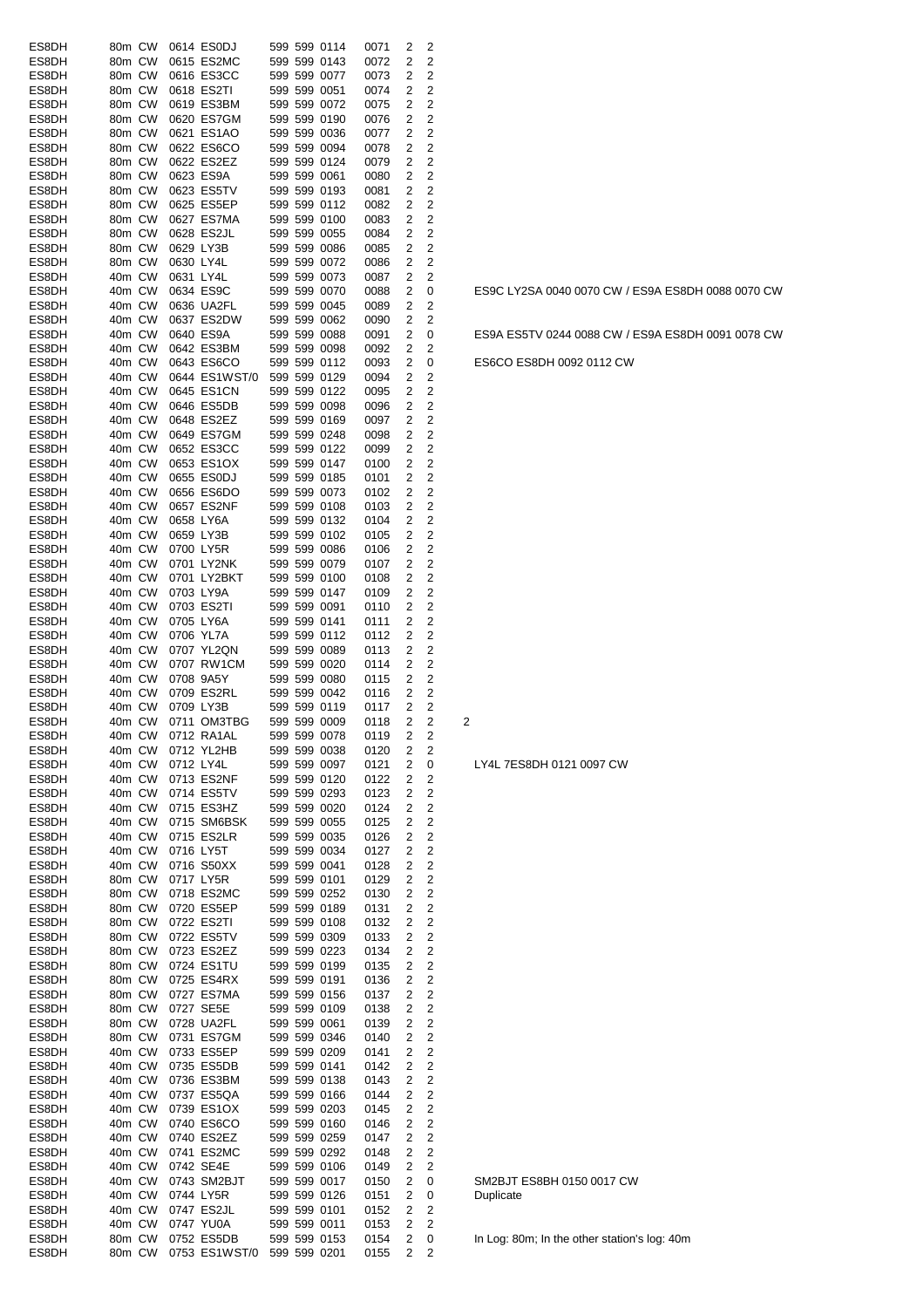| ES8DH          | 80m CW           |           | 0754 LY5G                                 |          |          | 599 599 0088                 | 0156         | 2                   | 2                                |
|----------------|------------------|-----------|-------------------------------------------|----------|----------|------------------------------|--------------|---------------------|----------------------------------|
| ES8DH          | 40m CW<br>40m CW |           | 0758 ES1TU                                |          |          | 599 599 0254                 | 0157         | 2                   | 2<br>$\overline{2}$              |
| ES8DH<br>ES8DH | 40m CW           |           | 0759 UA2FL<br>0759 ES9A                   |          |          | 599 599 0077<br>599 599 0136 | 0158<br>0159 | 2<br>2              | 2                                |
| ES8DH          | 40m CW           |           | 0801 ES7GM                                |          |          | 599 599 0403                 | 0160         | 2                   | $\overline{2}$                   |
| ES8DH          | 40m CW           |           | 0802 ES9C                                 |          |          | 599 599 0249                 | 0161         | 2                   | 2                                |
| ES8DH          | 40m CW           |           | 0803 RW3AI                                |          |          | 599 599 0059                 | 0162         | 2                   | 2                                |
| ES8DH<br>ES8DH | 40m CW<br>40m CW | 0804 LY9A | 0805 ES3RY                                |          |          | 599 599 0218<br>599 599 0075 | 0163<br>0164 | 2<br>2              | $\overline{c}$<br>2              |
| ES8DH          | 40m CW           |           | 0805 ES5TV                                |          |          | 599 599 0400                 | 0165         | 2                   | 2                                |
| ES8DH          | 40m CW           |           | 0805 RA3NC                                |          |          | 599 599 0036                 | 0166         | 2                   | 2                                |
| ES8DH          | 40m CW           |           | 0806 LY6A                                 |          |          | 599 599 0197                 | 0167         | 2                   | 2                                |
| ES8DH          | 40m CW           |           | 0806 YL2QN                                |          |          | 599 599 0132                 | 0168         | 2                   | 2                                |
| ES8DH<br>ES8DH | 40m CW<br>40m CW | 0807 LY4L | 0806 YL2HB                                |          |          | 599 599 0055<br>599 599 0135 | 0169<br>0170 | 2<br>2              | 2<br>2                           |
| ES8DH          | 40m CW           |           | 0807 SP1AEN                               |          |          | 599 599 0080                 | 0171         | 2                   | $\overline{2}$                   |
| ES8DH          | 40m CW           |           | 0808 ES1CN                                |          |          | 599 599 0197                 | 0172         | 2                   | 0                                |
| ES8DH          | 40m CW           |           | 0808 SE5E                                 |          |          | 599 599 0130                 | 0173         | 2                   | $\overline{2}$                   |
| ES8DH<br>ES8DH | 40m CW<br>40m CW |           | 0808 LY5R<br>0809 EW8OF                   |          |          | 599 599 0140<br>599 599 0064 | 0174<br>0175 | 2<br>2              | 2<br>2                           |
| ES8DH          | 40m CW           |           | 0810 LY3NX                                |          |          | 599 599 0132                 | 0176         | 2                   | 0                                |
| ES8DH          | 40m CW           |           | 0810 UX7UN                                |          |          | 599 599 0017                 | 0177         | 2                   | 0                                |
| ES8DH          | 40m CW           |           | 0812 ES2LR                                |          |          | 599 599 0054                 | 0178         | 2                   | 2                                |
| ES8DH          | 40m CW           | 0812 LY3B |                                           |          |          | 599 599 0168                 | 0179         | 2                   | 2                                |
| ES8DH<br>ES8DH | 40m CW<br>40m CW |           | 0812 YL7A<br>0813 ES4OJ                   |          |          | 599 599 0174<br>599 599 0089 | 0180<br>0181 | 2<br>2              | 2<br>2                           |
| ES8DH          | 40m CW           |           | 0813 DJ6TK                                |          |          | 599 599 0010                 | 0182         | 2                   | 2                                |
| ES8DH          | 40m CW           |           | 0815 SM6BSK                               |          |          | 599 599 0075                 | 0183         | 2                   | 2                                |
| ES8DH          | 40m CW           | 0815 LY5T |                                           |          |          | 599 599 0063                 | 0184         | 2                   | 2                                |
| ES8DH          | 80m CW           |           | 0816 LY2BKT                               |          |          | 599 599 0166                 | 0185         | 2                   | 2                                |
| ES8DH<br>ES8DH | 80m CW<br>80m CW |           | 0817 ES2NF<br>0818 ES6CO                  |          |          | 599 599 0167<br>599 599 0198 | 0186<br>0187 | 2<br>2              | 2<br>2                           |
| ES8DH          | 80m CW           |           | 0818 ES1CN                                |          |          | 599 599 0206                 | 0188         | 2                   | $\overline{c}$                   |
| ES8DH          | 80m CW           |           | 0819 ES5TV                                |          |          | 599 599 0430                 | 0189         | 2                   | $\overline{\mathbf{c}}$          |
| ES8DH          | 80m CW           |           | 0820 ES3BM                                |          |          | 599 599 0173                 | 0190         | 2                   | 2                                |
| ES8DH          | 80m CW           |           | 0821 ES2JL                                |          |          | 599 599 0128                 | 0191         | 2                   | 0                                |
| ES8DH<br>ES8DH | 80m CW<br>80m CW |           | 0822 ES1TU<br>0823 ES2MC                  |          |          | 599 599 0201<br>599 599 0352 | 0192<br>0193 | 2<br>$\overline{2}$ | 0<br>2                           |
| ES8DH          | 80m CW           |           | 0824 ES6DO                                |          |          | 599 599 0156                 | 0194         | 2                   | 2                                |
| ES8DH          | 80m CW           |           | 0825 ES1OX                                |          |          | 599 599 0223                 | 0195         | 2                   | $\overline{2}$                   |
| ES8DH          | 80m CW           |           | 0825 ES7GM                                |          |          | 599 599 0464                 | 0196         | 2                   | 2                                |
| ES8DH<br>ES8DH | 80m CW<br>80m CW |           | 0828 ES5DB<br>0829 ES2BH                  |          |          | 599 599 0168<br>599 599 0338 | 0197         | 2<br>2              | 2<br>2                           |
| ES8DH          | 40m CW           |           | 0832 ES4RX                                |          |          | 599 599 0260                 | 0198<br>0199 | 2                   | 2                                |
| ES8DH          | 40m CW           |           | 0832 ES5QA                                |          |          | 599 599 0232                 | 0200         | 2                   | $\overline{c}$                   |
| ES8DH          | 40m CW           |           | 0833 ES7MA                                |          |          | 599 599 0222                 | 0201         | 2                   | $\overline{c}$                   |
| ES8DH          | 40m CW           |           | 0834 ES3BM                                |          |          | 599 599 0189                 | 0202         | 2                   | 2                                |
| ES8DH<br>ES8DH | 40m CW<br>40m CW |           | 0837 ES9A<br>0838 ES2TI                   |          |          | 599 599 0168<br>599 599 0179 | 0203<br>0204 | 2<br>2              | 2<br>2                           |
| ES8DH          | 40m CW           |           | 0841 ES2MC                                |          |          | 599 599 0393                 | 0205         | 2                   | 2                                |
| ES8DH          | 40m CW           |           | 0842 ES7GM                                |          |          | 599 599 0497                 | 0206         | 2                   | 0                                |
| ES8DH          | 40m CW           |           | 0843 ES3CC                                |          |          | 599 599 0245                 | 0207         | 2                   | $\overline{c}$                   |
| ES8DH<br>ES8DH | 40m CW<br>40m CW |           | 0843 ES2EZ<br>0844 ES4RD                  |          |          | 599 599 0356<br>599 599 0282 | 0208<br>0209 | 2<br>2              | 2<br>2                           |
| ES8DH          | 40m CW           |           | 0844 ES1OX                                |          |          | 599 599 0252                 | 0210         | 2                   | $\overline{c}$                   |
| ES8DH          | 40m CW           |           | 0847 ES1WST/0                             |          |          | 599 599 0258                 | 0211         | 2                   | $\overline{c}$                   |
| ES8DH          | 40m CW           |           | 0848 ES2DW                                |          |          | 599 599 0137                 | 0212         | 2                   | 2                                |
| ES8DH          | 40m CW           |           | 0848 RA1AL                                |          |          | 599 599 0146                 | 0213         | 2                   | $\overline{c}$                   |
| ES8DH<br>ES8DH | 80m CW<br>40m CW |           | 0850 RA1AL<br>0852 ES9C                   |          |          | 599 599 0147<br>599 599 0322 | 0214<br>0215 | 2<br>2              | 2<br>0                           |
| ES8DH          | 40m CW           |           | 0854 ES5EP                                |          |          | 599 599 0286                 | 0216         | 2                   | $\overline{c}$                   |
| ES8DH          | 40m CW           |           | 0854 ES0DJ                                |          |          | 599 599 0369                 | 0217         | 2                   | $\overline{c}$                   |
| ES8DH          | 40m CW           |           | 0857 YL2CV                                |          |          | 599 599 0096                 | 0218         | 2                   | $\overline{c}$                   |
| ES8DH<br>ES8DH | 40m CW<br>40m CW |           | 0858 DL5AXX<br>0859 ES1TU                 |          |          | 599 599 0033<br>599 599 0355 | 0219<br>0220 | 2<br>2              | $\overline{c}$<br>$\overline{2}$ |
| ES8DH          | 40m CW           |           | 0859 LY2BKT                               |          |          | 599 599 0203                 | 0221         | 2                   | 2                                |
| ES8EF          |                  |           | 80m SSB 0504 ES5GP                        | 59       | 59       | 0015                         | 0001         | 1                   | 1                                |
| ES8EF          |                  |           | 80m SSB 0505 ES6RMR                       | 59       | 59       | 0014                         | 0002         | 1                   | 1                                |
| ES8EF          |                  |           | 80m SSB 0506 ES2IPA                       | 59       | 59       | 0007                         | 0003         | 1                   | 1                                |
| ES8EF<br>ES8EF |                  |           | 80m SSB 0506 ES1LS<br>80m SSB 0508 ES6TX  | 59<br>59 | 59<br>59 | 0014<br>0012                 | 0004<br>0005 | 1<br>1              | 1<br>1                           |
| ES8EF          |                  |           | 80m SSB 0513 ES8TJM                       | 59       | 59       | 0019                         | 0006         | 1                   | 1                                |
| ES8EF          |                  |           | 80m SSB 0517 ES8BJP                       | 59       | 59       | 0007                         | 0007         | 1                   | 1                                |
| ES8EF          |                  |           | 80m SSB 0520 ES5RIM                       | 59       | 59       | 0008                         | 0008         | 1                   | 0                                |
| ES8EF<br>ES8EF |                  |           | 80m SSB 0522 ES9B<br>80m SSB 0524 ES2BH   | 59<br>59 | 59       | 0036                         | 0009<br>0010 | 1<br>1              | 1<br>1                           |
| ES8EF          |                  |           | 80m SSB 0525 ES3RFL                       | 59       | 59<br>59 | 0043<br>0012                 | 0011         | 1                   | 1                                |
| ES8EF          |                  |           | 80m SSB 0527 ES7GM                        | 59       | 59       | 0061                         | 0012         | 1                   | 1                                |
| ES8EF          |                  |           | 80m SSB 0529 ES2EZ                        | 59       | 59       | 0046                         | 0013         | 1                   | 1                                |
| ES8EF          |                  |           | 80m SSB 0530 ES5TV                        | 59       | 59       | 0068                         | 0014         | 1                   | 1                                |
| ES8EF<br>ES8EF |                  |           | 80m SSB 0532 ES1TU<br>40m SSB 0536 ES3RFL | 59<br>59 | 59<br>59 | 0047<br>0018                 | 0015<br>0017 | 1<br>1              | 1<br>1                           |
| ES8EF          |                  |           | 40m SSB 0537 ES5YG                        | 59       | 59       | 0030                         | 0018         | 1                   | 1                                |
| ES8EF          |                  |           | 40m SSB 0540 ES5GP                        | 59       | 59       | 0054                         | 0019         | 1                   | 1                                |
| ES8EF          |                  |           | 40m SSB 0548 ES6RMR                       | 59       | 59       | 0053                         | 0020         | 1                   | 1                                |

#### ES1CN ES8BH 0172 0197 CW

No such serial number in that mode / LY3NX ES8DH 0176 0132 SSB UX7UN ES3CC 0222 0017 CW / UX7UN ES8DH 0177 0016 CW

ES2JL ES5DB 0135 0128 CW / ES2JL ES8DH 0191 0127 CW ES1TU DL5AXX 0010 0201 CW / ES1TU ES8DH 0192 0291 CW

**Duplicate** 

**Duplicate** 

ES5RIM ES9B 0028 0008 SSB / ES5RIM ES8EF 0008 0011 SSB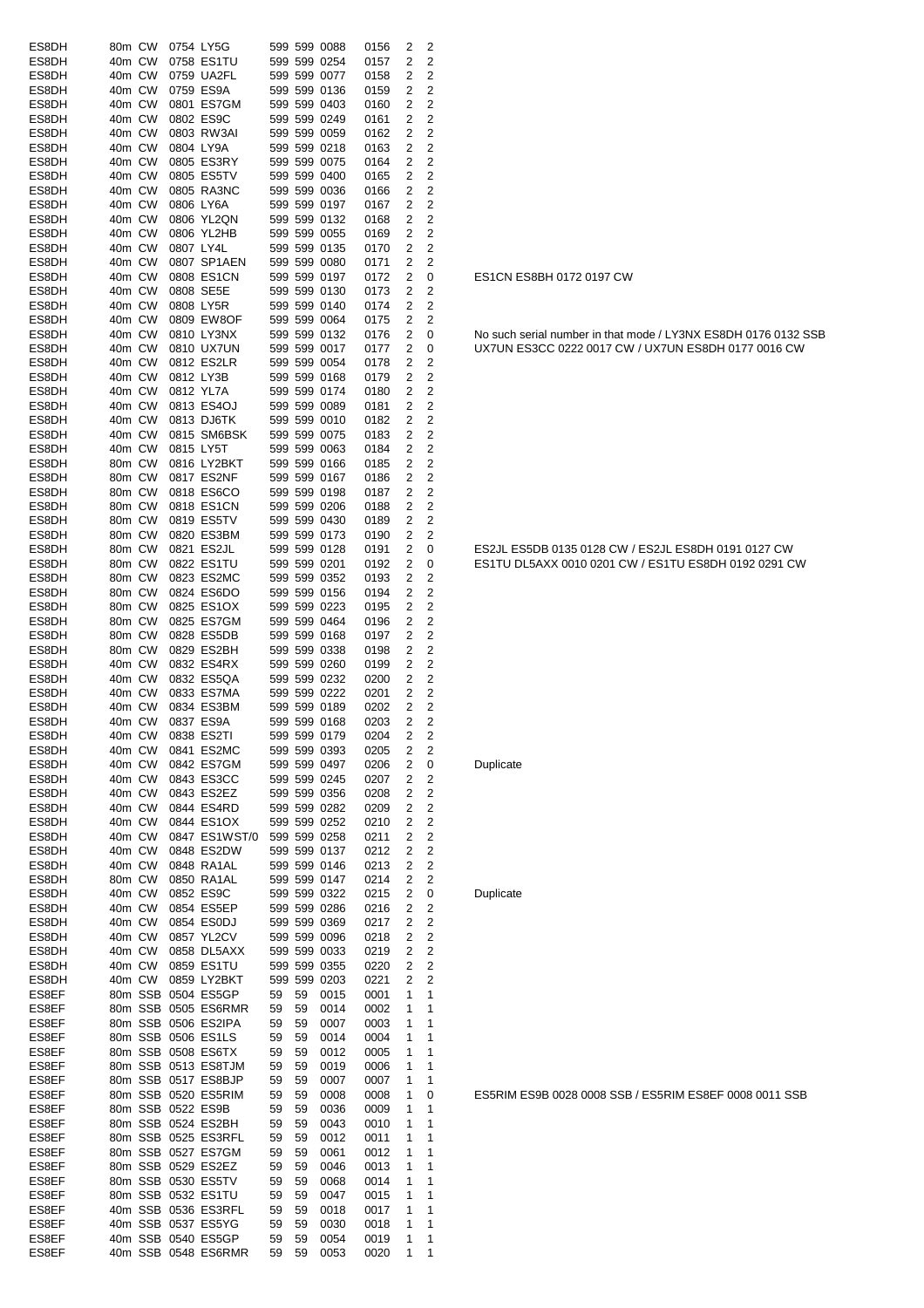| ES8EF          |        |                   | 40m SSB 0549 ES6TX                        | 59       | 59       | 0052                 | 0021         | 1      | 1                   |                                              |
|----------------|--------|-------------------|-------------------------------------------|----------|----------|----------------------|--------------|--------|---------------------|----------------------------------------------|
| ES8EF          |        |                   | 40m SSB 0555 ES2BH                        | 59       | 59       | 0087                 | 0022         | 1      | 1                   |                                              |
| ES8EF          |        |                   | 40m SSB 0556 ES8TJM                       | 59       | 59       | 0065                 | 0023         | 1      | 1                   |                                              |
| ES8EF          |        |                   | 40m SSB 0557 ES4RAO                       | 59       | 59       | 0050                 | 0024         | 1      | 1                   |                                              |
| ES8EF          |        |                   | 80m SSB 0601 ES6PA                        | 59       | 59       | 0051                 | 0025         | 1      | 1                   |                                              |
| ES8EF          |        |                   | 80m SSB 0603 ES8BJP                       | 59       | 59       | 0042                 | 0026         | 1      | 1                   |                                              |
| ES8EF          | 80m CW |                   | 0610 ES1OX                                |          |          | 599 599 0098         | 0027         | 2      | 2                   |                                              |
| ES8EF<br>ES8EF | 80m CW |                   | 0615 ES6DO<br>80m SSB 0620 ES5GP          | 59       | 59       | 599 599 0044<br>0121 | 0028         | 2<br>1 | $\overline{2}$<br>1 |                                              |
| ES8EF          |        |                   | 80m SSB 0623 ES5QA                        | 59       | 59       | 0072                 | 0029<br>0030 | 1      | 1                   |                                              |
| ES8EF          |        |                   | 80m SSB 0625 ES1OV/3                      | 59       | 59       | 0051                 | 0031         | 1      | 1                   |                                              |
| ES8EF          |        |                   | 80m SSB 0626 ES2BH                        | 59       | 59       | 0139                 | 0032         | 1      | 1                   |                                              |
| ES8EF          |        |                   | 80m SSB 0628 ES0DJ                        | 59       | 59       | 0139                 | 0033         | 1      | 1                   |                                              |
| ES8EF          |        |                   | 80m SSB 0631 ES2TI                        | 59       | 59       | 0064                 | 0034         | 1      | 1                   |                                              |
| ES8EF          |        |                   | 80m SSB 0633 ES9C                         | 59       | 59       | 0122                 | 0035         | 1      | 0                   | In Log: 80m; In the other station's log: 40m |
| ES8EF          |        |                   | 80m SSB 0658 ES5TV                        | 59       | 59       | 0258                 | 0036         | 1      | 0                   | In Log: 80m; In the other station's log: 40m |
| ES8EF          |        |                   | 80m SSB 0726 ES2ADF                       | 59       | 59       | 0077                 | 0037         | 1      | 1                   |                                              |
| ES8EF          |        |                   | 80m SSB 0727 ES8AY                        | 59       | 59       | 0021                 | 0038         | 1      | 1                   |                                              |
| ES8EF          |        |                   | 80m SSB 0728 ES6RMR                       | 59       | 59       | 0163                 | 0039         | 1      | 1                   |                                              |
| ES8EF          |        |                   | 80m SSB 0728 ES5EX                        | 59       | 59       | 0091                 | 0040         | 1      | 1                   |                                              |
| ES8EF          |        |                   | 80m SSB 0728 ES0CD                        | 59       | 59       | 0041                 | 0041         | 1      | 1                   | 1                                            |
| ES8EF          |        |                   | 80m SSB 0728 ES1LS                        | 59       | 59       | 0152                 | 0042         | 1      | 1                   |                                              |
| ES8EF          |        |                   | 80m SSB 0730 ES5GP                        | 59       | 59       | 0217                 | 0043         | 1      | 1                   |                                              |
| ES8EF          |        |                   | 80m SSB 0732 ES8TJM                       | 59       | 59       | 0191                 | 0044         | 1      | 1                   |                                              |
| ES8EF          |        |                   | 40m SSB 0740 ES7GM                        | 59       | 59       | 0345                 | 0045         | 1      | 0                   | ES7GM ES2ADF 0079 0345 SSB / ES7GM           |
| ES8EF          |        |                   | 40m SSB 0741 ES8SX                        | 59       | 59       | 0016                 | 0046         | 1      | 1                   |                                              |
| ES8EF          |        |                   | 40m SSB 0742 ES8AY                        | 59       | 59       | 0034                 | 0047         | 1      | 1                   |                                              |
| ES8SX          |        |                   | 40m SSB 0732 ES6TX                        | 59       | 59       | 0150                 | 0001         | 1      | 1                   |                                              |
| ES8SX          |        |                   | 40m SSB 0734 ES5TV                        | 59       | 59       | 0337                 | 0002         | 1      | 1                   |                                              |
| ES8SX          |        |                   | 40m SSB 0734 YL2PA                        | 59       | 59       | 0098                 | 0003         | 1      | 1                   |                                              |
| ES8SX          |        |                   | 40m SSB 0735 ES6PA                        | 59       | 59       | 0131                 | 0004         | 1      | 1                   |                                              |
| ES8SX          |        |                   | 40m SSB 0736 ES7TH                        | 59       | 59       | 0094                 | 0005         | 1      | 1                   | 1                                            |
| ES8SX<br>ES8SX |        |                   | 40m SSB 0736 R3LC<br>40m SSB 0737 SE5E    | 59<br>59 | 59<br>59 | 0053<br>0118         | 0006<br>0007 | 1<br>1 | 1<br>1              |                                              |
| ES8SX          |        |                   | 40m SSB 0737 ES2TI                        | 59       | 59       | 0123                 | 0008         | 1      | 1                   |                                              |
| ES8SX          |        |                   | 40m SSB 0737 ES1TP/2                      | 59       | 59       | 0108                 | 0009         | 1      | 1                   |                                              |
| ES8SX          |        |                   | 40m SSB 0738 SE4E                         | 59       | 59       | 0104                 | 0010         | 1      | 1                   |                                              |
| ES8SX          |        |                   | 40m SSB 0739 ES7GM                        | 59       | 59       | 0353                 | 0011         | 1      | 1                   |                                              |
| ES8SX          |        |                   | 40m SSB 0741 RA2FDX                       | 59       | 59       | 0066                 | 0012         | 1      | 1                   | 1                                            |
| ES8SX          |        |                   | 40m SSB 0742 YL3AD                        | 59       | 59       | 0048                 | 0013         | 1      | 1                   | 1                                            |
| ES8SX          |        | 40m SSB 0742 8S0C |                                           | 59       | 59       | 0065                 | 0014         | 1      | 1                   |                                              |
| ES8SX          |        |                   | 40m SSB 0743 ES8AY                        | 59       | 59       | 0033                 | 0015         | 1      | 1                   |                                              |
| ES8SX          |        |                   | 40m SSB 0743 ES8EF                        | 59       | 59       | 0046                 | 0016         | 1      | 1                   |                                              |
| ES8SX          |        |                   | 40m SSB 0746 ES2BH                        | 59       | 59       | 0280                 | 0017         | 1      | 0                   | ES2BH ES8CX 0071 0280 SSB                    |
| ES8SX          |        |                   | 40m SSB 0748 ES6RMR                       | 59       | 59       | 0179                 | 0018         | 1      | 1                   |                                              |
| ES8SX          |        |                   | 40m SSB 0751 ES8TJM                       | 59       | 59       | 0217                 | 0019         | 1      | 1                   |                                              |
| ES8SX          |        |                   | 40m SSB 0752 ES1LS                        | 59       | 59       | 0181                 | 0020         | 1      | 1                   |                                              |
| ES8SX          |        |                   | 40m SSB 0755 ES9B                         | 59       | 59       | 0214                 | 0021         | 1      | 1                   |                                              |
| ES8SX          |        |                   | 40m SSB 0756 LY2DX                        | 59       |          | 59 0026              | 0022         | 1      | 1                   |                                              |
| ES8SX          |        |                   | 40m SSB 0756 LY1SR                        | 59       | 59       | 0085                 | 0023         | 1      | 1                   |                                              |
| ES8SX          |        |                   | 40m SSB 0757 SP5XSD                       | 59       | 59       | 0026                 | 0024         | 1      | 1                   |                                              |
| ES8SX          |        |                   | 40m SSB 0758 ES4RAO                       | 59       | 59       | 0161                 | 0025         | 1      | 1                   |                                              |
| ES8SX          |        |                   | 40m SSB 0759 UA1AQA                       | 59       | 59       | 0059                 | 0026         | 1      | 1                   |                                              |
| ES8SX          |        |                   | 40m SSB 0800 R3LC                         | 59       | 59       | 0063                 | 0027         | 1      | 1                   |                                              |
| ES8SX<br>ES8SX |        |                   | 40m SSB 0801 ES6TX                        | 59       | 59       | 0180                 | 0028         | 1      | 1                   |                                              |
| ES8SX          |        |                   | 40m SSB 0801 LY1SR<br>40m SSB 0802 ES3GX  | 59<br>59 | 59<br>59 | 0089<br>0115         | 0029<br>0030 | 1<br>1 | 1<br>1              |                                              |
| ES8SX          |        |                   | 40m SSB 0804 ES1LS                        | 59       | 59       | 0196                 | 0031         | 1      | 1                   |                                              |
| ES8SX          |        |                   | 40m SSB 0804 ES5GP                        | 59       | 59       | 0255                 | 0032         | 1      | 1                   |                                              |
| ES8SX          |        |                   | 40m SSB 0805 ES8TJM                       | 59       | 59       | 0232                 | 0033         | 1      | 1                   |                                              |
| ES8SX          |        |                   | 40m SSB 0806 ES1TP/2                      | 59       | 59       | 0138                 | 0034         | 1      | 1                   |                                              |
| ES8SX          |        |                   | 40m SSB 0806 ES5QA                        | 59       | 59       | 0197                 | 0035         | 1      | 1                   |                                              |
| ES8SX          |        |                   | 40m SSB 0807 ES4RAO                       | 59       | 59       | 0172                 | 0036         | 1      | 1                   |                                              |
| ES8SX          |        |                   | 40m SSB 0807 SE4E                         | 59       | 59       | 0125                 | 0037         | 1      | 1                   |                                              |
| ES8SX          |        |                   | 40m SSB 0808 ES5RIM                       | 59       | 59       | 0096                 | 0038         | 1      | 1                   |                                              |
| ES8SX          |        |                   | 40m SSB 0808 8S0C                         | 59       | 59       | 0076                 | 0039         | 1      | 1                   |                                              |
| ES8SX          |        |                   | 40m SSB 0809 ES5YG                        | 59       | 59       | 0118                 | 0040         | 1      | 1                   |                                              |
| ES8SX          |        |                   | 40m SSB 0810 ES5MG                        | 59       | 59       | 0148                 | 0041         | 1      | 1                   |                                              |
| ES8SX          |        |                   | 40m SSB 0811 ES2BOB                       | 59       | 59       | 0137                 | 0042         | 1      | 1                   |                                              |
| ES8SX          |        |                   | 40m SSB 0811 YL3AD                        | 59       | 59       | 0061                 | 0043         | 1      | 1                   | 1                                            |
| ES8SX          |        |                   | 40m SSB 0811 ES8AY                        | 59       | 59       | 0053                 | 0044         | 1      | 1                   |                                              |
| ES8SX          |        |                   | 40m SSB 0813 ES7GM                        | 59       | 59       | 0436                 | 0045         | 1      | 1                   |                                              |
| ES8SX          |        |                   | 40m SSB 0814 LY3NX                        | 59       | 59       | 0136                 | 0046         | 1      | 1                   |                                              |
| ES8SX          |        |                   | 40m SSB 0815 YL7A                         | 59       | 59       | 0177                 | 0047         | 1      | 1                   |                                              |
| ES8SX          |        |                   | 40m SSB 0816 SE5E                         | 59       | 59       | 0138                 | 0048         | 1      | 1                   |                                              |
| ES8SX<br>ES8SX |        |                   | 40m SSB 0816 LY1CM<br>40m SSB 0817 RA2FDX | 59<br>59 | 59       | 0004                 | 0049         | 1      | 1<br>1              | 1<br>1                                       |
| ES8SX          |        |                   | 40m SSB 0818 LY6A                         | 59       | 59<br>59 | 0088<br>0213         | 0050<br>0051 | 1<br>1 | 1                   |                                              |
| ES8SX          |        |                   | 40m SSB 0819 ES7A                         | 59       | 59       | 0089                 | 0052         | 1      | $\mathbf{1}$        | 1                                            |
| ES8SX          |        |                   | 40m SSB 0820 ES3ACV                       | 59       | 59       | 0050                 | 0053         | 1      | 0                   | ES3ACV ES8SE 0053 0050 SSB                   |
| ES8SX          |        |                   |                                           |          |          |                      |              |        |                     |                                              |
|                |        |                   |                                           | 59       |          |                      |              | 1      | 1                   |                                              |
| ES8SX          |        |                   | 40m SSB 0830 ES6PA<br>40m SSB 0834 ES9B   | 59       | 59<br>59 | 0188<br>0251         | 0054<br>0055 | 1      | 1                   |                                              |
| ES8SX          |        |                   | 40m SSB 0835 ES2BH                        | 59       | 59       | 0354                 | 0056         | 1      | 1                   |                                              |
| ES8SX          |        |                   | 40m SSB 0840 ES9C                         | 59       | 59       | 0305                 | 0057         | 1      | 1                   |                                              |

ES7GM ES2ADF 0079 0345 SSB / ES7GM ES8EF 0045 0354 SSB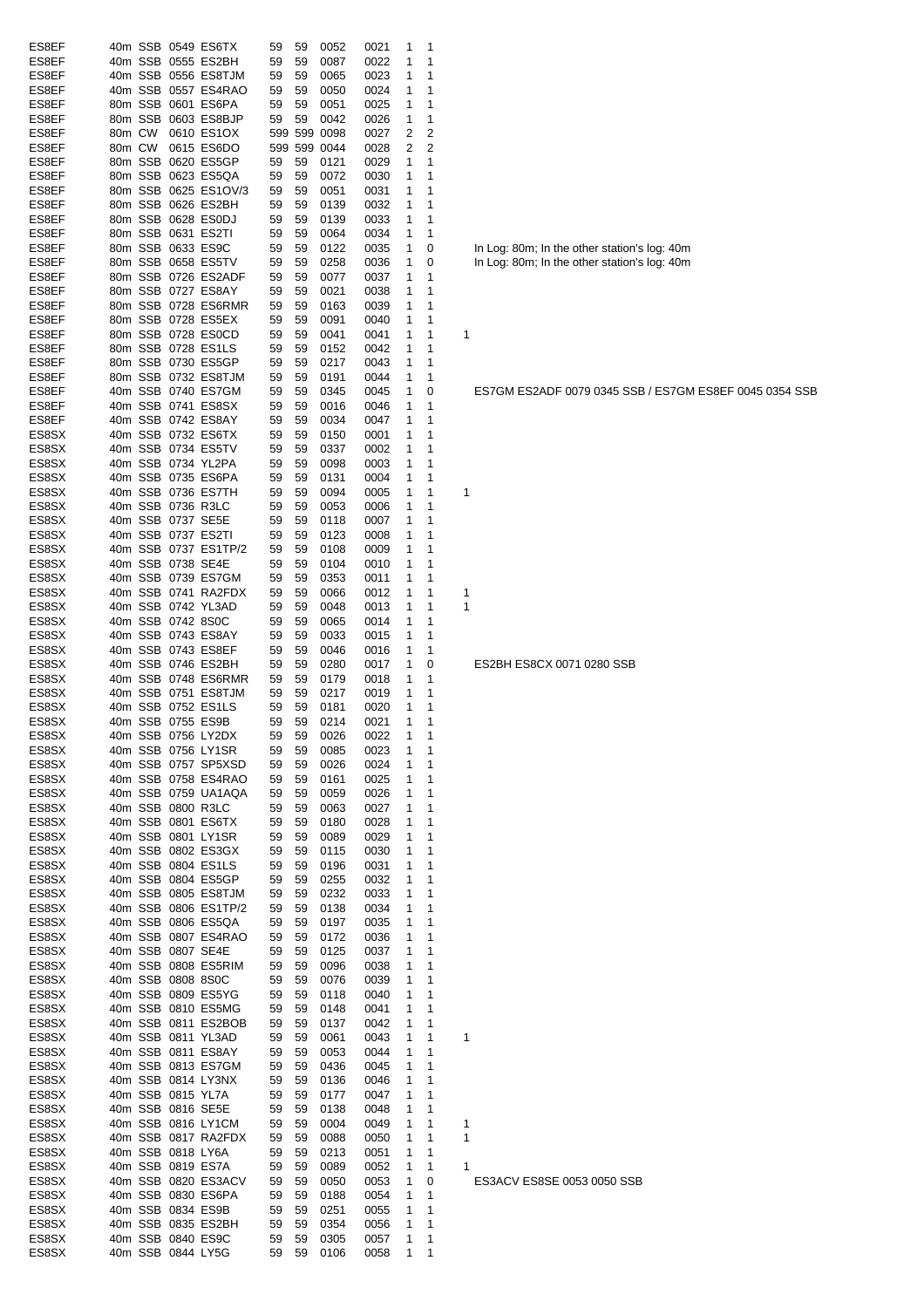| ES8SX  |         |                   | 40m SSB 0845 UA1AQA                      | 59 | 59 | 0085 | 0059         | 1            | 1 |   |
|--------|---------|-------------------|------------------------------------------|----|----|------|--------------|--------------|---|---|
| ES8SX  | 40m SSB |                   | 0846 ES2EZ                               | 59 | 59 | 0358 | 0060         | 1            | 1 |   |
| ES8SX  | 40m SSB |                   | 0846 ES2NF                               | 59 | 59 | 0186 | 0061         | 1            | 1 |   |
| ES8SX  | 40m SSB |                   | 0851 ES4OJ                               | 59 | 59 | 0115 | 0062         | 1            | 1 |   |
| ES8SX  | 40m SSB |                   | 0852 ES5TV                               | 59 | 59 | 0496 | 0063         | 1            | 1 |   |
| ES8SX  |         |                   | 40m SSB 0854 ES2IPA                      | 59 | 59 | 0210 | 0064         | 1            | 1 |   |
| ES8SX  |         |                   | 40m SSB 0857 YL3AJA                      | 59 | 59 | 0125 | 0065         | 1            | 1 |   |
| ES8SX  |         | 40m SSB 0857 LY9A |                                          | 59 | 59 | 0276 | 0066         | 1            | 1 |   |
| ES8SX  |         |                   | 40m SSB 0858 OH1B                        | 59 | 59 | 0136 | 0067         | 1            | 0 |   |
| ES8SX  |         | 40m SSB 0859 LY4Q |                                          | 59 | 59 | 0006 | 0068         | 1            | 1 |   |
| ES8TJM |         |                   | 80m SSB 0500 ES9B                        | 59 | 59 | 0003 | 0001         | 1            | 0 |   |
| ES8TJM | 80m SSB |                   | 0501 ES2NF                               | 59 | 59 | 0003 | 0002         | 1            | 1 |   |
| ES8TJM |         |                   | 80m SSB 0501 ES5GP                       | 59 | 59 | 0005 | 0003         | 1            | 1 |   |
| ES8TJM | 80m SSB |                   | 0503 ES1TP/2                             | 59 | 59 | 0003 | 0004         | 1            | 1 |   |
| ES8TJM | 80m SSB |                   | 0504 ES2IPA                              | 59 | 59 | 0003 | 0005         | 1            | 1 |   |
| ES8TJM |         |                   | 80m SSB 0504 ES1LS                       | 59 | 59 | 0008 | 0006         | 1            | 1 |   |
| ES8TJM |         |                   | 80m SSB 0504 ES4RAO                      | 59 | 59 | 0004 | 0007         | 1            | 1 |   |
| ES8TJM |         |                   | 80m SSB 0504 ES3ACV                      | 59 | 59 | 0001 | 0008         | 1            | 1 |   |
| ES8TJM |         |                   | 80m SSB 0505 ES3GX                       | 59 | 59 | 0004 | 0009         | 1            | 1 |   |
| ES8TJM |         |                   | 80m SSB 0505 ES5RIM                      | 59 | 59 | 0003 | 0010         | 1            | 1 |   |
| ES8TJM |         |                   | 80m SSB 0506 ES6TX                       | 59 | 59 | 0007 | 0011         | 1            | 1 |   |
|        |         |                   |                                          |    |    |      |              |              | 1 |   |
| ES8TJM |         |                   | 80m SSB 0507 ES5QA                       | 59 | 59 | 0013 | 0012         | 1            |   |   |
| ES8TJM |         | 80m SSB 0508 8S0C |                                          | 59 | 59 | 0002 | 0013         | 1            | 1 |   |
| ES8TJM |         |                   | 80m SSB 0508 ES5MG                       | 59 | 59 | 0009 | 0014         | 1            | 1 |   |
| ES8TJM | 80m SSB | 0509 LY9A         |                                          | 59 | 59 | 0018 | 0015         | 1            | 1 |   |
| ES8TJM |         |                   | 80m SSB 0509 ES7TH                       | 59 | 59 | 0009 | 0016         | 1            | 1 | 1 |
| ES8TJM |         |                   | 80m SSB 0510 YL3AJA                      | 59 | 59 | 0003 | 0017         | 1            | 1 |   |
| ES8TJM | 80m SSB |                   | 0512 ES2BOB                              | 59 | 59 | 0008 | 0018         | 1            | 1 |   |
| ES8TJM |         |                   | 80m SSB 0513 ES8EF                       | 59 | 59 | 0006 | 0019         | 1            | 1 |   |
| ES8TJM |         |                   | 80m SSB 0515 ES8BJP                      | 59 | 59 | 0004 | 0020         | 1            | 1 |   |
| ES8TJM |         | 80m SSB 0516 LY6A |                                          | 59 | 59 | 0023 | 0021         | 1            | 1 |   |
| ES8TJM |         |                   | 80m SSB 0517 RA2FDX                      | 59 | 59 | 0006 | 0022         | 1            | 1 | 1 |
| ES8TJM |         |                   | 80m SSB 0517 SE5E                        | 59 | 59 | 0018 | 0023         | 1            | 1 |   |
| ES8TJM |         | 80m SSB 0517 LY4L |                                          | 59 | 59 | 0017 | 0024         | 1            | 1 |   |
| ES8TJM |         |                   | 80m SSB 0518 ES6PA                       | 59 | 59 | 0019 | 0025         | 1            | 1 |   |
| ES8TJM |         |                   | 80m SSB 0518 ES5EX                       | 59 | 59 | 0009 | 0026         | 1            | 1 |   |
| ES8TJM |         |                   | 80m SSB 0519 ES5TV                       | 59 | 59 | 0049 | 0027         | 1            | 1 |   |
| ES8TJM |         |                   | 80m SSB 0519 ES1OV/3                     | 59 | 59 | 0011 | 0028         | 1            | 1 |   |
| ES8TJM |         |                   | 80m SSB 0519 ES6RMR                      | 59 | 59 | 0027 | 0029         | 1            | 1 |   |
| ES8TJM |         |                   | 80m SSB 0522 ES2BH                       | 59 | 59 | 0036 | 0030         | 1            | 1 |   |
| ES8TJM |         |                   | 80m SSB 0522 LY1SR                       | 59 | 59 | 0012 | 0031         | 1            | 1 |   |
| ES8TJM |         |                   | 80m SSB 0525 ES0DJ                       | 59 | 59 | 0039 | 0032         | 1            | 1 |   |
| ES8TJM |         |                   | 80m SSB 0526 ES2EZ                       | 59 | 59 | 0042 | 0033         | 1            | 1 |   |
| ES8TJM |         |                   | 80m SSB 0527 ES3RFL                      | 59 | 59 | 0014 | 0034         | 1            | 1 |   |
| ES8TJM |         |                   | 80m SSB 0529 ES9C                        | 59 | 59 | 0041 | 0035         | 1            | 1 |   |
| ES8TJM |         |                   | 80m SSB 0530 ES1TU                       | 59 | 59 | 0041 | 0036         | 1            | 1 |   |
| ES8TJM |         |                   |                                          | 59 | 59 |      | 0037         | 1            | 1 |   |
| ES8TJM |         |                   | 80m SSB 0530 ES7GM<br>40m SSB 0531 ES5YG |    |    | 0072 |              | 1            | 1 |   |
|        |         |                   |                                          | 59 | 59 | 0020 | 0038         |              | 1 |   |
| ES8TJM |         |                   | 80m SSB 0532 ES5YG                       | 59 | 59 | 0021 | 0039         | $\mathbf{1}$ |   |   |
| ES8TJM |         |                   | 40m SSB 0533 LY2BIS                      | 59 | 59 | 0003 | 0040         | 1            | 1 | 1 |
| ES8TJM |         |                   | 40m SSB 0534 R3LC                        | 59 | 59 | 0008 | 0041         | 1            | 1 |   |
| ES8TJM |         |                   | 40m SSB 0534 ES9B                        | 59 | 59 | 0050 | 0042         | 1            | 1 |   |
| ES8TJM |         |                   | 40m SSB 0535 ES6PA                       | 59 | 59 | 0027 | 0043         | 1            | 1 |   |
| ES8TJM |         |                   | 40m SSB 0537 YL3AJA                      | 59 | 59 | 0024 | 0044         | 1            | 1 |   |
| ES8TJM |         |                   | 80m SSB 0539 ES2MC                       | 59 | 59 | 0062 | 0045         | 1            | 1 |   |
| ES8TJM |         | 80m SSB 0539 YL7A |                                          | 59 | 59 | 0030 | 0046         | 1            | 1 |   |
| ES8TJM |         |                   | 80m SSB 0541 ES3BQ                       | 59 | 59 | 0008 | 0047         | 1            | 1 |   |
| ES8TJM |         |                   | 40m SSB 0542 ES5GP                       | 59 | 59 | 0059 | 0048         | 1            | 1 |   |
| ES8TJM |         |                   | 40m SSB 0544 ES6RMR                      | 59 | 59 | 0047 | 0049         | 1            | 1 |   |
| ES8TJM |         |                   | 40m SSB 0545 ES1LS                       | 59 | 59 | 0047 | 0050         | 1            | 1 |   |
| ES8TJM |         |                   | 40m SSB 0546 ES2BOB                      | 59 | 59 | 0040 | 0051         | 1            | 1 |   |
| ES8TJM |         |                   | 40m SSB 0547 ES3RFL                      | 59 | 59 | 0024 | 0052         | 1            | 1 |   |
| ES8TJM |         | 40m SSB 0549 SE4E |                                          | 59 | 59 | 0030 | 0053         | 1            | 1 |   |
| ES8TJM |         |                   | 40m SSB 0549 ES3GX                       | 59 | 59 | 0034 | 0054         | 1            | 1 |   |
| ES8TJM |         |                   | 40m SSB 0549 SP5XSD                      | 59 | 59 | 0004 | 0055         | 1            | 1 |   |
| ES8TJM |         |                   | 40m SSB 0550 ES4RAO                      | 59 | 59 | 0037 | 0056         | 1            | 1 |   |
| ES8TJM |         |                   | 40m SSB 0551 ES5MG                       | 59 | 59 | 0044 | 0057         | 1            | 1 |   |
| ES8TJM |         |                   | 40m SSB 0552 ES5TV                       | 59 | 59 | 0119 | 0058         | 1            | 1 |   |
| ES8TJM |         | 40m SSB 0552 YL7A |                                          | 59 | 59 | 0043 | 0059         | 1            | 1 |   |
| ES8TJM |         |                   | 40m SSB 0553 RA2FDX                      | 59 | 59 | 0021 | 0060         | 1            | 1 | 1 |
| ES8TJM |         |                   | 40m SSB 0553 ES1WST/0                    | 59 | 59 | 0078 | 0061         | 1            | 1 |   |
| ES8TJM |         | 40m SSB 0554 8S0C |                                          | 59 | 59 | 0022 | 0062         | 1            | 1 |   |
| ES8TJM |         |                   | 40m SSB 0554 LY1SR                       | 59 | 59 | 0031 | 0063         | 1            | 1 |   |
| ES8TJM |         |                   | 40m SSB 0554 ES7GM                       | 59 | 59 | 0127 | 0064         | 1            | 1 |   |
| ES8TJM |         |                   | 40m SSB 0555 ES8EF                       | 59 | 59 | 0023 | 0065         | 1            | 1 |   |
| ES8TJM |         |                   | 40m SSB 0556 ES5RIM                      | 59 | 59 | 0034 | 0066         | 1            | 1 |   |
| ES8TJM |         |                   | 40m SSB 0557 UA1AQA                      | 59 | 59 | 0008 | 0067         | 1            | 1 |   |
| ES8TJM |         | 40m SSB 0557 SE5E |                                          | 59 | 59 | 0042 | 0068         | 1            | 1 |   |
| ES8TJM |         |                   | 40m SSB 0558 LY2RJ                       | 59 | 59 | 0014 | 0069         | 1            | 1 |   |
| ES8TJM |         |                   | 40m SSB 0558 YL1ZT                       | 59 | 59 | 0014 | 0070         | 1            | 1 |   |
| ES8TJM |         | 40m SSB 0601 YL7A |                                          | 59 | 59 | 0054 |              | 1            | 1 |   |
| ES8TJM |         | 40m SSB 0601 LY9A |                                          | 59 | 59 | 0078 | 0071<br>0072 | 1            | 1 |   |
|        |         |                   | 40m SSB 0602 ES3W                        |    |    |      |              |              | 1 |   |
| ES8TJM |         |                   |                                          | 59 | 59 | 0017 | 0073         | 1            |   | 1 |
| ES8TJM |         |                   | 40m SSB 0603 SE4E                        | 59 | 59 | 0046 | 0074         | 1            | 1 |   |
| ES8TJM |         |                   | 40m SSB 0603 LY1SR                       | 59 | 59 | 0034 | 0075         | 1            | 1 |   |

OH1B ES8SX 0068 0136 SSB

ES9B ES1LS 0002 0003 SSB / ES9B ES8TJM 0001 0004 SSB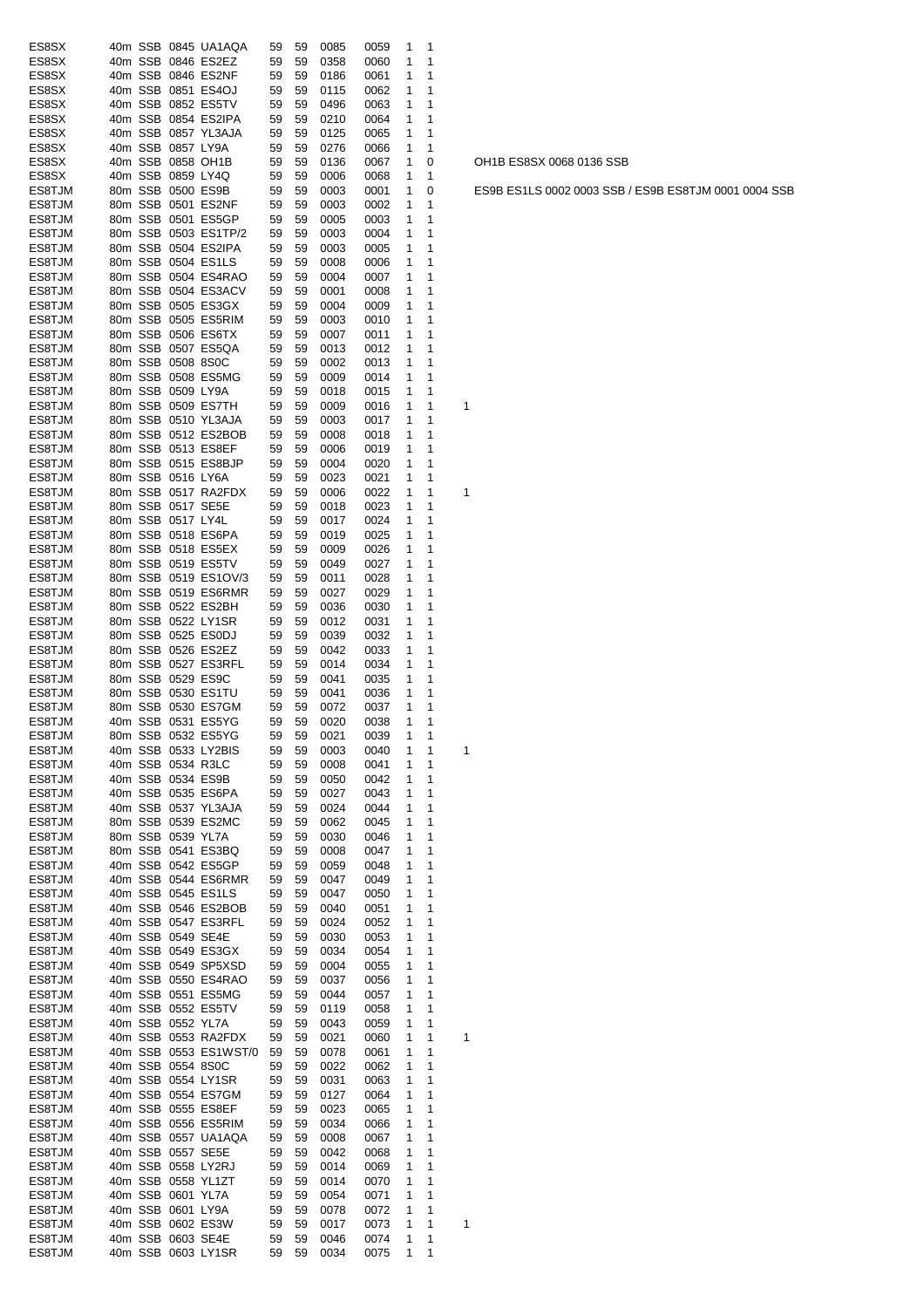| ES8TJM           |  |                   | 40m SSB 0603 ES5GI                       | 59       | 59       | 0013         | 0076         | 1      | 1      | 1 |
|------------------|--|-------------------|------------------------------------------|----------|----------|--------------|--------------|--------|--------|---|
| ES8TJM           |  | 40m SSB 0604 8S0C |                                          | 59       | 59       | 0027         | 0077         | 1      | 1      |   |
| ES8TJM           |  |                   | 40m SSB 0605 LY2RJ                       | 59       | 59       | 0022         | 0078         | 1      | 1      |   |
| ES8TJM           |  |                   | 40m SSB 0605 ES5QA                       | 59       | 59       | 0042         | 0079         | 1      | 1      |   |
| ES8TJM           |  |                   | 40m SSB 0605 ES2NF                       | 59       | 59       | 0066         | 0080         | 1      | 1      |   |
| ES8TJM           |  | 40m SSB 0605 LY4Q |                                          | 59       | 59       | 0001         | 0081         | 1      | 1      |   |
| ES8TJM           |  |                   | 40m SSB 0606 ES1TU                       | 59       | 59       | 0101         | 0082         | 1      | 1      |   |
| ES8TJM           |  |                   | 40m SSB 0607 LY3NX                       | 59       | 59       | 0045         | 0083         | 1      | 1      |   |
| ES8TJM           |  |                   | 40m SSB 0607 ES1LS                       | 59       | 59       | 0065         | 0084         | 1      | 1      |   |
| ES8TJM           |  |                   | 40m SSB 0607 ES5MG                       | 59       | 59       | 0059         | 0085         | 1      | 1      |   |
| ES8TJM           |  |                   | 40m SSB 0608 ES6TX                       | 59       | 59       | 0076         | 0086         | 1      | 1      |   |
| ES8TJM           |  |                   | 40m SSB 0608 ES7GM                       | 59       | 59       | 0156         | 0087         | 1      | 1      |   |
| ES8TJM           |  |                   | 40m SSB 0608 ES3ACV                      | 59       | 59       | 0018         | 0088         | 1      | 1      |   |
| ES8TJM           |  |                   | 40m SSB 0610 RA2FDX                      | 59       | 59       | 0030         | 0089         | 1      | 1      | 1 |
| ES8TJM           |  | 80m SSB 0610 SE5E |                                          | 59       | 59       | 0056         | 0090         | 1      | 1      |   |
| ES8TJM           |  |                   | 80m SSB 0611 ES0CD                       | 59       | 59       | 0015         | 0091         | 1      | 1      | 1 |
| ES8TJM           |  |                   | 80m SSB 0611 ES5RIM                      | 59       | 59       | 0043         | 0092         | 1      | 1      |   |
| ES8TJM           |  | 80m SSB 0611 LY4L |                                          | 59       | 59       | 0057         | 0093         | 1      | 1      |   |
| ES8TJM           |  |                   | 80m SSB 0612 LY2BKT                      | 59       | 59       | 0059         | 0094         | 1      | 1      |   |
| ES8TJM           |  |                   | 80m SSB 0612 ES1OV/3                     | 59       | 59       | 0038         | 0095         | 1      | 1      |   |
| ES8TJM           |  |                   | 80m SSB 0613 YL3AD                       | 59       | 59       | 0021         | 0096         | 1      | 1      | 1 |
| ES8TJM           |  |                   | 80m SSB 0613 ES1LS                       | 59       | 59       | 0075         | 0097         | 1      | 1      |   |
| ES8TJM           |  |                   | 80m SSB 0613 ES4RAO                      | 59       | 59       | 0067         | 0098         | 1      | 1      |   |
| ES8TJM           |  |                   | 80m SSB 0614 ES2ADZ                      | 59       | 59       | 0006         | 0099         | 1      | 1      | 1 |
| ES8TJM           |  |                   | 80m SSB 0614 ES3GX                       | 59       | 59       | 0048         | 0100         | 1      | 1      |   |
| ES8TJM           |  |                   | 80m SSB 0614 ES2PKW                      | 59       | 59       | 0008         | 0101         | 1      | 1      |   |
| ES8TJM           |  |                   | 80m SSB 0615 ES5GI                       | 59       | 59       | 0016         | 0102         | 1      | 1      | 1 |
| ES8TJM           |  |                   | 80m SSB 0615 ES2NF                       | 59       | 59       | 0077         | 0103         | 1      | 1      |   |
| ES8TJM           |  |                   | 80m SSB 0616 ES7TH                       | 59       | 59       | 0054         | 0104         | 1      | 1      | 1 |
| ES8TJM           |  |                   | 80m SSB 0616 LY3NX                       | 59       | 59       | 0053         | 0105         | 1      | 1      |   |
| ES8TJM           |  |                   | 80m SSB 0617 ES6PA                       | 59       | 59       | 0070         | 0106         | 1      | 1      |   |
| ES8TJM           |  |                   | 80m SSB 0618 ES2IPA                      | 59       | 59       | 0090         | 0107         | 1      | 1      |   |
| ES8TJM           |  |                   | 80m SSB 0618 ES1TP/2                     | 59       | 59       | 0038         | 0108         | 1      | 1      |   |
| ES8TJM           |  | 80m SSB 0619 LY5G |                                          | 59       | 59       | 0044         | 0109         | 1      | 1      |   |
| ES8TJM           |  |                   | 80m SSB 0619 ES5MG                       | 59       | 59       | 0069         | 0110         | 1      | 1      |   |
| ES8TJM           |  |                   | 80m SSB 0619 ES2ADF                      | 59       | 59       | 0040         | 0111         | 1      | 1      |   |
| ES8TJM           |  |                   | 80m SSB 0620 YL3AJA                      | 59       | 59       | 0047         | 0112         | 1      | 1      |   |
| ES8TJM           |  |                   | 80m SSB 0620 ES5QA                       | 59       | 59       | 0066         | 0113         | 1      | 1      |   |
| ES8TJM           |  |                   | 80m SSB 0621 ES2BH                       | 59       | 59       | 0134         | 0114         | 1      | 1      |   |
| ES8TJM           |  |                   | 80m SSB 0622 ES9C                        | 59       | 59       | 0109         | 0115         | 1      | 1      |   |
| ES8TJM           |  |                   | 80m SSB 0623 ES8BJP                      | 59       | 59       | 0060         | 0116         | 1      | 1      |   |
| ES8TJM           |  |                   | 80m SSB 0624 ES6RMR                      | 59       | 59       | 0100         | 0117         | 1      | 1      |   |
| ES8TJM           |  |                   | 80m SSB 0624 ES5GP                       | 59       | 59       | 0129         | 0118         | 1      | 1      |   |
| ES8TJM           |  |                   | 80m SSB 0625 ES2BOB                      | 59       | 59       | 0073         | 0119         | 1      | 1      |   |
| ES8TJM           |  |                   | 80m SSB 0626 ES9B                        | 59       | 59       | 0108         | 0120         | 1      | 1      |   |
| ES8TJM           |  |                   | 80m SSB 0627 ES0DJ                       | 59       | 59       | 0134         | 0121         | 1      | 1      |   |
| ES8TJM           |  | 80m SSB 0628 LY6A |                                          | 59       | 59       | 0101         | 0122         | 1      | 1      |   |
| ES8TJM           |  |                   | 80m SSB 0629 ES5YG                       | 59       | 59       | 0052         | 0123         | 1      | 1      |   |
| ES8TJM           |  |                   | 80m SSB 0631 ES2EZ                       | 59       | 59       | 0138         | 0124         | 1      | 1      |   |
| ES8TJM           |  | 80m SSB 0631 LY9A |                                          |          |          |              | 0125         |        | 1      |   |
| ES8TJM           |  |                   | 40m SSB 0633 R3LC                        | 59<br>59 | 59       | 0115<br>0030 | 0126         | 1<br>1 | 1      |   |
|                  |  |                   | 40m SSB 0634 ES5YG                       |          | 59       |              |              | 1      | 1      |   |
| ES8TJM<br>ES8TJM |  |                   | 40m SSB 0635 ES1TP/2                     | 59<br>59 | 59<br>59 | 0057<br>0052 | 0127         | 1      | 1      |   |
| ES8TJM           |  |                   | 40m SSB 0635 ES9B                        | 59       | 59       | 0121         | 0128<br>0129 | 1      | 1      |   |
|                  |  |                   | 40m SSB 0637 ES6PA                       | 59       | 59       |              |              | 1      | 1      |   |
| ES8TJM<br>ES8TJM |  |                   |                                          |          |          | 0088         | 0130         |        |        |   |
|                  |  |                   | 40m SSB 0637 ES9C                        | 59       | 59       | 0131         | 0131         | 1      | 1<br>1 |   |
| ES8TJM           |  |                   | 40m SSB 0639 ES5GP                       | 59       | 59       | 0141         | 0132         | 1      |        |   |
| ES8TJM           |  |                   | 40m SSB 0640 ES5EX<br>40m SSB 0641 S50XX | 59       | 59       | 0068         | 0133         | 1      | 1      |   |
| ES8TJM           |  |                   |                                          | 59       | 59       | 0032         | 0134         | 1      | 1      |   |
| ES8TJM           |  |                   | 40m SSB 0642 ES2MC                       | 59       | 59       | 0181         | 0135         | 1      | 1      |   |
| ES8TJM<br>ES8TJM |  |                   | 40m SSB 0643 LY2BKT                      | 59<br>59 | 59       | 0086         | 0136         | 1<br>1 | 1<br>1 |   |
|                  |  |                   | 40m SSB 0644 OK1VHV                      |          | 59       | 0003         | 0137         |        |        |   |
| ES8TJM           |  |                   | 40m SSB 0645 ES6RMR                      | 59       | 59       | 0119         | 0138         | 1      | 1      |   |
| ES8TJM           |  |                   | 40m SSB 0648 ES2BH                       | 59       | 59       | 0189         | 0139         | 1      | 1      |   |
| ES8TJM           |  |                   | 40m SSB 0649 ES0DJ                       | 59       | 59       | 0170         | 0140         | 1      | 1      |   |
| ES8TJM           |  |                   | 40m SSB 0650 SE5E                        | 59       | 59       | 0085         | 0141         | 1      | 1      |   |
| ES8TJM           |  |                   |                                          |          |          |              |              |        | 1      |   |
| ES8TJM           |  |                   | 40m SSB 0651 ES2BOB                      | 59       | 59       | 0090         | 0142         | 1      |        |   |
| ES8TJM           |  |                   | 40m SSB 0652 ES7TH                       | 59       | 59       | 0067         | 0143         | 1      | 1      | 1 |
|                  |  | 40m SSB 0655 LY6A |                                          | 59       | 59       | 0130         | 0144         | 1      | 1      |   |
| ES8TJM           |  |                   | 40m SSB 0656 ES4RAO                      | 59       | 59       | 0106         | 0145         | 1      | 1      |   |
| ES8TJM           |  |                   | 40m SSB 0658 UA1AQA                      | 59       | 59       | 0043         | 0146         | 1      | 1      |   |
| ES8TJM           |  |                   | 40m SSB 0700 ES3GX                       | 59       | 59       | 0075         | 0147         | 1      | 1      |   |
| ES8TJM           |  |                   | 40m SSB 0700 LY1SR                       | 59       | 59       | 0061         | 0148         | 1      | 1      |   |
| ES8TJM           |  |                   | 40m SSB 0701 YL3AD                       | 59       | 59       | 0029         | 0149         | 1      | 1      | 1 |
| ES8TJM           |  |                   | 40m SSB 0702 ES2NF                       | 59       | 59       | 0113         | 0150         | 1      | 1      |   |
| ES8TJM           |  |                   | 40m SSB 0703 SP5XSD                      | 59       | 59       | 0023         | 0151         | 1      | 1      |   |
| ES8TJM           |  |                   | 40m SSB 0704 ES5GP                       | 59       | 59       | 0182         | 0152         | 1      | 1      |   |
| ES8TJM           |  |                   | 40m SSB 0704 ES5QA                       | 59       | 59       | 0121         | 0153         | 1      | 1      |   |
| ES8TJM           |  |                   | 40m SSB 0705 ES5MG                       | 59       | 59       | 0096         | 0154         | 1      | 1      |   |
| ES8TJM           |  |                   | 40m SSB 0706 ES6RMR                      | 59       | 59       | 0143         | 0155         | 1      | 1      |   |
| ES8TJM           |  | 80m SSB 0708 LY9A |                                          | 59       | 59       | 0157         | 0156         | 1      | 1      |   |
| ES8TJM           |  |                   | 80m SSB 0708 ES1TP/2                     | 59       | 59       | 0080         | 0157         | 1      | 1      |   |
| ES8TJM           |  |                   | 80m SSB 0708 ES7TH                       | 59       | 59       | 0078         | 0158         | 1      | 1      | 1 |
| ES8TJM<br>ES8TJM |  |                   | 80m SSB 0709 ES5QA<br>80m SSB 0709 ES5GP | 59<br>59 | 59<br>59 | 0128<br>0192 | 0159<br>0160 | 1<br>1 | 1<br>1 |   |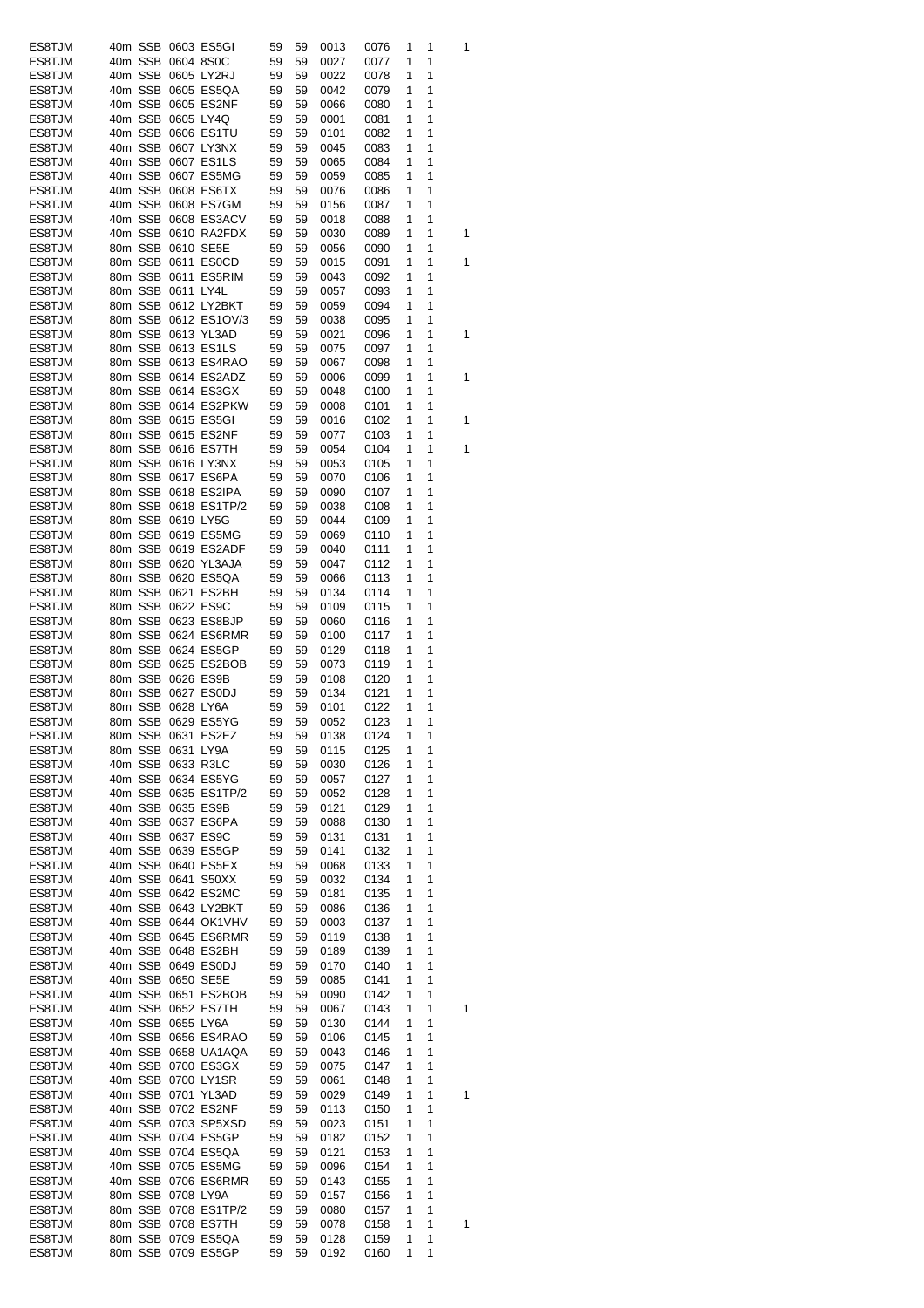| ES8TJM |  |                   | 80m SSB 0709 OH1B     | 59 | 59 | 0082 | 0161 | 1 | 1 |   |
|--------|--|-------------------|-----------------------|----|----|------|------|---|---|---|
| ES8TJM |  |                   | 40m SSB 0711 RA2FDX   | 59 | 59 | 0057 | 0162 | 1 | 1 | 1 |
| ES8TJM |  |                   | 40m SSB 0711 R3LC     | 59 | 59 | 0049 | 0163 | 1 | 1 |   |
| ES8TJM |  |                   | 40m SSB 0713 ES2IPA   | 59 | 59 | 0129 | 0164 | 1 | 1 |   |
| ES8TJM |  |                   | 40m SSB 0715 ES0DJ    | 59 | 59 | 0228 | 0165 | 1 | 1 |   |
| ES8TJM |  |                   | 80m SSB 0717 ES6TX    | 59 | 59 | 0129 | 0166 | 1 | 1 |   |
| ES8TJM |  |                   | 80m SSB 0717 ES2BH    | 59 | 59 | 0233 | 0167 | 1 | 1 |   |
| ES8TJM |  | 80m SSB 0718 YL7A |                       | 59 | 59 | 0127 | 0168 | 1 | 1 |   |
| ES8TJM |  |                   | 80m SSB 0718 ES2EZ    | 59 | 59 | 0215 | 0169 | 1 | 1 |   |
| ES8TJM |  |                   | 80m SSB 0719 ES7A     | 59 | 59 | 0057 | 0170 | 1 | 1 | 1 |
| ES8TJM |  |                   | 80m SSB 0719 ES2ADF   | 59 | 59 | 0068 | 0171 | 1 | 1 |   |
| ES8TJM |  |                   | 80m SSB 0720 ES2BOB   | 59 | 59 | 0106 | 0172 | 1 | 1 |   |
| ES8TJM |  |                   | 80m SSB 0721 LY3NX    | 59 | 59 | 0099 | 0173 | 1 | 1 |   |
| ES8TJM |  |                   | 80m SSB 0721 ES4RAO   | 59 | 59 | 0133 | 0174 | 1 | 1 |   |
| ES8TJM |  |                   | 80m SSB 0721 LY5G     | 59 | 59 | 0073 | 0175 | 1 | 1 |   |
| ES8TJM |  |                   | 80m SSB 0723 ES3GX    | 59 | 59 | 0097 | 0176 | 1 | 1 |   |
| ES8TJM |  |                   | 80m SSB 0723 ES6PA    | 59 | 59 | 0125 | 0177 | 1 | 1 |   |
|        |  |                   | 80m SSB 0723 ES0DJ    |    |    |      |      | 1 | 1 |   |
| ES8TJM |  |                   |                       | 59 | 59 | 0237 | 0178 |   |   |   |
| ES8TJM |  |                   | 80m SSB 0724 ES0CD    | 59 | 59 | 0040 | 0179 | 1 | 1 | 1 |
| ES8TJM |  |                   | 80m SSB 0724 ES1OV/3  | 59 | 59 | 0073 | 0180 | 1 | 1 |   |
| ES8TJM |  |                   | 80m SSB 0724 ES7GM    | 59 | 59 | 0332 | 0181 | 1 | 1 |   |
| ES8TJM |  |                   | 80m SSB 0725 ES5RIM   | 59 | 59 | 0079 | 0182 | 1 | 1 |   |
| ES8TJM |  |                   | 80m SSB 0725 ES5MG    | 59 | 59 | 0117 | 0183 | 1 | 1 |   |
| ES8TJM |  |                   | 80m SSB 0725 ES5EX    | 59 | 59 | 0090 | 0184 | 1 | 1 |   |
| ES8TJM |  |                   | 80m SSB 0727 ES5YG    | 59 | 59 | 0089 | 0185 | 1 | 1 |   |
| ES8TJM |  |                   | 80m SSB 0727 ES8AY    | 59 | 59 | 0020 | 0186 | 1 | 1 |   |
| ES8TJM |  |                   | 80m SSB 0730 ES1LS    | 59 | 59 | 0153 | 0187 | 1 | 1 |   |
| ES8TJM |  |                   | 80m SSB 0730 ES8BJP   | 59 | 59 | 0099 | 0188 | 1 | 1 |   |
| ES8TJM |  |                   | 80m SSB 0730 YL3AD    | 59 | 59 | 0039 | 0189 | 1 | 1 | 1 |
| ES8TJM |  |                   | 80m SSB 0731 YL3AJA   | 59 | 59 | 0080 | 0190 | 1 | 1 |   |
| ES8TJM |  |                   | 80m SSB 0733 ES8EF    | 59 | 59 | 0044 | 0191 | 1 | 1 |   |
| ES8TJM |  |                   | 80m SSB 0735 ES9B     | 59 | 59 | 0188 | 0192 | 1 | 1 |   |
| ES8TJM |  |                   | 80m SSB 0737 ES6RMR   | 59 | 59 | 0170 | 0193 | 1 | 1 |   |
| ES8TJM |  |                   | 40m SSB 0738 ES5TV    | 59 | 59 | 0343 | 0194 | 1 | 1 |   |
| ES8TJM |  | 40m SSB 0739 YL7A |                       | 59 | 59 | 0143 | 0195 | 1 | 1 |   |
| ES8TJM |  |                   | 40m SSB 0739 ES5YG    | 59 | 59 | 0099 | 0196 | 1 | 1 |   |
| ES8TJM |  |                   | 40m SSB 0739 ES5EX    | 59 | 59 | 0096 | 0197 | 1 | 1 |   |
| ES8TJM |  |                   | 40m SSB 0739 SE4E     | 59 | 59 | 0105 | 0198 | 1 | 1 |   |
| ES8TJM |  |                   | 40m SSB 0739 ES2TI    | 59 | 59 | 0126 | 0199 | 1 | 1 |   |
| ES8TJM |  |                   | 40m SSB 0740 ES3ACV   | 59 | 59 | 0038 | 0200 | 1 | 1 |   |
| ES8TJM |  |                   | 40m SSB 0740 SE5E     | 59 | 59 | 0122 | 0201 | 1 | 1 |   |
| ES8TJM |  |                   | 40m SSB 0741 ES1LS    | 59 | 59 | 0163 | 0202 | 1 | 1 |   |
| ES8TJM |  |                   | 40m SSB 0742 ES1TP/2  | 59 | 59 | 0112 | 0203 | 1 | 1 |   |
| ES8TJM |  |                   | 40m SSB 0742 YL3AJA   | 59 | 59 | 0085 | 0204 | 1 | 1 |   |
| ES8TJM |  | 40m SSB 0743 LY6A |                       | 59 | 59 | 0177 | 0205 | 1 | 1 |   |
| ES8TJM |  |                   | 40m SSB 0743 ES1WST/0 | 59 | 59 | 0196 | 0206 | 1 | 1 |   |
| ES8TJM |  | 40m SSB 0744 8S0C |                       | 59 | 59 | 0067 | 0207 | 1 | 1 |   |
| ES8TJM |  |                   | 40m SSB 0744 ES8AY    | 59 | 59 | 0035 | 0208 | 1 | 1 |   |
| ES8TJM |  |                   | 40m SSB 0745 ES6PA    | 59 | 59 | 0140 | 0209 | 1 | 1 |   |
| ES8TJM |  |                   | 40m SSB 0746 ES2EZ    | 59 | 59 | 0268 | 0210 | 1 | 1 |   |
| ES8TJM |  |                   | 40m SSB 0746 ES4RAO   | 59 | 59 | 0151 | 0211 | 1 | 1 |   |
| ES8TJM |  |                   | 40m SSB 0747 OH5NH    | 59 | 59 | 0045 | 0212 | 1 | 0 | T |
| ES8TJM |  |                   | 40m SSB 0748 LY2BKT   | 59 | 59 | 0146 | 0213 | 1 | 1 |   |
| ES8TJM |  | 40m SSB 0748 LY4L |                       | 59 | 59 | 0124 | 0214 | 1 | 1 |   |
| ES8TJM |  |                   | 40m SSB 0748 ES7TH    | 59 | 59 | 0098 | 0215 | 1 | 1 | 1 |
| ES8TJM |  |                   | 40m SSB 0749 ES5RIM   | 59 | 59 | 0083 | 0216 | 1 | 1 |   |
| ES8TJM |  |                   | 40m SSB 0750 ES8SX    | 59 | 59 | 0019 | 0217 | 1 | 1 |   |
| ES8TJM |  |                   | 40m SSB 0751 ES6TX    | 59 | 59 | 0172 | 0218 | 1 | 1 |   |
| ES8TJM |  |                   | 40m SSB 0751 ES2BOB   | 59 | 59 | 0120 | 0219 | 1 | 1 |   |
| ES8TJM |  |                   | 40m SSB 0753 LY2DX    | 59 | 59 | 0023 | 0220 | 1 | 1 |   |
| ES8TJM |  | 40m SSB 0754 LY9A |                       | 59 | 59 | 0210 | 0221 | 1 | 1 |   |
| ES8TJM |  |                   | 40m SSB 0755 ES7GM    | 59 | 59 | 0387 | 0222 | 1 | 1 |   |
| ES8TJM |  |                   | 40m SSB 0757 ES9B     | 59 | 59 | 0221 | 0223 | 1 | 0 | h |
| ES8TJM |  |                   | 40m SSB 0758 ES2MC    | 59 | 59 | 0312 | 0224 | 1 | 1 |   |
| ES8TJM |  |                   | 80m SSB 0800 ES9B     | 59 | 59 | 0223 | 0225 | 1 | 0 | h |
| ES8TJM |  |                   | 80m SSB 0801 ES8BJP   | 59 | 59 | 0108 | 0226 | 1 | 1 |   |
| ES8TJM |  |                   | 80m SSB 0802 ES2ADF   | 59 | 59 | 0089 | 0227 | 1 | 1 |   |
| ES8TJM |  |                   | 40m SSB 0803 ES2TI    | 59 | 59 | 0145 | 0228 | 1 | 1 |   |
| ES8TJM |  |                   | 40m SSB 0803 ES6PA    | 59 | 59 | 0165 | 0229 | 1 | 1 |   |
| ES8TJM |  | 40m SSB 0804 YL7A |                       | 59 | 59 | 0166 | 0230 | 1 | 1 |   |
| ES8TJM |  |                   | 40m SSB 0805 UA1AQA   | 59 | 59 | 0065 | 0231 | 1 | 1 |   |
| ES8TJM |  |                   | 40m SSB 0805 ES8SX    | 59 | 59 | 0033 | 0232 | 1 | 1 |   |
| ES8TJM |  |                   | 40m SSB 0805 LY1SR    | 59 | 59 | 0093 | 0233 | 1 | 1 |   |
| ES8TJM |  |                   | 40m SSB 0806 ES5GP    | 59 | 59 | 0261 | 0234 | 1 | 1 |   |
| ES8TJM |  |                   | 40m SSB 0806 ES2IPA   | 59 | 59 | 0162 | 0235 | 1 | 1 |   |
| ES8TJM |  |                   | 40m SSB 0807 ES5MG    | 59 | 59 | 0144 | 0236 | 1 | 1 |   |
| ES8TJM |  |                   | 80m SSB 0809 ES1TP/2  | 59 | 59 | 0142 | 0237 | 1 | 1 |   |
| ES8TJM |  |                   | 80m SSB 0809 ES7TH    | 59 | 59 | 0113 | 0238 | 1 | 1 | 1 |
| ES8TJM |  |                   | 80m SSB 0809 ES5QA    | 59 | 59 | 0202 | 0239 | 1 | 1 |   |
| ES8TJM |  |                   | 40m SSB 0811 ES3GX    | 59 | 59 | 0123 | 0240 | 1 | 1 |   |
| ES8TJM |  |                   | 40m SSB 0811 8S0C     | 59 | 59 | 0080 | 0241 | 1 | 1 |   |
| ES8TJM |  |                   | 40m SSB 0812 R3LC     | 59 | 59 | 0071 | 0242 | 1 | 1 |   |
| ES8TJM |  |                   | 40m SSB 0813 YL3AD    | 59 | 59 | 0062 | 0243 | 1 | 1 | 1 |
| ES8TJM |  |                   | 40m SSB 0814 YL3AJA   | 59 | 59 | 0106 | 0244 | 1 | 1 |   |
| ES8TJM |  |                   | 40m SSB 0814 ES7GM    | 59 | 59 | 0439 | 0245 | 1 | 1 |   |
|        |  |                   |                       |    |    |      |      |   |   |   |

#### (OH5NE ES8TJM 0212 0045 SSB

In Log: 40m; In the other station's log: 80m

In Log: 80m; In the other station's log: 40m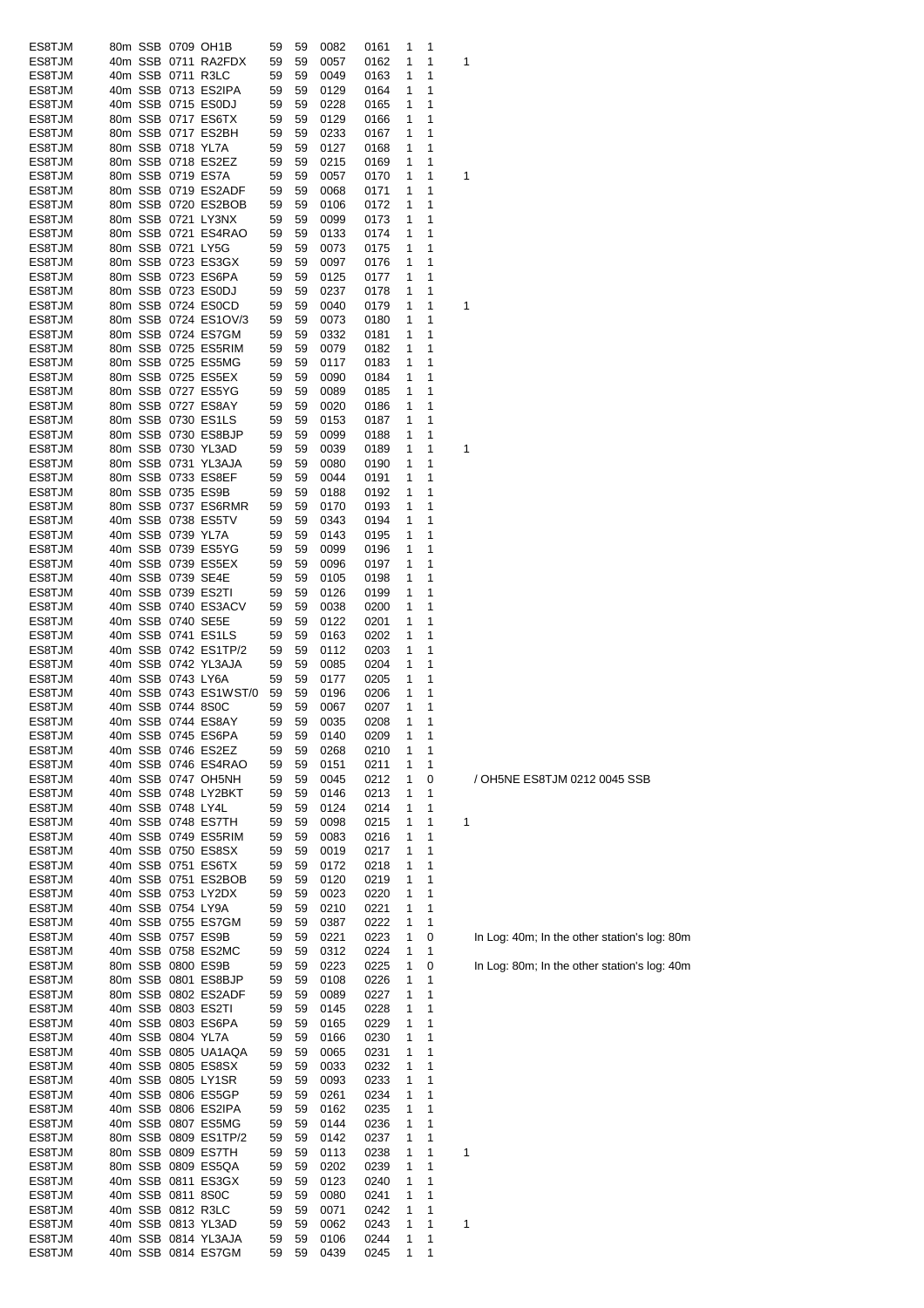| ES8TJM |        |         | 40m SSB 0815 SE5E |                      | 59           | 59 | 0136         | 0246 | 1              | 1                       |   |
|--------|--------|---------|-------------------|----------------------|--------------|----|--------------|------|----------------|-------------------------|---|
| ES8TJM |        | 40m SSB |                   | 0815 ES1LS           | 59           | 59 | 0216         | 0247 | 1              | 1                       |   |
| ES8TJM |        | 40m SSB |                   | 0815 ES2BOB          | 59           | 59 | 0140         | 0248 | 1              | 1                       |   |
| ES8TJM |        | 80m SSB |                   | 0817 ES8AY           | 59           | 59 | 0059         | 0249 | 1              | 1                       |   |
| ES8TJM |        | 80m SSB |                   | 0817 ES5GP           | 59           | 59 | 0279         | 0250 | 1              | 1                       |   |
| ES8TJM |        |         |                   | 80m SSB 0817 ES2BH   | 59           | 59 | 0324         | 0251 | 1              | 1                       |   |
|        |        |         |                   |                      |              |    |              |      |                |                         |   |
| ES8TJM |        |         |                   | 80m SSB 0818 ES6RMR  | 59           | 59 | 0224         | 0252 | 1              | 1                       |   |
| ES8TJM |        |         |                   | 80m SSB 0819 ES5RIM  | 59           | 59 | 0104         | 0253 | 1              | 1                       |   |
| ES8TJM |        |         |                   | 80m SSB 0820 YL3AJA  | 59           | 59 | 0111         | 0254 | 1              | 1                       |   |
| ES8TJM |        |         |                   | 80m SSB 0822 ES6TX   | 59           | 59 | 0196         | 0255 | 1              | 1                       |   |
| ES8TJM |        |         |                   | 80m SSB 0822 ES2IPA  | 59           | 59 | 0177         | 0256 | 1              | 1                       |   |
| ES8TJM |        |         |                   | 80m SSB 0822 ES1LS   | 59           | 59 | 0224         | 0257 | 1              | 1                       |   |
| ES8TJM |        |         |                   | 80m SSB 0823 ES0DJ   | 59           | 59 | 0320         | 0258 | 1              | 1                       |   |
| ES8TJM |        | 80m SSB |                   | 0824 ES2BOB          | 59           | 59 | 0146         | 0259 | 1              | 1                       |   |
| ES8TJM |        | 80m SSB |                   | 0825 ES2TI           | 59           | 59 | 0167         | 0260 | 1              | 1                       |   |
| ES8TJM |        | 80m SSB |                   | 0825 ES7GM           | 59           | 59 | 0463         | 0261 | 1              | 1                       |   |
| ES8TJM |        |         |                   | 80m SSB 0825 ES1OV/3 | 59           | 59 | 0102         | 0262 | 1              | 1                       |   |
| ES8TJM |        |         |                   | 80m SSB 0826 ES2EZ   | 59           | 59 |              |      | 1              | 1                       |   |
|        |        |         |                   |                      |              |    | 0326         | 0263 |                |                         |   |
| ES8TJM |        |         |                   | 80m SSB 0826 ES6PA   | 59           | 59 | 0186         | 0264 | 1              | 1                       |   |
| ES8TJM |        |         |                   | 80m SSB 0826 ES5MG   | 59           | 59 | 0156         | 0265 | 1              | 1                       |   |
| ES8TJM |        |         |                   | 80m SSB 0827 YL3AD   | 59           | 59 | 0072         | 0266 | 1              | 1                       | 1 |
| ES8TJM |        |         | 80m SSB 0828 LY9A |                      | 59           | 59 | 0245         | 0267 | 1              | 1                       |   |
| ES8TJM |        |         |                   | 80m SSB 0829 YL2PA   | 59           | 59 | 0135         | 0268 | 1              | 1                       |   |
| ES8TJM |        |         |                   | 80m SSB 0829 ES3GX   | 59           | 59 | 0138         | 0269 | 1              | 1                       |   |
| ES8TJM |        |         | 80m SSB 0829 YL7A |                      | 59           | 59 | 0187         | 0270 | 1              | 1                       |   |
| ES8TJM |        |         |                   | 80m SSB 0830 ES4RAO  | 59           | 59 | 0202         | 0271 | 1              | 1                       |   |
| ES8TJM |        |         |                   | 80m SSB 0832 ES2MC   | 59           | 59 | 0370         | 0272 | 1              | 1                       |   |
| ES8TJM |        | 40m SSB |                   | 0833 ES2BH           | 59           | 59 | 0349         | 0273 | 1              | 1                       |   |
|        |        |         |                   | 40m SSB 0835 RA2FDX  |              | 59 | 0092         |      | 1              | 1                       | 1 |
| ES8TJM |        |         |                   |                      | 59           |    |              | 0274 |                |                         |   |
| ES8TJM |        |         |                   | 40m SSB 0835 ES5QA   | 59           | 59 | 0234         | 0275 | 1              | 1                       |   |
| ES8TJM |        |         |                   | 40m SSB 0835 ES9B    | 59           | 59 | 0258         | 0276 | 1              | 1                       |   |
| ES8TJM |        |         |                   | 40m SSB 0836 ES9C    | 59           | 59 | 0297         | 0277 | 1              | 1                       |   |
| ES8TJM |        |         |                   | 40m SSB 0840 ES0DJ   | 59           | 59 | 0344         | 0278 | 1              | 1                       |   |
| ES8TJM |        |         |                   | 40m SSB 0840 ES1TP/2 | 59           | 59 | 0171         | 0279 | 1              | 1                       |   |
| ES8TJM |        |         | 40m SSB 0841 LY4L |                      | 59           | 59 | 0162         | 0280 | 1              | 1                       |   |
| ES8TJM |        |         | 80m SSB 0842 LY4L |                      | 59           | 59 | 0163         | 0281 | 1              | 1                       |   |
| ES8TJM |        |         |                   | 80m SSB 0843 ES5TV   | 59           | 59 | 0477         | 0282 | 1              | 1                       |   |
| ES8TJM |        |         |                   | 40m SSB 0843 ES6RMR  | 59           | 59 | 0249         | 0283 | 1              | 1                       |   |
| ES8TJM |        | 40m SSB |                   | 0845 LY3NX           | 59           | 59 | 0152         | 0284 | 1              | 1                       |   |
|        |        |         |                   |                      |              |    |              |      | 1              | 1                       |   |
| ES8TJM |        | 40m SSB |                   | 0845 LY9A            | 59           | 59 | 0265         | 0285 |                |                         |   |
| ES8TJM |        | 40m SSB |                   | 0846 LY6A            | 59           | 59 | 0241         | 0286 | 1              | 1                       |   |
| ES8TJM |        | 40m SSB |                   | 0846 ES4RAO          | 59           | 59 | 0217         | 0287 | 1              | 1                       |   |
| ES8TJM |        | 40m SSB |                   | 0846 ES8AY           | 59           | 59 | 0079         | 0288 | 1              | 1                       |   |
| ES8TJM |        |         | 40m SSB 0847 SE4E |                      | 59           | 59 | 0153         | 0289 | 1              | 1                       |   |
| ES8TJM |        | 40m SSB |                   | 0847 ES4OJ           | 59           | 59 | 0113         | 0290 | 1              | 1                       |   |
| ES8TJM |        | 40m SSB |                   | 0847 ES2NF           | 59           | 59 | 0188         | 0291 | 1              | 1                       |   |
| ES8TJM |        |         |                   | 40m SSB 0849 ES6TX   | 59           | 59 | 0225         | 0292 | 1              | 1                       |   |
| ES8TJM |        |         |                   | 40m SSB 0849 LY2BKT  | 59           | 59 | 0197         | 0293 | 1              | 1                       |   |
| ES8TJM |        |         |                   | 40m SSB 0853 ES2EZ   | 59           | 59 | 0375         | 0294 | $\mathbf{1}$   | 1                       |   |
| ES8TJM |        |         |                   | 40m SSB 0854 ES2MC   | 59           | 59 | 0418         | 0295 | 1              | 1                       |   |
| ES8TJM |        |         |                   | 40m SSB 0854 ES1TU   | 59           | 59 | 0343         | 0296 | 1              | 1                       |   |
|        |        |         |                   |                      |              |    |              |      |                |                         |   |
| ES8TJM |        |         |                   | 40m SSB 0855 OH1B    | 59           | 59 | 0134         | 0297 | 1              | 0                       |   |
| ES8TJM |        |         |                   | 40m SSB 0858 YL2PA   | 59           | 59 | 0156         | 0298 | 1              | 1                       |   |
| ES8TJM |        |         |                   | 40m SSB 0858 LY2CO   | 59           | 59 | 0027         | 0299 | 1              | 1                       |   |
| ES8TJM |        |         |                   | 40m SSB 0858 ES5TV   | 59           | 59 | 0513         | 0300 | 1              | 1                       |   |
| ES9A   |        | 80m CW  |                   | 0505 LY9A            |              |    | 599 599 0011 | 0001 | 2              | 2                       |   |
| ES9A   |        | 80m CW  |                   | 0505 ES1TU           |              |    | 599 599 0008 | 0002 | 2              | 2                       |   |
| ES9A   |        | 80m CW  |                   | 0505 LY6A            |              |    | 599 599 0010 | 0003 | 2              | $\overline{c}$          |   |
| ES9A   |        | 80m CW  |                   | 0506 YL2PA           |              |    | 599 599 0005 | 0004 | 2              | 2                       |   |
| ES9A   | 80m CW |         |                   | 0509 LY4L            |              |    | 599 599 0010 | 0005 | 2              | $\overline{c}$          |   |
| ES9A   | 80m CW |         |                   | 0509 SE5E            |              |    | 599 599 0011 | 0006 | 2              | 2                       |   |
| ES9A   | 80m CW |         |                   | 0510 LY3B            |              |    | 599 599 0017 | 0007 | 2              | $\overline{c}$          |   |
|        |        |         |                   |                      |              |    | 599 599 0015 |      |                |                         |   |
| ES9A   | 80m CW |         |                   | 0510 LY5R            |              |    |              | 0008 | 2              | 2                       |   |
| ES9A   | 80m CW |         |                   | 0512 LY5G            |              |    | 599 599 0009 | 0009 | 2              | $\overline{c}$          |   |
| ES9A   | 80m CW |         |                   | 0513 YL7A            |              |    | 599 599 0013 | 0010 | 2              | $\overline{\mathbf{c}}$ |   |
| ES9A   | 80m CW |         |                   | 0513 LY2SA           |              |    | 599 599 0016 | 0011 | $\overline{2}$ | $\overline{c}$          |   |
| ES9A   | 80m CW |         |                   | 0515 OH2PM           |              |    | 599 599 0016 | 0012 | 2              | $\overline{c}$          |   |
| ES9A   | 80m CW |         |                   | 0516 OH1B            |              |    | 599 599 0013 | 0013 | 2              | $\overline{c}$          |   |
| ES9A   | 80m CW |         |                   | 0516 ES8DH           |              |    | 599 599 0013 | 0014 | 2              | $\overline{c}$          |   |
| ES9A   | 80m CW |         |                   | 0517 ES3RF           |              |    | 599 599 0013 | 0015 | 2              | $\overline{c}$          |   |
| ES9A   | 80m CW |         |                   | 0518 YL2QN           |              |    | 599 599 0006 | 0016 | 2              | $\overline{c}$          |   |
| ES9A   | 40m CW |         |                   | 0532 SE4E            |              |    | 599 599 0022 | 0017 | 2              | $\overline{c}$          |   |
|        |        |         |                   |                      |              |    | 599 599 0032 |      |                | $\overline{c}$          |   |
| ES9A   | 40m CW |         |                   | 0532 ES8DH           |              |    |              | 0018 | 2              |                         |   |
| ES9A   | 40m CW |         |                   | 0533 LY2NK           |              |    | 599 599 0029 | 0019 | 2              | 0                       |   |
| ES9A   | 40m CW |         |                   | 0534 9A2AJ           |              |    | 599 599 0008 | 0020 | 2              | $\overline{c}$          |   |
| ES9A   | 40m CW |         |                   | 0535 LY3B            |              |    | 599 599 0032 | 0021 | 2              | 2                       |   |
| ES9A   | 40m CW |         |                   | 0536 ES1OX           |              |    | 599 599 0047 | 0022 | 2              | $\overline{c}$          |   |
| ES9A   | 40m CW |         |                   | 0538 ES2TI           |              |    | 599 599 0017 | 0023 | 2              | $\overline{c}$          |   |
| ES9A   | 40m CW |         |                   | 0539 ES3BM           |              |    | 599 599 0032 | 0024 | 2              | $\overline{c}$          |   |
| ES9A   | 40m CW |         |                   | 0540 9A5Y            |              |    | 599 599 0019 | 0025 | 2              | 2                       |   |
| ES9A   | 40m CW |         |                   | 0541 S50XX           |              |    | 599 599 0004 | 0026 | 2              | 2                       |   |
| ES9A   | 40m CW |         |                   | 0541 ES9C            |              |    | 599 599 0054 | 0027 | 2              | 2                       |   |
| ES9A   | 40m CW |         |                   | 0542 ES2RL           |              |    | 599 599 0018 | 0028 | 2              | 0                       |   |
|        |        |         |                   |                      |              |    |              |      |                |                         |   |
| ES9A   | 40m CW |         |                   | 0542 LY9A            |              |    | 599 599 0053 | 0029 | 2              | 2                       |   |
| ES9A   |        | 40m CW  |                   | 0543 IV3ZXQ          | 599 599 0003 |    |              | 0030 | $\overline{2}$ | 2                       | 2 |

OH1B ES8TJM 0097 0134 SSB

LY2NK ES3BM 0034 0029 CW / LY2NK ES9A 0019 0024 CW

ES2RL ES9A 0029 0018 CW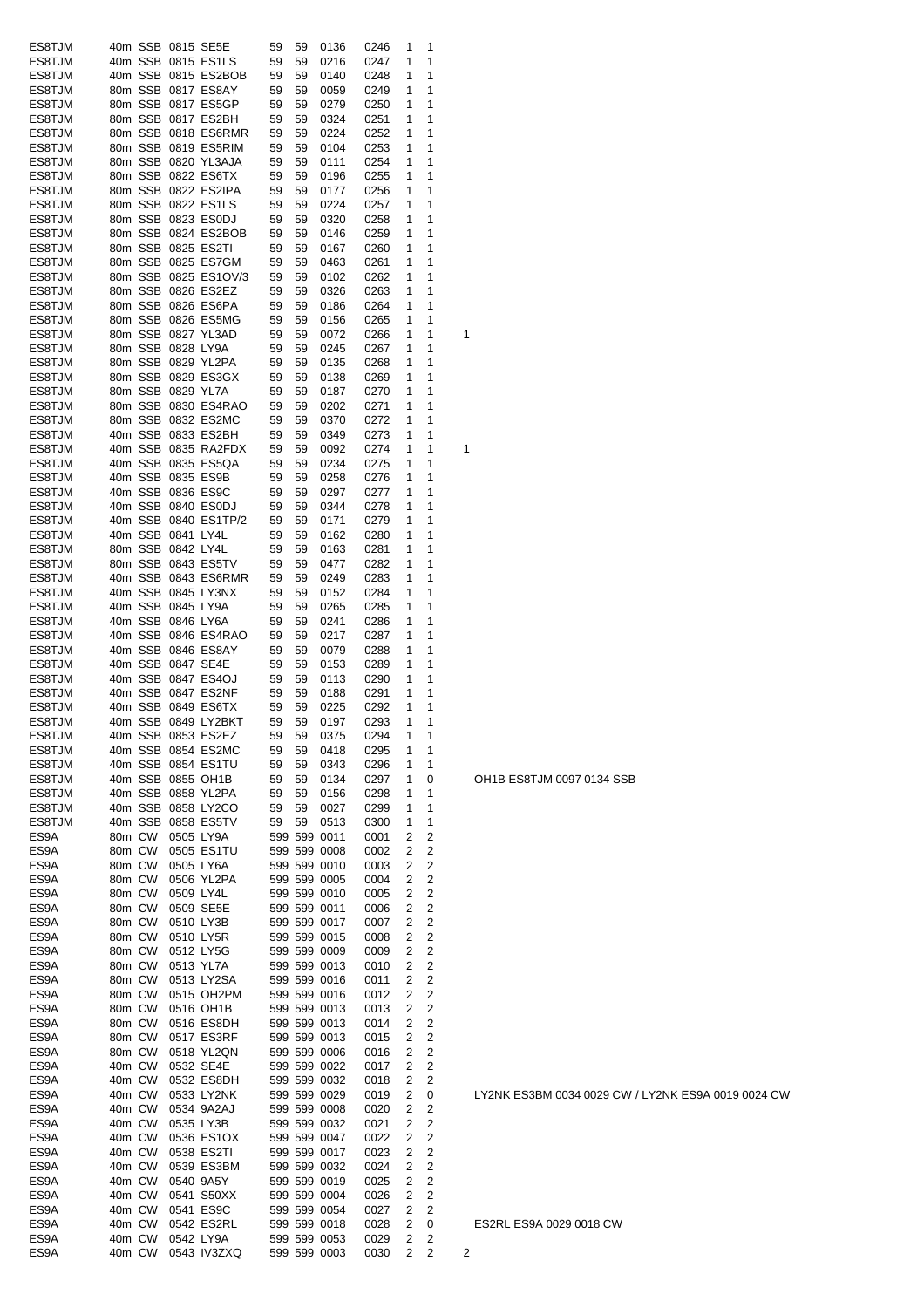| ES9A | 40m CW |        |           | 0545 ES4RD  |  | 599 599 0070 | 0031 | 2 | 2                       |                |
|------|--------|--------|-----------|-------------|--|--------------|------|---|-------------------------|----------------|
| ES9A | 40m CW |        |           | 0546 DL1NKS |  | 599 599 0007 | 0032 | 2 | 2                       | $\overline{c}$ |
| ES9A | 40m CW |        | 0547 LY6A |             |  | 599 599 0055 | 0033 | 2 | $\overline{c}$          |                |
| ES9A | 40m CW |        |           | 0548 LY2SA  |  | 599 599 0036 | 0034 | 2 | 2                       |                |
| ES9A | 40m CW |        |           | 0549 ES1TU  |  | 599 599 0066 | 0035 | 2 | 2                       |                |
|      |        |        |           |             |  |              |      |   |                         |                |
| ES9A | 40m CW |        |           | 0550 ES5EP  |  | 599 599 0069 | 0036 | 2 | 2                       |                |
| ES9A | 40m CW |        |           | 0551 HA3OU  |  | 599 599 0010 | 0037 | 2 | 2                       |                |
| ES9A | 40m CW |        |           | 0552 LY5R   |  | 599 599 0037 | 0038 | 2 | 2                       |                |
| ES9A | 40m CW |        |           | 0553 RA1AL  |  | 599 599 0026 | 0039 | 2 | 2                       |                |
| ES9A | 40m CW |        |           | 0554 YL2CV  |  | 599 599 0022 | 0040 | 2 | 2                       |                |
| ES9A | 80m CW |        |           | 0603 SE5E   |  | 599 599 0049 | 0041 | 2 | 2                       |                |
| ES9A | 80m CW |        |           | 0603 LY3B   |  | 599 599 0061 | 0042 | 2 | 2                       |                |
| ES9A | 80m CW |        |           | 0604 YL2PA  |  | 599 599 0036 | 0043 | 2 | 2                       |                |
| ES9A | 80m CW |        |           | 0605 ES2TI  |  | 599 599 0038 | 0044 | 2 | 2                       |                |
| ES9A | 80m CW |        |           | 0607 LY9A   |  | 599 599 0086 | 0045 | 2 | 2                       |                |
| ES9A |        |        |           |             |  |              | 0046 | 2 | $\overline{2}$          |                |
|      | 80m CW |        |           | 0607 LY5R   |  | 599 599 0054 |      |   |                         |                |
| ES9A | 80m CW |        |           | 0608 ES3RY  |  | 599 599 0015 | 0047 | 2 | 2                       |                |
| ES9A | 80m CW |        |           | 0609 YL2QN  |  | 599 599 0048 | 0048 | 2 | 2                       |                |
| ES9A | 80m CW |        |           | 0610 LY2NK  |  | 599 599 0049 | 0049 | 2 | 2                       |                |
| ES9A | 80m CW |        |           | 0611 ES9C   |  | 599 599 0100 | 0050 | 2 | 2                       |                |
| ES9A | 80m CW |        |           | 0612 ES5EP  |  | 599 599 0104 | 0051 | 2 | 2                       |                |
| ES9A | 80m CW |        |           | 0613 LY6A   |  | 599 599 0087 | 0052 | 2 | 2                       |                |
| ES9A | 80m CW |        |           | 0615 YL7A   |  | 599 599 0070 | 0053 | 2 | 2                       |                |
| ES9A | 80m CW |        |           | 0616 RA1AL  |  | 599 599 0045 | 0054 | 2 | 2                       |                |
| ES9A | 80m CW |        |           | 0616 ES4RD  |  | 599 599 0119 | 0055 | 2 | 2                       |                |
|      | 80m CW |        |           |             |  | 599 599 0117 |      |   |                         |                |
| ES9A |        |        |           | 0617 ES2EZ  |  |              | 0056 | 2 | 0                       |                |
| ES9A | 80m CW |        |           | 0618 OH1B   |  | 599 599 0053 | 0057 | 2 | $\overline{c}$          |                |
| ES9A | 80m CW |        |           | 0619 ES0DJ  |  | 599 599 0128 | 0058 | 2 | 2                       |                |
| ES9A | 80m CW |        |           | 0620 ES7MA  |  | 599 599 0093 | 0059 | 2 | 2                       |                |
| ES9A | 80m CW |        |           | 0621 LY3NX  |  | 599 599 0059 | 0060 | 2 | 2                       |                |
| ES9A | 80m CW |        |           | 0621 ES8DH  |  | 599 599 0080 | 0061 | 2 | 2                       |                |
| ES9A | 80m CW |        |           | 0622 ES6CO  |  | 599 599 0095 | 0062 | 2 | 2                       |                |
| ES9A | 80m CW |        |           | 0626 ES5TV  |  | 599 599 0201 | 0063 | 2 | 2                       |                |
| ES9A | 80m CW |        |           | 0626 ES3CC  |  | 599 599 0088 | 0064 | 2 | 2                       |                |
| ES9A | 80m CW |        |           | 0627 ES1AO  |  | 599 599 0041 | 0065 | 2 | 2                       |                |
| ES9A | 80m CW |        |           | 0628 OH5NE  |  | 599 599 0014 | 0066 | 2 | $\overline{c}$          |                |
| ES9A | 80m CW |        |           | 0629 ES2RL  |  | 599 599 0034 | 0067 | 2 | $\overline{c}$          |                |
| ES9A | 40m CW |        |           | 0630 YL2PA  |  | 599 599 0059 | 0068 | 2 | 2                       |                |
|      |        |        |           |             |  |              |      |   |                         |                |
| ES9A | 40m CW |        | 0632 LY3B |             |  | 599 599 0090 | 0069 | 2 | 2                       |                |
| ES9A | 40m CW |        |           | 0632 ES8DH  |  | 599 599 0088 | 0070 | 2 | 0                       |                |
| ES9A | 40m CW |        | 0633 LY5T |             |  | 599 599 0009 | 0071 | 2 | 2                       |                |
| ES9A | 40m CW |        |           | 0634 ES5EP  |  | 599 599 0120 | 0072 | 2 | 2                       |                |
| ES9A | 40m CW |        |           | 0634 YL2QN  |  | 599 599 0072 | 0073 | 2 | 2                       |                |
| ES9A | 40m CW |        |           | 0635 SE4E   |  | 599 599 0071 | 0074 | 2 | 2                       |                |
| ES9A | 40m CW |        |           | 0636 SM6BSK |  | 599 599 0041 | 0075 | 2 | 2                       |                |
| ES9A | 40m CW |        |           | 0637 LY6A   |  | 599 599 0114 | 0076 | 2 | 2                       |                |
| ES9A | 40m CW |        |           | 0637 LY9A   |  | 599 599 0123 | 0077 | 2 | 2                       |                |
| ES9A | 40m CW |        |           | 0638 ES8DH  |  | 599 599 0091 | 0078 | 2 | 0                       |                |
| ES9A | 40m CW |        | 0640 YL7A |             |  | 599 599 0092 | 0079 | 2 | 2                       |                |
| ES9A | 40m CW |        |           | 0641 OH5NE  |  | 599 599 0022 | 0080 | 2 | 2                       |                |
| ES9A | 40m CW |        |           | 0642 9A5Y   |  | 599 599 0068 | 0081 | 2 | 2                       |                |
| ES9A | 40m CW |        |           | 0643 RA1AL  |  | 599 599 0064 | 0082 | 2 | 2                       |                |
| ES9A | 40m CW |        |           | 0646 ES6CO  |  | 599 599 0114 | 0083 | 2 | $\overline{c}$          |                |
| ES9A | 40m CW |        |           | 0647 LY2BKT |  | 599 599 0091 | 0084 | 2 | 2                       |                |
| ES9A | 40m CW |        |           | 0648 LY5R   |  | 599 599 0082 | 0085 | 2 | $\overline{\mathbf{c}}$ |                |
| ES9A | 40m CW |        |           | 0648 ES2EZ  |  | 599 599 0170 | 0086 | 2 | 2                       |                |
| ES9A | 40m CW |        |           |             |  | 599 599 0082 | 0087 | 2 | 2                       |                |
|      |        |        | 0649 LY4L |             |  |              |      |   |                         |                |
| ES9A | 40m CW |        |           | 0650 ES5TV  |  | 599 599 0244 | 0088 | 2 | 2                       |                |
| ES9A | 40m CW |        |           | 0653 ES2NF  |  | 599 599 0106 | 0089 | 2 | 2                       |                |
| ES9A | 40m CW |        |           | 0654 LY2NK  |  | 599 599 0078 | 0090 | 2 | 0                       |                |
| ES9A | 40m CW |        |           | 0656 ES5DB  |  | 599 599 0106 | 0091 | 2 | $\overline{\mathbf{c}}$ |                |
| ES9A | 40m CW |        |           | 0658 LY3NX  |  | 599 599 0082 | 0092 | 2 | 2                       |                |
| ES9A | 40m CW |        |           | 0659 ES2MC  |  | 599 599 0213 | 0093 | 2 | 2                       |                |
| ES9A | 80m CW |        |           | 0701 ES6CO  |  | 599 599 0125 | 0094 | 2 | $\overline{\mathbf{c}}$ |                |
| ES9A | 80m CW |        |           | 0701 YL2PA  |  | 599 599 0071 | 0095 | 2 | $\overline{\mathbf{c}}$ |                |
| ES9A | 80m CW |        |           | 0702 LY3B   |  | 599 599 0109 | 0096 | 2 | $\overline{\mathbf{c}}$ |                |
| ES9A | 80m CW |        |           | 0704 ES1TU  |  | 599 599 0186 | 0097 | 2 | 2                       |                |
| ES9A | 80m CW |        |           | 0705 ES4RX  |  | 599 599 0165 | 0098 | 2 | 0                       |                |
| ES9A | 80m CW |        |           | 0708 ES3BM  |  | 599 599 0120 | 0099 | 2 | 2                       |                |
| ES9A | 80m CW |        |           | 0709 LY6A   |  | 599 599 0149 | 0100 | 2 | $\overline{\mathbf{c}}$ |                |
| ES9A | 80m CW |        |           | 0710 LY5R   |  | 599 599 0095 | 0101 | 2 | 0                       |                |
| ES9A | 80m CW |        |           | 0713 LY3NX  |  | 599 599 0093 | 0102 | 2 | $\overline{\mathbf{c}}$ |                |
| ES9A | 80m CW |        |           | 0714 ES1OX  |  | 599 599 0175 | 0103 | 2 | $\overline{\mathbf{c}}$ |                |
| ES9A | 80m CW |        |           | 0716 LY2NK  |  | 599 599 0091 | 0104 | 2 | $\overline{\mathbf{c}}$ |                |
| ES9A | 80m CW |        |           | 0717 LY9A   |  | 599 599 0168 | 0105 | 2 | 2                       |                |
|      | 80m CW |        |           | 0718 YL2QN  |  | 599 599 0100 |      | 2 | $\overline{\mathbf{c}}$ |                |
| ES9A |        |        |           |             |  |              | 0106 |   | $\overline{\mathbf{c}}$ |                |
| ES9A | 80m CW |        |           | 0720 OH1B   |  | 599 599 0090 | 0107 | 2 |                         |                |
| ES9A | 80m CW |        |           | 0723 ES5EP  |  | 599 599 0195 | 0108 | 2 | $\overline{\mathbf{c}}$ |                |
| ES9A | 80m CW |        |           | 0726 ES2MC  |  | 599 599 0266 | 0109 | 2 | $\overline{\mathbf{c}}$ |                |
| ES9A | 40m CW |        |           | 0733 YL2QN  |  | 599 599 0115 | 0110 | 2 | 2                       |                |
| ES9A | 40m CW |        |           | 0734 RW3AI  |  | 599 599 0052 | 0111 | 2 | $\overline{\mathbf{c}}$ |                |
| ES9A | 40m CW |        |           | 0734 9A5Y   |  | 599 599 0096 | 0112 | 2 | 2                       |                |
| ES9A | 40m CW |        |           | 0735 LY3B   |  | 599 599 0144 | 0113 | 2 | $\overline{\mathbf{c}}$ |                |
| ES9A | 40m CW |        |           | 0735 RW1CM  |  | 599 599 0026 | 0114 | 2 | $\overline{\mathbf{c}}$ |                |
| ES9A |        | 40m CW |           | 0736 RA1AL  |  | 599 599 0094 | 0115 | 2 | 2                       |                |

### ES4RX ES9A 0009 0165 CW / SM2BJT ES9A 0098 0019 CW

LY5R ES9A 0201 0095 CW

LY2NK ES5TV 0252 0078 CW

ES8DH ES9A 0088 0091 CW

ES8DH ES9C 0070 0088 CW

ES2EZ ES4RD 0056 0117 CW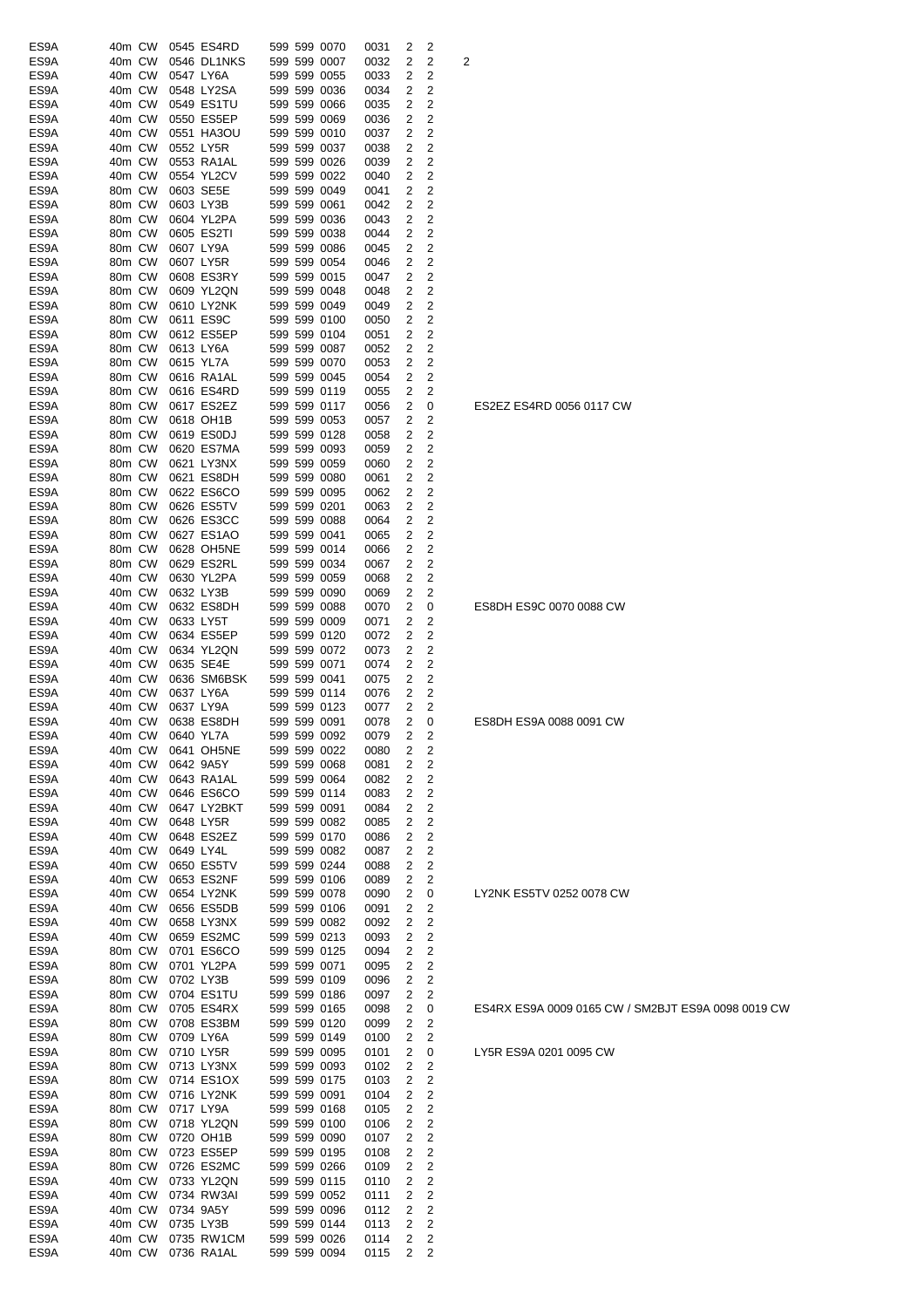| ES9A         | 40m CW           |        |                   | 0736 LY9A                 |    |    | 599 599 0190                 | 0116         | 2                       | 2                                |                         |
|--------------|------------------|--------|-------------------|---------------------------|----|----|------------------------------|--------------|-------------------------|----------------------------------|-------------------------|
| ES9A         | 40m CW           |        |                   | 0737 LY5R                 |    |    | 599 599 0121                 | 0117         | 2                       | 2                                |                         |
| ES9A         | 40m CW           |        |                   | 0738 LY5T                 |    |    | 599 599 0047                 | 0118         | 2                       | 2                                |                         |
| ES9A         | 40m CW           |        |                   | 0740 LY6A                 |    |    | 599 599 0173                 | 0119         | 2                       | 2                                |                         |
| ES9A         | 40m CW           |        |                   | 0741 ES3RY                |    |    | 599 599 0052                 | 0120         | 2                       | 2                                |                         |
| ES9A         | 40m CW           |        |                   | 0744 LY2BKT               |    |    | 599 599 0143                 | 0121         | 2                       | 2                                |                         |
| ES9A         | 40m CW           |        |                   | 0746 ES2JL                |    |    | 599 599 0102                 | 0122         | 2                       | 2                                |                         |
| ES9A         | 40m CW           |        |                   | 0747 LY5G                 |    |    | 599 599 0086                 | 0123         | 2                       | 0                                |                         |
| ES9A         | 40m CW           |        |                   | 0748 ES6CO                |    |    | 599 599 0170                 | 0124         | 2                       | 2                                |                         |
| ES9A         | 40m CW           |        |                   | 0749 ES2BH                |    |    | 599 599 0290                 | 0125         | 2                       | 2                                |                         |
| ES9A         | 40m CW           |        |                   | 0750 ES1TU                |    |    | 599 599 0245                 | 0126         | 2                       | 2                                |                         |
| ES9A         | 40m CW           |        |                   | 0751 ES4RD                |    |    | 599 599 0223                 | 0127         | 2                       | 2                                |                         |
| ES9A         | 40m CW           |        |                   | 0751 SE4E                 |    |    | 599 599 0113                 | 0128         | 2                       | $\overline{c}$                   |                         |
| ES9A         | 40m CW           |        |                   | 0752 YL2CV                |    |    | 599 599 0070                 | 0129         | 2                       | 2                                |                         |
| ES9A         | 40m CW           |        |                   | 0753 ES5DB                |    |    | 599 599 0154                 | 0130         | 2                       | 2                                |                         |
| ES9A<br>ES9A | 40m CW<br>40m CW |        |                   | 0754 SM2BJT<br>0754 ES1CN |    |    | 599 599 0019<br>599 599 0187 | 0131         | 2<br>2                  | 0<br>2                           |                         |
| ES9A         | 40m CW           |        |                   | 0755 EW8OF                |    |    | 599 599 0061                 | 0132<br>0133 | 2                       | 2                                |                         |
| ES9A         | 40m CW           |        |                   | 0755 LY2NK                |    |    | 599 599 0119                 | 0134         | 2                       | 2                                |                         |
| ES9A         | 40m CW           |        |                   | 0758 ES5TV                |    |    | 599 599 0384                 | 0135         | 2                       | 2                                |                         |
| ES9A         | 40m CW           |        |                   | 0759 ES8DH                |    |    | 599 599 0159                 | 0136         | 2                       | 2                                |                         |
| ES9A         | 80m CW           |        |                   | 0800 ES2EZ                |    |    | 599 599 0285                 | 0137         | 2                       | 2                                |                         |
| ES9A         | 80m CW           |        |                   | 0801 LY3B                 |    |    | 599 599 0155                 | 0138         | 2                       | 2                                |                         |
| ES9A         | 80m CW           |        |                   | 0803 SE5E                 |    |    | 599 599 0126                 | 0139         | 2                       | 2                                |                         |
| ES9A         | 80m CW           |        |                   | 0805 ES6CO                |    |    | 599 599 0181                 | 0140         | 2                       | 2                                |                         |
| ES9A         | 80m CW           |        |                   | 0807 ES2NF                |    |    | 599 599 0158                 | 0141         | 2                       | $\overline{c}$                   |                         |
| ES9A         | 80m CW           |        |                   | 0807 OH1B                 |    |    | 599 599 0112                 | 0142         | 2                       | 2                                |                         |
| ES9A         | 80m CW           |        |                   | 0809 LY9A                 |    |    | 599 599 0225                 | 0143         | 2                       | 2                                |                         |
| ES9A         | 80m CW           |        |                   | 0813 ES2JL                |    |    | 599 599 0121                 | 0144         | 2                       | 0                                |                         |
| ES9A         | 80m CW           |        |                   | 0813 ES1OX                |    |    | 599 599 0212                 | 0145         | 2                       | 2                                |                         |
| ES9A         | 80m CW           |        |                   | 0814 ES1CN                |    |    | 599 599 0203                 | 0146         | 2                       | 2                                |                         |
| ES9A         | 80m CW           |        |                   | 0816 ES1WST/0             |    |    | 599 599 0224                 | 0147         | 2                       | 2                                |                         |
| ES9A         | 80m CW           |        |                   | 0817 ES2MC                |    |    | 599 599 0343                 | 0148         | 2                       | 2                                |                         |
| ES9A         | 40m CW           |        |                   | 0821 ES5QA                |    |    | 599 599 0219                 | 0149         | 2                       | 2                                |                         |
| ES9A         | 40m CW           |        |                   | 0822 SP5DZE               |    |    | 599 599 0006                 | 0150         | 2                       | 2                                | $\overline{\mathbf{c}}$ |
| ES9A         | 40m CW           |        |                   | 0823 LY5R                 |    |    | 599 599 0153                 | 0151         | 2                       | 2                                |                         |
| ES9A         | 40m CW           |        |                   | 0823 SM6BSK               |    |    | 599 599 0080                 | 0152         | 2                       | 2                                |                         |
| ES9A         | 40m CW           |        |                   | 0824 SE4E                 |    |    | 599 599 0137                 | 0153         | 2                       | 2                                |                         |
| ES9A         | 40m CW           |        |                   | 0824 LY3B                 |    |    | 599 599 0181                 | 0154         | 2                       | 2                                |                         |
| ES9A         | 40m CW           |        |                   | 0826 ES6CO                |    |    | 599 599 0204                 | 0155         | 2                       | 2                                |                         |
| ES9A         | 40m CW           |        |                   | 0826 LY2BKT               |    |    | 599 599 0172                 | 0156         | 2                       | 2                                |                         |
| ES9A         | 40m CW           |        |                   | 0827 YL2QN                |    |    | 599 599 0153                 | 0157         | 2                       | 2                                |                         |
| ES9A         | 40m CW           |        |                   | 0827 LY2CO                |    |    | 599 599 0005                 | 0158         | 2                       | 2                                |                         |
| ES9A         | 40m CW           |        |                   | 0829 RW3AI                |    |    | 599 599 0069                 | 0159         | 2                       | 2                                |                         |
| ES9A         | 40m CW           |        |                   | 0829 LY5G                 |    |    | 599 599 0099                 | 0160         | 2                       | 2                                |                         |
| ES9A         | 40m CW           |        |                   | 0830 LY2NK                |    |    | 599 599 0138                 | 0161         | 2                       | 2                                |                         |
| ES9A         | 40m CW           |        |                   | 0832 DL5AXX               |    |    | 599 599 0020                 | 0162         | 2                       | 2                                |                         |
| ES9A         | 40m CW           |        |                   | 0832 ES5EP                |    |    | 599 599 0272                 | 0163         | 2                       | 2                                |                         |
| ES9A         |                  | 40m CW |                   | 0833 LY2F                 |    |    | 599 599 0005                 | 0164         | $\overline{\mathbf{c}}$ | 2                                |                         |
| ES9A         | 40m CW           |        |                   | 0834 LY6A                 |    |    | 599 599 0230                 | 0165         | 2                       | 2                                |                         |
| ES9A         | 40m CW           |        |                   | 0835 LY9A                 |    |    | 599 599 0253                 | 0166         | 2                       | 2                                |                         |
| ES9A         | 40m CW           |        |                   | 0835 ES4RD                |    |    | 599 599 0273                 | 0167         | 2                       | $\overline{c}$                   |                         |
| ES9A         | 40m CW           |        |                   | 0836 ES8DH                |    |    | 599 599 0203                 | 0168         | 2                       | $\overline{c}$                   |                         |
| ES9A         | 40m CW           |        |                   | 0837 RA1AL                |    |    | 599 599 0138                 | 0169         | 2                       | $\overline{c}$                   |                         |
| ES9A         | 40m CW           |        |                   | 0837 LY4L                 |    |    | 599 599 0160                 | 0170         | 2                       | $\overline{c}$                   |                         |
| ES9A         | 40m CW           |        |                   | 0841 YL2CV                |    |    | 599 599 0089                 | 0171         | 2                       | 2                                |                         |
| ES9A         | 40m CW           |        |                   | 0841 YL2PA                |    |    | 599 599 0147                 | 0172         | 2                       | $\overline{c}$                   |                         |
| ES9A         | 40m CW           |        |                   | 0842 ES5TV                |    |    | 599 599 0479                 | 0173         | 2                       | 2                                |                         |
| ES9A         | 40m CW           |        |                   | 0843 ES7MA                |    |    | 599 599 0239                 | 0174         | 2                       | 2                                |                         |
| ES9A         | 40m CW           |        |                   | 0847 ES2JL                |    |    | 599 599 0136                 | 0175         | 2                       | 2                                |                         |
| ES9A         | 40m CW           |        |                   | 0848 YL7A                 |    |    | 599 599 0205                 | 0176         | 2                       | 2                                |                         |
| ES9A         | 40m CW           |        |                   | 0850 ES4RX                |    |    | 599 599 0278                 | 0177         | 2                       | $\overline{c}$<br>$\overline{c}$ |                         |
| ES9A<br>ES9A | 40m CW           |        |                   | 0851 ES7GM<br>0852 ES2LR  |    |    | 599 599 0511<br>599 599 0067 | 0178         | 2<br>2                  | 2                                |                         |
| ES9A         | 40m CW<br>40m CW |        |                   | 0854 LY3NX                |    |    | 599 599 0160                 | 0179<br>0180 | 2                       | 2                                |                         |
| ES9A         | 40m CW           |        |                   | 0856 ES1CN                |    |    | 599 599 0242                 | 0181         | 2                       | 2                                |                         |
| ES9A         | 40m CW           |        |                   | 0857 EW8OF                |    |    | 599 599 0080                 | 0182         | 2                       | 2                                |                         |
| ES9A         | 40m CW           |        |                   | 0857 LY1EF                |    |    | 599 599 0031                 | 0183         | 2                       | 0                                |                         |
| ES9A         | 40m CW           |        |                   | 0858 ES1TU                |    |    | 599 599 0356                 | 0184         | 2                       | 2                                |                         |
| ES9B         |                  |        |                   | 80m SSB 0500 ES2NF        | 59 | 59 | 0001                         | 0001         | 1                       | 1                                |                         |
| ES9B         |                  |        |                   | 80m SSB 0500 ES5GP        | 59 | 59 | 0001                         | 0002         | 1                       | 1                                |                         |
| ES9B         |                  |        |                   | 80m SSB 0500 ES1LS        | 59 | 59 | 0002                         | 0003         | 1                       | 1                                |                         |
| ES9B         |                  |        |                   | 80m SSB 0501 ES8TJM       | 59 | 59 | 0001                         | 0004         | 1                       | 0                                |                         |
| ES9B         |                  |        |                   | 80m SSB 0501 ES6PA        | 59 | 59 | 0001                         | 0005         | 1                       | 1                                |                         |
| ES9B         |                  |        |                   | 80m SSB 0501 ES2ADF       | 59 | 59 | 0001                         | 0006         | 1                       | 1                                |                         |
| ES9B         |                  |        |                   | 80m SSB 0501 ES3GX        | 59 | 59 | 0001                         | 0007         | 1                       | 1                                |                         |
| ES9B         |                  |        |                   | 80m SSB 0502 ES5QA        | 59 | 59 | 0005                         | 0008         | 1                       | 1                                |                         |
| ES9B         |                  |        |                   | 80m SSB 0502 ES2IPA       | 59 | 59 | 0001                         | 0009         | 1                       | 1                                |                         |
| ES9B         |                  |        |                   | 80m SSB 0503 ES7TH        | 59 | 59 | 0003                         | 0010         | 1                       | 1                                | 1                       |
| ES9B         |                  |        |                   | 80m SSB 0503 ES7GM        | 59 | 59 | 0003                         | 0011         | 1                       | 0                                |                         |
| ES9B         |                  |        |                   | 80m SSB 0503 ES6TX        | 59 | 59 | 0005                         | 0012         | 1                       | 1                                |                         |
| ES9B         |                  |        | 80m SSB 0505 8S0C |                           | 59 | 59 | 0001                         | 0013         | 1                       | 1                                |                         |
| ES9B         |                  |        |                   | 80m SSB 0505 ES1OV/3      | 59 | 59 | 0002                         | 0014         | 1                       | 1                                |                         |
| ES9B         |                  |        |                   | 80m SSB 0505 ES2BOB       | 59 | 59 | 0003                         | 0015         | 1                       | 1                                |                         |
| ES9B         |                  |        |                   | 80m SSB 0507 YL3AJA       | 59 | 59 | 0001                         | 0016         | 1                       | $\mathbf 1$                      |                         |

No such serial number in that mode / LY5G ES9A 0123 0086 SSB

SM2BJT ES9A 0098 0019 CW

ES2JL LY3B 0171 0121 CW

/ LY1EE ES9A 0183 0031 CW

ES8TJM ES9B 0003 0001 SSB

No such serial number in that mode / ES5MG ES9B 0011 0003 SSB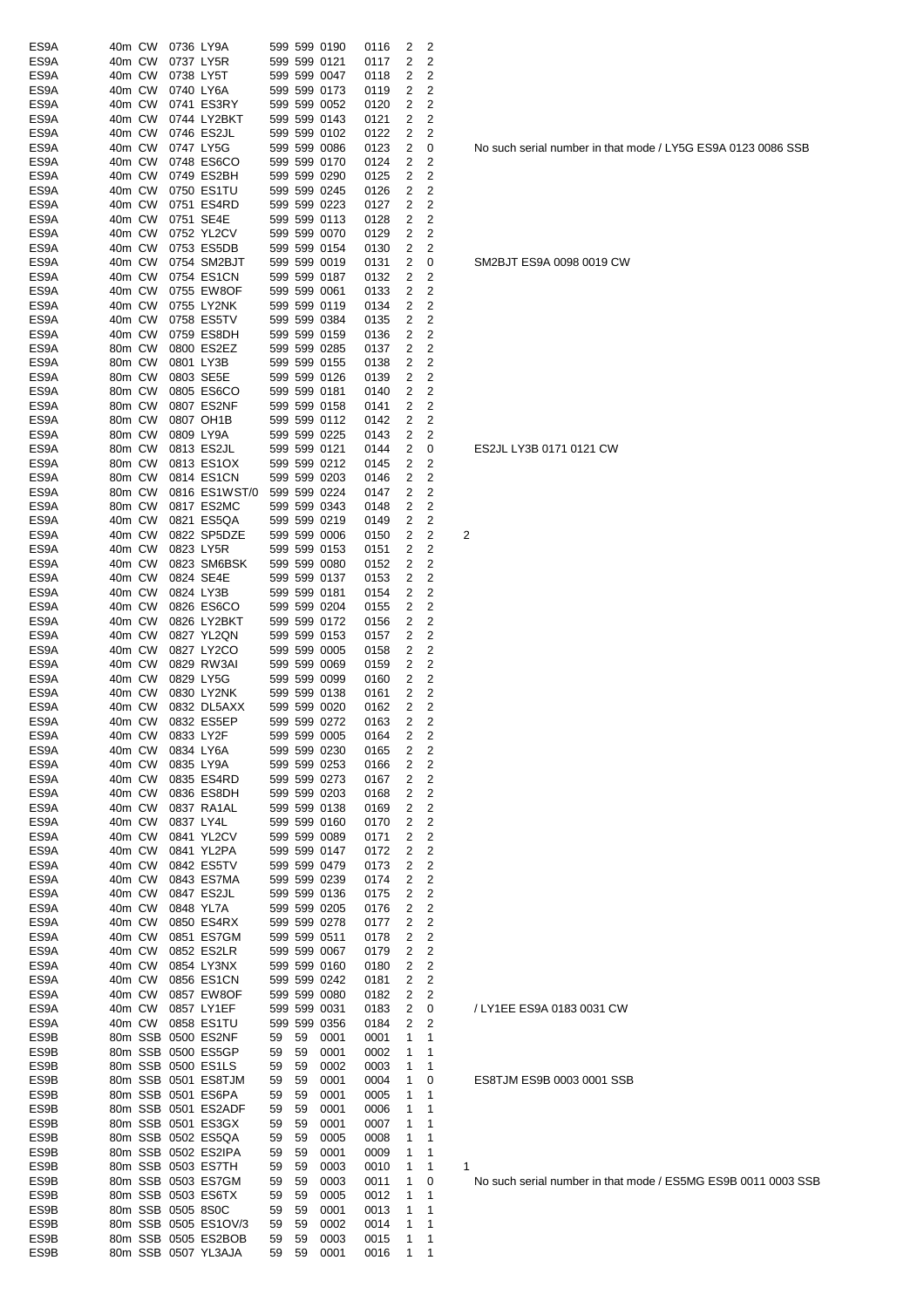| ES9B         | 80m SSB 0510 ES5TV                         |                       | 59       | 59       | 0030         | 0017         | $\overline{1}$ | $\overline{\phantom{1}}$ |                                                              |
|--------------|--------------------------------------------|-----------------------|----------|----------|--------------|--------------|----------------|--------------------------|--------------------------------------------------------------|
| ES9B         | 80m SSB 0510 ES2DW                         |                       | 59       | 59       | 0001         | 0018         | 1              | 1                        |                                                              |
| ES9B         | 80m SSB 0511 LY9A                          |                       | 59       | 59       | 0021         | 0019         | 1              | $\mathbf 1$              |                                                              |
| ES9B         | 80m SSB 0511 LY6A                          |                       | 59       | 59       | 0018         | 0020         | 1              | 1                        |                                                              |
| ES9B         |                                            | 80m SSB 0511 ES6RMR   | 59       | 59       | 0019         | 0021         | $\mathbf{1}$   | 1                        |                                                              |
| ES9B<br>ES9B | 80m SSB 0511 YL3AD<br>80m SSB 0511 LY1R    |                       | 59       | 59<br>59 | 0002         | 0022         | 1              | 1                        | 1                                                            |
| ES9B         | 80m SSB 0513 SE4E                          |                       | 59<br>59 | 59       | 0003<br>0011 | 0023<br>0024 | 1<br>1         | 0<br>1                   | 0 Station represented in too few logs (1)                    |
| ES9B         |                                            | 80m SSB 0513 RA2FDX   | 59       | 59       | 0005         | 0025         | 1              | 1                        | 1                                                            |
| ES9B         | 80m SSB 0514 LY3NX                         |                       | 59       | 59       | 0012         | 0026         | 1              | $\mathbf 1$              |                                                              |
| ES9B         | 80m SSB 0514 ES2BH                         |                       | 59       | 59       | 0026         | 0027         | 1              | 1                        |                                                              |
| ES9B         | 80m SSB 0514 ES5RIM                        |                       | 59       | 59       | 0008         | 0028         | 1              | $\mathbf{1}$             |                                                              |
| ES9B         | 80m SSB 0515 LY4L                          |                       | 59       | 59       | 0014         | 0029         | 1              | $\mathbf 1$              |                                                              |
| ES9B         | 80m SSB 0516 ES4RAO                        |                       | 59       | 59       | 0011         | 0030         | $\mathbf{1}$   | $\mathbf{1}$             |                                                              |
| ES9B         | 80m SSB 0517 ES7GM                         |                       | 59       | 59       | 0040         | 0031         | 1              | $\mathbf 1$              |                                                              |
| ES9B         | 80m SSB 0518 ES5YG                         |                       | 59       | 59       | 0013         | 0032         | 1              | $\mathbf 1$              |                                                              |
| ES9B         | 80m SSB 0519 LY2BKT                        |                       | 59       | 59       | 0019         | 0033         | 1              | 1                        |                                                              |
| ES9B         | 80m SSB 0519 OH1B                          |                       | 59       | 59       | 0015         | 0034         | 1              | 1                        |                                                              |
| ES9B         | 80m SSB 0520 SE5E                          |                       | 59       | 59       | 0020         | 0035         | 1              | 1                        |                                                              |
| ES9B         | 80m SSB 0521 ES8EF                         |                       | 59       | 59       | 0009         | 0036         | 1              | 1                        |                                                              |
| ES9B         |                                            | 80m SSB 0522 ES2PKW   | 59       | 59       | 0002         | 0037         | $\mathbf{1}$   | $\mathbf 1$              |                                                              |
| ES9B         | 80m SSB 0524 ES5EX                         |                       | 59       | 59       | 0013         | 0038         | 1              | $\mathbf 1$              |                                                              |
| ES9B         | 80m SSB 0524 ES2ADZ                        |                       | 59       | 59       | 0001         | 0039         | 1              | $\mathbf{1}$             | 1                                                            |
| ES9B         | 80m SSB 0525 ES0DJ                         |                       | 59       | 59       | 0040         | 0040         | 1              | $\mathbf{1}$             |                                                              |
| ES9B         | 80m SSB 0526 ES3ACV                        |                       | 59       | 59       | 0009         | 0041         | 1              | $\mathbf 1$              |                                                              |
| ES9B         | 80m SSB 0527 ES1TU                         |                       | 59       | 59       | 0038         | 0042         | 1              | $\mathbf 1$              |                                                              |
| ES9B         | 80m SSB 0527 LY4Z                          |                       | 59       | 59       | 0011         | 0043         | 1              | $\mathbf 1$              |                                                              |
| ES9B         | 80m SSB 0528 YL1ZT                         |                       | 59       | 59       | 0003         | 0044         | 1              | 1                        |                                                              |
| ES9B         | 80m SSB 0529 ES7A                          |                       | 59       | 59       | 0015         | 0045         | 1              | $\mathbf 1$              | 1                                                            |
| ES9B         | 40m SSB 0532 R3LC                          |                       | 59       | 59       | 0007         | 0046         | 1              | 1                        |                                                              |
| ES9B         | 40m SSB 0533 ES7GM                         |                       | 59       | 59       | 0076         | 0047         | 1              | 1                        |                                                              |
| ES9B         | 40m SSB 0533 ES3RD                         |                       | 59       | 59       | 0006         | 0048         | 1              | 1                        | 1                                                            |
| ES9B         | 40m SSB 0533 LY4Z                          |                       | 59       | 59       | 0015         | 0049         | 1              | $\mathbf{1}$             |                                                              |
| ES9B         | 40m SSB 0534 ES8TJM                        |                       | 59       | 59       | 0042         | 0050         | $\mathbf{1}$   | $\mathbf 1$              |                                                              |
| ES9B         | 40m SSB 0535 YL3AJA                        |                       | 59       | 59       | 0023         | 0051         | $\mathbf{1}$   | $\mathbf 1$              |                                                              |
| ES9B         | 40m SSB 0536 8S0C                          |                       | 59       | 59       | 0011         | 0052         | $\mathbf{1}$   | $\mathbf 1$              |                                                              |
| ES9B         | 40m SSB 0537 ES2ADF                        |                       | 59       | 59       | 0013         | 0053         | $\mathbf{1}$   | $\mathbf 1$              |                                                              |
| ES9B         | 40m SSB 0538 ES5GP                         |                       | 59       | 59       | 0048         | 0054         | 1              | $\mathbf{1}$             |                                                              |
| ES9B<br>ES9B | 40m SSB 0538 SE4E<br>40m SSB 0539 ES1TP/2  |                       | 59<br>59 | 59<br>59 | 0027<br>0020 | 0055<br>0056 | 1              | 1<br>$\mathbf 1$         |                                                              |
| ES9B         | 40m SSB 0540 ES6PA                         |                       | 59       | 59       | 0031         | 0057         | 1<br>1         | 1                        |                                                              |
| ES9B         | 40m SSB 0540 RA2FDX                        |                       | 59       | 59       | 0016         | 0058         | 1              | 1                        | 1                                                            |
| ES9B         | 40m SSB 0541 ES2IPA                        |                       | 59       | 59       | 0040         | 0059         | 1              | 1                        |                                                              |
| ES9B         | 40m SSB 0541 LY3NX                         |                       | 59       | 59       | 0026         | 0060         | 1              | 1                        |                                                              |
| ES9B         | 40m SSB 0543 ES3RFL                        |                       | 59       | 59       | 0022         | 0061         | 1              | $\mathbf 1$              |                                                              |
| ES9B         | 40m SSB 0543 UA1AQA                        |                       | 59       | 59       | 0004         | 0062         | 1              | $\mathbf 1$              |                                                              |
| ES9B         | 40m SSB 0544 LY1SR                         |                       | 59       | 59       | 0021         | 0063         | $\mathbf{1}$   | 1                        |                                                              |
| ES9B         | 40m SSB 0544 ES3GX                         |                       | 59       | 59       | 0030         | 0064         | $\mathbf{1}$   | $\mathbf 1$              |                                                              |
| ES9B         | 40m SSB 0545 ES5EX                         |                       | 59       | 59       | 0028         | 0065         | $\mathbf{1}$   | 0                        | ES5EX ES9C 0065 0028 SSB                                     |
| ES9B         | 40m SSB 0545 ES5GI                         |                       | 59       | 59       | 0009         | 0066         | 1              | -1                       | 1                                                            |
| ES9B         | 40m SSB 0547 ES5RIM                        |                       | 59       | 59       | 0026         | 0067         | 1              | $\mathbf 1$              |                                                              |
| ES9B         | 40m SSB 0548 LY5G                          |                       | 59       | 59       | 0025         | 0068         | 1              | 1                        |                                                              |
| ES9B         | 40m SSB 0549 ES5YG                         |                       | 59       | 59       | 0036         | 0069         | 1              | 1                        |                                                              |
| ES9B         | 40m SSB 0550 SP5XSD                        |                       | 59       | 59       | 0005         | 0070         | 1              | 1                        |                                                              |
| ES9B         | 40m SSB 0551 ES5MG                         |                       | 59       | 59       | 0043         | 0071         | 1              | 0                        | ES5MG ES1B 0071 0043 SSB                                     |
| ES9B         | 40m SSB 0551 ES1LS                         |                       | 59       | 59       | 0055         | 0072         | 1              | 1                        |                                                              |
| ES9B         | 40m SSB 0552 ES5TV                         |                       | 59       | 59       | 0118         | 0073         | 1              | 1                        |                                                              |
| ES9B         | 40m SSB 0553 YL7A                          |                       | 59       | 59       | 0044         | 0074         | 1              | $\mathbf 1$              |                                                              |
| ES9B         | 40m SSB 0557 LY2RJ                         |                       | 59       | 59       | 0013         | 0075         | 1              | 1                        |                                                              |
| ES9B         | 80m SSB 0600 ES0CD                         |                       | 59       | 59       | 0013         | 0076         | 1              | $\mathbf{1}$             | 1                                                            |
| ES9B         | 80m SSB 0601 LY4Z                          |                       | 59       | 59       | 0029         | 0077         | $\mathbf{1}$   | 0                        | No such serial number in that mode / LY4Z ES9B 0077 0022 SSB |
| ES9B         | 80m SSB 0602 ES2ADF                        |                       | 59       | 59       | 0025         | 0078         | 1              | $\mathbf 1$              |                                                              |
| ES9B         | 80m SSB 0603 YL1ZT                         |                       | 59       | 59       | 0015         | 0079         | 1              | $\mathbf 1$              |                                                              |
| ES9B         | 80m SSB 0603 ES2IPA                        |                       | 59       | 59       | 0070         | 0080         | 1              | $\mathbf{1}$             |                                                              |
| ES9B         | 80m SSB 0605 ES5EX                         |                       | 59       | 59       | 0043         | 0081         | 1              | 1                        |                                                              |
| ES9B         | 80m SSB 0606 ES6PA                         |                       | 59       | 59       | 0056         | 0082         | 1              | 1                        |                                                              |
| ES9B         | 80m SSB 0607 ES7TH                         |                       | 59       | 59       | 0047         | 0083         | 1              | 1                        | 1                                                            |
| ES9B<br>ES9B |                                            | 80m SSB 0607 ES1OV/3  | 59       | 59       | 0034         | 0084         | 1              | 1                        |                                                              |
| ES9B         | 80m SSB 0607 ES6RMR<br>80m SSB 0608 ES3RFL |                       | 59       | 59<br>59 | 0078<br>0034 | 0085<br>0086 | 1              | 1<br>1                   |                                                              |
| ES9B         | 80m SSB 0609 SE4E                          |                       | 59<br>59 | 59       | 0052         | 0087         | 1<br>1         | $\mathbf 1$              |                                                              |
| ES9B         | 80m SSB 0609 ES4RAO                        |                       | 59       | 59       | 0064         | 0088         | 1              | $\mathbf 1$              |                                                              |
| ES9B         | 80m SSB 0611 ES2NF                         |                       | 59       | 59       | 0071         | 0089         | 1              | $\mathbf 1$              |                                                              |
| ES9B         |                                            | 80m SSB 0611 UA1AQA   | 59       | 59       | 0018         | 0090         | 1              | $\mathbf 1$              |                                                              |
| ES9B         | 80m SSB 0611 ES1LS                         |                       | 59       | 59       | 0073         | 0091         | 1              | $\mathbf{1}$             |                                                              |
| ES9B         | 80m SSB 0612 LY6A                          |                       | 59       | 59       | 0082         | 0092         | 1              | 1                        |                                                              |
| ES9B         | 80m SSB 0612 SE5E                          |                       | 59       | 59       | 0058         | 0093         | 1              | $\mathbf 1$              |                                                              |
| ES9B         | 80m SSB 0613 LY3BKT                        |                       | 59       | 59       | 0060         | 0094         | 1              | 0                        | 0 Station represented in too few logs (2)                    |
| ES9B         | 80m SSB 0613 ES1TP/2                       |                       | 59       | 59       | 0032         | 0095         | 1              | 1                        |                                                              |
| ES9B         | 80m SSB 0616 LY3NX                         |                       | 59       | 59       | 0052         | 0096         | 1              | 1                        |                                                              |
| ES9B         | 80m SSB 0616 8S0C                          |                       | 59       | 59       | 0036         | 0097         | 1              | 1                        |                                                              |
| ES9B         | 80m SSB 0617 ES2EZ                         |                       | 59       | 59       | 0116         | 0098         | 1              | 1                        |                                                              |
| ES9B         | 80m SSB 0617 ES5QA                         |                       | 59       | 59       | 0060         | 0099         | 1              | $\mathbf 1$              |                                                              |
| ES9B         | 80m SSB 0618 ES5GP                         |                       | 59       | 59       | 0119         | 0100         | 1              | $\overline{1}$           |                                                              |
| ES9B         |                                            | 80m SSB 0621 ES1WST/0 | 59       | 59       | 0107         | 0101         | $\mathbf{1}$   | $\mathbf{1}$             |                                                              |
|              |                                            |                       |          |          |              |              |                |                          |                                                              |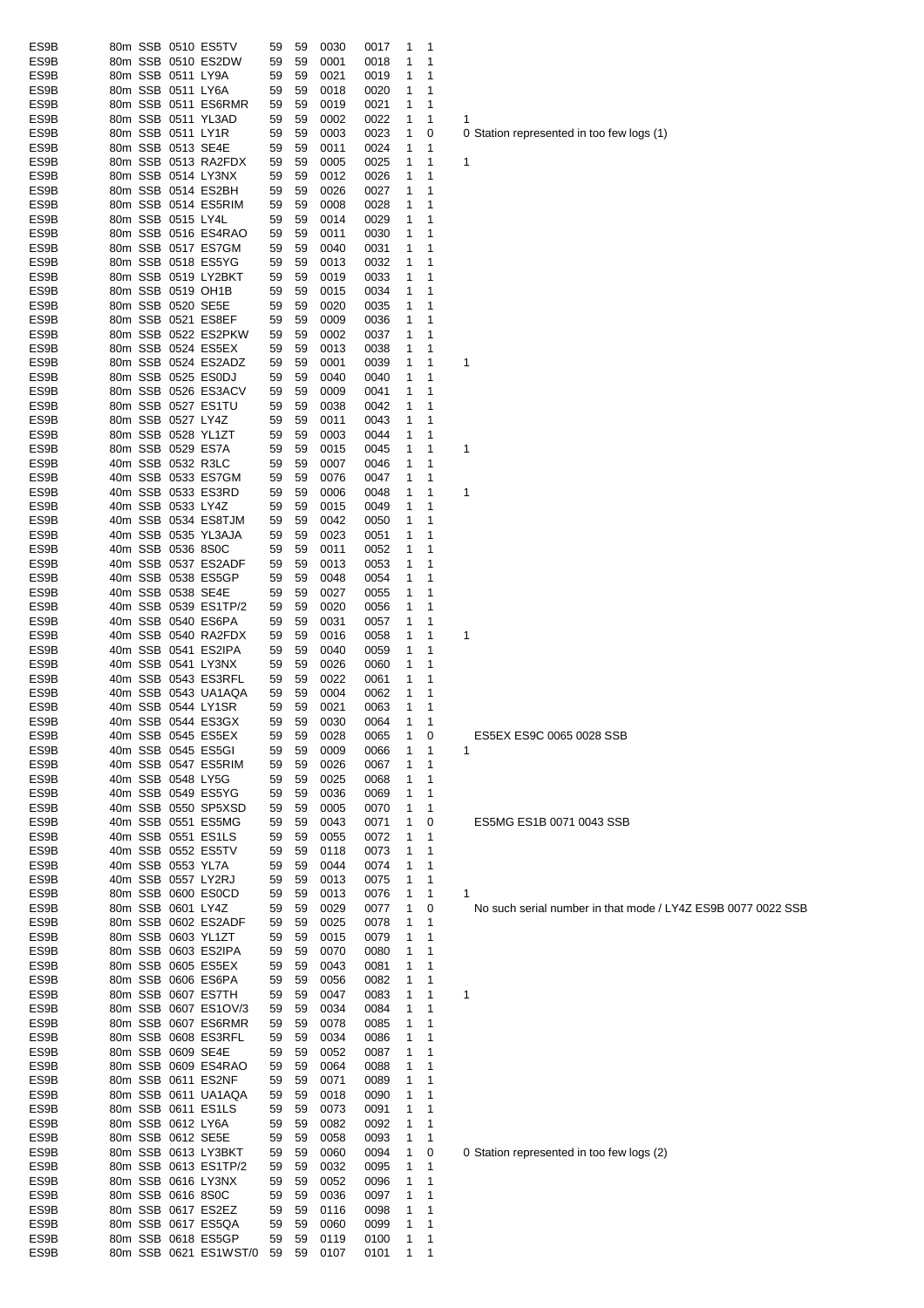| ES9B         |  |                   | 80m SSB 0622 ES3BQ                          | 59       | 59       | 0026         | 0102         | 1<br>1                |                                                        |
|--------------|--|-------------------|---------------------------------------------|----------|----------|--------------|--------------|-----------------------|--------------------------------------------------------|
| ES9B         |  |                   | 80m SSB 0622 ES7GM                          | 59       | 59       | 0198         | 0103         | 1<br>1                |                                                        |
| ES9B<br>ES9B |  |                   | 80m SSB 0623 YL3AJA<br>80m SSB 0625 ES7TH   | 59<br>59 | 59<br>59 | 0051<br>0059 | 0104<br>0105 | 1<br>1<br>1<br>0      |                                                        |
| ES9B         |  |                   | 80m SSB 0625 OH1B                           | 59       | 59       | 0058         | 0106         | 1<br>1                | 0 Duplicate                                            |
| ES9B         |  |                   | 80m SSB 0626 ES5MG                          | 59       | 59       | 0074         | 0107         | 1<br>1                |                                                        |
| ES9B         |  |                   | 80m SSB 0626 ES8TJM                         | 59       | 59       | 0120         | 0108         | 1<br>1                |                                                        |
| ES9B         |  |                   | 80m SSB 0626 ES2MC                          | 59       | 59       | 0160         | 0109         | 1<br>1                |                                                        |
| ES9B         |  |                   | 80m SSB 0626 ES2TI                          | 59       | 59       | 0057         | 0110         | 1<br>1                |                                                        |
| ES9B<br>ES9B |  |                   | 80m SSB 0627 ES5RIM<br>80m SSB 0627 YL7A    | 59<br>59 | 59<br>59 | 0051<br>0084 | 0111<br>0112 | 1<br>1<br>1<br>1      |                                                        |
| ES9B         |  | 80m SSB 0629 LY4L |                                             | 59       | 59       | 0071         | 0113         | 1<br>1                |                                                        |
| ES9B         |  | 80m SSB 0629 LY9A |                                             | 59       | 59       | 0113         | 0114         | 1<br>1                |                                                        |
| ES9B         |  |                   | 80m SSB 0630 ES2BOB                         | 59       | 59       | 0079         | 0115         | 0<br>1                | ES2BOB ES4B 0115 0079 SSB                              |
| ES9B         |  |                   | 80m SSB 0630 ES3ACV                         | 59       | 59       | 0025         | 0116         | 1<br>1                |                                                        |
| ES9B<br>ES9B |  |                   | 80m SSB 0631 ES3GX<br>40m SSB 0633 ES5EX    | 59       | 59<br>59 | 0064         | 0117         | 1<br>1<br>1<br>1      |                                                        |
| ES9B         |  |                   | 40m SSB 0634 LY6A                           | 59<br>59 | 59       | 0061<br>0110 | 0118<br>0119 | 1<br>1                |                                                        |
| ES9B         |  |                   | 40m SSB 0635 ES1WST/0                       | 59       | 59       | 0115         | 0120         | 1<br>1                |                                                        |
| ES9B         |  |                   | 40m SSB 0635 ES8TJM                         | 59       | 59       | 0129         | 0121         | 1<br>1                |                                                        |
| ES9B         |  |                   | 40m SSB 0635 OH5NE                          | 59       | 59       | 0017         | 0122         | 1<br>1                |                                                        |
| ES9B         |  |                   | 40m SSB 0635 ES4RAO                         | 59       | 59       | 0087         | 0123         | 1<br>1                |                                                        |
| ES9B<br>ES9B |  |                   | 40m SSB 0636 RA2FDX<br>40m SSB 0636 ES1TP/2 | 59<br>59 | 59<br>59 | 0038<br>0053 | 0124<br>0125 | 1<br>1<br>1<br>1      | 1                                                      |
| ES9B         |  |                   | 40m SSB 0637 8S0C                           | 59       | 59       | 0042         | 0126         | 1<br>1                |                                                        |
| ES9B         |  |                   | 40m SSB 0637 ES3GX                          | 59       | 59       | 0069         | 0127         | 1<br>1                |                                                        |
| ES9B         |  |                   | 40m SSB 0638 OK1VHV                         | 59       | 59       | 0002         | 0128         | 1<br>0                | OK1VHV ES9B 0120 0002 SSB                              |
| ES9B         |  |                   | 40m SSB 0640 ES2IPA                         | 59       | 59       | 0100         | 0129         | 1<br>1                |                                                        |
| ES9B         |  |                   | 40m SSB 0640 ES6RMR                         | 59       | 59       | 0114         | 0130         | 1<br>1                |                                                        |
| ES9B<br>ES9B |  |                   | 40m SSB 0641 LY1SR<br>40m SSB 0641 ES2BOB   | 59<br>59 | 59<br>59 | 0050<br>0089 | 0131<br>0132 | 1<br>1<br>1<br>0      | ES2BOB ES6TX 0108 0089 SSB / ES2BOB ES9B 0132 0084 SSB |
| ES9B         |  |                   | 40m SSB 0642 ES6TX                          | 59       | 59       | 0102         | 0133         | 1<br>1                |                                                        |
| ES9B         |  |                   | 40m SSB 0643 UA1AQA                         | 59       | 59       | 0035         | 0134         | 1<br>1                |                                                        |
| ES9B         |  |                   | 40m SSB 0643 ES0DJ                          | 59       | 59       | 0158         | 0135         | 1<br>1                |                                                        |
| ES9B         |  |                   | 40m SSB 0644 ES2MC                          | 59       | 59       | 0183         | 0136         | 1<br>1                |                                                        |
| ES9B         |  |                   | 40m SSB 0644 ES6PA                          | 59       | 59       | 0097         | 0137         | 1<br>1                |                                                        |
| ES9B<br>ES9B |  |                   | 40m SSB 0644 ES2BH<br>40m SSB 0647 ES7TH    | 59<br>59 | 59<br>59 | 0182<br>0063 | 0138<br>0139 | 1<br>1<br>1<br>1      | 1                                                      |
| ES9B         |  |                   | 40m SSB 0647 ES2TI                          | 59       | 59       | 0078         | 0140         | 1<br>1                |                                                        |
| ES9B         |  |                   | 40m SSB 0647 ES5MG                          | 59       | 59       | 0087         | 0141         | 1<br>1                |                                                        |
| ES9B         |  |                   | 40m SSB 0647 ES2PKW                         | 59       | 59       | 0019         | 0142         | 1<br>1                |                                                        |
| ES9B         |  |                   | 40m SSB 0648 ES5TV                          | 59       | 59       | 0239         | 0143         | 1<br>1                |                                                        |
| ES9B         |  |                   | 40m SSB 0649 R3LC                           | 59       | 59       | 0034         | 0144         | 1<br>1                |                                                        |
| ES9B<br>ES9B |  |                   | 40m SSB 0650 YL2PA<br>40m SSB 0650 YL3AJA   | 59<br>59 | 59<br>59 | 0068<br>0064 | 0145<br>0146 | 1<br>1<br>1<br>1      |                                                        |
| ES9B         |  |                   | 40m SSB 0651 ES7GM                          | 59       | 59       | 0252         | 0147         | 1<br>1                |                                                        |
| ES9B         |  |                   | 40m SSB 0651 SE5E                           | 59       | 59       | 0088         | 0148         | 1<br>1                |                                                        |
| ES9B         |  |                   | 40m SSB 0651 ES2DW                          | 59       | 59       | 0075         | 0149         | $\mathbf{1}$<br>1     |                                                        |
| ES9B         |  |                   | 40m SSB 0653 ES2ADF                         | 59       | 59       | 0050         | 0150         | 1<br>1                |                                                        |
| ES9B<br>ES9B |  |                   | 40m SSB 0654 ES5RIM<br>40m SSB 0657 LY2BKT  | 59<br>59 | 59<br>59 | 0065<br>0099 | 0151<br>0152 | 1<br>1<br>1<br>1      |                                                        |
| ES9B         |  |                   | 40m SSB 0657 LY9A                           | 59       | 59       | 0141         | 0153         | 1<br>1                |                                                        |
| ES9B         |  |                   | 40m SSB 0657 LY7A                           | 59       | 59       | 0103         | 0154         | 1<br>0                | / YL7A ES9B 0154 0103 SSB                              |
| ES9B         |  |                   | 80m SSB 0657 ES1TU                          | 59       | 59       | 0172         | 0155         | 1<br>1                |                                                        |
| ES9B         |  |                   | 40m SSB 0700 ES8AY                          | 59       | 59       | 0003         | 0156         | 1<br>0                | ES8AY ES1LC 0073 0003 SSB / ES8AY ES9B 0156 0008 SSB   |
| ES9B         |  |                   | 80m SSB 0701 ES1TU                          | 59       | 59       | 0176         | 0157         | 1<br>1                |                                                        |
| ES9B<br>ES9B |  |                   | 80m SSB 0701 ES3RFL<br>80m SSB 0702 ES5EX   | 59<br>59 | 59<br>59 | 0050<br>0078 | 0158<br>0159 | 1<br>1<br>1<br>1      |                                                        |
| ES9B         |  |                   | 80m SSB 0703 ES0CD                          | 59       | 59       | 0031         | 0160         | 1<br>1                | 1                                                      |
| ES9B         |  |                   | 80m SSB 0703 ES1LS                          | 59       | 59       | 0135         | 0161         | 1<br>1                |                                                        |
| ES9B         |  |                   | 80m SSB 0704 ES2IPA                         | 59       | 59       | 0121         | 0162         | 1<br>1                |                                                        |
| ES9B         |  |                   | 80m SSB 0704 ES2TI                          | 59       | 59       | 0092         | 0163         | 1<br>1                |                                                        |
| ES9B         |  |                   | 80m SSB 0706 ES7TH                          | 59       | 59       | 0076         | 0164         | 1<br>1                | 1                                                      |
| ES9B<br>ES9B |  |                   | 80m SSB 0706 ES5QA<br>80m SSB 0709 ES5RIM   | 59<br>59 | 59<br>59 | 0124<br>0074 | 0165<br>0166 | 1<br>1<br>1<br>1      |                                                        |
| ES9B         |  |                   | 80m SSB 0710 LY2BKT                         | 59       | 59       | 0110         | 0167         | 1<br>1                |                                                        |
| ES9B         |  |                   | 80m SSB 0711 ES5YG                          | 59       | 59       | 0078         | 0168         | 1<br>1                |                                                        |
| ES9B         |  |                   | 80m SSB 0712 ES1TP/2                        | 59       | 59       | 0085         | 0169         | 1<br>1                |                                                        |
| ES9B         |  |                   | 80m SSB 0713 ES2BOB                         | 59       | 59       | 0100         | 0170         | 1<br>1                |                                                        |
| ES9B         |  |                   | 80m SSB 0714 ES3ACV                         | 59       | 59       | 0035         | 0171         | 1<br>1                |                                                        |
| ES9B<br>ES9B |  |                   | 80m SSB 0715 YL7A<br>80m SSB 0718 ES7A      | 59<br>59 | 59<br>59 | 0120<br>0056 | 0172<br>0173 | 1<br>1<br>1<br>1      | 1                                                      |
| ES9B         |  |                   | 80m SSB 0719 ES4RAO                         | 59       | 59       | 0131         | 0174         | 1<br>1                |                                                        |
| ES9B         |  |                   | 80m SSB 0719 ES6RMR                         | 59       | 59       | 0159         | 0175         | 1<br>1                |                                                        |
| ES9B         |  |                   | 80m SSB 0721 ES2ADF                         | 59       | 59       | 0070         | 0176         | 1<br>1                |                                                        |
| ES9B         |  |                   | 80m SSB 0724 ES0DJ                          | 59       | 59       | 0238         | 0177         | 1<br>0                | ES0DJ ES8BJP 0095 0238 SSB / ES0DJ ES9B 0177 0239 SSB  |
| ES9B         |  |                   | 80m SSB 0726 ES6PA                          | 59       | 59       | 0126         | 0178         | 1<br>$\mathbf 1$      |                                                        |
| ES9B<br>ES9B |  |                   | 80m SSB 0726 ES5GP<br>80m SSB 0728 YL3AD    | 59<br>59 | 59<br>59 | 0211<br>0037 | 0179<br>0180 | 1<br>1<br>1<br>1      | 1                                                      |
| ES9B         |  |                   | 80m SSB 0728 ES7GM                          | 59       | 59       | 0340         | 0181         | 1<br>1                |                                                        |
| ES9B         |  |                   | 80m SSB 0729 UA1AQA                         | 59       | 59       | 0047         | 0182         | 1<br>1                |                                                        |
| ES9B         |  |                   | 80m SSB 0731 OH1B                           | 59       | 59       | 0092         | 0183         | 1<br>1                |                                                        |
| ES9B         |  |                   | 80m SSB 0731 LY9A                           | 59       | 59       | 0181         | 0184         | 1<br>1                |                                                        |
| ES9B<br>ES9B |  |                   | 80m SSB 0734 ES3GX<br>80m SSB 0734 LY3NX    | 59       | 59       | 0104         | 0185         | 1<br>$\mathbf 1$<br>1 |                                                        |
|              |  |                   |                                             | 59       | 59       | 0108         | 0186         | 1                     |                                                        |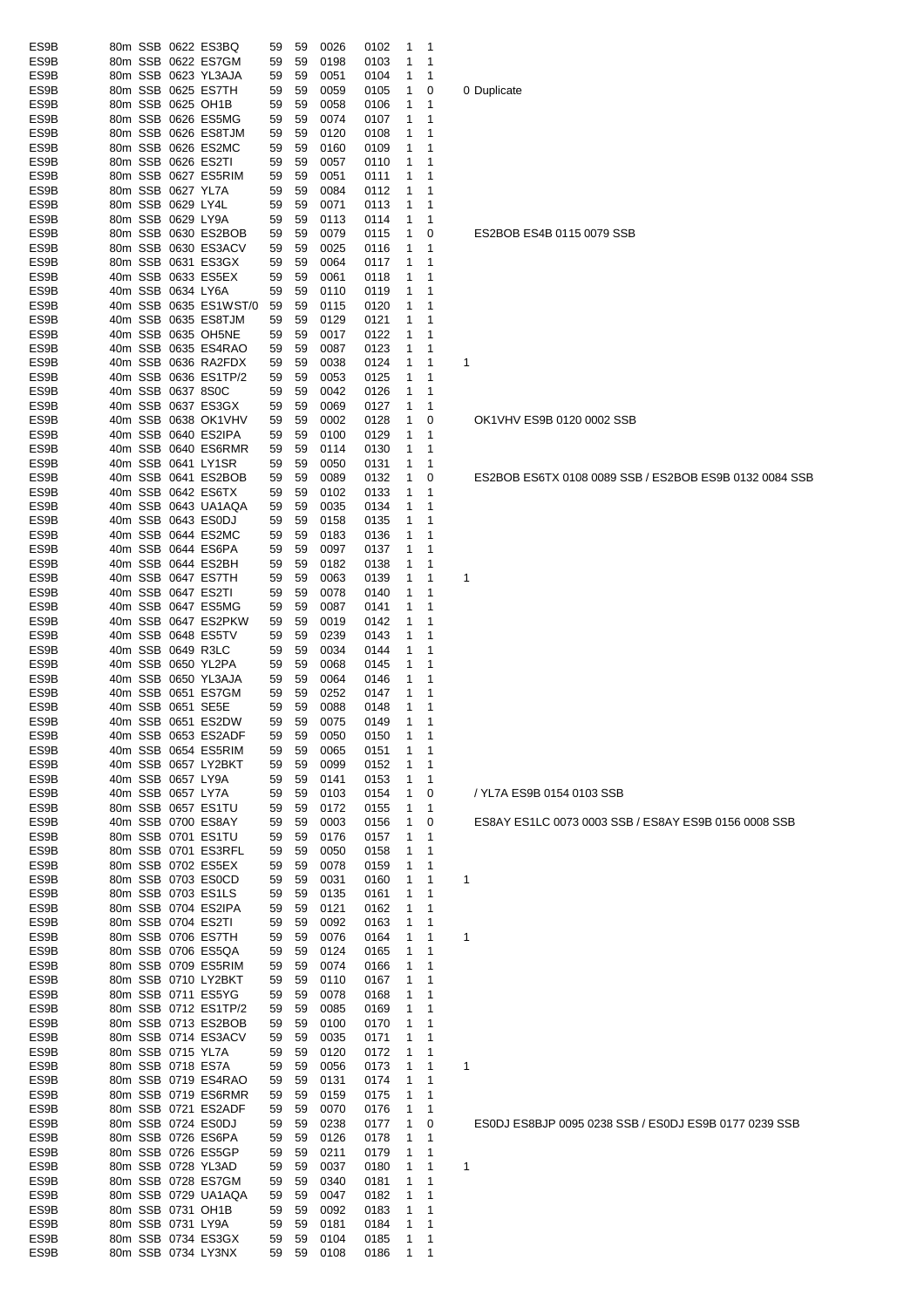| ES9B |         |                   | 80m SSB 0735 ES8AY   | 59 | 59 | 0027 | 0187 | 1 | 1            |   |
|------|---------|-------------------|----------------------|----|----|------|------|---|--------------|---|
| ES9B |         |                   | 80m SSB 0735 ES8TJM  | 59 | 59 | 0192 | 0188 | 1 | 1            |   |
| ES9B |         |                   | 80m SSB 0736 ES1OV/3 | 59 | 59 | 0080 | 0189 | 1 | 1            |   |
| ES9B |         | 80m SSB 0737 LY6A |                      | 59 | 59 | 0170 | 0190 | 1 | 1            |   |
| ES9B |         | 40m SSB 0739 SE5E |                      | 59 | 59 | 0121 | 0191 | 1 | 1            |   |
| ES9B |         |                   | 40m SSB 0740 ES5EX   | 59 | 59 | 0097 | 0192 | 1 | 1            |   |
| ES9B |         | 40m SSB 0741 LY9A |                      | 59 | 59 | 0194 | 0193 | 1 | 1            |   |
| ES9B |         |                   | 40m SSB 0741 ES1TP/2 | 59 | 59 | 0111 | 0194 | 1 | 1            |   |
| ES9B |         | 40m SSB 0741 R3LC |                      | 59 | 59 | 0056 | 0195 | 1 | 1            |   |
| ES9B |         |                   | 40m SSB 0742 YL3AD   | 59 | 59 | 0049 | 0196 | 1 | 1            | 1 |
| ES9B |         | 40m SSB 0743 8S0C |                      | 59 | 59 | 0066 | 0197 | 1 | 1            |   |
| ES9B |         |                   | 40m SSB 0743 ES2EZ   | 59 | 59 | 0262 | 0198 | 1 | 1            |   |
| ES9B |         |                   | 40m SSB 0743 ES6RMR  | 59 | 59 | 0174 | 0199 | 1 | 1            |   |
| ES9B |         |                   | 40m SSB 0744 ES1LS   | 59 | 59 | 0165 | 0200 | 1 | 1            |   |
| ES9B |         | 40m SSB 0744 LY6A |                      | 59 | 59 | 0178 | 0201 | 1 | 1            |   |
| ES9B |         |                   | 40m SSB 0744 ES3GX   | 59 | 59 | 0106 | 0202 | 1 | 1            |   |
| ES9B |         |                   | 40m SSB 0745 ES3ACV  | 59 | 59 | 0040 | 0203 | 1 | 1            |   |
| ES9B |         |                   | 40m SSB 0745 ES7GM   | 59 | 59 | 0366 | 0204 | 1 | 1            |   |
| ES9B |         |                   | 40m SSB 0746 LY1SR   | 59 | 59 | 0083 | 0205 | 1 | 1            |   |
| ES9B |         |                   | 40m SSB 0747 ES2BH   | 59 | 59 | 0285 | 0206 | 1 | 1            |   |
|      |         |                   | 40m SSB 0748 ES4RAO  |    |    |      |      | 1 | 1            |   |
| ES9B |         |                   |                      | 59 | 59 | 0152 | 0207 |   |              |   |
| ES9B |         |                   | 40m SSB 0748 ES6PA   | 59 | 59 | 0145 | 0208 | 1 | 1            |   |
| ES9B |         |                   | 40m SSB 0748 LY2BKT  | 59 | 59 | 0147 | 0209 | 1 | 1            |   |
| ES9B |         |                   | 40m SSB 0749 ES0DJ   | 59 | 59 | 0263 | 0210 | 1 | 1            |   |
| ES9B |         |                   | 40m SSB 0751 ES5GP   | 59 | 59 | 0240 | 0211 | 1 | 1            |   |
| ES9B |         | 40m SSB 0753 LY4L |                      | 59 | 59 | 0128 | 0212 | 1 | 1            |   |
| ES9B |         |                   | 40m SSB 0753 RA2FDX  | 59 | 59 | 0072 | 0213 | 1 | 1            | 1 |
| ES9B |         |                   | 40m SSB 0755 ES8SX   | 59 | 59 | 0021 | 0214 | 1 | 1            |   |
| ES9B |         |                   | 40m SSB 0755 ES5MG   | 59 | 59 | 0140 | 0215 | 1 | 1            |   |
| ES9B |         |                   | 40m SSB 0756 ES6TX   | 59 | 59 | 0175 | 0216 | 1 | 1            |   |
| ES9B |         |                   | 40m SSB 0756 ES2BOB  | 59 | 59 | 0123 | 0217 | 1 | 1            |   |
| ES9B |         |                   | 40m SSB 0756 ES7TH   | 59 | 59 | 0105 | 0218 | 1 | 1            | 1 |
| ES9B |         |                   | 40m SSB 0757 LY2DX   | 59 | 59 | 0027 | 0219 | 1 | 1            |   |
| ES9B |         | 40m SSB 0757 SE4E |                      | 59 | 59 | 0116 | 0220 | 1 | 1            |   |
| ES9B |         |                   | 80m SSB 0757 ES8TJM  | 59 | 59 | 0223 | 0221 | 1 | 0            |   |
| ES9B |         |                   | 80m SSB 0800 ES2NF   | 59 | 59 | 0153 | 0222 | 1 | 1            |   |
| ES9B | 40m SSB |                   | 0800 ES8TJM          | 59 | 59 | 0225 | 0223 | 1 | 0            |   |
| ES9B |         |                   | 80m SSB 0804 LY2BKT  | 59 | 59 | 0158 | 0224 | 1 | 1            |   |
| ES9B | 80m SSB |                   | 0804 OH1B            | 59 | 59 | 0110 | 0225 | 1 | 1            |   |
| ES9B |         |                   | 80m SSB 0806 ES2ADZ  | 59 | 59 | 0016 | 0226 | 1 | 1            | 1 |
| ES9B |         |                   | 80m SSB 0806 ES2PKW  | 59 | 59 | 0032 | 0227 | 1 | 1            |   |
| ES9B |         |                   | 80m SSB 0808 ES2BH   | 59 | 59 | 0308 | 0228 | 1 | 1            |   |
| ES9B |         |                   | 80m SSB 0808 ES2BOB  | 59 | 59 | 0135 | 0229 | 1 | 1            |   |
|      |         |                   | 80m SSB 0811 ES6PA   |    |    | 0173 |      | 1 | 1            |   |
| ES9B |         |                   |                      | 59 | 59 |      | 0230 |   |              |   |
| ES9B |         |                   | 80m SSB 0811 ES5QA   | 59 | 59 | 0206 | 0231 | 1 | 1            |   |
| ES9B |         |                   | 80m SSB 0812 ES7TH   | 59 | 59 | 0115 | 0232 | 1 | 1            | 1 |
| ES9B |         |                   | 80m SSB 0813 ES1TP/2 | 59 | 59 | 0146 | 0233 | 1 | 1            |   |
| ES9B |         |                   | 80m SSB 0817 ES2IPA  | 59 | 59 | 0172 | 0234 | 1 | 1            |   |
| ES9B |         |                   | 80m SSB 0818 UA1AQA  | 59 | 59 | 0075 | 0235 | 1 | $\mathbf{1}$ |   |
| ES9B |         |                   | 80m SSB 0819 ES5RIM  | 59 | 59 | 0103 | 0236 | 1 | 1            |   |
| ES9B |         |                   | 80m SSB 0820 ES6RMR  | 59 | 59 | 0225 | 0237 | 1 | 1            |   |
| ES9B |         |                   | 80m SSB 0821 ES4RAO  | 59 | 59 | 0191 | 0238 | 1 | 1            |   |
| ES9B |         |                   | 80m SSB 0822 ES7A    | 59 | 59 | 0092 | 0239 | 1 | 1            | 1 |
| ES9B |         |                   | 80m SSB 0824 ES2TI   | 59 | 59 | 0165 | 0240 | 1 | 1            |   |
| ES9B |         |                   | 40m SSB 0827 LY1SR   | 59 | 59 | 0101 | 0241 | 1 | 1            |   |
| ES9B |         |                   | 40m SSB 0827 YL3AJA  | 59 | 59 | 0113 | 0242 | 1 | 1            |   |
| ES9B |         | 40m SSB 0828 R3LC |                      | 59 | 59 | 0072 | 0243 | 1 | 1            |   |
| ES9B |         |                   | 80m SSB 0830 ES8AY   | 59 | 59 | 0068 | 0244 | 1 | 1            |   |
| ES9B |         | 80m SSB 0831 LY9A |                      | 59 | 59 | 0248 | 0245 | 1 | 1            |   |
| ES9B |         |                   | 80m SSB 0831 ES5TV   | 59 | 59 | 0456 | 0246 | 1 | 1            |   |
| ES9B |         |                   | 80m SSB 0831 ES3GX   | 59 | 59 | 0140 | 0247 | 1 | 1            |   |
| ES9B |         |                   | 80m SSB 0832 YL2PA   | 59 | 59 | 0137 | 0248 | 1 | 1            |   |
| ES9B |         |                   | 40m SSB 0832 ES5MG   | 59 | 59 | 0163 | 0249 | 1 | 1            |   |
| ES9B |         |                   | 40m SSB 0833 ES1LS   | 59 | 59 | 0234 | 0250 | 1 | 1            |   |
| ES9B |         |                   | 40m SSB 0834 ES8SX   | 59 | 59 | 0055 | 0251 | 1 | 1            |   |
| ES9B |         |                   | 40m SSB 0834 ES5GP   | 59 | 59 | 0306 | 0252 | 1 | 1            |   |
| ES9B |         | 40m SSB 0834 SE4E |                      | 59 | 59 | 0145 | 0253 | 1 | 1            |   |
| ES9B |         | 40m SSB 0834 YL7A |                      | 59 | 59 | 0192 | 0254 | 1 | 1            |   |
| ES9B |         | 40m SSB 0835 8S0C |                      | 59 | 59 | 0090 | 0255 | 1 | 1            |   |
| ES9B |         |                   | 40m SSB 0835 LY2CO   | 59 | 59 | 0010 | 0256 | 1 | 1            |   |
| ES9B |         |                   | 40m SSB 0835 ES6TX   | 59 | 59 | 0212 | 0257 | 1 | 1            |   |
| ES9B |         |                   | 40m SSB 0835 ES8TJM  | 59 | 59 | 0276 | 0258 | 1 | 1            |   |
| ES9B |         |                   | 40m SSB 0835 ES5QA   | 59 | 59 | 0235 | 0259 | 1 | 1            |   |
| ES9B |         |                   | 40m SSB 0836 ES6PA   | 59 | 59 | 0193 | 0260 | 1 | 1            |   |
| ES9B |         |                   | 40m SSB 0836 ES8AY   | 59 | 59 | 0070 | 0261 | 1 | 1            |   |
| ES9B |         |                   | 40m SSB 0837 ES2BOB  | 59 | 59 | 0158 | 0262 | 1 | 1            |   |
| ES9B |         |                   | 40m SSB 0838 SE5E    | 59 | 59 | 0154 | 0263 | 1 | 1            |   |
| ES9B |         | 40m SSB 0838 LY6A |                      | 59 | 59 | 0235 | 0264 | 1 | 1            |   |
| ES9B |         |                   | 40m SSB 0839 UA1AQA  |    |    |      |      |   | 1            |   |
|      |         |                   |                      | 59 | 59 | 0083 | 0265 | 1 |              |   |
| ES9B |         |                   | 40m SSB 0839 ES2BH   | 59 | 59 | 0362 | 0266 | 1 | 1            |   |
| ES9B |         |                   | 40m SSB 0839 YL3AD   | 59 | 59 | 0080 | 0267 | 1 | 1            | 1 |
| ES9B |         |                   | 40m SSB 0841 ES6RMR  | 59 | 59 | 0246 | 0268 | 1 | 1            |   |
| ES9B |         |                   | 40m SSB 0841 ES4OJ   | 59 | 59 | 0109 | 0269 | 1 | 1            |   |
| ES9B |         |                   | 40m SSB 0842 RA2FDX  | 59 | 59 | 0094 | 0270 | 1 | 1            | 1 |
| ES9B |         |                   | 80m SSB 0843 ES6TX   | 59 | 59 | 0220 | 0271 | 1 | 1            |   |

In Log: 80m; In the other station's log: 40m

In Log: 40m; In the other station's log: 80m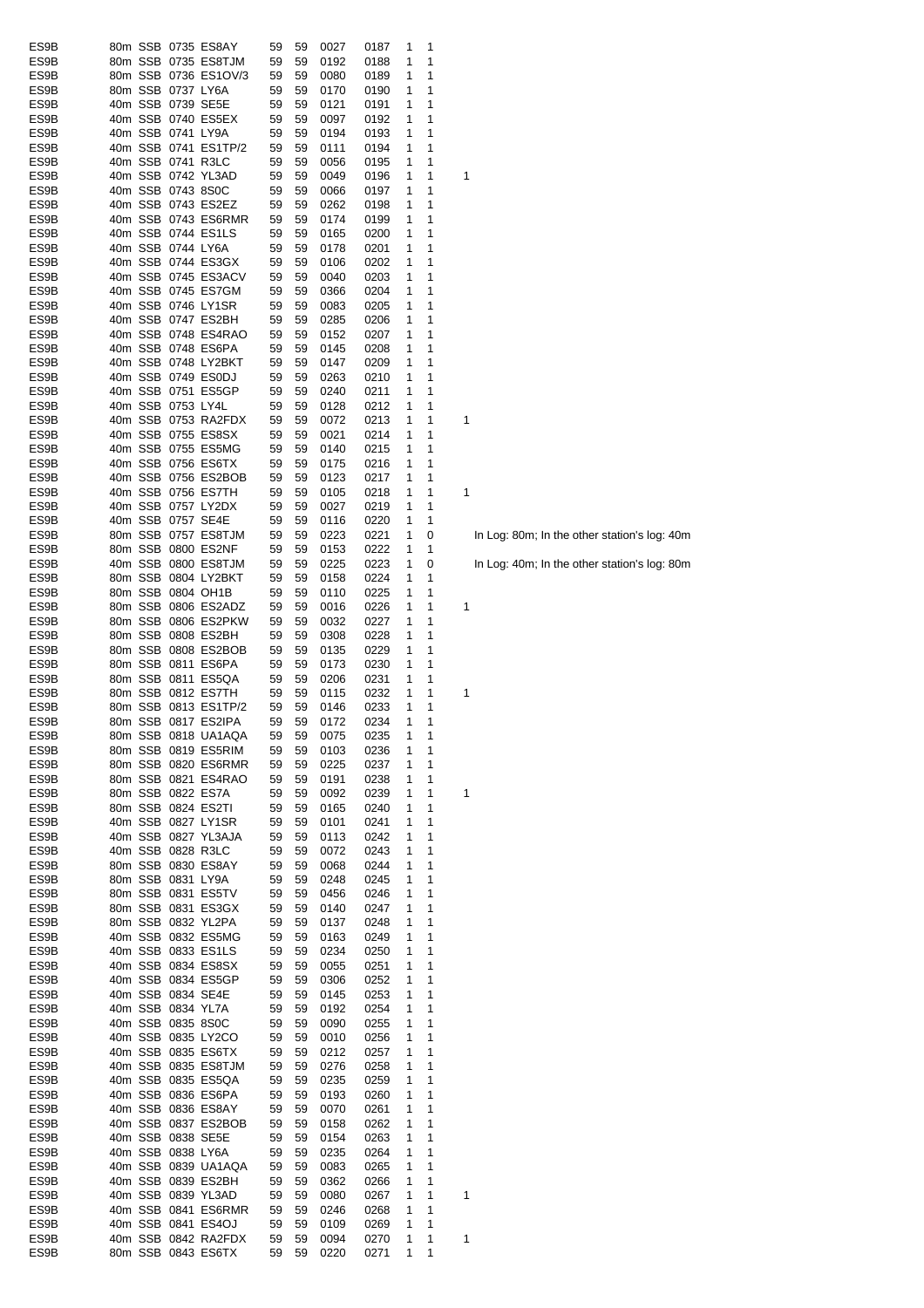| ES9B              |        |        |                   | 80m SSB 0845 ES7GM   | 59 | 59 | 0502         | 0272 | 1 | 1           |                                 |
|-------------------|--------|--------|-------------------|----------------------|----|----|--------------|------|---|-------------|---------------------------------|
| ES9B              |        |        |                   | 80m SSB 0845 ES5MG   | 59 | 59 | 0172         | 0273 | 1 | 1           |                                 |
| ES9B              |        |        |                   | 40m SSB 0847 ES7GM   | 59 | 59 | 0504         | 0274 | 1 | 1           |                                 |
| ES9B              |        |        |                   | 40m SSB 0847 ES2EZ   | 59 | 59 | 0360         | 0275 | 1 | 1           |                                 |
|                   |        |        |                   |                      |    |    |              |      |   |             |                                 |
| ES9B              |        |        |                   | 40m SSB 0849 LY2BKT  | 59 | 59 | 0198         | 0276 | 1 | 1           |                                 |
| ES9B              |        |        |                   | 40m SSB 0851 ES4RAO  | 59 | 59 | 0220         | 0277 | 1 | 1           |                                 |
| ES9B              |        |        |                   | 80m SSB 0851 YL3AD   | 59 | 59 | 0087         | 0278 | 1 | 1<br>1      |                                 |
| ES9B              |        |        | 80m SSB 0854 YL7A |                      | 59 | 59 | 0207         | 0279 | 1 | 1           |                                 |
| ES9B              |        |        |                   | 40m SSB 0855 ES3GX   | 59 | 59 | 0146         | 0280 | 1 | 1           |                                 |
| ES9B              |        |        | 40m SSB 0855 LY4L |                      | 59 | 59 | 0173         | 0281 | 1 | 1           |                                 |
| ES9B              |        |        |                   | 40m SSB 0856 ES2NF   | 59 | 59 | 0201         | 0282 | 1 | 1           |                                 |
| ES9B              |        |        |                   | 40m SSB 0856 ES2IPA  | 59 | 59 | 0212         | 0283 | 1 | 1           |                                 |
| ES9B              |        |        |                   | 40m SSB 0856 YL2PA   | 59 | 59 | 0155         | 0284 | 1 | 1           |                                 |
| ES9B              |        |        |                   | 40m SSB 0858 ES5TV   | 59 | 59 | 0511         | 0285 | 1 | 1           |                                 |
| ES9B              |        |        |                   | 40m SSB 0859 ES1TP/2 | 59 | 59 | 0187         | 0286 | 1 | 1           |                                 |
| ES <sub>9</sub> C | 80m CW |        |                   | 0500 LY3B            |    |    | 599 599 0000 | 0001 | 2 | 0           | No such serial number in that i |
| ES <sub>9</sub> C | 80m CW |        |                   | 0500 LY3B            |    |    | 599 599 0001 | 0002 | 2 | 2           |                                 |
|                   |        |        |                   |                      |    |    |              |      |   |             |                                 |
| ES <sub>9</sub> C | 80m CW |        |                   | 0501 YT4A            |    |    | 599 599 0001 | 0003 | 2 | 2<br>2      |                                 |
| ES <sub>9</sub> C | 80m CW |        |                   | 0502 SE4E            |    |    | 599 599 0004 | 0004 | 2 | 2           |                                 |
| ES <sub>9</sub> C | 80m CW |        |                   | 0502 LY9A            |    |    | 599 599 0007 | 0005 | 2 | 2           |                                 |
| ES <sub>9</sub> C | 80m CW |        |                   | 0503 ES5EP           |    |    | 599 599 0003 | 0006 | 2 | 2           |                                 |
| ES <sub>9</sub> C | 80m CW |        |                   | 0503 LY6A            |    |    | 599 599 0006 | 0007 | 2 | $\mathbf 2$ |                                 |
| ES <sub>9</sub> C | 80m CW |        |                   | 0503 OH2PM           |    |    | 599 599 0005 | 0008 | 2 | 2           |                                 |
| ES <sub>9</sub> C | 80m CW |        |                   | 0504 LY5R            |    |    | 599 599 0007 | 0009 | 2 | $\mathbf 2$ |                                 |
| ES <sub>9</sub> C | 80m CW |        |                   | 0504 LY2BKT          |    |    | 599 599 0006 | 0010 | 2 | 2           |                                 |
| ES <sub>9</sub> C | 80m CW |        |                   | 0505 OH1B            |    |    | 599 599 0005 | 0011 | 2 | 2           |                                 |
| ES <sub>9</sub> C | 80m CW |        |                   | 0505 LY3NX           |    |    | 599 599 0003 | 0012 | 2 | 2           |                                 |
|                   |        |        |                   |                      |    |    |              |      |   |             |                                 |
| ES <sub>9</sub> C | 80m CW |        |                   | 0506 EW8OF           |    |    | 599 599 0005 | 0013 | 2 | $\mathbf 2$ |                                 |
| ES <sub>9</sub> C | 80m CW |        | 0506 LY4L         |                      |    |    | 599 599 0007 | 0014 | 2 | 2           |                                 |
| ES <sub>9</sub> C | 80m CW |        |                   | 0507 LY2NK           |    |    | 599 599 0009 | 0015 | 2 | 2           |                                 |
| ES9C              | 80m CW |        |                   | 0508 LY2SA           |    |    | 599 599 0009 | 0016 | 2 | 2           |                                 |
| ES <sub>9</sub> C | 80m CW |        |                   | 0509 LY5G            |    |    | 599 599 0007 | 0017 | 2 | 2           |                                 |
| ES <sub>9</sub> C | 80m CW |        |                   | 0510 ES1TU           |    |    | 599 599 0014 | 0018 | 2 | 2           |                                 |
| ES <sub>9</sub> C | 80m CW |        |                   | 0510 ES8DH           |    |    | 599 599 0006 | 0019 | 2 | 2           |                                 |
| ES <sub>9</sub> C | 80m CW |        |                   | 0510 9A5Y            |    |    | 599 599 0006 | 0020 | 2 | $\mathbf 2$ |                                 |
|                   |        |        |                   |                      |    |    |              |      |   |             |                                 |
| ES <sub>9</sub> C | 80m CW |        |                   | 0511 ES5DB           |    |    | 599 599 0009 | 0021 | 2 | 2           |                                 |
| ES <sub>9</sub> C | 80m CW |        |                   | 0511 SE5E            |    |    | 599 599 0013 | 0022 | 2 | 2           |                                 |
| ES <sub>9</sub> C | 80m CW |        |                   | 0511 ES2JL           |    |    | 599 599 0006 | 0023 | 2 | 2           |                                 |
| ES <sub>9</sub> C | 80m CW |        |                   | 0513 ES4RD           |    |    | 599 599 0025 | 0024 | 2 | 2           |                                 |
| ES <sub>9</sub> C | 80m CW |        |                   | 0516 ES0DJ           |    |    | 599 599 0033 | 0025 | 2 | 2           |                                 |
| ES <sub>9</sub> C | 80m CW |        |                   | 0516 SP1AEN          |    |    | 599 599 0010 | 0026 | 2 | $\mathbf 2$ |                                 |
| ES <sub>9</sub> C | 80m CW |        |                   | 0517 ES7GM           |    |    | 599 599 0038 | 0027 | 2 | 2           |                                 |
| ES9C              |        |        |                   |                      |    |    |              |      |   | 2           |                                 |
|                   | 80m CW |        |                   | 0517 YL2PA           |    |    | 599 599 0014 | 0028 | 2 |             |                                 |
| ES <sub>9</sub> C | 80m CW |        |                   | 0517 YL2QN           |    |    | 599 599 0004 | 0029 | 2 | 2           |                                 |
| ES <sub>9</sub> C | 80m CW |        |                   | 0520 ES3RF           |    |    | 599 599 0016 | 0030 | 2 | 2           |                                 |
| ES9C              | 80m CW |        |                   | 0520 RA1AL           |    |    | 599 599 0005 | 0031 | 2 | 2           |                                 |
| ES <sub>9</sub> C | 80m CW |        |                   | 0521 ES2NF           |    |    | 599 599 0023 | 0032 | 2 | $\mathbf 2$ |                                 |
| ES <sub>9</sub> C | 80m CW |        |                   | 0521 9A2AJ           |    |    | 599 599 0005 | 0033 | 2 | 2           |                                 |
| ES9C              | 80m CW |        |                   | 0522 ES2EZ           |    |    | 599 599 0038 | 0034 | 2 | 2           |                                 |
| ES <sub>9</sub> C |        | 80m CW |                   | 0522 ES6DO           |    |    | 599 599 0006 | 0035 | 2 | 2           |                                 |
| ES9C              |        |        |                   | 80m CW 0523 YL2CV    |    |    | 599 599 0010 | 0036 | 2 | 2           |                                 |
| ES9C              |        |        |                   |                      |    |    |              |      |   |             |                                 |
|                   |        |        |                   | 80m SSB 0526 RA2FDX  | 59 | 59 | 0010         | 0037 | 1 | 1<br>1      |                                 |
| ES9C              |        |        |                   | 80m SSB 0526 LY3NX   | 59 | 59 | 0018         | 0038 | 1 | 0           | LY3NX ES9C 0034 0018 SSB        |
| ES <sub>9</sub> C |        |        |                   | 80m SSB 0527 ES5YG   | 59 | 59 | 0017         | 0039 | 1 | 1           |                                 |
| ES9C              |        |        | 80m SSB 0529 LY4Z |                      | 59 | 59 | 0013         | 0040 | 1 | 1           |                                 |
| ES <sub>9</sub> C |        |        |                   | 80m SSB 0529 ES8TJM  | 59 | 59 | 0035         | 0041 | 1 | 1           |                                 |
| ES9C              |        |        |                   | 80m SSB 0530 ES7A    | 59 | 59 | 0015         | 0042 | 1 | 1<br>1      |                                 |
| ES9C              |        |        | 80m SSB 0532 YL7A |                      | 59 | 59 | 0022         | 0043 | 1 | 1           |                                 |
| ES9C              |        |        |                   | 80m SSB 0532 ES1OV/3 | 59 | 59 | 0018         | 0044 | 1 | 1           |                                 |
| ES9C              |        |        |                   | 80m SSB 0532 ES5GP   | 59 | 59 | 0043         | 0045 | 1 | 1           |                                 |
| ES9C              |        |        |                   | 80m SSB 0532 ES6RMR  | 59 | 59 | 0037         | 0046 | 1 | 1           |                                 |
|                   |        |        |                   |                      |    |    |              |      |   |             |                                 |
| ES9C              |        |        |                   | 80m SSB 0534 YL3AD   | 59 | 59 | 0012         | 0047 | 1 | 1<br>1      |                                 |
| ES9C              |        |        |                   | 80m SSB 0534 ES5MG   | 59 | 59 | 0025         | 0048 | 1 | 1           |                                 |
| ES9C              |        |        |                   | 80m SSB 0535 YL1ZT   | 59 | 59 | 0007         | 0049 | 1 | 1           |                                 |
| ES9C              |        |        |                   | 80m SSB 0535 LY1SR   | 59 | 59 | 0016         | 0050 | 1 | 1           |                                 |
| ES9C              |        |        |                   | 80m SSB 0536 ES7TH   | 59 | 59 | 0029         | 0051 | 1 | 1<br>1      |                                 |
| ES9C              |        |        |                   | 80m SSB 0538 ES3BQ   | 59 | 59 | 0005         | 0052 | 1 | 1           |                                 |
| ES9C              |        |        |                   | 80m SSB 0539 ES3ACV  | 59 | 59 | 0013         | 0053 | 1 | 1           |                                 |
| ES <sub>9</sub> C |        | 40m CW |                   | 0542 ES9A            |    |    | 599 599 0027 | 0054 | 2 | 2           |                                 |
| ES9C              |        | 40m CW |                   | 0543 ES8DH           |    |    | 599 599 0045 | 0055 | 2 | 2           |                                 |
| ES <sub>9</sub> C |        | 40m CW |                   | 0544 ES1WST/0        |    |    | 599 599 0069 |      | 2 | 2           |                                 |
|                   |        |        |                   |                      |    |    |              | 0056 |   |             |                                 |
| ES9C              |        | 40m CW |                   | 0545 ES3BM           |    |    | 599 599 0037 | 0057 | 2 | 0           | ES3BM LY3B 0044 0037 CW         |
| ES9C              |        | 40m CW |                   | 0546 ES7GM           |    |    | 599 599 0110 | 0058 | 2 | 2           |                                 |
| ES <sub>9</sub> C |        | 40m CW |                   | 0547 ES2MC           |    |    | 599 599 0078 | 0059 | 2 | 2           |                                 |
| ES9C              |        | 40m CW |                   | 0548 ES0DJ           |    |    | 599 599 0063 | 0060 | 2 | 2           |                                 |
| ES9C              | 40m CW |        |                   | 0548 ES4RD           |    |    | 599 599 0074 | 0061 | 2 | 2           |                                 |
| ES9C              | 40m CW |        |                   | 0549 ES5TV           |    |    | 599 599 0109 | 0062 | 2 | 2           |                                 |
| ES9C              | 40m CW |        |                   | 0549 ES6CO           |    |    | 599 599 0054 | 0063 | 2 | $\mathbf 2$ |                                 |
| ES9C              |        |        |                   | 0550 ES1CN           |    |    | 599 599 0058 |      |   | 2           |                                 |
|                   | 40m CW |        |                   |                      |    |    |              | 0064 | 2 |             |                                 |
| ES9C              | 40m CW |        |                   | 0551 9A5Y            |    |    | 599 599 0034 | 0065 | 2 | 2           |                                 |
| ES <sub>9</sub> C | 40m CW |        | 0551 LY4L         |                      |    |    | 599 599 0037 | 0066 | 2 | 2           |                                 |
| ES <sub>9</sub> C |        | 40m CW |                   | 0552 LY9A            |    |    | 599 599 0064 | 0067 | 2 | 2           |                                 |
|                   |        |        |                   |                      |    |    |              |      |   |             |                                 |
| ES <sub>9</sub> C | 40m CW |        |                   | 0552 YL2QN           |    |    | 599 599 0034 | 0068 | 2 | 2           |                                 |
| ES9C              | 40m CW |        |                   | 0552 RW3AI           |    |    | 599 599 0017 | 0069 | 2 | 2           |                                 |

such serial number in that mode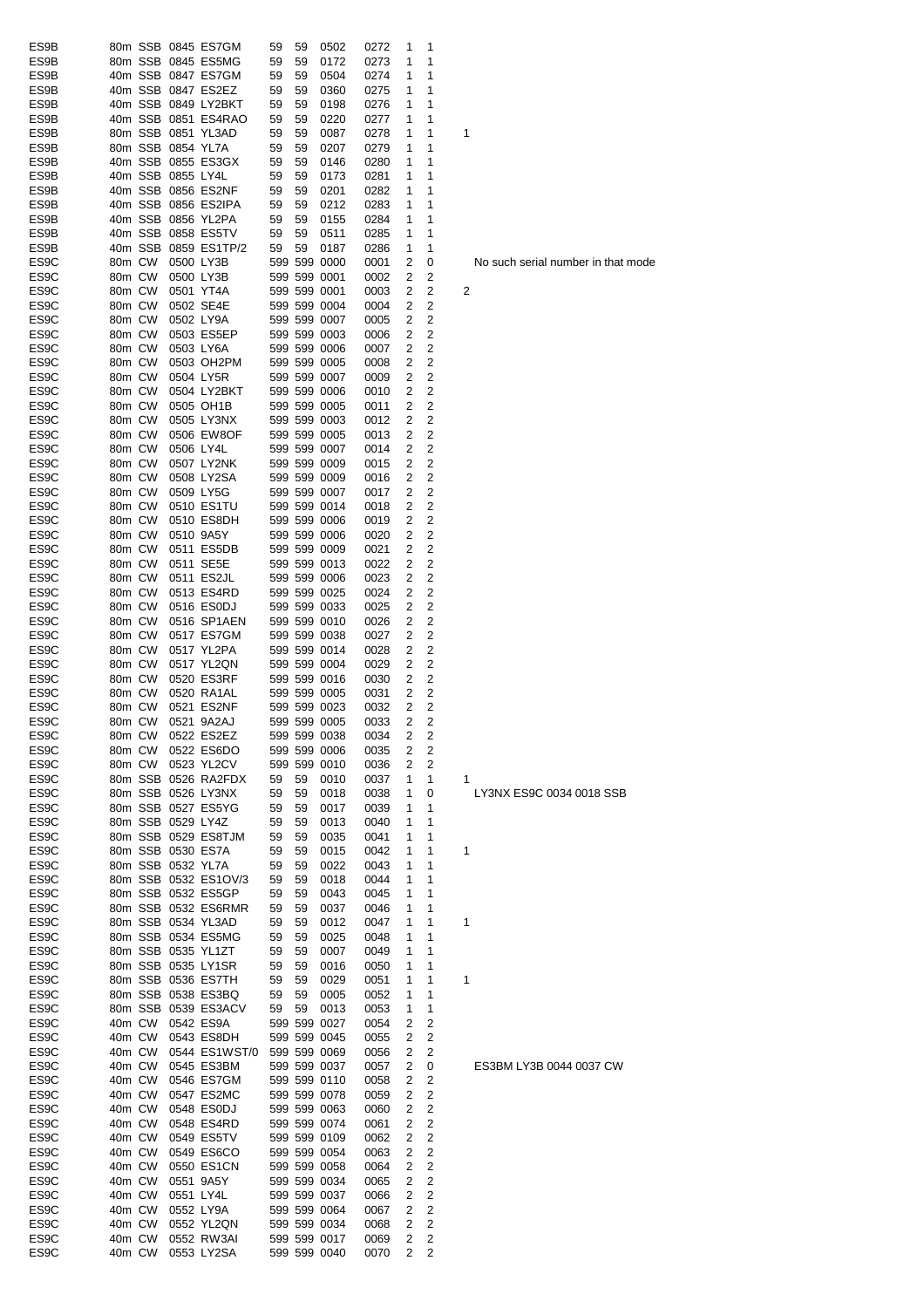| ES <sub>9</sub> C | 40m CW |         |                   | 0553 IV3ZXQ             |          |    | 599 599 0005 | 0071 | 2      | 2              | 2 |
|-------------------|--------|---------|-------------------|-------------------------|----------|----|--------------|------|--------|----------------|---|
| ES <sub>9</sub> C | 40m CW |         |                   | 0553 LY3B               |          |    | 599 599 0051 | 0072 | 2      | 2              |   |
| ES <sub>9</sub> C | 40m CW |         |                   | 0554 LY2NK              |          |    | 599 599 0037 | 0073 | 2      | 2              |   |
| ES <sub>9</sub> C | 40m CW |         |                   | 0554 YU0A               |          |    | 599 599 0004 | 0074 | 2      | 2              |   |
| ES <sub>9</sub> C | 40m CW |         |                   | 0555 LY5R               |          |    | 599 599 0039 | 0075 | 2      | 2              |   |
| ES <sub>9</sub> C | 40m CW |         |                   | 0555 SP1AEN             |          |    | 599 599 0029 | 0076 | 2      | 2              |   |
| ES <sub>9</sub> C | 40m CW |         |                   | 0555 LY2BKT             |          |    | 599 599 0045 | 0077 | 2      | 2              |   |
| ES <sub>9</sub> C | 40m CW |         |                   | 0556 OH1B               |          |    | 599 599 0037 | 0078 | 2      | 2              |   |
| ES <sub>9</sub> C | 40m CW |         |                   | 0556 ES4RX              |          |    | 599 599 0086 | 0079 | 2      | 2              |   |
| ES <sub>9</sub> C | 40m CW |         |                   | 0557 YL2CV              |          |    | 599 599 0023 | 0080 | 2      | 2              |   |
| ES <sub>9</sub> C | 40m CW |         |                   | 0557 RA1AL              |          |    | 599 599 0029 | 0081 | 2      | 2              |   |
| ES <sub>9</sub> C | 40m CW |         |                   | 0558 SM5ALJ             |          |    | 599 599 0009 | 0082 | 2      | 2              |   |
| ES <sub>9</sub> C | 40m CW |         |                   | 0558 DL3BRN             |          |    | 599 599 0002 | 0083 | 2      | 0              |   |
| ES <sub>9</sub> C | 40m CW |         |                   | 0558 LY6A               |          |    | 599 599 0065 | 0084 | 2      | 2              |   |
| ES9C              | 40m CW |         |                   | 0559 S50XX              |          |    | 599 599 0013 | 0085 | 2      | 2              |   |
| ES9C              | 40m CW |         |                   | 0600 YL2HB              |          |    | 599 599 0018 | 0086 | 2      | 2              |   |
| ES <sub>9</sub> C | 40m CW |         |                   | 0600 LZ3FM              |          |    | 599 599 0014 | 0087 | 2      | 2              |   |
| ES <sub>9</sub> C | 40m CW |         |                   | 0601 ES7MA              |          |    | 599 599 0063 |      |        | 2              |   |
| ES <sub>9</sub> C | 40m CW |         |                   | 0601 9A2AJ              |          |    | 599 599 0020 | 0088 | 2<br>2 | 2              |   |
|                   |        |         |                   |                         |          |    |              | 0089 |        |                |   |
| ES <sub>9</sub> C | 40m CW |         |                   | 0602 9A5Y               |          |    | 599 599 0040 | 0090 | 2      | 2              |   |
| ES <sub>9</sub> C | 40m CW |         |                   | 0602 PA0FAW             |          |    | 599 599 0008 | 0091 | 2      | 2              | 2 |
| ES <sub>9</sub> C | 80m CW |         |                   | 0604 RA1AL              |          |    | 599 599 0034 | 0092 | 2      | 2              |   |
| ES <sub>9</sub> C | 80m CW |         |                   | 0605 YL2PA              |          |    | 599 599 0035 | 0093 | 2      | 2              |   |
| ES <sub>9</sub> C | 80m CW |         |                   | 0605 OH1B               |          |    | 599 599 0039 | 0094 | 2      | 2              |   |
| ES <sub>9</sub> C | 80m CW |         |                   | 0606 ES3BM              |          |    | 599 599 0060 | 0095 | 2      | 2              |   |
| ES <sub>9</sub> C | 80m CW |         |                   | 0607 ES6CO              |          |    | 599 599 0080 | 0096 | 2      | 2              |   |
| ES9C              | 80m CW |         |                   | 0609 ES5DB              |          |    | 599 599 0064 | 0097 | 2      | 2              |   |
| ES9C              | 80m CW |         |                   | 0610 LY2NK              |          |    | 599 599 0047 | 0098 | 2      | 2              |   |
| ES <sub>9</sub> C | 80m CW |         |                   | 0611 ES3CC              |          |    | 599 599 0070 | 0099 | 2      | 2              |   |
| ES <sub>9</sub> C | 80m CW |         |                   | 0612 ES9A               |          |    | 599 599 0050 | 0100 | 2      | 2              |   |
| ES9C              | 80m CW |         |                   | 0615 9A5Y               |          |    | 599 599 0061 | 0101 | 2      | 0              |   |
| ES <sub>9</sub> C | 80m CW |         |                   | 0615 ES1OX              |          |    | 599 599 0104 | 0102 | 2      | 2              |   |
| ES <sub>9</sub> C | 80m CW |         |                   | 0615 YL7A               |          |    | 599 599 0069 | 0103 | 2      | 2              |   |
| ES <sub>9</sub> C | 80m CW |         |                   | 0616 ES1AO              |          |    | 599 599 0033 | 0104 | 2      | 2              |   |
| ES <sub>9</sub> C | 80m CW |         |                   | 0616 ES3HZ              |          |    | 599 599 0015 | 0105 | 2      | 2              |   |
| ES <sub>9</sub> C | 80m CW |         |                   | 0617 ES3RY              |          |    | 599 599 0018 | 0106 | 2      | 2              |   |
| ES <sub>9</sub> C | 80m CW |         |                   | 0619 ES7GM              |          |    | 599 599 0188 | 0107 | 2      | 2              |   |
| ES <sub>9</sub> C |        | 80m SSB |                   | 0622 ES6TX              | 59       | 59 | 0084         | 0108 | 1      | 1              |   |
| ES9C              |        | 80m SSB |                   | 0622 ES8TJM             | 59       | 59 | 0115         | 0109 | 1      | 1              |   |
| ES9C              |        |         |                   | 80m SSB 0624 ES2IPA     | 59       | 59 | 0092         | 0110 | 1      | 1              |   |
| ES9C              |        | 80m SSB |                   | 0624 ES5QA              | 59       | 59 | 0075         | 0111 | 1      | 1              |   |
| ES <sub>9</sub> C |        |         |                   | 80m SSB 0625 YL3AJA     | 59       | 59 | 0052         | 0112 | 1      | 1              |   |
| ES9C              |        |         |                   | 80m SSB 0626 ES0DJ      | 59       | 59 | 0131         | 0113 | 1      | 1              |   |
| ES <sub>9</sub> C |        |         |                   | 80m SSB 0626 ES3GX      | 59       | 59 | 0061         | 0114 | 1      | 1              |   |
| ES <sub>9</sub> C |        |         | 80m SSB 0627 LY6A |                         | 59       | 59 | 0100         | 0115 | 1      | 1              |   |
| ES <sub>9</sub> C |        |         |                   | 80m SSB 0628 ES5YG      | 59       | 59 | 0051         | 0116 | 1      | 1              |   |
| ES <sub>9</sub> C |        |         | 80m SSB 0628 LY5G |                         | 59       | 59 | 0047         | 0117 | 1      | 1              |   |
| ES <sub>9</sub> C |        |         |                   | 80m SSB 0629 ES1WST/0   | 59       | 59 | 0111         | 0118 | 1      | 1              |   |
| ES9C              |        |         |                   | 80m SSB 0630 ES1OV/3    | 59       | 59 | 0057         | 0119 | 1      | 1              |   |
| ES9C              |        |         |                   | 40m SSB 0632 LY1SR      |          |    |              |      |        |                |   |
| ES9C              |        |         |                   | 40m SSB 0632 SE5E       | 59<br>59 | 59 | 0044         | 0120 | 1      | 1<br>1         |   |
|                   |        |         |                   |                         |          | 59 | 0072         | 0121 | 1      |                |   |
| ES9C              |        |         |                   | 40m SSB 0633 ES8EF      | 59       | 59 | 0035         | 0122 | 1      | 0              |   |
| ES9C              |        |         |                   | 40m SSB 0634 ES6PA      | 59       | 59 | 0083         | 0123 | 1      | 1              |   |
| ES9C              |        |         |                   | 40m SSB 0634 OH5NE      | 59       | 59 | 0016         | 0124 | 1      | 1              |   |
| ES9C              |        |         | 40m SSB 0635 LY6A |                         | 59       | 59 | 0111         | 0125 | 1      | 1              |   |
| ES <sub>9</sub> C |        |         |                   | 40m SSB 0635 OH1B       | 59       | 59 | 0064         | 0126 | 1      | 1              |   |
| ES <sub>9</sub> C |        |         |                   | 40m SSB 0635 ES1WST/0   | 59       | 59 | 0116         | 0127 | 1      | 1              |   |
| ES9C              |        |         |                   | 40m SSB 0636 S50XX      | 59       | 59 | 0029         | 0128 | 1      | 1              |   |
| ES9C              |        |         |                   | 40m SSB 0636 ES4RAO     | 59       | 59 | 0088         | 0129 | 1      | 1              |   |
| ES9C              |        |         |                   | 40m SSB 0637 SP5XSD     | 59       | 59 | 0013         | 0130 | 1      | 1              |   |
| ES9C              |        |         |                   | 40m SSB 0637 ES8TJM     | 59       | 59 | 0131         | 0131 | 1      | 1              |   |
| ES9C              |        |         | 40m SSB 0638 8S0C |                         | 59       | 59 | 0043         | 0132 | 1      | 1              |   |
| ES9C              |        |         |                   | 40m SSB 0638 ES3GX      | 59       | 59 | 0070         | 0133 | 1      | 1              |   |
| ES9C              |        |         |                   | 40m SSB 0638 ES5YG      | 59       | 59 | 0059         | 0134 | 1      | 1              |   |
| ES9C              |        |         |                   | 40m SSB 0639 ES6RMR     | 59       | 59 | 0113         | 0135 | 1      | 1              |   |
| ES9C              |        |         |                   | 40m SSB 0640 ES1TP/2    | 59       | 59 | 0054         | 0136 | 1      | 1              |   |
| ES9C              |        |         |                   | 40m SSB 0640 ES2BOB     | 59       | 59 | 0083         | 0137 | 1      | 1              |   |
| ES9C              |        |         |                   | 40m SSB 0640 ES2PKW     | 59       | 59 | 0016         | 0138 | 1      | 1              |   |
| ES <sub>9</sub> C |        |         |                   | 40m SSB 0641 ES7GM      | 59       | 59 | 0233         | 0139 | 1      | 1              |   |
| ES9C              |        |         |                   | 40m SSB 0642 ES5EX      | 59       | 59 | 0069         | 0140 | 1      | 1              |   |
| ES9C              |        | 40m CW  |                   | 0643 ES4RD              |          |    | 599 599 0149 | 0141 | 2      | 2              |   |
| ES9C              | 40m CW |         |                   | 0644 LY3B               |          |    | 599 599 0098 | 0142 | 2      | 2              |   |
| ES9C              | 40m CW |         |                   | 0644 LY9A               |          |    | 599 599 0133 | 0143 | 2      | 2              |   |
| ES9C              | 40m CW |         |                   | 0645 YL2QN              |          |    | 599 599 0078 | 0144 | 2      | 0              |   |
| ES9C              | 40m CW |         |                   | 0645 RA1AL              |          |    | 599 599 0063 | 0145 | 2      | 2              |   |
| ES9C              | 40m CW |         |                   | 0646 SP1AEN             |          |    | 599 599 0050 | 0146 | 2      | $\overline{c}$ |   |
| ES9C              | 40m CW |         |                   | 0646 LY5R               |          |    | 599 599 0080 | 0147 | 2      | $\overline{c}$ |   |
| ES9C              | 40m CW |         |                   | 0646 LY5T               |          |    | 599 599 0023 | 0148 | 2      | $\overline{c}$ |   |
| ES <sub>9</sub> C | 40m CW |         |                   | 0646 YL2PA              |          |    | 599 599 0066 | 0149 | 2      | $\overline{c}$ |   |
| ES <sub>9</sub> C | 40m CW |         |                   | 0647 RA3NC              |          |    | 599 599 0013 | 0150 | 2      | 2              |   |
| ES <sub>9</sub> C | 40m CW |         |                   | 0647 ES4OJ              |          |    | 599 599 0035 | 0151 | 2      | 2              |   |
| ES <sub>9</sub> C | 40m CW |         |                   | 0649 SM6BSK             |          |    | 599 599 0046 | 0152 | 2      | 2              |   |
| ES9C              | 40m CW |         |                   | 0649 LY2BKT             |          |    | 599 599 0093 | 0153 | 2      | 2              |   |
| ES9C              | 40m CW |         |                   | 0649 SM5CSS             |          |    | 599 599 0006 | 0154 | 2      | 2              |   |
| ES <sub>9</sub> C |        | 40m CW  |                   | 0650 RW3AI 599 599 0039 |          |    |              | 0155 | 2      | 2              |   |

/ DL3DRN ES9C 0083 0002 CW

9A5Y ES2EZ 0145 0061 CW / 9A5Y ES9C 0101 0051 CW

In Log: 40m; In the other station's log: 80m

YL2QN ES5DB 0097 0078 CW / YL2QN ES9C 0144 0077 CW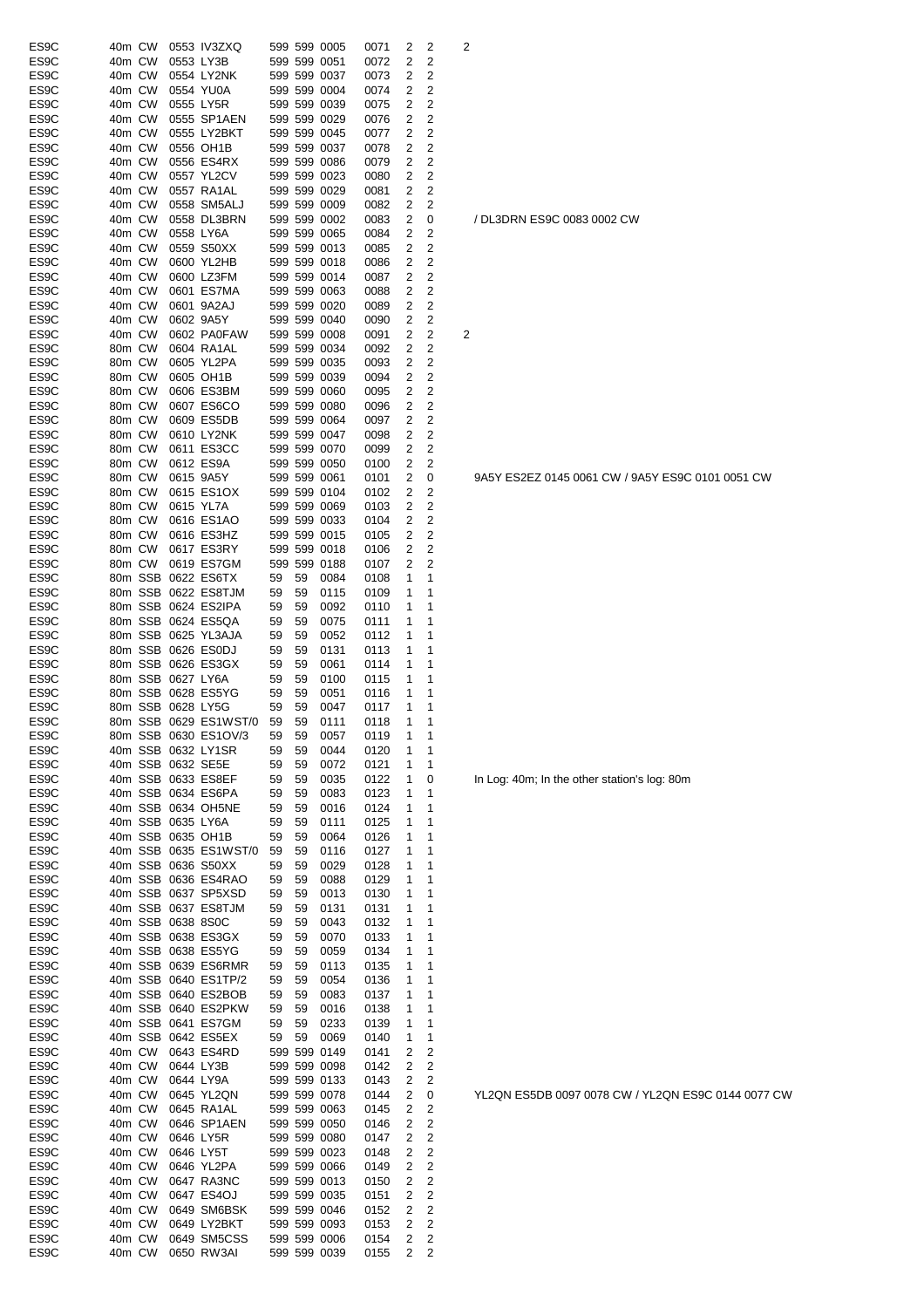| ES9C              | 40m CW |        |                   | 0650 ES2NF            |    |    | 599 599 0103 | 0156 | 2            | 2              |   |
|-------------------|--------|--------|-------------------|-----------------------|----|----|--------------|------|--------------|----------------|---|
| ES9C              | 40m CW |        |                   | 0650 EW8OF            |    |    | 599 599 0036 | 0157 | 2            | 2              |   |
| ES9C              | 40m CW |        |                   | 0651 ES7A             |    |    | 599 599 0044 | 0158 | 2            | 2              | 2 |
| ES9C              | 40m CW |        |                   | 0651 LY5G             |    |    | 599 599 0058 | 0159 | 2            | 2              |   |
| ES9C              | 40m CW |        |                   | 0652 LY2NK            |    |    | 599 599 0074 | 0160 | 2            | 2              |   |
| ES9C              | 40m CW |        | 0652 LY4L         |                       |    |    | 599 599 0084 | 0161 | 2            | 2              |   |
| ES9C              | 40m CW |        |                   | 0654 YU7KW            |    |    | 599 599 0008 | 0162 | 2            | 2              |   |
| ES9C              | 40m CW |        |                   | 0655 YL2CV            |    |    | 599 599 0047 | 0163 | 2            | 2              |   |
| ES <sub>9</sub> C | 40m CW |        |                   | 0656 ES5TV            |    |    | 599 599 0253 | 0164 | 2            | 2              |   |
| ES9C              | 40m CW |        |                   | 0657 ES7GM            |    |    | 599 599 0266 | 0165 | 2            | 0              |   |
| ES <sub>9</sub> C | 40m CW |        |                   | 0659 ES0DJ            |    |    | 599 599 0194 | 0166 | 2            | 2              |   |
| ES9C              | 40m CW |        |                   | 0659 ES6DO            |    |    | 599 599 0077 | 0167 | 2            | 2              |   |
| ES9C              | 40m CW |        |                   | 0700 ES2MC            |    |    | 599 599 0214 | 0168 | 2            | $\overline{c}$ |   |
| ES9C              | 40m CW |        |                   | 0701 ES4RD            |    |    | 599 599 0165 | 0169 | 2            | $\overline{c}$ |   |
| ES <sub>9</sub> C | 40m CW |        |                   | 0701 ES5TV            |    |    | 599 599 0265 | 0170 | 2            | 2              |   |
| ES9C              | 40m CW |        |                   | 0702 ES7GM            |    |    | 599 599 0277 | 0171 | 2            | 2              |   |
| ES9C              | 40m CW |        |                   | 0703 ES2JL            |    |    | 599 599 0077 | 0172 | 2            | 0              |   |
| ES9C              | 40m CW |        |                   | 0703 YL7A             |    |    | 599 599 0108 | 0173 | 2            | 2              |   |
| ES9C              | 40m CW |        |                   | 0703 LY9A             |    |    | 599 599 0148 | 0174 | 2            | 2              |   |
| ES9C              |        |        |                   |                       |    |    | 599 599 0090 |      | 2            | 2              |   |
|                   | 40m CW |        | 0704 LY4L         |                       |    |    |              | 0175 |              |                |   |
| ES9C              | 40m CW |        |                   | 0704 YL2QN            |    |    | 599 599 0086 | 0176 | 2            | 2              |   |
| ES <sub>9</sub> C | 40m CW |        |                   | 0704 RA3NC            |    |    | 599 599 0026 | 0177 | 2            | 2              |   |
| ES9C              | 40m CW |        |                   | 0705 9A5Y             |    |    | 599 599 0078 | 0178 | 2            | 2              |   |
| ES <sub>9</sub> C | 40m CW |        |                   | 0706 YL2CV            |    |    | 599 599 0052 | 0179 | 2            | 2              |   |
| ES9C              | 40m CW |        |                   | 0706 ES7A             |    |    | 599 599 0049 | 0180 | 2            | $\overline{c}$ | 2 |
| ES <sub>9</sub> C | 40m CW |        |                   | 0707 EW8OF            |    |    | 599 599 0043 | 0181 | 2            | 2              |   |
| ES9C              | 40m CW |        |                   | 0707 LY3B             |    |    | 599 599 0114 | 0182 | 2            | 2              |   |
| ES9C              | 40m CW |        |                   | 0708 SM6BSK           |    |    | 599 599 0053 | 0183 | 2            | $\overline{c}$ |   |
| ES9C              | 40m CW |        |                   | 0708 ES3HZ            |    |    | 599 599 0019 | 0184 | 2            | 2              |   |
| ES9C              | 40m CW |        |                   | 0709 S50XX            |    |    | 599 599 0039 | 0185 | 2            | 0              |   |
| ES9C              | 80m CW |        |                   | 0711 LY2NK            |    |    | 599 599 0087 | 0186 | 2            | 2              |   |
| ES9C              | 80m CW |        |                   | 0712 ES1TU            |    |    | 599 599 0191 | 0187 | 2            | 2              |   |
| ES <sub>9</sub> C | 80m CW |        |                   | 0713 RA1AL            |    |    | 599 599 0079 | 0188 | 2            | 2              |   |
| ES9C              | 80m CW |        | 0713 LY4L         |                       |    |    | 599 599 0098 | 0189 | 2            | 2              |   |
| ES <sub>9</sub> C | 80m CW |        |                   | 0713 YL2QN            |    |    | 599 599 0095 | 0190 | 2            | 2              |   |
| ES9C              | 80m CW |        |                   | 0714 LY3NX            |    |    | 599 599 0094 | 0191 | 2            | 2              |   |
| ES <sub>9</sub> C | 80m CW |        |                   | 0714 LY3B             |    |    | 599 599 0122 | 0192 | 2            | 2              |   |
| ES9C              | 80m CW |        |                   | 0715 LY5R             |    |    | 599 599 0099 | 0193 | 2            | 2              |   |
| ES9C              | 80m CW |        |                   | 0715 ES5DB            |    |    | 599 599 0122 | 0194 | 2            | 2              |   |
| ES9C              | 80m CW |        |                   | 0717 ES2MC            |    |    | 599 599 0249 | 0195 | 2            | 2              |   |
| ES9C              | 80m CW |        |                   | 0718 ES7GM            |    |    | 599 599 0324 | 0196 | 2            | 2              |   |
| ES9C              | 80m CW |        |                   | 0720 SE5E             |    |    | 599 599 0105 | 0197 | 2            | 2              |   |
| ES9C              | 80m CW |        |                   | 0721 ES7MA            |    |    | 599 599 0151 | 0198 | 2            | 2              |   |
| ES9C              |        |        |                   | 80m SSB 0723 OH5NE    | 59 | 59 | 0040         | 0199 | 1            | 1              |   |
|                   |        |        |                   | 80m SSB 0723 ES1OV/3  |    |    |              |      | 1            |                |   |
| ES9C              |        |        |                   |                       | 59 | 59 | 0072         | 0200 |              | 1              |   |
| ES <sub>9</sub> C |        |        |                   | 80m SSB 0726 ES3GX    | 59 | 59 | 0101         | 0201 | 1            | 1              |   |
| ES9C              |        |        |                   | 80m SSB 0727 ES5RIM   | 59 | 59 | 0080         | 0202 | 1            | 1              |   |
| ES <sub>9</sub> C |        |        | 80m SSB 0727 LY6A |                       | 59 | 59 | 0163         | 0203 | 1            | 1              |   |
| ES9C              |        |        |                   | 80m SSB 0728 ES5YG    | 59 | 59 | 0090         | 0204 | $\mathbf{1}$ | 1              |   |
| ES9C              |        |        |                   | 80m SSB 0728 ES1LS    | 59 | 59 | 0151         | 0205 | 1            | 1              |   |
| ES9C              |        |        |                   | 80m SSB 0728 ES5MG    | 59 | 59 | 0119         | 0206 | 1            | 1              |   |
| ES <sub>9</sub> C |        |        |                   | 80m SSB 0728 ES6PA    | 59 | 59 | 0127         | 0207 | 1            | 1              |   |
| ES9C              |        |        | 80m SSB 0729 LY9A |                       | 59 | 59 | 0178         | 0208 | 1            | 1              |   |
| ES9C              |        |        |                   | 80m SSB 0729 YL3AJA   | 59 | 59 | 0078         | 0209 | 1            | 1              |   |
| ES9C              |        |        |                   | 80m SSB 0730 ES2ADF   | 59 | 59 | 0078         | 0210 | 1            | 1              |   |
| ES9C              |        |        |                   | 80m SSB 0731 LY3NX    | 59 | 59 | 0107         | 0211 | 1            | 0              |   |
| ES9C              |        |        |                   | 40m SSB 0734 YL3AJA   | 59 | 59 | 0082         | 0212 | 1            | 1              |   |
| ES9C              |        |        |                   | 40m SSB 0735 ES2BOB   | 59 | 59 | 0114         | 0213 | 1            | 1              |   |
| ES9C              |        |        |                   | 40m SSB 0735 ES2TI    | 59 | 59 | 0122         | 0214 | 1            | 1              |   |
| ES9C              |        |        |                   | 40m SSB 0735 OH1B     | 59 | 59 | 0095         | 0215 | 1            | 1              |   |
| ES9C              |        |        |                   | 40m SSB 0736 ES5EX    | 59 | 59 | 0094         | 0216 | 1            | 1              |   |
| ES9C              |        |        |                   | 40m SSB 0736 SE4E     | 59 | 59 | 0102         | 0217 | 1            | 1              |   |
| ES <sub>9</sub> C |        |        |                   | 40m SSB 0736 YL1ZT    | 59 | 59 | 0030         | 0218 | 1            | 1              |   |
| ES9C              |        |        |                   | 40m SSB 0737 ES5YG    | 59 | 59 | 0095         | 0219 | 1            | 1              |   |
| ES <sub>9</sub> C |        |        |                   | 40m SSB 0737 R3LC     | 59 | 59 | 0054         | 0220 | 1            | 1              |   |
| ES9C              |        |        |                   | 40m SSB 0738 ES1TP/2  | 59 | 59 | 0109         | 0221 | 1            | 1              |   |
| ES9C              |        |        | 40m SSB 0739 8S0C |                       | 59 | 59 | 0063         | 0222 | 1            | 1              |   |
| ES9C              |        |        |                   | 40m SSB 0740 ES1WST/0 | 59 | 59 | 0194         | 0223 | 1            | 1              |   |
| ES9C              |        |        |                   | 40m SSB 0741 ES4OJ    | 59 | 59 | 0068         | 0224 | 1            | 1              |   |
| ES <sub>9</sub> C |        |        |                   | 80m SSB 0742 ES4OJ    | 59 | 59 | 0069         | 0225 | 1            | 1              |   |
| ES9C              |        |        |                   | 40m SSB 0743 ES2IPA   | 59 | 59 | 0132         | 0226 | 1            | 1              |   |
| ES9C              |        |        |                   | 40m SSB 0744 ES2EZ    | 59 | 59 | 0264         | 0227 | 1            | 1              |   |
| ES9C              |        |        |                   | 40m SSB 0745 LY1SR    | 59 | 59 | 0082         | 0228 | 1            | 1              |   |
| ES <sub>9</sub> C |        |        |                   | 40m SSB 0746 ES1LS    | 59 | 59 | 0169         | 0229 | 1            | 1              |   |
|                   |        |        |                   |                       |    |    |              |      |              | 1              |   |
| ES9C              |        |        |                   | 40m SSB 0746 ES6PA    | 59 | 59 | 0143         | 0230 | 1            |                |   |
| ES <sub>9</sub> C |        |        |                   | 40m SSB 0746 ES8AY    | 59 | 59 | 0038         | 0231 | 1            | 1              |   |
| ES <sub>9</sub> C | 40m CW |        |                   | 0749 LY5T             |    |    | 599 599 0056 | 0232 | 2            | 2              |   |
| ES9C              | 40m CW |        |                   | 0750 LY6A             |    |    | 599 599 0184 | 0233 | 2            | $\overline{c}$ |   |
| ES9C              | 40m CW |        |                   | 0750 LY2NK            |    |    | 599 599 0117 | 0234 | 2            | $\overline{c}$ |   |
| ES9C              | 40m CW |        |                   | 0751 RA1AL            |    |    | 599 599 0105 | 0235 | 2            | 2              |   |
| ES9C              | 40m CW |        |                   | 0751 SP1AEN           |    |    | 599 599 0073 | 0236 | 2            | 2              |   |
| ES9C              | 40m CW |        |                   | 0751 RW1CM            |    |    | 599 599 0030 | 0237 | 2            | 2              |   |
| ES <sub>9</sub> C | 40m CW |        |                   | 0752 YL2PA            |    |    | 599 599 0109 | 0238 | 2            | 2              |   |
| ES <sub>9</sub> C |        | 40m CW |                   | 0753 LY2BKT           |    |    | 599 599 0153 | 0239 | 2            | 2              |   |
| ES <sub>9</sub> C | 40m CW |        |                   | 0753 ES6CO            |    |    | 599 599 0172 | 0240 | 2            | $\overline{c}$ |   |

Duplicate

# ES2JL ES0C 0162 0077 CW

#### S50XX ES9C 0195 0039 CW

**Duplicate**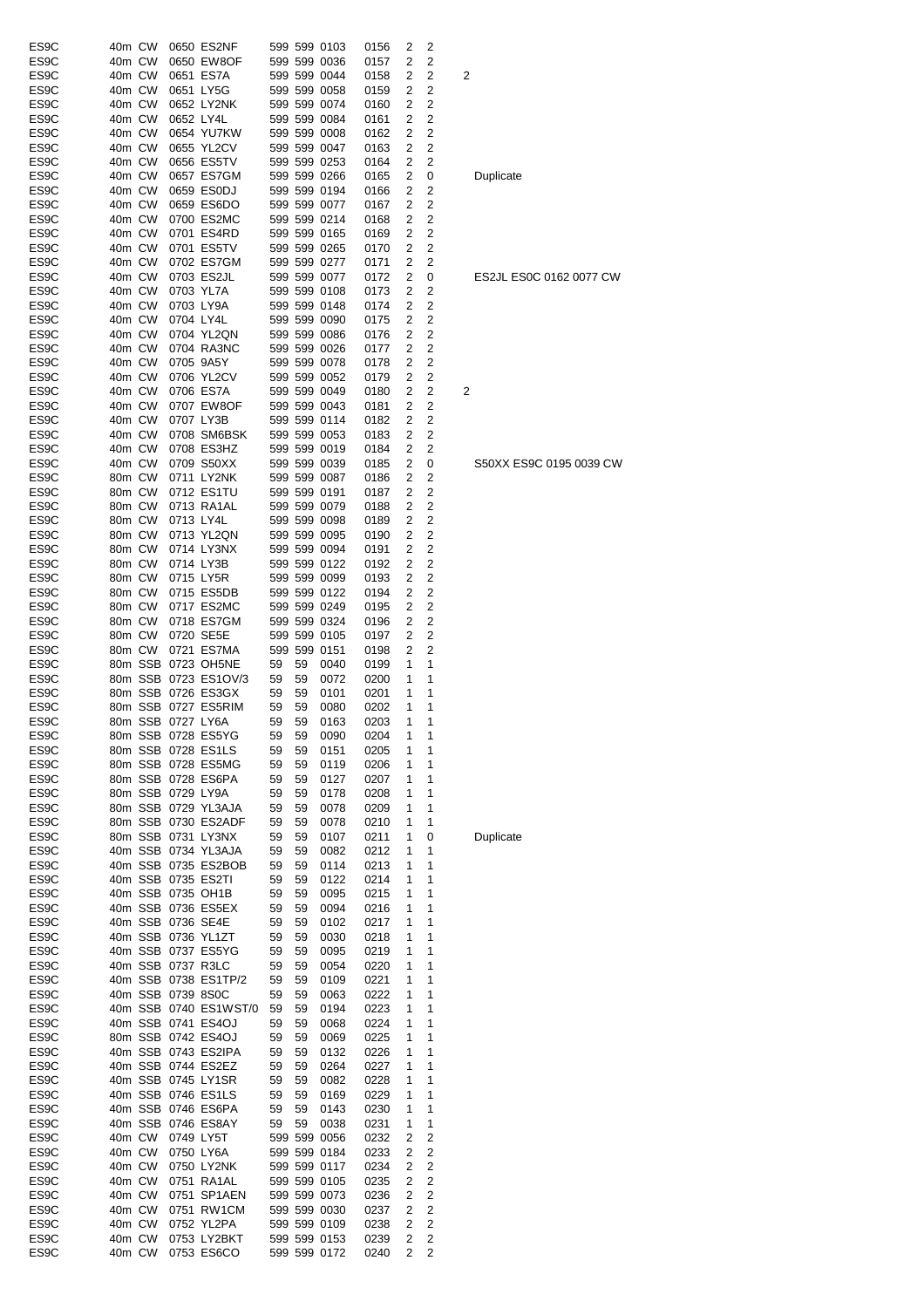| ES9C | 40m CW |        |                   | 0754 ES2JL           |    |              | 599 599 0108 | 0241 | 2                       | 0                       |   | ES2JL ES9C 0242 0108 CW                                      |
|------|--------|--------|-------------------|----------------------|----|--------------|--------------|------|-------------------------|-------------------------|---|--------------------------------------------------------------|
| ES9C | 40m CW |        |                   | 0755 LY5R            |    |              | 599 599 0130 | 0242 | 2                       | 2                       |   |                                                              |
| ES9C | 40m CW |        |                   | 0756 ES3CC           |    |              | 599 599 0195 | 0243 | 2                       | 2                       |   |                                                              |
| ES9C | 40m CW |        |                   | 0757 ES3BM           |    |              | 599 599 0147 | 0244 | 2                       | 2                       |   |                                                              |
| ES9C | 40m CW |        |                   | 0759 ES0DJ           |    |              | 599 599 0280 | 0245 | $\overline{2}$          | $\overline{2}$          |   |                                                              |
| ES9C | 40m CW |        |                   | 0800 ES5EP           |    | 599 599 0231 |              | 0246 | 2                       | 2                       |   |                                                              |
| ES9C | 40m CW |        |                   | 0801 ES7GM           |    |              | 599 599 0400 | 0247 | $\overline{\mathbf{c}}$ | $\overline{\mathbf{c}}$ |   |                                                              |
| ES9C | 40m CW |        |                   | 0802 YL2QN           |    |              | 599 599 0128 | 0248 | $\overline{\mathbf{c}}$ | $\overline{\mathbf{c}}$ |   |                                                              |
| ES9C | 40m CW |        |                   | 0802 ES8DH           |    | 599 599 0161 |              | 0249 | 2                       | 2                       |   |                                                              |
| ES9C | 40m CW |        |                   | 0803 LY6A            |    |              | 599 599 0192 | 0250 | 2                       | 2                       |   |                                                              |
| ES9C | 40m CW |        |                   | 0803 YL2HB           |    |              | 599 599 0053 | 0251 | 2                       | 2                       |   |                                                              |
| ES9C | 40m CW |        |                   | 0803 SE4E            |    | 599 599 0121 |              | 0252 | $\overline{\mathbf{c}}$ | $\overline{\mathbf{c}}$ |   |                                                              |
|      |        |        |                   |                      |    |              |              |      |                         |                         |   |                                                              |
| ES9C | 40m CW |        |                   | 0804 LY9A            |    |              | 599 599 0217 | 0253 | $\overline{\mathbf{c}}$ | $\overline{\mathbf{c}}$ |   |                                                              |
| ES9C | 40m CW |        |                   | 0804 LY5R            |    |              | 599 599 0137 | 0254 | $\overline{\mathbf{c}}$ | $\overline{\mathbf{c}}$ |   |                                                              |
| ES9C | 40m CW |        |                   | 0804 RW3AI           |    |              | 599 599 0060 | 0255 | 2                       | $\overline{\mathbf{c}}$ |   |                                                              |
| ES9C | 40m CW |        |                   | 0806 S50XX           |    |              | 599 599 0056 | 0256 | $\overline{2}$          | 2                       |   |                                                              |
| ES9C | 40m CW |        |                   | 0806 LY5G            |    | 599 599 0091 |              | 0257 | 2                       | 2                       |   |                                                              |
| ES9C | 40m CW |        |                   | 0806 YL2QN           |    |              | 599 599 0133 | 0258 | $\overline{2}$          | 0                       |   | Duplicate                                                    |
| ES9C | 40m CW |        |                   | 0807 ES1CN           |    |              | 599 599 0195 | 0259 | $\overline{\mathbf{c}}$ | 0                       |   | ES1CN ES9C 0359 0195 CW                                      |
| ES9C | 40m CW |        |                   | 0807 EW8OF           |    |              | 599 599 0063 | 0260 | $\overline{2}$          | 2                       |   |                                                              |
| ES9C | 40m CW |        |                   | 0807 ES5TV           |    |              | 599 599 0407 | 0261 | $\overline{\mathbf{c}}$ | $\overline{2}$          |   |                                                              |
| ES9C | 40m CW |        |                   | 0808 ES0DJ           |    |              | 599 599 0297 | 0262 | 2                       | 2                       |   |                                                              |
| ES9C | 40m CW |        |                   | 0808 YL7A            |    | 599 599 0171 |              | 0263 | 2                       | 2                       |   |                                                              |
| ES9C | 40m CW |        |                   | 0809 SE5E            |    | 599 599 0131 |              | 0264 | 2                       | 2                       |   |                                                              |
| ES9C | 40m CW |        |                   | 0809 ES2LR           |    |              | 599 599 0053 | 0265 | $\overline{\mathbf{c}}$ | $\overline{\mathbf{c}}$ |   |                                                              |
|      |        |        |                   |                      |    |              |              |      |                         |                         |   |                                                              |
| ES9C | 40m CW |        |                   | 0810 ES5DB           |    |              | 599 599 0165 | 0266 | $\overline{\mathbf{c}}$ | 2                       |   |                                                              |
| ES9C | 40m CW |        |                   | 0810 ES7A            |    |              | 599 599 0087 | 0267 | $\overline{2}$          | $\overline{\mathbf{c}}$ | 2 |                                                              |
| ES9C | 40m CW |        |                   | 0811 RA3NC           |    |              | 599 599 0038 | 0268 | 2                       | 2                       |   |                                                              |
| ES9C | 80m CW |        |                   | 0813 ES2MC           |    |              | 599 599 0336 | 0269 | 2                       | 2                       |   |                                                              |
| ES9C | 80m CW |        |                   | 0814 ES5EP           |    |              | 599 599 0245 | 0270 | $\overline{\mathbf{c}}$ | 2                       |   |                                                              |
| ES9C | 80m CW |        |                   | 0814 ES2EZ           |    |              | 599 599 0305 | 0271 | $\overline{2}$          | $\overline{2}$          |   |                                                              |
| ES9C | 80m CW |        |                   | 0814 YL2QN           |    | 599 599 0141 |              | 0272 | $\overline{\mathbf{c}}$ | $\overline{\mathbf{c}}$ |   |                                                              |
| ES9C | 80m CW |        |                   | 0815 RA1AL           |    |              | 599 599 0123 | 0273 | $\overline{\mathbf{c}}$ | $\overline{\mathbf{c}}$ |   |                                                              |
| ES9C | 80m CW |        |                   | 0815 ES1OX           |    |              | 599 599 0213 | 0274 | $\overline{\mathbf{c}}$ | $\overline{\mathbf{c}}$ |   |                                                              |
| ES9C | 80m CW |        |                   | 0815 YL2PA           |    |              | 599 599 0122 | 0275 | 2                       | 2                       |   |                                                              |
| ES9C | 80m CW |        |                   | 0816 ES1CN           |    |              | 599 599 0204 | 0276 | 2                       | 2                       |   |                                                              |
|      |        |        |                   |                      |    |              | 599 599 0447 |      |                         |                         |   |                                                              |
| ES9C | 80m CW |        |                   | 0818 ES7GM           |    |              |              | 0277 | 2                       | 2                       |   |                                                              |
| ES9C | 80m CW |        |                   | 0818 ES5TV           |    |              | 599 599 0426 | 0278 | $\overline{\mathbf{c}}$ | $\overline{\mathbf{c}}$ |   |                                                              |
| ES9C | 80m CW |        |                   | 0819 ES1TU           |    |              | 599 599 0288 | 0279 | 2                       | $\overline{\mathbf{c}}$ |   |                                                              |
| ES9C | 80m CW |        |                   | 0820 ES6DO           |    |              | 599 599 0152 | 0280 | 2                       | $\overline{\mathbf{c}}$ |   |                                                              |
| ES9C | 80m CW |        |                   | 0821 ES7MA           |    |              | 599 599 0212 | 0281 | 2                       | 2                       |   |                                                              |
| ES9C | 80m CW |        |                   | 0822 ES3BM           |    |              | 599 599 0177 | 0282 | $\overline{\mathbf{c}}$ | $\overline{2}$          |   |                                                              |
| ES9C |        |        |                   | 80m SSB 0824 ES1TP/2 | 59 | 59           | 0155         | 0283 | 1                       | 1                       |   |                                                              |
| ES9C |        |        |                   | 80m SSB 0824 ES4RAO  | 59 | 59           | 0196         | 0284 | 1                       | 1                       |   |                                                              |
| ES9C |        |        | 80m SSB 0825 LY9A |                      | 59 | 59           | 0240         | 0285 | 1                       | 1                       |   |                                                              |
| ES9C |        |        | 80m SSB 0825 LY6A |                      | 59 | 59           | 0219         | 0286 | 1                       | 1                       |   |                                                              |
| ES9C |        |        |                   | 80m SSB 0829 ES6RMR  | 59 | 59           | 0236         | 0287 | 1                       | 1                       |   |                                                              |
| ES9C |        |        |                   | 40m SSB 0832 ES5MG   | 59 | 59           | 0162         | 0288 | 1                       | 1                       |   |                                                              |
| ES9C |        |        |                   | 40m SSB 0833 ES1LS   | 59 | 59           | 0235         | 0289 | $\mathbf{1}$            | 1                       |   |                                                              |
| ES9C |        |        |                   |                      |    |              |              |      | 1                       | 1                       |   |                                                              |
|      |        |        |                   | 40m SSB 0835 UA1AQA  | 59 | 59           | 0080         | 0290 |                         |                         |   |                                                              |
| ES9C |        |        |                   | 40m SSB 0835 ES5YG   | 59 | 59           | 0130         | 0291 | 1                       | 1                       |   |                                                              |
| ES9C |        |        |                   | 40m SSB 0835 ES5GP   | 59 | 59           | 0307         | 0292 | 1                       | 1                       |   |                                                              |
| ES9C |        |        |                   | 40m SSB 0835 ES6PA   | 59 | 59           | 0192         | 0293 | 1                       | 1                       |   |                                                              |
| ES9C |        |        |                   | 40m SSB 0835 YL1ZT   | 59 | 59           | 0039         | 0294 | 1                       | 1                       |   |                                                              |
| ES9C |        |        |                   | 40m SSB 0836 ES1TP/2 | 59 | 59           | 0163         | 0295 | 1                       | 1                       |   |                                                              |
| ES9C |        |        |                   | 40m SSB 0836 ES6TX   | 59 | 59           | 0213         | 0296 | 1                       | 1                       |   |                                                              |
| ES9C |        |        |                   | 40m SSB 0836 ES8TJM  | 59 | 59           | 0277         | 0297 | 1                       | 1                       |   |                                                              |
| ES9C |        |        |                   | 40m SSB 0836 LY1SR   | 59 | 59           | 0104         | 0298 | 1                       | 1                       |   |                                                              |
| ES9C |        |        | 40m SSB 0837 8S0C |                      | 59 | 59           | 0091         | 0299 | 1                       | 1                       |   |                                                              |
| ES9C |        |        |                   | 40m SSB 0837 SE4E    | 59 | 59           | 0147         | 0300 | 1                       | 0                       |   | Duplicate                                                    |
| ES9C |        |        |                   | 40m SSB 0838 ES2BOB  |    |              |              | 0301 | 1                       | 1                       |   |                                                              |
|      |        |        |                   |                      | 59 | 59           | 0160         |      |                         |                         |   |                                                              |
| ES9C |        |        |                   | 40m SSB 0839 LY2BKT  | 59 | 59           | 0186         | 0302 | 1                       | 1                       |   |                                                              |
| ES9C |        |        |                   | 40m SSB 0839 R3LC    | 59 | 59           | 0075         | 0303 | 1                       | 1                       |   |                                                              |
| ES9C |        |        |                   | 40m SSB 0840 ES2BH   | 59 | 59           | 0363         | 0304 | 1                       | 1                       |   |                                                              |
| ES9C |        |        |                   | 40m SSB 0840 ES8SX   | 59 | 59           | 0057         | 0305 | 1                       | 1                       |   |                                                              |
| ES9C |        |        |                   | 40m SSB 0841 ES5QA   | 59 | 59           | 0242         | 0306 | 1                       | 1                       |   |                                                              |
| ES9C |        |        |                   | 40m SSB 0842 ES4RAO  | 59 | 59           | 0213         | 0307 | 1                       | 1                       |   |                                                              |
| ES9C |        |        |                   | 40m SSB 0842 ES8AY   | 59 | 59           | 0076         | 0308 | 1                       | 1                       |   |                                                              |
| ES9C |        |        |                   | 40m SSB 0842 LY2CO   | 59 | 59           | 0016         | 0309 | 1                       | 1                       |   |                                                              |
| ES9C |        |        |                   | 40m SSB 0843 YL3AD   | 59 | 59           | 0083         | 0310 | 1                       | 1                       | 1 |                                                              |
| ES9C |        |        |                   | 40m SSB 0843 ES4OJ   | 59 | 59           | 0110         | 0311 | 1                       | 1                       |   |                                                              |
| ES9C |        |        |                   | 40m SSB 0843 RA2FDX  | 59 | 59           | 0096         | 0312 | 1                       | 1                       | 1 |                                                              |
| ES9C | 40m CW |        |                   | 0846 ES2MC           |    |              | 599 599 0407 | 0313 | 2                       | 2                       |   |                                                              |
| ES9C | 40m CW |        |                   | 0847 ES1TU           |    |              | 599 599 0325 | 0314 | 2                       | 2                       |   |                                                              |
|      |        |        |                   |                      |    |              |              |      |                         |                         |   |                                                              |
| ES9C | 40m CW |        |                   | 0847 ES2TI           |    |              | 599 599 0192 | 0315 | $\overline{\mathbf{c}}$ | 2                       |   |                                                              |
| ES9C | 40m CW |        |                   | 0848 ES1WST/0        |    |              | 599 599 0260 | 0316 | 2                       | 2                       |   |                                                              |
| ES9C | 40m CW |        |                   | 0850 YL2CV           |    |              | 599 599 0093 | 0317 | 2                       | 2                       |   |                                                              |
| ES9C | 40m CW |        |                   | 0850 LY3B            |    |              | 599 599 0196 | 0318 | 2                       | 2                       |   |                                                              |
| ES9C | 40m CW |        |                   | 0851 DL5AXX          |    | 599 599 0031 |              | 0319 | $\overline{2}$          | 2                       |   |                                                              |
| ES9C | 40m CW |        | 0851 LY2F         |                      |    |              | 599 599 0022 | 0320 | 2                       | 2                       |   |                                                              |
| ES9C | 40m CW |        |                   | 0851 ES4RD           |    |              | 599 599 0287 | 0321 | $\overline{\mathbf{c}}$ | 2                       |   |                                                              |
| ES9C | 40m CW |        |                   | 0852 ES8DH           |    |              | 599 599 0215 | 0322 | 2                       | 0                       |   | Duplicate                                                    |
| ES9C | 40m CW |        |                   | 0852 LY2NK           |    |              | 599 599 0155 | 0323 | 2                       | 0                       |   | No such serial number in that mode / LY2NK ES9C 0323 0154 CW |
| ES9C | 40m CW |        |                   | 0853 LY2CO           |    |              | 599 599 0022 | 0324 | 2                       | 0                       |   | Duplicate                                                    |
| ES9C |        | 80m CW |                   | 0857 ES4RX           |    |              | 599 599 0283 | 0325 | 2                       | 2                       |   |                                                              |
|      |        |        |                   |                      |    |              |              |      |                         |                         |   |                                                              |

ES2JL ES9C 0242 0108 CW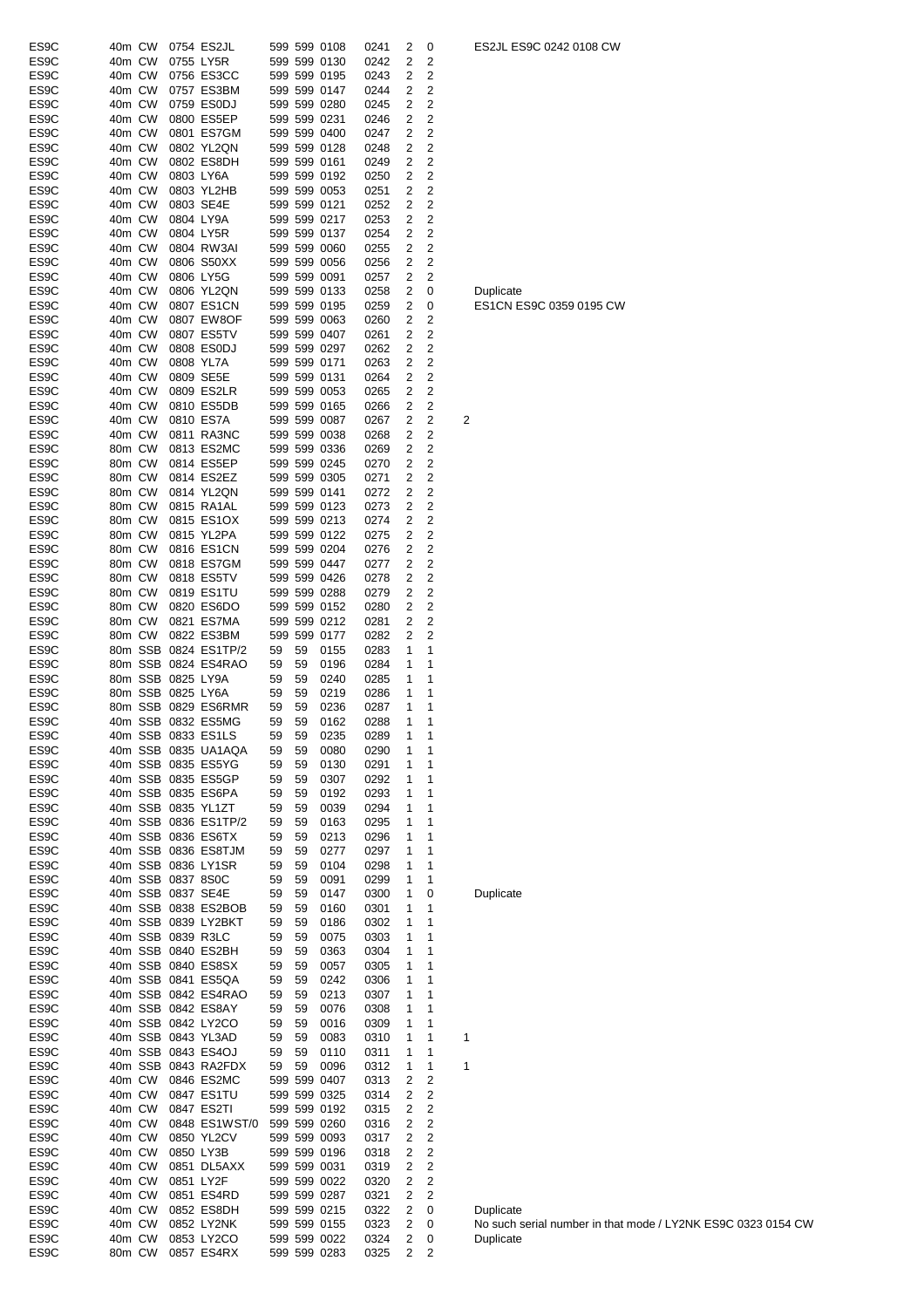| ES9C           | 80m CW           | 0857 LY5R |                          |  | 599 599 0171                 | 0326         | 2      | 2      |
|----------------|------------------|-----------|--------------------------|--|------------------------------|--------------|--------|--------|
| EU6AA          | 40m CW           |           | 0554 ES2MC               |  | 599 599 0098                 | 0001         | 2      | 2      |
| EU6AA          | 40m CW           |           | 0555 ES4RD               |  | 599 599 0083                 | 0002         | 2      | 2      |
| EU6AA<br>EU6AA | 40m CW<br>40m CW |           | 0555 ES2EZ<br>0558 ES3BM |  | 599 599 0083<br>599 599 0050 | 0003<br>0004 | 2<br>2 | 2<br>0 |
| EU6AA          | 40m CW           |           | 0559 ES0DJ               |  | 599 599 0092                 | 0005         | 2      | 2      |
| EU6AA          | 40m CW           |           | 0605 ES2MW               |  | 599 599 0032                 | 0006         | 2      | 0      |
| EU6AA          | 40m CW           |           | 0606 ES4RX               |  | 599 599 0101                 | 0007         | 2      | 2      |
| EU6AA          | 40m CW           |           | 0608 ES7GM               |  | 599 599 0155                 | 0008         | 2      | 2      |
| EU6AA          | 40m CW           |           | 0609 ES7MA               |  | 599 599 0077                 | 0009         | 2      | 2      |
| EU6AA<br>EU6AA | 40m CW<br>40m CW |           | 0614 ES5TV<br>0616 ES5DB |  | 599 599 0169<br>599 599 0072 | 0010<br>0011 | 2<br>2 | 2<br>2 |
| EU6AA          | 40m CW           |           | 0617 ES1CN               |  | 599 599 0088                 | 0012         | 2      | 2      |
| EW8OF          | 80m CW           |           | 0502 ES2MC               |  | 599 599 0008                 | 0001         | 2      | 2      |
| EW8OF          | 80m CW           |           | 0502 ES7GM               |  | 599 599 0010                 | 0002         | 2      | 2      |
| EW8OF          | 80m CW           |           | 0503 ES2EZ               |  | 599 599 0007                 | 0003         | 2      | 2      |
| EW8OF          | 80m CW           |           | 0504 ES4RX               |  | 599 599 0012                 | 0004         | 2      | 2      |
| EW8OF<br>EW8OF | 80m CW<br>80m CW | 0506 ES9C | 0507 ES5TV               |  | 599 599 0013<br>599 599 0025 | 0005         | 2<br>2 | 2<br>2 |
| EW8OF          | 40m CW           |           | 0527 ES4RD               |  | 599 599 0047                 | 0006<br>0007 | 2      | 2      |
| EW8OF          | 40m CW           |           | 0528 ES4RX               |  | 599 599 0044                 | 0008         | 2      | 2      |
| EW8OF          | 40m CW           |           | 0531 ES1WST/0            |  | 599 599 0041                 | 0009         | 2      | 2      |
| EW8OF          | 40m CW           |           | 0533 ES5EP               |  | 599 599 0044                 | 0010         | 2      | 2      |
| EW8OF          | 40m CW           |           | 0536 ES6CO               |  | 599 599 0040                 | 0011         | 2      | 2      |
| EW8OF          | 40m CW           |           | 0539 ES1CN               |  | 599 599 0044                 | 0012         | 2      | 2      |
| EW8OF          | 40m CW           |           | 0542 ES7GM<br>0549 ES5TV |  | 599 599 0102                 | 0013         | 2      | 2      |
| EW8OF<br>EW8OF | 40m CW<br>40m CW |           | 0551 ES2EZ               |  | 599 599 0111<br>599 599 0074 | 0014<br>0015 | 2<br>2 | 2<br>2 |
| EW8OF          | 40m CW           |           | 0553 ES0DJ               |  | 599 599 0077                 | 0016         | 2      | 2      |
| EW8OF          | 40m CW           |           | 0605 ES5TV               |  | 599 599 0148                 | 0017         | 2      | 2      |
| EW8OF          | 40m CW           |           | 0605 ES4RD               |  | 599 599 0098                 | 0018         | 2      | 2      |
| EW8OF          | 40m CW           |           | 0606 ES2MC               |  | 599 599 0124                 | 0019         | 2      | 2      |
| EW8OF          | 40m CW           |           | 0608 ES7MA               |  | 599 599 0075                 | 0020         | 2      | 2      |
| EW8OF          | 40m CW           |           | 0609 ES0DJ               |  | 599 599 0105                 | 0021         | 2      | 2      |
| EW8OF          | 40m CW           |           | 0610 ES4RX               |  | 599 599 0109                 | 0022         | 2      | 2      |
| EW8OF<br>EW8OF | 40m CW<br>40m CW |           | 0611 ES1CN<br>0614 ES7GM |  | 599 599 0078<br>599 599 0172 | 0023<br>0024 | 2<br>2 | 2<br>2 |
| EW8OF          | 80m CW           |           | 0619 ES2MC               |  | 599 599 0152                 | 0025         | 2      | 2      |
| EW8OF          | 80m CW           |           | 0621 ES2EZ               |  | 599 599 0122                 | 0026         | 2      | 2      |
| EW8OF          | 80m CW           |           | 0624 ES7GM               |  | 599 599 0202                 | 0027         | 2      | 2      |
| EW8OF          | 80m CW           |           | 0625 ES5TV               |  | 599 599 0199                 | 0028         | 2      | 2      |
| EW8OF          | 40m CW           |           | 0628 ES6DO               |  | 599 599 0060                 | 0029         | 2      | 2      |
| EW8OF<br>EW8OF | 40m CW<br>40m CW |           | 0629 ES1OX<br>0633 ES2BH |  | 599 599 0122<br>599 599 0158 | 0030<br>0031 | 2<br>2 | 2<br>2 |
| EW8OF          | 40m CW           |           | 0634 ES2EZ               |  | 599 599 0140                 | 0032         | 2      | 2      |
| EW8OF          | 40m CW           |           | 0648 ES5DB               |  | 599 599 0099                 | 0033         | 2      | 2      |
| EW8OF          | 40m CW           |           | 0649 ES5EP               |  | 599 599 0144                 | 0034         | 2      | 2      |
| EW8OF          | 40m CW           |           | 0650 ES3CC               |  | 599 599 0118                 | 0035         | 2      | 2      |
| EW8OF          | 40m CW           | 0650 ES9C |                          |  | 599 599 0157                 | 0036         | 2      | 2      |
| EW8OF<br>EW8OF | 40m CW           |           | 0703 ES5TV<br>0704 ES2MC |  | 599 599 0269                 | 0037<br>0038 | 2<br>2 | 2      |
| EW8OF          | 40m CW<br>40m CW |           | 0704 ES5EP               |  | 599 599 0226<br>599 599 0165 | 0039         | 2      | 2<br>2 |
| EW8OF          | 40m CW           |           | 0705 ES7GM               |  | 599 599 0289                 | 0040         | 2      | 2      |
| EW8OF          | 40m CW           |           | 0705 ES4RD               |  | 599 599 0175                 | 0041         | 2      | 2      |
| EW8OF          | 40m CW           |           | 0706 ES0DJ               |  | 599 599 0212                 | 0042         | 2      | 2      |
| EW8OF          | 40m CW           |           | 0707 ES9C                |  | 599 599 0181                 | 0043         | 2      | 2      |
| EW8OF          | 40m CW           |           | 0708 ES1CN               |  | 599 599 0145                 | 0044         | 2      | 2      |
| EW8OF<br>EW8OF | 40m CW<br>40m CW |           | 0712 ES4RX<br>0716 ES2NF |  | 599 599 0170<br>599 599 0122 | 0045<br>0046 | 2<br>2 | 2<br>2 |
| EW8OF          | 40m CW           |           | 0718 ES4OJ               |  | 599 599 0051                 | 0047         | 2      | 0      |
| EW8OF          | 40m CW           |           | 0719 ES6DO               |  | 599 599 0106                 | 0048         | 2      | 2      |
| EW8OF          | 80m CW           |           | 0728 ES5TV               |  | 599 599 0321                 | 0049         | 2      | 2      |
| EW8OF          | 40m CW           |           | 0732 ES3CC               |  | 599 599 0172                 | 0050         | 2      | 2      |
| EW8OF          | 40m CW           |           | 0733 ES1WST/0            |  | 599 599 0189                 | 0051         | 2      | 2      |
| EW8OF          | 40m CW           |           | 0735 ES2EZ               |  | 599 599 0247                 | 0052         | 2      | 2      |
| EW8OF<br>EW8OF | 40m CW<br>40m CW |           | 0736 ES6CO<br>0738 ES2BH |  | 599 599 0152<br>599 599 0268 | 0053<br>0054 | 2<br>2 | 2<br>2 |
| EW8OF          | 40m CW           |           | 0740 ES1OX               |  | 599 599 0205                 | 0055         | 2      | 2      |
| EW8OF          | 40m CW           |           | 0742 ES5QA               |  | 599 599 0174                 | 0056         | 2      | 2      |
| EW8OF          | 40m CW           |           | 0744 ES5DB               |  | 599 599 0149                 | 0057         | 2      | 2      |
| EW8OF          | 40m CW           |           | 0748 ES1TU               |  | 599 599 0241                 | 0058         | 2      | 2      |
| EW8OF          | 40m CW           |           | 0749 ES7MA               |  | 599 599 0183                 | 0059         | 2      | 2      |
| EW8OF          | 40m CW           |           | 0754 ES3RY               |  | 599 599 0069                 | 0060         | 2      | 2      |
| EW8OF<br>EW8OF | 40m CW<br>40m CW |           | 0756 ES9A<br>0806 ES5TV  |  | 599 599 0133<br>599 599 0403 | 0061<br>0062 | 2<br>2 | 2<br>2 |
| EW8OF          | 40m CW           |           | 0807 ES9C                |  | 599 599 0260                 | 0063         | 2      | 2      |
| EW8OF          | 40m CW           |           | 0809 ES8DH               |  | 599 599 0175                 | 0064         | 2      | 2      |
| EW8OF          | 40m CW           |           | 0812 ES7GM               |  | 599 599 0434                 | 0065         | 2      | 2      |
| EW8OF          | 40m CW           |           | 0813 ES4RD               |  | 599 599 0248                 | 0066         | 2      | 2      |
| EW8OF          | 40m CW           |           | 0814 ES4RX               |  | 599 599 0238                 | 0067         | 2      | 2      |
| EW8OF          | 40m CW           |           | 0817 ES3RY               |  | 599 599 0091                 | 0068         | 2<br>2 | 2<br>2 |
| EW8OF<br>EW8OF | 40m CW<br>40m CW |           | 0818 ES5QA<br>0832 ES2EZ |  | 599 599 0215<br>599 599 0334 | 0069<br>0070 | 2      | 2      |
| EW8OF          | 40m CW           |           | 0833 ES3CC               |  | 599 599 0233                 | 0071         | 2      | 2      |
| EW8OF          | 40m CW           |           | 0834 ES0DJ               |  | 599 599 0339                 | 0072         | 2      | 2      |

ES4OJ EW8OF 0048 0051 CW

/ ES2DW EU6AA 0006 0032 CW

ES3BM 9A2AJ 0019 0050 CW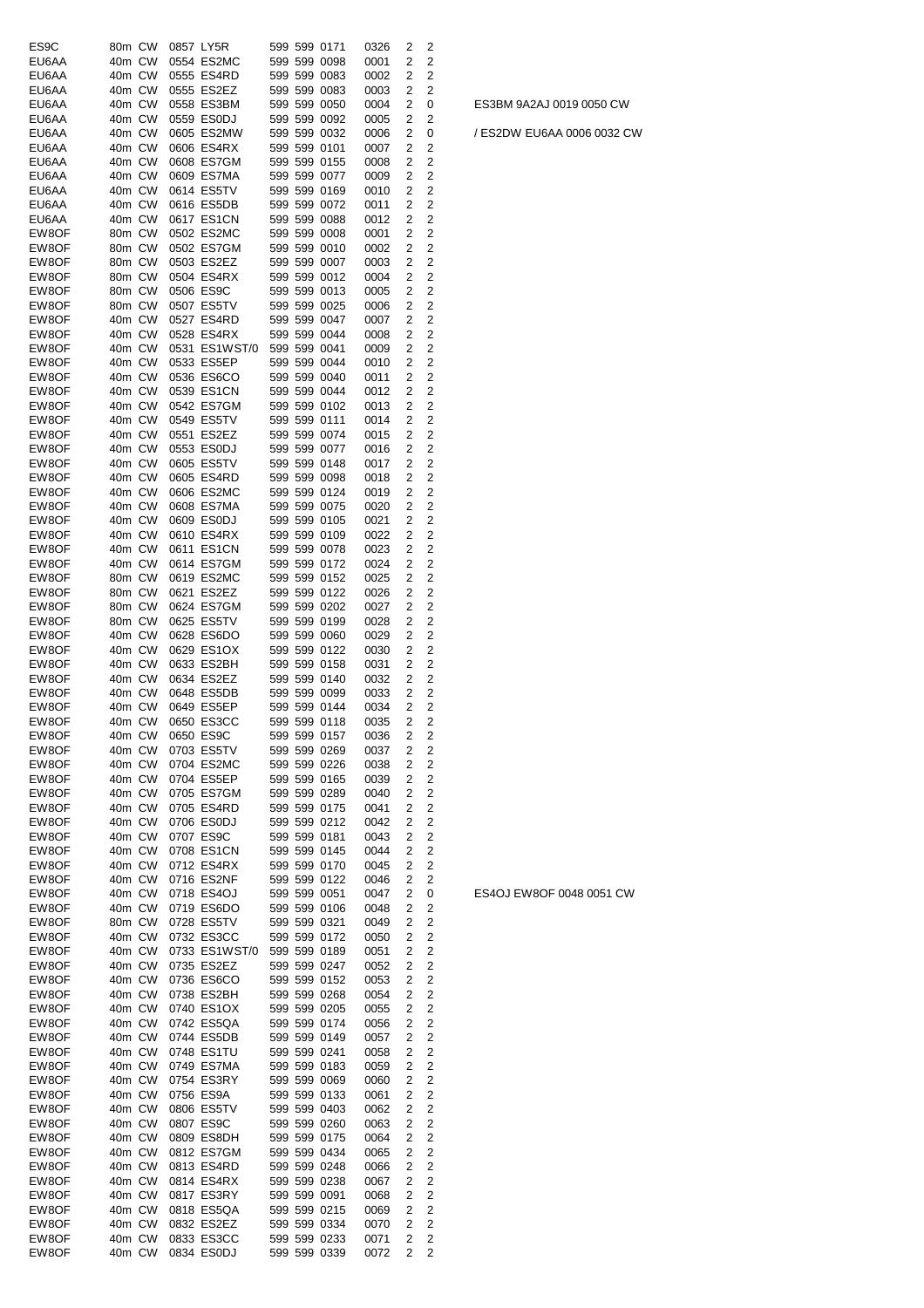| EW8OF            | 40m CW           |        |                                        | 0838 ES1WST/0                             |    |              | 599 599 0252                 | 0073         | 2                   | 2                                         |                                                               |
|------------------|------------------|--------|----------------------------------------|-------------------------------------------|----|--------------|------------------------------|--------------|---------------------|-------------------------------------------|---------------------------------------------------------------|
| EW8OF            | 40m CW           |        |                                        | 0842 ES2MC                                |    |              | 599 599 0396                 | 0074         | 2                   | $\overline{2}$                            |                                                               |
| EW8OF            | 40m CW           |        |                                        | 0846 ES5DB                                |    |              | 599 599 0188                 | 0075         | 2                   | 2                                         |                                                               |
| EW8OF<br>EW8OF   | 40m CW<br>40m CW |        | 0848 ES1TU                             | 0849 ES1OX                                |    |              | 599 599 0328<br>599 599 0258 | 0076<br>0077 | 2<br>2              | $\overline{2}$<br>2                       |                                                               |
| EW8OF            | 40m CW           |        |                                        | 0853 ES6CO                                |    | 599 599 0231 |                              | 0078         | 2                   | 0                                         | ES6CO EW8OF 0088 0231 CW                                      |
| EW8OF            | 40m CW           |        |                                        | 0855 ES7MA                                |    |              | 599 599 0249                 | 0079         | 2                   | 2                                         |                                                               |
| EW8OF            | 40m CW           |        | 0858 ES9A                              |                                           |    |              | 599 599 0182                 | 0080         | 2                   | $\overline{c}$                            |                                                               |
| EW8OF            | 40m CW           |        | 0859 ES2BH                             |                                           |    |              | 599 599 0392                 | 0081         | 2                   | $\overline{c}$                            |                                                               |
| HA3OU<br>HA3OU   | 80m CW<br>40m CW |        | 0501 ES5TV                             | 0532 ES4RD                                |    |              | 599 599 0007<br>599 599 0056 | 0001         | 2<br>2              | $\overline{c}$<br>$\overline{c}$          |                                                               |
| HA3OU            | 40m CW           |        | 0533 ES5EP                             |                                           |    |              | 599 599 0043                 | 0002<br>0003 | 2                   | 2                                         |                                                               |
| HA3OU            | 40m CW           |        |                                        | 0534 ES1WST/0                             |    |              | 599 599 0049                 | 0004         | 2                   | 2                                         |                                                               |
| HA3OU            | 40m CW           |        |                                        | 0535 ES4RX                                |    |              | 599 599 0056                 | 0005         | 2                   | 2                                         |                                                               |
| HA3OU            | 40m CW           |        |                                        | 0538 ES7GM                                |    |              | 599 599 0087                 | 0006         | 2                   | 2                                         |                                                               |
| HA3OU<br>HA3OU   | 40m CW<br>40m CW |        |                                        | 0539 ES2BH<br>0541 ES1CN                  |    |              | 599 599 0060<br>599 599 0046 | 0007<br>0008 | 2<br>2              | 2<br>$\overline{2}$                       |                                                               |
| HA3OU            | 40m CW           |        | 0543 ES5TV                             |                                           |    |              | 599 599 0090                 | 0009         | 2                   | 2                                         |                                                               |
| HA3OU            | 40m CW           |        | 0552 ES9A                              |                                           |    |              | 599 599 0037                 | 0010         | 2                   | $\overline{2}$                            |                                                               |
| HA3OU            | 40m CW           |        | 0553 ES2EZ                             |                                           |    |              | 599 599 0079                 | 0011         | 2                   | $\overline{c}$                            |                                                               |
| HA3OU            | 40m CW           |        |                                        | 0658 ES4RD                                |    | 599 599 0161 |                              | 0012         | 2                   | $\overline{c}$                            |                                                               |
| HA3OU<br>HA3OU   | 40m CW<br>40m CW |        | 0712 ES5TV<br>0712 ES3RY               |                                           |    | 599 599 0041 | 599 599 0290                 | 0013<br>0014 | 2<br>2              | $\overline{c}$<br>2                       |                                                               |
| HA3OU            | 40m CW           |        |                                        | 0719 ES1CN                                |    |              | 599 599 0159                 | 0015         | 2                   | 0                                         | No such serial number in that mode / ES1CN HA3OU 0015 1599 CW |
| HA3OU            | 40m CW           |        | 0734 ES2EZ                             |                                           |    |              | 599 599 0003                 | 0016         | 2                   | 0                                         | ES2EZ LY2NK 0003 0003 CW / ES2EZ HA3OU 0016 0243 CW           |
| LA1K             |                  |        | 80m SSB 0510 ES9B                      |                                           | 59 | 59           | 0017                         | 0001         | 1                   | 0                                         | ES9B ES5TV 0030 0017 SSB                                      |
| LZ1FJ            | 40m CW           |        |                                        | 0602 ES2MC                                |    | 599 599 0111 |                              | 0001         | 2                   | 2                                         |                                                               |
| LZ1FJ            | 40m CW           |        | 0606 ES5TV                             |                                           |    | 599 599 0151 |                              | 0002         | 2                   | $\overline{2}$                            |                                                               |
| LZ1FJ<br>LZ2CWW  | 40m CW<br>80m CW |        | 0707 ES5TV<br>0504 ES5TV               |                                           |    |              | 599 599 0278<br>599 599 0012 | 0003<br>0001 | 2<br>2              | 2<br>$\overline{2}$                       |                                                               |
| LZ2CWW           | 80m CW           |        |                                        | 0508 ES7GM                                |    |              | 599 599 0033                 | 0002         | 2                   | $\overline{c}$                            |                                                               |
| LZ2CWW           | 40m CW           |        |                                        | 0530 ES4RD                                |    | 599 599 0051 |                              | 0003         | 2                   | $\overline{c}$                            |                                                               |
| LZ2CWW           | 40m CW           |        |                                        | 0532 ES4RX                                |    |              | 599 599 0053                 | 0004         | 2                   | $\overline{c}$                            |                                                               |
| LZ2CWW           | 40m CW           |        |                                        | 0536 ES7GM                                |    |              | 599 599 0085                 | 0005         | 2                   | $\overline{c}$                            |                                                               |
| LZ2CWW<br>LZ2CWW | 40m CW<br>40m CW |        | 0548 ES2EZ                             | 0541 ES1OX                                |    |              | 599 599 0055<br>599 599 0069 | 0006<br>0007 | 2<br>2              | $\overline{c}$<br>2                       |                                                               |
| LZ2CWW           | 40m CW           |        |                                        | 0552 ES3CC                                |    |              | 599 599 0050                 | 0008         | 2                   | 2                                         |                                                               |
| LZ2CWW           | 40m CW           |        | 0553 ES5TV                             |                                           |    |              | 599 599 0123                 | 0009         | 2                   | 2                                         |                                                               |
| LZ2CWW           | 40m CW           |        | 0559 ES0DJ                             |                                           |    |              | 599 599 0088                 | 0010         | 2                   | $\overline{2}$                            |                                                               |
| LZ2CWW           | 40m CW           |        |                                        | 0606 ES7GM                                |    |              | 599 599 0154                 | 0011         | 2                   | 2                                         |                                                               |
| LZ2CWW<br>LZ2CWW | 40m CW<br>40m CW |        | 0610 ES5TV                             | 0608 ES2MC                                |    | 599 599 0131 | 599 599 0163                 | 0012<br>0013 | 2<br>2              | $\overline{2}$<br>2                       |                                                               |
| LZ2CWW           | 40m CW           |        |                                        | 0654 ES4RD                                |    |              | 599 599 0158                 | 0014         | 2                   | $\overline{2}$                            |                                                               |
| LZ2CWW           | 40m CW           |        |                                        | 0703 ES2MC                                |    |              | 599 599 0225                 | 0015         | 2                   | $\overline{c}$                            |                                                               |
| LZ2CWW           | 40m CW           |        | 0709 ES5TV                             |                                           |    |              | 599 599 0284                 | 0016         | 2                   | $\overline{c}$                            |                                                               |
| LZ3FM            | 80m CW           |        | 0501 ES5TV                             |                                           |    |              | 599 599 0005                 | 0001         | 2                   | $\overline{c}$                            |                                                               |
| LZ3FM<br>LZ3FM   | 40m CW           |        | 40m CW 0532 ES4RD                      | 0532 ES4RX                                |    | 599 599 0051 | 599 599 0047                 | 0002<br>0003 | 2<br>2              | 2<br>0                                    | ES4RD EW8OF 0007 0047 CW / ES4RD LZ3FM 0003 0057 CW           |
| LZ3FM            |                  |        | 40m CW 0535 ES5EP                      |                                           |    |              | 599 599 0049                 | 0004         | 2                   | 2                                         |                                                               |
| LZ3FM            |                  |        |                                        | 40m CW 0537 ES6CO                         |    |              | 599 599 0043                 | 0005         | $\overline{2}$      | 2                                         |                                                               |
| LZ3FM            |                  |        |                                        | 40m CW 0540 ES1WST/0                      |    |              | 599 599 0061                 | 0006         | 2                   | 2                                         |                                                               |
| LZ3FM            |                  |        |                                        | 40m CW 0543 ES1CN                         |    |              | 599 599 0048                 | 0007         | $\overline{c}$      | 0                                         | ES1CN LZ3FD 0007 0048 CW                                      |
| LZ3FM<br>LZ3FM   |                  |        | 40m CW 0552 ES2EZ                      | 40m CW 0551 ES3CC                         |    |              | 599 599 0048<br>599 599 0075 | 0008<br>0009 | 2<br>$\overline{2}$ | 2<br>$\overline{2}$                       |                                                               |
| LZ3FM            |                  |        | 40m CW 0553 ES0DJ                      |                                           |    |              | 599 599 0080                 | 0010         | $\overline{c}$      | 2                                         |                                                               |
| LZ3FM            |                  |        |                                        | 40m CW 0555 ES7MA                         |    |              | 599 599 0050                 | 0011         | 2                   | 0                                         | ES7MA LY2RJ 0005 0050 CW / ES7MA LZ3FM 0011 0060 CW           |
| LZ3FM            |                  |        |                                        | 40m CW 0556 ES1OX                         |    |              | 599 599 0078                 | 0012         | 2                   | 2                                         |                                                               |
| LZ3FM            |                  |        |                                        | 40m CW 0559 ES3BM                         |    |              | 599 599 0052                 | 0013         | 2                   | $\overline{2}$                            |                                                               |
| LZ3FM<br>LZ3FM   |                  |        | 40m CW 0600 ES9C                       | 40m CW 0604 ES4RD                         |    |              | 599 599 0087<br>599 599 0095 | 0014<br>0015 | 2<br>2              | $\overline{\mathbf{c}}$<br>2              |                                                               |
| LZ3FM            |                  |        | 40m CW 0604 ES0DJ                      |                                           |    |              | 599 599 0097                 | 0016         | 2                   | 0                                         | ES0DJ LZ3FM 0017 0097 CW                                      |
| LZ3FM            |                  |        |                                        | 40m CW 0613 ES7MA                         |    |              | 599 599 0082                 | 0017         | 2                   | 2                                         |                                                               |
| LZ3FM            |                  |        |                                        | 40m CW 0619 ES4RX                         |    |              | 599 599 0123                 | 0018         | 2                   | 2                                         |                                                               |
| LZ3FM            |                  | 40m CW | 0622 ES1TU                             |                                           |    |              | 599 599 0125                 | 0019         | 2                   | 2                                         |                                                               |
| LY1EE<br>LY1EE   |                  |        |                                        | 80m CW 0501 ES4RX<br>80m CW 0503 ES1WST/0 |    |              | 599 599 0010<br>599 599 0012 | 0001<br>0002 | 2<br>2              | $\overline{2}$<br>$\overline{2}$          |                                                               |
| LY1EE            |                  |        |                                        | 80m CW 0504 ES7GM                         |    |              | 599 599 0020                 | 0003         | $\overline{2}$      | $\overline{2}$                            |                                                               |
| LY1EE            |                  |        |                                        | 80m CW 0505 ES2MC                         |    |              | 599 599 0017                 | 0004         | 2                   | 2                                         |                                                               |
| LY1EE            |                  |        | 80m CW 0509 ES2E                       |                                           |    |              | 599 599 0022                 | 0005         | 2                   | 0                                         | / ES2EZ LY1EE 0005 0022 CW                                    |
| LY1EE<br>LY1EE   |                  |        |                                        | 80m CW 0511 ES1CN                         |    |              | 599 599 0012                 | 0006         | 2                   | 2                                         |                                                               |
| LY1EE            |                  |        | 80m CW 0512 ES0DJ<br>80m CW 0512 ES5TV |                                           |    |              | 599 599 0029<br>599 599 0039 | 0007<br>0008 | 2<br>2              | $\overline{2}$<br>2                       |                                                               |
| LY1EE            |                  |        | 80m CW 0516 ES5DB                      |                                           |    |              | 599 599 0017                 | 0009         | 2                   | 0                                         | ES5DB LY1EE 0008 0017 CW                                      |
| LY1EE            |                  |        |                                        | 80m CW 0607 ES1WST/0                      |    |              | 599 599 0094                 | 0009         | 2                   | 2                                         |                                                               |
| LY1EE            |                  |        |                                        | 80m CW 0609 ES1OX                         |    |              | 599 599 0100                 | 0011         | 2                   | 2                                         |                                                               |
| LY1EE            |                  | 80m CW | 0610 ES5EP                             |                                           |    |              | 599 599 0102                 | 0012         | 2                   | 2                                         |                                                               |
| LY1EE<br>LY1EE   |                  | 80m CW |                                        | 0613 ES2MC<br>40m CW 0615 ES7GM           |    |              | 599 599 0139<br>599 599 0181 | 0013<br>0014 | 2<br>$\overline{c}$ | $\overline{\mathbf{c}}$<br>$\overline{2}$ |                                                               |
| LY1EE            |                  |        | 40m CW 0616 ES5TV                      |                                           |    |              | 599 599 0179                 | 0015         | 2                   | $\overline{2}$                            |                                                               |
| LY1EE            |                  |        |                                        | 40m CW 0617 ES4RX                         |    |              | 599 599 0122                 | 0016         | 2                   | $\overline{2}$                            |                                                               |
| LY1EE            |                  |        | 40m CW 0618 ES5DB                      |                                           |    |              | 599 599 0075                 | 0017         | 2                   | $\overline{\mathbf{c}}$                   |                                                               |
| LY1EE            |                  |        |                                        | 40m CW 0618 ES4RD                         |    |              | 599 599 0122                 | 0018         | 2                   | $\overline{2}$                            |                                                               |
| LY1EE<br>LY1EE   |                  |        | 80m CW 0706 ES2EZ                      | 80m CW 0706 ES6CO                         |    |              | 599 599 0132<br>599 599 0194 | 0019<br>0020 | 2<br>2              | $\overline{2}$<br>$\overline{2}$          |                                                               |
| LY1EE            |                  |        |                                        | 40m CW 0848 ES1WST/0                      |    |              | 599 599 0262                 | 0021         | $\overline{2}$      | 2                                         |                                                               |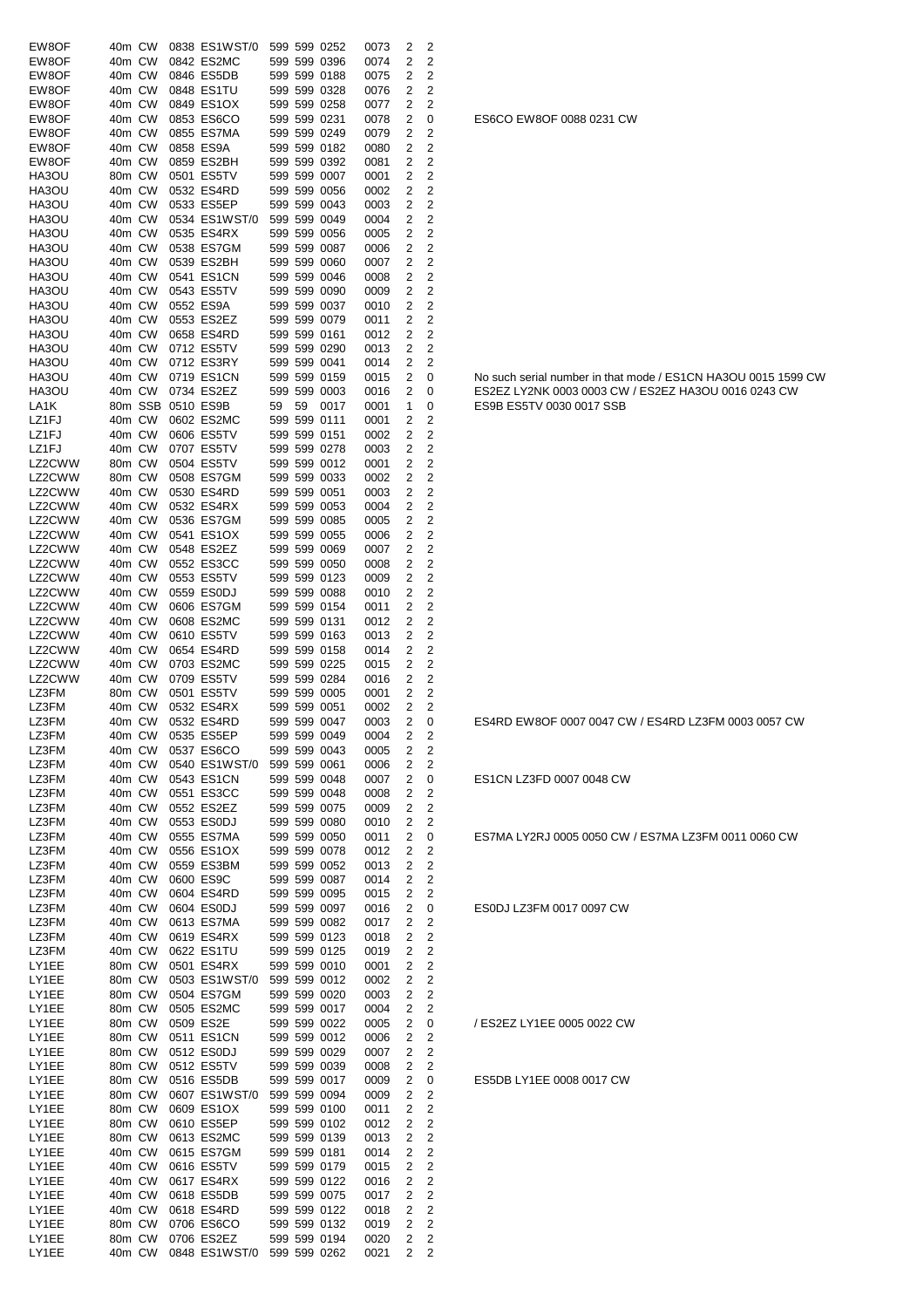| LY1EE          | 40m CW |        | 0849 ES2DW           |    |    | 599 599 0142 | 0022 | 2            | 2 |                            |
|----------------|--------|--------|----------------------|----|----|--------------|------|--------------|---|----------------------------|
|                |        |        |                      |    |    |              |      |              |   |                            |
| LY1EE          | 40m CW |        | 0850 ES3BM           |    |    | 599 599 0200 | 0023 | 2            | 2 |                            |
| LY1EE          | 40m CW |        | 0851 ES2TI           |    |    | 599 599 0197 | 0024 | 2            | 0 | ES2TI LY1E 0024 0197 CW    |
| LY1EE          | 40m CW |        | 0851 ES1OX           |    |    | 599 599 0263 | 0025 | 2            | 2 |                            |
| LY1EE          | 40m CW |        | 0852 ES3CC           |    |    | 599 599 0252 | 0026 | 2            | 2 |                            |
| LY1EE          | 40m CW |        | 0853 ES2BH           |    |    | 599 599 0386 | 0027 | 2            | 2 |                            |
| LY1EE          | 40m CW |        | 0854 ES7MA           |    |    | 599 599 0250 | 0028 | 2            | 2 |                            |
| LY1EE          | 40m CW |        | 0855 ES4RD           |    |    | 599 599 0291 | 0029 | 2            | 2 |                            |
| LY1EE          | 40m CW |        | 0855 ES2E            |    |    | 599 599 0380 | 0030 | 2            | 0 | / ES2EZ LY1EE 0030 0380 CW |
| LY1EE          | 40m CW |        | 0857 ES9A            |    |    | 599 599 0183 | 0031 | 2            | 0 | ES9A LY1EF 0031 0183 CW    |
| LY1EE          | 40m CW |        | 0857 ES5TV           |    |    | 599 599 0514 | 0032 | 2            | 2 |                            |
| LY1EE          |        | 40m CW | 0858 ES0DJ           |    |    | 599 599 0373 | 0033 | 2            | 2 |                            |
| LY1SR          |        |        | 80m SSB 0504 ES6RMR  | 59 | 59 | 0009         | 0001 | 1            | 1 |                            |
| LY1SR          |        |        | 80m SSB 0511 ES5GP   | 59 | 59 | 0029         | 0002 | 1            | 1 |                            |
| LY1SR          |        |        | 80m SSB 0512 ES9B    | 59 | 59 | 0023         | 0003 | 1            | 0 | ES9B LY1R 0003 0023 SSB    |
| LY1SR          |        |        | 80m SSB 0513 ES6TX   | 59 | 59 | 0018         | 0004 | 1            | 1 |                            |
| LY1SR          |        |        | 80m SSB 0516 ES2IPA  | 59 | 59 | 0023         | 0005 | 1            | 0 | ES2IPA LY1S 0005 0023 SSB  |
| LY1SR          |        |        | 80m SSB 0516 ES7TH   | 59 | 59 | 0014         | 0006 | 1            | 1 | 1                          |
| LY1SR          |        |        | 80m SSB 0518 ES3GX   | 59 | 59 | 0012         | 0007 |              | 1 |                            |
|                |        |        |                      |    |    |              |      | 1            |   |                            |
| LY1SR          |        |        | 80m SSB 0519 ES5MG   | 59 | 59 | 0014         | 0008 | 1            | 1 |                            |
| LY1SR          |        |        | 80m SSB 0519 ES6PA   | 59 | 59 | 0020         | 0009 | 1            | 1 |                            |
| LY1SR          |        |        | 80m SSB 0520 ES5EX   | 59 | 59 | 0010         | 0010 | 1            | 1 |                            |
| LY1SR          |        |        | 80m SSB 0520 ES5TV   | 59 | 59 | 0052         | 0011 | 1            | 1 |                            |
| LY1SR          |        |        | 80m SSB 0523 ES8TJM  | 59 | 59 | 0031         | 0012 | 1            | 1 |                            |
| LY1SR          |        |        | 80m SSB 0528 ES1OV/3 | 59 | 59 | 0016         | 0013 | 1            | 1 |                            |
| LY1SR          |        |        | 80m SSB 0530 ES7GM   | 59 | 59 | 0070         | 0014 | 1            | 1 |                            |
| LY1SR          |        |        | 80m SSB 0532 ES2EZ   | 59 | 59 | 0049         | 0015 | 1            | 1 |                            |
| LY1SR          |        |        | 80m SSB 0536 ES9C    | 59 | 59 | 0050         | 0016 | 1            | 1 |                            |
| LY1SR          |        |        | 80m SSB 0538 ES3W    | 59 | 59 | 0010         | 0017 | 1            | 1 | 1                          |
| LY1SR          |        |        | 80m SSB 0541 ES2MC   | 59 | 59 | 0066         | 0018 | 1            | 1 |                            |
| LY1SR          |        |        | 40m SSB 0543 ES6PA   | 59 | 59 | 0032         | 0019 | 1            | 1 |                            |
| LY1SR          |        |        | 40m SSB 0544 ES2BOB  | 59 | 59 | 0037         | 0020 | 1            | 1 |                            |
| LY1SR          |        |        | 40m SSB 0544 ES9B    | 59 | 59 | 0063         | 0021 | 1            | 1 |                            |
|                |        |        |                      |    |    |              |      |              |   |                            |
| LY1SR          |        |        | 40m SSB 0545 ES1LS   | 59 | 59 | 0046         | 0022 | 1            | 1 |                            |
| LY1SR          |        |        | 40m SSB 0545 ES6RMR  | 59 | 59 | 0048         | 0023 | 1            | 1 |                            |
| LY1SR          |        |        | 40m SSB 0546 ES6TX   | 59 | 59 | 0045         | 0024 | 1            | 1 |                            |
| LY1SR          |        |        | 40m SSB 0546 ES5GP   | 59 | 59 | 0063         | 0025 | 1            | 1 |                            |
| LY1SR          |        |        | 40m SSB 0547 ES5YG   | 59 | 59 | 0035         | 0026 | 1            | 1 |                            |
| LY1SR          |        |        | 40m SSB 0548 ES5RIM  | 59 | 59 | 0027         | 0027 | 1            | 1 |                            |
| LY1SR          |        |        | 40m SSB 0549 ES3GX   | 59 | 59 | 0033         | 0028 | 1            | 1 |                            |
| LY1SR          |        |        | 40m SSB 0550 ES2BH   | 59 | 59 | 0078         | 0029 | 1            | 1 |                            |
| LY1SR          |        |        | 40m SSB 0553 ES2IPA  | 59 | 59 | 0053         | 0030 | 1            | 1 |                            |
| LY1SR          |        |        | 40m SSB 0555 ES8TJM  | 59 | 59 | 0063         | 0031 | 1            | 1 |                            |
| LY1SR          |        |        | 40m SSB 0600 ES5GP   | 59 | 59 | 0084         | 0032 | 1            | 1 |                            |
| LY1SR          |        |        | 40m SSB 0603 ES1TU   | 59 | 59 | 0089         | 0033 | 1            | 1 |                            |
| LY1SR          |        |        | 40m SSB 0604 ES8TJM  | 59 | 59 | 0075         | 0034 | 1            | 1 |                            |
| LY1SR          |        |        | 40m SSB 0607 ES5QA   | 59 | 59 | 0044         | 0035 | 1            | 1 |                            |
| LY1SR          |        |        | 40m SSB 0608 ES3BQ   | 59 | 59 | 0020         | 0036 | 1            | 1 |                            |
| LY1SR          |        |        | 40m SSB 0610 ES2NF   |    |    | 59 59 0069   | 0037 | $\mathbf{1}$ | 1 |                            |
|                |        |        |                      |    |    |              |      |              |   |                            |
| LY1SR<br>LY1SR |        |        | 40m SSB 0610 ES1LS   | 59 | 59 | 0068         | 0038 | 1            | 1 |                            |
|                |        |        | 40m SSB 0611 ES5MG   | 59 | 59 | 0062         | 0039 | 1            | 1 |                            |
| LY1SR          |        |        | 40m SSB 0612 ES1TP/2 | 59 | 59 | 0028         | 0040 | 1            | 1 |                            |
| LY1SR          |        |        | 40m SSB 0612 ES7GM   | 59 | 59 | 0165         | 0041 | 1            | 1 |                            |
| LY1SR          |        |        | 40m SSB 0623 ES6PA   | 59 | 59 | 0075         | 0042 | 1            | 1 |                            |
| LY1SR          |        |        | 40m SSB 0629 ES2IPA  | 59 | 59 | 0096         | 0043 | 1            | 1 |                            |
| LY1SR          |        |        | 40m SSB 0632 ES9C    | 59 | 59 | 0120         | 0044 | 1            | 1 |                            |
| LY1SR          |        |        | 40m SSB 0633 ES6TX   | 59 | 59 | 0092         | 0045 | 1            | 1 |                            |
| LY1SR          |        |        | 40m SSB 0634 ES5YG   | 59 | 59 | 0056         | 0046 | 1            | 1 |                            |
| LY1SR          |        |        | 40m SSB 0637 ES4RAO  | 59 | 59 | 0089         | 0047 | 1            | 1 |                            |
| LY1SR          |        |        | 40m SSB 0638 ES6RMR  | 59 | 59 | 0111         | 0048 | 1            | 1 |                            |
| LY1SR          |        |        | 40m SSB 0639 ES2BOB  | 59 | 59 | 0082         | 0049 | 1            | 1 |                            |
| LY1SR          |        |        | 40m SSB 0641 ES9B    | 59 | 59 | 0131         | 0050 | 1            | 1 |                            |
| LY1SR          |        |        | 40m SSB 0642 ES3GX   | 59 | 59 | 0071         | 0051 | 1            | 1 |                            |
| LY1SR          |        |        | 40m SSB 0646 ES2MC   | 59 | 59 | 0186         | 0052 | 1            | 1 |                            |
| LY1SR          |        |        | 40m SSB 0646 ES0DJ   | 59 | 59 | 0163         | 0053 | 1            | 1 |                            |
| LY1SR          |        |        | 40m SSB 0651 ES2TI   | 59 | 59 | 0082         | 0054 | 1            | 1 |                            |
|                |        |        |                      |    |    |              |      |              |   |                            |
| LY1SR          |        |        | 40m SSB 0651 ES2DW   | 59 | 59 | 0074         | 0055 | 1            | 1 |                            |
| LY1SR          |        |        | 40m SSB 0652 ES5EX   | 59 | 59 | 0072         | 0056 | 1            | 1 |                            |
| LY1SR          |        |        | 40m SSB 0653 ES5TV   | 59 | 59 | 0245         | 0057 | 1            | 1 |                            |
| LY1SR          |        |        | 40m SSB 0654 ES5RIM  | 59 | 59 | 0064         | 0058 | 1            | 1 |                            |
| LY1SR          |        |        | 40m SSB 0657 ES2EZ   | 59 | 59 | 0181         | 0059 | 1            | 1 |                            |
| LY1SR          |        |        | 40m SSB 0659 ES2BH   | 59 | 59 | 0208         | 0060 | 1            | 1 |                            |
| LY1SR          |        |        | 40m SSB 0701 ES8TJM  | 59 | 59 | 0148         | 0061 | 1            | 1 |                            |
| LY1SR          |        |        | 40m SSB 0703 ES5QA   | 59 | 59 | 0118         | 0062 | 1            | 1 |                            |
| LY1SR          |        |        | 40m SSB 0704 ES5GP   | 59 | 59 | 0181         | 0063 | 1            | 1 |                            |
| LY1SR          |        |        | 40m SSB 0705 ES5MG   | 59 | 59 | 0094         | 0064 | 1            | 1 |                            |
| LY1SR          |        |        | 40m SSB 0706 ES6RMR  | 59 | 59 | 0141         | 0065 | 1            | 1 |                            |
| LY1SR          |        |        | 40m SSB 0706 ES4RAO  | 59 | 59 | 0117         | 0066 | 1            | 1 |                            |
| LY1SR          |        |        | 40m SSB 0709 ES3GX   | 59 | 59 | 0083         | 0067 | 1            | 1 |                            |
| LY1SR          |        |        | 40m SSB 0710 ES7GM   | 59 | 59 | 0298         | 0068 | 1            | 1 |                            |
| LY1SR          |        |        | 40m SSB 0711 ES2BOB  | 59 | 59 | 0098         | 0069 | 1            | 1 |                            |
| LY1SR          |        |        | 40m SSB 0712 ES2IPA  | 59 | 59 | 0126         | 0070 | 1            | 1 |                            |
| LY1SR          |        |        | 40m SSB 0715 ES0DJ   | 59 | 59 | 0226         | 0071 | 1            | 1 |                            |
| LY1SR          |        |        | 40m SSB 0722 ES1LS   | 59 | 59 | 0149         | 0072 | 1            | 1 |                            |
| LY1SR          |        |        | 40m SSB 0724 ES1TP/2 | 59 | 59 | 0094         | 0073 | 1            | 1 |                            |
|                |        |        |                      |    |    |              |      |              |   |                            |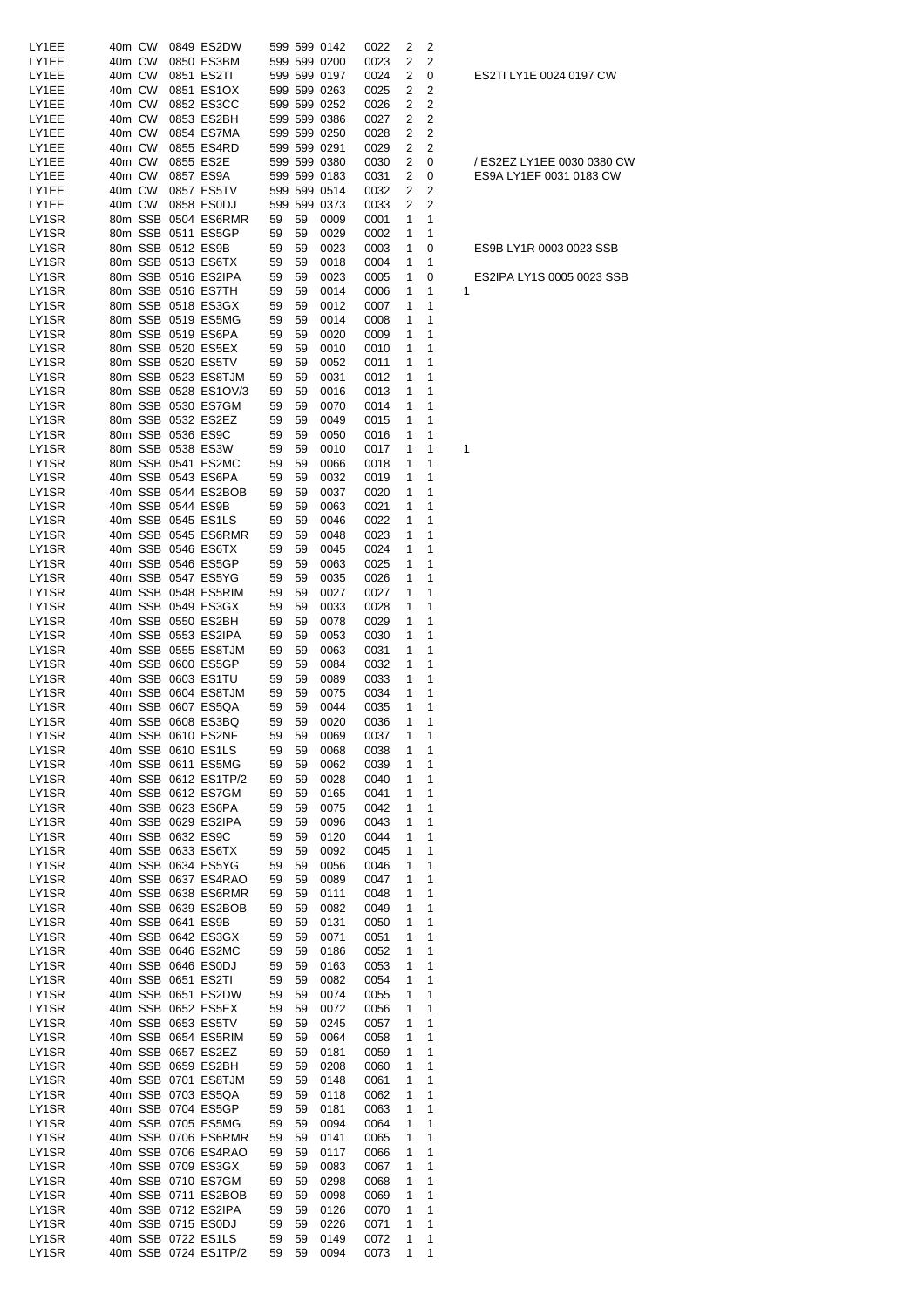| LY1SR            |                  |        | 80m SSB 0730 ES2MC                       | 59       | 59       | 0270                         | 0074         | 1      | 1                   |   |
|------------------|------------------|--------|------------------------------------------|----------|----------|------------------------------|--------------|--------|---------------------|---|
| LY1SR            |                  |        | 40m SSB 0732 ES6TX                       | 59       | 59       | 0146                         | 0075         | 1      | 1                   |   |
| LY1SR            |                  |        | 40m SSB 0733 ES2TI                       | 59       | 59       | 0119                         | 0076         | 1      | 1                   |   |
| LY1SR            |                  |        | 40m SSB 0734 ES5TV                       | 59       | 59       | 0336                         | 0077         | 1      | 1                   |   |
| LY1SR            |                  |        | 40m SSB 0735 ES7TH                       | 59       | 59       | 0093                         | 0078         | 1      | 1                   | 1 |
| LY1SR            |                  |        | 40m SSB 0737 ES4OJ                       | 59       | 59       | 0065                         | 0079         | 1      | 1                   |   |
| LY1SR            |                  |        | 40m SSB 0738 ES6PA                       | 59       | 59       | 0134                         | 0080         | 1      | 1                   |   |
| LY1SR            |                  |        | 40m SSB 0745 ES5YG                       | 59       | 59       | 0104                         | 0081         | 1      | 1                   |   |
| LY1SR            |                  |        | 40m SSB 0746 ES9C                        | 59       | 59       | 0228                         | 0082         | 1      | 1                   |   |
| LY1SR            |                  |        | 40m SSB 0746 ES9B                        | 59       | 59       | 0205                         | 0083         | 1      | 1                   |   |
| LY1SR            |                  |        | 40m SSB 0752 ES2BH<br>40m SSB 0757 ES8SX | 59       | 59       | 0291                         | 0084         | 1<br>1 | 1<br>1              |   |
| LY1SR            |                  |        | 40m SSB 0801 ES5GP                       | 59       | 59       | 0023                         | 0085         | 1      | 1                   |   |
| LY1SR<br>LY1SR   |                  |        | 40m SSB 0801 ES7GM                       | 59<br>59 | 59<br>59 | 0252<br>0399                 | 0086<br>0087 | 1      | 1                   |   |
| LY1SR            |                  |        | 40m SSB 0802 ES1LS                       | 59       | 59       | 0193                         | 0088         | 1      | 1                   |   |
| LY1SR            |                  |        | 40m SSB 0802 ES8SX                       | 59       | 59       | 0029                         | 0089         | 1      | 1                   |   |
| LY1SR            |                  |        | 40m SSB 0803 ES2MC                       | 59       | 59       | 0321                         | 0090         | 1      | 1                   |   |
| LY1SR            |                  |        | 40m SSB 0803 ES6RMR                      | 59       | 59       | 0203                         | 0091         | 1      | 1                   |   |
| LY1SR            |                  |        | 40m SSB 0805 ES1TP/2                     | 59       | 59       | 0135                         | 0092         | 1      | 1                   |   |
| LY1SR            |                  |        | 40m SSB 0807 ES8TJM                      | 59       | 59       | 0233                         | 0093         | 1      | 1                   |   |
| LY1SR            |                  |        | 40m SSB 0807 ES5QA                       | 59       | 59       | 0196                         | 0094         | 1      | 1                   |   |
| LY1SR            |                  |        | 40m SSB 0809 ES4RAO                      | 59       | 59       | 0173                         | 0095         | 1      | 1                   |   |
| LY1SR            |                  |        | 40m SSB 0809 ES3GX                       | 59       | 59       | 0121                         | 0096         | 1      | 1                   |   |
| LY1SR            |                  |        | 40m SSB 0810 ES5RIM                      | 59       | 59       | 0097                         | 0097         | 1      | 1                   |   |
| LY1SR            |                  |        | 40m SSB 0810 ES5MG                       | 59       | 59       | 0147                         | 0098         | 1      | 1                   |   |
| LY1SR            |                  |        | 40m SSB 0810 ES2IPA                      | 59       | 59       | 0164                         | 0099         | 1      | 1                   |   |
| LY1SR            |                  |        | 40m SSB 0811 ES2BOB                      | 59       | 59       | 0136                         | 0100         | 1      | 1                   |   |
| LY1SR            |                  |        | 40m SSB 0827 ES9B                        | 59       | 59       | 0241                         | 0101         | 1      | 1                   |   |
| LY1SR            |                  |        | 40m SSB 0829 ES5YG                       | 59       | 59       | 0127                         | 0102         | 1      | 1                   |   |
| LY1SR            |                  |        | 40m SSB 0833 ES6PA                       | 59       | 59       | 0191                         | 0103         | 1      | 1                   |   |
| LY1SR            |                  |        | 40m SSB 0836 ES9C                        | 59       | 59       | 0298                         | 0104         | 1      | 1                   |   |
| LY1SR            |                  |        | 40m SSB 0839 ES6TX                       | 59       | 59       | 0216                         | 0105         | 1      | 1                   |   |
| LY1SR            |                  |        | 40m SSB 0846 ES4OJ                       | 59       | 59       | 0112                         | 0106         | 1      | 0                   |   |
| LY1SR            |                  |        | 40m SSB 0847 ES0DJ                       | 59       | 59       | 0359                         | 0107         | 1      | 1                   |   |
| LY1SR            |                  |        | 40m SSB 0848 ES2EZ                       | 59       | 59       | 0362                         | 0108         | 1      | 1                   |   |
| LY1SR            |                  |        | 40m SSB 0849 ES2NF<br>40m SSB 0854 ES1TU | 59       | 59       | 0191                         | 0109         | 1<br>1 | 1<br>1              |   |
| LY1SR            |                  |        | 40m SSB 0854 ES5TV                       | 59       | 59       | 0338                         | 0110         | 1      | 1                   |   |
| LY1SR<br>LY1SR   |                  |        | 40m SSB 0859 ES7A                        | 59<br>59 | 59<br>59 | 0500<br>0120                 | 0111<br>0112 | 1      | 1                   | 1 |
| LY2BKT           | 80m CW           |        | 0500 ES2MC                               |          |          | 599 599 0002                 | 0001         | 2      | 2                   |   |
| LY2BKT           |                  | 80m CW | 0501 ES7MA                               |          |          | 599 599 0002                 | 0002         | 2      | 2                   |   |
| LY2BKT           | 80m CW           |        | 0502 ES3BM                               |          |          | 599 599 0004                 | 0003         | 2      | 2                   |   |
| LY2BKT           | 80m CW           |        | 0503 ES2BH                               |          |          | 599 599 0007                 | 0004         | 2      | 2                   |   |
| LY2BKT           | 80m CW           |        | 0504 ES7GM                               |          |          | 599 599 0015                 | 0005         | 2      | 2                   |   |
| LY2BKT           | 80m CW           |        | 0504 ES9C                                |          |          | 599 599 0010                 | 0006         | 2      | 2                   |   |
| LY2BKT           | 80m CW           |        | 0505 ES5TV                               |          |          | 599 599 0018                 | 0007         | 2      | 2                   |   |
| LY2BKT           | 80m CW           |        | 0506 ES0DJ                               |          |          | 599 599 0016                 | 0008         | 2      | 2                   |   |
| LY2BKT           | 80m CW           |        | 0507 ES2EZ                               |          |          | 599 599 0017                 | 0009         | 2      | $\overline{2}$      |   |
| LY2BKT           | 80m CW           |        | 0508 ES4RD                               |          |          | 599 599 0017                 | 0010         | 2      | 2                   |   |
| LY2BKT           | 80m CW           |        | 0509 ES5EP                               |          |          | 599 599 0015                 | 0011         | 2      | 2                   |   |
| LY2BKT           | 80m CW           |        | 0510 ES1OX                               |          |          | 599 599 0017                 | 0012         | 2      | 2                   |   |
| LY2BKT           | 80m CW           |        | 0511 ES6CO                               |          |          | 599 599 0015                 | 0013         | 2      | 2                   |   |
| LY2BKT           | 80m CW           |        | 0512 ES4RX                               |          |          | 599 599 0024                 | 0014         | 2      | $\overline{c}$      |   |
| LY2BKT           | 80m CW           |        | 0513 ES1WST/0                            |          |          | 599 599 0026                 | 0015         | 2      | $\overline{c}$      |   |
| LY2BKT           | 80m CW           |        | 0513 ES1TU                               |          |          | 599 599 0022                 | 0016         | 2      | 2                   |   |
| LY2BKT           | 80m CW           |        | 0516 ES5DB                               |          |          | 599 599 0015                 | 0017         | 2      | 2                   |   |
| LY2BKT           | 80m CW           |        | 0517 ES1CN                               |          |          | 599 599 0019                 | 0018         | 2      | 2                   |   |
| LY2BKT           |                  |        | 80m SSB 0519 ES9B                        | 59       | 59       | 0033                         | 0019         | 1      | 1                   |   |
| LY2BKT<br>LY2BKT | 80m CW           |        | 80m SSB 0521 ES5GP<br>0526 ES6DO         | 59       | 59       | 0037<br>599 599 0011         | 0020         | 1      | 1<br>2              |   |
| LY2BKT           | 80m CW           |        | 0527 ES5JR                               |          |          | 599 599 0002                 | 0021<br>0022 | 2<br>2 | 2                   |   |
| LY2BKT           | 80m CW           |        | 0529 ES3CC                               |          |          | 599 599 0020                 | 0023         | 2      | 2                   |   |
| LY2BKT           | 80m CW           |        | 0532 ES8BJP                              |          |          | 599 599 0026                 | 0024         | 2      | 0                   |   |
| LY2BKT           | 80m CW           |        | 0534 ES2NF                               |          |          | 599 599 0035                 | 0025         | 2      | 2                   |   |
| LY2BKT           | 80m CW           |        | 0535 ES2JL                               |          |          | 599 599 0023                 | 0026         | 2      | 0                   |   |
| LY2BKT           | 40m CW           |        | 0537 ES1WST/0                            |          |          | 599 599 0054                 | 0027         | 2      | 2                   |   |
| LY2BKT           | 40m CW           |        | 0537 ES4RX                               |          |          | 599 599 0060                 | 0028         | 2      | 2                   |   |
| LY2BKT           | 40m CW           |        | 0539 ES5EP                               |          |          | 599 599 0056                 | 0029         | 2      | 2                   |   |
| LY2BKT           | 40m CW           |        | 0539 ES7GM                               |          |          | 599 599 0093                 | 0030         | 2      | 2                   |   |
| LY2BKT           | 40m CW           |        | 0540 ES1OX                               |          |          | 599 599 0052                 | 0031         | 2      | 2                   |   |
| LY2BKT           | 40m CW           |        | 0542 ES7MA                               |          |          | 599 599 0036                 | 0032         | 2      | 2                   |   |
| LY2BKT           | 40m CW           |        | 0543 ES2BH                               |          |          | 599 599 0067                 | 0033         | 2      | 2                   |   |
| LY2BKT           | 40m CW           |        | 0544 ES3CC                               |          |          | 599 599 0037                 | 0034         | 2      | 2                   |   |
| LY2BKT           | 40m CW           |        | 0545 ES1TU                               |          |          | 599 599 0058                 | 0035         | 2      | $\overline{c}$      |   |
| LY2BKT           | 40m CW           |        | 0547 ES2EZ                               |          |          | 599 599 0063                 | 0036         | 2      | 2                   |   |
| LY2BKT           | 40m CW           |        | 0548 ES3BM                               |          |          | 599 599 0040                 | 0037         | 2      | 2                   |   |
| LY2BKT           | 40m CW           |        | 0549 ES5TV                               |          |          | 599 599 0110                 | 0038         | 2      | 2                   |   |
| LY2BKT           | 40m CW           |        | 0550 ES6CO                               |          |          | 599 599 0056                 | 0039         | 2      | 2                   |   |
| LY2BKT           | 40m CW           |        | 0551 ES4RD                               |          |          | 599 599 0079                 | 0040         | 2      | 2                   |   |
| LY2BKT           | 40m CW           |        | 0551 ES2MC                               |          |          | 599 599 0091                 | 0041         | 2      | 2<br>$\overline{c}$ |   |
| LY2BKT<br>LY2BKT | 40m CW<br>40m CW |        | 0552 ES2DW<br>0553 ES0DJ                 |          |          | 599 599 0018<br>599 599 0078 | 0042<br>0043 | 2<br>2 | $\overline{c}$      |   |
| LY2BKT           | 40m CW           |        | 0555 ES2NF                               |          |          | 599 599 0055                 | 0044         | 2      | 2                   |   |
| LY2BKT           | 40m CW           |        | 0555 ES9C                                |          |          | 599 599 0077                 | 0045         | 2      | 2                   |   |
| LY2BKT           | 40m CW           |        | 0556 ES1CN                               |          |          | 599 599 0066                 | 0046         | 2      | $\overline{c}$      |   |

ES4OJ LY1SR 0103 0112 SSB

No such serial number in that mode

ES2JL E 0026 0023 CW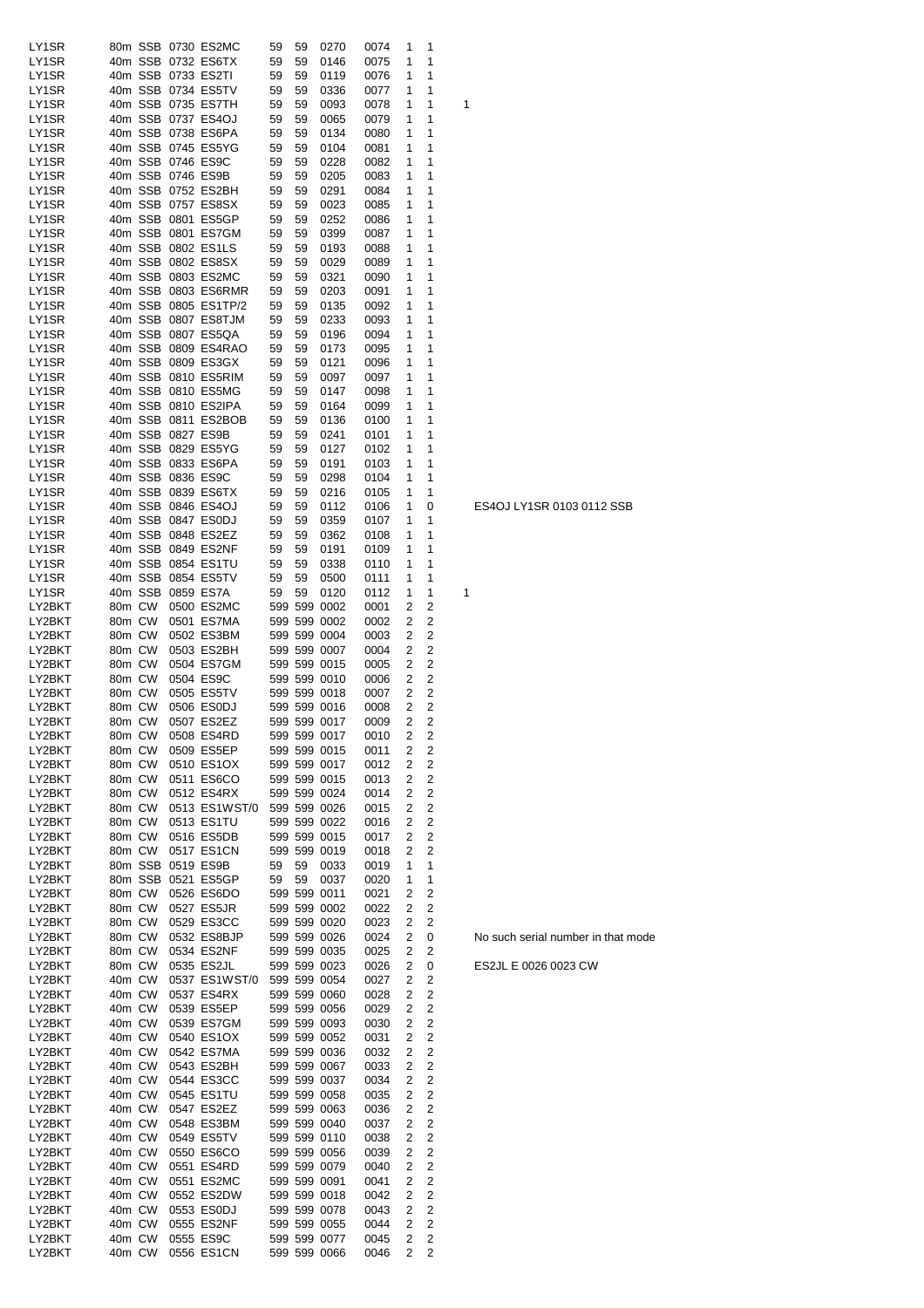| LY2BKT           | 40m CW |                    | 0559 ES5DB                 |          |              | 599 599 0055 | 0047         | 2              | 2              |
|------------------|--------|--------------------|----------------------------|----------|--------------|--------------|--------------|----------------|----------------|
|                  |        |                    |                            |          |              |              |              |                |                |
| LY2BKT           | 80m CW |                    | 0601 ES1WST/0              |          |              | 599 599 0084 | 0048         | 2              | 2              |
| LY2BKT           | 80m CW |                    | 0601 ES1OX                 |          |              | 599 599 0084 | 0049         | 2              | 2              |
| LY2BKT           | 80m CW |                    | 0602 ES2BH                 |          |              | 599 599 0096 | 0050         | 2              | 2              |
|                  |        |                    |                            |          |              |              |              |                |                |
| LY2BKT           | 80m CW |                    | 0603 ES6CO                 |          |              | 599 599 0075 | 0051         | 2              | 2              |
| LY2BKT           | 80m CW |                    | 0604 ES2EZ                 |          |              | 599 599 0095 | 0052         | 2              | 2              |
| LY2BKT           | 80m CW |                    | 0604 ES3BM                 |          |              | 599 599 0059 | 0053         | 2              | 2              |
|                  |        |                    |                            |          |              |              |              |                |                |
| LY2BKT           | 80m CW |                    | 0605 ES6DO                 |          |              | 599 599 0028 | 0054         | 2              | 2              |
| LY2BKT           | 80m CW |                    | 0607 ES5EP                 |          |              | 599 599 0090 | 0055         | 2              | 2              |
| LY2BKT           | 80m CW |                    | 0608 ES2TI                 |          |              | 599 599 0040 | 0056         | 2              | 2              |
|                  |        |                    |                            |          |              |              |              |                |                |
| LY2BKT           |        | 80m SSB            | 0610 ES5GP                 | 59       | 59           | 0108         | 0057         | 1              | 1              |
| LY2BKT           |        | 80m SSB            | 0611 ES6PA                 | 59       | 59           | 0061         | 0058         | 1              | 1              |
| LY2BKT           |        | 80m SSB            | 0612 ES8TJM                | 59       | 59           | 0094         | 0059         | 1              | 1              |
|                  |        |                    |                            |          |              |              |              |                |                |
| LY2BKT           |        | 80m SSB            | 0613 ES9B                  | 59       | 59           | 0094         | 0060         | 1              | 0              |
| LY2BKT           |        | 80m CW             | 0615 ES3CC                 |          |              | 599 599 0074 | 0061         | 2              | 2              |
|                  | 80m CW |                    | 0615 ES4RD                 |          |              |              |              |                | 2              |
| LY2BKT           |        |                    |                            |          |              | 599 599 0117 | 0062         | 2              |                |
| LY2BKT           | 80m CW |                    | 0616 ES2MC                 |          |              | 599 599 0144 | 0063         | 2              | 2              |
| LY2BKT           | 80m CW |                    | 0617 ES0DJ                 |          |              | 599 599 0118 | 0064         | 2              | 2              |
|                  |        |                    |                            |          |              |              |              |                |                |
| LY2BKT           | 40m CW |                    | 0618 ES1TU                 |          |              | 599 599 0117 | 0065         | 2              | 2              |
| LY2BKT           | 40m CW |                    | 0620 ES4RX                 |          |              | 599 599 0125 | 0066         | 2              | 2              |
| LY2BKT           | 40m CW |                    | 0622 ES4OJ                 |          |              | 599 599 0018 | 0067         | 2              | 2              |
|                  | 40m CW |                    |                            |          |              |              |              |                |                |
| LY2BKT           |        |                    | 0622 ES5DB                 |          |              | 599 599 0077 | 0068         | 2              | 2              |
| LY2BKT           | 40m CW |                    | 0623 ES4RD                 |          |              | 599 599 0126 | 0069         | 2              | 2              |
| LY2BKT           | 40m CW |                    | 0623 ES1OX                 |          |              | 599 599 0114 | 0070         | 2              | 2              |
|                  |        |                    |                            |          |              |              |              |                |                |
| LY2BKT           | 40m CW |                    | 0624 ES1CN                 |          |              | 599 599 0099 | 0071         | 2              | 2              |
| LY2BKT           | 40m CW |                    | 0625 ES6DO                 |          |              | 599 599 0054 | 0072         | 2              | 2              |
| LY2BKT           | 80m CW |                    | 0626 ES4RX                 |          |              | 599 599 0133 | 0073         | 2              | 2              |
|                  |        |                    |                            |          |              |              |              |                |                |
| LY2BKT           | 80m CW |                    | 0628 ES5TV                 |          |              | 599 599 0204 | 0074         | 2              | 2              |
| LY2BKT           | 80m CW |                    | 0628 ES7MA                 |          |              | 599 599 0103 | 0075         | 2              | 2              |
| LY2BKT           | 80m CW |                    | 0632 ES7GM                 |          |              | 599 599 0221 | 0076         | 2              | 2              |
|                  |        |                    |                            |          |              |              |              |                |                |
| LY2BKT           | 80m CW |                    | 0633 ES1CN                 |          |              | 599 599 0108 | 0077         | 2              | 2              |
| LY2BKT           |        | 40m CW             | 0634 ES2EZ                 |          |              | 599 599 0141 | 0078         | 2              | 2              |
| LY2BKT           | 40m CW |                    | 0634 ES2BH                 |          |              | 599 599 0162 | 0079         | 2              | $\overline{2}$ |
|                  |        |                    |                            |          |              |              |              |                |                |
| LY2BKT           | 40m CW |                    | 0635 ES2DW                 |          |              | 599 599 0060 | 0080         | 2              | 2              |
| LY2BKT           | 40m CW |                    | 0635 ES2MC                 |          |              | 599 599 0176 | 0081         | 2              | 2              |
| LY2BKT           |        | 40m SSB            | 0639 ES5GP                 | 59       | 59           | 0143         | 0082         | 1              | 1              |
| LY2BKT           |        | 40m SSB            | 0640 ES6TX                 |          | 59           |              |              | 1              | 1              |
|                  |        |                    |                            | 59       |              | 0099         | 0083         |                |                |
| LY2BKT           |        | 40m SSB            | 0641 ES1LS                 | 59       | 59           | 0118         | 0084         | 1              | 1              |
| LY2BKT           |        | 40m SSB            | 0642 ES1TP/2               | 59       | 59           | 0096         | 0085         | 1              | 0              |
| LY2BKT           |        | 40m SSB            | 0643 ES8TJM                | 59       | 59           | 0136         | 0086         | 1              | 1              |
|                  |        |                    |                            |          |              |              |              |                |                |
| LY2BKT           |        | 40m SSB            | 0643 ES7GM                 | 59       | 59           | 0237         | 0087         | 1              | 1              |
| LY2BKT           |        | 40m CW             | 0645 ES1WST/0              |          |              | 599 599 0131 | 0088         | 2              | 2              |
| LY2BKT           | 40m CW |                    | 0646 ES3CC                 |          |              | 599 599 0112 | 0089         | 2              | 2              |
| LY2BKT           | 40m CW |                    | 0647 ES5EP                 |          |              | 599 599 0140 | 0090         | 2              | 2              |
|                  |        |                    |                            |          |              |              |              |                |                |
| LY2BKT           | 40m CW |                    | 0648 ES9A                  |          |              | 599 599 0084 | 0091         | 2              | 2              |
| LY2BKT           | 40m CW |                    | 0648 ES3BM                 |          |              | 599 599 0104 | 0092         | 2              | 2              |
| LY2BKT           | 40m CW |                    | 0649 ES9C                  |          |              | 599 599 0153 | 0093         | 2              | 2              |
|                  | 80m CW |                    |                            |          |              |              |              |                |                |
| LY2BKT           |        |                    | 0650 ES1TU                 |          |              | 599 599 0165 | 0094         | 2              | 2              |
| LY2BKT           | 40m CW |                    | 0653 ES7MA                 |          |              | 599 599 0123 | 0095         | 2              | 2              |
| LY2BKT           | 40m CW |                    | 0653 ES5TV                 |          |              | 599 599 0247 | 0096         | 2              | 2              |
| LY2BKT           |        | 40m CW             | 0654 ES0DJ                 |          |              | 599 599 0182 | 0097         | 2              | 2              |
|                  |        |                    |                            |          |              |              |              |                |                |
| LY2BKT           |        | 40m SSB            | 0656 ES5QA                 | 59       | 59           | 0103         | 0098         | 1              | 1              |
| LY2BKT           |        | 40m SSB            | 0657 ES9B                  | 59       | 59           | 0152         | 0099         | 1              | 1              |
| LY2BKT           |        | 40m CW             | 0701 ES8DH                 |          |              | 599 599 0108 | 0100         | 2              | 2              |
|                  |        |                    |                            |          |              |              |              |                |                |
| LY2BKT           | 80m CW |                    | 0702 ES4RX                 |          |              | 599 599 0161 | 0101         | 2              | 2              |
| LY2BKT           | 80m CW |                    | 0703 ES1WST/0              |          |              | 599 599 0146 | 0102         | 2              | 2              |
| LY2BKT           | 80m CW |                    | 0703 ES3CC                 |          |              | 599 599 0135 | 0103         | 2              | 2              |
|                  | 80m CW |                    |                            |          |              |              |              |                |                |
| LY2BKT           |        |                    | 0704 ES6CO                 |          |              | 599 599 0127 | 0104         | 2              | 2              |
| LY2BKT           | 80m CW |                    | 0705 ES6DO                 |          |              | 599 599 0085 | 0105         | 2              | 2              |
| LY2BKT           | 80m CW |                    | 0706 ES2EZ                 |          |              | 599 599 0190 | 0106         | 2              | 2              |
| LY2BKT           |        | 80m CW             | 0706 ES2BH                 |          |              | 599 599 0215 | 0107         | 2              | 2              |
|                  |        |                    |                            |          |              |              |              |                |                |
| LY2BKT           |        | 80m CW             | 0707 ES3BM                 |          |              | 599 599 0118 | 0108         | 2              | 2              |
| LY2BKT           |        | 80m CW             | 0708 ES1OX                 |          |              | 599 599 0164 | 0109         | 2              | 2              |
| LY2BKT           |        | 80m SSB            | 0710 ES9B                  | 59       | 59           | 0167         | 0110         | 1              | 1              |
| LY2BKT           |        | 80m SSB            | 0711 ES6PA                 | 59       | 59           | 0116         | 0111         | 1              | 1              |
|                  |        |                    |                            |          |              |              |              |                |                |
| LY2BKT           |        | 80m SSB            | 0712 ES6TX                 | 59       | 59           | 0124         | 0112         | 1              | 1              |
| LY2BKT           |        | 80m SSB            | 0712 ES5GP                 | 59       | 59           | 0134         | 0113         | 1              | 0              |
| LY2BKT           |        | 80m CW             | 0713 ES7MA                 |          |              | 599 599 0145 | 0114         | 2              | 2              |
|                  |        |                    |                            |          |              |              |              |                |                |
| LY2BKT           |        | 80m CW             | 0715 ES2TI                 |          |              | 599 599 0100 | 0115         | 2              | 0              |
| LY2BKT           | 80m CW |                    | 0716 ES5EP                 |          |              | 599 599 0181 | 0116         | $\overline{2}$ | 2              |
| LY2BKT           | 80m CW |                    | 0717 ES2MC                 |          |              | 599 599 0250 | 0117         | 2              | 2              |
| LY2BKT           | 40m CW |                    | 0719 ES4OJ                 |          |              | 599 599 0053 | 0118         | 2              | 2              |
|                  |        |                    |                            |          |              |              |              |                |                |
| LY2BKT           | 40m CW |                    | 0720 ES1OX                 |          |              | 599 599 0177 | 0119         | 2              | 2              |
| LY2BKT           | 40m CW |                    | 0720 ES4RD                 |          |              | 599 599 0197 | 0120         | 2              | 2              |
| LY2BKT           |        | 40m CW             | 0721 ES5QA                 |          |              | 599 599 0145 | 0121         | 2              | 2              |
| LY2BKT           |        |                    |                            |          |              |              |              |                |                |
|                  |        |                    | 0722 ES6DO                 |          |              | 599 599 0111 | 0122         | 2              | 2              |
|                  | 40m CW |                    |                            |          | 599 599 0131 |              | 0123         |                |                |
| LY2BKT           | 40m CW |                    | 0723 ES3BM                 |          |              |              |              | 2              | 2              |
| LY2BKT           | 40m CW |                    | 0724 ES1CN                 |          |              | 599 599 0163 | 0124         | 2              | 2              |
|                  |        |                    |                            |          |              |              |              |                |                |
| LY2BKT           | 40m CW |                    | 0725 ES1WST/0              |          |              | 599 599 0174 | 0125         | 2              | 2              |
| LY2BKT           | 40m CW |                    | 0726 ES3CC                 |          |              | 599 599 0162 | 0126         | 2              | 2              |
| LY2BKT           | 80m CW |                    | 0727 ES1TU                 |          |              | 599 599 0205 | 0127         | 2              | 2              |
| LY2BKT           |        |                    |                            |          |              |              | 0128         | 2              |                |
|                  |        | 80m CW             | 0728 ES0DJ                 |          |              | 599 599 0245 |              |                | 2              |
| LY2BKT           |        | 80m CW             | 0728 ES5TV                 |          |              | 599 599 0322 | 0129         | $\overline{2}$ | 2              |
| LY2BKT<br>LY2BKT |        | 40m SSB<br>40m SSB | 0731 ES1TP/2<br>0732 ES2TI | 59<br>59 | 59<br>59     | 0105<br>0118 | 0130<br>0131 | 1<br>1         | 1<br>1         |

ES1TP/2 LY5G 0075 0096 SSB / ES1TP/2 LY2BKT 0085 0056 SSB

ES5GP UA1AQA 0003 0134 SSB / ES5GP LY2BKT 0113 0194 SSB

ES2TI LY3BKT 0115 0100 CW

ES9B LY3BKT 0060 0094 SSB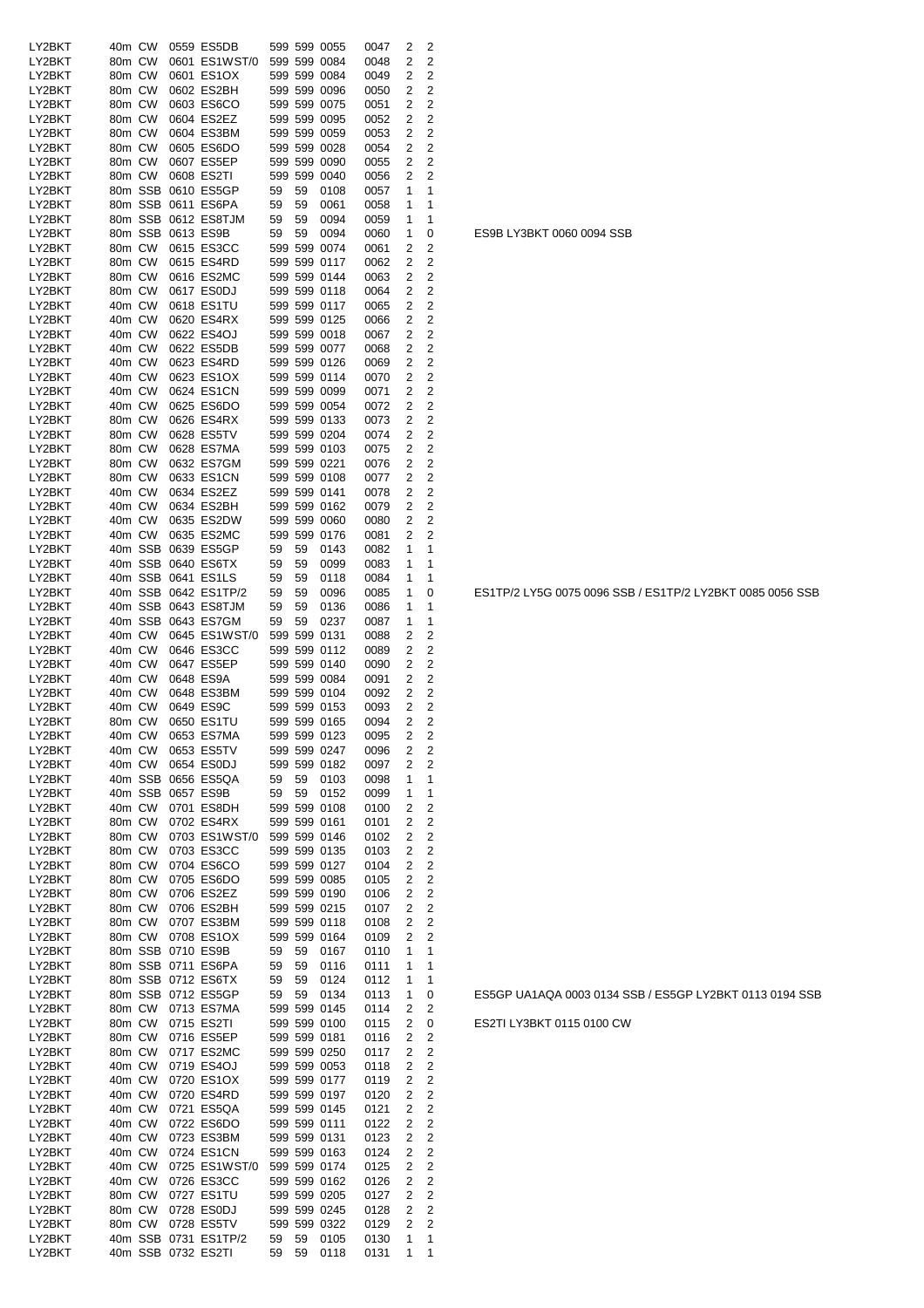| LY2BKT             |        | 40m SSB |                   | 0732 ES6TX          | 59  | 59 | 0151         | 0132 | 1 | 1              |
|--------------------|--------|---------|-------------------|---------------------|-----|----|--------------|------|---|----------------|
| LY2BKT             | 40m CW |         |                   | 0734 ES4RX          | 599 |    | 599 0203     | 0133 | 2 | 2              |
|                    |        |         |                   |                     |     |    |              |      |   |                |
| LY2BKT             | 40m CW |         |                   | 0735 ES5DB          |     |    | 599 599 0140 | 0134 | 2 | 2              |
| LY2BKT             | 40m CW |         |                   | 0736 ES2BH          |     |    | 599 599 0261 | 0135 | 2 | $\overline{2}$ |
|                    |        |         |                   |                     |     |    |              |      |   |                |
| LY2BKT             | 40m CW |         |                   | 0736 ES2EZ          |     |    | 599 599 0250 | 0136 | 2 | $\overline{2}$ |
| LY2BKT             | 40m CW |         |                   | 0737 ES5EP          |     |    | 599 599 0215 | 0137 | 2 | 2              |
| LY2BKT             | 80m CW |         |                   | 0738 ES7GM          |     |    | 599 599 0351 | 0138 | 2 | 2              |
|                    |        |         |                   |                     |     |    |              |      |   |                |
| LY2BKT             | 40m CW |         |                   | 0741 ES5TV          |     |    | 599 599 0347 | 0139 | 2 | 2              |
| LY2BKT             | 40m CW |         |                   | 0743 ES1TU          |     |    | 599 599 0227 | 0140 | 2 | 2              |
|                    |        |         |                   |                     |     |    |              |      |   |                |
| LY2BKT             | 40m CW |         |                   | 0743 ES2MC          |     |    | 599 599 0294 | 0141 | 2 | 2              |
| LY2BKT             | 40m CW |         |                   | 0745 ES2DW          |     |    | 599 599 0100 | 0142 | 2 | 2              |
| LY2BKT             | 40m CW |         |                   | 0745 ES9A           |     |    | 599 599 0121 |      | 2 | $\overline{2}$ |
|                    |        |         |                   |                     |     |    |              | 0143 |   |                |
| LY2BKT             | 40m CW |         |                   | 0746 ES7MA          |     |    | 599 599 0179 | 0144 | 2 | 2              |
| LY2BKT             | 40m CW |         |                   | 0747 ES7GM          |     |    | 599 599 0369 | 0145 | 2 | $\overline{2}$ |
|                    |        |         |                   |                     |     |    |              |      |   |                |
| LY2BKT             |        | 40m SSB |                   | 0748 ES8TJM         | 59  | 59 | 0213         | 0146 | 1 | 1              |
| LY2BKT             |        | 40m SSB |                   | 0748 ES9B           | 59  | 59 | 0209         | 0147 | 1 | 1              |
|                    |        |         |                   |                     |     |    |              |      |   | 1              |
| LY2BKT             |        | 40m SSB |                   | 0750 ES6RMR         | 59  | 59 | 0184         | 0148 | 1 |                |
| LY2BKT             |        | 40m SSB |                   | 0750 ES5GP          | 59  | 59 | 0239         | 0149 | 1 | 1              |
| LY2BKT             |        | 40m SSB |                   | 0751 ES1LS          | 59  | 59 | 0179         | 0150 | 1 | 1              |
|                    |        |         |                   |                     |     |    |              |      |   |                |
| LY2BKT             |        | 40m SSB |                   | 0751 ES6PA          | 59  | 59 | 0147         | 0151 | 1 | 1              |
| LY2BKT             | 40m CW |         |                   | 0752 ES3RY          |     |    | 599 599 0065 | 0152 | 2 | 2              |
| LY2BKT             | 40m CW |         |                   | 0753 ES9C           |     |    | 599 599 0239 |      | 2 | 2              |
|                    |        |         |                   |                     |     |    |              | 0153 |   |                |
| LY2BKT             | 40m CW |         |                   | 0758 ES0DJ          |     |    | 599 599 0278 | 0154 | 2 | 2              |
| LY2BKT             | 80m CW |         |                   | 0802 ES1WST/0       |     |    | 599 599 0203 | 0155 | 2 | $\overline{2}$ |
|                    |        |         |                   |                     |     |    |              |      |   |                |
| LY2BKT             | 80m CW |         |                   | 0802 ES2EZ          |     |    | 599 599 0288 | 0156 | 2 | 2              |
| LY2BKT             | 80m CW |         |                   | 0803 ES4RX          |     |    | 599 599 0226 | 0157 | 2 | $\overline{2}$ |
| LY2BKT             |        | 80m SSB |                   | 0804 ES9B           | 59  | 59 |              |      | 1 | 1              |
|                    |        |         |                   |                     |     |    | 0224         | 0158 |   |                |
| LY2BKT             |        | 80m SSB |                   | 0805 ES6TX          | 59  | 59 | 0183         | 0159 | 1 | 1              |
| LY2BKT             | 80m CW |         |                   | 0807 ES6DO          |     |    | 599 599 0137 | 0160 | 2 | 2              |
|                    |        |         |                   |                     |     |    |              |      |   |                |
| LY2BKT             | 80m CW |         |                   | 0809 ES2MC          |     |    | 599 599 0332 | 0161 | 2 | $\overline{2}$ |
| LY2BKT             | 80m CW |         |                   | 0810 ES2TI          |     |    | 599 599 0153 | 0162 | 2 | $\overline{2}$ |
|                    |        |         |                   |                     |     |    |              |      |   |                |
| LY2BKT             | 80m CW |         |                   | 0812 ES6CO          |     |    | 599 599 0189 | 0163 | 2 | 2              |
| LY2BKT             | 80m CW |         |                   | 0814 ES2BH          |     |    | 599 599 0316 | 0164 | 2 | 2              |
| LY2BKT             | 80m CW |         |                   | 0815 ES1TU          |     |    | 599 599 0281 | 0165 | 2 | 2              |
|                    |        |         |                   |                     |     |    |              |      |   |                |
| LY2BKT             | 80m CW |         |                   | 0816 ES8DH          |     |    | 599 599 0185 | 0166 | 2 | 2              |
| LY2BKT             | 80m CW |         |                   | 0819 ES7MA          |     |    | 599 599 0210 | 0167 | 2 | $\overline{2}$ |
|                    |        |         |                   |                     |     |    |              |      | 2 | $\overline{2}$ |
| LY2BKT             | 80m CW |         |                   | 0820 ES5TV          |     |    | 599 599 0431 | 0168 |   |                |
| LY2BKT             | 40m CW |         |                   | 0824 ES4OJ          |     |    | 599 599 0098 | 0169 | 2 | 2              |
| LY2BKT             | 40m CW |         |                   | 0825 ES4RX          |     |    | 599 599 0251 | 0170 | 2 | 2              |
|                    |        |         |                   |                     |     |    |              |      |   |                |
| LY2BKT             | 40m CW |         |                   | 0825 ES4RD          |     |    | 599 599 0262 | 0171 | 2 | 2              |
| LY2BKT             | 40m CW |         |                   | 0827 ES9A           |     |    | 599 599 0156 | 0172 | 2 | $\overline{2}$ |
| LY2BKT             | 40m CW |         |                   | 0829 ES5EP          |     |    |              |      | 2 | $\overline{2}$ |
|                    |        |         |                   |                     |     |    | 599 599 0266 | 0173 |   |                |
| LY2BKT             | 40m CW |         |                   | 0829 ES5QA          |     |    | 599 599 0227 | 0174 | 2 | 2              |
| LY2BKT             | 40m CW |         |                   | 0830 ES1WST/0       |     |    | 599 599 0241 | 0175 | 2 | 2              |
|                    |        |         |                   |                     |     |    |              |      |   |                |
| LY2BKT             | 40m CW |         |                   | 0831 ES3RY          |     |    | 599 599 0093 | 0176 | 2 | 2              |
| LY2BKT             | 40m CW |         |                   | 0831 ES3BM          |     |    | 599 599 0186 | 0177 | 2 | 2              |
| LY2BKT             | 40m CW |         |                   | 0832 ES1TU          |     |    | 599 599 0304 | 0178 | 2 | 2              |
|                    |        |         |                   |                     |     |    |              |      |   |                |
| LY2BKT             | 40m CW |         |                   | 0833 ES0DJ          |     |    | 599 599 0336 | 0179 | 2 | $\overline{2}$ |
| LY2BKT             | 40m CW |         |                   | 0834 ES3CC          |     |    | 599 599 0234 | 0180 | 2 | 2              |
|                    |        |         |                   |                     |     |    |              |      |   |                |
| LY2BKT             | 40m CW |         |                   | 0835 ES6CO          |     |    | 599 599 0214 | 0181 | 2 | 2              |
| LY2BKT             | 40m CW |         |                   | 0835 ES6DO          |     |    | 599 599 0170 | 0182 | 2 | 2              |
| LY2BKT             | 40m CW |         |                   | 0836 ES2EZ          |     |    | 599 599 0342 | 0183 |   | 2              |
|                    |        |         |                   |                     |     |    |              |      |   |                |
| LY2BKT             |        | 40m CW  |                   | 0836 ES7MA          |     |    |              |      | 2 |                |
| LY2BKT             |        |         |                   |                     |     |    | 599 599 0229 | 0184 | 2 | $\overline{2}$ |
|                    |        |         |                   |                     |     |    |              |      |   |                |
|                    |        | 40m SSB |                   | 0838 ES5GP          | 59  | 59 | 0310         | 0185 | 1 | 1              |
| LY2BKT             |        | 40m SSB |                   | 0839 ES9C           | 59  | 59 | 0302         | 0186 | 1 | 1              |
| LY2BKT             |        | 40m SSB |                   | 0839 ES1LS          | 59  | 59 | 0239         | 0187 | 1 | 1              |
|                    |        |         |                   |                     |     |    |              |      |   |                |
| LY2BKT             |        | 40m SSB |                   | 0840 ES6PA          | 59  | 59 | 0197         | 0188 | 1 | 1              |
| LY2BKT             | 40m CW |         |                   | 0841 ES5DB          |     |    | 599 599 0178 | 0189 | 2 | 2              |
| LY2BKT             | 40m CW |         |                   | 0843 ES1OX          |     |    | 599 599 0249 | 0190 | 2 | 2              |
|                    |        |         |                   |                     |     |    |              |      |   |                |
| LY2BKT             | 40m CW |         |                   | 0843 ES2MC          |     |    | 599 599 0399 | 0191 | 2 | 2              |
| LY2BKT             | 40m CW |         |                   | 0845 ES2BH          |     |    | 599 599 0369 | 0192 | 2 | 2              |
|                    |        |         |                   | 0846 ES1CN          |     |    |              |      |   |                |
| LY2BKT             | 40m CW |         |                   |                     |     |    | 599 599 0227 | 0193 | 2 | 2              |
| LY2BKT             |        | 40m CW  |                   | 0847 ES2TI          |     |    | 599 599 0191 | 0194 | 2 | 2              |
| LY2BKT             | 40m CW |         |                   | 0847 ES7GM          |     |    | 599 599 0505 | 0195 | 2 | 2              |
|                    |        |         |                   |                     |     |    |              |      |   |                |
| LY2BKT             |        |         |                   | 40m SSB 0849 ES6RMR | 59  | 59 | 0257         | 0196 | 1 | 1              |
| LY2BKT             |        | 40m SSB |                   | 0849 ES8TJM         | 59  | 59 | 0293         | 0197 | 1 | 1              |
| LY2BKT             |        | 40m SSB |                   | 0849 ES9B           | 59  | 59 | 0276         | 0198 | 1 | 1              |
|                    |        |         |                   |                     |     |    |              |      |   |                |
| LY2BKT             |        | 40m CW  |                   | 0851 ES2DW          |     |    | 599 599 0143 | 0199 | 2 | 2              |
| LY2BKT             |        | 40m SSB |                   | 0852 ES5TV          | 59  | 59 | 0487         | 0200 | 1 | 0              |
|                    |        |         |                   |                     |     |    |              |      |   |                |
| LY2BKT             |        | 80m CW  |                   | 0856 ES3BM          |     |    | 599 599 0207 | 0201 | 2 | 2              |
| LY2BKT             |        | 40m SSB |                   | 0857 ES1TP/2        |     |    | 599 599 0182 | 0202 | 1 | 0              |
| LY2BKT             |        | 40m CW  |                   | 0859 ES8DH          |     |    | 599 599 0221 | 0203 | 2 | 2              |
|                    |        |         |                   |                     |     |    |              |      |   |                |
| LY <sub>2</sub> CO | 40m CW |         |                   | 0821 ES5QA          |     |    | 599 599 0218 | 0001 | 2 | 2              |
| LY <sub>2</sub> CO | 40m CW |         |                   | 0821 ES4RX          |     |    | 599 599 0247 | 0002 | 2 | 2              |
|                    |        |         |                   |                     |     |    |              |      |   |                |
| LY <sub>2</sub> CO | 40m CW |         |                   | 0825 ES4OJ          |     |    | 599 599 0099 | 0003 | 2 | 2              |
| LY <sub>2</sub> CO | 40m CW |         |                   | 0826 ES4RD          |     |    | 599 599 0263 | 0004 | 2 | 2              |
| LY <sub>2</sub> CO | 40m CW |         |                   | 0829 ES9A           |     |    | 599 599 0158 | 0005 | 2 | 2              |
|                    |        |         |                   |                     |     |    |              |      |   |                |
| LY <sub>2</sub> CO | 40m CW |         |                   | 0831 ES1WST/0       |     |    | 599 599 0242 | 0006 | 2 | 2              |
| LY <sub>2</sub> CO | 40m CW |         |                   | 0831 ES3RY          |     |    | 599 599 0094 | 0007 | 2 | 2              |
|                    |        |         |                   |                     |     |    |              |      | 2 | 2              |
| LY <sub>2</sub> CO | 40m CW |         |                   | 0832 ES3BM          |     |    | 599 599 0187 | 0008 |   |                |
| LY2CO              |        | 40m SSB |                   | 0834 ES2BH          | 59  | 59 | 0352         | 0009 | 1 | 1              |
| LY2CO              |        |         | 40m SSB 0835 ES9B |                     | 59  | 59 | 0256         | 0010 | 1 | 1              |
|                    |        |         |                   |                     |     |    |              |      |   |                |
| LY <sub>2</sub> CO |        |         |                   | 40m SSB 0836 ES2IPA | 59  | 59 | 0194         | 0011 | 1 | 1              |
| LY <sub>2</sub> CO |        |         |                   | 40m SSB 0838 ES5YG  | 59  | 59 | 0132         | 0012 | 1 | 1              |
| LY2CO              |        |         |                   | 40m SSB 0838 ES5QA  | 59  | 59 | 0240         | 0013 | 1 | 0              |

ES5TV R3LC 0078 0487 SSB / ES5TV LY2BKT 0200 0497 SSB

RX: 599 / In the other station's log: 59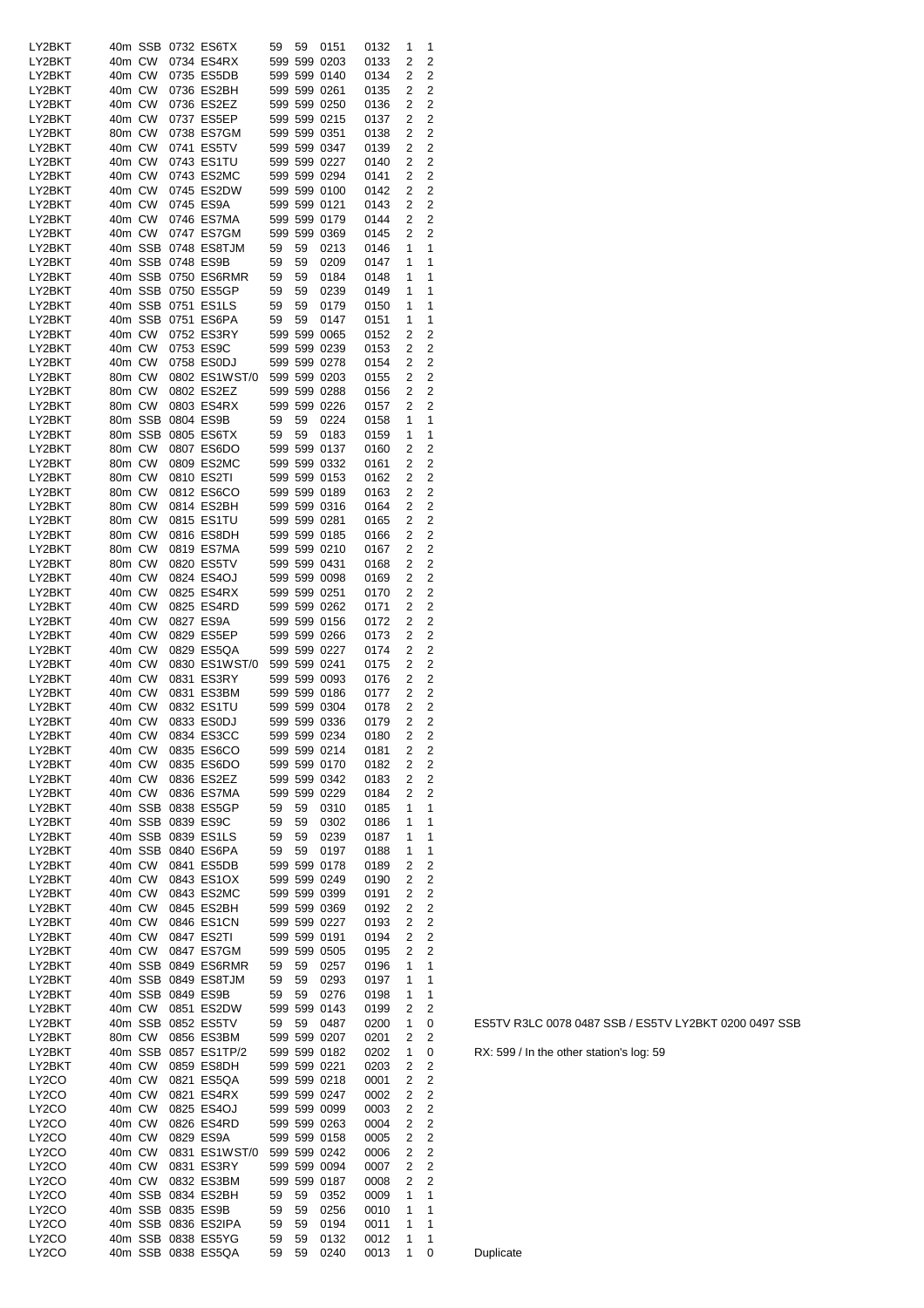| LY2CO          |                  |                   | 40m SSB 0839 ES5GP          | 59           | 59 | 0313                         | 0014         | 1      | 1                       |           |
|----------------|------------------|-------------------|-----------------------------|--------------|----|------------------------------|--------------|--------|-------------------------|-----------|
| LY2CO          |                  |                   | 40m SSB 0840 ES0DJ          | 59           | 59 | 0345                         | 0015         | 1      | 1                       |           |
| LY2CO          | 40m CW           |                   | 40m SSB 0843 ES9C           | 59           | 59 | 0309<br>599 599 0501         | 0016         | 1<br>2 | 1<br>2                  |           |
| LY2CO<br>LY2CO | 40m CW           |                   | 0845 ES7GM<br>0846 ES2BH    |              |    | 599 599 0372                 | 0017<br>0018 | 2      | 0                       | Duplicate |
| LY2CO          | 40m CW           |                   | 0848 ES2TI                  |              |    | 599 599 0193                 | 0019         | 2      | 2                       |           |
| LY2CO          | 40m CW           |                   | 0851 ES1OX                  |              |    | 599 599 0261                 | 0020         | 2      | 2                       |           |
| LY2CO          | 40m CW           |                   | 0851 ES0DJ                  |              |    | 599 599 0364                 | 0021         | 2      | 0                       | Duplicate |
| LY2CO          | 40m CW           |                   | 0853 ES9C                   |              |    | 599 599 0324                 | 0022         | 2      | 0                       | Duplicate |
| LY2CO          |                  |                   | 40m SSB 0854 ES5TV          | 59           | 59 | 0502                         | 0023         | 1      | 1                       |           |
| LY2CO          |                  |                   | 40m SSB 0855 ES1TU          | 59           | 59 | 0347                         | 0024         | 1      | 1                       |           |
| LY2CO          |                  |                   | 40m SSB 0856 ES6RMR         | 59           | 59 | 0262                         | 0025         | 1      | 1                       |           |
| LY2CO          |                  |                   | 40m SSB 0858 ES1TP/2        | 59           | 59 | 0184                         | 0026         | 1      | 1                       |           |
| LY2CO          |                  |                   | 40m SSB 0858 ES8TJM         | 59           | 59 | 0299                         | 0027         | 1      | 1                       |           |
| LY2CO          |                  |                   | 40m SSB 0859 ES7GM          | 59           | 59 | 0517                         | 0028         | 1      | 0                       | Duplicate |
| LY2DX          | 40m CW<br>40m CW |                   | 0710 ES0DJ                  |              |    | 599 599 0221                 | 0001         | 2<br>2 | 2<br>2                  |           |
| LY2DX<br>LY2DX | 40m CW           |                   | 0712 ES4RX<br>0713 ES1CN    |              |    | 599 599 0171<br>599 599 0152 | 0002<br>0003 | 2      | 2                       |           |
| LY2DX          | 40m CW           |                   | 0715 ES4OJ                  |              |    | 599 599 0048                 | 0004         | 2      | 2                       |           |
| LY2DX          | 40m CW           |                   | 0716 ES4RD                  |              |    | 599 599 0187                 | 0005         | 2      | 2                       |           |
| LY2DX          | 40m CW           |                   | 0720 ES2NF                  |              |    | 599 599 0126                 | 0006         | 2      | 0                       | ES2NF R   |
| LY2DX          | 40m CW           |                   | 0723 ES6DO                  |              |    | 599 599 0112                 | 0007         | 2      | 2                       |           |
| LY2DX          | 40m CW           |                   | 0724 ES3CC                  |              |    | 599 599 0156                 | 0008         | 2      | 2                       |           |
| LY2DX          | 40m CW           |                   | 0725 ES3BM                  |              |    | 599 599 0132                 | 0009         | 2      | 2                       |           |
| LY2DX          | 40m CW           |                   | 0727 ES1OX                  |              |    | 599 599 0190                 | 0010         | 2      | 2                       |           |
| LY2DX          | 40m CW           |                   | 0728 ES1WST/0               |              |    | 599 599 0080                 | 0011         | 2      | 0                       | No such s |
| LY2DX          | 40m CW           |                   | 0732 ES5QA                  |              |    | 599 599 0160                 | 0012         | 2      | 2                       |           |
| LY2DX          | 40m CW           |                   | 0733 ES5DB                  |              |    | 599 599 0137                 | 0013         | 2      | 2                       |           |
| LY2DX          | 40m CW           |                   | 0735 ES2BH                  |              |    | 599 599 0260                 | 0014         | 2      | 2                       |           |
| LY2DX          | 40m CW           |                   | 0736 ES6CO                  |              |    | 599 599 0151                 | 0015         | 2      | 2                       |           |
| LY2DX          | 40m CW           |                   | 0737 ES2EZ                  |              |    | 599 599 0251                 | 0016         | 2      | 2                       |           |
| LY2DX<br>LY2DX | 40m CW<br>40m CW |                   | 0739 ES5EP                  |              |    | 599 599 0218<br>599 599 0360 | 0017         | 2<br>2 | 2<br>2                  |           |
| LY2DX          | 40m CW           |                   | 0743 ES7GM<br>0745 ES7MA    |              |    | 599 599 0176                 | 0018<br>0019 | 2      | 2                       |           |
| LY2DX          | 40m CW           |                   | 0746 ES1TU                  |              |    | 599 599 0235                 | 0020         | 2      | 2                       |           |
| LY2DX          | 40m CW           |                   | 0747 ES2DW                  |              |    | 599 599 0104                 | 0021         | 2      | 2                       |           |
| LY2DX          | 40m CW           |                   | 0751 ES3RY                  |              |    | 599 599 0062                 | 0022         | 2      | 2                       |           |
| LY2DX          |                  |                   | 40m SSB 0753 ES8TJM         | 59           | 59 | 0220                         | 0023         | 1      | 1                       |           |
| LY2DX          |                  |                   | 40m SSB 0755 ES5TV          | 59           | 59 | 0378                         | 0024         | 1      | 1                       |           |
| LY2DX          |                  |                   | 40m SSB 0755 ES6RMR         | 59           | 59 | 0196                         | 0025         | 1      | 1                       |           |
| LY2DX          |                  |                   | 40m SSB 0756 ES8SX          | 59           | 59 | 0022                         | 0026         | 1      | 1                       |           |
| LY2DX          |                  | 40m SSB 0757 ES9B |                             | 59           | 59 | 0219                         | 0027         | 1      | 1                       |           |
| LY2DX          |                  |                   | 40m SSB 0758 ES5GP          | 59           | 59 | 0248                         | 0028         | 1      | 1                       |           |
| LY2DX          |                  |                   | 40m SSB 0758 ES7GM          | 59           | 59 | 0396                         | 0029         | 1      | 0                       | Duplicate |
| LY2DX          | 80m CW           |                   | 0803 ES1WST/0               |              |    | 599 599 0206                 | 0030         | 2      | 2                       |           |
| LY2DX          | 80m CW           |                   | 0805 ES7MA                  |              |    | 599 599 0198                 | 0031         | 2      | 2                       |           |
| LY2DX          | 80m CW           |                   | 0808 ES6DO                  |              |    | 599 599 0138                 | 0032         | 2      | 2                       |           |
| LY2DX          | 80m CW           |                   | 0809 ES2EZ                  |              |    | 599 599 0297                 | 0033         | 2      | 2                       |           |
| LY2DX<br>LY2DX | 80m CW<br>80m CW |                   | 0812 ES6CO<br>0817 ES5EP    |              |    | 599 599 0187<br>599 599 0248 | 0034<br>0035 | 2<br>2 | 2<br>2                  |           |
| LY2DX          | 80m CW           |                   | 0819 ES7GM                  |              |    | 599 599 0448                 | 0036         | 2      | 2                       |           |
| LY2DX          | 80m CW           |                   | 0822 ES5TV                  |              |    | 599 599 0437                 | 0037         | 2      | 2                       |           |
| LY2DX          | 80m CW           |                   | 0824 ES2MC                  |              |    | 599 599 0354                 | 0038         | 2      | 2                       |           |
| LY2DX          | 80m CW           |                   | 0828 ES1OX                  |              |    | 599 599 0229                 | 0039         | 2      | 2                       |           |
| LY2DX          | 80m CW           |                   | 0833 ES5DB                  |              |    | 599 599 0174                 | 0040         | 2      | 0                       | ES5DB C   |
| LY2F           | 40m CW           |                   | 0832 ES1TU                  |              |    | 599 599 0303                 | 0001         | 2      | 2                       |           |
| LY2F           | 40m CW           |                   | 0832 ES4RX                  |              |    | 599 599 0261                 | 0002         | 2      | 2                       |           |
| LY2F           | 40m CW           |                   | 0833 ES3CC                  |              |    | 599 599 0232                 | 0003         | 2      | 2                       |           |
| LY2F           | 40m CW           |                   | 0834 ES0DJ                  |              |    | 599 599 0338                 | 0004         | 2      | 2                       |           |
| LY2F           | 40m CW           |                   | 0834 ES9A                   |              |    | 599 599 0164                 | 0005         | 2      | 2                       |           |
| LY2F           | 40m CW           |                   | 0835 ES3RY                  |              |    | 599 599 0098                 | 0006         | 2      | 2                       |           |
| LY2F           | 40m CW           |                   | 0835 ES2EZ                  |              |    | 599 599 0341                 | 0007         | 2      | 2                       |           |
| LY2F<br>LY2F   | 40m CW<br>40m CW |                   | 0838 ES2MC<br>0838 ES1WST/0 |              |    | 599 599 0380<br>599 599 0253 | 0008<br>0009 | 2<br>2 | 2<br>2                  |           |
| LY2F           | 40m CW           |                   | 0839 ES3BM                  |              |    | 599 599 0194                 | 0010         | 2      | $\overline{\mathbf{c}}$ |           |
| LY2F           | 40m CW           |                   | 0839 ES7GM                  |              |    | 599 599 0488                 | 0011         | 2      | 2                       |           |
| LY2F           | 40m CW           |                   | 0840 ES6DO                  |              |    | 599 599 0179                 | 0012         | 2      | $\overline{c}$          |           |
| LY2F           | 40m CW           |                   | 0840 ES4RD                  |              |    | 599 599 0278                 | 0013         | 2      | 2                       |           |
| LY2F           | 40m CW           |                   | 0841 ES5EP                  |              |    | 599 599 0280                 | 0014         | 2      | 2                       |           |
| LY2F           | 40m CW           |                   | 0843 ES2TI                  |              |    | 599 599 0184                 | 0015         | 2      | 0                       | ES2TI SE  |
| LY2F           | 40m CW           |                   | 0844 ES2BH                  |              |    | 599 599 0366                 | 0016         | 2      | 2                       |           |
| LY2F           | 40m CW           |                   | 0844 ES5DB                  |              |    | 599 599 0182                 | 0017         | 2      | 2                       |           |
| LY2F           | 40m CW           |                   | 0845 ES1OX                  |              |    | 599 599 0253                 | 0018         | 2      | 2                       |           |
| LY2F           | 40m CW           |                   | 0847 ES1CN                  |              |    | 599 599 0230                 | 0019         | 2      | 2                       |           |
| LY2F           | 40m CW           |                   | 0848 ES4RX                  |              |    | 599 599 0275                 | 0020         | 2      | 0                       | Duplicate |
| LY2F           | 40m CW           |                   | 0850 ES7MA                  |              |    | 599 599 0244                 | 0021         | 2      | 2                       |           |
| LY2F           | 40m CW           |                   | 0851 ES9C                   |              |    | 599 599 0320                 | 0022         | 2      | 2                       |           |
| LY2F           | 40m CW           |                   | 0852 ES2JL                  |              |    | 599 599 0139                 | 0023         | 2      | 2                       |           |
| LY2F<br>LY2F   | 40m CW<br>40m CW |                   | 0854 ES6CO<br>0857 ES5TV    |              |    | 599 599 0233<br>599 599 0510 | 0024<br>0025 | 2<br>2 | 2<br>2                  |           |
| LY2NK          | 80m CW           |                   | 0500 ES4RD                  |              |    | 599 599 0002                 | 0001         | 2      | 2                       |           |
| LY2NK          |                  |                   |                             |              |    |                              |              |        | 2                       |           |
|                |                  |                   |                             |              |    |                              |              |        |                         |           |
|                | 80m CW           |                   | 0500 ES5DB                  | 599 599 0001 |    |                              | 0002         | 2      |                         |           |
| LY2NK<br>LY2NK | 80m CW<br>80m CW |                   | 0501 ES2EZ<br>0503 ES1OX    |              |    | 599 599 0003<br>599 599 0001 | 0003<br>0004 | 2<br>2 | 2<br>2                  |           |

# Duplicate

#### Duplicate

ES2NF RY2BX 0006 0126 CW

No such serial number in that mode / ES1WST/0 LY2DX 0011 0180 CW

# Duplicate

#### ES5DB OH1B 0126 0174 CW

# ES2TI SE5E 0015 0184 CW

Duplicate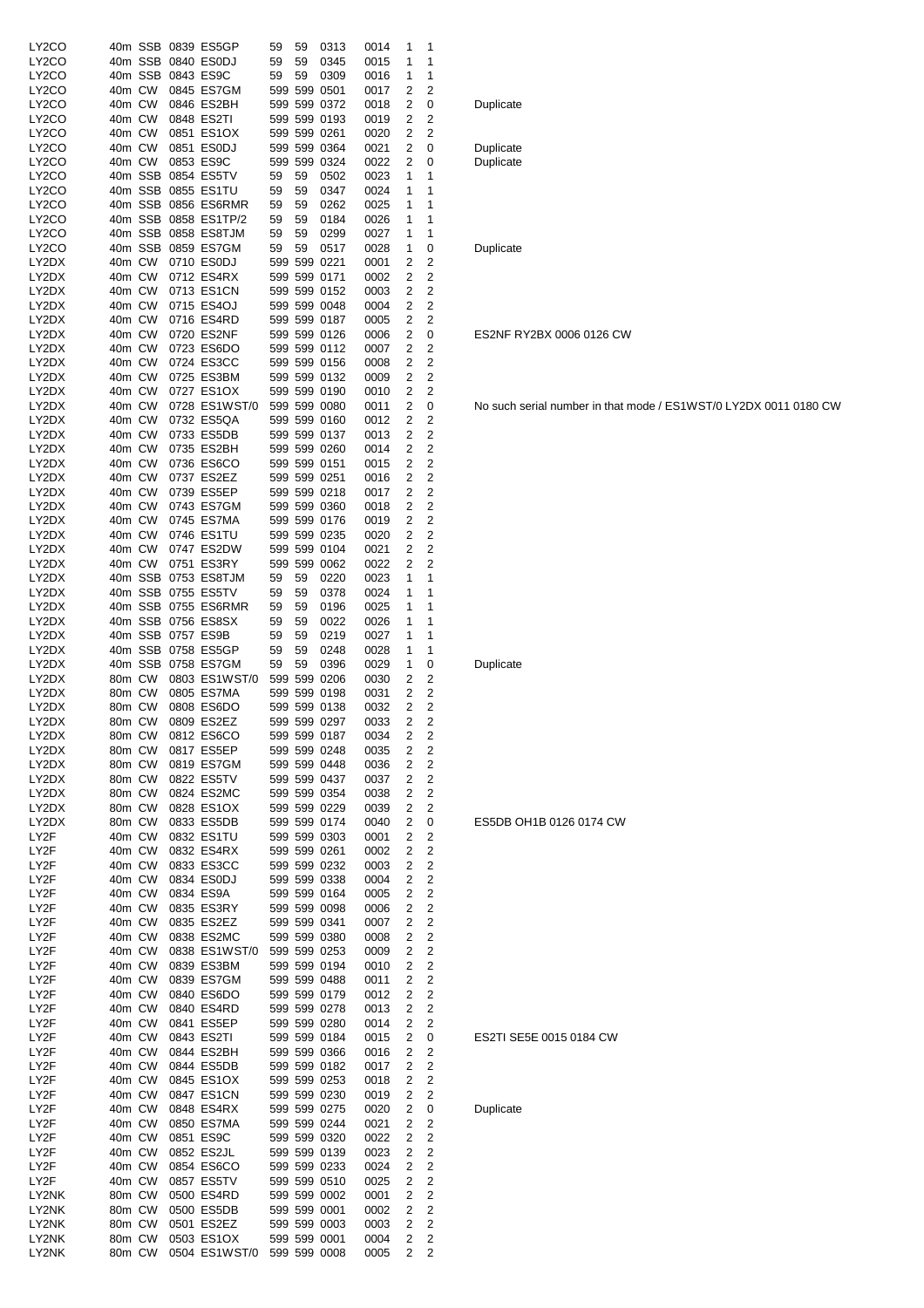| LY2NK          | 80m CW           |  | 0505 ES4RX                               |  | 599 599 0013                 | 0006         | 2              | 2              |   |
|----------------|------------------|--|------------------------------------------|--|------------------------------|--------------|----------------|----------------|---|
| LY2NK          | 80m CW           |  | 0506 ES3BM                               |  | 599 599 0007                 | 0007         | 2              | 2              |   |
| LY2NK<br>LY2NK | 80m CW<br>80m CW |  | 0507 ES7MA<br>0508 ES9C                  |  | 599 599 0009<br>599 599 0015 | 0008<br>0009 | 2<br>2         | 2<br>2         |   |
| LY2NK          | 80m CW           |  | 0508 ES5TV                               |  | 599 599 0029                 | 0010         | 2              | 2              |   |
| LY2NK          | 80m CW           |  | 0509 ES6CO                               |  | 599 599 0009                 | 0011         | 2              | 2              |   |
| LY2NK          | 80m CW           |  | 0511 ES2BH                               |  | 599 599 0021                 | 0012         | 2              | 2              |   |
| LY2NK          | 80m CW<br>80m CW |  | 0512 ES1CN<br>0513 ES2MC                 |  | 599 599 0010<br>599 599 0028 | 0013         | 2<br>2         | 2<br>2         |   |
| LY2NK<br>LY2NK | 80m CW           |  | 0514 ES5EP                               |  | 599 599 0027                 | 0014<br>0015 | 2              | 2              |   |
| LY2NK          | 80m CW           |  | 0515 ES7GM                               |  | 599 599 0035                 | 0016         | 2              | 2              |   |
| LY2NK          | 80m CW           |  | 0520 ES2RL                               |  | 599 599 0010                 | 0017         | 2              | 0              |   |
| LY2NK          | 80m CW           |  | 0521 ES7A                                |  | 599 599 0008                 | 0018         | 2              | 2              | 2 |
| LY2NK<br>LY2NK | 80m CW<br>40m CW |  | 0526 ES1AO<br>0530 ES4RX                 |  | 599 599 0001<br>599 599 0048 | 0019<br>0020 | 2<br>2         | 2<br>2         |   |
| LY2NK          | 40m CW           |  | 0531 ES4RD                               |  | 599 599 0053                 | 0021         | 2              | 2              |   |
| LY2NK          | 40m CW           |  | 0533 ES1WST/0 599 599 0047               |  |                              | 0022         | 2              | 2              |   |
| LY2NK          | 40m CW           |  | 0534 ES2BH                               |  | 599 599 0049                 | 0023         | 2              | 2              |   |
| LY2NK<br>LY2NK | 40m CW<br>40m CW |  | 0535 ES9A<br>0537 ES1CN                  |  | 599 599 0019<br>599 599 0039 | 0024<br>0025 | 2<br>2         | 0<br>2         |   |
| LY2NK          | 40m CW           |  | 0540 ES5EP                               |  | 599 599 0060                 | 0026         | 2              | 2              |   |
| LY2NK          | 40m CW           |  | 0542 ES8DH                               |  | 599 599 0044                 | 0027         | 2              | 2              |   |
| LY2NK          | 40m CW           |  | 0543 ES5TV                               |  | 599 599 0089                 | 0028         | 2              | 2              |   |
| LY2NK          | 40m CW           |  | 0544 ES3BM                               |  | 599 599 0034                 | 0029         | 2              | 2              |   |
| LY2NK<br>LY2NK | 40m CW<br>40m CW |  | 0545 ES2EZ<br>0545 ES1OX                 |  | 599 599 0058<br>599 599 0063 | 0030<br>0031 | 2<br>2         | 2<br>2         |   |
| LY2NK          | 40m CW           |  | 0546 ES2MC                               |  | 599 599 0073                 | 0032         | 2              | 2              |   |
| LY2NK          | 40m CW           |  | 0547 ES5DB                               |  | 599 599 0035                 | 0033         | 2              | 2              |   |
| LY2NK          | 40m CW           |  | 0547 ES7GM                               |  | 599 599 0111                 | 0034         | 2              | 2              |   |
| LY2NK          | 40m CW           |  | 0552 ES7MA                               |  | 599 599 0055                 | 0035         | 2              | 2<br>2         |   |
| LY2NK<br>LY2NK | 40m CW<br>40m CW |  | 0553 ES2DW<br>0554 ES9C                  |  | 599 599 0019<br>599 599 0073 | 0036<br>0037 | 2<br>2         | 2              |   |
| LY2NK          | 40m CW           |  | 0555 ES6CO                               |  | 599 599 0066                 | 0038         | 2              | 2              |   |
| LY2NK          | 40m CW           |  | 0557 ES1TU                               |  | 599 599 0081                 | 0039         | 2              | 2              |   |
| LY2NK          | 80m CW           |  | 0602 ES3BM                               |  | 599 599 0057                 | 0040         | 2              | 2              |   |
| LY2NK<br>LY2NK | 80m CW<br>80m CW |  | 0603 ES2EZ<br>0604 ES6DO                 |  | 599 599 0091<br>599 599 0024 | 0041<br>0042 | 2<br>2         | 2<br>2         |   |
| LY2NK          | 80m CW           |  | 0605 ES2BH                               |  | 599 599 0102                 | 0043         | 2              | 2              |   |
| LY2NK          | 80m CW           |  | 0606 ES1OX                               |  | 599 599 0093                 | 0044         | 2              | 2              |   |
| LY2NK          | 80m CW           |  | 0607 ES5DB                               |  | 599 599 0062                 | 0045         | 2              | 2              |   |
| LY2NK          | 80m CW           |  | 0608 ES5EP                               |  | 599 599 0093                 | 0046         | 2              | 2              |   |
| LY2NK<br>LY2NK | 80m CW<br>80m CW |  | 0609 ES9C<br>0610 ES6CO                  |  | 599 599 0098<br>599 599 0081 | 0047<br>0048 | 2<br>2         | 2<br>2         |   |
| LY2NK          | 80m CW           |  | 0611 ES9A                                |  | 599 599 0049                 | 0049         | 2              | 2              |   |
| LY2NK          | 80m CW           |  | 0613 ES1WST/0 599 599 0101               |  |                              | 0050         | 2              | 2              |   |
| LY2NK          | 80m CW           |  | 0614 ES3CC                               |  | 599 599 0073                 | 0051         | 2              | 2              |   |
| LY2NK<br>LY2NK | 80m CW<br>80m CW |  | 0617 ES2TI<br>0618 ES2MC                 |  | 599 599 0049<br>599 599 0149 | 0052<br>0053 | 2<br>2         | 2<br>2         |   |
| LY2NK          |                  |  | 80m CW 0621 ES5TV                        |  | 599 599 0182                 | 0054         | $\overline{2}$ | 2              |   |
| LY2NK          | 40m CW           |  | 0623 ES6DO                               |  | 599 599 0050                 | 0055         | 2              | 2              |   |
| LY2NK          | 40m CW           |  | 0624 ES1OX                               |  | 599 599 0116                 | 0056         | 2              | 2              |   |
| LY2NK<br>LY2NK | 40m CW<br>40m CW |  | 0625 ES4OJ<br>0627 ES5DB                 |  | 599 599 0022<br>599 599 0081 | 0057<br>0058 | 2<br>2         | 2<br>2         |   |
| LY2NK          | 40m CW           |  | 0630 ES2DW                               |  | 599 599 0056                 | 0059         | 2              | $\overline{c}$ |   |
| LY2NK          | 40m CW           |  | 0631 ES2MC                               |  | 599 599 0166                 | 0060         | 2              | 2              |   |
| LY2NK          | 40m CW           |  | 0632 ES2BH                               |  | 599 599 0157                 | 0061         | 2              | 2              |   |
| LY2NK          | 40m CW           |  | 0633 ES6CO                               |  | 599 599 0084<br>599 599 0136 | 0062<br>0063 | 2              | 0              |   |
| LY2NK<br>LY2NK | 40m CW<br>40m CW |  | 0634 ES4RD<br>0635 ES3BM                 |  | 599 599 0088                 | 0064         | 2<br>2         | 2<br>0         |   |
| LY2NK          | 80m CW           |  | 0638 ES5QA                               |  | 599 599 0086                 | 0065         | 2              | 2              |   |
| LY2NK          | 80m CW           |  | 0639 ES7GM                               |  | 599 599 0229                 | 0066         | 2              | 2              |   |
| LY2NK          | 80m CW           |  | 0640 ES7MA                               |  | 599 599 0086                 | 0067         | 2              | 0              |   |
| LY2NK<br>LY2NK | 80m CW<br>80m CW |  | 0642 ES7MA<br>0643 ES2NF                 |  | 599 599 0113<br>599 599 0097 | 0068<br>0069 | 2<br>2         | 2<br>2         |   |
| LY2NK          | 40m CW           |  | 0644 ES1CN                               |  | 599 599 0120                 | 0070         | 2              | 2              |   |
| LY2NK          | 40m CW           |  | 0645 ES2EZ                               |  | 599 599 0165                 | 0071         | 2              | 2              |   |
| LY2NK          | 40m CW           |  | 0647 ES7GM                               |  | 599 599 0245                 | 0072         | 2              | $\overline{c}$ |   |
| LY2NK<br>LY2NK | 40m CW<br>40m CW |  | 0650 ES2JL<br>0652 ES9C                  |  | 599 599 0068<br>599 599 0160 | 0073<br>0074 | 2<br>2         | 2<br>2         |   |
| LY2NK          | 40m CW           |  | 0653 ES4RX                               |  | 599 599 0155                 | 0075         | 2              | 2              |   |
| LY2NK          | 40m CW           |  | 0654 ES0DJ                               |  | 599 599 0183                 | 0076         | 2              | 2              |   |
| LY2NK          | 40m CW           |  | 0655 ES5EP                               |  | 599 599 0152                 | 0077         | 2              | 2              |   |
| LY2NK<br>LY2NK | 40m CW<br>40m CW |  | 0656 ES5TV<br>0659 ES8DH                 |  | 599 599 0252<br>599 599 0107 | 0078<br>0079 | 2<br>2         | 2<br>2         |   |
| LY2NK          | 80m CW           |  | 0702 ES1OX                               |  | 599 599 0057                 | 0080         | 2              | 0              |   |
| LY2NK          | 80m CW           |  | 0704 ES3BM                               |  | 599 599 0114                 | 0081         | 2              | 2              |   |
| LY2NK          | 80m CW           |  | 0705 ES2BH                               |  | 599 599 0211                 | 0082         | 2              | 2              |   |
| LY2NK          | 80m CW           |  | 0706 ES6CO                               |  | 599 599 0130                 | 0083         | 2              | $\overline{c}$ |   |
| LY2NK<br>LY2NK | 80m CW<br>80m CW |  | 0707 ES1WST/0 599 599 0150<br>0708 ES2EZ |  | 599 599 0193                 | 0084<br>0085 | 2<br>2         | 2<br>2         |   |
| LY2NK          | 80m CW           |  | 0710 ES6DO                               |  | 599 599 0094                 | 0086         | 2              | 2              |   |
| LY2NK          | 80m CW           |  | 0711 ES9C                                |  | 599 599 0186                 | 0087         | 2              | 2              |   |
| LY2NK          | 80m CW           |  | 0715 ES7GM                               |  | 599 599 0313                 | 0088         | 2              | 2              |   |
| LY2NK<br>LY2NK | 80m CW<br>80m CW |  | 0716 ES2MC<br>0717 ES5EP                 |  | 599 599 0245<br>599 599 0182 | 0089<br>0090 | 2<br>2         | 2<br>2         |   |
|                |                  |  |                                          |  |                              |              |                |                |   |

ES1OX LY6A 0049 0057 CW / ES1OX LY2NK 0080 0157 CW

ES7MA LY2RJ 0027 0086 CW

ES3BM ES5EP 0122 0088 CW

ES6CO ES2TI 0047 0084 CW / ES3BM LY2NK 0062 0084 CW

ES9A LY2NK 0029 0019 CW

ES2RL LY7MA 0017 0010 CW<br>2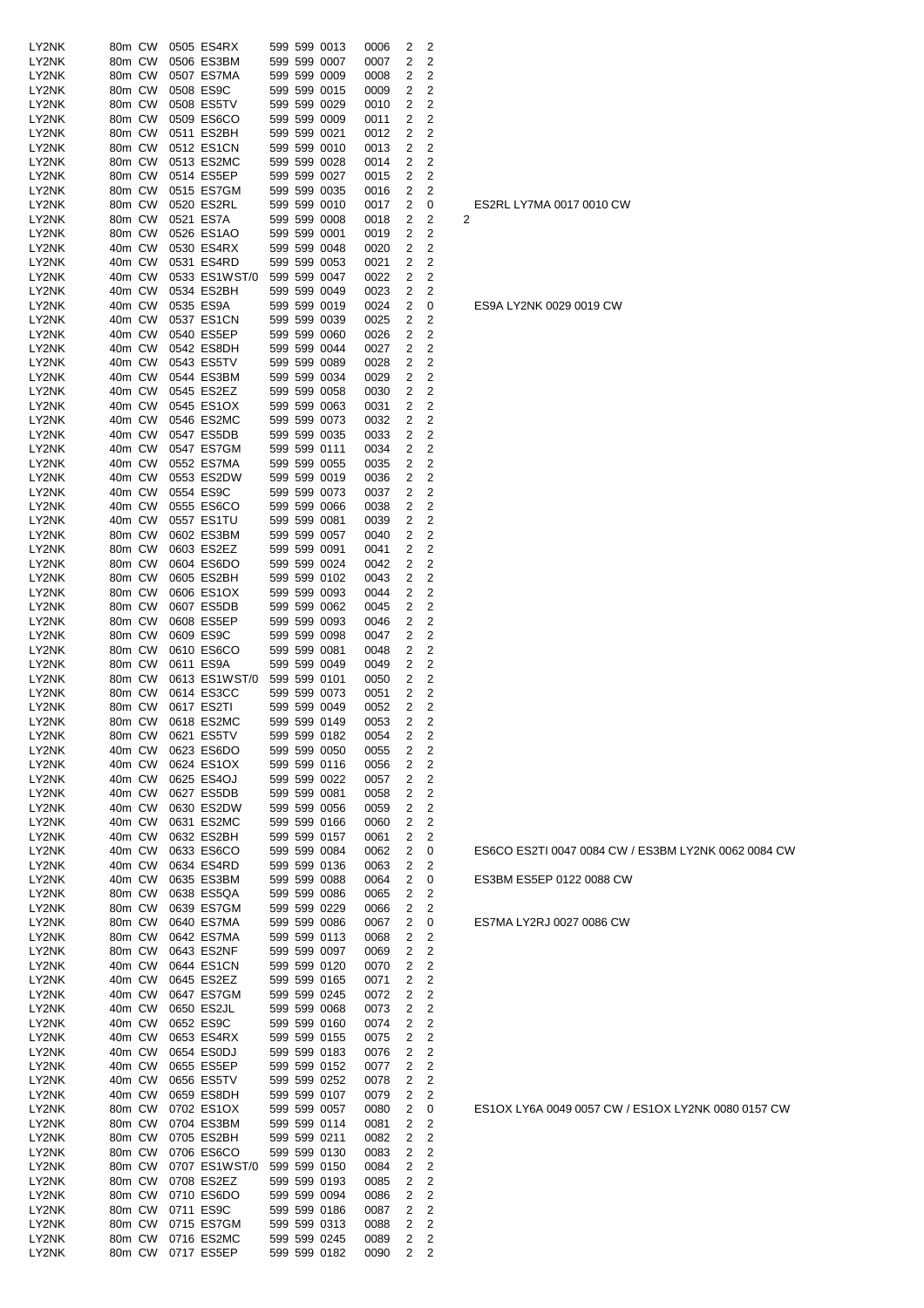| LY2NK          | 80m CW           |  | 0717 ES9A                |    |    | 599 599 0104                 | 0091         | 2              | 2                                |
|----------------|------------------|--|--------------------------|----|----|------------------------------|--------------|----------------|----------------------------------|
| LY2NK          | 80m CW           |  | 0718 ES7MA               |    |    | 599 599 0150                 | 0092         | 2              | $\overline{2}$                   |
| LY2NK          | 80m CW           |  | 0720 ES3CC               |    |    | 599 599 0154                 | 0093         | 2              | 2                                |
| LY2NK          | 80m CW           |  | 0721 ES2TI               |    |    | 599 599 0106                 | 0094         | 2              | 2                                |
| LY2NK          | 80m CW           |  | 0722 ES5TV               |    |    | 599 599 0307                 | 0095         | 2              | 2                                |
| LY2NK<br>LY2NK | 80m CW<br>80m CW |  | 0725 ES0DJ<br>0728 ES1TU |    |    | 599 599 0240<br>599 599 0207 | 0096<br>0097 | 2<br>2         | 2<br>2                           |
| LY2NK          | 80m CW           |  | 0729 ES4RX               |    |    | 599 599 0195                 | 0098         | $\overline{2}$ | 2                                |
| LY2NK          | 40m CW           |  | 0732 ES5EP               |    |    | 599 599 0206                 | 0099         | 2              | 2                                |
| LY2NK          | 40m CW           |  | 0733 ES6DO               |    |    | 599 599 0121                 | 0100         | 2              | 2                                |
| LY2NK          | 40m CW           |  | 0734 ES5DB               |    |    | 599 599 0138                 | 0101         | 2              | 2                                |
| LY2NK          | 40m CW           |  | 0735 ES3BM               |    |    | 599 599 0137                 | 0102         | 2              | 2                                |
| LY2NK          | 40m CW           |  | 0736 ES2EZ               |    |    | 599 599 0249                 | 0103         | 2              | 2                                |
| LY2NK          | 40m CW           |  | 0737 ES2DW               |    |    | 599 599 0092                 | 0104         | 2              | 2                                |
| LY2NK          | 40m CW           |  | 0738 ES4RX               |    |    | 599 599 0208                 | 0105         | 2              | 2                                |
| LY2NK          | 40m CW           |  | 0739 ES1OX               |    |    | 599 599 0202                 | 0106         | 2              | 2                                |
| LY2NK          | 40m CW           |  | 0740 ES7MA               |    |    | 599 599 0165                 | 0107         | 2              | 2                                |
| LY2NK          | 40m CW           |  | 0740 ES5TV               |    |    | 599 599 0345                 | 0108         | 2              | 2                                |
| LY2NK<br>LY2NK | 40m CW<br>40m CW |  | 0741 ES3CC<br>0741 ES4RD |    |    | 599 599 0179<br>599 599 0214 | 0109<br>0110 | 2<br>2         | 2<br>2                           |
| LY2NK          | 40m CW           |  | 0742 ES2MC               |    |    | 599 599 0293                 | 0111         | 2              | 2                                |
| LY2NK          | 40m CW           |  | 0743 ES2BH               |    |    | 599 599 0275                 | 0112         | 2              | 2                                |
| LY2NK          | 40m CW           |  | 0745 ES5QA               |    |    | 599 599 0178                 | 0113         | 2              | 2                                |
| LY2NK          | 40m CW           |  | 0746 ES1CN               |    |    | 599 599 0177                 | 0114         | 2              | 2                                |
| LY2NK          | 40m CW           |  | 0747 ES1TU               |    |    | 599 599 0239                 | 0115         | 2              | $\overline{2}$                   |
| LY2NK          | 40m CW           |  | 0748 ES7GM               |    |    | 599 599 0374                 | 0116         | 2              | 2                                |
| LY2NK          | 40m CW           |  | 0750 ES9C                |    |    | 599 599 0234                 | 0117         | 2              | 2                                |
| LY2NK          | 40m CW           |  | 0751 ES4OJ               |    |    | 599 599 0077                 | 0118         | 2              | 2                                |
| LY2NK          | 40m CW           |  | 0757 ES9A                |    |    | 599 599 0134                 | 0119         | 2              | 2                                |
| LY2NK          | 40m CW           |  | 0759 ES0DJ               |    |    | 599 599 0283                 | 0120         | 2              | 2                                |
| LY2NK          | 80m CW           |  | 0802 ES1WST/0            |    |    | 599 599 0205                 | 0121         | 2              | 2                                |
| LY2NK          | 80m CW           |  | 0804 ES7MA               |    |    | 599 599 0196                 | 0122         | $\overline{2}$ | 2                                |
| LY2NK          | 80m CW           |  | 0805 ES2EZ               |    |    | 599 599 0292                 | 0123         | $\overline{2}$ | 2                                |
| LY2NK          | 80m CW           |  | 0805 ES6DO               |    |    | 599 599 0133                 | 0124         | 2              | 2                                |
| LY2NK          | 80m CW           |  | 0807 ES2MC               |    |    | 599 599 0327                 | 0125         | 2              | 2                                |
| LY2NK          | 80m CW           |  | 0810 ES6CO               |    |    | 599 599 0184                 | 0126         | 2              | 2                                |
| LY2NK          | 40m CW           |  | 0813 ES3BM<br>0814 ES5TV |    |    | 599 599 0166<br>599 599 0421 | 0127         | 2              | 2                                |
| LY2NK<br>LY2NK | 40m CW<br>40m CW |  | 0815 ES3RY               |    |    | 599 599 0089                 | 0128<br>0129 | 2<br>2         | 2<br>2                           |
| LY2NK          | 40m CW           |  | 0816 ES4RD               |    |    | 599 599 0256                 | 0130         | 2              | 2                                |
| LY2NK          | 40m CW           |  | 0818 ES4RX               |    |    | 599 599 0244                 | 0131         | 2              | $\overline{2}$                   |
| LY2NK          | 80m CW           |  | 0821 ES7GM               |    |    | 599 599 0453                 | 0132         | 2              | 2                                |
| LY2NK          | 80m CW           |  | 0823 ES5TV               |    |    | 599 599 0441                 | 0133         | 2              | 2                                |
| LY2NK          | 80m CW           |  | 0825 ES1TU               |    |    | 599 599 0295                 | 0134         | 2              | 2                                |
| LY2NK          | 80m CW           |  | 0828 ES2BH               |    |    | 599 599 0336                 | 0135         | $\overline{2}$ | 2                                |
| LY2NK          | 80m CW           |  | 0829 ES5DB               |    |    | 599 599 0171                 | 0136         | $\overline{2}$ | 2                                |
| LY2NK          | 40m CW           |  | 0831 ES5QA               |    |    | 599 599 0229                 | 0137         | 2              | 2                                |
| LY2NK          | 40m CW           |  | 0832 ES9A                |    |    | 599 599 0161                 | 0138         | $\overline{2}$ | $\overline{2}$                   |
| LY2NK          | 40m CW           |  | 0833 ES0DJ               |    |    | 599 599 0335                 | 0139         | 2              | 2                                |
| LY2NK          | 40m CW           |  | 0834 ES1OX               |    |    | 599 599 0237                 | 0140         | 2              | 2                                |
| LY2NK          | 40m CW           |  | 0836 ES1WST/0            |    |    | 599 599 0251                 | 0141         | 2              | $\overline{c}$                   |
| LY2NK          | 40m CW           |  | 0837 ES2MC               |    |    | 599 599 0379                 | 0142         | 2              | $\overline{c}$                   |
| LY2NK          | 40m CW           |  | 0838 ES7MA               |    |    | 599 599 0231<br>599 599 0276 | 0143         | 2              | $\overline{c}$<br>$\overline{c}$ |
| LY2NK<br>LY2NK | 40m CW<br>40m CW |  | 0838 ES5EP<br>0839 ES2EZ |    |    | 599 599 0346                 | 0144<br>0145 | 2<br>2         | 2                                |
| LY2NK          | 40m CW           |  | 0840 ES3CC               |    |    | 599 599 0243                 | 0146         | 2              | 2                                |
| LY2NK          | 40m CW           |  | 0841 ES2TI               |    |    | 599 599 0183                 | 0147         | 2              | $\overline{c}$                   |
| LY2NK          | 40m CW           |  | 0842 ES7GM               |    |    | 599 599 0496                 | 0148         | 2              | $\overline{c}$                   |
| LY2NK          | 40m CW           |  | 0844 ES2BH               |    |    | 599 599 0367                 | 0149         | 2              | $\overline{c}$                   |
| LY2NK          | 40m CW           |  | 0845 ES5DB               |    |    | 599 599 0184                 | 0150         | 2              | $\overline{c}$                   |
| LY2NK          | 40m CW           |  | 0845 ES1TU               |    |    | 599 599 0324                 | 0151         | 2              | 2                                |
| LY2NK          | 40m CW           |  | 0847 ES1CN               |    |    | 599 599 0232                 | 0152         | 2              | 2                                |
| LY2NK          | 40m CW           |  | 0849 ES2DW               |    |    | 599 599 0138                 | 0153         | 2              | 2                                |
| LY2NK          | 40m CW           |  | 0850 ES9C                |    |    | 599 599 0323                 | 0154         | 2              | 0                                |
| LY2RJ          | 40m CW           |  | 0546 ES4RX               |    |    | 599 599 0071                 | 0001         | 2              | $\overline{c}$                   |
| LY2RJ          | 40m CW           |  | 0546 ES2JL               |    |    | 599 599 0032                 | 0002         | 2              | $\overline{c}$                   |
| LY2RJ          | 40m CW           |  | 0547 ES0DJ               |    |    | 599 599 0062                 | 0003         | 2              | 2                                |
| LY2RJ          | 40m CW           |  | 0549 ES2MC               |    |    | 599 599 0084                 | 0004         | 2<br>2         | 2<br>$\overline{c}$              |
| LY2RJ<br>LY2RJ | 40m CW<br>40m CW |  | 0549 ES7MA<br>0550 ES4RD |    |    | 599 599 0050<br>599 599 0077 | 0005<br>0006 | 2              | 2                                |
| LY2RJ          | 40m CW           |  | 0552 ES6CO               |    |    | 599 599 0069                 | 0007         | 2              | 0                                |
| LY2RJ          | 40m CW           |  | 0552 ES2EZ               |    |    | 599 599 0076                 | 0008         | 2              | 2                                |
| LY2RJ          | 40m CW           |  | 0553 ES5TV               |    |    | 599 599 0121                 | 0009         | 2              | 2                                |
| LY2RJ          | 40m CW           |  | 0555 ES3BM               |    |    | 599 599 0048                 | 0010         | 2              | 2                                |
| LY2RJ          |                  |  | 40m SSB 0556 ES5GP       | 59 | 59 | 0079                         | 0011         | 1              | 1                                |
| LY2RJ          |                  |  | 40m SSB 0557 ES6TX       | 59 | 59 | 0061                         | 0012         | 1              | 1                                |
| LY2RJ          |                  |  | 40m SSB 0557 ES9B        | 59 | 59 | 0075                         | 0013         | 1              | 1                                |
| LY2RJ          |                  |  | 40m SSB 0558 ES8TJM      | 59 | 59 | 0069                         | 0014         | 1              | 1                                |
| LY2RJ          |                  |  | 40m SSB 0558 ES2IPA      | 59 | 59 | 0067                         | 0015         | 1              | 0                                |
| LY2RJ          |                  |  | 40m SSB 0600 ES2BOB      | 59 | 59 | 0057                         | 0016         | 1              | 1                                |
| LY2RJ          |                  |  | 40m SSB 0601 ES5GP       | 59 | 59 | 0088                         | 0017         | 1              | 1                                |
| LY2RJ          |                  |  | 40m SSB 0602 ES5YG       | 59 | 59 | 0041                         | 0018         | 1              | 1                                |
| LY2RJ          |                  |  | 40m SSB 0603 ES6TX       | 59 | 59 | 0070                         | 0019         | 1              | 1                                |
| LY2RJ          |                  |  | 40m SSB 0604 ES6RMR      | 59 | 59 | 0074                         | 0020         | 1              | 1<br>1                           |
| LY2RJ          |                  |  | 40m SSB 0604 ES1TU       | 59 | 59 | 0096                         | 0021         | 1              |                                  |

ES2IPA LY2RJ 0051 0067 SSB

ES9C LY2NK 0155 0323 CW

ES6CO ES5TV 0131 0069 CW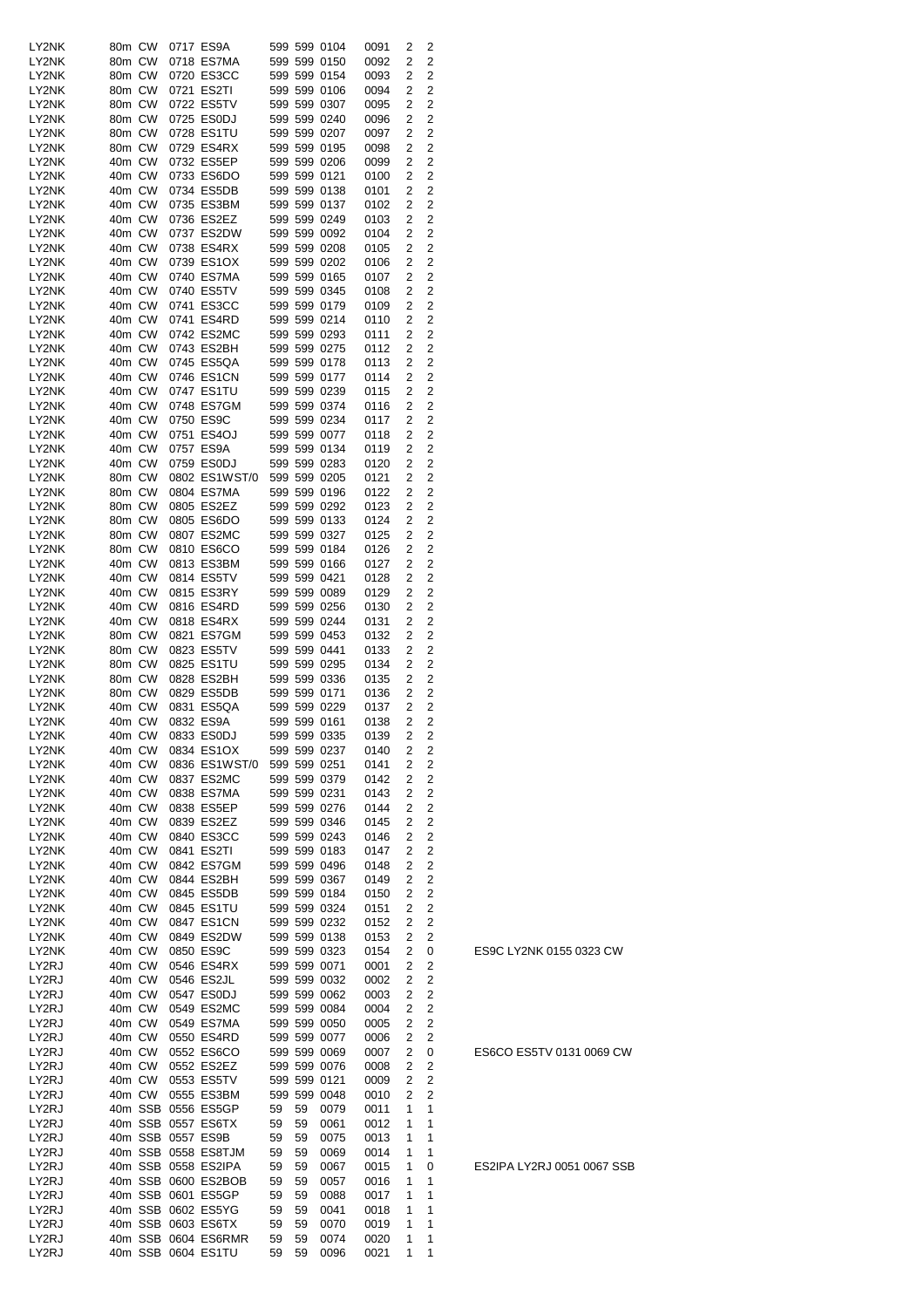| LY2RJ          |                  |         | 40m SSB 0605 ES8TJM         | 59 | 59 | 0078                         | 0022         | 1            | 1                                |
|----------------|------------------|---------|-----------------------------|----|----|------------------------------|--------------|--------------|----------------------------------|
| LY2RJ          |                  | 40m SSB | 0606 ES2IPA                 | 59 | 59 | 0072                         | 0023         | 1            | 1                                |
| LY2RJ          | 40m CW           |         | 0612 ES5TV                  |    |    | 599 599 0166                 | 0024         | 2            | 2                                |
| LY2RJ          | 40m CW           |         | 0613 ES1CN                  |    |    | 599 599 0082                 | 0025         | 2            | 2                                |
| LY2RJ          | 40m CW           |         | 0615 ES7GM                  |    |    | 599 599 0175                 | 0026         | 2            | 2                                |
| LY2RJ          | 40m CW           |         | 0615 ES7MA                  |    |    | 599 599 0086                 | 0027         | 2            | 2                                |
| LY2SA          | 80m CW           |         | 0500 ES4RX                  |    |    | 599 599 0002                 | 0001         | 2            | 2                                |
| LY2SA          | 80m CW           |         | 0501 ES1WST/0               |    |    | 599 599 0002                 | 0002         | 2            | $\overline{2}$                   |
| LY2SA<br>LY2SA | 80m CW<br>80m CW |         | 0502 ES4RD<br>0503 ES5DB    |    |    | 599 599 0006<br>599 599 0005 | 0003<br>0004 | 2            | 2<br>$\overline{c}$              |
| LY2SA          | 80m CW           |         | 0504 ES0DJ                  |    |    | 599 599 0012                 | 0005         | 2<br>2       | 2                                |
| LY2SA          | 80m CW           |         | 0505 ES2EZ                  |    |    | 599 599 0012                 | 0006         | 2            | 2                                |
| LY2SA          | 80m CW           |         | 0507 ES6CO                  |    |    | 599 599 0005                 | 0007         | 2            | 0                                |
| LY2SA          | 80m CW           |         | 0507 ES5TV                  |    |    | 599 599 0027                 | 0008         | 2            | 2                                |
| LY2SA          | 80m CW           |         | 0508 ES9C                   |    |    | 599 599 0016                 | 0009         | 2            | $\overline{c}$                   |
| LY2SA          | 80m CW           |         | 0508 ES7GM                  |    |    | 599 599 0027                 | 0010         | 2            | 2                                |
| LY2SA          | 80m CW           |         | 0510 ES2BH                  |    |    | 599 599 0018                 | 0011         | 2            | 2                                |
| LY2SA          | 80m CW           |         | 0511 ES2MC                  |    |    | 599 599 0024                 | 0012         | 2            | 2                                |
| LY2SA          | 80m CW           |         | 0511 ES7MA                  |    |    | 599 599 0015                 | 0013         | 2            | 2                                |
| LY2SA          | 80m CW           |         | 0512 ES5EP                  |    |    | 599 599 0022                 | 0014         | 2            | 2                                |
| LY2SA          | 80m CW           |         | 0513 ES3BM                  |    |    | 599 599 0016                 | 0015         | 2            | $\overline{2}$                   |
| LY2SA          | 80m CW           |         | 0515 ES9A                   |    |    | 599 599 0011                 | 0016         | 2            | 2                                |
| LY2SA<br>LY2SA | 80m CW<br>80m CW |         | 0515 ES1OX<br>0518 ES2JL    |    |    | 599 599 0024<br>599 599 0010 | 0017<br>0018 | 2<br>2       | 2<br>0                           |
| LY2SA          | 80m CW           |         | 0524 ES1CN                  |    |    | 599 599 0029                 | 0019         | 2            | 2                                |
| LY2SA          | 40m CW           |         | 0526 ES4RD                  |    |    | 599 599 0043                 | 0020         | 2            | 2                                |
| LY2SA          | 40m CW           |         | 0528 ES4RX                  |    |    | 599 599 0043                 | 0021         | 2            | $\overline{c}$                   |
| LY2SA          | 80m CW           |         | 0531 ES6DO                  |    |    | 599 599 0019                 | 0022         | 2            | $\overline{c}$                   |
| LY2SA          | 80m CW           |         | 0532 ES2NF                  |    |    | 599 599 0033                 | 0023         | 2            | 2                                |
| LY2SA          | 80m CW           |         | 0533 ES5JR                  |    |    | 599 599 0007                 | 0024         | 2            | 2                                |
| LY2SA          | 80m CW           |         | 0534 ES3CC                  |    |    | 599 599 0026                 | 0025         | 2            | 2                                |
| LY2SA          | 80m CW           |         | 0536 ES1AO                  |    |    | 599 599 0009                 | 0026         | 2            | 2                                |
| LY2SA          | 80m CW           |         | 0536 ES3RF                  |    |    | 599 599 0025                 | 0027         | 2            | 2                                |
| LY2SA          | 80m CW           |         | 0538 ES3RY                  |    |    | 599 599 0008                 | 0028         | 2            | 2                                |
| LY2SA<br>LY2SA | 40m CW<br>40m CW |         | 0543 ES1WST/0<br>0543 ES2JL |    |    | 599 599 0067<br>599 599 0028 | 0029<br>0030 | 2<br>2       | 2<br>0                           |
| LY2SA          | 40m CW           |         | 0544 ES7MA                  |    |    | 599 599 0040                 | 0031         | 2            | 2                                |
| LY2SA          | 40m CW           |         | 0546 ES0DJ                  |    |    | 599 599 0059                 | 0032         | 2            | 2                                |
| LY2SA          | 40m CW           |         | 0546 ES2MC                  |    |    | 599 599 0077                 | 0033         | 2            | 2                                |
| LY2SA          | 40m CW           |         | 0547 ES5DB                  |    |    | 599 599 0038                 | 0034         | 2            | 2                                |
| LY2SA          | 40m CW           |         | 0548 ES7GM                  |    |    | 599 599 0113                 | 0035         | 2            | 2                                |
| LY2SA          | 40m CW           |         | 0549 ES9A                   |    |    | 599 599 0034                 | 0036         | 2            | 2                                |
| LY2SA<br>LY2SA | 40m CW<br>40m CW |         | 0550 ES3CC<br>0551 ES6CO    |    |    | 599 599 0047<br>599 599 0058 | 0037         | 2<br>2       | 2<br>2                           |
| LY2SA          | 40m CW           |         | 0552 ES2NF                  |    |    | 599 599 0051                 | 0038<br>0039 | 2            | $\overline{2}$                   |
| LY2SA          | 40m CW           |         | 0553 ES9C                   |    |    | 599 599 0070                 | 0040         | 2            | 2                                |
| LY2SA          | 40m CW           |         | 0554 ES5EP                  |    |    | 599 599 0074                 | 0041         | 2            | $\overline{c}$                   |
| LY2SA          | 40m CW           |         | 0555 ES2EZ                  |    |    | 599 599 0082                 | 0042         | 2            | 2                                |
| LY2SA          |                  |         | 40m CW 0555 ES5TV           |    |    | 599 599 0127                 | 0043         | $\mathbf{2}$ | 2                                |
| LY2SA          | 40m CW           |         | 0556 ES3BM                  |    |    | 599 599 0049                 | 0044         | 2            | 2                                |
| LY2SA          | 40m CW           |         | 0556 ES1OX                  |    |    | 599 599 0077                 | 0045         | 2            | 2                                |
| LY2SA<br>LY2SA | 40m CW<br>40m CW |         | 0557 ES1TU<br>0558 ES1CN    |    |    | 599 599 0080<br>599 599 0067 | 0046<br>0047 | 2<br>2       | $\overline{c}$<br>$\overline{c}$ |
| LY2SA          | 40m CW           |         | 0558 ES2DW                  |    |    | 599 599 0024                 | 0048         | 2            | 2                                |
| LY2SA          | 40m CW           |         | 0559 ES2BH                  |    |    | 599 599 0093                 | 0049         | 2            | 2                                |
| LY3B           | 80m CW           |         | 0500 ES9C                   |    |    | 599 599 0002                 | 0001         | 2            | $\overline{2}$                   |
| LY3B           | 80m CW           |         | 0501 ES4RD                  |    |    | 599 599 0004                 | 0002         | 2            | 2                                |
| LY3B           | 80m CW           |         | 0502 ES5DB                  |    |    | 599 599 0003                 | 0003         | 2            | $\overline{c}$                   |
| LY3B           | 80m CW           |         | 0502 ES4RX                  |    |    | 599 599 0009                 | 0004         | 2            | 2                                |
| LY3B           | 80m CW           |         | 0503 ES1WST/0               |    |    | 599 599 0007                 | 0005         | 2            | 2                                |
| LY3B           | 80m CW           |         | 0504 ES7MA                  |    |    | 599 599 0006                 | 0006         | 2            | 2                                |
| LY3B<br>LY3B   | 80m CW<br>80m CW |         | 0505 ES5TV<br>0505 ES2MC    |    |    | 599 599 0016<br>599 599 0014 | 0007<br>0008 | 2<br>2       | $\overline{c}$<br>2              |
| LY3B           | 80m CW           |         | 0506 ES7GM                  |    |    | 599 599 0019                 | 0009         | 2            | $\overline{c}$                   |
| LY3B           | 80m CW           |         | 0506 ES3BM                  |    |    | 599 599 0008                 | 0010         | 2            | 2                                |
| LY3B           | 80m CW           |         | 0507 ES1OX                  |    |    | 599 599 0012                 | 0011         | 2            | 2                                |
| LY3B           | 80m CW           |         | 0508 ES2EZ                  |    |    | 599 599 0018                 | 0012         | 2            | 2                                |
| LY3B           | 80m CW           |         | 0509 ES6CO                  |    |    | 599 599 0010                 | 0013         | 2            | 2                                |
| LY3B           | 80m CW           |         | 0509 ES2BH                  |    |    | 599 599 0017                 | 0014         | 2            | 2                                |
| LY3B           | 80m CW<br>80m CW |         | 0510 ES5EP                  |    |    | 599 599 0018                 | 0015         | 2            | 2<br>$\overline{c}$              |
| LY3B<br>LY3B   | 80m CW           |         | 0510 ES0DJ<br>0511 ES9A     |    |    | 599 599 0023<br>599 599 0007 | 0016         | 2            | 2                                |
| LY3B           | 80m CW           |         | 0512 ES1TU                  |    |    | 599 599 0018                 | 0017<br>0018 | 2<br>2       | 2                                |
| LY3B           | 80m CW           |         | 0514 ES1CN                  |    |    | 599 599 0015                 | 0019         | 2            | 2                                |
| LY3B           | 80m CW           |         | 0520 ES2JL                  |    |    | 599 599 0012                 | 0020         | 2            | $\overline{c}$                   |
| LY3B           | 80m CW           |         | 0522 ES8DH                  |    |    | 599 599 0017                 | 0021         | 2            | $\overline{c}$                   |
| LY3B           | 80m CW           |         | 0524 ES3CC                  |    |    | 599 599 0013                 | 0022         | 2            | 2                                |
| LY3B           | 80m CW           |         | 0526 ES6DO                  |    |    | 599 599 0010                 | 0023         | 2            | 2                                |
| LY3B           | 40m CW           |         | 0526 ES4RX                  |    |    | 599 599 0039                 | 0024         | 2            | 2                                |
| LY3B<br>LY3B   | 40m CW<br>80m CW |         | 0526 ES4RD<br>0529 ES3RF    |    |    | 599 599 0045<br>599 599 0021 | 0025<br>0026 | 2<br>2       | 2<br>2                           |
| LY3B           | 40m CW           |         | 0533 ES2BH                  |    |    | 599 599 0047                 | 0027         | 2            | 2                                |
| LY3B           | 40m CW           |         | 0534 ES7GM                  |    |    | 599 599 0078                 | 0028         | 2            | $\overline{c}$                   |
| LY3B           | 40m CW           |         | 0535 ES6CO                  |    |    | 599 599 0039                 | 0029         | 2            | $\overline{c}$                   |
| LY3B           |                  | 40m CW  | 0535 ES1WST/0 599 599 0052  |    |    |                              | 0030         | 2            | 2                                |

ES6CO LY2SA 0008 0005 CW

ES2JL LY2SA 0028 0010 CW

ES2JL LY2SA 0040 0028 CW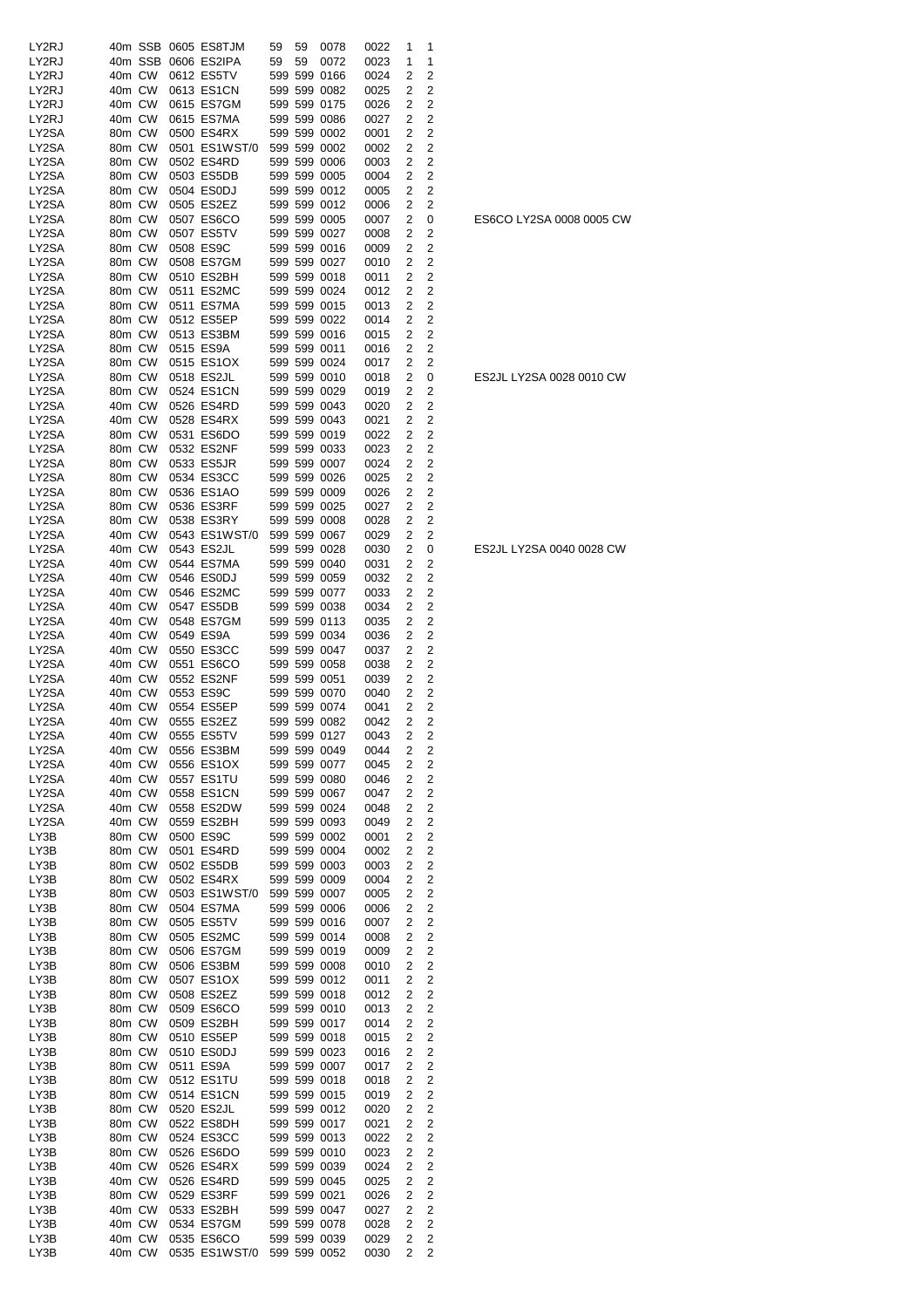| LY3B | 40m CW | 0536 ES1CN    | 599 599 0037 | 0031 | 2 | 2              |
|------|--------|---------------|--------------|------|---|----------------|
| LY3B | 40m CW | 0537 ES9A     | 599 599 0021 | 0032 | 2 | 2              |
| LY3B | 40m CW | 0537 ES5EP    | 599 599 0052 | 0033 | 2 | 2              |
| LY3B | 80m CW | 0538 ES2DW    | 599 599 0007 | 0034 | 2 | 2              |
|      |        |               |              |      |   |                |
| LY3B | 80m CW | 0538 ES5JR    | 599 599 0009 | 0035 | 2 | 2              |
| LY3B | 40m CW | 0539 ES8DH    | 599 599 0040 | 0036 | 2 | 2              |
| LY3B | 40m CW | 0540 ES1OX    | 599 599 0051 | 0037 | 2 | 2              |
| LY3B | 40m CW | 0541 ES5TV    | 599 599 0087 | 0038 | 2 | 2              |
| LY3B | 40m CW | 0543 ES3CC    | 599 599 0036 | 0039 | 2 | 2              |
| LY3B | 40m CW | 0544 ES0DJ    | 599 599 0054 | 0040 | 2 | 2              |
| LY3B | 40m CW | 0544 ES2JL    | 599 599 0030 | 0041 | 2 | 2              |
|      |        |               |              |      |   |                |
| LY3B | 40m CW | 0545 ES2MC    | 599 599 0072 | 0042 | 2 | $\overline{c}$ |
| LY3B | 40m CW | 0545 ES1TU    | 599 599 0059 | 0043 | 2 | $\overline{c}$ |
| LY3B | 40m CW | 0546 ES3BM    | 599 599 0037 | 0044 | 2 | 2              |
| LY3B | 40m CW | 0547 ES5DB    | 599 599 0037 | 0045 | 2 | 2              |
| LY3B | 40m CW | 0547 ES7MA    | 599 599 0047 | 0046 | 2 | 2              |
| LY3B | 40m CW | 0548 ES2EZ    | 599 599 0067 | 0047 | 2 | $\overline{c}$ |
| LY3B | 40m CW | 0548 ES2DW    | 599 599 0012 |      | 2 | $\overline{c}$ |
|      |        |               |              | 0048 |   |                |
| LY3B | 40m CW | 0549 ES2NF    | 599 599 0047 | 0049 | 2 | 2              |
| LY3B | 40m CW | 0552 ES1AO    | 599 599 0018 | 0050 | 2 | 2              |
| LY3B | 40m CW | 0553 ES9C     | 599 599 0072 | 0051 | 2 | 2              |
| LY3B | 40m CW | 0557 ES4OJ    | 599 599 0001 | 0052 | 2 | 0              |
| LY3B | 40m CW | 0559 ES5JR    | 599 599 0016 | 0053 | 2 | 2              |
| LY3B | 80m CW | 0601 ES1WST/0 | 599 599 0085 | 0054 | 2 | $\overline{2}$ |
|      |        |               | 599 599 0085 |      |   |                |
| LY3B | 80m CW | 0602 ES1OX    |              | 0055 | 2 | 2              |
| LY3B | 80m CW | 0602 ES2EZ    | 599 599 0090 | 0056 | 2 | $\overline{c}$ |
| LY3B | 80m CW | 0603 ES2BH    | 599 599 0098 | 0057 | 2 | 2              |
| LY3B | 80m CW | 0603 ES6CO    | 599 599 0076 | 0058 | 2 | 2              |
| LY3B | 80m CW | 0604 ES3BM    | 599 599 0058 | 0059 | 2 | 2              |
| LY3B | 80m CW | 0605 ES6DO    | 599 599 0026 | 0060 | 2 | 2              |
| LY3B | 80m CW | 0605 ES9A     | 599 599 0042 | 0061 | 2 | $\overline{c}$ |
|      |        |               |              |      |   |                |
| LY3B | 40m CW | 0606 ES7MA    | 599 599 0070 | 0062 | 2 | 2              |
| LY3B | 40m CW | 0606 ES5TV    | 599 599 0154 | 0063 | 2 | 2              |
| LY3B | 40m CW | 0607 ES4RD    | 599 599 0102 | 0064 | 2 | 2              |
| LY3B | 40m CW | 0607 ES2MC    | 599 599 0128 | 0065 | 2 | 2              |
| LY3B | 40m CW | 0608 ES4OJ    | 599 599 0010 | 0066 | 2 | 2              |
| LY3B | 40m CW | 0608 ES2DW    | 599 599 0037 | 0067 | 2 | $\overline{2}$ |
| LY3B | 80m CW | 0610 ES2TI    | 599 599 0042 | 0068 | 2 | 2              |
|      |        |               |              |      |   |                |
| LY3B | 80m CW | 0610 ES5EP    | 599 599 0099 | 0069 | 2 | 2              |
| LY3B | 80m CW | 0611 ES4RD    | 599 599 0109 | 0070 | 2 | 2              |
| LY3B | 40m CW | 0612 ES4RX    | 599 599 0114 | 0071 | 2 | 0              |
| LY3B | 40m CW | 0612 ES5DB    | 599 599 0065 | 0072 | 2 | 2              |
| LY3B | 40m CW | 0613 ES7GM    | 599 599 0171 | 0073 | 2 | 2              |
| LY3B | 40m CW | 0614 ES1CN    | 599 599 0084 | 0074 | 2 | 0              |
| LY3B | 80m CW | 0615 ES2MC    | 599 599 0141 | 0075 | 2 | 2              |
|      |        |               |              |      |   |                |
| LY3B | 80m CW | 0616 ES3CC    | 599 599 0076 | 0076 | 2 | 2              |
| LY3B | 80m CW | 0616 ES0DJ    | 599 599 0117 | 0077 | 2 | 2              |
| LY3B | 40m CW | 0620 ES1TU    | 599 599 0120 | 0078 | 2 | $\overline{2}$ |
| LY3B | 40m CW | 0621 ES1OX    | 599 599 0108 | 0079 | 2 | 2              |
| LY3B | 80m CW | 0622 ES7GM    | 599 599 0197 | 0080 | 2 | 2              |
| LY3B | 80m CW | 0622 ES5TV    | 599 599 0188 | 0081 | 2 | 2              |
| LY3B | 80m CW | 0623 ES4RX    | 599 599 0128 | 0082 | 2 | $\overline{c}$ |
|      |        |               |              |      |   |                |
| LY3B | 40m CW | 0624 ES6DO    | 599 599 0051 | 0083 | 2 | 2              |
| LY3B | 80m CW | 0625 ES7MA    | 599 599 0097 | 0084 | 2 | 2              |
| LY3B | 80m CW | 0627 ES2RL    | 599 599 0032 | 0085 | 2 | $\overline{c}$ |
| LY3B | 80m CW | 0629 ES8DH    | 599 599 0085 | 0086 | 2 | $\overline{c}$ |
| LY3B | 80m CW | 0631 ES1CN    | 599 599 0104 | 0087 | 2 | 2              |
| LY3B | 40m CW | 0631 ES2BH    | 599 599 0155 | 0088 | 2 | 2              |
| LY3B | 40m CW | 0632 ES3BM    | 599 599 0083 | 0089 | 2 | 0              |
|      | 40m CW | 0633 ES9A     |              |      | 2 |                |
| LY3B |        |               | 599 599 0069 | 0090 |   | 2              |
| LY3B | 40m CW | 0634 ES2EZ    | 599 599 0142 | 0091 | 2 | $\overline{2}$ |
| LY3B | 80m CW | 0635 ES5QA    | 599 599 0083 | 0092 | 2 | 2              |
| LY3B | 40m CW | 0638 ES3CC    | 599 599 0096 | 0093 | 2 | 0              |
| LY3B | 40m CW | 0639 ES5EP    | 599 599 0125 | 0094 | 2 | 2              |
| LY3B | 80m CW | 0640 ES3RY    | 599 599 0029 | 0095 | 2 | 2              |
| LY3B | 40m CW | 0641 ES6CO    | 599 599 0108 | 0096 | 2 | 2              |
| LY3B | 40m CW | 0641 ES1WST/0 | 599 599 0123 | 0097 | 2 | 2              |
|      |        |               |              |      |   |                |
| LY3B | 40m CW | 0644 ES9C     | 599 599 0142 | 0098 | 2 | 2              |
| LY3B | 80m CW | 0649 ES1TU    | 599 599 0163 | 0099 | 2 | 2              |
| LY3B | 40m CW | 0652 ES2JL    | 599 599 0069 | 0100 | 2 | 2              |
| LY3B | 40m CW | 0654 ES0DJ    | 599 599 0181 | 0101 | 2 | 2              |
| LY3B | 40m CW | 0659 ES8DH    | 599 599 0105 | 0102 | 2 | 2              |
| LY3B | 80m CW | 0700 ES4RX    | 599 599 0159 | 0103 | 2 | 2              |
| LY3B | 80m CW | 0701 ES1OX    | 599 599 0156 | 0104 | 2 | $\overline{c}$ |
|      |        |               |              |      |   |                |
| LY3B | 80m CW | 0702 ES3CC    | 599 599 0132 | 0105 | 2 | 2              |
| LY3B | 80m CW | 0702 ES1WST/0 | 599 599 0145 | 0106 | 2 | 2              |
| LY3B | 80m CW | 0703 ES3BM    | 599 599 0112 | 0107 | 2 | 2              |
| LY3B | 80m CW | 0703 ES6DO    | 599 599 0083 | 0108 | 2 | 2              |
| LY3B | 80m CW | 0704 ES9A     | 599 599 0096 | 0109 | 2 | $\overline{c}$ |
| LY3B | 80m CW | 0704 ES6CO    | 599 599 0128 | 0110 | 2 | 2              |
| LY3B | 80m CW | 0705 ES2BH    | 599 599 0212 | 0111 | 2 | 2              |
| LY3B | 80m CW | 0705 ES2EZ    | 599 599 0189 |      |   | 2              |
|      |        |               |              | 0112 | 2 |                |
| LY3B | 40m CW | 0706 ES1CN    | 599 599 0143 | 0113 | 2 | 2              |
| LY3B | 40m CW | 0707 ES9C     | 599 599 0182 | 0114 | 2 | 2              |
| LY3B | 40m CW | 0708 ES5DB    | 599 599 0118 | 0115 | 2 | 2              |

ES3CC ES2MC 0178 0096 CW / ES3CC LY3B 0093 0097 CW

ES3BM LY3B 0079 0083 CW

ES1CN LY3B 0083 0084 CW

ES4RX LY3B 0171 0114 CW

ES4OJ LY3D 0052 0001 CW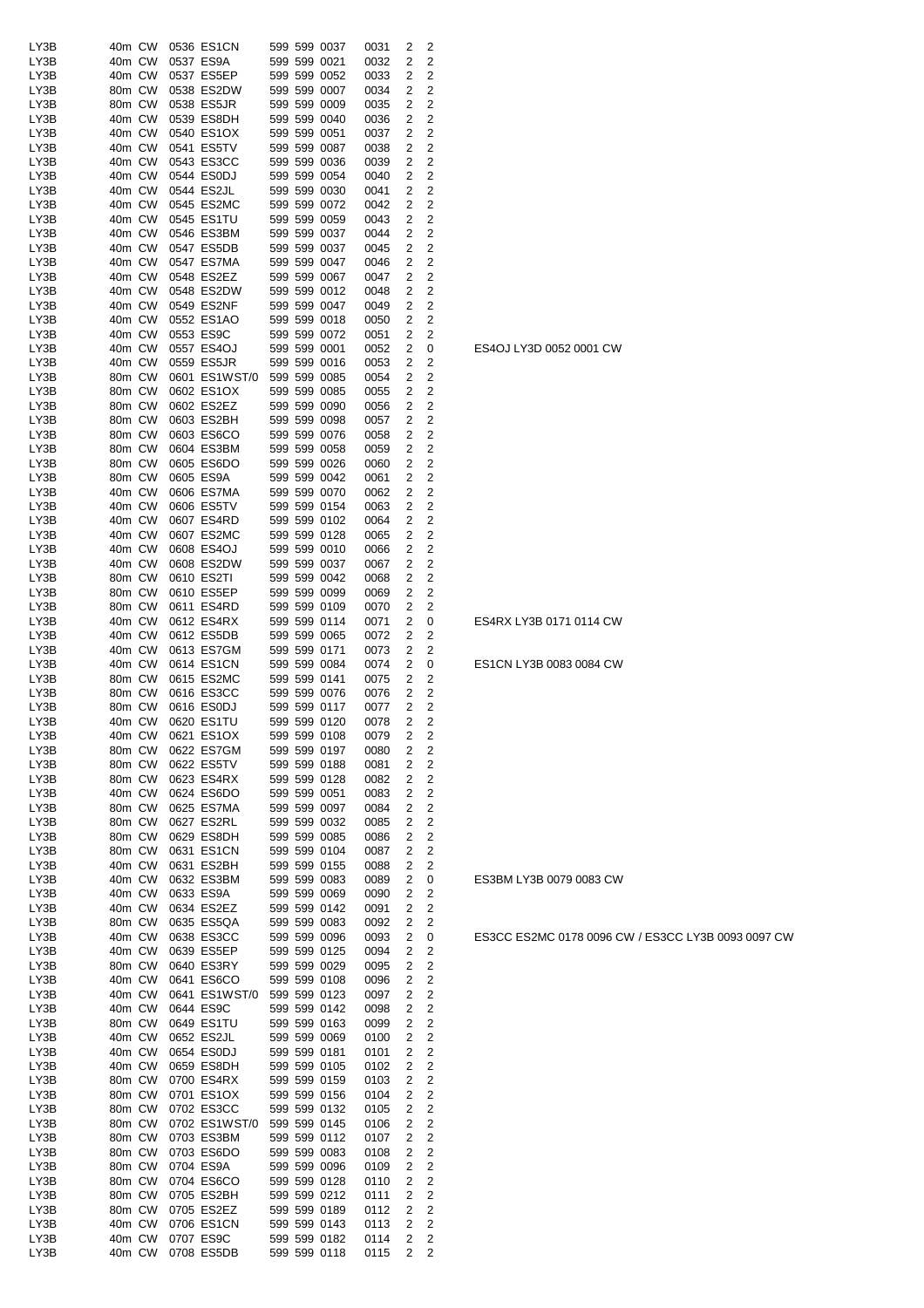| LY3B         | 40m CW           | 0708 ES0DJ               | 599 599 0216                 | 0116         | 2                        | 2                   |  |
|--------------|------------------|--------------------------|------------------------------|--------------|--------------------------|---------------------|--|
| LY3B         | 40m CW           | 0708 ES5TV               | 599 599 0280                 | 0117         | 2                        | 2                   |  |
| LY3B         | 40m CW           | 0709 ES7GM               | 599 599 0296                 | 0118         | 2                        | $\overline{c}$      |  |
| LY3B         | 40m CW           | 0709 ES8DH               | 599 599 0117                 | 0119         | 2                        | 2                   |  |
| LY3B         | 80m CW           | 0711 ES7MA               | 599 599 0142                 | 0120         | 2                        | 2                   |  |
| LY3B         | 80m CW           | 0712 ES2TI               | 599 599 0097                 | 0121         | 2                        | 0                   |  |
| LY3B         | 80m CW           | 0714 ES9C                | 599 599 0192                 | 0122         | 2                        | 2                   |  |
| LY3B         | 80m CW           | 0715 ES5EP               | 599 599 0178                 | 0123         | 2                        | 2                   |  |
| LY3B         | 80m CW           | 0715 ES2MC               | 599 599 0243                 | 0124         | 2                        | 2                   |  |
| LY3B         | 40m CW           | 0716 ES4RX               | 599 599 0177                 | 0125         | 2                        | $\overline{c}$      |  |
| LY3B         | 40m CW           | 0716 ES3BM               | 599 599 0125                 | 0126         | 2                        | $\overline{c}$      |  |
| LY3B         | 40m CW           | 0717 ES6DO               | 599 599 0101                 | 0127         | 2                        | 2                   |  |
| LY3B         | 40m CW           | 0718 ES2NF               | 599 599 0125                 | 0128         | 2                        | 2                   |  |
| LY3B         | 40m CW           | 0719 ES4RD               | 599 599 0193                 | 0129         | 2                        | $\overline{c}$      |  |
| LY3B         | 40m CW           | 0720 ES4OJ               | 599 599 0054                 | 0130         | 2                        | $\overline{c}$      |  |
| LY3B         | 40m CW           | 0720 ES1OX               | 599 599 0178                 | 0131         | 2                        | $\overline{c}$      |  |
| LY3B         | 80m CW           | 0721 ES5TV               | 599 599 0303                 | 0132         | 2                        | 2                   |  |
| LY3B         | 40m CW           | 0722 ES1WST/0            | 599 599 0168                 | 0133         | 2                        | 2                   |  |
| LY3B         | 80m CW           | 0723 ES7GM               | 599 599 0331                 | 0134         | 2                        | $\overline{c}$      |  |
| LY3B         | 40m CW           | 0724 ES3CC               | 599 599 0158                 | 0135         | 2                        | $\overline{c}$      |  |
| LY3B         | 40m CW           | 0726 ES5QA               | 599 599 0151                 | 0136         | 2                        | 2                   |  |
| LY3B         | 40m CW           | 0729 ES2RL               | 599 599 0047                 | 0137         | 2                        | 0                   |  |
| LY3B         | 40m CW           | 0730 ES5EP               | 599 599 0204                 | 0138         | 2                        | 2                   |  |
| LY3B         | 40m CW           | 0732 ES3RY               | 599 599 0050                 | 0139         | 2                        | 2                   |  |
| LY3B         | 40m CW           | 0732 ES2BH               | 599 599 0253                 | 0140         | 2                        | 2                   |  |
| LY3B         | 80m CW           | 0733 ES0DJ               | 599 599 0250                 | 0141         | 2                        | $\overline{c}$      |  |
| LY3B         | 80m CW           | 0734 ES1TU               | 599 599 0214                 | 0142         | 2                        | $\overline{c}$      |  |
| LY3B         | 40m CW           | 0735 ES2EZ               | 599 599 0246                 | 0143         | 2                        | 2                   |  |
| LY3B         | 40m CW           | 0736 ES9A                | 599 599 0113                 | 0144         | 2                        | $\overline{c}$      |  |
| LY3B         | 40m CW           | 0739 ES6CO               | 599 599 0157                 | 0145         | 2                        | 2                   |  |
| LY3B         | 40m CW           | 0739 ES2MC               | 599 599 0287                 | 0146         | 2                        | 2                   |  |
| LY3B         | 40m CW           | 0740 ES7MA               | 599 599 0167                 | 0147         | 2                        | $\overline{c}$      |  |
| LY3B         | 40m CW           | 0742 ES1TU               | 599 599 0224                 | 0148         | 2                        | 2                   |  |
| LY3B         | 40m CW           | 0745 ES2JL               | 599 599 0100                 | 0149         | 2                        | 2                   |  |
| LY3B         | 40m CW           | 0746 ES2DW               | 599 599 0102                 | 0150         | 2                        | 2                   |  |
| LY3B         | 80m CW           | 0750 ES5DB               | 599 599 0151                 | 0151         | 2                        | 0                   |  |
| LY3B         | 40m CW           | 0800 ES3RY               | 599 599 0074                 | 0152         | 2                        | 2                   |  |
| LY3B         | 40m CW           | 0801 ES5TV               | 599 599 0390                 | 0153         | 2                        | 2                   |  |
| LY3B         | 80m CW           | 0802 ES4RX               | 599 599 0225                 | 0154         | 2                        | 2<br>$\overline{c}$ |  |
| LY3B         | 80m CW           | 0802 ES9A                | 599 599 0138                 | 0155         | 2                        |                     |  |
| LY3B         | 80m CW           | 0803 ES1WST/0            | 599 599 0207                 | 0156         | 2                        | 2                   |  |
| LY3B         | 80m CW           | 0803 ES2EZ               | 599 599 0290<br>599 599 0197 | 0157         | 2<br>2                   | 2                   |  |
| LY3B<br>LY3B | 80m CW<br>80m CW | 0804 ES7MA<br>0805 ES2BH | 599 599 0303                 | 0158<br>0159 | 2                        | 2<br>2              |  |
| LY3B         | 80m CW           | 0805 ES6DO               | 599 599 0134                 | 0160         | 2                        | 2                   |  |
| LY3B         | 80m CW           | 0806 ES3CC               | 599 599 0202                 | 0161         | 2                        | 2                   |  |
| LY3B         | 40m CW           | 0806 ES5DB               | 599 599 0162                 | 0162         | 2                        | $\overline{c}$      |  |
| LY3B         | 40m CW           | 0807 ES4RD               | 599 599 0234                 | 0163         | 2                        | 2                   |  |
| LY3B         | 80m CW           | 0808 ES2TI               | 599 599 0151                 | 0164         | $\overline{2}$           | 2                   |  |
| LY3B         | 80m CW           | 0809 ES2MC               | 599 599 0331                 | 0165         | $\overline{\phantom{a}}$ | 2                   |  |
| LY3B         | 40m CW           | 0810 ES7GM               | 599 599 0426                 | 0166         | 2                        | 2                   |  |
| LY3B         | 40m CW           | 0810 ES3BM               | 599 599 0165                 | 0167         | 2                        | $\boldsymbol{2}$    |  |
| LY3B         | 40m CW           | 0812 ES8DH               | 599 599 0179                 | 0168         | $\overline{c}$           | $\overline{c}$      |  |
| LY3B         | 40m CW           | 0812 ES4RX               | 599 599 0236                 | 0169         | 2                        | 2                   |  |
| LY3B         | 80m CW           | 0814 ES1TU               | 599 599 0280                 | 0170         | 2                        | $\boldsymbol{2}$    |  |
| LY3B         | 80m CW           | 0814 ES2JL               | 599 599 0121                 | 0171         | 2                        | $\overline{c}$      |  |
| LY3B         | 80m CW           | 0815 ES6CO               | 599 599 0195                 | 0172         | 2                        | $\overline{c}$      |  |
| LY3B         | 40m CW           | 0816 ES5QA               | 599 599 0212                 | 0173         | 2                        | $\overline{c}$      |  |
| LY3B         | 80m CW           | 0818 ES5EP               | 599 599 0251                 | 0174         | 2                        | $\overline{2}$      |  |
| LY3B         | 40m CW           | 0820 ES4OJ               | 599 599 0094                 | 0175         | 2                        | $\overline{c}$      |  |
| LY3B         | 80m CW           | 0821 ES5TV               | 599 599 0435                 | 0176         | 2                        | 2                   |  |
| LY3B         | 80m CW           | 0822 ES2NF               | 599 599 0171                 | 0177         | 2                        | $\boldsymbol{2}$    |  |
| LY3B         | 80m CW           | 0823 ES1OX               | 599 599 0220                 | 0178         | 2                        | $\boldsymbol{2}$    |  |
| LY3B         | 40m CW           | 0824 ES3CC               | 599 599 0218                 | 0179         | 2                        | 0                   |  |
| LY3B         | 40m CW           | 0825 ES1WST/0            | 599 599 0233                 | 0180         | 2                        | 2                   |  |
| LY3B         | 40m CW           | 0825 ES9A                | 599 599 0154                 | 0181         | 2                        | $\overline{c}$      |  |
| LY3B         | 80m CW           | 0827 ES1CN               | 599 599 0212                 | 0182         | 2                        | 2                   |  |
| LY3B         | 40m CW           | 0828 ES5EP               | 599 599 0265                 | 0183         | 2                        | 2                   |  |
| LY3B         | 40m CW           | 0830 ES2LR               | 599 599 0061                 | 0184         | 2                        | $\overline{c}$      |  |
| LY3B         | 40m CW           | 0830 ES1TU               | 599 599 0300                 | 0185         | 2                        | $\overline{c}$      |  |
| LY3B         | 40m CW           | 0831 ES6CO               | 599 599 0207                 | 0186         | 2                        | $\overline{c}$      |  |
| LY3B         | 40m CW           | 0831 ES6DO               | 599 599 0161                 | 0187         | 2                        | 2                   |  |
| LY3B         | 40m CW           | 0832 ES2EZ               | 599 599 0332                 | 0188         | 2                        | 2                   |  |
| LY3B         | 40m CW           | 0832 ES2DW               | 599 599 0129                 | 0189         | 2                        | 2                   |  |
| LY3B         | 40m CW           | 0832 ES0DJ               | 599 599 0334                 | 0190         | 2                        | $\boldsymbol{2}$    |  |
| LY3B         | 40m CW           | 0833 ES7MA               | 599 599 0221                 | 0191         | 2                        | $\boldsymbol{2}$    |  |
| LY3B         | 40m CW           | 0840 ES2MC               | 599 599 0389                 | 0192         | 2                        | $\boldsymbol{2}$    |  |
| LY3B         | 40m CW           | 0841 ES1OX               | 599 599 0243                 | 0193         | 2                        | $\boldsymbol{2}$    |  |
| LY3B         | 40m CW           | 0844 ES2TI               | 599 599 0187                 | 0194         | 2                        | $\overline{c}$      |  |
| LY3B         | 40m CW           | 0846 ES1CN               | 599 599 0228                 | 0195         | 2                        | 2                   |  |
| LY3B         | 40m CW           | 0850 ES9C                | 599 599 0318                 | 0196         | 2                        | $\overline{c}$      |  |
| LY3B         | 40m CW           | 0852 ES2BH               | 599 599 0382                 | 0197         | 2                        | $\overline{c}$      |  |
| LY3B         | 80m CW           | 0854 ES3BM               | 599 599 0203                 | 0198         | 2                        | $\overline{2}$      |  |
| LY3B         | 80m CW           | 0855 ES4RX               | 599 599 0282                 | 0199         | 2                        | 0                   |  |
| LY3NX        | 80m CW           | 0502 ES3BM               | 599 599 0003                 | 0001         | 2                        | 2                   |  |

**Duplicate** 

ES3CC LY9B 0179 0218 CW

In Log: 80m; In the other station's log: 40m

ES2RL LY3B 0147 0047 CW

ES2TI LY6A 0151 0097 CW / ES2TI LY3B 0121 0096 CW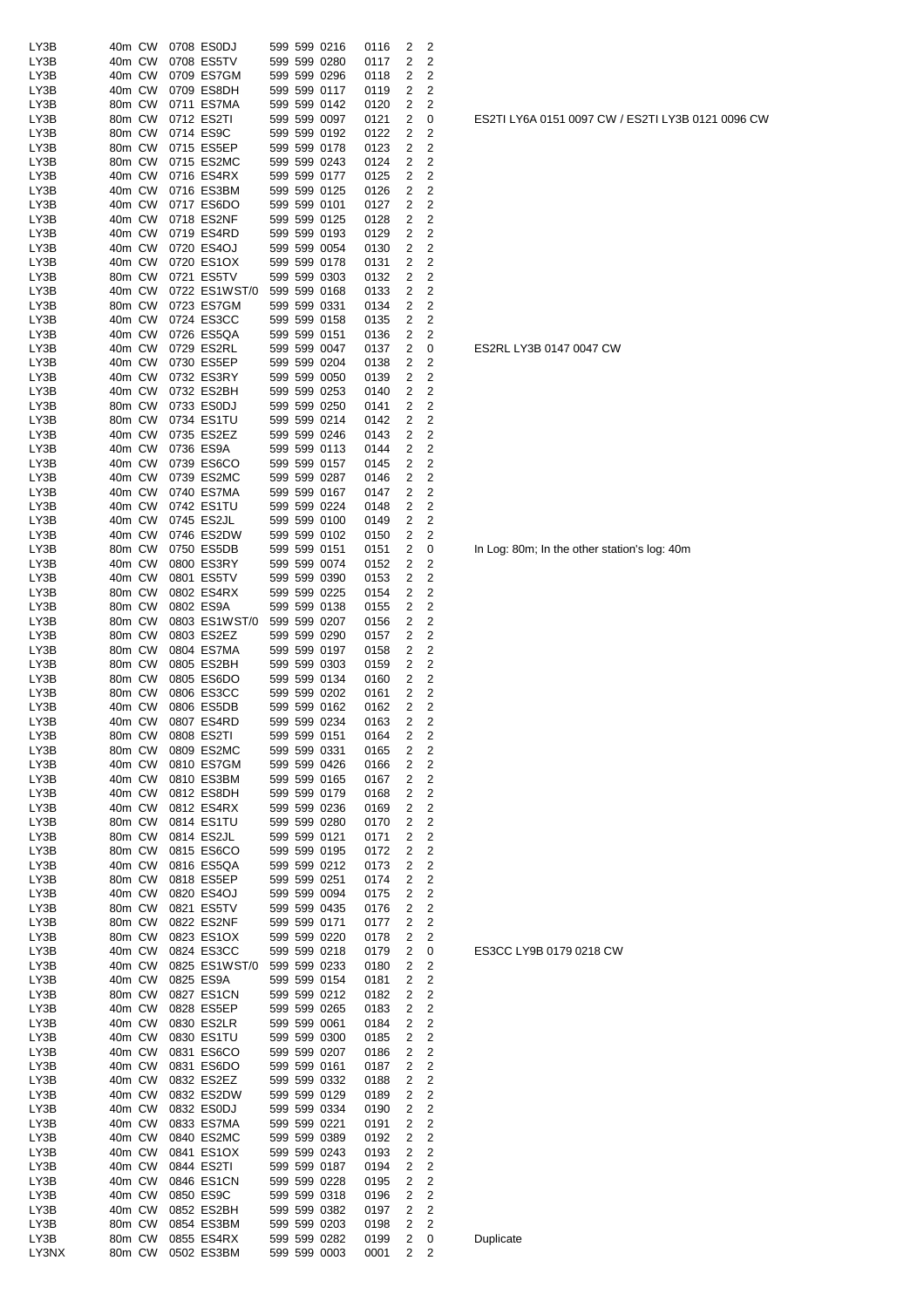| LY3NX          | 80m CW           |                  | 0504 ES7MA                                |          |          | 599 599 0005                 | 0002         | 2      | 2                            |   |                                  |
|----------------|------------------|------------------|-------------------------------------------|----------|----------|------------------------------|--------------|--------|------------------------------|---|----------------------------------|
| LY3NX          | 80m CW           |                  | 0505 ES9C                                 |          |          | 599 599 0012                 | 0003         | 2      | 2                            |   |                                  |
| LY3NX          | 80m CW           |                  | 0508 ES2EZ                                |          |          | 599 599 0020                 | 0004         | 2      | 2                            |   |                                  |
| LY3NX          | 80m CW           |                  | 0509 ES4RD                                |          |          | 599 599 0019                 | 0005         | 2      | 2                            |   |                                  |
| LY3NX          | 80m CW           |                  | 0509 ES0DJ<br>0510 ES5EP                  |          |          | 599 599 0020                 | 0006         | 2      | 2                            |   |                                  |
| LY3NX<br>LY3NX | 80m CW<br>80m CW |                  | 0511 ES1OX                                |          |          | 599 599 0019<br>599 599 0020 | 0007<br>0008 | 2<br>2 | 2<br>$\overline{\mathbf{c}}$ |   |                                  |
| LY3NX          | 80m CW           |                  | 0511 ES1WST/0                             |          |          | 599 599 0025                 | 0009         | 2      | $\overline{c}$               |   |                                  |
| LY3NX          | 80m CW           |                  | 0512 ES4RX                                |          |          | 599 599 0025                 | 0010         | 2      | 2                            |   |                                  |
| LY3NX          |                  |                  | 80m SSB 0513 ES5JP                        | 59       | 59       | 0034                         | 0011         | 1      | 0                            |   | / ES5GP LY3NX 0011 0034 SSB      |
| LY3NX          |                  |                  | 80m SSB 0513 ES9B                         | 59       | 59       | 0026                         | 0012         | 1      | 1                            |   |                                  |
| LY3NX          |                  |                  | 80m SSB 0514 ES6RMR                       | 59       | 59       | 0024                         | 0013         | 1      | 1                            |   |                                  |
| LY3NX          |                  | 80m CW           | 0514 ES5TV                                |          |          | 599 599 0045                 | 0014         | 2      | 2                            |   |                                  |
| LY3NX          | 80m CW           |                  | 0518 ES6CO                                |          |          | 599 599 0027                 | 0015         | 2      | 0                            |   | ES6CO LY2NX 0018 0027 CW         |
| LY3NX          | 80m CW           |                  | 0520 ES2BH                                |          |          | 599 599 0035                 | 0016         | 2      | 2                            |   |                                  |
| LY3NX          |                  |                  | 80m SSB 0520 ES1LS                        | 59       | 59       | 0029                         | 0017         | 1      | 1                            |   |                                  |
| LY3NX          |                  |                  | 80m SSB 0526 ES9C                         | 59       | 59       | 0034                         | 0018         | 1      | 0                            |   | No such serial number in that mo |
| LY3NX<br>LY3NX |                  |                  | 80m SSB 0527 ES7GM<br>80m SSB 0528 ES2BOB | 59<br>59 | 59<br>59 | 0060<br>0024                 | 0019         | 1<br>1 | 1<br>1                       |   |                                  |
| LY3NX          |                  | 80m CW           | 0529 ES5DB                                |          |          | 599 599 0027                 | 0020<br>0021 | 2      | 2                            |   |                                  |
| LY3NX          | 80m CW           |                  | 0530 ES5JR                                |          |          | 599 599 0003                 | 0022         | 2      | $\overline{2}$               |   |                                  |
| LY3NX          | 80m CW           |                  | 0530 ES2JL                                |          |          | 599 599 0021                 | 0023         | 2      | 2                            |   |                                  |
| LY3NX          | 80m CW           |                  | 0532 ES3RF                                |          |          | 599 599 0022                 | 0024         | 2      | 2                            |   |                                  |
| LY3NX          |                  |                  | 40m SSB 0540 ES5YG                        | 59       | 59       | 0032                         | 0025         | 1      | 1                            |   |                                  |
| LY3NX          |                  |                  | 40m SSB 0541 ES9B                         | 59       | 59       | 0060                         | 0026         | 1      | 1                            |   |                                  |
| LY3NX          |                  |                  | 40m SSB 0541 ES4GP                        | 59       | 59       | 0057                         | 0027         | 1      | 0                            |   | / ES5GP LY3NX 0027 0057 SSB      |
| LY3NX          | 40m CW           |                  | 0543 ES5TC                                |          |          | 599 599 0091                 | 0028         | 2      | 0                            |   | / ES5TV LY3NX 0028 0091 CW       |
| LY3NX          | 40m CW           |                  | 0545 ES0DJ                                |          |          | 599 599 0057                 | 0029         | 2      | 2                            |   |                                  |
| LY3NX          | 40m CW           |                  | 0546 ES5TV                                |          |          | 599 599 0101                 | 0030         | 2      | 2                            |   |                                  |
| LY3NX          | 40m CW           |                  | 0547 ES7MA                                |          |          | 599 599 0046                 | 0031         | 2      | 2                            |   |                                  |
| LY3NX          | 40m CW           |                  | 0548 ES4RX                                |          |          | 599 599 0076                 | 0032         | 2      | 2                            |   |                                  |
| LY3NX          | 40m CW           |                  | 0549 ES5DB                                |          |          | 599 599 0041                 | 0033         | 2      | $\overline{2}$               |   |                                  |
| LY3NX          |                  |                  | 40m SSB 0551 ES6TX                        | 59       | 59       | 0056                         | 0034         | 1      | 1                            |   |                                  |
| LY3NX          |                  |                  | 40m SSB 0554 ES4RAO                       | 59       | 59       | 0046                         | 0035         | 1      | 1                            |   |                                  |
| LY3NX          | 40m CW           |                  | 0558 ES2LR                                |          |          | 599 599 0012                 | 0036         | 2      | 2                            |   |                                  |
| LY3NX          | 40m CW           |                  | 0559 ES2RL                                |          |          | 599 599 0022                 | 0037         | 2      | 2                            |   |                                  |
| LY3NX          | 40m CW           |                  | 0601 ES3BM                                |          |          | 599 599 0056                 | 0039         | 2      | 2                            |   |                                  |
| LY3NX          | 40m CW           |                  | 0601 ES5TV                                |          |          | 599 599 0139                 | 0040         | 2      | 2                            |   |                                  |
| LY3NX          | 40m CW<br>40m CW |                  | 0602 ES2MC<br>0603 ES7GM                  |          |          | 599 599 0116<br>599 599 0144 | 0041<br>0042 | 2<br>2 | 2<br>2                       |   |                                  |
| LY3NX<br>LY3NX | 40m CW           |                  | 0604 ES4RX                                |          |          | 599 599 0097                 | 0043         | 2      | 2                            |   |                                  |
| LY3NX          |                  |                  | 40m SSB 0606 ES1TU                        | 59       | 59       | 0100                         | 0044         | 1      | 1                            |   |                                  |
| LY3NX          |                  |                  | 40m SSB 0607 ES8TJM                       | 59       | 59       | 0083                         | 0045         | 1      | 1                            |   |                                  |
| LY3NX          | 40m CW           |                  | 0608 ES2DW                                |          |          | 599 599 0036                 | 0046         | 2      | 2                            |   |                                  |
| LY3NX          | 40m CW           |                  | 0609 ES7GM                                |          |          | 599 599 0086                 | 0047         | 2      | 0                            |   | ES7GM LY5R 0026 0086 CW / E      |
| LY3NX          |                  |                  | 40m SSB 0610 ES5QA                        | 59       | 59       | 0049                         | 0048         | 1      | 1                            |   |                                  |
| LY3NX          |                  |                  | 80m SSB 0614 ES6RMR                       | 59       | 59       | 0086                         | 0049         | 1      | 1                            |   |                                  |
| LY3NX          |                  |                  | 40m CW 0544 ES1CN                         |          |          | 599 599 0050                 | 0050         | 2      | 2                            |   |                                  |
| LY3NX          |                  |                  | 80m SSB 0614 ES6PA                        | 59       | 59       | 0067                         | 0050         | 1      | 1                            |   |                                  |
| LY3NX          |                  |                  | 80m SSB 0615 ES5JP                        | 59       | 59       | 0115                         | 0051         | 1      | 0                            |   | / ES5GP LY3NX 0051 0115 SSB      |
| LY3NX          |                  |                  | 80m SSB 0615 ES9B                         | 59       | 59       | 0096                         | 0052         | 1      | 1                            |   |                                  |
| LY3NX          |                  |                  | 80m SSB 0616 ES8TJM                       | 59       | 59       | 0105                         | 0053         | 1      | 1                            |   |                                  |
| LY3NX          |                  |                  | 80m SSB 0617 ES1LS                        | 59       | 59       | 0082                         | 0054         | 1      | 1                            |   |                                  |
| LY3NX          |                  |                  | 80m SSB 0618 ES2BH                        | 59       | 59       | 0121                         | 0055         | 1      | 1                            |   |                                  |
| LY3NX          |                  |                  | 80m SSB 0618 ES7JM                        | 59       | 59       | 0185                         | 0056         | 1      | 0                            |   | Error in the callsign            |
| LY3NX          |                  |                  | 80m SSB 0619 ES5GP                        | 59       | 59       | 0120                         | 0057         | 1      | 1                            |   |                                  |
| LY3NX<br>LY3NX |                  |                  | 80m CW 0620 ES2EZ                         |          |          | 599 599 0120                 | 0058         | 2      | 2                            |   |                                  |
| LY3NX          |                  | 80m CW<br>80m CW | 0622 ES9A<br>0623 ES5TV                   |          |          | 599 599 0060<br>599 599 0192 | 0059<br>0060 | 2<br>2 | 2<br>2                       |   |                                  |
| LY3NX          |                  | 80m CW           | 0625 ES2TI                                |          |          | 599 599 0056                 | 0061         | 2      | 2                            |   |                                  |
| LY3NX          |                  | 80m CW           | 0627 ES7GM                                |          |          | 599 599 0209                 | 0062         | 2      | 2                            |   |                                  |
| LY3NX          |                  | 80m CW           | 0629 ES7MA                                |          |          | 599 599 0104                 | 0063         | 2      | 2                            |   |                                  |
| LY3NX          |                  | 80m CW           | 0630 ES1CN                                |          |          | 599 599 0102                 | 0064         | 2      | 2                            |   |                                  |
| LY3NX          |                  | 80m CW           | 0630 ES5DB                                |          |          | 599 599 0085                 | 0065         | 2      | 2                            |   |                                  |
| LY3NX          |                  | 80m CW           | 0630 ES4RX                                |          |          | 599 599 0140                 | 0066         | 2      | 2                            |   |                                  |
| LY3NX          |                  | 80m CW           | 0632 ES1OX                                |          |          | 599 599 0125                 | 0067         | 2      | 2                            |   |                                  |
| LY3NX          |                  |                  | 80m CW 0633 ES3CC                         |          |          | 599 599 0092                 | 0068         | 2      | 2                            |   |                                  |
| LY3NX          |                  |                  | 80m SSB 0636 ES8BJP                       | 59       | 59       | 0071                         | 0069         | 1      | 1                            |   |                                  |
| LY3NX          |                  |                  | 80m SSB 0639 ES5TV                        | 59       | 59       | 0223                         | 0070         | 1      | 0                            |   | Duplicate                        |
| LY3NX          |                  |                  | 40m SSB 0641 ES5GP                        | 59       | 59       | 0146                         | 0071         | 1      | 1                            |   |                                  |
| LY3NX          |                  |                  | 40m SSB 0642 ES1LS                        | 59       | 59       | 0120                         | 0072         | 1      | 1                            |   |                                  |
| LY3NX          |                  |                  | 40m SSB 0642 ES7GM                        | 59       | 59       | 0238                         | 0073         | 1      | 0                            |   | Duplicate                        |
| LY3NX          |                  |                  | 40m SSB 0645 ES1TP/2                      | 59       | 59       | 0001                         | 0074         | 1      | 0                            |   | ES1TP/2 ES5YG 0003 0001 SSE      |
| LY3NX          |                  |                  | 40m SSB 0647 ES2IPA                       | 59       | 59       | 0113                         | 0075         | 1      | 1                            |   |                                  |
| LY3NX          |                  |                  | 40m CW 0649 ES1CN                         |          |          | 599 599 0125                 | 0076         | 2      | 2                            |   |                                  |
| LY3NX          |                  | 40m CW           | 0652 ES7MA                                |          |          | 599 599 0122                 | 0077         | 2      | 0                            |   | ES7MA LY4NX 0077 0122 CW         |
| LY3NX          |                  |                  | 40m SSB 0653 ES6RMR                       | 59       | 59       | 0124                         | 0078         | 1      | 1                            |   |                                  |
| LY3NX<br>LY3NX |                  |                  | 40m SSB 0655 ES2BH<br>40m CW 0656 ES2JL   | 59       | 59       | 0203<br>599 599 0072         | 0079<br>0080 | 1<br>2 | 1<br>$\overline{\mathbf{c}}$ |   |                                  |
| LY3NX          |                  | 40m CW           | 0657 ES6DO                                |          |          | 599 599 0074                 | 0081         | 2      | 2                            |   |                                  |
| LY3NX          |                  | 40m CW           | 0658 ES9A                                 |          |          | 599 599 0092                 | 0082         | 2      | 2                            |   |                                  |
| LY3NX          |                  | 40m CW           | 0659 ES5EP                                |          |          | 599 599 0156                 | 0083         | 2      | 2                            |   |                                  |
| LY3NX          |                  | 40m CW           | 0701 ES2DJ                                |          |          | 599 599 0109                 | 0085         | 2      | $\overline{\mathbf{c}}$      | 2 |                                  |
| LY3NX          |                  | 40m CW           | 0701 ES5DB                                |          |          | 599 599 0111                 | 0086         | 2      | 2                            |   |                                  |
| LY3NX          |                  |                  | 40m CW 0704 ES7GM                         |          |          | 599 599 0286                 | 0087         | 2      | $\overline{\mathbf{c}}$      |   |                                  |

No such serial number in that mode / ES9C LY3NX 0018 0038 SSB

#### ES7GM LY5R 0026 0086 CW / ES7GM LY3NX 0047 0159 CW

# **Duplicate**

**Duplicate** ES1TP/2 ES5YG 0003 0001 SSB / ES1TP/2 LY3NX 0074 0061 SSB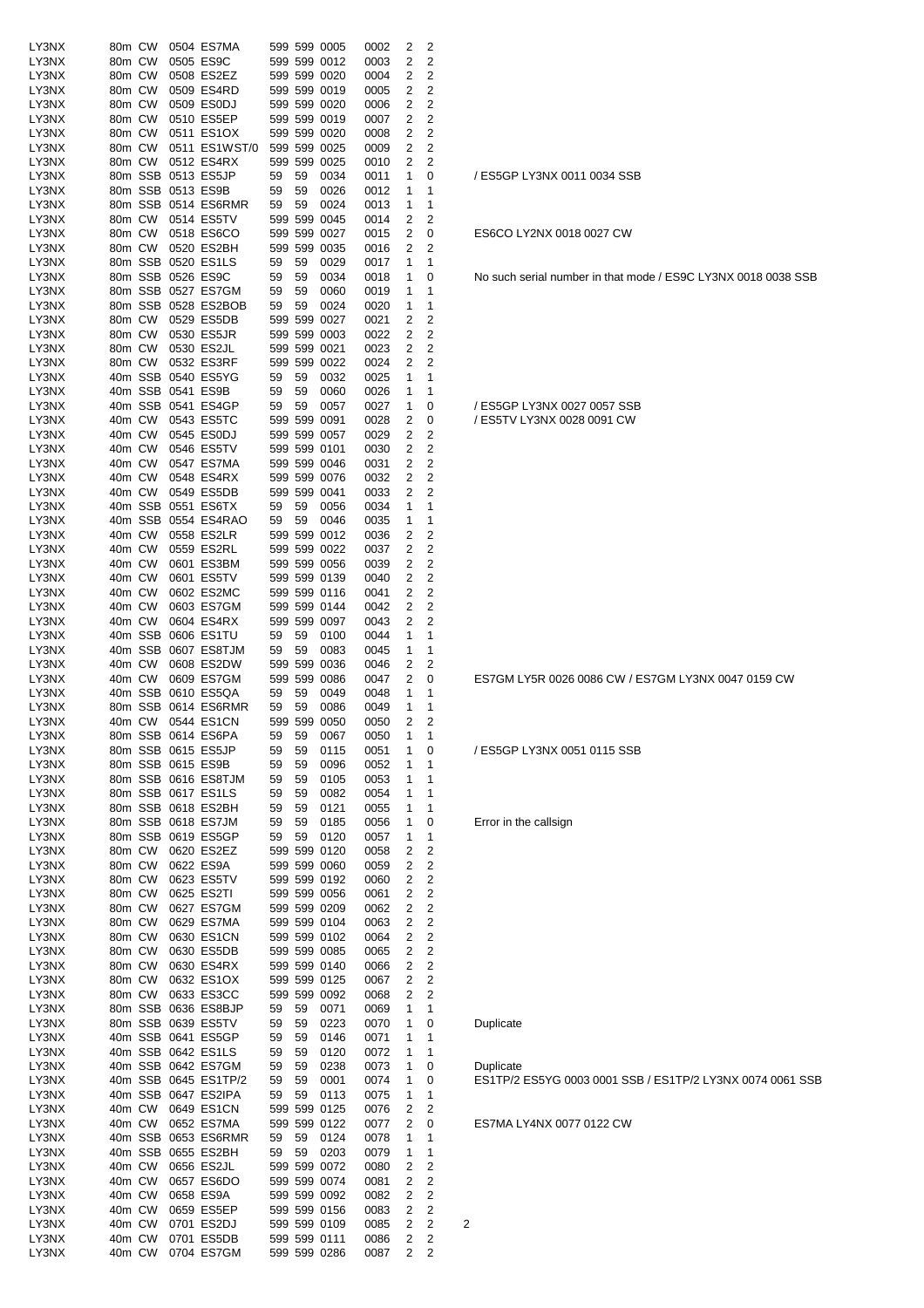| LY3NX          | 40m CW           |        | 0706 ES5TV                                 |          |          | 599 599 0276                 | 0088         | 2      | 2                                |                        |
|----------------|------------------|--------|--------------------------------------------|----------|----------|------------------------------|--------------|--------|----------------------------------|------------------------|
| LY3NX<br>LY3NX | 40m CW           |        | 0707 ES2MC<br>40m SSB 0709 ES5MJ           | 59       | 59       | 599 599 0232<br>0104         | 0089<br>0090 | 2<br>1 | 2<br>0                           | /ES5MG                 |
| LY3NX          | 80m CW           |        | 0711 ES3CC                                 |          |          | 599 599 0148                 | 0091         | 2      | 2                                |                        |
| LY3NX          | 80m CW           |        | 0712 ES1WST/0                              |          |          | 599 599 0159                 | 0092         | 2      | $\overline{2}$                   |                        |
| LY3NX          | 80m CW           |        | 0713 ES9A                                  |          |          | 599 599 0102                 | 0093         | 2      | 2                                |                        |
| LY3NX<br>LY3NX | 80m CW<br>80m CW |        | 0714 ES9C<br>0714 ES2BH                    |          |          | 599 599 0191<br>599 599 0230 | 0094<br>0095 | 2<br>2 | $\overline{2}$<br>$\overline{c}$ |                        |
| LY3NX          | 80m CW           |        | 0717 ES7MA                                 |          |          | 599 599 0148                 | 0096         | 2      | $\overline{2}$                   |                        |
| LY3NX          |                  |        | 80m SSB 0719 ES6PA                         | 59       | 59       | 0121                         | 0097         | 1      | 1                                |                        |
| LY3NX          |                  |        | 80m SSB 0720 ES5GP                         | 59       | 59       | 0202                         | 0098         | 1      | 1                                |                        |
| LY3NX<br>LY3NX |                  |        | 80m SSB 0721 ES8TJM<br>80m SSB 0722 ES8BJP | 59<br>59 | 59       | 0173                         | 0099         | 1<br>1 | 1<br>0                           | ES8BJP I               |
| LY3NX          |                  |        | 80m SSB 0722 ES6TX                         | 59       | 59<br>59 | 0093<br>0139                 | 0100<br>0101 | 1      | 1                                |                        |
| LY3NX          |                  |        | 80m SSB 0723 ES2BH                         | 59       | 59       | 0240                         | 0102         | 1      | 0                                | Duplicate              |
| LY3NX          | 80m CW           |        | 0725 ES2EZ                                 |          |          | 599 599 0228                 | 0103         | 2      | 2                                |                        |
| LY3NX          | 80m CW           |        | 0727 ES5TV                                 |          |          | 599 599 0319                 | 0104         | 2<br>2 | 2<br>$\overline{2}$              |                        |
| LY3NX<br>LY3NX | 80m CW<br>80m CW |        | 0728 ES7GM<br>0729 ES4RX                   |          |          | 599 599 0339<br>599 599 0196 | 0105<br>0106 | 2      | $\overline{2}$                   |                        |
| LY3NX          |                  |        | 80m SSB 0731 ES9C                          | 59       | 59       | 0211                         | 0107         | 1      | 0                                | Duplicate              |
| LY3NX          |                  |        | 80m SSB 0734 ES9B                          | 59       | 59       | 0186                         | 0108         | 1      | 1                                |                        |
| LY3NX          | 40m CW           |        | 0739 ES3BM                                 |          |          | 599 599 0142                 | 0109         | 2      | 2                                |                        |
| LY3NX<br>LY3NX | 40m CW<br>40m CW |        | 0740 ES6DO<br>0741 ES6CO                   |          |          | 599 599 0130<br>599 599 0162 | 0110<br>0111 | 2<br>2 | 2<br>0                           | ES6CO L                |
| LY3NX          | 40m CW           |        | 0743 ES2DW                                 |          |          | 599 599 0096                 | 0112         | 2      | 2                                |                        |
| LY3NX          | 40m CW           |        | 0744 ES1OX                                 |          |          | 599 599 0209                 | 0113         | 2      | 2                                |                        |
| LY3NX          | 40m CW           |        | 0745 ES1TU                                 |          |          | 599 599 0233                 | 0114         | 2      | $\overline{\mathbf{c}}$          |                        |
| LY3NX          | 40m CW           |        | 0747 ES4RD                                 |          |          | 599 599 0218                 | 0115         | 2      | 2                                |                        |
| LY3NX<br>LY3NX | 40m CW<br>40m CW |        | 0747 ES3CC<br>0750 ES7MA                   |          |          | 599 599 0186<br>599 599 0184 | 0116<br>0117 | 2<br>2 | 2<br>2                           |                        |
| LY3NX          | 40m CW           |        | 0751 ES1CN                                 |          |          | 599 599 0184                 | 0118         | 2      | $\overline{2}$                   |                        |
| LY3NX          |                  |        | 40m SSB 0752 ES2EZ                         | 59       | 59       | 0075                         | 0119         | 1      | 0                                | No such :              |
| LY3NX          |                  |        | 40m SSB 0752 ES2TV                         | 59       | 59       | 0369                         | 0120         | 1      | 0                                | / ES5TV I              |
| LY3NX          |                  |        | 40m SSB 0753 ES6RMR                        | 59       | 59       | 0191                         | 0121         | 1      | 1                                |                        |
| LY3NX<br>LY3NX |                  |        | 40m SSB 0753 ES5GP<br>40m SSB 0755 ES2TI   | 59<br>59 | 59<br>59 | 0243<br>0134                 | 0122<br>0123 | 1<br>1 | 1<br>1                           |                        |
| LY3NX          |                  |        | 40m SSB 0756 ES7GM                         | 59       | 59       | 0390                         | 0124         | 1      | 0                                | Duplicate              |
| LY3NX          |                  |        | 40m SSB 0757 ES1T/P/2                      | 59       | 59       | 0127                         | 0125         | 1      | 0                                | /ES1TP/                |
| LY3NX          |                  |        | 40m SSB 0759 ES2BH                         | 59       | 59       | 0300                         | 0126         | 1      | 1                                |                        |
| LY3NX          |                  |        | 40m SSB 0801 ES0DJ                         | 59       | 59       | 0291                         | 0127         | 1      | 0                                | No such s              |
| LY3NX<br>LY3NX |                  |        | 40m SSB 0804 ES7GM<br>40m SSB 0806 ES5TV   | 59<br>59 | 59<br>59 | 0412<br>0404                 | 0128<br>0129 | 1<br>1 | 0<br>0                           | No such :<br>No such : |
| LY3NX          |                  |        | 40m SSB 0807 ES3BM                         | 59       | 59       | 0160                         | 0130         | 1      | 0                                | No such :              |
| LY3NX          |                  |        | 40m SSB 0808 ES3BY                         | 59       | 59       | 0077                         | 0131         | 1      | 0                                | /ES3RY                 |
| LY3NX          |                  |        | 40m SSB 0810 ES8DH                         | 59       | 59       | 0176                         | 0132         | 1      | 0                                | No such s              |
| LY3NX          |                  |        | 40m SSB 0811 ES4RX<br>40m SSB 0811 ES2IPA  | 59       | 59       | 0233                         | 0133         | 1      | 0                                | No such :              |
| LY3NX<br>LY3NX |                  |        | 40m SSB 0813 ES4RAO                        | 59<br>59 | 59<br>59 | 0167<br>0181                 | 0134<br>0135 | 1<br>1 | 1<br>1                           |                        |
| LY3NX          |                  |        | 40m SSB 0814 ES8SX                         | 59       | 59       | 0046                         | 0136         | 1      | 1                                |                        |
| LY3NX          | 40m CW           |        | 0817 ES4RD                                 |          |          | 599 599 0257                 | 0137         | 2      | 2                                |                        |
| LY3NX          | 80m CW           |        | 0821 ES1WST/O 599 599 0227                 |          |          |                              | 0138         | 2      | 0                                | /ES1WS                 |
| LY3NX<br>LY3NX | 80m CW<br>80m CW |        | 0822 ES7GM<br>0822 ES5TV                   |          |          | 599 599 0456<br>599 599 0440 | 0139<br>0140 | 2<br>2 | 2<br>2                           |                        |
| LY3NX          | 80m CW           |        | 0823 ES3BM                                 |          |          | 599 599 0179                 | 0141         | 2      | 2                                |                        |
| LY3NX          | 80m CW           |        | 0824 ES6DO                                 |          |          | 599 599 0156                 | 0142         | 2      | 0                                | ES6DO E                |
| LY3NX          | 80m CW           |        | 0826 ES1TU                                 |          |          | 599 599 0297                 | 0143         | 2      | 2                                |                        |
| LY3NX          | 80m CW           |        | 0827 ES1OX                                 |          |          | 599 599 0227                 | 0144         | 2      | $\overline{\mathbf{c}}$          |                        |
| LY3NX<br>LY3NX |                  | 80m CW | 0830 ES5DB<br>80m SSB 0831 ES7GM           | 59       | 59       | 599 599 0172<br>0476         | 0145<br>0146 | 2<br>1 | 2<br>0                           | Duplicate              |
| LY3NX          |                  |        | 80m SSB 0831 ES6TX                         | 59       | 59       | 0208                         | 0147         | 1      | 1                                |                        |
| LY3NX          |                  |        | 80m SSB 0832 ES4RAO                        | 59       | 59       | 0204                         | 0148         | 1      | 1                                |                        |
| LY3NX          |                  |        | 80m SSB 0833 ES2MC                         | 59       | 59       | 0371                         | 0149         | 1      | 1                                |                        |
| LY3NX          |                  |        | 80m SSB 0835 ES6RMR                        | 59       | 59       | 0242                         | 0150         | 1      | 1                                |                        |
| LY3NX<br>LY3NX |                  |        | 40m SSB 0844 ES5QA<br>40m SSB 0845 ES8TJM  | 59<br>59 | 59<br>59 | 0245<br>0284                 | 0151<br>0152 | 1<br>1 | 1<br>1                           |                        |
| LY3NX          |                  |        | 40m SSB 0845 ES0DJ                         | 59       | 59       | 0358                         | 0153         | 1      | 1                                |                        |
| LY3NX          |                  |        | 40m SSB 0847 ES5YG                         | 59       | 59       | 0142                         | 0154         | 1      | 1                                |                        |
| LY3NX          |                  |        | 40m SSB 0849 ES6RMR                        | 59       | 59       | 0259                         | 0155         | 1      | 1                                |                        |
| LY3NX<br>LY3NX |                  |        | 40m SSB 0850 ES2MC<br>40m SSB 0850 ES5TV   | 59<br>59 | 59<br>59 | 0411<br>0491                 | 0156         | 1<br>1 | 1<br>1                           |                        |
| LY3NX          |                  | 40m CW | 0854 ES2TI                                 |          |          | 599 599 0200                 | 0157<br>0158 | 2      | 2                                |                        |
| LY3NX          | 40m CW           |        | 0855 ES1WST/O 599 599 0267                 |          |          |                              | 0159         | 2      | 0                                | /ES1WS                 |
| LY3NX          |                  | 40m CW | 0855 ES9A                                  |          |          | 599 599 0180                 | 0160         | 2      | 2                                |                        |
| LY3NX          |                  |        | 40m SSB 0858 ES1TU                         | 59       | 59       | 0354                         | 0161         | 1      | 1                                |                        |
| LY3NX<br>LY3NX |                  |        | 40m SSB 0859 ES7GM<br>40m SSB 0859 ES5GP   | 59<br>59 | 59<br>59 | 0508<br>0324                 | 0162<br>0163 | 1<br>1 | 0<br>1                           | No such s              |
| LY4L           | 80m CW           |        | 0501 ES4RX                                 |          |          | 599 599 0004                 | 0001         | 2      | 2                                |                        |
| LY4L           | 80m CW           |        | 0502 ES1WST/0                              |          |          | 599 599 0005                 | 0002         | 2      | 2                                |                        |
| LY4L           | 80m CW           |        | 0503 ES4RD                                 |          |          | 599 599 0009                 | 0003         | 2      | $\overline{\mathbf{c}}$          |                        |
| LY4L           | 80m CW           |        | 0504 ES2EZ                                 |          |          | 599 599 0010                 | 0004         | 2      | 2                                |                        |
| LY4L<br>LY4L   | 80m CW<br>80m CW |        | 0505 ES5TV<br>0505 ES0DJ                   |          |          | 599 599 0017<br>599 599 0015 | 0005<br>0006 | 2<br>2 | $\overline{\mathbf{c}}$<br>2     |                        |
| LY4L           | 80m CW           |        | 0506 ES9C                                  |          |          | 591 599 0014                 | 0007         | 2      | 0                                | RX: 591 /              |
| LY4L           | 80m CW           |        | 0507 ES7GM                                 |          |          | 599 599 0024                 | 0008         | 2      | 2                                |                        |
| LY4L           | 80m CW           |        | 0508 ES2MC                                 |          |          | 599 599 0020                 | 0009         | 2      | 2                                |                        |

/ ES5MG LY3NX 0090 0104 SSB

ES8BJP LY3NX 0010 0093 SSB

ES6CO LY3DX 0111 0162 CW

No such serial number in that mode / ES2EZ LY3NX 0119 0275 SSB / ES5TV LY3NX 0120 0369 SSB

/ ES1TP/2 LY3NX 0125 0127 SSB

No such serial number in that mode / ES0DJ LY3NX 0127 0291 CW No such serial number in that mode / ES7GM LY3NX 0128 0412 CW No such serial number in that mode / ES5TV LY3NX 0129 0404 CW No such serial number in that mode / ES3BM LY3NX 0130 0160 CW / ES3RY LY3NX 0131 0077 CW

No such serial number in that mode / ES8DH LY3NX 0132 0176 CW No such serial number in that mode / ES4RX LY3NX 0133 0233 CW

LY3NX 80m CW 0821 ES1WST/O 599 599 0227 0138 2 0 / ES1WST/0 LY3NX 0138 0227 CW

ES6DO ES8DH 0194 0156 CW / ES6DO LY3NX 0142 0157 CW

**Duplicate** 

LY3NX 40m CW 0855 ES1WST/O 599 599 0267 0159 2 0 / ES1WST/0 LY3NX 0159 0267 CW

No such serial number in that mode / ES7GM LY3NX 0162 0518 SSB

RX: 591 / In the other station's log: 599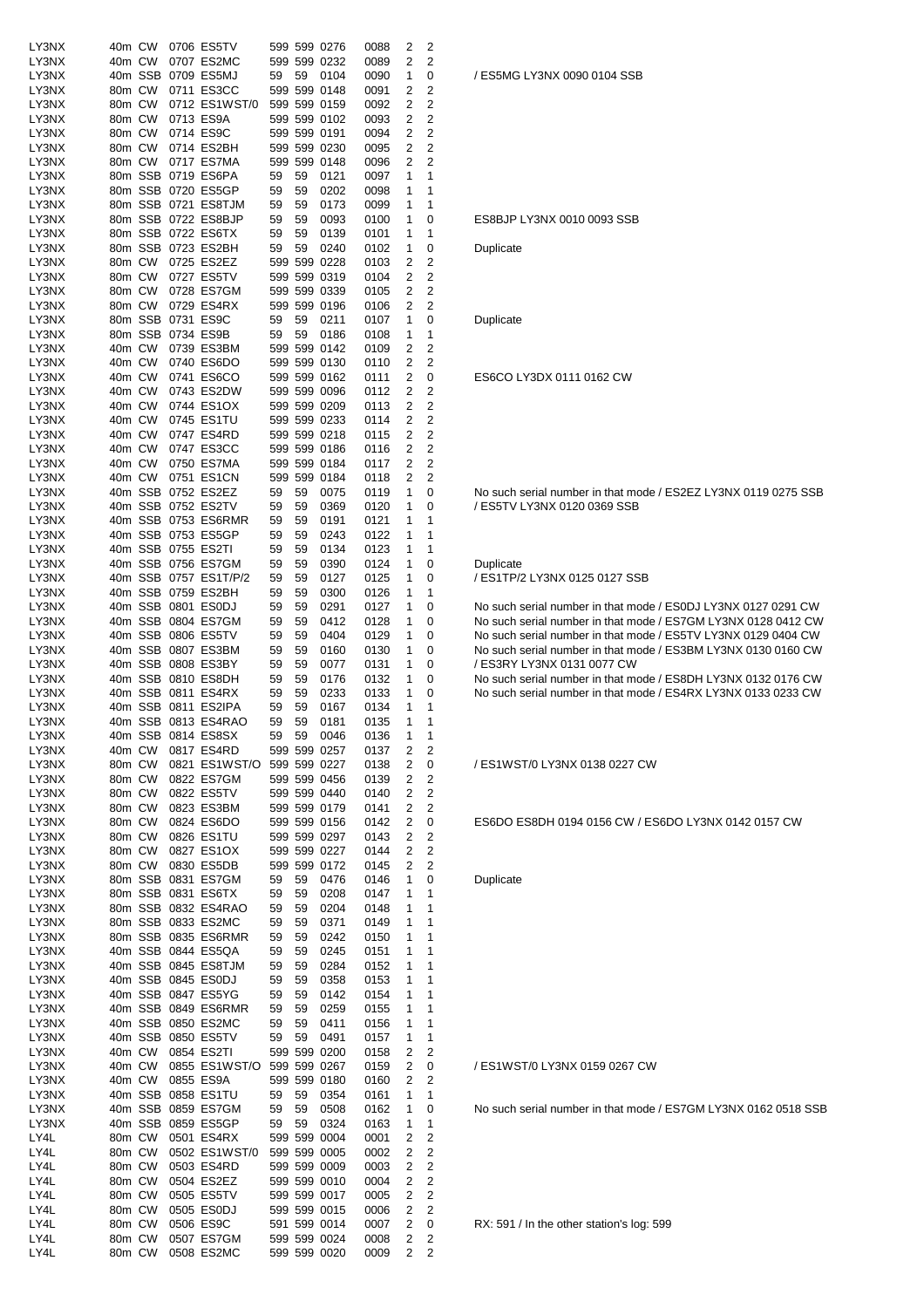| LY4L | 80m CW  |         |                   | 0509 ES9A           |    |         | 599 599 0005 | 0010 | 2              | 2              |
|------|---------|---------|-------------------|---------------------|----|---------|--------------|------|----------------|----------------|
| LY4L | 80m CW  |         |                   | 0510 ES5EP          |    |         | 599 599 0017 | 0011 | 2              | 2              |
| LY4L |         | 80m SSB |                   | 0513 ES2IPA         | 59 | 59      | 0021         | 0012 | 1              | 1              |
| LY4L |         |         |                   | 80m SSB 0514 ES6RMR | 59 | 59      | 0023         | 0013 | 1              | 1              |
| LY4L |         |         | 80m SSB 0515 ES9B |                     | 59 | 59      | 0029         | 0014 | 1              | 1              |
| LY4L | 80m CW  |         |                   | 0515 ES3BM          |    | 599 599 | 0018         | 0015 | 2              | 2              |
| LY4L |         | 80m SSB |                   | 0517 ES6TX          | 59 | 59      | 0026         | 0016 | 1              | 1              |
| LY4L |         | 80m SSB |                   | 0517 ES8TJM         | 59 | 59      | 0024         | 0017 | 1              | 1              |
| LY4L |         | 80m SSB |                   | 0519 ES5MG          | 59 | 59      | 0015         | 0018 | 1              | 1              |
| LY4L | 80m CW  |         |                   | 0523 ES1TU          |    |         | 599 599 0035 | 0019 | 2              | 2              |
| LY4L | 80m CW  |         |                   | 0524 ES1OX          |    |         | 599 599 0033 | 0020 | 2              | 2              |
|      | 40m CW  |         |                   |                     |    |         |              |      |                |                |
| LY4L |         |         |                   | 0525 ES4RD          |    |         | 599 599 0041 | 0021 | 2              | 2              |
| LY4L | 80m CW  |         |                   | 0527 ES2JL          |    |         | 599 599 0020 | 0022 | 2              | 0              |
| LY4L | 80m CW  |         |                   | 0528 ES3RY          |    |         | 599 599 0003 | 0023 | 2              | 2              |
| LY4L | 80m CW  |         |                   | 0529 ES2RL          |    |         | 599 599 0014 | 0024 | 2              | 0              |
| LY4L | 40m CW  |         |                   | 0530 ES4RX          |    |         | 599 599 0047 | 0025 | 2              | 2              |
| LY4L | 80m CW  |         |                   | 0530 ES1CN          |    |         | 599 599 0033 | 0026 | 2              | 2              |
| LY4L | 80m CW  |         |                   | 0532 ES5DB          |    |         | 599 599 0033 | 0027 | 2              | 2              |
| LY4L | 40m CW  |         |                   | 0533 ES1WST/0       |    |         | 599 599 0046 | 0028 | 2              | 2              |
| LY4L | 40m CW  |         |                   | 0537 ES5EP          |    |         | 599 599 0053 | 0029 | 2              | 2              |
| LY4L | 40m CW  |         |                   | 0538 ES7GM          |    |         | 599 599 0090 | 0030 | 2              | 2              |
| LY4L | 40m CW  |         |                   | 0544 ES1OX          |    |         | 599 599 0061 | 0031 | 2              | 2              |
| LY4L | 40m CW  |         |                   | 0544 ES2BH          |    |         | 599 599 0070 | 0032 | 2              | 2              |
| LY4L | 40m CW  |         |                   | 0547 ES3CC          |    |         | 599 599 0041 | 0033 | 2              | 2              |
| LY4L | 40m CW  |         |                   | 0549 ES5DB          |    |         | 599 599 0040 | 0034 | 2              | 2              |
| LY4L | 80m SSB |         |                   | 0550 ES2TI          | 59 | 59      | 0027         | 0035 | 1              | 1              |
| LY4L | 40m CW  |         |                   | 0551 ES2NF          |    |         | 599 599 0049 | 0036 | 2              | 2              |
| LY4L | 40m CW  |         |                   | 0551 ES9C           |    |         | 599 599 0066 | 0037 | 2              | 2              |
| LY4L | 40m CW  |         |                   | 0552 ES1CN          |    |         | 599 599 0061 | 0038 | 2              | 2              |
| LY4L | 40m CW  |         |                   | 0555 ES2MC          |    |         | 599 599 0101 | 0039 | 2              | 2              |
| LY4L | 40m CW  |         |                   | 0556 ES5TV          |    |         | 599 599 0130 | 0040 | 2              | 2              |
| LY4L | 40m CW  |         |                   | 0557 ES6CO          |    |         | 599 599 0068 | 0041 | 2              | 2              |
| LY4L | 40m CW  |         |                   | 0557 ES0DJ          |    |         | 599 599 0084 | 0042 | 2              | 2              |
| LY4L | 40m CW  |         |                   | 0558 ES2EZ          |    |         | 599 599 0086 | 0043 | 2              | 2              |
| LY4L |         | 80m SSB |                   |                     | 59 |         |              |      | 1              | 1              |
|      |         |         |                   | 0559 ES6PA          |    | 59      | 0048         | 0044 |                |                |
| LY4L |         | 80m SSB |                   | 0601 ES6PA          | 59 | 59      | 0050         | 0045 | 1              | 1              |
| LY4L | 40m CW  |         |                   | 0601 ES2MC          |    |         | 599 599 0112 | 0046 | 2              | 2              |
| LY4L | 80m CW  |         |                   | 0604 ES1WST/0       |    |         | 599 599 0088 | 0047 | 2              | 2              |
| LY4L | 40m CW  |         |                   | 0604 ES0DJ          |    |         | 599 599 0096 | 0048 | 2              | 2              |
| LY4L | 40m CW  |         |                   | 0605 ES5TV          |    |         | 599 599 0150 | 0049 | 2              | 2              |
| LY4L | 80m CW  |         |                   | 0606 ES1OX          |    |         | 599 599 0094 | 0050 | 2              | 2              |
| LY4L | 40m CW  |         |                   | 0606 ES4RX          |    |         | 599 599 0103 | 0051 | 2              | 2              |
| LY4L | 80m CW  |         |                   | 0608 ES6DO          |    |         | 599 599 0034 | 0052 | 2              | 2              |
| LY4L | 40m CW  |         |                   | 0608 ES7GM          |    |         | 599 599 0158 | 0053 | 2              | 2              |
| LY4L | 80m CW  |         |                   | 0609 ES2BH          |    |         | 599 599 0109 | 0054 | $\overline{2}$ | 0              |
| LY4L |         | 80m SSB |                   | 0610 ES2EZ          | 59 | 59      | 0104         | 0055 | 1              | 1              |
| LY4L | 40m CW  |         |                   | 0611 ES2DW          |    |         | 599 599 0041 | 0056 | 2              | 2              |
| LY4L |         |         |                   | 80m SSB 0612 ES8TJM | 59 | 59      | 0093         | 0057 | 1              | 1              |
| LY4L |         |         |                   | 40m CW 0614 ES7MA   |    |         | 599 599 0083 | 0058 | $\overline{2}$ | 2              |
| LY4L |         |         |                   | 80m SSB 0615 ES5GP  | 59 | 59      | 0114         | 0059 | 1              | 1              |
| LY4L | 80m CW  |         |                   | 0616 ES2MC          |    |         | 599 599 0146 | 0060 | 2              | 2              |
| LY4L | 80m CW  |         |                   | 0617 ES6CO          |    |         | 599 599 0087 | 0061 | 2              | 2              |
| LY4L | 80m CW  |         |                   | 0619 ES3CC          |    |         | 599 599 0081 | 0062 | 2              | 2              |
| LY4L | 80m CW  |         |                   | 0620 ES1AO          |    |         | 599 599 0035 | 0063 | 2              | 2              |
| LY4L | 80m CW  |         |                   | 0621 ES5TV          |    |         | 599 599 0183 | 0064 | 2              | 2              |
| LY4L | 80m CW  |         |                   | 0621 ES7GM          |    |         | 599 599 0195 | 0065 | 2              | 2              |
| LY4L | 40m CW  |         |                   | 0622 ES1CN          |    |         | 599 599 0096 | 0066 | 2              | 2              |
| LY4L | 80m CW  |         |                   | 0622 ES3BM          |    |         | 599 599 0075 | 0067 | 2              | $\overline{c}$ |
| LY4L | 40m CW  |         |                   | 0623 ES6DO          |    |         | 599 599 0049 | 0068 | 2              | 2              |
| LY4L | 40m CW  |         |                   | 0625 ES5DB          |    |         | 599 599 0080 | 0069 | 2              | 2              |
| LY4L | 40m CW  |         |                   | 0626 ES1TU          |    |         | 599 599 0132 | 0070 | 2              | 2              |
| LY4L |         |         |                   | 80m SSB 0629 ES9B   | 59 | 59      | 0113         | 0071 | 1              | 1              |
| LY4L | 80m CW  |         |                   | 0630 ES8DH          |    |         | 599 599 0086 | 0072 | 2              | 2              |
| LY4L | 40m CW  |         |                   |                     |    |         |              |      |                |                |
|      |         |         |                   | 0632 ES8DH          |    |         | 599 599 0087 | 0073 | 2              | 2              |
| LY4L |         | 80m SSB |                   | 0635 ES0DJ          | 59 | 59      | 0151         | 0074 | 1              | 1              |
| LY4L | 80m CW  |         |                   | 0639 ES5QA          |    |         | 599 599 0088 | 0075 | 2              | 2              |
| LY4L | 40m CW  |         |                   | 0639 ES2EZ          |    |         | 599 599 0154 | 0076 | 2              | 2              |
| LY4L | 40m CW  |         |                   | 0641 ES3CC          |    |         | 599 599 0102 | 0077 | 2              | 2              |
| LY4L | 40m CW  |         |                   | 0642 ES2BH          |    |         | 599 599 0180 | 0078 | 2              | 2              |
| LY4L | 40m CW  |         |                   | 0645 ES2RL          |    |         | 599 599 0037 | 0079 | 2              | 2              |
| LY4L | 80m CW  |         |                   | 0646 ES4RX          |    |         | 599 599 0151 | 0080 | 2              | 0              |
| LY4L | 40m CW  |         |                   | 0648 ES6CO          |    |         | 599 599 0115 | 0081 | 2              | 2              |
| LY4L | 40m CW  |         |                   | 0650 ES9A           |    |         | 599 599 0087 | 0082 | 2              | 2              |
| LY4L | 40m CW  |         |                   | 0651 ES3BM          |    |         | 599 599 0107 | 0083 | 2              | 2              |
| LY4L | 40m CW  |         |                   | 0652 ES9C           |    |         | 599 599 0161 | 0084 | 2              | 2              |
| LY4L | 40m CW  |         |                   | 0653 ES4RD          |    |         | 599 599 0157 | 0085 | 2              | 2              |
| LY4L | 40m CW  |         |                   | 0654 ES1OX          |    |         | 599 599 0149 | 0086 | 2              | 2              |
| LY4L | 40m CW  |         |                   | 0655 ES5EP          |    |         | 599 599 0151 | 0087 | 2              | 2              |
| LY4L | 40m CW  |         |                   | 0659 ES2LR          |    |         | 599 599 0032 | 0088 | 2              | 2              |
| LY4L | 40m CW  |         |                   | 0702 ES4RD          |    |         | 599 599 0167 | 0089 | 2              | 2              |
| LY4L | 40m CW  |         |                   | 0704 ES9C           |    |         | 599 599 0175 | 0090 | 2              | 2              |
| LY4L | 40m CW  |         |                   | 0706 ES0DJ          |    |         | 599 599 0211 | 0091 | 2              | 2              |
| LY4L | 40m CW  |         |                   | 0708 ES7GM          |    |         | 599 599 0294 | 0092 | 2              | $\overline{c}$ |
| LY4L | 80m CW  |         |                   | 0708 ES1WST/0       |    |         | 599 599 0153 | 0093 | 2              | 2              |
| LY4L | 80m CW  |         |                   | 0709 ES3CC          |    |         | 599 599 0142 | 0094 | 2              | 2              |

ES4RX ES1TU 0162 0151 CW

ES2BH LY4R 0054 0109 CW

ES2RL LY4L 0014 0014 CW

ES2JL SE5E 0027 0020 CW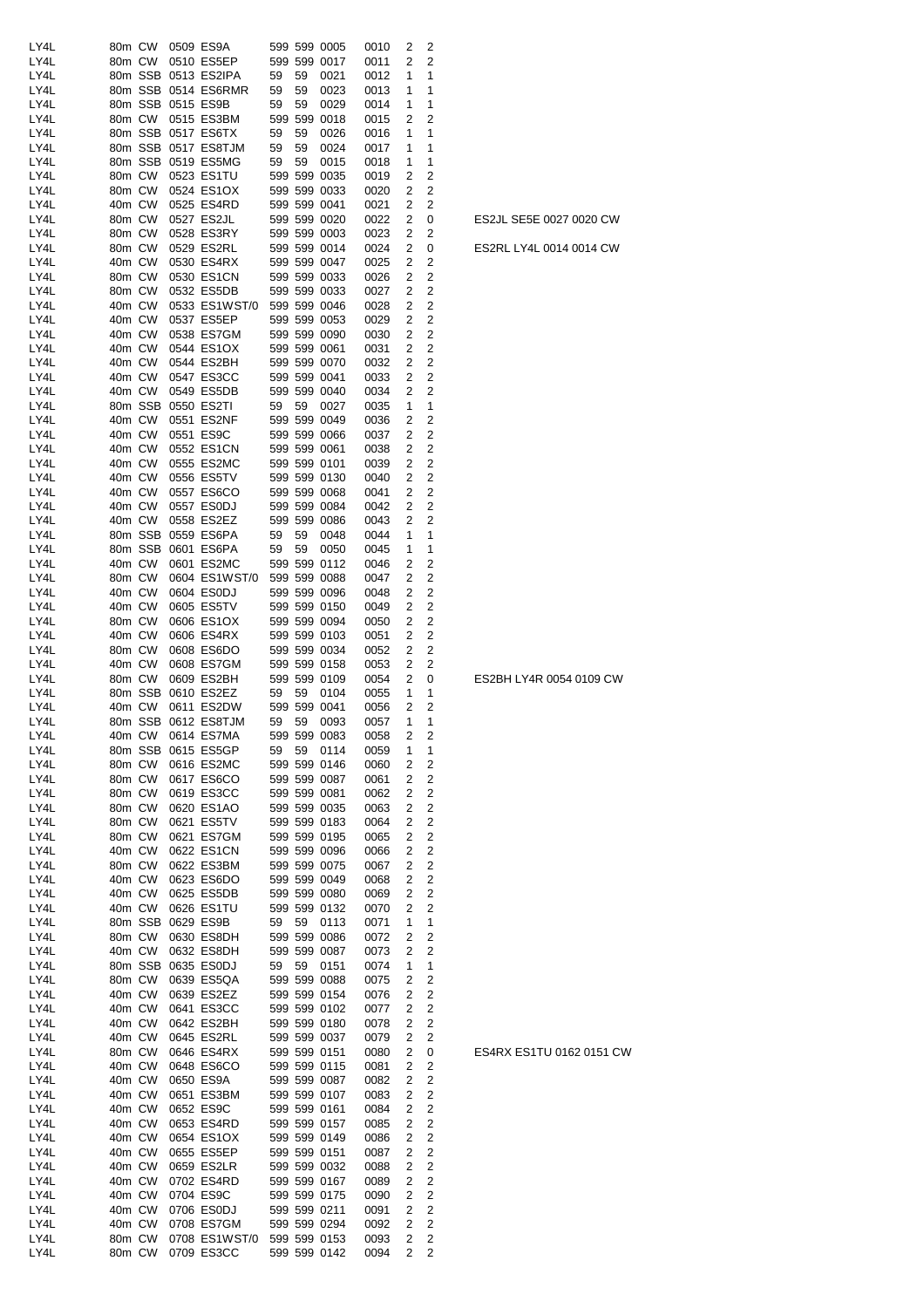| LY4L         | 40m CW           |                  | 0710 ES5TV                                 |          |          | 599 599 0285                 | 0095         | 2      | 2                       |           |
|--------------|------------------|------------------|--------------------------------------------|----------|----------|------------------------------|--------------|--------|-------------------------|-----------|
| LY4L         | 80m CW           |                  | 0711 ES1OX                                 |          |          | 599 599 0170                 | 0096         | 2      | 2                       |           |
| LY4L<br>LY4L | 40m CW<br>80m CW |                  | 0712 7ES8DH<br>0713 ES9C                   |          |          | 599 599 0121<br>599 599 0189 | 0097<br>0098 | 2<br>2 | 0<br>2                  | Is not an |
| LY4L         | 80m CW           |                  | 0714 ES2BH                                 |          |          | 599 599 0228                 | 0099         | 2      | 2                       |           |
| LY4L         |                  |                  | 80m SSB 0716 ES7GM                         | 59       | 59       | 0316                         | 0100         | 1      | 1                       |           |
| LY4L         | 40m CW           |                  | 0718 ES3RY                                 |          |          | 599 599 0045                 | 0101         | 2      | 2                       |           |
| LY4L         | 80m CW           |                  | 0721 ES6CO                                 |          |          | 599 599 0141                 | 0102         | 2      | 0                       | ES6CO L   |
| LY4L         | 40m CW           |                  | 0722 ES1CN                                 |          |          | 599 599 0161                 | 0103         | 2      | 2                       |           |
| LY4L<br>LY4L | 80m CW<br>80m CW |                  | 0723 ES2EZ<br>0726 ES5TV                   |          |          | 599 599 0224<br>599 599 0317 | 0104<br>0105 | 2<br>2 | 2<br>2                  |           |
| LY4L         |                  |                  | 40m SSB 0726 ES2TI                         | 59       | 59       | 0110                         | 0106         | 1      | 1                       |           |
| LY4L         |                  |                  | 40m SSB 0727 ES1TP/2                       | 59       | 59       | 0097                         | 0107         | 1      | 1                       |           |
| LY4L         |                  |                  | 40m SSB 0729 ES6TX                         | 59       | 59       | 0145                         | 0108         | 1      | 1                       |           |
| LY4L         |                  |                  | 40m SSB 0729 ES7TH                         | 59       | 59       | 0089                         | 0109         | 1      | 1                       | 1         |
| LY4L         |                  |                  | 40m SSB 0730 ES2BOB                        | 59       | 59       | 0110                         | 0110         | 1      | 1                       |           |
| LY4L<br>LY4L | 80m CW           |                  | 40m SSB 0730 ES2DW<br>0734 ES1TU           | 59       | 59       | 0089<br>599 599 0214         | 0111<br>0112 | 1<br>2 | 1<br>0                  | ES1TU L'  |
| LY4L         | 80m CW           |                  | 0734 ES0DJ                                 |          |          | 599 599 0254                 | 0113         | 2      | 2                       |           |
| LY4L         |                  |                  | 40m SSB 0736 ES6PA                         | 59       | 59       | 0132                         | 0114         | 1      | 1                       |           |
| LY4L         |                  |                  | 80m SSB 0736 ES6PA                         | 59       | 59       | 0133                         | 0115         | 1      | 0                       | ES6PA L'  |
| LY4L         |                  |                  | 40m SSB 0737 ES5GP                         | 59       | 59       | 0222                         | 0116         | 1      | 1                       |           |
| LY4L         |                  |                  | 80m SSB 0738 ES5GP                         | 59       | 59       | 0223                         | 0117         | 1      | 0                       | ES5GP Y   |
| LY4L<br>LY4L |                  | 40m CW<br>40m CW | 0740 ES3CC<br>0740 ES4RX                   |          |          | 599 599 0178<br>599 599 0210 | 0118<br>0119 | 2<br>2 | 2<br>2                  |           |
| LY4L         | 40m CW           |                  | 0742 ES2BH                                 |          |          | 599 599 0274                 | 0120         | 2      | 2                       |           |
| LY4L         | 40m CW           |                  | 0744 ES1TU                                 |          |          | 599 599 0230                 | 0121         | 2      | $\overline{c}$          |           |
| LY4L         | 40m CW           |                  | 0744 ES2MC                                 |          |          | 599 599 0296                 | 0122         | 2      | 2                       |           |
| LY4L         |                  | 40m CW           | 0745 ES3BM                                 |          |          | 599 599 0145                 | 0123         | 2      | 2                       |           |
| LY4L         |                  |                  | 40m SSB 0748 ES8TJM                        | 59       | 59       | 0214                         | 0124         | 1      | 1                       |           |
| LY4L<br>LY4L |                  |                  | 40m SSB 0749 ES5YG<br>40m SSB 0752 ES2EZ   | 59<br>59 | 59<br>59 | 0108<br>0274                 | 0125<br>0126 | 1<br>1 | 1<br>1                  |           |
| LY4L         |                  |                  | 40m SSB 0752 ES6RMR                        | 59       | 59       | 0190                         | 0127         | 1      | 1                       |           |
| LY4L         |                  |                  | 40m SSB 0753 ES9B                          | 59       | 59       | 0212                         | 0128         | 1      | 1                       |           |
| LY4L         |                  |                  | 40m SSB 0753 ES1LS                         | 59       | 59       | 0184                         | 0129         | 1      | 1                       |           |
| LY4L         |                  |                  | 80m SSB 0755 ES1LS                         | 59       | 59       | 0185                         | 0130         | 1      | 1                       |           |
| LY4L         |                  |                  | 40m SSB 0757 ES2IPA                        | 59       | 59       | 0148                         | 0131         | 1      | 1                       |           |
| LY4L<br>LY4L |                  |                  | 40m SSB 0801 ES4RAO<br>40m SSB 0804 ES0DJ  | 59<br>59 | 59<br>59 | 0165<br>0294                 | 0132<br>0133 | 1<br>1 | 1<br>1                  |           |
| LY4L         | 80m CW           |                  | 0806 ES7MA                                 |          |          | 599 599 0199                 | 0134         | 2      | 2                       |           |
| LY4L         | 40m CW           |                  | 0807 ES8DH                                 |          |          | 599 599 0170                 | 0135         | 2      | 2                       |           |
| LY4L         | 80m CW           |                  | 0808 ES2EZ                                 |          |          | 599 599 0296                 | 0136         | 2      | 2                       |           |
| LY4L         | 40m CW           |                  | 0808 ES7GM                                 |          |          | 599 599 0422                 | 0137         | 2      | 2                       |           |
| LY4L         | 40m CW           |                  | 0810 ES1CN                                 |          |          | 599 599 0199                 | 0138         | 2      | 2                       |           |
| LY4L<br>LY4L | 40m CW           |                  | 80m SSB 0811 ES6TX<br>0811 ES5EP           | 59       | 59       | 0187<br>599 599 0242         | 0139<br>0140 | 1<br>2 | 1<br>2                  |           |
| LY4L         | 40m CW           |                  | 0813 ES2LR                                 |          |          | 599 599 0055                 | 0141         | 2      | 2                       |           |
| LY4L         | 40m CW           |                  | 0814 ES4OJ                                 |          |          | 599 599 0090                 | 0142         | 2      | 2                       |           |
| LY4L         |                  |                  | 80m CW 0815 ES1WST/0 599 599 0221          |          |          |                              | 0143         | 2      | 2                       |           |
| LY4L         | 80m CW           |                  | 0817 ES6DO                                 |          |          | 599 599 0150                 | 0144         | 2      | 2                       |           |
| LY4L         | 80m CW           |                  | 0818 ES5EP                                 |          |          | 599 599 0253                 | 0145         | 2      | 2                       |           |
| LY4L<br>LY4L | 80m CW<br>80m CW |                  | 0821 ES5TV<br>0821 ES7GM                   |          |          | 599 599 0434<br>599 599 0454 | 0146<br>0147 | 2<br>2 | 2<br>2                  |           |
| LY4L         | 80m CW           |                  | 0823 ES2MC                                 |          |          | 599 599 0350                 | 0148         | 2      | 2                       |           |
| LY4L         | 40m CW           |                  | 0826 ES6CO                                 |          |          | 599 599 0203                 | 0149         | 2      | 2                       |           |
| LY4L         | 80m CW           |                  | 0827 ES2BH                                 |          |          | 599 599 0334                 | 0150         | 2      | 2                       |           |
| LY4L         | 40m CW           |                  | 0828 ES5QA                                 |          |          | 599 599 0224                 | 0151         | 2      | 2                       |           |
| LY4L         | 40m CW           |                  | 0828 ES1WST/0                              |          |          | 599 599 0239                 | 0152         | 2      | 2                       |           |
| LY4L<br>LY4L | 40m CW<br>40m CW |                  | 0830 ES3BM<br>0833 ES1TU                   |          |          | 599 599 0185<br>599 599 0305 | 0153<br>0154 | 2<br>2 | 2<br>2                  |           |
| LY4L         | 40m CW           |                  | 0833 ES4RX                                 |          |          | 599 599 0262                 | 0155         | 2      | 2                       |           |
| LY4L         | 40m CW           |                  | 0834 ES4RD                                 |          |          | 599 599 0270                 | 0156         | 2      | 2                       |           |
| LY4L         | 40m CW           |                  | 0835 ES3CC                                 |          |          | 599 599 0235                 | 0157         | 2      | 2                       |           |
| LY4L         | 40m CW           |                  | 0836 ES6DO                                 |          |          | 599 599 0172                 | 0158         | 2      | $\overline{\mathbf{c}}$ |           |
| LY4L         | 40m CW           |                  | 0838 ES2EZ                                 |          |          | 599 599 0344                 | 0159         | 2      | 2                       |           |
| LY4L<br>LY4L |                  | 40m CW<br>40m CW | 0839 ES9A<br>0840 ES2MC                    |          |          | 599 599 0170<br>599 599 0387 | 0160<br>0161 | 2<br>2 | 2<br>2                  |           |
| LY4L         |                  |                  | 40m SSB 0841 ES8TJM                        | 59       | 59       | 0280                         | 0162         | 1      | 1                       |           |
| LY4L         |                  |                  | 80m SSB 0842 ES8TJM                        | 59       | 59       | 0281                         | 0163         | 1      | 1                       |           |
| LY4L         |                  |                  | 40m SSB 0843 ES5MG                         | 59       | 59       | 0169                         | 0164         | 1      | 1                       |           |
| LY4L         |                  |                  | 80m SSB 0843 ES5MG                         | 59       | 59       | 0170                         | 0165         | 1      | 1                       |           |
| LY4L         |                  |                  | 40m SSB 0845 ES2NF                         | 59       | 59       | 0184                         | 0166         | 1      | 1                       |           |
| LY4L<br>LY4L |                  |                  | 40m SSB 0846 ES1LS<br>40m SSB 0846 ES1TP/2 | 59<br>59 | 59<br>59 | 0243<br>0174                 | 0167<br>0168 | 1<br>1 | 1<br>1                  |           |
| LY4L         |                  |                  | 40m CW 0851 ES1OX                          |          |          | 599 599 0260                 | 0169         | 2      | 2                       |           |
| LY4L         |                  | 40m CW           | 0852 ES2DW                                 |          |          | 599 599 0145                 | 0170         | 2      | 2                       |           |
| LY4L         |                  | 40m CW           | 0853 ES2TI                                 |          |          | 599 599 0199                 | 0171         | 2      | 2                       |           |
| LY4L         |                  |                  | 40m SSB 0855 ES7A                          | 59       | 59       | 0117                         | 0172         | 1      | 1                       | 1         |
| LY4L         |                  |                  | 40m SSB 0855 ES9B                          | 59       | 59       | 0281                         | 0173         | 1      | 1                       |           |
| LY4L         |                  |                  | 40m SSB 0856 ES6RMR                        | 59<br>59 | 59       | 0261                         | 0174         | 1      | 1<br>1                  |           |
| LY4L<br>LY4L |                  |                  | 40m SSB 0856 ES5GP<br>40m SSB 0857 ES6PA   | 59       | 59<br>59 | 0321<br>0210                 | 0175<br>0176 | 1<br>1 | 1                       |           |
| LY4L         |                  |                  | 40m SSB 0858 ES4OJ                         | 59       | 59       | 0118                         | 0177         | 1      | 0                       | Duplicate |
| LY4L         |                  |                  | 40m SSB 0859 ES5QA                         | 59       | 59       | 0262                         | 0178         | 1      | 0                       | Duplicate |
| LY4L         |                  |                  | 40m SSB 0859 ES2IPA                        | 59       | 59       | 0214                         | 0179         | 1      | 1                       |           |

Is not an ES station

ES6CO LY4L 0101 0141 CW

ES1TU LY3B 0142 0214 CW

ES6PA LY4LL 0115 0133 SSB

ES5GP YL2L 0117 0223 SSB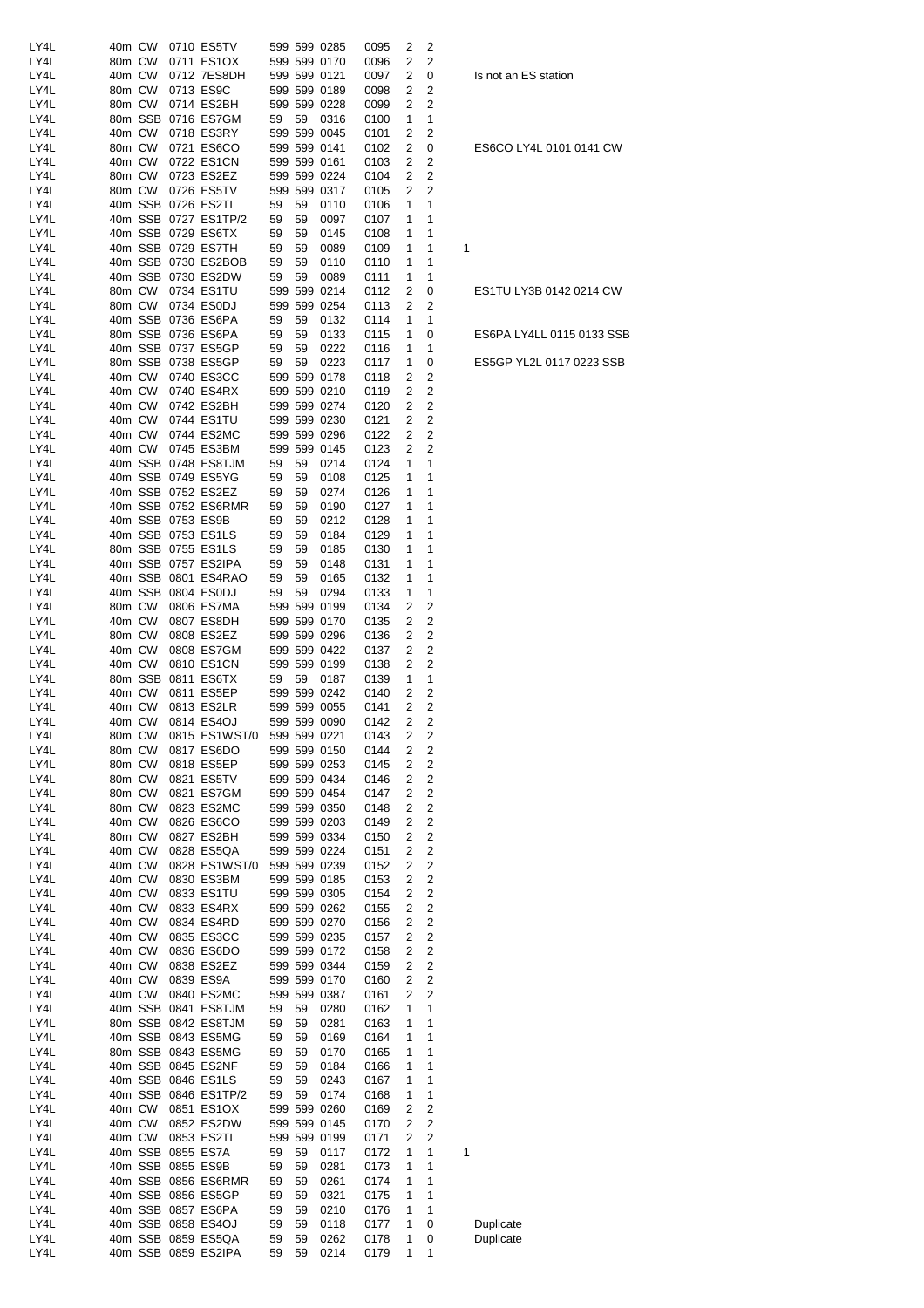| LY4L         |        |                  |                   | 40m SSB 0859 ES5YG                          | 59       | 59       | 0150                         | 0180         | 1              | 1                                |   |
|--------------|--------|------------------|-------------------|---------------------------------------------|----------|----------|------------------------------|--------------|----------------|----------------------------------|---|
| LY4Q         |        |                  |                   | 40m SSB 0605 ES8TJM                         | 59       | 59       | 0081                         | 0001         | 1              | 1                                |   |
| LY4Q         |        |                  |                   | 40m SSB 0606 ES1TU                          | 59       | 59       | 0099                         | 0002         | 1              | 1                                |   |
| LY4Q         |        |                  |                   | 40m SSB 0606 ES6TX                          | 59       | 59       | 0075                         | 0003         | 1              | 1                                |   |
| LY4Q         |        |                  |                   | 40m SSB 0628 ES2IPA                         | 59       | 59       | 0094                         | 0004         | 1              | 1                                |   |
| LY4Q         |        |                  |                   | 40m SSB 0628 ES6PA                          | 59       | 59       | 0078                         | 0005         | 1              | 1                                |   |
| LY4Q         |        |                  |                   | 40m SSB 0859 ES8SX                          | 59       | 59       | 0068                         | 0006         | 1              | 1                                |   |
| LY4Z         |        |                  |                   | 80m SSB 0503 ES6RMR                         | 59       | 59       | 0008                         | 0001         | 1              | 1                                |   |
| LY4Z         |        |                  |                   | 80m SSB 0506 ES5GP                          | 59       | 59       | 0020                         | 0002         | 1              | 1                                |   |
| LY4Z         |        |                  |                   | 80m SSB 0508 ES6PA                          | 59       | 59       | 0012                         | 0003         | 1              | 1                                |   |
| LY4Z         |        |                  |                   | 80m SSB 0509 ES6TX                          | 59       | 59       | 0013                         | 0004         | 1              | 1                                |   |
| LY4Z         |        |                  |                   | 80m SSB 0513 ES3NF                          | 59       | 59       | 0017                         | 0005         | 1              | 0                                |   |
| LY4Z         |        |                  |                   | 80m SSB 0522 ES3GX                          | 59       | 59       | 0016                         | 0006         | 1              | 1                                |   |
| LY4Z         |        |                  |                   | 80m SSB 0522 ES5EX                          | 59       | 59       | 0016                         | 0007         | 1              | 0                                |   |
| LY4Z         |        |                  |                   | 80m SSB 0524 ES2ADF                         | 59       | 59       | 0008                         | 0008         | 1              | 1                                |   |
| LY4Z         |        |                  |                   | 80m SSB 0524 ES5MG                          | 59       | 59       | 0019                         | 0009         | 1              | 1                                |   |
| LY4Z         |        |                  |                   | 80m SSB 0526 ES3W                           | 59       | 59       | 0003                         | 0010         | 1              | 1                                | 1 |
| LY4Z         |        |                  |                   | 80m SSB 0527 ES9B                           | 59       | 59       | 0043                         | 0011         | 1              | 1                                |   |
| LY4Z         |        |                  |                   | 80m SSB 0528 ES7GM                          | 59       | 59       | 0064                         | 0012         | 1              | 1                                |   |
| LY4Z         |        |                  |                   | 80m SSB 0529 ES9C                           | 59       | 59       | 0040                         | 0013         | 1              | 1                                |   |
| LY4Z         |        |                  |                   | 40m SSB 0530 ES3RD                          | 59       | 59       | 0004                         | 0014         | 1              | 1                                | 1 |
| LY4Z         |        |                  | 40m SSB 0533 ES9B |                                             | 59       | 59       | 0049                         | 0015         | 1              | 1                                |   |
| LY4Z         |        |                  |                   | 40m SSB 0535 ES1TP/2                        | 59       | 59       | 0019                         | 0016         | 1              | 1                                |   |
| LY4Z         |        |                  |                   | 40m SSB 0541 ES5GP                          | 59       | 59       | 0053                         | 0017         | 1              | 1                                |   |
| LY4Z         |        |                  |                   | 40m SSB 0545 ES6TX                          | 59       | 59       | 0044                         | 0018         | 1              | 1                                |   |
| LY4Z         |        |                  |                   | 40m SSB 0546 ES2IPA                         | 59       | 59       | 0046                         | 0019         | 1              | 1                                |   |
| LY4Z         |        |                  |                   | 40m SSB 0551 ES2BH                          | 59       | 59       | 0083                         | 0020         | 1              | 1                                |   |
| LY4Z         |        |                  |                   | 40m SSB 0556 ES1LS                          | 59       | 59       | 0060                         | 0021         | 1              | 1                                |   |
| LY4Z         |        |                  |                   | 80m SSB 0602 ES9B                           | 59       | 59       | 0077                         | 0022         | 1              | 0                                |   |
| LY4Z         |        | 40m SSB          |                   | 0610 ES1TU                                  | 59       | 59       | 0106                         | 0023         | 1              | 1                                |   |
| LY5G         | 80m CW |                  |                   | 0503 ES1OX                                  |          |          | 599 599 0002                 | 0001         | 2              | 2                                |   |
| LY5G         | 80m CW |                  |                   | 0504 ES4RD                                  |          |          | 599 599 0011                 | 0002         | 2              | $\overline{c}$                   |   |
| LY5G         | 80m CW |                  |                   | 0505 ES2EZ                                  |          |          | 599 599 0013                 | 0003         | 2              | $\overline{c}$                   |   |
| LY5G         | 80m CW |                  |                   | 0506 ES2BH                                  |          |          | 599 599 0012                 | 0004         | 2              | 2                                |   |
| LY5G         | 80m CW |                  |                   | 0507 ES7MA                                  |          |          | 599 599 0011                 | 0005         | 2              | 2                                |   |
| LY5G         | 80m CW |                  |                   | 0508 ES2MC                                  |          |          | 599 599 0021                 | 0006         | 2              | 2                                |   |
| LY5G         | 80m CW |                  |                   | 0509 ES9C                                   |          |          | 599 599 0017                 | 0007         | 2              | 2                                |   |
| LY5G         | 80m CW |                  |                   | 0512 ES2EZ                                  |          |          | 599 599 0026                 | 0008         | 2              | 0                                |   |
| LY5G         | 80m CW |                  |                   | 0513 ES9A                                   |          |          | 599 599 0009                 | 0009         | 2              | $\overline{c}$                   |   |
| LY5G         | 80m CW |                  |                   | 0514 ES5EP                                  |          |          | 599 599 0025                 | 0010         | 2              | $\overline{c}$                   |   |
| LY5G         | 80m CW |                  |                   | 0515 ES4RX                                  |          |          | 599 599 0028                 | 0011         | 2              | 2                                |   |
| LY5G         | 80m CW |                  |                   | 0516 ES6CO                                  |          |          | 599 599 0022                 | 0012         | 2              | 2                                |   |
| LY5G         | 80m CW |                  |                   | 0516 ES7GM                                  |          |          | 599 599 0036                 | 0013         | 2              | 2                                |   |
| LY5G         | 80m CW |                  |                   | 0518 ES5TV                                  |          |          | 599 599 0048                 | 0014         | 2              | 2                                |   |
| LY5G         |        | 80m SSB          |                   | 0524 ES1LS                                  | 59       | 59       | 0026                         | 0015         | 1              | 1                                |   |
| LY5G         |        |                  |                   | 80m SSB 0526 ES6RMR                         | 59       | 59       | 0033                         | 0016         | 1              | 1                                |   |
| LY5G         |        |                  |                   | 80m SSB 0526 ES5GP                          | 59       | 59       | 0040                         | 0017         | 1              | 1                                |   |
| LY5G         | 80m CW |                  |                   | 0532 ES5DB                                  |          |          | 599 599 0032                 | 0018         | 2              | 2                                |   |
| LY5G         |        |                  |                   | 80m CW 0535 ES3CC                           |          |          | 599 599 0028                 | 0019         | $\overline{2}$ | $\overline{\mathbf{c}}$          |   |
| LY5G         |        |                  |                   | 80m SSB 0538 ES5MG                          | 59       | 59       | 0029                         | 0020         | 1              | 1                                |   |
| LY5G         |        |                  |                   | 40m SSB 0544 ES2BOB                         | 59       | 59       | 0038                         | 0021         | 1              | 1                                |   |
| LY5G         |        |                  |                   | 40m SSB 0545 ES1LS                          | 59       | 59       | 0049                         | 0022         | 1              | 1                                |   |
| LY5G         |        |                  |                   | 40m SSB 0546 ES6TX                          | 59       | 59       | 0047                         | 0023         | 1              | 1                                |   |
| LY5G         |        |                  |                   | 40m SSB 0546 ES5GP                          | 59       | 59       | 0064                         | 0024         | 1              | 1                                |   |
| LY5G         |        |                  |                   | 40m SSB 0548 ES9B                           | 59       | 59       | 0068                         | 0025         | 1              | 1                                |   |
| LY5G         |        |                  |                   | 40m SSB 0549 ES7GM                          | 59       | 59       | 0117                         | 0026         | 1              | 1                                |   |
| LY5G         |        |                  |                   | 40m SSB 0551 ES6PA                          | 59       | 59       | 0040                         | 0027         | 1              | 1                                |   |
| LY5G         |        |                  |                   | 40m SSB 0553 ES2IPA                         | 59       | 59       | 0055                         | 0028         | 1              | 0                                |   |
| LY5G         |        | 40m CW           |                   | 0557 ES2MC                                  |          |          | 599 599 0104                 | 0029         | 2              | 2                                |   |
| LY5G         |        | 40m CW           |                   | 0558 ES2BH                                  |          |          | 599 599 0091                 | 0030         | 2              | 2                                |   |
| LY5G         |        | 40m CW           |                   | 0559 ES0DJ                                  |          |          | 599 599 0087                 | 0031         | 2              | $\overline{c}$                   |   |
| LY5G         |        | 40m CW           |                   | 0600 ES3BM                                  |          |          | 599 599 0053                 | 0032         | 2              | $\overline{c}$                   |   |
| LY5G         |        | 40m CW           |                   | 0600 ES8DH                                  |          |          | 599 599 0058                 | 0033         | 2              | 2                                |   |
| LY5G         | 40m CW |                  |                   | 0601 ES2JL                                  |          |          | 599 599 0040                 | 0034         | 2              | $\overline{c}$<br>$\overline{c}$ |   |
| LY5G         |        | 40m CW           |                   | 0602 ES4RX                                  |          |          | 599 599 0094                 | 0035         | 2<br>2         | $\overline{2}$                   |   |
| LY5G         |        | 40m CW<br>40m CW |                   | 0603 ES4OJ<br>0603 ES2DW                    |          |          | 599 599 0003<br>599 599 0030 | 0036         |                | $\overline{c}$                   |   |
| LY5G<br>LY5G |        | 40m CW           |                   | 0607 ES1AO                                  |          |          | 599 599 0027                 | 0037         | 2<br>2         | $\overline{c}$                   |   |
| LY5G         |        | 40m CW           |                   | 0609 ES4RD                                  |          |          | 599 599 0107                 | 0038         | 2              | $\overline{c}$                   |   |
| LY5G         |        | 40m CW           |                   | 0609 ES1CN                                  |          |          | 599 599 0076                 | 0039<br>0040 | 2              | 2                                |   |
| LY5G         |        |                  |                   | 40m SSB 0611 ES5QA                          | 59       | 59       | 0050                         | 0041         | 1              | 1                                |   |
| LY5G         |        |                  |                   | 40m SSB 0612 ES1TU                          | 59       | 59       | 0112                         | 0042         | 1              | 1                                |   |
|              |        |                  |                   |                                             | 59       |          |                              |              | 1              | 1                                |   |
| LY5G<br>LY5G |        |                  |                   | 80m SSB 0617 ES1TP/2<br>80m SSB 0619 ES8TJM | 59       | 59<br>59 | 0036<br>0109                 | 0043<br>0044 | 1              | 1                                |   |
|              |        |                  |                   |                                             |          |          |                              |              | 1              | 1                                |   |
| LY5G         |        |                  |                   | 80m SSB 0620 ES1OV/3                        | 59       | 59       | 0045                         | 0045         |                |                                  |   |
| LY5G<br>LY5G |        |                  |                   | 80m SSB 0624 ES2BH<br>80m SSB 0628 ES9C     | 59       | 59       | 0136                         | 0046         | 1<br>1         | 1<br>1                           |   |
| LY5G         |        |                  |                   | 80m SSB 0629 ES0DJ                          | 59<br>59 | 59<br>59 | 0117<br>0142                 | 0047         | 1              | 1                                |   |
| LY5G         |        |                  |                   | 80m SSB 0631 ES2TI                          | 59       | 59       | 0063                         | 0048<br>0049 | 1              | 1                                |   |
| LY5G         |        | 80m CW           |                   | 0633 ES7GM                                  |          |          | 599 599 0223                 | 0050         | 2              | 2                                |   |
| LY5G         |        | 80m CW           |                   | 0633 ES1OX                                  |          |          | 599 599 0126                 |              | 2              | 2                                |   |
| LY5G         |        | 80m CW           |                   | 0636 ES1CN                                  |          |          | 599 599 0113                 | 0051<br>0052 | 2              | $\overline{c}$                   |   |
|              |        |                  |                   |                                             |          |          | 599 599 0093                 |              |                |                                  |   |
| LY5G<br>LY5G |        | 80m CW           |                   | 0638 ES2NF<br>0639 ES5QA                    |          |          |                              | 0053         | 2              | 2<br>$\overline{c}$              |   |
| LY5G         |        | 80m CW<br>40m CW |                   | 0642 ES1OX 599 599 0135                     |          |          | 599 599 0089                 | 0054<br>0055 | 2<br>2         | 2                                |   |
|              |        |                  |                   |                                             |          |          |                              |              |                |                                  |   |

#### / ES2NF LY4Z 0005 0017 SSB

ES5EX ES5TV 0073 0016 SSB / ES5EX LY4Z 0007 0012 SSB

#### ES9B LY4Z 0029 0077 SSB

Duplicate

ES2IPA LY5G 0008 0055 SSB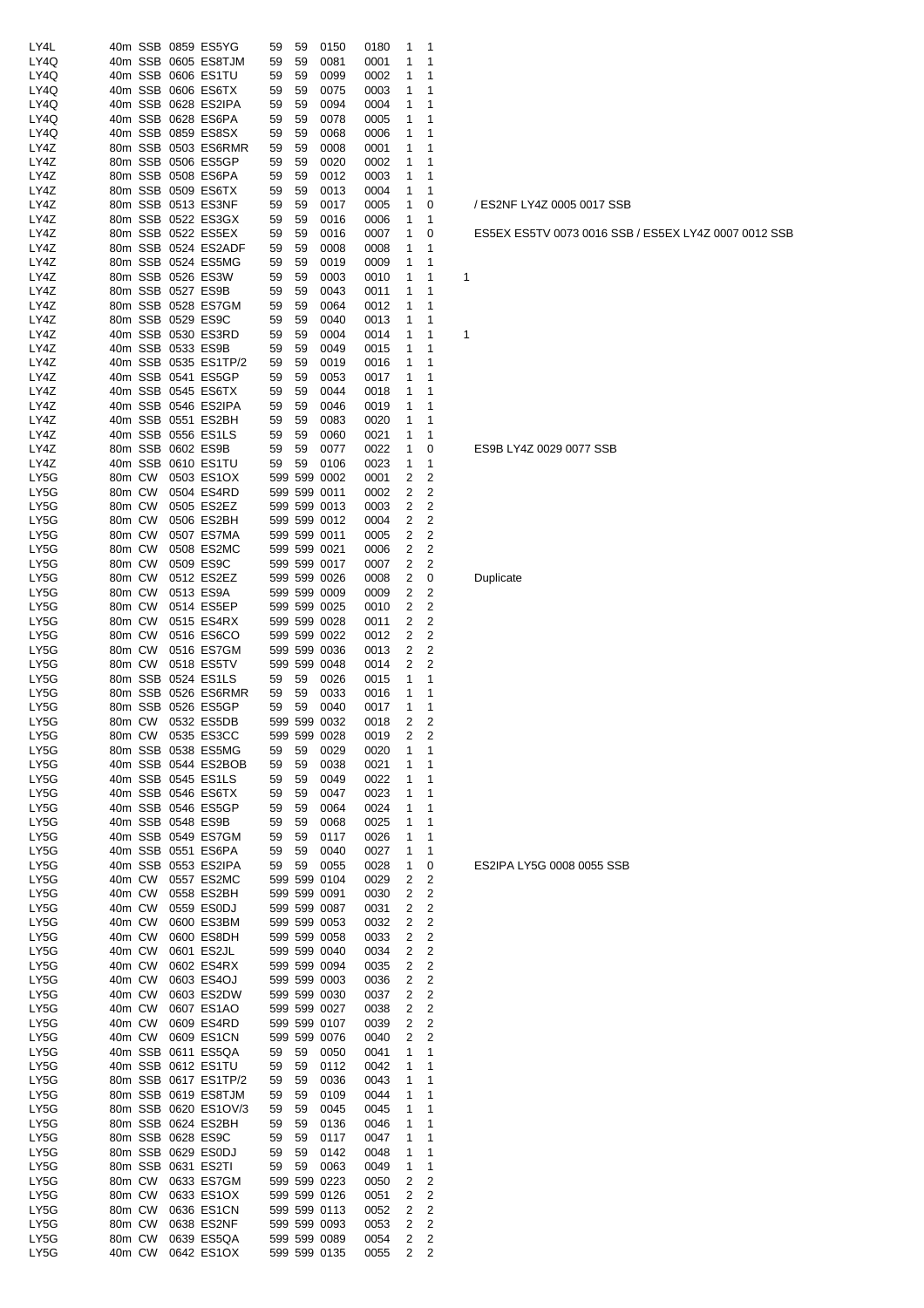| LY5G | 40m CW |         |                   | 0643 ES4RX               |    |    | 599 599 0147 | 0056 | 2 | 0                       |
|------|--------|---------|-------------------|--------------------------|----|----|--------------|------|---|-------------------------|
| LY5G | 40m CW |         |                   | 0645 ES1WST/0            |    |    | 599 599 0132 | 0057 | 2 | 2                       |
| LY5G | 40m CW |         |                   | 0651 ES9C                |    |    | 599 599 0159 | 0058 | 2 | 2                       |
| LY5G | 40m CW |         |                   | 0654 ES3CC               |    |    | 599 599 0125 | 0059 | 2 | 2                       |
| LY5G | 40m CW |         |                   | 0655 ES7GM               |    |    | 599 599 0265 | 0060 | 2 | 0                       |
|      | 40m CW |         |                   | 0700 ES2MC               |    |    |              |      | 2 | $\overline{\mathbf{c}}$ |
| LY5G | 40m CW |         |                   |                          |    |    | 599 599 0215 | 0061 |   |                         |
| LY5G |        |         |                   | 0701 ES1CN               |    |    | 599 599 0134 | 0062 | 2 | 2                       |
| LY5G | 80m CW |         |                   | 0703 ES3CC               |    |    | 599 599 0133 | 0063 | 2 | 2                       |
| LY5G | 80m CW |         |                   | 0703 ES6DO               |    |    | 599 599 0082 | 0064 | 2 | 2                       |
| LY5G | 80m CW |         |                   | 0704 ES2EZ               |    |    | 599 599 0186 | 0065 | 2 | $\overline{2}$          |
| LY5G | 80m CW |         |                   | 0704 ES3BM               |    |    | 599 599 0115 | 0066 | 2 | 2                       |
| LY5G | 80m CW |         |                   | 0706 ES6CO               |    |    | 599 599 0131 | 0067 | 2 | $\overline{c}$          |
| LY5G | 80m CW |         |                   | 0708 ES1WST/0            |    |    | 599 599 0152 | 0068 | 2 | 2                       |
| LY5G | 80m CW |         |                   | 0716 ES2JL               |    |    | 599 599 0085 | 0069 | 2 | 0                       |
| LY5G |        |         |                   | 80m SSB 0719 ES6TX       |    |    | 599 599 0132 | 0070 | 1 | 0                       |
| LY5G |        |         |                   | 80m SSB 0720 ES6PA       | 59 | 59 | 0122         | 0071 | 1 | 1                       |
| LY5G |        |         |                   | 80m SSB 0721 ES5GP       | 59 | 59 | 0205         | 0072 | 1 | 1                       |
| LY5G |        |         |                   | 80m SSB 0721 ES8TJM      | 59 | 59 | 0175         | 0073 | 1 | 1                       |
| LY5G |        |         |                   | 80m SSB 0722 ES2BH       | 59 | 59 | 0239         | 0074 | 1 | 1                       |
| LY5G |        |         |                   | 40m SSB 0726 ES1TP/2     | 59 | 59 | 0096         | 0075 | 1 | 1                       |
| LY5G |        |         |                   | 40m SSB 0726 ES2TI       | 59 | 59 | 0109         | 0076 | 1 | 1                       |
| LY5G |        |         |                   | 40m SSB 0732 ES2EZ       | 59 | 59 | 0238         | 0077 | 1 | 0                       |
|      |        |         |                   | 40m SSB 0733 ES2BH       | 59 | 59 | 0256         | 0078 | 1 |                         |
| LY5G |        |         |                   |                          |    |    |              |      |   | 0                       |
| LY5G |        |         |                   | 40m SSB 0734 ES5DB       | 59 | 59 | 0139         | 0079 | 1 | 0                       |
| LY5G |        |         |                   | 40m SSB 0736 ES5QA       | 59 | 59 | 0164         | 0080 | 1 | 0                       |
| LY5G |        |         |                   | 40m SSB 0739 ES2DW       | 59 | 59 | 0095         | 0081 | 1 | 0                       |
| LY5G |        |         |                   | 40m SSB 0742 ES4RX       | 59 | 59 | 0212         | 0082 | 1 | 0                       |
| LY5G |        |         |                   | 40m SSB 0744 ES4OJ       | 59 | 59 | 0070         | 0083 | 1 | 0                       |
| LY5G |        |         |                   | 40m SSB 0746 ES7MA       | 59 | 59 | 0178         | 0084 | 1 | 0                       |
| LY5G |        |         |                   | 40m SSB 0747 ES5EP       | 59 | 59 | 0223         | 0085 | 1 | 0                       |
| LY5G |        |         | 40m SSB 0748 ES9A |                          | 59 | 59 | 0123         | 0086 | 1 | 0                       |
| LY5G |        | 40m SSB |                   | 0749 ES1TU               | 59 | 59 | 0242         | 0087 | 1 | 0                       |
| LY5G | 80m CW |         |                   | 0754 ES8DH               |    |    | 599 599 0156 | 0088 | 2 | 2                       |
| LY5G | 40m CW |         |                   | 0800 ES5TV               |    |    | 599 599 0387 | 0089 | 2 | 2                       |
| LY5G | 40m CW |         |                   | 0805 ES7GM               |    |    | 599 599 0415 | 0090 | 2 | 2                       |
| LY5G | 40m CW |         |                   | 0806 ES9C                |    |    | 599 599 0257 | 0091 | 2 | $\overline{2}$          |
| LY5G | 40m CW |         |                   | 0808 ES3BM               |    |    | 599 599 0162 | 0092 | 2 | 2                       |
|      |        |         |                   |                          |    |    |              |      |   |                         |
| LY5G | 40m CW |         |                   | 0809 ES4RD               |    |    | 599 599 0242 | 0093 | 2 | $\overline{c}$          |
| LY5G | 40m CW |         |                   | 0813 ES3RY               |    |    | 599 599 0085 | 0094 | 2 | 2                       |
| LY5G | 80m CW |         |                   | 0818 ES3CC               |    |    | 599 599 0211 | 0095 | 2 | 2                       |
| LY5G | 80m CW |         |                   | 0822 ES1WST/0            |    |    | 599 599 0230 | 0096 | 2 | 2                       |
| LY5G | 80m CW |         |                   | 0823 ES2MC               |    |    | 599 599 0353 | 0097 | 2 | $\overline{2}$          |
| LY5G | 80m CW |         |                   | 0827 ES1OX               |    |    | 599 599 0228 | 0098 | 2 | $\overline{\mathbf{c}}$ |
| LY5G | 40m CW |         |                   | 0830 ES9A                |    |    | 599 599 0160 | 0099 | 2 | 2                       |
| LY5G | 40m CW |         |                   | 0833 ES2EZ               |    |    | 599 599 0335 | 0100 | 2 | 2                       |
| LY5G | 40m CW |         |                   | 0835 ES6DO               |    |    | 599 599 0169 | 0101 | 2 | 2                       |
| LY5G | 40m CW |         |                   | 0835 ES6CO               |    |    | 599 599 0216 | 0102 | 2 | 2                       |
| LY5G |        | 40m SSB |                   | 0838 ES2IPA              | 59 | 59 | 0197         | 0103 | 1 | 1                       |
| LY5G |        |         |                   | 40m SSB 0841 ES5YG       | 59 | 59 | 0135         | 0104 | 1 | 1                       |
| LY5G |        |         |                   | 40m SSB 0842 ES0DJ       | 59 | 59 | 0352         | 0105 | 1 | 1                       |
| LY5G |        |         |                   | 40m SSB 0844 ES8SX       | 59 | 59 | 0058         | 0106 | 1 | 1                       |
| LY5G |        | 40m SSB |                   | 0845 ES5QA               | 59 | 59 | 0248         | 0107 | 1 | 1                       |
| LY5G | 40m CW |         |                   | 0853 ES2DW               |    |    | 599 599 0146 |      |   | $\overline{\mathbf{c}}$ |
|      |        |         |                   |                          |    |    |              |      |   |                         |
| LY5G |        |         |                   |                          |    |    |              | 0108 | 2 |                         |
| LY5G |        | 40m CW  |                   | 0854 ES7MA               |    |    | 599 599 0247 | 0109 | 2 | 2                       |
|      | 40m CW |         |                   | 0854 ES1OX               |    |    | 599 599 0265 | 0110 | 2 | $\overline{\mathbf{c}}$ |
| LY5G | 40m CW |         |                   | 0855 ES2BH               |    |    | 599 599 0387 | 0111 | 2 | $\overline{\mathbf{c}}$ |
| LY5G | 40m CW |         |                   | 0856 ES2EZ               |    |    | 599 599 0379 | 0112 | 2 | 0                       |
| LY5R | 80m CW |         |                   | 0500 ES7GM               |    |    | 599 599 0002 | 0001 | 2 | 2                       |
| LY5R | 80m CW |         |                   | 0500 ES4RX               |    |    | 599 599 0003 | 0002 | 2 | $\overline{2}$          |
| LY5R | 80m CW |         |                   | 0501 ES5TV               |    |    | 599 599 0006 | 0003 | 2 | $\overline{\mathbf{c}}$ |
| LY5R | 80m CW |         |                   | 0502 ES1WST/0            |    |    | 599 599 0004 | 0004 | 2 | 2                       |
| LY5R | 80m CW |         |                   | 0502 ES5DB               |    |    | 599 599 0004 | 0005 | 2 | $\overline{\mathbf{c}}$ |
| LY5R | 80m CW |         |                   | 0503 ES2BH               |    |    | 599 599 0008 | 0006 | 2 | 2                       |
| LY5R | 80m CW |         |                   | 0504 ES9C                |    |    | 599 599 0009 | 0007 | 2 | $\overline{\mathbf{c}}$ |
| LY5R | 80m CW |         |                   | 0506 ES1OX               |    |    | 599 599 0008 | 0008 | 2 | 2                       |
|      |        |         |                   |                          |    |    |              |      | 2 |                         |
| LY5R | 80m CW |         |                   | 0506 ES4RD<br>0507 ES2EZ |    |    | 599 599 0015 | 0009 | 2 | $\overline{\mathbf{c}}$ |
| LY5R | 80m CW |         |                   |                          |    |    | 599 599 0016 | 0010 | 2 | $\mathbf 2$             |
| LY5R | 80m CW |         |                   | 0507 ES6CO               |    |    | 599 599 0006 | 0011 |   | $\overline{\mathbf{c}}$ |
| LY5R | 80m CW |         |                   | 0509 ES5EP               |    |    | 599 599 0016 | 0012 | 2 | $\overline{\mathbf{c}}$ |
| LY5R | 80m CW |         |                   | 0510 ES7MA               |    |    | 599 599 0014 | 0013 | 2 | 2                       |
| LY5R | 80m CW |         |                   | 0511 ES2MC               |    |    | 599 599 0025 | 0014 | 2 | 2                       |
| LY5R | 80m CW |         |                   | 0511 ES9A                |    |    | 599 599 0008 | 0015 | 2 | 2                       |
| LY5R | 80m CW |         |                   | 0512 ES0DJ               |    |    | 599 599 0026 | 0016 | 2 | $\overline{c}$          |
| LY5R | 80m CW |         |                   | 0516 ES1CN               |    |    | 599 599 0017 | 0017 | 2 | 2                       |
| LY5R | 80m CW |         |                   | 0517 ES3BM               |    |    | 599 599 0021 | 0018 | 2 | 0                       |
| LY5R | 80m CW |         |                   | 0520 ES1TU               |    |    | 599 599 0033 | 0019 | 2 | 2                       |
| LY5R | 40m CW |         |                   | 0526 ES4RD               |    |    | 599 599 0042 | 0020 | 2 | 2                       |
| LY5R | 80m CW |         |                   | 0527 ES3CC               |    |    | 599 599 0017 | 0021 | 2 | 2                       |
| LY5R | 40m CW |         |                   | 0532 ES1WST/0            |    |    | 599 599 0044 | 0022 | 2 | $\overline{c}$          |
| LY5R | 40m CW |         |                   | 0535 ES5EP               |    |    | 599 599 0048 | 0023 | 2 | $\overline{c}$          |
| LY5R | 40m CW |         |                   | 0536 ES2BH               |    |    | 599 599 0054 | 0024 | 2 | $\overline{c}$          |
| LY5R | 40m CW |         |                   | 0536 ES1CN               |    |    | 599 599 0038 | 0025 | 2 | 2                       |
| LY5R | 40m CW |         |                   | 0537 ES7GM               |    |    | 599 599 0086 | 0026 | 2 | 2                       |
| LY5R | 40m CW |         |                   | 0538 ES4RX               |    |    | 599 599 0061 | 0027 | 2 | 2                       |

No such serial number in that mode / ES7GM LY5G 0060 0263 CW

ES2JL ES1OX 0176 0085 CW RX: 599 / In the other station's log: 59

No such serial number in that mode / ES2EZ LY5G 0077 0238 CW No such serial number in that mode / ES2BH LY5G 0078 0256 CW No such serial number in that mode / ES5DB LY5G 0079 0139 CW No such serial number in that mode / ES5QA LY5G 0080 0164 CW No such serial number in that mode LYS SUCH SERIE HUMLER IN MAIN HOLE No such serial number in that mode / ES4OJ LY5G 0083 0070 CW No such serial number in that mode / ES7MA LY5G 0084 0178 CW No such serial number in that mode / ES5EP LY5G 0085 0223 CW No such serial number in that mode / ES9A LY5G 0086 0123 CW No such serial number in that mode / ES1TU LY5G 0087 0242 CW

**Duplicate** 

ES3BM LY5R 0017 0021 CW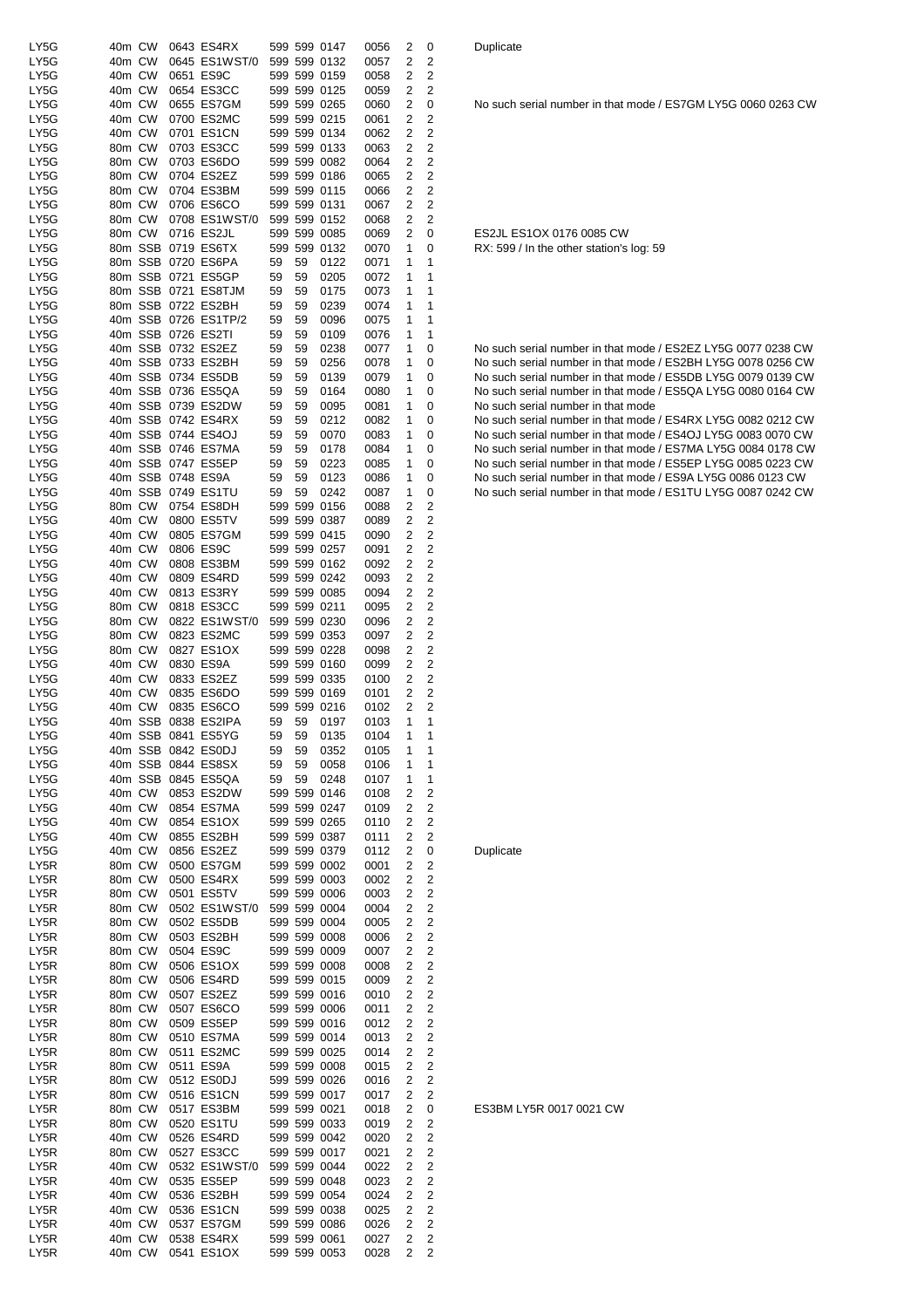| LY5R | 40m CW |           | 0543 ES7MA    | 599 599 0037<br>0029<br>2<br>2              |  |
|------|--------|-----------|---------------|---------------------------------------------|--|
| LY5R | 40m CW |           | 0547 ES3CC    | 599 599 0042<br>2<br>2<br>0030              |  |
|      |        |           |               |                                             |  |
| LY5R | 40m CW |           | 0548 ES3BM    | 599 599 0039<br>2<br>0031<br>2              |  |
| LY5R | 40m CW |           | 0548 ES5TV    | 599 599 0108<br>2<br>2<br>0032              |  |
|      |        |           |               |                                             |  |
| LY5R | 40m CW |           | 0549 ES2EZ    | 599 599 0070<br>2<br>2<br>0033              |  |
| LY5R | 40m CW |           | 0551 ES0DJ    | 599 599 0072<br>2<br>0034<br>2              |  |
| LY5R | 40m CW |           | 0551 ES2DW    | 599 599 0017<br>2<br>2<br>0035              |  |
|      |        |           |               |                                             |  |
| LY5R | 40m CW |           | 0552 ES2MC    | 599 599 0092<br>2<br>0036<br>2              |  |
| LY5R | 40m CW | 0553 ES9A |               | 599 599 0038<br>2<br>2<br>0037              |  |
|      |        |           |               |                                             |  |
| LY5R | 40m CW |           | 0554 ES6CO    | 599 599 0063<br>2<br>2<br>0038              |  |
| LY5R | 40m CW | 0555 ES9C |               | 599 599 0075<br>2<br>2<br>0039              |  |
|      |        |           |               |                                             |  |
| LY5R | 40m CW |           | 0555 ES2NF    | 2<br>599 599 0056<br>2<br>0040              |  |
| LY5R | 40m CW |           | 0556 ES1TU    | 599 599 0079<br>2<br>2<br>0041              |  |
|      |        |           |               |                                             |  |
| LY5R | 40m CW |           | 0559 ES5DB    | 599 599 0054<br>2<br>0042<br>2              |  |
| LY5R | 40m CW |           | 0600 ES4RX    | 599 599 0091<br>2<br>0043<br>2              |  |
| LY5R | 40m CW |           | 0601 ES4RD    | 599 599 0090<br>0044<br>2<br>2              |  |
|      |        |           |               |                                             |  |
| LY5R | 40m CW |           | 0602 ES2MC    | 599 599 0114<br>2<br>0045<br>2              |  |
| LY5R | 40m CW |           | 0603 ES7MA    | 2<br>599 599 0065<br>2<br>0046              |  |
|      | 40m CW |           | 0604 ES5TV    | 599 599 0146<br>2                           |  |
| LY5R |        |           |               | 0047<br>2                                   |  |
| LY5R | 80m CW |           | 0604 ES1OX    | 599 599 0090<br>2<br>0048<br>2              |  |
| LY5R | 80m CW |           | 0605 ES3CC    | 599 599 0063<br>2<br>2<br>0049              |  |
|      |        |           |               |                                             |  |
| LY5R | 80m CW |           | 0606 ES6CO    | 599 599 0079<br>2<br>2<br>0050              |  |
| LY5R | 80m CW |           | 0607 ES6DO    | 599 599 0030<br>2<br>2<br>0051              |  |
| LY5R | 80m CW |           | 0608 ES2TI    | 2<br>2                                      |  |
|      |        |           |               | 599 599 0039<br>0052                        |  |
| LY5R | 80m CW |           | 0608 ES2EZ    | 2<br>599 599 0101<br>0053<br>2              |  |
| LY5R | 80m CW | 0608 ES9A |               | 599 599 0046<br>2<br>0054<br>2              |  |
|      |        |           |               |                                             |  |
| LY5R | 80m CW |           | 0609 ES1WST/0 | 599 599 0096<br>2<br>0055<br>2              |  |
| LY5R | 80m CW |           | 0610 ES2BH    | 599 599 0110<br>2<br>2<br>0056              |  |
|      |        |           |               |                                             |  |
| LY5R | 80m CW |           | 0610 ES5EP    | 599 599 0100<br>2<br>2<br>0057              |  |
| LY5R | 40m CW |           | 0612 ES1CN    | 599 599 0080<br>2<br>0058<br>2              |  |
| LY5R | 40m CW |           | 0613 ES7GM    | 599 599 0169<br>2<br>2                      |  |
|      |        |           |               | 0059                                        |  |
| LY5R | 40m CW |           | 0614 ES2DW    | 599 599 0044<br>2<br>0060<br>2              |  |
| LY5R | 80m CW |           | 0616 ES2MC    | 599 599 0145<br>2<br>2<br>0061              |  |
|      |        |           |               |                                             |  |
| LY5R | 80m CW |           | 0617 ES0DJ    | 599 599 0119<br>2<br>2<br>0062              |  |
| LY5R | 40m CW |           | 0620 ES1TU    | 599 599 0122<br>2<br>2<br>0063              |  |
|      |        |           |               |                                             |  |
| LY5R | 40m CW |           | 0622 ES4OJ    | $\overline{2}$<br>599 599 0019<br>2<br>0064 |  |
| LY5R | 40m CW |           | 0623 ES1OX    | 2<br>599 599 0113<br>2<br>0065              |  |
| LY5R | 40m CW |           | 0624 ES6DO    | 599 599 0052<br>2<br>0066<br>2              |  |
|      |        |           |               |                                             |  |
| LY5R | 80m CW |           | 0625 ES4RX    | 599 599 0132<br>2<br>0067<br>2              |  |
| LY5R | 80m CW |           | 0626 ES5TV    | 599 599 0200<br>2<br>0068<br>2              |  |
|      |        |           |               |                                             |  |
| LY5R | 80m CW |           | 0627 ES7GM    | 599 599 0212<br>2<br>2<br>0069              |  |
| LY5R | 80m CW |           | 0628 ES7MA    | 599 599 0102<br>2<br>2<br>0070              |  |
| LY5R | 80m CW |           | 0632 ES1CN    | 599 599 0105<br>2<br>2<br>0071              |  |
|      |        |           |               |                                             |  |
| LY5R | 40m CW |           | 0634 ES2BH    | 599 599 0160<br>2<br>2<br>0072              |  |
| LY5R | 40m CW |           | 0635 ES3BM    | 599 599 0086<br>2<br>2<br>0073              |  |
|      |        |           |               |                                             |  |
| LY5R | 80m CW |           | 0638 ES5QA    | 599 599 0087<br>2<br>2<br>0074              |  |
| LY5R | 40m CW |           | 0640 ES5EP    | 599 599 0129<br>2<br>2<br>0075              |  |
| LY5R | 40m CW |           | 0641 ES6CO    | 599 599 0109<br>2<br>2<br>0076              |  |
|      |        |           |               |                                             |  |
| LY5R | 40m CW |           | 0644 ES5DB    | $\overline{c}$<br>2<br>599 599 0093<br>0077 |  |
| LY5R | 40m CW |           | 0644 ES2EZ    | 599 599 0163<br>2<br>2<br>0078              |  |
|      |        |           |               |                                             |  |
| LY5R | 40m CW |           | 0646 ES3CC    | 599 599 0111<br>2<br>0079<br>0              |  |
| LY5R | 40m CW | 0646 ES9C |               | 599 599 0147<br>2<br>2<br>0080              |  |
| LY5R | 40m CW |           | 0647 ES1WST/0 | 599 599 0136<br>0081<br>2<br>2              |  |
|      |        |           |               |                                             |  |
| LY5R | 40m CW | 0648 ES9A |               | 599 599 0085<br>2<br>2<br>0082              |  |
| LY5R | 80m CW |           | 0651 ES1TU    | 2<br>599 599 0167<br>2<br>0083              |  |
|      |        |           |               |                                             |  |
| LY5R | 40m CW |           | 0653 ES2JL    | 599 599 0070<br>2<br>0084<br>2              |  |
| LY5R | 40m CW |           | 0655 ES0DJ    | 599 599 0184<br>2<br>2<br>0085              |  |
| LY5R | 40m CW |           | 0659 ES8DH    | 599 599 0106<br>2<br>0086<br>2              |  |
|      |        |           |               |                                             |  |
| LY5R | 40m CW |           | 0706 ES0DJ    | 599 599 0209<br>2<br>2<br>0087              |  |
| LY5R | 40m CW |           | 0706 ES5DB    | 599 599 0115<br>2<br>2<br>0088              |  |
| LY5R | 40m CW |           | 0707 ES4RD    | 2<br>599 599 0177<br>2                      |  |
|      |        |           |               | 0089                                        |  |
| LY5R | 40m CW |           | 0707 ES7GM    | 599 599 0293<br>2<br>0090<br>2              |  |
| LY5R | 80m CW |           | 0708 ES1OX    | 599 599 0165<br>2<br>2<br>0091              |  |
|      |        |           |               |                                             |  |
| LY5R | 80m CW |           | 0708 ES2EZ    | 599 599 0195<br>2<br>2<br>0092              |  |
| LY5R | 80m CW |           | 0709 ES3CC    | 599 599 0143<br>2<br>0093<br>2              |  |
| LY5R | 80m CW |           | 0711 ES2BH    | 599 599 0222<br>0094<br>2<br>2              |  |
|      |        |           |               |                                             |  |
| LY5R | 80m CW | 0711 ES9A |               | 599 599 0201<br>0095<br>2<br>0              |  |
| LY5R | 80m CW |           | 0712 ES7MA    | 599 599 0143<br>2<br>2<br>0096              |  |
|      |        |           |               |                                             |  |
| LY5R | 80m CW |           | 0713 ES1WST/0 | 599 599 0160<br>2<br>0097<br>2              |  |
| LY5R | 80m CW |           | 0714 ES2TI    | 599 599 0099<br>2<br>2<br>0098              |  |
| LY5R | 80m CW | 0715 ES9C |               | 599 599 0193<br>2<br>0099<br>2              |  |
|      |        |           |               |                                             |  |
| LY5R | 80m CW |           | 0716 ES2MC    | 599 599 0247<br>2<br>2<br>0100              |  |
| LY5R | 80m CW |           | 0717 ES8DH    | 2<br>599 599 0129<br>2<br>0101              |  |
|      |        |           |               |                                             |  |
| LY5R | 80m CW |           | 0718 ES5EP    | 2<br>599 599 0186<br>2<br>0102              |  |
| LY5R | 40m CW |           | 0720 ES3BM    | 599 599 0127<br>2<br>0103<br>2              |  |
|      |        |           |               |                                             |  |
| LY5R | 40m CW |           | 0721 ES5QA    | 599 599 0144<br>2<br>2<br>0104              |  |
| LY5R | 40m CW |           | 0722 ES1OX    | 599 599 0182<br>2<br>0105<br>2              |  |
| LY5R | 40m CW |           | 0722 ES4OJ    | 599 599 0057<br>2<br>2<br>0106              |  |
|      |        |           |               |                                             |  |
| LY5R | 40m CW |           | 0723 ES3CC    | 599 599 0155<br>0107<br>2<br>2              |  |
| LY5R | 40m CW |           | 0724 ES1CN    | 599 599 0162<br>2<br>0108<br>2              |  |
|      |        |           |               |                                             |  |
| LY5R | 40m CW |           | 0724 ES6DO    | 599 599 0113<br>2<br>2<br>0109              |  |
| LY5R | 80m CW |           | 0727 ES2JL    | 599 599 0092<br>0110<br>2<br>2              |  |
| LY5R | 80m CW |           | 0728 ES0DJ    | 599 599 0246<br>2<br>2<br>0111              |  |
|      |        |           |               |                                             |  |
| LY5R | 80m CW |           | 0728 ES4RX    | 599 599 0194<br>2<br>2<br>0112              |  |
| LY5R | 80m CW |           | 0729 ES5TV    | 599 599 0324<br>2<br>2<br>0113              |  |
|      |        |           |               |                                             |  |

ES3CC YL5R 0079 0111 CW

No such serial number in that mode / ES9A LY5R 0095 0101 CW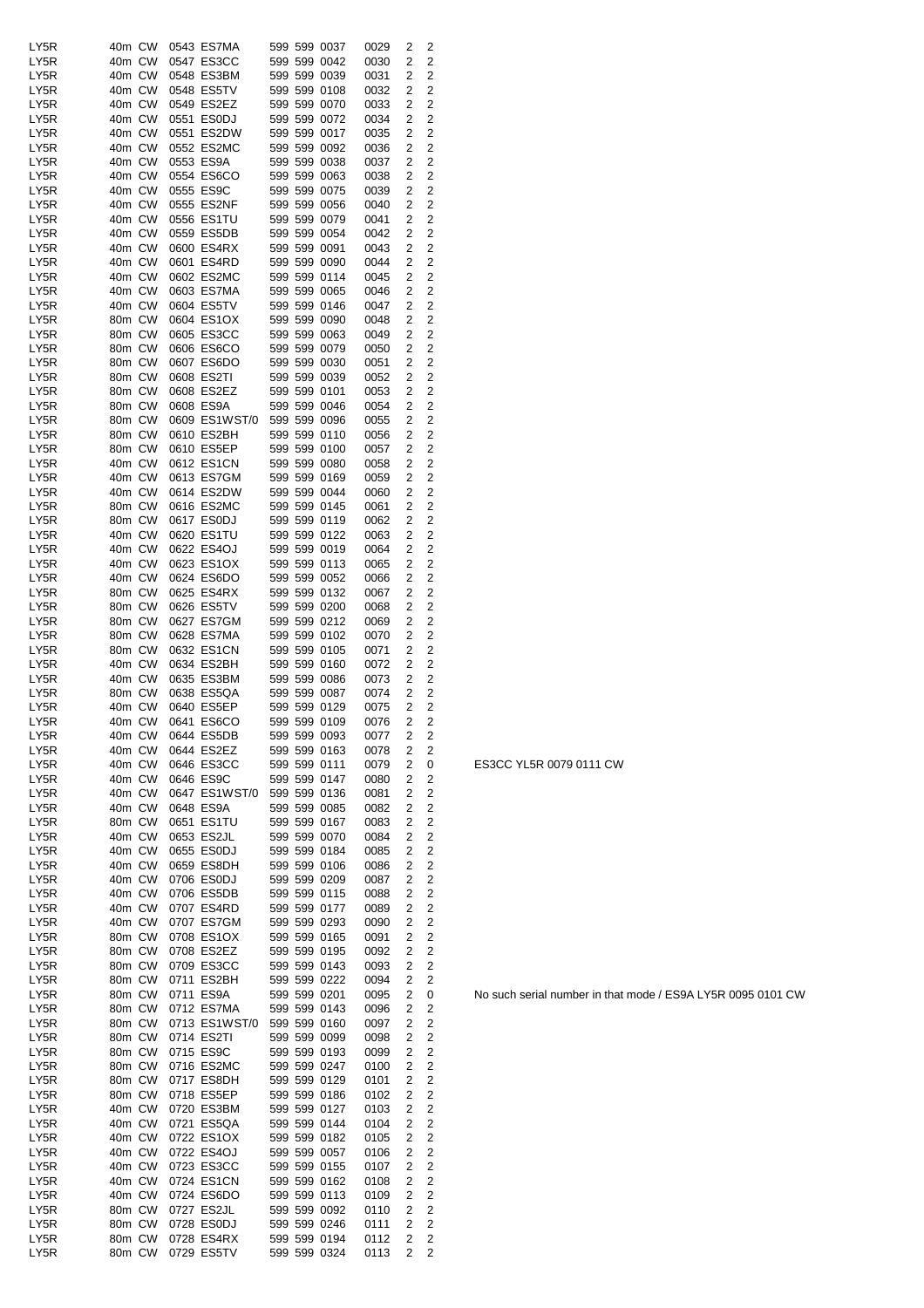| LY5R | 80m CW            | 0730 ES7GM                 |  | 599 599 0343 | 0114              | 2              | 2                       |  |
|------|-------------------|----------------------------|--|--------------|-------------------|----------------|-------------------------|--|
| LY5R | 80m CW            | 0730 ES1TU                 |  | 599 599 0210 | 0115              | 2              | $\overline{c}$          |  |
| LY5R | 40m CW            | 0732 ES2BH                 |  | 599 599 0254 | 0116              | 2              | $\overline{c}$          |  |
| LY5R | 40m CW            | 0733 ES2EZ                 |  | 599 599 0241 | 0117              | 2              | $\mathbf 2$             |  |
| LY5R | 40m CW            | 0733 ES5EP                 |  | 599 599 0208 | 0118              | 2              | $\overline{2}$          |  |
| LY5R | 40m CW            | 0734 ES4RX                 |  | 599 599 0204 |                   | 2              | 2                       |  |
|      |                   | 0735 ES1WST/0              |  | 599 599 0192 | 0119              |                | $\mathbf 2$             |  |
| LY5R | 40m CW            |                            |  |              | 0120              | 2              |                         |  |
| LY5R | 40m CW            | 0738 ES9A                  |  | 599 599 0117 | 0121              | 2              | $\mathbf 2$             |  |
| LY5R | 40m CW            | 0739 ES2MC                 |  | 599 599 0286 | 0122              | 2              | $\mathbf 2$             |  |
| LY5R | 40m CW            | 0740 ES6CO                 |  | 599 599 0159 | 0123              | 2              | $\mathbf 2$             |  |
| LY5R | 40m CW            | 0740 ES7MA                 |  | 599 599 0168 | 0124              | 2              | 2                       |  |
| LY5R | 40m CW            | 0743 ES1TU                 |  | 599 599 0228 | 0125              | 2              | $\mathbf 2$             |  |
| LY5R | 40m CW            | 0744 ES8DH                 |  | 599 599 0151 | 0126              | 2              | 2                       |  |
| LY5R | 40m CW            | 0745 ES2DW                 |  | 599 599 0101 | 0127              | 2              | $\overline{c}$          |  |
| LY5R | 40m CW            | 0748 ES3RY                 |  | 599 599 0056 | 0128              | 2              | $\overline{c}$          |  |
| LY5R | 80m CW            | 0752 ES5DB                 |  | 599 599 0152 | 0129              | 2              | 0                       |  |
| LY5R | 40m CW            | 0755 ES9C                  |  | 599 599 0242 | 0130              | 2              | 2                       |  |
| LY5R | 40m CW            | 0800 ES5EP                 |  | 599 599 0232 | 0131              | 2              | $\overline{2}$          |  |
| LY5R | 40m CW            | 0800 ES3BM                 |  | 599 599 0152 | 0132              | 2              | $\mathbf 2$             |  |
| LY5R | 40m CW            | 0802 ES0DJ                 |  | 599 599 0287 | 0133              | 2              | $\mathbf 2$             |  |
| LY5R | 40m CW            | 0803 ES5TV                 |  | 599 599 0394 | 0134              | 2              | $\mathbf 2$             |  |
| LY5R | 40m CW            | 0803 ES1TU                 |  | 599 599 0262 | 0135              | 2              | 2                       |  |
| LY5R | 40m CW            | 0804 ES4OJ                 |  | 599 599 0084 | 0136              | 2              | $\mathbf 2$             |  |
| LY5R | 40m CW            | 0804 ES9C                  |  | 599 599 0254 | 0137              | 2              | $\overline{c}$          |  |
| LY5R | 40m CW            | 0805 ES7GM                 |  | 599 599 0413 | 0138              | 2              | $\overline{c}$          |  |
| LY5R | 80m CW            | 0807 ES7MA                 |  | 599 599 0201 | 0139              | 2              | 2                       |  |
| LY5R | 40m CW            | 0808 ES8DH                 |  | 599 599 0174 | 0140              | 2              | $\mathbf 2$             |  |
| LY5R | 40m CW            | 0809 ES4RD                 |  | 599 599 0240 | 0141              | 2              | $\overline{c}$          |  |
| LY5R | 40m CW            | 0809 ES3RY                 |  | 599 599 0080 | 0142              | 2              | $\overline{c}$          |  |
| LY5R | 80m CW            | 0811 ES2EZ                 |  | 599 599 0301 | 0143              | 2              | $\overline{2}$          |  |
| LY5R | 80m CW            | 0811 ES2MC                 |  | 599 599 0335 | 0144              | 2              | $\overline{2}$          |  |
| LY5R | 80m CW            | 0812 ES6DO                 |  | 599 599 0143 | 0145              | 2              | $\mathbf 2$             |  |
| LY5R | 80m CW            | 0813 ES6CO                 |  | 599 599 0191 | 0146              | 2              | $\mathbf 2$             |  |
| LY5R | 80m CW            | 0816 ES2TI                 |  | 599 599 0159 | 0147              | 2              | $\mathbf 2$             |  |
| LY5R | 80m CW            | 0818 ES1TU                 |  | 599 599 0287 | 0148              | 2              | $\overline{c}$          |  |
| LY5R | 80m CW            | 0819 ES5TV                 |  | 599 599 0429 | 0149              | 2              | $\mathbf 2$             |  |
| LY5R | 80m CW            | 0819 ES1WST/0              |  | 599 599 0226 | 0150              | 2              | 2                       |  |
| LY5R | 40m CW            | 0822 ES3CC                 |  | 599 599 0214 | 0151              | 2              | 0                       |  |
| LY5R | 40m CW            | 0823 ES4RX                 |  | 599 599 0249 | 0152              | 2              | $\overline{c}$          |  |
| LY5R | 40m CW            | 0824 ES9A                  |  | 599 599 0151 | 0153              | 2              | $\overline{c}$          |  |
| LY5R | 40m CW            | 0824 ES1WST/0              |  | 599 599 0232 | 0154              | 2              | $\overline{c}$          |  |
| LY5R | 40m CW            | 0825 ES5QA                 |  | 599 599 0220 | 0155              | 2              | $\overline{2}$          |  |
| LY5R | 80m CW            | 0829 ES1CN                 |  | 599 599 0213 | 0156              | 2              | 2                       |  |
| LY5R | 80m CW            | 0829 ES1OX                 |  | 599 599 0231 | 0157              | 2              | $\mathbf 2$             |  |
| LY5R | 80m CW            | 0830 ES2BH                 |  | 599 599 0340 | 0158              | 2              | $\mathbf 2$             |  |
| LY5R | 40m CW            | 0832 ES2EZ                 |  | 599 599 0333 | 0159              | 2              | $\boldsymbol{2}$        |  |
| LY5R | 40m CW            | 0834 ES2DW                 |  | 599 599 0131 | 0160              | 2              | $\boldsymbol{2}$        |  |
| LY5R | 40m CW            | 0835 ES6DO                 |  | 599 599 0168 | 0161              | 2              | $\overline{c}$          |  |
| LY5R | 40m CW 0835 ES6CO |                            |  |              | 599 599 0215 0162 | $\overline{2}$ | $\sqrt{2}$              |  |
| LY5R | 40m CW            | 0836 ES7MA                 |  | 599 599 0228 | 0163              | 2              | $\overline{\mathbf{c}}$ |  |
| LY5R | 40m CW            | 0839 ES2MC                 |  | 599 599 0385 | 0164              | 2              | $\boldsymbol{2}$        |  |
| LY5R | 40m CW            | 0841 ES1OX                 |  | 599 599 0244 | 0165              | $\overline{c}$ | $\mathbf 2$             |  |
| LY5R | 40m CW            | 0844 ES2TI                 |  | 599 599 0186 | 0166              | 2              | $\boldsymbol{2}$        |  |
| LY5R | 40m CW            | 0845 ES5DB                 |  | 599 599 0185 | 0167              | 2              | 2                       |  |
| LY5R | 40m CW            | 0846 ES1CN                 |  | 599 599 0229 | 0168              | 2              | $\mathbf 2$             |  |
| LY5R | 40m CW            | 0852 ES2BH                 |  | 599 599 0381 | 0169              | 2              | $\boldsymbol{2}$        |  |
| LY5R | 80m CW            | 0855 ES3BM                 |  | 599 599 0206 | 0170              | 2              | $\boldsymbol{2}$        |  |
| LY5R | 80m CW            | 0857 ES9C                  |  | 599 599 0326 | 0171              | $\overline{c}$ | $\mathbf 2$             |  |
| LY5R | 80m CW            | 0859 ES4RX                 |  | 599 599 0285 | 0172              | 2              | $\boldsymbol{2}$        |  |
| LY5T | 40m CW            | 0534 ES8DH                 |  | 599 599 0034 | 0001              | 2              | $\mathbf 2$             |  |
| LY5T | 40m CW            | 0535 ES1OX                 |  | 599 599 0045 | 0002              | 2              | $\boldsymbol{2}$        |  |
| LY5T | 40m CW            | 0536 ES7MA                 |  | 599 599 0031 | 0003              | 2              | 2                       |  |
| LY5T | 40m CW            | 0627 ES1TU                 |  | 599 599 0133 | 0004              | $\overline{c}$ | $\boldsymbol{2}$        |  |
| LY5T | 40m CW            | 0629 ES2LR                 |  | 599 599 0023 | 0005              | $\overline{c}$ | $\mathbf 2$             |  |
| LY5T | 40m CW            | 0631 ES2BH                 |  | 599 599 0154 | 0006              | 2              | $\boldsymbol{2}$        |  |
| LY5T | 40m CW            | 0632 ES2MC                 |  | 599 599 0168 | 0007              | 2              | $\boldsymbol{2}$        |  |
| LY5T | 40m CW            | 0632 ES6DO                 |  | 599 599 0067 | 0008              | 2              | 2                       |  |
| LY5T | 40m CW            | 0634 ES9A                  |  | 599 599 0071 | 0009              | 2              | 2                       |  |
| LY5T | 40m CW            | 0635 ES3BM                 |  | 599 599 0087 | 0010              | 2              | $\boldsymbol{2}$        |  |
| LY5T | 40m CW            | 0636 ES4RD                 |  | 599 599 0139 | 0011              | 2              | $\mathbf 2$             |  |
| LY5T | 40m CW            | 0636 ES2DW                 |  | 599 599 0061 | 0012              | $\overline{c}$ | $\mathbf 2$             |  |
| LY5T | 40m CW            | 0637 ES1OX                 |  | 599 599 0129 | 0013              | 2              | $\boldsymbol{2}$        |  |
| LY5T | 40m CW            | 0638 ES2EZ                 |  | 599 599 0151 | 0014              | 2              | $\mathbf 2$             |  |
| LY5T | 40m CW            | 0639 ES3CC                 |  | 599 599 0099 | 0015              | 2              | $\overline{\mathbf{c}}$ |  |
| LY5T | 40m CW            | 0640 ES4RX                 |  | 599 599 0145 | 0016              | 2              | $\mathbf 2$             |  |
| LY5T | 40m CW            | 0641 ES1WST/0              |  | 599 599 0121 | 0017              | 2              | $\mathbf 2$             |  |
| LY5T | 40m CW            | 0641 ES5EP                 |  | 599 599 0131 | 0018              | 2              | $\mathbf 2$             |  |
| LY5T | 40m CW            | 0643 ES1CN                 |  | 599 599 0119 | 0019              | 2              | $\mathbf 2$             |  |
| LY5T | 40m CW            | 0645 ES5DB                 |  | 599 599 0096 | 0020              | 2              | $\boldsymbol{2}$        |  |
| LY5T | 40m CW            | 0645 ES5TV                 |  | 599 599 0236 | 0021              | 2              | 2                       |  |
| LY5T | 40m CW            | 0646 ES7GM                 |  | 599 599 0241 | 0022              | 2              | $\mathbf 2$             |  |
| LY5T | 40m CW            | 0646 ES9C                  |  | 599 599 0148 | 0023              | 2              | $\mathbf 2$             |  |
| LY5T | 40m CW            | 0649 ES4OJ                 |  | 599 599 0036 | 0024              | 2              | $\overline{2}$          |  |
| LY5T | 80m CW            | 0653 ES1WST/0 599 599 0141 |  |              | 0025              | $\overline{c}$ | $\boldsymbol{2}$        |  |
| LY5T | 40m CW            | 0655 ES0DJ 599 599 0186    |  |              | 0026              | 2              | 2                       |  |
|      |                   |                            |  |              |                   |                |                         |  |

In Log: 80m; In the other station's log: 40m

ES3CC YL5R 0151 0214 CW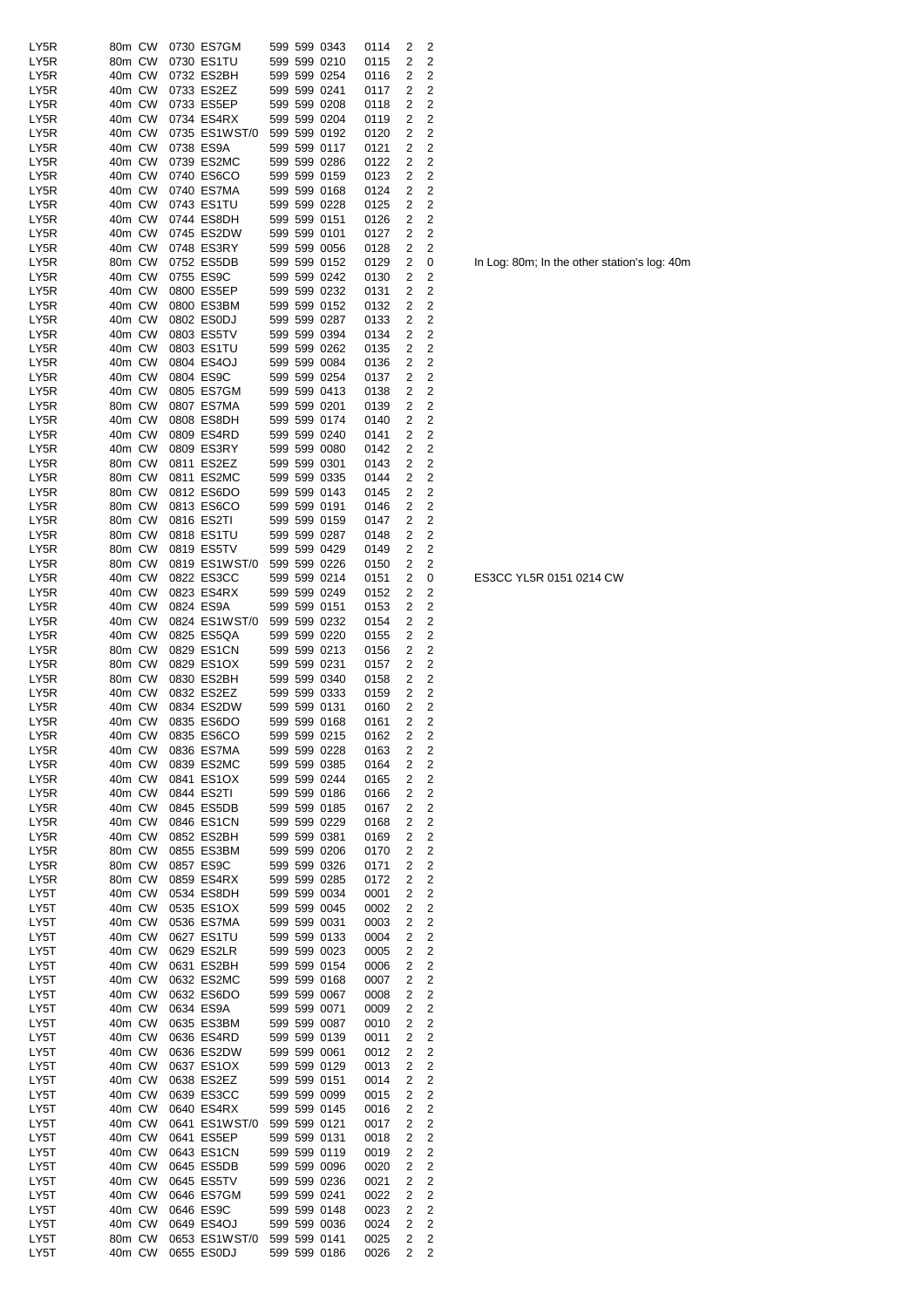| LY5T | 40m CW |         | 0656 ES7MA           |    |    | 599 599 0129 | 0027 | 2                       | 2              |
|------|--------|---------|----------------------|----|----|--------------|------|-------------------------|----------------|
| LY5T | 40m CW |         | 0710 ES2EZ           |    |    | 599 599 0197 | 0028 | 2                       | 2              |
|      |        |         |                      |    |    |              |      |                         |                |
| LY5T | 40m CW |         | 0712 ES2RL           |    |    | 599 599 0043 | 0029 | 2                       | 2              |
| LY5T | 40m CW |         | 0713 ES0DJ           |    |    | 599 599 0224 | 0030 | 2                       | 2              |
| LY5T | 40m CW |         | 0713 ES5TV           |    |    | 599 599 0291 | 0031 | $\overline{2}$          | $\overline{c}$ |
| LY5T | 40m CW |         | 0715 ES3RY           |    |    | 599 599 0043 | 0032 | 2                       | 2              |
| LY5T | 40m CW |         | 0715 ES3BM           |    |    | 599 599 0123 | 0033 | 2                       | $\overline{c}$ |
| LY5T | 40m CW |         | 0716 ES8DH           |    |    | 599 599 0127 |      | 2                       |                |
|      |        |         |                      |    |    |              | 0034 |                         | 2              |
| LY5T | 40m CW |         | 0716 ES4RD           |    |    | 599 599 0188 | 0035 | 2                       | 2              |
| LY5T | 40m CW |         | 0717 ES4RX           |    |    | 599 599 0179 | 0036 | 2                       | $\overline{c}$ |
| LY5T | 40m CW |         | 0718 ES6DO           |    |    | 599 599 0103 | 0037 | $\overline{\mathbf{c}}$ | $\overline{c}$ |
| LY5T | 80m CW |         | 0723 ES5TV           |    |    | 599 599 0311 | 0038 | 2                       | $\overline{c}$ |
| LY5T | 80m CW |         | 0724 ES6CO           |    |    | 599 599 0146 |      | 2                       | $\overline{c}$ |
|      |        |         |                      |    |    |              | 0039 |                         |                |
| LY5T | 80m CW |         | 0725 ES7GM           |    |    | 599 599 0335 | 0040 | 2                       | 2              |
| LY5T | 40m CW |         | 0728 ES1OX           |    |    | 599 599 0192 | 0041 | 2                       | $\overline{2}$ |
| LY5T | 40m CW |         | 0728 ES1WST/0        |    |    | 599 599 0183 | 0042 | 2                       | $\overline{c}$ |
| LY5T | 40m CW |         | 0729 ES3CC           |    |    | 599 599 0168 | 0043 | 2                       | $\overline{c}$ |
| LY5T | 40m CW |         | 0733 ES5EP           |    |    | 599 599 0207 | 0044 | 2                       | $\overline{c}$ |
|      |        |         |                      |    |    |              |      |                         |                |
| LY5T | 40m CW |         | 0736 ES5QA           |    |    | 599 599 0163 | 0045 | 2                       | 2              |
| LY5T | 40m CW |         | 0737 ES2BH           |    |    | 599 599 0265 | 0046 | 2                       | $\overline{c}$ |
| LY5T | 40m CW |         | 0739 ES9A            |    |    | 599 599 0118 | 0047 | 2                       | 2              |
| LY5T | 40m CW |         | 0740 ES2MC           |    |    | 599 599 0288 | 0048 | 2                       | $\overline{c}$ |
| LY5T | 40m CW |         | 0742 ES7MA           |    |    | 599 599 0171 | 0049 | $\overline{\mathbf{c}}$ | $\overline{c}$ |
|      |        |         |                      |    |    |              |      |                         |                |
| LY5T | 40m CW |         | 0743 ES7GM           |    |    | 599 599 0361 | 0050 | 2                       | $\overline{c}$ |
| LY5T | 40m CW |         | 0743 ES5DB           |    |    | 599 599 0147 | 0051 | 2                       | $\overline{c}$ |
| LY5T | 40m CW |         | 0743 ES2DW           |    |    | 599 599 0098 | 0052 | 2                       | $\overline{c}$ |
| LY5T | 40m CW |         | 0745 ES1TU           |    |    | 599 599 0234 | 0053 | 2                       | 2              |
| LY5T | 40m CW |         | 0746 ES1CN           |    |    | 599 599 0178 | 0054 | 2                       | $\overline{2}$ |
|      |        |         |                      |    |    |              |      |                         |                |
| LY5T | 40m CW |         | 0748 ES4OJ           |    |    | 599 599 0074 | 0055 | $\overline{2}$          | 0              |
| LY5T | 40m CW |         | 0749 ES9C            |    |    | 599 599 0232 | 0056 | 2                       | $\overline{c}$ |
| LY5T | 40m CW |         | 0753 ES2JL           |    |    | 599 599 0106 | 0057 | 2                       | $\overline{c}$ |
| LY5T | 40m CW |         | 0811 ES4RX           |    |    | 599 599 0234 | 0058 | 2                       | 2              |
| LY5T | 40m CW |         | 0811 ES7GM           |    |    | 599 599 0432 | 0059 | 2                       | 2              |
|      |        |         |                      |    |    |              |      |                         |                |
| LY5T | 40m CW |         | 0812 ES5TV           |    |    | 599 599 0416 | 0060 | 2                       | 2              |
| LY5T | 40m CW |         | 0813 ES3BM           |    |    | 599 599 0167 | 0061 | 2                       | 2              |
| LY5T | 40m CW |         | 0814 ES3RY           |    |    | 599 599 0087 | 0062 | 2                       | $\overline{2}$ |
| LY5T | 40m CW |         | 0815 ES8DH           |    |    | 599 599 0184 | 0063 | 2                       | 2              |
| LY5T | 40m CW |         | 0816 ES4RD           |    |    | 599 599 0254 | 0064 | 2                       | $\overline{c}$ |
|      |        |         |                      |    |    |              |      |                         |                |
| LY6A | 80m CW |         | 0500 ES4RD           |    |    | 599 599 0003 | 0001 | 2                       | $\overline{2}$ |
| LY6A | 80m CW |         | 0501 ES7MA           |    |    | 599 599 0001 | 0002 | 2                       | 2              |
| LY6A | 80m CW |         | 0501 ES3BM           |    |    | 599 599 0001 | 0003 | 2                       | $\overline{2}$ |
| LY6A | 80m CW |         | 0501 ES2MC           |    |    | 599 599 0007 | 0004 | $\overline{2}$          | $\overline{c}$ |
| LY6A | 80m CW |         | 0502 ES7GM           |    |    | 599 599 0008 | 0005 | 2                       | 2              |
|      |        |         |                      |    |    |              |      |                         |                |
| LY6A | 80m CW |         | 0503 ES9C            |    |    | 599 599 0007 | 0006 | 2                       | $\overline{c}$ |
| LY6A | 80m CW |         | 0503 ES5TV           |    |    | 599 599 0013 | 0007 | 2                       | 2              |
| LY6A | 80m CW |         | 0504 ES0DJ           |    |    | 599 599 0011 | 0008 | 2                       | 2              |
| LY6A | 80m CW |         | 0504 ES2EZ           |    |    | 599 599 0011 | 0009 | 2                       | $\overline{c}$ |
| LY6A | 80m CW |         | 0505 ES9A            |    |    | 599 599 0003 | 0010 | 2                       | 2              |
|      |        |         |                      |    |    |              |      |                         |                |
| LY6A | 80m CW |         | 0505 ES1OX           |    |    | 599 599 0007 | 0011 | 2                       | 2              |
| LY6A | 80m CW |         | 0507 ES1WST/0        |    |    | 599 599 0016 | 0012 | 2                       | 2              |
| LY6A | 80m CW |         | 0507 ES4RX           |    |    | 599 599 0017 | 0013 | 2                       | 2              |
| LY6A | 80m CW |         | 0507 ES5EP           |    |    | 599 599 0011 | 0014 | 2                       | $\overline{c}$ |
| LY6A | 80m CW |         | 0508 ES6CO           |    |    | 599 599 0008 | 0015 | 2                       | $\overline{c}$ |
|      |        |         | 0509 ES2BH           |    |    |              |      |                         |                |
| LY6A | 80m CW |         |                      |    |    | 599 599 0016 | 0016 | 2                       | $\overline{2}$ |
| LY6A | 80m CW |         | 0509 ES5DB           |    |    | 599 599 0009 | 0017 | $\overline{2}$          | 0              |
| LY6A |        |         | 80m SSB 0511 ES9B    | 59 | 59 | 0020         | 0018 | 1                       | 1              |
| LY6A |        |         | 80m SSB 0513 ES6RMR  | 59 | 59 | 0022         | 0019 | 1                       | 1              |
| LY6A |        |         | 80m SSB 0514 ES1LS   | 59 | 59 | 0021         | 0020 | 1                       | 1              |
|      |        |         |                      |    |    |              |      |                         |                |
| LY6A |        |         | 80m SSB 0515 ES6PA   | 59 | 59 | 0016         | 0021 | 1                       | 1              |
| LY6A |        |         | 80m SSB 0515 ES5MG   | 59 | 59 | 0011         | 0022 | 1                       | 1              |
| LY6A |        |         | 80m SSB 0516 ES8TJM  | 59 | 59 | 0021         | 0023 | 1                       | 1              |
| LY6A |        |         | 80m SSB 0516 ES5RIM  | 59 | 59 | 0009         | 0024 | 1                       | 1              |
| LY6A |        |         | 80m SSB 0517 ES1OV/3 | 59 | 59 | 0009         | 0025 | 1                       | $\mathbf 1$    |
|      |        |         |                      |    |    |              |      |                         |                |
| LY6A |        |         | 80m SSB 0518 ES2IPA  | 59 | 59 | 0016         | 0026 | 1                       | 0              |
| LY6A | 80m CW |         | 0519 ES1CN           |    |    | 599 599 0024 | 0027 | 2                       | 0              |
| LY6A | 80m CW |         | 0520 ES1TU           |    |    | 599 599 0031 | 0028 | 2                       | 2              |
| LY6A | 80m CW |         | 0522 ES8DH           |    |    | 599 599 0018 | 0029 | 2                       | $\overline{c}$ |
| LY6A | 80m CW |         | 0523 ES2JL           |    |    | 599 599 0016 | 0030 | 2                       | 2              |
|      |        |         |                      |    |    |              |      |                         |                |
| LY6A | 80m CW |         | 0524 ES3RY           |    |    | 599 599 0002 | 0031 | 2                       | $\overline{c}$ |
| LY6A | 80m CW |         | 0524 ES3RF           |    |    | 599 599 0019 | 0032 | 2                       | $\overline{c}$ |
| LY6A | 40m CW |         | 0525 ES4RD           |    |    | 599 599 0040 | 0033 | 2                       | 2              |
| LY6A | 80m CW |         | 0526 ES3CC           |    |    | 599 599 0016 | 0034 | 2                       | $\overline{c}$ |
|      | 40m CW |         | 0529 ES4RX           |    |    |              |      | 2                       | $\overline{c}$ |
| LY6A |        |         |                      |    |    | 599 599 0045 | 0035 |                         |                |
| LY6A | 40m CW |         | 0532 ES1WST/0        |    |    | 599 599 0043 | 0036 | 2                       | $\overline{c}$ |
| LY6A | 80m CW |         | 0533 ES6DO           |    |    | 599 599 0023 | 0037 | 2                       | $\overline{c}$ |
| LY6A |        |         | 80m SSB 0533 ES2BOB  | 59 | 59 | 0034         | 0038 | 1                       | 1              |
| LY6A |        | 80m SSB | 0535 ES6TX           | 59 | 59 | 0037         | 0039 | 1                       | 1              |
|      |        |         |                      |    |    |              |      |                         |                |
| LY6A |        | 80m SSB | 0535 ES8BJP          | 59 | 59 | 0030         | 0040 | 1                       | 1              |
| LY6A | 40m CW |         | 0536 ES6CO           |    |    | 599 599 0041 | 0041 | 2                       | $\overline{c}$ |
| LY6A | 40m CW |         | 0538 ES5EP           |    |    | 599 599 0055 | 0042 | 2                       | 2              |
| LY6A | 40m CW |         | 0539 ES7GM           |    |    | 599 599 0091 | 0043 | 2                       | 2              |
|      | 40m CW |         |                      |    |    | 599 599 0061 |      | 2                       | 2              |
| LY6A |        |         | 0539 ES2BH           |    |    |              | 0044 |                         |                |
| LY6A | 40m CW |         | 0540 ES1CN           |    |    | 599 599 0045 | 0045 | 2                       | $\overline{c}$ |
| LY6A | 40m CW |         | 0540 ES5TV           |    |    | 599 599 0084 | 0046 | 2                       | 2              |
| LY6A | 40m CW |         | 0541 ES8DH           |    |    | 599 599 0043 | 0047 | 2                       | $\overline{2}$ |
|      |        |         |                      |    |    |              |      |                         |                |

ES4OJ LY5T 0053 0074 CW

ES5DB ES9C 0021 0009 CW

ES2IPA ES5EX 0007 0016 SSB / ES2IPA LY6A 0026 0024 SSB ES1CN LY6A 0037 0024 CW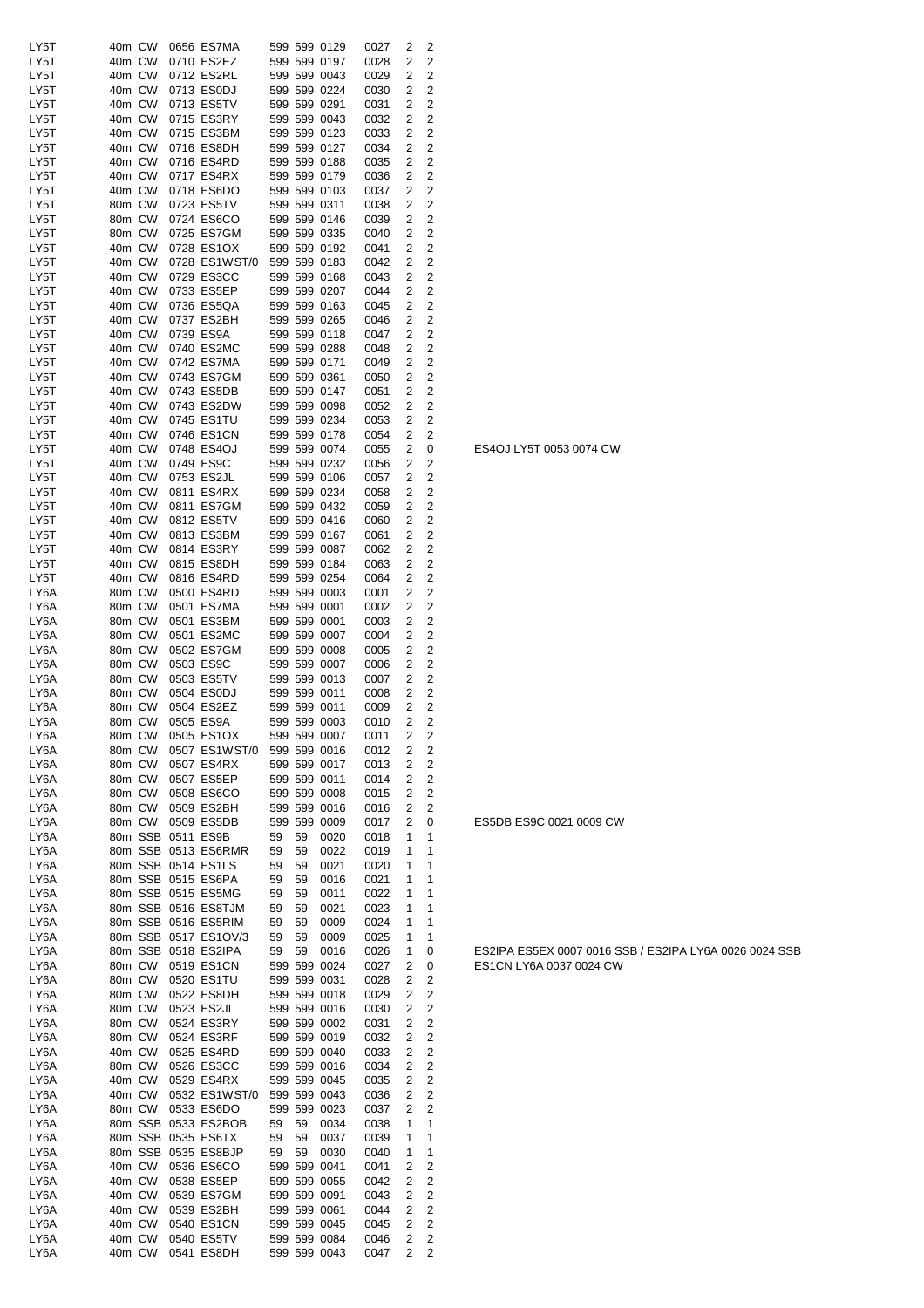| LY6A | 40m CW |         | 0542 ES3CC           |    |         | 599 599 0034 | 0048 | 2              | 2                       |
|------|--------|---------|----------------------|----|---------|--------------|------|----------------|-------------------------|
| LY6A | 40m CW |         | 0542 ES1OX           |    |         | 599 599 0057 | 0049 | 2              | $\overline{c}$          |
| LY6A | 40m CW |         | 0543 ES7MA           |    |         | 599 599 0038 | 0050 | 2              | $\overline{c}$          |
| LY6A | 40m CW |         | 0544 ES0DJ           |    |         | 599 599 0056 | 0051 | 2              | $\overline{c}$          |
| LY6A | 40m CW |         | 0546 ES1TU           |    |         | 599 599 0061 | 0052 | 2              | $\overline{c}$          |
| LY6A | 40m CW |         | 0547 ES2MC           |    |         | 599 599 0079 | 0053 | 2              | $\overline{c}$          |
| LY6A | 40m CW |         | 0547 ES2EZ           |    |         | 599 599 0065 | 0054 | 2              | $\overline{2}$          |
| LY6A | 40m CW |         | 0548 ES9A            |    | 599 599 | 0033         | 0055 | 2              | $\overline{2}$          |
| LY6A |        |         | 40m SSB 0550 ES5GP   | 59 | 59      | 0071         | 0056 | 1              | 1                       |
| LY6A |        | 40m SSB | 0550 ES6TX           | 59 | 59      | 0054         | 0057 | 1              | 1                       |
| LY6A |        |         | 40m SSB 0551 ES6RMR  | 59 | 59      | 0057         | 0058 | 1              | 1                       |
| LY6A |        |         | 40m SSB 0552 ES2IPA  | 59 | 59      | 0054         | 0059 | 1              | 1                       |
| LY6A |        |         | 40m SSB 0553 ES2BOB  | 59 | 59      | 0049         | 0060 | 1              | 1                       |
| LY6A | 40m CW |         | 0554 ES3BM           |    |         | 599 599 0046 | 0061 | 2              | 2                       |
| LY6A | 40m CW |         | 0555 ES2DW           |    |         | 599 599 0020 | 0062 | 2              | $\overline{c}$          |
| LY6A | 40m CW |         | 0556 ES2NF           |    |         | 599 599 0057 | 0063 | 2              | 2                       |
| LY6A | 40m CW |         | 0558 ES5DB           |    |         | 599 599 0052 | 0064 | 2              | 0                       |
| LY6A | 40m CW |         | 0558 ES9C            |    |         | 599 599 0084 | 0065 | 2              | $\overline{c}$          |
| LY6A | 80m CW |         | 0600 ES1WST/0        |    |         | 599 599 0082 | 0066 | 2              | $\overline{2}$          |
| LY6A | 80m CW |         | 0601 ES6CO           |    |         | 599 599 0071 | 0067 | 2              | $\overline{2}$          |
| LY6A | 80m CW |         | 0601 ES2EZ           |    |         | 599 599 0089 | 0068 | 2              | $\overline{c}$          |
| LY6A | 80m CW |         | 0603 ES1OX           |    |         | 599 599 0088 | 0069 | 2              | $\overline{2}$          |
| LY6A | 80m CW |         | 0603 ES3CC           |    |         | 599 599 0062 | 0070 | 2              | $\overline{c}$          |
| LY6A | 40m CW |         | 0604 ES4OJ           |    |         | 599 599 0005 | 0071 | 2              | $\overline{c}$          |
| LY6A | 40m CW |         | 0604 ES4RX           |    |         | 599 599 0098 | 0072 | 2              | $\overline{c}$          |
| LY6A | 40m CW |         | 0606 ES7MA           |    |         | 599 599 0071 | 0073 | 2              | 2                       |
| LY6A | 40m CW |         | 0607 ES7GM           |    |         | 599 599 0153 | 0074 | 2              | $\overline{c}$          |
| LY6A | 40m CW |         | 0607 ES2MC           |    |         | 599 599 0127 | 0075 | 2              | $\overline{c}$          |
| LY6A | 40m CW |         | 0608 ES5TV           |    |         | 599 599 0158 | 0076 | 2              | $\overline{c}$          |
| LY6A | 40m CW |         | 0608 ES4RD           |    |         | 599 599 0106 | 0077 | 2              | $\overline{c}$          |
| LY6A | 40m CW |         | 0609 ES2DW           |    |         | 599 599 0039 | 0078 | 2              | $\overline{2}$          |
| LY6A |        | 80m SSB | 0610 ES5GP           | 59 | 59      | 0109         | 0079 | 1              | 1                       |
| LY6A |        |         | 80m SSB 0610 ES6RMR  | 59 | 59      | 0082         | 0080 | 1              | 1                       |
| LY6A |        | 80m SSB | 0611 ES6PA           | 59 | 59      | 0062         | 0081 | 1              | 1                       |
|      |        | 80m SSB | 0611 ES9B            | 59 | 59      |              |      | 1              | 1                       |
| LY6A | 80m CW |         | 0613 ES4RD           |    |         | 0092         | 0082 |                | $\overline{c}$          |
| LY6A | 80m CW |         |                      |    |         | 599 599 0113 | 0083 | 2<br>2         | $\overline{c}$          |
| LY6A |        |         | 0614 ES0DJ           |    |         | 599 599 0113 | 0084 |                | $\overline{c}$          |
| LY6A | 80m CW |         | 0614 ES2BH           |    |         | 599 599 0117 | 0085 | 2              |                         |
| LY6A | 80m CW |         | 0615 ES6DO           |    |         | 599 599 0042 | 0086 | 2              | $\overline{c}$          |
| LY6A | 80m CW |         | 0615 ES9A            |    |         | 599 599 0052 | 0087 | 2              | 2                       |
| LY6A | 80m CW |         | 0616 ES2TI           |    |         | 599 599 0048 | 0088 | 2              | 0                       |
| LY6A | 80m CW |         | 0617 ES3BM           |    |         | 599 599 0071 | 0089 | 2              | $\overline{c}$          |
| LY6A | 80m CW |         | 0617 ES2MC           |    |         | 599 599 0148 | 0090 | 2              | $\overline{c}$          |
| LY6A | 40m CW |         | 0619 ES1CN           |    |         | 599 599 0092 | 0091 | 2              | 0                       |
| LY6A | 40m CW |         | 0620 ES1TU           |    |         | 599 599 0121 | 0092 | 2              | $\overline{c}$          |
| LY6A | 40m CW |         | 0621 ES1OX           |    |         | 599 599 0107 | 0093 | 2              | $\overline{c}$          |
| LY6A | 80m CW |         | 0622 ES5EP           |    |         | 599 599 0109 | 0094 | 2              | $\overline{c}$          |
| LY6A | 80m CW |         | 0622 ES4RX           |    |         | 599 599 0127 | 0095 | 2              | $\overline{2}$          |
| LY6A |        | 80m CW  | 0623 ES5TV           |    |         | 599 599 0190 | 0096 | $\overline{2}$ | $\overline{c}$          |
| LY6A |        | 80m CW  | 0623 ES7GM           |    |         | 599 599 0200 | 0097 | 2              | 2                       |
| LY6A |        |         | 80m CW 0624 ES7MA    |    |         | 599 599 0096 | 0098 | 2              | 2                       |
| LY6A |        |         | 80m SSB 0625 ES2BOB  | 59 | 59      | 0074         | 0099 | 1              | 1                       |
| LY6A |        |         | 80m SSB 0627 ES9C    | 59 | 59      | 0115         | 0100 | 1              | 1                       |
| LY6A |        |         | 80m SSB 0628 ES8TJM  | 59 | 59      | 0122         | 0101 | 1              | 1                       |
| LY6A |        |         | 80m SSB 0629 ES5MG   | 59 | 59      | 0076         | 0102 | 1              | $\mathbf{1}$            |
| LY6A |        | 80m CW  | 0629 ES5DB           |    |         | 599 599 0084 | 0103 | 2              | 2                       |
| LY6A |        | 40m CW  | 0631 ES3BM           |    |         | 599 599 0081 | 0104 | 2              | $\overline{c}$          |
| LY6A |        | 40m CW  | 0631 ES6DO           |    |         | 599 599 0065 | 0105 | 2              | $\overline{c}$          |
| LY6A |        |         | 40m CW 0632 ES2BH    |    |         | 599 599 0156 | 0106 | 2              | $\overline{2}$          |
| LY6A |        |         | 40m SSB 0633 ES6TX   | 59 | 59      | 0091         | 0107 | 1              | 1                       |
| LY6A |        |         | 40m SSB 0633 ES1LS   | 59 | 59      | 0107         | 0108 | 1              | 1                       |
| LY6A |        |         | 40m SSB 0634 ES1TP/2 | 59 | 59      | 0050         | 0109 | 1              | 1                       |
| LY6A |        |         | 40m SSB 0634 ES9B    | 59 | 59      | 0119         | 0110 | 1              | 1                       |
| LY6A |        |         | 40m SSB 0634 ES9C    | 59 | 59      | 0125         | 0111 | 1              | 1                       |
| LY6A |        |         | 40m SSB 0635 ES6PA   | 59 | 59      | 0084         | 0112 | 1              | 1                       |
| LY6A |        |         | 40m SSB 0635 ES6RMR  | 59 | 59      | 0108         | 0113 | 1              | $\mathbf{1}$            |
| LY6A |        | 40m CW  | 0637 ES9A            |    |         | 599 599 0076 | 0114 | 2              | $\overline{c}$          |
| LY6A | 40m CW |         | 0638 ES2EZ           |    |         | 599 599 0149 | 0115 | 2              | $\overline{c}$          |
| LY6A | 40m CW |         | 0639 ES3CC           |    |         | 599 599 0098 | 0116 | 2              | $\overline{c}$          |
| LY6A |        | 40m CW  | 0639 ES5EP           |    |         | 599 599 0126 | 0117 | 2              | $\overline{c}$          |
| LY6A |        | 80m CW  | 0640 ES5QA           |    |         | 599 599 0090 | 0118 | 2              | $\overline{\mathbf{c}}$ |
| LY6A |        |         | 40m CW 0641 ES1WST/0 |    |         | 599 599 0122 | 0119 | 2              | $\overline{c}$          |
| LY6A |        | 80m CW  | 0641 ES3RY           |    |         | 599 599 0031 | 0120 | 2              | $\overline{c}$          |
| LY6A |        | 40m CW  | 0644 ES5DB           |    |         | 599 599 0095 | 0121 | 2              | $\overline{c}$          |
| LY6A |        |         | 40m SSB 0645 ES5GP   | 59 | 59      | 0154         | 0122 | 1              | 1                       |
| LY6A |        |         | 40m SSB 0646 ES2IPA  | 59 | 59      | 0110         | 0123 | 1              | 1                       |
| LY6A |        |         | 40m SSB 0647 ES0DJ   | 59 | 59      | 0165         | 0124 | 1              | 1                       |
| LY6A |        | 80m CW  | 0650 ES1TU           |    |         | 599 599 0164 | 0125 | 2              | $\overline{c}$          |
| LY6A |        |         | 40m SSB 0651 ES4RAO  | 59 | 59      | 0102         | 0126 | 1              | 1                       |
| LY6A |        |         | 40m SSB 0652 ES5QA   | 59 | 59      | 0095         | 0127 | 1              | 1                       |
| LY6A |        |         | 40m SSB 0653 ES5YG   | 59 | 59      | 0065         | 0128 | 1              | 1                       |
| LY6A |        |         | 40m SSB 0654 ES2BOB  | 59 | 59      | 0093         | 0129 | 1              | 1                       |
| LY6A |        |         | 40m SSB 0655 ES8TJM  | 59 | 59      | 0144         | 0130 | 1              | $\mathbf{1}$            |
| LY6A |        |         | 40m SSB 0655 ES5EX   | 59 | 59      | 0074         | 0131 | 1              | 1                       |
| LY6A |        |         | 40m CW 0658 ES8DH    |    |         | 599 599 0104 | 0132 | 2              | $\overline{2}$          |

ES5DB LY6A 0054 0052 CW

ES2TI ES5YG 0088 0048 CW

ES1CN RW3AI 0031 0092 CW / ES1CN LY6A 0091 0093 CW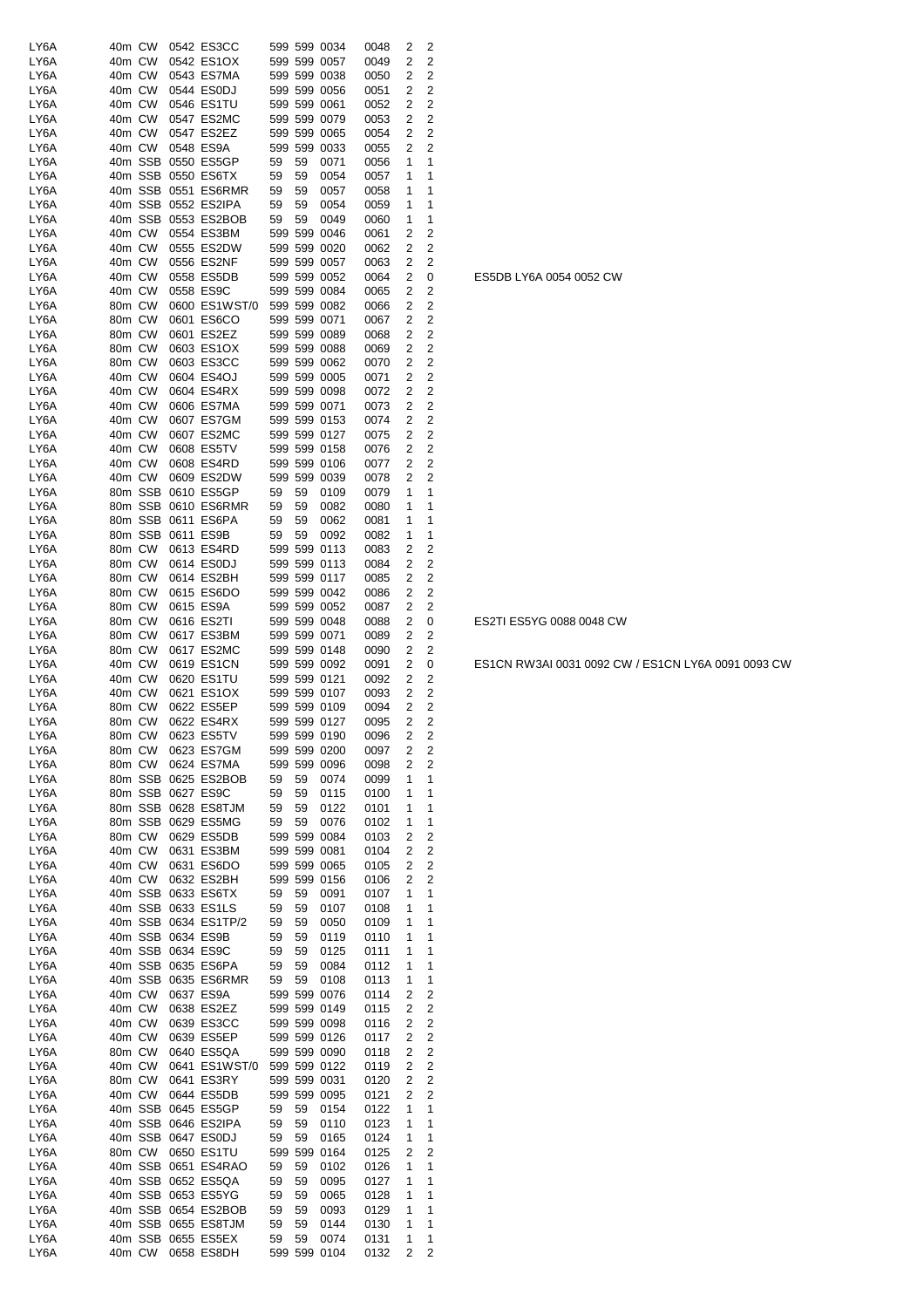| LY6A         | 40m CW           |        | 0659 ES2JL                               |          |          | 599 599 0073                 | 0133         | 2      | 0                            | ES2JL LY6A 0143 0073 CW  |
|--------------|------------------|--------|------------------------------------------|----------|----------|------------------------------|--------------|--------|------------------------------|--------------------------|
| LY6A         | 40m CW           |        | 0701 ES1CN                               |          |          | 599 599 0135                 | 0134         | 2      | 2                            |                          |
| LY6A         | 40m CW           |        | 0703 ES0DJ                               |          |          | 599 599 0202                 | 0135         | 2      | 2                            |                          |
| LY6A         | 40m CW           |        | 0703 ES4RD                               |          |          | 599 599 0170                 | 0136         | 2      | 2                            |                          |
| LY6A         | 40m CW           |        | 0703 ES7GM                               |          |          | 599 599 0283                 | 0137         | 2      | $\mathbf 2$                  |                          |
| LY6A         | 40m CW           |        | 0704 ES5EP                               |          |          | 599 599 0164                 | 0138         | 2      | 2                            |                          |
| LY6A         | 40m CW           |        | 0704 ES2MC                               |          |          | 599 599 0227                 | 0139         | 2      | $\mathbf 2$                  |                          |
| LY6A         | 40m CW           |        | 0704 ES5TV                               |          |          | 599 599 0274                 | 0140         | 2      | 2                            |                          |
| LY6A         | 40m CW           |        | 0704 ES8DH                               |          |          | 599 599 0111                 | 0141         | 2      | 2                            |                          |
| LY6A         | 80m CW           |        | 0705 ES3BM                               |          |          | 599 599 0116                 | 0142         | 2      | 2                            |                          |
| LY6A         | 80m CW           |        | 0706 ES2BH                               |          |          | 599 599 0214                 | 0143         | 2      | 2                            |                          |
| LY6A         | 80m CW           |        | 0706 ES2EZ                               |          |          | 599 599 0192                 | 0144         | 2      | 2                            |                          |
| LY6A         | 80m CW           |        | 0707 ES6DO                               |          |          | 599 599 0089                 | 0145         | 2      | 2                            |                          |
| LY6A         | 80m CW           |        | 0707 ES6CO                               |          |          | 599 599 0133                 | 0146         | 2      | 2                            |                          |
| LY6A         | 80m CW           |        | 0708 ES1WST/0                            |          |          | 599 599 0154                 | 0147         | 2      | 2                            |                          |
| LY6A         | 80m CW           |        | 0710 ES3CC                               |          |          | 599 599 0145                 | 0148         | 2      | 2                            |                          |
| LY6A         | 80m CW           |        | 0711 ES9A                                |          |          | 599 599 0100                 | 0149         | 2      | 2                            |                          |
| LY6A         | 80m CW           |        | 0711 ES1OX                               |          |          | 599 599 0171                 | 0150         | 2      | $\mathbf 2$                  |                          |
| LY6A         | 80m CW           |        | 0713 ES2TI                               |          |          | 599 599 0097                 | 0151         | 2      | 2                            |                          |
| LY6A         |                  |        | 80m SSB 0714 ES7GM                       | 59       | 59       | 0309                         | 0152         | 1      | 1                            |                          |
| LY6A         | 40m CW           |        | 0715 ES4OJ                               |          |          | 599 599 0049                 | 0153         | 2      | 2                            |                          |
| LY6A         | 40m CW<br>40m CW |        | 0716 ES4RX                               |          |          | 599 599 0178                 | 0154         | 2      | 2                            |                          |
| LY6A         |                  |        | 0717 ES6DO                               |          |          | 599 599 0100                 | 0155         | 2      | 2                            |                          |
| LY6A         |                  |        | 40m SSB 0719 ES5MG                       | 59       | 59       | 0122                         | 0156         | 1      | 0                            | ES5MG ES2PKW 0028 0122   |
| LY6A         | 40m CW           |        | 0721 ES3BM                               |          |          | 599 599 0128                 | 0157         | 2      | 2                            |                          |
| LY6A         | 40m CW           |        | 0723 ES1WST/0                            |          |          | 599 599 0169                 | 0158         | 2      | 2                            |                          |
| LY6A         | 40m CW           |        | 0723 ES1OX                               |          |          | 599 599 0184                 | 0159         | 2      | 2                            |                          |
| LY6A         | 40m CW           |        | 0724 ES3CC                               |          |          | 599 599 0157                 | 0160         | 2      | 2                            |                          |
| LY6A         | 40m CW           |        | 0724 ES5QA                               |          |          | 599 599 0149                 | 0161         | 2      | 2                            |                          |
| LY6A         |                  |        | 80m SSB 0727 ES5GP                       | 59       | 59       | 0212                         | 0162         | 1      | 1                            |                          |
| LY6A         |                  |        | 80m SSB 0727 ES9C                        | 59       | 59       | 0203                         | 0163         | 1      | 1                            |                          |
| LY6A         |                  |        | 40m SSB 0729 ES2TI                       | 59       | 59       | 0115                         | 0164         | 1      | 1                            |                          |
| LY6A         | 40m CW           |        | 0730 ES2EZ                               |          |          | 599 599 0235                 | 0165         | 2      | 2                            |                          |
| LY6A         | 80m CW           |        | 0731 ES5TV                               |          |          | 599 599 0331                 | 0166         | 2      | 2                            |                          |
| LY6A         | 80m CW           |        | 0732 ES1TU                               |          |          | 599 599 0212                 | 0167         | 2      | 2                            |                          |
| LY6A         | 80m CW           |        | 0733 ES0DJ                               |          |          | 599 599 0251                 | 0168         | 2      | 2                            |                          |
| LY6A         |                  |        | 80m SSB 0736 ES5MG                       | 59       | 59       | 0130                         | 0169         | 1      | 1                            |                          |
| LY6A         |                  |        | 80m SSB 0737 ES9B                        | 59       | 59       | 0190                         | 0170         | 1      | 1                            |                          |
| LY6A         | 40m CW           |        | 0738 ES2BH                               |          |          | 599 599 0267                 | 0171         | 2      | 2                            |                          |
| LY6A         | 40m CW           |        | 0739 ES6CO                               |          |          | 599 599 0158                 | 0172         | 2<br>2 | 2                            |                          |
| LY6A         | 40m CW           |        | 0740 ES9A                                |          |          | 599 599 0119                 | 0173         |        | 2<br>$\mathbf 2$             |                          |
| LY6A         | 40m CW<br>40m CW |        | 0740 ES7MA<br>0742 ES1TU                 |          |          | 599 599 0169                 | 0174         | 2<br>2 | 2                            |                          |
| LY6A         |                  |        |                                          |          |          | 599 599 0225                 | 0175         |        |                              |                          |
| LY6A         |                  |        | 40m SSB 0743 ES1TP/2                     | 59       | 59       | 0113                         | 0176         | 1      | 1                            |                          |
| LY6A<br>LY6A |                  |        | 40m SSB 0743 ES8TJM<br>40m SSB 0744 ES9B | 59<br>59 | 59<br>59 | 0205<br>0201                 | 0177         | 1<br>1 | 1<br>1                       |                          |
|              |                  |        | 40m SSB 0744 ES6RMR                      |          | 59       |                              | 0178         |        |                              |                          |
| LY6A<br>LY6A |                  |        | 40m SSB 0745 ES5GP                       | 59<br>59 | 59       | 0176<br>0230                 | 0179<br>0180 | 1<br>1 | 1<br>0                       | ES5GP LY6A 0190 0230 SSE |
|              |                  |        |                                          |          |          |                              |              |        |                              |                          |
| LY6A         |                  |        | 40m SSB 0745 ES1LS<br>40m SSB 0746 ES5YG | 59       | 59<br>59 | 0168<br>0106                 | 0181         | 1      | 1                            |                          |
| LY6A<br>LY6A |                  | 40m CW | 0749 ES3RY                               | 59       |          |                              | 0182<br>0183 | 1<br>2 | 1<br>$\overline{\mathbf{c}}$ |                          |
| LY6A         |                  | 40m CW | 0750 ES9C                                |          |          | 599 599 0058<br>599 599 0233 | 0184         | 2      | 2                            |                          |
|              |                  |        |                                          |          |          |                              |              |        |                              |                          |
| LY6A         |                  |        | 40m SSB 0751 ES4RAO                      | 59       | 59       | 0155                         | 0185         | 1      | 1                            |                          |
| LY6A<br>LY6A |                  |        | 80m SSB 0756 ES1LS<br>40m SSB 0757 ES6PA | 59       | 59<br>59 | 0188<br>0152                 | 0186         | 1      | 1<br>1                       |                          |
| LY6A         | 40m CW           |        |                                          | 59       |          |                              | 0187         | 1      |                              |                          |
| LY6A         | 40m CW           |        | 0758 ES5DB<br>0801 ES1CN                 |          |          | 599 599 0156<br>599 599 0190 | 0188<br>0189 | 2      | 2                            |                          |
| LY6A         | 40m CW           |        | 0801 ES0DJ                               |          |          | 599 599 0286                 | 0190         | 2<br>2 | 0                            | ES1CN LY6A 0179 0190 CW  |
| LY6A         | 40m CW           |        | 0802 ES7GM                               |          |          | 599 599 0404                 | 0191         | 2      | 2<br>2                       |                          |
| LY6A         | 40m CW           |        | 0802 ES9C                                |          |          | 599 599 0250                 | 0192         | 2      | 2                            |                          |
| LY6A         | 40m CW           |        | 0803 ES4OJ                               |          |          | 599 599 0083                 | 0193         | 2      | 2                            |                          |
| LY6A         | 40m CW           |        | 0804 ES1TU                               |          |          | 599 599 0264                 | 0194         | 2      |                              |                          |
| LY6A         | 40m CW           |        | 0804 ES5TV                               |          |          | 599 599 0398                 | 0195         | 2      | 2<br>2                       |                          |
| LY6A         | 40m CW           |        | 0804 ES3BM                               |          |          | 599 599 0158                 | 0196         | 2      | 2                            |                          |
| LY6A         | 40m CW           |        | 0805 ES8DH                               |          |          | 599 599 0167                 | 0197         | 2      | 2                            |                          |
| LY6A         | 40m CW           |        | 0806 ES4RD                               |          |          | 599 599 0233                 | 0198         | 2      | $\overline{\mathbf{c}}$      |                          |
| LY6A         | 80m CW           |        | 0808 ES2TI                               |          |          | 599 599 0150                 | 0199         | 2      | 2                            |                          |
| LY6A         | 80m CW           |        | 0809 ES2MC                               |          |          | 599 599 0330                 | 0200         | 2      | $\overline{\mathbf{c}}$      |                          |
| LY6A         | 80m CW           |        | 0810 ES2EZ                               |          |          | 599 599 0300                 | 0201         | 2      | $\boldsymbol{2}$             |                          |
| LY6A         | 80m CW           |        | 0810 ES6CO                               |          |          | 599 599 0185                 | 0202         | 2      | $\overline{\mathbf{c}}$      |                          |
| LY6A         | 80m CW           |        | 0811 ES0DJ                               |          |          | 599 599 0303                 | 0203         | 2      | 2                            |                          |
| LY6A         | 80m CW           |        | 0811 ES1WST/0                            |          |          | 599 599 0215                 | 0204         | 2      | 2                            |                          |
| LY6A         | 80m CW           |        | 0812 ES1TU                               |          |          | 599 599 0277                 | 0205         | 2      | 0                            | ES1TU ES3CC 0206 0277 C  |
| LY6A         | 80m CW           |        | 0812 ES2BH                               |          |          | 599 599 0315                 | 0206         | 2      | 2                            |                          |
| LY6A         | 80m CW           |        | 0813 ES6DO                               |          |          | 599 599 0145                 | 0207         | 2      | 2                            |                          |
| LY6A         | 80m CW           |        | 0814 ES1OX                               |          |          | 599 599 0211                 | 0208         | 2      | 2                            |                          |
| LY6A         |                  |        | 80m SSB 0815 ES6RMR                      | 59       | 59       | 0219                         | 0209         | 1      | 1                            |                          |
| LY6A         |                  | 40m CW | 0815 ES4RX                               |          |          | 599 599 0240                 | 0210         | 2      | 2                            |                          |
| LY6A         |                  | 40m CW | 0816 ES3RY                               |          |          | 599 599 0090                 | 0211         | 2      | 2                            |                          |
| LY6A         |                  | 40m CW | 0817 ES5QA                               |          |          | 599 599 0213                 | 0212         | 2      | 2                            |                          |
| LY6A         |                  |        | 40m SSB 0818 ES8SX                       | 59       | 59       | 0051                         | 0213         | 1      | 1                            |                          |
| LY6A         |                  |        | 40m SSB 0818 ES4RAO                      | 59       | 59       | 0189                         | 0214         | 1      | 1                            |                          |
| LY6A         | 80m CW           |        | 0820 ES5TV                               |          |          | 599 599 0433                 | 0215         | 2      | 2                            |                          |
| LY6A         | 80m CW           |        | 0822 ES7MA                               |          |          | 599 599 0214                 | 0216         | 2      | 2                            |                          |
| LY6A         | 80m CW           |        | 0823 ES3BM                               |          |          | 599 599 0180                 | 0217         | 2      | 2                            |                          |
|              |                  |        |                                          |          |          |                              |              |        |                              |                          |

ES1TU ES3CC 0206 0277 CW / ES1TU LY6A 0205 0276 CW

#### ES1CN LY6A 0179 0190 CW

ES5GP LY6A 0190 0230 SSB

ES5MG ES2PKW 0028 0122 SSB / ES5MG LY6A 0156 0112 SSB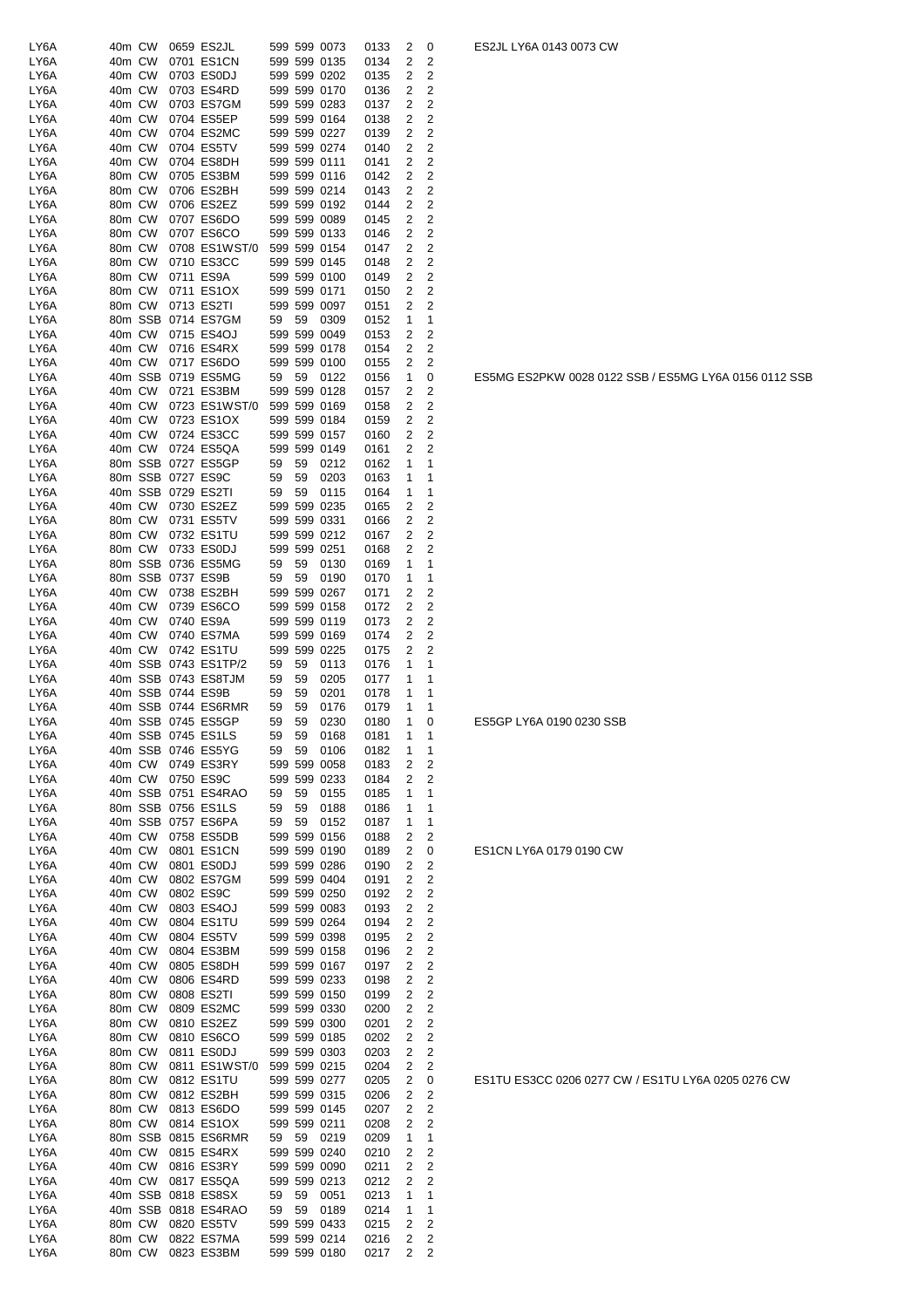| LY6A |        |        |                   | 80m SSB 0825 ES6TX         | 59 | 59 | 0201         | 0218 | 1 | 1                       |   |
|------|--------|--------|-------------------|----------------------------|----|----|--------------|------|---|-------------------------|---|
| LY6A |        |        |                   | 80m SSB 0825 ES9C          | 59 | 59 | 0286         | 0219 | 1 | 1                       |   |
| LY6A |        |        |                   | 80m SSB 0825 ES5GP         | 59 | 59 | 0297         | 0220 | 1 | 1                       |   |
| LY6A |        |        |                   | 80m SSB 0826 ES0DJ         | 59 | 59 | 0326         | 0221 | 1 | 0                       |   |
| LY6A |        |        |                   | 80m SSB 0828 ES5MG         | 59 | 59 | 0158         | 0222 | 1 | 1                       |   |
| LY6A |        |        |                   | 40m SSB 0830 ES5GP         | 59 | 59 | 0302         | 0223 | 1 | 1                       |   |
| LY6A | 40m CW |        |                   | 0831 ES3CC                 |    |    | 599 599 0230 | 0224 | 2 | 2                       |   |
| LY6A | 40m CW |        |                   | 0832 ES6DO                 |    |    | 599 599 0162 | 0225 | 2 | 2                       |   |
| LY6A | 40m CW |        |                   | 0833 ES2DW                 |    |    | 599 599 0130 | 0226 | 2 | 2                       |   |
| LY6A | 40m CW |        |                   | 0833 ES2EZ                 |    |    | 599 599 0336 | 0227 | 2 | 2                       |   |
| LY6A | 40m CW |        |                   | 0834 ES7MA                 |    |    | 599 599 0223 | 0228 | 2 | 2                       |   |
| LY6A | 40m CW |        |                   | 0834 ES1WST/0              |    |    | 599 599 0246 | 0229 | 2 | 2                       |   |
| LY6A | 40m CW |        |                   | 0835 ES9A                  |    |    | 599 599 0165 | 0230 | 2 | $\overline{\mathbf{c}}$ |   |
| LY6A | 40m CW |        |                   | 0836 ES6CO                 |    |    | 599 599 0217 | 0231 | 2 | 2                       |   |
| LY6A |        |        |                   | 40m SSB 0836 ES1LS         | 59 | 59 | 0236         | 0232 | 1 | 1                       |   |
| LY6A |        |        |                   | 40m SSB 0836 ES2IPA        | 59 | 59 | 0195         | 0233 | 1 | 1                       |   |
| LY6A |        |        |                   | 40m SSB 0837 ES2BH         | 59 | 59 | 0359         | 0234 | 1 | 1                       |   |
| LY6A |        |        | 40m SSB 0838 ES9B |                            | 59 | 59 | 0264         | 0235 | 1 | 1                       |   |
| LY6A |        |        |                   | 40m SSB 0839 ES6PA         | 59 | 59 | 0195         | 0236 | 1 | 1                       |   |
| LY6A |        | 40m CW |                   | 0840 ES2MC                 |    |    | 599 599 0388 | 0237 | 2 | 2                       |   |
| LY6A |        | 40m CW |                   | 0840 ES1OX                 |    |    | 599 599 0242 | 0238 | 2 | 2                       |   |
| LY6A | 40m CW |        |                   | 0841 ES5EP                 |    |    | 599 599 0281 | 0239 | 2 | 2                       |   |
| LY6A | 40m CW |        |                   | 0843 ES2TI                 |    |    | 599 599 0185 | 0240 | 2 | 2                       |   |
| LY6A |        |        |                   | 40m SSB 0846 ES8TJM        | 59 | 59 |              |      | 1 | 1                       |   |
|      |        |        |                   |                            |    |    | 0286         | 0241 |   |                         |   |
| LY6A |        |        |                   | 40m SSB 0846 ES6RMR        | 59 | 59 | 0253         | 0242 | 1 | 1                       |   |
| LY6A |        |        |                   | 40m SSB 0847 ES6TX         | 59 | 59 | 0223         | 0243 | 1 | 1                       |   |
| LY6A | 40m CW |        |                   | 0850 ES5DB                 |    |    | 599 599 0192 | 0244 | 2 | 2                       |   |
| LY6A |        |        |                   | 40m SSB 0852 ES2NF         | 59 | 59 | 0196         | 0245 | 1 | 1                       |   |
| LY9A | 80m CW |        |                   | 0500 ES2MC                 |    |    | 599 599 0001 | 0001 | 2 | 2                       |   |
| LY9A | 80m CW |        |                   | 0500 ES7GM                 |    |    | 599 599 0003 | 0002 | 2 | 2                       |   |
| LY9A | 80m CW |        |                   | 0500 ES5TV                 |    |    | 599 599 0004 | 0003 | 2 | 2                       |   |
| LY9A | 80m CW |        |                   | 0501 ES0DJ                 |    |    | 599 599 0002 | 0004 | 2 | 2                       |   |
| LY9A | 80m CW |        |                   | 0501 ES2EZ                 |    |    | 599 599 0002 | 0005 | 2 | 2                       |   |
| LY9A | 80m CW |        |                   | 0502 ES4RX                 |    |    | 599 599 0007 | 0006 | 2 | 2                       |   |
| LY9A | 80m CW |        |                   | 0502 ES9C                  |    |    | 599 599 0005 | 0007 | 2 | 2                       |   |
| LY9A | 80m CW |        |                   | 0502 ES2BH                 |    |    | 599 599 0005 | 0008 | 2 | 2                       |   |
| LY9A | 80m CW |        |                   | 0503 ES7MA                 |    |    | 599 599 0004 | 0009 | 2 | 2                       |   |
| LY9A | 80m CW |        |                   | 0504 ES4RD                 |    |    | 599 599 0010 | 0010 | 2 | 2                       |   |
| LY9A | 80m CW |        |                   | 0504 ES9A                  |    |    | 599 599 0001 | 0011 | 2 | 2                       |   |
| LY9A | 80m CW |        |                   | 0505 ES1WST/0              |    |    | 599 599 0013 | 0012 | 2 | 2                       |   |
| LY9A | 80m CW |        |                   | 0506 ES6CO                 |    |    | 599 599 0003 | 0013 | 2 | 2                       |   |
| LY9A | 80m CW |        |                   | 0506 ES1OX                 |    |    | 599 599 0009 | 0014 | 2 | 2                       |   |
| LY9A | 80m CW |        |                   | 0507 ES5EP                 |    |    | 599 599 0008 | 0015 | 2 | 2                       |   |
| LY9A | 80m CW |        |                   | 0507 ES3BM                 |    |    | 599 599 0009 | 0016 | 2 | 2                       |   |
| LY9A |        |        |                   | 80m SSB 0508 ES5GP         | 59 | 59 | 0024         | 0017 | 1 | 1                       |   |
| LY9A |        |        |                   | 80m SSB 0509 ES8TJM        | 59 | 59 | 0015         | 0018 | 1 | 1                       |   |
| LY9A |        |        |                   | 80m SSB 0509 ES6TX         | 59 | 59 | 0014         | 0019 | 1 | 1                       |   |
| LY9A |        |        |                   | 80m SSB 0510 ES2NF         | 59 | 59 | 0015         | 0020 | 1 | 1                       |   |
| LY9A |        |        |                   | 80m SSB 0511 ES9B          | 59 | 59 | 0019         | 0021 | 1 | 1                       |   |
| LY9A |        |        |                   | 80m SSB 0511 ES5QA         | 59 | 59 | 0015         | 0022 | 1 | 1                       |   |
| LY9A |        |        |                   | 80m SSB 0511 ES6RMR        | 59 | 59 | 0020         | 0023 | 1 | 1                       |   |
| LY9A |        |        |                   | 80m SSB 0512 ES1LS         | 59 | 59 | 0018         | 0024 | 1 | 1                       |   |
| LY9A |        |        |                   | 80m SSB 0513 ES5RIM        | 59 | 59 | 0007         | 0025 | 1 | 1                       |   |
| LY9A |        |        |                   | 80m SSB 0513 ES7TH         | 59 | 59 | 0013         | 0026 | 1 | 1                       | 1 |
|      |        |        |                   |                            |    |    |              |      |   |                         |   |
| LY9A |        |        |                   | 80m SSB 0514 ES5EX         | 59 | 59 | 0008         | 0027 | 1 | 1                       |   |
| LY9A |        |        |                   | 80m SSB 0516 ES4RAO        | 59 | 59 | 0010         | 0028 | 1 | 1                       |   |
| LY9A |        |        |                   | 80m SSB 0516 ES3GX         | 59 | 59 | 0011         | 0029 | 1 | 1                       |   |
| LY9A |        |        |                   | 80m SSB 0517 ES2BOB        | 59 | 59 | 0009         | 0030 | 1 | 1                       |   |
| LY9A |        | 80m CW |                   | 0520 ES1TU                 |    |    | 599 599 0032 | 0031 | 2 | 2                       |   |
| LY9A |        | 80m CW |                   | 0521 ES1CN                 |    |    | 599 599 0026 | 0032 | 2 | 0                       |   |
| LY9A |        | 80m CW |                   | 0523 ES3CC                 |    |    | 599 599 0012 | 0033 | 2 | $\overline{\mathbf{c}}$ |   |
| LY9A |        | 80m CW |                   | 0524 ES8DH                 |    |    | 599 599 0019 | 0034 | 2 | 2                       |   |
| LY9A |        |        |                   | 80m SSB 0526 ES8BJP        | 59 | 59 | 0018         | 0035 | 1 | 1                       |   |
| LY9A |        |        |                   | 80m SSB 0527 ES5MG         | 59 | 59 | 0020         | 0036 | 1 | 1                       |   |
| LY9A |        |        |                   | 80m SSB 0527 ES7A          | 59 | 59 | 0012         | 0037 | 1 | 1                       | 1 |
| LY9A |        |        |                   | 80m SSB 0529 ES5YG         | 59 | 59 | 0019         | 0038 | 1 | 1                       |   |
| LY9A |        |        |                   | 80m SSB 0530 ES6PA         | 59 | 59 | 0024         | 0039 | 1 | 1                       |   |
| LY9A |        |        |                   | 80m SSB 0532 ES2IPA        | 59 | 59 | 0028         | 0040 | 1 | 1                       |   |
| LY9A |        | 80m CW |                   | 0532 ES6DO                 |    |    | 599 599 0022 | 0041 | 2 | 2                       |   |
| LY9A |        | 80m CW |                   | 0534 ES2RL                 |    |    | 599 599 0016 | 0042 | 2 | $\overline{\mathbf{c}}$ |   |
| LY9A |        | 80m CW |                   | 0534 ES1AO                 |    |    | 599 599 0007 | 0043 | 2 | 2                       |   |
| LY9A |        | 80m CW |                   | 0534 ES3RY                 |    |    | 599 599 0005 | 0044 | 2 | 2                       |   |
| LY9A | 80m CW |        |                   | 0535 ES3RF                 |    |    | 599 599 0024 | 0045 | 2 | 2                       |   |
| LY9A | 80m CW |        |                   | 0537 ES5JR                 |    |    | 599 599 0008 | 0046 | 2 | 2                       |   |
| LY9A | 80m CW |        |                   | 0538 ES3ROG                |    |    | 599 599 0001 | 0047 | 2 | $\overline{\mathbf{c}}$ |   |
| LY9A | 40m CW |        |                   | 0541 ES7GM                 |    |    | 599 599 0098 | 0048 | 2 | 2                       |   |
| LY9A | 40m CW |        |                   | 0542 ES2JL                 |    |    | 599 599 0026 | 0049 | 2 | 2                       |   |
| LY9A | 40m CW |        |                   | 0542 ES1WST/0 599 599 0065 |    |    |              | 0050 | 2 | $\overline{\mathbf{c}}$ |   |
| LY9A | 40m CW |        |                   | 0543 ES0DJ                 |    |    | 599 599 0052 | 0051 | 2 | $\overline{\mathbf{c}}$ |   |
| LY9A | 40m CW |        |                   | 0543 ES1CN                 |    |    | 599 599 0049 | 0052 | 2 | $\overline{\mathbf{c}}$ |   |
| LY9A | 40m CW |        |                   | 0544 ES9A                  |    |    | 599 599 0029 | 0053 | 2 | 2                       |   |
| LY9A | 40m CW |        |                   | 0544 ES5TV                 |    |    | 599 599 0096 | 0054 | 2 | $\overline{\mathbf{c}}$ |   |
| LY9A | 40m CW |        |                   | 0545 ES1OX                 |    |    | 599 599 0065 | 0055 | 2 | 2                       |   |
| LY9A | 40m CW |        |                   | 0546 ES7MA                 |    |    | 599 599 0044 | 0056 | 2 | $\overline{\mathbf{c}}$ |   |
| LY9A | 40m CW |        |                   | 0546 ES4RX                 |    |    | 599 599 0073 | 0057 | 2 | $\overline{\mathbf{c}}$ |   |

Duplicate

ES1CN LY9A 0031 0026 CW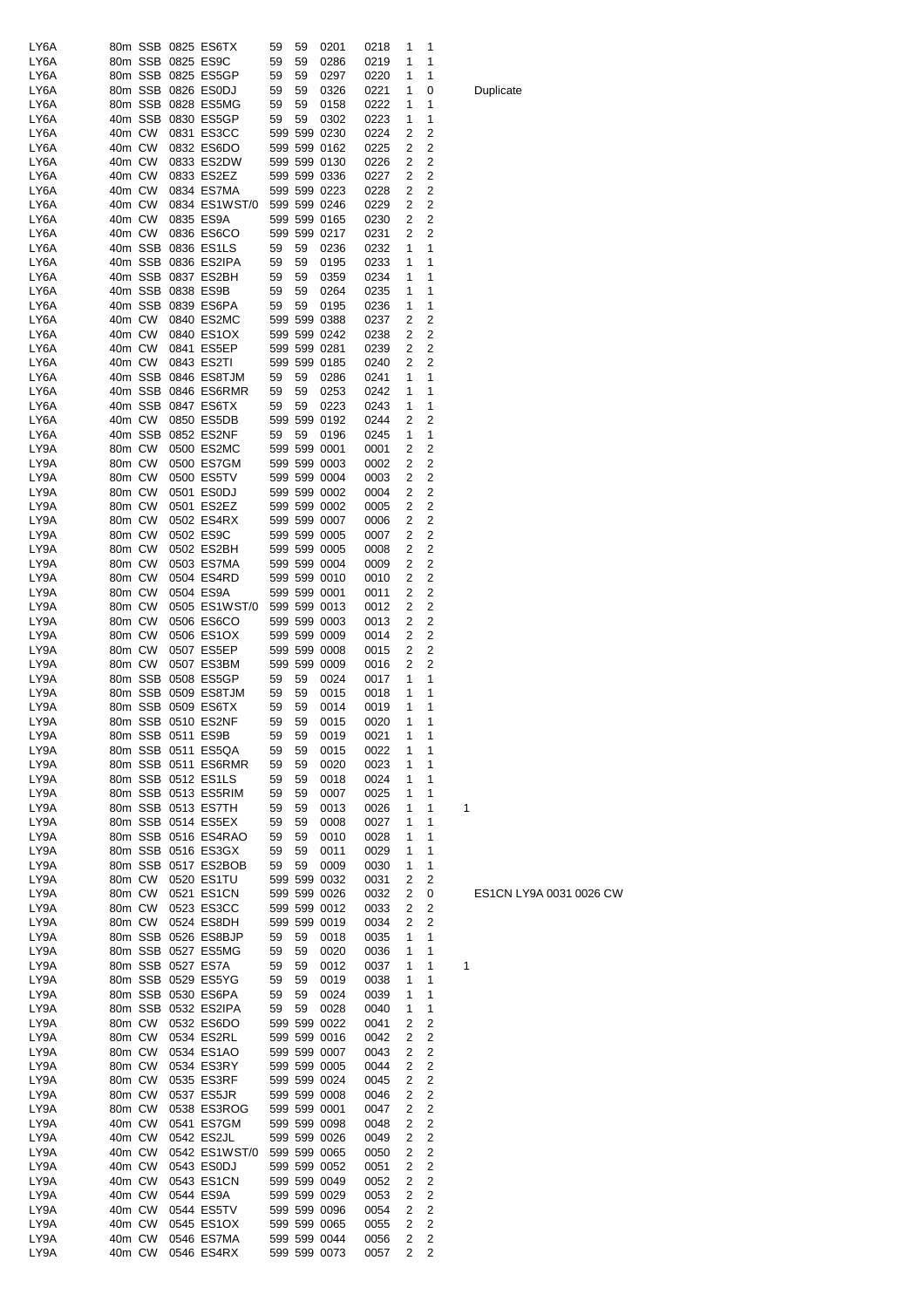| LY9A | 40m CW               | 0547 ES2MC            |    |    | 599 599 0081 | 0058 | 2              | 2                       |   |
|------|----------------------|-----------------------|----|----|--------------|------|----------------|-------------------------|---|
| LY9A | 40m CW               | 0548 ES2EZ            |    |    | 599 599 0068 | 0059 | 2              | $\overline{2}$          |   |
|      |                      |                       |    |    | 599 599 0041 |      |                | $\overline{2}$          |   |
| LY9A | 40m CW               | 0549 ES3BM            |    |    |              | 0060 | 2              |                         |   |
| LY9A | 40m CW               | 0549 ES2DW            |    |    | 599 599 0014 | 0061 | 2              | $\overline{\mathbf{c}}$ |   |
| LY9A | 40m CW               | 0551 ES6CO            |    |    | 599 599 0057 | 0062 | 2              | 2                       |   |
| LY9A | 40m CW               | 0551 ES2NF            |    |    | 599 599 0050 | 0063 | 2              | 2                       |   |
| LY9A | 40m CW               | 0552 ES9C             |    |    | 599 599 0067 | 0064 | 2              | $\overline{2}$          |   |
| LY9A | 40m CW               | 0552 ES4RD            |    |    | 599 599 0081 | 0065 | 2              | $\overline{2}$          |   |
| LY9A | 40m CW               | 0553 ES3CC            |    |    | 599 599 0052 | 0066 | 2              | $\overline{2}$          |   |
|      |                      |                       |    |    |              |      |                | $\overline{\mathbf{c}}$ |   |
| LY9A | 40m CW               | 0554 ES5EP            |    |    | 599 599 0073 | 0067 | 2              |                         |   |
| LY9A | 40m CW               | 0555 ES1TU            |    |    | 599 599 0075 | 0068 | 2              | $\overline{2}$          |   |
| LY9A | 40m CW               | 0555 ES5DB            |    |    | 599 599 0047 | 0069 | 2              | 2                       |   |
| LY9A | 40m SSB 0556 ES2IPA  |                       | 59 | 59 | 0063         | 0070 | 1              | 1                       |   |
| LY9A | 40m SSB 0557 ES2BOB  |                       | 59 | 59 | 0054         | 0071 | 1              | 1                       |   |
| LY9A | 40m SSB 0558 ES1LS   |                       | 59 | 59 | 0062         | 0072 | 1              | 1                       |   |
|      |                      |                       |    |    |              |      |                |                         |   |
| LY9A | 40m SSB 0558 ES6RMR  |                       | 59 | 59 | 0065         | 0073 | 1              | 1                       |   |
| LY9A | 40m SSB 0559 ES3W    |                       | 59 | 59 | 0014         | 0074 | 1              | 1                       | 1 |
| LY9A | 40m SSB 0559 ES4RAO  |                       | 59 | 59 | 0056         | 0075 | 1              | 1                       |   |
| LY9A | 40m SSB 0600 ES5EX   |                       | 59 | 59 | 0039         | 0076 | 1              | 1                       |   |
| LY9A | 40m SSB 0600 ES5QA   |                       | 59 | 59 | 0037         | 0077 | 1              | 1                       |   |
| LY9A | 40m SSB 0601 ES8TJM  |                       | 59 | 59 | 0072         | 0078 | 1              | 1                       |   |
| LY9A | 40m SSB 0601 ES5RIM  |                       | 59 | 59 | 0037         | 0079 | 1              | 1                       |   |
|      | 40m SSB 0602 ES3W    |                       |    |    |              |      |                |                         |   |
| LY9A |                      |                       | 59 | 59 | 0016         | 0080 | 1              | 1                       | 1 |
| LY9A | 40m CW               | 0604 ES5TV            |    |    | 599 599 0145 | 0081 | 2              | 2                       |   |
| LY9A | 40m CW               | 0604 ES2MC            |    |    | 599 599 0119 | 0082 | 2              | $\overline{2}$          |   |
| LY9A | 40m CW               | 0605 ES4RX            |    |    | 599 599 0100 | 0083 | 2              | 2                       |   |
| LY9A | 40m CW               | 0606 ES4OJ            |    |    | 599 599 0007 | 0084 | 2              | 0                       |   |
| LY9A | 40m CW               | 0606 ES7GM            |    |    | 599 599 0152 | 0085 | 2              | $\overline{\mathbf{c}}$ |   |
|      | 80m CW               |                       |    |    |              |      |                |                         |   |
| LY9A |                      | 0607 ES9A             |    |    | 599 599 0045 | 0086 | 2              | $\overline{\mathbf{c}}$ |   |
| LY9A | 80m CW               | 0608 ES5EP            |    |    | 599 599 0092 | 0087 | 2              | 2                       |   |
| LY9A | 80m CW               | 0608 ES2EZ            |    |    | 599 599 0102 | 0088 | 2              | 2                       |   |
| LY9A | 80m CW               | 0609 ES6DO            |    |    | 599 599 0035 | 0089 | 2              | $\overline{2}$          |   |
| LY9A | 80m CW               | 0609 ES1OX            |    |    | 599 599 0097 | 0090 | $\overline{2}$ | $\overline{2}$          |   |
| LY9A | 80m CW               | 0610 ES1WST/0         |    |    | 599 599 0097 | 0091 | 2              | $\overline{2}$          |   |
|      |                      |                       |    |    |              |      |                | $\overline{2}$          |   |
| LY9A | 80m CW               | 0611 ES8DH            |    |    | 599 599 0067 | 0092 | 2              |                         |   |
| LY9A | 40m CW               | 0612 ES8DH            |    |    | 599 599 0068 | 0093 | 2              | 2                       |   |
| LY9A | 80m CW               | 0613 ES2BH            |    |    | 599 599 0113 | 0094 | 2              | 2                       |   |
| LY9A | 80m CW               | 0613 ES2TI            |    |    | 599 599 0046 | 0095 | 2              | $\overline{2}$          |   |
| LY9A | 80m CW               | 0614 ES4RD            |    |    | 599 599 0115 | 0096 | 2              | $\overline{2}$          |   |
| LY9A | 80m CW               | 0615 ES2MC            |    |    | 599 599 0140 | 0097 | 2              | $\overline{2}$          |   |
| LY9A | 80m CW               | 0616 ES3CC            |    |    | 599 599 0075 | 0098 | 2              | 0                       |   |
|      |                      |                       |    |    |              |      |                |                         |   |
| LY9A | 80m CW               | 0616 ES0DJ            |    |    | 599 599 0116 | 0099 | 2              | 2                       |   |
| LY9A | 80m CW               | 0617 ES3BM            |    |    | 599 599 0070 | 0100 | 2              | 2                       |   |
| LY9A | 80m CW               | 0617 ES6CO            |    |    | 599 599 0088 | 0101 | 2              | $\overline{2}$          |   |
| LY9A | 80m CW               | 0618 ES3RY            |    |    | 599 599 0019 | 0102 | 2              | $\overline{2}$          |   |
| LY9A | 80m SSB 0621 ES2ADF  |                       | 59 | 59 | 0041         | 0103 | 1              | 1                       |   |
| LY9A | 80m SSB 0621 ES5QA   |                       | 59 | 59 | 0068         | 0104 | 1              | 1                       |   |
| LY9A | 80m CW               | 0621 ES5TV            |    |    | 599 599 0185 | 0105 | 2              | 2                       |   |
|      |                      |                       |    |    |              |      |                |                         |   |
| LY9A | 80m CW               | 0622 ES7GM            |    |    | 599 599 0196 | 0106 | 2              | 2                       |   |
| LY9A | 80m CW               | 0623 ES4RX            |    |    | 599 599 0120 | 0107 | 2              | 0                       |   |
| LY9A | 80m SSB 0625 ES8BJP  |                       | 59 | 59 | 0061         | 0108 | 1              | 1                       |   |
| LY9A | 80m SSB 0626 ES5GP   |                       | 59 | 59 | 0131         | 0109 | 1              | 1                       |   |
| LY9A | 80m SSB 0626 ES2BOB  |                       | 59 | 59 | 0075         | 0110 | 1              | 1                       |   |
| LY9A | 80m CW               | 0627 ES7MA            |    |    | 599 599 0101 | 0111 | 2              | 2                       |   |
| LY9A | 80m SSB 0628 ES5EX   |                       | 59 | 59 | 0059         | 0112 | 1              | 0                       |   |
|      |                      |                       |    |    |              | 0113 |                |                         |   |
| LY9A | 80m SSB 0629 ES9B    |                       | 59 | 59 | 0114         |      | 1              | 1                       |   |
| LY9A | 80m SSB 0630 ES6RMR  |                       | 59 | 59 | 0104         | 0114 | 1              | 1                       |   |
| LY9A | 80m SSB 0631 ES8TJM  |                       | 59 | 59 | 0125         | 0115 | 1              | 1                       |   |
| LY9A | 80m SSB 0631 ES5MG   |                       | 59 | 59 | 0078         | 0116 | 1              | 1                       |   |
| LY9A | 80m CW               | 0632 ES1CN            |    |    | 599 599 0106 | 0117 | 2              | 2                       |   |
| LY9A | 80m SSB 0633 ES3GX   |                       | 59 | 59 | 0066         | 0118 | 1              | 1                       |   |
| LY9A | 80m SSB 0634 ES2IPA  |                       | 59 | 59 | 0098         | 0119 | 1              | 1                       |   |
| LY9A | 80m CW               | 0635 ES5QA            |    |    | 599 599 0082 | 0120 | 2              | 0                       |   |
|      | 40m CW               |                       |    |    |              |      |                | $\overline{2}$          |   |
| LY9A |                      | 0638 ES2DW            |    |    | 599 599 0063 | 0121 | 2              |                         |   |
| LY9A | 40m CW               | 0638 ES4RD            |    |    | 599 599 0142 | 0122 | 2              | 2                       |   |
| LY9A | 40m CW               | 0638 ES9A             |    |    | 599 599 0077 | 0123 | 2              | $\overline{c}$          |   |
| LY9A | 40m CW               | 0639 ES1OX            |    |    | 599 599 0131 | 0124 | 2              | 2                       |   |
| LY9A | 40m CW               | 0640 ES5EP            |    |    | 599 599 0127 | 0125 | 2              | $\overline{2}$          |   |
| LY9A | 40m CW               | 0640 ES2BH            |    |    | 599 599 0176 | 0126 | 2              | $\overline{c}$          |   |
| LY9A | 40m CW               | 0641 ES3BM            |    |    | 599 599 0096 | 0127 | 2              | $\overline{2}$          |   |
|      |                      |                       |    |    |              |      |                | $\overline{c}$          |   |
| LY9A | 40m CW               | 0641 ES1CN            |    |    | 599 599 0117 | 0128 | 2              |                         |   |
| LY9A | 40m CW               | 0641 ES6CO            |    |    | 599 599 0110 | 0129 | 2              | $\overline{\mathbf{c}}$ |   |
| LY9A | 40m CW               | 0642 ES2EZ            |    |    | 599 599 0158 | 0130 | 2              | 2                       |   |
| LY9A | 40m CW               | 0643 ES5DB            |    |    | 599 599 0092 | 0131 | 2              | 2                       |   |
| LY9A | 40m CW               | 0644 ES3CC            |    |    | 599 599 0107 | 0132 | 2              | $\overline{2}$          |   |
| LY9A | 40m CW               | 0644 ES9C             |    |    | 599 599 0143 | 0133 | 2              | $\overline{2}$          |   |
| LY9A | 40m SSB 0646 ES1TP/2 |                       | 59 | 59 | 0063         | 0134 | 1              | 1                       |   |
|      |                      |                       |    |    |              |      |                |                         |   |
| LY9A | 40m SSB 0646 ES5GP   |                       | 59 | 59 | 0155         | 0135 | 1              | 1                       |   |
| LY9A |                      | 40m SSB 0651 ES1WST/0 | 59 | 59 | 0139         | 0136 | 1              | 1                       |   |
| LY9A | 40m SSB 0651 ES6TX   |                       | 59 | 59 | 0110         | 0137 | 1              | 1                       |   |
| LY9A | 40m CW               | 0653 ES0DJ            |    |    | 599 599 0180 | 0138 | 2              | $\overline{2}$          |   |
| LY9A | 40m CW               | 0654 ES7MA            |    |    | 599 599 0125 | 0139 | 2              | 2                       |   |
| LY9A | 40m CW               | 0655 ES6DO            |    |    | 599 599 0071 | 0140 | 2              | $\overline{2}$          |   |
|      | 40m SSB 0657 ES9B    |                       |    |    |              |      |                |                         |   |
| LY9A |                      |                       | 59 | 59 | 0153         | 0141 | 1              | 1                       |   |
| LY9A | 40m SSB 0659 ES2IPA  |                       | 59 | 59 | 0119         | 0142 | 1              | 1                       |   |

# **Duplicate**

ES5EX LY9B 0112 0059 SSB

ES4RX ES1TU 0115 0120 CW / ES4RX LY9A 0107 0129 CW

ES3CC LY2A 0098 0075 CW

ES4OJ LY9A 0089 0007 CW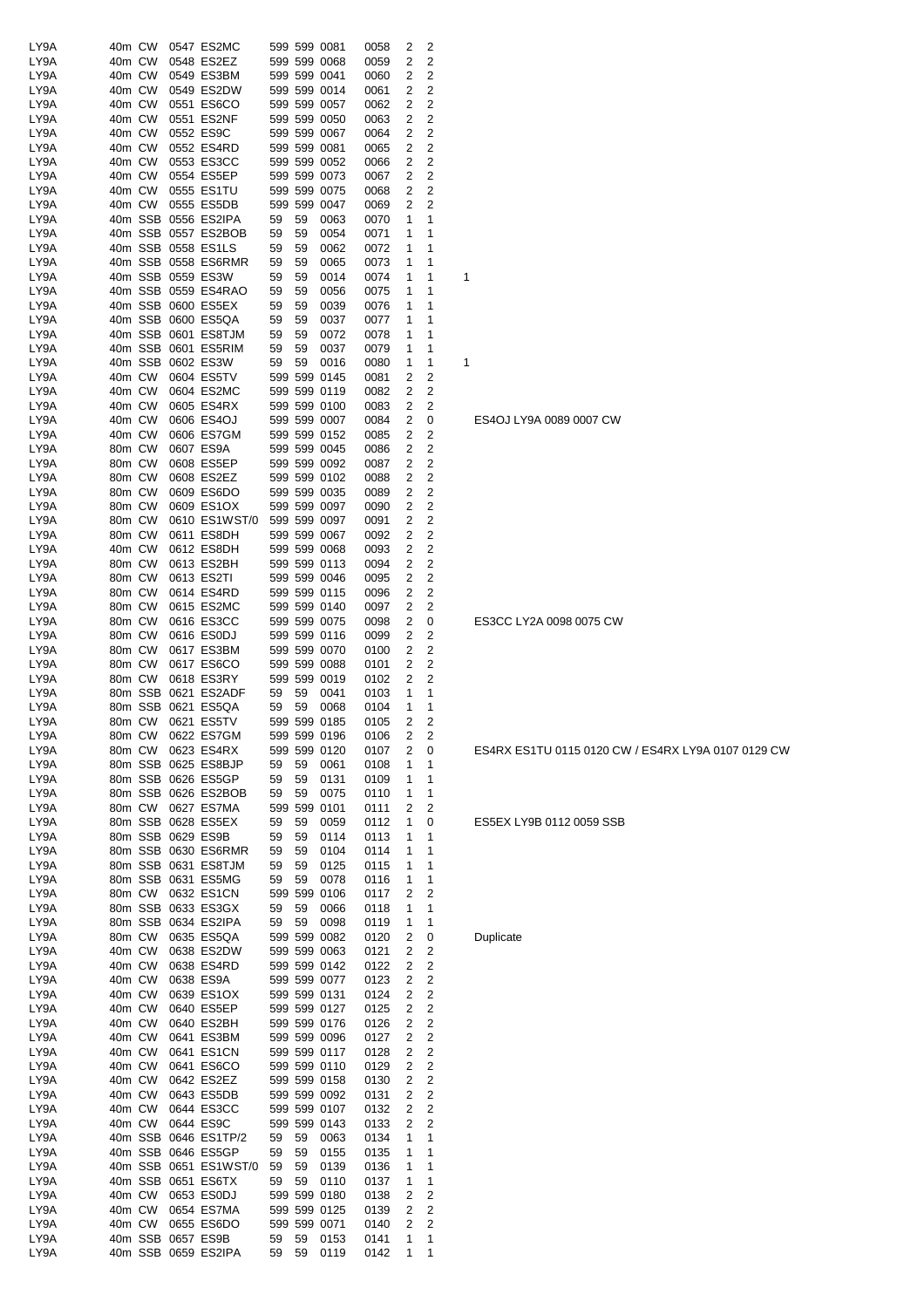| LY9A |        |        | 40m SSB 0659 ES4RAO   | 59 | 59 | 0109         | 0143 | 1 | 1              |   |
|------|--------|--------|-----------------------|----|----|--------------|------|---|----------------|---|
| LY9A |        |        | 40m SSB 0701 ES3GX    | 59 | 59 | 0076         | 0144 | 1 | 1              |   |
| LY9A |        | 40m CW | 0702 ES7GM            |    |    | 599 599 0278 | 0145 | 2 | 2              |   |
| LY9A | 40m CW |        | 0703 ES5TV            |    |    | 599 599 0270 | 0146 | 2 | $\overline{c}$ |   |
|      |        |        |                       |    |    |              |      |   |                |   |
| LY9A |        | 40m CW | 0703 ES8DH            |    |    | 599 599 0109 | 0147 | 2 | 2              |   |
| LY9A | 40m CW |        | 0703 ES9C             |    |    | 599 599 0174 | 0148 | 2 | 2              |   |
| LY9A | 40m CW |        | 0704 ES0DJ            |    |    | 599 599 0206 | 0149 | 2 | $\overline{c}$ |   |
| LY9A |        | 40m CW | 0704 ES4RD            |    |    | 599 599 0173 | 0150 | 2 | 2              |   |
|      |        |        |                       |    |    |              |      |   |                |   |
| LY9A |        | 40m CW | 0705 ES5EP            |    |    | 599 599 0166 | 0151 | 2 | 2              |   |
| LY9A |        | 40m CW | 0705 ES2MC            |    |    | 599 599 0231 | 0152 | 2 | 2              |   |
| LY9A |        | 40m CW | 0705 ES2DW            |    |    | 599 599 0081 | 0153 | 2 | $\overline{c}$ |   |
|      |        |        |                       |    |    |              |      |   |                |   |
| LY9A |        | 40m CW | 0706 ES5DB            |    |    | 599 599 0116 | 0154 | 2 | 2              |   |
| LY9A |        | 40m CW | 0707 ES1CN            |    |    | 599 599 0144 | 0155 | 2 | 2              |   |
| LY9A |        |        | 80m SSB 0707 ES6PA    | 59 | 59 | 0110         | 0156 | 1 | 1              |   |
| LY9A |        |        | 80m SSB 0708 ES8TJM   | 59 | 59 | 0156         | 0157 | 1 | 1              |   |
|      |        |        |                       |    |    |              |      |   |                |   |
| LY9A |        |        | 80m SSB 0710 ES3RFL   | 59 | 59 | 0053         | 0158 | 1 | 0              |   |
| LY9A |        |        | 80m SSB 0710 ES5YG    | 59 | 59 | 0077         | 0159 | 1 | 1              |   |
| LY9A |        |        | 80m SSB 0711 ES7GM    | 59 | 59 | 0301         | 0160 | 1 | 1              |   |
|      |        |        |                       |    |    |              |      | 1 | 1              |   |
| LY9A |        |        | 80m SSB 0711 ES1TP/2  | 59 | 59 | 0083         | 0161 |   |                |   |
| LY9A |        |        | 80m SSB 0712 ES5QA    | 59 | 59 | 0134         | 0162 | 1 | 1              |   |
| LY9A |        |        | 80m SSB 0715 ES1WST/0 | 59 | 59 | 0162         | 0163 | 1 | 1              |   |
| LY9A |        | 80m CW | 0716 ES7MA            |    |    | 599 599 0147 | 0164 | 2 | 2              |   |
|      |        |        |                       |    |    |              |      |   |                |   |
| LY9A |        | 80m CW | 0716 ES2MC            |    |    | 599 599 0248 | 0165 | 2 | 2              |   |
| LY9A |        | 80m CW | 0717 ES5EP            |    |    | 599 599 0183 | 0166 | 2 | 2              |   |
| LY9A |        | 80m CW | 0718 ES2TI            |    |    | 599 599 0103 | 0167 | 2 | 2              |   |
| LY9A |        | 80m CW | 0718 ES9A             |    |    | 599 599 0105 | 0168 | 2 | 2              |   |
|      |        |        |                       |    |    |              |      |   |                |   |
| LY9A |        | 80m CW | 0719 ES3CC            |    |    | 599 599 0152 | 0169 | 2 | 0              |   |
| LY9A |        | 80m CW | 0721 ES6CO            |    |    | 599 599 0140 | 0170 | 2 | $\overline{c}$ |   |
| LY9A |        | 80m CW | 0721 ES4RX            |    |    | 599 599 0184 | 0171 | 2 | $\overline{c}$ |   |
|      |        |        |                       |    |    |              |      |   |                |   |
| LY9A |        | 80m CW | 0721 ES5TV            |    |    | 599 599 0305 | 0172 | 2 | 2              |   |
| LY9A |        | 80m CW | 0723 ES3RY            |    |    | 599 599 0047 | 0173 | 2 | 2              |   |
| LY9A |        | 80m CW | 0726 ES2JL            |    |    | 599 599 0091 | 0174 | 2 | 2              |   |
|      |        |        |                       |    |    |              |      |   |                |   |
| LY9A |        | 80m CW | 0726 ES0DJ            |    |    | 599 599 0242 | 0175 | 2 | 2              |   |
| LY9A |        | 80m CW | 0727 ES2EZ            |    |    | 599 599 0232 | 0176 | 2 | 2              |   |
| LY9A |        | 80m CW | 0727 ES1TU            |    |    | 599 599 0206 | 0177 | 2 | 2              |   |
| LY9A |        |        | 80m SSB 0729 ES9C     | 59 | 59 | 0208         |      | 1 | 1              |   |
|      |        |        |                       |    |    |              | 0178 |   |                |   |
| LY9A |        |        | 80m SSB 0730 ES8AY    | 59 | 59 | 0024         | 0179 | 1 | 0              |   |
| LY9A |        |        | 80m SSB 0731 ES5GP    | 59 | 59 | 0218         | 0180 | 1 | 1              |   |
| LY9A |        |        | 80m SSB 0731 ES9B     | 59 | 59 | 0184         | 0181 | 1 | 1              |   |
|      |        |        |                       |    |    |              |      |   |                |   |
| LY9A |        |        | 80m SSB 0731 ES8BJP   | 59 | 59 | 0100         | 0182 | 1 | 1              |   |
| LY9A |        |        | 80m SSB 0733 ES4RAO   | 59 | 59 | 0142         | 0183 | 1 | 1              |   |
| LY9A |        |        | 80m SSB 0733 ES6RMR   | 59 | 59 | 0167         | 0184 | 1 | 1              |   |
| LY9A |        | 40m CW | 0736 ES4RX            |    |    | 599 599 0206 | 0185 | 2 | 2              |   |
|      |        |        |                       |    |    |              |      |   |                |   |
| LY9A |        | 40m CW | 0736 ES5QA            |    |    | 599 599 0165 | 0186 | 2 | 2              |   |
| LY9A |        | 40m CW | 0737 ES2BH            |    |    | 599 599 0264 | 0187 | 2 | 2              |   |
| LY9A |        | 40m CW | 0737 ES6DO            |    |    | 599 599 0127 | 0188 | 2 | 2              |   |
|      |        |        |                       |    |    |              |      |   |                |   |
| LY9A |        | 40m CW | 0737 ES2EZ            |    |    | 599 599 0253 | 0189 | 2 | 2              |   |
| LY9A |        | 40m CW | 0738 ES9A             |    |    | 599 599 0116 | 0190 | 2 | 2              |   |
| LY9A | 40m CW |        | 0738 ES6CO            |    |    | 599 599 0156 | 0191 | 2 | 2              |   |
| LY9A |        | 40m CW | 0739 ES3BM            |    |    | 599 599 0143 | 0192 | 2 | 2              |   |
|      |        |        |                       |    |    |              |      |   |                |   |
| LY9A |        | 40m CW | 0740 ES1OX            |    |    | 599 599 0204 | 0193 | 2 | 2              |   |
| LY9A |        |        | 40m SSB 0740 ES9B     | 59 | 59 | 0193         | 0194 | 1 | 1              |   |
| LY9A |        | 40m CW | 0741 ES7MA            |    |    | 599 599 0170 | 0195 | 2 | $\overline{c}$ |   |
| LY9A |        | 40m CW | 0742 ES1TU            |    |    | 599 599 0226 | 0196 | 2 | $\overline{c}$ |   |
|      |        |        |                       |    |    |              |      |   |                |   |
| LY9A |        |        | 40m SSB 0743 ES5GP    | 59 | 59 | 0227         | 0197 | 1 | 1              |   |
| LY9A |        |        | 40m SSB 0744 ES2IPA   | 59 | 59 | 0034         | 0198 | 1 | 0              |   |
| LY9A |        |        | 40m SSB 0745 ES1LS    | 59 | 59 | 0166         | 0199 | 1 | 1              |   |
|      |        |        |                       |    |    |              |      |   |                |   |
| LY9A |        |        | 40m SSB 0745 ES8AY    | 59 | 59 | 0036         | 0200 | 1 | 1              |   |
| LY9A |        |        | 40m SSB 0746 ES6PA    | 59 | 59 | 0142         | 0201 | 1 | 1              |   |
| LY9A |        |        | 40m SSB 0746 ES3ACV   | 59 | 59 | 0041         | 0202 | 1 | 1              |   |
| LY9A |        |        | 40m SSB 0747 ES6TX    | 59 | 59 | 0168         | 0203 | 1 | 1              |   |
| LY9A |        |        | 40m SSB 0748 ES2TI    | 59 | 59 | 0130         | 0204 | 1 | 1              |   |
|      |        |        |                       |    |    |              |      |   |                |   |
| LY9A |        | 40m CW | 0749 ES4OJ            |    |    | 599 599 0075 | 0205 | 2 | 2              |   |
| LY9A |        | 40m CW | 0749 ES3CC            |    |    | 599 599 0189 | 0206 | 2 | 2              |   |
| LY9A |        | 40m CW | 0750 ES3RY            |    |    | 599 599 0060 | 0207 | 2 | $\overline{c}$ |   |
|      |        |        |                       |    |    |              |      |   |                |   |
| LY9A |        |        | 40m SSB 0754 ES5QA    | 59 | 59 | 0185         | 0208 | 1 | 0              |   |
| LY9A |        |        | 40m SSB 0754 ES5YG    | 59 | 59 | 0112         | 0209 | 1 | 1              |   |
| LY9A |        |        | 40m SSB 0754 ES8TJM   | 59 | 59 | 0221         | 0210 | 1 | 1              |   |
| LY9A |        |        | 40m SSB 0755 ES7A     | 59 | 59 | 0080         | 0211 | 1 | 1              | 1 |
|      |        |        |                       |    |    |              |      |   |                |   |
| LY9A |        |        | 40m SSB 0757 ES6RMR   | 59 | 59 | 0197         | 0212 | 1 | 1              |   |
| LY9A |        |        | 40m SSB 0801 ES1TP/2  | 59 | 59 | 0131         | 0213 | 1 | 1              |   |
| LY9A |        | 40m CW | 0801 ES5TV            |    |    | 599 599 0391 | 0214 | 2 | 2              |   |
| LY9A |        | 40m CW | 0802 ES7GM            |    |    | 599 599 0405 |      | 2 | 2              |   |
|      |        |        |                       |    |    |              | 0215 |   |                |   |
| LY9A |        | 40m CW | 0802 ES0DJ            |    |    | 599 599 0290 | 0216 | 2 | 2              |   |
| LY9A | 40m CW |        | 0803 ES9C             |    |    | 599 599 0253 | 0217 | 2 | $\overline{c}$ |   |
| LY9A |        | 40m CW | 0804 ES8DH            |    |    | 599 599 0163 | 0218 | 2 | $\overline{c}$ |   |
|      |        |        |                       |    |    |              |      |   |                |   |
| LY9A | 40m CW |        | 0807 ES3BM            |    |    | 599 599 0159 | 0219 | 2 | 2              |   |
| LY9A | 40m CW |        | 0807 ES5EP            |    |    | 599 599 0239 | 0220 | 2 | $\overline{c}$ |   |
| LY9A | 40m CW |        | 0808 ES4OJ            |    |    | 599 599 0087 | 0221 | 2 | 0              |   |
| LY9A | 40m CW |        | 0809 ES3RY            |    |    | 599 599 0078 | 0222 | 2 | 2              |   |
|      |        |        |                       |    |    |              |      |   |                |   |
| LY9A | 40m CW |        | 0809 ES4RD            |    |    | 599 599 0241 | 0223 | 2 | 2              |   |
| LY9A | 80m CW |        | 0810 ES4RX            |    |    | 599 599 0233 | 0224 | 2 | 0              |   |
| LY9A | 80m CW |        | 0810 ES9A             |    |    | 599 599 0143 | 0225 | 2 | $\overline{c}$ |   |
| LY9A |        | 80m CW |                       |    |    | 599 599 0334 |      |   |                |   |
|      |        | 80m CW | 0811 ES2MC            |    |    |              | 0226 | 2 | 2<br>2         |   |
| LY9A |        |        | 0811 ES2EZ            |    |    | 599 599 0302 | 0227 | 2 |                |   |

# ES4RX LY3NX 0133 0233 CW / ES4OJ LY9A 0224 0087 CW

ES4OJ LY9A 0224 0087 CW

**Duplicate** 

ES2IPA ES7A 0018 0034 SSB / ES2IPA LY9A 0198 0134 SSB

ES8AY LY9A 0175 0024 SSB

ES3CC LY9A 0189 0152 CW

ES3RFL LY9A 0157 0053 SSB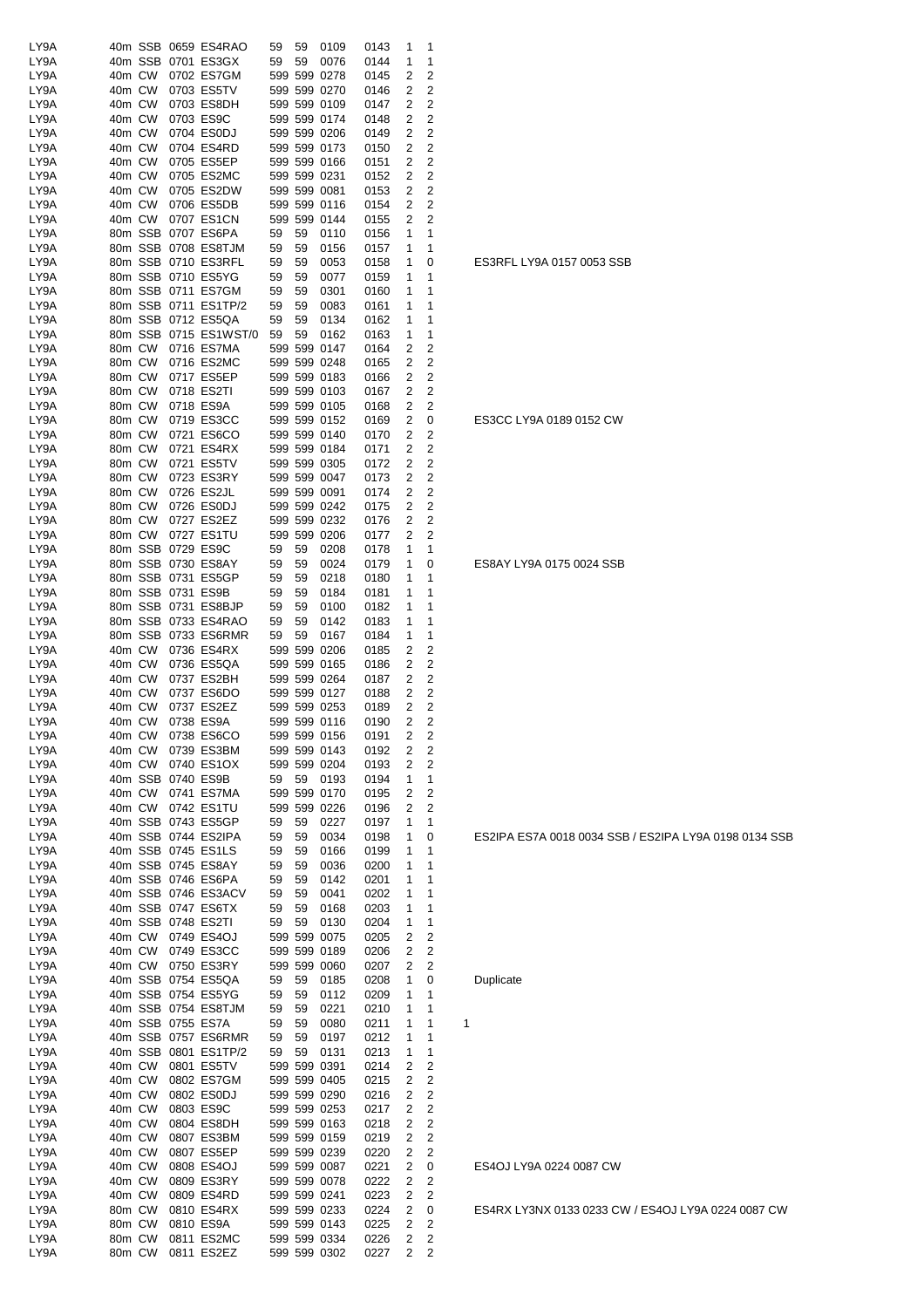| LY9A              | 80m CW |         |                   | 0811 ES6DO                 |     |    | 599 599 0142 | 0228 | 2 | 2              |   |
|-------------------|--------|---------|-------------------|----------------------------|-----|----|--------------|------|---|----------------|---|
| LY9A              | 80m CW |         |                   | 0812 ES6CO                 |     |    | 599 599 0188 | 0229 | 2 | 2              |   |
| LY9A              | 80m CW |         |                   | 0812 ES0DJ                 |     |    | 599 599 0305 | 0230 | 2 | 2              |   |
| LY9A              | 80m CW |         |                   | 0814 ES1WST/0 599 599 0219 |     |    |              | 0231 | 2 | 2              |   |
| LY9A              | 80m CW |         |                   | 0814 ES2TI                 |     |    | 599 599 0157 | 0232 | 2 | 2              |   |
| LY9A              | 80m CW |         |                   | 0815 ES2BH                 |     |    | 599 599 0320 | 0233 | 2 | 2              |   |
| LY9A              | 80m CW |         |                   | 0815 ES1TU                 |     |    | 599 599 0282 | 0234 | 2 | 2              |   |
| LY9A              | 80m CW |         |                   | 0817 ES3CC                 |     |    | 599 599 0210 | 0235 | 2 | 2              |   |
| LY9A              | 80m CW |         |                   | 0818 ES7MA                 |     |    | 599 599 0209 | 0236 | 2 | 2              |   |
| LY9A              | 80m CW |         |                   | 0819 ES5TV                 |     |    | 599 599 0428 | 0237 | 2 | 2              |   |
| LY9A              | 80m CW |         |                   | 0820 ES5EP                 |     |    | 599 599 0256 | 0238 | 2 | 2              |   |
| LY9A              |        | 80m CW  |                   | 0824 ES1OX                 |     |    | 599 599 0222 | 0239 | 2 | 2              |   |
| LY9A              |        |         | 80m SSB 0825 ES9C |                            | 59  | 59 | 0285         | 0240 | 1 | 1              |   |
| LY9A              |        |         |                   | 80m SSB 0825 ES6TX         | 59  | 59 | 0202         | 0241 | 1 | 1              |   |
| LY9A              |        |         |                   | 80m SSB 0826 ES2IPA        | 59  | 59 | 0183         | 0242 | 1 | 1              |   |
| LY9A              |        |         |                   | 80m SSB 0826 ES5GP         | 59  | 59 | 0298         | 0243 | 1 | 1              |   |
| LY9A              |        |         |                   | 80m SSB 0827 ES1TP/2       | 59  | 59 | 0157         | 0244 | 1 | 1              |   |
| LY9A              |        |         |                   | 80m SSB 0827 ES8TJM        | 59  | 59 | 0267         | 0245 | 1 | 1              |   |
| LY9A              |        |         |                   | 80m SSB 0829 ES5MG         | 59  | 59 | 0159         | 0246 | 1 | 1              |   |
|                   |        |         |                   |                            |     |    |              |      |   |                |   |
| LY9A              |        |         |                   | 80m SSB 0829 ES4RAO        | 59  | 59 | 0201         | 0247 | 1 | 0              |   |
| LY9A              |        |         | 80m SSB 0831 ES9B |                            | 59  | 59 | 0245         | 0248 | 1 | 1              |   |
| LY9A              |        |         |                   | 80m SSB 0831 ES6RMR        | 59  | 59 | 0237         | 0249 | 1 | 1              |   |
| LY9A              |        |         |                   | 80m SSB 0832 ES2BOB        | 59  | 59 | 0154         | 0250 | 1 | 1              |   |
| LY9A              |        |         |                   | 80m SSB 0833 ES1OV/3       | 59  | 59 | 0106         | 0251 | 1 | 1              |   |
| LY9A              |        | 40m CW  |                   | 0835 ES1WST/0              |     |    | 599 599 0248 | 0252 | 2 | 2              |   |
| LY9A              | 40m CW |         |                   | 0836 ES9A                  |     |    | 599 599 0166 | 0253 | 2 | 2              |   |
| LY9A              | 40m CW |         |                   | 0837 ES7MA                 |     |    | 599 599 0230 | 0254 | 2 | 2              |   |
| LY9A              | 40m CW |         |                   | 0837 ES3CC                 |     |    | 599 599 0238 | 0255 | 2 | 2              |   |
| LY9A              | 40m CW |         |                   | 0838 ES6DO                 |     |    | 599 599 0176 | 0256 | 2 | 2              |   |
| LY9A              | 40m CW |         |                   | 0838 ES2EZ                 |     |    | 599 599 0345 | 0257 | 2 | 2              |   |
| LY9A              | 40m CW |         |                   | 0840 ES2MC                 |     |    | 599 599 0386 | 0258 | 2 | 2              |   |
| LY9A              | 40m CW |         |                   | 0840 ES1OX                 |     |    | 599 599 0241 | 0259 | 2 | 2              |   |
| LY9A              | 40m CW |         |                   | 0841 ES2TI                 |     |    | 599 599 0182 | 0260 | 2 | 2              |   |
| LY9A              | 40m CW |         |                   | 0842 ES5DB                 |     |    | 599 599 0179 | 0261 | 2 | 2              |   |
| LY9A              | 40m CW |         |                   | 0842 ES4RX                 |     |    | 599 599 0269 | 0262 | 2 | 2              |   |
| LY9A              | 40m CW |         |                   | 0843 ES1TU                 |     |    | 599 599 0320 | 0263 | 2 | 2              |   |
| LY9A              |        |         |                   | 40m SSB 0844 ES5YG         | 59  | 59 | 0141         | 0264 | 1 | 1              |   |
| LY9A              |        |         |                   |                            |     |    |              |      | 1 | 1              |   |
|                   |        |         |                   | 40m SSB 0845 ES8TJM        | 59  | 59 | 0285         | 0265 |   |                |   |
| LY9A              |        |         |                   | 40m SSB 0845 ES6RMR        | 59  | 59 | 0252         | 0266 | 1 | 1              |   |
| LY9A              |        |         |                   | 40m SSB 0846 ES5QA         | 59  | 59 | 0250         | 0267 | 1 | 1              |   |
| LY9A              | 40m CW |         |                   | 0848 ES1CN                 |     |    | 599 599 0233 | 0268 | 2 | 2              |   |
| LY9A              |        | 40m CW  |                   | 0849 ES2DW                 |     |    | 599 599 0139 | 0269 | 2 | 2              |   |
| LY9A              | 40m CW |         |                   | 0850 ES2BH                 |     |    | 599 599 0379 | 0270 | 2 | 2              |   |
| LY9A              |        |         |                   | 40m SSB 0853 ES8AY         | 59  | 59 | 0082         | 0271 | 1 | 1              |   |
| LY9A              |        |         |                   | 40m SSB 0853 ES5GP         | 59  | 59 | 0319         | 0272 | 1 | 1              |   |
| LY9A              |        |         |                   | 40m SSB 0853 ES4RAO        | -59 | 59 | 0222         | 0273 | 1 | 1              |   |
| LY9A              |        |         |                   | 40m SSB 0854 ES2NF         | 59  | 59 | 0199         | 0274 | 1 | 1              |   |
| LY9A              |        |         |                   | 40m SSB 0854 ES6PA         | 59  | 59 | 0206         | 0275 | 1 | 1              |   |
| LY9A              |        |         |                   | 40m SSB 0856 ES8SX         | 59  | 59 | 0066         | 0276 | 1 | 1              |   |
| LY9A              |        |         | 40m SSB 0859 ES7A |                            | 59  | 59 | 0121         | 0277 | 1 | 1              | 1 |
| LY9A              |        | 40m SSB |                   | 0859 ES3GX                 | 59  | 59 | 0149         | 0278 | 1 | 0              |   |
| OH1B              | 80m CW |         |                   | 0500 ES2MC                 |     |    | 599 599 0003 | 0001 | 2 | 2              |   |
| OH <sub>1</sub> B | 80m CW |         |                   | 0502 ES3BM                 |     |    | 599 599 0002 | 0002 | 2 | 2              |   |
| OH <sub>1</sub> B | 80m CW |         |                   | 0502 ES2BH                 |     |    | 599 599 0004 | 0003 | 2 | 2              |   |
| OH <sub>1</sub> B | 80m CW |         |                   | 0503 ES7GM                 |     |    | 599 599 0011 | 0004 | 2 | $\overline{c}$ |   |
| OH <sub>1</sub> B | 80m CW |         |                   | 0505 ES9C                  |     |    | 599 599 0011 | 0005 | 2 | 2              |   |
| OH1B              | 80m CW |         |                   | 0506 ES5TV                 |     |    | 599 599 0023 | 0006 | 2 | 2              |   |
| OH1B              | 80m CW |         |                   | 0510 ES4RX                 |     |    | 599 599 0022 | 0007 | 2 | 2              |   |
| OH <sub>1</sub> B | 80m CW |         |                   | 0511 ES1WST/0              |     |    | 599 599 0024 | 0008 | 2 | 2              |   |
| OH <sub>1</sub> B | 80m CW |         |                   | 0512 ES6CO                 |     |    | 599 599 0017 | 0009 | 2 | 2              |   |
|                   |        |         |                   | 0513 ES1OX                 |     |    | 599 599 0021 |      |   |                |   |
| OH <sub>1</sub> B | 80m CW |         |                   |                            |     |    |              | 0010 | 2 | 2              |   |
| OH <sub>1</sub> B | 80m CW |         |                   | 0514 ES5EP                 |     |    | 599 599 0026 | 0011 | 2 | 2              |   |
| OH <sub>1</sub> B | 80m CW |         |                   | 0515 ES4RD                 |     |    | 599 599 0027 | 0012 | 2 | 2              |   |
| OH <sub>1</sub> B |        | 80m CW  |                   | 0516 ES9A                  |     |    | 599 599 0013 | 0013 | 2 | 2              |   |
| OH1B              |        |         |                   | 80m SSB 0519 ES2BOB        | 59  | 59 | 0010         | 0014 | 1 | 1              |   |
| OH1B              |        |         | 80m SSB 0519 ES9B |                            | 59  | 59 | 0034         | 0015 | 1 | 1              |   |
| OH <sub>1</sub> B |        |         |                   | 80m SSB 0520 ES5GP         | 59  | 59 | 0036         | 0016 | 1 | 1              |   |
| OH1B              |        |         |                   | 80m SSB 0522 ES6RMR        | 59  | 59 | 0029         | 0017 | 1 | 1              |   |
| OH <sub>1</sub> B |        |         |                   | 80m SSB 0526 ES6TX         | 59  | 59 | 0031         | 0018 | 1 | 1              |   |
| OH1B              |        |         |                   | 80m SSB 0527 ES8BJP        | 59  | 59 | 0020         | 0019 | 1 | 1              |   |
| OH1B              |        | 80m CW  |                   | 0530 ES5DB                 |     |    | 599 599 0029 | 0020 | 2 | 2              |   |
| OH1B              | 80m CW |         |                   | 0532 ES1AO                 |     |    | 599 599 0006 | 0021 | 2 | 2              |   |
| OH <sub>1</sub> B | 80m CW |         |                   | 0533 ES7MA                 |     |    | 599 599 0030 | 0022 | 2 | 2              |   |
| OH1B              |        |         |                   | 80m SSB 0536 ES2IPA        | 59  | 59 | 0035         | 0023 | 1 | 1              |   |
| OH <sub>1</sub> B |        |         |                   | 80m SSB 0537 ES1LS         | 59  | 59 | 0037         | 0024 | 1 | 1              |   |
| OH <sub>1</sub> B | 40m CW |         |                   | 0540 ES4RX                 |     |    | 599 599 0065 | 0025 | 2 | 0              |   |
| OH1B              | 40m CW |         |                   | 0541 ES5EP                 |     |    | 599 599 0061 | 0026 | 2 | 2              |   |
| OH <sub>1</sub> B | 40m CW |         |                   | 0541 ES7GM                 |     |    | 599 599 0099 | 0027 | 2 | 2              |   |
| OH <sub>1</sub> B | 40m CW |         |                   | 0544 ES7MA                 |     |    | 599 599 0039 | 0028 | 2 | 2              |   |
| OH <sub>1</sub> B | 40m CW |         |                   | 0545 ES1OX                 |     |    | 599 599 0064 | 0029 | 2 | 2              |   |
| OH1B              |        | 40m SSB |                   | 0546 ES6RMR                | 59  | 59 | 0051         | 0030 | 1 | 1              |   |
| OH1B              |        | 40m SSB |                   | 0547 ES6TX                 | 59  | 59 | 0048         | 0031 | 1 | 1              |   |
| OH1B              |        |         |                   | 40m SSB 0547 ES5GP         | 59  | 59 | 0067         | 0032 | 1 | 1              |   |
|                   |        |         |                   |                            |     |    |              |      |   |                |   |
| OH <sub>1</sub> B | 40m CW |         |                   | 0550 ES6CO                 |     |    | 599 599 0055 | 0033 | 2 | 2              |   |
| OH <sub>1</sub> B |        | 40m CW  |                   | 0551 ES4RD                 |     |    | 599 599 0080 | 0034 | 2 | 2              |   |

ES4RAO LY9A 0237 0201 SSB

In Log: 40m; In the other station's log: 80m

ES4RX OH1B 0015 0065 CW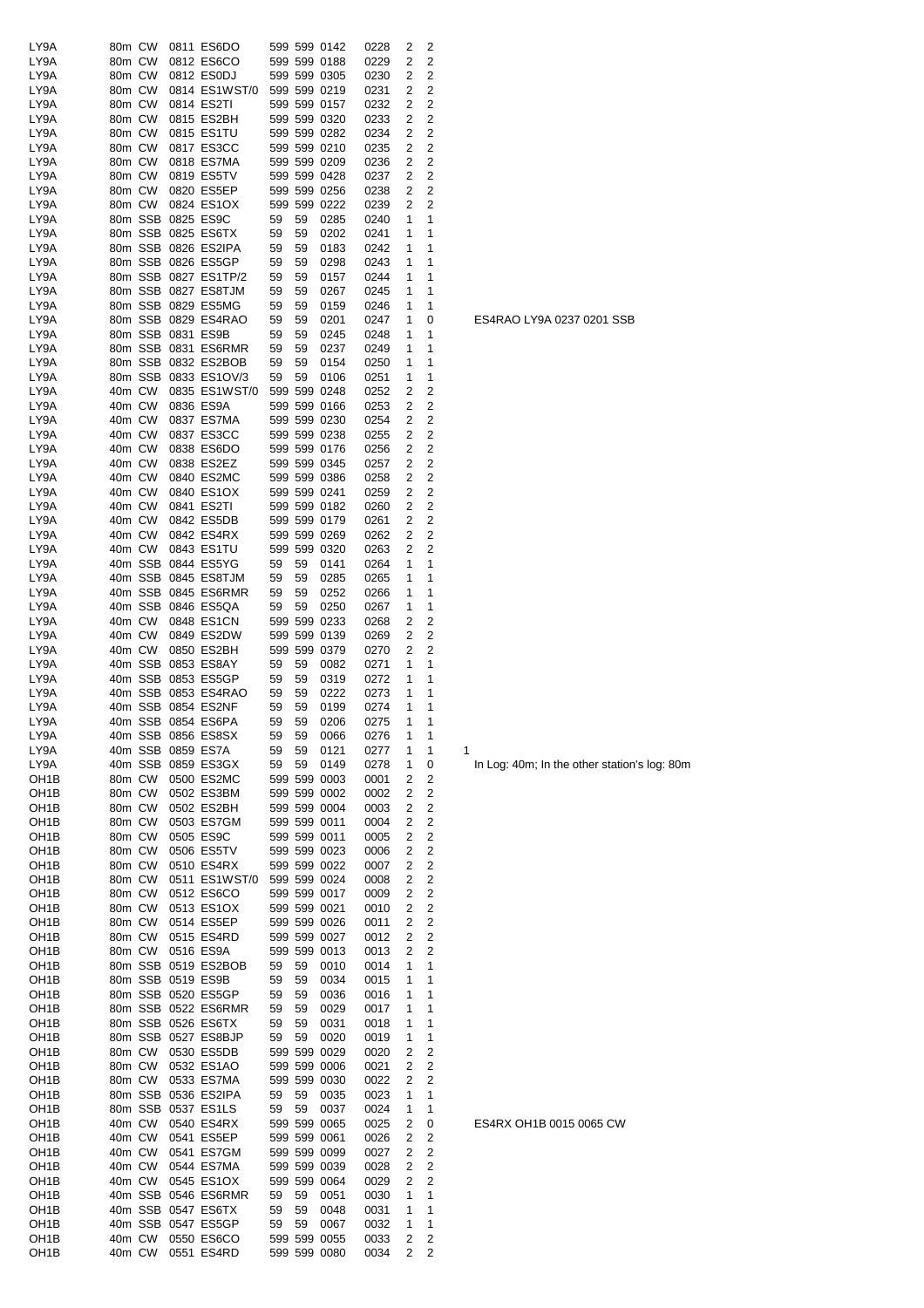| 40m CW<br>40m CW<br>0554 ES1CN<br>OH1B       |          |    | 599 599 0076 | 0035 |      | 2              | 2                       |  |
|----------------------------------------------|----------|----|--------------|------|------|----------------|-------------------------|--|
|                                              |          |    | 599 599 0064 |      | 0036 | 2              | $\overline{c}$          |  |
| 40m CW<br>0556 ES9C<br>OH1B                  |          |    | 599 599 0078 |      | 0037 | 2              | $\overline{\mathbf{c}}$ |  |
| 40m CW<br>0558 ES2DW<br>OH <sub>1</sub> B    |          |    | 599 599 0023 |      | 0038 | 2              | 2                       |  |
| 80m CW<br>0605 ES9C<br>OH1B                  |          |    | 599 599 0094 |      | 0039 | 2              | 2                       |  |
| 80m CW<br>0606 ES2EZ<br>OH1B                 |          |    | 599 599 0097 |      | 0040 | 2              | 2                       |  |
| 0607 ES5EP<br>80m CW<br>OH1B                 |          |    | 599 599 0091 |      | 0041 | $\overline{2}$ | 2                       |  |
| 80m CW<br>0608 ES2BH<br>OH <sub>1</sub> B    |          |    | 599 599 0107 |      | 0042 | 2              | $\overline{c}$          |  |
| 80m CW<br>0608 ES1OX<br>OH1B                 |          |    | 599 599 0096 |      | 0043 | 2              | $\overline{2}$          |  |
|                                              |          |    |              |      |      |                |                         |  |
| OH <sub>1</sub> B<br>40m CW<br>0610 ES4OJ    |          |    | 599 599 0012 |      | 0044 | 2              | 2                       |  |
| 40m CW<br>0611 ES4RX<br>OH1B                 |          |    | 599 599 0111 |      | 0045 | 2              | 2                       |  |
| OH <sub>1</sub> B<br>40m CW<br>0612 ES0DJ    |          |    | 599 599 0110 |      | 0046 | 2              | 2                       |  |
| 40m CW<br>0612 ES7GM<br>OH <sub>1</sub> B    |          |    | 599 599 0168 |      | 0047 | 2              | 2                       |  |
| 40m CW<br>0614 ES1CN<br>OH <sub>1</sub> B    |          |    | 599 599 0085 |      | 0048 | 2              | $\overline{c}$          |  |
| 40m CW<br>0615 ES5TV<br>OH <sub>1</sub> B    |          |    | 599 599 0172 |      | 0049 | 2              | $\overline{c}$          |  |
| 80m CW<br>0616 ES1WST/0<br>OH <sub>1</sub> B |          |    | 599 599 0105 |      | 0050 | 2              | 2                       |  |
| 80m CW<br>0618 ES3CC<br>OH1B                 |          |    | 599 599 0080 |      | 0051 | 2              | 2                       |  |
| 80m CW<br>0619 ES6CO<br>OH1B                 |          |    | 599 599 0090 |      | 0052 | 2              | 2                       |  |
| 80m CW<br>0619 ES9A<br>OH1B                  |          |    | 599 599 0057 |      | 0053 | $\overline{2}$ | 2                       |  |
| 80m CW<br>0620 ES7GM<br>OH1B                 |          |    | 599 599 0191 |      | 0054 | 2              | 2                       |  |
| 80m CW<br>0621 ES3BM<br>OH1B                 |          |    | 599 599 0073 |      | 0055 | 2              | 2                       |  |
| 80m SSB<br>0623 ES1LS<br>OH <sub>1</sub> B   | 59       | 59 | 0096         |      | 0056 | 1              | 1                       |  |
| 80m SSB<br>0624 ES2BOB<br>OH1B               | 59       | 59 | 0071         |      | 0057 | 1              | 1                       |  |
| 80m SSB<br>0625 ES9B<br>OH <sub>1</sub> B    | 59       | 59 | 0106         |      | 0058 | 1              | 1                       |  |
| 80m SSB<br>0626 ES5GP<br>OH <sub>1</sub> B   | 59       | 59 | 0132         |      |      | 1              | 1                       |  |
| 80m SSB<br>0628 ES0DJ<br>OH <sub>1</sub> B   |          |    |              |      | 0059 |                | 1                       |  |
|                                              | 59       | 59 | 0137         |      | 0060 | 1              |                         |  |
| 80m CW<br>0630 ES5TV<br>OH1B                 |          |    | 599 599 0210 |      | 0061 | 2              | $\overline{c}$          |  |
| 80m CW<br>0631 ES7MA<br>OH <sub>1</sub> B    |          |    | 599 599 0107 |      | 0062 | 2              | 2                       |  |
| 40m SSB<br>0634 ES6TX<br>OH1B                | 59       | 59 | 0094         |      | 0063 | 1              | 1                       |  |
| 40m SSB<br>0635 ES9C<br>OH1B                 | 59       | 59 | 0126         |      | 0064 | 1              | 1                       |  |
| 40m SSB<br>0635 ES6PA<br>OH1B                | 59       | 59 | 0085         |      | 0065 | 1              | 1                       |  |
| 40m CW<br>0637 ES3BM<br>OH1B                 |          |    | 599 599 0090 |      | 0066 | 2              | 2                       |  |
| 40m CW<br>0639 ES4RD<br>OH1B                 |          |    | 599 599 0145 |      | 0067 | 2              | 0                       |  |
| 40m CW<br>0642 ES1WST/0<br>OH1B              |          |    | 599 599 0125 |      | 0068 | 2              | 2                       |  |
| 40m SSB<br>0648 ES5QA<br>OH1B                | 59       | 59 | 0092         |      | 0069 | 1              | 1                       |  |
| 40m SSB<br>0648 ES5GP<br>OH <sub>1</sub> B   | 59       | 59 | 0159         |      | 0070 | 1              | 1                       |  |
| 40m SSB<br>0650 ES2MC<br>OH1B                | 59       | 59 | 0201         |      | 0071 | 1              | 1                       |  |
| 40m CW<br>0653 ES3CC<br>OH <sub>1</sub> B    |          |    | 599 599 0124 |      | 0072 | 2              | $\overline{c}$          |  |
| 40m CW<br>0655 ES7MA                         |          |    | 599 599 0128 |      |      | 2              | $\overline{c}$          |  |
| OH1B                                         |          |    |              |      | 0073 |                | $\overline{2}$          |  |
| 40m CW<br>0656 ES1OX<br>OH1B                 |          |    | 599 599 0151 |      | 0074 | 2              |                         |  |
| 80m CW<br>0657 ES8BJM<br>OH <sub>1</sub> B   |          |    | 599 599 0075 |      | 0075 | 2              | 0                       |  |
| 40m CW<br>0701 ES2MC<br>OH1B                 |          |    | 599 599 0217 |      | 0076 | 2              | 2                       |  |
|                                              |          |    |              |      |      |                |                         |  |
| 40m CW<br>0702 ES5EP<br>OH <sub>1</sub> B    |          |    | 599 599 0162 | 0077 |      | 2              | 2                       |  |
| 40m CW<br>0703 ES7GM<br>OH1B                 |          |    | 599 599 0284 |      | 0078 | $\overline{2}$ | 2                       |  |
| 40m CW<br>0704 ES4RD<br>OH1B                 |          |    | 599 599 0172 |      | 0079 | 2              | 2                       |  |
| 40m SSB<br>0707 ES6RMR<br>OH1B               | 59       | 59 | 0144         |      | 0080 | 1              | 1                       |  |
| OH <sub>1</sub> B<br>40m SSB<br>0708 ES5MG   | 59       | 59 | 0102         | 0081 |      | 1              | 1                       |  |
| 80m SSB 0709 ES8TJM<br>OH <sub>1</sub> B     | 59       | 59 | 0161         |      | 0082 | 1              | 1                       |  |
| OH <sub>1</sub> B<br>80m SSB 0710 ES6TX      | 59       | 59 | 0121         |      |      | 1              | 1                       |  |
| 80m SSB 0712 ES2ADF                          |          |    |              |      | 0083 | 1              | 1                       |  |
| OH <sub>1</sub> B                            | 59<br>59 | 59 | 0064         |      | 0084 | 1              | 1                       |  |
| OH <sub>1</sub> B<br>80m SSB 0715 ES2EZ      |          | 59 | 0208         |      | 0085 |                |                         |  |
| 80m CW<br>0717 ES2TI<br>OH <sub>1</sub> B    |          |    | 599 599 0102 |      | 0086 | 2              | 0                       |  |
| 80m CW<br>0718 ES5EP<br>OH <sub>1</sub> B    |          |    | 599 599 0187 |      | 0087 | 2              | 2                       |  |
| 80m CW<br>0719 ES2MC<br>OH <sub>1</sub> B    |          |    | 599 599 0256 |      | 0088 | 2              | 2                       |  |
| OH <sub>1</sub> B<br>80m CW<br>0721 ES4RX    |          |    | 599 599 0183 |      | 0089 | 2              | $\overline{c}$          |  |
| 0721 ES9A<br>OH <sub>1</sub> B<br>80m CW     |          |    | 599 599 0107 |      | 0090 | 2              | $\overline{2}$          |  |
| 80m CW<br>0722 ES2EZ<br>OH1B                 |          |    | 599 599 0220 |      | 0091 | 2              | 0                       |  |
| 80m SSB 0730 ES9B<br>OH <sub>1</sub> B       | 59       | 59 | 0183         |      | 0092 | 1              | 1                       |  |
| 80m SSB 0731 ES5GP<br>OH <sub>1</sub> B      | 59       | 59 | 0219         |      | 0093 | 1              | 1                       |  |
| OH <sub>1</sub> B<br>80m SSB 0733 ES5MG      | 59       | 59 | 0127         |      | 0094 | 1              | 1                       |  |
| 40m SSB 0735 ES9C<br>OH <sub>1</sub> B       | 59       | 59 | 0215         |      | 0095 | 1              | 1                       |  |
| 40m CW<br>OH <sub>1</sub> B<br>0737 ES6DO    |          |    | 599 599 0126 |      | 0096 | 2              | $\overline{c}$          |  |
| 40m CW<br>OH <sub>1</sub> B<br>0737 ES6CO    |          |    | 599 599 0154 |      | 0097 | 2              | $\overline{c}$          |  |
| 40m CW<br>OH <sub>1</sub> B<br>0740 ES2BH    |          |    | 599 599 0271 |      | 0098 | 2              | $\mathbf 2$             |  |
| 40m CW<br>0740 ES1OX<br>OH <sub>1</sub> B    |          |    | 599 599 0206 |      | 0099 | 2              | $\overline{c}$          |  |
| 40m CW<br>0744 ES5QA<br>OH <sub>1</sub> B    |          |    | 599 599 0176 |      | 0100 | 2              | $\overline{c}$          |  |
| 0745 ES3CC<br>OH <sub>1</sub> B<br>40m CW    |          |    | 599 599 0184 | 0101 |      | 2              | $\overline{2}$          |  |
|                                              |          |    |              |      |      | 2              | 2                       |  |
| 40m CW<br>0746 ES4RX<br>OH1B                 |          |    | 599 599 0217 |      | 0102 | 1              | $\mathbf{1}$            |  |
| OH <sub>1</sub> B<br>40m SSB 0747 ES5GP      | 59       | 59 | 0236         |      | 0103 | 1              |                         |  |
| OH <sub>1</sub> B<br>40m SSB 0748 ES1LS      | 59       | 59 | 0177         |      | 0104 |                | 1                       |  |
| 80m SSB 0752 ES1OV/3<br>OH <sub>1</sub> B    | 59       | 59 | 0091         |      | 0105 | 1              | 1                       |  |
| OH <sub>1</sub> B<br>80m SSB 0752 ES5TV      | 59       | 59 | 0370         |      | 0106 | 1              | 1                       |  |
| 80m SSB 0755 ES1LS<br>OH <sub>1</sub> B      | 59       | 59 | 0186         |      | 0107 | 1              | 1                       |  |
| OH <sub>1</sub> B<br>80m SSB 0802 ES2ADF     | 59       | 59 | 0091         |      | 0108 | 1              | 1                       |  |
| 80m SSB 0803 ES2NF<br>OH <sub>1</sub> B      | 59       | 59 | 0157         |      | 0109 | 1              | 1                       |  |
| OH <sub>1</sub> B<br>80m SSB 0805 ES9B       | 59       | 59 | 0225         |      | 0110 | 1              | 1                       |  |
| 80m SSB 0807 ES8BJP<br>OH <sub>1</sub> B     | 59       | 59 | 0113         |      | 0111 | 1              | 1                       |  |
| OH <sub>1</sub> B<br>80m CW<br>0808 ES9A     |          |    | 599 599 0142 |      | 0112 | 2              | $\overline{2}$          |  |
| 80m CW<br>OH <sub>1</sub> B<br>0809 ES2EZ    |          |    | 599 599 0299 |      | 0113 | 2              | $\overline{2}$          |  |
| OH <sub>1</sub> B<br>80m CW<br>0811 ES6DO    |          |    | 599 599 0141 |      | 0114 | 2              | $\overline{2}$          |  |
| 80m CW<br>0814 ES2TI<br>OH <sub>1</sub> B    |          |    | 599 599 0156 |      | 0115 | 2              | 2                       |  |
| 80m CW<br>0815 ES3CC<br>OH <sub>1</sub> B    |          |    | 599 599 0208 |      | 0116 | 2              | 0                       |  |
| OH <sub>1</sub> B<br>80m CW<br>0816 ES1TU    |          |    | 599 599 0283 |      | 0117 | 2              | $\overline{c}$          |  |
| OH <sub>1</sub> B<br>40m SSB 0819 ES1RAO     | 59       | 59 | 0187         |      | 0118 | 1              | 0                       |  |

ES4RD ES4OJ 0032 0145 CW / ES4RD OH1B 0067 0144 CW

/ ES8BJP OH1B 0075 0075 SSB

ES2TI OH1B 0476 0102 CW

Duplicate

# ES3CC 0H1B 0116 0208 CW

/ ES4RAO OH1B 0118 0187 SSB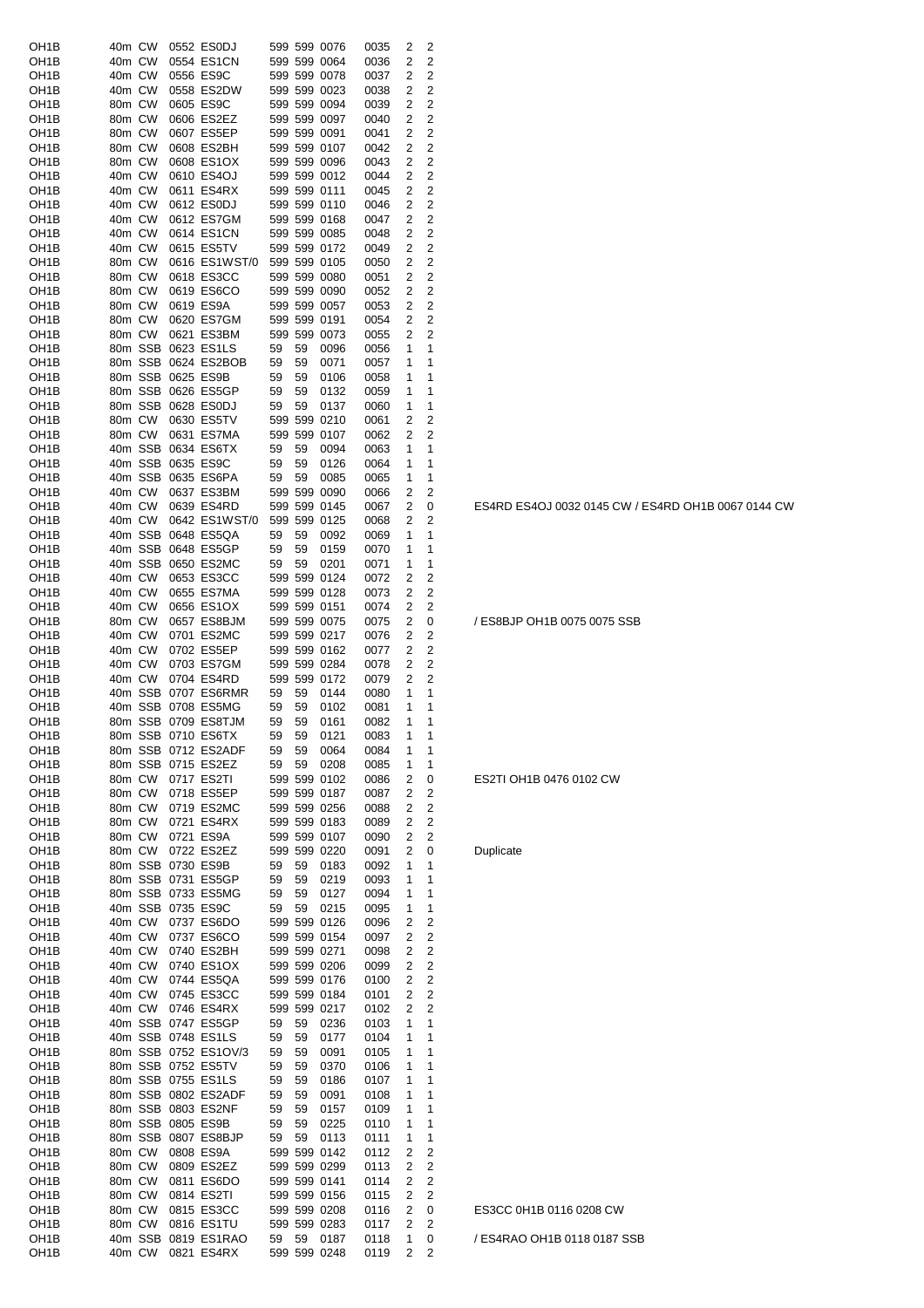| OH1B                                     | 40m CW           |         |                   | 0823 ES3CC                                |          |          | 599 599 0216                 | 0120         | 2            | 0              |
|------------------------------------------|------------------|---------|-------------------|-------------------------------------------|----------|----------|------------------------------|--------------|--------------|----------------|
| OH1B                                     | 40m CW           |         |                   | 0827 ES1WST/0                             |          |          | 599 599 0237                 | 0121         | 2            | 2              |
| OH1B                                     | 40m CW           |         |                   | 0827 ES3BM                                |          |          | 599 599 0183                 | 0122         | 2            | 2              |
| OH1B                                     | 40m CW<br>40m CW |         |                   | 0830 ES5QA<br>0831 ES0DJ                  |          |          | 599 599 0228                 | 0123         | 2            | 2<br>2         |
| OH1B<br>OH1B                             | 40m CW           |         |                   | 0833 ES1TU                                |          |          | 599 599 0332<br>599 599 0306 | 0124<br>0125 | 2<br>2       | 2              |
| OH1B                                     | 80m CW           |         |                   | 0835 ES5DB                                |          |          | 599 599 0174                 | 0126         | 2            | 2              |
| OH <sub>1</sub> B                        | 80m CW           |         |                   | 0835 ES1CN                                |          |          | 599 599 0220                 | 0127         | 2            | 2              |
| OH1B                                     | 80m CW           |         |                   | 0837 ES5TV                                |          |          | 599 599 0464                 | 0128         | 2            | 0              |
| OH1B                                     | 40m CW           |         |                   | 0847 ES2BH                                |          |          | 599 599 0374                 | 0129         | 2            | 2              |
| OH1B                                     | 40m CW           |         |                   | 0848 ES7GM                                |          |          | 599 599 0506                 | 0130         | 2            | 2              |
| OH1B                                     |                  | 40m SSB |                   | 0851 ES5TV                                | 59       | 59       | 0493                         | 0131         | 1            | 1              |
| OH1B                                     |                  |         |                   | 40m SSB 0853 ES2EZ                        | 59       | 59       | 0377                         | 0132         | 1            | 1              |
| OH1B<br>OH1B                             |                  |         |                   | 40m SSB 0853 ES1LS<br>40m SSB 0855 ES8TJM | 59<br>59 | 59<br>59 | 0248<br>0097                 | 0133<br>0134 | 1<br>1       | 1<br>0         |
| OH1B                                     |                  | 40m SSB |                   | 0856 ES6RMR                               | 59       | 59       | 0263                         | 0135         | 1            | 1              |
| OH1B                                     |                  | 40m SSB |                   | 0858 ES8SX                                | 59       | 59       | 0068                         | 0136         | 1            | 0              |
| OH <sub>2</sub> PM                       | 80m CW           |         |                   | 0500 ES1WST/0                             |          |          | 599 599 0001                 | 0001         | 2            | 2              |
| OH <sub>2</sub> PM                       | 80m CW           |         |                   | 0501 ES4RX                                |          |          | 599 599 0005                 | 0002         | 2            | 2              |
| OH <sub>2</sub> PM                       | 80m CW           |         |                   | 0502 ES4RD                                |          |          | 599 599 0007                 | 0003         | 2            | 2              |
| OH <sub>2</sub> PM                       | 80m CW           |         |                   | 0503 ES0DJ                                |          |          | 599 599 0008                 | 0004         | 2            | 2              |
| OH <sub>2</sub> PM                       | 80m CW           |         |                   | 0504 ES9C                                 |          |          | 599 599 0008                 | 0005         | 2            | 2              |
| OH <sub>2</sub> PM                       | 80m CW           |         |                   | 0504 ES7GM                                |          |          | 599 599 0017                 | 0006         | 2            | 2              |
| OH <sub>2</sub> PM<br>OH <sub>2</sub> PM | 80m CW<br>80m CW |         |                   | 0506 ES2BH<br>0506 ES2MC                  |          |          | 599 599 0011<br>599 599 0016 | 0007<br>0008 | 2<br>2       | 2<br>2         |
| OH <sub>2</sub> PM                       | 80m CW           |         |                   | 0508 ES6CO                                |          |          | 599 599 0007                 | 0009         | 2            | 2              |
| OH <sub>2</sub> PM                       | 80m CW           |         |                   | 0508 ES5EP                                |          |          | 599 599 0014                 | 0010         | 2            | 2              |
| OH <sub>2</sub> PM                       | 80m CW           |         |                   | 0509 ES1OX                                |          |          | 599 599 0015                 | 0011         | 2            | 2              |
| OH <sub>2</sub> PM                       | 80m CW           |         |                   | 0510 ES3BM                                |          |          | 599 599 0012                 | 0012         | 2            | 2              |
| OH <sub>2</sub> PM                       | 80m CW           |         |                   | 0512 ES2EZ                                |          |          | 599 599 0027                 | 0013         | 2            | 2              |
| OH <sub>2</sub> PM                       | 80m CW           |         |                   | 0513 ES1TU                                |          |          | 599 599 0021                 | 0014         | 2            | 2              |
| OH <sub>2</sub> PM                       | 80m CW           |         |                   | 0514 ES7MA                                |          |          | 599 599 0018                 | 0015         | 2            | 2              |
| OH <sub>2</sub> PM                       | 80m CW           |         |                   | 0515 ES9A                                 |          |          | 599 599 0012                 | 0016         | 2            | 2              |
| OH <sub>2</sub> PM<br>OH <sub>2</sub> PM | 80m CW<br>80m CW |         |                   | 0518 ES1CN<br>0521 ES5QA                  |          |          | 599 599 0021<br>599 599 0021 | 0017<br>0018 | 2<br>2       | 2<br>2         |
| OH <sub>2</sub> PM                       | 80m CW           |         |                   | 0525 ES8DH                                |          |          | 599 599 0024                 | 0019         | 2            | 2              |
| OH <sub>2</sub> PM                       | 80m CW           |         |                   | 0527 ES6DO                                |          |          | 599 599 0013                 | 0020         | 2            | 2              |
| OH <sub>2</sub> PM                       | 80m CW           |         |                   | 0528 ES5DB                                |          |          | 599 599 0026                 | 0021         | 2            | 2              |
| OH <sub>2</sub> PM                       | 80m CW           |         |                   | 0530 ES2NF                                |          |          | 599 599 0031                 | 0022         | 2            | 2              |
| OH <sub>2</sub> PM                       | 80m CW           |         |                   | 0531 ES3CC                                |          |          | 599 599 0023                 | 0023         | 2            | 2              |
| OH <sub>2</sub> PM                       | 80m CW           |         |                   | 0533 ES5JR                                |          |          | 599 599 0006                 | 0024         | 2            | 2              |
| OH <sub>2</sub> PM                       | 80m CW           |         |                   | 0537 ES3RY                                |          |          | 599 599 0007                 | 0025         | 2            | 2              |
| OH <sub>2</sub> PM<br>OH <sub>2</sub> PM | 80m CW<br>80m CW |         |                   | 0538 ES2DW<br>0541 ES1AO                  |          |          | 599 599 0008<br>599 599 0013 | 0026<br>0027 | 2<br>2       | 0<br>2         |
| OH <sub>2</sub> PM                       | 80m CW           |         |                   | 0542 ES3RF                                |          |          | 599 599 0027                 | 0028         | 2            | 2              |
| OH <sub>2</sub> PM                       | 80m CW           |         |                   | 0543 ES3ROG                               |          |          | 599 599 0003                 | 0029         | 2            | 2              |
| OH3GZ                                    | 80m CW           |         |                   | 0605 ES1OX                                |          |          | 599 599 0091                 | 0001         | 2            | 2              |
| OH3GZ                                    | 80m CW           |         |                   | 0606 ES1WST/0                             |          |          | 599 599 0091                 | 0002         | 2            | 2              |
| OH3GZ                                    |                  | 80m CW  |                   | 0609 ES5EP                                |          |          | 599 599 0096                 | 0003         | $\mathbf{2}$ | 2              |
| OH3GZ                                    | 40m CW           |         |                   | 0629 ES1TU                                |          |          | 599 599 0136                 | 0004         |              | 0              |
| OH3GZ                                    |                  |         |                   |                                           |          |          |                              |              | 2            |                |
|                                          |                  | 40m CW  |                   | 0633 ES2MC                                |          |          | 599 599 0170                 | 0005         | 2            | 2              |
| OH3GZ                                    | 40m CW           |         |                   | 0634 ES4RD                                |          |          | 599 599 0125                 | 0006         | 2            | 0              |
| OH3GZ                                    | 40m CW           |         |                   | 0635 ES6DO                                |          |          | 599 599 0067                 | 0007         | 2            | 0              |
| OH3GZ                                    | 40m CW           |         |                   | 0637 ES2DW                                |          |          | 599 599 0064                 | 0008         | 2            | 2              |
| OH3GZ<br>OH3GZ                           | 40m CW<br>40m CW |         |                   | 0640 ES3CC<br>0646 ES2EZ                  |          |          | 599 599 0101<br>599 599 0167 | 0009<br>0010 | 2<br>2       | 2<br>2         |
| OH <sub>5NE</sub>                        | 80m CW           |         |                   | 0548 ES4OD                                |          |          | 599 599 0041                 | 0001         | 2            | 0              |
| OH <sub>5</sub> NE                       | 40m CW           |         |                   | 0602 ES4RX                                |          |          | 599 599 0093                 | 0002         | 2            | 2              |
| OH5NE                                    | 40m CW           |         |                   | 0604 ES7GM                                |          |          | 599 599 0146                 | 0003         | 2            | 2              |
| OH5NE                                    | 40m CW           |         |                   | 0605 ES2MC                                |          |          | 599 599 0122                 | 0004         | 2            | 2              |
| OH <sub>5</sub> NE                       | 40m CW           |         |                   | 0606 ES4RD                                |          |          | 599 599 0099                 | 0005         | 2            | 2              |
| OH <sub>5</sub> NE                       | 40m CW           |         |                   | 0607 ES5TV                                |          |          | 599 599 0156                 | 0006         | 2            | 2              |
| OH <sub>5</sub> NE                       |                  | 40m SSB |                   | 0611 ES1TU                                | 59       | 59       | 0108                         | 0007         | 1            | 1              |
| OH <sub>5</sub> NE<br>OH5NE              | 80m CW           |         |                   | 40m SSB 0613 ES2IPA<br>0619 ES2EZ         | 59       | 59       | 0085<br>599 599 0119         | 0008<br>0009 | 1<br>2       | 1<br>2         |
| OH <sub>5</sub> NE                       | 80m CW           |         |                   | 0621 ES7GM                                |          |          | 599 599 0192                 | 0010         | 2            | 2              |
| OH <sub>5</sub> NE                       | 80m CW           |         |                   | 0623 ES2TI                                |          |          | 599 599 0054                 | 0011         | 2            | 2              |
| OH5NE                                    | 80m CW           |         |                   | 0624 ES3BM                                |          |          | 599 599 0077                 | 0012         | 2            | 0              |
| OH <sub>5NE</sub>                        | 80m CW           |         |                   | 0627 ES2JL                                |          |          | 599 599 0054                 | 0013         | 2            | 2              |
| OH <sub>5NE</sub>                        | 80m CW           |         |                   | 0629 ES9A                                 |          |          | 599 599 0066                 | 0014         | 2            | 2              |
| OH <sub>5</sub> NE                       | 80m CW           |         |                   | 0630 ES7MA                                |          |          | 599 599 0106                 | 0015         | 2            | 2              |
| OH <sub>5NE</sub>                        |                  |         | 40m SSB 0634 ES9C |                                           | 59       | 59       | 0124                         | 0016         | 1<br>1       | 1              |
| OH <sub>5</sub> NE<br>OH5NE              |                  | 40m SSB |                   | 40m SSB 0635 ES9B<br>0637 ES1LS           | 59<br>59 | 59<br>59 | 0122<br>0113                 | 0017<br>0018 | 1            | 1<br>1         |
| OH <sub>5</sub> NE                       |                  |         |                   | 40m SSB 0638 ES6TX                        | 59       | 59       | 0097                         | 0019         | 1            | 1              |
| OH <sub>5NE</sub>                        |                  | 40m SSB |                   | 0640 ES5GP                                | 59       | 59       | 0145                         | 0020         | 1            | 1              |
| OH5NE                                    | 40m CW           |         |                   | 0642 ES3BM                                |          |          | 599 599 0097                 | 0021         | 2            | 2              |
| OH <sub>5NE</sub>                        | 40m CW           |         |                   | 0643 ES9A                                 |          |          | 599 599 0080                 | 0022         | 2            | 2              |
| OH <sub>5NE</sub>                        | 40m CW           |         |                   | 0644 ES2DW                                |          |          | 599 599 0071                 | 0023         | 2            | 2              |
| OH <sub>5</sub> NE                       | 40m CW           |         |                   | 0646 ES2EZ                                |          |          | 599 599 0166                 | 0024         | 2            | 2              |
| OH <sub>5NE</sub>                        | 40m CW           |         |                   | 0647 ES1OX                                |          |          | 599 599 0142                 | 0025         | 2            | 2              |
| OH5NE<br>OH <sub>5NE</sub>               | 40m CW<br>40m CW |         |                   | 0648 ES5EP<br>0651 ES3CC                  |          |          | 599 599 0141<br>599 599 0120 | 0026<br>0027 | 2<br>2       | 2<br>2         |
| OH <sub>5NE</sub>                        | 40m CW           |         |                   | 0653 ES1CN                                |          |          | 599 599 0128                 | 0028         | 2            | $\overline{c}$ |

ES5TV OH1B 0120 0464 CW / ES3CC OH1B 0128 0216 CW

ES8TJM ES1LS 0075 0097 SSB / ES8TJM OH1B 0134 0297 SSB ES8SX LY4Q 0006 0068 SSB / ES8SX OH1B 0136 0067 SSB

ES2DW OH2PM 0016 0008 CW

ES1TU ES4RD 0131 0136 CW / ES1TU OH3GZ 0004 0137 CW

ES4RD SE4E 0064 0125 CW / ES4RD OH3GZ 0006 0135 CW ES6DO LY5T 0008 0067 CW / ES6DO OH3GZ 0007 0068 CW

Error in the callsign

ES3BM OH5GE 0102 0077 CW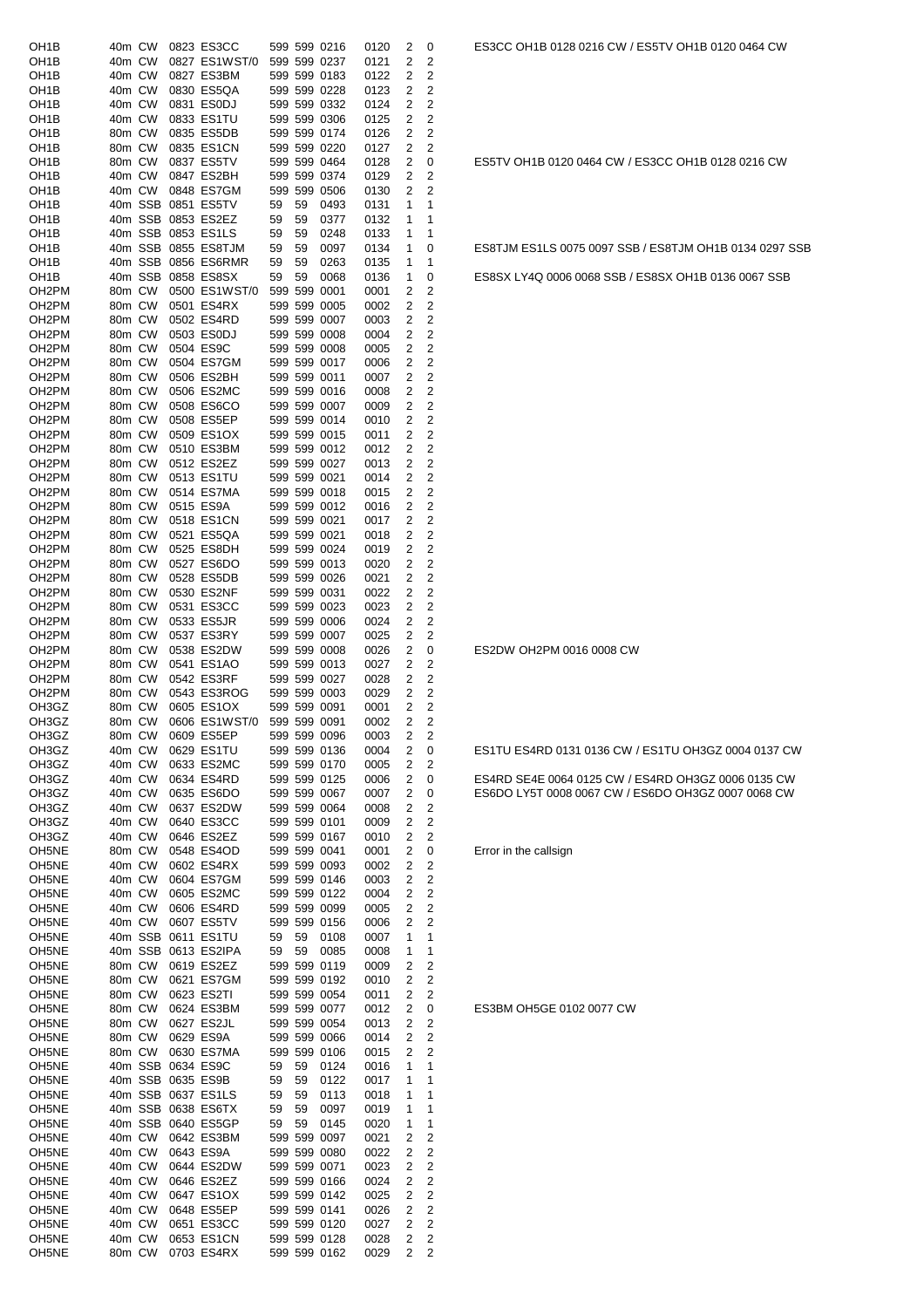| OH5NE              | 80m CW |        | 0704 ES1WST/0                           |    |    | 599 599 0149 | 0030 | 2           | 2              |                                                                 |
|--------------------|--------|--------|-----------------------------------------|----|----|--------------|------|-------------|----------------|-----------------------------------------------------------------|
|                    |        |        |                                         |    |    |              |      |             |                |                                                                 |
| OH5NE              | 80m CW |        | 0707 ES3CC                              |    |    | 599 599 0141 | 0031 | 2           | $\overline{2}$ |                                                                 |
| OH5NE              | 80m CW |        | 0708 ES6DO                              |    |    | 599 599 0091 | 0032 | 2           | 2              |                                                                 |
| OH5NE              | 80m CW |        | 0710 ES1OX                              |    |    | 599 599 0168 | 0033 | 2           | $\overline{2}$ |                                                                 |
| OH5NE              | 80m CW |        | 0711 ES4RD                              |    |    | 599 599 0184 | 0034 | 2           | 2              |                                                                 |
| OH5NE              | 80m CW |        | 0716 ES2MC                              |    |    | 599 599 0246 | 0035 | 2           | $\overline{c}$ |                                                                 |
| OH5NE              |        | 80m CW | 0717 ES5EP                              |    |    | 599 599 0184 | 0036 | 2           | 2              |                                                                 |
| OH <sub>5NE</sub>  |        |        | 80m SSB 0720 ES6TX                      | 59 | 59 | 0133         | 0037 | 1           | 1              |                                                                 |
| OH5NE              |        |        | 80m SSB 0721 ES6PA                      | 59 | 59 | 0124         | 0038 |             | 1              |                                                                 |
| OH5NE              |        |        | 80m SSB 0722 ES5GP                      | 59 | 59 | 0206         | 0039 | 1           | 1              |                                                                 |
| OH5NE              |        |        | 80m SSB 0723 ES9C                       | 59 | 59 | 0199         | 0040 |             | 1              |                                                                 |
| OH5NE              |        |        | 40m SSB 0732 ES1TP/2                    | 59 | 59 | 0106         | 0041 | 1           | 1              |                                                                 |
| OH5NE              |        |        | 40m CW 0735 ES6DO                       |    |    | 599 599 0123 | 0042 | 2           | 2              |                                                                 |
| OH <sub>5NE</sub>  | 40m CW |        | 0738 ES2BH                              |    |    | 599 599 0266 | 0043 | 2           | 2              |                                                                 |
| OH <sub>5</sub> NE |        |        | 40m CW 0740 ES5QA                       |    |    | 599 599 0170 | 0044 | 2           | 2              |                                                                 |
| OH5NE              |        |        | 40m SSB 0747 ES8TJM                     | 59 | 59 | 0212         | 0045 | 1           | 0              | ES8TJM OH5NH 0045 0212 SSB                                      |
| OH5NE              |        |        | 40m SSB 0752 ES6RMR                     | 59 | 59 | 0185         | 0046 | 1           | 0              | ES6RMR ES8AY 0041 0185 SSB                                      |
| OH5NE              | 80m CW |        | 0809 ES2BH                              |    |    | 599 599 0310 | 0047 | 2           | 2              |                                                                 |
| OH5NE              | 80m CW |        | 0813 ES0DJ                              |    |    | 599 599 0306 | 0048 | 2           | 2              |                                                                 |
| OH5NE              | 80m CW |        | 0815 ES6CO                              |    |    | 599 599 0194 | 0049 | 2           | 2              |                                                                 |
| OH5NE              |        | 40m CW | 0821 ES4OJ                              |    |    | 599 599 0095 | 0050 | 2           | 2              |                                                                 |
|                    |        |        |                                         |    | 59 |              |      |             |                |                                                                 |
| OK1VHV<br>OK1VHV   |        |        | 40m SSB 0637 ES1LS<br>40m SSB 0642 ES9B | 59 |    | 0109         | 0001 | 1           | 1              |                                                                 |
|                    |        |        |                                         | 59 | 59 | 0120         | 0002 | 1           | 0              | ES9B ES1WST/0 0115 0120 SSB / ES9B OK1VHV 0002 0128 SSB         |
| OK1VHV             |        |        | 40m SSB 0647 ES8TJM                     | 59 | 59 | 0137         | 0003 | 1           | 1              |                                                                 |
| OK1VHV             |        |        | 40m SSB 0650 ES2MC                      | 59 | 59 | 0192         | 0004 | 1           | 1              |                                                                 |
| OK1VHV             |        |        | 40m SSB 0652 ES0DJ                      | 59 | 59 | 0174         | 0005 | 1           | 0              | ESODJ ES1TP/2 0066 0174 SSB / ESODJ OK1VHV 0005 0172 SSB        |
| OK1VHV             |        |        | 40m SSB 0701 ES2EZ                      | 59 | 59 | 0083         | 0006 | 1           | 0              | No such serial number in that mode / ES2EZ OK1VHV 0006 0283 SSB |
| R3LC               |        |        | 40m SSB 0511 ES3RD                      | 59 | 59 | 0002         | 0001 | 1           | 1              | 1                                                               |
| R3LC               |        |        | 40m SSB 0517 ES1TP/2                    | 59 | 59 | 0015         | 0002 | 1           | 1              |                                                                 |
| R3LC               |        |        | 40m SSB 0520 ES6TX                      | 59 | 59 | 0028         | 0003 | 1           | 1              |                                                                 |
| R3LC               |        |        | 40m SSB 0524 ES5YG                      | 59 | 59 | 0016         | 0004 | 1           | 1              |                                                                 |
| R3LC               |        |        | 40m SSB 0529 ES5QA                      | 59 | 59 | 0025         | 0005 | 1           | 1              |                                                                 |
| R3LC               |        |        | 40m SSB 0530 ES3GX                      | 59 | 59 | 0022         | 0006 |             | 1              |                                                                 |
| R3LC               |        |        | 40m SSB 0532 ES9B                       | 59 | 59 | 0046         | 0007 | 1           | 1              |                                                                 |
| R3LC               |        |        | 40m SSB 0534 ES8TJM                     | 59 | 59 | 0041         | 0008 | 1           | 1              |                                                                 |
| R3LC               |        |        | 40m SSB 0538 ES6PA                      | 59 | 59 | 0029         | 0009 | 1           | 1              |                                                                 |
| R3LC               |        |        | 40m SSB 0538 ES5GP                      | 59 | 59 | 0049         | 0010 | 1           | 1              |                                                                 |
| R3LC               |        |        | 40m SSB 0539 ES2IPA                     | 59 | 59 | 0037         | 0011 | 1           | 1              |                                                                 |
| R3LC               |        |        | 40m SSB 0541 ES2BOB                     | 59 | 59 | 0035         | 0012 | 1           | 0              | ES2BOB RU3C 0012 0035 SSB                                       |
| R3LC               |        |        | 40m SSB 0541 ES1LS                      | 59 | 59 | 0040         | 0013 | 1           | 1              |                                                                 |
| R3LC               |        |        | 40m SSB 0543 ES6RMR                     | 59 | 59 | 0043         | 0014 | 1           | 1              |                                                                 |
| R3LC               |        |        | 40m SSB 0546 ES2TI                      | 59 | 59 | 0022         | 0015 | 1           | 1              |                                                                 |
| R3LC               |        |        | 40m SSB 0552 ES5RIM                     | 59 | 59 | 0031         | 0016 | 1           | 1              |                                                                 |
| R3LC               |        |        | 40m SSB 0554 ES5MG                      | 59 | 59 | 0047         | 0017 | 1           | 1              |                                                                 |
|                    |        |        | 40m SSB 0554 ES3W                       |    |    |              |      |             |                |                                                                 |
| R3LC               |        |        |                                         | 59 | 59 | 0012         | 0018 | 1           | 1              | 1                                                               |
| R3LC               |        |        | 40m SSB 0555 ES5TV                      | 59 | 59 | 0126         | 0019 | 1           | 1              |                                                                 |
| R3LC               |        |        | 40m SSB 0558 ES7A                       | 59 | 59 | 0027         | 0020 | 1           | 1              | 1                                                               |
| R3LC               |        |        | 40m SSB 0600 ES4RAO                     | 59 | 59 | 0057         | 0021 | 1           | 1              |                                                                 |
| R3LC               |        |        | 40m SSB 0601 ES7TH                      | 59 | 59 | 0042         | 0022 | $1 \quad 1$ |                | -1                                                              |
| R3LC               |        |        | 40m SSB 0609 ES5QA                      | 59 | 59 | 0048         | 0023 | 1           | 1              |                                                                 |
| R3LC               |        |        | 40m SSB 0610 ES2NF                      | 59 | 59 | 0070         | 0024 |             |                |                                                                 |
| R3LC               |        |        | 40m SSB 0613 ES3BQ                      | 59 | 59 | 0024         | 0025 | 1           | 1              |                                                                 |
| R3LC               |        |        | 40m SSB 0613 ES5MG                      | 59 | 59 | 0065         | 0026 | 1           | 1              |                                                                 |
| R3LC               |        |        | 40m SSB 0622 ES5GI                      | 59 | 59 | 0018         | 0027 | 1           | 1              | 1                                                               |
| R3LC               |        |        | 40m SSB 0630 ES6TX                      | 59 | 59 | 0088         | 0028 | 1           | 1              |                                                                 |
| R3LC               |        |        | 40m SSB 0631 ES6PA                      | 59 | 59 | 0079         | 0029 | 1           | 1              |                                                                 |
| R3LC               |        |        | 40m SSB 0633 ES8TJM                     | 59 | 59 | 0126         | 0030 | 1           | 1              |                                                                 |
| R3LC               |        |        | 40m SSB 0638 ES2TI                      | 59 | 59 | 0074         | 0031 | 1           | 1              |                                                                 |
| R3LC               |        |        | 40m SSB 0640 ES5RIM                     | 59 | 59 | 0057         | 0032 | 1           | 1              |                                                                 |
| R3LC               |        |        | 40m SSB 0648 ES6RMR                     | 59 | 59 | 0120         | 0033 | 1           | 1              |                                                                 |
| R3LC               |        |        | 40m SSB 0649 ES9B                       | 59 | 59 | 0144         | 0034 |             | 1              |                                                                 |
| R3LC               |        |        | 40m SSB 0650 ES2BH                      | 59 | 59 | 0193         | 0035 | 1           | 1              |                                                                 |
| R3LC               |        |        | 40m SSB 0650 ES2MC                      | 59 | 59 | 0200         | 0036 |             | 1              |                                                                 |
| R3LC               |        |        | 40m SSB 0651 ES0DJ                      | 59 | 59 | 0177         | 0037 | 1           | 1              |                                                                 |
| R3LC               |        |        | 40m SSB 0652 ES5YG                      | 59 | 59 | 0064         | 0038 | 1           | 1              |                                                                 |
| R3LC               |        |        | 40m SSB 0654 ES2EZ                      | 59 | 59 | 0175         | 0039 | 1           | 1              |                                                                 |
| R3LC               |        |        | 40m SSB 0655 ES5GP                      | 59 | 59 | 0169         | 0040 | 1           | 1              |                                                                 |
| R3LC               |        |        | 40m SSB 0655 ES5TV                      | 59 | 59 | 0251         | 0041 | 1           | 1              |                                                                 |
| R3LC               |        |        | 40m SSB 0701 ES5QA                      | 59 | 59 | 0113         | 0042 | 1           | 1              |                                                                 |
| R3LC               |        |        | 40m SSB 0702 ES6RMR                     | 59 | 59 | 0134         | 0043 |             | 1              |                                                                 |
| R3LC               |        |        | 40m SSB 0703 ES5GP                      | 59 | 59 | 0179         | 0044 | 1           | 1              |                                                                 |
| R3LC               |        |        | 40m SSB 0703 ES5MG                      | 59 | 59 | 0091         | 0045 |             | 1              |                                                                 |
| R3LC               |        |        | 40m SSB 0704 ES4RAO                     |    | 59 | 0113         | 0046 |             | 1              |                                                                 |
|                    |        |        | 40m SSB 0708 ES2NF                      | 59 |    |              |      |             | 1              |                                                                 |
| R3LC               |        |        |                                         | 59 | 59 | 0118         | 0047 |             |                |                                                                 |
| R3LC               |        |        | 40m SSB 0710 ES7GM                      | 59 | 59 | 0299         | 0048 |             | 1              |                                                                 |
| R3LC               |        |        | 40m SSB 0711 ES8TJM                     | 59 | 59 | 0163         | 0049 |             | 1              |                                                                 |
| R3LC               |        |        | 40m SSB 0714 ES2IPA                     | 59 | 59 | 0130         | 0050 | 1           | 1              |                                                                 |
| R3LC               |        |        | 40m SSB 0732 ES6TX                      | 59 | 59 | 0148         | 0051 | 1           | 1              |                                                                 |
| R3LC               |        |        | 40m SSB 0733 ES1TP/2                    | 59 | 59 | 0107         | 0052 |             | 1              |                                                                 |
| R3LC               |        |        | 40m SSB 0736 ES8SX                      | 59 | 59 | 0006         | 0053 | 1           | 1              |                                                                 |
| R3LC               |        |        | 40m SSB 0737 ES9C                       | 59 | 59 | 0220         | 0054 | 1           | 1              |                                                                 |
| R3LC               |        |        | 40m SSB 0740 ES6PA                      | 59 | 59 | 0136         | 0055 | 1           | 1              |                                                                 |
| R3LC               |        |        | 40m SSB 0741 ES9B                       | 59 | 59 | 0195         | 0056 | 1           | 1              |                                                                 |
| R3LC               |        |        | 40m SSB 0742 ES5YG                      | 59 | 59 | 0102         | 0057 | 1           | 1              |                                                                 |
| R3LC               |        |        | 40m SSB 0746 ES2BH                      | 59 | 59 | 0283         | 0058 | 1           | 1              |                                                                 |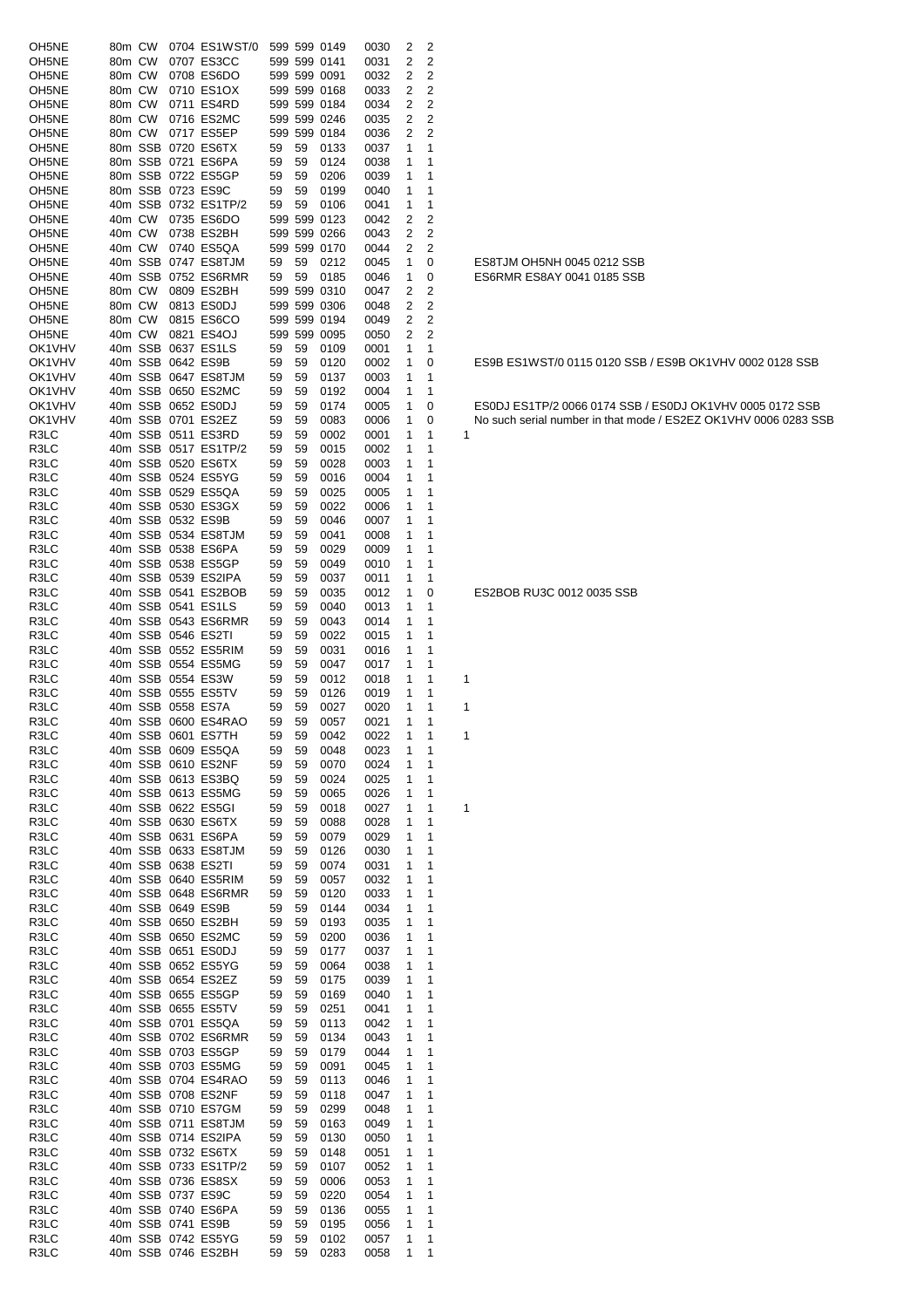| R3LC  |        |        |                   | 40m SSB 0751 ES5TV  | 59 | 59 | 0365                         | 0059 | 1              | 1                       |
|-------|--------|--------|-------------------|---------------------|----|----|------------------------------|------|----------------|-------------------------|
| R3LC  |        |        |                   | 40m SSB 0752 ES1LS  | 59 | 59 | 0180                         | 0060 | 1              | 1                       |
| R3LC  |        |        |                   | 40m SSB 0754 ES2EZ  | 59 | 59 | 0279                         | 0061 | 1              | 1                       |
| R3LC  |        |        |                   | 40m SSB 0759 ES2MC  | 59 | 59 | 0314                         | 0062 | 1              | 1                       |
| R3LC  |        |        |                   | 40m SSB 0800 ES8SX  | 59 | 59 | 0027                         | 0063 | 1              | 1                       |
| R3LC  |        |        |                   | 40m SSB 0801 ES2MC  | 59 | 59 | 0320                         | 0064 | 1              | 1                       |
| R3LC  |        |        |                   | 40m SSB 0802 ES5QA  | 59 | 59 | 0193                         | 0065 | 1              | 1                       |
| R3LC  |        |        |                   | 40m SSB 0802 ES2IPA | 59 | 59 | 0157                         | 0066 | 1              | 0                       |
|       |        |        |                   | 40m SSB 0803 ES7GM  | 59 | 59 |                              |      | 1              | 1                       |
| R3LC  |        |        |                   |                     |    |    | 0407                         | 0067 |                | 1                       |
| R3LC  |        |        |                   | 40m SSB 0803 ES1LS  | 59 | 59 | 0195                         | 0068 | 1              | 1                       |
| R3LC  |        |        |                   | 40m SSB 0804 ES5GP  | 59 | 59 | 0253                         | 0069 | 1              |                         |
| R3LC  |        |        |                   | 40m SSB 0805 ES6RMR | 59 | 59 | 0207                         | 0070 | 1              | 1                       |
| R3LC  |        |        |                   | 40m SSB 0812 ES8TJM | 59 | 59 | 0242                         | 0071 | 1              | 1                       |
| R3LC  |        |        | 40m SSB 0828 ES9B |                     | 59 | 59 | 0243                         | 0072 | 1              | 1                       |
| R3LC  |        |        |                   | 40m SSB 0833 ES5YG  | 59 | 59 | 0129                         | 0073 | 1              | 1                       |
| R3LC  |        |        |                   | 40m SSB 0834 ES5MG  | 59 | 59 | 0164                         | 0074 | 1              | 1                       |
| R3LC  |        |        | 40m SSB 0839 ES9C |                     | 59 | 59 | 0303                         | 0075 | 1              | 1                       |
| R3LC  |        |        |                   | 40m SSB 0839 ES6PA  | 59 | 59 | 0196                         | 0076 | 1              | 1                       |
| R3LC  |        |        |                   | 40m SSB 0847 ES4RAO | 59 | 59 | 0218                         | 0077 | 1              | 1                       |
| R3LC  |        |        |                   | 40m SSB 0850 ES5TV  | 59 | 59 | 0487                         | 0078 | 1              | 1                       |
| R3LC  |        |        |                   | 40m SSB 0851 ES2EZ  | 59 | 59 | 0371                         | 0079 | 1              | 1                       |
| R3LC  |        |        |                   | 40m SSB 0852 ES1TU  | 59 | 59 | 0334                         | 0080 | 1              | 1                       |
| R3LC  |        |        |                   | 40m SSB 0856 ES3GX  | 59 | 59 | 0147                         | 0081 | 1              | 1                       |
| R3LC  |        |        |                   | 40m SSB 0857 ES8AY  | 59 | 59 | 0086                         | 0082 | 1              | 1                       |
| RA1AL |        | 80m CW |                   | 0514 ES1OX          |    |    | 599 599 0022                 | 0001 | 2              | 2                       |
| RA1AL | 80m CW |        |                   | 0517 ES1TU          |    |    | 599 599 0027                 | 0002 | 2              | $\overline{c}$          |
| RA1AL |        | 80m CW |                   | 0518 ES4RD          |    |    | 599 599 0032                 | 0003 | 2              | 2                       |
| RA1AL | 80m CW |        |                   | 0519 ES5TV          |    |    | 599 599 0050                 | 0004 | 2              | 2                       |
| RA1AL | 80m CW |        |                   | 0520 ES9C           |    |    | 599 599 0031                 | 0005 | 2              | 2                       |
| RA1AL | 80m CW |        |                   | 0521 ES1WST/0       |    |    | 599 599 0032                 | 0006 | 2              | 2                       |
| RA1AL | 80m CW |        |                   | 0522 ES4RX          |    |    | 599 599 0037                 | 0007 | 2              | 2                       |
| RA1AL | 80m CW |        |                   | 0524 ES7MA          |    |    | 599 599 0026                 | 0008 | 2              | $\overline{2}$          |
| RA1AL | 80m CW |        |                   | 0525 ES7GM          |    |    | 599 599 0057                 | 0009 | 2              | 2                       |
| RA1AL | 80m CW |        |                   | 0536 ES3CC          |    |    | 599 599 0029                 | 0010 | 2              | 2                       |
| RA1AL | 80m CW |        |                   | 0537 ES1AO          |    |    | 599 599 0010                 | 0011 | 2              | 2                       |
| RA1AL | 80m CW |        |                   | 0537 ES2NF          |    |    | 599 599 0037                 | 0012 | 2              | 0                       |
| RA1AL | 40m CW |        |                   | 0540 ES4RX          |    |    | 599 599 0064                 | 0013 | 2              | 2                       |
| RA1AL | 40m CW |        |                   | 0541 ES1WST/0       |    |    | 599 599 0062                 | 0014 | 2              | $\overline{2}$          |
|       |        |        |                   |                     |    |    |                              |      |                |                         |
| RA1AL | 40m CW |        |                   | 0541 ES5EP          |    |    | 599 599 0062                 | 0015 | 2              | 2                       |
| RA1AL | 40m CW |        |                   | 0543 ES7GM          |    |    | 599 599 0101                 | 0016 | 2              | 2                       |
| RA1AL | 40m CW |        |                   | 0545 ES7MA          |    |    | 599 599 0016                 | 0017 | 2              | 0                       |
| RA1AL | 40m CW |        |                   | 0546 ES1TU          |    |    | 599 599 0060                 | 0018 | 2              | 2                       |
| RA1AL | 40m CW |        |                   | 0547 ES1OX          |    |    | 599 599 0068                 | 0019 | 2              | 2                       |
| RA1AL | 40m CW |        |                   | 0547 ES4RD          |    |    | 599 599 0073                 | 0020 | 2              | $\overline{c}$          |
| RA1AL | 40m CW |        |                   | 0548 ES0DJ          |    |    | 599 599 0065                 | 0021 | 2              | 2                       |
| RA1AL | 40m CW |        |                   | 0549 ES2DW          |    |    | 599 599 0013                 | 0022 | 2              | 2                       |
| RA1AL | 40m CW |        |                   | 0551 ES2EZ          |    |    | 599 599 0073                 | 0023 | 2              | 2                       |
| RA1AL | 40m CW |        |                   | 0552 ES5TV          |    |    | 599 599 0117                 | 0024 | 2              | 0                       |
| RA1AL |        |        |                   | 40m CW 0553 ES3CC   |    |    | 599 599 0051                 | 0025 | $\overline{2}$ | 2                       |
| RA1AL | 40m CW |        |                   | 0554 ES9A           |    |    | 599 599 0039                 | 0026 | 2              | 2                       |
| RA1AL | 40m CW |        |                   | 0556 ES2BH          |    |    | 599 599 0089                 | 0027 | 2              | $\overline{c}$          |
| RA1AL | 40m CW |        |                   | 0556 ES2MC          |    |    | 599 599 0105                 | 0028 | 2              | $\overline{c}$          |
| RA1AL | 40m CW |        |                   | 0557 ES9C           |    |    | 599 599 0081                 | 0029 | 2              | $\overline{c}$          |
| RA1AL | 40m CW |        |                   | 0558 ES5DB          |    |    | 599 599 0053                 | 0030 | 2              | 2                       |
| RA1AL | 40m CW |        |                   | 0600 ES5TV          |    |    | 599 599 0136                 | 0031 | 2              | $\overline{\mathbf{c}}$ |
| RA1AL | 80m CW |        |                   | 0601 ES2BH          |    |    | 599 599 0094                 | 0032 | 2              | $\overline{c}$          |
| RA1AL | 80m CW |        |                   | 0602 ES1OX          |    |    | 599 599 0086                 | 0033 | 2              | $\overline{c}$          |
| RA1AL | 80m CW |        |                   | 0605 ES9C           |    |    | 599 599 0092                 | 0034 | 2              | 2                       |
| RA1AL | 80m CW |        |                   | 0605 ES6CO          |    |    | 599 599 0078                 | 0035 | 2              | $\overline{2}$          |
| RA1AL | 80m CW |        |                   | 0606 ES5EP          |    |    | 599 599 0087                 | 0036 | 2              | $\overline{c}$          |
| RA1AL | 80m CW |        |                   | 0606 ES2EZ          |    |    | 599 599 0098                 | 0037 | 2              | $\overline{c}$          |
| RA1AL | 80m CW |        |                   | 0607 ES6DO          |    |    | 599 599 0031                 | 0038 | 2              | $\overline{c}$          |
| RA1AL | 80m CW |        |                   | 0609 ES2TI          |    |    | 599 599 0041                 | 0039 | 2              | 2                       |
| RA1AL | 80m CW |        |                   | 0611 ES1WST/0       |    |    | 599 599 0097                 | 0040 | 2              | 0                       |
| RA1AL | 80m CW |        |                   | 0612 ES3BM          |    |    | 599 599 0063                 | 0041 | 2              | 2                       |
| RA1AL | 80m CW |        |                   | 0613 ES4RD          |    |    | 599 599 0112                 | 0042 | 2              | $\overline{c}$          |
| RA1AL | 40m CW |        |                   | 0614 ES5DB          |    |    | 599 599 0068                 | 0043 | 2              | $\overline{c}$          |
| RA1AL | 80m CW |        |                   | 0615 ES0DJ          |    |    | 599 599 0115                 | 0044 | 2              | $\overline{\mathbf{c}}$ |
| RA1AL | 80m CW |        |                   | 0617 ES9A           |    |    | 599 599 0054                 | 0045 | 2              | $\overline{c}$          |
| RA1AL | 40m CW |        |                   | 0618 ES4OJ          |    |    | 599 599 0016                 | 0046 | 2              | 2                       |
| RA1AL | 40m CW |        |                   | 0619 ES4RD          |    |    | 599 599 0120                 | 0047 | 2              | 2                       |
| RA1AL | 40m CW |        |                   | 0620 ES4RX          |    |    | 599 599 0126                 | 0048 | 2              | $\overline{2}$          |
| RA1AL | 40m CW |        |                   | 0623 ES1CN          |    |    | 599 599 0098                 | 0049 | 2              | $\overline{c}$          |
| RA1AL | 40m CW |        |                   | 0624 ES1TU          |    |    | 599 599 0129                 | 0050 | 2              | 2                       |
| RA1AL | 80m CW |        |                   | 0625 ES2JL          |    |    | 599 599 0052                 | 0051 | 2              | 0                       |
| RA1AL | 80m CW |        |                   | 0627 ES5TV          |    |    | 599 599 0202                 | 0052 | 2              | 2                       |
| RA1AL | 80m CW |        |                   | 0628 ES4RX          |    |    | 599 599 0136                 | 0053 | 2              | 2                       |
| RA1AL | 80m CW |        |                   | 0629 ES5DB          |    |    | 599 599 0083                 | 0054 | 2              | 0                       |
| RA1AL | 80m CW |        |                   | 0631 ES1CN          |    |    | 599 599 0103                 | 0055 | 2              | $\overline{\mathbf{c}}$ |
| RA1AL | 80m CW |        |                   | 0633 ES3RY          |    |    | 599 599 0023                 | 0056 | 2              | 2                       |
| RA1AL | 80m CW |        |                   | 0634 ES2RL          |    |    | 599 599 0035                 | 0057 | 2              | $\overline{\mathbf{c}}$ |
| RA1AL | 80m CW |        |                   | 0637 ES2NF          |    |    | 599 599 0091                 | 0058 | 2              | 2                       |
| RA1AL | 40m CW |        |                   | 0641 ES5EP          |    |    |                              | 0059 | 2              | $\overline{2}$          |
|       |        |        |                   | 0642 ES1OX          |    |    | 599 599 0130<br>599 599 0134 |      | 2              | 2                       |
| RA1AL | 40m CW |        |                   |                     |    |    |                              | 0060 |                |                         |
| RA1AL |        | 40m CW |                   | 0643 ES2DW          |    |    | 599 599 0069                 | 0061 | 2              | 2                       |

ES2IPA R3LC 0006 0157 SSB

ES2NF LA1AL 0012 0037 CW

ES5TV RA1AL 0023 0117 CW

ES7MA ES3RF 0008 0016 CW / ES7MA RA1AL 0017 0042 CW

# ES2JL RA1AL 0031 0052 CW

ES1WST/0 LY9A 0091 0097 CW

ES5DB RA1AL 0064 0083 CW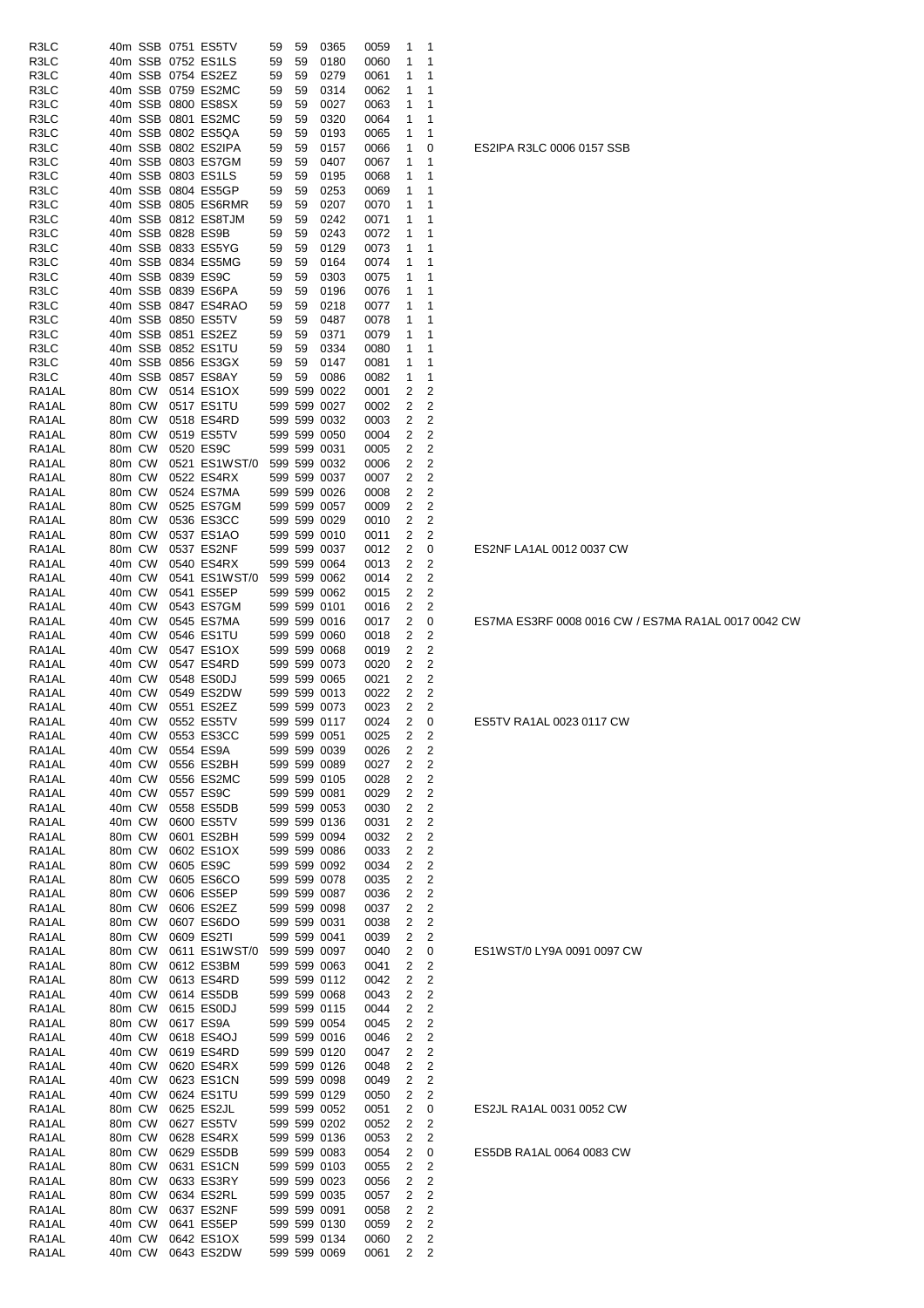| RA1AL          | 40m CW           |            | 0644 ES2EZ               |              | 599 599 0164                 | 0062         | 2              | 2                                |
|----------------|------------------|------------|--------------------------|--------------|------------------------------|--------------|----------------|----------------------------------|
| RA1AL          | 40m CW           |            | 0645 ES9C                |              | 599 599 0145                 | 0063         | 2              | $\overline{2}$                   |
| RA1AL          | 40m CW           |            | 0642 ES9A                |              | 599 599 0082                 | 0064         | 2              | 2                                |
| RA1AL          | 40m CW           |            | 0648 ES7GM               |              | 599 599 0246                 | 0065         | 2              | $\overline{2}$                   |
| RA1AL          | 40m CW           |            | 0651 ES7MA               |              | 599 599 0120                 | 0066         | 2              | 2                                |
| RA1AL          | 40m CW           |            | 0658 ES6DO               |              | 599 599 0076                 | 0067         | 2              | $\overline{2}$                   |
| RA1AL          | 40m CW           |            | 0700 ES3BM               |              | 599 599 0111                 | 0068         | 2              | 2                                |
| RA1AL          | 80m CW           |            | 0702 ES7MA               |              | 599 599 0133                 | 0069         | 2              | 2                                |
| RA1AL          | 80m CW           |            | 0703 ES1OX               |              | 599 599 0158                 | 0070         | 2              | 2                                |
| RA1AL          | 80m CW           |            | 0704 ES6DO               |              | 599 599 0084                 | 0071         | 2              | 2                                |
| RA1AL          | 80m CW           |            | 0704 ES2EZ               |              | 599 599 0188                 | 0072         | 2              | 2                                |
| RA1AL          | 80m CW           |            | 0705 ES2BH               |              | 599 599 0213                 | 0073         | $\overline{2}$ | 2                                |
| RA1AL          | 80m CW           |            | 0706 ES3BM               |              | 599 599 0117                 | 0074         | 2              | $\overline{2}$                   |
| RA1AL          | 80m CW           |            | 0708 ES5EP               |              | 599 599 0171                 | 0075         | 2              | 2                                |
| RA1AL          | 80m CW           |            | 0709 ES2JL               |              | 599 599 0080                 | 0076         | 2              | $\overline{2}$                   |
| RA1AL          | 80m CW           |            | 0711 ES3CC               |              | 599 599 0146                 | 0077         | 2              | 2                                |
| RA1AL          | 40m CW           |            | 0712 ES8DH               |              | 599 599 0119                 | 0078         | 2              | $\overline{2}$                   |
| RA1AL          | 80m CW           |            | 0713 ES9C                |              | 599 599 0188                 |              | 2              | $\overline{2}$                   |
|                |                  |            |                          |              |                              | 0079         |                |                                  |
| RA1AL          | 80m CW           |            | 0715 ES7GM               |              | 599 599 0312                 | 0080         | 2              | $\overline{\mathbf{c}}$          |
| RA1AL          | 80m CW           |            | 0716 ES5DB               |              | 599 599 0124                 | 0081         | 2              | $\overline{c}$                   |
| RA1AL          | 80m CW           |            | 0717 ES6CO               |              | 599 599 0137                 | 0082         | 2              | 2                                |
| RA1AL          | 80m CW           |            | 0719 ES2MC               |              | 599 599 0254                 | 0083         | 2              | 2                                |
| RA1AL          | 80m CW           |            | 0720 ES4RX               |              | 599 599 0181                 | 0084         | 2              | 2                                |
| RA1AL          | 80m CW           |            | 0721 ES5TV               |              | 599 599 0302                 | 0085         | $\overline{2}$ | 2                                |
| RA1AL          | 80m CW           |            | 0724 ES1TU               |              | 599 599 0200                 | 0086         | 2              | $\overline{c}$                   |
| RA1AL          | 40m CW           |            | 0726 ES4OJ               |              | 599 599 0060                 | 0087         | 2              | 2                                |
| RA1AL          | 40m CW           |            | 0727 ES4RD               |              | 599 599 0203                 | 0088         | 2              | $\overline{2}$                   |
| RA1AL          | 80m CW           |            | 0728 ES0DJ               |              | 599 599 0247                 | 0089         | 2              | $\overline{2}$                   |
| RA1AL          | 80m CW           |            | 0731 ES1CN               |              | 599 599 0167                 | 0090         | 2              | 2                                |
| RA1AL          | 40m CW           |            | 0733 ES4RX               |              | 599 599 0201                 | 0091         | 2              | $\overline{2}$                   |
| RA1AL          | 40m CW           |            | 0734 ES1WST/0            |              | 599 599 0190                 | 0092         | 2              | 2                                |
| RA1AL          | 40m CW           |            | 0735 ES5EP               |              | 599 599 0212                 | 0093         | 2              | $\overline{2}$                   |
| RA1AL          | 40m CW           |            | 0737 ES9A                |              | 599 599 0115                 | 0094         | 2              | 2                                |
| RA1AL          | 40m CW           |            | 0737 ES1OX               |              | 599 599 0201                 | 0095         | 2              | 2                                |
| RA1AL          | 40m CW           |            | 0739 ES2EZ               |              | 599 599 0256                 | 0096         | 2              | 2                                |
| RA1AL          | 40m CW           |            | 0739 ES6DO               |              | 599 599 0129                 | 0097         | $\overline{2}$ | 2                                |
| RA1AL          | 40m CW           |            | 0740 ES2MC               |              | 599 599 0289                 | 0098         | 2              | 2                                |
| RA1AL          | 40m CW           |            | 0741 ES6CO               |              | 599 599 0161                 | 0099         | 2              | 2                                |
| RA1AL          | 40m CW           |            | 0743 ES7MA               |              | 599 599 0174                 | 0100         | 2              | $\overline{2}$                   |
| RA1AL          | 40m CW           |            | 0744 ES5QA               |              | 599 599 0177                 | 0101         | 2              | 2                                |
| RA1AL          | 40m CW           |            | 0746 ES2DW               |              | 599 599 0103                 | 0102         | 2              | $\overline{2}$                   |
| RA1AL          | 40m CW           |            | 0747 ES1CN               |              | 599 599 0179                 | 0103         | 2              | 2                                |
| RA1AL          | 40m CW           |            | 0748 ES3CC               |              | 599 599 0187                 | 0104         | 2              | $\overline{2}$                   |
| RA1AL          | 40m CW           |            | 0750 ES9C                |              | 599 599 0235                 | 0105         | 2              | $\overline{2}$                   |
| RA1AL          | 40m CW           |            | 0751 ES3RY               |              | 599 599 0063                 | 0106         | 2              | 2                                |
| RA1AL          | 40m CW           |            | 0752 ES7GM               |              | 599 599 0381                 | 0107         | 2              | 2                                |
| RA1AL          | 40m CW           |            | 0755 ES2BH               |              | 599 599 0297                 | 0108         | 2              | $\overline{c}$                   |
| RA1AL          | 80m CW           |            | 0758 ES4RD               |              | 599 599 0226                 | 0109         | 2              | 2                                |
| RA1AL          | 40m CW           |            | 0759 ES1TU               |              | 599 599 0256                 | 0110         | 2              | $\overline{c}$                   |
| RA1AL          | 40m CW           |            | 0800 ES5TV               |              | 599 599 0386                 | 0111         |                |                                  |
|                |                  |            |                          |              |                              |              | 2<br>2         | 2<br>$\overline{c}$              |
| RA1AL          | 40m CW           |            | 0801 ES5EP               |              | 599 599 0234                 | 0112         |                |                                  |
| RA1AL          | 40m CW           |            | 0801 ES3BM               |              | 599 599 0154                 | 0113         | 2              | $\overline{2}$                   |
| RA1AL          | 40m CW           |            | 0802 ES0DJ               |              | 599 599 0289                 | 0114         | 2              | $\overline{2}$                   |
| RA1AL          | 80m CW           |            | 0804 ES4RD               |              | 599 599 0231                 | 0115         | 2              | $\overline{2}$                   |
| RA1AL          | 80m CW           |            | 0804 ES6DO               |              | 599 599 0132                 | 0116         | 2              | $\overline{c}$                   |
| RA1AL          | 80m CW           |            | 0805 ES2EZ               |              | 599 599 0294                 | 0117         | 2              | $\overline{\mathbf{c}}$          |
| RA1AL          | 80m CW           |            | 0806 ES4RX               |              | 599 599 0230                 | 0118         | 2              | $\overline{c}$                   |
| RA1AL          | 80m CW           |            | 0808 ES2MC               |              | 599 599 0328                 | 0119         | 2              | $\overline{c}$                   |
| RA1AL          | 80m CW           |            | 0811 ES2BH               |              | 599 599 0312                 | 0120         | 2              | $\overline{c}$                   |
| RA1AL          | 80m CW           |            | 0813 ES1TU               |              | 599 599 0278                 | 0121         | 2              | $\overline{c}$                   |
| RA1AL          | 80m CW           |            | 0814 ES6CO               |              | 599 599 0192                 | 0122         | 2              | $\overline{c}$                   |
| RA1AL          | 80m CW           |            | 0815 ES9C                |              | 599 599 0273                 | 0123         | 2              | $\overline{c}$                   |
| RA1AL          | 80m CW           |            | 0816 ES5EP               |              | 599 599 0247                 | 0124         | 2              | $\overline{c}$                   |
| RA1AL          | 80m CW           |            | 0819 ES3BM               |              | 599 599 0171                 | 0125         | 2              | $\overline{2}$                   |
| RA1AL          | 80m CW           |            | 0820 ES7GM               |              | 599 599 0450                 | 0126         | 2              | 2                                |
| RA1AL          | 80m CW           | 0821 ES7MA |                          |              |                              |              | 2              | $\overline{c}$                   |
| RA1AL          |                  |            |                          | 599 599 0213 |                              | 0127         |                |                                  |
| RA1AL          | 40m CW           |            | 0823 ES4OJ               |              | 599 599 0097                 | 0128         | 2              | $\overline{2}$                   |
|                | 40m CW           |            | 0824 ES4RX               |              | 599 599 0250                 | 0129         | 2              | $\overline{c}$                   |
| RA1AL          | 40m CW           |            | 0824 ES4RD               |              | 599 599 0259                 | 0130         | 2              | $\overline{c}$                   |
| RA1AL          | 40m CW           |            | 0825 ES3CC               |              | 599 599 0220                 | 0131         | 2              | 0                                |
| RA1AL          | 80m CW           |            | 0826 ES5TV               |              | 599 599 0448                 | 0132         | 2              | 2                                |
| RA1AL          | 80m CW           |            | 0828 ES5DB               |              | 599 599 0169                 | 0133         | 2              | $\overline{c}$                   |
| RA1AL          | 40m CW           |            | 0829 ES5QA               |              | 599 599 0226                 | 0134         | 2              | $\overline{c}$                   |
| RA1AL          | 80m CW           |            | 0831 ES1CN               |              | 599 599 0215                 | 0135         | $\overline{2}$ | $\overline{c}$                   |
| RA1AL          | 40m CW           |            | 0835 ES1WST/0            |              | 599 599 0249                 | 0136         | 2              | $\overline{c}$                   |
| RA1AL          | 40m CW           |            | 0837 ES6CO               |              | 599 599 0219                 | 0137         | 2              | $\overline{2}$                   |
| RA1AL          | 40m CW           |            | 0838 ES9A                |              | 599 599 0169                 | 0138         | 2              | 2                                |
| RA1AL          | 40m CW           |            | 0839 ES2MC               |              | 599 599 0384                 | 0139         | 2              | $\overline{2}$                   |
| RA1AL          | 40m CW           |            | 0840 ES2EZ               |              | 599 599 0349                 | 0140         | 2              | $\overline{c}$                   |
| RA1AL          | 40m CW           |            | 0841 ES7GM               |              | 599 599 0493                 | 0141         | 2              | $\overline{c}$                   |
| RA1AL          | 40m CW           |            | 0842 ES5DB               |              | 599 599 0180                 | 0142         | 2              |                                  |
| RA1AL          | 40m CW           |            | 0845 ES2BH               |              | 599 599 0370                 | 0143         | 2              | $\overline{c}$<br>$\overline{c}$ |
|                |                  |            |                          |              |                              |              |                |                                  |
| RA1AL          | 40m CW           |            | 0846 ES1OX               |              | 599 599 0255                 | 0144         | 2              | $\overline{c}$                   |
| RA1AL<br>RA1AL | 40m CW<br>40m CW |            | 0847 ES1TU<br>0849 ES8DH |              | 599 599 0326<br>599 599 0213 | 0145<br>0146 | 2<br>2         | 2<br>2                           |

In Log: 40m; In the other station's log: 80m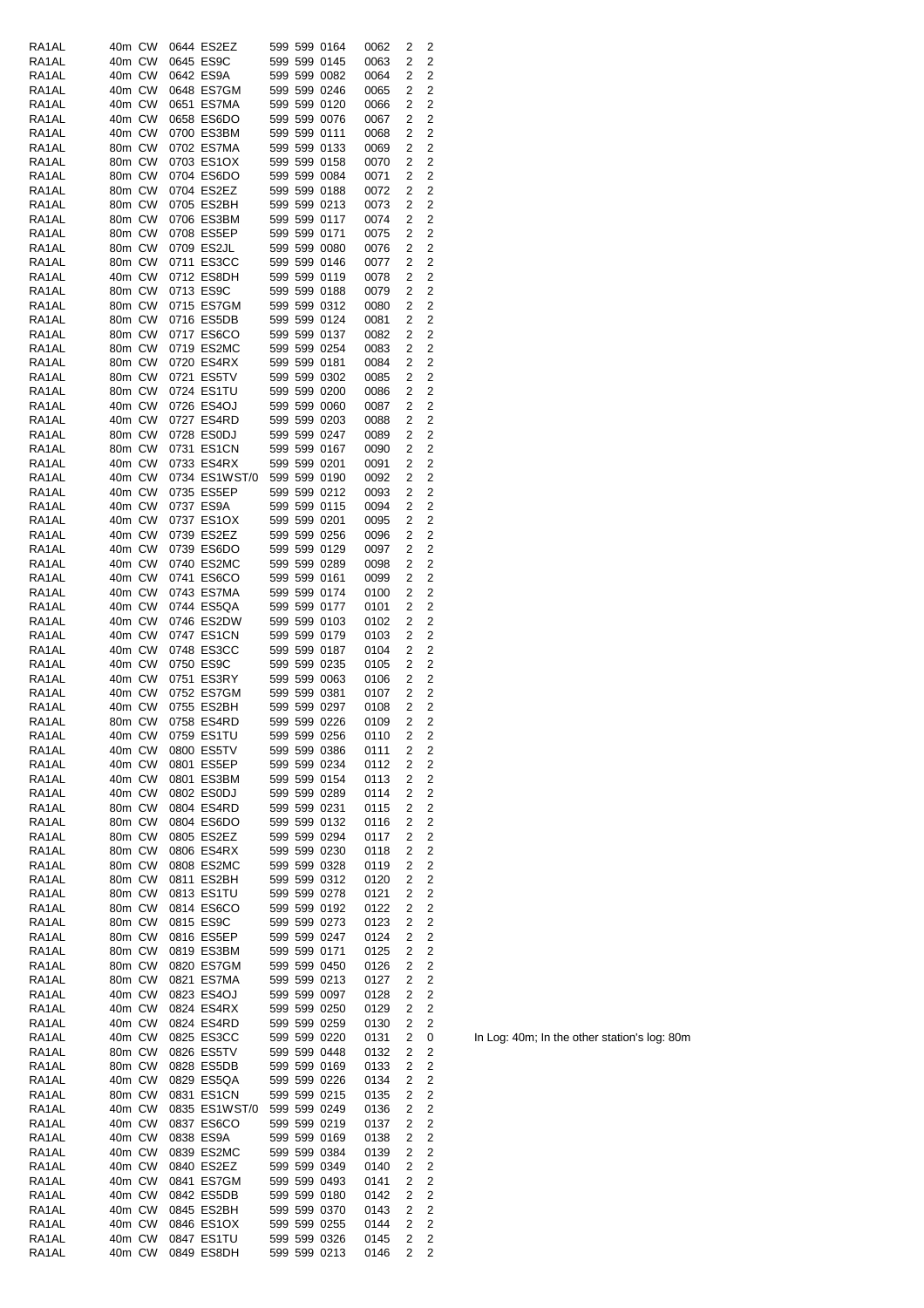| RA1AL              | 80m CW           |  | 0851 ES8DH               |  | 599 599 0214                 | 0147         | 2              | 2                   |
|--------------------|------------------|--|--------------------------|--|------------------------------|--------------|----------------|---------------------|
| RA1AL              | 40m CW           |  | 0852 ES0DJ               |  | 599 599 0365                 | 0148         | 2              | 0                   |
| RA1AL              | 40m CW           |  | 0853 ES2JL               |  | 599 599 0140                 | 0149         | 2              | 2                   |
| RA1AL              | 40m CW           |  | 0855 ES7MA               |  | 599 599 0248                 | 0150         | 2              | 2                   |
| RA1AL              | 40m CW           |  | 0858 ES2LR               |  | 599 599 0069                 | 0151         | 2              | 2                   |
| RA1AL              | 40m CW           |  | 0859 ES1CN               |  | 599 599 0243                 | 0152         | 2              | 2                   |
| RA3NC              | 80m CW           |  | 0502 ES2MC               |  | 599 599 0010                 | 0001         | 2              | 2                   |
| RA3NC              | 80m CW           |  | 0503 ES7GM               |  | 599 599 0014                 | 0002         | 2              | 2                   |
| RA3NC              | 80m CW           |  | 0503 ES5TV               |  | 599 599 0014                 | 0003         | 2              | 2                   |
| RA3NC              | 80m CW           |  | 0505 ES2EZ               |  | 599 599 0013                 | 0004         | 2              | 0                   |
| RA3NC              | 40m CW           |  | 0537 ES5EP               |  | 599 599 0054                 | 0005         | 2              | 2                   |
| RA3NC              | 40m CW           |  | 0539 ES2BH               |  | 599 599 0062                 | 0006         | 2              | $\overline{2}$      |
| RA3NC              | 40m CW           |  | 0541 ES7MA               |  | 599 599 0035                 | 0007         | 2              | $\overline{2}$      |
| RA3NC              | 40m CW           |  | 0541 ES4RD               |  | 599 599 0067                 | 0008         | 2              | $\overline{2}$      |
| RA3NC              | 40m CW           |  | 0542 ES5TV               |  | 599 599 0092                 | 0009         | 2              | 2                   |
| RA3NC              | 40m CW           |  | 0546 ES2EZ               |  | 599 599 0064                 | 0010         | 2              | 2                   |
| RA3NC              | 40m CW           |  | 0547 ES2MC               |  | 599 599 0083                 | 0011         | 2              | 2                   |
| RA3NC              | 40m CW           |  | 0548 ES0DJ               |  | 599 599 0068                 | 0012         | 2              | 2                   |
| RA3NC              | 40m CW           |  | 0646 ES9C                |  | 599 599 0150                 | 0013         | 2              | $\overline{c}$      |
| RA3NC              | 40m CW           |  | 0648 ES1OX               |  | 599 599 0143                 | 0014         | 2              | 2                   |
| RA3NC              | 40m CW           |  | 0649 ES5EP               |  | 599 599 0146                 | 0015         | 2              | 2                   |
| RA3NC              | 40m CW           |  | 0650 ES4RX               |  | 599 599 0154                 | 0016         | 2              | 2                   |
| RA3NC              | 40m CW           |  | 0653 ES1CN               |  | 599 599 0139                 | 0017         | 2              | 0                   |
| RA3NC              | 40m CW           |  | 0655 ES4RD               |  | 599 599 0159                 | 0018         | 2              | $\overline{2}$      |
| RA3NC              | 40m CW           |  | 0656 ES7MA               |  | 599 599 0130                 | 0019         | 2              | 2                   |
| RA3NC              | 40m CW           |  | 0657 ES7GM               |  | 599 599 0268                 | 0020         | 2              | 2                   |
| RA3NC              | 40m CW           |  | 0658 ES5TV               |  | 599 599 0261                 | 0021         | 2              | 2                   |
| RA3NC              | 40m CW           |  | 0659 ES6DO               |  | 599 599 0078                 | 0022         | 2              | 2                   |
| RA3NC              | 40m CW           |  | 0700 ES2MC               |  | 599 599 0218                 | 0023         | 2              | 2                   |
| RA3NC              | 40m CW           |  | 0701 ES4RD               |  | 599 599 0168                 | 0024         | 2              | $\overline{2}$      |
| RA3NC              | 40m CW           |  | 0703 ES0DJ               |  | 599 599 0204                 | 0025         | 2              | 2                   |
| RA3NC              | 40m CW           |  | 0704 ES9C                |  | 599 599 0177                 | 0026         | 2              | 2                   |
| RA3NC              | 40m CW           |  | 0705 ES1CN               |  | 599 599 0142                 | 0027         | 2              | 2                   |
| RA3NC              | 40m CW           |  | 0706 ES5DB               |  | 599 599 0117                 | 0028         | 2              | 2                   |
| RA3NC              | 40m CW           |  | 0707 ES7GM               |  | 599 599 0295                 | 0029         | 2              | 2                   |
| RA3NC              | 40m CW           |  | 0708 ES5TV               |  | 599 599 0281                 | 0030         | 2              | $\overline{2}$      |
| RA3NC              | 40m CW           |  | 0720 ES4OJ               |  | 599 599 0055                 | 0031         | 2              | $\overline{2}$      |
| RA3NC              | 40m CW           |  | 0722 ES5QA               |  | 599 599 0147                 |              |                | 2                   |
|                    |                  |  |                          |  |                              | 0032         | 2              |                     |
| RA3NC<br>RA3NC     | 40m CW<br>40m CW |  | 0724 ES1OX<br>0725 ES3CC |  | 599 599 0186<br>599 599 0161 | 0033         | 2              | 2<br>2              |
|                    |                  |  |                          |  |                              | 0034         | 2              |                     |
| RA3NC              | 40m CW           |  | 0800 ES1TU               |  | 599 599 0258                 | 0035         | 2              | 2                   |
| RA3NC              | 40m CW           |  | 0805 ES8DH               |  | 599 599 0166                 | 0036         | 2              | 2                   |
| RA3NC              | 40m CW<br>40m CW |  | 0808 ES7GM               |  | 599 599 0423                 | 0037         | 2              | 2                   |
| RA3NC              |                  |  | 0810 ES9C                |  | 599 599 0268                 | 0038<br>0039 | 2              | 2                   |
| RA3NC<br>RA3WVG    | 40m CW<br>40m CW |  | 0813 ES3RY               |  | 599 599 0086<br>599 599 0058 |              | 2              | 2                   |
|                    |                  |  | 0537 ES4RX               |  |                              | 0001         | 2              | 2<br>$\overline{2}$ |
| RW1CM<br>RW1CM     | 40m CW<br>40m CW |  | 0617 ES5TV<br>0620 ES1CN |  | 599 599 0177<br>599 599 0094 | 0001<br>0002 | 2<br>2         | 2                   |
| RW1CM              | 40m CW           |  | 0623 ES6DO               |  | 599 599 0048                 | 0003         | $\overline{2}$ | $\mathbf 2$         |
|                    |                  |  |                          |  |                              |              |                |                     |
| RW1CM<br>RW1CM     | 40m CW           |  | 0625 ES1OX               |  | 599 599 0117<br>599 599 0130 | 0004         | 2              | 2                   |
|                    | 40m CW           |  | 0625 ES4RD               |  |                              | 0005         | 2              | 2                   |
| RW1CM              | 40m CW           |  | 0625 ES4OJ               |  | 599 599 0024                 | 0006         | 2              | 2                   |
| RW1CM              | 40m CW           |  | 0634 ES1TU               |  | 599 599 0144                 | 0007         | 2              | 2                   |
| RW1CM              | 40m CW           |  | 0637 ES2EZ               |  | 599 599 0148                 | 0008         | 2              | 2                   |
| RW1CM              | 40m CW           |  | 0639 ES2BH               |  | 599 599 0174                 | 0009         | 2              | 2                   |
| RW1CM              | 40m CW           |  | 0640 ES2DW               |  | 599 599 0066                 | 0010         | 2              | $\overline{c}$      |
| RW <sub>1</sub> CM | 40m CW           |  | 0643 ES6CO               |  | 599 599 0111                 | 0011         | 2              | 2                   |
| RW1CM              | 40m CW           |  | 0645 ES3BM               |  | 599 599 0099                 | 0012         | 2              | 2                   |
| RW1CM              | 40m CW           |  | 0648 ES2LR               |  | 599 599 0029<br>599 599 0146 | 0013         | 2              | 2                   |
| RW1CM              | 40m CW           |  | 0653 ES1OJ               |  |                              | 0014         | 2              | 0                   |
| RW1CM              | 40m CW           |  | 0655 ES7MA               |  | 599 599 0127                 | 0015         | 2              | 2                   |
| RW1CM              | 40m CW           |  | 0658 ES3CC               |  | 599 599 0129                 | 0016         | 2              | 2                   |
| RW1CM              | 40m CW           |  | 0702 ES5DB               |  | 599 599 0110                 | 0017         | 2              | 2                   |
| RW1CM              | 80m CW           |  | 0704 ES0DJ               |  | 599 599 0205                 | 0018         | 2              | 0                   |
| RW1CM              | 40m CW           |  | 0706 ES5EP               |  | 599 599 0167                 | 0019         | 2              | 2                   |
| RW1CM              | 40m CW           |  | 0708 ES8DH               |  | 599 599 0114                 | 0020         | 2              | 2                   |
| RW1CM              | 40m CW           |  | 0714 ES3RY               |  | 599 599 0042                 | 0021         | 2              | 2                   |
| RW1CM              | 40m CW           |  | 0716 ES2RL               |  | 599 599 0044                 | 0022         | 2              | 2                   |
| RW1CM              | 40m CW           |  | 0720 ES2NF               |  | 599 599 0127                 | 0023         | 2              | 2                   |
| RW1CM              | 40m CW           |  | 0727 ES1WS/0             |  | 599 599 0178                 | 0024         | 2              | 0                   |
| RW1CM              | 40m CW           |  | 0730 ES5QA               |  | 599 599 0158                 | 0025         | 2              | 2                   |
| RW1CM              | 40m CW           |  | 0736 ES9A                |  | 599 599 0114                 | 0026         | 2              | 2                   |
| RW1CM              | 40m CW           |  | 0740 ES4RX               |  | 599 599 0209                 | 0027         | 2              | $\overline{2}$      |
| RW1CM              | 40m CW           |  | 0742 ES7GM               |  | 599 599 0359                 | 0028         | 2              | 2                   |
| RW1CM              | 40m CW           |  | 0744 ES2MC               |  | 599 599 0295                 | 0029         | 2              | 2                   |
| RW1CM              | 40m CW           |  | 0751 ES9C                |  | 599 599 0237                 | 0030         | 2              | 2                   |
| RW3AI              | 80m CW           |  | 0500 ES5TV               |  | 599 599 0002                 | 0001         | 2              | 2                   |
| RW3AI              | 80m CW           |  | 0501 ES5DB               |  | 599 599 0002                 | 0002         | 2              | 2                   |
| RW3AI              | 40m CW           |  | 0505 ES2RL               |  | 599 599 0002                 | 0003         | 2              | 2                   |
| RW3AI              | 80m CW           |  | 0510 ES6CO               |  | 599 599 0012                 | 0004         | 2              | 2                   |
| RW3AI              | 80m CW           |  | 0510 ES7GM               |  | 599 599 0029                 | 0005         | 2              | 2                   |
| RW3AI              | 80m CW           |  | 0512 ES2MC               |  | 599 599 0026                 | 0006         | 2              | 2                   |
| RW3AI              | 80m CW           |  | 0514 ES4RX               |  | 599 599 0027                 | 0007         | 2              | 2                   |
| RW3AI              | 40m CW           |  | 0525 ES4RD               |  | 599 599 0039                 | 0008         | 2              | 2                   |
| RW3AI              | 40m CW           |  | 0527 ES4RX               |  | 599 599 0041                 | 0009         | 2              | 2                   |

**Duplicate** 

ES2EZ LY5G 0003 0013 CW

/ ES1OX RW1CM 0014 0146 CW

In Log: 80m; In the other station's log: 40m

/ ES1WST/0 RW1CM 0024 0178 CW

ES1CN YL7A 0109 0139 CW / ES1CN RA3NC 0017 0129 CW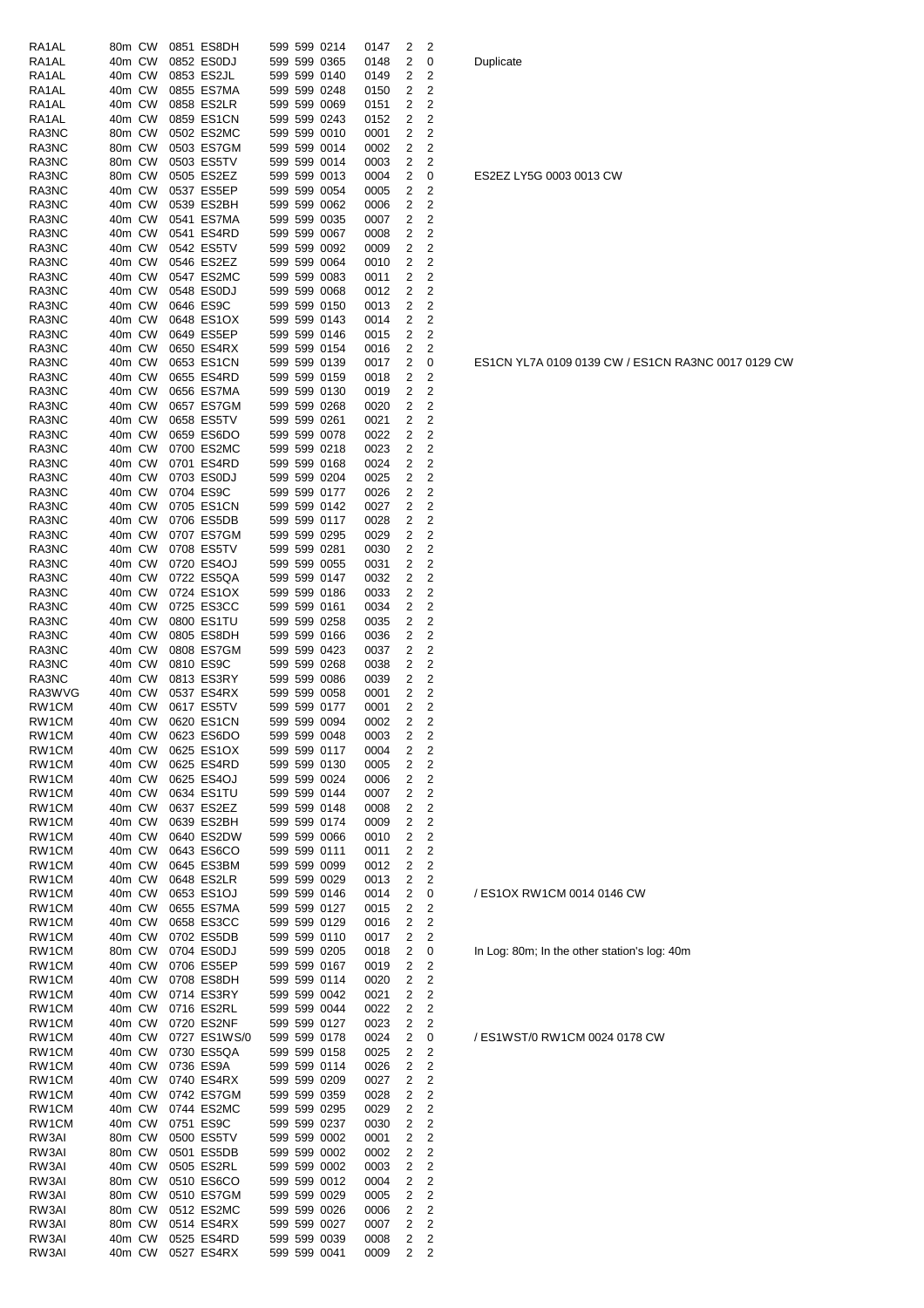| RW3AI          | 40m CW           |        | 0544 ES2BH                  |  | 599 599 0069                 | 0010         | 2            | 2                   |
|----------------|------------------|--------|-----------------------------|--|------------------------------|--------------|--------------|---------------------|
| RW3AI          | 40m CW           |        | 0546 ES1OX                  |  | 599 599 0067                 | 0011         | 2            | 2                   |
| RW3AI          | 40m CW           |        | 0549 ES7MA                  |  | 599 599 0049                 | 0012         | 2            | 2                   |
| RW3AI          | 40m CW           |        | 0549 ES2MC                  |  | 599 599 0086                 | 0013         | 2            | 2                   |
| RW3AI<br>RW3AI | 40m CW<br>40m CW |        | 0550 ES0DJ<br>0550 ES7GM    |  | 599 599 0070<br>599 599 0119 | 0014<br>0015 | 2<br>2       | 2<br>2              |
| RW3AI          | 40m CW           |        | 0551 ES2DW                  |  | 599 599 0016                 | 0016         | 2            | 2                   |
| RW3AI          | 40m CW           |        | 0552 ES9C                   |  | 599 599 0069                 | 0017         | 2            | $\overline{c}$      |
| RW3AI          | 40m CW           |        | 0554 ES2NF                  |  | 599 599 0054                 | 0018         | 2            | 2                   |
| RW3AI          | 40m CW           |        | 0556 ES5DB                  |  | 599 599 0048                 | 0019         | 2            | 2                   |
| RW3AI          | 40m CW           |        | 0558 ES1TU                  |  | 599 599 0083                 | 0020         | 2            | 2                   |
| RW3AI          | 40m CW           |        | 0600 ES1OX                  |  | 599 599 0082                 | 0021         | 2            | 2                   |
| RW3AI          | 40m CW           |        | 0602 ES0DJ                  |  | 599 599 0090                 | 0022         | 2            | 0                   |
| RW3AI          | 40m CW           |        | 0602 ES5TV                  |  | 599 599 0141                 | 0023         | 2            | 2                   |
| RW3AI<br>RW3AI | 40m CW<br>40m CW |        | 0603 ES4RD<br>0604 ES2MC    |  | 599 599 0093<br>599 599 0117 | 0024<br>0025 | 2<br>2       | 2<br>2              |
| RW3AI          | 40m CW           |        | 0605 ES2DW                  |  | 599 599 0033                 | 0026         | 2            | 2                   |
| RW3AI          | 40m CW           |        | 0606 ES4RX                  |  | 599 599 0102                 | 0027         | 2            | 2                   |
| RW3AI          | 40m CW           |        | 0609 ES4OJ                  |  | 599 599 0011                 | 0028         | 2            | 2                   |
| RW3AI          | 40m CW           |        | 0613 ES7MA                  |  | 599 599 0081                 | 0029         | 2            | 2                   |
| RW3AI          | 40m CW           |        | 0615 ES7GM                  |  | 599 599 0176                 | 0030         | 2            | 2                   |
| RW3AI          | 40m CW           |        | 0618 ES1CN                  |  | 599 599 0092                 | 0031         | 2            | 2                   |
| RW3AI          | 40m CW           |        | 0624 ES5DB                  |  | 599 599 0079                 | 0032         | 2            | 2                   |
| RW3AI<br>RW3AI | 40m CW           |        | 0630 ES6DO                  |  | 599 599 0064                 | 0033<br>0034 | 2            | 2<br>2              |
| RW3AI          | 40m CW<br>40m CW |        | 0631 ES1TU<br>0635 ES2BH    |  | 599 599 0141<br>599 599 0165 | 0035         | 2<br>2       | 2                   |
| RW3AI          | 40m CW           |        | 0639 ES3BM                  |  | 599 599 0092                 | 0036         | 2            | 2                   |
| RW3AI          | 40m CW           |        | 0640 ES2EZ                  |  | 599 599 0156                 | 0037         | 2            | 2                   |
| RW3AI          | 40m CW           |        | 0646 ES1WST/0               |  | 599 599 0034                 | 0038         | 2            | 0                   |
| RW3AI          | 40m CW           |        | 0650 ES9C                   |  | 599 599 0155                 | 0039         | 2            | 2                   |
| RW3AI          | 40m CW           |        | 0711 ES5TV                  |  | 599 599 0289                 | 0040         | 2            | 2                   |
| RW3AI          | 40m CW           |        | 0714 ES4RX                  |  | 599 599 0175                 | 0041         | 2            | 2                   |
| RW3AI          | 40m CW           |        | 0714 ES4OJ                  |  | 599 599 0047                 | 0042         | 2            | 2                   |
| RW3AI          | 40m CW           |        | 0716 ES1CN                  |  | 599 599 0156                 | 0043         | 2            | 2                   |
| RW3AI<br>RW3AI | 40m CW<br>40m CW |        | 0717 ES4RD<br>0721 ES2NF    |  | 599 599 0189<br>599 599 0128 | 0044<br>0045 | 2<br>2       | 2<br>2              |
| RW3AI          | 40m CW           |        | 0722 ES6DO                  |  | 599 599 0110                 | 0046         | 2            | 2                   |
| RW3AI          | 40m CW           |        | 0723 ES3BM                  |  | 599 599 0130                 | 0047         | 2            | 2                   |
| RW3AI          | 40m CW           |        | 0724 ES5QA                  |  | 599 599 0148                 | 0048         | 2            | 2                   |
| RW3AI          | 40m CW           |        | 0725 ES3CC                  |  | 599 599 0160                 | 0049         | 2            | 2                   |
| RW3AI          | 40m CW           |        | 0729 ES1WST/0               |  | 599 599 0085                 | 0050         | 2            | 0                   |
| RW3AI          | 40m CW           |        | 0733 ES2EZ                  |  | 599 599 0242                 | 0051         | 2            | 2                   |
| RW3AI          | 40m CW           |        | 0734 ES9A                   |  | 599 599 0111                 | 0052         | 2            | 2                   |
| RW3AI<br>RW3AI | 40m CW<br>40m CW |        | 0736 ES5EP<br>0740 ES3RY    |  | 599 599 0213<br>599 599 0051 | 0053         | 2            | 2<br>$\overline{c}$ |
| RW3AI          | 40m CW           |        | 0741 ES2MC                  |  | 599 599 0291                 | 0054<br>0055 | 2<br>2       | 2                   |
| RW3AI          | 40m CW           |        | 0747 ES1TU                  |  | 599 599 0237                 | 0056         | 2            | $\overline{c}$      |
| RW3AI          | 40m CW           |        | 0748 ES7GM                  |  | 599 599 0371                 | 0057         | 2            | 2                   |
| RW3AI          |                  | 40m CW | 0803 ES0DJ                  |  | 599 599 0292                 | 0058         | $\mathbf{2}$ | 2                   |
| RW3AI          | 40m CW           |        | 0804 ES8DH                  |  | 599 599 0162                 | 0059         | 2            | 2                   |
| RW3AI          | 40m CW           |        | 0804 ES9C                   |  | 599 599 0255                 | 0060         | 2            | 2                   |
| RW3AI          | 40m CW           |        | 0805 ES5TV                  |  | 599 599 0401                 | 0061         | 2            | 2                   |
| RW3AI<br>RW3AI | 40m CW           |        | 0807 ES3BM<br>0810 ES3RY    |  | 599 599 0161<br>599 599 0081 | 0062         | 2            | 2<br>2              |
| RW3AI          | 40m CW<br>40m CW |        | 0810 ES7GM                  |  | 599 599 0429                 | 0063<br>0064 | 2<br>2       | 2                   |
| RW3AI          | 40m CW           |        | 0811 ES4RD                  |  | 599 599 0246                 | 0065         | 2            | $\overline{2}$      |
| RW3AI          | 40m CW           |        | 0812 ES4RX                  |  | 599 599 0235                 | 0066         | 2            | 2                   |
| RW3AI          | 40m CW           |        | 0827 ES3CC                  |  | 599 599 0223                 | 0067         | 2            | $\overline{c}$      |
| RW3AI          | 40m CW           |        | 0829 ES5EP                  |  | 599 599 0268                 | 0068         | 2            | 2                   |
| RW3AI          | 40m CW           |        | 0830 ES9A                   |  | 599 599 0159                 | 0069         | 2            | 2                   |
| RW3AI          | 40m CW           |        | 0832 ES5QA                  |  | 599 599 0231                 | 0070         | 2            | 2                   |
| RW3AI<br>RW3AI | 40m CW<br>40m CW |        | 0833 ES1WST/0<br>0834 ES1TU |  | 599 599 0144<br>599 599 0307 | 0071         | 2            | 0                   |
| RW3AI          | 40m CW           |        | 0838 ES4OJ                  |  | 599 599 0107                 | 0072<br>0073 | 2<br>2       | 2<br>2              |
| RW3AI          | 40m CW           |        | 0838 ES6DO                  |  | 599 599 0177                 | 0074         | 2            | 2                   |
| RW3AI          | 40m CW           |        | 0840 ES2EZ                  |  | 599 599 0348                 | 0075         | 2            | 2                   |
| RW3AI          | 40m CW           |        | 0841 ES7MA                  |  | 599 599 0237                 | 0076         | 2            | 2                   |
| RW3AI          | 40m CW           |        | 0843 ES1OX                  |  | 599 599 0248                 | 0077         | 2            | 2                   |
| RW3AI          | 40m CW           |        | 0845 ES2MC                  |  | 599 599 0405                 | 0078         | 2            | $\overline{2}$      |
| RW3AI          | 40m CW           |        | 0847 ES5DB                  |  | 599 599 0189                 | 0079         | 2            | 0                   |
| RW3AI          | 40m CW           |        | 0851 ES1CN                  |  | 599 599 0237                 | 0080         | 2            | 2                   |
| RW3AI          | 40m CW<br>40m CW |        | 0853 ES2BH                  |  | 599 599 0383                 | 0081         | 2            | 2                   |
| RW3AI<br>S50XX | 40m CW           |        | 0859 ES2JL<br>0536 ES7GM    |  | 599 599 0144<br>599 599 0082 | 0082<br>0001 | 2<br>2       | 2<br>2              |
| S50XX          | 40m CW           |        | 0537 ES2BH                  |  | 599 599 0056                 | 0002         | 2            | $\overline{c}$      |
| S50XX          | 40m CW           |        | 0539 ES1WST/0               |  | 599 599 0058                 | 0003         | 2            | 2                   |
| S50XX          | 40m CW           |        | 0541 ES9A                   |  | 599 599 0026                 | 0004         | 2            | 2                   |
| S50XX          | 40m CW           |        | 0543 ES4RX                  |  | 599 599 0068                 | 0005         | 2            | 2                   |
| S50XX          | 40m CW           |        | 0545 ES5TV                  |  | 599 599 0097                 | 0006         | 2            | 2                   |
| S50XX          | 40m CW           |        | 0546 ES7MA                  |  | 599 599 0045                 | 0007         | 2            | 2                   |
| S50XX          | 40m CW           |        | 0547 ES1OX                  |  | 599 599 0069                 | 0008         | 2            | 2<br>$\overline{2}$ |
| S50XX<br>S50XX | 40m CW<br>40m CW |        | 0549 ES2MC<br>0549 ES4RD    |  | 599 599 0085<br>599 599 0076 | 0009<br>0010 | 2<br>2       | 2                   |
| S50XX          | 40m CW           |        | 0554 ES2EZ                  |  | 599 599 0080                 | 0011         | 2            | 2                   |
| S50XX          | 40m CW           |        | 0558 ES0DJ                  |  | 599 599 0086                 | 0012         | 2            | 2                   |

ES0DJ RW3AI 0020 0090 CW

No such serial number in that mode / ES1WST/0 RW3AI 0038 0134 CW

ES1WST/0 LY3B 0054 0085 CW / ES1WST/0 RW3AI 0050 0185 CW

No such serial number in that mode / ES1WST/0 RW3AI 0071 0244 CW

ES5DB RW3AI 0071 0189 CW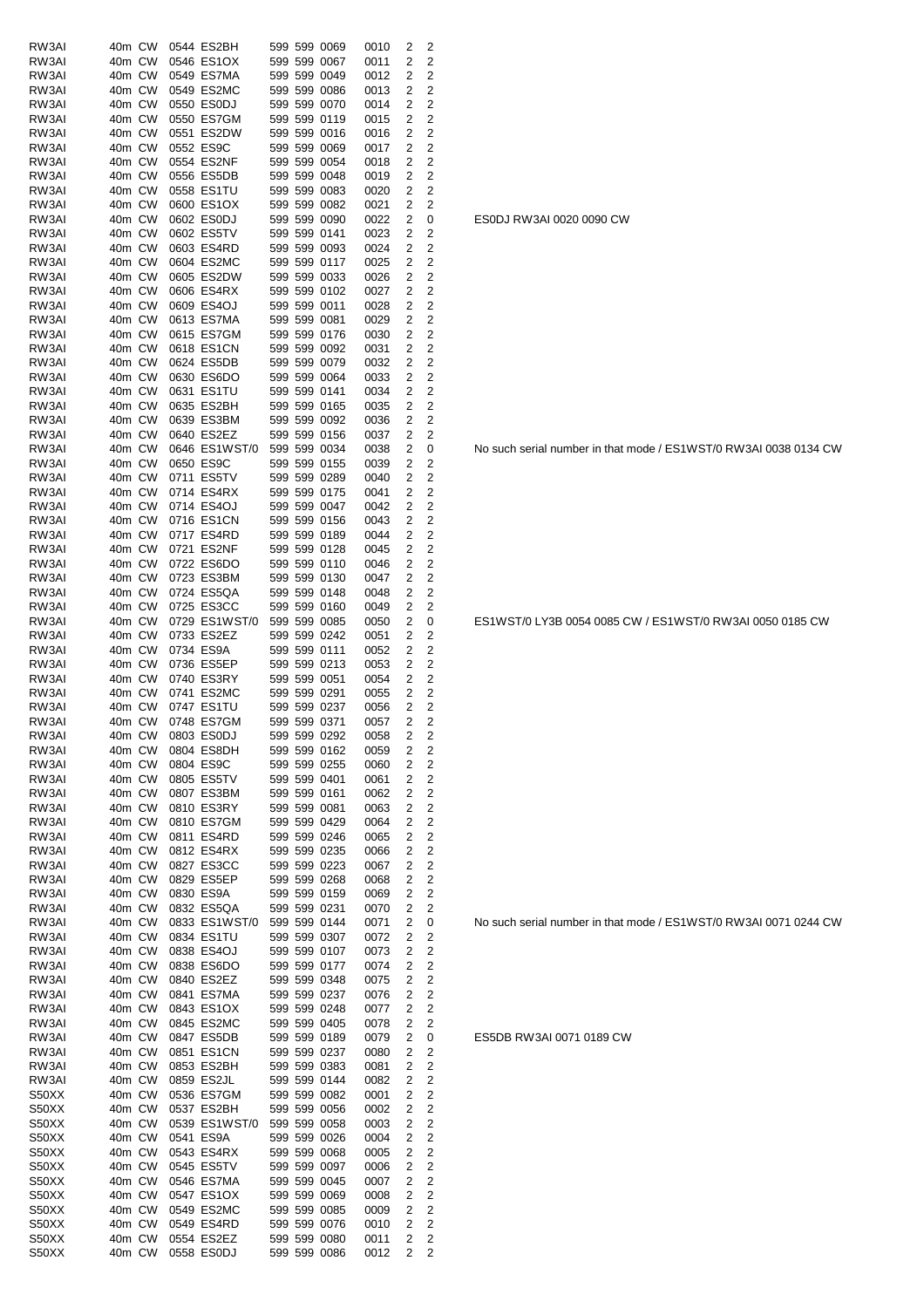| S50XX | 40m CW |         | 0559 ES9C           |     |    | 599 599 0085 | 0013 | 2              | 2              |
|-------|--------|---------|---------------------|-----|----|--------------|------|----------------|----------------|
| S50XX | 40m CW |         | 0601 ES7GM          |     |    | 599 599 0139 | 0014 | 2              | 2              |
| S50XX | 40m CW |         | 0602 ES2MC          |     |    | 599 599 0113 | 0015 | 2              | 2              |
| S50XX | 40m CW |         | 0603 ES7MA          |     |    | 599 599 0064 | 0016 | 2              | 2              |
| S50XX | 40m CW |         | 0603 ES4RD          |     |    | 599 599 0094 | 0017 | $\overline{2}$ | 2              |
| S50XX | 40m CW |         | 0606 ES5TV          |     |    | 599 599 0153 | 0018 | 2              | 2              |
| S50XX | 40m CW |         | 0609 ES0DJ          |     |    | 599 599 0104 | 0019 | 2              | 2              |
| S50XX | 40m CW |         | 0610 ES2DW          |     |    | 599 599 0040 | 0020 | 2              | 2              |
| S50XX | 40m CW |         | 0611 ES4RX          |     |    | 599 599 0112 | 0021 | 2              | 2              |
| S50XX |        | 40m SSB | 0615 ES5QA          | 59  | 59 | 0059         | 0022 | 1              | 1              |
| S50XX | 40m CW |         | 0627 ES1OX          |     |    | 599 599 0116 | 0023 | 2              | 0              |
| S50XX | 40m CW |         | 0628 ES4OJ          |     |    | 599 599 0025 | 0024 | 2              | 2              |
| S50XX | 40m CW |         | 0629 ES6DO          |     |    | 599 599 0062 | 0025 | 2              | 2              |
| S50XX | 40m CW |         | 0630 ES1TU          |     |    | 599 599 0139 | 0026 | 2              | 2              |
| S50XX | 40m CW |         | 0631 ES3BM          |     |    | 599 599 0082 | 0027 | 2              | 2              |
| S50XX |        | 40m SSB | 0634 ES1LS          | 59  | 59 | 0108         | 0028 | 1              | 1              |
| S50XX |        | 40m SSB | 0636 ES9C           | 59  | 59 | 0128         | 0029 | 1              | 1              |
| S50XX | 40m CW |         | 0637 ES2BH          |     |    | 599 599 0169 | 0030 | 2              | 2              |
| S50XX | 40m CW |         | 0639 ES2EZ          |     |    | 599 599 0153 | 0031 | 2              | 2              |
| S50XX |        | 40m SSB | 0641 ES8TJM         | 59  | 59 | 0134         | 0032 | 1              | 1              |
| S50XX | 40m CW |         | 0645 ES5EP          |     |    | 599 599 0137 | 0033 | 2              | 2              |
| S50XX | 40m CW |         | 0648 ES1CN          | 599 |    | 599 0124     | 0034 | 2              | 2              |
| S50XX |        | 40m SSB | 0651 ES5GP          | 59  | 59 | 0163         | 0035 | 1              | 1              |
| S50XX |        | 40m SSB | 0654 ES6RMR         | 59  | 59 | 0125         | 0036 | 1              | 1              |
| S50XX |        | 40m SSB | 0702 ES5GP          | 59  | 59 | 0177         | 0037 | 1              | 1              |
| S50XX | 40m CW |         | 0706 ES5EP          |     |    | 599 599 0168 | 0038 | 2              | 2              |
| S50XX | 40m CW |         | 0709 ES9C           |     |    | 599 599 0195 | 0039 | 2              | 0              |
| S50XX | 40m CW |         | 0710 ES0DJ          |     |    | 599 599 0220 | 0040 | 2              | 2              |
| S50XX | 40m CW |         | 0716 ES8DH          |     |    | 599 599 0128 | 0041 | 2              | 2              |
| S50XX | 40m CW |         | 0717 ES1CN          |     |    | 599 599 0157 | 0042 | 2              | 2              |
| S50XX | 40m CW |         | 0721 ES4RD          |     |    | 599 599 0198 | 0043 | 2              | 2              |
| S50XX | 40m CW |         | 0730 ES3CC          |     |    | 599 599 0170 | 0044 | 2              | 2              |
| S50XX | 40m CW |         | 0734 ES2EZ          |     |    | 599 599 0244 | 0045 | 2              | 2              |
| S50XX | 40m CW |         | 0735 ES4RX          |     |    | 599 599 0205 | 0046 | 2              | 2              |
| S50XX | 40m CW |         | 0736 ES6DO          |     |    | 599 599 0125 | 0047 | 2              | 2              |
| S50XX | 40m CW |         | 0740 ES2MC          |     |    | 599 599 0290 | 0048 | 2              | 2              |
| S50XX | 40m CW |         | 0743 ES7GM          |     |    | 599 599 0362 | 0049 | 2              | 2              |
| S50XX | 40m CW |         | 0748 ES1TU          |     |    | 599 599 0240 | 0050 | 2              | 2              |
| S50XX | 40m CW |         | 0750 ES2DW          |     |    | 599 599 0106 | 0051 | 2              | 0              |
| S50XX | 40m CW |         | 0754 ES4OJ          |     |    | 599 599 0079 | 0052 | 2              | 2              |
| S50XX | 40m CW |         | 0758 ES5TV          |     |    | 599 599 0383 | 0053 | 2              | 2              |
| S50XX | 40m CW |         | 0802 ES5TV          |     |    | 599 599 0393 | 0054 | 2              | 2              |
| S50XX | 40m CW |         | 0804 ES7GM          |     |    | 599 599 0411 | 0055 | 2              | 2              |
| S50XX | 40m CW |         | 0806 ES9C           |     |    | 599 599 0256 | 0056 | 2              | 2              |
| S50XX | 40m CW |         | 0807 ES4RD          |     |    | 599 599 0235 | 0057 | 2              | 2              |
| S50XX | 40m CW |         | 0815 ES3RY          |     |    | 599 599 0088 | 0058 | 2              | 2              |
| S50XX | 40m CW |         | 0828 ES4RX          |     |    | 599 599 0254 | 0059 | 2              | 0              |
| S50XX | 40m CW |         | 0828 ES3CC          |     |    | 599 599 0225 | 0060 | 2              | 2              |
| S50XX |        | 40m CW  | 0833 ES0DJ          |     |    | 599 599 0337 | 0061 | 2              | 2              |
| S50XX | 40m CW |         | 0834 ES2EZ          |     |    | 599 599 0337 | 0062 | 2              | 2              |
| S50XX | 40m CW |         | 0835 ES1TU          |     |    | 599 599 0308 | 0063 | 2              | $\overline{c}$ |
| S50XX | 40m CW |         | 0837 ES2MC          |     |    | 599 599 0378 | 0064 | 2              | 2              |
| SE4E  | 80m CW |         | 0500 ES4RD          |     |    | 599 599 0001 | 0001 | 2              | 2              |
| SE4E  | 80m CW |         | 0500 ES2EZ          |     |    | 599 599 0001 | 0002 | 2              | 0              |
| SE4E  | 80m CW |         | 0501 ES0DJ          |     |    | 599 599 0003 | 0003 | 2              | $\overline{c}$ |
| SE4E  | 80m CW |         | 0502 ES9C           |     |    | 599 599 0004 | 0004 | 2              | $\overline{c}$ |
| SE4E  | 80m CW |         | 0502 ES7GM          |     |    | 599 599 0009 | 0005 | 2              | $\overline{c}$ |
| SE4E  | 80m CW |         | 0503 ES2BH          |     |    | 599 599 0006 | 0006 | 2              | 0              |
| SE4E  | 80m CW |         | 0504 ES2MC          |     |    | 599 599 0011 | 0007 | 2              | 2              |
| SE4E  | 80m CW |         | 0506 ES1WST/0       |     |    | 599 599 0014 | 0008 | 2              | $\overline{c}$ |
| SE4E  | 80m CW |         | 0507 ES1OX          |     |    | 599 599 0010 | 0009 | 2              | 0              |
| SE4E  | 80m CW |         | 0508 ES5TV          |     |    | 599 599 0028 | 0010 | 2              | $\overline{c}$ |
| SE4E  |        |         | 80m SSB 0513 ES9B   | 59  | 59 | 0024         | 0011 | 1              | 1              |
| SE4E  | 80m CW |         | 0516 ES3BM          |     |    | 599 599 0019 | 0012 | 2              | $\overline{c}$ |
| SE4E  | 80m CW |         | 0518 ES1TU          |     |    | 599 599 0028 | 0013 | 2              | 2              |
| SE4E  | 80m CW |         | 0519 ES1CN          |     |    | 599 599 0023 | 0014 | 2              | 2              |
| SE4E  | 80m CW |         | 0522 ES4RX          |     |    | 599 599 0036 | 0015 | 2              | 2              |
| SE4E  |        |         | 80m SSB 0524 ES6RMR | 59  | 59 | 0031         | 0016 | 1              | 1              |
| SE4E  |        |         | 80m SSB 0525 ES5GP  | 59  | 59 | 0039         | 0017 | 1              | 1              |
| SE4E  |        |         | 80m SSB 0527 ES8BJP | 59  | 59 | 0019         | 0018 | 1              | 1              |
| SE4E  |        |         | 80m SSB 0528 ES6TX  | 59  | 59 | 0033         | 0019 | 1              | 1              |
| SE4E  | 80m CW |         | 0530 ES5DB          |     |    | 599 599 0030 | 0020 | 2              | 2              |
| SE4E  | 80m CW |         | 0532 ES6CO          |     |    | 599 599 0036 | 0021 | 2              | $\overline{c}$ |
| SE4E  | 40m CW |         | 0533 ES9A           |     |    | 599 599 0017 | 0022 | 2              | 2              |
| SE4E  | 40m CW |         | 0534 ES2BH          |     |    | 599 599 0050 | 0023 | 2              | $\overline{c}$ |
| SE4E  | 40m CW |         | 0535 ES7GM          |     |    | 599 599 0079 | 0024 | 2              | 2              |
| SE4E  |        | 40m CW  | 0535 ES4RD          |     |    | 599 599 0060 | 0025 | 2              | 2              |
| SE4E  |        |         | 40m SSB 0537 ES5YG  | 59  | 59 | 0025         | 0026 | 1              | 1              |
| SE4E  |        |         | 40m SSB 0539 ES9B   | 59  | 59 | 0055         | 0027 | 1              | 1              |
| SE4E  |        |         | 40m SSB 0547 ES2BOB | 59  | 59 | 0041         | 0028 | 1              | 1              |
| SE4E  |        |         | 40m SSB 0548 ES2IPA | 59  | 59 | 0048         | 0029 | 1              | 1              |
| SE4E  |        |         | 40m SSB 0549 ES8TJM | 59  | 59 | 0053         | 0030 | 1              | 1              |
| SE4E  |        |         | 40m SSB 0550 ES6RMR | 59  | 59 | 0055         | 0031 | 1              | 1              |
| SE4E  |        |         | 40m SSB 0550 ES6TX  | 59  | 59 | 0053         | 0032 | 1              | 1              |
| SE4E  |        |         | 40m SSB 0551 ES5GP  | 59  | 59 | 0073         | 0033 | 1              | 1              |
|       |        |         |                     |     |    |              |      |                |                |

ES1OX LY2NK 0056 0116 CW / ES1OX S50XX 0023 0119 CW

ES9C ES2MC 0249 0195 CW / ES9C S50XX 0039 0185 CW

ES2DW YL7A 0155 0106 CW

ES4RX S50XX 0065 0254 CW

ES2EZ SE4E 0001 0001 CW

ES2BH SE5E 0006 0006 CW

ES1OX SE5E 0009 0010 CW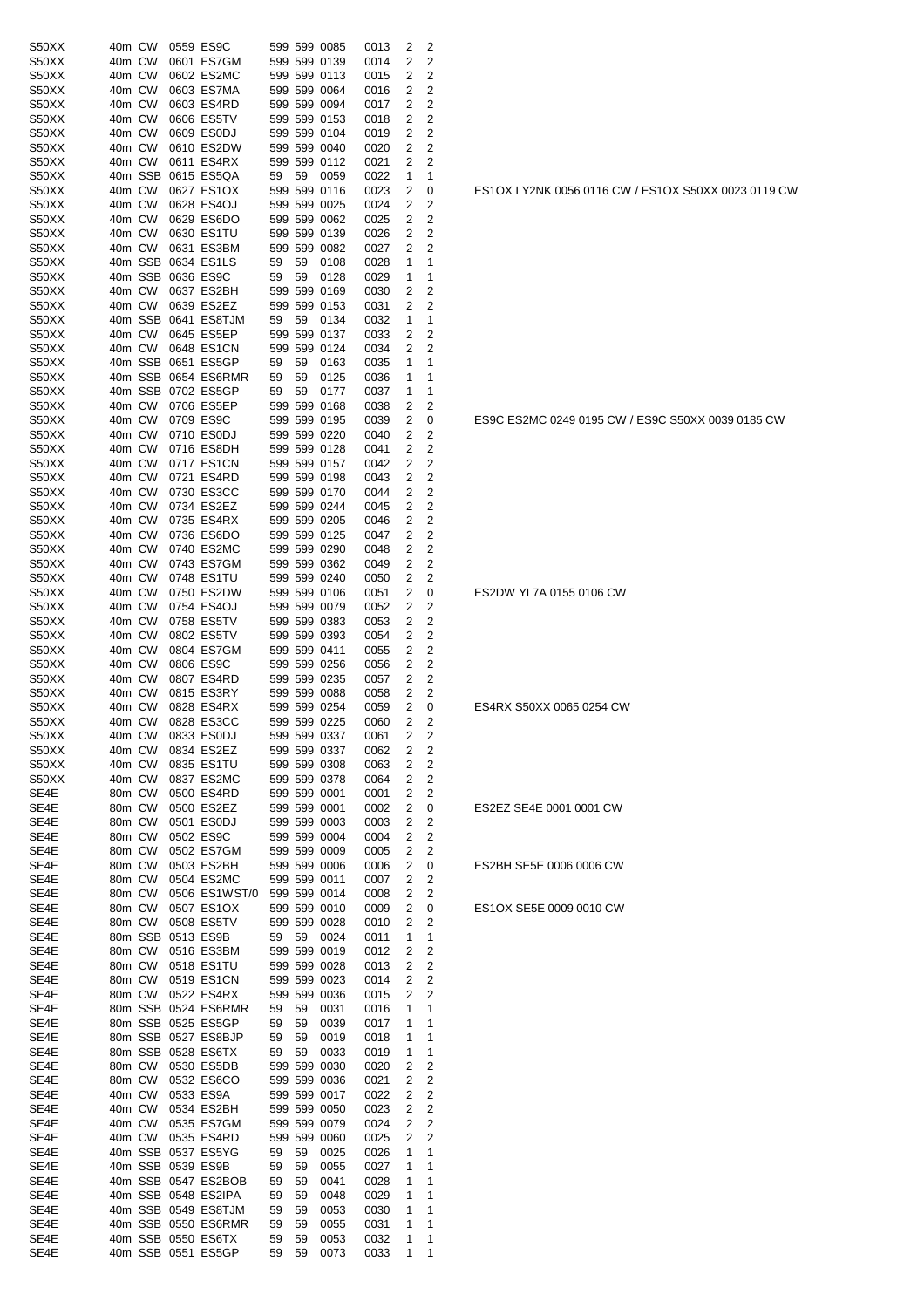| SE4E         | 40m CW           |         |           | 0553 ES2NF               |          |          | 599 599 0052 | 0034         | 2      | 2              |
|--------------|------------------|---------|-----------|--------------------------|----------|----------|--------------|--------------|--------|----------------|
| SE4E         | 40m CW           |         |           | 0554 ES2MC               |          |          | 599 599 0097 | 0035         | 2      | 2              |
| SE4E         | 40m CW           |         |           | 0555 ES7MA               |          |          | 599 599 0059 | 0036         | 2      | 2              |
| SE4E         | 40m CW           |         |           | 0556 ES2EZ               |          |          | 599 599 0084 | 0037         | 2      | 2              |
| SE4E         | 40m CW           |         |           | 0556 ES0DJ               |          |          | 599 599 0083 | 0038         | 2      | 2              |
| SE4E         | 40m CW           |         |           | 0558 ES1OX               |          |          | 599 599 0079 | 0039         | 2      | 2              |
| SE4E         | 40m CW           |         |           | 0559 ES1CN               |          |          | 599 599 0068 | 0040         | 2      | 2              |
| SE4E         | 40m CW           |         |           | 0559 ES4RX               |          | 599 599  | 0088         | 0041         | 2      | 2              |
| SE4E         |                  | 40m SSB |           | 0601 ES5GP               | 59       | 59       | 0086         | 0042         | 1      | 1              |
| SE4E         | 40m SSB          |         |           | 0602 ES5YG               | 59       | 59       | 0040         | 0043         | 1      | 1              |
| SE4E         |                  | 40m SSB |           | 0603 ES6RMR              | 59       | 59       | 0069         | 0044         | 1      | 1              |
| SE4E         |                  | 40m SSB |           | 0603 ES1TU               | 59       | 59       | 0092         | 0045         | 1      | 1              |
| SE4E         |                  | 40m SSB |           | 0603 ES8TJM              | 59       | 59       | 0074         | 0046         | 1      | 1              |
| SE4E         |                  | 40m SSB |           | 0604 ES4RAO              | 59       | 59       | 0060         | 0047         | 1      | 1              |
| SE4E         | 80m CW           |         |           | 0605 ES1WST/0            |          |          | 599 599 0089 | 0048         | 2      | 2              |
| SE4E         | 80m CW           |         |           | 0606 ES2BH               |          |          | 599 599 0103 | 0049         | 2      | 2              |
| SE4E         | 80m CW           |         |           | 0607 ES2EZ               |          |          | 599 599 0099 | 0050         | 2      | 2              |
| SE4E         | 80m CW           |         |           | 0608 ES6DO               |          |          | 599 599 0032 | 0051         | 2      | 2              |
| SE4E         |                  | 80m SSB | 0609 ES9B |                          | 59       | 59       | 0087         | 0052         | 1      | 1              |
| SE4E         |                  | 80m SSB |           | 0611 ES8BJP              | 59       | 59       | 0050         | 0053         | 1      | 1              |
| SE4E         |                  | 40m SSB |           | 0613 ES2IPA              | 59       | 59       | 0084         | 0054         | 1      | 1              |
| SE4E         | 40m SSB          |         |           | 0614 ES5QA               | 59       | 59       | 0057         | 0055         | 1      | 1              |
| SE4E         | 40m SSB          |         |           | 0615 ES5EX               | 59       | 59       | 0048         | 0056         | 1      | 0              |
| SE4E         | 40m CW           |         |           | 0615 ES5DB               |          |          | 599 599 0071 | 0057         | 2      | 2              |
| SE4E         | 40m CW           |         |           | 0616 ES7MA               |          |          | 599 599 0087 | 0058         | 2      | 2              |
| SE4E         | 40m CW           |         |           | 0617 ES7GM               |          |          | 599 599 0170 | 0059         | 2      | 0              |
| SE4E         | 40m CW           |         |           | 0618 ES4OJ               |          |          | 599 599 0015 | 0060         | 2      | 2              |
| SE4E         | 40m CW           |         |           | 0620 ES4RX               |          |          | 599 599 0124 | 0061         | 2      | 2              |
| SE4E         | 40m CW           |         |           | 0622 ES1CN               |          |          | 599 599 0095 | 0062         | 2      | 2              |
| SE4E         | 40m CW           |         |           | 0623 ES1OX               |          |          | 599 599 0111 | 0063         | 2      | 2              |
| SE4E         | 40m CW           |         |           | 0623 ES4RD               |          |          | 599 599 0125 | 0064         | 2      | 2              |
| SE4E         | 80m CW           |         |           | 0625 ES5TV               |          |          | 599 599 0197 | 0065         | 2      | 2              |
| SE4E         | 80m CW           |         |           | 0627 ES3BM               |          |          | 599 599 0079 | 0066         | 2      | 2              |
| SE4E         | 80m CW           |         |           | 0628 ES7GM               |          |          | 599 599 0213 | 0067         | 2      | 2              |
| SE4E         |                  | 80m SSB |           | 0631 ES8BJP              | 59       | 59       | 0066         | 0068         | 1      | 0              |
| SE4E         | 40m CW           |         |           | 0634 ES2DW               |          |          | 599 599 0059 | 0069         | 2      | 2              |
| SE4E         | 40m CW           |         |           | 0635 ES2MC               |          |          | 599 599 0172 | 0070         | 2      | 2              |
| SE4E         | 40m CW           |         |           | 0637 ES9A                |          |          | 599 599 0074 | 0071         | 2      | 2              |
| SE4E         | 40m CW           |         |           | 0638 ES2BH               |          |          | 599 599 0168 | 0072         | 2      | 2              |
| SE4E         | 40m CW           |         |           | 0642 ES3CC               |          |          | 599 599 0103 | 0073         | 2      | 2              |
| SE4E         | 40m CW           |         |           | 0643 ES2EZ               |          |          | 599 599 0159 | 0074         | 2      | 2              |
| SE4E         | 40m CW           |         |           | 0701 ES2JL               |          |          | 599 599 0075 | 0075         | 2      | 0              |
| SE4E         | 40m CW<br>40m CW |         |           | 0702 ES4RD               |          |          | 599 599 0166 | 0076         | 2      | 2              |
| SE4E         |                  |         |           | 0703 ES7GM               |          |          | 599 599 0279 | 0077         | 2      | 2              |
| SE4E         | 40m CW           |         |           | 0704 ES5EP               |          |          | 599 599 0163 | 0078         | 2      | 2              |
| SE4E         | 40m CW<br>40m CW |         |           | 0705 ES2MC               |          |          | 599 599 0228 | 0079         | 2      | $\overline{c}$ |
| SE4E         | 40m SSB          |         |           | 0705 ES5TV<br>0706 ES5GP |          | 59       | 599 599 0275 | 0080<br>0081 | 2<br>1 | 2              |
| SE4E<br>SE4E |                  |         |           | 40m SSB 0706 ES5MG       | 59<br>59 | 59       | 0186         |              |        | 1<br>1         |
|              |                  |         |           | 40m SSB 0707 ES5YG       | 59       |          | 0097         | 0082         | 1      | 1              |
| SE4E<br>SE4E |                  |         |           | 40m SSB 0708 ES4RAO      | 59       | 59<br>59 | 0075<br>0119 | 0083<br>0084 | 1<br>1 | 1              |
| SE4E         | 80m CW           |         |           | 0711 ES1WST/0            |          |          | 599 599 0157 | 0085         | 2      | 2              |
| SE4E         | 40m CW           |         |           | 0713 ES4RX               |          |          | 599 599 0173 | 0086         | 2      | 2              |
| SE4E         | 40m CW           |         |           | 0714 ES4OJ               |          |          | 599 599 0046 | 0087         | 2      | 2              |
| SE4E         | 40m CW           |         |           | 0714 ES1CN               |          |          | 599 599 0154 | 0088         | 2      | 2              |
| SE4E         |                  | 40m SSB |           | 0717 ES0DJ               | 59       | 59       | 0230         | 0089         | 1      | 1              |
| SE4E         | 80m CW           |         |           | 0718 ES7GM               |          |          | 599 599 0322 | 0090         | 2      | 2              |
| SE4E         | 80m CW           |         |           | 0719 ES5EP               |          |          | 599 599 0188 | 0091         | 2      | 2              |
| SE4E         | 80m CW           |         |           | 0722 ES2EZ               |          |          | 599 599 0219 | 0092         | 2      | 2              |
| SE4E         | 80m CW           |         |           | 0722 ES2MC               |          |          | 599 599 0259 | 0093         | 2      | 2              |
| SE4E         | 80m CW           |         |           | 0723 ES9A                |          |          | 599 599 0000 | 0094         | 2      | 0              |
| SE4E         | 80m CW           |         |           | 0723 ES1TU               |          |          | 599 599 0197 | 0095         | 2      | 2              |
| SE4E         | 80m CW           |         |           | 0725 ES6CO               |          |          | 599 599 0147 | 0096         | 2      | 2              |
| SE4E         | 40m CW           |         |           | 0727 ES6DO               |          |          | 599 599 0116 | 0097         | 2      | 2              |
| SE4E         | 40m CW           |         |           | 0729 ES5QA               |          |          | 599 599 0156 | 0098         | 2      | 0              |
| SE4E         | 40m CW           |         |           | 0731 ES1OX               |          |          | 599 599 0196 | 0099         | 2      | 2              |
| SE4E         | 40m CW           |         |           | 0732 ES1WST/0            |          |          | 599 599 0188 | 0100         | 2      | 2              |
| SE4E         | 40m CW           |         |           | 0735 ES2BH               |          |          | 599 599 0259 | 0101         | 2      | 2              |
| SE4E         |                  |         |           | 40m SSB 0736 ES9C        | 59       | 59       | 0217         | 0102         | 1      | 1              |
| SE4E         |                  |         |           | 40m SSB 0737 ES6TX       | 59       | 59       | 0160         | 0103         | 1      | 1              |
| SE4E         |                  |         |           | 40m SSB 0739 ES8SX       | 59       | 59       | 0010         | 0104         | 1      | 1              |
| SE4E         |                  |         |           | 40m SSB 0739 ES8TJM      | 59       | 59       | 0198         | 0105         | 1      | 1              |
| SE4E         | 40m CW           |         |           | 0742 ES8DH               |          |          | 599 599 0149 | 0106         | 2      | 2              |
| SE4E         |                  | 40m CW  |           | 0744 ES1OX               |          |          | 599 599 0208 | 0107         | 2      | 0              |
| SE4E         |                  | 40m CW  |           | 0745 ES3CC               |          |          | 599 599 0183 | 0108         | 2      | 2              |
| SE4E         |                  |         |           | 40m SSB 0747 ES1LS       | 59       | 59       | 0170         | 0109         | 1      | 1              |
| SE4E         |                  |         |           | 40m SSB 0748 ES1TP/2     | 59       | 59       | 0116         | 0110         | 1      | 1              |
| SE4E         |                  |         |           | 40m SSB 0749 ES6RMR      | 59       | 59       | 0181         | 0111         | 1      | 1              |
| SE4E         | 40m CW           |         |           | 0751 ES7MA               |          |          | 599 599 0186 | 0112         | 2      | 2              |
| SE4E         | 40m CW           |         |           | 0753 ES9A                |          |          | 599 599 0128 | 0113         | 2      | 2              |
| SE4E         | 40m CW           |         |           | 0755 ES3RY               |          |          | 599 599 0070 | 0114         | 2      | 2              |
| SE4E         |                  |         |           | 40m SSB 0757 ES2EZ       | 59       | 59       | 0281         | 0115         | 1      | 1              |
| SE4E         |                  |         |           | 40m SSB 0757 ES9B        | 59       | 59       | 0220         | 0116         | 1      | 1              |
|              |                  |         |           |                          |          |          |              |              |        |                |
| SE4E         |                  |         |           | 40m SSB 0759 ES2IPA      | 59       | 59       | 0152         | 0117         | 1      | 1              |

ES5EX SE4EF 0056 0048 SSB

**Duplicate** 

ES7GM ES5TV 0168 0170 CW / ES7GM SE4E 0059 0180 CW

ES2JL 9A5Y 0071 0075 CW / ES2JL SE4E 0075 0074 CW

### No such serial number in that mode

ES5QA ES5EP 0203 0156 CW

## Duplicate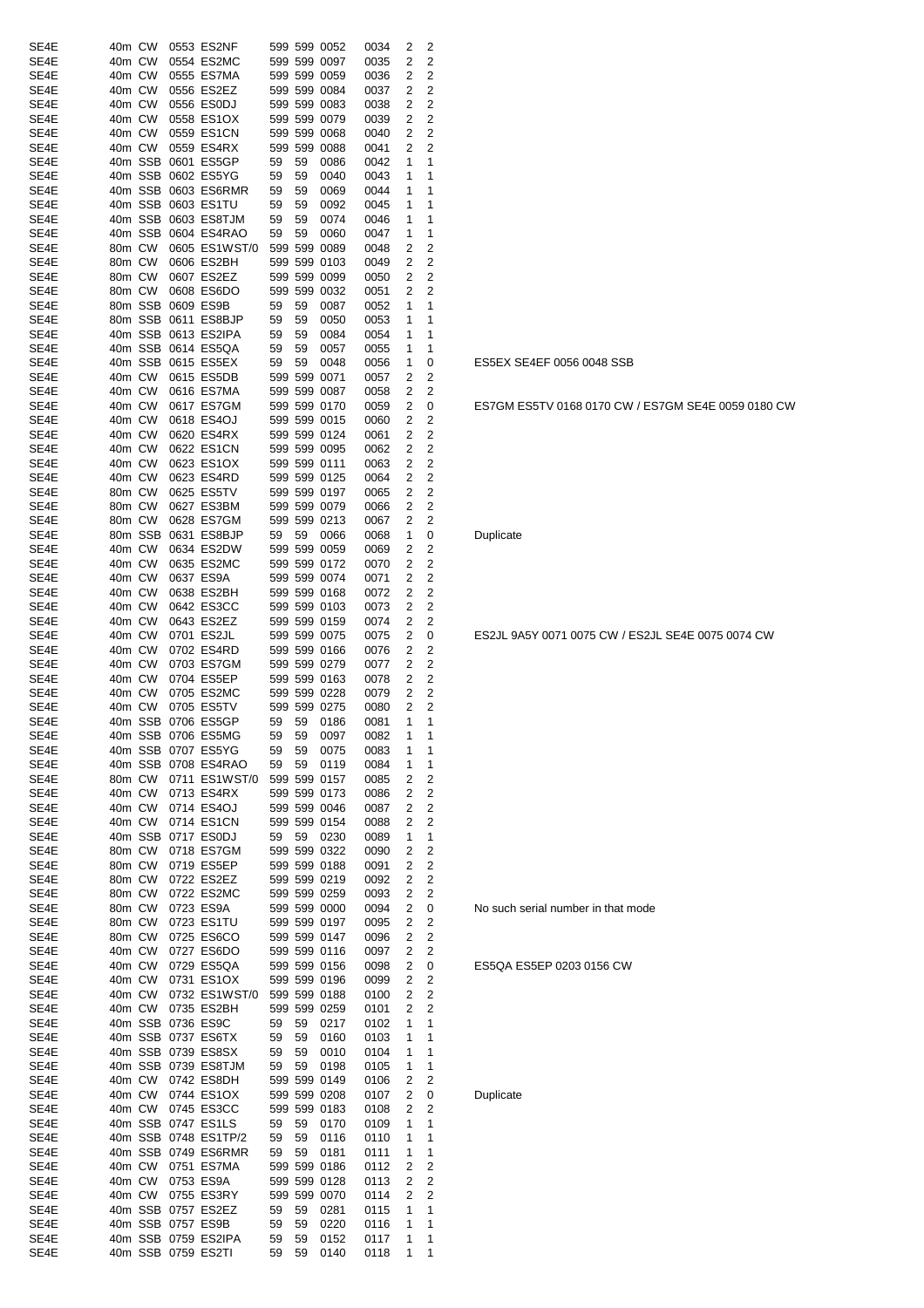| SE4E                 | 40m CW |        | 0801 ES5TV              |    |    | 599 599 0388                 | 0119         | 2              | 2      |                                 |
|----------------------|--------|--------|-------------------------|----|----|------------------------------|--------------|----------------|--------|---------------------------------|
|                      |        |        |                         |    |    |                              |              |                |        |                                 |
| SE4E                 | 40m CW |        | 0802 ES1TU              |    |    | 599 599 0260                 | 0120         | 2              | 2      |                                 |
| SE4E                 | 40m CW |        | 0804 ES9C               |    |    | 599 599 0252                 | 0121         | 2              | 2      |                                 |
| SE4E                 |        | 40m CW | 0804 ES7GM              |    |    | 599 599 0410                 | 0122         | 2              | 2      |                                 |
| SE4E                 |        |        | 40m SSB 0805 ES2TI      | 59 | 59 | 0147                         | 0123         | 1              | 1      |                                 |
| SE4E                 |        |        | 40m SSB 0807 ES6RMR     | 59 | 59 | 0212                         | 0124         | 1              | 1      |                                 |
| SE4E                 |        |        | 40m SSB 0808 ES8SX      | 59 | 59 | 0037                         | 0125         | 1              | 1      |                                 |
| SE4E                 |        |        | 40m SSB 0808 ES5GP      | 59 | 59 | 0265                         | 0126         | 1              | 1      |                                 |
| SE4E                 |        |        | 40m SSB 0808 ES1LS      | 59 | 59 | 0205                         | 0127         | 1              | 1      |                                 |
|                      |        |        |                         |    |    |                              |              |                |        |                                 |
| SE4E                 | 40m CW |        | 0810 ES4RD              |    |    | 599 599 0243                 | 0128         | 2              | 2      |                                 |
| SE4E                 | 80m CW |        | 0813 ES6DO              |    |    | 599 599 0144                 | 0129         | 2              | 2      |                                 |
| SE4E                 | 80m CW |        | 0813 ES1WST/0           |    |    | 599 599 0217                 | 0130         | 2              | 2      |                                 |
| SE4E                 | 80m CW |        | 0815 ES2MC              |    |    | 599 599 0340                 | 0131         | 2              | 2      |                                 |
| SE4E                 | 80m CW |        | 0816 ES7GM              |    |    | 599 599 0441                 | 0132         | 2              | 2      |                                 |
| SE4E                 | 80m CW |        | 0818 ES1TU              |    |    | 599 599 0285                 | 0133         | 2              | 2      |                                 |
|                      | 80m CW |        |                         |    |    |                              |              | 2              | 2      |                                 |
| SE4E                 |        |        | 0820 ES3BM              |    |    | 599 599 0172                 | 0134         |                |        |                                 |
| SE4E                 | 80m CW |        | 0822 ES5TV              |    |    | 599 599 0438                 | 0135         | 2              | 2      |                                 |
| SE4E                 |        |        | 80m SSB 0824 ES2EZ      | 59 | 59 | 0324                         | 0136         | 1              | 1      |                                 |
| SE4E                 | 40m CW |        | 0826 ES9A               |    |    | 599 599 0153                 | 0137         | 2              | 2      |                                 |
| SE4E                 | 40m CW |        | 0826 ES5QA              |    |    | 599 599 0221                 | 0138         | 2              | 2      |                                 |
| SE4E                 | 40m CW |        | 0828 ES5EP              |    |    | 599 599 0262                 | 0139         | 2              | 2      |                                 |
| SE4E                 | 40m CW |        | 0828 ES3CC              |    |    | 599 599 0224                 | 0140         | 2              | 2      |                                 |
| SE4E                 | 40m CW |        | 0829 ES4RX              |    |    | 599 599 0256                 | 0141         | 2              | 2      |                                 |
|                      |        |        |                         |    |    |                              |              |                |        |                                 |
| SE4E                 | 40m CW |        | 0830 ES4OJ              |    |    | 599 599 0102                 | 0142         | 2              | 2      |                                 |
| SE4E                 | 40m CW |        | 0833 ES6DO              |    |    | 599 599 0165                 | 0143         | 2              | 2      |                                 |
| SE4E                 | 40m CW |        | 0834 ES6CO              |    |    | 599 599 0212                 | 0144         | 2              | 2      |                                 |
| SE4E                 |        |        | 40m SSB 0835 ES9B       | 59 | 59 | 0253                         | 0145         | 1              | 1      |                                 |
| SE4E                 |        |        | 40m SSB 0836 ES2BH      | 59 | 59 | 0355                         | 0146         | 1              | 1      |                                 |
| SE4E                 |        |        | 40m SSB 0837 ES9C       | 59 | 59 | 0300                         | 0147         | 1              | 0      | Duplicate                       |
| SE4E                 |        |        | 40m SSB 0838 ES1LC      | 59 | 59 | 0237                         | 0148         | 1              | 0      | / ES1LS SE4E 0148 0237 SSB      |
|                      |        |        |                         |    |    |                              | 0149         |                | 1      |                                 |
| SE4E                 |        |        | 40m SSB 0839 ES5YG      | 59 | 59 | 0133                         |              | 1              |        |                                 |
| SE4E                 |        |        | 40m SSB 0839 ES2IPA     | 59 | 59 | 0198                         | 0150         | 1              | 1      |                                 |
| SE4E                 | 40m CW |        | 0842 ES1OX              |    |    | 599 599 0246                 | 0151         | 2              | 2      |                                 |
| SE4E                 | 40m CW |        | 0844 ES2MC              |    |    | 599 599 0400                 | 0152         | 2              | 2      |                                 |
| SE4E                 |        |        | 40m SSB 0847 ES8TJM     | 59 | 59 | 0289                         | 0153         | 1              | 1      |                                 |
| SE4E                 | 40m CW |        | 0849 ES3BM              |    |    | 599 599 0199                 | 0154         | 2              | 2      |                                 |
| SE5E                 | 80m CW |        | 0500 ES7GM              |    |    | 599 599 0004                 | 0001         | 2              | 2      |                                 |
|                      |        |        |                         |    |    |                              |              |                |        |                                 |
| SE5E                 | 80m CW |        | 0501 ES0DJ              |    |    | 599 599 0005                 | 0002         | 2              | 2      |                                 |
| SE5E                 | 80m CW |        | 0502 ES2MC              |    |    | 599 599 0009                 | 0003         | 2              | 2      |                                 |
| SE5E                 | 80m CW |        | 0504 ES3BM              |    |    | 599 599 0005                 | 0004         | 2              | 0      | ES3BM YL2CV 0001 0005 CW        |
| SE5E                 | 80m CW |        | 0505 ES5TV              |    |    | 599 599 0020                 | 0005         | 2              | 2      |                                 |
| SE5E                 | 80m CW |        | 0506 ES2EZ              |    |    | 599 599 0014                 | 0006         | 2              | 2      |                                 |
| SE5E                 | 80m CW |        | 0506 ES4RD              |    |    | 599 599 0016                 | 0007         | 2              | 2      |                                 |
| SE5E                 | 80m CW |        | 0508 ES1OX              |    |    | 599 599 0013                 | 0008         | 2              | 0      | ES1OX SE4E 0008 0013 CW         |
|                      |        |        |                         |    |    |                              |              | 2              | 2      |                                 |
| SE5E                 | 80m CW |        | 0508 ES1WST/0           |    |    | 599 599 0019                 | 0009         |                |        |                                 |
| SE5E                 | 80m CW |        | 0509 ES4RX              |    |    | 599 599 0020                 | 0010         | 2              | 2      |                                 |
| SE5E                 | 80m CW |        | 0510 ES9A               |    |    | 599 599 0006                 | 0011         | 2              | 2      |                                 |
| SE5E                 | 80m CW |        | 0510 ES6CO              |    |    | 599 599 0013                 | 0012         | 2              | 2      |                                 |
| SE5E                 |        |        | 80m CW 0511 ES9C        |    |    | 599 599 0022                 | 0013         | $\overline{2}$ | 2      |                                 |
| SE5E                 |        |        | 80m CW 0511 ES2BH       |    |    | 599 599 0022                 | 0014         | 2              | 2      |                                 |
| SE5E                 |        |        | 80m CW 0513 ES7MA       |    |    | 599 599 0017                 | 0015         | 2              | 2      |                                 |
| SE5E                 |        |        | 80m SSB 0516 ES5GP      |    |    |                              |              |                | 1      |                                 |
|                      |        |        |                         | 59 | 59 | 0035                         | 0016         | 1              |        |                                 |
| SE5E                 |        |        | 80m SSB 0517 ES6RMR     | 59 | 59 | 0026                         | 0017         | 1              | 1      |                                 |
| SE5E                 |        |        | 80m SSB 0517 ES8TJM     | 59 | 59 | 0023                         | 0018         | 1              | 1      |                                 |
| SE5E                 |        |        | 80m SSB 0520 ES2BOB     | 59 | 59 | 0011                         | 0019         | 1              | 0      | ES2BOB SE5E 0000 0011 SSE       |
| SE5E                 |        |        | 80m SSB 0520 ES9B       | 59 | 59 | 0035                         | 0020         | 1              | 1      |                                 |
| SE5E                 |        |        | 80m SSB 0521 ES1LS      | 59 | 59 | 0024                         | 0021         | 1              | 1      |                                 |
| SE5E                 |        |        | 80m SSB 0522 ES8BJP     | 59 | 59 | 0013                         | 0022         | 1              | 1      |                                 |
| SE5E                 |        |        | 80m CW 0523 ES1CN       |    |    | 599 599 0028                 | 0023         | 2              | 2      |                                 |
| SE5E                 |        | 40m CW | 0524 ES4RD              |    |    |                              |              | 2              | 2      |                                 |
|                      |        |        |                         |    |    | 599 599 0038                 | 0024         |                |        |                                 |
| SE5E                 |        | 80m CW | 0526 ES3RF              |    |    | 599 599 0020                 | 0025         | 2              | 2      |                                 |
| SE5E                 | 40m CW |        | 0527 ES4RX              |    |    | 599 599 0042                 | 0026         | 2              | 2      |                                 |
| SE5E                 | 80m CW |        | 0528 ES2JL              |    |    | 599 599 0020                 | 0027         | 2              | 2      |                                 |
| SE5E                 | 40m CW |        | 0531 ES1WST/0           |    |    | 599 599 0040                 | 0028         | 2              | 2      |                                 |
| SE5E                 |        | 80m CW | 0535 ES1AO              |    |    | 599 599 0008                 | 0029         | 2              | 0      | 10 minutes                      |
| SE5E                 | 80m CW |        | 0536 ES2NF              |    |    | 599 599 0036                 | 0030         | 2              | 2      |                                 |
| SE5E                 |        | 80m CW | 0536 ES3RY              |    |    | 599 599 0006                 | 0031         | 2              | 2      |                                 |
| SE5E                 |        |        |                         |    |    |                              |              |                |        |                                 |
|                      |        |        |                         |    |    |                              |              |                |        |                                 |
|                      | 40m CW |        | 0538 ES7GM              |    |    | 599 599 0088                 | 0032         | 2              | 2      |                                 |
| SE5E                 | 40m CW |        | 0540 ES6CO              |    |    | 599 599 0047                 | 0033         | 2              | 2      |                                 |
| SE5E                 | 40m CW |        | 0541 ES2NF              |    |    | 599 599 0039                 | 0034         | 2              | 2      |                                 |
| SE5E                 | 40m CW |        | 0545 ES5TV              |    |    | 599 599 0100                 | 0035         | 2              | 2      |                                 |
| SE5E                 | 40m CW |        | 0547 ES1TU              |    |    | 599 599 0063                 | 0036         | 2              | 2      |                                 |
|                      |        |        |                         |    |    |                              |              | 2              |        |                                 |
| SE5E                 | 40m CW |        | 0548 ES3CC              |    |    | 599 599 0044                 | 0037         |                | 2      |                                 |
| SE5E                 | 40m CW |        | 0549 ES0DJ              |    |    | 599 599 0067                 | 0038         | 2              | 2      |                                 |
| SE5E                 | 40m CW |        | 0550 ES2MC              |    |    | 599 599 0088                 | 0039         | 2              | 2      |                                 |
| SE5E                 | 40m CW |        | 0550 ES1CN              |    |    | 599 599 0059                 | 0040         | 2              | 0      | No such serial number in that n |
| SE5E                 |        | 40m CW | 0553 ES2EZ              |    |    | 599 599 0077                 | 0041         | 2              | 2      |                                 |
|                      |        |        | 40m SSB 0557 ES8TJM     | 59 | 59 | 0068                         | 0042         | 1              | 1      |                                 |
|                      |        |        | 40m SSB 0558 ES2IPA     | 59 | 59 | 0066                         | 0043         | 1              | 1      |                                 |
| SE5E<br>SE5E<br>SE5E |        |        | 40m SSB 0558 ES2BOB     | 59 | 59 | 0056                         | 0044         | 1              | 1      |                                 |
|                      |        |        |                         |    |    |                              |              |                |        |                                 |
|                      |        |        | 40m SSB 0559 ES1LS      | 59 | 59 | 0063                         | 0045         | 1              | 1      |                                 |
| SE5E<br>SE5E         |        |        | 40m SSB 0600 ES5GP      | 59 | 59 | 0085                         | 0046         | 1              | 0      | ES5GP SE4E 0046 0085 SSB        |
| SE5E                 |        | 80m CW | 0603 ES6CO              |    |    | 599 599 0074                 | 0047         | 2              | 0      | ES6CO SE5E 0057 0074 CW         |
| SE5E<br>SE5E         | 80m CW | 80m CW | 0603 ES2EZ<br>0604 ES9A |    |    | 599 599 0093<br>599 599 0041 | 0048<br>0049 | 2<br>2         | 2<br>2 |                                 |

No such serial number in that mode / ES1CN SE5E 0040 0599 CW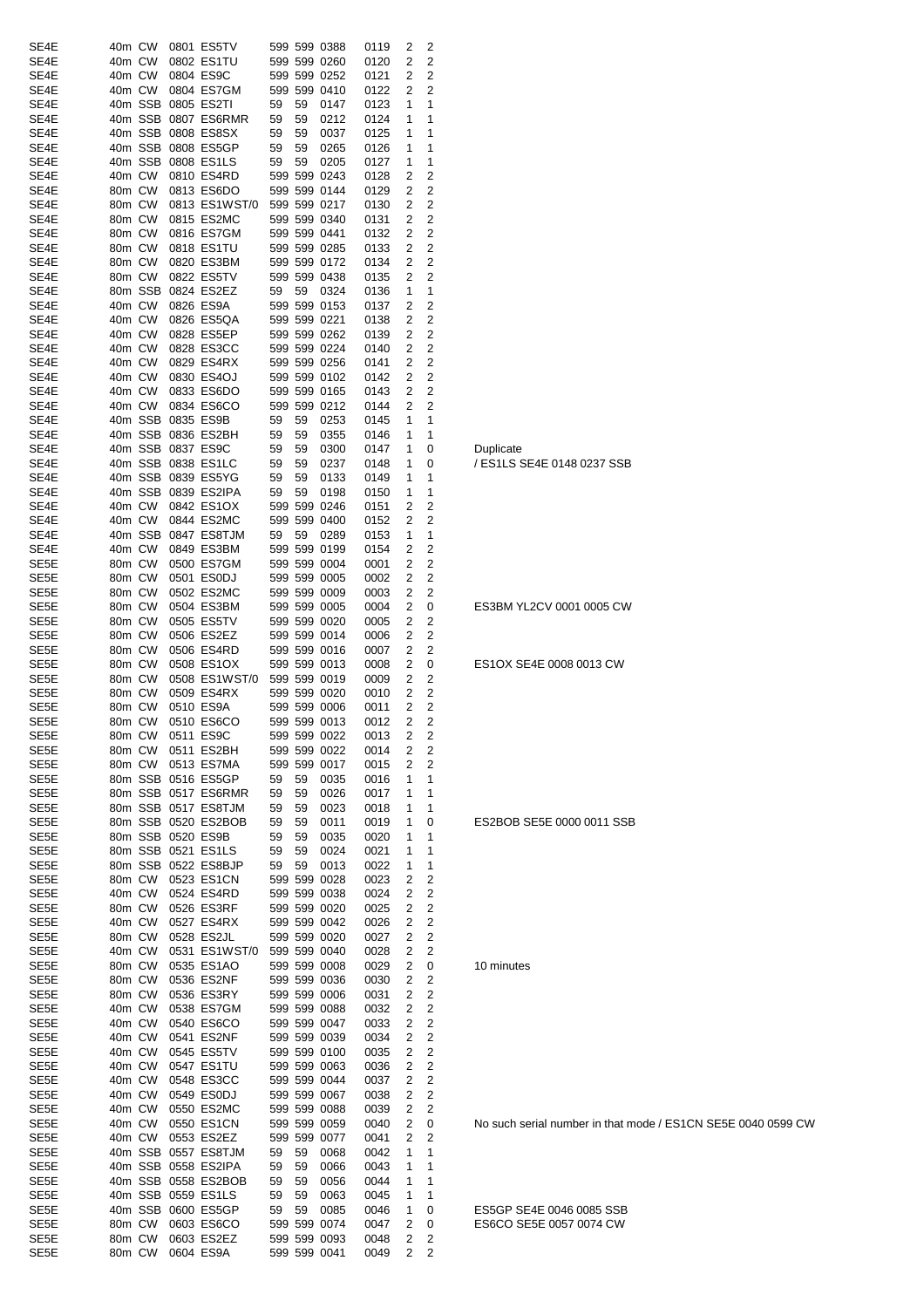| SE5E                      | 80m CW           |                  | 0604 ES2BH                               |          |          | 599 599 0101                                 | 0050         | 2      | 2                                |
|---------------------------|------------------|------------------|------------------------------------------|----------|----------|----------------------------------------------|--------------|--------|----------------------------------|
| SE5E                      | 80m CW           |                  | 0605 ES1OX                               |          |          | 599 599 0092                                 | 0051         | 2      | 2                                |
| SE5E                      | 80m CW           |                  | 0606 ES6DO                               |          |          | 599 599 0029                                 | 0052         | 2      | $\overline{c}$                   |
| SE5E                      | 80m CW           |                  | 0606 ES5EP                               |          |          | 599 599 0088                                 | 0053         | 2      | 2                                |
| SE5E                      |                  | 80m SSB          | 0609 ES8BJP                              | 59       | 59       | 0048                                         | 0054         | 1      | 1                                |
| SE5E                      |                  | 80m SSB          | 0609 ES6PA                               | 59       | 59       | 0059                                         | 0055         | 1      | 1                                |
| SE5E                      |                  | 80m SSB          | 0610 ES8TJM                              | 59       | 59       | 0090                                         | 0056         | 1      | 1                                |
| SE5E                      |                  | 80m SSB          | 0611 ES5GP                               | 59       | 59       | 0112                                         | 0057         | 1      | 1                                |
| SE5E                      |                  | 80m SSB          | 0612 ES9B                                | 59       | 59       | 0093                                         | 0058         | 1      | 1                                |
| SE5E                      | 80m CW           |                  | 0613 ES1WST/0                            |          |          | 599 599 0102                                 | 0059         | 2      | $\overline{c}$                   |
| SE5E                      | 80m CW           |                  | 0614 ES0DJ                               |          |          | 599 599 0112                                 | 0060         | 2      | $\overline{c}$                   |
| SE5E                      | 80m CW           |                  | 0615 ES4RD                               |          |          | 599 599 0116                                 | 0061         | 2      | $\overline{c}$                   |
| SE5E                      | 80m CW           |                  | 0616 ES2MC                               |          |          | 599 599 0147                                 | 0062         | 2      | 2                                |
| SE5E                      | 80m CW           |                  | 0618 ES3BM                               |          |          | 599 599 0072                                 | 0063         | 2      | 0                                |
| SE5E                      | 80m CW           |                  | 0620 ES3CC                               |          |          | 599 599 0084                                 | 0064         | 2      | 2                                |
| SE5E                      |                  | 80m SSB          | 0621 ES4RAO                              | 59       | 59       | 0075                                         | 0065         | 1      | 1                                |
| SE5E                      |                  | 80m SSB          | 0621 ES6RMR                              | 59       | 59       | 0095                                         | 0066         | 1      | 1                                |
| SE5E                      | 80m CW           |                  | 0625 ES5TV                               |          |          | 599 599 0198                                 | 0067         | 2      | $\overline{c}$                   |
| SE5E                      | 80m CW           |                  | 0627 ES7GM                               |          |          | 599 599 0211                                 | 0068         | 2      | 2                                |
| SE5E                      |                  | 40m SSB          | 0628 ES2IPA                              | 59       | 59       | 0098                                         | 0069         | 1      | 0                                |
| SE5E                      | 40m CW           |                  | 0630 ES1TU                               |          |          | 599 599 0138                                 | 0070         | 2      | 2                                |
| SE5E                      |                  | 40m SSB          | 0632 ES1LS                               |          |          |                                              |              | 1      | 1                                |
| SE5E                      |                  | 40m SSB          | 0632 ES9C                                | 59<br>59 | 59<br>59 | 0102<br>0121                                 | 0071         | 1      | 1                                |
| SE5E                      | 80m CW           |                  | 0635 ES1AO                               |          |          | 599 599 0047                                 | 0072<br>0073 |        | 2                                |
| SE5E                      | 40m CW           |                  | 0637 ES5EP                               |          |          | 599 599 0123                                 |              | 2<br>2 | $\overline{c}$                   |
|                           | 40m CW           |                  | 0638 ES2BH                               |          |          | 599 599 0171                                 | 0074<br>0075 | 2      | 2                                |
| SE5E                      | 40m CW           |                  |                                          |          |          | 599 599 0132                                 |              |        | $\overline{c}$                   |
| SE5E                      |                  |                  | 0640 ES1OX                               |          |          |                                              | 0076         | 2      |                                  |
| SE5E                      | 40m CW           |                  | 0642 ES2DW                               |          |          | 599 599 0068                                 | 0077         | 2      | $\overline{c}$                   |
| SE5E                      | 40m CW           |                  | 0642 ES5DB                               |          |          | 599 599 0091                                 | 0078         | 2      | $\overline{c}$                   |
| SE5E                      | 40m CW           |                  | 0643 ES2EZ                               |          |          | 599 599 0160                                 | 0079         | 2      | $\overline{c}$                   |
| SE5E                      | 80m CW           |                  | 0645 ES4RX                               |          |          | 599 599 0149                                 | 0080         | 2      | 0                                |
| SE5E                      | 40m CW           |                  | 0647 ES4RD                               |          |          | 599 599 0152                                 | 0081         | 2      | 2                                |
| SE5E                      | 40m CW           |                  | 0647 ES7GM                               |          |          | 599 599 0244                                 | 0082         | 2      | $\overline{2}$                   |
| SE5E                      |                  | 40m SSB          | 0648 ES5GP                               | 59       | 59       | 0158                                         | 0083         | 1      | 1                                |
| SE5E                      |                  | 40m SSB          | 0649 ES5QA                               | 59       | 59       | 0093                                         | 0084         | 1      | 1                                |
| SE5E                      |                  | 40m SSB          | 0649 ES8TJM                              | 59       | 59       | 0141                                         | 0085         | 1      | 1                                |
| SE5E                      |                  | 40m SSB          | 0650 ES4RAO                              | 59       | 59       | 0100                                         | 0086         | 1      | 1                                |
| SE5E                      |                  | 40m SSB          | 0651 ES6RMR                              | 59       | 59       | 0122                                         | 0087         | 1      | 1                                |
| SE5E                      |                  | 40m SSB          | 0651 ES9B                                | 59       | 59       | 0148                                         | 0088         | 1      | 1                                |
| SE5E                      |                  | 40m SSB          | 0652 ES5YG                               | 59       | 59       | 0063                                         | 0089         | 1      | 1                                |
| SE5E                      |                  | 40m SSB          | 0652 ES2MC                               | 59       | 59       | 0204                                         | 0090         | 1      | 1                                |
| SE5E                      |                  | 40m SSB          | 0653 ES2BOB                              | 59       | 59       | 0092                                         | 0091         | 1      | 1                                |
| SE5E                      | 40m CW           |                  | 0656 ES1CN                               |          |          | 599 599 0131<br>599 599 0128                 | 0092         | 2      | 2                                |
| SE5E                      | 40m CW           |                  | 0657 ES3CC                               |          |          |                                              | 0093         | 2      | 2                                |
| SE5E<br>SE <sub>5</sub> E | 40m CW<br>80m CW |                  | 0658 ES6DO<br>0701 ES1OX                 |          |          | 599 599 0075<br>599 599 0155                 | 0094<br>0094 | 2<br>2 | $\overline{c}$<br>$\overline{c}$ |
| SE5E                      | 80m CW           |                  | 0702 ES6DO                               |          |          | 599 599 0081                                 |              | 2      | $\overline{c}$                   |
| SE5E                      | 80m CW           |                  | 0705 ES3CC                               |          |          | 599 599 0138                                 | 0095         | 2      | 2                                |
| SE5E                      |                  | 80m CW           | 0706 ES2EZ                               |          |          | 599 599 0191                                 | 0096<br>0097 | 2      | $\overline{c}$                   |
| SE5E                      | 80m CW           |                  | 0707 ES2BH                               |          |          | 599 599 0217                                 | 0098         |        |                                  |
| SE5E                      | 80m CW           |                  | 0709 ES1WST/0 599 599 0156               |          |          |                                              | 0099         | 2<br>2 | 2<br>2                           |
| SE5E                      | 80m CW           |                  | 0712 ES7MA                               |          |          | 599 599 0144                                 | 0100         | 2      | 2                                |
|                           | 40m CW           |                  | 0715 ES1CN                               |          |          | 599 599 0155                                 |              | 2      | $\overline{c}$                   |
| SE5E<br>SE5E              | 40m CW           |                  | 0716 ES5TV                               |          |          | 599 599 0298                                 | 0101         | 2      | 2                                |
|                           |                  |                  |                                          |          |          |                                              | 0102         |        | $\overline{c}$                   |
| SE5E                      | 80m CW<br>40m CW |                  | 0718 ES5DB<br>0719 ES4RD                 |          |          | 599 599 0126<br>599 599 0194                 | 0103         | 2      |                                  |
| SE5E<br>SE5E              |                  |                  | 0720 ES9C                                |          |          | 599 599 0197                                 | 0104         | 2      | 2<br>2                           |
| SE5E                      | 80m CW<br>40m CW |                  |                                          |          |          |                                              | 0105         | 2<br>2 | $\overline{c}$                   |
|                           | 40m CW           |                  | 0722 ES1WST/0 599 599 0166               |          |          |                                              | 0106<br>0107 |        |                                  |
| SE5E<br>SE5E              | 80m CW           |                  | 0723 ES1OX<br>0725 ES5EP                 |          |          | 599 599 0183<br>599 599 0197                 |              | 2<br>2 | 2<br>$\overline{c}$              |
|                           |                  |                  |                                          |          |          |                                              | 0108         |        |                                  |
| SE5E<br>SE5E              |                  | 80m CW<br>80m CW | 0727 ES8DH<br>0728 ES2NF                 |          |          | 599 599 0138<br>599 599 0133                 | 0109<br>0110 | 2<br>2 | 2<br>2                           |
| SE5E                      |                  |                  | 40m SSB 0729 ES2TI                       | 59       | 59       | 0114                                         | 0111         | 1      | 1                                |
| SE <sub>5</sub> E         |                  |                  | 40m SSB 0730 ES1TP/2                     | 59       | 59       | 0101                                         | 0112         | 1      | 1                                |
| SE5E                      |                  | 40m CW           | 0731 ES2EZ                               |          |          | 599 599 0236                                 | 0113         | 2      | 2                                |
| SE5E                      |                  | 40m CW           | 0732 ES4RX                               |          |          | 599 599 0199                                 | 0114         | 2      | $\overline{c}$                   |
| SE5E                      |                  | 40m CW           | 0733 ES2BH                               |          |          | 599 599 0257                                 | 0115         | 2      | $\overline{c}$                   |
| SE5E                      |                  | 40m CW           | 0734 ES6DO                               |          |          | 599 599 0122                                 | 0116         | 2      | 2                                |
| SE5E                      |                  | 40m CW           | 0735 ES5EP                               |          |          | 599 599 0211                                 |              | 2      | 2                                |
|                           |                  |                  |                                          |          |          |                                              | 0117         |        |                                  |
| SE5E<br>SE5E              |                  |                  | 40m SSB 0736 ES8SX<br>40m SSB 0737 ES6TX | 59<br>59 | 59<br>59 | 0007<br>0159                                 | 0118<br>0119 | 1<br>1 | 1<br>1                           |
|                           |                  |                  |                                          |          |          |                                              |              |        |                                  |
| SE5E<br>SE <sub>5</sub> E |                  |                  | 40m SSB 0739 ES7GM<br>40m SSB 0739 ES9B  | 59<br>59 | 59<br>59 | 0352                                         | 0120<br>0121 | 1<br>1 | 1<br>1                           |
| SE5E                      |                  |                  | 40m SSB 0740 ES8TJM                      |          |          | 0191                                         |              | 1      | 1                                |
|                           |                  |                  |                                          | 59       | 59       | 0201                                         | 0122         |        | 2                                |
| SE5E<br>SE5E              |                  | 40m CW           | 0758 ES3CC                               |          |          | 599 599 0197                                 | 0123         | 2<br>1 |                                  |
|                           |                  |                  | 40m SSB 0759 ES2MC                       | 59       | 59       | 0313                                         | 0124         | 2      | 1<br>$\overline{c}$              |
| SE5E<br>SE5E              | 80m CW           |                  | 0802 ES1WST/0 599 599 0204               |          |          |                                              | 0125         |        | $\overline{c}$                   |
|                           | 80m CW           |                  | 0804 ES9A                                |          |          | 599 599 0139                                 | 0126         | 2      | $\overline{c}$                   |
| SE5E<br>SE5E              | 80m CW<br>80m CW |                  | 0805 ES2EZ<br>0806 ES2BH                 |          |          | 599 599 0293<br>599 599 0305                 | 0127         | 2<br>2 | 2                                |
|                           |                  |                  |                                          |          |          |                                              | 0128         |        |                                  |
| SE <sub>5</sub> E         | 40m CW           |                  | 0807 ES4RD                               |          |          | 599 599 0236                                 | 0129         | 2      | 2                                |
| SE5E<br>SE5E              | 40m CW<br>40m CW |                  | 0808 ES8DH                               |          |          | 599 599 0173                                 | 0130         | 2<br>2 | 2                                |
|                           |                  |                  | 0808 ES9C                                |          |          | 599 599 0264<br>599 599 0264<br>599 599 0410 | 0131         |        | 2                                |
| SE5E                      | 40m CW           | 80m CW           | 0809 ES5TV                               |          |          |                                              | 0132         | 2<br>2 | $\overline{2}$<br>2              |
| SE5E                      |                  |                  | 0810 ES2NF 599 599 0161                  |          |          |                                              | 0133         |        |                                  |

ES3BM ES8DH 0075 0072 CW

ES2IPA LY9A 0119 0098 SSB / ES2IPA SE5E 0069 0095 SSB

ES4RX ES7MA 0116 0149 CW / ES4RX SE5E 0080 0150 CW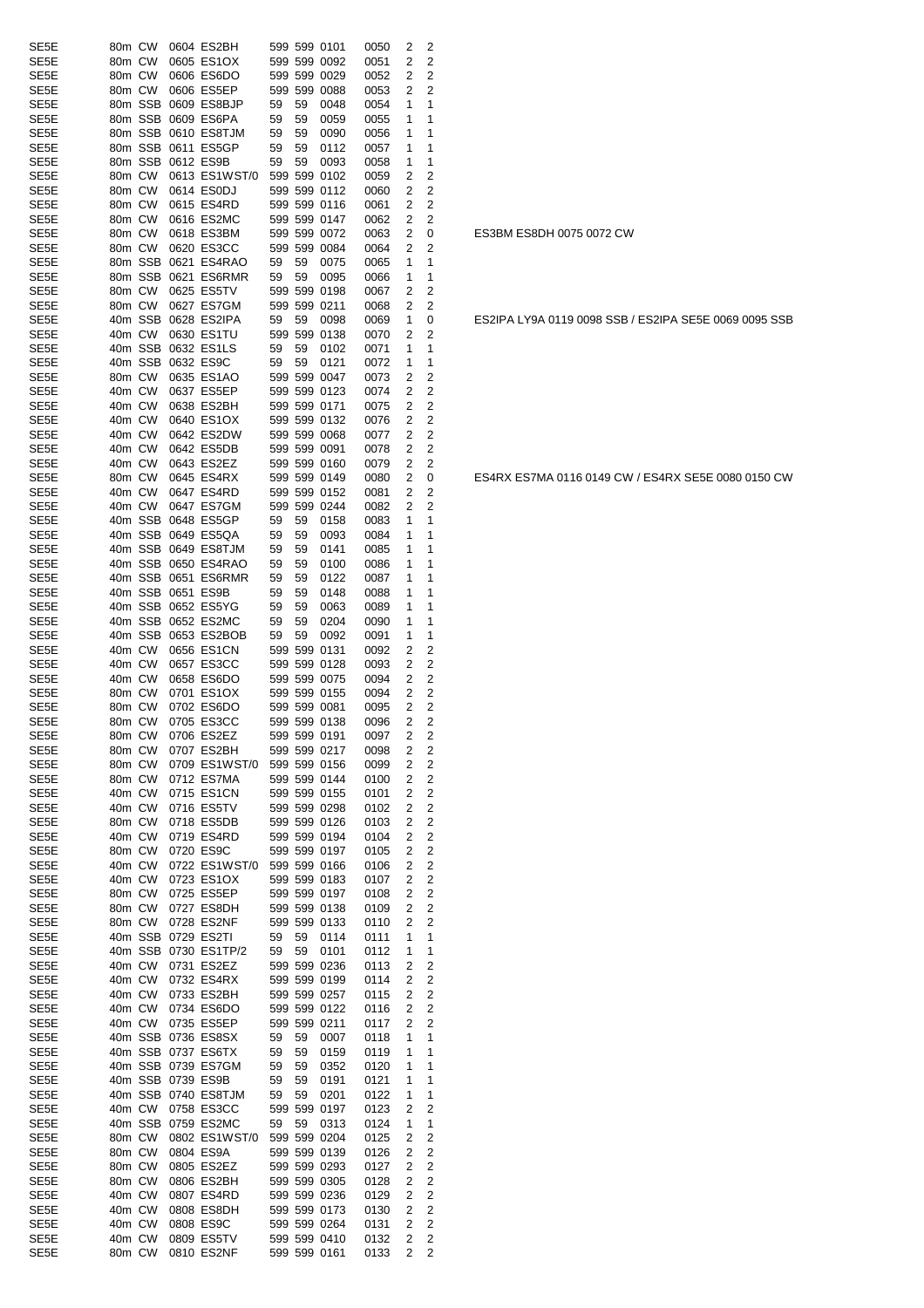| SE <sub>5</sub> E                      | 80m CW                       |        | 0811 ES2JL               |    |    | 599 599 0119                 | 0134         | 2              | 2                |                    |
|----------------------------------------|------------------------------|--------|--------------------------|----|----|------------------------------|--------------|----------------|------------------|--------------------|
| SE <sub>5</sub> E                      |                              |        | 40m SSB 0814 ES4RAO      | 59 | 59 | 0182                         | 0135         | 1              | 1                |                    |
| SE5E                                   |                              |        | 40m SSB 0814 ES8TJM      | 59 | 59 | 0246                         | 0136         | 1              | 1                |                    |
| SE <sub>5</sub> E                      |                              |        | 40m SSB 0815 ES7GM       | 59 | 59 | 0440                         | 0137         | 1              | 1                |                    |
| SE <sub>5</sub> E                      |                              |        | 40m SSB 0815 ES8SX       | 59 | 59 | 0048                         | 0138         | 1              | 1                |                    |
| SE <sub>5</sub> E                      | 80m CW                       |        | 0818 ES1OX               |    |    | 599 599 0217                 | 0139         | 2              | 2                |                    |
| SE <sub>5</sub> E                      | 80m CW                       |        | 0819 ES6CO               |    |    | 599 599 0199                 | 0140         | 2              | 2                |                    |
| SE <sub>5</sub> E                      | 40m CW                       |        | 0820 ES5QA               |    |    | 599 599 0217                 | 0141         | 2              | 2                |                    |
| SE <sub>5</sub> E                      | 40m CW                       |        | 0823 ES3CC               |    |    | 599 599 0215                 | 0142         | 2              | 0                | In Log: 40         |
| SE <sub>5</sub> E<br>SE <sub>5</sub> E | 80m CW<br>40m CW             |        | 0823 ES6DO<br>0825 ES6CO |    |    | 599 599 0155<br>599 599 0202 | 0143         | 2<br>2         | 2<br>2           |                    |
| SE <sub>5</sub> E                      | 80m CW                       |        | 0827 ES5TV               |    |    | 599 599 0449                 | 0144         | 2              | 2                |                    |
| SE <sub>5</sub> E                      | 40m CW                       |        | 0827 ES3RY               |    |    | 599 599 0092                 | 0145<br>0146 | 2              | 2                |                    |
| SE <sub>5</sub> E                      | 80m CW                       |        | 0830 ES7GM               |    |    | 599 599 0474                 | 0147         | 2              | 2                |                    |
| SE <sub>5</sub> E                      | 80m CW                       |        | 0832 ES1CN               |    |    | 599 599 0218                 | 0148         | 2              | 2                |                    |
| SE <sub>5</sub> E                      | 40m CW                       |        | 0834 ES4RX               |    |    | 599 599 0263                 | 0149         | 2              | $\overline{c}$   |                    |
| SE <sub>5</sub> E                      | 40m CW                       |        | 0834 ES4OJ               |    |    | 599 599 0104                 | 0150         | 2              | 2                |                    |
| SE <sub>5</sub> E                      | 40m CW                       |        | 0835 ES2EZ               |    |    | 599 599 0340                 | 0151         | 2              | 2                |                    |
| SE <sub>5</sub> E                      | 40m CW                       |        | 0836 ES1WST/0            |    |    | 599 599 0250                 | 0152         | 2              | 2                |                    |
| SE <sub>5</sub> E                      |                              |        | 40m SSB 0837 ES5GP       | 59 | 59 | 0308                         | 0153         | 1              | 0                | ES5GP S            |
| SE <sub>5</sub> E                      |                              |        | 40m SSB 0838 ES9B        | 59 | 59 | 0263                         | 0154         | 1              | 1                |                    |
| SE <sub>5</sub> E                      |                              |        | 40m SSB 0839 ES2IPA      | 59 | 59 | 0199                         | 0155         | 1              | 1                |                    |
| SE <sub>5</sub> E                      | 40m CW                       |        | 0841 ES2MC               |    |    | 599 599 0391                 | 0156         | 2              | 2                |                    |
| SE <sub>5</sub> E                      |                              |        | 40m SSB 0843 ES6RMR      | 59 | 59 | 0247                         | 0157         | 1              | 1                |                    |
| SE <sub>5</sub> E                      |                              |        | 40m SSB 0845 ES0DJ       | 59 | 59 | 0357                         | 0158         | 1              | 1                |                    |
| SE <sub>5</sub> E                      |                              |        | 40m SSB 0847 ES5YG       | 59 | 59 | 0143                         | 0159         | 1              | 1                |                    |
| SE <sub>5</sub> E                      | 40m CW                       |        | 0849 ES1CN               |    |    | 599 599 0234                 | 0160         | 2              | $\overline{c}$   |                    |
| SE <sub>5</sub> E                      | 40m CW                       |        | 0850 ES2BH               |    |    | 599 599 0380                 | 0161         | 2              | 2                |                    |
| SE <sub>5</sub> E                      | 40m CW                       |        | 0851 ES2TI               |    |    | 599 599 0196                 | 0162         | 2              | 2                |                    |
| SE <sub>5</sub> E                      |                              |        | 40m SSB 0853 ES1LS       | 59 | 59 | 0247                         | 0163         | 1              | 1                |                    |
| SE <sub>5</sub> E                      |                              |        | 40m SSB 0855 ES7A        | 59 | 59 | 0118                         | 0164         | 1              | 1                | 1                  |
| SE <sub>5</sub> E                      |                              |        | 40m SSB 0856 ES1TP/2     | 59 | 59 | 0181                         | 0165         | 1              | 1                |                    |
| SE <sub>5</sub> E                      |                              |        | 40m SSB 0856 ES1TU       | 59 | 59 | 0350                         | 0166         | 1              | 1                |                    |
| SE <sub>5</sub> E                      | 40m CW                       |        | 0857 ES7MA               |    |    | 599 599 0251                 | 0167         | 2              | 2                |                    |
| SE <sub>5</sub> E                      | 40m CW                       |        | 0859 ES1OX               |    |    | 599 599 0270                 | 0168         | 2              | 2                |                    |
| SM2BJT                                 | 80m CW                       |        | 0522 ES5TV               |    |    | 599 599 0036                 | 0001         | 2              | 0                | ES5TV YI           |
| SM2BJT                                 | 80m CW                       |        | 0524 ES2MC               |    |    | 599 599 0044                 | 0002         | 2              | 2                |                    |
| SM2BJT                                 | 40m CW                       |        | 0526 ES4RX               |    |    | 599 599 0054                 | 0003         | 2              | 0                | 7 minutes          |
| SM2BJT                                 | 40m CW                       |        | 0535 ES5EP               |    |    | 599 599 0062                 | 0004         | 2              | 0                | ES5EP R.           |
| SM2BJT                                 | 40m CW                       |        | 0541 ES7GM               |    |    | 599 599 0075                 | 0005         | 2              | 0                | No such s          |
| SM2BJT                                 | 40m CW                       |        | 0553 ES2MC               |    |    | 599 599 0099                 | 0007         | 2              | 2                |                    |
| SM2BJT                                 | 40m CW                       |        | 0559 ES1OX               |    |    | 599 599 0080                 | 0008         | 2              | 0                | ES1OX <sub>I</sub> |
| SM2BJT                                 | 40m CW                       |        | 0601 ES4RD               |    |    | 599 599 0088                 | 0009         | 2              | 0                | ES4RD 9            |
| SM2BJT                                 | 40m CW                       |        | 0601 ES0DJ               |    |    | 599 599 0093                 | 0010         | 2              | 0                | ESODJ 9A           |
| SM2BJT                                 | 40m CW                       |        | 0604 ES2DW               |    |    | 599 599 0042                 | 0011         | 2              | 0                | 8 minutes          |
| SM2BJT                                 | 40m CW                       |        | 0613 ES1CN               |    |    | 599 599 0086                 | 0012         | 2              | 2                |                    |
| SM2BJT                                 | 40m CW<br>40m CW             |        | 0616 ES5TV<br>0618 ES1TU |    |    | 599 599 0078                 | 0013         | 2              | 0                | ES5TV E            |
| SM2BJT                                 |                              | 40m CW |                          |    |    | 599 599 0119                 | 0014         | 2              | 2                |                    |
| SM2BJT<br>SM2BJT                       | 40m CW                       |        | 0659 ES3CC<br>0735 ES3BM |    |    | 599 599 0131                 | 0015         | $\overline{c}$ | 2<br>2           |                    |
| SM2BJT                                 | 40m CW                       |        | 0744 ES8BH               |    |    | 599 599 0139<br>599 599 0150 | 0016<br>0017 | 2<br>2         | 0                | /ES8DH             |
| SM2BJT                                 | 40m CW                       |        | 0751 ES1WST/0            |    |    | 599 599 0098                 | 0018         | 2              | 0                | ES1WST/            |
| SM2BJT                                 | 40m CW                       |        | 0755 ES9A                |    |    | 599 599 0098                 | 0019         | 2              | 0                | ES9A ES            |
| SM2BJT                                 | 40m CW                       |        | 0828 ES4OJ               |    |    | 599 599 0100                 | 0019         | 2              | 2                |                    |
| SM2BJT                                 |                              |        | 40m SSB 0838 ES21PA      | 59 | 59 | 0200                         | 0020         | 1              | 0                | Error in th        |
| SM5ALJ                                 | 40m CW                       |        | 0542 ES1OX               |    |    | 599 599 0054                 | 0001         | 2              | 0                | ES1OX S            |
| SM5ALJ                                 | 40m CW                       |        | 0544 ES4RD               |    |    | 599 599 0069                 | 0002         | 2              | 2                |                    |
| SM5ALJ                                 | 40m CW                       |        | 0545 ES1CN               |    |    | 599 599 0053                 | 0003         | 2              | 0                | ES1CNY             |
| SM5ALJ                                 | 40m CW                       |        | 0548 ES5TU               |    |    | 599 599 0107                 | 0004         | 2              | 0                | /ES5TV \$          |
| SM5ALJ                                 | 40m CW                       |        | 0550 ES3BM               |    |    | 599 599 0042                 | 0005         | 2              | 2                |                    |
| SM5ALJ                                 | 40m CW                       |        | 0554 ES2MC               |    |    | 599 599 0096                 | 0006         | 2              | 2                |                    |
| SM5ALJ                                 | 40m CW                       |        | 0555 ES7GM               |    |    | 599 599 0128                 | 0007         | 2              | 2                |                    |
| SM5ALJ                                 | 40m CW                       |        | 0556 ES1TU               |    |    | 599 599 0077                 | 0008         | 2              | 2                |                    |
| SM5ALJ                                 | 40m CW                       |        | 0558 ES9C                |    |    | 599 599 0082                 | 0009         | 2              | $\overline{c}$   |                    |
| SM5ALJ                                 | 40m CW                       |        | 0639 ES4RX               |    |    | 599 599 0143                 | 0010         | 2              | 2                |                    |
| SM5ALJ                                 | 40m CW                       |        | 0640 ES3CC               |    |    | 599 599 0100                 | 0011         | 2              | $\overline{c}$   |                    |
| SM5ALJ                                 | 40m CW                       |        | 0641 ES1OX               |    |    | 599 599 0133                 | 0012         | 2              | 2                |                    |
| SM5ALJ                                 | 40m CW                       |        | 0644 ES2DW               |    |    | 599 599 0070                 | 0013         | 2              | 2                |                    |
| SM5ALJ                                 | 40m CW                       |        | 0644 ES1CN               |    |    | 599 599 0121                 | 0014         | 2              | 2                |                    |
| SM5ALJ                                 | 40m CW                       |        | 0718 ES4RD               |    |    | 599 599 0191                 | 0015         | 2              | 2                |                    |
| SM5ALJ                                 | 40m CW                       |        | 0730 ES4OJ               |    |    | 599 599 0063                 | 0016         | 2              | 2                |                    |
| SM5ALJ                                 | 40m CW                       |        | 0731 ES1OX               |    |    | 599 599 0195                 | 0017         | 2              | 2                |                    |
| SM5ALJ                                 | 40m CW                       |        | 0732 ES5DB               |    |    | 599 599 0136                 | 0018         | 2              | 2                |                    |
| SM5ALJ                                 | 40m CW                       |        | 0734 ES2BH               |    |    | 599 599 0258                 | 0019         | 2              | 2                |                    |
| SM5ALJ                                 | 40m CW                       |        | 0735 ES6DO               |    |    | 599 599 0124                 | 0020         | 2              | 2                |                    |
| SM5ALJ                                 | 40m CW                       |        | 0738 ES3CC               |    |    | 599 599 0176                 | 0021         | 2              | 2                |                    |
| SM5CSS                                 | 80m CW                       |        | 0641 ES7GM               |    |    | 599 599 0231                 | 0001         | 2              | 0                | No such s          |
| SM5CSS                                 | 40m CW                       |        | 0643 ES3CC               |    |    | 599 599 0106                 | 0002         | 2              | 2                |                    |
| SM5CSS                                 | 40m CW                       |        | 0644 ES5EP               |    |    | 599 599 0136                 | 0003         | 2              | 2                |                    |
| SM5CSS                                 | 40m CW                       |        | 0647 ES1OX               |    |    | 599 599 0141                 | 0004         | 2              | 2                |                    |
| SM5CSS                                 | 40m CW                       |        | 0648 ES4RD               |    |    | 599 599 0154                 | 0005         | 2              | 2                |                    |
| SM5CSS                                 | 40m CW                       |        | 0649 ES9C                |    |    | 599 599 0154                 | 0006         | 2              | 2                |                    |
| SM5CSS                                 | 40m CW                       |        | 0650 ES4RX               |    |    | 599 599 0152                 | 0007         | 2              | 2<br>$\mathbf 2$ |                    |
| SM5CSS<br>SM5CSS                       | 40m CW<br>40 <sub>m</sub> CW |        | 0651 ES1CN<br>0653 ES7MA |    |    | 599 599 0126<br>599 599 0124 | 0008<br>0009 | 2<br>2         | 2                |                    |
|                                        |                              |        |                          |    |    |                              |              |                |                  |                    |

In Log: 40m; In the other station's log: 80m

ES5GP SE5E 0053 0308 SSB

ES5TV YL2PA 0012 0036 CW / ES5TV SM2BJT 0001 0054 CW

ES5EP RA1AL 0015 0062 CW / ES5EP SM2BJT 0004 0058 CW No such serial number in that mode / ES7GM SM2BJT 0005 0107 CW

ES0DJ 9A5Y 0042 0093 CW / ES0DJ SM2BJT 0010 0094 CW

ES1OX IV3ZXQ 0009 0080 CW / ES1OX SM2BJT 0008 0081 CW

ES5TV ES3CC 0027 0078 CW / ES5TV SM2BJT 0013 0178 CW

/ ES8DH SM2BJT 0017 0150 CW

ES4RD 9A5Y 0037 0088 CW

ES1WST/0 ES1AO 0030 0098 CW / ES1WST/0 SM2BJT 0018 0198 CW ES9A ES4RX 0165 0098 CW / ES9A SM2BJT 0019 0131 CW

Error in the callsign ES1OX SM5ALJ 0010 0054 CW

ES1CN YL7A 0037 0053 CW / ES1CN SM5ALJ 0003 0052 CW / ES5TV SM5ALJ 0004 0107 CW

No such serial number in that mode / ES7GM SM5CSS 0001 0232 CW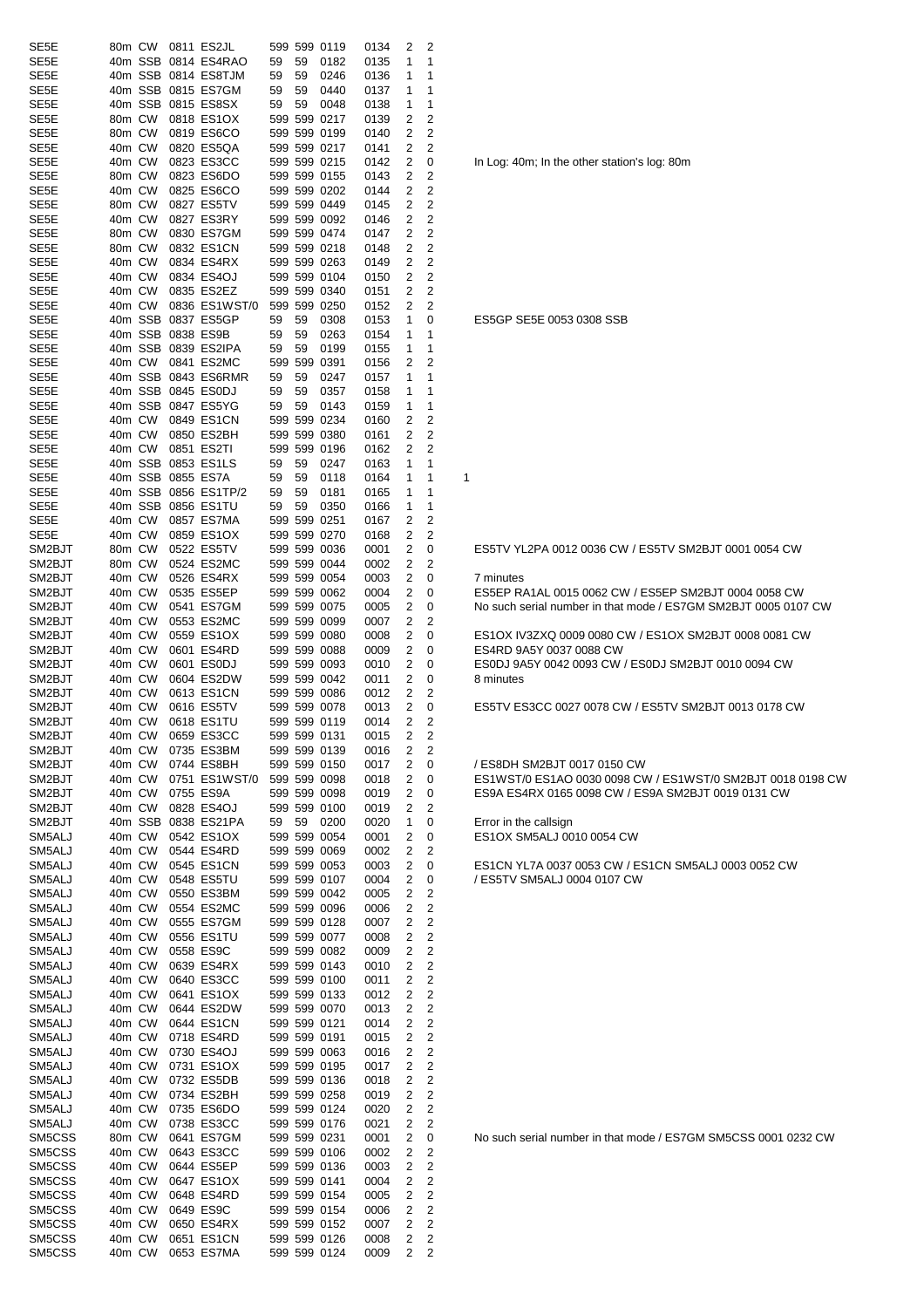| SM5CSS           | 40m CW           |        | 0654 ES7GM               | 599 599 0261                 | 0010         | 2      | $\overline{2}$               |                                                      |
|------------------|------------------|--------|--------------------------|------------------------------|--------------|--------|------------------------------|------------------------------------------------------|
| SM5CSS           | 40m CW           |        | 0658 ES0DJ               | 599 599 0193                 | 0011         | 2      | 2                            |                                                      |
| SM5CSS           | 40m CW           |        | 0724 ES1WST/0            | 599 599 0172                 | 0012         | 2      | 2                            |                                                      |
| SM5CSS           | 40m CW           |        | 0726 ES4OJ               | 599 599 0059                 | 0013         | 2      | 2                            |                                                      |
| SM6BSK           | 80m CW           |        | 0501 ES0DJ               | 599 539 0004                 | 0001         | 2      | 2                            |                                                      |
| SM6BSK           | 80m CW           |        | 0504 ES1OX               | 599 599 0003                 | 0002         | 2      | 2                            |                                                      |
| SM6BSK           | 80m CW           |        | 0506 ES4RX               | 599 599 0016                 | 0003         | 2      | 2                            |                                                      |
| SM6BSK           | 80m CW           |        | 0511 ES7GM               | 599 599 0031                 | 0004         | 2      | 2                            |                                                      |
| SM6BSK           | 80m CW           |        | 0512 ES2BH               | 599 599 0023                 | 0005         | 2      | 0                            | ES2BH SM6DHK 0005 0023 CW                            |
| SM6BSK           | 80m CW           |        | 0513 ES5TV               | 599 599 0036                 | 0006         | 2      | 0                            | ES5TV YL2PA 0012 0036 CW / ES5TV SM6BSK 0006 0037 CW |
| SM6BSK           | 80m CW           |        | 0520 ES2MC               | 599 599 0037                 | 0007         | 2      | 2                            |                                                      |
| SM6BSK           | 80m CW           |        | 0524 ES6CO               | 599 599 0031                 | 0008         | 2      | 2                            |                                                      |
| SM6BSK           | 80m CW           |        | 0526 ES5EP               | 599 599 0041                 | 0009         | 2      | $\overline{2}$               |                                                      |
| SM6BSK           | 80m CW           |        | 0530 ES3CC               | 599 599 0022                 | 0010         | 2      | 2                            |                                                      |
| SM6BSK           | 40m CW           |        | 0533 ES4RD               | 599 599 0058                 | 0011         | 2      | 2                            |                                                      |
| SM6BSK           | 40m CW           |        | 0534 ES5EP               | 599 599 0046                 | 0012         | 2      | 2                            |                                                      |
| SM6BSK           | 40m CW           |        | 0535 ES1WST/0            | 599 599 0051                 | 0013         | 2      | $\overline{2}$               |                                                      |
| SM6BSK           | 40m CW           |        | 0536 ES4RX               | 599 599 0057                 | 0014         | 2      | 2                            |                                                      |
| SM6BSK           | 40m CW           |        | 0540 ES7GM               | 599 599 0094                 | 0015         | 2      | 2                            |                                                      |
| SM6BSK           | 40m CW           |        | 0541 ES7MA               | 599 599 0034                 | 0016         | 2      | 2                            |                                                      |
| SM6BSK           | 40m CW           |        | 0543 ES1OX               | 599 599 0058                 | 0017         | 2      | 2                            |                                                      |
| SM6BSK           | 40m CW           |        | 0550 ES3CC               | 599 599 0046                 | 0018         | 2      | 0                            | ES3CC SM6BK 0018 0046 CW                             |
| SM6BSK           | 40m CW           |        | 0552 ES6CO               | 599 599 0060                 | 0019         | 2      | 2                            |                                                      |
| SM6BSK           | 40m CW           |        | 0553 ES2EZ               | 599 599 0078                 | 0020         | 2      | 2                            |                                                      |
| SM6BSK           | 40m CW           |        | 0554 ES5TV               | 599 599 0125                 | 0021         | 2      | 2                            |                                                      |
| SM6BSK           | 40m CW           |        | 0557 ES2BH               | 599 599 0090                 | 0022         | 2      | $\overline{2}$               |                                                      |
| SM6BSK           | 40m CW           |        | 0558 ES2MC               | 599 599 0109                 | 0023         | 2      | $\overline{2}$               |                                                      |
| SM6BSK           | 40m CW           |        | 0601 ES2DW               | 599 599 0027                 | 0024         | 2      | $\overline{2}$               |                                                      |
| SM6BSK           | 40m CW           |        | 0603 ES2JL               | 599 599 0042                 | 0025         | 2      | 2                            |                                                      |
| SM6BSK           | 40m CW           |        | 0604 ES1AO               | 599 599 0025                 | 0026         | 2      | $\overline{2}$               |                                                      |
| SM6BSK           | 40m CW           |        | 0606 ES7GM               | 599 599 0150                 | 0027         | 2      | 2                            |                                                      |
| SM6BSK           | 40m CW           |        | 0607 ES2MC               | 599 599 0126                 | 0028         | 2      | 2                            |                                                      |
| SM6BSK           | 40m CW           |        | 0608 ES4RD               | 599 599 0104                 | 0029         | 2      | 2                            |                                                      |
| SM6BSK           | 40m CW           |        | 0609 ES5TV               | 599 599 0160                 | 0030         | 2      | 2                            |                                                      |
| SM6BSK           | 40m CW           |        | 0611 ES7MA               | 599 599 0078                 | 0031         | 2      | 2                            |                                                      |
| SM6BSK           | 40m CW           |        | 0612 ES0DJ               | 599 599 0111                 | 0032         | 2      | 2                            |                                                      |
| SM6BSK           | 40m CW           |        | 0613 ES4RX               | 599 599 0116                 | 0033         | 2      | 2                            |                                                      |
| SM6BSK           | 40m CW           |        | 0613 ES5DB               | 599 599 0067                 | 0034         | 2      | 2                            |                                                      |
| SM6BSK           | 40m CW           |        | 0617 ES1CN               | 599 599 0089                 | 0035         | 2      | 2                            |                                                      |
| SM6BSK           | 40m CW           |        | 0622 ES1TU               | 599 599 0124                 | 0036         | 2      | 2                            |                                                      |
| SM6BSK           | 80m CW           |        | 0623 ES5TV               | 599 599 0191                 | 0037         | 2      | $\overline{2}$               |                                                      |
| SM6BSK           | 80m CW           |        | 0624 ES7GM               | 599 599 0204                 | 0038         | 2      | 2                            |                                                      |
| SM6BSK           | 40m CW           |        | 0631 ES4OJ               | 599 599 0028                 | 0039         | 2      | 2                            |                                                      |
| SM6BSK           | 40m CW           |        | 0633 ES2BH               | 599 599 0159                 | 0040         | 2      | 2                            |                                                      |
| SM6BSK           | 40m CW           |        | 0637 ES9A                | 599 599 0075                 | 0041         | 2      | 2                            |                                                      |
| SM6BSK           | 40m CW           |        | 0640 ES3BM               | 599 599 0095                 | 0042         | 2      | 2                            |                                                      |
| SM6BSK           | 40m CW           |        | 0644 ES2EZ<br>0646 ES1OX | 599 599 0161                 | 0043         | 2      | 2                            |                                                      |
| SM6BSK           | 40m CW           |        |                          | 599 599 0140                 | 0044         | 2      | 2                            |                                                      |
| SM6BSK           |                  |        | 40m CW 0648 ES3CC        | 599 599 0115                 | 0045         | 2      | 2                            |                                                      |
| SM6BSK<br>SM6BSK | 40m CW<br>40m CW |        | 0649 ES9C<br>0652 ES5EP  | 599 599 0152<br>599 599 0148 | 0046         | 2<br>2 | $\overline{2}$               |                                                      |
| SM6BSK           | 40m CW           |        | 0700 ES4RD               | 599 599 0163                 | 0047<br>0048 | 2      | 2<br>$\overline{\mathbf{c}}$ |                                                      |
| SM6BSK           | 40m CW           |        | 0701 ES2MC               | 599 599 0219                 | 0049         | 2      | 2                            |                                                      |
| SM6BSK           | 40m CW           |        | 0702 ES5TV               | 599 599 0267                 | 0050         | 2      | 2                            |                                                      |
| SM6BSK           | 40m CW           |        | 0704 ES7GM               | 599 599 0287                 |              |        | 2                            |                                                      |
| SM6BSK           |                  |        |                          | 599 599 0213                 | 0051         | 2      |                              |                                                      |
|                  | 40m CW           |        | 0707 ES0DJ               | 599 599 0183                 | 0052         | 2      | 2                            |                                                      |
| SM6BSK<br>SM6BSK | 40m CW           |        | 0708 ES9C                |                              | 0053         | 2      | 2                            |                                                      |
| SM6BSK           | 40m CW           |        | 0709 ES1CN               | 599 599 0147                 | 0054         | 2      | 2                            |                                                      |
| SM6BSK           | 40m CW<br>40m CW |        | 0715 ES8DH<br>0717 ES6DO | 599 599 0125<br>599 599 0099 | 0055<br>0056 | 2<br>2 | 2<br>2                       |                                                      |
| SM6BSK           | 40m CW           |        | 0721 ES1OX               | 599 599 0181                 | 0057         | 2      | 2                            |                                                      |
| SM6BSK           | 40m CW           |        | 0723 ES4OJ               | 599 599 0058                 | 0058         | 2      | 2                            |                                                      |
| SM6BSK           | 40m CW           |        | 0726 ES1WST/0            | 599 599 0176                 | 0059         | 2      | 2                            |                                                      |
| SM6BSK           | 40m CW           |        | 0727 ES3CC               | 599 599 0164                 | 0060         | 2      | 2                            |                                                      |
| SM6BSK           | 80m CW           |        | 0732 ES5TV               | 599 599 0333                 | 0061         | 2      | 2                            |                                                      |
| SM6BSK           | 40m CW           |        | 0735 ES5EP               | 599 599 0210                 | 0062         | 2      | 2                            |                                                      |
| SM6BSK           | 40m CW           |        | 0737 ES3BM               | 599 599 0140                 | 0063         | 2      | 2                            |                                                      |
| SM6BSK           | 40m CW           |        | 0741 ES2EZ               | 599 599 0260                 | 0064         | 2      | 2                            |                                                      |
| SM6BSK           | 40m CW           |        | 0744 ES7MA               | 599 599 0175                 | 0065         | 2      | 2                            |                                                      |
| SM6BSK           | 40m CW           |        | 0747 ES4RX               | 599 599 0218                 | 0066         | 2      | 2                            |                                                      |
| SM6BSK           | 40m CW           |        | 0752 ES3RY               | 599 599 0064                 | 0067         | 2      | 2                            |                                                      |
| SM6BSK           | 40m CW           |        | 0757 ES1TU               | 599 599 0253                 | 0068         | 2      | 2                            |                                                      |
| SM6BSK           | 40m CW           |        | 0802 ES7GM               | 599 599 0406                 | 0069         | 2      | 2                            |                                                      |
| SM6BSK           |                  |        | 0805 ES4OJ               |                              | 0070         | 2      | 2                            |                                                      |
| SM6BSK           | 40m CW<br>40m CW |        | 0807 ES5TV               | 599 599 0085<br>599 599 0406 | 0071         | 2      | 2                            |                                                      |
| SM6BSK           | 40m CW           |        | 0808 ES5EP               | 599 599 0240                 |              | 2      | 2                            |                                                      |
| SM6BSK           | 40m CW           |        | 0809 ES3BM               | 599 599 0164                 | 0072<br>0073 | 2      | 2                            |                                                      |
| SM6BSK           | 40m CW           |        | 0812 ES3RY               | 599 599 0084                 | 0074         | 2      | 2                            |                                                      |
| SM6BSK           | 40m CW           |        | 0815 ES8DH               | 599 599 0183                 |              |        | 2                            |                                                      |
| SM6BSK           | 40m CW           |        | 0816 ES4RD               | 599 599 0255                 | 0075<br>0076 | 2<br>2 | 2                            |                                                      |
| SM6BSK           | 40m CW           |        | 0818 ES5QA               | 599 599 0214                 | 0077         | 2      | 2                            |                                                      |
| SM6BSK           | 40m CW           |        | 0819 ES4RX               | 599 599 0245                 | 0078         | 2      | 2                            |                                                      |
| SM6BSK           | 40m CW           |        | 0822 ES3CC               | 599 599 0213                 | 0079         | 2      | 0                            | In Log: 40m; In the other station's log: 80m         |
| SM6BSK           | 40m CW           |        | 0825 ES9A                | 599 599 0152                 | 0080         | 2      | 2                            |                                                      |
| SM6BSK           |                  | 40m CW | 0826 ES1WST/0            |                              |              | 2      | 2                            |                                                      |
|                  |                  |        |                          | 599 599 0235                 | 0081         |        |                              |                                                      |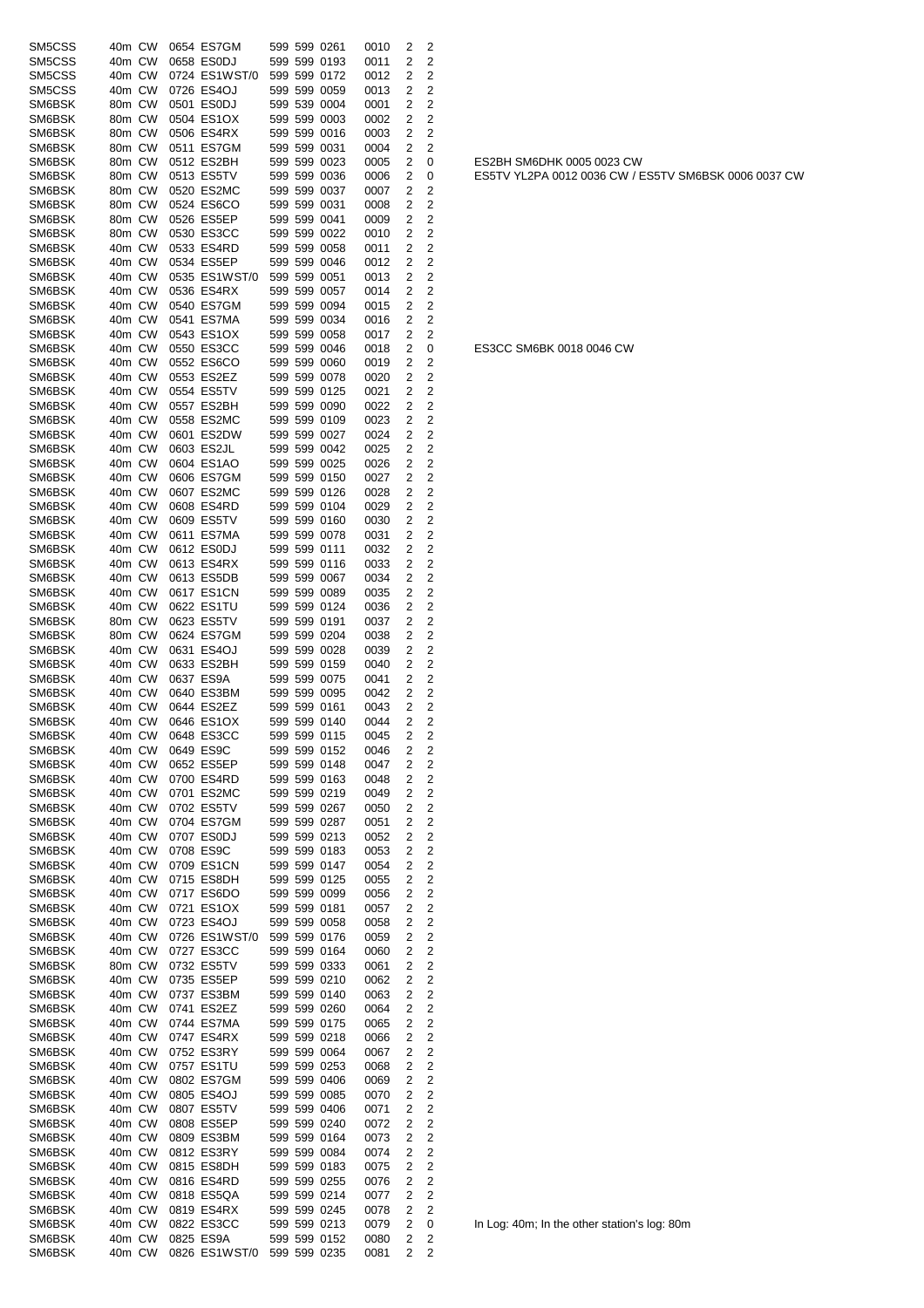| SM6BSK                        | 40m CW           |  | 0831 ES2EZ                  |  | 599 599 0331                 | 0082         | 2              | 2                   |
|-------------------------------|------------------|--|-----------------------------|--|------------------------------|--------------|----------------|---------------------|
| SM6BSK                        | 40m CW           |  | 0840 ES7MA                  |  | 599 599 0234                 | 0083         | 2              | 2                   |
| SM6BSK                        | 40m CW           |  | 0844 ES2MC                  |  | 599 599 0401                 | 0084         | 2              | 2<br>$\overline{2}$ |
| SM6BSK<br>SM6BSK              | 40m CW<br>40m CW |  | 0854 ES2DW<br>0856 ES1OX    |  | 599 599 0148<br>599 599 0267 | 0085<br>0086 | 2<br>2         | $\overline{2}$      |
| SM6BSK                        | 40m CW           |  | 0859 ES0DJ                  |  | 599 599 0372                 | 0087         | 2              | 2                   |
| SP1AEN                        | 80m CW           |  | 0504 ES1WST/0               |  | 599 599 0010                 | 0001         | 2              | 2                   |
| SP1AEN                        | 80m CW           |  | 0506 ES4RX                  |  | 599 599 0015                 | 0002         | 2              | 2                   |
| SP1AEN<br>SP1AEN              | 80m CW<br>80m CW |  | 0507 ES1OX<br>0510 ES0DJ    |  | 599 599 0011<br>599 599 0022 | 0003         | 2<br>2         | 2<br>$\overline{2}$ |
| SP1AEN                        | 80m CW           |  | 0512 ES4RD                  |  | 599 599 0024                 | 0004<br>0005 | 2              | 2                   |
| SP1AEN                        | 80m CW           |  | 0513 ES2EZ                  |  | 599 599 0028                 | 0006         | $\overline{2}$ | $\overline{2}$      |
| SP1AEN                        | 80m CW           |  | 0513 ES6CO                  |  | 599 599 0018                 | 0007         | 2              | 2                   |
| SP1AEN                        | 80m CW           |  | 0515 ES1TU                  |  | 599 599 0024                 | 0008         | 2              | 2                   |
| SP1AEN                        | 80m CW           |  | 0515 ES5TV                  |  | 599 599 0042                 | 0009         | 2              | 2                   |
| SP1AEN<br>SP1AEN              | 80m CW<br>80m CW |  | 0517 ES9C<br>0517 ES7GM     |  | 599 599 0026<br>599 599 0039 | 0010<br>0011 | 2<br>2         | 2<br>2              |
| SP1AEN                        | 80m CW           |  | 0518 ES2BH                  |  | 599 599 0032                 | 0012         | 2              | 2                   |
| SP1AEN                        | 80m CW           |  | 0519 ES2MC                  |  | 599 599 0035                 | 0013         | 2              | 2                   |
| SP1AEN                        | 80m CW           |  | 0526 ES3CC                  |  | 599 599 0014                 | 0015         | 2              | 0                   |
| SP1AEN<br>SP1AEN              | 40m CW           |  | 0531 ES4RD<br>0532 ES1WST/0 |  | 599 599 0052                 | 0016         | 2              | 2                   |
| SP1AEN                        | 40m CW<br>40m CW |  | 0532 ES4RX                  |  | 599 599 0042<br>599 599 0052 | 0017<br>0018 | 2<br>2         | 2<br>2              |
| SP1AEN                        | 40m CW           |  | 0537 ES5EP                  |  | 599 599 0051                 | 0019         | 2              | 2                   |
| SP1AEN                        | 40m CW           |  | 0538 ES7GM                  |  | 599 599 0089                 | 0020         | 2              | 2                   |
| SP1AEN                        | 40m CW           |  | 0540 ES1OX                  |  | 599 599 0050                 | 0021         | 2              | 2                   |
| SP1AEN                        | 40m CW           |  | 0542 ES2BH                  |  | 599 599 0065                 | 0022         | 2              | 2                   |
| SP <sub>1</sub> AEN<br>SP1AEN | 40m CW<br>40m CW |  | 0543 ES3CC<br>0544 ES1CN    |  | 599 599 0035<br>599 599 0051 | 0023<br>0024 | 2<br>2         | $\overline{2}$<br>2 |
| SP1AEN                        | 40m CW           |  | 0546 ES2EZ                  |  | 599 599 0061                 | 0025         | 2              | 2                   |
| SP1AEN                        | 40m CW           |  | 0546 ES5TV                  |  | 599 599 0102                 | 0026         | 2              | 2                   |
| SP1AEN                        | 40m CW           |  | 0551 ES3BM                  |  | 599 599 0043                 | 0027         | 2              | 2                   |
| SP1AEN                        | 40m CW           |  | 0554 ES2NF                  |  | 599 599 0053                 | 0028         | 2              | 2                   |
| SP1AEN<br>SP1AEN              | 40m CW<br>40m CW |  | 0555 ES9C<br>0557 ES5DB     |  | 599 599 0076<br>599 599 0049 | 0029         | 2<br>2         | 2<br>2              |
| SP1AEN                        | 40m CW           |  | 0558 ES1TU                  |  | 599 599 0082                 | 0030<br>0031 | 2              | $\overline{2}$      |
| SP1AEN                        | 40m CW           |  | 0559 ES2DW                  |  | 599 599 0025                 | 0032         | 2              | 2                   |
| SP1AEN                        | 40m CW           |  | 0601 ES0DJ                  |  | 599 599 0091                 | 0033         | 2              | 2                   |
| SP1AEN                        | 40m CW           |  | 0603 ES4OJ                  |  | 599 599 0004                 | 0034         | 2              | 2                   |
| SP1AEN<br>SP1AEN              | 40m CW<br>40m CW |  | 0606 ES1AO<br>0609 ES7MA    |  | 599 599 0026<br>599 599 0076 | 0035<br>0036 | 2<br>2         | 2<br>2              |
| SP <sub>1</sub> AEN           | 40m CW           |  | 0610 ES2MC                  |  | 599 599 0134                 | 0037         | 2              | $\overline{2}$      |
| SP1AEN                        | 40m CW           |  | 0614 ES5TV                  |  | 599 599 0170                 | 0038         | 2              | 2                   |
| SP1AEN                        | 40m CW           |  | 0617 ES4RX                  |  | 599 599 0121                 | 0039         | 2              | 2                   |
| SP1AEN                        | 40m CW           |  | 0620 ES4RD                  |  | 599 599 0123                 | 0040         | 2              | 2                   |
| SP <sub>1</sub> AEN<br>SP1AEN | 40m CW<br>40m CW |  | 0622 ES1OX<br>0623 ES1CN    |  | 599 599 0109<br>599 599 0097 | 0041<br>0042 | 2<br>2         | 2<br>2              |
| SP1AEN                        | 80m CW           |  | 0625 ES5TV                  |  | 599 599 0196                 | 0043         | 2              | $\overline{2}$      |
| SP1AEN                        | 80m CW           |  | 0626 ES7GM                  |  | 599 599 0208                 | 0044         | $\overline{c}$ | 2                   |
| SP1AEN                        | 40m CW           |  | 0636 ES2EZ                  |  | 599 599 0146                 | 0045         | 2              | 2                   |
| SP1AEN                        | 40m CW           |  | 0638 ES2BH                  |  | 599 599 0170                 | 0046         | 2              | 2                   |
| SP1AEN<br>SP1AEN              | 40m CW<br>40m CW |  | 0639 ES2DW<br>0641 ES6CO    |  | 599 599 0065<br>599 599 0107 | 0047<br>0048 | 2<br>2         | 2<br>0              |
| SP1AEN                        | 40m CW           |  | 0644 ES1WST/0               |  | 599 599 0128                 | 0049         | 2              | 2                   |
| SP1AEN                        | 40m CW           |  | 0646 ES9C                   |  | 599 599 0146                 | 0050         | 2              | 2                   |
| SP1AEN                        | 40m CW           |  | 0647 ES3CC                  |  | 599 599 0113                 | 0051         | 2              | 2                   |
| SP1AEN                        | 40m CW           |  | 0649 ES5EP                  |  | 599 599 0143                 | 0052         | 2              | 2                   |
| SP1AEN<br>SP1AEN              | 40m CW<br>40m CW |  | 0650 ES5DB<br>0656 ES0DJ    |  | 599 599 0100<br>599 599 0189 | 0053<br>0054 | 2<br>2         | 2<br>0              |
| SP1AEN                        | 40m CW           |  | 0659 ES7GM                  |  | 599 599 0271                 | 0055         | 2              | 2                   |
| SP1AEN                        | 40m CW           |  | 0700 ES1OX                  |  | 599 599 0154                 | 0056         | 2              | 2                   |
| SP1AEN                        | 40m CW           |  | 0702 ES2MC                  |  | 599 599 0221                 | 0057         | 2              | 2                   |
| SP1AEN                        | 40m CW           |  | 0703 ES5TV                  |  | 599 599 0268                 | 0058         | 2              | 2                   |
| SP1AEN<br>SP1AEN              | 40m CW<br>40m CW |  | 0704 ES1CN<br>0720 ES4RD    |  | 599 599 0138<br>599 599 0196 | 0059<br>0060 | 2<br>2         | 2<br>2              |
| SP1AEN                        | 40m CW           |  | 0721 ES6DO                  |  | 599 599 0109                 | 0061         | 2              | 2                   |
| SP1AEN                        | 40m CW           |  | 0724 ES1WST/0               |  | 599 599 0171                 | 0062         | 2              | 2                   |
| SP1AEN                        | 40m CW           |  | 0726 ES1OX                  |  | 599 599 0188                 | 0063         | 2              | 0                   |
| SP1AEN                        | 40m CW           |  | 0728 ES3CC                  |  | 599 599 0165                 | 0064         | 2              | 2                   |
| SP1AEN<br>SP1AEN              | 40m CW<br>40m CW |  | 0730 ES3RY<br>0737 ES6CO    |  | 599 599 0049<br>599 599 0153 | 0065<br>0066 | 2<br>2         | 2<br>2              |
| SP1AEN                        | 40m CW           |  | 0739 ES2BH                  |  | 599 599 0269                 | 0067         | 2              | 2                   |
| SP1AEN                        | 40m CW           |  | 0740 ES2EZ                  |  | 599 599 0257                 | 0068         | 2              | 2                   |
| SP1AEN                        | 40m CW           |  | 0742 ES1OX                  |  | 599 599 0206                 | 0069         | 2              | 0                   |
| SP1AEN                        | 40m CW           |  | 0747 ES7MA                  |  | 599 599 0180                 | 0070         | 2              | 2                   |
| SP1AEN<br>SP1AEN              | 40m CW<br>40m CW |  | 0748 ES7GM<br>0749 ES3CC    |  | 599 599 0373<br>599 599 0188 | 0071<br>0072 | 2<br>2         | 2<br>0              |
| SP1AEN                        | 40m CW           |  | 0751 ES9C                   |  | 599 599 0236                 | 0073         | 2              | 2                   |
| SP1AEN                        | 40m CW           |  | 0752 ES4RX                  |  | 599 599 0221                 | 0074         | 2              | 2                   |
| SP1AEN                        | 40m CW           |  | 0759 ES1TU                  |  | 599 599 0255                 | 0075         | 2              | 2                   |
| SP1AEN                        | 40m CW           |  | 0759 ES5TV                  |  | 599 599 0385                 | 0076         | 2              | 0                   |
| SP1AEN<br>SP1AEN              | 40m CW<br>40m CW |  | 0800 ES5EP<br>0803 ES3BM    |  | 599 599 0233<br>599 599 0155 | 0077<br>0078 | 2<br>2         | 2<br>2              |
| SP1AEN                        | 40m CW           |  | 0806 ES0DJ                  |  | 599 599 0296                 | 0079         | 2              | 2                   |
| SP1AEN                        | 40m CW           |  | 0807 ES8DH                  |  | 599 599 0171                 | 0080         | $\overline{c}$ | 2                   |

ES3CC YL2PA 0008 0014 CW

### ES6CO SP2AEN 0048 0107 CW

**Duplicate** 

## Duplicate

# ES1OX OH1B 0099 0206 CW

**Duplicate** 

Duplicate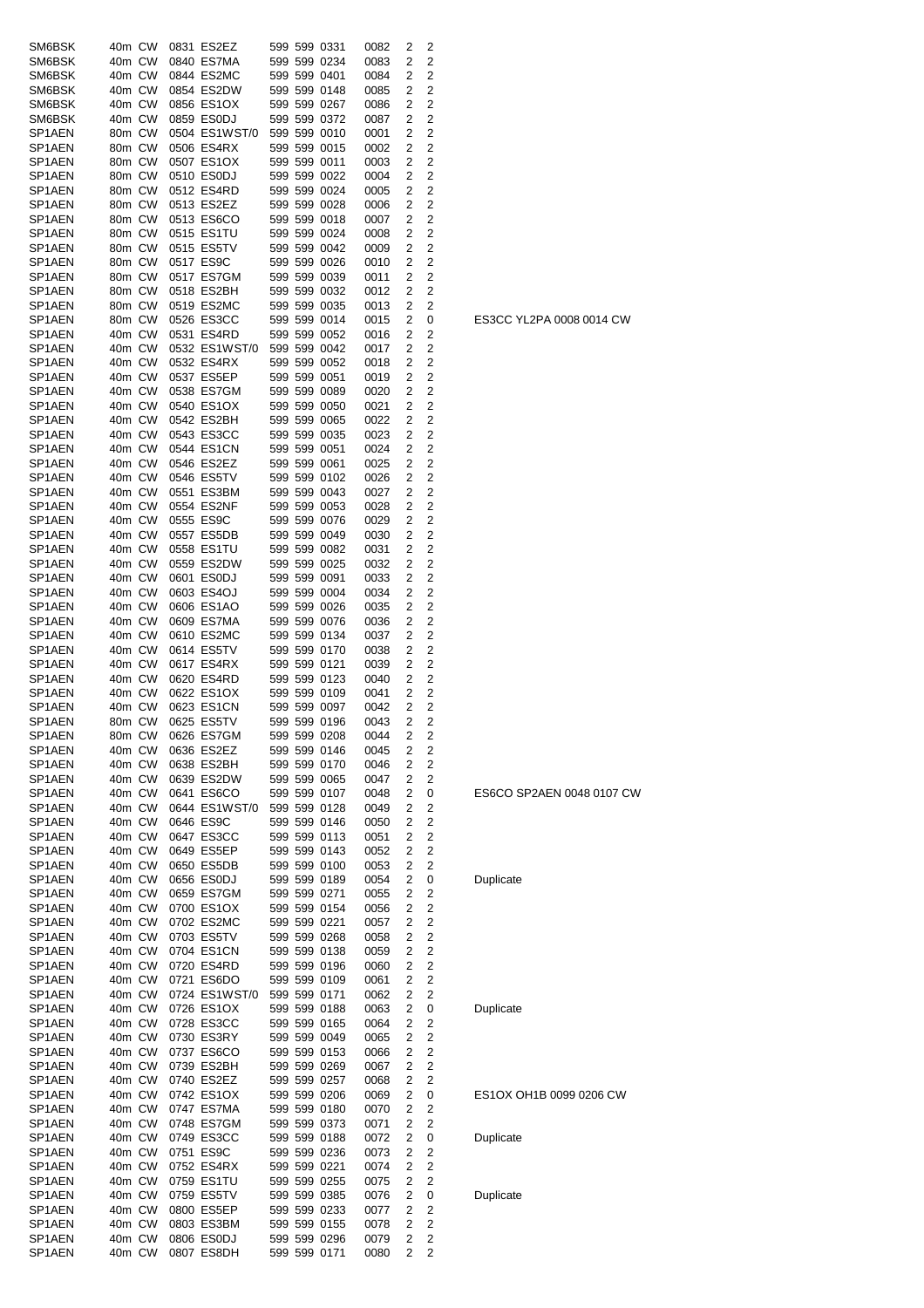| SP1AEN           | 40m CW           |                   | 0812 ES3RY                                 |          |          | 599 599 0083                 | 0081         | 2      | 2                   |   |
|------------------|------------------|-------------------|--------------------------------------------|----------|----------|------------------------------|--------------|--------|---------------------|---|
| SP1AEN           | 40m CW           |                   | 0814 ES4RD                                 |          |          | 599 599 0250                 | 0082         | 2      | 2                   |   |
| SP1AEN<br>SP1AEN | 40m CW<br>40m CW |                   | 0820 ES4OJ<br>0825 ES1WST/0                |          |          | 599 599 0093<br>599 599 0234 | 0083<br>0084 | 2<br>2 | 2<br>$\overline{2}$ |   |
| SP1AEN           | 40m CW           |                   | 0827 ES4RX                                 |          |          | 599 599 0253                 | 0085         | 2      | $\overline{2}$      |   |
| SP1AEN           | 40m CW           |                   | 0830 ES3CC                                 |          |          | 599 599 0227                 | 0086         | 2      | $\overline{2}$      |   |
| SP1AEN           | 40m CW           |                   | 0832 ES6CO                                 |          |          | 599 599 0210                 | 0087         | 2      | 2                   |   |
| SP1AEN           | 40m CW           |                   | 0833 ES6DO                                 |          |          | 599 599 0166                 | 0088         | 2      | 2                   |   |
| SP1AEN           | 40m CW           |                   | 0835 ES2DW                                 |          |          | 599 599 0132                 | 0089         | 2      | 2                   |   |
| SP1AEN           | 40m CW           |                   | 0837 ES2EZ                                 |          |          | 599 599 0343                 | 0090         | 2      | $\overline{2}$      |   |
| SP1AEN           | 40m CW           |                   | 0838 ES7GM                                 |          |          | 599 599 0485                 | 0091         | 2      | 2                   |   |
| SP1AEN<br>SP1AEN | 40m CW<br>40m CW |                   | 0840 ES7MA<br>0842 ES2MC                   |          |          | 599 599 0233<br>599 599 0394 | 0092<br>0093 | 2<br>2 | 2<br>2              |   |
| SP1AEN           | 40m CW           |                   | 0853 ES1CN                                 |          |          | 599 599 0239                 | 0094         | 2      | 2                   |   |
| SP1AEN           | 40m CW           |                   | 0854 ES2BH                                 |          |          | 599 599 0385                 | 0095         | 2      | 2                   |   |
| SP1AEN           | 40m CW           |                   | 0855 ES1OX                                 |          |          | 599 599 0266                 | 0096         | 2      | 2                   |   |
| SP1AEN           | 40m CW           |                   | 0857 ES5TV                                 |          |          | 599 599 0509                 | 0097         | 2      | $\overline{2}$      |   |
| SP5XSD           |                  |                   | 40m SSB 0547 ES5GP                         | 59       | 59       | 0065                         | 0001         | 1      | 1                   |   |
| SP5XSD           |                  |                   | 40m SSB 0548 ES6TX                         | 59       | 59       | 0049                         | 0002         | 1      | 1                   |   |
| SP5XSD<br>SP5XSD |                  |                   | 40m SSB 0549 ES6RMR<br>40m SSB 0550 ES8TJM | 59       | 59       | 0054                         | 0003         | 1<br>1 | 1<br>1              |   |
| SP5XSD           |                  | 40m SSB 0550 ES9B |                                            | 59<br>59 | 59<br>59 | 0055<br>0070                 | 0004<br>0005 | 1      | 1                   |   |
| SP5XSD           |                  |                   | 40m SSB 0555 ES4RAO                        | 59       | 59       | 0048                         | 0006         | 1      | 1                   |   |
| SP5XSD           |                  |                   | 40m SSB 0556 ES2IPA                        | 59       | 59       | 0062                         | 0007         | 1      | 1                   |   |
| SP5XSD           |                  |                   | 40m SSB 0558 ES2BOB                        | 59       | 59       | 0055                         | 0008         | 1      | 1                   |   |
| SP5XSD           |                  |                   | 40m SSB 0600 ES1LS                         | 59       | 59       | 0064                         | 0009         | 1      | 1                   |   |
| SP5XSD           |                  |                   | 40m SSB 0605 ES1TU                         | 59       | 59       | 0097                         | 0010         | 1      | 1                   |   |
| SP5XSD           |                  |                   | 40m SSB 0611 ES5QA                         | 59       | 59       | 0051                         | 0011         | 1      | 1                   |   |
| SP5XSD           |                  |                   | 40m SSB 0636 ES6PA<br>40m SSB 0637 ES9C    | 59       | 59       | 0087                         | 0012         | 1<br>1 | 1<br>1              |   |
| SP5XSD<br>SP5XSD |                  |                   | 40m SSB 0640 ES5TV                         | 59<br>59 | 59<br>59 | 0130<br>0226                 | 0013<br>0014 | 1      | 1                   |   |
| SP5XSD           |                  |                   | 40m SSB 0641 ES7GM                         | 59       | 59       | 0234                         | 0015         | 1      | 1                   |   |
| SP5XSD           |                  |                   | 40m SSB 0645 ES1TP/2                       | 59       | 59       | 0062                         | 0016         | 1      | 1                   |   |
| SP5XSD           |                  |                   | 40m SSB 0650 ES0DJ                         | 59       | 59       | 0173                         | 0017         | 1      | 1                   |   |
| SP5XSD           |                  |                   | 40m SSB 0651 ES2MC                         | 59       | 59       | 0203                         | 0018         | 1      | 1                   |   |
| SP5XSD           |                  |                   | 40m SSB 0652 ES2BH                         | 59       | 59       | 0196                         | 0019         | 1      | 1                   |   |
| SP5XSD           |                  |                   | 40m SSB 0655 ES2EZ                         | 59       | 59       | 0176                         | 0020         | 1      | 1                   |   |
| SP5XSD<br>SP5XSD |                  |                   | 40m SSB 0658 ES5YG<br>40m SSB 0702 ES2NF   | 59<br>59 | 59<br>59 | 0071<br>0112                 | 0021<br>0022 | 1<br>1 | 1<br>0              |   |
| SP5XSD           |                  |                   | 40m SSB 0703 ES8TJM                        | 59       | 59       | 0151                         | 0023         | 1      | 1                   |   |
| SP5XSD           |                  |                   | 40m SSB 0706 ES5MG                         | 59       | 59       | 0098                         | 0024         | 1      | 1                   |   |
| SP5XSD           |                  |                   | 40m SSB 0708 ES6RMR                        | 59       | 59       | 0146                         | 0025         | 1      | 1                   |   |
| SP5XSD           |                  |                   | 40m SSB 0757 ES8SX                         | 59       | 59       | 0024                         | 0026         | 1      | 1                   |   |
| SP5XSD           |                  |                   | 40m SSB 0800 ES2TI                         | 59       | 59       | 0141                         | 0027         | 1      | 1                   |   |
| SP5XSD           |                  |                   | 40m SSB 0838 ES1LS                         | 59       | 59       | 0238                         | 0028         | 1      | 1                   |   |
| UA1AQA<br>UA1AQA |                  |                   | 40m SSB 0541 ES2IPA<br>40m SSB 0541 ES3RD  | 59<br>59 | 59<br>59 | 0039                         | 0001         | 1<br>1 | 1<br>1              | 1 |
| UA1AQA           |                  |                   | 40m SSB 0543 ES1LS                         | 59       | 59       | 0010<br>0043                 | 0002<br>0003 | 1      | 1                   |   |
| UA1AQA           |                  | 40m SSB 0544 ES9B |                                            | 59       | 59       | 0062                         | 0004         | 1      | 1                   |   |
| UA1AQA           |                  |                   | 40m SSB 0546 ES4RAO                        | 59       | 59       | 0034                         | 0005         | 1      | 1                   |   |
| UA1AQA           |                  |                   | 40m SSB 0547 ES5GI                         | 59       | 59       | 0010                         | 0006         | 1      | 1                   | 1 |
| UA1AQA           |                  |                   | 40m SSB 0555 ES2BOB                        | 59       | 59       | 0051                         | 0007         | 1      | 1                   |   |
| UA1AQA           |                  |                   | 40m SSB 0557 ES8TJM                        | 59       | 59       | 0067                         | 0008         | 1      | 1                   |   |
| UA1AQA           |                  |                   | 40m SSB 0603 ES7TH                         | 59       | 59       | 0044                         | 0009         | 1<br>1 | 1<br>1              | 1 |
| UA1AQA<br>UA1AQA |                  |                   | 40m SSB 0604 ES3BQ<br>40m SSB 0604 ES5RIM  | 59<br>59 | 59<br>59 | 0018<br>0039                 | 0010<br>0011 | 1      | 1                   |   |
| UA1AQA           |                  |                   | 40m SSB 0605 ES5YG                         | 59       | 59       | 0045                         | 0012         | 1      | 1                   |   |
| UA1AQA           |                  |                   | 40m SSB 0607 ES3GX                         | 59       | 59       | 0044                         | 0013         | 1      | 1                   |   |
| UA1AQA           |                  |                   | 40m SSB 0607 ES5QA                         | 59       | 59       | 0046                         | 0014         | 1      | 1                   |   |
| UA1AQA           |                  |                   | 40m SSB 0607 ES2NF                         | 59       | 59       | 0068                         | 0015         | 1      | 1                   |   |
| UA1AQA           |                  |                   | 40m SSB 0610 ES6TX                         | 59       | 59       | 0078                         | 0016         | 1      | 1                   |   |
| UA1AQA<br>UA1AQA |                  |                   | 40m SSB 0610 ES1LS<br>80m SSB 0611 ES9B    | 59<br>59 | 59<br>59 | 0070<br>0090                 | 0017<br>0018 | 1<br>1 | 1<br>1              |   |
| UA1AQA           |                  |                   | 80m SSB 0612 ES2EZ                         | 59       | 59       | 0108                         | 0019         | 1      | 1                   |   |
| UA1AQA           |                  |                   | 80m SSB 0614 ES6TX                         | 59       | 59       | 0079                         | 0020         | 1      | 1                   |   |
| UA1AQA           |                  |                   | 80m SSB 0615 ES1LS                         | 59       | 59       | 0078                         | 0021         | 1      | 1                   |   |
| UA1AQA           |                  |                   | 80m SSB 0616 ES4RAO                        | 59       | 59       | 0070                         | 0022         | 1      | 1                   |   |
| UA1AQA           |                  |                   | 80m SSB 0616 ES5MG                         | 59       | 59       | 0066                         | 0023         | 1      | 1                   |   |
| UA1AQA           |                  |                   | 80m SSB 0617 ES2IPA                        | 59       | 59       | 0088                         | 0024         | 1      | 1                   |   |
| UA1AQA<br>UA1AQA |                  |                   | 80m SSB 0618 ES6PA<br>80m SSB 0618 ES2NF   | 59<br>59 | 59<br>59 | 0071<br>0079                 | 0025<br>0026 | 1<br>1 | 1<br>1              |   |
| UA1AQA           |                  |                   | 80m SSB 0619 ES7TH                         | 59       | 59       | 0055                         | 0027         | 1      | 1                   | 1 |
| UA1AQA           |                  |                   | 80m SSB 0620 ES3GX                         | 59       | 59       | 0055                         | 0028         | 1      | 1                   |   |
| UA1AQA           |                  |                   | 80m SSB 0622 ES1TP/2                       | 59       | 59       | 0041                         | 0029         | 1      | 1                   |   |
| UA1AQA           |                  |                   | 80m SSB 0622 ES5QA                         | 59       | 59       | 0069                         | 0030         | 1      | 1                   |   |
| UA1AQA           |                  |                   | 80m SSB 0623 ES5RIM                        | 59       | 59       | 0050                         | 0031         | 1      | 1                   |   |
| UA1AQA           |                  |                   | 80m SSB 0627 ES2BH                         | 59       | 59       | 0143                         | 0032         | 1      | 1                   |   |
| UA1AQA           |                  |                   | 80m SSB 0628 ES5GP                         | 59       | 59       | 0134                         | 0033         | 1      | 0                   |   |
| UA1AQA<br>UA1AQA |                  |                   | 80m SSB 0636 ES1OV/3<br>40m SSB 0643 ES9B  | 59<br>59 | 59<br>59 | 0060<br>0134                 | 0034<br>0035 | 1<br>1 | 1<br>1              |   |
| UA1AQA           |                  |                   | 40m SSB 0645 ES6PA                         | 59       | 59       | 0098                         | 0036         | 1      | 1                   |   |
| UA1AQA           |                  |                   | 40m SSB 0649 ES0DJ                         | 59       | 59       | 0169                         | 0037         | 1      | 1                   |   |
| UA1AQA           |                  |                   | 40m SSB 0650 ES4RAO                        | 59       | 59       | 0099                         | 0038         | 1      | 1                   |   |
| UA1AQA           |                  |                   | 40m SSB 0653 ES5GP                         | 59       | 59       | 0166                         | 0039         | 1      | 1                   |   |
| UA1AQA           |                  |                   | 40m SSB 0654 ES2BH                         | 59       | 59       | 0199                         | 0040         | 1      | 1                   |   |

# ES5GP UA1AQA 0003 0134 SSB

ES2NF SP5XSD 0026 0112 SSB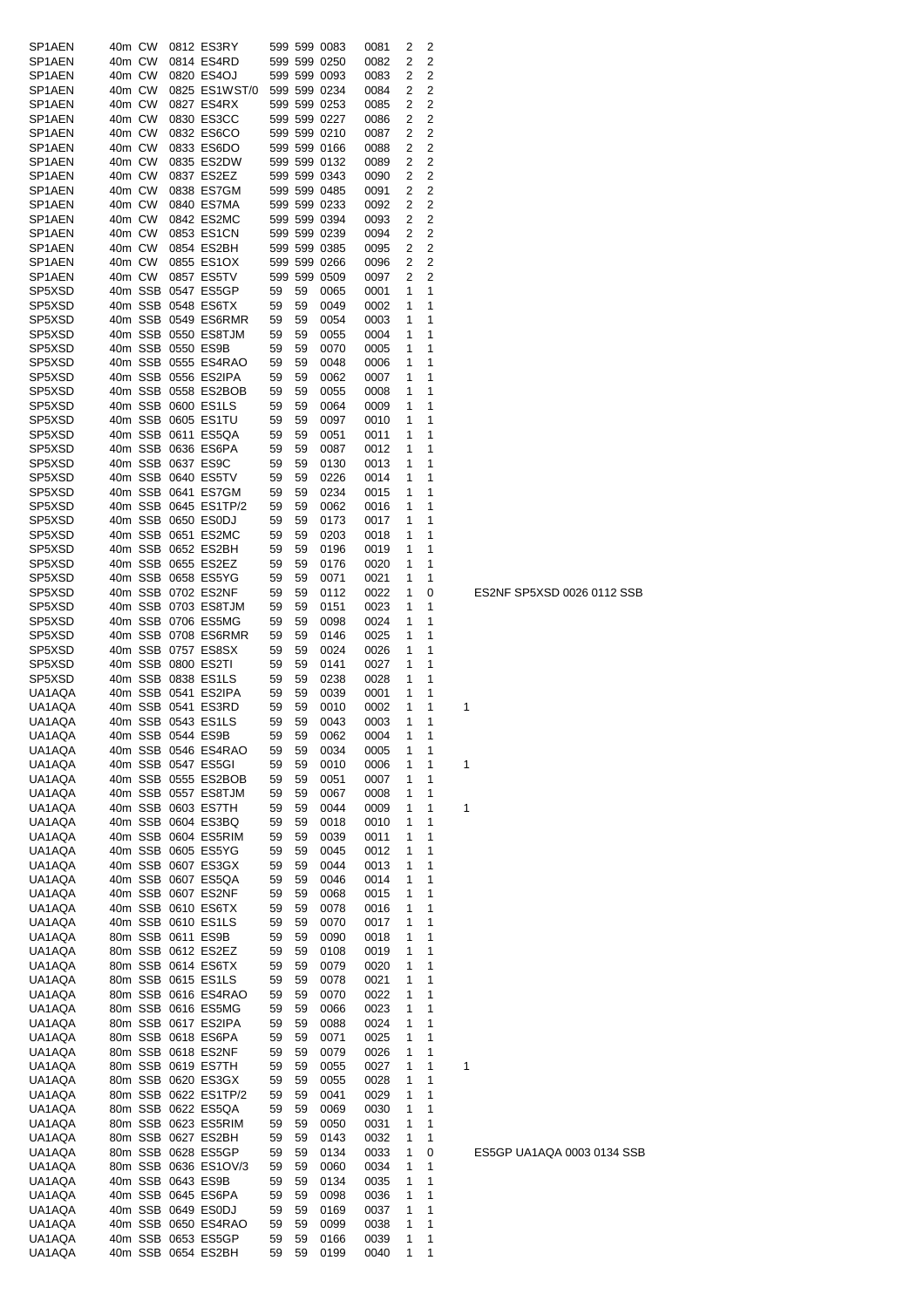| UA1AQA           |        |                   | 40m SSB 0656 ES7GM                        | 59       | 59       | 0264         | 0041         | 1      | 1              |   |
|------------------|--------|-------------------|-------------------------------------------|----------|----------|--------------|--------------|--------|----------------|---|
| UA1AQA           |        |                   | 40m SSB 0657 ES4OJ                        | 59       | 59       | 0041         | 0042         | 1      | 1              |   |
| UA1AQA           |        |                   | 40m SSB 0658 ES8TJM                       | 59       | 59       | 0146         | 0043         | 1      | 1              |   |
| UA1AQA           |        |                   | 80m SSB 0727 ES5GP                        | 59       | 59       | 0213         | 0044         | 1      | 1              |   |
| UA1AQA           |        |                   | 80m SSB 0728 ES2BH                        | 59       | 59       | 0249         | 0045         | 1      | 1              |   |
| UA1AQA           |        |                   | 80m SSB 0729 ES2MC                        | 59       | 59       | 0267         | 0046         | 1      | 1              |   |
| UA1AQA           |        |                   | 80m SSB 0729 ES9B                         | 59       | 59       | 0182         | 0047         | 1      | 1              |   |
| UA1AQA           |        |                   | 80m SSB 0732 ES6PA                        | 59       | 59       | 0129         | 0048         | 1      | 1              |   |
| UA1AQA           |        |                   | 80m SSB 0732 ES1LS                        | 59       | 59       | 0154         | 0049         | 1      | 1              |   |
| UA1AQA           |        |                   | 80m SSB 0734 ES0CD                        | 59       | 59       | 0043         | 0050         | 1      | 1              | 1 |
| UA1AQA           |        |                   | 80m SSB 0736 ES4RAO                       | 59       | 59       | 0143         | 0051         | 1      | 1              |   |
| UA1AQA           |        |                   | 80m SSB 0737 ES2NF                        | 59       | 59       | 0139         | 0052         | 1      | 1              |   |
| UA1AQA           |        |                   | 80m SSB 0739 ES2BOB                       | 59       | 59       | 0117         | 0053         | 1      | 1              |   |
| UA1AQA           |        |                   | 40m SSB 0741 ES7TH                        | 59       | 59       | 0096         | 0054         | 1      | 1              | 1 |
| UA1AQA           |        |                   | 40m SSB 0742 ES5GP                        | 59       | 59       | 0224         | 0055         | 1      | 1              |   |
| UA1AQA           |        |                   | 40m SSB 0742 ES6PA                        | 59       | 59       | 0137         | 0056         | 1      | 1              |   |
| UA1AQA           |        |                   | 40m SSB 0743 ES2IPA                       | 59       | 59       | 0131         | 0057         | 1      | 1              |   |
| UA1AQA           |        |                   | 40m SSB 0758 ES7GM                        | 59       | 59       | 0395         | 0058         | 1      | 1              |   |
| UA1AQA           |        |                   | 40m SSB 0759 ES8SX                        | 59       | 59       | 0026         | 0059         | 1      | 1              |   |
| UA1AQA           |        |                   | 40m SSB 0800 ES2MC                        | 59       | 59       | 0315         | 0060         | 1      | 1              |   |
| UA1AQA           |        |                   | 40m SSB 0801 ES6RMR                       | 59       | 59       | 0200         | 0061         | 1      | 1              |   |
| UA1AQA           |        | 40m SSB 0802 ES7A |                                           | 59       | 59       | 0083         | 0062         | 1      | 1              | 1 |
| UA1AQA           |        |                   | 40m SSB 0803 ES3GX                        | 59       | 59       | 0116         | 0063         | 1      | 1              |   |
| UA1AQA           |        |                   | 40m SSB 0803 ES1TP/2                      | 59       | 59       | 0134         | 0064         | 1      | 1              |   |
| UA1AQA           |        |                   | 40m SSB 0805 ES8TJM                       | 59       | 59       | 0231         | 0065         | 1      | 1              |   |
| UA1AQA           |        |                   | 40m SSB 0806 ES4RAO                       | 59       | 59       | 0101         | 0066         | 1      | 0              |   |
| UA1AQA           |        |                   | 40m SSB 0806 ES6PA                        | 59       | 59       | 0168         | 0067         | 1      | 1              |   |
| UA1AQA           |        |                   | 40m SSB 0807 ES5RIM                       | 59       | 59       | 0095         | 0068         | 1      | 1              |   |
| UA1AQA           |        |                   | 40m SSB 0807 ES5QA                        | 59       | 59       | 0198         | 0069         | 1      | 1              |   |
| UA1AQA           |        |                   | 40m SSB 0809 ES7GM                        | 59       | 59       | 0425         | 0070         | 1      | 1              |   |
| UA1AQA           |        |                   | 40m SSB 0811 ES5MG                        | 59       | 59       | 0149         | 0071         | 1      | 1              |   |
| UA1AQA           |        |                   | 40m SSB 0811 ES2BOB                       | 59       | 59       | 0138         | 0072         | 1      | 1              |   |
| UA1AQA           |        |                   | 40m SSB 0812 ES1LS                        | 59       | 59       | 0213         | 0073         | 1      | 1              |   |
| UA1AQA           |        |                   | 40m SSB 0813 ES2DW                        | 59       | 59       | 0122         | 0074         | 1      | 1              |   |
| UA1AQA           |        | 80m SSB 0818 ES9B |                                           | 59       | 59       | 0235         | 0075         | 1      | 1              |   |
| UA1AQA           |        |                   | 80m SSB 0821 ES5GP                        | 59       | 59       | 0290         | 0076         | 1      | 1              |   |
| UA1AQA           |        |                   | 80m SSB 0823 ES6TX                        | 59       | 59       | 0199         | 0077         | 1      | 1              |   |
| UA1AQA           |        |                   | 80m SSB 0830 ES2MC                        | 59       | 59       | 0364         | 0078         | 1      | 1              |   |
| UA1AQA           |        |                   | 40m SSB 0832 ES2BH                        | 59       | 59       | 0343         | 0079         | 1<br>1 | 1<br>1         |   |
| UA1AQA           |        |                   | 40m SSB 0835 ES9C                         | 59<br>59 | 59<br>59 | 0290         | 0080         | 1      | 1              |   |
| UA1AQA           |        |                   | 40m SSB 0836 ES2IPA<br>40m SSB 0837 ES5YG |          | 59       | 0193<br>0131 | 0081         | 1      | 1              |   |
| UA1AQA<br>UA1AQA |        | 40m SSB 0839 ES9B |                                           | 59<br>59 | 59       | 0265         | 0082<br>0083 | 1      | 1              |   |
| UA1AQA           |        |                   | 40m SSB 0840 ES5GP                        | 59       | 59       | 0316         | 0084         | 1      | 1              |   |
| UA1AQA           |        |                   | 40m SSB 0845 ES8SX                        | 59       | 59       | 0059         | 0085         | 1      | 1              |   |
| UA1AQA           |        |                   | 40m SSB 0848 ES2NF                        | 59       | 59       | 0189         | 0086         | 1      | 1              |   |
| UA1AQA           |        |                   | 40m SSB 0851 ES2EZ                        | 59       | 59       | 0372         | 0087         | 1      | 1              |   |
| UA1AQA           |        |                   | 40m SSB 0853 ES1TU                        | 59       | 59       | 0335         | 0088         | 1      | 1              |   |
| UA1AQA           |        |                   | 40m SSB 0855 ES5TV                        |          | 59 59    | 0506 0089 1  |              |        | 1              |   |
| UA1AQA           |        |                   | 40m SSB 0858 ES8AY                        | 59       | 59       | 0087         | 0090         | 1      | 1              |   |
| UA1AQA           |        |                   | 40m SSB 0859 ES2TI                        | 59       | 59       | 0203         | 0091         | 1      | 1              |   |
| UA2FL            | 40m CW |                   | 0500 ES2RL                                |          |          | 599 599 0001 | 0001         | 2      | 0              |   |
| UA2FL            | 80m CW |                   | 0505 ES3RF                                |          |          | 599 599 0004 | 0002         | 2      | 2              |   |
| UA2FL            | 80m CW |                   | 0506 ES5EP                                |          |          | 599 599 0007 | 0003         | 2      | 2              |   |
| UA2FL            | 80m CW |                   | 0508 ES1CN                                |          |          | 599 599 0006 | 0004         | 2      | 2              |   |
| UA2FL            | 80m CW |                   | 0509 ES2JL                                |          |          | 599 599 0004 | 0005         | 2      | 2              |   |
| UA2FL            | 80m CW |                   | 0511 ES1TU                                |          |          | 599 599 0016 | 0006         | 2      | 2              |   |
| UA2FL            | 80m CW |                   | 0511 ES2TI                                |          |          | 599 599 0004 | 0007         | 2      | 0              |   |
| UA2FL            | 80m CW |                   | 0513 ES3CC                                |          |          | 599 599 0005 | 0008         | 2      | 2              |   |
| UA2FL            | 80m CW |                   | 0513 ES7A                                 |          |          | 599 599 0005 | 0009         | 2      | 2              | 2 |
| UA2FL            | 80m CW |                   | 0515 ES0DJ                                |          |          | 599 599 0030 | 0010         | 2      | 2              |   |
| UA2FL            | 80m CW |                   | 0516 ES1WST/0 599 599 0028                |          |          |              | 0011         | 2      | 2              |   |
| UA2FL            | 80m CW |                   | 0519 ES4RX                                |          |          | 599 599 0034 | 0012         | 2      | 2              |   |
| UA2FL            | 80m CW |                   | 0520 ES6DO                                |          |          | 599 599 0003 | 0013         | 2      | 2              |   |
| UA2FL            | 80m CW |                   | 0522 ES8DH                                |          |          | 599 599 0016 | 0014         | 2      | 2              |   |
| UA2FL            | 80m CW |                   | 0523 ES3RY                                |          |          | 599 599 0001 | 0015         | 2      | 2              |   |
| UA2FL            | 80m CW |                   | 0526 ES2NF                                |          |          | 599 599 0028 | 0016         | 2      | 2              |   |
| UA2FL            | 80m CW |                   | 0529 ES1AO                                |          |          | 599 599 0002 | 0017         | 2      | 0              |   |
| UA2FL            | 80m CW |                   | 0530 ES2MC                                |          |          | 599 599 0048 | 0018         | 2      | 2              |   |
| UA2FL            | 80m CW |                   | 0532 ES5TV                                |          |          | 599 599 0072 | 0019         | 2      | 2              |   |
| UA2FL            | 40m CW |                   | 0534 ES1CN                                |          |          | 599 599 0035 | 0020         | 2      | $\overline{2}$ |   |
| UA2FL            | 40m CW |                   | 0535 ES8DH                                |          |          | 599 599 0035 | 0021         | 2      | 2              |   |
| UA2FL            | 40m CW |                   | 0536 ES1OX                                |          |          | 599 599 0046 | 0022         | 2      | 2              |   |
| UA2FL            | 40m CW |                   | 0537 ES7MA                                |          |          | 599 599 0032 | 0023         | 2      | $\overline{2}$ |   |
| UA2FL            | 40m CW |                   | 0543 ES6CO                                |          |          | 599 599 0049 | 0024         | 2      | 2              |   |
| UA2FL            | 40m CW |                   | 0543 ES1AO                                |          |          | 599 599 0014 | 0025         | 2      | 0              |   |
| UA2FL            | 40m CW |                   | 0544 ES5EP                                |          |          | 599 599 0064 | 0026         | 2      | 2              |   |
| UA2FL            | 40m CW |                   | 0549 ES5JR                                |          |          | 599 599 0012 | 0027         | 2      | 2              |   |
| UA2FL            | 40m CW |                   | 0552 ES5DB                                |          |          | 599 599 0044 | 0028         | 2      | 2              |   |
| UA2FL            | 40m CW |                   | 0552 ES4RX                                |          |          | 599 599 0080 | 0029         | 2      | $\overline{2}$ |   |
| UA2FL            | 40m CW |                   | 0553 ES2JL                                |          |          | 599 599 0035 | 0030         | 2      | 2              |   |
| UA2FL            | 40m CW |                   | 0554 ES1TU                                |          |          | 599 599 0072 | 0031         | 2      | 2              |   |
| UA2FL            | 40m CW |                   | 0555 ES0DJ                                |          |          | 599 599 0082 | 0032         | 2      | 2              |   |
| UA2FL            | 80m CW |                   | 0603 ES3RY                                |          |          | 599 599 0011 | 0033         | 2      | 2              |   |
| UA2FL            | 80m CW |                   | 0604 ES5EP                                |          |          | 599 599 0086 | 0034         | 2      | 2              |   |

ES1AO RA2FL 0025 0014 CW

ES1AO RA2FL 0017 0002 CW

ES2TI UA2FL 0006 0004 CW

ES2RL ES2FL 0001 0001 CW

ES4RAO ES5RIM 0063 0101 SSB / ES4RAO UA1AQA 0066 0171 SSB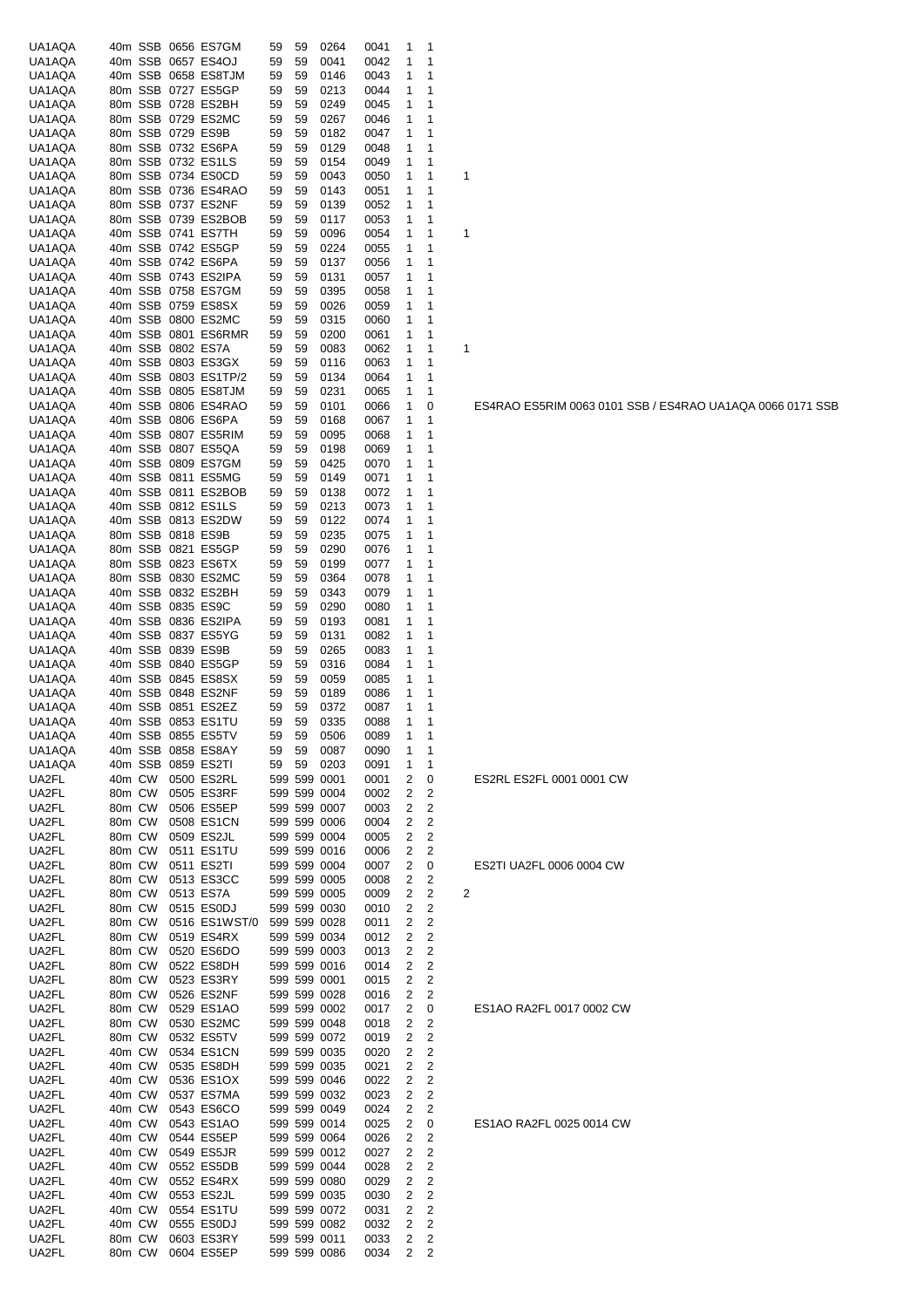| UA2FL          | 80m CW           | 0607 ES3CC                 |              | 599 599 0065                 | 0035         | 2              | 2              |   |
|----------------|------------------|----------------------------|--------------|------------------------------|--------------|----------------|----------------|---|
| UA2FL          | 80m CW           | 0610 ES8DH                 |              | 599 599 0065                 | 0036         | 2              | 2              |   |
| UA2FL          | 80m CW           | 0619 ES1OX                 |              | 599 599 0105                 | 0037         | 2              | 2              |   |
| UA2FL          | 80m CW           | 0621 ES7MA                 |              | 599 599 0092                 | 0038         | 2              | 2              |   |
| UA2FL          | 80m CW           | 0623 ES2MC                 |              | 599 599 0156                 | 0039         | 2              | 2              |   |
| UA2FL          | 80m CW           | 0628 ES5TV                 |              | 599 599 0206                 | 0040         | 2              | 2              |   |
| UA2FL          | 80m CW           | 0629 ES1AO                 |              | 599 599 0042                 | 0041         | 2              | 0              |   |
| UA2FL          | 80m CW           | 0629 ES6CO                 |              | 599 599 0098                 |              | 2              | 2              |   |
|                |                  |                            |              |                              | 0042         |                |                |   |
| UA2FL          | 40m CW           | 0632 ES5EP                 |              | 599 599 0118                 | 0043         | 2              | 2              |   |
| UA2FL          | 40m CW           | 0635 ES1TU                 |              | 599 599 0146                 | 0044         | 2              | 2              |   |
| UA2FL          | 40m CW           | 0636 ES8DH                 |              | 599 599 0089                 | 0045         | 2              | 2              |   |
| UA2FL          | 40m CW           | 0637 ES6CO                 |              | 599 599 0104                 | 0046         | 2              | 2              |   |
| UA2FL          | 40m CW           | 0641 ES2MC                 |              | 599 599 0180                 | 0047         | 2              | 2              |   |
| UA2FL          | 40m CW           | 0643 ES4OJ                 |              | 599 599 0033                 | 0048         | 2              | 2              |   |
| UA2FL          | 40m CW           | 0644 ES2NF                 |              | 599 599 0098                 | 0049         | 2              | 2              |   |
| UA2FL          | 40m CW           | 0652 ES2LR                 |              | 599 599 0030                 | 0050         | 2              | 2              |   |
| UA2FL          | 40m CW           | 0653 ES7A                  |              | 599 599 0046                 | 0051         | 2              | 2              | 2 |
| UA2FL          | 40m CW           | 0659 ES5DB                 |              | 599 599 0107                 | 0052         | 2              | 2              |   |
| UA2FL          | 40m CW           | 0659 ES7MA                 |              | 599 599 0131                 | 0053         | 2              | 2              |   |
| UA2FL          | 80m CW           | 0704 ES1OX                 |              | 599 599 0159                 | 0054         | 2              | 2              |   |
| UA2FL          | 80m CW           | 0712 ES2JL                 |              | 599 599 0082                 | 0055         | 2              | 2              |   |
|                |                  |                            |              |                              |              |                |                |   |
| UA2FL          | 80m CW           | 0714 ES6CO                 |              | 599 599 0136                 | 0056         | 2              | 2              |   |
| UA2FL          | 80m CW           | 0724 ES7MA                 |              | 599 599 0153                 | 0057         | 2              | 2              |   |
| UA2FL          | 80m CW           | 0724 ES2MC                 |              | 599 599 0262                 | 0058         | 2              | 2              |   |
| UA2FL          | 80m CW           | 0726 ES5EP                 |              | 599 599 0198                 | 0059         | 2              | 2              |   |
| UA2FL          | 80m CW           | 0727 ES2BH                 |              | 599 599 0248                 | 0060         | 2              | 2              |   |
| UA2FL          | 80m CW           | 0729 ES8DH                 |              | 599 599 0139                 | 0061         | 2              | 2              |   |
| UA2FL          | 40m CW           | 0734 ES2DW                 |              | 599 599 0091                 | 0062         | 2              | 2              |   |
| UA2FL          | 40m CW           | 0735 ES2LR                 |              | 599 599 0040                 | 0063         | 2              | 2              |   |
| UA2FL          | 40m CW           | 0736 ES7MA                 |              | 599 599 0161                 | 0064         | 2              | 2              |   |
| UA2FL          | 40m CW           | 0738 ES1CN                 |              | 599 599 0173                 | 0065         | 2              | 2              |   |
| UA2FL          | 40m CW           | 0739 ES4RD                 |              | 599 599 0211                 | 0066         | 2              | 2              |   |
| UA2FL          | 40m CW           | 0739 ES5TV                 |              | 599 599 0344                 | 0067         | 2              | 2              |   |
| UA2FL          | 40m CW           | 0740 ES5DB                 |              | 599 599 0145                 |              | 2              | $\overline{c}$ |   |
|                |                  |                            |              |                              | 0068         |                |                |   |
| UA2FL          | 40m CW           | 0742 ES5EP                 |              | 599 599 0220                 | 0069         | 2              | 2              |   |
| UA2FL          | 40m CW           | 0743 ES3RY                 |              | 599 599 0053                 | 0070         | 2              | 2              |   |
| UA2FL          | 40m CW           | 0748 ES2RL                 |              | 599 599 0050                 | 0071         | 2              | 0              |   |
| UA2FL          | 40m CW           | 0750 ES2JL                 |              | 599 599 0104                 | 0072         | 2              | 2              |   |
| UA2FL          | 40m CW           | 0751 ES2MC                 |              | 599 599 0302                 | 0073         | 2              | 2              |   |
| UA2FL          | 40m CW           | 0752 ES6CO                 |              | 599 599 0171                 | 0074         | 2              | 2              |   |
| UA2FL          | 40m CW           | 0753 ES7MS                 |              | 599 599 0072                 | 0075         | 2              | 2              | 2 |
| UA2FL          | 40m CW           | 0754 ES1TU                 |              | 599 599 0249                 | 0076         | 2              | 2              |   |
| UA2FL          | 40m CW           | 0759 ES8DH                 |              | 599 599 0158                 | 0077         | 2              | 2              |   |
| UA2FL          | 80m CW           | 0807 ES6CO                 |              | 599 599 0182                 | 0078         | 2              | 2              |   |
| UA2FL          | 80m CW           | 0815 ES5TV                 |              | 599 599 0422                 | 0079         | 2              | $\overline{c}$ |   |
| UA2FL          | 80m CW           | 0818 ES2MC                 |              | 599 599 0342                 | 0080         | 2              | 2              |   |
| UA2FL          | 40m CW           | 0832 ES1OX                 |              | 599 599 0233                 | 0081         | 2              | 2              |   |
| UA2FL          | 40m CW           | 0833 ES2LR                 |              | 599 599 0062                 | 0082         | 2              | 2              |   |
| UA2FL          |                  | 40m CW 0836 ES0DJ          |              | 599 599 0341                 | 0083         | $\overline{2}$ | $\overline{2}$ |   |
|                | 40m CW           | 0837 ES5DB                 |              |                              |              |                |                |   |
| UA2FL          |                  |                            |              | 599 599 0175                 | 0084         | 2              | 2              |   |
| UA2FL          | 40m CW           | 0839 ES6CO                 |              | 599 599 0220                 | 0085         | 2              | 2              |   |
| UA2FL          | 40m CW           | 0839 ES2DW                 |              | 599 599 0134                 | 0086         | 2              | 2              |   |
| UA2FL          | 40m CW           | 0840 ES5TV                 |              | 599 599 0469                 | 0087         | 2              | 2              |   |
| UA2FL          | 40m CW           | 0843 ES1TU                 |              | 599 599 0319                 | 0088         | 2              | 2              |   |
| UA2FL          | 40m CW           | 0843 ES1CN                 |              | 599 599 0225                 | 0089         | 2              | $\overline{c}$ |   |
| UA2FL          | 40m CW           | 0846 ES7MA                 |              | 599 599 0241                 | 0090         | 2              | 2              |   |
| UA2FL          | 40m CW           | 0848 ES4RD                 |              | 599 599 0284                 | 0091         | 2              | 2              |   |
| UA2FL          | 40m CW           | 0849 ES5EP                 |              | 599 599 0284                 | 0092         | 2              | $\overline{c}$ |   |
| UA2FL          | 40m CW           | 0850 ES2JL                 |              | 599 599 0138                 | 0093         | 2              | 2              |   |
| UA2FL          | 40m CW           | 0859 ES2EZ                 |              | 599 599 0381                 | 0094         | 2              | 2              |   |
| US4IRT         | 40m CW           | 0528 ES4RD                 |              | 599 599 0048                 | 0001         | 2              | 2              |   |
| US4IRT         | 40m CW           | 0534 ES4RX                 |              | 599 599 0055                 | 0002         | 2              | $\overline{c}$ |   |
| US4IRT         | 40m CW           | 0540 ES5EP                 |              | 599 599 0059                 | 0003         | 2              | 2              |   |
| US4IRT         | 40m CW           | 0544 ES7GM                 |              | 599 599 0106                 | 0004         | 2              | $\overline{c}$ |   |
|                |                  |                            |              |                              |              |                |                |   |
| US4IRT         | 40m CW           | 0546 ES0DJ                 |              | 599 599 0058                 | 0005         | 2              | 2              |   |
| US4IRT         | 40m CW           | 0547 ES2MC                 |              | 599 599 0080                 | 0006         | 2              | $\overline{c}$ |   |
| US4IRT         | 40m CW           | 0550 ES5TV                 |              | 599 599 0113                 | 0007         | 2              | $\overline{c}$ |   |
| US4IRT         | 40m CW           | 0558 ES2BH                 |              | 599 599 0092                 | 0008         | 2              | $\overline{c}$ |   |
| US4IRT         | 40m CW           | 0602 ES7GM                 |              | 599 599 0141                 | 0009         | 2              | $\overline{c}$ |   |
| US4IRT         | 40m CW           | 0611 ES0DJ                 |              | 599 599 0108                 | 0010         | 2              | 2              |   |
| US4IRT         | 40m CW           | 0616 ES5TV                 |              | 599 599 0174                 | 0011         | 2              | $\overline{c}$ |   |
| US4IRT         | 40m CW           | 0625 ES4RD                 |              | 599 599 0128                 | 0012         | 2              | 2              |   |
| <b>UX7UN</b>   | 40m CW           | 0650 ES5EP                 |              | 599 599 0145                 | 0001         | 2              | 2              |   |
| <b>UX7UN</b>   | 40m CW           | 0651 ES7GA                 |              | 599 599 0119                 | 0002         | 2              | 0              |   |
| <b>UX7UN</b>   | 40m CW           | 0652 ES7GM                 |              | 599 599 0256                 | 0003         | 2              | $\overline{c}$ |   |
| <b>UX7UN</b>   | 40m CW           | 0652 ES1OX                 |              | 599 599 0148                 | 0004         | 2              | 2              |   |
| <b>UX7UN</b>   |                  | 0655 ES0DJ                 |              | 599 599 0188                 | 0005         | 2              | $\overline{2}$ |   |
|                |                  |                            |              |                              | 0006         | 2              |                |   |
|                | 40m CW           |                            |              |                              |              |                |                |   |
| <b>UX7UN</b>   | 40m CW           | 0700 ES1CN                 | 599 599 0133 |                              |              |                | 2              |   |
| <b>UX7UN</b>   | 40m CW           | 0701 ES5DB                 |              | 599 599 0109                 | 0007         | 2              | $\overline{2}$ |   |
| <b>UX7UN</b>   | 40m CW           | 0703 ES4RD                 |              | 599 599 0169                 | 0008         | 2              | 2              |   |
| <b>UX7UN</b>   | 40m CW           | 0713 ES4RX                 |              | 599 599 0174                 | 0009         | 2              | 2              |   |
| <b>UX7UN</b>   | 40m CW           | 0717 ES2NF                 |              | 599 599 0124                 | 0010         | 2              | $\overline{2}$ |   |
| <b>UX7UN</b>   | 40m CW           | 0720 ES6DO                 |              | 599 599 0107                 | 0011         | 2              | 2              |   |
| UX7UN<br>UX7UN | 40m CW<br>40m CW | 0723 ES1WS/0<br>0732 ES5QA |              | 599 599 0070<br>599 599 0161 | 0012<br>0013 | 2<br>2         | 0<br>2         |   |

ES1AO RA2FL 0041 0042 CW

ES2RL ES2FL 0071 0050 CW

/ ES7MA UX7UN 0002 0119 CW

/ ES1WST/0 UX7UN 0012 0170 CW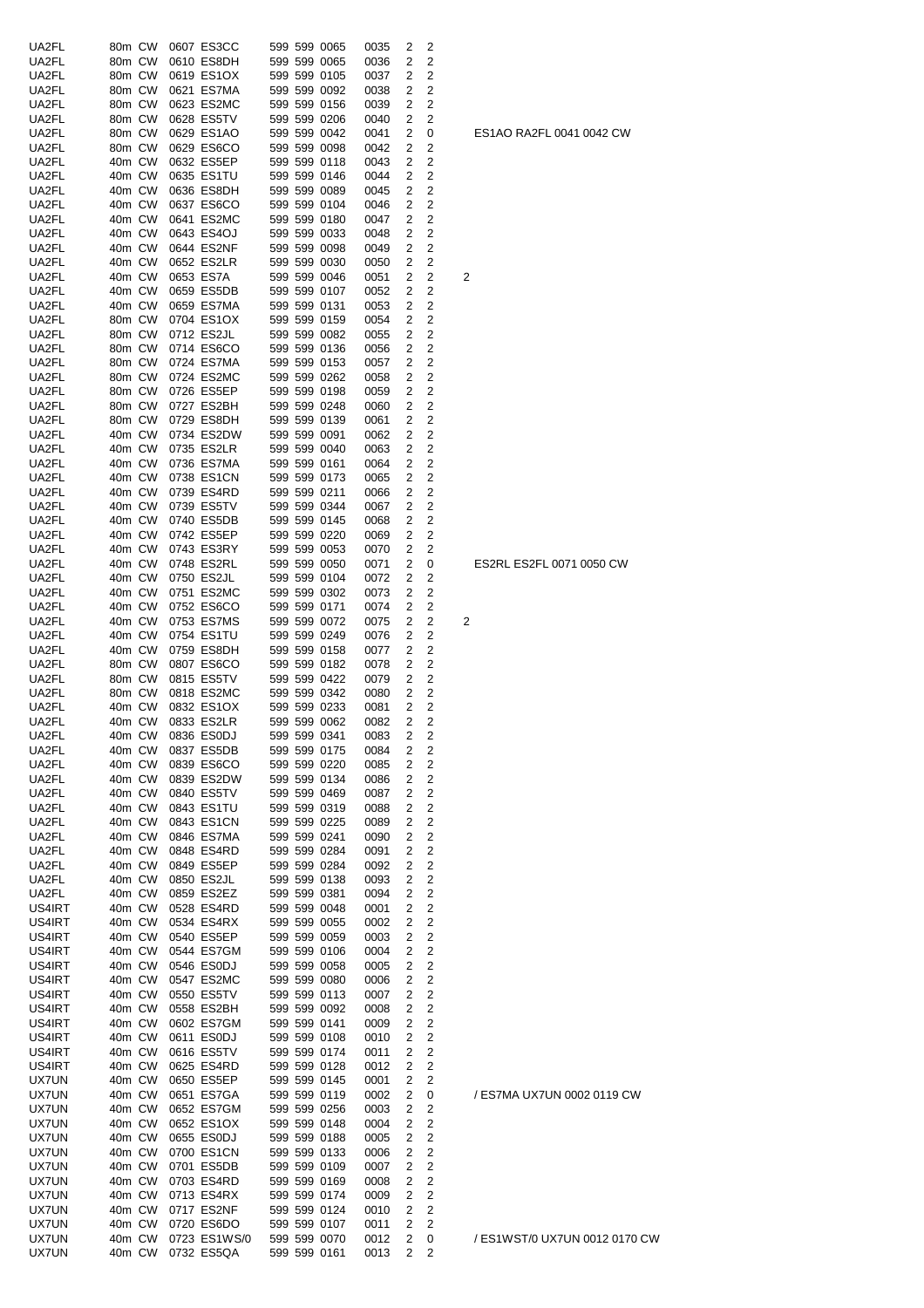| <b>UX7UN</b> | 40m CW |         | 0735 ES2EZ           |    |    | 599 599 0245 | 0014 | 2              | 2                            |  |
|--------------|--------|---------|----------------------|----|----|--------------|------|----------------|------------------------------|--|
| <b>UX7UN</b> | 40m CW |         | 0737 ES3BM           |    |    | 599 599 0141 | 0015 | 2              | 2                            |  |
| <b>UX7UN</b> | 40m CW |         | 0810 ES8DH           |    |    | 599 599 0177 | 0016 | 2              | 0                            |  |
| <b>UX7UN</b> | 40m CW |         | 0826 ES3CC           |    |    | 599 599 0222 | 0017 | 2              | 0                            |  |
| <b>UX7UN</b> | 40m CW |         | 0846 ES2MC           |    |    | 599 599 0406 | 0018 | 2              | 2                            |  |
| WF4W         | 40m CW |         | 0512 DL1NKS          |    |    | 599 599 0002 | 0001 | 2              | 0                            |  |
| WF4W         | 40m CW |         | 0513 DL7BQ           |    |    | 599 599 0001 | 0002 | 2              | 0                            |  |
| WF4W         | 40m CW |         | 0515 OK1LV           |    |    | 599 599 0002 | 0003 | 2              | 0                            |  |
| WF4W         | 40m CW |         | 0553 ES7GM           |    |    | 599 599 0022 | 0004 | 2              | 0                            |  |
| WF4W         | 40m CW |         | 0556 ES5TV           |    |    | 599 599 0129 | 0005 | 2              | 2                            |  |
| YL1ZT        |        |         | 80m SSB 0522 ES1LS   | 59 | 59 | 0025         | 0001 | 1              | 1                            |  |
| YL1ZT        |        |         | 80m SSB 0525 ES2BH   | 59 | 59 | 0054         | 0002 | 1              | 0                            |  |
| YL1ZT        |        |         | 80m SSB 0528 ES9B    | 59 | 59 | 0044         | 0003 | 1              | 1                            |  |
| YL1ZT        |        |         | 80m SSB 0531 ES2BOB  | 59 | 59 | 0029         | 0004 | 1              | 0                            |  |
| YL1ZT        |        |         | 80m SSB 0532 ES7GM   | 59 | 59 | 0074         | 0005 | 1              | 1                            |  |
| YL1ZT        |        |         | 80m SSB 0533 ES2MC   | 59 | 59 | 0050         | 0006 | 1              | 1                            |  |
| YL1ZT        |        |         | 80m SSB 0535 ES9C    | 59 | 59 | 0049         | 0007 | 1              | 1                            |  |
| YL1ZT        |        |         | 80m SSB 0540 ES6RMR  | 59 | 59 | 0059         | 0008 | 1              | 0                            |  |
| YL1ZT        |        |         | 80m SSB 0543 ES5MG   | 59 | 59 | 0037         | 0009 | 1              | 1                            |  |
| YL1ZT        |        |         | 80m SSB 0548 ES2ADF  | 59 | 59 | 0018         | 0010 | 1              | 1                            |  |
| YL1ZT        |        |         | 80m SSB 0549 ES2TI   | 59 | 59 | 0025         | 0011 | 1              | 1                            |  |
| YL1ZT        |        |         | 40m SSB 0551 ES6PA   | 59 | 59 | 0042         | 0012 | 1              | 1                            |  |
| YL1ZT        |        |         | 40m SSB 0557 ES3IPA  | 59 | 59 | 0065         | 0013 | 1              | 0                            |  |
| YL1ZT        |        |         | 40m SSB 0559 ES8TJM  | 59 | 59 | 0070         | 0014 | 1              | 1                            |  |
| YL1ZT        |        |         | 80m SSB 0603 ES9B    | 59 | 59 | 0079         | 0015 | 1              | 1                            |  |
| YL1ZT        |        |         | 80m SSB 0606 ES5CP   | 59 | 59 | 0033         | 0016 | 1              | 0                            |  |
| YL1ZT        |        |         | 80m SSB 0609 ES5GP   | 59 | 59 | 0105         | 0017 | 1              | 0                            |  |
| YL1ZT        |        |         | 80m SSB 0615 ES8BJP  | 59 | 59 | 0054         | 0018 | 1              | $\mathbf{1}$                 |  |
| YL1ZT        |        |         | 80m SSB 0628 ES1OV/1 | 59 | 59 | 0055         | 0019 | 1              | 0                            |  |
| YL1ZT        |        |         | 40m SSB 0638 ES1LS   | 59 | 59 | 0116         | 0020 | 1              | 1                            |  |
|              |        |         | 80m SSB 0653 ES1NS   | 59 | 59 |              |      | 1              | 0                            |  |
| YL1ZT        |        |         |                      |    |    | 0128         | 0021 |                |                              |  |
| YL1ZT        |        |         | 40m SSB 0701 ES6RMR  | 59 | 59 | 0133         | 0022 | 1              | 1                            |  |
| YL1ZT        |        |         | 40m SSB 0704 ES5QA   | 59 | 59 | 0120         | 0023 | 1              | 1                            |  |
| YL1ZT        |        |         | 40m SSB 0707 ES4RAO  | 59 | 59 | 0118         | 0024 | 1              | 1                            |  |
| YL1ZT        |        |         | 40m SSB 0712 ES7GM   | 59 | 59 | 0303         | 0025 | 1              | 0                            |  |
| YL1ZT        |        |         | 40m SSB 0720 ES2EZ   | 59 | 59 | 0017         | 0026 | 1              | 0                            |  |
| YL1ZT        |        |         | 80m SSB 0721 ES2BM   | 59 | 59 | 0037         | 0027 | 1              | 0                            |  |
| YL1ZT        |        |         | 40m SSB 0731 ES1TP/2 | 59 | 59 | 0102         | 0028 | 1              | 1                            |  |
| YL1ZT        |        |         | 40m SSB 0734 ES6TX   | 59 | 59 | 0155         | 0029 | 1              | 1                            |  |
| YL1ZT        |        |         | 40m SSB 0737 ES9C    | 59 | 59 | 0218         | 0030 | 1              | 1                            |  |
| YL1ZT        |        |         | 40m SSB 0745 ES5GP   | 59 | 59 | 0229         | 0031 | 1              | $\mathbf{1}$                 |  |
| YL1ZT        |        |         | 40m SSB 0747 ES2BH   | 59 | 59 | 0283         | 0032 | 1              | 0                            |  |
| YL1ZT        |        |         | 40m SSB 0752 ES5TV   | 59 | 59 | 0567         | 0033 | 1              | 0                            |  |
| YL1ZT        |        |         | 40m SSB 0758 ES6PA   | 59 | 59 | 0153         | 0034 | 1              | 1                            |  |
| YL1ZT        |        |         | 40m SSB 0802 ES6PA   | 59 | 59 | 0159         | 0035 | 1              | 1                            |  |
| YL1ZT        |        |         | 40m SSB 0805 ES1LS   | 59 | 59 | 0201         | 0036 | 1              | 0                            |  |
| YL1ZT        |        | 40m SSB | 0818 ES4REO          | 59 | 59 | 0188         | 0037 | 1              | 0                            |  |
| YL1ZT        |        |         | 40m SSB 0833 ES2BH   | 59 | 59 | 0346         | 0038 | 1              | 1                            |  |
| YL1ZT        |        |         | 40m SSB 0836 ES9C    | 59 | 59 | 0294         | 0039 | $\mathbf{1}$   | $\mathbf{1}$                 |  |
| YL1ZT        |        |         | 40m SSB 0838 ES5GP   | 59 | 59 | 0311         | 0040 | 1              | 1                            |  |
| YL1ZT        |        |         | 40m SSB 0844 ES6RMR  | 59 | 59 | 0250         | 0041 | 1              | 0                            |  |
| YL1ZT        |        |         | 40m SSB 0851 ES5TV   | 59 | 59 | 0482         | 0042 | 1              | 0                            |  |
| YL1ZT        |        |         | 40m SSB 0851 ES1TU   | 59 | 59 | 0331         | 0043 | 1              | 0                            |  |
| YL1ZT        |        |         | 40m SSB 0856 ES2TI   | 59 | 59 | 0201         | 0044 | 1              | 1                            |  |
| YL1ZT        |        |         | 40m SSB 0858 ES1TP/2 | 59 | 59 | 0186         | 0045 | 1              | 1                            |  |
| YL2CV        | 80m CW |         | 0505 ES3BM           |    |    | 599 599 0005 | 0001 | 2              | $\overline{\mathbf{c}}$      |  |
| YL2CV        | 80m CW |         | 0507 ES7MA           |    |    | 599 599 0010 | 0002 | 2              | 2                            |  |
| YL2CV        | 80m CW |         | 0508 ES2MC           |    |    | 599 599 0018 | 0003 | $\overline{c}$ | $\overline{c}$               |  |
| YL2CV        | 80m CW |         | 0509 ES4RX           |    |    | 599 599 0019 | 0004 | 2              | $\overline{c}$               |  |
| YL2CV        | 80m CW |         | 0510 ES1WST/0        |    |    | 599 599 0021 | 0005 | 2              | $\overline{c}$               |  |
| YL2CV        | 80m CW |         | 0511 ES1OX           |    |    | 599 599 0018 | 0006 | 2              | $\mathbf 2$                  |  |
| YL2CV        | 80m CW |         | 0513 ES5EP           |    |    | 599 599 0023 | 0007 | 2              | $\mathbf 2$                  |  |
| YL2CV        | 80m CW |         | 0516 ES2BH           |    |    | 599 599 0028 | 0008 | 2              | $\mathbf 2$                  |  |
| YL2CV        | 80m CW |         | 0517 ES7GM           |    |    | 599 599 0037 | 0009 | 2              | $\mathbf 2$                  |  |
| YL2CV        | 80m CW |         | 0524 ES9C            |    |    | 599 599 0036 | 0010 | 2              | $\mathbf 2$                  |  |
| YL2CV        | 80m CW |         | 0527 ES5TV           |    |    | 599 599 0065 | 0011 | $\overline{c}$ | $\overline{c}$               |  |
| YL2CV        | 80m CW |         | 0528 ES6DO           |    |    | 599 599 0014 | 0012 | 2              | $\overline{c}$               |  |
| YL2CV        | 80m CW |         | 0530 ES3CC           |    |    | 599 599 0021 | 0013 | 2              | $\overline{c}$               |  |
| YL2CV        | 40m CW |         | 0532 ES4RD           |    |    | 599 599 0055 | 0014 | 2              | 2                            |  |
| YL2CV        | 40m CW |         | 0538 ES1WST/0        |    |    | 599 599 0056 | 0015 | 2              | $\overline{c}$               |  |
| YL2CV        | 40m CW |         | 0539 ES1OX           |    |    | 599 599 0049 | 0016 | 2              | $\overline{c}$               |  |
| YL2CV        | 40m CW |         | 0545 ES4RX           |    |    | 599 599 0070 | 0017 | 2              | $\overline{c}$               |  |
| YL2CV        | 40m CW |         | 0547 ES2JL           |    |    | 599 599 0033 | 0018 | 2              | 2                            |  |
| YL2CV        | 40m CW |         | 0548 ES2DW           |    |    | 599 599 0011 | 0019 | 2              | 2                            |  |
| YL2CV        | 40m CW |         | 0551 ES2MC           |    |    | 599 599 0090 | 0020 | 2              | $\mathbf 2$                  |  |
| YL2CV        | 40m CW |         | 0555 ES6CO           |    |    | 599 599 0064 | 0021 | 2              | $\mathbf 2$                  |  |
| YL2CV        | 40m CW |         | 0555 ES9A            |    |    | 599 599 0040 | 0022 | 2              | $\mathbf 2$                  |  |
| YL2CV        | 40m CW |         | 0557 ES9C            |    |    | 599 599 0080 | 0023 | 2              | $\overline{c}$               |  |
| YL2CV        | 40m CW |         | 0559 ES1TU           |    |    | 599 599 0084 | 0024 | 2              | $\overline{c}$               |  |
| YL2CV        |        |         | 0603 ES2BH           |    |    | 599 599 0097 | 0025 | 2              | 2                            |  |
|              | 80m CW |         |                      |    |    |              |      |                |                              |  |
| YL2CV        | 80m CW |         | 0604 ES2EZ           |    |    | 599 599 0094 | 0026 | 2              | $\overline{c}$               |  |
| YL2CV        | 80m CW |         | 0608 ES1WST/0        |    |    | 599 599 0092 | 0027 | 2              |                              |  |
| YL2CV        | 80m CW |         | 0610 ES6DO           |    |    | 599 599 0037 | 0028 | $\overline{c}$ | 2<br>$\overline{\mathbf{c}}$ |  |
| YL2CV        | 80m CW |         | 0611 ES1OX           |    |    | 599 599 0101 | 0029 | 2              | 2                            |  |

ES8DH UX7UN 0017 0177 CW In Log: 40m; In the other station's log: 80m

0 Is not an ES station

0 Is not an ES station

0 Is not an ES station

ES7GM YL7A 0007 0022 CW / ES7GM WF4W 0004 0122 CW

No such serial number in that mode / ES2BH YL1ZT 0002 0045 SSB

ES2BOB ES3ACV 0010 0029 SSB / ES2BOB YL1ZT 0004 0028 SSB

ES6RMR RA2FDX 0020 0059 SSB / ES6RMR YL1ZT 0008 0039 SSB

/ ES2IPA YL1ZT 0013 0065 SSB

/ ES5GP YL1ZT 0016 0098 SSB YL1ZT 80m SSB 0609 ES5GP 59 59 0105 0017 1 0 ES5GP YL1ZT 0016 0105 SSB

/ ES1OV/3 YL1ZT 0019 0055 SSB

/ ES1LS YL1ZT 0021 0128 SSB

In Log: 40m; In the other station's log: 80m No such serial number in that mode / ES2EZ YL1ZT 0026 0217 SSB / ES2BH YL1ZT 0027 0237 SSB

ES2BH R3LC 0058 0283 SSB / ES2BH YL1ZT 0032 0286 SSB No such serial number in that mode / ES5TV YL1ZT 0033 0367 SSB

ES1LS YL1ZT 0035 0201 SSB / ES4RAO YL1ZT 0037 0188 SSB

ES6RMR YL1ZT 0044 0250 SSB No such serial number in that mode / ES5TV YL1ZT 0042 0492 SSB ES1TU YL1ZT 0044 0331 SSB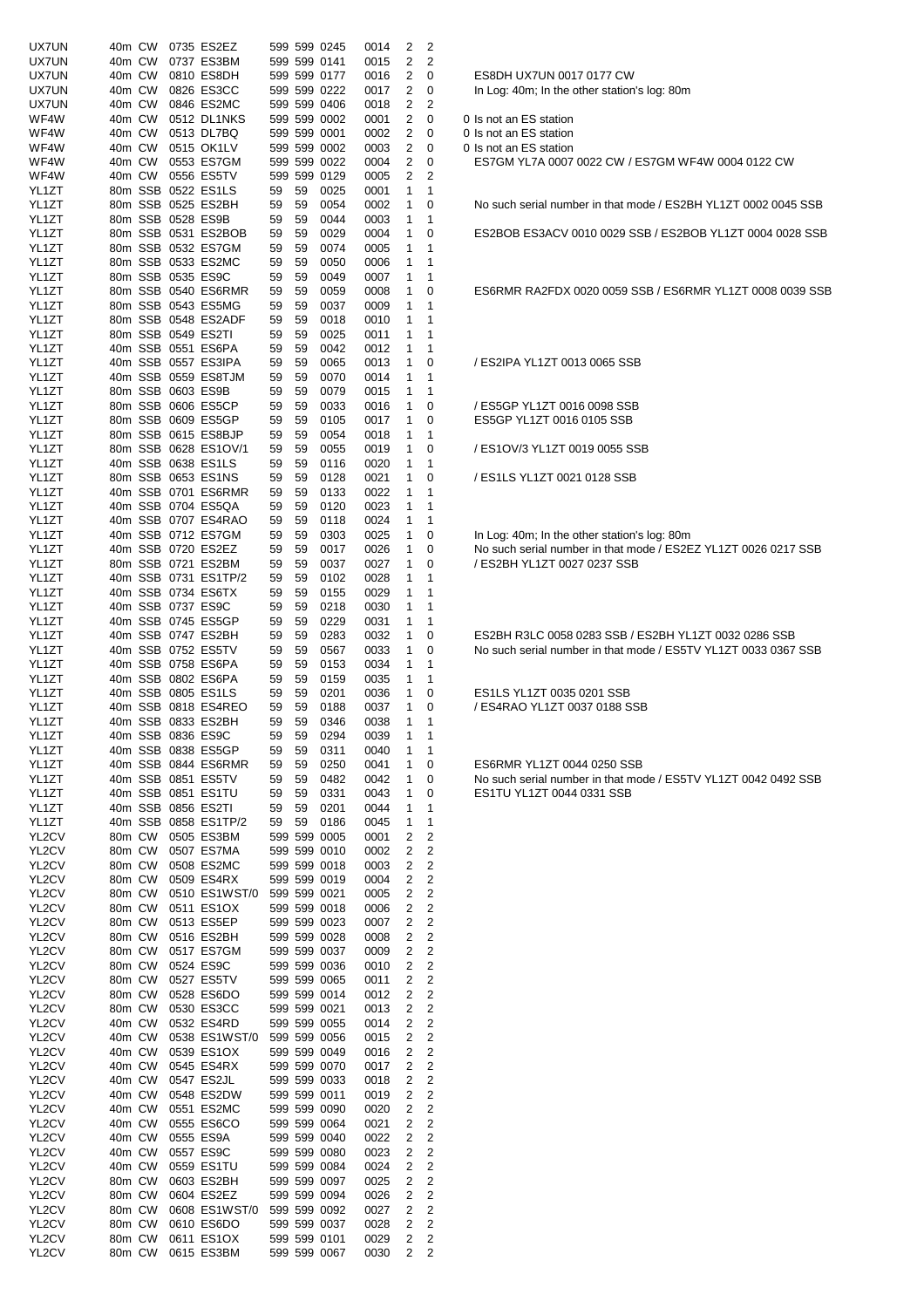| YL <sub>2</sub> CV | 80m CW           | 0616 ES2MC                  | 599 599 0142                 | 0031         | 2              | 2                            |                            |
|--------------------|------------------|-----------------------------|------------------------------|--------------|----------------|------------------------------|----------------------------|
| YL2CV              | 80m CW           | 0617 ES6CO                  | 599 599 0086                 | 0032         | 2              | 2                            |                            |
| YL2CV              | 80m CW           | 0619 ES0DJ                  | 599 599 0123                 | 0033         | 2              | 2                            |                            |
| YL2CV              | 40m CW<br>40m CW | 0621 ES4RD                  | 599 599 0124<br>599 599 0126 | 0034         | 2              | 2<br>2                       |                            |
| YL2CV<br>YL2CV     | 40m CW           | 0623 ES1TU<br>0625 ES6DO    | 599 599 0055                 | 0035<br>0036 | 2<br>2         | 2                            |                            |
| YL2CV              | 80m CW           | 0628 ES5TV                  | 599 599 0205                 | 0037         | 2              | 2                            |                            |
| YL2CV              | 80m CW           | 0629 ES7GM                  | 599 599 0216                 | 0038         | 2              | 2                            |                            |
| YL2CV              | 40m CW           | 0634 ES2DW                  | 599 599 0058                 | 0039         | 2              | 2                            |                            |
| YL2CV              | 40m CW           | 0634 ES2MC                  | 599 599 0173                 | 0040         | 2              | 2                            |                            |
| YL2CV              | 40m CW           | 0638 ES1OX                  | 599 599 0130                 | 0041         | 2              | 2                            |                            |
| YL2CV              | 40m CW           | 0639 ES2BH                  | 599 599 0173                 | 0042         | 2              | 2                            |                            |
| YL2CV              | 40m CW           | 0643 ES1WST/0               | 599 599 0126                 | 0043         | 2              | 2                            |                            |
| YL2CV              | 40m CW           | 0648 ES3BM                  | 599 599 0102                 | 0044         | 2              | 2                            |                            |
| YL2CV<br>YL2CV     | 40m CW<br>40m CW | 0650 ES5TV<br>0652 ES7GM    | 599 599 0242<br>599 599 0253 | 0045<br>0046 | 2<br>2         | 2<br>2                       |                            |
| YL2CV              | 40m CW           | 0655 ES9C                   | 599 599 0163                 | 0047         | 2              | 2                            |                            |
| YL2CV              | 40m CW           | 0657 ES0DJ                  | 599 599 0190                 | 0048         | 2              | 2                            |                            |
| YL2CV              | 40m CW           | 0659 ES1CN                  | 599 599 0132                 | 0049         | 2              | 2                            |                            |
| YL2CV              | 40m CW           | 0703 ES5DB                  | 599 599 0112                 | 0050         | 2              | 0                            | ES5DB LY2CV 0050 0112 CW   |
| YL2CV              | 40m CW           | 0705 ES1CN                  | 599 599 0140                 | 0051         | 2              | 2                            |                            |
| YL2CV              | 40m CW           | 0706 ES9C                   | 599 599 0179                 | 0052         | 2              | 2                            |                            |
| YL2CV              | 40m CW           | 0708 ES0DJ                  | 599 599 0215                 | 0053         | 2              | 2                            |                            |
| YL2CV              | 40m CW           | 0710 ES5TV                  | 599 599 0283                 | 0054         | 2              | 2                            |                            |
| YL2CV<br>YL2CV     | 40m CW<br>80m CW | 0711 ES4RX<br>0715 ES3CC    | 599 599 0167<br>599 599 0151 | 0055<br>0056 | 2<br>2         | 2<br>2                       |                            |
| YL2CV              | 80m CW           | 0717 ES7MA                  | 599 599 0148                 | 0057         | 2              | 0                            | ES7MA LY3NX 0096 0148 CW   |
| YL2CV              | 80m CW           | 0720 ES2MC                  | 599 599 0257                 | 0058         | 2              | 2                            |                            |
| YL2CV              | 80m CW           | 0724 ES6CO                  | 599 599 0144                 | 0059         | 2              | 2                            |                            |
| YL2CV              | 80m CW           | 0726 ES2EZ                  | 599 599 0229                 | 0060         | 2              | 2                            |                            |
| YL2CV              | 80m CW           | 0727 ES5TV                  | 599 599 0318                 | 0061         | 2              | 2                            |                            |
| YL2CV              | 80m CW           | 0728 ES7GM                  | 599 599 0338                 | 0062         | 2              | 2                            |                            |
| YL2CV              | 40m CW           | 0732 ES1WST/0               | 599 599 0187                 | 0063         | 2              | 2                            |                            |
| YL2CV              | 40m CW           | 0740 ES2BH                  | 599 599 0270                 | 0064         | 2              | 0                            | ES2BH YL2CV 0054 0270 CW   |
| YL2CV              | 40m CW           | 0742 ES4RD                  | 599 599 0215                 | 0065         | 2              | 2                            |                            |
| YL2CV<br>YL2CV     | 40m CW<br>40m CW | 0744 ES3CC<br>0746 ES5QA    | 599 599 0182<br>599 599 0179 | 0066<br>0067 | 2<br>2         | 2<br>2                       |                            |
| YL2CV              | 40m CW           | 0750 ES4OJ                  | 599 599 0076                 | 0068         | 2              | 2                            |                            |
| YL2CV              | 40m CW           | 0751 ES7GM                  | 599 599 0377                 | 0069         | 2              | 2                            |                            |
| YL2CV              | 40m CW           | 0753 ES9A                   | 599 599 0129                 | 0070         | 2              | 2                            |                            |
| YL2CV              | 40m CW           | 0755 ES2MC                  | 599 599 0308                 | 0071         | 2              | 2                            |                            |
| YL2CV              | 40m CW           | 0758 ES3BM                  | 599 599 0149                 | 0072         | 2              | 2                            |                            |
| YL2CV              | 80m CW           | 0811 ES1WST/0               | 599 599 0214                 | 0073         | 2              | 2                            |                            |
| YL2CV              | 80m CW           | 0813 ES0DJ                  | 599 599 0304                 | 0074         | 2              | 2                            |                            |
| YL2CV<br>YL2CV     | 80m CW<br>40m CW | 0815 ES2MC<br>0818 ES4RD    | 599 599 0339<br>599 599 0258 | 0075<br>0076 | 2<br>2         | 2<br>2                       |                            |
| YL2CV              | 40m CW           | 0820 ES5QA                  | 599 599 0216                 | 0077         | 2              | 2                            |                            |
| YL2CV              | 40m CW           | 0821 ES3RX                  | 599 599 0246                 | 0078         | 2              | 0                            | / ES4RX YL2CV 0078 0246 CW |
| YL2CV              | 40m CW           | 0823 ES4OJ                  | 599 599 0096                 | 0079         | 2              | 2                            |                            |
| YL2CV              | 80m CW           | 0827 ES7GM                  | 599 599 0466                 | 0080         | 2              | $\overline{\mathbf{c}}$      |                            |
| YL2CV              | 40m CW           | 0830 ES4RX                  | 599 599 0257                 | 0081         | 2              | 2                            |                            |
| YL2CV              | 40m CW           | 0831 ES0DJ                  | 599 599 0331                 | 0082         | 2              | 2                            |                            |
| YL2CV              | 40m CW           | 0832 ES3CC                  | 599 599 0231                 | 0083         | 2              | 2                            |                            |
| YL2CV              | 40m CW           | 0833 ES6CO                  | 599 599 0211                 | 0084         | 2              | 2                            |                            |
| YL2CV<br>YL2CV     | 40m CW           | 0835 ES6DO                  | 599 599 0167                 | 0085         | 2              | $\overline{\mathbf{c}}$      |                            |
| YL2CV              | 80m CW<br>40m CW | 0836 ES5TV<br>0839 ES7GM    | 599 599 0463<br>599 599 0487 | 0086<br>0087 | 2<br>2         | 2<br>2                       |                            |
| YL2CV              | 40m CW           | 0841 ES2EZ                  | 599 599 0350                 | 0088         | 2              | 2                            |                            |
| YL2CV              | 40m CW           | 0842 ES9A                   | 599 599 0171                 | 0089         | 2              | 2                            |                            |
| YL2CV              | 40m CW           | 0845 ES2MC                  | 599 599 0404                 | 0090         | 2              | 2                            |                            |
| YL2CV              | 40m CW           | 0846 ES2TI                  | 599 599 0190                 | 0091         | 2              | 2                            |                            |
| YL2CV              | 40m CW           | 0848 ES1WST/0               | 599 599 0259                 | 0092         | 2              | 2                            |                            |
| YL2CV              | 40m CW           | 0850 ES9C                   | 599 599 0317                 | 0093         | 2              | 2                            |                            |
| YL2CV              | 40m CW           | 0852 ES1CN                  | 599 599 0238                 | 0094         | 2              | 2                            |                            |
| YL2CV              | 40m CW           | 0854 ES1OX                  | 599 599 0264                 | 0095         | 2              | 2                            |                            |
| YL2CV<br>YL2CV     | 40m CW<br>40m CW | 0858 ES8DH<br>0859 ES5TV    | 599 599 0218<br>599 599 0512 | 0096<br>0097 | 2<br>2         | 2<br>$\overline{\mathbf{c}}$ |                            |
| YL2CV              | 40m CW           | 0859 ES2BH                  | 599 599 0393                 | 0098         | 2              | 2                            |                            |
| YL2HB              | 80m CW           | 0503 ES4RD                  | 599 599 0005                 | 0001         | 2              | 2                            |                            |
| YL2HB              | 80m CW           | 0505 ES2RZ                  | 599 599 0008                 | 0002         | 2              | 0                            | / ES2EZ YL2HB 0002 0008 CW |
| YL2HB              | 80m CW           | 0506 ES0DJ                  | 599 599 0014                 | 0003         | 2              | 2                            |                            |
| YL2HB              | 80m CW           | 0508 ES5TV                  | 599 599 0024                 | 0004         | 2              | 2                            |                            |
| YL2HB              | 80m CW           | 0509 ES3BM                  | 599 599 0010                 | 0005         | 2              | 2                            |                            |
| YL2HB              | 80m CW           | 0512 ES4RX                  | 599 599 0011                 | 0006         | 2              | 0                            | ES4RX ES1TU 0007 0011 CW   |
| YL2HB              | 40m CW           | 0528 ES4RD                  | 599 599 0044                 | 0007         | 2              | 2                            |                            |
| YL2HB<br>YL2HB     | 40m CW<br>40m CW | 0530 ES4RX                  | 599 599 0046                 | 0008         | 2<br>2         | 2<br>2                       |                            |
| YL2HB              | 40m CW           | 0535 ES1WST/0<br>0537 ES5EP | 599 599 0048<br>599 599 0050 | 0009<br>0010 | 2              | 2                            |                            |
| YL2HB              | 40m CW           | 0544 ES7GM                  | 599 599 0103                 | 0011         | 2              | 2                            |                            |
| YL2HB              | 40m CW           | 0547 ES2JL                  | 599 599 0031                 | 0012         | 2              | 0                            | ES2JL YL2SB 0012 0031 CW   |
| YL2HB              | 40m CW           | 0549 ES2MC                  | 599 599 0082                 | 0013         | 2              | 2                            |                            |
| YL2HB              | 40m CW           | 0551 ES7MA                  | 599 599 0052                 | 0014         | 2              | 2                            |                            |
| YL2HB              | 40m CW           | 0554 ES6CO                  | 599 599 0061                 | 0015         | 2              | 2                            |                            |
| YL2HB              | 40m CW           | 0556 ES1TU                  | 599 599 0076                 | 0016         | 2              | 2                            |                            |
| YL2HB              | 40m CW           | 0559 ES3CC                  | 599 599 0056                 | 0017         | $\overline{2}$ | 2                            |                            |

| S4RX YL2CV 0078 0246 CW |  |
|-------------------------|--|
|                         |  |
|                         |  |
|                         |  |
| S2EZ YL2HB 0002 0008 CW |  |
| 34RX ES1TU 0007 0011 CW |  |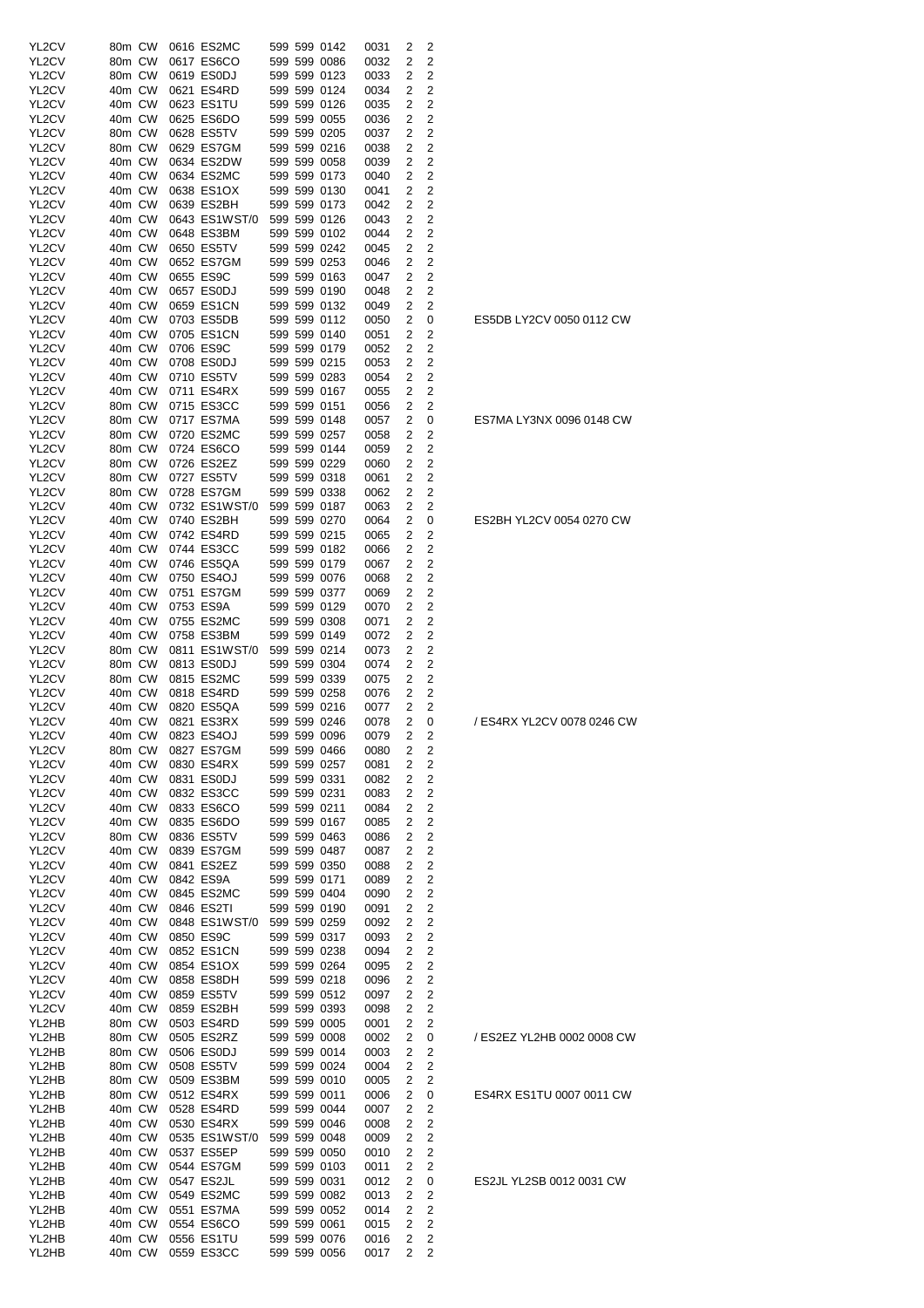| YL2HB          | 40m CW                       |        | 0601 ES9C                      |    |    | 599 599 0086                 | 0018 | 2            | 2                       |   |
|----------------|------------------------------|--------|--------------------------------|----|----|------------------------------|------|--------------|-------------------------|---|
| YL2HB          | 40m CW                       |        | 0607 ES7GM                     |    |    | 599 599 0148                 | 0019 | 2            | 2                       |   |
| YL2HB          | 40m CW                       |        | 0609 ES2MC                     |    |    | 599 599 0129                 | 0020 | 2            | 2                       |   |
| YL2HB          | 40m CW                       |        | 0610 ES0DJ                     |    |    | 599 599 0038                 | 0021 | 2            | 0                       |   |
| YL2HB          | 40m CW                       |        | 0612 ES1CN                     |    |    | 599 599 0077                 | 0022 | 2            | 2                       |   |
| YL2HB          | 40m CW                       |        | 0613 ES7MA                     |    |    | 599 599 0080                 | 0023 | 2            | 2                       |   |
| YL2HB          | 40m CW                       |        | 0615 ES5DB                     |    |    | 599 599 0069                 | 0024 | 2            | 2                       |   |
| YL2HB          | 40m CW                       |        | 0619 ES2DW                     |    |    | 599 599 0050                 | 0025 | 2            | 2                       |   |
| YL2HB          | 40m CW                       |        | 0621 ES4RD                     |    |    | 599 599 0121                 | 0026 | 2            | 2                       |   |
| YL2HB          | 40m CW                       |        | 0622 ES1OX                     |    |    | 599 599 0106                 | 0027 | 2            | 2                       |   |
| YL2HB          | 40m CW                       |        | 0624 ES1TU                     |    |    | 599 599 0127                 | 0028 | 2            | 2                       |   |
| YL2HB          | 40m CW                       |        | 0630 ES4OJ                     |    |    | 599 599 0026                 | 0029 | 2            | 2                       |   |
| YL2HB          | 40m CW                       |        | 0649 ES5EP                     |    |    | 599 599 0142                 | 0030 | 2            | 2                       |   |
| YL2HB          | 40m CW                       |        | 0653 ES3CC                     |    |    | 599 599 0121                 | 0031 | 2            | 0                       |   |
| YL2HB          | 40m CW                       |        | 0658 ES0DJ                     |    |    | 599 599 0191                 | 0032 | 2            | 2                       |   |
| YL2HB          | 40m CW                       |        | 0701 ES5EP                     |    |    | 599 599 0157                 | 0033 | 2            | 2                       |   |
| YL2HB          | 40m CW                       |        | 0703 ES1CN                     |    |    | 599 599 0137                 | 0034 | 2            | 2                       |   |
| YL2HB          | 40m CW                       |        | 0707 ES0DJ                     |    |    | 599 599 0210                 | 0035 | 2            | 2                       |   |
| YL2HB          | 40m CW                       |        | 0709 ES2MC                     |    |    | 599 599 0234                 | 0036 | 2            | 2                       |   |
| YL2HB          | 40m CW                       |        | 0710 ES5TV                     |    |    | 599 599 0282                 | 0037 | 2            | 2                       |   |
| YL2HB          | 40m CW                       |        | 0713 ES8DH                     |    |    | 599 599 0120                 | 0038 | 2            | 2                       |   |
| YL2HB          | 40m CW                       |        | 0717 ES4RX                     |    |    | 599 599 0176                 | 0039 | 2            | 2                       |   |
| YL2HB          | 40m CW                       |        | 0720 ES4RD                     |    |    | 599 599 0192                 | 0040 | 2            | 2                       |   |
| YL2HB          | 40m CW                       |        | 0733 ES1OX                     |    |    | 599 599 0197                 | 0041 | 2            | 2                       |   |
| YL2HB          | 40m CW                       |        | 0737 ES2BH                     |    |    | 599 599 0262                 | 0042 | 2            | 2                       |   |
| YL2HB          | 40m CW                       |        | 0738 ES2EZ                     |    |    | 599 599 0252                 | 0043 | 2            | 2                       |   |
| YL2HB          | 40m CW                       |        | 0743 ES5QA                     |    |    | 599 599 0172                 | 0044 | 2            | 2                       |   |
| YL2HB          | 40m CW                       |        | 0745 ES7GM                     |    |    | 599 599 0362                 | 0045 | 2            | 0                       |   |
| YL2HB          |                              | 40m CW | 0748 ES4OJ                     |    |    | 599 599 0072                 | 0046 | 2            | 2                       |   |
| YL2HB          | 40m CW                       |        | 0749 ES3RY                     |    |    | 599 599 0055                 | 0047 | 2            | 2                       |   |
| YL2HB          | 40m CW                       |        | 0751 ES3CC                     |    |    | 599 599 0190                 | 0048 | 2            | 2                       |   |
| YL2HB          | 40m CW                       |        | 0753 ES7MA                     |    |    | 599 599 0187                 | 0049 | 2            | 2                       |   |
| YL2HB          | 40m CW                       |        | 0758 ES1TU                     |    |    | 599 599 0252                 | 0050 | 2            | 0                       |   |
| YL2HB          | 40m CW                       |        | 0800 ES3BM                     |    |    | 599 599 0151                 |      | 2            | 2                       |   |
| YL2HB          | 40m CW                       |        | 0802 ES0DJ                     |    |    | 599 599 0285                 | 0051 | 2            | 2                       |   |
|                |                              |        |                                |    |    |                              | 0052 |              | 2                       |   |
| YL2HB<br>YL2HB | 40m CW                       |        | 0804 ES9C<br>0806 ES1TU        |    |    | 599 599 0251<br>599 599 0265 | 0053 | 2<br>2       | 2                       |   |
|                | 40m CW                       |        |                                |    |    |                              | 0054 |              |                         |   |
| YL2HB          | 40m CW                       |        | 0807 ES8DH                     |    |    | 599 599 0169                 | 0055 | 2            | 2                       |   |
| YL2HB          | 40m CW                       |        | 0811 ES3RY                     |    |    | 599 599 0082                 | 0056 | 2            | 2                       |   |
| YL2HB          | 40m CW                       |        | 0813 ES5TV                     |    |    | 599 599 0413                 | 0057 | 2            | 2                       |   |
| YL2HB          | 40m CW                       |        | 0814 ES4RD                     |    |    | 599 599 0247                 | 0058 | 2            | 2                       |   |
| YL2HB          | 40m CW                       |        | 0815 ES7GM                     |    |    | 599 599 0438                 | 0059 | 2            | 2                       |   |
| YL2HB          | 40m CW                       |        | 0819 ES4RX                     |    |    | 599 599 0243                 | 0060 | 2            | 2                       |   |
| YL2HB          | 40m CW                       |        | 0829 ES4OJ                     |    |    | 599 599 0101                 | 0061 | 2            | 2                       |   |
| YL2HB          | 40m CW                       |        | 0832 ES3CC                     |    |    | 599 599 0229                 | 0062 | 2            | 2                       |   |
| YL2HB          | 40m CW<br>40 <sub>m</sub> CW |        | 0834 ES6DO                     |    |    | 599 599 0164                 | 0063 | 2            | 0                       |   |
| YL2HB          |                              |        | 0835 ES2EZ                     |    |    | 599 599 0338                 | 0064 | 2<br>2       | 2<br>2                  |   |
| YL2HB          | 40m CW                       |        | 0837 ES7MA                     |    |    | 599 599 0227                 | 0065 |              |                         |   |
| YL2HB          |                              |        | 40m CW 0838 ES2MC              |    |    | 599 599 0377                 | 0066 | $\mathbf{2}$ | 2                       |   |
| YL2HB          | 40m CW                       |        | 0842 ES5EP                     |    |    | 599 599 0282<br>599 599 0256 | 0067 | 2            | 2                       |   |
| YL2HB          | 40m CW                       |        | 0848 ES1OX                     |    |    |                              | 0068 | 2            | 2                       |   |
| YL2HB          | 40m CW                       |        | 0849 ES1WST/0 599 599 0261     |    |    |                              | 0069 | 2            | $\overline{c}$          |   |
| YL2HB          | 40m CW                       |        | 0851 ES2DW                     |    |    | 599 599 0141                 | 0070 | 2            | 2<br>$\overline{c}$     |   |
| YL2PA          | 80m CW                       |        | 0501 ES4RX                     |    |    | 599 599 0006                 | 0001 | 2            |                         |   |
| YL2PA          | 80m CW                       |        | 0503 ES1WST/0                  |    |    | 599 599 0006                 | 0002 | 2            | 2                       |   |
| YL2PA          | 80m CW                       |        | 0504 ES5DB                     |    |    | 599 599 0006                 | 0003 | 2            | 2                       |   |
| YL2PA          | 80m CW                       |        | 0505 ES1OX<br>0506 ES9A        |    |    | 599 599 0005                 | 0004 | 2            | 2                       |   |
| YL2PA          | 80m CW                       |        |                                |    |    | 599 599 0004                 | 0005 | 2            | 2                       |   |
| YL2PA          | 80m CW<br>80m CW             |        | 0506 ES4RD                     |    |    | 599 599 0014<br>599 599 0015 | 0006 | 2<br>2       | 2<br>$\overline{c}$     |   |
| YL2PA          |                              |        | 0506 ES2EZ                     |    |    |                              | 0007 |              |                         |   |
| YL2PA<br>YL2PA | 80m CW                       |        | 0507 ES5EP                     |    |    | 599 599 0010                 | 0008 | 2            | $\overline{c}$          |   |
|                | 80m CW                       |        | 0510 ES0DJ                     |    |    | 599 599 0021                 | 0009 | 2            | 2                       |   |
| YL2PA          | 80m CW                       |        | 0511 ES6CO                     |    |    | 599 599 0014                 | 0010 | 2            | 2                       |   |
| YL2PA          | 80m CW                       |        | 0512 ES1TU                     |    |    | 599 599 0019                 | 0011 | 2            | 2                       |   |
| YL2PA          | 80m CW                       |        | 0513 ES5TV                     |    |    | 599 599 0036                 | 0012 | 2            | $\overline{c}$          |   |
| YL2PA          | 80m CW                       |        | 0516 ES1CN                     |    |    | 599 599 0015                 | 0013 | 2            | 0                       |   |
| YL2PA          | 80m CW                       |        | 0517 ES9C                      |    |    | 599 599 0028                 | 0014 | 2            | $\overline{c}$          |   |
| YL2PA          | 80m CW                       |        | 0519 ES7GM                     |    |    | 599 599 0043                 | 0015 | 2            | 2                       |   |
| YL2PA          | 80m CW                       |        | 0519 ES2MC                     |    |    | 599 599 0036                 | 0016 | 2            | 2                       |   |
| YL2PA          | 80m CW                       |        | 0520 ES3BM                     |    |    | 599 599 0024                 | 0017 | 2            | 2                       |   |
| YL2PA          |                              | 80m CW | 0525 ES3CC                     |    |    | 599 599 0014                 | 0018 | 2            | 0                       |   |
| YL2PA          |                              | 80m CW | 0526 ES2JL                     |    |    | 599 599 0018                 | 0019 | 2            | 2                       |   |
| YL2PA          |                              | 80m CW | 0527 ES6DO                     |    |    | 599 599 0012                 | 0020 | 2            | $\overline{\mathbf{c}}$ |   |
| YL2PA          |                              | 80m CW | 0527 ES5JR                     |    |    | 599 599 0001                 | 0021 | 2            | 2                       |   |
| YL2PA          |                              |        | 80m SSB 0530 ES8BJP            | 59 | 59 | 0024                         | 0022 | 1            | 1                       |   |
| YL2PA          |                              |        | 80m SSB 0535 ES5GP             | 59 | 59 | 0047                         | 0023 | 1            | 1                       |   |
| YL2PA          |                              |        | 80m SSB 0537 ES2IPA            | 59 | 59 | 0036                         | 0024 | 1            | 1                       |   |
| YL2PA          |                              |        | 80m SSB 0538 ES4RAO            | 59 | 59 | 0027                         | 0025 | 1            | 1                       |   |
| YL2PA          |                              |        | 80m SSB 0540 ES5MG             | 59 | 59 | 0034                         | 0026 | 1            | 1                       |   |
| YL2PA          |                              |        | 80m SSB 0546 ES2ADF            | 59 | 59 | 0017                         | 0027 | 1            | 1                       |   |
| YL2PA          |                              |        | 80m SSB 0554 ES7TH             | 59 | 59 | 0038                         | 0028 | 1            | 1                       | 1 |
| YL2PA          |                              |        | 80m SSB 0557 ES5QA             | 59 | 59 | 0034                         | 0029 | 1            | 1                       |   |
| YL2PA          |                              | 80m CW | 0602 ES6CO                     |    |    | 599 599 0072                 | 0030 | 2            | 2                       |   |
| YL2PA          |                              | 80m CW | 0602 ES1OX                     |    |    | 599 599 0087                 | 0031 | 2            | 2                       |   |
| YL2PA          |                              |        | 80m CW 0603 ES3CC 599 599 0061 |    |    |                              | 0032 | 2            | 2                       |   |

No such serial number in that mode / ES2DW YL2HB 0021 0038 CW

ES3CC YL1HB 0031 0121 CW

ES7GM S50XX 0049 0362 CW / ES7GM YL2HB 0045 0363 CW

ES1TU YL2HB 0059 0252 CW

ES6DO YL2HB 0064 0164 CW

ES1CN LY3B 0019 0015 CW / ES1CN YL2PA 0013 0016 CW

ES3CC YL2PA 0008 0014 CW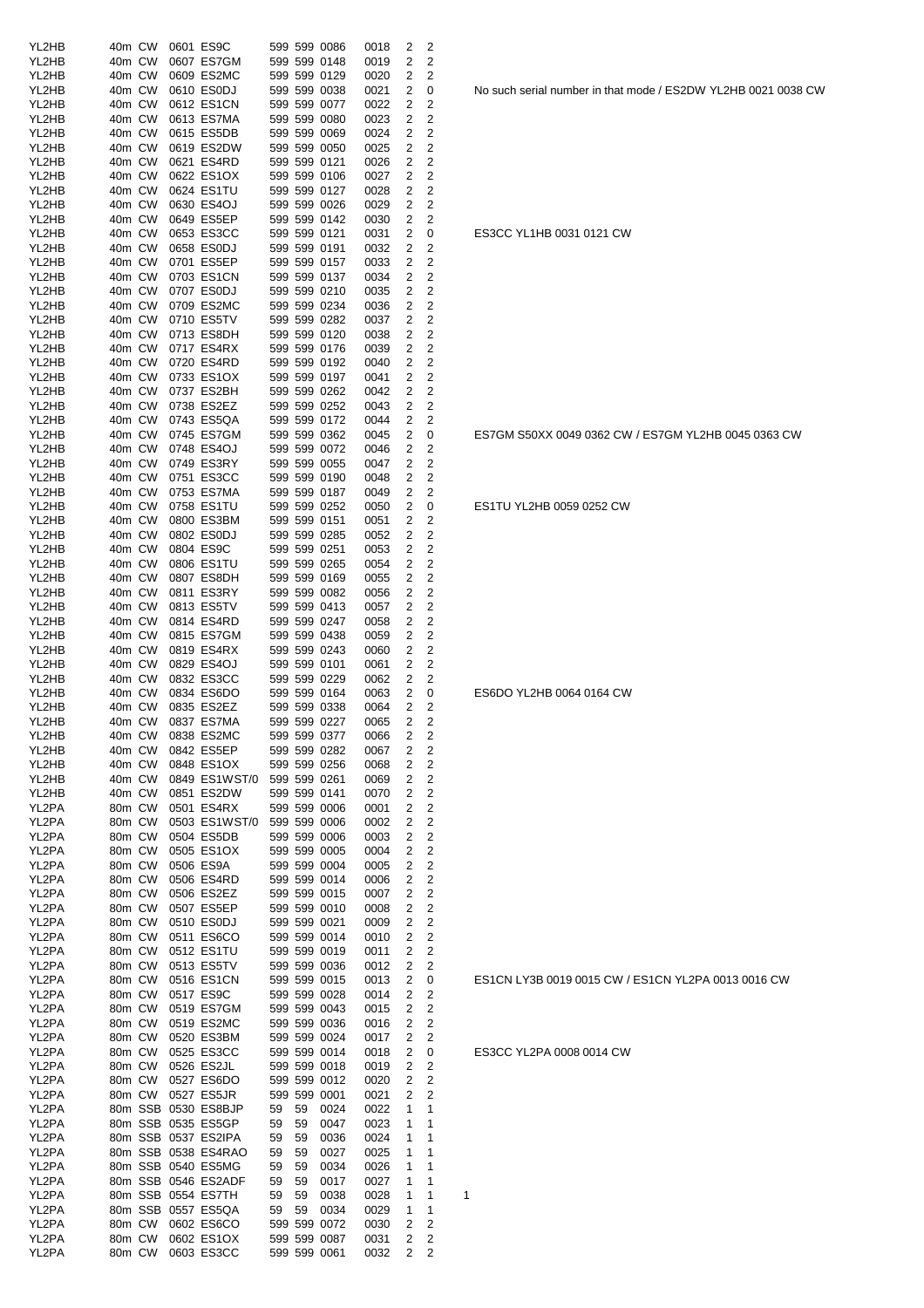| 2<br>80m CW<br>0604 ES6DO<br>2<br>YL2PA<br>599 599 0025<br>0034<br>0605 ES9C<br>2<br>2<br>YL2PA<br>80m CW<br>599 599 0093<br>0035<br>2<br>YL2PA<br>80m CW<br>0605 ES9A<br>599 599 0043<br>2<br>0036<br>$\overline{2}$<br>YL2PA<br>80m CW<br>0607 ES5EP<br>599 599 0089<br>2<br>0037<br>$\overline{2}$<br>YL2PA<br>80m CW<br>0607 ES2EZ<br>599 599 0100<br>2<br>0038<br>2<br>YL2PA<br>80m CW<br>0610 ES3BM<br>599 599 0061<br>2<br>0039<br>YL2PA<br>80m CW<br>0611 ES2TI<br>599 599 0043<br>2<br>2<br>0040<br>YL2PA<br>40m CW<br>0612 ES4RX<br>599 599 0113<br>2<br>2<br>0041<br>YL2PA<br>40m CW<br>0613 ES5DB<br>599 599 0066<br>2<br>2<br>0042<br>2<br>YL2PA<br>40m CW<br>0614 ES7MA<br>599 599 0084<br>2<br>0043<br>2<br>YL2PA<br>40m CW<br>0616 ES7GM<br>599 599 0178<br>2<br>0044<br>2<br>$\overline{c}$<br>40m CW<br>0617 ES2DW<br>599 599 0049<br>YL2PA<br>0045<br>2<br>2<br>YL2PA<br>40m CW<br>0618 ES1CN<br>599 599 0091<br>0046<br>2<br>YL2PA<br>40m CW<br>0619 ES5TV<br>599 599 0181<br>2<br>0047<br>2<br>YL2PA<br>80m CW<br>0620 ES7GM<br>599 599 0189<br>2<br>0048<br>2<br>YL2PA<br>80m CW<br>599 599 0153<br>2<br>0620 ES2MC<br>0049<br>2<br>YL2PA<br>80m CW<br>0621 ES1AO<br>599 599 0037<br>2<br>0050<br>2<br>YL2PA<br>80m CW<br>0623 ES4RX<br>599 599 0130<br>2<br>0051<br>2<br>0624 ES5TV<br>599 599 0195<br>2<br>YL2PA<br>80m CW<br>0052<br>YL2PA<br>80m CW<br>0626 ES7MA<br>599 599 0098<br>2<br>2<br>0053<br>YL2PA<br>80m CW<br>0627 ES2JL<br>599 599 0053<br>2<br>2<br>0054<br>YL2PA<br>40m CW<br>0628 ES6DO<br>599 599 0059<br>2<br>2<br>0055<br>2<br>YL2PA<br>40m CW<br>0629 ES1OX<br>599 599 0120<br>2<br>0056<br>$\overline{c}$<br>40m CW<br>0630 ES4OJ<br>599 599 0027<br>2<br>YL2PA<br>0057<br>2<br>2<br>YL2PA<br>40m CW<br>0631 ES2MC<br>599 599 0165<br>0058<br>40m CW<br>0633 ES9A<br>599 599 0068<br>2<br>2<br>YL2PA<br>0059<br>2<br>YL2PA<br>40m CW<br>0635 ES2BH<br>599 599 0163<br>2<br>0060<br>YL2PA<br>40m CW<br>0635 ES4RD<br>599 599 0138<br>2<br>2<br>0061<br>$\overline{2}$<br>YL2PA<br>40m CW<br>0639 ES2EZ<br>599 599 0152<br>2<br>0062<br>2<br>YL2PA<br>40m CW<br>0640 ES5EP<br>599 599 0128<br>2<br>0063<br>2<br>YL2PA<br>40m CW<br>0642 ES3CC<br>599 599 0105<br>2<br>0064<br>YL2PA<br>40m CW<br>0644 ES1WST/0<br>599 599 0130<br>2<br>2<br>0065<br>YL2PA<br>40m CW<br>0647 ES9C<br>599 599 0149<br>2<br>2<br>0066<br>YL2PA<br>40m CW<br>0649 ES3BM<br>599 599 0105<br>2<br>2<br>0067<br>40m SSB<br>YL2PA<br>0650 ES9B<br>59<br>1<br>1<br>59<br>0145<br>0068<br>YL2PA<br>40m SSB<br>0651 ES1LS<br>59<br>1<br>1<br>59<br>0126<br>0069<br>40m SSB 0652 ES5GP<br>59<br>59<br>1<br>YL2PA<br>0164<br>0070<br>1<br>YL2PA<br>80m CW<br>0702 ES9A<br>599 599 0095<br>2<br>2<br>0071<br>80m CW<br>599 599 0113<br>2<br>YL2PA<br>0703 ES3BM<br>0072<br>2<br>2<br>YL2PA<br>80m CW<br>0704 ES2BH<br>599 599 0209<br>2<br>0073<br>2<br>YL2PA<br>80m CW<br>0704 ES2EZ<br>599 599 0187<br>2<br>0074<br>2<br>YL2PA<br>80m CW<br>0705 ES6DO<br>599 599 0086<br>2<br>0075<br>2<br>YL2PA<br>0707 ES3CC<br>599 599 0140<br>2<br>80m CW<br>0076<br>YL2PA<br>80m CW<br>0707 ES1WST/0<br>599 599 0151<br>2<br>2<br>0077<br>YL2PA<br>0708 ES1OX<br>599 599 0166<br>2<br>2<br>80m CW<br>0078<br>80m CW<br>0709 ES4RD<br>599 599 0180<br>2<br>2<br>YL2PA<br>0079<br>YL2PA<br>40m CW<br>0710 ES1CN<br>599 599 0149<br>2<br>2<br>0080<br>YL2PA<br>40m CW<br>0711 ES4RX<br>599 599 0169<br>0081<br>2<br>2<br>40m CW<br>0713 ES4OJ<br>599 599 0045<br>2<br>$\overline{\mathbf{c}}$<br>YL2PA<br>0082<br>$\overline{c}$<br>40m CW<br>0715 ES2NF<br>599 599 0121<br>2<br>YL2PA<br>0083<br>2<br>YL2PA<br>40m CW<br>0716 ES5TV<br>599 599 0296<br>2<br>0084<br>$\overline{c}$<br>YL2PA<br>40m CW<br>0717 ES6DO<br>599 599 0102<br>2<br>0085<br>$\overline{c}$<br>YL2PA<br>80m CW<br>0719 ES2MC<br>599 599 0255<br>2<br>0086<br>$\overline{c}$<br>YL2PA<br>80m CW<br>0720 ES7GM<br>599 599 0326<br>2<br>0087<br>$\overline{c}$<br>YL2PA<br>80m CW<br>0720 ES5EP<br>599 599 0190<br>2<br>0088<br>$\overline{c}$<br>0721 ES2TI<br>599 599 0107<br>2<br>YL2PA<br>80m CW<br>0089<br>2<br>YL2PA<br>80m CW<br>0722 ES5TV<br>599 599 0306<br>2<br>0090<br>599 599 0145<br>$\overline{c}$<br>YL2PA<br>80m CW<br>0724 ES6CO<br>2<br>0091<br>2<br>YL2PA<br>40m CW<br>0725 ES1OX<br>599 599 0187<br>2<br>0092<br>599 599 0202<br>$\overline{c}$<br>YL2PA<br>40m CW<br>0726 ES4RD<br>2<br>0093<br>$\overline{c}$<br>YL2PA<br>40m CW<br>0727 ES3CC<br>599 599 0163<br>2<br>0094<br>$\overline{c}$<br>40m CW<br>599 599 0154<br>2<br>YL2PA<br>0728 ES5QA<br>0095<br>YL2PA<br>40m CW<br>0730 ES3BM<br>599 599 0133<br>2<br>0<br>0096<br>40m SSB 0732 ES6TX<br>59<br>59<br>1<br>1<br>YL2PA<br>0149<br>0097<br>YL2PA<br>40m SSB 0734 ES8SX<br>59<br>59<br>1<br>1<br>0003<br>0098<br>2<br>YL2PA<br>40m CW<br>0736 ES5EP<br>599 599 0214<br>2<br>0099<br>YL2PA<br>40m CW<br>0737 ES5DB<br>599 599 0143<br>2<br>2<br>0100<br>2<br>YL2PA<br>40m CW<br>0737 ES2DW<br>599 599 0093<br>2<br>0101<br>YL2PA<br>80m SSB 0741 ES2ADF<br>59<br>59<br>0083<br>1<br>1<br>0102<br>YL2PA<br>80m SSB 0741 ES6RMR<br>59<br>1<br>59<br>0173<br>0103<br>1<br>YL2PA<br>80m SSB 0742 ES4RAO<br>59<br>0150<br>1<br>59<br>0104<br>1<br>80m SSB 0745 ES7A<br>1<br>YL2PA<br>59<br>59<br>0069<br>0105<br>1<br>1<br>YL2PA<br>80m SSB 0746 ES1OV/3<br>1<br>1<br>59<br>59<br>0088<br>0106<br>1<br>80m SSB 0748 ES8BJP<br>59<br>YL2PA<br>59<br>0105<br>0107<br>1<br>YL2PA<br>40m CW<br>0750 ES3RY<br>599 599 0061<br>2<br>2<br>0108<br>40m CW<br>0752 ES9C<br>599 599 0238<br>2<br>2<br>YL2PA<br>0109<br>2<br>YL2PA<br>40m CW<br>0752 ES7GM<br>599 599 0380<br>2<br>0110<br>2<br>YL2PA<br>40m CW<br>0753 ES7MA<br>599 599 0188<br>2<br>0111<br>2<br>YL2PA<br>40m CW<br>0754 ES2MC<br>599 599 0306<br>2<br>0112<br>YL2PA<br>40m SSB 0758 ES1TP/2<br>59<br>1<br>0<br>59<br>0130<br>0113<br>YL2PA<br>40m SSB 0759 ES5GP<br>59<br>1<br>59<br>0251<br>0114<br>1<br>YL2PA<br>40m SSB 0801 ES2MC<br>59<br>59<br>0319<br>1<br>0115<br>1<br>YL2PA<br>80m CW<br>0806 ES7MA<br>599 599 0200<br>2<br>0116<br>2<br>2<br>YL2PA<br>80m CW<br>0807 ES6DO<br>599 599 0136<br>2<br>0117 | YL2PA | 80m CW |  | 0604 ES2BH |  | 599 599 0099 | 0033 | 2 | 2 |  |
|--------------------------------------------------------------------------------------------------------------------------------------------------------------------------------------------------------------------------------------------------------------------------------------------------------------------------------------------------------------------------------------------------------------------------------------------------------------------------------------------------------------------------------------------------------------------------------------------------------------------------------------------------------------------------------------------------------------------------------------------------------------------------------------------------------------------------------------------------------------------------------------------------------------------------------------------------------------------------------------------------------------------------------------------------------------------------------------------------------------------------------------------------------------------------------------------------------------------------------------------------------------------------------------------------------------------------------------------------------------------------------------------------------------------------------------------------------------------------------------------------------------------------------------------------------------------------------------------------------------------------------------------------------------------------------------------------------------------------------------------------------------------------------------------------------------------------------------------------------------------------------------------------------------------------------------------------------------------------------------------------------------------------------------------------------------------------------------------------------------------------------------------------------------------------------------------------------------------------------------------------------------------------------------------------------------------------------------------------------------------------------------------------------------------------------------------------------------------------------------------------------------------------------------------------------------------------------------------------------------------------------------------------------------------------------------------------------------------------------------------------------------------------------------------------------------------------------------------------------------------------------------------------------------------------------------------------------------------------------------------------------------------------------------------------------------------------------------------------------------------------------------------------------------------------------------------------------------------------------------------------------------------------------------------------------------------------------------------------------------------------------------------------------------------------------------------------------------------------------------------------------------------------------------------------------------------------------------------------------------------------------------------------------------------------------------------------------------------------------------------------------------------------------------------------------------------------------------------------------------------------------------------------------------------------------------------------------------------------------------------------------------------------------------------------------------------------------------------------------------------------------------------------------------------------------------------------------------------------------------------------------------------------------------------------------------------------------------------------------------------------------------------------------------------------------------------------------------------------------------------------------------------------------------------------------------------------------------------------------------------------------------------------------------------------------------------------------------------------------------------------------------------------------------------------------------------------------------------------------------------------------------------------------------------------------------------------------------------------------------------------------------------------------------------------------------------------------------------------------------------------------------------------------------------------------------------------------------------------------------------------------------------------------------------------------------------------------------------------------------------------------------------------------------------------------------------------------------------------------------------------------------------------------------------------------------------------------------------------------------------------------------------------------------------------------------------------------------------------------------------------------------------------------------------------------------------------------------------------------------------------------------------------------------------------------------------------------------------------------------------------------------------------------------------------------------------------------------------------------------------------------|-------|--------|--|------------|--|--------------|------|---|---|--|
|                                                                                                                                                                                                                                                                                                                                                                                                                                                                                                                                                                                                                                                                                                                                                                                                                                                                                                                                                                                                                                                                                                                                                                                                                                                                                                                                                                                                                                                                                                                                                                                                                                                                                                                                                                                                                                                                                                                                                                                                                                                                                                                                                                                                                                                                                                                                                                                                                                                                                                                                                                                                                                                                                                                                                                                                                                                                                                                                                                                                                                                                                                                                                                                                                                                                                                                                                                                                                                                                                                                                                                                                                                                                                                                                                                                                                                                                                                                                                                                                                                                                                                                                                                                                                                                                                                                                                                                                                                                                                                                                                                                                                                                                                                                                                                                                                                                                                                                                                                                                                                                                                                                                                                                                                                                                                                                                                                                                                                                                                                                                                                                                                                                                                                                                                                                                                                                                                                                                                                                                                                                                                                                                |       |        |  |            |  |              |      |   |   |  |
|                                                                                                                                                                                                                                                                                                                                                                                                                                                                                                                                                                                                                                                                                                                                                                                                                                                                                                                                                                                                                                                                                                                                                                                                                                                                                                                                                                                                                                                                                                                                                                                                                                                                                                                                                                                                                                                                                                                                                                                                                                                                                                                                                                                                                                                                                                                                                                                                                                                                                                                                                                                                                                                                                                                                                                                                                                                                                                                                                                                                                                                                                                                                                                                                                                                                                                                                                                                                                                                                                                                                                                                                                                                                                                                                                                                                                                                                                                                                                                                                                                                                                                                                                                                                                                                                                                                                                                                                                                                                                                                                                                                                                                                                                                                                                                                                                                                                                                                                                                                                                                                                                                                                                                                                                                                                                                                                                                                                                                                                                                                                                                                                                                                                                                                                                                                                                                                                                                                                                                                                                                                                                                                                |       |        |  |            |  |              |      |   |   |  |
|                                                                                                                                                                                                                                                                                                                                                                                                                                                                                                                                                                                                                                                                                                                                                                                                                                                                                                                                                                                                                                                                                                                                                                                                                                                                                                                                                                                                                                                                                                                                                                                                                                                                                                                                                                                                                                                                                                                                                                                                                                                                                                                                                                                                                                                                                                                                                                                                                                                                                                                                                                                                                                                                                                                                                                                                                                                                                                                                                                                                                                                                                                                                                                                                                                                                                                                                                                                                                                                                                                                                                                                                                                                                                                                                                                                                                                                                                                                                                                                                                                                                                                                                                                                                                                                                                                                                                                                                                                                                                                                                                                                                                                                                                                                                                                                                                                                                                                                                                                                                                                                                                                                                                                                                                                                                                                                                                                                                                                                                                                                                                                                                                                                                                                                                                                                                                                                                                                                                                                                                                                                                                                                                |       |        |  |            |  |              |      |   |   |  |
|                                                                                                                                                                                                                                                                                                                                                                                                                                                                                                                                                                                                                                                                                                                                                                                                                                                                                                                                                                                                                                                                                                                                                                                                                                                                                                                                                                                                                                                                                                                                                                                                                                                                                                                                                                                                                                                                                                                                                                                                                                                                                                                                                                                                                                                                                                                                                                                                                                                                                                                                                                                                                                                                                                                                                                                                                                                                                                                                                                                                                                                                                                                                                                                                                                                                                                                                                                                                                                                                                                                                                                                                                                                                                                                                                                                                                                                                                                                                                                                                                                                                                                                                                                                                                                                                                                                                                                                                                                                                                                                                                                                                                                                                                                                                                                                                                                                                                                                                                                                                                                                                                                                                                                                                                                                                                                                                                                                                                                                                                                                                                                                                                                                                                                                                                                                                                                                                                                                                                                                                                                                                                                                                |       |        |  |            |  |              |      |   |   |  |
|                                                                                                                                                                                                                                                                                                                                                                                                                                                                                                                                                                                                                                                                                                                                                                                                                                                                                                                                                                                                                                                                                                                                                                                                                                                                                                                                                                                                                                                                                                                                                                                                                                                                                                                                                                                                                                                                                                                                                                                                                                                                                                                                                                                                                                                                                                                                                                                                                                                                                                                                                                                                                                                                                                                                                                                                                                                                                                                                                                                                                                                                                                                                                                                                                                                                                                                                                                                                                                                                                                                                                                                                                                                                                                                                                                                                                                                                                                                                                                                                                                                                                                                                                                                                                                                                                                                                                                                                                                                                                                                                                                                                                                                                                                                                                                                                                                                                                                                                                                                                                                                                                                                                                                                                                                                                                                                                                                                                                                                                                                                                                                                                                                                                                                                                                                                                                                                                                                                                                                                                                                                                                                                                |       |        |  |            |  |              |      |   |   |  |
|                                                                                                                                                                                                                                                                                                                                                                                                                                                                                                                                                                                                                                                                                                                                                                                                                                                                                                                                                                                                                                                                                                                                                                                                                                                                                                                                                                                                                                                                                                                                                                                                                                                                                                                                                                                                                                                                                                                                                                                                                                                                                                                                                                                                                                                                                                                                                                                                                                                                                                                                                                                                                                                                                                                                                                                                                                                                                                                                                                                                                                                                                                                                                                                                                                                                                                                                                                                                                                                                                                                                                                                                                                                                                                                                                                                                                                                                                                                                                                                                                                                                                                                                                                                                                                                                                                                                                                                                                                                                                                                                                                                                                                                                                                                                                                                                                                                                                                                                                                                                                                                                                                                                                                                                                                                                                                                                                                                                                                                                                                                                                                                                                                                                                                                                                                                                                                                                                                                                                                                                                                                                                                                                |       |        |  |            |  |              |      |   |   |  |
|                                                                                                                                                                                                                                                                                                                                                                                                                                                                                                                                                                                                                                                                                                                                                                                                                                                                                                                                                                                                                                                                                                                                                                                                                                                                                                                                                                                                                                                                                                                                                                                                                                                                                                                                                                                                                                                                                                                                                                                                                                                                                                                                                                                                                                                                                                                                                                                                                                                                                                                                                                                                                                                                                                                                                                                                                                                                                                                                                                                                                                                                                                                                                                                                                                                                                                                                                                                                                                                                                                                                                                                                                                                                                                                                                                                                                                                                                                                                                                                                                                                                                                                                                                                                                                                                                                                                                                                                                                                                                                                                                                                                                                                                                                                                                                                                                                                                                                                                                                                                                                                                                                                                                                                                                                                                                                                                                                                                                                                                                                                                                                                                                                                                                                                                                                                                                                                                                                                                                                                                                                                                                                                                |       |        |  |            |  |              |      |   |   |  |
|                                                                                                                                                                                                                                                                                                                                                                                                                                                                                                                                                                                                                                                                                                                                                                                                                                                                                                                                                                                                                                                                                                                                                                                                                                                                                                                                                                                                                                                                                                                                                                                                                                                                                                                                                                                                                                                                                                                                                                                                                                                                                                                                                                                                                                                                                                                                                                                                                                                                                                                                                                                                                                                                                                                                                                                                                                                                                                                                                                                                                                                                                                                                                                                                                                                                                                                                                                                                                                                                                                                                                                                                                                                                                                                                                                                                                                                                                                                                                                                                                                                                                                                                                                                                                                                                                                                                                                                                                                                                                                                                                                                                                                                                                                                                                                                                                                                                                                                                                                                                                                                                                                                                                                                                                                                                                                                                                                                                                                                                                                                                                                                                                                                                                                                                                                                                                                                                                                                                                                                                                                                                                                                                |       |        |  |            |  |              |      |   |   |  |
|                                                                                                                                                                                                                                                                                                                                                                                                                                                                                                                                                                                                                                                                                                                                                                                                                                                                                                                                                                                                                                                                                                                                                                                                                                                                                                                                                                                                                                                                                                                                                                                                                                                                                                                                                                                                                                                                                                                                                                                                                                                                                                                                                                                                                                                                                                                                                                                                                                                                                                                                                                                                                                                                                                                                                                                                                                                                                                                                                                                                                                                                                                                                                                                                                                                                                                                                                                                                                                                                                                                                                                                                                                                                                                                                                                                                                                                                                                                                                                                                                                                                                                                                                                                                                                                                                                                                                                                                                                                                                                                                                                                                                                                                                                                                                                                                                                                                                                                                                                                                                                                                                                                                                                                                                                                                                                                                                                                                                                                                                                                                                                                                                                                                                                                                                                                                                                                                                                                                                                                                                                                                                                                                |       |        |  |            |  |              |      |   |   |  |
|                                                                                                                                                                                                                                                                                                                                                                                                                                                                                                                                                                                                                                                                                                                                                                                                                                                                                                                                                                                                                                                                                                                                                                                                                                                                                                                                                                                                                                                                                                                                                                                                                                                                                                                                                                                                                                                                                                                                                                                                                                                                                                                                                                                                                                                                                                                                                                                                                                                                                                                                                                                                                                                                                                                                                                                                                                                                                                                                                                                                                                                                                                                                                                                                                                                                                                                                                                                                                                                                                                                                                                                                                                                                                                                                                                                                                                                                                                                                                                                                                                                                                                                                                                                                                                                                                                                                                                                                                                                                                                                                                                                                                                                                                                                                                                                                                                                                                                                                                                                                                                                                                                                                                                                                                                                                                                                                                                                                                                                                                                                                                                                                                                                                                                                                                                                                                                                                                                                                                                                                                                                                                                                                |       |        |  |            |  |              |      |   |   |  |
|                                                                                                                                                                                                                                                                                                                                                                                                                                                                                                                                                                                                                                                                                                                                                                                                                                                                                                                                                                                                                                                                                                                                                                                                                                                                                                                                                                                                                                                                                                                                                                                                                                                                                                                                                                                                                                                                                                                                                                                                                                                                                                                                                                                                                                                                                                                                                                                                                                                                                                                                                                                                                                                                                                                                                                                                                                                                                                                                                                                                                                                                                                                                                                                                                                                                                                                                                                                                                                                                                                                                                                                                                                                                                                                                                                                                                                                                                                                                                                                                                                                                                                                                                                                                                                                                                                                                                                                                                                                                                                                                                                                                                                                                                                                                                                                                                                                                                                                                                                                                                                                                                                                                                                                                                                                                                                                                                                                                                                                                                                                                                                                                                                                                                                                                                                                                                                                                                                                                                                                                                                                                                                                                |       |        |  |            |  |              |      |   |   |  |
|                                                                                                                                                                                                                                                                                                                                                                                                                                                                                                                                                                                                                                                                                                                                                                                                                                                                                                                                                                                                                                                                                                                                                                                                                                                                                                                                                                                                                                                                                                                                                                                                                                                                                                                                                                                                                                                                                                                                                                                                                                                                                                                                                                                                                                                                                                                                                                                                                                                                                                                                                                                                                                                                                                                                                                                                                                                                                                                                                                                                                                                                                                                                                                                                                                                                                                                                                                                                                                                                                                                                                                                                                                                                                                                                                                                                                                                                                                                                                                                                                                                                                                                                                                                                                                                                                                                                                                                                                                                                                                                                                                                                                                                                                                                                                                                                                                                                                                                                                                                                                                                                                                                                                                                                                                                                                                                                                                                                                                                                                                                                                                                                                                                                                                                                                                                                                                                                                                                                                                                                                                                                                                                                |       |        |  |            |  |              |      |   |   |  |
|                                                                                                                                                                                                                                                                                                                                                                                                                                                                                                                                                                                                                                                                                                                                                                                                                                                                                                                                                                                                                                                                                                                                                                                                                                                                                                                                                                                                                                                                                                                                                                                                                                                                                                                                                                                                                                                                                                                                                                                                                                                                                                                                                                                                                                                                                                                                                                                                                                                                                                                                                                                                                                                                                                                                                                                                                                                                                                                                                                                                                                                                                                                                                                                                                                                                                                                                                                                                                                                                                                                                                                                                                                                                                                                                                                                                                                                                                                                                                                                                                                                                                                                                                                                                                                                                                                                                                                                                                                                                                                                                                                                                                                                                                                                                                                                                                                                                                                                                                                                                                                                                                                                                                                                                                                                                                                                                                                                                                                                                                                                                                                                                                                                                                                                                                                                                                                                                                                                                                                                                                                                                                                                                |       |        |  |            |  |              |      |   |   |  |
|                                                                                                                                                                                                                                                                                                                                                                                                                                                                                                                                                                                                                                                                                                                                                                                                                                                                                                                                                                                                                                                                                                                                                                                                                                                                                                                                                                                                                                                                                                                                                                                                                                                                                                                                                                                                                                                                                                                                                                                                                                                                                                                                                                                                                                                                                                                                                                                                                                                                                                                                                                                                                                                                                                                                                                                                                                                                                                                                                                                                                                                                                                                                                                                                                                                                                                                                                                                                                                                                                                                                                                                                                                                                                                                                                                                                                                                                                                                                                                                                                                                                                                                                                                                                                                                                                                                                                                                                                                                                                                                                                                                                                                                                                                                                                                                                                                                                                                                                                                                                                                                                                                                                                                                                                                                                                                                                                                                                                                                                                                                                                                                                                                                                                                                                                                                                                                                                                                                                                                                                                                                                                                                                |       |        |  |            |  |              |      |   |   |  |
|                                                                                                                                                                                                                                                                                                                                                                                                                                                                                                                                                                                                                                                                                                                                                                                                                                                                                                                                                                                                                                                                                                                                                                                                                                                                                                                                                                                                                                                                                                                                                                                                                                                                                                                                                                                                                                                                                                                                                                                                                                                                                                                                                                                                                                                                                                                                                                                                                                                                                                                                                                                                                                                                                                                                                                                                                                                                                                                                                                                                                                                                                                                                                                                                                                                                                                                                                                                                                                                                                                                                                                                                                                                                                                                                                                                                                                                                                                                                                                                                                                                                                                                                                                                                                                                                                                                                                                                                                                                                                                                                                                                                                                                                                                                                                                                                                                                                                                                                                                                                                                                                                                                                                                                                                                                                                                                                                                                                                                                                                                                                                                                                                                                                                                                                                                                                                                                                                                                                                                                                                                                                                                                                |       |        |  |            |  |              |      |   |   |  |
|                                                                                                                                                                                                                                                                                                                                                                                                                                                                                                                                                                                                                                                                                                                                                                                                                                                                                                                                                                                                                                                                                                                                                                                                                                                                                                                                                                                                                                                                                                                                                                                                                                                                                                                                                                                                                                                                                                                                                                                                                                                                                                                                                                                                                                                                                                                                                                                                                                                                                                                                                                                                                                                                                                                                                                                                                                                                                                                                                                                                                                                                                                                                                                                                                                                                                                                                                                                                                                                                                                                                                                                                                                                                                                                                                                                                                                                                                                                                                                                                                                                                                                                                                                                                                                                                                                                                                                                                                                                                                                                                                                                                                                                                                                                                                                                                                                                                                                                                                                                                                                                                                                                                                                                                                                                                                                                                                                                                                                                                                                                                                                                                                                                                                                                                                                                                                                                                                                                                                                                                                                                                                                                                |       |        |  |            |  |              |      |   |   |  |
|                                                                                                                                                                                                                                                                                                                                                                                                                                                                                                                                                                                                                                                                                                                                                                                                                                                                                                                                                                                                                                                                                                                                                                                                                                                                                                                                                                                                                                                                                                                                                                                                                                                                                                                                                                                                                                                                                                                                                                                                                                                                                                                                                                                                                                                                                                                                                                                                                                                                                                                                                                                                                                                                                                                                                                                                                                                                                                                                                                                                                                                                                                                                                                                                                                                                                                                                                                                                                                                                                                                                                                                                                                                                                                                                                                                                                                                                                                                                                                                                                                                                                                                                                                                                                                                                                                                                                                                                                                                                                                                                                                                                                                                                                                                                                                                                                                                                                                                                                                                                                                                                                                                                                                                                                                                                                                                                                                                                                                                                                                                                                                                                                                                                                                                                                                                                                                                                                                                                                                                                                                                                                                                                |       |        |  |            |  |              |      |   |   |  |
|                                                                                                                                                                                                                                                                                                                                                                                                                                                                                                                                                                                                                                                                                                                                                                                                                                                                                                                                                                                                                                                                                                                                                                                                                                                                                                                                                                                                                                                                                                                                                                                                                                                                                                                                                                                                                                                                                                                                                                                                                                                                                                                                                                                                                                                                                                                                                                                                                                                                                                                                                                                                                                                                                                                                                                                                                                                                                                                                                                                                                                                                                                                                                                                                                                                                                                                                                                                                                                                                                                                                                                                                                                                                                                                                                                                                                                                                                                                                                                                                                                                                                                                                                                                                                                                                                                                                                                                                                                                                                                                                                                                                                                                                                                                                                                                                                                                                                                                                                                                                                                                                                                                                                                                                                                                                                                                                                                                                                                                                                                                                                                                                                                                                                                                                                                                                                                                                                                                                                                                                                                                                                                                                |       |        |  |            |  |              |      |   |   |  |
|                                                                                                                                                                                                                                                                                                                                                                                                                                                                                                                                                                                                                                                                                                                                                                                                                                                                                                                                                                                                                                                                                                                                                                                                                                                                                                                                                                                                                                                                                                                                                                                                                                                                                                                                                                                                                                                                                                                                                                                                                                                                                                                                                                                                                                                                                                                                                                                                                                                                                                                                                                                                                                                                                                                                                                                                                                                                                                                                                                                                                                                                                                                                                                                                                                                                                                                                                                                                                                                                                                                                                                                                                                                                                                                                                                                                                                                                                                                                                                                                                                                                                                                                                                                                                                                                                                                                                                                                                                                                                                                                                                                                                                                                                                                                                                                                                                                                                                                                                                                                                                                                                                                                                                                                                                                                                                                                                                                                                                                                                                                                                                                                                                                                                                                                                                                                                                                                                                                                                                                                                                                                                                                                |       |        |  |            |  |              |      |   |   |  |
|                                                                                                                                                                                                                                                                                                                                                                                                                                                                                                                                                                                                                                                                                                                                                                                                                                                                                                                                                                                                                                                                                                                                                                                                                                                                                                                                                                                                                                                                                                                                                                                                                                                                                                                                                                                                                                                                                                                                                                                                                                                                                                                                                                                                                                                                                                                                                                                                                                                                                                                                                                                                                                                                                                                                                                                                                                                                                                                                                                                                                                                                                                                                                                                                                                                                                                                                                                                                                                                                                                                                                                                                                                                                                                                                                                                                                                                                                                                                                                                                                                                                                                                                                                                                                                                                                                                                                                                                                                                                                                                                                                                                                                                                                                                                                                                                                                                                                                                                                                                                                                                                                                                                                                                                                                                                                                                                                                                                                                                                                                                                                                                                                                                                                                                                                                                                                                                                                                                                                                                                                                                                                                                                |       |        |  |            |  |              |      |   |   |  |
|                                                                                                                                                                                                                                                                                                                                                                                                                                                                                                                                                                                                                                                                                                                                                                                                                                                                                                                                                                                                                                                                                                                                                                                                                                                                                                                                                                                                                                                                                                                                                                                                                                                                                                                                                                                                                                                                                                                                                                                                                                                                                                                                                                                                                                                                                                                                                                                                                                                                                                                                                                                                                                                                                                                                                                                                                                                                                                                                                                                                                                                                                                                                                                                                                                                                                                                                                                                                                                                                                                                                                                                                                                                                                                                                                                                                                                                                                                                                                                                                                                                                                                                                                                                                                                                                                                                                                                                                                                                                                                                                                                                                                                                                                                                                                                                                                                                                                                                                                                                                                                                                                                                                                                                                                                                                                                                                                                                                                                                                                                                                                                                                                                                                                                                                                                                                                                                                                                                                                                                                                                                                                                                                |       |        |  |            |  |              |      |   |   |  |
|                                                                                                                                                                                                                                                                                                                                                                                                                                                                                                                                                                                                                                                                                                                                                                                                                                                                                                                                                                                                                                                                                                                                                                                                                                                                                                                                                                                                                                                                                                                                                                                                                                                                                                                                                                                                                                                                                                                                                                                                                                                                                                                                                                                                                                                                                                                                                                                                                                                                                                                                                                                                                                                                                                                                                                                                                                                                                                                                                                                                                                                                                                                                                                                                                                                                                                                                                                                                                                                                                                                                                                                                                                                                                                                                                                                                                                                                                                                                                                                                                                                                                                                                                                                                                                                                                                                                                                                                                                                                                                                                                                                                                                                                                                                                                                                                                                                                                                                                                                                                                                                                                                                                                                                                                                                                                                                                                                                                                                                                                                                                                                                                                                                                                                                                                                                                                                                                                                                                                                                                                                                                                                                                |       |        |  |            |  |              |      |   |   |  |
|                                                                                                                                                                                                                                                                                                                                                                                                                                                                                                                                                                                                                                                                                                                                                                                                                                                                                                                                                                                                                                                                                                                                                                                                                                                                                                                                                                                                                                                                                                                                                                                                                                                                                                                                                                                                                                                                                                                                                                                                                                                                                                                                                                                                                                                                                                                                                                                                                                                                                                                                                                                                                                                                                                                                                                                                                                                                                                                                                                                                                                                                                                                                                                                                                                                                                                                                                                                                                                                                                                                                                                                                                                                                                                                                                                                                                                                                                                                                                                                                                                                                                                                                                                                                                                                                                                                                                                                                                                                                                                                                                                                                                                                                                                                                                                                                                                                                                                                                                                                                                                                                                                                                                                                                                                                                                                                                                                                                                                                                                                                                                                                                                                                                                                                                                                                                                                                                                                                                                                                                                                                                                                                                |       |        |  |            |  |              |      |   |   |  |
|                                                                                                                                                                                                                                                                                                                                                                                                                                                                                                                                                                                                                                                                                                                                                                                                                                                                                                                                                                                                                                                                                                                                                                                                                                                                                                                                                                                                                                                                                                                                                                                                                                                                                                                                                                                                                                                                                                                                                                                                                                                                                                                                                                                                                                                                                                                                                                                                                                                                                                                                                                                                                                                                                                                                                                                                                                                                                                                                                                                                                                                                                                                                                                                                                                                                                                                                                                                                                                                                                                                                                                                                                                                                                                                                                                                                                                                                                                                                                                                                                                                                                                                                                                                                                                                                                                                                                                                                                                                                                                                                                                                                                                                                                                                                                                                                                                                                                                                                                                                                                                                                                                                                                                                                                                                                                                                                                                                                                                                                                                                                                                                                                                                                                                                                                                                                                                                                                                                                                                                                                                                                                                                                |       |        |  |            |  |              |      |   |   |  |
|                                                                                                                                                                                                                                                                                                                                                                                                                                                                                                                                                                                                                                                                                                                                                                                                                                                                                                                                                                                                                                                                                                                                                                                                                                                                                                                                                                                                                                                                                                                                                                                                                                                                                                                                                                                                                                                                                                                                                                                                                                                                                                                                                                                                                                                                                                                                                                                                                                                                                                                                                                                                                                                                                                                                                                                                                                                                                                                                                                                                                                                                                                                                                                                                                                                                                                                                                                                                                                                                                                                                                                                                                                                                                                                                                                                                                                                                                                                                                                                                                                                                                                                                                                                                                                                                                                                                                                                                                                                                                                                                                                                                                                                                                                                                                                                                                                                                                                                                                                                                                                                                                                                                                                                                                                                                                                                                                                                                                                                                                                                                                                                                                                                                                                                                                                                                                                                                                                                                                                                                                                                                                                                                |       |        |  |            |  |              |      |   |   |  |
|                                                                                                                                                                                                                                                                                                                                                                                                                                                                                                                                                                                                                                                                                                                                                                                                                                                                                                                                                                                                                                                                                                                                                                                                                                                                                                                                                                                                                                                                                                                                                                                                                                                                                                                                                                                                                                                                                                                                                                                                                                                                                                                                                                                                                                                                                                                                                                                                                                                                                                                                                                                                                                                                                                                                                                                                                                                                                                                                                                                                                                                                                                                                                                                                                                                                                                                                                                                                                                                                                                                                                                                                                                                                                                                                                                                                                                                                                                                                                                                                                                                                                                                                                                                                                                                                                                                                                                                                                                                                                                                                                                                                                                                                                                                                                                                                                                                                                                                                                                                                                                                                                                                                                                                                                                                                                                                                                                                                                                                                                                                                                                                                                                                                                                                                                                                                                                                                                                                                                                                                                                                                                                                                |       |        |  |            |  |              |      |   |   |  |
|                                                                                                                                                                                                                                                                                                                                                                                                                                                                                                                                                                                                                                                                                                                                                                                                                                                                                                                                                                                                                                                                                                                                                                                                                                                                                                                                                                                                                                                                                                                                                                                                                                                                                                                                                                                                                                                                                                                                                                                                                                                                                                                                                                                                                                                                                                                                                                                                                                                                                                                                                                                                                                                                                                                                                                                                                                                                                                                                                                                                                                                                                                                                                                                                                                                                                                                                                                                                                                                                                                                                                                                                                                                                                                                                                                                                                                                                                                                                                                                                                                                                                                                                                                                                                                                                                                                                                                                                                                                                                                                                                                                                                                                                                                                                                                                                                                                                                                                                                                                                                                                                                                                                                                                                                                                                                                                                                                                                                                                                                                                                                                                                                                                                                                                                                                                                                                                                                                                                                                                                                                                                                                                                |       |        |  |            |  |              |      |   |   |  |
|                                                                                                                                                                                                                                                                                                                                                                                                                                                                                                                                                                                                                                                                                                                                                                                                                                                                                                                                                                                                                                                                                                                                                                                                                                                                                                                                                                                                                                                                                                                                                                                                                                                                                                                                                                                                                                                                                                                                                                                                                                                                                                                                                                                                                                                                                                                                                                                                                                                                                                                                                                                                                                                                                                                                                                                                                                                                                                                                                                                                                                                                                                                                                                                                                                                                                                                                                                                                                                                                                                                                                                                                                                                                                                                                                                                                                                                                                                                                                                                                                                                                                                                                                                                                                                                                                                                                                                                                                                                                                                                                                                                                                                                                                                                                                                                                                                                                                                                                                                                                                                                                                                                                                                                                                                                                                                                                                                                                                                                                                                                                                                                                                                                                                                                                                                                                                                                                                                                                                                                                                                                                                                                                |       |        |  |            |  |              |      |   |   |  |
|                                                                                                                                                                                                                                                                                                                                                                                                                                                                                                                                                                                                                                                                                                                                                                                                                                                                                                                                                                                                                                                                                                                                                                                                                                                                                                                                                                                                                                                                                                                                                                                                                                                                                                                                                                                                                                                                                                                                                                                                                                                                                                                                                                                                                                                                                                                                                                                                                                                                                                                                                                                                                                                                                                                                                                                                                                                                                                                                                                                                                                                                                                                                                                                                                                                                                                                                                                                                                                                                                                                                                                                                                                                                                                                                                                                                                                                                                                                                                                                                                                                                                                                                                                                                                                                                                                                                                                                                                                                                                                                                                                                                                                                                                                                                                                                                                                                                                                                                                                                                                                                                                                                                                                                                                                                                                                                                                                                                                                                                                                                                                                                                                                                                                                                                                                                                                                                                                                                                                                                                                                                                                                                                |       |        |  |            |  |              |      |   |   |  |
|                                                                                                                                                                                                                                                                                                                                                                                                                                                                                                                                                                                                                                                                                                                                                                                                                                                                                                                                                                                                                                                                                                                                                                                                                                                                                                                                                                                                                                                                                                                                                                                                                                                                                                                                                                                                                                                                                                                                                                                                                                                                                                                                                                                                                                                                                                                                                                                                                                                                                                                                                                                                                                                                                                                                                                                                                                                                                                                                                                                                                                                                                                                                                                                                                                                                                                                                                                                                                                                                                                                                                                                                                                                                                                                                                                                                                                                                                                                                                                                                                                                                                                                                                                                                                                                                                                                                                                                                                                                                                                                                                                                                                                                                                                                                                                                                                                                                                                                                                                                                                                                                                                                                                                                                                                                                                                                                                                                                                                                                                                                                                                                                                                                                                                                                                                                                                                                                                                                                                                                                                                                                                                                                |       |        |  |            |  |              |      |   |   |  |
|                                                                                                                                                                                                                                                                                                                                                                                                                                                                                                                                                                                                                                                                                                                                                                                                                                                                                                                                                                                                                                                                                                                                                                                                                                                                                                                                                                                                                                                                                                                                                                                                                                                                                                                                                                                                                                                                                                                                                                                                                                                                                                                                                                                                                                                                                                                                                                                                                                                                                                                                                                                                                                                                                                                                                                                                                                                                                                                                                                                                                                                                                                                                                                                                                                                                                                                                                                                                                                                                                                                                                                                                                                                                                                                                                                                                                                                                                                                                                                                                                                                                                                                                                                                                                                                                                                                                                                                                                                                                                                                                                                                                                                                                                                                                                                                                                                                                                                                                                                                                                                                                                                                                                                                                                                                                                                                                                                                                                                                                                                                                                                                                                                                                                                                                                                                                                                                                                                                                                                                                                                                                                                                                |       |        |  |            |  |              |      |   |   |  |
|                                                                                                                                                                                                                                                                                                                                                                                                                                                                                                                                                                                                                                                                                                                                                                                                                                                                                                                                                                                                                                                                                                                                                                                                                                                                                                                                                                                                                                                                                                                                                                                                                                                                                                                                                                                                                                                                                                                                                                                                                                                                                                                                                                                                                                                                                                                                                                                                                                                                                                                                                                                                                                                                                                                                                                                                                                                                                                                                                                                                                                                                                                                                                                                                                                                                                                                                                                                                                                                                                                                                                                                                                                                                                                                                                                                                                                                                                                                                                                                                                                                                                                                                                                                                                                                                                                                                                                                                                                                                                                                                                                                                                                                                                                                                                                                                                                                                                                                                                                                                                                                                                                                                                                                                                                                                                                                                                                                                                                                                                                                                                                                                                                                                                                                                                                                                                                                                                                                                                                                                                                                                                                                                |       |        |  |            |  |              |      |   |   |  |
|                                                                                                                                                                                                                                                                                                                                                                                                                                                                                                                                                                                                                                                                                                                                                                                                                                                                                                                                                                                                                                                                                                                                                                                                                                                                                                                                                                                                                                                                                                                                                                                                                                                                                                                                                                                                                                                                                                                                                                                                                                                                                                                                                                                                                                                                                                                                                                                                                                                                                                                                                                                                                                                                                                                                                                                                                                                                                                                                                                                                                                                                                                                                                                                                                                                                                                                                                                                                                                                                                                                                                                                                                                                                                                                                                                                                                                                                                                                                                                                                                                                                                                                                                                                                                                                                                                                                                                                                                                                                                                                                                                                                                                                                                                                                                                                                                                                                                                                                                                                                                                                                                                                                                                                                                                                                                                                                                                                                                                                                                                                                                                                                                                                                                                                                                                                                                                                                                                                                                                                                                                                                                                                                |       |        |  |            |  |              |      |   |   |  |
|                                                                                                                                                                                                                                                                                                                                                                                                                                                                                                                                                                                                                                                                                                                                                                                                                                                                                                                                                                                                                                                                                                                                                                                                                                                                                                                                                                                                                                                                                                                                                                                                                                                                                                                                                                                                                                                                                                                                                                                                                                                                                                                                                                                                                                                                                                                                                                                                                                                                                                                                                                                                                                                                                                                                                                                                                                                                                                                                                                                                                                                                                                                                                                                                                                                                                                                                                                                                                                                                                                                                                                                                                                                                                                                                                                                                                                                                                                                                                                                                                                                                                                                                                                                                                                                                                                                                                                                                                                                                                                                                                                                                                                                                                                                                                                                                                                                                                                                                                                                                                                                                                                                                                                                                                                                                                                                                                                                                                                                                                                                                                                                                                                                                                                                                                                                                                                                                                                                                                                                                                                                                                                                                |       |        |  |            |  |              |      |   |   |  |
|                                                                                                                                                                                                                                                                                                                                                                                                                                                                                                                                                                                                                                                                                                                                                                                                                                                                                                                                                                                                                                                                                                                                                                                                                                                                                                                                                                                                                                                                                                                                                                                                                                                                                                                                                                                                                                                                                                                                                                                                                                                                                                                                                                                                                                                                                                                                                                                                                                                                                                                                                                                                                                                                                                                                                                                                                                                                                                                                                                                                                                                                                                                                                                                                                                                                                                                                                                                                                                                                                                                                                                                                                                                                                                                                                                                                                                                                                                                                                                                                                                                                                                                                                                                                                                                                                                                                                                                                                                                                                                                                                                                                                                                                                                                                                                                                                                                                                                                                                                                                                                                                                                                                                                                                                                                                                                                                                                                                                                                                                                                                                                                                                                                                                                                                                                                                                                                                                                                                                                                                                                                                                                                                |       |        |  |            |  |              |      |   |   |  |
|                                                                                                                                                                                                                                                                                                                                                                                                                                                                                                                                                                                                                                                                                                                                                                                                                                                                                                                                                                                                                                                                                                                                                                                                                                                                                                                                                                                                                                                                                                                                                                                                                                                                                                                                                                                                                                                                                                                                                                                                                                                                                                                                                                                                                                                                                                                                                                                                                                                                                                                                                                                                                                                                                                                                                                                                                                                                                                                                                                                                                                                                                                                                                                                                                                                                                                                                                                                                                                                                                                                                                                                                                                                                                                                                                                                                                                                                                                                                                                                                                                                                                                                                                                                                                                                                                                                                                                                                                                                                                                                                                                                                                                                                                                                                                                                                                                                                                                                                                                                                                                                                                                                                                                                                                                                                                                                                                                                                                                                                                                                                                                                                                                                                                                                                                                                                                                                                                                                                                                                                                                                                                                                                |       |        |  |            |  |              |      |   |   |  |
|                                                                                                                                                                                                                                                                                                                                                                                                                                                                                                                                                                                                                                                                                                                                                                                                                                                                                                                                                                                                                                                                                                                                                                                                                                                                                                                                                                                                                                                                                                                                                                                                                                                                                                                                                                                                                                                                                                                                                                                                                                                                                                                                                                                                                                                                                                                                                                                                                                                                                                                                                                                                                                                                                                                                                                                                                                                                                                                                                                                                                                                                                                                                                                                                                                                                                                                                                                                                                                                                                                                                                                                                                                                                                                                                                                                                                                                                                                                                                                                                                                                                                                                                                                                                                                                                                                                                                                                                                                                                                                                                                                                                                                                                                                                                                                                                                                                                                                                                                                                                                                                                                                                                                                                                                                                                                                                                                                                                                                                                                                                                                                                                                                                                                                                                                                                                                                                                                                                                                                                                                                                                                                                                |       |        |  |            |  |              |      |   |   |  |
|                                                                                                                                                                                                                                                                                                                                                                                                                                                                                                                                                                                                                                                                                                                                                                                                                                                                                                                                                                                                                                                                                                                                                                                                                                                                                                                                                                                                                                                                                                                                                                                                                                                                                                                                                                                                                                                                                                                                                                                                                                                                                                                                                                                                                                                                                                                                                                                                                                                                                                                                                                                                                                                                                                                                                                                                                                                                                                                                                                                                                                                                                                                                                                                                                                                                                                                                                                                                                                                                                                                                                                                                                                                                                                                                                                                                                                                                                                                                                                                                                                                                                                                                                                                                                                                                                                                                                                                                                                                                                                                                                                                                                                                                                                                                                                                                                                                                                                                                                                                                                                                                                                                                                                                                                                                                                                                                                                                                                                                                                                                                                                                                                                                                                                                                                                                                                                                                                                                                                                                                                                                                                                                                |       |        |  |            |  |              |      |   |   |  |
|                                                                                                                                                                                                                                                                                                                                                                                                                                                                                                                                                                                                                                                                                                                                                                                                                                                                                                                                                                                                                                                                                                                                                                                                                                                                                                                                                                                                                                                                                                                                                                                                                                                                                                                                                                                                                                                                                                                                                                                                                                                                                                                                                                                                                                                                                                                                                                                                                                                                                                                                                                                                                                                                                                                                                                                                                                                                                                                                                                                                                                                                                                                                                                                                                                                                                                                                                                                                                                                                                                                                                                                                                                                                                                                                                                                                                                                                                                                                                                                                                                                                                                                                                                                                                                                                                                                                                                                                                                                                                                                                                                                                                                                                                                                                                                                                                                                                                                                                                                                                                                                                                                                                                                                                                                                                                                                                                                                                                                                                                                                                                                                                                                                                                                                                                                                                                                                                                                                                                                                                                                                                                                                                |       |        |  |            |  |              |      |   |   |  |
|                                                                                                                                                                                                                                                                                                                                                                                                                                                                                                                                                                                                                                                                                                                                                                                                                                                                                                                                                                                                                                                                                                                                                                                                                                                                                                                                                                                                                                                                                                                                                                                                                                                                                                                                                                                                                                                                                                                                                                                                                                                                                                                                                                                                                                                                                                                                                                                                                                                                                                                                                                                                                                                                                                                                                                                                                                                                                                                                                                                                                                                                                                                                                                                                                                                                                                                                                                                                                                                                                                                                                                                                                                                                                                                                                                                                                                                                                                                                                                                                                                                                                                                                                                                                                                                                                                                                                                                                                                                                                                                                                                                                                                                                                                                                                                                                                                                                                                                                                                                                                                                                                                                                                                                                                                                                                                                                                                                                                                                                                                                                                                                                                                                                                                                                                                                                                                                                                                                                                                                                                                                                                                                                |       |        |  |            |  |              |      |   |   |  |
|                                                                                                                                                                                                                                                                                                                                                                                                                                                                                                                                                                                                                                                                                                                                                                                                                                                                                                                                                                                                                                                                                                                                                                                                                                                                                                                                                                                                                                                                                                                                                                                                                                                                                                                                                                                                                                                                                                                                                                                                                                                                                                                                                                                                                                                                                                                                                                                                                                                                                                                                                                                                                                                                                                                                                                                                                                                                                                                                                                                                                                                                                                                                                                                                                                                                                                                                                                                                                                                                                                                                                                                                                                                                                                                                                                                                                                                                                                                                                                                                                                                                                                                                                                                                                                                                                                                                                                                                                                                                                                                                                                                                                                                                                                                                                                                                                                                                                                                                                                                                                                                                                                                                                                                                                                                                                                                                                                                                                                                                                                                                                                                                                                                                                                                                                                                                                                                                                                                                                                                                                                                                                                                                |       |        |  |            |  |              |      |   |   |  |
|                                                                                                                                                                                                                                                                                                                                                                                                                                                                                                                                                                                                                                                                                                                                                                                                                                                                                                                                                                                                                                                                                                                                                                                                                                                                                                                                                                                                                                                                                                                                                                                                                                                                                                                                                                                                                                                                                                                                                                                                                                                                                                                                                                                                                                                                                                                                                                                                                                                                                                                                                                                                                                                                                                                                                                                                                                                                                                                                                                                                                                                                                                                                                                                                                                                                                                                                                                                                                                                                                                                                                                                                                                                                                                                                                                                                                                                                                                                                                                                                                                                                                                                                                                                                                                                                                                                                                                                                                                                                                                                                                                                                                                                                                                                                                                                                                                                                                                                                                                                                                                                                                                                                                                                                                                                                                                                                                                                                                                                                                                                                                                                                                                                                                                                                                                                                                                                                                                                                                                                                                                                                                                                                |       |        |  |            |  |              |      |   |   |  |
|                                                                                                                                                                                                                                                                                                                                                                                                                                                                                                                                                                                                                                                                                                                                                                                                                                                                                                                                                                                                                                                                                                                                                                                                                                                                                                                                                                                                                                                                                                                                                                                                                                                                                                                                                                                                                                                                                                                                                                                                                                                                                                                                                                                                                                                                                                                                                                                                                                                                                                                                                                                                                                                                                                                                                                                                                                                                                                                                                                                                                                                                                                                                                                                                                                                                                                                                                                                                                                                                                                                                                                                                                                                                                                                                                                                                                                                                                                                                                                                                                                                                                                                                                                                                                                                                                                                                                                                                                                                                                                                                                                                                                                                                                                                                                                                                                                                                                                                                                                                                                                                                                                                                                                                                                                                                                                                                                                                                                                                                                                                                                                                                                                                                                                                                                                                                                                                                                                                                                                                                                                                                                                                                |       |        |  |            |  |              |      |   |   |  |
|                                                                                                                                                                                                                                                                                                                                                                                                                                                                                                                                                                                                                                                                                                                                                                                                                                                                                                                                                                                                                                                                                                                                                                                                                                                                                                                                                                                                                                                                                                                                                                                                                                                                                                                                                                                                                                                                                                                                                                                                                                                                                                                                                                                                                                                                                                                                                                                                                                                                                                                                                                                                                                                                                                                                                                                                                                                                                                                                                                                                                                                                                                                                                                                                                                                                                                                                                                                                                                                                                                                                                                                                                                                                                                                                                                                                                                                                                                                                                                                                                                                                                                                                                                                                                                                                                                                                                                                                                                                                                                                                                                                                                                                                                                                                                                                                                                                                                                                                                                                                                                                                                                                                                                                                                                                                                                                                                                                                                                                                                                                                                                                                                                                                                                                                                                                                                                                                                                                                                                                                                                                                                                                                |       |        |  |            |  |              |      |   |   |  |
|                                                                                                                                                                                                                                                                                                                                                                                                                                                                                                                                                                                                                                                                                                                                                                                                                                                                                                                                                                                                                                                                                                                                                                                                                                                                                                                                                                                                                                                                                                                                                                                                                                                                                                                                                                                                                                                                                                                                                                                                                                                                                                                                                                                                                                                                                                                                                                                                                                                                                                                                                                                                                                                                                                                                                                                                                                                                                                                                                                                                                                                                                                                                                                                                                                                                                                                                                                                                                                                                                                                                                                                                                                                                                                                                                                                                                                                                                                                                                                                                                                                                                                                                                                                                                                                                                                                                                                                                                                                                                                                                                                                                                                                                                                                                                                                                                                                                                                                                                                                                                                                                                                                                                                                                                                                                                                                                                                                                                                                                                                                                                                                                                                                                                                                                                                                                                                                                                                                                                                                                                                                                                                                                |       |        |  |            |  |              |      |   |   |  |
|                                                                                                                                                                                                                                                                                                                                                                                                                                                                                                                                                                                                                                                                                                                                                                                                                                                                                                                                                                                                                                                                                                                                                                                                                                                                                                                                                                                                                                                                                                                                                                                                                                                                                                                                                                                                                                                                                                                                                                                                                                                                                                                                                                                                                                                                                                                                                                                                                                                                                                                                                                                                                                                                                                                                                                                                                                                                                                                                                                                                                                                                                                                                                                                                                                                                                                                                                                                                                                                                                                                                                                                                                                                                                                                                                                                                                                                                                                                                                                                                                                                                                                                                                                                                                                                                                                                                                                                                                                                                                                                                                                                                                                                                                                                                                                                                                                                                                                                                                                                                                                                                                                                                                                                                                                                                                                                                                                                                                                                                                                                                                                                                                                                                                                                                                                                                                                                                                                                                                                                                                                                                                                                                |       |        |  |            |  |              |      |   |   |  |
|                                                                                                                                                                                                                                                                                                                                                                                                                                                                                                                                                                                                                                                                                                                                                                                                                                                                                                                                                                                                                                                                                                                                                                                                                                                                                                                                                                                                                                                                                                                                                                                                                                                                                                                                                                                                                                                                                                                                                                                                                                                                                                                                                                                                                                                                                                                                                                                                                                                                                                                                                                                                                                                                                                                                                                                                                                                                                                                                                                                                                                                                                                                                                                                                                                                                                                                                                                                                                                                                                                                                                                                                                                                                                                                                                                                                                                                                                                                                                                                                                                                                                                                                                                                                                                                                                                                                                                                                                                                                                                                                                                                                                                                                                                                                                                                                                                                                                                                                                                                                                                                                                                                                                                                                                                                                                                                                                                                                                                                                                                                                                                                                                                                                                                                                                                                                                                                                                                                                                                                                                                                                                                                                |       |        |  |            |  |              |      |   |   |  |
|                                                                                                                                                                                                                                                                                                                                                                                                                                                                                                                                                                                                                                                                                                                                                                                                                                                                                                                                                                                                                                                                                                                                                                                                                                                                                                                                                                                                                                                                                                                                                                                                                                                                                                                                                                                                                                                                                                                                                                                                                                                                                                                                                                                                                                                                                                                                                                                                                                                                                                                                                                                                                                                                                                                                                                                                                                                                                                                                                                                                                                                                                                                                                                                                                                                                                                                                                                                                                                                                                                                                                                                                                                                                                                                                                                                                                                                                                                                                                                                                                                                                                                                                                                                                                                                                                                                                                                                                                                                                                                                                                                                                                                                                                                                                                                                                                                                                                                                                                                                                                                                                                                                                                                                                                                                                                                                                                                                                                                                                                                                                                                                                                                                                                                                                                                                                                                                                                                                                                                                                                                                                                                                                |       |        |  |            |  |              |      |   |   |  |
|                                                                                                                                                                                                                                                                                                                                                                                                                                                                                                                                                                                                                                                                                                                                                                                                                                                                                                                                                                                                                                                                                                                                                                                                                                                                                                                                                                                                                                                                                                                                                                                                                                                                                                                                                                                                                                                                                                                                                                                                                                                                                                                                                                                                                                                                                                                                                                                                                                                                                                                                                                                                                                                                                                                                                                                                                                                                                                                                                                                                                                                                                                                                                                                                                                                                                                                                                                                                                                                                                                                                                                                                                                                                                                                                                                                                                                                                                                                                                                                                                                                                                                                                                                                                                                                                                                                                                                                                                                                                                                                                                                                                                                                                                                                                                                                                                                                                                                                                                                                                                                                                                                                                                                                                                                                                                                                                                                                                                                                                                                                                                                                                                                                                                                                                                                                                                                                                                                                                                                                                                                                                                                                                |       |        |  |            |  |              |      |   |   |  |
|                                                                                                                                                                                                                                                                                                                                                                                                                                                                                                                                                                                                                                                                                                                                                                                                                                                                                                                                                                                                                                                                                                                                                                                                                                                                                                                                                                                                                                                                                                                                                                                                                                                                                                                                                                                                                                                                                                                                                                                                                                                                                                                                                                                                                                                                                                                                                                                                                                                                                                                                                                                                                                                                                                                                                                                                                                                                                                                                                                                                                                                                                                                                                                                                                                                                                                                                                                                                                                                                                                                                                                                                                                                                                                                                                                                                                                                                                                                                                                                                                                                                                                                                                                                                                                                                                                                                                                                                                                                                                                                                                                                                                                                                                                                                                                                                                                                                                                                                                                                                                                                                                                                                                                                                                                                                                                                                                                                                                                                                                                                                                                                                                                                                                                                                                                                                                                                                                                                                                                                                                                                                                                                                |       |        |  |            |  |              |      |   |   |  |
|                                                                                                                                                                                                                                                                                                                                                                                                                                                                                                                                                                                                                                                                                                                                                                                                                                                                                                                                                                                                                                                                                                                                                                                                                                                                                                                                                                                                                                                                                                                                                                                                                                                                                                                                                                                                                                                                                                                                                                                                                                                                                                                                                                                                                                                                                                                                                                                                                                                                                                                                                                                                                                                                                                                                                                                                                                                                                                                                                                                                                                                                                                                                                                                                                                                                                                                                                                                                                                                                                                                                                                                                                                                                                                                                                                                                                                                                                                                                                                                                                                                                                                                                                                                                                                                                                                                                                                                                                                                                                                                                                                                                                                                                                                                                                                                                                                                                                                                                                                                                                                                                                                                                                                                                                                                                                                                                                                                                                                                                                                                                                                                                                                                                                                                                                                                                                                                                                                                                                                                                                                                                                                                                |       |        |  |            |  |              |      |   |   |  |
|                                                                                                                                                                                                                                                                                                                                                                                                                                                                                                                                                                                                                                                                                                                                                                                                                                                                                                                                                                                                                                                                                                                                                                                                                                                                                                                                                                                                                                                                                                                                                                                                                                                                                                                                                                                                                                                                                                                                                                                                                                                                                                                                                                                                                                                                                                                                                                                                                                                                                                                                                                                                                                                                                                                                                                                                                                                                                                                                                                                                                                                                                                                                                                                                                                                                                                                                                                                                                                                                                                                                                                                                                                                                                                                                                                                                                                                                                                                                                                                                                                                                                                                                                                                                                                                                                                                                                                                                                                                                                                                                                                                                                                                                                                                                                                                                                                                                                                                                                                                                                                                                                                                                                                                                                                                                                                                                                                                                                                                                                                                                                                                                                                                                                                                                                                                                                                                                                                                                                                                                                                                                                                                                |       |        |  |            |  |              |      |   |   |  |
|                                                                                                                                                                                                                                                                                                                                                                                                                                                                                                                                                                                                                                                                                                                                                                                                                                                                                                                                                                                                                                                                                                                                                                                                                                                                                                                                                                                                                                                                                                                                                                                                                                                                                                                                                                                                                                                                                                                                                                                                                                                                                                                                                                                                                                                                                                                                                                                                                                                                                                                                                                                                                                                                                                                                                                                                                                                                                                                                                                                                                                                                                                                                                                                                                                                                                                                                                                                                                                                                                                                                                                                                                                                                                                                                                                                                                                                                                                                                                                                                                                                                                                                                                                                                                                                                                                                                                                                                                                                                                                                                                                                                                                                                                                                                                                                                                                                                                                                                                                                                                                                                                                                                                                                                                                                                                                                                                                                                                                                                                                                                                                                                                                                                                                                                                                                                                                                                                                                                                                                                                                                                                                                                |       |        |  |            |  |              |      |   |   |  |
|                                                                                                                                                                                                                                                                                                                                                                                                                                                                                                                                                                                                                                                                                                                                                                                                                                                                                                                                                                                                                                                                                                                                                                                                                                                                                                                                                                                                                                                                                                                                                                                                                                                                                                                                                                                                                                                                                                                                                                                                                                                                                                                                                                                                                                                                                                                                                                                                                                                                                                                                                                                                                                                                                                                                                                                                                                                                                                                                                                                                                                                                                                                                                                                                                                                                                                                                                                                                                                                                                                                                                                                                                                                                                                                                                                                                                                                                                                                                                                                                                                                                                                                                                                                                                                                                                                                                                                                                                                                                                                                                                                                                                                                                                                                                                                                                                                                                                                                                                                                                                                                                                                                                                                                                                                                                                                                                                                                                                                                                                                                                                                                                                                                                                                                                                                                                                                                                                                                                                                                                                                                                                                                                |       |        |  |            |  |              |      |   |   |  |
|                                                                                                                                                                                                                                                                                                                                                                                                                                                                                                                                                                                                                                                                                                                                                                                                                                                                                                                                                                                                                                                                                                                                                                                                                                                                                                                                                                                                                                                                                                                                                                                                                                                                                                                                                                                                                                                                                                                                                                                                                                                                                                                                                                                                                                                                                                                                                                                                                                                                                                                                                                                                                                                                                                                                                                                                                                                                                                                                                                                                                                                                                                                                                                                                                                                                                                                                                                                                                                                                                                                                                                                                                                                                                                                                                                                                                                                                                                                                                                                                                                                                                                                                                                                                                                                                                                                                                                                                                                                                                                                                                                                                                                                                                                                                                                                                                                                                                                                                                                                                                                                                                                                                                                                                                                                                                                                                                                                                                                                                                                                                                                                                                                                                                                                                                                                                                                                                                                                                                                                                                                                                                                                                |       |        |  |            |  |              |      |   |   |  |
|                                                                                                                                                                                                                                                                                                                                                                                                                                                                                                                                                                                                                                                                                                                                                                                                                                                                                                                                                                                                                                                                                                                                                                                                                                                                                                                                                                                                                                                                                                                                                                                                                                                                                                                                                                                                                                                                                                                                                                                                                                                                                                                                                                                                                                                                                                                                                                                                                                                                                                                                                                                                                                                                                                                                                                                                                                                                                                                                                                                                                                                                                                                                                                                                                                                                                                                                                                                                                                                                                                                                                                                                                                                                                                                                                                                                                                                                                                                                                                                                                                                                                                                                                                                                                                                                                                                                                                                                                                                                                                                                                                                                                                                                                                                                                                                                                                                                                                                                                                                                                                                                                                                                                                                                                                                                                                                                                                                                                                                                                                                                                                                                                                                                                                                                                                                                                                                                                                                                                                                                                                                                                                                                |       |        |  |            |  |              |      |   |   |  |
|                                                                                                                                                                                                                                                                                                                                                                                                                                                                                                                                                                                                                                                                                                                                                                                                                                                                                                                                                                                                                                                                                                                                                                                                                                                                                                                                                                                                                                                                                                                                                                                                                                                                                                                                                                                                                                                                                                                                                                                                                                                                                                                                                                                                                                                                                                                                                                                                                                                                                                                                                                                                                                                                                                                                                                                                                                                                                                                                                                                                                                                                                                                                                                                                                                                                                                                                                                                                                                                                                                                                                                                                                                                                                                                                                                                                                                                                                                                                                                                                                                                                                                                                                                                                                                                                                                                                                                                                                                                                                                                                                                                                                                                                                                                                                                                                                                                                                                                                                                                                                                                                                                                                                                                                                                                                                                                                                                                                                                                                                                                                                                                                                                                                                                                                                                                                                                                                                                                                                                                                                                                                                                                                |       |        |  |            |  |              |      |   |   |  |
|                                                                                                                                                                                                                                                                                                                                                                                                                                                                                                                                                                                                                                                                                                                                                                                                                                                                                                                                                                                                                                                                                                                                                                                                                                                                                                                                                                                                                                                                                                                                                                                                                                                                                                                                                                                                                                                                                                                                                                                                                                                                                                                                                                                                                                                                                                                                                                                                                                                                                                                                                                                                                                                                                                                                                                                                                                                                                                                                                                                                                                                                                                                                                                                                                                                                                                                                                                                                                                                                                                                                                                                                                                                                                                                                                                                                                                                                                                                                                                                                                                                                                                                                                                                                                                                                                                                                                                                                                                                                                                                                                                                                                                                                                                                                                                                                                                                                                                                                                                                                                                                                                                                                                                                                                                                                                                                                                                                                                                                                                                                                                                                                                                                                                                                                                                                                                                                                                                                                                                                                                                                                                                                                |       |        |  |            |  |              |      |   |   |  |
|                                                                                                                                                                                                                                                                                                                                                                                                                                                                                                                                                                                                                                                                                                                                                                                                                                                                                                                                                                                                                                                                                                                                                                                                                                                                                                                                                                                                                                                                                                                                                                                                                                                                                                                                                                                                                                                                                                                                                                                                                                                                                                                                                                                                                                                                                                                                                                                                                                                                                                                                                                                                                                                                                                                                                                                                                                                                                                                                                                                                                                                                                                                                                                                                                                                                                                                                                                                                                                                                                                                                                                                                                                                                                                                                                                                                                                                                                                                                                                                                                                                                                                                                                                                                                                                                                                                                                                                                                                                                                                                                                                                                                                                                                                                                                                                                                                                                                                                                                                                                                                                                                                                                                                                                                                                                                                                                                                                                                                                                                                                                                                                                                                                                                                                                                                                                                                                                                                                                                                                                                                                                                                                                |       |        |  |            |  |              |      |   |   |  |
|                                                                                                                                                                                                                                                                                                                                                                                                                                                                                                                                                                                                                                                                                                                                                                                                                                                                                                                                                                                                                                                                                                                                                                                                                                                                                                                                                                                                                                                                                                                                                                                                                                                                                                                                                                                                                                                                                                                                                                                                                                                                                                                                                                                                                                                                                                                                                                                                                                                                                                                                                                                                                                                                                                                                                                                                                                                                                                                                                                                                                                                                                                                                                                                                                                                                                                                                                                                                                                                                                                                                                                                                                                                                                                                                                                                                                                                                                                                                                                                                                                                                                                                                                                                                                                                                                                                                                                                                                                                                                                                                                                                                                                                                                                                                                                                                                                                                                                                                                                                                                                                                                                                                                                                                                                                                                                                                                                                                                                                                                                                                                                                                                                                                                                                                                                                                                                                                                                                                                                                                                                                                                                                                |       |        |  |            |  |              |      |   |   |  |
|                                                                                                                                                                                                                                                                                                                                                                                                                                                                                                                                                                                                                                                                                                                                                                                                                                                                                                                                                                                                                                                                                                                                                                                                                                                                                                                                                                                                                                                                                                                                                                                                                                                                                                                                                                                                                                                                                                                                                                                                                                                                                                                                                                                                                                                                                                                                                                                                                                                                                                                                                                                                                                                                                                                                                                                                                                                                                                                                                                                                                                                                                                                                                                                                                                                                                                                                                                                                                                                                                                                                                                                                                                                                                                                                                                                                                                                                                                                                                                                                                                                                                                                                                                                                                                                                                                                                                                                                                                                                                                                                                                                                                                                                                                                                                                                                                                                                                                                                                                                                                                                                                                                                                                                                                                                                                                                                                                                                                                                                                                                                                                                                                                                                                                                                                                                                                                                                                                                                                                                                                                                                                                                                |       |        |  |            |  |              |      |   |   |  |
|                                                                                                                                                                                                                                                                                                                                                                                                                                                                                                                                                                                                                                                                                                                                                                                                                                                                                                                                                                                                                                                                                                                                                                                                                                                                                                                                                                                                                                                                                                                                                                                                                                                                                                                                                                                                                                                                                                                                                                                                                                                                                                                                                                                                                                                                                                                                                                                                                                                                                                                                                                                                                                                                                                                                                                                                                                                                                                                                                                                                                                                                                                                                                                                                                                                                                                                                                                                                                                                                                                                                                                                                                                                                                                                                                                                                                                                                                                                                                                                                                                                                                                                                                                                                                                                                                                                                                                                                                                                                                                                                                                                                                                                                                                                                                                                                                                                                                                                                                                                                                                                                                                                                                                                                                                                                                                                                                                                                                                                                                                                                                                                                                                                                                                                                                                                                                                                                                                                                                                                                                                                                                                                                |       |        |  |            |  |              |      |   |   |  |
|                                                                                                                                                                                                                                                                                                                                                                                                                                                                                                                                                                                                                                                                                                                                                                                                                                                                                                                                                                                                                                                                                                                                                                                                                                                                                                                                                                                                                                                                                                                                                                                                                                                                                                                                                                                                                                                                                                                                                                                                                                                                                                                                                                                                                                                                                                                                                                                                                                                                                                                                                                                                                                                                                                                                                                                                                                                                                                                                                                                                                                                                                                                                                                                                                                                                                                                                                                                                                                                                                                                                                                                                                                                                                                                                                                                                                                                                                                                                                                                                                                                                                                                                                                                                                                                                                                                                                                                                                                                                                                                                                                                                                                                                                                                                                                                                                                                                                                                                                                                                                                                                                                                                                                                                                                                                                                                                                                                                                                                                                                                                                                                                                                                                                                                                                                                                                                                                                                                                                                                                                                                                                                                                |       |        |  |            |  |              |      |   |   |  |
|                                                                                                                                                                                                                                                                                                                                                                                                                                                                                                                                                                                                                                                                                                                                                                                                                                                                                                                                                                                                                                                                                                                                                                                                                                                                                                                                                                                                                                                                                                                                                                                                                                                                                                                                                                                                                                                                                                                                                                                                                                                                                                                                                                                                                                                                                                                                                                                                                                                                                                                                                                                                                                                                                                                                                                                                                                                                                                                                                                                                                                                                                                                                                                                                                                                                                                                                                                                                                                                                                                                                                                                                                                                                                                                                                                                                                                                                                                                                                                                                                                                                                                                                                                                                                                                                                                                                                                                                                                                                                                                                                                                                                                                                                                                                                                                                                                                                                                                                                                                                                                                                                                                                                                                                                                                                                                                                                                                                                                                                                                                                                                                                                                                                                                                                                                                                                                                                                                                                                                                                                                                                                                                                |       |        |  |            |  |              |      |   |   |  |
|                                                                                                                                                                                                                                                                                                                                                                                                                                                                                                                                                                                                                                                                                                                                                                                                                                                                                                                                                                                                                                                                                                                                                                                                                                                                                                                                                                                                                                                                                                                                                                                                                                                                                                                                                                                                                                                                                                                                                                                                                                                                                                                                                                                                                                                                                                                                                                                                                                                                                                                                                                                                                                                                                                                                                                                                                                                                                                                                                                                                                                                                                                                                                                                                                                                                                                                                                                                                                                                                                                                                                                                                                                                                                                                                                                                                                                                                                                                                                                                                                                                                                                                                                                                                                                                                                                                                                                                                                                                                                                                                                                                                                                                                                                                                                                                                                                                                                                                                                                                                                                                                                                                                                                                                                                                                                                                                                                                                                                                                                                                                                                                                                                                                                                                                                                                                                                                                                                                                                                                                                                                                                                                                |       |        |  |            |  |              |      |   |   |  |
|                                                                                                                                                                                                                                                                                                                                                                                                                                                                                                                                                                                                                                                                                                                                                                                                                                                                                                                                                                                                                                                                                                                                                                                                                                                                                                                                                                                                                                                                                                                                                                                                                                                                                                                                                                                                                                                                                                                                                                                                                                                                                                                                                                                                                                                                                                                                                                                                                                                                                                                                                                                                                                                                                                                                                                                                                                                                                                                                                                                                                                                                                                                                                                                                                                                                                                                                                                                                                                                                                                                                                                                                                                                                                                                                                                                                                                                                                                                                                                                                                                                                                                                                                                                                                                                                                                                                                                                                                                                                                                                                                                                                                                                                                                                                                                                                                                                                                                                                                                                                                                                                                                                                                                                                                                                                                                                                                                                                                                                                                                                                                                                                                                                                                                                                                                                                                                                                                                                                                                                                                                                                                                                                |       |        |  |            |  |              |      |   |   |  |
|                                                                                                                                                                                                                                                                                                                                                                                                                                                                                                                                                                                                                                                                                                                                                                                                                                                                                                                                                                                                                                                                                                                                                                                                                                                                                                                                                                                                                                                                                                                                                                                                                                                                                                                                                                                                                                                                                                                                                                                                                                                                                                                                                                                                                                                                                                                                                                                                                                                                                                                                                                                                                                                                                                                                                                                                                                                                                                                                                                                                                                                                                                                                                                                                                                                                                                                                                                                                                                                                                                                                                                                                                                                                                                                                                                                                                                                                                                                                                                                                                                                                                                                                                                                                                                                                                                                                                                                                                                                                                                                                                                                                                                                                                                                                                                                                                                                                                                                                                                                                                                                                                                                                                                                                                                                                                                                                                                                                                                                                                                                                                                                                                                                                                                                                                                                                                                                                                                                                                                                                                                                                                                                                |       |        |  |            |  |              |      |   |   |  |
|                                                                                                                                                                                                                                                                                                                                                                                                                                                                                                                                                                                                                                                                                                                                                                                                                                                                                                                                                                                                                                                                                                                                                                                                                                                                                                                                                                                                                                                                                                                                                                                                                                                                                                                                                                                                                                                                                                                                                                                                                                                                                                                                                                                                                                                                                                                                                                                                                                                                                                                                                                                                                                                                                                                                                                                                                                                                                                                                                                                                                                                                                                                                                                                                                                                                                                                                                                                                                                                                                                                                                                                                                                                                                                                                                                                                                                                                                                                                                                                                                                                                                                                                                                                                                                                                                                                                                                                                                                                                                                                                                                                                                                                                                                                                                                                                                                                                                                                                                                                                                                                                                                                                                                                                                                                                                                                                                                                                                                                                                                                                                                                                                                                                                                                                                                                                                                                                                                                                                                                                                                                                                                                                |       |        |  |            |  |              |      |   |   |  |
|                                                                                                                                                                                                                                                                                                                                                                                                                                                                                                                                                                                                                                                                                                                                                                                                                                                                                                                                                                                                                                                                                                                                                                                                                                                                                                                                                                                                                                                                                                                                                                                                                                                                                                                                                                                                                                                                                                                                                                                                                                                                                                                                                                                                                                                                                                                                                                                                                                                                                                                                                                                                                                                                                                                                                                                                                                                                                                                                                                                                                                                                                                                                                                                                                                                                                                                                                                                                                                                                                                                                                                                                                                                                                                                                                                                                                                                                                                                                                                                                                                                                                                                                                                                                                                                                                                                                                                                                                                                                                                                                                                                                                                                                                                                                                                                                                                                                                                                                                                                                                                                                                                                                                                                                                                                                                                                                                                                                                                                                                                                                                                                                                                                                                                                                                                                                                                                                                                                                                                                                                                                                                                                                |       |        |  |            |  |              |      |   |   |  |
|                                                                                                                                                                                                                                                                                                                                                                                                                                                                                                                                                                                                                                                                                                                                                                                                                                                                                                                                                                                                                                                                                                                                                                                                                                                                                                                                                                                                                                                                                                                                                                                                                                                                                                                                                                                                                                                                                                                                                                                                                                                                                                                                                                                                                                                                                                                                                                                                                                                                                                                                                                                                                                                                                                                                                                                                                                                                                                                                                                                                                                                                                                                                                                                                                                                                                                                                                                                                                                                                                                                                                                                                                                                                                                                                                                                                                                                                                                                                                                                                                                                                                                                                                                                                                                                                                                                                                                                                                                                                                                                                                                                                                                                                                                                                                                                                                                                                                                                                                                                                                                                                                                                                                                                                                                                                                                                                                                                                                                                                                                                                                                                                                                                                                                                                                                                                                                                                                                                                                                                                                                                                                                                                |       |        |  |            |  |              |      |   |   |  |
|                                                                                                                                                                                                                                                                                                                                                                                                                                                                                                                                                                                                                                                                                                                                                                                                                                                                                                                                                                                                                                                                                                                                                                                                                                                                                                                                                                                                                                                                                                                                                                                                                                                                                                                                                                                                                                                                                                                                                                                                                                                                                                                                                                                                                                                                                                                                                                                                                                                                                                                                                                                                                                                                                                                                                                                                                                                                                                                                                                                                                                                                                                                                                                                                                                                                                                                                                                                                                                                                                                                                                                                                                                                                                                                                                                                                                                                                                                                                                                                                                                                                                                                                                                                                                                                                                                                                                                                                                                                                                                                                                                                                                                                                                                                                                                                                                                                                                                                                                                                                                                                                                                                                                                                                                                                                                                                                                                                                                                                                                                                                                                                                                                                                                                                                                                                                                                                                                                                                                                                                                                                                                                                                |       |        |  |            |  |              |      |   |   |  |
|                                                                                                                                                                                                                                                                                                                                                                                                                                                                                                                                                                                                                                                                                                                                                                                                                                                                                                                                                                                                                                                                                                                                                                                                                                                                                                                                                                                                                                                                                                                                                                                                                                                                                                                                                                                                                                                                                                                                                                                                                                                                                                                                                                                                                                                                                                                                                                                                                                                                                                                                                                                                                                                                                                                                                                                                                                                                                                                                                                                                                                                                                                                                                                                                                                                                                                                                                                                                                                                                                                                                                                                                                                                                                                                                                                                                                                                                                                                                                                                                                                                                                                                                                                                                                                                                                                                                                                                                                                                                                                                                                                                                                                                                                                                                                                                                                                                                                                                                                                                                                                                                                                                                                                                                                                                                                                                                                                                                                                                                                                                                                                                                                                                                                                                                                                                                                                                                                                                                                                                                                                                                                                                                |       |        |  |            |  |              |      |   |   |  |
|                                                                                                                                                                                                                                                                                                                                                                                                                                                                                                                                                                                                                                                                                                                                                                                                                                                                                                                                                                                                                                                                                                                                                                                                                                                                                                                                                                                                                                                                                                                                                                                                                                                                                                                                                                                                                                                                                                                                                                                                                                                                                                                                                                                                                                                                                                                                                                                                                                                                                                                                                                                                                                                                                                                                                                                                                                                                                                                                                                                                                                                                                                                                                                                                                                                                                                                                                                                                                                                                                                                                                                                                                                                                                                                                                                                                                                                                                                                                                                                                                                                                                                                                                                                                                                                                                                                                                                                                                                                                                                                                                                                                                                                                                                                                                                                                                                                                                                                                                                                                                                                                                                                                                                                                                                                                                                                                                                                                                                                                                                                                                                                                                                                                                                                                                                                                                                                                                                                                                                                                                                                                                                                                |       |        |  |            |  |              |      |   |   |  |

### ES1TP/2 YL3PA 0113 0130 SSB

ES3BM YL2PA 0086 0133 CW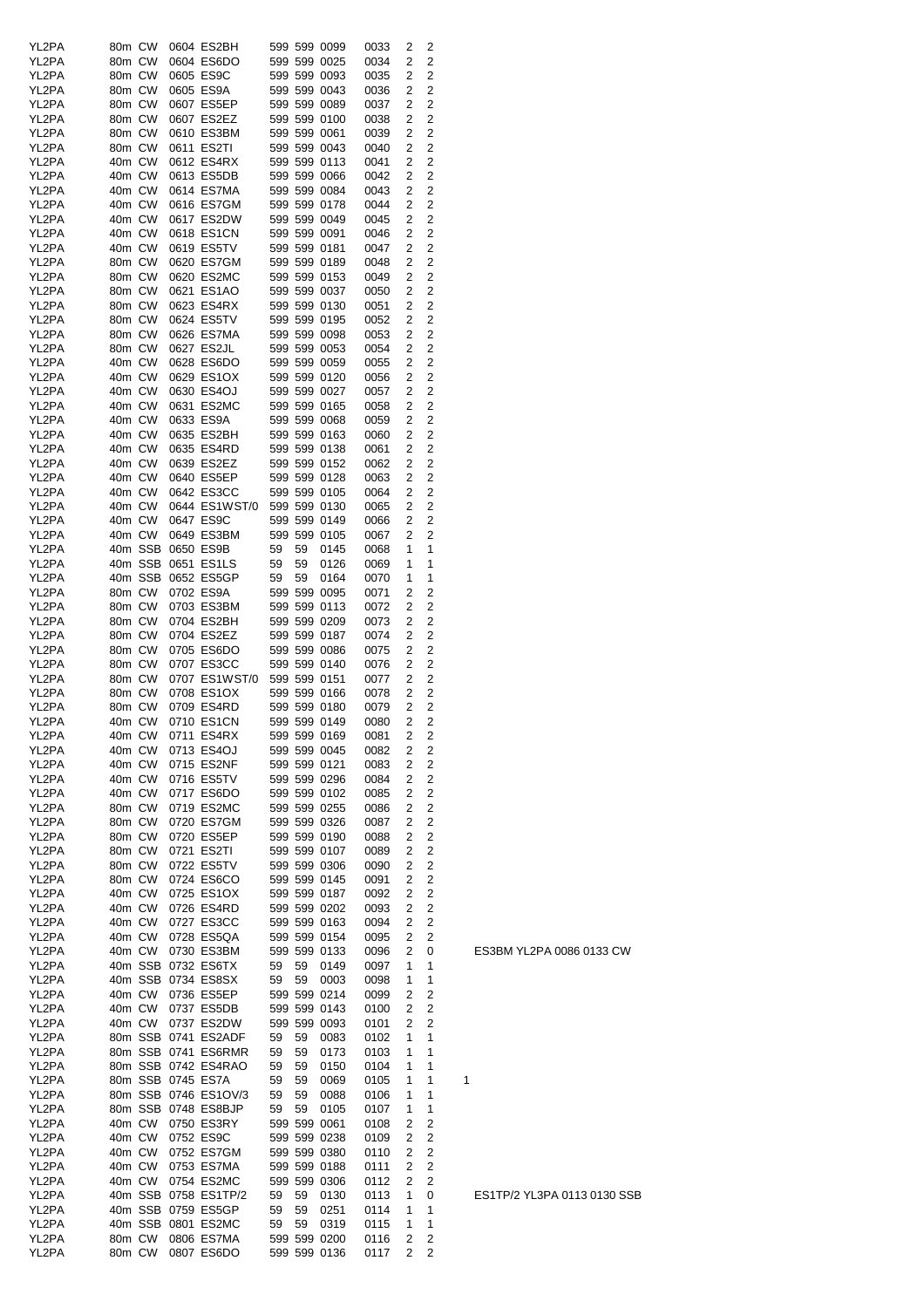| YL2PA | 80m CW |         |                   | 0809 ES2TI                 |    |    | 599 599 0152                 | 0118 | 2              | 2                       |   |
|-------|--------|---------|-------------------|----------------------------|----|----|------------------------------|------|----------------|-------------------------|---|
| YL2PA | 80m CW |         |                   | 0810 ES1WST/0              |    |    | 599 599 0212                 | 0119 | 2              | 2                       |   |
| YL2PA | 80m CW |         |                   | 0811 ES0DJ                 |    |    | 599 599 0301                 | 0120 | 2              | 2                       |   |
| YL2PA | 80m CW |         |                   | 0813 ES6CO                 |    |    | 599 599 0190                 | 0121 | 2              | 2                       |   |
| YL2PA | 80m CW |         |                   | 0815 ES9C                  |    |    | 599 599 0275                 |      |                | 2                       |   |
|       |        |         |                   |                            |    |    |                              | 0122 | 2              |                         |   |
| YL2PA | 80m CW |         |                   | 0816 ES2MC                 |    |    | 599 599 0341                 | 0123 | 2              | 2                       |   |
| YL2PA | 80m CW |         |                   | 0816 ES7GM                 |    |    | 599 599 0444                 | 0124 | 2              | 2                       |   |
| YL2PA | 80m CW |         |                   | 0818 ES5EP                 |    |    | 599 599 0252                 | 0125 | 2              | 2                       |   |
| YL2PA | 80m CW |         |                   | 0819 ES3CC                 |    |    | 599 599 0212                 | 0126 | 2              | 2                       |   |
| YL2PA | 80m CW |         |                   | 0820 ES2JL                 |    |    | 599 599 0125                 | 0127 | 2              | 2                       |   |
| YL2PA | 80m CW |         |                   | 0821 ES5TV                 |    |    | 599 599 0436                 | 0128 | 2              | $\overline{c}$          |   |
| YL2PA |        | 80m CW  |                   | 0822 ES3BM                 |    |    | 599 599 0178                 | 0129 | 2              | 2                       |   |
| YL2PA |        | 80m CW  |                   | 0823 ES1OX                 |    |    | 599 599 0221                 | 0130 | 2              | 2                       |   |
| YL2PA |        | 80m CW  |                   | 0824 ES1TU                 |    |    | 599 599 0294                 | 0131 | 2              | 2                       |   |
| YL2PA |        |         |                   | 80m SSB 0826 ES6TX         | 59 | 59 | 0204                         | 0132 | 1              | 1                       |   |
| YL2PA |        |         |                   | 80m SSB 0827 ES5GP         | 59 | 59 | 0299                         | 0133 | 1              | 1                       |   |
|       |        |         |                   |                            | 59 | 59 |                              |      |                | 1                       |   |
| YL2PA |        |         |                   | 80m SSB 0827 ES2ADF        |    |    | 0115                         | 0134 | 1              |                         |   |
| YL2PA |        |         |                   | 80m SSB 0829 ES8TJM        | 59 | 59 | 0268                         | 0135 | 1              | 1                       |   |
| YL2PA |        |         |                   | 80m SSB 0830 ES7TH         | 59 | 59 | 0128                         | 0136 | 1              | 1                       | 1 |
| YL2PA |        |         | 80m SSB 0832 ES9B |                            | 59 | 59 | 0248                         | 0137 | 1              | 1                       |   |
| YL2PA |        |         |                   | 80m SSB 0833 ES6RMR        | 59 | 59 | 0240                         | 0138 | 1              | 1                       |   |
| YL2PA |        | 40m CW  |                   | 0834 ES4RX                 |    |    | 599 599 0264                 | 0139 | 2              | 2                       |   |
| YL2PA | 40m CW |         |                   | 0835 ES4OJ                 |    |    | 599 599 0105                 | 0140 | 2              | 2                       |   |
| YL2PA | 40m CW |         |                   | 0836 ES3CC                 |    |    | 599 599 0237                 | 0141 | 2              | $\overline{c}$          |   |
| YL2PA | 40m CW |         |                   | 0837 ES6DO                 |    |    | 599 599 0174                 |      | 2              | 2                       |   |
|       |        |         |                   |                            |    |    |                              | 0142 |                |                         |   |
| YL2PA | 40m CW |         |                   | 0839 ES7MA                 |    |    | 599 599 0232                 | 0143 | 2              | $\overline{c}$          |   |
| YL2PA | 40m CW |         |                   | 0840 ES5EP                 |    |    | 599 599 0279                 | 0144 | 2              | 2                       |   |
| YL2PA | 40m CW |         |                   | 0841 ES2EZ                 |    |    | 599 599 0351                 | 0145 | 2              | 2                       |   |
| YL2PA | 40m CW |         |                   | 0842 ES1OX                 |    |    | 599 599 0245                 | 0146 | 2              | $\overline{2}$          |   |
| YL2PA | 40m CW |         |                   | 0843 ES9A                  |    |    | 599 599 0172                 | 0147 | 2              | 2                       |   |
| YL2PA | 40m CW |         |                   | 0845 ES2TI                 |    |    | 599 599 0188                 | 0148 | 2              | 2                       |   |
| YL2PA | 40m CW |         |                   | 0847 ES2BH                 |    |    | 599 599 0373                 | 0149 | 2              | $\overline{c}$          |   |
|       |        |         |                   |                            |    |    |                              |      |                |                         |   |
| YL2PA | 40m CW |         |                   | 0848 ES5DB                 |    |    | 599 599 0190                 | 0150 | 2              | 2                       |   |
| YL2PA | 40m CW |         |                   | 0849 ES1CN                 |    |    | 599 599 0235                 | 0151 | 2              | 2                       |   |
| YL2PA | 40m CW |         |                   | 0851 ES0DJ                 |    |    | 599 599 0363                 | 0152 | 2              | 2                       |   |
| YL2PA | 40m CW |         |                   | 0852 ES1WST/0              |    |    | 599 599 0266                 | 0153 | 2              | 2                       |   |
| YL2PA | 40m CW |         |                   | 0854 ES2DW                 |    |    | 599 599 0147                 | 0154 | 2              | 2                       |   |
| YL2PA |        | 40m SSB |                   | 0856 ES9B                  | 59 | 59 | 0284                         | 0155 | 1              | 1                       |   |
| YL2PA |        | 40m SSB |                   | 0858 ES8TJM                | 59 | 59 | 0298                         | 0156 | 1              | 1                       |   |
|       |        |         |                   |                            |    |    |                              |      |                | 2                       |   |
| YL2QN | 80m CW |         |                   | 0516 ES1OX                 |    |    | 599 599 0025                 | 0001 | 2              |                         |   |
| YL2QN | 80m CW |         |                   | 0516 ES4RX                 |    |    | 599 599 0031                 | 0002 | 2              | 2                       |   |
| YL2QN | 80m CW |         |                   | 0517 ES2BH                 |    |    | 599 599 0030                 | 0003 | 2              | 2                       |   |
| YL2QN | 80m CW |         |                   | 0517 ES9C                  |    |    | 599 599 0029                 | 0004 | 2              | 2                       |   |
| YL2QN | 80m CW |         |                   | 0518 ES5TV                 |    |    | 599 599 0047                 | 0005 | 2              | 2                       |   |
| YL2QN | 80m CW |         |                   | 0519 ES9A                  |    |    | 599 599 0016                 | 0006 | 2              | 2                       |   |
| YL2QN | 80m CW |         |                   | 0521 ES2JL                 |    |    | 599 599 0013                 | 0007 | 2              | 0                       |   |
| YL2QN |        | 80m CW  |                   | 0521 ES7MA                 |    |    | 599 599 0024                 | 0008 | 2              | $\overline{c}$          |   |
| YL2QN |        | 80m CW  |                   | 0522 ES3RF                 |    |    | 599 599 0017                 |      | 2              | 2                       |   |
|       |        |         |                   |                            |    |    |                              | 0009 |                |                         |   |
| YL2QN |        |         |                   | 80m CW 0522 ES6CO          |    |    | 599 599 0029                 | 0010 | $\overline{2}$ | $\overline{c}$          |   |
| YL2QN |        | 80m CW  |                   | 0523 ES3BM                 |    |    | 599 599 0000                 | 0011 | 2              | 0                       |   |
| YL2QN |        | 80m CW  |                   | 0525 ES2MC                 |    |    | 599 599 0043                 | 0012 | 2              | 2                       |   |
| YL2QN |        | 80m CW  |                   | 0525 ES5EP                 |    |    | 599 599 0040                 | 0013 | 2              | $\overline{c}$          |   |
| YL2QN | 80m CW |         |                   | 0526 ES8DH                 |    |    | 599 599 0026                 | 0014 | 2              | $\overline{\mathbf{c}}$ |   |
| YL2QN | 80m CW |         |                   | 0527 ES5DB                 |    |    | 599 599 0022                 | 0015 | 2              | $\overline{c}$          |   |
| YL2QN | 80m CW |         |                   | 0530 ES3CC                 |    |    | 599 599 0023                 | 0016 | 2              | $\overline{c}$          |   |
| YL2QN | 80m CW |         |                   | 0531 ES5JR                 |    |    | 599 599 0004                 | 0017 | $\overline{c}$ | $\overline{c}$          |   |
|       |        |         |                   |                            |    |    |                              |      |                | $\overline{c}$          |   |
| YL2QN | 80m CW |         |                   | 0532 ES6DO                 |    |    | 599 599 0021                 | 0018 | 2              |                         |   |
| YL2QN | 80m CW |         |                   | 0533 ES2NF                 |    |    | 599 599 0034                 | 0019 | 2              | $\overline{\mathbf{c}}$ |   |
| YL2QN | 40m CW |         |                   | 0534 ES4RD                 |    |    | 599 599 0059                 | 0020 | 2              | $\overline{\mathbf{c}}$ |   |
| YL2QN | 40m CW |         |                   | 0535 ES7GM                 |    |    | 599 599 0080                 | 0021 | 2              | $\overline{c}$          |   |
| YL2QN | 40m CW |         |                   | 0536 ES1WST/0 599 599 0053 |    |    |                              | 0022 | 2              | $\overline{c}$          |   |
| YL2QN | 40m CW |         |                   | 0537 ES4RX                 |    |    | 599 599 0059                 | 0023 | 2              | 2                       |   |
| YL2QN | 40m CW |         |                   | 0539 ES2BH                 |    |    | 599 599 0059                 | 0024 | 2              | 0                       |   |
| YL2QN | 40m CW |         |                   | 0540 ES5TV                 |    |    | 599 599 0085                 | 0025 | 2              | 2                       |   |
| YL2QN | 40m CW |         |                   | 0542 ES1CN                 |    |    | 599 599 0047                 | 0026 | 2              | 2                       |   |
|       |        |         |                   | 0544 ES1OX                 |    |    |                              |      | 2              | $\overline{2}$          |   |
| YL2QN |        | 40m CW  |                   |                            |    |    | 599 599 0060                 | 0027 |                |                         |   |
| YL2QN | 40m CW |         |                   | 0544 ES0DJ                 |    |    | 599 599 0055                 | 0028 | 2              | $\overline{2}$          |   |
| YL2QN | 40m CW |         |                   | 0546 ES2MC                 |    |    | 599 599 0075                 | 0029 | 2              | 2                       |   |
| YL2QN | 40m CW |         |                   | 0548 ES7MA                 |    |    | 599 599 0048                 | 0030 | 2              | $\overline{2}$          |   |
| YL2QN | 40m CW |         |                   | 0549 ES5DB                 |    |    | 599 599 0042                 | 0031 | 2              | $\overline{2}$          |   |
| YL2QN | 40m CW |         |                   | 0551 ES2NF                 |    |    | 599 599 0048                 | 0032 | 2              | $\overline{\mathbf{c}}$ |   |
| YL2QN | 40m CW |         |                   | 0551 ES1AO                 |    |    | 599 599 0017                 | 0033 | 2              | 2                       |   |
| YL2QN | 40m CW |         |                   | 0552 ES9C                  |    |    | 599 599 0068                 | 0034 | 2              | 2                       |   |
| YL2QN | 40m CW |         |                   | 0553 ES6CO                 |    |    | 599 599 0062                 | 0035 | 2              | 2                       |   |
|       |        |         |                   |                            |    |    |                              |      |                |                         |   |
| YL2QN | 40m CW |         |                   | 0554 ES2EZ                 |    |    | 599 599 0081                 | 0036 | 2              | 2                       |   |
| YL2QN | 40m CW |         |                   | 0555 ES1TU                 |    |    | 599 599 0074                 | 0037 | 2              | 2                       |   |
| YL2QN | 40m CW |         |                   | 0558 ES3CC                 |    |    | 599 599 0055                 | 0038 | 2              | 2                       |   |
| YL2QN | 40m CW |         |                   | 0600 ES2DW                 |    |    | 599 599 0026                 | 0039 | 2              | $\overline{2}$          |   |
| YL2QN | 40m CW |         |                   | 0602 ES4RD                 |    |    | 599 599 0092                 | 0040 | 2              | $\overline{2}$          |   |
| YL2QN | 40m CW |         |                   | 0603 ES7GM                 |    |    | 599 599 0143                 | 0041 | 2              | $\overline{2}$          |   |
| YL2QN | 40m CW |         |                   | 0604 ES7MA                 |    |    | 599 599 0067                 | 0042 | 2              | 2                       |   |
| YL2QN | 40m CW |         |                   | 0605 ES4RX                 |    |    | 599 599 0099                 | 0043 | 2              | $\overline{2}$          |   |
|       |        |         |                   |                            |    |    |                              |      |                |                         |   |
| YL2QN | 40m CW |         |                   | 0606 ES2MC                 |    |    | 599 599 0123                 | 0044 | 2              | $\overline{2}$          |   |
| YL2QN | 40m CW |         |                   | 0607 ES4OJ                 |    |    | 599 599 0008<br>599 599 0100 | 0045 | 2<br>2         | $\overline{\mathbf{c}}$ |   |
| YL2QN | 40m CW |         | 0607 ES0DJ        |                            |    |    |                              | 0046 |                | 2                       |   |

ES2JL YL2QN 0020 0013 CW

No such serial number in that mode

ES2BH YL2YN 0024 0059 CW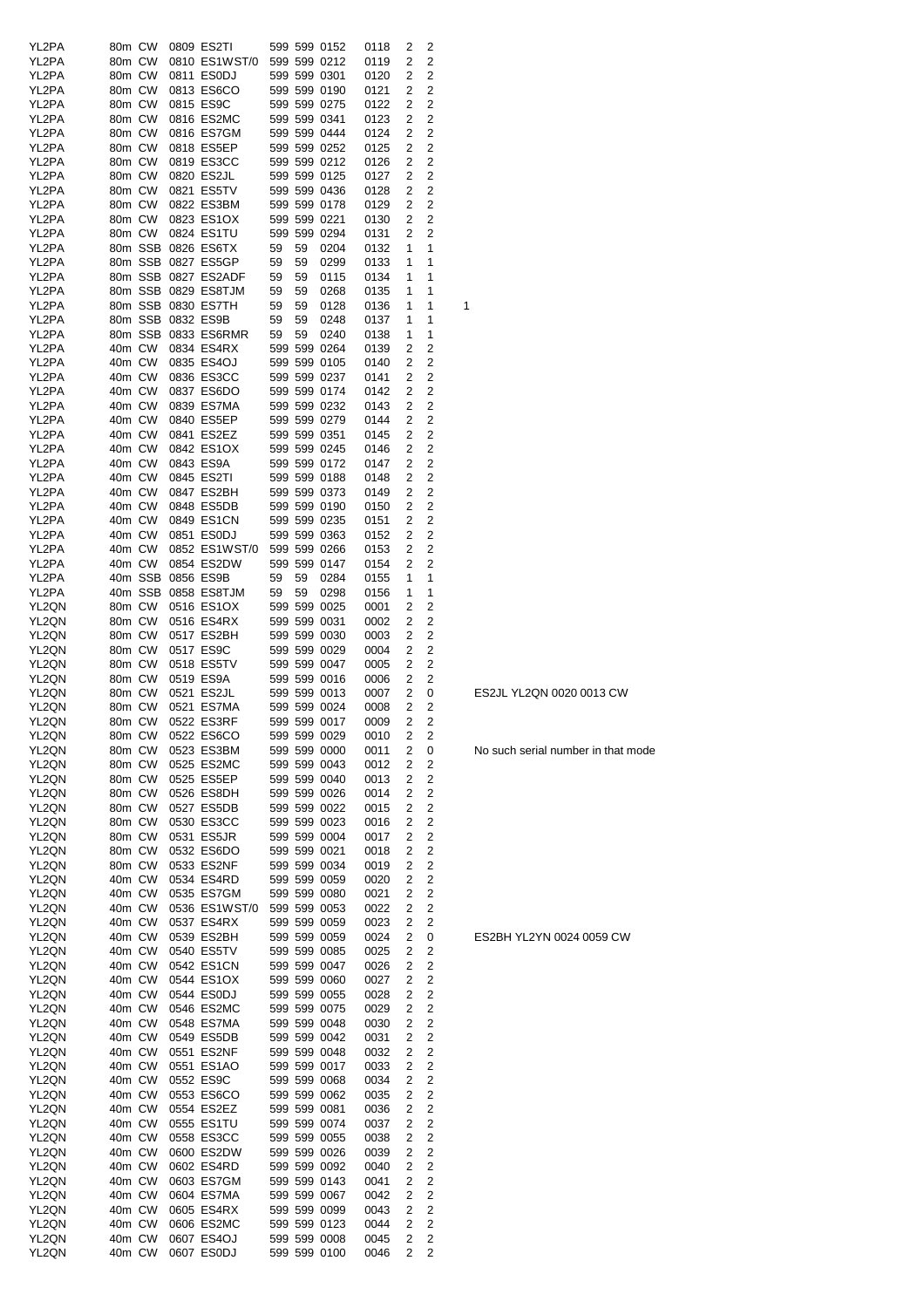| YL2QN | 40m CW | 0608 ES5TV    | 599 599 0159 | 0047<br>2              | 2                       |
|-------|--------|---------------|--------------|------------------------|-------------------------|
|       |        |               |              |                        |                         |
| YL2QN | 80m CW | 0610 ES9A     | 599 599 0048 | 2<br>0048              | $\overline{2}$          |
| YL2QN | 80m CW | 0611 ES6DO    | 599 599 0038 | $\overline{2}$<br>0049 | 2                       |
| YL2QN | 80m CW | 0611 ES4RD    | 599 599 0110 | 2<br>0050              | 2                       |
|       |        |               |              |                        |                         |
| YL2QN | 80m CW | 0612 ES1OX    | 599 599 0102 | 2<br>0051              | 2                       |
| YL2QN | 80m CW | 0612 ES1WST/0 | 599 599 0100 | 2<br>0052              | 2                       |
|       |        |               |              |                        |                         |
| YL2QN | 80m CW | 0614 ES2BH    | 599 599 0116 | $\overline{2}$<br>0053 | 2                       |
| YL2QN | 80m CW | 0617 ES3CC    | 599 599 0078 | 2<br>0054              | 0                       |
|       |        |               |              |                        |                         |
| YL2QN | 80m CW | 0618 ES0DJ    | 599 599 0121 | 2<br>0055              | 2                       |
| YL2QN | 80m CW | 0618 ES6CO    | 599 599 0089 | $\overline{c}$<br>0056 | 2                       |
|       |        |               |              |                        | $\overline{2}$          |
| YL2QN | 80m CW | 0618 ES2EZ    | 599 599 0118 | 2<br>0057              |                         |
| YL2QN | 80m CW | 0619 ES7GM    | 599 599 0187 | 2<br>0058              | 2                       |
| YL2QN | 80m CW | 0620 ES2TI    |              |                        |                         |
|       |        |               | 599 599 0052 | 2<br>0059              | $\overline{2}$          |
| YL2QN | 80m CW | 0621 ES5TV    | 599 599 0184 | 2<br>0060              | $\overline{2}$          |
| YL2QN | 80m CW | 0623 ES1AO    | 599 599 0038 | 2<br>0061              | $\overline{2}$          |
|       |        |               |              |                        |                         |
| YL2QN | 80m CW | 0623 ES4RX    | 599 599 0131 | 2<br>0062              | $\mathbf 2$             |
| YL2QN | 80m CW | 0624 ES5EP    | 599 599 0110 | $\overline{c}$<br>0063 | $\overline{\mathbf{c}}$ |
|       |        |               |              |                        |                         |
| YL2QN | 80m CW | 0626 ES7MA    | 599 599 0099 | $\overline{2}$<br>0064 | $\overline{2}$          |
| YL2QN | 80m CW | 0627 ES3BM    | 599 599 0080 | 2<br>0065              | 2                       |
| YL2QN | 40m CW | 0628 ES1TU    | 599 599 0135 | 2<br>0066              | 2                       |
|       |        |               |              |                        |                         |
| YL2QN | 40m CW | 0629 ES1OX    | 599 599 0121 | 2<br>0067              | 2                       |
| YL2QN | 40m CW | 0629 ES6DO    | 599 599 0063 | 2<br>0068              | 2                       |
|       |        |               |              |                        |                         |
| YL2QN | 40m CW | 0631 ES5EP    | 599 599 0117 | 2<br>0069              | 2                       |
| YL2QN | 40m CW | 0635 ES2EZ    | 599 599 0143 | 2<br>0070              | $\overline{2}$          |
|       |        |               |              |                        |                         |
| YL2QN | 40m CW | 0635 ES2BH    | 599 599 0164 | 2<br>0071              | 2                       |
| YL2QN | 40m CW | 0636 ES9A     | 599 599 0073 | 2<br>0072              | $\overline{2}$          |
| YL2QN | 40m CW | 0637 ES3BM    | 599 599 0089 | 2<br>0073              | $\overline{2}$          |
|       |        |               |              |                        |                         |
| YL2QN | 40m CW | 0640 ES1WST/0 | 599 599 0120 | $\overline{c}$<br>0074 | $\overline{\mathbf{c}}$ |
| YL2QN | 40m CW | 0641 ES1CN    | 599 599 0116 | 2<br>0075              | $\overline{2}$          |
|       |        |               |              |                        |                         |
| YL2QN | 40m CW | 0642 ES3CC    | 599 599 0104 | 2<br>0076              | 2                       |
| YL2QN | 40m CW | 0644 ES9C     | 599 599 0144 | 2<br>0077              | 0                       |
|       |        |               |              |                        |                         |
| YL2QN | 40m CW | 0645 ES5DB    | 599 599 0097 | 2<br>0078              | 2                       |
| YL2QN | 80m CW | 0650 ES1TU    | 599 599 0166 | $\overline{2}$<br>0079 | $\overline{2}$          |
|       |        |               |              |                        |                         |
| YL2QN | 40m CW | 0700 ES4RD    | 599 599 0164 | 2<br>0080              | 2                       |
| YL2QN | 40m CW | 0701 ES5TV    | 599 599 0264 | 2<br>0081              | 2                       |
|       | 40m CW | 0702 ES2MC    | 599 599 0220 | 2                      | $\overline{2}$          |
| YL2QN |        |               |              | 0082                   |                         |
| YL2QN | 40m CW | 0702 ES5EP    | 599 599 0161 | 2<br>0083              | $\overline{2}$          |
| YL2QN | 40m CW | 0702 ES7GM    | 599 599 0280 | 2<br>0084              | $\overline{2}$          |
|       |        |               |              |                        |                         |
| YL2QN | 40m CW | 0703 ES0DJ    | 599 599 0203 | 2<br>0085              | $\overline{2}$          |
| YL2QN | 40m CW | 0704 ES9C     | 599 599 0176 | 2<br>0086              | $\overline{2}$          |
|       |        |               |              |                        |                         |
| YL2QN | 40m CW | 0705 ES1CN    | 599 599 0141 | 2<br>0087              | 2                       |
| YL2QN | 40m CW | 0706 ES5DB    | 599 599 0114 | 2<br>0088              | $\overline{2}$          |
| YL2QN | 40m CW | 0707 ES8DH    | 599 599 0113 | 2<br>0089              | 2                       |
|       |        |               |              |                        |                         |
| YL2QN | 80m CW | 0708 ES6DO    | 599 599 0090 | 2<br>0090              | 2                       |
| YL2QN | 80m CW | 0709 ES4RD    | 599 599 0182 | $\overline{2}$<br>0091 | $\overline{2}$          |
|       |        |               |              |                        |                         |
| YL2QN | 80m CW | 0710 ES1OX    | 599 599 0169 | 2<br>0092              | 2                       |
| YL2QN | 80m CW | 0711 ES7MA    | 599 599 0141 | 2<br>0093              | 2                       |
| YL2QN | 80m CW | 0712 ES3CC    | 599 599 0149 | $\overline{2}$<br>0094 | $\overline{2}$          |
|       |        |               |              |                        |                         |
| YL2QN | 80m CW | 0713 ES9C     | 599 599 0190 | 0095<br>2              | 2                       |
| YL2QN | 80m CW | 0715 ES2BH    | 599 599 0229 | 0096<br>2              | 2                       |
|       |        |               |              |                        |                         |
| YL2QN | 80m CW | 0715 ES5EP    | 599 599 0180 | 2<br>0097              | $\overline{2}$          |
| YL2QN | 80m CW | 0716 ES2TI    | 599 599 0101 | 2<br>0098              | $\overline{2}$          |
| YL2QN | 80m CW | 0718 ES2MC    | 599 599 0251 | 2<br>0099              | $\overline{\mathbf{c}}$ |
|       |        |               |              |                        |                         |
| YL2QN | 80m CW | 0719 ES9A     | 599 599 0106 | 2<br>0100              | $\overline{\mathbf{c}}$ |
| YL2QN | 80m CW | 0720 ES4RX    | 599 599 0182 | 2<br>0101              | 2                       |
|       |        |               |              |                        |                         |
| YL2QN | 80m CW | 0721 ES5TV    | 599 599 0304 | 2<br>0102              | $\overline{c}$          |
| YL2QN | 80m CW | 0722 ES6CO    | 599 599 0142 | 2<br>0103              | 2                       |
| YL2QN | 80m CW | 0722 ES2EZ    | 599 599 0222 | 2<br>0104              | 2                       |
|       |        |               |              |                        |                         |
| YL2QN | 80m CW | 0723 ES7GM    | 599 599 0330 | 2<br>0105              | 2                       |
| YL2QN | 80m CW | 0723 ES1TU    | 599 599 0198 | 2<br>0106              | 2                       |
| YL2QN | 40m CW | 0724 ES3CC    | 599 599 0159 | 2                      | $\overline{2}$          |
|       |        |               |              | 0107                   |                         |
| YL2QN | 40m CW | 0726 ES6DO    | 599 599 0114 | 2<br>0108              | $\overline{2}$          |
| YL2QN | 40m CW | 0727 ES5QA    | 599 599 0153 | 2<br>0109              | $\overline{2}$          |
|       |        |               |              |                        |                         |
| YL2QN | 40m CW | 0728 ES4OJ    | 599 599 0062 | $\overline{2}$<br>0110 | $\overline{2}$          |
| YL2QN | 40m CW | 0729 ES1WST/0 | 599 599 0184 | 2<br>0111              | $\overline{2}$          |
|       | 40m CW | 0730 ES1OX    | 599 599 0194 | 2                      | $\overline{\mathbf{c}}$ |
| YL2QN |        |               |              | 0112                   |                         |
| YL2QN | 40m CW | 0732 ES4RX    | 599 599 0200 | 2<br>0113              | 2                       |
| YL2QN | 40m CW | 0733 ES3BM    | 599 599 0136 | 2<br>0114              | 2                       |
|       |        |               |              |                        |                         |
| YL2QN | 40m CW | 0734 ES9A     | 599 599 0110 | 2<br>0115              | $\overline{c}$          |
| YL2QN | 40m CW | 0735 ES2EZ    | 599 599 0248 | $\overline{2}$<br>0116 | 2                       |
|       |        |               |              |                        |                         |
| YL2QN | 40m CW | 0736 ES2BH    | 599 599 0263 | 2<br>0117              | 2                       |
| YL2QN | 40m CW | 0738 ES6CO    | 599 599 0155 | 2<br>0118              | 2                       |
| YL2QN | 40m CW | 0742 ES7MA    | 599 599 0173 | 2                      | 2                       |
|       |        |               |              | 0119                   |                         |
| YL2QN | 40m CW | 0743 ES2DW    | 599 599 0097 | 2<br>0120              | 2                       |
| YL2QN | 40m CW | 0744 ES2JL    | 599 599 0099 | 0121<br>2              | $\overline{2}$          |
|       |        |               |              |                        |                         |
| YL2QN | 40m CW | 0745 ES1TU    | 599 599 0232 | 2<br>0122              | $\overline{2}$          |
| YL2QN | 40m CW | 0749 ES3RY    | 599 599 0059 | 0123<br>2              | 2                       |
|       |        |               |              |                        |                         |
| YL2QN | 40m CW | 0757 ES4OJ    | 599 599 0080 | 2<br>0124              | 0                       |
| YL2QN | 40m CW | 0758 ES2LR    | 599 599 0049 | 0125<br>2              | 2                       |
|       | 40m CW |               | 599 599 0189 | 2                      | 2                       |
| YL2QN |        | 0800 ES1CN    |              | 0126                   |                         |
| YL2QN | 40m CW | 0801 ES1TU    | 599 599 0259 | 2<br>0127              | 2                       |
| YL2QN | 40m CW | 0802 ES9C     | 599 599 0248 | 2<br>0128              | $\overline{c}$          |
|       |        |               |              |                        |                         |
| YL2QN | 40m CW | 0803 ES5TV    | 599 599 0397 | 2<br>0129              | 2                       |
| YL2QN | 40m CW | 0804 ES3BM    | 599 599 0157 | 2<br>0130              | $\overline{c}$          |
|       |        |               |              |                        | 2                       |
| YL2QN | 40m CW | 0805 ES7GM    | 599 599 0416 | 2<br>0131              |                         |

ES9C YL2QN 0078 0144 CW

ES3CC LY2QN 0054 0078 CW

Duplicate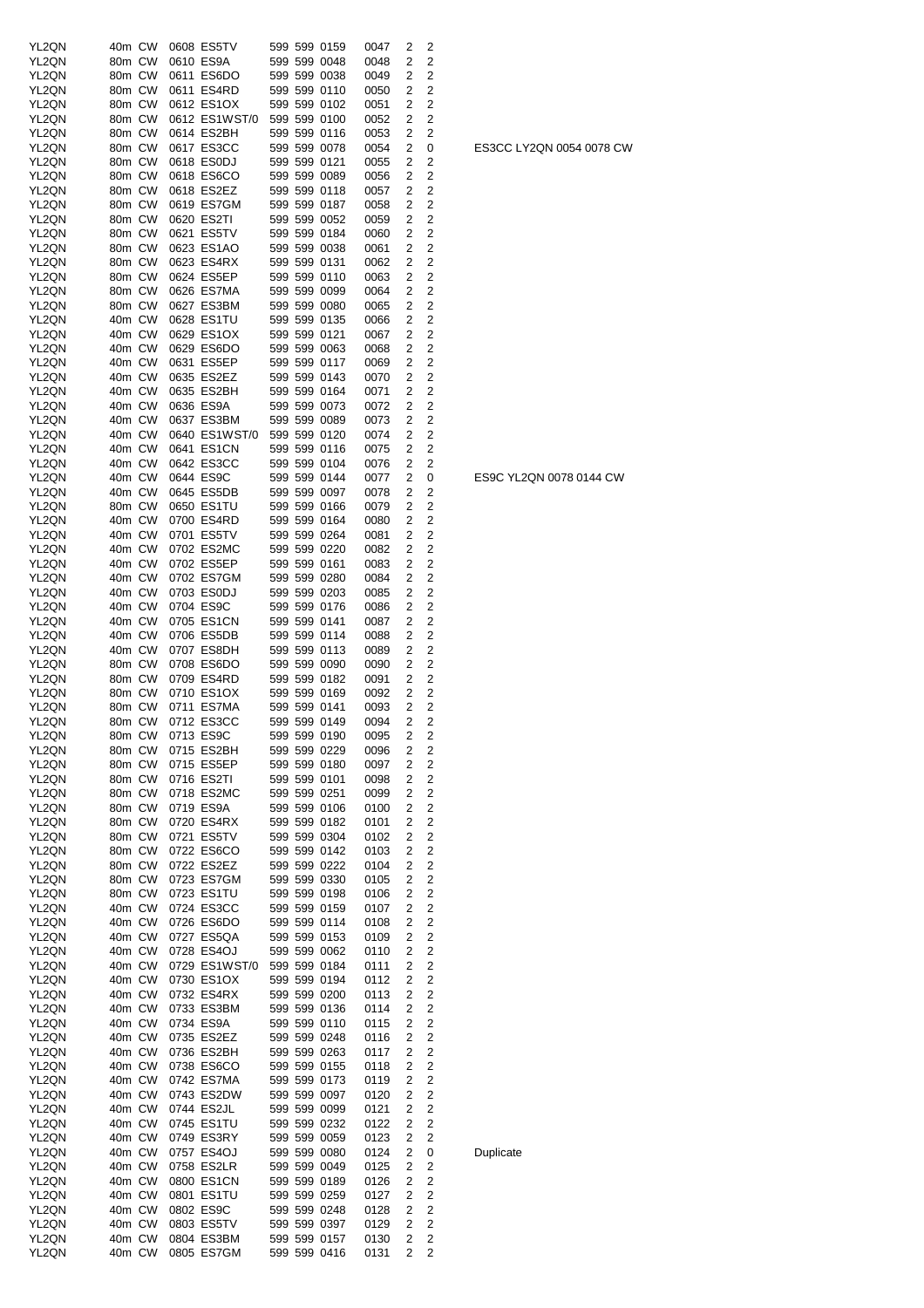| YL2QN  | 40m CW |  | 0806 ES8DH             |    |    |              |      | 2 |                |            |
|--------|--------|--|------------------------|----|----|--------------|------|---|----------------|------------|
|        |        |  |                        |    |    | 599 599 0168 | 0132 |   | 2              |            |
| YL2QN  | 40m CW |  | 0806 ES9C              |    |    | 599 599 0258 | 0133 | 2 | 0              | Duplicate  |
| YL2QN  | 40m CW |  | 0807 ES3RY             |    |    | 599 599 0076 | 0134 | 2 | 2              |            |
| YL2QN  | 40m CW |  | 0808 ES4RD             |    |    | 599 599 0238 | 0135 | 2 | 2              |            |
| YL2QN  | 80m CW |  | 0809 ES1WST/0          |    |    | 599 599 0211 | 0136 | 2 | 2              |            |
| YL2QN  | 80m CW |  | 0809 ES2MC             |    |    | 599 599 0333 | 0137 | 2 | 2              |            |
| YL2QN  | 80m CW |  | 0811 ES0DJ             |    |    | 599 599 0302 | 0138 | 2 | 2              |            |
| YL2QN  | 80m CW |  | 0812 ES1TU             |    |    | 599 599 0314 | 0139 | 2 | 0              | ES1TU E    |
| YL2QN  | 80m CW |  | 0814 ES6DO             |    |    | 599 599 0146 | 0140 | 2 | 2              |            |
| YL2QN  | 80m CW |  | 0814 ES9C              |    |    | 599 599 0272 | 0141 | 2 | 2              |            |
| YL2QN  | 80m CW |  | 0814 ES2BH             |    |    | 599 599 0319 | 0142 | 2 | 2              |            |
| YL2QN  | 80m CW |  | 0816 ES7GM             |    |    | 599 599 0445 | 0143 | 2 | 2              |            |
| YL2QN  | 80m CW |  | 0817 ES3BM             |    |    | 599 599 0169 | 0144 | 2 | 2              |            |
| YL2QN  | 80m CW |  | 0818 ES7MA             |    |    | 599 599 0208 | 0145 | 2 | 2              |            |
| YL2QN  | 80m CW |  | 0820 ES5TV             |    |    | 599 599 0432 | 0146 | 2 | 2              |            |
| YL2QN  | 80m CW |  | 0821 ES2TI             |    |    | 599 599 0163 | 0147 | 2 | $\overline{c}$ |            |
| YL2QN  | 80m CW |  | 0823 ES1OX             |    |    | 599 599 0219 | 0148 | 2 | 2              |            |
| YL2QN  | 40m CW |  | 0824 ES1WST/0          |    |    | 599 599 0231 | 0149 | 2 | 2              |            |
| YL2QN  | 40m CW |  | 0825 ES3CC             |    |    | 599 599 0221 | 0150 | 2 | 0              | In Log: 40 |
| YL2QN  | 40m CW |  | 0826 ES4RX             |    |    | 599 599 0252 | 0151 | 2 | 2              |            |
| YL2QN  | 40m CW |  | 0827 ES5EP             |    |    | 599 599 0263 | 0152 | 2 | $\overline{c}$ |            |
| YL2QN  | 40m CW |  | 0828 ES9A              |    |    | 599 599 0157 | 0153 | 2 | 2              |            |
| YL2QN  | 40m CW |  | 0828 ES5QA             |    |    | 599 599 0225 | 0154 | 2 | 2              |            |
| YL2QN  | 40m CW |  | 0829 ES2LR             |    |    | 599 599 0060 | 0155 | 2 | 2              |            |
| YL2QN  | 40m CW |  | 0830 ES0DJ             |    |    | 599 599 0330 | 0156 | 2 | 2              |            |
| YL2QN  | 40m CW |  | 0831 ES6CO             |    |    | 599 599 0208 | 0157 | 2 | 0              | ES6CO L    |
| YL2QN  | 40m CW |  | 0832 ES6DO             |    |    | 599 599 0163 | 0158 | 2 | 2              |            |
| YL2QN  | 40m CW |  | 0834 ES2EZ             |    |    | 599 599 0339 | 0159 | 2 | 2              |            |
| YL2QN  | 40m CW |  | 0835 ES7MA             |    |    | 599 599 0226 | 0160 | 2 | $\overline{c}$ |            |
| YL2QN  | 40m CW |  | 0836 ES2DW             |    |    | 599 599 0133 | 0161 | 2 | 2              |            |
|        | 40m CW |  | 0837 ES4OJ             |    |    | 599 599 0106 |      | 2 | 2              |            |
| YL2QN  |        |  |                        |    |    |              | 0162 |   |                |            |
| YL2QN  | 40m CW |  | 0838 ES2MC             |    |    | 599 599 0382 | 0163 | 2 | 2              |            |
| YL2QN  | 40m CW |  | 0838 ES2TI             |    |    | 599 599 0180 | 0164 | 2 | 2              |            |
| YL2QN  | 40m CW |  | 0846 ES5DB             |    |    | 599 599 0187 | 0165 | 2 | 2              |            |
| YL2QN  | 40m CW |  | 0848 ES1OX             |    |    | 599 599 0257 | 0166 | 2 | 2              |            |
| YL2QN  | 40m CW |  | 0853 ES2BH             |    |    | 599 599 0384 | 0167 | 2 | 2              |            |
| YL2QN  | 40m CW |  | 0857 ES2JL             |    |    | 599 599 0142 | 0168 | 2 | 0              | ES2JL YI   |
| YL2QN  | 80m CW |  | 0859 ES4RX             |    |    | 599 599 0284 | 0169 | 2 | 2              |            |
| YL3AJA |        |  | 80m SSB 0507 ES9B      | 59 | 59 | 0016         | 0001 | 1 | 1              |            |
| YL3AJA |        |  | 80m SSB 0508 ES5GP     | 59 | 59 | 0025         | 0002 | 1 | 1              |            |
| YL3AJA |        |  | 80m SSB 0510 ES8TJM    | 59 | 59 | 0017         | 0003 | 1 | 1              |            |
| YL3AJA |        |  | 80m SSB 0514 ES2NF     | 59 | 59 | 0018         | 0004 | 1 | 1              |            |
| YL3AJA |        |  | 80m SSB 0514 ES1LS     | 59 | 59 | 0020         | 0005 | 1 | 1              |            |
| YL3AJA |        |  | 80m SSB 0515 ES6PA     | 59 | 59 | 0015         | 0006 | 1 | 1              |            |
| YL3AJA |        |  | 80m SSB 0516 ES5MG     | 59 | 59 | 0012         | 0007 | 1 | 1              |            |
| YL3AJA |        |  | 80m SSB 0518 ES5TV     | 59 | 59 | 0046         | 0008 | 1 | 1              |            |
| YL3AJA |        |  | 80m SSB 0518 ES1OV/3   | 59 | 59 | 0010         | 0009 | 1 | 1              |            |
| YL3AJA |        |  | 80m SSB 0520 ES6RMR    | 59 | 59 | 0028         | 0010 | 1 | 1              |            |
| YL3AJA |        |  | 80m SSB 0520 ES5YG     | 59 | 59 | 0014         | 0011 | 1 | 1              |            |
| YL3AJA |        |  | 80m SSB 0521 ES3GX     | 59 | 59 | 0015         | 0012 | 1 | 1              |            |
| YL3AJA |        |  | 80m SSB 0522 ES6TX     | 59 | 59 | 0029         | 0013 | 1 | 1              |            |
| YL3AJA |        |  | 80m SSB 0523 ES7GM     | 59 | 59 | 0053         | 0014 | 1 | 1              |            |
| YL3AJA |        |  | 80m SSB 0523 ES5RIM    | 59 | 59 | 0013         | 0015 | 1 | 1              |            |
| YL3AJA |        |  | 80m SSB 0525 ES3W      | 59 | 59 | 0002         | 0016 | 1 | 1              | 1          |
| YL3AJA |        |  | 80m SSB 0528 ES1WST/0  | 59 | 59 | 0038         | 0017 | 1 | 1              |            |
| YL3AJA |        |  | 80m SSB 0529 ES2BOB    | 59 | 59 | 0026         | 0018 | 1 | 1              |            |
| YL3AJA |        |  | 40m SSB 0532 ES3RD     | 59 | 59 | 0005         | 0019 | 1 | 1              | 1          |
| YL3AJA |        |  | 40m SSB 0532 ES7GM     | 59 | 59 | 0075         | 0020 | 1 | 1              |            |
| YL3AJA |        |  | 40m SSB 0533 ES1TP/2   | 59 | 59 | 0018         | 0021 | 1 | 1              |            |
| YL3AJA |        |  | 40m SSB 0533 ES6PA     | 59 | 59 | 0026         | 0022 | 1 | 1              |            |
| YL3AJA |        |  | 40m SSB 0535 ES9B      | 59 | 59 | 0051         | 0023 | 1 | 1              |            |
| YL3AJA |        |  | 40m SSB 0537 ES8TJM    | 59 | 59 | 0044         | 0024 | 1 | 1              |            |
| YL3AJA |        |  |                        |    |    |              |      | 1 | 1              |            |
|        |        |  | 40m SSB 0538 ES5YG     | 59 | 59 | 0028         | 0025 |   |                |            |
| YL3AJA |        |  | 40m SSB 0543 ES1LS     | 59 | 59 | 0042         | 0026 | 1 | 1              |            |
| YL3AJA |        |  | 40m SSB 0543 ES6RMR    | 59 | 59 | 0044         | 0027 | 1 | 1              |            |
| YL3AJA |        |  | 40m SSB 0544 ES5GP     | 59 | 59 | 0061         | 0028 | 1 | 1              |            |
| YL3AJA |        |  | 40m SSB 0545 ES6TX     | 59 | 59 | 0043         | 0029 | 1 | 0              | ES6TX Y    |
| YL3AJA |        |  | 40m SSB 0550 ES2BOB    | 59 | 59 | 0045         | 0030 | 1 | 1              |            |
| YL3AJA |        |  | 40m SSB 0551 ES2BH     | 59 | 59 | 0082         | 0031 | 1 | 1              |            |
| YL3AJA |        |  | 40m SSB 0553 ES4RAO    | 59 | 59 | 0041         | 0032 | 1 | 1              |            |
| YL3AJA |        |  | 40m SSB 0555 ES2IPA    | 59 | 59 | 0060         | 0033 | 1 | 1              |            |
| YL3AJA |        |  | 40m SSB 0559 ES3GX     | 59 | 59 | 0040         | 0034 | 1 | 1              |            |
| YL3AJA |        |  | 40m SSB 0600 ES5QA     | 59 | 59 | 0035         | 0035 | 1 | 1              |            |
| YL3AJA |        |  | 40m SSB 0603 ES1TU     | 59 | 59 | 0091         | 0036 | 1 | 1              |            |
| YL3AJA |        |  | 40m SSB 0603 ES6RMR    | 59 | 59 | 0072         | 0037 | 1 | 1              |            |
| YL3AJA |        |  | 40m SSB 0604 ES5MG     | 59 | 59 | 0055         | 0038 | 1 | 1              |            |
| YL3AJA |        |  | 40m SSB 0605 ES6TX     | 59 | 59 | 0072         | 0039 | 1 | 1              |            |
| YL3AJA |        |  | 40m SSB 0606 ES2IPA    | 59 | 59 | 0073         | 0040 | 1 | 1              |            |
| YL3AJA |        |  | 40m SSB 0608 ES1LS     | 59 | 59 | 0066         | 0041 | 1 | 1              |            |
| YL3AJA |        |  | 40m SSB 0608 ES7GM     | 59 | 59 | 0157         | 0042 | 1 | 1              |            |
| YL3AJA |        |  | 40m SSB 0609 ES3W      | 59 | 59 | 0019         | 0043 | 1 | 1              | 1          |
| YL3AJA |        |  | 40m SSB 0612 ES1TP/2   | 59 | 59 | 0029         | 0044 | 1 | 1              |            |
| YL3AJA |        |  | 40m SSB 0616 ES5EX     | 59 | 59 | 0050         | 0045 | 1 | 0              | ES5EX Y    |
| YL3AJA |        |  | 80m SSB 0619 ES1LS     | 59 | 59 | 0086         | 0046 | 1 | 1              |            |
|        |        |  | 80m SSB 0620 ES8TJM 59 |    | 59 | 0112         | 0047 | 1 | 1              |            |

ES1TU ES7GM 0489 0314 CW / ES2BH YL2QN 0139 0314 CW

In Log: 40m; In the other station's log: 80m

ES6CO LY2QN 0157 0208 CW

ES2JL YL2GN 0168 0142 CW

ES6TX YL3ACA 0029 0043 SSB

ES5EX YL3ACA 0048 0050 SSB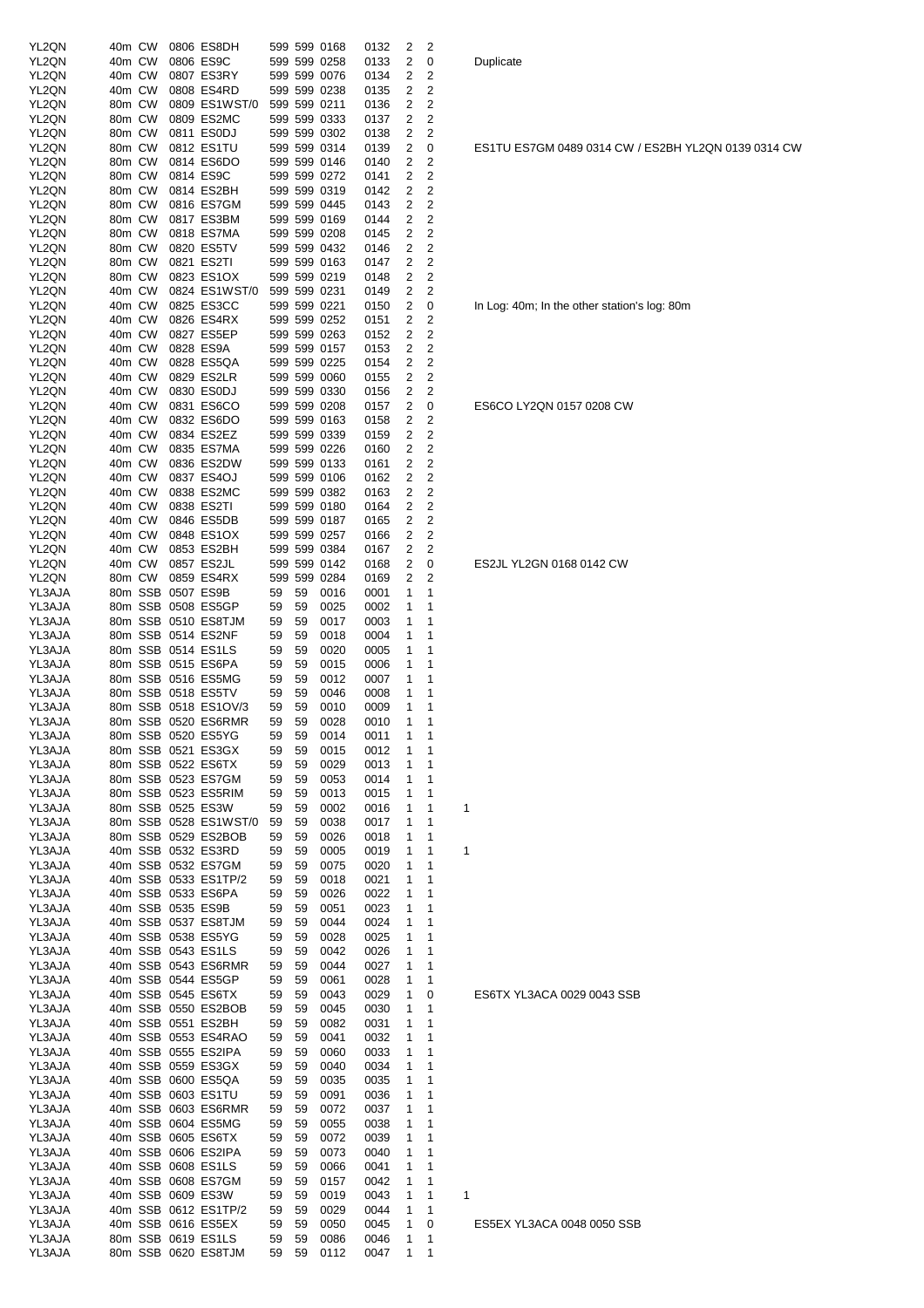| YL3AJA |        |        | 80m SSB 0620 ES2BH   | 59 | 59 | 0131         | 0048 | 1 | 1                       |   |
|--------|--------|--------|----------------------|----|----|--------------|------|---|-------------------------|---|
| YL3AJA |        |        | 80m SSB 0622 ES4RAO  | 59 | 59 | 0077         | 0049 | 1 | 1                       |   |
| YL3AJA |        |        | 80m SSB 0623 ES5GP   | 59 | 59 | 0124         | 0050 | 1 | 1                       |   |
|        |        |        |                      |    |    |              |      | 1 | 1                       |   |
| YL3AJA |        |        | 80m SSB 0624 ES9B    | 59 | 59 | 0104         | 0051 |   |                         |   |
| YL3AJA |        |        | 80m SSB 0625 ES9C    | 59 | 59 | 0112         | 0052 | 1 | 1                       |   |
| YL3AJA |        |        | 80m SSB 0629 ES3BQ   | 59 | 59 | 0030         | 0053 | 1 | 1                       |   |
| YL3AJA |        |        | 80m SSB 0631 ES7GM   | 59 | 59 | 0220         | 0054 | 1 | 1                       |   |
| YL3AJA |        |        | 80m SSB 0631 ES6RMR  | 59 | 59 | 0105         | 0055 | 1 | 1                       |   |
| YL3AJA |        |        | 80m SSB 0634 ES2TI   | 59 | 59 | 0069         | 0056 | 1 | 1                       |   |
|        |        |        | 40m SSB 0637 ES6PA   |    |    |              |      | 1 | 1                       |   |
| YL3AJA |        |        |                      | 59 | 59 | 0089         | 0057 |   |                         |   |
| YL3AJA |        |        | 40m SSB 0639 ES5GP   | 59 | 59 | 0142         | 0058 | 1 | 1                       |   |
| YL3AJA |        |        | 40m SSB 0640 ES5TV   | 59 | 59 | 0225         | 0059 | 1 | 1                       |   |
| YL3AJA |        |        | 40m SSB 0642 ES5YG   | 59 | 59 | 0062         | 0060 | 1 | 1                       |   |
| YL3AJA |        |        | 40m SSB 0646 ES2MC   | 59 | 59 | 0188         | 0061 | 1 | 1                       |   |
| YL3AJA |        |        | 40m SSB 0648 ES0DJ   | 59 | 59 | 0167         | 0062 | 1 | 1                       |   |
|        |        |        | 40m SSB 0650 ES2BH   |    | 59 |              |      | 1 | 1                       |   |
| YL3AJA |        |        |                      | 59 |    | 0192         | 0063 |   |                         |   |
| YL3AJA |        |        | 40m SSB 0650 ES9B    | 59 | 59 | 0146         | 0064 | 1 | 1                       |   |
| YL3AJA |        |        | 40m SSB 0656 ES2TI   | 59 | 59 | 0086         | 0065 | 1 | 1                       |   |
| YL3AJA |        |        | 40m SSB 0658 ES5RIM  | 59 | 59 | 0068         | 0066 | 1 | 1                       |   |
| YL3AJA |        |        | 40m SSB 0701 ES2NF   | 59 | 59 | 0111         | 0067 | 1 | 1                       |   |
| YL3AJA |        |        | 40m SSB 0704 ES5GP   | 59 | 59 | 0183         | 0068 | 1 | 1                       |   |
| YL3AJA |        |        | 40m SSB 0704 ES5QA   | 59 | 59 | 0122         | 0069 | 1 | 1                       |   |
|        |        |        |                      |    |    |              |      |   |                         |   |
| YL3AJA |        |        | 40m SSB 0705 ES5MG   | 59 | 59 | 0095         | 0070 | 1 | 1                       |   |
| YL3AJA |        |        | 40m SSB 0706 ES6RMR  | 59 | 59 | 0142         | 0071 | 1 | 1                       |   |
| YL3AJA |        |        | 40m SSB 0708 ES4RAO  | 59 | 59 | 0121         | 0072 | 1 | 1                       |   |
| YL3AJA |        |        | 80m SSB 0710 ES6PA   | 59 | 59 | 0114         | 0073 | 1 | 1                       |   |
| YL3AJA |        |        | 80m SSB 0710 ES6RMR  | 59 | 59 | 0149         | 0074 | 1 | 1                       |   |
|        |        |        | 80m SSB 0713 ES7GM   |    |    |              |      |   |                         |   |
| YL3AJA |        |        |                      | 59 | 59 | 0307         | 0075 | 1 | 1                       |   |
| YL3AJA |        |        | 80m SSB 0714 ES2EZ   | 59 | 59 | 0202         | 0076 | 1 | 1                       |   |
| YL3AJA |        |        | 80m SSB 0721 ES6TX   | 59 | 59 | 0136         | 0077 | 1 | 1                       |   |
| YL3AJA |        |        | 80m SSB 0729 ES9C    | 59 | 59 | 0209         | 0078 | 1 | 1                       |   |
| YL3AJA |        |        | 80m SSB 0730 ES5MG   | 59 | 59 | 0121         | 0079 | 1 | 1                       |   |
| YL3AJA |        |        | 80m SSB 0731 ES8TJM  | 59 | 59 | 0190         | 0080 | 1 | 1                       |   |
|        |        |        |                      |    |    |              |      |   |                         |   |
| YL3AJA |        |        | 80m SSB 0733 ES2MC   | 59 | 59 | 0276         | 0081 | 1 | 1                       |   |
| YL3AJA |        |        | 40m SSB 0734 ES9C    | 59 | 59 | 0212         | 0082 | 1 | 1                       |   |
| YL3AJA |        |        | 40m SSB 0735 ES6TX   | 59 | 59 | 0157         | 0083 | 1 | 1                       |   |
| YL3AJA |        |        | 40m SSB 0740 ES2TI   | 59 | 59 | 0127         | 0084 | 1 | 1                       |   |
| YL3AJA |        |        | 40m SSB 0742 ES8TJM  | 59 | 59 | 0204         | 0085 | 1 | 1                       |   |
| YL3AJA |        |        | 40m SSB 0743 ES5YG   | 59 | 59 | 0103         | 0086 | 1 | 1                       |   |
|        |        |        |                      |    |    |              |      |   | 1                       |   |
| YL3AJA |        |        | 80m SSB 0746 ES1OV/3 | 59 | 59 | 0089         | 0087 | 1 |                         |   |
| YL3AJA |        |        | 80m SSB 0747 ES5TV   | 59 | 59 | 0359         | 0088 | 1 | 1                       |   |
| YL3AJA |        |        | 80m SSB 0750 ES8BJP  | 59 | 59 | 0106         | 0089 | 1 | 1                       |   |
| YL3AJA |        |        | 40m SSB 0751 ES5TV   | 59 | 59 | 0366         | 0090 | 1 | 1                       |   |
| YL3AJA |        |        | 40m SSB 0752 ES2BH   | 59 | 59 | 0293         | 0091 | 1 | 1                       |   |
| YL3AJA |        |        | 40m SSB 0753 ES1LS   | 59 | 59 | 0183         | 0092 | 1 | 1                       |   |
|        |        |        |                      |    |    |              |      |   |                         |   |
| YL3AJA |        |        | 40m SSB 0754 ES7GM   | 59 | 59 | 0384         | 0093 | 1 | 1                       |   |
| YL3AJA |        |        | 40m SSB 0755 ES1TP/2 | 59 | 59 | 0123         | 0094 | 1 | 1                       |   |
| YL3AJA |        |        | 40m SSB 0755 ES2IPA  | 59 | 59 | 0145         | 0095 | 1 | 1                       |   |
| YL3AJA |        |        | 80m SSB 0757 ES5GP   | 59 | 59 | 0247         | 0096 | 1 | 1                       |   |
| YL3AJA |        |        | 80m SSB 0800 ES2BOB  | 59 | 59 | 0126         | 0097 | 1 | 1                       |   |
| YL3AJA |        |        | 40m SSB 0803 ES2IPA  | 59 | 59 | 0158         | 0098 | 1 | 1                       |   |
|        |        |        |                      |    |    |              |      |   |                         |   |
| YL3AJA |        |        | 40m SSB 0803 ES7GM   | 59 | 59 | 0409         | 0099 | 1 | 1                       |   |
| YL3AJA |        |        | 40m SSB 0804 ES1LS   | 59 | 59 | 0197         | 0100 | 1 | 1                       |   |
| YL3AJA |        |        | 40m SSB 0805 ES5GP   | 59 | 59 | 0256         | 0101 | 1 | 1                       |   |
| YL3AJA |        |        | 40m SSB 0806 ES6RMR  | 59 | 59 | 0211         | 0102 | 1 | 1                       |   |
| YL3AJA |        |        | 40m SSB 0808 ES1TP/2 | 59 | 59 | 0140         | 0103 | 1 | 1                       |   |
| YL3AJA |        |        | 40m SSB 0810 ES6PA   | 59 | 59 | 0172         | 0104 | 1 | 1                       |   |
|        |        |        |                      |    |    |              |      |   |                         |   |
| YL3AJA |        |        | 40m SSB 0812 ES4RAO  | 59 | 59 | 0179         | 0105 | 1 | 1                       |   |
| YL3AJA |        |        | 40m SSB 0814 ES8TJM  | 59 | 59 | 0244         | 0106 | 1 | 1                       |   |
| YL3AJA |        |        | 80m SSB 0816 ES6RMR  | 59 | 59 | 0221         | 0107 | 1 | 1                       |   |
| YL3AJA |        |        | 80m SSB 0817 ES2BH   | 59 | 59 | 0323         | 0108 | 1 | 0                       |   |
| YL3AJA |        |        | 80m SSB 0819 ES5GP   | 59 | 59 | 0283         | 0109 | 1 | 1                       |   |
| YL3AJA |        |        | 80m SSB 0820 ES2EZ   | 59 | 59 | 0311         | 0110 | 1 | 1                       |   |
| YL3AJA |        |        | 80m SSB 0820 ES8TJM  | 59 | 59 | 0254         | 0111 | 1 | 1                       |   |
|        |        |        |                      |    |    |              |      |   |                         |   |
| YL3AJA |        |        | 80m SSB 0825 ES0DJ   | 59 | 59 | 0323         | 0112 | 1 | 1                       |   |
| YL3AJA |        |        | 40m SSB 0827 ES9B    | 59 | 59 | 0242         | 0113 | 1 | 1                       |   |
| YL3AJA |        |        | 40m SSB 0832 ES2BH   | 59 | 59 | 0344         | 0114 | 1 | 1                       |   |
| YL3AJA |        |        | 80m SSB 0834 ES7GM   | 59 | 59 | 0481         | 0115 | 1 | 1                       |   |
| YL3AJA |        |        | 80m SSB 0835 ES2MC   | 59 | 59 | 0376         | 0116 | 1 | 1                       |   |
| YL3AJA |        |        | 80m SSB 0840 ES7TH   |    |    |              |      | 1 | 1                       |   |
|        |        |        |                      | 59 | 59 | 0131         | 0117 |   |                         | 1 |
| YL3AJA |        |        | 40m SSB 0843 ES0DJ   | 59 | 59 | 0354         | 0118 | 1 | 1                       |   |
| YL3AJA |        |        | 40m SSB 0844 ES5QA   | 59 | 59 | 0246         | 0119 | 1 | 1                       |   |
| YL3AJA |        |        | 80m SSB 0848 ES5QA   | 59 | 59 | 0253         | 0120 | 1 | 1                       |   |
| YL3AJA |        |        | 40m SSB 0850 ES2EZ   | 59 | 59 | 0370         | 0121 | 1 | 1                       |   |
| YL3AJA |        |        | 80m SSB 0852 ES5MG   | 59 | 59 | 0180         | 0122 | 1 | 1                       |   |
|        |        |        |                      |    |    |              |      | 1 | 1                       |   |
| YL3AJA |        |        | 40m SSB 0855 ES1TU   | 59 | 59 | 0346         | 0123 |   |                         |   |
| YL3AJA |        |        | 40m SSB 0856 ES2MC   | 59 | 59 | 0422         | 0124 | 1 | 1                       |   |
| YL3AJA |        |        | 40m SSB 0857 ES8SX   | 59 | 59 | 0065         | 0125 | 1 | 1                       |   |
| YL7A   |        | 80m CW | 0500 ES4RX           |    |    | 599 599 0001 | 0001 | 2 | 2                       |   |
| YL7A   | 80m CW |        | 0501 ES1WST/0        |    |    | 599 599 0003 | 0002 | 2 | 2                       |   |
| YL7A   | 80m CW |        | 0503 ES4RD           |    |    | 599 599 0008 | 0003 | 2 | $\overline{c}$          |   |
|        |        |        |                      |    |    |              |      |   |                         |   |
| YL7A   | 80m CW |        | 0504 ES2EZ           |    |    | 599 599 0009 | 0004 | 2 | 2                       |   |
| YL7A   | 80m CW |        | 0505 ES0DJ           |    |    | 599 599 0013 | 0005 | 2 | $\overline{c}$          |   |
| YL7A   | 80m CW |        | 0506 ES5TV           |    |    | 599 599 0021 | 0006 | 2 | $\overline{\mathbf{c}}$ |   |
| YL7A   |        | 80m CW | 0507 ES7GM           |    |    | 599 599 0022 | 0007 | 2 | $\overline{c}$          |   |
|        |        |        |                      |    |    |              |      |   |                         |   |

ES2BH LY3AJA 0108 0323 SSB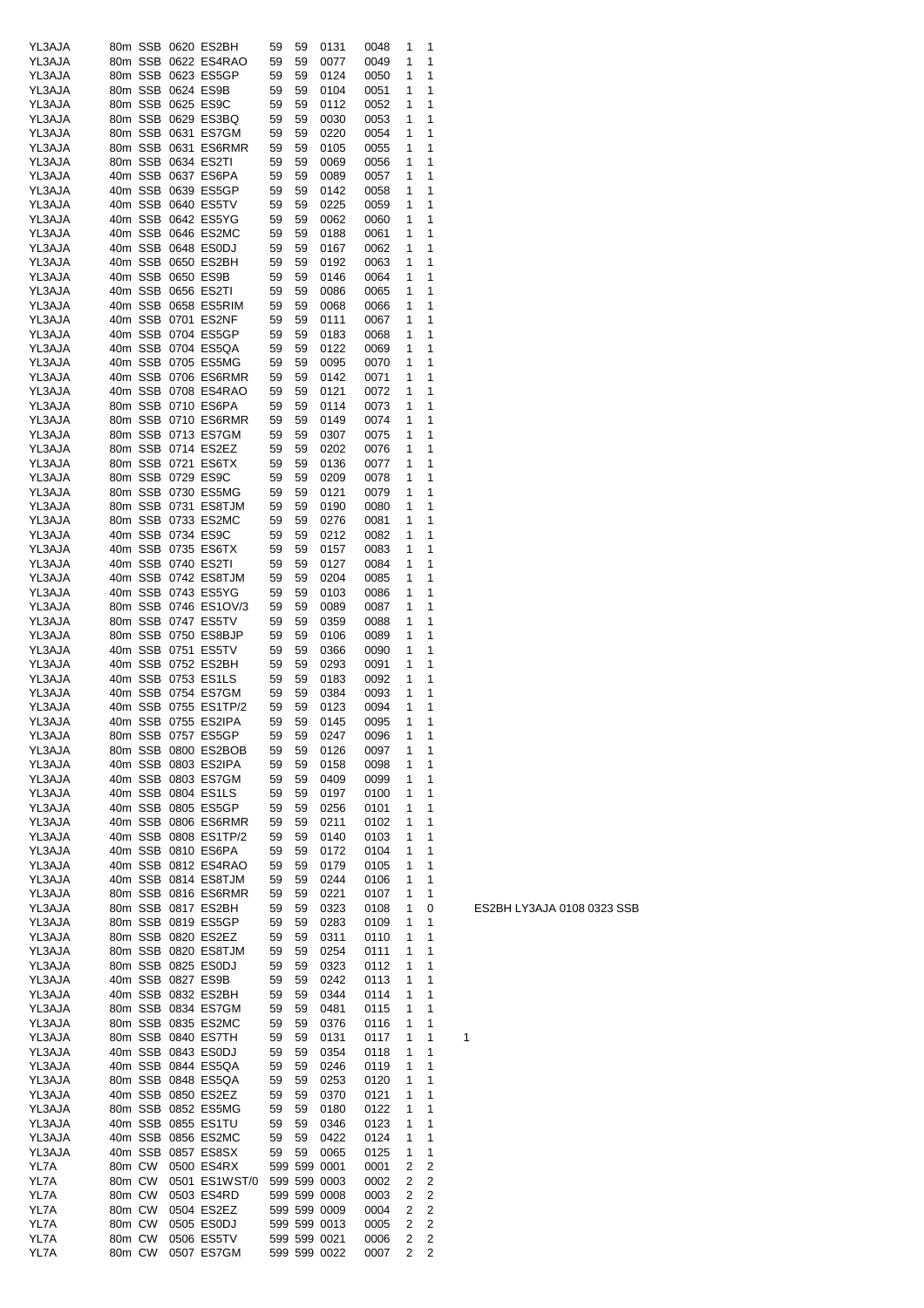| YL7A         | 80m CW           |                  |                   | 0508 ES2MC                                    |          |          | 599 599 0019                 | 0008         | 2              | 2                                         |   |
|--------------|------------------|------------------|-------------------|-----------------------------------------------|----------|----------|------------------------------|--------------|----------------|-------------------------------------------|---|
| YL7A         | 80m CW           |                  |                   | 0508 ES7MA                                    |          |          | 599 599 0012                 | 0009         | 2              | 2                                         |   |
| YL7A         | 80m CW           |                  |                   | 0511 ES3BM                                    |          |          | 599 599 0013                 | 0010         | 2              | 2                                         |   |
| YL7A         | 80m CW           |                  |                   | 0512 ES1TU                                    |          |          | 599 599 0020                 | 0011         | 2              | 2                                         |   |
| YL7A         | 80m CW           |                  |                   | 0513 ES6CO                                    |          |          | 599 599 0019                 | 0012         | 2              | $\overline{c}$                            |   |
| YL7A         | 80m CW           |                  |                   | 0514 ES9A                                     |          |          | 599 599 0010                 | 0013         | 2              | $\overline{c}$                            |   |
| YL7A         | 80m CW           |                  |                   | 0517 ES1CN                                    |          |          | 599 599 0020                 | 0014         | 2              | 2                                         |   |
| YL7A         | 80m CW           |                  |                   | 0519 ES1OX                                    |          |          | 599 599 0029                 | 0015         | 2              | $\overline{c}$<br>2                       |   |
| YL7A<br>YL7A | 80m CW<br>80m CW |                  |                   | 0520 ES5EP<br>0522 ES3CC                      |          |          | 599 599 0035<br>599 599 0011 | 0016<br>0017 | 2<br>2         | 2                                         |   |
| YL7A         |                  | 80m CW           |                   | 0524 ES8DH                                    |          |          | 599 599 0020                 | 0018         | 2              | 2                                         |   |
| YL7A         |                  |                  |                   | 80m SSB 0528 ES5RIM                           | 59       | 59       | 0017                         | 0019         | 1              | 1                                         |   |
| YL7A         |                  |                  |                   | 80m SSB 0529 ES6TX                            | 59       | 59       | 0035                         | 0020         | 1              | 1                                         |   |
| YL7A         |                  |                  |                   | 80m SSB 0531 ES8BJP                           | 59       | 59       | 0025                         | 0021         | 1              | 1                                         |   |
| YL7A         |                  |                  |                   | 80m SSB 0532 ES9C                             | 59       | 59       | 0043                         | 0022         | 1              | 1                                         |   |
| YL7A         |                  |                  |                   | 80m SSB 0533 ES2IPA                           | 59       | 59       | 0029                         | 0023         | 1              | 1                                         |   |
| YL7A         |                  |                  |                   | 80m SSB 0533 ES6RMR                           | 59       | 59       | 0038                         | 0024         | 1              | 1                                         |   |
| YL7A         |                  |                  |                   | 80m SSB 0535 ES5GP                            | 59       | 59       | 0046                         | 0025         | 1              | 0                                         |   |
| YL7A         |                  |                  |                   | 80m SSB 0536 ES4RAO                           | 59       | 59       | 0024                         | 0026         | 1              | 1                                         |   |
| YL7A         |                  |                  |                   | 80m SSB 0537 ES5MG                            | 59       | 59       | 0027                         | 0027         | 1              | 1                                         |   |
| YL7A<br>YL7A |                  |                  | 80m SSB 0539 ES7A | 80m SSB 0538 ES1LS                            | 59       | 59       | 0039<br>0021                 | 0028         | 1<br>1         | 1<br>1                                    |   |
| YL7A         |                  |                  |                   | 80m SSB 0539 ES8TJM                           | 59<br>59 | 59<br>59 | 0046                         | 0029<br>0030 | 1              | 1                                         | 1 |
| YL7A         |                  |                  |                   | 80m SSB 0540 ES1OV/3                          | 59       | 59       | 0024                         | 0031         | 1              | 1                                         |   |
| YL7A         |                  | 40m CW           |                   | 0541 ES4RX                                    |          |          | 599 599 0067                 | 0032         | 2              | 2                                         |   |
| YL7A         | 40m CW           |                  |                   | 0542 ES1WST/0                                 |          |          | 599 599 0066                 | 0033         | 2              | 2                                         |   |
| YL7A         | 40m CW           |                  |                   | 0543 ES7GM                                    |          |          | 599 599 0104                 | 0034         | 2              | 2                                         |   |
| YL7A         | 40m CW           |                  |                   | 0544 ES1OX                                    |          |          | 599 599 0062                 | 0035         | 2              | 2                                         |   |
| YL7A         | 40m CW           |                  |                   | 0545 ES2BH                                    |          |          | 599 599 0071                 | 0036         | 2              | 2                                         |   |
| YL7A         | 40m CW           |                  |                   | 0545 ES1CN                                    |          |          | 599 599 0053                 | 0037         | 2              | $\overline{c}$                            |   |
| YL7A         | 40m CW           |                  |                   | 0546 ES2EZ                                    |          |          | 599 599 0062                 | 0038         | 2              | $\overline{c}$                            |   |
| YL7A         | 40m CW           |                  |                   | 0547 ES5TV                                    |          |          | 599 599 0104                 | 0039         | 2              | $\overline{c}$                            |   |
| YL7A         | 40m CW           |                  |                   | 0547 ES3BM                                    |          |          | 599 599 0038                 | 0040         | 2              | 2<br>$\overline{c}$                       |   |
| YL7A<br>YL7A | 40m CW<br>40m CW |                  |                   | 0549 ES0DJ<br>0551 ES5JR                      |          |          | 599 599 0069<br>599 599 0015 | 0041<br>0042 | 2<br>2         | 2                                         |   |
| YL7A         |                  | 40m SSB          |                   | 0552 ES8TJM                                   | 59       | 59       | 0059                         | 0043         | 1              | 1                                         |   |
| YL7A         |                  |                  | 40m SSB 0553 ES9B |                                               | 59       | 59       | 0074                         | 0044         | 1              | 1                                         |   |
| YL7A         |                  |                  |                   | 40m SSB 0553 ES2IPA                           | 59       | 59       | 0057                         | 0045         | 1              | 1                                         |   |
| YL7A         |                  |                  |                   | 40m SSB 0554 ES2BOB                           | 59       | 59       | 0050                         | 0046         | 1              | 0                                         |   |
| YL7A         |                  |                  |                   | 40m SSB 0554 ES5EX                            | 59       | 59       | 0036                         | 0047         | 1              | 1                                         |   |
| YL7A         |                  |                  |                   | 40m SSB 0555 ES1TP/2                          | 59       | 59       | 0026                         | 0048         | 1              | 1                                         |   |
| YL7A         |                  |                  | 40m SSB 0555 ES7A |                                               | 59       | 59       | 0026                         | 0049         | 1              | 1                                         | 1 |
| YL7A         |                  |                  |                   | 40m SSB 0558 ES6TX                            | 59       | 59       | 0063                         | 0050         | 1              | 1                                         |   |
| YL7A<br>YL7A |                  |                  |                   | 40m SSB 0559 ES5GP<br>40m SSB 0600 ES5RIM     | 59<br>59 | 59<br>59 | 0081<br>0036                 | 0051<br>0052 | 1<br>1         | 1<br>1                                    |   |
| YL7A         |                  |                  |                   | 40m SSB 0600 ES1TU                            | 59       | 59       | 0086                         | 0053         | 1              | 0                                         |   |
| YL7A         |                  |                  |                   | 40m SSB 0601 ES8TJM                           | 59       | 59       | 0071                         | 0054         | 1              | 1                                         |   |
| YL7A         |                  |                  |                   | 40m SSB 0601 ES4RAO                           | 59       | 59       | 0058                         | 0055         | 1              | 1                                         |   |
| YL7A         |                  |                  |                   | 40m SSB 0602 ES5GP                            | 59       | 59       | 0092                         | 0056         | $\mathbf{1}$   | 1                                         |   |
| YL7A         |                  |                  |                   | 40m SSB 0602 ES6TX                            | 59       | 59       | 0069                         | 0057         | 1              | 1                                         |   |
| YL7A         |                  |                  |                   | 40m SSB 0603 ES6RMR                           | 59       | 59       | 0071                         | 0058         | 1              | 1                                         |   |
| YL7A         |                  | 40m CW           |                   | 0604 ES5TV                                    |          |          | 599 599 0147                 | 0059         | 2              | 0                                         |   |
| YL7A         |                  | 40m CW           |                   | 0604 ES5TV                                    |          |          | 599 599 0147                 | 0060         | 2              | 2                                         |   |
| YL7A<br>YL7A |                  | 40m CW<br>40m CW |                   | 0606 ES4RD<br>0608 ES0DJ                      |          |          | 599 599 0100<br>599 599 0101 | 0061<br>0062 | 2<br>2         | 2<br>2                                    |   |
| YL7A         | 40m CW           |                  |                   | 0608 ES4RX                                    |          |          | 599 599 0106                 | 0063         | 2              | 2                                         |   |
| YL7A         |                  | 40m CW           |                   | 0610 ES2RL                                    |          |          | 599 599 0026                 | 0064         | 2              | 2                                         |   |
| YL7A         | 40m CW           |                  |                   | 0611 ES7MA                                    |          |          | 599 599 0079                 | 0065         | 2              | $\overline{c}$                            |   |
| YL7A         | 40m CW           |                  |                   | 0612 ES1CN                                    |          |          | 599 599 0081                 | 0066         | 2              | 2                                         |   |
| YL7A         | 80m CW           |                  |                   | 0614 ES2MC                                    |          |          | 599 599 0138                 | 0067         | 2              | $\overline{c}$                            |   |
| YL7A         |                  | 80m CW           |                   | 0615 ES3BM                                    |          |          | 599 599 0068                 | 0068         | 2              | 2                                         |   |
| YL7A         | 80m CW           |                  |                   | 0615 ES9C                                     |          |          | 599 599 0103                 | 0069         | 2              | $\overline{c}$                            |   |
| YL7A         | 80m CW           |                  |                   | 0616 ES9A                                     |          |          | 599 599 0053                 | 0070         | 2              | 2                                         |   |
| YL7A<br>YL7A | 80m CW<br>80m CW |                  |                   | 0616 ES2BH<br>0617 ES3CC                      |          |          | 599 599 0120<br>599 599 0079 | 0071<br>0072 | 2<br>2         | $\overline{c}$<br>$\overline{\mathbf{c}}$ |   |
| YL7A         |                  | 80m CW           |                   | 0618 ES0DJ                                    |          |          | 599 599 0122                 | 0073         | $\overline{2}$ | $\overline{c}$                            |   |
| YL7A         |                  | 80m CW           |                   | 0619 ES1AO                                    |          |          | 599 599 0036                 | 0074         | 2              | $\overline{c}$                            |   |
| YL7A         |                  | 80m CW           |                   | 0620 ES6CO                                    |          |          | 599 599 0091                 | 0075         | 2              | $\overline{c}$                            |   |
| YL7A         |                  | 80m CW           |                   | 0620 ES6DO                                    |          |          | 599 599 0046                 | 0076         | 2              | $\overline{c}$                            |   |
| YL7A         |                  | 80m CW           |                   | 0622 ES2EZ                                    |          |          | 599 599 0123                 | 0077         | 2              | $\overline{c}$                            |   |
| YL7A         |                  | 80m CW           |                   | 0622 ES5TV                                    |          |          | 599 599 0189                 | 0078         | 2              | $\overline{c}$                            |   |
| YL7A         |                  | 80m CW           |                   | 0623 ES7GM                                    |          |          | 599 599 0199                 | 0079         | 2              | $\overline{c}$                            |   |
| YL7A         |                  | 80m CW           |                   | 0624 ES2TI                                    |          |          | 599 599 0055                 | 0080         | 2              | $\overline{c}$                            |   |
| YL7A         |                  | 80m CW           |                   | 0625 ES5EP                                    |          |          | 599 599 0111                 | 0081         | 2              | 2                                         |   |
| YL7A<br>YL7A |                  |                  |                   | 80m SSB 0626 ES8BJP<br>80m SSB 0626 ES5GP     | 59<br>59 | 59<br>59 | 0062<br>0133                 | 0082         | 1<br>1         | 1<br>1                                    |   |
| YL7A         |                  |                  |                   | 80m SSB 0627 ES9B                             | 59       | 59       | 0112                         | 0083<br>0084 | 1              | 1                                         |   |
| YL7A         |                  |                  |                   | 80m SSB 0628 ES2BOB                           | 59       | 59       | 0078                         | 0085         | 1              | 1                                         |   |
| YL7A         |                  |                  |                   | 80m SSB 0629 ES1TP/2                          | 59       | 59       | 0045                         | 0086         | 1              | 1                                         |   |
| YL7A         |                  |                  |                   | 80m SSB 0632 ES6RMR                           | 59       | 59       | 0106                         | 0087         | 1              | 1                                         |   |
| YL7A         |                  |                  |                   | 80m SSB 0632 ES2IPA                           | 59       | 59       | 0097                         | 0088         | 1              | 1                                         |   |
| YL7A         |                  |                  |                   | 80m SSB 0633 ES2ADF                           | 59       | 59       | 0046                         | 0089         | 1              | 1                                         |   |
| YL7A         |                  |                  |                   | 80m SSB 0634 ES3GX<br>0638 ES5EP 599 599 0124 | 59       | 59       | 0067                         | 0090         | 1              | 1                                         |   |
| YL7A<br>YL7A |                  | 40m CW<br>40m CW |                   | 0641 ES9A                                     |          |          | 599 599 0079                 | 0091<br>0092 | 2<br>2         | 2<br>2                                    |   |
|              |                  |                  |                   |                                               |          |          |                              |              |                |                                           |   |

### ES5GP YL7A 0002 0046 SSB

## ES2BOB YL7A 0049 0050 SSB

No such serial number in that mode / ES1TU YL7A 0053 0086 CW

### ES5TV YL7A 0060 0147 CW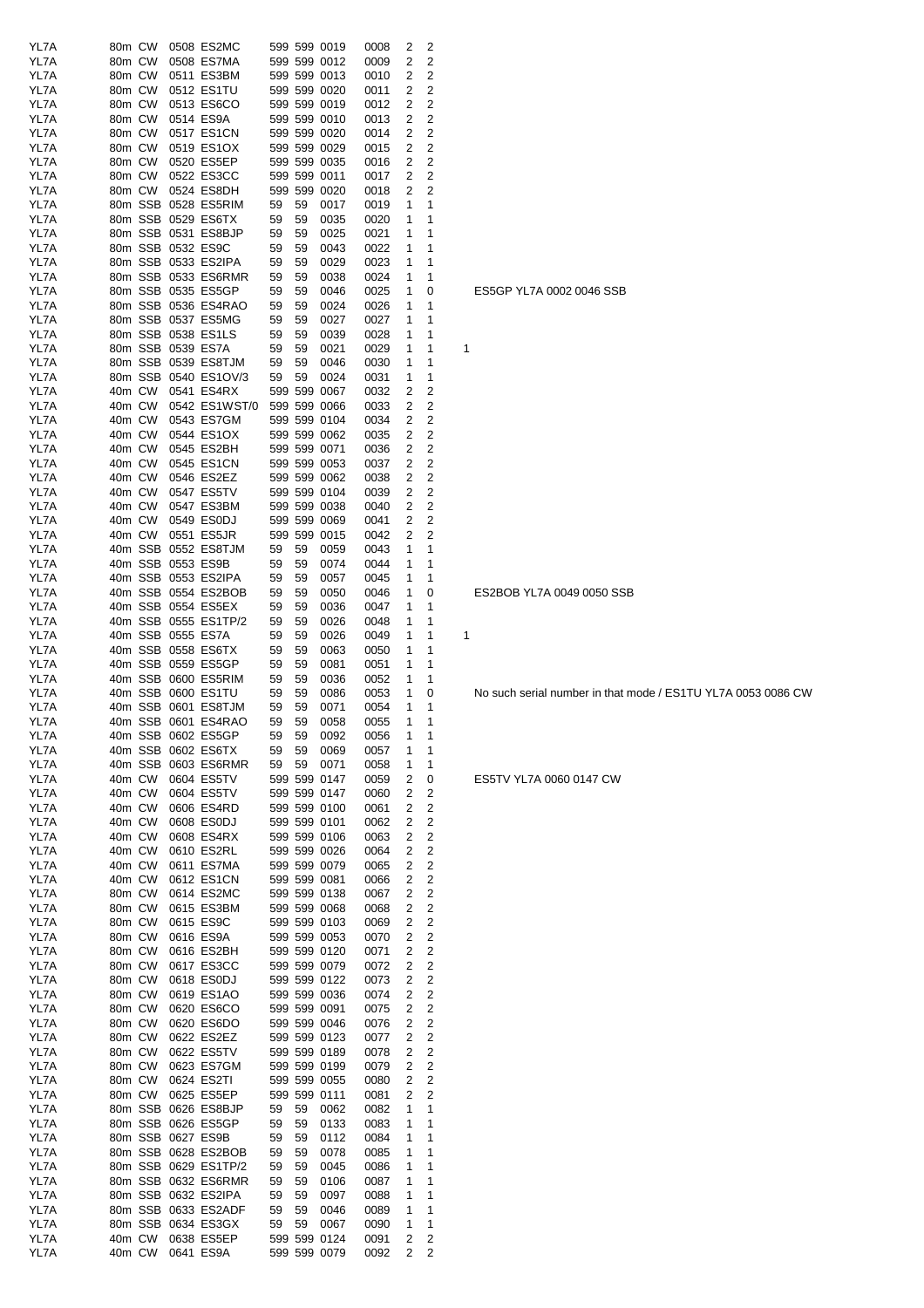| YL7A         | 40m CW |        |                   | 0642 ES2BH           |    |         | 599 599 0179 | 0093 | 2      | 2      |                          |
|--------------|--------|--------|-------------------|----------------------|----|---------|--------------|------|--------|--------|--------------------------|
| YL7A         | 40m CW |        |                   | 0644 ES2EZ           |    |         | 599 599 0162 | 0094 | 2      | 2      |                          |
| YL7A         | 40m CW |        |                   | 0644 ES1OX           |    |         | 599 599 0138 | 0095 | 2      | 2      |                          |
| YL7A         |        | 40m CW |                   | 0645 ES3CC           |    |         | 599 599 0110 | 0096 | 2      | 2      |                          |
| YL7A         | 40m CW |        |                   | 0648 ES6CO           |    |         | 599 599 0116 | 0097 | 2      | 2      |                          |
| YL7A         | 40m CW |        |                   | 0650 ES7GM           |    |         | 599 599 0250 | 0098 | 2      | 2      |                          |
| YL7A         |        | 40m CW |                   | 0650 ES5DB           |    |         | 599 599 0101 | 0099 | 2      | 2      |                          |
| YL7A         |        |        |                   | 40m SSB 0654 ES5QA   | 59 | 59      | 0101         | 0100 | 1      | 1      |                          |
| YL7A         |        |        |                   | 40m SSB 0655 ES2IPA  | 59 | 59      | 0116         | 0101 | 1      | 1      |                          |
| YL7A         |        |        |                   | 40m SSB 0655 ES2DW   | 59 | 59      | 0078         | 0102 | 1      | 1      |                          |
| YL7A         |        |        | 40m SSB 0657 ES9B |                      | 59 | 59      | 0154         | 0103 | 1      | 0      | ES9B LY7A 0103 0154 SSB  |
| YL7A         | 40m CW |        |                   | 0700 ES6DO           |    |         | 599 599 0079 | 0104 | 2      | 2      |                          |
| YL7A         | 40m CW |        |                   | 0701 ES5EP           |    |         | 599 599 0159 | 0105 | 2      | 2      |                          |
| YL7A         | 40m CW |        |                   | 0701 ES7GM           |    |         | 599 599 0276 | 0106 | 2      | 2      |                          |
| YL7A         | 40m CW |        |                   | 0702 ES0DJ           |    |         | 599 599 0201 | 0107 | 2      | 2      |                          |
| YL7A         |        | 40m CW |                   | 0703 ES9C            |    |         | 599 599 0173 | 0108 | 2      | 2      |                          |
| YL7A         |        | 40m CW |                   | 0704 ES1CN           |    |         | 599 599 0139 | 0109 | 2      | 2      |                          |
| YL7A         |        | 40m CW |                   | 0705 ES4RD           |    |         | 599 599 0174 | 0110 | 2      | 2      |                          |
| YL7A         |        | 40m CW |                   | 0706 ES5TV           |    |         | 599 599 0277 | 0111 | 2      | 2      |                          |
| YL7A         |        | 40m CW |                   | 0706 ES8DH           |    |         | 599 599 0112 | 0112 | 2      | 2      |                          |
| YL7A         |        | 40m CW |                   | 0707 ES2MC           |    |         | 599 599 0233 | 0113 | 2      | 2      |                          |
|              |        |        |                   |                      |    |         |              | 0114 |        |        |                          |
| YL7A<br>YL7A |        |        |                   | 40m SSB 0708 ES5MG   | 59 | 59      | 0103         |      | 1      | 1<br>1 |                          |
|              |        |        |                   | 40m SSB 0709 ES4RAO  | 59 | 59      | 0125         | 0115 | 1      |        |                          |
| YL7A         |        |        |                   | 40m SSB 0711 ES2IPA  | 59 | 59      | 0125         | 0116 | 1      | 1      |                          |
| YL7A         |        |        |                   | 40m SSB 0711 ES3GX   | 59 | 59      | 0085         | 0117 | 1      | 1      |                          |
| YL7A         |        |        |                   | 80m SSB 0714 ES2EZ   | 59 | 59      | 0201         | 0118 | 1      | 1      |                          |
| YL7A         |        |        |                   | 80m SSB 0714 ES5YG   | 59 | 59      | 0081         | 0119 | 1      | 1      |                          |
| YL7A         |        |        | 80m SSB 0715 ES9B |                      | 59 | 59      | 0172         | 0120 | 1      | 1      |                          |
| YL7A         |        |        |                   | 80m SSB 0715 ES6RMR  | 59 | 59      | 0155         | 0121 | 1      | 1      |                          |
| YL7A         |        |        |                   | 80m SSB 0716 ES1TP/2 | 59 | 59      | 0089         | 0122 | 1      | 1      |                          |
| YL7A         |        |        |                   | 80m SSB 0717 ES2BOB  | 59 | 59      | 0103         | 0123 | 1      | 1      |                          |
| YL7A         |        |        |                   | 80m SSB 0717 ES3GX   | 59 | 59      | 0089         | 0124 | 1      | 1      |                          |
| YL7A         |        |        |                   | 80m SSB 0717 ES5GP   | 59 | 59      | 0198         | 0125 | 1      | 1      |                          |
| YL7A         |        |        |                   | 80m SSB 0718 ES1LS   | 59 | 59      | 0145         | 0126 | 1      | 1      |                          |
| YL7A         |        |        |                   | 80m SSB 0718 ES8TJM  | 59 | 59      | 0168         | 0127 | 1      | 1      |                          |
| YL7A         |        |        |                   | 80m SSB 0720 ES1OV/3 | 59 | 59      | 0070         | 0128 | 1      | 1      |                          |
| YL7A         |        |        |                   | 80m SSB 0720 ES6PA   | 59 | 59      | 0123         | 0129 | 1      | 1      |                          |
| YL7A         |        |        |                   | 80m SSB 0721 ES6TX   | 59 | 59      | 0135         | 0130 | 1      | 1      |                          |
| YL7A         |        |        |                   | 80m SSB 0723 ES7TH   | 59 | 59      | 0088         | 0131 | 1      | 1<br>1 |                          |
| YL7A         |        |        |                   | 80m SSB 0724 ES2ADF  | 59 | 59      | 0073         | 0132 | 1      | 1      |                          |
| YL7A         |        | 80m CW |                   | 0725 ES7GM           |    |         | 599 599 0333 | 0133 | 2      | 2      |                          |
|              |        | 80m CW |                   | 0726 ES4RX           |    |         | 599 599 0192 |      |        |        |                          |
| YL7A         |        |        |                   |                      |    |         |              | 0134 | 2<br>2 | 2<br>2 |                          |
| YL7A         |        | 80m CW |                   | 0726 ES7MA           |    |         | 599 599 0155 | 0135 |        |        | ES2JL YL9A 0136 0093 CW  |
| YL7A         |        | 80m CW |                   | 0728 ES2JL           |    |         | 599 599 0093 | 0136 | 2      | 0      |                          |
| YL7A         | 80m CW |        |                   | 0729 ES1TU           |    |         | 599 599 0208 | 0137 | 2      | 2      |                          |
| YL7A         |        | 80m CW |                   | 0731 ES5TV           |    |         | 599 599 0328 | 0138 | 2      | 2      |                          |
| YL7A         |        |        |                   | 80m SSB 0737 ES2MC   | 59 | 59      | 0283         | 0139 | 1      | 1      |                          |
| YL7A         |        |        |                   | 80m SSB 0737 ES0DJ   | 59 | 59      | 0255         | 0140 | 1      | 1      |                          |
|              |        |        |                   | 40m SSB 0738 ES5YG   | 59 |         | 59 0096      | 0141 | 1      |        |                          |
| YL7A         |        |        |                   |                      |    |         |              |      |        |        | ES8TJM YL7A 0143 0195 SS |
| YL7A         |        |        |                   | 40m SSB 0739 ES8TJM  | 59 | 59 0195 |              | 0142 | 1      | 0      |                          |
| YL7A         |        |        |                   | 40m SSB 0739 ES8TJM  | 59 |         | 59 0195      | 0143 | 1      | 1      |                          |
| YL7A         |        |        |                   | 40m CW 0740 ES4RX    |    |         | 599 599 0211 | 0144 | 2      | 2      |                          |
| YL7A         |        |        |                   | 40m CW 0741 ES3CC    |    |         | 599 599 0180 | 0145 | 2      | 2      |                          |
| YL7A         |        | 40m CW |                   | 0742 ES5QA           |    |         | 599 599 0173 | 0146 | 2      | 2      |                          |
| YL7A         |        |        |                   | 40m CW 0743 ES1OX    |    |         | 599 599 0207 | 0147 | 2      | 2      |                          |
| YL7A         |        |        |                   | 40m CW 0745 ES3BM    |    |         | 599 599 0144 | 0148 | 2      | 2      |                          |
| YL7A         |        |        |                   | 40m SSB 0747 ES2BH   | 59 | 59      | 0284         | 0149 | 1      | 1      |                          |
| YL7A         |        |        |                   | 40m SSB 0747 ES1TP/2 | 59 | 59      | 0115         | 0150 | 1      | 1      |                          |
| YL7A         |        |        |                   | 40m SSB 0747 ES5GP   | 59 | 59      | 0235         | 0151 | 1      | 1      |                          |
| YL7A         |        |        |                   | 40m SSB 0748 ES1LS   | 59 | 59      | 0175         | 0152 | 1      | 1      |                          |
| YL7A         |        |        |                   | 40m SSB 0749 ES6RMR  | 59 | 59      | 0183         | 0153 | 1      | 1      |                          |
| YL7A         |        |        |                   | 40m CW 0754 ES7MA    |    |         | 599 599 0189 | 0154 | 2      | 2      |                          |
|              |        |        |                   |                      |    |         |              |      |        |        |                          |
| YL7A         |        |        |                   | 40m CW 0754 ES2DW    |    |         | 599 599 0106 | 0155 | 2      | 2      |                          |
| YL7A         |        |        |                   | 40m CW 0755 ES1TU    |    |         | 599 599 0251 | 0156 | 2      | 2      |                          |
| YL7A         |        |        |                   | 40m CW 0756 ES5DB    |    |         | 599 599 0155 | 0157 | 2      | 2      |                          |
| YL7A         |        |        |                   | 40m CW 0758 ES2RL    |    |         | 599 599 0052 | 0158 | 2      | 2      |                          |
| YL7A         |        |        |                   | 40m SSB 0759 ES6PA   | 59 | 59      | 0155         | 0159 | 1      | 1      |                          |
| YL7A         |        |        |                   | 40m SSB 0759 ES2TI   | 59 | 59      | 0139         | 0160 | 1      | 1      |                          |
| YL7A         |        |        |                   | 40m SSB 0800 ES2BH   | 59 | 59      | 0302         | 0161 | 1      | 1      |                          |
| YL7A         |        |        |                   | 40m SSB 0801 ES2IPA  | 59 | 59      | 0155         | 0162 | 1      | 1      |                          |
| YL7A         |        |        |                   | 40m SSB 0802 ES1LS   | 59 | 59      | 0194         | 0163 | 1      | 1      |                          |
| YL7A         |        |        |                   | 40m SSB 0804 ES4RAO  | 59 | 59      | 0168         | 0164 | 1      | 1      |                          |
| YL7A         |        |        |                   | 40m SSB 0804 ES2MC   | 59 | 59      | 0323         | 0165 | 1      | 1      |                          |
| YL7A         |        |        |                   | 40m SSB 0804 ES8TJM  | 59 | 59      | 0230         | 0166 | 1      | 1      |                          |
| YL7A         |        |        |                   | 40m SSB 0804 ES5RIM  | 59 | 59      | 0094         | 0167 | 1      | 1      |                          |
| YL7A         |        |        |                   | 40m SSB 0805 ES5YG   | 59 | 59      | 0116         | 0168 | 1      | 1      |                          |
| YL7A         |        |        |                   | 40m SSB 0806 ES3GX   | 59 | 59      | 0119         | 0169 | 1      | 1      |                          |
| YL7A         |        |        |                   | 40m SSB 0807 ES7A    | 59 | 59      | 0085         | 0170 | 1      | 1<br>1 |                          |
| YL7A         |        |        |                   | 40m CW 0808 ES9C     |    |         | 599 599 0263 | 0171 | 2      | 2      |                          |
| YL7A         |        | 40m CW |                   | 0810 ES5TV           |    |         | 599 599 0411 | 0172 | 2      | 2      |                          |
| YL7A         |        | 40m CW |                   | 0811 ES7GM           |    |         | 599 599 0431 | 0173 | 2      | 2      |                          |
| YL7A         |        | 40m CW |                   | 0812 ES8DH           |    |         | 599 599 0180 | 0174 | 2      | 2      |                          |
| YL7A         |        | 40m CW |                   | 0813 ES4RX           |    |         | 599 599 0237 | 0175 | 2      | 2      |                          |
| YL7A         |        |        |                   | 40m CW 0813 ES4RD    |    |         | 599 599 0249 | 0176 | 2      | 2      |                          |

ES8TJM YL7A 0143 0195 SSB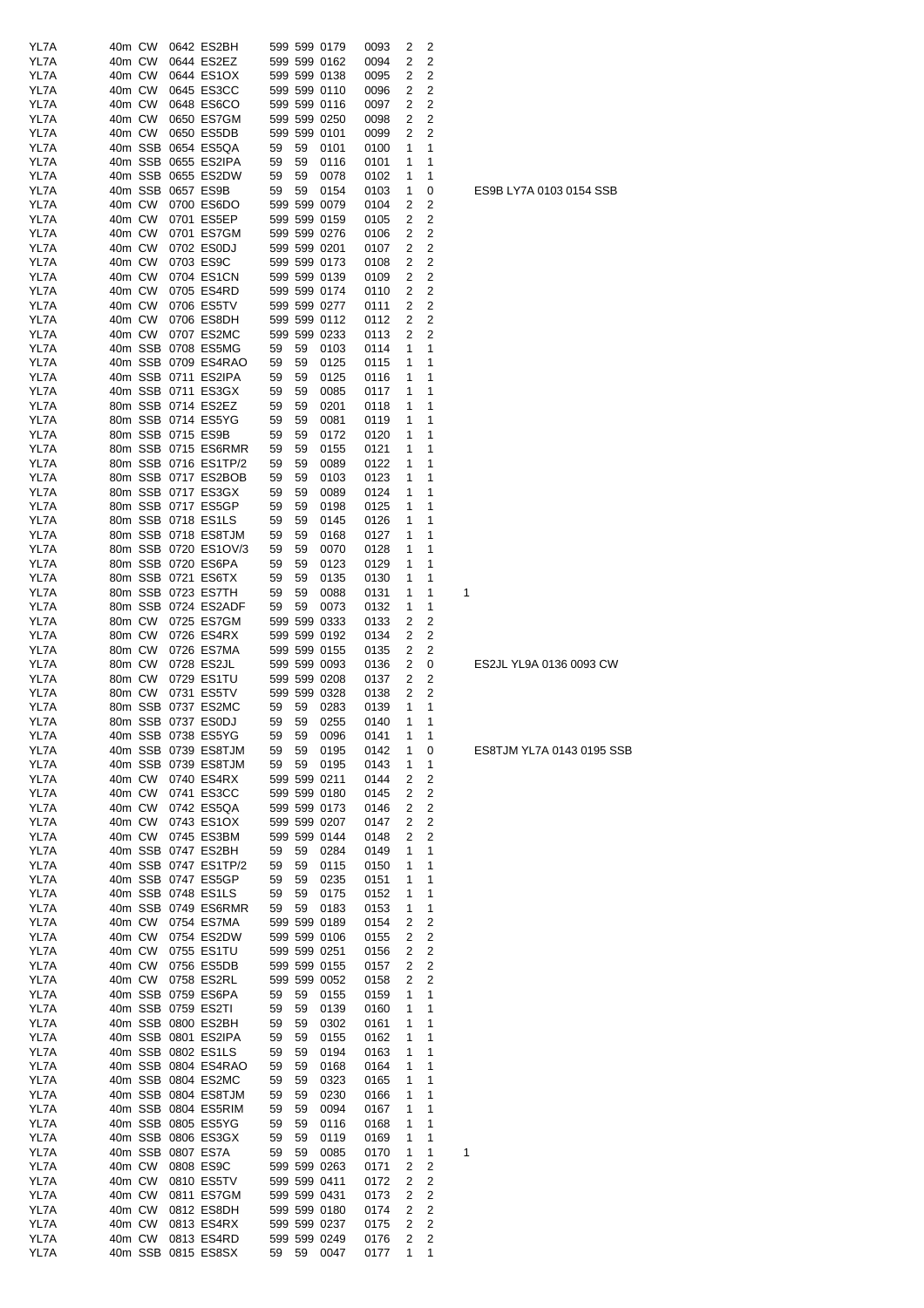| YL7A                | 80m CW |        | 0817 ES2TI           |    |    | 599 599 0161 | 0178 | 2 | 2              |                          |
|---------------------|--------|--------|----------------------|----|----|--------------|------|---|----------------|--------------------------|
|                     |        |        |                      |    |    |              |      |   |                |                          |
| YL7A                | 80m CW |        | 0819 ES5EP           |    |    | 599 599 0255 | 0179 | 2 | 2              |                          |
| YL7A                | 80m CW |        | 0821 ES3BM           |    |    | 599 599 0176 | 0180 | 2 | 2              |                          |
| YL7A                | 80m CW |        | 0824 ES7MA           |    |    | 599 599 0216 | 0181 | 2 | 2              |                          |
| YL7A                | 80m CW |        | 0825 ES1OX           |    |    | 599 599 0224 | 0182 | 2 | 2              |                          |
| YL7A                | 80m CW |        | 0826 ES1TU           |    |    | 599 599 0296 | 0183 | 2 | 2              |                          |
| YL7A                | 80m CW |        | 0826 ES2BH           |    |    | 599 599 0333 | 0184 | 2 | 2              |                          |
| YL7A                | 80m CW |        | 0827 ES5TV           |    |    | 599 599 0450 | 0185 | 2 | $\overline{c}$ |                          |
|                     |        |        |                      |    |    |              |      |   |                |                          |
| YL7A                |        | 80m CW | 0828 ES7GM           |    |    | 599 599 0470 | 0186 | 2 | 2              |                          |
| YL7A                |        |        | 80m SSB 0829 ES8TJM  | 59 | 59 | 0270         | 0187 | 1 | 1              |                          |
| YL7A                |        |        | 80m SSB 0830 ES2MC   | 59 | 59 | 0365         | 0188 | 1 | 1              |                          |
| YL7A                |        |        | 80m SSB 0831 ES6TX   | 59 | 59 | 0207         | 0189 | 1 | 1              |                          |
| YL7A                |        |        | 80m SSB 0831 ES8BJP  | 59 | 59 | 0123         | 0190 | 1 | 1              |                          |
| YL7A                |        |        | 80m SSB 0833 ES4RAO  | 59 | 59 | 0205         | 0191 | 1 | 1              |                          |
| YL7A                |        |        | 40m SSB 0834 ES9B    | 59 | 59 | 0254         | 0192 | 1 | 1              |                          |
|                     |        |        |                      |    |    |              |      |   |                |                          |
| YL7A                |        |        | 40m SSB 0836 ES5MG   | 59 | 59 | 0166         | 0193 | 1 | 1              |                          |
| YL7A                |        |        | 40m SSB 0837 ES6PA   | 59 | 59 | 0194         | 0194 | 1 | 1              |                          |
| YL7A                |        |        | 40m SSB 0838 ES1TP/2 | 59 | 59 | 0166         | 0195 | 1 | 1              |                          |
| YL7A                |        |        | 40m SSB 0838 ES8AY   | 59 | 59 | 0072         | 0196 | 1 | 0              | ES8AY LY7A 0196 0072 SSB |
| YL7A                |        |        | 40m SSB 0839 ES5GP   | 59 | 59 | 0314         | 0197 | 1 | 1              |                          |
| YL7A                |        |        | 40m SSB 0841 ES0DJ   | 59 | 59 | 0348         | 0198 | 1 | 1              |                          |
| YL7A                | 40m CW |        | 0842 ES1OX           |    |    | 599 599 0247 | 0199 | 2 | 2              |                          |
| YL7A                | 40m CW |        | 0843 ES2EZ           |    |    | 599 599 0355 | 0200 | 2 | 2              |                          |
|                     | 40m CW |        |                      |    |    |              |      |   |                |                          |
| YL7A                |        |        | 0844 ES3CC           |    |    | 599 599 0246 | 0201 | 2 | 2              |                          |
| YL7A                | 40m CW |        | 0844 ES5DB           |    |    | 599 599 0183 | 0202 | 2 | 2              |                          |
| YL7A                | 40m CW |        | 0846 ES6CO           |    |    | 599 599 0226 | 0203 | 2 | 2              |                          |
| YL7A                | 40m CW |        | 0847 ES1CN           |    |    | 599 599 0231 | 0204 | 2 | $\overline{c}$ |                          |
| YL7A                | 40m CW |        | 0849 ES9A            |    |    | 599 599 0176 | 0205 | 2 | 2              |                          |
| YL7A                | 40m CW |        | 0850 ES1WST/0        |    |    | 599 599 0263 | 0206 | 2 | 2              |                          |
| YL7A                |        |        | 80m SSB 0854 ES9B    | 59 | 59 | 0279         | 0207 | 1 | 1              |                          |
|                     |        |        | 80m SSB 0854 ES1OV/3 |    | 59 |              | 0208 |   | 1              |                          |
| YL7A                |        |        |                      | 59 |    | 0115         |      | 1 |                |                          |
| YL7A                |        |        | 40m SSB 0857 ES1TU   | 59 | 59 | 0351         | 0209 | 1 | 1              |                          |
| YO3GNF              | 40m CW |        | 0624 ES4RD           |    |    | 599 599 0127 | 0001 | 2 | 2              |                          |
| YO3GNF              | 40m CW |        | 0631 ES2MC           |    |    | 599 599 0164 | 0002 | 2 | 2              |                          |
| YO3GNF              | 40m CW |        | 0649 ES2EZ           |    |    | 599 599 0168 | 0003 | 2 | 2              |                          |
| YO3GNF              | 40m CW |        | 0651 ES7GM           |    |    | 599 599 0251 | 0004 | 2 | 2              |                          |
| YO3GNF              | 40m CW |        | 0659 ES0DJ           |    |    | 599 599 0195 | 0005 | 2 | 2              |                          |
| YO3GNF              | 40m CW |        | 0705 ES7GM           |    |    | 599 599 0285 | 0006 | 2 | 2              |                          |
|                     |        |        |                      |    |    |              |      |   |                |                          |
| YO3GNF              | 40m CW |        | 0707 ES0DJ           |    |    | 599 599 0214 | 0007 | 2 | 2              |                          |
| YO3GNF              | 40m CW |        | 0833 ES0DJ           |    |    | 599 599 0333 | 0008 | 2 | 2              |                          |
| YO4AAC              | 40m CW |        | 0556 ES4RD           |    |    | 599 599 0086 | 0001 | 2 | 2              |                          |
| YO4AAC              | 40m CW |        | 0557 ES0DJ           |    |    | 599 599 0085 | 0002 | 2 | 2              |                          |
| YO4AAC              | 40m CW |        | 0601 ES7GM           |    |    | 599 599 0137 | 0003 | 2 | 2              |                          |
| YO4AAC              | 40m CW |        | 0607 ES0DJ           |    |    | 599 599 0099 | 0004 | 2 | 2              |                          |
| YO4AAC              | 40m CW |        | 0609 ES2MC           |    |    | 599 599 0133 | 0005 | 2 | 2              |                          |
|                     |        |        | 0612 ES5TV           |    |    | 599 599 0167 |      |   | 2              |                          |
| YO4AAC              | 40m CW |        |                      |    |    |              | 0006 | 2 |                |                          |
| YO4AAC              | 40m CW |        | 0625 ES4RD           |    |    | 599 599 0129 | 0007 | 2 | 2              |                          |
| YO4AAC              |        | 40m CW | 0703 ES7GM           |    |    | 599 599 0282 | 0008 | 2 | 2              |                          |
| YO4AAC              |        |        | 40m CW 0704 ES5TV    |    |    | 599 599 0273 | 0009 | 2 | 2              |                          |
| YO4AAC              |        | 40m CW | 0705 ES2MC           |    |    | 599 599 0230 | 0010 | 2 | 2              |                          |
| YO4AAC              | 40m CW |        | 0709 ES0DJ           |    |    | 599 599 0217 | 0011 | 2 | 2              |                          |
| YU0A                |        | 40m CW | 0546 ES2MC           |    |    | 599 599 0076 | 0001 | 2 | 2              |                          |
| YU0A                | 40m CW |        | 0548 ES5RX           |    |    | 599 599 0075 | 0002 | 2 | 0              | Error in the callsign    |
|                     |        |        |                      |    |    |              |      |   |                |                          |
| YU0A                | 40m CW |        | 0551 ES7GM           |    |    | 599 599 0120 | 0003 | 2 | 2              |                          |
| YU0A                | 40m CW |        | 0554 ES9C            |    |    | 599 599 0074 | 0004 | 2 | 2              |                          |
| YU0A                | 40m CW |        | 0556 ES4RD           |    |    | 599 599 0085 | 0005 | 2 | $\overline{c}$ |                          |
| YU0A                | 40m CW |        | 0610 ES5TV           |    |    | 599 599 0162 | 0006 | 2 | 2              |                          |
| YU0A                |        | 40m CW | 0615 ES7MA           |    |    | 599 599 0085 | 0007 | 2 | $\overline{c}$ |                          |
| YU0A                |        | 80m CW | 0629 ES5TV           |    |    | 599 599 0208 | 0008 | 2 | 2              |                          |
| YU0A                |        | 40m CW | 0639 ES4RX           |    |    | 599 599 0144 | 0009 | 2 | 0              | ES4RX YU0A 0018 0144 CW  |
| YU0A                |        | 40m CW | 0734 ES3CC           |    |    | 599 599 0173 | 0010 | 2 | 0              | ES3CC YU0A 0599 0173 CW  |
|                     |        |        |                      |    |    |              |      |   |                |                          |
| YU0A                |        | 40m CW | 0747 ES8DH           |    |    | 599 599 0153 | 0011 | 2 | 2              |                          |
| YU0A                |        |        | 40m SSB 0754 ES5TV   | 59 | 59 | 0377         | 0012 | 1 | 1              |                          |
| YU1EA               |        | 40m CW | 0616 ES7GM           |    |    | 599 599 0179 | 0001 | 2 | 2              |                          |
| YU1EA               |        | 40m CW | 0617 ES1CN           |    |    | 599 599 0090 | 0002 | 2 | 2              |                          |
| YU1EA               |        | 40m CW | 0621 ES2DW           |    |    | 599 599 0052 | 0003 | 2 | 2              |                          |
| YU1EA               | 40m CW |        | 0622 ES1OX           |    |    | 599 599 0110 | 0004 | 2 | 2              |                          |
| YU1FG               | 40m CW |        | 0719 ES5TV           |    |    | 599 599 0301 | 0001 | 2 | 2              |                          |
| YU1FG               | 40m CW |        | 0756 ES2MC           |    |    | 599 599 0309 | 0002 | 2 | 2              |                          |
| YU1FG               |        | 40m CW | 0808 ES7GM           |    |    | 599 599 0421 |      |   | 2              |                          |
|                     |        |        |                      |    |    |              | 0003 | 2 |                |                          |
| YU7KW               |        | 40m CW | 0633 ES1TU           |    |    | 599 599 0143 | 0001 | 2 | 2              |                          |
| YU7KW               |        | 40m CW | 0636 ES4RD           |    |    | 599 599 0141 | 0002 | 2 | 2              |                          |
| YU7KW               | 40m CW |        | 0639 ES2EZ           |    |    | 599 599 0155 | 0003 | 2 | 2              |                          |
| YU7KW               |        | 40m CW | 0640 ES4RX           |    |    | 599 599 0146 | 0004 | 2 | 2              |                          |
| YU7KW               | 40m CW |        | 0644 ES5EP           |    |    | 599 599 0135 | 0005 | 2 | 2              |                          |
| YU7KW               | 40m CW |        | 0648 ES7GM           |    |    | 599 599 0247 | 0006 | 2 | 2              |                          |
| YU7KW               | 40m CW |        | 0653 ES3CC           |    |    | 599 599 0123 | 0007 | 2 | 2              |                          |
| YU7KW               | 40m CW |        | 0654 ES9C            |    |    | 599 599 0162 |      |   | 2              |                          |
|                     |        |        |                      |    |    |              | 0008 | 2 |                |                          |
| YU7KW               | 40m CW |        | 0655 ES1CN           |    |    | 599 599 0130 | 0009 | 2 | 2              |                          |
| YU7KW               | 40m CW |        | 0659 ES0DJ           |    |    | 599 599 0196 | 0010 | 2 | 2              |                          |
| YU7KW               | 40m CW |        | 0700 ES7GM           |    |    | 599 599 0273 | 0011 | 2 | 2              |                          |
| YU7KW               | 40m CW |        | 0703 ES2MC           |    |    | 599 599 0223 | 0012 | 2 | $\overline{c}$ |                          |
| YU7KW               |        | 40m CW | 0703 ES5TV           |    |    | 599 599 0272 | 0013 | 2 | $\overline{c}$ |                          |
| YU7KW               | 40m CW |        | 0825 ES4RD           |    |    | 599 599 0261 | 0014 | 2 | 2              |                          |
| DL-P01-17291 40m CW |        |        | 0538 ES4RX           |    |    | 599 599 0024 | 0062 | 2 | 2              |                          |
|                     |        |        |                      |    |    |              |      |   |                |                          |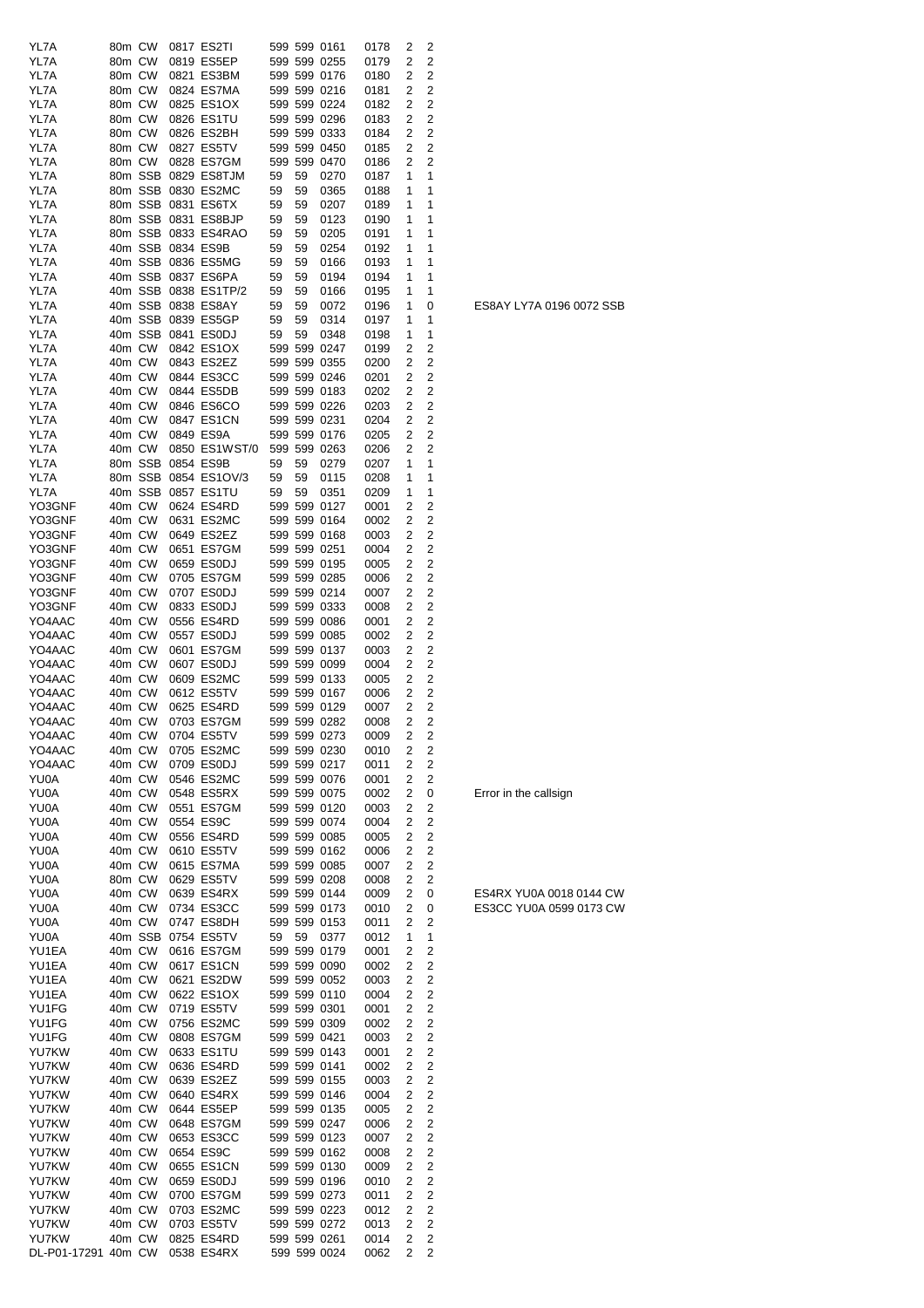| DL-P01-17291 40m CW |  | 0538 ES2JL                                 |          | 599 599 0062       | 0024         | 2         | 2           |   |                              |
|---------------------|--|--------------------------------------------|----------|--------------------|--------------|-----------|-------------|---|------------------------------|
| DL-P01-17291 40m CW |  | 0550 ES1CN                                 |          | 599 599 0000       | 0057         | 2         | 2           |   |                              |
| DL-P01-17291 40m CW |  | 0602 ES9C                                  |          | 599 599 0000       | 0091         | 2         | 2           | 0 |                              |
| DL-P01-17291 40m CW |  | 0613 ES4RX                                 |          | 599 599 0000       | 0116         | 2         | 2           |   |                              |
| DL-P01-17291 40m CW |  | 0623 ES1TU                                 |          | 599 599 0000       | 0127         | 2         | 2           |   |                              |
| DL-P01-17291 40m CW |  | 0657 ES0DJ                                 |          | 599 599 0000       | 0191         | 2         | 2           |   |                              |
| DL-P01-17291 40m CW |  | 0700 ES4RD                                 |          | 599 599 0000       | 0163         | 2         | 2           |   |                              |
| DL-P01-17291 40m CW |  | 0712 ES1CN                                 |          | 599 599 0000       | 0152         | 2         | 2           |   |                              |
| DL-P01-17291 40m CW |  | 0803 ES0DJ                                 |          | 599 599 0000       | 0293         | 2         | 2           |   |                              |
| DL-P01-17291 40m CW |  | 0813 ES4RD                                 |          | 599 599 0000       | 0248         | 2         | 2           |   |                              |
| OH2-836             |  | 80m SSB 0502 ES5GP                         | 59       | 59 0002            | 0008         | 1         | 1           |   |                              |
| OH2-836             |  | 80m SSB 0502 ES4RAO                        | 59       | 59 0008            | 0002         | 1         | 1           |   |                              |
| OH2-836             |  | 80m SSB 0502 ES2IPA                        | 59       | 59 0010            | 0002         | 1         | 1           |   |                              |
| OH2-836             |  | 80m SSB 0502 ES5RIM                        | 59       | 59 0013            | 0002         | 1         | 1           |   |                              |
| OH2-836             |  | 80m SSB 0505 ES2BH                         | 59       | 59 0000            | 0010         | 1         | 1           |   |                              |
| OH2-836             |  | 80m SSB 0505 ES9B                          | 59       | 59 0003            | 0015         | 1         | 1           |   |                              |
| OH2-836             |  | 80m SSB 0505 ES2BOB                        | 59       | 59 0015            | 0003         | 1         | 1           |   |                              |
| OH2-836             |  | 80m SSB 0505 ES6PA                         | 59       | 59 0003            | 0012         | 1         | 1           |   |                              |
| OH2-836             |  | 80m SSB 0505 ES5EX                         | 59       | 59 0000            | 0003         | 1         | 0           |   | ES5EX ES5GP 0016 0004 SSB    |
| OH2-836             |  | 80m SSB 0510 ES2NF                         | 59       | 59 0014            | 0014         | 1         | 1           |   |                              |
| OH2-836             |  | 80m SSB 0510 ES5TV                         | 59       | 59 0018            | 0033         | 1         | 1           |   |                              |
| OH2-836             |  | 80m SSB 0515 ES6TX                         | 59       | 59 0006            | 0023         | 1         | 1           |   |                              |
| OH2-836             |  | 80m SSB 0515 ES2ADF                        | 59       | 59 0023            | 0006         | 1         | 1           |   |                              |
| OH2-836             |  | 80m SSB 0515 ES5YG                         | 59       | 59 0032            | 0013         | 1         | 1           |   |                              |
| OH2-836             |  | 80m SSB 0520 ES7GM                         | 59       | 59 0039            | 0051         | 1         | 1           |   |                              |
| OH2-836             |  | 80m SSB 0520 ES3ACV                        | 59       | 59 0000            | 0008         | 1         | 1           |   |                              |
| OH2-836             |  | 80m SSB 0525 ES8EF                         | 59       | 59 0000            | 0010         | 1         | 1           |   |                              |
| OH2-836             |  | 80m SSB 0525 ES1TU                         | 59       | 59 0042            | 0038         | 1         | 1           |   |                              |
| OH2-836             |  | 80m SSB 0530 ES8BJP                        | 59       | 59 0021            | 0025         | 1         | 1           |   |                              |
| OH2-836             |  | 80m SSB 0530 ES6RMR                        | 59       | 59 0000            | 0038         | 1         | 1           |   |                              |
| OH2-836             |  | 80m SSB 0535 ES7A                          | 59       | 59 0061            | 0020         | 1         | 1           | 1 |                              |
| OH2-836             |  | 80m SSB 0535 ES8TJM                        | 59       | 59 0062            | 0045         | 1         | 1           |   |                              |
| OH2-836             |  | 80m SSB 0535 ES5GI                         | 59       | 59 0063            | 0005         | 1         | 1           | 1 |                              |
| OH2-836             |  | 80m SSB 0535 ES2MC                         | 59       | 59 0020            | 0059         |           |             |   | ES2MC ES1OV/3 0021 0059 SSB  |
| OH2-836             |  | 80m SSB 0540 ES8BJP                        | 59       | 59 0067            | 0032         | 1         | 1           |   |                              |
| OH2-836             |  | 80m SSB 0540 ES0CD                         | 59       | 59 0069            | 0004         | 1         | 1           | 1 |                              |
| OH2-836             |  | 80m SSB 0545 ES2ADF                        | 59       | 59 0035            | 0016         | 1         | 1           |   |                              |
| OH2-836             |  | 80m SSB 0545 ES7TH                         | 59       | 59 0016            | 0035         | 1         | 1           | 1 |                              |
| OH2-836             |  | 40m CW 0546 ES2DF                          |          | 599 599 0000       | 0044         | 1         | 0           |   | /ES2NF ES4RX 0072 0044 CW    |
| OH2-836             |  | 80m SSB 0550 ES2TI                         | 59       | 59 0021            | 0032         | 1         | 1           |   |                              |
| OH2-836             |  | 80m SSB 0550 ES3BQ                         | 59       | 59 0035            | 0013         | 1         | 1           |   |                              |
| OH2-836             |  | 80m SSB 0550 ES5QA                         | 59       | 59 0014            | 0029         | 1         | 1           |   |                              |
| OH2-836             |  | 80m SSB 0555 ES1OV/3                       | 59       | 59 0031            | 0029         | 1         | 1           |   |                              |
| OH2-836             |  | 80m SSB 0555 ES2PKW                        | 59       | 59 0037            | 0005         | 1         | 1           |   |                              |
| OH2-836             |  | 80m SSB 0555 ES8RFC                        | 59       | 59 0038            | 0033         | 1         | 0           |   | /ES8BJP ES3RFL 0033 0038 SSB |
| OH2-836             |  | 40m SSB 0600 ES6TX                         | 59       | 59 0062            | 0068         | 1         | 1           |   |                              |
| OH2-836             |  | 40m SSB 0600 ES2NF                         | 59       | 59 0068            | 0062         | 1         | 1           |   |                              |
| OH2-836             |  | 40m SSB 0600 ES3RFL                        | 59       | 59 0073            | 0042         | 1         | 1           |   | ES3RFL ES1LS 0098 0042 SSB   |
| OH2-836             |  | 40m SSB 0600 ES6RMR                        | 59       | 59 0042            | 0073         | $1 \quad$ | $\mathbf 1$ |   | ES6RMR ES3GX 0042 0073 SSB   |
| OH2-836             |  | 40m SSB 0605 ES5YG                         | 59       | 59 0075            | 0044         | 1         | 1           |   |                              |
| OH2-836             |  | 40m SSB 0610 ES1TU                         | 59       | 59 0044            | 0100         | 1         | 1           |   |                              |
| OH2-836             |  | 40m SSB 0610 ES8TJM                        | 59       | 59 0065            | 0084         | 1         | 1           |   |                              |
| OH2-836             |  | 40m SSB 0610 ES1LS                         | 59       | 59 0084            | 0065         | 1         | 1           |   |                              |
| OH2-836             |  | 40m SSB 0615 ES5MG                         | 59       | 59 0085            | 0059         | 1         | 1           |   |                              |
| OH2-836             |  | 40m SSB 0615 ES7GM                         | 59       | 59 0086            | 0156         | 1         | 1           |   |                              |
| OH2-836             |  | 40m SSB 0620 ES3ACV                        | 59       | 59 0000            | 0018         | 1         | 1           |   |                              |
| OH2-836             |  | 40m SSB 0620 ES5MG                         | 59       | 59 0039            | 0062         | 1         | 1           |   |                              |
| OH2-836             |  | 40m SSB 0620 ES2IPA                        | 59       | 59 0004            | 0082         | 1         | 1           | 0 |                              |
| OH2-836             |  | 40m SSB 0620 ES5QA                         | 59       | 59 0005            | 0056         | 1         | 1           | 0 |                              |
| OH2-836             |  | 40m SSB 0620 ES5EX                         | 59       | 59 0025            | 0049         | 1         | 1           |   |                              |
| OH2-836             |  | 40m SSB 0620 ES3BQ                         | 59       | 59 0049            | 0025         | 1         | 1           |   |                              |
| OH2-836             |  | 80m SSB 0625 ES3RFL                        | 59       | 59 0021            | 0041         | 1         | 1           |   |                              |
| OH2-836             |  | 80m SSB 0625 ES0CD                         | 59       | 59 0041            | 0021         | 1         | 1           | 1 |                              |
| OH2-836             |  | 80m SSB 0630 ES1LS                         | 59       | 59 0042            | 0098         | 1         | 1           |   |                              |
| OH2-836             |  | 80m SSB 0630 ES2BH                         | 59       | 59 0024            | 0142         | 1         | 1           |   |                              |
| OH2-836             |  | 80m SSB 0630 ES5YG                         | 59       | 59 0144            | 0050         | 1         | 1           |   |                              |
| OH2-836             |  | 80m SSB 0630 ES2MC<br>80m SSB 0630 ES2DW   | 59       | 59 0146            | 0162         | 1         | 1<br>1      |   |                              |
| OH2-836<br>OH2-836  |  | 80m SSB 0630 ES1WST/0                      | 59<br>59 | 59 0147<br>59 0149 | 0055<br>0110 | 1<br>1    | 1           |   |                              |
|                     |  | 80m SSB 0630 ES1OV/3                       |          |                    | 0056         |           | 1           |   |                              |
| OH2-836<br>OH2-836  |  | 80m SSB 0630 ES0DJ                         | 59<br>59 | 59 0151<br>59 0046 | 0147         | 1<br>1    | 1           |   |                              |
|                     |  |                                            |          |                    |              |           |             |   |                              |
| OH2-836<br>OH2-836  |  | 80m SSB 0635 ES5RIM<br>80m SSB 0635 ES8BJP | 59<br>59 | 59 0149<br>59 0027 | 0054<br>0072 | 1<br>1    | 1<br>1      |   |                              |
| OH2-836             |  | 80m SSB 0635 ES5MG                         | 59       | 59 0073            | 0081         | 1         | 1           |   |                              |
| OH2-836             |  | 80m SSB 0635 ES5TV                         | 59       | 59 0078            | 0233         | 1         | 0           |   | ES5TV LY3NX 0070 0223 SSB    |
| OH2-836             |  | 80m SSB 0640 ES2ADF                        | 59       | 59 0000            | 0048         | 1         | 1           |   |                              |
| OH2-836             |  | 40m SSB 0645 ES5GP                         | 59       | 59 0235            | 0152         | 1         | 1           |   |                              |
| OH2-836             |  | 40m SSB 0645 ES5TV                         | 59       | 59 0152            | 0235         | 1         | 1           |   |                              |
| OH2-836             |  | 40m SSB 0645 ES2AFF                        | 59       | 59 0153            | 0088         | 1         | 0           |   | /ES5GP ES2BOB 0088 0153 SSB  |
| OH2-836             |  | 40m SSB 0645 ES6PA                         | 59       | 59 0194            | 0100         | 1         | 1           |   |                              |
| OH2-836             |  | 40m SSB 0645 ES2MC                         | 59       | 59 0100            | 0194         | 1         | 1           |   |                              |
| OH2-836             |  | 40m SSB 0645 ES5LS                         | 59       | 59 0195            | 0024         | 1         | 0           |   | /ES1LS ES2MC 0195 0124 SSB   |
| OH2-836             |  | 40m SSB 0645 ES2PKW                        | 59       | 59 0197            | 0020         | 1         | 1           |   |                              |
| OH2-836             |  | 40m SSB 0650 ES7TH                         | 59       | 59 0199            | 0065         | 1         | 1           | 1 |                              |
| OH2-836             |  | 40m SSB 0700 ES3GX                         | 59       | 59 0144            | 0076         | 1         | 0           |   | ES3GX LY9A 0144 0076 SSB     |
|                     |  |                                            |          |                    |              |           |             |   |                              |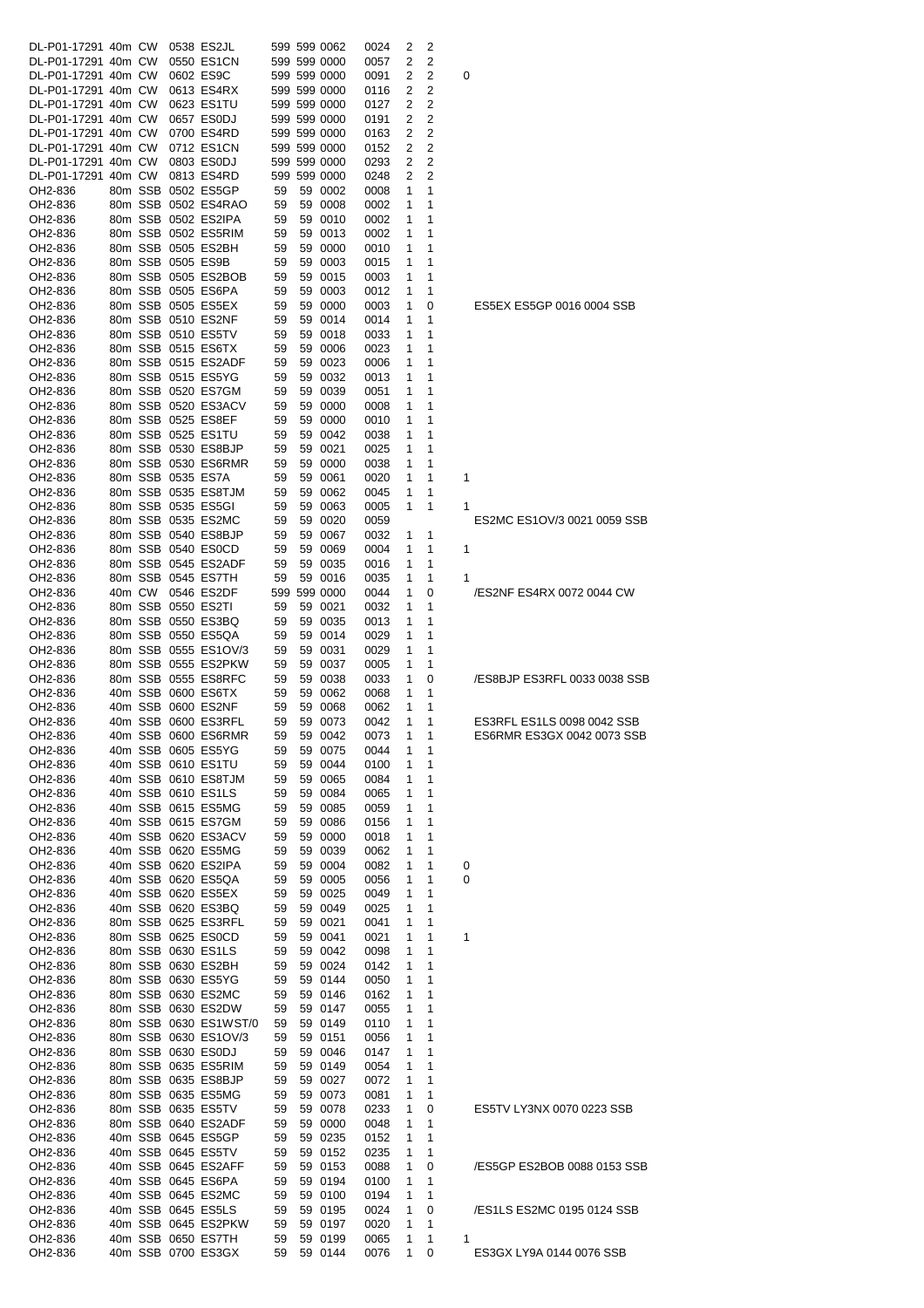| OH2-836            |        | 40m SSB 0700 ES6RMR             | 59 | 59 0051                      | 0136         | 1      | 1                   |                                |
|--------------------|--------|---------------------------------|----|------------------------------|--------------|--------|---------------------|--------------------------------|
| OH2-836            |        | 40m SSB 0705 ES2BOB             | 59 | 59 0137                      | 0095         | 1      | 1                   |                                |
|                    |        |                                 |    |                              |              |        |                     |                                |
| OH2-836            |        | 40m SSB 0705 ES4RAO             | 59 | 59 0117                      | 0115         | 1      | 1                   |                                |
| OH2-836            |        | 40m SSB 0710 ES5MG              | 59 | 59 0021                      | 0102         | 1      | 1                   |                                |
| OH2-836            |        | 80m SSB 0710 ES6RMR             | 59 | 59 0038                      | 0156         | 1      | 1                   |                                |
| OH2-836            |        | 80m SSB 0710 ES0CD              | 59 | 59 0156                      | 0038         | 1      | 1                   | 1                              |
| OH2-836            |        | 80m SSB 0710 ES3GX              | 59 | 59 0157                      | 0088         | 1      | 1                   |                                |
| OH2-836            |        | 80m SSB 0715 ES1LS              | 59 | 59 0158                      | 0143         | 1      | 1                   |                                |
| OH2-836            |        | 80m SSB 0715 ES7A               | 59 | 59 0170                      | 0057         | 1      | 1                   | 1                              |
| OH2-836            |        | 80m SSB 0715 ES8TJM             | 59 | 59 0057                      | 0170         | 1      | 1                   |                                |
|                    |        |                                 |    | 59 0171                      |              |        | 1                   |                                |
| OH2-836            |        | 80m SSB 0720 ES2ADF             | 59 |                              | 0068         | 1      |                     |                                |
| OH2-836            |        | 80m SSB 0720 ES2BOB             | 59 | 59 0172                      | 0106         | 1      | 1                   |                                |
| OH2-836            |        | 80m SSB 0720 ES6TX              | 59 | 59 0059                      | 0137         | 1      | 1                   |                                |
| OH2-836            |        | 80m SSB 0720 ES2PKW             | 59 | 59 0138                      | 0027         | 1      | 1                   | 1                              |
| OH2-836            |        | 80m SSB 0725 ES4RAO             | 59 | 59 0140                      | 0134         | 1      | 1                   |                                |
| OH2-836            |        | 80m SSB 0725 ES5GP              | 59 | 59 0142                      | 0209         | 1      | 1                   |                                |
| OH2-836            |        | 80m SSB 0725 ES9C               | 59 | 59 0080                      | 0202         | 1      | 1                   |                                |
| OH2-836            |        | 80m SSB 0725 ES5RIM             | 59 | 59 0202                      | 0080         | 1      | 1                   |                                |
| OH2-836            |        | 80m SSB 0725 ES5MG              | 59 | 59 0206                      | 0119         | 1      | 1                   |                                |
| OH2-836            |        | 80m SSB 0725 ES6PA              | 59 | 59 0207                      | 0127         | 1      | 1                   |                                |
|                    |        | 80m SSB 0730 ES2MC              | 59 | 59 0138                      |              |        | 1                   |                                |
| OH2-836            |        |                                 |    |                              | 0271         | 1      |                     |                                |
| OH2-836            |        | 80m SSB 0730 ES8AY              | 59 | 59 0187                      | 0027         | 1      | 1                   |                                |
| OH2-836            |        | 80m SSB 0730 ES9B               | 59 | 59 0027                      | 0187         | 1      | 1                   |                                |
| OH2-836            |        | 40m SSB 0740 ES1TP/2            | 59 | 59 0203                      | 0112         | 1      | 1                   |                                |
| OH2-836            |        | 40m SSB 0740 ES9B               | 59 | 59 0106                      | 0200         | 1      | 0                   | ES9B ES3GX 0106 0202 SSB       |
| OH2-836            |        | 40m SSB 0745 ES6TX              | 59 | 59 0203                      | 0168         | 1      | 1                   |                                |
| OH2-836            |        | 40m SSB 0745 ES2EZ              | 59 | 59 0270                      | 0270         | 1      | 1                   |                                |
| OH2-836            |        | 40m SSB 0745 ES2BH              | 59 | 59 0181                      | 0289         | 1      | 1                   |                                |
| OH2-836            |        | 40m SSB 0745 ES5QA              | 59 | 59 0289                      | 0181         | 1      | 1                   |                                |
| OH2-836            |        | 40m SSB 0750 ES0DJ              | 59 | 59 0109                      | 0268         | 1      | 1                   |                                |
| OH2-836            |        | 40m SSB 0750 ES5RIM             |    | 59 0271                      |              |        |                     | ES5RIM ES0DJ 0262 0083 SSB     |
|                    |        |                                 | 59 |                              | 0083         | 1      | 0                   |                                |
| OH2-836            |        | 40m SSB 0750 ES7A               | 59 | 59 0211                      | 0080         | 1      | 1                   | 1                              |
| OH2-836            |        | 40m SSB 0755 ES8SX              | 59 | 59 0161                      | 0025         | 1      | 1                   |                                |
| OH2-836            |        | 40m SSB 0755 ES5GP              | 59 | 59 0086                      | 0252         | 1      | 1                   |                                |
| OH2-836            |        | 40m SSB 0755 ES2TI              | 59 | 59 0073                      | 0142         | 1      | 1                   |                                |
| OH2-836            |        | 40m SSB 0755 ES5YG              | 59 | 59 0143                      | 0118         | 1      | 0                   | ES5YG ES2TI 0143 0114 SSB      |
| OH2-836            |        | 40m SSB 0800 ES2TI              | 59 | 59 0092                      | 0144         | 1      | 1                   |                                |
| OH2-836            |        | 40m SSB 0800 ES5RIM             | 59 | 59 0144                      | 0092         | 1      | 1                   |                                |
| OH2-836            |        | 40m SSB 0800 ES8TJM             | 59 | 59 0145                      | 0228         | 1      | 1                   |                                |
| OH2-836            |        | 40m SSB 0800 ES4RAO             | 59 | 59 0146                      | 0167         | 1      | 1                   |                                |
| OH2-836            |        | 40m SSB 0805 ES5YG              | 59 | 59 0168                      | 0116         | 1      | 1                   |                                |
| OH2-836            |        | 40m SSB 0805 ES8RMR             | 59 | 59 0102                      | 0211         | 1      | 0                   | /ES6RMR YL3AJA 0102 0211 SSB   |
| OH2-836            |        | 40m SSB 0805 ES4E               | 59 | 59 0212                      | 0124         | 1      | 0                   | /SE4E ES6RMR 0212 0124 SSB     |
|                    |        |                                 |    |                              |              |        |                     | /ES5QA ES6RMR 0213 0199 SSB    |
| OH2-836            |        | 40m SSB 0805 ES6A               | 59 | 59 0213                      | 0199         | 1      | 0                   |                                |
| OH2-836            |        | 40m SSB 0810 ES5MG              | 59 | 59 0041                      | 0148         | 1      | 1                   |                                |
| OH2-836            |        | 40m SSB 0810 ES8SX              | 59 | 59 0148                      | 0041         | 1      | 1                   |                                |
| OH2-836            |        | 40m SSB 0810 ES2BOB             | 59 | 59 0042                      | 0137         | 1      | 1                   |                                |
| OH2-836            |        | 40m SSB 0810 ES8OY              | 59 | 59 0044                      | 0053         | 1      | 0                   | /ES8AY ES8SX 0044 0053 SSB     |
| OH2-836            |        | 40m SSB 0815 ES7GM              | 59 | 59 0045                      | 0436         | 1      | 1                   |                                |
| OH2-836            |        | 80m SSB 0820 ES2EZ              | 59 | 59 0098                      | 0312         | 1      | 1                   |                                |
| OH2-836            |        | 80m SSB 0820 ES1OV/3            | 59 | 59 0312                      | 0098         | 1      | 1                   |                                |
| OH2-836            |        | 80m SSB 0820 ES2IPA             | 59 | 59 0315                      | 0176         | 1      | 1                   |                                |
| OH2-836            |        | 80m SSB 0820 ES2AD              | 59 | 59 0000                      | 0064         | 1      | 0                   | /ES8AY ES2EZ 0319 0064 SSB     |
| OH2-836            |        | 80m SSB 0820 ES4RAO             | 59 | 59 0320                      | 0192         | 1      | 0                   | 0 / ES4RAO ES2EZ 0320 0192 SSB |
| OH2-836            |        | 80m SSB 0820 ES3GX              | 59 | 59 0322                      | 0133         | 1      | 1                   |                                |
| OH2-836            |        | 80m SSB 0825 ES8TJM             | 59 | 59 0146                      | 0259         | 1      | 1                   |                                |
| OH2-836            |        | 80m SSB 0825 ES2BOB             | 59 | 59 0259                      | 0146         | 1      | 1                   |                                |
| OH2-836            |        | 80m SSB 0825 ES7TH              | 59 | 59 0075                      | 0124         | 1      | 1                   | 1                              |
| OH2-836            |        | 80m SSB 0830 ES5MG              | 59 | 59 0125                      | 0157         | 1      | 1                   |                                |
| OH2-836            |        | 80m SSB 0830 ES7ACX             | 59 | 59 0269                      | 0138         | 1      | 0                   | /ES8TJM ES3GX 0138 0269 SSB    |
| OH2-836            |        | 80m SSB 0835 ES2MC              | 59 | 59 0116                      | 0367         | 1      | 0                   | /ES2MC ES2ADF 0116 0367 SSB    |
| OH2-836            |        | 80m SSB 0835 ES3ACV             | 59 | 59 0000                      |              | 1      | 1                   |                                |
|                    |        |                                 |    |                              | 0053         |        |                     |                                |
| OH2-836            |        | 40m SSB 0840 ES5GP              | 59 | 59 0014                      | 0313         | 1      | 1                   |                                |
| OH2-836            |        | 40m SSB 0840 ES9B               | 59 | 59 0084                      | 0270         | 1      | 1                   | 0                              |
| OH2-836            |        | 40m SSB 0840 ES0DJ              | 59 | 59 0200                      | 0355         | 1      | 1                   |                                |
| OH2-836            |        | 40m SSB 0840 ES6PA              | 59 | 59 0355                      | 0200         | 1      | 1                   |                                |
| OH2-836            |        | 40m SSB 0845 ES8AY              | 59 | 59 0097                      | 0078         | 1      | 1                   |                                |
| OH2-836            |        | 40m SSB 0845 ES1TP/2            | 59 | 59 0167                      | 0174         | 1      | 1                   |                                |
| OH2-836            |        | 40m SSB 0850 ES6TX              | 59 | 59 0292                      | 0225         | 1      | 1                   |                                |
| OH2-836            |        | 40m SSB 0850 ES8TJM             | 59 | 59 0225                      | 0292         | 1      | 1                   |                                |
| OH2-836            |        | 40m SSB 0850 ES5TV              | 59 | 59 0117                      | 0498         | 1      | 1                   |                                |
| OH2-836            |        | 40m SSB 0850 ES4OJ              | 59 | 59 0498                      | 0117         | 1      | 1                   |                                |
| OH2-836            |        | 40m SSB 0855 ES4RAO             | 59 | 59 0505                      | 0224         | 1      | 1                   |                                |
| OH2-836            |        | 40m SSB 0855 ES1TU              | 59 | 59 0148                      | 0352         | 1      | 1                   |                                |
| OH2-836            |        | 40m SSB 0855 ES5YG              | 59 | 59 0352                      | 0148         | 1      | 1                   |                                |
| OH2-836            |        | 40m SSB 0855 ES1LS              | 59 | 59 0354                      | 0250         | 1      | 1                   |                                |
| OH2-836            |        | 40m SSB 0745 ES7GM              | 59 | 59 0204                      | 0366         | 1      | 1                   |                                |
| OK2-36352          |        | 40m SSB 0605 ES2JF              | 59 | 59 0030                      | 0067         | 1      | 0                   | /8S0C ES2NF 0067 0030 SSB      |
| OK2-36352          |        | 40m SSB 0607 ES2LS              | 59 | 59 0031                      | 0067         | 1      | 0                   | /8S0C ES1LS 0067 0031 SSB      |
| OK2-36352          |        | 40m SSB 0607 ES7GM              | 59 | 59 0033                      | 0161         | 1      | 1                   |                                |
| OK2-36352          |        | 40m SSB 0610 ES2IPA             | 59 | 59 0032                      | 0076         | 1      | 1                   |                                |
| OK2-36352          |        | 40m SSB 0709 ES6RMR             | 59 | 59 0025                      | 0116         | 1      | 0                   | ES6RMR SP5XSD 0025 0146 SSB    |
| R3A-847            |        | 80m CW 0500 ES6CO               |    | 599 599 0003                 |              | 2      | 2                   |                                |
|                    |        |                                 |    |                              | 0001         |        |                     |                                |
|                    |        |                                 |    |                              |              |        |                     |                                |
| R3A-847<br>R3A-847 | 80m CW | 0500 ES5TV<br>80m CW 0501 ES4RX |    | 599 599 0001<br>599 599 0001 | 0003<br>0006 | 2<br>2 | 2<br>$\overline{c}$ |                                |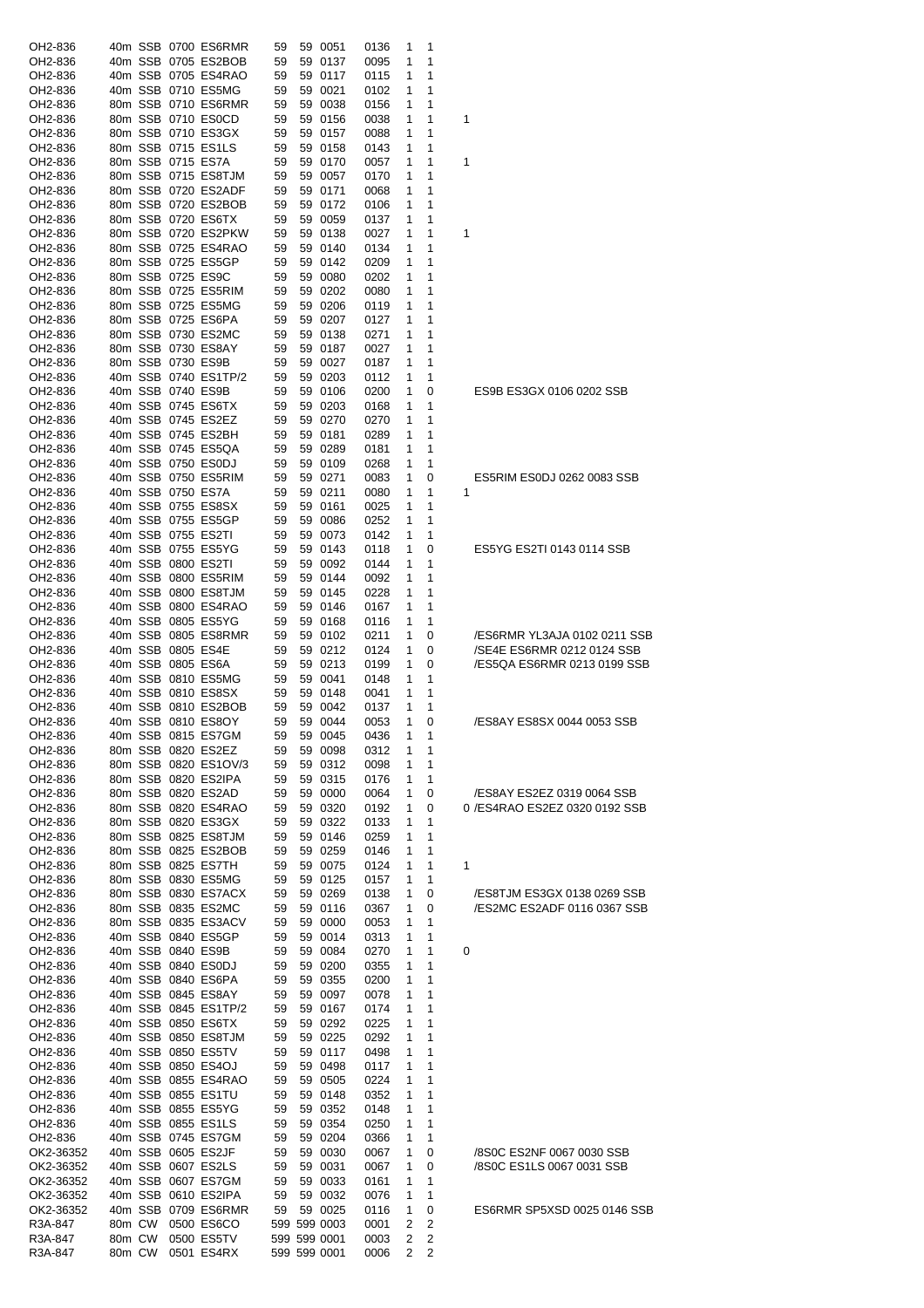| R3A-847            | 80m CW |        | 0502 ES4RD               |    | 599 599 0003                 | 0006         | 2      | 2                            |   |                              |
|--------------------|--------|--------|--------------------------|----|------------------------------|--------------|--------|------------------------------|---|------------------------------|
| R3A-847            |        | 80m CW | 0505 ES7GM               |    | 599 599 0009                 | 0018         | 2      | 0                            |   | ES7GM LY2SA 0010 0027 CW     |
| R3A-847            | 80m CW |        | 0505 ES2MC               |    | 599 599 0008                 | 0014         | 2      | 2                            |   |                              |
| R3A-847            |        | 80m CW | 0524 ES2JR               |    | 599 599 0030                 | 0016         | 2      | 0                            |   | /ES2JL LY6A 0030 0016 CW     |
| R3A-847            |        | 80m CW | 0524 ES3RF               |    | 599 599 0032                 | 0008         | 2      | 0                            |   | /ES3RF LY6A 0032 0019 CW     |
|                    |        |        |                          |    |                              | 0011         | 2      | 0                            |   | ES1CN ES5TV 0063 0031 CW     |
| R3A-847            |        | 80m CW | 0526 ES1CN               |    | 599 599 0063                 |              |        | 2                            |   |                              |
| R3A-847            |        | 40m CW | 0532 ES4RD               |    | 599 599 0003                 | 0057         | 2      |                              |   |                              |
| R3A-847            |        | 40m CW | 0535 ES2BH               |    | 599 599 0044                 | 0048         | 2      | 0                            |   | ES2BH ES1OX 0044 0051 CW     |
| R3A-847            |        | 40m CW | 0535 ES1OX               |    | 599 599 0048                 | 0044         | 2      | 2                            |   |                              |
| R3A-847            |        | 40m CW | 0535 ES7GM               |    | 599 599 0021                 | 0080         | 2      | $\overline{2}$               |   |                              |
| R3A-847            |        | 40m CW | 0537 ES8DH               |    | 599 599 0042                 | 0037         | 2      | 2                            |   |                              |
| R3A-847            |        | 40m CW | 0537 ES6CO               |    | 599 599 0037                 | 0042         | 2      | 2                            |   |                              |
| R3A-847            | 40m CW |        | 0539 ES4RX               |    | 599 599 0024                 | 0062         | 2      | 2                            |   |                              |
| R3A-847            |        | 40m CW | 0539 ES2JL               |    | 599 599 0062                 | 0024         | 2      | 2                            |   |                              |
| R3A-847            |        | 40m CW | 0543 ES5TV               |    | 599 599 0028                 | 0091         | 2      | 0                            |   | ES5TV LY3NX 0028 0091 CW     |
| R3A-847            |        | 40m CW | 0545 ES0DJ               |    | 599 599 0028                 | 0055         | 2      | 2                            |   |                              |
| R3A-847            |        |        | 40m SSB 0548 ES6TX       | 59 | 59 0002                      | 0049         | 1      | 1                            |   |                              |
| R3A-847            |        |        | 40m SSB 0604 ES5RIM      | 59 | 59 0011                      | 0095         | 1      | 1                            |   |                              |
| R3A-847            |        | 40m CW | 0607 ES4RX               |    | 599 599 0001                 | 0104         | 2      | 2                            | 0 |                              |
| R3A-847            |        | 40m CW | 0609 ES2DW               |    | 599 599 0067                 | 0037         | 2      | 2                            |   |                              |
| R3A-847            |        | 40m CW | 0610 ES2RL               |    | 599 599 0064                 | 0026         | 2      | 2                            |   |                              |
| R3A-847            |        | 40m CW | 0610 ES7GM               |    | 599 599 0002                 | 0163         | 2      | 2                            | 0 |                              |
|                    |        |        | 0612 ES5TV               |    | 599 599 0003                 |              |        | 2                            | 0 |                              |
| R3A-847            |        | 40m CW |                          |    |                              | 0165         | 2      |                              |   |                              |
| R3A-847            |        | 40m CW | 0621 ES1TU               |    | 599 599 0063                 | 0122         | 2      | 2                            |   |                              |
| R3A-847            |        | 40m CW | 0701 ES7GM               |    | 599 599 0106                 | 0276         | 2      | 2                            |   |                              |
| R3A-847            | 40m CW |        | 0703 ES5TV               |    | 599 599 0146                 | 0270         | 2      | 2                            |   |                              |
| R3A-847            |        | 40m CW | 0704 ES2MC               |    | 599 599 0036                 | 0219         | 2      | 0                            |   | ES2MC ES3RY 0036 0229 CW     |
| R3A-847            |        | 40m CW | 0704 ES3RY               |    | 599 599 0229                 | 0034         | 2      | 0                            |   | ES3RY ES2MC 0229 0036 CW     |
| R3A-847            |        | 40m CW | 0710 ES2EZ               |    | 599 599 0219                 | 0196         | 2      | 2                            |   |                              |
| R3A-847            |        | 40m CW | 0710 ES0DJ               |    | 599 599 0196                 | 0219         | 2      | 2                            |   |                              |
| R3A-847            |        | 40m CW | 0711 ES4RX               |    | 599 599 0040                 | 0166         | 2      | 2                            |   |                              |
| R3A-847            |        | 40m CW | 0712 ES8DH               |    | 599 599 0097                 | 0121         | 2      | 2                            |   |                              |
| R3A-847            |        | 40m CW | 0719 ES4RD               |    | 599 599 0129                 | 0216         | 2      | 0                            |   | ES4RD LY3B 0129 0193 CW      |
| R3A-847            |        | 40m CW | 0801 ES5TV               |    | 599 599 0153                 | 0390         | 2      | 2                            |   |                              |
| R3A-847            |        |        | 40m SSB 0805 ES8TJM      | 59 | 59 0065                      | 0231         | 1      | 1                            |   |                              |
| R3A-847            |        |        | 40m SSB 0806 ES4RAO      | 59 | 59 0066                      | 0101         | 1      | 0                            |   | ES4RAO UA1AQA 0066 0171 SSB  |
| R3A-847            |        |        | 40m SSB 0806 ES6PA       | 59 | 59 0067                      | 0168         | 1      | 1                            |   |                              |
| R3A-847            |        |        | 40m SSB 0807 ES5QA       | 59 | 59 0069                      | 0198         | 1      | 1                            |   |                              |
| R3A-847            |        |        | 40m SSB 0809 ES7GM       | 59 | 59 0070                      | 0425         | 1      | 1                            |   |                              |
|                    |        |        | 40m SSB 0810 ES5MG       | 59 | 59 0071                      | 0147         | 1      | 0                            |   | ES5MG UA1AQA 0071 0149 SSB   |
| R3A-847            |        |        |                          |    |                              |              |        |                              |   |                              |
| R3A-847            |        |        | 40m SSB 0811 ES2BHB      | 59 | 59 0072                      | 0138         | 1      | 0                            |   | /ES2BOB UA1AQA 0072 0138 SSB |
| R3A-847            |        |        | 40m SSB 0812 ES1LS       | 59 | 59 0073                      | 0213         | 1      | 1                            |   |                              |
| R3A-847            |        |        | 40m SSB 0813 ES2DW       | 59 | 59 0074                      | 0122         | 1      | 1                            |   |                              |
| R3A-847            |        | 40m CW | 0815 ES4RX               |    | 599 599 0210                 | 0240         | 2      | 2                            |   |                              |
| R3A-847            |        | 40m CW | 0816 ES4RD               |    | 599 599 0064                 | 0240         | 2      | 0                            |   | ES4RD LY5R 0141 0240 CW      |
| SP4-208            |        | 80m CW | 0505 ES3BM               |    | 599 599 0000                 | 0006         | 2      | 2                            |   |                              |
| SP4-208            |        | 80m CW | 0505 ES1CN               |    | 599 599 0000                 | 0002         | 2      | 2                            |   |                              |
| SP4-208            |        | 80m CW | 0507 ES2MC               |    | 599 599 0000                 | 0016         | 2      | 2                            |   |                              |
| SP4-208            |        |        | 80m CW 0508 ES7GM        |    | 599 599 0000                 | 0026         |        | 2 <sub>2</sub>               | 0 |                              |
| SP4-208            | 80m CW |        | 0516 ES0DJ               |    | 599 599 0000                 | 0033         | 2      | 2                            |   |                              |
| SP4-208            | 80m CW |        | 0516 ES9C                |    | 599 599 0000                 | 0025         | 2      | $\overline{\mathbf{c}}$      |   |                              |
| SP4-208            |        | 80m CW | 0517 ES5TV               |    | 599 599 0000                 | 0045         | 2      | 2                            |   |                              |
| SP4-208            | 80m CW |        | 0522 ES5EP               |    | 599 599 0000                 | 0038         | 2      | 2                            |   |                              |
| SP4-208            | 80m CW |        | 0522 ES4RD               |    | 599 599 0000                 | 0036         | 2      | 2                            |   |                              |
| SP4-208            | 80m CW |        | 0526 ES3CC               |    | 599 599 0000                 | 0015         | 2      | 2                            |   |                              |
| SP4-208            | 80m CW |        | 0530 ES1AO               |    | 599 599 0000                 | 0004         | 2      | 2                            |   |                              |
| SP4-208            | 80m CW |        | 0530 ES6DO               |    | 599 599 0000                 | 0018         | 2      | 2                            |   |                              |
| SP4-208            | 80m CW |        | 0537 ES3RF               |    | 599 599 0000                 | 0025         | 2      | 2                            |   |                              |
|                    |        |        |                          |    |                              |              |        |                              |   |                              |
| SP4-208<br>SP4-208 | 80m CW | 80m CW | 0602 ES6CO<br>0602 ES5EP |    | 599 599 0000<br>599 599 0000 | 0073<br>0084 | 2<br>2 | $\overline{\mathbf{c}}$<br>2 |   |                              |
|                    |        |        |                          |    |                              |              |        |                              |   |                              |
| SP4-208            | 80m CW |        | 0607 ES6DO               |    | 599 599 0000                 | 0030         | 2      | 2                            |   |                              |
| SP4-208            | 40m CW |        | 0611 ES5TV               |    | 599 599 0000                 | 0163         | 2      | 2                            |   |                              |
| SP4-208            | 40m CW |        | 0612 ES2RL               |    | 599 599 0000                 | 0027         | 2      | 2                            |   |                              |
| SP4-208            | 40m CW |        | 0612 ES1CN               |    | 599 599 0000                 | 0079         | 2      | 2                            |   |                              |
| SP4-208            | 40m CW |        | 0627 ES6DO               |    | 599 599 0000                 | 0057         | 2      | 2                            |   |                              |
| SP4-208            | 40m CW |        | 0627 ES1TU               |    | 599 599 0000                 | 0134         | 2      | 2                            |   |                              |
| SP4-208            | 40m CW |        | 0634 ES3BM               |    | 599 599 0000                 | 0083         | 2      | 2                            |   |                              |
| SP4-208            | 40m CW |        | 0636 ES4RD               |    | 599 599 0000                 | 0141         | 2      | 0                            |   | 0 /ES4RD YU7KW 0002 0141 CW  |
| SP4-208            | 40m CW |        | 0638 ES2BH               |    | 599 599 0000                 | 0169         | 2      | 2                            |   |                              |
| SP4-208            | 40m CW |        | 0639 ES1OX               |    | 599 599 0000                 | 0131         | 2      | 2                            |   |                              |
| SP4-208            |        | 40m CW | 0702 ES5TV               |    | 599 599 0000                 | 0268         | 2      | $\overline{\mathbf{c}}$      |   |                              |
| SP4-208            | 40m CW |        | 0704 ES3MC               |    | 599 599 0000                 | 0226         | 2      | 0                            |   | /ES2MC EW8OF 0038 0226 CW    |
| SP4-208            |        | 40m CW | 0705 ES4RD               |    | 599 599 0000                 | 0174         | 2      | 2                            |   |                              |
| SP4-208            | 40m CW |        | 0709 ES7GM               |    | 599 599 0000                 | 0296         | 2      | 2                            |   |                              |
| SP4-208            | 40m CW |        | 0710 ES0DJ               |    | 599 599 0000                 | 0220         | 2      | 2                            |   |                              |
| SP4-208            | 40m CW |        | 0712 ES4RX               |    | 599 599 0000                 | 0170         | 2      | 2                            |   |                              |
| SP4-208            | 40m CW |        | 0713 ES2DW               |    | 599 599 0000                 | 0082         | 2      | 2                            |   |                              |
| SP4-208            | 40m CW |        | 0713 ES1CN               |    | 599 599 0000                 | 0153         | 2      | 2                            |   |                              |
| SP4-208            | 40m CW |        | 0718 ES2LR               |    | 599 599 0000                 |              |        | 2                            |   |                              |
|                    |        |        |                          |    | 599 599 0000                 | 0036         | 2      |                              |   |                              |
| SP4-208            |        | 40m CW | 0718 ES3BM               |    |                              | 0126         | 2      | 2                            |   |                              |
| SP4-208            | 40m CW |        | 0721 ES6DO               |    | 599 599 0000                 | 0108         | 2      | $\overline{2}$               |   |                              |
| SP4-208            |        | 40m CW | 0721 ES3CC               |    | 599 599 0000                 | 0154         | 2      | $\overline{\mathbf{c}}$      |   |                              |
| SP4-208            |        | 40m CW | 0729 ES1OX               |    | 599 599 0000                 | 0193         | 2      | 2                            |   |                              |
| SP4-208            |        | 40m CW | 0729 ES5EP               |    | 599 599 0000                 | 0201         | 2      | $\overline{c}$               |   |                              |
| SP4-208            |        |        | 40m CW 0733 ES2EZ        |    | 599 599 0000                 | 0241         | 2      | $\overline{2}$               |   |                              |
|                    |        |        |                          |    |                              |              |        |                              |   |                              |

| 5TV LY3NX 0028 0091 CW                                 |
|--------------------------------------------------------|
|                                                        |
| 2MC ES3RY 0036 0229 CW<br>3RY ES2MC 0229 0036 CW       |
| 4RD LY3B 0129 0193 CW                                  |
| 4RAO UA1AQA 0066 0171 SSB                              |
| 5MG UA1AQA 0071 0149 SSB<br>S2BOB UA1AQA 0072 0138 SSB |
| 4RD LY5R 0141 0240 CW                                  |
|                                                        |
|                                                        |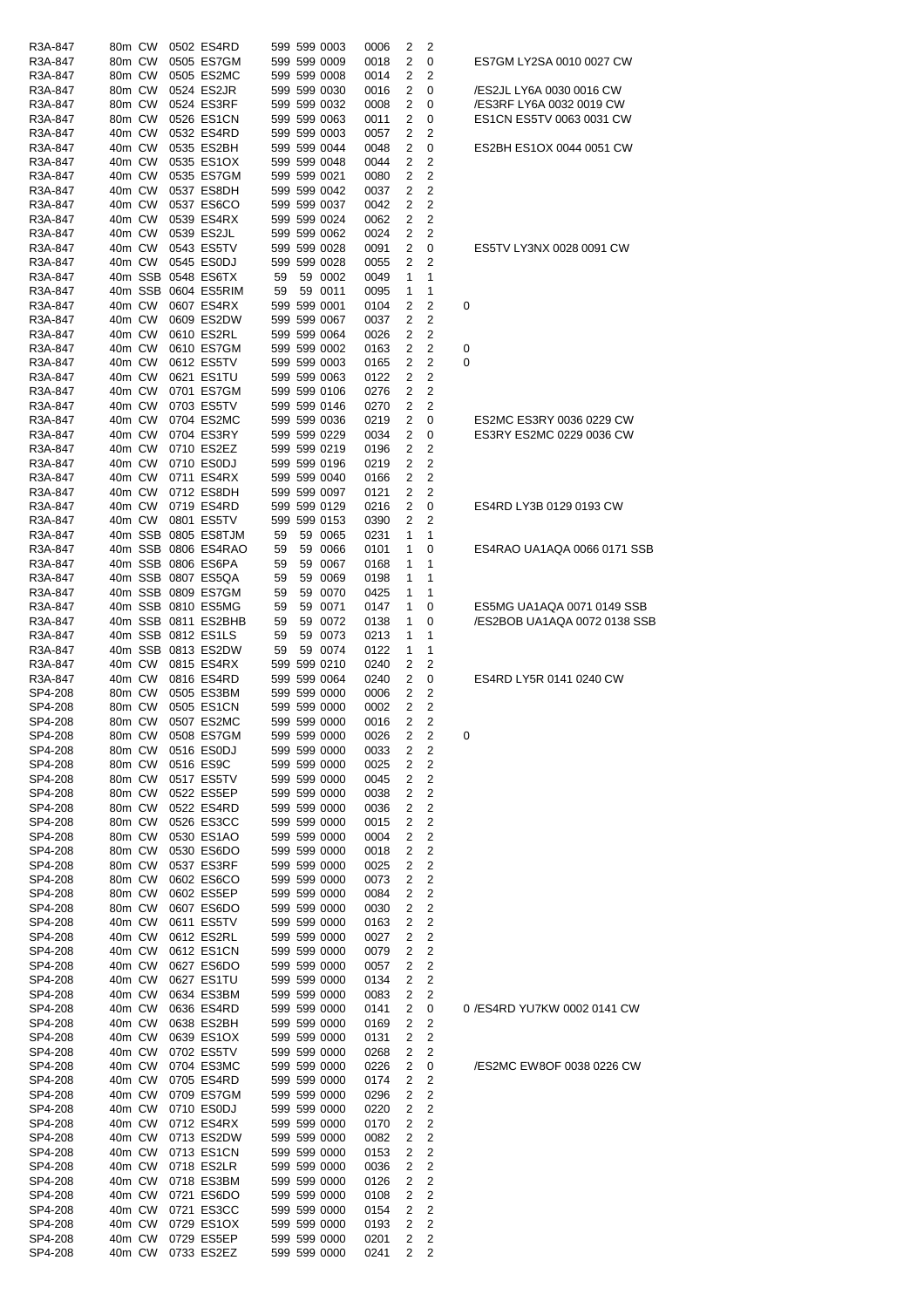| SP4-208    | 40m CW |         | 0735 ES2BH            |    | 599 599 0000 | 0261 | 2 | 2              |   |           |
|------------|--------|---------|-----------------------|----|--------------|------|---|----------------|---|-----------|
| SP4-208    | 40m CW |         | 0738 ES2JL            |    | 599 599 0000 | 0096 | 2 | 2              |   |           |
| SP4-208    | 40m CW |         | 0738 ES5QA            |    | 599 599 0000 | 0168 | 2 | 2              |   |           |
| SP4-208    | 40m CW |         | 0742 ES8DH            |    | 599 599 0000 | 0149 | 2 | 0              |   | /ES8DH SE |
| SP4-208    | 40m CW |         | 0802 ES3BM            |    | 599 599 0000 | 0155 | 2 | 2              |   |           |
| SP4-208    | 40m CW |         | 0803 ES5TV            |    | 599 599 0000 | 0397 | 2 | 2              |   |           |
| SP4-208    | 40m CW |         | 0807 ES9C             |    | 599 599 0000 | 0258 | 2 | 2              |   |           |
| SP4-208    | 40m CW |         | 0809 ES8DH            |    | 599 599 0000 | 0175 | 2 | 2              |   |           |
| SP4-208    | 40m CW |         | 0811 ES4RX            |    | 599 599 0000 | 0233 | 2 | 2              |   |           |
| SP4-208    | 40m CW |         | 0814 ES4RD            |    | 599 599 0000 | 0250 | 2 | 2              |   |           |
| SP4-208    | 40m CW |         | 0816 ES3RY            |    | 599 599 0000 | 0089 | 2 | 2              |   |           |
| SP4-208    | 40m CW |         | 0822 ES3CC            |    | 599 599 0000 | 0213 | 2 | 2              | 2 |           |
| SP4-208    | 40m CW |         | 0825 ES1WST/0         |    | 599 599 0000 | 0234 | 2 | 2              |   |           |
| SP4-208    | 40m CW |         | 0830 ES9A             |    | 599 599 0000 | 0158 | 2 | 0              |   | /ES9A LY2 |
| SP4-208    | 40m CW |         | 0835 ES1TU            |    | 599 599 0000 | 0308 | 2 | 2              |   |           |
| SP4-208    | 40m CW |         | 0839 ES7MA            |    | 599 599 0000 | 0233 | 2 | 2              |   |           |
| SP4-208    | 40m CW |         | 0841 ES7GM            |    | 599 599 0000 | 0493 | 2 | 2              |   |           |
| SP4-208    | 40m CW |         | 0845 ES1OX            |    | 599 599 0000 | 0254 | 2 | 2              |   |           |
| SP4-208    | 40m CW |         | 0848 ES6CO            |    | 599 599 0000 | 0227 | 2 | 2              |   |           |
| SP4-208    | 40m CW |         | 0848 ES2BH            |    | 599 599 0000 | 0374 | 2 | 0              |   | ES2BH ES  |
| SP4-208    |        |         |                       |    |              |      | 2 | 2              |   |           |
|            | 40m CW |         | 0851 ES2DW            |    | 599 599 0000 | 0143 |   |                |   |           |
| SP4-208    | 40m CW |         | 0854 ES1CN            |    | 599 599 0000 | 0240 | 2 | 2              |   |           |
| SP4-208    | 40m CW |         | 0854 ES0DJ            |    | 599 599 0000 | 0367 | 2 | 2              |   |           |
| SP7-003-24 | 80m CW |         | 0500 ES4RD            |    | 599 599 0000 | 0003 | 2 | 2              |   |           |
| SP7-003-24 | 80m CW |         | 0501 ES1WST/0         |    | 599 599 0000 | 0002 | 2 | 2              |   |           |
| SP7-003-24 | 80m CW |         | 0506 ES5EP            |    | 599 599 0000 | 0007 | 2 | 2              |   |           |
| SP7-003-24 | 80m CW |         | 0507 ES4RX            |    | 599 599 0000 | 0017 | 2 | 2              |   |           |
| SP7-003-24 | 80m CW |         | 0511 ES6CO            |    | 599 599 0000 | 0013 | 2 | 2              |   |           |
| SP7-003-24 | 80m CW |         | 0513 ES1CN            |    | 599 599 0000 | 0012 | 2 | 2              |   |           |
| SP7-003-24 | 80m CW |         | 0513 ES2TI            |    | 599 599 0000 | 0006 | 2 | 2              |   |           |
| SP7-003-24 | 80m CW |         | 0515 ES0DJ            |    | 599 599 0000 | 0030 | 2 | 2              |   |           |
| SP7-003-24 |        |         | 80m SSB 0516 ES3GX    | 59 | 59 0000      | 0011 | 1 | 1              |   |           |
| SP7-003-24 |        |         | 80m SSB 0520 ES5TV    | 59 | 59 0000      | 0052 | 1 | 1              |   |           |
| SP7-003-24 | 80m CW |         | 0523 ES3RY            |    | 599 599 0000 | 0001 | 2 | 2              |   |           |
| SP7-003-24 | 80m CW |         | 0524 ES8DH            |    | 599 599 0000 | 0019 | 2 | 2              |   |           |
| SP7-003-24 | 80m CW |         | 0526 ES5TV            |    | 599 599 0000 | 0062 | 2 | 2              |   |           |
| SP7-003-24 | 80m CW |         | 0526 ES2BH            |    | 599 599 0000 | 0046 | 2 | 2              |   |           |
| SP7-003-24 | 80m CW |         | 0529 ES3CC            |    | 599 599 0000 | 0020 | 2 | 2              |   |           |
| SP7-003-24 |        | 80m SSB | 0532 ES0DJ            | 59 | 59 0000      | 0045 | 1 | 1              | 0 |           |
| SP7-003-24 | 40m CW |         | 0534 ES6CO            |    | 599 599 0000 | 0037 | 2 | 2              |   |           |
| SP7-003-24 | 40m CW |         | 0534 ES1OX            |    | 599 599 0000 |      | 2 | 2              |   |           |
|            |        |         |                       |    |              | 0043 |   |                |   |           |
| SP7-003-24 | 40m CW |         | 0536 ES7GM            |    | 599 599 0000 | 0084 | 2 | 2              |   |           |
| SP7-003-24 | 40m CW |         | 0536 ES4RD            |    | 599 599 0000 | 0061 | 2 | 2              |   |           |
| SP7-003-24 | 40m CW |         | 0538 ES5EP            |    | 599 599 0000 | 0054 | 2 | 2              |   |           |
| SP7-003-24 | 40m CW |         | 0538 ES1WST/0         |    | 599 599 0000 | 0057 | 2 | 2              |   |           |
| SP7-003-24 | 40m CW |         | 0539 ES4RX            |    | 599 599 0000 | 0063 | 2 | 2              | 0 |           |
| SP7-003-24 | 40m CW |         | 0540 ES5TV            |    | 599 599 0000 | 0084 | 2 | 2              |   |           |
| SP7-003-24 |        |         | 40m SSB 0546 ES2IPA   | 59 | 59 0000      | 0044 | 1 | 1              | 0 |           |
| SP7-003-24 |        |         | 40m SSB 0547 ES5RIM   | 59 | 59 0000      | 0027 | 1 |                |   |           |
| SP7-003-24 |        |         | 40m SSB 0552 ES1WST/0 | 59 | 59 0000      | 0075 | 1 | 1              |   |           |
| SP7-003-24 |        |         | 40m SSB 0552 ES6RMR   | 59 | 59 0000      | 0056 | 1 | 1              |   |           |
| SP7-003-24 |        |         | 40m SSB 0558 ES2BOB   | 59 | 59 0000      | 0055 | 1 | 1              |   |           |
| SP7-003-24 | 40m CW |         | 0559 ES3BM            |    | 599 599 0000 | 0053 | 2 | 2              |   |           |
| SP7-003-24 | 40m CW |         | 0559 ES2NF            |    | 599 599 0000 | 0060 | 2 | 2              |   |           |
| SP7-003-24 | 40m CW |         | 0602 ES5TV            |    | 599 599 0000 | 0141 | 2 | 2              |   |           |
| SP7-003-24 | 40m CW |         | 0603 ES1CN            |    | 599 599 0000 | 0071 | 2 | 2              |   |           |
| SP7-003-24 | 40m CW |         | 0605 ES0DJ            |    | 599 599 0000 | 0098 | 2 | 2              |   |           |
| SP7-003-24 | 40m CW |         | 0605 ES2RL            |    | 599 599 0000 | 0024 | 2 | 2              |   |           |
| SP7-003-24 | 40m CW |         | 0606 ES4RD            |    | 599 599 0000 | 0100 | 2 | 2              |   |           |
| SP7-003-24 | 40m CW |         | 0607 ES2MC            |    | 599 599 0000 | 0128 | 2 | 2              |   |           |
| SP7-003-24 | 40m CW |         | 0609 ES7MA            |    | 599 599 0000 | 0076 | 2 | 2              |   |           |
| SP7-003-24 | 40m CW |         | 0610 ES4RX            |    | 599 599 0000 | 0110 | 2 | 2              | 0 |           |
| SP7-003-24 | 40m CW |         | 0622 ES1TU            |    | 599 599 0000 | 0124 | 2 | 2              |   |           |
| SP7-003-24 | 80m CW |         | 0625 ES5EP            |    | 599 599 0000 | 0110 | 2 | 2              |   |           |
| SP7-003-24 | 80m CW |         | 0626 ES5TV            |    | 599 599 0000 | 0200 | 2 | 2              |   |           |
| SP7-003-24 | 80m CW |         | 0626 ES7GM            |    | 599 599 0000 | 0208 | 2 | 2              |   |           |
| SP7-003-24 |        |         | 80m SSB 0629 ES9B     | 59 | 59 0000      | 0113 | 1 | 1              |   |           |
| SP7-003-24 |        |         | 40m SSB 0634 ES9C     | 59 | 59 0000      | 0124 | 1 | 1              |   |           |
|            |        |         | 40m SSB 0637 ES1LS    |    |              |      |   |                |   |           |
| SP7-003-24 |        |         |                       | 59 | 59 0000      | 0113 | 1 | 1              |   |           |
| SP7-003-24 |        |         | 40m SSB 0640 ES6TX    | 59 | 59 0000      | 0099 | 1 | 1              |   |           |
| SP7-003-24 | 80m CW |         | 0717 ES3BM            |    | 599 599 0000 | 0124 | 2 | 0              |   | Band: 40m |
| SP7-003-24 | 80m CW |         | 0719 ES5TV            |    | 599 599 0000 | 0301 | 2 | 0              |   | Band: 40m |
| SP7-003-24 | 80m CW |         | 0726 ES6DO            |    | 599 599 0000 | 0115 | 2 | 0              |   | Band: 40m |
| SP7-003-24 | 80m CW |         | 0728 ES5EP            |    | 599 599 0000 | 0201 | 2 | 0              |   | Band: 40m |
| SP7-003-24 | 80m CW |         | 0733 ES7GM            |    | 599 599 0000 | 0348 | 2 | 2              |   |           |
| SP7-003-24 | 80m CW |         | 0733 ES4RD            |    | 599 599 0000 | 0206 | 2 | 2              |   |           |
| SP7-003-24 | 40m CW |         | 0735 ES1TU            |    | 599 599 0000 | 0214 | 2 | 2              |   |           |
| SP7-003-24 | 40m CW |         | 0741 ES2MC            |    | 599 599 0000 | 0292 | 2 | 2              |   |           |
| SP7-003-24 | 40m CW |         | 0741 ES8DH            |    | 599 599 0000 | 0148 | 2 | 2              |   |           |
| SP7-003-24 | 40m CW |         | 0742 ES2EZ            |    | 599 599 0000 | 0261 | 2 | 2              |   |           |
| SP7-003-24 | 40m CW |         | 0744 ES2BH            |    | 599 599 0000 | 0276 | 2 | 2              |   |           |
| SP7-003-24 | 40m CW |         | 0744 ES5TV            |    | 599 599 0000 | 0350 | 2 | 2              |   |           |
| SP7-003-24 | 40m CW |         | 0748 ES2RL            |    | 599 599 0000 | 0050 | 2 | 2              |   |           |
| SP7-003-24 | 40m CW |         | 0753 ES4RX            |    | 599 599 0000 | 0221 | 2 | $\overline{c}$ |   |           |
|            |        | 40m CW  | 0755 ES4OJ            |    | 599 599 0000 | 0079 | 2 | 2              |   |           |

/ES8DH SE4E 0106 0149 CW

/ES9A LY2CO 0005 0158 CW

### ES2BH ES6CO 0227 0375 CW